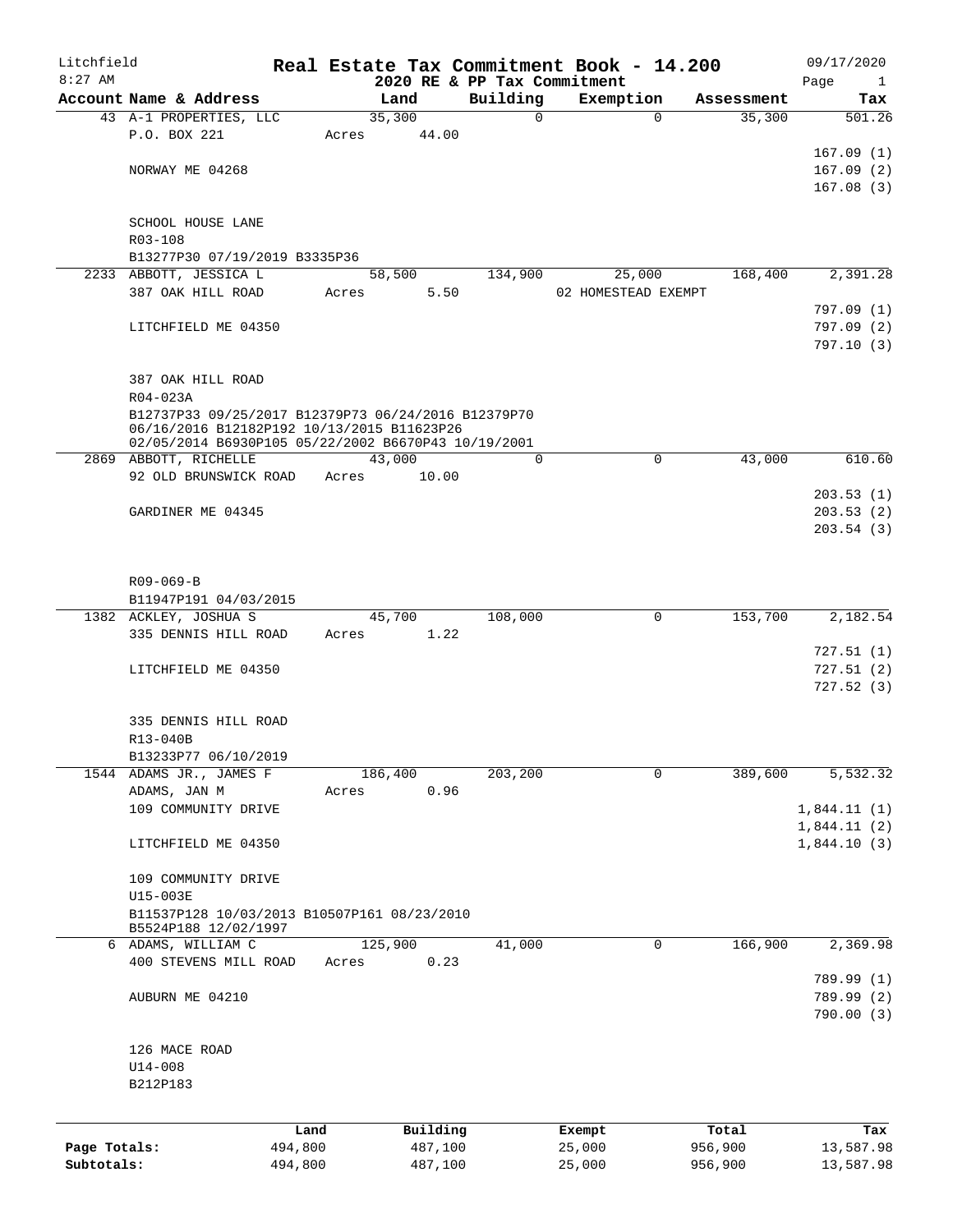| Litchfield   |                                                      |           |       |          |                             | Real Estate Tax Commitment Book - 14.200 |            | 09/17/2020   |
|--------------|------------------------------------------------------|-----------|-------|----------|-----------------------------|------------------------------------------|------------|--------------|
| $8:27$ AM    |                                                      |           |       |          | 2020 RE & PP Tax Commitment |                                          |            | Page<br>2    |
|              | Account Name & Address                               |           |       | Land     | Building                    | Exemption                                | Assessment | Tax          |
|              | 36 AFFORDABLE WELL<br>DRILLING, INC.                 |           |       | 76,500   | 12,400                      | 0                                        | 88,900     | 1,262.38     |
|              | BOWDOINHAM ROAD                                      |           | Acres | 34.00    |                             |                                          |            |              |
|              |                                                      |           |       |          |                             |                                          |            | 420.79(1)    |
|              | SABATTUS ME 04280                                    |           |       |          |                             |                                          |            | 420.79(2)    |
|              |                                                      |           |       |          |                             |                                          |            | 420.80(3)    |
|              |                                                      |           |       |          |                             |                                          |            |              |
|              | 172 CENTER ROAD                                      |           |       |          |                             |                                          |            |              |
|              | R02-121                                              |           |       |          |                             |                                          |            |              |
|              | B11667P47 04/01/2014 B10064P207 05/05/2009 B2956P301 |           |       |          |                             |                                          |            |              |
|              | 05/28/1986                                           |           |       |          |                             |                                          |            |              |
|              | 1229 AFFORDABLE WELL                                 |           |       | 40,000   | 8,700                       | $\mathsf{O}$                             | 48,700     | 691.54       |
|              | DRILLING, INC.                                       |           |       |          |                             |                                          |            |              |
|              | 28 BOWDOINHAM ROAD                                   |           | Acres | 6.00     |                             |                                          |            |              |
|              |                                                      |           |       |          |                             |                                          |            | 230.51(1)    |
|              | SABATTUS ME 04280                                    |           |       |          |                             |                                          |            | 230.51(2)    |
|              |                                                      |           |       |          |                             |                                          |            | 230.52 (3)   |
|              |                                                      |           |       |          |                             |                                          |            |              |
|              | RICHMOND ROAD                                        |           |       |          |                             |                                          |            |              |
|              | R02-067                                              |           |       |          |                             |                                          |            |              |
|              | B10258P278 10/22/2009 B2185P291 02/07/1979           |           |       |          |                             |                                          |            | 3,162.34     |
|              | 1018 AHEARN, TIMOTHY                                 |           |       | 148,300  | 99,400                      | 25,000                                   | 222,700    |              |
|              | AHEARN, LINDA                                        |           | Acres | 0.86     |                             | 02 HOMESTEAD EXEMPT                      |            |              |
|              | 115 EASY STREET                                      |           |       |          |                             |                                          |            | 1,054.11(1)  |
|              |                                                      |           |       |          |                             |                                          |            | 1,054.11(2)  |
|              | LITCHFIELD ME 04350                                  |           |       |          |                             |                                          |            | 1,054.12(3)  |
|              |                                                      |           |       |          |                             |                                          |            |              |
|              | 115 EASY STREET<br>U09-017                           |           |       |          |                             |                                          |            |              |
|              | B5122P268 05/07/1996                                 |           |       |          |                             |                                          |            |              |
|              | 7 AKERS, STEPHEN                                     |           |       | 47,300   | 22,900                      | 25,000                                   | 45,200     | 641.84       |
|              | AKERS, DIANE                                         |           | Acres | 1.75     |                             | 02 HOMESTEAD EXEMPT                      |            |              |
|              | 10 WOOD FROG LANE                                    |           |       |          |                             |                                          |            | 213.95(1)    |
|              |                                                      |           |       |          |                             |                                          |            | 213.95(2)    |
|              | LITCHFIELD ME 04350                                  |           |       |          |                             |                                          |            | 213.94(3)    |
|              |                                                      |           |       |          |                             |                                          |            |              |
|              | 10 WOOD FROG LANE                                    |           |       |          |                             |                                          |            |              |
|              | R03-108B                                             |           |       |          |                             |                                          |            |              |
|              | B3951P41                                             |           |       |          |                             |                                          |            |              |
|              | 2236 ALBERT, ANDRE P                                 |           |       | 51,700   | 172,300                     | 25,000                                   | 199,000    | 2,825.80     |
|              | 256 BUKER ROAD                                       |           | Acres | 3.24     |                             | 02 HOMESTEAD EXEMPT                      |            |              |
|              |                                                      |           |       |          |                             |                                          |            | 941.93 (1)   |
|              | LITCHFIELD ME 04350                                  |           |       |          |                             |                                          |            | 941.93 (2)   |
|              |                                                      |           |       |          |                             |                                          |            | 941.94 (3)   |
|              |                                                      |           |       |          |                             |                                          |            |              |
|              | 256 BUKER ROAD                                       |           |       |          |                             |                                          |            |              |
|              | $R05 - 009 - 3$                                      |           |       |          |                             |                                          |            |              |
|              | B7767P342 12/02/2003                                 |           |       |          |                             |                                          |            |              |
|              | 9 ALBERT, DONALD G                                   |           |       | 243,300  | 22,500                      | 0                                        | 265,800    | 3,774.36     |
|              | ALBERT, MARY R                                       |           | Acres | 29.05    |                             |                                          |            |              |
|              | P O BOX 720                                          |           |       |          |                             |                                          |            | 1, 258.12(1) |
|              |                                                      |           |       |          |                             |                                          |            | 1,258.12(2)  |
|              | NORWICH VT 05055                                     |           |       |          |                             |                                          |            | 1, 258.12(3) |
|              |                                                      |           |       |          |                             |                                          |            |              |
|              | 115 GREENACRES DRIVE                                 |           |       |          |                             |                                          |            |              |
|              | R14-016                                              |           |       |          |                             |                                          |            |              |
|              | B2786P278 04/08/1985                                 |           |       |          |                             |                                          |            |              |
|              |                                                      |           |       |          |                             |                                          |            |              |
|              |                                                      |           |       |          |                             |                                          |            |              |
|              |                                                      | Land      |       | Building |                             | Exempt                                   | Total      | Tax          |
| Page Totals: |                                                      | 607,100   |       | 338,200  |                             | 75,000                                   | 870,300    | 12,358.26    |
| Subtotals:   |                                                      | 1,101,900 |       | 825,300  |                             | 100,000                                  | 1,827,200  | 25,946.24    |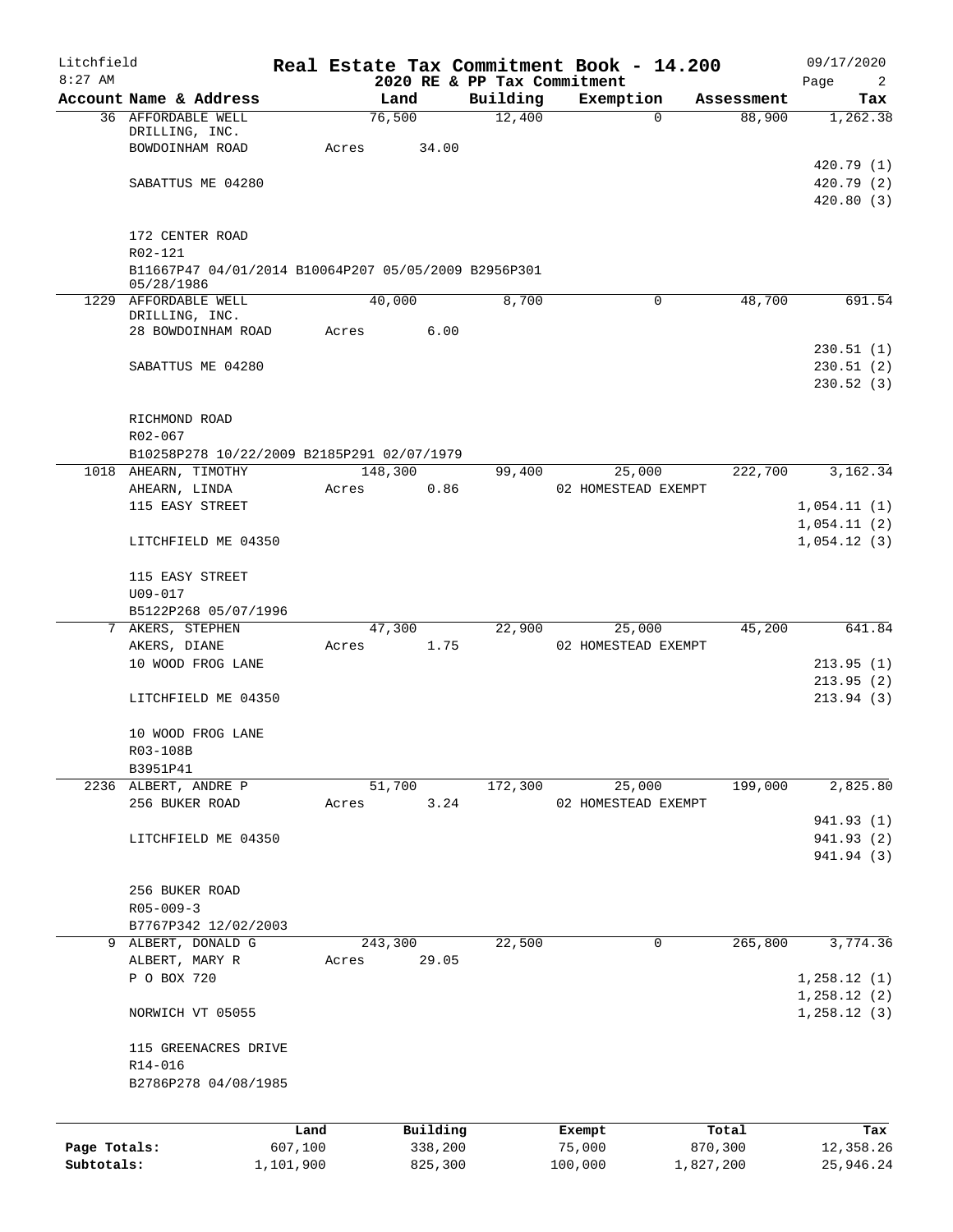| Litchfield<br>$8:27$ AM |                            |       |             |       | 2020 RE & PP Tax Commitment | Real Estate Tax Commitment Book - 14.200 |   |            | 09/17/2020<br>Page<br>$\overline{\mathbf{3}}$ |
|-------------------------|----------------------------|-------|-------------|-------|-----------------------------|------------------------------------------|---|------------|-----------------------------------------------|
|                         | Account Name & Address     |       | Land        |       | Building                    | Exemption                                |   | Assessment | Tax                                           |
|                         | 2033 ALBERT, MAURICE KEVIN |       | 48,300      |       | 100,400                     | 25,000                                   |   | 123,700    | 1,756.54                                      |
|                         | ALBERT HOPE ELIZABETH      |       | Acres       | 2.11  |                             | 02 HOMESTEAD EXEMPT                      |   |            |                                               |
|                         | PO BOX 66                  |       |             |       |                             |                                          |   |            | 585.51(1)                                     |
|                         |                            |       |             |       |                             |                                          |   |            | 585.51(2)                                     |
|                         | LITCHFIELD ME 04350        |       |             |       |                             |                                          |   |            | 585.52(3)                                     |
|                         | 1112 LEWISTON ROAD         |       |             |       |                             |                                          |   |            |                                               |
|                         | R13-013D                   |       |             |       |                             |                                          |   |            |                                               |
|                         | B5392P256 05/20/1996       |       |             |       |                             |                                          |   |            |                                               |
|                         | 2695 ALBERT, MICHAEL N     |       | 43,200      |       | 206,200                     |                                          | 0 | 249,400    | 3,541.48                                      |
|                         | ALBERT, HEATHER E          | Acres |             | 2.06  |                             |                                          |   |            |                                               |
|                         | 27 TUSCANY LANE            |       |             |       |                             |                                          |   |            | 1,180.49(1)                                   |
|                         |                            |       |             |       |                             |                                          |   |            | 1,180.49(2)                                   |
|                         | LITCHFIELD ME 04350        |       |             |       |                             |                                          |   |            | 1,180.50(3)                                   |
|                         | 27 TUSCANY LANE            |       |             |       |                             |                                          |   |            |                                               |
|                         | R07-030D                   |       |             |       |                             |                                          |   |            |                                               |
|                         | B9495P92 09/11/2007        |       |             |       |                             |                                          |   |            |                                               |
|                         | 2566 ALBERT, TED S         |       | 56,000      |       | 123,300                     |                                          | 0 | 179,300    | 2,546.06                                      |
|                         | ALBERT, LOREEN             |       | Acres 10.00 |       |                             |                                          |   |            |                                               |
|                         | P O BOX 132                |       |             |       |                             |                                          |   |            | 848.69 (1)                                    |
|                         |                            |       |             |       |                             |                                          |   |            | 848.69 (2)                                    |
|                         | LITCHFIELD ME 04350        |       |             |       |                             |                                          |   |            | 848.68 (3)                                    |
|                         | 1160 LEWISTON ROAD         |       |             |       |                             |                                          |   |            |                                               |
|                         | R13-013E                   |       |             |       |                             |                                          |   |            |                                               |
|                         | B8510P1 07/22/2005         |       |             |       |                             |                                          |   |            |                                               |
|                         | 2034 ALBERT, TED S         |       | 55,500      |       | $\Omega$                    |                                          | 0 | 55,500     | 788.10                                        |
|                         | ALBERT, LOREEN DAWN        | Acres |             | 15.50 |                             |                                          |   |            |                                               |
|                         | 1160 LEWISTON ROAD         |       |             |       |                             |                                          |   |            | 262.70(1)                                     |
|                         |                            |       |             |       |                             |                                          |   |            | 262.70(2)                                     |
|                         | LITCHFIELD ME 04350        |       |             |       |                             |                                          |   |            | 262.70(3)                                     |
|                         | LEWISTON ROAD              |       |             |       |                             |                                          |   |            |                                               |
|                         | R13-013B                   |       |             |       |                             |                                          |   |            |                                               |
|                         | B13177P341 03/26/2019      |       |             |       |                             |                                          |   |            |                                               |
|                         | 2107 ALBIS, JOHN F., JR    |       | 55,500      |       | 114,100                     | 25,000                                   |   | 144,600    | 2,053.32                                      |
|                         | ALBIS, ANNETTE M           | Acres |             | 4.50  |                             | 02 HOMESTEAD EXEMPT                      |   |            |                                               |
|                         | 586 PLAINS ROAD            |       |             |       |                             |                                          |   |            | 684.44 (1)                                    |
|                         |                            |       |             |       |                             |                                          |   |            | 684.44 (2)                                    |
|                         | LITCHFIELD ME 04350        |       |             |       |                             |                                          |   |            | 684.44 (3)                                    |
|                         | 586 PLAINS ROAD            |       |             |       |                             |                                          |   |            |                                               |
|                         | R08-010A                   |       |             |       |                             |                                          |   |            |                                               |
|                         | 2888 ALDERMAN, DAVID M     |       | 52,500      |       | 0                           |                                          | 0 | 52,500     | 745.50                                        |
|                         | 783 AUGUSTA ROAD           | Acres |             | 22.68 |                             |                                          |   |            |                                               |
|                         |                            |       |             |       |                             |                                          |   |            | 248.50(1)                                     |
|                         | JEFFERSON ME 04348         |       |             |       |                             |                                          |   |            | 248.50(2)                                     |
|                         |                            |       |             |       |                             |                                          |   |            | 248.50(3)                                     |
|                         |                            |       |             |       |                             |                                          |   |            |                                               |
|                         | OFF PINE TREE ROAD         |       |             |       |                             |                                          |   |            |                                               |
|                         | R07-001-03                 |       |             |       |                             |                                          |   |            |                                               |
|                         | B12224P240 02/11/2016      |       |             |       |                             |                                          |   |            |                                               |
|                         |                            |       |             |       |                             |                                          |   |            |                                               |

|              | Land      | Building  | Exempt  | Total     | Tax         |
|--------------|-----------|-----------|---------|-----------|-------------|
| Page Totals: | 311,000   | 544,000   | 50,000  | 805,000   | 11,431.00   |
| Subtotals:   | 1,412,900 | 1,369,300 | 150,000 | 2,632,200 | 37, 377, 24 |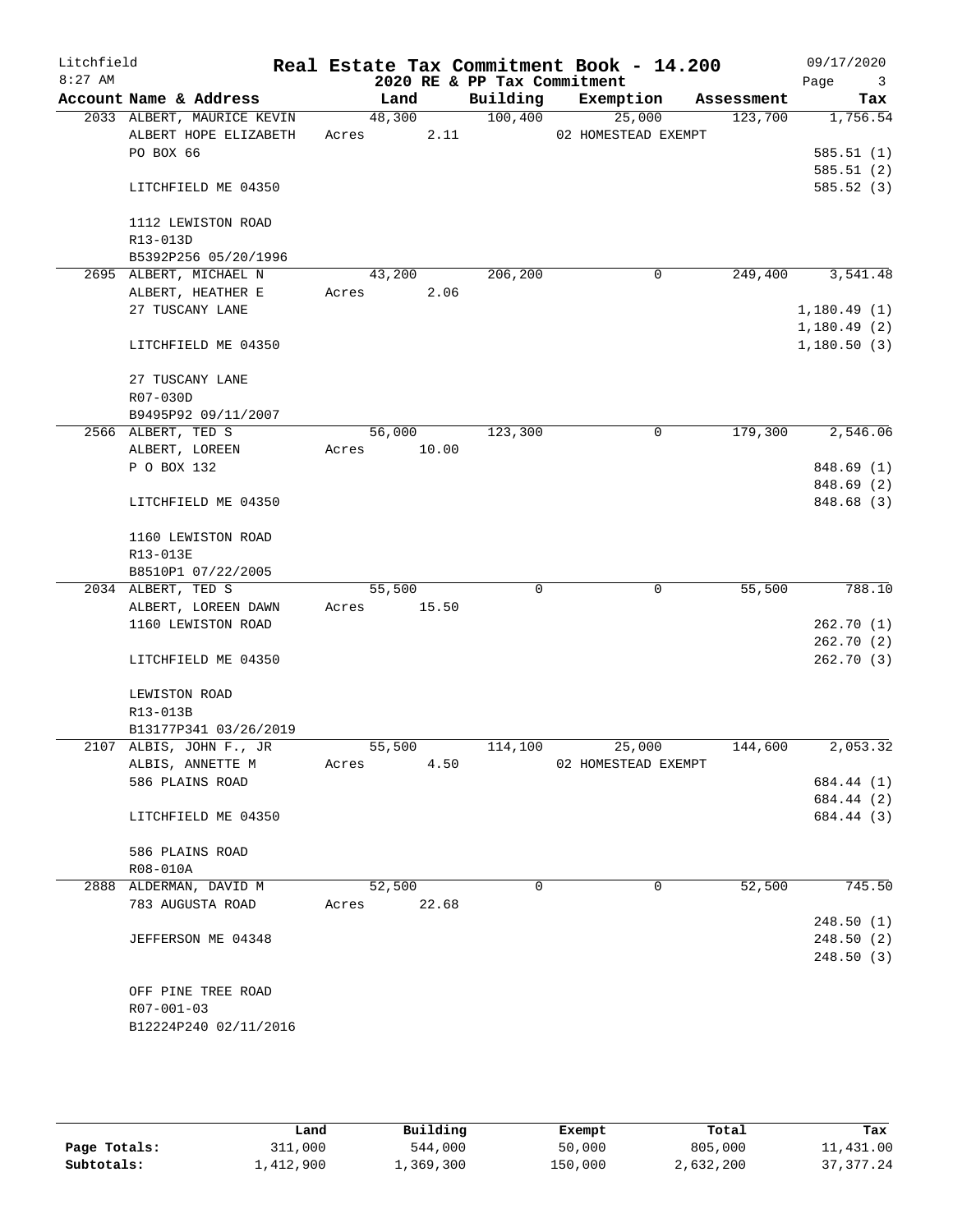| Litchfield   |                                             |         |                |                             | Real Estate Tax Commitment Book - 14.200 |                       | 09/17/2020      |
|--------------|---------------------------------------------|---------|----------------|-----------------------------|------------------------------------------|-----------------------|-----------------|
| $8:27$ AM    | Account Name & Address                      |         |                | 2020 RE & PP Tax Commitment | Exemption                                |                       | Page<br>4       |
|              | 13 ALDERMAN, GEORGE C                       |         | Land<br>71,100 | Building<br>63,200          |                                          | Assessment<br>109,300 | Tax<br>1,552.06 |
|              | 403 PINE TREE ROAD                          | Acres   | 20.79          |                             | 25,000<br>02 HOMESTEAD EXEMPT            |                       |                 |
|              |                                             |         |                |                             |                                          |                       | 517.35(1)       |
|              |                                             |         |                |                             |                                          |                       | 517.35(2)       |
|              | LITCHFIELD ME 04350                         |         |                |                             |                                          |                       | 517.36(3)       |
|              |                                             |         |                |                             |                                          |                       |                 |
|              | 403 PINE TREE ROAD                          |         |                |                             |                                          |                       |                 |
|              | R07-001-01                                  |         |                |                             |                                          |                       |                 |
|              | B12224P246 02/11/2016 B12224P240 02/11/2016 |         |                |                             |                                          |                       |                 |
|              | B1664P295                                   |         |                |                             |                                          |                       |                 |
|              | 17 ALEXANDER, JOHN A                        |         | 46,800         | 28,100                      | 25,000                                   | 49,900                | 708.58          |
|              | ALEXANDER, JULIE                            |         | 1.60<br>Acres  |                             | 02 HOMESTEAD EXEMPT                      |                       |                 |
|              | 232 STEVENSTOWN ROAD                        |         |                |                             |                                          |                       | 236.19(1)       |
|              |                                             |         |                |                             |                                          |                       | 236.19(2)       |
|              | LITCHFIELD ME 04350                         |         |                |                             |                                          |                       | 236.20(3)       |
|              |                                             |         |                |                             |                                          |                       |                 |
|              | 232 STEVENSTOWN ROAD                        |         |                |                             |                                          |                       |                 |
|              | R10-018B                                    |         |                |                             |                                          |                       |                 |
|              | B6912P54                                    |         |                |                             |                                          |                       |                 |
|              | 20 ALLEN CAROLINE, ALLEN                    |         | 218,400        | 95,400                      | 0                                        | 313,800               | 4,455.96        |
|              | RICHARD ET AL                               |         |                |                             |                                          |                       |                 |
|              | SEE DEED FOR ADDITIONAL Acres<br>OWNERS     |         | 1.31           |                             |                                          |                       |                 |
|              | P O BOX 335                                 |         |                |                             |                                          |                       | 1,485.32(1)     |
|              | 13 MAPLE STREET                             |         |                |                             |                                          |                       | 1,485.32(2)     |
|              | MONMOUTH ME 04259                           |         |                |                             |                                          |                       | 1,485.32(3)     |
|              |                                             |         |                |                             |                                          |                       |                 |
|              | 25 RUSSELL DRIVE                            |         |                |                             |                                          |                       |                 |
|              | U27-002A                                    |         |                |                             |                                          |                       |                 |
|              | B12471P219 11/08/2016 B12471P217 11/08/2016 |         |                |                             |                                          |                       |                 |
|              | 935 ALLEN, DIANA J                          |         | 55,600         | 133,000                     | 0                                        | 188,600               | 2,678.12        |
|              | 114 WHIPPOORWILL ROAD                       | Acres   | 6.50           |                             |                                          |                       |                 |
|              |                                             |         |                |                             |                                          |                       | 892.71 (1)      |
|              | LITCHFIELD ME 04350                         |         |                |                             |                                          |                       | 892.71 (2)      |
|              |                                             |         |                |                             |                                          |                       | 892.70 (3)      |
|              |                                             |         |                |                             |                                          |                       |                 |
|              | 114 WHIPPOORWILL ROAD                       |         |                |                             |                                          |                       |                 |
|              | $U23 - 031$                                 |         |                |                             |                                          |                       |                 |
|              | B12420P74 09/24/2016 B2820P299              |         |                |                             |                                          |                       |                 |
|              | 2403 ALLEN, JOEL K                          |         | 21,200         | $\Omega$                    | $\Omega$                                 | 21,200                | 301.04          |
|              | ALLEN, DARLANE M                            | Acres   | 1.40           |                             |                                          |                       |                 |
|              | 658 WEST ROAD                               |         |                |                             |                                          |                       | 100.35(1)       |
|              |                                             |         |                |                             |                                          |                       | 100.35(2)       |
|              | BOWDOIN ME 04287                            |         |                |                             |                                          |                       | 100.34(3)       |
|              |                                             |         |                |                             |                                          |                       |                 |
|              | SCHOOL LANE                                 |         |                |                             |                                          |                       |                 |
|              | R03-105C                                    |         |                |                             |                                          |                       |                 |
|              | B13358P223 10/04/2019                       |         |                |                             |                                          |                       |                 |
|              | 23 ALLEN, LOIS JEAN                         |         | 66,000         | 204,200                     | 25,000                                   | 245,200               | 3,481.84        |
|              | ALLEN RODNEY R                              | Acres   | 14.00          |                             | 02 HOMESTEAD EXEMPT                      |                       |                 |
|              | 106 HARDSCRABBLE ROAD                       |         |                |                             |                                          |                       | 1,160.61(1)     |
|              |                                             |         |                |                             |                                          |                       | 1,160.61(2)     |
|              | LITCHFIELD ME 04350                         |         |                |                             |                                          |                       | 1,160.62(3)     |
|              |                                             |         |                |                             |                                          |                       |                 |
|              | 106 HARDSCRABBLE ROAD                       |         |                |                             |                                          |                       |                 |
|              | $U22 - 011$                                 |         |                |                             |                                          |                       |                 |
|              | B2665P349 03/29/1984 B1124P492 08/02/1958   |         |                |                             |                                          |                       |                 |
|              |                                             |         |                |                             |                                          |                       |                 |
|              |                                             | Land    | Building       |                             | Exempt                                   | Total                 | Tax             |
| Page Totals: |                                             | 479,100 | 523,900        |                             | 75,000                                   | 928,000               | 13,177.60       |

**Subtotals:** 1,892,000 1,893,200 225,000 3,560,200 50,554.84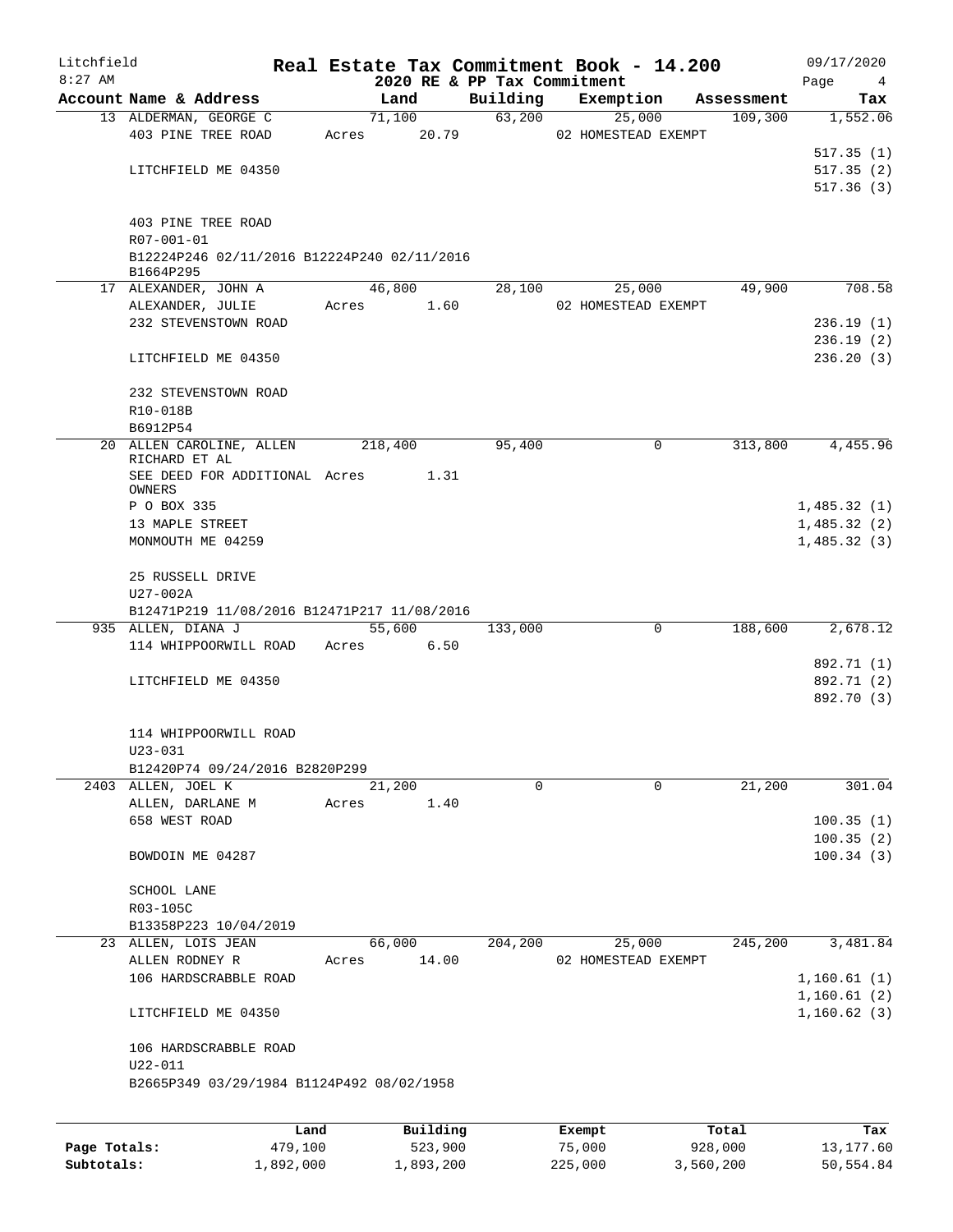| Litchfield   |                                                                                                             |         |                 |      |                             | Real Estate Tax Commitment Book - 14.200 |           |                       | 09/17/2020      |
|--------------|-------------------------------------------------------------------------------------------------------------|---------|-----------------|------|-----------------------------|------------------------------------------|-----------|-----------------------|-----------------|
| $8:27$ AM    |                                                                                                             |         |                 |      | 2020 RE & PP Tax Commitment |                                          |           |                       | Page<br>5       |
|              | Account Name & Address<br>770 ALONZO, LINDA J                                                               |         | Land<br>181,300 |      | Building<br>27,100          | Exemption<br>0                           |           | Assessment<br>208,400 | Tax<br>2,959.28 |
|              | 29 ALDERBROOK LANE                                                                                          | Acres   |                 | 1.93 |                             |                                          |           |                       |                 |
|              |                                                                                                             |         |                 |      |                             |                                          |           |                       | 986.43 (1)      |
|              | YARMOUTH ME 04096                                                                                           |         |                 |      |                             |                                          |           |                       | 986.43 (2)      |
|              |                                                                                                             |         |                 |      |                             |                                          |           |                       | 986.42 (3)      |
|              |                                                                                                             |         |                 |      |                             |                                          |           |                       |                 |
|              | 40 RUSTIC DRIVE                                                                                             |         |                 |      |                             |                                          |           |                       |                 |
|              | $U27 - 006$                                                                                                 |         |                 |      |                             |                                          |           |                       |                 |
|              | B11689P63 05/12/2014 B11688P136 05/14/2014 B7311P200                                                        |         |                 |      |                             |                                          |           |                       |                 |
|              | 02/04/2003<br>307 AL-QUDAH, OMAR                                                                            |         | 48,300          |      | 178,000                     | $\Omega$                                 |           | 226,300               | 3, 213.46       |
|              | AL-QUDAH, BETHANY                                                                                           | Acres   |                 | 2.10 |                             |                                          |           |                       |                 |
|              | 398 ACADEMY ROAD                                                                                            |         |                 |      |                             |                                          |           |                       | 1,071.15(1)     |
|              |                                                                                                             |         |                 |      |                             |                                          |           |                       | 1,071.15(2)     |
|              | LITCHFIELD ME 04350                                                                                         |         |                 |      |                             |                                          |           |                       | 1,071.16(3)     |
|              |                                                                                                             |         |                 |      |                             |                                          |           |                       |                 |
|              | 398 ACADEMY ROAD                                                                                            |         |                 |      |                             |                                          |           |                       |                 |
|              | R02-106A                                                                                                    |         |                 |      |                             |                                          |           |                       |                 |
|              | B13211P172 05/17/2019                                                                                       |         |                 |      |                             |                                          |           |                       |                 |
|              | 1366 AMATO HEIDI                                                                                            |         | 50,700          |      | 32,400                      | 0                                        |           | 83,100                | 1,180.02        |
|              | 4117 VT ROUTE 14                                                                                            | Acres   |                 | 0.23 |                             |                                          |           |                       |                 |
|              |                                                                                                             |         |                 |      |                             |                                          |           |                       | 393.34 (1)      |
|              | EAST CALAIS VT 05650                                                                                        |         |                 |      |                             |                                          |           |                       | 393.34 (2)      |
|              |                                                                                                             |         |                 |      |                             |                                          |           |                       | 393.34 (3)      |
|              | 51 PENNEY LANE                                                                                              |         |                 |      |                             |                                          |           |                       |                 |
|              | R09-007                                                                                                     |         |                 |      |                             |                                          |           |                       |                 |
|              | B11689P258 01/27/2014 B9358P226 02/20/2007                                                                  |         |                 |      |                             |                                          |           |                       |                 |
|              | 1163 AMERO-DANIEL, MONIQUE J                                                                                |         | 48,500          |      | 170,900                     | $\Omega$                                 |           | 219,400               | 3, 115. 48      |
|              | AMERO-DANIEL, MEGAN J                                                                                       |         | Acres           | 2.17 |                             |                                          |           |                       |                 |
|              | 32 PLEASANT POND LANE                                                                                       |         |                 |      |                             |                                          |           |                       | 1,038.49(1)     |
|              |                                                                                                             |         |                 |      |                             |                                          |           |                       | 1,038.49(2)     |
|              | LITCHFIELD ME 04350                                                                                         |         |                 |      |                             |                                          |           |                       | 1,038.50(3)     |
|              |                                                                                                             |         |                 |      |                             |                                          |           |                       |                 |
|              | 32 PLEASANT POND LANE                                                                                       |         |                 |      |                             |                                          |           |                       |                 |
|              | $U01-003A$                                                                                                  |         |                 |      |                             |                                          |           |                       |                 |
|              | B11888P151 01/02/2015 B11888P148 01/02/2015 B9786P76<br>07/09/2008 B9055P281 09/01/2006 B8229P56 12/06/2004 |         |                 |      |                             |                                          |           |                       |                 |
|              | B7097P187 10/08/2002 B2535P77                                                                               |         |                 |      |                             |                                          |           |                       |                 |
|              | 1604 AMES, DOUGLAS                                                                                          |         | 71,000          |      | 24,700                      | $\Omega$                                 |           | 95,700                | 1,358.94        |
|              | AMES, MAE                                                                                                   | Acres   | 45.00           |      |                             |                                          |           |                       |                 |
|              | 482 RICHMOND ROAD                                                                                           |         |                 |      |                             |                                          |           |                       | 452.98 (1)      |
|              |                                                                                                             |         |                 |      |                             |                                          |           |                       | 452.98 (2)      |
|              | LITCHFIELD ME 04350                                                                                         |         |                 |      |                             |                                          |           |                       | 452.98 (3)      |
|              | 373 PLAINS ROAD                                                                                             |         |                 |      |                             |                                          |           |                       |                 |
|              | R07-034                                                                                                     |         |                 |      |                             |                                          |           |                       |                 |
|              | B4933P33                                                                                                    |         |                 |      |                             |                                          |           |                       |                 |
|              | 26 AMES, ELMER R                                                                                            |         | 67,700          |      | 91,800                      | 31,000                                   |           | 128,500               | 1,824.70        |
|              | c/o Alicia Johnson                                                                                          | Acres   | 28.70           |      |                             | 03 VETERANS EXEMPT                       |           |                       |                 |
|              | 461 POND ROAD                                                                                               |         |                 |      |                             | 02 HOMESTEAD EXEMPT                      |           |                       | 608.23(1)       |
|              |                                                                                                             |         |                 |      |                             |                                          |           |                       | 608.23(2)       |
|              | WALES ME 04280                                                                                              |         |                 |      |                             |                                          |           |                       | 608.24(3)       |
|              |                                                                                                             |         |                 |      |                             |                                          |           |                       |                 |
|              | 482 RICHMOND ROAD                                                                                           |         |                 |      |                             |                                          |           |                       |                 |
|              | R03-121                                                                                                     |         |                 |      |                             |                                          |           |                       |                 |
|              | B998P159                                                                                                    |         |                 |      |                             |                                          |           |                       |                 |
|              |                                                                                                             |         |                 |      |                             |                                          |           |                       |                 |
|              |                                                                                                             | Land    | Building        |      |                             | Exempt                                   |           | Total                 | Tax             |
| Page Totals: |                                                                                                             | 467,500 | 524,900         |      |                             | 31,000                                   |           | 961,400               | 13,651.88       |
| Subtotals:   | 2,359,500                                                                                                   |         | 2,418,100       |      |                             | 256,000                                  | 4,521,600 |                       | 64,206.72       |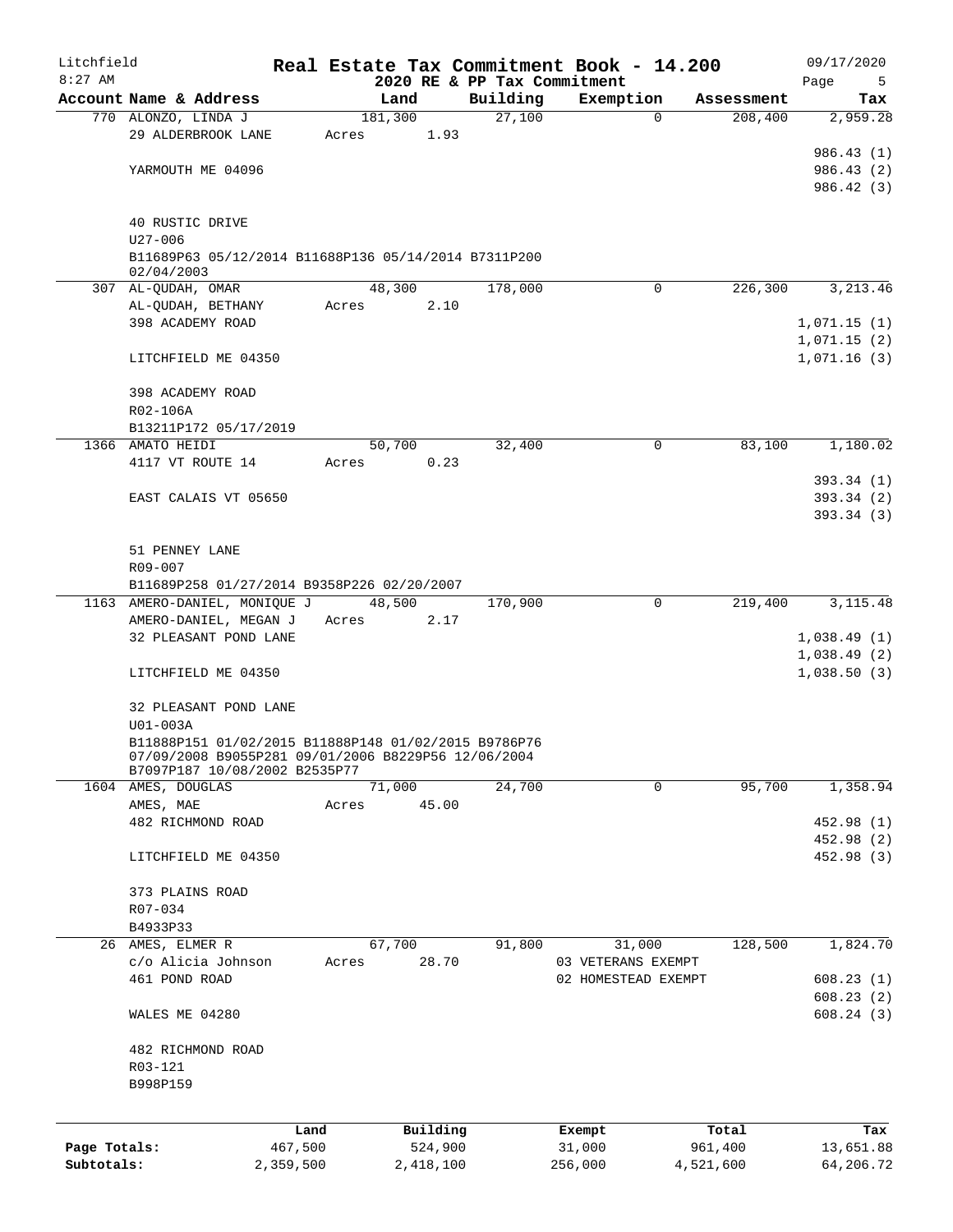| Litchfield<br>$8:27$ AM |                                                       |       |             |      | 2020 RE & PP Tax Commitment | Real Estate Tax Commitment Book - 14.200 |            | 09/17/2020<br>Page<br>6 |
|-------------------------|-------------------------------------------------------|-------|-------------|------|-----------------------------|------------------------------------------|------------|-------------------------|
|                         | Account Name & Address                                |       | Land        |      | Building                    | Exemption                                | Assessment | Tax                     |
|                         | 2814 AMES, RICKY ALLEN                                |       | 10,800      |      | $\mathbf 0$                 | $\Omega$                                 | 10,800     | 153.36                  |
|                         | 935 GOLDPAN ROAD                                      | Acres |             | 3.60 |                             |                                          |            |                         |
|                         |                                                       |       |             |      |                             |                                          |            | 51.12(1)                |
|                         | FAIRBANKS AK 99712                                    |       |             |      |                             |                                          |            | 51.12(2)                |
|                         |                                                       |       |             |      |                             |                                          |            | 51.12(3)                |
|                         |                                                       |       |             |      |                             |                                          |            |                         |
|                         | OFF LYNN LANE                                         |       |             |      |                             |                                          |            |                         |
|                         | R06-061A-7                                            |       |             |      |                             |                                          |            |                         |
|                         | B10741P184 05/27/2011                                 |       |             |      |                             |                                          |            |                         |
|                         | 28 AMOS, GREGORY D                                    |       | 81,600      |      | 33,300                      | 0                                        | 114,900    | 1,631.58                |
|                         | AMOS, STACEY D                                        | Acres |             | 0.19 |                             |                                          |            |                         |
|                         | 59 PATTEN ROAD                                        |       |             |      |                             |                                          |            | 543.86(1)               |
|                         |                                                       |       |             |      |                             |                                          |            | 543.86(2)               |
|                         | GREENE ME 04236                                       |       |             |      |                             |                                          |            | 543.86(3)               |
|                         |                                                       |       |             |      |                             |                                          |            |                         |
|                         | 114 JIMMY POND LANE                                   |       |             |      |                             |                                          |            |                         |
|                         | $U08 - 004$                                           |       |             |      |                             |                                          |            |                         |
|                         | B11739P23 07/14/2014 B3009P161<br>1395 ANAIR SANDRA B |       | 60,800      |      | 98,500                      | 25,000                                   | 134,300    | 1,907.06                |
|                         | ANAIR CHARLES L                                       | Acres |             | 7.00 |                             | 02 HOMESTEAD EXEMPT                      |            |                         |
|                         | 471 HUNTINGTON HILL                                   |       |             |      |                             |                                          |            | 635.69(1)               |
|                         | ROAD                                                  |       |             |      |                             |                                          |            |                         |
|                         |                                                       |       |             |      |                             |                                          |            | 635.69(2)               |
|                         | LITCHFIELD ME 04350                                   |       |             |      |                             |                                          |            | 635.68(3)               |
|                         |                                                       |       |             |      |                             |                                          |            |                         |
|                         | 471 HUNTINGTON HILL                                   |       |             |      |                             |                                          |            |                         |
|                         | $R04 - 005$                                           |       |             |      |                             |                                          |            |                         |
|                         | B9448P151 08/01/2007 B9013P275 08/07/2006 B1275P338   |       |             |      |                             |                                          |            |                         |
|                         | 2589 ANDERSON JULIE                                   |       | 79,500      |      | 205,500                     | 25,000                                   | 260,000    | 3,692.00                |
|                         | 257 STEVENSTOWN ROAD                                  |       | Acres 39.94 |      |                             | 02 HOMESTEAD EXEMPT                      |            |                         |
|                         |                                                       |       |             |      |                             |                                          |            | 1, 230.67(1)            |
|                         | LITCHFIELD ME 04350                                   |       |             |      |                             |                                          |            | 1, 230.67(2)            |
|                         |                                                       |       |             |      |                             |                                          |            | 1,230.66(3)             |
|                         |                                                       |       |             |      |                             |                                          |            |                         |
|                         | 257 STEVENSTOWN ROAD                                  |       |             |      |                             |                                          |            |                         |
|                         | R10-012                                               |       |             |      |                             |                                          |            |                         |
|                         | B7466P80 07/17/2003                                   |       |             |      |                             |                                          |            |                         |
|                         | 30 ANDERSON, CLYDE W                                  |       | 97,000      |      | 34,000                      | 0                                        | 131,000    | 1,860.20                |
|                         | 19 HOLLAND LANE                                       | Acres |             | 0.59 |                             |                                          |            | 620.07(1)               |
|                         | DURHAM ME 04222                                       |       |             |      |                             |                                          |            | 620.07(2)               |
|                         |                                                       |       |             |      |                             |                                          |            | 620.06(3)               |
|                         |                                                       |       |             |      |                             |                                          |            |                         |
|                         | 15 OSPREY LANE                                        |       |             |      |                             |                                          |            |                         |
|                         | $U03 - 007$                                           |       |             |      |                             |                                          |            |                         |
|                         | B12879P89 03/28/2018 B1476P375                        |       |             |      |                             |                                          |            |                         |
|                         | 1469 ANDERSON, GREGORY J                              |       | 135,500     |      | 179,000                     | $\mathbf 0$                              | 314,500    | 4,465.90                |
|                         | DICKINSON, PATRICIA S Acres                           |       |             | 1.12 |                             |                                          |            |                         |
|                         | 61 PLEASANT POND LANE                                 |       |             |      |                             |                                          |            | 1,488.63(1)             |
|                         |                                                       |       |             |      |                             |                                          |            | 1,488.63(2)             |
|                         | LITCHFIELD ME 04350                                   |       |             |      |                             |                                          |            | 1,488.64(3)             |
|                         |                                                       |       |             |      |                             |                                          |            |                         |
|                         | 61 PLEASANT POND LANE                                 |       |             |      |                             |                                          |            |                         |
|                         | $U01 - 007$                                           |       |             |      |                             |                                          |            |                         |
|                         | B13461P256 01/24/2020                                 |       |             |      |                             |                                          |            |                         |
|                         |                                                       |       |             |      |                             |                                          |            |                         |
|                         |                                                       |       |             |      |                             |                                          |            |                         |
|                         |                                                       |       |             |      |                             |                                          |            |                         |

|              | Land      | Building  | Exempt  | Total     | Tax       |
|--------------|-----------|-----------|---------|-----------|-----------|
| Page Totals: | 465,200   | 550,300   | 50,000  | 965,500   | 13,710.10 |
| Subtotals:   | 2,824,700 | 2,968,400 | 306,000 | 5,487,100 | 77,916.82 |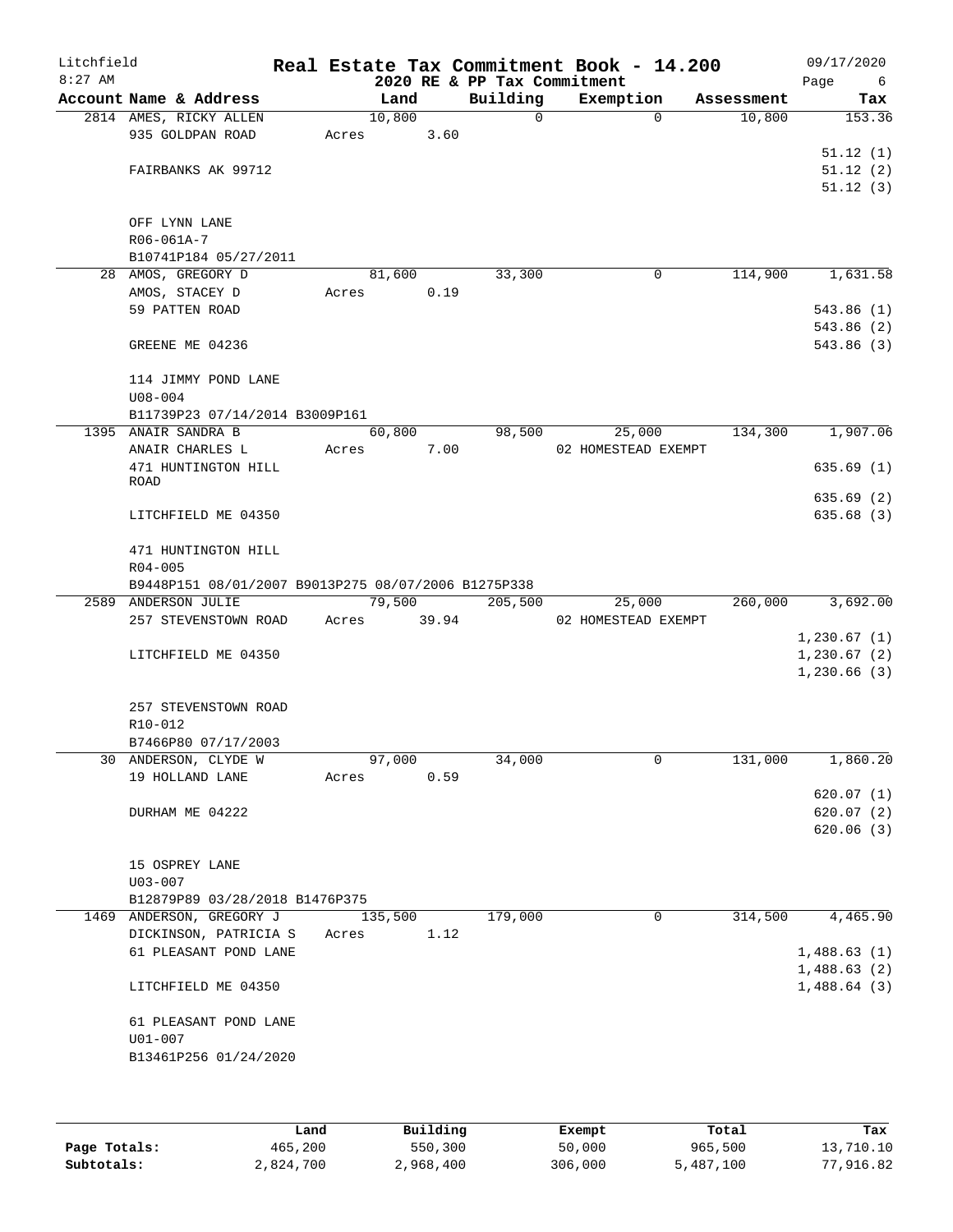| Litchfield<br>$8:27$ AM |                                                                                                                  |           |                 | 2020 RE & PP Tax Commitment | Real Estate Tax Commitment Book - 14.200 |             | 09/17/2020<br>Page<br>-7                      |
|-------------------------|------------------------------------------------------------------------------------------------------------------|-----------|-----------------|-----------------------------|------------------------------------------|-------------|-----------------------------------------------|
|                         | Account Name & Address                                                                                           |           | Land            | Building                    | Exemption                                | Assessment  | Tax                                           |
|                         | 2289 ANDERSON, JOAN A<br>DAMON, MACEE & JASON                                                                    | Acres     | 168,500<br>1.41 | 2,500                       | 0                                        | 171,000     | 2,428.20                                      |
|                         | TURCOTTE                                                                                                         |           |                 |                             |                                          |             |                                               |
|                         | 160 PINKHAM BROOK ROAD                                                                                           |           |                 |                             |                                          |             | 809.40(1)<br>809.40(2)                        |
|                         | DURHAM ME 04222                                                                                                  |           |                 |                             |                                          |             | 809.40(3)                                     |
|                         | 81 SAND POND LANE<br>$U12 - 013$                                                                                 |           |                 |                             |                                          |             |                                               |
|                         | B12800P291 11/08/2017 B12210P74 12/10/2015<br>B10941P229 01/17/2012 B10676P209 02/25/2011 B7131P97<br>11/04/2001 |           |                 |                             |                                          |             |                                               |
|                         | 2394 ANDERSON, JULIE                                                                                             |           | 25,300          | $\mathbf 0$                 | $\mathbf 0$                              | 25,300      | 359.26                                        |
|                         | 257 STEVENSTOWN ROAD                                                                                             | Acres     | 1.10            |                             |                                          |             |                                               |
|                         | LITCHFIELD ME 04350                                                                                              |           |                 |                             |                                          |             | 119.75(1)<br>119.75(2)<br>119.76(3)           |
|                         | STEVENSTOWN ROAD<br>R10-013                                                                                      |           |                 |                             |                                          |             |                                               |
|                         | B7466P80 06/17/2003                                                                                              |           |                 |                             |                                          |             |                                               |
|                         | 1295 ANDERSON, JULIE<br>257 STEVENS TOWN ROAD                                                                    | Acres     | 23,700<br>17.40 | $\mathbf 0$                 | $\mathbf 0$                              | 23,700      | 336.54                                        |
|                         |                                                                                                                  |           |                 |                             |                                          |             | 112.18(1)                                     |
|                         | LITCHFIELD ME 04350                                                                                              |           |                 |                             |                                          |             | 112.18(2)                                     |
|                         |                                                                                                                  |           |                 |                             |                                          |             | 112.18(3)                                     |
|                         | LUNT'S HILL ROAD<br>R10-014                                                                                      |           |                 |                             |                                          |             |                                               |
|                         | B12546P314 03/03/2017 B12319P211 06/08/2016 B4842P99<br>01/20/1995                                               |           |                 |                             |                                          |             |                                               |
|                         | 1024 ANDERSON, JULIE E                                                                                           |           | 11,200          | $\Omega$                    | $\Omega$                                 | 11,200      | 159.04                                        |
|                         | 257 STEVENSTOWN ROAD                                                                                             | Acres     | 0.80            |                             |                                          |             |                                               |
|                         |                                                                                                                  |           |                 |                             |                                          |             | 53.01(1)                                      |
|                         | LITCHFIELD ME 04350                                                                                              |           |                 |                             |                                          |             | 53.01(2)                                      |
|                         |                                                                                                                  |           |                 |                             |                                          |             | 53.02(3)                                      |
|                         | STEVENSTOWN ROAD                                                                                                 |           |                 |                             |                                          |             |                                               |
|                         | R09-075                                                                                                          |           |                 |                             |                                          |             |                                               |
|                         | B7466P80 06/07/2003                                                                                              |           |                 |                             |                                          |             |                                               |
| 1828                    | ANDERSON, MARGARET<br>ROWELL                                                                                     |           | 158,000         | 57,400                      | $\mathbf 0$                              | 215,400     | 3,058.68                                      |
|                         | DIPRIMA ELIZABETH M                                                                                              | Acres     | 9.00            |                             |                                          |             |                                               |
|                         | C/O MARGARET ANDERSON                                                                                            |           |                 |                             |                                          |             | 1,019.56(1)                                   |
|                         | 401 FOX DEN LANE                                                                                                 |           |                 |                             |                                          |             | 1,019.56(2)                                   |
|                         | MILLERSVILLE MD 21108 /                                                                                          |           |                 |                             |                                          |             | 1,019.56(3)                                   |
|                         | 41 PAMROK LANE                                                                                                   |           |                 |                             |                                          |             |                                               |
|                         | $U02 - 001$                                                                                                      |           |                 |                             |                                          |             |                                               |
|                         | B13071P29 10/29/2018 B6918P264 B2854P215 09/09/1985                                                              |           |                 |                             |                                          |             |                                               |
|                         | 552 ANDERSON, RANDALL                                                                                            |           | 142,500         | 119,000                     | 0                                        | 261,500     | 3,713.30                                      |
|                         | 42 EASY STREET                                                                                                   | Acres     | 0.48            |                             |                                          |             |                                               |
|                         | LITCHFIELD ME 04350                                                                                              |           |                 |                             |                                          |             | 1,237.77(1)<br>$1, 237.77$ (2)<br>1,237.76(3) |
|                         | 42 EASY STREET                                                                                                   |           |                 |                             |                                          |             |                                               |
|                         | $U09 - 001$                                                                                                      |           |                 |                             |                                          |             |                                               |
|                         | B7628P226 06/16/2003                                                                                             |           |                 |                             |                                          |             |                                               |
|                         |                                                                                                                  | Land      | Building        |                             | Exempt                                   | Total       | Tax                                           |
| Page Totals:            |                                                                                                                  | 529,200   | 178,900         |                             | $\mathsf{O}$                             | 708,100     | 10,055.02                                     |
| Subtotals:              |                                                                                                                  | 3,353,900 | 3,147,300       |                             | 306,000                                  | 6, 195, 200 | 87,971.84                                     |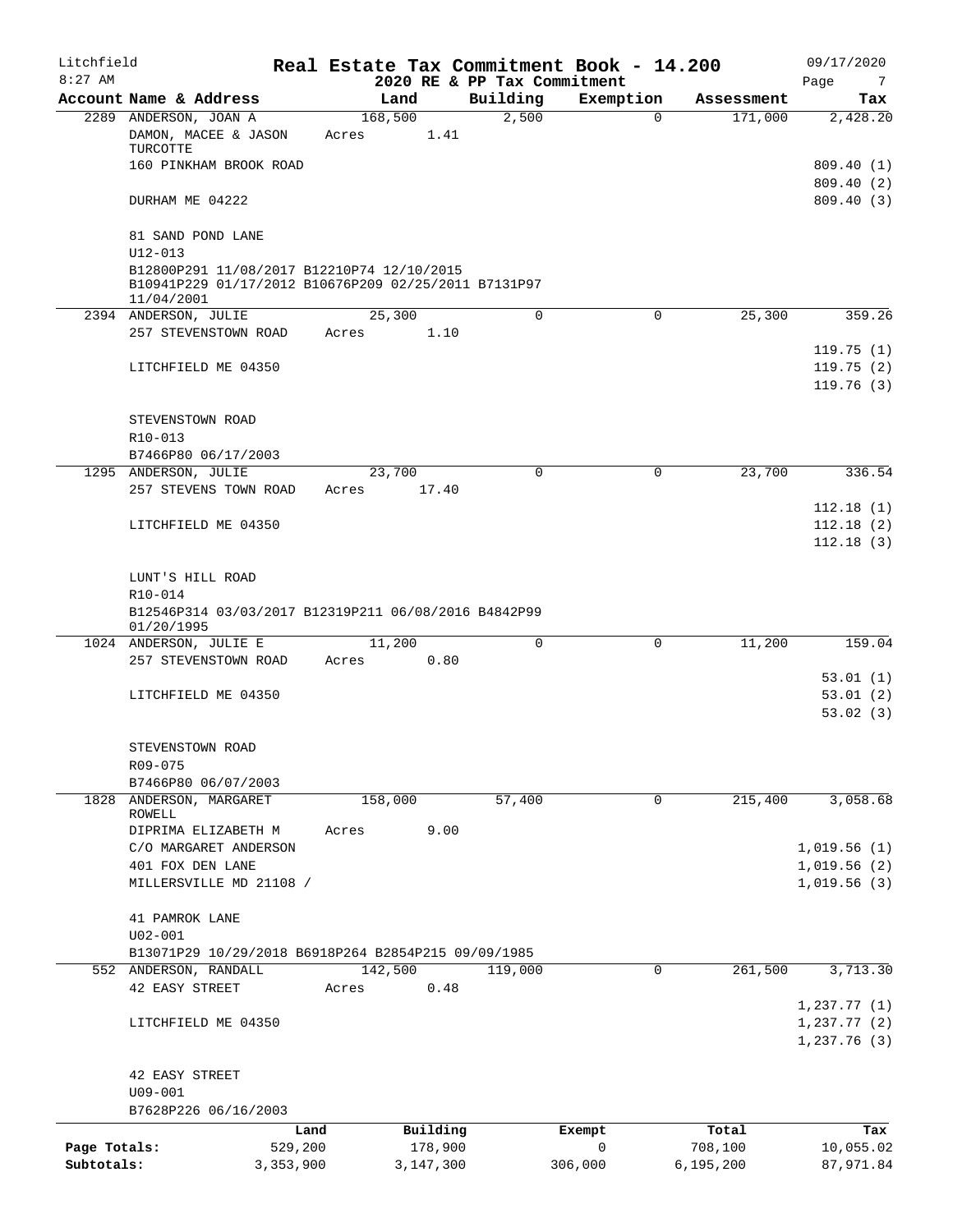| Litchfield |                                                     |                 |       |                             | Real Estate Tax Commitment Book - 14.200 |            | 09/17/2020   |
|------------|-----------------------------------------------------|-----------------|-------|-----------------------------|------------------------------------------|------------|--------------|
| $8:27$ AM  |                                                     |                 |       | 2020 RE & PP Tax Commitment |                                          |            | Page<br>8    |
|            | Account Name & Address                              | Land            |       | Building<br>35,200          | Exemption<br>$\Omega$                    | Assessment | Tax          |
|            | 32 ANGELIDES, PAUL N<br>ANGELIDES SHARON A          | 90,700<br>Acres | 0.25  |                             |                                          | 125,900    | 1,787.78     |
|            | 58 DOW AVE                                          |                 |       |                             |                                          |            | 595.93(1)    |
|            |                                                     |                 |       |                             |                                          |            | 595.93(2)    |
|            | LEWISTON ME 04240                                   |                 |       |                             |                                          |            | 595.92(3)    |
|            | 164 JIMMY POND LANE                                 |                 |       |                             |                                          |            |              |
|            | $U08 - 014$                                         |                 |       |                             |                                          |            |              |
|            | B3809P318 10/03/1990                                |                 |       |                             |                                          |            |              |
|            | 404 ANGELIDES, ROBERT F                             | 127,500         |       | 135,400                     | 0                                        | 262,900    | 3,733.18     |
|            | ANGELIDES, NICOLE D                                 | Acres           | 0.80  |                             |                                          |            |              |
|            | 58 DOW AVE                                          |                 |       |                             |                                          |            | 1, 244.39(1) |
|            |                                                     |                 |       |                             |                                          |            | 1, 244.39(2) |
|            | LEWISTON ME 04240                                   |                 |       |                             |                                          |            | 1, 244.40(3) |
|            | 152 JIMMY POND LANE                                 |                 |       |                             |                                          |            |              |
|            | $U08 - 012$                                         |                 |       |                             |                                          |            |              |
|            | B13412P301 11/29/2019                               |                 |       |                             |                                          |            |              |
|            | 126 ANGUS, JONATHAN D                               | 49,500          |       | 163,700                     | 25,000                                   | 188,200    | 2,672.44     |
|            | ANGUS, HILARY W                                     | Acres           | 2.51  |                             | 02 HOMESTEAD EXEMPT                      |            |              |
|            | 2759 HALLOWELL ROAD                                 |                 |       |                             |                                          |            | 890.81 (1)   |
|            |                                                     |                 |       |                             |                                          |            | 890.81 (2)   |
|            | LITCHFIELD ME 04350                                 |                 |       |                             |                                          |            | 890.82 (3)   |
|            | 2759 HALLOWELL ROAD                                 |                 |       |                             |                                          |            |              |
|            | R02-022A                                            |                 |       |                             |                                          |            |              |
|            | B12911P236 05/18/2018 B7004P120                     |                 |       |                             |                                          |            |              |
|            | 2746 ANGUS, JONATHAN D                              | 80,400          |       | $\Omega$                    | 0                                        | 80,400     | 1,141.68     |
|            | ANGUS, HILARY W                                     | Acres           | 97.68 |                             |                                          |            |              |
|            | 2759 HALLOWELL ROAD                                 |                 |       |                             |                                          |            | 380.56(1)    |
|            |                                                     |                 |       |                             |                                          |            | 380.56(2)    |
|            | LITCHFIELD ME 04350                                 |                 |       |                             |                                          |            | 380.56(3)    |
|            | HALLOWELL ROAD                                      |                 |       |                             |                                          |            |              |
|            | R02-022                                             |                 |       |                             |                                          |            |              |
|            | B12911P236 05/18/2018 B7004P120                     |                 |       |                             |                                          |            |              |
|            | 1109 APPLETON, LAWRENCE E                           | 41,300          |       | 44,900                      | 0                                        | 86,200     | 1,224.04     |
|            | 10 RICHMOND ROAD                                    | Acres           | 2.70  |                             |                                          |            |              |
|            |                                                     |                 |       |                             |                                          |            | 408.01(1)    |
|            | LITCHFIELD ME 04350                                 |                 |       |                             |                                          |            | 408.01(2)    |
|            |                                                     |                 |       |                             |                                          |            | 408.02(3)    |
|            | 10 RICHMOND ROAD                                    |                 |       |                             |                                          |            |              |
|            | R03-066                                             |                 |       |                             |                                          |            |              |
|            | B13407P94 11/19/2019 B13407P92 11/19/2019           |                 |       |                             |                                          |            |              |
|            | 830 ARBOUR JO MARIE                                 | 48,900          |       | 99,200                      | 25,000                                   | 123,100    | 1,748.02     |
|            | 5 JOHN TARR ROAD                                    | Acres           | 2.30  |                             | 02 HOMESTEAD EXEMPT                      |            |              |
|            |                                                     |                 |       |                             |                                          |            | 582.67(1)    |
|            | LITCHFIELD ME 04350                                 |                 |       |                             |                                          |            | 582.67(2)    |
|            |                                                     |                 |       |                             |                                          |            | 582.68 (3)   |
|            |                                                     |                 |       |                             |                                          |            |              |
|            | 5 JOHN TARR ROAD                                    |                 |       |                             |                                          |            |              |
|            | R01-030A                                            |                 |       |                             |                                          |            |              |
|            | B9812P219 08/04/2008 B8787P138 02/03/2006 B4440P237 |                 |       |                             |                                          |            |              |
|            |                                                     |                 |       |                             |                                          |            |              |

|              | Land      | Building | Exempt  | Total     | Tax        |
|--------------|-----------|----------|---------|-----------|------------|
| Page Totals: | 438,300   | 478,400  | 50,000  | 866,700   | 12,307.14  |
| Subtotals:   | 3,792,200 | ,625,700 | 356,000 | 7,061,900 | 100,278.98 |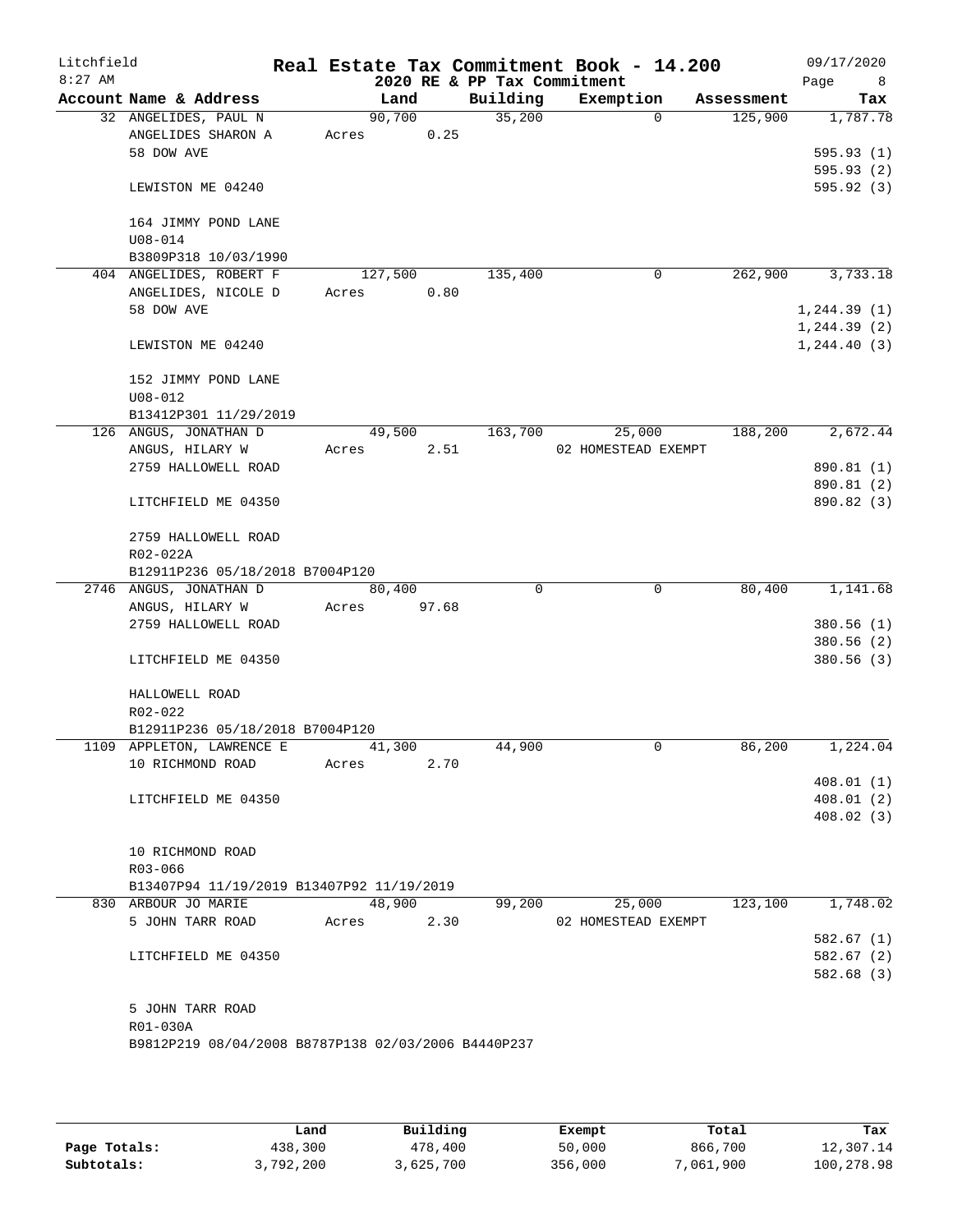| Litchfield<br>$8:27$ AM |                                                      |       |               | 2020 RE & PP Tax Commitment | Real Estate Tax Commitment Book - 14.200 |            | 09/17/2020<br>Page<br>- 9 |
|-------------------------|------------------------------------------------------|-------|---------------|-----------------------------|------------------------------------------|------------|---------------------------|
|                         | Account Name & Address                               |       | Land          | Building                    | Exemption                                | Assessment | Tax                       |
|                         | 381 ARCHER, DERECK L                                 |       | 60,800        | 193,400                     | $\Omega$                                 | 254,200    | 3,609.64                  |
|                         | ARCHER, KRISTEN E                                    | Acres | 7.00          |                             |                                          |            |                           |
|                         | 61 LYNN LANE                                         |       |               |                             |                                          |            | 1,203.21(1)               |
|                         |                                                      |       |               |                             |                                          |            | 1, 203.21(2)              |
|                         | LITCHFIELD ME 04350                                  |       |               |                             |                                          |            | 1, 203.22(3)              |
|                         | 61 LYNN LANE                                         |       |               |                             |                                          |            |                           |
|                         | $R06 - 061A - 3$                                     |       |               |                             |                                          |            |                           |
|                         | B13224P293 05/31/2019                                |       |               |                             |                                          |            |                           |
|                         | 482 ARMSTRONG, ALLEN E                               |       | 6,600         | 0                           | 0                                        | 6,600      | 93.72                     |
|                         | ARMSTRONG, ELISSA MC                                 | Acres | 0.90          |                             |                                          |            |                           |
|                         | 105 SPRUCE STREET                                    |       |               |                             |                                          |            | 31.24(1)                  |
|                         |                                                      |       |               |                             |                                          |            | 31.24(2)                  |
|                         | PORTLAND ME 04102                                    |       |               |                             |                                          |            | 31.24(3)                  |
|                         | STREAM DRIVE                                         |       |               |                             |                                          |            |                           |
|                         | R13-010                                              |       |               |                             |                                          |            |                           |
|                         | B10208P31 09/10/2009 B7484P314 05/19/1999            |       |               |                             |                                          |            |                           |
|                         | 851 ARMSTRONG, ALLEN E                               |       | 78,600        | 33,500                      | 0                                        | 112,100    | 1,591.82                  |
|                         | ARMSTRONG, ELISSA MC                                 |       | Acres<br>1.90 |                             |                                          |            |                           |
|                         | 105 SPRUCE STREET                                    |       |               |                             |                                          |            | 530.61(1)                 |
|                         |                                                      |       |               |                             |                                          |            | 530.61(2)                 |
|                         | PORTLAND ME 04102                                    |       |               |                             |                                          |            | 530.60(3)                 |
|                         | 73 STREAM DRIVE                                      |       |               |                             |                                          |            |                           |
|                         | R13-011                                              |       |               |                             |                                          |            |                           |
|                         | B10208P31 09/10/2009 B7484P314 06/30/2003            |       |               |                             |                                          |            |                           |
|                         | 646 ARONSON, CRAIG W                                 |       | 81,000        | 133,600                     | 0                                        | 214,600    | 3,047.32                  |
|                         | 148 LIBBY ROAD                                       | Acres | 59.00         |                             |                                          |            |                           |
|                         |                                                      |       |               |                             |                                          |            | 1,015.77(1)               |
|                         | LITCHFIELD ME 04350                                  |       |               |                             |                                          |            | 1,015.77(2)               |
|                         |                                                      |       |               |                             |                                          |            | 1,015.78(3)               |
|                         | 148 LIBBY ROAD                                       |       |               |                             |                                          |            |                           |
|                         | R06-015                                              |       |               |                             |                                          |            |                           |
|                         | B10956P186 02/07/2012 B8100P256 09/01/2004 B1515P444 |       |               |                             |                                          |            |                           |
|                         | 2963 ARONSON, JOHN JR                                |       | 53,300        | 16,100                      | 0                                        | 69,400     | 985.48                    |
|                         | ARONSON JOANNE H                                     | Acres | 27.00         |                             |                                          |            |                           |
|                         | 192 MIDDLE ROAD                                      |       |               |                             |                                          |            | 328.49(1)                 |
|                         | <b>UNIT 106</b>                                      |       |               |                             |                                          |            | 328.49(2)                 |
|                         | FALMOUTH ME 04105 1481                               |       |               |                             |                                          |            | 328.50(3)                 |
|                         | LIBBY ROAD                                           |       |               |                             |                                          |            |                           |
|                         | R06-014A                                             |       |               |                             |                                          |            |                           |
|                         | B4091P190                                            |       |               |                             |                                          |            |                           |
|                         | 34 ARONSON, MICHELE                                  |       | 57,000        | 163,600                     | 25,000                                   | 195,600    | 2,777.52                  |
|                         | 124 LIBBY ROAD                                       | Acres | 5.00          |                             | 02 HOMESTEAD EXEMPT                      |            |                           |
|                         |                                                      |       |               |                             |                                          |            | 925.84(1)                 |
|                         | LITCHFIELD ME 04350                                  |       |               |                             |                                          |            | 925.84(2)                 |
|                         |                                                      |       |               |                             |                                          |            | 925.84 (3)                |
|                         | 124 LIBBY ROAD                                       |       |               |                             |                                          |            |                           |
|                         | R06-014C                                             |       |               |                             |                                          |            |                           |
|                         | B11247P9 11/09/2012 B4447P214 07/27/1993             |       |               |                             |                                          |            |                           |
|                         |                                                      |       |               |                             |                                          |            |                           |
|                         |                                                      |       |               |                             |                                          |            |                           |

|              | Land      | Building  | Exempt  | Total     | Tax        |
|--------------|-----------|-----------|---------|-----------|------------|
| Page Totals: | 337,300   | 540,200   | 25,000  | 852,500   | 12,105.50  |
| Subtotals:   | 4,129,500 | 4,165,900 | 381,000 | 7,914,400 | 112,384.48 |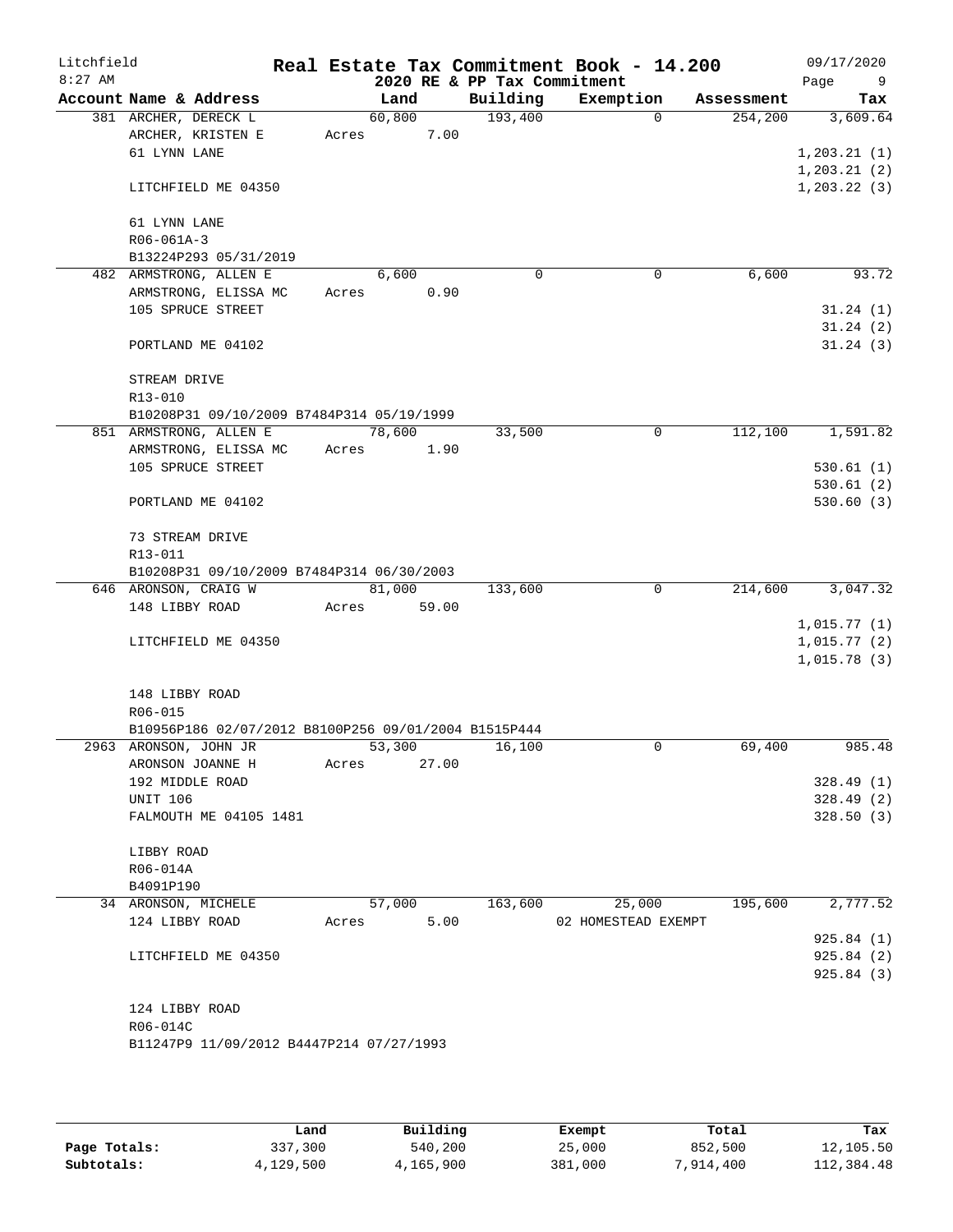| Litchfield<br>$8:27$ AM |                                 |       | 2020 RE & PP Tax Commitment |          | Real Estate Tax Commitment Book - 14.200 |            | 09/17/2020<br>Page<br>10 |
|-------------------------|---------------------------------|-------|-----------------------------|----------|------------------------------------------|------------|--------------------------|
|                         | Account Name & Address          |       | Land                        | Building | Exemption                                | Assessment | Tax                      |
|                         | 37 ARSENAULT, DALE R            |       | 73,000                      | 146,000  | 25,000                                   | 194,000    | 2,754.80                 |
|                         | 18 PELICAN DRIVE                |       | 0.85<br>Acres               |          | 02 HOMESTEAD EXEMPT                      |            |                          |
|                         |                                 |       |                             |          |                                          |            | 918.27(1)                |
|                         | LITCHFIELD ME 04350             |       |                             |          |                                          |            | 918.27(2)                |
|                         |                                 |       |                             |          |                                          |            | 918.26(3)                |
|                         |                                 |       |                             |          |                                          |            |                          |
|                         | 18 PELICAN DRIVE<br>U24-018A    |       |                             |          |                                          |            |                          |
|                         | B11958P61 03/06/2015 B3547P124  |       |                             |          |                                          |            |                          |
|                         | 40 ARSENAULT, TONY L            |       | 67,100                      | 78,700   | 25,000                                   | 120,800    | 1,715.36                 |
|                         | 210 RIDLEY LANE                 |       | Acres 18.00                 |          | 02 HOMESTEAD EXEMPT                      |            |                          |
|                         |                                 |       |                             |          |                                          |            | 571.79(1)                |
|                         | LITCHFIELD ME 04350             |       |                             |          |                                          |            | 571.79 (2)               |
|                         |                                 |       |                             |          |                                          |            | 571.78(3)                |
|                         |                                 |       |                             |          |                                          |            |                          |
|                         | 210 RIDLEY LANE                 |       |                             |          |                                          |            |                          |
|                         | R04-011                         |       |                             |          |                                          |            |                          |
|                         | B4863P132                       |       |                             |          |                                          |            |                          |
|                         | 41 ARTHUR, AERIEL               |       | 42,100                      | 21,900   | $\mathbf 0$                              | 64,000     | 908.80                   |
|                         | ALLARD MARY                     | Acres | 0.07                        |          |                                          |            |                          |
|                         | 115 TRANSIT STREET              |       |                             |          |                                          |            | 302.93(1)                |
|                         | WARWICK RI 02889                |       |                             |          |                                          |            | 302.93(2)<br>302.94(3)   |
|                         |                                 |       |                             |          |                                          |            |                          |
|                         | 535 PEACEPIPE DRIVE             |       |                             |          |                                          |            |                          |
|                         | $U28 - 073$                     |       |                             |          |                                          |            |                          |
|                         | B7388P179 04/12/2003            |       |                             |          |                                          |            |                          |
|                         | 551 ASHCROFT, BETH              |       | 66,700                      | 233,200  | $\mathbf 0$                              | 299,900    | 4,258.58                 |
|                         | ASHCROFT, STEPHEN P             |       | Acres 14.94                 |          |                                          |            |                          |
|                         | P O BOX 224                     |       |                             |          |                                          |            | 1,419.53(1)              |
|                         |                                 |       |                             |          |                                          |            | 1,419.53(2)              |
|                         | LITCHFIELD ME 04350             |       |                             |          |                                          |            | 1,419.52(3)              |
|                         | 41 COMMUNITY DRIVE              |       |                             |          |                                          |            |                          |
|                         | U16-005A                        |       |                             |          |                                          |            |                          |
|                         | B13010P177 08/01/2018           |       |                             |          |                                          |            |                          |
|                         | 2147 ASSELIN, JAMES             |       | 68,800                      | 20,300   | 25,000                                   | 64,100     | 910.22                   |
|                         | ASSELIN, LORRAINE               | Acres | 18.60                       |          | 02 HOMESTEAD EXEMPT                      |            |                          |
|                         | 836 DEAD RIVER RD               |       |                             |          |                                          |            | 303.41(1)                |
|                         |                                 |       |                             |          |                                          |            | 303.41(2)                |
|                         | LITCHFIELD ME 04350             |       |                             |          |                                          |            | 303.40(3)                |
|                         | 836 DEAD RIVER ROAD             |       |                             |          |                                          |            |                          |
|                         | R01-049                         |       |                             |          |                                          |            |                          |
|                         | B11793P283 09/11/2014           |       |                             |          |                                          |            |                          |
|                         | 44 ASSELIN, LISA                |       | 73,700                      | 48,500   | 25,000                                   | 97,200     | 1,380.24                 |
|                         | ASSELIN, MICHELLE               | Acres | 0.90                        |          | 02 HOMESTEAD EXEMPT                      |            |                          |
|                         | 23 EASY STREET                  |       |                             |          |                                          |            | 460.08(1)                |
|                         |                                 |       |                             |          |                                          |            | 460.08(2)                |
|                         | LITCHFIELD ME 04350             |       |                             |          |                                          |            | 460.08(3)                |
|                         | 23 EASY STREET                  |       |                             |          |                                          |            |                          |
|                         | $U10 - 015$                     |       |                             |          |                                          |            |                          |
|                         | B12353P238 06/24/2016 B1840P335 |       |                             |          |                                          |            |                          |
|                         |                                 |       |                             |          |                                          |            |                          |
|                         |                                 |       |                             |          |                                          |            |                          |

|              | Land      | Building  | Exempt  | Total     | Tax          |
|--------------|-----------|-----------|---------|-----------|--------------|
| Page Totals: | 391,400   | 548,600   | 100,000 | 840,000   | 11,928.00    |
| Subtotals:   | 4,520,900 | 4,714,500 | 481,000 | 8,754,400 | 124, 312. 48 |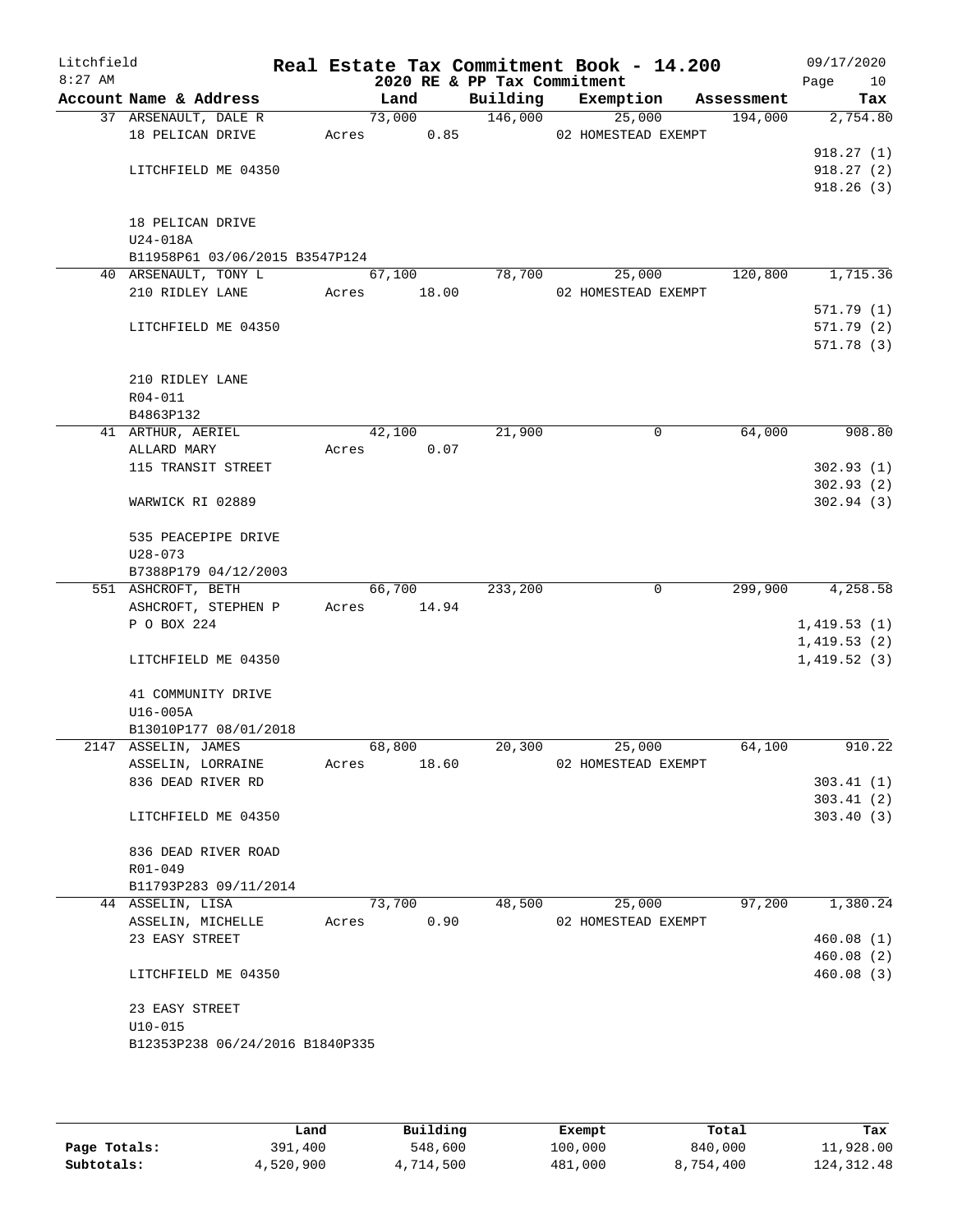| Litchfield<br>$8:27$ AM |                                             |       |         |      | 2020 RE & PP Tax Commitment | Real Estate Tax Commitment Book - 14.200 |            |                      | 09/17/2020<br>Page<br>11 |
|-------------------------|---------------------------------------------|-------|---------|------|-----------------------------|------------------------------------------|------------|----------------------|--------------------------|
|                         | Account Name & Address                      |       | Land    |      | Building                    | Exemption                                | Assessment |                      | Tax                      |
|                         | 47 ASTON, MARK A                            |       | 42,300  |      | 40,800                      | 25,000                                   |            | 58,100               | 825.02                   |
|                         | HUTCHINS, MARILYN A                         | Acres |         | 1.10 |                             | 02 HOMESTEAD EXEMPT                      |            |                      |                          |
|                         | 44 RICHMOND ROAD                            |       |         |      |                             |                                          |            |                      | 275.01(1)                |
|                         |                                             |       |         |      |                             |                                          |            |                      | 275.01(2)                |
|                         | LITCHFIELD ME 04350                         |       |         |      |                             |                                          |            |                      | 275.00(3)                |
|                         | 44 RICHMOND ROAD                            |       |         |      |                             |                                          |            |                      |                          |
|                         | R03-068A                                    |       |         |      |                             |                                          |            |                      |                          |
|                         | B11369P119 04/24/2013 B3551P342 05/24/1989  |       |         |      |                             |                                          |            |                      |                          |
|                         | 2796 ATWATER, CHRISTOPHER D                 |       | 49,400  |      | 160,700                     | 0                                        |            | 210,100              | 2,983.42                 |
|                         | ATWATER, SAMANTHA M                         | Acres |         | 2.47 |                             |                                          |            |                      |                          |
|                         | 2 TURTLE COVE LANE                          |       |         |      |                             |                                          |            |                      | 994.47 (1)               |
|                         |                                             |       |         |      |                             |                                          |            |                      | 994.47 (2)               |
|                         | LITCHFIELD ME 04350                         |       |         |      |                             |                                          |            |                      | 994.48 (3)               |
|                         | TURTLE COVE LANE                            |       |         |      |                             |                                          |            |                      |                          |
|                         | R13-032D                                    |       |         |      |                             |                                          |            |                      |                          |
|                         | B13382P208 10/28/2019 B10710P296 04/19/2011 |       |         |      |                             |                                          |            |                      |                          |
|                         | 48 AUCOIN, KATHY A                          |       | 108,700 |      | 174,000                     | 25,000                                   |            | 257,700              | 3,659.34                 |
|                         | AUCOIN, STEVEN                              | Acres | 130.60  |      |                             | 02 HOMESTEAD EXEMPT                      |            |                      |                          |
|                         | 233 OAKHILL ROAD                            |       |         |      |                             |                                          |            |                      | 1,219.78(1)              |
|                         |                                             |       |         |      |                             |                                          |            |                      | 1,219.78(2)              |
|                         | LITCHFIELD ME 04350                         |       |         |      |                             |                                          |            |                      | 1, 219.78(3)             |
|                         | 233 OAK HILL ROAD                           |       |         |      |                             |                                          |            |                      |                          |
|                         | $R04 - 029$                                 |       |         |      |                             |                                          |            |                      |                          |
|                         | B2102P334                                   |       |         |      |                             |                                          |            |                      |                          |
|                         | 50 AUCOIN, STEVEN                           |       | 201,900 |      | 36,500                      | $\overline{0}$                           |            | 238,400              | 3,385.28                 |
|                         | AUCOIN KATHY                                | Acres |         | 0.91 |                             |                                          |            |                      |                          |
|                         | 233 OAKHILL RD                              |       |         |      |                             |                                          |            |                      | 1,128.43(1)              |
|                         |                                             |       |         |      |                             |                                          |            |                      | 1,128.43(2)              |
|                         | LITCHFIELD ME 04350                         |       |         |      |                             |                                          |            |                      | 1,128.42(3)              |
|                         | 63 WOODBURY DRIVE                           |       |         |      |                             |                                          |            |                      |                          |
|                         | $U25 - 018$                                 |       |         |      |                             |                                          |            |                      |                          |
|                         | B4194P187 08/05/1992                        |       |         |      |                             |                                          |            |                      |                          |
|                         | 49 AUCOIN, STEVEN P                         |       | 84,800  |      | 37,900                      | 0                                        |            | $1\overline{22,700}$ | 1,742.34                 |
|                         | 233 OAK HILL RD                             | Acres |         | 2.42 |                             |                                          |            |                      |                          |
|                         |                                             |       |         |      |                             |                                          |            |                      | 580.78 (1)               |
|                         | LITCHFIELD ME 04350                         |       |         |      |                             |                                          |            |                      | 580.78 (2)               |
|                         |                                             |       |         |      |                             |                                          |            |                      | 580.78 (3)               |
|                         |                                             |       |         |      |                             |                                          |            |                      |                          |
|                         | 11 OAK HILL ROAD                            |       |         |      |                             |                                          |            |                      |                          |
|                         | R05-036                                     |       |         |      |                             |                                          |            |                      |                          |
|                         | B2765P298 01/12/1985                        |       |         |      |                             |                                          |            |                      |                          |
|                         | 51 AUGER, LAWRENCE J                        |       | 129,000 |      | 75,600                      | 0                                        |            | 204,600              | 2,905.32                 |
|                         | AUGER, CAROL E                              | Acres |         | 0.30 |                             |                                          |            |                      |                          |
|                         | 53 BURKE ST                                 |       |         |      |                             |                                          |            |                      | 968.44 (1)               |
|                         |                                             |       |         |      |                             |                                          |            |                      | 968.44 (2)               |
|                         | FARMINGDALE ME 04344                        |       |         |      |                             |                                          |            |                      | 968.44(3)                |
|                         | 8 HERON DRIVE                               |       |         |      |                             |                                          |            |                      |                          |
|                         | $U24 - 008$                                 |       |         |      |                             |                                          |            |                      |                          |
|                         | B2151P108 09/29/1978                        |       |         |      |                             |                                          |            |                      |                          |
|                         |                                             |       |         |      |                             |                                          |            |                      |                          |

|              | Land      | Building  | Exempt  | Total     | Tax        |
|--------------|-----------|-----------|---------|-----------|------------|
| Page Totals: | 616,100   | 525,500   | 50,000  | 1,091,600 | 15,500.72  |
| Subtotals:   | 5,137,000 | 5,240,000 | 531,000 | 9,846,000 | 139,813.20 |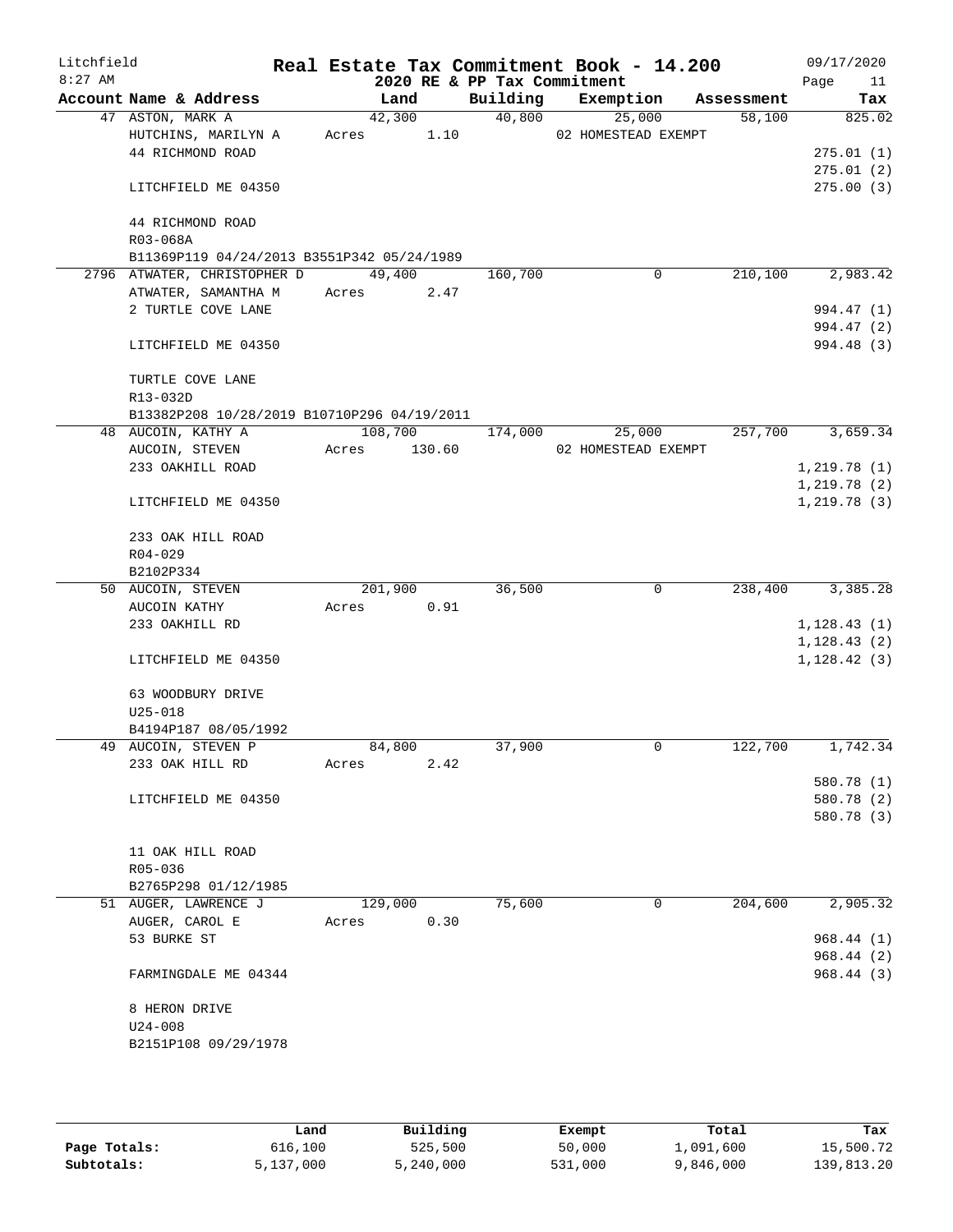| Litchfield   |                                                                             |                 |         |                     |                             | Real Estate Tax Commitment Book - 14.200 |                  | 09/17/2020             |
|--------------|-----------------------------------------------------------------------------|-----------------|---------|---------------------|-----------------------------|------------------------------------------|------------------|------------------------|
| $8:27$ AM    |                                                                             |                 |         |                     | 2020 RE & PP Tax Commitment |                                          |                  | Page<br>12             |
|              | Account Name & Address                                                      |                 | Land    |                     | Building                    | Exemption                                | Assessment       | Tax                    |
|              | 325 AUSTIN, CYNTHIA J                                                       |                 | 215,500 |                     | 59,600                      | $\Omega$                                 | 275,100          | 3,906.42               |
|              | 12 DAVID STREET                                                             |                 | Acres   | 0.53                |                             |                                          |                  | 1,302.14(1)            |
|              | LISBON FALLS ME 04252                                                       |                 |         |                     |                             |                                          |                  | 1,302.14(2)            |
|              |                                                                             |                 |         |                     |                             |                                          |                  | 1,302.14(3)            |
|              |                                                                             |                 |         |                     |                             |                                          |                  |                        |
|              | 283 PEACEPIPE DRIVE                                                         |                 |         |                     |                             |                                          |                  |                        |
|              | $U29 - 017$                                                                 |                 |         |                     |                             |                                          |                  |                        |
|              | B10192P219 08/25/2009 B7051P112 09/05/2002                                  |                 |         |                     |                             |                                          |                  |                        |
|              | 54 AUSTIN, NANCY                                                            |                 | 185,600 |                     | 103,500                     | 0                                        | 289,100          | 4,105.22               |
|              | 2474 BRIAR OAK CIRCLE                                                       |                 | Acres   | 0.71                |                             |                                          |                  |                        |
|              |                                                                             |                 |         |                     |                             |                                          |                  | 1,368.41(1)            |
|              | SARASOTA FL 33423 6127                                                      |                 |         |                     |                             |                                          |                  | 1,368.41(2)            |
|              |                                                                             |                 |         |                     |                             |                                          |                  | 1,368.40(3)            |
|              |                                                                             |                 |         |                     |                             |                                          |                  |                        |
|              | 144 MANCHESTER LANE                                                         |                 |         |                     |                             |                                          |                  |                        |
|              | U11-051                                                                     |                 |         |                     |                             |                                          |                  |                        |
|              | B3573P66                                                                    |                 |         |                     |                             |                                          |                  |                        |
|              | 861 AVERILL, AUSTIN W                                                       |                 | 49,500  |                     | 78,800                      | $\mathbf 0$                              | 128,300          | 1,821.86               |
|              | 1329 WEST ROAD                                                              |                 | Acres   | 2.50                |                             |                                          |                  |                        |
|              |                                                                             |                 |         |                     |                             |                                          |                  | 607.29(1)              |
|              | LITCHFIELD ME 04350                                                         |                 |         |                     |                             |                                          |                  | 607.29(2)<br>607.28(3) |
|              |                                                                             |                 |         |                     |                             |                                          |                  |                        |
|              | 1329 WEST ROAD                                                              |                 |         |                     |                             |                                          |                  |                        |
|              | R03-028A                                                                    |                 |         |                     |                             |                                          |                  |                        |
|              | B12649P176 06/26/2017 B8364P214 03/17/2005 B7840P163                        |                 |         |                     |                             |                                          |                  |                        |
|              | 02/25/2004                                                                  |                 |         |                     |                             |                                          |                  |                        |
|              | 55 AVERILL, DOUGLAS B                                                       |                 | 45,000  |                     | 122,200                     | 25,000                                   | 142,200          | 2,019.24               |
|              | 189 NECK RD                                                                 |                 | Acres   | 1.00                |                             | 02 HOMESTEAD EXEMPT                      |                  |                        |
|              |                                                                             |                 |         |                     |                             |                                          |                  | 673.08(1)              |
|              | LITCHFIELD ME 04350                                                         |                 |         |                     |                             |                                          |                  | 673.08(2)              |
|              |                                                                             |                 |         |                     |                             |                                          |                  | 673.08(3)              |
|              |                                                                             |                 |         |                     |                             |                                          |                  |                        |
|              | 189 NECK ROAD                                                               |                 |         |                     |                             |                                          |                  |                        |
|              | R14-033A                                                                    |                 |         |                     |                             |                                          |                  |                        |
| 2507         | B3595P271<br>AVERILL, DOUGLASS                                              |                 | 32,500  |                     | 10,600                      | 0                                        | 43,100           | 612.02                 |
|              | AVERILL, JONATHAN                                                           |                 | Acres   | 0.25                |                             |                                          |                  |                        |
|              | 189 NECK ROAD                                                               |                 |         |                     |                             |                                          |                  | 204.01(1)              |
|              |                                                                             |                 |         |                     |                             |                                          |                  | 204.01(2)              |
|              | LITCHFIELD ME 04350                                                         |                 |         |                     |                             |                                          |                  | 204.00(3)              |
|              |                                                                             |                 |         |                     |                             |                                          |                  |                        |
|              | 164 NECK ROAD                                                               |                 |         |                     |                             |                                          |                  |                        |
|              | R14-015                                                                     |                 |         |                     |                             |                                          |                  |                        |
|              | B12207P96 01/14/2016 B12186P163 07/28/2015                                  |                 |         |                     |                             |                                          |                  |                        |
|              | B12156P250 11/05/2015 B11887P76 B11635P127                                  |                 |         |                     |                             |                                          |                  |                        |
|              | 02/04/2014 B9896P117 10/30/2008 B9345P69 05/10/2007<br>B8574P219 08/31/2005 |                 |         |                     |                             |                                          |                  |                        |
|              | 2785 AVERILL, JON R                                                         |                 | 28,300  |                     | $\mathbf 0$                 | $\mathbf 0$                              | 28,300           | 401.86                 |
|              | 189 NECK ROAD                                                               |                 | Acres   | 2.11                |                             |                                          |                  |                        |
|              |                                                                             |                 |         |                     |                             |                                          |                  | 133.95(1)              |
|              | LITCHFIELD ME 04350                                                         |                 |         |                     |                             |                                          |                  | 133.95(2)              |
|              |                                                                             |                 |         |                     |                             |                                          |                  | 133.96(3)              |
|              |                                                                             |                 |         |                     |                             |                                          |                  |                        |
|              | NECK ROAD                                                                   |                 |         |                     |                             |                                          |                  |                        |
|              | R14-017C                                                                    |                 |         |                     |                             |                                          |                  |                        |
|              | B12986P256 08/06/2018                                                       |                 |         |                     |                             |                                          |                  |                        |
|              |                                                                             |                 |         |                     |                             |                                          |                  |                        |
| Page Totals: |                                                                             | Land<br>556,400 |         | Building<br>374,700 |                             | Exempt<br>25,000                         | Total<br>906,100 | Tax<br>12,866.62       |
| Subtotals:   |                                                                             | 5,693,400       |         | 5,614,700           |                             | 556,000                                  | 10,752,100       | 152,679.82             |
|              |                                                                             |                 |         |                     |                             |                                          |                  |                        |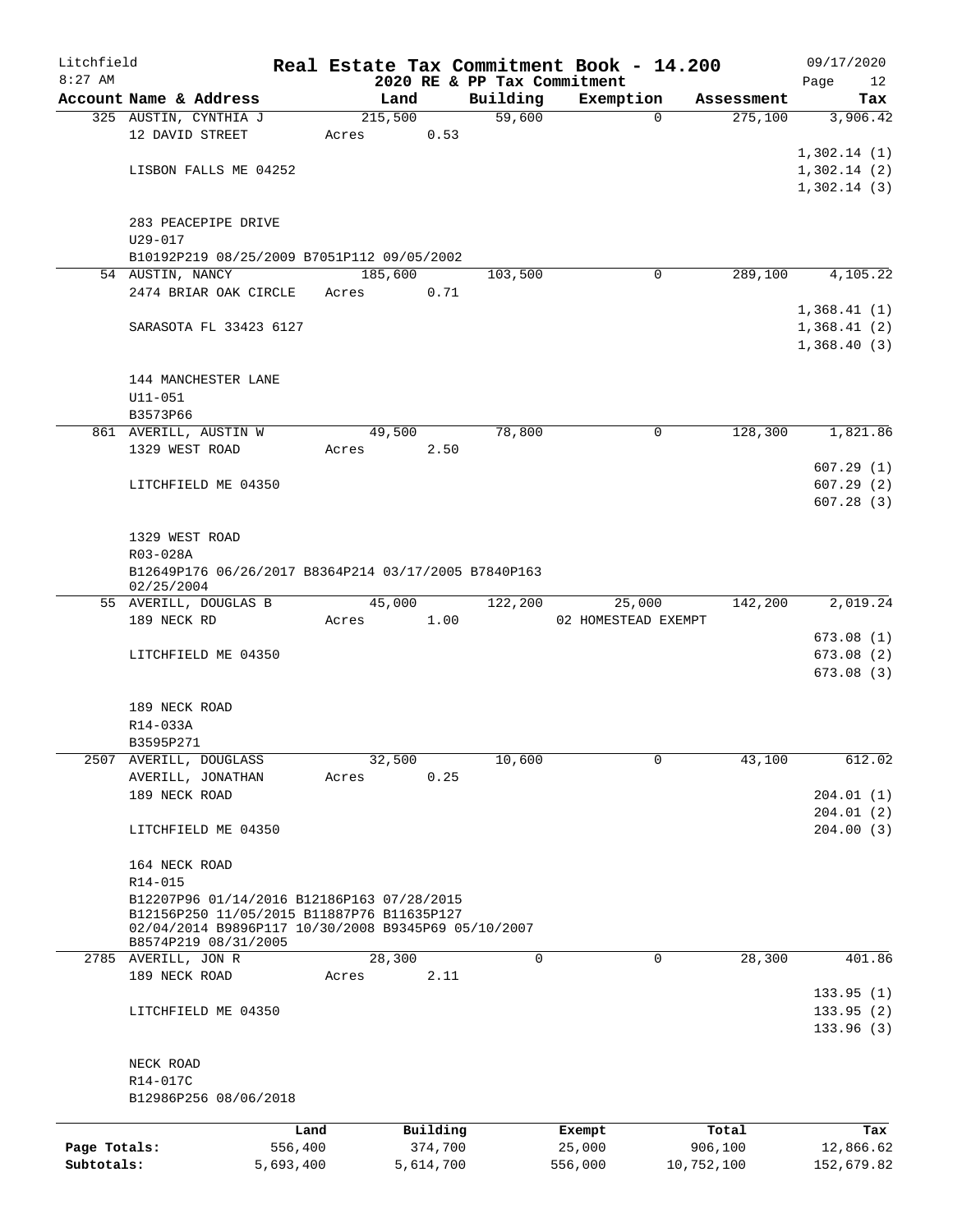| Litchfield   |                                                      |           |       |         |           | Real Estate Tax Commitment Book - 14.200 |         |                     |            | 09/17/2020   |
|--------------|------------------------------------------------------|-----------|-------|---------|-----------|------------------------------------------|---------|---------------------|------------|--------------|
| $8:27$ AM    |                                                      |           |       |         |           | 2020 RE & PP Tax Commitment              |         |                     |            | Page<br>13   |
|              | Account Name & Address                               |           |       | Land    |           | Building                                 |         | Exemption           | Assessment | Tax          |
|              | 2048 AVERILL, MARK B                                 |           |       | 61,500  |           | 15,100                                   |         | $\overline{0}$      | 76,600     | 1,087.72     |
|              | 1483 RICHMOND ROAD                                   |           | Acres |         | 8.00      |                                          |         |                     |            | 362.57(1)    |
|              | LITCHFIELD ME 04350                                  |           |       |         |           |                                          |         |                     |            | 362.57(2)    |
|              |                                                      |           |       |         |           |                                          |         |                     |            | 362.58(3)    |
|              |                                                      |           |       |         |           |                                          |         |                     |            |              |
|              | 1483 RICHMOND ROAD                                   |           |       |         |           |                                          |         |                     |            |              |
|              | R01-051D                                             |           |       |         |           |                                          |         |                     |            |              |
|              | B12896P311 05/02/2018 B12325P65 06/09/2016 B5663P108 |           |       |         |           |                                          |         |                     |            |              |
|              | 57 AVERILL, TERRY B                                  |           |       | 119,400 |           | 82,900                                   |         | 31,000              | 171,300    | 2,432.46     |
|              | 183 NECK ROAD                                        |           | Acres |         | 20.00     |                                          |         | 02 HOMESTEAD EXEMPT |            |              |
|              |                                                      |           |       |         |           |                                          |         | 03 VETERANS EXEMPT  |            | 810.82(1)    |
|              | LITCHFIELD ME 04350                                  |           |       |         |           |                                          |         |                     |            | 810.82(2)    |
|              |                                                      |           |       |         |           |                                          |         |                     |            | 810.82(3)    |
|              |                                                      |           |       |         |           |                                          |         |                     |            |              |
|              | 183 NECK ROAD                                        |           |       |         |           |                                          |         |                     |            |              |
|              | R14-033                                              |           |       |         |           |                                          |         |                     |            |              |
|              | B1477P525                                            |           |       |         |           |                                          |         |                     |            |              |
|              | 1102 AVERILL, TERRY B                                |           |       | 75,400  |           | 94,400                                   |         | 0                   | 169,800    | 2,411.16     |
|              | AVERILL, LINDA M                                     |           | Acres |         | 11.08     |                                          |         |                     |            |              |
|              | 183 NECK ROAD                                        |           |       |         |           |                                          |         |                     |            | 803.72 (1)   |
|              |                                                      |           |       |         |           |                                          |         |                     |            | 803.72 (2)   |
|              | LITCHFIELD ME 04350                                  |           |       |         |           |                                          |         |                     |            | 803.72 (3)   |
|              |                                                      |           |       |         |           |                                          |         |                     |            |              |
|              | 163 NECK ROAD                                        |           |       |         |           |                                          |         |                     |            |              |
|              | R14-034                                              |           |       |         |           |                                          |         |                     |            |              |
|              | B10752P310 05/13/2011 B6054P32 09/09/1999 B1196P292  |           |       |         |           |                                          |         |                     |            |              |
|              | 09/20/1952                                           |           |       |         |           |                                          |         |                     |            |              |
|              | 188 AVIGNON, EDDY                                    |           |       | 252,200 |           | 221,200                                  |         | $\mathbf 0$         | 473,400    | 6,722.28     |
|              | 322 BLUE HILL AVENUE                                 |           | Acres |         | 4.35      |                                          |         |                     |            |              |
|              |                                                      |           |       |         |           |                                          |         |                     |            | 2,240.76(1)  |
|              | MILTON MA 02186                                      |           |       |         |           |                                          |         |                     |            | 2,240.76(2)  |
|              |                                                      |           |       |         |           |                                          |         |                     |            | 2, 240.76(3) |
|              |                                                      |           |       |         |           |                                          |         |                     |            |              |
|              | 96 WOODLAND LANE                                     |           |       |         |           |                                          |         |                     |            |              |
|              | R11-042C                                             |           |       |         |           |                                          |         |                     |            |              |
| 58           | B6692P181 11/13/2001<br>AVIS, EDWARD LIVING          |           |       |         |           |                                          |         |                     |            |              |
|              | TRUST                                                |           |       | 125,300 |           | 286,900                                  |         | 25,000              | 387,200    | 5,498.24     |
|              | AVIS CHERYL, EDWARD,                                 |           | Acres |         | 21.64     |                                          |         | 02 HOMESTEAD EXEMPT |            |              |
|              | TRUSTEES                                             |           |       |         |           |                                          |         |                     |            |              |
|              | 252 UPPER POND ROAD                                  |           |       |         |           |                                          |         |                     |            | 1,832.75(1)  |
|              |                                                      |           |       |         |           |                                          |         |                     |            | 1,832.75(2)  |
|              | LITCHFIELD ME 04350                                  |           |       |         |           |                                          |         |                     |            | 1,832.74(3)  |
|              |                                                      |           |       |         |           |                                          |         |                     |            |              |
|              | 252 UPPER POND ROAD                                  |           |       |         |           |                                          |         |                     |            |              |
|              | R01-018A                                             |           |       |         |           |                                          |         |                     |            |              |
|              | B8649P93 10/19/2005 B2679P153                        |           |       |         |           |                                          |         |                     |            |              |
|              | 59 AVIS, EDWARD LIVING                               |           |       | 32,700  |           | 0                                        |         | 0                   | 32,700     | 464.34       |
|              | TRUST                                                |           | Acres |         | 3.56      |                                          |         |                     |            |              |
|              | AVIS CHERYL, TRUSTEE<br>252 UPPER POND ROAD          |           |       |         |           |                                          |         |                     |            | 154.78(1)    |
|              |                                                      |           |       |         |           |                                          |         |                     |            | 154.78 (2)   |
|              | LITCHFIELD ME 04350                                  |           |       |         |           |                                          |         |                     |            | 154.78 (3)   |
|              |                                                      |           |       |         |           |                                          |         |                     |            |              |
|              | UPPER POND ROAD                                      |           |       |         |           |                                          |         |                     |            |              |
|              | R01-016                                              |           |       |         |           |                                          |         |                     |            |              |
|              | B8649P93 10/14/2005 B2679P153                        |           |       |         |           |                                          |         |                     |            |              |
|              |                                                      |           |       |         |           |                                          |         |                     |            |              |
|              |                                                      | Land      |       |         | Building  |                                          | Exempt  |                     | Total      | Tax          |
| Page Totals: |                                                      | 666,500   |       |         | 700,500   |                                          | 56,000  |                     | 1,311,000  | 18,616.20    |
| Subtotals:   |                                                      | 6,359,900 |       |         | 6,315,200 |                                          | 612,000 |                     | 12,063,100 | 171,296.02   |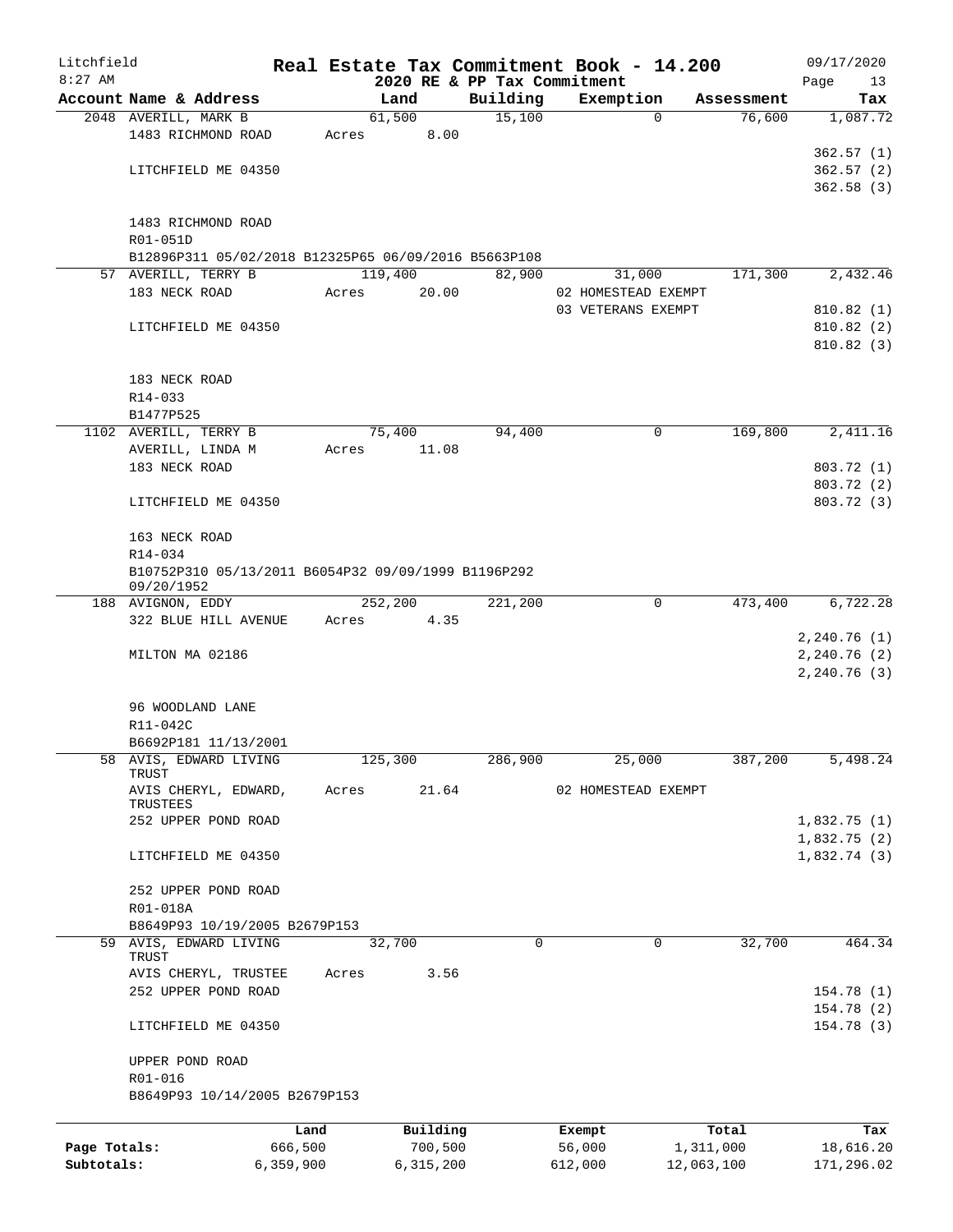| Litchfield<br>$8:27$ AM |                                                          |            |      |                                         | Real Estate Tax Commitment Book - 14.200 |            | 09/17/2020                   |
|-------------------------|----------------------------------------------------------|------------|------|-----------------------------------------|------------------------------------------|------------|------------------------------|
|                         | Account Name & Address                                   | Land       |      | 2020 RE & PP Tax Commitment<br>Building | Exemption                                | Assessment | Page<br>14<br>Tax            |
|                         | 60 AWALT TRUST, HUGH &                                   | 186,400    |      | 78,700                                  | $\Omega$                                 | 265,100    | 3,764.42                     |
|                         | MARJORIE                                                 |            |      |                                         |                                          |            |                              |
|                         | C/O PETE MCLAUGHLIN                                      | Acres      | 1.27 |                                         |                                          |            |                              |
|                         | 13400 MCRINES ROAD                                       |            |      |                                         |                                          |            | 1, 254.81(1)                 |
|                         | EDMOND OK 73013                                          |            |      |                                         |                                          |            | 1, 254.81(2)<br>1, 254.80(3) |
|                         |                                                          |            |      |                                         |                                          |            |                              |
|                         | 64 STEVENS DRIVE                                         |            |      |                                         |                                          |            |                              |
|                         | $U27 - 003$                                              |            |      |                                         |                                          |            |                              |
|                         | B5459P89                                                 |            |      |                                         |                                          |            |                              |
|                         | 2051 AYER, ERIC                                          | 45,000     |      | 104,600                                 | 25,000                                   | 124,600    | 1,769.32                     |
|                         | AYER, JENNIFER                                           | Acres      | 1.00 |                                         | 02 HOMESTEAD EXEMPT                      |            |                              |
|                         | 1278 WEST ROAD                                           |            |      |                                         |                                          |            | 589.77 (1)                   |
|                         |                                                          |            |      |                                         |                                          |            | 589.77 (2)                   |
|                         | LITCHFIELD ME 04350                                      |            |      |                                         |                                          |            | 589.78 (3)                   |
|                         | 1278 WEST ROAD                                           |            |      |                                         |                                          |            |                              |
|                         | R03-036B                                                 |            |      |                                         |                                          |            |                              |
|                         | B12929P93 06/06/2018                                     |            |      |                                         |                                          |            |                              |
|                         | 62 BABCOCK, DAWN                                         | 47,700     |      | 19,600                                  | 31,000                                   | 36,300     | 515.46                       |
|                         | BABCOCK, GERALD, HEIRS Acres                             |            | 1.90 |                                         | 02 HOMESTEAD EXEMPT                      |            |                              |
|                         | OF:                                                      |            |      |                                         |                                          |            |                              |
|                         | 1142 PLAINS ROAD                                         |            |      |                                         | 12 WW2 Vet Res.                          |            | 171.82(1)                    |
|                         |                                                          |            |      |                                         |                                          |            | 171.82(2)                    |
|                         | LITCHFIELD ME 04350                                      |            |      |                                         |                                          |            | 171.82(3)                    |
|                         | 1142 PLAINS ROAD                                         |            |      |                                         |                                          |            |                              |
|                         | R09-055                                                  |            |      |                                         |                                          |            |                              |
|                         | B1350P149                                                |            |      |                                         |                                          |            |                              |
|                         | 465 BABICKI, ANNMARIE                                    | 45,000     |      | 142,100                                 | 25,000                                   | 162,100    | 2,301.82                     |
|                         | 2517 HALLOWELL ROAD                                      | Acres 1.00 |      |                                         | 02 HOMESTEAD EXEMPT                      |            |                              |
|                         |                                                          |            |      |                                         |                                          |            | 767.27(1)                    |
|                         | LITCHFIELD ME 04350                                      |            |      |                                         |                                          |            | 767.27(2)                    |
|                         |                                                          |            |      |                                         |                                          |            | 767.28(3)                    |
|                         |                                                          |            |      |                                         |                                          |            |                              |
|                         | 2517 HALLOWELL ROAD                                      |            |      |                                         |                                          |            |                              |
|                         | $R06 - 005$                                              |            |      |                                         |                                          |            |                              |
|                         | B4751P160 B99P382 09/13/1999<br>2658 BABINE, DANIEL F JR |            |      |                                         | 0                                        | 156,900    |                              |
|                         | 6 STATE ST                                               | 75,000     |      | 81,900                                  |                                          |            | 2,227.98                     |
|                         |                                                          |            |      |                                         |                                          |            | 742.66(1)                    |
|                         | WILMINGTON MA 01887                                      |            |      |                                         |                                          |            | 742.66(2)                    |
|                         |                                                          |            |      |                                         |                                          |            | 742.66(3)                    |
|                         |                                                          |            |      |                                         |                                          |            |                              |
|                         | 28 LINTONIA DRIVE                                        |            |      |                                         |                                          |            |                              |
|                         | U13-013-12                                               |            |      |                                         |                                          |            |                              |
|                         | B10359P228 03/12/2010                                    |            |      |                                         |                                          |            |                              |
|                         | 1272 BADE JR., JOHN E                                    | 131,300    |      | 104,500                                 | $\mathbf 0$                              | 235,800    | 3,348.36                     |
|                         | 306 EAST ROAD                                            | Acres      | 0.44 |                                         |                                          |            |                              |
|                         |                                                          |            |      |                                         |                                          |            | 1, 116.12(1)                 |
|                         | WALES ME 04280                                           |            |      |                                         |                                          |            | 1, 116.12(2)                 |
|                         |                                                          |            |      |                                         |                                          |            | 1, 116.12(3)                 |
|                         | 144 BUKER ROAD                                           |            |      |                                         |                                          |            |                              |
|                         | $U10-001$                                                |            |      |                                         |                                          |            |                              |
|                         | B13274P130 07/19/2019 B11097P39 07/12/2012               |            |      |                                         |                                          |            |                              |
|                         |                                                          |            |      |                                         |                                          |            |                              |
|                         |                                                          |            |      |                                         |                                          |            |                              |
|                         |                                                          |            |      |                                         |                                          |            |                              |

|              | Land      | Building  | Exempt  | Total      | Tax         |
|--------------|-----------|-----------|---------|------------|-------------|
| Page Totals: | 530,400   | 531,400   | 81,000  | 980,800    | 13,927.36   |
| Subtotals:   | 6,890,300 | 6,846,600 | 693,000 | 13,043,900 | 185, 223.38 |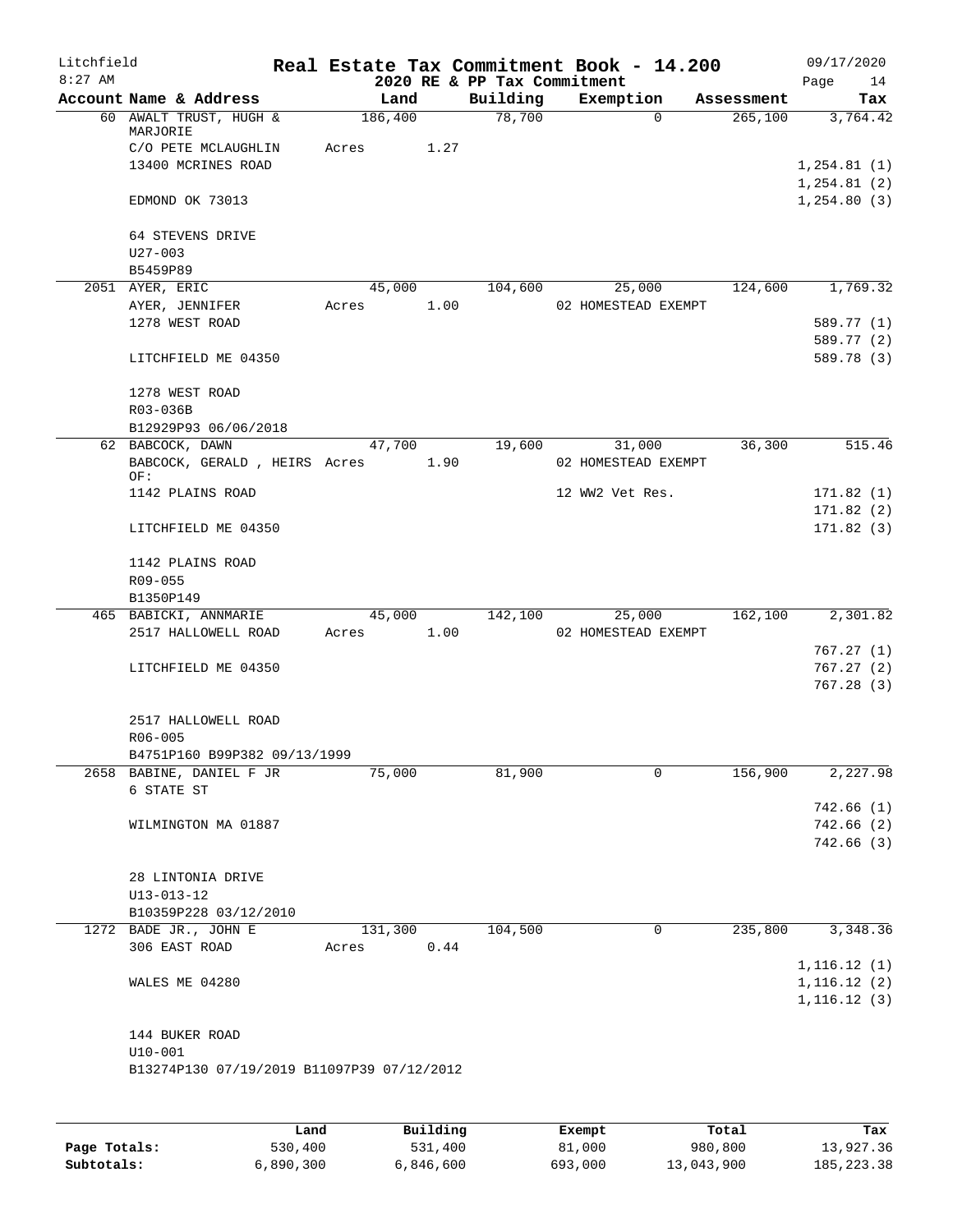| Litchfield |                                                                              |       |         |       |                                         | Real Estate Tax Commitment Book - 14.200 |             |            |      | 09/17/2020  |
|------------|------------------------------------------------------------------------------|-------|---------|-------|-----------------------------------------|------------------------------------------|-------------|------------|------|-------------|
| $8:27$ AM  | Account Name & Address                                                       |       | Land    |       | 2020 RE & PP Tax Commitment<br>Building | Exemption                                |             | Assessment | Page | 15<br>Tax   |
|            | 1537 BAILEY HEIDI E M                                                        |       | 53,100  |       | 1,400                                   |                                          | $\Omega$    | 54,500     |      | 773.90      |
|            | 234 PINE TREE RD                                                             | Acres |         | 3.70  |                                         |                                          |             |            |      |             |
|            |                                                                              |       |         |       |                                         |                                          |             |            |      | 257.97(1)   |
|            | LITCHFIELD ME 04350                                                          |       |         |       |                                         |                                          |             |            |      | 257.97 (2)  |
|            |                                                                              |       |         |       |                                         |                                          |             |            |      | 257.96(3)   |
|            |                                                                              |       |         |       |                                         |                                          |             |            |      |             |
|            | 234 PINE TREE ROAD                                                           |       |         |       |                                         |                                          |             |            |      |             |
|            | R10-032                                                                      |       |         |       |                                         |                                          |             |            |      |             |
|            | B9878P344 10/02/2008 B7075P287 09/19/2002<br>66 BAILEY, DANIEL R             |       | 109,400 |       | 116,400                                 | 25,000                                   |             | 200,800    |      | 2,851.36    |
|            | 14 BAILEY LANE                                                               | Acres |         | 0.40  |                                         | 02 HOMESTEAD EXEMPT                      |             |            |      |             |
|            |                                                                              |       |         |       |                                         |                                          |             |            |      | 950.45(1)   |
|            | LITCHFIELD ME 04350                                                          |       |         |       |                                         |                                          |             |            |      | 950.45(2)   |
|            |                                                                              |       |         |       |                                         |                                          |             |            |      | 950.46(3)   |
|            |                                                                              |       |         |       |                                         |                                          |             |            |      |             |
|            | 14 BAILEY LANE                                                               |       |         |       |                                         |                                          |             |            |      |             |
|            | $U03 - 002$                                                                  |       |         |       |                                         |                                          |             |            |      |             |
|            | B7230P333 01/15/2003 B5832P253 12/31/1998                                    |       | 186,800 |       |                                         |                                          | $\mathbf 0$ | 333,900    |      | 4,741.38    |
|            | 1567 BAILEY, GLEN A<br>62 PINEY SHORES DRIVE                                 | Acres |         | 1.11  | 147,100                                 |                                          |             |            |      |             |
|            |                                                                              |       |         |       |                                         |                                          |             |            |      | 1,580.46(1) |
|            | LITCHFIELD ME 04350                                                          |       |         |       |                                         |                                          |             |            |      | 1,580.46(2) |
|            |                                                                              |       |         |       |                                         |                                          |             |            |      | 1,580.46(3) |
|            |                                                                              |       |         |       |                                         |                                          |             |            |      |             |
|            | 62 PINEY SHORES DRIVE                                                        |       |         |       |                                         |                                          |             |            |      |             |
|            | $U13 - 027$                                                                  |       |         |       |                                         |                                          |             |            |      |             |
|            | B11436P38 06/28/2013 B2284P329 04/09/1980                                    |       |         |       |                                         |                                          |             |            |      |             |
|            | 2348 BAILEY, JAMES L<br>17 ARQUETTE LANE                                     | Acres | 40,000  | 1.00  | 58,900                                  | 25,000<br>02 HOMESTEAD EXEMPT            |             | 73,900     |      | 1,049.38    |
|            |                                                                              |       |         |       |                                         |                                          |             |            |      | 349.79 (1)  |
|            | LITCHFIELD ME 04350                                                          |       |         |       |                                         |                                          |             |            |      | 349.79 (2)  |
|            |                                                                              |       |         |       |                                         |                                          |             |            |      | 349.80(3)   |
|            |                                                                              |       |         |       |                                         |                                          |             |            |      |             |
|            | 17 ARQUETTE LANE                                                             |       |         |       |                                         |                                          |             |            |      |             |
|            | R02-121C                                                                     |       |         |       |                                         |                                          |             |            |      |             |
|            | B11288P90 B11181P204 08/15/2012 B11181P201<br>08/15/2012 B7750P35 11/25/2003 |       |         |       |                                         |                                          |             |            |      |             |
|            | 67 BAILEY, JON H                                                             |       | 63,800  |       | 146,300                                 |                                          | 0           | 210,100    |      | 2,983.42    |
|            | P O BOX 184                                                                  | Acres |         | 11.00 |                                         |                                          |             |            |      |             |
|            |                                                                              |       |         |       |                                         |                                          |             |            |      | 994.47 (1)  |
|            | PROSPECT HARBOR ME                                                           |       |         |       |                                         |                                          |             |            |      | 994.47 (2)  |
|            | 04669                                                                        |       |         |       |                                         |                                          |             |            |      | 994.48 (3)  |
|            |                                                                              |       |         |       |                                         |                                          |             |            |      |             |
|            | 1731 HALLOWELL ROAD                                                          |       |         |       |                                         |                                          |             |            |      |             |
|            | R12-005A                                                                     |       |         |       |                                         |                                          |             |            |      |             |
|            | B2118P350                                                                    |       |         |       |                                         |                                          |             |            |      |             |
|            | 330 BAILEY, KAREN E                                                          |       | 14,200  |       | $\mathbf 0$                             |                                          | $\mathbf 0$ | 14,200     |      | 201.64      |
|            | PARKER, ELLEN M                                                              | Acres |         | 2.37  |                                         |                                          |             |            |      |             |
|            | 739 HIGH STREET                                                              |       |         |       |                                         |                                          |             |            |      | 67.21(1)    |
|            |                                                                              |       |         |       |                                         |                                          |             |            |      | 67.21(2)    |
|            | <b>BATH ME 04530</b>                                                         |       |         |       |                                         |                                          |             |            |      | 67.22(3)    |
|            | WHIPPOORWILL ROAD                                                            |       |         |       |                                         |                                          |             |            |      |             |
|            | $U23 - 020$                                                                  |       |         |       |                                         |                                          |             |            |      |             |
|            | B12821P279 01/12/2018 B3955P213 07/26/1991                                   |       |         |       |                                         |                                          |             |            |      |             |
|            |                                                                              |       |         |       |                                         |                                          |             |            |      |             |
|            |                                                                              |       |         |       |                                         |                                          |             |            |      |             |
|            |                                                                              |       |         |       |                                         |                                          |             |            |      |             |

|              | Land      | Building  | Exempt  | Total      | Tax        |
|--------------|-----------|-----------|---------|------------|------------|
| Page Totals: | 467,300   | 470,100   | 50,000  | 887,400    | 12,601.08  |
| Subtotals:   | 7,357,600 | 7,316,700 | 743,000 | 13,931,300 | 197,824.46 |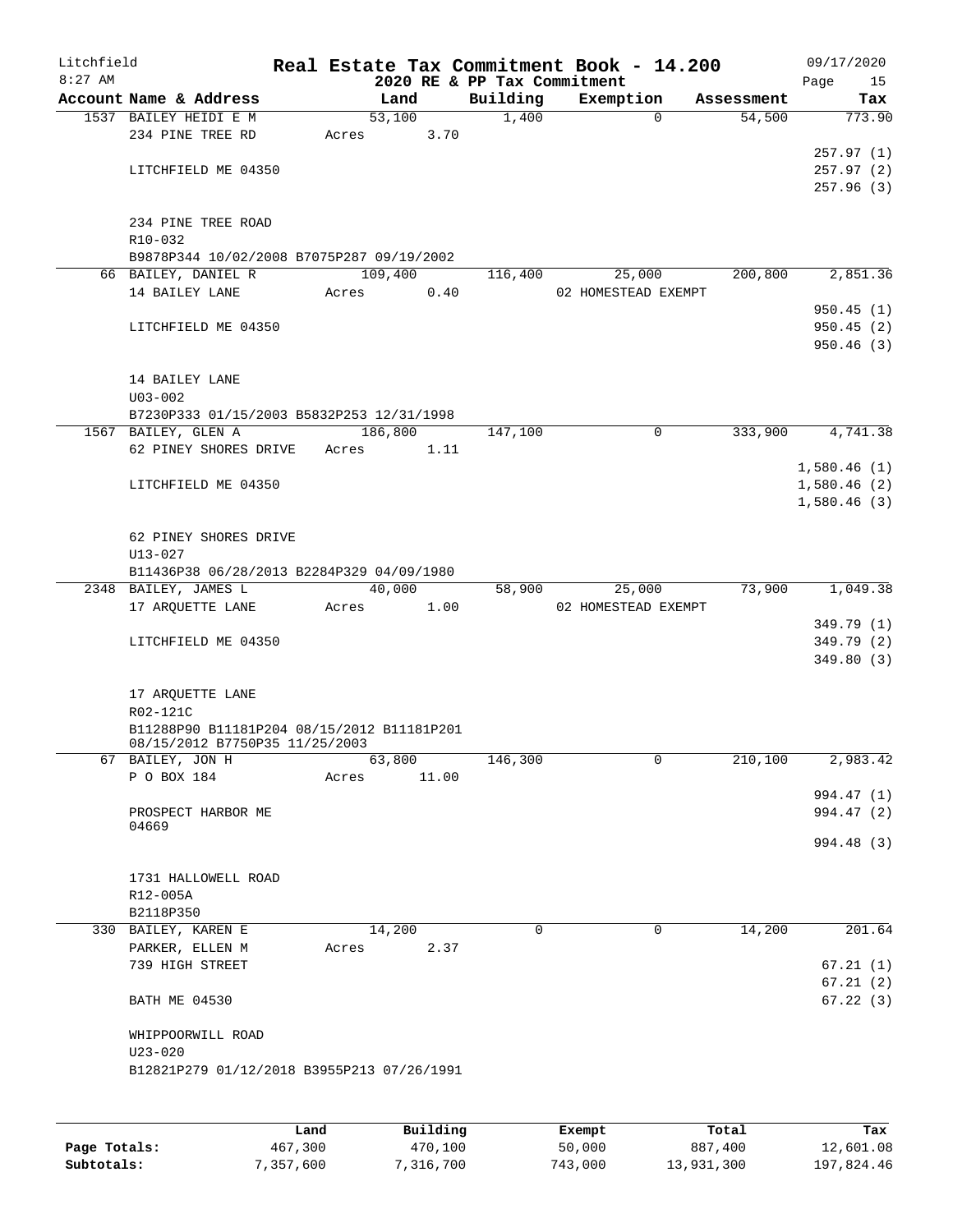| Litchfield   |                                                                                                                                          |         |       |         |          |                                         | Real Estate Tax Commitment Book - 14.200 |            | 09/17/2020                 |
|--------------|------------------------------------------------------------------------------------------------------------------------------------------|---------|-------|---------|----------|-----------------------------------------|------------------------------------------|------------|----------------------------|
| $8:27$ AM    | Account Name & Address                                                                                                                   |         |       | Land    |          | 2020 RE & PP Tax Commitment<br>Building | Exemption                                | Assessment | Page<br>16<br>Tax          |
|              | 1932 BAILEY, KAREN E                                                                                                                     |         |       | 89,300  |          | 130,000                                 | $\Omega$                                 | 219,300    | 3,114.06                   |
|              | PARKER, ELLEN M                                                                                                                          |         | Acres |         | 3.90     |                                         |                                          |            |                            |
|              | 739 HIGH STREET                                                                                                                          |         |       |         |          |                                         |                                          |            | 1,038.02(1)                |
|              |                                                                                                                                          |         |       |         |          |                                         |                                          |            | 1,038.02(2)                |
|              | <b>BATH ME 04530</b>                                                                                                                     |         |       |         |          |                                         |                                          |            | 1,038.02(3)                |
|              | 153 WHIPPOORWILL ROAD<br>$U23 - 021$                                                                                                     |         |       |         |          |                                         |                                          |            |                            |
|              | B12821P279 01/12/2018 B3955P213 07/26/1991                                                                                               |         |       |         |          |                                         |                                          |            |                            |
|              | 70 BAKER BERTHA                                                                                                                          |         |       | 160,900 |          | 29,700                                  | 31,000                                   | 159,600    | 2,266.32                   |
|              | 1095 PLAINS ROAD                                                                                                                         |         | Acres |         | 6.40     |                                         | 03 VETERANS EXEMPT                       |            |                            |
|              |                                                                                                                                          |         |       |         |          |                                         | 02 HOMESTEAD EXEMPT                      |            | 755.44(1)                  |
|              | LITCHFIELD ME 04350                                                                                                                      |         |       |         |          |                                         |                                          |            | 755.44(2)                  |
|              |                                                                                                                                          |         |       |         |          |                                         |                                          |            | 755.44(3)                  |
|              | 1095 PLAINS ROAD<br>$U07 - 001$                                                                                                          |         |       |         |          |                                         |                                          |            |                            |
|              | B1427P73 09/02/1966                                                                                                                      |         |       |         |          |                                         |                                          |            |                            |
|              | 694 BALDWIN SAMANTHA J                                                                                                                   |         |       | 53,000  |          | 115,600                                 | 25,000                                   | 143,600    | 2,039.12                   |
|              | 23 GORDON LANE                                                                                                                           |         | Acres |         | 4.19     |                                         | 02 HOMESTEAD EXEMPT                      |            |                            |
|              |                                                                                                                                          |         |       |         |          |                                         |                                          |            | 679.71 (1)                 |
|              | LITCHFIELD ME 04350                                                                                                                      |         |       |         |          |                                         |                                          |            | 679.71(2)                  |
|              |                                                                                                                                          |         |       |         |          |                                         |                                          |            | 679.70 (3)                 |
|              | 23 GORDON LANE                                                                                                                           |         |       |         |          |                                         |                                          |            |                            |
|              | R09-017A                                                                                                                                 |         |       |         |          |                                         |                                          |            |                            |
|              | B11727P134 06/26/2014 B8132P51 09/20/2004                                                                                                |         |       |         |          |                                         |                                          |            |                            |
|              | 918 BALESTRA, CHRISTOPHER D                                                                                                              |         |       | 47,100  |          | 124,600                                 | 0                                        | 171,700    | 2,438.14                   |
|              | JOSEPH, TONI A                                                                                                                           |         | Acres |         | 1.70     |                                         |                                          |            |                            |
|              | 24 NECK ROAD                                                                                                                             |         |       |         |          |                                         |                                          |            | 812.71 (1)                 |
|              | LITCHFIELD ME 04350                                                                                                                      |         |       |         |          |                                         |                                          |            | 812.71 (2)<br>812.72(3)    |
|              | 24 NECK ROAD                                                                                                                             |         |       |         |          |                                         |                                          |            |                            |
|              | U20-017                                                                                                                                  |         |       |         |          |                                         |                                          |            |                            |
|              | B12091P234 08/27/2015 B11335P163 03/22/2013<br>B11136P195 08/15/2012 B11060P204 05/29/2012<br>B11060P202 05/29/2012 B4964P227 05/24/2004 |         |       |         |          |                                         |                                          |            |                            |
|              | 1917 BANTON, CARLTON J                                                                                                                   |         |       | 46,300  |          | 104,100                                 | 0                                        | 150,400    | 2,135.68                   |
|              | BANTON, BOBBIE JEAN                                                                                                                      |         | Acres |         | 1.42     |                                         |                                          |            |                            |
|              | 102 OAKHILL ROAD                                                                                                                         |         |       |         |          |                                         |                                          |            | 711.89(1)                  |
|              | LITCHFIELD ME 04350                                                                                                                      |         |       |         |          |                                         |                                          |            | 711.89 (2)<br>711.90(3)    |
|              | 102 OAK HILL ROAD                                                                                                                        |         |       |         |          |                                         |                                          |            |                            |
|              | R05-011                                                                                                                                  |         |       |         |          |                                         |                                          |            |                            |
|              | B6116P277 06/28/2004                                                                                                                     |         |       |         |          |                                         |                                          |            |                            |
|              | 1487 BARBEAU, PENNI L<br>42 PATRIOTS LN                                                                                                  |         | Acres | 80,700  | 42.40    | 138,600                                 | $\mathbf 0$                              | 219,300    | 3,114.06                   |
|              |                                                                                                                                          |         |       |         |          |                                         |                                          |            | 1,038.02(1)                |
|              | LITCHFIELD ME 04350                                                                                                                      |         |       |         |          |                                         |                                          |            | 1,038.02(2)<br>1,038.02(3) |
|              | 42 PATRIOTS LANE<br>R03-005B                                                                                                             |         |       |         |          |                                         |                                          |            |                            |
|              | B12430P118 09/30/2016 B11737P214 07/07/2014<br>B11724P48 06/30/2014 B10185P145 08/17/2009 B6347P208<br>04/18/2003                        |         |       |         |          |                                         |                                          |            |                            |
|              |                                                                                                                                          | Land    |       |         | Building |                                         | Exempt                                   | Total      | Tax                        |
| Page Totals: |                                                                                                                                          | 477,300 |       |         | 642,600  |                                         | 56,000                                   | 1,063,900  | 15,107.38                  |
|              |                                                                                                                                          |         |       |         |          |                                         |                                          |            |                            |

**Subtotals:** 7,834,900 7,959,300 799,000 14,995,200 212,931.84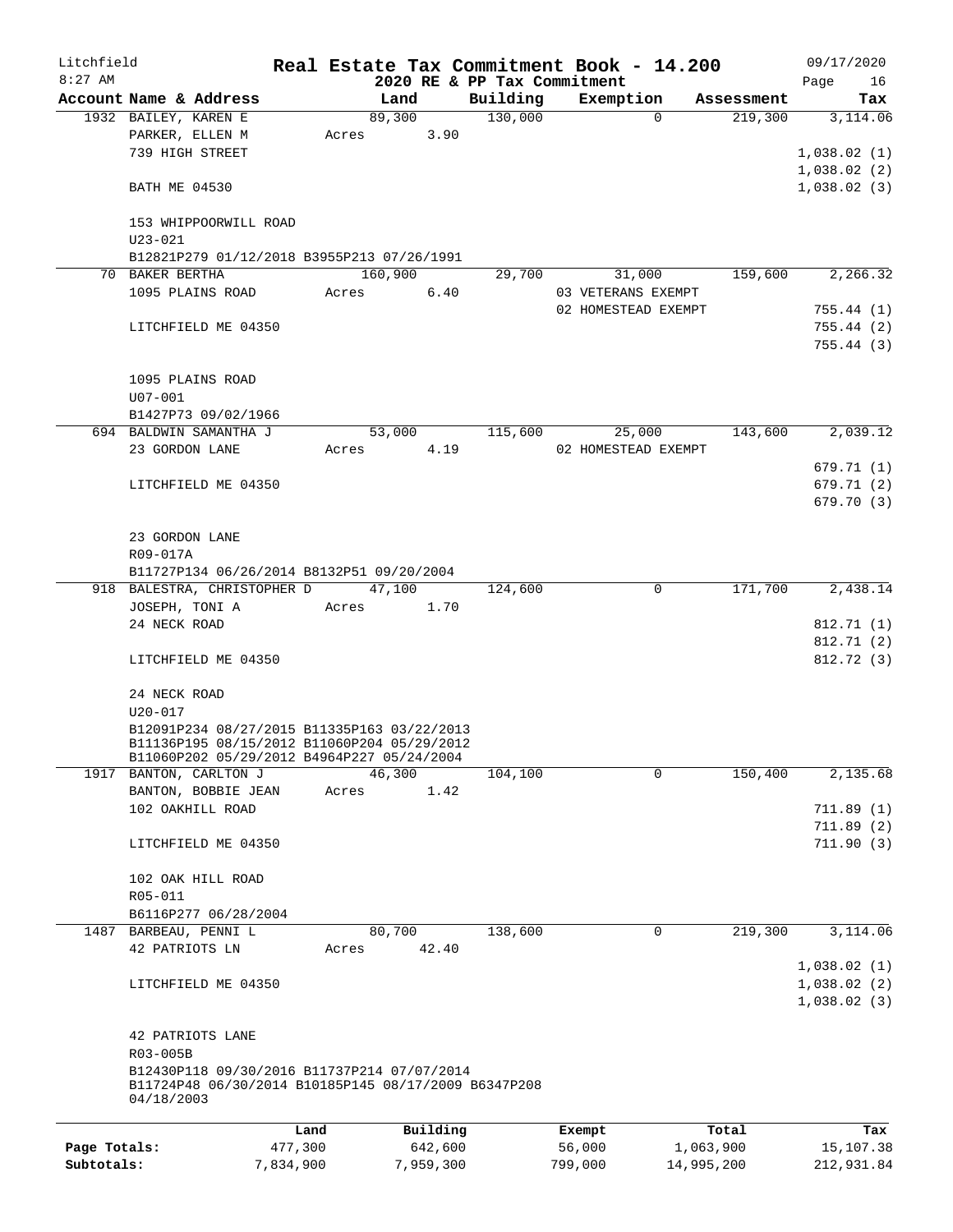| Litchfield<br>$8:27$ AM |                                             |       |        |      | 2020 RE & PP Tax Commitment | Real Estate Tax Commitment Book - 14.200 |            | 09/17/2020<br>Page<br>17 |
|-------------------------|---------------------------------------------|-------|--------|------|-----------------------------|------------------------------------------|------------|--------------------------|
|                         | Account Name & Address                      |       | Land   |      | Building                    | Exemption                                | Assessment | Tax                      |
|                         | 2969 BARD, BRANDON L                        |       | 41,200 |      | $\Omega$                    | $\Omega$                                 | 41,200     | 585.04                   |
|                         | 201 JACKASS ANNIE ROAD Acres                |       |        | 7.59 |                             |                                          |            |                          |
|                         |                                             |       |        |      |                             |                                          |            | 195.01(1)                |
|                         | MINOT ME 04258 5028                         |       |        |      |                             |                                          |            | 195.01(2)                |
|                         |                                             |       |        |      |                             |                                          |            | 195.02(3)                |
|                         |                                             |       |        |      |                             |                                          |            |                          |
|                         | HALLOWELL ROAD                              |       |        |      |                             |                                          |            |                          |
|                         | R06-068B                                    |       |        |      |                             |                                          |            |                          |
|                         | B11436P56 06/28/2013<br>5 BARNETT JEFFREY R |       | 48,500 |      |                             |                                          |            |                          |
|                         |                                             |       |        |      | 176,400                     | 25,000                                   | 199,900    | 2,838.58                 |
|                         | BARNETT CARRIE A                            | Acres |        | 2.16 |                             | 02 HOMESTEAD EXEMPT                      |            |                          |
|                         | 57 HUNTINGTON HILL ROAD                     |       |        |      |                             |                                          |            | 946.19(1)<br>946.19(2)   |
|                         | LITCHFIELD ME 04350                         |       |        |      |                             |                                          |            | 946.20 (3)               |
|                         |                                             |       |        |      |                             |                                          |            |                          |
|                         | 57 HUNTINGTON HILL ROAD                     |       |        |      |                             |                                          |            |                          |
|                         | R11-042D                                    |       |        |      |                             |                                          |            |                          |
|                         | B9917P251 11/26/2008 B5217P170 06/02/1996   |       |        |      |                             |                                          |            |                          |
|                         | 76 BARRETT, CANDACE                         |       | 52,500 |      | 18,800                      | $\mathbf 0$                              | 71,300     | 1,012.46                 |
|                         | 18 HEWEY ST                                 | Acres |        | 3.50 |                             |                                          |            |                          |
|                         |                                             |       |        |      |                             |                                          |            | 337.49(1)                |
|                         | LISBON FALLS ME 04252                       |       |        |      |                             |                                          |            | 337.49(2)                |
|                         |                                             |       |        |      |                             |                                          |            | 337.48 (3)               |
|                         |                                             |       |        |      |                             |                                          |            |                          |
|                         | 2061 HALLOWELL ROAD                         |       |        |      |                             |                                          |            |                          |
|                         | R11-027                                     |       |        |      |                             |                                          |            |                          |
|                         | B4160P200 06/18/1992                        |       |        |      |                             |                                          |            |                          |
|                         | 1258 BARRETT, ELLERY J                      |       | 47,800 |      | 186,400                     | 25,000                                   | 209,200    | 2,970.64                 |
|                         | 22 NADEAU DRIVE                             | Acres |        | 1.94 |                             | 02 HOMESTEAD EXEMPT                      |            |                          |
|                         |                                             |       |        |      |                             |                                          |            | 990.21 (1)               |
|                         | LITCHFIELD ME 04350                         |       |        |      |                             |                                          |            | 990.21(2)                |
|                         |                                             |       |        |      |                             |                                          |            | 990.22(3)                |
|                         | 22 NADEAU DRIVE                             |       |        |      |                             |                                          |            |                          |
|                         | $R12 - 010 - 2$                             |       |        |      |                             |                                          |            |                          |
|                         | B13271P89 07/12/2019                        |       |        |      |                             |                                          |            |                          |
|                         | 2754 BARRETT, ELLERY J                      |       | 31,200 |      | 0                           | 0                                        | 31,200     | 443.04                   |
|                         | 22 NADEAU DRIVE                             | Acres |        | 3.07 |                             |                                          |            |                          |
|                         |                                             |       |        |      |                             |                                          |            | 147.68(1)                |
|                         | LITCHFIELD ME 04350                         |       |        |      |                             |                                          |            | 147.68(2)                |
|                         |                                             |       |        |      |                             |                                          |            | 147.68(3)                |
|                         |                                             |       |        |      |                             |                                          |            |                          |
|                         | HALLOWELL ROAD                              |       |        |      |                             |                                          |            |                          |
|                         | R12-009A                                    |       |        |      |                             |                                          |            |                          |
|                         | B13303P93 08/16/2019                        |       |        |      |                             |                                          |            |                          |
|                         | 2278 BARRETT, JENNIFER                      |       | 0      |      | 18,000                      | 18,000                                   | 0          | 0.00                     |
|                         | 93 PLAINS ROAD                              |       |        |      |                             | 02 HOMESTEAD EXEMPT                      |            |                          |
|                         |                                             |       |        |      |                             |                                          |            |                          |
|                         | LITCHFIELD ME 04350                         |       |        |      |                             |                                          |            |                          |
|                         |                                             |       |        |      |                             |                                          |            |                          |
|                         |                                             |       |        |      |                             |                                          |            |                          |
|                         | 93 PLAINS ROAD<br>$R06 - 061 - ON$          |       |        |      |                             |                                          |            |                          |
|                         |                                             |       |        |      |                             |                                          |            |                          |
|                         |                                             |       |        |      |                             |                                          |            |                          |
|                         |                                             |       |        |      |                             |                                          |            |                          |
|                         |                                             |       |        |      |                             |                                          |            |                          |

|              | Land      | Building  | Exempt  | Total      | Tax        |
|--------------|-----------|-----------|---------|------------|------------|
| Page Totals: | 221,200   | 399,600   | 68,000  | 552,800    | 7,849.76   |
| Subtotals:   | 8,056,100 | 8,358,900 | 867,000 | 15,548,000 | 220,781.60 |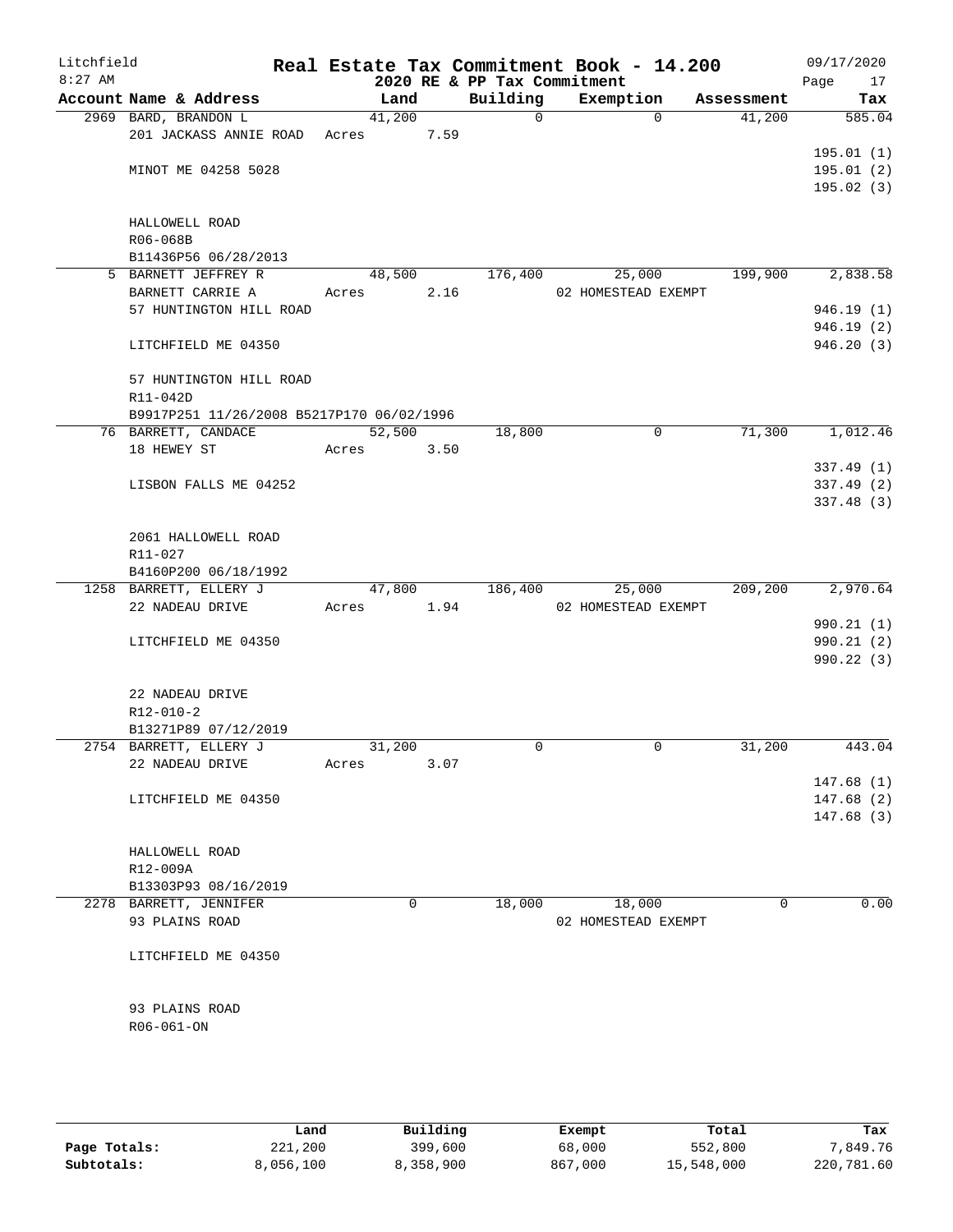| Litchfield<br>$8:27$ AM |                                                                    |        |        | 2020 RE & PP Tax Commitment | Real Estate Tax Commitment Book - 14.200 |            | 09/17/2020<br>Page<br>18 |
|-------------------------|--------------------------------------------------------------------|--------|--------|-----------------------------|------------------------------------------|------------|--------------------------|
|                         | Account Name & Address                                             |        | Land   | Building                    | Exemption                                | Assessment | Tax                      |
|                         | 77 BARRETT, PETER A                                                |        | 87,100 | 128,100                     | 25,000                                   | 190, 200   | 2,700.84                 |
|                         | BARRETT VIRGINIA R                                                 | Acres  | 6.84   |                             | 02 HOMESTEAD EXEMPT                      |            |                          |
|                         | 97 PLAINS ROAD                                                     |        |        |                             |                                          |            | 900.28(1)                |
|                         |                                                                    |        |        |                             |                                          |            | 900.28(2)                |
|                         | LITCHFIELD ME 04350                                                |        |        |                             |                                          |            | 900.28(3)                |
|                         | 97 PLAINS ROAD                                                     |        |        |                             |                                          |            |                          |
|                         | R06-061<br>B9351P198 05/10/2007 B3413P121                          |        |        |                             |                                          |            |                          |
|                         | 86 BARRY, DENNIS R                                                 |        | 61,900 | 267,000                     | 25,000                                   | 303,900    | 4,315.38                 |
|                         | 15 CEDAR GROVE LN                                                  | Acres  | 8.48   |                             | 02 HOMESTEAD EXEMPT                      |            |                          |
|                         |                                                                    |        |        |                             |                                          |            | 1,438.46(1)              |
|                         | LITCHFIELD ME 04350                                                |        |        |                             |                                          |            | 1,438.46(2)              |
|                         |                                                                    |        |        |                             |                                          |            | 1,438.46(3)              |
|                         |                                                                    |        |        |                             |                                          |            |                          |
|                         | 15 CEDAR GROVE LANE                                                |        |        |                             |                                          |            |                          |
|                         | $R05 - 027$                                                        |        |        |                             |                                          |            |                          |
|                         | B12575P223 04/05/2017 B8886P202 04/29/2006 B6884P182<br>04/19/2002 |        |        |                             |                                          |            |                          |
|                         | 779 BARSTIS, ROBERT J                                              |        | 89,100 | 118,600                     | 31,000                                   | 176,700    | 2,509.14                 |
|                         | BARSTIS, KAREN B                                                   | Acres  | 99.00  |                             | 02 HOMESTEAD EXEMPT                      |            |                          |
|                         | 499 STEVENSTOWN RD                                                 |        |        |                             | 03 VETERANS EXEMPT                       |            | 836.38 (1)               |
|                         |                                                                    |        |        |                             |                                          |            | 836.38 (2)               |
|                         | LITCHFIELD ME 04350                                                |        |        |                             |                                          |            | 836.38(3)                |
|                         | 499 STEVENSTOWN ROAD<br>R07-023                                    |        |        |                             |                                          |            |                          |
|                         | B5506P69 11/24/1997                                                |        |        |                             |                                          |            |                          |
|                         | 81 BARTLETT, DONALD                                                |        | 42,500 | 104,800                     | 25,000                                   | 122,300    | 1,736.66                 |
|                         | 242 MAXWELL ROAD                                                   | Acres  | 1.18   |                             | 02 HOMESTEAD EXEMPT                      |            |                          |
|                         |                                                                    |        |        |                             |                                          |            | 578.89(1)                |
|                         | LITCHFIELD ME 04350                                                |        |        |                             |                                          |            | 578.89 (2)               |
|                         |                                                                    |        |        |                             |                                          |            | 578.88(3)                |
|                         | 242 MAXWELL ROAD                                                   |        |        |                             |                                          |            |                          |
|                         | R03-052                                                            |        |        |                             |                                          |            |                          |
|                         | B1969P165                                                          |        |        |                             |                                          |            |                          |
|                         | 2299 BARTLETT, JASON                                               | 47,500 |        | 184,300                     | 25,000                                   | 206,800    | 2,936.56                 |
|                         | BARTLETT, ANGELA                                                   | Acres  | 1.84   |                             | 02 HOMESTEAD EXEMPT                      |            |                          |
|                         | 27 WOODPECKER LANE                                                 |        |        |                             |                                          |            | 978.85(1)                |
|                         |                                                                    |        |        |                             |                                          |            | 978.85(2)                |
|                         | LITCHFIELD ME 04350                                                |        |        |                             |                                          |            | 978.86 (3)               |
|                         | 27 WOODPECKER DRIVE                                                |        |        |                             |                                          |            |                          |
|                         | $R14 - 010 - 3$                                                    |        |        |                             |                                          |            |                          |
|                         | B13107P223 12/04/2018 B12332P56 06/24/2016                         |        |        |                             |                                          |            |                          |
|                         | 84 BATES, ALICE                                                    | 62,300 |        | 106,700                     | 25,000                                   | 144,000    | 2,044.80                 |
|                         | 23 ELLIE LANE                                                      | Acres  | 9.00   |                             | 02 HOMESTEAD EXEMPT                      |            |                          |
|                         |                                                                    |        |        |                             |                                          |            | 681.60 (1)               |
|                         | LITCHFIELD ME 04350                                                |        |        |                             |                                          |            | 681.60 (2)               |
|                         |                                                                    |        |        |                             |                                          |            | 681.60 (3)               |
|                         |                                                                    |        |        |                             |                                          |            |                          |
|                         | 23 ELLIE LANE                                                      |        |        |                             |                                          |            |                          |
|                         | R07-019                                                            |        |        |                             |                                          |            |                          |
|                         | B11000P175 03/29/2012 B3499P304                                    |        |        |                             |                                          |            |                          |
|                         |                                                                    |        |        |                             |                                          |            |                          |
|                         |                                                                    |        |        |                             |                                          |            |                          |

|              | Land      | Building | Exempt    | Total      | Tax        |
|--------------|-----------|----------|-----------|------------|------------|
| Page Totals: | 390,400   | 909,500  | 156,000   | 1,143,900  | 16,243.38  |
| Subtotals:   | 8,446,500 | ,268,400 | ⊥,023,000 | 16,691,900 | 237,024.98 |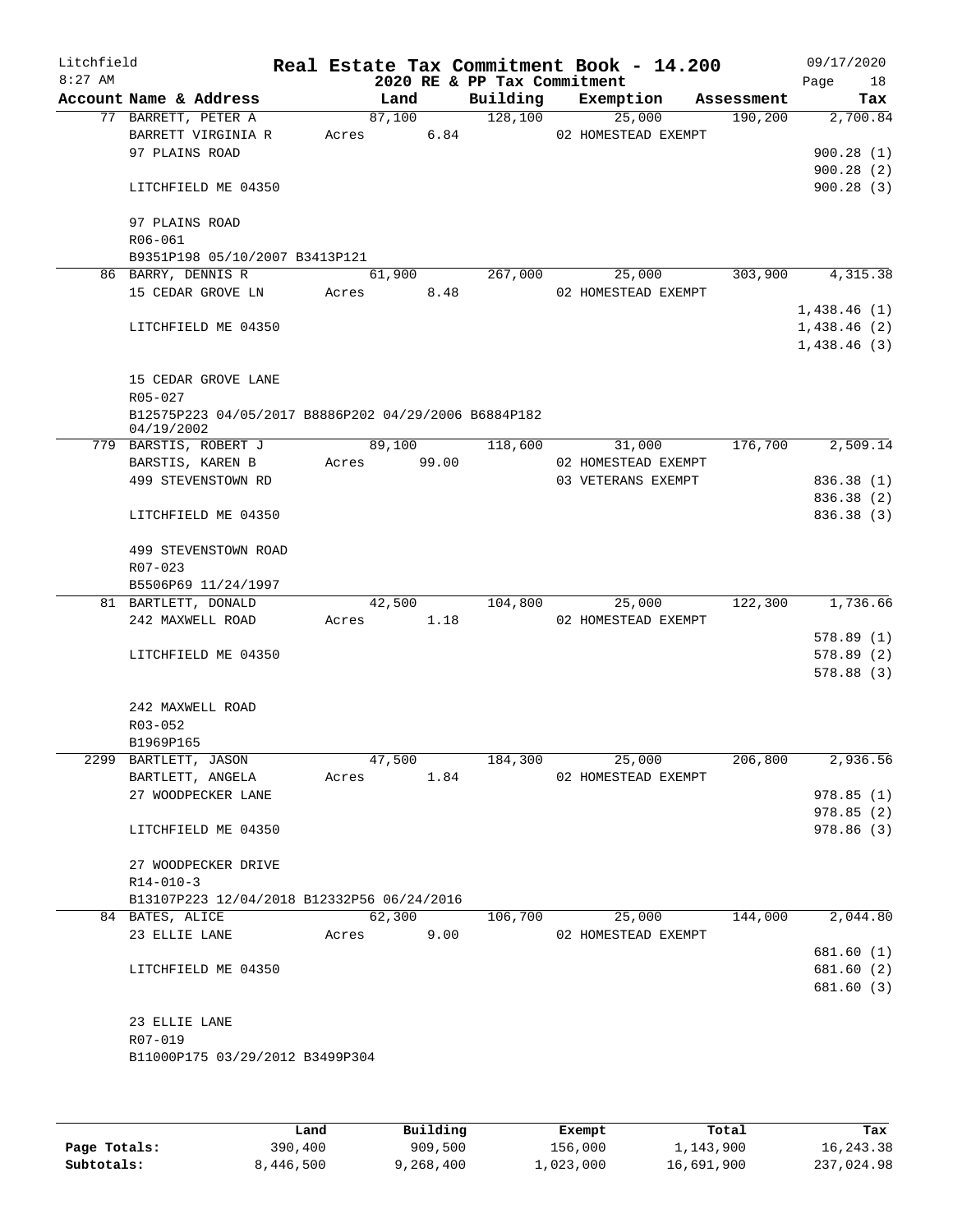| Litchfield   |                                                      |       |            |       |                             | Real Estate Tax Commitment Book - 14.200 |            | 09/17/2020   |
|--------------|------------------------------------------------------|-------|------------|-------|-----------------------------|------------------------------------------|------------|--------------|
| $8:27$ AM    |                                                      |       |            |       | 2020 RE & PP Tax Commitment |                                          |            | 19<br>Page   |
|              | Account Name & Address                               |       | Land       |       | Building<br>123,100         | Exemption                                | Assessment | Tax          |
|              | 2841 BATES, MEREDITH L                               |       | 48,000     |       |                             | 25,000                                   | 146,100    | 2,074.62     |
|              | 14 ELLIE LANE                                        |       | Acres 2.00 |       |                             | 02 HOMESTEAD EXEMPT                      |            |              |
|              |                                                      |       |            |       |                             |                                          |            | 691.54(1)    |
|              | LITCHFIELD ME 04350                                  |       |            |       |                             |                                          |            | 691.54(2)    |
|              |                                                      |       |            |       |                             |                                          |            | 691.54(3)    |
|              |                                                      |       |            |       |                             |                                          |            |              |
|              | 14 ELLIE LANE                                        |       |            |       |                             |                                          |            |              |
|              | R07-019B                                             |       |            |       |                             |                                          |            |              |
|              | B12588P173 04/25/2017 B12511P103 01/05/2016          |       |            |       |                             |                                          |            |              |
|              | 2777 BEACHES - PEACE PIPE<br><b>SHORES</b>           |       | 20,900     |       | $\Omega$                    | 0                                        | 20,900     | 296.78       |
|              | (SEE FILE FOR OWNERSHIP Acres                        |       |            | 0.68  |                             |                                          |            |              |
|              | OF PROPERTY)                                         |       |            |       |                             |                                          |            |              |
|              | %: MICHAEL KANE                                      |       |            |       |                             |                                          |            | 98.93 (1)    |
|              | 471 PEACE PIPE DRIVE                                 |       |            |       |                             |                                          |            | 98.93(2)     |
|              | Litchfield ME 04350                                  |       |            |       |                             |                                          |            | 98.92 (3)    |
|              |                                                      |       |            |       |                             |                                          |            |              |
|              | PEACEPIPE DRIVE                                      |       |            |       |                             |                                          |            |              |
|              | $U28 - 091$                                          |       |            |       |                             |                                          |            |              |
|              | B10691P39 03/18/2011                                 |       |            |       |                             |                                          |            |              |
|              | 870 BEAL NANCY                                       |       |            |       | 136,300 140,400             | 31,000                                   | 245,700    | 3,488.94     |
|              | BEAL CARL W                                          | Acres |            | 2.99  |                             | 03 VETERANS EXEMPT                       |            |              |
|              | 15 ABBY LANE                                         |       |            |       |                             | 02 HOMESTEAD EXEMPT                      |            | 1,162.98(1)  |
|              |                                                      |       |            |       |                             |                                          |            | 1,162.98(2)  |
|              | LITCHFIELD ME 04350                                  |       |            |       |                             |                                          |            | 1, 162.98(3) |
|              |                                                      |       |            |       |                             |                                          |            |              |
|              | 15 ABBY LANE                                         |       |            |       |                             |                                          |            |              |
|              | $U04 - 002A - 3$                                     |       |            |       |                             |                                          |            |              |
|              | B9130P79 10/24/2006 B5521P171 02/12/1997             |       |            |       |                             |                                          |            |              |
|              | 88 BEAL, ADAM J                                      |       | 51,200     |       | 145,500                     | 25,000                                   | 171,700    | 2,438.14     |
|              | 812 PLAINS RD                                        |       | Acres 4.78 |       |                             | 02 HOMESTEAD EXEMPT                      |            |              |
|              |                                                      |       |            |       |                             |                                          |            | 812.71 (1)   |
|              | LITCHFIELD ME 04350                                  |       |            |       |                             |                                          |            | 812.71 (2)   |
|              |                                                      |       |            |       |                             |                                          |            | 812.72(3)    |
|              |                                                      |       |            |       |                             |                                          |            |              |
|              | 812 PLAINS ROAD                                      |       |            |       |                             |                                          |            |              |
|              | R08-016                                              |       |            |       |                             |                                          |            |              |
|              | B12790P202 11/30/2017 B2192P157                      |       |            |       |                             |                                          |            |              |
|              | 89 BEAL, ADAM J                                      |       | 34,300     |       | 60,400                      | 0                                        | 94,700     | 1,344.74     |
|              | 812 PLAINS RD                                        | Acres |            | 8.48  |                             |                                          |            |              |
|              |                                                      |       |            |       |                             |                                          |            | 448.25 (1)   |
|              | LITCHFIELD ME 04350                                  |       |            |       |                             |                                          |            | 448.25(2)    |
|              |                                                      |       |            |       |                             |                                          |            | 448.24 (3)   |
|              |                                                      |       |            |       |                             |                                          |            |              |
|              | 817 PLAINS ROAD                                      |       |            |       |                             |                                          |            |              |
|              | $U03 - 001$                                          |       |            |       |                             |                                          |            |              |
|              | B12798P51 12/08/2017 B12790P202 11/30/2017 B2192P157 |       |            |       |                             |                                          |            |              |
|              | 87 BEAL, RICHARD L                                   |       | 23,900     |       | $\Omega$                    | $\mathbf 0$                              | 23,900     | 339.38       |
|              | 40 BEALS LANE                                        | Acres |            | 81.00 |                             |                                          |            |              |
|              |                                                      |       |            |       |                             |                                          |            | 113.13(1)    |
|              | LITCHFIELD ME 04350                                  |       |            |       |                             |                                          |            | 113.13(2)    |
|              |                                                      |       |            |       |                             |                                          |            | 113.12(3)    |
|              |                                                      |       |            |       |                             |                                          |            |              |
|              | LIBBY ROAD                                           |       |            |       |                             |                                          |            |              |
|              | R05-067                                              |       |            |       |                             |                                          |            |              |
|              | B2570P83                                             |       |            |       |                             |                                          |            |              |
|              |                                                      |       |            |       |                             |                                          |            |              |
|              |                                                      |       |            |       |                             |                                          |            |              |
|              |                                                      |       |            |       |                             |                                          |            |              |
|              |                                                      | Land  | Building   |       |                             | Exempt                                   | Total      | Tax          |
| Page Totals: | 314,600                                              |       | 469,400    |       |                             | 81,000                                   | 703,000    | 9,982.60     |

**Subtotals:** 8,761,100 9,737,800 1,104,000 17,394,900 247,007.58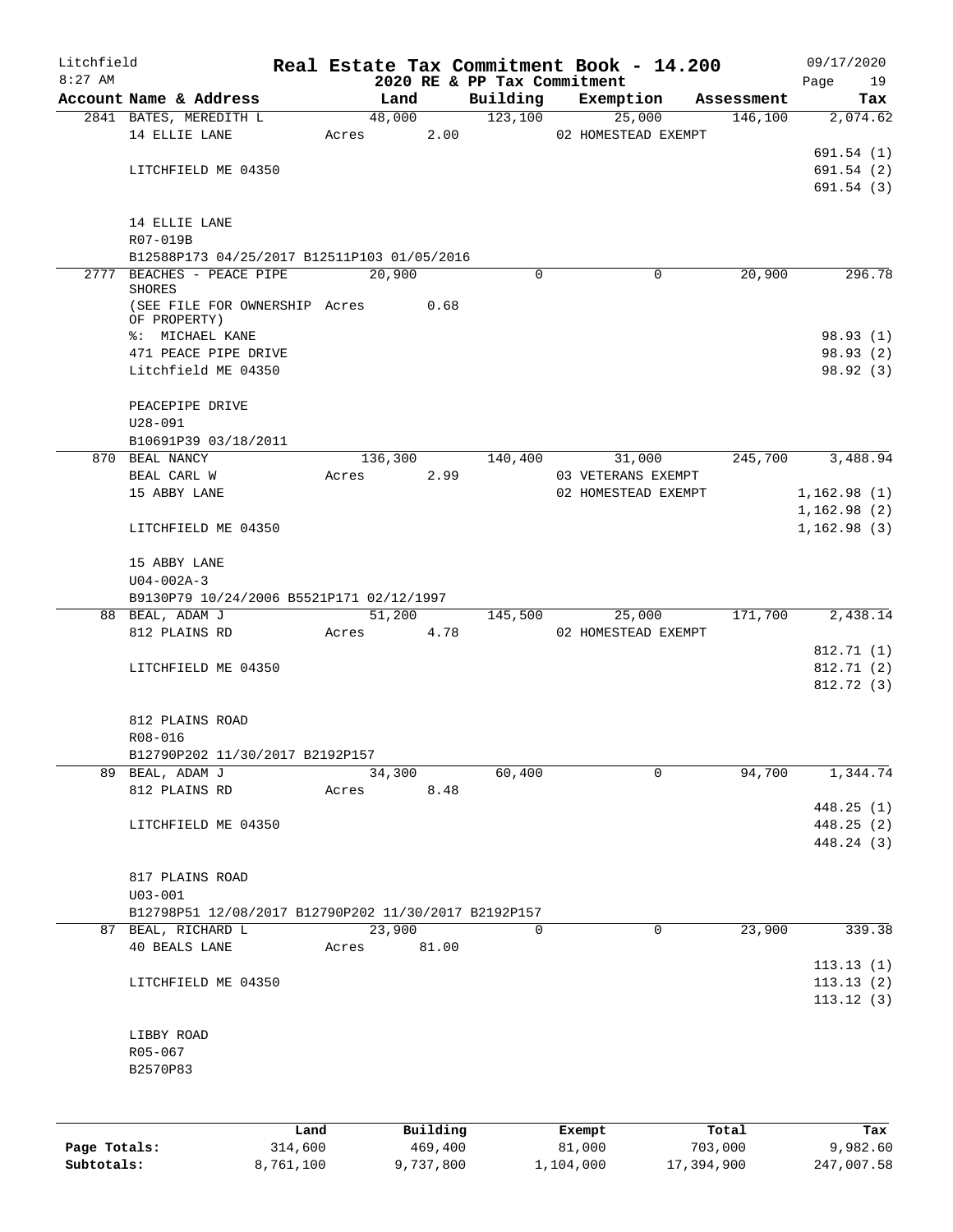| Litchfield<br>$8:27$ AM |                                                      |         |        | 2020 RE & PP Tax Commitment | Real Estate Tax Commitment Book - 14.200 |            | 09/17/2020<br>Page | 20                       |
|-------------------------|------------------------------------------------------|---------|--------|-----------------------------|------------------------------------------|------------|--------------------|--------------------------|
|                         | Account Name & Address                               | Land    |        | Building                    | Exemption                                | Assessment |                    | Tax                      |
|                         | 2924 BEAL, RICHARD L                                 | 51,800  |        | $\mathsf{O}$                | $\Omega$                                 | 51,800     |                    | 735.56                   |
|                         | 40 BEALS LANE                                        | Acres   | 153.00 |                             |                                          |            |                    |                          |
|                         |                                                      |         |        |                             |                                          |            |                    | 245.19(1)                |
|                         | LITCHFIELD ME 04350                                  |         |        |                             |                                          |            |                    | 245.19(2)                |
|                         |                                                      |         |        |                             |                                          |            |                    | 245.18(3)                |
|                         |                                                      |         |        |                             |                                          |            |                    |                          |
|                         | PLAINS ROAD                                          |         |        |                             |                                          |            |                    |                          |
|                         | $R08 - 016 - A$                                      |         |        |                             |                                          |            |                    |                          |
|                         | B2192P157                                            |         |        |                             |                                          |            |                    |                          |
|                         | 2925 BEAL, RICHARD L                                 | 55,100  |        | 132,400                     | 25,000                                   | 162,500    |                    | 2,307.50                 |
|                         | <b>40 BEALS LANE</b>                                 | Acres   | 10.52  |                             | 02 HOMESTEAD EXEMPT                      |            |                    |                          |
|                         |                                                      |         |        |                             |                                          |            |                    | 769.17(1)                |
|                         | LITCHFIELD ME 04350                                  |         |        |                             |                                          |            |                    | 769.17(2)                |
|                         |                                                      |         |        |                             |                                          |            |                    | 769.16(3)                |
|                         |                                                      |         |        |                             |                                          |            |                    |                          |
|                         | <b>40 BEALS LANE</b>                                 |         |        |                             |                                          |            |                    |                          |
|                         | $U03 - 001 - A$                                      |         |        |                             |                                          |            |                    |                          |
|                         | B2192P157                                            |         |        |                             |                                          |            |                    |                          |
|                         | 90 BEAN, FRANK R                                     | 112,700 |        | 53,200                      | 25,000                                   | 140,900    |                    | 2,000.78                 |
|                         | 43 DAFFODIL LANE                                     | Acres   | 0.43   |                             | 02 HOMESTEAD EXEMPT                      |            |                    |                          |
|                         | LITCHFIELD ME 04350                                  |         |        |                             |                                          |            |                    | 666.93(1)                |
|                         |                                                      |         |        |                             |                                          |            |                    | 666.93 (2)<br>666.92(3)  |
|                         |                                                      |         |        |                             |                                          |            |                    |                          |
|                         | 43 DAFFODIL LANE                                     |         |        |                             |                                          |            |                    |                          |
|                         | $U04 - 008$                                          |         |        |                             |                                          |            |                    |                          |
|                         | B3690P40 11/30/1989                                  |         |        |                             |                                          |            |                    |                          |
|                         | 2689 BEAN, JEREMY L                                  | 45,100  |        | 52,100                      | 25,000                                   | 72,200     |                    | 1,025.24                 |
|                         | 1912 HALLOWELL ROAD                                  | Acres   | 1.02   |                             | 02 HOMESTEAD EXEMPT                      |            |                    |                          |
|                         |                                                      |         |        |                             |                                          |            |                    | 341.75(1)                |
|                         | LITCHFIELD ME 04350                                  |         |        |                             |                                          |            |                    | 341.75(2)                |
|                         |                                                      |         |        |                             |                                          |            |                    | 341.74(3)                |
|                         |                                                      |         |        |                             |                                          |            |                    |                          |
|                         | 1912 HALLOWELL ROAD                                  |         |        |                             |                                          |            |                    |                          |
|                         | R11-009-1                                            |         |        |                             |                                          |            |                    |                          |
|                         | B12001P223 05/27/2015 B11230P126 11/15/2012 B11144P7 |         |        |                             |                                          |            |                    |                          |
|                         | 08/20/2012 B9456P70 08/08/2007 B9394P202 06/20/2007  |         |        |                             |                                          |            |                    |                          |
|                         | 761 BEAUDOIN DONALD A                                | 123,400 |        | 31,400                      | 0                                        | 154,800    |                    | 2,198.16                 |
|                         | BEAUDOIN ELAINE M                                    | Acres   | 0.22   |                             |                                          |            |                    |                          |
|                         | 987 CHURCH HILL ROAD                                 |         |        |                             |                                          |            |                    | 732.72 (1)               |
|                         |                                                      |         |        |                             |                                          |            |                    | 732.72 (2)               |
|                         | VASSALBORO ME 04989                                  |         |        |                             |                                          |            |                    | 732.72 (3)               |
|                         |                                                      |         |        |                             |                                          |            |                    |                          |
|                         | 162 ROSSER DRIVE                                     |         |        |                             |                                          |            |                    |                          |
|                         | U17-006                                              |         |        |                             |                                          |            |                    |                          |
|                         | B9907P24 11/12/2008 B1666P132                        |         |        |                             |                                          |            |                    |                          |
|                         | 1934 BEAUDOIN, ROGER                                 | 94,200  |        | 41,800                      | $\mathbf 0$                              | 136,000    |                    | 1,931.20                 |
|                         | BEAUDOIN, JANICE                                     | Acres   | 0.18   |                             |                                          |            |                    |                          |
|                         | 78 OLD WEBSTER ROAD                                  |         |        |                             |                                          |            |                    | 643.73 (1)<br>643.73 (2) |
|                         |                                                      |         |        |                             |                                          |            |                    | 643.74 (3)               |
|                         | LEWISTON ME 04240                                    |         |        |                             |                                          |            |                    |                          |
|                         | 8 SUNSET LANE                                        |         |        |                             |                                          |            |                    |                          |
|                         | $U12 - 005$                                          |         |        |                             |                                          |            |                    |                          |
|                         | B5201P190 08/19/1996                                 |         |        |                             |                                          |            |                    |                          |
|                         |                                                      |         |        |                             |                                          |            |                    |                          |
|                         |                                                      |         |        |                             |                                          |            |                    |                          |
|                         |                                                      |         |        |                             |                                          |            |                    |                          |

|              | ⊥and      | Building   | Exempt    | Total        | Tax        |
|--------------|-----------|------------|-----------|--------------|------------|
| Page Totals: | 482,300   | 310,900    | 75,000    | 718,200      | 10,198.44  |
| Subtotals:   | 9,243,400 | 10,048,700 | 1,179,000 | 18, 113, 100 | 257,206.02 |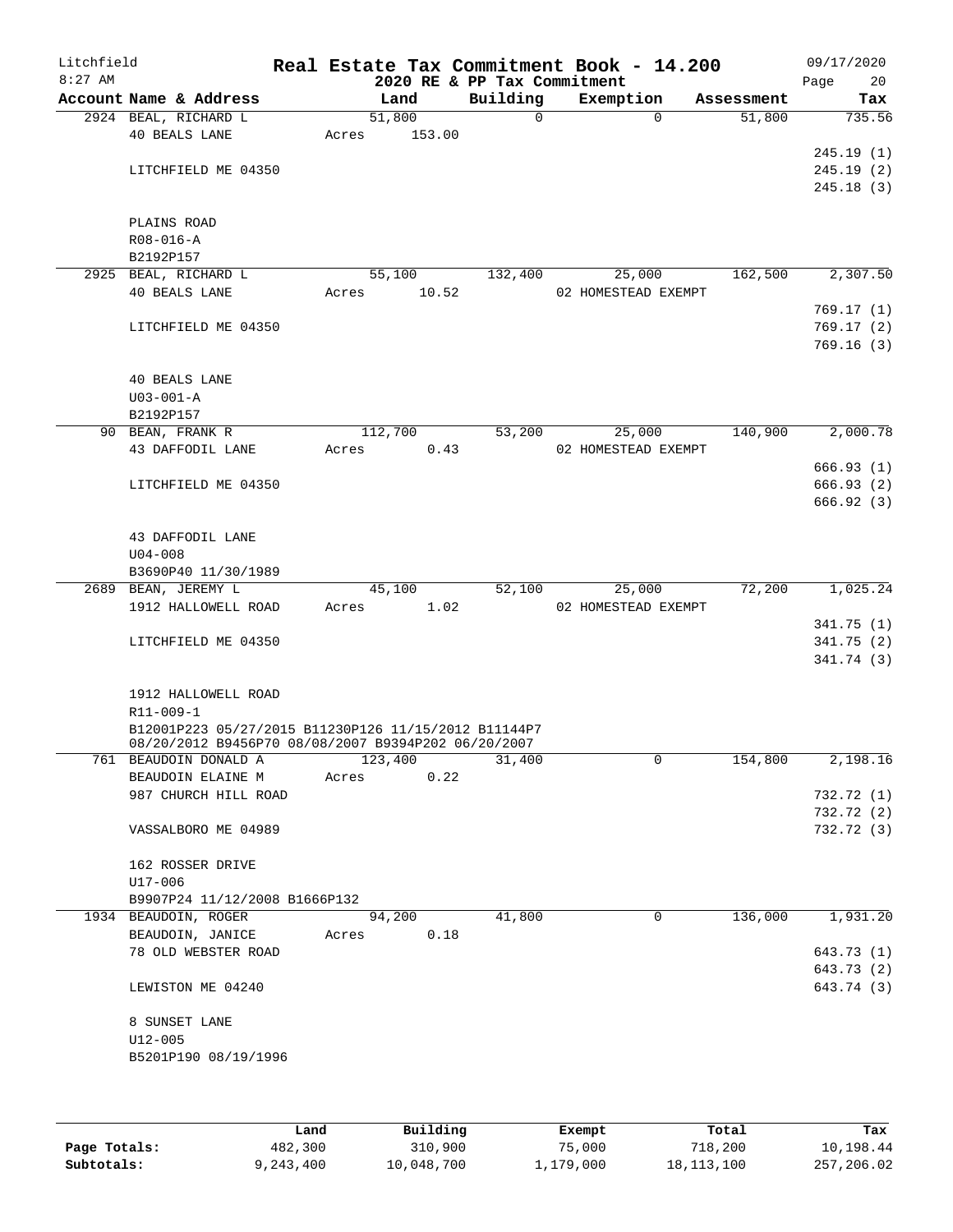| Litchfield   |                                                                                         |         |               |                             | Real Estate Tax Commitment Book - 14.200 |            | 09/17/2020 |
|--------------|-----------------------------------------------------------------------------------------|---------|---------------|-----------------------------|------------------------------------------|------------|------------|
| $8:27$ AM    |                                                                                         |         |               | 2020 RE & PP Tax Commitment |                                          |            | Page<br>21 |
|              | Account Name & Address                                                                  |         | Land          | Building                    | Exemption                                | Assessment | Tax        |
|              | 2174 BEAULE, MARK D                                                                     |         | 45,300        | 112,100                     | 25,000                                   | 132,400    | 1,880.08   |
|              | 79 WHIPPOORWILL ROAD                                                                    | Acres   | 1.11          |                             | 02 HOMESTEAD EXEMPT                      |            |            |
|              |                                                                                         |         |               |                             |                                          |            | 626.69(1)  |
|              | LITCHFIELD ME 04350                                                                     |         |               |                             |                                          |            | 626.69(2)  |
|              |                                                                                         |         |               |                             |                                          |            | 626.70(3)  |
|              |                                                                                         |         |               |                             |                                          |            |            |
|              | 79 WHIPPOORWILL ROAD                                                                    |         |               |                             |                                          |            |            |
|              | $U21 - 020$                                                                             |         |               |                             |                                          |            |            |
|              | B7834P293 02/09/2004                                                                    |         |               |                             |                                          |            |            |
|              | 12 BEAULIEU, GERALD                                                                     |         | 51,600        | 96,200                      | 0                                        | 147,800    | 2,098.76   |
|              | 329 STEVENSTOWN ROAD                                                                    | Acres   | 3.20          |                             |                                          |            |            |
|              |                                                                                         |         |               |                             |                                          |            | 699.59(1)  |
|              | LITCHFIELD ME 04350                                                                     |         |               |                             |                                          |            | 699.59 (2) |
|              |                                                                                         |         |               |                             |                                          |            | 699.58(3)  |
|              |                                                                                         |         |               |                             |                                          |            |            |
|              | 329 STEVENSTOWN ROAD                                                                    |         |               |                             |                                          |            |            |
|              | $R10 - 008$                                                                             |         |               |                             |                                          |            |            |
|              | B11135P54 07/09/2012 B10447P123 06/17/2010                                              |         |               |                             |                                          |            |            |
|              | B10447P121 06/17/2010 B6861P145 03/27/2002<br>745 BEAULIEU, JASON R                     |         | 72,000        | 55,700                      | 0                                        | 127,700    | 1,813.34   |
|              | 61 PEASANT POND LANE                                                                    | Acres   | 25.00         |                             |                                          |            |            |
|              |                                                                                         |         |               |                             |                                          |            |            |
|              |                                                                                         |         |               |                             |                                          |            | 604.45(1)  |
|              | LITCHFIELD ME 04350                                                                     |         |               |                             |                                          |            | 604.45(2)  |
|              |                                                                                         |         |               |                             |                                          |            | 604.44(3)  |
|              |                                                                                         |         |               |                             |                                          |            |            |
|              | 633 HUNTINGTON HILL                                                                     |         |               |                             |                                          |            |            |
|              | R03-128                                                                                 |         |               |                             |                                          |            |            |
|              | B13481P292 02/20/2020                                                                   |         |               |                             |                                          |            |            |
|              | 548 BEAULIEU, LEANN L                                                                   |         | 41,700        | 28,500                      | 0                                        | 70,200     | 996.84     |
|              | 1479 LEWISTON ROAD                                                                      | Acres   | 1.22          |                             |                                          |            |            |
|              |                                                                                         |         |               |                             |                                          |            | 332.28(1)  |
|              | LITCHFIELD ME 04350                                                                     |         |               |                             |                                          |            | 332.28 (2) |
|              |                                                                                         |         |               |                             |                                          |            | 332.28(3)  |
|              |                                                                                         |         |               |                             |                                          |            |            |
|              | 1479 LEWISTON ROAD                                                                      |         |               |                             |                                          |            |            |
|              | $U16 - 021$                                                                             |         |               |                             |                                          |            |            |
|              | B11909P216 02/09/2015 B11306P23 01/30/2013 B11306P21<br>11/20/2012 B6361P222 12/01/2000 |         |               |                             |                                          |            |            |
|              | 94 BEAULIEU, MICHAEL                                                                    |         | 45,300        | 134,500                     | 25,000                                   | 154,800    | 2,198.16   |
|              | 88 LUNTS HILL RD                                                                        | Acres   | 1.10          |                             | 02 HOMESTEAD EXEMPT                      |            |            |
|              |                                                                                         |         |               |                             |                                          |            | 732.72 (1) |
|              | LITCHFIELD ME 04350                                                                     |         |               |                             |                                          |            | 732.72 (2) |
|              |                                                                                         |         |               |                             |                                          |            | 732.72 (3) |
|              |                                                                                         |         |               |                             |                                          |            |            |
|              | 88 LUNTS HILL ROAD                                                                      |         |               |                             |                                          |            |            |
|              | R09-022                                                                                 |         |               |                             |                                          |            |            |
|              | B13195P29 04/24/2019 B12658P220 06/20/2017                                              |         |               |                             |                                          |            |            |
|              | 1796 BECHTEL, KURT S                                                                    |         | 55,700        | 120,800                     | 25,000                                   | 151,500    | 2,151.30   |
|              | BECHTEL, DENISE C                                                                       |         | 0.66<br>Acres |                             | 02 HOMESTEAD EXEMPT                      |            |            |
|              | 66 KENWAY DRIVE                                                                         |         |               |                             |                                          |            | 717.10(1)  |
|              |                                                                                         |         |               |                             |                                          |            | 717.10(2)  |
|              |                                                                                         |         |               |                             |                                          |            | 717.10(3)  |
|              | LITCHFIELD ME 04350                                                                     |         |               |                             |                                          |            |            |
|              | 66 KENWAY DRIVE                                                                         |         |               |                             |                                          |            |            |
|              | U22-002A                                                                                |         |               |                             |                                          |            |            |
|              |                                                                                         |         |               |                             |                                          |            |            |
|              | B10834P220 09/16/2011 B9993P15 02/27/2009 B7880P96<br>03/30/2004 B6999P143              |         |               |                             |                                          |            |            |
|              |                                                                                         |         |               |                             |                                          |            |            |
|              |                                                                                         |         |               |                             |                                          |            |            |
|              |                                                                                         | Land    | Building      |                             | Exempt                                   | Total      | Tax        |
| Page Totals: |                                                                                         | 311,600 | 547,800       |                             | 75,000                                   | 784,400    | 11,138.48  |

**Subtotals:** 9,555,000 10,596,500 1,254,000 18,897,500 268,344.50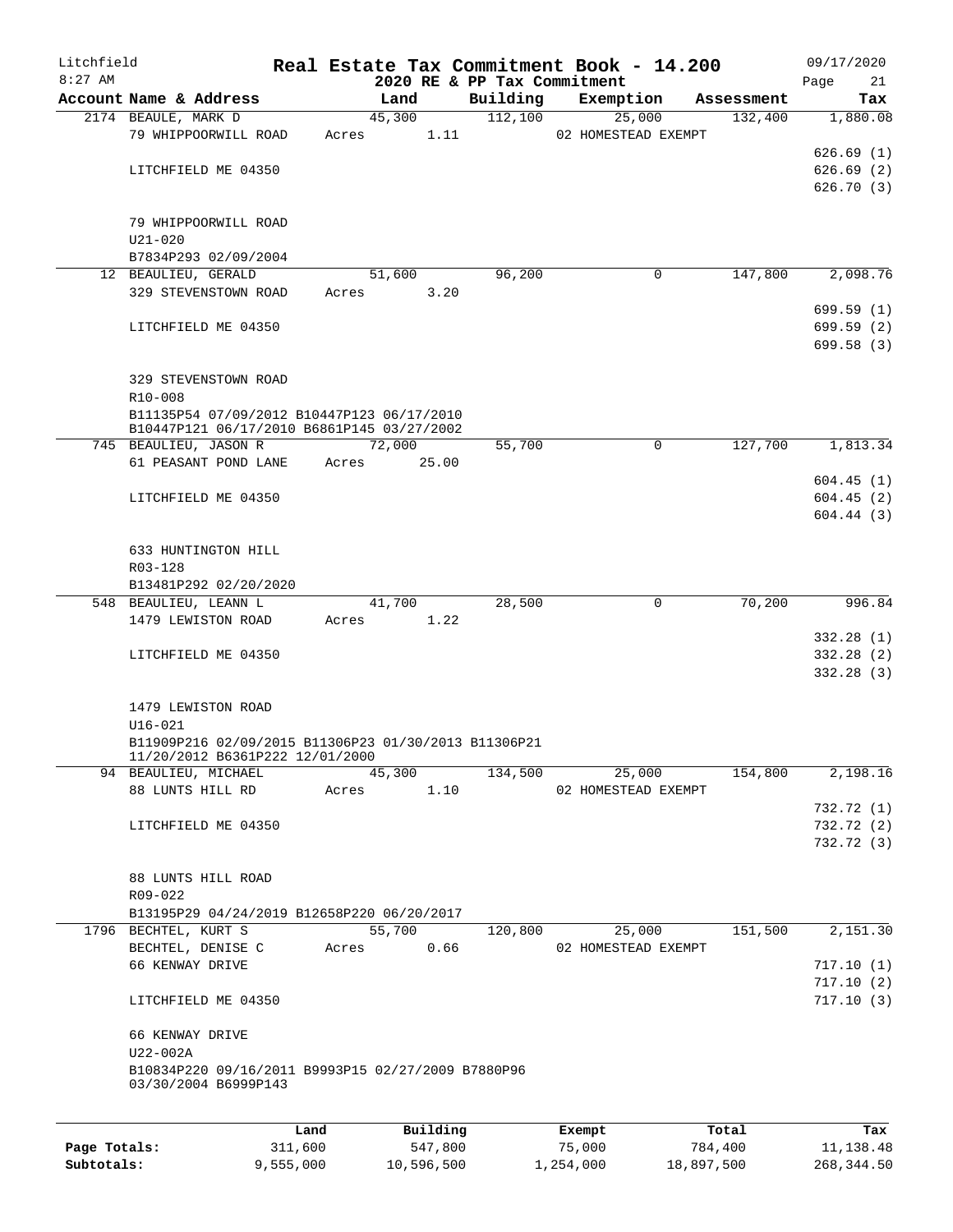| Litchfield |                                                      |       |         |       |                             | Real Estate Tax Commitment Book - 14.200 |             |            |      | 09/17/2020              |
|------------|------------------------------------------------------|-------|---------|-------|-----------------------------|------------------------------------------|-------------|------------|------|-------------------------|
| $8:27$ AM  |                                                      |       |         |       | 2020 RE & PP Tax Commitment |                                          |             |            | Page | 22                      |
|            | Account Name & Address                               |       | Land    |       | Building                    | Exemption                                |             | Assessment |      | Tax                     |
|            | 2232 BECKET ACADEMY                                  |       | 51,000  |       | 454,100                     |                                          | $\Omega$    | 505,100    |      | 7,172.42                |
|            | PO BOX 325                                           | Acres |         | 3.00  |                             |                                          |             |            |      | 2,390.81(1)             |
|            | ORFORD NH 03777                                      |       |         |       |                             |                                          |             |            |      | 2,390.81(2)             |
|            |                                                      |       |         |       |                             |                                          |             |            |      | 2,390.80(3)             |
|            |                                                      |       |         |       |                             |                                          |             |            |      |                         |
|            | 224 PINE TREE ROAD                                   |       |         |       |                             |                                          |             |            |      |                         |
|            | R10-031B                                             |       |         |       |                             |                                          |             |            |      |                         |
|            | B6835P246 03/04/2002                                 |       |         |       |                             |                                          |             |            |      |                         |
|            | 103 BECKWITH, WALTER                                 |       | 45,600  |       | 19,900                      | 25,000                                   |             | 40,500     |      | 575.10                  |
|            | 1458 HALLOWELL ROAD                                  | Acres |         | 1.20  |                             | 02 HOMESTEAD EXEMPT                      |             |            |      |                         |
|            | LITCHFIELD ME 04350                                  |       |         |       |                             |                                          |             |            |      | 191.70(1)<br>191.70 (2) |
|            |                                                      |       |         |       |                             |                                          |             |            |      | 191.70 (3)              |
|            |                                                      |       |         |       |                             |                                          |             |            |      |                         |
|            | 1458 HALLOWELL ROAD                                  |       |         |       |                             |                                          |             |            |      |                         |
|            | $U20 - 026$                                          |       |         |       |                             |                                          |             |            |      |                         |
|            | B4142P113                                            |       |         |       |                             |                                          |             |            |      |                         |
| 1799       | BEEBE, HELEN/LUPO,                                   |       | 120,300 |       | 500                         |                                          | 0           | 120,800    |      | 1,715.36                |
|            | DEBRA<br>LUPO, DEBRA L.                              | Acres |         | 14.00 |                             |                                          |             |            |      |                         |
|            | 31 CUMBERLAND STREET                                 |       |         |       |                             |                                          |             |            |      | 571.79(1)               |
|            | BRUNSWICK ME 04011                                   |       |         |       |                             |                                          |             |            |      | 571.79 (2)              |
|            |                                                      |       |         |       |                             |                                          |             |            |      | 571.78 (3)              |
|            |                                                      |       |         |       |                             |                                          |             |            |      |                         |
|            | 172 UPPER POND ROAD                                  |       |         |       |                             |                                          |             |            |      |                         |
|            | R01-018-1                                            |       |         |       |                             |                                          |             |            |      |                         |
|            | B6874P96                                             |       |         |       |                             |                                          |             |            |      |                         |
|            | 104 BEGANNY, JOHN W II                               |       | 49,500  |       | 130,200                     | 25,000                                   |             | 154,700    |      | 2,196.74                |
|            | 345 RICHMOND ROAD                                    | Acres |         | 3.00  |                             | 02 HOMESTEAD EXEMPT                      |             |            |      |                         |
|            | LITCHFIELD ME 04350                                  |       |         |       |                             |                                          |             |            |      | 732.25(1)<br>732.25(2)  |
|            |                                                      |       |         |       |                             |                                          |             |            |      | 732.24(3)               |
|            |                                                      |       |         |       |                             |                                          |             |            |      |                         |
|            | 345 RICHMOND ROAD                                    |       |         |       |                             |                                          |             |            |      |                         |
|            | R03-016A                                             |       |         |       |                             |                                          |             |            |      |                         |
|            | B3272P193                                            |       |         |       |                             |                                          |             |            |      |                         |
|            | 64 BEGANNY, WILLIAM J                                |       | 59,600  |       | 86,700                      | 31,000                                   |             | 115,300    |      | 1,637.26                |
|            | BEGANNY, SABRINA T                                   | Acres |         | 0.33  |                             | 02 HOMESTEAD EXEMPT                      |             |            |      |                         |
|            | 21 PELICAN DRIVE                                     |       |         |       |                             | 03 VETERANS EXEMPT                       |             |            |      | 545.75(1)               |
|            |                                                      |       |         |       |                             |                                          |             |            |      | 545.75 (2)              |
|            | LITCHFIELD ME 04350                                  |       |         |       |                             |                                          |             |            |      | 545.76 (3)              |
|            | 21 PELICAN DRIVE                                     |       |         |       |                             |                                          |             |            |      |                         |
|            | $U24 - 019$                                          |       |         |       |                             |                                          |             |            |      |                         |
|            | B11958P63 04/08/2015 B11958P61 03/06/2015 B9470P106  |       |         |       |                             |                                          |             |            |      |                         |
|            | 08/21/2007 B8827P243 02/10/2005 B1560P349 12/08/2004 |       |         |       |                             |                                          |             |            |      |                         |
|            | 2072 BEGGS, JOHN                                     |       | 43,000  |       | 28,600                      |                                          | $\mathbf 0$ | 71,600     |      | 1,016.72                |
|            | 1096 LITCHFIELD ROAD                                 | Acres |         | 2.00  |                             |                                          |             |            |      |                         |
|            |                                                      |       |         |       |                             |                                          |             |            |      | 338.91 (1)              |
|            | BOWDOIN ME 04287 1003                                |       |         |       |                             |                                          |             |            |      | 338.91 (2)              |
|            |                                                      |       |         |       |                             |                                          |             |            |      | 338.90(3)               |
|            | 41 SAWMILL DRIVE                                     |       |         |       |                             |                                          |             |            |      |                         |
|            | R14-011C                                             |       |         |       |                             |                                          |             |            |      |                         |
|            | B9772P325 06/25/2008 B9494P340 09/11/2007 B9376P329  |       |         |       |                             |                                          |             |            |      |                         |
|            | 04/30/2007 B8881P25 04/26/2006 B5392P28 12/17/2004   |       |         |       |                             |                                          |             |            |      |                         |
|            |                                                      |       |         |       |                             |                                          |             |            |      |                         |

|              | Land      | Building   | Exempt    | Total      | Tax         |
|--------------|-----------|------------|-----------|------------|-------------|
| Page Totals: | 369,000   | 720,000    | 81,000    | 1,008,000  | 14, 313, 60 |
| Subtotals:   | 9,924,000 | 11,316,500 | 1,335,000 | 19,905,500 | 282,658.10  |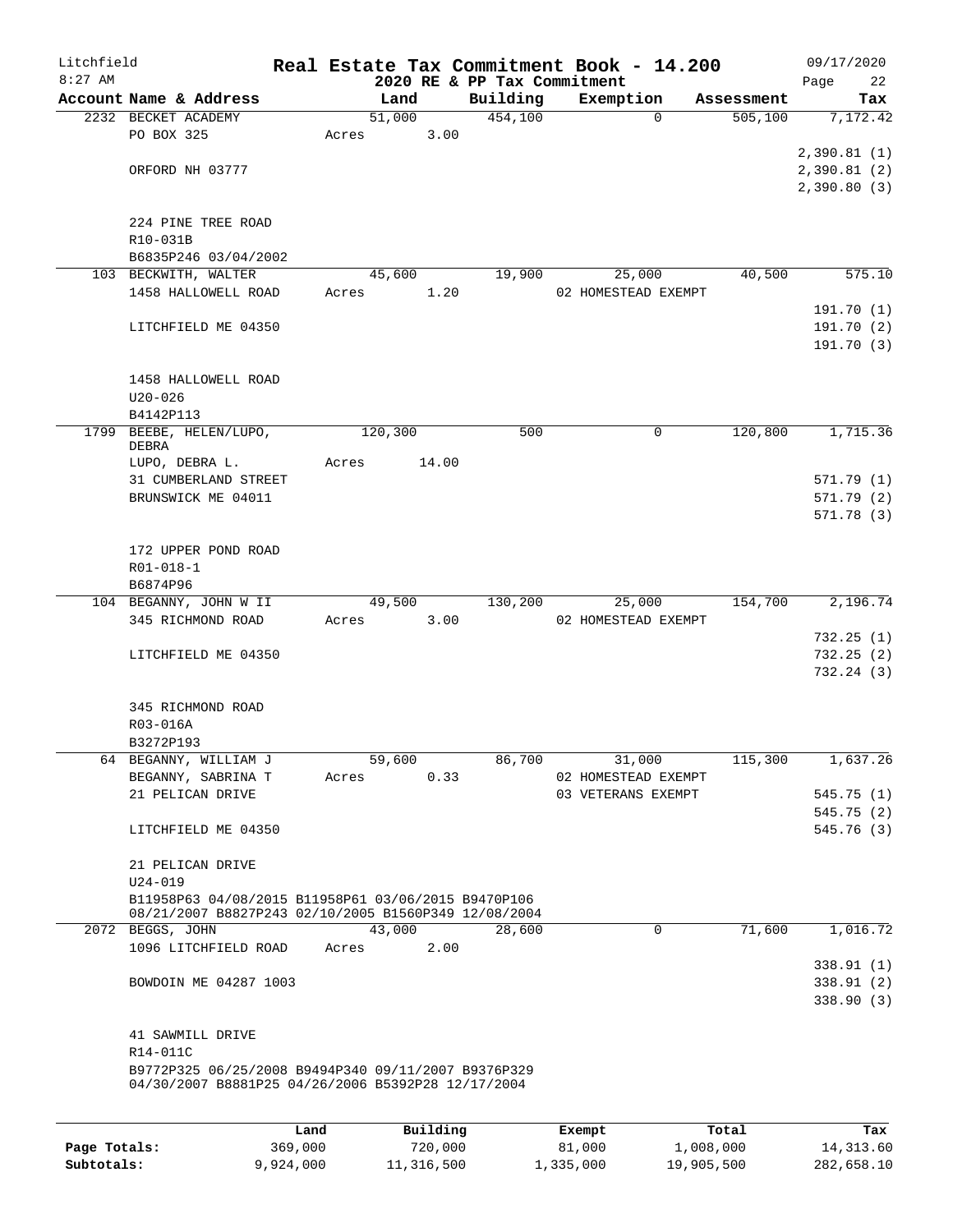| Litchfield |                                                                            |       |          |                             | Real Estate Tax Commitment Book - 14.200 |            | 09/17/2020  |
|------------|----------------------------------------------------------------------------|-------|----------|-----------------------------|------------------------------------------|------------|-------------|
| $8:27$ AM  |                                                                            |       |          | 2020 RE & PP Tax Commitment |                                          |            | Page<br>23  |
|            | Account Name & Address                                                     |       | Land     | Building                    | Exemption                                | Assessment | Tax         |
|            | 2713 BEGGS, JOHN W                                                         |       | 23,000   | 800                         | $\Omega$                                 | 23,800     | 337.96      |
|            | 1096 LITCHFIELD RD                                                         | Acres | 2.00     |                             |                                          |            | 112.65(1)   |
|            | BOWDOIN ME 04287                                                           |       |          |                             |                                          |            | 112.65(2)   |
|            |                                                                            |       |          |                             |                                          |            | 112.66(3)   |
|            |                                                                            |       |          |                             |                                          |            |             |
|            | SAWMILL DRIVE                                                              |       |          |                             |                                          |            |             |
|            | R14-011H                                                                   |       |          |                             |                                          |            |             |
|            | B9772P348 06/25/2008                                                       |       |          |                             |                                          |            |             |
|            | 554 BEGGS, JOHN W                                                          |       | 48,000   | 126,800                     | 25,000                                   | 149,800    | 2,127.16    |
|            | 1096 LITCHFIELD RD                                                         | Acres | 2.00     |                             | 02 HOMESTEAD EXEMPT                      |            |             |
|            |                                                                            |       |          |                             |                                          |            | 709.05(1)   |
|            | BOWDOIN ME 04287                                                           |       |          |                             |                                          |            | 709.05(2)   |
|            |                                                                            |       |          |                             |                                          |            | 709.06(3)   |
|            |                                                                            |       |          |                             |                                          |            |             |
|            | 6 FERN LANE                                                                |       |          |                             |                                          |            |             |
|            | $R03 - 064$                                                                |       |          |                             |                                          |            |             |
|            | B10925P179 12/28/2011 B5692P297 B4917P2 06/23/1995<br>B4565P220 08/18/1993 |       |          |                             |                                          |            |             |
|            | 1199 BEHNKE, WADE                                                          |       | 154,200  | 41,600                      | 25,000                                   | 170,800    | 2,425.36    |
|            | BEHNKE, AMANDA                                                             | Acres | 4.55     |                             | 02 HOMESTEAD EXEMPT                      |            |             |
|            | 14 SUNSHINE FARM ROAD                                                      |       |          |                             |                                          |            | 808.45(1)   |
|            |                                                                            |       |          |                             |                                          |            | 808.45(2)   |
|            | LITCHFIELD ME 04350                                                        |       |          |                             |                                          |            | 808.46(3)   |
|            | 14 SUNSHINE FARM ROAD                                                      |       |          |                             |                                          |            |             |
|            | U01-013A                                                                   |       |          |                             |                                          |            |             |
|            | B12565P221 03/27/2017 B3718P340                                            |       |          |                             |                                          |            |             |
|            | 994 BELAIRE, LAURA A                                                       |       | 48,600   | 122,600                     | 25,000                                   | 146,200    | 2,076.04    |
|            | BELAIRE, ROBERT A                                                          | Acres | 2.21     |                             | 02 HOMESTEAD EXEMPT                      |            |             |
|            | 669 PLAINS ROAD                                                            |       |          |                             |                                          |            | 692.01 (1)  |
|            |                                                                            |       |          |                             |                                          |            | 692.01 (2)  |
|            | LITCHFIELD ME 04350                                                        |       |          |                             |                                          |            | 692.02 (3)  |
|            | 669 PLAINS ROAD                                                            |       |          |                             |                                          |            |             |
|            | $U01 - 010$                                                                |       |          |                             |                                          |            |             |
|            | B8920P275 05/30/2006 B1501P119                                             |       |          |                             |                                          |            |             |
|            | 1752 BELANGER, GEORGE                                                      |       | 22,500   | 0                           | 0                                        | 22,500     | 319.50      |
|            | 54 FISHER AVENUE                                                           | Acres | 15.00    |                             |                                          |            |             |
|            |                                                                            |       |          |                             |                                          |            | 106.50(1)   |
|            | LEWISTON ME 04240                                                          |       |          |                             |                                          |            | 106.50(2)   |
|            |                                                                            |       |          |                             |                                          |            | 106.50(3)   |
|            |                                                                            |       |          |                             |                                          |            |             |
|            | OLD LUNT'S HILL ROAD                                                       |       |          |                             |                                          |            |             |
|            | R10-027                                                                    |       |          |                             |                                          |            |             |
|            | B8433P18 05/26/2005 B3084P41 12/08/1986 B1598P41<br>B750P11 07/16/1936     |       |          |                             |                                          |            |             |
|            | 1265 BELANGER, JOSEPH                                                      |       | 185,500  | 161,900                     | 25,000                                   | 322,400    | 4,578.08    |
|            | BELANGER, JUDITH                                                           | Acres | 0.68     |                             | 02 HOMESTEAD EXEMPT                      |            |             |
|            | 7 KERI LANE                                                                |       |          |                             |                                          |            | 1,526.03(1) |
|            |                                                                            |       |          |                             |                                          |            | 1,526.03(2) |
|            | LITCHFIELD ME 04350                                                        |       |          |                             |                                          |            | 1,526.02(3) |
|            | 7 KERI LANE                                                                |       |          |                             |                                          |            |             |
|            | $U11 - 028$                                                                |       |          |                             |                                          |            |             |
|            | B5958P80 05/28/1999                                                        |       |          |                             |                                          |            |             |
|            |                                                                            |       |          |                             |                                          |            |             |
|            |                                                                            |       |          |                             |                                          |            |             |
|            |                                                                            | Land  | Building |                             | Exempt                                   | Total      | Tax         |
|            |                                                                            |       |          |                             |                                          |            |             |

|              | ⊥and       | Building   | Exempt    | Total      | тах        |
|--------------|------------|------------|-----------|------------|------------|
| Page Totals: | 481,800    | 453,700    | 100,000   | 835,500    | 11,864.10  |
| Subtotals:   | 10,405,800 | 11,770,200 | 1,435,000 | 20,741,000 | 294,522.20 |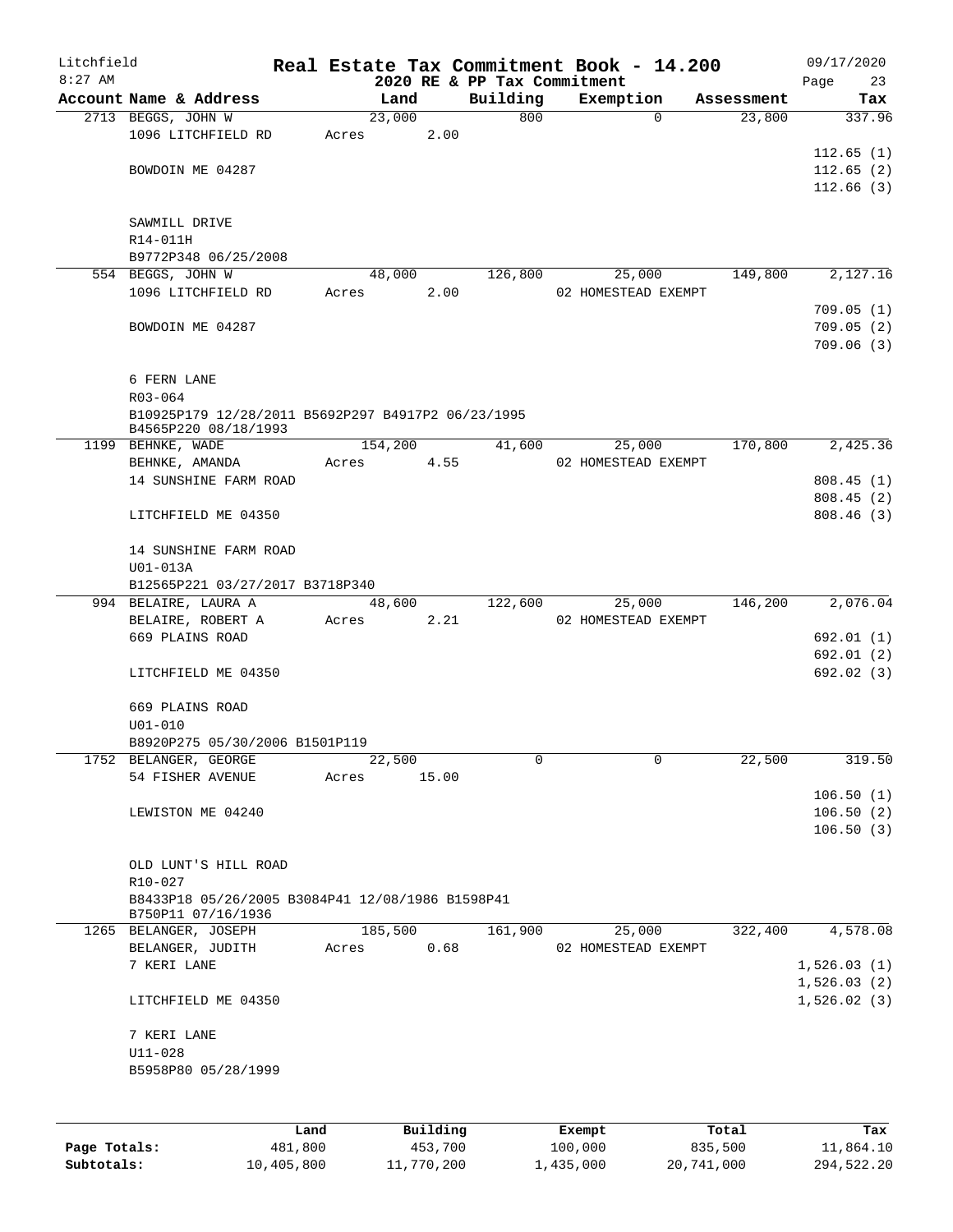| Litchfield<br>$8:27$ AM |                                            |                  |      | 2020 RE & PP Tax Commitment | Real Estate Tax Commitment Book - 14.200 |            | 09/17/2020<br>Page<br>24 |
|-------------------------|--------------------------------------------|------------------|------|-----------------------------|------------------------------------------|------------|--------------------------|
|                         | Account Name & Address                     | Land             |      | Building                    | Exemption                                | Assessment | Tax                      |
|                         | 530 BELL, GARY S                           | 152,000          |      | 165,300                     | 25,000                                   | 292, 300   | 4,150.66                 |
|                         | 57 GRANT RD                                | Acres            | 0.32 |                             | 02 HOMESTEAD EXEMPT                      |            |                          |
|                         |                                            |                  |      |                             |                                          |            | 1,383.55(1)              |
|                         | LITCHFIELD ME 04350                        |                  |      |                             |                                          |            | 1,383.55(2)              |
|                         |                                            |                  |      |                             |                                          |            | 1,383.56(3)              |
|                         |                                            |                  |      |                             |                                          |            |                          |
|                         | 57 GRANT ROAD                              |                  |      |                             |                                          |            |                          |
|                         | $U11 - 023$                                |                  |      |                             |                                          |            |                          |
|                         | B5579P211 03/15/1998<br>481 BELL, JOLINE A |                  |      |                             |                                          |            |                          |
|                         | BELL, LAWRENCE E                           | 187,400<br>Acres | 1.29 | 220,900                     | 25,000<br>02 HOMESTEAD EXEMPT            | 383,300    | 5,442.86                 |
|                         | PO BOX 158                                 |                  |      |                             |                                          |            | 1,814.29(1)              |
|                         |                                            |                  |      |                             |                                          |            | 1,814.29(2)              |
|                         | LITCHFIELD ME 04350                        |                  |      |                             |                                          |            | 1,814.28(3)              |
|                         | 26 WEED DRIVE                              |                  |      |                             |                                          |            |                          |
|                         | $U25 - 007$                                |                  |      |                             |                                          |            |                          |
|                         | B7092P56                                   |                  |      |                             |                                          |            |                          |
|                         | 106 BELL, LAURENCE A                       | 49,000           |      | 2,600                       | $\mathbf 0$                              | 51,600     | 732.72                   |
|                         | BELL LOUANNA A                             | Acres            | 0.48 |                             |                                          |            |                          |
|                         | 4462 SUSAN DRIVE                           |                  |      |                             |                                          |            | 244.24 (1)               |
|                         |                                            |                  |      |                             |                                          |            | 244.24 (2)               |
|                         | HIGHLAND MI 48357                          |                  |      |                             |                                          |            | 244.24 (3)               |
|                         | 135 GOODWIN DRIVE                          |                  |      |                             |                                          |            |                          |
|                         | R14-022                                    |                  |      |                             |                                          |            |                          |
|                         | B4281P243 11/21/1992                       |                  |      |                             |                                          |            |                          |
|                         | 2142 BELLER, JOANNA R                      | 45,300           |      | 41,000                      | 25,000                                   | 61,300     | 870.46                   |
|                         | BELLER, BRIAN K                            | Acres            | 1.10 |                             | 02 HOMESTEAD EXEMPT                      |            |                          |
|                         | 105 WHIPPOORWILL ROAD                      |                  |      |                             |                                          |            | 290.15(1)                |
|                         |                                            |                  |      |                             |                                          |            | 290.15(2)                |
|                         | LITCHFIELD ME 04350                        |                  |      |                             |                                          |            | 290.16(3)                |
|                         | 105 WHIPPOORWILL ROAD                      |                  |      |                             |                                          |            |                          |
|                         | $U21 - 014$                                |                  |      |                             |                                          |            |                          |
|                         | B9777P67 06/30/2008 B6004P262 07/21/1999   |                  |      |                             |                                          |            |                          |
|                         | 690 BELLMORE, BRITTANY L                   | 45,000           |      | 99,900                      | 25,000                                   | 119,900    | 1,702.58                 |
|                         | 51 HARDSCRABBLE ROAD                       | Acres            | 1.00 |                             | 02 HOMESTEAD EXEMPT                      |            |                          |
|                         |                                            |                  |      |                             |                                          |            | 567.53(1)                |
|                         | LITCHFIELD ME 04350                        |                  |      |                             |                                          |            | 567.53(2)                |
|                         |                                            |                  |      |                             |                                          |            | 567.52 (3)               |
|                         |                                            |                  |      |                             |                                          |            |                          |
|                         | 51 HARDSCRABBLE ROAD<br>$U20 - 003$        |                  |      |                             |                                          |            |                          |
|                         | B12107P294 09/21/2015 B4615P208            |                  |      |                             |                                          |            |                          |
|                         | 231 BEN, MANUEL RK                         | 37,700           |      | 116,400                     | 25,000                                   | 129,100    | 1,833.22                 |
|                         | BEN, SUSAN L                               | Acres            | 0.50 |                             | 02 HOMESTEAD EXEMPT                      |            |                          |
|                         | 2782 HALLOWELL ROAD                        |                  |      |                             |                                          |            | 611.07(1)                |
|                         |                                            |                  |      |                             |                                          |            | 611.07(2)                |
|                         | LITCHFIELD ME 04350                        |                  |      |                             |                                          |            | 611.08(3)                |
|                         |                                            |                  |      |                             |                                          |            |                          |
|                         | 2782 HALLOWELL ROAD                        |                  |      |                             |                                          |            |                          |
|                         | $R02 - 040$<br>B13094P169 11/26/2018       |                  |      |                             |                                          |            |                          |
|                         |                                            |                  |      |                             |                                          |            |                          |
|                         |                                            |                  |      |                             |                                          |            |                          |

|              | Land       | Building   | Exempt    | Total      | Tax          |
|--------------|------------|------------|-----------|------------|--------------|
| Page Totals: | 516,400    | 646,100    | 125,000   | 1,037,500  | 14,732.50    |
| Subtotals:   | 10,922,200 | 12,416,300 | 1,560,000 | 21,778,500 | 309, 254, 70 |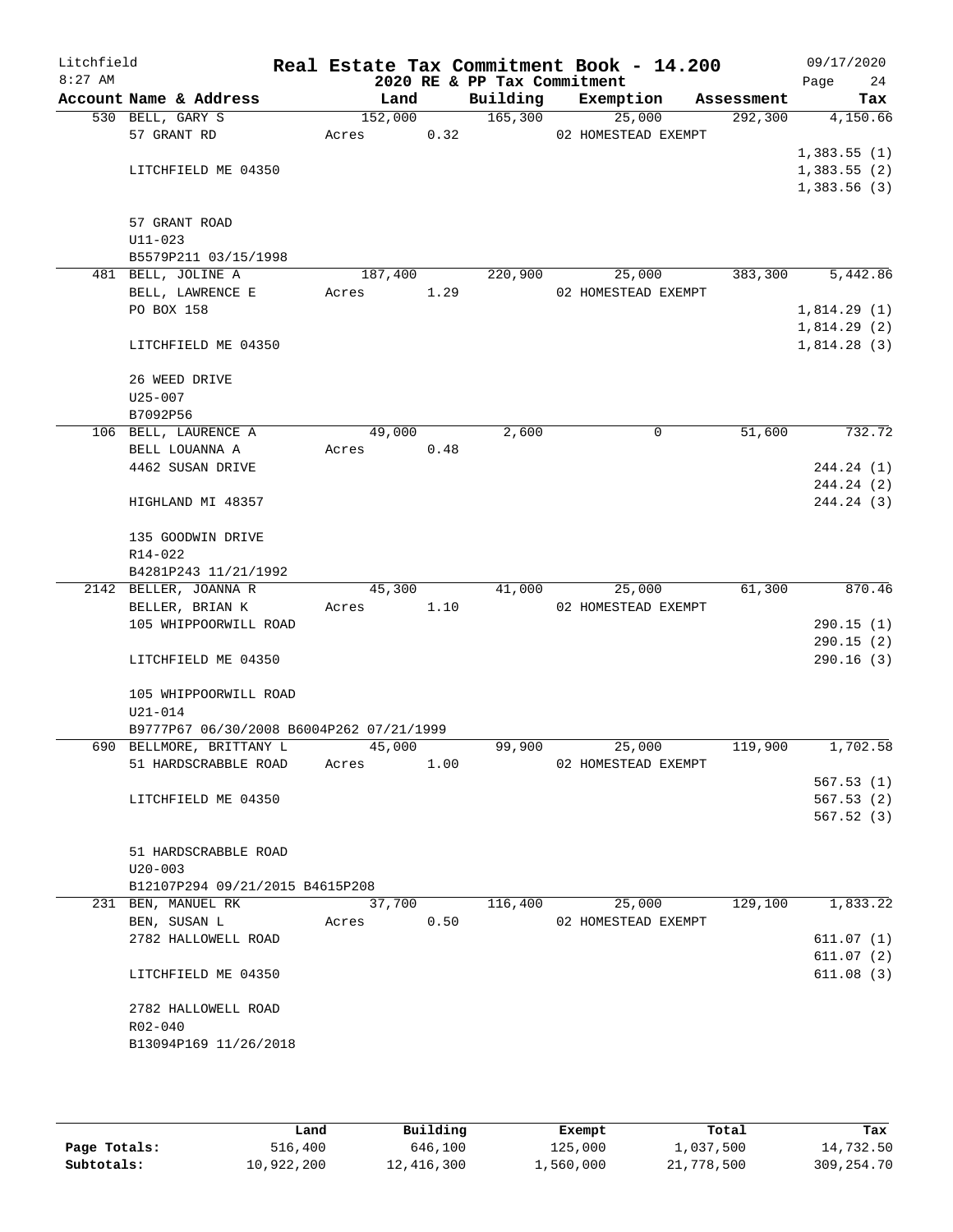| Litchfield   |                                                                                                     |            |       |         |            |                             | Real Estate Tax Commitment Book - 14.200 |          |            | 09/17/2020                 |
|--------------|-----------------------------------------------------------------------------------------------------|------------|-------|---------|------------|-----------------------------|------------------------------------------|----------|------------|----------------------------|
| $8:27$ AM    |                                                                                                     |            |       |         |            | 2020 RE & PP Tax Commitment |                                          |          |            | Page<br>25                 |
|              | Account Name & Address                                                                              |            |       | Land    |            | Building                    | Exemption                                |          | Assessment | Tax                        |
|              | 337 BENDELE, HANA J                                                                                 |            |       | 48,000  |            | 168,700                     |                                          | $\Omega$ | 216,700    | 3,077.14                   |
|              | 277 MARSH ROAD                                                                                      |            | Acres |         | 2.01       |                             |                                          |          |            | 1,025.71(1)                |
|              |                                                                                                     |            |       |         |            |                             |                                          |          |            |                            |
|              | SABATTUS ME 04280                                                                                   |            |       |         |            |                             |                                          |          |            | 1,025.71(2)                |
|              |                                                                                                     |            |       |         |            |                             |                                          |          |            | 1,025.72(3)                |
|              | 118 STEVENSTOWN ROAD                                                                                |            |       |         |            |                             |                                          |          |            |                            |
|              | R13-032                                                                                             |            |       |         |            |                             |                                          |          |            |                            |
|              | B12754P328 10/20/2017 B9802P210 07/24/2008 B8047P172<br>07/26/2004                                  |            |       |         |            |                             |                                          |          |            |                            |
|              | 1769 BENEDIX, FREDRICK R                                                                            |            |       | 45,900  |            | 26,600                      |                                          | 0        | 72,500     | 1,029.50                   |
|              | 852 LITCHFIELD RD                                                                                   |            | Acres |         | 1.29       |                             |                                          |          |            |                            |
|              |                                                                                                     |            |       |         |            |                             |                                          |          |            | 343.17(1)                  |
|              | BOWDOIN ME 04287                                                                                    |            |       |         |            |                             |                                          |          |            | 343.17(2)                  |
|              |                                                                                                     |            |       |         |            |                             |                                          |          |            | 343.16 (3)                 |
|              |                                                                                                     |            |       |         |            |                             |                                          |          |            |                            |
|              | 4 BUTTERFLY DRIVE                                                                                   |            |       |         |            |                             |                                          |          |            |                            |
|              | $R12 - 025 - 3$                                                                                     |            |       |         |            |                             |                                          |          |            |                            |
|              | B13387P166 11/01/2019                                                                               |            |       |         |            |                             |                                          |          |            |                            |
|              | 215 BENEDIX, GERTRUDE &                                                                             |            |       | 134,300 |            | 74,300                      |                                          | 0        | 208,600    | 2,962.12                   |
|              | JAMES TRUSTEES                                                                                      |            |       |         |            |                             |                                          |          |            |                            |
|              | FAMILY TRUST                                                                                        |            | Acres |         | 0.24       |                             |                                          |          |            |                            |
|              | PO BOX 431                                                                                          |            |       |         |            |                             |                                          |          |            | 987.37 (1)                 |
|              |                                                                                                     |            |       |         |            |                             |                                          |          |            | 987.37 (2)                 |
|              | LITCHFIELD ME 04350                                                                                 |            |       |         |            |                             |                                          |          |            | 987.38 (3)                 |
|              |                                                                                                     |            |       |         |            |                             |                                          |          |            |                            |
|              | 9 SALAMANDER DRIVE                                                                                  |            |       |         |            |                             |                                          |          |            |                            |
|              | U14-017                                                                                             |            |       |         |            |                             |                                          |          |            |                            |
|              | B9383P271 06/12/2007 B6359P48 01/20/6200                                                            |            |       |         |            |                             |                                          |          |            |                            |
|              | 166 BENEDIX, KEVIN R                                                                                |            |       | 209,200 |            | 108,000                     |                                          | 0        | 317,200    | 4,504.24                   |
|              | 5 FAN PIER BOULEVARD                                                                                |            | Acres |         | 3.96       |                             |                                          |          |            |                            |
|              | #1912                                                                                               |            |       |         |            |                             |                                          |          |            |                            |
|              |                                                                                                     |            |       |         |            |                             |                                          |          |            | 1,501.41(1)                |
|              | BOSTON MA 02210                                                                                     |            |       |         |            |                             |                                          |          |            | 1,501.41(2)                |
|              |                                                                                                     |            |       |         |            |                             |                                          |          |            | 1,501.42(3)                |
|              |                                                                                                     |            |       |         |            |                             |                                          |          |            |                            |
|              | 164 QUACKENBUSH LANE                                                                                |            |       |         |            |                             |                                          |          |            |                            |
|              | $U11 - 052$                                                                                         |            |       |         |            |                             |                                          |          |            |                            |
|              | B13274P76 07/19/2019 B9587P112 12/07/2007<br>2407 BENNETT, KRISTOPHER E                             |            |       | 47,200  |            | 190,200                     | 25,000                                   |          | 212,400    | 3,016.08                   |
|              |                                                                                                     |            |       |         | 1.72       |                             |                                          |          |            |                            |
|              | 151 WENTZELL ROAD                                                                                   |            | Acres |         |            |                             | 02 HOMESTEAD EXEMPT                      |          |            |                            |
|              |                                                                                                     |            |       |         |            |                             |                                          |          |            | 1,005.36(1)                |
|              | LITCHFIELD ME 04350                                                                                 |            |       |         |            |                             |                                          |          |            | 1,005.36(2)<br>1,005.36(3) |
|              |                                                                                                     |            |       |         |            |                             |                                          |          |            |                            |
|              | 151 WENTZELL ROAD                                                                                   |            |       |         |            |                             |                                          |          |            |                            |
|              | R03-073B                                                                                            |            |       |         |            |                             |                                          |          |            |                            |
|              |                                                                                                     |            |       |         |            |                             |                                          |          |            |                            |
|              | B11676P86 04/08/2014 B11628P47 12/31/2013 B11624P118<br>12/31/2013 B11468P189 07/09/2013 B11181P187 |            |       |         |            |                             |                                          |          |            |                            |
|              | 09/13/2012 B6354P43 06/30/2004                                                                      |            |       |         |            |                             |                                          |          |            |                            |
|              | 2420 BENNINGTON, SCOTT C                                                                            |            |       | 29,500  |            | $\Omega$                    |                                          | $\Omega$ | 29,500     | 418.90                     |
|              | BENNINGTON, PENNY A                                                                                 |            | Acres |         | 2.50       |                             |                                          |          |            |                            |
|              | 1443 HALLOWELL RD                                                                                   |            |       |         |            |                             |                                          |          |            | 139.63(1)                  |
|              |                                                                                                     |            |       |         |            |                             |                                          |          |            | 139.63(2)                  |
|              | LITCHFIELD ME 04350                                                                                 |            |       |         |            |                             |                                          |          |            | 139.64(3)                  |
|              |                                                                                                     |            |       |         |            |                             |                                          |          |            |                            |
|              | HALLOWELL ROAD                                                                                      |            |       |         |            |                             |                                          |          |            |                            |
|              | $R14 - 059 - 2$                                                                                     |            |       |         |            |                             |                                          |          |            |                            |
|              | B8036P149 07/16/2004                                                                                |            |       |         |            |                             |                                          |          |            |                            |
|              |                                                                                                     | Land       |       |         | Building   |                             | Exempt                                   |          | Total      | Tax                        |
| Page Totals: |                                                                                                     | 514,100    |       |         | 567,800    |                             | 25,000                                   |          | 1,056,900  | 15,007.98                  |
| Subtotals:   |                                                                                                     | 11,436,300 |       |         | 12,984,100 |                             | 1,585,000                                |          | 22,835,400 | 324, 262.68                |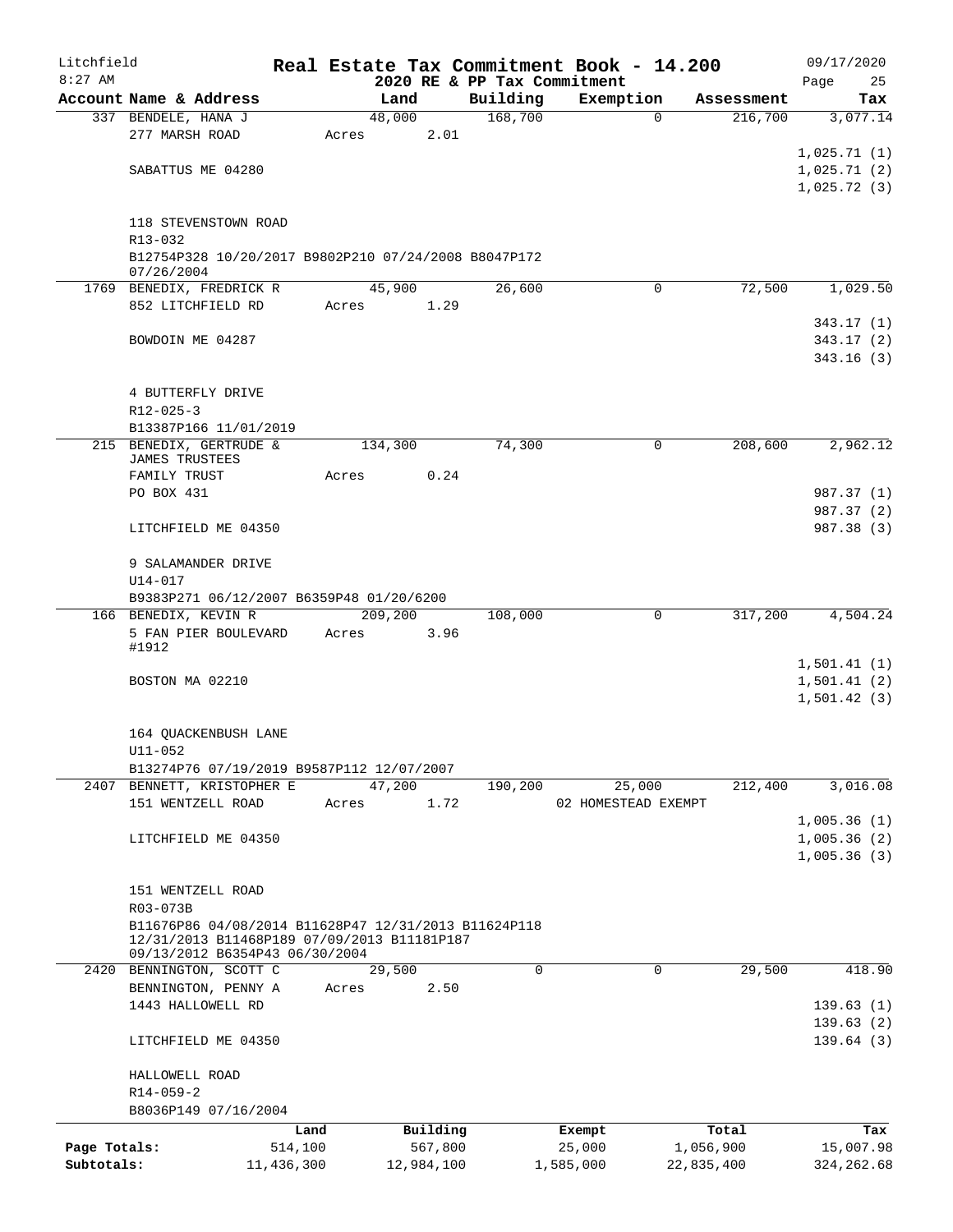| Litchfield<br>$8:27$ AM |                                    |       |         |       | 2020 RE & PP Tax Commitment | Real Estate Tax Commitment Book - 14.200 |             |            | 09/17/2020<br>26<br>Page |
|-------------------------|------------------------------------|-------|---------|-------|-----------------------------|------------------------------------------|-------------|------------|--------------------------|
|                         | Account Name & Address             |       | Land    |       | Building                    | Exemption                                |             | Assessment | Tax                      |
|                         | 2422 BENNINGTON, SCOTT C           |       | 27,400  |       | $\Omega$                    |                                          | $\Omega$    | 27,400     | 389.08                   |
|                         | BENNINGTON, PENNY A                | Acres |         | 1.80  |                             |                                          |             |            |                          |
|                         | 1443 HALLOWELL RD                  |       |         |       |                             |                                          |             |            | 129.69(1)                |
|                         | LITCHFIELD ME 04350                |       |         |       |                             |                                          |             |            | 129.69(2)<br>129.70(3)   |
|                         | HALLOWELL ROAD                     |       |         |       |                             |                                          |             |            |                          |
|                         | $R14 - 059 - 1$                    |       |         |       |                             |                                          |             |            |                          |
|                         | B8036P149 07/16/2004               |       |         |       |                             |                                          |             |            |                          |
|                         | 926 BENNINGTON, SCOTT C            |       | 40,900  |       | 136,100                     |                                          | $\mathbf 0$ | 177,000    | 2,513.40                 |
|                         | BENNINGTON, PENNY A                | Acres |         | 0.70  |                             |                                          |             |            |                          |
|                         | 1443 HALLOWELL RD                  |       |         |       |                             |                                          |             |            | 837.80 (1)               |
|                         |                                    |       |         |       |                             |                                          |             |            | 837.80 (2)               |
|                         | LITCHFIELD ME 04350                |       |         |       |                             |                                          |             |            | 837.80 (3)               |
|                         | 1443 HALLOWELL ROAD<br>$U20 - 024$ |       |         |       |                             |                                          |             |            |                          |
|                         | B5700P195 08/10/1998               |       |         |       |                             |                                          |             |            |                          |
|                         | 1629 BENSON, GARY E                |       | 76,900  |       | 2,800                       |                                          | 0           | 79,700     | 1,131.74                 |
|                         | BENSON, C ANN                      | Acres |         | 2.80  |                             |                                          |             |            |                          |
|                         | 223 POND ROAD                      |       |         |       |                             |                                          |             |            | 377.25(1)                |
|                         |                                    |       |         |       |                             |                                          |             |            | 377.25(2)                |
|                         | WEST GARDINER ME 04345             |       |         |       |                             |                                          |             |            | 377.24(3)                |
|                         | BENSON LANE                        |       |         |       |                             |                                          |             |            |                          |
|                         | R10-034B                           |       |         |       |                             |                                          |             |            |                          |
|                         | B6058P349 09/16/1999               |       |         |       |                             |                                          |             |            |                          |
|                         | 115 BERGERON, JOSEPH S             |       | 163,800 |       | 142,800                     | 25,000                                   |             | 281,600    | 3,998.72                 |
|                         | BERGERON, DIANE B                  | Acres |         | 0.38  |                             | 02 HOMESTEAD EXEMPT                      |             |            |                          |
|                         | 29 KERI LANE                       |       |         |       |                             |                                          |             |            | 1,332.91(1)              |
|                         |                                    |       |         |       |                             |                                          |             |            | 1,332.91(2)              |
|                         | LITCHFIELD ME 04350                |       |         |       |                             |                                          |             |            | 1,332.90(3)              |
|                         | 29 KERI LANE                       |       |         |       |                             |                                          |             |            |                          |
|                         | $U10-038$                          |       |         |       |                             |                                          |             |            |                          |
|                         | B7209P20                           |       |         |       |                             |                                          |             |            |                          |
|                         | 1588 BERGERON, MICHAEL             |       | 70,000  |       | 0                           |                                          | 0           | 70,000     | 994.00                   |
|                         | BRASWELL, CAREY                    | Acres |         | 60.90 |                             |                                          |             |            |                          |
|                         | 24 COUNTY ROAD                     |       |         |       |                             |                                          |             |            | 331.33(1)                |
|                         |                                    |       |         |       |                             |                                          |             |            | 331.33(2)                |
|                         | DUNBARTON NH 03046                 |       |         |       |                             |                                          |             |            | 331.34(3)                |
|                         | 93 EASY STREET                     |       |         |       |                             |                                          |             |            |                          |
|                         | R05-010                            |       |         |       |                             |                                          |             |            |                          |
|                         | B13110P36 12/14/2018               |       |         |       |                             |                                          |             |            |                          |
|                         | 1586 BERGERON, MICHAEL             |       | 40,000  |       | 0                           |                                          | 0           | 40,000     | 568.00                   |
|                         | BRASWELL, CAREY                    | Acres |         | 0.50  |                             |                                          |             |            |                          |
|                         | 24 COUNTY ROAD                     |       |         |       |                             |                                          |             |            | 189.33(1)                |
|                         |                                    |       |         |       |                             |                                          |             |            | 189.33(2)                |
|                         | DUNBARTON NH 03046                 |       |         |       |                             |                                          |             |            | 189.34(3)                |
|                         | EASY STREET                        |       |         |       |                             |                                          |             |            |                          |
|                         | $U09 - 033$                        |       |         |       |                             |                                          |             |            |                          |
|                         | B13110P36 12/14/2018               |       |         |       |                             |                                          |             |            |                          |
|                         |                                    |       |         |       |                             |                                          |             |            |                          |
|                         |                                    |       |         |       |                             |                                          |             |            |                          |

|              | Land       | Building   | Exempt    | Total      | Tax        |
|--------------|------------|------------|-----------|------------|------------|
| Page Totals: | 419,000    | 281,700    | 25,000    | 675,700    | 9,594.94   |
| Subtotals:   | 11,855,300 | 13,265,800 | ⊥,610,000 | 23,511,100 | 333,857.62 |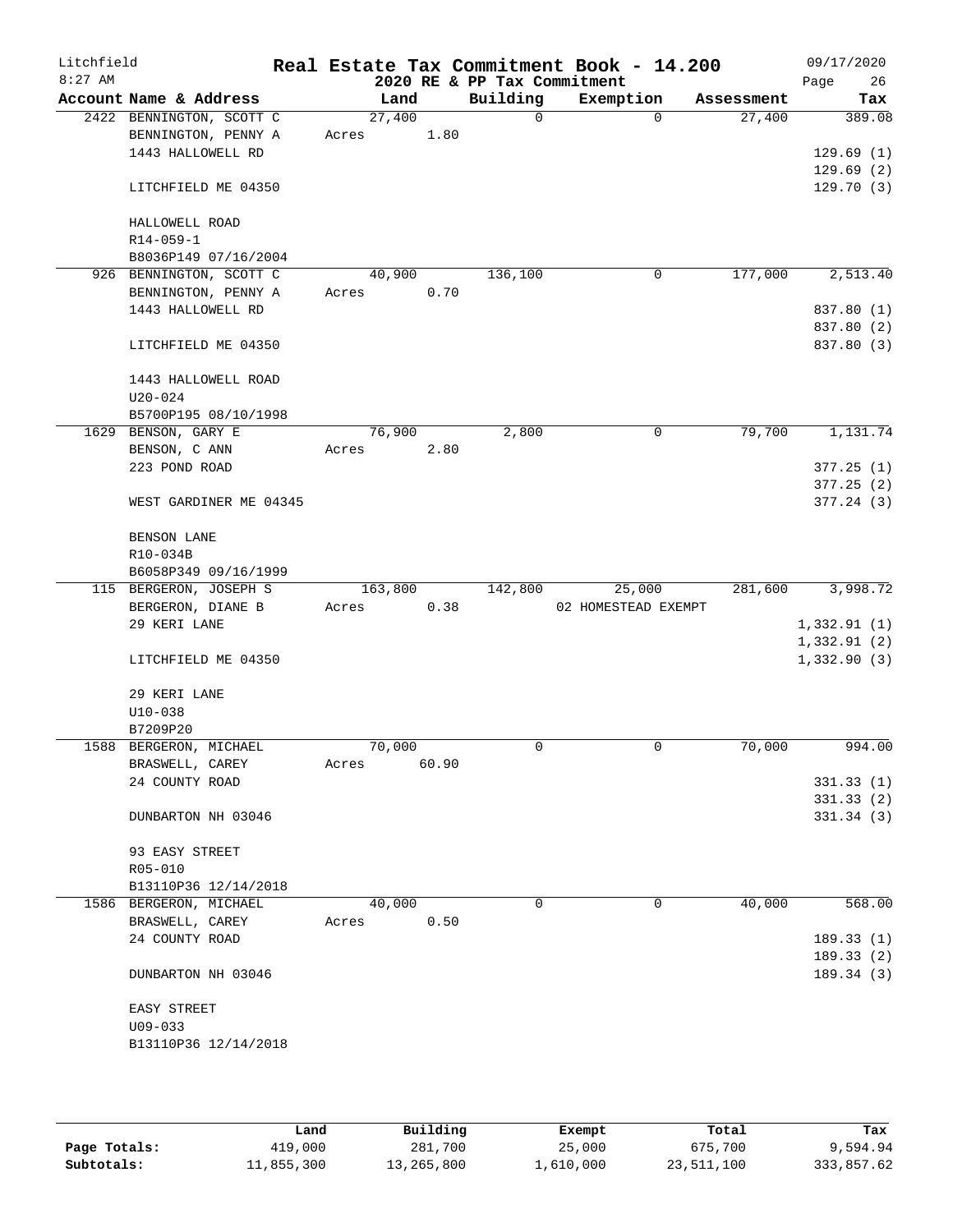| Litchfield<br>$8:27$ AM |                                                                              | Real Estate Tax Commitment Book - 14.200 | 2020 RE & PP Tax Commitment |             |            | 09/17/2020<br>Page<br>27                  |
|-------------------------|------------------------------------------------------------------------------|------------------------------------------|-----------------------------|-------------|------------|-------------------------------------------|
|                         | Account Name & Address                                                       | Land                                     | Building                    | Exemption   | Assessment | Tax                                       |
|                         | 1201 BERNIER, DANIEL J<br>BERNIER, SHELLEY ANN<br>BERNIER                    | 148,600<br>0.24<br>Acres                 | 30,800                      | $\mathbf 0$ | 179,400    | 2,547.48                                  |
|                         | 515 PEACEPIPE DRIVE                                                          |                                          |                             |             |            | 849.16 (1)<br>849.16 (2)                  |
|                         | LITCHFIELD ME 04350                                                          |                                          |                             |             |            | 849.16(3)                                 |
|                         | 515 PEACEPIPE DRIVE<br>$U28 - 064$                                           |                                          |                             |             |            |                                           |
|                         | B10203P145 09/03/2009 B10203P143 09/03/2009<br>B9826P181 08/18/2008 B4097P63 |                                          |                             |             |            |                                           |
|                         | 1116 BERNIER, DANIEL J                                                       | 207,600                                  | 9,400                       | 0           | 217,000    | 3,081.40                                  |
|                         | 515 PEACEPIPE DRIVE                                                          | 0.44<br>Acres                            |                             |             |            |                                           |
|                         | LITCHFIELD ME 04350                                                          |                                          |                             |             |            | 1,027.13(1)<br>1,027.13(2)<br>1,027.14(3) |
|                         | 275 PEACEPIPE DRIVE                                                          |                                          |                             |             |            |                                           |
|                         | $U29 - 014$<br>B7071P123 09/24/2002                                          |                                          |                             |             |            |                                           |
|                         | 117 BERNIER, MAURICE                                                         | 169,900                                  | 30,500                      | 0           | 200,400    | 2,845.68                                  |
|                         | 52 VILLAGE ST                                                                | 0.42<br>Acres                            |                             |             |            | 948.56 (1)                                |
|                         | LISBON ME 04250                                                              |                                          |                             |             |            | 948.56 (2)<br>948.56 (3)                  |
|                         | 507 PEACEPIPE DRIVE                                                          |                                          |                             |             |            |                                           |
|                         | $U28 - 061$                                                                  |                                          |                             |             |            |                                           |
|                         | B3057P23                                                                     |                                          |                             |             |            |                                           |
|                         | 118 BERNIER, MAURICE A<br>52 VILLAGE ST                                      | 155,600<br>0.23<br>Acres                 | 122,400                     | 0           | 278,000    | 3,947.60                                  |
|                         | LISBON ME 04250                                                              |                                          |                             |             |            | 1,315.87(1)<br>1,315.87(2)<br>1,315.86(3) |
|                         | 509 PEACEPIPE DRIVE<br>$U28 - 062$                                           |                                          |                             |             |            |                                           |
|                         | B4760P153                                                                    |                                          |                             |             |            |                                           |
|                         | 893 BERNIER, MAURICE A                                                       | 161,000                                  | 14,900                      | 0           | 175,900    | 2,497.78                                  |
|                         | BERNIER, PATRICIA A                                                          | 0.27<br>Acres                            |                             |             |            |                                           |
|                         | 52 VILLAGE ST                                                                |                                          |                             |             |            | 832.59 (1)<br>832.59 (2)                  |
|                         | LISBON ME 04250                                                              |                                          |                             |             |            | 832.60 (3)                                |
|                         | 511 PEACEPIPE DRIVE                                                          |                                          |                             |             |            |                                           |
|                         | $U28 - 063$                                                                  |                                          |                             |             |            |                                           |
|                         | B12974P21 07/19/2018 B6870P36                                                |                                          |                             |             |            |                                           |
|                         | 119 BERNIER, NORMAND L                                                       | 61,000                                   | 31,100                      | 0           | 92,100     | 1,307.82                                  |
|                         | BERNIER, JEANNINE B<br>761 HUNTINGTON HILL RD                                | Acres 45.00                              |                             |             |            | 435.94 (1)                                |
|                         | LITCHFIELD ME 04350                                                          |                                          |                             |             |            | 435.94 (2)<br>435.94 (3)                  |
|                         | 758 HUNTINGTON HILL<br>R02-004                                               |                                          |                             |             |            |                                           |
|                         | B12319P222 06/14/2016 B1533P217                                              |                                          |                             |             |            |                                           |
|                         |                                                                              |                                          |                             |             |            |                                           |

|              | Land       | Building   | Exempt    | Total      | Tax        |
|--------------|------------|------------|-----------|------------|------------|
| Page Totals: | 903,700    | 239,100    |           | 1,142,800  | 16,227.76  |
| Subtotals:   | 12,759,000 | 13,504,900 | 1,610,000 | 24,653,900 | 350,085.38 |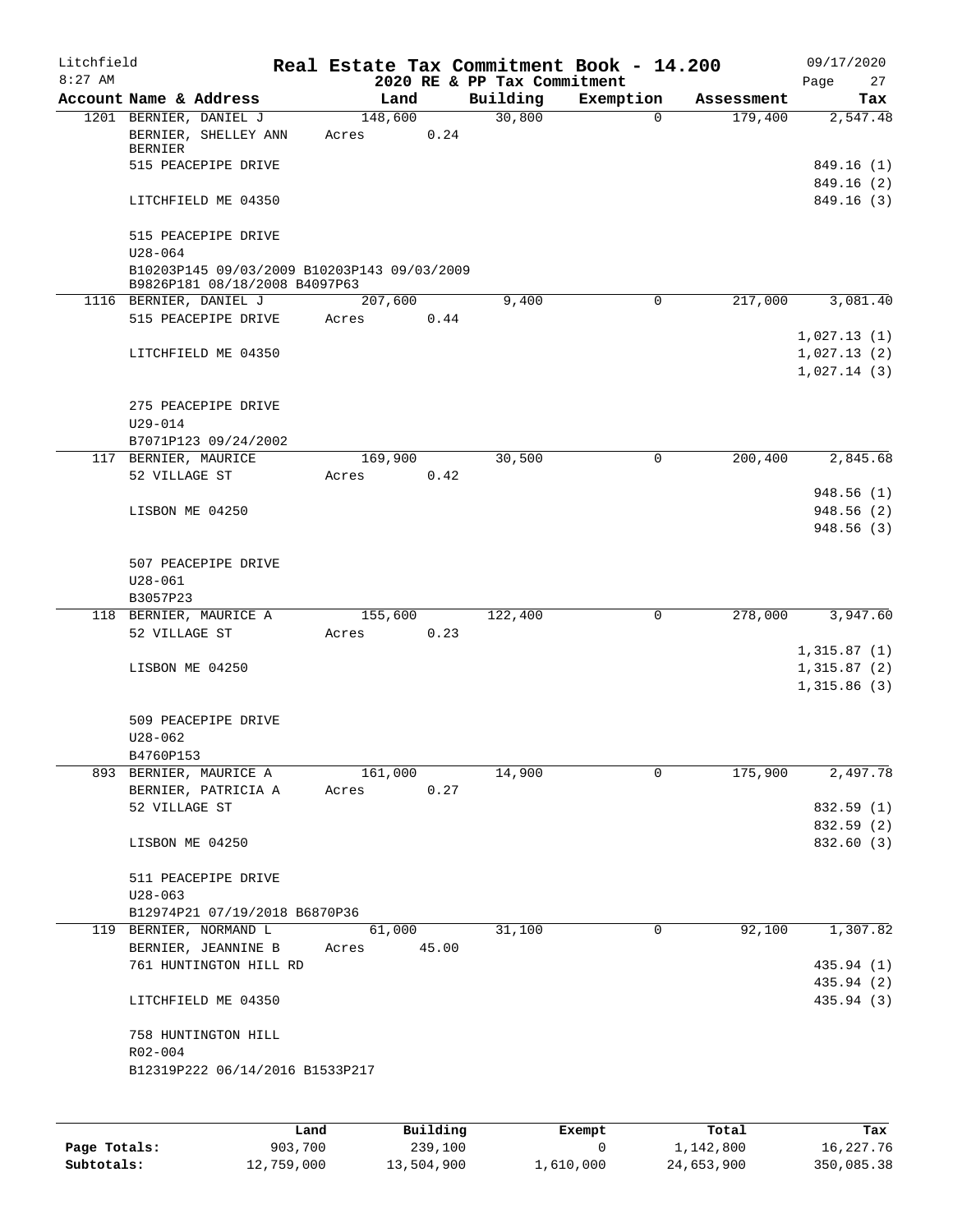| Litchfield<br>$8:27$ AM |                  |                                          |       |               | 2020 RE & PP Tax Commitment | Real Estate Tax Commitment Book - 14.200 |         | 09/17/2020<br>28<br>Page |
|-------------------------|------------------|------------------------------------------|-------|---------------|-----------------------------|------------------------------------------|---------|--------------------------|
|                         |                  | Account Name & Address                   |       | Land          |                             | Building Exemption Assessment            |         | Tax                      |
|                         |                  | 120 BERNIER, NORMAND L                   |       | 70,800        | 129,900                     | 31,000                                   | 169,700 | 2,409.74                 |
|                         |                  | BERNIER, JEANNINE B                      |       | Acres 65.00   |                             | 03 VETERANS EXEMPT                       |         |                          |
|                         |                  | 761 HUNTINGTON HILL RD                   |       |               |                             | 02 HOMESTEAD EXEMPT                      |         | 803.25(1)                |
|                         |                  |                                          |       |               |                             |                                          |         | 803.25(2)                |
|                         |                  | LITCHFIELD ME 04350                      |       |               |                             |                                          |         | 803.24 (3)               |
|                         |                  | 761 HUNTINGTON HILL                      |       |               |                             |                                          |         |                          |
|                         | R03-123          |                                          |       |               |                             |                                          |         |                          |
|                         |                  | B12319P222 06/14/2016 B1393P187          |       |               |                             |                                          |         |                          |
|                         |                  | 121 BERNIER, NORMAND L                   |       | 35,800        | 57,900                      | $\mathbf 0$                              | 93,700  | 1,330.54                 |
|                         |                  | BERNIER, JEANNINE B                      |       | 0.40<br>Acres |                             |                                          |         |                          |
|                         |                  | 761 HUNTINGTON HILL RD                   |       |               |                             |                                          |         | 443.51 (1)               |
|                         |                  |                                          |       |               |                             |                                          |         | 443.51 (2)               |
|                         |                  | LITCHFIELD ME 04350                      |       |               |                             |                                          |         | 443.52 (3)               |
|                         |                  | 745 HUNTINGTON HILL                      |       |               |                             |                                          |         |                          |
|                         | R03-124          |                                          |       |               |                             |                                          |         |                          |
|                         |                  | B12319P222 06/14/2016 B2865P215          |       |               |                             |                                          |         |                          |
|                         |                  | 1193 BERNIER, PATRICIA A                 |       | 151,400       | 36,500                      | 0                                        | 187,900 | 2,668.18                 |
|                         |                  | BERNIER, MAURICE                         |       | Acres 0.25    |                             |                                          |         |                          |
|                         |                  | 52 VILLAGE STREET                        |       |               |                             |                                          |         | 889.39 (1)               |
|                         |                  |                                          |       |               |                             |                                          |         | 889.39 (2)               |
|                         | LISBON ME 04250  |                                          |       |               |                             |                                          |         | 889.40 (3)               |
|                         |                  | 517 PEACEPIPE DRIVE                      |       |               |                             |                                          |         |                          |
|                         | $U28 - 065$      |                                          |       |               |                             |                                          |         |                          |
|                         |                  | B11815P255 10/02/2014 B1521P569          |       |               |                             |                                          |         |                          |
|                         |                  | 124 BERNOTAVICZ, FREDA                   |       | 58,700        | 225,400                     | 25,000                                   | 259,100 | 3,679.22                 |
|                         |                  | 23 HUFF'S MILL ROAD Acres 16.00          |       |               |                             | 02 HOMESTEAD EXEMPT                      |         |                          |
|                         |                  |                                          |       |               |                             |                                          |         | 1,226.41(1)              |
|                         |                  | LITCHFIELD ME 04350                      |       |               |                             |                                          |         | 1, 226.41(2)             |
|                         |                  |                                          |       |               |                             |                                          |         | 1, 226.40(3)             |
|                         |                  |                                          |       |               |                             |                                          |         |                          |
|                         |                  | 23 HUFF'S MILL ROAD                      |       |               |                             |                                          |         |                          |
|                         | R01-032          |                                          |       |               |                             |                                          |         |                          |
|                         |                  | B8417P37 04/25/2005 B7848P185 02/14/2004 |       |               |                             |                                          |         |                          |
|                         |                  | 125 BERNOTAVICZ, FREDA                   |       | 3,300         | $\Omega$                    | $\mathbf 0$                              | 3,300   | 46.86                    |
|                         |                  | 23 HUFFS HILL ROAD                       | Acres | 12.00         |                             |                                          |         |                          |
|                         |                  |                                          |       |               |                             |                                          |         | 15.62(1)                 |
|                         |                  | LITCHFIELD ME 04350                      |       |               |                             |                                          |         | 15.62(2)                 |
|                         |                  |                                          |       |               |                             |                                          |         | 15.62(3)                 |
|                         |                  |                                          |       |               |                             |                                          |         |                          |
|                         | DEAD RIVER ROAD  |                                          |       |               |                             |                                          |         |                          |
|                         | R01-031          |                                          |       |               |                             |                                          |         |                          |
|                         |                  | B8417P37 04/25/2005 B7848P185            |       |               |                             |                                          |         |                          |
|                         | 2788 BERRY, DALE |                                          |       | 0             | 11,400                      | 11,400                                   | 0       | 0.00                     |
|                         | BERRY, ROBERT    |                                          |       |               |                             | 02 HOMESTEAD EXEMPT                      |         |                          |
|                         | 9 ELM LANE       |                                          |       |               |                             |                                          |         |                          |
|                         |                  | Litchfield ME 04350                      |       |               |                             |                                          |         |                          |
|                         | 9 ELM LANE       |                                          |       |               |                             |                                          |         |                          |
|                         | R03-073-ON-7     |                                          |       |               |                             |                                          |         |                          |
|                         |                  |                                          |       |               |                             |                                          |         |                          |
|                         |                  |                                          |       |               |                             |                                          |         |                          |
|                         |                  |                                          |       |               |                             |                                          |         |                          |

|              | Land       | Building   | Exempt    | Total      | Tax         |
|--------------|------------|------------|-----------|------------|-------------|
| Page Totals: | 320,000    | 461,100    | 67,400    | 713,700    | 10,134.54   |
| Subtotals:   | 13,079,000 | 13,966,000 | 1,677,400 | 25,367,600 | 360, 219.92 |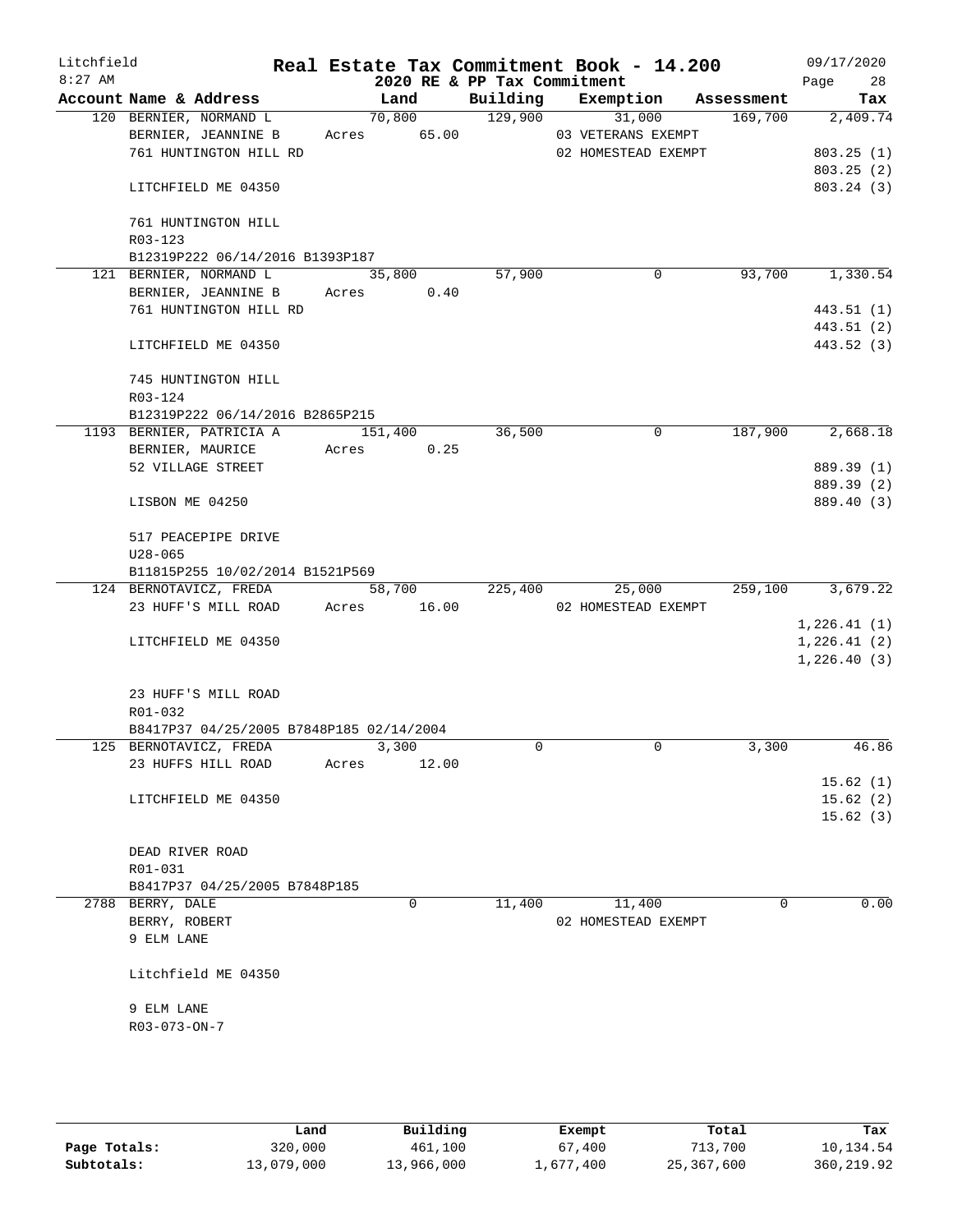| Litchfield<br>$8:27$ AM |                                           |       |         | 2020 RE & PP Tax Commitment | Real Estate Tax Commitment Book - 14.200 |            | 09/17/2020<br>Page<br>29 |
|-------------------------|-------------------------------------------|-------|---------|-----------------------------|------------------------------------------|------------|--------------------------|
|                         | Account Name & Address                    |       | Land    | Building                    | Exemption                                | Assessment | Tax                      |
|                         | 2154 BERUBE, AMANDA LYNN                  |       | 80,900  | 60,000                      | $\mathbf 0$                              | 140,900    | 2,000.78                 |
|                         | 101 BOWDOIN STREET                        | Acres | 0.33    |                             |                                          |            |                          |
|                         |                                           |       |         |                             |                                          |            | 666.93(1)                |
|                         | WINTHROP ME 04364                         |       |         |                             |                                          |            | 666.93 (2)<br>666.92(3)  |
|                         | 8 SOUTH LAKEVIEW DRIVE                    |       |         |                             |                                          |            |                          |
|                         | $U28 - 030$                               |       |         |                             |                                          |            |                          |
|                         | B9303P218 04/03/2007 B6407P154 02/20/2001 |       |         |                             |                                          |            |                          |
|                         | 1292 BERUBE, CURT                         |       | 73,000  | 221,900                     | 25,000                                   | 269,900    | 3,832.58                 |
|                         | 341 PEACPIPE DRIVE                        | Acres | 2.00    |                             | 02 HOMESTEAD EXEMPT                      |            |                          |
|                         |                                           |       |         |                             |                                          |            | 1, 277.53(1)             |
|                         | LITCHFIELD ME 04350                       |       |         |                             |                                          |            | 1, 277.53(2)             |
|                         |                                           |       |         |                             |                                          |            | 1, 277.52(3)             |
|                         | 100 GRANT ROAD                            |       |         |                             |                                          |            |                          |
|                         | $U11-005A$                                |       |         |                             |                                          |            |                          |
|                         | B10358P321 03/11/2010 B4602P199           |       |         |                             |                                          |            |                          |
|                         | 1576 BERUBE, DANIEL W                     |       | 79,000  | 79,200                      | 25,000                                   | 133,200    | 1,891.44                 |
|                         | 56 PURGATORY DR                           | Acres | 0.66    |                             | 02 HOMESTEAD EXEMPT                      |            |                          |
|                         |                                           |       |         |                             |                                          |            | 630.48(1)                |
|                         | LITCHFIELD ME 04350                       |       |         |                             |                                          |            | 630.48 (2)               |
|                         |                                           |       |         |                             |                                          |            | 630.48(3)                |
|                         | 56 PURGATORY DRIVE                        |       |         |                             |                                          |            |                          |
|                         | $U22 - 015$                               |       |         |                             |                                          |            |                          |
|                         | B12661P13 07/14/2017 B3587P94             |       |         |                             |                                          |            |                          |
|                         | 1797 BERUBE, DANIEL W                     |       | 95,600  | 154,800                     | $\mathbf 0$                              | 250,400    | 3,555.68                 |
|                         | 56 PURGATORY DR                           | Acres | 0.70    |                             |                                          |            |                          |
|                         |                                           |       |         |                             |                                          |            | 1, 185.23(1)             |
|                         | LITCHFIELD ME 04350                       |       |         |                             |                                          |            | 1, 185.23(2)             |
|                         |                                           |       |         |                             |                                          |            | 1, 185.22(3)             |
|                         | 420 PEACEPIPE DRIVE                       |       |         |                             |                                          |            |                          |
|                         | $U28 - 014$                               |       |         |                             |                                          |            |                          |
|                         | B11268P56 12/21/2012 B5028P289 12/01/1995 |       |         |                             |                                          |            |                          |
|                         | 1289 BERUBE, DIANE                        |       | 35,400  | 22,800                      | 0                                        | 58,200     | 826.44                   |
|                         | 111 GRANT ROAD                            | Acres | 0.25    |                             |                                          |            |                          |
|                         |                                           |       |         |                             |                                          |            | 275.48(1)                |
|                         | LITCHFIELD ME 04350                       |       |         |                             |                                          |            | 275.48(2)                |
|                         |                                           |       |         |                             |                                          |            | 275.48 (3)               |
|                         | GRANT ROAD                                |       |         |                             |                                          |            |                          |
|                         | $U11 - 006$                               |       |         |                             |                                          |            |                          |
|                         | B2266P147 12/18/1979                      |       |         |                             |                                          |            |                          |
|                         | 1290 BERUBE, DIANE                        |       | 124,400 | 51,600                      | 25,000                                   | 151,000    | 2,144.20                 |
|                         | 111 GRANT ROAD                            | Acres | 0.20    |                             | 02 HOMESTEAD EXEMPT                      |            |                          |
|                         |                                           |       |         |                             |                                          |            | 714.73(1)                |
|                         | LITCHFIELD ME 04350                       |       |         |                             |                                          |            | 714.73(2)                |
|                         |                                           |       |         |                             |                                          |            | 714.74 (3)               |
|                         | 111 GRANT ROAD                            |       |         |                             |                                          |            |                          |
|                         | U11-007                                   |       |         |                             |                                          |            |                          |
|                         | B10827P59 09/07/2011 B2266P147 12/18/1979 |       |         |                             |                                          |            |                          |
|                         |                                           |       |         |                             |                                          |            |                          |
|                         |                                           |       |         |                             |                                          |            |                          |

|              | Land       | Building   | Exempt    | Total      | Tax         |
|--------------|------------|------------|-----------|------------|-------------|
| Page Totals: | 488,300    | 590,300    | 75,000    | 1,003,600  | 14,251.12   |
| Subtotals:   | 13,567,300 | 14,556,300 | 1,752,400 | 26,371,200 | 374, 471.04 |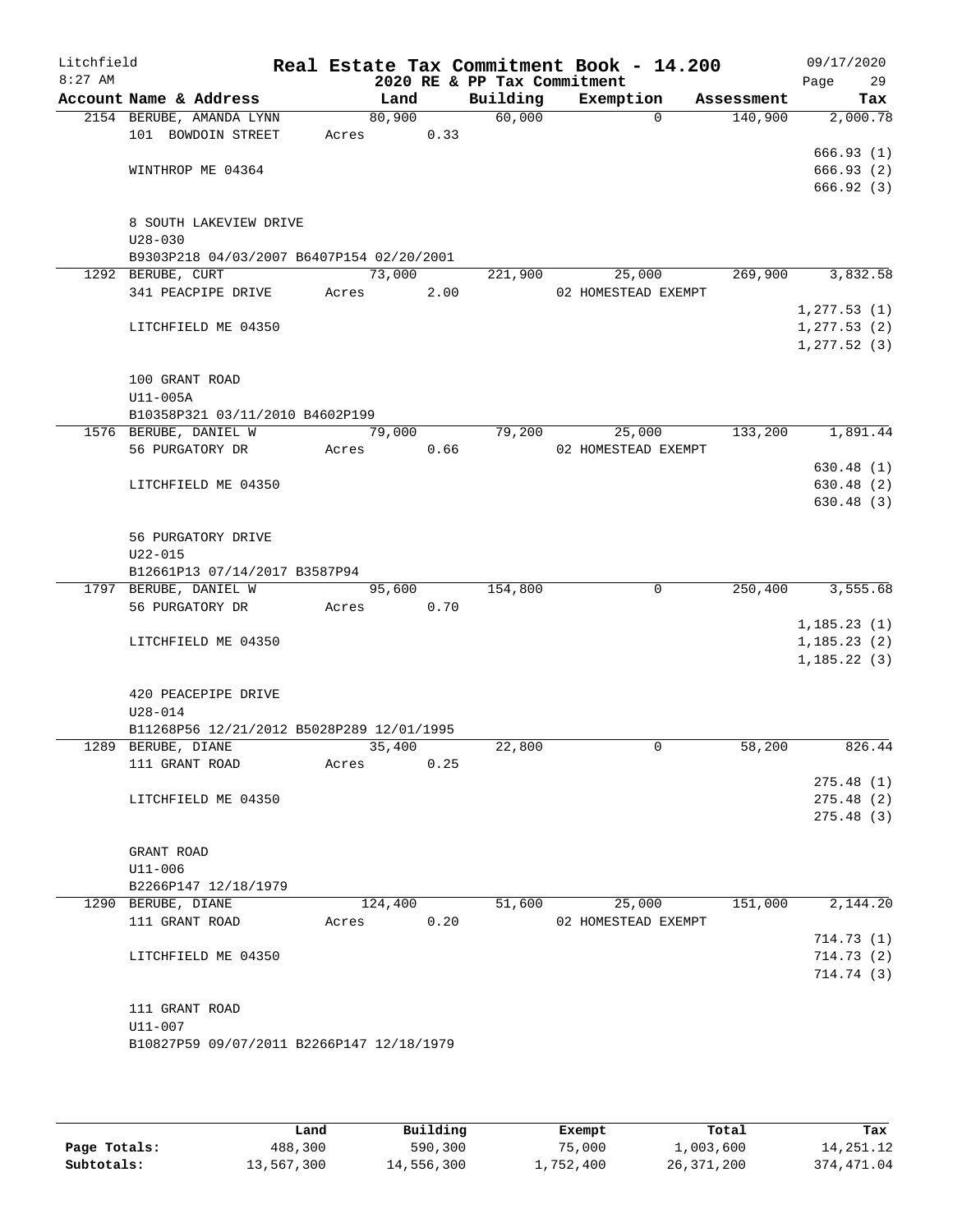| Litchfield   |                                             |         |       |         |          | Real Estate Tax Commitment Book - 14.200 |         |                     |            | 09/17/2020  |
|--------------|---------------------------------------------|---------|-------|---------|----------|------------------------------------------|---------|---------------------|------------|-------------|
| $8:27$ AM    |                                             |         |       |         |          | 2020 RE & PP Tax Commitment              |         |                     |            | Page<br>30  |
|              | Account Name & Address                      |         |       | Land    |          | Building                                 |         | Exemption           | Assessment | Tax         |
|              | 2775 BERUBE, DIANE                          |         |       | 7,200   |          | $\Omega$                                 |         | $\Omega$            | 7,200      | 102.24      |
|              | 111 GRANT ROAD                              |         | Acres |         | 2.40     |                                          |         |                     |            |             |
|              |                                             |         |       |         |          |                                          |         |                     |            | 34.08(1)    |
|              | LITCHFIELD ME 04350                         |         |       |         |          |                                          |         |                     |            | 34.08(2)    |
|              |                                             |         |       |         |          |                                          |         |                     |            | 34.08(3)    |
|              |                                             |         |       |         |          |                                          |         |                     |            |             |
|              | GRANT ROAD<br>$U11 - 005$                   |         |       |         |          |                                          |         |                     |            |             |
|              | B10827P59 09/07/2011 B2266P147 12/18/1979   |         |       |         |          |                                          |         |                     |            |             |
|              | 131 BERUBE, ERNEST                          |         |       | 229,500 |          | 102,000                                  |         | 25,000              | 306,500    | 4,352.30    |
|              | ERNEST T BERUBE LIVING                      |         | Acres |         | 0.70     |                                          |         | 02 HOMESTEAD EXEMPT |            |             |
|              | TRUST                                       |         |       |         |          |                                          |         |                     |            |             |
|              | 341 PEACEPIPE DR                            |         |       |         |          |                                          |         |                     |            | 1,450.77(1) |
|              | LITCHFIELD ME 04350                         |         |       |         |          |                                          |         |                     |            | 1,450.77(2) |
|              |                                             |         |       |         |          |                                          |         |                     |            | 1,450.76(3) |
|              |                                             |         |       |         |          |                                          |         |                     |            |             |
|              | 341 PEACEPIPE DRIVE                         |         |       |         |          |                                          |         |                     |            |             |
|              | $U28 - 003$                                 |         |       |         |          |                                          |         |                     |            |             |
|              | B13247P20 03/21/2019 B1619P335              |         |       |         |          |                                          |         |                     |            |             |
|              | 214 BERUBE, MARC G                          |         |       | 45,300  |          | 96,600                                   |         | 25,000              | 116,900    | 1,659.98    |
|              | 254 MAXWELL RD                              |         | Acres |         | 1.10     |                                          |         | 02 HOMESTEAD EXEMPT |            |             |
|              |                                             |         |       |         |          |                                          |         |                     |            | 553.33(1)   |
|              | LITCHFIELD ME 04350                         |         |       |         |          |                                          |         |                     |            | 553.33(2)   |
|              |                                             |         |       |         |          |                                          |         |                     |            | 553.32(3)   |
|              |                                             |         |       |         |          |                                          |         |                     |            |             |
|              | 254 MAXWELL ROAD                            |         |       |         |          |                                          |         |                     |            |             |
|              | R03-054                                     |         |       |         |          |                                          |         |                     |            |             |
|              | B10592P348 01/26/2011 B7823P74 01/30/2004   |         |       |         |          |                                          |         |                     |            |             |
|              | 132 BERUBE, NORMAND                         |         |       | 115,100 |          | 196,100                                  |         | 25,000              | 286,200    | 4,064.04    |
|              | BERUBE, LUANNE R                            |         | Acres |         | 3.16     |                                          |         | 02 HOMESTEAD EXEMPT |            |             |
|              | 12 LINCOLN ROAD                             |         |       |         |          |                                          |         |                     |            | 1,354.68(1) |
|              |                                             |         |       |         |          |                                          |         |                     |            | 1,354.68(2) |
|              | NEWTON NH 03858                             |         |       |         |          |                                          |         |                     |            | 1,354.68(3) |
|              |                                             |         |       |         |          |                                          |         |                     |            |             |
|              | 82 PURGATORY DRIVE                          |         |       |         |          |                                          |         |                     |            |             |
|              | $U24 - 022$                                 |         |       |         |          |                                          |         |                     |            |             |
|              | B12133P162 10/13/2015 B11744P300 07/12/2014 |         |       |         |          |                                          |         |                     |            |             |
|              | B3263P239 11/06/1987                        |         |       |         |          |                                          |         |                     |            |             |
|              | 133 BERUBE, RONALD, JOHN &                  |         |       | 131,900 |          | 73,800                                   |         | 0                   | 205,700    | 2,920.94    |
|              | MARC                                        |         |       |         |          |                                          |         |                     |            |             |
|              | 37 HENRY ROAD                               |         | Acres |         | 0.23     |                                          |         |                     |            |             |
|              |                                             |         |       |         |          |                                          |         |                     |            | 973.65(1)   |
|              | NO YARMOUTH ME 04097                        |         |       |         |          |                                          |         |                     |            | 973.65(2)   |
|              |                                             |         |       |         |          |                                          |         |                     |            | 973.64 (3)  |
|              | 202 MACE ROAD                               |         |       |         |          |                                          |         |                     |            |             |
|              | $U14 - 023$                                 |         |       |         |          |                                          |         |                     |            |             |
|              | B5443P151                                   |         |       |         |          |                                          |         |                     |            |             |
|              | 2235 BERUBE, SHAYNE E                       |         |       | 48,100  |          | 146,600                                  |         | 25,000              | 169,700    | 2,409.74    |
|              | 22 OAKHILL ROAD                             |         | Acres |         | 2.03     |                                          |         | 02 HOMESTEAD EXEMPT |            |             |
|              |                                             |         |       |         |          |                                          |         |                     |            | 803.25(1)   |
|              | LITCHFIELD ME 04350                         |         |       |         |          |                                          |         |                     |            | 803.25 (2)  |
|              |                                             |         |       |         |          |                                          |         |                     |            | 803.24 (3)  |
|              |                                             |         |       |         |          |                                          |         |                     |            |             |
|              | 22 OAK HILL ROAD                            |         |       |         |          |                                          |         |                     |            |             |
|              | $R05 - 009 - 2$                             |         |       |         |          |                                          |         |                     |            |             |
|              | B10879P210 11/07/2011 B6936P305 06/05/2002  |         |       |         |          |                                          |         |                     |            |             |
|              |                                             |         |       |         |          |                                          |         |                     |            |             |
|              |                                             |         |       |         |          |                                          |         |                     |            |             |
|              |                                             | Land    |       |         | Building |                                          | Exempt  |                     | Total      | Tax         |
| Page Totals: |                                             | 577,100 |       |         | 615,100  |                                          | 100,000 |                     | 1,092,200  | 15,509.24   |

**Subtotals:** 14,144,400 15,171,400 1,852,400 27,463,400 389,980.28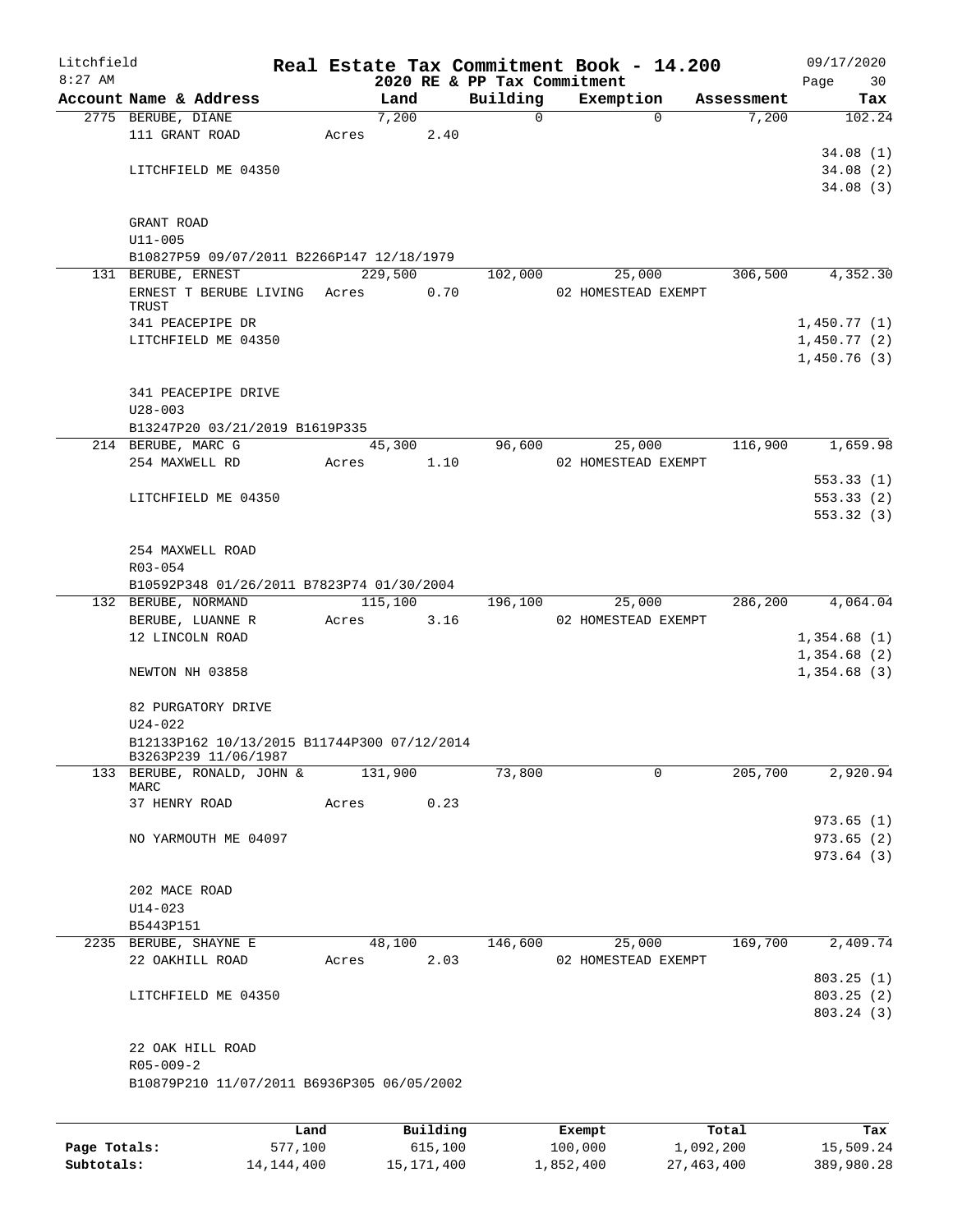| Litchfield |                                                      |       |         |      |             | Real Estate Tax Commitment Book - 14.200 |            | 09/17/2020 |
|------------|------------------------------------------------------|-------|---------|------|-------------|------------------------------------------|------------|------------|
| $8:27$ AM  |                                                      |       |         |      |             | 2020 RE & PP Tax Commitment              |            | Page<br>31 |
|            | Account Name & Address                               |       | Land    |      | Building    | Exemption                                | Assessment | Tax        |
|            | 908 BERUBE, TODD R                                   |       | 55,400  |      | 128,300     | $\Omega$                                 | 183,700    | 2,608.54   |
|            | <b>36 BUFFIE LANDE</b>                               | Acres |         | 4.47 |             |                                          |            |            |
|            |                                                      |       |         |      |             |                                          |            | 869.51(1)  |
|            | GREENE ME 04236                                      |       |         |      |             |                                          |            | 869.51(2)  |
|            |                                                      |       |         |      |             |                                          |            | 869.52(3)  |
|            | 73 OAK HILL ROAD                                     |       |         |      |             |                                          |            |            |
|            | R05-030                                              |       |         |      |             |                                          |            |            |
|            | B11571P267 11/20/2013 B10418P308 05/13/2010          |       |         |      |             |                                          |            |            |
|            | B10403P61 04/29/2010 B3356P332 05/26/1988 B2872P298  |       |         |      |             |                                          |            |            |
|            | 05/28/1985                                           |       |         |      |             |                                          |            |            |
|            | 907 BERUBE, TODD R                                   |       | 47,400  |      | $\mathbf 0$ | 0                                        | 47,400     | 673.08     |
|            | 73 OAK HILL ROAD                                     | Acres | 28.30   |      |             |                                          |            | 224.36(1)  |
|            | LITCHFIELD ME 04350                                  |       |         |      |             |                                          |            | 224.36(2)  |
|            |                                                      |       |         |      |             |                                          |            | 224.36(3)  |
|            |                                                      |       |         |      |             |                                          |            |            |
|            | OAK HILL ROAD                                        |       |         |      |             |                                          |            |            |
|            | R05-028                                              |       |         |      |             |                                          |            |            |
|            | B13180P108 04/01/2019 B10718P308 05/17/2010          |       |         |      |             |                                          |            |            |
|            | B10418P308 05/13/2010 B10403P64 04/29/2010 B3356P332 |       |         |      |             |                                          |            |            |
|            | 05/28/1985                                           |       |         |      |             |                                          |            | 2,333.06   |
|            | 1773 BESSON, PAUL<br>PO BOX 81                       | Acres | 57,400  | 5.13 | 131,900     | 25,000<br>02 HOMESTEAD EXEMPT            | 164,300    |            |
|            |                                                      |       |         |      |             |                                          |            | 777.69(1)  |
|            | LITCHFIELD ME 04350                                  |       |         |      |             |                                          |            | 777.69(2)  |
|            |                                                      |       |         |      |             |                                          |            | 777.68(3)  |
|            |                                                      |       |         |      |             |                                          |            |            |
|            | 39 CANTY LANE                                        |       |         |      |             |                                          |            |            |
|            | $R13 - 023 - 5$                                      |       |         |      |             |                                          |            |            |
|            | B6483P174                                            |       |         |      |             |                                          |            |            |
|            | 1377 BETTS, HOWARD R                                 |       | 126,600 |      | 47,500      | $\mathbf 0$                              | 174,100    | 2,472.22   |
|            | 422 MAPLE ST                                         | Acres | 0.17    |      |             |                                          |            |            |
|            |                                                      |       |         |      |             |                                          |            | 824.07 (1) |
|            | FARMINGDALE ME 04344                                 |       |         |      |             |                                          |            | 824.07 (2) |
|            |                                                      |       |         |      |             |                                          |            | 824.08 (3) |
|            | 18 COVE DRIVE                                        |       |         |      |             |                                          |            |            |
|            | $U29 - 002$                                          |       |         |      |             |                                          |            |            |
|            | B12740P63 09/29/2017 B4967P118                       |       |         |      |             |                                          |            |            |
|            | 134 BETTS, HOWARD R/BETTS                            |       | 152,200 |      | 37,400      | 0                                        | 189,600    | 2,692.32   |
|            | JAN L                                                |       |         |      |             |                                          |            |            |
|            | MARIN ANN M/BETTS JAMES Acres                        |       | 0.50    |      |             |                                          |            |            |
|            | Е<br>C/O JAN BETTS                                   |       |         |      |             |                                          |            | 897.44 (1) |
|            | 3 NORTH ROAD                                         |       |         |      |             |                                          |            | 897.44 (2) |
|            | READFIELD ME 04355                                   |       |         |      |             |                                          |            | 897.44 (3) |
|            |                                                      |       |         |      |             |                                          |            |            |
|            | 20 COVE ROAD                                         |       |         |      |             |                                          |            |            |
|            | $U29 - 003$                                          |       |         |      |             |                                          |            |            |
|            | B4191P24 07/30/1992                                  |       |         |      |             |                                          |            |            |

|              | Land       | Building   | Exempt    | Total        | Tax        |
|--------------|------------|------------|-----------|--------------|------------|
| Page Totals: | 439,000    | 345,100    | 25,000    | 759,100      | 10,779.22  |
| Subtotals:   | 14,583,400 | 15,516,500 | 1,877,400 | 28, 222, 500 | 400,759.50 |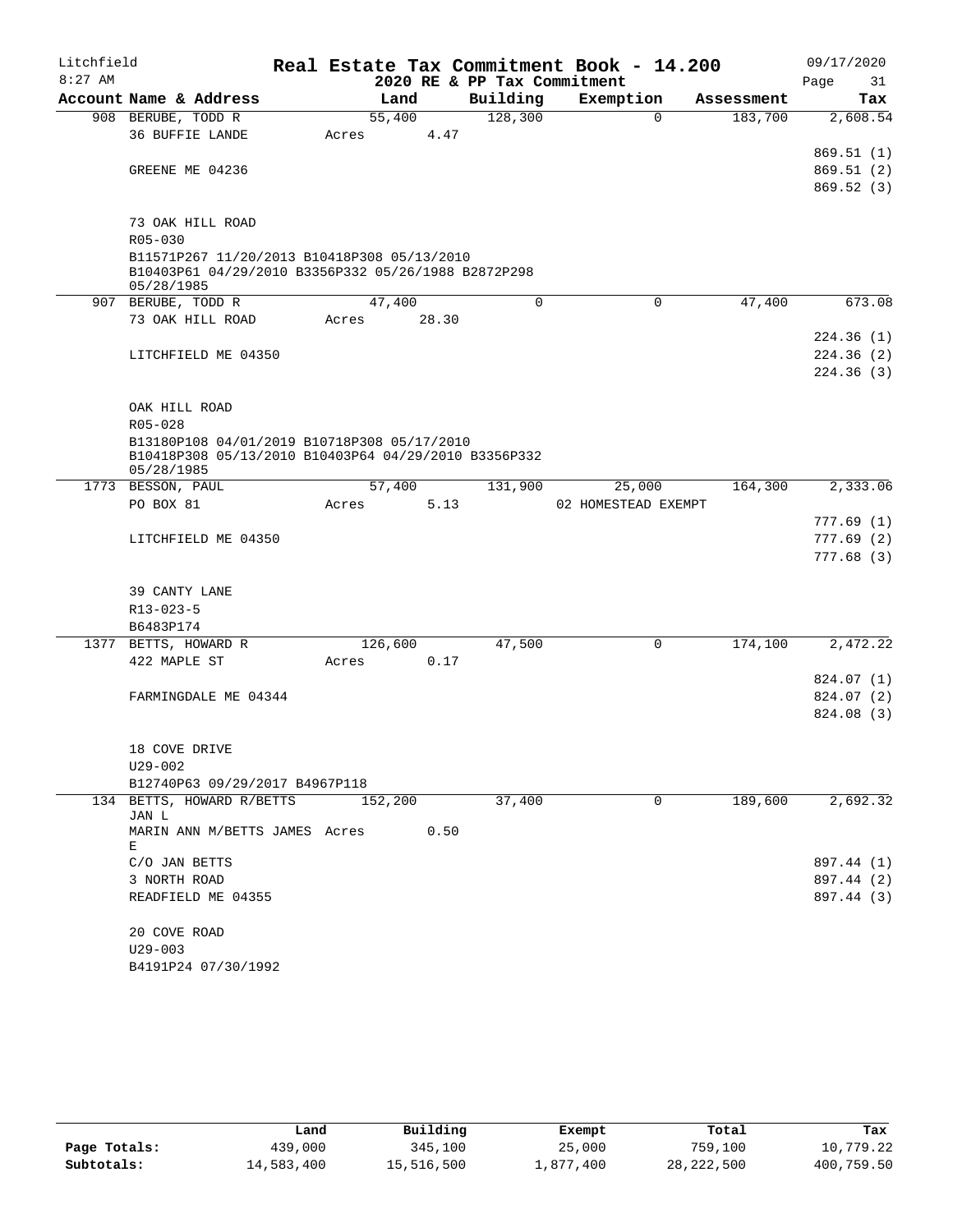| Litchfield |                                                                    |      |       |                  |                             | Real Estate Tax Commitment Book - 14.200 |            | 09/17/2020               |
|------------|--------------------------------------------------------------------|------|-------|------------------|-----------------------------|------------------------------------------|------------|--------------------------|
| $8:27$ AM  |                                                                    |      |       |                  | 2020 RE & PP Tax Commitment |                                          |            | Page<br>32               |
|            | Account Name & Address                                             |      |       | Land             | Building                    | Exemption<br>$\Omega$                    | Assessment | Tax                      |
|            | 1368 BIGLEY, JONATHAN<br>REMLEY, MAUREEN                           |      | Acres | 505,700<br>46.00 | 145,500                     |                                          | 651,200    | 9,247.04                 |
|            | 24 AQUEDUCT ROAD                                                   |      |       |                  |                             |                                          |            | 3,082.35(1)              |
|            |                                                                    |      |       |                  |                             |                                          |            | 3,082.35(2)              |
|            | DUNCANNON PA 17020                                                 |      |       |                  |                             |                                          |            | 3,082.34(3)              |
|            | 131 REMLEY DRIVE<br>R14-013                                        |      |       |                  |                             |                                          |            |                          |
|            | B12168P178 11/20/2015 B5286P153 12/31/1996                         |      |       |                  |                             |                                          |            |                          |
|            | 2402 BIGLEY, JONATHAN P                                            |      |       | 11,800           | 0                           | 0                                        | 11,800     | 167.56                   |
|            | REMLEY, MAUREEN                                                    |      | Acres | 39.00            |                             |                                          |            |                          |
|            | 24 AQUEDUCT RD                                                     |      |       |                  |                             |                                          |            | 55.85(1)                 |
|            |                                                                    |      |       |                  |                             |                                          |            | 55.85(2)                 |
|            | DUNCANNON PA 17020                                                 |      |       |                  |                             |                                          |            | 55.86(3)                 |
|            | REMLEY DRIVE<br>$R14 - 007$                                        |      |       |                  |                             |                                          |            |                          |
|            | B12787P258 11/17/2017 B12787P258 11/13/2017 B7831P45<br>01/26/2004 |      |       |                  |                             |                                          |            |                          |
|            | 373 BILLINGS, MARK S                                               |      |       | 98,800           | 147,600                     | 25,000                                   | 221,400    | 3, 143.88                |
|            | 11 SOUTH LAKEVIEW DR                                               |      | Acres | 1.77             |                             | 02 HOMESTEAD EXEMPT                      |            |                          |
|            |                                                                    |      |       |                  |                             |                                          |            | 1,047.96(1)              |
|            | LITCHFIELD ME 04350                                                |      |       |                  |                             |                                          |            | 1,047.96(2)              |
|            |                                                                    |      |       |                  |                             |                                          |            | 1,047.96(3)              |
|            | 11 SOUTH LAKEVIEW DRIVE<br>$U28 - 026$                             |      |       |                  |                             |                                          |            |                          |
|            | B12681P75 08/04/2017 B5729P327                                     |      |       |                  |                             |                                          |            |                          |
|            | 959 BIONDELLO, MARGARET, ET                                        |      |       | 61,900           | 168,500                     | 31,000                                   | 199,400    | 2,831.48                 |
|            | AL                                                                 |      |       |                  |                             |                                          |            |                          |
|            | BIONDELLO NUNZIO<br>295 PINE TREE ROAD                             |      | Acres | 8.50             |                             | 02 HOMESTEAD EXEMPT<br>14 WW2 Vet NonRes |            |                          |
|            |                                                                    |      |       |                  |                             |                                          |            | 943.83 (1)<br>943.83 (2) |
|            | LITCHFIELD ME 04350                                                |      |       |                  |                             |                                          |            | 943.82 (3)               |
|            |                                                                    |      |       |                  |                             |                                          |            |                          |
|            | 295 PINE TREE ROAD                                                 |      |       |                  |                             |                                          |            |                          |
|            | $R11 - 001 - 2$<br>B7799P197 12/30/2003                            |      |       |                  |                             |                                          |            |                          |
|            | 1345 BIRKHIMER, NANCY                                              |      |       | 48,600           | 119,600                     | 25,000                                   | 143,200    | 2,033.44                 |
|            | 160 PLAINS ROAD                                                    |      | Acres | 2.20             |                             | 02 HOMESTEAD EXEMPT                      |            |                          |
|            |                                                                    |      |       |                  |                             |                                          |            | 677.81(1)                |
|            | LITCHFIELD ME 04350                                                |      |       |                  |                             |                                          |            | 677.81(2)                |
|            |                                                                    |      |       |                  |                             |                                          |            | 677.82 (3)               |
|            | 160 PLAINS ROAD                                                    |      |       |                  |                             |                                          |            |                          |
|            | R07-008                                                            |      |       |                  |                             |                                          |            |                          |
|            | B6825P183                                                          |      |       |                  |                             |                                          |            |                          |
|            | 2311 BIRON, SCOTT R                                                |      |       | 45,000           | 156,300                     | 25,000                                   | 176,300    | 2,503.46                 |
|            | BIRON, APRIL L                                                     |      | Acres | 1.00             |                             | 02 HOMESTEAD EXEMPT                      |            |                          |
|            | 12 CHAPMAN DR                                                      |      |       |                  |                             |                                          |            | 834.49 (1)               |
|            |                                                                    |      |       |                  |                             |                                          |            | 834.49 (2)               |
|            | LITCHFIELD ME 04350                                                |      |       |                  |                             |                                          |            | 834.48 (3)               |
|            | 12 CHAPMAN DRIVE                                                   |      |       |                  |                             |                                          |            |                          |
|            | $R12 - 005 - 3$                                                    |      |       |                  |                             |                                          |            |                          |
|            | B8169P101 10/21/2004 B7470P1 10/19/2004                            |      |       |                  |                             |                                          |            |                          |
|            |                                                                    |      |       |                  |                             |                                          |            |                          |
|            |                                                                    | Land |       | Building         |                             | Exempt                                   | Total      | Tax                      |

|              | Land         | Building   | Exempt    | Total      | Tax        |
|--------------|--------------|------------|-----------|------------|------------|
| Page Totals: | 771,800      | 737,500    | 106,000   | 1,403,300  | 19,926.86  |
| Subtotals:   | 15, 355, 200 | 16,254,000 | 1,983,400 | 29,625,800 | 420,686.36 |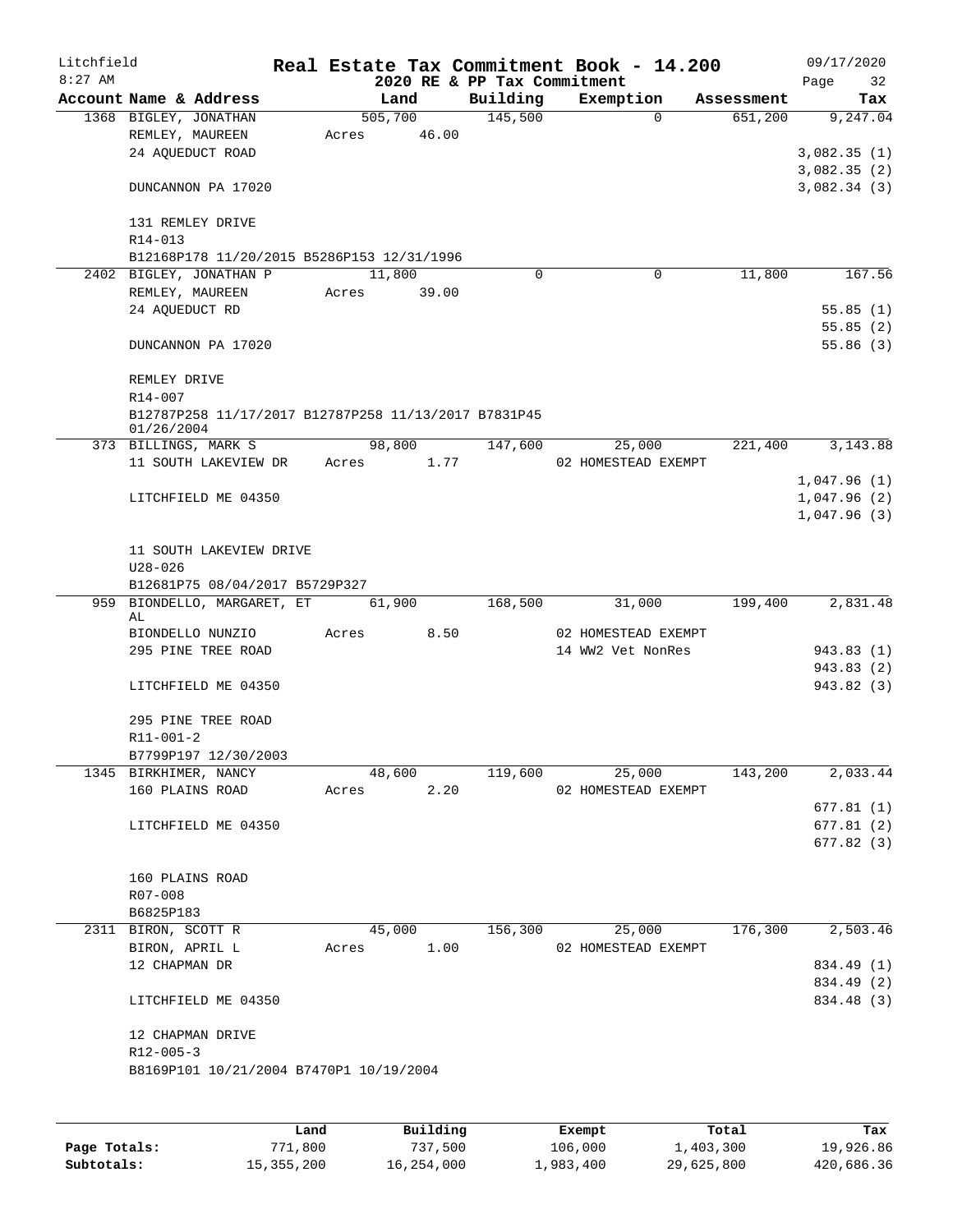| Litchfield |                                                                     |       |                 |                             | Real Estate Tax Commitment Book - 14.200 |                       | 09/17/2020               |
|------------|---------------------------------------------------------------------|-------|-----------------|-----------------------------|------------------------------------------|-----------------------|--------------------------|
| $8:27$ AM  |                                                                     |       |                 | 2020 RE & PP Tax Commitment |                                          |                       | Page<br>33               |
|            | Account Name & Address<br>614 BISHOP, JR, ALLAN                     |       | Land<br>69,400  | Building<br>129,600         | Exemption<br>$\mathbf 0$                 | Assessment<br>199,000 | Tax<br>2,825.80          |
|            | BISHOP, HELMI                                                       | Acres | 6.50            |                             |                                          |                       |                          |
|            | 124 RIDLEY LANE                                                     |       |                 |                             |                                          |                       | 941.93 (1)               |
|            |                                                                     |       |                 |                             |                                          |                       | 941.93 (2)               |
|            | LITCHFIELD ME 04350                                                 |       |                 |                             |                                          |                       | 941.94 (3)               |
|            | 124 RIDLEY LANE                                                     |       |                 |                             |                                          |                       |                          |
|            | R04-014B<br>B12052P29 07/24/2015 B11143P142 08/21/2012              |       |                 |                             |                                          |                       |                          |
|            | B11088P104 06/29/2012 B3995P218 10/21/1991<br>140 BISHOP, LEONARD L |       | 21,800          | $\Omega$                    | $\Omega$                                 | 21,800                | 309.56                   |
|            | C/O JOHN GALLANT                                                    | Acres | 14.00           |                             |                                          |                       |                          |
|            | 1965 MANTA BAY STREET                                               |       |                 |                             |                                          |                       | 103.19(1)                |
|            | MERRITT ISLAND FL 32952                                             |       |                 |                             |                                          |                       | 103.19(2)                |
|            |                                                                     |       |                 |                             |                                          |                       | 103.18(3)                |
|            | OFF LYNN ROAD                                                       |       |                 |                             |                                          |                       |                          |
|            | R06-062                                                             |       |                 |                             |                                          |                       |                          |
|            | B1123P371                                                           |       |                 |                             |                                          |                       |                          |
|            | 141 BISSON, JAMES                                                   |       | 46,500          | 177,200                     | 0                                        | 223,700               | 3,176.54                 |
|            | 264 CROWLEY ROAD                                                    | Acres | 1.50            |                             |                                          |                       | 1,058.85(1)              |
|            | SABATTUS ME 04280 0193                                              |       |                 |                             |                                          |                       | 1,058.85(2)              |
|            |                                                                     |       |                 |                             |                                          |                       | 1,058.84(3)              |
|            | 879 RICHMOND ROAD                                                   |       |                 |                             |                                          |                       |                          |
|            | R02-066A                                                            |       |                 |                             |                                          |                       |                          |
|            | B3510P80                                                            |       |                 |                             |                                          |                       |                          |
|            | 96 BLACK, BRIAN P                                                   |       | 63,800          | 121,000                     | 0                                        | 184,800               | 2,624.16                 |
|            | 205 RICHMOND ROAD                                                   | Acres | 11.00           |                             |                                          |                       |                          |
|            |                                                                     |       |                 |                             |                                          |                       | 874.72 (1)               |
|            | LITCHFIELD ME 04350                                                 |       |                 |                             |                                          |                       | 874.72 (2)<br>874.72 (3) |
|            | 205 RICHMOND ROAD                                                   |       |                 |                             |                                          |                       |                          |
|            | $R03 - 040 - 3$                                                     |       |                 |                             |                                          |                       |                          |
|            | B13338P247 09/18/2019                                               |       |                 |                             |                                          |                       |                          |
|            | 144 BLACK, WILTON A                                                 |       | 40,100          | 0                           | 0                                        | 40,100                | 569.42                   |
|            | BLACK, CYNTHIA B                                                    | Acres | 6.09            |                             |                                          |                       |                          |
|            | 2040 HALLOWELL RD                                                   |       |                 |                             |                                          |                       | 189.81(1)                |
|            |                                                                     |       |                 |                             |                                          |                       | 189.81 (2)               |
|            | LITCHFIELD ME 04350                                                 |       |                 |                             |                                          |                       | 189.80(3)                |
|            | 2040 HALLOWELL ROAD                                                 |       |                 |                             |                                          |                       |                          |
|            | R11-012                                                             |       |                 |                             |                                          |                       |                          |
|            | B12720P32 08/03/2017 B6498P165<br>146 BLACK, WILTON A               |       |                 |                             | 25,000                                   | 218,900               | 3,108.38                 |
|            | BLACK, CYTHIA B                                                     | Acres | 84,400<br>92.00 | 159,500                     | 02 HOMESTEAD EXEMPT                      |                       |                          |
|            | 2040 HALLOWELL RD                                                   |       |                 |                             |                                          |                       | 1,036.13(1)              |
|            |                                                                     |       |                 |                             |                                          |                       | 1,036.13(2)              |
|            | LITCHFIELD ME 04350                                                 |       |                 |                             |                                          |                       | 1,036.12(3)              |
|            | 2040 HALLOWELL ROAD                                                 |       |                 |                             |                                          |                       |                          |
|            | R11-013                                                             |       |                 |                             |                                          |                       |                          |
|            | B12720P32 08/03/2017 B2377P22                                       |       |                 |                             |                                          |                       |                          |
|            |                                                                     |       |                 |                             |                                          |                       |                          |
|            |                                                                     |       |                 |                             |                                          |                       |                          |

|              | Land       | Building   | Exempt    | Total      | Tax        |
|--------------|------------|------------|-----------|------------|------------|
| Page Totals: | 326,000    | 587,300    | 25,000    | 888,300    | 12,613.86  |
| Subtotals:   | 15,681,200 | 16,841,300 | 2,008,400 | 30,514,100 | 433,300.22 |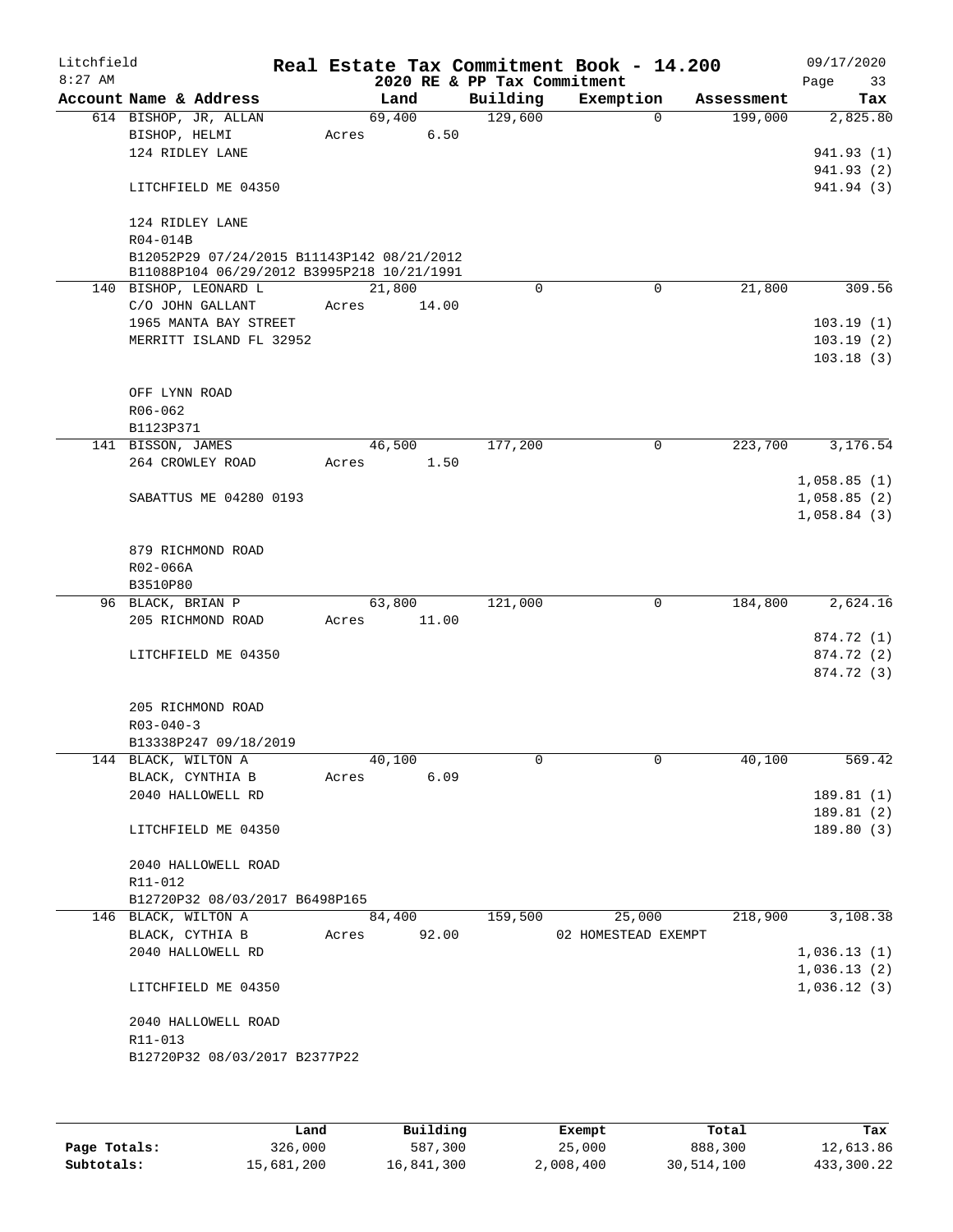| Litchfield<br>$8:27$ AM |                                                                   |       |         |       | 2020 RE & PP Tax Commitment | Real Estate Tax Commitment Book - 14.200 |            | 09/17/2020<br>34<br>Page |
|-------------------------|-------------------------------------------------------------------|-------|---------|-------|-----------------------------|------------------------------------------|------------|--------------------------|
|                         | Account Name & Address                                            |       | Land    |       | Building                    | Exemption                                | Assessment | Tax                      |
|                         | 2215 BLACK, WILTON A                                              |       | 31,000  |       | 9,700                       | $\Omega$                                 | 40,700     | 577.94                   |
|                         | BLACK, CYNTHIA B                                                  | Acres |         | 3.00  |                             |                                          |            |                          |
|                         | 2040 HALLOWELL RD                                                 |       |         |       |                             |                                          |            | 192.65(1)                |
|                         |                                                                   |       |         |       |                             |                                          |            | 192.65(2)                |
|                         | LITCHFIELD ME 04350                                               |       |         |       |                             |                                          |            | 192.64(3)                |
|                         | 2040 HALLOWELL ROAD                                               |       |         |       |                             |                                          |            |                          |
|                         | R11-012E                                                          |       |         |       |                             |                                          |            |                          |
|                         | B12720P32 08/03/2017 B6498P165 05/25/2001                         |       |         |       |                             |                                          |            |                          |
|                         | 2222 BLACK, WILTON A                                              |       | 16,400  |       | 0                           | 0                                        | 16,400     | 232.88                   |
|                         | BLACK, CYNTHIA B                                                  | Acres |         | 6.88  |                             |                                          |            |                          |
|                         | 2040 HALLOWELL RD                                                 |       |         |       |                             |                                          |            | 77.63(1)                 |
|                         |                                                                   |       |         |       |                             |                                          |            | 77.63(2)                 |
|                         | LITCHFIELD ME 04350                                               |       |         |       |                             |                                          |            | 77.62(3)                 |
|                         | HALLOWELL ROAD                                                    |       |         |       |                             |                                          |            |                          |
|                         | R11-012B                                                          |       |         |       |                             |                                          |            |                          |
|                         | B12720P32 08/03/2017 B6495P188 05/25/2001                         |       |         |       |                             |                                          |            |                          |
|                         | 147 BLAIR, LINDA M                                                |       | 65,900  |       | 23,200                      | 25,000                                   | 64,100     | 910.22                   |
|                         | P O BOX 93                                                        | Acres |         | 13.85 |                             | 02 HOMESTEAD EXEMPT                      |            |                          |
|                         |                                                                   |       |         |       |                             |                                          |            | 303.41(1)                |
|                         | LITCHFIELD ME 04350                                               |       |         |       |                             |                                          |            | 303.41(2)                |
|                         |                                                                   |       |         |       |                             |                                          |            | 303.40(3)                |
|                         |                                                                   |       |         |       |                             |                                          |            |                          |
|                         | 914 RICHMOND ROAD                                                 |       |         |       |                             |                                          |            |                          |
|                         | R02-055A                                                          |       |         |       |                             |                                          |            |                          |
|                         | B7487P201                                                         |       |         |       |                             |                                          |            |                          |
|                         | 149 BLAIS PAUL L                                                  |       | 45,900  |       | 141,300                     | 25,000                                   | 162,200    | 2,303.24                 |
|                         | BLAIS SUZANNE D                                                   | Acres |         | 1.30  |                             | 02 HOMESTEAD EXEMPT                      |            |                          |
|                         | 270 MAXWELL ROAD                                                  |       |         |       |                             |                                          |            | 767.75 (1)               |
|                         |                                                                   |       |         |       |                             |                                          |            | 767.75(2)                |
|                         | LITCHFIELD ME 04350                                               |       |         |       |                             |                                          |            | 767.74 (3)               |
|                         | 270 MAXWELL ROAD                                                  |       |         |       |                             |                                          |            |                          |
|                         | R03-056                                                           |       |         |       |                             |                                          |            |                          |
|                         | B9741P348 05/29/2008 B9352P225 05/15/2007 B5390P337<br>06/27/1997 |       |         |       |                             |                                          |            |                          |
|                         | 1332 BLAIS, JEFFREY A                                             |       | 150,100 |       | 47,600                      | 0                                        | 197,700    | 2,807.34                 |
|                         | HORTON, MICHAEL J                                                 | Acres |         | 0.34  |                             |                                          |            |                          |
|                         | PO BOX 15014                                                      |       |         |       |                             |                                          |            | 935.78 (1)               |
|                         |                                                                   |       |         |       |                             |                                          |            | 935.78 (2)               |
|                         | PORTLAND ME 04112                                                 |       |         |       |                             |                                          |            | 935.78 (3)               |
|                         |                                                                   |       |         |       |                             |                                          |            |                          |
|                         | 118 MACE ROAD                                                     |       |         |       |                             |                                          |            |                          |
|                         | U14-007                                                           |       |         |       |                             |                                          |            |                          |
|                         | B11067P316 06/11/2012 B9159P43 11/09/2006 B2403P332               |       |         |       |                             |                                          |            |                          |
|                         | 150 BLAIS, ROBERT R JR                                            |       | 45,900  |       | 34,700                      | 25,000                                   | 55,600     | 789.52                   |
|                         | 12 PERKINS ROAD                                                   | Acres |         | 1.30  |                             | 02 HOMESTEAD EXEMPT                      |            |                          |
|                         |                                                                   |       |         |       |                             |                                          |            | 263.17(1)                |
|                         | LITCHFIELD ME 04350                                               |       |         |       |                             |                                          |            | 263.17(2)                |
|                         |                                                                   |       |         |       |                             |                                          |            | 263.18(3)                |
|                         |                                                                   |       |         |       |                             |                                          |            |                          |
|                         | 12 PERKINS ROAD                                                   |       |         |       |                             |                                          |            |                          |
|                         | R05-049A                                                          |       |         |       |                             |                                          |            |                          |
|                         | B4547P236                                                         |       |         |       |                             |                                          |            |                          |
|                         |                                                                   |       |         |       |                             |                                          |            |                          |
|                         |                                                                   |       |         |       |                             |                                          |            |                          |

|              | Land       | Building   | Exempt    | Total      | Tax        |
|--------------|------------|------------|-----------|------------|------------|
| Page Totals: | 355,200    | 256,500    | 75,000    | 536,700    | 7,621.14   |
| Subtotals:   | 16,036,400 | 17,097,800 | 2,083,400 | 31,050,800 | 440,921.36 |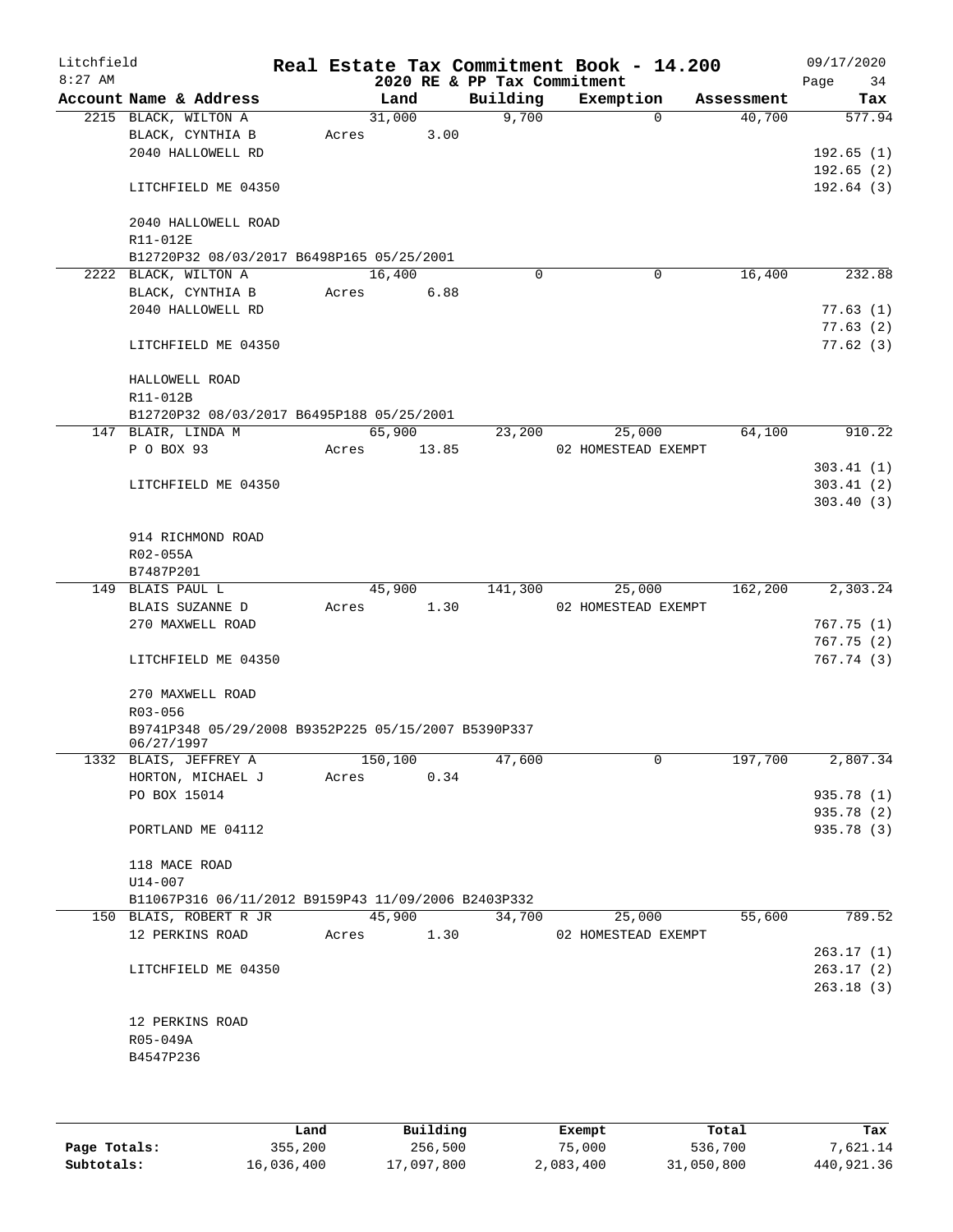| Litchfield |                                                                                                    |       |            |          | Real Estate Tax Commitment Book - 14.200 |            | 09/17/2020             |
|------------|----------------------------------------------------------------------------------------------------|-------|------------|----------|------------------------------------------|------------|------------------------|
| $8:27$ AM  | Account Name & Address                                                                             |       | Land       | Building | 2020 RE & PP Tax Commitment<br>Exemption | Assessment | 35<br>Page<br>Tax      |
|            | 2768 BLAKE, BENJAMIN H                                                                             |       | 109,500    | 241,600  | 25,000                                   | 326,100    | 4,630.62               |
|            | <b>30 TURTLE COVE LANE</b>                                                                         | Acres | 4.83       |          | 02 HOMESTEAD EXEMPT                      |            |                        |
|            |                                                                                                    |       |            |          |                                          |            | 1,543.54(1)            |
|            | LITCHFIELD ME 04350                                                                                |       |            |          |                                          |            | 1, 543.54(2)           |
|            |                                                                                                    |       |            |          |                                          |            | 1,543.54(3)            |
|            | 30 TURTLE COVE LANE<br>R13-032C                                                                    |       |            |          |                                          |            |                        |
|            | B10710P296 04/19/2011 B10464P118 07/06/2010                                                        |       |            |          |                                          |            |                        |
|            | 2972 BLAKE, BENJAMIN H                                                                             |       | 35,300     | $\Omega$ | 0                                        | 35,300     | 501.26                 |
|            | BLAKE, JILL H                                                                                      | Acres | 4.44       |          |                                          |            |                        |
|            | 30 TURTLE COVE LANE                                                                                |       |            |          |                                          |            | 167.09(1)              |
|            | LITCHFIELD ME 04350                                                                                |       |            |          |                                          |            | 167.09(2)<br>167.08(3) |
|            | TURTLECOVE LANE<br>R13-032E                                                                        |       |            |          |                                          |            |                        |
|            | B8047P172 07/21/2004                                                                               |       |            |          |                                          |            |                        |
|            | 2698 BLANCHETTE, AMY L                                                                             |       | 48,200     | 80,800   | $\mathbf 0$                              | 129,000    | 1,831.80               |
|            | 14 SNYDER LANE                                                                                     | Acres | 2.07       |          |                                          |            |                        |
|            |                                                                                                    |       |            |          |                                          |            | 610.60(1)              |
|            | LITCHFIELD ME 04350                                                                                |       |            |          |                                          |            | 610.60(2)              |
|            |                                                                                                    |       |            |          |                                          |            | 610.60(3)              |
|            |                                                                                                    |       |            |          |                                          |            |                        |
|            | 14 SNYDER LANE                                                                                     |       |            |          |                                          |            |                        |
|            | R03-029D                                                                                           |       |            |          |                                          |            |                        |
|            | B12585P83 10/21/2016 B12479P187 11/04/2016 B12210P19                                               |       |            |          |                                          |            |                        |
|            | 01/14/2016 B12139P7 10/13/2015 B11693P257 02/20/2014<br>B11333P285 03/20/2013 B9543P216 10/26/2007 |       |            |          |                                          |            |                        |
|            | 559 BLANCHETTE, GUY R                                                                              |       | 49,200     | 146,800  | 25,000                                   | 171,000    | 2,428.20               |
|            | BLANCHETTE, DEBORAH E                                                                              |       | Acres 2.40 |          | 02 HOMESTEAD EXEMPT                      |            |                        |
|            | 287 ACADEMY ROAD                                                                                   |       |            |          |                                          |            | 809.40(1)              |
|            |                                                                                                    |       |            |          |                                          |            | 809.40 (2)             |
|            | LITCHFIELD ME 04350                                                                                |       |            |          |                                          |            | 809.40 (3)             |
|            | 287 ACADEMY ROAD                                                                                   |       |            |          |                                          |            |                        |
|            | R02-098B                                                                                           |       |            |          |                                          |            |                        |
|            | B7540P301 07/25/2003                                                                               |       |            |          |                                          |            |                        |
|            | 2929 BLANCHETTE, MICHAEL                                                                           |       | 0          | 14,500   | 14,500                                   | 0          | 0.00                   |
|            | 28 PORTER PARK LN                                                                                  |       |            |          | 02 HOMESTEAD EXEMPT                      |            |                        |
|            |                                                                                                    |       |            |          |                                          |            |                        |
|            | LITCHFIELD ME 04350                                                                                |       |            |          |                                          |            |                        |
|            |                                                                                                    |       |            |          |                                          |            |                        |
|            | 28 PORTER PARK LANE                                                                                |       |            |          |                                          |            |                        |
|            | $R01 - 010 - ON - 7$                                                                               |       |            |          |                                          |            |                        |
|            | 2956 BLIER, AURELE (LIFE                                                                           |       | 0          | 30,900   | 30,900                                   | 0          | 0.00                   |
|            | ESTATE)                                                                                            |       |            |          |                                          |            |                        |
|            | 21 CENTER ROAD                                                                                     |       |            |          | 02 HOMESTEAD EXEMPT                      |            |                        |
|            |                                                                                                    |       |            |          | 03 VETERANS EXEMPT                       |            |                        |
|            | LITCHFIELD ME 04350                                                                                |       |            |          |                                          |            |                        |
|            | 21 CENTER ROAD                                                                                     |       |            |          |                                          |            |                        |
|            | R03-009-ON                                                                                         |       |            |          |                                          |            |                        |
|            | B12895P127 04/26/2018                                                                              |       |            |          |                                          |            |                        |
|            |                                                                                                    |       |            |          |                                          |            |                        |
|            | Land                                                                                               |       | Building   |          | Exempt                                   | Total      | Tax                    |

|              | Land       | Building   | Exempt    | Total      | тах          |
|--------------|------------|------------|-----------|------------|--------------|
| Page Totals: | 242,200    | 514,600    | 95,400    | 661,400    | 9,391.88     |
| Subtotals:   | 16,278,600 | 17,612,400 | 2,178,800 | 31,712,200 | 450, 313, 24 |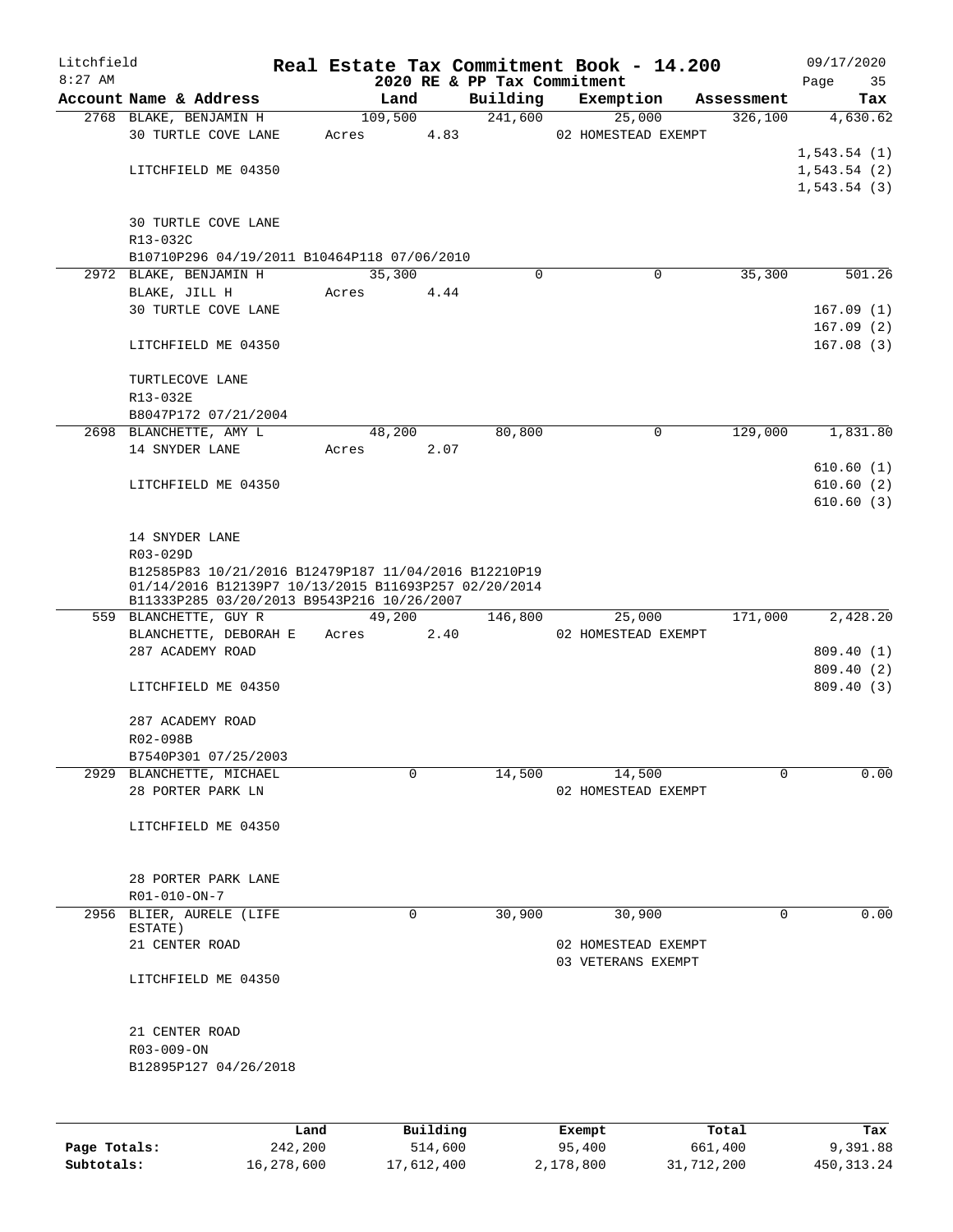| Litchfield<br>$8:27$ AM |                                                                   |         |               | 2020 RE & PP Tax Commitment | Real Estate Tax Commitment Book - 14.200 |            | 09/17/2020<br>Page<br>36 |
|-------------------------|-------------------------------------------------------------------|---------|---------------|-----------------------------|------------------------------------------|------------|--------------------------|
|                         | Account Name & Address                                            |         | Land          | Building                    | Exemption                                | Assessment | Tax                      |
|                         | 956 BLISS, JENNIFER H                                             |         | 60,200        | 130, 100                    | $\Omega$                                 | 190,300    | 2,702.26                 |
|                         | BLISS, VANESSA J                                                  |         | 6.24<br>Acres |                             |                                          |            |                          |
|                         | 2499 HALLOWELL ROAD                                               |         |               |                             |                                          |            | 900.75(1)                |
|                         |                                                                   |         |               |                             |                                          |            | 900.75(2)                |
|                         | LITCHFIELD ME 04350                                               |         |               |                             |                                          |            | 900.76(3)                |
|                         | 2499 HALLOWELL ROAD                                               |         |               |                             |                                          |            |                          |
|                         | R06-009                                                           |         |               |                             |                                          |            |                          |
|                         | B12156P159 10/29/2015 B12156P157 10/29/2015                       |         |               |                             |                                          |            |                          |
|                         | B11594P255 12/18/2013 B6527P307 06/19/2001                        |         |               |                             |                                          |            |                          |
|                         | 2741 BLOCHER, DAVID                                               |         | 87,700        | $\Omega$                    | $\Omega$                                 | 87,700     | 1,245.34                 |
|                         | 638 OAK HILL ROAD                                                 | Acres   | 114.69        |                             |                                          |            |                          |
|                         |                                                                   |         |               |                             |                                          |            | 415.11(1)                |
|                         | Litchfield ME 04350                                               |         |               |                             |                                          |            | 415.11(2)                |
|                         |                                                                   |         |               |                             |                                          |            | 415.12(3)                |
|                         |                                                                   |         |               |                             |                                          |            |                          |
|                         | OAK HILL ROAD                                                     |         |               |                             |                                          |            |                          |
|                         | R03-078B                                                          |         |               |                             |                                          |            |                          |
|                         | B2903P201 01/10/1986                                              |         |               |                             |                                          |            |                          |
|                         | 155 BLOCHER, DAVID M, HELEN<br><b>B. WARREN</b>                   |         | 58,500        | 182,100                     | 31,000                                   | 209,600    | 2,976.32                 |
|                         | 638 OAKHILL ROAD                                                  | Acres   | 5.51          |                             | 03 VETERANS EXEMPT                       |            |                          |
|                         |                                                                   |         |               |                             | 02 HOMESTEAD EXEMPT                      |            | 992.11 (1)               |
|                         | LITCHFIELD ME 04350                                               |         |               |                             |                                          |            | 992.11(2)                |
|                         |                                                                   |         |               |                             |                                          |            | 992.10 (3)               |
|                         |                                                                   |         |               |                             |                                          |            |                          |
|                         | 638 OAK HILL ROAD                                                 |         |               |                             |                                          |            |                          |
|                         | R03-078                                                           |         |               |                             |                                          |            |                          |
|                         | B10259P77 10/30/2009 B2903P201 01/10/1986 B1897P247               |         |               |                             |                                          |            |                          |
|                         | 1622 BLYTHE, MARK H                                               |         | 124,000       | 128,300                     | 25,000                                   | 227,300    | 3,227.66                 |
|                         | BLYTHE, JANET C                                                   | Acres   | 0.66          |                             | 02 HOMESTEAD EXEMPT                      |            |                          |
|                         | 55 WASHINGTON LANE                                                |         |               |                             |                                          |            | 1,075.89(1)              |
|                         |                                                                   |         |               |                             |                                          |            | 1,075.89(2)              |
|                         | LITCHFIELD ME 04350                                               |         |               |                             |                                          |            | 1,075.88(3)              |
|                         |                                                                   |         |               |                             |                                          |            |                          |
|                         | 55 WASHINGTON LANE                                                |         |               |                             |                                          |            |                          |
|                         | $U07 - 004$<br>B10405P88 05/03/2010 B10405P68 05/03/2010 B1452P62 |         |               |                             |                                          |            |                          |
|                         | 1337 BODWELL, WILLIAM E II                                        |         | 227,500       | 60,000                      | $\Omega$                                 | 287,500    | 4,082.50                 |
|                         | 8 ARBOR AVE.                                                      | Acres   | 0.65          |                             |                                          |            |                          |
|                         |                                                                   |         |               |                             |                                          |            | 1,360.83(1)              |
|                         | TOPSHAM ME 04086                                                  |         |               |                             |                                          |            | 1,360.83(2)              |
|                         |                                                                   |         |               |                             |                                          |            | 1,360.84(3)              |
|                         |                                                                   |         |               |                             |                                          |            |                          |
|                         | 397 PEACEPIPE DRIVE                                               |         |               |                             |                                          |            |                          |
|                         | $U28 - 010$                                                       |         |               |                             |                                          |            |                          |
|                         | B12015P162 06/19/2015 B2587P31 07/15/1983                         |         |               |                             |                                          |            |                          |
|                         | 600 BODWELL, WILLIAM E. II                                        |         | 49,200        | 124,400                     | $\mathbf 0$                              | 173,600    | 2,465.12                 |
|                         | 135 MAINE STREET PMB                                              | Acres   | 2.40          |                             |                                          |            |                          |
|                         | 127                                                               |         |               |                             |                                          |            |                          |
|                         |                                                                   |         |               |                             |                                          |            | 821.71 (1)               |
|                         | BRUNSWICK ME 04011                                                |         |               |                             |                                          |            | 821.71 (2)               |
|                         |                                                                   |         |               |                             |                                          |            | 821.70 (3)               |
|                         |                                                                   |         |               |                             |                                          |            |                          |
|                         | 83 HARDSCRABBLE ROAD                                              |         |               |                             |                                          |            |                          |
|                         | R14-009A                                                          |         |               |                             |                                          |            |                          |
|                         | B13458P201 01/15/2020                                             |         |               |                             |                                          |            |                          |
|                         |                                                                   |         |               |                             |                                          |            |                          |
|                         |                                                                   | Land    | Building      |                             | Exempt                                   | Total      | Tax                      |
| Page Totals:            |                                                                   | 607,100 | 624,900       |                             | 56,000                                   | 1,176,000  | 16,699.20                |

**Subtotals:** 16,885,700 18,237,300 2,234,800 32,888,200 467,012.44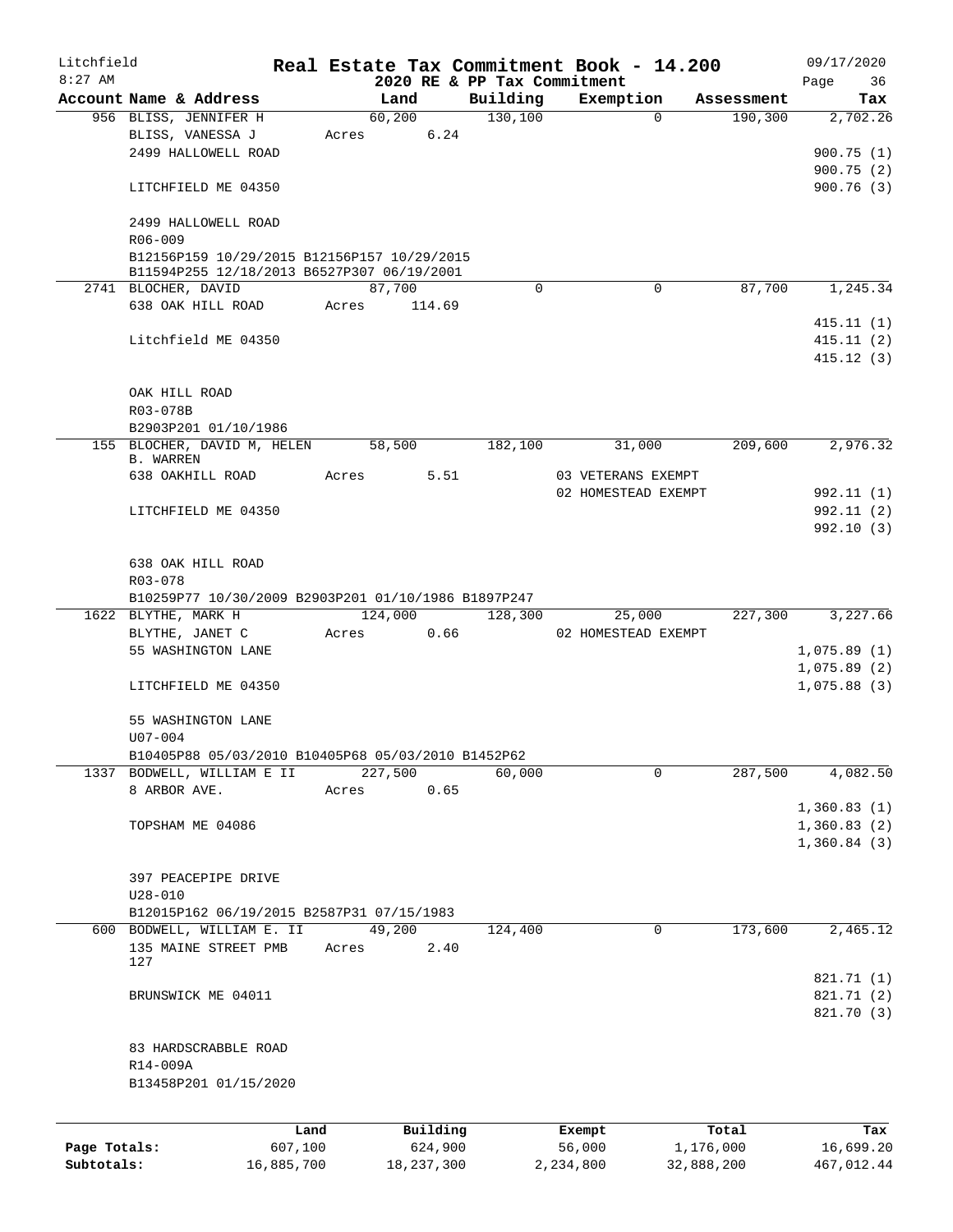| Litchfield<br>$8:27$ AM |                                                                                                             |                 |       |         |                     | 2020 RE & PP Tax Commitment | Real Estate Tax Commitment Book - 14.200            |                    | 09/17/2020<br>37<br>Page           |
|-------------------------|-------------------------------------------------------------------------------------------------------------|-----------------|-------|---------|---------------------|-----------------------------|-----------------------------------------------------|--------------------|------------------------------------|
|                         | Account Name & Address                                                                                      |                 |       | Land    |                     | Building                    | Exemption                                           | Assessment         | Tax                                |
|                         | 2167 BODWELL, WILLIAM E. II<br>135 MAINE STREET PMB<br>127                                                  |                 | Acres | 19,000  | 51.00               | $\Omega$                    | $\Omega$                                            | 19,000             | 269.80                             |
|                         | BRUNSWICK ME 04011                                                                                          |                 |       |         |                     |                             |                                                     |                    | 89.93(1)<br>89.93 (2)<br>89.94 (3) |
|                         | 5 BEAVER DRIVE<br>$R14 - 009$                                                                               |                 |       |         |                     |                             |                                                     |                    |                                    |
|                         | B13458P204 01/15/2020                                                                                       |                 |       |         |                     |                             |                                                     |                    |                                    |
|                         | 161 BOLDUC, WILFRED L<br>658 PLAINS RD                                                                      |                 | Acres | 52,300  | 3.43                | 124,400                     | 31,000<br>02 HOMESTEAD EXEMPT<br>03 VETERANS EXEMPT | 145,700            | 2,068.94<br>689.65(1)              |
|                         | LITCHFIELD ME 04350                                                                                         |                 |       |         |                     |                             |                                                     |                    | 689.65 (2)<br>689.64 (3)           |
|                         | 658 PLAINS ROAD<br>R08-011                                                                                  |                 |       |         |                     |                             |                                                     |                    |                                    |
|                         | B3119P72<br>742 BOLTON-PISTOLE,                                                                             |                 |       | 60,200  |                     | 187,300                     | 25,000                                              | 222,500            | 3,159.50                           |
|                         | CHRISTINE Y                                                                                                 |                 |       |         |                     |                             |                                                     |                    |                                    |
|                         | 56 GUSTIN ROAD                                                                                              |                 | Acres |         | 6.30                |                             | 02 HOMESTEAD EXEMPT                                 |                    | 1,053.17(1)                        |
|                         | LITCHFIELD ME 04350                                                                                         |                 |       |         |                     |                             |                                                     |                    | 1,053.17(2)                        |
|                         |                                                                                                             |                 |       |         |                     |                             |                                                     |                    | 1,053.16(3)                        |
|                         | 56 GUSTIN ROAD<br>R04-043B                                                                                  |                 |       |         |                     |                             |                                                     |                    |                                    |
|                         | B12143P138 10/22/2015 B12073P81 08/13/2015 B11892P31<br>12/31/2014 B8615P232 09/23/2005 B6169P46 10/08/2004 |                 |       |         |                     |                             |                                                     |                    |                                    |
|                         | 163 BONIN, KENDALL                                                                                          |                 |       | 42,600  |                     | 55,300                      | 25,000                                              | 72,900             | 1,035.18                           |
|                         | 18 PLAINS ROAD                                                                                              |                 | Acres |         | 1.20                |                             | 02 HOMESTEAD EXEMPT                                 |                    |                                    |
|                         |                                                                                                             |                 |       |         |                     |                             |                                                     |                    | 345.06(1)<br>345.06(2)             |
|                         | LITCHFIELD ME 04350                                                                                         |                 |       |         |                     |                             |                                                     |                    | 345.06(3)                          |
|                         | 18 PLAINS ROAD<br>$R06 - 049$                                                                               |                 |       |         |                     |                             |                                                     |                    |                                    |
|                         | B1554P629<br>2135 BONN, WILLIAM                                                                             |                 |       | 151,800 |                     | 140,500                     | 37,000                                              | 255,300            | 3,625.26                           |
|                         | BONN, ROBIN                                                                                                 |                 | Acres |         | 2.75                |                             | 02 HOMESTEAD EXEMPT                                 |                    |                                    |
|                         | 70 BUKER ROAD                                                                                               |                 |       |         |                     |                             | 14 WW2 Vet NonRes                                   |                    | 1,208.42(1)                        |
|                         |                                                                                                             |                 |       |         |                     |                             | 14 WW2 Vet NonRes                                   |                    | 1,208.42(2)                        |
|                         | LITCHFIELD ME 04350                                                                                         |                 |       |         |                     |                             |                                                     |                    | 1, 208.42(3)                       |
|                         | 70 BUKER ROAD                                                                                               |                 |       |         |                     |                             |                                                     |                    |                                    |
|                         | R05-006A                                                                                                    |                 |       |         |                     |                             |                                                     |                    |                                    |
|                         | B5997P184 07/06/1999                                                                                        |                 |       |         |                     |                             |                                                     |                    |                                    |
|                         | 1426 BONNER, ANDREW P                                                                                       |                 |       | 55,700  |                     | 253,900                     | 25,000                                              | 284,600            | 4,041.32                           |
|                         | BONNER, CATHERINE G<br>1012 RICHMOND ROAD                                                                   |                 | Acres |         | 4.57                |                             | 02 HOMESTEAD EXEMPT                                 |                    | 1,347.11(1)                        |
|                         |                                                                                                             |                 |       |         |                     |                             |                                                     |                    | 1,347.11(2)                        |
|                         | LITCHFIELD ME 04350                                                                                         |                 |       |         |                     |                             |                                                     |                    | 1,347.10(3)                        |
|                         | 1012 RICHMOND ROAD<br>R01-001A                                                                              |                 |       |         |                     |                             |                                                     |                    |                                    |
|                         | B12988P17 08/07/2018 B5116P86 04/25/1996                                                                    |                 |       |         |                     |                             |                                                     |                    |                                    |
|                         |                                                                                                             |                 |       |         |                     |                             |                                                     |                    |                                    |
| Page Totals:            |                                                                                                             | Land<br>381,600 |       |         | Building<br>761,400 |                             | Exempt<br>143,000                                   | Total<br>1,000,000 | Tax<br>14,200.00                   |

**Subtotals:** 17,267,300 18,998,700 2,377,800 33,888,200 481,212.44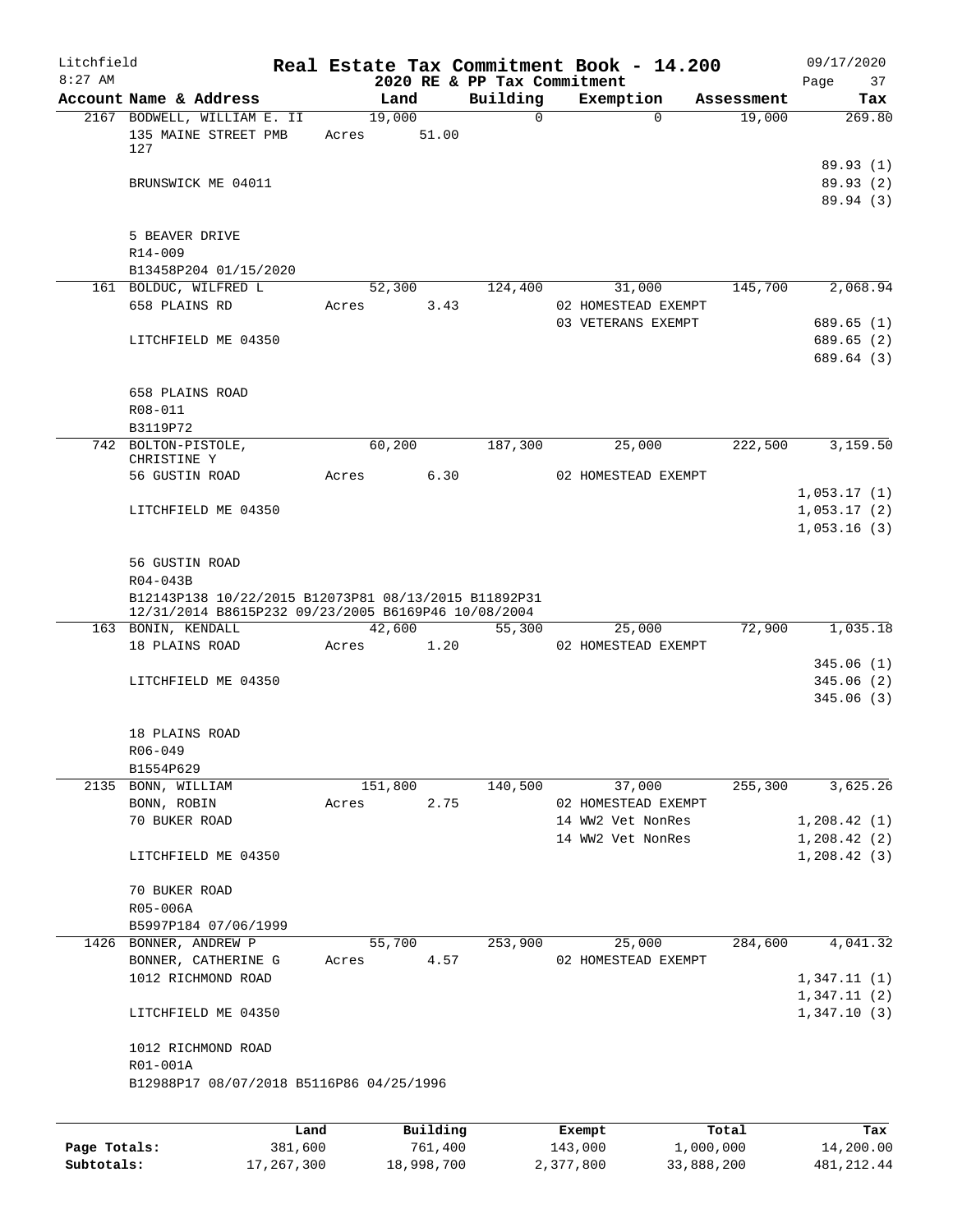| Litchfield   |                                                                               |            |       |                             |          | Real Estate Tax Commitment Book - 14.200 |              | 09/17/2020   |
|--------------|-------------------------------------------------------------------------------|------------|-------|-----------------------------|----------|------------------------------------------|--------------|--------------|
| $8:27$ AM    |                                                                               |            |       | 2020 RE & PP Tax Commitment |          |                                          |              | Page<br>38   |
|              | Account Name & Address                                                        |            |       | Land                        | Building | Exemption                                | Assessment   | Tax          |
|              | 1073 BONTE, COLETTE M                                                         |            |       | 53,400                      | 156,100  | 25,000                                   | 184,500      | 2,619.90     |
|              | 27 HARDSCRABBLE ROAD                                                          |            | Acres | 3.80                        |          | 02 HOMESTEAD EXEMPT                      |              |              |
|              |                                                                               |            |       |                             |          |                                          |              | 873.30 (1)   |
|              | LITCHFIELD ME 04350                                                           |            |       |                             |          |                                          |              | 873.30 (2)   |
|              |                                                                               |            |       |                             |          |                                          |              | 873.30 (3)   |
|              |                                                                               |            |       |                             |          |                                          |              |              |
|              | 27 HARDSCRABBLE ROAD                                                          |            |       |                             |          |                                          |              |              |
|              | $U20 - 008$                                                                   |            |       |                             |          |                                          |              |              |
|              | B10008P217 03/12/2009 B9876P317 08/08/2008 B6363P218<br>12/06/2000            |            |       |                             |          |                                          |              |              |
|              | 165 BOOTHBY, GARY R                                                           |            |       | 47,100                      | 122,100  | 31,000                                   | 138,200      | 1,962.44     |
|              | 1425 HALLOWELL RD                                                             |            | Acres | 1.70                        |          | 02 HOMESTEAD EXEMPT                      |              |              |
|              |                                                                               |            |       |                             |          | 03 VETERANS EXEMPT                       |              | 654.15(1)    |
|              | LITCHFIELD ME 04350                                                           |            |       |                             |          |                                          |              | 654.15(2)    |
|              |                                                                               |            |       |                             |          |                                          |              | 654.14(3)    |
|              |                                                                               |            |       |                             |          |                                          |              |              |
|              | 1425 HALLOWELL ROAD                                                           |            |       |                             |          |                                          |              |              |
|              | R14-040                                                                       |            |       |                             |          |                                          |              |              |
|              | B3323P216                                                                     |            |       |                             |          |                                          |              |              |
|              | 1522 BORNSTEIN MARK F                                                         |            |       | 76,300                      | 148,100  | 25,000                                   | 199,400      | 2,831.48     |
|              | 2183 HALLOWELL ROAD                                                           |            | Acres | 41.00                       |          | 02 HOMESTEAD EXEMPT                      |              |              |
|              |                                                                               |            |       |                             |          |                                          |              | 943.83 (1)   |
|              | LITCHFIELD ME 04350                                                           |            |       |                             |          |                                          |              | 943.83 (2)   |
|              |                                                                               |            |       |                             |          |                                          |              | 943.82 (3)   |
|              |                                                                               |            |       |                             |          |                                          |              |              |
|              | 2183 HALLOWELL ROAD                                                           |            |       |                             |          |                                          |              |              |
|              | R11-024                                                                       |            |       |                             |          |                                          |              |              |
|              | B9815P86 08/05/2008 B7108P308 10/21/2002 B7108P306                            |            |       |                             |          |                                          |              |              |
|              | 10/21/2002                                                                    |            |       |                             |          |                                          |              |              |
|              | 167 BOSSE NORMAND C                                                           |            |       | 42,400                      | 104,700  | 31,000                                   | 116,100      | 1,648.62     |
|              | 440 ACADEMY ROAD                                                              |            | Acres | 0.80                        |          | 02 HOMESTEAD EXEMPT                      |              |              |
|              |                                                                               |            |       |                             |          | 03 VETERANS EXEMPT                       |              | 549.54(1)    |
|              | LITCHFIELD ME 04350                                                           |            |       |                             |          |                                          |              | 549.54(2)    |
|              |                                                                               |            |       |                             |          |                                          |              | 549.54(3)    |
|              |                                                                               |            |       |                             |          |                                          |              |              |
|              | 440 ACADEMY ROAD                                                              |            |       |                             |          |                                          |              |              |
|              | R02-109                                                                       |            |       |                             |          |                                          |              |              |
|              | B4746P101 08/15/1994                                                          |            |       |                             |          |                                          |              |              |
|              | 333 BOSSE, GERARD C                                                           |            |       | 170,500                     | 287,800  | 25,000                                   | 433,300      | 6,152.86     |
|              | BOSSE, CHRISTINE H                                                            |            | Acres | 1.17                        |          | 02 HOMESTEAD EXEMPT                      |              |              |
|              | 19 WEED DRIVE                                                                 |            |       |                             |          |                                          |              | 2,050.95(1)  |
|              |                                                                               |            |       |                             |          |                                          |              | 2,050.95(2)  |
|              | LITCHFIELD ME 04350                                                           |            |       |                             |          |                                          |              | 2,050.96(3)  |
|              |                                                                               |            |       |                             |          |                                          |              |              |
|              | 19 WEED DRIVE                                                                 |            |       |                             |          |                                          |              |              |
|              | $U25 - 011$                                                                   |            |       |                             |          |                                          |              |              |
|              | B12412P119 08/24/2016 B12409P298 08/19/2016                                   |            |       |                             |          |                                          |              |              |
|              | B12409P296 08/19/2016 B12194P39 12/22/2015<br>B12127P133 10/08/2015 B5487P145 |            |       |                             |          |                                          |              |              |
| 168          | BOSTON, JEFFREY S                                                             |            |       | 230,100                     | 133,800  | 0                                        | 363,900      | 5,167.38     |
|              | 117 PARKWOOD DRIVE                                                            |            | Acres | 0.73                        |          |                                          |              |              |
|              |                                                                               |            |       |                             |          |                                          |              | 1,722.46(1)  |
|              | AUGUSTA ME 04330                                                              |            |       |                             |          |                                          |              | 1,722.46 (2) |
|              |                                                                               |            |       |                             |          |                                          |              | 1,722.46(3)  |
|              |                                                                               |            |       |                             |          |                                          |              |              |
|              | 417 PEACEPIPE DRIVE                                                           |            |       |                             |          |                                          |              |              |
|              | $U28 - 013$                                                                   |            |       |                             |          |                                          |              |              |
|              | B11593P275 12/05/2013 B11593P271 12/05/2013                                   |            |       |                             |          |                                          |              |              |
|              | B10694P181 03/24/2011 B8483P137 06/29/2005 B3843P6                            |            |       |                             |          |                                          |              |              |
|              |                                                                               | Land       |       | Building                    |          | Exempt                                   | Total        | Tax          |
| Page Totals: |                                                                               | 619,800    |       | 952,600                     |          | 137,000                                  | 1,435,400    | 20,382.68    |
| Subtotals:   |                                                                               | 17,887,100 |       | 19,951,300                  |          | 2,514,800                                | 35, 323, 600 | 501,595.12   |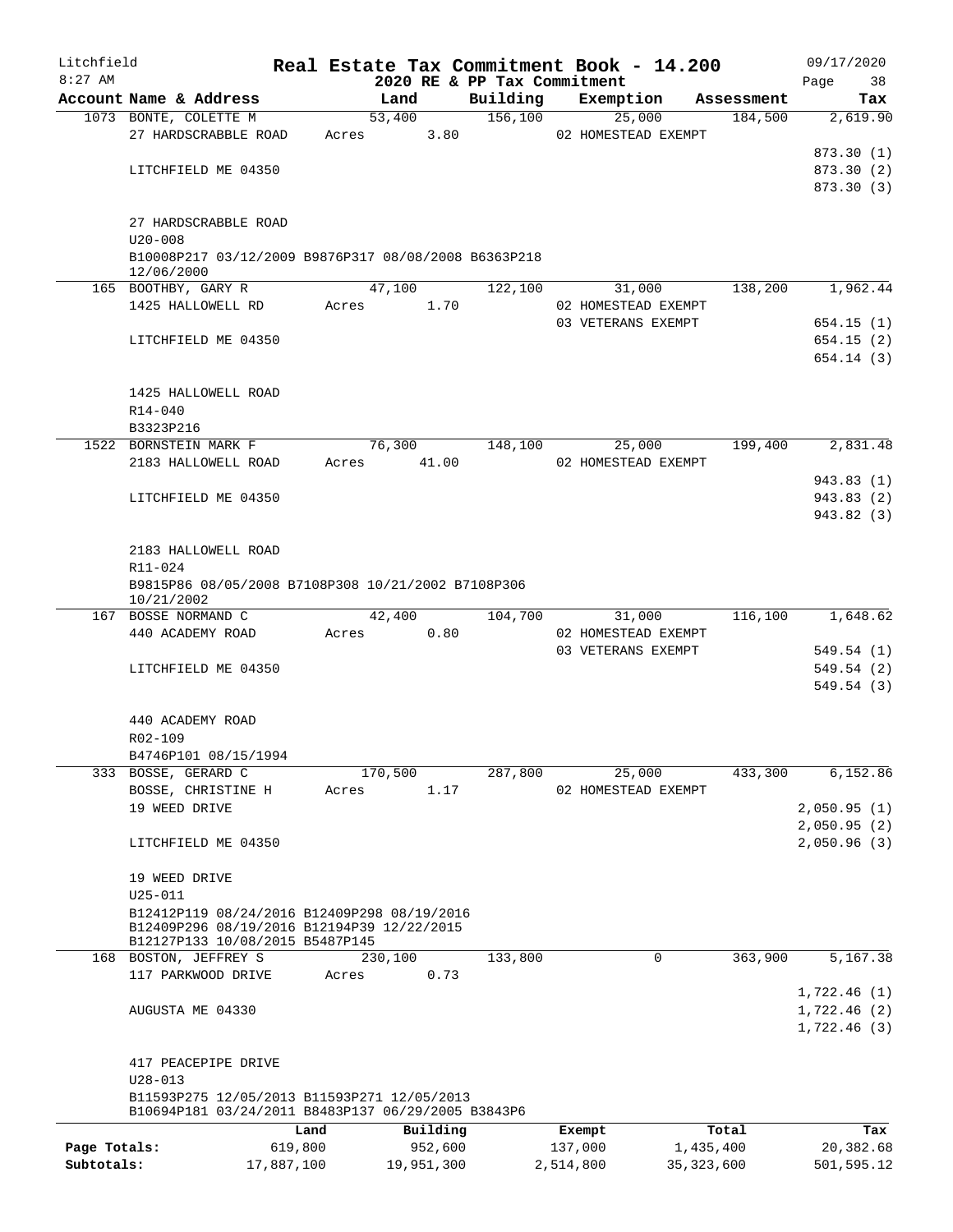| Litchfield |                                            |         |        |                             | Real Estate Tax Commitment Book - 14.200 |                     | 09/17/2020   |
|------------|--------------------------------------------|---------|--------|-----------------------------|------------------------------------------|---------------------|--------------|
| $8:27$ AM  |                                            |         |        | 2020 RE & PP Tax Commitment |                                          |                     | 39<br>Page   |
|            | Account Name & Address                     |         | Land   | Building                    | Exemption                                | Assessment          | Tax          |
|            | 1877 BOUCHARD, GARY J                      | 166,600 |        | 109,900                     |                                          | 276,500<br>$\Omega$ | 3,926.30     |
|            | MCHALE G.M.<br>2305 TURNING LEAFE DR       | Acres   | 0.45   |                             |                                          |                     | 1,308.77(1)  |
|            |                                            |         |        |                             |                                          |                     | 1,308.77(2)  |
|            | OCEN SPRINGS MS 39564                      |         |        |                             |                                          |                     | 1,308.76(3)  |
|            | 13 MEMORY LANE                             |         |        |                             |                                          |                     |              |
|            | $U12 - 025$                                |         |        |                             |                                          |                     |              |
|            | B5657P165 06/29/1998                       |         |        |                             |                                          |                     |              |
|            | 1253 BOUCHARD, JENNIFER L                  |         | 57,000 | 86,200                      | 25,000                                   | 118,200             | 1,678.44     |
|            | 308 DENNIS HILL ROAD                       | Acres   | 5.00   |                             | 02 HOMESTEAD EXEMPT                      |                     |              |
|            |                                            |         |        |                             |                                          |                     | 559.48(1)    |
|            | LITCHFIELD ME 04350                        |         |        |                             |                                          |                     | 559.48 (2)   |
|            |                                            |         |        |                             |                                          |                     | 559.48(3)    |
|            | 308 DENNIS HILL ROAD                       |         |        |                             |                                          |                     |              |
|            | R13-021                                    |         |        |                             |                                          |                     |              |
|            | B10235P115 10/07/2009 B4402P288 05/27/1993 |         |        |                             |                                          |                     |              |
|            | 174 BOUCHARD, RAYMOND P                    |         | 93,200 | 208,000                     | 31,000                                   | 270,200             | 3,836.84     |
|            | BOUCHARD, SUSANNE M                        | Acres   | 22.64  |                             | 03 VETERANS EXEMPT                       |                     |              |
|            | P O BOX 332                                |         |        |                             | 02 HOMESTEAD EXEMPT                      |                     | 1, 278.95(1) |
|            |                                            |         |        |                             |                                          |                     | 1,278.95(2)  |
|            | LITCHFIELD ME 04350                        |         |        |                             |                                          |                     | 1,278.94(3)  |
|            | 45 PURGATORY DRIVE                         |         |        |                             |                                          |                     |              |
|            | R12-024                                    |         |        |                             |                                          |                     |              |
|            | B2586P123                                  |         |        |                             |                                          |                     |              |
|            | 629 BOUCHARD, TROY J                       |         | 45,600 | 171,200                     | 25,000                                   | 191,800             | 2,723.56     |
|            | 42 NOTTINGHAM LANE                         | Acres   | 1.20   |                             | 02 HOMESTEAD EXEMPT                      |                     |              |
|            |                                            |         |        |                             |                                          |                     | 907.85(1)    |
|            | LITCHFIELD ME 04350                        |         |        |                             |                                          |                     | 907.85(2)    |
|            |                                            |         |        |                             |                                          |                     | 907.86(3)    |
|            | 42 NOTTINGHAM LANE                         |         |        |                             |                                          |                     |              |
|            | $R11 - 035 - 3 - A$                        |         |        |                             |                                          |                     |              |
|            | B10937P224 01/11/2012 B7754P55 12/01/2003  |         |        |                             |                                          |                     |              |
|            | 2595 BOUCHER KENNETH E                     |         | 55,200 | 259,000                     | 25,000                                   | 289,200             | 4,106.64     |
|            | 487 PLAINS ROAD                            | Acres   | 4.39   |                             | 02 HOMESTEAD EXEMPT                      |                     |              |
|            |                                            |         |        |                             |                                          |                     | 1,368.88(1)  |
|            | LITCHFIELD ME 04350                        |         |        |                             |                                          |                     | 1,368.88(2)  |
|            |                                            |         |        |                             |                                          |                     | 1,368.88(3)  |
|            |                                            |         |        |                             |                                          |                     |              |
|            | 487 PLAINS ROAD<br>R07-031A-4              |         |        |                             |                                          |                     |              |
|            | B9563P105 11/13/2007                       |         |        |                             |                                          |                     |              |
|            | 2596 BOUCHER KENNETH E                     |         | 12,800 | 0                           |                                          | 12,800<br>0         | 181.76       |
|            | 487 PLAINS ROAD                            | Acres   | 4.29   |                             |                                          |                     |              |
|            |                                            |         |        |                             |                                          |                     | 60.59(1)     |
|            | LITCHFIELD ME 04350                        |         |        |                             |                                          |                     | 60.59(2)     |
|            |                                            |         |        |                             |                                          |                     | 60.58(3)     |
|            |                                            |         |        |                             |                                          |                     |              |
|            | PLAINS ROAD                                |         |        |                             |                                          |                     |              |
|            | R07-031A-5                                 |         |        |                             |                                          |                     |              |
|            | B13339P227 09/17/2019                      |         |        |                             |                                          |                     |              |
|            |                                            |         |        |                             |                                          |                     |              |
|            |                                            |         |        |                             |                                          |                     |              |

|              | Land       | Building   | Exempt    | Total      | Tax        |
|--------------|------------|------------|-----------|------------|------------|
| Page Totals: | 430,400    | 834,300    | 106,000   | 1,158,700  | 16,453.54  |
| Subtotals:   | 18,317,500 | 20,785,600 | 2,620,800 | 36,482,300 | 518,048.66 |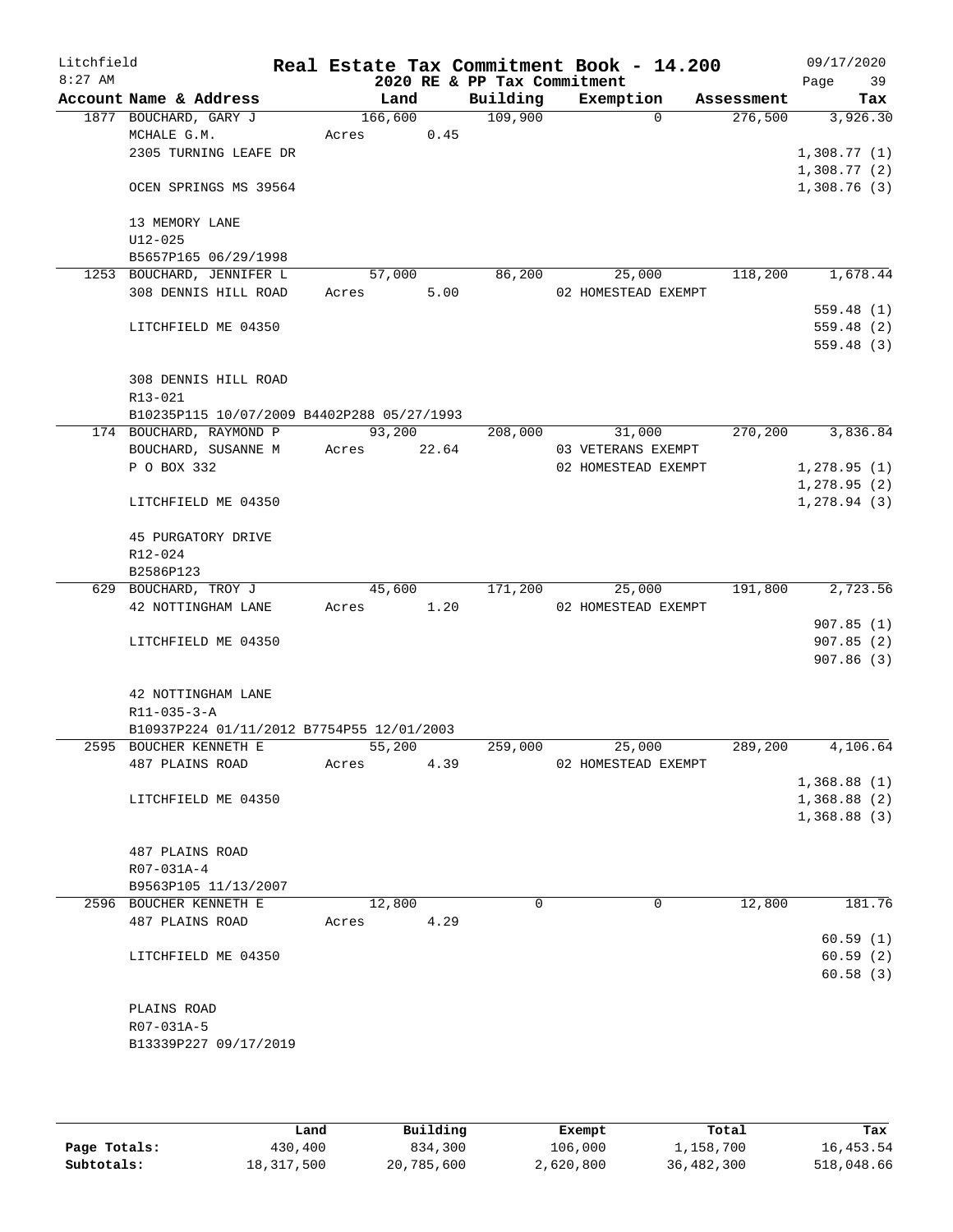| Litchfield<br>$8:27$ AM |                                                      |                 |       | 2020 RE & PP Tax Commitment | Real Estate Tax Commitment Book - 14.200 |            | 09/17/2020<br>Page<br>40 |
|-------------------------|------------------------------------------------------|-----------------|-------|-----------------------------|------------------------------------------|------------|--------------------------|
|                         | Account Name & Address                               | Land            |       | Building                    | Exemption                                | Assessment | Tax                      |
|                         | 176 BOUCHER, DAVID                                   | 41,100          |       | $\Omega$                    | $\Omega$                                 | 41,100     | 583.62                   |
|                         | 7 CHURCH STREET                                      | Acres           | 7.50  |                             |                                          |            |                          |
|                         |                                                      |                 |       |                             |                                          |            | 194.54(1)                |
|                         | LEWISTON ME 04240                                    |                 |       |                             |                                          |            | 194.54(2)                |
|                         |                                                      |                 |       |                             |                                          |            | 194.54(3)                |
|                         |                                                      |                 |       |                             |                                          |            |                          |
|                         | OAK HILL ROAD                                        |                 |       |                             |                                          |            |                          |
|                         | $R04 - 023$                                          |                 |       |                             |                                          |            |                          |
|                         | B3518P267                                            |                 |       |                             |                                          | 154,600    | 2,195.32                 |
|                         | 1408 BOUCHER, GREGORY L<br>BOUCHER, RAMONA R         | 45,000<br>Acres | 1.00  | 134,600                     | 25,000<br>02 HOMESTEAD EXEMPT            |            |                          |
|                         | 55 RICHMOND ROAD                                     |                 |       |                             |                                          |            | 731.77 (1)               |
|                         |                                                      |                 |       |                             |                                          |            | 731.77(2)                |
|                         | LITCHFIELD ME 04350                                  |                 |       |                             |                                          |            | 731.78 (3)               |
|                         |                                                      |                 |       |                             |                                          |            |                          |
|                         | 55 RICHMOND ROAD                                     |                 |       |                             |                                          |            |                          |
|                         | $R03 - 059$                                          |                 |       |                             |                                          |            |                          |
|                         | B10987P104 03/19/2012 B9726P146 05/12/2008 B5390P335 |                 |       |                             |                                          |            |                          |
|                         | 668 BOUCHER, KENNETH E                               | 252,900         |       | 132,400                     | 0                                        | 385,300    | 5,471.26                 |
|                         | 487 PLAINS ROAD                                      | Acres           | 1.59  |                             |                                          |            |                          |
|                         |                                                      |                 |       |                             |                                          |            | 1,823.75(1)              |
|                         | LITCHFIELD ME 04350                                  |                 |       |                             |                                          |            | 1,823.75(2)              |
|                         |                                                      |                 |       |                             |                                          |            | 1,823.76(3)              |
|                         |                                                      |                 |       |                             |                                          |            |                          |
|                         | 245 PEACEPIPE DRIVE                                  |                 |       |                             |                                          |            |                          |
|                         | $U29 - 010$                                          |                 |       |                             |                                          |            |                          |
|                         | B12593P56 04/28/2017 B6416P259 03/05/2001            |                 |       |                             |                                          |            |                          |
|                         | 827 BOUCHER, KENNETH E                               | 45,600          |       | 121,200                     | $\mathbf 0$                              | 166,800    | 2,368.56                 |
|                         | 487 PLAINS ROAD                                      | Acres           | 1.20  |                             |                                          |            |                          |
|                         |                                                      |                 |       |                             |                                          |            | 789.52 (1)               |
|                         | LITCHFIELD ME 04350                                  |                 |       |                             |                                          |            | 789.52 (2)               |
|                         |                                                      |                 |       |                             |                                          |            | 789.52 (3)               |
|                         | 218 PLAINS ROAD                                      |                 |       |                             |                                          |            |                          |
|                         | R07-013A                                             |                 |       |                             |                                          |            |                          |
|                         | B11651P317 03/20/2014 B2010P162 06/20/1977           |                 |       |                             |                                          |            |                          |
|                         | 1433 BOUCK, KEVIN E                                  | 69,500          |       | 156,500                     | 25,000                                   | 201,000    | 2,854.20                 |
|                         | BOUCK, KRYSTLE J                                     | Acres           | 20.00 |                             | 02 HOMESTEAD EXEMPT                      |            |                          |
|                         | 121 HUNTINGTON HILL                                  |                 |       |                             |                                          |            | 951.40(1)                |
|                         | ROAD                                                 |                 |       |                             |                                          |            |                          |
|                         |                                                      |                 |       |                             |                                          |            | 951.40(2)                |
|                         | LITCHFIELD ME 04350                                  |                 |       |                             |                                          |            | 951.40 (3)               |
|                         |                                                      |                 |       |                             |                                          |            |                          |
|                         | 121 HUNTINGTON HILL                                  |                 |       |                             |                                          |            |                          |
|                         | R11-041                                              |                 |       |                             |                                          |            |                          |
|                         | B1357P334                                            |                 |       |                             |                                          | 175,000    |                          |
|                         | 179 BOUDREAU, PAUL                                   | 45,300          |       | 154,700                     | 25,000<br>02 HOMESTEAD EXEMPT            |            | 2,485.00                 |
|                         | 264 MAXWELL RD                                       | Acres           | 1.10  |                             |                                          |            | 828.33 (1)               |
|                         | LITCHFIELD ME 04350                                  |                 |       |                             |                                          |            | 828.33 (2)               |
|                         |                                                      |                 |       |                             |                                          |            | 828.34 (3)               |
|                         |                                                      |                 |       |                             |                                          |            |                          |
|                         | 264 MAXWELL ROAD                                     |                 |       |                             |                                          |            |                          |
|                         | R03-055                                              |                 |       |                             |                                          |            |                          |
|                         | B1905P276                                            |                 |       |                             |                                          |            |                          |
|                         |                                                      |                 |       |                             |                                          |            |                          |
|                         |                                                      |                 |       |                             |                                          |            |                          |
|                         |                                                      |                 |       |                             |                                          |            |                          |

|              | Land       | Building   | Exempt    | Total      | Tax        |
|--------------|------------|------------|-----------|------------|------------|
| Page Totals: | 499,400    | 699,400    | 75,000    | 1,123,800  | 15,957.96  |
| Subtotals:   | 18,816,900 | 21,485,000 | 2,695,800 | 37,606,100 | 534,006.62 |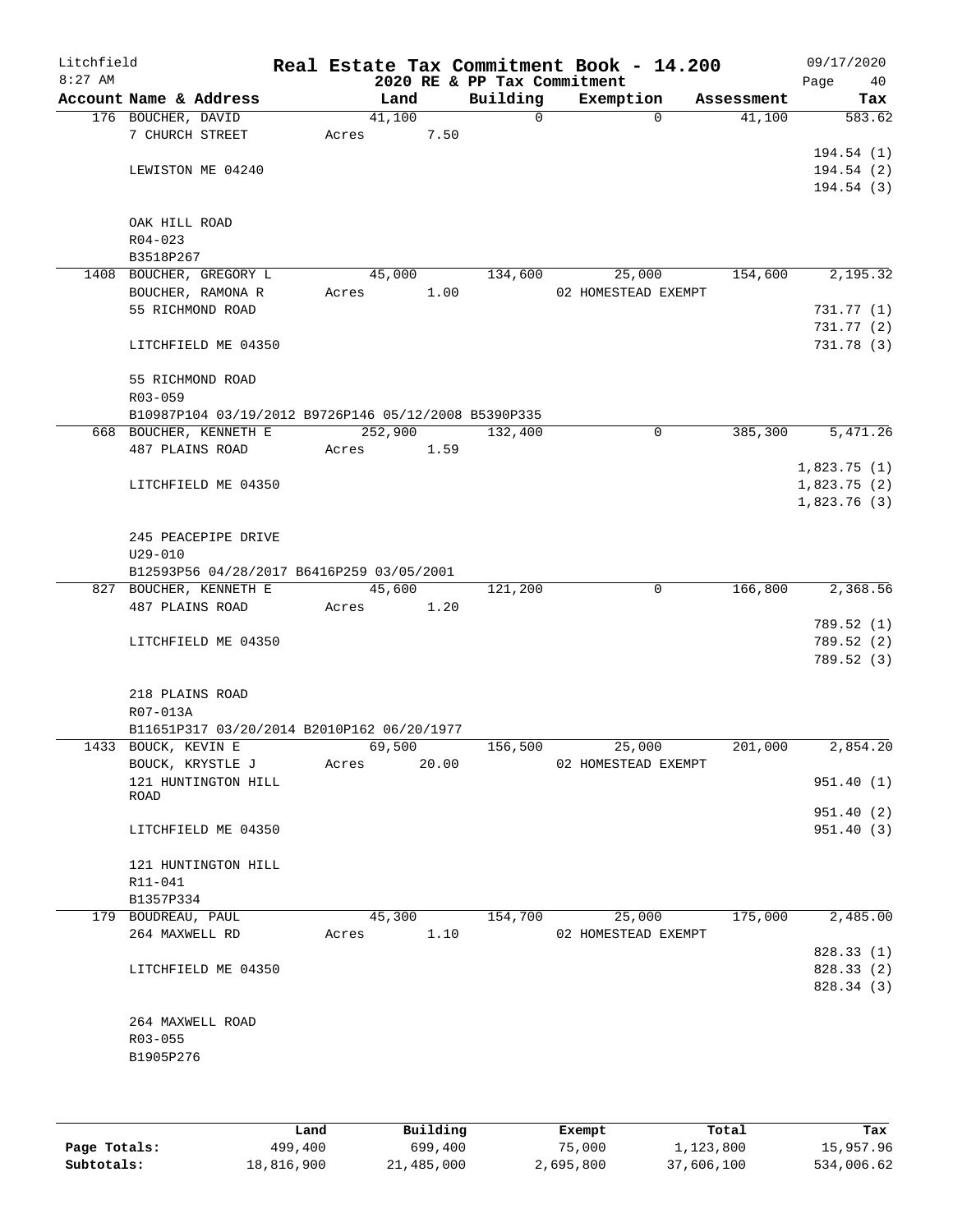| Litchfield   |                                                      |         |       |         |          |                                         | Real Estate Tax Commitment Book - 14.200 |             |            | 09/17/2020  |           |
|--------------|------------------------------------------------------|---------|-------|---------|----------|-----------------------------------------|------------------------------------------|-------------|------------|-------------|-----------|
| $8:27$ AM    | Account Name & Address                               |         |       | Land    |          | 2020 RE & PP Tax Commitment<br>Building | Exemption                                |             | Assessment | Page        | 41<br>Tax |
|              | 2720 BOUFFARD RONALD                                 |         |       | 3,200   |          | $\mathbf 0$                             |                                          | $\Omega$    | 3,200      |             | 45.44     |
|              | BOUFFARD, LISA MARIE                                 |         | Acres |         | 4.30     |                                         |                                          |             |            |             |           |
|              |                                                      |         |       |         |          |                                         |                                          |             |            |             |           |
|              | 289 OAK HILL ROAD                                    |         |       |         |          |                                         |                                          |             |            | 15.15(1)    |           |
|              |                                                      |         |       |         |          |                                         |                                          |             |            | 15.15(2)    |           |
|              | WALES ME 04280                                       |         |       |         |          |                                         |                                          |             |            | 15.14(3)    |           |
|              | OAK HILL ROAD                                        |         |       |         |          |                                         |                                          |             |            |             |           |
|              | R03-078A                                             |         |       |         |          |                                         |                                          |             |            |             |           |
|              | B11600P234 12/27/2013 B9865P238 09/29/2008           |         |       |         |          |                                         |                                          |             |            |             |           |
|              | 2842 BOULETTE, THOMAS R                              |         |       | 70,900  |          | 211,300                                 |                                          | $\mathbf 0$ | 282,200    | 4,007.24    |           |
|              | BOULETTE, LAURA R                                    |         | Acres |         | 22.71    |                                         |                                          |             |            |             |           |
|              | 4 HUNTER LANE                                        |         |       |         |          |                                         |                                          |             |            |             |           |
|              |                                                      |         |       |         |          |                                         |                                          |             |            | 1,335.75(1) |           |
|              |                                                      |         |       |         |          |                                         |                                          |             |            | 1,335.75(2) |           |
|              | LITCHFIELD ME 04350                                  |         |       |         |          |                                         |                                          |             |            | 1,335.74(3) |           |
|              | 4 HUNTER LANE                                        |         |       |         |          |                                         |                                          |             |            |             |           |
|              | R13-044B                                             |         |       |         |          |                                         |                                          |             |            |             |           |
|              |                                                      |         |       |         |          |                                         |                                          |             |            |             |           |
|              | B13326P176 09/06/2019                                |         |       |         |          |                                         |                                          |             |            |             |           |
|              | 2481 BOULEY, KAROLEE                                 |         |       | 49,000  |          | 16,600                                  |                                          | 0           | 65,600     | 931.52      |           |
|              | 39 MY WAY DRIVE                                      |         | Acres |         | 2.32     |                                         |                                          |             |            |             |           |
|              |                                                      |         |       |         |          |                                         |                                          |             |            | 310.51(1)   |           |
|              | LITCHFIELD ME 04350                                  |         |       |         |          |                                         |                                          |             |            | 310.51(2)   |           |
|              |                                                      |         |       |         |          |                                         |                                          |             |            | 310.50(3)   |           |
|              |                                                      |         |       |         |          |                                         |                                          |             |            |             |           |
|              | 64 MY WAY DRIVE                                      |         |       |         |          |                                         |                                          |             |            |             |           |
|              | R13-008C                                             |         |       |         |          |                                         |                                          |             |            |             |           |
|              | B8683P222 11/04/2005                                 |         |       |         |          |                                         |                                          |             |            |             |           |
|              | 180 BOULEY, ROGER P                                  |         |       | 45,900  |          | 148,200                                 | 31,000                                   |             | 163,100    | 2,316.02    |           |
|              | 250 MAXWELL ROAD                                     |         | Acres |         | 1.30     |                                         | 02 HOMESTEAD EXEMPT                      |             |            |             |           |
|              |                                                      |         |       |         |          |                                         | 03 VETERANS EXEMPT                       |             |            | 772.01(1)   |           |
|              | LITCHFIELD ME 04350                                  |         |       |         |          |                                         |                                          |             |            | 772.01(2)   |           |
|              |                                                      |         |       |         |          |                                         |                                          |             |            | 772.00(3)   |           |
|              |                                                      |         |       |         |          |                                         |                                          |             |            |             |           |
|              | 250 MAXWELL ROAD                                     |         |       |         |          |                                         |                                          |             |            |             |           |
|              |                                                      |         |       |         |          |                                         |                                          |             |            |             |           |
|              | R03-053                                              |         |       |         |          |                                         |                                          |             |            |             |           |
|              | B5114P116 B1909P124                                  |         |       |         |          |                                         |                                          |             |            |             |           |
|              | 182 BOURGET, LAWRENCE NEAL<br>(TRUSTEE)              |         |       | 169,400 |          | 115,500                                 |                                          | $\mathbf 0$ | 284,900    | 4,045.58    |           |
|              | 8311 BRIER CREEK                                     |         | Acres |         | 0.41     |                                         |                                          |             |            |             |           |
|              | PARKWAY                                              |         |       |         |          |                                         |                                          |             |            |             |           |
|              | <b>SUITE 105-377</b>                                 |         |       |         |          |                                         |                                          |             |            | 1,348.53(1) |           |
|              | RALEIGH NC 27617                                     |         |       |         |          |                                         |                                          |             |            | 1,348.53(2) |           |
|              |                                                      |         |       |         |          |                                         |                                          |             |            | 1,348.52(3) |           |
|              |                                                      |         |       |         |          |                                         |                                          |             |            |             |           |
|              | 95 GRANT ROAD                                        |         |       |         |          |                                         |                                          |             |            |             |           |
|              | U11-012                                              |         |       |         |          |                                         |                                          |             |            |             |           |
|              | B12275P198 03/22/2016 B12270P44 03/22/2016 B8795P296 |         |       |         |          |                                         |                                          |             |            |             |           |
|              | 01/26/2006 B1448P95 03/30/1967                       |         |       |         |          |                                         |                                          |             |            |             |           |
|              | 181 BOURGET, ROBERT                                  |         |       | 59,400  |          | 29,100                                  | 25,000                                   |             | 63,500     | 901.70      |           |
|              | BOURGET, CYNTHIA A                                   |         | Acres |         | 5.80     |                                         | 02 HOMESTEAD EXEMPT                      |             |            |             |           |
|              | 186 LIBBY RD                                         |         |       |         |          |                                         |                                          |             |            | 300.57(1)   |           |
|              |                                                      |         |       |         |          |                                         |                                          |             |            | 300.57(2)   |           |
|              | LITCHFIELD ME 04350                                  |         |       |         |          |                                         |                                          |             |            | 300.56(3)   |           |
|              |                                                      |         |       |         |          |                                         |                                          |             |            |             |           |
|              | 186 LIBBY ROAD                                       |         |       |         |          |                                         |                                          |             |            |             |           |
|              | R06-016B                                             |         |       |         |          |                                         |                                          |             |            |             |           |
|              | B3962P229 08/05/1991 B3923P259                       |         |       |         |          |                                         |                                          |             |            |             |           |
|              |                                                      |         |       |         |          |                                         |                                          |             |            |             |           |
|              |                                                      | Land    |       |         | Building |                                         | Exempt                                   |             | Total      |             | Tax       |
| Page Totals: |                                                      | 397,800 |       |         | 520,700  |                                         | 56,000                                   |             | 862,500    | 12,247.50   |           |

**Subtotals:** 19,214,700 22,005,700 2,751,800 38,468,600 546,254.12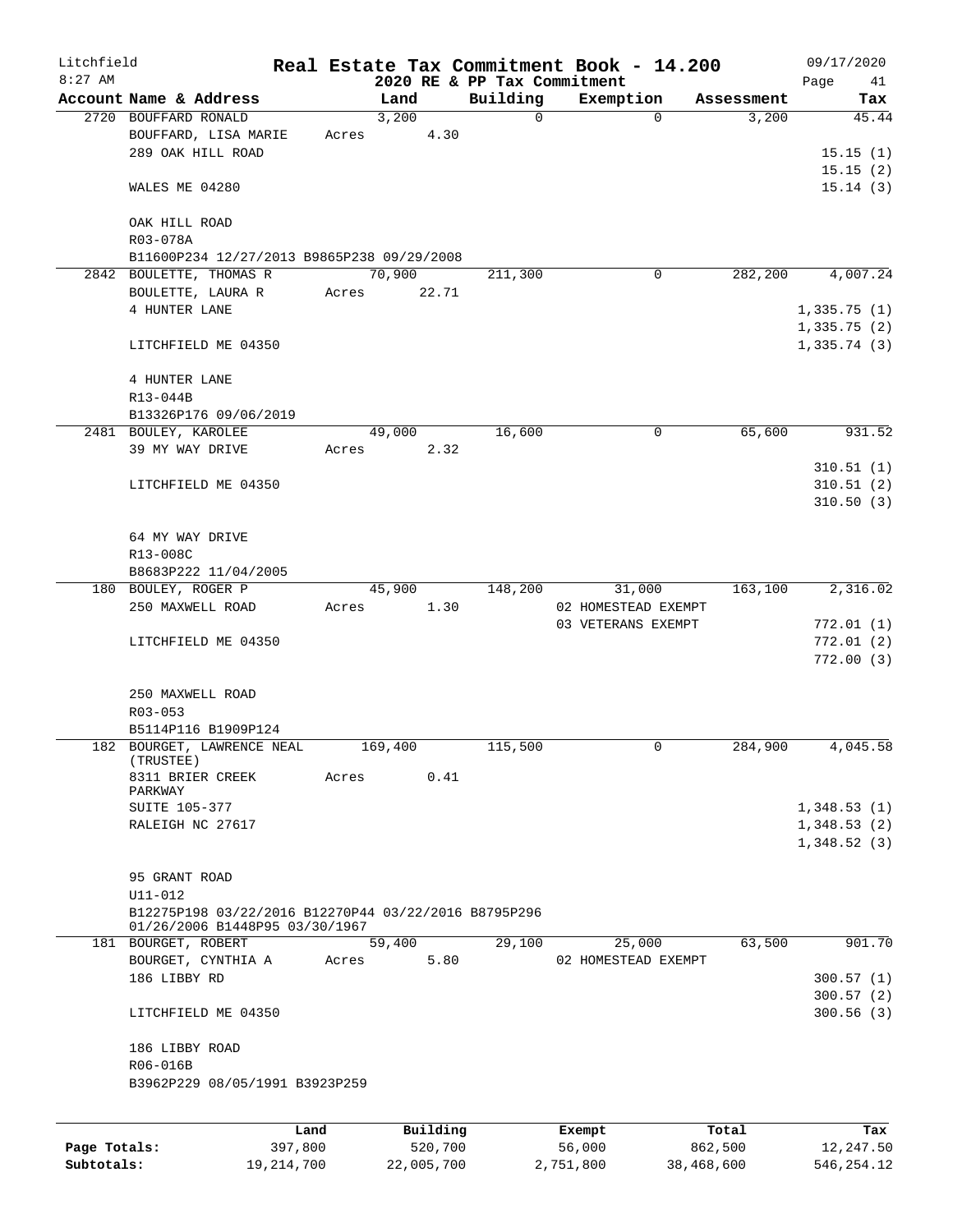| Litchfield<br>$8:27$ AM |                                                                    |      |       |         |          | 2020 RE & PP Tax Commitment | Real Estate Tax Commitment Book - 14.200 |            | 09/17/2020<br>Page<br>42 |
|-------------------------|--------------------------------------------------------------------|------|-------|---------|----------|-----------------------------|------------------------------------------|------------|--------------------------|
|                         | Account Name & Address                                             |      |       | Land    |          | Building                    | Exemption                                | Assessment | Tax                      |
|                         | 1673 BOURGET, ROGER                                                |      |       | 73,400  |          | 89,900                      | 25,000                                   | 138,300    | 1,963.86                 |
|                         | 12 GRANT RD                                                        |      | Acres |         | 2.14     |                             | 02 HOMESTEAD EXEMPT                      |            |                          |
|                         |                                                                    |      |       |         |          |                             |                                          |            | 654.62(1)                |
|                         | LITCHFIELD ME 04350                                                |      |       |         |          |                             |                                          |            | 654.62 (2)               |
|                         |                                                                    |      |       |         |          |                             |                                          |            | 654.62(3)                |
|                         | 12 GRANT ROAD                                                      |      |       |         |          |                             |                                          |            |                          |
|                         | $U10 - 019$                                                        |      |       |         |          |                             |                                          |            |                          |
|                         | B6549P207                                                          |      |       |         |          |                             |                                          |            |                          |
|                         | 1674 BOURGET, ROGER                                                |      |       | 52,200  |          | 300                         | 0                                        | 52,500     | 745.50                   |
|                         | 12 GRANT RD                                                        |      | Acres |         | 0.20     |                             |                                          |            |                          |
|                         |                                                                    |      |       |         |          |                             |                                          |            | 248.50(1)                |
|                         | LITCHFIELD ME 04350                                                |      |       |         |          |                             |                                          |            | 248.50(2)                |
|                         |                                                                    |      |       |         |          |                             |                                          |            | 248.50(3)                |
|                         | 11 GRANT ROAD                                                      |      |       |         |          |                             |                                          |            |                          |
|                         | $U10-031$                                                          |      |       |         |          |                             |                                          |            |                          |
|                         | B6549P207                                                          |      |       |         |          |                             |                                          |            |                          |
|                         | 2532 BOURGOIN, JAMES A                                             |      |       | 45,300  |          | 32,100                      | 25,000                                   | 52,400     | 744.08                   |
|                         | 13 SCHOOL LANE                                                     |      | Acres |         | 2.75     |                             | 02 HOMESTEAD EXEMPT                      |            |                          |
|                         |                                                                    |      |       |         |          |                             |                                          |            | 248.03(1)                |
|                         | LITCHFIELD ME 04350                                                |      |       |         |          |                             |                                          |            | 248.03(2)                |
|                         |                                                                    |      |       |         |          |                             |                                          |            | 248.02(3)                |
|                         | 13 SCHOOL LANE                                                     |      |       |         |          |                             |                                          |            |                          |
|                         | R03-108C                                                           |      |       |         |          |                             |                                          |            |                          |
|                         | B13060P200 10/17/2018 B8809P103 02/16/2006 B8567P171<br>08/29/2005 |      |       |         |          |                             |                                          |            |                          |
|                         | 1532 BOURGOIN, WILLIAM J                                           |      |       | 60,300  |          | 141,900                     | $\mathbf 0$                              | 202,200    | 2,871.24                 |
|                         | 449 DEAD RIVER ROAD                                                |      | Acres |         | 6.40     |                             |                                          |            |                          |
|                         |                                                                    |      |       |         |          |                             |                                          |            | 957.08 (1)               |
|                         | BOWDOIN ME 04287                                                   |      |       |         |          |                             |                                          |            | 957.08 (2)               |
|                         |                                                                    |      |       |         |          |                             |                                          |            | 957.08 (3)               |
|                         | 18 COMMUNITY DRIVE                                                 |      |       |         |          |                             |                                          |            |                          |
|                         | $U16 - 004$                                                        |      |       |         |          |                             |                                          |            |                          |
|                         | B13306P119 08/07/2019 B12981P294 07/23/2018                        |      |       |         |          |                             |                                          |            |                          |
|                         | 185 BOURNAKEL, ANGELA                                              |      |       | 174,800 |          | 73,000                      | 0                                        | 247,800    | 3,518.76                 |
|                         | 10 Crystal Lane                                                    |      | Acres |         | 0.44     |                             |                                          |            |                          |
|                         |                                                                    |      |       |         |          |                             |                                          |            | 1, 172.92(1)             |
|                         | Yarmouth ME 04096 7758                                             |      |       |         |          |                             |                                          |            | 1, 172.92(2)             |
|                         |                                                                    |      |       |         |          |                             |                                          |            | 1, 172.92(3)             |
|                         |                                                                    |      |       |         |          |                             |                                          |            |                          |
|                         | 14 TOWN LINE DRIVE                                                 |      |       |         |          |                             |                                          |            |                          |
|                         | $U13 - 019$                                                        |      |       |         |          |                             |                                          |            |                          |
|                         | B5143P29 06/03/1996                                                |      |       |         |          |                             |                                          |            |                          |
|                         | 85 BOURQUE, NICHOLAS N                                             |      |       | 39,400  |          | 107,200                     | 25,000                                   | 121,600    | 1,726.72                 |
|                         | 418 OAK HILL ROAD                                                  |      | Acres |         | 0.60     |                             | 02 HOMESTEAD EXEMPT                      |            |                          |
|                         |                                                                    |      |       |         |          |                             |                                          |            | 575.57(1)                |
|                         | LITCHFIELD ME 04350                                                |      |       |         |          |                             |                                          |            | 575.57(2)                |
|                         |                                                                    |      |       |         |          |                             |                                          |            | 575.58(3)                |
|                         | 418 OAK HILL ROAD                                                  |      |       |         |          |                             |                                          |            |                          |
|                         | R04-038                                                            |      |       |         |          |                             |                                          |            |                          |
|                         | B10303P19 12/16/2009 B10189P220 08/21/2009 B7418P89<br>05/21/2003  |      |       |         |          |                             |                                          |            |                          |
|                         |                                                                    |      |       |         |          |                             |                                          |            |                          |
|                         |                                                                    | Land |       |         | Building |                             | Exempt                                   | Total      | Tax                      |
|                         |                                                                    |      |       |         |          |                             |                                          |            |                          |

|              | Land       | Building   | Exempt    | Total        | Tax        |
|--------------|------------|------------|-----------|--------------|------------|
| Page Totals: | 445,400    | 444,400    | 75,000    | 814,800      | 11,570.16  |
| Subtotals:   | 19,660,100 | 22,450,100 | 2,826,800 | 39, 283, 400 | 557,824.28 |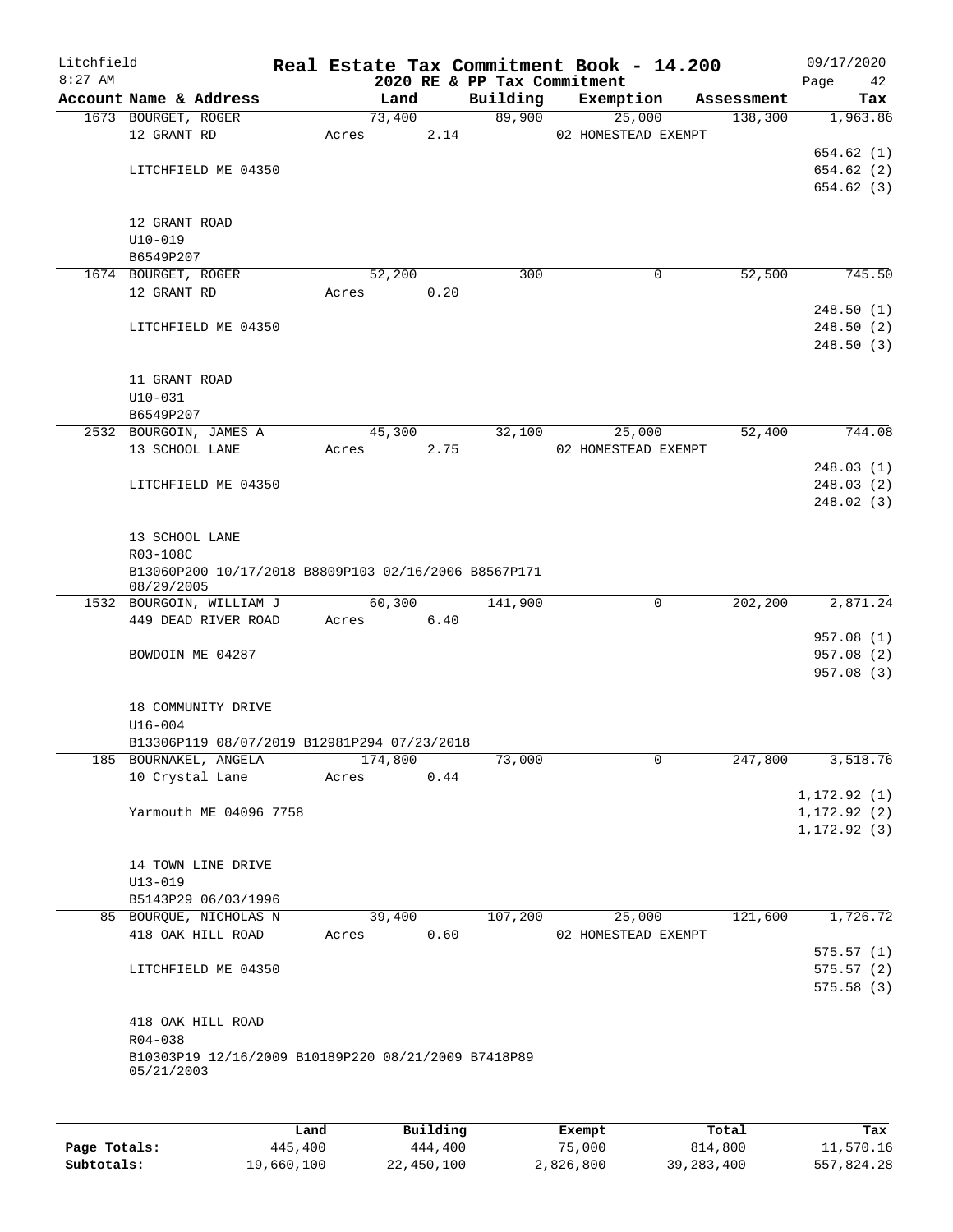| Litchfield<br>$8:27$ AM |                           |       |         |       | 2020 RE & PP Tax Commitment | Real Estate Tax Commitment Book - 14.200 |                       | 09/17/2020<br>Page<br>43 |
|-------------------------|---------------------------|-------|---------|-------|-----------------------------|------------------------------------------|-----------------------|--------------------------|
|                         | Account Name & Address    |       | Land    |       | Building                    | Exemption                                | Assessment            | Tax                      |
|                         | 2593 BOUTHILLETTE, STEVEN |       | 40,100  |       | $\Omega$                    |                                          | 40,100<br>$\Omega$    | 569.42                   |
|                         | BOUTHILLETTE, VIRGINIA    | Acres |         | 6.12  |                             |                                          |                       |                          |
|                         | 8 TIMOTHY LANE            |       |         |       |                             |                                          |                       | 189.81(1)                |
|                         |                           |       |         |       |                             |                                          |                       | 189.81 (2)               |
|                         | HUDSON NH 03051           |       |         |       |                             |                                          |                       | 189.80(3)                |
|                         |                           |       |         |       |                             |                                          |                       |                          |
|                         | OAK HILL ROAD<br>R05-010A |       |         |       |                             |                                          |                       |                          |
|                         | B13167P202 03/15/2019     |       |         |       |                             |                                          |                       |                          |
|                         | 1238 BOUTIN, DANIEL       |       | 43,700  |       | 4,300                       |                                          | 48,000<br>0           | 681.60                   |
|                         | 1023 LITCHFIELD ROAD      | Acres |         | 0.90  |                             |                                          |                       |                          |
|                         |                           |       |         |       |                             |                                          |                       | 227.20(1)                |
|                         | SABATTUS ME 04280         |       |         |       |                             |                                          |                       | 227.20(2)                |
|                         |                           |       |         |       |                             |                                          |                       | 227.20(3)                |
|                         |                           |       |         |       |                             |                                          |                       |                          |
|                         | 205 HUNTINGTON HILL       |       |         |       |                             |                                          |                       |                          |
|                         | R05-062                   |       |         |       |                             |                                          |                       |                          |
|                         | B5895P347 03/17/1999      |       |         |       |                             |                                          |                       |                          |
|                         | 190 BOUTIN, DANIEL W      |       | 42,200  |       | $\Omega$                    |                                          | $\mathbf 0$<br>42,200 | $\overline{599}.24$      |
|                         | BOUTIN CATHERINE A        | Acres |         | 8.92  |                             |                                          |                       |                          |
|                         | P.O. BOX 1567             |       |         |       |                             |                                          |                       | 199.75(1)                |
|                         |                           |       |         |       |                             |                                          |                       | 199.75(2)                |
|                         | LEWISTON ME 04241         |       |         |       |                             |                                          |                       | 199.74(3)                |
|                         | WOODLAND LANE             |       |         |       |                             |                                          |                       |                          |
|                         | R11-042F                  |       |         |       |                             |                                          |                       |                          |
|                         | B4438P308 07/15/1993      |       |         |       |                             |                                          |                       |                          |
|                         | 191 BOWEN, DONALD E       |       | 63,600  |       | 116,400                     | 31,000                                   | 149,000               | 2,115.80                 |
|                         | 437 PLAINS RD             | Acres |         | 10.77 |                             | 02 HOMESTEAD EXEMPT                      |                       |                          |
|                         |                           |       |         |       |                             | 03 VETERANS EXEMPT                       |                       | 705.27(1)                |
|                         | LITCHFIELD ME 04350       |       |         |       |                             |                                          |                       | 705.27(2)                |
|                         |                           |       |         |       |                             |                                          |                       | 705.26(3)                |
|                         |                           |       |         |       |                             |                                          |                       |                          |
|                         | 437 PLAINS ROAD           |       |         |       |                             |                                          |                       |                          |
|                         | R07-032                   |       |         |       |                             |                                          |                       |                          |
|                         | B1666P335                 |       |         |       |                             |                                          |                       |                          |
|                         | 192 BOWEN, PHILIP C       |       | 20,900  |       | 0                           |                                          | 20,900<br>0           | 296.78                   |
|                         | 186 DARLINGDALE AVE       | Acres |         | 0.70  |                             |                                          |                       | 98.93 (1)                |
|                         |                           |       |         |       |                             |                                          |                       |                          |
|                         | PAWTICKET RI 02861        |       |         |       |                             |                                          |                       | 98.93 (2)<br>98.92 (3)   |
|                         |                           |       |         |       |                             |                                          |                       |                          |
|                         | HALLOWELL ROAD            |       |         |       |                             |                                          |                       |                          |
|                         | R06-075                   |       |         |       |                             |                                          |                       |                          |
|                         | B1330P407                 |       |         |       |                             |                                          |                       |                          |
|                         | 2903 BOWER, ROBERT L JR   |       | 183,300 |       | 9,800                       |                                          | 0<br>193,100          | 2,742.02                 |
|                         | SIRR, GEOFFREY C JR       | Acres |         | 92.90 |                             |                                          |                       |                          |
|                         | 557 HALLOWELL             |       |         |       |                             |                                          |                       | 914.01(1)                |
|                         | LITCHFIELD ROAD           |       |         |       |                             |                                          |                       |                          |
|                         |                           |       |         |       |                             |                                          |                       | 914.01 (2)               |
|                         | WEST GARDINER ME 04345    |       |         |       |                             |                                          |                       | 914.00(3)                |
|                         | WOODLAND LANE             |       |         |       |                             |                                          |                       |                          |
|                         | R11-041A                  |       |         |       |                             |                                          |                       |                          |
|                         | B13111P197 11/13/2018     |       |         |       |                             |                                          |                       |                          |
|                         |                           |       |         |       |                             |                                          |                       |                          |
|                         |                           |       |         |       |                             |                                          |                       |                          |
|                         |                           |       |         |       |                             |                                          |                       |                          |

|              | Land       | Building   | Exempt    | Total      | Tax        |
|--------------|------------|------------|-----------|------------|------------|
| Page Totals: | 393,800    | 130,500    | 31,000    | 493,300    | 7,004.86   |
| Subtotals:   | 20,053,900 | 22,580,600 | 2,857,800 | 39,776,700 | 564,829.14 |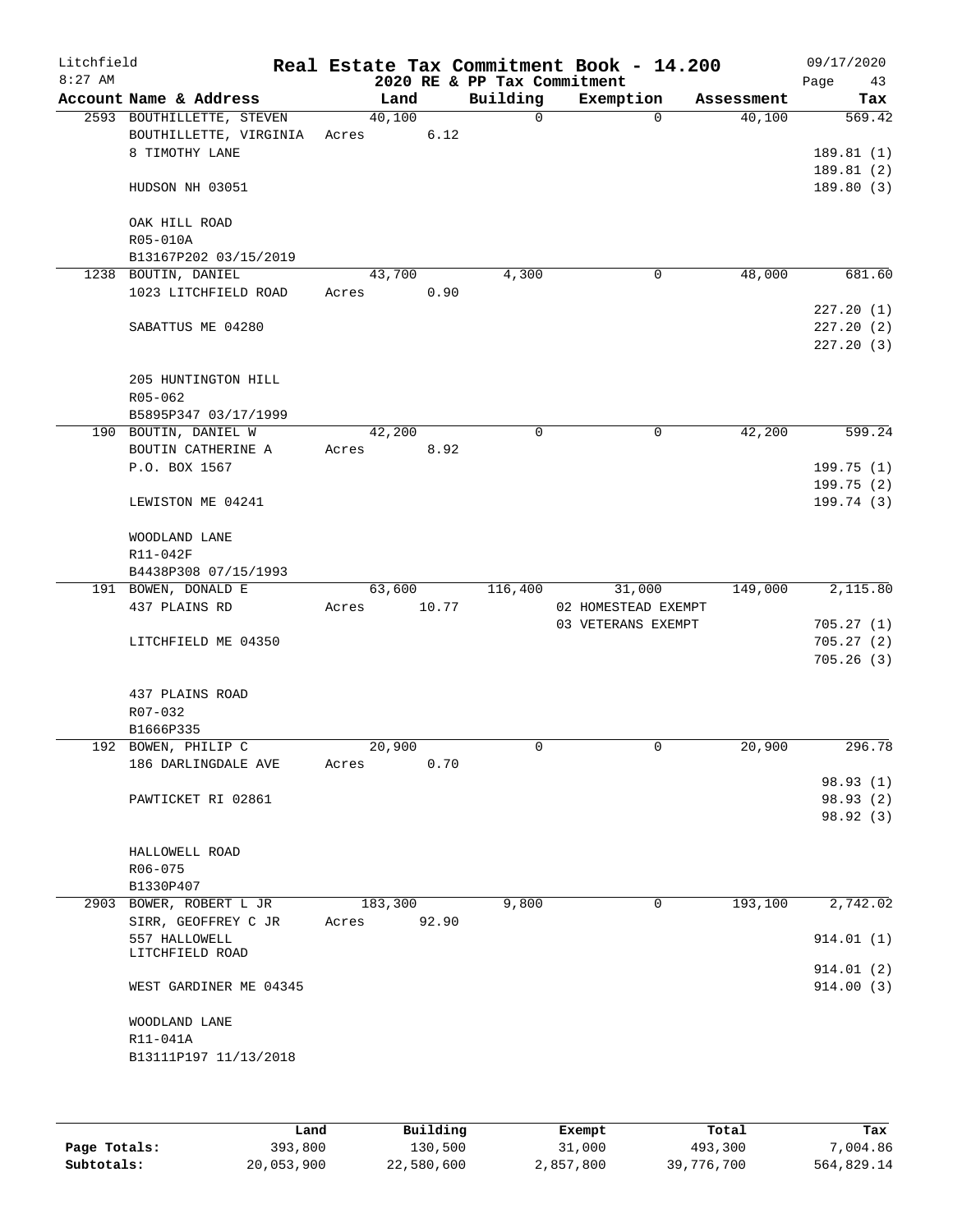| Litchfield<br>$8:27$ AM |                                                                   |              |                | 2020 RE & PP Tax Commitment | Real Estate Tax Commitment Book - 14.200 |            | 09/17/2020<br>Page<br>44   |
|-------------------------|-------------------------------------------------------------------|--------------|----------------|-----------------------------|------------------------------------------|------------|----------------------------|
|                         | Account Name & Address                                            |              | Land           | Building                    | Exemption                                | Assessment | Tax                        |
|                         | 2162 BOWERS, MATHEW L                                             |              | 42,500         | 131,000                     | 0                                        | 173,500    | 2,463.70                   |
|                         | BOWERS, KAYLA R                                                   |              | 1.84<br>Acres  |                             |                                          |            |                            |
|                         | 90 THORNTON LANE                                                  |              |                |                             |                                          |            | 821.23 (1)                 |
|                         |                                                                   |              |                |                             |                                          |            | 821.23 (2)                 |
|                         | LITCHFIELD ME 04350                                               |              |                |                             |                                          |            | 821.24(3)                  |
|                         |                                                                   |              |                |                             |                                          |            |                            |
|                         | 90 THORNTON LANE<br>$R06 - 023D - 2$                              |              |                |                             |                                          |            |                            |
|                         | B12566P275 03/22/2017 B8499P6 07/13/2005 B7648P152                |              |                |                             |                                          |            |                            |
|                         | 09/23/2003                                                        |              |                |                             |                                          |            |                            |
|                         | 2140 BOWIE, DARRELL A                                             |              | 49,400         | 33,900                      | 25,000                                   | 58,300     | 827.86                     |
|                         | BOWIE, SUSAN M                                                    |              | 2.48<br>Acres  |                             | 02 HOMESTEAD EXEMPT                      |            |                            |
|                         | 1348 WEST ROAD                                                    |              |                |                             |                                          |            | 275.95(1)                  |
|                         |                                                                   |              |                |                             |                                          |            | 275.95(2)                  |
|                         | LITCHFIELD ME 04350                                               |              |                |                             |                                          |            | 275.96 (3)                 |
|                         | 1348 WEST ROAD                                                    |              |                |                             |                                          |            |                            |
|                         |                                                                   |              |                |                             |                                          |            |                            |
|                         | R03-040B<br>B13176P278 03/29/2019                                 |              |                |                             |                                          |            |                            |
|                         | 198 BOWLEY, CRAIG A                                               |              | 121,400        | 22,900                      | 0                                        | 144,300    | 2,049.06                   |
|                         |                                                                   |              | 15.00          |                             |                                          |            |                            |
|                         | DICLEMENTE, MICHAEL D<br>325 W 45TH ST. #905                      |              | Acres          |                             |                                          |            |                            |
|                         |                                                                   |              |                |                             |                                          |            | 683.02 (1)                 |
|                         |                                                                   |              |                |                             |                                          |            | 683.02 (2)                 |
|                         | NEW YORK NY 10036                                                 |              |                |                             |                                          |            | 683.02 (3)                 |
|                         | 210 LUNTS HILL ROAD                                               |              |                |                             |                                          |            |                            |
|                         | R09-026                                                           |              |                |                             |                                          |            |                            |
|                         | B10648P58 01/20/2011 B9166P310 12/01/2006 B4858P165<br>02/27/1995 |              |                |                             |                                          |            |                            |
|                         | 199 BOWLEY, CRAIG A                                               |              | 70,300         | $\mathbf 0$                 | 0                                        | 70,300     | 998.26                     |
|                         | DICLEMENTE, MICHAEL D                                             |              | 61.58<br>Acres |                             |                                          |            |                            |
|                         | 325 WEST 45TH ST. APT                                             |              |                |                             |                                          |            | 332.75 (1)                 |
|                         | 905                                                               |              |                |                             |                                          |            |                            |
|                         |                                                                   |              |                |                             |                                          |            | 332.75(2)                  |
|                         | NEW YORK NY 10036                                                 |              |                |                             |                                          |            | 332.76 (3)                 |
|                         | 210 LUNT'S HILL ROAD                                              |              |                |                             |                                          |            |                            |
|                         | R09-070                                                           |              |                |                             |                                          |            |                            |
|                         | B11007P305 04/10/2012 B10648P58 01/20/2011 B9166P310              |              |                |                             |                                          |            |                            |
|                         | 12/01/2006 B4858P165                                              |              |                |                             |                                          |            |                            |
|                         | 1363 BOWMAN, ASHLEY N                                             |              | 45,000         | 94,600                      | 25,000                                   | 114,600    | 1,627.32                   |
|                         | 35 HARDSCRABBLE ROAD                                              |              | 1.00<br>Acres  |                             | 02 HOMESTEAD EXEMPT                      |            |                            |
|                         |                                                                   |              |                |                             |                                          |            | 542.44 (1)                 |
|                         | LITCHFIELD ME 04350                                               |              |                |                             |                                          |            | 542.44 (2)                 |
|                         |                                                                   |              |                |                             |                                          |            | 542.44 (3)                 |
|                         | 35 HARDSCRABBLE ROAD                                              |              |                |                             |                                          |            |                            |
|                         | $U20 - 007$                                                       |              |                |                             |                                          |            |                            |
|                         | B12124P270 10/05/2015 B12075P69 08/13/2015 B9636P94               |              |                |                             |                                          |            |                            |
|                         | 02/08/2008 B6886P299                                              |              |                |                             |                                          | 232,100    | 3,295.82                   |
|                         | 2053 BOYCE, EMILY E                                               |              | 52,200         | 204,900                     | 25,000                                   |            |                            |
|                         | HARBAUGH, CHRISTOPHER                                             |              | 3.40<br>Acres  |                             | 02 HOMESTEAD EXEMPT                      |            |                            |
|                         | 19 OLD MILL ROAD                                                  |              |                |                             |                                          |            | 1,098.61(1)                |
|                         | LITCHFIELD ME 04350                                               |              |                |                             |                                          |            | 1,098.61(2)<br>1,098.60(3) |
|                         |                                                                   |              |                |                             |                                          |            |                            |
|                         | 19 OLD MILL ROAD                                                  |              |                |                             |                                          |            |                            |
|                         | R14-059B                                                          |              |                |                             |                                          |            |                            |
|                         | B12981P186 07/31/2018                                             |              |                |                             |                                          |            |                            |
|                         |                                                                   | Land         | Building       |                             | Exempt                                   | Total      | Tax                        |
| Page Totals:            |                                                                   | 380,800      | 487,300        |                             | 75,000                                   | 793,100    | 11,262.02                  |
| Subtotals:              |                                                                   | 20, 434, 700 | 23,067,900     |                             | 2,932,800                                | 40,569,800 | 576,091.16                 |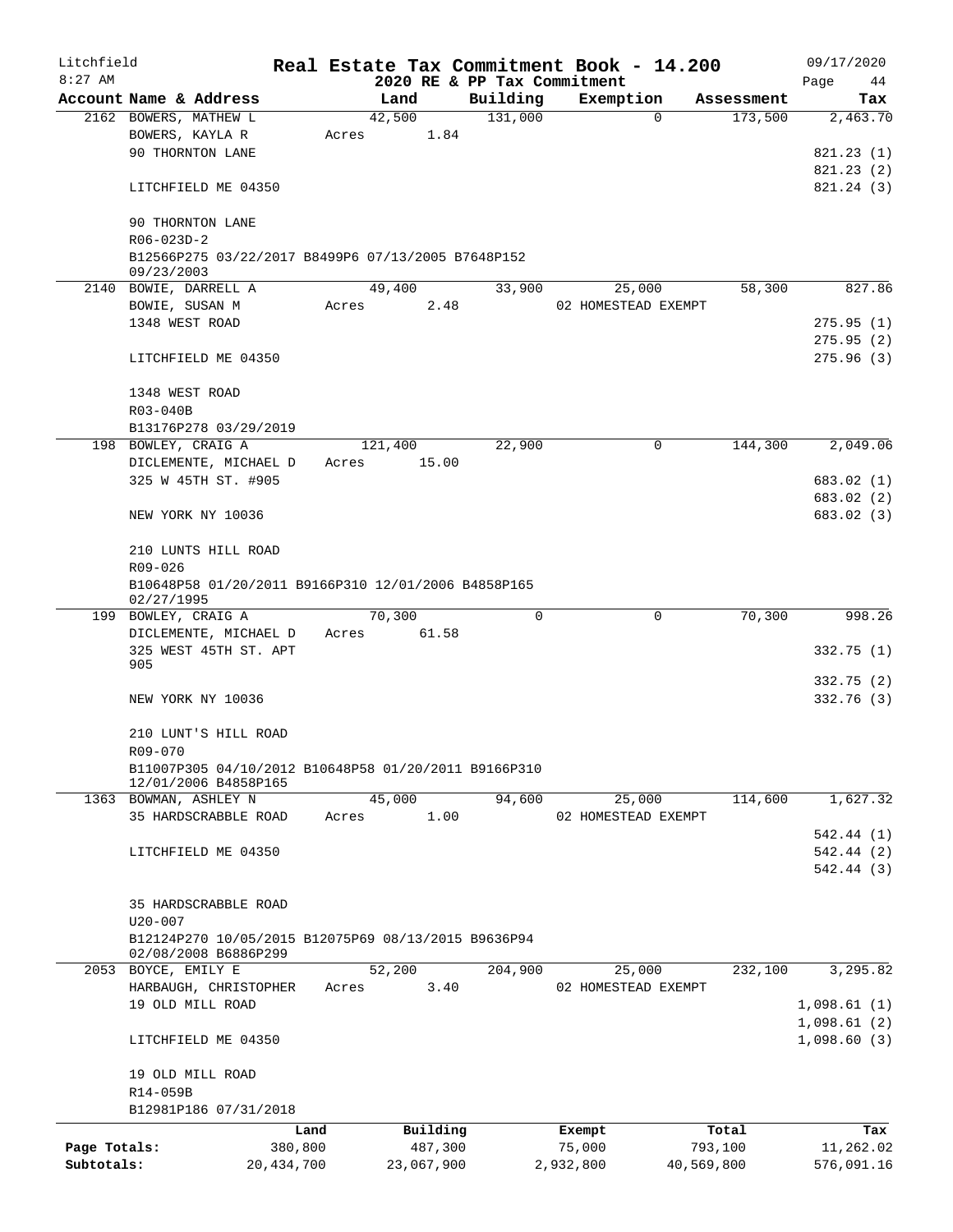| Litchfield |                                            |       |         |                             | Real Estate Tax Commitment Book - 14.200 |            | 09/17/2020  |
|------------|--------------------------------------------|-------|---------|-----------------------------|------------------------------------------|------------|-------------|
| $8:27$ AM  |                                            |       |         | 2020 RE & PP Tax Commitment |                                          |            | Page<br>45  |
|            | Account Name & Address                     |       | Land    | Building                    | Exemption                                | Assessment | Tax         |
|            | 408 BOYER, BRIAN RTRUSTEE                  |       | 145,200 | 167,900                     | 0                                        | 313,100    | 4,446.02    |
|            | HORN JANIS R TRUSTEE                       | Acres | 0.58    |                             |                                          |            |             |
|            | 6 COUNTRYSIDE ROAD                         |       |         |                             |                                          |            | 1,482.01(1) |
|            |                                            |       |         |                             |                                          |            | 1,482.01(2) |
|            | PEPPERILL MA 01463                         |       |         |                             |                                          |            | 1,482.00(3) |
|            |                                            |       |         |                             |                                          |            |             |
|            | 50 EASY STREET<br>$U09 - 003$              |       |         |                             |                                          |            |             |
|            | B9592P121 12/13/2007 B7784P20 12/22/2003   |       |         |                             |                                          |            |             |
|            | 422 BP PROPERTIES, LLC.                    |       | 42,500  | 7,900                       | 0                                        | 50,400     | 715.68      |
|            | 301 POND ROAD                              | Acres | 0.90    |                             |                                          |            |             |
|            |                                            |       |         |                             |                                          |            | 238.56(1)   |
|            | SIDNEY ME 04330                            |       |         |                             |                                          |            | 238.56 (2)  |
|            |                                            |       |         |                             |                                          |            | 238.56 (3)  |
|            |                                            |       |         |                             |                                          |            |             |
|            | 112 NECK ROAD                              |       |         |                             |                                          |            |             |
|            | R14-012B                                   |       |         |                             |                                          |            |             |
|            | B11758P8 08/01/2014 B7776P157 12/18/2003   |       |         |                             |                                          |            |             |
|            | 561 BRACKETT, JEFFREY                      |       | 66,000  | 63,700                      | 25,000                                   | 104,700    | 1,486.74    |
|            | BRACKETT, DIANE                            | Acres | 14.00   |                             | 02 HOMESTEAD EXEMPT                      |            |             |
|            | 284 ACADEMY ROAD                           |       |         |                             |                                          |            | 495.58 (1)  |
|            |                                            |       |         |                             |                                          |            | 495.58 (2)  |
|            | LITCHFIELD ME 04350                        |       |         |                             |                                          |            | 495.58 (3)  |
|            |                                            |       |         |                             |                                          |            |             |
|            | 284 ACADEMY ROAD                           |       |         |                             |                                          |            |             |
|            | R02-101                                    |       |         |                             |                                          |            |             |
|            | B5941P262 05/12/1999                       |       |         |                             |                                          |            |             |
|            | 2640 BRAMLETT MATTHEW                      |       | 60,700  | 139,300                     | 0                                        | 200,000    | 2,840.00    |
|            | SNYDER SAMANTHA                            | Acres | 6.97    |                             |                                          |            |             |
|            | 1268 WEST ROAD                             |       |         |                             |                                          |            | 946.67(1)   |
|            |                                            |       |         |                             |                                          |            | 946.67 (2)  |
|            | LITCHFIELD ME 04350                        |       |         |                             |                                          |            | 946.66 (3)  |
|            |                                            |       |         |                             |                                          |            |             |
|            | 1268 WEST ROAD                             |       |         |                             |                                          |            |             |
|            | R03-036F                                   |       |         |                             |                                          |            |             |
|            | B10830P75 09/12/2011<br>206 BRANN, KENNETH |       | 76,300  | 159,300                     | 25,000                                   | 210,600    | 2,990.52    |
|            | 151 STEVENSTOWN ROAD                       | Acres | 97.00   |                             | 02 HOMESTEAD EXEMPT                      |            |             |
|            |                                            |       |         |                             |                                          |            | 996.84(1)   |
|            | LITCHFIELD ME 04350                        |       |         |                             |                                          |            | 996.84(2)   |
|            |                                            |       |         |                             |                                          |            | 996.84(3)   |
|            |                                            |       |         |                             |                                          |            |             |
|            | 151 STEVENSTOWN ROAD                       |       |         |                             |                                          |            |             |
|            | R10-016                                    |       |         |                             |                                          |            |             |
|            | B7524P4 07/22/2003                         |       |         |                             |                                          |            |             |
|            | 207 BRANN, KENNETH                         |       | 32,700  | $\Omega$                    | $\Omega$                                 | 32,700     | 464.34      |
|            | 151 STEVENSTOWN ROAD                       | Acres | 15.00   |                             |                                          |            |             |
|            |                                            |       |         |                             |                                          |            | 154.78(1)   |
|            | LITCHFIELD ME 04350                        |       |         |                             |                                          |            | 154.78 (2)  |
|            |                                            |       |         |                             |                                          |            | 154.78 (3)  |
|            |                                            |       |         |                             |                                          |            |             |
|            | STEVENSTOWN ROAD                           |       |         |                             |                                          |            |             |
|            | R10-017                                    |       |         |                             |                                          |            |             |
|            | B7524P4 07/22/2003                         |       |         |                             |                                          |            |             |
|            |                                            |       |         |                             |                                          |            |             |
|            |                                            |       |         |                             |                                          |            |             |

|              | Land       | Building   | Exempt    | Total      | Tax        |
|--------------|------------|------------|-----------|------------|------------|
| Page Totals: | 423,400    | 538,100    | 50,000    | 911,500    | 12,943.30  |
| Subtotals:   | 20,858,100 | 23,606,000 | 2,982,800 | 41,481,300 | 589,034.46 |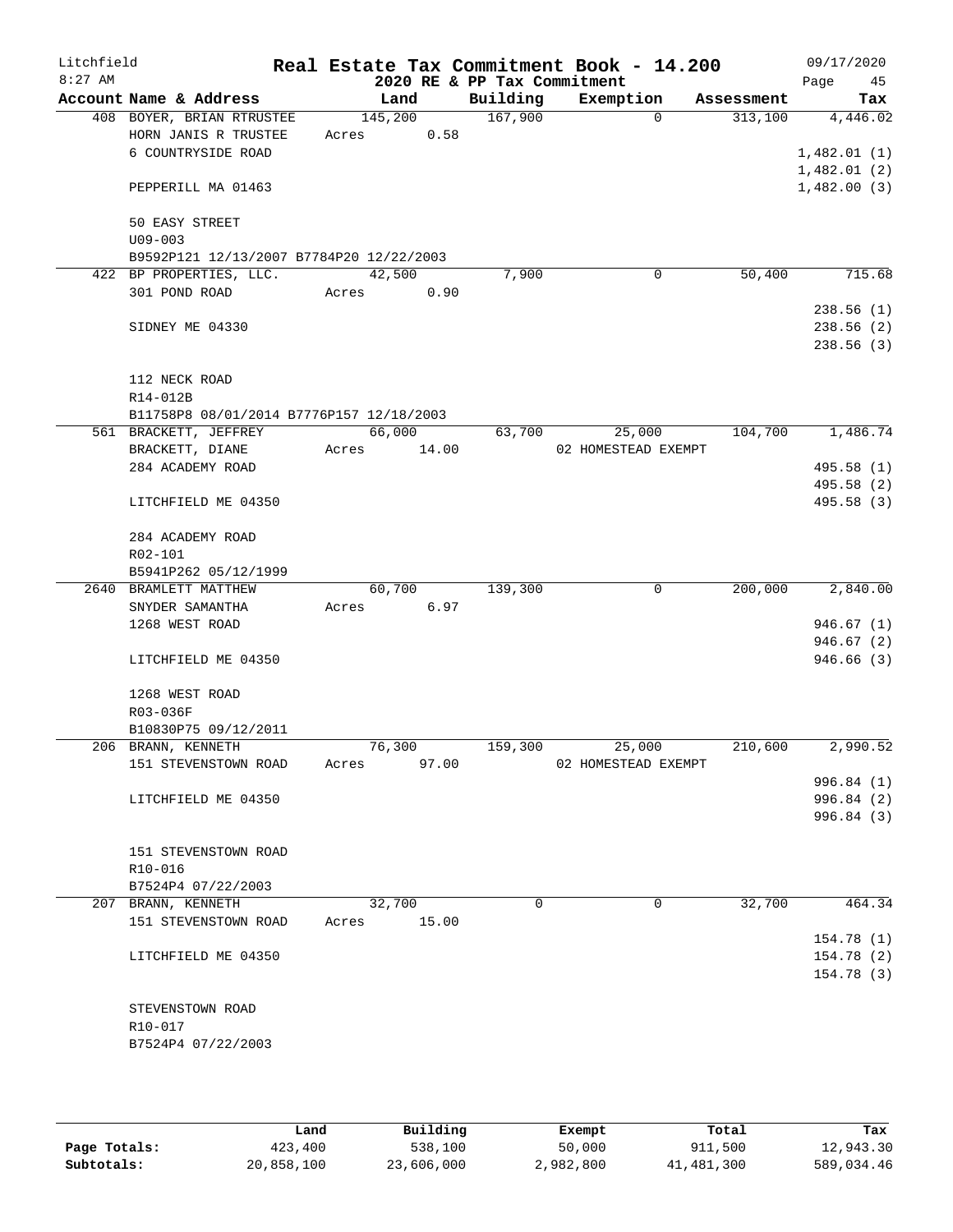| Litchfield<br>$8:27$ AM |                                                                     |       |          |         |                                         | Real Estate Tax Commitment Book - 14.200 |            | 09/17/2020                  |
|-------------------------|---------------------------------------------------------------------|-------|----------|---------|-----------------------------------------|------------------------------------------|------------|-----------------------------|
|                         | Account Name & Address                                              |       | Land     |         | 2020 RE & PP Tax Commitment<br>Building | Exemption                                | Assessment | Page<br>46<br>Tax           |
|                         | 208 BRANN, KENNETH                                                  |       | 46,700   |         | 107,500                                 | $\Omega$                                 | 154,200    | 2,189.64                    |
|                         | 168 STEVENSTOWN ROAD                                                | Acres |          | 1.57    |                                         |                                          |            |                             |
|                         |                                                                     |       |          |         |                                         |                                          |            | 729.88 (1)                  |
|                         | LITCHFIELD ME 04350                                                 |       |          |         |                                         |                                          |            | 729.88(2)                   |
|                         |                                                                     |       |          |         |                                         |                                          |            | 729.88 (3)                  |
|                         | 168 STEVENSTOWN ROAD                                                |       |          |         |                                         |                                          |            |                             |
|                         | R10-017A                                                            |       |          |         |                                         |                                          |            |                             |
|                         | B2757P1                                                             |       |          |         |                                         |                                          |            |                             |
|                         | 2938 BRASWELL, CAREY                                                |       | 45,900   |         | 43,100                                  | 0                                        | 89,000     | 1,263.80                    |
|                         | 24 COUNTY ROAD                                                      | Acres |          | 13.90   |                                         |                                          |            |                             |
|                         |                                                                     |       |          |         |                                         |                                          |            | 421.27(1)                   |
|                         | DUNBARTON NH 03046                                                  |       |          |         |                                         |                                          |            | 421.27(2)                   |
|                         |                                                                     |       |          |         |                                         |                                          |            | 421.26(3)                   |
|                         | R05-010B                                                            |       |          |         |                                         |                                          |            |                             |
|                         | B13110P40 12/14/2018                                                |       |          |         |                                         |                                          |            |                             |
|                         | 755 BRAUER, GEORGE R & MARY                                         |       | 173,500  |         | 97,200                                  | $\mathbf 0$                              | 270,700    | 3,843.94                    |
|                         | E (TRUSTEES)                                                        |       |          |         |                                         |                                          |            |                             |
|                         | BRAUER FAMILY IRREV.                                                | Acres |          | 0.31    |                                         |                                          |            |                             |
|                         | TRUST                                                               |       |          |         |                                         |                                          |            |                             |
|                         | 4 GREEN MEADOW DRIVE                                                |       |          |         |                                         |                                          |            | 1, 281.31(1)                |
|                         | N. READING MA 01864                                                 |       |          |         |                                         |                                          |            | 1, 281.31(2)<br>1,281.32(3) |
|                         | 289 PEACEPIPE DRIVE<br>$U29 - 018$                                  |       |          |         |                                         |                                          |            |                             |
|                         | B11203P286 10/10/2012 B10566P220 10/28/2010<br>B5530P102 12/01/1997 |       |          |         |                                         |                                          |            |                             |
|                         | 2351 BRAUNFELS, JENNIFER                                            |       | 45,000   |         | 184,200                                 | 25,000                                   | 204,200    | 2,899.64                    |
|                         | 35 TURCOTTE LANE                                                    | Acres |          | 1.00    |                                         | 02 HOMESTEAD EXEMPT                      |            |                             |
|                         |                                                                     |       |          |         |                                         |                                          |            | 966.55(1)                   |
|                         | LITCHFIELD ME 04350                                                 |       |          |         |                                         |                                          |            | 966.55(2)<br>966.54(3)      |
|                         | 35 TURCOTTE LANE                                                    |       |          |         |                                         |                                          |            |                             |
|                         | R03-072B                                                            |       |          |         |                                         |                                          |            |                             |
|                         | B8397P333 04/28/2005 B7450P277                                      |       |          |         |                                         |                                          |            |                             |
|                         | 210 BRAUNFELS, RICHARD                                              |       | 45,000   |         | 141,300                                 | 31,000                                   | 155,300    | 2,205.26                    |
|                         | 9 TURCOTTE LANE                                                     | Acres |          | 2.00    |                                         | 02 HOMESTEAD EXEMPT                      |            |                             |
|                         |                                                                     |       |          |         |                                         | 14 WW2 Vet NonRes                        |            | 735.09(1)                   |
|                         | LITCHFIELD ME 04350                                                 |       |          |         |                                         |                                          |            | 735.09(2)                   |
|                         |                                                                     |       |          |         |                                         |                                          |            | 735.08(3)                   |
|                         | 9 TURCOTTE LANE                                                     |       |          |         |                                         |                                          |            |                             |
|                         | R03-070                                                             |       |          |         |                                         |                                          |            |                             |
|                         | B1570P483                                                           |       |          |         |                                         |                                          |            |                             |
|                         | 1554 BRETON, ZACHERY R                                              |       | 49,500   |         | 106,800                                 | 0                                        | 156,300    | 2,219.46                    |
|                         | 64 GOULD ROAD                                                       | Acres |          | 2.50    |                                         |                                          |            |                             |
|                         |                                                                     |       |          |         |                                         |                                          |            | 739.82 (1)                  |
|                         | LISBON FALLS ME 04252                                               |       |          |         |                                         |                                          |            | 739.82 (2)                  |
|                         |                                                                     |       |          |         |                                         |                                          |            | 739.82(3)                   |
|                         | 38 TURCOTTE LANE                                                    |       |          |         |                                         |                                          |            |                             |
|                         | R03-069                                                             |       |          |         |                                         |                                          |            |                             |
|                         | B12733P345 09/29/2017 B6549P117                                     |       |          |         |                                         |                                          |            |                             |
|                         |                                                                     | Land  | Building |         |                                         | Exempt                                   | Total      | Tax                         |
| Page Totals:            | 405,600                                                             |       |          | 680,100 |                                         | 56,000                                   | 1,029,700  | 14,621.74                   |

**Subtotals:** 21,263,700 24,286,100 3,038,800 42,511,000 603,656.20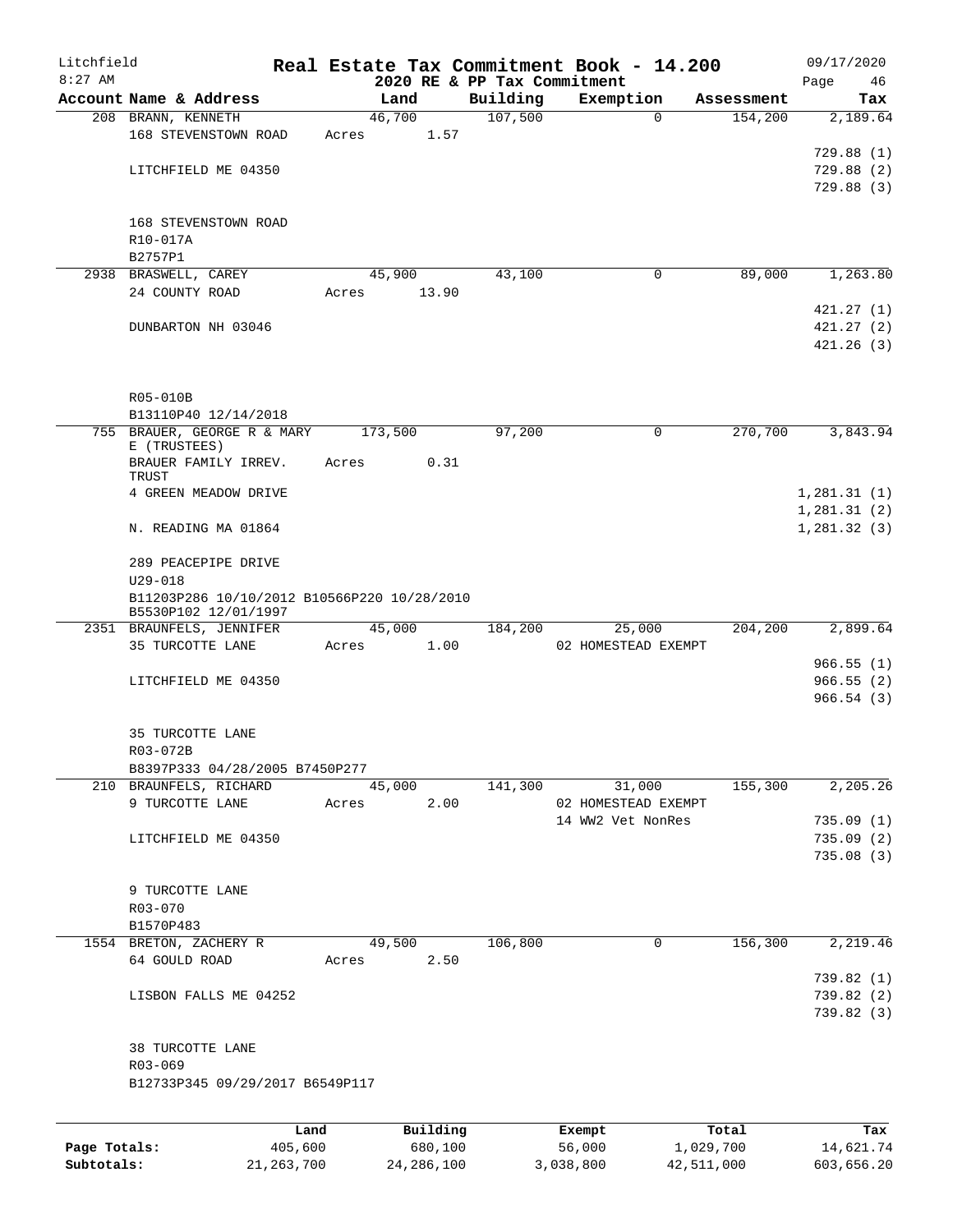| Litchfield   |                                                     |            |       |            |          | Real Estate Tax Commitment Book - 14.200 |           |                    |                     |              |      | 09/17/2020  |
|--------------|-----------------------------------------------------|------------|-------|------------|----------|------------------------------------------|-----------|--------------------|---------------------|--------------|------|-------------|
| $8:27$ AM    |                                                     |            |       |            |          | 2020 RE & PP Tax Commitment              |           |                    |                     |              | Page | 47          |
|              | Account Name & Address                              |            |       | Land       |          | Building                                 |           | Exemption          |                     | Assessment   |      | Tax         |
|              | 922 BREWER, JESSICA L                               |            |       | 42,300     |          | 28,600                                   |           | 25,000             |                     | 45,900       |      | 651.78      |
|              | 2303 HALLOWELL ROAD                                 |            | Acres |            | 1.10     |                                          |           |                    | 02 HOMESTEAD EXEMPT |              |      |             |
|              |                                                     |            |       |            |          |                                          |           |                    |                     |              |      | 217.26(1)   |
|              | LITCHFIELD ME 04350                                 |            |       |            |          |                                          |           |                    |                     |              |      | 217.26(2)   |
|              |                                                     |            |       |            |          |                                          |           |                    |                     |              |      | 217.26(3)   |
|              |                                                     |            |       |            |          |                                          |           |                    |                     |              |      |             |
|              | 2303 HALLOWELL ROAD<br>R06-039C                     |            |       |            |          |                                          |           |                    |                     |              |      |             |
|              | B12289P92 05/10/2016 B12285P83 04/25/2016 B6305P304 |            |       |            |          |                                          |           |                    |                     |              |      |             |
|              | 09/30/2000                                          |            |       |            |          |                                          |           |                    |                     |              |      |             |
|              | 318 BRIDGEO JANICE/DENNIS                           |            |       | 120,900    |          | 45,200                                   |           |                    | 0                   | 166,100      |      | 2,358.62    |
|              | MARY ELLEN                                          |            |       |            |          |                                          |           |                    |                     |              |      |             |
|              | CHURCH JEFFREY/CHURCH                               |            | Acres |            | 0.21     |                                          |           |                    |                     |              |      |             |
|              | ROBERT                                              |            |       |            |          |                                          |           |                    |                     |              |      |             |
|              | 100 FAIRVIEW AVENUE                                 |            |       |            |          |                                          |           |                    |                     |              |      | 786.21 (1)  |
|              |                                                     |            |       |            |          |                                          |           |                    |                     |              |      | 786.21(2)   |
|              | AUGUSTA ME 04330                                    |            |       |            |          |                                          |           |                    |                     |              |      | 786.20(3)   |
|              |                                                     |            |       |            |          |                                          |           |                    |                     |              |      |             |
|              | 152 ROSSER DRIVE<br>$U17 - 003$                     |            |       |            |          |                                          |           |                    |                     |              |      |             |
|              | B9630P60 02/01/2008 B1202P455 09/22/1960            |            |       |            |          |                                          |           |                    |                     |              |      |             |
|              | 1120 BRIGGS, JOHN                                   |            |       | 48,300     |          | 186,300                                  |           | 31,000             |                     | 203,600      |      | 2,891.12    |
|              | BRIGGS, MARY                                        |            | Acres |            | 2.10     |                                          |           | 03 VETERANS EXEMPT |                     |              |      |             |
|              | 2721 HALLOWELL RD                                   |            |       |            |          |                                          |           |                    | 02 HOMESTEAD EXEMPT |              |      | 963.71(1)   |
|              |                                                     |            |       |            |          |                                          |           |                    |                     |              |      | 963.71(2)   |
|              | LITCHFIELD ME 04350                                 |            |       |            |          |                                          |           |                    |                     |              |      | 963.70(3)   |
|              |                                                     |            |       |            |          |                                          |           |                    |                     |              |      |             |
|              | 2721 HALLOWELL ROAD                                 |            |       |            |          |                                          |           |                    |                     |              |      |             |
|              | R02-024A                                            |            |       |            |          |                                          |           |                    |                     |              |      |             |
|              | B11614P139 01/15/2014 B6683P75                      |            |       |            |          |                                          |           |                    |                     |              |      |             |
|              | 872 BRODERICK, JOHN                                 |            |       | 48,600     |          | 116,600                                  |           | 25,000             |                     | 140,200      |      | 1,990.84    |
|              | BRODERICK, MEG                                      |            | Acres |            | 2.20     |                                          |           |                    | 02 HOMESTEAD EXEMPT |              |      |             |
|              | 182 PLAINS RD                                       |            |       |            |          |                                          |           |                    |                     |              |      | 663.61 (1)  |
|              |                                                     |            |       |            |          |                                          |           |                    |                     |              |      | 663.61 (2)  |
|              | LITCHFIELD ME 04350                                 |            |       |            |          |                                          |           |                    |                     |              |      | 663.62(3)   |
|              |                                                     |            |       |            |          |                                          |           |                    |                     |              |      |             |
|              | 182 PLAINS ROAD                                     |            |       |            |          |                                          |           |                    |                     |              |      |             |
|              | R07-011                                             |            |       |            |          |                                          |           |                    |                     |              |      |             |
|              | B6382P335 12/29/2000                                |            |       |            |          |                                          |           |                    |                     |              |      |             |
|              | 457 BRONSHVAYG, RUSLAN                              |            |       | 207,400    |          | 140,000                                  |           |                    | 0                   | 347,400      |      | 4,933.08    |
|              | BRONSHVAYG, STHEPHANIE                              |            | Acres |            | 1.60     |                                          |           |                    |                     |              |      |             |
|              | 33 COUNTRY CLUB ROAD                                |            |       |            |          |                                          |           |                    |                     |              |      | 1,644.36(1) |
|              |                                                     |            |       |            |          |                                          |           |                    |                     |              |      | 1,644.36(2) |
|              | PEABODY MA 01960                                    |            |       |            |          |                                          |           |                    |                     |              |      | 1,644.36(3) |
|              |                                                     |            |       |            |          |                                          |           |                    |                     |              |      |             |
|              | 141 COMMUNITY DRIVE                                 |            |       |            |          |                                          |           |                    |                     |              |      |             |
|              | U15-003F                                            |            |       |            |          |                                          |           |                    |                     |              |      |             |
|              | B13087P319 11/16/2018                               |            |       |            |          |                                          |           |                    |                     |              |      |             |
|              | 880 BROOKS, ADAM W                                  |            |       | 42,000     |          | 7,000                                    |           | 25,000             |                     | 24,000       |      | 340.80      |
|              | BROOKS, JAMIE                                       |            | Acres |            | 1.00     |                                          |           |                    | 02 HOMESTEAD EXEMPT |              |      |             |
|              | 125 TWOMEY ROAD                                     |            |       |            |          |                                          |           |                    |                     |              |      | 113.60(1)   |
|              |                                                     |            |       |            |          |                                          |           |                    |                     |              |      | 113.60(2)   |
|              | CHESTER ME 04457                                    |            |       |            |          |                                          |           |                    |                     |              |      | 113.60(3)   |
|              |                                                     |            |       |            |          |                                          |           |                    |                     |              |      |             |
|              | 1015 RICHMOND ROAD                                  |            |       |            |          |                                          |           |                    |                     |              |      |             |
|              | R01-070B                                            |            |       |            |          |                                          |           |                    |                     |              |      |             |
|              | B11646P237 01/28/2014 B11646P235 12/20/2013         |            |       |            |          |                                          |           |                    |                     |              |      |             |
|              | B3621P184 10/07/2004                                |            |       |            |          |                                          |           |                    |                     |              |      |             |
|              |                                                     |            |       |            |          |                                          |           |                    |                     |              |      |             |
|              |                                                     | Land       |       |            | Building |                                          | Exempt    |                    |                     | Total        |      | Tax         |
| Page Totals: |                                                     | 509,500    |       |            | 523,700  |                                          | 106,000   |                    |                     | 927,200      |      | 13,166.24   |
| Subtotals:   |                                                     | 21,773,200 |       | 24,809,800 |          |                                          | 3,144,800 |                    |                     | 43, 438, 200 |      | 616,822.44  |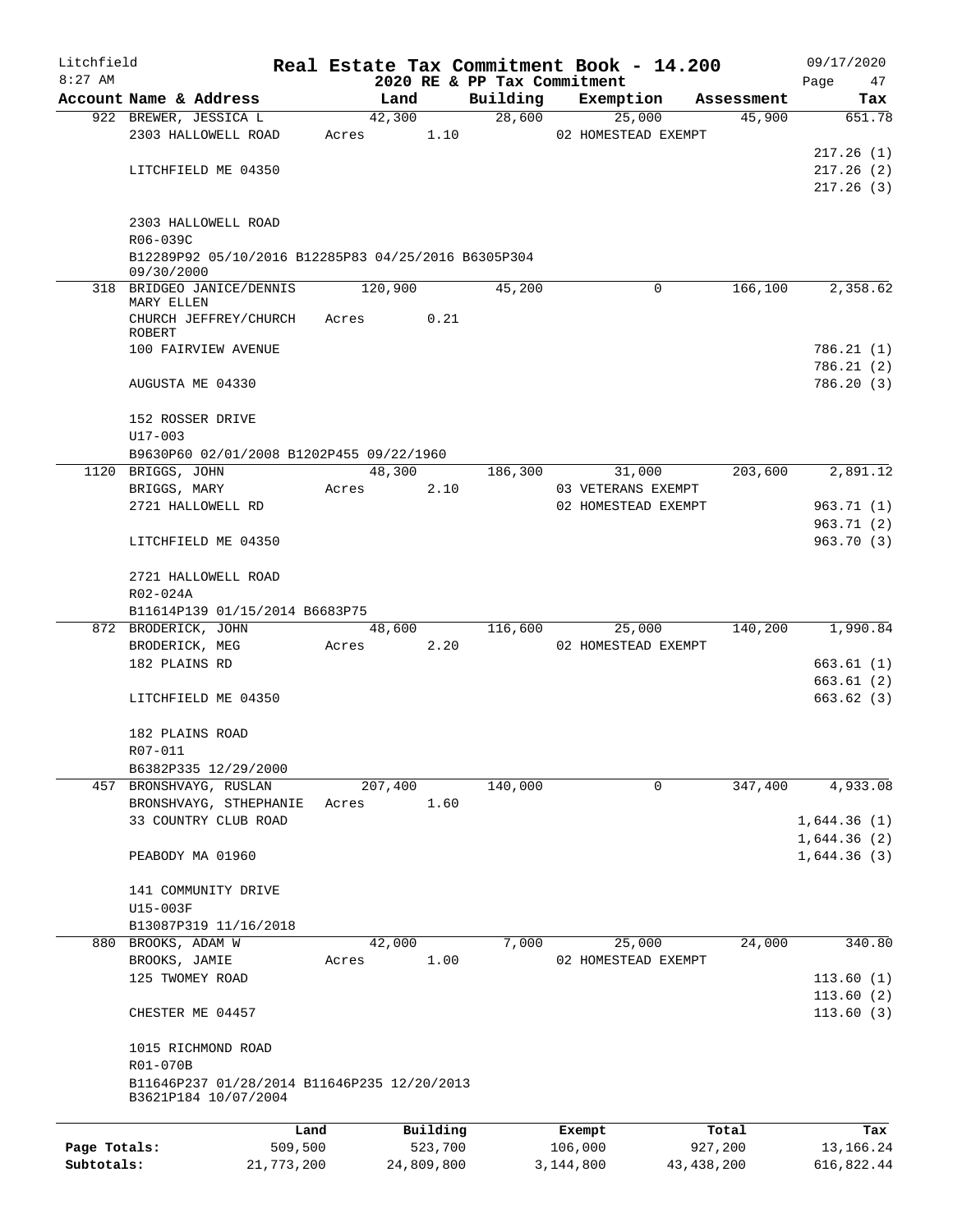| Litchfield<br>$8:27$ AM |                                            |       |         |      | 2020 RE & PP Tax Commitment | Real Estate Tax Commitment Book - 14.200 |            | 09/17/2020<br>Page<br>48 |
|-------------------------|--------------------------------------------|-------|---------|------|-----------------------------|------------------------------------------|------------|--------------------------|
|                         | Account Name & Address                     |       | Land    |      | Building                    | Exemption                                | Assessment | Tax                      |
|                         | 301 BROSIOUS, CHRISTIAN                    |       | 97,100  |      | 123,500                     | 25,000                                   | 195,600    | 2,777.52                 |
|                         | 378 PEACEPIPE DRIVE                        | Acres |         | 1.20 |                             | 02 HOMESTEAD EXEMPT                      |            |                          |
|                         |                                            |       |         |      |                             |                                          |            | 925.84(1)                |
|                         | LITCHFIELD ME 04350                        |       |         |      |                             |                                          |            | 925.84(2)                |
|                         |                                            |       |         |      |                             |                                          |            | 925.84(3)                |
|                         | 378 PEACEPIPE DRIVE                        |       |         |      |                             |                                          |            |                          |
|                         | U28-009C                                   |       |         |      |                             |                                          |            |                          |
|                         | B11079P39 06/20/2012                       |       |         |      |                             |                                          |            |                          |
|                         | 2376 BROWN JULI M - LIFE                   |       | 47,400  |      | 28,000                      | 0                                        | 75,400     | 1,070.68                 |
|                         | <b>ESTATE</b>                              |       |         |      |                             |                                          |            |                          |
|                         | 1207 WEST ROAD                             | Acres |         | 1.80 |                             |                                          |            |                          |
|                         |                                            |       |         |      |                             |                                          |            | 356.89(1)                |
|                         | BOWDOIN ME 04287                           |       |         |      |                             |                                          |            | 356.89(2)                |
|                         |                                            |       |         |      |                             |                                          |            | 356.90(3)                |
|                         | 1207 WEST ROAD                             |       |         |      |                             |                                          |            |                          |
|                         | R03-033                                    |       |         |      |                             |                                          |            |                          |
|                         | B9810P175 08/01/2008 B7677P264 09/30/2003  |       |         |      |                             |                                          |            |                          |
|                         | 1327 BROWN, ALFRED J                       |       | 163,800 |      | 123,400                     | $\mathbf 0$                              | 287,200    | 4,078.24                 |
|                         | BROWN, TAMI J                              | Acres |         | 0.38 |                             |                                          |            |                          |
|                         | 9 MONUMENT PLACE                           |       |         |      |                             |                                          |            | 1,359.41(1)              |
|                         |                                            |       |         |      |                             |                                          |            | 1,359.41(2)              |
|                         | TOPSHAM ME 04086                           |       |         |      |                             |                                          |            | 1,359.42(3)              |
|                         | 1 BLEN DRIVE                               |       |         |      |                             |                                          |            |                          |
|                         | $U23 - 010$                                |       |         |      |                             |                                          |            |                          |
|                         | B13407P72 11/22/2019 B13377P207 10/02/2019 |       |         |      |                             |                                          |            |                          |
|                         | 1325 BROWN, ALFRED J<br>BROWN, TAMI J      | Acres | 30,000  | 0.50 | 500                         | 0                                        | 30,500     | 433.10                   |
|                         | 9 MONUMENT PLACE                           |       |         |      |                             |                                          |            | 144.37(1)                |
|                         |                                            |       |         |      |                             |                                          |            | 144.37(2)                |
|                         | TOPSHAM ME 04086                           |       |         |      |                             |                                          |            | 144.36(3)                |
|                         | 6 BLEN DRIVE                               |       |         |      |                             |                                          |            |                          |
|                         | $U23 - 011$                                |       |         |      |                             |                                          |            |                          |
|                         | B13407P72 11/22/2019 B13377P207 10/02/2019 |       |         |      |                             |                                          |            |                          |
|                         | 910 BROWN, BARBARA                         |       | 58,200  |      | 88,900                      | 0                                        | 147,100    | 2,088.82                 |
|                         | 447 CENTER AVE                             | Acres |         | 0.13 |                             |                                          |            |                          |
|                         |                                            |       |         |      |                             |                                          |            | 696.27(1)                |
|                         | WESTWOOD NJ 07675                          |       |         |      |                             |                                          |            | 696.27(2)                |
|                         |                                            |       |         |      |                             |                                          |            | 696.28(3)                |
|                         | 459 PEACEPIPE DRIVE                        |       |         |      |                             |                                          |            |                          |
|                         | $U28 - 052$                                |       |         |      |                             |                                          |            |                          |
|                         | B5457P327 09/01/1997                       |       |         |      |                             |                                          |            |                          |
|                         | 218 BROWN, CALVIN E                        |       | 61,100  |      | 292,900                     | 25,000                                   | 329,000    | 4,671.80                 |
|                         | BROWN, GALE E                              | Acres |         | 9.25 |                             | 02 HOMESTEAD EXEMPT                      |            |                          |
|                         | P O BOX 1                                  |       |         |      |                             |                                          |            | 1,557.27(1)              |
|                         |                                            |       |         |      |                             |                                          |            | 1,557.27(2)              |
|                         | LITCHFIELD ME 04350                        |       |         |      |                             |                                          |            | 1,557.26(3)              |
|                         | 1423 LEWISTON ROAD                         |       |         |      |                             |                                          |            |                          |
|                         | R12-013B                                   |       |         |      |                             |                                          |            |                          |
|                         | B3438P334 10/05/1988                       |       |         |      |                             |                                          |            |                          |
|                         |                                            |       |         |      |                             |                                          |            |                          |
|                         |                                            |       |         |      |                             |                                          |            |                          |
|                         |                                            |       |         |      |                             |                                          |            |                          |

|              | Land       | Building   | Exempt    | Total      | Tax        |
|--------------|------------|------------|-----------|------------|------------|
| Page Totals: | 457,600    | 657,200    | 50,000    | 1,064,800  | 15,120.16  |
| Subtotals:   | 22,230,800 | 25,467,000 | 3,194,800 | 44,503,000 | 631,942.60 |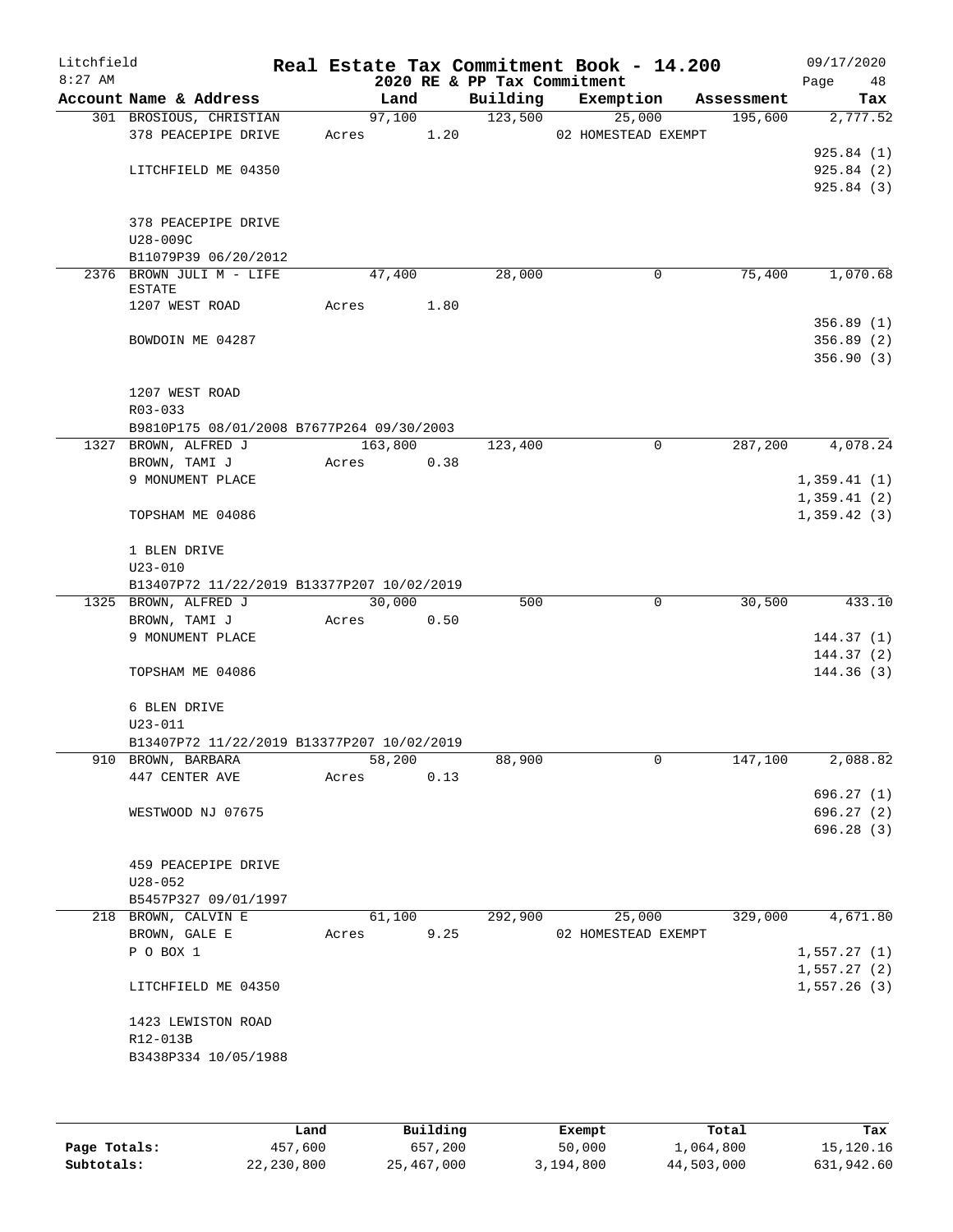| Litchfield<br>$8:27$ AM |                                           |       |        | 2020 RE & PP Tax Commitment | Real Estate Tax Commitment Book - 14.200 |            | 09/17/2020<br>49<br>Page |
|-------------------------|-------------------------------------------|-------|--------|-----------------------------|------------------------------------------|------------|--------------------------|
|                         | Account Name & Address                    |       | Land   | Building                    | Exemption                                | Assessment | Tax                      |
|                         | 2661 BROWN, CALVIN E                      |       | 75,000 | 77,900                      | $\Omega$                                 | 152,900    | 2,171.18                 |
|                         | BROWN, GALE E                             |       |        |                             |                                          |            |                          |
|                         | PO BOX 1                                  |       |        |                             |                                          |            | 723.73(1)                |
|                         |                                           |       |        |                             |                                          |            | 723.73(2)                |
|                         | LITCHFIELD ME 04350                       |       |        |                             |                                          |            | 723.72(3)                |
|                         |                                           |       |        |                             |                                          |            |                          |
|                         | 22 LINTONIA DRIVE<br>$U13 - 013 - 15$     |       |        |                             |                                          |            |                          |
|                         | B13248P238 06/24/2019                     |       |        |                             |                                          |            |                          |
|                         | 1925 BROWN, CHANCE J                      |       | 78,700 | 43,700                      | 0                                        | 122,400    | 1,738.08                 |
|                         | BROWN, CASEY E                            | Acres | 51.00  |                             |                                          |            |                          |
|                         | 213 STARBIRD CORNER                       |       |        |                             |                                          |            | 579.36(1)                |
|                         | <b>ROAD</b>                               |       |        |                             |                                          |            |                          |
|                         |                                           |       |        |                             |                                          |            | 579.36(2)                |
|                         | BOWDOIN ME 04287                          |       |        |                             |                                          |            | 579.36 (3)               |
|                         | 1125 RICHMOND ROAD                        |       |        |                             |                                          |            |                          |
|                         | R01-060                                   |       |        |                             |                                          |            |                          |
|                         | B11246P44 12/05/2012 B2540P316            |       |        |                             |                                          |            |                          |
|                         | 2153 BROWN, DARRYL G                      |       | 48,900 | 41,200                      | 0                                        | 90,100     | 1,279.42                 |
|                         | 971 BRUNSWICK AVE                         | Acres | 2.30   |                             |                                          |            |                          |
|                         |                                           |       |        |                             |                                          |            | 426.47(1)                |
|                         | GARDINER ME 04345                         |       |        |                             |                                          |            | 426.47(2)                |
|                         |                                           |       |        |                             |                                          |            | 426.48 (3)               |
|                         |                                           |       |        |                             |                                          |            |                          |
|                         | 231 LUNTS HILL ROAD                       |       |        |                             |                                          |            |                          |
|                         | R09-069A                                  |       |        |                             |                                          |            |                          |
|                         | B10172P295 08/05/2009 B6208P34 05/09/2000 |       |        |                             |                                          |            |                          |
|                         | 21 BROWN, DAVID                           |       | 47,500 | 27,100                      | $\mathbf 0$                              | 74,600     | 1,059.32                 |
|                         | BROWN, TERESA                             | Acres | 0.10   |                             |                                          |            |                          |
|                         | 302 RIVER ROAD                            |       |        |                             |                                          |            | 353.11(1)                |
|                         | TOPSHAM ME 04086                          |       |        |                             |                                          |            | 353.11(2)<br>353.10(3)   |
|                         |                                           |       |        |                             |                                          |            |                          |
|                         | 533 PEACEPIPE DRIVE                       |       |        |                             |                                          |            |                          |
|                         | U28-072                                   |       |        |                             |                                          |            |                          |
|                         | B12639P45 06/22/2017 B3003P33             |       |        |                             |                                          |            |                          |
|                         | 2020 BROWN, DAVID                         |       | 11,900 | 0                           | 0                                        | 11,900     | 168.98                   |
|                         | BROWN, TERESA                             | Acres | 0.20   |                             |                                          |            |                          |
|                         | 302 RIVER ROAD                            |       |        |                             |                                          |            | 56.33(1)                 |
|                         |                                           |       |        |                             |                                          |            | 56.33(2)                 |
|                         | TOPSHAM ME 04086                          |       |        |                             |                                          |            | 56.32(3)                 |
|                         |                                           |       |        |                             |                                          |            |                          |
|                         | PEACEPIPE DRIVE<br>$U28 - 084$            |       |        |                             |                                          |            |                          |
|                         | B12639P45 06/22/2017 B1248P37             |       |        |                             |                                          |            |                          |
|                         | 2019 BROWN, DAVID                         |       | 75,200 | $\Omega$                    | 0                                        | 75,200     | 1,067.84                 |
|                         | BROWN, TERESA                             | Acres | 0.58   |                             |                                          |            |                          |
|                         | 302 RIVER ROAD                            |       |        |                             |                                          |            | 355.95(1)                |
|                         |                                           |       |        |                             |                                          |            | 355.95(2)                |
|                         | TOPSHAM ME 04086                          |       |        |                             |                                          |            | 355.94(3)                |
|                         |                                           |       |        |                             |                                          |            |                          |
|                         | PEACEPIPE DRIVE                           |       |        |                             |                                          |            |                          |
|                         | $U28 - 082$                               |       |        |                             |                                          |            |                          |
|                         | B12639P45 06/22/2017 B1248P37             |       |        |                             |                                          |            |                          |
|                         |                                           |       |        |                             |                                          |            |                          |
|                         |                                           |       |        |                             |                                          |            |                          |

|              | Land       | Building   | Exempt    | Total      | Tax          |
|--------------|------------|------------|-----------|------------|--------------|
| Page Totals: | 337,200    | 189,900    |           | 527,100    | 7,484.82     |
| Subtotals:   | 22,568,000 | 25,656,900 | 3,194,800 | 45,030,100 | 639, 427. 42 |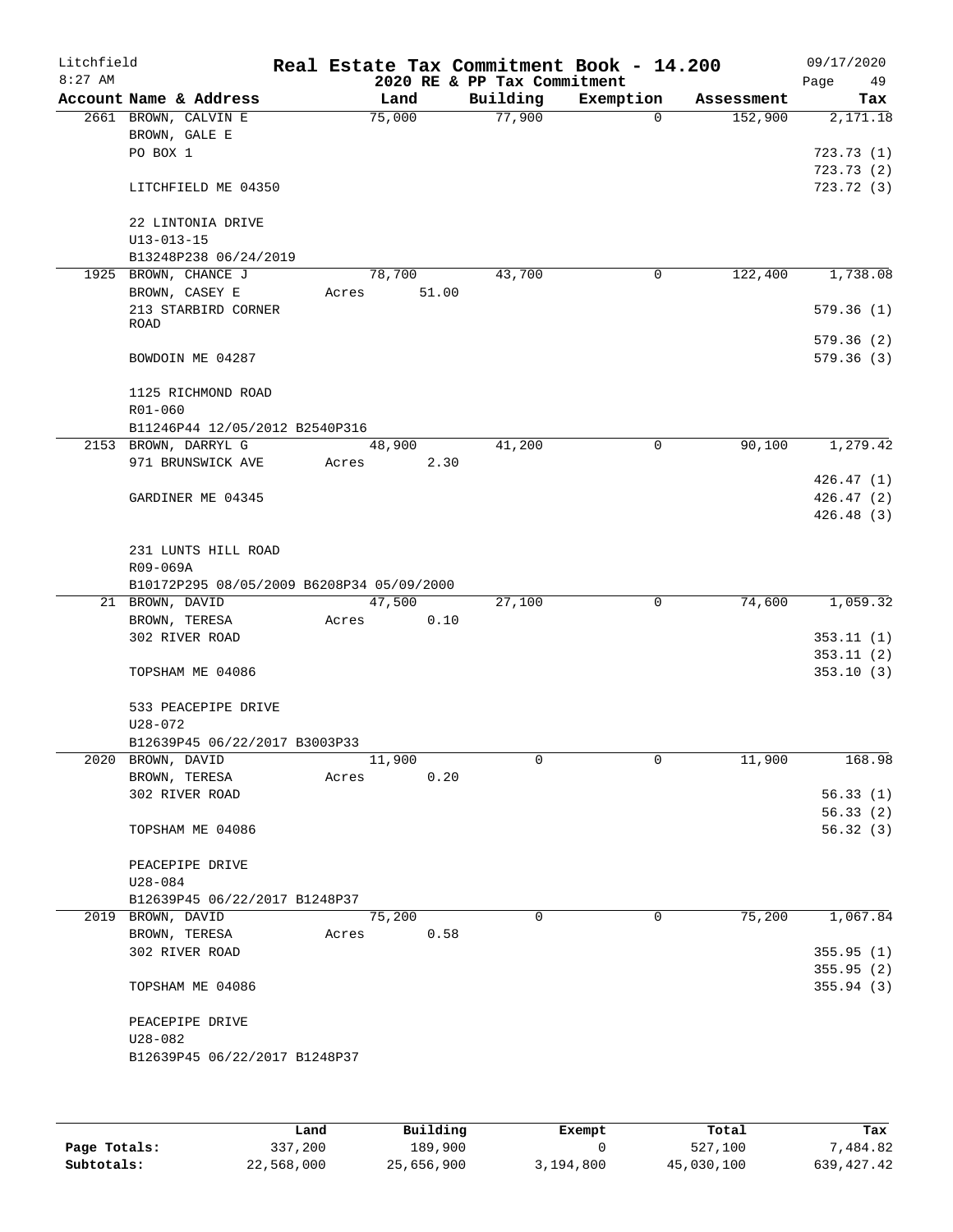| Litchfield<br>$8:27$ AM |                                             |                 |      | 2020 RE & PP Tax Commitment | Real Estate Tax Commitment Book - 14.200  |            | 09/17/2020<br>Page<br>50   |
|-------------------------|---------------------------------------------|-----------------|------|-----------------------------|-------------------------------------------|------------|----------------------------|
|                         | Account Name & Address                      | Land            |      | Building                    | Exemption                                 | Assessment | Tax                        |
|                         | 225 BROWN, RICHARD A                        | 186,500         |      | 125,300                     | $\Omega$                                  | 311,800    | 4,427.56                   |
|                         | 29 HIDDEN BAY DR                            | Acres           | 1.01 |                             |                                           |            |                            |
|                         |                                             |                 |      |                             |                                           |            | 1,475.85(1)                |
|                         | DARTMOUTH MA 02748                          |                 |      |                             |                                           |            | 1,475.85(2)<br>1,475.86(3) |
|                         |                                             |                 |      |                             |                                           |            |                            |
|                         | 15 SIMARD DRIVE                             |                 |      |                             |                                           |            |                            |
|                         | $U26 - 009$                                 |                 |      |                             |                                           |            |                            |
|                         | B13395P324 11/06/2019                       |                 |      |                             |                                           |            |                            |
|                         | 2971 BROWN, STEVEN S                        | 48,000          |      | 209,000                     | 50,000                                    | 207,000    | 2,939.40                   |
|                         | 8 COMPUTER LN                               | Acres           | 2.00 |                             |                                           |            |                            |
|                         | LITCHFIELD ME 04350                         |                 |      |                             | 63 Paraplegic                             |            | 979.80(1)<br>979.80 (2)    |
|                         |                                             |                 |      |                             |                                           |            | 979.80 (3)                 |
|                         |                                             |                 |      |                             |                                           |            |                            |
|                         | 8 COMPUTER LANE                             |                 |      |                             |                                           |            |                            |
|                         | $U06-10A$                                   |                 |      |                             |                                           |            |                            |
|                         | B13255P129 06/28/2019                       |                 |      |                             |                                           |            |                            |
|                         | 900 BRUDER, RAYMOND JR<br>ESTATE OF:        | 46,800          |      | 67,600                      | 25,000                                    | 89,400     | 1,269.48                   |
|                         | BRUDER JEAN M                               | Acres           | 1.60 |                             | 02 HOMESTEAD EXEMPT                       |            |                            |
|                         | 2078 HALLOWELL ROAD                         |                 |      |                             |                                           |            | 423.16(1)                  |
|                         |                                             |                 |      |                             |                                           |            | 423.16(2)                  |
|                         | LITCHFIELD ME 04350                         |                 |      |                             |                                           |            | 423.16(3)                  |
|                         |                                             |                 |      |                             |                                           |            |                            |
|                         | 2078 HALLOWELL ROAD<br>R11-014              |                 |      |                             |                                           |            |                            |
|                         | B6564P145                                   |                 |      |                             |                                           |            |                            |
|                         | 1093 BRYCE, ROSANNE                         | 0               |      | 8,000                       | 8,000                                     | 0          | 0.00                       |
|                         | 3 BUSH LANE                                 |                 |      |                             | 02 HOMESTEAD EXEMPT                       |            |                            |
|                         |                                             |                 |      |                             |                                           |            |                            |
|                         | LITCHFIELD ME 04350                         |                 |      |                             |                                           |            |                            |
|                         |                                             |                 |      |                             |                                           |            |                            |
|                         | 3 BUSH LANE                                 |                 |      |                             |                                           |            |                            |
|                         | $R03 - 006 - ON - 1$                        |                 |      |                             |                                           |            |                            |
|                         | B6354P113                                   |                 |      |                             |                                           |            |                            |
|                         | 230 BUBIER, WALLACE E SR                    | 57,000          |      | 79,100                      | 31,000                                    | 105,100    | 1,492.42                   |
|                         | BUBIER SUSAN D<br>2243 HALLOWELL RD         | Acres           | 5.00 |                             | 03 VETERANS EXEMPT<br>02 HOMESTEAD EXEMPT |            | 497.47 (1)                 |
|                         |                                             |                 |      |                             |                                           |            | 497.47 (2)                 |
|                         | LITCHFIELD ME 04350                         |                 |      |                             |                                           |            | 497.48 (3)                 |
|                         |                                             |                 |      |                             |                                           |            |                            |
|                         | 2243 HALLOWELL ROAD                         |                 |      |                             |                                           |            |                            |
|                         | $R06 - 043$                                 |                 |      |                             |                                           |            |                            |
|                         | B9759P317 06/11/2008 B1820P190 05/29/1975   |                 |      |                             |                                           |            |                            |
|                         | 787 BUCKMORE CHERYL<br>544 STEVENSTOWN ROAD | 50,400<br>Acres | 2.80 | 41,300                      | 25,000<br>02 HOMESTEAD EXEMPT             | 66,700     | 947.14                     |
|                         |                                             |                 |      |                             |                                           |            | 315.71(1)                  |
|                         | LITCHFIELD ME 04350                         |                 |      |                             |                                           |            | 315.71(2)                  |
|                         |                                             |                 |      |                             |                                           |            | 315.72(3)                  |
|                         |                                             |                 |      |                             |                                           |            |                            |
|                         | 544 STEVENSTOWN ROAD                        |                 |      |                             |                                           |            |                            |
|                         | R08-004                                     |                 |      |                             |                                           |            |                            |
|                         | B11338P166 12/11/2012 B5663P191 07/02/1998  |                 |      |                             |                                           |            |                            |
|                         |                                             |                 |      |                             |                                           |            |                            |

|              | Land       | Building   | Exempt    | Total      | Tax        |
|--------------|------------|------------|-----------|------------|------------|
| Page Totals: | 388,700    | 530,300    | 139,000   | 780,000    | 11,076.00  |
| Subtotals:   | 22,956,700 | 26,187,200 | 3,333,800 | 45,810,100 | 650,503.42 |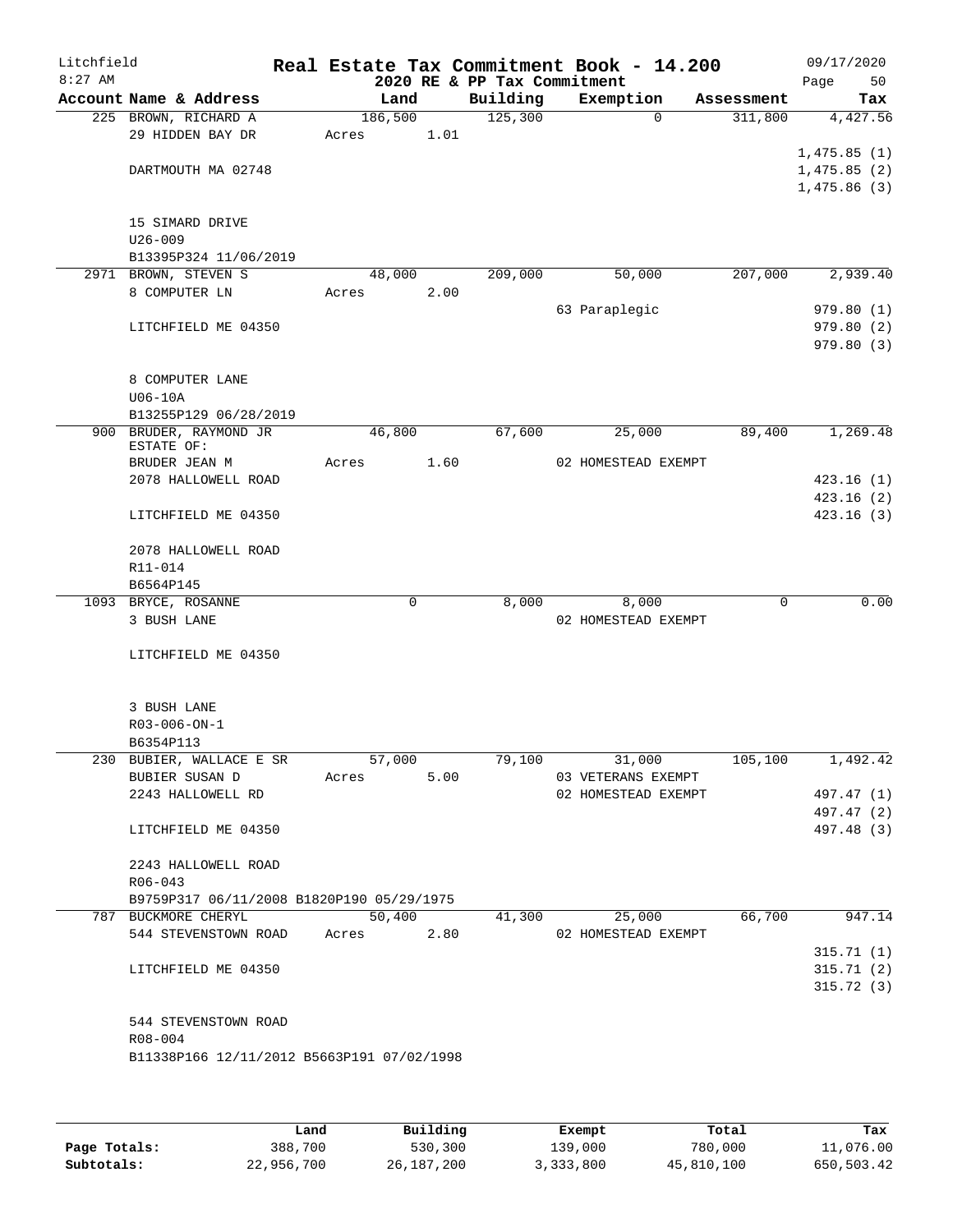| Litchfield<br>$8:27$ AM |                                            |       |          | 2020 RE & PP Tax Commitment | Real Estate Tax Commitment Book - 14.200 |            | 09/17/2020<br>Page<br>51 |
|-------------------------|--------------------------------------------|-------|----------|-----------------------------|------------------------------------------|------------|--------------------------|
|                         | Account Name & Address                     |       | Land     | Building                    | Exemption                                | Assessment | Tax                      |
|                         | 232 BUDD, ELIZABETH W                      |       | 68,200   | 108,200                     | 25,000                                   | 151,400    | 2,149.88                 |
|                         | c/o TAIT NORDEN                            | Acres | 25.00    |                             | 02 HOMESTEAD EXEMPT                      |            |                          |
|                         | 100 GOSHEN ROAD                            |       |          |                             |                                          |            | 716.63(1)                |
|                         | WEST CHESTER PA 19380                      |       |          |                             |                                          |            | 716.63(2)                |
|                         |                                            |       |          |                             |                                          |            | 716.62(3)                |
|                         | 100 UPPER POND ROAD                        |       |          |                             |                                          |            |                          |
|                         | R08-025                                    |       |          |                             |                                          |            |                          |
|                         | B4605P77                                   |       |          |                             |                                          |            |                          |
|                         | 2761 BULLINER, CAROLYN R                   |       | 162,800  | 0                           | 0                                        | 162,800    | 2,311.76                 |
|                         | 6 CURTIS STREET                            | Acres | 4.02     |                             |                                          |            |                          |
|                         |                                            |       |          |                             |                                          |            | 770.59(1)                |
|                         | BRUNSWICK ME 04011                         |       |          |                             |                                          |            | 770.59(2)                |
|                         |                                            |       |          |                             |                                          |            | 770.58(3)                |
|                         |                                            |       |          |                             |                                          |            |                          |
|                         | MILITARY LANE                              |       |          |                             |                                          |            |                          |
|                         | U05-004A<br>B10355P37 03/05/2010           |       |          |                             |                                          |            |                          |
|                         | 236 BULLINER, CAROLYN R                    |       | 156,000  | 120,600                     | 0                                        | 276,600    | 3,927.72                 |
|                         | 6 CURTIS STREET                            | Acres | 19.00    |                             |                                          |            |                          |
|                         |                                            |       |          |                             |                                          |            | 1,309.24(1)              |
|                         | BRUNSWICK ME 04011                         |       |          |                             |                                          |            | 1,309.24(2)              |
|                         |                                            |       |          |                             |                                          |            | 1,309.24(3)              |
|                         |                                            |       |          |                             |                                          |            |                          |
|                         | 52 MILITARY LANE                           |       |          |                             |                                          |            |                          |
|                         | $U06 - 003$                                |       |          |                             |                                          |            |                          |
|                         | B1998P195                                  |       |          |                             |                                          |            |                          |
|                         | 237 BULLINER, JUDITH C<br>(TRUSTEE)        |       | 122,300  | 82,500                      | 0                                        | 204,800    | 2,908.16                 |
|                         | JUDITH BULLINER TRUST                      | Acres | 0.59     |                             |                                          |            |                          |
|                         | 46 SORRENTO COURT                          |       |          |                             |                                          |            | 969.39(1)                |
|                         |                                            |       |          |                             |                                          |            | 969.39(2)                |
|                         | SATELLITE BEACH FL                         |       |          |                             |                                          |            | 969.38(3)                |
|                         | 32937                                      |       |          |                             |                                          |            |                          |
|                         | 36 MILITARY LANE                           |       |          |                             |                                          |            |                          |
|                         | $U06 - 008$                                |       |          |                             |                                          |            |                          |
|                         | B11146P209 08/21/2012 B7835P278 02/16/2004 |       |          |                             |                                          |            |                          |
|                         | 239 BUOTTE, DIANNE M                       |       | 45,000   | 130,000                     | 25,000                                   | 150,000    | 2,130.00                 |
|                         | BUOTTE, AARON C                            | Acres | 1.00     |                             | 02 HOMESTEAD EXEMPT                      |            |                          |
|                         | 72 HARDSCRABBLE ROAD                       |       |          |                             |                                          |            | 710.00(1)                |
|                         |                                            |       |          |                             |                                          |            | 710.00(2)                |
|                         | LITCHFIELD ME 04350                        |       |          |                             |                                          |            | 710.00(3)                |
|                         | 72 HARDSCRABBLE ROAD                       |       |          |                             |                                          |            |                          |
|                         | $U21 - 039$                                |       |          |                             |                                          |            |                          |
|                         | B13211P277 05/17/2019                      |       |          |                             |                                          |            |                          |
|                         | 925 BUOTTE, DIANNE M                       |       | 29,800   | 0                           | $\mathbf 0$                              | 29,800     | 423.16                   |
|                         | BUOTTE, AARON C                            | Acres | 2.60     |                             |                                          |            |                          |
|                         | 72 HARDSCRABBLE ROAD                       |       |          |                             |                                          |            | 141.05(1)                |
|                         |                                            |       |          |                             |                                          |            | 141.05(2)                |
|                         | LITCHFIELD ME 04350                        |       |          |                             |                                          |            | 141.06(3)                |
|                         |                                            |       |          |                             |                                          |            |                          |
|                         | 72 HARDSCRABBLE ROAD<br>$U21 - 040$        |       |          |                             |                                          |            |                          |
|                         | B13211P277 05/17/2019                      |       |          |                             |                                          |            |                          |
|                         |                                            |       |          |                             |                                          |            |                          |
|                         |                                            |       |          |                             |                                          |            |                          |
|                         | Land                                       |       | Building |                             | Exempt                                   | Total      | Tax                      |
| Page Totals:            | 584,100                                    |       | 441,300  |                             | 50,000                                   | 975,400    | 13,850.68                |

**Subtotals:** 23,540,800 26,628,500 3,383,800 46,785,500 664,354.10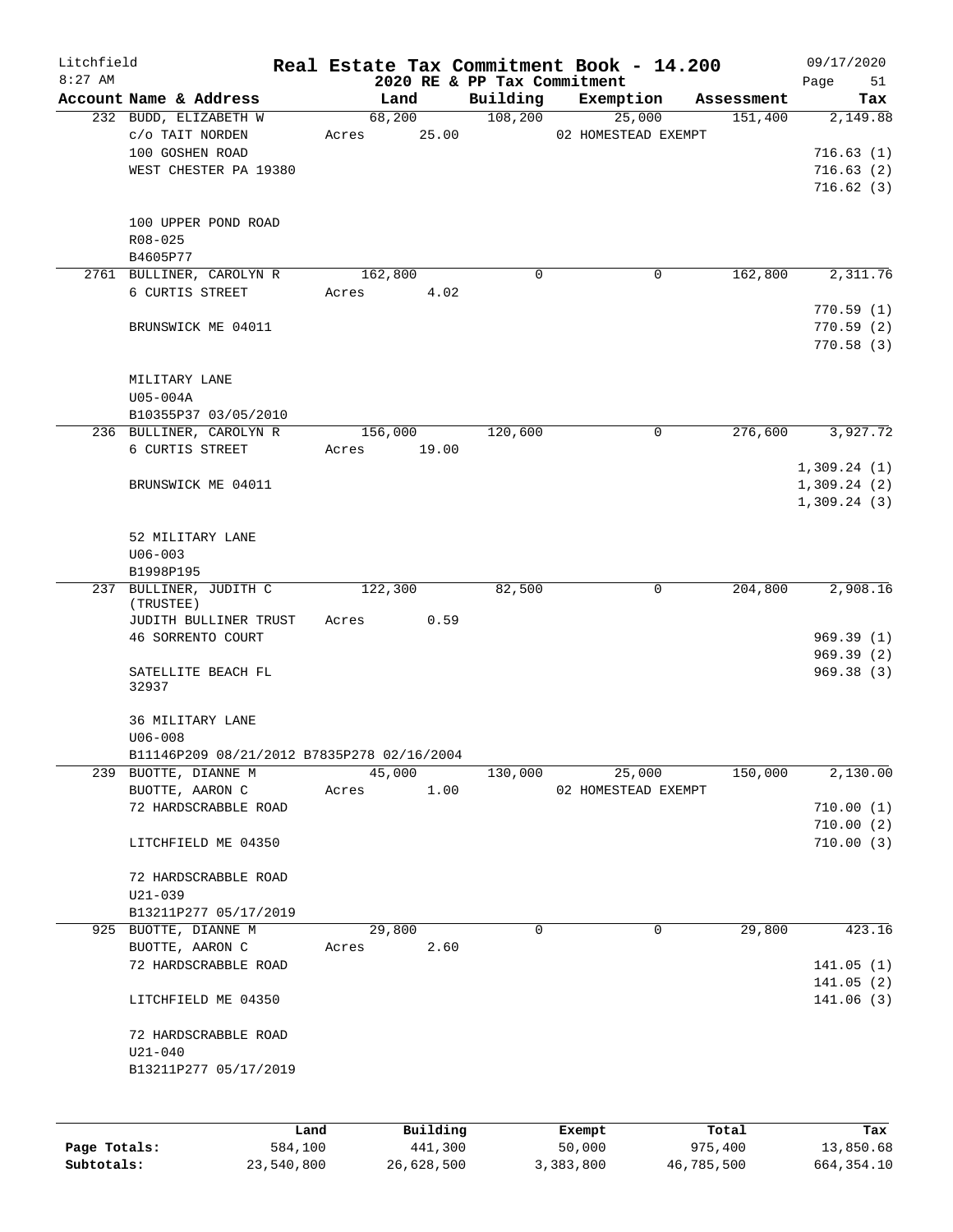| Litchfield |                                 |       |          |      | Real Estate Tax Commitment Book - 14.200 |                     |            |      | 09/17/2020  |
|------------|---------------------------------|-------|----------|------|------------------------------------------|---------------------|------------|------|-------------|
| $8:27$ AM  | Account Name & Address          |       | Land     |      | 2020 RE & PP Tax Commitment<br>Building  | Exemption           | Assessment | Page | 52<br>Tax   |
|            | 2709 BUREAU LORI                |       | $\Omega$ |      | 30, 300                                  | $\Omega$            | 30,300     |      | 430.26      |
|            | P O BOX 1224                    |       |          |      |                                          |                     |            |      |             |
|            |                                 |       |          |      |                                          |                     |            |      | 143.42(1)   |
|            | SABATTUS ME 04280               |       |          |      |                                          |                     |            |      | 143.42(2)   |
|            |                                 |       |          |      |                                          |                     |            |      | 143.42(3)   |
|            |                                 |       |          |      |                                          |                     |            |      |             |
|            | 15 BENSON LANE                  |       |          |      |                                          |                     |            |      |             |
|            | R10-034B-ON-2                   |       |          |      |                                          |                     |            |      |             |
|            | 241 BUREAU, THOMAS N            |       | 174,800  |      | 262,500                                  | 25,000              | 412,300    |      | 5,854.66    |
|            | P O BOX 56                      | Acres |          | 2.61 |                                          | 02 HOMESTEAD EXEMPT |            |      |             |
|            |                                 |       |          |      |                                          |                     |            |      | 1,951.55(1) |
|            | LITCHFIELD ME 04350             |       |          |      |                                          |                     |            |      | 1,951.55(2) |
|            |                                 |       |          |      |                                          |                     |            |      | 1,951.56(3) |
|            | 15 GAMAGE DRIVE                 |       |          |      |                                          |                     |            |      |             |
|            | $U18-004A$                      |       |          |      |                                          |                     |            |      |             |
|            | B11059P207 05/31/2012 B5963P228 |       |          |      |                                          |                     |            |      |             |
|            | 2261 BURGESS, HOPE              |       | 0        |      | 6,700                                    | $\mathbf 0$         | 6,700      |      | 95.14       |
|            | 664 HUNTINGTON HILL RD          |       |          |      |                                          |                     |            |      |             |
|            |                                 |       |          |      |                                          |                     |            |      | 31.71(1)    |
|            | LITCHFIELD ME 04350             |       |          |      |                                          |                     |            |      | 31.71(2)    |
|            |                                 |       |          |      |                                          |                     |            |      | 31.72(3)    |
|            |                                 |       |          |      |                                          |                     |            |      |             |
|            | 664 HUNTINGTON HILL             |       |          |      |                                          |                     |            |      |             |
|            | R02-001-ON-2                    |       |          |      |                                          |                     |            |      |             |
|            | B11932P61 02/23/2015            |       |          |      |                                          |                     |            |      |             |
|            | 696 BURGESS, KEITH E            |       | 46,500   |      | 36,400                                   | 25,000              | 57,900     |      | 822.18      |
|            | 602 RICHMOND RD                 | Acres |          | 1.50 |                                          | 02 HOMESTEAD EXEMPT |            |      |             |
|            |                                 |       |          |      |                                          |                     |            |      | 274.06(1)   |
|            | LITCHFIELD ME 04350             |       |          |      |                                          |                     |            |      | 274.06(2)   |
|            |                                 |       |          |      |                                          |                     |            |      | 274.06(3)   |
|            | 602 RICHMOND ROAD               |       |          |      |                                          |                     |            |      |             |
|            | R02-009A                        |       |          |      |                                          |                     |            |      |             |
|            | B4892P10 05/01/1995             |       |          |      |                                          |                     |            |      |             |
|            | 82 BURGOS, CHRISTOPHER N        |       | 55,200   |      | 13,900                                   | 0                   | 69,100     |      | 981.22      |
|            | C/O JACKIE DESCHAINE            | Acres |          | 5.40 |                                          |                     |            |      |             |
|            | 17 HILLCREST STREET             |       |          |      |                                          |                     |            |      | 327.07(1)   |
|            | HALLOWELL ME 04347 1208         |       |          |      |                                          |                     |            |      | 327.07(2)   |
|            |                                 |       |          |      |                                          |                     |            |      | 327.08(3)   |
|            |                                 |       |          |      |                                          |                     |            |      |             |
|            | 392 OAK HILL ROAD               |       |          |      |                                          |                     |            |      |             |
|            | R04-037C                        |       |          |      |                                          |                     |            |      |             |
|            | B4761P309 09/03/2004            |       |          |      |                                          |                     |            |      |             |
|            | 952 BURNETT, CARIN              |       | 48,300   |      | 28,700                                   | $\mathbf 0$         | 77,000     |      | 1,093.40    |
|            | BURNETT, MICHAEL S              | Acres |          | 2.10 |                                          |                     |            |      |             |
|            | 1405 HALLOWELL ROAD             |       |          |      |                                          |                     |            |      | 364.47(1)   |
|            |                                 |       |          |      |                                          |                     |            |      | 364.47(2)   |
|            | LITCHFIELD ME 04350             |       |          |      |                                          |                     |            |      | 364.46(3)   |
|            |                                 |       |          |      |                                          |                     |            |      |             |
|            | 1778 HALLOWELL ROAD<br>R12-011  |       |          |      |                                          |                     |            |      |             |
|            | B13339P133 09/12/2019           |       |          |      |                                          |                     |            |      |             |
|            |                                 |       |          |      |                                          |                     |            |      |             |
|            |                                 |       |          |      |                                          |                     |            |      |             |

|              | Land       | Building   | Exempt    | Total      | Tax        |
|--------------|------------|------------|-----------|------------|------------|
| Page Totals: | 324,800    | 378,500    | 50,000    | 653,300    | 9,276.86   |
| Subtotals:   | 23,865,600 | 27,007,000 | 3,433,800 | 47,438,800 | 673,630.96 |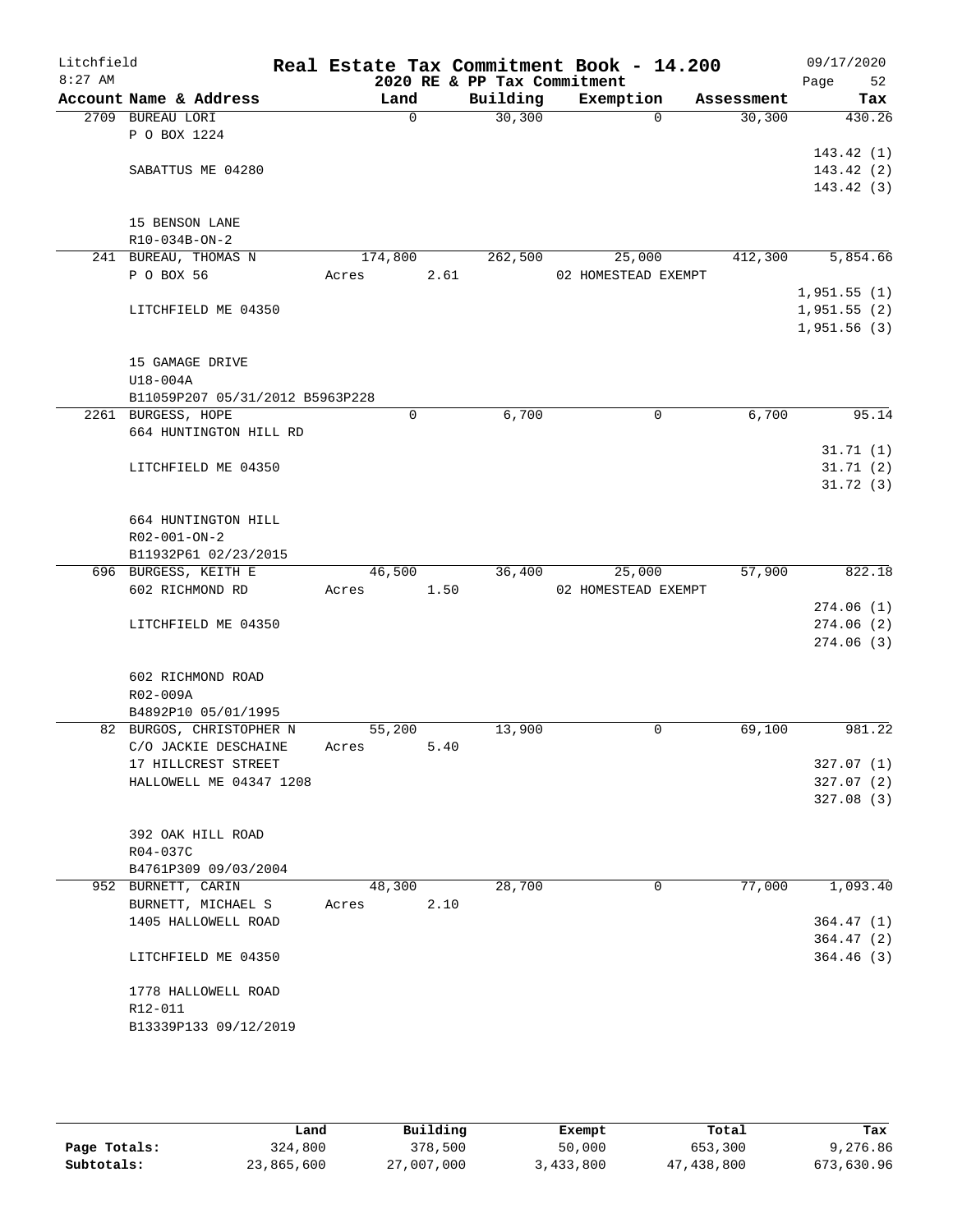| Litchfield<br>$8:27$ AM |                                                          |                | 2020 RE & PP Tax Commitment | Real Estate Tax Commitment Book - 14.200 |            | 09/17/2020<br>Page<br>53 |
|-------------------------|----------------------------------------------------------|----------------|-----------------------------|------------------------------------------|------------|--------------------------|
|                         | Account Name & Address                                   | Land           | Building                    | Exemption                                | Assessment | Tax                      |
|                         | 1964 BURNETT, CARIN, E.                                  | 63,800         | 279,900                     | 25,000                                   | 318,700    | 4,525.54                 |
|                         | BURNETT, MICHAEL S                                       | 11.00<br>Acres |                             | 02 HOMESTEAD EXEMPT                      |            |                          |
|                         | 1405 HALLOWELL RD                                        |                |                             |                                          |            | 1,508.51(1)              |
|                         |                                                          |                |                             |                                          |            | 1,508.51(2)              |
|                         | LITCHFIELD ME 04350                                      |                |                             |                                          |            | 1,508.52(3)              |
|                         | 1405 HALLOWELL ROAD                                      |                |                             |                                          |            |                          |
|                         | R14-041A                                                 |                |                             |                                          |            |                          |
|                         | B12084P199 08/21/2015 B5433P217                          |                |                             |                                          |            |                          |
|                         | 385 BURNHAM, RANDALL A                                   | 98,800         | 67,400                      | 25,000                                   | 141,200    | 2,005.04                 |
|                         | BURNHAM CYNTHIA G                                        | Acres<br>1.35  |                             | 02 HOMESTEAD EXEMPT                      |            |                          |
|                         | 101 LITTLE DRIVE                                         |                |                             |                                          |            | 668.35(1)                |
|                         | LITCHFIELD ME 04350                                      |                |                             |                                          |            | 668.35(2)<br>668.34 (3)  |
|                         | 101 LITTLE DRIVE                                         |                |                             |                                          |            |                          |
|                         | $U24 - 013$                                              |                |                             |                                          |            |                          |
|                         | B6301P312 09/15/2003                                     |                |                             |                                          |            |                          |
|                         | 1920 BURR, AMY L                                         | 122,500        | 84,000                      | 0                                        | 206,500    | 2,932.30                 |
|                         | BURR, TIMOTHY D                                          | 0.60<br>Acres  |                             |                                          |            |                          |
|                         | 1208 ROBYN DRIVE                                         |                |                             |                                          |            | 977.43(1)                |
|                         |                                                          |                |                             |                                          |            | 977.43(2)                |
|                         | DANVILLE CA 94526                                        |                |                             |                                          |            | 977.44(3)                |
|                         | 49 PLEASANT POND LANE                                    |                |                             |                                          |            |                          |
|                         | $U01 - 005$                                              |                |                             |                                          |            |                          |
|                         | B12644P200 06/28/2017 B12644P197 06/15/2017<br>B2237P135 |                |                             |                                          |            |                          |
|                         | 245 BUSSEY, DAVID T                                      | 61,200         | 184,300                     | 25,000                                   | 220,500    | 3,131.10                 |
|                         | <b>BUSSEY GRACE</b>                                      | 36.00<br>Acres |                             | 02 HOMESTEAD EXEMPT                      |            |                          |
|                         | 31 OAK HILL RD                                           |                |                             |                                          |            | 1,043.70(1)              |
|                         |                                                          |                |                             |                                          |            | 1,043.70(2)              |
|                         | LITCHFIELD ME 04350                                      |                |                             |                                          |            | 1,043.70(3)              |
|                         | 31 OAK HILL ROAD                                         |                |                             |                                          |            |                          |
|                         | R05-031                                                  |                |                             |                                          |            |                          |
|                         | B1802P44                                                 |                |                             |                                          |            |                          |
|                         | 247 BUSSIERE, SCOTT K                                    | 54,000         | 97,100                      | 25,000                                   | 126,100    | 1,790.62                 |
|                         | BUSSIERE SUZANNE M                                       | Acres<br>4.00  |                             | 02 HOMESTEAD EXEMPT                      |            |                          |
|                         | 22 RICHMOND ROAD                                         |                |                             |                                          |            | 596.87(1)                |
|                         | LITCHFIELD ME 04350                                      |                |                             |                                          |            | 596.87(2)<br>596.88 (3)  |
|                         |                                                          |                |                             |                                          |            |                          |
|                         | 22 RICHMOND ROAD                                         |                |                             |                                          |            |                          |
|                         | R03-067                                                  |                |                             |                                          |            |                          |
|                         | B3742P125 06/01/1990                                     |                |                             |                                          |            |                          |
|                         | 248 BUSWELL, RICHARD M                                   | 62,300         | 48,600                      | 25,000                                   | 85,900     | 1,219.78                 |
|                         | 361 RICHMOND ROAD                                        | 10.00<br>Acres |                             | 02 HOMESTEAD EXEMPT                      |            |                          |
|                         |                                                          |                |                             |                                          |            | 406.59(1)                |
|                         | SABATTUS ME 04280                                        |                |                             |                                          |            | 406.59(2)                |
|                         |                                                          |                |                             |                                          |            | 406.60(3)                |
|                         | 361 RICHMOND ROAD                                        |                |                             |                                          |            |                          |
|                         | R03-016                                                  |                |                             |                                          |            |                          |
|                         | B2760P239                                                |                |                             |                                          |            |                          |
|                         |                                                          |                |                             |                                          |            |                          |
|                         |                                                          |                |                             |                                          |            |                          |

|              | Land       | Building   | Exempt    | Total      | Tax         |
|--------------|------------|------------|-----------|------------|-------------|
| Page Totals: | 462,600    | 761,300    | 125,000   | 1,098,900  | 15,604.38   |
| Subtotals:   | 24,328,200 | 27,768,300 | 3,558,800 | 48,537,700 | 689, 235.34 |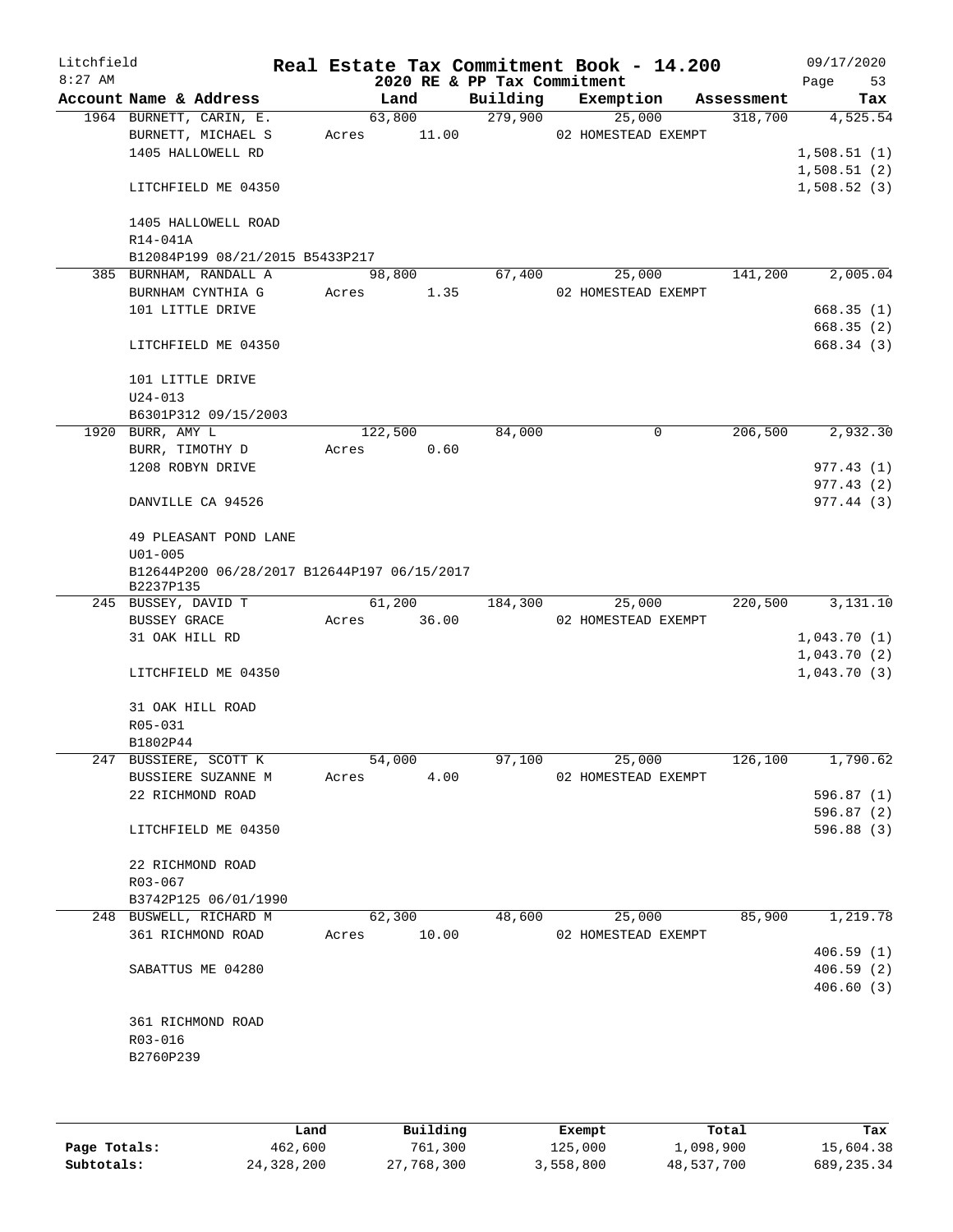| Litchfield |                                                                                                                                                   |       |         |                             | Real Estate Tax Commitment Book - 14.200 |                      | 09/17/2020 |
|------------|---------------------------------------------------------------------------------------------------------------------------------------------------|-------|---------|-----------------------------|------------------------------------------|----------------------|------------|
| $8:27$ AM  |                                                                                                                                                   |       |         | 2020 RE & PP Tax Commitment |                                          |                      | Page<br>54 |
|            | Account Name & Address                                                                                                                            |       | Land    | Building                    | Exemption                                | Assessment           | Tax        |
|            | 1260 BUTLER, ISAAC P                                                                                                                              |       | 45,000  | 102,300                     |                                          | $\Omega$<br>147,300  | 2,091.66   |
|            | ROBERTSON, ASHLEY A                                                                                                                               | Acres | 1.00    |                             |                                          |                      |            |
|            | 53 NECK ROAD                                                                                                                                      |       |         |                             |                                          |                      | 697.22(1)  |
|            |                                                                                                                                                   |       |         |                             |                                          |                      | 697.22 (2) |
|            | LITCHFIELD ME 04350                                                                                                                               |       |         |                             |                                          |                      | 697.22 (3) |
|            | 53 NECK ROAD                                                                                                                                      |       |         |                             |                                          |                      |            |
|            | R14-038                                                                                                                                           |       |         |                             |                                          |                      |            |
|            | B12637P289 06/20/2017 B12268P231 04/15/2016<br>B11317P310 02/28/2013 B11122P135 08/03/2012<br>B11084P77 06/22/2012 B10890P221 11/17/2011 B8958P37 |       |         |                             |                                          |                      |            |
|            | 06/22/2006 B7913P22 04/21/2004                                                                                                                    |       |         |                             |                                          |                      |            |
|            | 2928 BUTLER, TIM                                                                                                                                  |       | 3,400   | $\Omega$                    |                                          | $\mathbf 0$<br>3,400 | 48.28      |
|            | 226 OAKHILL ROAD                                                                                                                                  | Acres | 20.00   |                             |                                          |                      |            |
|            |                                                                                                                                                   |       |         |                             |                                          |                      | 16.09(1)   |
|            | Litchfield ME 04350                                                                                                                               |       |         |                             |                                          |                      | 16.09(2)   |
|            |                                                                                                                                                   |       |         |                             |                                          |                      | 16.10(3)   |
|            |                                                                                                                                                   |       |         |                             |                                          |                      |            |
|            | OFF OAK HILL ROAD                                                                                                                                 |       |         |                             |                                          |                      |            |
|            | $R04 - 033$<br>B3190P252                                                                                                                          |       |         |                             |                                          |                      |            |
|            | 511 BUTLER, TIMOTHY                                                                                                                               |       | 68,600  | 69,900                      | 25,000                                   | 113,500              | 1,611.70   |
|            | 226 OAKHILL ROAD                                                                                                                                  | Acres | 18.11   |                             | 02 HOMESTEAD EXEMPT                      |                      |            |
|            |                                                                                                                                                   |       |         |                             |                                          |                      | 537.23 (1) |
|            | LITCHFIELD ME 04350                                                                                                                               |       |         |                             |                                          |                      | 537.23(2)  |
|            |                                                                                                                                                   |       |         |                             |                                          |                      | 537.24(3)  |
|            | 226 OAK HILL ROAD                                                                                                                                 |       |         |                             |                                          |                      |            |
|            | R04-034                                                                                                                                           |       |         |                             |                                          |                      |            |
|            | B8353P96 03/24/2005 B5052P118                                                                                                                     |       |         |                             |                                          |                      |            |
|            | 1141 BUTTERS, ROBERT A                                                                                                                            |       | 145,400 | 70,800                      | 25,000                                   | 191,200              | 2,715.04   |
|            | 3339 S., 3130 E.                                                                                                                                  | Acres | 7.16    |                             | 02 HOMESTEAD EXEMPT                      |                      |            |
|            |                                                                                                                                                   |       |         |                             |                                          |                      | 905.01(1)  |
|            | SALT LAKE CITY UT 84109                                                                                                                           |       |         |                             |                                          |                      | 905.01(2)  |
|            |                                                                                                                                                   |       |         |                             |                                          |                      | 905.02(3)  |
|            |                                                                                                                                                   |       |         |                             |                                          |                      |            |
|            | 51 FOREST LANE<br>R04-012                                                                                                                         |       |         |                             |                                          |                      |            |
|            | B11224P116 11/15/2012 B9714P19 04/30/2008 B4688P182                                                                                               |       |         |                             |                                          |                      |            |
|            | 05/23/1994                                                                                                                                        |       |         |                             |                                          |                      |            |
|            | 2759 BUTTON-MCEWAN, DONNA C                                                                                                                       |       | 45,000  | 54,300                      | 25,000                                   | 74,300               | 1,055.06   |
|            | PO BOX 176                                                                                                                                        | Acres | 1.00    |                             | 02 HOMESTEAD EXEMPT                      |                      |            |
|            |                                                                                                                                                   |       |         |                             |                                          |                      | 351.69(1)  |
|            | LITCHFIELD ME 04350                                                                                                                               |       |         |                             |                                          |                      | 351.69(2)  |
|            |                                                                                                                                                   |       |         |                             |                                          |                      | 351.68(3)  |
|            | 2 LUCKY DRIVE                                                                                                                                     |       |         |                             |                                          |                      |            |
|            | U14-030A                                                                                                                                          |       |         |                             |                                          |                      |            |
|            | B12086P60 08/24/2015 B11822P341 10/09/2014<br>B10760P347 06/22/2011                                                                               |       |         |                             |                                          |                      |            |

|              | Land       | Building   | Exempt    | Total      | Tax        |
|--------------|------------|------------|-----------|------------|------------|
| Page Totals: | 307,400    | 297,300    | 75,000    | 529,700    | 7,521.74   |
| Subtotals:   | 24,635,600 | 28,065,600 | 3,633,800 | 49,067,400 | 696,757.08 |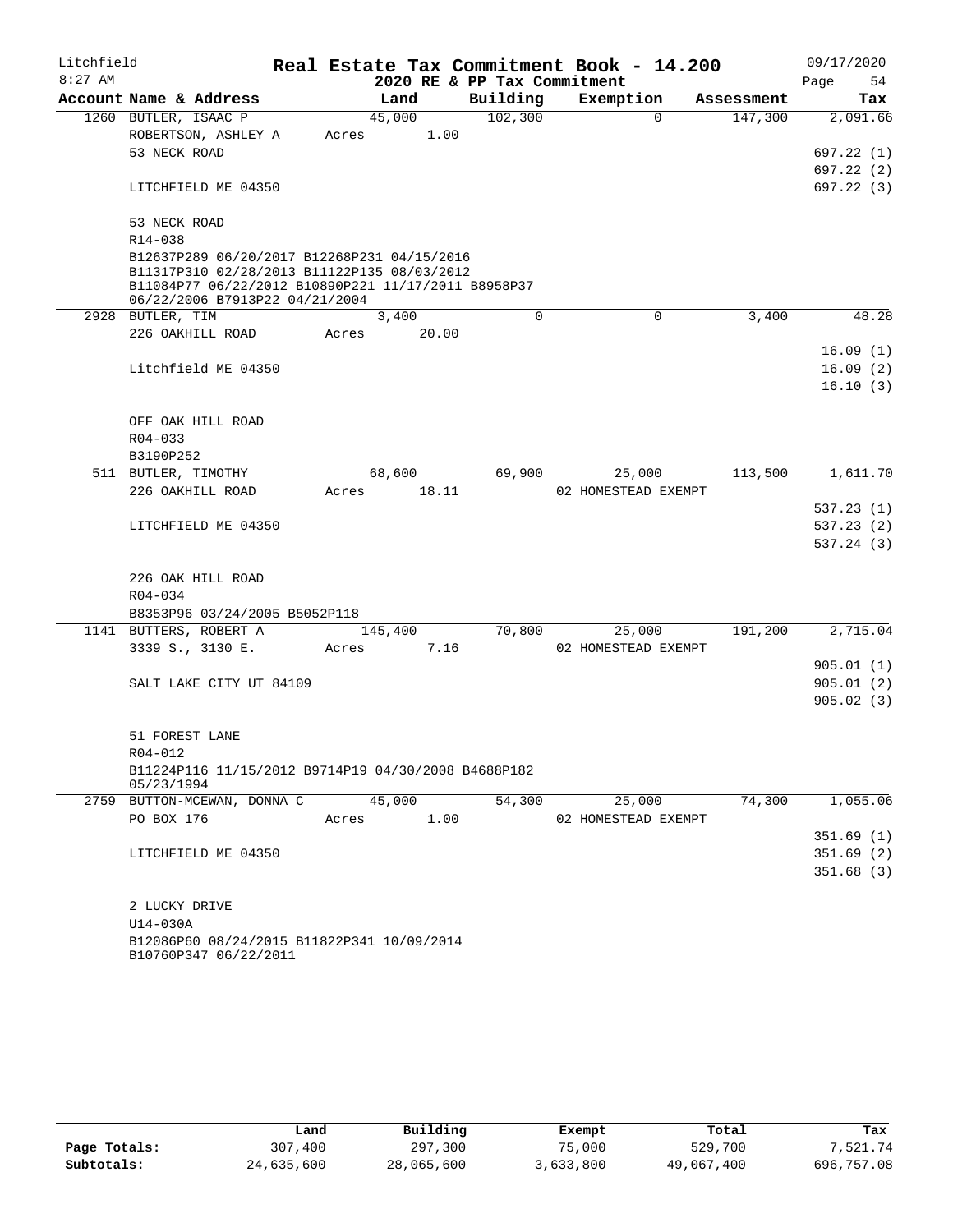| Litchfield   |                                                                 |         |       |                 |          |                             | Real Estate Tax Commitment Book - 14.200 |                |                                   |              | 09/17/2020 |
|--------------|-----------------------------------------------------------------|---------|-------|-----------------|----------|-----------------------------|------------------------------------------|----------------|-----------------------------------|--------------|------------|
| $8:27$ AM    |                                                                 |         |       |                 |          | 2020 RE & PP Tax Commitment |                                          |                |                                   | Page         | 55         |
|              | Account Name & Address<br>2109 BV HOLDINGS LLC                  |         |       | Land<br>661,500 |          | Building<br>391,800         | Exemption                                | $\overline{0}$ | Assessment<br>1,053,300 14,956.86 |              | Tax        |
|              | 50 PORTLAND PIER                                                |         | Acres | 53.00           |          |                             |                                          |                |                                   |              |            |
|              | STE.400                                                         |         |       |                 |          |                             |                                          |                |                                   |              |            |
|              | % CAPITAL SERVICING INC                                         |         |       |                 |          |                             |                                          |                |                                   | 4,985.62(1)  |            |
|              | PORTLAND ME 04101                                               |         |       |                 |          |                             |                                          |                |                                   | 4,985.62(2)  |            |
|              |                                                                 |         |       |                 |          |                             |                                          |                |                                   | 4,985.62 (3) |            |
|              |                                                                 |         |       |                 |          |                             |                                          |                |                                   |              |            |
|              | 201 NORRIS POINT ROAD                                           |         |       |                 |          |                             |                                          |                |                                   |              |            |
|              | R14-001-11                                                      |         |       |                 |          |                             |                                          |                |                                   |              |            |
|              | B9371P100 04/23/2007 B9270P191 03/05/2007 B5671P1<br>07/10/1998 |         |       |                 |          |                             |                                          |                |                                   |              |            |
|              | 2120 BYRAS, ANDREW                                              |         |       | 48,000          |          | 25,300                      | 25,000                                   |                | 48,300                            |              | 685.86     |
|              | 25 PINE TREE ROAD                                               |         | Acres |                 | 2.00     |                             | 02 HOMESTEAD EXEMPT                      |                |                                   |              |            |
|              |                                                                 |         |       |                 |          |                             |                                          |                |                                   |              | 228.62(1)  |
|              | LITCHFIELD ME 04350                                             |         |       |                 |          |                             |                                          |                |                                   |              | 228.62(2)  |
|              |                                                                 |         |       |                 |          |                             |                                          |                |                                   |              | 228.62(3)  |
|              |                                                                 |         |       |                 |          |                             |                                          |                |                                   |              |            |
|              | 25 PINE TREE ROAD                                               |         |       |                 |          |                             |                                          |                |                                   |              |            |
|              | R11-007C                                                        |         |       |                 |          |                             |                                          |                |                                   |              |            |
|              | B8847P49 03/28/2006                                             |         |       |                 |          |                             |                                          |                |                                   |              |            |
|              | 2078 BYRAS, G DAVID JR                                          |         |       | 57,000          |          | 26,000                      | 25,000                                   |                | 58,000                            |              | 823.60     |
|              | 20 BYRAS LN                                                     |         | Acres |                 | 5.00     |                             | 02 HOMESTEAD EXEMPT                      |                |                                   |              |            |
|              |                                                                 |         |       |                 |          |                             |                                          |                |                                   |              | 274.53(1)  |
|              | LITCHFIELD ME 04350                                             |         |       |                 |          |                             |                                          |                |                                   |              | 274.53(2)  |
|              |                                                                 |         |       |                 |          |                             |                                          |                |                                   |              | 274.54(3)  |
|              | 20 BYRAS LANE                                                   |         |       |                 |          |                             |                                          |                |                                   |              |            |
|              | R11-007D                                                        |         |       |                 |          |                             |                                          |                |                                   |              |            |
|              | B12084P119 08/19/2015 B8847P49 03/28/2006                       |         |       |                 |          |                             |                                          |                |                                   |              |            |
|              | 2876 BYRAS, GEORGE D JR                                         |         |       | 30,700          |          | 18,600                      |                                          | $\mathbf 0$    | 49,300                            |              | 700.06     |
|              | BYRAS, ANDREW M                                                 |         |       | Acres           | 2.90     |                             |                                          |                |                                   |              |            |
|              | 20 BYRAS LANE                                                   |         |       |                 |          |                             |                                          |                |                                   |              | 233.35(1)  |
|              |                                                                 |         |       |                 |          |                             |                                          |                |                                   |              | 233.35(2)  |
|              | LITCHFIELD ME 04350                                             |         |       |                 |          |                             |                                          |                |                                   |              | 233.36(3)  |
|              |                                                                 |         |       |                 |          |                             |                                          |                |                                   |              |            |
|              | PINE TREE ROAD                                                  |         |       |                 |          |                             |                                          |                |                                   |              |            |
|              | R11-007G                                                        |         |       |                 |          |                             |                                          |                |                                   |              |            |
|              | B12084P121 08/19/2015                                           |         |       |                 |          |                             |                                          |                |                                   |              |            |
|              | 2875 BYRAS, GEORGE DAVID SR                                     |         |       | 47,500          |          | 0                           |                                          | $\Omega$       | 47,500                            |              | 674.50     |
|              | 1385 MALLARD DRIVE                                              |         | Acres |                 | 16.06    |                             |                                          |                |                                   |              |            |
|              |                                                                 |         |       |                 |          |                             |                                          |                |                                   |              | 224.83(1)  |
|              | ENGLEWOOD FL 34224                                              |         |       |                 |          |                             |                                          |                |                                   |              | 224.83(2)  |
|              |                                                                 |         |       |                 |          |                             |                                          |                |                                   |              | 224.84 (3) |
|              | DENNIS HILL ROAD                                                |         |       |                 |          |                             |                                          |                |                                   |              |            |
|              | R11-007F                                                        |         |       |                 |          |                             |                                          |                |                                   |              |            |
|              | B4238P146 09/04/1992                                            |         |       |                 |          |                             |                                          |                |                                   |              |            |
|              | 2899 BYRAS, MELISSA LIN                                         |         |       | 31,000          |          | 0                           |                                          | 0              | 31,000                            |              | 440.20     |
|              | 396 POND ROAD                                                   |         | Acres |                 | 3.00     |                             |                                          |                |                                   |              |            |
|              |                                                                 |         |       |                 |          |                             |                                          |                |                                   |              | 146.73(1)  |
|              | LEWISTON ME 04240                                               |         |       |                 |          |                             |                                          |                |                                   |              | 146.73(2)  |
|              |                                                                 |         |       |                 |          |                             |                                          |                |                                   |              | 146.74(3)  |
|              |                                                                 |         |       |                 |          |                             |                                          |                |                                   |              |            |
|              | LUNTS HILL ROAD                                                 |         |       |                 |          |                             |                                          |                |                                   |              |            |
|              | R09-072D                                                        |         |       |                 |          |                             |                                          |                |                                   |              |            |
|              | B12453P152 10/12/2016                                           |         |       |                 |          |                             |                                          |                |                                   |              |            |
|              |                                                                 |         |       |                 |          |                             |                                          |                |                                   |              |            |
|              |                                                                 |         |       |                 |          |                             |                                          |                |                                   |              |            |
|              |                                                                 | Land    |       |                 | Building |                             | Exempt                                   |                | Total                             |              | Tax        |
| Page Totals: |                                                                 | 875,700 |       |                 | 461,700  |                             | 50,000                                   |                | 1,287,400                         |              | 18,281.08  |

**Subtotals:** 25,511,300 28,527,300 3,683,800 50,354,800 715,038.16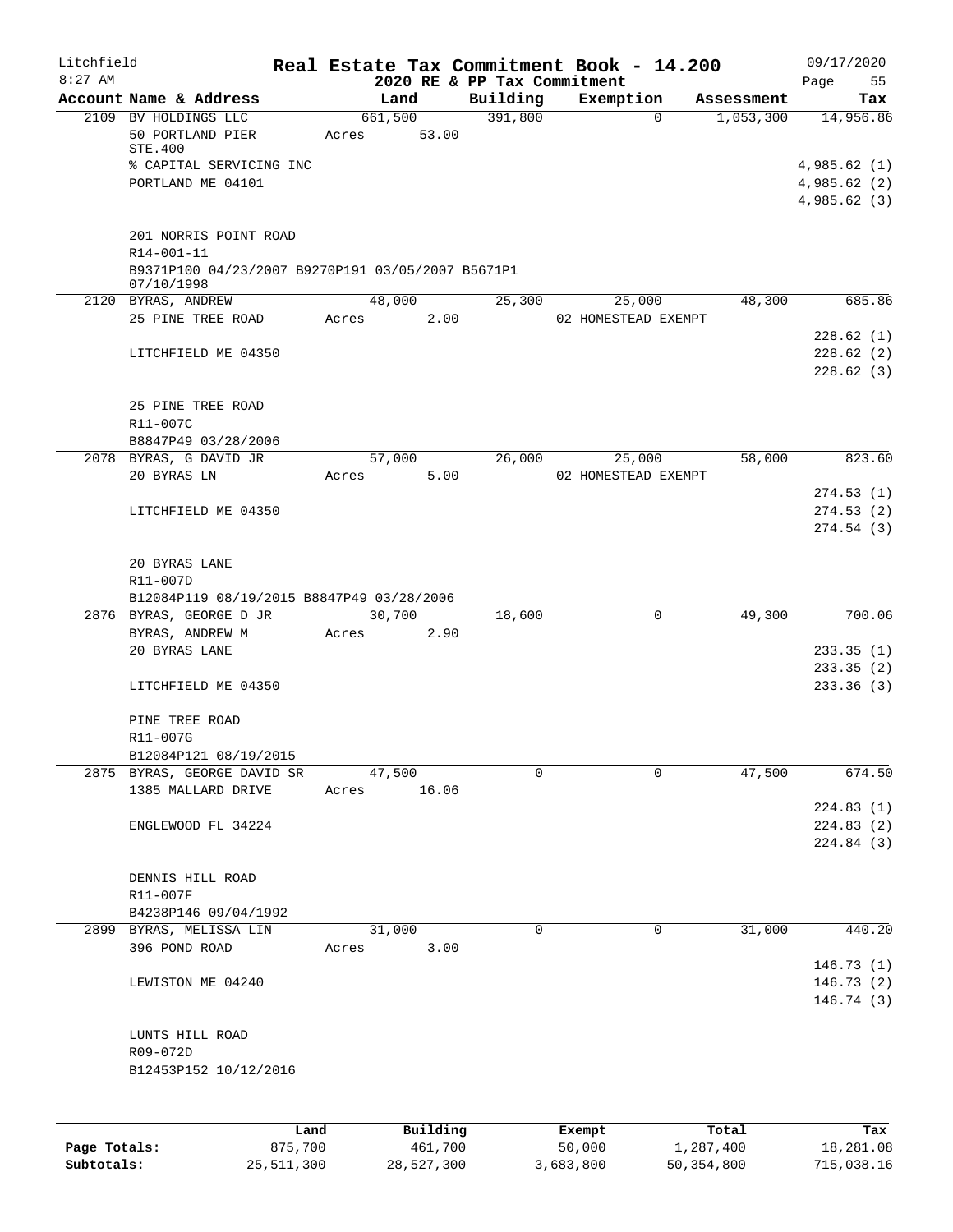| Litchfield |                                                          |      |       |         |          |          | Real Estate Tax Commitment Book - 14.200 |             |            | 09/17/2020    |
|------------|----------------------------------------------------------|------|-------|---------|----------|----------|------------------------------------------|-------------|------------|---------------|
| $8:27$ AM  |                                                          |      |       |         |          |          | 2020 RE & PP Tax Commitment              |             |            | 56<br>Page    |
|            | Account Name & Address                                   |      |       | Land    |          | Building | Exemption                                |             | Assessment | Tax           |
|            | 361 BYRAS, THERESA M                                     |      |       | 32,200  |          | 0        |                                          | $\Omega$    | 32,200     | 457.24        |
|            | 7 HASKELL CIRCLE                                         |      | Acres |         | 3.40     |          |                                          |             |            |               |
|            |                                                          |      |       |         |          |          |                                          |             |            | 152.41(1)     |
|            | TOPSHAM ME 04086                                         |      |       |         |          |          |                                          |             |            | 152.41(2)     |
|            |                                                          |      |       |         |          |          |                                          |             |            | 152.42(3)     |
|            |                                                          |      |       |         |          |          |                                          |             |            |               |
|            | LUNTS HILL ROAD                                          |      |       |         |          |          |                                          |             |            |               |
|            | R09-072                                                  |      |       |         |          |          |                                          |             |            |               |
|            | B12453P152 10/12/2016 B12453P149 10/12/2016<br>B5389P122 |      |       |         |          |          |                                          |             |            |               |
|            | 1743 CABRAL, JOSEPH                                      |      |       | 30,600  |          | 300      |                                          | $\mathbf 0$ | 30,900     | 438.78        |
|            | 17 GAMAGE AVENUE                                         |      | Acres |         | 0.18     |          |                                          |             |            |               |
|            |                                                          |      |       |         |          |          |                                          |             |            | 146.26(1)     |
|            | AUBURN ME 04210                                          |      |       |         |          |          |                                          |             |            | 146.26(2)     |
|            |                                                          |      |       |         |          |          |                                          |             |            | 146.26(3)     |
|            |                                                          |      |       |         |          |          |                                          |             |            |               |
|            | PENNEY LANE                                              |      |       |         |          |          |                                          |             |            |               |
|            | R09-006                                                  |      |       |         |          |          |                                          |             |            |               |
|            | B10363P326 03/17/2010 B9345P124 05/05/2007 B1488P476     |      |       |         |          |          |                                          |             |            |               |
|            | 06/25/1968                                               |      |       |         |          |          |                                          |             |            |               |
|            | 1029 CAILLER, ROBERT                                     |      |       | 146,600 |          | 22,100   |                                          | $\Omega$    | 168,700    | 2,395.54      |
|            | 20 LUCIEN LANE                                           |      | Acres |         | 1.30     |          |                                          |             |            |               |
|            |                                                          |      |       |         |          |          |                                          |             |            | 798.51(1)     |
|            | LITCHFIELD ME 04350                                      |      |       |         |          |          |                                          |             |            | 798.51(2)     |
|            |                                                          |      |       |         |          |          |                                          |             |            | 798.52(3)     |
|            |                                                          |      |       |         |          |          |                                          |             |            |               |
|            | 19 LUCIEN LANE                                           |      |       |         |          |          |                                          |             |            |               |
|            | $U11 - 032$                                              |      |       |         |          |          |                                          |             |            |               |
|            | B9674P214 03/06/2008 B5600P324 03/04/1998                |      |       |         |          |          |                                          |             |            |               |
|            | 251 CAILLER, ROBERT G                                    |      |       | 174,800 |          | 153,600  | 25,000                                   |             | 303,400    | 4,308.28      |
|            | CAILLER BRIDGETT L                                       |      | Acres |         | 0.44     |          | 02 HOMESTEAD EXEMPT                      |             |            |               |
|            | 20 LUCIEN LANE                                           |      |       |         |          |          |                                          |             |            | 1,436.09(1)   |
|            |                                                          |      |       |         |          |          |                                          |             |            | 1,436.09(2)   |
|            | LITCHFIELD ME 04350                                      |      |       |         |          |          |                                          |             |            | 1,436.10(3)   |
|            |                                                          |      |       |         |          |          |                                          |             |            |               |
|            | 20 LUCIEN LANE                                           |      |       |         |          |          |                                          |             |            |               |
|            | U11-031                                                  |      |       |         |          |          |                                          |             |            |               |
|            | B9674P212 03/24/2008 B4319P148 01/18/1993                |      |       |         |          |          |                                          |             |            |               |
|            | 2706 CAILLER, TROY R                                     |      |       | 70,300  |          | 198,400  |                                          | 0           | 268,700    | 3,815.54      |
|            | MAZYCK, SHANNON                                          |      | Acres |         | 1.09     |          |                                          |             |            |               |
|            | 20 LUCIAN LANE                                           |      |       |         |          |          |                                          |             |            | 1, 271.85(1)  |
|            |                                                          |      |       |         |          |          |                                          |             |            | 1, 271.85 (2) |
|            | LITCHFIELD ME 04350                                      |      |       |         |          |          |                                          |             |            | 1, 271.84(3)  |
|            |                                                          |      |       |         |          |          |                                          |             |            |               |
|            | 54 LEBEL LANE                                            |      |       |         |          |          |                                          |             |            |               |
|            | $U11 - 033$                                              |      |       |         |          |          |                                          |             |            |               |
|            | B13359P162 08/07/2019                                    |      |       |         |          |          |                                          |             |            |               |
|            | 253 CALL ERNEST V                                        |      |       | 218,200 |          | 53,500   |                                          | 0           | 271,700    | 3,858.14      |
|            | 15 WABON ST.                                             |      | Acres |         | 10.70    |          |                                          |             |            |               |
|            |                                                          |      |       |         |          |          |                                          |             |            | 1,286.05(1)   |
|            | AUGUSTA ME 04330                                         |      |       |         |          |          |                                          |             |            | 1,286.05(2)   |
|            |                                                          |      |       |         |          |          |                                          |             |            | 1,286.04(3)   |
|            |                                                          |      |       |         |          |          |                                          |             |            |               |
|            | 45 SAND POND LANE                                        |      |       |         |          |          |                                          |             |            |               |
|            | $U12 - 020$                                              |      |       |         |          |          |                                          |             |            |               |
|            | B8728P89 12/12/2005 B981P156                             |      |       |         |          |          |                                          |             |            |               |
|            |                                                          |      |       |         |          |          |                                          |             |            |               |
|            |                                                          |      |       |         |          |          |                                          |             |            |               |
|            |                                                          | Land |       |         | Building |          |                                          | Total       |            | Tax           |
|            |                                                          |      |       |         |          |          | Exempt                                   |             |            |               |

| Page Totals: | 672,700    | 427,900    | 25,000    | 1,075,600  | 15,273.52  |
|--------------|------------|------------|-----------|------------|------------|
| Subtotals:   | 26,184,000 | 28,955,200 | 3,708,800 | 51,430,400 | 730,311.68 |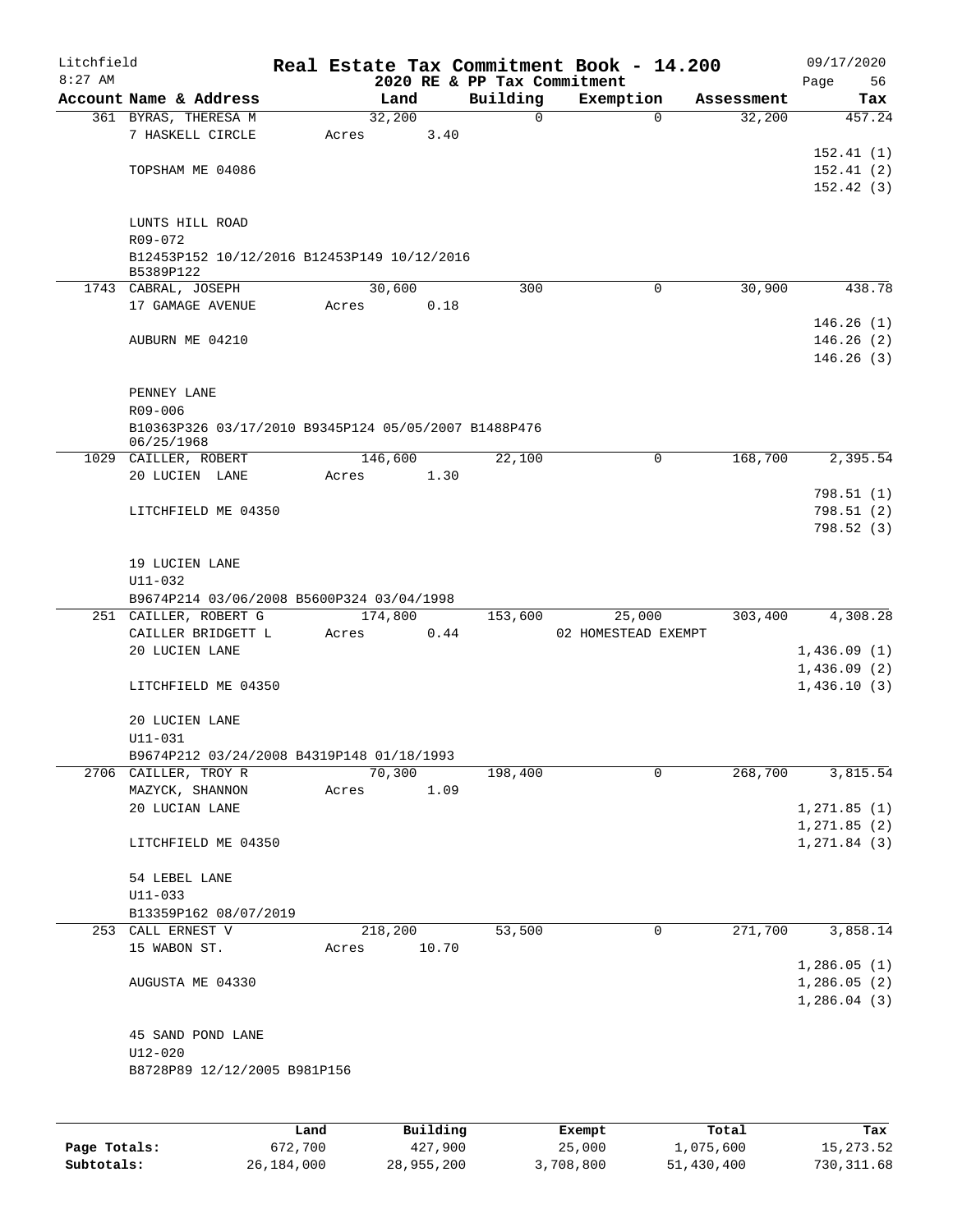| Litchfield   |                                                                  |            |       |                |                             |           | Real Estate Tax Commitment Book - 14.200 |                       | 09/17/2020      |
|--------------|------------------------------------------------------------------|------------|-------|----------------|-----------------------------|-----------|------------------------------------------|-----------------------|-----------------|
| $8:27$ AM    |                                                                  |            |       |                | 2020 RE & PP Tax Commitment |           |                                          |                       | Page<br>57      |
|              | Account Name & Address<br>621 CALLAHAN, BRIAN G &                |            |       | Land<br>55,800 | Building<br>159,800         |           | Exemption<br>25,000                      | Assessment<br>190,600 | Tax<br>2,706.52 |
|              | SUZANNE,                                                         |            |       |                |                             |           |                                          |                       |                 |
|              | LIVING TRUST                                                     |            | Acres | 0.40           |                             |           | 02 HOMESTEAD EXEMPT                      |                       |                 |
|              | 71 EASY STREET                                                   |            |       |                |                             |           |                                          |                       | 902.17(1)       |
|              |                                                                  |            |       |                |                             |           |                                          |                       | 902.17(2)       |
|              | LITCHFIELD ME 04350                                              |            |       |                |                             |           |                                          |                       | 902.18(3)       |
|              | 71 EASY STREET                                                   |            |       |                |                             |           |                                          |                       |                 |
|              | $U09 - 030$                                                      |            |       |                |                             |           |                                          |                       |                 |
|              | B6407P47 04/22/2001<br>2634 CAMERON, DEREK J                     |            |       | 48,000         | 151,300                     |           | 0                                        | 199,300               | 2,830.06        |
|              | CAMERON, SHANNON M                                               |            | Acres | 2.01           |                             |           |                                          |                       |                 |
|              | 28 CAMERON LANE                                                  |            |       |                |                             |           |                                          |                       | 943.35(1)       |
|              |                                                                  |            |       |                |                             |           |                                          |                       | 943.35(2)       |
|              | BRUNSWICK ME 04011                                               |            |       |                |                             |           |                                          |                       | 943.36 (3)      |
|              | 871 PLAINS ROAD                                                  |            |       |                |                             |           |                                          |                       |                 |
|              | $U04-002C$                                                       |            |       |                |                             |           |                                          |                       |                 |
|              | B12736P100 09/29/2017 B9309P11 03/29/2007 B9231P65<br>01/24/2007 |            |       |                |                             |           |                                          |                       |                 |
|              | 2065 CAMERON, PETER R                                            |            |       | 52,100         | 33,500                      |           | 25,000                                   | 60,600                | 860.52          |
|              | CAMERON BETTY L                                                  |            | Acres | 18.00          |                             |           | 02 HOMESTEAD EXEMPT                      |                       |                 |
|              | 648 STEVENSTOWN ROAD                                             |            |       |                |                             |           |                                          |                       | 286.84(1)       |
|              |                                                                  |            |       |                |                             |           |                                          |                       | 286.84(2)       |
|              | LITCHFIELD ME 04350                                              |            |       |                |                             |           |                                          |                       | 286.84(3)       |
|              | 648 STEVENSTOWN ROAD                                             |            |       |                |                             |           |                                          |                       |                 |
|              | R08-009A                                                         |            |       |                |                             |           |                                          |                       |                 |
|              | B5502P337 11/21/1997                                             |            |       |                |                             |           |                                          |                       |                 |
|              | 1704 CAMP TACOMA REALTY<br>TRUST                                 |            |       | 257,600        | 191,700                     |           | 0                                        | 449,300               | 6,380.06        |
|              | RUTH SLOSBERG, TRUSTEE                                           |            | Acres | 1.67           |                             |           |                                          |                       |                 |
|              | TOWN & COUNTRY REALTORS                                          |            |       |                |                             |           |                                          |                       | 2,126.69(1)     |
|              | 2004 HALLOWELL ROAD                                              |            |       |                |                             |           |                                          |                       | 2,126.69(2)     |
|              | LITCHFIELD ME 04350                                              |            |       |                |                             |           |                                          |                       | 2,126.68(3)     |
|              | 24 RUSSELL DRIVE                                                 |            |       |                |                             |           |                                          |                       |                 |
|              | U27-002                                                          |            |       |                |                             |           |                                          |                       |                 |
|              | B3600P118                                                        |            |       |                |                             |           |                                          |                       |                 |
|              | 1880 CAMPBELL JOSEPH R                                           |            |       | 147,000        | 500                         |           | 0                                        | 147,500               | 2,094.50        |
|              | 312 PEACEPIPE DRIVE                                              |            | Acres | 0.27           |                             |           |                                          |                       |                 |
|              |                                                                  |            |       |                |                             |           |                                          |                       | 698.17(1)       |
|              | LITCHFIELD ME 04350                                              |            |       |                |                             |           |                                          |                       | 698.17(2)       |
|              |                                                                  |            |       |                |                             |           |                                          |                       | 698.16(3)       |
|              | PEACEPIPE DRIVE                                                  |            |       |                |                             |           |                                          |                       |                 |
|              | $U29 - 021$                                                      |            |       |                |                             |           |                                          |                       |                 |
|              | B9388P49 06/15/2007 B8483P258 06/28/2005 B6910P333               |            |       |                |                             |           |                                          |                       |                 |
|              | 1879 CAMPBELL JOSEPH R                                           |            |       | 97,400         | 212,500                     |           | 25,000                                   | 284,900               | 4,045.58        |
|              | CAMPBELL DIANA M                                                 |            | Acres | 1.30           |                             |           | 02 HOMESTEAD EXEMPT                      |                       |                 |
|              | 312 PEACEPIPE DRIVE                                              |            |       |                |                             |           |                                          |                       | 1,348.53(1)     |
|              |                                                                  |            |       |                |                             |           |                                          |                       | 1,348.53(2)     |
|              | LITCHFIELD ME 04350                                              |            |       |                |                             |           |                                          |                       | 1,348.52(3)     |
|              | 312 PEACEPIPE DRIVE                                              |            |       |                |                             |           |                                          |                       |                 |
|              | $U29 - 020$                                                      |            |       |                |                             |           |                                          |                       |                 |
|              | B9388P49 06/13/2007 B9192P311 12/21/2006 B8483P258               |            |       |                |                             |           |                                          |                       |                 |
|              | 06/28/2005 B6910P333                                             |            |       |                |                             |           |                                          |                       |                 |
|              |                                                                  | Land       |       | Building       |                             |           | Exempt                                   | Total                 | Tax             |
| Page Totals: |                                                                  | 657,900    |       | 749,300        |                             |           | 75,000                                   | 1,332,200             | 18,917.24       |
| Subtotals:   |                                                                  | 26,841,900 |       | 29,704,500     |                             | 3,783,800 |                                          | 52,762,600            | 749,228.92      |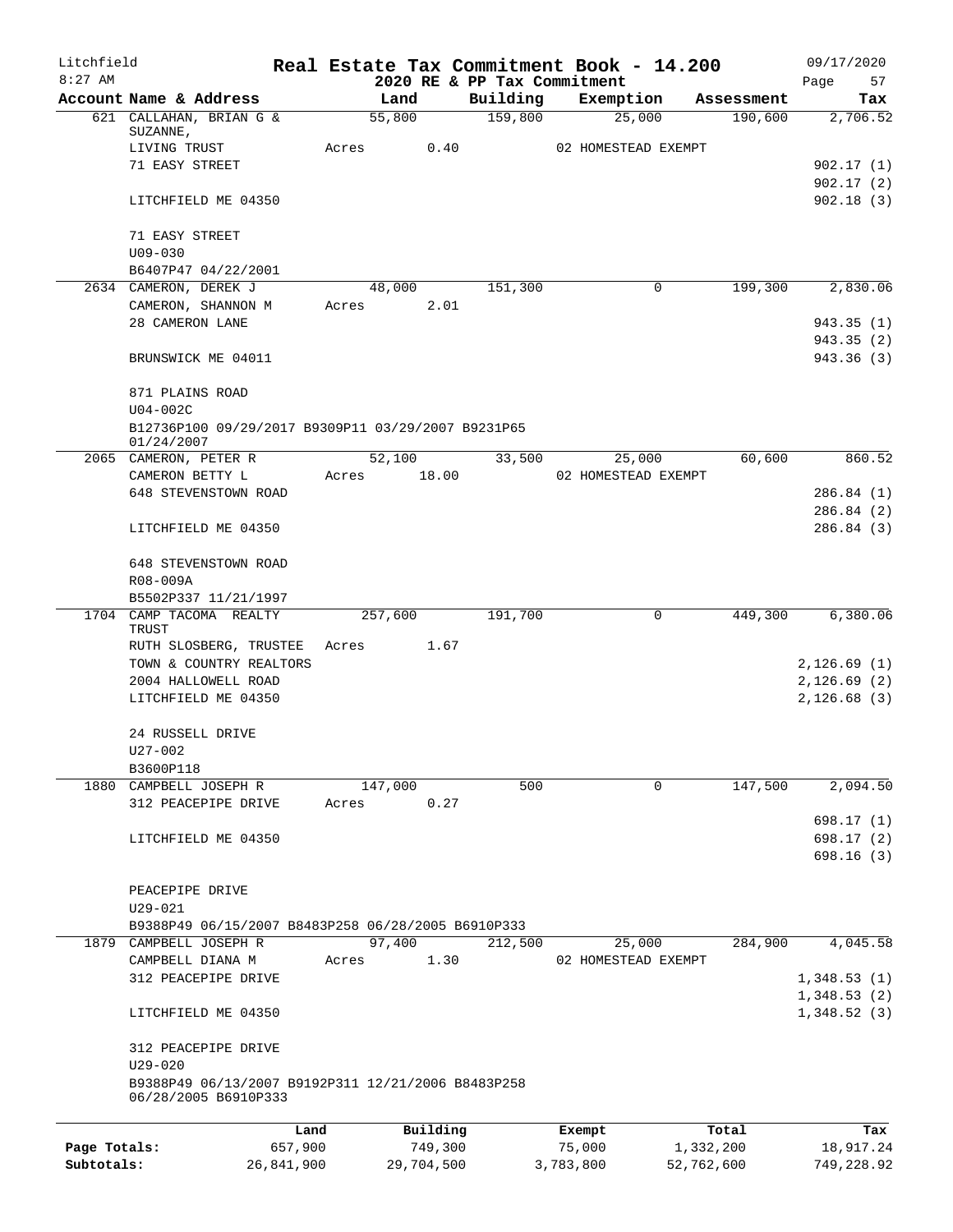| Litchfield<br>$8:27$ AM |                                                                 |         |      | 2020 RE & PP Tax Commitment | Real Estate Tax Commitment Book - 14.200 |            | 09/17/2020<br>Page<br>58 |
|-------------------------|-----------------------------------------------------------------|---------|------|-----------------------------|------------------------------------------|------------|--------------------------|
|                         | Account Name & Address                                          | Land    |      | Building                    | Exemption                                | Assessment | Tax                      |
|                         | 257 CAMPBELL, DEBORAH M                                         | 45,900  |      | 70,300                      | 25,000                                   | 91,200     | 1,295.04                 |
|                         | 639 RICHMOND ROAD                                               | Acres   | 1.30 |                             | 02 HOMESTEAD EXEMPT                      |            |                          |
|                         |                                                                 |         |      |                             |                                          |            | 431.68 (1)               |
|                         | LITCHFIELD ME 04350                                             |         |      |                             |                                          |            | 431.68 (2)               |
|                         |                                                                 |         |      |                             |                                          |            | 431.68(3)                |
|                         | 639 RICHMOND ROAD                                               |         |      |                             |                                          |            |                          |
|                         | R02-114                                                         |         |      |                             |                                          |            |                          |
|                         | B10252P74 10/23/2009 B10252P71 10/23/2009 B5440P333             |         |      |                             |                                          |            |                          |
|                         | 264 CAMPBELL, HOWARD                                            | 46,500  |      | 13,700                      | 0                                        | 60,200     | 854.84                   |
|                         | CAMPBELL, GLADYS                                                | Acres   | 1.50 |                             |                                          |            |                          |
|                         | 2554 HALLOWELL RD                                               |         |      |                             |                                          |            | 284.95 (1)               |
|                         |                                                                 |         |      |                             |                                          |            | 284.95 (2)               |
|                         | LITCHFIELD ME 04350                                             |         |      |                             |                                          |            | 284.94 (3)               |
|                         | 2542 HALLOWELL ROAD                                             |         |      |                             |                                          |            |                          |
|                         | R06-070                                                         |         |      |                             |                                          |            |                          |
|                         | B6102P1 11/16/1999                                              |         |      |                             |                                          |            |                          |
|                         | 259 CAMPBELL, HOWARD E                                          | 48,900  |      | 45,800                      | 25,000                                   | 69,700     | 989.74                   |
|                         | CAMPBELL, GLADYS N                                              | Acres   | 2.30 |                             | 02 HOMESTEAD EXEMPT                      |            |                          |
|                         | 2554 HALLOWELL RD                                               |         |      |                             |                                          |            | 329.91(1)                |
|                         |                                                                 |         |      |                             |                                          |            | 329.91(2)                |
|                         | LITCHFIELD ME 04350                                             |         |      |                             |                                          |            | 329.92(3)                |
|                         | 2554 HALLOWELL ROAD<br>R06-071                                  |         |      |                             |                                          |            |                          |
|                         | B11673P41 04/25/2014 B977P246                                   |         |      |                             |                                          |            |                          |
|                         | 260 CAMPBELL, HOWARD E                                          | 211,000 |      | 15,800                      | $\mathbf 0$                              | 226,800    | 3,220.56                 |
|                         | 2554 HALLOWELL RD                                               | Acres   | 0.68 |                             |                                          |            |                          |
|                         |                                                                 |         |      |                             |                                          |            | 1,073.52(1)              |
|                         | LITCHFIELD ME 04350                                             |         |      |                             |                                          |            | 1,073.52(2)              |
|                         |                                                                 |         |      |                             |                                          |            | 1,073.52(3)              |
|                         | 120 GOODWIN DRIVE                                               |         |      |                             |                                          |            |                          |
|                         | R14-019                                                         |         |      |                             |                                          |            |                          |
|                         | B4310P153                                                       |         |      |                             |                                          |            |                          |
|                         | 258 CAMPBELL, JAMES                                             | 61,100  |      | 145,500                     | 25,000                                   | 181,600    | 2,578.72                 |
|                         | CAMPBELL, SAMANTHA M                                            | Acres   | 7.40 |                             | 02 HOMESTEAD EXEMPT                      |            |                          |
|                         | 2454 HALLOWELL RD                                               |         |      |                             |                                          |            | 859.57 (1)               |
|                         |                                                                 |         |      |                             |                                          |            | 859.57(2)                |
|                         | LITCHFIELD ME 04350                                             |         |      |                             |                                          |            | 859.58 (3)               |
|                         | 2454 HALLOWELL ROAD                                             |         |      |                             |                                          |            |                          |
|                         | R06-067                                                         |         |      |                             |                                          |            |                          |
|                         | B11779P14 08/20/2014 B6961P260                                  |         |      |                             |                                          |            |                          |
|                         | 302 CAMPBELL, JENNIFER P                                        | 61,500  |      | 110,500                     | 25,000                                   | 147,000    | 2,087.40                 |
|                         | 47 STEVENSTOWN ROAD                                             | Acres   | 8.00 |                             | 02 HOMESTEAD EXEMPT                      |            |                          |
|                         |                                                                 |         |      |                             |                                          |            | 695.80(1)                |
|                         | LITCHFIELD ME 04350                                             |         |      |                             |                                          |            | 695.80(2)                |
|                         |                                                                 |         |      |                             |                                          |            | 695.80(3)                |
|                         | 47 STEVENSTOWN ROAD                                             |         |      |                             |                                          |            |                          |
|                         | R13-037                                                         |         |      |                             |                                          |            |                          |
|                         | B11411P29 06/07/2013 B9270P11 02/14/2007 B6027P97<br>08/13/1999 |         |      |                             |                                          |            |                          |
|                         |                                                                 |         |      |                             |                                          |            |                          |

|              | Land       | Building   | Exempt    | Total      | Tax          |
|--------------|------------|------------|-----------|------------|--------------|
| Page Totals: | 474,900    | 401,600    | 100,000   | 776,500    | 11,026.30    |
| Subtotals:   | 27,316,800 | 30,106,100 | 3,883,800 | 53,539,100 | 760, 255, 22 |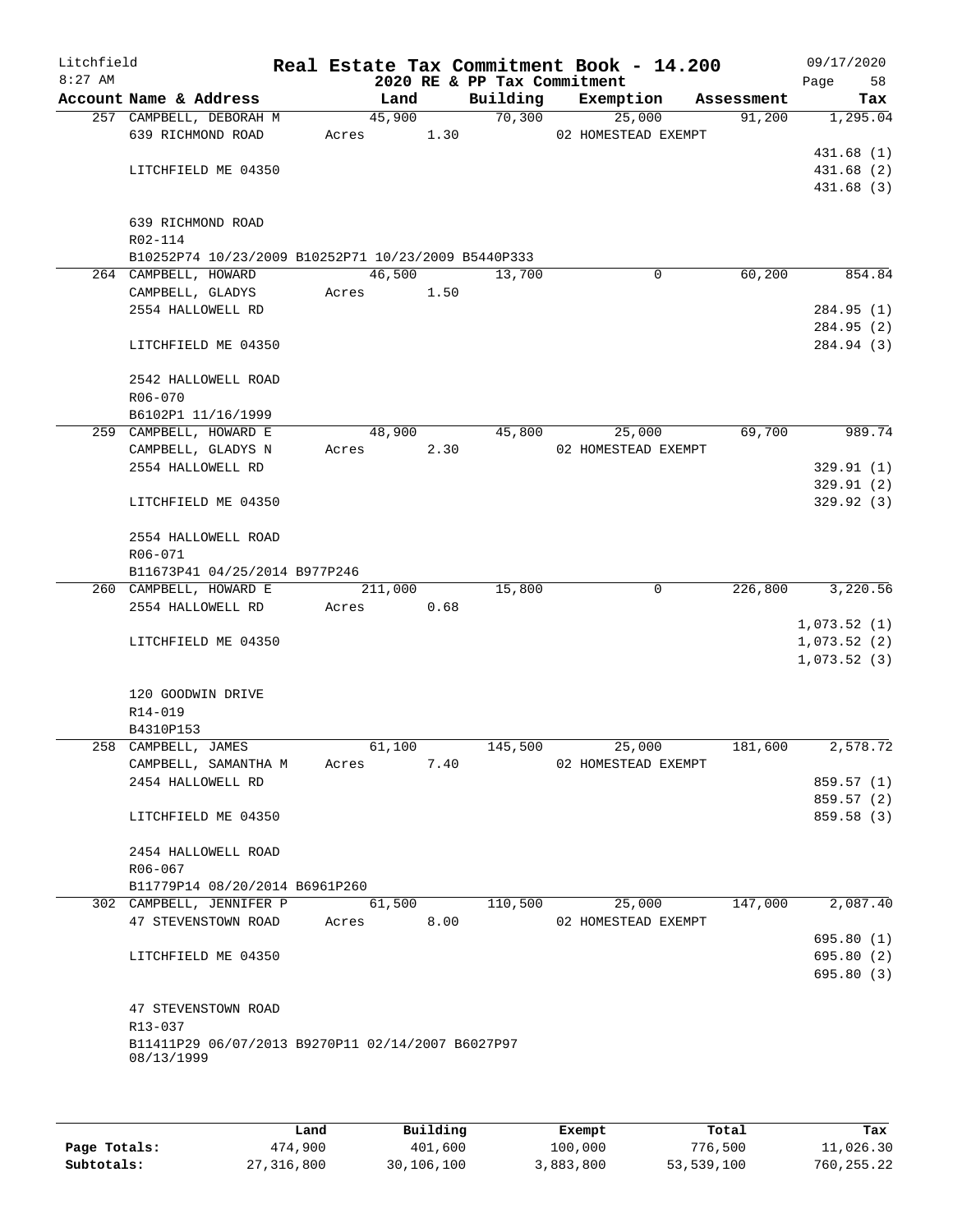| Litchfield   |                                                      |       |          |                             | Real Estate Tax Commitment Book - 14.200 |            | 09/17/2020             |
|--------------|------------------------------------------------------|-------|----------|-----------------------------|------------------------------------------|------------|------------------------|
| $8:27$ AM    |                                                      |       |          | 2020 RE & PP Tax Commitment |                                          |            | Page<br>59             |
|              | Account Name & Address                               |       | Land     | Building                    | Exemption                                | Assessment | Tax                    |
|              | 303 CAMPBELL, JENNIFER P                             |       | 36,000   | $\mathbf 0$                 | $\mathbf 0$                              | 36,000     | 511.20                 |
|              | 47 STEVENSTOWN ROAD                                  | Acres | 1.30     |                             |                                          |            |                        |
|              |                                                      |       |          |                             |                                          |            | 170.40(1)              |
|              | LITCHFIELD ME 04350                                  |       |          |                             |                                          |            | 170.40(2)<br>170.40(3) |
|              |                                                      |       |          |                             |                                          |            |                        |
|              | STEVENSTOWN ROAD                                     |       |          |                             |                                          |            |                        |
|              | R13-030                                              |       |          |                             |                                          |            |                        |
|              | B11411P29 06/07/2013 B6027P97 08/13/1999             |       |          |                             |                                          |            |                        |
|              | 882 CAMPBELL, JOHN C                                 |       | 135,900  | 24,300                      | $\mathbf 0$                              | 160,200    | 2, 274.84              |
|              | 120 EASY ST                                          | Acres | 0.43     |                             |                                          |            |                        |
|              |                                                      |       |          |                             |                                          |            | 758.28(1)              |
|              | LITCHFIELD ME 04350                                  |       |          |                             |                                          |            | 758.28(2)              |
|              |                                                      |       |          |                             |                                          |            | 758.28(3)              |
|              |                                                      |       |          |                             |                                          |            |                        |
|              | 120 EASY STREET                                      |       |          |                             |                                          |            |                        |
|              | $U09 - 013$                                          |       |          |                             |                                          |            |                        |
|              | B12394P67 08/22/2016 B10245P56 10/16/2009 B8520P103  |       |          |                             |                                          |            |                        |
|              | 07/29/2005 B3775P61                                  |       |          |                             |                                          |            |                        |
|              | 754 CAMPBELL, JOSEPH R                               |       | 76,500   | 21,500                      | 0                                        | 98,000     | 1,391.60               |
|              | CAMPBELL, DIANA M                                    | Acres | 1.00     |                             |                                          |            |                        |
|              | 312 PEACEPIPE DR                                     |       |          |                             |                                          |            | 463.87 (1)             |
|              |                                                      |       |          |                             |                                          |            | 463.87 (2)             |
|              | LITCHFIELD ME 04350                                  |       |          |                             |                                          |            | 463.86(3)              |
|              |                                                      |       |          |                             |                                          |            |                        |
|              | 290 PEACEPIPE DRIVE                                  |       |          |                             |                                          |            |                        |
|              | $U29 - 016$                                          |       |          |                             |                                          |            |                        |
|              | B11084P217 06/25/2012                                |       |          | $\Omega$                    |                                          |            |                        |
|              | 197 CAMPBELL, JUSTIN R                               |       | 78,000   |                             | 0                                        | 78,000     | 1,107.60               |
|              | CAMPBELL, ASHLEY A                                   | Acres | 3.91     |                             |                                          |            |                        |
|              | 30 DAVIS LANE                                        |       |          |                             |                                          |            | 369.20(1)              |
|              | LITCHFIELD ME 04350                                  |       |          |                             |                                          |            | 369.20(2)<br>369.20(3) |
|              |                                                      |       |          |                             |                                          |            |                        |
|              | LUNTS HILL ROAD                                      |       |          |                             |                                          |            |                        |
|              | R09-016                                              |       |          |                             |                                          |            |                        |
|              | B12391P271 08/22/2016 B6920P297 05/03/2002           |       |          |                             |                                          |            |                        |
|              | 438 CAMPBELL, JUSTIN R                               |       | 65,700   | 124,900                     | 0                                        | 190,600    | 2,706.52               |
|              | CAMPBELL, ASHLEY A                                   | Acres | 0.33     |                             |                                          |            |                        |
|              | 30 DAVIS LANE                                        |       |          |                             |                                          |            | 902.17(1)              |
|              |                                                      |       |          |                             |                                          |            | 902.17(2)              |
|              | LITCHFIELD ME 04350                                  |       |          |                             |                                          |            | 902.18(3)              |
|              |                                                      |       |          |                             |                                          |            |                        |
|              | 30 DAVIS LANE                                        |       |          |                             |                                          |            |                        |
|              | R09-014                                              |       |          |                             |                                          |            |                        |
|              | B12707P12 08/30/2017 B11217P157 11/02/2012 B9966P146 |       |          |                             |                                          |            |                        |
|              | 02/02/2009 B9348P145 05/14/2007 B5448P71 09/08/1997  |       |          |                             |                                          |            |                        |
|              | B3789P227                                            |       |          |                             |                                          |            |                        |
|              | 262 CAMPBELL, RALPH W                                |       | 63,800   | 86,400                      | 25,000                                   | 125,200    | 1,777.84               |
|              | 639 RICHMOND RD                                      | Acres | 11.00    |                             | 02 HOMESTEAD EXEMPT                      |            | 592.61(1)              |
|              |                                                      |       |          |                             |                                          |            |                        |
|              | LITCHFIELD ME 04350                                  |       |          |                             |                                          |            | 592.61(2)<br>592.62(3) |
|              |                                                      |       |          |                             |                                          |            |                        |
|              | 380 RICHMOND ROAD                                    |       |          |                             |                                          |            |                        |
|              | R03-120                                              |       |          |                             |                                          |            |                        |
|              | B2683P170                                            |       |          |                             |                                          |            |                        |
|              |                                                      |       |          |                             |                                          |            |                        |
|              |                                                      |       |          |                             |                                          |            |                        |
|              | Land                                                 |       | Building |                             | Exempt                                   | Total      | Tax                    |
| Page Totals: | 455,900                                              |       | 257,100  |                             | 25,000                                   | 688,000    | 9,769.60               |

**Subtotals:** 27,772,700 30,363,200 3,908,800 54,227,100 770,024.82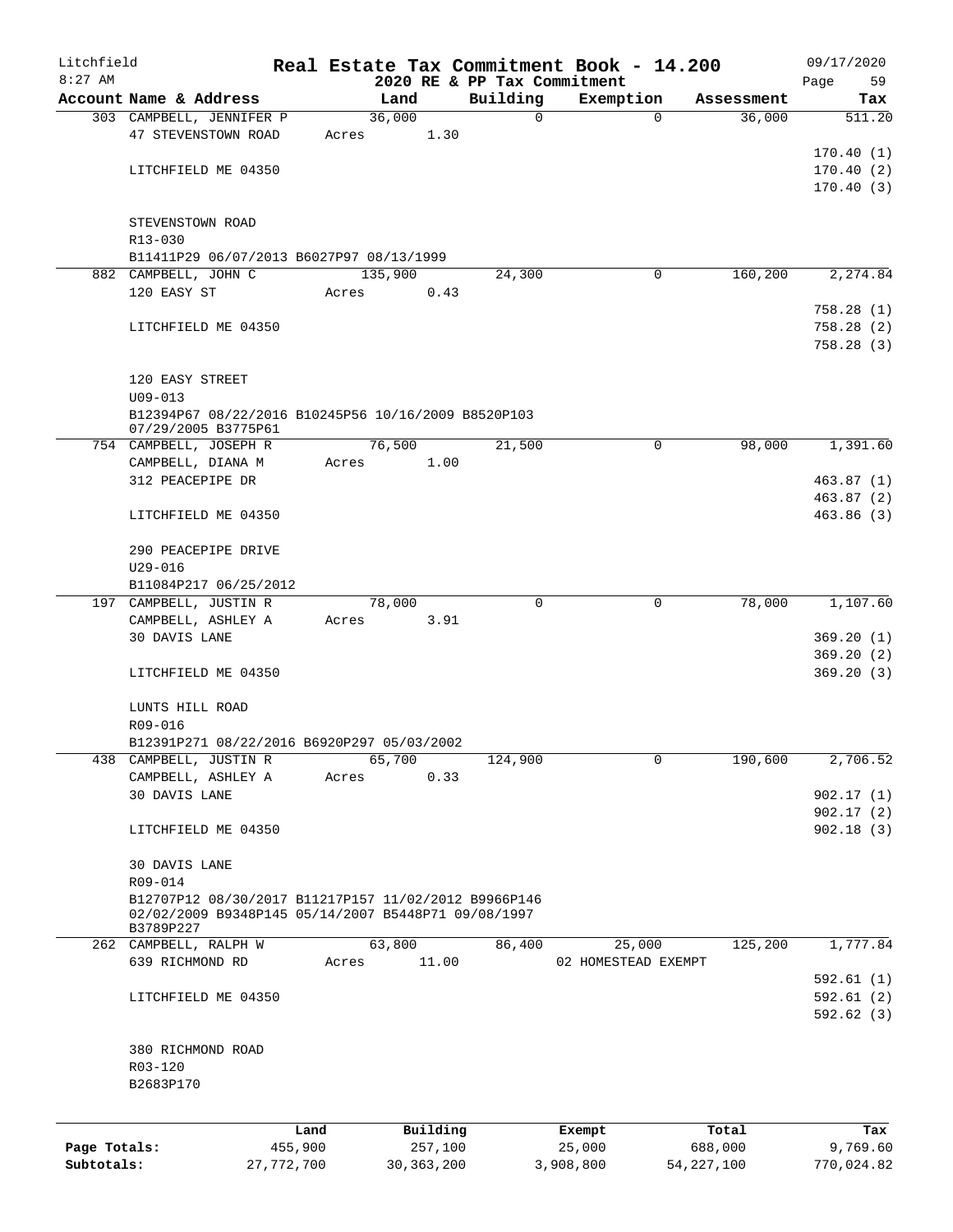| Litchfield   |                                                          |         |         |          |                             | Real Estate Tax Commitment Book - 14.200 |            | 09/17/2020  |
|--------------|----------------------------------------------------------|---------|---------|----------|-----------------------------|------------------------------------------|------------|-------------|
| $8:27$ AM    |                                                          |         |         |          | 2020 RE & PP Tax Commitment |                                          |            | Page<br>60  |
|              | Account Name & Address                                   |         |         | Land     | Building                    | Exemption                                | Assessment | Tax         |
|              | 263 CAMPBELL, THOMAS E                                   |         |         | 117,000  | 107,000                     | 25,000                                   | 199,000    | 2,825.80    |
|              | 2524 HALLOWELL ROAD                                      |         | Acres   | 164.00   |                             | 02 HOMESTEAD EXEMPT                      |            |             |
|              |                                                          |         |         |          |                             |                                          |            | 941.93 (1)  |
|              | LITCHFIELD ME 04350                                      |         |         |          |                             |                                          |            | 941.93 (2)  |
|              |                                                          |         |         |          |                             |                                          |            | 941.94 (3)  |
|              |                                                          |         |         |          |                             |                                          |            |             |
|              | 2524 HALLOWELL ROAD                                      |         |         |          |                             |                                          |            |             |
|              | R06-069                                                  |         |         |          |                             |                                          |            |             |
|              | B12569P213 03/30/2017 B10780P288 07/15/2011<br>B3520P177 |         |         |          |                             |                                          |            |             |
|              | 265 CANTY, JONATHAN B                                    |         |         | 48,800   | $\Omega$                    | $\Omega$                                 | 48,800     | 692.96      |
|              | 189 INDIANA ROAD                                         |         | Acres   | 9.52     |                             |                                          |            |             |
|              |                                                          |         |         |          |                             |                                          |            | 230.99(1)   |
|              | WEST GARDINER ME 04345                                   |         |         |          |                             |                                          |            | 230.99(2)   |
|              |                                                          |         |         |          |                             |                                          |            | 230.98(3)   |
|              |                                                          |         |         |          |                             |                                          |            |             |
|              | DENNIS HILL TERRACE                                      |         |         |          |                             |                                          |            |             |
|              | $R13 - 023$                                              |         |         |          |                             |                                          |            |             |
|              | B5655P195 06/10/1998                                     |         |         |          |                             |                                          |            |             |
|              | 1371 CARBONNEAU, MARC F                                  |         | 175,300 |          | 44,800                      | 0                                        | 220,100    | 3,125.42    |
|              | CARBONNEAU, CAROL M                                      |         | Acres   | 0.46     |                             |                                          |            |             |
|              | 346 WEBBER AVE                                           |         |         |          |                             |                                          |            | 1,041.81(1) |
|              |                                                          |         |         |          |                             |                                          |            | 1,041.81(2) |
|              | LEWISTON ME 04240                                        |         |         |          |                             |                                          |            | 1,041.80(3) |
|              |                                                          |         |         |          |                             |                                          |            |             |
|              | 67 GRANT ROAD                                            |         |         |          |                             |                                          |            |             |
|              | $U11 - 021$                                              |         |         |          |                             |                                          |            |             |
|              | B12844P135 01/29/2018 B10705P304 04/11/2011 B6322P20     |         |         |          |                             |                                          |            |             |
|              | 10/12/2000                                               |         |         |          |                             |                                          |            |             |
|              | 273 CARMICHAEL, PAUL L                                   |         |         | 72,800   | 182,200                     | 25,000                                   | 230,000    | 3,266.00    |
|              | 34 FERRIN ROAD                                           |         | Acres   | 26.50    |                             | 02 HOMESTEAD EXEMPT                      |            |             |
|              |                                                          |         |         |          |                             |                                          |            | 1,088.67(1) |
|              | LITCHFIELD ME 04350                                      |         |         |          |                             |                                          |            | 1,088.67(2) |
|              |                                                          |         |         |          |                             |                                          |            | 1,088.66(3) |
|              |                                                          |         |         |          |                             |                                          |            |             |
|              | 34 FERRIN ROAD                                           |         |         |          |                             |                                          |            |             |
|              | $R03 - 097$                                              |         |         |          |                             |                                          |            |             |
|              | B4871P75 03/28/1995                                      |         |         |          |                             |                                          |            |             |
|              | 1582 CARNICELLA, BETH                                    |         | 108,100 |          | 101,300                     | 0                                        | 209,400    | 2,973.48    |
|              | ROACH, WENDY                                             |         | Acres   | 0.69     |                             |                                          |            |             |
|              | 71 SUMMIT ROAD                                           |         |         |          |                             |                                          |            | 991.16 (1)  |
|              |                                                          |         |         |          |                             |                                          |            | 991.16 (2)  |
|              | GRAY ME 04039                                            |         |         |          |                             |                                          |            | 991.16 (3)  |
|              |                                                          |         |         |          |                             |                                          |            |             |
|              | 775 PLAINS ROAD                                          |         |         |          |                             |                                          |            |             |
|              | $U02 - 007$                                              |         |         |          |                             |                                          |            |             |
|              | B13339P138 09/10/2019                                    |         |         |          |                             |                                          |            |             |
|              | 2652 CARON, ELIZABETH M                                  |         |         | 75,000   | 98,500                      | 0                                        | 173,500    | 2,463.70    |
|              | 42 SAUNDERS ROAD                                         |         |         |          |                             |                                          |            |             |
|              |                                                          |         |         |          |                             |                                          |            | 821.23(1)   |
|              | GREENE ME 04236                                          |         |         |          |                             |                                          |            | 821.23 (2)  |
|              |                                                          |         |         |          |                             |                                          |            | 821.24 (3)  |
|              |                                                          |         |         |          |                             |                                          |            |             |
|              | 11 LINTONIA DRIVE                                        |         |         |          |                             |                                          |            |             |
|              | $U13 - 013 - 6$                                          |         |         |          |                             |                                          |            |             |
|              | B13022P262 09/11/2018                                    |         |         |          |                             |                                          |            |             |
|              |                                                          |         |         |          |                             |                                          |            |             |
|              |                                                          |         |         |          |                             |                                          |            |             |
|              |                                                          | Land    |         | Building |                             | Exempt                                   | Total      | Tax         |
| Page Totals: |                                                          | 597,000 |         | 533,800  |                             | 50,000                                   | 1,080,800  | 15, 347.36  |

**Subtotals:** 28,369,700 30,897,000 3,958,800 55,307,900 785,372.18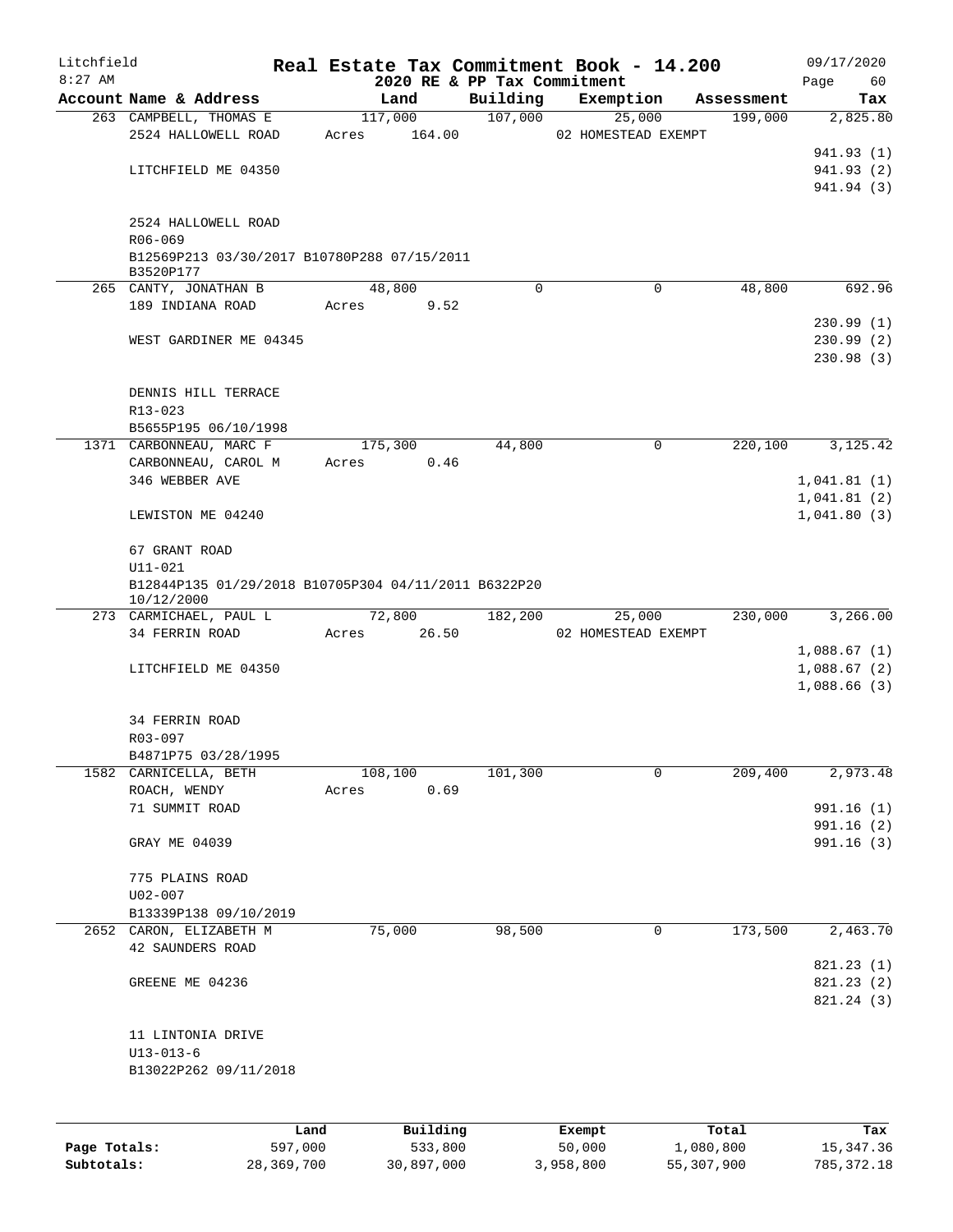| Litchfield   |                                                                                                                                                        |            |         |             |                             | Real Estate Tax Commitment Book - 14.200 |                 | 09/17/2020                          |
|--------------|--------------------------------------------------------------------------------------------------------------------------------------------------------|------------|---------|-------------|-----------------------------|------------------------------------------|-----------------|-------------------------------------|
| $8:27$ AM    |                                                                                                                                                        |            |         |             | 2020 RE & PP Tax Commitment |                                          |                 | Page<br>61                          |
|              | Account Name & Address                                                                                                                                 |            | Land    | $\mathbf 0$ | Building<br>12,700          | Exemption<br>12,700                      | Assessment<br>0 | Tax<br>0.00                         |
|              | 1941 CARON, LINDA<br>9 GOWELL LANE                                                                                                                     |            |         |             |                             | 02 HOMESTEAD EXEMPT                      |                 |                                     |
|              | LITCHFIELD ME 04350                                                                                                                                    |            |         |             |                             |                                          |                 |                                     |
|              | 9 GOWELL LANE                                                                                                                                          |            |         |             |                             |                                          |                 |                                     |
|              | $R04 - 046 - ON - 29$                                                                                                                                  |            |         |             |                             |                                          |                 |                                     |
|              | B10197P79 08/28/2009                                                                                                                                   |            |         |             |                             |                                          |                 |                                     |
|              | 2045 CARON, RONALD J                                                                                                                                   |            | 27,100  |             | 0                           | 0                                        | 27,100          | 384.82                              |
|              | 28 TURNER STREET                                                                                                                                       |            | Acres   | 1.70        |                             |                                          |                 |                                     |
|              | BRUNSWICK ME 04011                                                                                                                                     |            |         |             |                             |                                          |                 | 128.27(1)<br>128.27(2)<br>128.28(3) |
|              | RICHMOND ROAD<br>$R02 - 064$                                                                                                                           |            |         |             |                             |                                          |                 |                                     |
|              | B13307P151 08/14/2019 B12119P346 09/08/2015 B5578P50<br>03/01/1998                                                                                     |            |         |             |                             |                                          |                 |                                     |
|              | 277 CARPENTER, ELAINE                                                                                                                                  |            | 76,000  |             | 42,600                      | 31,000                                   | 87,600          | 1,243.92                            |
|              | 233 PINE TREE ROAD                                                                                                                                     |            | Acres   | 33.00       |                             | 02 HOMESTEAD EXEMPT                      |                 |                                     |
|              |                                                                                                                                                        |            |         |             |                             | 12 WW2 Vet Res.                          |                 | 414.64(1)                           |
|              | LITCHFIELD ME 04350                                                                                                                                    |            |         |             |                             |                                          |                 | 414.64(2)                           |
|              |                                                                                                                                                        |            |         |             |                             |                                          |                 | 414.64 (3)                          |
|              |                                                                                                                                                        |            |         |             |                             |                                          |                 |                                     |
|              | 233 PINE TREE ROAD                                                                                                                                     |            |         |             |                             |                                          |                 |                                     |
|              | R11-002<br>B1507P258                                                                                                                                   |            |         |             |                             |                                          |                 |                                     |
|              | 1807 CARPENTER, SAMUEL                                                                                                                                 |            | 69,500  |             | 132,800                     | 0                                        | 202,300         | 2,872.66                            |
|              | 442 STEVENSTOWN ROAD                                                                                                                                   |            | Acres   | 20.00       |                             |                                          |                 |                                     |
|              |                                                                                                                                                        |            |         |             |                             |                                          |                 | 957.55(1)                           |
|              | LITCHFIELD ME 04350                                                                                                                                    |            |         |             |                             |                                          |                 | 957.55(2)<br>957.56(3)              |
|              | 442 STEVENSTOWN ROAD<br>R09-083                                                                                                                        |            |         |             |                             |                                          |                 |                                     |
|              | B11829P39 10/20/2014 B4320P169 01/22/1993                                                                                                              |            |         |             |                             |                                          |                 |                                     |
|              | 334 CARPENTIER, GEORGE                                                                                                                                 |            | 71,900  |             | 171,900                     | 25,000                                   | 218,800         | 3,106.96                            |
|              | CARPENTIER, TINA                                                                                                                                       |            | Acres   | 4.97        |                             | 02 HOMESTEAD EXEMPT                      |                 |                                     |
|              | 12 WEED DRIVE                                                                                                                                          |            |         |             |                             |                                          |                 | 1,035.65(1)                         |
|              | LITCHFIELD ME 04350<br>4275                                                                                                                            |            |         |             |                             |                                          |                 | 1,035.65(2)<br>1,035.66(3)          |
|              | 12 WEED DRIVE                                                                                                                                          |            |         |             |                             |                                          |                 |                                     |
|              | U25-006A                                                                                                                                               |            |         |             |                             |                                          |                 |                                     |
|              | B12607P119 05/18/2017 B12412P121 08/24/2016<br>B12412P119 08/24/2016 B12173P326 12/01/2015<br>B12127P133 10/08/2015 B10673P332 02/23/2011<br>B5487P143 |            |         |             |                             |                                          |                 |                                     |
|              | 490 CARR, RODNEY                                                                                                                                       |            | 178,300 |             | 31,400                      | 0                                        | 209,700         | 2,977.74                            |
|              | CARR, PAULINA                                                                                                                                          |            | Acres   | 0.46        |                             |                                          |                 |                                     |
|              | 207 SWAMP ROAD                                                                                                                                         |            |         |             |                             |                                          |                 | 992.58 (1)                          |
|              | DURHAM ME 04222                                                                                                                                        |            |         |             |                             |                                          |                 | 992.58 (2)<br>992.58(3)             |
|              | 23 GRANT ROAD<br>$U10-027$                                                                                                                             |            |         |             |                             |                                          |                 |                                     |
|              | B6898P43                                                                                                                                               |            |         |             |                             |                                          |                 |                                     |
|              |                                                                                                                                                        | Land       |         | Building    |                             | Exempt                                   | Total           | Tax                                 |
| Page Totals: |                                                                                                                                                        | 422,800    |         | 391,400     |                             | 68,700                                   | 745,500         | 10,586.10                           |
| Subtotals:   |                                                                                                                                                        | 28,792,500 |         | 31,288,400  |                             | 4,027,500                                | 56,053,400      | 795,958.28                          |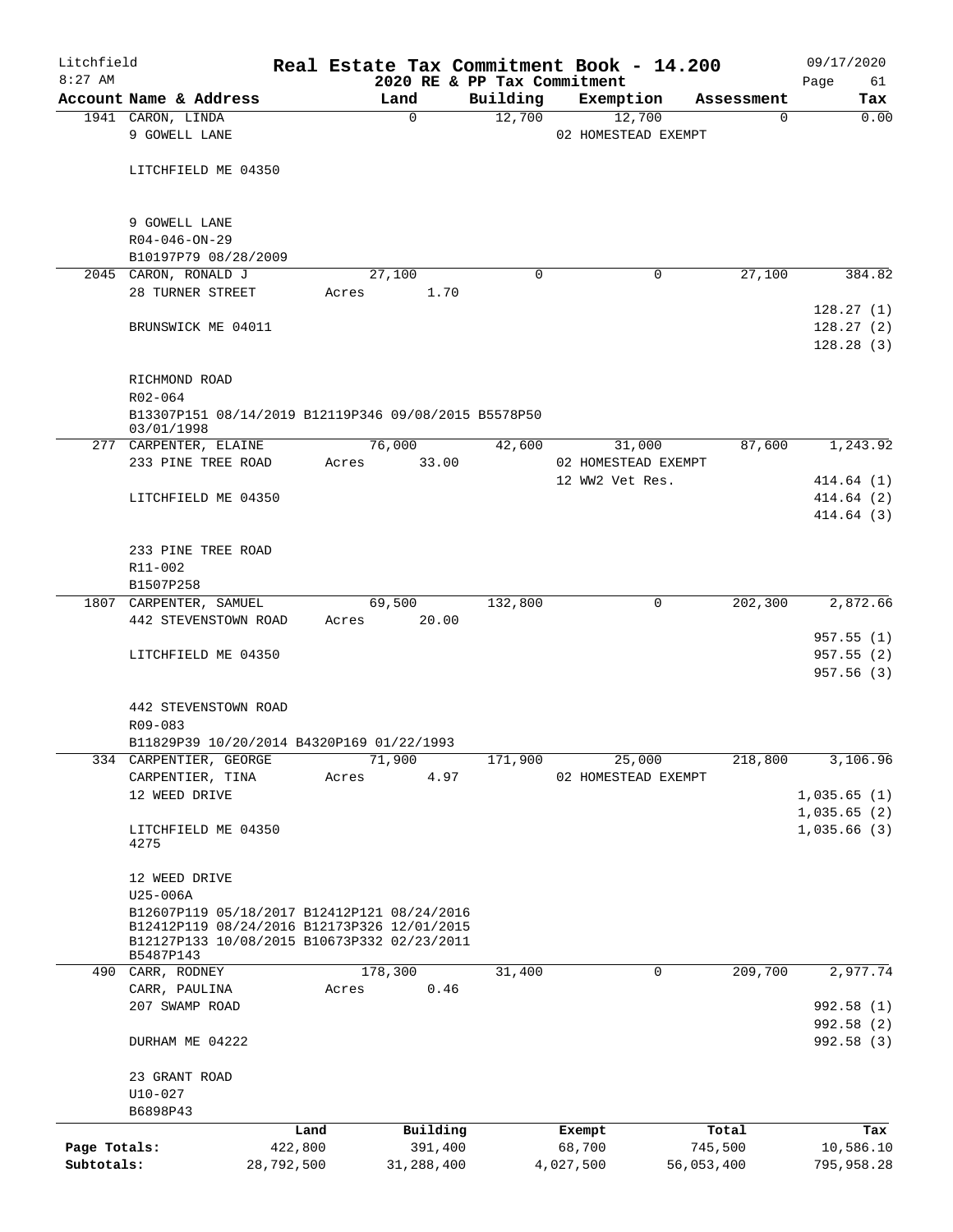| Litchfield   |                                                    |            |       |         |            |                             | Real Estate Tax Commitment Book - 14.200 |            |            | 09/17/2020  |     |
|--------------|----------------------------------------------------|------------|-------|---------|------------|-----------------------------|------------------------------------------|------------|------------|-------------|-----|
| $8:27$ AM    |                                                    |            |       |         |            | 2020 RE & PP Tax Commitment |                                          |            |            | Page        | 62  |
|              | Account Name & Address                             |            |       | Land    |            | Building                    | Exemption                                |            | Assessment | Tax         |     |
|              | 279 CARR, TRYLLIS<br>507 RICHMOND RD               |            | Acres | 49,500  | 2.49       | 121,800                     | 25,000<br>02 HOMESTEAD EXEMPT            |            | 146,300    | 2,077.46    |     |
|              |                                                    |            |       |         |            |                             |                                          |            |            | 692.49 (1)  |     |
|              | LITCHFIELD ME 04350                                |            |       |         |            |                             |                                          |            |            | 692.49 (2)  |     |
|              |                                                    |            |       |         |            |                             |                                          |            |            | 692.48 (3)  |     |
|              |                                                    |            |       |         |            |                             |                                          |            |            |             |     |
|              | 507 RICHMOND ROAD                                  |            |       |         |            |                             |                                          |            |            |             |     |
|              | R03-009A                                           |            |       |         |            |                             |                                          |            |            |             |     |
|              | B1878P345                                          |            |       |         |            |                             |                                          |            |            |             |     |
|              | 223 CARTONIO, ALEXANDER J                          |            |       | 89,500  |            | 93,100                      | 25,000                                   |            | 157,600    | 2,237.92    |     |
|              | 1185 PLAINS ROAD                                   |            | Acres |         | 2.67       |                             | 02 HOMESTEAD EXEMPT                      |            |            |             |     |
|              |                                                    |            |       |         |            |                             |                                          |            |            | 745.97(1)   |     |
|              | LITCHFIELD ME 04350                                |            |       |         |            |                             |                                          |            |            | 745.97(2)   |     |
|              |                                                    |            |       |         |            |                             |                                          |            |            | 745.98(3)   |     |
|              |                                                    |            |       |         |            |                             |                                          |            |            |             |     |
|              | 1185 PLAINS ROAD                                   |            |       |         |            |                             |                                          |            |            |             |     |
|              | R09-037                                            |            |       |         |            |                             |                                          |            |            |             |     |
|              | B13129P187 01/11/2019                              |            |       |         |            |                             |                                          |            |            |             |     |
|              | 2909 CARTONIO, ANTHONY                             |            |       | 59,100  |            | 3,000                       | 0                                        |            | 62,100     | 881.82      |     |
|              | CARTONIO, PAMELA<br>26 WHISPERING PINES            |            | Acres |         | 21.60      |                             |                                          |            |            |             |     |
|              | LANE                                               |            |       |         |            |                             |                                          |            |            | 293.94 (1)  |     |
|              |                                                    |            |       |         |            |                             |                                          |            |            | 293.94 (2)  |     |
|              | LITCHFIELD ME 04350                                |            |       |         |            |                             |                                          |            |            | 293.94 (3)  |     |
|              |                                                    |            |       |         |            |                             |                                          |            |            |             |     |
|              | POND ROAD                                          |            |       |         |            |                             |                                          |            |            |             |     |
|              | R09-085                                            |            |       |         |            |                             |                                          |            |            |             |     |
|              | B12557P99 02/24/2017                               |            |       |         |            |                             |                                          |            |            |             |     |
|              | 723 CARTONIO, ANTHONY J                            |            |       | 159,300 |            | 170,600                     | 25,000                                   |            | 304,900    | 4,329.58    |     |
|              | CARTONIO, PAMELA J                                 |            | Acres |         | 4.28       |                             | 02 HOMESTEAD EXEMPT                      |            |            |             |     |
|              | 26 WHISPERING PINES<br>LANE                        |            |       |         |            |                             |                                          |            |            | 1,443.19(1) |     |
|              |                                                    |            |       |         |            |                             |                                          |            |            | 1,443.19(2) |     |
|              | LITCHFIELD ME 04350                                |            |       |         |            |                             |                                          |            |            | 1,443.20(3) |     |
|              |                                                    |            |       |         |            |                             |                                          |            |            |             |     |
|              | 26 WHISPERING PINES                                |            |       |         |            |                             |                                          |            |            |             |     |
|              | $U05 - 003$                                        |            |       |         |            |                             |                                          |            |            |             |     |
|              | B11838P230 10/30/2014 B5551P112 02/18/1998         |            |       |         |            |                             |                                          |            |            |             |     |
|              | 1122 CARTONIO, ANTHONY J                           |            |       | 200,000 |            | 171,100                     | 0                                        |            | 371,100    | 5,269.62    |     |
|              | CARTONIO, PAMELA J                                 |            | Acres |         | 5.50       |                             |                                          |            |            |             |     |
|              | 26 WHISPERING PINES<br>LANE                        |            |       |         |            |                             |                                          |            |            | 1,756.54(1) |     |
|              |                                                    |            |       |         |            |                             |                                          |            |            | 1,756.54(2) |     |
|              | LITCHFIELD ME 04350                                |            |       |         |            |                             |                                          |            |            | 1,756.54(3) |     |
|              |                                                    |            |       |         |            |                             |                                          |            |            |             |     |
|              | 33 WHISPERING PINES                                |            |       |         |            |                             |                                          |            |            |             |     |
|              | $U05 - 002$                                        |            |       |         |            |                             |                                          |            |            |             |     |
|              | B12364P199 07/27/2016 B12364P197 07/25/2016        |            |       |         |            |                             |                                          |            |            |             |     |
|              | B4011P249 11/06/1991 B1951P49 B1321P160 09/20/1963 |            |       |         |            |                             |                                          |            |            |             |     |
|              | B1287P400 01/29/1962<br>667 CARTONIO, JUSTIN G     |            |       | 76,500  |            | 8,000                       | 0                                        |            | 84,500     | 1,199.90    |     |
|              | CARTONIO, PAMELA J                                 |            | Acres |         | 34.00      |                             |                                          |            |            |             |     |
|              | 702 PLAINS ROAD                                    |            |       |         |            |                             |                                          |            |            | 399.97 (1)  |     |
|              |                                                    |            |       |         |            |                             |                                          |            |            | 399.97 (2)  |     |
|              | LITCHFIELD ME 04350                                |            |       |         |            |                             |                                          |            |            | 399.96 (3)  |     |
|              |                                                    |            |       |         |            |                             |                                          |            |            |             |     |
|              | 702 PLAINS ROAD                                    |            |       |         |            |                             |                                          |            |            |             |     |
|              | R08-014                                            |            |       |         |            |                             |                                          |            |            |             |     |
|              | B13262P154 07/08/2019                              |            |       |         |            |                             |                                          |            |            |             |     |
|              |                                                    | Land       |       |         | Building   |                             | Exempt                                   |            | Total      |             | Tax |
| Page Totals: |                                                    | 633,900    |       |         | 567,600    |                             | 75,000                                   | 1,126,500  |            | 15,996.30   |     |
| Subtotals:   |                                                    | 29,426,400 |       |         | 31,856,000 |                             | 4,102,500                                | 57,179,900 |            | 811,954.58  |     |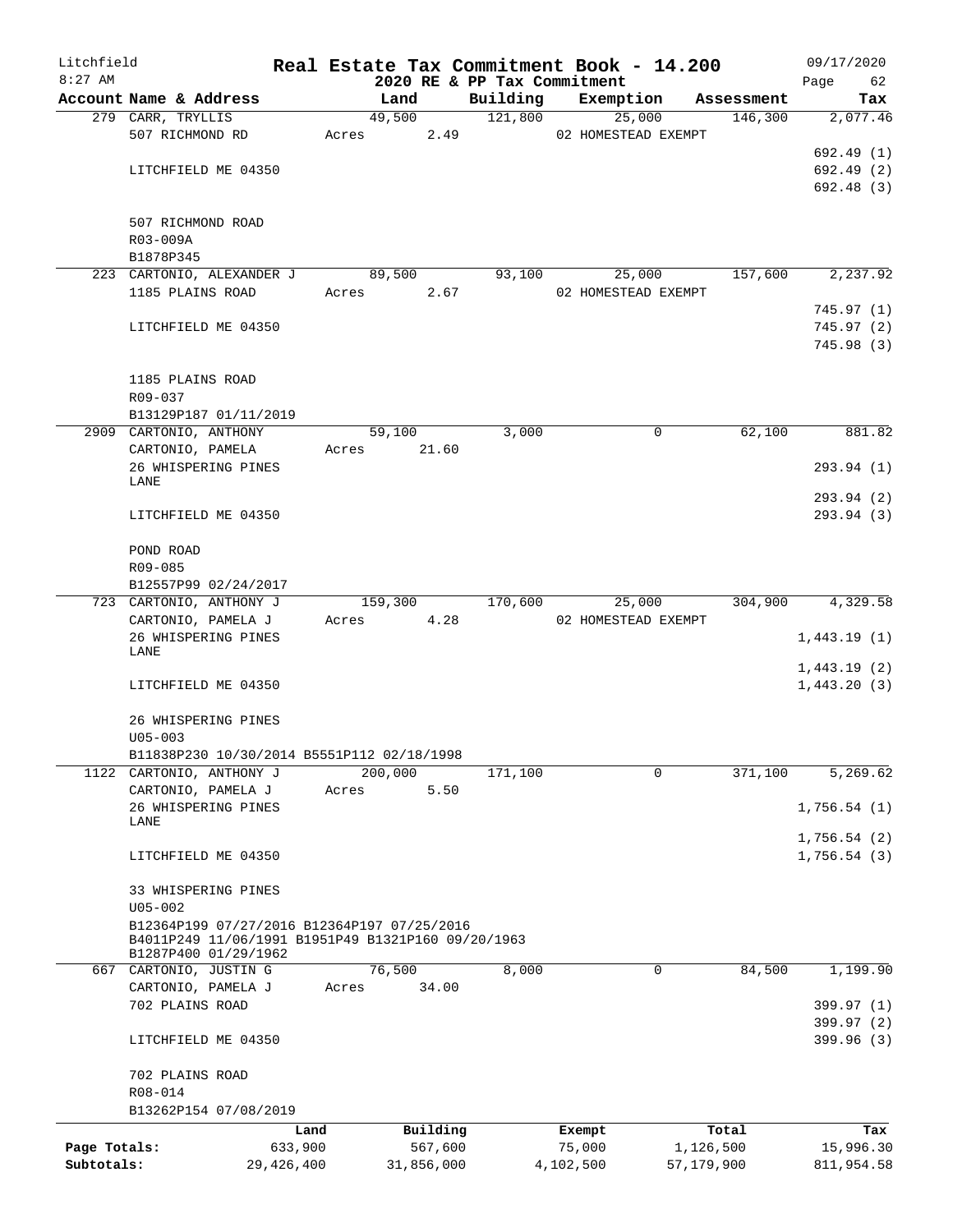| Litchfield<br>$8:27$ AM |                                             |         |      | 2020 RE & PP Tax Commitment | Real Estate Tax Commitment Book - 14.200 |            | 09/17/2020<br>Page<br>63 |
|-------------------------|---------------------------------------------|---------|------|-----------------------------|------------------------------------------|------------|--------------------------|
|                         | Account Name & Address                      | Land    |      | Building                    | Exemption                                | Assessment | Tax                      |
|                         | 2721 CARUSO, DANIELLA M                     | 51,300  |      | 126,900                     | 0                                        | 178,200    | 2,530.44                 |
|                         | 68 HUNTINGTON HILL ROAD Acres               |         | 3.10 |                             |                                          |            |                          |
|                         |                                             |         |      |                             |                                          |            | 843.48 (1)               |
|                         | LITCHFIELD ME 04350                         |         |      |                             |                                          |            | 843.48 (2)               |
|                         |                                             |         |      |                             |                                          |            | 843.48 (3)               |
|                         |                                             |         |      |                             |                                          |            |                          |
|                         | 68 HUNTINGTON HILL ROAD                     |         |      |                             |                                          |            |                          |
|                         | R11-038A                                    |         |      |                             |                                          |            |                          |
|                         | B13516P274 03/27/2020                       |         |      |                             |                                          |            |                          |
|                         | 283 CASEY, JEFFREY A                        | 57,600  |      | 158,000                     | 25,000                                   | 190,600    | 2,706.52                 |
|                         | 17 CANTY LANE                               | Acres   | 5.20 |                             | 02 HOMESTEAD EXEMPT                      |            |                          |
|                         |                                             |         |      |                             |                                          |            | 902.17(1)                |
|                         | LITCHFIELD ME 04350                         |         |      |                             |                                          |            | 902.17(2)                |
|                         |                                             |         |      |                             |                                          |            | 902.18(3)                |
|                         |                                             |         |      |                             |                                          |            |                          |
|                         | 17 CANTY LANE                               |         |      |                             |                                          |            |                          |
|                         | $R13 - 023 - 4$<br>B3922P30                 |         |      |                             |                                          |            |                          |
|                         | 2428 CASKIN, MARRISSA A                     | 34,000  |      | 0                           | 0                                        | 34,000     | 482.80                   |
|                         | MORA, OLIVIA                                | Acres   | 4.00 |                             |                                          |            |                          |
|                         | 25 UPPER POND ROAD                          |         |      |                             |                                          |            | 160.93(1)                |
|                         |                                             |         |      |                             |                                          |            | 160.93(2)                |
|                         | LITCHFIELD ME 04350                         |         |      |                             |                                          |            | 160.94(3)                |
|                         |                                             |         |      |                             |                                          |            |                          |
|                         | 525 PLAINS ROAD                             |         |      |                             |                                          |            |                          |
|                         | R07-031A-2                                  |         |      |                             |                                          |            |                          |
|                         | B13471P202 11/08/2019 B13444P235 11/08/2019 |         |      |                             |                                          |            |                          |
|                         | 523 CASKIN, PATRICK J SR                    | 49,500  |      | 206,300                     | 25,000                                   | 230,800    | 3,277.36                 |
|                         | CASKIN JANET                                | Acres   | 2.50 |                             | 02 HOMESTEAD EXEMPT                      |            |                          |
|                         | 25 UPPER POND ROAD                          |         |      |                             |                                          |            | 1,092.45(1)              |
|                         |                                             |         |      |                             |                                          |            | 1,092.45(2)              |
|                         | LITCHFIELD ME 04350                         |         |      |                             |                                          |            | 1,092.46(3)              |
|                         |                                             |         |      |                             |                                          |            |                          |
|                         | 25 UPPER POND ROAD                          |         |      |                             |                                          |            |                          |
|                         | R07-030A                                    |         |      |                             |                                          |            |                          |
|                         | B5873P301 02/11/1999                        |         |      |                             |                                          |            |                          |
|                         | 2537 CASTONGUAY ERICA M                     | 48,500  |      | 150,100                     | 0                                        | 198,600    | 2,820.12                 |
|                         | CASTONGUAL SCOTT N                          | Acres   | 2.15 |                             |                                          |            |                          |
|                         | 116 PINE TREE ROAD                          |         |      |                             |                                          |            | 940.04(1)                |
|                         |                                             |         |      |                             |                                          |            | 940.04(2)                |
|                         | LITCHFIELD ME 04350                         |         |      |                             |                                          |            | 940.04 (3)               |
|                         | 116 PINE TREE ROAD                          |         |      |                             |                                          |            |                          |
|                         | R10-029C                                    |         |      |                             |                                          |            |                          |
|                         | B11756P145 07/29/2014 B8120P331 09/10/2004  |         |      |                             |                                          |            |                          |
|                         | 803 CASTONGUAY, DENIS R                     | 141,300 |      | 54,300                      | 0                                        | 195,600    | 2,777.52                 |
|                         | CASTONGUAY, NANCY L                         | Acres   | 0.27 |                             |                                          |            |                          |
|                         | 1256 SABATTUS STREET                        |         |      |                             |                                          |            | 925.84(1)                |
|                         |                                             |         |      |                             |                                          |            | 925.84(2)                |
|                         | LEWISTON ME 04240                           |         |      |                             |                                          |            | 925.84 (3)               |
|                         |                                             |         |      |                             |                                          |            |                          |
|                         | 10 SALAMANDER DRIVE                         |         |      |                             |                                          |            |                          |
|                         | $U14 - 016$                                 |         |      |                             |                                          |            |                          |
|                         | B10885P248 11/14/2011 B1399P358 10/26/1965  |         |      |                             |                                          |            |                          |
|                         |                                             |         |      |                             |                                          |            |                          |

|              | Land       | Building   | Exempt    | Total      | Tax        |
|--------------|------------|------------|-----------|------------|------------|
| Page Totals: | 382,200    | 695,600    | 50,000    | 1,027,800  | 14,594.76  |
| Subtotals:   | 29,808,600 | 32,551,600 | 4,152,500 | 58,207,700 | 826,549.34 |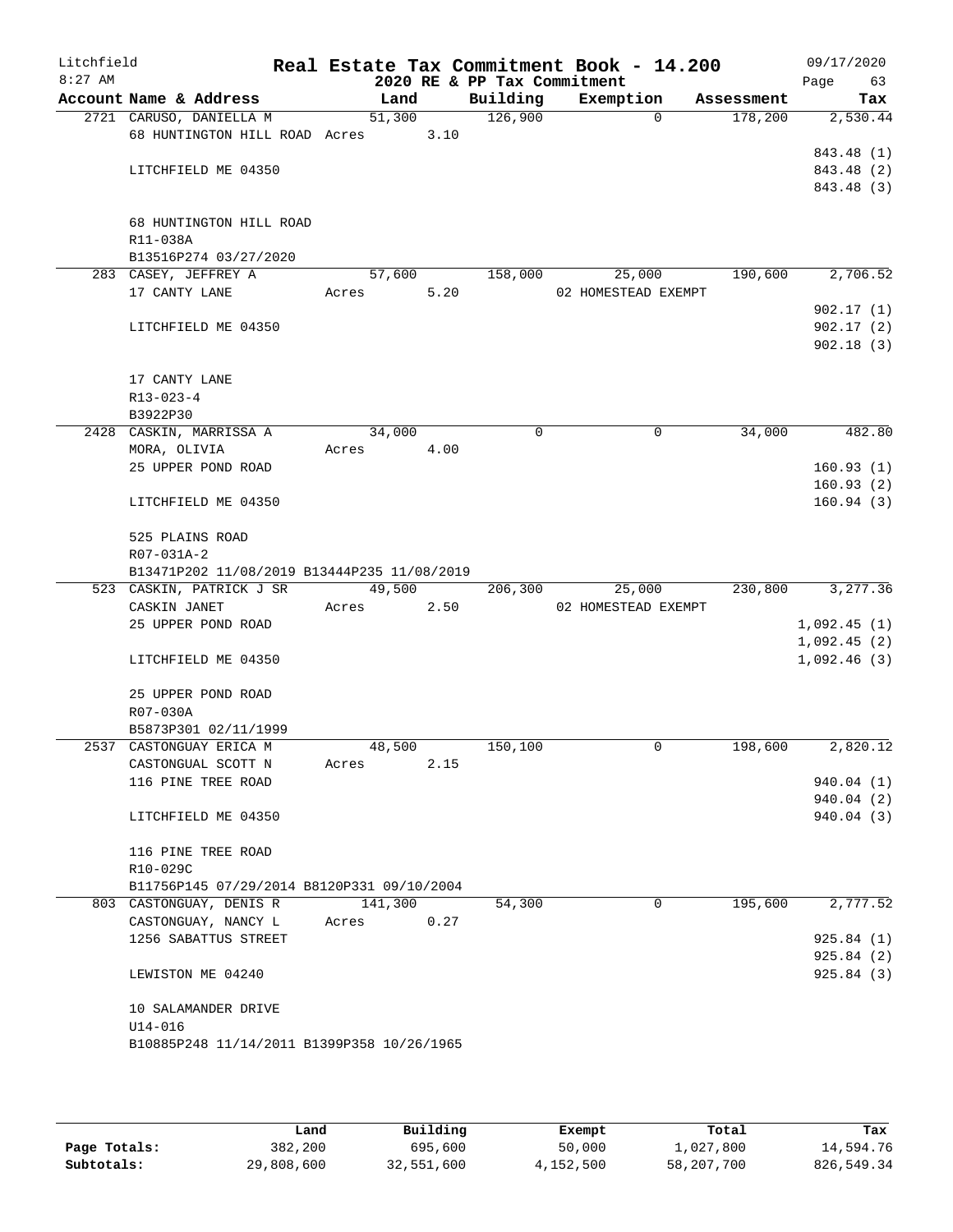| Litchfield |                                                                                           | Real Estate Tax Commitment Book - 14.200 |             |                     |            | 09/17/2020 |
|------------|-------------------------------------------------------------------------------------------|------------------------------------------|-------------|---------------------|------------|------------|
| $8:27$ AM  |                                                                                           | 2020 RE & PP Tax Commitment              |             |                     |            | Page<br>64 |
|            | Account Name & Address                                                                    | Land                                     | Building    | Exemption           | Assessment | Tax        |
|            | 287 CATON, DOUGLAS                                                                        | 37,700                                   | 41,300      | 25,000              | 54,000     | 766.80     |
|            | 2783 HALLOWELL ROAD                                                                       | 0.50<br>Acres                            |             | 02 HOMESTEAD EXEMPT |            |            |
|            |                                                                                           |                                          |             |                     |            | 255.60(1)  |
|            | LITCHFIELD ME 04350                                                                       |                                          |             |                     |            | 255.60 (2) |
|            |                                                                                           |                                          |             |                     |            | 255.60(3)  |
|            | 2783 HALLOWELL ROAD                                                                       |                                          |             |                     |            |            |
|            | R02-017                                                                                   |                                          |             |                     |            |            |
|            | B5126P274 04/18/1996 B5120P146 02/05/1996                                                 |                                          |             |                     |            |            |
|            | 2192 CATON, DOUGLAS CARL                                                                  | 30,900                                   | 94,400      | 0                   | 125,300    | 1,779.26   |
|            | 2783 HALLOWELL ROAD                                                                       | 0.19<br>Acres                            |             |                     |            |            |
|            |                                                                                           |                                          |             |                     |            | 593.09(1)  |
|            | LITCHFIELD ME 04350                                                                       |                                          |             |                     |            | 593.09 (2) |
|            |                                                                                           |                                          |             |                     |            | 593.08(3)  |
|            |                                                                                           |                                          |             |                     |            |            |
|            | 2 LABBE LANE                                                                              |                                          |             |                     |            |            |
|            | $R02 - 036$                                                                               |                                          |             |                     |            |            |
|            | B11862P315 11/26/2014 B11734P164 B11381P125<br>04/17/2013 B11365P98 02/25/2014 B11282P246 |                                          |             |                     |            |            |
|            | 10/31/2012 B8632P21 09/27/2005                                                            |                                          |             |                     |            |            |
|            | 1026 CAYER, JOANNE ET AL                                                                  | 81,500                                   | 37,200      | 0                   | 118,700    | 1,685.54   |
|            | CAYER, JEANETTE & PAUL Acres                                                              | 1.00                                     |             |                     |            |            |
|            | Ε.                                                                                        |                                          |             |                     |            |            |
|            | 30 CURTIS STREET                                                                          |                                          |             |                     |            | 561.85(1)  |
|            |                                                                                           |                                          |             |                     |            | 561.85(2)  |
|            | BROCTON MA 02301                                                                          |                                          |             |                     |            | 561.84(3)  |
|            | 35 BUFFEE LANDING LANE                                                                    |                                          |             |                     |            |            |
|            | R09-021                                                                                   |                                          |             |                     |            |            |
|            | B11601P172 12/06/2013 B10311P198 12/29/2009                                               |                                          |             |                     |            |            |
|            | B10310P238 12/28/2009 B10216P213 09/21/2009                                               |                                          |             |                     |            |            |
|            | B10163P165 07/27/2009 B4707P131 05/03/1994                                                |                                          |             |                     |            |            |
| 288        | CENTRAL MAINE POWER                                                                       | 1,200                                    | $\Omega$    | $\mathbf 0$         | 1,200      | 17.04      |
|            | c/o Avangrid Management Acres<br>Company-Local Tax                                        | 0.20                                     |             |                     |            |            |
|            | One City Center, 5th                                                                      |                                          |             |                     |            | 5.68(1)    |
|            | Floor                                                                                     |                                          |             |                     |            |            |
|            | Portland ME 04101                                                                         |                                          |             |                     |            | 5.68(2)    |
|            |                                                                                           |                                          |             |                     |            | 5.68(3)    |
|            |                                                                                           |                                          |             |                     |            |            |
|            | WHIPPOORWILL ROAD                                                                         |                                          |             |                     |            |            |
|            | $U24 - 004$                                                                               |                                          | $\mathbf 0$ | $\Omega$            |            |            |
| 289        | CENTRAL MAINE POWER<br>c/o Avangrid Management                                            | 7,310,400                                |             |                     | 7,310,400  | 103,807.68 |
|            | Company-Local Tax                                                                         |                                          |             |                     |            |            |
|            | One City Center, 5th                                                                      |                                          |             |                     |            | 34,602.57  |
|            | Floor                                                                                     |                                          |             |                     |            |            |
|            | Portland ME 04101                                                                         |                                          |             |                     |            | 34,602.56  |
|            |                                                                                           |                                          |             |                     |            | 34,602.55  |
|            |                                                                                           |                                          |             |                     |            |            |

VARIOUS LOCATIONS

|              | Land         | Building   | Exempt    | Total      | Tax        |
|--------------|--------------|------------|-----------|------------|------------|
| Page Totals: | 7,461,700    | 172,900    | 25,000    | 7,609,600  | 108,056.32 |
| Subtotals:   | 37, 270, 300 | 32,724,500 | 4,177,500 | 65,817,300 | 934,605.66 |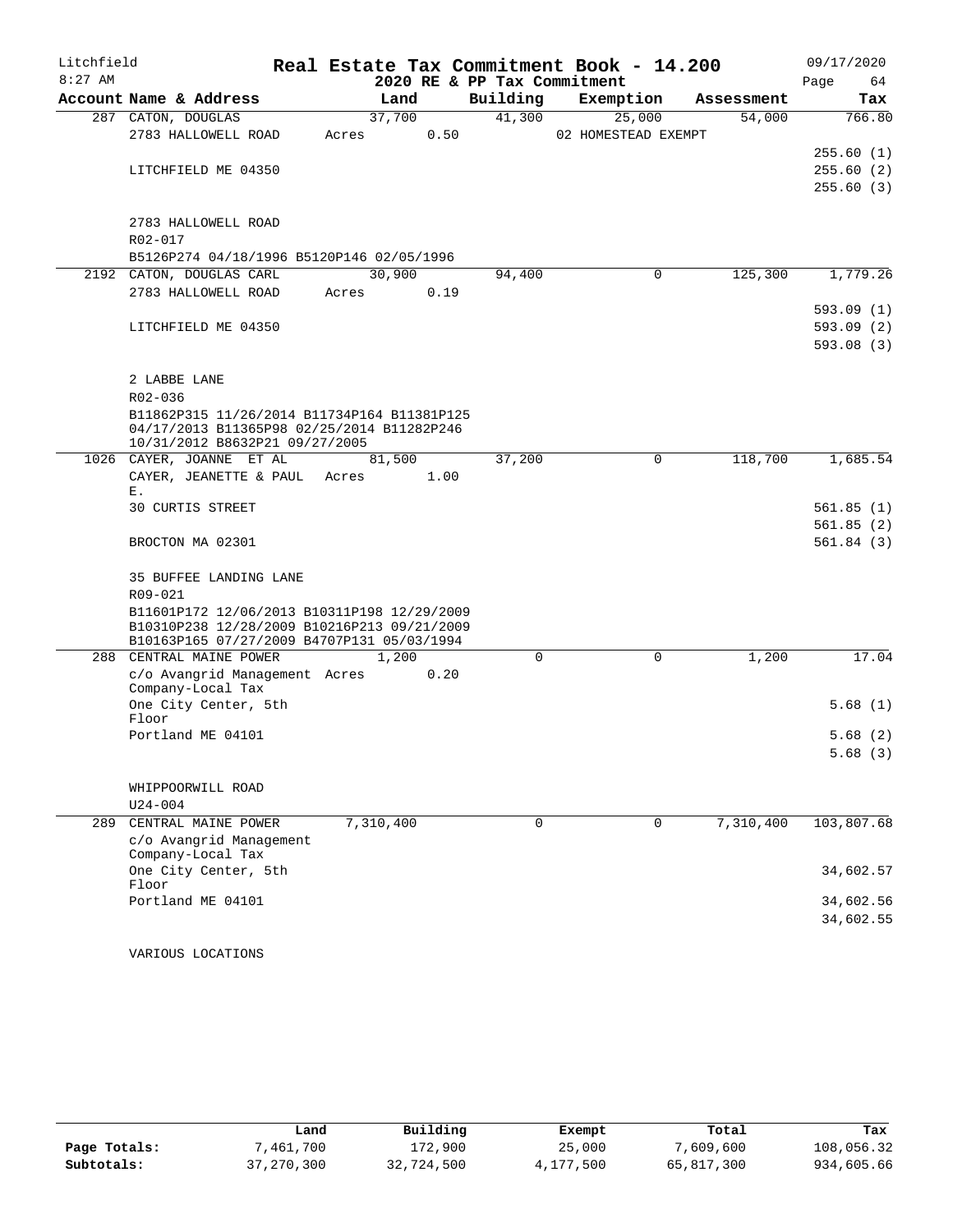| Litchfield |                                                          |         |      |                             | Real Estate Tax Commitment Book - 14.200 |            | 09/17/2020               |
|------------|----------------------------------------------------------|---------|------|-----------------------------|------------------------------------------|------------|--------------------------|
| $8:27$ AM  |                                                          |         |      | 2020 RE & PP Tax Commitment |                                          |            | 65<br>Page               |
|            | Account Name & Address                                   | Land    |      | Building                    | Exemption                                | Assessment | Tax                      |
|            | 290 CENTRAL MAINE POWER<br>c/o Avangrid Management Acres | 48,000  | 8.00 | $\Omega$                    | $\Omega$                                 | 48,000     | 681.60                   |
|            | Company-Local Tax<br>One City Center, 5th<br>Floor       |         |      |                             |                                          |            | 227.20(1)                |
|            | Portland ME 04101                                        |         |      |                             |                                          |            | 227.20(2)                |
|            |                                                          |         |      |                             |                                          |            | 227.20(3)                |
|            | WHIPPOORWILL ROAD                                        |         |      |                             |                                          |            |                          |
|            | $U25-002A$                                               |         |      |                             |                                          |            |                          |
|            | B4751P38 06/25/1994                                      |         |      |                             |                                          |            |                          |
|            | 291 CENTRAL MAINE POWER                                  | 189,800 |      | $\mathbf 0$                 | $\mathbf 0$                              | 189,800    | 2,695.16                 |
|            | c/o Avangrid Management Acres<br>Company-Local Tax       |         | 1.70 |                             |                                          |            |                          |
|            | One City Center, 5th<br>Floor                            |         |      |                             |                                          |            | 898.39 (1)               |
|            | Portland ME 04101                                        |         |      |                             |                                          |            | 898.39 (2)<br>898.38 (3) |
|            |                                                          |         |      |                             |                                          |            |                          |
|            | DAM ROAD                                                 |         |      |                             |                                          |            |                          |
|            | $U19 - 013$                                              |         |      |                             |                                          |            |                          |
|            | B1322P433 11/08/1963 B1322P431 07/14/1963                |         |      |                             |                                          |            |                          |
|            | 292 CENTRAL MAINE POWER                                  | 3,600   |      | 0                           | $\mathbf 0$                              | 3,600      | 51.12                    |
|            | c/o Avangrid Management Acres<br>Company-Local Tax       |         | 0.60 |                             |                                          |            |                          |
|            | One City Center, 5th<br>Floor                            |         |      |                             |                                          |            | 17.04(1)                 |
|            | Portland ME 04101                                        |         |      |                             |                                          |            | 17.04(2)                 |
|            |                                                          |         |      |                             |                                          |            | 17.04(3)                 |
|            | WHIPPOORWILL ROAD                                        |         |      |                             |                                          |            |                          |
|            | $U19 - 009$                                              |         |      |                             |                                          |            |                          |
| 293        | CENTRAL MAINE POWER                                      | 10,200  |      | $\mathbf 0$                 | $\mathbf 0$                              | 10,200     | 144.84                   |
|            | C/O IUMC LOCAL TAX                                       | Acres   | 1.70 |                             |                                          |            |                          |
|            | 70 FARM VIEW DRIVE<br>NEW GLOUCESTER ME 04260            |         |      |                             |                                          |            | 48.28 (1)<br>48.28 (2)   |
|            |                                                          |         |      |                             |                                          |            | 48.28(3)                 |
|            |                                                          |         |      |                             |                                          |            |                          |
|            | HALLOWELL ROAD                                           |         |      |                             |                                          |            |                          |
|            | R14-060                                                  |         |      |                             |                                          |            |                          |
|            | B4704P287 05/27/1994                                     |         |      |                             |                                          |            |                          |
| 294        | CENTRAL MAINE POWER                                      | 18,500  |      | $\mathbf 0$                 | $\mathbf 0$                              | 18,500     | 262.70                   |
|            | c/o Avangrid Management Acres<br>Company-Local Tax       |         | 3.08 |                             |                                          |            |                          |
|            | One City Center, 5th<br>Floor                            |         |      |                             |                                          |            | 87.57(1)                 |
|            | Portland ME 04101                                        |         |      |                             |                                          |            | 87.57(2)                 |
|            |                                                          |         |      |                             |                                          |            | 87.56(3)                 |
|            | WHIPPOORWILL ROAD<br>$U21 - 009$                         |         |      |                             |                                          |            |                          |

|              | Land       | Building   | Exempt    | Total      | Tax        |
|--------------|------------|------------|-----------|------------|------------|
| Page Totals: | 270,100    |            |           | 270,100    | 3,835.42   |
| Subtotals:   | 37,540,400 | 32,724,500 | 4,177,500 | 66,087,400 | 938,441.08 |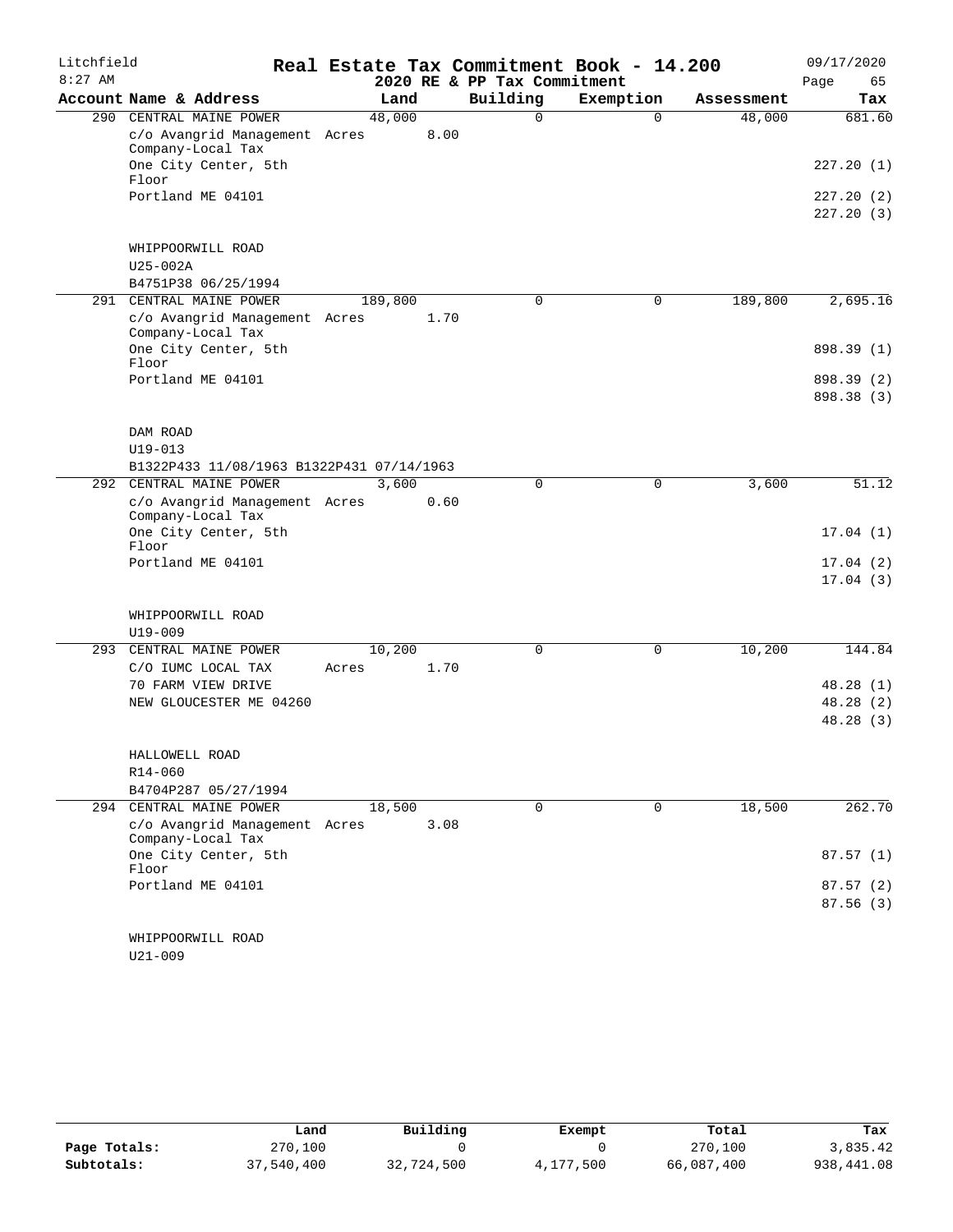| Litchfield |                                                     |        |      |                             | Real Estate Tax Commitment Book - 14.200 |            | 09/17/2020 |
|------------|-----------------------------------------------------|--------|------|-----------------------------|------------------------------------------|------------|------------|
| $8:27$ AM  |                                                     |        |      | 2020 RE & PP Tax Commitment |                                          |            | Page<br>66 |
|            | Account Name & Address                              | Land   |      | Building                    | Exemption                                | Assessment | Tax        |
|            | 295 CENTRAL MAINE POWER                             | 30,000 |      | $\Omega$                    | $\Omega$                                 | 30,000     | 426.00     |
|            | c/o Avangrid Management Acres                       |        | 5.00 |                             |                                          |            |            |
|            | Company-Local Tax<br>One City Center, 5th           |        |      |                             |                                          |            | 142.00(1)  |
|            | Floor                                               |        |      |                             |                                          |            |            |
|            | Portland ME 04101                                   |        |      |                             |                                          |            | 142.00 (2) |
|            |                                                     |        |      |                             |                                          |            | 142.00(3)  |
|            |                                                     |        |      |                             |                                          |            |            |
|            | HALLOWELL ROAD                                      |        |      |                             |                                          |            |            |
|            | $R14 - 045$                                         |        |      |                             |                                          |            |            |
| 296        | CENTRAL MAINE POWER                                 | 11,400 |      | 0                           | $\mathbf 0$                              | 11,400     | 161.88     |
|            | c/o Avangrid Management Acres                       |        | 1.90 |                             |                                          |            |            |
|            | Company-Local Tax<br>One City Center, 5th           |        |      |                             |                                          |            | 53.96(1)   |
|            | Floor                                               |        |      |                             |                                          |            |            |
|            | Portland ME 04101                                   |        |      |                             |                                          |            | 53.96(2)   |
|            |                                                     |        |      |                             |                                          |            | 53.96(3)   |
|            |                                                     |        |      |                             |                                          |            |            |
|            | WHIPPOORWILL ROAD                                   |        |      |                             |                                          |            |            |
|            | $U26 - 002$                                         |        |      |                             |                                          |            |            |
| 443        | CENTRAL MAINE POWER                                 | 40,400 |      | 0                           | $\mathbf 0$                              | 40,400     | 573.68     |
|            | c/o Avangrid Management Acres                       |        | 6.50 |                             |                                          |            |            |
|            | Company-Local Tax                                   |        |      |                             |                                          |            |            |
|            | One City Center, 5th<br>Floor                       |        |      |                             |                                          |            | 191.23(1)  |
|            | Portland ME 04101                                   |        |      |                             |                                          |            | 191.23(2)  |
|            |                                                     |        |      |                             |                                          |            | 191.22(3)  |
|            |                                                     |        |      |                             |                                          |            |            |
|            | 6 PEACEPIPE DRIVE                                   |        |      |                             |                                          |            |            |
|            | R14-004A                                            |        |      |                             |                                          |            |            |
|            | B10512P262 08/27/2010 B6527P52                      |        |      |                             |                                          |            |            |
|            | 375 CENTRAL MAINE POWER                             | 31,600 |      | 0                           | $\mathbf 0$                              | 31,600     | 448.72     |
|            | c/o Avangrid Management Acres                       |        | 3.20 |                             |                                          |            |            |
|            | Company-Local Tax                                   |        |      |                             |                                          |            |            |
|            | One City Center, 5th<br>Floor                       |        |      |                             |                                          |            | 149.57(1)  |
|            | Portland ME 04101                                   |        |      |                             |                                          |            | 149.57(2)  |
|            |                                                     |        |      |                             |                                          |            | 149.58(3)  |
|            |                                                     |        |      |                             |                                          |            |            |
|            | 199 NECK ROAD                                       |        |      |                             |                                          |            |            |
|            | R14-031                                             |        |      |                             |                                          |            |            |
|            | B10526P116 09/10/2010 B4682P43                      |        |      |                             |                                          |            |            |
|            | 1910 CENTRAL MAINE POWER                            | 28,100 |      | $\overline{0}$              | $\mathbf 0$                              | 28,100     | 399.02     |
|            | c/o Avangrid Management Acres                       |        | 2.03 |                             |                                          |            |            |
|            | Company-Local Tax                                   |        |      |                             |                                          |            |            |
|            | One City Center, 5th<br>Floor                       |        |      |                             |                                          |            | 133.01(1)  |
|            | Portland ME 04101                                   |        |      |                             |                                          |            | 133.01(2)  |
|            |                                                     |        |      |                             |                                          |            | 133.00(3)  |
|            |                                                     |        |      |                             |                                          |            |            |
|            | 68 LITTLE DRIVE                                     |        |      |                             |                                          |            |            |
|            | R12-027                                             |        |      |                             |                                          |            |            |
|            | B9920P323 12/22/2008 B8665P240 10/28/2005 B7884P128 |        |      |                             |                                          |            |            |
|            | 03/25/2004                                          |        |      |                             |                                          |            |            |

|              | Land       | Building   | Exempt    | Total      | Tax        |
|--------------|------------|------------|-----------|------------|------------|
| Page Totals: | 141,500    |            |           | 141,500    | 2,009.30   |
| Subtotals:   | 37,681,900 | 32,724,500 | 4,177,500 | 66,228,900 | 940,450.38 |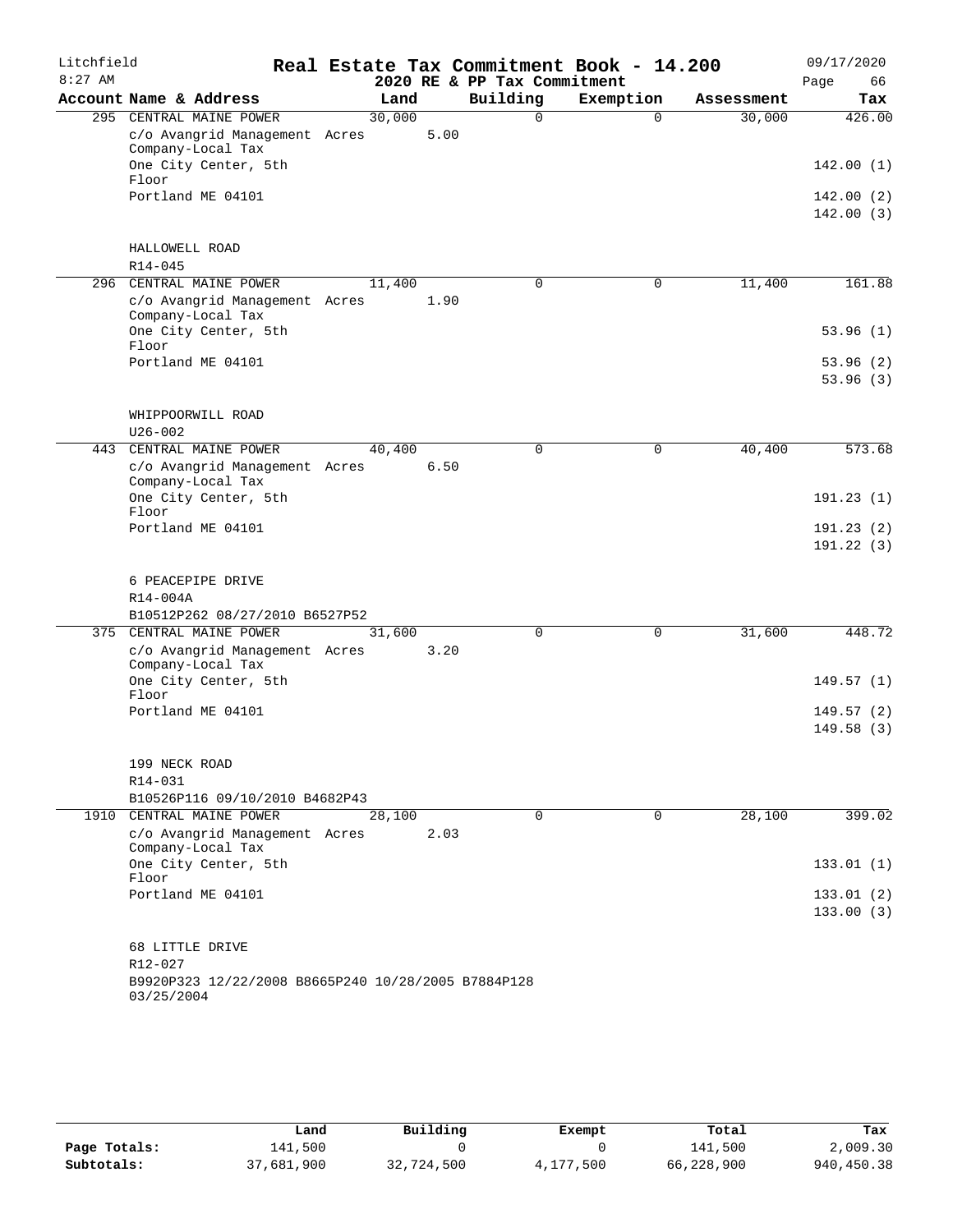| Litchfield |                                                                                  |        |       |                             |             | Real Estate Tax Commitment Book - 14.200 |            |      | 09/17/2020             |
|------------|----------------------------------------------------------------------------------|--------|-------|-----------------------------|-------------|------------------------------------------|------------|------|------------------------|
| $8:27$ AM  |                                                                                  |        |       | 2020 RE & PP Tax Commitment |             |                                          |            | Page | 67                     |
|            | Account Name & Address<br>2458 CENTRAL MAINE POWER                               | Land   |       | Building                    | $\Omega$    | Exemption                                | Assessment |      | Tax                    |
|            | c/o Avangrid Management Acres                                                    | 57,400 | 15.86 |                             |             | $\Omega$                                 | 57,400     |      | 815.08                 |
|            | Company-Local Tax<br>One City Center, 5th                                        |        |       |                             |             |                                          |            |      | 271.69(1)              |
|            | Floor                                                                            |        |       |                             |             |                                          |            |      |                        |
|            | Portland ME 04101                                                                |        |       |                             |             |                                          |            |      | 271.69(2)<br>271.70(3) |
|            | 179 HARDSCRABBLE ROAD                                                            |        |       |                             |             |                                          |            |      |                        |
|            | $R14 - 002B$<br>B10396P299 04/22/2010 B2637P97 11/29/1983 B2063P48<br>08/10/1977 |        |       |                             |             |                                          |            |      |                        |
|            | 2772 CENTRAL MAINE POWER                                                         | 1,400  |       |                             | $\Omega$    | 0                                        | 1,400      |      | 19.88                  |
|            | c/o Avangrid Management Acres<br>Company-Local Tax                               |        | 0.24  |                             |             |                                          |            |      |                        |
|            | One City Center, 5th<br>Floor                                                    |        |       |                             |             |                                          |            |      | 6.63(1)                |
|            | Portland ME 04101                                                                |        |       |                             |             |                                          |            |      | 6.63(2)                |
|            |                                                                                  |        |       |                             |             |                                          |            |      | 6.62(3)                |
|            | NECK ROAD                                                                        |        |       |                             |             |                                          |            |      |                        |
|            | R14-017B                                                                         |        |       |                             |             |                                          |            |      |                        |
|            | B12161P192 10/04/2015 B10536P96 09/22/2010<br>CENTRAL MAINE POWER                | 64,400 |       |                             | 0           | $\mathbf 0$                              | 64,400     |      | 914.48                 |
| 2773       | c/o Avangrid Management Acres<br>Company-Local Tax                               |        | 10.73 |                             |             |                                          |            |      |                        |
|            | One City Center, 5th<br>Floor                                                    |        |       |                             |             |                                          |            |      | 304.83(1)              |
|            | Portland ME 04101                                                                |        |       |                             |             |                                          |            |      | 304.83(2)              |
|            |                                                                                  |        |       |                             |             |                                          |            |      | 304.82(3)              |
|            | PURGATORY DRIVE                                                                  |        |       |                             |             |                                          |            |      |                        |
|            | U24-022A                                                                         |        |       |                             |             |                                          |            |      |                        |
| 2778       | B10538P307 09/24/2010<br>CENTRAL MAINE POWER                                     | 48,000 |       |                             | $\mathbf 0$ | $\mathbf 0$                              | 48,000     |      | 681.60                 |
|            | c/o Avangrid Management Acres<br>Company-Local Tax                               |        | 8.00  |                             |             |                                          |            |      |                        |
|            | One City Center, 5th<br>Floor                                                    |        |       |                             |             |                                          |            |      | 227.20(1)              |
|            | Portland ME 04101                                                                |        |       |                             |             |                                          |            |      | 227.20(2)              |
|            |                                                                                  |        |       |                             |             |                                          |            |      | 227.20(3)              |
|            | REMLEY DRIVE                                                                     |        |       |                             |             |                                          |            |      |                        |
|            | R14-007A                                                                         |        |       |                             |             |                                          |            |      |                        |
|            | B10531P117 09/16/2010                                                            |        |       |                             |             |                                          |            |      |                        |
|            | 2779 CENTRAL MAINE POWER                                                         | 52,500 |       |                             | $\Omega$    | $\Omega$                                 | 52,500     |      | 745.50                 |
|            | c/o Avangrid Management Acres<br>Company-Local Tax                               |        | 8.75  |                             |             |                                          |            |      |                        |
|            | One City Center, 5th<br>Floor                                                    |        |       |                             |             |                                          |            |      | 248.50(1)              |
|            | Portland ME 04101                                                                |        |       |                             |             |                                          |            |      | 248.50 (2)             |
|            |                                                                                  |        |       |                             |             |                                          |            |      | 248.50(3)              |
|            | REMLEY DRIVE                                                                     |        |       |                             |             |                                          |            |      |                        |
|            | R14-006E                                                                         |        |       |                             |             |                                          |            |      |                        |
|            | B10531P117 09/16/2010                                                            |        |       |                             |             |                                          |            |      |                        |

|              | Land       | Building   | Exempt    | Total      | Tax        |
|--------------|------------|------------|-----------|------------|------------|
| Page Totals: | 223,700    |            |           | 223,700    | 3,176.54   |
| Subtotals:   | 37,905,600 | 32,724,500 | 4,177,500 | 66,452,600 | 943,626.92 |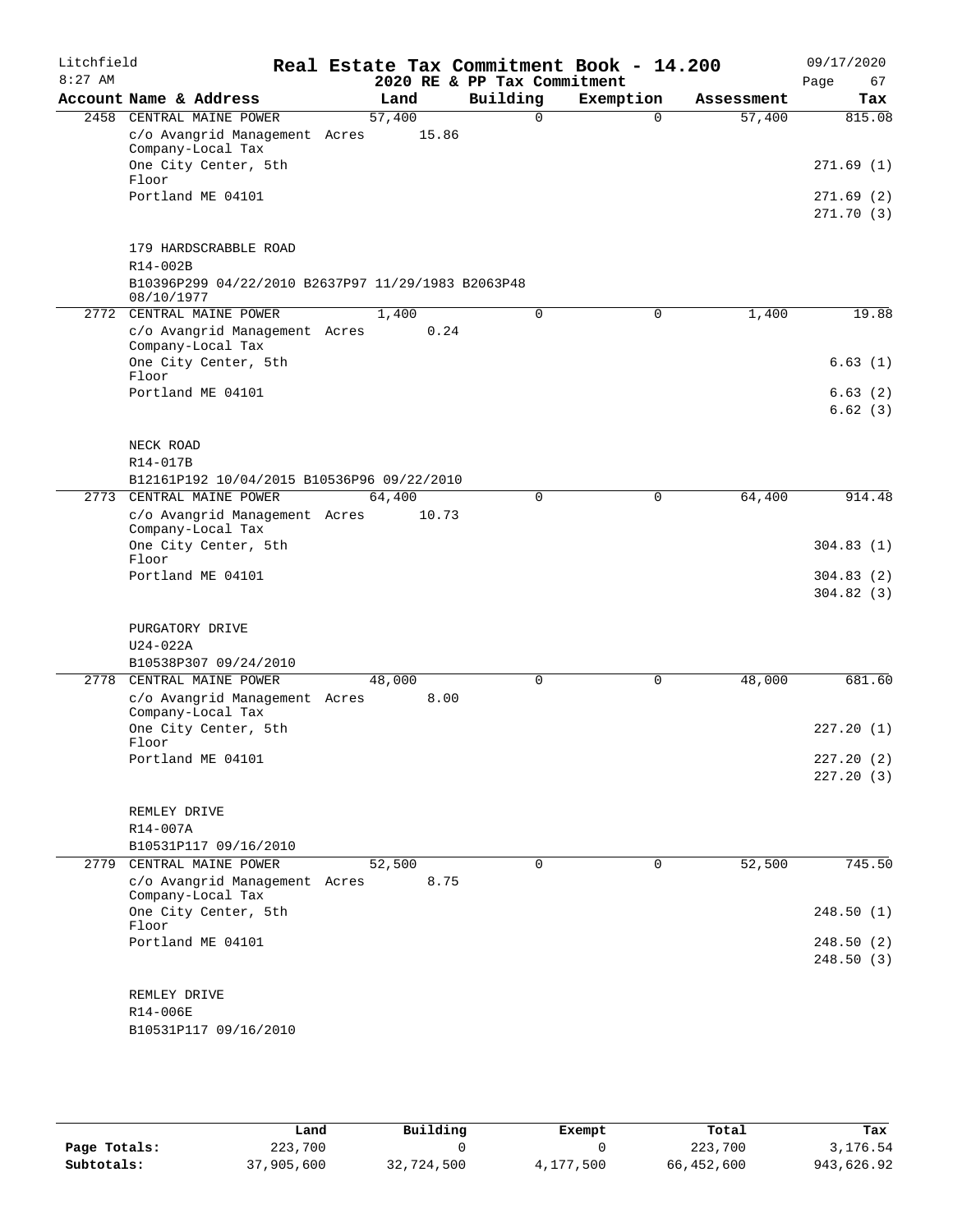| Litchfield |                                                    |        |      |                             | Real Estate Tax Commitment Book - 14.200 |            | 09/17/2020           |
|------------|----------------------------------------------------|--------|------|-----------------------------|------------------------------------------|------------|----------------------|
| $8:27$ AM  |                                                    |        |      | 2020 RE & PP Tax Commitment |                                          |            | 68<br>Page           |
|            | Account Name & Address                             | Land   |      | Building                    | Exemption                                | Assessment | Tax                  |
|            | 2783 CENTRAL MAINE POWER                           | 19,600 |      | $\Omega$                    | $\Omega$                                 | 19,600     | 278.32               |
|            | c/o Avangrid Management Acres<br>Company-Local Tax |        | 3.27 |                             |                                          |            |                      |
|            | One City Center, 5th<br>Floor                      |        |      |                             |                                          |            | 92.77 (1)            |
|            | Portland ME 04101                                  |        |      |                             |                                          |            | 92.77(2)             |
|            |                                                    |        |      |                             |                                          |            | 92.78 (3)            |
|            | BEAVER LANE                                        |        |      |                             |                                          |            |                      |
|            | R14-008B                                           |        |      |                             |                                          |            |                      |
|            | B10656P230 01/31/2011                              |        |      |                             |                                          |            |                      |
| 2809       | CENTRAL MAINE POWER                                | 18,000 |      | 0                           | 0                                        | 18,000     | 255.60               |
|            | c/o Avangrid Management Acres<br>Company-Local Tax |        | 3.00 |                             |                                          |            |                      |
|            | One City Center, 5th                               |        |      |                             |                                          |            | 85.20(1)             |
|            | Floor                                              |        |      |                             |                                          |            |                      |
|            | Portland ME 04101                                  |        |      |                             |                                          |            | 85.20(2)<br>85.20(3) |
|            |                                                    |        |      |                             |                                          |            |                      |
|            | HALLOWELL ROAD                                     |        |      |                             |                                          |            |                      |
|            | R14-016A                                           |        |      |                             |                                          |            |                      |
|            | B10590P290 11/15/2010                              |        |      |                             |                                          |            |                      |
|            | 2810 CENTRAL MAINE POWER                           | 12,200 |      | 0                           | 0                                        | 12,200     | 173.24               |
|            | c/o Avangrid Management Acres<br>Company-Local Tax |        | 0.24 |                             |                                          |            |                      |
|            | One City Center, 5th<br>Floor                      |        |      |                             |                                          |            | 57.75(1)             |
|            | Portland ME 04101                                  |        |      |                             |                                          |            | 57.75(2)             |
|            |                                                    |        |      |                             |                                          |            | 57.74(3)             |
|            | HALLOWELL ROAD                                     |        |      |                             |                                          |            |                      |
|            | R19-029A                                           |        |      |                             |                                          |            |                      |
|            | 1700 CENTRAL MAINE POWER                           | 27,400 |      | 0                           | 0                                        | 27,400     | 389.08               |
|            | c/o Avangrid Management Acres<br>Company-Local Tax |        | 1.80 |                             |                                          |            |                      |
|            | One City Center, 5th<br>Floor                      |        |      |                             |                                          |            | 129.69(1)            |
|            | Portland ME 04101                                  |        |      |                             |                                          |            | 129.69(2)            |
|            |                                                    |        |      |                             |                                          |            | 129.70(3)            |
|            | HARDSCRABBLE ROAD                                  |        |      |                             |                                          |            |                      |
|            | R14-003                                            |        |      |                             |                                          |            |                      |
|            | B10512P262 08/27/2010 B2455P304                    |        |      |                             |                                          |            |                      |
|            | 2168 CHABOT, DONALD                                | 50,600 |      | 157,700                     | 25,000                                   | 183,300    | 2,602.86             |
|            | CHABOT KIMBERLY                                    | Acres  | 2.87 |                             | 02 HOMESTEAD EXEMPT                      |            |                      |
|            | 45 NADEAU DREIVE                                   |        |      |                             |                                          |            | 867.62(1)            |
|            |                                                    |        |      |                             |                                          |            | 867.62(2)            |
|            | LITCHFIELD ME 04350                                |        |      |                             |                                          |            | 867.62 (3)           |
|            | 45 NADEAU DRIVE                                    |        |      |                             |                                          |            |                      |
|            | R12-010A                                           |        |      |                             |                                          |            |                      |
|            | B6302P13 09/11/2000                                |        |      |                             |                                          |            |                      |
|            |                                                    |        |      |                             |                                          |            |                      |

|              | Land       | Building   | Exempt    | Total      | Tax        |
|--------------|------------|------------|-----------|------------|------------|
| Page Totals: | 127,800    | 157,700    | 25,000    | 260,500    | 3,699.10   |
| Subtotals:   | 38,033,400 | 32,882,200 | 4,202,500 | 66,713,100 | 947,326.02 |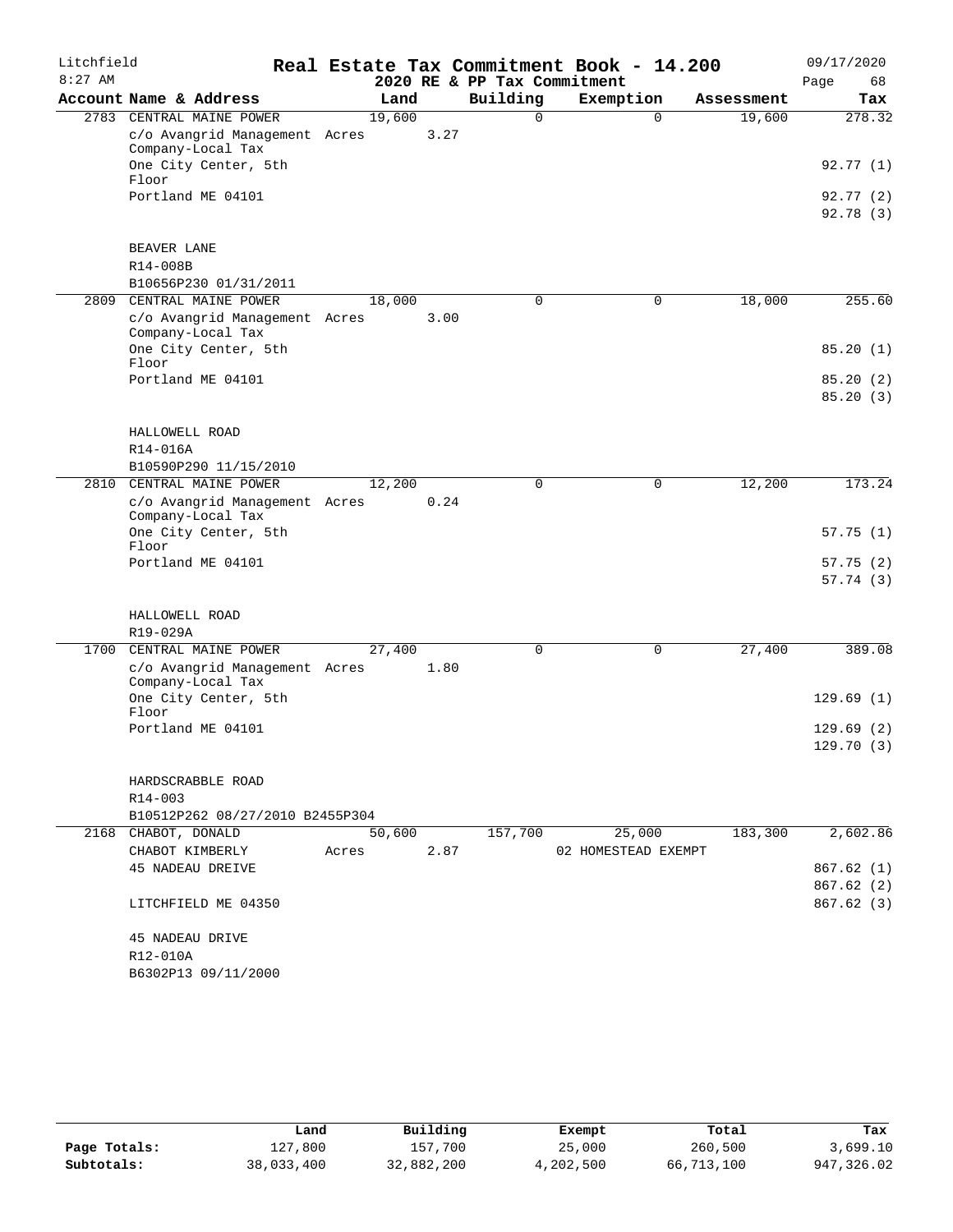| Litchfield<br>$8:27$ AM |                                      |            |        | 2020 RE & PP Tax Commitment | Real Estate Tax Commitment Book - 14.200 |            | 09/17/2020<br>Page<br>69 |
|-------------------------|--------------------------------------|------------|--------|-----------------------------|------------------------------------------|------------|--------------------------|
|                         | Account Name & Address               |            | Land   | Building                    | Exemption                                | Assessment | Tax                      |
|                         | 297 CHADBOURNE, MARK                 |            | 45,600 | 105,300                     | 25,000                                   | 125,900    | 1,787.78                 |
|                         | 2130 HALLOWELL ROAD                  | Acres      | 1.20   |                             | 02 HOMESTEAD EXEMPT                      |            |                          |
|                         |                                      |            |        |                             |                                          |            | 595.93(1)                |
|                         | LITCHFIELD ME 04350                  |            |        |                             |                                          |            | 595.93(2)                |
|                         |                                      |            |        |                             |                                          |            | 595.92(3)                |
|                         |                                      |            |        |                             |                                          |            |                          |
|                         | 2130 HALLOWELL ROAD                  |            |        |                             |                                          |            |                          |
|                         | R11-019                              |            |        |                             |                                          |            |                          |
|                         | B2860P26<br>1274 CHAMPAGNE, DONALD R |            | 11,700 | 4,900                       | 0                                        | 16,600     | 235.72                   |
|                         | 57 FOREST LANE                       | Acres      | 0.11   |                             |                                          |            |                          |
|                         |                                      |            |        |                             |                                          |            | 78.57(1)                 |
|                         | LITCHFIELD ME 04350                  |            |        |                             |                                          |            | 78.57(2)                 |
|                         |                                      |            |        |                             |                                          |            | 78.58(3)                 |
|                         |                                      |            |        |                             |                                          |            |                          |
|                         | 57 FOREST LANE                       |            |        |                             |                                          |            |                          |
|                         | $U08 - 020$                          |            |        |                             |                                          |            |                          |
|                         | B13268P166 07/15/2019                |            |        |                             |                                          |            |                          |
|                         | 2575 CHAPEL HOLDINGS LLC.            |            | 79,000 | 370,900                     | 0                                        | 449,900    | 6,388.58                 |
|                         | 1635 LEWISTON ROAD BOX               | Acres 4.00 |        |                             |                                          |            |                          |
|                         | 13                                   |            |        |                             |                                          |            |                          |
|                         |                                      |            |        |                             |                                          |            | 2,129.53(1)              |
|                         | LITCHFIELD ME 04350                  |            |        |                             |                                          |            | 2,129.53(2)              |
|                         |                                      |            |        |                             |                                          |            | 2,129.52(3)              |
|                         |                                      |            |        |                             |                                          |            |                          |
|                         | 1635 LEWISTON ROAD<br>$U14 - 027$    |            |        |                             |                                          |            |                          |
|                         | B11116P329 06/05/2012                |            |        |                             |                                          |            |                          |
|                         | 300 CHAPMAN, DANIEL B                | 175,300    |        | 30,600                      | $\mathbf 0$                              | 205,900    | 2,923.78                 |
|                         | 2 BRIDGE ST.                         | Acres      | 0.75   |                             |                                          |            |                          |
|                         |                                      |            |        |                             |                                          |            | 974.59(1)                |
|                         | GARDINER ME 04345                    |            |        |                             |                                          |            | 974.59(2)                |
|                         |                                      |            |        |                             |                                          |            | 974.60(3)                |
|                         |                                      |            |        |                             |                                          |            |                          |
|                         | 29 WEED DRIVE                        |            |        |                             |                                          |            |                          |
|                         | $U25 - 009$                          |            |        |                             |                                          |            |                          |
|                         | B12409P296 08/19/2016 B5581P212      |            |        |                             |                                          |            |                          |
|                         | 968 CHAPMAN, DAVID J                 |            | 46,800 | 93,100                      | 25,000                                   | 114,900    | 1,631.58                 |
|                         | 42 FERRIN ROAD                       | Acres      | 2.60   |                             | 02 HOMESTEAD EXEMPT                      |            |                          |
|                         |                                      |            |        |                             |                                          |            | 543.86(1)                |
|                         | LITCHFIELD ME 04350                  |            |        |                             |                                          |            | 543.86 (2)               |
|                         |                                      |            |        |                             |                                          |            | 543.86(3)                |
|                         |                                      |            |        |                             |                                          |            |                          |
|                         | 42 FERRIN ROAD                       |            |        |                             |                                          |            |                          |
|                         | R03-097B                             |            |        |                             |                                          |            |                          |
|                         | B2150P338<br>2816 CHAPMAN, JOHN III  |            | 64,300 | 342,400                     | 0                                        | 406,700    | 5,775.14                 |
|                         | 209 LUNTS HILL RD                    | Acres      | 11.71  |                             |                                          |            |                          |
|                         |                                      |            |        |                             |                                          |            | 1,925.05(1)              |
|                         | LITCHFIELD ME 04350                  |            |        |                             |                                          |            | 1,925.05(2)              |
|                         |                                      |            |        |                             |                                          |            | 1,925.04(3)              |
|                         |                                      |            |        |                             |                                          |            |                          |
|                         | 209 LUNTS HILL ROAD                  |            |        |                             |                                          |            |                          |
|                         | R09-070A                             |            |        |                             |                                          |            |                          |
|                         | B13337P17 09/13/2019                 |            |        |                             |                                          |            |                          |
|                         |                                      |            |        |                             |                                          |            |                          |
|                         |                                      |            |        |                             |                                          |            |                          |
|                         |                                      |            |        |                             |                                          |            |                          |

|              | Land       | Building   | Exempt    | Total      | Tax        |
|--------------|------------|------------|-----------|------------|------------|
| Page Totals: | 422,700    | 947,200    | 50,000    | 1,319,900  | 18,742.58  |
| Subtotals:   | 38,456,100 | 33,829,400 | 4,252,500 | 68,033,000 | 966,068.60 |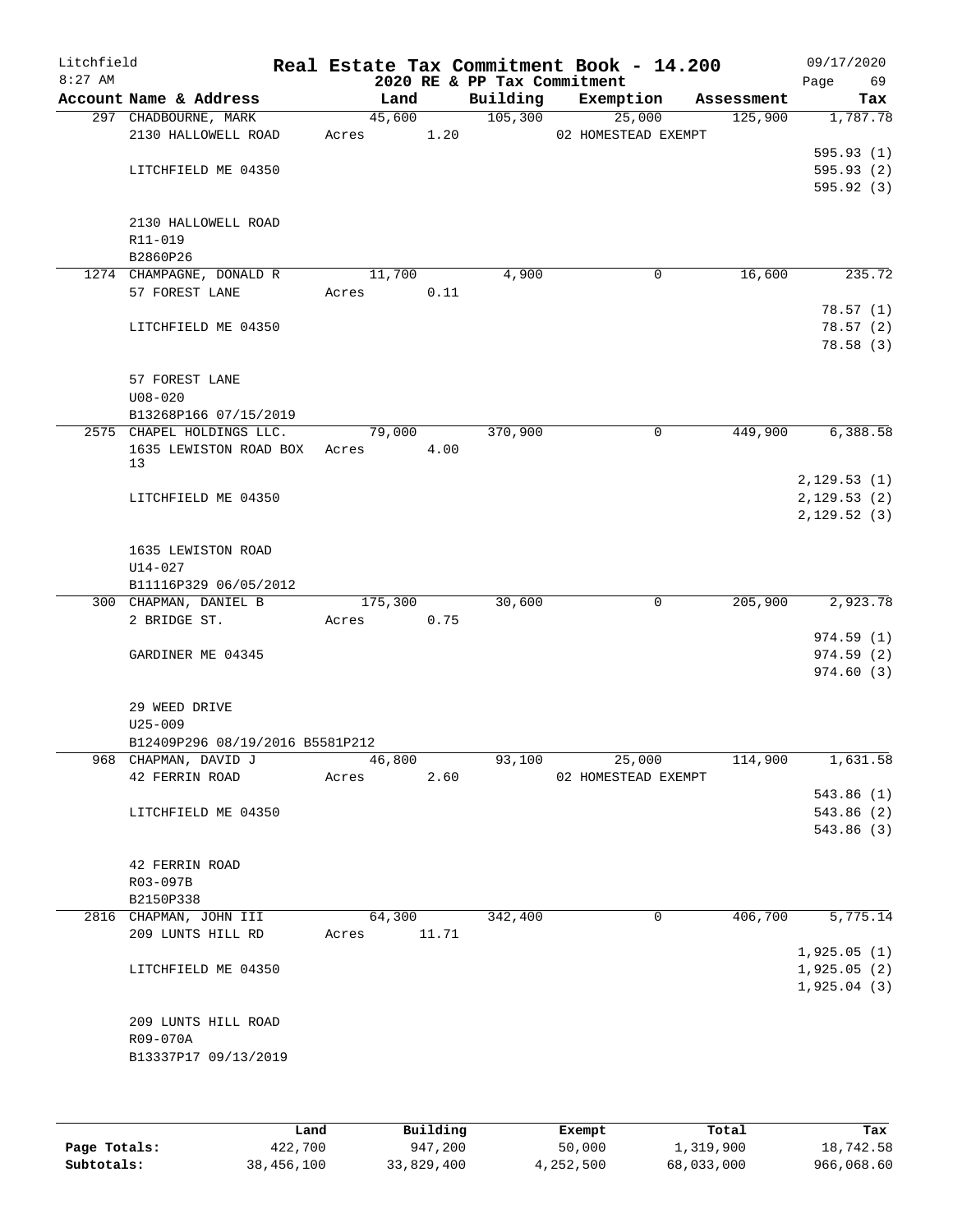| Litchfield   |                                                      |                 |       |         |                     |                             |          | Real Estate Tax Commitment Book - 14.200 |                    | 09/17/2020             |
|--------------|------------------------------------------------------|-----------------|-------|---------|---------------------|-----------------------------|----------|------------------------------------------|--------------------|------------------------|
| $8:27$ AM    |                                                      |                 |       |         |                     | 2020 RE & PP Tax Commitment |          |                                          |                    | Page<br>70             |
|              | Account Name & Address                               |                 |       | Land    |                     | Building                    |          | Exemption                                | Assessment         | Tax                    |
|              | 747 CHAPMAN, RONALD E                                |                 |       | 48,000  |                     | 26,500                      |          | 25,000                                   | 49,500             | 702.90                 |
|              | 42 HOWARDS END                                       |                 | Acres |         | 3.00                |                             |          | 02 HOMESTEAD EXEMPT                      |                    |                        |
|              |                                                      |                 |       |         |                     |                             |          |                                          |                    | 234.30 (1)             |
|              | LITCHFIELD ME 04350                                  |                 |       |         |                     |                             |          |                                          |                    | 234.30(2)              |
|              |                                                      |                 |       |         |                     |                             |          |                                          |                    | 234.30(3)              |
|              |                                                      |                 |       |         |                     |                             |          |                                          |                    |                        |
|              | 42 HOWARDS END<br>R03-032                            |                 |       |         |                     |                             |          |                                          |                    |                        |
|              | B11829P345 10/16/2014 B11617P103 01/17/2014          |                 |       |         |                     |                             |          |                                          |                    |                        |
|              | B11617P100 01/17/2014 B11541P204 08/23/2013          |                 |       |         |                     |                             |          |                                          |                    |                        |
|              | B10390P181 04/20/2010 B9400P50 06/25/2007 B8617P115  |                 |       |         |                     |                             |          |                                          |                    |                        |
|              | 09/29/2005 B6118P323 12/15/1999                      |                 |       |         |                     |                             |          |                                          |                    |                        |
|              | 111 CHAPUT ROD H                                     |                 |       | 6,700   |                     |                             | $\Omega$ | $\mathbf 0$                              | 6,700              | 95.14                  |
|              | CHAPUT CLAUDINE A                                    |                 | Acres |         | 2.35                |                             |          |                                          |                    |                        |
|              | PO BOX 65                                            |                 |       |         |                     |                             |          |                                          |                    | 31.71(1)               |
|              |                                                      |                 |       |         |                     |                             |          |                                          |                    | 31.71(2)               |
|              | LITCHFIELD ME 04350                                  |                 |       |         |                     |                             |          |                                          |                    | 31.72(3)               |
|              | LEWISTON ROAD                                        |                 |       |         |                     |                             |          |                                          |                    |                        |
|              | R11-032                                              |                 |       |         |                     |                             |          |                                          |                    |                        |
|              | 2725 CHAPUT, ROD H                                   |                 |       | 215,400 |                     | 83,200                      |          | 25,000                                   | 273,600            | 3,885.12               |
|              | CHAPUT, CLAUDINE A                                   |                 | Acres |         | 31.38               |                             |          | 02 HOMESTEAD EXEMPT                      |                    |                        |
|              | PO BOX 65                                            |                 |       |         |                     |                             |          |                                          |                    | 1, 295.04(1)           |
|              |                                                      |                 |       |         |                     |                             |          |                                          |                    | 1, 295.04(2)           |
|              | LITCHFIELD ME 04350                                  |                 |       |         |                     |                             |          |                                          |                    | 1, 295.04(3)           |
|              |                                                      |                 |       |         |                     |                             |          |                                          |                    |                        |
|              | 208 MACE ROAD                                        |                 |       |         |                     |                             |          |                                          |                    |                        |
|              | $U14 - 025$                                          |                 |       |         |                     |                             |          |                                          |                    |                        |
|              | B9928P282 12/11/2008                                 |                 |       |         |                     |                             |          |                                          |                    |                        |
| 960          | CHAREST ROBERT L                                     |                 |       | 163,800 |                     | 122,300                     |          | 0                                        | 286,100            | 4,062.62               |
|              | LACHANCE AMY L                                       |                 | Acres |         | 0.38                |                             |          |                                          |                    |                        |
|              | 40 MAPLE DRIVE                                       |                 |       |         |                     |                             |          |                                          |                    | 1,354.21(1)            |
|              |                                                      |                 |       |         |                     |                             |          |                                          |                    | 1,354.21(2)            |
|              | LITCHFIELD ME 04350                                  |                 |       |         |                     |                             |          |                                          |                    | 1,354.20(3)            |
|              |                                                      |                 |       |         |                     |                             |          |                                          |                    |                        |
|              | 40 MAPLE DRIVE                                       |                 |       |         |                     |                             |          |                                          |                    |                        |
|              | $U23 - 014$                                          |                 |       |         |                     |                             |          |                                          |                    |                        |
|              | B8816P115 02/27/2006 B2026P178 07/27/1977            |                 |       |         |                     |                             |          |                                          |                    |                        |
|              | 1178 CHAREST, GLENN E                                |                 |       | 119,000 |                     | 41,000                      |          | $\mathbf 0$                              | 160,000            | 2,272.00               |
|              | 31 SHEFFIELD AVE                                     |                 | Acres |         | 0.18                |                             |          |                                          |                    |                        |
|              |                                                      |                 |       |         |                     |                             |          |                                          |                    | 757.33 (1)             |
|              | LEWISTON ME 04240                                    |                 |       |         |                     |                             |          |                                          |                    | 757.33(2)<br>757.34(3) |
|              |                                                      |                 |       |         |                     |                             |          |                                          |                    |                        |
|              | 69 GRANT ROAD                                        |                 |       |         |                     |                             |          |                                          |                    |                        |
|              | $U11 - 020$                                          |                 |       |         |                     |                             |          |                                          |                    |                        |
|              | B12998P110 07/27/2018                                |                 |       |         |                     |                             |          |                                          |                    |                        |
|              | 2064 CHAREST, LACEY L                                |                 |       | 51,000  |                     | 190,000                     |          | 0                                        | 241,000            | 3,422.20               |
|              | 55 UPPER POND ROAD                                   |                 | Acres |         | 3.00                |                             |          |                                          |                    |                        |
|              |                                                      |                 |       |         |                     |                             |          |                                          |                    | 1,140.73(1)            |
|              | LITCHFIELD ME 04350                                  |                 |       |         |                     |                             |          |                                          |                    | 1, 140.73(2)           |
|              |                                                      |                 |       |         |                     |                             |          |                                          |                    | 1, 140.74(3)           |
|              |                                                      |                 |       |         |                     |                             |          |                                          |                    |                        |
|              | 55 UPPER POND ROAD                                   |                 |       |         |                     |                             |          |                                          |                    |                        |
|              | R07-030B                                             |                 |       |         |                     |                             |          |                                          |                    |                        |
|              | B12178P306 11/20/2015 B11998P281 04/02/2015          |                 |       |         |                     |                             |          |                                          |                    |                        |
|              | B11928P155 02/04/2015 B11299P47 02/05/2013 B9832P46  |                 |       |         |                     |                             |          |                                          |                    |                        |
|              | 08/21/2008 B9812P113 08/04/2008 B5465P298 10/03/1997 |                 |       |         |                     |                             |          |                                          |                    |                        |
|              |                                                      |                 |       |         |                     |                             |          |                                          |                    |                        |
| Page Totals: |                                                      | Land<br>603,900 |       |         | Building<br>463,000 |                             |          | Exempt<br>50,000                         | Total<br>1,016,900 | Tax<br>14,439.98       |
| Subtotals:   |                                                      | 39,060,000      |       |         | 34, 292, 400        |                             |          | 4,302,500                                | 69,049,900         | 980,508.58             |
|              |                                                      |                 |       |         |                     |                             |          |                                          |                    |                        |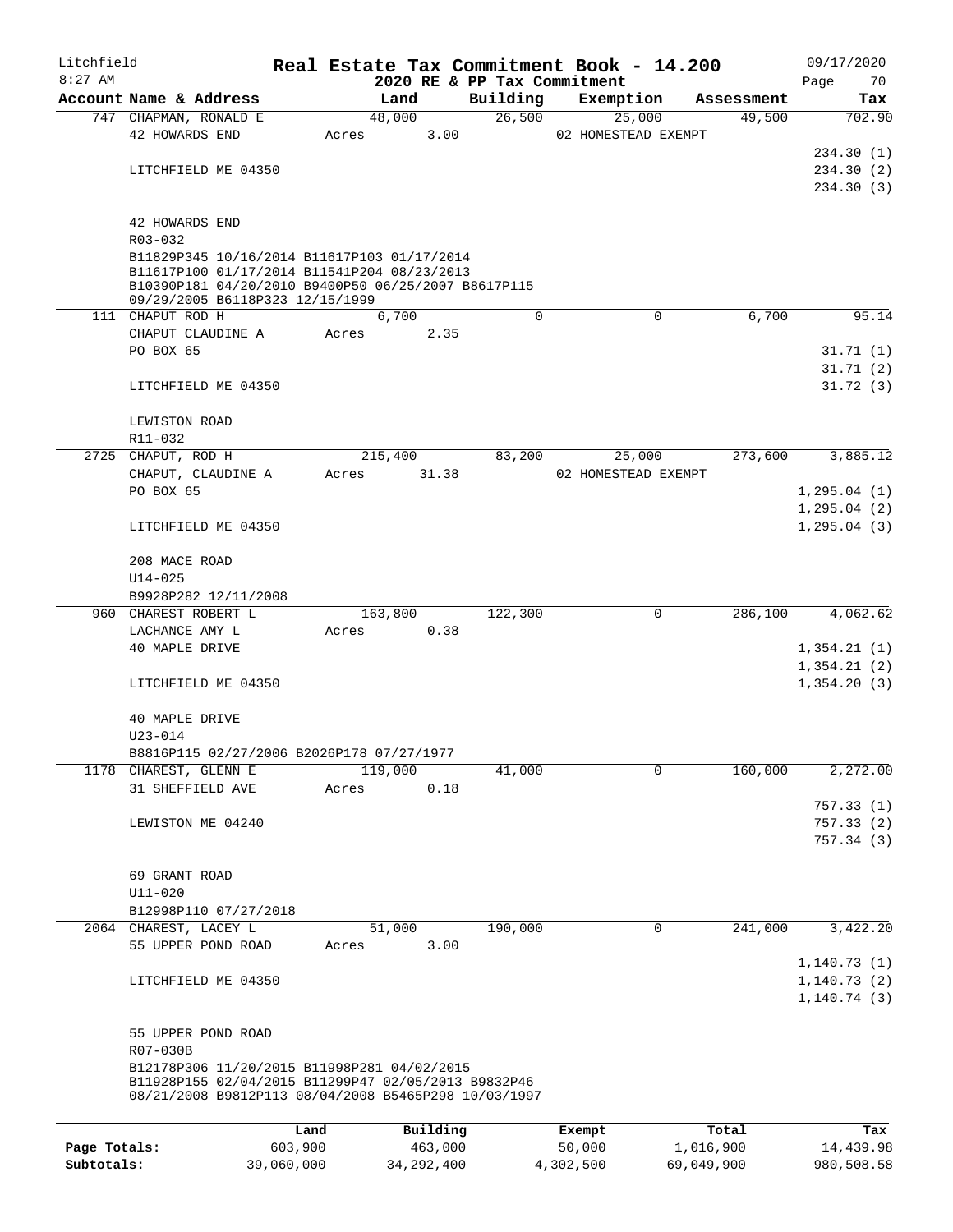| Litchfield<br>$8:27$ AM |                                                    |       |         | 2020 RE & PP Tax Commitment | Real Estate Tax Commitment Book - 14.200 |             |            | 09/17/2020<br>Page<br>71   |
|-------------------------|----------------------------------------------------|-------|---------|-----------------------------|------------------------------------------|-------------|------------|----------------------------|
|                         | Account Name & Address                             |       | Land    | Building                    | Exemption                                |             | Assessment | Tax                        |
|                         | 2601 CHARLAND, ALLISON J                           |       | 3,200   | 0                           |                                          | $\mathbf 0$ | 3,200      | 45.44                      |
|                         | 642 DEAD RIVER ROAD                                | Acres | 4.28    |                             |                                          |             |            |                            |
|                         |                                                    |       |         |                             |                                          |             |            | 15.15(1)                   |
|                         | BOWDOIN ME 04287                                   |       |         |                             |                                          |             |            | 15.15(2)                   |
|                         |                                                    |       |         |                             |                                          |             |            | 15.14(3)                   |
|                         |                                                    |       |         |                             |                                          |             |            |                            |
|                         | DEAD RIVER ROAD                                    |       |         |                             |                                          |             |            |                            |
|                         | R01-033F                                           |       |         |                             |                                          |             |            |                            |
|                         | B12297P163 05/19/2016 B8385P228 03/15/2005         |       |         |                             |                                          |             |            |                            |
| 1138                    | CHARLES A. MANCHESTER,<br>III LIVING TRUST         |       | 190,000 | 115,300                     | 25,000                                   |             | 280,300    | 3,980.26                   |
|                         | ELIZABETH J. MANCHESTER Acres                      |       | 0.62    |                             | 02 HOMESTEAD EXEMPT                      |             |            |                            |
|                         | LIVING TRUST                                       |       |         |                             |                                          |             |            |                            |
|                         | CHARLES A. & ELIZABETH                             |       |         |                             |                                          |             |            | 1,326.75(1)                |
|                         | J. MANCHESTER                                      |       |         |                             |                                          |             |            |                            |
|                         | (TRUSTEES)                                         |       |         |                             |                                          |             |            |                            |
|                         | P O BOX 99<br>LITCHFIELD ME 04350                  |       |         |                             |                                          |             |            | 1,326.75(2)<br>1,326.76(3) |
|                         |                                                    |       |         |                             |                                          |             |            |                            |
|                         | 140 MANCHESTER LANE                                |       |         |                             |                                          |             |            |                            |
|                         | $U11 - 050$                                        |       |         |                             |                                          |             |            |                            |
|                         | B12469P54 10/25/2016 B6339P36 01/08/2000 B3510P204 |       |         |                             |                                          |             |            |                            |
|                         | 02/19/1989                                         |       |         |                             |                                          |             |            |                            |
|                         | 2831 CHARLES A. MANCHESTER,                        |       | 40,600  | $\Omega$                    |                                          | 0           | 40,600     | 576.52                     |
|                         | III LIVING TRUST                                   |       |         |                             |                                          |             |            |                            |
|                         | ELIZABETH J. MANCHESTER Acres<br>LIVING TRUST      |       | 39.00   |                             |                                          |             |            |                            |
|                         | CHARLES A. & ELIZABETH                             |       |         |                             |                                          |             |            | 192.17(1)                  |
|                         | J. MANCHESTER<br>(TRUSTEES)                        |       |         |                             |                                          |             |            |                            |
|                         | P O BOX 99                                         |       |         |                             |                                          |             |            | 192.17 (2)                 |
|                         | LITCHFIELD ME 04350                                |       |         |                             |                                          |             |            | 192.18(3)                  |
|                         |                                                    |       |         |                             |                                          |             |            |                            |
|                         | MANCHESTER LANE                                    |       |         |                             |                                          |             |            |                            |
|                         | R05-059B                                           |       |         |                             |                                          |             |            |                            |
|                         | B12469P54 10/25/2016                               |       |         |                             |                                          |             |            |                            |
|                         | 1348 CHASE, AARON                                  |       | 46,800  | 56,700                      | 25,000                                   |             | 78,500     | 1,114.70                   |
|                         | CHASE, AMY                                         | Acres | 1.60    |                             | 02 HOMESTEAD EXEMPT                      |             |            |                            |
|                         | 292 AVENUE ROAD                                    |       |         |                             |                                          |             |            | 371.57(1)                  |
|                         |                                                    |       |         |                             |                                          |             |            | 371.57(2)                  |
|                         | WALES ME 04280 3245                                |       |         |                             |                                          |             |            | 371.56(3)                  |
|                         |                                                    |       |         |                             |                                          |             |            |                            |
|                         | 2772 HALLOWELL ROAD                                |       |         |                             |                                          |             |            |                            |
|                         | R02-038                                            |       |         |                             |                                          |             |            |                            |
|                         | B5358P247 05/15/1997<br>304 CHASE, AARON L         |       | 45,000  | 13,300                      |                                          | $\mathbf 0$ | 58,300     | 827.86                     |
|                         | 292 AVENUE ROAD                                    | Acres | 1.00    |                             |                                          |             |            |                            |
|                         |                                                    |       |         |                             |                                          |             |            | 275.95(1)                  |
|                         | WALES ME 04280 3245                                |       |         |                             |                                          |             |            | 275.95(2)                  |
|                         |                                                    |       |         |                             |                                          |             |            | 275.96(3)                  |
|                         |                                                    |       |         |                             |                                          |             |            |                            |
|                         | BREEZEMORE LANE                                    |       |         |                             |                                          |             |            |                            |
|                         | R02-106B                                           |       |         |                             |                                          |             |            |                            |
|                         | B4647P320                                          |       |         |                             |                                          |             |            |                            |
|                         |                                                    |       |         |                             |                                          |             |            |                            |

|              | Land       | Building   | Exempt    | Total      | Tax        |
|--------------|------------|------------|-----------|------------|------------|
| Page Totals: | 325,600    | 185,300    | 50,000    | 460,900    | 6,544.78   |
| Subtotals:   | 39,385,600 | 34,477,700 | 4,352,500 | 69,510,800 | 987,053.36 |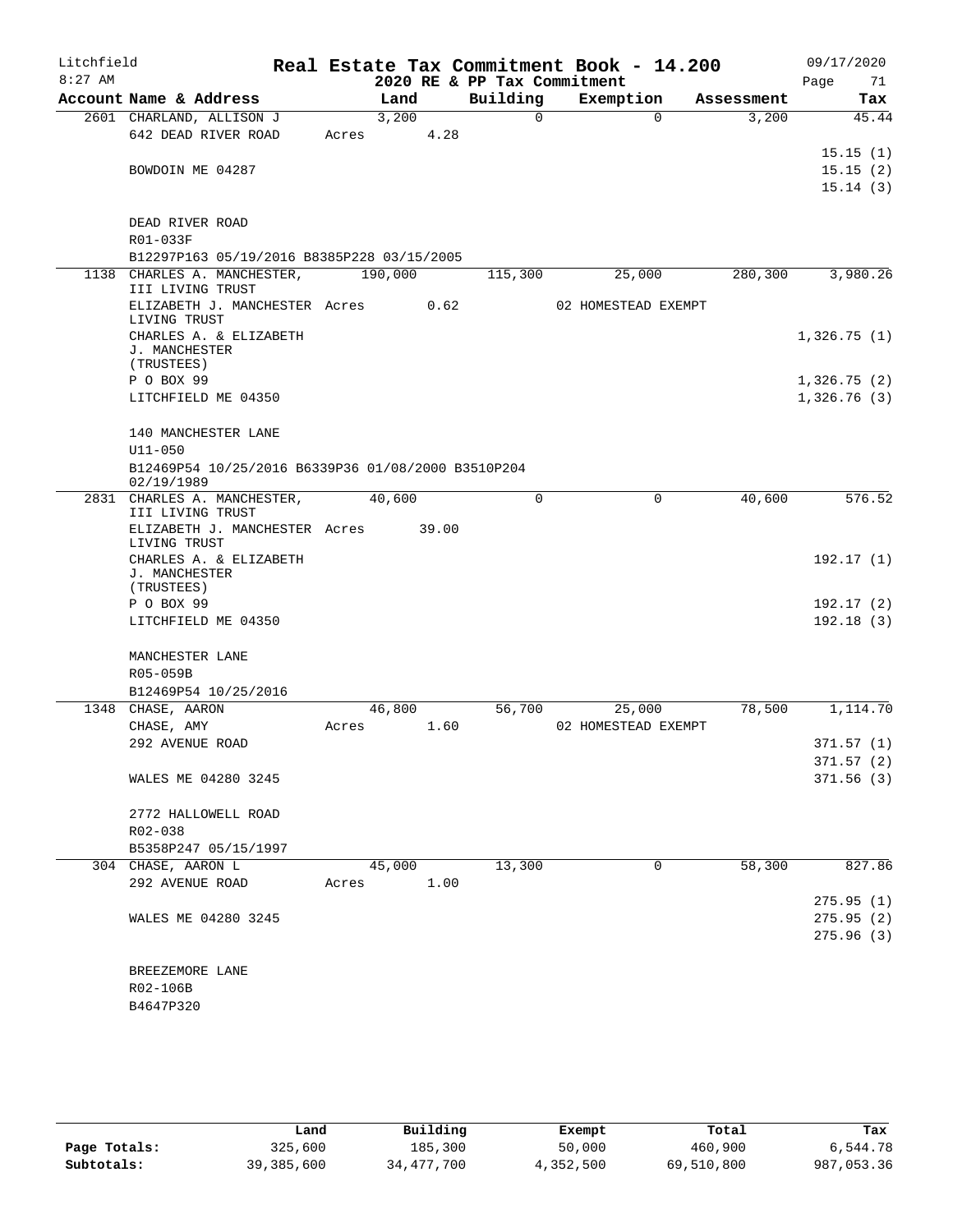| Litchfield |                                                                   |       |         |      |                             | Real Estate Tax Commitment Book - 14.200 |            | 09/17/2020  |
|------------|-------------------------------------------------------------------|-------|---------|------|-----------------------------|------------------------------------------|------------|-------------|
| $8:27$ AM  |                                                                   |       |         |      | 2020 RE & PP Tax Commitment |                                          |            | 72<br>Page  |
|            | Account Name & Address                                            |       | Land    |      | Building                    | Exemption                                | Assessment | Tax         |
|            | 2315 CHASE, BETSY LYNN                                            |       | 45,700  |      | 78,700                      | 25,000                                   | 99,400     | 1,411.48    |
|            | 1 HIDEAWAY LANE                                                   | Acres |         | 1.23 |                             | 02 HOMESTEAD EXEMPT                      |            |             |
|            |                                                                   |       |         |      |                             |                                          |            | 470.49 (1)  |
|            | LITCHFIELD ME 04350                                               |       |         |      |                             |                                          |            | 470.49 (2)  |
|            |                                                                   |       |         |      |                             |                                          |            | 470.50(3)   |
|            | 1 HIDEAWAY LANE<br>R12-019C                                       |       |         |      |                             |                                          |            |             |
|            | B10343P228 02/17/2010 B7071P218 09/24/2002                        |       |         |      |                             |                                          |            |             |
|            | 305 CHASE, DANIEL E                                               |       | 47,200  |      | 82,700                      | 25,000                                   | 104,900    | 1,489.58    |
|            | 1302 WEST RD                                                      | Acres |         | 2.74 |                             | 02 HOMESTEAD EXEMPT                      |            |             |
|            |                                                                   |       |         |      |                             |                                          |            | 496.53 (1)  |
|            | LITCHFIELD ME 04350                                               |       |         |      |                             |                                          |            | 496.53 (2)  |
|            |                                                                   |       |         |      |                             |                                          |            | 496.52 (3)  |
|            |                                                                   |       |         |      |                             |                                          |            |             |
|            | 1302 WEST ROAD                                                    |       |         |      |                             |                                          |            |             |
|            | R03-038                                                           |       |         |      |                             |                                          |            |             |
|            | B1752P320                                                         |       |         |      |                             |                                          |            |             |
|            | 327 CHASE, SCOTT J                                                |       | 57,900  |      | 146,700                     | 25,000                                   | 179,600    | 2,550.32    |
|            | 22 LYNN LANE                                                      | Acres |         | 5.30 |                             | 02 HOMESTEAD EXEMPT                      |            |             |
|            |                                                                   |       |         |      |                             |                                          |            | 850.11 (1)  |
|            | LITCHFIELD ME 04350                                               |       |         |      |                             |                                          |            | 850.11(2)   |
|            |                                                                   |       |         |      |                             |                                          |            | 850.10(3)   |
|            |                                                                   |       |         |      |                             |                                          |            |             |
|            | 22 LYNN LANE                                                      |       |         |      |                             |                                          |            |             |
|            | R06-061A-1                                                        |       |         |      |                             |                                          |            |             |
|            | B11744P49 07/16/2014 B10890P216 11/17/2011 B4314P36<br>01/08/1993 |       |         |      |                             |                                          |            |             |
|            | 652 CHASE, SIMMONE                                                |       | 164,800 |      | 190,800                     | 25,000                                   | 330,600    | 4,694.52    |
|            | FISH, DALE                                                        | Acres |         | 2.00 |                             | 02 HOMESTEAD EXEMPT                      |            |             |
|            | 84 WHIPPOORWILL ROAD                                              |       |         |      |                             |                                          |            | 1,564.84(1) |
|            |                                                                   |       |         |      |                             |                                          |            | 1,564.84(2) |
|            | LITCHFIELD ME 04350                                               |       |         |      |                             |                                          |            | 1,564.84(3) |
|            |                                                                   |       |         |      |                             |                                          |            |             |
|            | 84 WHIPPOORWILL ROAD                                              |       |         |      |                             |                                          |            |             |
|            | $U21 - 007$                                                       |       |         |      |                             |                                          |            |             |
|            | B5549P228                                                         |       |         |      |                             |                                          |            |             |
|            | 2061 CHASSE, JESSICA                                              |       | 40,900  |      | 134,800                     | 25,000                                   | 150,700    | 2,139.94    |
|            | DUBE CHRISTOPHER                                                  | Acres |         | 1.30 |                             | 02 HOMESTEAD EXEMPT                      |            |             |
|            | P O BOX 215                                                       |       |         |      |                             |                                          |            | 713.31(1)   |
|            |                                                                   |       |         |      |                             |                                          |            | 713.31(2)   |
|            | SABATTUS ME 04280                                                 |       |         |      |                             |                                          |            | 713.32(3)   |
|            |                                                                   |       |         |      |                             |                                          |            |             |
|            | 5 FOREST LANE                                                     |       |         |      |                             |                                          |            |             |
|            | R04-012A                                                          |       |         |      |                             |                                          |            |             |
|            | B6699P163 05/06/1997                                              |       |         |      |                             |                                          |            |             |
|            | 1512 CHECHE, MATTHEW K *<br>MICHELLE L. BEAULIEU                  |       | 48,600  |      | 277,200                     | 25,000                                   | 300,800    | 4,271.36    |
|            | 2758 HALLOWELL ROAD                                               | Acres |         | 2.20 |                             | 02 HOMESTEAD EXEMPT                      |            |             |
|            |                                                                   |       |         |      |                             |                                          |            | 1,423.79(1) |
|            | LITCHFIELD ME 04350                                               |       |         |      |                             |                                          |            | 1,423.79(2) |
|            |                                                                   |       |         |      |                             |                                          |            | 1,423.78(3) |
|            |                                                                   |       |         |      |                             |                                          |            |             |
|            | 2758 HALLOWELL ROAD                                               |       |         |      |                             |                                          |            |             |
|            | R02-037                                                           |       |         |      |                             |                                          |            |             |
|            | B10086P155 05/22/2009 B10026P69 03/30/2009 B9223P277              |       |         |      |                             |                                          |            |             |
|            | 01/15/2007 B8065P340 07/30/2004                                   |       |         |      |                             |                                          |            |             |
|            |                                                                   |       |         |      |                             |                                          |            |             |
|            |                                                                   |       |         |      |                             |                                          |            |             |

|              | Land       | Building   | Exempt    | Total      | Tax          |
|--------------|------------|------------|-----------|------------|--------------|
| Page Totals: | 405,100    | 910,900    | 150,000   | 1,166,000  | 16,557.20    |
| Subtotals:   | 39,790,700 | 35,388,600 | 4,502,500 | 70,676,800 | 1,003,610.56 |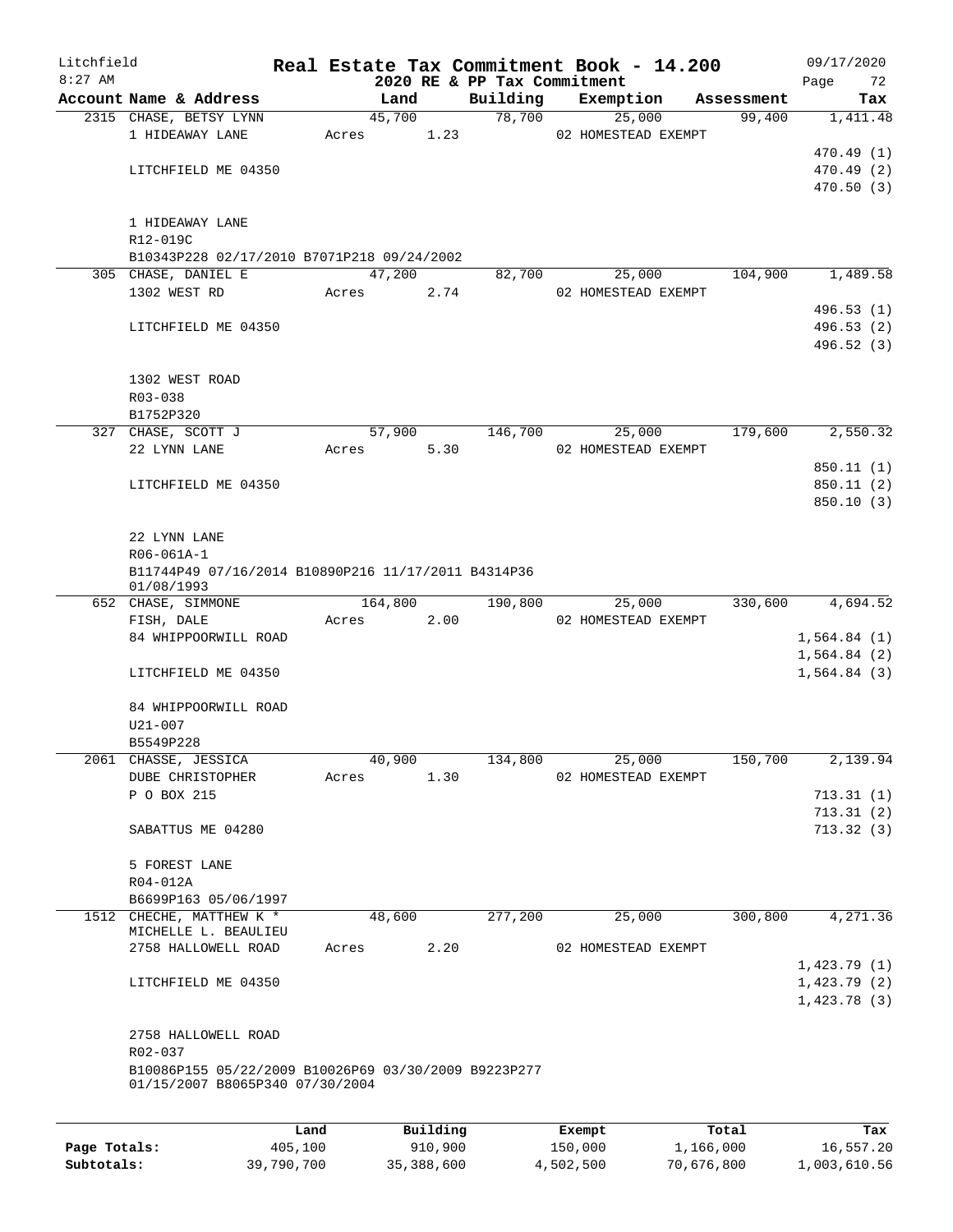| Litchfield<br>$8:27$ AM |                                                    |       |             |      | 2020 RE & PP Tax Commitment | Real Estate Tax Commitment Book - 14.200 |            | 09/17/2020<br>Page<br>73 |
|-------------------------|----------------------------------------------------|-------|-------------|------|-----------------------------|------------------------------------------|------------|--------------------------|
|                         | Account Name & Address                             |       | Land        |      | Building                    | Exemption                                | Assessment | Tax                      |
|                         | 1696 CHERRY, BETH                                  |       | 48,600      |      | 59,400                      | 25,000                                   | 83,000     | 1,178.60                 |
|                         | 1434 RICHMOND ROAD                                 | Acres |             | 2.20 |                             | 02 HOMESTEAD EXEMPT                      |            |                          |
|                         |                                                    |       |             |      |                             |                                          |            | 392.87 (1)               |
|                         | LITCHFIELD ME 04350                                |       |             |      |                             |                                          |            | 392.87(2)                |
|                         |                                                    |       |             |      |                             |                                          |            | 392.86(3)                |
|                         |                                                    |       |             |      |                             |                                          |            |                          |
|                         | 1434 RICHMOND ROAD                                 |       |             |      |                             |                                          |            |                          |
|                         | R01-021                                            |       |             |      |                             |                                          |            |                          |
|                         | B6977P108<br>1843 CHILDS BRENT M                   |       |             |      |                             |                                          | 124,900    | 1,773.58                 |
|                         | CHILDS, JESSICA                                    | Acres | 48,000      | 2.00 | 101,900                     | 25,000<br>02 HOMESTEAD EXEMPT            |            |                          |
|                         | 696 PLAINS ROAD                                    |       |             |      |                             |                                          |            | 591.19(1)                |
|                         |                                                    |       |             |      |                             |                                          |            | 591.19(2)                |
|                         | LITCHFIELD ME 04350                                |       |             |      |                             |                                          |            | 591.20(3)                |
|                         |                                                    |       |             |      |                             |                                          |            |                          |
|                         | 696 PLAINS ROAD                                    |       |             |      |                             |                                          |            |                          |
|                         | R08-013                                            |       |             |      |                             |                                          |            |                          |
|                         | B10511P128 08/26/2010 B1533P258 06/15/2004         |       |             |      |                             |                                          |            |                          |
|                         | 1984 CHILDS, JAMES                                 |       | $\mathbf 0$ |      | 12,400                      | 12,400                                   | 0          | 0.00                     |
|                         | 12 BROOKSIDE LANE                                  |       |             |      |                             | 02 HOMESTEAD EXEMPT                      |            |                          |
|                         |                                                    |       |             |      |                             |                                          |            |                          |
|                         | LITCHFIELD ME 04350                                |       |             |      |                             |                                          |            |                          |
|                         |                                                    |       |             |      |                             |                                          |            |                          |
|                         |                                                    |       |             |      |                             |                                          |            |                          |
|                         | 12 BROOKSIDE LANE<br>R03-088E-3                    |       |             |      |                             |                                          |            |                          |
|                         | 311 CHILDS, WILLIAM                                |       | 53,400      |      | 77,400                      | 25,000                                   | 105,800    | 1,502.36                 |
|                         | 394 RICHMOND ROAD                                  | Acres |             | 4.80 |                             | 02 HOMESTEAD EXEMPT                      |            |                          |
|                         |                                                    |       |             |      |                             |                                          |            | 500.79(1)                |
|                         | LITCHFIELD ME 04350                                |       |             |      |                             |                                          |            | 500.79(2)                |
|                         |                                                    |       |             |      |                             |                                          |            | 500.78(3)                |
|                         |                                                    |       |             |      |                             |                                          |            |                          |
|                         | 394 RICHMOND ROAD                                  |       |             |      |                             |                                          |            |                          |
|                         | $R03 - 121 - 3$                                    |       |             |      |                             |                                          |            |                          |
|                         | B4563P264                                          |       |             |      |                             |                                          |            |                          |
|                         | 1057 CHISHOLM, NATHAN ROBERT                       |       | 53,400      |      | 135,000                     | 0                                        | 188,400    | 2,675.28                 |
|                         | CHISHOLM, SARA ANN                                 | Acres |             | 3.80 |                             |                                          |            |                          |
|                         | 686 RICHMOND ROAD                                  |       |             |      |                             |                                          |            | 891.76 (1)               |
|                         | LITCHFIELD ME 04350                                |       |             |      |                             |                                          |            | 891.76 (2)<br>891.76 (3) |
|                         | 3946                                               |       |             |      |                             |                                          |            |                          |
|                         |                                                    |       |             |      |                             |                                          |            |                          |
|                         | 686 RICHMOND ROAD                                  |       |             |      |                             |                                          |            |                          |
|                         | R02-045A                                           |       |             |      |                             |                                          |            |                          |
|                         | B11492P19 08/23/2013 B8570P216 08/25/2005 B7776P85 |       |             |      |                             |                                          |            |                          |
|                         | 12/15/2003                                         |       | 51,000      |      | 88,900                      | 25,000                                   | 114,900    | 1,631.58                 |
|                         | 2122 CHRISTIAN, GARY A<br>76 NECK ROAD             | Acres |             | 3.00 |                             | 02 HOMESTEAD EXEMPT                      |            |                          |
|                         |                                                    |       |             |      |                             |                                          |            | 543.86 (1)               |
|                         | LITCHFIELD ME 04350                                |       |             |      |                             |                                          |            | 543.86 (2)               |
|                         |                                                    |       |             |      |                             |                                          |            | 543.86 (3)               |
|                         |                                                    |       |             |      |                             |                                          |            |                          |
|                         | 76 NECK ROAD                                       |       |             |      |                             |                                          |            |                          |
|                         | R14-011D                                           |       |             |      |                             |                                          |            |                          |
|                         | B11936P304 03/20/2015 B7179P73 12/04/2002          |       |             |      |                             |                                          |            |                          |
|                         |                                                    |       |             |      |                             |                                          |            |                          |
|                         |                                                    |       |             |      |                             |                                          |            |                          |

|              | Land       | Building   | Exempt    | Total      | Tax          |
|--------------|------------|------------|-----------|------------|--------------|
| Page Totals: | 254,400    | 475,000    | 112,400   | 617,000    | 8,761.40     |
| Subtotals:   | 40,045,100 | 35,863,600 | 4,614,900 | 71,293,800 | 1,012,371.96 |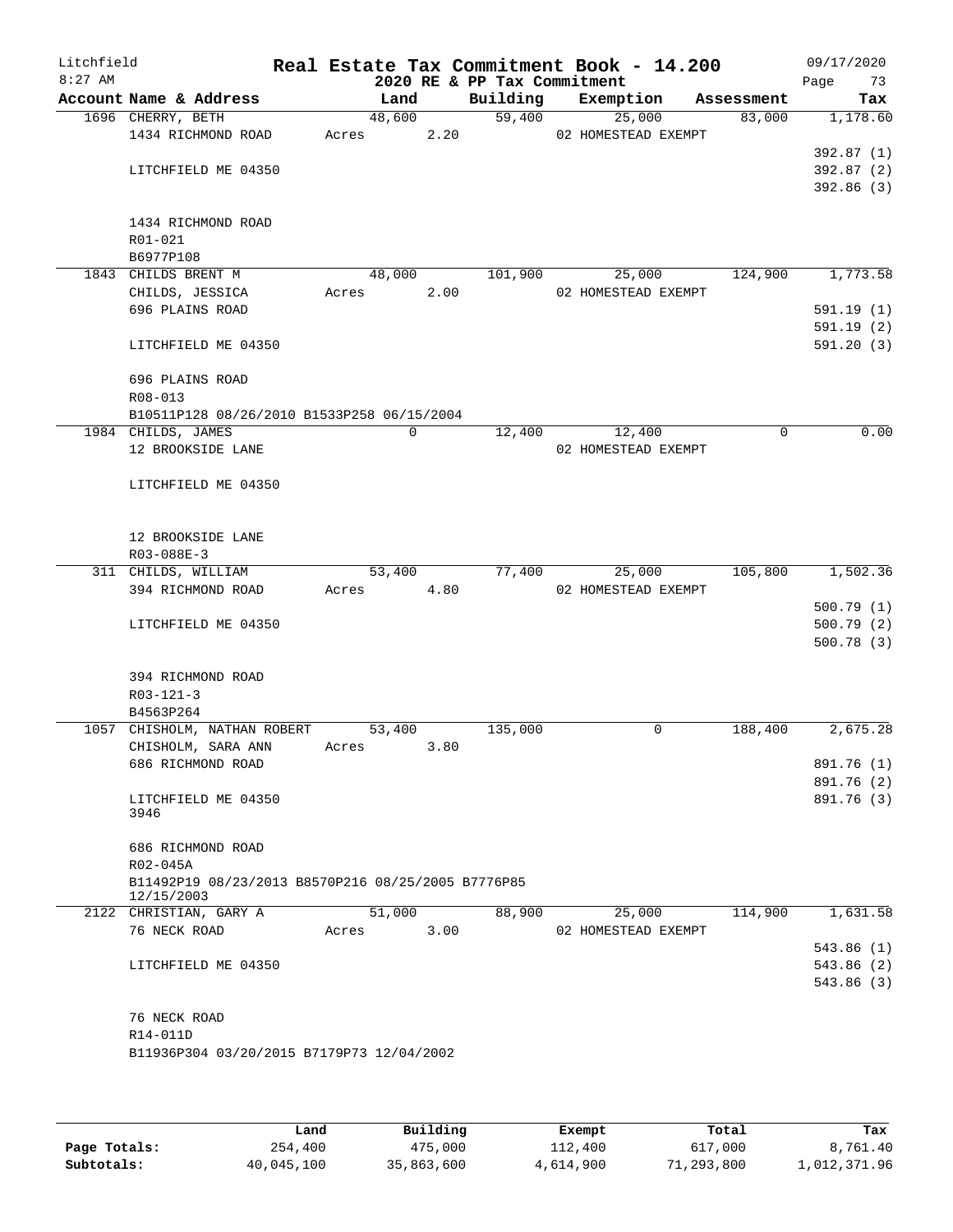| Litchfield   |                                                                                    |       |            |                             | Real Estate Tax Commitment Book - 14.200 |            | 09/17/2020   |
|--------------|------------------------------------------------------------------------------------|-------|------------|-----------------------------|------------------------------------------|------------|--------------|
| $8:27$ AM    |                                                                                    |       |            | 2020 RE & PP Tax Commitment |                                          |            | 74<br>Page   |
|              | Account Name & Address                                                             |       | Land       | Building                    | Exemption                                | Assessment | Tax          |
|              | 2212 CHRISTMAN, PAUL M                                                             |       | 54,200     | 126,500                     | 25,000                                   | 155,700    | 2,210.94     |
|              | CHRISTMAN, JANA H                                                                  | Acres | 37.03      |                             | 02 HOMESTEAD EXEMPT                      |            |              |
|              | 2005 HALLOWELL ROAD                                                                |       |            |                             |                                          |            | 736.98(1)    |
|              |                                                                                    |       |            |                             |                                          |            | 736.98(2)    |
|              | LITCHFIELD ME 04350                                                                |       |            |                             |                                          |            | 736.98(3)    |
|              | 2005 HALLOWELL ROAD                                                                |       |            |                             |                                          |            |              |
|              | R11-029A                                                                           |       |            |                             |                                          |            |              |
|              | B6605P151 08/21/2001                                                               |       |            |                             |                                          |            |              |
|              | 313 CHRISTOPH, IMMO H                                                              |       | 120,900    | 78,600                      | 0                                        | 199,500    | 2,832.90     |
|              | TRUSTEE                                                                            |       |            |                             |                                          |            |              |
|              | CHRISTOPH ANNE B                                                                   | Acres | 0.21       |                             |                                          |            |              |
|              | TRUSTEE                                                                            |       |            |                             |                                          |            |              |
|              | 255 MEADOW ROAD                                                                    |       |            |                             |                                          |            | 944.30 (1)   |
|              |                                                                                    |       |            |                             |                                          |            | 944.30 (2)   |
|              | NEW BOSTON NH 03070                                                                |       |            |                             |                                          |            | 944.30 (3)   |
|              |                                                                                    |       |            |                             |                                          |            |              |
|              | 50 TUCKER DRIVE                                                                    |       |            |                             |                                          |            |              |
|              | $U15 - 009$                                                                        |       |            |                             |                                          |            |              |
|              | B10670P58 02/16/2011 B9650P18 02/27/2008 B8668P22<br>10/31/2005 B5410P6 01/25/1997 |       |            |                             |                                          |            |              |
|              | 317 CHRISTOPOULOS, WILLIAM                                                         |       | 55,800     | 158,700                     | 25,000                                   | 189,500    | 2,690.90     |
|              | CHRISTOPOULOS, DOROTHY Acres 0.40                                                  |       |            |                             | 02 HOMESTEAD EXEMPT                      |            |              |
|              | 17 EASY STREET                                                                     |       |            |                             |                                          |            | 896.97 (1)   |
|              |                                                                                    |       |            |                             |                                          |            | 896.97 (2)   |
|              | LITCHFIELD ME 04350                                                                |       |            |                             |                                          |            | 896.96 (3)   |
|              |                                                                                    |       |            |                             |                                          |            |              |
|              | 17 EASY STREET                                                                     |       |            |                             |                                          |            |              |
|              | $U10 - 016$                                                                        |       |            |                             |                                          |            |              |
|              | B13433P117 12/16/2019                                                              |       |            |                             |                                          |            |              |
|              | 1711 CLANNON, LAMARR                                                               |       | 56,100     | 111,700                     | 25,000                                   | 142,800    | 2,027.76     |
|              | CLANNON, DAVID                                                                     | Acres | 4.70       |                             | 02 HOMESTEAD EXEMPT                      |            |              |
|              | 929 PLAINS ROAD                                                                    |       |            |                             |                                          |            | 675.92(1)    |
|              |                                                                                    |       |            |                             |                                          |            | 675.92(2)    |
|              | LITCHFIELD ME 04350                                                                |       |            |                             |                                          |            | 675.92(3)    |
|              |                                                                                    |       |            |                             |                                          |            |              |
|              | 929 PLAINS ROAD                                                                    |       |            |                             |                                          |            |              |
|              | U04-007                                                                            |       |            |                             |                                          |            |              |
|              | B10035P314 04/08/2009 B4101P137 07/26/2004                                         |       |            |                             |                                          |            |              |
|              | 321 CLARK, ANDREW                                                                  |       | 57,000     | 230,900                     | 25,000                                   | 262,900    | 3,733.18     |
|              | 128 NECK ROAD                                                                      | Acres | 5.00       |                             | 02 HOMESTEAD EXEMPT                      |            |              |
|              |                                                                                    |       |            |                             |                                          |            | 1, 244.39(1) |
|              | LITCHFIELD ME 04350                                                                |       |            |                             |                                          |            | 1, 244.39(2) |
|              |                                                                                    |       |            |                             |                                          |            | 1, 244.40(3) |
|              |                                                                                    |       |            |                             |                                          |            |              |
|              | 128 NECK ROAD<br>R14-012                                                           |       |            |                             |                                          |            |              |
|              | B12464P62 11/10/2016 B2730P119                                                     |       |            |                             |                                          |            |              |
|              | 323 CLARK, FRANK L LIVING                                                          |       | 107,600    | 36,000                      | 25,000                                   | 118,600    | 1,684.12     |
|              | TRUST                                                                              |       |            |                             |                                          |            |              |
|              | CLARK FRANK                                                                        | Acres | 0.22       |                             | 02 HOMESTEAD EXEMPT                      |            |              |
|              | L/CAMPBELLTON TRUSTEES                                                             |       |            |                             |                                          |            |              |
|              | 28 MAPLE DRIVE                                                                     |       |            |                             |                                          |            | 561.37 (1)   |
|              |                                                                                    |       |            |                             |                                          |            | 561.37(2)    |
|              | LITCHFIELD ME 04350                                                                |       |            |                             |                                          |            | 561.38(3)    |
|              |                                                                                    |       |            |                             |                                          |            |              |
|              | 27 MAPLE DRIVE                                                                     |       |            |                             |                                          |            |              |
|              | $U23 - 018$                                                                        |       |            |                             |                                          |            |              |
|              | B13309P111 08/20/2019                                                              |       |            |                             |                                          |            |              |
|              | Land                                                                               |       | Building   |                             | Exempt                                   | Total      | Tax          |
| Page Totals: | 451,600                                                                            |       | 742,400    |                             | 125,000                                  | 1,069,000  | 15,179.80    |
| Subtotals:   | 40,496,700                                                                         |       | 36,606,000 |                             | 4,739,900                                | 72,362,800 | 1,027,551.76 |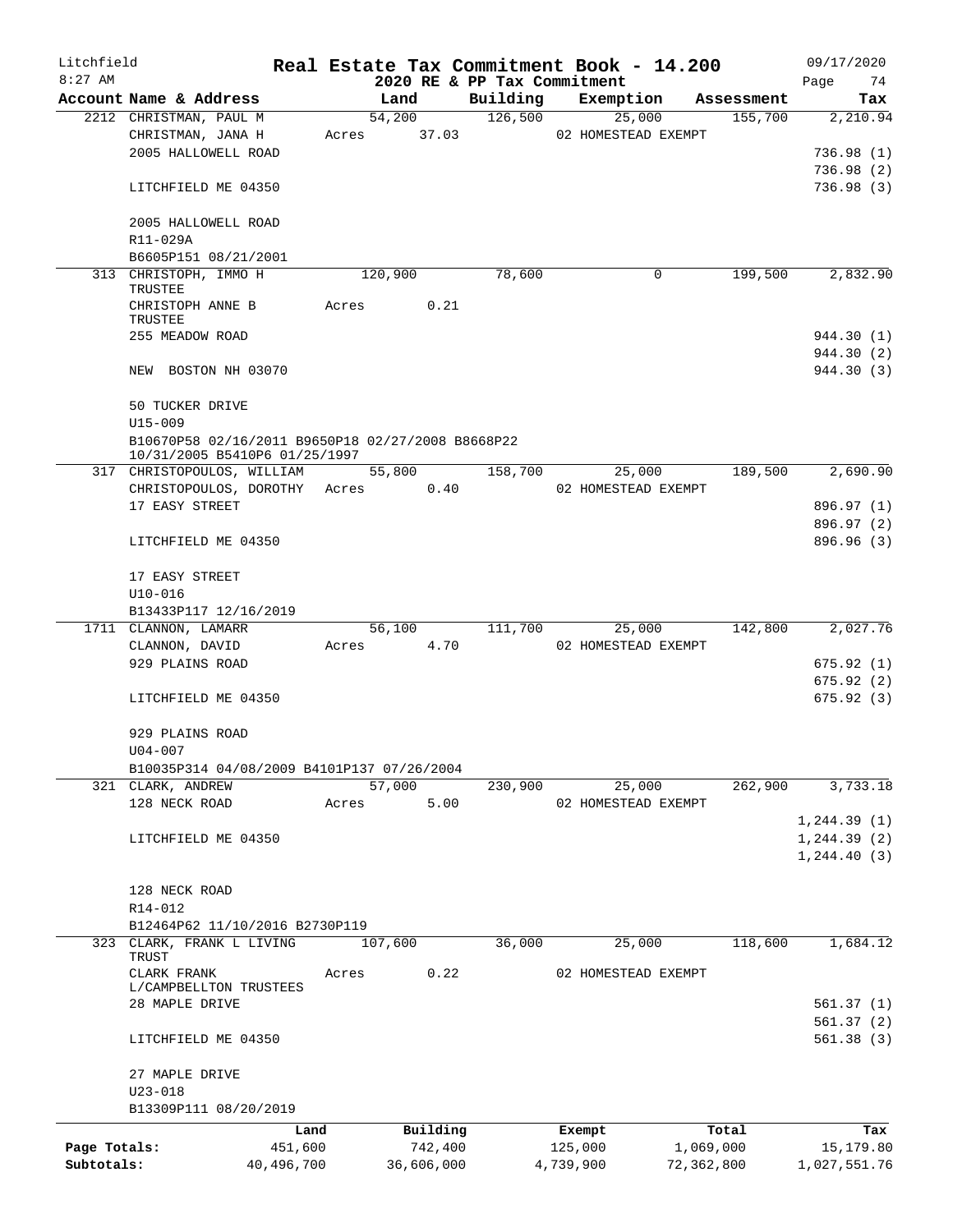| Litchfield |                                                                     |       |         |                 |                             | Real Estate Tax Commitment Book - 14.200 |            | 09/17/2020             |
|------------|---------------------------------------------------------------------|-------|---------|-----------------|-----------------------------|------------------------------------------|------------|------------------------|
| $8:27$ AM  |                                                                     |       |         |                 | 2020 RE & PP Tax Commitment |                                          |            | Page<br>75             |
|            | Account Name & Address                                              |       | Land    |                 | Building                    | Exemption                                | Assessment | Tax                    |
|            | 2839 CLARK, LEIGH ANN                                               |       | 60, 300 | 6.46            | 178,700                     | $\mathbf 0$                              | 239,000    | 3,393.80               |
|            | CLARK, CHRISTOPHER D                                                | Acres |         |                 |                             |                                          |            |                        |
|            | 29 ROSSER DRIVE                                                     |       |         |                 |                             |                                          |            | 1,131.27(1)            |
|            |                                                                     |       |         |                 |                             |                                          |            | 1, 131.27(2)           |
|            | Litchfield ME 04350                                                 |       |         |                 |                             |                                          |            | 1, 131.26(3)           |
|            |                                                                     |       |         |                 |                             |                                          |            |                        |
|            | 29 ROSSER DRIVE                                                     |       |         |                 |                             |                                          |            |                        |
|            | R12-003B                                                            |       |         |                 |                             |                                          |            |                        |
|            | B11523P151 09/25/2013                                               |       |         |                 |                             |                                          |            |                        |
|            | 846 CLARK, LYNN M                                                   |       | 116,000 |                 | 122,500                     | $\mathbf 0$                              | 238,500    | 3,386.70               |
|            | CLARK, VAUGHN G                                                     | Acres |         | 2.90            |                             |                                          |            |                        |
|            | 28 WASHINGTON LANE                                                  |       |         |                 |                             |                                          |            | 1,128.90(1)            |
|            |                                                                     |       |         |                 |                             |                                          |            | 1,128.90(2)            |
|            | LITCHFIELD ME 04350                                                 |       |         |                 |                             |                                          |            | 1,128.90(3)            |
|            |                                                                     |       |         |                 |                             |                                          |            |                        |
|            | 28 WASHINGTON LANE                                                  |       |         |                 |                             |                                          |            |                        |
|            | $U07 - 002$                                                         |       |         |                 |                             |                                          |            |                        |
|            | B12367P64 08/01/2016 B12191P346 12/17/2015                          |       |         |                 |                             |                                          |            |                        |
|            | B11220P289 11/08/2012 B11220P285 11/08/2012<br>B5206P156 08/28/1996 |       |         |                 |                             |                                          |            |                        |
|            | 2692 CLARKE KENNETH J                                               |       | 48,900  |                 | 406,800                     | 25,000                                   | 430,700    | 6,115.94               |
|            | CLARKE KATHLENE E                                                   | Acres |         | 2.31            |                             | 02 HOMESTEAD EXEMPT                      |            |                        |
|            | 208 RICHMOND ROAD                                                   |       |         |                 |                             |                                          |            | 2,038.65(1)            |
|            |                                                                     |       |         |                 |                             |                                          |            | 2,038.65(2)            |
|            | LITCHFIELD ME 04350                                                 |       |         |                 |                             |                                          |            | 2,038.64(3)            |
|            |                                                                     |       |         |                 |                             |                                          |            |                        |
|            | 208 RICHMOND ROAD                                                   |       |         |                 |                             |                                          |            |                        |
|            | R03-095B                                                            |       |         |                 |                             |                                          |            |                        |
|            | B9419P73 07/11/2007                                                 |       |         |                 |                             |                                          |            |                        |
|            | 1657 CLARKE, ELISA M                                                |       | 79,500  |                 | 92,600                      | 25,000                                   | 147,100    | 2,088.82               |
|            | 260 PINE TREE ROAD                                                  |       |         |                 |                             |                                          |            |                        |
|            |                                                                     | Acres |         | 5.00            |                             | 02 HOMESTEAD EXEMPT                      |            |                        |
|            |                                                                     |       |         |                 |                             |                                          |            | 696.27(1)              |
|            | LITCHFIELD ME 04350                                                 |       |         |                 |                             |                                          |            | 696.27(2)<br>696.28(3) |
|            |                                                                     |       |         |                 |                             |                                          |            |                        |
|            |                                                                     |       |         |                 |                             |                                          |            |                        |
|            | 260 PINE TREE ROAD                                                  |       |         |                 |                             |                                          |            |                        |
|            | R10-034A                                                            |       |         |                 |                             |                                          |            |                        |
|            | B6402P109                                                           |       |         |                 |                             |                                          |            |                        |
|            | 326 CLARY, THOMAS                                                   |       | 45,300  |                 | 130,300                     | 25,000                                   | 150,600    | 2,138.52               |
|            | 22 PLAINS RD                                                        | Acres |         | 1.10            |                             | 02 HOMESTEAD EXEMPT                      |            |                        |
|            |                                                                     |       |         |                 |                             |                                          |            | 712.84(1)              |
|            | LITCHFIELD ME 04350                                                 |       |         |                 |                             |                                          |            | 712.84 (2)             |
|            |                                                                     |       |         |                 |                             |                                          |            | 712.84(3)              |
|            |                                                                     |       |         |                 |                             |                                          |            |                        |
|            | 22 PLAINS ROAD                                                      |       |         |                 |                             |                                          |            |                        |
|            | R06-050                                                             |       |         |                 |                             |                                          |            |                        |
|            | B1544P440                                                           |       |         |                 |                             |                                          |            |                        |
|            | 1104 CLAVETTE, LUKAS                                                |       | 45,300  |                 | $\mathbf 0$                 | 0                                        | 45,300     | 643.26                 |
|            | CLOUTIER, CRYSTAL                                                   | Acres |         | 13.00           |                             |                                          |            |                        |
|            | 556 SABATTUS STREET                                                 |       |         |                 |                             |                                          |            | 214.42(1)              |
|            |                                                                     |       |         |                 |                             |                                          |            | 214.42(2)              |
|            | SABATTUS ME 04280                                                   |       |         |                 |                             |                                          |            | 214.42(3)              |
|            |                                                                     |       |         |                 |                             |                                          |            |                        |
|            | 658 STEVENSTOWN ROAD                                                |       |         |                 |                             |                                          |            |                        |
|            | R08-009                                                             |       |         |                 |                             |                                          |            |                        |
|            | B12731P268 09/25/2017 B4177P274                                     |       |         |                 |                             |                                          |            |                        |
|            |                                                                     |       |         |                 |                             |                                          |            |                        |
|            |                                                                     |       |         |                 |                             |                                          |            |                        |
|            |                                                                     | Land. |         | <b>Building</b> |                             | $F$ vomnt                                | $T$ otal   |                        |

|              | Land       | Building   | Exempt    | Total      | Tax          |
|--------------|------------|------------|-----------|------------|--------------|
| Page Totals: | 395,300    | 930,900    | 75,000    | 1,251,200  | 17,767.04    |
| Subtotals:   | 40,892,000 | 37,536,900 | 4,814,900 | 73,614,000 | 1,045,318.80 |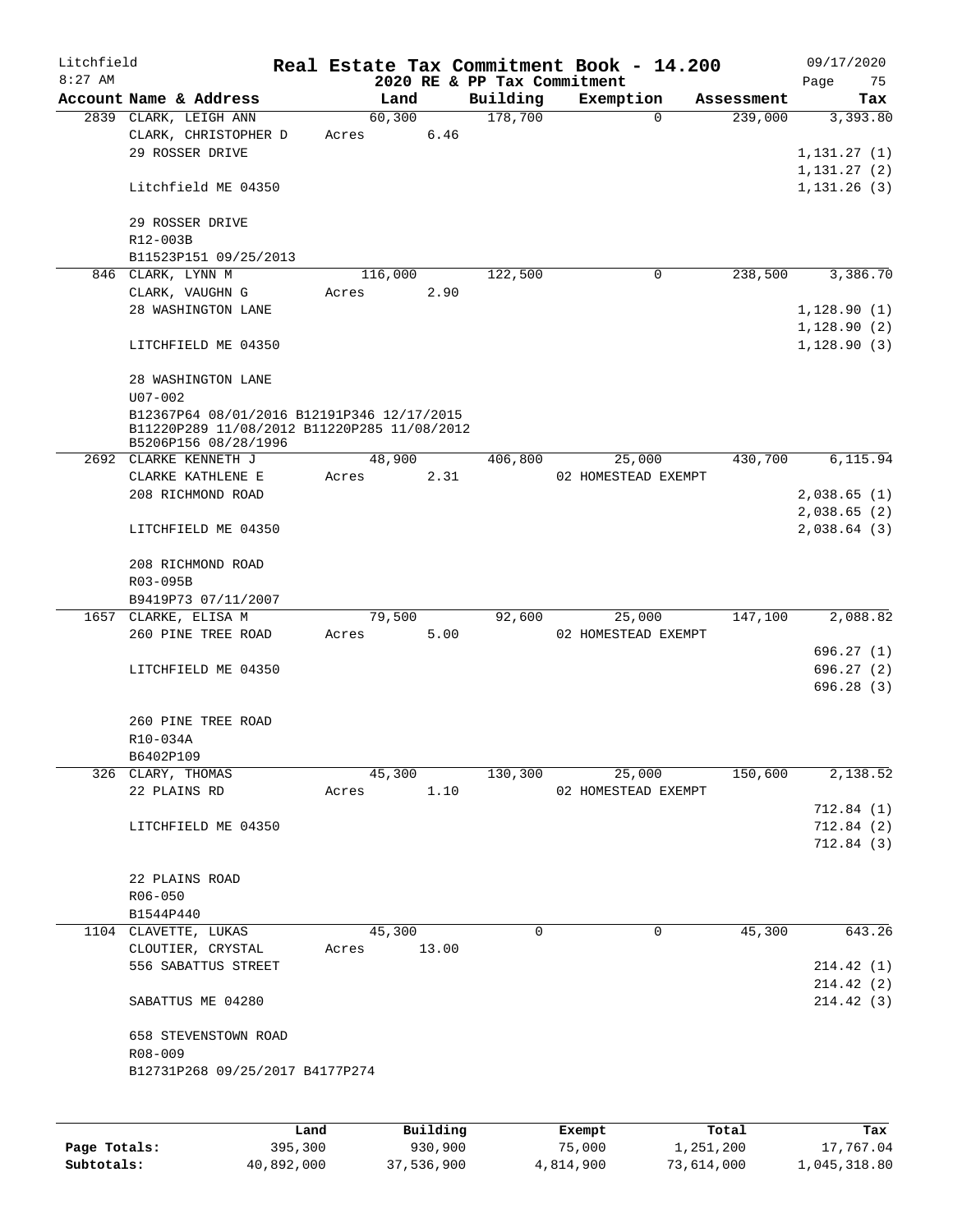| Litchfield<br>$8:27$ AM |                                                      |         |                | 2020 RE & PP Tax Commitment | Real Estate Tax Commitment Book - 14.200 |            | 09/17/2020<br>Page<br>76 |
|-------------------------|------------------------------------------------------|---------|----------------|-----------------------------|------------------------------------------|------------|--------------------------|
|                         | Account Name & Address                               |         | Land           | Building                    | Exemption                                | Assessment | Tax                      |
|                         | 1176 CLAY, DIANE M                                   | 134,300 |                | 122,000                     | 25,000                                   | 231,300    | 3,284.46                 |
|                         | 6 EASY STREET                                        | Acres   | 0.44           |                             | 02 HOMESTEAD EXEMPT                      |            |                          |
|                         |                                                      |         |                |                             |                                          |            | 1,094.82(1)              |
|                         | LITCHFIELD ME 04350                                  |         |                |                             |                                          |            | 1,094.82(2)              |
|                         |                                                      |         |                |                             |                                          |            | 1,094.82(3)              |
|                         |                                                      |         |                |                             |                                          |            |                          |
|                         | 6 EASY STREET<br>$U10 - 004$                         |         |                |                             |                                          |            |                          |
|                         | B5941P344                                            |         |                |                             |                                          |            |                          |
|                         | 387 CLEMENTS, STEPHEN J                              |         | 69,500         | 251,500                     | 0                                        | 321,000    | 4,558.20                 |
|                         | CLEMENTS, TERRI D                                    | Acres   | 20.00          |                             |                                          |            |                          |
|                         | 60 SETH'S WAY                                        |         |                |                             |                                          |            | 1,519.40(1)              |
|                         |                                                      |         |                |                             |                                          |            | 1,519.40(2)              |
|                         | WEST GARDINER ME 04345                               |         |                |                             |                                          |            | 1, 519.40(3)             |
|                         | 1628 HALLOWELL ROAD                                  |         |                |                             |                                          |            |                          |
|                         | R12-008B                                             |         |                |                             |                                          |            |                          |
|                         | B13116P323 12/21/2018 B13081P221 10/29/2018 B9465P98 |         |                |                             |                                          |            |                          |
|                         | 08/16/2007 B5284P131 07/18/1996                      |         |                |                             | 25,000                                   |            |                          |
|                         | 102 CLOUTIER LINDA                                   |         | 45,000<br>1.00 | 87,800                      | 02 HOMESTEAD EXEMPT                      | 107,800    | 1,530.76                 |
|                         | 1654 LEWISTON ROAD                                   | Acres   |                |                             |                                          |            | 510.25(1)                |
|                         | LITCHFIELD ME 04350                                  |         |                |                             |                                          |            | 510.25(2)                |
|                         |                                                      |         |                |                             |                                          |            | 510.26(3)                |
|                         |                                                      |         |                |                             |                                          |            |                          |
|                         | 1654 LEWISTON ROAD                                   |         |                |                             |                                          |            |                          |
|                         | R11-035-3                                            |         |                |                             |                                          |            |                          |
|                         | B8524P156 08/01/2005 B7472P278 06/20/2003            |         |                |                             |                                          |            |                          |
|                         | 2536 CLOUTIER, BENJAMIN L                            |         | 48,000         | 70,500                      | 25,000                                   | 93,500     | 1,327.70                 |
|                         | CLOUTIER, LINDA J                                    | Acres   | 2.01           |                             | 02 HOMESTEAD EXEMPT                      |            |                          |
|                         | 413 LUNTS HILL ROAD                                  |         |                |                             |                                          |            | 442.57 (1)               |
|                         |                                                      |         |                |                             |                                          |            | 442.57 (2)               |
|                         | LITCHFIELD ME 04350                                  |         |                |                             |                                          |            | 442.56 (3)               |
|                         |                                                      |         |                |                             |                                          |            |                          |
|                         | 413 LUNTS HILL ROAD                                  |         |                |                             |                                          |            |                          |
|                         | R09-056-14                                           |         |                |                             |                                          |            |                          |
|                         | B13486P230 01/02/2020                                |         |                |                             |                                          |            |                          |
|                         | 329 CLOUTIER, REGINALD                               | 21,200  |                | 0                           | $\mathbf{0}$                             | 21,200     | 301.04                   |
|                         | 631 LOWER STREET                                     | Acres   | 1.80           |                             |                                          |            |                          |
|                         |                                                      |         |                |                             |                                          |            | 100.35(1)                |
|                         | TURNER ME 04282                                      |         |                |                             |                                          |            | 100.35(2)                |
|                         |                                                      |         |                |                             |                                          |            | 100.34(3)                |
|                         | OFF BUKER ROAD                                       |         |                |                             |                                          |            |                          |
|                         | R05-053B                                             |         |                |                             |                                          |            |                          |
|                         | B2184P28                                             |         |                |                             |                                          |            |                          |
|                         | 331 COATES, MEREDITH                                 | 16,500  |                | $\Omega$                    | 0                                        | 16,500     | 234.30                   |
|                         | P.O. BOX 350                                         | Acres   | 0.08           |                             |                                          |            |                          |
|                         |                                                      |         |                |                             |                                          |            | 78.10(1)                 |
|                         | LITCHFIELD ME 04350                                  |         |                |                             |                                          |            | 78.10(2)                 |
|                         |                                                      |         |                |                             |                                          |            | 78.10(3)                 |
|                         |                                                      |         |                |                             |                                          |            |                          |
|                         | CHICKADEE DRIVE                                      |         |                |                             |                                          |            |                          |
|                         | U17-022                                              |         |                |                             |                                          |            |                          |
|                         | B3037P130                                            |         |                |                             |                                          |            |                          |
|                         |                                                      |         |                |                             |                                          |            |                          |
|                         |                                                      |         |                |                             |                                          |            |                          |
|                         |                                                      |         |                |                             |                                          |            |                          |

|              | Land       | Building   | Exempt    | Total      | Tax          |
|--------------|------------|------------|-----------|------------|--------------|
| Page Totals: | 334,500    | 531,800    | 75,000    | 791,300    | 11,236.46    |
| Subtotals:   | 41,226,500 | 38,068,700 | 4,889,900 | 74,405,300 | 1,056,555.26 |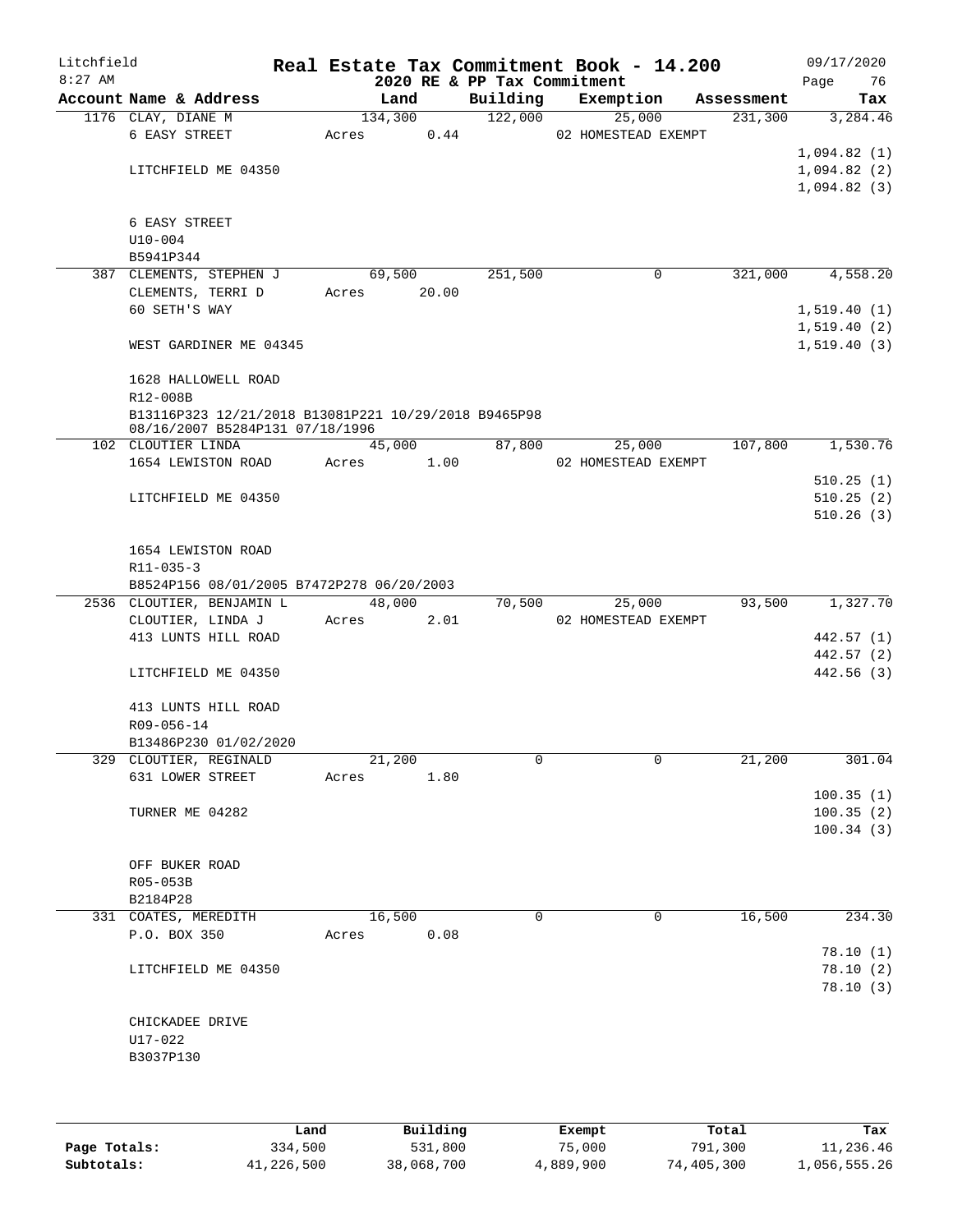| Litchfield |                                            |            |        | Real Estate Tax Commitment Book - 14.200 |        |                     |            |              | 09/17/2020               |
|------------|--------------------------------------------|------------|--------|------------------------------------------|--------|---------------------|------------|--------------|--------------------------|
| $8:27$ AM  | Account Name & Address                     |            | Land   | 2020 RE & PP Tax Commitment<br>Building  |        | Exemption           | Assessment | Page         | 77<br>Tax                |
|            | 332 COATES, MEREDITH                       |            | 35,000 |                                          | 67,200 | 25,000              | 77,200     |              | 1,096.24                 |
|            | P O BOX 350                                |            |        | Acres 0.36 02 HOMESTEAD EXEMPT           |        |                     |            |              |                          |
|            |                                            |            |        |                                          |        |                     |            |              | 365.41(1)                |
|            | LITCHFIELD ME 04350                        |            |        |                                          |        |                     |            |              | 365.41(2)                |
|            |                                            |            |        |                                          |        |                     |            |              | 365.42(3)                |
|            |                                            |            |        |                                          |        |                     |            |              |                          |
|            | 19 CHICKADEE DRIVE<br>U17-021              |            |        |                                          |        |                     |            |              |                          |
|            | B3037P130                                  |            |        |                                          |        |                     |            |              |                          |
|            | 2571 CODY CHRISTOPHER J                    |            | 30,700 | $\Omega$                                 |        | 0                   | 30,700     |              | 435.94                   |
|            | 19 NORRIS POIINT ROAD                      | Acres      | 2.91   |                                          |        |                     |            |              |                          |
|            |                                            |            |        |                                          |        |                     |            |              | 145.31(1)                |
|            | LITCHFIELD ME 04350                        |            |        |                                          |        |                     |            |              | 145.31(2)                |
|            |                                            |            |        |                                          |        |                     |            |              | 145.32(3)                |
|            | 19 NORRIS POINT ROAD                       |            |        |                                          |        |                     |            |              |                          |
|            | R14-001-03                                 |            |        |                                          |        |                     |            |              |                          |
|            | B11914P131 02/17/2015 B8653P295 10/21/2005 |            |        |                                          |        |                     |            |              |                          |
|            | 2431 CODY CHRISTOPHER J                    |            | 48,800 | 143,000                                  |        | 25,000              | 166,800    |              | 2,368.56                 |
|            | 8 NORRIS POINT ROAD                        | Acres 2.25 |        |                                          |        | 02 HOMESTEAD EXEMPT |            |              |                          |
|            |                                            |            |        |                                          |        |                     |            |              | 789.52 (1)               |
|            | LITCHFIELD ME 04350                        |            |        |                                          |        |                     |            |              | 789.52 (2)               |
|            |                                            |            |        |                                          |        |                     |            |              | 789.52 (3)               |
|            |                                            |            |        |                                          |        |                     |            |              |                          |
|            | 19 NORRIS POINT ROAD<br>R14-001-02         |            |        |                                          |        |                     |            |              |                          |
|            | B11914P131 02/18/2015 B8317P216 02/28/2005 |            |        |                                          |        |                     |            |              |                          |
|            | 2866 CODY, JOSHUA P                        |            | 62,900 | 204, 800                                 |        | $\mathbf{0}$        | 267,700    |              | 3,801.34                 |
|            | CODY, ERIKA Y                              | Acres      | 9.90   |                                          |        |                     |            |              |                          |
|            | 91 NORRIS POINT ROAD                       |            |        |                                          |        |                     |            | 1, 267.11(1) |                          |
|            |                                            |            |        |                                          |        |                     |            | 1, 267.11(2) |                          |
|            | LITCHFIELD ME 04350                        |            |        |                                          |        |                     |            | 1, 267.12(3) |                          |
|            |                                            |            |        |                                          |        |                     |            |              |                          |
|            | 91 NORRIS POINT ROAD<br>R14-001-A          |            |        |                                          |        |                     |            |              |                          |
|            | B11914P125 01/17/2015                      |            |        |                                          |        |                     |            |              |                          |
|            | 2728 CODY, RICKEY J                        |            | 60,100 | 165,000                                  |        | 25,000              | 200,100    |              | 2,841.42                 |
|            | CODY, LISA B                               | Acres      | 6.13   |                                          |        | 02 HOMESTEAD EXEMPT |            |              |                          |
|            | 27 NORRIS POINT ROAD                       |            |        |                                          |        |                     |            |              | 947.14 (1)               |
|            |                                            |            |        |                                          |        |                     |            |              | 947.14 (2)               |
|            | LITCHFIELD ME 04350                        |            |        |                                          |        |                     |            |              | 947.14 (3)               |
|            | 27 NORRIS POINT ROAD                       |            |        |                                          |        |                     |            |              |                          |
|            | R14-001-04                                 |            |        |                                          |        |                     |            |              |                          |
|            | B11914P128 02/17/2015 B10173P60 08/05/2009 |            |        |                                          |        |                     |            |              |                          |
|            | B10021P339 03/25/2009                      |            |        |                                          |        |                     |            |              |                          |
|            | 1060 COFFEY, MICHAEL P                     |            | 90,900 | 13,500                                   |        | 0                   | 104,400    |              | 1,482.48                 |
|            | COFFEY, CELINA M                           | Acres      | 0.27   |                                          |        |                     |            |              |                          |
|            | 492 LITCHFIELD RD                          |            |        |                                          |        |                     |            |              | 494.16 (1)               |
|            | BOWDOIN ME 04287                           |            |        |                                          |        |                     |            |              | 494.16 (2)<br>494.16 (3) |
|            |                                            |            |        |                                          |        |                     |            |              |                          |
|            | 89 ROSSER DRIVE                            |            |        |                                          |        |                     |            |              |                          |
|            | U17-016                                    |            |        |                                          |        |                     |            |              |                          |
|            | B5683P236 07/22/1998                       |            |        |                                          |        |                     |            |              |                          |
|            |                                            |            |        |                                          |        |                     |            |              |                          |
|            |                                            |            |        |                                          |        |                     |            |              |                          |
|            |                                            |            |        |                                          |        |                     |            |              |                          |

|              | Land       | Building   | Exempt    | Total        | Tax          |
|--------------|------------|------------|-----------|--------------|--------------|
| Page Totals: | 328,400    | 593,500    | 75,000    | 846,900      | 12,025.98    |
| Subtotals:   | 41,554,900 | 38,662,200 | 4,964,900 | 75, 252, 200 | 1,068,581.24 |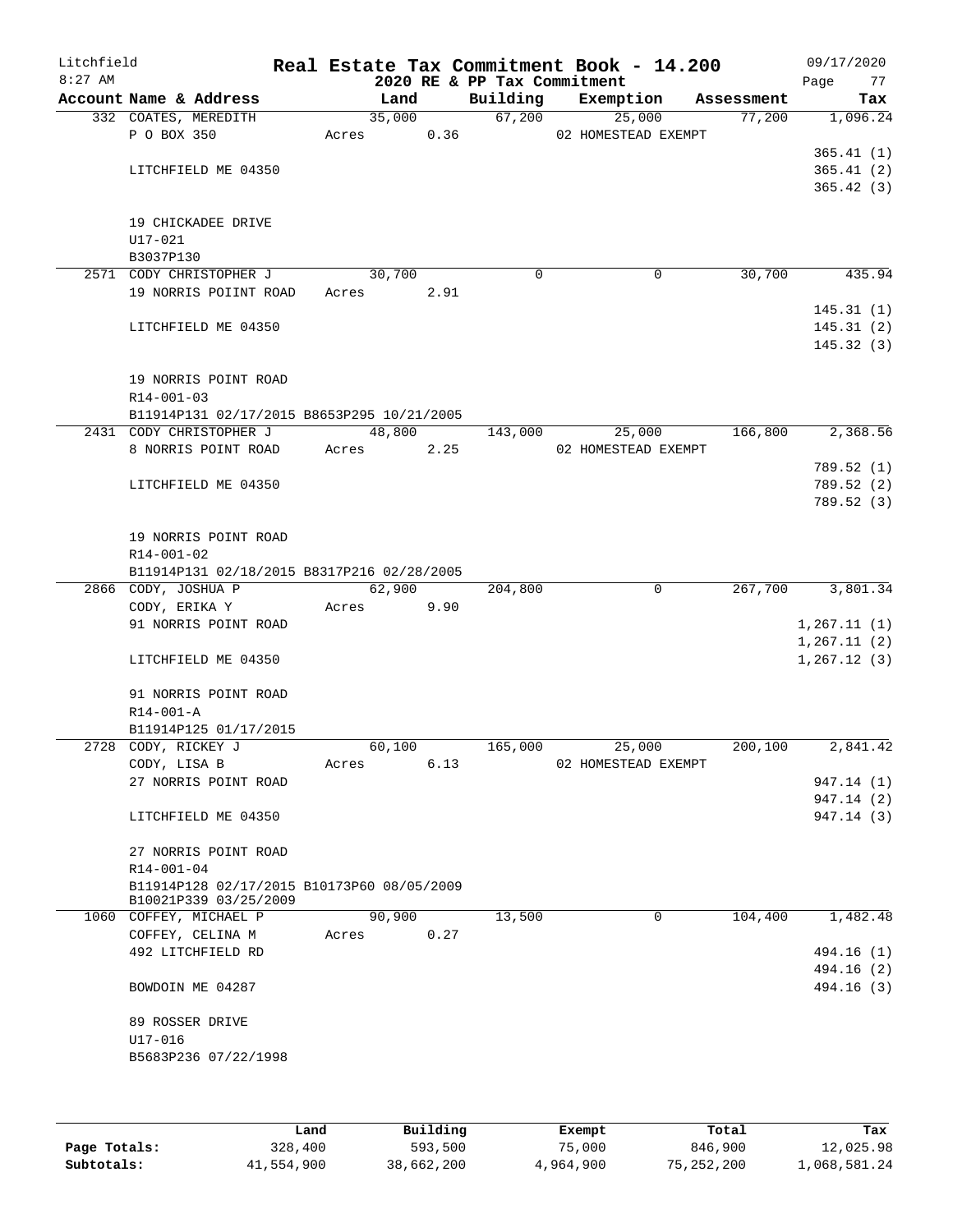| Litchfield<br>$8:27$ AM |                              |                                             |             |      | 2020 RE & PP Tax Commitment | Real Estate Tax Commitment Book - 14.200 |            | 09/17/2020<br>78<br>Page |
|-------------------------|------------------------------|---------------------------------------------|-------------|------|-----------------------------|------------------------------------------|------------|--------------------------|
|                         |                              | Account Name & Address                      | Land        |      | Building                    | Exemption                                | Assessment | Tax                      |
|                         |                              | 1577 COFFIN, JENNIFER                       | 41,000      |      | $\mathbf 0$                 | $\Omega$                                 | 41,000     | 582.20                   |
|                         | 59 EASY ST                   |                                             | Acres       | 7.29 |                             |                                          |            |                          |
|                         |                              |                                             |             |      |                             |                                          |            | 194.07(1)                |
|                         |                              | FARMINGDALE ME 04344                        |             |      |                             |                                          |            | 194.07 (2)               |
|                         | 2904                         |                                             |             |      |                             |                                          |            | 194.06(3)                |
|                         |                              |                                             |             |      |                             |                                          |            |                          |
|                         | WOODLAND LANE<br>$R11 - 042$ |                                             |             |      |                             |                                          |            |                          |
|                         |                              | B13018P142 09/06/2018 B4435P35 06/07/1993   |             |      |                             |                                          |            |                          |
|                         | 2944 COLBY, JOHN M           |                                             | 48,200      |      | 158,800                     | 25,000                                   | 182,000    | 2,584.40                 |
|                         |                              | COLBY, JENNIFER L                           | Acres       | 2.06 |                             | 02 HOMESTEAD EXEMPT                      |            |                          |
|                         |                              | 112 SOUTH ADAMS ROAD                        |             |      |                             |                                          |            | 861.47(1)                |
|                         |                              |                                             |             |      |                             |                                          |            | 861.47(2)                |
|                         |                              | LITCHFIELD ME 04350                         |             |      |                             |                                          |            | 861.46(3)                |
|                         | R01-072                      | 112 SOUTH ADAMS ROAD                        |             |      |                             |                                          |            |                          |
|                         |                              | B13133P328 01/23/2019 B13052P328 10/05/2018 |             |      |                             |                                          |            |                          |
|                         | 335 COLBY, RONALD            |                                             | 46,200      |      | 177,400                     | 25,000                                   | 198,600    | 2,820.12                 |
|                         |                              | 435 RICHMOND RD                             | Acres       | 1.40 |                             | 02 HOMESTEAD EXEMPT                      |            |                          |
|                         |                              |                                             |             |      |                             |                                          |            | 940.04 (1)               |
|                         |                              | LITCHFIELD ME 04350                         |             |      |                             |                                          |            | 940.04 (2)               |
|                         |                              |                                             |             |      |                             |                                          |            | 940.04(3)                |
|                         |                              | 435 RICHMOND ROAD                           |             |      |                             |                                          |            |                          |
|                         | R03-011                      |                                             |             |      |                             |                                          |            |                          |
|                         | B3205P320                    |                                             |             |      |                             |                                          |            |                          |
|                         | 828 COLE, JESSIE             |                                             | 61,200      |      | 241,300                     | 25,000                                   | 277,500    | 3,940.50                 |
|                         | 47 EASY STREET               |                                             | Acres       | 0.90 |                             | 02 HOMESTEAD EXEMPT                      |            |                          |
|                         |                              |                                             |             |      |                             |                                          |            | 1,313.50(1)              |
|                         |                              | LITCHFIELD ME 04350                         |             |      |                             |                                          |            | 1,313.50(2)              |
|                         |                              |                                             |             |      |                             |                                          |            | 1,313.50(3)              |
|                         | 47 EASY STREET               |                                             |             |      |                             |                                          |            |                          |
|                         | $U09 - 034$                  |                                             |             |      |                             |                                          |            |                          |
|                         |                              | B4900P172 05/15/1995                        |             |      |                             |                                          |            |                          |
|                         |                              | 346 COLLINS, ARTHUR JR                      | 68,000      |      | 76,800                      | 25,000                                   | 119,800    | 1,701.16                 |
|                         |                              | COLLINS, DEBORAH                            | Acres 16.95 |      |                             | 02 HOMESTEAD EXEMPT                      |            |                          |
|                         | 9 PARK AVE                   |                                             |             |      |                             |                                          |            | 567.05(1)                |
|                         |                              |                                             |             |      |                             |                                          |            | 567.05(2)                |
|                         |                              | LITCHFIELD ME 04350                         |             |      |                             |                                          |            | 567.06(3)                |
|                         | 9 PARK AVENUE                |                                             |             |      |                             |                                          |            |                          |
|                         | R01-047                      |                                             |             |      |                             |                                          |            |                          |
|                         |                              | B11981P237 05/18/2015 B2710P96              |             |      |                             |                                          |            |                          |
|                         |                              | 347 COLLINS, JR, ARTHUR C.                  | 42,600      |      | 81,500                      | $\Omega$                                 | 124,100    | 1,762.22                 |
|                         |                              | COLLINS, DEBORAH E                          | Acres       | 1.20 |                             |                                          |            |                          |
|                         | 9 PARK AVENUE                |                                             |             |      |                             |                                          |            | 587.41(1)                |
|                         |                              | LITCHFIELD ME 04350                         |             |      |                             |                                          |            | 587.41(2)<br>587.40(3)   |
|                         |                              |                                             |             |      |                             |                                          |            |                          |
|                         |                              | 55 SOUTH ADAMS ROAD                         |             |      |                             |                                          |            |                          |
|                         | R01-046                      |                                             |             |      |                             |                                          |            |                          |
|                         |                              | B12604P41 05/02/2017 B4544P237              |             |      |                             |                                          |            |                          |
|                         |                              |                                             |             |      |                             |                                          |            |                          |
|                         |                              |                                             |             |      |                             |                                          |            |                          |

|              | Land       | Building   | Exempt    | Total      | Tax          |
|--------------|------------|------------|-----------|------------|--------------|
| Page Totals: | 307,200    | 735,800    | 100,000   | 943,000    | 13,390.60    |
| Subtotals:   | 41,862,100 | 39,398,000 | 5,064,900 | 76,195,200 | 1,081,971.84 |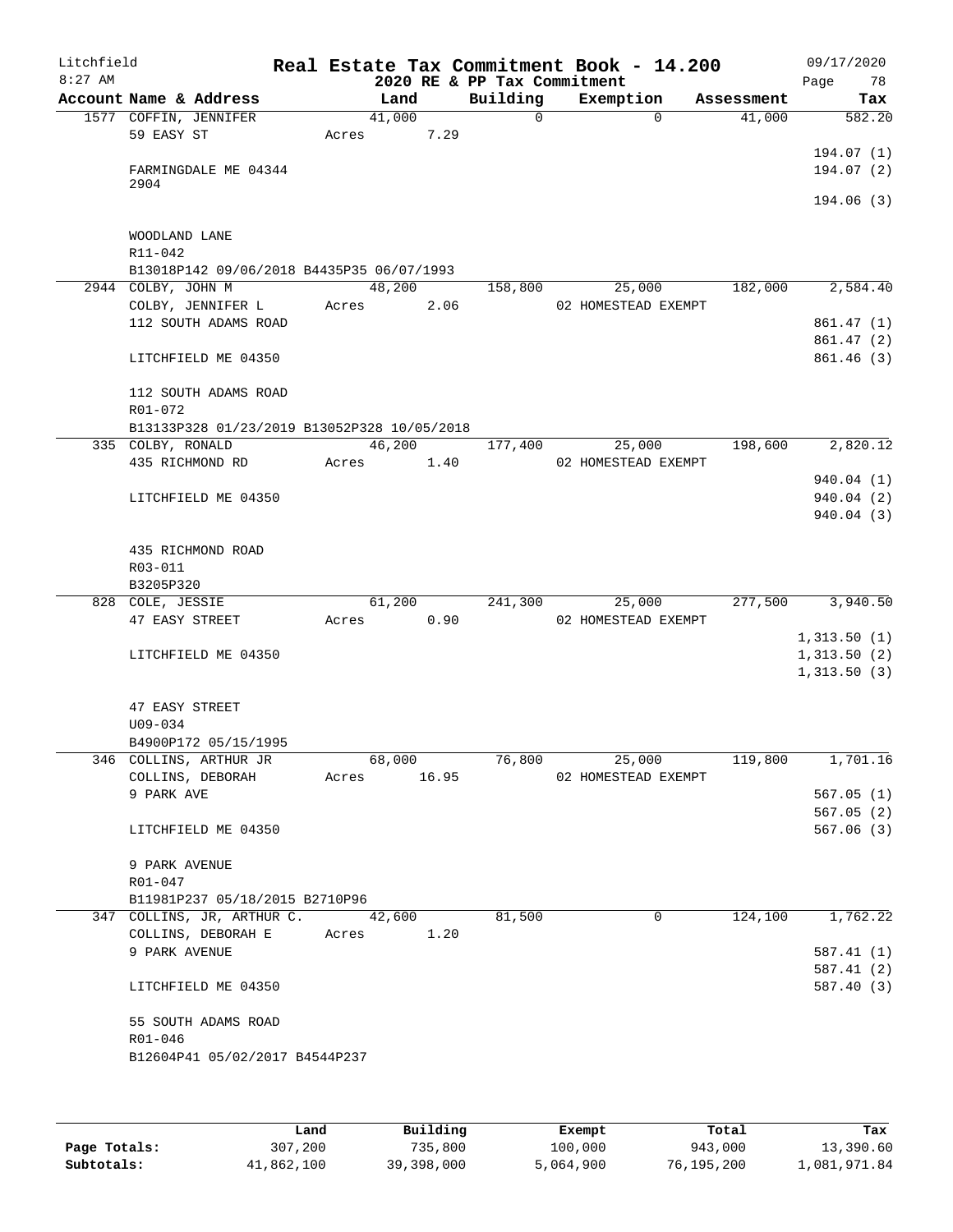| Litchfield<br>$8:27$ AM |                                                                   |       |        | 2020 RE & PP Tax Commitment | Real Estate Tax Commitment Book - 14.200 |            | 09/17/2020<br>79<br>Page |
|-------------------------|-------------------------------------------------------------------|-------|--------|-----------------------------|------------------------------------------|------------|--------------------------|
|                         | Account Name & Address                                            |       | Land   | Building                    | Exemption                                | Assessment | Tax                      |
|                         | 433 COLLINS, KELSEY                                               |       | 54,600 | 135,700                     | 25,000                                   | 165,300    | 2,347.26                 |
|                         | 340 STEVENSTOWN ROAD                                              | Acres | 4.20   |                             | 02 HOMESTEAD EXEMPT                      |            |                          |
|                         |                                                                   |       |        |                             |                                          |            | 782.42 (1)               |
|                         | LITCHFIELD ME 04350                                               |       |        |                             |                                          |            | 782.42 (2)               |
|                         |                                                                   |       |        |                             |                                          |            | 782.42 (3)               |
|                         |                                                                   |       |        |                             |                                          |            |                          |
|                         | 340 STEVENSTOWN ROAD                                              |       |        |                             |                                          |            |                          |
|                         | R09-078                                                           |       |        |                             |                                          |            |                          |
|                         | B12839P73 01/29/2018 B10973P156 02/29/2012 B5622P79<br>05/21/1998 |       |        |                             |                                          |            |                          |
|                         | 2917 COLLINSON, DAVYD                                             |       | 44,500 | 0                           | $\mathbf 0$                              | 44,500     | 631.90                   |
|                         | HARTUNG COLLINSON,                                                | Acres | 12.00  |                             |                                          |            |                          |
|                         | JENNIFER                                                          |       |        |                             |                                          |            |                          |
|                         | 178 PLAINS ROAD                                                   |       |        |                             |                                          |            | 210.63(1)                |
|                         |                                                                   |       |        |                             |                                          |            | 210.63(2)                |
|                         | LITCHFIELD ME 04350                                               |       |        |                             |                                          |            | 210.64(3)                |
|                         |                                                                   |       |        |                             |                                          |            |                          |
|                         | PLAINS ROAD<br>R07-006B                                           |       |        |                             |                                          |            |                          |
|                         | B13052P86 09/18/2018                                              |       |        |                             |                                          |            |                          |
|                         | 991 COLLINSON, JENNIFER                                           |       | 67,500 | 170,200                     | 25,000                                   | 212,700    | 3,020.34                 |
|                         | FKA JENNIFER HARTUNG                                              | Acres | 16.00  |                             | 02 HOMESTEAD EXEMPT                      |            |                          |
|                         | 178 PLAINS ROAD                                                   |       |        |                             |                                          |            | 1,006.78(1)              |
|                         |                                                                   |       |        |                             |                                          |            | 1,006.78(2)              |
|                         | LITCHFIELD ME 04350                                               |       |        |                             |                                          |            | 1,006.78(3)              |
|                         |                                                                   |       |        |                             |                                          |            |                          |
|                         | 178 PLAINS ROAD                                                   |       |        |                             |                                          |            |                          |
|                         | R07-010                                                           |       |        |                             |                                          |            |                          |
|                         | B11065P322 06/06/2012 B8528P241 08/03/2005 B1336P385              |       |        |                             |                                          |            |                          |
|                         | 932 COMBS, DAVID M                                                |       | 50,700 | 58,000                      | 0                                        | 108,700    | 1,543.54                 |
|                         | COMBS, TAMMY                                                      | Acres | 2.90   |                             |                                          |            |                          |
|                         | 218 STEVENSTOWN RD                                                |       |        |                             |                                          |            | 514.51(1)                |
|                         |                                                                   |       |        |                             |                                          |            | 514.51(2)                |
|                         | LITCHFIELD ME 04350                                               |       |        |                             |                                          |            | 514.52(3)                |
|                         | 218 STEVENSTOWN ROAD                                              |       |        |                             |                                          |            |                          |
|                         | R10-018                                                           |       |        |                             |                                          |            |                          |
|                         | B13065P271 10/26/2018 B5945P188 05/14/1998                        |       |        |                             |                                          |            |                          |
|                         | 1621 COMEAU RONALD M                                              |       | 40,900 | 56,700                      | 0                                        | 97,600     | 1,385.92                 |
|                         | 584 MAIN STREET                                                   | Acres | 0.70   |                             |                                          |            |                          |
|                         |                                                                   |       |        |                             |                                          |            | 461.97(1)                |
|                         | LEWISTON ME 04240                                                 |       |        |                             |                                          |            | 461.97 (2)               |
|                         |                                                                   |       |        |                             |                                          |            | 461.98 (3)               |
|                         |                                                                   |       |        |                             |                                          |            |                          |
|                         | 1878 HALLOWELL ROAD                                               |       |        |                             |                                          |            |                          |
|                         | U16-022B                                                          |       |        |                             |                                          |            |                          |
|                         | B8543P71 08/12/2005 B7052P267                                     |       |        |                             |                                          |            |                          |
|                         | 350 COMEAU RUTH                                                   |       | 48,000 | 227,100                     | 25,000                                   | 250,100    | 3,551.42                 |
|                         | COMEAU NORMAND                                                    | Acres | 2.00   |                             | 02 HOMESTEAD EXEMPT                      |            |                          |
|                         | 118 OAKHILL ROAD                                                  |       |        |                             |                                          |            | 1,183.81(1)              |
|                         |                                                                   |       |        |                             |                                          |            | 1, 183.81(2)             |
|                         | LITCHFIELD ME 04350                                               |       |        |                             |                                          |            | 1, 183.80(3)             |
|                         |                                                                   |       |        |                             |                                          |            |                          |
|                         | 118 OAK HILL ROAD<br>$R05 - 020$                                  |       |        |                             |                                          |            |                          |
|                         | B9535P230 10/19/2007 B3509P230 01/30/1989                         |       |        |                             |                                          |            |                          |
|                         |                                                                   |       |        |                             |                                          |            |                          |
|                         |                                                                   |       |        |                             |                                          |            |                          |
|                         |                                                                   |       |        |                             |                                          |            |                          |

|              | Land       | Building   | Exempt    | Total      | Tax          |
|--------------|------------|------------|-----------|------------|--------------|
| Page Totals: | 306,200    | 647,700    | 75,000    | 878,900    | 12,480.38    |
| Subtotals:   | 42,168,300 | 40,045,700 | 5,139,900 | 77,074,100 | 1,094,452.22 |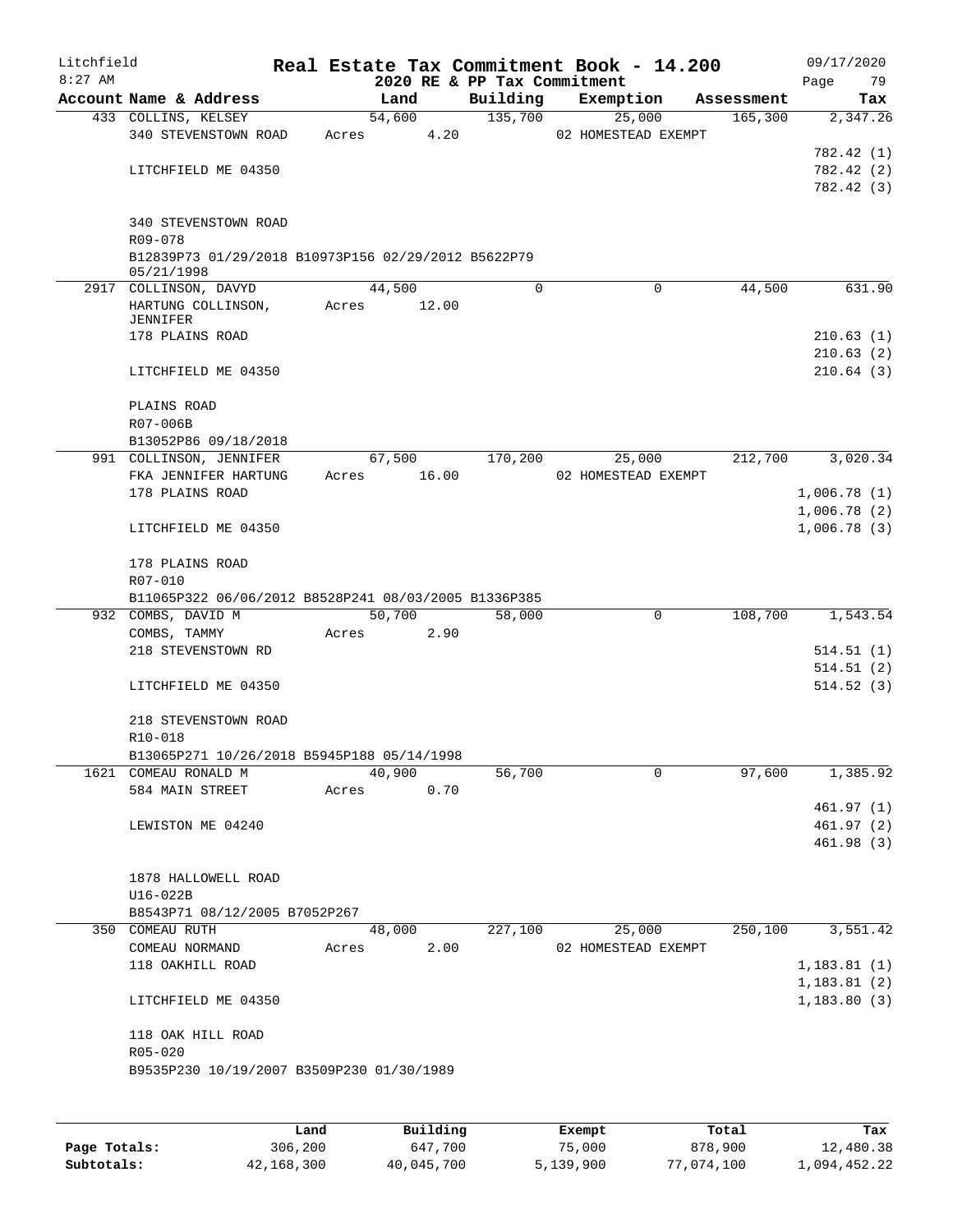| Litchfield<br>$8:27$ AM |                     |                                 |       |         |      | Real Estate Tax Commitment Book - 14.200<br>2020 RE & PP Tax Commitment |                     |          |            | 09/17/2020<br>80<br>Page |
|-------------------------|---------------------|---------------------------------|-------|---------|------|-------------------------------------------------------------------------|---------------------|----------|------------|--------------------------|
|                         |                     | Account Name & Address          |       | Land    |      | Building                                                                | Exemption           |          | Assessment | Tax                      |
|                         | 349 COMEAU, NORMAND |                                 |       | 122,000 |      | 25,900                                                                  |                     | $\Omega$ | 147,900    | 2,100.18                 |
|                         |                     | 118 OAK HILL ROAD               | Acres |         | 0.58 |                                                                         |                     |          |            |                          |
|                         |                     |                                 |       |         |      |                                                                         |                     |          |            | 700.06(1)                |
|                         |                     | LITCHFIELD ME 04350             |       |         |      |                                                                         |                     |          |            | 700.06(2)                |
|                         |                     |                                 |       |         |      |                                                                         |                     |          |            | 700.06(3)                |
|                         |                     |                                 |       |         |      |                                                                         |                     |          |            |                          |
|                         | 55 FOREST LANE      |                                 |       |         |      |                                                                         |                     |          |            |                          |
|                         | $U08 - 021$         | B11862P62 10/31/2014 B3618P102  |       |         |      |                                                                         |                     |          |            |                          |
|                         |                     | 351 COMEAU, NORMAND JR          |       | 51,000  |      | 72,200                                                                  |                     | 25,000   | 98,200     | 1,394.44                 |
|                         |                     | 15 RICHMOND ROAD                | Acres |         | 4.00 |                                                                         | 02 HOMESTEAD EXEMPT |          |            |                          |
|                         |                     |                                 |       |         |      |                                                                         |                     |          |            | 464.81(1)                |
|                         |                     | LITCHFIELD ME 04350             |       |         |      |                                                                         |                     |          |            | 464.81 (2)               |
|                         |                     |                                 |       |         |      |                                                                         |                     |          |            | 464.82(3)                |
|                         |                     |                                 |       |         |      |                                                                         |                     |          |            |                          |
|                         |                     | 15 RICHMOND ROAD                |       |         |      |                                                                         |                     |          |            |                          |
|                         | R03-063A            |                                 |       |         |      |                                                                         |                     |          |            |                          |
|                         |                     | B11652P300 03/24/2014 B3681P308 |       |         |      |                                                                         |                     |          |            |                          |
|                         | TELEPHONE           | 353 COMMUNITY SERVICE           |       |         | 0    | 15,300                                                                  |                     | 0        | 15,300     | 217.26                   |
|                         |                     | ATTN: TAX DEPT 2-4              |       |         |      |                                                                         |                     |          |            |                          |
|                         |                     | 121 SOUTH 17TH STREET           |       |         |      |                                                                         |                     |          |            | 72.42(1)                 |
|                         |                     | MATTOON IL 61938                |       |         |      |                                                                         |                     |          |            | 72.42(2)                 |
|                         |                     |                                 |       |         |      |                                                                         |                     |          |            | 72.42(3)                 |
|                         |                     |                                 |       |         |      |                                                                         |                     |          |            |                          |
|                         |                     | 31 HARDSCRABBLE ROAD            |       |         |      |                                                                         |                     |          |            |                          |
|                         | $U20 - 008 - ON$    |                                 |       |         |      |                                                                         |                     |          |            |                          |
|                         |                     | 354 COMMUNITY SERVICE           |       |         | 0    | 35,000                                                                  |                     | 0        | 35,000     | 497.00                   |
|                         | TELEPHONE           | ATTN: TAX DEPT 2-4              |       |         |      |                                                                         |                     |          |            |                          |
|                         |                     | 121 SOUTH 17TH STREET           |       |         |      |                                                                         |                     |          |            | 165.67(1)                |
|                         |                     | MATTOON IL 61938                |       |         |      |                                                                         |                     |          |            | 165.67(2)                |
|                         |                     |                                 |       |         |      |                                                                         |                     |          |            | 165.66(3)                |
|                         |                     |                                 |       |         |      |                                                                         |                     |          |            |                          |
|                         |                     | 511 RICHMOND ROAD               |       |         |      |                                                                         |                     |          |            |                          |
|                         | R03-009-ON          |                                 |       |         |      |                                                                         |                     |          |            |                          |
|                         |                     | 355 COMMUNITY SERVICE           |       | 15,800  |      | 90,200                                                                  |                     | 0        | 106,000    | 1,505.20                 |
|                         | TELEPHONE           | ATTN: TAX DEPT 2-4              |       |         | 0.10 |                                                                         |                     |          |            |                          |
|                         |                     | 121 SOUTH 17TH STREET           | Acres |         |      |                                                                         |                     |          |            | 501.73 (1)               |
|                         |                     | MATTOON IL 61938                |       |         |      |                                                                         |                     |          |            | 501.73(2)                |
|                         |                     |                                 |       |         |      |                                                                         |                     |          |            | 501.74 (3)               |
|                         |                     |                                 |       |         |      |                                                                         |                     |          |            |                          |
|                         |                     | 20 COMMUNITY DRIVE              |       |         |      |                                                                         |                     |          |            |                          |
|                         | $U16 - 005$         |                                 |       |         |      |                                                                         |                     |          |            |                          |
|                         | B1565P410           |                                 |       |         |      |                                                                         |                     |          |            |                          |
| 2207                    |                     | COMMUNITY SERVICE               |       |         | 0    | 22,500                                                                  |                     | 0        | 22,500     | 319.50                   |
|                         | TELEPHONE           | ATTN: TAX DEPT 2-4              |       |         |      |                                                                         |                     |          |            |                          |
|                         |                     | 121 SOUTH 17TH STREET           |       |         |      |                                                                         |                     |          |            | 106.50(1)                |
|                         |                     | MATTOON IL 61938                |       |         |      |                                                                         |                     |          |            | 106.50(2)                |
|                         |                     |                                 |       |         |      |                                                                         |                     |          |            | 106.50(3)                |
|                         |                     |                                 |       |         |      |                                                                         |                     |          |            |                          |
|                         | HALLOWELL ROAD      |                                 |       |         |      |                                                                         |                     |          |            |                          |
|                         | R06-036-ON          |                                 |       |         |      |                                                                         |                     |          |            |                          |
|                         |                     |                                 |       |         |      |                                                                         |                     |          |            |                          |
|                         |                     |                                 |       |         |      |                                                                         |                     |          |            |                          |
|                         |                     |                                 |       |         |      |                                                                         |                     |          |            |                          |

|              | Land       | Building   | Exempt    | Total      | Tax          |
|--------------|------------|------------|-----------|------------|--------------|
| Page Totals: | 188,800    | 261,100    | 25,000    | 424,900    | 6,033.58     |
| Subtotals:   | 42,357,100 | 40,306,800 | 5,164,900 | 77,499,000 | 1,100,485.80 |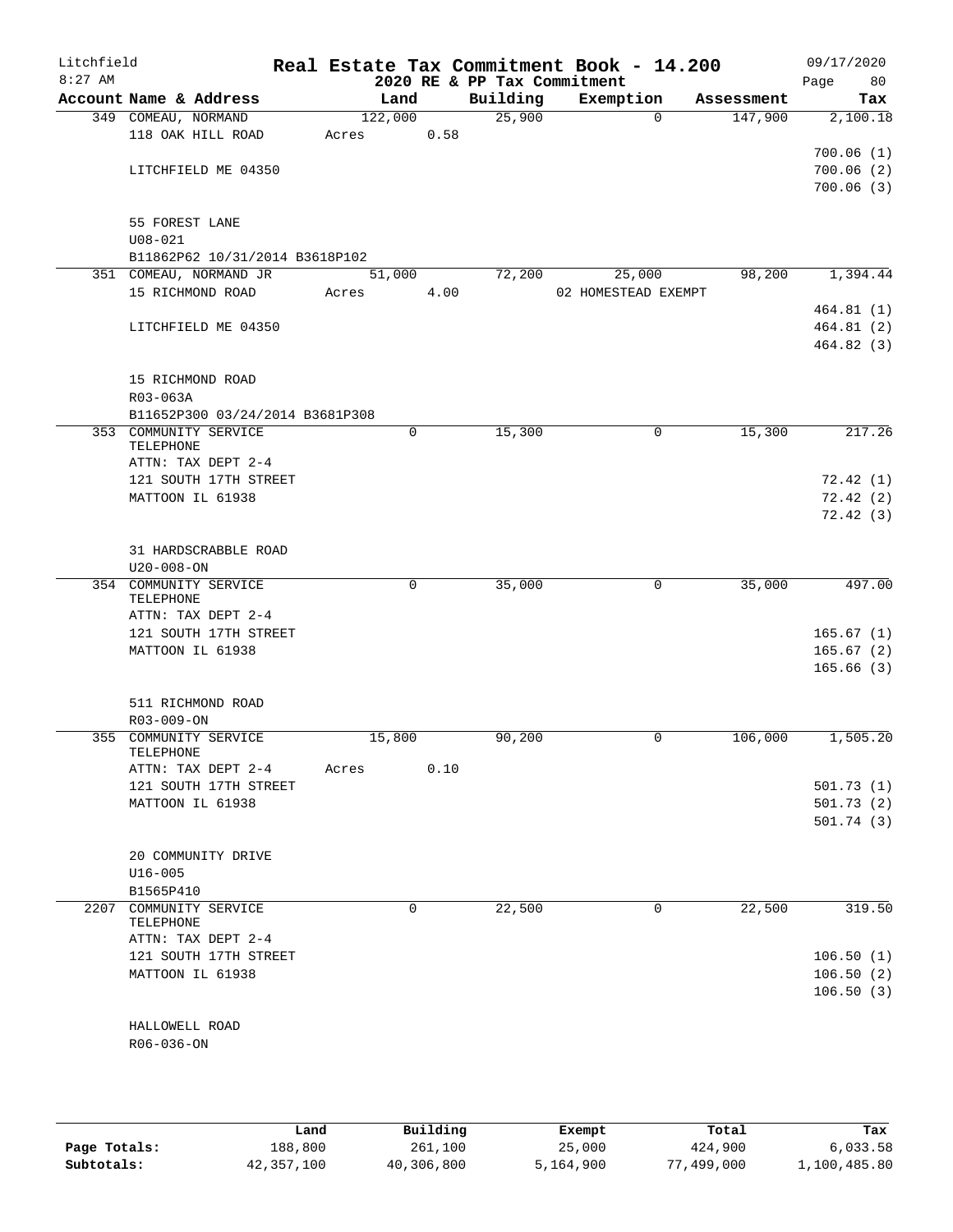| Litchfield |                                                                                        |         |      |                             | Real Estate Tax Commitment Book - 14.200 |            | 09/17/2020  |
|------------|----------------------------------------------------------------------------------------|---------|------|-----------------------------|------------------------------------------|------------|-------------|
| $8:27$ AM  |                                                                                        |         |      | 2020 RE & PP Tax Commitment |                                          |            | 81<br>Page  |
|            | Account Name & Address                                                                 | Land    |      | Building                    | Exemption                                | Assessment | Tax         |
|            | 1336 CONNOR, ANNA M. (<br>TRUSTEE)                                                     | 213,900 |      | 62,100                      | $\Omega$                                 | 276,000    | 3,919.20    |
|            | MILLER, JOSEPH J. ET AL Acres<br>(TRUSTEE)                                             |         | 0.47 |                             |                                          |            |             |
|            | MILLER FAMILY TRUST                                                                    |         |      |                             |                                          |            | 1,306.40(1) |
|            | 3 ADAMS COURT                                                                          |         |      |                             |                                          |            | 1,306.40(2) |
|            | SOMMERSWORTH NH 03878                                                                  |         |      |                             |                                          |            | 1,306.40(3) |
|            | 437 PEACEPIPE DRIVE                                                                    |         |      |                             |                                          |            |             |
|            | $U28 - 044$                                                                            |         |      |                             |                                          |            |             |
|            | B11568P61 10/22/2013 B7539P256 07/30/2003                                              |         |      |                             |                                          |            |             |
|            | 626 CONNORS, JANE T                                                                    | 45,600  |      | 161,900                     | 25,000                                   | 182,500    | 2,591.50    |
|            | 27 NOTTINGHAM LANE                                                                     | Acres   | 1.20 |                             | 02 HOMESTEAD EXEMPT                      |            |             |
|            |                                                                                        |         |      |                             |                                          |            | 863.83(1)   |
|            | LITCHFIELD ME 04350                                                                    |         |      |                             |                                          |            | 863.83 (2)  |
|            |                                                                                        |         |      |                             |                                          |            | 863.84 (3)  |
|            | 27 NOTTINGHAM LANE                                                                     |         |      |                             |                                          |            |             |
|            | R11-035-12                                                                             |         |      |                             |                                          |            |             |
|            | B10972P85 02/28/2012 B10553P58 10/06/2010 B7981P245<br>06/02/2004 B7799P231 12/08/2003 |         |      |                             |                                          |            |             |
|            | 1581 CONNORS, JOSEPH M III                                                             | 89,100  |      | 162,600                     | 25,000                                   | 226,700    | 3,219.14    |
|            | CONNORS, OLETA J                                                                       | Acres   | 6.00 |                             | 02 HOMESTEAD EXEMPT                      |            |             |
|            | 388 LUNTS HILL ROAD                                                                    |         |      |                             |                                          |            | 1,073.05(1) |
|            |                                                                                        |         |      |                             |                                          |            | 1,073.05(2) |
|            | LITCHFIELD ME 04350                                                                    |         |      |                             |                                          |            | 1,073.04(3) |
|            | 388 LUNTS HILL ROAD                                                                    |         |      |                             |                                          |            |             |
|            | R09-036A                                                                               |         |      |                             |                                          |            |             |
|            | B11541P104 10/16/2013 B11541P96 10/16/2013 B11325P95<br>03/08/2013 B2572P177           |         |      |                             |                                          |            |             |
|            | 360 CONROY, MICHAEL H                                                                  | 116,200 |      | 42,300                      | $\Omega$                                 | 158,500    | 2,250.70    |
|            | 260 FALMOUTH ROAD                                                                      | Acres   | 0.17 |                             |                                          |            |             |
|            |                                                                                        |         |      |                             |                                          |            | 750.23(1)   |
|            | FALMOUTH ME 04105 2008                                                                 |         |      |                             |                                          |            | 750.23(2)   |
|            |                                                                                        |         |      |                             |                                          |            | 750.24(3)   |
|            | 83 HARTFORD DRIVE                                                                      |         |      |                             |                                          |            |             |
|            | U17-031                                                                                |         |      |                             |                                          |            |             |
|            | B4793P243                                                                              |         |      |                             |                                          |            |             |
|            | 367 COOK, DALE JR                                                                      | 45,600  |      | 57,600                      | 25,000                                   | 78,200     | 1,110.44    |
|            | 236 MAXWELL ROAD                                                                       | Acres   | 1.20 |                             | 02 HOMESTEAD EXEMPT                      |            |             |
|            |                                                                                        |         |      |                             |                                          |            | 370.15(1)   |
|            | LITCHFIELD ME 04350                                                                    |         |      |                             |                                          |            | 370.15(2)   |
|            |                                                                                        |         |      |                             |                                          |            | 370.14(3)   |
|            | 236 MAXWELL ROAD                                                                       |         |      |                             |                                          |            |             |
|            | R03-051                                                                                |         |      |                             |                                          |            |             |
|            |                                                                                        |         |      |                             |                                          |            |             |

B2893P170

|              | Land       | Building   | Exempt    | Total      | Tax          |
|--------------|------------|------------|-----------|------------|--------------|
| Page Totals: | 510,400    | 486,500    | 75,000    | 921,900    | 13,090.98    |
| Subtotals:   | 42,867,500 | 40,793,300 | 5,239,900 | 78,420,900 | 1,113,576.78 |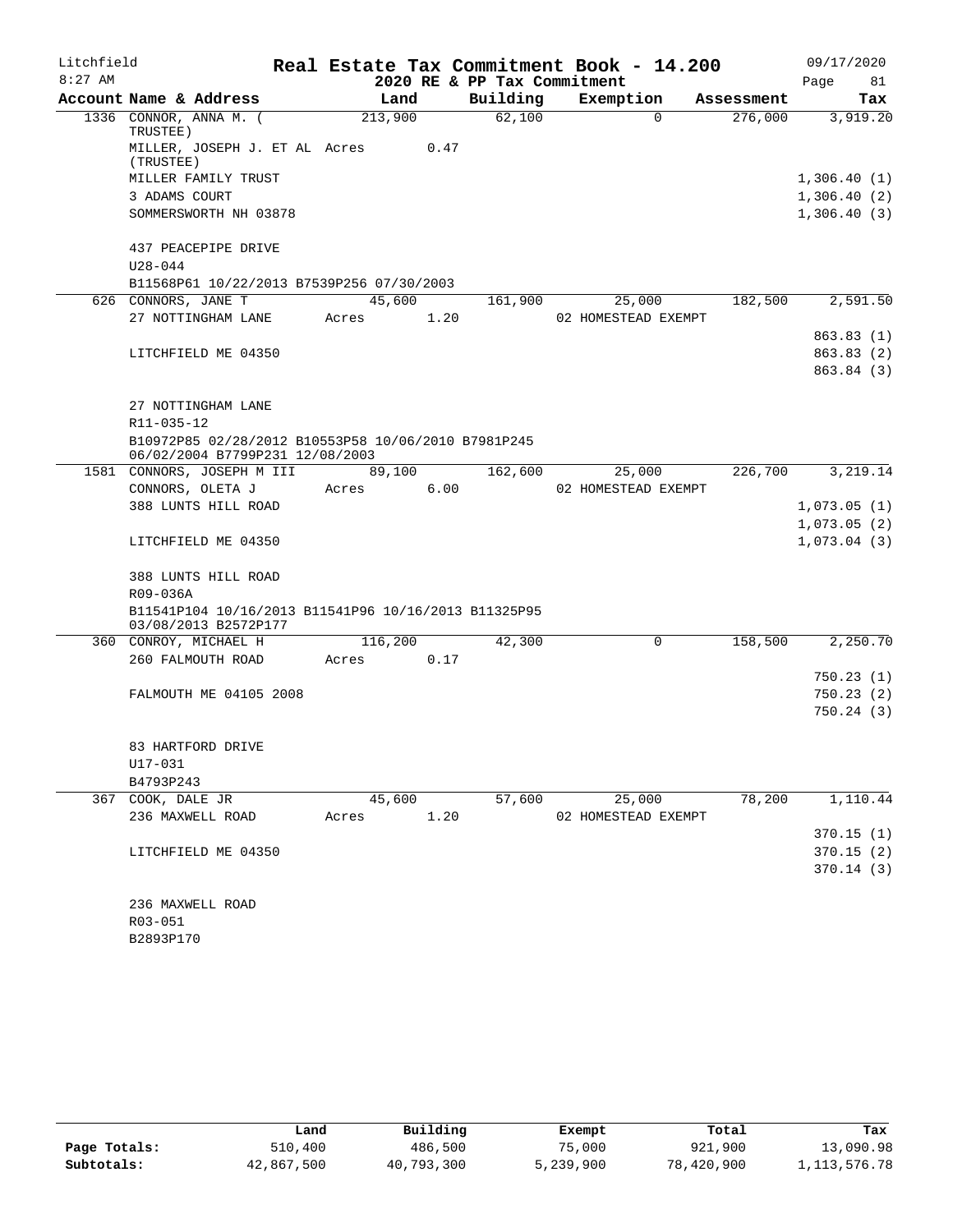| Litchfield   |             |                                                                |         |       |                |          |                     | Real Estate Tax Commitment Book - 14.200 |           |                       | 09/17/2020                 |
|--------------|-------------|----------------------------------------------------------------|---------|-------|----------------|----------|---------------------|------------------------------------------|-----------|-----------------------|----------------------------|
| $8:27$ AM    |             |                                                                |         |       |                |          |                     | 2020 RE & PP Tax Commitment              |           |                       | 82<br>Page                 |
|              |             | Account Name & Address<br>1844 COOK, DANIEL L                  |         |       | Land<br>89,000 |          | Building<br>154,500 | Exemption<br>$\Omega$                    |           | Assessment<br>243,500 | Tax<br>3,457.70            |
|              |             | COOK, DEBORA D<br>COLLINS-COOK                                 |         | Acres |                | 59.00    |                     |                                          |           |                       |                            |
|              |             | <b>361 STEVENSTOWN ROAD</b>                                    |         |       |                |          |                     |                                          |           |                       | 1,152.57(1)                |
|              |             |                                                                |         |       |                |          |                     |                                          |           |                       | 1,152.57(2)                |
|              |             | LITCHFIELD ME 04350                                            |         |       |                |          |                     |                                          |           |                       | 1,152.56(3)                |
|              | R10-007     | 361 STEVENSTOWN ROAD                                           |         |       |                |          |                     |                                          |           |                       |                            |
|              | B2697P114   | B10737P147 05/24/2011 B10478P315 07/21/2010                    |         |       |                |          |                     |                                          |           |                       |                            |
|              |             | 442 COOK, THOMAS C                                             |         |       | 51,000         |          | 44,500              | $\mathbf 0$                              |           | 95,500                | 1,356.10                   |
|              |             | 89 S. ADAMS ROAD                                               |         | Acres |                | 3.00     |                     |                                          |           |                       | 452.03(1)                  |
|              |             | LITCHFIELD ME 04350                                            |         |       |                |          |                     |                                          |           |                       | 452.03(2)                  |
|              |             |                                                                |         |       |                |          |                     |                                          |           |                       | 452.04 (3)                 |
|              | R01-044A    | 89 SOUTH ADAMS ROAD                                            |         |       |                |          |                     |                                          |           |                       |                            |
|              |             | B11950P163 04/06/2015 B5039P18                                 |         |       |                |          |                     |                                          |           |                       |                            |
|              |             | 617 COOK, WALTER R                                             |         |       | 46,500         |          | 176,300             | $\mathbf 0$                              |           | 222,800               | 3,163.76                   |
|              |             | COOK, DENNISE K                                                |         | Acres |                | 1.50     |                     |                                          |           |                       |                            |
|              |             | 15 SPAULDING STREET                                            |         |       |                |          |                     |                                          |           |                       | 1,054.59(1)<br>1,054.59(2) |
|              |             | MILFORD NH 03055                                               |         |       |                |          |                     |                                          |           |                       | 1,054.58(3)                |
|              | R11-035-8   | 63 NOTTINGHAM LANE                                             |         |       |                |          |                     |                                          |           |                       |                            |
|              |             | B13001P272 08/17/2018                                          |         |       |                |          |                     |                                          |           |                       |                            |
|              |             | 369 COOLEDGE, CHERYL Y                                         |         |       | 186,500        |          | 141,900             | 25,000                                   |           | 303,400               | 4,308.28                   |
|              |             | LIVING TRUST                                                   |         |       |                |          |                     |                                          |           |                       |                            |
|              |             | COOLEDGE CHERYL TRUSTEE Acres                                  |         |       |                | 1.00     |                     | 02 HOMESTEAD EXEMPT                      |           |                       |                            |
|              |             | 48 ISLAND LANE                                                 |         |       |                |          |                     |                                          |           |                       | 1,436.09(1)<br>1,436.09(2) |
|              |             | LITCHFIELD ME 04350                                            |         |       |                |          |                     |                                          |           |                       | 1,436.10(3)                |
|              |             | 48 ISLAND LANE                                                 |         |       |                |          |                     |                                          |           |                       |                            |
|              | $U25 - 004$ |                                                                |         |       |                |          |                     |                                          |           |                       |                            |
|              |             | B9614P71 01/18/2008 B3724P292 07/16/1998<br>633 CORBETT, DAVID |         |       | 33,700         |          | 50,300              | 0                                        |           | 84,000                | 1,192.80                   |
|              |             | 2776 HALLOWELL ROAD                                            |         | Acres |                | 0.30     |                     |                                          |           |                       |                            |
|              |             |                                                                |         |       |                |          |                     |                                          |           |                       | 397.60(1)                  |
|              |             | LITCHFIELD ME 04350                                            |         |       |                |          |                     |                                          |           |                       | 397.60(2)                  |
|              |             |                                                                |         |       |                |          |                     |                                          |           |                       | 397.60(3)                  |
|              |             | 2776 HALLOWELL ROAD                                            |         |       |                |          |                     |                                          |           |                       |                            |
|              | R02-039     |                                                                |         |       |                |          |                     |                                          |           |                       |                            |
|              |             | B7122P116 12/07/2004<br>1236 COSTANZO, VINCENT J               |         |       | 60,000         |          | 104,000             | 25,000                                   |           | 139,000               | 1,973.80                   |
|              |             | COSTANZO, LYNDA G                                              |         | Acres |                | 6.00     |                     | 02 HOMESTEAD EXEMPT                      |           |                       |                            |
|              |             | 46 BUKER ROAD                                                  |         |       |                |          |                     |                                          |           |                       | 657.93(1)                  |
|              |             |                                                                |         |       |                |          |                     |                                          |           |                       | 657.93 (2)                 |
|              |             | LITCHFIELD ME 04350                                            |         |       |                |          |                     |                                          |           |                       | 657.94 (3)                 |
|              | R05-005     | <b>46 BUKER ROAD</b>                                           |         |       |                |          |                     |                                          |           |                       |                            |
|              | 08/13/1975  | B10574P71 10/28/2010 B1695P103 12/04/1973 B1675P323            |         |       |                |          |                     |                                          |           |                       |                            |
|              |             |                                                                | Land    |       |                | Building |                     | Exempt                                   |           | Total                 | Tax                        |
| Page Totals: |             |                                                                | 466,700 |       |                | 671,500  |                     | 50,000                                   | 1,088,200 |                       | 15, 452.44                 |

**Subtotals:** 43,334,200 41,464,800 5,289,900 79,509,100 1,129,029.22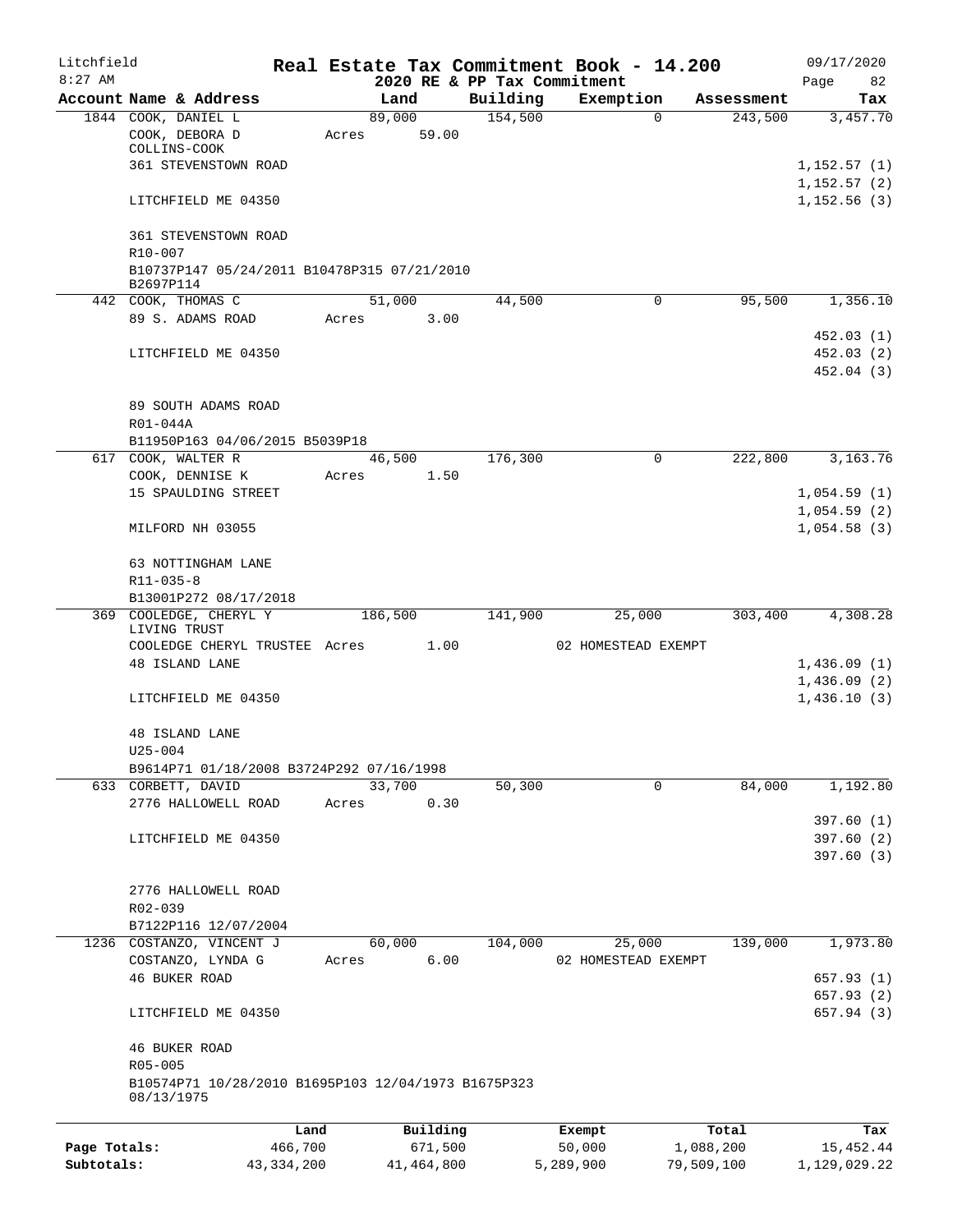| Litchfield   |                                                        |                  |            |                             | Real Estate Tax Commitment Book - 14.200 |            | 09/17/2020                 |
|--------------|--------------------------------------------------------|------------------|------------|-----------------------------|------------------------------------------|------------|----------------------------|
| $8:27$ AM    |                                                        |                  |            | 2020 RE & PP Tax Commitment |                                          |            | Page<br>83                 |
|              | Account Name & Address                                 | Land             |            | Building                    | Exemption                                | Assessment | Tax                        |
|              | 718 COSTELLO SANDRA, DIANE<br>MILLIKEN                 | 82,700           |            | 27,700                      | $\Omega$                                 | 110,400    | 1,567.68                   |
|              | COSTELLO, SCOTT,<br>CYNTHIA FOXE                       | Acres            | 0.31       |                             |                                          |            |                            |
|              | 8 EAST AVENUE                                          |                  |            |                             |                                          |            | 522.56(1)                  |
|              |                                                        |                  |            |                             |                                          |            | 522.56(2)                  |
|              | LISBON FALLS ME 04252                                  |                  |            |                             |                                          |            | 522.56(3)                  |
|              | 60 FOREST LANE<br>$U08 - 017$                          |                  |            |                             |                                          |            |                            |
|              | B8971P41 05/26/2006 B2300P249                          |                  |            |                             |                                          |            |                            |
|              | 1097 COSTON, DONALD V                                  | 227,800<br>Acres | 0.54       | 132,300                     | 31,000<br>03 VETERANS EXEMPT             | 329,100    | 4,673.22                   |
|              | COSTON, SONJA<br>305 PEACEPIPE DRIVE                   |                  |            |                             | 02 HOMESTEAD EXEMPT                      |            | 1,557.74(1)                |
|              |                                                        |                  |            |                             |                                          |            | 1,557.74(2)                |
|              | LITCHFIELD ME 04350                                    |                  |            |                             |                                          |            | 1,557.74(3)                |
|              | 305 PEACEPIPE DRIVE                                    |                  |            |                             |                                          |            |                            |
|              | $U29 - 019$                                            |                  |            |                             |                                          |            |                            |
|              | B6108P60 11/09/1999                                    |                  |            |                             |                                          |            |                            |
|              | 372 COTE, BERTRAND                                     | 196,100          |            | 207,900                     | 0                                        | 404,000    | 5,736.80                   |
|              | COTE LINDA                                             | Acres            | 0.77       |                             |                                          |            |                            |
|              | P O BOX 2002                                           |                  |            |                             |                                          |            | 1,912.27(1)                |
|              | LEWISTON ME 04241                                      |                  |            |                             |                                          |            | 1,912.27(2)<br>1,912.26(3) |
|              | 19 SIMARD DRIVE                                        |                  |            |                             |                                          |            |                            |
|              | $U26 - 008$                                            |                  |            |                             |                                          |            |                            |
|              | B3574P112 07/07/1989                                   |                  |            |                             |                                          |            |                            |
|              | 1738 COTTAGE TRUST                                     | 185,400          |            | 83,600                      | $\mathbf 0$                              | 269,000    | 3,819.80                   |
|              | SHAUN FOREMAN & HEATHER Acres<br>TILLSON (TRUSTEES)    |                  | 0.64       |                             |                                          |            |                            |
|              | C/O HEATHER TILLSON                                    |                  |            |                             |                                          |            | 1, 273.27(1)               |
|              | 6113 FISH HOUSE ROAD                                   |                  |            |                             |                                          |            | 1, 273.27(2)               |
|              | GALWAY NY 12074                                        |                  |            |                             |                                          |            | 1, 273.26(3)               |
|              |                                                        |                  |            |                             |                                          |            |                            |
|              | 71 RUSTIC DRIVE                                        |                  |            |                             |                                          |            |                            |
|              | $U13 - 029$                                            |                  |            |                             |                                          |            |                            |
|              | B13048P86 09/21/2018                                   |                  |            |                             |                                          |            |                            |
|              | 919 COULOMBE, CECILA                                   | 52,600           |            | 180,100                     | 25,000                                   | 207,700    | 2,949.34                   |
|              | 18 ISABELLA LANE                                       | Acres            | 3.54       |                             | 02 HOMESTEAD EXEMPT                      |            |                            |
|              |                                                        |                  |            |                             |                                          |            | 983.11(1)                  |
|              | LITCHFIELD ME 04350                                    |                  |            |                             |                                          |            | 983.11 (2)                 |
|              |                                                        |                  |            |                             |                                          |            | 983.12 (3)                 |
|              | 18 ISABELLA LANE                                       |                  |            |                             |                                          |            |                            |
|              | R10-011A                                               |                  |            |                             |                                          |            |                            |
|              | B10212P237 09/15/2009 B10212P230 09/15/2009            |                  |            |                             |                                          |            |                            |
|              | B9740P258 05/28/2008 B6637P10 09/25/2001               |                  |            |                             |                                          |            |                            |
| 2726         | COULOMBE, MARK A                                       | 62,600           |            | 40,200                      | 25,000                                   | 77,800     | 1,104.76                   |
|              | 31 ISABELLA LANE                                       | Acres            | 9.40       |                             | 02 HOMESTEAD EXEMPT                      |            |                            |
|              |                                                        |                  |            |                             |                                          |            | 368.25(1)                  |
|              | LITCHFIELD ME 04350                                    |                  |            |                             |                                          |            | 368.25(2)<br>368.26(3)     |
|              |                                                        |                  |            |                             |                                          |            |                            |
|              | 31 ISABELLA LANE                                       |                  |            |                             |                                          |            |                            |
|              | R10-011B<br>B10212P235 09/15/2009 B9740P260 05/28/2008 |                  |            |                             |                                          |            |                            |
|              |                                                        |                  |            |                             |                                          |            |                            |
|              | Land                                                   |                  | Building   |                             | Exempt                                   | Total      | Tax                        |
| Page Totals: | 807,200                                                |                  | 671,800    |                             | 81,000                                   | 1,398,000  | 19,851.60                  |
| Subtotals:   | 44, 141, 400                                           |                  | 42,136,600 |                             | 5,370,900                                | 80,907,100 | 1,148,880.82               |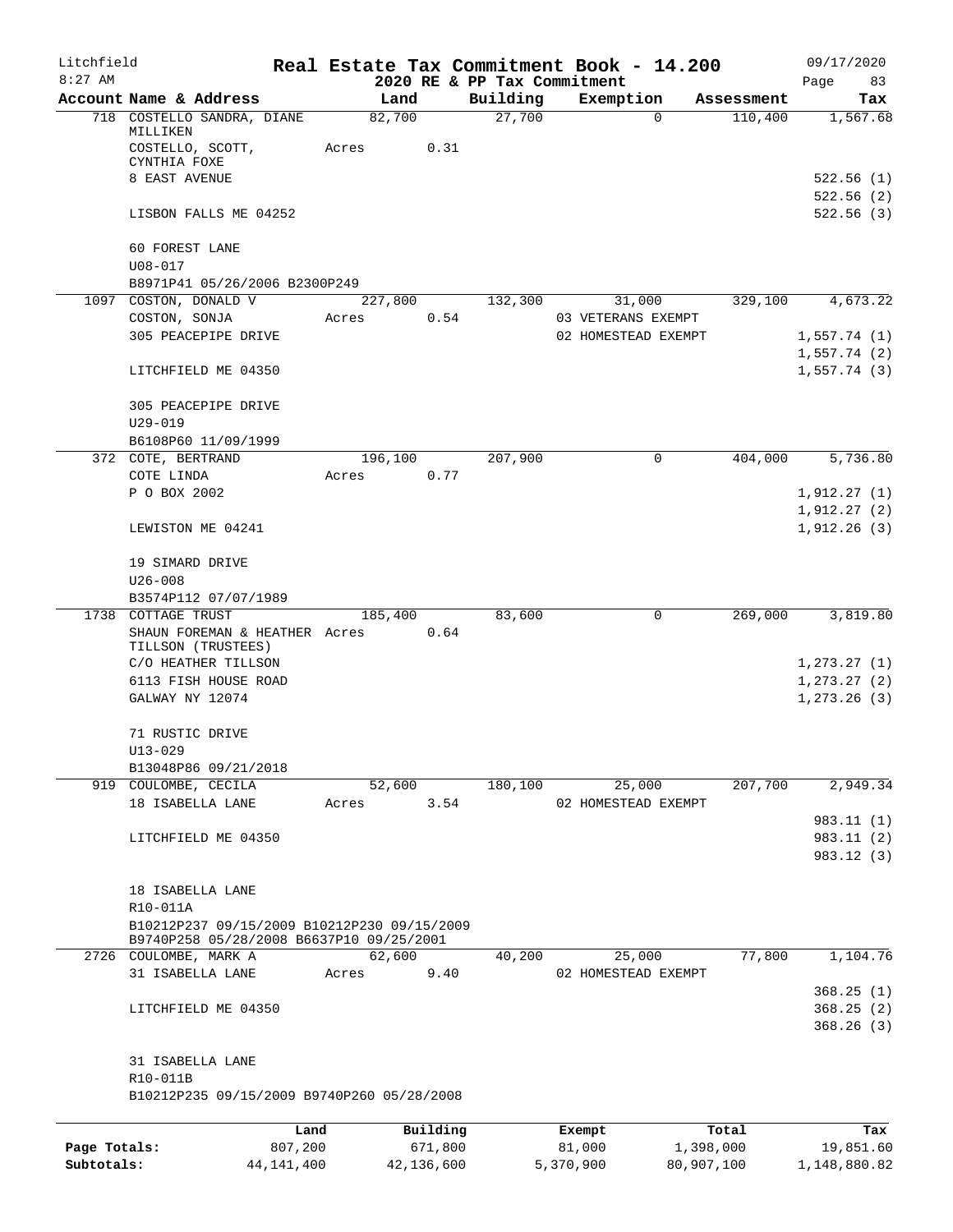| Litchfield |                                                                |             |                        |                             | Real Estate Tax Commitment Book - 14.200 |            | 09/17/2020  |
|------------|----------------------------------------------------------------|-------------|------------------------|-----------------------------|------------------------------------------|------------|-------------|
| $8:27$ AM  |                                                                |             |                        | 2020 RE & PP Tax Commitment |                                          |            | 84<br>Page  |
|            | Account Name & Address                                         | Land        |                        | Building                    | Exemption                                | Assessment | Tax         |
|            | 758 COUNTS CATHY L                                             | 51,800      |                        | 30,400                      | $\mathbf 0$                              | 82,200     | 1,167.24    |
|            | 6 CHARLES AVE                                                  | Acres       | 0.09                   |                             |                                          |            |             |
|            |                                                                |             |                        |                             |                                          |            | 389.08 (1)  |
|            | OLD ORCHARD BEACH ME<br>04064                                  |             |                        |                             |                                          |            | 389.08 (2)  |
|            |                                                                |             |                        |                             |                                          |            | 389.08(3)   |
|            |                                                                |             |                        |                             |                                          |            |             |
|            | 451 PEACEPIPE DRIVE                                            |             |                        |                             |                                          |            |             |
|            | $U28 - 054$                                                    |             |                        |                             |                                          |            |             |
|            | B9915P190 11/24/2008 B9915P188 11/24/2008 B6947P279            |             |                        |                             |                                          |            |             |
|            | 06/15/2002                                                     |             |                        |                             |                                          |            |             |
|            | 379 COUTURE, GILES N                                           | 205,700     |                        | 142,500                     | 0                                        | 348,200    | 4,944.44    |
|            | COUTURE, DEBORAH                                               | Acres       | 1.04                   |                             |                                          |            |             |
|            | 700 SPRING CAVERN AVE                                          |             |                        |                             |                                          |            | 1,648.15(1) |
|            |                                                                |             |                        |                             |                                          |            | 1,648.15(2) |
|            | ORANGE FL 32763                                                |             |                        |                             |                                          |            | 1,648.14(3) |
|            |                                                                |             |                        |                             |                                          |            |             |
|            | 124 CHESLEY DRIVE                                              |             |                        |                             |                                          |            |             |
|            | $U15 - 013$                                                    |             |                        |                             |                                          |            |             |
|            | B8323P123 09/18/2004 B3323P138 08/30/2004                      |             |                        |                             |                                          |            |             |
|            | 382 COUTURIER, MONIQUE                                         | 206,000     |                        | 185,100                     | $\Omega$                                 | 391,100    | 5,553.62    |
|            | PO BOX 407                                                     | Acres       | 1.12                   |                             |                                          |            |             |
|            |                                                                |             |                        |                             |                                          |            | 1,851.21(1) |
|            | LITCHFIELD ME 04243                                            |             |                        |                             |                                          |            | 1,851.21(2) |
|            |                                                                |             |                        |                             |                                          |            | 1,851.20(3) |
|            |                                                                |             |                        |                             |                                          |            |             |
|            | 3 PICKEREL DRIVE                                               |             |                        |                             |                                          |            |             |
|            | U13-007                                                        |             |                        |                             |                                          |            |             |
|            | B11372P224 04/25/2013 B5095P5 03/15/1996<br>655 COWAN, DAVID J | 49,200      |                        | 170,000                     | 25,000                                   | 194,200    | 2,757.64    |
|            | COWAN, JANICE P                                                | Acres       | 2.40                   |                             | 02 HOMESTEAD EXEMPT                      |            |             |
|            | PO BOX 294                                                     |             |                        |                             |                                          |            | 919.21(1)   |
|            |                                                                |             |                        |                             |                                          |            | 919.21(2)   |
|            | LITCHFIELD ME 04350                                            |             |                        |                             |                                          |            | 919.22(3)   |
|            |                                                                |             |                        |                             |                                          |            |             |
|            | 10 WOODLAND LANE                                               |             |                        |                             |                                          |            |             |
|            | R11-042B                                                       |             |                        |                             |                                          |            |             |
|            | B4761P159 09/01/2004                                           |             |                        |                             |                                          |            |             |
|            | 1913 COX, KIMBERLY E                                           | 45,200      |                        | 23,700                      | 0                                        | 68,900     | 978.38      |
|            | 226 HARDSCRABBLE ROAD                                          | Acres 1.07  |                        |                             |                                          |            |             |
|            |                                                                |             |                        |                             |                                          |            | 326.13(1)   |
|            | LITCHFIELD ME 04350                                            |             |                        |                             |                                          |            | 326.13(2)   |
|            |                                                                |             |                        |                             |                                          |            | 326.12(3)   |
|            |                                                                |             |                        |                             |                                          |            |             |
|            | 226 HARDSCRABBLE ROAD                                          |             |                        |                             |                                          |            |             |
|            | $R12 - 025 - 2$                                                |             |                        |                             |                                          |            |             |
|            | B11958P95 04/16/2015 B4838P171 09/17/2004                      |             |                        |                             |                                          |            |             |
|            | 2189 CRAFT DANIEL                                              | 64,100      |                        | 139,400                     | 25,000                                   | 178,500    | 2,534.70    |
|            | CRAFT VERONICA                                                 | Acres 11.50 |                        |                             | 02 HOMESTEAD EXEMPT                      |            |             |
|            | P O BOX 39                                                     |             |                        |                             |                                          |            | 844.90 (1)  |
|            |                                                                |             |                        |                             |                                          |            | 844.90 (2)  |
|            | LITCHFIELD ME 04350                                            |             |                        |                             |                                          |            | 844.90 (3)  |
|            |                                                                |             |                        |                             |                                          |            |             |
|            | 8 WABENAKI LANE<br>R12-017                                     |             |                        |                             |                                          |            |             |
|            | B13288P176 07/26/2019                                          |             |                        |                             |                                          |            |             |
|            |                                                                |             |                        |                             |                                          |            |             |
|            |                                                                |             |                        |                             |                                          |            |             |
|            |                                                                |             |                        |                             |                                          |            |             |
|            |                                                                |             | $D_{11}$ in $A$ in $A$ |                             |                                          | $T - 1$    | π.          |

|              | Land       | Building   | Exempt    | Total      | Tax          |
|--------------|------------|------------|-----------|------------|--------------|
| Page Totals: | 622,000    | 691,100    | 50,000    | 1,263,100  | 17,936.02    |
| Subtotals:   | 44,763,400 | 42,827,700 | 5,420,900 | 82,170,200 | 1,166,816.84 |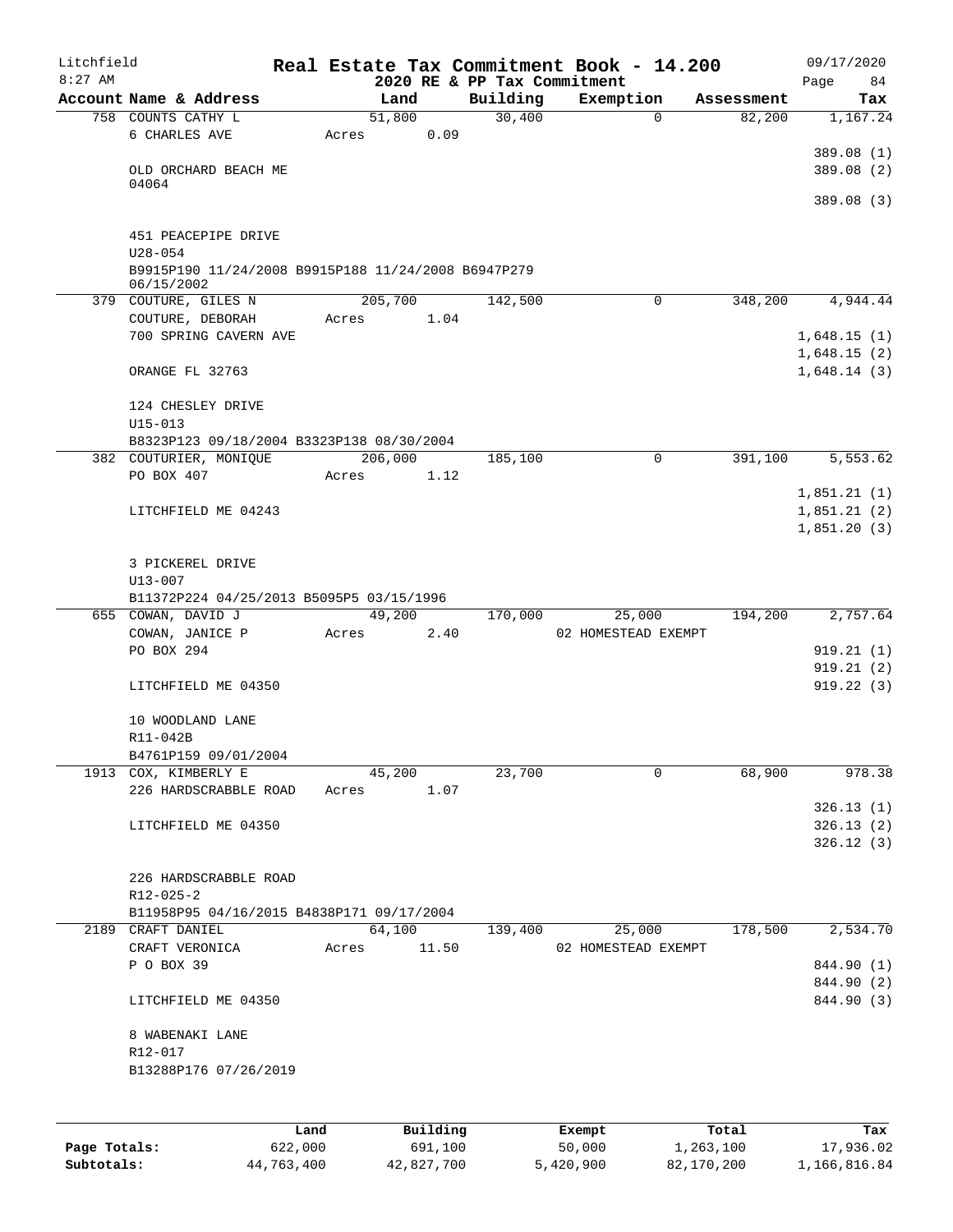| Litchfield |                                                      |       |        |             |                             | Real Estate Tax Commitment Book - 14.200 |            | 09/17/2020 |       |
|------------|------------------------------------------------------|-------|--------|-------------|-----------------------------|------------------------------------------|------------|------------|-------|
| $8:27$ AM  |                                                      |       |        |             | 2020 RE & PP Tax Commitment |                                          |            | Page       | 85    |
|            | Account Name & Address                               |       | Land   |             | Building                    | Exemption                                | Assessment |            | Tax   |
|            | 1010 CRAIG CHLOERIVA N                               |       | 56,000 |             | 128,300                     | 25,000                                   | 159,300    | 2,262.06   |       |
|            | CRAIG JEFFREY S                                      | Acres |        | 4.68        |                             | 02 HOMESTEAD EXEMPT                      |            |            |       |
|            | 54 LIBBY ROAD                                        |       |        |             |                             |                                          |            | 754.02(1)  |       |
|            | LITCHFIELD ME 04350                                  |       |        |             |                             |                                          |            | 754.02(2)  |       |
|            |                                                      |       |        |             |                             |                                          |            | 754.02(3)  |       |
|            | 54 LIBBY ROAD                                        |       |        |             |                             |                                          |            |            |       |
|            | R06-011                                              |       |        |             |                             |                                          |            |            |       |
|            | B9010P295 07/31/2006 B6608P327 08/31/2001            |       |        |             |                             |                                          |            |            |       |
|            | 975 CRAY LUCILLE M.                                  |       | 47,400 |             | 145,100                     | 25,000                                   | 167,500    | 2,378.50   |       |
|            | 1690 HALLOWELL ROAD.                                 | Acres |        | 1.80        |                             | 02 HOMESTEAD EXEMPT                      |            |            |       |
|            |                                                      |       |        |             |                             |                                          |            | 792.83(1)  |       |
|            | LITCHFIELD ME 04350                                  |       |        |             |                             |                                          |            | 792.83(2)  |       |
|            |                                                      |       |        |             |                             |                                          |            | 792.84 (3) |       |
|            |                                                      |       |        |             |                             |                                          |            |            |       |
|            | 1690 HALLOWELL ROAD                                  |       |        |             |                             |                                          |            |            |       |
|            | R12-008C                                             |       |        |             |                             |                                          |            |            |       |
|            | B9529P70 10/11/2007 B6914P339 05/17/2002             |       |        |             |                             |                                          |            |            |       |
|            | 2541 CREELMAN, ROBERT                                |       |        | 0           | 15,900                      | 15,900                                   | 0          |            | 0.00  |
|            | 10 PORTER PARK LANE                                  |       |        |             |                             | 02 HOMESTEAD EXEMPT                      |            |            |       |
|            |                                                      |       |        |             |                             |                                          |            |            |       |
|            | LITCHFIELD ME 04350                                  |       |        |             |                             |                                          |            |            |       |
|            |                                                      |       |        |             |                             |                                          |            |            |       |
|            |                                                      |       |        |             |                             |                                          |            |            |       |
|            | 10 PORTER PARK LANE                                  |       |        |             |                             |                                          |            |            |       |
|            | R01-010-ON-11<br>1950 CRESSEY, FREDERICK             |       |        | $\mathbf 0$ | 19,700                      | 19,700                                   | 0          |            | 0.00  |
|            | 7 MACWHINNIE LANE                                    |       |        |             |                             | 02 HOMESTEAD EXEMPT                      |            |            |       |
|            |                                                      |       |        |             |                             |                                          |            |            |       |
|            | LITCHFIELD ME 04350                                  |       |        |             |                             |                                          |            |            |       |
|            |                                                      |       |        |             |                             |                                          |            |            |       |
|            |                                                      |       |        |             |                             |                                          |            |            |       |
|            | 7 MACWHINNIE LANE                                    |       |        |             |                             |                                          |            |            |       |
|            | R02-052-ON-1                                         |       |        |             |                             |                                          |            |            |       |
|            | 175 CRIBBY, ADAM A                                   |       | 42,600 |             | 86,500                      | 0                                        | 129,100    | 1,833.22   |       |
|            | CRIBBY, SHEENA M                                     | Acres |        | 1.86        |                             |                                          |            |            |       |
|            | 21 RIDLEY LANE                                       |       |        |             |                             |                                          |            | 611.07(1)  |       |
|            |                                                      |       |        |             |                             |                                          |            | 611.07(2)  |       |
|            | LITCHFIELD ME 04350                                  |       |        |             |                             |                                          |            | 611.08(3)  |       |
|            |                                                      |       |        |             |                             |                                          |            |            |       |
|            | 21 RIDLEY LANE                                       |       |        |             |                             |                                          |            |            |       |
|            | R03-103A                                             |       |        |             |                             |                                          |            |            |       |
|            | B12980P111 07/30/2018 B10276P62 11/19/2009 B6159P216 |       |        |             |                             |                                          |            |            |       |
|            | 03/02/2000 B4135P71<br>929 CROCKER DAVID M           |       | 2,100  |             | $\Omega$                    | $\Omega$                                 | 2,100      |            | 29.82 |
|            | GILLIARD DESMOND                                     | Acres |        | 0.11        |                             |                                          |            |            |       |
|            | 13 HARDSCRABBLE ROAD                                 |       |        |             |                             |                                          |            | 9.94(1)    |       |
|            |                                                      |       |        |             |                             |                                          |            | 9.94(2)    |       |
|            | LITCHFIELD ME 04350                                  |       |        |             |                             |                                          |            | 9.94(3)    |       |
|            |                                                      |       |        |             |                             |                                          |            |            |       |
|            | 13 HARDSCRABBLE ROAD                                 |       |        |             |                             |                                          |            |            |       |
|            | $U20 - 001$                                          |       |        |             |                             |                                          |            |            |       |
|            | B6133P210                                            |       |        |             |                             |                                          |            |            |       |
|            |                                                      |       |        |             |                             |                                          |            |            |       |
|            |                                                      |       |        |             |                             |                                          |            |            |       |

|              | Land       | Building     | Exempt    | Total      | Tax            |
|--------------|------------|--------------|-----------|------------|----------------|
| Page Totals: | 148,100    | 395,500      | 85,600    | 458,000    | 6,503.60       |
| Subtotals:   | 44,911,500 | 43, 223, 200 | 5,506,500 | 82,628,200 | 1, 173, 320.44 |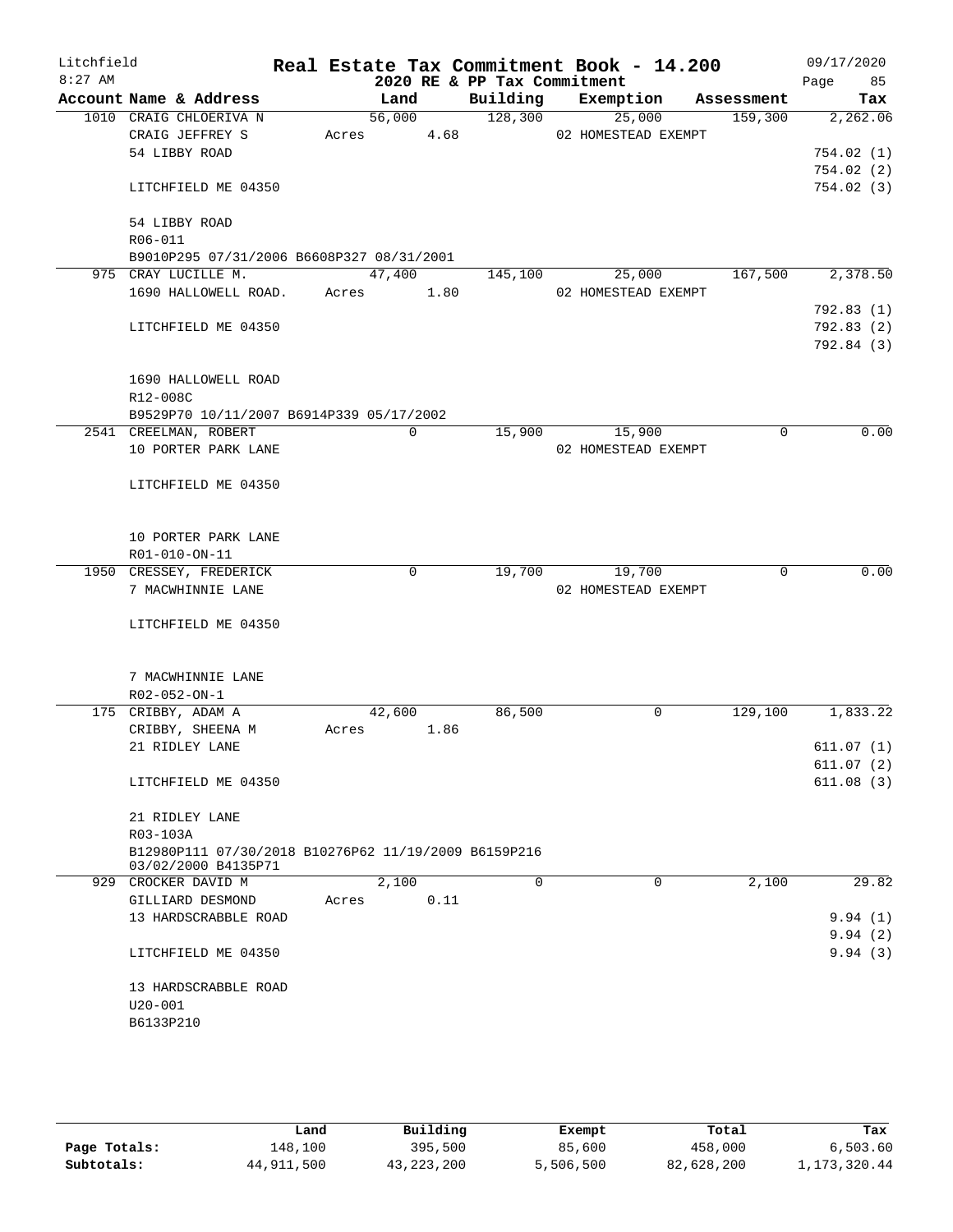| Litchfield |                                                                   |       |            |                             | Real Estate Tax Commitment Book - 14.200 |            | 09/17/2020              |
|------------|-------------------------------------------------------------------|-------|------------|-----------------------------|------------------------------------------|------------|-------------------------|
| $8:27$ AM  |                                                                   |       |            | 2020 RE & PP Tax Commitment |                                          |            | Page<br>86              |
|            | Account Name & Address                                            |       | Land       | Building                    | Exemption                                | Assessment | Tax                     |
|            | 2710 CROCKER, RYAN H.                                             |       | 69,400     | 119,700                     | $\Omega$                                 | 189,100    | 2,685.22                |
|            | 21 VICTORIA DRIVE                                                 | Acres | 23.73      |                             |                                          |            |                         |
|            |                                                                   |       |            |                             |                                          |            | 895.07 (1)              |
|            | LITCHFIELD ME 04350                                               |       |            |                             |                                          |            | 895.07 (2)              |
|            |                                                                   |       |            |                             |                                          |            | 895.08 (3)              |
|            |                                                                   |       |            |                             |                                          |            |                         |
|            | 21 VICTORIA DRIVE                                                 |       |            |                             |                                          |            |                         |
|            | R12-022                                                           |       |            |                             |                                          |            |                         |
|            | B13455P165 01/17/2020                                             |       |            |                             |                                          |            |                         |
|            | 2241 CROCKER, WILLIAM W                                           |       | 136,400    | 271,900                     | 31,000                                   | 377,300    | 5,357.66                |
|            | CROCKER DOLLIE L.                                                 | Acres | 2.00       |                             | 03 VETERANS EXEMPT                       |            |                         |
|            | STEVEN & DORANE                                                   |       |            |                             | 02 HOMESTEAD EXEMPT                      |            | 1,785.89(1)             |
|            | PUTERBAUGH<br>1079 PLAINS ROAD                                    |       |            |                             |                                          |            | 1,785.89(2)             |
|            | LITCHFIELD ME 04350                                               |       |            |                             |                                          |            | 1,785.88(3)             |
|            |                                                                   |       |            |                             |                                          |            |                         |
|            | 1079 PLAINS ROAD                                                  |       |            |                             |                                          |            |                         |
|            |                                                                   |       |            |                             |                                          |            |                         |
|            | U07-001A                                                          |       |            |                             |                                          |            |                         |
|            | B12892P29 04/26/2018 B6511P250 06/13/2001                         |       |            |                             |                                          |            |                         |
| 928        | CROOKER DAVID M                                                   |       | 37,000     | 86,300                      | 0                                        | 123,300    | 1,750.86                |
|            | GILLIARD DESMOND                                                  | Acres | 0.46       |                             |                                          |            |                         |
|            | 13 HARDSCRABBLE ROAD                                              |       |            |                             |                                          |            | 583.62(1)               |
|            |                                                                   |       |            |                             |                                          |            | 583.62(2)               |
|            | LITCHFIELD ME 04350                                               |       |            |                             |                                          |            | 583.62(3)               |
|            |                                                                   |       |            |                             |                                          |            |                         |
|            | 13 HARDSCRABBLE ROAD                                              |       |            |                             |                                          |            |                         |
|            | $U20 - 009$                                                       |       |            |                             |                                          |            |                         |
|            | B9017P272 08/04/2006 B8890P321 05/02/2006 B6133P210<br>05/24/2004 |       |            |                             |                                          |            |                         |
|            | 2134 CROSBY, LORRIE                                               |       | 45,300     | 29,900                      | 25,000                                   | 50,200     | 712.84                  |
|            | 75 WHIPPOORWILL ROAD                                              | Acres | 1.10       |                             | 02 HOMESTEAD EXEMPT                      |            |                         |
|            |                                                                   |       |            |                             |                                          |            | 237.61(1)               |
|            | LITCHFIELD ME 04350                                               |       |            |                             |                                          |            | 237.61(2)               |
|            |                                                                   |       |            |                             |                                          |            | 237.62(3)               |
|            |                                                                   |       |            |                             |                                          |            |                         |
|            | 75 WHIPPOORWILL ROAD                                              |       |            |                             |                                          |            |                         |
|            | $U21 - 021$                                                       |       |            |                             |                                          |            |                         |
|            | B6046P177 08/31/1999                                              |       |            |                             |                                          |            |                         |
|            | 1314 CROSS SUSAN E                                                |       | 51,600     | 165,900                     | 25,000                                   | 192,500    | 2,733.50                |
|            | RUSSELL KENNETH S                                                 |       | Acres 3.20 |                             | 02 HOMESTEAD EXEMPT                      |            |                         |
|            | 52 HARDSCRABBLE ROAD                                              |       |            |                             |                                          |            | 911.17(1)               |
|            |                                                                   |       |            |                             |                                          |            |                         |
|            | LITCHFIELD ME 04350                                               |       |            |                             |                                          |            | 911.17 (2)<br>911.16(3) |
|            |                                                                   |       |            |                             |                                          |            |                         |
|            |                                                                   |       |            |                             |                                          |            |                         |
|            | 52 HARDSCRABBLE ROAD                                              |       |            |                             |                                          |            |                         |
|            | U21-036                                                           |       |            |                             |                                          |            |                         |
|            | B9848P118 09/02/2008 B7827P78 12/04/2003                          |       |            |                             |                                          |            |                         |
|            | 1668 CROWELL, MARK W                                              |       | 49,200     | 137,200                     | $\mathsf{O}$                             | 186,400    | 2,646.88                |
|            | CROWELL, BETSY EM                                                 |       | Acres 2.40 |                             |                                          |            |                         |
|            | 15 JOHN TARR ROAD                                                 |       |            |                             |                                          |            | 882.29 (1)              |
|            |                                                                   |       |            |                             |                                          |            | 882.29 (2)              |
|            | LITCHFIELD ME 04350                                               |       |            |                             |                                          |            | 882.30 (3)              |
|            |                                                                   |       |            |                             |                                          |            |                         |
|            | 15 JOHN TARR ROAD                                                 |       |            |                             |                                          |            |                         |
|            | R01-030                                                           |       |            |                             |                                          |            |                         |
|            | B5722P22 08/26/1998                                               |       |            |                             |                                          |            |                         |
|            |                                                                   |       |            |                             |                                          |            |                         |
|            |                                                                   |       |            |                             |                                          |            |                         |
|            |                                                                   | Land  | Building   |                             | Exempt                                   | Total      | Tax                     |
|            |                                                                   |       |            |                             |                                          |            |                         |

**Page Totals:** 388,900 810,900 81,000 1,118,800 15,886.96 **Subtotals:** 45,300,400 44,034,100 5,587,500 83,747,000 1,189,207.40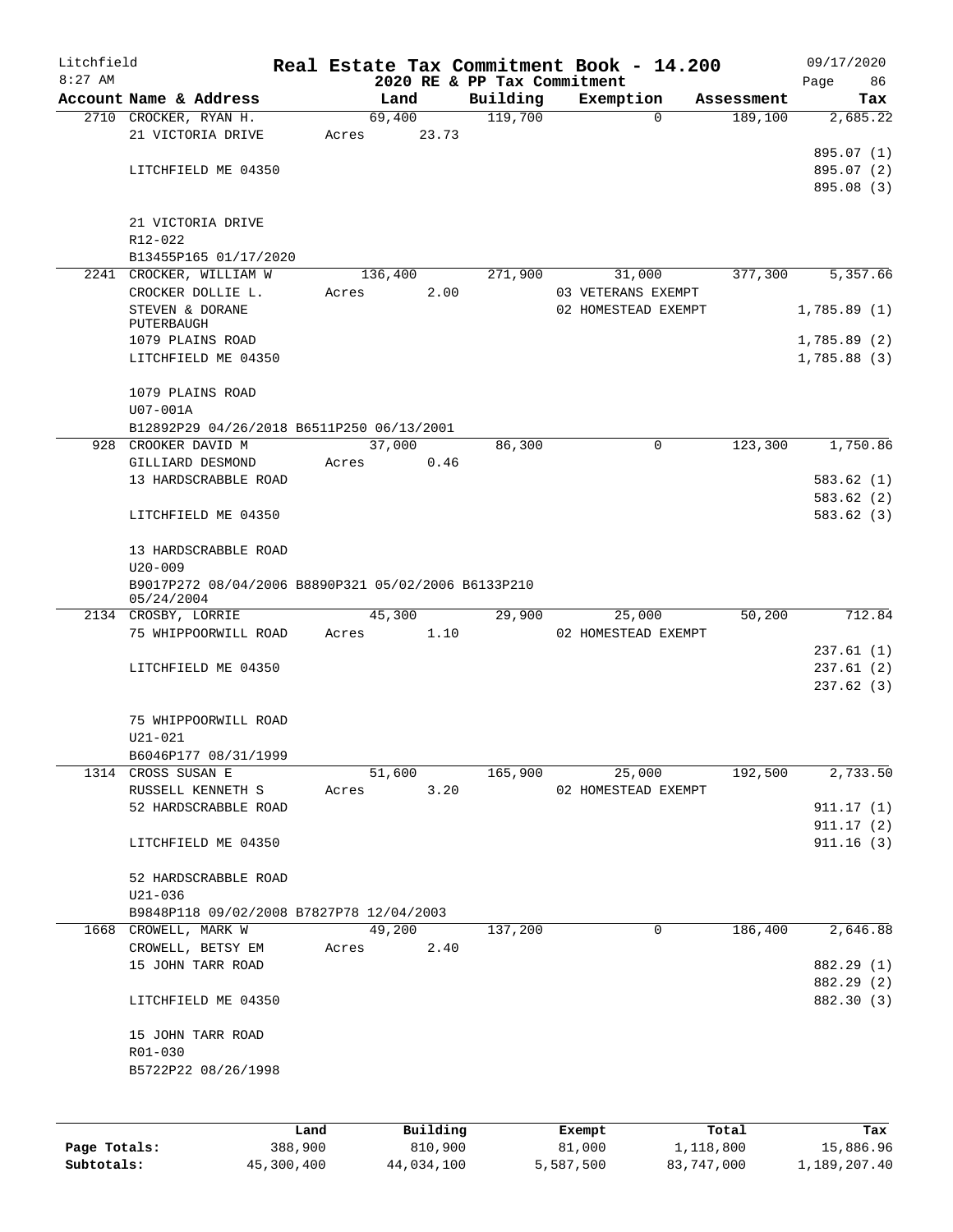| Litchfield<br>$8:27$ AM |                                                                                          |       |         |          | 2020 RE & PP Tax Commitment | Real Estate Tax Commitment Book - 14.200 |             |            | 09/17/2020<br>87<br>Page   |
|-------------------------|------------------------------------------------------------------------------------------|-------|---------|----------|-----------------------------|------------------------------------------|-------------|------------|----------------------------|
|                         | Account Name & Address                                                                   |       | Land    |          | Building                    | Exemption                                |             | Assessment | Tax                        |
|                         | 2446 CROWLEY SEAN LEWIS<br>BREWER CANDICE MAE                                            | Acres | 45,300  | 1.11     | 138,700                     | 25,000<br>02 HOMESTEAD EXEMPT            |             | 159,000    | 2,257.80                   |
|                         | P.O. BOX 22                                                                              |       |         |          |                             |                                          |             |            | 752.60(1)                  |
|                         |                                                                                          |       |         |          |                             |                                          |             |            | 752.60(2)                  |
|                         | LITCHFIELD ME 04350                                                                      |       |         |          |                             |                                          |             |            | 752.60(3)                  |
|                         | 15 MARISSA LANE<br>$R11 - 023 - 3$                                                       |       |         |          |                             |                                          |             |            |                            |
|                         | B9929P306 12/15/2008 B9811P205 08/04/2008 B8342P95                                       |       |         |          |                             |                                          |             |            |                            |
|                         | 03/18/2005<br>470 CROWLEY, MICHAEL S                                                     |       | 47,100  |          | 73,200                      |                                          | $\mathbf 0$ | 120,300    | 1,708.26                   |
|                         | 315 RICHMOND ROAD                                                                        | Acres |         | 1.70     |                             |                                          |             |            |                            |
|                         |                                                                                          |       |         |          |                             |                                          |             |            | 569.42(1)                  |
|                         | LITCHFIELD ME 04350                                                                      |       |         |          |                             |                                          |             |            | 569.42(2)                  |
|                         |                                                                                          |       |         |          |                             |                                          |             |            | 569.42(3)                  |
|                         |                                                                                          |       |         |          |                             |                                          |             |            |                            |
|                         | 315 RICHMOND ROAD<br>R03-019                                                             |       |         |          |                             |                                          |             |            |                            |
|                         | B10649P299 01/21/2011 B10250P188 10/22/2009                                              |       |         |          |                             |                                          |             |            |                            |
|                         | B1588P547 07/06/1972                                                                     |       |         |          |                             |                                          |             |            |                            |
|                         | 2076 CROWLEY, THOMAS                                                                     |       | 0       |          | 6,500                       |                                          | 6,500       | $\Omega$   | 0.00                       |
|                         | P.O. BOX 27                                                                              |       |         |          |                             | 02 HOMESTEAD EXEMPT                      |             |            |                            |
|                         | LITCHFIELD ME 04350                                                                      |       |         |          |                             |                                          |             |            |                            |
|                         |                                                                                          |       |         |          |                             |                                          |             |            |                            |
|                         | 10 CLINTON LANE                                                                          |       |         |          |                             |                                          |             |            |                            |
|                         | R02-103-ON-10                                                                            |       |         |          |                             |                                          |             |            |                            |
|                         | 105 CRYSTAL POINT, LLC                                                                   |       | 126,000 |          | 77,500                      |                                          | 0           | 203,500    | 2,889.70                   |
|                         | 92 EUCLID AVE                                                                            | Acres |         | 0.74     |                             |                                          |             |            |                            |
|                         |                                                                                          |       |         |          |                             |                                          |             |            | 963.23(1)                  |
|                         | PORTLAND ME 04103                                                                        |       |         |          |                             |                                          |             |            | 963.23(2)<br>963.24(3)     |
|                         |                                                                                          |       |         |          |                             |                                          |             |            |                            |
|                         | 61 CRYSTAL LANE                                                                          |       |         |          |                             |                                          |             |            |                            |
|                         | $U04 - 003$                                                                              |       |         |          |                             |                                          |             |            |                            |
|                         | B12067P320 08/07/2015 B4132P320                                                          |       |         |          |                             |                                          |             |            |                            |
|                         | 246 CULLEN M. LYNN                                                                       |       | 186,800 |          | 126,900                     |                                          | U           | 313,700    | 4,454.54                   |
|                         | CULLEN DAVID M                                                                           | Acres |         | 1.10     |                             |                                          |             |            |                            |
|                         | 20 SECOND AVE #505                                                                       |       |         |          |                             |                                          |             |            | 1,484.85(1)                |
|                         | BURLINGTON MA 01803                                                                      |       |         |          |                             |                                          |             |            | 1,484.85(2)<br>1,484.84(3) |
|                         |                                                                                          |       |         |          |                             |                                          |             |            |                            |
|                         | 99 GRANT ROAD                                                                            |       |         |          |                             |                                          |             |            |                            |
|                         | U11-010<br>B9509P299 09/25/2007 B5654P130 06/25/1998                                     |       |         |          |                             |                                          |             |            |                            |
|                         | 496 CULLEN, RICHARD A                                                                    |       | 70,000  |          | 177,900                     |                                          | $\mathbf 0$ | 247,900    | 3,520.18                   |
|                         | CULLEN, LAREN R                                                                          | Acres |         | 1.00     |                             |                                          |             |            |                            |
|                         | 80 GRANT RAOD                                                                            |       |         |          |                             |                                          |             |            | 1, 173.39(1)               |
|                         |                                                                                          |       |         |          |                             |                                          |             |            | 1, 173.39(2)               |
|                         | LITCHFIELD ME 04350                                                                      |       |         |          |                             |                                          |             |            | 1, 173.40(3)               |
|                         | 80 GRANT ROAD                                                                            |       |         |          |                             |                                          |             |            |                            |
|                         | $U11 - 003$                                                                              |       |         |          |                             |                                          |             |            |                            |
|                         | B10456P162 06/28/2010 B10444P203 06/15/2010<br>B6323P328 10/13/2000 B1638P166 05/18/1973 |       |         |          |                             |                                          |             |            |                            |
|                         |                                                                                          |       |         |          |                             |                                          |             |            |                            |
|                         |                                                                                          | Land  |         | Building |                             | Exempt                                   |             | Total      | Tax                        |

|              | Land       | Building   | Exempt    | Total      | Tax          |
|--------------|------------|------------|-----------|------------|--------------|
| Page Totals: | 475,200    | 600,700    | 31,500    | 1,044,400  | 14,830.48    |
| Subtotals:   | 45,775,600 | 44,634,800 | 5,619,000 | 84,791,400 | 1,204,037.88 |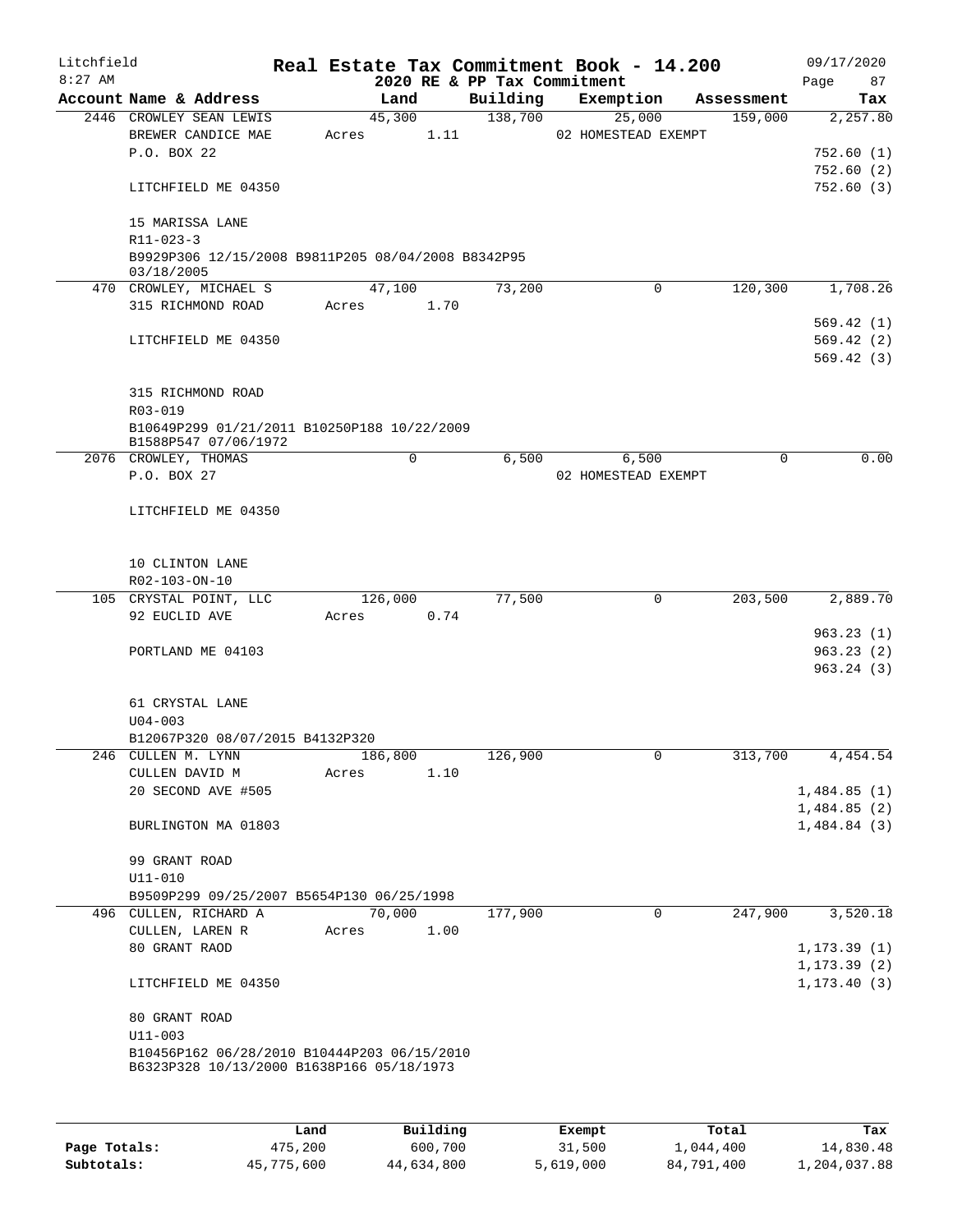| Litchfield   |                                                     |            |       |         |            |                             | Real Estate Tax Commitment Book - 14.200 |            | 09/17/2020                 |
|--------------|-----------------------------------------------------|------------|-------|---------|------------|-----------------------------|------------------------------------------|------------|----------------------------|
| $8:27$ AM    |                                                     |            |       |         |            | 2020 RE & PP Tax Commitment |                                          |            | 88<br>Page                 |
|              | Account Name & Address                              |            |       | Land    |            | Building                    | Exemption                                | Assessment | Tax                        |
|              | 395 CUMMINGS, DAVID                                 |            |       | 73,400  |            | 111,500                     | $\Omega$                                 | 184,900    | 2,625.58                   |
|              | CUMMINGS ROBIN                                      |            | Acres |         | 33.00      |                             |                                          |            |                            |
|              | 1838 HALLOWELL RD                                   |            |       |         |            |                             |                                          |            | 875.19(1)                  |
|              |                                                     |            |       |         |            |                             |                                          |            | 875.19(2)                  |
|              | LITCHFIELD ME 04350                                 |            |       |         |            |                             |                                          |            | 875.20(3)                  |
|              | 1838 HALLOWELL ROAD                                 |            |       |         |            |                             |                                          |            |                            |
|              | R12-013                                             |            |       |         |            |                             |                                          |            |                            |
|              | B2734P285                                           |            |       |         |            |                             |                                          |            |                            |
|              |                                                     |            |       |         |            | 0                           | 0                                        | 6,000      | 85.20                      |
|              | 396 CUMMINGS, DAVID<br>1838 HALLOWELL RD            |            | Acres | 6,000   | 15.00      |                             |                                          |            |                            |
|              |                                                     |            |       |         |            |                             |                                          |            | 28.40(1)                   |
|              | LITCHFIELD ME 04350                                 |            |       |         |            |                             |                                          |            | 28.40(2)                   |
|              |                                                     |            |       |         |            |                             |                                          |            | 28.40(3)                   |
|              |                                                     |            |       |         |            |                             |                                          |            |                            |
|              | 1838 HALLOWELL ROAD                                 |            |       |         |            |                             |                                          |            |                            |
|              | R12-018                                             |            |       |         |            |                             |                                          |            |                            |
|              | B2734P285                                           |            |       |         |            |                             |                                          |            |                            |
|              | 2892 CUMMINGS, DAVID                                |            |       | 28,000  |            | 4,500                       | 0                                        | 32,500     | 461.50                     |
|              | 15 CUMMINGS DRIVE                                   |            | Acres |         | 2.00       |                             |                                          |            |                            |
|              |                                                     |            |       |         |            |                             |                                          |            | 153.83(1)                  |
|              | LITCHFIELD ME 04350                                 |            |       |         |            |                             |                                          |            | 153.83(2)                  |
|              |                                                     |            |       |         |            |                             |                                          |            | 153.84(3)                  |
|              |                                                     |            |       |         |            |                             |                                          |            |                            |
|              | CHESLEY DRIVE                                       |            |       |         |            |                             |                                          |            |                            |
|              | U15-016-001                                         |            |       |         |            |                             |                                          |            |                            |
|              | B12286P210 05/09/2016                               |            |       |         |            |                             |                                          |            |                            |
|              | 1965 CUMMINGS, JR., DAVID E                         |            |       | 45,000  |            | 195,100                     | 25,000                                   | 215,100    | 3,054.42                   |
|              | CUMMINGS, SHARON M                                  |            | Acres |         | 1.00       |                             | 02 HOMESTEAD EXEMPT                      |            |                            |
|              | 15 CUMMINGS LANE                                    |            |       |         |            |                             |                                          |            |                            |
|              |                                                     |            |       |         |            |                             |                                          |            | 1,018.14(1)<br>1,018.14(2) |
|              | LITCHFIELD ME 04350                                 |            |       |         |            |                             |                                          |            | 1,018.14(3)                |
|              |                                                     |            |       |         |            |                             |                                          |            |                            |
|              | 15 CUMMINGS DRIVE                                   |            |       |         |            |                             |                                          |            |                            |
|              | R12-013C                                            |            |       |         |            |                             |                                          |            |                            |
|              | B12394P70 08/24/2016 B11498P244 08/29/2013 B5087P79 |            |       |         |            |                             |                                          |            |                            |
|              | 05/15/1996                                          |            |       |         |            |                             |                                          |            |                            |
|              | 397 CUMMINGS, ROBIN                                 |            |       | 209,500 |            | 173,500                     | 0                                        | 383,000    | 5,438.60                   |
|              | CUMMINGS SR., DAVID E                               |            | Acres |         | 2.29       |                             |                                          |            |                            |
|              | 1838 HALLOWELL ROAD                                 |            |       |         |            |                             |                                          |            | 1,812.87(1)                |
|              |                                                     |            |       |         |            |                             |                                          |            | 1,812.87(2)                |
|              | LITCHFIELD ME 04350                                 |            |       |         |            |                             |                                          |            | 1,812.86(3)                |
|              |                                                     |            |       |         |            |                             |                                          |            |                            |
|              | 116 CHESLEY DRIVE                                   |            |       |         |            |                             |                                          |            |                            |
|              | $U15 - 012$                                         |            |       |         |            |                             |                                          |            |                            |
|              | B11498P242 08/29/2013 B11498P242 B3363P275          |            |       |         |            |                             |                                          |            |                            |
|              | 07/06/1988                                          |            |       |         |            |                             |                                          |            |                            |
|              | 2935 CUMMINGS, ROBIN A                              |            |       | 56,300  |            | 10,900                      | $\mathbf 0$                              | 67,200     | 954.24                     |
|              | WOOD, TERRY L                                       |            | Acres |         | 51.00      |                             |                                          |            |                            |
|              | GRANT CHESLEY                                       |            |       |         |            |                             |                                          |            | 318.08(1)                  |
|              | 116 CHESLELY DRIVE                                  |            |       |         |            |                             |                                          |            | 318.08(2)                  |
|              | LITCHFIELD ME 04350                                 |            |       |         |            |                             |                                          |            | 318.08(3)                  |
|              |                                                     |            |       |         |            |                             |                                          |            |                            |
|              | HALLOWELL ROAD                                      |            |       |         |            |                             |                                          |            |                            |
|              | R12-001D                                            |            |       |         |            |                             |                                          |            |                            |
|              | B13414P272 09/14/2019                               |            |       |         |            |                             |                                          |            |                            |
|              |                                                     |            |       |         |            |                             |                                          |            |                            |
|              |                                                     |            |       |         |            |                             |                                          |            |                            |
|              |                                                     | Land       |       |         | Building   |                             | Exempt                                   | Total      | Tax                        |
| Page Totals: |                                                     | 418,200    |       |         | 495,500    |                             | 25,000                                   | 888,700    | 12,619.54                  |
| Subtotals:   |                                                     | 46,193,800 |       |         | 45,130,300 |                             | 5,644,000                                | 85,680,100 | 1, 216, 657.42             |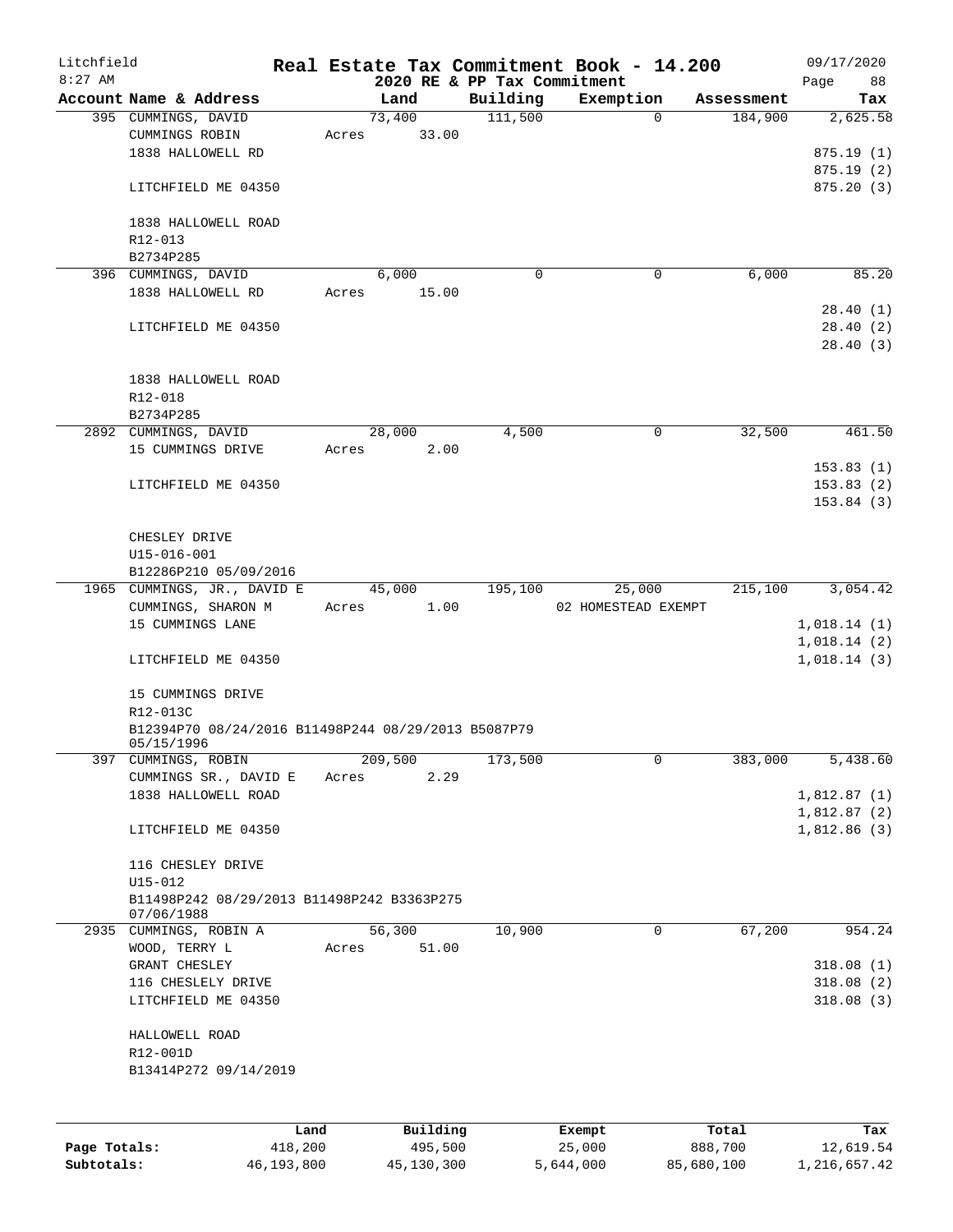| Litchfield |                                                                      |       |                |      |                             | Real Estate Tax Commitment Book - 14.200 |                       | 09/17/2020      |
|------------|----------------------------------------------------------------------|-------|----------------|------|-----------------------------|------------------------------------------|-----------------------|-----------------|
| $8:27$ AM  |                                                                      |       |                |      | 2020 RE & PP Tax Commitment |                                          |                       | 89<br>Page      |
|            | Account Name & Address<br>1528 CUNAN, KRISTIN E                      |       | Land<br>48,600 |      | Building<br>174,900         | Exemption<br>$\Omega$                    | Assessment<br>223,500 | Tax<br>3,173.70 |
|            | CHOUINARD, MICHAEL M                                                 | Acres |                | 2.20 |                             |                                          |                       |                 |
|            | 1795 HALLOWELL ROAD                                                  |       |                |      |                             |                                          |                       | 1,057.90(1)     |
|            |                                                                      |       |                |      |                             |                                          |                       | 1,057.90(2)     |
|            | LITCHFIELD ME 04350                                                  |       |                |      |                             |                                          |                       | 1,057.90(3)     |
|            | 1795 HALLOWELL ROAD                                                  |       |                |      |                             |                                          |                       |                 |
|            | R12-003                                                              |       |                |      |                             |                                          |                       |                 |
|            | B10021P77 03/24/2009 B8652P234 10/13/2005 B2874P310                  |       |                |      |                             |                                          |                       |                 |
|            | 2172 CUNNINGHAM, MICHAEL W                                           |       | 48,600         |      | 70,000                      | 25,000                                   | 93,600                | 1,329.12        |
|            | P. O. BOX 285                                                        | Acres |                | 3.85 |                             | 02 HOMESTEAD EXEMPT                      |                       |                 |
|            |                                                                      |       |                |      |                             |                                          |                       | 443.04 (1)      |
|            | LITCHFIELD ME 04350                                                  |       |                |      |                             |                                          |                       | 443.04 (2)      |
|            |                                                                      |       |                |      |                             |                                          |                       | 443.04 (3)      |
|            | <b>48 RIDLEY LANE</b>                                                |       |                |      |                             |                                          |                       |                 |
|            | R03-104B                                                             |       |                |      |                             |                                          |                       |                 |
|            | B6389P115                                                            |       |                |      |                             |                                          |                       |                 |
|            | 859 CURIT, STEVEN L<br>2582 HALLOWELL RD                             | Acres | 45,600         | 1.20 | 50,200                      | 25,000<br>02 HOMESTEAD EXEMPT            | 70,800                | 1,005.36        |
|            |                                                                      |       |                |      |                             |                                          |                       | 335.12(1)       |
|            | LITCHFIELD ME 04350                                                  |       |                |      |                             |                                          |                       | 335.12(2)       |
|            |                                                                      |       |                |      |                             |                                          |                       | 335.12(3)       |
|            | 2582 HALLOWELL ROAD                                                  |       |                |      |                             |                                          |                       |                 |
|            | R06-074                                                              |       |                |      |                             |                                          |                       |                 |
|            | B4935P14                                                             |       |                |      |                             |                                          |                       |                 |
|            | 399 CURTIN VENISE (TRUSTEE)                                          |       | 220,100        |      | 117,600                     | 0                                        | 337,700               | 4,795.34        |
|            | VENISE B. CURTIN TRUST                                               | Acres |                | 2.76 |                             |                                          |                       |                 |
|            | 36 JUDSON STREET                                                     |       |                |      |                             |                                          |                       | 1,598.45(1)     |
|            |                                                                      |       |                |      |                             |                                          |                       | 1,598.45(2)     |
|            | HAVERILL MA 01830                                                    |       |                |      |                             |                                          |                       | 1,598.44(3)     |
|            | 19 KERI LANE                                                         |       |                |      |                             |                                          |                       |                 |
|            | $U11 - 025$                                                          |       |                |      |                             |                                          |                       |                 |
|            | B12205P109 12/31/2015 B3598P334 08/01/1989<br>2204 CURTIS, BETHANY J |       |                |      |                             |                                          |                       |                 |
|            |                                                                      |       | 45,000         |      | 57,200                      | 0                                        | 102,200               | 1,451.24        |
|            | 11 PERRY DRIVE                                                       | Acres |                | 1.00 |                             |                                          |                       | 483.75 (1)      |
|            | LITCHFIELD ME 04350                                                  |       |                |      |                             |                                          |                       | 483.75 (2)      |
|            |                                                                      |       |                |      |                             |                                          |                       | 483.74 (3)      |
|            |                                                                      |       |                |      |                             |                                          |                       |                 |
|            | 11 PERRY DRIVE                                                       |       |                |      |                             |                                          |                       |                 |
|            | R14-011E                                                             |       |                |      |                             |                                          |                       |                 |
|            | B13338P61 09/17/2019                                                 |       |                |      |                             |                                          |                       |                 |
|            | 1195 CURTIS, MICHAEL E                                               |       | 71,500         |      | 122,000                     | 0                                        | 193,500               | 2,747.70        |
|            | 1176 PLAINS ROAD                                                     | Acres |                | 5.78 |                             |                                          |                       |                 |
|            |                                                                      |       |                |      |                             |                                          |                       | 915.90(1)       |
|            | LITCHFIELD ME 04350                                                  |       |                |      |                             |                                          |                       | 915.90(2)       |
|            |                                                                      |       |                |      |                             |                                          |                       | 915.90(3)       |
|            | 1176 PLAINS ROAD                                                     |       |                |      |                             |                                          |                       |                 |
|            | R09-036                                                              |       |                |      |                             |                                          |                       |                 |
|            | B13501P129 03/11/2020                                                |       |                |      |                             |                                          |                       |                 |
|            |                                                                      |       |                |      |                             |                                          |                       |                 |

|              | Land       | Building   | Exempt    | Total      | Tax          |
|--------------|------------|------------|-----------|------------|--------------|
| Page Totals: | 479,400    | 591,900    | 50,000    | l,021,300  | 14,502.46    |
| Subtotals:   | 46,673,200 | 45,722,200 | 5,694,000 | 86,701,400 | 1,231,159.88 |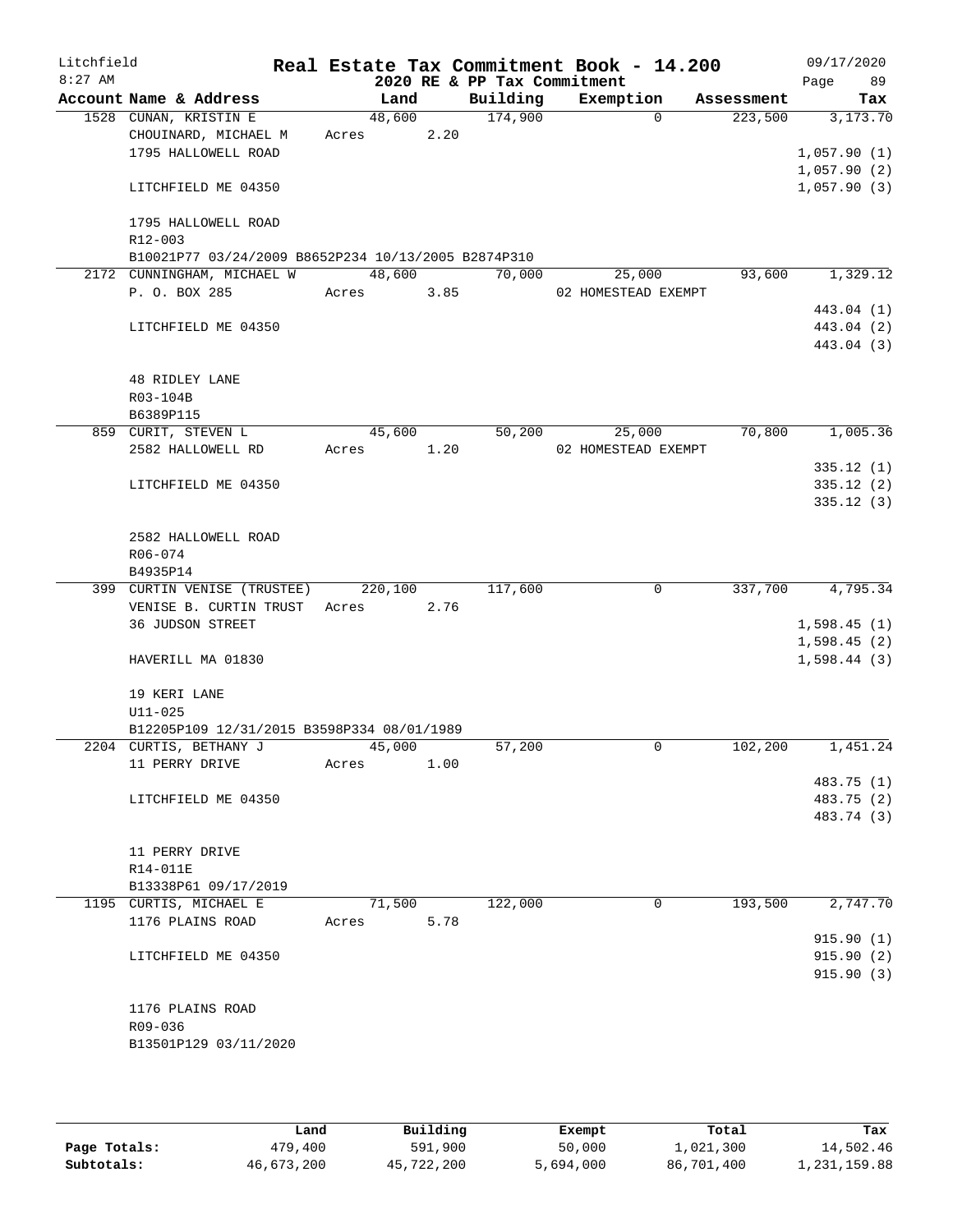| Litchfield   |                                                                  |                 |       |         |                     |                             |                  | Real Estate Tax Commitment Book - 14.200 |                    | 09/17/2020       |
|--------------|------------------------------------------------------------------|-----------------|-------|---------|---------------------|-----------------------------|------------------|------------------------------------------|--------------------|------------------|
| $8:27$ AM    |                                                                  |                 |       |         |                     | 2020 RE & PP Tax Commitment |                  |                                          |                    | Page<br>90       |
|              | Account Name & Address                                           |                 |       | Land    |                     | Building                    |                  | Exemption                                | Assessment         | Tax              |
|              | 618 CUSTER DEVIN<br>CUSTER A STEPHEN aka<br>ANTHONY S            |                 | Acres | 45,600  | 1.20                | 169,600                     |                  | $\Omega$                                 | 215,200            | 3,055.84         |
|              | 37 NOTTINGHAM LANE                                               |                 |       |         |                     |                             |                  |                                          |                    | 1,018.61(1)      |
|              |                                                                  |                 |       |         |                     |                             |                  |                                          |                    | 1,018.61(2)      |
|              | LITCHFIELD ME 04350                                              |                 |       |         |                     |                             |                  |                                          |                    | 1,018.62(3)      |
|              | 37 NOTTINGHAM LANE                                               |                 |       |         |                     |                             |                  |                                          |                    |                  |
|              | R11-035-11                                                       |                 |       |         |                     |                             |                  |                                          |                    |                  |
|              | B9163P125 11/22/2006 B8380P22 04/12/2005 B7902P173<br>04/13/2004 |                 |       |         |                     |                             |                  |                                          |                    |                  |
|              | 937 CUTLIFFE, RICHARD                                            |                 |       | 131,800 |                     | 77,600                      |                  | 31,000                                   | 178,400            | 2,533.28         |
|              | CUTLIFFE, CHERYL                                                 |                 | Acres |         | 0.40                |                             |                  | 02 HOMESTEAD EXEMPT                      |                    |                  |
|              | <b>30 EASY STREET</b>                                            |                 |       |         |                     |                             |                  | 03 VETERANS EXEMPT                       |                    | 844.43 (1)       |
|              |                                                                  |                 |       |         |                     |                             |                  |                                          |                    | 844.43 (2)       |
|              | LITCHFIELD ME 04350                                              |                 |       |         |                     |                             |                  |                                          |                    | 844.42 (3)       |
|              | 30 EASY STREET                                                   |                 |       |         |                     |                             |                  |                                          |                    |                  |
|              | $U10 - 009$                                                      |                 |       |         |                     |                             |                  |                                          |                    |                  |
|              | B5234P198 10/04/1996                                             |                 |       |         |                     |                             |                  |                                          |                    |                  |
|              | 2290 CUTLIFFE, RICHARD                                           |                 |       | 50,000  |                     | 124,400                     |                  | 25,000                                   | 149,400            | 2,121.48         |
|              | CUTLIFFE, MARIANNE                                               |                 | Acres |         | 1.00                |                             |                  | 02 HOMESTEAD EXEMPT                      |                    |                  |
|              | 5 DORMAN LANE                                                    |                 |       |         |                     |                             |                  |                                          |                    | 707.16(1)        |
|              |                                                                  |                 |       |         |                     |                             |                  |                                          |                    | 707.16(2)        |
|              | LITCHFIELD ME 04350                                              |                 |       |         |                     |                             |                  |                                          |                    | 707.16(3)        |
|              | 5 DORMAN LANE                                                    |                 |       |         |                     |                             |                  |                                          |                    |                  |
|              | $U04 - 002A - 2$                                                 |                 |       |         |                     |                             |                  |                                          |                    |                  |
|              | B7230P19 01/15/2003                                              |                 |       |         |                     |                             |                  |                                          |                    |                  |
|              | 276 CYR, DONALD A                                                |                 |       | 217,100 |                     | 66,500                      |                  | 0                                        | 283,600            | 4,027.12         |
|              | CYR, KAREN J                                                     |                 | Acres |         | 2.54                |                             |                  |                                          |                    |                  |
|              | 14 MURCH ROAD                                                    |                 |       |         |                     |                             |                  |                                          |                    | 1,342.37(1)      |
|              |                                                                  |                 |       |         |                     |                             |                  |                                          |                    | 1,342.37(2)      |
|              | FREEPORT NE 04032 6734                                           |                 |       |         |                     |                             |                  |                                          |                    | 1,342.38(3)      |
|              | 60 RUSTIC DRIVE                                                  |                 |       |         |                     |                             |                  |                                          |                    |                  |
|              | $U27 - 010$                                                      |                 |       |         |                     |                             |                  |                                          |                    |                  |
|              | B2423P1 05/30/2003                                               |                 |       |         |                     |                             |                  |                                          |                    |                  |
|              | 2355 D A C PARTNERSHIP                                           |                 |       | 23,700  |                     | 0                           |                  | $\mathbf 0$                              | 23,700             | 336.54           |
|              | GARABEDIAN DIANE<br>GENERAL PARTNER                              |                 | Acres |         | 0.90                |                             |                  |                                          |                    |                  |
|              | P.O. BOX 410                                                     |                 |       |         |                     |                             |                  |                                          |                    | 112.18(1)        |
|              |                                                                  |                 |       |         |                     |                             |                  |                                          |                    | 112.18(2)        |
|              | LITCHFIELD ME 04350                                              |                 |       |         |                     |                             |                  |                                          |                    | 112.18(3)        |
|              | 35 NORTH ADAMS ROAD                                              |                 |       |         |                     |                             |                  |                                          |                    |                  |
|              | R01-061A                                                         |                 |       |         |                     |                             |                  |                                          |                    |                  |
|              | B8480P1 07/01/2005 B7704P250 10/27/2003                          |                 |       |         |                     |                             |                  |                                          |                    |                  |
|              | 1283 D A C PARTNERSHIP                                           |                 |       | 101,000 |                     | 168,900                     |                  | 0                                        | 269,900            | 3,832.58         |
|              | P O BOX 410                                                      |                 | Acres |         | 101.00              |                             |                  |                                          |                    |                  |
|              |                                                                  |                 |       |         |                     |                             |                  |                                          |                    | 1, 277.53(1)     |
|              | LITCHFIELD ME 04350                                              |                 |       |         |                     |                             |                  |                                          |                    | 1, 277.53(2)     |
|              |                                                                  |                 |       |         |                     |                             |                  |                                          |                    | 1, 277.52(3)     |
|              | 35 NORTH ADAMS ROAD                                              |                 |       |         |                     |                             |                  |                                          |                    |                  |
|              | $R01 - 068$                                                      |                 |       |         |                     |                             |                  |                                          |                    |                  |
|              | B8480P1 07/01/2005 B7014P23 09/08/2002                           |                 |       |         |                     |                             |                  |                                          |                    |                  |
|              |                                                                  |                 |       |         |                     |                             |                  |                                          |                    |                  |
| Page Totals: |                                                                  | Land<br>569,200 |       |         | Building<br>607,000 |                             | Exempt<br>56,000 |                                          | Total<br>1,120,200 | Tax<br>15,906.84 |
|              |                                                                  |                 |       |         |                     |                             |                  |                                          |                    |                  |

**Subtotals:** 47,242,400 46,329,200 5,750,000 87,821,600 1,247,066.72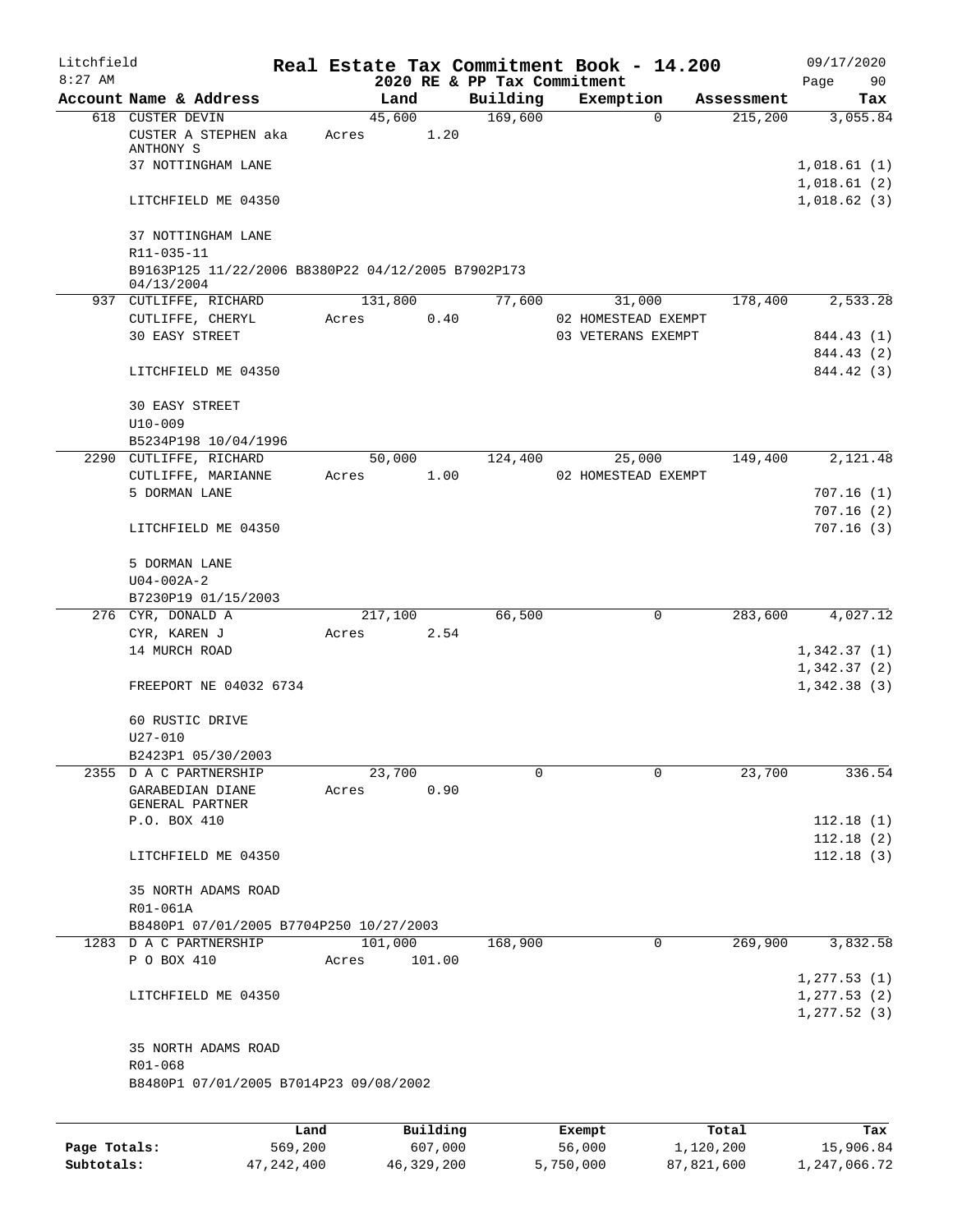| Litchfield<br>$8:27$ AM |                                             |       |             |      | 2020 RE & PP Tax Commitment | Real Estate Tax Commitment Book - 14.200 |            | 09/17/2020<br>Page<br>91 |
|-------------------------|---------------------------------------------|-------|-------------|------|-----------------------------|------------------------------------------|------------|--------------------------|
|                         | Account Name & Address                      |       | Land        |      | Building                    | Exemption                                | Assessment | Tax                      |
|                         | 407 DAGGETT, JOHN L                         |       | 48,000      |      | 136,200                     | 25,000                                   | 159,200    | 2,260.64                 |
|                         | DAGGETT, RITA                               | Acres |             | 2.00 |                             | 02 HOMESTEAD EXEMPT                      |            |                          |
|                         | 1467 LEWISTON ROAD                          |       |             |      |                             |                                          |            | 753.55 (1)               |
|                         |                                             |       |             |      |                             |                                          |            | 753.55(2)                |
|                         | LITCHFIELD ME 04350                         |       |             |      |                             |                                          |            | 753.54(3)                |
|                         | 1467 LEWISTON ROAD                          |       |             |      |                             |                                          |            |                          |
|                         | R12-014                                     |       |             |      |                             |                                          |            |                          |
|                         | B13485P306 01/27/2020                       |       |             |      |                             |                                          |            |                          |
|                         | 1412 DAIGLE, JAMES R                        |       | 42,400      |      | 89,800                      | 25,000                                   | 107,200    | 1,522.24                 |
|                         | DAIGLE LISA                                 | Acres |             | 0.80 |                             | 02 HOMESTEAD EXEMPT                      |            |                          |
|                         | 523 OAKHILL RD                              |       |             |      |                             |                                          |            | 507.41(1)                |
|                         |                                             |       |             |      |                             |                                          |            | 507.41(2)                |
|                         | LITCHFIELD ME 04350                         |       |             |      |                             |                                          |            | 507.42(3)                |
|                         | 523 OAK HILL ROAD                           |       |             |      |                             |                                          |            |                          |
|                         | R04-016                                     |       |             |      |                             |                                          |            |                          |
|                         | B8931P233 06/01/2006 B5534P29               |       |             |      |                             |                                          |            |                          |
|                         | 2252 DAIGLE, JOEY D                         |       | 45,500      |      | 99,800                      | 0                                        | 145,300    | 2,063.26                 |
|                         | 551 RICHMOND ROAD                           | Acres |             | 1.17 |                             |                                          |            |                          |
|                         |                                             |       |             |      |                             |                                          |            | 687.75 (1)               |
|                         | LITCHFIELD ME 04350                         |       |             |      |                             |                                          |            | 687.75 (2)               |
|                         |                                             |       |             |      |                             |                                          |            | 687.76 (3)               |
|                         | 551 RICHMOND ROAD                           |       |             |      |                             |                                          |            |                          |
|                         | R02-116A                                    |       |             |      |                             |                                          |            |                          |
|                         | B11874P253 12/12/2014 B11682P272 04/28/2014 |       |             |      |                             |                                          |            |                          |
|                         | B11665P137 10/03/2013 B11641P182 11/15/2013 |       |             |      |                             |                                          |            |                          |
|                         | B10099P215 06/03/2009 B6496P177 06/01/2001  |       |             |      |                             |                                          |            |                          |
|                         | 1715 DAIGLE, RON                            |       | $\mathbf 0$ |      | 36,300                      | $\mathbf 0$                              | 36,300     | 515.46                   |
|                         | 144 WENTZELL ROAD                           |       |             |      |                             |                                          |            | 171.82(1)                |
|                         | LITCHFIELD ME 04350                         |       |             |      |                             |                                          |            | 171.82(2)                |
|                         |                                             |       |             |      |                             |                                          |            | 171.82(3)                |
|                         |                                             |       |             |      |                             |                                          |            |                          |
|                         | 144 WENTZELL ROAD                           |       |             |      |                             |                                          |            |                          |
|                         | $R03 - 090 - ON - 1$                        |       |             |      |                             |                                          |            |                          |
|                         | 1422 DALESSANDRIS, GARY P JR 46,500         |       |             |      | 111,800                     | U                                        | 158,300    | 2,247.86                 |
|                         | DALESSANDRIS, TRACY A                       | Acres |             | 1.50 |                             |                                          |            |                          |
|                         | 1253 WEST ROAD                              |       |             |      |                             |                                          |            | 749.29 (1)               |
|                         |                                             |       |             |      |                             |                                          |            | 749.29 (2)               |
|                         | LITCHFIELD ME 04350                         |       |             |      |                             |                                          |            | 749.28 (3)               |
|                         |                                             |       |             |      |                             |                                          |            |                          |
|                         | 1258 WEST ROAD                              |       |             |      |                             |                                          |            |                          |
|                         | R03-030                                     |       |             |      |                             |                                          |            |                          |
|                         | B6675P20 09/19/1994                         |       |             |      |                             |                                          |            |                          |
|                         | 1175 DALEY, JOSEPH A                        |       | 45,000      |      | 95,100                      | $\mathbf 0$                              | 140,100    | 1,989.42                 |
|                         | DALEY, KAYLANNA L                           | Acres |             | 1.00 |                             |                                          |            |                          |
|                         | 9 PINCREST                                  |       |             |      |                             |                                          |            | 663.14(1)                |
|                         |                                             |       |             |      |                             |                                          |            | 663.14(2)                |
|                         | SABATTUS ME 04280                           |       |             |      |                             |                                          |            | 663.14(3)                |
|                         | 43 HARDSCRABBLE ROAD                        |       |             |      |                             |                                          |            |                          |
|                         | $U20 - 005$                                 |       |             |      |                             |                                          |            |                          |
|                         | B12154P124 11/04/2015 B1782P54              |       |             |      |                             |                                          |            |                          |
|                         |                                             |       |             |      |                             |                                          |            |                          |
|                         |                                             |       |             |      |                             |                                          |            |                          |

|              | Land       | Building   | Exempt    | Total      | Tax          |
|--------------|------------|------------|-----------|------------|--------------|
| Page Totals: | 227,400    | 569,000    | 50,000    | 746,400    | 10,598.88    |
| Subtotals:   | 47,469,800 | 46,898,200 | 5,800,000 | 88,568,000 | 1,257,665.60 |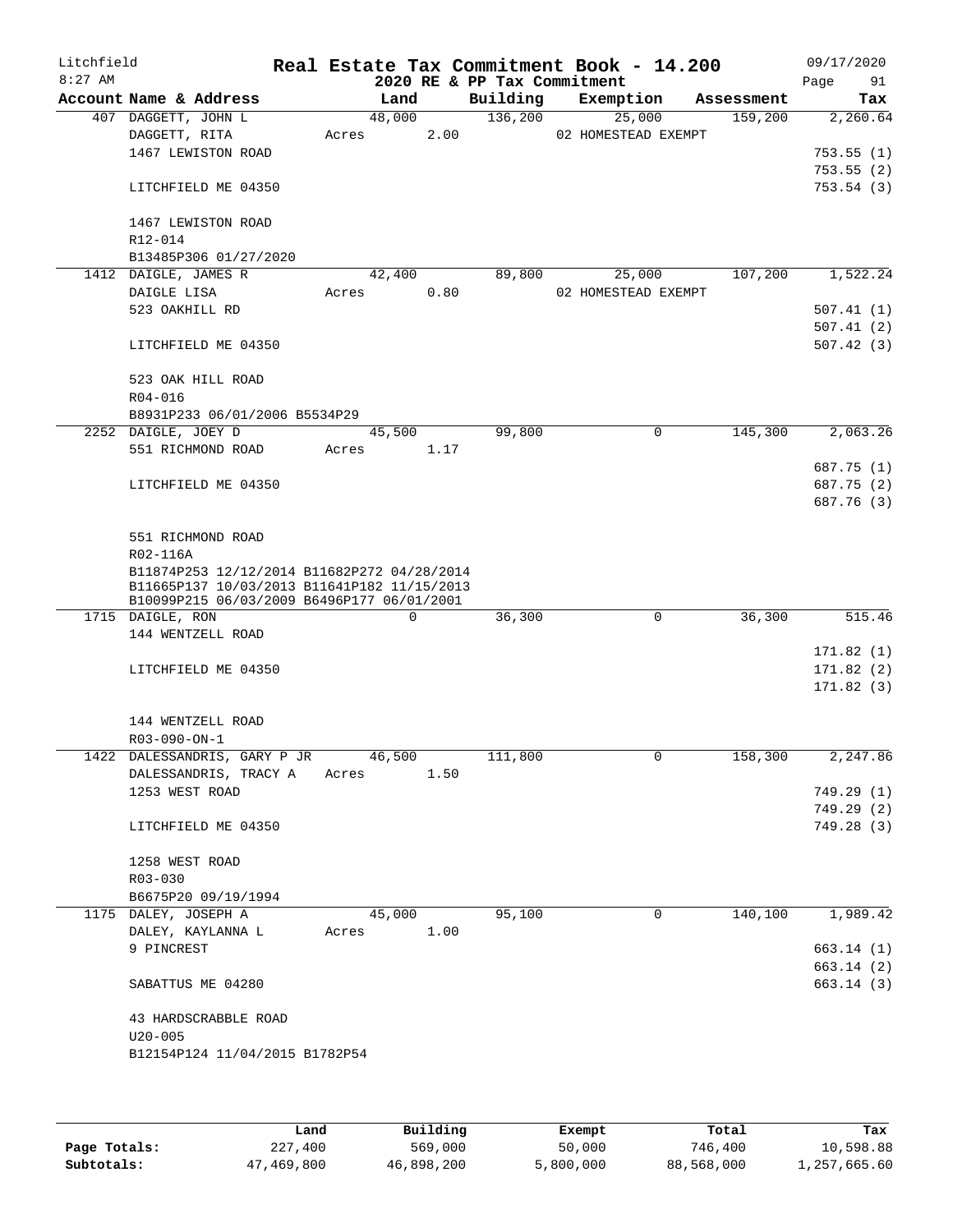| Litchfield   |                                                      |       |                |                    | Real Estate Tax Commitment Book - 14.200 |                      | 09/17/2020      |
|--------------|------------------------------------------------------|-------|----------------|--------------------|------------------------------------------|----------------------|-----------------|
| $8:27$ AM    |                                                      |       |                |                    | 2020 RE & PP Tax Commitment              |                      | 92<br>Page      |
|              | Account Name & Address<br>897 DALLAIRE, DODIE R      |       | Land<br>48,000 | Building<br>59,300 | Exemption                                | Assessment<br>82,300 | Tax<br>1,168.66 |
|              | 1554 RICHMOND ROAD                                   | Acres | 2.00           |                    | 25,000<br>02 HOMESTEAD EXEMPT            |                      |                 |
|              |                                                      |       |                |                    |                                          |                      | 389.55(1)       |
|              | LITCHFIELD ME 04350                                  |       |                |                    |                                          |                      | 389.55(2)       |
|              |                                                      |       |                |                    |                                          |                      | 389.56(3)       |
|              |                                                      |       |                |                    |                                          |                      |                 |
|              | 1554 RICHMOND ROAD                                   |       |                |                    |                                          |                      |                 |
|              | R01-027A                                             |       |                |                    |                                          |                      |                 |
|              | B12906P225 05/11/2018 B12317P81 06/08/2016 B2434P213 |       |                |                    |                                          |                      |                 |
|              | 11/05/1981                                           |       |                |                    |                                          |                      |                 |
|              | 896 D'ALLESSANDRIS, HENRY                            |       | 84,500         | 63,700             |                                          | 148,200<br>$\Omega$  | 2,104.44        |
|              | JOSEPH                                               | Acres | 1.00           |                    |                                          |                      |                 |
|              | PERRY, EDWARD MARTIN<br>25 CUMBERLAND STREET         |       |                |                    |                                          |                      | 701.48(1)       |
|              |                                                      |       |                |                    |                                          |                      | 701.48(2)       |
|              | BRUNSWICK ME 04011                                   |       |                |                    |                                          |                      | 701.48(3)       |
|              |                                                      |       |                |                    |                                          |                      |                 |
|              | 11 TROUT LANE                                        |       |                |                    |                                          |                      |                 |
|              | R09-025                                              |       |                |                    |                                          |                      |                 |
|              | B11833P83 10/24/2014 B2248P293                       |       |                |                    |                                          |                      |                 |
|              | 412 DALY, H JEAN K. TRUST                            |       | 42,500         |                    | $\Omega$                                 | 42,500<br>0          | 603.50          |
|              | JEAN AND JOHN DALY                                   | Acres | 18.00          |                    |                                          |                      |                 |
|              | TRUSTEES                                             |       |                |                    |                                          |                      |                 |
|              | 19 STOVERS OCEAN AVE                                 |       |                |                    |                                          |                      | 201.17(1)       |
|              |                                                      |       |                |                    |                                          |                      | 201.17(2)       |
|              | HARPSWELL ME 04079                                   |       |                |                    |                                          |                      | 201.16(3)       |
|              | SMALL ROAD                                           |       |                |                    |                                          |                      |                 |
|              | R01-005                                              |       |                |                    |                                          |                      |                 |
|              | B9800P185 07/23/2008 B1515P129                       |       |                |                    |                                          |                      |                 |
|              | 411 DALY, H JEAN KTRUST                              |       | 41,400         |                    | $\Omega$                                 | 41,400<br>0          | 587.88          |
|              | DALY JOHN T TRUSTEE                                  | Acres | 7.80           |                    |                                          |                      |                 |
|              | 19 STOVERS OCEAN AVE                                 |       |                |                    |                                          |                      | 195.96 (1)      |
|              |                                                      |       |                |                    |                                          |                      | 195.96(2)       |
|              | HARPSWELL ME 04079                                   |       |                |                    |                                          |                      | 195.96(3)       |
|              | PLAINS ROAD                                          |       |                |                    |                                          |                      |                 |
|              | R06-066                                              |       |                |                    |                                          |                      |                 |
|              | B9800P183 07/23/2008 B3911P255                       |       |                |                    |                                          |                      |                 |
|              | 1548 DAMBERG, GRETCHEN                               |       | 48,000<br>2.00 | 95,100             | 25,000<br>02 HOMESTEAD EXEMPT            | 118,100              | 1,677.02        |
|              | 94 RICHMOND ROAD                                     | Acres |                |                    |                                          |                      | 559.01(1)       |
|              | LITCHFIELD ME 04350                                  |       |                |                    |                                          |                      | 559.01(2)       |
|              |                                                      |       |                |                    |                                          |                      | 559.00(3)       |
|              |                                                      |       |                |                    |                                          |                      |                 |
|              | 94 RICHMOND ROAD                                     |       |                |                    |                                          |                      |                 |
|              | R03-072A                                             |       |                |                    |                                          |                      |                 |
|              | B10176P327 08/18/2009 B10169P342 08/03/2009          |       |                |                    |                                          |                      |                 |
|              | B8981P313 06/19/2006 B8045P204 07/21/2004            |       |                |                    |                                          |                      |                 |
| 1737         | DANA,. MICHAEL & JANET                               |       | 118,400        | 33,100             |                                          | 151,500<br>0         | 2,151.30        |
|              | DANA, JANET                                          | Acres | 0.20           |                    |                                          |                      |                 |
|              | 32 HURRICANE RIDGE                                   |       |                |                    |                                          |                      | 717.10(1)       |
|              |                                                      |       |                |                    |                                          |                      | 717.10(2)       |
|              | HARPSWELL ME 04079                                   |       |                |                    |                                          |                      | 717.10(3)       |
|              | 206 MACE ROAD                                        |       |                |                    |                                          |                      |                 |
|              | U14-024                                              |       |                |                    |                                          |                      |                 |
|              | B5496P32                                             |       |                |                    |                                          |                      |                 |
|              |                                                      | Land  | Building       |                    | Exempt                                   | Total                | Tax             |
| Page Totals: | 382,800                                              |       | 251,200        |                    | 50,000                                   | 584,000              | 8,292.80        |
| Subtotals:   | 47,852,600                                           |       | 47,149,400     |                    | 5,850,000                                | 89,152,000           | 1,265,958.40    |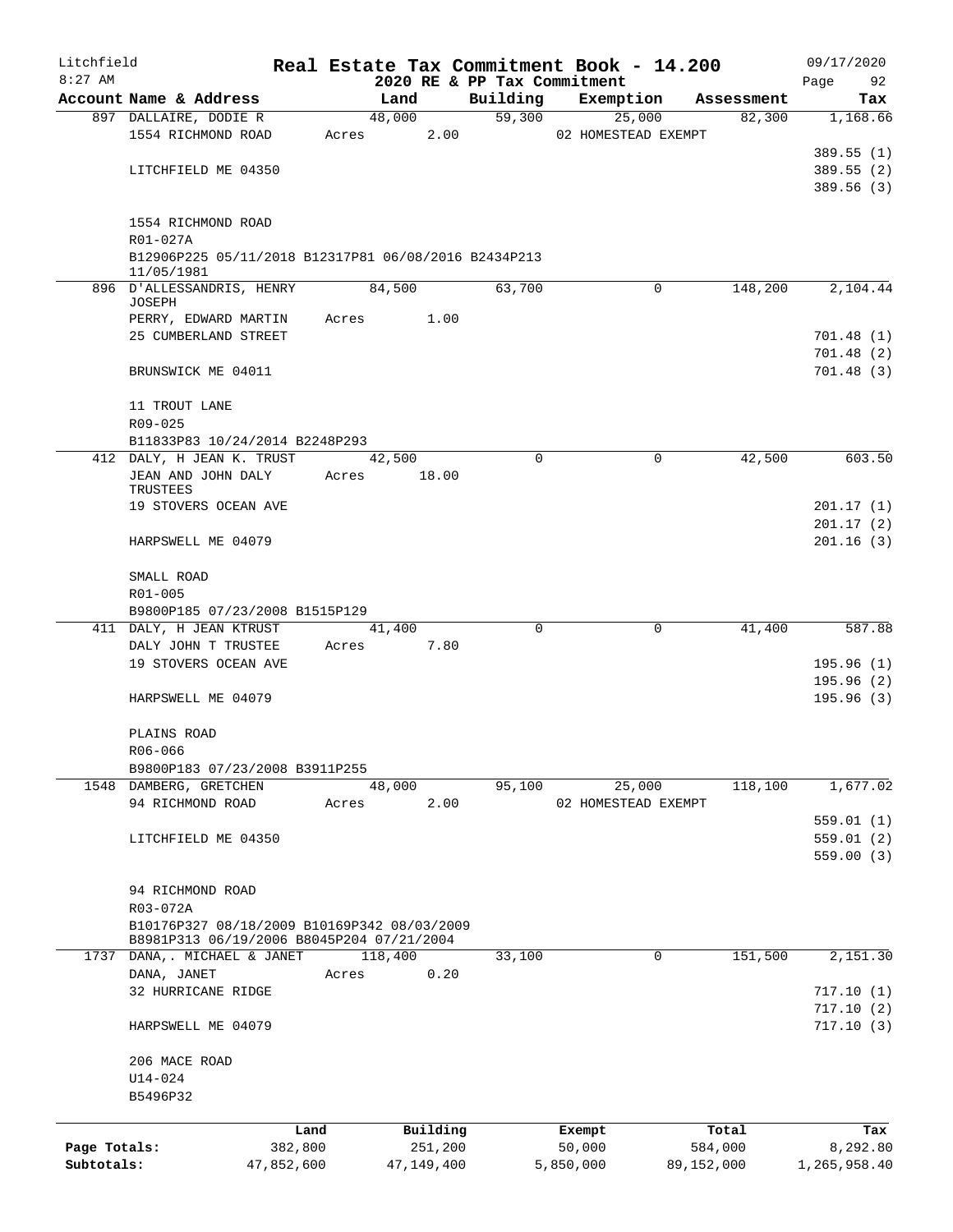| Litchfield<br>$8:27$ AM |                                               |         |      | 2020 RE & PP Tax Commitment | Real Estate Tax Commitment Book - 14.200 |            | 09/17/2020<br>Page<br>93   |
|-------------------------|-----------------------------------------------|---------|------|-----------------------------|------------------------------------------|------------|----------------------------|
|                         | Account Name & Address                        | Land    |      | Building                    | Exemption                                | Assessment | Tax                        |
|                         | 2723 DANFORTH ALTON L                         | 43,000  |      |                             | 48,400<br>25,000                         | 66,400     | 942.88                     |
|                         | PO BOX 134                                    | Acres   | 2.00 |                             | 02 HOMESTEAD EXEMPT                      |            |                            |
|                         |                                               |         |      |                             |                                          |            | 314.29(1)                  |
|                         | LITCHFIELD ME 04350                           |         |      |                             |                                          |            | 314.29(2)                  |
|                         |                                               |         |      |                             |                                          |            | 314.30(3)                  |
|                         |                                               |         |      |                             |                                          |            |                            |
|                         | 6 CAT LANE                                    |         |      |                             |                                          |            |                            |
|                         | R11-015F                                      |         |      |                             |                                          |            |                            |
|                         | B9972P333 02/09/2009                          |         |      | 26,500                      | 0                                        | 240,400    | 3,413.68                   |
|                         | 416 DANFORTH CAMP TRUST<br>C/O STEVE DANFORTH | 213,900 |      |                             |                                          |            |                            |
|                         | 37 VERRILL ROAD                               | Acres   | 1.20 |                             |                                          |            | 1, 137.89(1)               |
|                         |                                               |         |      |                             |                                          |            | 1, 137.89(2)               |
|                         | POLAND ME 04274                               |         |      |                             |                                          |            | 1, 137.90(3)               |
|                         |                                               |         |      |                             |                                          |            |                            |
|                         | 125 GOODWIN DRIVE                             |         |      |                             |                                          |            |                            |
|                         | $R14 - 020$                                   |         |      |                             |                                          |            |                            |
|                         | B12111P295 09/18/2015                         |         |      |                             |                                          |            |                            |
|                         | 2570 DANFORTH GEORGE L                        | 28,300  |      | $\mathbf 0$                 | 0                                        | 28,300     | 401.86                     |
|                         | P O BOX 92                                    | Acres   | 2.10 |                             |                                          |            |                            |
|                         |                                               |         |      |                             |                                          |            | 133.95(1)                  |
|                         | LITCHFIELD ME 04350                           |         |      |                             |                                          |            | 133.95(2)                  |
|                         |                                               |         |      |                             |                                          |            | 133.96(3)                  |
|                         |                                               |         |      |                             |                                          |            |                            |
|                         | 106 NECK ROAD                                 |         |      |                             |                                          |            |                            |
|                         | R14-012D                                      |         |      |                             |                                          |            |                            |
|                         | B7978P42 06/07/2004                           |         |      |                             |                                          |            |                            |
|                         | 904 DANFORTH, ARNOLD                          | 214,000 |      | 85,800                      | 25,000                                   | 274,800    | 3,902.16                   |
|                         | 291 OLD BRUNSWICK ROAD Acres                  |         | 0.74 |                             | 02 HOMESTEAD EXEMPT                      |            |                            |
|                         |                                               |         |      |                             |                                          |            | 1,300.72(1)                |
|                         | GARDINER ME 04345                             |         |      |                             |                                          |            | 1,300.72(2)<br>1,300.72(3) |
|                         |                                               |         |      |                             |                                          |            |                            |
|                         | 15 CLARA DRIVE                                |         |      |                             |                                          |            |                            |
|                         | R14-018                                       |         |      |                             |                                          |            |                            |
|                         | B6289P322 09/01/2000                          |         |      |                             |                                          |            |                            |
|                         | 417 DANFORTH, GEORGE L                        | 48,300  |      | 56,000                      | 25,000                                   | 79,300     | 1,126.06                   |
|                         | DANFORTH JANICE B                             | Acres   | 2.10 |                             | 02 HOMESTEAD EXEMPT                      |            |                            |
|                         | 106 NECK ROAD                                 |         |      |                             |                                          |            | 375.35(1)                  |
|                         |                                               |         |      |                             |                                          |            | 375.35(2)                  |
|                         | LITCHFIELD ME 04350                           |         |      |                             |                                          |            | 375.36(3)                  |
|                         |                                               |         |      |                             |                                          |            |                            |
|                         | 106 NECK ROAD                                 |         |      |                             |                                          |            |                            |
|                         | R14-012C                                      |         |      |                             |                                          |            |                            |
|                         | B12726P245 09/21/2017 B9161P182 11/09/2006    |         |      |                             |                                          |            |                            |
|                         | 418 DANFORTH, GLEN                            | 58,300  |      | $\Omega$                    | $\Omega$                                 | 58,300     | 827.86                     |
|                         | 95 FERRIN ROAD                                | Acres   | 3.25 |                             |                                          |            |                            |
|                         |                                               |         |      |                             |                                          |            | 275.95(1)                  |
|                         | LITCHFIELD ME 04350                           |         |      |                             |                                          |            | 275.95(2)                  |
|                         |                                               |         |      |                             |                                          |            | 275.96(3)                  |
|                         |                                               |         |      |                             |                                          |            |                            |
|                         | 95 FERRIN ROAD<br>R03-108A                    |         |      |                             |                                          |            |                            |
|                         | B13177P229 03/25/2019                         |         |      |                             |                                          |            |                            |
|                         |                                               |         |      |                             |                                          |            |                            |
|                         |                                               |         |      |                             |                                          |            |                            |

|              | Land         | Building   | Exempt    | Total      | Tax          |
|--------------|--------------|------------|-----------|------------|--------------|
| Page Totals: | 605,800      | 216,700    | 75,000    | 747,500    | 10,614.50    |
| Subtotals:   | 48, 458, 400 | 47,366,100 | 5,925,000 | 89,899,500 | 1,276,572.90 |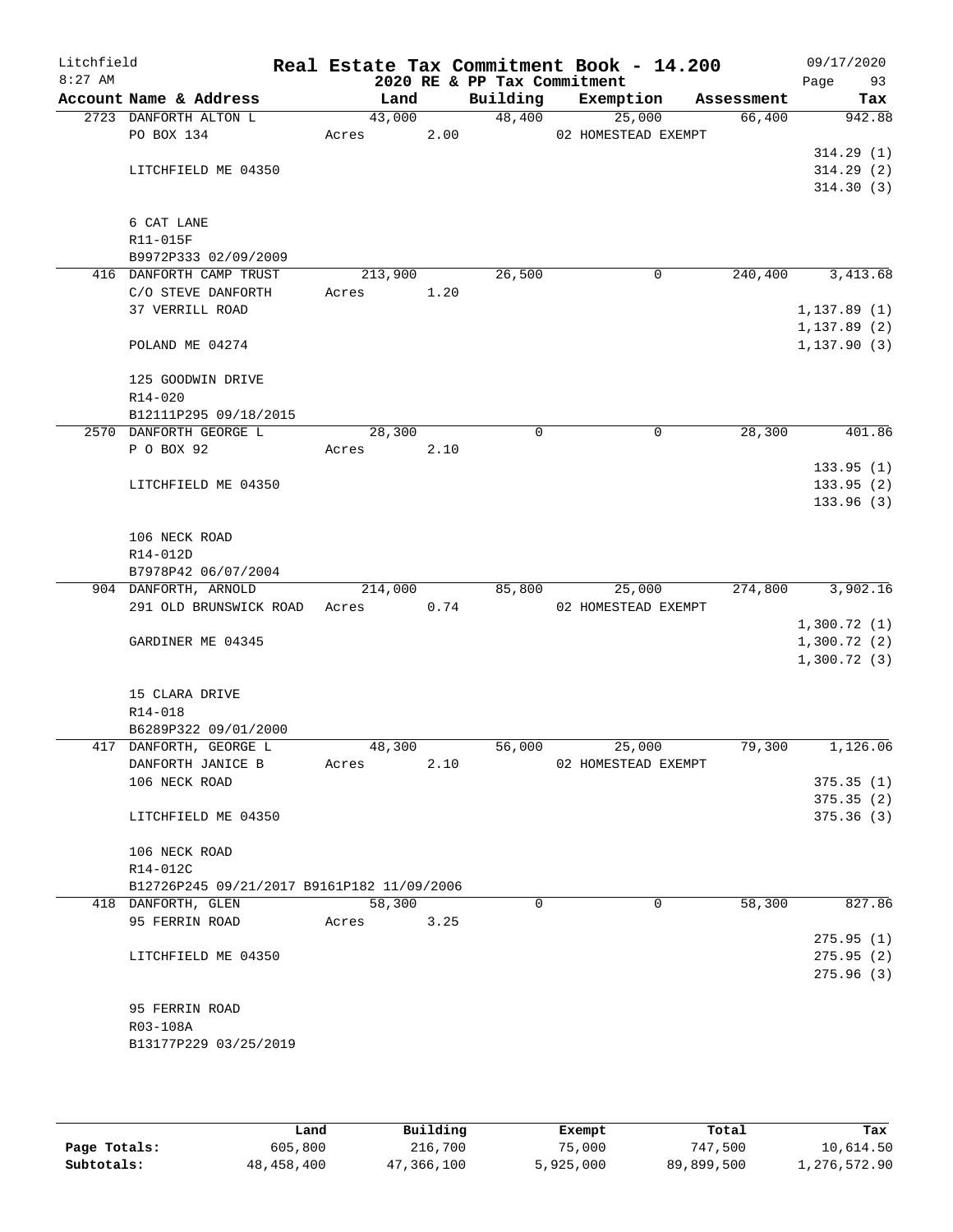| Litchfield<br>$8:27$ AM |                                                      |          |      | 2020 RE & PP Tax Commitment | Real Estate Tax Commitment Book - 14.200 |            | 09/17/2020<br>Page<br>94 |
|-------------------------|------------------------------------------------------|----------|------|-----------------------------|------------------------------------------|------------|--------------------------|
|                         | Account Name & Address                               | Land     |      | Building                    | Exemption                                | Assessment | Tax                      |
|                         | 420 DANFORTH, JAY                                    | 48,000   |      | 129,100                     | 25,000                                   | 152,100    | 2,159.82                 |
|                         | 60 NECK RD                                           | Acres    | 2.00 |                             | 02 HOMESTEAD EXEMPT                      |            |                          |
|                         |                                                      |          |      |                             |                                          |            | 719.94(1)                |
|                         | LITCHFIELD ME 04350                                  |          |      |                             |                                          |            | 719.94(2)                |
|                         |                                                      |          |      |                             |                                          |            | 719.94(3)                |
|                         |                                                      |          |      |                             |                                          |            |                          |
|                         | 60 NECK ROAD                                         |          |      |                             |                                          |            |                          |
|                         | R14-011B                                             |          |      |                             |                                          |            |                          |
|                         | B3602P204 08/23/1989                                 |          |      |                             |                                          |            |                          |
|                         | 421 DANFORTH, JOYCE                                  | $\Omega$ |      | 14,300                      | 14,300                                   | $\Omega$   | 0.00                     |
|                         | BOURGOIN RENA                                        |          |      |                             | 02 HOMESTEAD EXEMPT                      |            |                          |
|                         | 12 JEFFREY LANE                                      |          |      |                             |                                          |            |                          |
|                         | LITCHFIELD ME 04350                                  |          |      |                             |                                          |            |                          |
|                         |                                                      |          |      |                             |                                          |            |                          |
|                         | 10 JEFFREY LANE<br>R01-010-ON-10                     |          |      |                             |                                          |            |                          |
|                         | 1162 DANIEL RICHARD D                                | 130,700  |      | 143,000                     | 0                                        | 273,700    | 3,886.54                 |
|                         | DANIEL HEIDI J                                       | Acres    | 3.93 |                             |                                          |            |                          |
|                         | 1010 BRUNSWICK AVENUE                                |          |      |                             |                                          |            | 1, 295.51(1)             |
|                         |                                                      |          |      |                             |                                          |            | 1, 295.51(2)             |
|                         | GARDINER ME 04345                                    |          |      |                             |                                          |            | 1, 295.52(3)             |
|                         | 35 PLEASANT POND LANE                                |          |      |                             |                                          |            |                          |
|                         | $U01 - 003$                                          |          |      |                             |                                          |            |                          |
|                         | B9617P200 01/16/2008 B8229P56 12/03/2004 B1963P113   |          |      |                             |                                          |            |                          |
|                         | 2114 DANIELS, SCOTT R                                | 49,900   |      | 149,000                     | $\mathbf 0$                              | 198,900    | 2,824.38                 |
|                         | DANIELS, LISA M                                      | Acres    | 2.64 |                             |                                          |            |                          |
|                         | 16 HAYDEN HILL ROAD                                  |          |      |                             |                                          |            | 941.46 (1)               |
|                         |                                                      |          |      |                             |                                          |            | 941.46 (2)               |
|                         | LITCHFIELD ME 04350                                  |          |      |                             |                                          |            | 941.46 (3)               |
|                         | 16 HAYDEN HILL ROAD                                  |          |      |                             |                                          |            |                          |
|                         | $R03 - 040 - 2 - A$                                  |          |      |                             |                                          |            |                          |
|                         | B13228P221 06/04/2019                                |          |      |                             |                                          |            |                          |
|                         | 873 DARLING, DANNY                                   | 45,200   |      | 95,600                      | 0                                        | 140,800    | 1,999.36                 |
|                         | DARLING, LINDA                                       | Acres    | 1.05 |                             |                                          |            |                          |
|                         | 170 PLAINS ROAD                                      |          |      |                             |                                          |            | 666.45(1)                |
|                         |                                                      |          |      |                             |                                          |            | 666.45(2)                |
|                         | LITCHFIELD ME 04350                                  |          |      |                             |                                          |            | 666.46 (3)               |
|                         | 170 PLAINS ROAD                                      |          |      |                             |                                          |            |                          |
|                         | R07-009                                              |          |      |                             |                                          |            |                          |
|                         | B10719P245 05/02/2011 B9510P154 09/26/2007 B9510P153 |          |      |                             |                                          |            |                          |
|                         | 09/26/2007 B1679P169 09/26/1973                      |          |      |                             |                                          |            |                          |
|                         | 425 DARVILLE, LINDA                                  | 57,800   |      | 155,100                     | 25,000                                   | 187,900    | 2,668.18                 |
|                         | 1502 RICHMOND ROAD                                   | Acres    | 7.00 |                             | 02 HOMESTEAD EXEMPT                      |            |                          |
|                         |                                                      |          |      |                             |                                          |            | 889.39 (1)               |
|                         | LITCHFIELD ME 04350                                  |          |      |                             |                                          |            | 889.39 (2)               |
|                         |                                                      |          |      |                             |                                          |            | 889.40 (3)               |
|                         |                                                      |          |      |                             |                                          |            |                          |
|                         | 1502 RICHMOND ROAD                                   |          |      |                             |                                          |            |                          |
|                         | R01-025A<br>B4321P181                                |          |      |                             |                                          |            |                          |
|                         |                                                      |          |      |                             |                                          |            |                          |
|                         |                                                      |          |      |                             |                                          |            |                          |

|              | Land       | Building   | Exempt    | Total      | Tax          |
|--------------|------------|------------|-----------|------------|--------------|
| Page Totals: | 331,600    | 686,100    | 64,300    | 953,400    | 13,538.28    |
| Subtotals:   | 48,790,000 | 48,052,200 | 5,989,300 | 90,852,900 | 1,290,111.18 |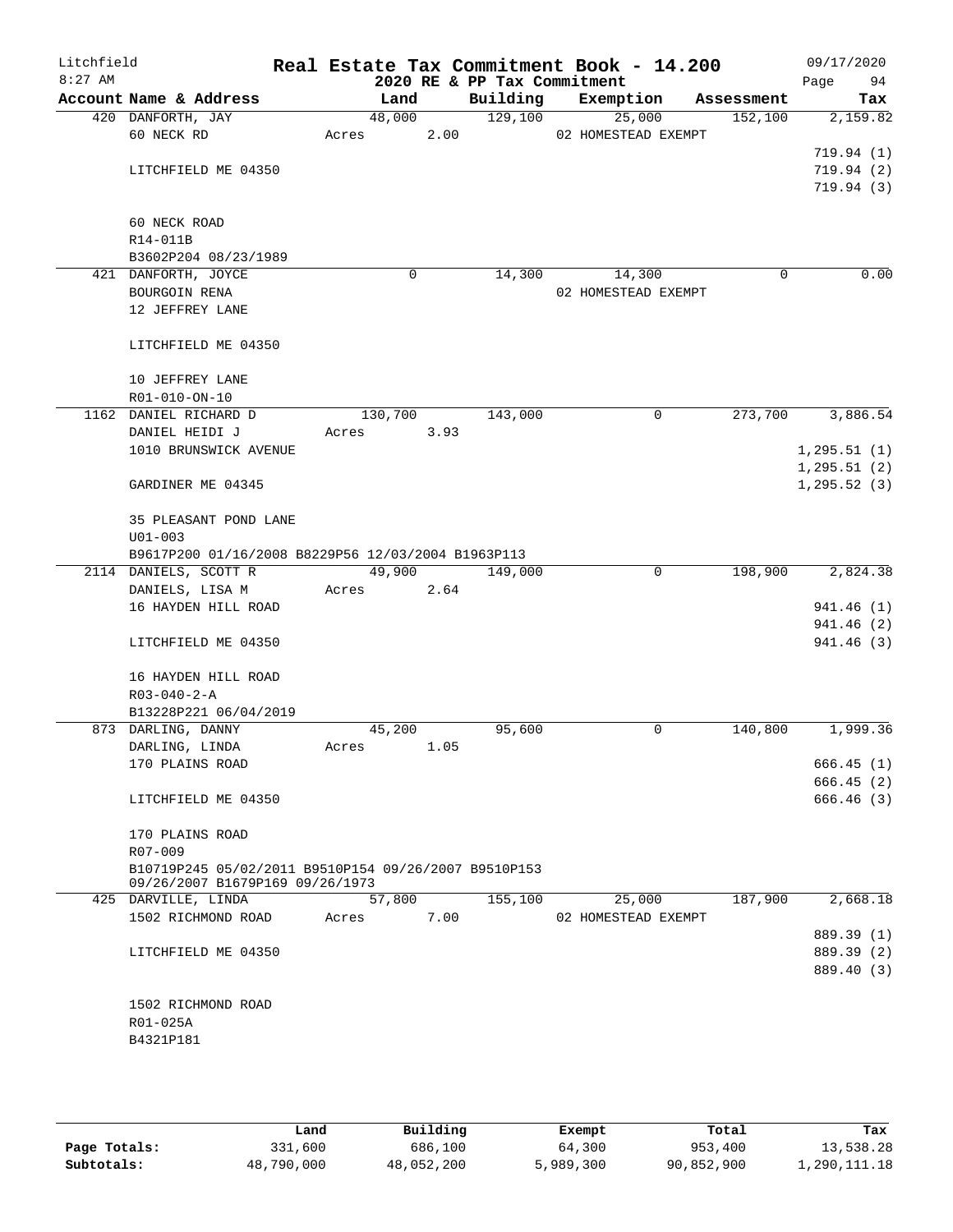| Litchfield<br>$8:27$ AM |                                                      |         |      | 2020 RE & PP Tax Commitment | Real Estate Tax Commitment Book - 14.200 |            | 09/17/2020<br>Page<br>95 |
|-------------------------|------------------------------------------------------|---------|------|-----------------------------|------------------------------------------|------------|--------------------------|
|                         | Account Name & Address                               | Land    |      | Building                    | Exemption                                | Assessment | Tax                      |
|                         | 2054 DAVIDSON JUDY M                                 | 46,000  |      | 134,600                     | 25,000                                   | 155,600    | 2, 209.52                |
|                         | PETER N DAVIDSON                                     | Acres   | 1.33 |                             | 02 HOMESTEAD EXEMPT                      |            |                          |
|                         | 239 DENNIS HILL ROAD                                 |         |      |                             |                                          |            | 736.51(1)                |
|                         |                                                      |         |      |                             |                                          |            | 736.51(2)                |
|                         | LITCHFIELD ME 04350                                  |         |      |                             |                                          |            | 736.50(3)                |
|                         | 239 DENNIS HILL ROAD                                 |         |      |                             |                                          |            |                          |
|                         | R13-042C                                             |         |      |                             |                                          |            |                          |
|                         | B13366P76 10/15/2019                                 |         |      |                             |                                          |            |                          |
|                         | 308 DAVIN, ERIC                                      | 0       |      | 9,700                       | 0                                        | 9,700      | 137.74                   |
|                         | <b>30 CLINTON LANE</b>                               |         |      |                             |                                          |            |                          |
|                         |                                                      |         |      |                             |                                          |            | 45.91(1)                 |
|                         | LITCHFIELD ME 04350                                  |         |      |                             |                                          |            | 45.91(2)                 |
|                         |                                                      |         |      |                             |                                          |            | 45.92 (3)                |
|                         |                                                      |         |      |                             |                                          |            |                          |
|                         | 30 CLINTON LANE                                      |         |      |                             |                                          |            |                          |
|                         | R02-103-ON-7                                         |         |      |                             |                                          |            |                          |
|                         | 428 DAVIN, TIMOTHY E                                 | 46,400  |      | 27,700                      | 25,000                                   | 49,100     | 697.22                   |
|                         | 267 BUKER RD                                         | Acres   | 1.45 |                             | 02 HOMESTEAD EXEMPT                      |            |                          |
|                         |                                                      |         |      |                             |                                          |            | 232.41(1)                |
|                         | LITCHFIELD ME 04350                                  |         |      |                             |                                          |            | 232.41(2)                |
|                         |                                                      |         |      |                             |                                          |            | 232.40(3)                |
|                         | 267 BUKER ROAD                                       |         |      |                             |                                          |            |                          |
|                         | $R05 - 052 - 1$                                      |         |      |                             |                                          |            |                          |
|                         | B4695P198                                            |         |      |                             |                                          |            |                          |
|                         | 898 DAVIS, CAROL, M.                                 | 105,000 |      | 51,300                      | 0                                        | 156,300    | 2,219.46                 |
|                         | 31 BASS LANE                                         | Acres   | 7.60 |                             |                                          |            |                          |
|                         |                                                      |         |      |                             |                                          |            | 739.82(1)                |
|                         | LITCHFIELD ME 04350                                  |         |      |                             |                                          |            | 739.82 (2)               |
|                         |                                                      |         |      |                             |                                          |            | 739.82(3)                |
|                         |                                                      |         |      |                             |                                          |            |                          |
|                         | 31 BASS LANE                                         |         |      |                             |                                          |            |                          |
|                         | R09-030                                              |         |      |                             |                                          |            |                          |
|                         | B12329P317 06/22/2016 B1162P364                      |         |      |                             |                                          |            |                          |
|                         | 1445 DAVIS, DANIEL S                                 | 51,300  |      | 230,100                     | 0                                        | 281,400    | 3,995.88                 |
|                         | 480 HUNTINGTON HILL<br>ROAD                          | Acres   | 3.09 |                             |                                          |            |                          |
|                         |                                                      |         |      |                             |                                          |            | 1,331.96(1)              |
|                         | LITCHFIELD ME 04350                                  |         |      |                             |                                          |            | 1,331.96(2)              |
|                         |                                                      |         |      |                             |                                          |            | 1,331.96(3)              |
|                         |                                                      |         |      |                             |                                          |            |                          |
|                         | 480 HUNTINGTON HILL                                  |         |      |                             |                                          |            |                          |
|                         | R06-024                                              |         |      |                             |                                          |            |                          |
|                         | B13314P175 08/23/2019 B12919P295 05/29/2018          |         |      |                             |                                          |            |                          |
|                         | B6343P176 11/15/2000<br>2254 DAVIS, DAWSON           | 43,000  |      | 138,700                     | 25,000                                   | 156,700    | 2,225.14                 |
|                         | 14 SANTA LANE                                        | Acres   | 2.00 |                             | 02 HOMESTEAD EXEMPT                      |            |                          |
|                         |                                                      |         |      |                             |                                          |            | 741.71 (1)               |
|                         | LITCHFIELD ME 04350                                  |         |      |                             |                                          |            | 741.71 (2)               |
|                         |                                                      |         |      |                             |                                          |            | 741.72 (3)               |
|                         |                                                      |         |      |                             |                                          |            |                          |
|                         | 14 SANTA LANE                                        |         |      |                             |                                          |            |                          |
|                         | R03-096D                                             |         |      |                             |                                          |            |                          |
|                         | B10712P348 04/21/2011 B8904P179 05/12/2006 B6500P106 |         |      |                             |                                          |            |                          |
|                         |                                                      |         |      |                             |                                          |            |                          |
|                         |                                                      |         |      |                             |                                          |            |                          |

|              | Land       | Building   | Exempt    | Total      | Tax          |
|--------------|------------|------------|-----------|------------|--------------|
| Page Totals: | 291,700    | 592,100    | 75,000    | 808,800    | 11,484.96    |
| Subtotals:   | 49,081,700 | 48,644,300 | 6,064,300 | 91,661,700 | 1,301,596.14 |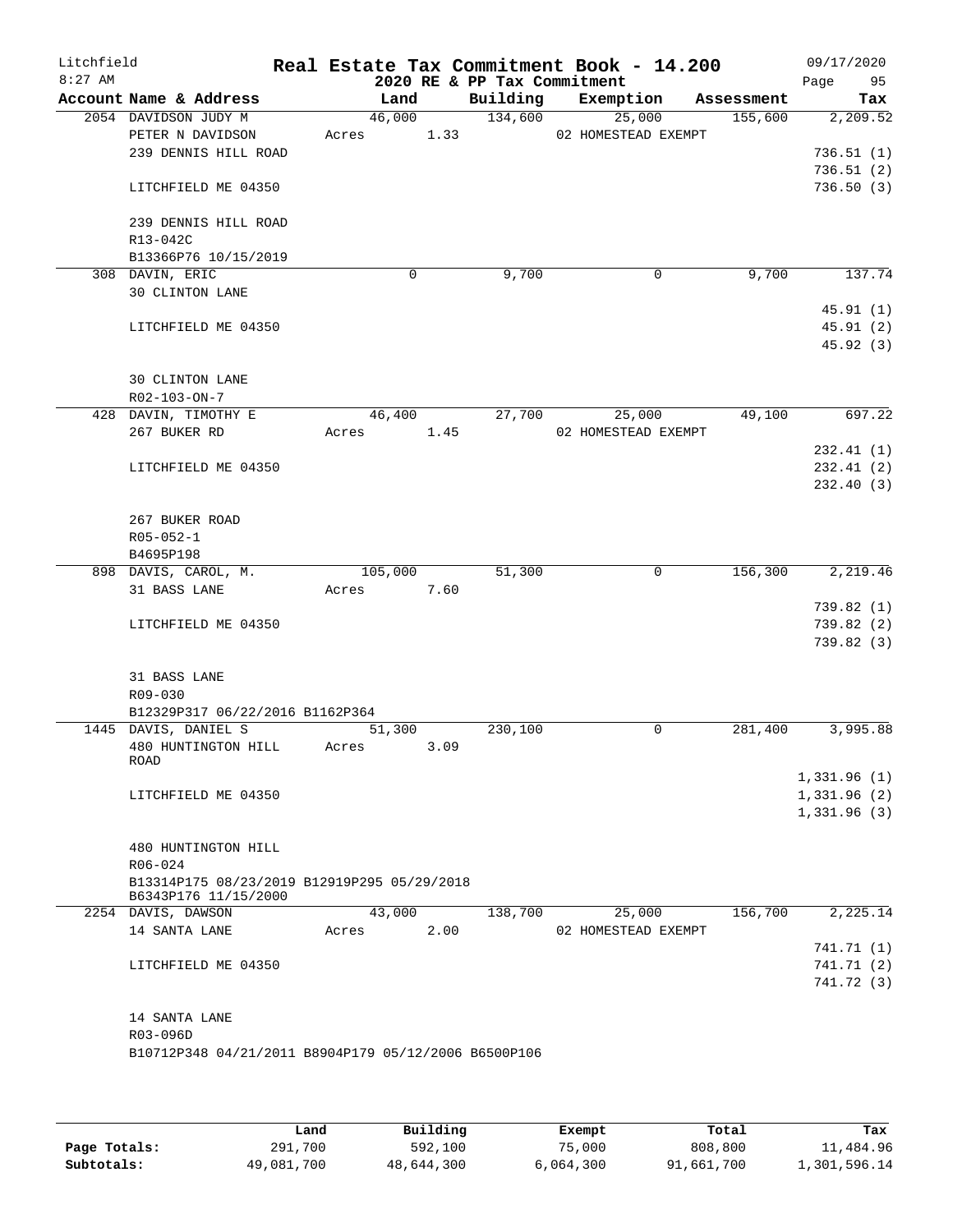| Litchfield<br>$8:27$ AM |                                                                                       |       |            |      | 2020 RE & PP Tax Commitment | Real Estate Tax Commitment Book - 14.200 |          |            | Page | 09/17/2020<br>96 |
|-------------------------|---------------------------------------------------------------------------------------|-------|------------|------|-----------------------------|------------------------------------------|----------|------------|------|------------------|
|                         | Account Name & Address                                                                |       | Land       |      | Building                    | Exemption                                |          | Assessment |      | Tax              |
|                         | 434 DAVIS, JOHN L                                                                     |       | 53,700     |      | 0                           |                                          | $\Omega$ | 53,700     |      | 762.54           |
|                         | P O BOX 94                                                                            | Acres |            | 0.90 |                             |                                          |          |            |      |                  |
|                         |                                                                                       |       |            |      |                             |                                          |          |            |      | 254.18(1)        |
|                         | TOPSHAM ME 04086                                                                      |       |            |      |                             |                                          |          |            |      | 254.18(2)        |
|                         |                                                                                       |       |            |      |                             |                                          |          |            |      | 254.18(3)        |
|                         | EASY STREET                                                                           |       |            |      |                             |                                          |          |            |      |                  |
|                         | $U10 - 014$                                                                           |       |            |      |                             |                                          |          |            |      |                  |
|                         | B1521P701                                                                             |       |            |      |                             |                                          |          |            |      |                  |
|                         | 435 DAVIS, JOHN L                                                                     |       | 119,900    |      | 400                         |                                          | 0        | 120,300    |      | 1,708.26         |
|                         | P O BOX 94                                                                            | Acres |            | 0.46 |                             |                                          |          |            |      |                  |
|                         |                                                                                       |       |            |      |                             |                                          |          |            |      | 569.42(1)        |
|                         | TOPSHAM ME 04086                                                                      |       |            |      |                             |                                          |          |            |      | 569.42(2)        |
|                         |                                                                                       |       |            |      |                             |                                          |          |            |      | 569.42(3)        |
|                         | 26 EASY STREET                                                                        |       |            |      |                             |                                          |          |            |      |                  |
|                         | $U10 - 008$                                                                           |       |            |      |                             |                                          |          |            |      |                  |
|                         | B1701P151                                                                             |       |            |      |                             |                                          |          |            |      |                  |
|                         | 2563 DAVIS, KEITH B                                                                   |       | 48,200     |      | 93,000                      | 25,000                                   |          | 116,200    |      | 1,650.04         |
|                         | TURBERVILLE, EDNA MARIE Acres                                                         |       |            | 2.06 |                             | 02 HOMESTEAD EXEMPT                      |          |            |      |                  |
|                         | 277 STEVENSTOWN ROAD                                                                  |       |            |      |                             |                                          |          |            |      | 550.01(1)        |
|                         |                                                                                       |       |            |      |                             |                                          |          |            |      | 550.01(2)        |
|                         | LITCHFIELD ME 04350                                                                   |       |            |      |                             |                                          |          |            |      | 550.02(3)        |
|                         | 277 STEVENSTOWN ROAD                                                                  |       |            |      |                             |                                          |          |            |      |                  |
|                         | R10-012A                                                                              |       |            |      |                             |                                          |          |            |      |                  |
|                         | B12114P193 09/17/2015 B9886P13 10/20/2008 B9630P136<br>02/01/2008 B8581P46 08/31/2005 |       |            |      |                             |                                          |          |            |      |                  |
|                         | 409 DAVIS, PATRICIA                                                                   |       | 49,300     |      | 83,600                      | 25,000                                   |          | 107,900    |      | 1,532.18         |
|                         | 13 POTTERS BROOK LANE                                                                 | Acres |            | 2.44 |                             | 02 HOMESTEAD EXEMPT                      |          |            |      |                  |
|                         |                                                                                       |       |            |      |                             |                                          |          |            |      | 510.73(1)        |
|                         | LITCHFIELD ME 04350                                                                   |       |            |      |                             |                                          |          |            |      | 510.73(2)        |
|                         |                                                                                       |       |            |      |                             |                                          |          |            |      | 510.72(3)        |
|                         | 13 POTTERS BROOK LANE                                                                 |       |            |      |                             |                                          |          |            |      |                  |
|                         | R08-008                                                                               |       |            |      |                             |                                          |          |            |      |                  |
|                         | B6772P336 01/04/2002                                                                  |       |            |      |                             |                                          |          |            |      |                  |
|                         | 284 DAY, DIANE L                                                                      |       | 157,500    |      | 168,300                     | 25,000                                   |          | 300,800    |      | 4,271.36         |
|                         | JASPER, SUSAN L                                                                       | Acres |            | 0.90 |                             | 02 HOMESTEAD EXEMPT                      |          |            |      |                  |
|                         | 76 EASY ST                                                                            |       |            |      |                             |                                          |          |            |      | 1,423.79(1)      |
|                         |                                                                                       |       |            |      |                             |                                          |          |            |      | 1,423.79(2)      |
|                         | LITCHFIELD ME 04350                                                                   |       |            |      |                             |                                          |          |            |      | 1,423.78(3)      |
|                         | 76 EASY STREET                                                                        |       |            |      |                             |                                          |          |            |      |                  |
|                         | $U09 - 008$                                                                           |       |            |      |                             |                                          |          |            |      |                  |
|                         | B11297P151 02/04/2013 B5775P96                                                        |       |            |      |                             |                                          |          |            |      |                  |
|                         | 1192 DAY, STEPHEN A                                                                   |       | 57,300     |      | 103,800                     | 25,000                                   |          | 136,100    |      | 1,932.62         |
|                         | 61 NORTH EVERGREEN<br>DRIVE                                                           |       | Acres 5.10 |      |                             | 02 HOMESTEAD EXEMPT                      |          |            |      |                  |
|                         |                                                                                       |       |            |      |                             |                                          |          |            |      | 644.21(1)        |
|                         | LITCHFIELD ME 04350                                                                   |       |            |      |                             |                                          |          |            |      | 644.21(2)        |
|                         |                                                                                       |       |            |      |                             |                                          |          |            |      | 644.20 (3)       |
|                         | 61 NORTH EVERGREEN                                                                    |       |            |      |                             |                                          |          |            |      |                  |
|                         | $U29 - 024 - 1$                                                                       |       |            |      |                             |                                          |          |            |      |                  |
|                         | B7530P139 05/11/2003                                                                  |       |            |      |                             |                                          |          |            |      |                  |
|                         |                                                                                       |       |            |      |                             |                                          |          |            |      |                  |
|                         |                                                                                       |       |            |      |                             |                                          |          |            |      |                  |

|              | Land       | Building   | Exempt    | Total      | Tax          |
|--------------|------------|------------|-----------|------------|--------------|
| Page Totals: | 485,900    | 449,100    | 100,000   | 835,000    | 11,857.00    |
| Subtotals:   | 49,567,600 | 49,093,400 | 6,164,300 | 92,496,700 | 1,313,453.14 |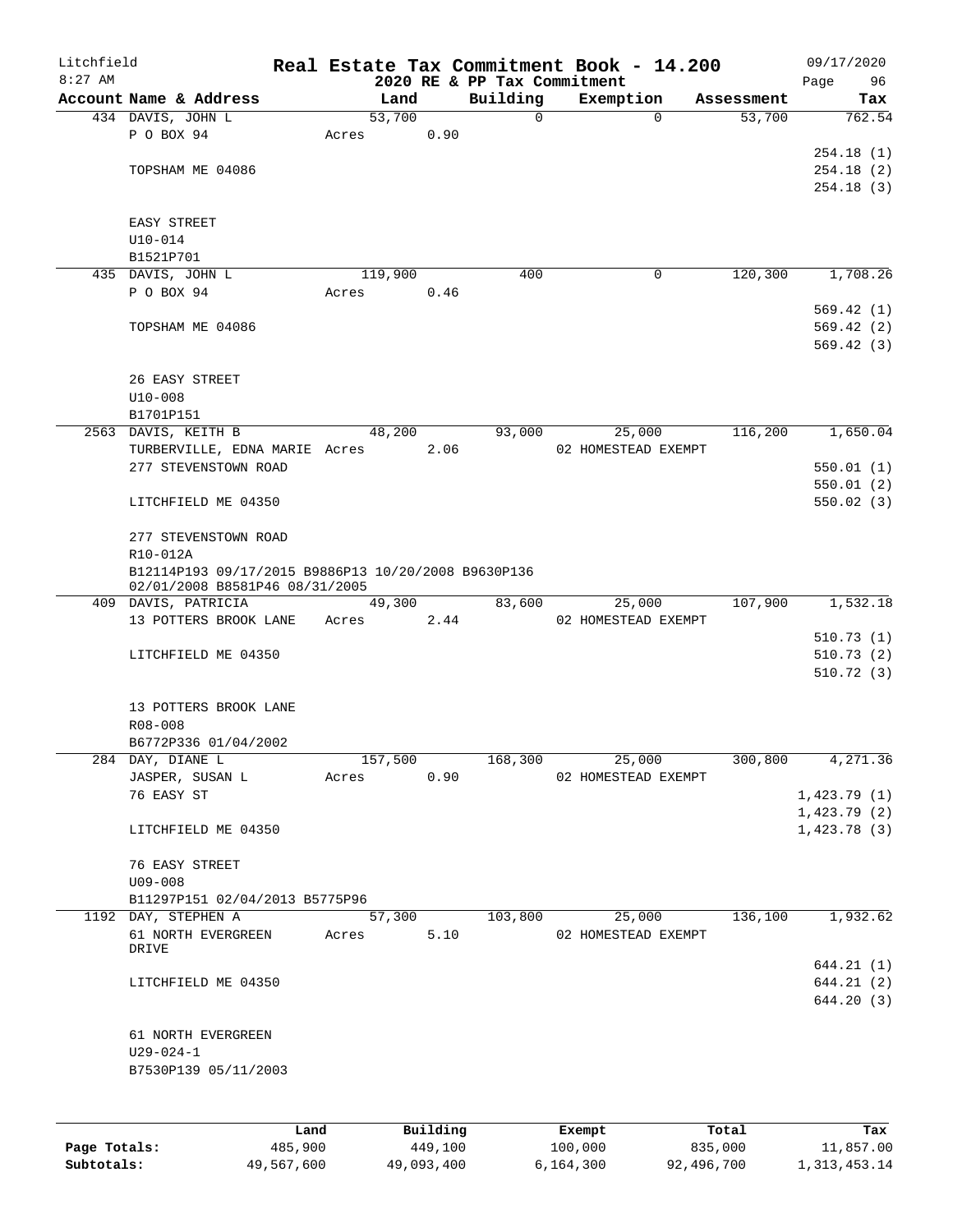| Litchfield<br>$8:27$ AM |                               |         |        | 2020 RE & PP Tax Commitment | Real Estate Tax Commitment Book - 14.200 |            | 09/17/2020<br>Page<br>97 |
|-------------------------|-------------------------------|---------|--------|-----------------------------|------------------------------------------|------------|--------------------------|
|                         | Account Name & Address        |         | Land   | Building                    | Exemption                                | Assessment | Tax                      |
|                         | 2522 DAYEN LINDA              |         | 35,700 | 0                           | $\Omega$                                 | 35,700     | 506.94                   |
|                         | 26 ANDREWS ROAD               | Acres   | 15.06  |                             |                                          |            |                          |
|                         |                               |         |        |                             |                                          |            | 168.98(1)                |
|                         | BRYANT POND ME 04219          |         |        |                             |                                          |            | 168.98(2)                |
|                         |                               |         |        |                             |                                          |            | 168.98(3)                |
|                         |                               |         |        |                             |                                          |            |                          |
|                         | HALLOWELL ROAD                |         |        |                             |                                          |            |                          |
|                         | R14-042                       |         |        |                             |                                          |            |                          |
|                         | B5770P283 10/27/1998          |         |        |                             |                                          |            |                          |
|                         | 604 DAYEN, STEPHEN            |         | 45,100 | $\Omega$                    | 0                                        | 45,100     | 640.42                   |
|                         | 26 ANDREWS ROAD               | Acres   | 33.00  |                             |                                          |            |                          |
|                         |                               |         |        |                             |                                          |            | 213.47(1)                |
|                         | BRYANT POND ME 04219          |         |        |                             |                                          |            | 213.47(2)                |
|                         |                               |         |        |                             |                                          |            | 213.48(3)                |
|                         | HALLOWELL ROAD                |         |        |                             |                                          |            |                          |
|                         | R14-041                       |         |        |                             |                                          |            |                          |
|                         | B5770P285 10/27/1998          |         |        |                             |                                          |            |                          |
|                         | 440 DEANS, ROBERT L           |         | 46,700 | 126,600                     | 25,000                                   | 148,300    | 2,105.86                 |
|                         | DEANS JANET A                 | Acres   | 1.57   |                             | 02 HOMESTEAD EXEMPT                      |            |                          |
|                         | 61 HARDSCRABBLE RD            |         |        |                             |                                          |            | 701.95(1)                |
|                         |                               |         |        |                             |                                          |            | 701.95(2)                |
|                         | LITCHFIELD ME 04350           |         |        |                             |                                          |            | 701.96(3)                |
|                         |                               |         |        |                             |                                          |            |                          |
|                         | 61 HARDSCRABBLE ROAD          |         |        |                             |                                          |            |                          |
|                         | $U21 - 043$                   |         |        |                             |                                          |            |                          |
|                         | B4446P113 07/26/1993          |         |        |                             |                                          |            |                          |
|                         | 441 DEBLOIS, WILFRID S        | 113,300 |        | 145,000                     | 0                                        | 258,300    | 3,667.86                 |
|                         | 119 MONTELLO ST               | Acres   | 0.16   |                             |                                          |            |                          |
|                         |                               |         |        |                             |                                          |            | 1,222.62(1)              |
|                         | LEWISTON ME 04240             |         |        |                             |                                          |            | 1,222.62(2)              |
|                         |                               |         |        |                             |                                          |            | 1,222.62(3)              |
|                         |                               |         |        |                             |                                          |            |                          |
|                         | 16 TOWN LINE DRIVE            |         |        |                             |                                          |            |                          |
|                         | U13-019A                      |         |        |                             |                                          |            |                          |
|                         | B4344P51                      |         |        |                             |                                          |            |                          |
|                         | 446 DELANEY, NANCY HALL       |         | 45,000 | 98,000                      | 25,000                                   | 118,000    | 1,675.60                 |
|                         | 1163 RICHMOND ROAD            | Acres   | 1.00   |                             | 02 HOMESTEAD EXEMPT                      |            |                          |
|                         |                               |         |        |                             |                                          |            | 558.53(1)                |
|                         | LITCHFIELD ME 04350           |         |        |                             |                                          |            | 558.53(2)                |
|                         |                               |         |        |                             |                                          |            | 558.54(3)                |
|                         | 1163 RICHMOND ROAD            |         |        |                             |                                          |            |                          |
|                         | R01-059                       |         |        |                             |                                          |            |                          |
|                         | B2758P312                     |         |        |                             |                                          |            |                          |
|                         | 763 DELESKEY BRUCE            |         | 41,300 | 78,300                      | 0                                        | 119,600    | 1,698.32                 |
|                         | DELESKEY AUDREY               | Acres   | 7.72   |                             |                                          |            |                          |
|                         | 44 LITTLE DRIVE               |         |        |                             |                                          |            | 566.11(1)                |
|                         |                               |         |        |                             |                                          |            | 566.11(2)                |
|                         | LITCHFIELD ME 04350           |         |        |                             |                                          |            | 566.10(3)                |
|                         |                               |         |        |                             |                                          |            |                          |
|                         | 44 LITTLE DRIVE               |         |        |                             |                                          |            |                          |
|                         | R12-023                       |         |        |                             |                                          |            |                          |
|                         | B8668P342 10/31/2005 B1174P80 |         |        |                             |                                          |            |                          |
|                         |                               |         |        |                             |                                          |            |                          |
|                         |                               |         |        |                             |                                          |            |                          |

|              | Land       | Building   | Exempt    | Total      | Tax          |
|--------------|------------|------------|-----------|------------|--------------|
| Page Totals: | 327,100    | 447,900    | 50,000    | 725,000    | 10,295.00    |
| Subtotals:   | 49,894,700 | 49,541,300 | 6,214,300 | 93,221,700 | 1,323,748.14 |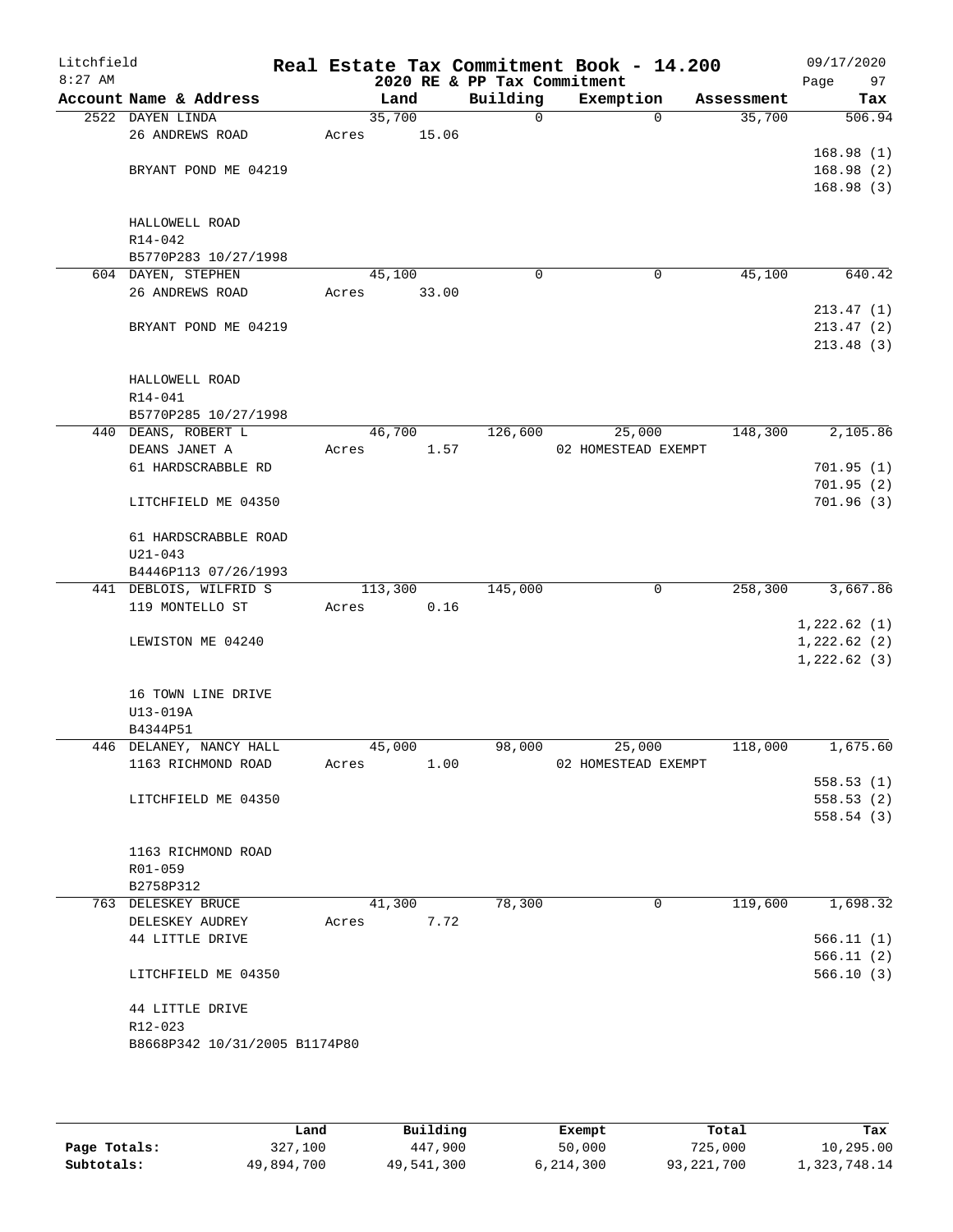| Litchfield<br>$8:27$ AM |                                                     |       |         |       |          | Real Estate Tax Commitment Book - 14.200<br>2020 RE & PP Tax Commitment |             |            | 09/17/2020<br>98<br>Page   |
|-------------------------|-----------------------------------------------------|-------|---------|-------|----------|-------------------------------------------------------------------------|-------------|------------|----------------------------|
|                         | Account Name & Address                              |       | Land    |       | Building | Exemption                                                               |             | Assessment | Tax                        |
|                         | 127 DELESKEY, AUDREY                                |       | 98,100  |       |          | $\Omega$                                                                | $\Omega$    | 98,100     | 1,393.02                   |
|                         | DELESKEY, BRUCE                                     | Acres |         | 0.13  |          |                                                                         |             |            |                            |
|                         | 44 LITTLE DRIVE                                     |       |         |       |          |                                                                         |             |            | 464.34 (1)                 |
|                         |                                                     |       |         |       |          |                                                                         |             |            | 464.34 (2)                 |
|                         | LITCHFIELD ME 04350                                 |       |         |       |          |                                                                         |             |            | 464.34 (3)                 |
|                         | 202 WHIPPOORWILL ROAD                               |       |         |       |          |                                                                         |             |            |                            |
|                         | $U24 - 005$                                         |       |         |       |          |                                                                         |             |            |                            |
|                         | B12746P236 10/05/2017 B9608P99 01/03/2008 B1342P202 |       |         |       |          |                                                                         |             |            |                            |
|                         | 2301 DELESKEY, BRIAN P                              |       | 28,500  |       |          | $\Omega$                                                                | 0           | 28,500     | 404.70                     |
|                         | DELESKEY, CHRISTINE J                               |       | Acres   | 2.15  |          |                                                                         |             |            |                            |
|                         | 11 COTTAGE AVENUE                                   |       |         |       |          |                                                                         |             |            | 134.90(1)                  |
|                         |                                                     |       |         |       |          |                                                                         |             |            | 134.90(2)                  |
|                         | DANVERS MA 01923                                    |       |         |       |          |                                                                         |             |            | 134.90(3)                  |
|                         | 1 WOODPECKER DRIVE                                  |       |         |       |          |                                                                         |             |            |                            |
|                         | $R14 - 010 - 1$                                     |       |         |       |          |                                                                         |             |            |                            |
|                         | B10482P58 07/26/2010 B5432P238 08/18/1997           |       |         |       |          |                                                                         |             |            |                            |
|                         | 447 DELESKEY, BRUCE S                               |       | 20,900  |       | 88,800   |                                                                         | 0           | 109,700    | 1,557.74                   |
|                         | DELESKEY AUDREY A                                   | Acres |         | 0.03  |          |                                                                         |             |            |                            |
|                         | 44 LITTLE DR                                        |       |         |       |          |                                                                         |             |            | 519.25(1)                  |
|                         |                                                     |       |         |       |          |                                                                         |             |            | 519.25(2)                  |
|                         | LITCHFIELD ME 04350                                 |       |         |       |          |                                                                         |             |            | 519.24(3)                  |
|                         | 6 HERON DRIVE                                       |       |         |       |          |                                                                         |             |            |                            |
|                         | $U24 - 006$                                         |       |         |       |          |                                                                         |             |            |                            |
|                         | B8574P154 08/17/2005 B3809P47                       |       |         |       |          |                                                                         |             |            |                            |
|                         | 448 DEMATTEIS, H DONALD                             |       | 126,100 |       | 182,400  |                                                                         | $\mathbf 0$ | 308,500    | 4,380.70                   |
|                         | 20 EASY STREET                                      | Acres |         | 0.36  |          |                                                                         |             |            |                            |
|                         |                                                     |       |         |       |          |                                                                         |             |            | 1,460.23(1)                |
|                         | LITCHFIELD ME 04350                                 |       |         |       |          |                                                                         |             |            | 1,460.23(2)<br>1,460.24(3) |
|                         |                                                     |       |         |       |          |                                                                         |             |            |                            |
|                         | 20 EASY STREET                                      |       |         |       |          |                                                                         |             |            |                            |
|                         | $U10 - 006$                                         |       |         |       |          |                                                                         |             |            |                            |
|                         | B3300P15 01/28/1988                                 |       |         |       |          |                                                                         |             |            |                            |
|                         | 2104 DEMERS, GUY                                    |       | 53,100  |       | 162,200  |                                                                         | 0           | 215,300    | 3,057.26                   |
|                         | DEMERS PATTY                                        | Acres |         | 3.70  |          |                                                                         |             |            |                            |
|                         | 36 HILLTOP LANE                                     |       |         |       |          |                                                                         |             |            | 1,019.09(1)                |
|                         | 199 PINE TREE ROAD                                  |       |         |       |          |                                                                         |             |            | 1,019.09(2)                |
|                         | LITCHFIELD ME 04350                                 |       |         |       |          |                                                                         |             |            | 1,019.08(3)                |
|                         | 36 HILLTOP LANE                                     |       |         |       |          |                                                                         |             |            |                            |
|                         | R11-003B-1                                          |       |         |       |          |                                                                         |             |            |                            |
|                         | B5606P175 04/30/1998                                |       |         |       |          |                                                                         |             |            |                            |
|                         | 449 DEMERS, LAURETTA A                              |       | 74,600  |       |          | $\Omega$                                                                | $\mathbf 0$ | 74,600     | 1,059.32                   |
|                         | DEMERS, NORMAND R.                                  | Acres |         | 23.10 |          |                                                                         |             |            |                            |
|                         | 15 PINELAND ST                                      |       |         |       |          |                                                                         |             |            | 353.11(1)                  |
|                         | LEWISTON ME 04240                                   |       |         |       |          |                                                                         |             |            | 353.11(2)<br>353.10(3)     |
|                         |                                                     |       |         |       |          |                                                                         |             |            |                            |
|                         | JIMMY POND                                          |       |         |       |          |                                                                         |             |            |                            |
|                         | R04-014                                             |       |         |       |          |                                                                         |             |            |                            |
|                         | B13369P47 10/04/2019                                |       |         |       |          |                                                                         |             |            |                            |
|                         |                                                     |       |         |       |          |                                                                         |             |            |                            |
|                         |                                                     |       |         |       |          |                                                                         |             |            |                            |

|              | Land       | Building   | Exempt      | Total      | Tax          |
|--------------|------------|------------|-------------|------------|--------------|
| Page Totals: | 401,300    | 433,400    |             | 834,700    | 11,852.74    |
| Subtotals:   | 50,296,000 | 49,974,700 | 6, 214, 300 | 94,056,400 | 1,335,600.88 |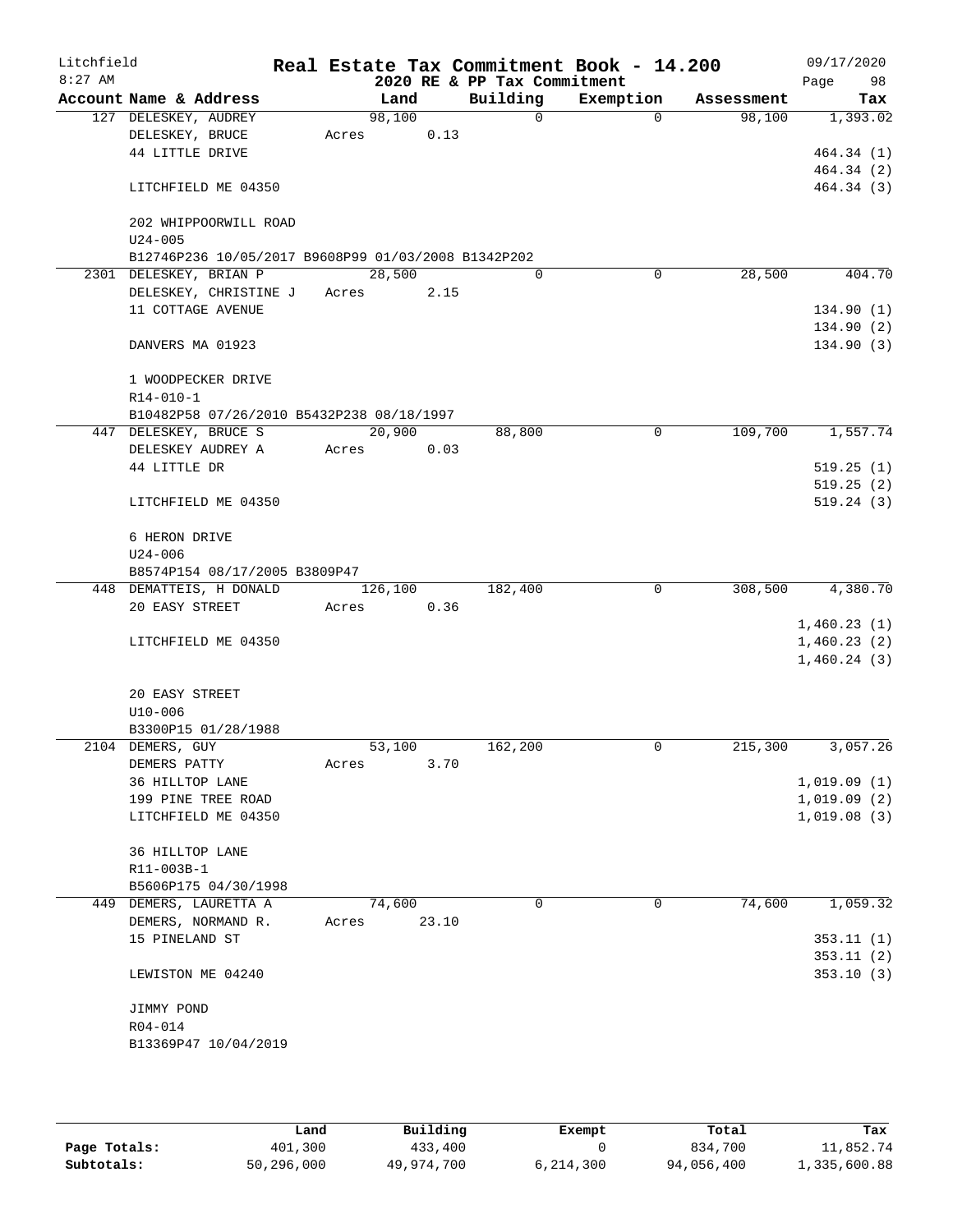| Litchfield<br>$8:27$ AM |                                             |         |      | 2020 RE & PP Tax Commitment | Real Estate Tax Commitment Book - 14.200 |            | 09/17/2020<br>Page<br>99 |
|-------------------------|---------------------------------------------|---------|------|-----------------------------|------------------------------------------|------------|--------------------------|
|                         | Account Name & Address                      | Land    |      | Building                    | Exemption                                | Assessment | Tax                      |
|                         | 450 DEMERS, LAURETTA A                      | 156,500 |      | 38,700                      | $\mathbf 0$                              | 195,200    | 2,771.84                 |
|                         | 15 PINELAND ST                              | Acres   | 4.80 |                             |                                          |            |                          |
|                         |                                             |         |      |                             |                                          |            | 923.95(1)                |
|                         | LEWISTON ME 04240                           |         |      |                             |                                          |            | 923.95(2)                |
|                         |                                             |         |      |                             |                                          |            | 923.94 (3)               |
|                         |                                             |         |      |                             |                                          |            |                          |
|                         | 128 JIMMY POND LANE                         |         |      |                             |                                          |            |                          |
|                         | $U08 - 008$                                 |         |      |                             |                                          |            |                          |
|                         | B11147P217 08/27/2012 B3835P94              |         |      |                             |                                          |            |                          |
|                         | 2920 DENNISON, RONALD E                     | 52,800  |      | 144,400                     | 0                                        | 197,200    | 2,800.24                 |
|                         | DENNISON, CHELSEA J                         | Acres   | 3.60 |                             |                                          |            |                          |
|                         | 141 WENTZELL ROAD                           |         |      |                             |                                          |            | 933.41 (1)               |
|                         |                                             |         |      |                             |                                          |            | 933.41 (2)               |
|                         | LITCHFIELD ME 04350                         |         |      |                             |                                          |            | 933.42 (3)               |
|                         |                                             |         |      |                             |                                          |            |                          |
|                         | 141 WENTZELL ROAD                           |         |      |                             |                                          |            |                          |
|                         | R03-073F<br>B12723P57 09/13/2017            |         |      |                             |                                          |            |                          |
|                         | 75 DEPREY, RUBEN C                          | 43,900  |      | 32,900                      | 0                                        | 76,800     | 1,090.56                 |
|                         | DEPREY, SUSAN A                             | Acres   | 0.16 |                             |                                          |            |                          |
|                         | 16 GUDRUN DRIVE                             |         |      |                             |                                          |            | 363.52(1)                |
|                         |                                             |         |      |                             |                                          |            | 363.52(2)                |
|                         | GARDINER ME 04345                           |         |      |                             |                                          |            | 363.52(3)                |
|                         |                                             |         |      |                             |                                          |            |                          |
|                         | 45 PENNEY LANE                              |         |      |                             |                                          |            |                          |
|                         | R09-010                                     |         |      |                             |                                          |            |                          |
|                         | B13369P246 10/18/2019 B13320P50 08/30/2019  |         |      |                             |                                          |            |                          |
|                         | 1276 DEROSBY, SARA J                        | 49,300  |      | 161,900                     | 0                                        | 211,200    | 2,999.04                 |
|                         | DEROSBY, CHARLES A                          | Acres   | 2.44 |                             |                                          |            |                          |
|                         | 1750 HALLOWELL ROAD                         |         |      |                             |                                          |            | 999.68 (1)               |
|                         |                                             |         |      |                             |                                          |            | 999.68 (2)               |
|                         | LITCHFIELD ME 04350                         |         |      |                             |                                          |            | 999.68 (3)               |
|                         |                                             |         |      |                             |                                          |            |                          |
|                         | 1750 HALLOWELL ROAD                         |         |      |                             |                                          |            |                          |
|                         | $R12 - 010 - 4$                             |         |      |                             |                                          |            |                          |
|                         | B13330P157 09/10/2019                       |         |      |                             |                                          |            |                          |
|                         | 405 DERRICO, MICHAEL                        | 153,100 |      | 58,500                      | 0                                        | 211,600    | 3,004.72                 |
|                         | 34 OAKWOOD AVENUE                           | Acres   | 0.34 |                             |                                          |            |                          |
|                         |                                             |         |      |                             |                                          |            | 1,001.57(1)              |
|                         | SAUGUS MA 01906                             |         |      |                             |                                          |            | 1,001.57(2)              |
|                         |                                             |         |      |                             |                                          |            | 1,001.58(3)              |
|                         |                                             |         |      |                             |                                          |            |                          |
|                         | 65 SAND POND LANE                           |         |      |                             |                                          |            |                          |
|                         | U12-017                                     |         |      |                             |                                          |            |                          |
|                         | B3862P337                                   | 28,100  |      | $\Omega$                    | 0                                        |            |                          |
|                         | 2823 DESCHENE, DARLENE A<br>DESCHENE, AMBER |         | 2.02 |                             |                                          | 28,100     | 399.02                   |
|                         | 412 RICHMOND ROAD                           | Acres   |      |                             |                                          |            | 133.01(1)                |
|                         |                                             |         |      |                             |                                          |            | 133.01(2)                |
|                         | Litchfield ME 04350                         |         |      |                             |                                          |            | 133.00(3)                |
|                         |                                             |         |      |                             |                                          |            |                          |
|                         |                                             |         |      |                             |                                          |            |                          |
|                         | R03-121C                                    |         |      |                             |                                          |            |                          |
|                         | B11277P224 01/11/2013                       |         |      |                             |                                          |            |                          |
|                         |                                             |         |      |                             |                                          |            |                          |
|                         |                                             |         |      |                             |                                          |            |                          |

|              | Land       | Building     | Exempt    | Total      | Tax          |
|--------------|------------|--------------|-----------|------------|--------------|
| Page Totals: | 483,700    | 436,400      |           | 920,100    | 13,065.42    |
| Subtotals:   | 50,779,700 | 50, 411, 100 | 6,214,300 | 94,976,500 | 1,348,666.30 |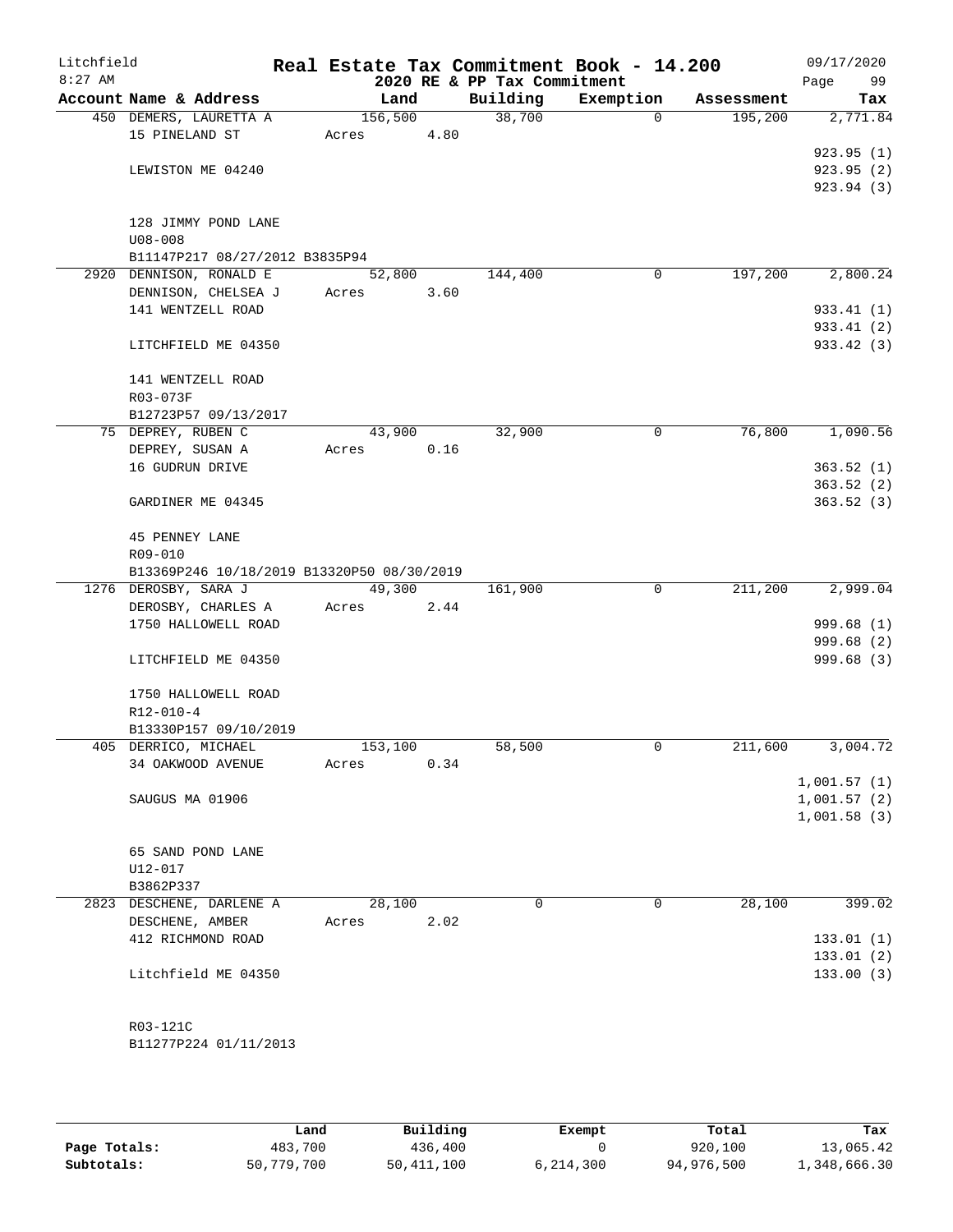| Litchfield<br>$8:27$ AM |                                                          |                | 2020 RE & PP Tax Commitment | Real Estate Tax Commitment Book - 14.200 |            | 09/17/2020<br>Page<br>100 |
|-------------------------|----------------------------------------------------------|----------------|-----------------------------|------------------------------------------|------------|---------------------------|
|                         | Account Name & Address                                   | Land           | Building                    | Exemption                                | Assessment | Tax                       |
|                         | 459 DESCHENE, JOHN A                                     | 42,900         | 123,800                     | 31,000                                   | 135,700    | 1,926.94                  |
|                         | DESCHENE, DARLENE S                                      | 1.30<br>Acres  |                             | 02 HOMESTEAD EXEMPT                      |            |                           |
|                         | 412 RICHMOND ROAD                                        |                |                             | 12 WW2 Vet Res.                          |            | 642.31(1)                 |
|                         |                                                          |                |                             |                                          |            | 642.31 (2)                |
|                         | LITCHFIELD ME 04350                                      |                |                             |                                          |            | 642.32 (3)                |
|                         | 412 RICHMOND ROAD                                        |                |                             |                                          |            |                           |
|                         | R03-121A                                                 |                |                             |                                          |            |                           |
|                         | B11277P226 01/11/2013 B2683P168                          |                |                             |                                          |            |                           |
|                         | 458 DESCHENE, RENE                                       | 12,300         | 0                           | 0                                        | 12,300     | 174.66                    |
|                         | DECHENE, DONALD                                          | 19.60<br>Acres |                             |                                          |            |                           |
|                         | PAUL DESCHENE                                            |                |                             |                                          |            | 58.22(1)                  |
|                         | 36 HIGH STREET                                           |                |                             |                                          |            | 58.22(2)                  |
|                         | SABATTUS ME 04280                                        |                |                             |                                          |            | 58.22(3)                  |
|                         | OFF WEST ROAD                                            |                |                             |                                          |            |                           |
|                         | R03-046C                                                 |                |                             |                                          |            |                           |
|                         | B12795P291 10/31/2017 B12790P289 10/31/2017<br>B1497P748 |                |                             |                                          |            |                           |
|                         | 15 DESCHENES, PAUL                                       | 138,300        | 48,500                      | 0                                        | 186,800    | 2,652.56                  |
|                         | DESCHENES, CYNTHIA                                       | 2.94<br>Acres  |                             |                                          |            |                           |
|                         | 335 WEBBER AVENUE                                        |                |                             |                                          |            | 884.19 (1)                |
|                         |                                                          |                |                             |                                          |            | 884.19 (2)                |
|                         | LEWISTON ME 04240                                        |                |                             |                                          |            | 884.18 (3)                |
|                         | 785 PLAINS ROAD                                          |                |                             |                                          |            |                           |
|                         | $U02 - 010$                                              |                |                             |                                          |            |                           |
|                         | B5378P292                                                |                |                             |                                          |            |                           |
|                         | 461 DESJARDINS, ARMAND                                   | 129,000        | 34,800                      | $\mathbf 0$                              | 163,800    | 2,325.96                  |
|                         | DESJARDINS, JOLINE                                       | 0.26<br>Acres  |                             |                                          |            |                           |
|                         | 12 BLACKSTRAP ROAD                                       |                |                             |                                          |            | 775.32(1)                 |
|                         |                                                          |                |                             |                                          |            | 775.32(2)                 |
|                         | CUMBERLAND ME 04021                                      |                |                             |                                          |            | 775.32(3)                 |
|                         | 16 SUNSET LANE                                           |                |                             |                                          |            |                           |
|                         | U12-009                                                  |                |                             |                                          |            |                           |
|                         | B6620P106                                                |                |                             |                                          |            |                           |
|                         | 2714 DESMARAIS, JASON                                    | 51,500         | 177,500                     | 0                                        | 229,000    | 3,251.80                  |
|                         | 934 RICHMOND ROAD                                        | 3.15<br>Acres  |                             |                                          |            |                           |
|                         |                                                          |                |                             |                                          |            | 1,083.93(1)               |
|                         | LITCHFIELD ME 04350                                      |                |                             |                                          |            | 1,083.93(2)               |
|                         |                                                          |                |                             |                                          |            | 1,083.94(3)               |
|                         |                                                          |                |                             |                                          |            |                           |
|                         | 7 LAURETTE LANE                                          |                |                             |                                          |            |                           |
|                         | R02-055C                                                 |                |                             |                                          |            |                           |
|                         |                                                          |                |                             |                                          |            |                           |
|                         | B9744P166 05/30/2008                                     |                | 133,100                     | 0                                        | 184,100    | 2,614.22                  |
|                         | 2854 DESMARAIS, TROY R                                   | 51,000         |                             |                                          |            |                           |
|                         | DESMARAIS, JENNY L                                       | 3.00<br>Acres  |                             |                                          |            |                           |
|                         | PO BOX 483                                               |                |                             |                                          |            | 871.41 (1)                |
|                         | SABATTUS ME 04280                                        |                |                             |                                          |            | 871.41 (2)<br>871.40 (3)  |
|                         |                                                          |                |                             |                                          |            |                           |
|                         | 25 LAURETTE LANE                                         |                |                             |                                          |            |                           |
|                         | R02-055D                                                 |                |                             |                                          |            |                           |
|                         | B12332P10 06/24/2016 B11722P96 06/24/2014                |                |                             |                                          |            |                           |
|                         |                                                          |                |                             |                                          |            |                           |
|                         |                                                          |                |                             |                                          |            |                           |
|                         |                                                          |                |                             |                                          |            |                           |

|              | Land       | Building   | Exempt    | Total      | Tax          |
|--------------|------------|------------|-----------|------------|--------------|
| Page Totals: | 425,000    | 517,700    | 31,000    | 911,700    | 12,946.14    |
| Subtotals:   | 51,204,700 | 50,928,800 | 6,245,300 | 95,888,200 | 1,361,612.44 |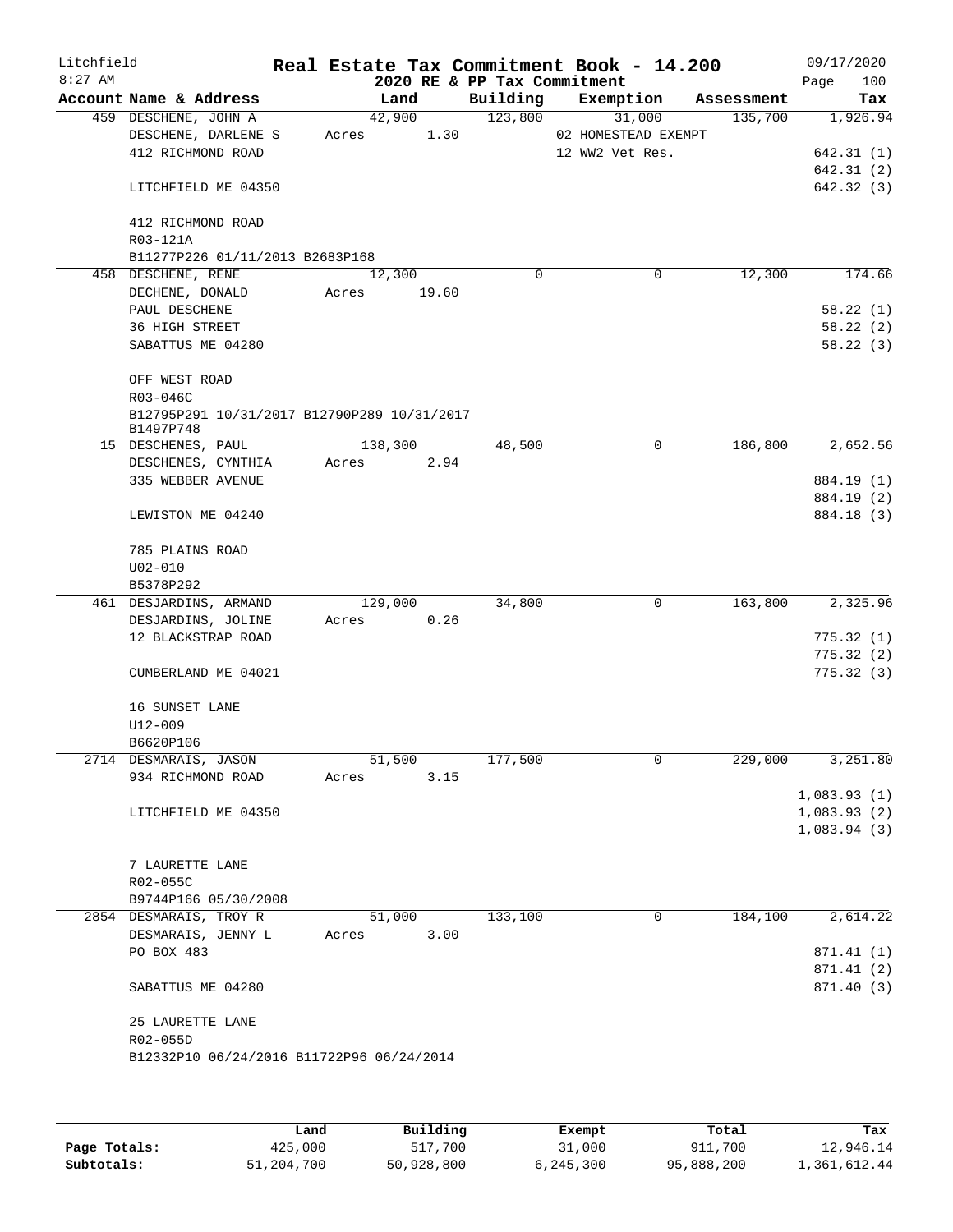| Litchfield   |                                                                                                            |         |       |          |      |                             | Real Estate Tax Commitment Book - 14.200 |            |             | 09/17/2020 |
|--------------|------------------------------------------------------------------------------------------------------------|---------|-------|----------|------|-----------------------------|------------------------------------------|------------|-------------|------------|
| $8:27$ AM    |                                                                                                            |         |       |          |      | 2020 RE & PP Tax Commitment |                                          |            | Page        | 101        |
|              | Account Name & Address                                                                                     |         |       | Land     |      | Building                    | Exemption                                | Assessment |             | Tax        |
|              | 2309 DESMOND, BENJAMIN R                                                                                   |         |       | 46,800   |      | 169,500                     | 25,000                                   | 191,300    |             | 2,716.46   |
|              | DESMOND, GILLIAN D                                                                                         |         | Acres | 1.60     |      |                             | 02 HOMESTEAD EXEMPT                      |            |             |            |
|              | 33 WOODPECKER DRIVE                                                                                        |         |       |          |      |                             |                                          |            |             | 905.49(1)  |
|              |                                                                                                            |         |       |          |      |                             |                                          |            |             | 905.49(2)  |
|              | LITCHFIELD ME 04350                                                                                        |         |       |          |      |                             |                                          |            |             | 905.48(3)  |
|              | 33 WOODPECKER DRIVE                                                                                        |         |       |          |      |                             |                                          |            |             |            |
|              | $R14 - 010 - 2$                                                                                            |         |       |          |      |                             |                                          |            |             |            |
|              | B12930P300 06/08/2018                                                                                      |         |       |          |      |                             |                                          |            |             |            |
|              | 463 DESPRES, JEROME                                                                                        |         |       | 72,400   |      | 80,200                      | 31,000                                   | 121,600    |             | 1,726.72   |
|              | DESPRES, LOUISE                                                                                            |         | Acres | 1.80     |      |                             | 02 HOMESTEAD EXEMPT                      |            |             |            |
|              | 24 LEBEL LANE                                                                                              |         |       |          |      |                             | 12 WW2 Vet Res.                          |            |             | 575.57(1)  |
|              |                                                                                                            |         |       |          |      |                             |                                          |            |             | 575.57(2)  |
|              |                                                                                                            |         |       |          |      |                             |                                          |            |             |            |
|              | LITCHFIELD ME 04350                                                                                        |         |       |          |      |                             |                                          |            |             | 575.58(3)  |
|              |                                                                                                            |         |       |          |      |                             |                                          |            |             |            |
|              | 24 LEBEL LANE                                                                                              |         |       |          |      |                             |                                          |            |             |            |
|              | $U10-036$                                                                                                  |         |       |          |      |                             |                                          |            |             |            |
|              | B1597P418 09/25/1972                                                                                       |         |       |          |      |                             |                                          |            |             |            |
|              | 464 DESROCHERS, RAYMOND J                                                                                  |         |       | 42,900   |      | 52,700                      | 25,000                                   | 70,600     |             | 1,002.52   |
|              | P O BOX 855                                                                                                |         | Acres | 1.30     |      |                             | 02 HOMESTEAD EXEMPT                      |            |             |            |
|              |                                                                                                            |         |       |          |      |                             |                                          |            |             | 334.17(1)  |
|              | SABATTUS ME 04280                                                                                          |         |       |          |      |                             |                                          |            |             | 334.17 (2) |
|              |                                                                                                            |         |       |          |      |                             |                                          |            |             | 334.18 (3) |
|              |                                                                                                            |         |       |          |      |                             |                                          |            |             |            |
|              | 222 MAXWELL ROAD                                                                                           |         |       |          |      |                             |                                          |            |             |            |
|              | R03-049                                                                                                    |         |       |          |      |                             |                                          |            |             |            |
|              |                                                                                                            |         |       |          |      |                             |                                          |            |             |            |
|              | B3400P188                                                                                                  |         |       |          |      |                             |                                          |            |             |            |
|              | 967 DESROSIER, JOHN                                                                                        |         |       | 104,500  |      | 275,100                     | 25,000                                   | 354,600    |             | 5,035.32   |
|              | DESROSIER LINDA                                                                                            |         | Acres | 84.94    |      |                             | 02 HOMESTEAD EXEMPT                      |            |             |            |
|              | 340 OAKHILL ROAD                                                                                           |         |       |          |      |                             |                                          |            | 1,678.44(1) |            |
|              |                                                                                                            |         |       |          |      |                             |                                          |            | 1,678.44(2) |            |
|              | LITCHFIELD ME 04350                                                                                        |         |       |          |      |                             |                                          |            | 1,678.44(3) |            |
|              | 9537                                                                                                       |         |       |          |      |                             |                                          |            |             |            |
|              |                                                                                                            |         |       |          |      |                             |                                          |            |             |            |
|              | 340 OAK HILL ROAD                                                                                          |         |       |          |      |                             |                                          |            |             |            |
|              | R04-037                                                                                                    |         |       |          |      |                             |                                          |            |             |            |
|              | B5016P191                                                                                                  |         |       |          |      |                             |                                          |            |             |            |
|              | 1172 DESROSIER, PAUL                                                                                       |         |       | 40,200   |      | 42,900                      | 25,000                                   | 58,100     |             | 825.02     |
|              | 2570 HALLOWELL RD                                                                                          |         | Acres |          | 0.65 |                             | 02 HOMESTEAD EXEMPT                      |            |             |            |
|              |                                                                                                            |         |       |          |      |                             |                                          |            |             | 275.01(1)  |
|              | LITCHFIELD ME 04350                                                                                        |         |       |          |      |                             |                                          |            |             | 275.01(2)  |
|              |                                                                                                            |         |       |          |      |                             |                                          |            |             | 275.00(3)  |
|              |                                                                                                            |         |       |          |      |                             |                                          |            |             |            |
|              | 2570 HALLOWELL ROAD                                                                                        |         |       |          |      |                             |                                          |            |             |            |
|              | $R06 - 073$                                                                                                |         |       |          |      |                             |                                          |            |             |            |
|              |                                                                                                            |         |       |          |      |                             |                                          |            |             |            |
|              | B10087P198 05/26/2009 B9999P12 03/04/2009 B9034P58<br>08/18/2006 B2451P154 02/08/1982 B1922P351 07/02/1976 |         |       |          |      |                             |                                          |            |             |            |
|              | 547 DEVITO, FRANCESCO C                                                                                    |         |       | 44,500   |      | 103,900                     | $\mathbf 0$                              | 148,400    |             | 2,107.28   |
|              |                                                                                                            |         |       |          | 0.96 |                             |                                          |            |             |            |
|              | DEVITO, KAYLA H                                                                                            |         | Acres |          |      |                             |                                          |            |             |            |
|              | 22 JOHN DEERE LANE                                                                                         |         |       |          |      |                             |                                          |            |             | 702.43(1)  |
|              |                                                                                                            |         |       |          |      |                             |                                          |            |             | 702.43(2)  |
|              | BUXTON ME 04093                                                                                            |         |       |          |      |                             |                                          |            |             | 702.42(3)  |
|              |                                                                                                            |         |       |          |      |                             |                                          |            |             |            |
|              | 29 NECK ROAD                                                                                               |         |       |          |      |                             |                                          |            |             |            |
|              | $U20 - 021$                                                                                                |         |       |          |      |                             |                                          |            |             |            |
|              | B12674P345 07/27/2017 B9406P205 06/29/2007 B2297P93                                                        |         |       |          |      |                             |                                          |            |             |            |
|              | 03/30/1980                                                                                                 |         |       |          |      |                             |                                          |            |             |            |
|              |                                                                                                            |         |       |          |      |                             |                                          |            |             |            |
|              |                                                                                                            | Land    |       | Building |      |                             | Exempt                                   | Total      |             | Tax        |
| Page Totals: |                                                                                                            | 351,300 |       | 724,300  |      |                             | 131,000                                  | 944,600    |             | 13, 413.32 |

**Subtotals:** 51,556,000 51,653,100 6,376,300 96,832,800 1,375,025.76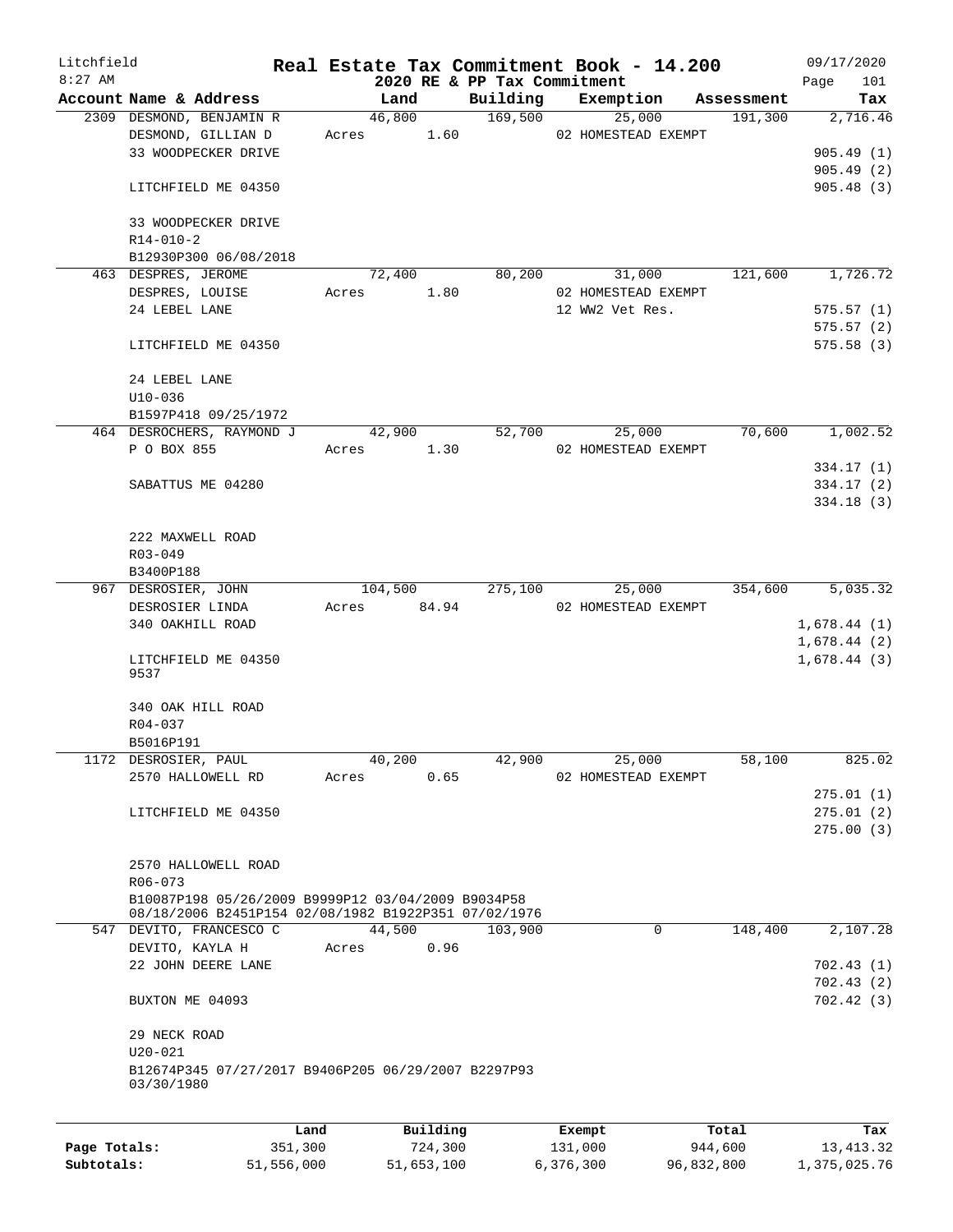| Litchfield |                                       |                                            |       |                 |                             | Real Estate Tax Commitment Book - 14.200 |             |                       |      | 09/17/2020                 |
|------------|---------------------------------------|--------------------------------------------|-------|-----------------|-----------------------------|------------------------------------------|-------------|-----------------------|------|----------------------------|
| $8:27$ AM  | Account Name & Address                |                                            |       |                 | 2020 RE & PP Tax Commitment |                                          |             |                       | Page | 102                        |
|            | 281 DEWITT, CYNTHIA                   |                                            |       | Land<br>204,800 | Building                    | Exemption<br>51,300<br>25,000            |             | Assessment<br>231,100 |      | Tax<br>3,281.62            |
|            | P.O.BOX 36                            |                                            | Acres | 32.00           |                             | 02 HOMESTEAD EXEMPT                      |             |                       |      |                            |
|            |                                       |                                            |       |                 |                             |                                          |             |                       |      | 1,093.87(1)                |
|            | LITCHFIELD ME 04350                   |                                            |       |                 |                             |                                          |             |                       |      | 1,093.87(2)                |
|            |                                       |                                            |       |                 |                             |                                          |             |                       |      | 1,093.88(3)                |
|            |                                       |                                            |       |                 |                             |                                          |             |                       |      |                            |
|            |                                       | 1617 HALLOWELL ROAD                        |       |                 |                             |                                          |             |                       |      |                            |
|            | $U18 - 018$                           |                                            |       |                 |                             |                                          |             |                       |      |                            |
|            | 657 DEWITT, CYNTHIA C                 | B12292P104 05/12/2016 B6154P123 02/23/2000 |       | 50,000          | 90,400                      |                                          | $\mathbf 0$ | 140,400               |      | 1,993.68                   |
|            |                                       | 1595 HALLOWELL ROAD                        | Acres | 2.68            |                             |                                          |             |                       |      |                            |
|            |                                       |                                            |       |                 |                             |                                          |             |                       |      | 664.56(1)                  |
|            | LITCHFIELD ME 04350                   |                                            |       |                 |                             |                                          |             |                       |      | 664.56(2)                  |
|            |                                       |                                            |       |                 |                             |                                          |             |                       |      | 664.56(3)                  |
|            |                                       |                                            |       |                 |                             |                                          |             |                       |      |                            |
|            |                                       | 1730 HALLOWELL ROAD                        |       |                 |                             |                                          |             |                       |      |                            |
|            | R12-009                               |                                            |       |                 |                             |                                          |             |                       |      |                            |
|            |                                       | B10334P272 02/02/2010 B2218P342            |       |                 |                             |                                          |             |                       |      |                            |
|            | 471 DEWITT, PETER G                   |                                            |       | 110,800         | $\Omega$                    |                                          | $\mathbf 0$ | 110,800               |      | 1,573.36                   |
|            | FALLONA, CATHERINE<br>86 QUINCY DRIVE |                                            | Acres | 13.90           |                             |                                          |             |                       |      | 524.45(1)                  |
|            |                                       |                                            |       |                 |                             |                                          |             |                       |      | 524.45(2)                  |
|            | GORHAM ME 04038                       |                                            |       |                 |                             |                                          |             |                       |      | 524.46(3)                  |
|            |                                       |                                            |       |                 |                             |                                          |             |                       |      |                            |
|            |                                       | 1595 HALLOWELL ROAD                        |       |                 |                             |                                          |             |                       |      |                            |
|            | $U19 - 001$                           |                                            |       |                 |                             |                                          |             |                       |      |                            |
|            |                                       | B13468P343 01/30/2020 B2458P290            |       |                 |                             |                                          |             |                       |      |                            |
|            |                                       | 1739 DILLINGHAM, MARY-JANE                 |       | 60,400          | 196,000                     | 25,000                                   |             | 231,400               |      | 3,285.88                   |
|            | PO BOX 338                            |                                            | Acres | 6.52            |                             | 02 HOMESTEAD EXEMPT                      |             |                       |      |                            |
|            |                                       | LITCHFIELD ME 04350                        |       |                 |                             |                                          |             |                       |      | 1,095.29(1)<br>1,095.29(2) |
|            |                                       |                                            |       |                 |                             |                                          |             |                       |      | 1,095.30(3)                |
|            |                                       |                                            |       |                 |                             |                                          |             |                       |      |                            |
|            |                                       | 1843 HALLOWELL ROAD                        |       |                 |                             |                                          |             |                       |      |                            |
|            | R12-001A                              |                                            |       |                 |                             |                                          |             |                       |      |                            |
|            |                                       | B7478P57 01/29/2004                        |       |                 |                             |                                          |             |                       |      |                            |
|            | 479 DIMONE, DONALD                    |                                            |       | 131,200         | 269,100                     |                                          | 0           | 400,300               |      | 5,684.26                   |
|            |                                       | 1065 LABELLE TERRACE NW Acres              |       | 26.35           |                             |                                          |             |                       |      |                            |
|            |                                       |                                            |       |                 |                             |                                          |             |                       |      | 1,894.75(1)                |
|            |                                       | PORT CHARLOTTE FL 33948                    |       |                 |                             |                                          |             |                       |      | 1,894.75(2)<br>1,894.76(3) |
|            |                                       |                                            |       |                 |                             |                                          |             |                       |      |                            |
|            |                                       | 410 DENNIS HILL ROAD                       |       |                 |                             |                                          |             |                       |      |                            |
|            | R13-024                               |                                            |       |                 |                             |                                          |             |                       |      |                            |
|            | B1772P10                              |                                            |       |                 |                             |                                          |             |                       |      |                            |
|            | 2599 DINAN, EILEEN G                  |                                            |       | 48,600          | 69,400                      |                                          | 0           | 118,000               |      | 1,675.60                   |
|            | DINAN, ROBERT H                       |                                            | Acres | 2.21            |                             |                                          |             |                       |      |                            |
|            | P O BOX 130                           |                                            |       |                 |                             |                                          |             |                       |      | 558.53(1)                  |
|            |                                       |                                            |       |                 |                             |                                          |             |                       |      | 558.53(2)                  |
|            | LITCHFIELD ME 04350                   |                                            |       |                 |                             |                                          |             |                       |      | 558.54(3)                  |
|            |                                       | 593 STEVENSTOWN ROAD                       |       |                 |                             |                                          |             |                       |      |                            |
|            | R07-022C                              |                                            |       |                 |                             |                                          |             |                       |      |                            |
|            |                                       | B10716P91 04/26/2011 B8866P40 04/13/2006   |       |                 |                             |                                          |             |                       |      |                            |
|            |                                       |                                            |       |                 |                             |                                          |             |                       |      |                            |
|            |                                       |                                            |       |                 |                             |                                          |             |                       |      |                            |

|              | Land       | Building   | Exempt    | Total      | Tax          |
|--------------|------------|------------|-----------|------------|--------------|
| Page Totals: | 605,800    | 676,200    | 50,000    | 1,232,000  | 17,494.40    |
| Subtotals:   | 52,161,800 | 52,329,300 | 6,426,300 | 98,064,800 | 1,392,520.16 |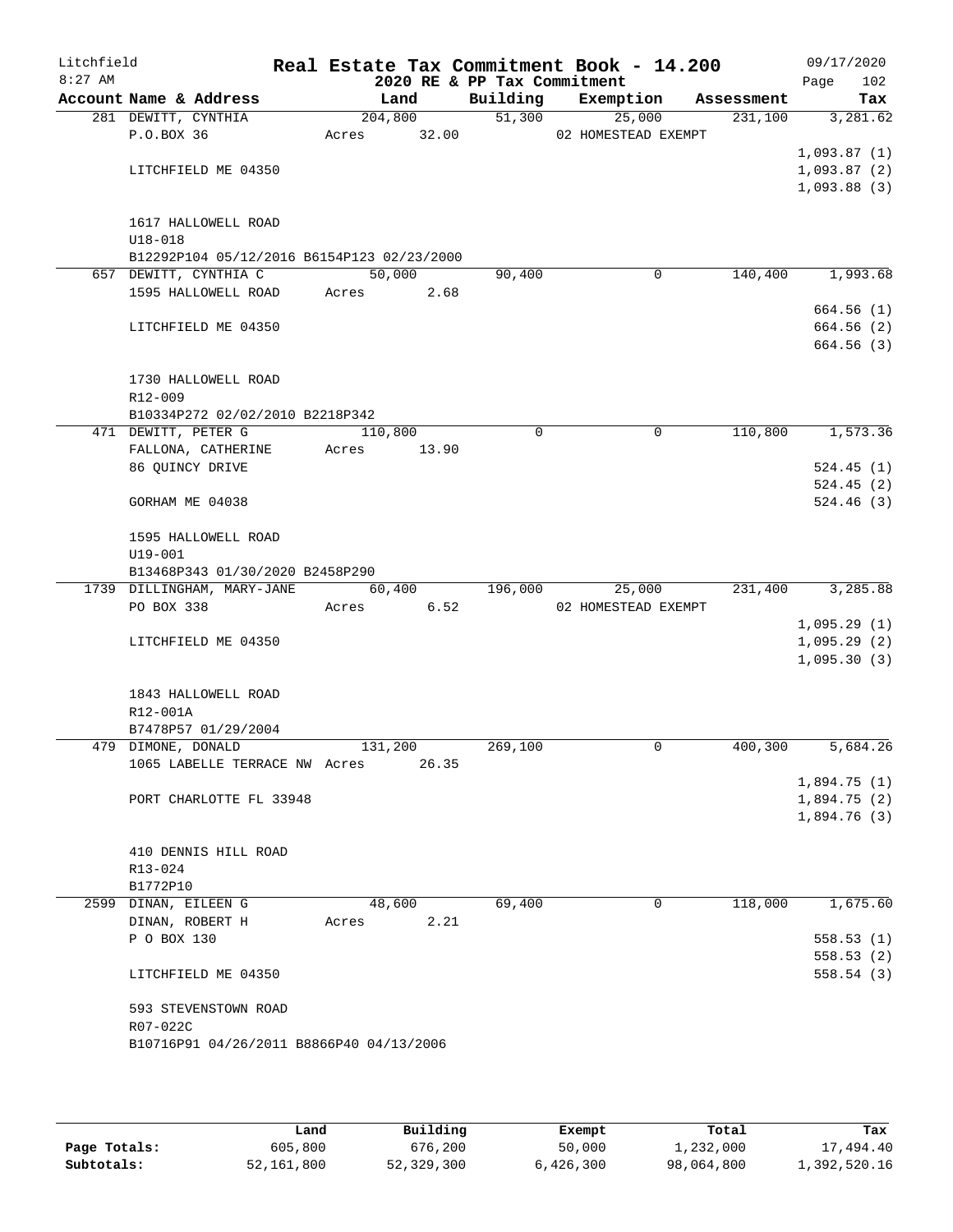| Litchfield   |                                                    |            |       |         |            |                     | Real Estate Tax Commitment Book - 14.200 |          |            | 09/17/2020                   |           |
|--------------|----------------------------------------------------|------------|-------|---------|------------|---------------------|------------------------------------------|----------|------------|------------------------------|-----------|
| $8:27$ AM    |                                                    |            |       |         |            |                     | 2020 RE & PP Tax Commitment              |          |            | Page                         | 103       |
|              | Account Name & Address                             |            |       | Land    |            | Building            | Exemption                                |          | Assessment |                              | Tax       |
|              | 480 DINEEN, DAVID F                                |            |       | 179,400 |            | $\overline{52,100}$ |                                          | $\Omega$ | 231,500    |                              | 3,287.30  |
|              | DINEEN, NANCY C                                    |            | Acres |         | 0.51       |                     |                                          |          |            |                              |           |
|              | 369 HIGHLAND AVE                                   |            |       |         |            |                     |                                          |          |            | 1,095.77(1)                  |           |
|              |                                                    |            |       |         |            |                     |                                          |          |            | 1,095.77(2)                  |           |
|              | GARDINER ME 04345                                  |            |       |         |            |                     |                                          |          |            | 1,095.76(3)                  |           |
|              |                                                    |            |       |         |            |                     |                                          |          |            |                              |           |
|              | 87 LEBEL LANE                                      |            |       |         |            |                     |                                          |          |            |                              |           |
|              | $U11 - 044$                                        |            |       |         |            |                     |                                          |          |            |                              |           |
|              | B1668P323 08/28/1973                               |            |       |         |            |                     |                                          |          |            |                              |           |
|              | 1044 DINWIDDIE, BRYAN S<br>DINWIDDIE STACEY L      |            |       | 47,700  |            | 115,500             | 25,000<br>02 HOMESTEAD EXEMPT            |          | 138,200    |                              | 1,962.44  |
|              | 172 LIBBY RD                                       |            | Acres |         | 1.90       |                     |                                          |          |            |                              | 654.15(1) |
|              |                                                    |            |       |         |            |                     |                                          |          |            |                              | 654.15(2) |
|              | LITCHFIELD ME 04350                                |            |       |         |            |                     |                                          |          |            |                              | 654.14(3) |
|              |                                                    |            |       |         |            |                     |                                          |          |            |                              |           |
|              | 172 LIBBY ROAD                                     |            |       |         |            |                     |                                          |          |            |                              |           |
|              | R06-016A                                           |            |       |         |            |                     |                                          |          |            |                              |           |
|              | B7058P76 08/30/2002                                |            |       |         |            |                     |                                          |          |            |                              |           |
|              | 1388 DIPRIMA, ELIZABETH R                          |            |       | 175,000 |            | 39,600              |                                          | 0        | 214,600    |                              | 3,047.32  |
|              | 3631 NORTH RIVER ROAD                              |            | Acres |         | 3.50       |                     |                                          |          |            |                              |           |
|              |                                                    |            |       |         |            |                     |                                          |          |            | 1,015.77(1)                  |           |
|              | GAINSVILLE GA 30506                                |            |       |         |            |                     |                                          |          |            | 1,015.77(2)                  |           |
|              |                                                    |            |       |         |            |                     |                                          |          |            | 1,015.78(3)                  |           |
|              |                                                    |            |       |         |            |                     |                                          |          |            |                              |           |
|              | 76 MILITARY LANE                                   |            |       |         |            |                     |                                          |          |            |                              |           |
|              | $U05 - 004$                                        |            |       |         |            |                     |                                          |          |            |                              |           |
|              | B13099P222 12/03/2018                              |            |       |         |            |                     |                                          |          |            |                              |           |
|              | 2378 DIXON JOHN P (TRUSTEE)                        |            |       | 191,100 |            | 347,900             |                                          | 0        | 539,000    |                              | 7,653.80  |
|              | DIXON JOANNE L                                     |            | Acres |         | 2.50       |                     |                                          |          |            |                              |           |
|              | (TRUSTEE)                                          |            |       |         |            |                     |                                          |          |            |                              |           |
|              | 612 BROWNSTONE DR                                  |            |       |         |            |                     |                                          |          |            | 2,551.27(1)                  |           |
|              |                                                    |            |       |         |            |                     |                                          |          |            | 2,551.27(2)                  |           |
|              | SEVERNA PARK MD 21146                              |            |       |         |            |                     |                                          |          |            | 2,551.26(3)                  |           |
|              | 2328                                               |            |       |         |            |                     |                                          |          |            |                              |           |
|              |                                                    |            |       |         |            |                     |                                          |          |            |                              |           |
|              | 112 BUKER ROAD                                     |            |       |         |            |                     |                                          |          |            |                              |           |
|              | R05-007                                            |            |       |         |            |                     |                                          |          |            |                              |           |
|              | B12476P268 09/29/2016 B8626P85 09/28/2005 B7492P70 |            |       |         |            |                     |                                          |          |            |                              |           |
|              | 07/01/2003<br>591 DOBSON, RALPH V                  |            |       | 66,200  |            | 205,500             | 25,000                                   |          | 246,700    |                              | 3,503.14  |
|              |                                                    |            |       |         | 19.36      |                     | 02 HOMESTEAD EXEMPT                      |          |            |                              |           |
|              | LATHAM, DONNA L                                    |            | Acres |         |            |                     |                                          |          |            |                              |           |
|              | 73 SO. ADAMS ROAD                                  |            |       |         |            |                     |                                          |          |            | 1,167.71(1)                  |           |
|              |                                                    |            |       |         |            |                     |                                          |          |            | 1, 167.71(2)<br>1, 167.72(3) |           |
|              | LITCHFIELD ME 04350                                |            |       |         |            |                     |                                          |          |            |                              |           |
|              | 73 SOUTH ADAMS ROAD                                |            |       |         |            |                     |                                          |          |            |                              |           |
|              | R01-044                                            |            |       |         |            |                     |                                          |          |            |                              |           |
|              | B12284P42 05/02/2016 B7494P96 06/30/2003           |            |       |         |            |                     |                                          |          |            |                              |           |
|              | 1943 DODGE SHARON ST.JEAN                          |            |       | 22,900  |            | 0                   |                                          | 0        | 22,900     |                              | 325.18    |
|              | MICHAEL                                            |            |       |         |            |                     |                                          |          |            |                              |           |
|              | PO BOX 354                                         |            | Acres |         | 45.00      |                     |                                          |          |            |                              |           |
|              |                                                    |            |       |         |            |                     |                                          |          |            |                              | 108.39(1) |
|              | EAST WINTHROP ME 04343                             |            |       |         |            |                     |                                          |          |            |                              | 108.39(2) |
|              |                                                    |            |       |         |            |                     |                                          |          |            |                              | 108.40(3) |
|              |                                                    |            |       |         |            |                     |                                          |          |            |                              |           |
|              | OFF STEVENSTOWN ROAD                               |            |       |         |            |                     |                                          |          |            |                              |           |
|              | R09-063                                            |            |       |         |            |                     |                                          |          |            |                              |           |
|              | B8637P180 10/11/2005                               |            |       |         |            |                     |                                          |          |            |                              |           |
|              |                                                    |            |       |         |            |                     |                                          |          |            |                              |           |
|              |                                                    | Land       |       |         | Building   |                     | Exempt                                   |          | Total      |                              | Tax       |
| Page Totals: |                                                    | 682,300    |       |         | 760,600    |                     | 50,000                                   |          | 1,392,900  |                              | 19,779.18 |
| Subtotals:   |                                                    | 52,844,100 |       |         | 53,089,900 |                     | 6,476,300                                |          | 99,457,700 | 1, 412, 299.34               |           |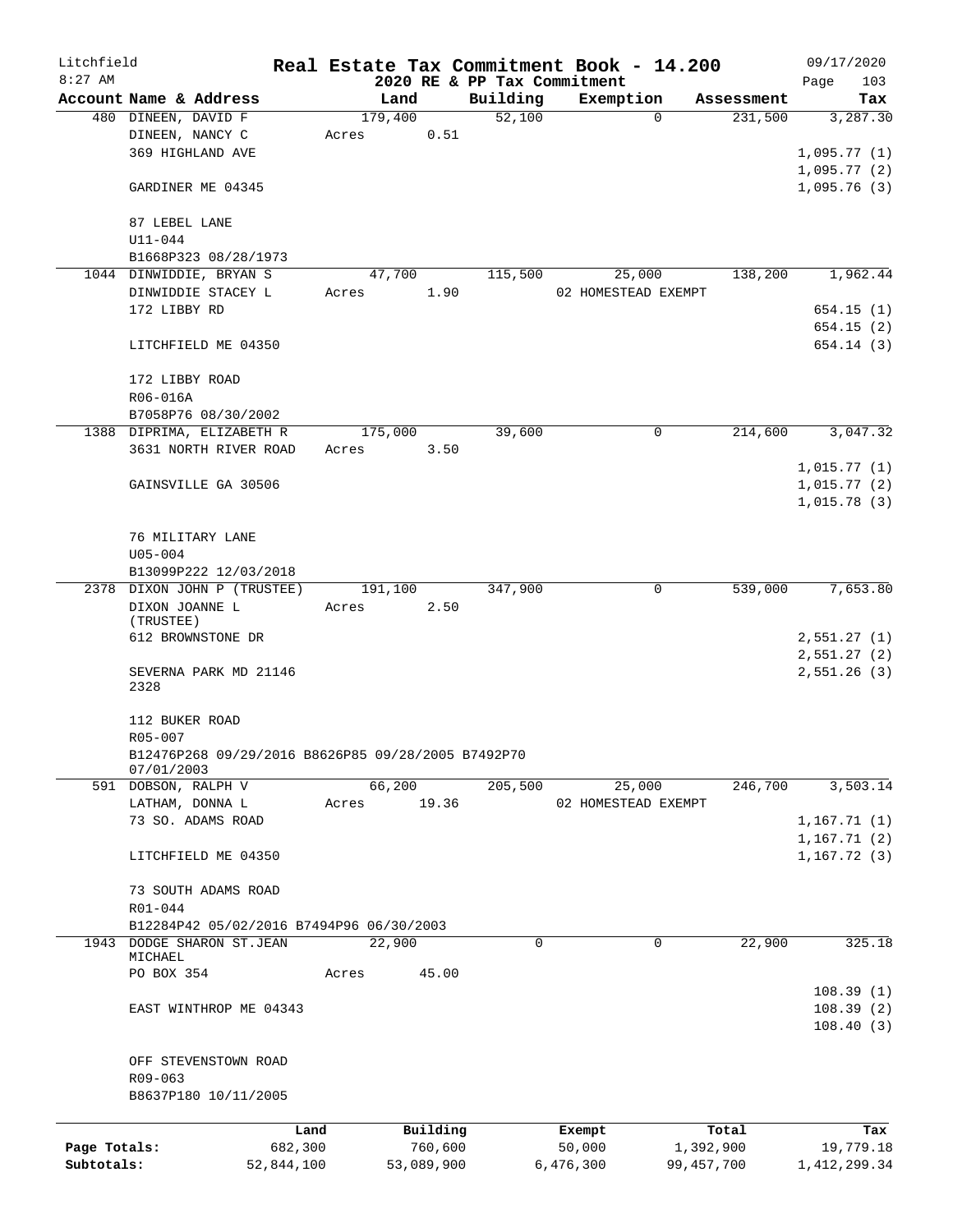| Litchfield |                                                                    |       |                |      |                             | Real Estate Tax Commitment Book - 14.200 |                       |             | 09/17/2020             |
|------------|--------------------------------------------------------------------|-------|----------------|------|-----------------------------|------------------------------------------|-----------------------|-------------|------------------------|
| $8:27$ AM  |                                                                    |       |                |      | 2020 RE & PP Tax Commitment |                                          |                       | Page        | 104                    |
|            | Account Name & Address<br>238 DODGE, CHANCE A                      |       | Land<br>75,300 |      | Building<br>152,300         | Exemption                                | Assessment<br>202,600 |             | Tax<br>2,876.92        |
|            | 70 KENWAY DRIVE                                                    | Acres |                | 1.04 |                             | 25,000<br>02 HOMESTEAD EXEMPT            |                       |             |                        |
|            |                                                                    |       |                |      |                             |                                          |                       |             | 958.97 (1)             |
|            | LITCHFIELD ME 04350                                                |       |                |      |                             |                                          |                       |             | 958.97 (2)             |
|            |                                                                    |       |                |      |                             |                                          |                       |             | 958.98 (3)             |
|            |                                                                    |       |                |      |                             |                                          |                       |             |                        |
|            | 70 KENWAY DRIVE                                                    |       |                |      |                             |                                          |                       |             |                        |
|            | $U22 - 003$<br>B9327P224 04/25/2007 B9257P215 02/15/2007 B6384P247 |       |                |      |                             |                                          |                       |             |                        |
|            | 01/12/2001                                                         |       |                |      |                             |                                          |                       |             |                        |
|            | 508 DOIRON, JESSE                                                  |       | 81,800         |      | 134,500                     | $\Omega$                                 | 216,300               |             | 3,071.46               |
|            | 18 THORNE AVENUE                                                   | Acres |                | 0.34 |                             |                                          |                       |             |                        |
|            |                                                                    |       |                |      |                             |                                          |                       | 1,023.82(1) |                        |
|            | LEWISTON ME 04240                                                  |       |                |      |                             |                                          |                       | 1,023.82(2) |                        |
|            |                                                                    |       |                |      |                             |                                          |                       | 1,023.82(3) |                        |
|            | 25 NORTH LAKEVIEW DRIVE                                            |       |                |      |                             |                                          |                       |             |                        |
|            | $U28 - 023A$                                                       |       |                |      |                             |                                          |                       |             |                        |
|            | B12872P149 03/30/2018 B12024P213 06/29/2015                        |       |                |      |                             |                                          |                       |             |                        |
|            | B6044P256 09/10/1999                                               |       |                |      |                             |                                          |                       |             |                        |
|            | 2592 DOIRON, JESSE                                                 |       | 61,800         |      | $\Omega$                    | $\mathbf 0$                              | 61,800                |             | 877.56                 |
|            | 18 THORNE AVENUE                                                   | Acres |                | 0.34 |                             |                                          |                       |             |                        |
|            | LEWISTON ME 04240                                                  |       |                |      |                             |                                          |                       |             | 292.52(1)<br>292.52(2) |
|            |                                                                    |       |                |      |                             |                                          |                       |             | 292.52(3)              |
|            |                                                                    |       |                |      |                             |                                          |                       |             |                        |
|            | NORTH LAKEVIEW DRIVE                                               |       |                |      |                             |                                          |                       |             |                        |
|            | $U28 - 022$                                                        |       |                |      |                             |                                          |                       |             |                        |
|            | B12872P149 03/30/2018 B12024P213 06/29/2015                        |       |                |      |                             |                                          |                       |             |                        |
|            | B6044P256 09/10/1999<br>2151 DOIRON, KALIE J                       |       | 45,000         |      | 76,100                      | $\mathbf 0$                              | 121,100               |             | 1,719.62               |
|            | TURNER, BRANDON J                                                  | Acres |                | 1.00 |                             |                                          |                       |             |                        |
|            | 1548 HALLOWELL ROAD                                                |       |                |      |                             |                                          |                       |             | 573.21(1)              |
|            |                                                                    |       |                |      |                             |                                          |                       |             | 573.21(2)              |
|            | LITCHFIELD ME 04350                                                |       |                |      |                             |                                          |                       |             | 573.20(3)              |
|            |                                                                    |       |                |      |                             |                                          |                       |             |                        |
|            | 1548 HALLOWELL ROAD                                                |       |                |      |                             |                                          |                       |             |                        |
|            | U19-018A<br>B13017P222 08/30/2018                                  |       |                |      |                             |                                          |                       |             |                        |
|            | 2230 DOLBOW, ANNEGRET J                                            |       | 49,100         |      | 121,100                     | 0                                        | 170,200               |             | 2,416.84               |
|            | SOLDANO, KYLE RICHARD                                              | Acres |                | 2.36 |                             |                                          |                       |             |                        |
|            | 31 POTTERS BROOK LANE                                              |       |                |      |                             |                                          |                       |             | 805.61(1)              |
|            |                                                                    |       |                |      |                             |                                          |                       |             | 805.61(2)              |
|            | LITCHFIELD ME 04350                                                |       |                |      |                             |                                          |                       |             | 805.62(3)              |
|            |                                                                    |       |                |      |                             |                                          |                       |             |                        |
|            | 31 POTTERS BROOK LANE                                              |       |                |      |                             |                                          |                       |             |                        |
|            | R08-008B<br>B13123P35 11/28/2018                                   |       |                |      |                             |                                          |                       |             |                        |
|            | 631 DONAHUE, MILDRED N                                             |       | 127,400        |      | 72,500                      | 25,000                                   | 174,900               |             | 2,483.58               |
|            | 38 EASY STREET                                                     | Acres |                | 0.39 |                             | 02 HOMESTEAD EXEMPT                      |                       |             |                        |
|            |                                                                    |       |                |      |                             |                                          |                       |             | 827.86 (1)             |
|            | LITCHFIELD ME 04350                                                |       |                |      |                             |                                          |                       |             | 827.86 (2)             |
|            |                                                                    |       |                |      |                             |                                          |                       |             | 827.86 (3)             |
|            |                                                                    |       |                |      |                             |                                          |                       |             |                        |
|            | 38 EASY STREET<br>$U10 - 011$                                      |       |                |      |                             |                                          |                       |             |                        |
|            | B9312P157 04/11/2007 B7660P25 09/26/2003                           |       |                |      |                             |                                          |                       |             |                        |
|            |                                                                    |       |                |      |                             |                                          |                       |             |                        |
|            |                                                                    |       |                |      |                             |                                          |                       |             |                        |

|              | Land       | Building   | Exempt    | Total       | Tax          |
|--------------|------------|------------|-----------|-------------|--------------|
| Page Totals: | 440,400    | 556,500    | 50,000    | 946,900     | 13,445.98    |
| Subtotals:   | 53,284,500 | 53,646,400 | 6.526.300 | 100,404,600 | 1,425,745.32 |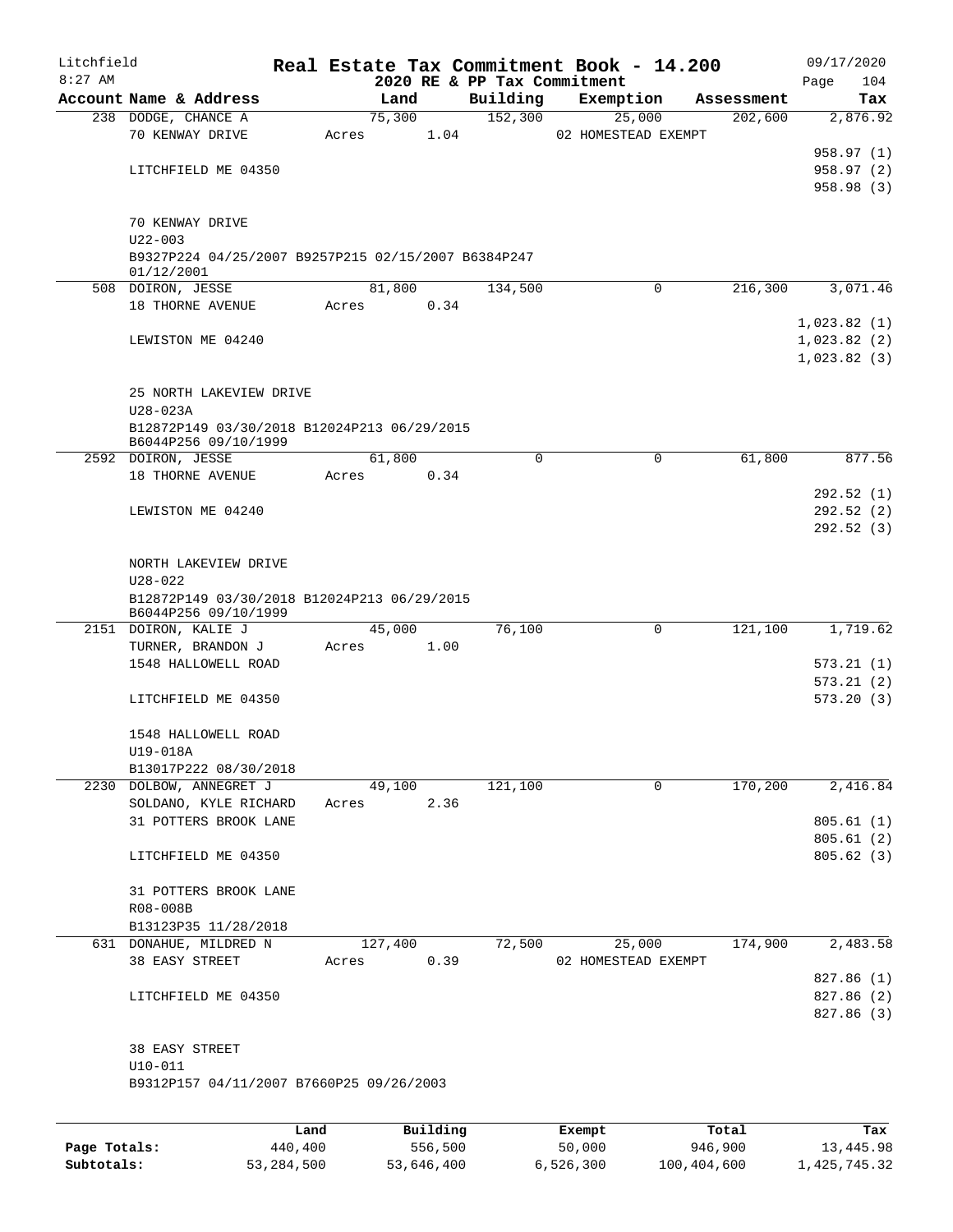| Litchfield<br>$8:27$ AM |                        |                                                     |         |        | 2020 RE & PP Tax Commitment | Real Estate Tax Commitment Book - 14.200 |            | 09/17/2020<br>Page<br>105 |
|-------------------------|------------------------|-----------------------------------------------------|---------|--------|-----------------------------|------------------------------------------|------------|---------------------------|
|                         | Account Name & Address |                                                     |         | Land   | Building                    | Exemption                                | Assessment | Tax                       |
|                         | 177 DONEGAN DENNIS     |                                                     |         | 15,000 | 0                           | $\mathbf 0$                              | 15,000     | 213.00                    |
|                         | P O BOX 3856           |                                                     | Acres   | 24.90  |                             |                                          |            |                           |
|                         |                        |                                                     |         |        |                             |                                          |            | 71.00(1)                  |
|                         |                        | CARTERSVILLE GA 30120                               |         |        |                             |                                          |            | 71.00(2)                  |
|                         |                        |                                                     |         |        |                             |                                          |            | 71.00(3)                  |
|                         |                        |                                                     |         |        |                             |                                          |            |                           |
|                         |                        | OFF MAINE TURNPIKE                                  |         |        |                             |                                          |            |                           |
|                         | $R02 - 057$            |                                                     |         |        |                             |                                          |            |                           |
|                         |                        | B8747P289 12/28/2005 B1696P166                      |         |        |                             |                                          |            |                           |
|                         | 2136 DONOVAN, MARGARET |                                                     | 207,100 |        | 41,500                      | 0                                        | 248,600    | 3,530.12                  |
|                         |                        | 50 BAYVIEW AVENUE                                   | Acres   | 1.50   |                             |                                          |            |                           |
|                         |                        |                                                     |         |        |                             |                                          |            | 1, 176.71(1)              |
|                         |                        | SCARBOROUGH ME 04074                                |         |        |                             |                                          |            | 1, 176.71(2)              |
|                         |                        |                                                     |         |        |                             |                                          |            | 1, 176.70(3)              |
|                         |                        |                                                     |         |        |                             |                                          |            |                           |
|                         | 96 CHESLEY DRIVE       |                                                     |         |        |                             |                                          |            |                           |
|                         | $U15 - 016$            |                                                     |         |        |                             |                                          |            |                           |
|                         |                        | B13271P290 07/12/2019                               |         |        |                             |                                          |            |                           |
|                         |                        | 492 DONOVAN, TIMOTHY J                              | 146,500 |        | 51,300                      | 25,000                                   | 172,800    | 2,453.76                  |
|                         | DONOVAN, MAUREEN       |                                                     | Acres   | 0.59   |                             | 02 HOMESTEAD EXEMPT                      |            |                           |
|                         | 79 LEBEL LANE          |                                                     |         |        |                             |                                          |            | 817.92 (1)                |
|                         |                        |                                                     |         |        |                             |                                          |            | 817.92 (2)                |
|                         |                        | LITCHFIELD ME 04350                                 |         |        |                             |                                          |            | 817.92 (3)                |
|                         |                        |                                                     |         |        |                             |                                          |            |                           |
|                         | 79 LEBEL LANE          |                                                     |         |        |                             |                                          |            |                           |
|                         | $U11 - 045$            |                                                     |         |        |                             |                                          |            |                           |
|                         |                        | B1927P299 07/27/1976                                |         |        |                             |                                          |            |                           |
|                         |                        | 2225 DONOVAN, TIMOTHY J                             |         | 51,700 | 179,300                     | 0                                        | 231,000    | 3,280.20                  |
|                         | DONOVAN, MAUREEN       |                                                     | Acres   | 3.24   |                             |                                          |            |                           |
|                         | 79 LEBEL LANE          |                                                     |         |        |                             |                                          |            | 1,093.40(1)               |
|                         |                        |                                                     |         |        |                             |                                          |            | 1,093.40(2)               |
|                         |                        | LITCHFIELD ME 04350                                 |         |        |                             |                                          |            | 1,093.40(3)               |
|                         |                        |                                                     |         |        |                             |                                          |            |                           |
|                         |                        | 41 DENNIS HILL ROAD                                 |         |        |                             |                                          |            |                           |
|                         | $R11 - 008 - 4$        |                                                     |         |        |                             |                                          |            |                           |
|                         |                        | B10727P109 05/11/2011 B7237P261 01/16/2003          |         |        |                             |                                          |            |                           |
|                         | 2436 DOOEN ANDREW A    |                                                     |         | 40,600 | 56,200                      | 25,000                                   | 71,800     | 1,019.56                  |
|                         | 47 RIDLEY ROAD         |                                                     | Acres   | 1.20   |                             | 02 HOMESTEAD EXEMPT                      |            |                           |
|                         |                        |                                                     |         |        |                             |                                          |            | 339.85(1)                 |
|                         |                        | LITCHFIELD ME 04350                                 |         |        |                             |                                          |            | 339.85(2)                 |
|                         |                        |                                                     |         |        |                             |                                          |            | 339.86(3)                 |
|                         |                        |                                                     |         |        |                             |                                          |            |                           |
|                         | 47 RIDLEY LANE         |                                                     |         |        |                             |                                          |            |                           |
|                         | R03-105G               |                                                     |         |        |                             |                                          |            |                           |
|                         |                        | B8200P190 09/03/2004                                |         |        |                             |                                          |            |                           |
|                         | 2149 DORMAN, PETER J   |                                                     |         | 57,300 | 141,900                     | 25,000                                   | 174,200    | 2,473.64                  |
|                         |                        | DORMAN, MICHELLE L                                  | Acres   | 3.43   |                             | 02 HOMESTEAD EXEMPT                      |            |                           |
|                         | 11 DORMAN LN           |                                                     |         |        |                             |                                          |            | 824.55(1)                 |
|                         |                        |                                                     |         |        |                             |                                          |            | 824.55 (2)                |
|                         |                        | LITCHFIELD ME 04350                                 |         |        |                             |                                          |            | 824.54 (3)                |
|                         |                        |                                                     |         |        |                             |                                          |            |                           |
|                         | 11 DORMAN LANE         |                                                     |         |        |                             |                                          |            |                           |
|                         | $U04 - 002A - 1$       |                                                     |         |        |                             |                                          |            |                           |
|                         |                        | B9239P303 01/26/2007 B7371P248 04/21/2003 B6407P276 |         |        |                             |                                          |            |                           |
|                         | 02/16/2001             |                                                     |         |        |                             |                                          |            |                           |
|                         |                        |                                                     |         |        |                             |                                          |            |                           |
|                         |                        |                                                     |         |        |                             |                                          |            |                           |

|              | Land       | Building   | Exempt    | Total       | Tax          |
|--------------|------------|------------|-----------|-------------|--------------|
| Page Totals: | 518,200    | 470,200    | 75,000    | 913,400     | 12,970.28    |
| Subtotals:   | 53,802,700 | 54,116,600 | 6,601,300 | 101,318,000 | 1,438,715.60 |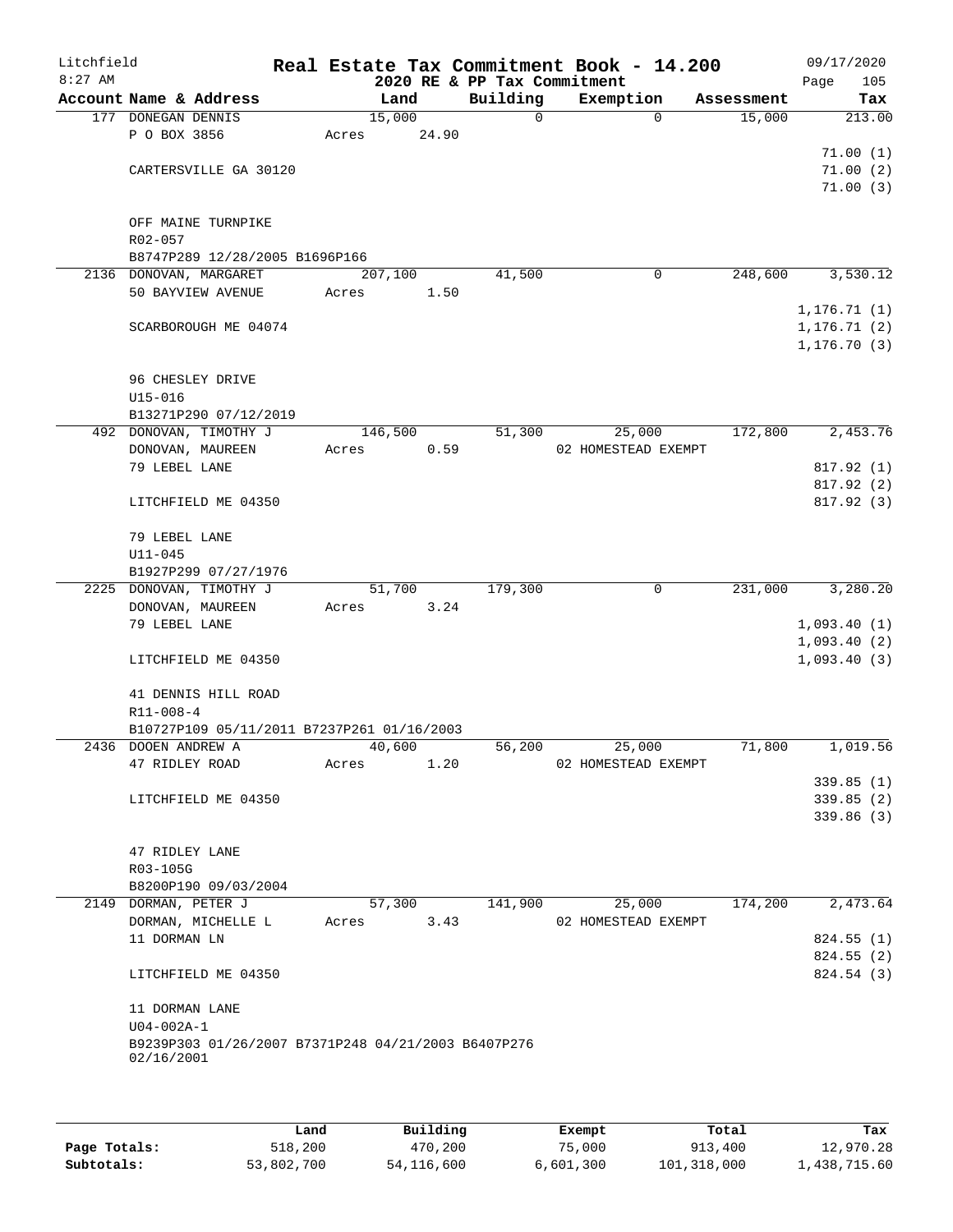| Litchfield<br>$8:27$ AM |                                |             |      | 2020 RE & PP Tax Commitment | Real Estate Tax Commitment Book - 14.200 |            | 09/17/2020<br>106<br>Page |
|-------------------------|--------------------------------|-------------|------|-----------------------------|------------------------------------------|------------|---------------------------|
|                         | Account Name & Address         | Land        |      | Building                    | Exemption                                | Assessment | Tax                       |
|                         | 494 DOROGI, LOUIS              | 126,700     |      | 24,200                      | $\Omega$                                 | 150,900    | 2,142.78                  |
|                         | DOROGI MARY                    | Acres       | 0.25 |                             |                                          |            |                           |
|                         | 9 GOLDENEYE DRIVE              |             |      |                             |                                          |            | 714.26(1)                 |
|                         |                                |             |      |                             |                                          |            | 714.26(2)                 |
|                         | TOPSHAM ME 04086               |             |      |                             |                                          |            | 714.26(3)                 |
|                         | 7 MEMORY LANE                  |             |      |                             |                                          |            |                           |
|                         | $U12 - 027$                    |             |      |                             |                                          |            |                           |
|                         | B7732P193 11/05/2003           |             |      |                             |                                          |            |                           |
|                         | 497 DOTY, AULTMAN              | 121,600     |      | 34,100                      | 0                                        | 155,700    | 2,210.94                  |
|                         | 428 WOODSIDE RD                | Acres       | 1.20 |                             |                                          |            |                           |
|                         |                                |             |      |                             |                                          |            | 736.98(1)                 |
|                         | BRUNSWICK ME 04011 7434        |             |      |                             |                                          |            | 736.98(2)                 |
|                         |                                |             |      |                             |                                          |            | 736.98(3)                 |
|                         | 40 MILITARY LANE               |             |      |                             |                                          |            |                           |
|                         | $U06 - 006$                    |             |      |                             |                                          |            |                           |
|                         | B4333P336                      |             |      |                             |                                          |            |                           |
|                         | 110 DOUCETTE, LYNNE D          | 51,600      |      | 100,000                     | 0                                        | 151,600    | 2,152.72                  |
|                         | 74 FERRIN ROAD                 | Acres       | 3.20 |                             |                                          |            |                           |
|                         |                                |             |      |                             |                                          |            | 717.57(1)                 |
|                         | LITCHFIELD ME 04350            |             |      |                             |                                          |            | 717.57(2)                 |
|                         |                                |             |      |                             |                                          |            | 717.58(3)                 |
|                         |                                |             |      |                             |                                          |            |                           |
|                         | 74 FERRIN ROAD                 |             |      |                             |                                          |            |                           |
|                         | R03-099                        |             |      |                             |                                          |            |                           |
|                         | B7907P267 03/15/2004           |             |      |                             |                                          |            |                           |
|                         | 468 DOUGLASS,                  | $\mathbf 0$ |      | 7,900                       | 0                                        | 7,900      | 112.18                    |
|                         | GERTRUDE (HEIRS OF)            |             |      |                             |                                          |            |                           |
|                         | 896 PLAINS ROAD                |             |      |                             |                                          |            |                           |
|                         |                                |             |      |                             |                                          |            | 37.39(1)                  |
|                         | LITCHFIELD ME 04350            |             |      |                             |                                          |            | 37.39(2)                  |
|                         |                                |             |      |                             |                                          |            | 37.40(3)                  |
|                         | 888 PLAINS ROAD                |             |      |                             |                                          |            |                           |
|                         | R09-041-ON                     |             |      |                             |                                          |            |                           |
|                         | B9765P348 06/18/2008           |             |      |                             |                                          |            |                           |
|                         | 309 DOW, JAMIE W               | 48,000      |      | 142,100                     | 25,000                                   | 165,100    | 2,344.42                  |
|                         | 1817 HALLOWELL ROAD            | Acres       | 2.00 |                             | 02 HOMESTEAD EXEMPT                      |            |                           |
|                         |                                |             |      |                             |                                          |            | 781.47 (1)                |
|                         | LITCHFIELD ME 04350            |             |      |                             |                                          |            | 781.47 (2)                |
|                         |                                |             |      |                             |                                          |            | 781.48 (3)                |
|                         |                                |             |      |                             |                                          |            |                           |
|                         | 1817 HALLOWELL ROAD            |             |      |                             |                                          |            |                           |
|                         | R12-001                        |             |      |                             |                                          |            |                           |
|                         |                                |             |      |                             |                                          |            |                           |
|                         | B13030P151 09/18/2018          |             |      |                             |                                          |            |                           |
|                         | 503 DOYLE, BRUCE               | 31,500      |      | $\Omega$                    | 0                                        | 31,500     | 447.30                    |
|                         | DOYLE, LORAINE                 | Acres       | 1.50 |                             |                                          |            |                           |
|                         | 31 DOYLE ST                    |             |      |                             |                                          |            | 149.10 (1)                |
|                         |                                |             |      |                             |                                          |            | 149.10(2)                 |
|                         | LITCHFIELD ME 04350            |             |      |                             |                                          |            | 149.10(3)                 |
|                         | <b>DOYLE STREET</b>            |             |      |                             |                                          |            |                           |
|                         | $U09 - 026$                    |             |      |                             |                                          |            |                           |
|                         | B11264P119 11/09/2012 B2816P84 |             |      |                             |                                          |            |                           |
|                         |                                |             |      |                             |                                          |            |                           |
|                         |                                |             |      |                             |                                          |            |                           |
|                         |                                |             |      |                             |                                          |            |                           |
|                         |                                |             |      |                             |                                          |            |                           |

|              | Land         | Building   | Exempt    | Total       | Tax          |
|--------------|--------------|------------|-----------|-------------|--------------|
| Page Totals: | 379,400      | 308,300    | 25,000    | 662,700     | 9,410.34     |
| Subtotals:   | 54, 182, 100 | 54,424,900 | 6,626,300 | 101,980,700 | 1,448,125.94 |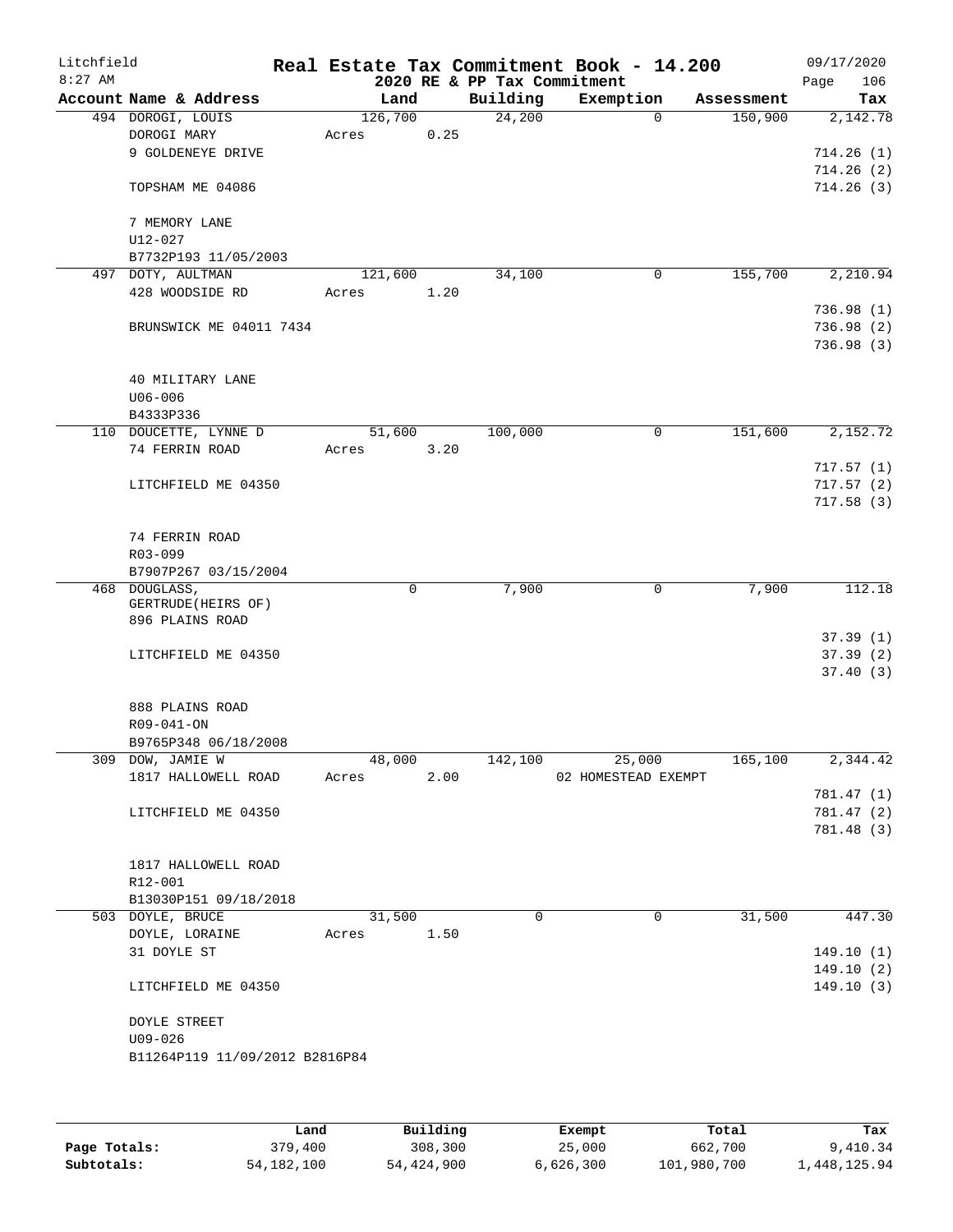| Litchfield<br>$8:27$ AM |                                            |       |         |       | 2020 RE & PP Tax Commitment | Real Estate Tax Commitment Book - 14.200 |            | 09/17/2020<br>107<br>Page |
|-------------------------|--------------------------------------------|-------|---------|-------|-----------------------------|------------------------------------------|------------|---------------------------|
|                         | Account Name & Address                     |       | Land    |       | Building                    | Exemption                                | Assessment | Tax                       |
|                         | 505 DOYLE, BRUCE                           |       | 73,100  |       | 159,800                     | 25,000                                   | 207,900    | 2,952.18                  |
|                         | DOYLE, LORAINE                             | Acres |         | 8.00  |                             | 02 HOMESTEAD EXEMPT                      |            |                           |
|                         | 31 DOYLE ST                                |       |         |       |                             |                                          |            | 984.06 (1)                |
|                         |                                            |       |         |       |                             |                                          |            | 984.06 (2)                |
|                         | LITCHFIELD ME 04350                        |       |         |       |                             |                                          |            | 984.06 (3)                |
|                         | 31 DOYLE STREET                            |       |         |       |                             |                                          |            |                           |
|                         | R05-008                                    |       |         |       |                             |                                          |            |                           |
|                         | B2816P60                                   |       |         |       |                             |                                          |            |                           |
|                         | 1002 DOYLE, BRUCE                          |       | 118,400 |       | 29,400                      | 0                                        | 147,800    | 2,098.76                  |
|                         | DOYLE, LORAINE                             | Acres |         | 0.20  |                             |                                          |            |                           |
|                         | 31 DOYLE ST                                |       |         |       |                             |                                          |            | 699.59(1)                 |
|                         |                                            |       |         |       |                             |                                          |            | 699.59 (2)                |
|                         | LITCHFIELD ME 04350                        |       |         |       |                             |                                          |            | 699.58 (3)                |
|                         | 192 MACE ROAD                              |       |         |       |                             |                                          |            |                           |
|                         | $U14 - 021$                                |       |         |       |                             |                                          |            |                           |
|                         | B4999P192                                  |       |         |       |                             |                                          |            |                           |
|                         | 2927 DOYLE, BRUCE                          |       | 3,400   |       | 0                           | 0                                        | 3,400      | 48.28                     |
|                         | DOYLE, LORAINE                             | Acres |         | 20.00 |                             |                                          |            |                           |
|                         | 31 DOYLE ST                                |       |         |       |                             |                                          |            | 16.09(1)                  |
|                         |                                            |       |         |       |                             |                                          |            | 16.09(2)                  |
|                         | LITCHFIELD ME 04350                        |       |         |       |                             |                                          |            | 16.10(3)                  |
|                         |                                            |       |         |       |                             |                                          |            |                           |
|                         | $R04 - 033$                                |       |         |       |                             |                                          |            |                           |
|                         | B3190P252                                  |       |         |       |                             |                                          |            |                           |
|                         | 506 DOYLE, DEANNA MAY                      |       | 48,000  |       | 188,400                     | 25,000                                   | 211,400    | 3,001.88                  |
|                         | DOYLE, KEVIN M                             | Acres |         | 2.40  |                             | 02 HOMESTEAD EXEMPT                      |            |                           |
|                         | 82 COMMUNITY DRIVE                         |       |         |       |                             |                                          |            | 1,000.63(1)               |
|                         |                                            |       |         |       |                             |                                          |            | 1,000.63(2)               |
|                         | LITCHFIELD ME 04350                        |       |         |       |                             |                                          |            | 1,000.62(3)               |
|                         | 82 COMMUNITY DRIVE                         |       |         |       |                             |                                          |            |                           |
|                         | U15-003C                                   |       |         |       |                             |                                          |            |                           |
|                         | B3767P219 07/20/1990                       |       |         |       |                             |                                          |            |                           |
|                         | 743 DOYLE, DECLAN RYAN                     |       | 48,000  |       | 0                           | $\mathbf 0$                              | 48,000     | 681.60                    |
|                         | 82 COMMUNITY DRIVE                         | Acres |         | 16.97 |                             |                                          |            |                           |
|                         |                                            |       |         |       |                             |                                          |            | 227.20(1)                 |
|                         | LITCHFIELD ME 04350                        |       |         |       |                             |                                          |            | 227.20(2)                 |
|                         |                                            |       |         |       |                             |                                          |            | 227.20(3)                 |
|                         |                                            |       |         |       |                             |                                          |            |                           |
|                         |                                            |       |         |       |                             |                                          |            |                           |
|                         | 80 COMMUNITY DRIVE                         |       |         |       |                             |                                          |            |                           |
|                         | U15-003B                                   |       |         |       |                             |                                          |            |                           |
|                         | B12669P150 07/17/2017 B3770P223 07/26/1990 |       |         |       |                             |                                          |            |                           |
|                         | 510 DREW, DAVID W                          |       | 173,000 |       | 119,900                     | 25,000                                   | 267,900    | 3,804.18                  |
|                         | 77 GRANT RD                                | Acres |         | 0.43  |                             | 02 HOMESTEAD EXEMPT                      |            |                           |
|                         |                                            |       |         |       |                             |                                          |            | 1,268.06(1)               |
|                         | LITCHFIELD ME 04350                        |       |         |       |                             |                                          |            | 1,268.06(2)               |
|                         |                                            |       |         |       |                             |                                          |            | 1,268.06(3)               |
|                         |                                            |       |         |       |                             |                                          |            |                           |
|                         | 77 GRANT ROAD                              |       |         |       |                             |                                          |            |                           |
|                         | U11-017                                    |       |         |       |                             |                                          |            |                           |
|                         | B10524P316 09/09/2010 B1736P208            |       |         |       |                             |                                          |            |                           |
|                         |                                            |       |         |       |                             |                                          |            |                           |

|              | Land       | Building   | Exempt    | Total       | Tax          |
|--------------|------------|------------|-----------|-------------|--------------|
| Page Totals: | 463,900    | 497,500    | 75,000    | 886,400     | 12,586.88    |
| Subtotals:   | 54,646,000 | 54,922,400 | 6,701,300 | 102,867,100 | .,460,712.82 |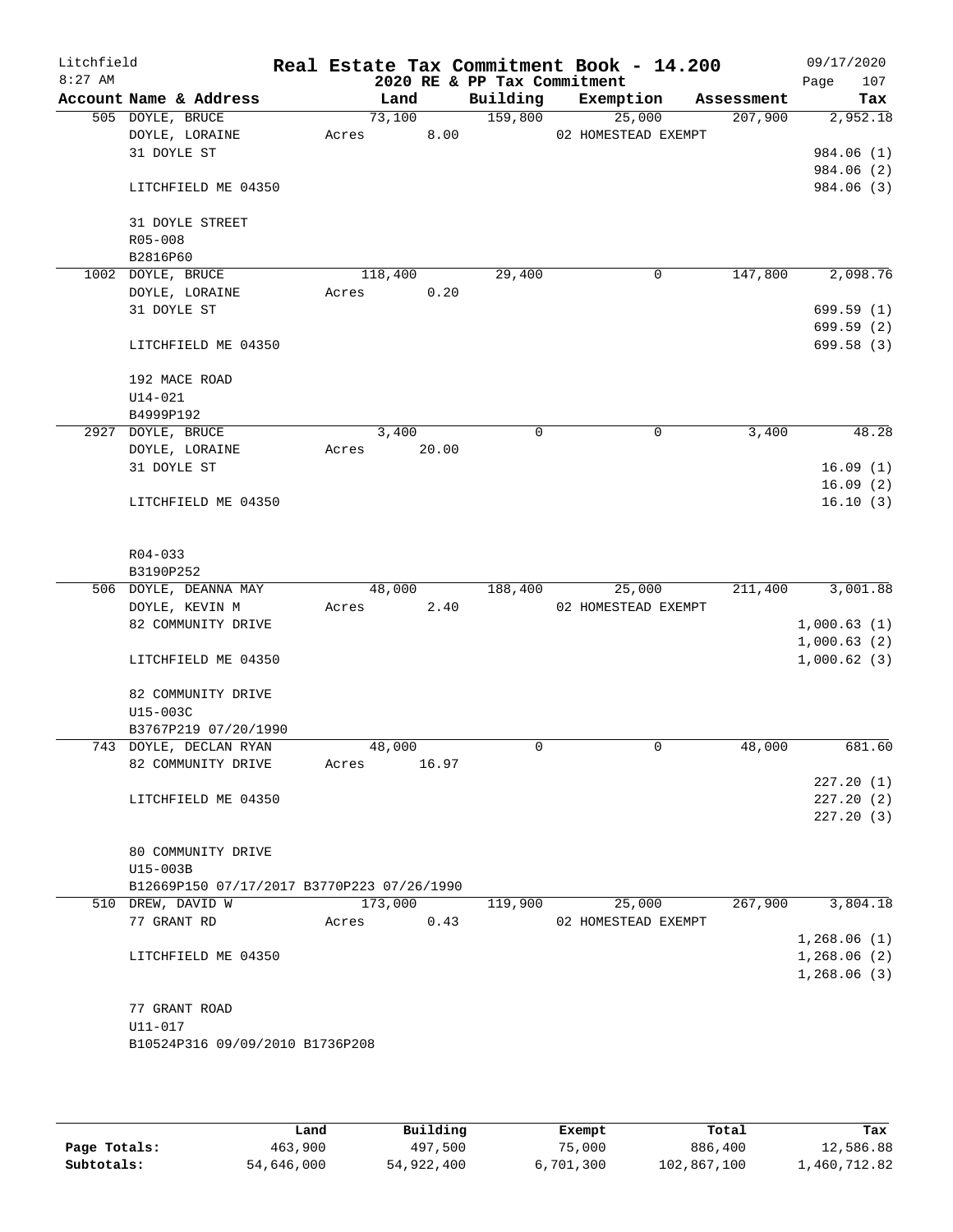| Litchfield |                                           |       |             |                             | Real Estate Tax Commitment Book - 14.200 |            | 09/17/2020  |
|------------|-------------------------------------------|-------|-------------|-----------------------------|------------------------------------------|------------|-------------|
| $8:27$ AM  |                                           |       |             | 2020 RE & PP Tax Commitment |                                          |            | Page<br>108 |
|            | Account Name & Address                    |       | Land        | Building                    | Exemption                                | Assessment | Tax         |
|            | 2705 DUBE GLEN E.                         |       | $\mathbf 0$ | 12,800                      | 0                                        | 12,800     | 181.76      |
|            | P O BOX 819                               |       |             |                             |                                          |            |             |
|            |                                           |       |             |                             |                                          |            | 60.59(1)    |
|            | SABATTUS ME 04280                         |       |             |                             |                                          |            | 60.59(2)    |
|            |                                           |       |             |                             |                                          |            | 60.58(3)    |
|            |                                           |       |             |                             |                                          |            |             |
|            | 16 BROOKSIDE LANE                         |       |             |                             |                                          |            |             |
|            | R03-097C-6-ON                             |       |             |                             |                                          |            |             |
|            | 2631 DUBE GLEN E.                         |       | 85,800      | 17,000                      | 0                                        | 102,800    | 1,459.76    |
|            | P O BOX 819                               | Acres | 7.08        |                             |                                          |            |             |
|            |                                           |       |             |                             |                                          |            | 486.59 (1)  |
|            | SABATTUS ME 04280                         |       |             |                             |                                          |            | 486.59 (2)  |
|            |                                           |       |             |                             |                                          |            | 486.58 (3)  |
|            |                                           |       |             |                             |                                          |            |             |
|            | 7 BROOKSIDE LANE                          |       |             |                             |                                          |            |             |
|            | R03-088E-1                                |       |             |                             |                                          |            |             |
|            | B10385P25 04/09/2010 B9054P350 09/06/2006 |       |             |                             |                                          |            |             |
|            | 2931 DUBE GLEN E.                         |       | 0           | 10,800                      | 0                                        | 10,800     | 153.36      |
|            | P O BOX 819                               |       |             |                             |                                          |            |             |
|            |                                           |       |             |                             |                                          |            | 51.12(1)    |
|            | SABATTUS ME 04280                         |       |             |                             |                                          |            | 51.12(2)    |
|            |                                           |       |             |                             |                                          |            | 51.12(3)    |
|            |                                           |       |             |                             |                                          |            |             |
|            | 6 BROOKSIDE LANE<br>R03-088E-2            |       |             |                             |                                          |            |             |
|            | 2932 DUBE GLEN E.                         |       | 0           | 14,000                      | 0                                        | 14,000     | 198.80      |
|            | P O BOX 819                               |       |             |                             |                                          |            |             |
|            |                                           |       |             |                             |                                          |            | 66.27(1)    |
|            | SABATTUS ME 04280                         |       |             |                             |                                          |            | 66.27(2)    |
|            |                                           |       |             |                             |                                          |            | 66.26(3)    |
|            |                                           |       |             |                             |                                          |            |             |
|            | 17 BROOKSIDE LANE                         |       |             |                             |                                          |            |             |
|            | R03-097C-5"ON"                            |       |             |                             |                                          |            |             |
|            | 1495 DUBE, EDMOND J                       |       | 57,000      | 24,600                      | 25,000                                   | 56,600     | 803.72      |
|            | DUBE, NICHOLE L                           | Acres | 5.00        |                             | 02 HOMESTEAD EXEMPT                      |            |             |
|            | 129 CENTER ROAD                           |       |             |                             |                                          |            | 267.91(1)   |
|            |                                           |       |             |                             |                                          |            | 267.91(2)   |
|            | LITCHFIELD ME 04350                       |       |             |                             |                                          |            | 267.90(3)   |
|            |                                           |       |             |                             |                                          |            |             |
|            | 129 CENTER ROAD                           |       |             |                             |                                          |            |             |
|            | R03-005A                                  |       |             |                             |                                          |            |             |
|            | B12981P140 07/19/2018                     |       |             |                             |                                          |            |             |
|            | 2735 DUBE, GLEN                           |       | 0           | 14,400                      | 0                                        | 14,400     | 204.48      |
|            | P O BOX 819                               |       |             |                             |                                          |            |             |
|            |                                           |       |             |                             |                                          |            | 68.16(1)    |
|            | SABATTUS ME 04280                         |       |             |                             |                                          |            | 68.16(2)    |
|            |                                           |       |             |                             |                                          |            | 68.16(3)    |
|            |                                           |       |             |                             |                                          |            |             |
|            | 25 BROOKSIDE LANE                         |       |             |                             |                                          |            |             |
|            | R03-097C-7-ON                             |       |             |                             |                                          |            |             |

|              | Land       | Building   | Exempt    | Total       | Tax          |
|--------------|------------|------------|-----------|-------------|--------------|
| Page Totals: | 142,800    | 93,600     | 25,000    | 211,400     | 3,001.88     |
| Subtotals:   | 54,788,800 | 55,016,000 | 6,726,300 | 103,078,500 | 1,463,714.70 |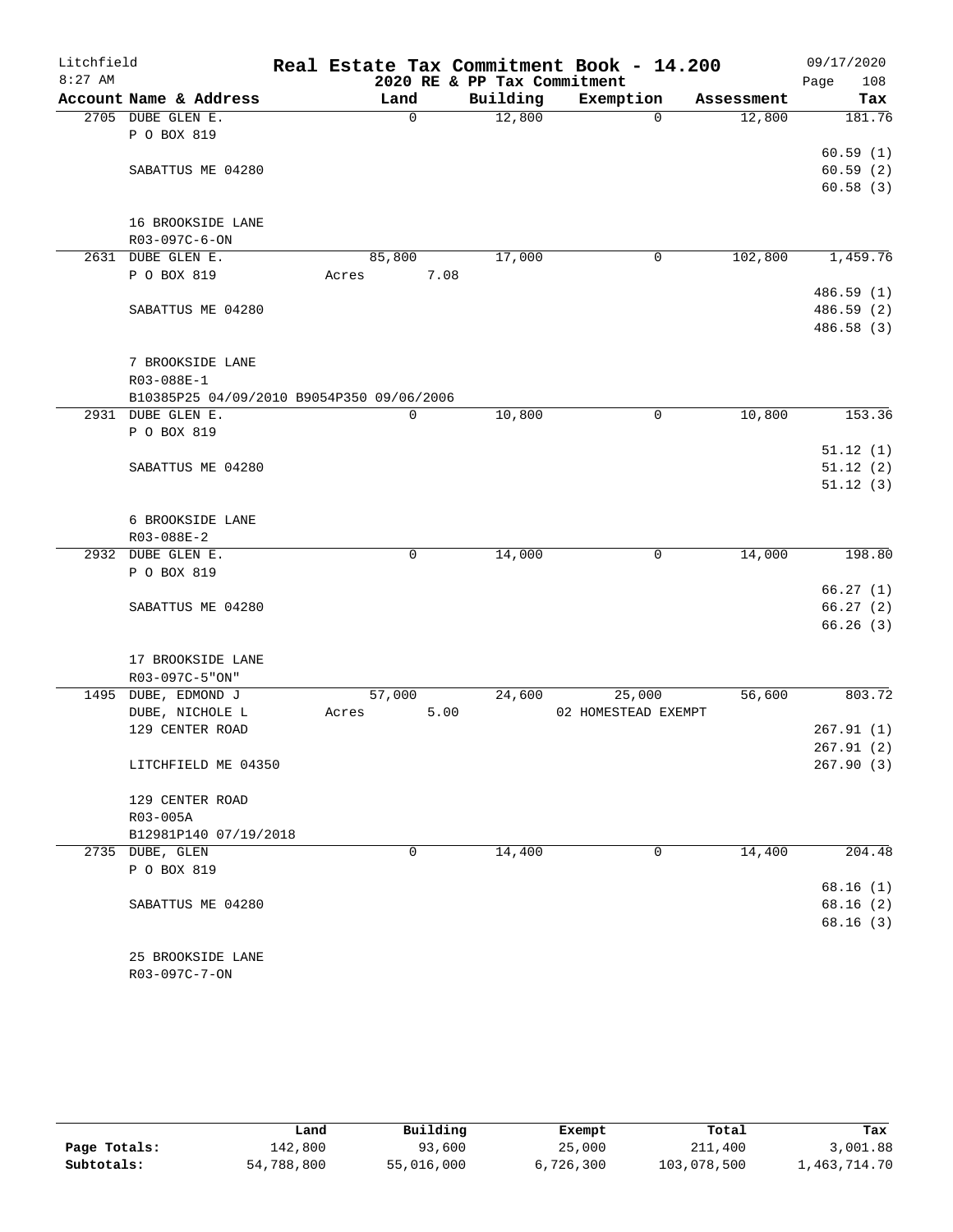| Litchfield |                                                     |       |              | Real Estate Tax Commitment Book - 14.200 |           |            | 09/17/2020   |
|------------|-----------------------------------------------------|-------|--------------|------------------------------------------|-----------|------------|--------------|
| $8:27$ AM  |                                                     |       |              | 2020 RE & PP Tax Commitment              |           |            | Page<br>109  |
|            | Account Name & Address                              |       | Land         | Building                                 | Exemption | Assessment | Tax          |
|            | 2736 DUBE, GLEN                                     |       | $\mathsf{O}$ | 14,900                                   | 0         | 14,900     | 211.58       |
|            | P O BOX 819                                         |       |              |                                          |           |            |              |
|            |                                                     |       |              |                                          |           |            | 70.53(1)     |
|            | SABATTUS ME 04280                                   |       |              |                                          |           |            | 70.53(2)     |
|            |                                                     |       |              |                                          |           |            | 70.52(3)     |
|            | 33 BROOKSIDE LANE                                   |       |              |                                          |           |            |              |
|            | R03-097C-9-ON                                       |       |              |                                          |           |            |              |
|            | 2762 DUBE, GLEN                                     |       | 0            | 13,200                                   | 0         | 13,200     | 187.44       |
|            | P O BOX 819                                         |       |              |                                          |           |            |              |
|            |                                                     |       |              |                                          |           |            | 62.48(1)     |
|            | SABATTUS ME 04280                                   |       |              |                                          |           |            | 62.48(2)     |
|            |                                                     |       |              |                                          |           |            | 62.48(3)     |
|            |                                                     |       |              |                                          |           |            |              |
|            | BROOKSIDE LANE                                      |       |              |                                          |           |            |              |
|            | R03-097C-8-ON                                       |       |              |                                          |           |            |              |
|            | 2763 DUBE, GLEN                                     |       | $\mathbf 0$  | 15,300                                   | 0         | 15,300     | 217.26       |
|            | P O BOX 819                                         |       |              |                                          |           |            |              |
|            |                                                     |       |              |                                          |           |            | 72.42(1)     |
|            | SABATTUS ME 04280                                   |       |              |                                          |           |            |              |
|            |                                                     |       |              |                                          |           |            | 72.42(2)     |
|            |                                                     |       |              |                                          |           |            | 72.42(3)     |
|            | <b>36 BROOKSIDE LANE</b>                            |       |              |                                          |           |            |              |
|            | R03-097C-10                                         |       |              |                                          |           |            |              |
| 2080       | DUBE, GLEN                                          |       | 160,300      | $\mathbf 0$                              | 0         | 160, 300   | 2,276.26     |
|            | P O BOX 819                                         | Acres | 31.52        |                                          |           |            |              |
|            |                                                     |       |              |                                          |           |            | 758.75(1)    |
|            | SABATTUS ME 04280                                   |       |              |                                          |           |            | 758.75 (2)   |
|            |                                                     |       |              |                                          |           |            | 758.76 (3)   |
|            |                                                     |       |              |                                          |           |            |              |
|            | WENTZELL ROAD                                       |       |              |                                          |           |            |              |
|            | R03-097C                                            |       |              |                                          |           |            |              |
|            | B10385P25 04/09/2010 B9045P137 08/30/2006 B9034P259 |       |              |                                          |           |            |              |
|            | 06/08/2006 B5344P83                                 |       |              |                                          |           |            |              |
|            | 221 DUBE, GLENN                                     |       | 0            | 13,900                                   | 0         | 13,900     | 197.38       |
|            | P.O. BOX 819                                        |       |              |                                          |           |            |              |
|            |                                                     |       |              |                                          |           |            | 65.79(1)     |
|            | SABATTUS ME 04280                                   |       |              |                                          |           |            | 65.79 (2)    |
|            |                                                     |       |              |                                          |           |            | 65.80(3)     |
|            |                                                     |       |              |                                          |           |            |              |
|            | 18 LEMAY LANE                                       |       |              |                                          |           |            |              |
|            | R03-088D-ON-1                                       |       |              |                                          |           |            |              |
|            | 966 DUBOIS, PAULINE                                 |       | 185,800      | 66,300                                   | $\Omega$  | 252,100    | 3,579.82     |
|            | <b>48 MEADOW LANE</b>                               | Acres | 0.52         |                                          |           |            |              |
|            |                                                     |       |              |                                          |           |            | 1, 193.27(1) |
|            | AUBURN ME 04210                                     |       |              |                                          |           |            | 1, 193.27(2) |
|            |                                                     |       |              |                                          |           |            | 1, 193.28(3) |
|            |                                                     |       |              |                                          |           |            |              |
|            | 41 BLEN DRIVE                                       |       |              |                                          |           |            |              |
|            | $U23 - 005$                                         |       |              |                                          |           |            |              |
|            | B7308P318 03/14/2003                                |       |              |                                          |           |            |              |

|              | Land       | Building   | Exempt    | Total       | Tax          |
|--------------|------------|------------|-----------|-------------|--------------|
| Page Totals: | 346,100    | 123,600    |           | 469,700     | 6,669.74     |
| Subtotals:   | 55,134,900 | 55,139,600 | 6,726,300 | 103,548,200 | 1,470,384.44 |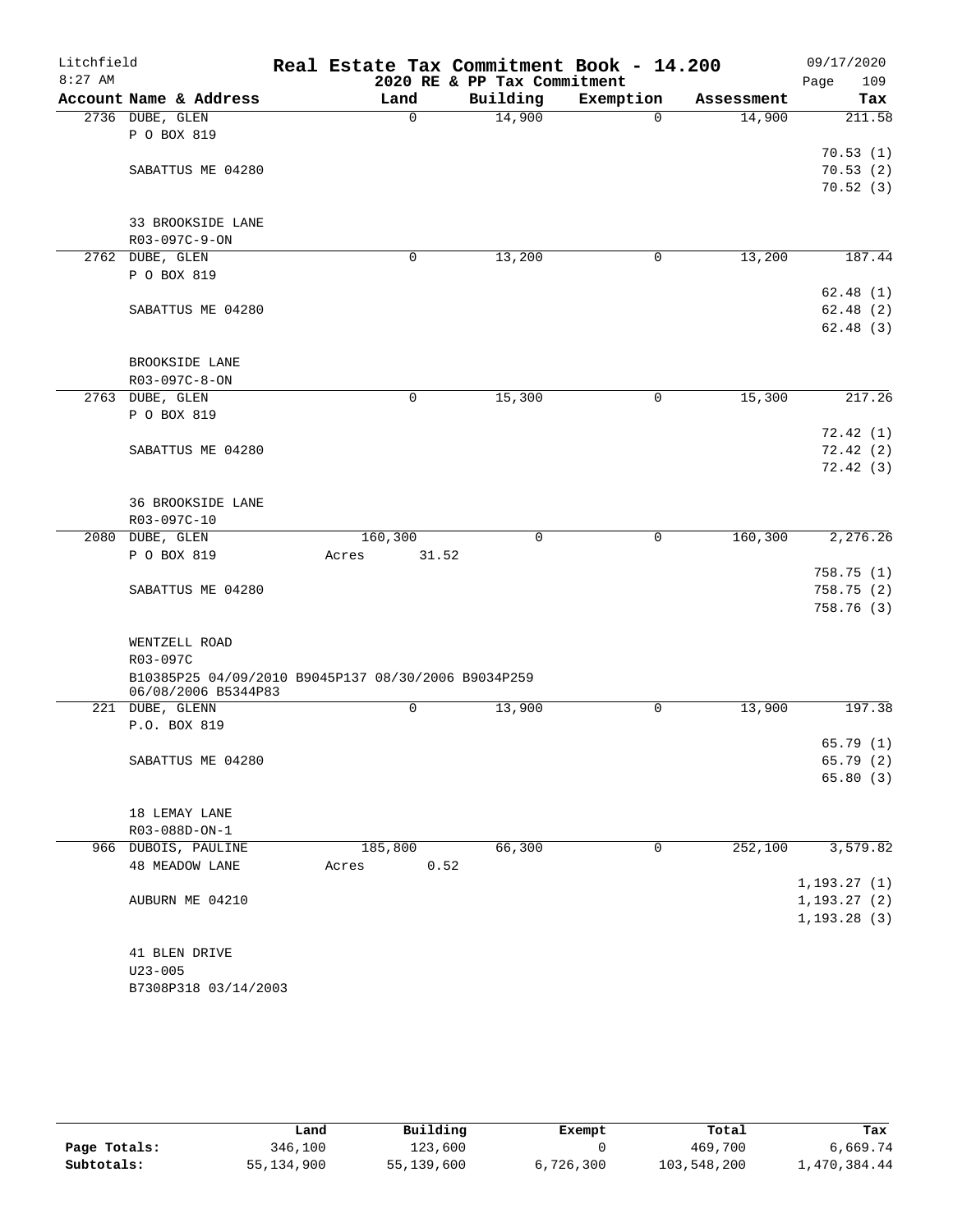| Litchfield<br>$8:27$ AM |                                                                    |         |       |        |          | 2020 RE & PP Tax Commitment | Real Estate Tax Commitment Book - 14.200 |            | 09/17/2020         |
|-------------------------|--------------------------------------------------------------------|---------|-------|--------|----------|-----------------------------|------------------------------------------|------------|--------------------|
|                         | Account Name & Address                                             |         |       | Land   |          | Building                    | Exemption                                | Assessment | 110<br>Page<br>Tax |
|                         | 517 DUCHARME, ALBERT                                               |         |       | 51,300 |          | 26,900                      | 25,000                                   | 53,200     | 755.44             |
|                         | DUCHARME, NANCY A                                                  |         | Acres |        | 3.10     |                             | 02 HOMESTEAD EXEMPT                      |            |                    |
|                         | 307 RICHMOND ROAD                                                  |         |       |        |          |                             |                                          |            | 251.81(1)          |
|                         |                                                                    |         |       |        |          |                             |                                          |            | 251.81(2)          |
|                         | LITCHFIELD ME 04350                                                |         |       |        |          |                             |                                          |            | 251.82(3)          |
|                         | 307 RICHMOND ROAD                                                  |         |       |        |          |                             |                                          |            |                    |
|                         | R03-020                                                            |         |       |        |          |                             |                                          |            |                    |
|                         | B10556P337 10/12/2010 B10540P264 09/27/2010<br>B1531P316           |         |       |        |          |                             |                                          |            |                    |
|                         | 682 DUGGINS JOHN R                                                 |         |       | 83,000 |          | 54,800                      | 25,000                                   | 112,800    | 1,601.76           |
|                         | DUGGINS CORIE L                                                    |         | Acres |        | 123.00   |                             | 02 HOMESTEAD EXEMPT                      |            |                    |
|                         | 1235 LEWISTON ROAD                                                 |         |       |        |          |                             |                                          |            | 533.92 (1)         |
|                         |                                                                    |         |       |        |          |                             |                                          |            | 533.92 (2)         |
|                         | LITCHFIELD ME 04350                                                |         |       |        |          |                             |                                          |            | 533.92 (3)         |
|                         | 1235 LEWISTON ROAD                                                 |         |       |        |          |                             |                                          |            |                    |
|                         | R13-004                                                            |         |       |        |          |                             |                                          |            |                    |
|                         | B8827P32 03/06/2006 B6125P274                                      |         |       |        |          |                             |                                          |            |                    |
|                         | 1983 DULAC SONYA                                                   |         |       | 0      |          | 12,800                      | 12,800                                   | 0          | 0.00               |
|                         | 13 BROOKSIDE LANE                                                  |         |       |        |          |                             | 02 HOMESTEAD EXEMPT                      |            |                    |
|                         |                                                                    |         |       |        |          |                             |                                          |            |                    |
|                         | LITCHFIELD ME 04350                                                |         |       |        |          |                             |                                          |            |                    |
|                         |                                                                    |         |       |        |          |                             |                                          |            |                    |
|                         |                                                                    |         |       |        |          |                             |                                          |            |                    |
|                         | 13 BROOKSIDE LANE                                                  |         |       |        |          |                             |                                          |            |                    |
|                         | R03-097C-4-ON                                                      |         |       |        |          |                             |                                          |            |                    |
|                         | B9034P259 06/08/2006 B8596P92 09/14/2005<br>1928 DUMAIS, RAYMOND L |         |       | 45,500 |          |                             | $\mathbf 0$                              |            | 3,257.48           |
|                         | KING, JENNIFER L                                                   |         |       |        | 2.82     | 183,900                     |                                          | 229,400    |                    |
|                         | 68 RIDLEY LANE                                                     |         | Acres |        |          |                             |                                          |            | 1,085.83(1)        |
|                         |                                                                    |         |       |        |          |                             |                                          |            | 1,085.83(2)        |
|                         | LITCHFIELD ME 04350                                                |         |       |        |          |                             |                                          |            | 1,085.82(3)        |
|                         |                                                                    |         |       |        |          |                             |                                          |            |                    |
|                         | 68 RIDLEY LANE                                                     |         |       |        |          |                             |                                          |            |                    |
|                         | R03-104A                                                           |         |       |        |          |                             |                                          |            |                    |
|                         | B11383P259 04/24/2013 B10857P63 10/12/2011 B7517P294               |         |       |        |          |                             |                                          |            |                    |
|                         | 07/19/1996                                                         |         |       |        |          |                             |                                          |            |                    |
|                         | 2459 DUMAIS, VINCENT                                               |         |       | 51,000 |          | 254,900                     | 25,000                                   | 280,900    | 3,988.78           |
|                         | DUMAIS, VERONICA                                                   |         | Acres |        | 3.00     |                             | 02 HOMESTEAD EXEMPT                      |            |                    |
|                         | <b>45 STONE LANE</b>                                               |         |       |        |          |                             |                                          |            | 1,329.59(1)        |
|                         |                                                                    |         |       |        |          |                             |                                          |            | 1,329.59(2)        |
|                         | Litchfield ME 04350                                                |         |       |        |          |                             |                                          |            | 1,329.60(3)        |
|                         | <b>45 STONE LANE</b>                                               |         |       |        |          |                             |                                          |            |                    |
|                         | R05-066C                                                           |         |       |        |          |                             |                                          |            |                    |
|                         | B8360P117 03/31/2005                                               |         |       |        |          |                             |                                          |            |                    |
|                         | 2165 DUMAS, JEFF                                                   |         |       | 25,500 |          | $\mathbf 0$                 | $\mathbf 0$                              | 25,500     | 362.10             |
|                         | 84 HIGHLAND AVENUE                                                 |         | Acres |        | 1.16     |                             |                                          |            |                    |
|                         |                                                                    |         |       |        |          |                             |                                          |            | 120.70(1)          |
|                         | GARDINER ME 04345                                                  |         |       |        |          |                             |                                          |            | 120.70(2)          |
|                         |                                                                    |         |       |        |          |                             |                                          |            | 120.70(3)          |
|                         |                                                                    |         |       |        |          |                             |                                          |            |                    |
|                         | PLAINS ROAD                                                        |         |       |        |          |                             |                                          |            |                    |
|                         | R06-060A                                                           |         |       |        |          |                             |                                          |            |                    |
|                         | B13314P128 08/21/2019                                              |         |       |        |          |                             |                                          |            |                    |
|                         |                                                                    |         |       |        |          |                             |                                          |            |                    |
|                         |                                                                    |         |       |        |          |                             |                                          |            |                    |
|                         |                                                                    | Land    |       |        | Building |                             | Exempt                                   | Total      | Tax                |
| Page Totals:            |                                                                    | 256,300 |       |        | 533,300  |                             | 87,800                                   | 701,800    | 9,965.56           |

**Subtotals:** 55,391,200 55,672,900 6,814,100 104,250,000 1,480,350.00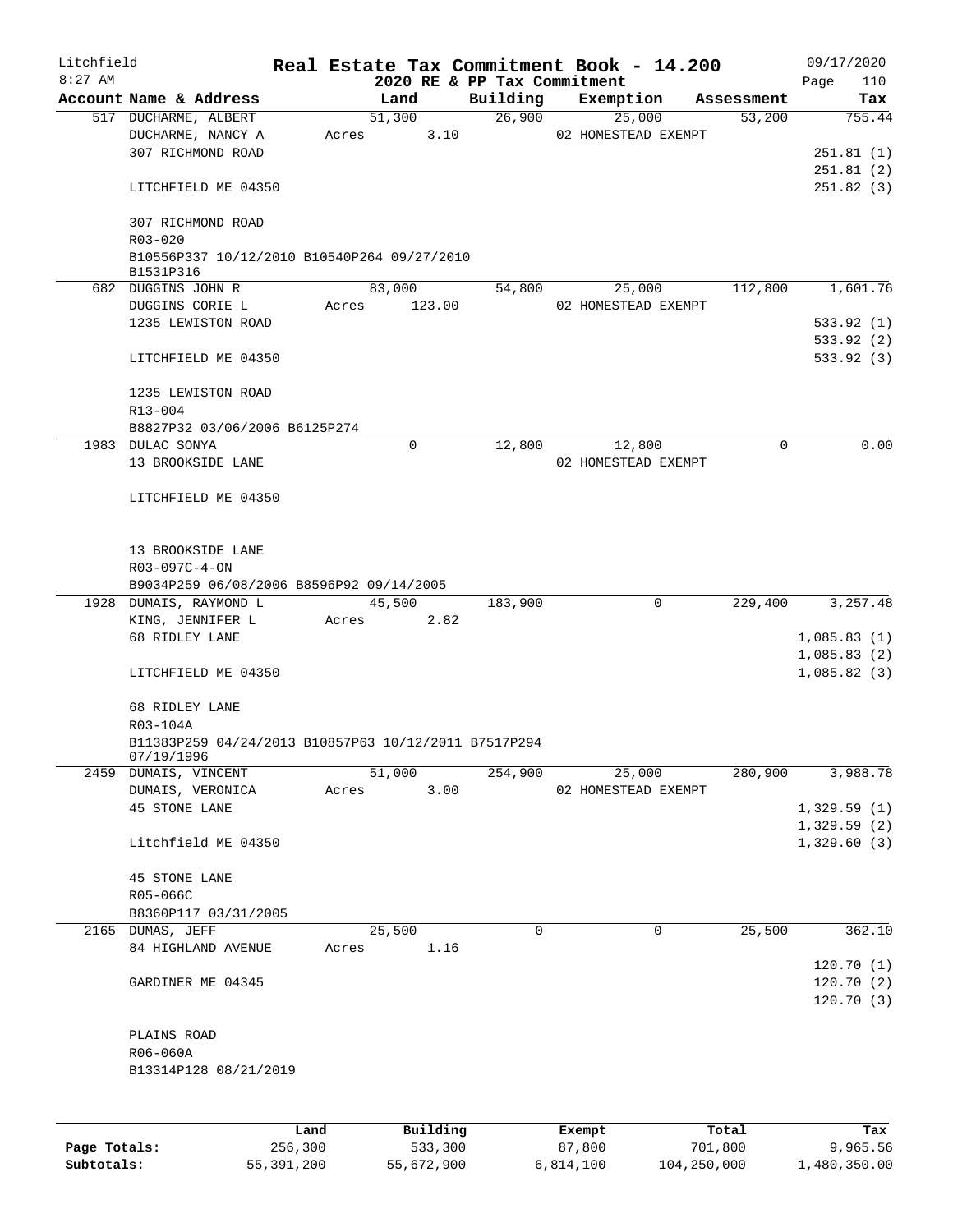| Litchfield |                                            |       |         |            |                             | Real Estate Tax Commitment Book - 14.200 |            | 09/17/2020  |
|------------|--------------------------------------------|-------|---------|------------|-----------------------------|------------------------------------------|------------|-------------|
| $8:27$ AM  |                                            |       |         |            | 2020 RE & PP Tax Commitment |                                          |            | 111<br>Page |
|            | Account Name & Address                     |       | Land    |            | Building                    | Exemption                                | Assessment | Tax         |
|            | 1391 DUMONT, JAMES E                       |       | 119,000 |            | 42,100                      | $\Omega$                                 | 161,100    | 2,287.62    |
|            | DUMONT, LYNN L                             | Acres |         | 0.18       |                             |                                          |            |             |
|            | 46 SPRING DRIVE                            |       |         |            |                             |                                          |            | 762.54(1)   |
|            |                                            |       |         |            |                             |                                          |            | 762.54(2)   |
|            | BOWDOIN ME 04287                           |       |         |            |                             |                                          |            | 762.54(3)   |
|            | 9 PICKEREL DRIVE                           |       |         |            |                             |                                          |            |             |
|            | $U13 - 004$                                |       |         |            |                             |                                          |            |             |
|            | B12415P2212 09/19/2016 B7896P33 03/29/2004 |       |         |            |                             |                                          |            |             |
|            | 2194 DUNLAP, MARY                          |       | 31,500  |            | $\mathbf 0$                 | 0                                        | 31,500     | 447.30      |
|            | 849 PLAINS RD                              |       | Acres   | 3.17       |                             |                                          |            |             |
|            |                                            |       |         |            |                             |                                          |            | 149.10(1)   |
|            | LITCHFIELD ME 04350                        |       |         |            |                             |                                          |            | 149.10(2)   |
|            |                                            |       |         |            |                             |                                          |            | 149.10(3)   |
|            |                                            |       |         |            |                             |                                          |            |             |
|            | PLAINS ROAD                                |       |         |            |                             |                                          |            |             |
|            | U03-016E                                   |       |         |            |                             |                                          |            |             |
|            | B6506P138 08/08/2001                       |       |         |            |                             |                                          |            |             |
|            | 524 DUNLAP, MARY                           |       | 52,500  |            | 95,800                      | 25,000                                   | 123,300    | 1,750.86    |
|            | 849 PLAINS RD                              |       |         | Acres 3.50 |                             | 02 HOMESTEAD EXEMPT                      |            |             |
|            |                                            |       |         |            |                             |                                          |            | 583.62(1)   |
|            | LITCHFIELD ME 04350                        |       |         |            |                             |                                          |            | 583.62(2)   |
|            |                                            |       |         |            |                             |                                          |            | 583.62(3)   |
|            |                                            |       |         |            |                             |                                          |            |             |
|            | 849 PLAINS ROAD                            |       |         |            |                             |                                          |            |             |
|            | U03-016A<br>B3336P212                      |       |         |            |                             |                                          |            |             |
|            | 18 DUNN FAMILY REALTY                      |       | 60,500  |            | 59,900                      | 0                                        | 120,400    | 1,709.68    |
|            | TRUST                                      |       |         |            |                             |                                          |            |             |
|            | DUNN JOHN L JR/SHIRLEY                     | Acres |         | 0.30       |                             |                                          |            |             |
|            | A, TRUSTEES                                |       |         |            |                             |                                          |            |             |
|            | 120 PINE TREE ROAD                         |       |         |            |                             |                                          |            | 569.89(1)   |
|            |                                            |       |         |            |                             |                                          |            | 569.89(2)   |
|            | LITCHFIELD ME 04350                        |       |         |            |                             |                                          |            | 569.90(3)   |
|            | 39 PENNEY LANE                             |       |         |            |                             |                                          |            |             |
|            | R09-013                                    |       |         |            |                             |                                          |            |             |
|            | B8586P257 09/09/2005 B5324P150             |       |         |            |                             |                                          |            |             |
|            | 2088 DUNN, JOHN L JR                       |       | 46,600  |            | 149,900                     | 25,000                                   | 171,500    | 2,435.30    |
|            | DUNN, SHIRLEY A                            | Acres |         | 1.53       |                             | 02 HOMESTEAD EXEMPT                      |            |             |
|            | 120 PINE TREE ROAD                         |       |         |            |                             |                                          |            | 811.77 (1)  |
|            |                                            |       |         |            |                             |                                          |            | 811.77(2)   |
|            | LITCHFIELD ME 04350                        |       |         |            |                             |                                          |            | 811.76(3)   |
|            |                                            |       |         |            |                             |                                          |            |             |
|            | 120 PINE TREE ROAD                         |       |         |            |                             |                                          |            |             |
|            | R10-029B-1                                 |       |         |            |                             |                                          |            |             |
|            | B8586P257 08/17/2005 B6621P170 09/11/2001  |       |         |            |                             |                                          |            |             |
|            | 2106 DUNN, RONALD                          |       |         | 0          | 11,900                      | 11,900                                   | $\Omega$   | 0.00        |
|            | DUNN, IRENE                                |       |         |            |                             | 02 HOMESTEAD EXEMPT                      |            |             |
|            | 10 BUFFEE LANDING LN                       |       |         |            |                             |                                          |            |             |
|            | LITCHFIELD ME 04350                        |       |         |            |                             |                                          |            |             |
|            |                                            |       |         |            |                             |                                          |            |             |
|            | 10 BUFFEE LANDING LANE                     |       |         |            |                             |                                          |            |             |
|            | R09-019A-ON-2                              |       |         |            |                             |                                          |            |             |
|            |                                            |       |         |            |                             |                                          |            |             |
|            |                                            |       |         |            |                             |                                          |            |             |
|            |                                            |       |         |            |                             |                                          |            |             |
|            |                                            | Land  |         | Building   |                             | Exempt                                   | Total      | Tax         |

|              | Land       | Building   | Exempt    | Total       | Tax          |
|--------------|------------|------------|-----------|-------------|--------------|
| Page Totals: | 310,100    | 359,600    | 61,900    | 607,800     | 8,630.76     |
| Subtotals:   | 55,701,300 | 56,032,500 | 6,876,000 | 104,857,800 | 1,488,980.76 |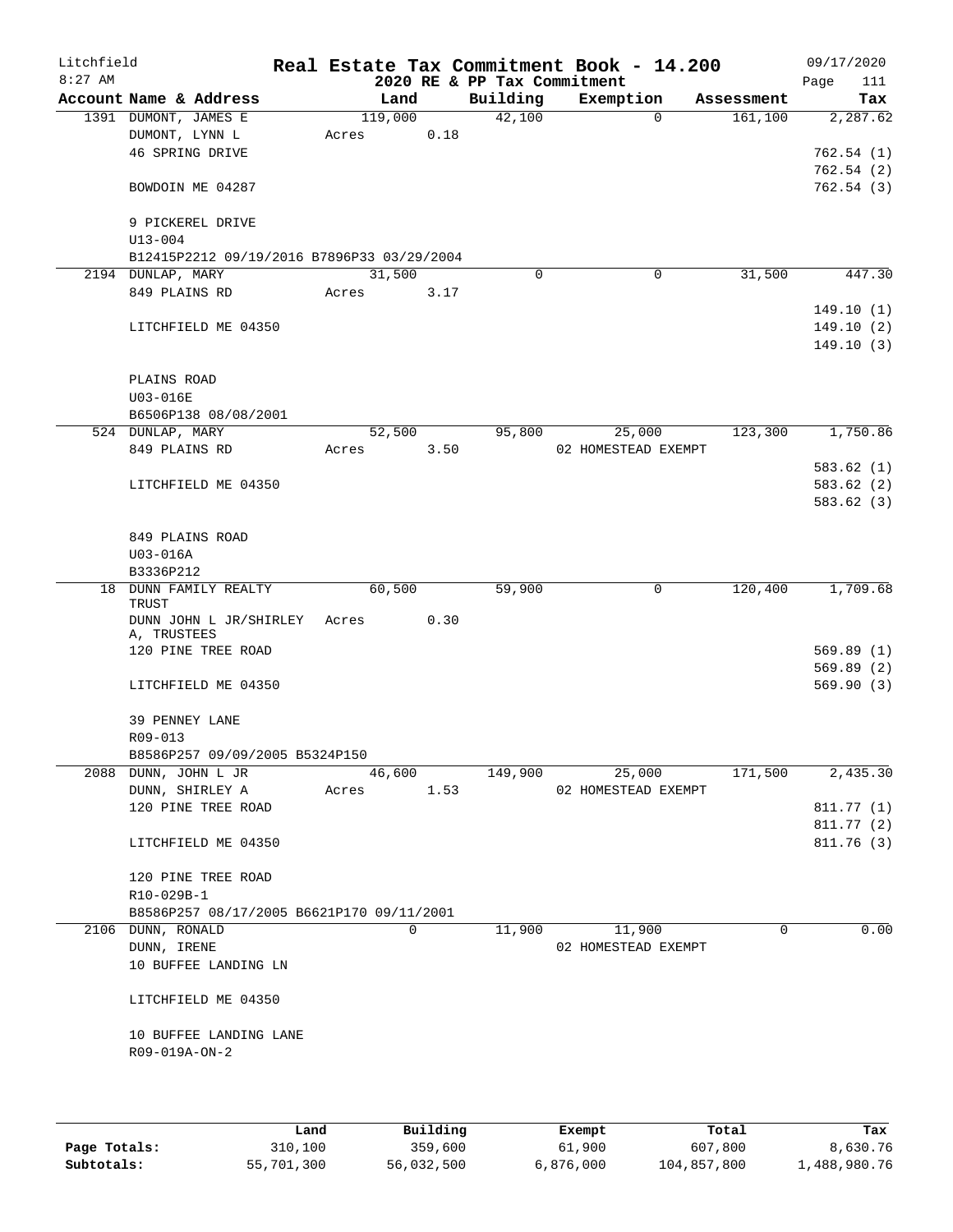| Litchfield<br>$8:27$ AM |                                                      |       |        |        | 2020 RE & PP Tax Commitment | Real Estate Tax Commitment Book - 14.200 |            | 09/17/2020<br>Page<br>112 |
|-------------------------|------------------------------------------------------|-------|--------|--------|-----------------------------|------------------------------------------|------------|---------------------------|
|                         | Account Name & Address                               |       | Land   |        | Building                    | Exemption                                | Assessment | Tax                       |
|                         | 1243 DUNSON, HOLLY RENEE                             |       | 48,200 |        | 153,800                     | 25,000                                   | 177,000    | 2,513.40                  |
|                         | 248 STEVENSTOWN ROAD                                 |       | Acres  | 2.05   |                             | 02 HOMESTEAD EXEMPT                      |            |                           |
|                         |                                                      |       |        |        |                             |                                          |            | 837.80 (1)                |
|                         | LITCHFIELD ME 04350                                  |       |        |        |                             |                                          |            | 837.80 (2)                |
|                         |                                                      |       |        |        |                             |                                          |            | 837.80 (3)                |
|                         | 248 STEVENSTOWN ROAD                                 |       |        |        |                             |                                          |            |                           |
|                         | R10-019                                              |       |        |        |                             |                                          |            |                           |
|                         | B12217P260 01/29/2016 B9421P172 07/12/2007 B9340P341 |       |        |        |                             |                                          |            |                           |
|                         | 05/02/2007 B8442P269 06/07/2005 B7565P214 08/12/2003 |       |        |        |                             |                                          |            |                           |
|                         | 2306 DUPAL, TYLER                                    |       |        | 46,200 | 168,000                     | 25,000                                   | 189,200    | 2,686.64                  |
|                         | 10 LUCKY DRIVE                                       | Acres |        | 1.40   |                             | 02 HOMESTEAD EXEMPT                      |            |                           |
|                         |                                                      |       |        |        |                             |                                          |            | 895.55 (1)                |
|                         | LITCHFIELD ME 04350                                  |       |        |        |                             |                                          |            | 895.55(2)                 |
|                         |                                                      |       |        |        |                             |                                          |            | 895.54 (3)                |
|                         |                                                      |       |        |        |                             |                                          |            |                           |
|                         | 10 LUCKY DRIVE<br>U14-030                            |       |        |        |                             |                                          |            |                           |
|                         | B12255P91 03/31/2016 B7071P135 02/22/2005            |       |        |        |                             |                                          |            |                           |
|                         | 528 DURGIN, ROBERT                                   |       | 39,400 |        | 18,900                      | 25,000                                   | 33,300     | 472.86                    |
|                         | 52 FERRIN ROAD                                       |       | Acres  | 0.80   |                             | 02 HOMESTEAD EXEMPT                      |            |                           |
|                         |                                                      |       |        |        |                             |                                          |            | 157.62(1)                 |
|                         | LITCHFIELD ME 04350                                  |       |        |        |                             |                                          |            | 157.62(2)                 |
|                         |                                                      |       |        |        |                             |                                          |            | 157.62(3)                 |
|                         |                                                      |       |        |        |                             |                                          |            |                           |
|                         | 52 FERRIN ROAD                                       |       |        |        |                             |                                          |            |                           |
|                         | $R03 - 097 - 1 - A$                                  |       |        |        |                             |                                          |            |                           |
|                         | B12371P53 07/05/2016 B4082P296                       |       |        |        |                             |                                          |            |                           |
|                         | 2435 DURKEE SELENA J                                 |       | 57,600 | 5.19   | 173,900                     | 25,000<br>02 HOMESTEAD EXEMPT            | 206,500    | 2,932.30                  |
|                         | NADEAU LAWRENCE R II<br>110 MY WAY DRIVE             |       | Acres  |        |                             |                                          |            | 977.43 (1)                |
|                         |                                                      |       |        |        |                             |                                          |            | 977.43(2)                 |
|                         | LITCHFIELD ME 04350                                  |       |        |        |                             |                                          |            | 977.44(3)                 |
|                         |                                                      |       |        |        |                             |                                          |            |                           |
|                         | 110 MY WAY DRIVE                                     |       |        |        |                             |                                          |            |                           |
|                         | R13-008B                                             |       |        |        |                             |                                          |            |                           |
|                         | B9325P28 04/19/2007 B8175P236 10/26/2004             |       |        |        |                             |                                          |            |                           |
|                         | 529 DUVAL, MARGARET K                                |       | 46,500 |        | 183,100                     | 25,000                                   | 204,600    | 2,905.32                  |
|                         | 741 PLAINS RD                                        | Acres |        | 1.50   |                             | 02 HOMESTEAD EXEMPT                      |            |                           |
|                         |                                                      |       |        |        |                             |                                          |            | 968.44(1)                 |
|                         | LITCHFIELD ME 04350                                  |       |        |        |                             |                                          |            | 968.44(2)<br>968.44(3)    |
|                         |                                                      |       |        |        |                             |                                          |            |                           |
|                         | 741 PLAINS ROAD                                      |       |        |        |                             |                                          |            |                           |
|                         | U02-002A                                             |       |        |        |                             |                                          |            |                           |
|                         | B4855P316 03/22/2004                                 |       |        |        |                             |                                          |            |                           |
|                         | 1692 DWELLEY, SUSAN                                  |       | 48,600 |        | 119,000                     | 25,000                                   | 142,600    | 2,024.92                  |
|                         | 2302 HALLOWELL RD                                    |       | Acres  | 2.20   |                             | 02 HOMESTEAD EXEMPT                      |            |                           |
|                         |                                                      |       |        |        |                             |                                          |            | 674.97(1)                 |
|                         | LITCHFIELD ME 04350                                  |       |        |        |                             |                                          |            | 674.97(2)                 |
|                         |                                                      |       |        |        |                             |                                          |            | 674.98(3)                 |
|                         |                                                      |       |        |        |                             |                                          |            |                           |
|                         | 2302 HALLOWELL ROAD                                  |       |        |        |                             |                                          |            |                           |
|                         | R06-046                                              |       |        |        |                             |                                          |            |                           |
|                         | B7194P81                                             |       |        |        |                             |                                          |            |                           |
|                         |                                                      |       |        |        |                             |                                          |            |                           |
|                         |                                                      |       |        |        |                             |                                          |            |                           |

|              | Land       | Building   | Exempt    | Total       | Tax          |
|--------------|------------|------------|-----------|-------------|--------------|
| Page Totals: | 286,500    | 816,700    | 150,000   | 953,200     | 13,535.44    |
| Subtotals:   | 55,987,800 | 56,849,200 | 7,026,000 | 105,811,000 | 1,502,516.20 |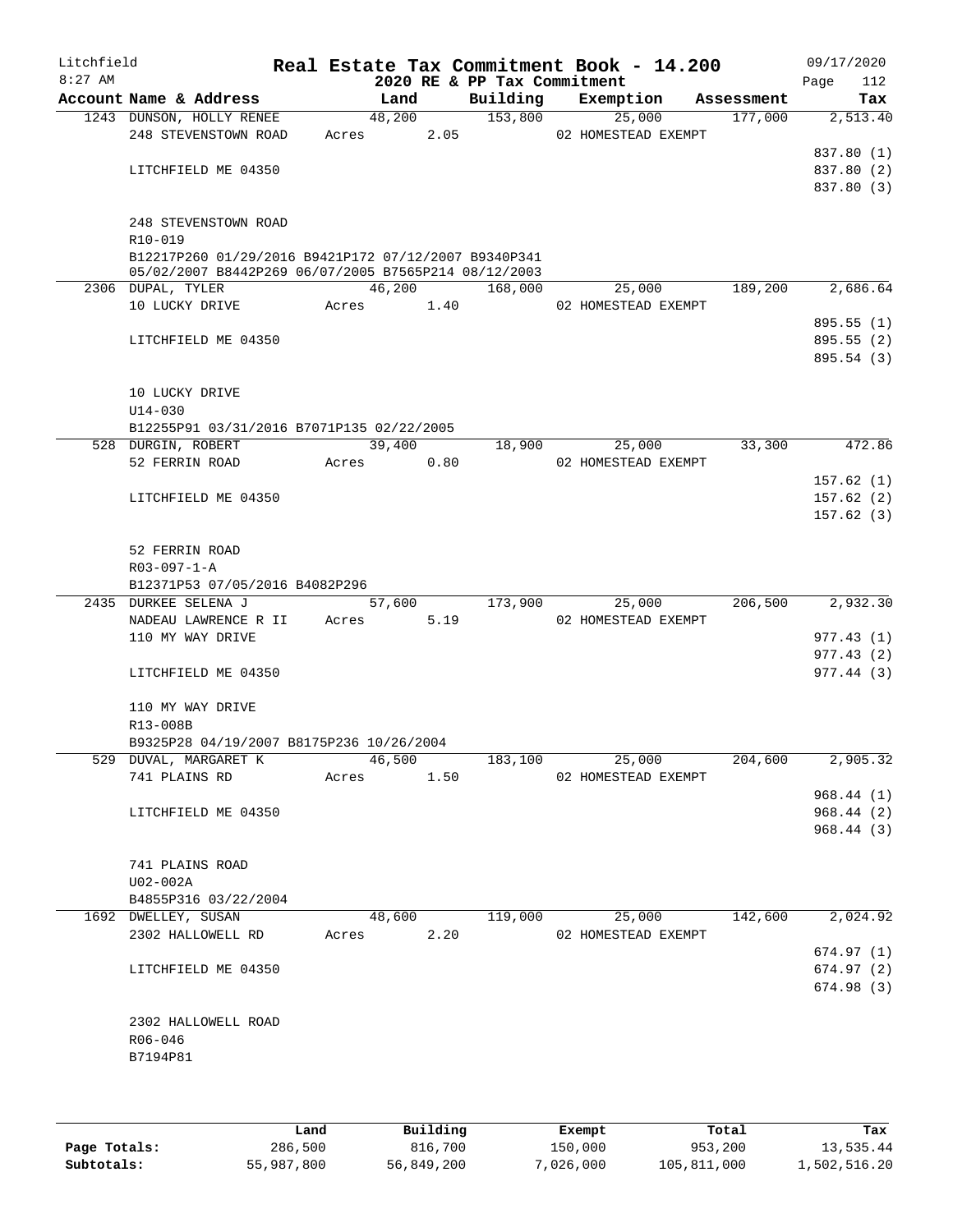| Litchfield<br>$8:27$ AM |                                           |       |             |       | 2020 RE & PP Tax Commitment | Real Estate Tax Commitment Book - 14.200 |            | 09/17/2020<br>113 |
|-------------------------|-------------------------------------------|-------|-------------|-------|-----------------------------|------------------------------------------|------------|-------------------|
|                         | Account Name & Address                    |       | Land        |       | Building                    | Exemption                                | Assessment | Page<br>Tax       |
|                         | 153 DWYER, NORRIS J                       |       | 164,700     |       | 62,500                      | $\Omega$                                 | 227,200    | 3,226.24          |
|                         | DWYER, CHERYL L                           | Acres |             | 0.83  |                             |                                          |            |                   |
|                         | 490 WEST ROAD                             |       |             |       |                             |                                          |            | 1,075.41(1)       |
|                         |                                           |       |             |       |                             |                                          |            | 1,075.41(2)       |
|                         | BOWDOIN ME 04287                          |       |             |       |                             |                                          |            | 1,075.42(3)       |
|                         | 16 BLEN DRIVE                             |       |             |       |                             |                                          |            |                   |
|                         | $U23 - 002$                               |       |             |       |                             |                                          |            |                   |
|                         | B12810P208 12/22/2017 B7993P19 06/15/2004 |       |             |       |                             |                                          |            |                   |
|                         | 2286 DYER, WALFORD                        |       | 96,800      |       | 144,900                     | 31,000                                   | 210,700    | 2,991.94          |
|                         | 1184 PLAINS ROAD                          | Acres |             | 2.10  |                             | 03 VETERANS EXEMPT                       |            |                   |
|                         |                                           |       |             |       |                             | 02 HOMESTEAD EXEMPT                      |            | 997.31 (1)        |
|                         | LITCHFIELD ME 04350                       |       |             |       |                             |                                          |            | 997.31 (2)        |
|                         |                                           |       |             |       |                             |                                          |            | 997.32 (3)        |
|                         | 1184 PLAINS ROAD                          |       |             |       |                             |                                          |            |                   |
|                         | R09-036C                                  |       |             |       |                             |                                          |            |                   |
|                         | B7316P1 03/08/2003                        |       |             |       |                             |                                          |            |                   |
|                         | 534 EAGLES, JACQUELINE                    |       | 83,500      |       | 149,900                     | 25,000                                   | 208,400    | 2,959.28          |
|                         | P O BOX 362                               | Acres |             | 80.00 |                             | 02 HOMESTEAD EXEMPT                      |            |                   |
|                         |                                           |       |             |       |                             |                                          |            | 986.43(1)         |
|                         | LITCHFIELD ME 04350                       |       |             |       |                             |                                          |            | 986.43 (2)        |
|                         |                                           |       |             |       |                             |                                          |            | 986.42(3)         |
|                         | 373 RICHMOND ROAD                         |       |             |       |                             |                                          |            |                   |
|                         | R03-015                                   |       |             |       |                             |                                          |            |                   |
|                         | B1787P270                                 |       |             |       |                             |                                          |            |                   |
|                         | 536 EARLEY, CHARLES                       |       | 133,000     |       | 52,400                      | 0                                        | 185,400    | 2,632.68          |
|                         | EARLEY GLORIA T.                          | Acres |             | 0.26  |                             |                                          |            |                   |
|                         | 2 DOW AVENUE                              |       |             |       |                             |                                          |            | 877.56(1)         |
|                         |                                           |       |             |       |                             |                                          |            | 877.56 (2)        |
|                         | ATKINSON NH 03811                         |       |             |       |                             |                                          |            | 877.56 (3)        |
|                         | 41 GAMAGE DRIVE                           |       |             |       |                             |                                          |            |                   |
|                         | $U18 - 009$                               |       |             |       |                             |                                          |            |                   |
|                         | B8836P5 03/08/2006 B4034P238              |       |             |       |                             |                                          |            |                   |
|                         | 2006 EARLY, FRANCIS C                     |       | $\mathbf 0$ |       | 13,500                      | 13,500                                   | 0          | 0.00              |
|                         | 10 ELM LANE                               |       |             |       |                             | 02 HOMESTEAD EXEMPT                      |            |                   |
|                         | LITCHFIELD ME 04350                       |       |             |       |                             |                                          |            |                   |
|                         |                                           |       |             |       |                             |                                          |            |                   |
|                         | 10 ELM LANE                               |       |             |       |                             |                                          |            |                   |
|                         | R03-073-ON-4                              |       |             |       |                             |                                          |            |                   |
|                         | 543 EATON REX                             |       | 61,000      |       | 0                           | 0                                        | 61,000     | 866.20            |
|                         | EATON ANN                                 | Acres |             | 43.00 |                             |                                          |            |                   |
|                         | 1203 RICHMOND ROAD                        |       |             |       |                             |                                          |            | 288.73 (1)        |
|                         |                                           |       |             |       |                             |                                          |            | 288.73 (2)        |
|                         | LITCHFIELD ME 04350                       |       |             |       |                             |                                          |            | 288.74 (3)        |
|                         | RICHMOND ROAD                             |       |             |       |                             |                                          |            |                   |
|                         | R01-054                                   |       |             |       |                             |                                          |            |                   |
|                         | B7482P50 06/24/2003                       |       |             |       |                             |                                          |            |                   |
|                         |                                           |       |             |       |                             |                                          |            |                   |
|                         |                                           |       |             |       |                             |                                          |            |                   |

|              | Land       | Building     | Exempt   | Total       | Tax          |
|--------------|------------|--------------|----------|-------------|--------------|
| Page Totals: | 539,000    | 423,200      | 69,500   | 892,700     | 12,676.34    |
| Subtotals:   | 56,526,800 | 57, 272, 400 | ,095,500 | 106,703,700 | 1,515,192.54 |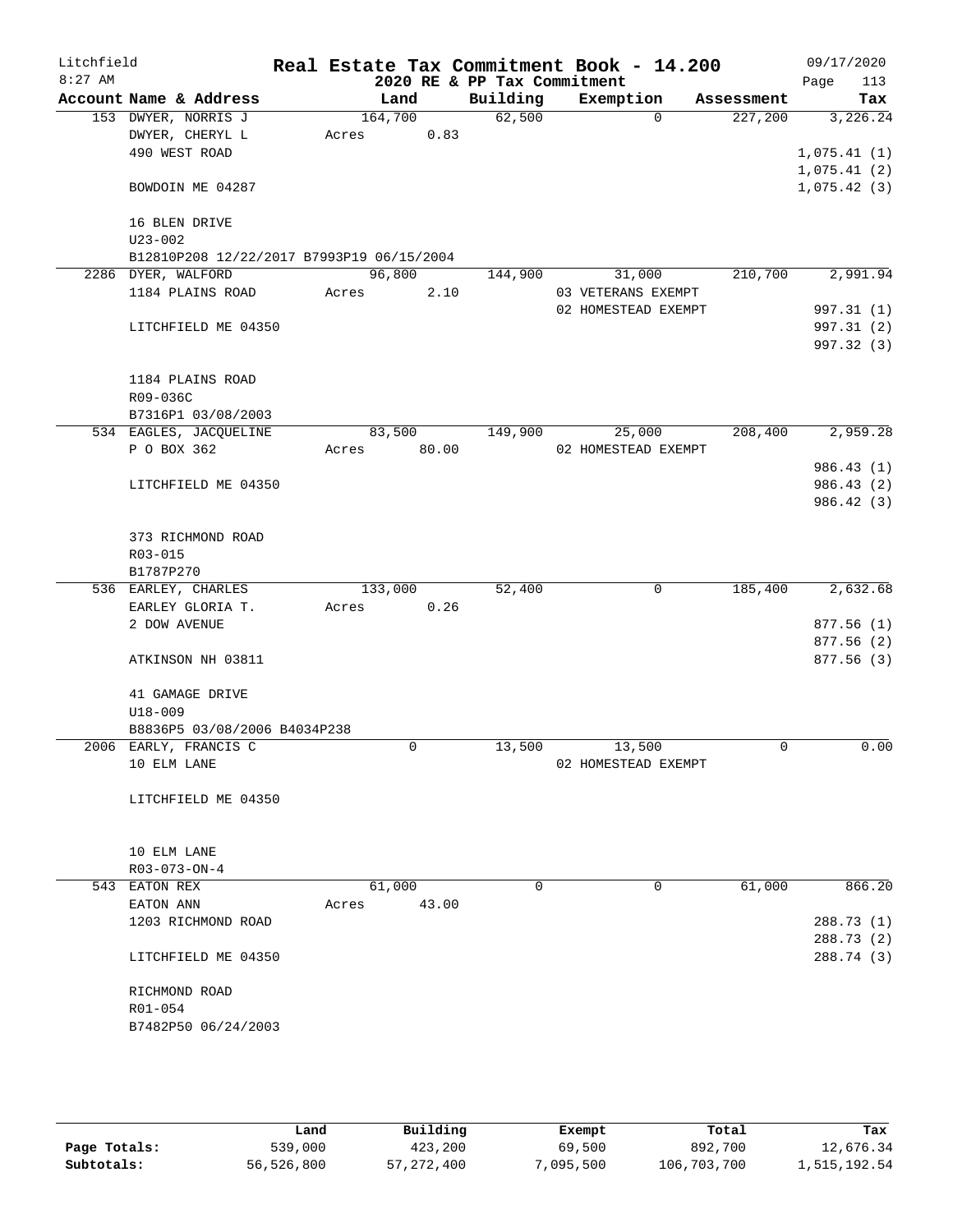| Litchfield<br>$8:27$ AM |                                        |       |        | 2020 RE & PP Tax Commitment | Real Estate Tax Commitment Book - 14.200 |            | 09/17/2020<br>114<br>Page |
|-------------------------|----------------------------------------|-------|--------|-----------------------------|------------------------------------------|------------|---------------------------|
|                         | Account Name & Address                 |       | Land   | Building                    | Exemption                                | Assessment | Tax                       |
|                         | 537 EATON, GARY                        |       | 78,600 | 103,900                     | 25,000                                   | 157,500    | 2,236.50                  |
|                         | 1222 RICHMOND RD                       | Acres | 39.70  |                             | 02 HOMESTEAD EXEMPT                      |            |                           |
|                         |                                        |       |        |                             |                                          |            | 745.50(1)                 |
|                         | LITCHFIELD ME 04350                    |       |        |                             |                                          |            | 745.50(2)                 |
|                         |                                        |       |        |                             |                                          |            | 745.50(3)                 |
|                         | 1222 RICHMOND ROAD                     |       |        |                             |                                          |            |                           |
|                         | R01-013A                               |       |        |                             |                                          |            |                           |
|                         | B3343P267                              |       |        |                             |                                          |            |                           |
|                         | 538 EATON, MICHAEL J                   |       | 48,300 | 165,000                     | 25,000                                   | 188,300    | 2,673.86                  |
|                         | 1403 RICHMOND ROAD                     | Acres | 2.10   |                             | 02 HOMESTEAD EXEMPT                      |            |                           |
|                         |                                        |       |        |                             |                                          |            | 891.29 (1)                |
|                         | LITCHFIELD ME 04350                    |       |        |                             |                                          |            | 891.29 (2)                |
|                         |                                        |       |        |                             |                                          |            | 891.28 (3)                |
|                         |                                        |       |        |                             |                                          |            |                           |
|                         | 1403 RICHMOND ROAD<br>R01-051A         |       |        |                             |                                          |            |                           |
|                         | B5491P100                              |       |        |                             |                                          |            |                           |
|                         | 2870 EATON, NATHAN A                   |       | 60,800 | 236,400                     | 25,000                                   | 272,200    | 3,865.24                  |
|                         | EATON, DANIELLE J                      | Acres | 7.00   |                             | 02 HOMESTEAD EXEMPT                      |            |                           |
|                         | 1223 RICHMOND ROAD                     |       |        |                             |                                          |            | 1,288.41(1)               |
|                         |                                        |       |        |                             |                                          |            | 1,288.41(2)               |
|                         | LITCHFIELD ME 04350                    |       |        |                             |                                          |            | 1,288.42(3)               |
|                         |                                        |       |        |                             |                                          |            |                           |
|                         | 1223 RICHMOND ROAD                     |       |        |                             |                                          |            |                           |
|                         | R01-054B                               |       |        |                             |                                          |            |                           |
|                         | B11979P47 05/12/2015<br>539 EATON, REX |       | 57,000 | 178,600                     | 25,000                                   | 210,600    | 2,990.52                  |
|                         | 1203 RICHMOND RD                       | Acres | 5.00   |                             | 02 HOMESTEAD EXEMPT                      |            |                           |
|                         |                                        |       |        |                             |                                          |            | 996.84 (1)                |
|                         | LITCHFIELD ME 04350                    |       |        |                             |                                          |            | 996.84 (2)                |
|                         |                                        |       |        |                             |                                          |            | 996.84 (3)                |
|                         |                                        |       |        |                             |                                          |            |                           |
|                         | 1203 RICHMOND ROAD                     |       |        |                             |                                          |            |                           |
|                         | R01-055                                |       |        |                             |                                          |            |                           |
|                         | B2757P314                              |       |        |                             |                                          |            |                           |
|                         | 540 EATON, RODNEY                      |       | 57,000 | 128,200                     | 25,000                                   | 160,200    | 2,274.84                  |
|                         | 1206 RICHMOND RD                       | Acres | 5.00   |                             | 02 HOMESTEAD EXEMPT                      |            | 758.28(1)                 |
|                         | LITCHFIELD ME 04350                    |       |        |                             |                                          |            | 758.28(2)                 |
|                         |                                        |       |        |                             |                                          |            | 758.28(3)                 |
|                         |                                        |       |        |                             |                                          |            |                           |
|                         | 1206 RICHMOND ROAD                     |       |        |                             |                                          |            |                           |
|                         | $R01 - 013 - 2$                        |       |        |                             |                                          |            |                           |
|                         | B2757P313                              |       |        |                             |                                          |            |                           |
|                         | 2573 EDGECOMB MATTHEW R                |       | 48,500 | 56,900                      | 0                                        | 105,400    | 1,496.68                  |
|                         | P O BOX 334                            | Acres | 2.18   |                             |                                          |            |                           |
|                         |                                        |       |        |                             |                                          |            | 498.89 (1)                |
|                         | LITCHFIELD ME 04350                    |       |        |                             |                                          |            | 498.89 (2)                |
|                         |                                        |       |        |                             |                                          |            | 498.90 (3)                |
|                         | LEWISTON ROAD                          |       |        |                             |                                          |            |                           |
|                         | U13-002B                               |       |        |                             |                                          |            |                           |
|                         | B8842P132 03/24/2006                   |       |        |                             |                                          |            |                           |
|                         |                                        |       |        |                             |                                          |            |                           |
|                         |                                        |       |        |                             |                                          |            |                           |

|              | Land       | Building     | Exempt    | Total       | Tax          |
|--------------|------------|--------------|-----------|-------------|--------------|
| Page Totals: | 350,200    | 869,000      | 125,000   | 1,094,200   | 15,537.64    |
| Subtotals:   | 56,877,000 | 58, 141, 400 | 7,220,500 | 107,797,900 | 1,530,730.18 |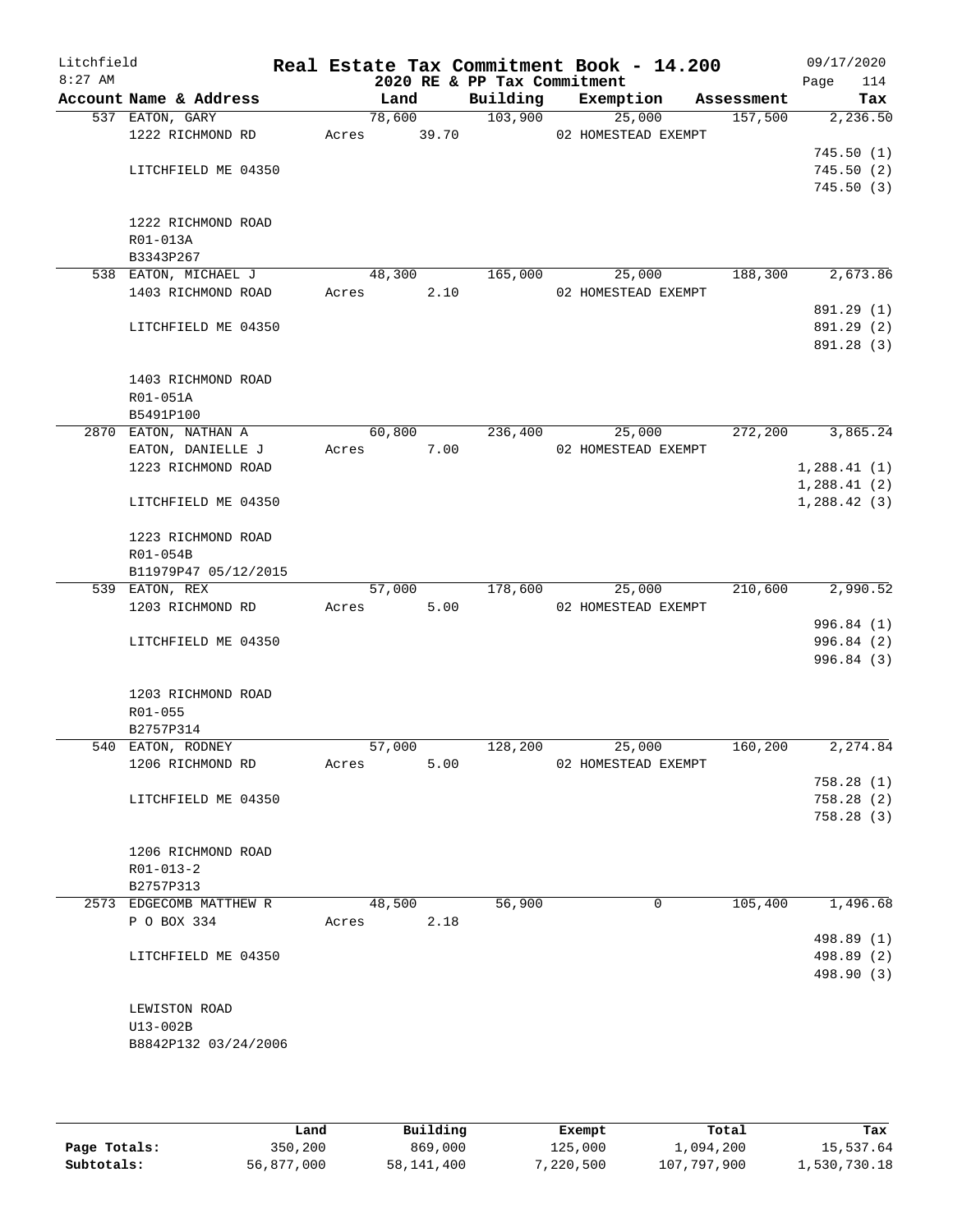| Litchfield   |                                                     |            |          |            |                             |           | Real Estate Tax Commitment Book - 14.200 |             | 09/17/2020                      |
|--------------|-----------------------------------------------------|------------|----------|------------|-----------------------------|-----------|------------------------------------------|-------------|---------------------------------|
| $8:27$ AM    |                                                     |            |          |            | 2020 RE & PP Tax Commitment |           |                                          |             | Page<br>115                     |
|              | Account Name & Address                              |            | Land     |            | Building                    |           | Exemption                                | Assessment  | Tax                             |
|              | 546 EDGECOMB, ALAN F                                |            | 210, 300 |            | 286,700                     |           | 25,000                                   | 472,000     | 6,702.40                        |
|              | EDGECOMB JUDITH M<br>P O BOX 216                    |            | Acres    | 5.10       |                             |           | 02 HOMESTEAD EXEMPT                      |             |                                 |
|              |                                                     |            |          |            |                             |           |                                          |             | 2, 234.13(1)                    |
|              | LITCHFIELD ME 04350                                 |            |          |            |                             |           |                                          |             | 2, 234.13(2)<br>$2, 234.14$ (3) |
|              |                                                     |            |          |            |                             |           |                                          |             |                                 |
|              | 1735 LEWISTON ROAD                                  |            |          |            |                             |           |                                          |             |                                 |
|              | U13-002A                                            |            |          |            |                             |           |                                          |             |                                 |
|              | B1553P413 07/03/1971                                |            |          |            |                             |           |                                          |             |                                 |
| 641          | EDUCATIONAL MEDIA                                   |            |          | 0          | 149,600                     |           | 0                                        | 149,600     | 2,124.32                        |
|              | BROADCASTING                                        |            |          |            |                             |           |                                          |             |                                 |
|              | EDUCATIONAL MEDIA                                   |            |          |            |                             |           |                                          |             |                                 |
|              | FOUNDATION                                          |            |          |            |                             |           |                                          |             |                                 |
|              | 5700 WEST OAKS                                      |            |          |            |                             |           |                                          |             | 708.11(1)                       |
|              | <b>BOULEVARD</b>                                    |            |          |            |                             |           |                                          |             |                                 |
|              | ROCKLIN CA 95765                                    |            |          |            |                             |           |                                          |             | 708.11 (2)<br>708.10(3)         |
|              |                                                     |            |          |            |                             |           |                                          |             |                                 |
|              | 620 OAK HILL ROAD                                   |            |          |            |                             |           |                                          |             |                                 |
|              | R03-078C-ON                                         |            |          |            |                             |           |                                          |             |                                 |
|              | B2757P148                                           |            |          |            |                             |           |                                          |             |                                 |
|              | 549 EHRMANN, GEORGE R                               |            | 160,000  |            | 45,000                      |           | 0                                        | 205,000     | 2,911.00                        |
|              | EHRMANN, ANGELIKA                                   |            | Acres    | 0.36       |                             |           |                                          |             |                                 |
|              | 13 JENNIFER LANE                                    |            |          |            |                             |           |                                          |             | 970.33(1)                       |
|              |                                                     |            |          |            |                             |           |                                          |             | 970.33(2)                       |
|              | RYE BROOK NY 10573                                  |            |          |            |                             |           |                                          |             | 970.34(3)                       |
|              |                                                     |            |          |            |                             |           |                                          |             |                                 |
|              | 11 PICKEREL DRIVE                                   |            |          |            |                             |           |                                          |             |                                 |
|              | $U13 - 003$                                         |            |          |            |                             |           |                                          |             |                                 |
|              | B13049P51 09/24/2018                                |            |          |            |                             |           |                                          |             |                                 |
|              | 2620 ELIAS, COLEEN                                  |            | 47,400   |            | 139,300                     |           | 0                                        | 186,700     | 2,651.14                        |
|              | 44 OVERLOOK DRIVE                                   |            | Acres    | 1.81       |                             |           |                                          |             |                                 |
|              |                                                     |            |          |            |                             |           |                                          |             | 883.71 (1)                      |
|              | LITCHFIELD ME 04250                                 |            |          |            |                             |           |                                          |             | 883.71 (2)                      |
|              |                                                     |            |          |            |                             |           |                                          |             | 883.72 (3)                      |
|              |                                                     |            |          |            |                             |           |                                          |             |                                 |
|              | 44 OVERLOOK DRIVE                                   |            |          |            |                             |           |                                          |             |                                 |
|              | R12-022-3                                           |            |          |            |                             |           |                                          |             |                                 |
|              | B13103P151 12/07/2018 B12936P281 06/11/2018         |            |          |            |                             |           |                                          |             |                                 |
|              | 550 ELLIOTT, ROBERT JR                              |            | 133,200  |            | 141,400                     |           | 25,000                                   | 249,600     | 3,544.32                        |
|              | GARY T & SCOTT R ELLIOT Acres                       |            |          | 0.41       |                             |           | 02 HOMESTEAD EXEMPT                      |             |                                 |
|              | 8236 COUNTY ROAD 74                                 |            |          |            |                             |           |                                          |             | 1, 181.44(1)                    |
|              |                                                     |            |          |            |                             |           |                                          |             | 1, 181.44(2)                    |
|              | WINDSOR CO 80550                                    |            |          |            |                             |           |                                          |             | 1, 181.44(3)                    |
|              |                                                     |            |          |            |                             |           |                                          |             |                                 |
|              | 12 EASY STREET                                      |            |          |            |                             |           |                                          |             |                                 |
|              | $U10 - 005$                                         |            |          |            |                             |           |                                          |             |                                 |
|              | B13228P192 06/05/2019                               |            |          |            |                             |           |                                          |             |                                 |
|              | 2018 ELWELL, CLAUDIA A                              |            | 45,000   |            | 90,100                      |           | 25,000                                   | 110,100     | 1,563.42                        |
|              | 135 WHIPPOORWILL ROAD                               |            | Acres    | 1.00       |                             |           | 02 HOMESTEAD EXEMPT                      |             |                                 |
|              |                                                     |            |          |            |                             |           |                                          |             | 521.14(1)<br>521.14(2)          |
|              | LITCHFIELD ME 04350                                 |            |          |            |                             |           |                                          |             | 521.14(3)                       |
|              |                                                     |            |          |            |                             |           |                                          |             |                                 |
|              | 135 WHIPPOORWILL ROAD                               |            |          |            |                             |           |                                          |             |                                 |
|              | U23-027A                                            |            |          |            |                             |           |                                          |             |                                 |
|              | B12236P87 02/26/2016 B10414P303 05/12/2010          |            |          |            |                             |           |                                          |             |                                 |
|              | B10280P136 11/24/2009 B9975P184 02/10/2009 B6875P70 |            |          |            |                             |           |                                          |             |                                 |
|              | 04/09/2002 B6402P205 02/08/2001                     |            |          |            |                             |           |                                          |             |                                 |
|              |                                                     | Land       |          | Building   |                             |           | Exempt                                   | Total       | Tax                             |
| Page Totals: |                                                     | 595,900    |          | 852,100    |                             |           | 75,000                                   | 1,373,000   | 19,496.60                       |
| Subtotals:   |                                                     | 57,472,900 |          | 58,993,500 |                             | 7,295,500 |                                          | 109,170,900 | 1,550,226.78                    |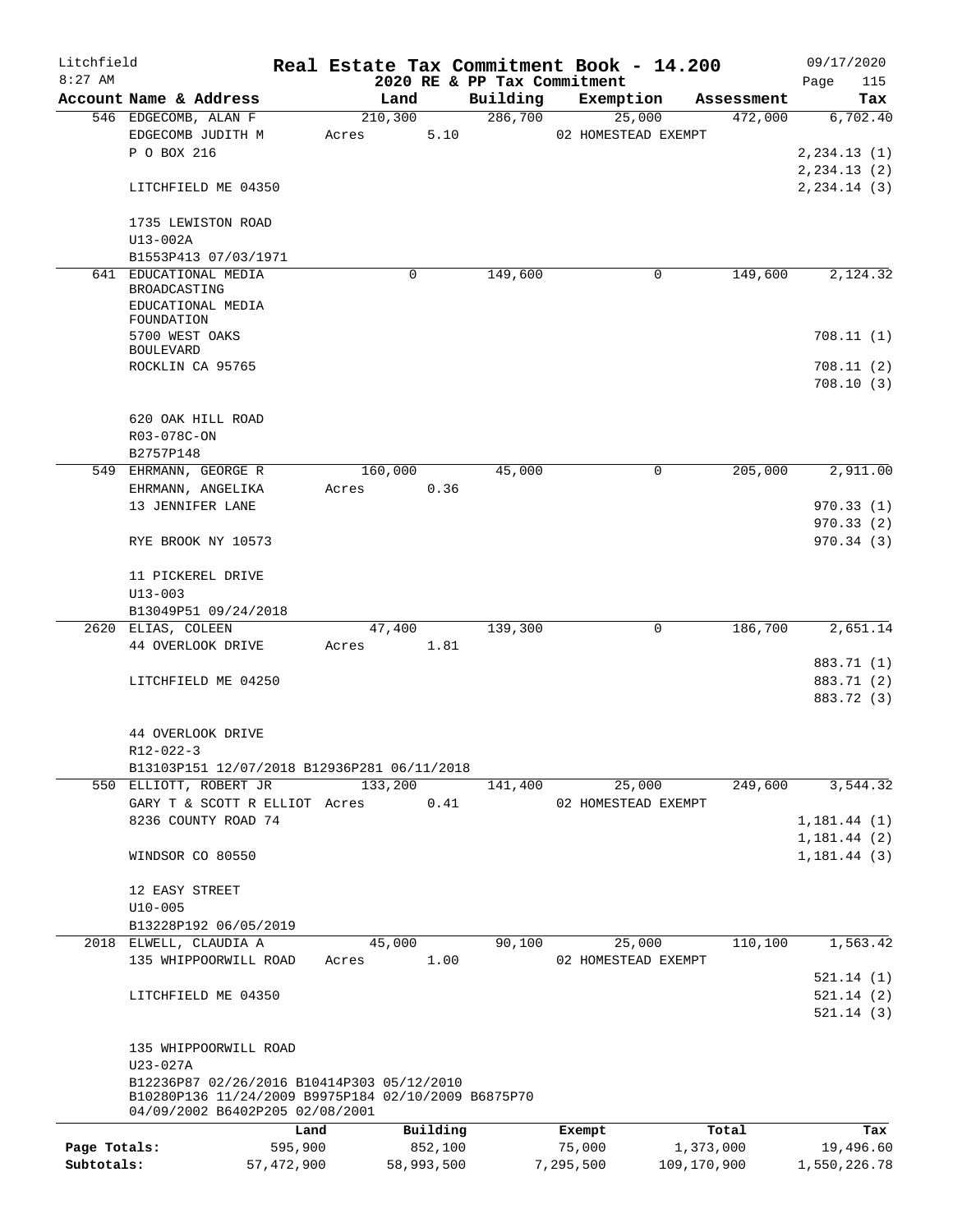| Litchfield<br>$8:27$ AM |                                                     |       |        | 2020 RE & PP Tax Commitment | Real Estate Tax Commitment Book - 14.200 |            | 09/17/2020<br>116<br>Page |
|-------------------------|-----------------------------------------------------|-------|--------|-----------------------------|------------------------------------------|------------|---------------------------|
|                         | Account Name & Address                              |       | Land   | Building                    | Exemption                                | Assessment | Tax                       |
|                         | 555 ELWELL, RANLEIGH SR                             |       | 50,700 | 102,400                     | $\Omega$                                 | 153,100    | 2,174.02                  |
|                         | 1087 LITCHFIELD ROAD                                | Acres | 2.90   |                             |                                          |            |                           |
|                         |                                                     |       |        |                             |                                          |            | 724.67(1)                 |
|                         | BOWDOIN ME 04287                                    |       |        |                             |                                          |            | 724.67(2)                 |
|                         |                                                     |       |        |                             |                                          |            | 724.68(3)                 |
|                         |                                                     |       |        |                             |                                          |            |                           |
|                         | 502 RICHMOND ROAD                                   |       |        |                             |                                          |            |                           |
|                         | R03-122                                             |       |        |                             |                                          |            |                           |
|                         | B2839P319                                           |       |        |                             |                                          |            |                           |
|                         | 1991 EMERSON, KENNETH                               |       | 0      | 5,700                       | 5,700                                    | 0          | 0.00                      |
|                         | 10 REAGAN LANE                                      |       |        |                             | 02 HOMESTEAD EXEMPT                      |            |                           |
|                         |                                                     |       |        |                             |                                          |            |                           |
|                         | LITCHFIELD ME 04350                                 |       |        |                             |                                          |            |                           |
|                         |                                                     |       |        |                             |                                          |            |                           |
|                         | 10 REAGAN LANE                                      |       |        |                             |                                          |            |                           |
|                         | R03-006-ON-12                                       |       |        |                             |                                          |            |                           |
|                         | 855 EMMONS, BRENDA                                  |       | 46,500 | 8,700                       | 25,000                                   | 30,200     | 428.84                    |
|                         | 1388 HALLOWELL RD                                   | Acres | 1.50   |                             | 02 HOMESTEAD EXEMPT                      |            |                           |
|                         |                                                     |       |        |                             |                                          |            | 142.95(1)                 |
|                         | LITCHFIELD ME 04350                                 |       |        |                             |                                          |            | 142.95(2)                 |
|                         |                                                     |       |        |                             |                                          |            | 142.94(3)                 |
|                         | 1388 HALLOWELL ROAD                                 |       |        |                             |                                          |            |                           |
|                         | R14-053                                             |       |        |                             |                                          |            |                           |
|                         | B7530P103 07/01/2003                                |       |        |                             |                                          |            |                           |
|                         | 1876 EMOND, DIANE K                                 |       | 48,500 | 58,700                      | 31,000                                   | 76,200     | 1,082.04                  |
|                         | CHASE DEBRA A                                       | Acres | 2.15   |                             | 02 HOMESTEAD EXEMPT                      |            |                           |
|                         | 722 DEAD RIVER ROAD                                 |       |        |                             | 03 VETERANS EXEMPT                       |            | 360.68(1)                 |
|                         |                                                     |       |        |                             |                                          |            | 360.68(2)                 |
|                         | LITCHFIELD ME 04350                                 |       |        |                             |                                          |            | 360.68(3)                 |
|                         |                                                     |       |        |                             |                                          |            |                           |
|                         | 722 DEAD RIVER ROAD                                 |       |        |                             |                                          |            |                           |
|                         | R01-033A                                            |       |        |                             |                                          |            |                           |
|                         | B8447P186 06/06/2005 B6164P158 03/08/2000           |       |        |                             |                                          |            |                           |
|                         | 1764 ENGELBERT, JAMES F                             |       | 76,200 | 111,600                     | 0                                        | 187,800    | 2,666.76                  |
|                         | 7 AUTUMN STREET                                     | Acres | 56.00  |                             |                                          |            |                           |
|                         |                                                     |       |        |                             |                                          |            | 888.92 (1)                |
|                         | LISBON FALLS ME 04252                               |       |        |                             |                                          |            | 888.92 (2)                |
|                         |                                                     |       |        |                             |                                          |            | 888.92 (3)                |
|                         | 111 LIBBY ROAD                                      |       |        |                             |                                          |            |                           |
|                         | R06-033A                                            |       |        |                             |                                          |            |                           |
|                         | B12769P174 11/03/2017 B11160P13 09/07/2012 B9586P77 |       |        |                             |                                          |            |                           |
|                         | 12/06/2007 B3395P147 07/14/1988                     |       |        |                             |                                          |            |                           |
| 557                     | ENGLAND, NICHOLE                                    |       | 29,200 | 8,000                       | 0                                        | 37,200     | 528.24                    |
|                         | ENGLAND, NATHAN                                     | Acres | 0.17   |                             |                                          |            |                           |
|                         | 4 STARFLOWER LANE                                   |       |        |                             |                                          |            | 176.08(1)                 |
|                         |                                                     |       |        |                             |                                          |            | 176.08(2)                 |
|                         | BRUNSWICK ME 04011                                  |       |        |                             |                                          |            | 176.08(3)                 |
|                         | 62 FOREST LANE                                      |       |        |                             |                                          |            |                           |
|                         | $U08 - 018$                                         |       |        |                             |                                          |            |                           |
|                         | B11693P263 08/17/2012 B11571P285 08/10/2012         |       |        |                             |                                          |            |                           |
|                         | B6247P108                                           |       |        |                             |                                          |            |                           |
|                         |                                                     |       |        |                             |                                          |            |                           |

|              | Land       | Building   | Exempt    | Total       | Tax          |
|--------------|------------|------------|-----------|-------------|--------------|
| Page Totals: | 251,100    | 295,100    | 61,700    | 484,500     | 6,879.90     |
| Subtotals:   | 57,724,000 | 59,288,600 | 7,357,200 | 109,655,400 | 1,557,106.68 |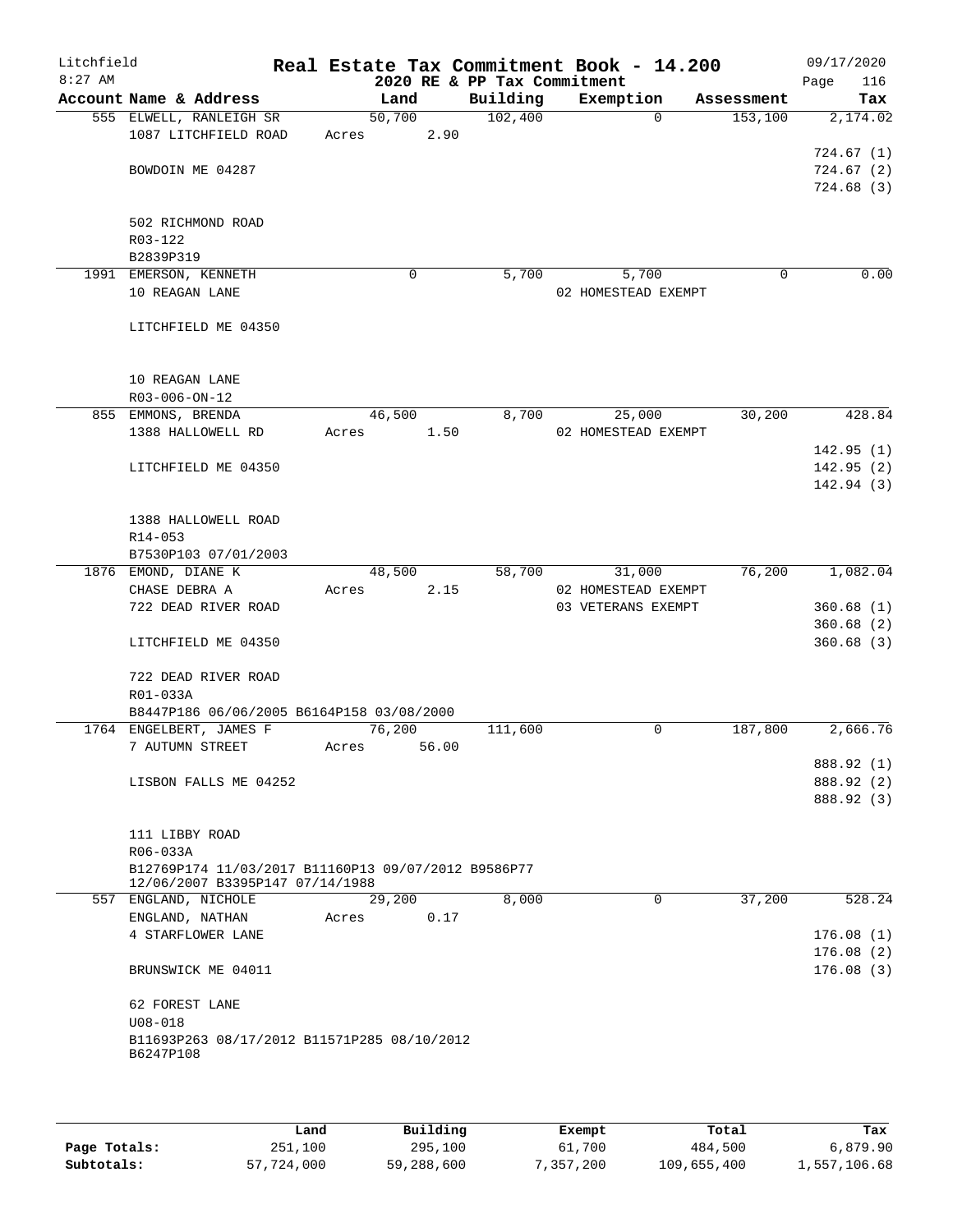| Litchfield<br>$8:27$ AM |                                                     |       |         |      |             | Real Estate Tax Commitment Book - 14.200<br>2020 RE & PP Tax Commitment |            | 09/17/2020<br>Page |
|-------------------------|-----------------------------------------------------|-------|---------|------|-------------|-------------------------------------------------------------------------|------------|--------------------|
|                         | Account Name & Address                              |       | Land    |      | Building    | Exemption                                                               | Assessment | 117<br>Tax         |
|                         | 178 EPPERSON, GERALD M                              |       | 42,000  |      | $\mathbf 0$ | 0                                                                       | 42,000     | 596.40             |
|                         | EPPERSON, DEBORAH                                   | Acres |         | 8.70 |             |                                                                         |            |                    |
|                         | 24 MIKES LANE                                       |       |         |      |             |                                                                         |            | 198.80(1)          |
|                         |                                                     |       |         |      |             |                                                                         |            |                    |
|                         |                                                     |       |         |      |             |                                                                         |            | 198.80(2)          |
|                         | WEST GARDINER ME 04345                              |       |         |      |             |                                                                         |            | 198.80(3)          |
|                         |                                                     |       |         |      |             |                                                                         |            |                    |
|                         | 307 PINE TREE ROAD                                  |       |         |      |             |                                                                         |            |                    |
|                         | $R11 - 001 - 3$                                     |       |         |      |             |                                                                         |            |                    |
|                         | B13160P333 03/04/2019                               |       |         |      |             |                                                                         |            |                    |
|                         | 1686 EQUITY TRUST COMPANY                           |       | 60,900  |      | 20,700      | 0                                                                       | 81,600     | 1,158.72           |
|                         | CUSTODIAN, FBO AARON                                | Acres |         | 0.80 |             |                                                                         |            |                    |
|                         | CHASE IRA<br>292 AVENUE ROAD                        |       |         |      |             |                                                                         |            | 386.24(1)          |
|                         |                                                     |       |         |      |             |                                                                         |            |                    |
|                         | WALES ME 04280                                      |       |         |      |             |                                                                         |            | 386.24(2)          |
|                         |                                                     |       |         |      |             |                                                                         |            | 386.24(3)          |
|                         |                                                     |       |         |      |             |                                                                         |            |                    |
|                         | 65 EASY STREET                                      |       |         |      |             |                                                                         |            |                    |
|                         | $U09 - 031$                                         |       |         |      |             |                                                                         |            |                    |
|                         | B12360P12 07/22/2016 B1948P295 03/25/1976 B1786P205 |       |         |      |             |                                                                         |            |                    |
|                         | 558 ERSKINE, JOHN D                                 |       | 123,400 |      | 52,500      | $\mathbf 0$                                                             | 175,900    | 2,497.78           |
|                         | 21 PINE HAVEN TERRACE                               | Acres |         | 0.22 |             |                                                                         |            |                    |
|                         |                                                     |       |         |      |             |                                                                         |            | 832.59 (1)         |
|                         | SOUTH PORTLAND ME 04106                             |       |         |      |             |                                                                         |            | 832.59 (2)         |
|                         |                                                     |       |         |      |             |                                                                         |            | 832.60 (3)         |
|                         |                                                     |       |         |      |             |                                                                         |            |                    |
|                         | 42 OLD LODGE ROAD                                   |       |         |      |             |                                                                         |            |                    |
|                         | $U13 - 010$                                         |       |         |      |             |                                                                         |            |                    |
|                         | B13348P279 09/26/2019                               |       |         |      |             |                                                                         |            |                    |
|                         | 2627 ESBJERG, HAYLEY J                              |       | 45,000  |      | 131,900     | 25,000                                                                  | 151,900    | 2,156.98           |
|                         | ESBJERG, JAKE R                                     | Acres |         | 1.00 |             | 02 HOMESTEAD EXEMPT                                                     |            |                    |
|                         | 45 OVERLOOK DRIVE                                   |       |         |      |             |                                                                         |            | 718.99(1)          |
|                         |                                                     |       |         |      |             |                                                                         |            | 718.99(2)          |
|                         | LITCHFIELD ME 04350                                 |       |         |      |             |                                                                         |            | 719.00(3)          |
|                         |                                                     |       |         |      |             |                                                                         |            |                    |
|                         | 45 OVERLOOK DRIVE                                   |       |         |      |             |                                                                         |            |                    |
|                         | R12-022-10                                          |       |         |      |             |                                                                         |            |                    |
|                         | B12983P195 07/30/2018                               |       |         |      |             |                                                                         |            |                    |
|                         | 1996 ESMAN. ARTHUR JR.                              |       | 45,200  |      | 46,800      | 25,000                                                                  | 67,000     | 951.40             |
|                         | TABONE LINDA                                        | Acres |         | 1.06 |             | 02 HOMESTEAD EXEMPT                                                     |            |                    |
|                         | 70 NORRIS POINT ROAD                                |       |         |      |             |                                                                         |            | 317.13(1)          |
|                         |                                                     |       |         |      |             |                                                                         |            | 317.13(2)          |
|                         | LITCHFIELD ME 04350                                 |       |         |      |             |                                                                         |            | 317.14(3)          |
|                         |                                                     |       |         |      |             |                                                                         |            |                    |
|                         | 70 NORRIS POINT ROAD                                |       |         |      |             |                                                                         |            |                    |
|                         | R14-001-10                                          |       |         |      |             |                                                                         |            |                    |
|                         | B9134P209 10/20/2006                                |       |         |      |             |                                                                         |            |                    |
|                         | 2163 ESTABROOK, BARRY                               |       | 46,500  |      | 111,600     | 0                                                                       | 158,100    | 2,245.02           |
|                         | 14 BUKER ROAD                                       | Acres |         | 1.50 |             |                                                                         |            |                    |
|                         |                                                     |       |         |      |             |                                                                         |            | 748.34 (1)         |
|                         | LITCHFIELD ME 04350                                 |       |         |      |             |                                                                         |            | 748.34(2)          |
|                         |                                                     |       |         |      |             |                                                                         |            | 748.34(3)          |
|                         |                                                     |       |         |      |             |                                                                         |            |                    |
|                         | 14 BUKER ROAD                                       |       |         |      |             |                                                                         |            |                    |
|                         | R05-002A                                            |       |         |      |             |                                                                         |            |                    |
|                         | B10876P271 11/03/2011 B8319P62 02/17/2005 B6294P228 |       |         |      |             |                                                                         |            |                    |
|                         | 09/07/2000                                          |       |         |      |             |                                                                         |            |                    |
|                         |                                                     |       |         |      |             |                                                                         |            |                    |
|                         |                                                     |       |         |      |             |                                                                         |            |                    |
|                         |                                                     |       |         |      |             |                                                                         |            |                    |

|              | Land       | Building   | Exempt    | Total       | Tax          |
|--------------|------------|------------|-----------|-------------|--------------|
| Page Totals: | 363,000    | 363,500    | 50,000    | 676,500     | 9,606.30     |
| Subtotals:   | 58,087,000 | 59,652,100 | 7,407,200 | 110,331,900 | 1,566,712.98 |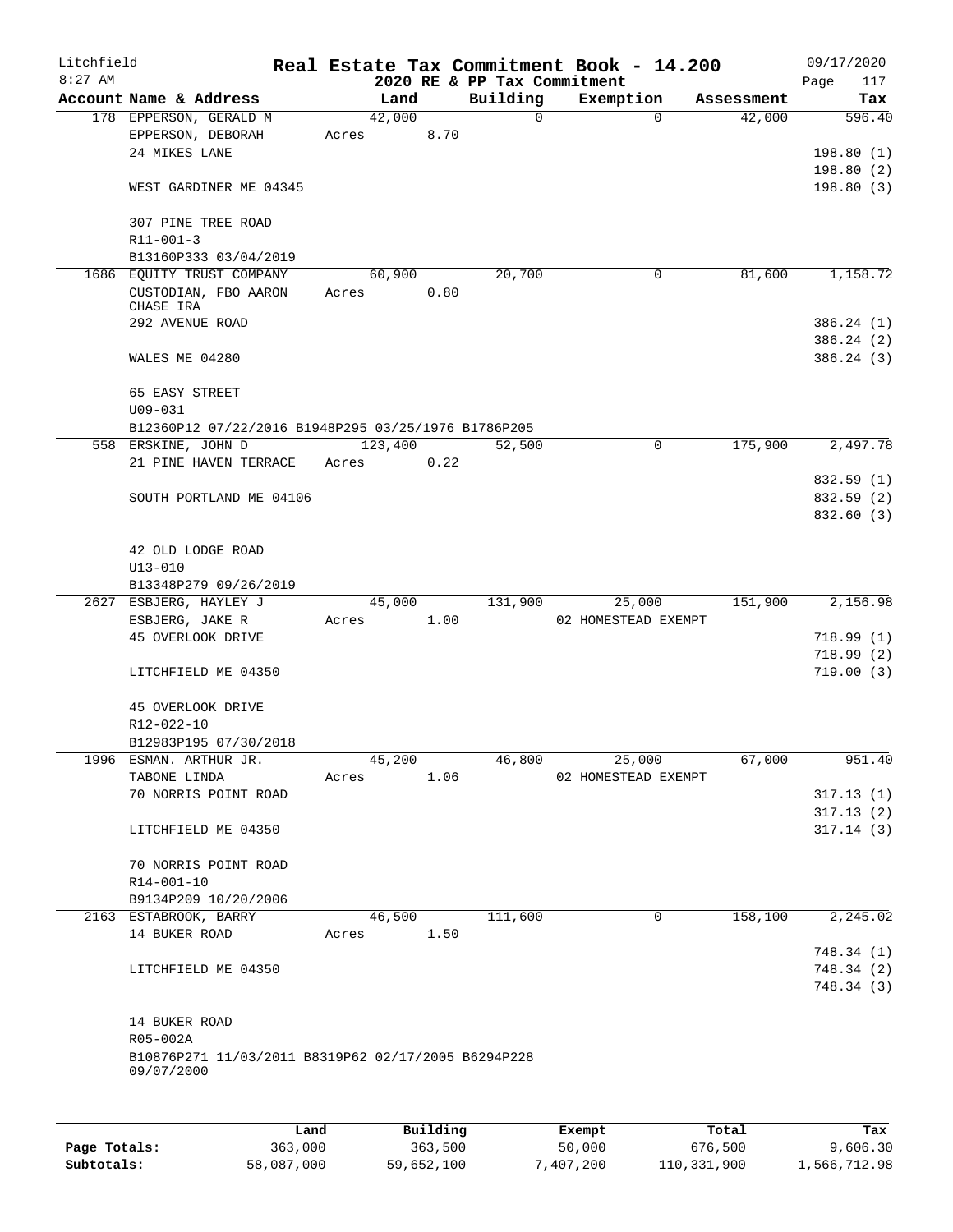| Litchfield<br>$8:27$ AM |                                                        |       |             |       | Real Estate Tax Commitment Book - 14.200<br>2020 RE & PP Tax Commitment |                               |             | 09/17/2020<br>Page<br>118 |
|-------------------------|--------------------------------------------------------|-------|-------------|-------|-------------------------------------------------------------------------|-------------------------------|-------------|---------------------------|
|                         | Account Name & Address                                 |       | Land        |       | Building                                                                | Exemption                     | Assessment  | Tax                       |
|                         | 2732 ESTABROOK, BARRY B<br>371 HUNTINGTON HILL<br>ROAD |       | $\mathbf 0$ |       | 12,400                                                                  | 12,400<br>02 HOMESTEAD EXEMPT | $\mathbf 0$ | 0.00                      |
|                         | LITCHFIELD ME 04350                                    |       |             |       |                                                                         |                               |             |                           |
|                         | 371 HUNTINGTON HILL<br>R05-002-ON                      |       |             |       |                                                                         |                               |             |                           |
|                         | B12450P273 09/26/2016<br>598 ESTABROOK, GEORGE         |       | 47,100      |       | 800                                                                     | 0                             | 47,900      | 680.18                    |
|                         | 20 BUKER ROAD                                          | Acres |             | 1.70  |                                                                         |                               |             |                           |
|                         |                                                        |       |             |       |                                                                         |                               |             | 226.73(1)                 |
|                         | LITCHFIELD ME 04350                                    |       |             |       |                                                                         |                               |             | 226.73(2)                 |
|                         |                                                        |       |             |       |                                                                         |                               |             | 226.72 (3)                |
|                         | 24 BUKER ROAD                                          |       |             |       |                                                                         |                               |             |                           |
|                         | R05-003                                                |       |             |       |                                                                         |                               |             |                           |
|                         | B5809P282                                              |       |             |       |                                                                         |                               |             |                           |
|                         | 562 ESTABROOK, KEITH H                                 |       | 62,000      |       | 144,900                                                                 | 25,000                        | 181,900     | 2,582.98                  |
|                         | 67 CENTER ROAD                                         | Acres |             | 8.60  |                                                                         | 02 HOMESTEAD EXEMPT           |             |                           |
|                         |                                                        |       |             |       |                                                                         |                               |             | 860.99 (1)                |
|                         | LITCHFIELD ME 04350                                    |       |             |       |                                                                         |                               |             | 860.99 (2)                |
|                         |                                                        |       |             |       |                                                                         |                               |             | 861.00(3)                 |
|                         | 67 CENTER ROAD<br>R03-007                              |       |             |       |                                                                         |                               |             |                           |
|                         | B2394P292 06/17/1981                                   |       |             |       |                                                                         |                               |             |                           |
|                         | 2293 ESTABROOK, LAURA JEAN                             |       | 38,100      |       | $\mathbf 0$                                                             | 0                             | 38,100      | 541.02                    |
|                         | BENOIT, CHELSEA ANNE                                   | Acres |             | 16.20 |                                                                         |                               |             |                           |
|                         | 160 TARGET ROAD                                        |       |             |       |                                                                         |                               |             | 180.34(1)                 |
|                         |                                                        |       |             |       |                                                                         |                               |             | 180.34(2)                 |
|                         | NEW GLOUCESTER ME 04260                                |       |             |       |                                                                         |                               |             | 180.34(3)                 |
|                         | FLAHERTY LANE                                          |       |             |       |                                                                         |                               |             |                           |
|                         | R03-105F                                               |       |             |       |                                                                         |                               |             |                           |
|                         | B10801P250 08/09/2011 B7344P334 03/26/2003             |       |             |       |                                                                         |                               |             |                           |
|                         | 563 ESTABROOK, MARGARET                                |       | 73,300      |       | 5,300                                                                   | 25,000                        | 53,600      | 761.12                    |
|                         | 20 BUKER ROAD                                          | Acres |             | 1.60  |                                                                         | 02 HOMESTEAD EXEMPT           |             |                           |
|                         |                                                        |       |             |       |                                                                         |                               |             | 253.71(1)                 |
|                         | LITCHFIELD ME 04350                                    |       |             |       |                                                                         |                               |             | 253.71(2)                 |
|                         |                                                        |       |             |       |                                                                         |                               |             | 253.70 (3)                |
|                         | 20 BUKER ROAD                                          |       |             |       |                                                                         |                               |             |                           |
|                         | R05-002                                                |       |             |       |                                                                         |                               |             |                           |
|                         | B1958P197                                              |       |             |       |                                                                         |                               |             |                           |
|                         | 565 ESTES, STEPHEN P                                   |       | 80,000      |       | 2,700                                                                   | 0                             | 82,700      | 1,174.34                  |
|                         | ESTES DEBRA L                                          | Acres |             | 0.08  |                                                                         |                               |             |                           |
|                         | 3 FRANKLIN STREET                                      |       |             |       |                                                                         |                               |             | 391.45(1)                 |
|                         |                                                        |       |             |       |                                                                         |                               |             | 391.45(2)                 |
|                         | LISBON ME 04250                                        |       |             |       |                                                                         |                               |             | 391.44(3)                 |
|                         | 59 WOODBURY DRIVE                                      |       |             |       |                                                                         |                               |             |                           |
|                         | $U25 - 019$                                            |       |             |       |                                                                         |                               |             |                           |
|                         | B4422P1 06/24/1993                                     |       |             |       |                                                                         |                               |             |                           |
|                         |                                                        |       |             |       |                                                                         |                               |             |                           |
|                         |                                                        |       |             |       |                                                                         |                               |             |                           |
|                         |                                                        |       |             |       |                                                                         |                               |             |                           |

|              | Land       | Building   | Exempt    | Total       | Tax          |
|--------------|------------|------------|-----------|-------------|--------------|
| Page Totals: | 300,500    | 166,100    | 62,400    | 404,200     | 5,739.64     |
| Subtotals:   | 58,387,500 | 59,818,200 | 7,469,600 | 110,736,100 | 1,572,452.62 |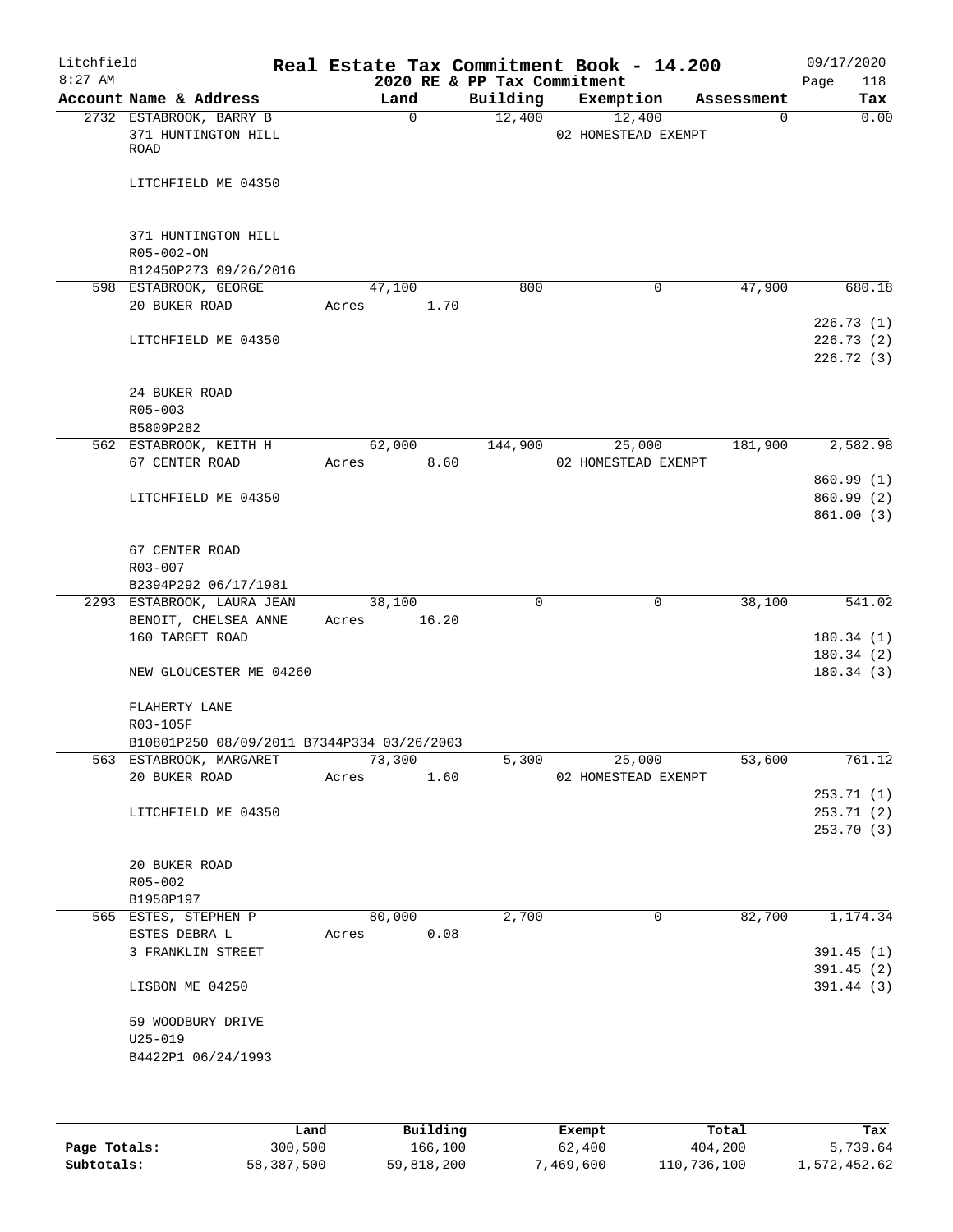| Litchfield<br>$8:27$ AM |                                                      |         |       | 2020 RE & PP Tax Commitment | Real Estate Tax Commitment Book - 14.200 |            | 09/17/2020<br>119<br>Page |
|-------------------------|------------------------------------------------------|---------|-------|-----------------------------|------------------------------------------|------------|---------------------------|
|                         | Account Name & Address                               |         | Land  | Building                    | Exemption                                | Assessment | Tax                       |
|                         | 676 EVANS, MARK                                      | 187,400 |       | 130,900                     | $\Omega$                                 | 318,300    | 4,519.86                  |
|                         | 17 MOOSE TRAIL                                       | Acres   | 1.30  |                             |                                          |            |                           |
|                         |                                                      |         |       |                             |                                          |            | 1,506.62(1)               |
|                         | MANCHESTER ME 04282                                  |         |       |                             |                                          |            | 1,506.62(2)               |
|                         |                                                      |         |       |                             |                                          |            | 1,506.62(3)               |
|                         |                                                      |         |       |                             |                                          |            |                           |
|                         | 38 OLD LODGE ROAD                                    |         |       |                             |                                          |            |                           |
|                         | $U13 - 008$                                          |         |       |                             |                                          |            |                           |
|                         | B13313P132 08/23/2019                                |         |       |                             |                                          |            |                           |
|                         | 567 EVANS, RONALD                                    | 47,900  |       | 27,300                      | 0                                        | 75,200     | 1,067.84                  |
|                         | EVANS, ESTHER                                        | Acres   | 1.96  |                             |                                          |            |                           |
|                         | 8 NORRIS POINT ROAD                                  |         |       |                             |                                          |            | 355.95(1)                 |
|                         |                                                      |         |       |                             |                                          |            | 355.95(2)                 |
|                         | LITCHFIELD ME 04350                                  |         |       |                             |                                          |            | 355.94(3)                 |
|                         |                                                      |         |       |                             |                                          |            |                           |
|                         | 85 NORRIS POINT ROAD<br>$R14 - 001 - 9$              |         |       |                             |                                          |            |                           |
|                         | 186 EVANS, RONALD                                    | 45,100  |       | 16,700                      | 0                                        | 61,800     | 877.56                    |
|                         | 8 NORRIS POINT ROAD                                  | Acres   | 1.04  |                             |                                          |            |                           |
|                         |                                                      |         |       |                             |                                          |            | 292.52(1)                 |
|                         | LITCHFIELD ME 04350                                  |         |       |                             |                                          |            | 292.52(2)                 |
|                         |                                                      |         |       |                             |                                          |            | 292.52(3)                 |
|                         |                                                      |         |       |                             |                                          |            |                           |
|                         | 77 NORRIS POINT ROAD                                 |         |       |                             |                                          |            |                           |
|                         | $R14 - 001 - 8$                                      |         |       |                             |                                          |            |                           |
|                         | 2328 EVANS, RONALD                                   | 51,000  |       | 99,800                      | 31,000                                   | 119,800    | 1,701.16                  |
|                         | <b>EVANS ESTHER</b>                                  | Acres   | 3.00  |                             | 03 VETERANS EXEMPT                       |            |                           |
|                         | 8 NORRIS POINT ROAD                                  |         |       |                             | 02 HOMESTEAD EXEMPT                      |            | 567.05(1)                 |
|                         |                                                      |         |       |                             |                                          |            | 567.05(2)                 |
|                         | LITCHFIELD ME 04350                                  |         |       |                             |                                          |            | 567.06(3)                 |
|                         |                                                      |         |       |                             |                                          |            |                           |
|                         | 8 NORRIS POINT ROAD                                  |         |       |                             |                                          |            |                           |
|                         | R14-001-12                                           |         |       |                             |                                          |            |                           |
|                         | 569 EWALD, DIANE B                                   | 51,800  |       | 65,800                      | 0                                        | 117,600    | 1,669.92                  |
|                         | FINTA, THOMAS                                        | Acres   | 0.09  |                             |                                          |            |                           |
|                         | 49 YANKEE PEDDLER PATH                               |         |       |                             |                                          |            | 556.64(1)                 |
|                         |                                                      |         |       |                             |                                          |            | 556.64(2)                 |
|                         | MADISON CT 06443                                     |         |       |                             |                                          |            | 556.64(3)                 |
|                         | 455 PEACEPIPE DRIVE                                  |         |       |                             |                                          |            |                           |
|                         | $U28 - 053$                                          |         |       |                             |                                          |            |                           |
|                         | B10683P213 03/08/2011 B8521P183 08/01/2005 B4076P160 |         |       |                             |                                          |            |                           |
|                         | 01/02/1992                                           |         |       |                             |                                          |            |                           |
|                         | 571 FAIR JR, THOMAS                                  | 55,600  |       | $\Omega$                    | $\Omega$                                 | 55,600     | 789.52                    |
|                         | 525 HUNTINGTON HILL                                  | Acres   | 40.00 |                             |                                          |            |                           |
|                         | ROAD                                                 |         |       |                             |                                          |            |                           |
|                         |                                                      |         |       |                             |                                          |            | 263.17 (1)                |
|                         | LITCHFIELD ME 04350                                  |         |       |                             |                                          |            | 263.17 (2)                |
|                         |                                                      |         |       |                             |                                          |            | 263.18(3)                 |
|                         |                                                      |         |       |                             |                                          |            |                           |
|                         | HUNTINGTON HILL ROAD                                 |         |       |                             |                                          |            |                           |
|                         | R06-028<br>B12286P301 05/05/2016                     |         |       |                             |                                          |            |                           |
|                         |                                                      |         |       |                             |                                          |            |                           |
|                         |                                                      |         |       |                             |                                          |            |                           |

|              | Land       | Building   | Exempt    | Total       | Tax          |
|--------------|------------|------------|-----------|-------------|--------------|
| Page Totals: | 438,800    | 340,500    | 31,000    | 748,300     | 10,625.86    |
| Subtotals:   | 58,826,300 | 60,158,700 | 7,500,600 | 111,484,400 | 1,583,078.48 |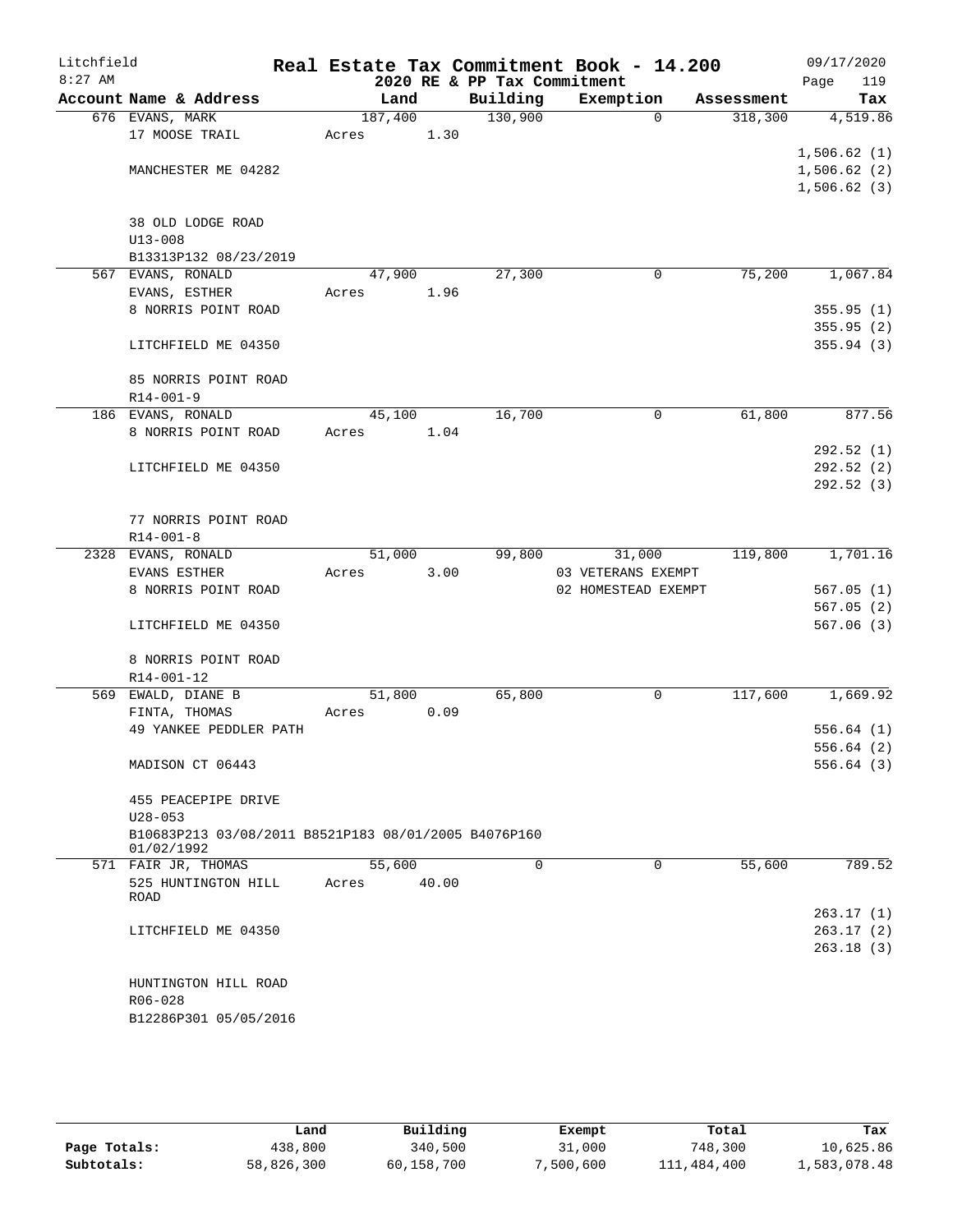| Litchfield<br>$8:27$ AM |                                                               |                 |          | 2020 RE & PP Tax Commitment | Real Estate Tax Commitment Book - 14.200 |            | 09/17/2020<br>120<br>Page    |
|-------------------------|---------------------------------------------------------------|-----------------|----------|-----------------------------|------------------------------------------|------------|------------------------------|
|                         | Account Name & Address                                        | Land            |          | Building                    | Exemption                                | Assessment | Tax                          |
|                         | 570 FAIR JR., THOMAS W (<br>TRUSTEE)<br>KENNETH E. FAIR TRUST | 48,000<br>Acres | 2.00     | 115,300                     | $\Omega$                                 | 163,300    | 2,318.86                     |
|                         | 559 HUNTINGTON HILL<br>ROAD                                   |                 |          |                             |                                          |            | 772.95 (1)                   |
|                         | LITCHFIELD ME 04350                                           |                 |          |                             |                                          |            | 772.95 (2)<br>772.96(3)      |
|                         | 525 HUNTINGTON HILL<br>$R04 - 003$                            |                 |          |                             |                                          |            |                              |
|                         | B12286P299 05/05/2016 B1704P134                               |                 |          |                             |                                          |            |                              |
|                         | 2894 FAIR, THOMAS JR                                          | 60,700          |          | 30,600                      | 0                                        | 91,300     | 1,296.46                     |
|                         | 559 HUNTINGTON HILL<br>ROAD                                   | Acres           | 42.47    |                             |                                          |            | 432.15(1)                    |
|                         | Litchfield ME 04350                                           |                 |          |                             |                                          |            | 432.15(2)<br>432.16(3)       |
|                         | HUNTINGTON HILL ROAD<br>$R04 - 003 - D$                       |                 |          |                             |                                          |            |                              |
|                         | B12286P301 05/05/2016                                         |                 |          |                             |                                          |            |                              |
|                         | 572 FAIR, THOMAS W JR<br>559 HUNTINGTON HILL RD               | 50,300<br>Acres | 2.76     | 159,200                     | 25,000<br>02 HOMESTEAD EXEMPT            | 184,500    | 2,619.90                     |
|                         |                                                               |                 |          |                             |                                          |            | 873.30 (1)                   |
|                         | LITCHFIELD ME 04350                                           |                 |          |                             |                                          |            | 873.30 (2)                   |
|                         | 559 HUNTINGTON HILL<br>R04-003A<br>B4773P191                  |                 |          |                             |                                          |            | 873.30(3)                    |
|                         | 74 FAIRFIELD, JAMES C                                         | 101,900         |          | 179,100                     | 25,000                                   | 256,000    | 3,635.20                     |
|                         | FAIRFIELD, MICHELLE A                                         | Acres           | 2.80     |                             | 02 HOMESTEAD EXEMPT                      |            |                              |
|                         | 12 NORTH EVERGREEN DR                                         |                 |          |                             |                                          |            | 1, 211.73(1)                 |
|                         | LITCHFIELD ME 04350                                           |                 |          |                             |                                          |            | 1, 211.73(2)<br>1, 211.74(3) |
|                         | 12 NORTH EVERGREEN<br>$U29 - 023$                             |                 |          |                             |                                          |            |                              |
|                         | B12414P266 09/16/2016 B5296P123                               |                 |          |                             |                                          |            |                              |
|                         | 2245 FALLON, THOMAS                                           | 48,000          |          | 23,700                      | 25,000                                   | 46,700     | 663.14                       |
|                         | FALLON KATHERLEEN                                             | Acres           | 2.00     |                             | 02 HOMESTEAD EXEMPT                      |            |                              |
|                         | 1151 RICHMOND ROAD                                            |                 |          |                             |                                          |            | 221.05(1)<br>221.05(2)       |
|                         | LITCHFIELD ME 04350                                           |                 |          |                             |                                          |            | 221.04(3)                    |
|                         | 1151 RICHMOND ROAD                                            |                 |          |                             |                                          |            |                              |
|                         | R01-060B                                                      |                 |          |                             |                                          |            |                              |
|                         | B6637P244 09/24/2001                                          |                 |          |                             |                                          |            |                              |
|                         | 573 FANT, REBECCA (TRUSTEE)<br>FANT ROBERT (TRUSTEE)          | 97,500          |          | 58,700                      | 0                                        | 156,200    | 2,218.04                     |
|                         | FANT FAMILY TRUST                                             | Acres           | 0.30     |                             |                                          |            | 739.35(1)                    |
|                         | 207 PLANTATION DRIVE                                          |                 |          |                             |                                          |            | 739.35(2)                    |
|                         | PENDELTON SC 29670                                            |                 |          |                             |                                          |            | 739.34(3)                    |
|                         | 28 OSPREY LANE<br>$U03 - 011$                                 |                 |          |                             |                                          |            |                              |
|                         | B11301P90 01/31/2013 B6033P344 08/23/1999                     |                 |          |                             |                                          |            |                              |
|                         | Land                                                          |                 | Building |                             | Exempt                                   | Total      | Tax                          |
| Page Totals:            | 406,400                                                       |                 | 566,600  |                             | 75,000                                   | 898,000    | 12,751.60                    |

**Subtotals:** 59,232,700 60,725,300 7,575,600 112,382,400 1,595,830.08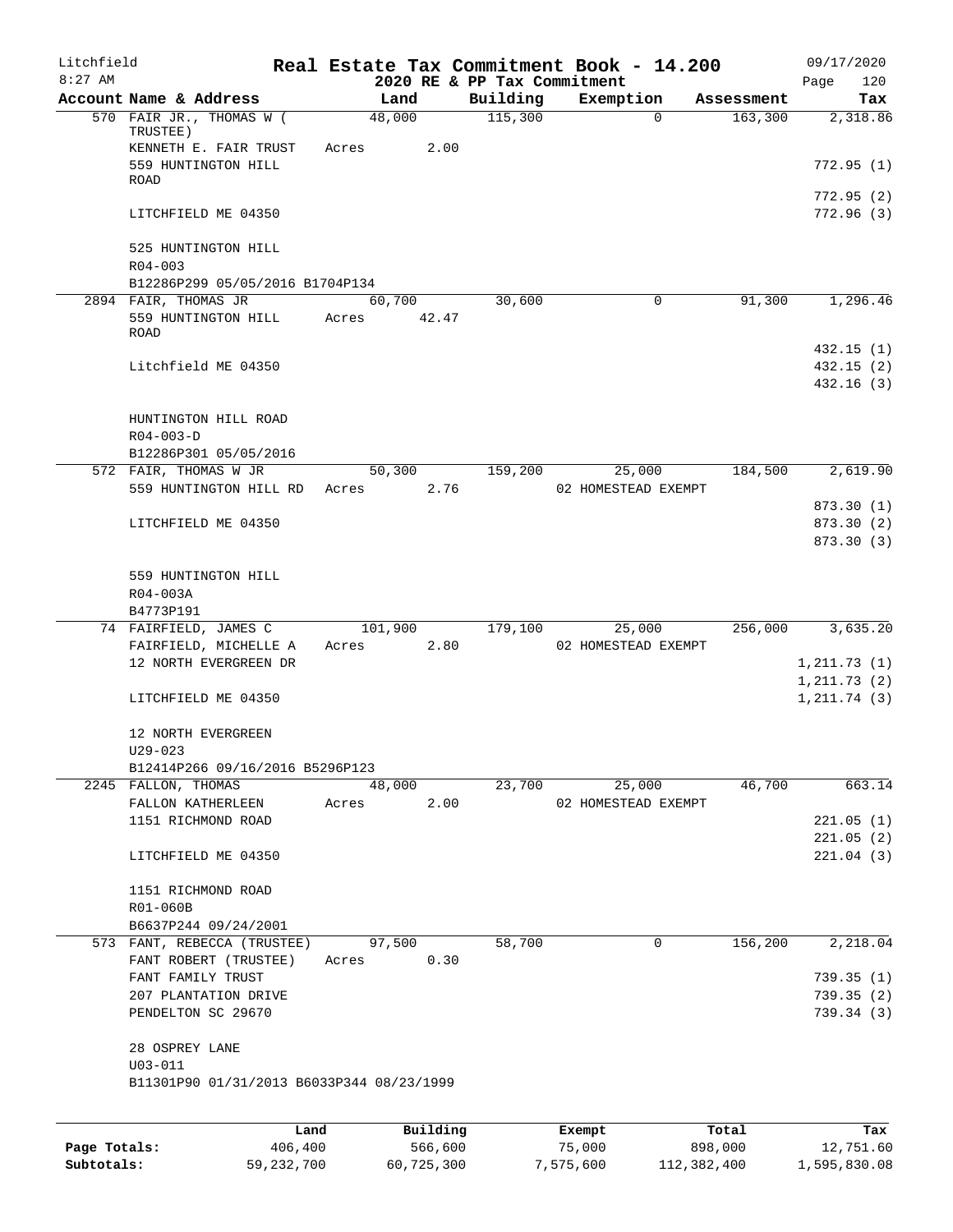| Litchfield |                                                    |      |       |                 |      |                                         | Real Estate Tax Commitment Book - 14.200 |            | 09/17/2020         |
|------------|----------------------------------------------------|------|-------|-----------------|------|-----------------------------------------|------------------------------------------|------------|--------------------|
| $8:27$ AM  | Account Name & Address                             |      |       | Land            |      | 2020 RE & PP Tax Commitment<br>Building | Exemption                                | Assessment | 121<br>Page<br>Tax |
|            | 577 FARR, CLIFFORD                                 |      |       | 121,300         |      | 48,400                                  | $\Omega$                                 | 169,700    | 2,409.74           |
|            | 14 OAK STREET                                      |      | Acres |                 | 0.24 |                                         |                                          |            |                    |
|            |                                                    |      |       |                 |      |                                         |                                          |            | 803.25(1)          |
|            | TOPSHAM ME 04086                                   |      |       |                 |      |                                         |                                          |            | 803.25(2)          |
|            |                                                    |      |       |                 |      |                                         |                                          |            | 803.24 (3)         |
|            |                                                    |      |       |                 |      |                                         |                                          |            |                    |
|            | 22 SUNSET LANE                                     |      |       |                 |      |                                         |                                          |            |                    |
|            | $U12 - 010$                                        |      |       |                 |      |                                         |                                          |            |                    |
|            | B2283P277                                          |      |       |                 |      |                                         |                                          |            |                    |
|            | 116 FAVREAU, MARY J                                |      |       | 107,300         |      | 27,900                                  | 0                                        | 135,200    | 1,919.84           |
|            | FAVREAU, JAMES A                                   |      | Acres |                 | 0.14 |                                         |                                          |            |                    |
|            | 89 PLEASANT HILL ROAD                              |      |       |                 |      |                                         |                                          |            | 639.95(1)          |
|            |                                                    |      |       |                 |      |                                         |                                          |            | 639.95(2)          |
|            | BRUNSWICK ME 04011                                 |      |       |                 |      |                                         |                                          |            | 639.94 (3)         |
|            | 126 LEBEL LANE                                     |      |       |                 |      |                                         |                                          |            |                    |
|            | $U11 - 041$                                        |      |       |                 |      |                                         |                                          |            |                    |
|            | B12948P338 06/28/2018 B3420P1                      |      |       |                 |      |                                         |                                          |            |                    |
|            | 826 FELLOWS GARY                                   |      |       | 46,200          |      | 67,500                                  | $\mathbf 0$                              | 113,700    | 1,614.54           |
|            | 2564 HALLOWELL ROAD                                |      | Acres |                 | 1.40 |                                         |                                          |            |                    |
|            |                                                    |      |       |                 |      |                                         |                                          |            | 538.18(1)          |
|            | LITCHFIELD ME 04350                                |      |       |                 |      |                                         |                                          |            | 538.18(2)          |
|            |                                                    |      |       |                 |      |                                         |                                          |            | 538.18(3)          |
|            |                                                    |      |       |                 |      |                                         |                                          |            |                    |
|            | 2564 HALLOWELL ROAD                                |      |       |                 |      |                                         |                                          |            |                    |
|            | R06-072                                            |      |       |                 |      |                                         |                                          |            |                    |
|            | B9558P139 11/07/2007 B9293P284 02/22/2007 B8481P85 |      |       |                 |      |                                         |                                          |            |                    |
|            | 06/22/2005 B7721P109 11/03/2003                    |      |       |                 |      |                                         |                                          |            |                    |
|            | 1979 FENNELL, LINDA                                |      |       | 0               |      | 8,300                                   | 8,300                                    | 0          | 0.00               |
|            | 7 BUSH LANE                                        |      |       |                 |      |                                         | 02 HOMESTEAD EXEMPT                      |            |                    |
|            |                                                    |      |       |                 |      |                                         |                                          |            |                    |
|            | LITCHFIELD ME 04350                                |      |       |                 |      |                                         |                                          |            |                    |
|            |                                                    |      |       |                 |      |                                         |                                          |            |                    |
|            | 7 BUSH LANE                                        |      |       |                 |      |                                         |                                          |            |                    |
|            | $R03 - 006 - ON - 2$                               |      |       |                 |      |                                         |                                          |            |                    |
|            | B10295P181 12/18/2009                              |      |       |                 |      |                                         |                                          |            |                    |
|            | 686 FERGUSON, AMANDA M                             |      |       | 47,400          |      | 122,000                                 | 25,000                                   | 144,400    | 2,050.48           |
|            | BOWDEN, JEFFREY T                                  |      | Acres |                 | 1.80 |                                         | 02 HOMESTEAD EXEMPT                      |            |                    |
|            | 19 DEER RUN LANE                                   |      |       |                 |      |                                         |                                          |            | 683.49 (1)         |
|            |                                                    |      |       |                 |      |                                         |                                          |            | 683.49 (2)         |
|            | LITCHFIELD ME 04350                                |      |       |                 |      |                                         |                                          |            | 683.50 (3)         |
|            |                                                    |      |       |                 |      |                                         |                                          |            |                    |
|            | 19 DEER RUN LANE                                   |      |       |                 |      |                                         |                                          |            |                    |
|            | R03-040A-5                                         |      |       |                 |      |                                         |                                          |            |                    |
|            | B12043P273 07/16/2015 B4857P304 02/23/1995         |      |       |                 |      |                                         |                                          |            |                    |
|            | 2922 FERGUSON, DENAE A                             |      |       | 28,200          |      | $\Omega$                                | $\Omega$                                 | 28,200     | 400.44             |
|            | SPENCER, JEFFREY S.&<br>MARY K.                    |      | Acres |                 | 2.08 |                                         |                                          |            |                    |
|            | 82 STEVENSTOWN ROAD                                |      |       |                 |      |                                         |                                          |            | 133.48(1)          |
|            |                                                    |      |       |                 |      |                                         |                                          |            | 133.48(2)          |
|            | LITCHFIELD ME 04350                                |      |       |                 |      |                                         |                                          |            | 133.48(3)          |
|            |                                                    |      |       |                 |      |                                         |                                          |            |                    |
|            | STEVENSTOWN ROAD                                   |      |       |                 |      |                                         |                                          |            |                    |
|            | R13-32E                                            |      |       |                 |      |                                         |                                          |            |                    |
|            | B12755P221 10/19/2017                              |      |       |                 |      |                                         |                                          |            |                    |
|            |                                                    |      |       |                 |      |                                         |                                          |            |                    |
|            |                                                    |      |       |                 |      |                                         |                                          |            |                    |
|            |                                                    | Land |       | <b>Building</b> |      |                                         | <b>Ryomnt</b>                            | $T0+21$    | Tay                |

|              | Land       | Building   | Exempt    | Total       | Tax          |
|--------------|------------|------------|-----------|-------------|--------------|
| Page Totals: | 350,400    | 274,100    | 33,300    | 591,200     | 8,395.04     |
| Subtotals:   | 59,583,100 | 60,999,400 | 7,608,900 | 112,973,600 | 1,604,225.12 |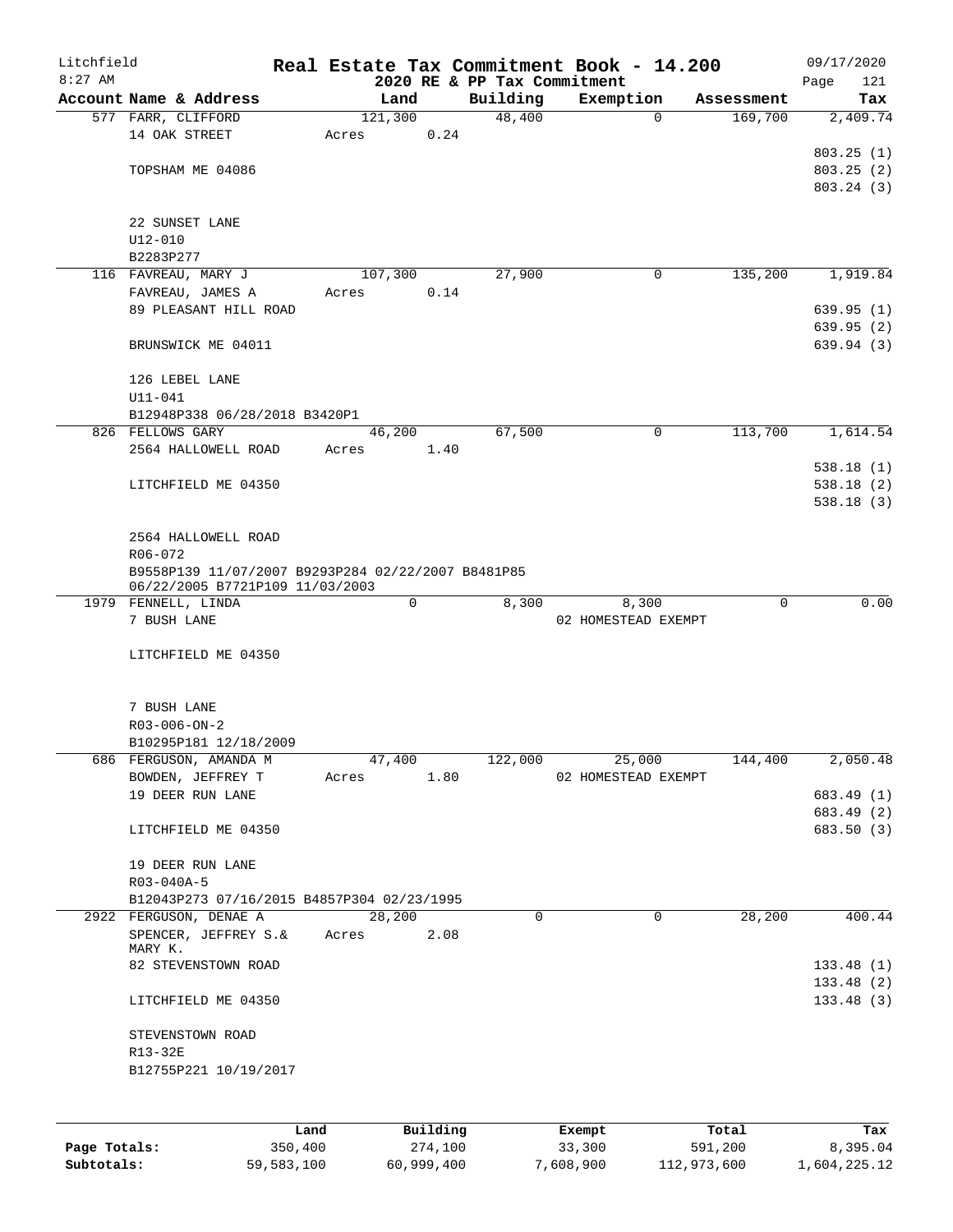| Litchfield |                                                                   |       |                |                             | Real Estate Tax Commitment Book - 14.200 |                        | 09/17/2020             |
|------------|-------------------------------------------------------------------|-------|----------------|-----------------------------|------------------------------------------|------------------------|------------------------|
| $8:27$ AM  | Account Name & Address                                            |       |                | 2020 RE & PP Tax Commitment |                                          |                        | Page<br>122            |
|            | 786 FICKETT THEA L                                                |       | Land<br>65,500 | Building<br>179,700         | Exemption<br>25,000                      | Assessment<br>220, 200 | Tax<br>3,126.84        |
|            | 520 STEVENSTOWN ROAD                                              | Acres | 48.00          |                             | 02 HOMESTEAD EXEMPT                      |                        |                        |
|            |                                                                   |       |                |                             |                                          |                        | 1,042.28(1)            |
|            | LITCHFIELD ME 04350                                               |       |                |                             |                                          |                        | 1,042.28(2)            |
|            |                                                                   |       |                |                             |                                          |                        | 1,042.28(3)            |
|            |                                                                   |       |                |                             |                                          |                        |                        |
|            | 520 STEVENSTOWN ROAD                                              |       |                |                             |                                          |                        |                        |
|            | R08-003                                                           |       |                |                             |                                          |                        |                        |
|            | B8549P57 08/15/2005 B5785P260 11/12/1998                          |       |                |                             |                                          |                        |                        |
|            | 581 FIELD, PETER M                                                |       | 82,800         | 54,800                      | 0                                        | 137,600                | 1,953.92               |
|            | WESTON, MICHAEL R                                                 | Acres | 1.65           |                             |                                          |                        |                        |
|            | 65 WOODLAND DRIVE                                                 |       |                |                             |                                          |                        | 651.31(1)              |
|            | W. GARDINER ME 04345                                              |       |                |                             |                                          |                        | 651.31(2)<br>651.30(3) |
|            |                                                                   |       |                |                             |                                          |                        |                        |
|            | 40 PURGATORY DRIVE                                                |       |                |                             |                                          |                        |                        |
|            | $U22 - 014$                                                       |       |                |                             |                                          |                        |                        |
|            | B12868P264 03/27/2018 B12725P255 08/28/2017                       |       |                |                             |                                          |                        |                        |
|            | B12721P167 08/28/2017 B1100P149                                   |       |                |                             |                                          |                        |                        |
|            | 194 FIELD, STANFORD P                                             |       | 48,100         | 160,800                     | 25,000                                   | 183,900                | 2,611.38               |
|            | FURROW, ELLEN E                                                   | Acres | 2.02           |                             | 02 HOMESTEAD EXEMPT                      |                        |                        |
|            | 58 LUNTS HILL RD                                                  |       |                |                             |                                          |                        | 870.46(1)              |
|            |                                                                   |       |                |                             |                                          |                        | 870.46 (2)             |
|            | LITCHFIELD ME 04350                                               |       |                |                             |                                          |                        | 870.46(3)              |
|            | 58 LUNTS HILL ROAD                                                |       |                |                             |                                          |                        |                        |
|            | R09-015                                                           |       |                |                             |                                          |                        |                        |
|            | B10578P140 11/01/2010 B3262P194 10/29/1987                        |       |                |                             |                                          |                        |                        |
|            | 2409 FINLEY DAVID A                                               |       | 40,600         | 78,700                      | 25,000                                   | 94,300                 | 1,339.06               |
|            | 65 FINLEY LANE                                                    | Acres | 1.19           |                             | 02 HOMESTEAD EXEMPT                      |                        |                        |
|            |                                                                   |       |                |                             |                                          |                        | 446.35(1)              |
|            | LITCHFIELD ME 04350                                               |       |                |                             |                                          |                        | 446.35(2)              |
|            |                                                                   |       |                |                             |                                          |                        | 446.36(3)              |
|            |                                                                   |       |                |                             |                                          |                        |                        |
|            | 65 FINLEY LANE                                                    |       |                |                             |                                          |                        |                        |
|            | R04-050A                                                          |       |                |                             |                                          |                        |                        |
|            | B10713P275 04/22/2011 B10708P77 04/14/2011 B7916P135              |       |                |                             |                                          |                        |                        |
|            | 04/21/2004<br>2704 FINLEY KYLE                                    |       | 18,000         | 3,500                       | $\mathbf 0$                              | 21,500                 | 305.30                 |
|            | 496 BOWDOINHAM ROAD                                               | Acres | 2.00           |                             |                                          |                        |                        |
|            |                                                                   |       |                |                             |                                          |                        | 101.77(1)              |
|            | SABATTUS ME 04280                                                 |       |                |                             |                                          |                        | 101.77(2)              |
|            |                                                                   |       |                |                             |                                          |                        | 101.76(3)              |
|            |                                                                   |       |                |                             |                                          |                        |                        |
|            | FINLEY LANE                                                       |       |                |                             |                                          |                        |                        |
|            | R04-050B                                                          |       |                |                             |                                          |                        |                        |
|            | B9570P241 11/21/2007                                              |       |                |                             |                                          |                        |                        |
|            | 1372 FINLEY, DAVID A                                              |       | 42,300         | 15,600                      | 25,000                                   | 32,900                 | 467.18                 |
|            | 2108 HALLOWELL ROAD                                               | Acres | 1.10           |                             | 02 HOMESTEAD EXEMPT                      |                        |                        |
|            |                                                                   |       |                |                             |                                          |                        | 155.73(1)              |
|            | LITCHFIELD ME 04350                                               |       |                |                             |                                          |                        | 155.73(2)              |
|            |                                                                   |       |                |                             |                                          |                        | 155.72(3)              |
|            |                                                                   |       |                |                             |                                          |                        |                        |
|            | 2108 HALLOWELL ROAD                                               |       |                |                             |                                          |                        |                        |
|            | R11-017                                                           |       |                |                             |                                          |                        |                        |
|            | B10022P202 03/26/2009 B9738P206 05/27/2008 B7290P28<br>02/24/2003 |       |                |                             |                                          |                        |                        |
|            |                                                                   |       |                |                             |                                          |                        |                        |
|            |                                                                   |       |                |                             |                                          |                        |                        |
|            |                                                                   | Land  | Building       |                             | Exempt                                   | Total                  | Tax                    |

|              | -----      | --------   | -------   | -----       | .            |
|--------------|------------|------------|-----------|-------------|--------------|
| Page Totals: | 297,300    | 493,100    | 100,000   | 690,400     | 9,803.68     |
| Subtotals:   | 59,880,400 | 61,492,500 | 7,708,900 | 113,664,000 | 1,614,028.80 |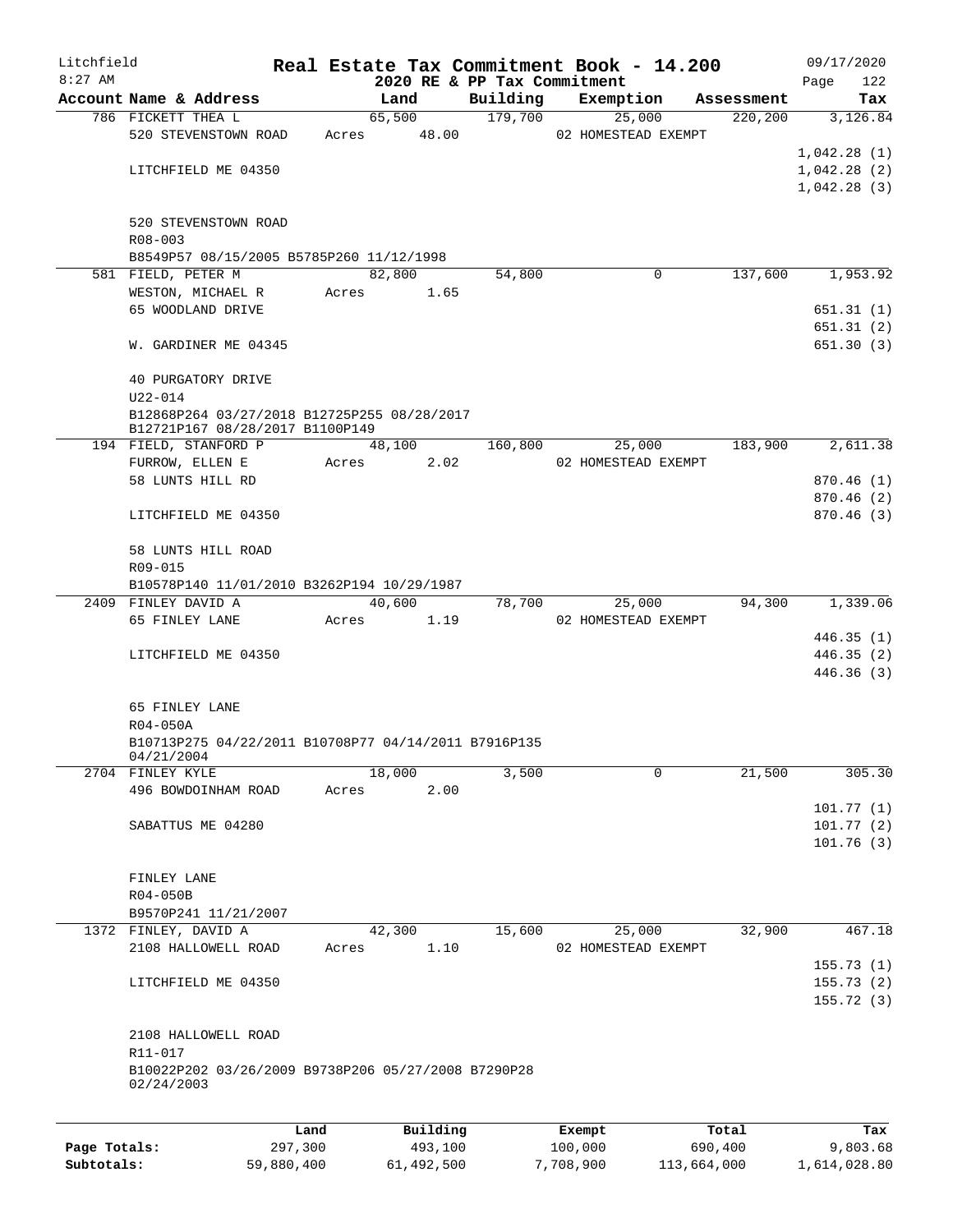| Litchfield |                                             |       |         |       |                             | Real Estate Tax Commitment Book - 14.200 |             |            |      | 09/17/2020 |
|------------|---------------------------------------------|-------|---------|-------|-----------------------------|------------------------------------------|-------------|------------|------|------------|
| $8:27$ AM  |                                             |       |         |       | 2020 RE & PP Tax Commitment |                                          |             |            | Page | 123        |
|            | Account Name & Address                      |       | Land    |       | Building                    | Exemption                                |             | Assessment |      | Tax        |
|            | 2848 FINLEY, LYNAE                          |       | 43,000  |       | 51,600                      |                                          | $\Omega$    | 94,600     |      | 1,343.32   |
|            | 33 FINLEY LANE                              | Acres |         | 2.00  |                             |                                          |             |            |      |            |
|            |                                             |       |         |       |                             |                                          |             |            |      | 447.77 (1) |
|            | Litchfield ME 04350                         |       |         |       |                             |                                          |             |            |      | 447.77 (2) |
|            |                                             |       |         |       |                             |                                          |             |            |      | 447.78 (3) |
|            | 27 FINLEY LANE                              |       |         |       |                             |                                          |             |            |      |            |
|            | R04-050D                                    |       |         |       |                             |                                          |             |            |      |            |
|            | B11645P59 11/20/2013                        |       |         |       |                             |                                          |             |            |      |            |
|            | 588 FINLEY, MARTIN S JR                     |       | 104,600 |       | 86,100                      | 25,000                                   |             | 165,700    |      | 2,352.94   |
|            | 21 FINLEY LANE                              | Acres |         | 52.20 |                             | 02 HOMESTEAD EXEMPT                      |             |            |      |            |
|            |                                             |       |         |       |                             |                                          |             |            |      | 784.31 (1) |
|            | LITCHFIELD ME 04350                         |       |         |       |                             |                                          |             |            |      | 784.31 (2) |
|            |                                             |       |         |       |                             |                                          |             |            |      | 784.32 (3) |
|            |                                             |       |         |       |                             |                                          |             |            |      |            |
|            | 21 FINLEY LANE                              |       |         |       |                             |                                          |             |            |      |            |
|            | $R04 - 050$                                 |       |         |       |                             |                                          |             |            |      |            |
|            | B9279P222 03/14/2007 B2634P74 11/23/1983    |       |         |       |                             |                                          |             |            |      |            |
|            | 2934 FINLEY, PAUL                           |       | 20,000  |       | 15,500                      |                                          | $\mathbf 0$ | 35,500     |      | 504.10     |
|            | 33 FINLEY LN                                |       |         |       |                             |                                          |             |            |      |            |
|            |                                             |       |         |       |                             |                                          |             |            |      | 168.03(1)  |
|            | LITCHFIELD ME 04350                         |       |         |       |                             |                                          |             |            |      | 168.03(2)  |
|            |                                             |       |         |       |                             |                                          |             |            |      | 168.04(3)  |
|            | FINLEY LANE                                 |       |         |       |                             |                                          |             |            |      |            |
|            | $R04 - 050 - 0N$                            |       |         |       |                             |                                          |             |            |      |            |
|            | 2269 FINLEY, PAUL M                         |       | 56,600  |       | 80,300                      |                                          | 0           | 136,900    |      | 1,943.98   |
|            | 33 FINLEY LANE                              | Acres |         | 8.17  |                             |                                          |             |            |      |            |
|            |                                             |       |         |       |                             |                                          |             |            |      | 647.99(1)  |
|            | LITCHFIELD ME 04350                         |       |         |       |                             |                                          |             |            |      | 647.99 (2) |
|            |                                             |       |         |       |                             |                                          |             |            |      | 648.00(3)  |
|            |                                             |       |         |       |                             |                                          |             |            |      |            |
|            | 33 FINLEY LANE                              |       |         |       |                             |                                          |             |            |      |            |
|            | R04-050C                                    |       |         |       |                             |                                          |             |            |      |            |
|            | B10169P332 08/03/2009                       |       |         |       |                             |                                          |             |            |      |            |
|            | 812 FISCHER, CHRISTOPHER D                  |       | 59,800  |       | 131,500                     | 25,000                                   |             | 166,300    |      | 2,361.46   |
|            | 1385 RICHMOND ROAD                          | Acres |         | 12.00 |                             | 02 HOMESTEAD EXEMPT                      |             |            |      |            |
|            |                                             |       |         |       |                             |                                          |             |            |      | 787.15(1)  |
|            | LITCHFIELD ME 04350                         |       |         |       |                             |                                          |             |            |      | 787.15(2)  |
|            |                                             |       |         |       |                             |                                          |             |            |      | 787.16(3)  |
|            | 1385 RICHMOND ROAD                          |       |         |       |                             |                                          |             |            |      |            |
|            | R01-052                                     |       |         |       |                             |                                          |             |            |      |            |
|            | B13213P119 05/02/2019 B12488P187 11/28/2016 |       |         |       |                             |                                          |             |            |      |            |
|            | 314 FITTERLING, JOSHUA M                    |       | 52,800  |       | 136,300                     |                                          | $\mathbf 0$ | 189,100    |      | 2,685.22   |
|            | 614 STEVENSTOWN ROAD                        | Acres |         | 3.60  |                             |                                          |             |            |      |            |
|            |                                             |       |         |       |                             |                                          |             |            |      | 895.07 (1) |
|            | LITCHFIELD ME 04350                         |       |         |       |                             |                                          |             |            |      | 895.07 (2) |
|            |                                             |       |         |       |                             |                                          |             |            |      | 895.08 (3) |
|            |                                             |       |         |       |                             |                                          |             |            |      |            |
|            | 614 STEVENSTOWN ROAD                        |       |         |       |                             |                                          |             |            |      |            |
|            | R08-007                                     |       |         |       |                             |                                          |             |            |      |            |
|            | B13220P119 05/29/2019                       |       |         |       |                             |                                          |             |            |      |            |
|            |                                             |       |         |       |                             |                                          |             |            |      |            |

|              | Land       | Building   | Exempt  | Total       | Tax          |
|--------------|------------|------------|---------|-------------|--------------|
| Page Totals: | 336,800    | 501,300    | 50,000  | 788,100     | 11,191.02    |
| Subtotals:   | 60,217,200 | 61,993,800 | 758,900 | 114,452,100 | 1,625,219.82 |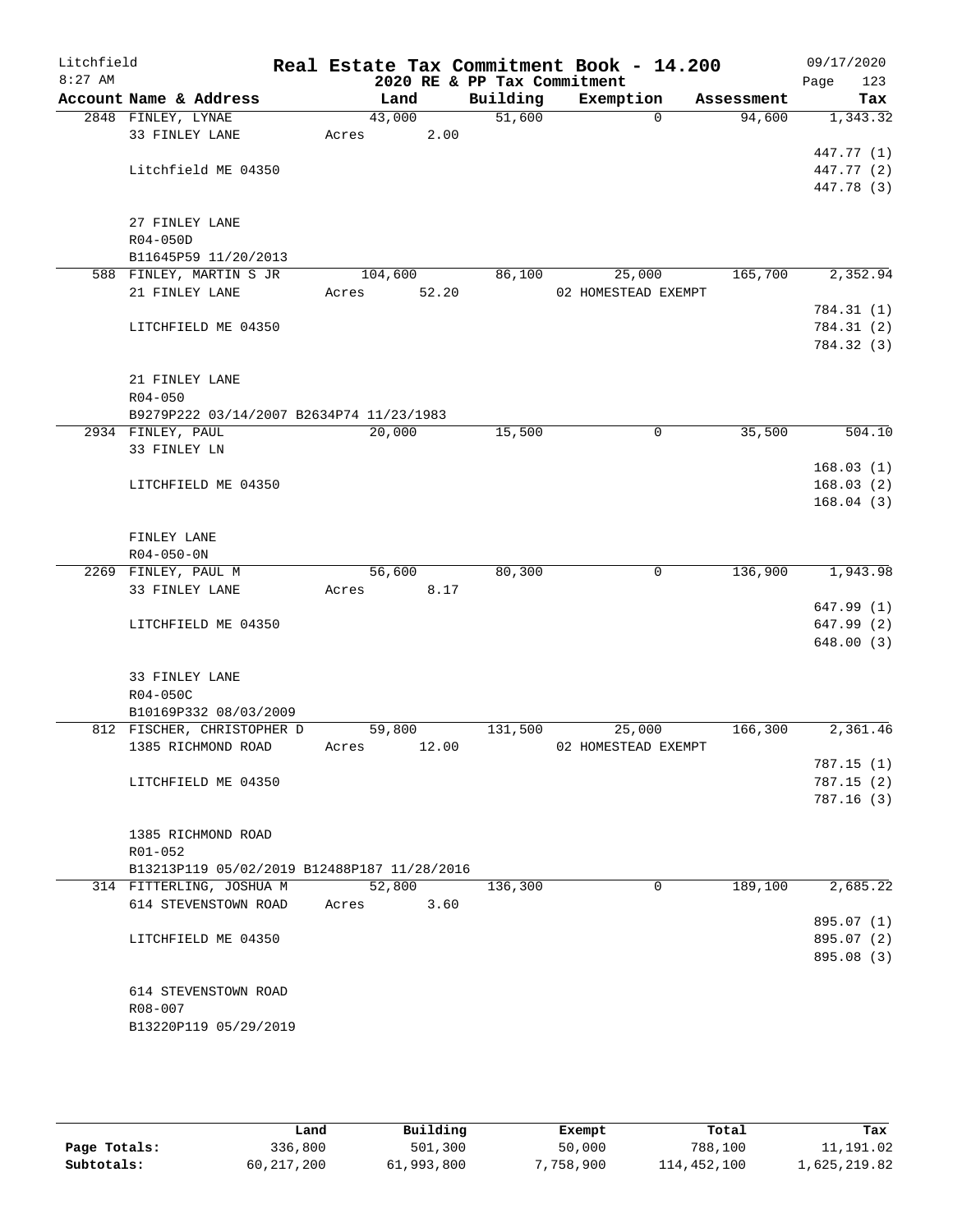| Litchfield<br>$8:27$ AM |                                                   |        |        |       | 2020 RE & PP Tax Commitment | Real Estate Tax Commitment Book - 14.200 |            | 09/17/2020<br>124<br>Page |
|-------------------------|---------------------------------------------------|--------|--------|-------|-----------------------------|------------------------------------------|------------|---------------------------|
|                         | Account Name & Address                            |        | Land   |       | Building                    | Exemption                                | Assessment | Tax                       |
|                         | 594 FITZGERALD JAMES                              |        | 34,400 |       |                             | 500<br>31,000                            | 3,900      | $\overline{55.38}$        |
|                         | P O BOX 219                                       | Acres  |        | 5.10  |                             | 02 HOMESTEAD EXEMPT                      |            |                           |
|                         |                                                   |        |        |       |                             | 14 WW2 Vet NonRes                        |            | 18.46(1)                  |
|                         | LITCHFIELD ME 04350                               |        |        |       |                             |                                          |            | 18.46(2)                  |
|                         |                                                   |        |        |       |                             |                                          |            | 18.46(3)                  |
|                         |                                                   |        |        |       |                             |                                          |            |                           |
|                         | <b>45 NORTH EVERGREEN</b>                         |        |        |       |                             |                                          |            |                           |
|                         | $U29 - 024 - 2$<br>B8431P313 05/31/2005 B3252P166 |        |        |       |                             |                                          |            |                           |
|                         | 2410 FITZGERALD JOHN DAVID                        |        | 35,800 |       | 3,000                       | $\mathbf 0$                              | 38,800     | 550.96                    |
|                         | FITZGERALD LYNN MARIE                             | Acres  |        | 1.25  |                             |                                          |            |                           |
|                         | 13 EMERSON WAY                                    |        |        |       |                             |                                          |            | 183.65(1)                 |
|                         |                                                   |        |        |       |                             |                                          |            | 183.65(2)                 |
|                         | SALEM NH 03079                                    |        |        |       |                             |                                          |            | 183.66(3)                 |
|                         |                                                   |        |        |       |                             |                                          |            |                           |
|                         | COMMUNITY DRIVE                                   |        |        |       |                             |                                          |            |                           |
|                         | U15-003G                                          |        |        |       |                             |                                          |            |                           |
|                         | B7984P177 06/04/2004                              |        |        |       |                             |                                          |            |                           |
|                         | 501 FITZGERALD, PETER A                           | 79,400 |        |       | 80,500                      | $\mathbf 0$                              | 159,900    | 2, 270.58                 |
|                         | P.O. BOX 191                                      | Acres  |        | 39.70 |                             |                                          |            |                           |
|                         |                                                   |        |        |       |                             |                                          |            | 756.86(1)                 |
|                         | LISBAN FALLS ME 04252                             |        |        |       |                             |                                          |            | 756.86(2)                 |
|                         |                                                   |        |        |       |                             |                                          |            | 756.86(3)                 |
|                         | 2720 HALLOWELL ROAD                               |        |        |       |                             |                                          |            |                           |
|                         | R02-033                                           |        |        |       |                             |                                          |            |                           |
|                         | B12161P246 10/26/2015 B7344P338 09/21/2004        |        |        |       |                             |                                          |            |                           |
|                         | 595 FITZMAURICE, ROBERT L                         |        | 37,900 |       | 0                           | $\overline{0}$                           | 37,900     | 538.18                    |
|                         | 195 WHIPPOORWILL ROAD                             | Acres  |        | 5.30  |                             |                                          |            |                           |
|                         |                                                   |        |        |       |                             |                                          |            | 179.39(1)                 |
|                         | LITCHFIELD ME 04350                               |        |        |       |                             |                                          |            | 179.39(2)                 |
|                         |                                                   |        |        |       |                             |                                          |            | 179.40(3)                 |
|                         |                                                   |        |        |       |                             |                                          |            |                           |
|                         | HERON DRIVE                                       |        |        |       |                             |                                          |            |                           |
|                         | $U24 - 011$                                       |        |        |       |                             |                                          |            |                           |
|                         | B2243P161<br>596 FITZMAURICE, ROBERT L            |        | 67,100 |       | 75,300                      | 31,000                                   | 111,400    | 1,581.88                  |
|                         | 195 WHIPPOORWILL ROAD                             | Acres  |        | 16.00 |                             | 03 VETERANS EXEMPT                       |            |                           |
|                         |                                                   |        |        |       |                             | 02 HOMESTEAD EXEMPT                      |            | 527.29(1)                 |
|                         | LITCHFIELD ME 04350                               |        |        |       |                             |                                          |            | 527.29(2)                 |
|                         |                                                   |        |        |       |                             |                                          |            | 527.30 (3)                |
|                         |                                                   |        |        |       |                             |                                          |            |                           |
|                         | 195 WHIPPOORWILL ROAD                             |        |        |       |                             |                                          |            |                           |
|                         | U24-016                                           |        |        |       |                             |                                          |            |                           |
|                         | B13154P8 02/20/2019 B2243P161                     |        |        |       |                             |                                          |            |                           |
|                         | 597 FITZMAURICE, ROBERT L                         |        | 38,300 |       | $\Omega$                    | $\Omega$                                 | 38,300     | 543.86                    |
|                         | 195 WHIPPOORWILL ROAD                             | Acres  |        | 0.43  |                             |                                          |            |                           |
|                         |                                                   |        |        |       |                             |                                          |            | 181.29(1)                 |
|                         | LITCHFIELD ME 04350                               |        |        |       |                             |                                          |            | 181.29(2)                 |
|                         |                                                   |        |        |       |                             |                                          |            | 181.28(3)                 |
|                         | WHIPPOORWILL ROAD                                 |        |        |       |                             |                                          |            |                           |
|                         | $U24 - 003$                                       |        |        |       |                             |                                          |            |                           |
|                         | B2243P161                                         |        |        |       |                             |                                          |            |                           |
|                         |                                                   |        |        |       |                             |                                          |            |                           |
|                         |                                                   |        |        |       |                             |                                          |            |                           |

|              | Land       | Building   | Exempt    | Total       | Tax          |
|--------------|------------|------------|-----------|-------------|--------------|
| Page Totals: | 292,900    | 159,300    | 62,000    | 390,200     | 5,540.84     |
| Subtotals:   | 60,510,100 | 62,153,100 | 7,820,900 | 114,842,300 | L,630,760.66 |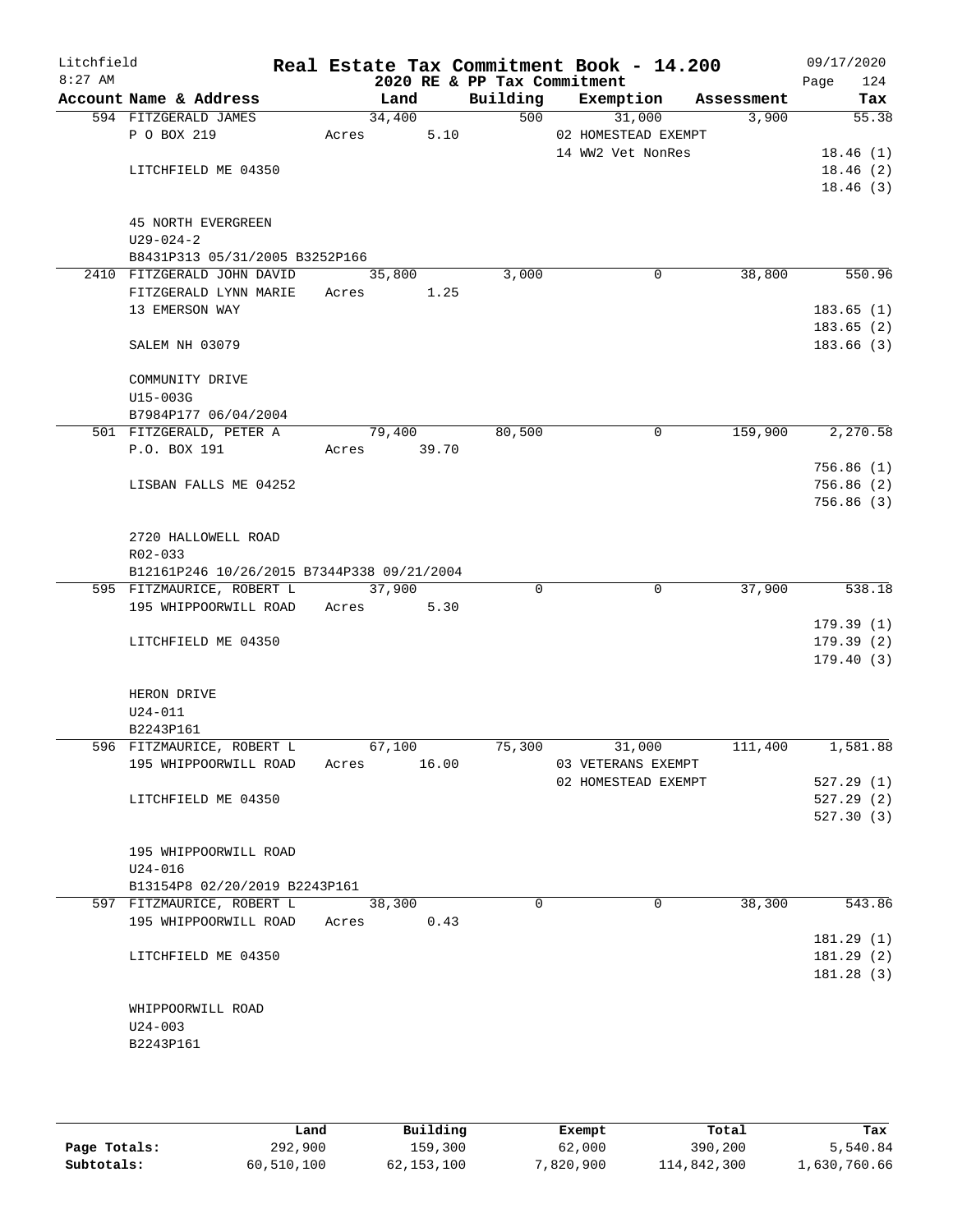| Litchfield |                                                                   |         |      |                             | Real Estate Tax Commitment Book - 14.200 |            | 09/17/2020  |
|------------|-------------------------------------------------------------------|---------|------|-----------------------------|------------------------------------------|------------|-------------|
| $8:27$ AM  |                                                                   |         |      | 2020 RE & PP Tax Commitment |                                          |            | Page<br>125 |
|            | Account Name & Address                                            | Land    |      | Building                    | Exemption                                | Assessment | Tax         |
|            | 1890 FITZPATRICK JAMES E/<br>SHEILA A                             | 61,100  |      | 53,300                      | $\Omega$                                 | 114,400    | 1,624.48    |
|            | FITZPARTICK WARREN<br>P/LYNDA                                     | Acres   | 0.15 |                             |                                          |            |             |
|            | 91 MAUREEN DRIVE                                                  |         |      |                             |                                          |            | 541.49 (1)  |
|            |                                                                   |         |      |                             |                                          |            | 541.49 (2)  |
|            | TEWKSBURY MA 01876                                                |         |      |                             |                                          |            | 541.50(3)   |
|            | 513 PEACEPIPE DRIVE                                               |         |      |                             |                                          |            |             |
|            | $U28 - 087$                                                       |         |      |                             |                                          |            |             |
|            | B9598P287 12/20/2007 B9598P284 12/20/2007 B2655P183<br>10/14/1983 |         |      |                             |                                          |            |             |
|            | 2753 FLAHERTY, PETER J                                            | 56,800  |      | 62,600                      | 25,000                                   | 94,400     | 1,340.48    |
|            | FLAHERTY, KERRY A                                                 | Acres   | 7.70 |                             | 02 HOMESTEAD EXEMPT                      |            |             |
|            | FLAHERTY                                                          |         |      |                             |                                          |            |             |
|            | 56 SCHOOL LANE                                                    |         |      |                             |                                          |            | 446.83(1)   |
|            |                                                                   |         |      |                             |                                          |            | 446.83 (2)  |
|            | LITCHFIELD ME 04350                                               |         |      |                             |                                          |            | 446.82 (3)  |
|            | 36 SCHOOL LANE                                                    |         |      |                             |                                          |            |             |
|            | R03-105N                                                          |         |      |                             |                                          |            |             |
|            | B10342P22 02/16/2010                                              |         |      |                             |                                          |            |             |
|            | 601 FLEMING, BETSY R TRUST                                        | 224,600 |      | 58,700                      | 0                                        | 283,300    | 4,022.86    |
|            | HENDERSON JANET/FLEMING Acres<br>MICHAELTRUSTEES                  |         | 1.98 |                             |                                          |            |             |
|            | P O BOX 151                                                       |         |      |                             |                                          |            | 1,340.95(1) |
|            |                                                                   |         |      |                             |                                          |            | 1,340.95(2) |
|            | LITCHFIELD ME 04350                                               |         |      |                             |                                          |            | 1,340.96(3) |
|            | 51 SAND POND LANE                                                 |         |      |                             |                                          |            |             |
|            | $U12 - 018$                                                       |         |      |                             |                                          |            |             |
|            | B5292P92 01/10/1997                                               |         |      |                             |                                          |            |             |
|            | 1536 FLEMING, JAMES F                                             | 55,800  |      | 110,500                     | 0                                        | 166,300    | 2,361.46    |
|            | FLEMING, REBECCA H                                                | Acres   | 0.40 |                             |                                          |            |             |
|            | 496 DEPOT STREET                                                  |         |      |                             |                                          |            | 787.15 (1)  |
|            |                                                                   |         |      |                             |                                          |            | 787.15 (2)  |
|            | SOUTH EASTON MA 02375                                             |         |      |                             |                                          |            | 787.16 (3)  |
|            | 41 EASY STREET                                                    |         |      |                             |                                          |            |             |
|            | $U10-012$                                                         |         |      |                             |                                          |            |             |
|            | B10420P54 05/18/2010 B6784P306 01/23/2002                         |         |      |                             |                                          |            |             |
|            | 1824 FLETCHER RHONDA MAY                                          | 215,900 |      | 248,100                     | 25,000                                   | 439,000    | 6,233.80    |
|            | PO BOX 505                                                        | Acres   | 3.07 |                             | 02 HOMESTEAD EXEMPT                      |            |             |
|            |                                                                   |         |      |                             |                                          |            | 2,077.93(1) |
|            | HALLOWELL ME 04347                                                |         |      |                             |                                          |            | 2,077.93(2) |
|            |                                                                   |         |      |                             |                                          |            | 2,077.94(3) |
|            | 18 HERON DRIVE                                                    |         |      |                             |                                          |            |             |
|            | $U24 - 010$                                                       |         |      |                             |                                          |            |             |
|            | B3853P165                                                         |         |      |                             |                                          |            |             |

|              | Land       | Building   | Exempt    | Total       | Tax          |
|--------------|------------|------------|-----------|-------------|--------------|
| Page Totals: | 614,200    | 533,200    | 50,000    | 1,097,400   | 15,583.08    |
| Subtotals:   | 61,124,300 | 62,686,300 | 7,870,900 | 115,939,700 | 1,646,343.74 |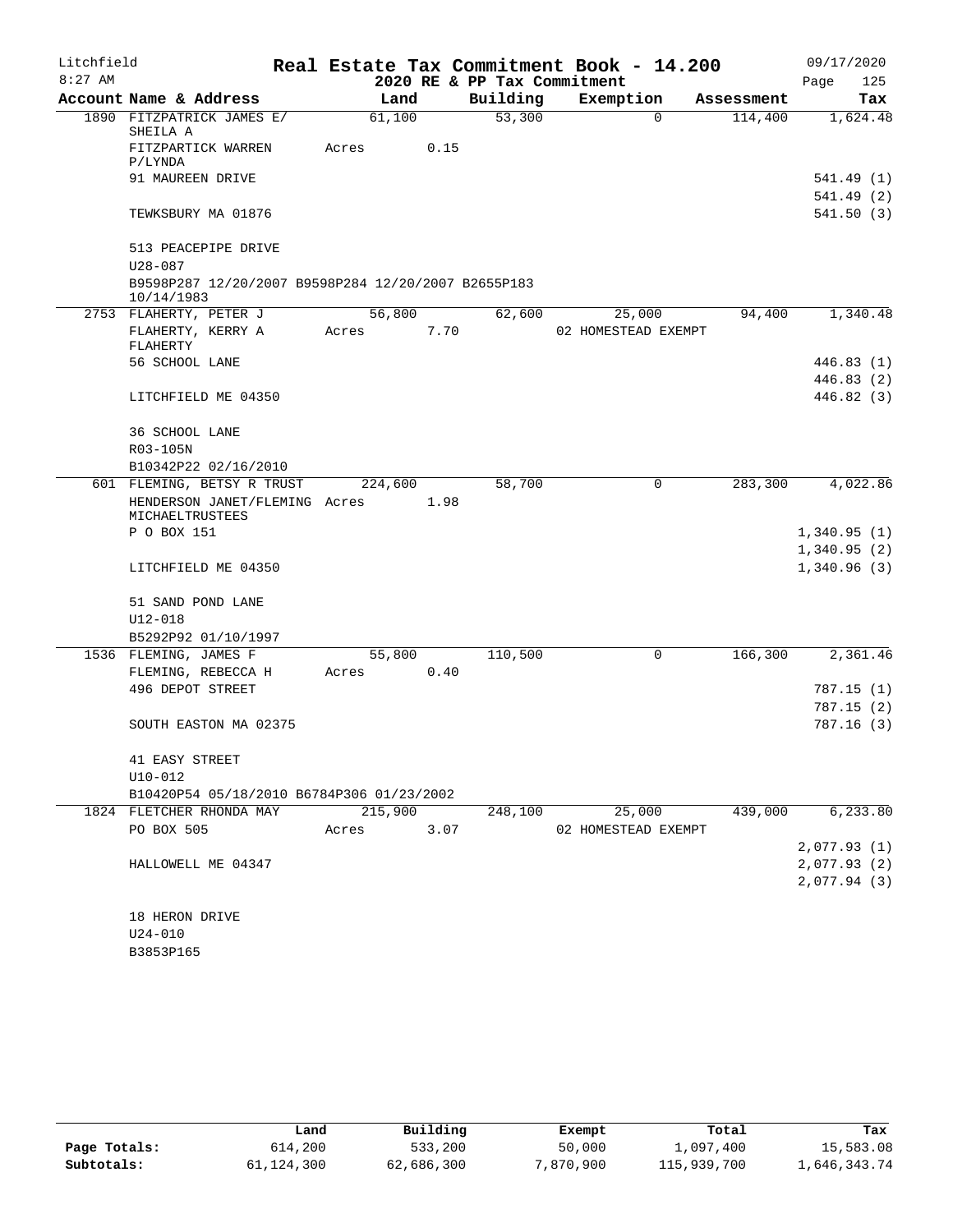| Litchfield<br>$8:27$ AM |                                                                                                  |       |          | 2020 RE & PP Tax Commitment | Real Estate Tax Commitment Book - 14.200 |            | 09/17/2020<br>126<br>Page   |
|-------------------------|--------------------------------------------------------------------------------------------------|-------|----------|-----------------------------|------------------------------------------|------------|-----------------------------|
|                         | Account Name & Address                                                                           |       | Land     | Building                    | Exemption                                | Assessment | Tax                         |
|                         | 729 FLETCHER, CHRISTINE                                                                          |       | 69,300   | 194,600                     | $\Omega$                                 | 263,900    | 3,747.38                    |
|                         | ANNA<br>NAGLE, RICHARD WATERMAN Acres                                                            |       | 45.50    |                             |                                          |            |                             |
|                         | III<br>358 STEVENSTOWN ROAD                                                                      |       |          |                             |                                          |            | 1,249.13(1)                 |
|                         | LITCHFIELD ME 04350                                                                              |       |          |                             |                                          |            | 1,249.13(2)<br>1, 249.12(3) |
|                         | 358 STEVENSTOWN ROAD<br>R09-079                                                                  |       |          |                             |                                          |            |                             |
|                         | B10827P205 09/07/2011 B6862P16 07/10/1995                                                        |       |          |                             |                                          |            |                             |
|                         | 675 FLETCHER, KIMBERLY A                                                                         |       | 75,800   | 41,000                      | 25,000                                   | 91,800     | 1,303.56                    |
|                         | FLETCHER, THOMAS P                                                                               | Acres | 1.09     |                             | 02 HOMESTEAD EXEMPT                      |            |                             |
|                         | 1362 HALLOWELL ROAD                                                                              |       |          |                             |                                          |            | 434.52 (1)                  |
|                         | LITCHFIELD ME 04350                                                                              |       |          |                             |                                          |            | 434.52 (2)<br>434.52 (3)    |
|                         | 1362 HALLOWELL ROAD                                                                              |       |          |                             |                                          |            |                             |
|                         | R14-048<br>B12023P148 06/26/2015 B8919P48 05/26/2006 B8564P41<br>08/25/2005 B7339P171 04/04/2003 |       |          |                             |                                          |            |                             |
|                         | 592 FLETCHER, THOMAS                                                                             |       | 44,100   | 9.500                       | 0                                        | 53,600     | 761.12                      |
|                         | 1362 HALLOWELL ROAD                                                                              | Acres | 56.00    |                             |                                          |            |                             |
|                         |                                                                                                  |       |          |                             |                                          |            | 253.71(1)                   |
|                         | LITCHFIELD ME 04350                                                                              |       |          |                             |                                          |            | 253.71(2)                   |
|                         |                                                                                                  |       |          |                             |                                          |            | 253.70 (3)                  |
|                         | SOUTH ADAMS ROAD                                                                                 |       |          |                             |                                          |            |                             |
|                         | R01-040                                                                                          |       |          |                             |                                          |            |                             |
|                         | B7067P298 09/13/2002                                                                             |       |          |                             |                                          |            |                             |
|                         | 663 FOLEY, MARY JO                                                                               |       | 40,300   | 62,000                      | 25,000                                   | 77,300     | 1,097.66                    |
|                         | 269 LUNTS HILL ROAD                                                                              | Acres | 3.10     |                             | 02 HOMESTEAD EXEMPT                      |            |                             |
|                         |                                                                                                  |       |          |                             |                                          |            | 365.89(1)                   |
|                         | LITCHFIELD ME 04350                                                                              |       |          |                             |                                          |            | 365.89(2)<br>365.88(3)      |
|                         |                                                                                                  |       |          |                             |                                          |            |                             |
|                         | 269 LUNTS HILL ROAD                                                                              |       |          |                             |                                          |            |                             |
|                         | R09-068                                                                                          |       |          |                             |                                          |            |                             |
|                         | B9073P159 09/15/2006 B6996P3                                                                     |       |          |                             |                                          |            |                             |
|                         | 607 FONTES, ANTHONY O JR                                                                         |       | 81,500   | 130,500                     | 25,000                                   | 187,000    | 2,655.40                    |
|                         | FONTES, LINA A                                                                                   | Acres | 10.00    |                             | 02 HOMESTEAD EXEMPT                      |            |                             |
|                         | 1372 HALLOWELL ROAD                                                                              |       |          |                             |                                          |            | 885.13 (1)                  |
|                         | LITCHFIELD ME 04350                                                                              |       |          |                             |                                          |            | 885.13 (2)<br>885.14 (3)    |
|                         |                                                                                                  |       |          |                             |                                          |            |                             |
|                         | 1372 HALLOWELL ROAD                                                                              |       |          |                             |                                          |            |                             |
|                         | R14-052                                                                                          |       |          |                             |                                          |            |                             |
|                         | B12402P44 08/30/2016 B1678P181                                                                   |       |          |                             |                                          |            |                             |
|                         | 2588 FORD AARON M                                                                                |       | 47,400   | 191,200                     | 25,000                                   | 213,600    | 3,033.12                    |
|                         | 135 WENTZEL ROAD                                                                                 | Acres | 1.80     |                             | 02 HOMESTEAD EXEMPT                      |            |                             |
|                         | LTCHFIELD ME 04350                                                                               |       |          |                             |                                          |            | 1,011.04(1)<br>1,011.04(2)  |
|                         |                                                                                                  |       |          |                             |                                          |            | 1,011.04(3)                 |
|                         |                                                                                                  |       |          |                             |                                          |            |                             |
|                         | 135 WENTZELL ROAD                                                                                |       |          |                             |                                          |            |                             |
|                         | R03-073D                                                                                         |       |          |                             |                                          |            |                             |
|                         | B9596P85 12/18/2007 B9071P343 09/11/2006                                                         |       |          |                             |                                          |            |                             |
|                         |                                                                                                  |       |          |                             |                                          |            |                             |
|                         |                                                                                                  | Land  | Building |                             | Exempt                                   | Total      | Tax                         |

|              | Land       | Building   | Exempt    | Total       | Tax          |
|--------------|------------|------------|-----------|-------------|--------------|
| Page Totals: | 358,400    | 628,800    | 100,000   | 887,200     | 12,598.24    |
| Subtotals:   | 61,482,700 | 63,315,100 | 7,970,900 | 116,826,900 | 1,658,941.98 |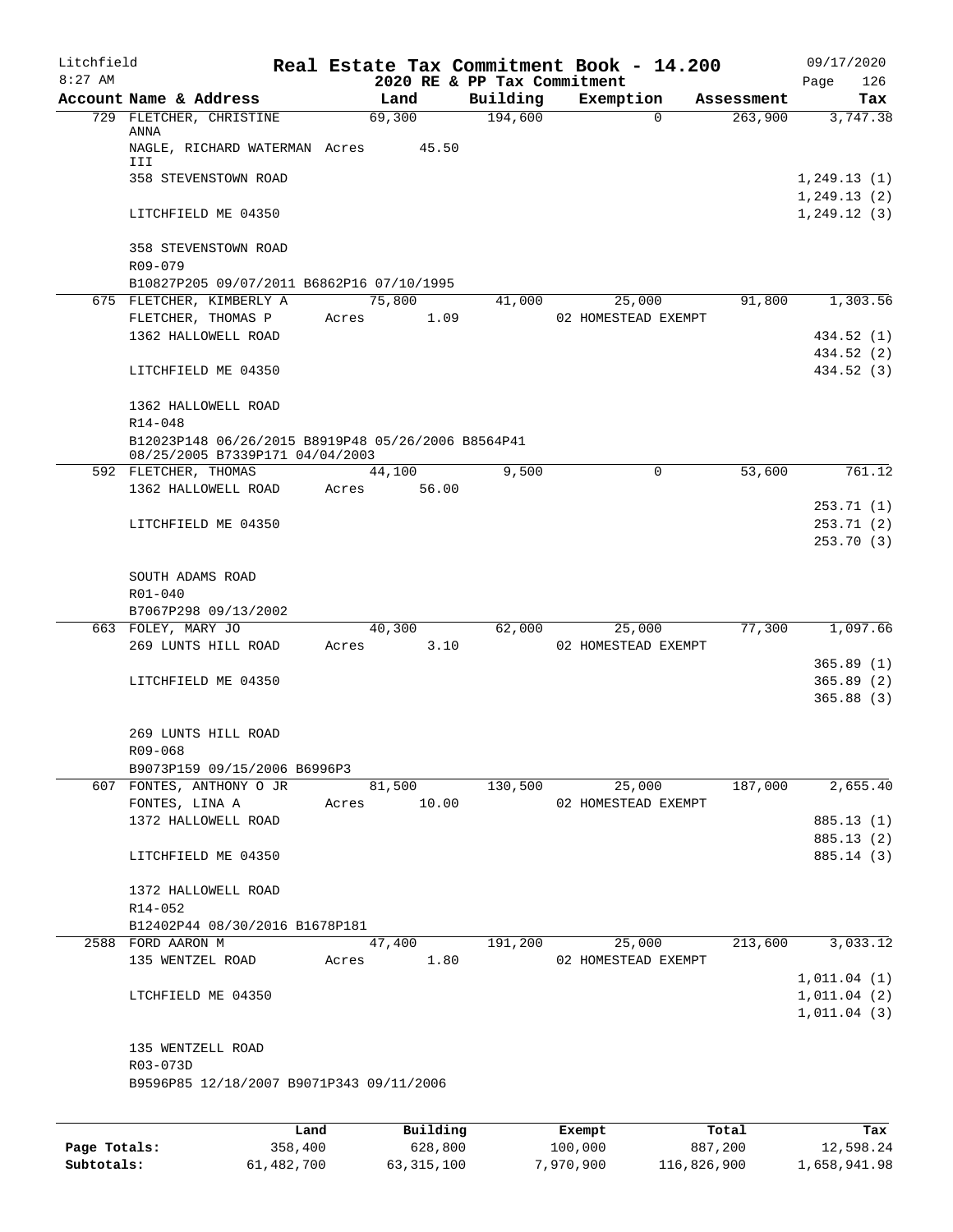| Litchfield   |             |                                                                     |                 |       |         |                     |                                         | Real Estate Tax Commitment Book - 14.200 |                       | 09/17/2020      |
|--------------|-------------|---------------------------------------------------------------------|-----------------|-------|---------|---------------------|-----------------------------------------|------------------------------------------|-----------------------|-----------------|
| $8:27$ AM    |             | Account Name & Address                                              |                 |       | Land    |                     | 2020 RE & PP Tax Commitment<br>Building |                                          |                       | Page<br>127     |
|              |             | 1553 FORD, LAURIE ANN                                               |                 |       | 47,400  |                     | 184,600                                 | Exemption<br>25,000                      | Assessment<br>207,000 | Tax<br>2,939.40 |
|              |             | FORD, ROBERT K                                                      |                 | Acres |         | 1.80                |                                         | 02 HOMESTEAD EXEMPT                      |                       |                 |
|              |             | 97 LITTLE DRIVE                                                     |                 |       |         |                     |                                         |                                          |                       | 979.80(1)       |
|              |             |                                                                     |                 |       |         |                     |                                         |                                          |                       | 979.80(2)       |
|              |             | LITCHFIELD ME 04350                                                 |                 |       |         |                     |                                         |                                          |                       | 979.80(3)       |
|              |             | 97 LITTLE DRIVE                                                     |                 |       |         |                     |                                         |                                          |                       |                 |
|              | $U24 - 014$ |                                                                     |                 |       |         |                     |                                         |                                          |                       |                 |
|              | 10/06/1999  | B12017P179 06/19/2015 B8385P51 04/22/2005 B5984P141                 |                 |       |         |                     |                                         |                                          |                       |                 |
|              |             | 184 FORD, MICHELE                                                   |                 |       | 136,800 |                     | 122,700                                 | 25,000                                   | 234,500               | 3,329.90        |
|              |             | 114 EASY STREET                                                     |                 | Acres |         | 0.73                |                                         | 02 HOMESTEAD EXEMPT                      |                       |                 |
|              |             |                                                                     |                 |       |         |                     |                                         |                                          |                       | 1,109.97(1)     |
|              |             | LITCHFIELD ME 04350                                                 |                 |       |         |                     |                                         |                                          |                       | 1, 109.97(2)    |
|              |             |                                                                     |                 |       |         |                     |                                         |                                          |                       | 1, 109.96(3)    |
|              |             | 114 EASY STREET                                                     |                 |       |         |                     |                                         |                                          |                       |                 |
|              | $U09 - 012$ |                                                                     |                 |       |         |                     |                                         |                                          |                       |                 |
|              | 07/02/1968  | B10749P154 06/09/2011 B6352P138 11/27/2000 B1581P569                |                 |       |         |                     |                                         |                                          |                       |                 |
|              |             | 2430 FOREN CARON S                                                  |                 |       | 43,400  |                     | 63,900                                  | 25,000                                   | 82,300                | 1,168.66        |
|              |             | 42 GETCH-HILL LANE                                                  |                 | Acres |         | 2.13                |                                         | 02 HOMESTEAD EXEMPT                      |                       |                 |
|              |             |                                                                     |                 |       |         |                     |                                         |                                          |                       | 389.55 (1)      |
|              |             | LITCHFIELD ME 04350                                                 |                 |       |         |                     |                                         |                                          |                       | 389.55(2)       |
|              |             |                                                                     |                 |       |         |                     |                                         |                                          |                       | 389.56 (3)      |
|              |             |                                                                     |                 |       |         |                     |                                         |                                          |                       |                 |
|              |             | 42 GETCH-HILL LANE                                                  |                 |       |         |                     |                                         |                                          |                       |                 |
|              | R11-015E    |                                                                     |                 |       |         |                     |                                         |                                          |                       |                 |
|              |             | B8212P166 11/18/2004                                                |                 |       |         |                     |                                         |                                          |                       |                 |
|              |             | 69 FORSYTHE, RANDALL A                                              |                 |       | 106,400 |                     | 130,400                                 | 25,000                                   | 211,800               | 3,007.56        |
|              |             | 419 DENNIS HILL ROAD                                                |                 | Acres |         | 3.30                |                                         | 02 HOMESTEAD EXEMPT                      |                       |                 |
|              |             |                                                                     |                 |       |         |                     |                                         |                                          |                       | 1,002.52(1)     |
|              |             | LITCHFIELD ME 04350                                                 |                 |       |         |                     |                                         |                                          |                       | 1,002.52(2)     |
|              |             |                                                                     |                 |       |         |                     |                                         |                                          |                       | 1,002.52(3)     |
|              |             |                                                                     |                 |       |         |                     |                                         |                                          |                       |                 |
|              |             | 419 DENNIS HILL ROAD                                                |                 |       |         |                     |                                         |                                          |                       |                 |
|              | R13-028     |                                                                     |                 |       |         |                     |                                         |                                          |                       |                 |
|              |             | B11791P310 09/05/2014 B11054P228 05/22/2012<br>B8007P344 06/25/2004 |                 |       |         |                     |                                         |                                          |                       |                 |
|              |             | 669 FORSYTHE, RANDALL A                                             |                 |       | 11,100  |                     | $\Omega$                                | 0                                        | 11,100                | 157.62          |
|              |             | 419 DENNIS HILL ROAD                                                |                 | Acres |         | 3.00                |                                         |                                          |                       |                 |
|              |             |                                                                     |                 |       |         |                     |                                         |                                          |                       | 52.54(1)        |
|              |             | LITCHFIELD ME 04350                                                 |                 |       |         |                     |                                         |                                          |                       | 52.54(2)        |
|              |             |                                                                     |                 |       |         |                     |                                         |                                          |                       | 52.54(3)        |
|              |             |                                                                     |                 |       |         |                     |                                         |                                          |                       |                 |
|              | ISLAND      |                                                                     |                 |       |         |                     |                                         |                                          |                       |                 |
|              | R13-027     |                                                                     |                 |       |         |                     |                                         |                                          |                       |                 |
|              |             | B11981P23 05/15/2015 B7348P218 03/29/1999                           |                 |       |         |                     |                                         |                                          |                       |                 |
|              |             | 2921 FORTIER, DAWN                                                  |                 |       | 34,200  |                     | 2,000                                   | 0                                        | 36,200                | 514.04          |
|              |             | FORTIER, KEATH                                                      |                 | Acres |         | 19.70               |                                         |                                          |                       |                 |
|              |             | 410 TALERICO ROAD                                                   |                 |       |         |                     |                                         |                                          |                       | 171.35(1)       |
|              |             |                                                                     |                 |       |         |                     |                                         |                                          |                       | 171.35(2)       |
|              |             | GHENT NY 12075                                                      |                 |       |         |                     |                                         |                                          |                       | 171.34(3)       |
|              | LIBBY ROAD  |                                                                     |                 |       |         |                     |                                         |                                          |                       |                 |
|              | R06-033A-1  |                                                                     |                 |       |         |                     |                                         |                                          |                       |                 |
|              |             | B12736P204 09/29/2017                                               |                 |       |         |                     |                                         |                                          |                       |                 |
|              |             |                                                                     |                 |       |         |                     |                                         |                                          |                       |                 |
|              |             |                                                                     |                 |       |         |                     |                                         |                                          |                       |                 |
| Page Totals: |             |                                                                     | Land<br>379,300 |       |         | Building<br>503,600 |                                         | Exempt<br>100,000                        | Total<br>782,900      | Tax             |
| Subtotals:   |             |                                                                     |                 |       |         |                     |                                         |                                          |                       | 11,117.18       |
|              |             |                                                                     | 61,862,000      |       |         | 63,818,700          |                                         | 8,070,900                                | 117,609,800           | 1,670,059.16    |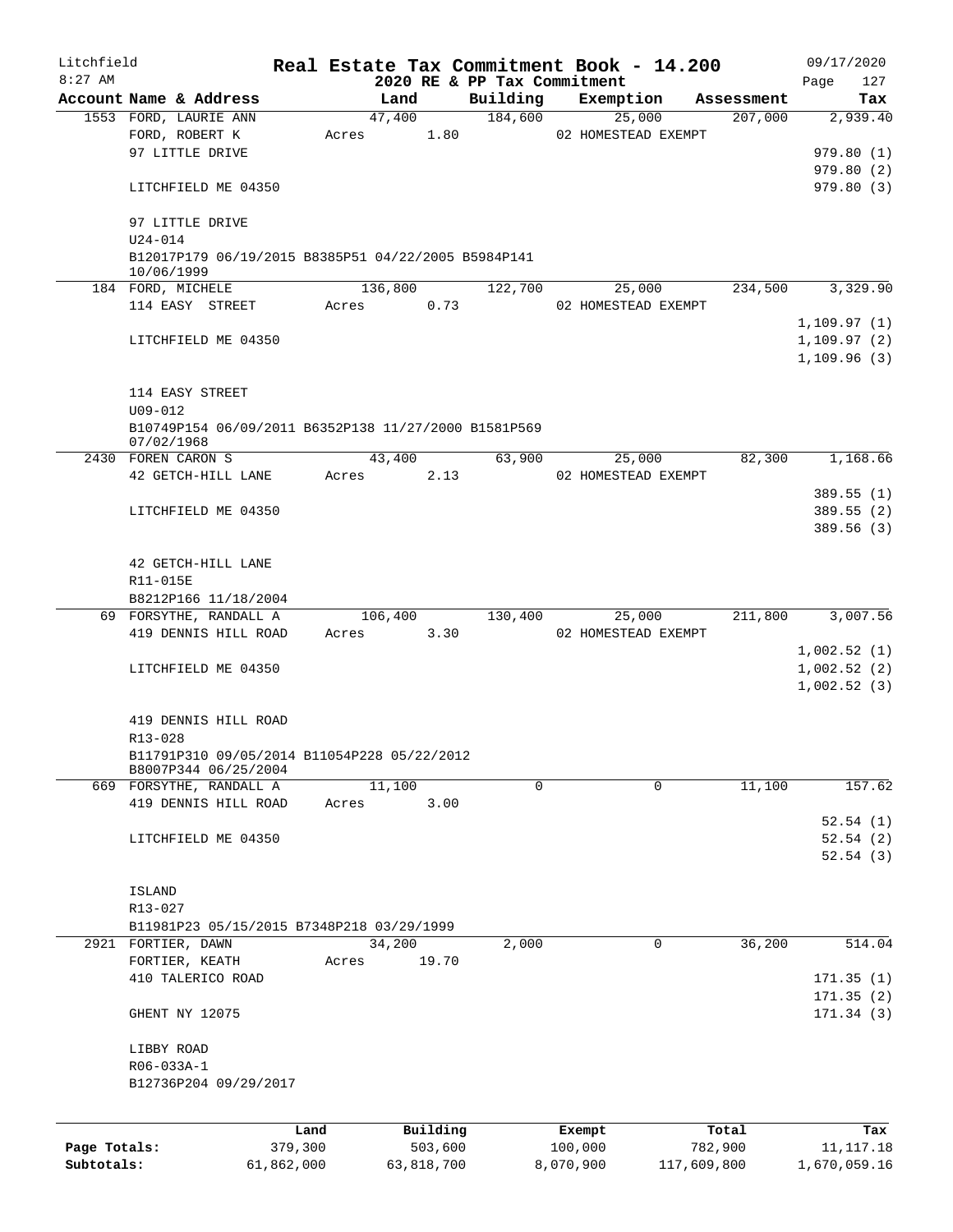| Litchfield<br>$8:27$ AM |                                            |         |         |                                         | Real Estate Tax Commitment Book - 14.200 |            | 09/17/2020           |
|-------------------------|--------------------------------------------|---------|---------|-----------------------------------------|------------------------------------------|------------|----------------------|
|                         | Account Name & Address                     | Land    |         | 2020 RE & PP Tax Commitment<br>Building | Exemption                                | Assessment | 128<br>Page<br>Tax   |
|                         | 568 FORTIN, DANIEL                         |         | 224,100 | 227,000                                 | 25,000                                   | 426,100    | 6,050.62             |
|                         | FORTIN MARTHA                              | Acres   | 2.95    |                                         | 02 HOMESTEAD EXEMPT                      |            |                      |
|                         | 1461 SABATTUS STREET                       |         |         |                                         |                                          |            | 2,016.87(1)          |
|                         |                                            |         |         |                                         |                                          |            | 2,016.87(2)          |
|                         | LEWISTON ME 04240                          |         |         |                                         |                                          |            | 2,016.88(3)          |
|                         | 230 WHIPPOORWILL ROAD                      |         |         |                                         |                                          |            |                      |
|                         | $U25 - 002 - 1$                            |         |         |                                         |                                          |            |                      |
|                         | B8754P192 12/30/2005 B6181P92              |         |         |                                         |                                          |            |                      |
|                         | 1805 FORTIN, DANIEL                        | 104,400 |         | 31,700                                  | 0                                        | 136,100    | 1,932.62             |
|                         | FORTIN, RENEE                              | Acres   | 0.33    |                                         |                                          |            |                      |
|                         | 412 POND RD                                |         |         |                                         |                                          |            | 644.21 (1)           |
|                         |                                            |         |         |                                         |                                          |            | 644.21(2)            |
|                         | LEWISTON ME 04240                          |         |         |                                         |                                          |            | 644.20(3)            |
|                         | 13 OSPREY LANE                             |         |         |                                         |                                          |            |                      |
|                         | $U03 - 006$                                |         |         |                                         |                                          |            |                      |
|                         | B6621P151 09/10/2001                       |         |         |                                         |                                          |            |                      |
|                         | 630 FOSTER REALTY ASSOC,                   | 17,300  |         | $\mathbf 0$                             | $\mathbf 0$                              | 17,300     | 245.66               |
|                         | C/O RICHARD FOSTER                         | Acres   | 8.07    |                                         |                                          |            |                      |
|                         | 91 GRANT ROAD                              |         |         |                                         |                                          |            | 81.89(1)<br>81.89(2) |
|                         | LITCHFIELD ME 04350                        |         |         |                                         |                                          |            | 81.88(3)             |
|                         | HUNTINGTON HILL ROAD                       |         |         |                                         |                                          |            |                      |
|                         | R11-035                                    |         |         |                                         |                                          |            |                      |
|                         | B4379P277                                  |         |         |                                         |                                          |            |                      |
|                         | 678 FOSTER, JOSEPH H                       | 89,300  |         | 241,200                                 | 25,000                                   | 305,500    | 4,338.10             |
|                         | FOSTER, JENNIFER R                         | Acres   | 71.60   |                                         | 02 HOMESTEAD EXEMPT                      |            |                      |
|                         | 329 LUNTS HILL ROAD                        |         |         |                                         |                                          |            | 1,446.03(1)          |
|                         |                                            |         |         |                                         |                                          |            | 1,446.03(2)          |
|                         | LITCHFIELD ME 04350                        |         |         |                                         |                                          |            | 1,446.04(3)          |
|                         | 329 LUNT'S HILL ROAD                       |         |         |                                         |                                          |            |                      |
|                         | R09-067                                    |         |         |                                         |                                          |            |                      |
|                         | B11960P195 04/17/2015 B3652P248 10/23/1989 |         |         |                                         |                                          |            |                      |
|                         | 2700 FOSTER, ROBERT C                      | 54,400  |         | $\Omega$                                | 0                                        | 54,400     | 772.48               |
|                         | FOSTER, JUDITH C                           | Acres   | 8.89    |                                         |                                          |            |                      |
|                         | 132 HUNTER ROAD                            |         |         |                                         |                                          |            | 257.49(1)            |
|                         |                                            |         |         |                                         |                                          |            | 257.49(2)            |
|                         | FREEPORT ME 04032                          |         |         |                                         |                                          |            | 257.50(3)            |
|                         | ROUTE 126                                  |         |         |                                         |                                          |            |                      |
|                         | R13-013F                                   |         |         |                                         |                                          |            |                      |
|                         | B9578P257 11/29/2007                       |         |         |                                         |                                          |            |                      |
|                         | 615 FOSTER, ROSEMARY                       | 189,000 |         | 67,100                                  | 25,000                                   | 231,100    | 3,281.62             |
|                         | 56 WHIPPOORWILL RD                         | Acres   | 0.69    |                                         | 02 HOMESTEAD EXEMPT                      |            |                      |
|                         |                                            |         |         |                                         |                                          |            | 1,093.87(1)          |
|                         | LITCHFIELD ME 04350                        |         |         |                                         |                                          |            | 1,093.87(2)          |
|                         |                                            |         |         |                                         |                                          |            | 1,093.88(3)          |
|                         |                                            |         |         |                                         |                                          |            |                      |
|                         | 56 WHIPPOORWILL ROAD                       |         |         |                                         |                                          |            |                      |
|                         | $U21 - 002$                                |         |         |                                         |                                          |            |                      |
|                         | B2022P106                                  |         |         |                                         |                                          |            |                      |
|                         |                                            |         |         |                                         |                                          |            |                      |
|                         |                                            |         |         |                                         |                                          |            |                      |

|              | Land       | Building   | Exempt    | Total       | Tax          |
|--------------|------------|------------|-----------|-------------|--------------|
| Page Totals: | 678,500    | 567,000    | 75,000    | 1,170,500   | 16,621.10    |
| Subtotals:   | 62,540,500 | 64,385,700 | 8,145,900 | 118,780,300 | 1,686,680.26 |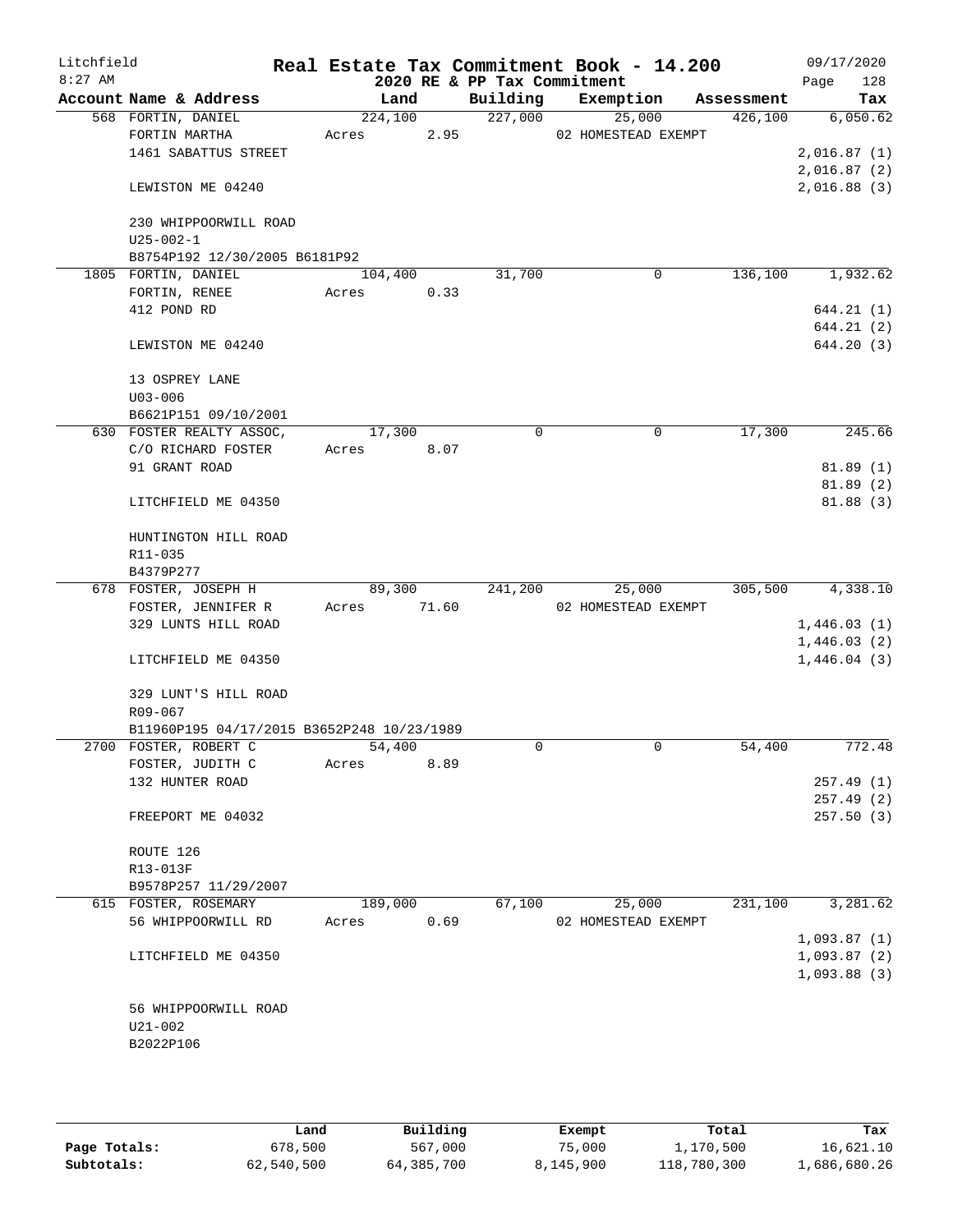| Litchfield |                                                      |       |                 |      |                                         | Real Estate Tax Commitment Book - 14.200 |                       | 09/17/2020      |
|------------|------------------------------------------------------|-------|-----------------|------|-----------------------------------------|------------------------------------------|-----------------------|-----------------|
| $8:27$ AM  | Account Name & Address                               |       |                 |      | 2020 RE & PP Tax Commitment<br>Building |                                          |                       | 129<br>Page     |
|            | 1725 FOURNIER THOMAS                                 |       | Land<br>120,000 |      | 48,300                                  | Exemption<br>$\Omega$                    | Assessment<br>168,300 | Tax<br>2,389.86 |
|            | FOURNIER NORMAND                                     | Acres |                 | 0.51 |                                         |                                          |                       |                 |
|            | P O BOX 571                                          |       |                 |      |                                         |                                          |                       | 796.62(1)       |
|            |                                                      |       |                 |      |                                         |                                          |                       | 796.62(2)       |
|            | SABATTUS ME 04280                                    |       |                 |      |                                         |                                          |                       | 796.62(3)       |
|            | 61 WARREN LANE                                       |       |                 |      |                                         |                                          |                       |                 |
|            | $U03 - 014$                                          |       |                 |      |                                         |                                          |                       |                 |
|            | B8529P179 07/27/2005 B2971P179                       |       |                 |      |                                         |                                          |                       |                 |
|            | 1591 FOURNIER, ANITA SIMARD                          |       | 167,000         |      | 51,800                                  | 0                                        | 218,800               | 3,106.96        |
|            | 10 HEATHWOOD LANE                                    | Acres |                 | 0.43 |                                         |                                          |                       |                 |
|            |                                                      |       |                 |      |                                         |                                          |                       | 1,035.65(1)     |
|            | LEWISTON ME 04240                                    |       |                 |      |                                         |                                          |                       | 1,035.65(2)     |
|            |                                                      |       |                 |      |                                         |                                          |                       | 1,035.66(3)     |
|            | 25 SIMARD DRIVE                                      |       |                 |      |                                         |                                          |                       |                 |
|            | $U26 - 006$                                          |       |                 |      |                                         |                                          |                       |                 |
|            | B2574P200                                            |       |                 |      |                                         |                                          |                       |                 |
|            | 158 FOURNIER, ANTHONY                                |       | 44,000          |      | 126,600                                 | 0                                        | 170,600               | 2,422.52        |
|            | PATRICK                                              |       |                 |      |                                         |                                          |                       |                 |
|            | 31 RIVER COMMON RD                                   | Acres |                 | 0.92 |                                         |                                          |                       |                 |
|            |                                                      |       |                 |      |                                         |                                          |                       | 807.51(1)       |
|            | SABATTUS ME 04280                                    |       |                 |      |                                         |                                          |                       | 807.51(2)       |
|            |                                                      |       |                 |      |                                         |                                          |                       | 807.50 (3)      |
|            |                                                      |       |                 |      |                                         |                                          |                       |                 |
|            | 1540 HALLOWELL ROAD                                  |       |                 |      |                                         |                                          |                       |                 |
|            | U19-017<br>B13372P97 10/22/2019                      |       |                 |      |                                         |                                          |                       |                 |
|            | 1709 FOURNIER, GERALD                                |       | 53,800          |      | 66,800                                  | $\mathbf 0$                              | 120,600               | 1,712.52        |
|            | FOURNIER, ANN                                        | Acres |                 | 0.22 |                                         |                                          |                       |                 |
|            | 284 LITCHFIELD ROAD                                  |       |                 |      |                                         |                                          |                       | 570.84(1)       |
|            |                                                      |       |                 |      |                                         |                                          |                       | 570.84(2)       |
|            | WALES ME 04280                                       |       |                 |      |                                         |                                          |                       | 570.84(3)       |
|            |                                                      |       |                 |      |                                         |                                          |                       |                 |
|            | 43 PENNEY LANE                                       |       |                 |      |                                         |                                          |                       |                 |
|            | R09-011                                              |       |                 |      |                                         |                                          |                       |                 |
|            | B12450P264 10/25/2016 B12450P262 10/25/2016 B5992P14 |       |                 |      |                                         |                                          |                       |                 |
|            | 07/29/1994<br>2224 FOURNIER, JOLINE M                |       | 51,800          |      | 196,400                                 | 0                                        | 248,200               | 3,524.44        |
|            | 77 DENNIS HILL RD                                    | Acres |                 | 3.28 |                                         |                                          |                       |                 |
|            |                                                      |       |                 |      |                                         |                                          |                       | 1, 174.81(1)    |
|            | LITCHFIELD ME 04350                                  |       |                 |      |                                         |                                          |                       | 1, 174.81(2)    |
|            |                                                      |       |                 |      |                                         |                                          |                       | 1, 174.82(3)    |
|            |                                                      |       |                 |      |                                         |                                          |                       |                 |
|            | 77 DENNIS HILL ROAD                                  |       |                 |      |                                         |                                          |                       |                 |
|            | R11-008-1                                            |       |                 |      |                                         |                                          |                       |                 |
|            | B13505P97 03/11/2020                                 |       |                 |      |                                         |                                          |                       |                 |
|            | 2708 FOURNIER, SHERRY                                |       | 0               |      | 15,000                                  | 0                                        | 15,000                | 213.00          |
|            | 45 LOIS LANE                                         |       |                 |      |                                         |                                          |                       |                 |
|            |                                                      |       |                 |      |                                         |                                          |                       | 71.00(1)        |
|            | LITCHFIELD ME 04350                                  |       |                 |      |                                         |                                          |                       | 71.00(2)        |
|            |                                                      |       |                 |      |                                         |                                          |                       | 71.00(3)        |
|            |                                                      |       |                 |      |                                         |                                          |                       |                 |
|            | 45 LOIS LANE                                         |       |                 |      |                                         |                                          |                       |                 |
|            | R06-027B-ON                                          |       |                 |      |                                         |                                          |                       |                 |
|            |                                                      |       |                 |      |                                         |                                          |                       |                 |
|            |                                                      |       |                 |      |                                         |                                          |                       |                 |
|            |                                                      |       |                 |      |                                         |                                          |                       |                 |

|              | Land       | Building   | Exempt    | Total       | Tax          |
|--------------|------------|------------|-----------|-------------|--------------|
| Page Totals: | 436,600    | 504,900    |           | 941,500     | 13,369.30    |
| Subtotals:   | 62,977,100 | 64,890,600 | 8,145,900 | 119,721,800 | 1,700,049.56 |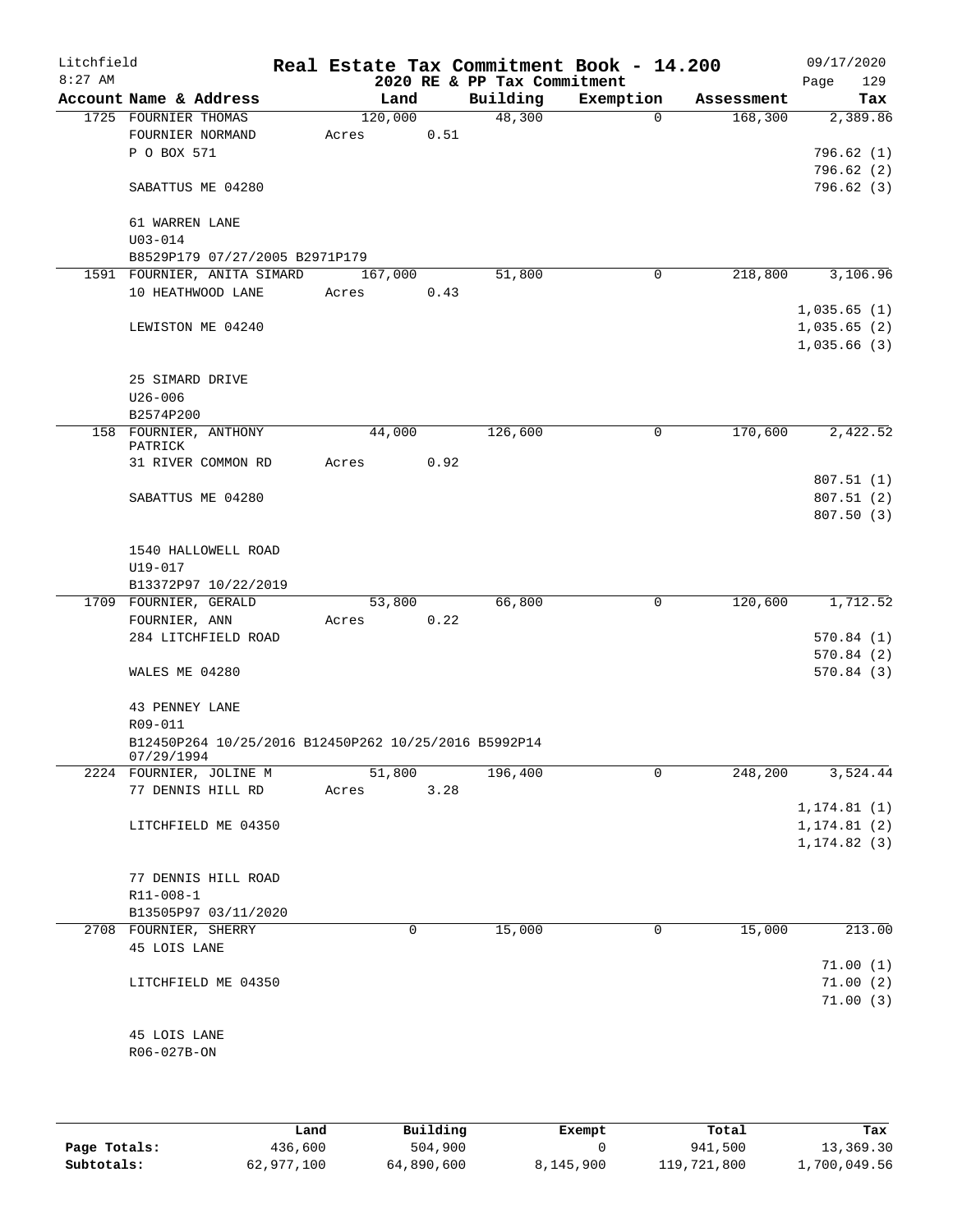| Litchfield |                                                     |       |                                     |             | Real Estate Tax Commitment Book - 14.200 |            | 09/17/2020         |
|------------|-----------------------------------------------------|-------|-------------------------------------|-------------|------------------------------------------|------------|--------------------|
| $8:27$ AM  | Account Name & Address                              |       | 2020 RE & PP Tax Commitment<br>Land | Building    | Exemption                                | Assessment | 130<br>Page<br>Tax |
|            | 196 FRANCINE, PIERRE S                              |       | 47,100                              | 128,700     | $\Omega$                                 | 175,800    | 2,496.36           |
|            | 67 WHIPPOORWILL ROAD                                | Acres | 1.70                                |             |                                          |            |                    |
|            |                                                     |       |                                     |             |                                          |            | 832.12 (1)         |
|            | LITCHFIELD ME 04350                                 |       |                                     |             |                                          |            | 832.12 (2)         |
|            |                                                     |       |                                     |             |                                          |            | 832.12 (3)         |
|            | 67 WHIPPOORWILL ROAD                                |       |                                     |             |                                          |            |                    |
|            | $U21 - 023$                                         |       |                                     |             |                                          |            |                    |
|            | B12072P235 08/12/2015 B9672P41 03/19/2008 B8120P274 |       |                                     |             |                                          |            |                    |
|            | 09/10/2004 B3542P32<br>342 FRANCISCO, LORI R        |       | 60,000                              | 155,700     | 25,000                                   | 190,700    | 2,707.94           |
|            | 296 BUKER ROAD                                      | Acres | 6.00                                |             | 02 HOMESTEAD EXEMPT                      |            |                    |
|            |                                                     |       |                                     |             |                                          |            | 902.65(1)          |
|            | LITCHFIELD ME 04350                                 |       |                                     |             |                                          |            | 902.65(2)          |
|            |                                                     |       |                                     |             |                                          |            | 902.64(3)          |
|            | 296 BUKER ROAD                                      |       |                                     |             |                                          |            |                    |
|            | R05-036B                                            |       |                                     |             |                                          |            |                    |
|            | B6083P67 10/21/1999                                 |       |                                     |             |                                          |            |                    |
|            | 634 FRASER SHERI CRANSTON                           |       | 60,000                              | 152,900     | 25,000                                   | 187,900    | 2,668.18           |
|            | FRASER PAUL W                                       | Acres | 6.06                                |             | 02 HOMESTEAD EXEMPT                      |            |                    |
|            | 352 DENNIS HILL ROAD                                |       |                                     |             |                                          |            | 889.39 (1)         |
|            |                                                     |       |                                     |             |                                          |            | 889.39 (2)         |
|            | LITCHFIELD ME 04350                                 |       |                                     |             |                                          |            | 889.40 (3)         |
|            | 352 DENNIS HILL ROAD                                |       |                                     |             |                                          |            |                    |
|            | $R13 - 023 - 2$                                     |       |                                     |             |                                          |            |                    |
|            | B4301P266 12/22/1992                                |       |                                     |             |                                          |            |                    |
|            | 544 FRASER, TRAVIS J                                |       | 66,900                              | 211,300     | 25,000                                   | 253,200    | 3,595.44           |
|            | FRASER, MICHELLE A                                  | Acres | 15.23                               |             | 02 HOMESTEAD EXEMPT                      |            |                    |
|            | 1484 RICHMOND ROAD                                  |       |                                     |             |                                          |            | 1,198.48(1)        |
|            |                                                     |       |                                     |             |                                          |            | 1, 198.48(2)       |
|            | LITCHFIELD ME 04350                                 |       |                                     |             |                                          |            | 1,198.48(3)        |
|            | 1484 RICHMOND ROAD                                  |       |                                     |             |                                          |            |                    |
|            | R01-024                                             |       |                                     |             |                                          |            |                    |
|            | B12301P342 05/20/2016 B9232P118 01/25/2007 B5128P40 |       |                                     |             |                                          |            |                    |
|            | 05/15/1996<br>266 FRASER, TRAVIS J                  |       | 25,000                              | 0           | $\Omega$                                 | 25,000     | 355.00             |
|            | FRASER, MICHELLE A                                  | Acres | 11.27                               |             |                                          |            |                    |
|            | 1484 RICHMOND ROAD                                  |       |                                     |             |                                          |            | 118.33(1)          |
|            |                                                     |       |                                     |             |                                          |            | 118.33(2)          |
|            | LITCHFIELD ME 04350                                 |       |                                     |             |                                          |            | 118.34(3)          |
|            |                                                     |       |                                     |             |                                          |            |                    |
|            | WILDWOOD ESTATES DRIVE                              |       |                                     |             |                                          |            |                    |
|            | $R01 - 023 - 4$                                     |       |                                     |             |                                          |            |                    |
|            | B12565P227 03/20/2017 B3280P160                     |       |                                     |             |                                          |            |                    |
|            | 267 FRASER, TRAVIS J                                |       | 17,400                              | $\mathbf 0$ | $\mathbf 0$                              | 17,400     | 247.08             |
|            | FRASER, MICHELLE A                                  | Acres | 5.85                                |             |                                          |            |                    |
|            | 1484 RICHMOND ROAD                                  |       |                                     |             |                                          |            | 82.36(1)           |
|            |                                                     |       |                                     |             |                                          |            | 82.36(2)           |
|            | LITCHFIELD ME 04350                                 |       |                                     |             |                                          |            | 82.36 (3)          |
|            | WILDWOOD ESTATE DRIVE                               |       |                                     |             |                                          |            |                    |
|            | R01-023-2                                           |       |                                     |             |                                          |            |                    |
|            | B12565P227 03/20/2017 B3280P160                     |       |                                     |             |                                          |            |                    |
|            |                                                     |       |                                     |             |                                          |            |                    |
|            | Land                                                |       | <b>Building</b>                     |             | $F$ vemnt                                | $T0+21$    | To y               |

|              | Land         | Building   | Exempt    | Total       | Tax          |
|--------------|--------------|------------|-----------|-------------|--------------|
| Page Totals: | 276,400      | 648,600    | 75,000    | 850,000     | 12,070.00    |
| Subtotals:   | 63, 253, 500 | 65,539,200 | 8,220,900 | 120,571,800 | 1,712,119.56 |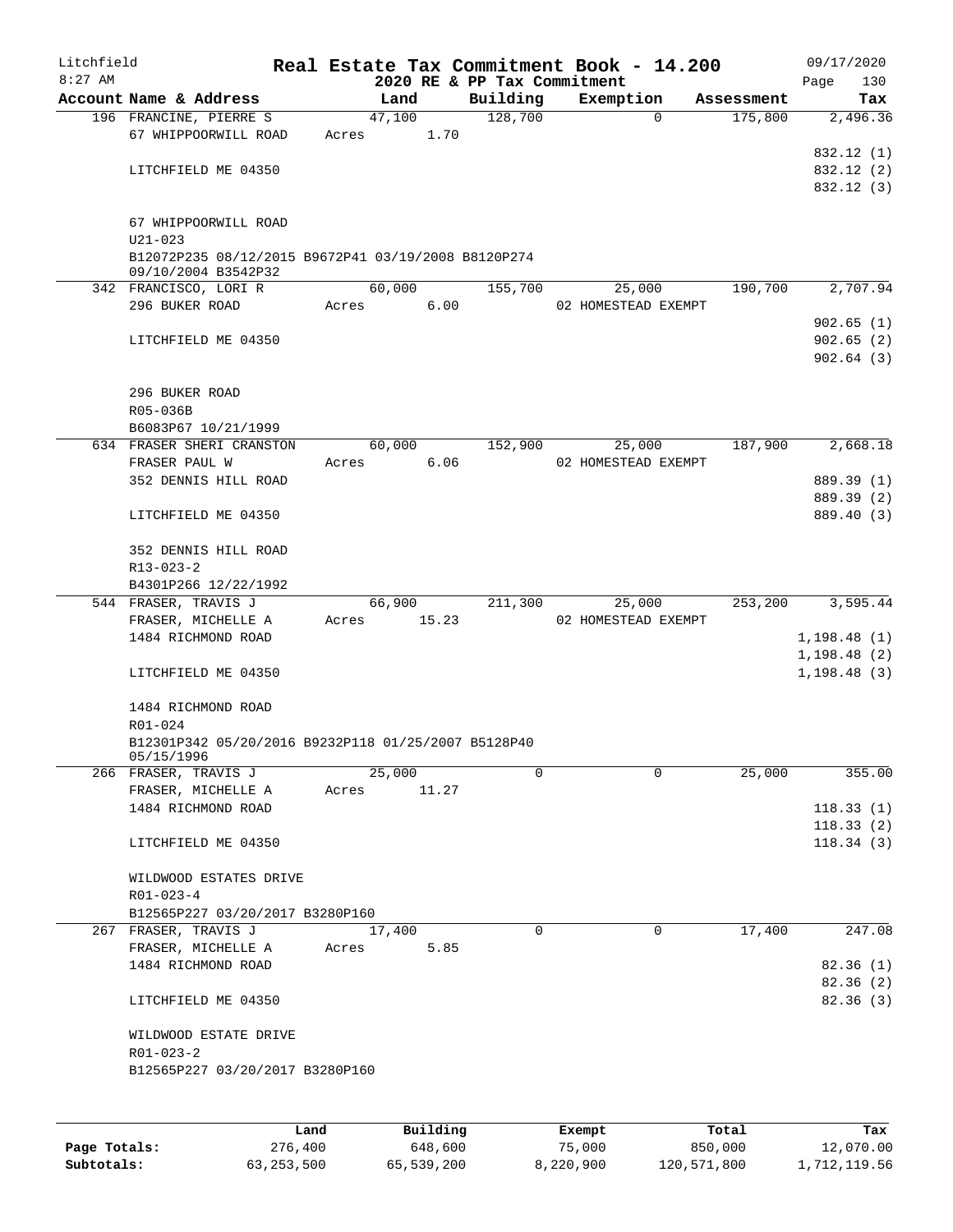| Litchfield<br>$8:27$ AM |                                                                     |         |         |          | Real Estate Tax Commitment Book - 14.200<br>2020 RE & PP Tax Commitment |          |            | Page | 09/17/2020<br>131 |
|-------------------------|---------------------------------------------------------------------|---------|---------|----------|-------------------------------------------------------------------------|----------|------------|------|-------------------|
|                         | Account Name & Address                                              |         | Land    | Building | Exemption                                                               |          | Assessment |      | Tax               |
|                         | 268 FRASER, TRAVIS J                                                |         | 37,400  | $\Omega$ |                                                                         | $\Omega$ | 37,400     |      | 531.08            |
|                         | FRASER, MICHELLE A                                                  | Acres   | 10.90   |          |                                                                         |          |            |      |                   |
|                         | 1484 RICHMOND ROAD                                                  |         |         |          |                                                                         |          |            |      | 177.03(1)         |
|                         |                                                                     |         |         |          |                                                                         |          |            |      | 177.03(2)         |
|                         | LITCHFIELD ME 04350                                                 |         |         |          |                                                                         |          |            |      | 177.02(3)         |
|                         | WILDWOOD ESTATES DRIVE                                              |         |         |          |                                                                         |          |            |      |                   |
|                         | R01-023-1                                                           |         |         |          |                                                                         |          |            |      |                   |
|                         | B12565P227 03/20/2017 B3280P160                                     |         |         |          |                                                                         |          |            |      |                   |
|                         | 269 FRASER, TRAVIS J                                                |         | 25,800  | 0        |                                                                         | 0        | 25,800     |      | 366.36            |
|                         | FRASER, MICHELLE A                                                  | Acres   | 12.38   |          |                                                                         |          |            |      |                   |
|                         | 1484 RICHMOND ROAD                                                  |         |         |          |                                                                         |          |            |      | 122.12(1)         |
|                         |                                                                     |         |         |          |                                                                         |          |            |      | 122.12(2)         |
|                         | LITCHFIELD ME 04350                                                 |         |         |          |                                                                         |          |            |      | 122.12(3)         |
|                         | WILDWOOD ESTATES DRIVE                                              |         |         |          |                                                                         |          |            |      |                   |
|                         | $R01 - 023 - 3$                                                     |         |         |          |                                                                         |          |            |      |                   |
|                         | B12565P227 03/20/2017 B3280P160                                     |         |         |          |                                                                         |          |            |      |                   |
|                         | 270 FRASER, TRAVIS J                                                |         | 15,500  | 0        |                                                                         | 0        | 15,500     |      | 220.10            |
|                         | FRASER, MICHELLE A                                                  | Acres   | 5.23    |          |                                                                         |          |            |      |                   |
|                         | 1484 RICHMOND ROAD                                                  |         |         |          |                                                                         |          |            |      | 73.37(1)          |
|                         |                                                                     |         |         |          |                                                                         |          |            |      | 73.37(2)          |
|                         | LITCHFIELD ME 04350                                                 |         |         |          |                                                                         |          |            |      | 73.36(3)          |
|                         | WILDWOOD ESTATES DRIVE                                              |         |         |          |                                                                         |          |            |      |                   |
|                         | R01-023-5                                                           |         |         |          |                                                                         |          |            |      |                   |
|                         | B12565P227 03/20/2017 B3280P160                                     |         |         |          |                                                                         |          |            |      |                   |
|                         | 635 FRATESCHI, NELMO A                                              |         | 147,800 | 84,500   |                                                                         | 0        | 232,300    |      | 3,298.66          |
|                         | 61 GRANT ROAD                                                       | Acres   | 0.30    |          |                                                                         |          |            |      |                   |
|                         |                                                                     |         |         |          |                                                                         |          |            |      | 1,099.55(1)       |
|                         | LITCHFIELD ME 04350                                                 |         |         |          |                                                                         |          |            |      | 1,099.55(2)       |
|                         |                                                                     |         |         |          |                                                                         |          |            |      | 1,099.56(3)       |
|                         | 61 GRANT ROAD                                                       |         |         |          |                                                                         |          |            |      |                   |
|                         | U11-022                                                             |         |         |          |                                                                         |          |            |      |                   |
|                         | B1555P556                                                           |         |         |          |                                                                         |          |            |      |                   |
|                         | 636 FRECHETTE, ANDRE SR                                             | 145,100 |         | 111,200  | 7,000                                                                   |          | 249,300    |      | 3,540.06          |
|                         | FRECHETTE, BARBARA                                                  | Acres   | 0.53    |          | 23 WW1 Widow NonRes                                                     |          |            |      |                   |
|                         | 3508 SE HYDE CIRCLE                                                 |         |         |          |                                                                         |          |            |      | 1,180.02(1)       |
|                         |                                                                     |         |         |          |                                                                         |          |            |      | 1,180.02(2)       |
|                         | PORT ST LUCIE FL 34984                                              |         |         |          |                                                                         |          |            |      | 1,180.02(3)       |
|                         | 56 EASY STREET                                                      |         |         |          |                                                                         |          |            |      |                   |
|                         | $U09 - 004$                                                         |         |         |          |                                                                         |          |            |      |                   |
|                         | B7669P256 06/02/2003                                                |         |         |          |                                                                         |          |            |      |                   |
|                         | 1070 FREEMAN, JOSEPH W                                              |         | 104,500 | 124,000  | 25,000                                                                  |          | 203,500    |      | 2,889.70          |
|                         | FREEMAN, JUDITH FREEMAN Acres 40.57                                 |         |         |          | 02 HOMESTEAD EXEMPT                                                     |          |            |      |                   |
|                         | 146 HYLES RD                                                        |         |         |          |                                                                         |          |            |      | 963.23(1)         |
|                         |                                                                     |         |         |          |                                                                         |          |            |      | 963.23(2)         |
|                         | LITCHFIELD ME 04350                                                 |         |         |          |                                                                         |          |            |      | 963.24(3)         |
|                         | 146 HYLES DRIVE                                                     |         |         |          |                                                                         |          |            |      |                   |
|                         | R13-006                                                             |         |         |          |                                                                         |          |            |      |                   |
|                         | B10260P279 11/02/2009 B10260P279 10/29/2009<br>B5547P257 02/04/1998 |         |         |          |                                                                         |          |            |      |                   |
|                         |                                                                     |         |         |          |                                                                         |          |            |      |                   |
|                         |                                                                     |         |         |          |                                                                         |          |            |      |                   |

|              | Land       | Building   | Exempt    | Total       | Tax          |
|--------------|------------|------------|-----------|-------------|--------------|
| Page Totals: | 476,100    | 319,700    | 32,000    | 763,800     | 10,845.96    |
| Subtotals:   | 63,729,600 | 65,858,900 | 8,252,900 | 121,335,600 | 1,722,965.52 |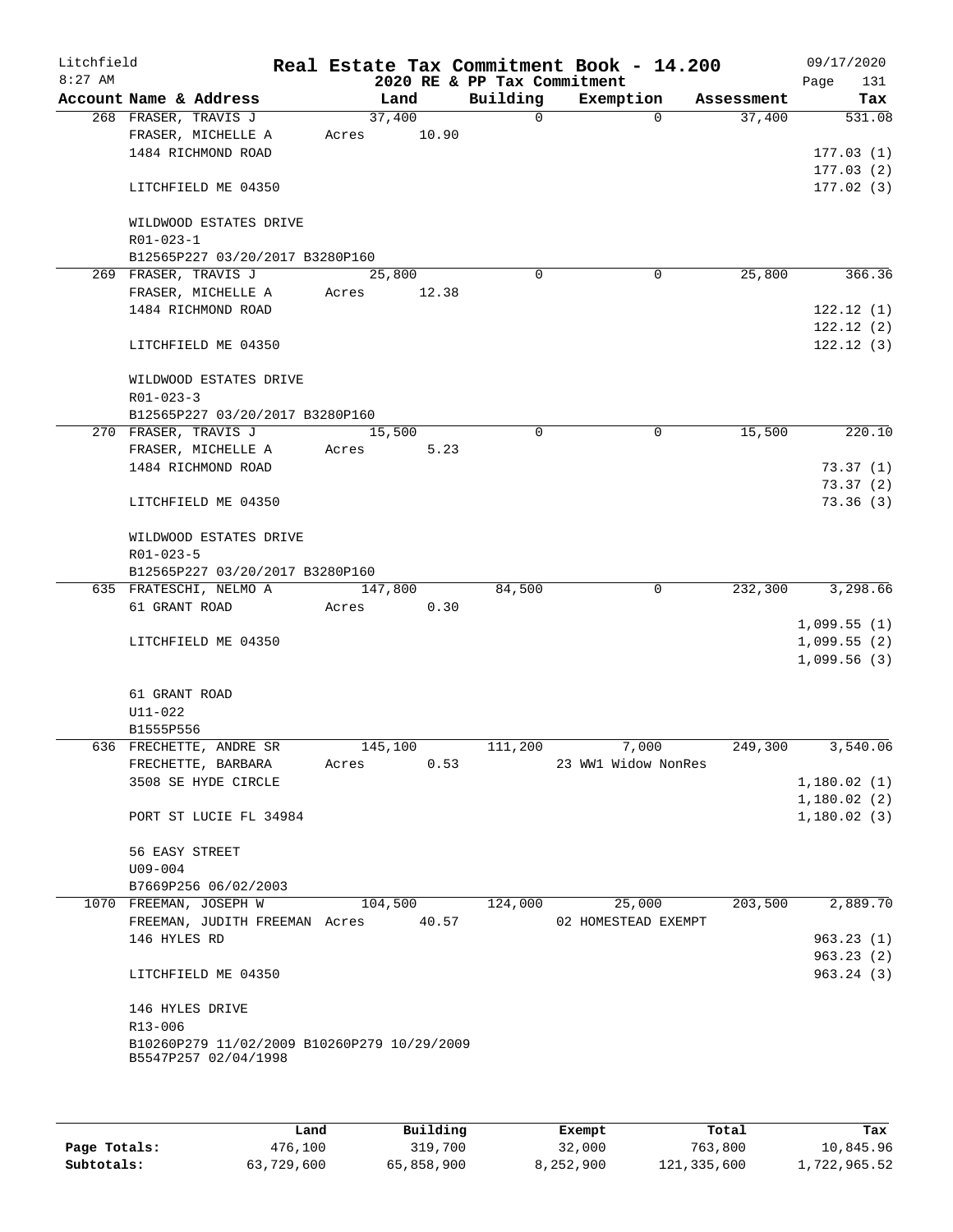| Litchfield |                                                                       |       |             |                             | Real Estate Tax Commitment Book - 14.200 |            | 09/17/2020  |
|------------|-----------------------------------------------------------------------|-------|-------------|-----------------------------|------------------------------------------|------------|-------------|
| $8:27$ AM  |                                                                       |       |             | 2020 RE & PP Tax Commitment |                                          |            | 132<br>Page |
|            | Account Name & Address                                                |       | Land        | Building                    | Exemption                                | Assessment | Tax         |
|            | 947 FRENCH, FRED W III                                                |       | 67,700      | 243,500                     | $\Omega$                                 | 311,200    | 4,419.04    |
|            | FRENCH, KORYNNE W                                                     |       | Acres 16.47 |                             |                                          |            |             |
|            | 2153 HALLOWELL ROAD                                                   |       |             |                             |                                          |            | 1,473.01(1) |
|            |                                                                       |       |             |                             |                                          |            | 1,473.01(2) |
|            | LITCHFIELD ME 04350                                                   |       |             |                             |                                          |            | 1,473.02(3) |
|            | 2153 HALLOWELL ROAD                                                   |       |             |                             |                                          |            |             |
|            | R11-025                                                               |       |             |                             |                                          |            |             |
|            | B13208P126 05/13/2019 B13192P113 04/19/2019                           |       |             |                             |                                          |            |             |
|            | 1740 FRENCH'S REAL ESTATE,<br>LLC.                                    |       | 71,800      | 200,600                     | $\mathbf 0$                              | 272,400    | 3,868.08    |
|            | 8 MORNING DOVE DRIVE                                                  |       | Acres 1.60  |                             |                                          |            |             |
|            |                                                                       |       |             |                             |                                          |            | 1,289.36(1) |
|            | LITCHFIELD ME 04350                                                   |       |             |                             |                                          |            | 1,289.36(2) |
|            |                                                                       |       |             |                             |                                          |            | 1,289.36(3) |
|            |                                                                       |       |             |                             |                                          |            |             |
|            | 1908 HALLOWELL ROAD                                                   |       |             |                             |                                          |            |             |
|            | $U16 - 001$                                                           |       |             |                             |                                          |            |             |
|            | B12530P304 01/25/2017 B6949P129                                       |       |             |                             |                                          |            |             |
|            | 2086 FROST, DARREN M                                                  |       | 29,800      | $\Omega$                    | $\mathbf 0$                              | 29,800     | 423.16      |
|            | 138 OLD WINTHROP RD,                                                  | Acres | 2.60        |                             |                                          |            |             |
|            | APT. #9                                                               |       |             |                             |                                          |            |             |
|            |                                                                       |       |             |                             |                                          |            | 141.05(1)   |
|            | AUGUSTA ME 04330                                                      |       |             |                             |                                          |            | 141.05(2)   |
|            |                                                                       |       |             |                             |                                          |            | 141.06(3)   |
|            |                                                                       |       |             |                             |                                          |            |             |
|            | NECK ROAD                                                             |       |             |                             |                                          |            |             |
|            | R14-037B                                                              |       |             |                             |                                          |            |             |
|            | B10849P188 10/04/2011 B5857P15 02/02/1999<br>235 FULTON FAMILY LIVING |       | 220,500     | 89,200                      | 25,000                                   | 284,700    | 4,042.74    |
|            | TRUST                                                                 |       |             |                             |                                          |            |             |
|            | C/o RICKY C & KATHERINE Acres 1.36                                    |       |             |                             | 02 HOMESTEAD EXEMPT                      |            |             |
|            | R FULTON (TRUSTEES)                                                   |       |             |                             |                                          |            |             |
|            | 17 GRANT STREET                                                       |       |             |                             |                                          |            | 1,347.58(1) |
|            |                                                                       |       |             |                             |                                          |            | 1,347.58(2) |
|            | LITCHFIELD ME 04350                                                   |       |             |                             |                                          |            | 1,347.58(3) |
|            | 17 GRANT ROAD                                                         |       |             |                             |                                          |            |             |
|            | $U10-028$                                                             |       |             |                             |                                          |            |             |
|            | B13082P131 11/07/2017 B6452P330 04/26/2001                            |       |             |                             |                                          |            |             |
|            | 2636 FURBISH RANDALL M                                                |       | $\Omega$    | 23,900                      | 23,900                                   | $\Omega$   | 0.00        |
|            | 2703 HALLOWELL ROAD                                                   |       |             |                             | 02 HOMESTEAD EXEMPT                      |            |             |
|            |                                                                       |       |             |                             | 03 VETERANS EXEMPT                       |            |             |
|            | LITCHFIELD ME 04350                                                   |       |             |                             |                                          |            |             |
|            |                                                                       |       |             |                             |                                          |            |             |
|            |                                                                       |       |             |                             |                                          |            |             |
|            | 2703 HALLOWELL ROAD                                                   |       |             |                             |                                          |            |             |
|            | R02-027-ON                                                            |       |             |                             |                                          |            |             |

|              | Land       | Building   | Exempt    | Total         | Tax          |
|--------------|------------|------------|-----------|---------------|--------------|
| Page Totals: | 389,800    | 557,200    | 48,900    | 898,100       | 12,753.02    |
| Subtotals:   | 64,119,400 | 66,416,100 | 8,301,800 | 122, 233, 700 | 1,735,718.54 |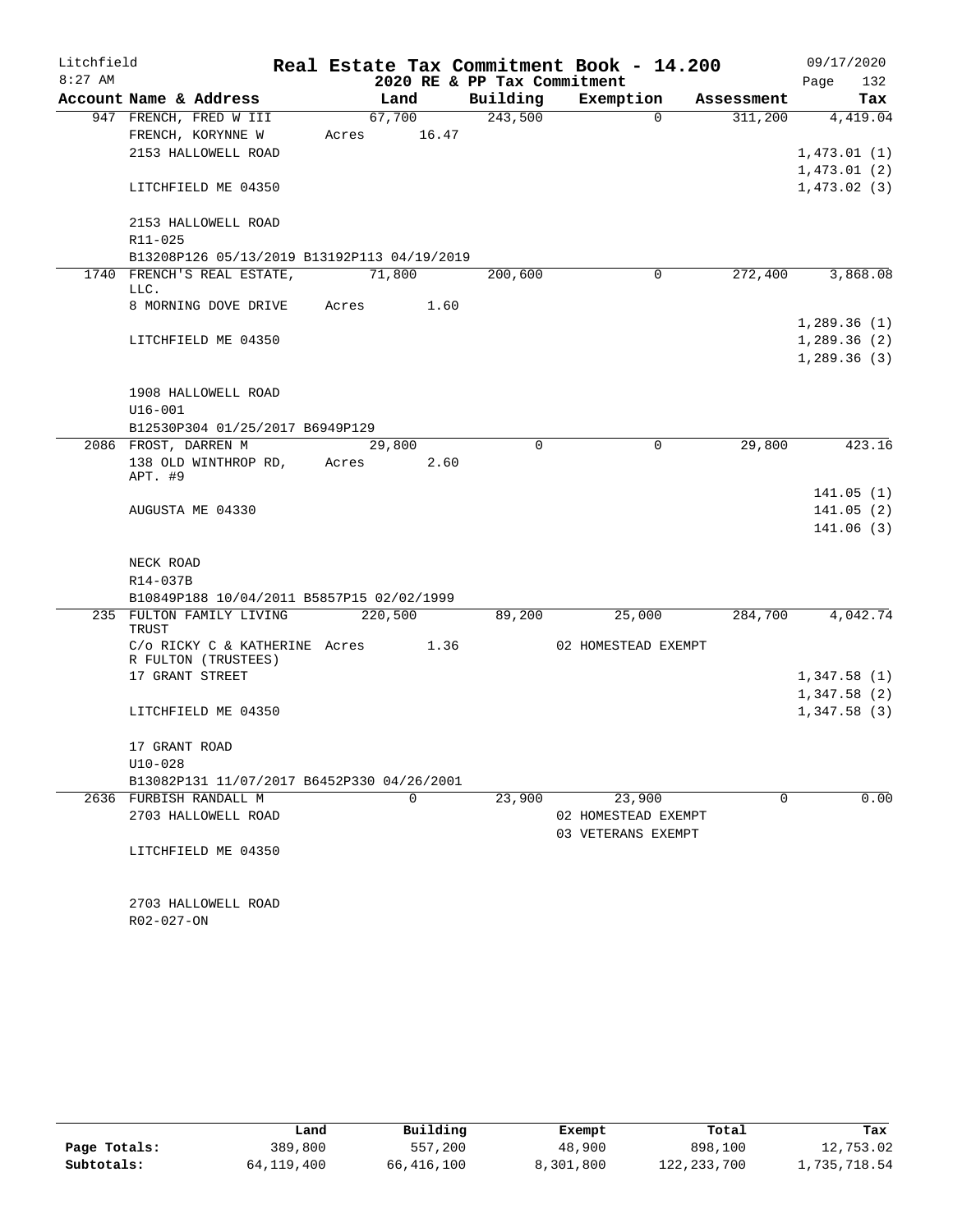| Litchfield   |                                                                                       |                  |                                         | Real Estate Tax Commitment Book - 14.200 |            | 09/17/2020                           |
|--------------|---------------------------------------------------------------------------------------|------------------|-----------------------------------------|------------------------------------------|------------|--------------------------------------|
| $8:27$ AM    | Account Name & Address                                                                | Land             | 2020 RE & PP Tax Commitment<br>Building | Exemption                                | Assessment | 133<br>Page<br>Tax                   |
|              | 643 FURTH, DONALD & MARY<br>TRUSTEES                                                  | 180,900          | 47,200                                  | $\Omega$                                 | 228,100    | 3,239.02                             |
|              | 1351 N WESTERN AVE.<br>#215                                                           | 5.00<br>Acres    |                                         |                                          |            |                                      |
|              | LAKE FOREST IL 60045<br>1238                                                          |                  |                                         |                                          |            | 1,079.67(1)<br>1,079.67(2)           |
|              |                                                                                       |                  |                                         |                                          |            | 1,079.68(3)                          |
|              | 795 PLAINS ROAD                                                                       |                  |                                         |                                          |            |                                      |
|              | $U02 - 011$<br>B5203P334 05/16/1996                                                   |                  |                                         |                                          |            |                                      |
|              | 906 GADBERRY, GREGORY D                                                               | 199,200          | 142,900                                 | 25,000                                   | 317,100    | 4,502.82                             |
|              | GADBERRY, SUSAN B                                                                     | 0.51<br>Acres    |                                         | 02 HOMESTEAD EXEMPT                      |            |                                      |
|              | 557 PEACEPIPE DRIVE                                                                   |                  |                                         |                                          |            | 1,500.94(1)                          |
|              | LITCHFIELD ME 04350                                                                   |                  |                                         |                                          |            | 1,500.94(2)<br>1,500.94(3)           |
|              | 557 PEACEPIPE DRIVE<br>$U28 - 079$                                                    |                  |                                         |                                          |            |                                      |
|              | B11551P260 10/25/2013 B5441P8 08/01/1997                                              |                  |                                         |                                          |            |                                      |
|              | 1815 GAGE, ERIC                                                                       | 68,600           | 113,000                                 | 25,000                                   | 156,600    | 2,223.72                             |
|              | GAGE, BETHANY                                                                         | Acres<br>40.00   |                                         | 02 HOMESTEAD EXEMPT                      |            |                                      |
|              | 2549 HALLOWELL ROAD                                                                   |                  |                                         |                                          |            | 741.24 (1)<br>741.24 (2)             |
|              | LITCHFIELD ME 04350                                                                   |                  |                                         |                                          |            | 741.24 (3)                           |
|              | 2549 HALLOWELL ROAD<br>$R06 - 003$                                                    |                  |                                         |                                          |            |                                      |
|              | B12052P104 07/24/2015 B11272P50 12/26/2012 B3653P94<br>647 GAGNE, DANIEL R            | 49,500           | 219,600                                 | 25,000                                   | 244,100    | 3,466.22                             |
|              | 181 RICHMOND RD                                                                       | Acres<br>2.50    |                                         | 02 HOMESTEAD EXEMPT                      |            |                                      |
|              |                                                                                       |                  |                                         |                                          |            | 1, 155.41(1)                         |
|              | LITCHFIELD ME 04350                                                                   |                  |                                         |                                          |            | 1, 155.41(2)                         |
|              |                                                                                       |                  |                                         |                                          |            | 1, 155.40(3)                         |
|              | 181 RICHMOND ROAD<br>$R03 - 042$                                                      |                  |                                         |                                          |            |                                      |
|              | B2038P160                                                                             |                  |                                         |                                          |            |                                      |
|              | 648 GAGNE, DANIEL R                                                                   | 39,400           | 38,100                                  | $\mathbf 0$                              | 77,500     | 1,100.50                             |
|              | 181 RICHMOND RD                                                                       | 0.60<br>Acres    |                                         |                                          |            |                                      |
|              | LITCHFIELD ME 04350                                                                   |                  |                                         |                                          |            | 366.83(1)<br>366.83 (2)<br>366.84(3) |
|              | 630 RICHMOND ROAD                                                                     |                  |                                         |                                          |            |                                      |
|              | R02-013A<br>B3975P98                                                                  |                  |                                         |                                          |            |                                      |
|              | 1112 GAGNE, RICHARD D                                                                 | 43,800           | 137,800                                 | 25,000                                   | 156,600    | 2,223.72                             |
|              | GAGNE, JULIE A                                                                        | 0.91<br>Acres    |                                         | 02 HOMESTEAD EXEMPT                      |            |                                      |
|              | 210 PINE TREE ROAD                                                                    |                  |                                         |                                          |            | 741.24 (1)                           |
|              | LITCHFIELD ME 04350                                                                   |                  |                                         |                                          |            | 741.24 (2)<br>741.24 (3)             |
|              | 210 PINE TREE ROAD                                                                    |                  |                                         |                                          |            |                                      |
|              | R10-031A                                                                              |                  |                                         |                                          |            |                                      |
|              | B12916P288 05/24/2018 B12611P193 05/25/2017 B11019P1<br>04/20/2012 B2548P4 07/13/1983 |                  |                                         |                                          |            |                                      |
|              |                                                                                       | Building<br>Land |                                         | Exempt                                   | Total      | Tax                                  |
| Page Totals: | 581,400                                                                               | 698,600          |                                         | 100,000                                  | 1,180,000  | 16,756.00                            |
| Subtotals:   | 64,700,800                                                                            | 67, 114, 700     |                                         | 8,401,800<br>123, 413, 700               |            | 1,752,474.54                         |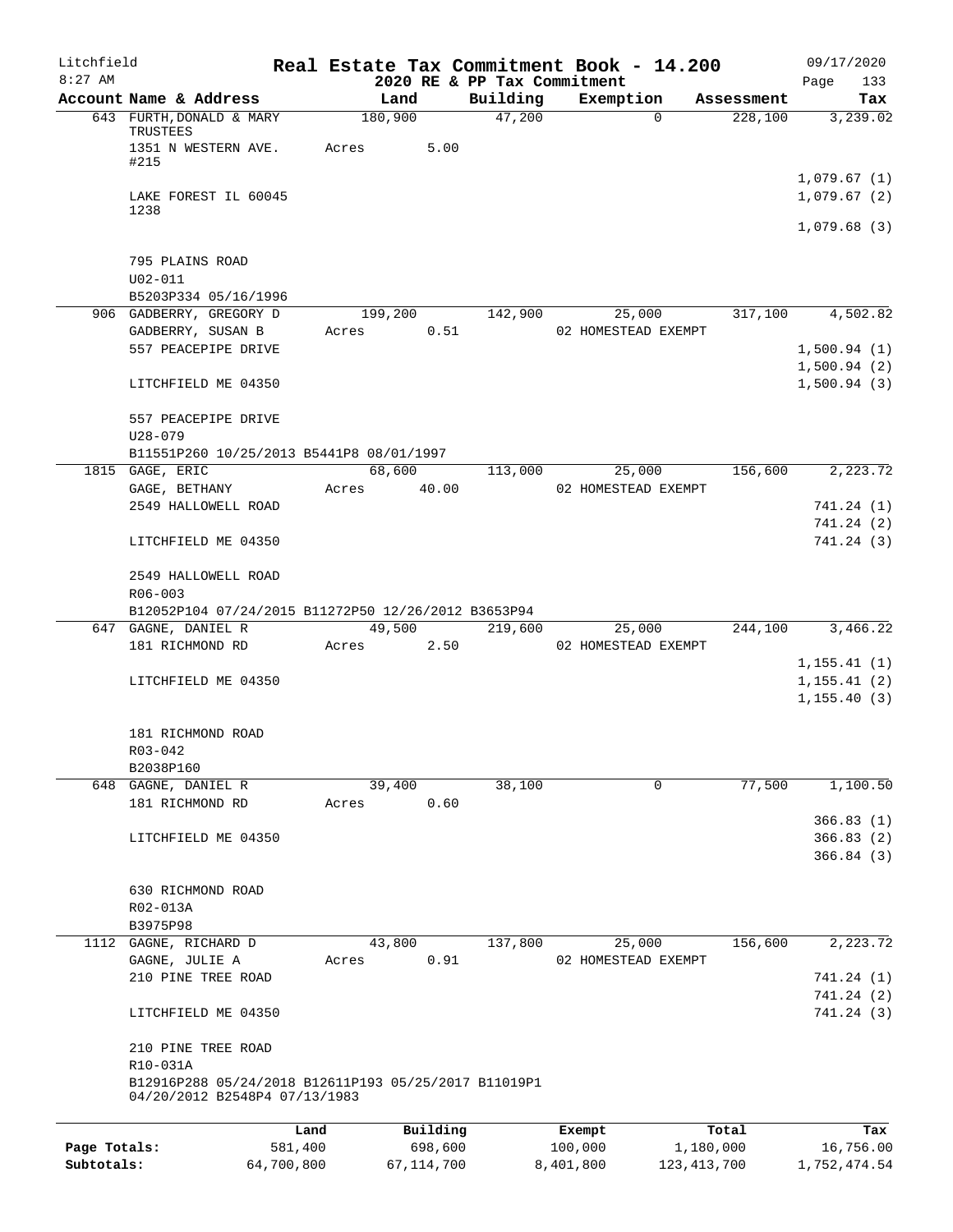| Litchfield<br>$8:27$ AM |                                                                     |         |      | 2020 RE & PP Tax Commitment | Real Estate Tax Commitment Book - 14.200 |            | 09/17/2020<br>134<br>Page |
|-------------------------|---------------------------------------------------------------------|---------|------|-----------------------------|------------------------------------------|------------|---------------------------|
|                         | Account Name & Address                                              | Land    |      | Building                    | Exemption                                | Assessment | Tax                       |
|                         | 1364 GAGNON SIMONNE                                                 | 51,000  |      | 208,600                     | 25,000                                   | 234,600    | 3,331.32                  |
|                         | 257 BUKER ROAD                                                      | Acres   | 3.00 |                             | 02 HOMESTEAD EXEMPT                      |            |                           |
|                         |                                                                     |         |      |                             |                                          |            | 1, 110.44(1)              |
|                         | LITCHFIELD ME 04350                                                 |         |      |                             |                                          |            | 1, 110.44(2)              |
|                         |                                                                     |         |      |                             |                                          |            | 1, 110.44(3)              |
|                         |                                                                     |         |      |                             |                                          |            |                           |
|                         | 257 BUKER ROAD                                                      |         |      |                             |                                          |            |                           |
|                         | $R05 - 052 - 2$                                                     |         |      |                             |                                          |            |                           |
|                         | B2674P246                                                           |         |      |                             |                                          |            |                           |
|                         | 1207 GAGNON, GARY                                                   | 47,700  |      | 11,700                      | 25,000                                   | 34,400     | 488.48                    |
|                         | GAGNON SANDRA                                                       | Acres   | 1.90 |                             | 02 HOMESTEAD EXEMPT                      |            |                           |
|                         | 1245 WEST RD                                                        |         |      |                             |                                          |            | 162.83(1)                 |
|                         |                                                                     |         |      |                             |                                          |            | 162.83(2)                 |
|                         | LITCHFIELD ME 04350                                                 |         |      |                             |                                          |            | 162.82(3)                 |
|                         |                                                                     |         |      |                             |                                          |            |                           |
|                         | 1245 WEST ROAD                                                      |         |      |                             |                                          |            |                           |
|                         | R03-031                                                             |         |      |                             |                                          |            |                           |
|                         | B6414P212 02/23/2001<br>651 GAGNON, PATRICK B                       | 90,400  |      | 68,800                      | 25,000                                   | 134,200    | 1,905.64                  |
|                         | GAGNON, SUSAN L                                                     | Acres   | 0.83 |                             | 02 HOMESTEAD EXEMPT                      |            |                           |
|                         | 10 DOYLE ST                                                         |         |      |                             |                                          |            | 635.21(1)                 |
|                         |                                                                     |         |      |                             |                                          |            | 635.21(2)                 |
|                         | LITCHFIELD ME 04350                                                 |         |      |                             |                                          |            | 635.22(3)                 |
|                         |                                                                     |         |      |                             |                                          |            |                           |
|                         | 10 DOYLE STREET                                                     |         |      |                             |                                          |            |                           |
|                         | $U09 - 020$                                                         |         |      |                             |                                          |            |                           |
|                         | B13138P305 12/19/2018 B6798P103                                     |         |      |                             |                                          |            |                           |
|                         | 1583 GALGOVITCH, SHAWN R                                            | 46,500  |      | 187,200                     | 25,000                                   | 208,700    | 2,963.54                  |
|                         | GALGOVITCH, KIMBERLY A Acres                                        |         | 1.50 |                             | 02 HOMESTEAD EXEMPT                      |            |                           |
|                         | 90 WHIPPOORWILL RD                                                  |         |      |                             |                                          |            | 987.85 (1)                |
|                         |                                                                     |         |      |                             |                                          |            | 987.85 (2)                |
|                         | LITCHFIELD ME 04350                                                 |         |      |                             |                                          |            | 987.84 (3)                |
|                         |                                                                     |         |      |                             |                                          |            |                           |
|                         | 90 WHIPPOORWILL ROAD                                                |         |      |                             |                                          |            |                           |
|                         | $U21 - 010$                                                         |         |      |                             |                                          |            |                           |
|                         | B10408P350 05/05/2010 B5617P220 05/14/1998<br>113 GALLAGHER, PAUL & | 45,000  |      | 125,500                     | 0                                        | 170,500    | 2,421.10                  |
|                         | HEDGPATH CAROL                                                      | Acres   | 1.00 |                             |                                          |            |                           |
|                         | 6 CHAPMAN DRIVE                                                     |         |      |                             |                                          |            | 807.03(1)                 |
|                         |                                                                     |         |      |                             |                                          |            | 807.03 (2)                |
|                         | LITCHFIELD ME 04350                                                 |         |      |                             |                                          |            | 807.04 (3)                |
|                         |                                                                     |         |      |                             |                                          |            |                           |
|                         | 6 CHAPMAN DRIVE                                                     |         |      |                             |                                          |            |                           |
|                         | R12-004                                                             |         |      |                             |                                          |            |                           |
|                         | B6271P334 07/28/2000                                                |         |      |                             |                                          |            |                           |
|                         | 1599 GALLANT JR., DENNIS                                            | 184,000 |      | 16,300                      | 0                                        | 200,300    | 2,844.26                  |
|                         | GALLANT, KRISTI                                                     | Acres   | 0.61 |                             |                                          |            |                           |
|                         | 80 FERAL LANE                                                       |         |      |                             |                                          |            | 948.09(1)                 |
|                         |                                                                     |         |      |                             |                                          |            | 948.09(2)                 |
|                         | BOWDOIN ME 04287                                                    |         |      |                             |                                          |            | 948.08 (3)                |
|                         |                                                                     |         |      |                             |                                          |            |                           |
|                         | 49 GRANT ROAD                                                       |         |      |                             |                                          |            |                           |
|                         | $U10 - 024$                                                         |         |      |                             |                                          |            |                           |
|                         | B12980P108 07/31/2018 B1278P450                                     |         |      |                             |                                          |            |                           |
|                         |                                                                     |         |      |                             |                                          |            |                           |

|              | Land       | Building   | Exempt    | Total       | Tax          |
|--------------|------------|------------|-----------|-------------|--------------|
| Page Totals: | 464,600    | 618,100    | 100,000   | 982,700     | 13,954.34    |
| Subtotals:   | 65,165,400 | 67,732,800 | 8,501,800 | 124,396,400 | 1,766,428.88 |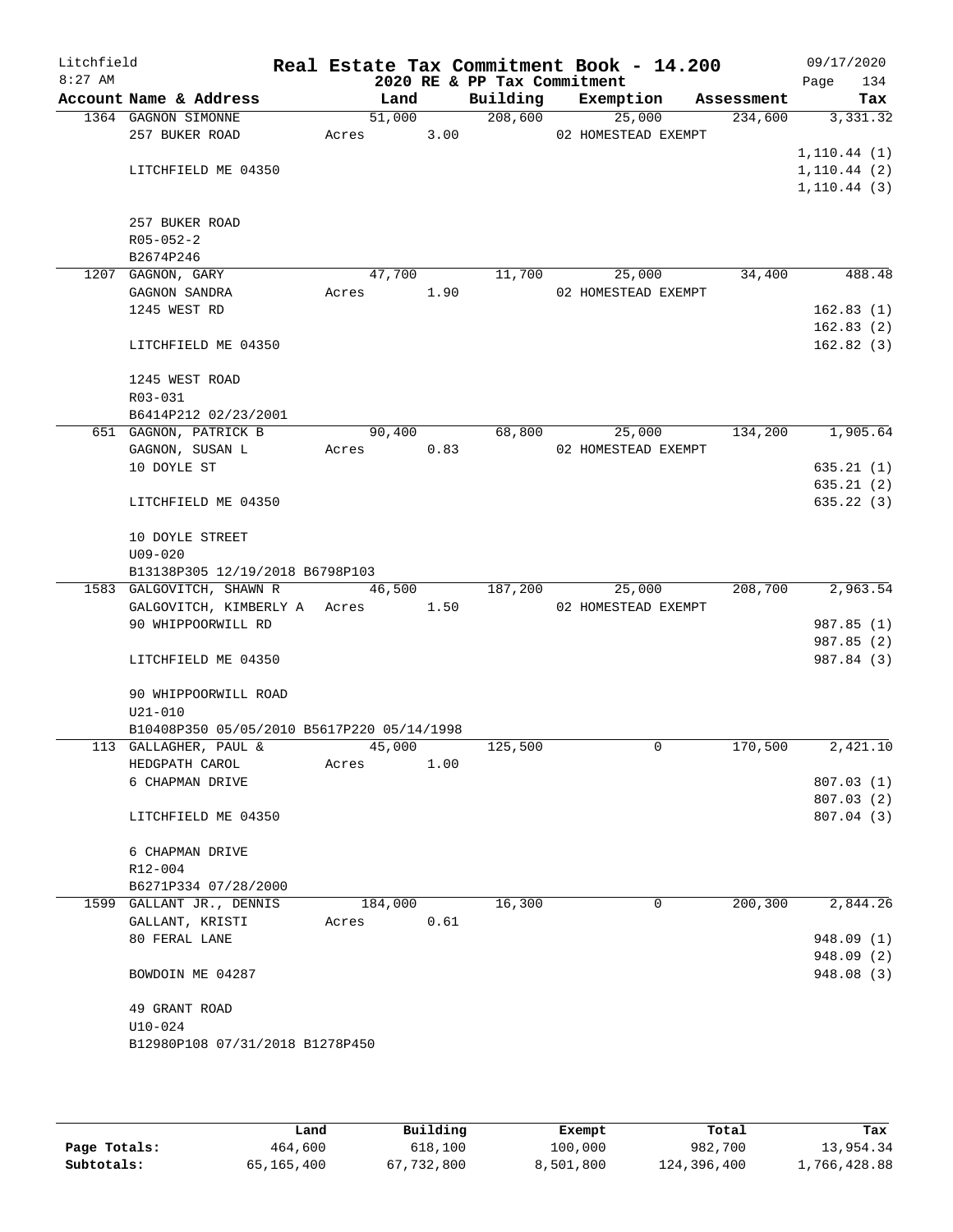| Litchfield   |                                                    |         |         |          |          | Real Estate Tax Commitment Book - 14.200 |            | 09/17/2020  |
|--------------|----------------------------------------------------|---------|---------|----------|----------|------------------------------------------|------------|-------------|
| $8:27$ AM    |                                                    |         |         |          |          | 2020 RE & PP Tax Commitment              |            | 135<br>Page |
|              | Account Name & Address                             |         |         | Land     | Building | Exemption                                | Assessment | Tax         |
|              | 1239 GALLANT, TIMOTHY E                            |         |         | 48,300   | 58,600   | 25,000                                   | 81,900     | 1,162.98    |
|              | P.O.BOX 455                                        |         | Acres   | 2.10     |          | 02 HOMESTEAD EXEMPT                      |            |             |
|              |                                                    |         |         |          |          |                                          |            | 387.66(1)   |
|              | LITCHFIELD ME 04350                                |         |         |          |          |                                          |            | 387.66(2)   |
|              |                                                    |         |         |          |          |                                          |            | 387.66(3)   |
|              |                                                    |         |         |          |          |                                          |            |             |
|              | 125 MACE ROAD                                      |         |         |          |          |                                          |            |             |
|              | $U14 - 009$                                        |         |         |          |          |                                          |            |             |
|              | B9406P192 06/19/2007 B6999P49 07/29/2002           |         |         |          |          |                                          |            |             |
|              | 656 GAMACHE, JOSEPH R JR                           |         | 138,600 |          | 148,300  | 0                                        | 286,900    | 4,073.98    |
|              | C/O JOSEPH GAMACHE SR                              |         | Acres   | 0.45     |          |                                          |            |             |
|              | 119 EASY STREET                                    |         |         |          |          |                                          |            | 1,357.99(1) |
|              | LITCHFIELD ME 04350                                |         |         |          |          |                                          |            | 1,357.99(2) |
|              |                                                    |         |         |          |          |                                          |            | 1,358.00(3) |
|              |                                                    |         |         |          |          |                                          |            |             |
|              | 119 EASY STREET                                    |         |         |          |          |                                          |            |             |
|              | $U09 - 016$                                        |         |         |          |          |                                          |            |             |
|              | B4477P227                                          |         |         |          |          |                                          |            |             |
|              | 659 GAMAGE, DALE                                   |         |         | 161,600  | 48,900   | 0                                        | 210,500    | 2,989.10    |
|              | GAMAGE, RHONDA                                     |         | Acres   | 0.40     |          |                                          |            |             |
|              | 538 SUTHERLAND POND<br><b>ROAD</b>                 |         |         |          |          |                                          |            | 996.37(1)   |
|              |                                                    |         |         |          |          |                                          |            | 996.37(2)   |
|              |                                                    |         |         |          |          |                                          |            | 996.36(3)   |
|              | SABATTUS, ME 04280                                 |         |         |          |          |                                          |            |             |
|              | 22 PERCH DRIVE                                     |         |         |          |          |                                          |            |             |
|              | $U18 - 002$                                        |         |         |          |          |                                          |            |             |
|              | B11041P38 05/13/2012 B9702P51 04/17/2008 B6308P145 |         |         |          |          |                                          |            |             |
|              | 02/02/1999                                         |         |         |          |          |                                          |            |             |
|              | 368 GAMAGE, NELSON                                 |         |         | 43,700   | 55,200   | 0                                        | 98,900     | 1,404.38    |
|              | GAMAGE, MARY LOU                                   |         | Acres   | 0.90     |          |                                          |            |             |
|              | 91 WHIPPOORWILL ROAD                               |         |         |          |          |                                          |            | 468.13(1)   |
|              |                                                    |         |         |          |          |                                          |            | 468.13(2)   |
|              | LITCHFIELD ME 04350                                |         |         |          |          |                                          |            | 468.12(3)   |
|              |                                                    |         |         |          |          |                                          |            |             |
|              | 91 WHIPPOORWILL ROAD                               |         |         |          |          |                                          |            |             |
|              | $U21 - 016$                                        |         |         |          |          |                                          |            |             |
|              | B12121P230 10/02/2015 B7041P272 08/30/2002         |         |         |          |          |                                          |            |             |
|              | 660 GAMMON, FREDERICK T                            |         |         | 57,000   | 19,200   | 25,000                                   | 51,200     | 727.04      |
|              | 6 CANTY LANE                                       |         | Acres   | 5.00     |          | 02 HOMESTEAD EXEMPT                      |            |             |
|              |                                                    |         |         |          |          |                                          |            | 242.35 (1)  |
|              | LITCHFIELD ME 04350                                |         |         |          |          |                                          |            | 242.35(2)   |
|              |                                                    |         |         |          |          |                                          |            | 242.34 (3)  |
|              |                                                    |         |         |          |          |                                          |            |             |
|              | 6 CANTY LANE                                       |         |         |          |          |                                          |            |             |
|              | $R13 - 023 - 3$                                    |         |         |          |          |                                          |            |             |
|              | B10705P303 04/11/2011 B10689P249 03/17/2011        |         |         |          |          |                                          |            |             |
|              | B6404P147 02/16/2001                               |         |         |          |          |                                          |            |             |
|              | 2246 GARAND MICHELLE                               |         |         | 46,800   | 140,900  | 0                                        | 187,700    | 2,665.34    |
|              | 121 SO ADAMS ROAD                                  |         | Acres   | 2.01     |          |                                          |            |             |
|              |                                                    |         |         |          |          |                                          |            | 888.45 (1)  |
|              | LITCHFIELD ME 04350                                |         |         |          |          |                                          |            | 888.45 (2)  |
|              |                                                    |         |         |          |          |                                          |            | 888.44 (3)  |
|              |                                                    |         |         |          |          |                                          |            |             |
|              | 121 SOUTH ADAMS ROAD                               |         |         |          |          |                                          |            |             |
|              | R01-042A                                           |         |         |          |          |                                          |            |             |
|              | B8662P76 10/27/2005 B6671P63                       |         |         |          |          |                                          |            |             |
|              |                                                    |         |         |          |          |                                          |            |             |
|              |                                                    |         |         |          |          |                                          |            |             |
|              |                                                    | Land    |         | Building |          | Exempt                                   | Total      | Tax         |
| Page Totals: |                                                    | 496,000 |         | 471,100  |          | 50,000                                   | 917,100    | 13,022.82   |

**Subtotals:** 65,661,400 68,203,900 8,551,800 125,313,500 1,779,451.70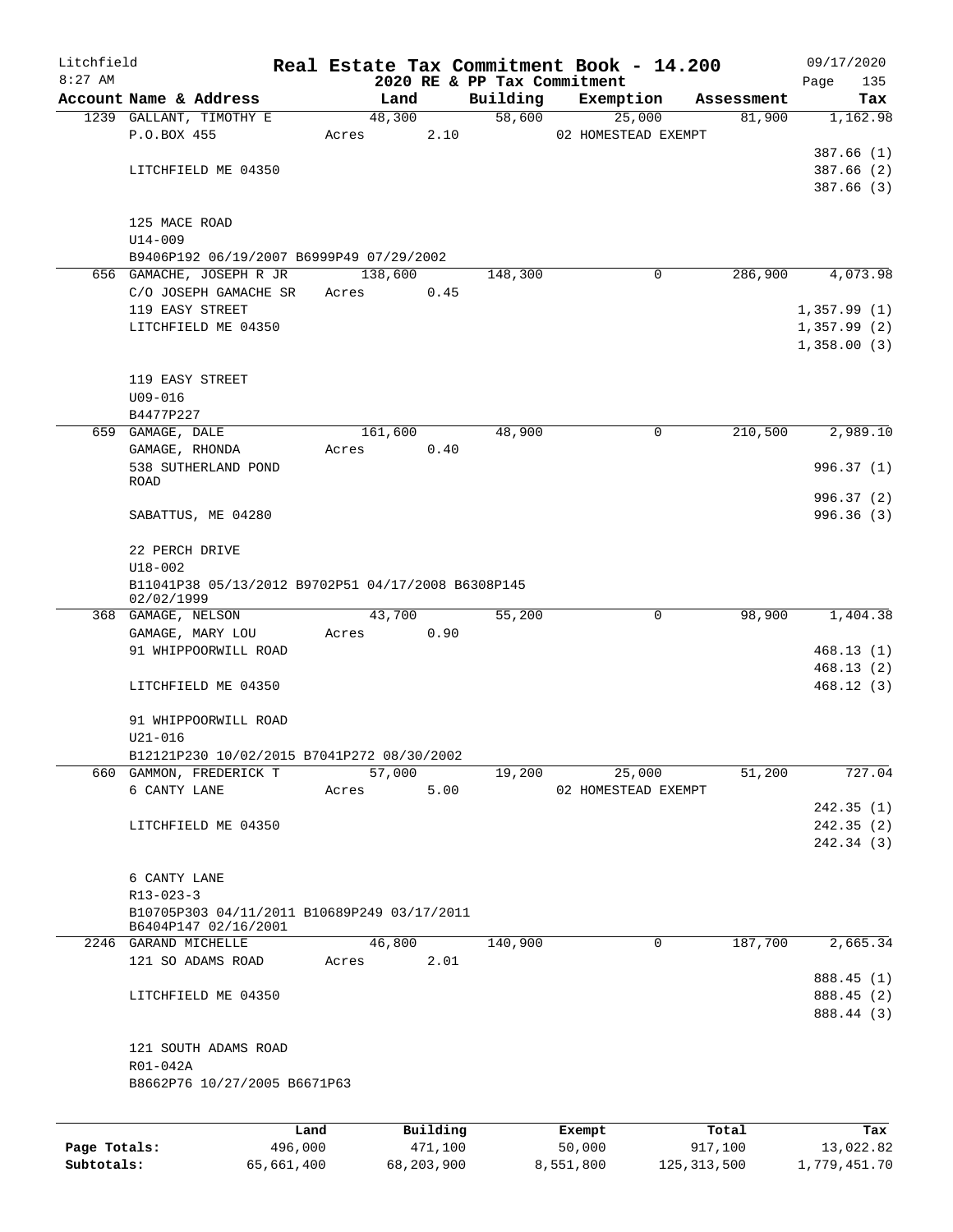| Litchfield |                        |                                                                                          |       |        |      | Real Estate Tax Commitment Book - 14.200 |                     |             |            | 09/17/2020               |
|------------|------------------------|------------------------------------------------------------------------------------------|-------|--------|------|------------------------------------------|---------------------|-------------|------------|--------------------------|
| $8:27$ AM  |                        |                                                                                          |       |        |      | 2020 RE & PP Tax Commitment              |                     |             |            | 136<br>Page              |
|            | Account Name & Address |                                                                                          |       | Land   |      | Building                                 |                     | Exemption   | Assessment | Tax                      |
|            | 2341 GARDNER, DAVID    |                                                                                          |       | 37,000 |      | 141,900                                  |                     | 31,000      | 147,900    | 2,100.18                 |
|            | GARDNER, SUSAN         |                                                                                          | Acres | 19.98  |      |                                          | 12 WW2 Vet Res.     |             |            |                          |
|            | 25 BIRDHOUSE LANE      |                                                                                          |       |        |      |                                          | 02 HOMESTEAD EXEMPT |             |            | 700.06(1)                |
|            |                        |                                                                                          |       |        |      |                                          |                     |             |            | 700.06(2)                |
|            |                        | LITCHFIELD ME 04350                                                                      |       |        |      |                                          |                     |             |            | 700.06(3)                |
|            | 25 BIRDHOUSE LANE      |                                                                                          |       |        |      |                                          |                     |             |            |                          |
|            | R07-033A               |                                                                                          |       |        |      |                                          |                     |             |            |                          |
|            |                        | B11387P93 05/16/2013 B11067P311 06/05/2012<br>B11067P308 06/02/2012 B7551P205 08/04/2003 |       |        |      |                                          |                     |             |            |                          |
|            | 1763 GARDNER, DOUGLASS |                                                                                          |       | 98,000 |      | 36,200                                   |                     | $\Omega$    | 134,200    | 1,905.64                 |
|            | GARDNER, LESLIE        |                                                                                          | Acres |        | 0.16 |                                          |                     |             |            |                          |
|            | 19 WOODFIELD ROAD      |                                                                                          |       |        |      |                                          |                     |             |            | 635.21(1)                |
|            |                        |                                                                                          |       |        |      |                                          |                     |             |            | 635.21(2)                |
|            | PORTLAND ME 04102      |                                                                                          |       |        |      |                                          |                     |             |            | 635.22(3)                |
|            | 105 ROSSER DRIVE       |                                                                                          |       |        |      |                                          |                     |             |            |                          |
|            | U17-011                | B12143P337 10/20/2015 B9679P166 03/28/2008 B8997P306                                     |       |        |      |                                          |                     |             |            |                          |
|            | B2419P339              |                                                                                          |       |        |      |                                          |                     |             |            |                          |
|            | 2103 GARDNER, RYAN P   |                                                                                          |       | 50,100 |      | 172,200                                  |                     | 25,000      | 197,300    | 2,801.66                 |
|            | GARDNER KERRY A        |                                                                                          | Acres |        | 2.69 |                                          | 02 HOMESTEAD EXEMPT |             |            |                          |
|            | 137 PINE TREE RD       |                                                                                          |       |        |      |                                          |                     |             |            | 933.89 (1)               |
|            |                        | LITCHFIELD ME 04350                                                                      |       |        |      |                                          |                     |             |            | 933.89 (2)<br>933.88 (3) |
|            |                        | 137 PINE TREE ROAD                                                                       |       |        |      |                                          |                     |             |            |                          |
|            | R11-005E               |                                                                                          |       |        |      |                                          |                     |             |            |                          |
|            |                        | B9990P54 02/25/2009 B5615P212 05/01/1998                                                 |       |        |      |                                          |                     |             |            |                          |
|            | 1971 GARLAND ADAM      |                                                                                          |       | 0      |      | 12,400                                   |                     | 12,400      | $\Omega$   | 0.00                     |
|            |                        | 23 FORRESTAL DRIVE                                                                       |       |        |      |                                          | 02 HOMESTEAD EXEMPT |             |            |                          |
|            |                        |                                                                                          |       |        |      |                                          |                     |             |            |                          |
|            |                        | BRUNSWICK ME 04011                                                                       |       |        |      |                                          |                     |             |            |                          |
|            |                        | 37 PORTER PARK LANE                                                                      |       |        |      |                                          |                     |             |            |                          |
|            | R01-010-ON-8           |                                                                                          |       |        |      |                                          |                     |             |            |                          |
|            |                        |                                                                                          |       |        |      |                                          |                     |             |            |                          |
|            | 1546 GARLAND JEROME    |                                                                                          |       | 45,000 |      |                                          |                     |             | 45,000     | 639.00                   |
|            | GARLAND JOHN           |                                                                                          | Acres |        | 8.30 |                                          |                     |             |            |                          |
|            | 47 ORCHARD CIRCLE      |                                                                                          |       |        |      |                                          |                     |             |            | 213.00(1)                |
|            |                        |                                                                                          |       |        |      |                                          |                     |             |            | 213.00(2)                |
|            | HALIFAX MA 02338       |                                                                                          |       |        |      |                                          |                     |             |            | 213.00(3)                |
|            |                        | OFF HALLOWELL ROAD                                                                       |       |        |      |                                          |                     |             |            |                          |
|            | R13-007                |                                                                                          |       |        |      |                                          |                     |             |            |                          |
|            |                        | B9121P245 10/24/2006 B1436P125 01/23/1967                                                |       |        |      |                                          |                     |             |            |                          |
|            | 29 GARRITY, TIM        |                                                                                          |       | 87,800 |      | 157,900                                  |                     | $\mathbf 0$ | 245,700    | 3,488.94                 |
|            | GARRITY LAURIE         |                                                                                          | Acres |        | 0.23 |                                          |                     |             |            |                          |
|            | PO BOX 388             |                                                                                          |       |        |      |                                          |                     |             |            | 1,162.98(1)              |
|            |                        |                                                                                          |       |        |      |                                          |                     |             |            | 1,162.98(2)              |
|            |                        | GREENE ME 04236 0388                                                                     |       |        |      |                                          |                     |             |            | 1,162.98(3)              |
|            |                        | 150 JIMMY POND LANE                                                                      |       |        |      |                                          |                     |             |            |                          |
|            | $U08 - 010$            |                                                                                          |       |        |      |                                          |                     |             |            |                          |
|            |                        | B5461P329 09/01/1997                                                                     |       |        |      |                                          |                     |             |            |                          |
|            |                        |                                                                                          |       |        |      |                                          |                     |             |            |                          |

|              | Land       | Building   | Exempt    | Total       | Tax          |
|--------------|------------|------------|-----------|-------------|--------------|
| Page Totals: | 317,900    | 520,600    | 68,400    | 770,100     | 10,935.42    |
| Subtotals:   | 65,979,300 | 68,724,500 | 8,620,200 | 126,083,600 | 1,790,387.12 |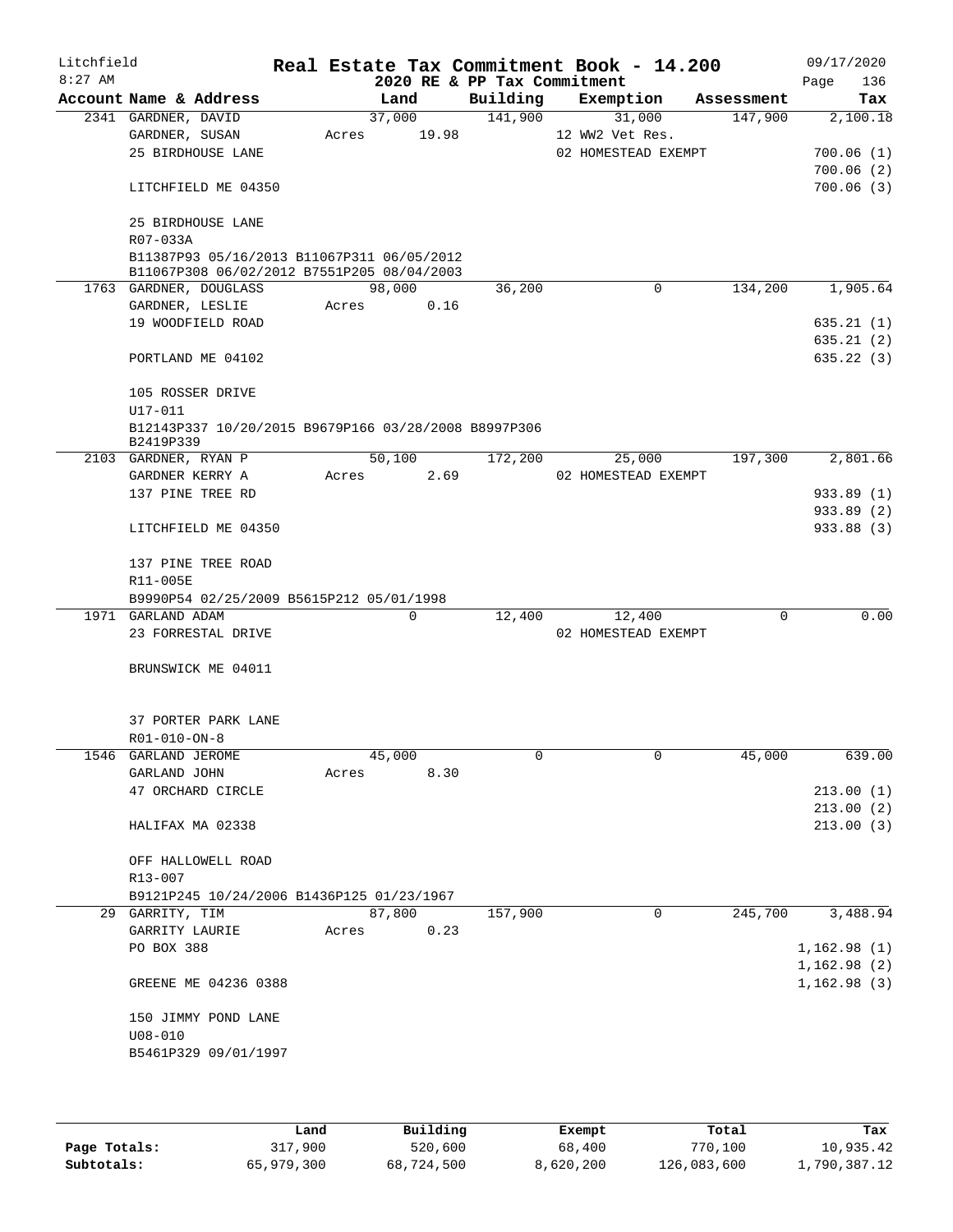| Litchfield   |                                             |         |       |         |          |          | Real Estate Tax Commitment Book - 14.200 |             |            | 09/17/2020               |
|--------------|---------------------------------------------|---------|-------|---------|----------|----------|------------------------------------------|-------------|------------|--------------------------|
| $8:27$ AM    |                                             |         |       |         |          |          | 2020 RE & PP Tax Commitment              |             |            | Page<br>137              |
|              | Account Name & Address                      |         |       | Land    |          | Building | Exemption                                |             | Assessment | Tax                      |
|              | 2791 GARRITY, TIMOTHY                       |         |       | 30,100  |          | 0        |                                          | $\mathbf 0$ | 30,100     | 427.42                   |
|              | PO BOX 388                                  |         | Acres |         | 2.69     |          |                                          |             |            |                          |
|              |                                             |         |       |         |          |          |                                          |             |            | 142.47 (1)               |
|              | GREENE ME 04236 0388                        |         |       |         |          |          |                                          |             |            | 142.47(2)                |
|              |                                             |         |       |         |          |          |                                          |             |            | 142.48(3)                |
|              |                                             |         |       |         |          |          |                                          |             |            |                          |
|              | JIMMY POND LANE                             |         |       |         |          |          |                                          |             |            |                          |
|              | U08-010A                                    |         |       |         |          |          |                                          |             |            |                          |
|              | B13388P188 10/10/2019 B10566P188 10/20/2010 |         |       | 73,000  |          | 30,600   |                                          | 0           | 103,600    |                          |
|              | 2379 GARTLEY, WILLIAM                       |         |       |         |          |          |                                          |             |            | 1,471.12                 |
|              | GARTLEY PAMELA<br>P.O. BOX 103              |         | Acres |         | 7.65     |          |                                          |             |            |                          |
|              |                                             |         |       |         |          |          |                                          |             |            | 490.37 (1)               |
|              | LITCHFIELD ME 04350                         |         |       |         |          |          |                                          |             |            | 490.37 (2)<br>490.38 (3) |
|              |                                             |         |       |         |          |          |                                          |             |            |                          |
|              | MACE ROAD                                   |         |       |         |          |          |                                          |             |            |                          |
|              | $U14 - 029$                                 |         |       |         |          |          |                                          |             |            |                          |
|              | B7517P71 07/17/2003                         |         |       |         |          |          |                                          |             |            |                          |
|              | 665 GARTLEY, WILLIAM E                      |         |       | 136,700 |          | 121,500  | 25,000                                   |             | 233,200    | 3,311.44                 |
|              | GARTLEY PAMELA A                            |         | Acres |         | 0.25     |          | 02 HOMESTEAD EXEMPT                      |             |            |                          |
|              | PO BOX 103                                  |         |       |         |          |          |                                          |             |            | 1,103.81(1)              |
|              |                                             |         |       |         |          |          |                                          |             |            | 1,103.81(2)              |
|              | LITCHFIELD ME 04350                         |         |       |         |          |          |                                          |             |            | 1, 103.82(3)             |
|              |                                             |         |       |         |          |          |                                          |             |            |                          |
|              | 180 MACE ROAD                               |         |       |         |          |          |                                          |             |            |                          |
|              | U14-018                                     |         |       |         |          |          |                                          |             |            |                          |
|              | B9349P132 05/14/2007 B7517P17 B5521P331     |         |       |         |          |          |                                          |             |            |                          |
|              | 1557 GARTLEY, WILLIAM E. &                  |         |       | 115,700 |          | 37,800   |                                          | 0           | 153,500    | 2,179.70                 |
|              | PAMELA(1/2 INT)                             |         |       |         |          |          |                                          |             |            |                          |
|              | GARTLEY, CARL F. & AMY                      |         | Acres |         | 0.19     |          |                                          |             |            |                          |
|              | R.(1/4 INT)                                 |         |       |         |          |          |                                          |             |            |                          |
|              | GARTLEY, WILLIAM B. &                       |         |       |         |          |          |                                          |             |            | 726.57(1)                |
|              | CAROLE (1/4 INT)<br>P.O. BOX 103            |         |       |         |          |          |                                          |             |            | 726.57(2)                |
|              | LITCHFIELD ME 04350                         |         |       |         |          |          |                                          |             |            | 726.56(3)                |
|              |                                             |         |       |         |          |          |                                          |             |            |                          |
|              | 6 SALAMANDER DRIVE                          |         |       |         |          |          |                                          |             |            |                          |
|              | $U14 - 015$                                 |         |       |         |          |          |                                          |             |            |                          |
|              | B11093P63 06/18/2012 B2858P81               |         |       |         |          |          |                                          |             |            |                          |
|              | 1842 GATCOMB, LANCE E                       |         |       | 75,200  |          | 133,800  |                                          | 0           | 209,000    | 2,967.80                 |
|              | GATCOMB, II LANCE E                         |         | Acres |         | 31.30    |          |                                          |             |            |                          |
|              | 479 STEVENSTOWN ROAD                        |         |       |         |          |          |                                          |             |            | 989.27 (1)               |
|              |                                             |         |       |         |          |          |                                          |             |            | 989.27 (2)               |
|              | LITCHFIELD ME 04350                         |         |       |         |          |          |                                          |             |            | 989.26 (3)               |
|              |                                             |         |       |         |          |          |                                          |             |            |                          |
|              | 688 PLAINS ROAD                             |         |       |         |          |          |                                          |             |            |                          |
|              | R08-014A                                    |         |       |         |          |          |                                          |             |            |                          |
|              | B12524P306 01/23/2017 B6374P46 12/06/2000   |         |       |         |          |          |                                          |             |            |                          |
|              | 485 GATCOMB, LANCE E II                     |         |       | 7,500   |          | $\Omega$ |                                          | 0           | 7,500      | 106.50                   |
|              | GATCOMB, LILLY K                            |         | Acres |         | 22.00    |          |                                          |             |            |                          |
|              | 688 PLAINS ROAD                             |         |       |         |          |          |                                          |             |            | 35.50(1)                 |
|              |                                             |         |       |         |          |          |                                          |             |            | 35.50(2)                 |
|              | LITCHFIELD ME 04350                         |         |       |         |          |          |                                          |             |            | 35.50(3)                 |
|              | PLAINS ROAD                                 |         |       |         |          |          |                                          |             |            |                          |
|              | R08-012                                     |         |       |         |          |          |                                          |             |            |                          |
|              | B13147P148 02/09/2019 B4328P262             |         |       |         |          |          |                                          |             |            |                          |
|              |                                             |         |       |         |          |          |                                          |             |            |                          |
|              |                                             |         |       |         |          |          |                                          |             |            |                          |
|              |                                             | Land    |       |         | Building |          | Exempt                                   |             | Total      | Tax                      |
| Page Totals: |                                             | 438,200 |       |         | 323,700  |          | 25,000                                   |             | 736,900    | 10,463.98                |

**Subtotals:** 66,417,500 69,048,200 8,645,200 126,820,500 1,800,851.10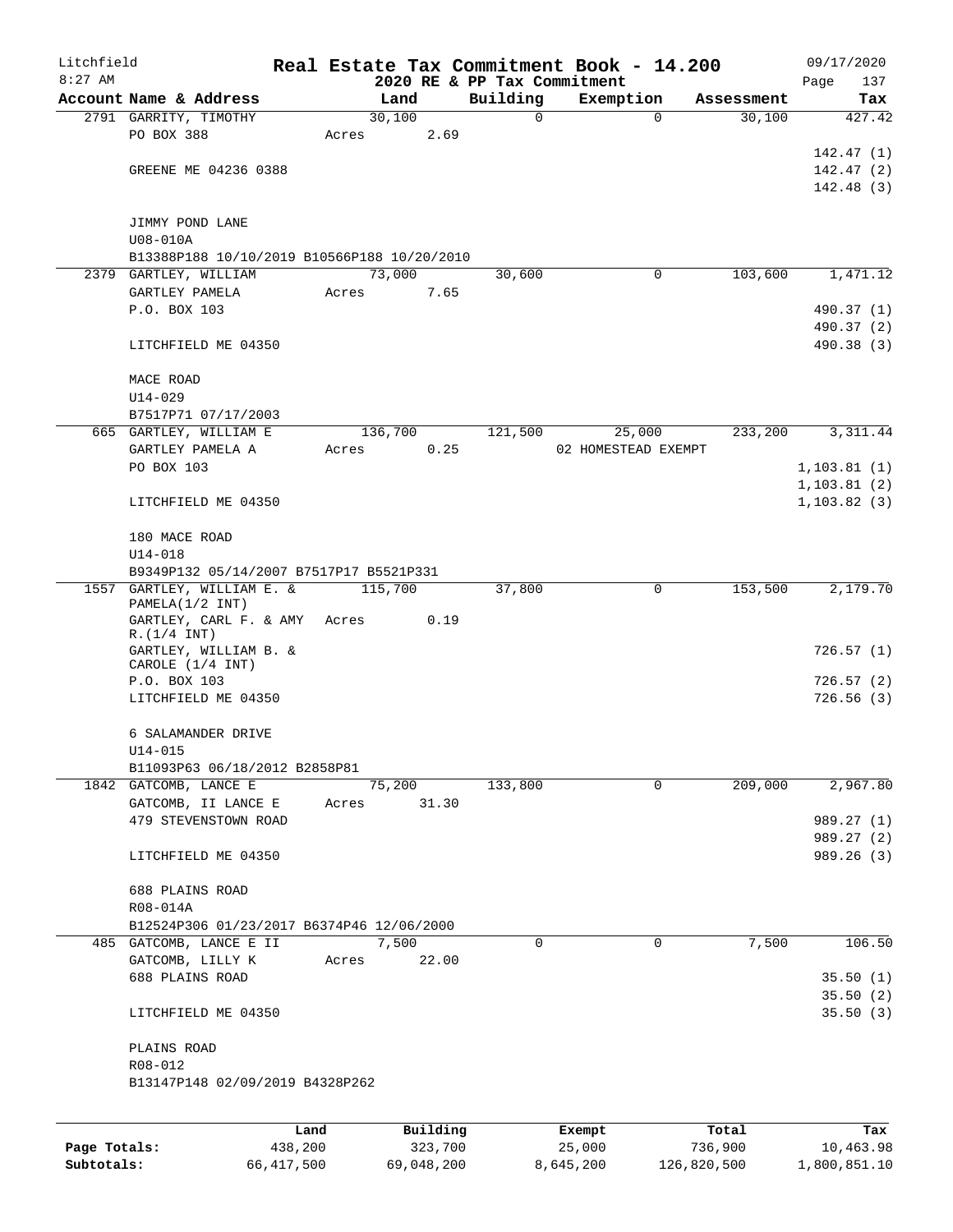| Litchfield |                                                                              |      |       |                 | Real Estate Tax Commitment Book - 14.200 |          |                     |            | 09/17/2020                 |
|------------|------------------------------------------------------------------------------|------|-------|-----------------|------------------------------------------|----------|---------------------|------------|----------------------------|
| $8:27$ AM  |                                                                              |      |       |                 | 2020 RE & PP Tax Commitment              |          |                     |            | 138<br>Page                |
|            | Account Name & Address                                                       |      |       | Land            | Building                                 |          | Exemption           | Assessment | Tax                        |
|            | 2882 GATCOMB, LILY K.<br>FKA-MEEHAN, LILLY<br>KRISTIN<br>GATCOMB, II LANCE E |      | Acres | 16,400<br>54.00 |                                          | $\Omega$ | $\Omega$            | 16,400     | 232.88                     |
|            | 688 PLAINS ROAD                                                              |      |       |                 |                                          |          |                     |            | 77.63(1)                   |
|            | Litchfield ME 04350                                                          |      |       |                 |                                          |          |                     |            | 77.63(2)<br>77.62(3)       |
|            | R09-059<br>B12524P308 01/23/2017 B12222P239 02/08/2016                       |      |       |                 |                                          |          |                     |            |                            |
|            | 670 GATES, RICHARD O                                                         |      |       | 62,700          | 185,800                                  |          | 25,000              | 223,500    | 3,173.70                   |
|            | 401 DENNIS HILL RD                                                           |      | Acres | 10.50           |                                          |          | 02 HOMESTEAD EXEMPT |            | 1,057.90(1)                |
|            | LITCHFIELD ME 04350                                                          |      |       |                 |                                          |          |                     |            | 1,057.90(2)<br>1,057.90(3) |
|            | 401 DENNIS HILL ROAD<br>R13-039A                                             |      |       |                 |                                          |          |                     |            |                            |
|            | B7348P218 03/22/1999                                                         |      |       |                 |                                          |          |                     |            |                            |
|            | 68 GATES, RICHARD O II                                                       |      |       | 34,300          |                                          | 0        | 0                   | 34,300     | 487.06                     |
|            | 401 DENNIS HILL RD                                                           |      | Acres | 4.10            |                                          |          |                     |            |                            |
|            | LITCHFIELD ME 04350                                                          |      |       |                 |                                          |          |                     |            | 162.35(1)<br>162.35(2)     |
|            |                                                                              |      |       |                 |                                          |          |                     |            | 162.36(3)                  |
|            | DENNIS HILL ROAD<br>R13-039                                                  |      |       |                 |                                          |          |                     |            |                            |
|            | B13019P263 09/07/2018 B11054P228 05/22/2012                                  |      |       |                 |                                          |          |                     |            |                            |
|            | 1780 GAUTHIER JOEY R<br>GRARD DANIELLE M                                     |      | Acres | 72,500<br>26.00 | 124,100                                  |          | $\mathbf 0$         | 196,600    | 2,791.72                   |
|            | 575 HUNTINGTON HILL<br>ROAD                                                  |      |       |                 |                                          |          |                     |            | 930.57(1)                  |
|            | LITCHFIELD ME 04350                                                          |      |       |                 |                                          |          |                     |            | 930.57(2)<br>930.58 (3)    |
|            | 575 HUNTINGTON HILL<br>R04-002                                               |      |       |                 |                                          |          |                     |            |                            |
|            | B11836P36 10/27/2014 B8591P110 09/02/2005 B1470P495                          |      |       |                 |                                          |          |                     |            |                            |
|            | 19 GAUTHIER, AMANDA                                                          |      |       | 48,500          | 288,300                                  |          | 25,000              | 311,800    | 4,427.56                   |
|            | LIGUORI, JOSEPH<br>321 DENNIS HILL ROAD                                      |      | Acres | 2.16            |                                          |          | 02 HOMESTEAD EXEMPT |            | 1,475.85(1)                |
|            |                                                                              |      |       |                 |                                          |          |                     |            | 1,475.85(2)                |
|            | LITCHFIELD ME 04350                                                          |      |       |                 |                                          |          |                     |            | 1,475.86(3)                |
|            | 321 DENNIS HILL ROAD                                                         |      |       |                 |                                          |          |                     |            |                            |
|            | R13-041A<br>B7630P104 07/21/2004                                             |      |       |                 |                                          |          |                     |            |                            |
|            | 1999 GAUTHIER, DANIEL S SR                                                   |      |       | 0               | 8,700                                    |          | 0                   | 8,700      | 123.54                     |
|            | 12 ELM LANE                                                                  |      |       |                 |                                          |          |                     |            | 41.18(1)                   |
|            | LITCHFIELD ME 04350                                                          |      |       |                 |                                          |          |                     |            | 41.18(2)<br>41.18(3)       |
|            | 12 ELM LANE<br>R03-073-ON-9                                                  |      |       |                 |                                          |          |                     |            |                            |
|            |                                                                              |      |       |                 |                                          |          |                     |            |                            |
|            |                                                                              | Land |       | Building        |                                          | Exempt   |                     | Total      | Tax                        |

**Page Totals:** 234,400 606,900 50,000 791,300 11,236.46 **Subtotals:** 66,651,900 69,655,100 8,695,200 127,611,800 1,812,087.56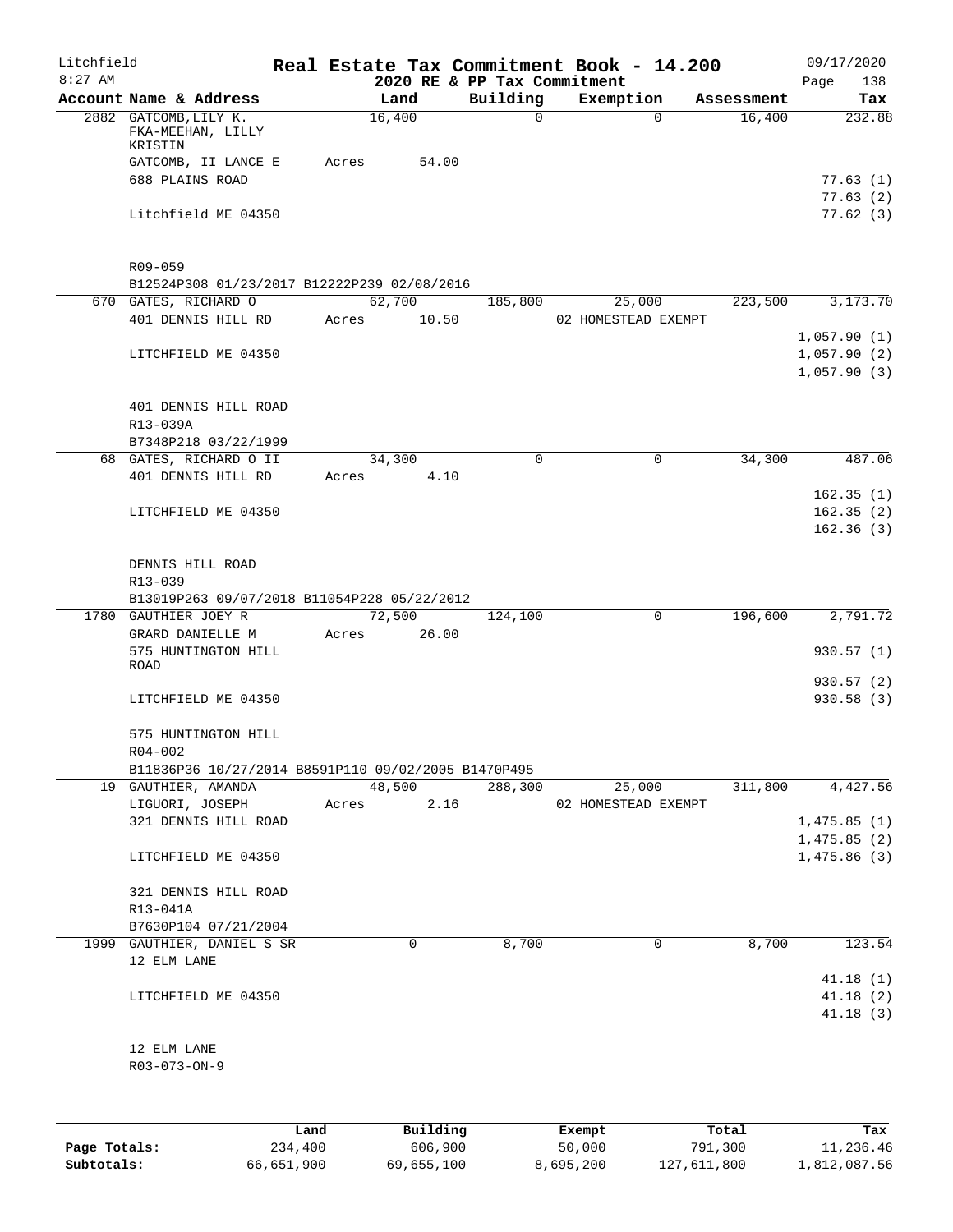| Litchfield |                                                     |       |             |                             | Real Estate Tax Commitment Book - 14.200 |            | 09/17/2020   |
|------------|-----------------------------------------------------|-------|-------------|-----------------------------|------------------------------------------|------------|--------------|
| $8:27$ AM  |                                                     |       |             | 2020 RE & PP Tax Commitment |                                          |            | 139<br>Page  |
|            | Account Name & Address                              |       | Land        | Building                    | Exemption                                | Assessment | Tax          |
|            | 2833 GAUTHIER, JOHN                                 |       | $\mathbf 0$ | 7,000                       | $\Omega$                                 | 7,000      | 99.40        |
|            | 33 MOUNTAIN ROAD                                    |       |             |                             |                                          |            |              |
|            |                                                     |       |             |                             |                                          |            | 33.13(1)     |
|            | SABATTUS ME 04280 4129                              |       |             |                             |                                          |            | 33.13(2)     |
|            |                                                     |       |             |                             |                                          |            | 33.14(3)     |
|            |                                                     |       |             |                             |                                          |            |              |
|            | 29 LOCH SLOY LANE                                   |       |             |                             |                                          |            |              |
|            | R02-083B-ON                                         |       |             |                             |                                          |            |              |
|            | 2782 GAUTHIER, JOHN W                               |       | 49,200      | 45,600                      | 0                                        | 94,800     | 1,346.16     |
|            | PO BOX 1172                                         | Acres | 12.91       |                             |                                          |            |              |
|            |                                                     |       |             |                             |                                          |            | 448.72 (1)   |
|            | LEWISTON ME 04240                                   |       |             |                             |                                          |            | 448.72 (2)   |
|            |                                                     |       |             |                             |                                          |            | 448.72 (3)   |
|            |                                                     |       |             |                             |                                          |            |              |
|            | NORTH GREENLEAF WOODS                               |       |             |                             |                                          |            |              |
|            | R02-081A                                            |       |             |                             |                                          |            |              |
|            | B10174P21 08/16/2009 B7397P195 05/05/2003           |       |             |                             |                                          |            |              |
|            | 2226 GAUVIN, DARRAH J                               |       | 52,500      | 217,300                     | 25,000                                   | 244,800    | 3,476.16     |
|            | 75 DENNIS HILL ROAD                                 | Acres | 3.51        |                             | 02 HOMESTEAD EXEMPT                      |            |              |
|            |                                                     |       |             |                             |                                          |            |              |
|            |                                                     |       |             |                             |                                          |            | 1,158.72(1)  |
|            | LITCHFIELD ME 04350                                 |       |             |                             |                                          |            | 1,158.72(2)  |
|            |                                                     |       |             |                             |                                          |            | 1, 158.72(3) |
|            |                                                     |       |             |                             |                                          |            |              |
|            | 75 DENNIS HILL ROAD                                 |       |             |                             |                                          |            |              |
|            | $R11 - 008 - 2$                                     |       |             |                             |                                          |            |              |
|            | B12124P123 10/05/2015 B9420P37 07/11/2007 B6677P205 |       |             |                             |                                          |            |              |
|            | 10/29/2001                                          |       |             |                             |                                          |            |              |
|            | 739 GAUVIN, STEVEN R                                |       | 34,200      | 47,400                      | 0                                        | 81,600     | 1,158.72     |
|            | 45 LOWELL STREET #2                                 | Acres | 4.05        |                             |                                          |            |              |
|            |                                                     |       |             |                             |                                          |            | 386.24(1)    |
|            | LEWISTON ME 04240                                   |       |             |                             |                                          |            | 386.24(2)    |
|            |                                                     |       |             |                             |                                          |            | 386.24(3)    |
|            |                                                     |       |             |                             |                                          |            |              |
|            | COMMUNITY DRIVE                                     |       |             |                             |                                          |            |              |
|            | U16-005B                                            |       |             |                             |                                          |            |              |
|            | B13229P222 06/05/2019                               |       |             |                             |                                          |            |              |
|            | 362 GAYTON, RANDOLPH E                              |       | 51,600      | 166,000                     | 31,000                                   | 186,600    | 2,649.72     |
|            | 139 PLEASANT STREET                                 | Acres | 3.20        |                             | 02 HOMESTEAD EXEMPT                      |            |              |
|            |                                                     |       |             |                             | 03 VETERANS EXEMPT                       |            | 883.24 (1)   |
|            | AUBURN ME 04210                                     |       |             |                             |                                          |            | 883.24 (2)   |
|            |                                                     |       |             |                             |                                          |            | 883.24 (3)   |
|            |                                                     |       |             |                             |                                          |            |              |
|            | 227 DENNIS HILL ROAD                                |       |             |                             |                                          |            |              |
|            | R13-042B                                            |       |             |                             |                                          |            |              |
|            | B11296P296 02/01/2013 B5389P122                     |       |             |                             |                                          |            |              |
|            | 2217 GEARY, JOHN                                    |       | 66,000      | 168,000                     | 0                                        | 234,000    | 3,322.80     |
|            | 82 Mile Creek Rd                                    | Acres | 14.00       |                             |                                          |            |              |
|            |                                                     |       |             |                             |                                          |            | 1,107.60(1)  |
|            | Old Lyme CT 06371                                   |       |             |                             |                                          |            | 1,107.60(2)  |
|            |                                                     |       |             |                             |                                          |            |              |
|            |                                                     |       |             |                             |                                          |            | 1, 107.60(3) |
|            |                                                     |       |             |                             |                                          |            |              |
|            | 2079 HALLOWELL ROAD                                 |       |             |                             |                                          |            |              |
|            | R11-027C                                            |       |             |                             |                                          |            |              |
|            | B10543P37 09/28/2010 B10290P108 12/03/2009 B6530P60 |       |             |                             |                                          |            |              |
|            | 06/25/2001                                          |       |             |                             |                                          |            |              |
|            |                                                     |       |             |                             |                                          |            |              |
|            |                                                     |       |             |                             |                                          |            |              |

|              | Land       | Building   | Exempt    | Total       | Tax          |
|--------------|------------|------------|-----------|-------------|--------------|
| Page Totals: | 253,500    | 651,300    | 56,000    | 848,800     | 12,052.96    |
| Subtotals:   | 66,905,400 | 70,306,400 | 8,751,200 | 128,460,600 | 1,824,140.52 |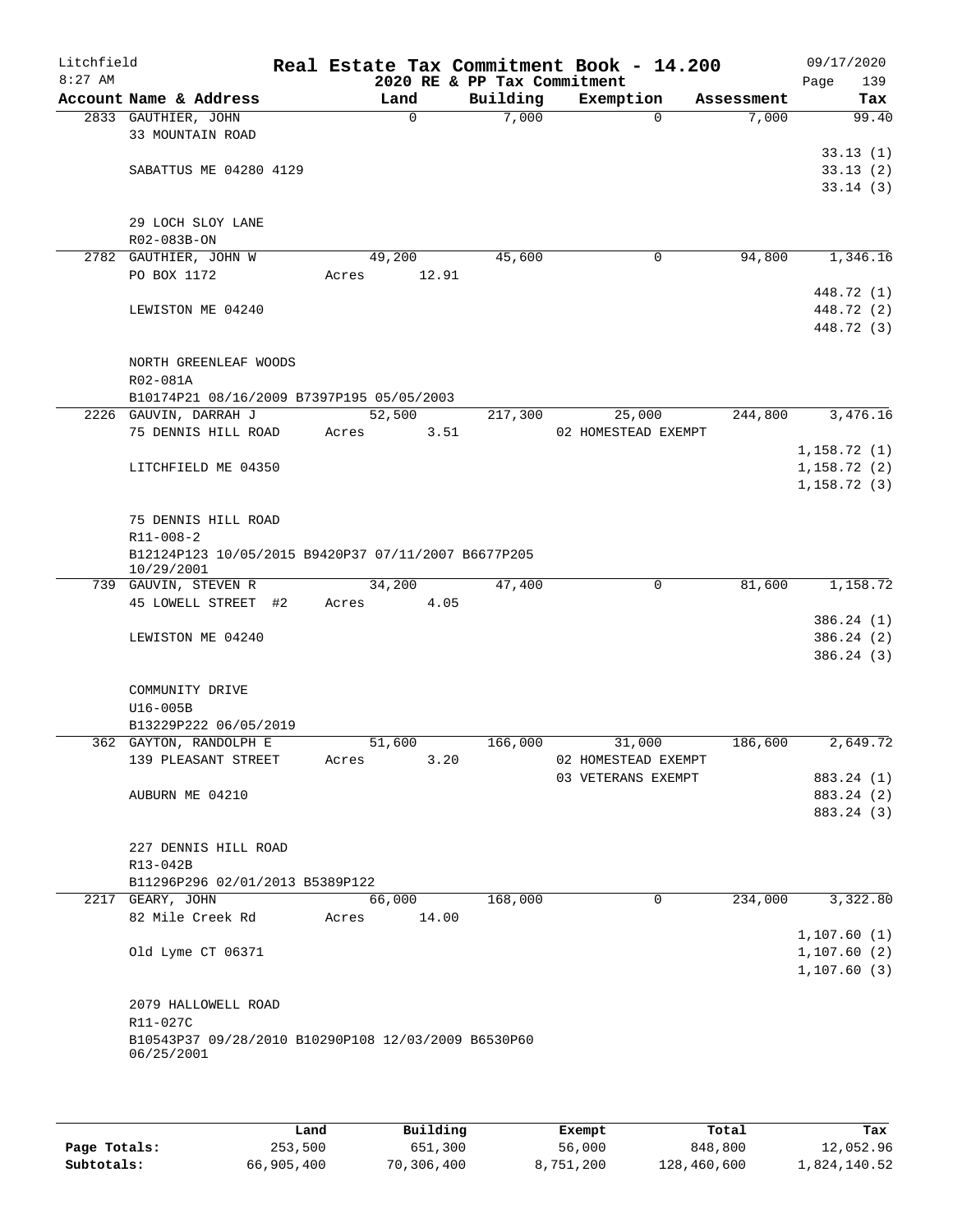| Litchfield   |                                                                                                   |              |       |                |            |                             | Real Estate Tax Commitment Book - 14.200 |                       | 09/17/2020                   |
|--------------|---------------------------------------------------------------------------------------------------|--------------|-------|----------------|------------|-----------------------------|------------------------------------------|-----------------------|------------------------------|
| $8:27$ AM    |                                                                                                   |              |       |                |            | 2020 RE & PP Tax Commitment |                                          |                       | Page<br>140                  |
|              | Account Name & Address<br>209 GENDREAU, TOM S                                                     |              |       | Land<br>40,900 |            | Building<br>111,800         | Exemption<br>25,000                      | Assessment<br>127,700 | Tax<br>1,813.34              |
|              | 249 NECK ROAD                                                                                     |              | Acres |                | 0.70       |                             | 02 HOMESTEAD EXEMPT                      |                       |                              |
|              |                                                                                                   |              |       |                |            |                             |                                          |                       | 604.45(1)                    |
|              | LITCHFIELD ME 04350                                                                               |              |       |                |            |                             |                                          |                       | 604.45(2)                    |
|              |                                                                                                   |              |       |                |            |                             |                                          |                       | 604.44(3)                    |
|              | 249 NECK ROAD                                                                                     |              |       |                |            |                             |                                          |                       |                              |
|              | R14-027                                                                                           |              |       |                |            |                             |                                          |                       |                              |
|              | B11650P130 03/21/2014 B6543P272 08/27/1999                                                        |              |       |                |            |                             |                                          |                       |                              |
|              | 1671 GENDRON, DEREK                                                                               |              |       | 48,200         |            | 200,000                     | 0                                        | 248,200               | 3,524.44                     |
|              | MEADER, JAMIE RAE                                                                                 |              | Acres |                | 2.05       |                             |                                          |                       |                              |
|              | 37 WARREN LANE                                                                                    |              |       |                |            |                             |                                          |                       | 1, 174.81(1)                 |
|              | LITCHFIELD ME 04350                                                                               |              |       |                |            |                             |                                          |                       | 1,174.81 (2)<br>1, 174.82(3) |
|              |                                                                                                   |              |       |                |            |                             |                                          |                       |                              |
|              | 37 WARREN LANE<br>$U03 - 016D$                                                                    |              |       |                |            |                             |                                          |                       |                              |
|              | B11873P195 12/12/2014 B10423P277 05/21/2010                                                       |              |       |                |            |                             |                                          |                       |                              |
|              | B10341P128 01/11/2010 B9927P182 12/10/2008 B9898P214<br>09/16/2008 B9025P231 08/14/2006 B4128P256 |              |       |                |            |                             |                                          |                       |                              |
|              | 815 GENDRON, STEVEN N                                                                             |              |       | 52,200         |            | 113,900                     | 0                                        | 166,100               | 2,358.62                     |
|              | ZUPANCIC, TORI C                                                                                  |              | Acres |                | 3.40       |                             |                                          |                       |                              |
|              | 102 NECK ROAD                                                                                     |              |       |                |            |                             |                                          |                       | 786.21(1)                    |
|              |                                                                                                   |              |       |                |            |                             |                                          |                       | 786.21(2)                    |
|              | LITCHFIELD ME 04350                                                                               |              |       |                |            |                             |                                          |                       | 786.20(3)                    |
|              | 102 NECK ROAD                                                                                     |              |       |                |            |                             |                                          |                       |                              |
|              | R14-012A                                                                                          |              |       |                |            |                             |                                          |                       |                              |
|              | B11614P262 01/23/2014 B7442P36 05/30/2003<br>1946 GEORGE A. NEALE, JR.                            |              |       | 139,300        |            |                             | $\mathbf 0$                              | 243,300               | 3,454.86                     |
|              | REVOCABLE TRUST                                                                                   |              |       |                |            | 104,000                     |                                          |                       |                              |
|              | NEALE, GEORGE A., JR & Acres                                                                      |              |       |                | 0.19       |                             |                                          |                       |                              |
|              | LINDA D. (TRUSTEES)                                                                               |              |       |                |            |                             |                                          |                       |                              |
|              | 749 H LONGHILL ROAD                                                                               |              |       |                |            |                             |                                          |                       | 1,151.62(1)                  |
|              | MIDDLETOWN CT 06457                                                                               |              |       |                |            |                             |                                          |                       | 1,151.62(2)<br>1,151.62(3)   |
|              |                                                                                                   |              |       |                |            |                             |                                          |                       |                              |
|              | 527 PEACEPIPE DRIVE                                                                               |              |       |                |            |                             |                                          |                       |                              |
|              | $U28 - 069$                                                                                       |              |       |                |            |                             |                                          |                       |                              |
|              | B12444P69 09/26/2016 B12444P67 09/26/2016 B9179P59<br>12/08/2006 B4058P1 03/01/1992               |              |       |                |            |                             |                                          |                       |                              |
|              | 2642 GERMANI JAMES                                                                                |              |       | 95,500         |            | 158,100                     | $\mathbf 0$                              | 253,600               | 3,601.12                     |
|              | GERMANI JACEY B                                                                                   |              | Acres |                | 2.66       |                             |                                          |                       |                              |
|              | 54 WATERFIELD ROAD                                                                                |              |       |                |            |                             |                                          |                       | 1, 200.37(1)                 |
|              |                                                                                                   |              |       |                |            |                             |                                          |                       | 1, 200.37(2)                 |
|              | OSTERVILLE MA 02655                                                                               |              |       |                |            |                             |                                          |                       | 1, 200.38(3)                 |
|              | 22 TURTLE COVE LANE                                                                               |              |       |                |            |                             |                                          |                       |                              |
|              | R13-032B                                                                                          |              |       |                |            |                             |                                          |                       |                              |
|              | B9689P93 04/04/2008                                                                               |              |       |                |            |                             |                                          |                       |                              |
|              | 2764 GERVAIS HOMES, LLC                                                                           |              |       | 57,300         |            | 149,400                     | 0                                        | 206,700               | 2,935.14                     |
|              | 52 WHITE BRIDGE ROAD                                                                              |              | Acres |                | 5.10       |                             |                                          |                       |                              |
|              |                                                                                                   |              |       |                |            |                             |                                          |                       | 978.38(1)                    |
|              | STANDISH ME 04084                                                                                 |              |       |                |            |                             |                                          |                       | 978.38(2)                    |
|              |                                                                                                   |              |       |                |            |                             |                                          |                       | 978.38(3)                    |
|              | 12 FERRIN ROAD                                                                                    |              |       |                |            |                             |                                          |                       |                              |
|              | R03-096E                                                                                          |              |       |                |            |                             |                                          |                       |                              |
|              | B13475P47 02/11/2020                                                                              |              |       |                |            |                             |                                          |                       |                              |
|              |                                                                                                   | Land         |       |                | Building   |                             | Exempt                                   | Total                 | Tax                          |
| Page Totals: |                                                                                                   | 433,400      |       |                | 837,200    |                             | 25,000                                   | 1,245,600             | 17,687.52                    |
| Subtotals:   |                                                                                                   | 67, 338, 800 |       |                | 71,143,600 |                             | 8,776,200                                | 129,706,200           | 1,841,828.04                 |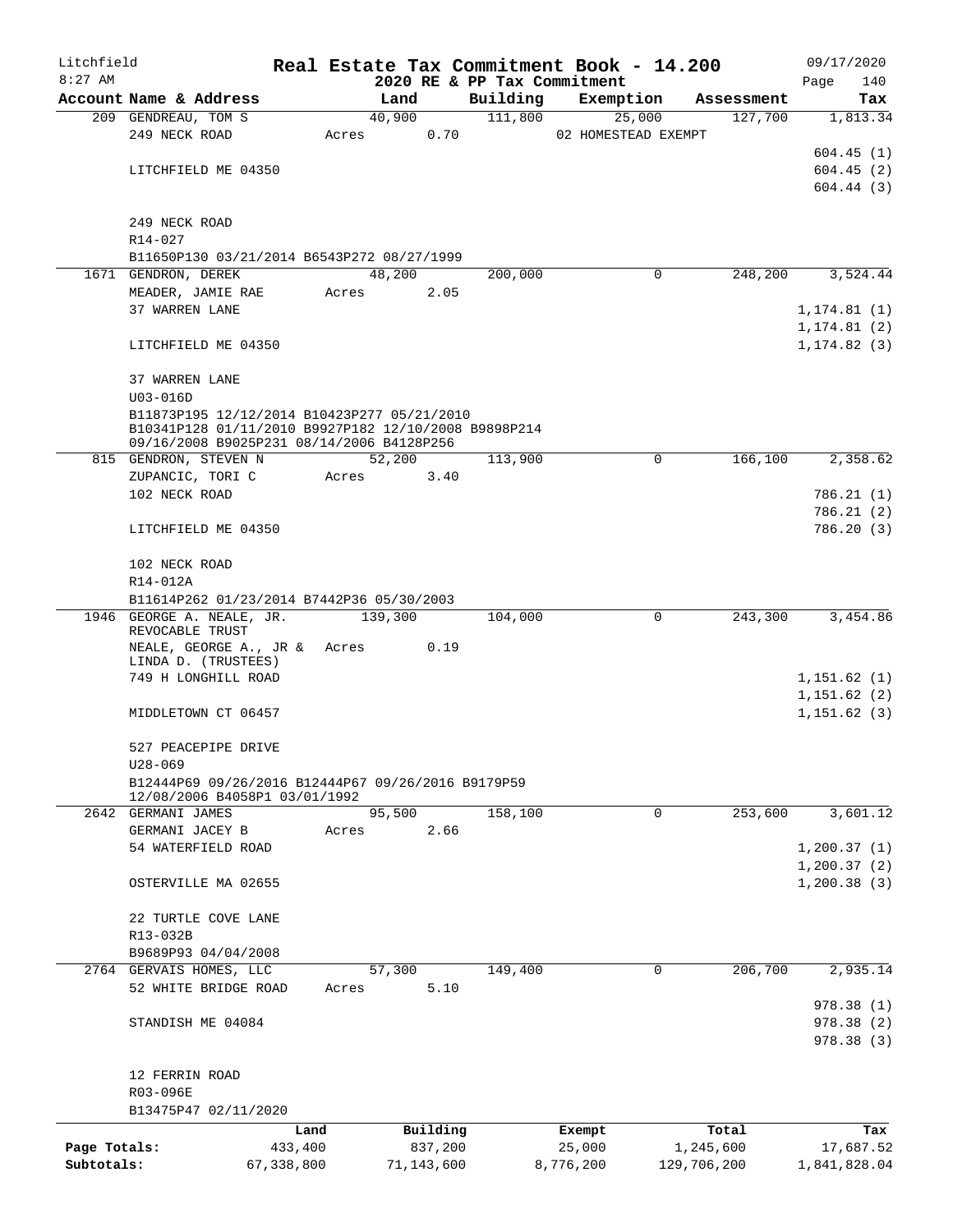| Litchfield<br>$8:27$ AM |                                                      |       |             | Real Estate Tax Commitment Book - 14.200<br>2020 RE & PP Tax Commitment |                     |            | 09/17/2020<br>Page | 141    |
|-------------------------|------------------------------------------------------|-------|-------------|-------------------------------------------------------------------------|---------------------|------------|--------------------|--------|
|                         | Account Name & Address                               |       | Land        | Building                                                                | Exemption           | Assessment |                    | Tax    |
|                         | 788 GERVAIS, MELINDA P                               |       | 67,600      | 9,800                                                                   | $\Omega$            | 77,400     | 1,099.08           |        |
|                         | 500 STEVENSTOWN ROAD                                 | Acres | 16.12       |                                                                         |                     |            |                    |        |
|                         |                                                      |       |             |                                                                         |                     |            | 366.36(1)          |        |
|                         | LITCHFIELD ME 04350                                  |       |             |                                                                         |                     |            | 366.36(2)          |        |
|                         |                                                      |       |             |                                                                         |                     |            | 366.36(3)          |        |
|                         | STEVENSTOWN ROAD                                     |       |             |                                                                         |                     |            |                    |        |
|                         | R08-001                                              |       |             |                                                                         |                     |            |                    |        |
|                         | B12958P306 06/29/2018 B8818P325 03/03/2006 B4426P257 |       |             |                                                                         |                     |            |                    |        |
|                         | 1987 GETCHELL DUANE                                  |       | 52,000      | 43,600                                                                  | 25,000              | 70,600     | 1,002.52           |        |
|                         | P O BOX 182                                          | Acres | 5.00        |                                                                         | 02 HOMESTEAD EXEMPT |            |                    |        |
|                         |                                                      |       |             |                                                                         |                     |            | 334.17 (1)         |        |
|                         | LITCHFIELD ME 04350                                  |       |             |                                                                         |                     |            | 334.17(2)          |        |
|                         |                                                      |       |             |                                                                         |                     |            | 334.18(3)          |        |
|                         | 7 CAT LANE                                           |       |             |                                                                         |                     |            |                    |        |
|                         | R11-015C                                             |       |             |                                                                         |                     |            |                    |        |
|                         | B5091P65 03/22/1996                                  |       |             |                                                                         |                     |            |                    |        |
|                         | 2439 GETCHELL JAIME J                                |       | 49,600      | 0                                                                       | 0                   | 49,600     |                    | 704.32 |
|                         | 7 EAST AVENUE                                        | Acres | 20.15       |                                                                         |                     |            |                    |        |
|                         |                                                      |       |             |                                                                         |                     |            | 234.77 (1)         |        |
|                         | LISBON FALLS ME 04252                                |       |             |                                                                         |                     |            | 234.77 (2)         |        |
|                         |                                                      |       |             |                                                                         |                     |            | 234.78 (3)         |        |
|                         | 874 PLAINS ROAD                                      |       |             |                                                                         |                     |            |                    |        |
|                         | R09-040A                                             |       |             |                                                                         |                     |            |                    |        |
|                         | B7941P257 05/12/2004                                 |       |             |                                                                         |                     |            |                    |        |
|                         | 1902 GETCHELL, TIMOTHY                               |       | 40,100      | $\Omega$                                                                | $\mathbf 0$         | 40,100     |                    | 569.42 |
|                         | 4 CAT LANE                                           | Acres | 6.85        |                                                                         |                     |            |                    |        |
|                         |                                                      |       |             |                                                                         |                     |            | 189.81(1)          |        |
|                         | LITCHFIELD ME 04350                                  |       |             |                                                                         |                     |            | 189.81 (2)         |        |
|                         |                                                      |       |             |                                                                         |                     |            | 189.80 (3)         |        |
|                         | ADAMS ROAD                                           |       |             |                                                                         |                     |            |                    |        |
|                         | R01-063                                              |       |             |                                                                         |                     |            |                    |        |
|                         | B10015P225 03/19/2009 B4466P147 08/16/1993           |       |             |                                                                         |                     |            |                    |        |
|                         | 16 GETCHELL, TIMOTHY                                 |       | 40,000      | 15,900                                                                  | 0                   | 55,900     |                    | 793.78 |
|                         | 4 CAT LANE                                           | Acres | 0.80        |                                                                         |                     |            |                    |        |
|                         |                                                      |       |             |                                                                         |                     |            | 264.59(1)          |        |
|                         | LITCHFIELD ME 04350                                  |       |             |                                                                         |                     |            | 264.59(2)          |        |
|                         |                                                      |       |             |                                                                         |                     |            | 264.60(3)          |        |
|                         | 649 STEVENSTOWN ROAD                                 |       |             |                                                                         |                     |            |                    |        |
|                         | $R07 - 020$                                          |       |             |                                                                         |                     |            |                    |        |
|                         | B12743P36 09/28/2017 B11499P119 07/01/2013 B4844P250 |       |             |                                                                         |                     |            |                    |        |
|                         | 2333 GETCHELL, TIMOTHY R                             |       | 58,200      | 111,800                                                                 | 25,000              | 145,000    | 2,059.00           |        |
|                         | 4 CAT LANE                                           |       | Acres 10.30 |                                                                         | 02 HOMESTEAD EXEMPT |            |                    |        |
|                         |                                                      |       |             |                                                                         |                     |            | 686.33 (1)         |        |
|                         | LITCHFIELD ME 04350                                  |       |             |                                                                         |                     |            | 686.33 (2)         |        |
|                         |                                                      |       |             |                                                                         |                     |            | 686.34 (3)         |        |
|                         |                                                      |       |             |                                                                         |                     |            |                    |        |
|                         | 4 CAT LANE<br>R11-015D                               |       |             |                                                                         |                     |            |                    |        |
|                         | B7746P253 11/21/2003                                 |       |             |                                                                         |                     |            |                    |        |
|                         |                                                      |       |             |                                                                         |                     |            |                    |        |
|                         |                                                      |       |             |                                                                         |                     |            |                    |        |

|              | Land       | Building  | Exempt    | Total         | Tax          |
|--------------|------------|-----------|-----------|---------------|--------------|
| Page Totals: | 307,500    | 181,100   | 50,000    | 438,600       | 6,228.12     |
| Subtotals:   | 67,646,300 | l,324,700 | 8,826,200 | 130, 144, 800 | 1,848,056.16 |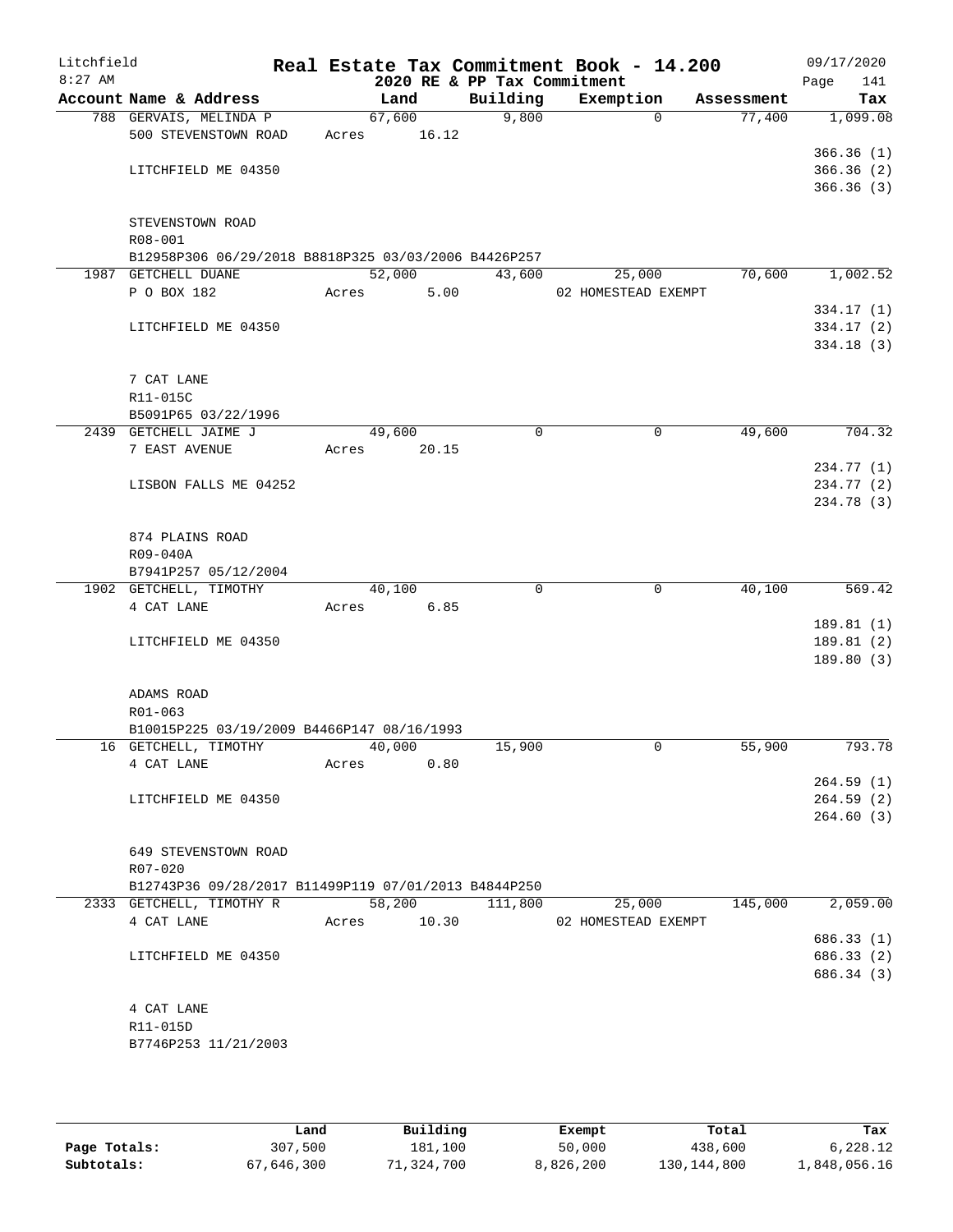| Litchfield |                                                                                          |         |       |                             | Real Estate Tax Commitment Book - 14.200 |            | 09/17/2020  |
|------------|------------------------------------------------------------------------------------------|---------|-------|-----------------------------|------------------------------------------|------------|-------------|
| $8:27$ AM  |                                                                                          |         |       | 2020 RE & PP Tax Commitment |                                          |            | Page<br>142 |
|            | Account Name & Address                                                                   |         | Land  | Building                    | Exemption                                | Assessment | Tax         |
|            | 1392 GETCHELL, TIMOTHY R                                                                 | 45,100  |       | 43,800                      | $\Omega$                                 | 88,900     | 1,262.38    |
|            | 4 CAT LANE                                                                               | Acres   | 2.70  |                             |                                          |            | 420.79 (1)  |
|            | LITCHFIELD ME 04350                                                                      |         |       |                             |                                          |            | 420.79(2)   |
|            |                                                                                          |         |       |                             |                                          |            | 420.80(3)   |
|            |                                                                                          |         |       |                             |                                          |            |             |
|            | 20 GETCH-HILL LANE                                                                       |         |       |                             |                                          |            |             |
|            | R11-015A                                                                                 |         |       |                             |                                          |            |             |
|            | B13046P206 09/19/2018 B12818P327 12/31/2017<br>B8159P323 10/14/2004 B3891P346 03/21/1991 |         |       |                             |                                          |            |             |
|            | 727 GILBERT E. GRIFFITHS                                                                 | 181,900 |       | 101,600                     | $\Omega$                                 | 283,500    | 4,025.70    |
|            | 2017 MAINE TRUST                                                                         |         |       |                             |                                          |            |             |
|            | GRIFFITHS, GILBERT,<br>TRUSTEE                                                           | Acres   | 0.56  |                             |                                          |            |             |
|            | 44 REDLANDS RD                                                                           |         |       |                             |                                          |            | 1,341.90(1) |
|            |                                                                                          |         |       |                             |                                          |            | 1,341.90(2) |
|            | W ROXBURY MA 02132                                                                       |         |       |                             |                                          |            | 1,341.90(3) |
|            | 73 WOODBURY DRIVE                                                                        |         |       |                             |                                          |            |             |
|            | $U25 - 016$                                                                              |         |       |                             |                                          |            |             |
|            | B12751P219 09/29/2017 B10131P307 07/01/2009<br>B2514P161 09/03/1982                      |         |       |                             |                                          |            |             |
|            | 728 GILBERT E. GRIFFITHS<br>2017 MAINE TRUST                                             | 54,800  |       | 200                         | $\mathbf 0$                              | 55,000     | 781.00      |
|            | GRIFFITHS, GILBERT,                                                                      | Acres   | 1.59  |                             |                                          |            |             |
|            | TRUSTEE                                                                                  |         |       |                             |                                          |            |             |
|            | 44 REDLANDS RD                                                                           |         |       |                             |                                          |            | 260.33(1)   |
|            |                                                                                          |         |       |                             |                                          |            | 260.33(2)   |
|            | W ROXBURY MA 02132                                                                       |         |       |                             |                                          |            | 260.34(3)   |
|            | 60 WOODBURY DRIVE                                                                        |         |       |                             |                                          |            |             |
|            | $U25 - 006$                                                                              |         |       |                             |                                          |            |             |
|            | B12751P219 09/29/2017 B10131P307 07/01/2009                                              |         |       |                             |                                          |            |             |
|            | B2514P161 09/03/1982<br>677 GILBERT, GARY M                                              | 51,300  |       | $\Omega$                    | $\Omega$                                 | 51,300     | 728.46      |
|            | 46 WINTER ST                                                                             | Acres   | 21.00 |                             |                                          |            |             |
|            |                                                                                          |         |       |                             |                                          |            | 242.82(1)   |
|            | <b>BATH ME 04530</b>                                                                     |         |       |                             |                                          |            | 242.82(2)   |
|            |                                                                                          |         |       |                             |                                          |            | 242.82 (3)  |
|            | LEWISTON ROAD                                                                            |         |       |                             |                                          |            |             |
|            | R13-003                                                                                  |         |       |                             |                                          |            |             |
|            | B1654P197                                                                                |         |       |                             |                                          |            |             |
|            | 2867 GILBERT, KRIS                                                                       |         | 0     | 12,600                      | $\mathbf 0$                              | 12,600     | 178.92      |
|            | GILBERT, STARLA                                                                          |         |       |                             |                                          |            |             |
|            | 830 RICHMOND RD                                                                          |         |       |                             |                                          |            | 59.64(1)    |
|            |                                                                                          |         |       |                             |                                          |            | 59.64(2)    |
|            | LITCHFIELD ME 04350                                                                      |         |       |                             |                                          |            | 59.64(3)    |
|            | 830 RICHMOND ROAD                                                                        |         |       |                             |                                          |            |             |
|            | R02-053-ON                                                                               |         |       |                             |                                          |            |             |
|            | B13013P246 08/13/2018                                                                    |         |       |                             |                                          |            |             |

|              | Land       | Building   | Exempt    | Total       | Tax          |
|--------------|------------|------------|-----------|-------------|--------------|
| Page Totals: | 333,100    | 158,200    |           | 491,300     | 6,976.46     |
| Subtotals:   | 67,979,400 | 71,482,900 | 8,826,200 | 130,636,100 | 1,855,032.62 |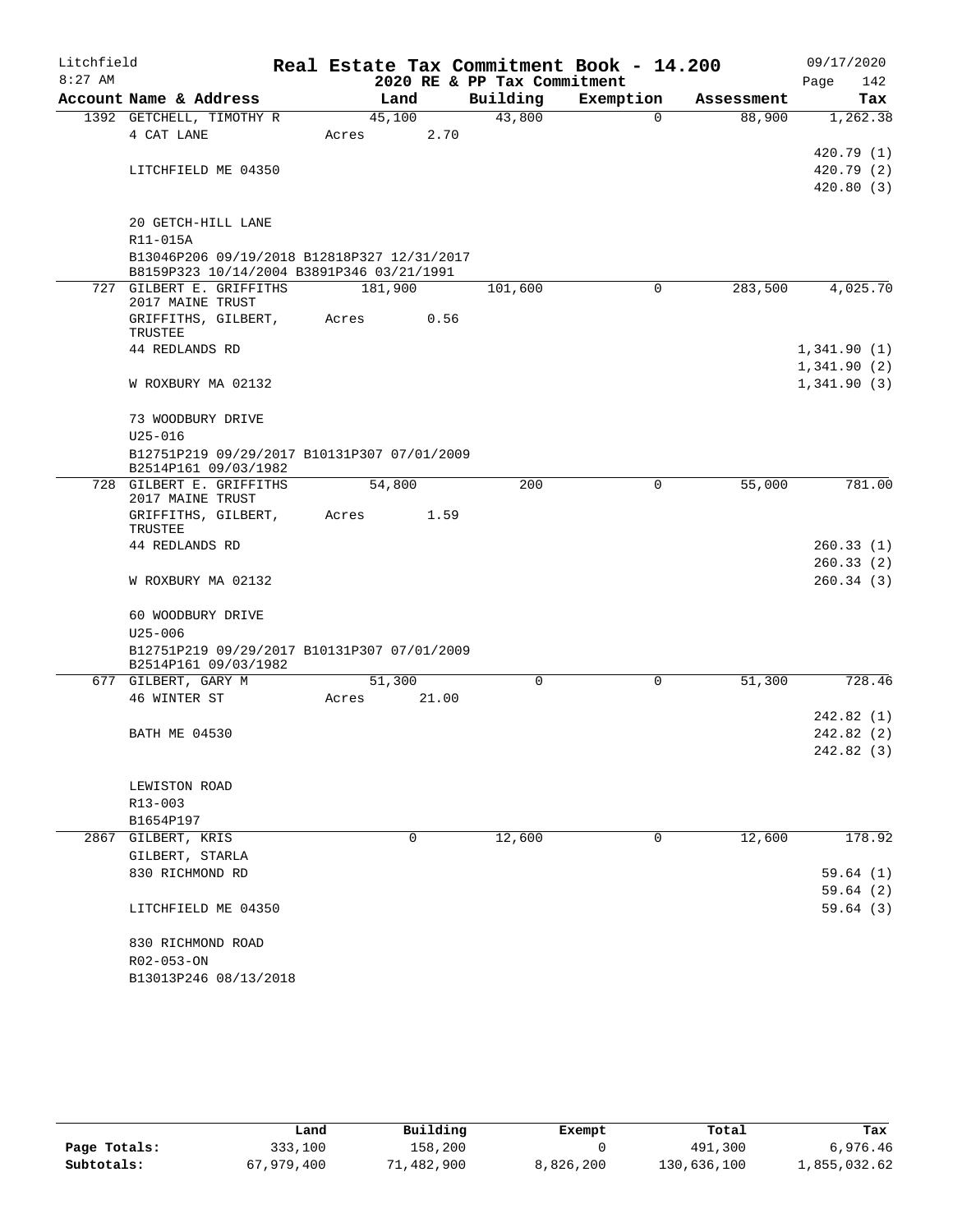| Litchfield |                                                     |             |       |                |                        |                                         | Real Estate Tax Commitment Book - 14.200 |          |                       |      | 09/17/2020      |
|------------|-----------------------------------------------------|-------------|-------|----------------|------------------------|-----------------------------------------|------------------------------------------|----------|-----------------------|------|-----------------|
| $8:27$ AM  | Account Name & Address                              |             |       |                |                        | 2020 RE & PP Tax Commitment<br>Building | Exemption                                |          |                       | Page | 143             |
|            | 512 GILLESPIE, BART T                               |             |       | Land<br>42,400 |                        | 243,000                                 |                                          | $\Omega$ | Assessment<br>285,400 |      | Tax<br>4,052.68 |
|            | WOOD, JENNIFER H                                    |             | Acres |                | 0.80                   |                                         |                                          |          |                       |      |                 |
|            | 473 ACADEMY ROAD                                    |             |       |                |                        |                                         |                                          |          |                       |      | 1,350.89(1)     |
|            |                                                     |             |       |                |                        |                                         |                                          |          |                       |      | 1,350.89(2)     |
|            | LITCHFIELD ME 04350                                 |             |       |                |                        |                                         |                                          |          |                       |      | 1,350.90(3)     |
|            | 473 ACADEMY ROAD                                    |             |       |                |                        |                                         |                                          |          |                       |      |                 |
|            | R02-077                                             |             |       |                |                        |                                         |                                          |          |                       |      |                 |
|            | B13218P332 05/22/2019                               |             |       |                |                        |                                         |                                          |          |                       |      |                 |
|            | 680 GILMAN, KENNETH                                 |             |       | 63,800         |                        | 110,300                                 | 25,000                                   |          | 149,100               |      | 2,117.22        |
|            | P O BOX 131                                         |             | Acres |                | 19.75                  |                                         | 02 HOMESTEAD EXEMPT                      |          |                       |      |                 |
|            |                                                     |             |       |                |                        |                                         |                                          |          |                       |      | 705.74(1)       |
|            | LITCHFIELD ME 04350                                 |             |       |                |                        |                                         |                                          |          |                       |      | 705.74(2)       |
|            |                                                     |             |       |                |                        |                                         |                                          |          |                       |      | 705.74(3)       |
|            |                                                     |             |       |                |                        |                                         |                                          |          |                       |      |                 |
|            | 97 PINE TREE ROAD                                   |             |       |                |                        |                                         |                                          |          |                       |      |                 |
|            | R11-005C<br>B2436P75                                |             |       |                |                        |                                         |                                          |          |                       |      |                 |
|            | 227 GILMORE, KEVIN R                                |             |       | 60,500         |                        | 19,900                                  |                                          | 0        | 80,400                |      | 1,141.68        |
|            | 43 KOPADDY TRAIL                                    |             | Acres |                | 4.00                   |                                         |                                          |          |                       |      |                 |
|            |                                                     |             |       |                |                        |                                         |                                          |          |                       |      | 380.56(1)       |
|            | HARPSWELL ME 04079                                  |             |       |                |                        |                                         |                                          |          |                       |      | 380.56(2)       |
|            |                                                     |             |       |                |                        |                                         |                                          |          |                       |      | 380.56(3)       |
|            |                                                     |             |       |                |                        |                                         |                                          |          |                       |      |                 |
|            | 596 RICHMOND ROAD                                   |             |       |                |                        |                                         |                                          |          |                       |      |                 |
|            | R02-008                                             |             |       |                |                        |                                         |                                          |          |                       |      |                 |
|            | B13079P203 10/25/2018 B12932P266 06/08/2018         |             |       | 40,700         |                        |                                         |                                          |          | 70,700                |      | 1,003.94        |
|            | 1810 GIRARDIN, GLORIA J<br>GREENLAW, GREENLAW,      |             | Acres |                | 0.90                   | 55,000                                  | 25,000<br>02 HOMESTEAD EXEMPT            |          |                       |      |                 |
|            | MIKE                                                |             |       |                |                        |                                         |                                          |          |                       |      |                 |
|            | 65 RICHMOND ROAD                                    |             |       |                |                        |                                         |                                          |          |                       |      | 334.65(1)       |
|            |                                                     |             |       |                |                        |                                         |                                          |          |                       |      | 334.65(2)       |
|            | LITCHFIELD ME 04350                                 |             |       |                |                        |                                         |                                          |          |                       |      | 334.64(3)       |
|            | 65 RICHMOND ROAD                                    |             |       |                |                        |                                         |                                          |          |                       |      |                 |
|            | R03-057                                             |             |       |                |                        |                                         |                                          |          |                       |      |                 |
|            | B11611P133 01/06/2014 B4985P302                     |             |       |                |                        |                                         |                                          |          |                       |      |                 |
|            | 128 GIRARDIN, WILLIAM L                             |             |       | 145,700        |                        | 64,900                                  |                                          | 0        | 210,600               |      | 2,990.52        |
|            | 18 LUCIEN LANE                                      |             | Acres |                | 0.29                   |                                         |                                          |          |                       |      |                 |
|            |                                                     |             |       |                |                        |                                         |                                          |          |                       |      | 996.84 (1)      |
|            | LITCHFIELD ME 04350                                 |             |       |                |                        |                                         |                                          |          |                       |      | 996.84 (2)      |
|            |                                                     |             |       |                |                        |                                         |                                          |          |                       |      | 996.84 (3)      |
|            |                                                     |             |       |                |                        |                                         |                                          |          |                       |      |                 |
|            | 18 LUCIEN LANE                                      |             |       |                |                        |                                         |                                          |          |                       |      |                 |
|            | $U11 - 030$<br>B5265P240 11/01/1996                 |             |       |                |                        |                                         |                                          |          |                       |      |                 |
|            | 1212 GIROUARD, JOHN A                               |             |       | 119,700        |                        | 46,200                                  |                                          | 0        | 165,900               |      | 2,355.78        |
|            | (TRUSTEE)                                           |             |       |                |                        |                                         |                                          |          |                       |      |                 |
|            | GIROUARD, CARLOTTA A<br>(TRUSTEE)                   |             | Acres |                | 0.19                   |                                         |                                          |          |                       |      |                 |
|            | 118 NORTH DIVISION ROAD                             |             |       |                |                        |                                         |                                          |          |                       |      | 785.26(1)       |
|            |                                                     |             |       |                |                        |                                         |                                          |          |                       |      | 785.26(2)       |
|            | SILVER LAKE NH 03875                                |             |       |                |                        |                                         |                                          |          |                       |      | 785.26(3)       |
|            | 7 PICKEREL DRIVE                                    |             |       |                |                        |                                         |                                          |          |                       |      |                 |
|            | $U13 - 005$                                         |             |       |                |                        |                                         |                                          |          |                       |      |                 |
|            | B11631P84 01/31/2014 B9419P348 07/11/2007 B6936P281 |             |       |                |                        |                                         |                                          |          |                       |      |                 |
|            |                                                     |             |       |                |                        |                                         |                                          |          |                       |      |                 |
|            |                                                     | <b>Tond</b> |       |                | $D_{11}$ in $A$ in $A$ |                                         | $P$ ucamat                               |          | <b>Total</b>          |      | π.,             |

|              | Land       | Building   | Exempt    | Total       | Tax          |
|--------------|------------|------------|-----------|-------------|--------------|
| Page Totals: | 472,800    | 539,300    | 50,000    | 962,100     | 13,661.82    |
| Subtotals:   | 68,452,200 | 72,022,200 | 8,876,200 | 131,598,200 | 1,868,694.44 |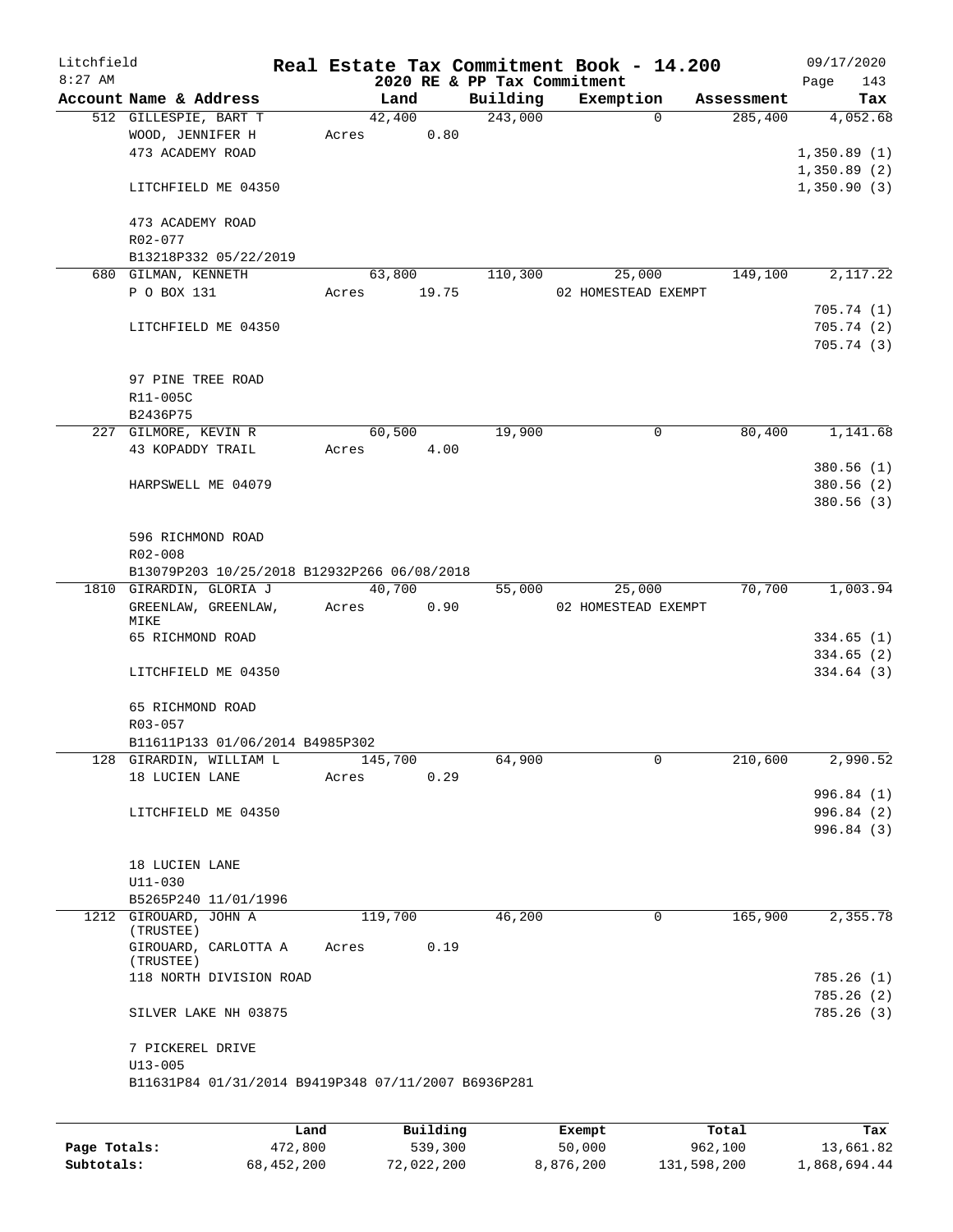| Litchfield |                                                      |         |      |                             | Real Estate Tax Commitment Book - 14.200 |            | 09/17/2020               |
|------------|------------------------------------------------------|---------|------|-----------------------------|------------------------------------------|------------|--------------------------|
| $8:27$ AM  |                                                      |         |      | 2020 RE & PP Tax Commitment |                                          |            | Page<br>144              |
|            | Account Name & Address                               | Land    |      | Building                    | Exemption                                | Assessment | Tax                      |
|            | 684 GIVEN, LAURANCE A                                | 96,700  |      | 33,700                      | 25,000                                   | 105,400    | 1,496.68                 |
|            | 84 KENWAY DRIVE                                      | Acres   | 2.00 |                             | 02 HOMESTEAD EXEMPT                      |            |                          |
|            |                                                      |         |      |                             |                                          |            | 498.89 (1)               |
|            | LITCHFIELD ME 04350                                  |         |      |                             |                                          |            | 498.89 (2)<br>498.90 (3) |
|            |                                                      |         |      |                             |                                          |            |                          |
|            | 84 KENWAY DRIVE                                      |         |      |                             |                                          |            |                          |
|            | $U22 - 006$                                          |         |      |                             |                                          |            |                          |
|            | B1932P283                                            |         |      |                             |                                          |            |                          |
|            | 1059 GIVENS, WILLIAM R                               | 146,400 |      | 66,000                      | 0                                        | 212,400    | 3,016.08                 |
|            | GIVENS, TRACY L                                      | Acres   | 3.49 |                             |                                          |            |                          |
|            | 64 GILMAN ROAD                                       |         |      |                             |                                          |            | 1,005.36(1)              |
|            |                                                      |         |      |                             |                                          |            | 1,005.36(2)              |
|            | MONMOUTH ME 04259                                    |         |      |                             |                                          |            | 1,005.36(3)              |
|            | 47 FICKETT DRIVE                                     |         |      |                             |                                          |            |                          |
|            | $U17 - 025$                                          |         |      |                             |                                          |            |                          |
|            | B11206P228 10/24/2012 B8946P217 06/07/2006 B5326P337 |         |      |                             |                                          |            |                          |
|            | 03/07/1997                                           |         |      |                             |                                          |            |                          |
| 2630       | <b>GLEN DUBE EXCAVATION</b><br>INC                   | 48,000  |      | 8,800                       | 0                                        | 56,800     | 806.56                   |
|            | P O BOX 819                                          | Acres   | 2.00 |                             |                                          |            |                          |
|            |                                                      |         |      |                             |                                          |            | 268.85(1)                |
|            | SABATTUS ME 04280                                    |         |      |                             |                                          |            | 268.85(2)                |
|            |                                                      |         |      |                             |                                          |            | 268.86(3)                |
|            |                                                      |         |      |                             |                                          |            |                          |
|            | 25 LEMAY LANE                                        |         |      |                             |                                          |            |                          |
|            | R03-088D<br>B9054P350 09/06/2006                     |         |      |                             |                                          |            |                          |
|            | 685 GLIDDEN, VERNAL E (                              | 51,300  |      | 101,500                     | 25,000                                   | 127,800    | 1,814.76                 |
|            | HEIRS OF)                                            |         |      |                             |                                          |            |                          |
|            | GLIDDEN, DORA                                        | Acres   | 3.10 |                             | 02 HOMESTEAD EXEMPT                      |            |                          |
|            | 1945 HALLOWELL ROAD                                  |         |      |                             |                                          |            | 604.92(1)                |
|            |                                                      |         |      |                             |                                          |            | 604.92(2)                |
|            | LITCHFIELD ME 04350                                  |         |      |                             |                                          |            | 604.92(3)                |
|            | 1945 HALLOWELL ROAD                                  |         |      |                             |                                          |            |                          |
|            | R11-031                                              |         |      |                             |                                          |            |                          |
|            | B1589P33                                             |         |      |                             |                                          |            |                          |
| 1508       | GLIEM, ROBERT E JR                                   | 124,400 |      | 16,700                      | $\Omega$                                 | 141,100    | 2,003.62                 |
|            | GLIEM, KATHERINE                                     | Acres   | 0.20 |                             |                                          |            |                          |
|            | 1300 EAST 9TH STREET                                 |         |      |                             |                                          |            | 667.87 (1)               |
|            |                                                      |         |      |                             |                                          |            | 667.87 (2)               |
|            | EDDYSTONE PA 19022                                   |         |      |                             |                                          |            | 667.88 (3)               |
|            | 13 GRANT ROAD                                        |         |      |                             |                                          |            |                          |
|            | $U10-030$                                            |         |      |                             |                                          |            |                          |
|            | B11022P199 04/27/2012 B10326P179 01/21/2010 B6049P39 |         |      |                             |                                          |            |                          |
|            | 09/30/1999                                           |         |      |                             |                                          |            |                          |

|              | Land       | Building   | Exempt    | Total       | Tax          |
|--------------|------------|------------|-----------|-------------|--------------|
| Page Totals: | 466,800    | 226,700    | 50,000    | 643,500     | 9,137.70     |
| Subtotals:   | 68,919,000 | 72,248,900 | 8,926,200 | 132,241,700 | l,877,832.14 |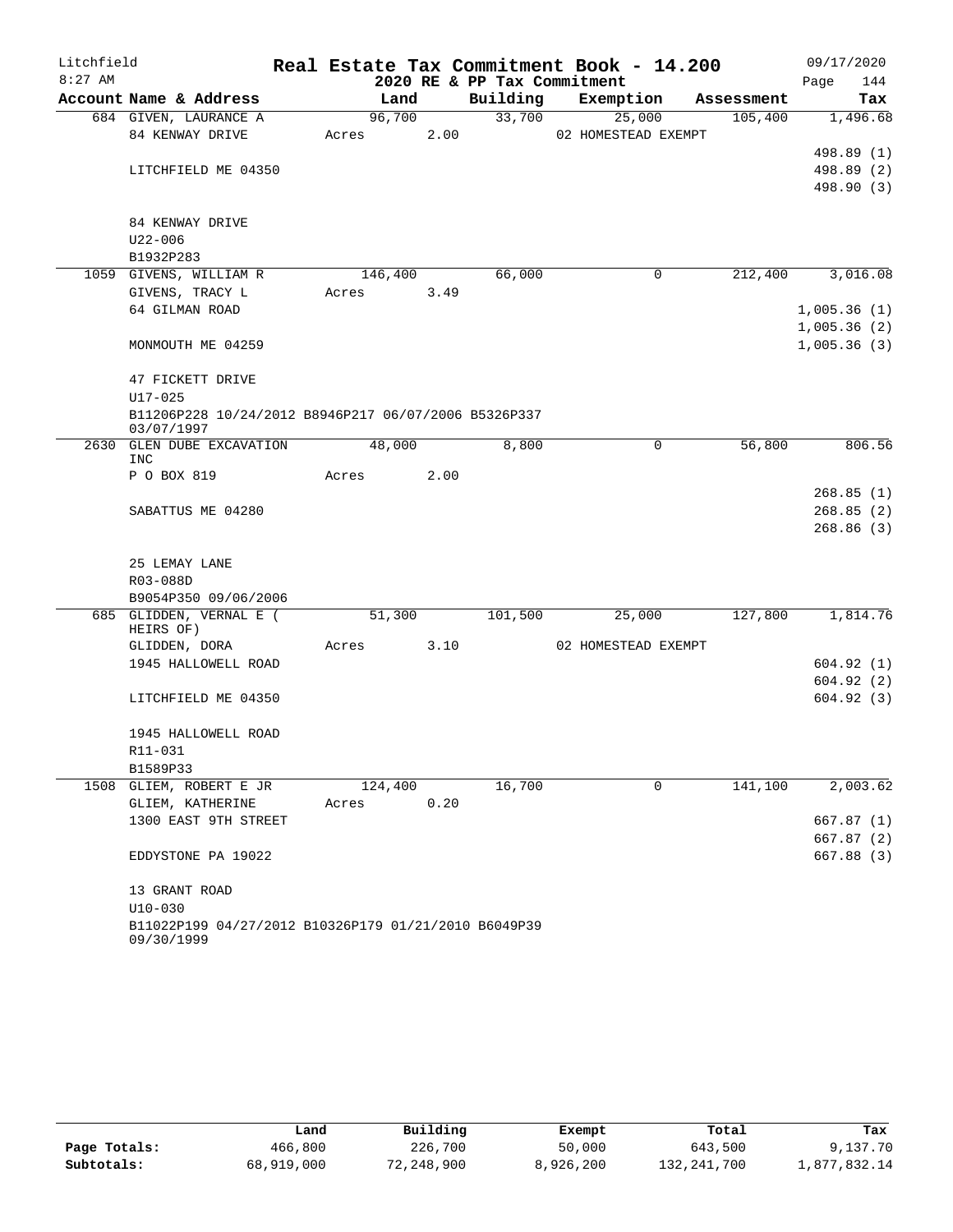| Litchfield   |                                             |            |       |                  | Real Estate Tax Commitment Book - 14.200 |           |                     |               | 09/17/2020             |
|--------------|---------------------------------------------|------------|-------|------------------|------------------------------------------|-----------|---------------------|---------------|------------------------|
| $8:27$ AM    | Account Name & Address                      |            |       | Land             | 2020 RE & PP Tax Commitment<br>Building  |           | Exemption           | Assessment    | 145<br>Page<br>Tax     |
|              | 2825 GODDARD, TERA (HEIRS                   |            |       | $\mathsf{O}$     | 12,400                                   |           | $\Omega$            | 12,400        | 176.08                 |
|              | OF)                                         |            |       |                  |                                          |           |                     |               |                        |
|              | 227 RIDGE ROAD                              |            |       |                  |                                          |           |                     |               |                        |
|              |                                             |            |       |                  |                                          |           |                     |               | 58.69(1)               |
|              | LISBON FALLS ME 04252<br>6123               |            |       |                  |                                          |           |                     |               | 58.69(2)               |
|              |                                             |            |       |                  |                                          |           |                     |               | 58.70 (3)              |
|              |                                             |            |       |                  |                                          |           |                     |               |                        |
|              |                                             |            |       |                  |                                          |           |                     |               |                        |
|              | R02-055-ON                                  |            |       |                  |                                          |           |                     |               |                        |
|              | B13046P205 09/19/2018                       |            |       |                  |                                          |           |                     |               |                        |
|              | 2883 GOLLETTI, ALFRED                       |            |       | 28,900           | $\mathbf 0$                              |           | $\mathbf 0$         | 28,900        | 410.38                 |
|              | P.O. BOX 76                                 |            | Acres | 2.29             |                                          |           |                     |               |                        |
|              |                                             |            |       |                  |                                          |           |                     |               | 136.79(1)              |
|              | LISBON ME 04252                             |            |       |                  |                                          |           |                     |               | 136.79(2)<br>136.80(3) |
|              |                                             |            |       |                  |                                          |           |                     |               |                        |
|              |                                             |            |       |                  |                                          |           |                     |               |                        |
|              | R01-022C                                    |            |       |                  |                                          |           |                     |               |                        |
|              | B6241P274                                   |            |       |                  |                                          |           |                     |               |                        |
|              | 426 GOODALL, BENJAMIN N                     |            |       | 244,400          | 358,900                                  |           | 25,000              | 578,300       | 8,211.86               |
|              | 120 WHIPPOORWILL ROAD                       |            | Acres | 2.48             |                                          |           | 02 HOMESTEAD EXEMPT |               |                        |
|              |                                             |            |       |                  |                                          |           |                     |               | 2,737.29(1)            |
|              | LITCHFIELD ME 04350                         |            |       |                  |                                          |           |                     |               | 2,737.29(2)            |
|              |                                             |            |       |                  |                                          |           |                     |               | 2,737.28(3)            |
|              |                                             |            |       |                  |                                          |           |                     |               |                        |
|              | 120 WHIPPOORWILL ROAD<br>U23-001A           |            |       |                  |                                          |           |                     |               |                        |
|              | B13498P99 02/27/2020 B6977P279 07/11/2002   |            |       |                  |                                          |           |                     |               |                        |
|              | 1255 GOODING, SCOTT W                       |            |       | 42,400           | 70,700                                   |           | 0                   | 113,100       | 1,606.02               |
|              | PEAVEY, JESSICA                             |            | Acres | 0.80             |                                          |           |                     |               |                        |
|              | 409 STEVENSTOWN RD                          |            |       |                  |                                          |           |                     |               | 535.34(1)              |
|              |                                             |            |       |                  |                                          |           |                     |               | 535.34(2)              |
|              | LITCHFIELD ME 04350                         |            |       |                  |                                          |           |                     |               | 535.34(3)              |
|              |                                             |            |       |                  |                                          |           |                     |               |                        |
|              | 409 STEVENSTOWN ROAD                        |            |       |                  |                                          |           |                     |               |                        |
|              | R10-004                                     |            |       |                  |                                          |           |                     |               |                        |
|              | B13037P331 09/24/2018                       |            |       |                  |                                          |           |                     | 264,500       |                        |
|              | 691 GOODKIND THOMAS B<br>ROWELL ELIZABETH H |            | Acres | 264,500<br>50.00 | 0                                        |           | 0                   |               | 3,755.90               |
|              | 15 HIAWATHA HEIGHTS                         |            |       |                  |                                          |           |                     |               | 1, 251.97(1)           |
|              |                                             |            |       |                  |                                          |           |                     |               | 1, 251.97 (2)          |
|              | WOODSTOCK VALLEY CT                         |            |       |                  |                                          |           |                     |               | 1,251.96 (3)           |
|              | 06282                                       |            |       |                  |                                          |           |                     |               |                        |
|              |                                             |            |       |                  |                                          |           |                     |               |                        |
|              | HALLOWELL ROAD                              |            |       |                  |                                          |           |                     |               |                        |
|              | R14-025                                     |            |       |                  |                                          |           |                     |               |                        |
|              | B13496P139 12/13/2019 B4091P192 03/14/1992  |            |       |                  | 50,900                                   |           | 0                   |               |                        |
|              | 914 GOODMAN KAREN<br>GOODMAN MICHAEL        |            | Acres | 137,900<br>1.77  |                                          |           |                     | 188,800       | 2,680.96               |
|              | C/O KAREN GOODMAN                           |            |       |                  |                                          |           |                     |               | 893.65 (1)             |
|              | 28 W 38TH ST APT 11-W                       |            |       |                  |                                          |           |                     |               | 893.65 (2)             |
|              | NEW YORK NY 10018                           |            |       |                  |                                          |           |                     |               | 893.66 (3)             |
|              |                                             |            |       |                  |                                          |           |                     |               |                        |
|              | 41 PLEASANT POND LANE                       |            |       |                  |                                          |           |                     |               |                        |
|              | $U01 - 004$                                 |            |       |                  |                                          |           |                     |               |                        |
|              | B8432P306 04/01/2005 B5722P170              |            |       |                  |                                          |           |                     |               |                        |
|              |                                             |            |       |                  |                                          |           |                     |               |                        |
|              |                                             | Land       |       | Building         |                                          | Exempt    |                     | Total         | Tax                    |
| Page Totals: |                                             | 718,100    |       | 492,900          |                                          | 25,000    |                     | 1,186,000     | 16,841.20              |
| Subtotals:   |                                             | 69,637,100 |       | 72,741,800       |                                          | 8,951,200 |                     | 133, 427, 700 | 1,894,673.34           |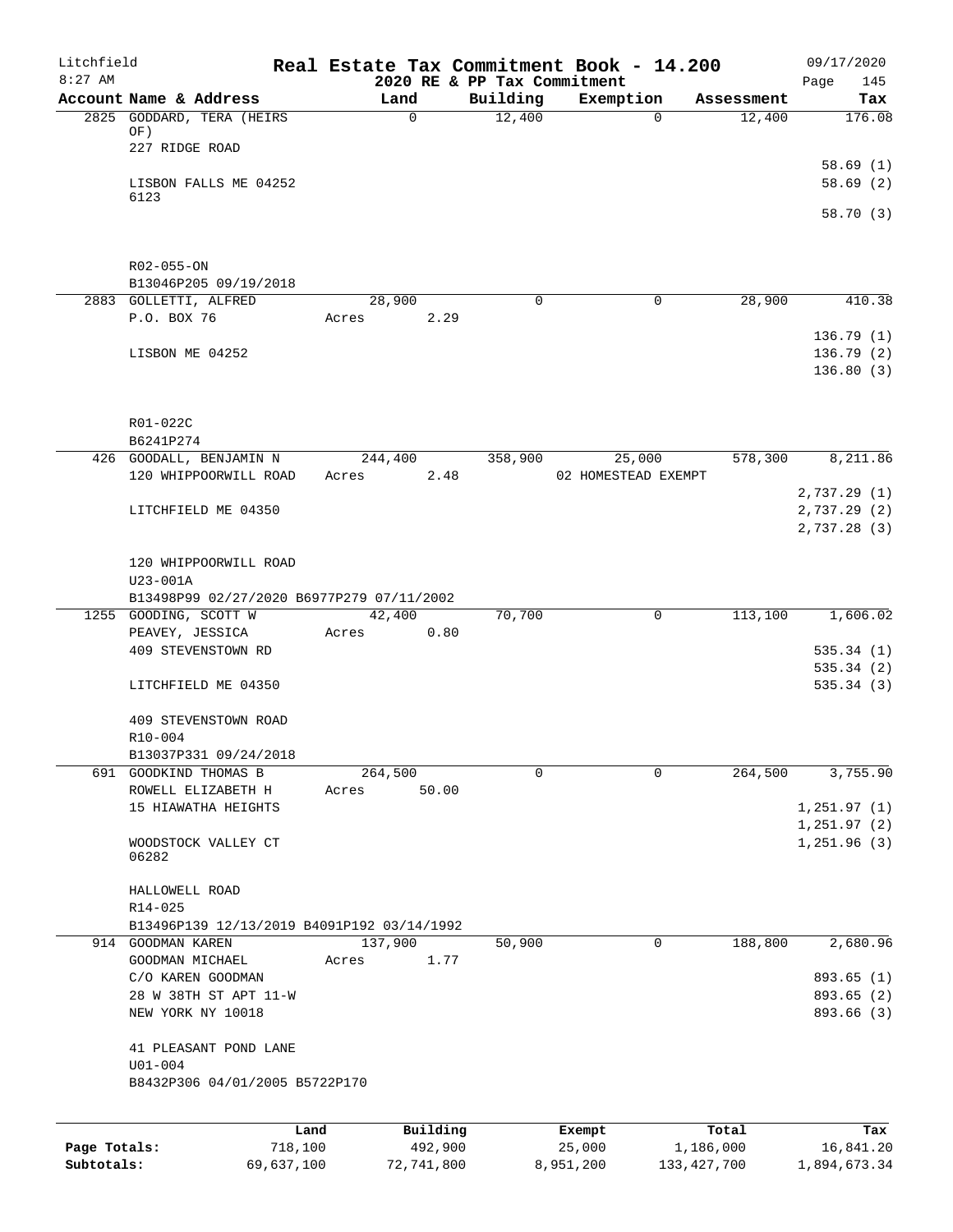| Litchfield<br>$8:27$ AM |                                 |             |       | 2020 RE & PP Tax Commitment | Real Estate Tax Commitment Book - 14.200 |            | 09/17/2020<br>146<br>Page  |
|-------------------------|---------------------------------|-------------|-------|-----------------------------|------------------------------------------|------------|----------------------------|
|                         | Account Name & Address          | Land        |       | Building                    | Exemption                                | Assessment | Tax                        |
|                         | 1767 GOODWIN, LAURIE            | $\mathbf 0$ |       | 34,700                      | 25,000                                   | 9,700      | 137.74                     |
|                         | 109 GUSTIN ROAD                 |             |       |                             | 02 HOMESTEAD EXEMPT                      |            |                            |
|                         |                                 |             |       |                             |                                          |            | 45.91(1)                   |
|                         | LITCHFIELD ME 04350             |             |       |                             |                                          |            | 45.91(2)                   |
|                         |                                 |             |       |                             |                                          |            | 45.92 (3)                  |
|                         |                                 |             |       |                             |                                          |            |                            |
|                         | 109 GUSTIN ROAD                 |             |       |                             |                                          |            |                            |
|                         | $R03 - 080 - ON - 4$            |             |       |                             |                                          |            |                            |
|                         | B11531P153                      |             |       |                             |                                          |            |                            |
|                         | 2068 GOOLDRUP, DOROTHY          | 0           |       | 9,100                       | 0                                        | 9,100      | 129.22                     |
|                         | FOURNIER, JASON                 |             |       |                             |                                          |            |                            |
|                         | 13 NUTTING LANE                 |             |       |                             |                                          |            | 43.07 (1)                  |
|                         |                                 |             |       |                             |                                          |            | 43.07 (2)                  |
|                         | LITCHFIELD ME 04350             |             |       |                             |                                          |            | 43.08 (3)                  |
|                         | 13 NUTTING LANE                 |             |       |                             |                                          |            |                            |
|                         | $R04 - 046 - ON - 27$           |             |       |                             |                                          |            |                            |
|                         | 2411 GORDON ROBERT D            | 34,000      |       | $\mathbf 0$                 | $\mathbf 0$                              | 34,000     | 482.80                     |
|                         | GORDON DEBRA E                  | Acres       | 4.00  |                             |                                          |            |                            |
|                         | 14 SHEPARD LANE                 |             |       |                             |                                          |            | 160.93(1)                  |
|                         |                                 |             |       |                             |                                          |            | 160.93(2)                  |
|                         | LITCHFIELD ME 04350             |             |       |                             |                                          |            | 160.94(3)                  |
|                         |                                 |             |       |                             |                                          |            |                            |
|                         | PLAINS ROAD                     |             |       |                             |                                          |            |                            |
|                         | R07-017A                        |             |       |                             |                                          |            |                            |
|                         | B8168P337 10/18/2004            |             |       |                             |                                          |            |                            |
|                         | 2126 GORDON, LEON W             | 50,400      |       | 9,600                       | 25,000                                   | 35,000     | 497.00                     |
|                         | 141 LUNTS HILL ROAD             | Acres       | 2.80  |                             | 02 HOMESTEAD EXEMPT                      |            |                            |
|                         |                                 |             |       |                             |                                          |            | 165.67(1)                  |
|                         | LITCHFIELD ME 04350             |             |       |                             |                                          |            | 165.67(2)                  |
|                         |                                 |             |       |                             |                                          |            | 165.66(3)                  |
|                         |                                 |             |       |                             |                                          |            |                            |
|                         | 141 LUNTS HILL ROAD             |             |       |                             |                                          |            |                            |
|                         | R09-072B                        |             |       |                             |                                          |            |                            |
|                         | B6116P237 12/10/1999            |             |       |                             |                                          |            |                            |
|                         | 2090 GORDON, ROBERT             | 48,000      |       | 223,800                     | 25,000                                   | 246,800    | 3,504.56                   |
|                         | GORDON, DEBRA E                 | Acres       | 2.00  |                             | 02 HOMESTEAD EXEMPT                      |            |                            |
|                         | 14 SHEPARD LANE                 |             |       |                             |                                          |            | 1,168.19(1)<br>1,168.19(2) |
|                         | LITCHFIELD ME 04350             |             |       |                             |                                          |            | 1,168.18(3)                |
|                         |                                 |             |       |                             |                                          |            |                            |
|                         | 14 SHEPARD LANE                 |             |       |                             |                                          |            |                            |
|                         | R07-018A-1                      |             |       |                             |                                          |            |                            |
|                         | B5829P190 12/29/1998            |             |       |                             |                                          |            |                            |
|                         | 1547 GOUDREAU, DOUGLAS H        | 71,600      |       | 0                           | $\mathbf 0$                              | 71,600     | 1,016.72                   |
|                         | (HEIRS)                         |             |       |                             |                                          |            |                            |
|                         | GOUDREAU, JOAN B                | Acres       | 83.00 |                             |                                          |            |                            |
|                         | 11 MIKES ROAD                   |             |       |                             |                                          |            | 338.91 (1)                 |
|                         |                                 |             |       |                             |                                          |            | 338.91(2)                  |
|                         | MONMOUTH ME 04259               |             |       |                             |                                          |            | 338.90 (3)                 |
|                         |                                 |             |       |                             |                                          |            |                            |
|                         | STEVENSTOWN ROAD                |             |       |                             |                                          |            |                            |
|                         | $R07 - 023 - 2$                 |             |       |                             |                                          |            |                            |
|                         | B10555P164 10/07/2010 B4978P227 |             |       |                             |                                          |            |                            |
|                         |                                 |             |       |                             |                                          |            |                            |

|              | Land       | Building   | Exempt    | Total       | Tax          |
|--------------|------------|------------|-----------|-------------|--------------|
| Page Totals: | 204,000    | 277,200    | 75,000    | 406,200     | 5,768.04     |
| Subtotals:   | 69,841,100 | 73,019,000 | 9,026,200 | 133,833,900 | 1,900,441.38 |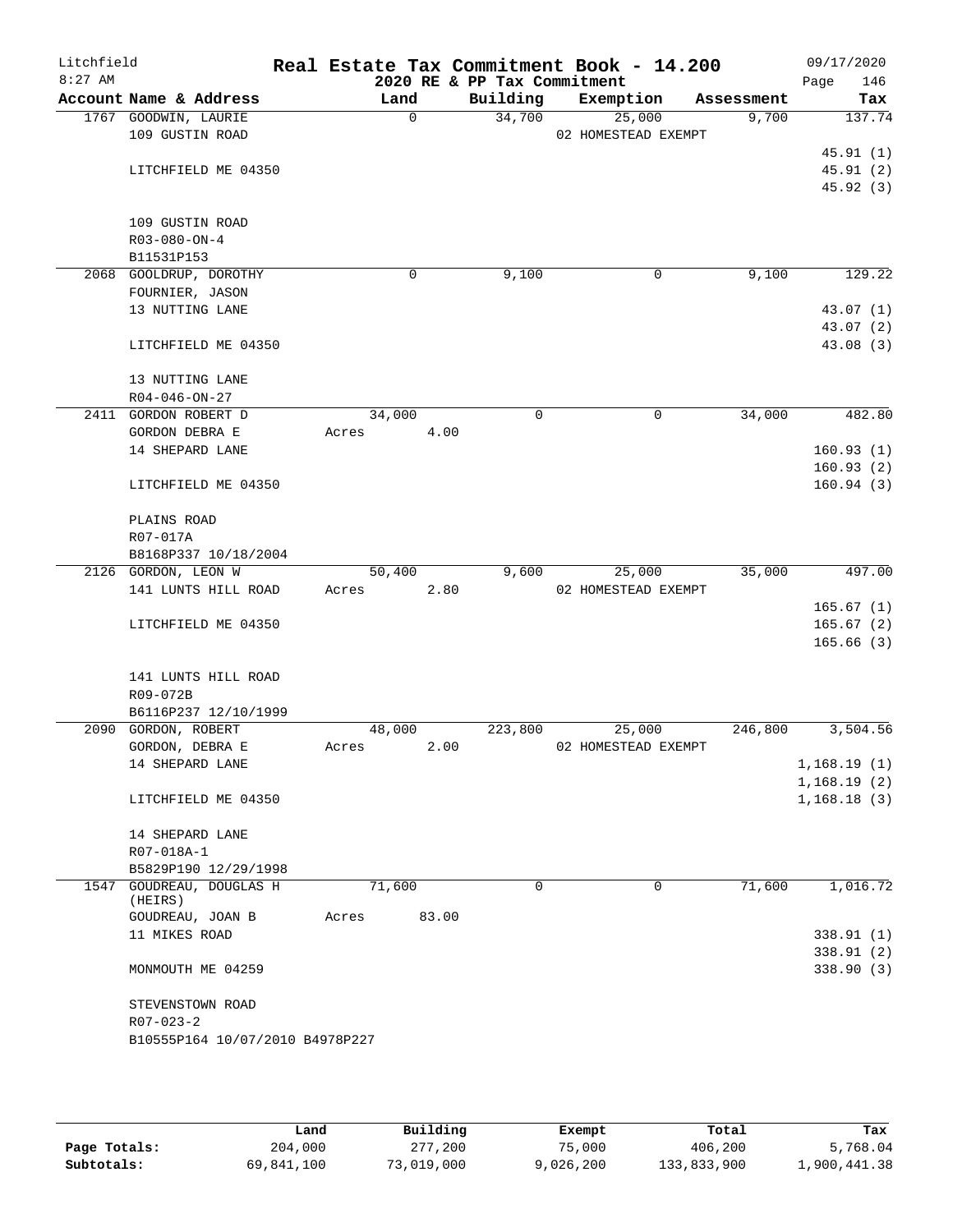| Litchfield<br>$8:27$ AM |                                         | Real Estate Tax Commitment Book - 14.200 | 2020 RE & PP Tax Commitment |             |                      | 09/17/2020<br>Page<br>147 |
|-------------------------|-----------------------------------------|------------------------------------------|-----------------------------|-------------|----------------------|---------------------------|
|                         | Account Name & Address                  | Land                                     | Building                    | Exemption   | Assessment           | Tax                       |
|                         | 2856 GOULET, RAYMOND E II               | 69,700                                   | 139,300                     | $\Omega$    | 209,000              | 2,967.80                  |
|                         | P.O. BOX 129                            | 29.00<br>Acres                           |                             |             |                      |                           |
|                         |                                         |                                          |                             |             |                      | 989.27 (1)                |
|                         | SABATTUS ME 04280                       |                                          |                             |             |                      | 989.27 (2)                |
|                         |                                         |                                          |                             |             |                      | 989.26 (3)                |
|                         |                                         |                                          |                             |             |                      |                           |
|                         | HUNTINGTON HILL ROAD<br>R05-065A        |                                          |                             |             |                      |                           |
|                         | B11769P78 08/12/2014                    |                                          |                             |             |                      |                           |
|                         | 711 GOWELL ALMA E. TRUSTEE              | 280,300                                  | 69,500                      | $\mathbf 0$ | 349,800              | 4,967.16                  |
|                         | 156 WENTZELL ROAD                       | 16.00<br>Acres                           |                             |             |                      |                           |
|                         |                                         |                                          |                             |             |                      | 1,655.72(1)               |
|                         | LITCHFIELD ME 04350                     |                                          |                             |             |                      | 1,655.72(2)               |
|                         |                                         |                                          |                             |             |                      | 1,655.72(3)               |
|                         |                                         |                                          |                             |             |                      |                           |
|                         | 11 CLINTON LANE                         |                                          |                             |             |                      |                           |
|                         | R02-103-1                               |                                          |                             |             |                      |                           |
|                         | B6354P122<br>713 GOWELL ALMA E. TRUSTEE | 174,400                                  | 88,800                      | 0           | $2\overline{63,200}$ | 3,737.44                  |
|                         | 156 WENTZELL ROAD                       | 36.94<br>Acres                           |                             |             |                      |                           |
|                         |                                         |                                          |                             |             |                      | 1, 245.81(1)              |
|                         | LITCHFIELD ME 04350                     |                                          |                             |             |                      | 1, 245.81(2)              |
|                         |                                         |                                          |                             |             |                      | 1, 245.82(3)              |
|                         |                                         |                                          |                             |             |                      |                           |
|                         | 98 GUSTIN ROAD                          |                                          |                             |             |                      |                           |
|                         | $R04 - 046$                             |                                          |                             |             |                      |                           |
|                         | B6354P112 11/30/2000                    |                                          |                             |             |                      |                           |
|                         | 715 GOWELL ALMA E. TRUSTEE              | 59,000                                   | 2,100                       | $\mathbf 0$ | 61,100               | 867.62                    |
|                         | 156 WENTZELL ROAD                       | 1.33<br>Acres                            |                             |             |                      | 289.21(1)                 |
|                         | LITCHFIELD ME 04350                     |                                          |                             |             |                      | 289.21(2)                 |
|                         |                                         |                                          |                             |             |                      | 289.20(3)                 |
|                         |                                         |                                          |                             |             |                      |                           |
|                         | <b>GUSTIN ROAD</b>                      |                                          |                             |             |                      |                           |
|                         | $R04 - 044$                             |                                          |                             |             |                      |                           |
|                         | B6354P122                               |                                          |                             |             |                      |                           |
|                         | 78 GOWELL ALMA E. TRUSTEE               | 0                                        | 6,600                       | 0           | 6,600                | 93.72                     |
|                         | 156 WENTZELL ROAD                       |                                          |                             |             |                      |                           |
|                         |                                         |                                          |                             |             |                      | 31.24(1)                  |
|                         | LITCHFIELD ME 04350                     |                                          |                             |             |                      | 31.24(2)<br>31.24(3)      |
|                         |                                         |                                          |                             |             |                      |                           |
|                         | 105 GUSTIN ROAD                         |                                          |                             |             |                      |                           |
|                         | $R03 - 080 - ON - 3$                    |                                          |                             |             |                      |                           |
|                         | B6354P122                               |                                          |                             |             |                      |                           |
|                         | 712 GOWELL ALMA, TRUSTEE                | 86,100                                   | 0                           | 0           | 86,100               | 1,222.62                  |
|                         | ALMA E GOWELL                           | 6.09<br>Acres                            |                             |             |                      |                           |
|                         | TRUST-FLORIDA                           |                                          |                             |             |                      |                           |
|                         | 156 WENTZELL ROAD                       |                                          |                             |             |                      | 407.54(1)<br>407.54 (2)   |
|                         | LITCHFIELD ME 04350                     |                                          |                             |             |                      | 407.54 (3)                |
|                         |                                         |                                          |                             |             |                      |                           |
|                         | <b>GUSTIN ROAD</b>                      |                                          |                             |             |                      |                           |
|                         | R03-080                                 |                                          |                             |             |                      |                           |
|                         | B6354P122 11/30/2000                    |                                          |                             |             |                      |                           |
|                         |                                         |                                          |                             |             |                      |                           |
|                         |                                         |                                          |                             |             |                      |                           |

|              | Land       | Building   | Exempt    | Total       | Tax          |
|--------------|------------|------------|-----------|-------------|--------------|
| Page Totals: | 669,500    | 306,300    |           | 975,800     | 13,856.36    |
| Subtotals:   | 70,510,600 | 73,325,300 | 9,026,200 | 134,809,700 | 1,914,297.74 |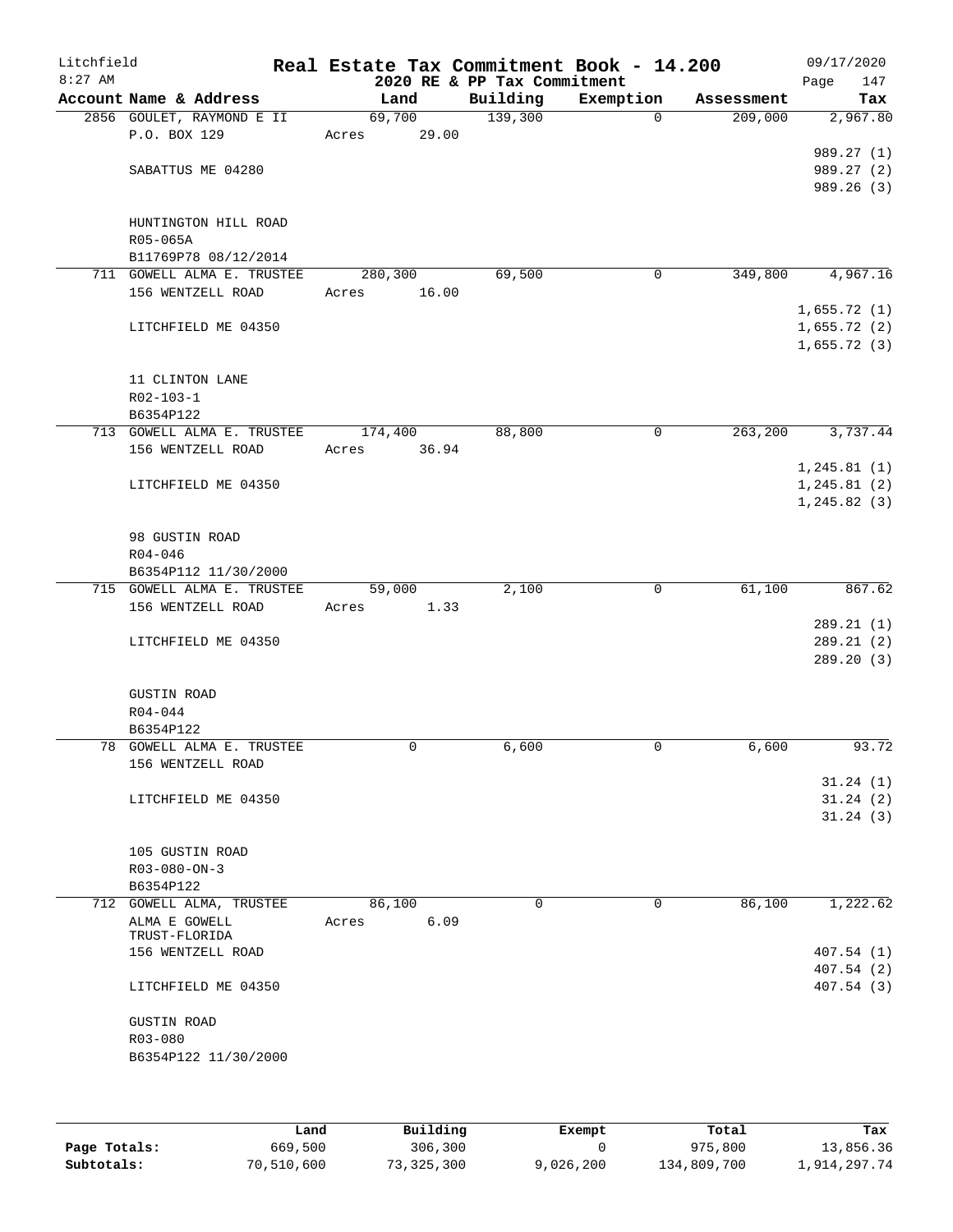| Litchfield<br>$8:27$ AM |                                                                                  | Real Estate Tax Commitment Book - 14.200 | 2020 RE & PP Tax Commitment |                               |             | 09/17/2020<br>148<br>Page                 |
|-------------------------|----------------------------------------------------------------------------------|------------------------------------------|-----------------------------|-------------------------------|-------------|-------------------------------------------|
|                         | Account Name & Address                                                           | Land                                     | Building                    | Exemption                     | Assessment  | Tax                                       |
|                         | 1440 GOWELL ALMA, TRUSTEE<br>ALMA E GOWELL<br>TRUST-FLORIDA<br>156 WENTZELL ROAD | 0                                        | 16,700                      | 16,700<br>02 HOMESTEAD EXEMPT | $\mathbf 0$ | 0.00                                      |
|                         | LITCHFIELD ME 04350                                                              |                                          |                             |                               |             |                                           |
|                         | 103 GUSTIN ROAD                                                                  |                                          |                             |                               |             |                                           |
|                         | $R03 - 080 - ON - 2$<br>B10859P66 10/14/2011                                     |                                          |                             |                               |             |                                           |
|                         | 2633 GOWELL CLARENCE R III                                                       | 43,200                                   | 16,000                      | 0                             | 59,200      | 840.64                                    |
|                         | 473 RICHMOND ROAD                                                                | 2.06<br>Acres                            |                             |                               |             | 280.21(1)                                 |
|                         | LITCHFIELD ME 04350                                                              |                                          |                             |                               |             | 280.21(2)<br>280.22(3)                    |
|                         | 57 NUTTING LANE<br>R04-046A                                                      |                                          |                             |                               |             |                                           |
|                         | B9248P134 08/31/2006                                                             |                                          |                             |                               |             |                                           |
|                         | 702 GOWELL CLARENCE R III                                                        | 47,700                                   | 192,900                     | 0                             | 240,600     | 3,416.52                                  |
|                         | PO BOX 127                                                                       | 1.90<br>Acres                            |                             |                               |             |                                           |
|                         |                                                                                  |                                          |                             |                               |             | 1,138.84(1)                               |
|                         | LITCHFIELD ME 04350                                                              |                                          |                             |                               |             | 1,138.84(2)                               |
|                         | 0127                                                                             |                                          |                             |                               |             | 1, 138.84(3)                              |
|                         | 469 RICHMOND ROAD<br>R03-009B-4<br>B8484P71 07/06/2005 B6197P328 03/21/2000      |                                          |                             |                               |             |                                           |
|                         | 1675 GOWELL CLARENCE R INC                                                       | 277,800                                  | 30,800                      | $\mathbf 0$                   | 308,600     | 4,382.12                                  |
|                         | 108 GUSTIN ROAD                                                                  | Acres<br>58.60                           |                             |                               |             |                                           |
|                         | LITCHFIELD ME 04350                                                              |                                          |                             |                               |             | 1,460.71(1)<br>1,460.71(2)<br>1,460.70(3) |
|                         | 75 WENTZELL ROAD<br>$R03 - 073$                                                  |                                          |                             |                               |             |                                           |
|                         | B5053P189 04/17/1995                                                             |                                          |                             |                               |             |                                           |
|                         | 2610 GOWELL CLARENCE R JR<br>$C/O: C & G$ FEED STORE                             | 62,600<br>1.85<br>Acres                  | 141,400                     | 0                             | 204,000     | 2,896.80                                  |
|                         | 469 RICHMOND ROAD                                                                |                                          |                             |                               |             | 965.60(1)                                 |
|                         | LITCHFIELD ME 04350                                                              |                                          |                             |                               |             | 965.60(2)                                 |
|                         |                                                                                  |                                          |                             |                               |             | 965.60(3)                                 |
|                         | 483 RICHMOND ROAD<br>R03-009B-2                                                  |                                          |                             |                               |             |                                           |
|                         | 2669 GOWELL CLARENCE R SR                                                        | 29,200                                   | $\Omega$                    | $\Omega$                      | 29,200      | 414.64                                    |
|                         | 156 WENTZELL ROAD                                                                | 2.40<br>Acres                            |                             |                               |             |                                           |
|                         |                                                                                  |                                          |                             |                               |             | 138.21(1)                                 |
|                         | LITCHFIELD ME 04350                                                              |                                          |                             |                               |             | 138.21(2)                                 |
|                         |                                                                                  |                                          |                             |                               |             | 138.22(3)                                 |
|                         | KENNEDY LANE                                                                     |                                          |                             |                               |             |                                           |
|                         | R03-073-11                                                                       |                                          |                             |                               |             |                                           |

|              | Land       | Building   | Exempt    | Total       | Tax          |
|--------------|------------|------------|-----------|-------------|--------------|
| Page Totals: | 460,500    | 397,800    | 16,700    | 841,600     | 11,950.72    |
| Subtotals:   | 70,971,100 | 73,723,100 | 9,042,900 | 135,651,300 | 1,926,248.46 |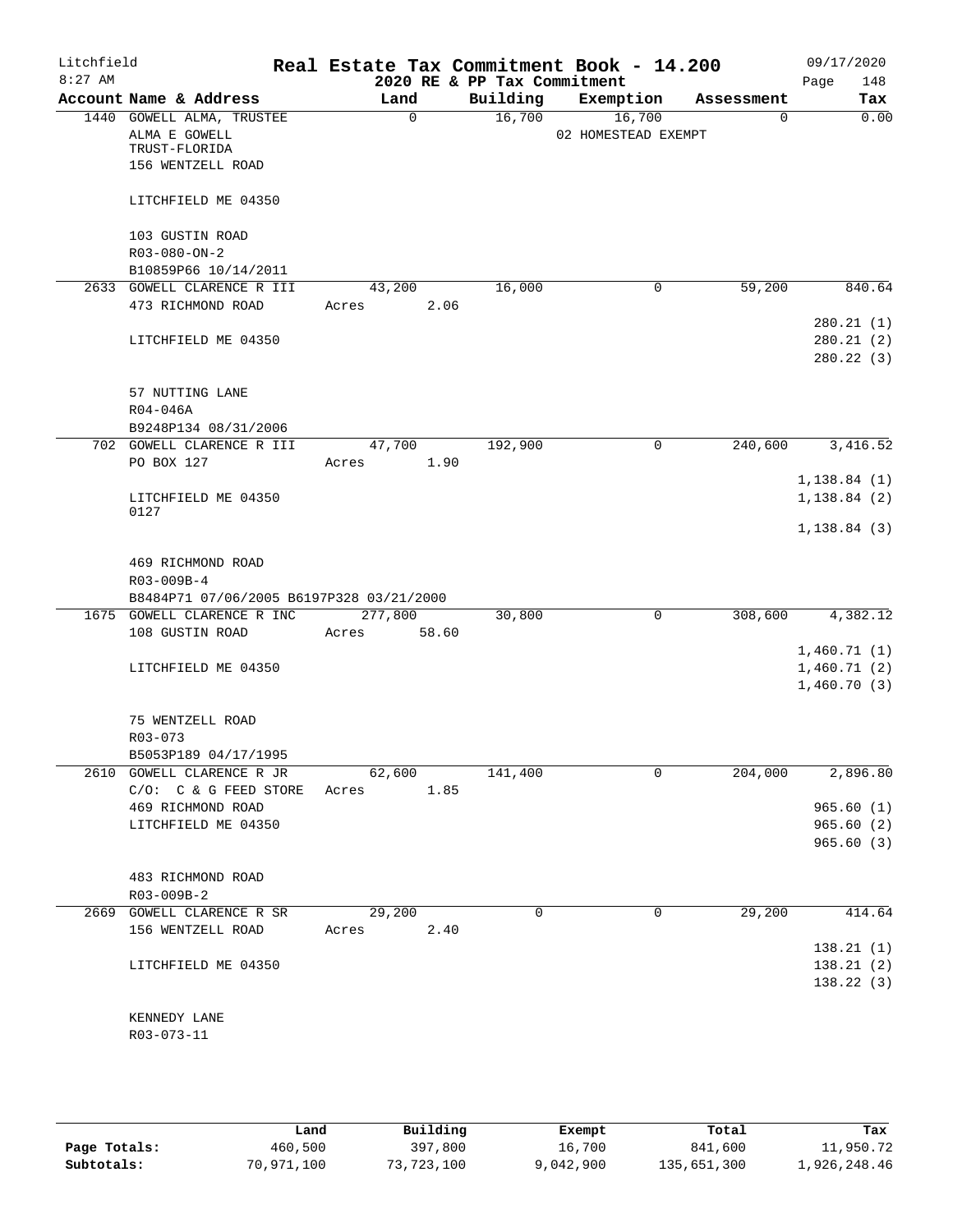| Litchfield   |                                                   |                 |       |                |                     |                             |             | Real Estate Tax Commitment Book - 14.200 |                      | 09/17/2020       |
|--------------|---------------------------------------------------|-----------------|-------|----------------|---------------------|-----------------------------|-------------|------------------------------------------|----------------------|------------------|
| $8:27$ AM    |                                                   |                 |       |                |                     | 2020 RE & PP Tax Commitment |             |                                          |                      | Page<br>149      |
|              | Account Name & Address<br>2671 GOWELL CLARENCE SR |                 |       | Land<br>46,600 |                     | Building<br>12,400          |             | Exemption<br>$\mathbf 0$                 | Assessment<br>59,000 | Tax<br>837.80    |
|              | 57 KENNEDY LANE                                   |                 | Acres |                | 1.52                |                             |             |                                          |                      |                  |
|              |                                                   |                 |       |                |                     |                             |             |                                          |                      | 279.27(1)        |
|              | LITCHFIELD ME 04350                               |                 |       |                |                     |                             |             |                                          |                      | 279.27 (2)       |
|              |                                                   |                 |       |                |                     |                             |             |                                          |                      | 279.26(3)        |
|              |                                                   |                 |       |                |                     |                             |             |                                          |                      |                  |
|              | 57 KENNEDY LANE                                   |                 |       |                |                     |                             |             |                                          |                      |                  |
|              | R03-073-13<br>2672 GOWELL CLARENCE SR             |                 |       | 25,900         |                     |                             | $\mathbf 0$ | 0                                        | 25,900               | 367.78           |
|              | 57 KENNEDY LANE                                   |                 | Acres |                | 1.30                |                             |             |                                          |                      |                  |
|              |                                                   |                 |       |                |                     |                             |             |                                          |                      | 122.59(1)        |
|              | LITCHFIELD ME 04350                               |                 |       |                |                     |                             |             |                                          |                      | 122.59(2)        |
|              |                                                   |                 |       |                |                     |                             |             |                                          |                      | 122.60(3)        |
|              |                                                   |                 |       |                |                     |                             |             |                                          |                      |                  |
|              | KENNEDY LANE<br>R03-073-14                        |                 |       |                |                     |                             |             |                                          |                      |                  |
|              | 2673 GOWELL CLARENCE SR                           |                 |       | 45,100         |                     | 84,100                      |             | $\mathbf 0$                              | 129,200              | 1,834.64         |
|              | C/O CATHY EASTMAN                                 |                 | Acres |                | 1.02                |                             |             |                                          |                      |                  |
|              | 57 KENNEDY LANE                                   |                 |       |                |                     |                             |             |                                          |                      | 611.55(1)        |
|              |                                                   |                 |       |                |                     |                             |             |                                          |                      | 611.55(2)        |
|              | LITCHFIELD ME 04350                               |                 |       |                |                     |                             |             |                                          |                      | 611.54(3)        |
|              |                                                   |                 |       |                |                     |                             |             |                                          |                      |                  |
|              | 1 EISENHOWER LANE<br>$R03 - 073 - 15$             |                 |       |                |                     |                             |             |                                          |                      |                  |
|              | 2674 GOWELL CLARENCE SR                           |                 |       | 46,400         |                     | 71,100                      |             | 0                                        | 117,500              | 1,668.50         |
|              | C/O CINDY PUSHARD                                 |                 | Acres |                | 1.45                |                             |             |                                          |                      |                  |
|              | 57 KENNEDY LANE                                   |                 |       |                |                     |                             |             |                                          |                      | 556.17(1)        |
|              |                                                   |                 |       |                |                     |                             |             |                                          |                      | 556.17(2)        |
|              | LITCHFIELD ME 04350                               |                 |       |                |                     |                             |             |                                          |                      | 556.16(3)        |
|              | 2 EISENHOWER LANE                                 |                 |       |                |                     |                             |             |                                          |                      |                  |
|              | R03-073-16                                        |                 |       |                |                     |                             |             |                                          |                      |                  |
|              | 2676 GOWELL CLARENCE SR                           |                 |       | 25,100         |                     | 79,900                      |             | 0                                        | 105,000              | 1,491.00         |
|              | 57 KENNEDY LANE                                   |                 | Acres |                | 1.02                |                             |             |                                          |                      |                  |
|              |                                                   |                 |       |                |                     |                             |             |                                          |                      | 497.00 (1)       |
|              | LITCHFIELD ME 04350                               |                 |       |                |                     |                             |             |                                          |                      | 497.00 (2)       |
|              |                                                   |                 |       |                |                     |                             |             |                                          |                      | 497.00 (3)       |
|              | 7 TRUMP LANE                                      |                 |       |                |                     |                             |             |                                          |                      |                  |
|              | R03-073-18                                        |                 |       |                |                     |                             |             |                                          |                      |                  |
| 2677         | <b>GOWELL CLARENCE SR</b>                         |                 |       | 25,100         |                     |                             | $\mathbf 0$ | $\mathbf 0$                              | 25,100               | 356.42           |
|              | 57 KENNEDY LANE                                   |                 | Acres |                | 1.02                |                             |             |                                          |                      |                  |
|              |                                                   |                 |       |                |                     |                             |             |                                          |                      | 118.81(1)        |
|              | LITCHFIELD ME 04350                               |                 |       |                |                     |                             |             |                                          |                      | 118.81(2)        |
|              |                                                   |                 |       |                |                     |                             |             |                                          |                      | 118.80(3)        |
|              | 8 TRUMP LANE                                      |                 |       |                |                     |                             |             |                                          |                      |                  |
|              | R03-073-19                                        |                 |       |                |                     |                             |             |                                          |                      |                  |
|              | 708 GOWELL CLARENCE SR                            |                 |       | 315,200        |                     | 74,000                      |             | 0                                        | 389,200              | 5,526.64         |
|              | 57 KENNEDY LANE                                   |                 | Acres |                | 41.40               |                             |             |                                          |                      |                  |
|              |                                                   |                 |       |                |                     |                             |             |                                          |                      | 1,842.21(1)      |
|              | LITCHFIELD ME 04350                               |                 |       |                |                     |                             |             |                                          |                      | 1,842.21(2)      |
|              |                                                   |                 |       |                |                     |                             |             |                                          |                      | 1,842.22(3)      |
|              | 17 BUSH LANE                                      |                 |       |                |                     |                             |             |                                          |                      |                  |
|              | $R03 - 006$                                       |                 |       |                |                     |                             |             |                                          |                      |                  |
|              | B6354P122                                         |                 |       |                |                     |                             |             |                                          |                      |                  |
|              |                                                   |                 |       |                |                     |                             |             |                                          |                      |                  |
| Page Totals: |                                                   | Land<br>529,400 |       |                | Building<br>321,500 |                             | Exempt      | 0                                        | Total<br>850,900     | Tax<br>12,082.78 |
| Subtotals:   |                                                   | 71,500,500      |       |                | 74,044,600          |                             | 9,042,900   |                                          | 136,502,200          | 1,938,331.24     |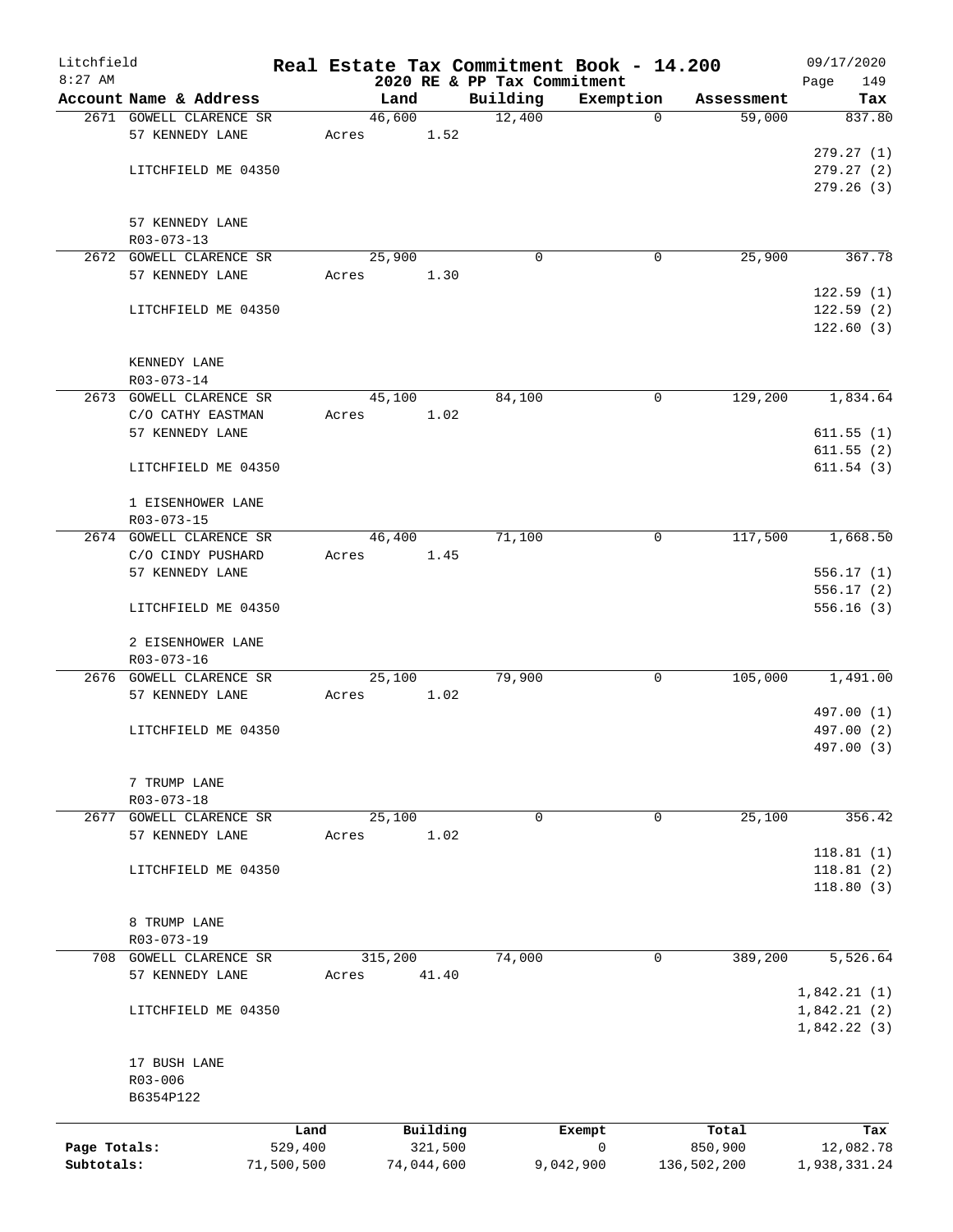| Litchfield<br>$8:27$ AM |                                          |            |         |             |             | Real Estate Tax Commitment Book - 14.200<br>2020 RE & PP Tax Commitment |             |             | 09/17/2020<br>150<br>Page |
|-------------------------|------------------------------------------|------------|---------|-------------|-------------|-------------------------------------------------------------------------|-------------|-------------|---------------------------|
|                         | Account Name & Address                   |            |         | Land        | Building    | Exemption                                                               |             | Assessment  | Tax                       |
|                         | 1252 GOWELL JR., CLARENCE R              |            |         | 57,000      | 2,500       |                                                                         | $\Omega$    | 59,500      | 844.90                    |
|                         | 110 PLAINS ROAD                          |            | Acres   | 5.00        |             |                                                                         |             |             |                           |
|                         |                                          |            |         |             |             |                                                                         |             |             | 281.63(1)                 |
|                         | LITCHFIELD ME 04350                      |            |         |             |             |                                                                         |             |             | 281.63(2)                 |
|                         |                                          |            |         |             |             |                                                                         |             |             | 281.64 (3)                |
|                         | 641 STEVENSTOWN ROAD                     |            |         |             |             |                                                                         |             |             |                           |
|                         | R07-021B                                 |            |         |             |             |                                                                         |             |             |                           |
|                         | B12870P265 11/29/2017 B3256P25           |            |         |             |             |                                                                         |             |             |                           |
|                         | 1990 GOWELL KURT                         |            |         | 48,800      | 136,600     | 25,000                                                                  |             | 160,400     | 2,277.68                  |
|                         | 152 NECK ROAD                            |            | Acres   | 2.25        |             | 02 HOMESTEAD EXEMPT                                                     |             |             |                           |
|                         |                                          |            |         |             |             |                                                                         |             |             | 759.23(1)                 |
|                         | LITCHFIELD ME 04350                      |            |         |             |             |                                                                         |             |             | 759.23(2)                 |
|                         |                                          |            |         |             |             |                                                                         |             |             | 759.22(3)                 |
|                         | 152 NECK ROAD                            |            |         |             |             |                                                                         |             |             |                           |
|                         | R14-014A                                 |            |         |             |             |                                                                         |             |             |                           |
|                         | B8335P73 03/11/2005 B6376P183 08/11/2004 |            |         |             |             |                                                                         |             |             |                           |
|                         | 1978 GOWELL MICHAEL                      |            |         | $\mathbf 0$ | 9,800       |                                                                         | $\mathbf 0$ | 9,800       | 139.16                    |
|                         | P.O. BOX 5                               |            |         |             |             |                                                                         |             |             |                           |
|                         |                                          |            |         |             |             |                                                                         |             |             | 46.39(1)                  |
|                         | LITCHFIELD ME 04350                      |            |         |             |             |                                                                         |             |             | 46.39(2)                  |
|                         |                                          |            |         |             |             |                                                                         |             |             | 46.38(3)                  |
|                         |                                          |            |         |             |             |                                                                         |             |             |                           |
|                         | <b>30 BUSH LANE</b><br>R03-006-ON-09     |            |         |             |             |                                                                         |             |             |                           |
|                         | 704 GOWELL SR, CLARENCE R                |            |         | 90,500      | 6,900       |                                                                         | $\mathbf 0$ | 97,400      | 1,383.08                  |
|                         | <b>GRANTOR TRUST</b>                     |            |         |             |             |                                                                         |             |             |                           |
|                         | GOWELL SR CLARENCE R<br>TRUSTEE          |            | Acres   | 12.00       |             |                                                                         |             |             |                           |
|                         | 156 WENTZELL ROAD                        |            |         |             |             |                                                                         |             |             | 461.03(1)                 |
|                         |                                          |            |         |             |             |                                                                         |             |             | 461.03(2)                 |
|                         | LITCHFIELD ME 04350                      |            |         |             |             |                                                                         |             |             | 461.02(3)                 |
|                         |                                          |            |         |             |             |                                                                         |             |             |                           |
|                         | R03-090                                  |            |         |             |             |                                                                         |             |             |                           |
|                         | B6354P113 11/21/2000                     |            |         |             |             |                                                                         |             |             |                           |
|                         | 714 GOWELL SR, CLARENCE R                |            |         | 42,300      |             |                                                                         | 0           | 42,300      | 600.66                    |
|                         | GRANTOR TRUST                            |            |         |             |             |                                                                         |             |             |                           |
|                         | GOWELL SR CLARENCE R<br>TRUSTEE          |            | Acres   | 9.00        |             |                                                                         |             |             |                           |
|                         | 156 WENTZELL ROAD                        |            |         |             |             |                                                                         |             |             | 200.22(1)                 |
|                         |                                          |            |         |             |             |                                                                         |             |             | 200.22(2)                 |
|                         | LITCHFIELD ME 04350                      |            |         |             |             |                                                                         |             |             | 200.22(3)                 |
|                         |                                          |            |         |             |             |                                                                         |             |             |                           |
|                         | <b>GUSTIN ROAD</b>                       |            |         |             |             |                                                                         |             |             |                           |
|                         | $R04 - 042$<br>B6354P113 11/21/2000      |            |         |             |             |                                                                         |             |             |                           |
|                         | 710 GOWELL SR, CLARENCE R                |            | 191,300 |             | $\mathbf 0$ |                                                                         | $\mathbf 0$ | 191,300     | 2,716.46                  |
|                         | GRANTOR TRUST                            |            |         |             |             |                                                                         |             |             |                           |
|                         | GOWELL SR CLARENCE R                     |            | Acres   | 7.00        |             |                                                                         |             |             |                           |
|                         | TRUSTEE<br>156 WENTZELL ROAD             |            |         |             |             |                                                                         |             |             | 905.49(1)                 |
|                         |                                          |            |         |             |             |                                                                         |             |             | 905.49(2)                 |
|                         | LITCHFIELD ME 04350                      |            |         |             |             |                                                                         |             |             | 905.48(3)                 |
|                         |                                          |            |         |             |             |                                                                         |             |             |                           |
|                         | RICHMOND ROAD                            |            |         |             |             |                                                                         |             |             |                           |
|                         | $R03 - 043$                              |            |         |             |             |                                                                         |             |             |                           |
|                         | B6354P113 11/21/2000                     |            |         |             |             |                                                                         |             |             |                           |
|                         |                                          | Land       |         | Building    |             | Exempt                                                                  |             | Total       | Tax                       |
| Page Totals:            |                                          | 429,900    |         | 155,800     |             | 25,000                                                                  |             | 560,700     | 7,961.94                  |
| Subtotals:              |                                          | 71,930,400 |         | 74,200,400  |             | 9,067,900                                                               |             | 137,062,900 | 1,946,293.18              |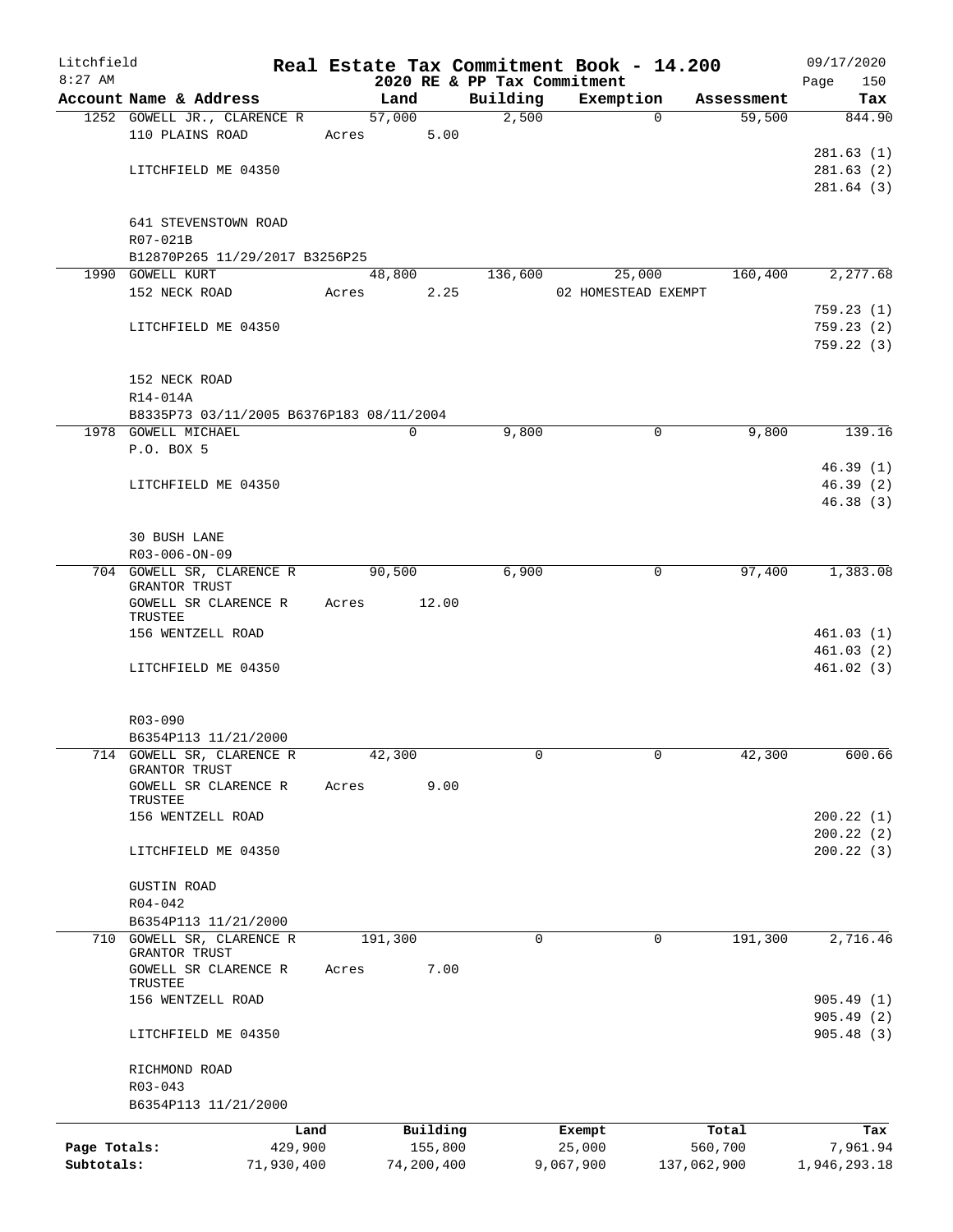| Litchfield<br>$8:27$ AM |                                                   | Real Estate Tax Commitment Book - 14.200<br>2020 RE & PP Tax Commitment |          |                     |             | 09/17/2020<br>Page<br>151 |
|-------------------------|---------------------------------------------------|-------------------------------------------------------------------------|----------|---------------------|-------------|---------------------------|
|                         | Account Name & Address                            | Land                                                                    | Building | Exemption           | Assessment  | Tax                       |
|                         | 705 GOWELL SR, CLARENCE R                         | 40,800                                                                  | 0        | 0                   | 40,800      | 579.36                    |
|                         | TRUSTEE                                           |                                                                         |          |                     |             |                           |
|                         | 156 WENTZELL ROAD                                 | Acres<br>7.00                                                           |          |                     |             |                           |
|                         |                                                   |                                                                         |          |                     |             | 193.12(1)                 |
|                         | LITCHFIELD ME 04350                               |                                                                         |          |                     |             | 193.12(2)                 |
|                         |                                                   |                                                                         |          |                     |             | 193.12(3)                 |
|                         | 98 GUSTIN ROAD                                    |                                                                         |          |                     |             |                           |
|                         | R03-076                                           |                                                                         |          |                     |             |                           |
|                         | B6354P122                                         |                                                                         |          |                     |             |                           |
|                         | 2946 GOWELL SR., CLARENCE                         | 64,700                                                                  | 17,400   | 0                   | 82,100      | 1,165.82                  |
|                         | 156 WENTZELL ROAD                                 | 12.20<br>Acres                                                          |          |                     |             |                           |
|                         |                                                   |                                                                         |          |                     |             | 388.61(1)                 |
|                         | Litchfield ME 04350                               |                                                                         |          |                     |             | 388.61 (2)                |
|                         |                                                   |                                                                         |          |                     |             | 388.60 (3)                |
|                         |                                                   |                                                                         |          |                     |             |                           |
|                         | RICHMOND ROAD                                     |                                                                         |          |                     |             |                           |
|                         | R02-055-E                                         |                                                                         |          |                     |             |                           |
|                         | B13031P174 09/13/2018                             |                                                                         |          |                     |             |                           |
|                         | 2067 GOWELL, ALMA E. TRUSTEE                      | $\mathbf 0$                                                             | 51,400   | 0                   | 51,400      | 729.88                    |
|                         | 156 WENTZELL ROAD                                 |                                                                         |          |                     |             |                           |
|                         |                                                   |                                                                         |          |                     |             | 243.29(1)<br>243.29(2)    |
|                         | LITCHFIELD ME 04350                               |                                                                         |          |                     |             | 243.30(3)                 |
|                         |                                                   |                                                                         |          |                     |             |                           |
|                         | 108 GUSTIN ROAD                                   |                                                                         |          |                     |             |                           |
|                         | $R04 - 046 - ON - 1$                              |                                                                         |          |                     |             |                           |
|                         | B6345P122                                         |                                                                         |          |                     |             |                           |
|                         | 83 GOWELL, CLARENCE A                             | 36,600                                                                  | 0        | $\mathbf 0$         | 36,600      | 519.72                    |
|                         | GOWELL, CLARENCE JR                               | 1.52<br>Acres                                                           |          |                     |             |                           |
|                         | 50 RUSTIC DRIVE                                   |                                                                         |          |                     |             | 173.24(1)                 |
|                         |                                                   |                                                                         |          |                     |             | 173.24(2)                 |
|                         | LITCHFIELD ME 04350                               |                                                                         |          |                     |             | 173.24(3)                 |
|                         |                                                   |                                                                         |          |                     |             |                           |
|                         | HUNTINGTON HILL ROAD                              |                                                                         |          |                     |             |                           |
|                         | R03-125A                                          |                                                                         |          |                     |             |                           |
|                         | B13383P42 10/29/2019                              |                                                                         |          |                     |             |                           |
|                         | 700 GOWELL, CLARENCE JR<br>110 PLAINS ROAD        | 46,200<br>Acres<br>1.40                                                 | 4,400    | 0                   | 50,600      | 718.52                    |
|                         |                                                   |                                                                         |          |                     |             | 239.51(1)                 |
|                         | LITCHFIELD ME 04350                               |                                                                         |          |                     |             | 239.51(2)                 |
|                         |                                                   |                                                                         |          |                     |             | 239.50(3)                 |
|                         |                                                   |                                                                         |          |                     |             |                           |
|                         | 41 FERRIN ROAD                                    |                                                                         |          |                     |             |                           |
|                         | R03-117                                           |                                                                         |          |                     |             |                           |
|                         | B10792P42 07/28/2011 B10677P292 03/01/2011        |                                                                         |          |                     |             |                           |
|                         | B10635P132 01/03/2011 B10429P324 05/28/2010       |                                                                         |          |                     |             |                           |
|                         | B5626P321 05/13/1998<br>80 GOWELL, CLARENCE R III | 220,100                                                                 | 136,600  | 25,000              | 331,700     | 4,710.14                  |
|                         | GOWELL, BOBBI JO                                  | Acres<br>2.90                                                           |          | 02 HOMESTEAD EXEMPT |             |                           |
|                         | PO BOX 127                                        |                                                                         |          |                     |             | 1,570.05(1)               |
|                         |                                                   |                                                                         |          |                     |             | 1,570.05(2)               |
|                         | LITCHFIELD ME 04350                               |                                                                         |          |                     |             | 1,570.04(3)               |
|                         | 0127                                              |                                                                         |          |                     |             |                           |
|                         |                                                   |                                                                         |          |                     |             |                           |
|                         | ISLAND LANE                                       |                                                                         |          |                     |             |                           |
|                         | U25-002B                                          |                                                                         |          |                     |             |                           |
|                         | B12175P327 11/30/2015 B6330P195 10/27/2000        |                                                                         |          |                     |             |                           |
|                         | Land                                              | Building                                                                |          | Exempt              | Total       | Tax                       |
| Page Totals:            | 408,400                                           | 209,800                                                                 |          | 25,000              | 593,200     | 8,423.44                  |
| Subtotals:              | 72,338,800                                        | 74,410,200                                                              |          | 9,092,900           | 137,656,100 | 1,954,716.62              |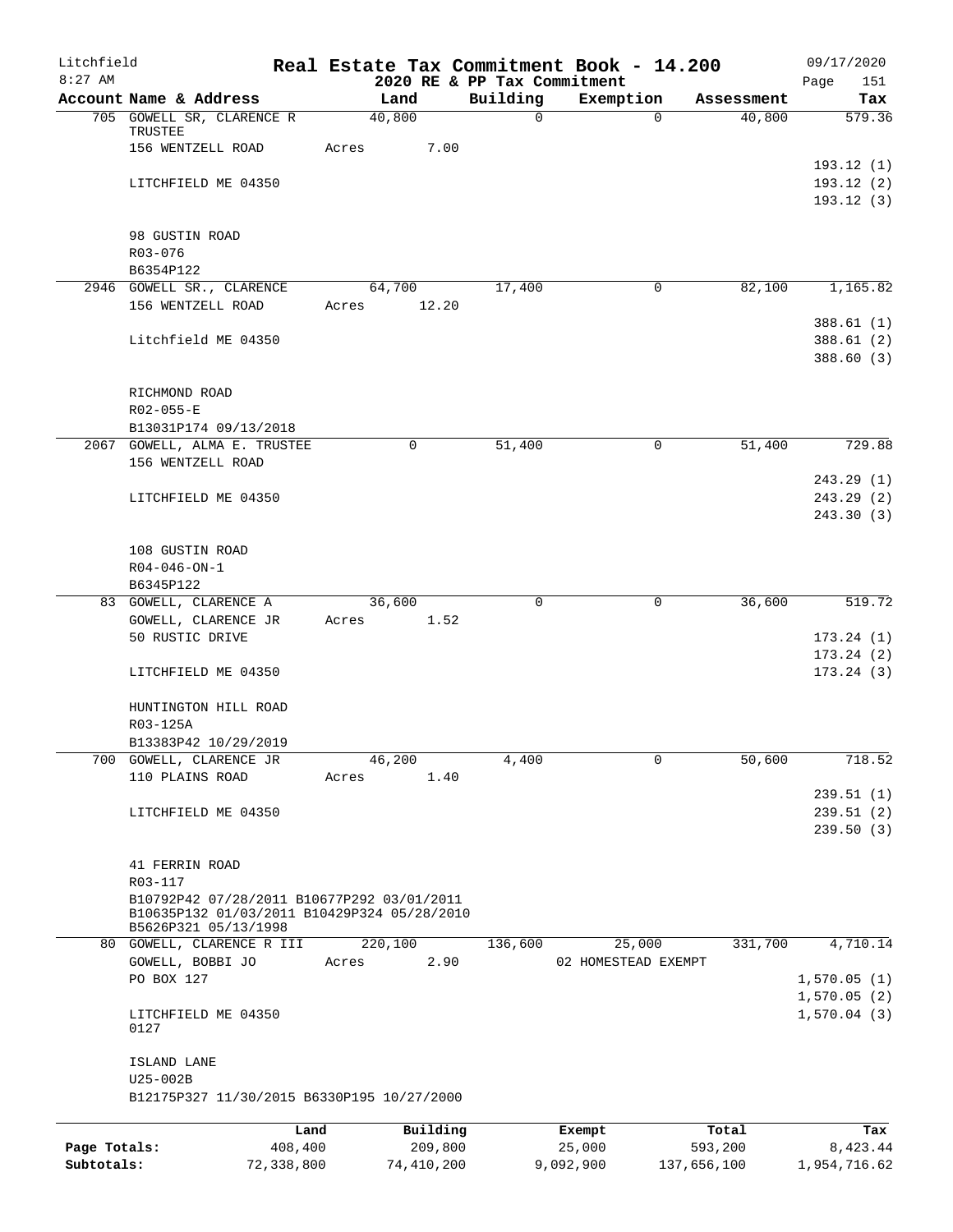| Litchfield |                                           |  |             |                             | Real Estate Tax Commitment Book - 14.200 |            | 09/17/2020              |
|------------|-------------------------------------------|--|-------------|-----------------------------|------------------------------------------|------------|-------------------------|
| $8:27$ AM  |                                           |  |             | 2020 RE & PP Tax Commitment |                                          |            | 152<br>Page             |
|            | Account Name & Address                    |  | Land        | Building                    | Exemption                                | Assessment | Tax                     |
|            | 2609 GOWELL, CLARENCE R III               |  | 47,700      | 45,400                      | $\Omega$                                 | 93,100     | 1,322.02                |
|            | GOWELL, BOBBI JO                          |  | Acres 1.90  |                             |                                          |            |                         |
|            | PO BOX 127                                |  |             |                             |                                          |            | 440.67(1)               |
|            | LITCHFIELD ME 04350                       |  |             |                             |                                          |            | 440.67(2)<br>440.68 (3) |
|            | 0127                                      |  |             |                             |                                          |            |                         |
|            |                                           |  |             |                             |                                          |            |                         |
|            | 473 RICHMOND ROAD                         |  |             |                             |                                          |            |                         |
|            | R03-009B-3                                |  |             |                             |                                          |            |                         |
|            | B11362P305 04/16/2013                     |  |             |                             |                                          |            |                         |
|            | 1966 GOWELL, CLARENCE R JR                |  | 74,400      | 7,200                       | 0                                        | 81,600     | 1,158.72                |
|            | 110 PLAINS ROAD                           |  | Acres 6.59  |                             |                                          |            |                         |
|            |                                           |  |             |                             |                                          |            | 386.24(1)               |
|            | LITCHFIELD ME 04350                       |  |             |                             |                                          |            | 386.24(2)               |
|            |                                           |  |             |                             |                                          |            | 386.24(3)               |
|            | 104 PLAINS ROAD                           |  |             |                             |                                          |            |                         |
|            | R06-055A                                  |  |             |                             |                                          |            |                         |
|            | B11833P87 09/22/2011 B7266P128 02/06/2003 |  |             |                             |                                          |            |                         |
|            | 974 GOWELL, CLARENCE R JR 65,600          |  |             | 123,000                     | 0                                        | 188,600    | 2,678.12                |
|            | 110 PLAINS ROAD                           |  | Acres 3.20  |                             |                                          |            |                         |
|            |                                           |  |             |                             |                                          |            | 892.71 (1)              |
|            | LITCHFIELD ME 04350                       |  |             |                             |                                          |            | 892.71 (2)              |
|            |                                           |  |             |                             |                                          |            | 892.70 (3)              |
|            |                                           |  |             |                             |                                          |            |                         |
|            | 110 PLAINS ROAD                           |  |             |                             |                                          |            |                         |
|            | R06-055                                   |  |             |                             |                                          |            |                         |
|            | B11354P130 04/12/2013 B3834P44            |  |             |                             |                                          |            |                         |
|            | 91 GOWELL, CLARENCE SR                    |  | $\mathbf 0$ | 45,600                      | $\Omega$                                 | 45,600     | 647.52                  |
|            | 156 WENTZELL RD                           |  |             |                             |                                          |            |                         |
|            |                                           |  |             |                             |                                          |            | 215.84(1)               |
|            | LITCHFIELD ME 04350                       |  |             |                             |                                          |            | 215.84(2)               |
|            |                                           |  |             |                             |                                          |            | 215.84(3)               |
|            | 156 WENTZELL ROAD                         |  |             |                             |                                          |            |                         |
|            | $R03-090-ON-3$                            |  |             |                             |                                          |            |                         |
|            | 2008 GOWELL, CLARENCE SR                  |  | 0           | 5,700                       | 0                                        | 5,700      | 80.94                   |
|            | 156 WENTZELL RD                           |  |             |                             |                                          |            |                         |
|            |                                           |  |             |                             |                                          |            | 26.98(1)                |
|            | LITCHFIELD ME 04350                       |  |             |                             |                                          |            | 26.98(2)                |
|            |                                           |  |             |                             |                                          |            | 26.98(3)                |
|            |                                           |  |             |                             |                                          |            |                         |
|            | 57 KENNEDY LANE                           |  |             |                             |                                          |            |                         |
|            | $R03 - 073 - ON - 2$                      |  |             |                             |                                          |            |                         |
|            | B10197P78 08/28/2009 B10197P78 08/28/2009 |  |             |                             |                                          |            |                         |
|            | 1415 GOWELL, CLARENCE SR                  |  | $\mathbf 0$ | 7,800                       | 0                                        | 7,800      | 110.76                  |
|            | 156 WENTZELL RD                           |  |             |                             |                                          |            |                         |
|            | LITCHFIELD ME 04350                       |  |             |                             |                                          |            | 36.92(1)<br>36.92(2)    |
|            |                                           |  |             |                             |                                          |            | 36.92(3)                |
|            |                                           |  |             |                             |                                          |            |                         |
|            | 27 BUSH LANE                              |  |             |                             |                                          |            |                         |
|            | $R03 - 006 - ON - 4$                      |  |             |                             |                                          |            |                         |

|              | Land       | Building   | Exempt    | Total       | Tax          |
|--------------|------------|------------|-----------|-------------|--------------|
| Page Totals: | 187.700    | 234,700    |           | 422,400     | 5,998.08     |
| Subtotals:   | 72,526,500 | 74,644,900 | 9,092,900 | 138,078,500 | 1,960,714.70 |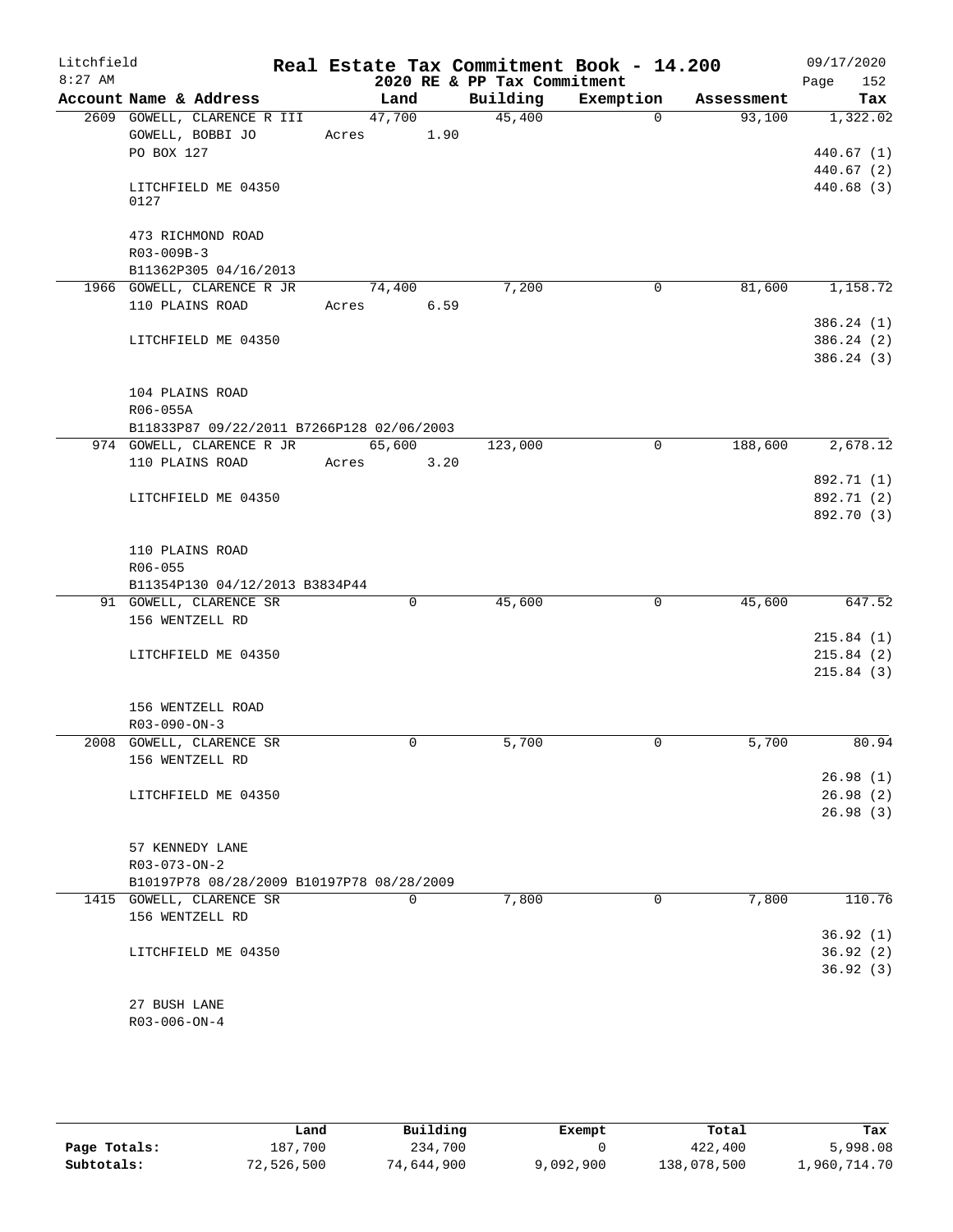| Litchfield |                                                 |       |             |                             | Real Estate Tax Commitment Book - 14.200 |            | 09/17/2020   |
|------------|-------------------------------------------------|-------|-------------|-----------------------------|------------------------------------------|------------|--------------|
| $8:27$ AM  |                                                 |       |             | 2020 RE & PP Tax Commitment |                                          |            | 153<br>Page  |
|            | Account Name & Address                          |       | Land        | Building                    | Exemption                                | Assessment | Tax          |
|            | 2670 GOWELL, CRYSTAL                            |       | 47,100      | 166,700                     | 31,000                                   | 182,800    | 2,595.76     |
|            | 47 KENNEDY LN                                   | Acres | 1.70        |                             | 02 HOMESTEAD EXEMPT                      |            |              |
|            |                                                 |       |             |                             | 22 WW2 Widow Res                         |            | 865.25(1)    |
|            | LITCHFIELD ME 04350                             |       |             |                             |                                          |            | 865.25(2)    |
|            |                                                 |       |             |                             |                                          |            | 865.26(3)    |
|            | 47 KENNEDY LANE                                 |       |             |                             |                                          |            |              |
|            | R03-073-12                                      |       |             |                             |                                          |            |              |
|            | B10419P261 05/17/2010                           |       |             |                             |                                          |            |              |
|            | 716 GOWELL, HEATHER                             |       | $\mathbf 0$ | 37,700                      | 0                                        | 37,700     | 535.34       |
|            | 13 NUTTING LANE                                 |       |             |                             |                                          |            |              |
|            |                                                 |       |             |                             |                                          |            | 178.45(1)    |
|            | LITCHFIELD ME 04350                             |       |             |                             |                                          |            | 178.45(2)    |
|            | 3535                                            |       |             |                             |                                          |            |              |
|            |                                                 |       |             |                             |                                          |            | 178.44(3)    |
|            |                                                 |       |             |                             |                                          |            |              |
|            | 32 GOWELL LANE                                  |       |             |                             |                                          |            |              |
|            | $R04 - 046 - ON - 32$<br>1442 GOWELL, HEATHER L |       | 51,800      | 231,700                     | 25,000                                   | 258,500    | 3,670.70     |
|            | RENKEN, KIM E                                   | Acres | 3.28        |                             | 02 HOMESTEAD EXEMPT                      |            |              |
|            | 490 Huntington Hill                             |       |             |                             |                                          |            | 1, 223.57(1) |
|            | Road                                            |       |             |                             |                                          |            |              |
|            |                                                 |       |             |                             |                                          |            | 1, 223.57(2) |
|            | LITCHFIELD ME 04350                             |       |             |                             |                                          |            | 1,223.56(3)  |
|            |                                                 |       |             |                             |                                          |            |              |
|            | 490 HUNTINGTON HILL                             |       |             |                             |                                          |            |              |
|            | $R06 - 026$                                     |       |             |                             |                                          |            |              |
|            | B13017P244 09/05/2018                           |       |             |                             |                                          |            |              |
|            | 2014 GOWELL, JR CLARENCE<br>110 PLAINS ROAD     |       | 0           | 20,400                      | 0                                        | 20,400     | 289.68       |
|            |                                                 |       |             |                             |                                          |            | 96.56(1)     |
|            | LITCHFIELD ME 04350                             |       |             |                             |                                          |            | 96.56(2)     |
|            |                                                 |       |             |                             |                                          |            | 96.56(3)     |
|            |                                                 |       |             |                             |                                          |            |              |
|            | 104 PLAINS ROAD                                 |       |             |                             |                                          |            |              |
|            | R06-055A-ON-2                                   |       |             |                             |                                          |            |              |
|            | 2774 GOWELL, KENNETH                            |       | $\mathbf 0$ | 6,300                       | 0                                        | 6,300      | 89.46        |
|            | 53 BOWKER ROAD                                  |       |             |                             |                                          |            |              |
|            |                                                 |       |             |                             |                                          |            | 29.82(1)     |
|            | PHIPPSBURG ME 04563                             |       |             |                             |                                          |            | 29.82(2)     |
|            |                                                 |       |             |                             |                                          |            | 29.82(3)     |
|            |                                                 |       |             |                             |                                          |            |              |
|            | 4 ELM LANE                                      |       |             |                             |                                          |            |              |
|            | $R03 - 073 - ON - 3$                            |       | $\mathbf 0$ |                             |                                          |            |              |
|            | 1761 GOWELL, KENNETH<br>53 BOWKER ROAD          |       |             | 13,900                      | $\mathbf 0$                              | 13,900     | 197.38       |
|            |                                                 |       |             |                             |                                          |            | 65.79(1)     |
|            | PHIPPSBURG ME 04563                             |       |             |                             |                                          |            | 65.79(2)     |
|            |                                                 |       |             |                             |                                          |            | 65.80(3)     |
|            |                                                 |       |             |                             |                                          |            |              |
|            | 101 GUSTIN ROAD                                 |       |             |                             |                                          |            |              |
|            | R03-080-ON-1                                    |       |             |                             |                                          |            |              |

|              | Land       | Building   | Exempt    | Total       | Tax          |
|--------------|------------|------------|-----------|-------------|--------------|
| Page Totals: | 98,900     | 476,700    | 56,000    | 519,600     | 7,378.32     |
| Subtotals:   | 72,625,400 | 75,121,600 | 9,148,900 | 138,598,100 | 1,968,093.02 |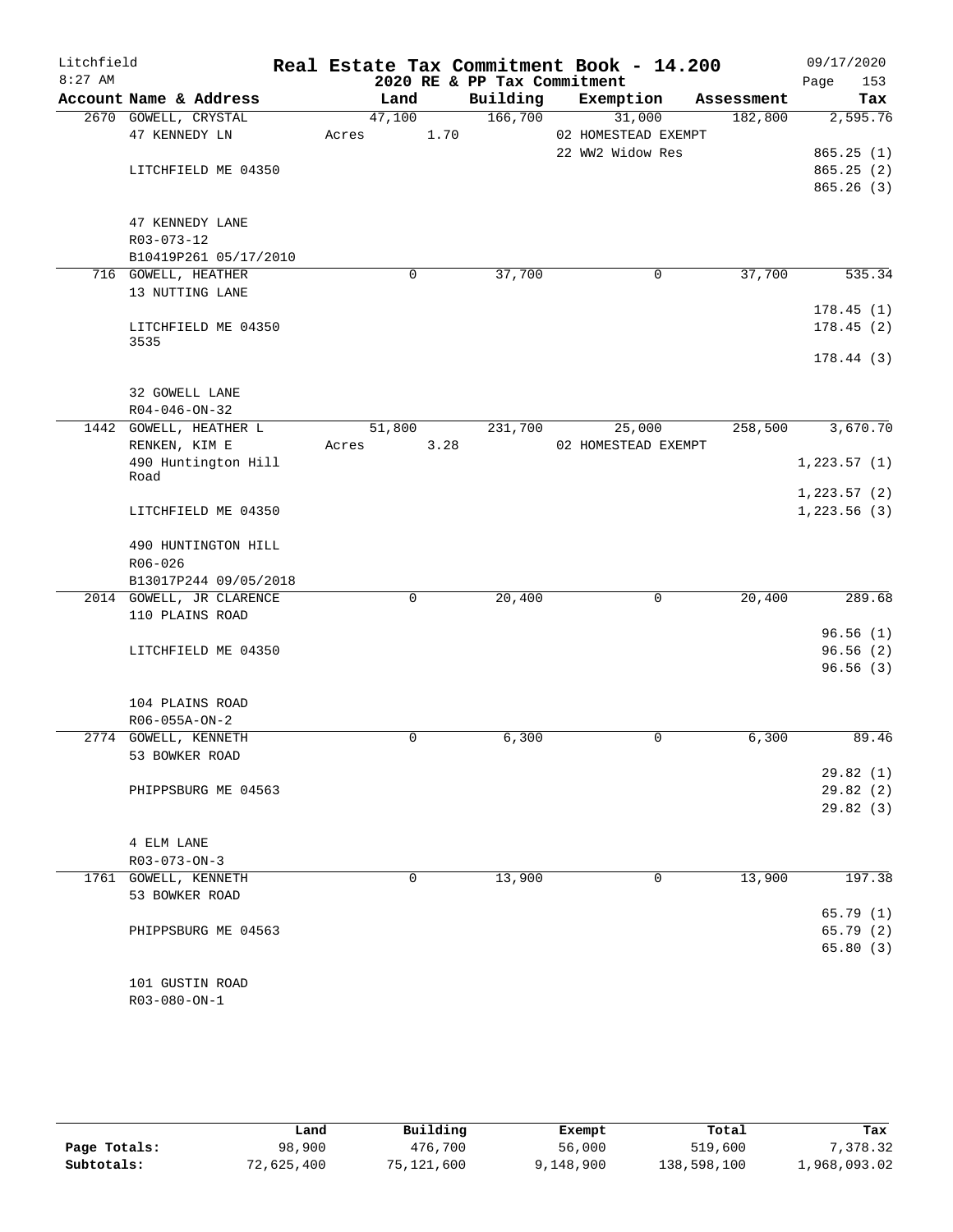| Litchfield<br>$8:27$ AM |                                            | Real Estate Tax Commitment Book - 14.200 | 2020 RE & PP Tax Commitment |                     |            | 09/17/2020<br>Page<br>154 |
|-------------------------|--------------------------------------------|------------------------------------------|-----------------------------|---------------------|------------|---------------------------|
|                         | Account Name & Address                     | Land                                     | Building                    | Exemption           | Assessment | Tax                       |
|                         | 1884 GOWELL, KENNETH                       | $\mathbf 0$                              | 12,000                      | $\Omega$            | 12,000     | 170.40                    |
|                         | 53 BOWKER ROAD                             |                                          |                             |                     |            |                           |
|                         |                                            |                                          |                             |                     |            | 56.80(1)                  |
|                         | PHIPPSBURG ME 04563                        |                                          |                             |                     |            | 56.80(2)                  |
|                         |                                            |                                          |                             |                     |            | 56.80(3)                  |
|                         |                                            |                                          |                             |                     |            |                           |
|                         | 136 WENTZELL ROAD                          |                                          |                             |                     |            |                           |
|                         | R03-090-ON-4                               |                                          |                             |                     |            |                           |
|                         | 406 GOWELL, KENNETH                        | 0                                        | 13,100                      | 0                   | 13,100     | 186.02                    |
|                         | 53 BOWKER ROAD                             |                                          |                             |                     |            |                           |
|                         |                                            |                                          |                             |                     |            | 62.01(1)                  |
|                         | PHIPPSBURG ME 04563                        |                                          |                             |                     |            | 62.01(2)                  |
|                         |                                            |                                          |                             |                     |            | 62.00(3)                  |
|                         |                                            |                                          |                             |                     |            |                           |
|                         | 4 FORD LANE                                |                                          |                             |                     |            |                           |
|                         | $R03 - 043 - ON - 2$                       |                                          |                             |                     |            |                           |
|                         | 698 GOWELL, KEVIN B                        | 46,500                                   | 177,200                     | 25,000              | 198,700    | 2,821.54                  |
|                         | GOWELL LIBBY L                             | 1.50<br>Acres                            |                             | 02 HOMESTEAD EXEMPT |            |                           |
|                         | PO BOX 148                                 |                                          |                             |                     |            | 940.51(1)                 |
|                         |                                            |                                          |                             |                     |            | 940.51 (2)                |
|                         | LITCHFIELD ME 04350                        |                                          |                             |                     |            | 940.52(3)                 |
|                         |                                            |                                          |                             |                     |            |                           |
|                         | 61 WHIPPOORWILL ROAD                       |                                          |                             |                     |            |                           |
|                         | U21-024                                    |                                          |                             |                     |            |                           |
|                         | B4949P172                                  |                                          |                             |                     |            |                           |
|                         | 2187 GOWELL, KEVIN B SR                    | 19,500                                   | $\mathbf 0$                 | 0                   | 19,500     | 276.90                    |
|                         | P O BOX 148                                | 11.00<br>Acres                           |                             |                     |            |                           |
|                         |                                            |                                          |                             |                     |            | 92.30(1)                  |
|                         | LITCHFIELD ME 04350                        |                                          |                             |                     |            | 92.30(2)                  |
|                         |                                            |                                          |                             |                     |            | 92.30(3)                  |
|                         |                                            |                                          |                             |                     |            |                           |
|                         | WHIPPOORWILL ROAD                          |                                          |                             |                     |            |                           |
|                         | $U21 - 027$                                |                                          |                             |                     |            |                           |
|                         | B8448P21 06/08/2005 B1246P165              |                                          |                             |                     |            |                           |
|                         | 2699 GOWELL, LARRY                         | 0                                        | 8,400                       | 0                   | 8,400      | 119.28                    |
|                         | 156 WENTZELL ROAD                          |                                          |                             |                     |            |                           |
|                         |                                            |                                          |                             |                     |            | 39.76(1)                  |
|                         | LITCHFIELD ME 04350                        |                                          |                             |                     |            | 39.76(2)                  |
|                         |                                            |                                          |                             |                     |            | 39.76 (3)                 |
|                         |                                            |                                          |                             |                     |            |                           |
|                         | 18 GOWELL LANE<br>$R04 - 046 - ON - 31$    |                                          |                             |                     |            |                           |
|                         | B13127P78 12/28/2018 B13125P175 12/28/2018 |                                          |                             |                     |            |                           |
|                         | 1689 GOWELL, LAWRENCE                      | 94,500                                   | 96,000                      | 0                   | 190,500    | 2,705.10                  |
|                         | GOWELL, LISA                               | 74.00<br>Acres                           |                             |                     |            |                           |
|                         | 490 RICHMOND ROAD                          |                                          |                             |                     |            | 901.70(1)                 |
|                         |                                            |                                          |                             |                     |            | 901.70(2)                 |
|                         | LITCHFIELD ME 04350                        |                                          |                             |                     |            | 901.70(3)                 |
|                         |                                            |                                          |                             |                     |            |                           |
|                         | 47 CENTER ROAD                             |                                          |                             |                     |            |                           |
|                         | R03-008                                    |                                          |                             |                     |            |                           |
|                         | B12417P155 09/21/2016                      |                                          |                             |                     |            |                           |
|                         |                                            |                                          |                             |                     |            |                           |

|              | Land       | Building   | Exempt    | Total       | Tax          |
|--------------|------------|------------|-----------|-------------|--------------|
| Page Totals: | 160,500    | 306,700    | 25,000    | 442,200     | 6,279.24     |
| Subtotals:   | 72,785,900 | 75,428,300 | 9,173,900 | 139,040,300 | 1,974,372.26 |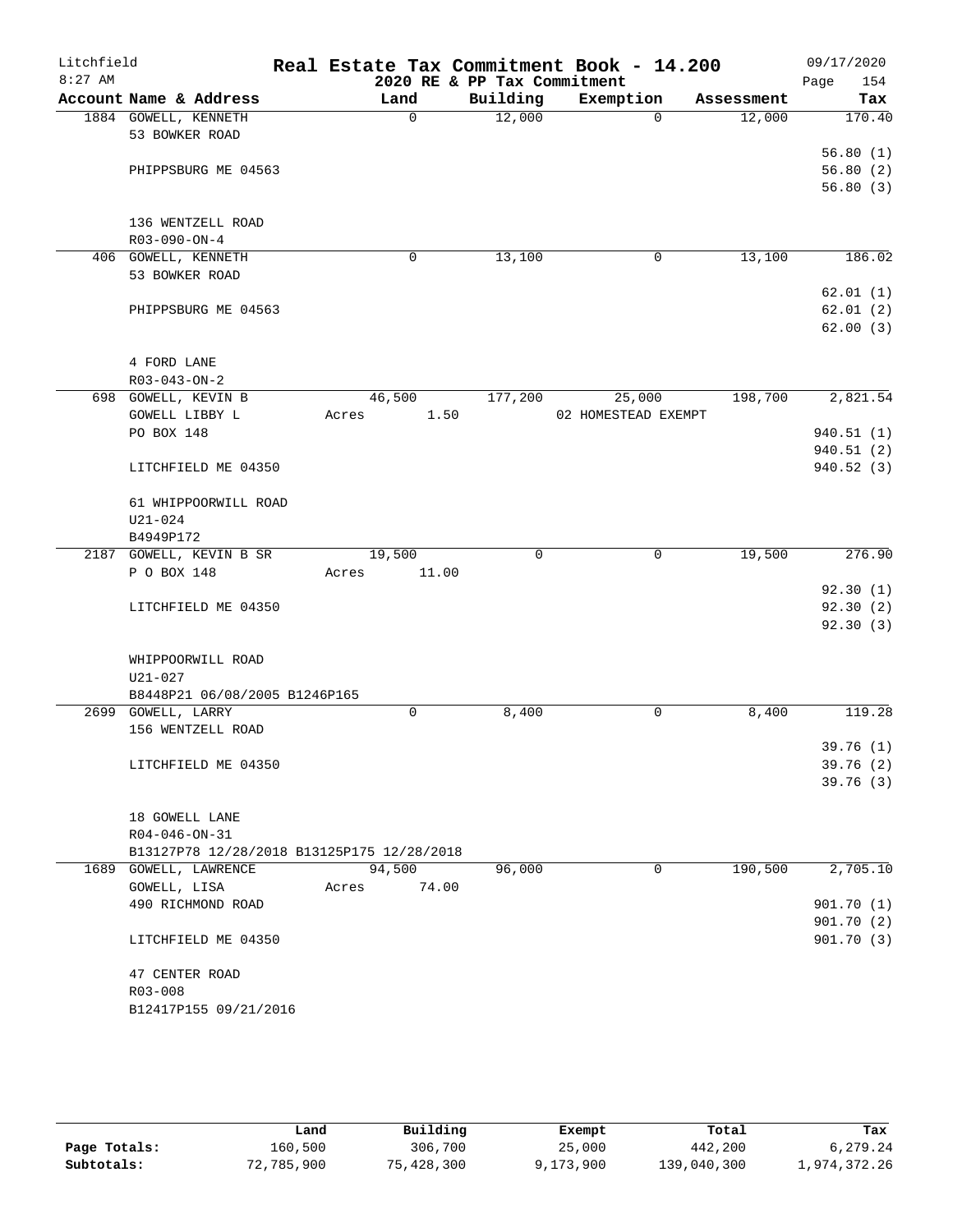| Litchfield<br>$8:27$ AM |                                                                                                             | Real Estate Tax Commitment Book - 14.200 | 2020 RE & PP Tax Commitment |             |            | 09/17/2020<br>155<br>Page |
|-------------------------|-------------------------------------------------------------------------------------------------------------|------------------------------------------|-----------------------------|-------------|------------|---------------------------|
|                         | Account Name & Address                                                                                      | Land                                     | Building                    | Exemption   | Assessment | Tax                       |
|                         | 1437 GOWELL, LAWRENCE G                                                                                     | $\Omega$                                 | 15,700                      | $\Omega$    | 15,700     | 222.94                    |
|                         | <b>48 KENNEDY LANE</b>                                                                                      |                                          |                             |             |            |                           |
|                         |                                                                                                             |                                          |                             |             |            | 74.31(1)                  |
|                         | LITCHFIELD ME 04350                                                                                         |                                          |                             |             |            | 74.31(2)                  |
|                         |                                                                                                             |                                          |                             |             |            | 74.32(3)                  |
|                         | 5 FORD LANE                                                                                                 |                                          |                             |             |            |                           |
|                         | R03-043-ON-40                                                                                               |                                          |                             |             |            |                           |
|                         | 1435 GOWELL, LAWRENCE G                                                                                     | $\mathbf 0$                              | 16,400                      | 0           | 16,400     | 232.88                    |
|                         | <b>48 KENNEDY LANE</b>                                                                                      |                                          |                             |             |            |                           |
|                         |                                                                                                             |                                          |                             |             |            | 77.63(1)                  |
|                         | LITCHFIELD ME 04350                                                                                         |                                          |                             |             |            | 77.63(2)                  |
|                         |                                                                                                             |                                          |                             |             |            | 77.62(3)                  |
|                         |                                                                                                             |                                          |                             |             |            |                           |
|                         | 15 CLINTON LANE                                                                                             |                                          |                             |             |            |                           |
|                         | $R02 - 103 - ON - 2$                                                                                        |                                          |                             |             |            |                           |
|                         | 2675 GOWELL, LAWRENCE G                                                                                     | 45,800                                   | 181,500                     | 0           | 227,300    | 3,227.66                  |
|                         | GOWELL, LISA                                                                                                | 1.25<br>Acres                            |                             |             |            |                           |
|                         | <b>48 KENNEDY LANE</b>                                                                                      |                                          |                             |             |            | 1,075.89(1)               |
|                         |                                                                                                             |                                          |                             |             |            | 1,075.89(2)               |
|                         | LITCHFIELD ME 04350                                                                                         |                                          |                             |             |            | 1,075.88(3)               |
|                         | 48 KENNEDY LANE                                                                                             |                                          |                             |             |            |                           |
|                         | R03-073-17                                                                                                  |                                          |                             |             |            |                           |
|                         | B10604P134 12/01/2010                                                                                       |                                          |                             |             |            |                           |
|                         | 1974 GOWELL, LAWRENCE G                                                                                     | $\mathbf 0$                              | 13,600                      | 0           | 13,600     | 193.12                    |
|                         | <b>48 KENNEDY LANE</b>                                                                                      |                                          |                             |             |            |                           |
|                         |                                                                                                             |                                          |                             |             |            | 64.37(1)                  |
|                         | LITCHFIELD ME 04350                                                                                         |                                          |                             |             |            | 64.37(2)                  |
|                         |                                                                                                             |                                          |                             |             |            | 64.38(3)                  |
|                         |                                                                                                             |                                          |                             |             |            |                           |
|                         | 14 CLINTON LANE                                                                                             |                                          |                             |             |            |                           |
|                         | R02-103-ON-9                                                                                                |                                          |                             |             |            |                           |
|                         | B10137P191 07/06/2009                                                                                       |                                          |                             |             |            |                           |
|                         | 697 GOWELL, LAWRENCE G<br><b>48 KENNEDY LANE</b>                                                            | 45,000<br>3.00<br>Acres                  | 19,600                      | 0           | 64,600     | 917.32                    |
|                         |                                                                                                             |                                          |                             |             |            | 305.77(1)                 |
|                         | LITCHFIELD ME 04350                                                                                         |                                          |                             |             |            | 305.77(2)                 |
|                         |                                                                                                             |                                          |                             |             |            | 305.78(3)                 |
|                         |                                                                                                             |                                          |                             |             |            |                           |
|                         | 668 HUNTINGTON HILL                                                                                         |                                          |                             |             |            |                           |
|                         | R02-001A                                                                                                    |                                          |                             |             |            |                           |
|                         | B4071P287                                                                                                   |                                          |                             |             |            |                           |
|                         | 398 GOWELL, LAWRENCE G                                                                                      | 45,300                                   | 92,700                      | $\mathbf 0$ | 138,000    | 1,959.60                  |
|                         | GOWELL, LISA R                                                                                              | 1.10<br>Acres                            |                             |             |            |                           |
|                         | 57 KENNEDY LANE                                                                                             |                                          |                             |             |            | 653.20(1)                 |
|                         |                                                                                                             |                                          |                             |             |            | 653.20(2)                 |
|                         | LITCHFIELD ME 04350                                                                                         |                                          |                             |             |            | 653.20(3)                 |
|                         | 451 RICHMOND ROAD                                                                                           |                                          |                             |             |            |                           |
|                         | R03-010                                                                                                     |                                          |                             |             |            |                           |
|                         | B12309P124 05/27/2016 B12270P90 01/21/2016                                                                  |                                          |                             |             |            |                           |
|                         | B12010P190 04/06/2015 B11923P315 11/24/2014                                                                 |                                          |                             |             |            |                           |
|                         | B11636P74 01/22/2014 B11091P40 06/27/2012 B9182P119<br>12/06/2006 B8270P297 12/29/2004 B6266P226 12/28/2004 |                                          |                             |             |            |                           |
|                         |                                                                                                             |                                          |                             |             |            |                           |
|                         |                                                                                                             |                                          |                             |             |            |                           |

|              | Land       | Building   | Exempt    | Total       | Tax          |
|--------------|------------|------------|-----------|-------------|--------------|
| Page Totals: | 136,100    | 339,500    |           | 475,600     | 6,753.52     |
| Subtotals:   | 72,922,000 | 75,767,800 | 9,173,900 | 139,515,900 | 1,981,125.78 |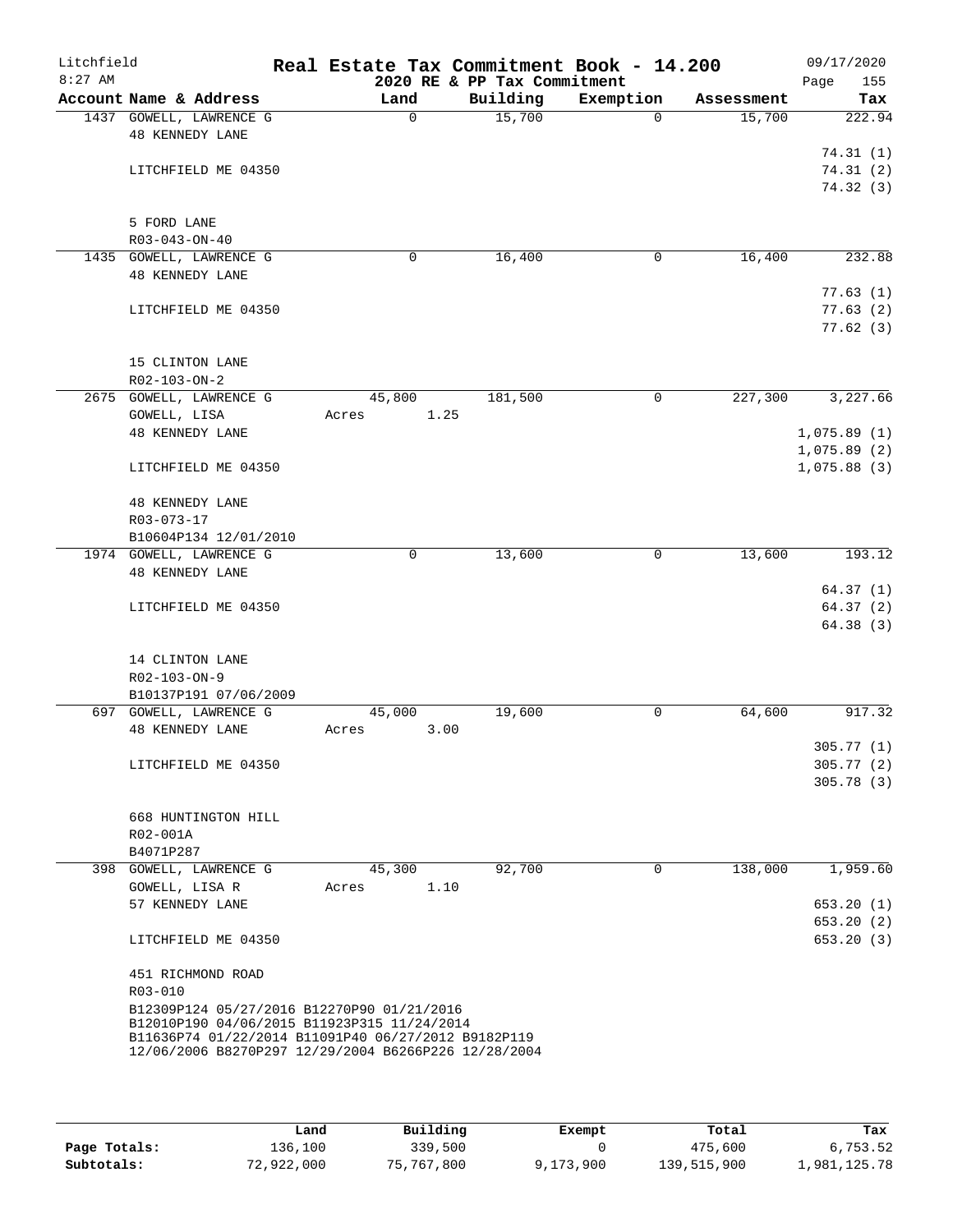| Litchfield |                                                                   | Real Estate Tax Commitment Book - 14.200 |                                         |             |            | 09/17/2020           |
|------------|-------------------------------------------------------------------|------------------------------------------|-----------------------------------------|-------------|------------|----------------------|
| $8:27$ AM  | Account Name & Address                                            | Land                                     | 2020 RE & PP Tax Commitment<br>Building | Exemption   | Assessment | Page<br>156<br>Tax   |
|            | 2947 GOWELL, LAWRENCE G                                           | $\mathbf 0$                              | 7,600                                   | $\Omega$    | 7,600      | 107.92               |
|            | <b>48 KENNEDY LANE</b>                                            |                                          |                                         |             |            |                      |
|            |                                                                   |                                          |                                         |             |            | 35.97(1)             |
|            | LITCHFIELD ME 04350                                               |                                          |                                         |             |            | 35.97(2)             |
|            |                                                                   |                                          |                                         |             |            | 35.98(3)             |
|            |                                                                   |                                          |                                         |             |            |                      |
|            | 652 HUNTINGTON HILL                                               |                                          |                                         |             |            |                      |
|            | $R02 - 001 - ON - 3$                                              |                                          |                                         |             |            |                      |
|            | 2834 GOWELL, LAWRENCE G                                           | $\mathbf 0$                              | 12,500                                  | 0           | 12,500     | 177.50               |
|            | <b>48 KENNEDY LANE</b>                                            |                                          |                                         |             |            |                      |
|            |                                                                   |                                          |                                         |             |            | 59.17(1)             |
|            | LITCHFIELD ME 04350                                               |                                          |                                         |             |            | 59.17(2)             |
|            |                                                                   |                                          |                                         |             |            | 59.16(3)             |
|            |                                                                   |                                          |                                         |             |            |                      |
|            | 15 GOWELL LANE<br>$R04 - 046 - ON - 30$                           |                                          |                                         |             |            |                      |
|            | 706 GOWELL, LAWRENCE G SR                                         | 89,900                                   | 128,200                                 | $\Omega$    | 218,100    | 3,097.02             |
|            | GOWELL, LISA                                                      | 47.82<br>Acres                           |                                         |             |            |                      |
|            | <b>48 KENNEDY LANE</b>                                            |                                          |                                         |             |            | 1,032.34(1)          |
|            |                                                                   |                                          |                                         |             |            | 1,032.34(2)          |
|            | LITCHFIELD ME 04350                                               |                                          |                                         |             |            | 1,032.34(3)          |
|            |                                                                   |                                          |                                         |             |            |                      |
|            | 675 HUNTINGTON HILL                                               |                                          |                                         |             |            |                      |
|            | R03-127                                                           |                                          |                                         |             |            |                      |
|            | B10929P91 01/03/2012 B10929P89 01/03/2012 B6354P122<br>11/21/2000 |                                          |                                         |             |            |                      |
|            | 709 GOWELL, LAWRENCE SR                                           | 109,000                                  | 125,800                                 | $\mathbf 0$ | 234,800    | 3,334.16             |
|            | GOWELL, LISA                                                      | 43.00<br>Acres                           |                                         |             |            |                      |
|            | <b>48 KENNEDY LANE</b>                                            |                                          |                                         |             |            | 1, 111.39(1)         |
|            |                                                                   |                                          |                                         |             |            | 1, 111.39(2)         |
|            | LITCHFIELD ME 04350                                               |                                          |                                         |             |            | 1, 111.38(3)         |
|            | 670 HUNTINGTON HILL                                               |                                          |                                         |             |            |                      |
|            | R02-001                                                           |                                          |                                         |             |            |                      |
|            | B10929P91 12/20/2011 B10929P89 12/20/2011 B6354P113               |                                          |                                         |             |            |                      |
|            | 11/21/2000                                                        |                                          |                                         |             |            |                      |
|            | 2079 GOWELL, MICHAEL                                              | $\mathsf{O}$                             | 11,700                                  | 0           | 11,700     | 166.14               |
|            | P.O. BOX 5                                                        |                                          |                                         |             |            |                      |
|            |                                                                   |                                          |                                         |             |            | 55.38(1)             |
|            | LITCHFIELD ME 04350                                               |                                          |                                         |             |            | 55.38(2)<br>55.38(3) |
|            |                                                                   |                                          |                                         |             |            |                      |
|            | 171 RICHMOND ROAD                                                 |                                          |                                         |             |            |                      |
|            | $R03 - 043 - ON - 1$                                              |                                          |                                         |             |            |                      |
|            | 2943 GOWELL, MICHAEL R., SR. 41,900                               |                                          | $\Omega$                                | $\Omega$    | 41,900     | 594.98               |
|            | 23 LOIS LANE                                                      | 8.50<br>Acres                            |                                         |             |            |                      |
|            |                                                                   |                                          |                                         |             |            | 198.33(1)            |
|            | LITCHFIELD ME 04350                                               |                                          |                                         |             |            | 198.33(2)            |
|            |                                                                   |                                          |                                         |             |            | 198.32(3)            |
|            |                                                                   |                                          |                                         |             |            |                      |
|            | 23 LOIS LANE                                                      |                                          |                                         |             |            |                      |
|            | R06-027B                                                          |                                          |                                         |             |            |                      |
|            | B12992P279 08/13/2018                                             |                                          |                                         |             |            |                      |

|              | Land       | Building   | Exempt    | Total       | Tax          |
|--------------|------------|------------|-----------|-------------|--------------|
| Page Totals: | 240,800    | 285,800    |           | 526,600     | 7.477.72     |
| Subtotals:   | 73,162,800 | 76,053,600 | 9,173,900 | 140,042,500 | 1,988,603.50 |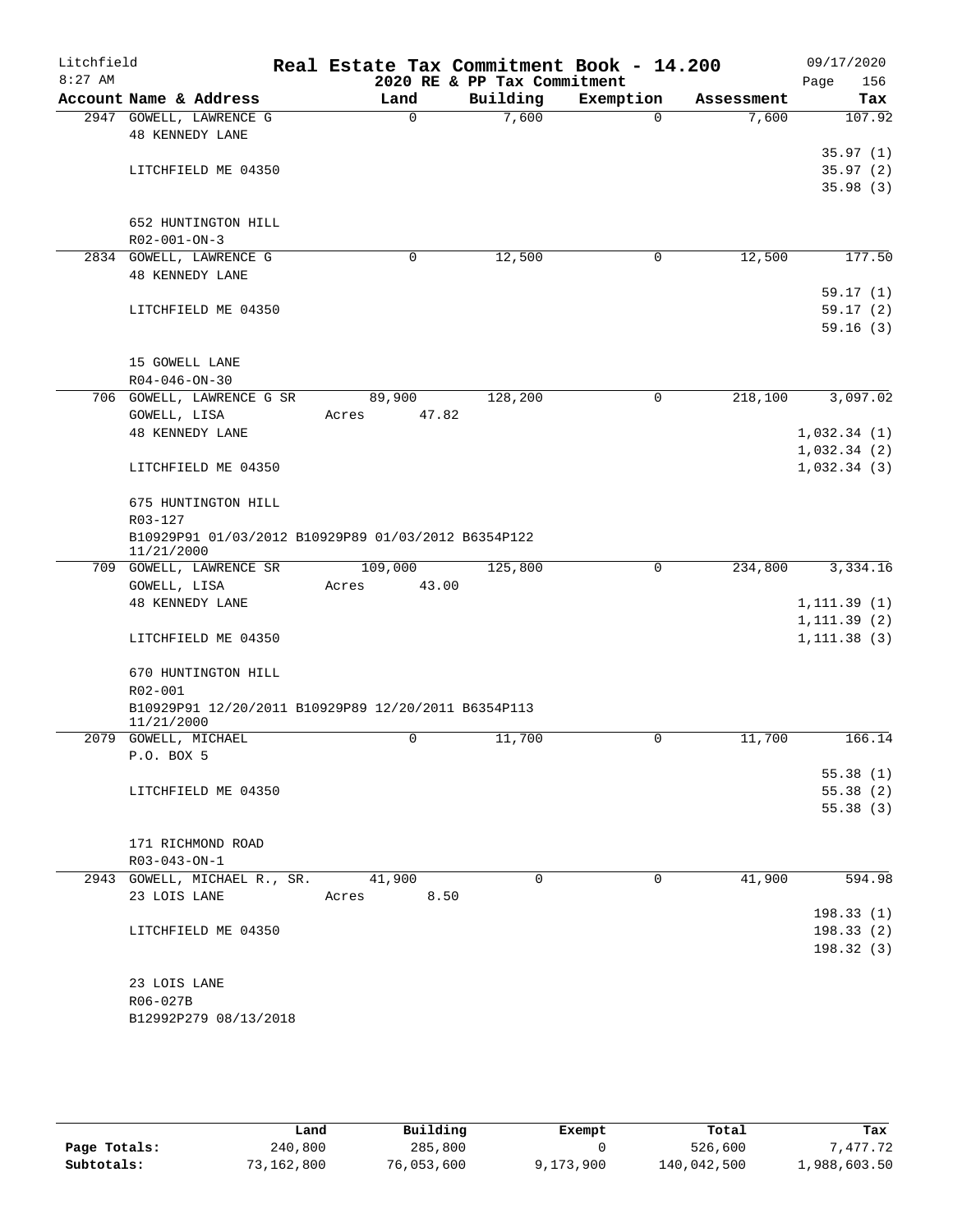| Litchfield   |                                                  |                                                      |            |                 |            |                             | Real Estate Tax Commitment Book - 14.200 |             |                       |                            | 09/17/2020             |
|--------------|--------------------------------------------------|------------------------------------------------------|------------|-----------------|------------|-----------------------------|------------------------------------------|-------------|-----------------------|----------------------------|------------------------|
| $8:27$ AM    |                                                  |                                                      |            |                 |            | 2020 RE & PP Tax Commitment |                                          |             |                       | Page                       | 157                    |
|              | Account Name & Address<br>701 GOWELL, PATRICIA A |                                                      |            | Land<br>147,800 |            | Building<br>99,900          | Exemption<br>25,000                      |             | Assessment<br>222,700 |                            | Tax<br>3,162.34        |
|              | GOWELL, PERCY G                                  |                                                      | Acres      |                 | 0.30       |                             | 02 HOMESTEAD EXEMPT                      |             |                       |                            |                        |
|              | 50 RUSTIC DRIVE                                  |                                                      |            |                 |            |                             |                                          |             |                       | 1,054.11(1)                |                        |
|              |                                                  |                                                      |            |                 |            |                             |                                          |             |                       | 1,054.11(2)                |                        |
|              | LITCHFIELD ME 04350                              |                                                      |            |                 |            |                             |                                          |             |                       | 1,054.12(3)                |                        |
|              | 50 RUSTIC DRIVE<br>$U27 - 009$                   |                                                      |            |                 |            |                             |                                          |             |                       |                            |                        |
|              |                                                  | B12523P156 01/23/2017 B7973P302 04/27/2004 B3935P313 |            |                 |            |                             |                                          |             |                       |                            |                        |
|              | 79 GOWELL, PERCY                                 |                                                      |            | 48,000          |            | 9,500                       |                                          | 0           | 57,500                |                            | 816.50                 |
|              | GOWELL CLARENCE                                  |                                                      | Acres      |                 | 2.00       |                             |                                          |             |                       |                            |                        |
|              | 50 RUSTIC DRIVE                                  |                                                      |            |                 |            |                             |                                          |             |                       |                            | 272.17(1)              |
|              |                                                  |                                                      |            |                 |            |                             |                                          |             |                       |                            | 272.17(2)<br>272.16(3) |
|              | LITCHFIELD ME 04350                              |                                                      |            |                 |            |                             |                                          |             |                       |                            |                        |
|              | 101 HARDSCRABBLE ROAD                            |                                                      |            |                 |            |                             |                                          |             |                       |                            |                        |
|              | $U22 - 021$                                      |                                                      |            |                 |            |                             |                                          |             |                       |                            |                        |
|              | B6313P287                                        |                                                      |            |                 |            |                             |                                          |             |                       |                            |                        |
|              | 1565 GOWELL, SR CLARENCE R                       |                                                      |            | 60,900          |            | 278,600                     |                                          | 0           | 339,500               |                            | 4,820.90               |
|              | 156 WENTZELL ROAD                                |                                                      | Acres 1.30 |                 |            |                             |                                          |             |                       |                            |                        |
|              | LITCHFIELD ME 04350                              |                                                      |            |                 |            |                             |                                          |             |                       | 1,606.97(1)<br>1,606.97(2) |                        |
|              |                                                  |                                                      |            |                 |            |                             |                                          |             |                       | 1,606.96(3)                |                        |
|              |                                                  |                                                      |            |                 |            |                             |                                          |             |                       |                            |                        |
|              | 490 RICHMOND ROAD                                |                                                      |            |                 |            |                             |                                          |             |                       |                            |                        |
|              | R03-121B                                         |                                                      |            |                 |            |                             |                                          |             |                       |                            |                        |
|              | B7374P191 04/25/2003                             |                                                      |            |                 |            |                             |                                          |             |                       |                            |                        |
|              | 2025 GOWELL, SR CLARENCE R                       |                                                      |            | 49,400          |            | 75,200                      |                                          | 0           | 124,600               |                            | 1,769.32               |
|              | GRANTOR TRUST<br>GOWELL SR CLARNCE R             |                                                      | Acres      |                 | 2.47       |                             |                                          |             |                       |                            |                        |
|              | TRUSTEE                                          |                                                      |            |                 |            |                             |                                          |             |                       |                            |                        |
|              | 156 WENTZELL ROAD                                |                                                      |            |                 |            |                             |                                          |             |                       |                            | 589.77 (1)             |
|              |                                                  |                                                      |            |                 |            |                             |                                          |             |                       |                            | 589.77 (2)             |
|              | LITCHFIELD ME 04350                              |                                                      |            |                 |            |                             |                                          |             |                       |                            | 589.78 (3)             |
|              | 150 RICHMOND ROAD                                |                                                      |            |                 |            |                             |                                          |             |                       |                            |                        |
|              | R03-090A                                         |                                                      |            |                 |            |                             |                                          |             |                       |                            |                        |
|              | B6345P133 11/21/2000                             |                                                      |            |                 |            |                             |                                          |             |                       |                            |                        |
| 699          | GOWELL, TINA                                     |                                                      |            | 0               |            | 13,500                      | 13,500                                   |             | 0                     |                            | 0.00                   |
|              | 671 HUNTINGTON HILL                              |                                                      |            |                 |            |                             | 02 HOMESTEAD EXEMPT                      |             |                       |                            |                        |
|              | ROAD                                             |                                                      |            |                 |            |                             |                                          |             |                       |                            |                        |
|              |                                                  |                                                      |            |                 |            |                             |                                          |             |                       |                            |                        |
|              | LITCHFIELD ME 04350                              |                                                      |            |                 |            |                             |                                          |             |                       |                            |                        |
|              |                                                  |                                                      |            |                 |            |                             |                                          |             |                       |                            |                        |
|              | 671 HUNTINGTON HILL                              |                                                      |            |                 |            |                             |                                          |             |                       |                            |                        |
|              | R03-127-ON                                       |                                                      |            |                 |            |                             |                                          |             |                       |                            |                        |
|              | 322 GOWELL-RENKEN, KIM E                         |                                                      |            | 0               |            | 49,500                      |                                          | 0           | 49,500                |                            | 702.90                 |
|              | 490 HUNTINGTON HILL<br>ROAD                      |                                                      |            |                 |            |                             |                                          |             |                       |                            |                        |
|              |                                                  |                                                      |            |                 |            |                             |                                          |             |                       |                            | 234.30(1)              |
|              | LITCHFIELD ME 04350                              |                                                      |            |                 |            |                             |                                          |             |                       |                            | 234.30(2)              |
|              |                                                  |                                                      |            |                 |            |                             |                                          |             |                       |                            | 234.30(3)              |
|              | 150 WENTZELL ROAD                                |                                                      |            |                 |            |                             |                                          |             |                       |                            |                        |
|              | R03-090-ON-36                                    |                                                      |            |                 |            |                             |                                          |             |                       |                            |                        |
|              | B10758P326 06/20/2011                            |                                                      |            |                 |            |                             |                                          |             |                       |                            |                        |
|              |                                                  |                                                      |            |                 |            |                             |                                          |             |                       |                            |                        |
|              |                                                  | Land                                                 |            |                 | Building   |                             | Exempt                                   |             | Total                 |                            | Tax                    |
| Page Totals: |                                                  | 306,100                                              |            |                 | 526,200    |                             | 38,500                                   | 793,800     |                       |                            | 11,271.96              |
| Subtotals:   |                                                  | 73,468,900                                           |            |                 | 76,579,800 |                             | 9,212,400                                | 140,836,300 |                       | 1,999,875.46               |                        |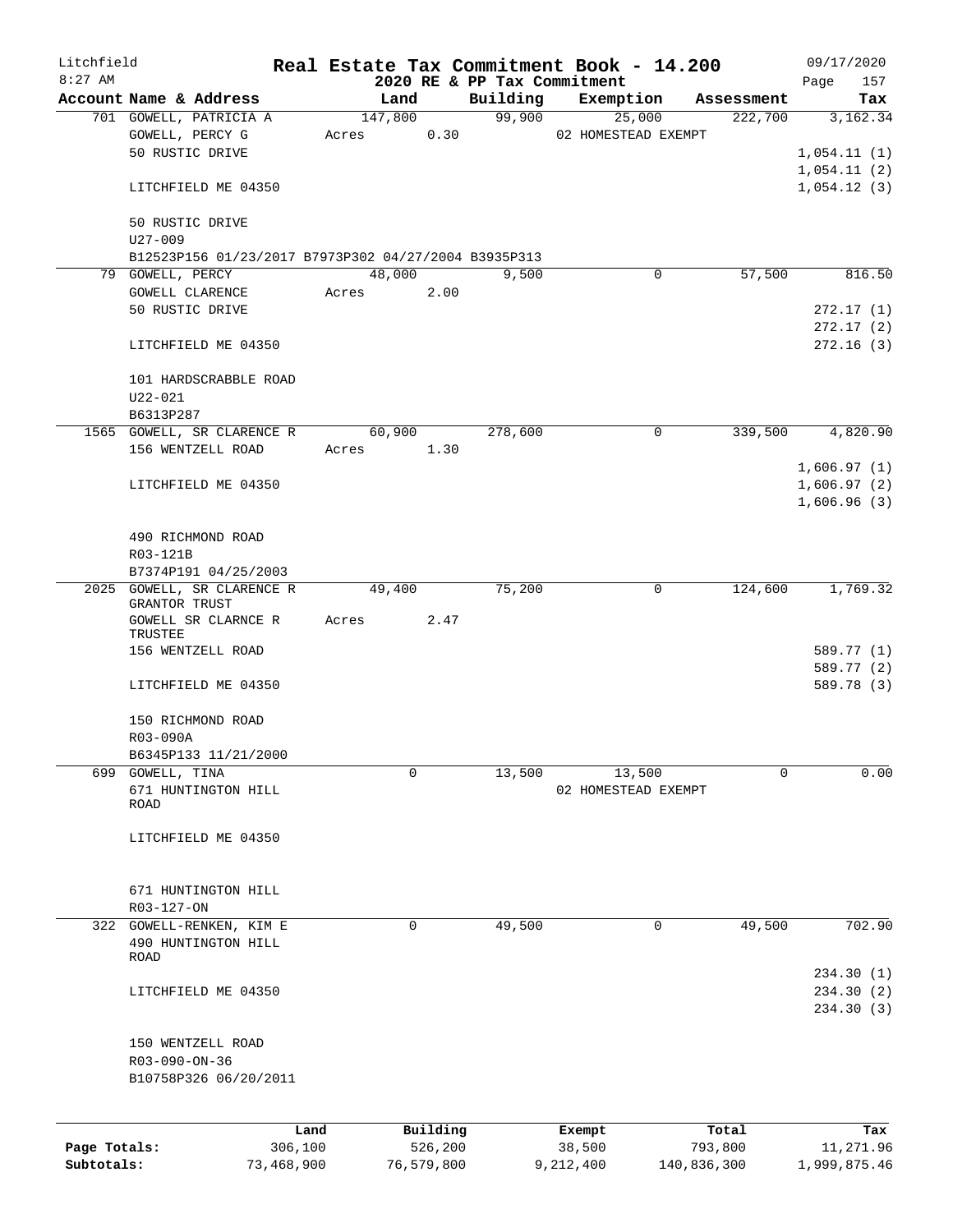| Litchfield |                                                                                                   | Real Estate Tax Commitment Book - 14.200 |                             |                       |            | 09/17/2020  |
|------------|---------------------------------------------------------------------------------------------------|------------------------------------------|-----------------------------|-----------------------|------------|-------------|
| $8:27$ AM  |                                                                                                   |                                          | 2020 RE & PP Tax Commitment |                       |            | 158<br>Page |
|            | Account Name & Address                                                                            | Land                                     | Building<br>$\Omega$        | Exemption<br>$\Omega$ | Assessment | Tax         |
|            | 154 GOWELLS REAL ESTATE,<br>LLC                                                                   | 45,800                                   |                             |                       | 45,800     | 650.36      |
|            | 511 RICHMOND ROAD                                                                                 | 1.28<br>Acres                            |                             |                       |            |             |
|            |                                                                                                   |                                          |                             |                       |            | 216.79(1)   |
|            | LITCHFIELD ME 04350                                                                               |                                          |                             |                       |            | 216.79(2)   |
|            |                                                                                                   |                                          |                             |                       |            | 216.78(3)   |
|            | 21 CENTER ROAD                                                                                    |                                          |                             |                       |            |             |
|            | $R03 - 009$                                                                                       |                                          |                             |                       |            |             |
|            | B12895P127 04/26/2018 B1942P286 09/16/1976                                                        |                                          |                             |                       |            |             |
|            | 2697 GOWELL'S REAL ESTATE,                                                                        | 65,700                                   | 1,475,400                   | $\Omega$              | 1,541,100  | 21,883.62   |
|            | LLC.                                                                                              |                                          |                             |                       |            |             |
|            | 511 RICHMOND ROAD                                                                                 | 2.90<br>Acres                            |                             |                       |            |             |
|            |                                                                                                   |                                          |                             |                       |            | 7,294.54(1) |
|            | LITCHFIELD ME 04350                                                                               |                                          |                             |                       |            | 7,294.54(2) |
|            |                                                                                                   |                                          |                             |                       |            | 7,294.54(3) |
|            | 511 RICHMOND ROAD                                                                                 |                                          |                             |                       |            |             |
|            | R03-009C                                                                                          |                                          |                             |                       |            |             |
|            | B12028P199 06/30/2015 B9526P341 10/10/2007                                                        |                                          |                             |                       |            |             |
|            | 703 GOWELL'S STORE INC                                                                            | 63,800                                   | 324,700                     | $\Omega$              | 388,500    | 5,516.70    |
|            | 473 RICHMOND ROAD                                                                                 | 2.26<br>Acres                            |                             |                       |            |             |
|            |                                                                                                   |                                          |                             |                       |            | 1,838.90(1) |
|            | LITCHFIELD ME 04350                                                                               |                                          |                             |                       |            | 1,838.90(2) |
|            |                                                                                                   |                                          |                             |                       |            | 1,838.90(3) |
|            |                                                                                                   |                                          |                             |                       |            |             |
|            | 491 RICHMOND ROAD<br>R03-009B-1                                                                   |                                          |                             |                       |            |             |
|            | B12028P202 07/01/2015 B9322P229 04/20/2007 B6197P332                                              |                                          |                             |                       |            |             |
|            | 03/21/2000 B2526P305 11/30/1982                                                                   |                                          |                             |                       |            |             |
|            | 2460 GRAND VIEW GARDENS                                                                           | 0                                        | 13,200                      | 0                     | 13,200     | 187.44      |
|            | C/O SUSAN PERRY                                                                                   |                                          |                             |                       |            |             |
|            | 92 NECK ROAD                                                                                      |                                          |                             |                       |            | 62.48(1)    |
|            |                                                                                                   |                                          |                             |                       |            | 62.48(2)    |
|            | LITCHFIELD ME 04350                                                                               |                                          |                             |                       |            | 62.48(3)    |
|            | 82 NECK ROAD                                                                                      |                                          |                             |                       |            |             |
|            | R14-011-ON                                                                                        |                                          |                             |                       |            |             |
| 99         | GRANT, NATHAN                                                                                     | 47,400                                   | 140,100                     | 0                     | 187,500    | 2,662.50    |
|            | LAZARO, ALYSSA                                                                                    | 1.80<br>Acres                            |                             |                       |            |             |
|            | 34 SPEARS CORNER ROAD                                                                             |                                          |                             |                       |            | 887.50 (1)  |
|            |                                                                                                   |                                          |                             |                       |            | 887.50 (2)  |
|            | WEST GARDINER ME 04345                                                                            |                                          |                             |                       |            | 887.50 (3)  |
|            | 3508                                                                                              |                                          |                             |                       |            |             |
|            | 229 BUKER ROAD                                                                                    |                                          |                             |                       |            |             |
|            | R05-052A                                                                                          |                                          |                             |                       |            |             |
|            | B12160P335 11/13/2015 B12035P333 07/01/2015                                                       |                                          |                             |                       |            |             |
|            | B12022P133 06/15/2015 B11850P150 09/25/2013                                                       |                                          |                             |                       |            |             |
|            | B11520P259 09/23/2013 B11515P89 04/02/2013<br>B11387P151 05/01/2013 B9226P172 01/19/2007 B7880P96 |                                          |                             |                       |            |             |
|            | 03/30/2004 B5531P200                                                                              |                                          |                             |                       |            |             |

|              | Land       | Building   | Exempt    | Total       | Tax          |
|--------------|------------|------------|-----------|-------------|--------------|
| Page Totals: | 222,700    | 1,953,400  |           | 2,176,100   | 30,900.62    |
| Subtotals:   | 73,691,600 | 78,533,200 | 9,212,400 | 143,012,400 | 2,030,776.08 |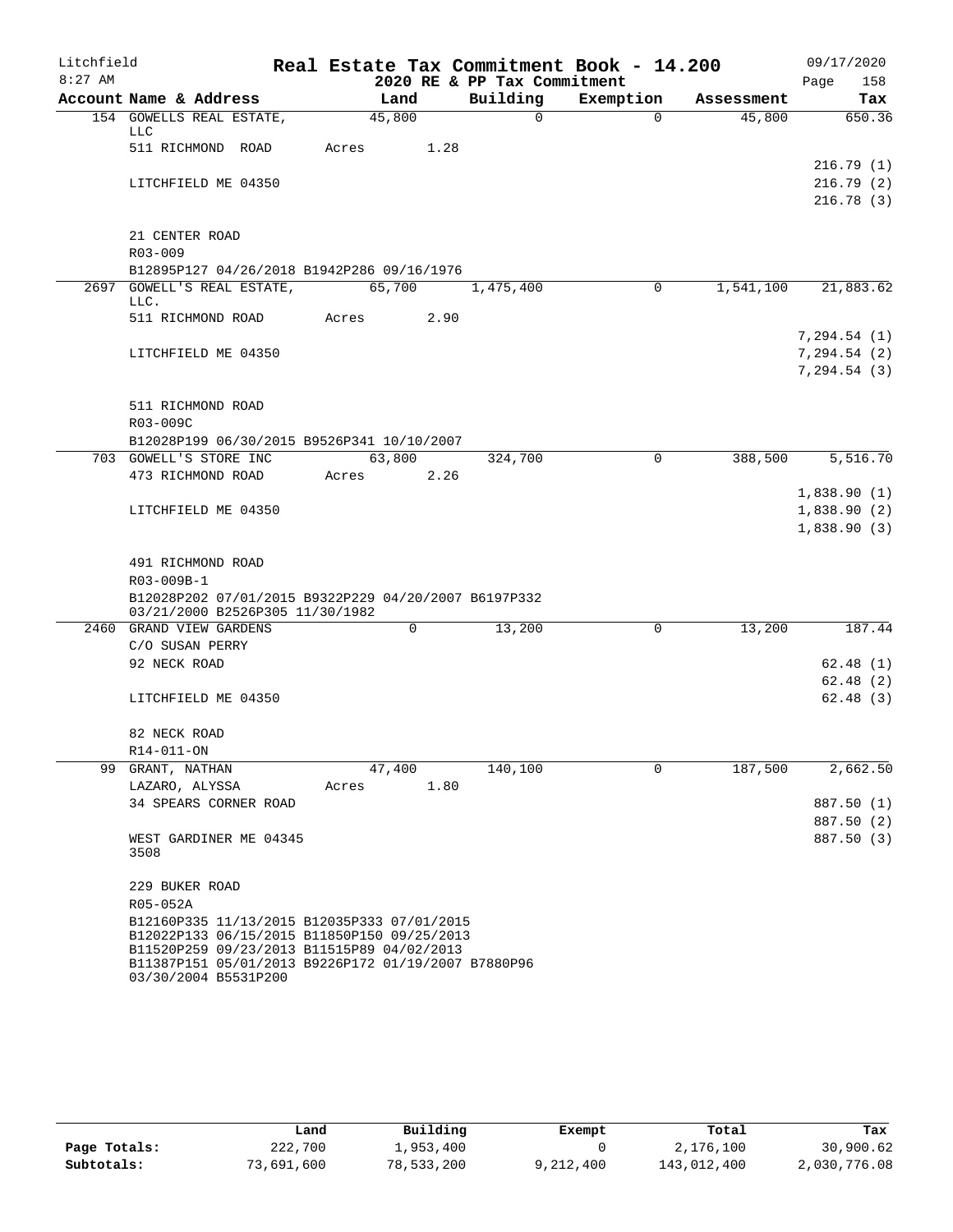| Litchfield<br>$8:27$ AM |                                                        |       |        |       | 2020 RE & PP Tax Commitment | Real Estate Tax Commitment Book - 14.200 |            | 09/17/2020<br>Page<br>159 |
|-------------------------|--------------------------------------------------------|-------|--------|-------|-----------------------------|------------------------------------------|------------|---------------------------|
|                         | Account Name & Address                                 |       | Land   |       | Building                    | Exemption                                | Assessment | Tax                       |
|                         | 24 GRANT, NICHOLAS                                     |       | 46,900 |       | 125,300                     | $\Omega$                                 | 172,200    | 2,445.24                  |
|                         | 1449 HALLOWELL ROAD                                    | Acres |        | 1.64  |                             |                                          |            |                           |
|                         |                                                        |       |        |       |                             |                                          |            | 815.08(1)                 |
|                         | LITCHFIELD ME 04350                                    |       |        |       |                             |                                          |            | 815.08(2)                 |
|                         |                                                        |       |        |       |                             |                                          |            | 815.08 (3)                |
|                         |                                                        |       |        |       |                             |                                          |            |                           |
|                         | 1449 HALLOWELL ROAD                                    |       |        |       |                             |                                          |            |                           |
|                         | $U20 - 023$                                            |       |        |       |                             |                                          |            |                           |
|                         | B12934P70 06/08/2018<br>1785 GRAVES, PAUL F            |       | 61,800 |       | 108,400                     | 25,000                                   | 145,200    | 2,061.84                  |
|                         | 940 PLAINS RD                                          | Acres |        | 8.40  |                             | 02 HOMESTEAD EXEMPT                      |            |                           |
|                         |                                                        |       |        |       |                             |                                          |            | 687.28 (1)                |
|                         | LITCHFIELD ME 04350                                    |       |        |       |                             |                                          |            | 687.28 (2)                |
|                         |                                                        |       |        |       |                             |                                          |            | 687.28 (3)                |
|                         |                                                        |       |        |       |                             |                                          |            |                           |
|                         | 940 PLAINS ROAD                                        |       |        |       |                             |                                          |            |                           |
|                         | $R09 - 043$                                            |       |        |       |                             |                                          |            |                           |
|                         | B9752P120 06/06/2008 B4931P281 02/21/1995 B2745P346    |       |        |       |                             |                                          |            |                           |
|                         | 11/02/1984 B1798P290 04/10/2000                        |       |        |       |                             |                                          |            |                           |
|                         | 2781 GRAY, ELIZABETH S                                 |       | 51,400 |       | 0                           | $\mathbf 0$                              | 51,400     | 729.88                    |
|                         | P O BOX 1166                                           | Acres |        | 31.56 |                             |                                          |            |                           |
|                         |                                                        |       |        |       |                             |                                          |            | 243.29 (1)                |
|                         | GREENVILLE ME 04441                                    |       |        |       |                             |                                          |            | 243.29 (2)                |
|                         |                                                        |       |        |       |                             |                                          |            | 243.30 (3)                |
|                         |                                                        |       |        |       |                             |                                          |            |                           |
|                         | HALLOWELL ROAD                                         |       |        |       |                             |                                          |            |                           |
|                         | R11-022A<br>B10656P135 01/31/2011 B7865P236 06/16/2004 |       |        |       |                             |                                          |            |                           |
|                         | 1275 GRAY, LARRY C                                     |       | 49,400 |       | 298,400                     | 31,000                                   | 316,800    | 4,498.56                  |
|                         | GRAY, SHIRLEY A                                        | Acres |        | 2.46  |                             | 02 HOMESTEAD EXEMPT                      |            |                           |
|                         | 15 NADEAU DRIVE                                        |       |        |       |                             | 03 VETERANS EXEMPT                       |            | 1,499.52(1)               |
|                         |                                                        |       |        |       |                             |                                          |            | 1,499.52(2)               |
|                         | LITCHFIELD ME 04350                                    |       |        |       |                             |                                          |            | 1,499.52(3)               |
|                         |                                                        |       |        |       |                             |                                          |            |                           |
|                         | 15 NADEAU DRIVE                                        |       |        |       |                             |                                          |            |                           |
|                         | R12-010-5                                              |       |        |       |                             |                                          |            |                           |
|                         | B10250P145 10/22/2009 B6375P69 12/29/2000              |       |        |       |                             |                                          |            |                           |
|                         | 2350 GRECENKO, JAMES G                                 |       | 56,400 |       | 111,300                     | 25,000                                   | 142,700    | 2,026.34                  |
|                         | 1286 WEST ROAD                                         | Acres |        | 5.81  |                             | 02 HOMESTEAD EXEMPT                      |            |                           |
|                         |                                                        |       |        |       |                             |                                          |            | 675.45(1)                 |
|                         | LITCHFIELD ME 04350                                    |       |        |       |                             |                                          |            | 675.45(2)                 |
|                         |                                                        |       |        |       |                             |                                          |            | 675.44(3)                 |
|                         |                                                        |       |        |       |                             |                                          |            |                           |
|                         | 1286 WEST ROAD                                         |       |        |       |                             |                                          |            |                           |
|                         | R03-037A                                               |       |        |       |                             |                                          |            |                           |
|                         | B13323P302 06/19/2019                                  |       |        |       |                             |                                          |            |                           |
|                         | 2874 GREEN, JACOB N                                    |       | 36,600 |       | $\Omega$                    | 0                                        | 36,600     | 519.72                    |
|                         | GREEN, SARAH M                                         | Acres |        | 7.00  |                             |                                          |            | 173.24(1)                 |
|                         | 255 BRUNSWICK AVE<br>APT 1                             |       |        |       |                             |                                          |            | 173.24(2)                 |
|                         | GARDINER ME 04345 2440                                 |       |        |       |                             |                                          |            | 173.24(3)                 |
|                         |                                                        |       |        |       |                             |                                          |            |                           |
|                         | 91 DENNIS HILL ROAD                                    |       |        |       |                             |                                          |            |                           |
|                         | R11-007E                                               |       |        |       |                             |                                          |            |                           |
|                         | B12059P16 07/31/2015                                   |       |        |       |                             |                                          |            |                           |
|                         |                                                        |       |        |       |                             |                                          |            |                           |
|                         |                                                        |       |        |       |                             |                                          |            |                           |
|                         |                                                        |       |        |       |                             |                                          |            |                           |

|              | Land       | Building   | Exempt    | Total       | Tax          |
|--------------|------------|------------|-----------|-------------|--------------|
| Page Totals: | 302,500    | 643,400    | 81,000    | 864,900     | 12,281.58    |
| Subtotals:   | 73,994,100 | 79,176,600 | 9,293,400 | 143,877,300 | 2,043,057.66 |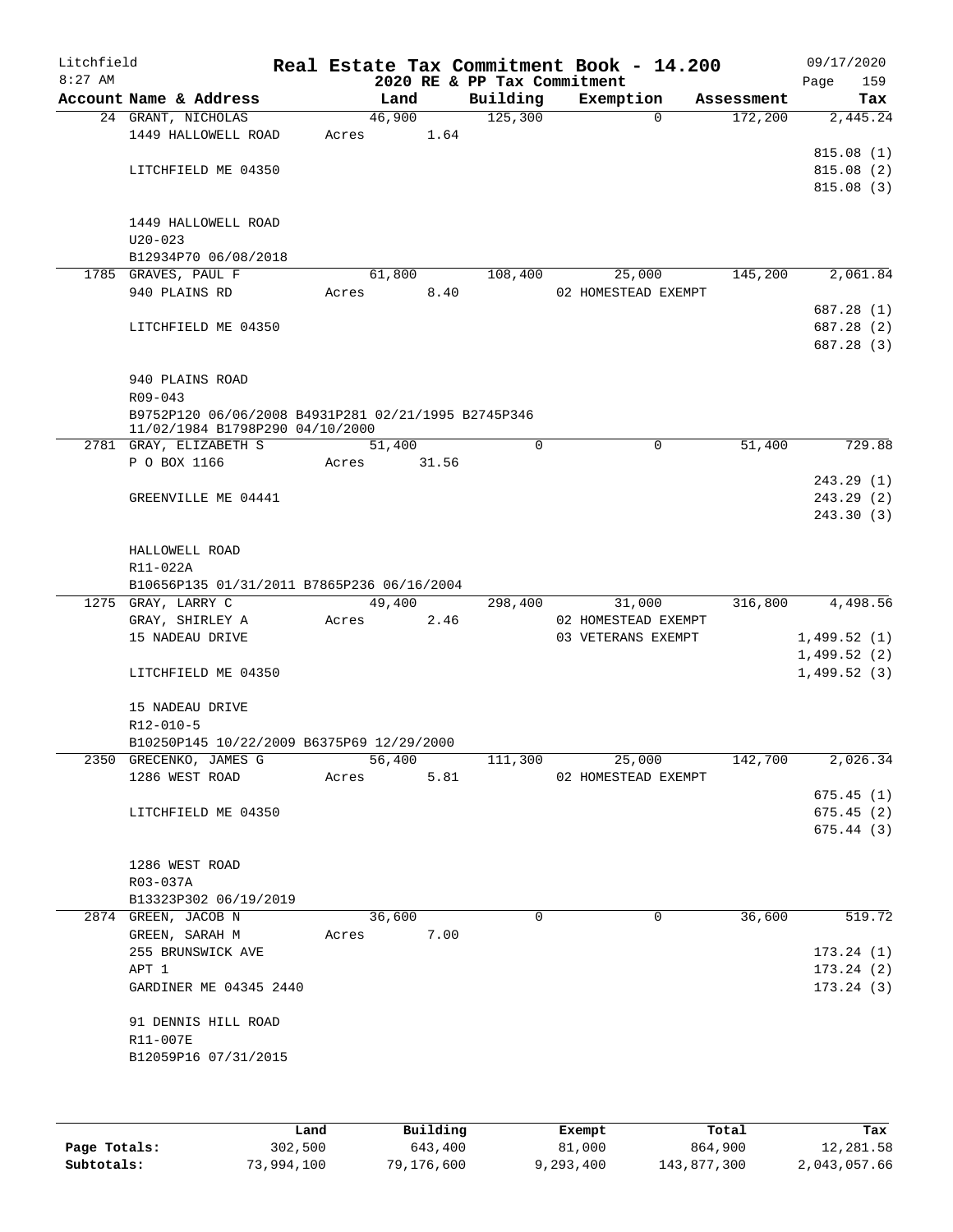| Litchfield |                                             |       |        |       |                             | Real Estate Tax Commitment Book - 14.200 |   |            | 09/17/2020  |            |
|------------|---------------------------------------------|-------|--------|-------|-----------------------------|------------------------------------------|---|------------|-------------|------------|
| $8:27$ AM  |                                             |       |        |       | 2020 RE & PP Tax Commitment |                                          |   |            | Page        | 160        |
|            | Account Name & Address                      |       | Land   |       | Building                    | Exemption                                |   | Assessment |             | Tax        |
|            | 1670 GREEN, JADE A                          |       | 45,300 |       | 49,200                      |                                          | 0 | 94,500     |             | 1,341.90   |
|            | BURBACH, DAVID A                            | Acres |        | 1.10  |                             |                                          |   |            |             |            |
|            | 2323 HALLOWELL ROAD                         |       |        |       |                             |                                          |   |            |             | 447.30 (1) |
|            |                                             |       |        |       |                             |                                          |   |            |             | 447.30 (2) |
|            | LITCHFIELD ME 04350                         |       |        |       |                             |                                          |   |            |             | 447.30 (3) |
|            |                                             |       |        |       |                             |                                          |   |            |             |            |
|            | 2323 HALLOWELL ROAD                         |       |        |       |                             |                                          |   |            |             |            |
|            | R06-039A                                    |       |        |       |                             |                                          |   |            |             |            |
|            | B13438P156 12/23/2019                       |       |        |       |                             |                                          |   |            |             | 2,189.64   |
|            | 2628 GREEN, PATRICK T                       |       | 45,200 |       | 134,000                     | 25,000                                   |   | 154,200    |             |            |
|            | GREEN, CYNTHIA M<br>9 OVERLOOK DR           | Acres |        | 1.06  |                             | 02 HOMESTEAD EXEMPT                      |   |            |             | 729.88(1)  |
|            |                                             |       |        |       |                             |                                          |   |            |             | 729.88(2)  |
|            |                                             |       |        |       |                             |                                          |   |            |             | 729.88 (3) |
|            | LITCHFIELD ME 04350                         |       |        |       |                             |                                          |   |            |             |            |
|            | 9 OVERLOOK DRIVE                            |       |        |       |                             |                                          |   |            |             |            |
|            | R12-022-11                                  |       |        |       |                             |                                          |   |            |             |            |
|            | B13067P262 10/26/2018                       |       |        |       |                             |                                          |   |            |             |            |
|            | 2313 GREENLEAF, MIRANDA                     |       | 45,000 |       | 150,700                     |                                          | 0 | 195,700    |             | 2,778.94   |
|            | GREENLEAF, MICHAEL                          | Acres |        | 1.00  |                             |                                          |   |            |             |            |
|            | 21 CHAPMAN DRIVE                            |       |        |       |                             |                                          |   |            |             | 926.31(1)  |
|            |                                             |       |        |       |                             |                                          |   |            |             | 926.31(2)  |
|            | LITCHFIELD ME 04350                         |       |        |       |                             |                                          |   |            |             | 926.32 (3) |
|            |                                             |       |        |       |                             |                                          |   |            |             |            |
|            | 21 CHAPMAN DRIVE                            |       |        |       |                             |                                          |   |            |             |            |
|            | $R12 - 005 - 6$                             |       |        |       |                             |                                          |   |            |             |            |
|            | B12356P112 07/18/2016 B10595P188 11/19/2010 |       |        |       |                             |                                          |   |            |             |            |
|            | B7656P211 09/26/2003                        |       |        |       |                             |                                          |   |            |             |            |
|            | 170 GREENLEAF, MORRIS D                     |       | 86,700 |       | 34,500                      |                                          | 0 | 121,200    |             | 1,721.04   |
|            | 44 GREENLEAF WOODS LANE Acres               |       | 64.40  |       |                             |                                          |   |            |             |            |
|            |                                             |       |        |       |                             |                                          |   |            |             | 573.68(1)  |
|            | LITCHFIELD ME 04350                         |       |        |       |                             |                                          |   |            |             | 573.68(2)  |
|            |                                             |       |        |       |                             |                                          |   |            |             | 573.68(3)  |
|            |                                             |       |        |       |                             |                                          |   |            |             |            |
|            | 44 GREENLEAF WOODS LANE                     |       |        |       |                             |                                          |   |            |             |            |
|            | R02-075                                     |       |        |       |                             |                                          |   |            |             |            |
|            | B5623P123 05/12/1998                        |       |        |       |                             |                                          |   |            |             |            |
|            | 722 GREENLEAF, RANDALL P                    |       | 47,200 |       | 110,100                     | 25,000                                   |   | 132,300    |             | 1,878.66   |
|            | 985 PLAINS ROAD                             | Acres |        | 1.72  |                             | 02 HOMESTEAD EXEMPT                      |   |            |             |            |
|            |                                             |       |        |       |                             |                                          |   |            |             | 626.22(1)  |
|            | LITCHFIELD ME 04350                         |       |        |       |                             |                                          |   |            |             | 626.22(2)  |
|            |                                             |       |        |       |                             |                                          |   |            |             | 626.22(3)  |
|            |                                             |       |        |       |                             |                                          |   |            |             |            |
|            | 985 PLAINS ROAD                             |       |        |       |                             |                                          |   |            |             |            |
|            | U05-003A                                    |       |        |       |                             |                                          |   |            |             |            |
|            | B3905P109                                   |       |        |       |                             |                                          |   |            |             |            |
|            | 1052 GREENWOOD, MATTHEW J                   |       | 78,500 |       | 144,800                     |                                          | 0 | 223,300    |             | 3,170.86   |
|            | GREENWOOD, KHRISTEN                         | Acres |        | 38.00 |                             |                                          |   |            |             |            |
|            | 396 STEVENSTOWN ROAD                        |       |        |       |                             |                                          |   |            | 1,056.95(1) |            |
|            |                                             |       |        |       |                             |                                          |   |            | 1,056.95(2) |            |
|            | LITCHFIELD ME 04350                         |       |        |       |                             |                                          |   |            | 1,056.96(3) |            |
|            |                                             |       |        |       |                             |                                          |   |            |             |            |
|            | 396 STEVENSTOWN ROAD                        |       |        |       |                             |                                          |   |            |             |            |
|            | R09-081                                     |       |        |       |                             |                                          |   |            |             |            |
|            | B1909P103                                   |       |        |       |                             |                                          |   |            |             |            |
|            |                                             |       |        |       |                             |                                          |   |            |             |            |
|            |                                             |       |        |       |                             |                                          |   |            |             |            |
|            |                                             |       |        |       |                             |                                          |   |            |             |            |

|              | Land       | Building   | Exempt    | Total       | Tax          |
|--------------|------------|------------|-----------|-------------|--------------|
| Page Totals: | 347,900    | 623,300    | 50,000    | 921,200     | 13,081.04    |
| Subtotals:   | 74,342,000 | 79,799,900 | 9,343,400 | 144,798,500 | 2,056,138.70 |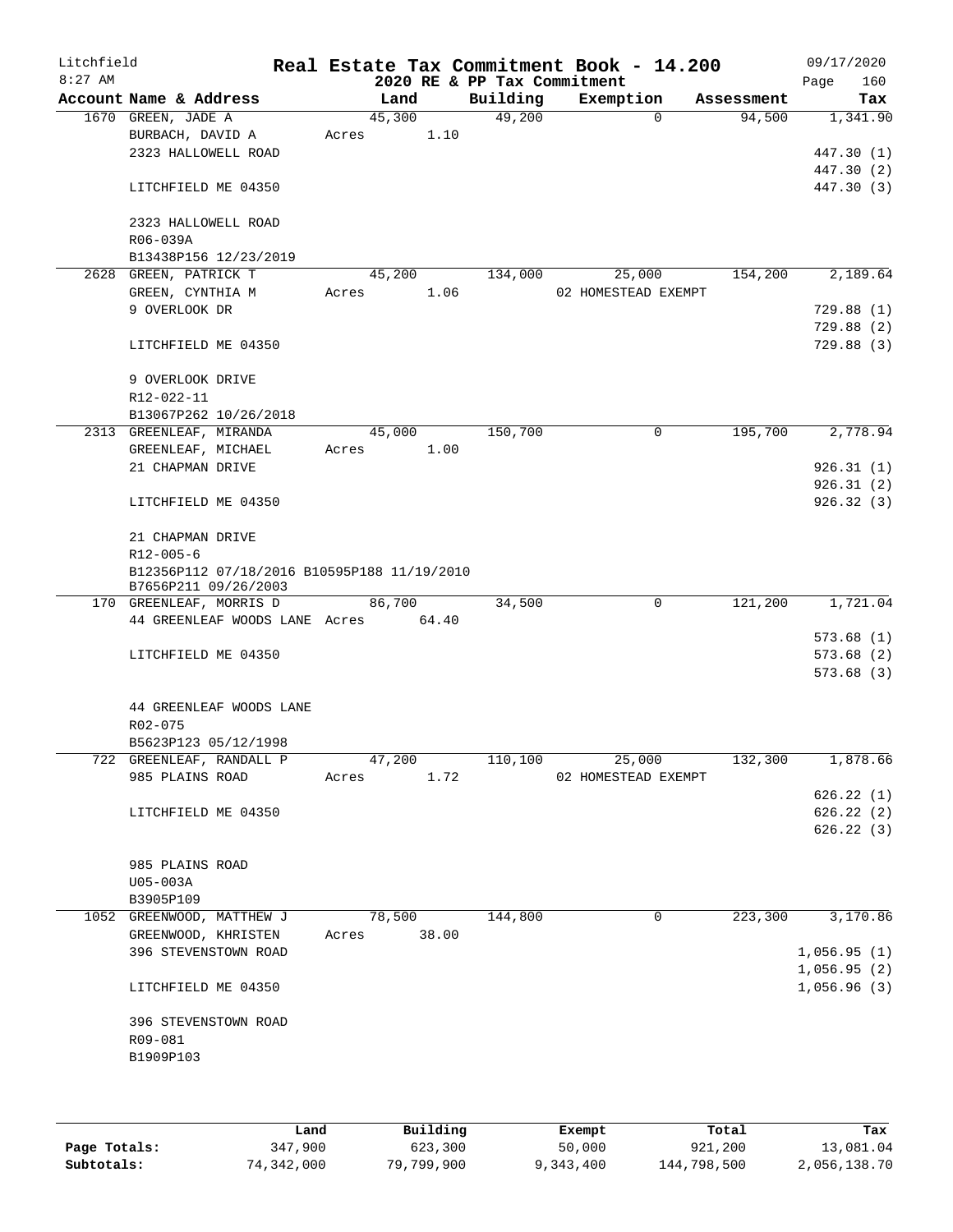| Litchfield |                                                                    |       |                |                             | Real Estate Tax Commitment Book - 14.200 |            | 09/17/2020  |
|------------|--------------------------------------------------------------------|-------|----------------|-----------------------------|------------------------------------------|------------|-------------|
| $8:27$ AM  |                                                                    |       |                | 2020 RE & PP Tax Commitment |                                          |            | 161<br>Page |
|            | Account Name & Address                                             |       | Land           | Building<br>127,900         | Exemption                                | Assessment | Tax         |
|            | 724 GREGORY, JOHN<br>14 HUNTINGTON HILL ROAD Acres                 |       | 51,000<br>3.00 |                             | 25,000<br>02 HOMESTEAD EXEMPT            | 153,900    | 2,185.38    |
|            |                                                                    |       |                |                             |                                          |            | 728.46(1)   |
|            | LITCHFIELD ME 04350                                                |       |                |                             |                                          |            | 728.46(2)   |
|            |                                                                    |       |                |                             |                                          |            | 728.46(3)   |
|            |                                                                    |       |                |                             |                                          |            |             |
|            | 14 HUNTINGTON HILL ROAD                                            |       |                |                             |                                          |            |             |
|            | R11-036A                                                           |       |                |                             |                                          |            |             |
|            | B3512P168 03/01/1989                                               |       |                |                             |                                          |            |             |
|            | 2237 GRENIER, JEREMY                                               |       | 52,100         | 112,700                     | 31,000                                   | 133,800    | 1,899.96    |
|            | GRENIER SANDRA L                                                   | Acres | 3.37           |                             | 02 HOMESTEAD EXEMPT                      |            |             |
|            | 244 BUKER ROAD                                                     |       |                |                             | 12 WW2 Vet Res.                          |            | 633.32 (1)  |
|            |                                                                    |       |                |                             |                                          |            | 633.32 (2)  |
|            | LITCHFIELD ME 04350                                                |       |                |                             |                                          |            | 633.32 (3)  |
|            |                                                                    |       |                |                             |                                          |            |             |
|            | 244 BUKER ROAD                                                     |       |                |                             |                                          |            |             |
|            | $R05 - 009 - 4$                                                    |       |                |                             |                                          |            |             |
|            | B7019P287                                                          |       |                |                             |                                          |            |             |
|            | 1626 GRENIER, MICHAEL J                                            |       | 48,300         | 166,800                     | 0                                        | 215,100    | 3,054.42    |
|            | GRENIER, SUMMER P                                                  | Acres | 2.10           |                             |                                          |            |             |
|            | 25 PATTEN WOODS LANE                                               |       |                |                             |                                          |            | 1,018.14(1) |
|            |                                                                    |       |                |                             |                                          |            | 1,018.14(2) |
|            | LITCHFIELD ME 04350                                                |       |                |                             |                                          |            | 1,018.14(3) |
|            |                                                                    |       |                |                             |                                          |            |             |
|            | 25 PATTENWOODS LANE                                                |       |                |                             |                                          |            |             |
|            | R01-033B-5                                                         |       |                |                             |                                          |            |             |
|            | B12657P306 07/13/2017 B9607P287 01/08/2008 B7672P197<br>09/22/2003 |       |                |                             |                                          |            |             |
|            | 2916 GRIATZKY, ALEXANDER                                           |       | 28,000         | 0                           | $\mathbf 0$                              | 28,000     | 397.60      |
|            | 13 FORD LANE                                                       | Acres | 2.00           |                             |                                          |            |             |
|            |                                                                    |       |                |                             |                                          |            | 132.53(1)   |
|            | LITCHFIELD ME 04350                                                |       |                |                             |                                          |            | 132.53(2)   |
|            |                                                                    |       |                |                             |                                          |            | 132.54(3)   |
|            |                                                                    |       |                |                             |                                          |            |             |
|            | UPPER POND ROAD                                                    |       |                |                             |                                          |            |             |
|            | R08-026A                                                           |       |                |                             |                                          |            |             |
|            | B12646P254 09/24/2015                                              |       |                |                             |                                          |            |             |
|            | 725 GRIATZKY, MARIA<br>S(WIDOW)                                    |       | 185,500        | 0                           | 0                                        | 185,500    | 2,634.10    |
|            | 11 KEENAN STREET                                                   | Acres | 51.00          |                             |                                          |            |             |
|            |                                                                    |       |                |                             |                                          |            | 878.03 (1)  |
|            | PARLIN NJ 08859                                                    |       |                |                             |                                          |            | 878.03 (2)  |
|            |                                                                    |       |                |                             |                                          |            | 878.04 (3)  |
|            |                                                                    |       |                |                             |                                          |            |             |
|            | UPPER POND ROAD                                                    |       |                |                             |                                          |            |             |
|            | R08-026                                                            |       |                |                             |                                          |            |             |
|            | B12646P254 09/24/2015 B7671P311 07/22/2003                         |       |                |                             |                                          |            |             |
|            | 2828 GRIM, AARON                                                   |       | 25,500         | 83,600                      | 25,000                                   | 84,100     | 1,194.22    |
|            | WILE, BRIIS DANIELLE                                               | Acres | 13.20          |                             | 02 HOMESTEAD EXEMPT                      |            |             |
|            | 308 OAK HILL ROAD                                                  |       |                |                             |                                          |            | 398.07 (1)  |
|            |                                                                    |       |                |                             |                                          |            | 398.07 (2)  |
|            | Litchfield ME 04350                                                |       |                |                             |                                          |            | 398.08 (3)  |
|            |                                                                    |       |                |                             |                                          |            |             |
|            | 308 OAK HILL ROAD                                                  |       |                |                             |                                          |            |             |
|            | R04-036A                                                           |       |                |                             |                                          |            |             |
|            | B11394P206 12/21/2012                                              |       |                |                             |                                          |            |             |
|            |                                                                    |       |                |                             |                                          |            |             |
|            |                                                                    |       |                |                             |                                          |            |             |
|            | Land                                                               |       | Building       |                             | Exempt                                   | Total      | Tax         |

|              | ⊥and       | Building   | Exempt    | Total       | тах          |
|--------------|------------|------------|-----------|-------------|--------------|
| Page Totals: | 390,400    | 491,000    | 81,000    | 800,400     | 11,365.68    |
| Subtotals:   | 74,732,400 | 80,290,900 | 9,424,400 | 145,598,900 | 2,067,504.38 |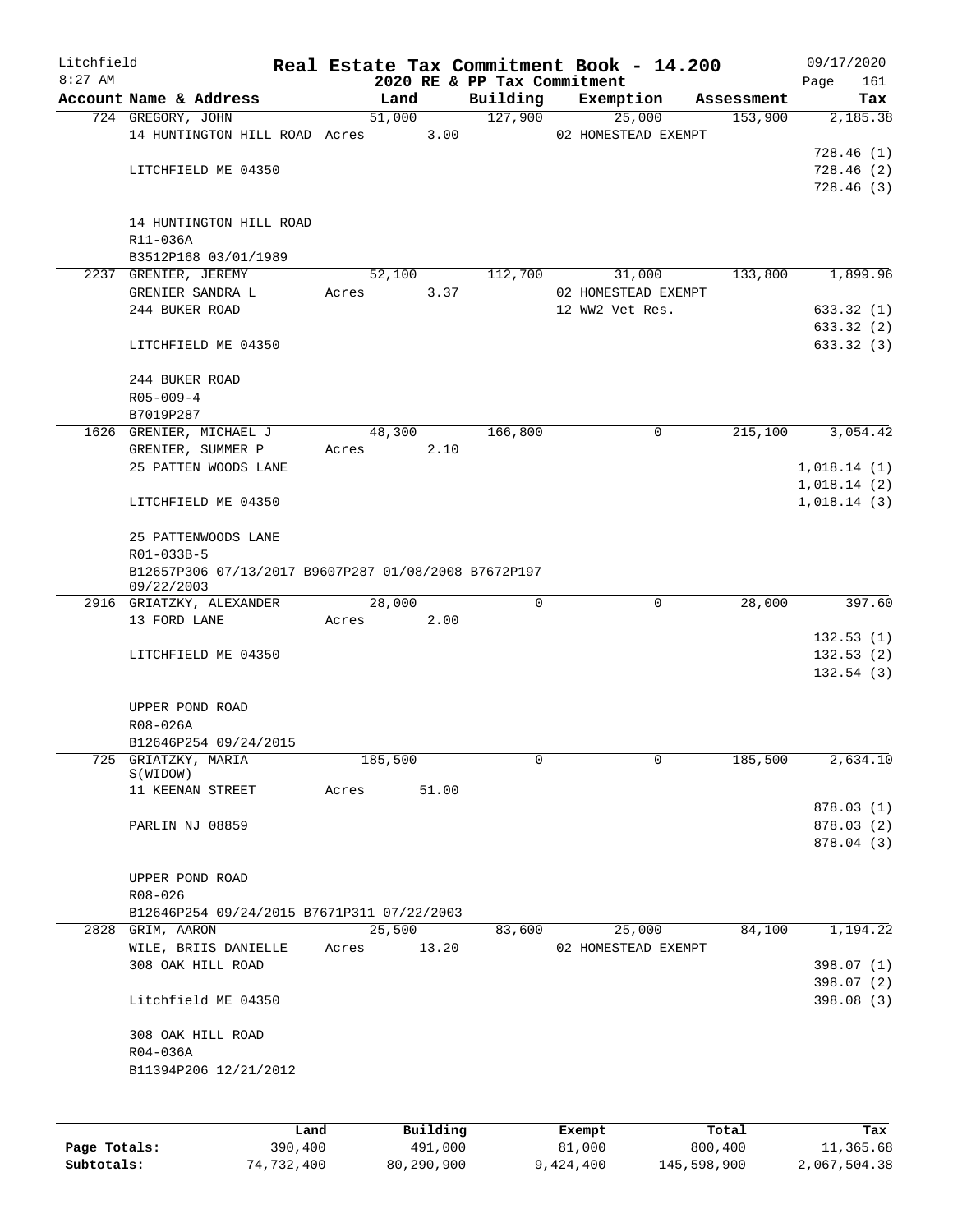| $8:27$ AM<br>2020 RE & PP Tax Commitment<br>162<br>Page<br>Account Name & Address<br>Land<br>Building<br>Exemption<br>Assessment<br>Tax<br>88,500<br>230,500<br>319,000<br>1273 GRISWOLD, CHARLES H III<br>$\Omega$<br>4,529.80<br>REVOCABLE TRUST<br>5 SERENITY LANE<br>Acres<br>0.71<br>1,509.93(1)<br>1,509.93(2)<br>ANDOVER MA 01810<br>1,509.94(3)<br>381 PEACEPIPE DRIVE<br>$U28 - 008$<br>B10474P236 07/19/2010 B1799P123 03/18/1975 B1700P336<br>01/09/1974<br>60,400<br>135 GRONDIN, LAURA H<br>148,000<br>25,000<br>183,400<br>2,604.28<br>6.50<br>GRONDIN, ANDREW<br>Acres<br>02 HOMESTEAD EXEMPT<br>28 NECK ROAD<br>LITCHFIELD ME 04350<br>28 NECK ROAD<br>$U20 - 018$<br>B12742P88 10/06/2017 B2826P316 07/18/1985<br>1062 GROOM, JAMES P<br>70,500<br>212,600<br>167,100<br>25,000<br>BARNARD, JOANNE E<br>Acres<br>22.00<br>02 HOMESTEAD EXEMPT<br>2103 HALLOWELL ROAD<br>LITCHFIELD ME 04350<br>2103 HALLOWELL ROAD<br>R11-026<br>B12656P173 06/26/2017 B1577P806<br>$\mathbf 0$<br>730 GROVER, STEVEN<br>27,400<br>0<br>27,400<br>6 PERKINS ROAD<br>1.80<br>Acres<br>MONMOUTH ME 04259<br>FERRIN ROAD<br>R05-051A<br>B2505P61<br>205,600<br>178,900<br>384,500<br>731 GRUBER, WILLIAM<br>0<br>(TRUSTEE)<br>1.00<br>GRUBER, BONNIE J<br>Acres<br>(TRUSTEE)<br>PO BOX 222<br>LITCHFIELD ME 04350<br>CHESLEY DRIVE<br>$U15 - 014$<br>B11434P267 06/24/2013 B3323P144<br>$\mathbf 0$<br>120,300<br>GTP ACQUISITION<br>0<br>120,300<br>2179<br>PARTNERS II, LLC<br>C/O PROPERTY TAX DEPT<br>P.O. BOX 723597<br>ATLANTA GA 31139<br>PLAINS ROAD<br>R07-015D-ON<br>Building<br>Land<br>Total<br>Exempt<br>Tax<br>Page Totals:<br>594,400<br>702,800<br>50,000<br>1,247,200<br>Subtotals:<br>75,326,800<br>80,993,700<br>146,846,100<br>9,474,400 | Litchfield |  |  | Real Estate Tax Commitment Book - 14.200 |  | 09/17/2020 |
|------------------------------------------------------------------------------------------------------------------------------------------------------------------------------------------------------------------------------------------------------------------------------------------------------------------------------------------------------------------------------------------------------------------------------------------------------------------------------------------------------------------------------------------------------------------------------------------------------------------------------------------------------------------------------------------------------------------------------------------------------------------------------------------------------------------------------------------------------------------------------------------------------------------------------------------------------------------------------------------------------------------------------------------------------------------------------------------------------------------------------------------------------------------------------------------------------------------------------------------------------------------------------------------------------------------------------------------------------------------------------------------------------------------------------------------------------------------------------------------------------------------------------------------------------------------------------------------------------------------------------------------------------------------------------------------------------------------------------------------------------------|------------|--|--|------------------------------------------|--|------------|
|                                                                                                                                                                                                                                                                                                                                                                                                                                                                                                                                                                                                                                                                                                                                                                                                                                                                                                                                                                                                                                                                                                                                                                                                                                                                                                                                                                                                                                                                                                                                                                                                                                                                                                                                                            |            |  |  |                                          |  |            |
|                                                                                                                                                                                                                                                                                                                                                                                                                                                                                                                                                                                                                                                                                                                                                                                                                                                                                                                                                                                                                                                                                                                                                                                                                                                                                                                                                                                                                                                                                                                                                                                                                                                                                                                                                            |            |  |  |                                          |  |            |
|                                                                                                                                                                                                                                                                                                                                                                                                                                                                                                                                                                                                                                                                                                                                                                                                                                                                                                                                                                                                                                                                                                                                                                                                                                                                                                                                                                                                                                                                                                                                                                                                                                                                                                                                                            |            |  |  |                                          |  |            |
|                                                                                                                                                                                                                                                                                                                                                                                                                                                                                                                                                                                                                                                                                                                                                                                                                                                                                                                                                                                                                                                                                                                                                                                                                                                                                                                                                                                                                                                                                                                                                                                                                                                                                                                                                            |            |  |  |                                          |  |            |
|                                                                                                                                                                                                                                                                                                                                                                                                                                                                                                                                                                                                                                                                                                                                                                                                                                                                                                                                                                                                                                                                                                                                                                                                                                                                                                                                                                                                                                                                                                                                                                                                                                                                                                                                                            |            |  |  |                                          |  |            |
|                                                                                                                                                                                                                                                                                                                                                                                                                                                                                                                                                                                                                                                                                                                                                                                                                                                                                                                                                                                                                                                                                                                                                                                                                                                                                                                                                                                                                                                                                                                                                                                                                                                                                                                                                            |            |  |  |                                          |  |            |
|                                                                                                                                                                                                                                                                                                                                                                                                                                                                                                                                                                                                                                                                                                                                                                                                                                                                                                                                                                                                                                                                                                                                                                                                                                                                                                                                                                                                                                                                                                                                                                                                                                                                                                                                                            |            |  |  |                                          |  |            |
|                                                                                                                                                                                                                                                                                                                                                                                                                                                                                                                                                                                                                                                                                                                                                                                                                                                                                                                                                                                                                                                                                                                                                                                                                                                                                                                                                                                                                                                                                                                                                                                                                                                                                                                                                            |            |  |  |                                          |  |            |
|                                                                                                                                                                                                                                                                                                                                                                                                                                                                                                                                                                                                                                                                                                                                                                                                                                                                                                                                                                                                                                                                                                                                                                                                                                                                                                                                                                                                                                                                                                                                                                                                                                                                                                                                                            |            |  |  |                                          |  |            |
|                                                                                                                                                                                                                                                                                                                                                                                                                                                                                                                                                                                                                                                                                                                                                                                                                                                                                                                                                                                                                                                                                                                                                                                                                                                                                                                                                                                                                                                                                                                                                                                                                                                                                                                                                            |            |  |  |                                          |  |            |
|                                                                                                                                                                                                                                                                                                                                                                                                                                                                                                                                                                                                                                                                                                                                                                                                                                                                                                                                                                                                                                                                                                                                                                                                                                                                                                                                                                                                                                                                                                                                                                                                                                                                                                                                                            |            |  |  |                                          |  |            |
|                                                                                                                                                                                                                                                                                                                                                                                                                                                                                                                                                                                                                                                                                                                                                                                                                                                                                                                                                                                                                                                                                                                                                                                                                                                                                                                                                                                                                                                                                                                                                                                                                                                                                                                                                            |            |  |  |                                          |  |            |
| 868.09(1)<br>868.09 (2)<br>868.10(3)<br>3,018.92<br>1,006.31(1)<br>1,006.31(2)<br>1,006.30(3)<br>389.08<br>129.69(1)<br>129.69(2)<br>129.70(3)<br>5,459.90<br>1,819.97(1)<br>1,819.97(2)<br>1,819.96(3)<br>1,708.26<br>569.42(1)<br>569.42(2)<br>569.42(3)<br>17,710.24<br>2,085,214.62                                                                                                                                                                                                                                                                                                                                                                                                                                                                                                                                                                                                                                                                                                                                                                                                                                                                                                                                                                                                                                                                                                                                                                                                                                                                                                                                                                                                                                                                    |            |  |  |                                          |  |            |
|                                                                                                                                                                                                                                                                                                                                                                                                                                                                                                                                                                                                                                                                                                                                                                                                                                                                                                                                                                                                                                                                                                                                                                                                                                                                                                                                                                                                                                                                                                                                                                                                                                                                                                                                                            |            |  |  |                                          |  |            |
|                                                                                                                                                                                                                                                                                                                                                                                                                                                                                                                                                                                                                                                                                                                                                                                                                                                                                                                                                                                                                                                                                                                                                                                                                                                                                                                                                                                                                                                                                                                                                                                                                                                                                                                                                            |            |  |  |                                          |  |            |
|                                                                                                                                                                                                                                                                                                                                                                                                                                                                                                                                                                                                                                                                                                                                                                                                                                                                                                                                                                                                                                                                                                                                                                                                                                                                                                                                                                                                                                                                                                                                                                                                                                                                                                                                                            |            |  |  |                                          |  |            |
|                                                                                                                                                                                                                                                                                                                                                                                                                                                                                                                                                                                                                                                                                                                                                                                                                                                                                                                                                                                                                                                                                                                                                                                                                                                                                                                                                                                                                                                                                                                                                                                                                                                                                                                                                            |            |  |  |                                          |  |            |
|                                                                                                                                                                                                                                                                                                                                                                                                                                                                                                                                                                                                                                                                                                                                                                                                                                                                                                                                                                                                                                                                                                                                                                                                                                                                                                                                                                                                                                                                                                                                                                                                                                                                                                                                                            |            |  |  |                                          |  |            |
|                                                                                                                                                                                                                                                                                                                                                                                                                                                                                                                                                                                                                                                                                                                                                                                                                                                                                                                                                                                                                                                                                                                                                                                                                                                                                                                                                                                                                                                                                                                                                                                                                                                                                                                                                            |            |  |  |                                          |  |            |
|                                                                                                                                                                                                                                                                                                                                                                                                                                                                                                                                                                                                                                                                                                                                                                                                                                                                                                                                                                                                                                                                                                                                                                                                                                                                                                                                                                                                                                                                                                                                                                                                                                                                                                                                                            |            |  |  |                                          |  |            |
|                                                                                                                                                                                                                                                                                                                                                                                                                                                                                                                                                                                                                                                                                                                                                                                                                                                                                                                                                                                                                                                                                                                                                                                                                                                                                                                                                                                                                                                                                                                                                                                                                                                                                                                                                            |            |  |  |                                          |  |            |
|                                                                                                                                                                                                                                                                                                                                                                                                                                                                                                                                                                                                                                                                                                                                                                                                                                                                                                                                                                                                                                                                                                                                                                                                                                                                                                                                                                                                                                                                                                                                                                                                                                                                                                                                                            |            |  |  |                                          |  |            |
|                                                                                                                                                                                                                                                                                                                                                                                                                                                                                                                                                                                                                                                                                                                                                                                                                                                                                                                                                                                                                                                                                                                                                                                                                                                                                                                                                                                                                                                                                                                                                                                                                                                                                                                                                            |            |  |  |                                          |  |            |
|                                                                                                                                                                                                                                                                                                                                                                                                                                                                                                                                                                                                                                                                                                                                                                                                                                                                                                                                                                                                                                                                                                                                                                                                                                                                                                                                                                                                                                                                                                                                                                                                                                                                                                                                                            |            |  |  |                                          |  |            |
|                                                                                                                                                                                                                                                                                                                                                                                                                                                                                                                                                                                                                                                                                                                                                                                                                                                                                                                                                                                                                                                                                                                                                                                                                                                                                                                                                                                                                                                                                                                                                                                                                                                                                                                                                            |            |  |  |                                          |  |            |
|                                                                                                                                                                                                                                                                                                                                                                                                                                                                                                                                                                                                                                                                                                                                                                                                                                                                                                                                                                                                                                                                                                                                                                                                                                                                                                                                                                                                                                                                                                                                                                                                                                                                                                                                                            |            |  |  |                                          |  |            |
|                                                                                                                                                                                                                                                                                                                                                                                                                                                                                                                                                                                                                                                                                                                                                                                                                                                                                                                                                                                                                                                                                                                                                                                                                                                                                                                                                                                                                                                                                                                                                                                                                                                                                                                                                            |            |  |  |                                          |  |            |
|                                                                                                                                                                                                                                                                                                                                                                                                                                                                                                                                                                                                                                                                                                                                                                                                                                                                                                                                                                                                                                                                                                                                                                                                                                                                                                                                                                                                                                                                                                                                                                                                                                                                                                                                                            |            |  |  |                                          |  |            |
|                                                                                                                                                                                                                                                                                                                                                                                                                                                                                                                                                                                                                                                                                                                                                                                                                                                                                                                                                                                                                                                                                                                                                                                                                                                                                                                                                                                                                                                                                                                                                                                                                                                                                                                                                            |            |  |  |                                          |  |            |
|                                                                                                                                                                                                                                                                                                                                                                                                                                                                                                                                                                                                                                                                                                                                                                                                                                                                                                                                                                                                                                                                                                                                                                                                                                                                                                                                                                                                                                                                                                                                                                                                                                                                                                                                                            |            |  |  |                                          |  |            |
|                                                                                                                                                                                                                                                                                                                                                                                                                                                                                                                                                                                                                                                                                                                                                                                                                                                                                                                                                                                                                                                                                                                                                                                                                                                                                                                                                                                                                                                                                                                                                                                                                                                                                                                                                            |            |  |  |                                          |  |            |
|                                                                                                                                                                                                                                                                                                                                                                                                                                                                                                                                                                                                                                                                                                                                                                                                                                                                                                                                                                                                                                                                                                                                                                                                                                                                                                                                                                                                                                                                                                                                                                                                                                                                                                                                                            |            |  |  |                                          |  |            |
|                                                                                                                                                                                                                                                                                                                                                                                                                                                                                                                                                                                                                                                                                                                                                                                                                                                                                                                                                                                                                                                                                                                                                                                                                                                                                                                                                                                                                                                                                                                                                                                                                                                                                                                                                            |            |  |  |                                          |  |            |
|                                                                                                                                                                                                                                                                                                                                                                                                                                                                                                                                                                                                                                                                                                                                                                                                                                                                                                                                                                                                                                                                                                                                                                                                                                                                                                                                                                                                                                                                                                                                                                                                                                                                                                                                                            |            |  |  |                                          |  |            |
|                                                                                                                                                                                                                                                                                                                                                                                                                                                                                                                                                                                                                                                                                                                                                                                                                                                                                                                                                                                                                                                                                                                                                                                                                                                                                                                                                                                                                                                                                                                                                                                                                                                                                                                                                            |            |  |  |                                          |  |            |
|                                                                                                                                                                                                                                                                                                                                                                                                                                                                                                                                                                                                                                                                                                                                                                                                                                                                                                                                                                                                                                                                                                                                                                                                                                                                                                                                                                                                                                                                                                                                                                                                                                                                                                                                                            |            |  |  |                                          |  |            |
|                                                                                                                                                                                                                                                                                                                                                                                                                                                                                                                                                                                                                                                                                                                                                                                                                                                                                                                                                                                                                                                                                                                                                                                                                                                                                                                                                                                                                                                                                                                                                                                                                                                                                                                                                            |            |  |  |                                          |  |            |
|                                                                                                                                                                                                                                                                                                                                                                                                                                                                                                                                                                                                                                                                                                                                                                                                                                                                                                                                                                                                                                                                                                                                                                                                                                                                                                                                                                                                                                                                                                                                                                                                                                                                                                                                                            |            |  |  |                                          |  |            |
|                                                                                                                                                                                                                                                                                                                                                                                                                                                                                                                                                                                                                                                                                                                                                                                                                                                                                                                                                                                                                                                                                                                                                                                                                                                                                                                                                                                                                                                                                                                                                                                                                                                                                                                                                            |            |  |  |                                          |  |            |
|                                                                                                                                                                                                                                                                                                                                                                                                                                                                                                                                                                                                                                                                                                                                                                                                                                                                                                                                                                                                                                                                                                                                                                                                                                                                                                                                                                                                                                                                                                                                                                                                                                                                                                                                                            |            |  |  |                                          |  |            |
|                                                                                                                                                                                                                                                                                                                                                                                                                                                                                                                                                                                                                                                                                                                                                                                                                                                                                                                                                                                                                                                                                                                                                                                                                                                                                                                                                                                                                                                                                                                                                                                                                                                                                                                                                            |            |  |  |                                          |  |            |
|                                                                                                                                                                                                                                                                                                                                                                                                                                                                                                                                                                                                                                                                                                                                                                                                                                                                                                                                                                                                                                                                                                                                                                                                                                                                                                                                                                                                                                                                                                                                                                                                                                                                                                                                                            |            |  |  |                                          |  |            |
|                                                                                                                                                                                                                                                                                                                                                                                                                                                                                                                                                                                                                                                                                                                                                                                                                                                                                                                                                                                                                                                                                                                                                                                                                                                                                                                                                                                                                                                                                                                                                                                                                                                                                                                                                            |            |  |  |                                          |  |            |
|                                                                                                                                                                                                                                                                                                                                                                                                                                                                                                                                                                                                                                                                                                                                                                                                                                                                                                                                                                                                                                                                                                                                                                                                                                                                                                                                                                                                                                                                                                                                                                                                                                                                                                                                                            |            |  |  |                                          |  |            |
|                                                                                                                                                                                                                                                                                                                                                                                                                                                                                                                                                                                                                                                                                                                                                                                                                                                                                                                                                                                                                                                                                                                                                                                                                                                                                                                                                                                                                                                                                                                                                                                                                                                                                                                                                            |            |  |  |                                          |  |            |
|                                                                                                                                                                                                                                                                                                                                                                                                                                                                                                                                                                                                                                                                                                                                                                                                                                                                                                                                                                                                                                                                                                                                                                                                                                                                                                                                                                                                                                                                                                                                                                                                                                                                                                                                                            |            |  |  |                                          |  |            |
|                                                                                                                                                                                                                                                                                                                                                                                                                                                                                                                                                                                                                                                                                                                                                                                                                                                                                                                                                                                                                                                                                                                                                                                                                                                                                                                                                                                                                                                                                                                                                                                                                                                                                                                                                            |            |  |  |                                          |  |            |
|                                                                                                                                                                                                                                                                                                                                                                                                                                                                                                                                                                                                                                                                                                                                                                                                                                                                                                                                                                                                                                                                                                                                                                                                                                                                                                                                                                                                                                                                                                                                                                                                                                                                                                                                                            |            |  |  |                                          |  |            |
|                                                                                                                                                                                                                                                                                                                                                                                                                                                                                                                                                                                                                                                                                                                                                                                                                                                                                                                                                                                                                                                                                                                                                                                                                                                                                                                                                                                                                                                                                                                                                                                                                                                                                                                                                            |            |  |  |                                          |  |            |
|                                                                                                                                                                                                                                                                                                                                                                                                                                                                                                                                                                                                                                                                                                                                                                                                                                                                                                                                                                                                                                                                                                                                                                                                                                                                                                                                                                                                                                                                                                                                                                                                                                                                                                                                                            |            |  |  |                                          |  |            |
|                                                                                                                                                                                                                                                                                                                                                                                                                                                                                                                                                                                                                                                                                                                                                                                                                                                                                                                                                                                                                                                                                                                                                                                                                                                                                                                                                                                                                                                                                                                                                                                                                                                                                                                                                            |            |  |  |                                          |  |            |
|                                                                                                                                                                                                                                                                                                                                                                                                                                                                                                                                                                                                                                                                                                                                                                                                                                                                                                                                                                                                                                                                                                                                                                                                                                                                                                                                                                                                                                                                                                                                                                                                                                                                                                                                                            |            |  |  |                                          |  |            |
|                                                                                                                                                                                                                                                                                                                                                                                                                                                                                                                                                                                                                                                                                                                                                                                                                                                                                                                                                                                                                                                                                                                                                                                                                                                                                                                                                                                                                                                                                                                                                                                                                                                                                                                                                            |            |  |  |                                          |  |            |
|                                                                                                                                                                                                                                                                                                                                                                                                                                                                                                                                                                                                                                                                                                                                                                                                                                                                                                                                                                                                                                                                                                                                                                                                                                                                                                                                                                                                                                                                                                                                                                                                                                                                                                                                                            |            |  |  |                                          |  |            |
|                                                                                                                                                                                                                                                                                                                                                                                                                                                                                                                                                                                                                                                                                                                                                                                                                                                                                                                                                                                                                                                                                                                                                                                                                                                                                                                                                                                                                                                                                                                                                                                                                                                                                                                                                            |            |  |  |                                          |  |            |
|                                                                                                                                                                                                                                                                                                                                                                                                                                                                                                                                                                                                                                                                                                                                                                                                                                                                                                                                                                                                                                                                                                                                                                                                                                                                                                                                                                                                                                                                                                                                                                                                                                                                                                                                                            |            |  |  |                                          |  |            |
|                                                                                                                                                                                                                                                                                                                                                                                                                                                                                                                                                                                                                                                                                                                                                                                                                                                                                                                                                                                                                                                                                                                                                                                                                                                                                                                                                                                                                                                                                                                                                                                                                                                                                                                                                            |            |  |  |                                          |  |            |
|                                                                                                                                                                                                                                                                                                                                                                                                                                                                                                                                                                                                                                                                                                                                                                                                                                                                                                                                                                                                                                                                                                                                                                                                                                                                                                                                                                                                                                                                                                                                                                                                                                                                                                                                                            |            |  |  |                                          |  |            |
|                                                                                                                                                                                                                                                                                                                                                                                                                                                                                                                                                                                                                                                                                                                                                                                                                                                                                                                                                                                                                                                                                                                                                                                                                                                                                                                                                                                                                                                                                                                                                                                                                                                                                                                                                            |            |  |  |                                          |  |            |
|                                                                                                                                                                                                                                                                                                                                                                                                                                                                                                                                                                                                                                                                                                                                                                                                                                                                                                                                                                                                                                                                                                                                                                                                                                                                                                                                                                                                                                                                                                                                                                                                                                                                                                                                                            |            |  |  |                                          |  |            |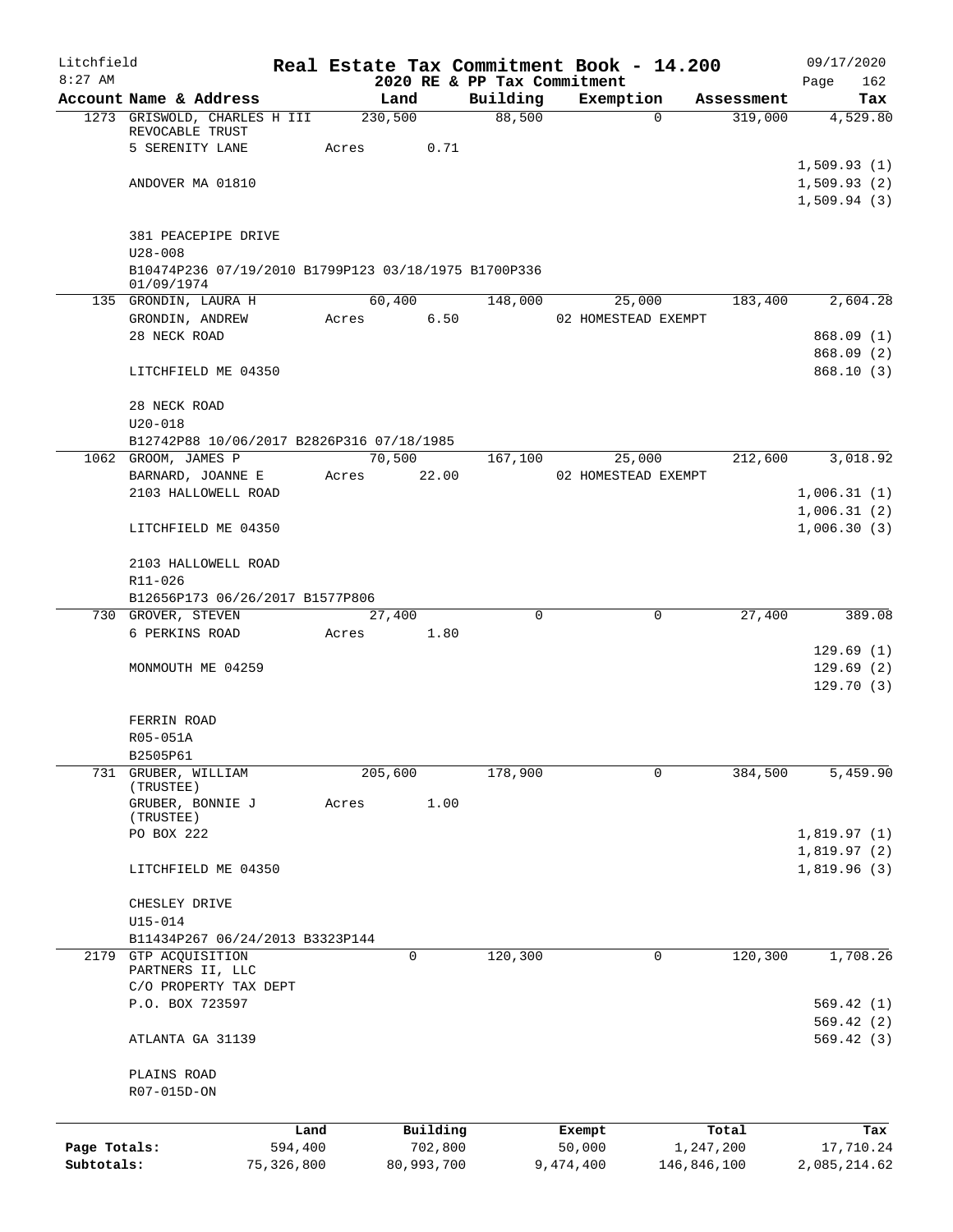| Litchfield<br>$8:27$ AM |                                           |       |         |      | 2020 RE & PP Tax Commitment | Real Estate Tax Commitment Book - 14.200 |            | 09/17/2020<br>163<br>Page |
|-------------------------|-------------------------------------------|-------|---------|------|-----------------------------|------------------------------------------|------------|---------------------------|
|                         | Account Name & Address                    |       | Land    |      | Building                    | Exemption                                | Assessment | Tax                       |
|                         | 2173 GTP ACQUISITION                      |       | 25,000  |      | 68,800                      | $\Omega$                                 | 93,800     | 1,331.96                  |
|                         | PARTNERS II LLC                           |       |         |      |                             |                                          |            |                           |
|                         | C/O PROPERTY TAX DEPT                     | Acres |         | 1.00 |                             |                                          |            |                           |
|                         | P.O. BOX 723597                           |       |         |      |                             |                                          |            | 443.99 (1)                |
|                         | ATLANTA GA 31139                          |       |         |      |                             |                                          |            | 443.99 (2)<br>443.98 (3)  |
|                         |                                           |       |         |      |                             |                                          |            |                           |
|                         | SNYDER LANE                               |       |         |      |                             |                                          |            |                           |
|                         | R03-029B                                  |       |         |      |                             |                                          |            |                           |
|                         | B8726P246 10/28/2005 B6372P16 12/21/2000  |       |         |      |                             |                                          |            |                           |
|                         | 733 GUAY, BRENDA L                        |       | 139,700 |      | 53,000                      | 0                                        | 192,700    | 2,736.34                  |
|                         | GUAY, RONALD L                            | Acres |         | 0.29 |                             |                                          |            |                           |
|                         | 111 COMMUNITY DRIVE                       |       |         |      |                             |                                          |            | 912.11(1)                 |
|                         |                                           |       |         |      |                             |                                          |            | 912.11(2)                 |
|                         | LITCHFIELD ME 04350                       |       |         |      |                             |                                          |            | 912.12(3)                 |
|                         | 111 COMMUNITY DRIVE                       |       |         |      |                             |                                          |            |                           |
|                         | U15-007A                                  |       |         |      |                             |                                          |            |                           |
|                         | B10336P250 02/05/2010 B4779P154           |       |         |      |                             |                                          |            |                           |
|                         | 2547 GUAY, LIONEL C III                   |       | 51,500  |      | 190,700                     | 25,000                                   | 217,200    | 3,084.24                  |
|                         | 328 OAK HILL RD                           | Acres |         | 3.18 |                             | 02 HOMESTEAD EXEMPT                      |            |                           |
|                         |                                           |       |         |      |                             |                                          |            | 1,028.08(1)               |
|                         | LITCHFIELD ME 04350                       |       |         |      |                             |                                          |            | 1,028.08(2)               |
|                         |                                           |       |         |      |                             |                                          |            | 1,028.08(3)               |
|                         | 328 OAK HILL ROAD                         |       |         |      |                             |                                          |            |                           |
|                         | R04-037D                                  |       |         |      |                             |                                          |            |                           |
|                         | B10285P84 11/30/2009 B8630P280 09/29/2005 |       |         |      |                             |                                          |            |                           |
|                         | 250 GUERETTE, ANDREW L                    |       | 53,300  |      | 152,600                     | 25,000                                   | 180,900    | 2,568.78                  |
|                         | GUERETTE, PATRICIA A                      | Acres |         | 3.77 |                             | 02 HOMESTEAD EXEMPT                      |            |                           |
|                         | 125 DENNIS HILL ROAD                      |       |         |      |                             |                                          |            | 856.26(1)                 |
|                         |                                           |       |         |      |                             |                                          |            | 856.26 (2)                |
|                         | LITCHFIELD ME 04350                       |       |         |      |                             |                                          |            | 856.26(3)                 |
|                         |                                           |       |         |      |                             |                                          |            |                           |
|                         | 125 DENNIS HILL ROAD                      |       |         |      |                             |                                          |            |                           |
|                         | R11-007                                   |       |         |      |                             |                                          |            |                           |
|                         | B13140P346 01/07/2019                     |       |         |      |                             |                                          |            |                           |
|                         | 156 GUERIN, ANDRE                         |       | 89,300  |      | 37,000                      | 0                                        | 126,300    | 1,793.46                  |
|                         | 9 GRANDE AVENUE                           | Acres |         | 0.24 |                             |                                          |            |                           |
|                         |                                           |       |         |      |                             |                                          |            | 597.82 (1)                |
|                         | LEWISTON ME 04240                         |       |         |      |                             |                                          |            | 597.82 (2)                |
|                         |                                           |       |         |      |                             |                                          |            | 597.82 (3)                |
|                         | 118 JIMMY POND LANE                       |       |         |      |                             |                                          |            |                           |
|                         | $U08 - 005$                               |       |         |      |                             |                                          |            |                           |
|                         | B12409P287 08/29/2016 B3565P130           |       |         |      |                             |                                          |            |                           |
|                         | 2177 GUNN, ELIZABETH MCGUIRE              |       | 46,100  |      | 18,500                      | 25,000                                   | 39,600     | 562.32                    |
|                         | 68 FERRIN ROAD                            | Acres |         | 1.36 |                             | 02 HOMESTEAD EXEMPT                      |            |                           |
|                         |                                           |       |         |      |                             |                                          |            | 187.44(1)                 |
|                         | LITCHFIELD ME 04350                       |       |         |      |                             |                                          |            | 187.44(2)                 |
|                         |                                           |       |         |      |                             |                                          |            | 187.44(3)                 |
|                         |                                           |       |         |      |                             |                                          |            |                           |
|                         | 72 FERRIN ROAD                            |       |         |      |                             |                                          |            |                           |
|                         | R03-098A                                  |       |         |      |                             |                                          |            |                           |
|                         | B6313P260 09/29/2000                      |       |         |      |                             |                                          |            |                           |
|                         |                                           |       |         |      |                             |                                          |            |                           |
|                         |                                           |       |         |      |                             |                                          |            |                           |

|              | Land       | Building   | Exempt    | Total       | Tax          |
|--------------|------------|------------|-----------|-------------|--------------|
| Page Totals: | 404,900    | 520,600    | 75,000    | 850,500     | 12,077.10    |
| Subtotals:   | 75,731,700 | 81,514,300 | 9,549,400 | 147,696,600 | 2,097,291.72 |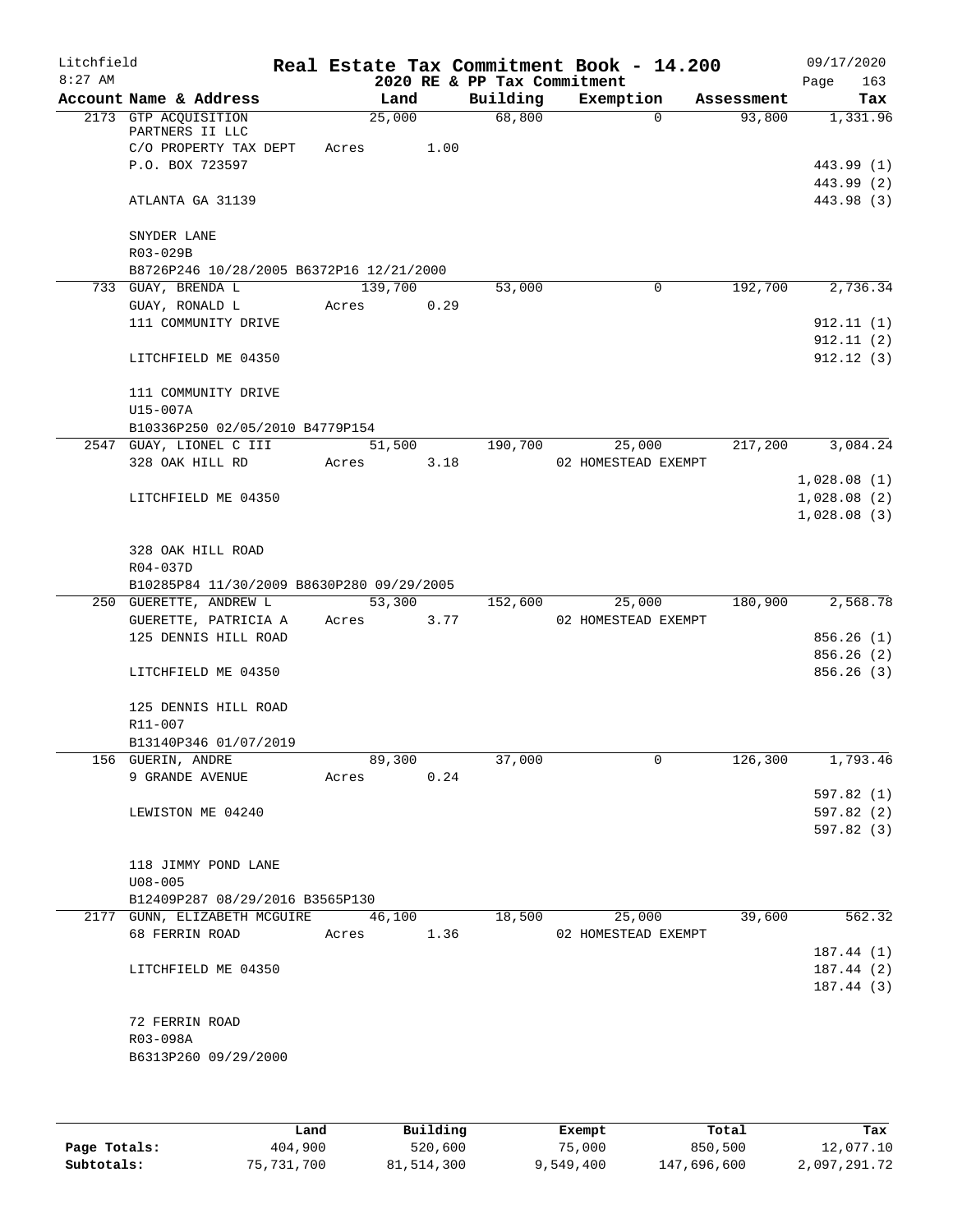| Litchfield |                                                                                      |       |         |       |                             | Real Estate Tax Commitment Book - 14.200 |            | 09/17/2020                 |
|------------|--------------------------------------------------------------------------------------|-------|---------|-------|-----------------------------|------------------------------------------|------------|----------------------------|
| $8:27$ AM  |                                                                                      |       |         |       | 2020 RE & PP Tax Commitment |                                          |            | 164<br>Page                |
|            | Account Name & Address                                                               |       | Land    |       | Building                    | Exemption                                | Assessment | Tax                        |
|            | 345 GUNNELLS BELINDA<br>33 PERKINS ROAD                                              | Acres | 145,000 | 0.51  | 2,600                       | $\Omega$                                 | 147,600    | 2,095.92                   |
|            |                                                                                      |       |         |       |                             |                                          |            | 698.64(1)                  |
|            | MONMOUTH ME 04259                                                                    |       |         |       |                             |                                          |            | 698.64(2)                  |
|            |                                                                                      |       |         |       |                             |                                          |            | 698.64(3)                  |
|            |                                                                                      |       |         |       |                             |                                          |            |                            |
|            | 68 EASY STREET                                                                       |       |         |       |                             |                                          |            |                            |
|            | U09-007                                                                              |       |         |       |                             |                                          |            |                            |
|            | B12914P167 04/23/2018 B8071P68 08/06/2004 B8071P66<br>08/05/2004 B2463P93 04/12/1982 |       |         |       |                             |                                          |            |                            |
|            | 741 GUSTIN SHAREEN L                                                                 |       | 47,900  |       | 76,200                      | 25,000                                   | 99,100     | 1,407.22                   |
|            | 79 COMMUNITY DRIVE                                                                   | Acres |         | 1.95  |                             | 02 HOMESTEAD EXEMPT                      |            |                            |
|            |                                                                                      |       |         |       |                             |                                          |            | 469.07(1)                  |
|            | LITCHFIELD ME 04350                                                                  |       |         |       |                             |                                          |            | 469.07(2)                  |
|            |                                                                                      |       |         |       |                             |                                          |            | 469.08(3)                  |
|            |                                                                                      |       |         |       |                             |                                          |            |                            |
|            | 79 COMMUNITY DRIVE                                                                   |       |         |       |                             |                                          |            |                            |
|            | U15-003D                                                                             |       |         |       |                             |                                          |            |                            |
|            | B6027P85 08/10/1999                                                                  |       | 43,200  |       | 0                           | 0                                        | 43,200     | 613.44                     |
|            | 738 GUSTIN, KAY<br>38 RIDGE RD                                                       | Acres |         | 42.00 |                             |                                          |            |                            |
|            |                                                                                      |       |         |       |                             |                                          |            | 204.48(1)                  |
|            | WALES ME 04280                                                                       |       |         |       |                             |                                          |            | 204.48(2)                  |
|            |                                                                                      |       |         |       |                             |                                          |            | 204.48(3)                  |
|            |                                                                                      |       |         |       |                             |                                          |            |                            |
|            | <b>GUSTIN ROAD</b>                                                                   |       |         |       |                             |                                          |            |                            |
|            | $R04 - 043$                                                                          |       |         |       |                             |                                          |            |                            |
|            | B13129P154 01/04/2019 B4265P331                                                      |       |         |       |                             |                                          |            |                            |
|            | 737 GUSTIN, KAY R ET ALS                                                             |       | 187,500 |       | 111,600                     | $\mathbf 0$                              | 299,100    | 4,247.22                   |
|            | 38 RIDGE RD                                                                          | Acres |         | 0.56  |                             |                                          |            |                            |
|            |                                                                                      |       |         |       |                             |                                          |            | 1,415.74(1)                |
|            | WALES ME 04280                                                                       |       |         |       |                             |                                          |            | 1,415.74(2)<br>1,415.74(3) |
|            |                                                                                      |       |         |       |                             |                                          |            |                            |
|            | 160 COMMUNITY DRIVE                                                                  |       |         |       |                             |                                          |            |                            |
|            | $U15 - 002$                                                                          |       |         |       |                             |                                          |            |                            |
|            | B13172P254 03/13/2019                                                                |       |         |       |                             |                                          |            |                            |
|            | 740 GUSTIN, LEWIS A                                                                  |       | 174,300 |       | 66,900                      | 0                                        | 241,200    | 3,425.04                   |
|            | PO BOX 224                                                                           | Acres |         | 1.70  |                             |                                          |            |                            |
|            |                                                                                      |       |         |       |                             |                                          |            | 1, 141.68(1)               |
|            | LITCHFIELD ME 04350                                                                  |       |         |       |                             |                                          |            | 1, 141.68(2)               |
|            |                                                                                      |       |         |       |                             |                                          |            | 1, 141.68(3)               |
|            |                                                                                      |       |         |       |                             |                                          |            |                            |
|            | 161 COMMUNITY DRIVE<br>$U15 - 003$                                                   |       |         |       |                             |                                          |            |                            |
|            | B2838P324 08/24/1982                                                                 |       |         |       |                             |                                          |            |                            |
|            | 1021 HADFIELD, SAVANNAH D                                                            |       | 54,000  |       | 104,600                     | 25,000                                   | 133,600    | 1,897.12                   |
|            | 204 STEVENSTOWN ROAD                                                                 | Acres |         | 4.00  |                             | 02 HOMESTEAD EXEMPT                      |            |                            |
|            |                                                                                      |       |         |       |                             |                                          |            | 632.37 (1)                 |
|            | LITCHFIELD ME 04240                                                                  |       |         |       |                             |                                          |            | 632.37 (2)                 |
|            |                                                                                      |       |         |       |                             |                                          |            | 632.38 (3)                 |
|            |                                                                                      |       |         |       |                             |                                          |            |                            |
|            | 204 STEVENSTOWN ROAD                                                                 |       |         |       |                             |                                          |            |                            |
|            | R10-018A                                                                             |       |         |       |                             |                                          |            |                            |
|            | B13358P308 10/04/2019                                                                |       |         |       |                             |                                          |            |                            |
|            |                                                                                      |       |         |       |                             |                                          |            |                            |
|            |                                                                                      |       |         |       |                             |                                          |            |                            |

|              | Land       | Building   | Exempt    | Total       | Tax          |
|--------------|------------|------------|-----------|-------------|--------------|
| Page Totals: | 651,900    | 361,900    | 50,000    | 963,800     | 13,685.96    |
| Subtotals:   | 76,383,600 | 81,876,200 | 9,599,400 | 148,660,400 | 2,110,977.68 |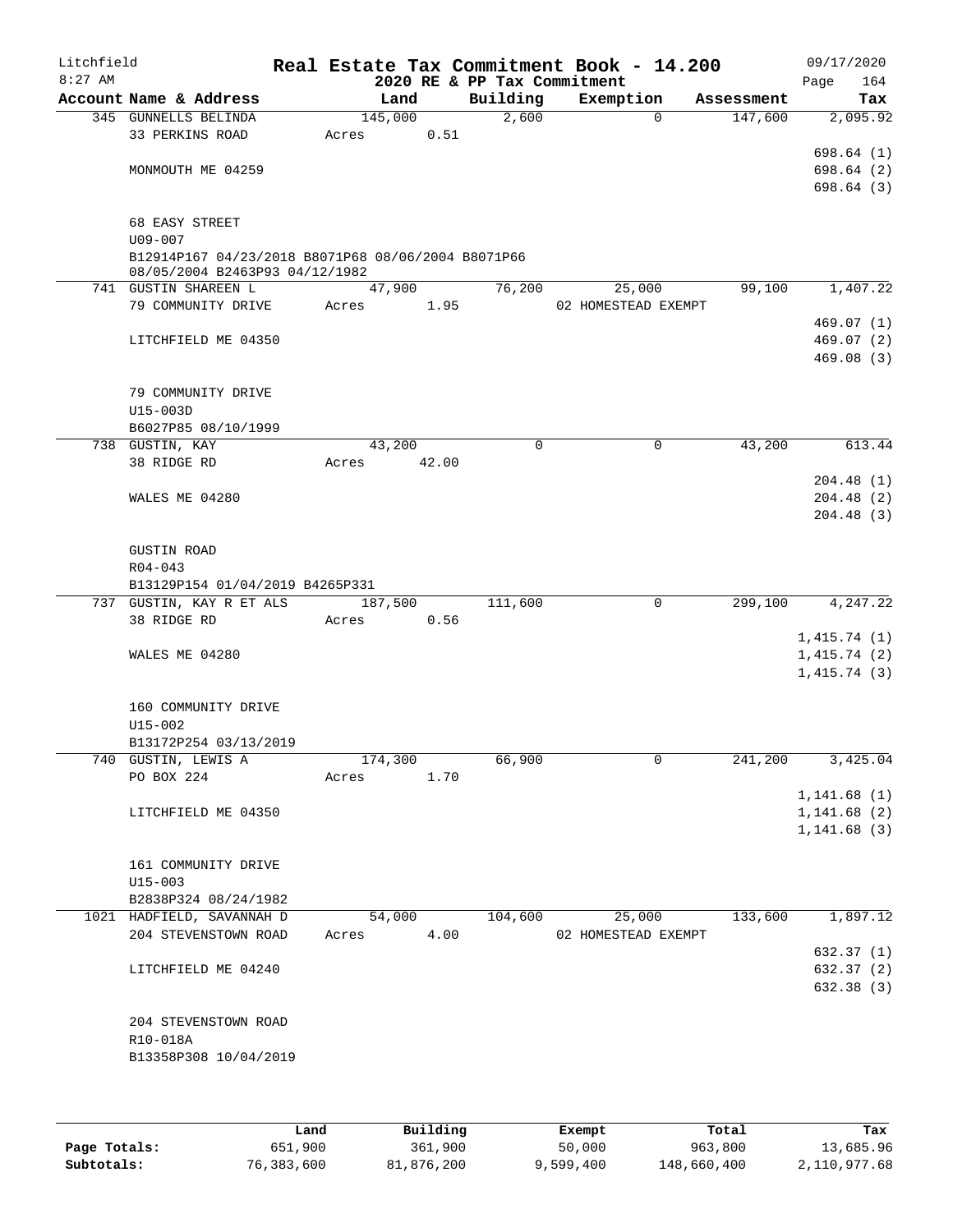| Litchfield |                                                     |      |       |         |          |                                         | Real Estate Tax Commitment Book - 14.200 |            | 09/17/2020         |
|------------|-----------------------------------------------------|------|-------|---------|----------|-----------------------------------------|------------------------------------------|------------|--------------------|
| $8:27$ AM  | Account Name & Address                              |      |       | Land    |          | 2020 RE & PP Tax Commitment<br>Building | Exemption                                | Assessment | Page<br>165<br>Tax |
|            | 735 HAFNER, ASHLEY N                                |      |       | 55,500  |          | 111,700                                 | $\mathbf 0$                              | 167,200    | 2,374.24           |
|            | HAFNER, MILES R HAFNER                              |      | Acres |         | 4.50     |                                         |                                          |            |                    |
|            | 137 NECK RD                                         |      |       |         |          |                                         |                                          |            | 791.41(1)          |
|            |                                                     |      |       |         |          |                                         |                                          |            | 791.41 (2)         |
|            | LITCHFIELD ME 04350                                 |      |       |         |          |                                         |                                          |            | 791.42 (3)         |
|            | 137 NECK ROAD<br>R14-036                            |      |       |         |          |                                         |                                          |            |                    |
|            | B6068P317 10/04/1999 B2570P338 05/26/1983           |      |       |         |          |                                         |                                          |            |                    |
|            | 744 HAHNEL, JANE E                                  |      |       | 137,500 |          | 48,800                                  | 0                                        | 186,300    | 2,645.46           |
|            | 1532 WASHINGTON STREET                              |      | Acres |         | 0.28     |                                         |                                          |            |                    |
|            |                                                     |      |       |         |          |                                         |                                          |            | 881.82 (1)         |
|            | <b>BATH ME 04530</b>                                |      |       |         |          |                                         |                                          |            | 881.82 (2)         |
|            |                                                     |      |       |         |          |                                         |                                          |            | 881.82 (3)         |
|            | 142 ROSSER DRIVE                                    |      |       |         |          |                                         |                                          |            |                    |
|            | U17-001                                             |      |       |         |          |                                         |                                          |            |                    |
|            | B13510P338 03/12/2020<br>1598 HAIGH, KATHY C fka:   |      |       | 47,700  |          | 117,700                                 | 25,000                                   | 140,400    | 1,993.68           |
|            | KATHY C SKELTON                                     |      |       |         |          |                                         |                                          |            |                    |
|            | 433 HUNTINGTON HILL                                 |      | Acres |         | 1.90     |                                         | 02 HOMESTEAD EXEMPT                      |            |                    |
|            | ROAD                                                |      |       |         |          |                                         |                                          |            | 664.56(1)          |
|            | LITCHFIELD ME 04350                                 |      |       |         |          |                                         |                                          |            | 664.56 (2)         |
|            |                                                     |      |       |         |          |                                         |                                          |            | 664.56(3)          |
|            | 433 HUNTINGTON HILL<br>$R04 - 008$                  |      |       |         |          |                                         |                                          |            |                    |
|            | B10663P47 01/07/2011 B10663P47 02/07/2011 B1536P177 |      |       |         |          |                                         |                                          |            |                    |
|            | 11/27/1970 B1493P546                                |      |       |         |          |                                         |                                          |            |                    |
|            | 2534 HALL GLENN O                                   |      |       | 35,800  |          | 159,300                                 | 25,000                                   | 170,100    | 2,415.42           |
|            | 10 FLAHERTY LANE                                    |      | Acres |         | 7.11     |                                         | 02 HOMESTEAD EXEMPT                      |            |                    |
|            |                                                     |      |       |         |          |                                         |                                          |            | 805.14(1)          |
|            | LITCHFIELD ME 04350                                 |      |       |         |          |                                         |                                          |            | 805.14(2)          |
|            |                                                     |      |       |         |          |                                         |                                          |            | 805.14(3)          |
|            | 10 FLAHERTY LANE                                    |      |       |         |          |                                         |                                          |            |                    |
|            | R03-105L                                            |      |       |         |          |                                         |                                          |            |                    |
|            | B8729P170 12/12/2005                                |      |       |         |          |                                         |                                          |            |                    |
|            | 842 HAMANN, LORETTA J                               |      |       | 180,000 |          | 33,800                                  | 0                                        | 213,800    | 3,035.96           |
|            | 8 KENSINGTON TERRACE                                |      | Acres |         | 0.32     |                                         |                                          |            |                    |
|            |                                                     |      |       |         |          |                                         |                                          |            | 1,011.99(1)        |
|            | LEWISTON ME 04240                                   |      |       |         |          |                                         |                                          |            | 1,011.99(2)        |
|            |                                                     |      |       |         |          |                                         |                                          |            | 1,011.98(3)        |
|            |                                                     |      |       |         |          |                                         |                                          |            |                    |
|            | 12 COVE DRIVE<br>$U29 - 001$                        |      |       |         |          |                                         |                                          |            |                    |
|            | B13236P278 11/07/1998 B3965P297                     |      |       |         |          |                                         |                                          |            |                    |
|            | 100 HAMEL, KELLY M                                  |      |       | 47,200  |          | 168,400                                 | 25,000                                   | 190,600    | 2,706.52           |
|            | 1736 HALLOWELL ROAD                                 |      | Acres |         | 1.74     |                                         | 02 HOMESTEAD EXEMPT                      |            |                    |
|            |                                                     |      |       |         |          |                                         |                                          |            | 902.17(1)          |
|            | LITCHFIELD ME 04350                                 |      |       |         |          |                                         |                                          |            | 902.17(2)          |
|            |                                                     |      |       |         |          |                                         |                                          |            | 902.18(3)          |
|            | 1736 HALLOWELL ROAD                                 |      |       |         |          |                                         |                                          |            |                    |
|            | $R12 - 010 - 1$                                     |      |       |         |          |                                         |                                          |            |                    |
|            | B8288P85 01/28/2005 B3812P20 10/05/1990             |      |       |         |          |                                         |                                          |            |                    |
|            |                                                     |      |       |         |          |                                         |                                          |            |                    |
|            |                                                     | Land |       |         | Building |                                         | Exempt                                   | Total      | Tax                |
|            |                                                     |      |       |         |          |                                         |                                          |            |                    |

| Page Totals: | 503,700    | 639,700    | 75,000    | 1,068,400   | 15, 171. 28  |
|--------------|------------|------------|-----------|-------------|--------------|
| Subtotals:   | 76,887,300 | 82,515,900 | 9,674,400 | 149,728,800 | 2,126,148.96 |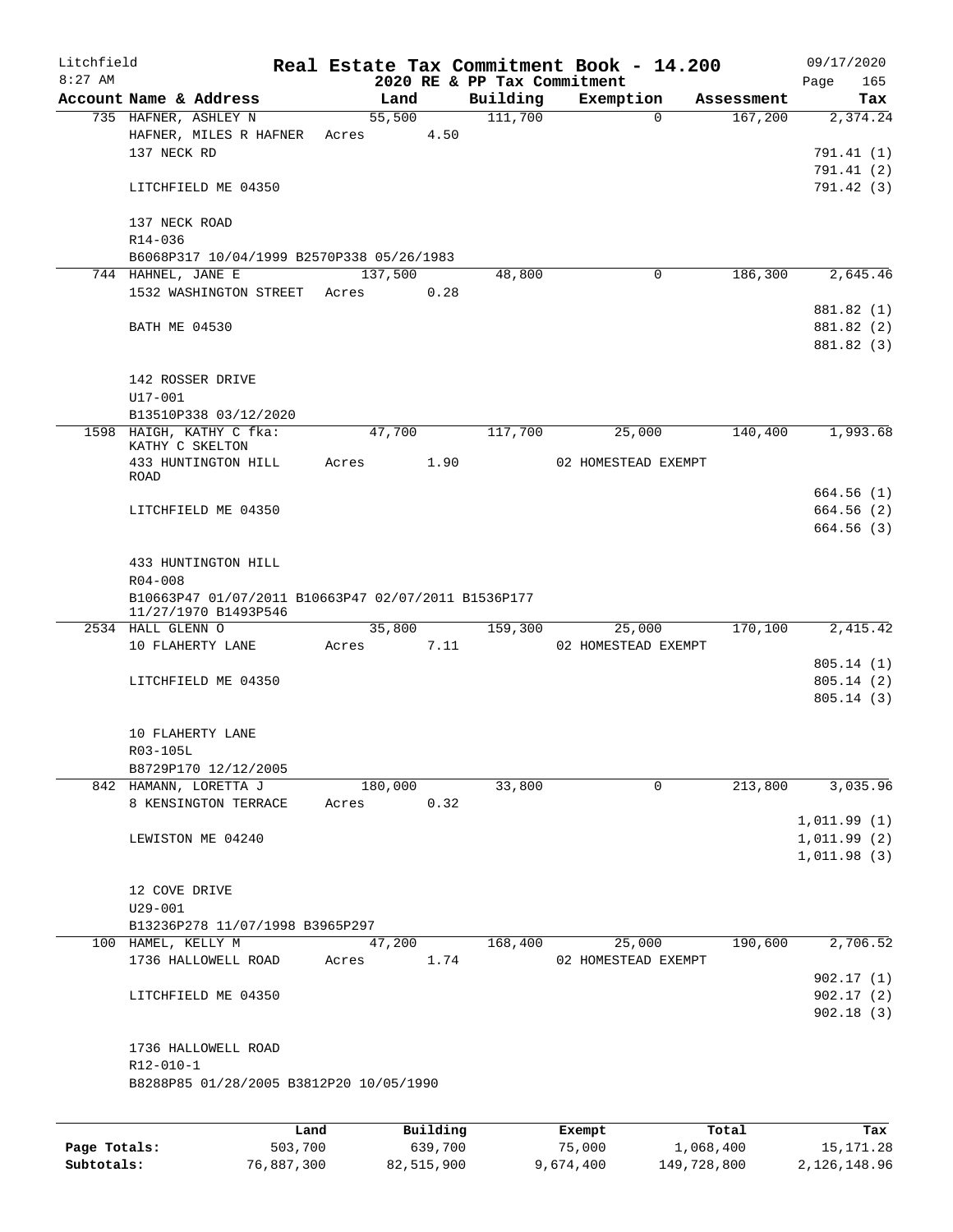| Litchfield |                                           |       |                |       |                             | Real Estate Tax Commitment Book - 14.200 |                                   | 09/17/2020      |
|------------|-------------------------------------------|-------|----------------|-------|-----------------------------|------------------------------------------|-----------------------------------|-----------------|
| $8:27$ AM  | Account Name & Address                    |       |                |       | 2020 RE & PP Tax Commitment |                                          |                                   | 166<br>Page     |
|            | 1956 HANLEY, KATHERINE C                  |       | Land<br>52,800 |       | Building<br>168,600         | Exemption                                | Assessment<br>221,400<br>$\Omega$ | Tax<br>3,143.88 |
|            | 11 RICKER LANE                            | Acres |                | 3.60  |                             |                                          |                                   |                 |
|            |                                           |       |                |       |                             |                                          |                                   | 1,047.96(1)     |
|            | LITCHFIELD ME 04350                       |       |                |       |                             |                                          |                                   | 1,047.96(2)     |
|            |                                           |       |                |       |                             |                                          |                                   | 1,047.96(3)     |
|            |                                           |       |                |       |                             |                                          |                                   |                 |
|            | 11 RICKER LANE                            |       |                |       |                             |                                          |                                   |                 |
|            | $R03 - 040 - 5 - A$                       |       |                |       |                             |                                          |                                   |                 |
|            | B11829P51 10/17/2014 B6951P126            |       |                |       |                             |                                          |                                   |                 |
|            | 2157 HANLEY, TIMOTHY                      |       | 58,500         |       | 154,700                     | 25,000                                   | 188,200                           | 2,672.44        |
|            | HANLEY LYNNE                              | Acres |                | 5.50  |                             | 02 HOMESTEAD EXEMPT                      |                                   |                 |
|            | 1396 LEWISTON RD                          |       |                |       |                             |                                          |                                   | 890.81 (1)      |
|            |                                           |       |                |       |                             |                                          |                                   | 890.81 (2)      |
|            | LITCHFIELD ME 04350                       |       |                |       |                             |                                          |                                   | 890.82 (3)      |
|            | 1396 LEWISTON ROAD                        |       |                |       |                             |                                          |                                   |                 |
|            | R12-017A                                  |       |                |       |                             |                                          |                                   |                 |
|            | B6318P280 10/06/2000                      |       |                |       |                             |                                          |                                   |                 |
|            | 760 HANLON, DAVID P                       |       | 99,400         |       | 117,800                     | 25,000                                   | 192,200                           | 2,729.24        |
|            | 565 OAK HILL ROAD                         | Acres |                | 51.70 |                             | 02 HOMESTEAD EXEMPT                      |                                   |                 |
|            |                                           |       |                |       |                             |                                          |                                   | 909.75(1)       |
|            | LITCHFIELD ME 04350                       |       |                |       |                             |                                          |                                   | 909.75(2)       |
|            |                                           |       |                |       |                             |                                          |                                   | 909.74 (3)      |
|            |                                           |       |                |       |                             |                                          |                                   |                 |
|            | 565 OAK HILL ROAD                         |       |                |       |                             |                                          |                                   |                 |
|            | R04-015                                   |       |                |       |                             |                                          |                                   |                 |
|            | B2621P275                                 |       |                |       |                             |                                          | 164,800                           | 2,340.16        |
|            | 2329 HARDY THOMAS D<br>HARDY ELIZASBETH   | Acres | 48,000         | 2.00  | 141,800                     | 25,000<br>02 HOMESTEAD EXEMPT            |                                   |                 |
|            | 339 DENNIS HILL ROAD                      |       |                |       |                             |                                          |                                   | 780.05(1)       |
|            |                                           |       |                |       |                             |                                          |                                   | 780.05(2)       |
|            | LITCHFIELD ME 04350                       |       |                |       |                             |                                          |                                   | 780.06 (3)      |
|            |                                           |       |                |       |                             |                                          |                                   |                 |
|            | 339 DENNIS HILL ROAD                      |       |                |       |                             |                                          |                                   |                 |
|            | R13-040C                                  |       |                |       |                             |                                          |                                   |                 |
|            | B8699P110 11/21/2005 B7652P267 09/22/2003 |       |                |       |                             |                                          |                                   |                 |
|            | 762 HARDY, CARROLL E                      |       | 57,900         |       | 142,500                     |                                          | 200,400<br>0                      | 2,845.68        |
|            | P O BOX 418                               | Acres |                | 0.90  |                             |                                          |                                   |                 |
|            |                                           |       |                |       |                             |                                          |                                   | 948.56 (1)      |
|            | BREWER ME 04412                           |       |                |       |                             |                                          |                                   | 948.56 (2)      |
|            |                                           |       |                |       |                             |                                          |                                   | 948.56 (3)      |
|            | 1882 HALLOWELL ROAD                       |       |                |       |                             |                                          |                                   |                 |
|            | $U16 - 020$                               |       |                |       |                             |                                          |                                   |                 |
|            | B3617P143                                 |       |                |       |                             |                                          |                                   |                 |
|            | 2429 HARKINS JOHN M                       |       | 50,400         |       | 68,800                      | 25,000                                   | 94,200                            | 1,337.64        |
|            | P O BOX 61                                | Acres |                | 2.79  |                             | 02 HOMESTEAD EXEMPT                      |                                   |                 |
|            |                                           |       |                |       |                             |                                          |                                   | 445.88 (1)      |
|            | LITCHFIELD ME 04350                       |       |                |       |                             |                                          |                                   | 445.88 (2)      |
|            |                                           |       |                |       |                             |                                          |                                   | 445.88 (3)      |
|            |                                           |       |                |       |                             |                                          |                                   |                 |
|            | 40 COMMUNITY DRIVE<br>U15-003B-1          |       |                |       |                             |                                          |                                   |                 |
|            | B8480P3 07/01/2005 B7933P261 05/07/2004   |       |                |       |                             |                                          |                                   |                 |
|            |                                           |       |                |       |                             |                                          |                                   |                 |
|            |                                           |       |                |       |                             |                                          |                                   |                 |

|              | Land       | Building   | Exempt    | Total       | Tax          |
|--------------|------------|------------|-----------|-------------|--------------|
|              |            |            |           |             |              |
| Page Totals: | 367,000    | 794,200    | 100,000   | 1,061,200   | 15,069.04    |
| Subtotals:   | 77,254,300 | 83,310,100 | 9,774,400 | 150,790,000 | 2,141,218.00 |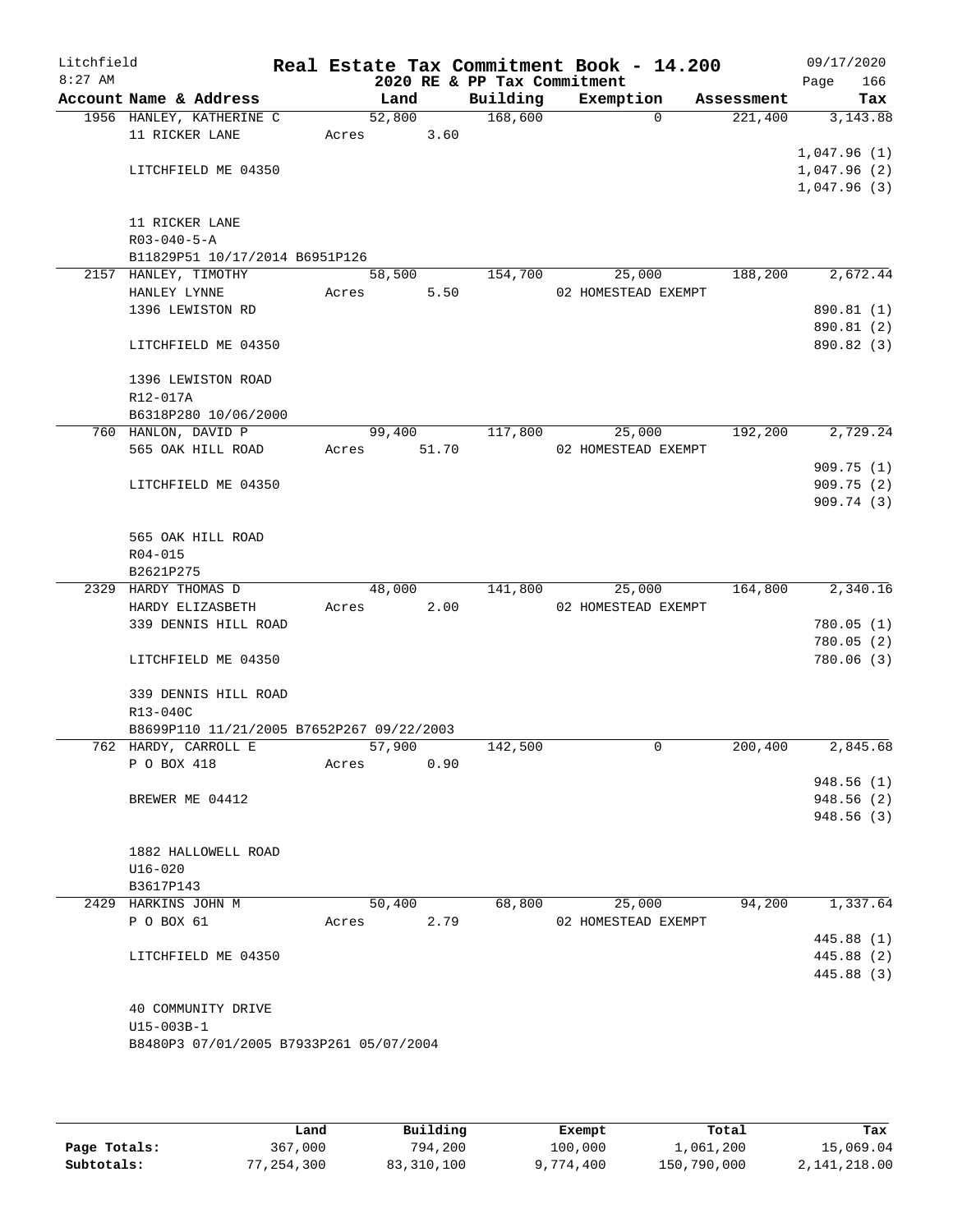| Litchfield |                                                        |       |                      |      |                             | Real Estate Tax Commitment Book - 14.200 |             |            | 09/17/2020  |            |
|------------|--------------------------------------------------------|-------|----------------------|------|-----------------------------|------------------------------------------|-------------|------------|-------------|------------|
| $8:27$ AM  |                                                        |       |                      |      | 2020 RE & PP Tax Commitment |                                          |             |            | Page        | 167        |
|            | Account Name & Address<br>764 HARKINS MICHAEL III      |       | Land<br>54,000       |      | Building                    | Exemption<br>69,100                      | 25,000      | Assessment |             | Tax        |
|            | 281 WHIPPOORWILL ROAD                                  |       |                      |      |                             | Acres 4.01 02 HOMESTEAD EXEMPT           |             | 98,100     |             | 1,393.02   |
|            |                                                        |       |                      |      |                             |                                          |             |            |             | 464.34 (1) |
|            | LITCHFIELD ME 04350                                    |       |                      |      |                             |                                          |             |            |             | 464.34(2)  |
|            |                                                        |       |                      |      |                             |                                          |             |            |             | 464.34 (3) |
|            | 281 WHIPPOORWILL ROAD<br>R12-022-2                     |       |                      |      |                             |                                          |             |            |             |            |
|            | B9052P46 08/31/2006                                    |       |                      |      |                             |                                          |             |            |             |            |
|            | 767 HARPER, JOHN J<br>30 PATTENWOODS LN                |       | 45,300<br>Acres 1.10 |      |                             | 84,000<br>25,000<br>02 HOMESTEAD EXEMPT  |             | 104,300    |             | 1,481.06   |
|            |                                                        |       |                      |      |                             |                                          |             |            |             | 493.69 (1) |
|            | LITCHFIELD ME 04350                                    |       |                      |      |                             |                                          |             |            |             | 493.69 (2) |
|            |                                                        |       |                      |      |                             |                                          |             |            |             | 493.68 (3) |
|            | 30 PATTENWOODS LANE<br>R01-033B-6<br>B4241P261         |       |                      |      |                             |                                          |             |            |             |            |
|            | 768 HARPER, ROBERT II                                  |       | 46,200               |      | 180,500                     | 25,000                                   |             | 201,700    |             | 2,864.14   |
|            | 90 HUNTINGTON HILL ROAD Acres 1.40                     |       |                      |      |                             | 02 HOMESTEAD EXEMPT                      |             |            |             |            |
|            |                                                        |       |                      |      |                             |                                          |             |            |             | 954.71 (1) |
|            | LITCHFIELD ME 04350                                    |       |                      |      |                             |                                          |             |            |             | 954.71 (2) |
|            |                                                        |       |                      |      |                             |                                          |             |            |             | 954.72 (3) |
|            | 90 HUNTINGTON HILL ROAD<br>R11-037                     |       |                      |      |                             |                                          |             |            |             |            |
|            | B3717P1<br>769 HARRADON, MARILYN R                     |       | 51,500               |      | $\Omega$                    |                                          | $\mathbf 0$ | 51,500     |             | 731.30     |
|            | P O BOX 327                                            |       | Acres 24.00          |      |                             |                                          |             |            |             |            |
|            |                                                        |       |                      |      |                             |                                          |             |            |             | 243.77 (1) |
|            | SABATTUS ME 04280                                      |       |                      |      |                             |                                          |             |            |             | 243.77(2)  |
|            |                                                        |       |                      |      |                             |                                          |             |            |             | 243.76 (3) |
|            | BUKER HILL ROAD<br>R05-037                             |       |                      |      |                             |                                          |             |            |             |            |
|            | B1110P264 07/10/2012 B898P219<br>689 HARRISON, BRIAN T |       | 27,400               |      | $\Omega$                    |                                          | $\mathbf 0$ | 27,400     |             | 389.08     |
|            | HARRISON, KATHLEEN A                                   | Acres |                      | 1.80 |                             |                                          |             |            |             |            |
|            | 2 DONOVAN DR                                           |       |                      |      |                             |                                          |             |            |             | 129.69(1)  |
|            |                                                        |       |                      |      |                             |                                          |             |            |             | 129.69(2)  |
|            | WEST NEWBURY MA                                        |       |                      |      |                             |                                          |             |            |             | 129.70(3)  |
|            | 01985-1930                                             |       |                      |      |                             |                                          |             |            |             |            |
|            | 102 MACE ROAD                                          |       |                      |      |                             |                                          |             |            |             |            |
|            | $U14 - 004$                                            |       |                      |      |                             |                                          |             |            |             |            |
|            | B13103P146 12/07/2018 B7414P7                          |       |                      |      |                             |                                          |             |            |             |            |
|            | 688 HARRISON, BRIAN T                                  |       | 198,600              |      | 140,000                     |                                          | $\mathbf 0$ | 338,600    |             | 4,808.12   |
|            | HARRISON, KATHLEEN A<br>2 DONOVAN DR                   | Acres |                      | 0.83 |                             |                                          |             |            | 1,602.71(1) |            |
|            |                                                        |       |                      |      |                             |                                          |             |            | 1,602.71(2) |            |
|            | WEST NEWBURY MA<br>01985-1930                          |       |                      |      |                             |                                          |             |            | 1,602.70(3) |            |
|            | 102 MACE ROAD                                          |       |                      |      |                             |                                          |             |            |             |            |
|            | $U14 - 005$                                            |       |                      |      |                             |                                          |             |            |             |            |
|            | B13103P146 12/07/2018 B7414P7 05/16/2003               |       |                      |      |                             |                                          |             |            |             |            |
|            |                                                        |       |                      |      |                             |                                          |             |            |             |            |
|            |                                                        |       |                      |      |                             |                                          |             |            |             |            |
|            |                                                        |       |                      |      |                             |                                          |             |            |             |            |

|              | Land       | Building   | Exempt    | Total       | Tax          |
|--------------|------------|------------|-----------|-------------|--------------|
| Page Totals: | 423,000    | 473,600    | 75,000    | 821,600     | 11,666.72    |
| Subtotals:   | 77,677,300 | 83,783,700 | 9,849,400 | 151,611,600 | 2,152,884.72 |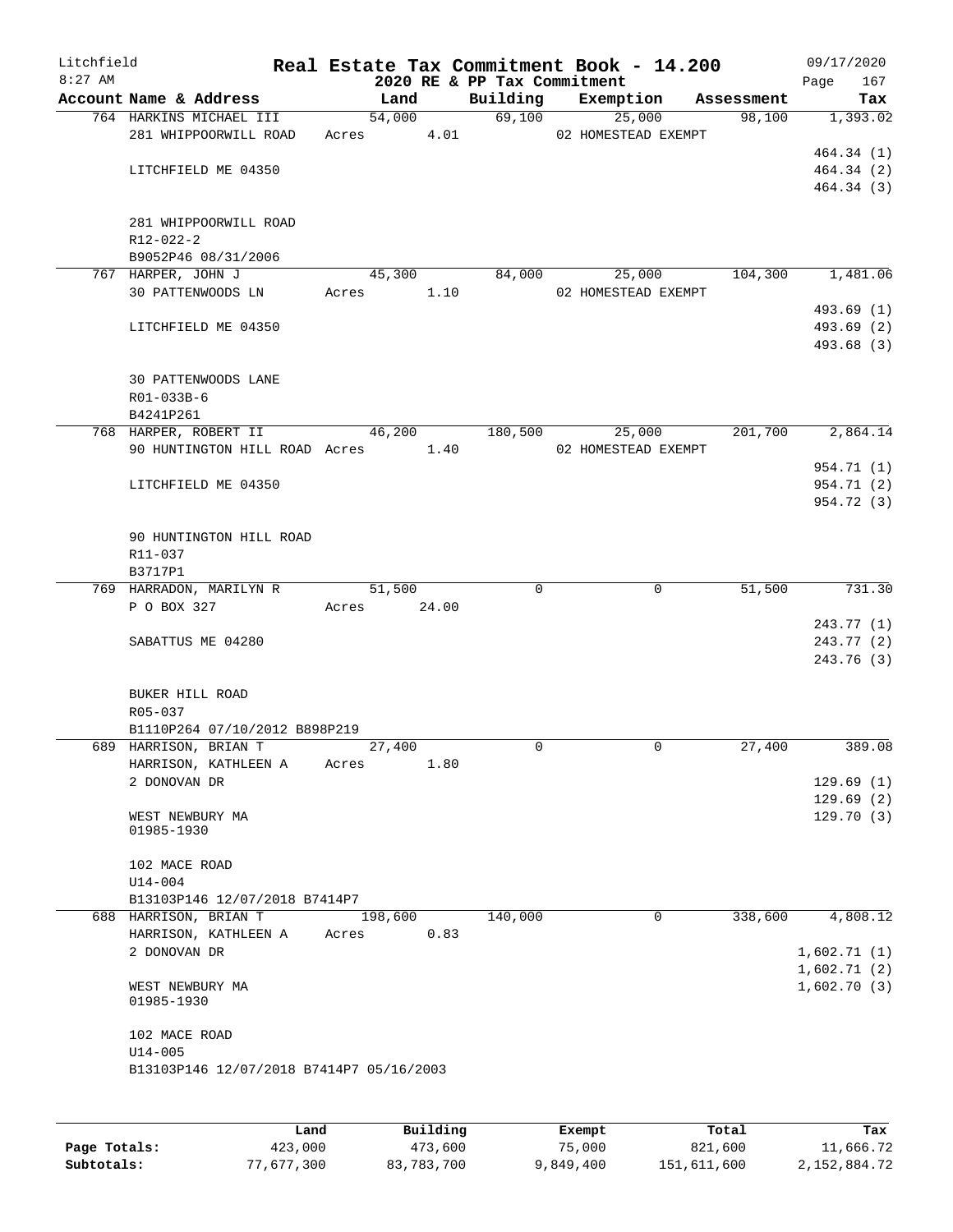| Litchfield<br>$8:27$ AM |                                                          |       |        |       | 2020 RE & PP Tax Commitment | Real Estate Tax Commitment Book - 14.200 |            | Page | 09/17/2020<br>168 |
|-------------------------|----------------------------------------------------------|-------|--------|-------|-----------------------------|------------------------------------------|------------|------|-------------------|
|                         | Account Name & Address                                   |       | Land   |       | Building                    | Exemption                                | Assessment |      | Tax               |
|                         | 774 HARVEY, ALOMA                                        |       | 45,300 |       | 40,600                      | 25,000                                   | 60,900     |      | 864.78            |
|                         | 98 HUNTINGTON HILL ROAD Acres 1.10                       |       |        |       |                             | 02 HOMESTEAD EXEMPT                      |            |      |                   |
|                         |                                                          |       |        |       |                             |                                          |            |      | 288.26(1)         |
|                         | LITCHFIELD ME 04350                                      |       |        |       |                             |                                          |            |      | 288.26 (2)        |
|                         |                                                          |       |        |       |                             |                                          |            |      | 288.26(3)         |
|                         |                                                          |       |        |       |                             |                                          |            |      |                   |
|                         | 98 HUNTINGTON HILL ROAD                                  |       |        |       |                             |                                          |            |      |                   |
|                         | R11-037A                                                 |       |        |       |                             |                                          |            |      |                   |
|                         | B2631P199                                                |       |        |       |                             |                                          |            |      |                   |
|                         | 775 HARVEY, DAVID                                        |       | 46,500 |       | 124,800                     | 25,000                                   | 146,300    |      | 2,077.46          |
|                         | 37 HARVEY LANE                                           | Acres |        | 1.50  |                             | 02 HOMESTEAD EXEMPT                      |            |      |                   |
|                         |                                                          |       |        |       |                             |                                          |            |      | 692.49(1)         |
|                         | LITCHFIELD ME 04350                                      |       |        |       |                             |                                          |            |      | 692.49 (2)        |
|                         |                                                          |       |        |       |                             |                                          |            |      | 692.48(3)         |
|                         | 37 HARVEY LANE                                           |       |        |       |                             |                                          |            |      |                   |
|                         | R07-011B                                                 |       |        |       |                             |                                          |            |      |                   |
|                         | B3497P291 01/30/1989                                     |       |        |       |                             |                                          |            |      |                   |
|                         | 777 HARVEY, MALCOLM C                                    |       | 45,600 |       | 19,700                      | 31,000                                   | 34,300     |      | 487.06            |
|                         | HARVEY GRACE, DECEASED                                   | Acres |        | 1.20  |                             | 12 WW2 Vet Res.                          |            |      |                   |
|                         | 599 STEVENSTOWN RD                                       |       |        |       |                             | 02 HOMESTEAD EXEMPT                      |            |      | 162.35(1)         |
|                         |                                                          |       |        |       |                             |                                          |            |      | 162.35(2)         |
|                         | LITCHFIELD ME 04350                                      |       |        |       |                             |                                          |            |      | 162.36(3)         |
|                         |                                                          |       |        |       |                             |                                          |            |      |                   |
|                         | 599 STEVENSTOWN ROAD                                     |       |        |       |                             |                                          |            |      |                   |
|                         | R07-022A                                                 |       |        |       |                             |                                          |            |      |                   |
|                         | B7202P124 11/22/2002 B2416P211 09/02/1981                |       |        |       |                             |                                          |            |      |                   |
|                         | 783 HARVEY, MARGARET                                     |       | 14,400 |       | $\Omega$                    | $\mathbf 0$                              | 14,400     |      | 204.48            |
|                         | 429 STEVENSTOWN RD                                       | Acres |        | 34.00 |                             |                                          |            |      |                   |
|                         |                                                          |       |        |       |                             |                                          |            |      | 68.16(1)          |
|                         | LITCHFIELD ME 04350                                      |       |        |       |                             |                                          |            |      | 68.16(2)          |
|                         |                                                          |       |        |       |                             |                                          |            |      | 68.16(3)          |
|                         |                                                          |       |        |       |                             |                                          |            |      |                   |
|                         | STEVENSTOWN ROAD                                         |       |        |       |                             |                                          |            |      |                   |
|                         | R10-002                                                  |       |        |       |                             |                                          |            |      |                   |
|                         | B10342P227 02/16/2010 B3724P50<br>778 HARVEY, MARGARET H |       | 45,000 |       | 126,900                     | 25,000                                   | 146,900    |      | 2,085.98          |
|                         | 429 STEVENSTOWN ROAD                                     |       |        | 1.00  |                             | 02 HOMESTEAD EXEMPT                      |            |      |                   |
|                         |                                                          | Acres |        |       |                             |                                          |            |      | 695.33(1)         |
|                         | LITCHFIELD ME 04350                                      |       |        |       |                             |                                          |            |      | 695.33(2)         |
|                         |                                                          |       |        |       |                             |                                          |            |      | 695.32(3)         |
|                         |                                                          |       |        |       |                             |                                          |            |      |                   |
|                         | 429 STEVENSTOWN ROAD                                     |       |        |       |                             |                                          |            |      |                   |
|                         | R10-002A                                                 |       |        |       |                             |                                          |            |      |                   |
|                         | B4321P197                                                |       |        |       |                             |                                          |            |      |                   |
|                         | 776 HARVEY, MATHEW D                                     |       | 74,500 |       | 126,200                     | 25,000                                   | 175,700    |      | 2,494.94          |
|                         | HARVEY, MISTI                                            | Acres |        | 29.94 |                             | 02 HOMESTEAD EXEMPT                      |            |      |                   |
|                         | 24 HARVEY LANE                                           |       |        |       |                             |                                          |            |      | 831.65(1)         |
|                         |                                                          |       |        |       |                             |                                          |            |      | 831.65 (2)        |
|                         | LITCHFIELD ME 04350                                      |       |        |       |                             |                                          |            |      | 831.64 (3)        |
|                         |                                                          |       |        |       |                             |                                          |            |      |                   |
|                         | 24 HARVEY LANE                                           |       |        |       |                             |                                          |            |      |                   |
|                         | R07-011A                                                 |       |        |       |                             |                                          |            |      |                   |
|                         | B12717P87 09/07/2017 B12315P70 06/06/2016 B11847P166     |       |        |       |                             |                                          |            |      |                   |
|                         | 11/05/2014 B2351P352 05/18/2003                          |       |        |       |                             |                                          |            |      |                   |
|                         |                                                          |       |        |       |                             |                                          |            |      |                   |
|                         |                                                          |       |        |       |                             |                                          |            |      |                   |

|              | Land       | Building     | Exempt    | Total       | Tax          |
|--------------|------------|--------------|-----------|-------------|--------------|
| Page Totals: | 271,300    | 438,200      | 131,000   | 578,500     | 8,214.70     |
| Subtotals:   | 77,948,600 | 84, 221, 900 | 9,980,400 | 152,190,100 | 2,161,099.42 |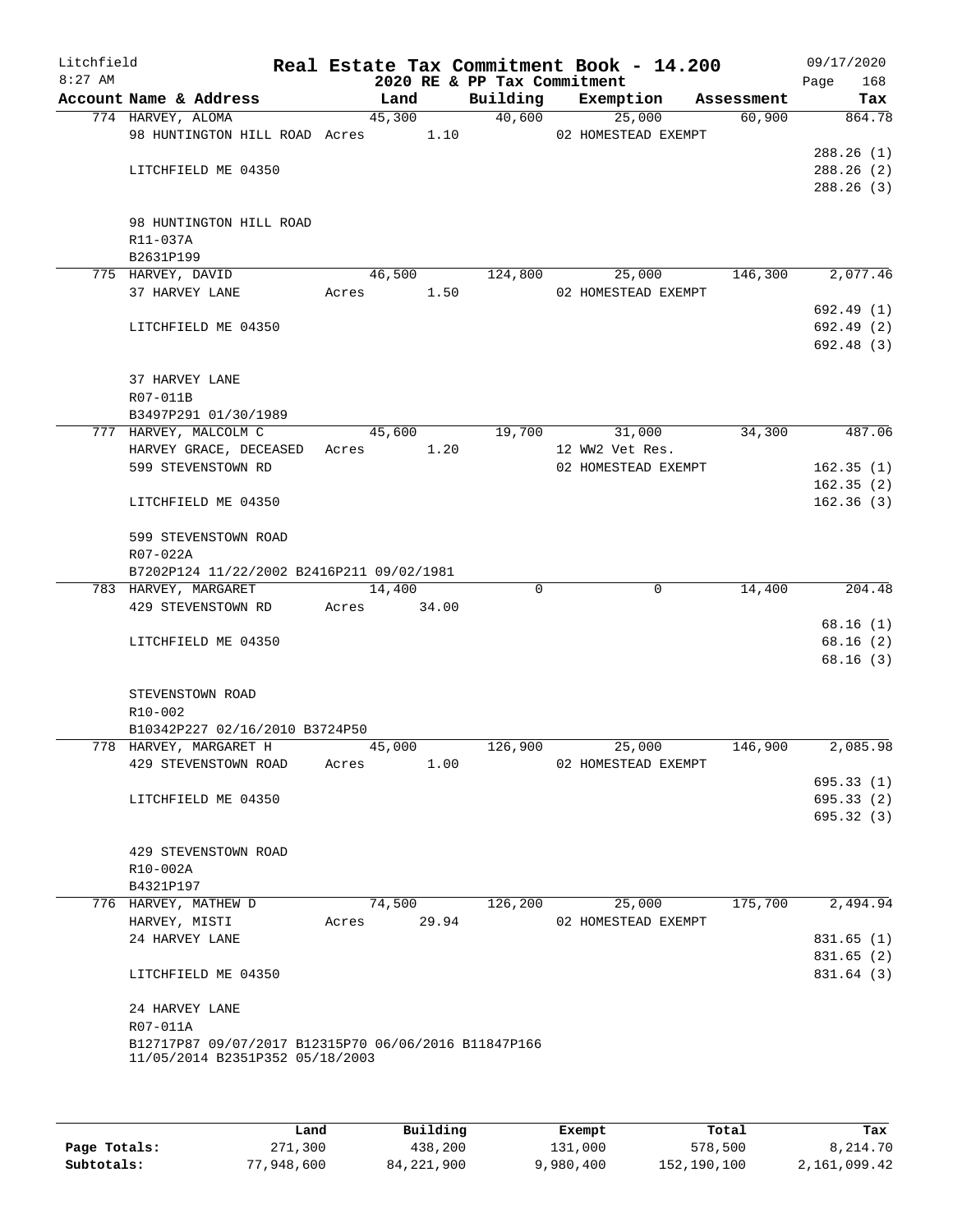| Litchfield<br>$8:27$ AM |                                             |                |       | 2020 RE & PP Tax Commitment | Real Estate Tax Commitment Book - 14.200 |            | 09/17/2020<br>169<br>Page |
|-------------------------|---------------------------------------------|----------------|-------|-----------------------------|------------------------------------------|------------|---------------------------|
|                         | Account Name & Address                      | Land           |       | Building                    | Exemption                                | Assessment | Tax                       |
|                         | 782 HARVEY, MERRILL O                       | 62,000         |       | 144,500                     | 6,000                                    | 200, 500   | 2,847.10                  |
|                         | (HEIRS OF)<br>489 STEVENSTOWN ROAD          | Acres          | 8.65  |                             | 22 WW2 Widow Res                         |            |                           |
|                         |                                             |                |       |                             |                                          |            | 949.03(1)                 |
|                         | LITCHFIELD ME 04350                         |                |       |                             |                                          |            | 949.03(2)                 |
|                         |                                             |                |       |                             |                                          |            | 949.04 (3)                |
|                         |                                             |                |       |                             |                                          |            |                           |
|                         | 489 STEVENSTOWN ROAD                        |                |       |                             |                                          |            |                           |
|                         | $R07 - 023 - 3$                             |                |       |                             |                                          |            |                           |
|                         | B1376P164                                   |                |       |                             |                                          |            |                           |
|                         | 244 HASTINGS, NICOLE A                      | 60,400         |       | 227,200                     | 0                                        | 287,600    | 4,083.92                  |
|                         | KEMP, SARAH B                               | Acres          | 6.48  |                             |                                          |            |                           |
|                         | 142 PLAINS ROAD                             |                |       |                             |                                          |            | 1,361.31(1)               |
|                         |                                             |                |       |                             |                                          |            | 1,361.31(2)               |
|                         | LITCHFIELD ME 04350                         |                |       |                             |                                          |            | 1,361.30(3)               |
|                         | 142 PLAINS ROAD                             |                |       |                             |                                          |            |                           |
|                         | R07-006                                     |                |       |                             |                                          |            |                           |
|                         | B13084P138 11/02/2018 B12664P125 07/20/2017 |                |       |                             |                                          |            |                           |
|                         | 2617 HATCH JONATHAN                         | 67,000         |       | 1,700                       | $\mathbf 0$                              | 68,700     | 975.54                    |
|                         | 396 ACADEMY ROAD                            | 23.68<br>Acres |       |                             |                                          |            |                           |
|                         |                                             |                |       |                             |                                          |            | 325.18(1)                 |
|                         | LITCHFIELD ME 04350                         |                |       |                             |                                          |            | 325.18(2)                 |
|                         |                                             |                |       |                             |                                          |            | 325.18(3)                 |
|                         |                                             |                |       |                             |                                          |            |                           |
|                         | 410 ACADEMY ROAD                            |                |       |                             |                                          |            |                           |
|                         | R02-106D                                    |                |       |                             |                                          |            |                           |
|                         | 1231 HATCH, DENNIS                          | 46,500         |       | 28,800                      | $\mathbf 0$                              | 75,300     | 1,069.26                  |
|                         | HATCH, DIANE                                | Acres          | 1.50  |                             |                                          |            |                           |
|                         | 1339 WEST ROAD                              |                |       |                             |                                          |            | 356.42(1)                 |
|                         |                                             |                |       |                             |                                          |            | 356.42(2)                 |
|                         | LITCHFIELD ME 04350                         |                |       |                             |                                          |            | 356.42(3)                 |
|                         | 1339 WEST ROAD                              |                |       |                             |                                          |            |                           |
|                         | R03-026                                     |                |       |                             |                                          |            |                           |
|                         | B6267P90 08/03/2000 B4930P171               |                |       |                             |                                          |            |                           |
|                         | 793 HATCH, JOHNATHAN L                      | 30,800         |       | 0                           | 0                                        | 30,800     | 437.36                    |
|                         | 396 ACADEMY RD                              | Acres          | 70.00 |                             |                                          |            |                           |
|                         |                                             |                |       |                             |                                          |            | 145.79 (1)                |
|                         | LITCHFIELD ME 04350                         |                |       |                             |                                          |            | 145.79(2)                 |
|                         |                                             |                |       |                             |                                          |            | 145.78(3)                 |
|                         |                                             |                |       |                             |                                          |            |                           |
|                         | 403 ACADEMY ROAD                            |                |       |                             |                                          |            |                           |
|                         | $R02 - 085$                                 |                |       |                             |                                          |            |                           |
|                         | B4698P194                                   |                |       |                             |                                          |            |                           |
|                         | 2529 HATCH, JONATHAN                        | 71,400         |       | 80,700                      | 25,000                                   | 127,100    | 1,804.82                  |
|                         | 396 ACADEMY ROAD                            | Acres          | 12.40 |                             | 02 HOMESTEAD EXEMPT                      |            |                           |
|                         |                                             |                |       |                             |                                          |            | 601.61(1)                 |
|                         | LITCHFIELD ME 04350                         |                |       |                             |                                          |            | 601.61(2)                 |
|                         |                                             |                |       |                             |                                          |            | 601.60(3)                 |
|                         | 36 BREEZEMORE LANE                          |                |       |                             |                                          |            |                           |
|                         | R02-106C                                    |                |       |                             |                                          |            |                           |
|                         |                                             |                |       |                             |                                          |            |                           |
|                         |                                             |                |       |                             |                                          |            |                           |

|              | Land       | Building   | Exempt     | Total       | Tax          |
|--------------|------------|------------|------------|-------------|--------------|
| Page Totals: | 338,100    | 482,900    | 31,000     | 790,000     | 11,218.00    |
| Subtotals:   | 78,286,700 | 84,704,800 | 10,011,400 | 152,980,100 | 2,172,317.42 |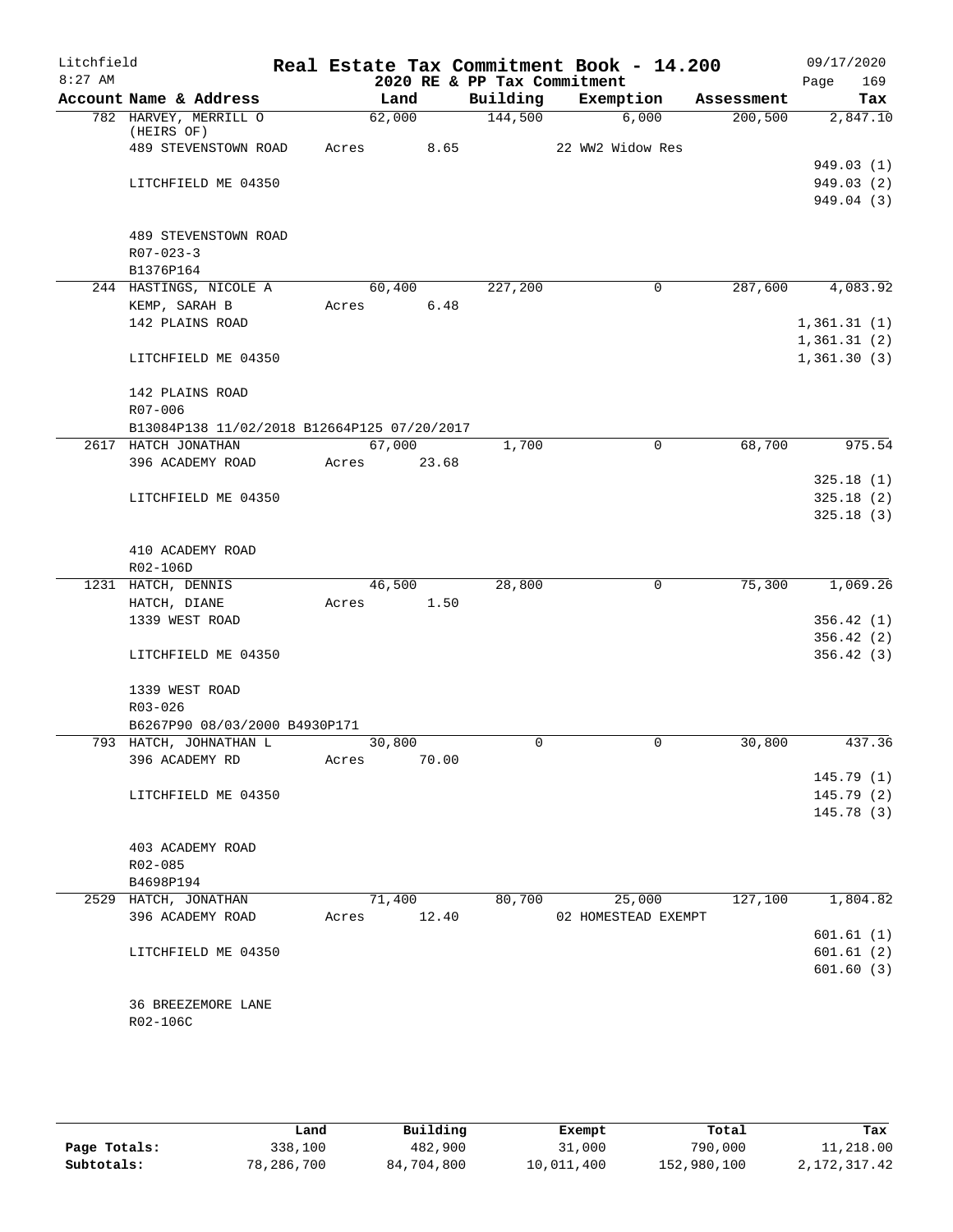| Litchfield |                          |       |        |       |                             | Real Estate Tax Commitment Book - 14.200 |            | 09/17/2020  |
|------------|--------------------------|-------|--------|-------|-----------------------------|------------------------------------------|------------|-------------|
| $8:27$ AM  |                          |       |        |       | 2020 RE & PP Tax Commitment |                                          |            | 170<br>Page |
|            | Account Name & Address   |       | Land   |       | Building                    | Exemption                                | Assessment | Tax         |
|            | 2855 HATCH, JONATHAN     |       | 10,200 |       | $\Omega$                    | $\Omega$                                 | 10,200     | 144.84      |
|            | HATCH, SUSAN             | Acres |        | 16.40 |                             |                                          |            |             |
|            | 396 ACADEMY ROAD         |       |        |       |                             |                                          |            | 48.28 (1)   |
|            |                          |       |        |       |                             |                                          |            | 48.28 (2)   |
|            | LITCHFIELD ME 04350      |       |        |       |                             |                                          |            | 48.28 (3)   |
|            |                          |       |        |       |                             |                                          |            |             |
|            | ACADEMY ROAD             |       |        |       |                             |                                          |            |             |
|            | R02-106E                 |       |        |       |                             |                                          |            |             |
|            | B10335P238 01/19/2010    |       |        |       |                             |                                          |            |             |
|            | 2818 HATCH, JONATHAN L   |       | 14,700 |       | 0                           | $\mathbf 0$                              | 14,700     | 208.74      |
|            | HATCH, SUSAN L           | Acres |        | 4.89  |                             |                                          |            |             |
|            | 396 ACADEMY ROAD         |       |        |       |                             |                                          |            | 69.58(1)    |
|            |                          |       |        |       |                             |                                          |            | 69.58(2)    |
|            | LITCHFIELD ME 04350      |       |        |       |                             |                                          |            | 69.58(3)    |
|            |                          |       |        |       |                             |                                          |            |             |
|            | ACADEMY ROAD             |       |        |       |                             |                                          |            |             |
|            | R02-087A                 |       |        |       |                             |                                          |            |             |
|            | B10996P106 03/29/2012    |       |        |       |                             |                                          |            |             |
|            | 2886 HATCH, JONATHAN LEE |       |        |       | $\Omega$                    | $\mathbf 0$                              | 28,000     | 397.60      |
|            |                          |       | 28,000 |       |                             |                                          |            |             |
|            | HATCH, SUSAN LYNN        | Acres |        | 2.00  |                             |                                          |            |             |
|            | 396 ACADEMY ROAD         |       |        |       |                             |                                          |            | 132.53(1)   |
|            |                          |       |        |       |                             |                                          |            | 132.53(2)   |
|            | LITCHFIELD ME 04350      |       |        |       |                             |                                          |            | 132.54(3)   |
|            |                          |       |        |       |                             |                                          |            |             |
|            | BUKER ROAD               |       |        |       |                             |                                          |            |             |
|            | R05-007B                 |       |        |       |                             |                                          |            |             |
|            | B13193P193 04/22/2019    |       |        |       |                             |                                          |            |             |
|            | 2262 HATCH, JONATHAN R   |       |        | 0     | 12,700                      | 12,700                                   | 0          | 0.00        |
|            | 11 KENNEDY LANE          |       |        |       |                             | 02 HOMESTEAD EXEMPT                      |            |             |
|            |                          |       |        |       |                             |                                          |            |             |
|            | LITCHFIELD ME 04350      |       |        |       |                             |                                          |            |             |
|            |                          |       |        |       |                             |                                          |            |             |
|            |                          |       |        |       |                             |                                          |            |             |
|            | 11 KENNEDY LANE          |       |        |       |                             |                                          |            |             |
|            | R03-073-ON-1             |       |        |       |                             |                                          |            |             |
|            | 2760 HATCH, MILDRED      |       |        | 0     | 63,900                      | 31,000                                   | 32,900     | 467.18      |
|            | 26 BREEZEMORE LANE       |       |        |       |                             | 02 HOMESTEAD EXEMPT                      |            |             |
|            |                          |       |        |       |                             | 03 VETERANS EXEMPT                       |            | 155.73(1)   |
|            | LITCHFIELD ME 04350      |       |        |       |                             |                                          |            | 155.73(2)   |
|            |                          |       |        |       |                             |                                          |            | 155.72(3)   |
|            |                          |       |        |       |                             |                                          |            |             |
|            | 26 BREEZEMORE LANE       |       |        |       |                             |                                          |            |             |
|            | R02-106C-ON              |       |        |       |                             |                                          |            |             |
|            | 2830 HATCH, THOMAS       |       |        | 0     | 7,300                       | 7,300                                    | 0          | 0.00        |
|            | 410 ACADEMY ROAD         |       |        |       |                             | 02 HOMESTEAD EXEMPT                      |            |             |
|            |                          |       |        |       |                             |                                          |            |             |
|            | Litchfield ME 04350      |       |        |       |                             |                                          |            |             |
|            |                          |       |        |       |                             |                                          |            |             |
|            |                          |       |        |       |                             |                                          |            |             |
|            | 410 ACADEMY ROAD         |       |        |       |                             |                                          |            |             |
|            | R02-106D-ON              |       |        |       |                             |                                          |            |             |
|            |                          |       |        |       |                             |                                          |            |             |
|            |                          |       |        |       |                             |                                          |            |             |

|              | Land       | Building   | Exempt     | Total       | Tax             |
|--------------|------------|------------|------------|-------------|-----------------|
| Page Totals: | 52,900     | 83,900     | 51,000     | 85,800      | 1,218.36        |
| Subtotals:   | 78,339,600 | 84,788,700 | 10,062,400 | 153,065,900 | 2, 173, 535. 78 |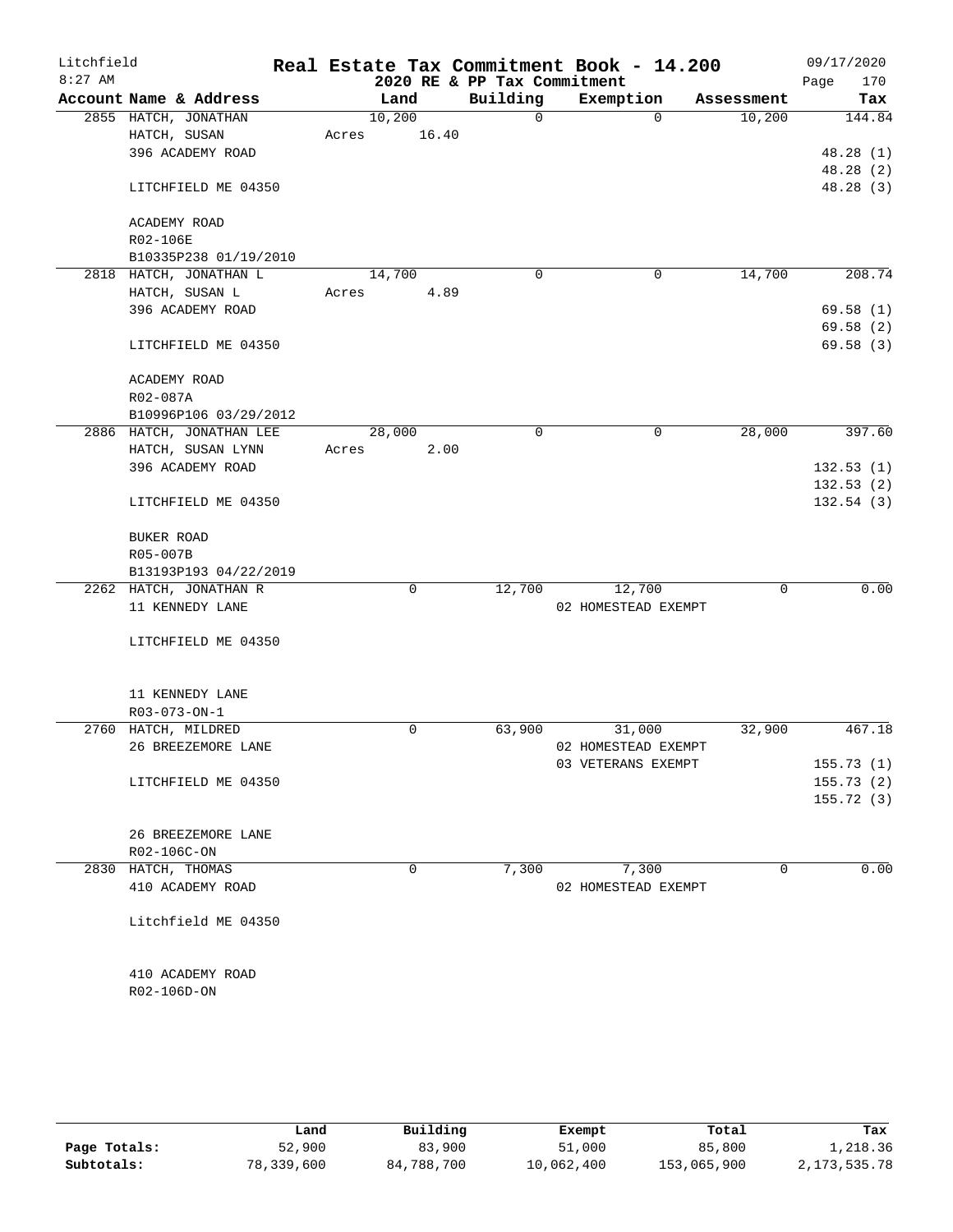| Litchfield |                                                      |         |             |                             | Real Estate Tax Commitment Book - 14.200 |          |             |             | 09/17/2020 |
|------------|------------------------------------------------------|---------|-------------|-----------------------------|------------------------------------------|----------|-------------|-------------|------------|
| $8:27$ AM  |                                                      |         |             | 2020 RE & PP Tax Commitment |                                          |          |             | Page        | 171        |
|            | Account Name & Address                               |         | Land        | Building                    | Exemption                                |          | Assessment  |             | Tax        |
|            | 796 HATHORNE, TREVOR                                 |         | $\Omega$    | 17,800                      |                                          | $\Omega$ | 17,800      |             | 252.76     |
|            | 17 WENTZELL ROAD                                     |         |             |                             |                                          |          |             |             |            |
|            |                                                      |         |             |                             |                                          |          |             |             | 84.25(1)   |
|            | LITCHFIELD ME 04350                                  |         |             |                             |                                          |          |             |             | 84.25(2)   |
|            |                                                      |         |             |                             |                                          |          |             |             | 84.26(3)   |
|            |                                                      |         |             |                             |                                          |          |             |             |            |
|            | 17 WENTZELL ROAD                                     |         |             |                             |                                          |          |             |             |            |
|            | R03-075-ON-1                                         |         | 81,200      |                             |                                          | 0        | 95,800      |             | 1,360.36   |
|            | 797 HATHORNE, TREVOR A<br>17 WENTZELL ROAD           | Acres   | 7.60        | 14,600                      |                                          |          |             |             |            |
|            |                                                      |         |             |                             |                                          |          |             |             | 453.45(1)  |
|            | LITCHFIELD ME 04350                                  |         |             |                             |                                          |          |             |             | 453.45(2)  |
|            |                                                      |         |             |                             |                                          |          |             |             | 453.46 (3) |
|            |                                                      |         |             |                             |                                          |          |             |             |            |
|            | 4 HATHORNE LANE                                      |         |             |                             |                                          |          |             |             |            |
|            | R03-075                                              |         |             |                             |                                          |          |             |             |            |
|            | B12144P263 10/23/2015 B10422P72 05/19/2010 B10422P72 |         |             |                             |                                          |          |             |             |            |
|            | 05/19/2010 B10288P154 12/02/2009 B10082P253          |         |             |                             |                                          |          |             |             |            |
|            | 05/28/2009 B1617P292 02/28/1973                      |         |             |                             |                                          |          |             |             |            |
|            | 391 HAWKINS JOHN B                                   |         | $\mathbf 0$ | 12,800                      | 12,800                                   |          | $\mathbf 0$ |             | 0.00       |
|            | HAWKINS AMANDA L.                                    |         |             |                             | 02 HOMESTEAD EXEMPT                      |          |             |             |            |
|            | PO BOX 494                                           |         |             |                             |                                          |          |             |             |            |
|            |                                                      |         |             |                             |                                          |          |             |             |            |
|            | LITCHFIELD ME 04350                                  |         |             |                             |                                          |          |             |             |            |
|            | 35 CLINTON LANE                                      |         |             |                             |                                          |          |             |             |            |
|            | R02-103-ON-5                                         |         |             |                             |                                          |          |             |             |            |
|            | 835 HAWKINS, LIAM P                                  | 205,700 |             | 97,400                      |                                          | 0        | 303,100     |             | 4,304.02   |
|            | CULLITY, JENNA M                                     | Acres   | 1.01        |                             |                                          |          |             |             |            |
|            | 122 WOODLEY AVENUE                                   |         |             |                             |                                          |          |             | 1,434.67(1) |            |
|            |                                                      |         |             |                             |                                          |          |             | 1,434.67(2) |            |
|            | WEST ROXBURY MA                                      |         |             |                             |                                          |          |             | 1,434.68(3) |            |
|            |                                                      |         |             |                             |                                          |          |             |             |            |
|            | 23 GAMAGE DRIVE                                      |         |             |                             |                                          |          |             |             |            |
|            | $U18 - 015$                                          |         |             |                             |                                          |          |             |             |            |
|            | B12136P68 10/16/2015 B11800P30 09/17/2014 B11800P26  |         |             |                             |                                          |          |             |             |            |
|            | 09/17/2014 B9292P71 03/16/2007 B6173P226 03/23/2000  |         |             |                             |                                          |          |             |             |            |
|            | 802 HAYDEN FAMILY COTTAGE 202,700                    |         |             | 87,900                      |                                          | 0        | 290,600     |             | 4,126.52   |
|            | TRUST<br>122 LEBANON RD                              | Acres   | 1.94        |                             |                                          |          |             |             |            |
|            |                                                      |         |             |                             |                                          |          |             | 1,375.51(1) |            |
|            | N. FRANKLIN CT 06254                                 |         |             |                             |                                          |          |             | 1,375.51(2) |            |
|            |                                                      |         |             |                             |                                          |          |             | 1,375.50(3) |            |
|            |                                                      |         |             |                             |                                          |          |             |             |            |
|            | 253 PEACEPIPE DRIVE                                  |         |             |                             |                                          |          |             |             |            |
|            | U29-011                                              |         |             |                             |                                          |          |             |             |            |
|            | B13092P95 11/15/2018                                 |         |             |                             |                                          |          |             |             |            |
|            | 2792 HAYDEN, CARRIE                                  |         | 0           | 16,100                      |                                          | 0        | 16,100      |             | 228.62     |
|            | 694 HUNTINGTON HILL                                  |         |             |                             |                                          |          |             |             |            |
|            | ROAD                                                 |         |             |                             |                                          |          |             |             |            |
|            |                                                      |         |             |                             |                                          |          |             |             | 76.21(1)   |
|            | LITCHFIELD ME 04350                                  |         |             |                             |                                          |          |             |             | 76.21(2)   |
|            |                                                      |         |             |                             |                                          |          |             |             | 76.20(3)   |
|            |                                                      |         |             |                             |                                          |          |             |             |            |
|            | 722 HUNTINGTON HILL                                  |         |             |                             |                                          |          |             |             |            |
|            | R02-003-ON                                           |         |             |                             |                                          |          |             |             |            |
|            |                                                      |         |             |                             |                                          |          |             |             |            |
|            |                                                      |         |             |                             |                                          |          |             |             |            |
|            |                                                      |         |             |                             |                                          |          |             |             |            |

|              | Land       | Building   | Exempt     | Total       | Tax          |
|--------------|------------|------------|------------|-------------|--------------|
| Page Totals: | 489,600    | 246,600    | 12,800     | 723,400     | 10,272.28    |
| Subtotals:   | 78,829,200 | 85,035,300 | 10,075,200 | 153,789,300 | 2,183,808.06 |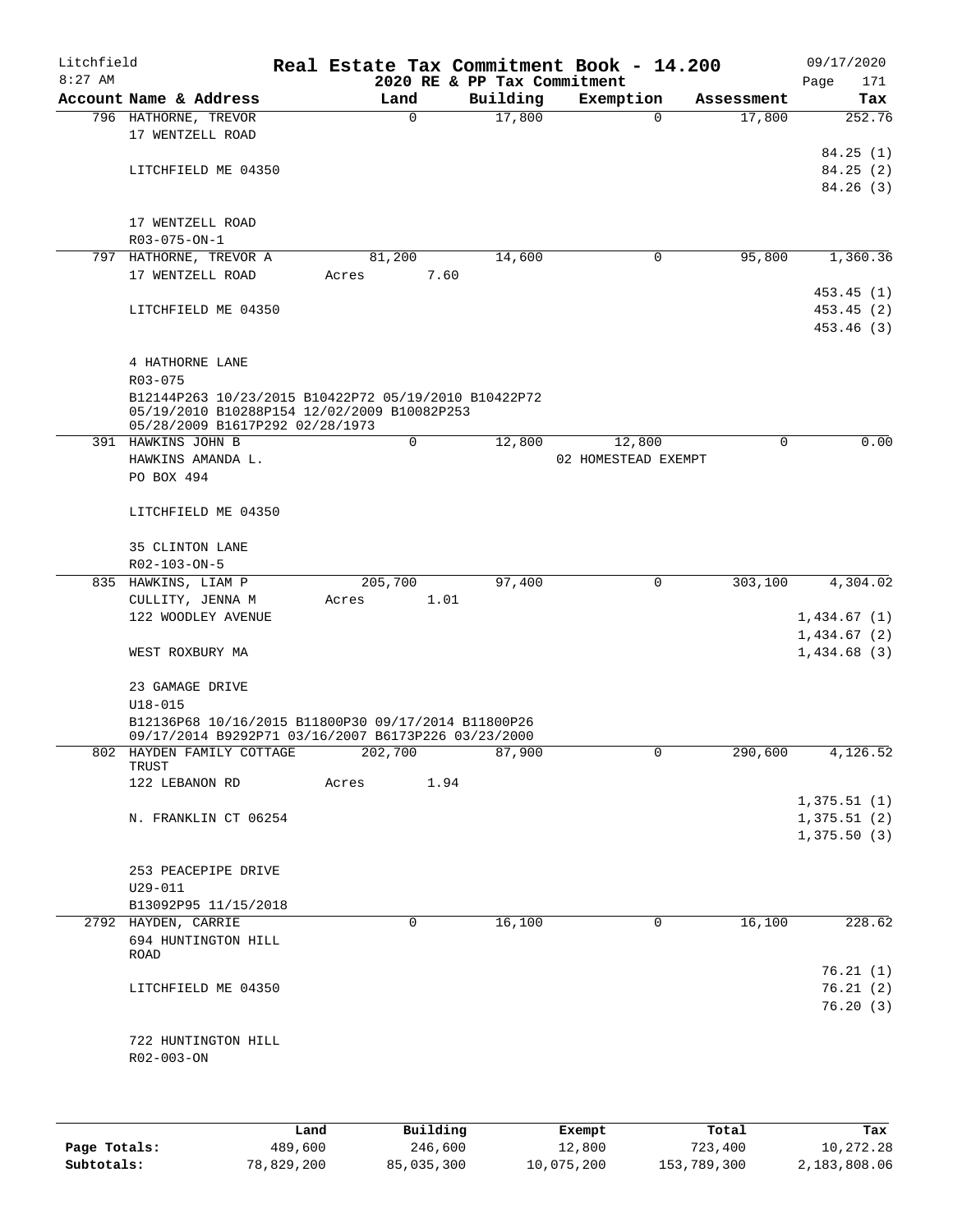| Litchfield   |                                |                                                                                                                                                                                             |                |                             | Real Estate Tax Commitment Book - 14.200 |                      | 09/17/2020                          |
|--------------|--------------------------------|---------------------------------------------------------------------------------------------------------------------------------------------------------------------------------------------|----------------|-----------------------------|------------------------------------------|----------------------|-------------------------------------|
| $8:27$ AM    |                                |                                                                                                                                                                                             |                | 2020 RE & PP Tax Commitment |                                          |                      | Page<br>172                         |
|              | Account Name & Address         | 602 HAYDEN, CARRIE JEAN                                                                                                                                                                     | Land<br>45,500 | Building<br>41,600          | Exemption<br>0                           | Assessment<br>87,100 | Tax<br>1,236.82                     |
|              | <b>ROAD</b>                    | 722 HUNTINGTON HILL                                                                                                                                                                         | Acres          | 1.17                        |                                          |                      |                                     |
|              |                                | LITCHFIELD ME 04350                                                                                                                                                                         |                |                             |                                          |                      | 412.27(1)<br>412.27(2)<br>412.28(3) |
|              | 9 ETERNITY DRIVE               |                                                                                                                                                                                             |                |                             |                                          |                      |                                     |
|              | R14-014<br>10/01/1958          | B11907P309 02/02/2015 B9108P45 10/13/2006 B1094P415                                                                                                                                         |                |                             |                                          |                      |                                     |
|              | 2527 HAYDEN, DEBBIE            |                                                                                                                                                                                             | $\mathbf 0$    | 6,000                       | 6,000<br>02 HOMESTEAD EXEMPT             | 0                    | 0.00                                |
|              |                                | LITCHFIELD ME 04350                                                                                                                                                                         |                |                             |                                          |                      |                                     |
|              | 19 FIX-IT LANE<br>R02-003-ON-1 |                                                                                                                                                                                             |                |                             |                                          |                      |                                     |
|              | 2806 HAYDEN, KINUYO            |                                                                                                                                                                                             | 0              | 57,600                      | 0                                        | 57,600               | 817.92                              |
|              | 9 FIX IT LANE                  |                                                                                                                                                                                             |                |                             |                                          |                      |                                     |
|              |                                |                                                                                                                                                                                             |                |                             |                                          |                      | 272.64(1)                           |
|              |                                | LITCHFIELD ME 04350                                                                                                                                                                         |                |                             |                                          |                      | 272.64(2)<br>272.64(3)              |
|              | 9 FIX-IT LANE                  |                                                                                                                                                                                             |                |                             |                                          |                      |                                     |
|              | R02-003A-ON                    |                                                                                                                                                                                             |                |                             |                                          |                      |                                     |
|              | COTTAGE TRUST                  | 2143 HAYDEN, MARY FAMILY                                                                                                                                                                    | 171,900        | 32,600                      | 0                                        | 204,500              | 2,903.90                            |
|              | 122 LEBANON ROAD               |                                                                                                                                                                                             | Acres          | 2.00                        |                                          |                      |                                     |
|              |                                | N. FRANKLIN CT 06254                                                                                                                                                                        |                |                             |                                          |                      | 967.97(1)<br>967.97(2)<br>967.96(3) |
|              | PEACEPIPE DRIVE<br>U29-012A    |                                                                                                                                                                                             |                |                             |                                          |                      |                                     |
| 324          | HAYDEN, WILLIAM C              | B13092P100 11/15/2018 B13092P97 11/15/2018                                                                                                                                                  | 47,100         | 79,100                      | 0                                        | 126,200              | 1,792.04                            |
|              | HAYDEN, MARCIA J               |                                                                                                                                                                                             | Acres          | 1.69                        |                                          |                      |                                     |
|              | P.O. BOX 278                   |                                                                                                                                                                                             |                |                             |                                          |                      | 597.35(1)                           |
|              |                                | SABATTUS ME 04280                                                                                                                                                                           |                |                             |                                          |                      | 597.35(2)<br>597.34(3)              |
|              | R03-095                        | 218 RICHMOND ROAD                                                                                                                                                                           |                |                             |                                          |                      |                                     |
|              |                                | B12895P71 04/24/2018 B11617P148 10/10/2013 B11413P87<br>04/30/2013 B11394P162 05/03/2013 B11336P124<br>04/09/2012 B9419P73 07/11/2007 B8995P65 07/06/2006<br>B8758P285 11/09/2005 B6286P158 |                |                             |                                          |                      |                                     |
|              | 2805 HAYDEN, WILLIAM C         |                                                                                                                                                                                             | 47,900         | $\Omega$                    | $\Omega$                                 | 47,900               | 680.18                              |
|              | HAYDEN, MARCIA J               |                                                                                                                                                                                             | Acres          | 1.96                        |                                          |                      |                                     |
|              | P.O. BOX 278                   |                                                                                                                                                                                             |                |                             |                                          |                      | 226.73(1)                           |
|              |                                | SABATTUS ME 04280                                                                                                                                                                           |                |                             |                                          |                      | 226.73(2)<br>226.72(3)              |
|              | FIX-IT LANE<br>R02-003A        |                                                                                                                                                                                             |                |                             |                                          |                      |                                     |
|              |                                | B11211P333 10/31/2012 B10799P286 08/05/2011                                                                                                                                                 |                |                             |                                          |                      |                                     |
|              |                                | Land                                                                                                                                                                                        | Building       |                             | Exempt                                   | Total                | Tax                                 |
| Page Totals: |                                | 312,400                                                                                                                                                                                     |                | 216,900                     | 6,000                                    | 523,300              | 7,430.86                            |

**Subtotals:** 79,141,600 85,252,200 10,081,200 154,312,600 2,191,238.92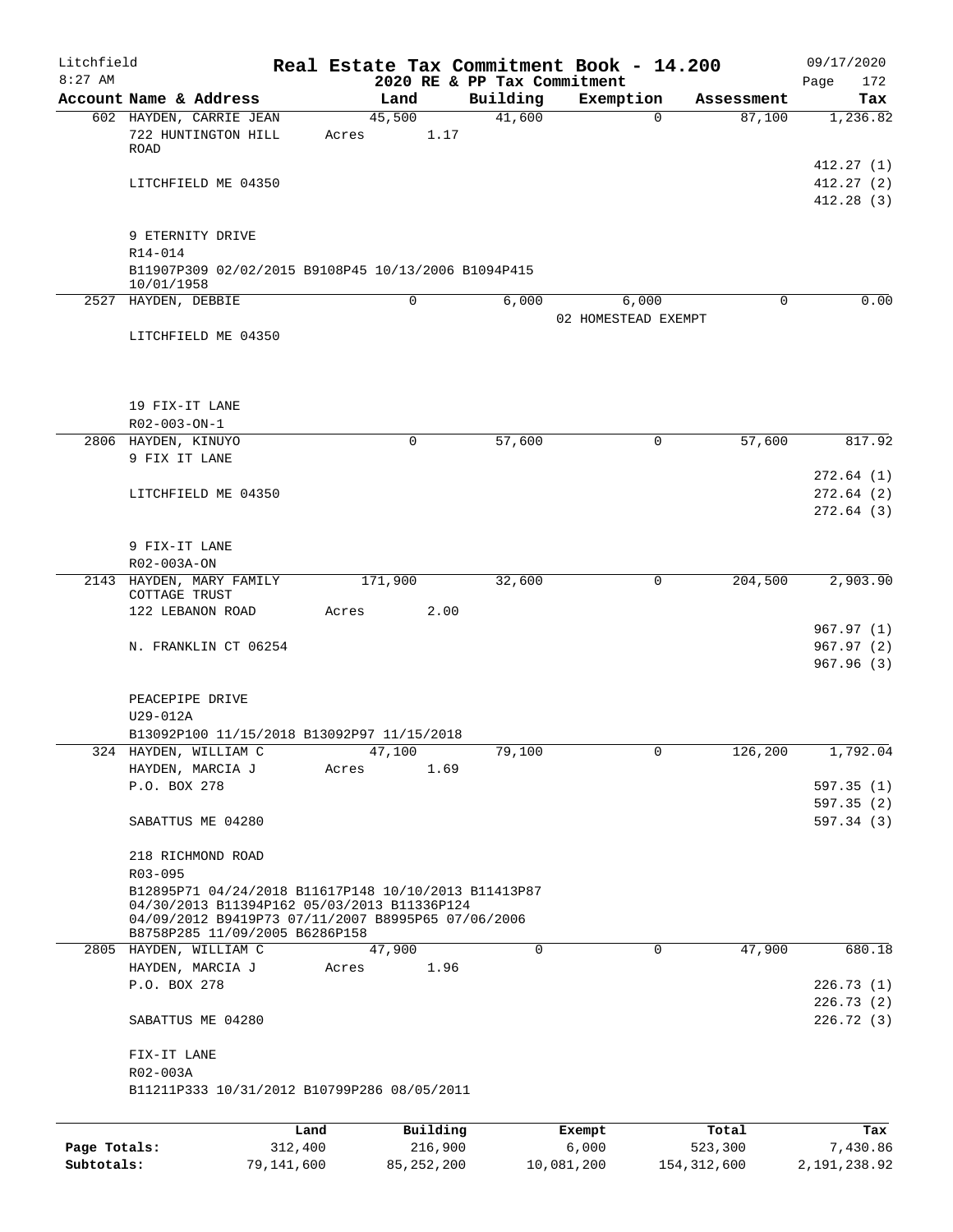| Litchfield   |                                             |            |         |            |                             | Real Estate Tax Commitment Book - 14.200 |             | 09/17/2020     |
|--------------|---------------------------------------------|------------|---------|------------|-----------------------------|------------------------------------------|-------------|----------------|
| $8:27$ AM    |                                             |            |         |            | 2020 RE & PP Tax Commitment |                                          |             | 173<br>Page    |
|              | Account Name & Address                      |            | Land    |            | Building                    | Exemption                                | Assessment  | Tax            |
|              | 1206 HAYDEN, WILLIAM C                      |            | 56,200  |            | $\Omega$                    | $\Omega$                                 | 56,200      | 798.04         |
|              | HAYDEN, MARCIA J                            | Acres      |         | 33.31      |                             |                                          |             |                |
|              | P.O. BOX 278                                |            |         |            |                             |                                          |             | 266.01(1)      |
|              |                                             |            |         |            |                             |                                          |             | 266.01(2)      |
|              | SABATTUS ME 04280                           |            |         |            |                             |                                          |             | 266.02(3)      |
|              | 702 HUNTINGTON HILL                         |            |         |            |                             |                                          |             |                |
|              | R02-002                                     |            |         |            |                             |                                          |             |                |
|              | B12689P339 08/09/2017 B12381P144 08/11/2016 |            |         |            |                             |                                          |             |                |
|              | B11300P226 02/04/2013 B1678P95              |            |         |            |                             |                                          |             |                |
|              | 2820 HAYDEN, WILLIAM C                      |            | 48,100  |            | 172,800                     | $\Omega$                                 | 220,900     | 3,136.78       |
|              | HAYDEN, MARCIA                              | Acres      |         | 2.03       |                             |                                          |             |                |
|              | P O BOX 278                                 |            |         |            |                             |                                          |             | 1,045.59(1)    |
|              |                                             |            |         |            |                             |                                          |             | 1,045.59(2)    |
|              | SABATTUS ME 04280                           |            |         |            |                             |                                          |             | 1,045.60(3)    |
|              | HUNTINGTON HILL ROAD                        |            |         |            |                             |                                          |             |                |
|              | R02-003B                                    |            |         |            |                             |                                          |             |                |
|              | B11223P144 11/14/2012 B11219P250 11/08/2012 |            |         |            |                             |                                          |             |                |
|              | B11211P339 10/31/2012 B11211P335 10/31/2012 |            |         |            |                             |                                          |             |                |
|              | 801 HAYDEN, WILLIAM C &                     |            | 129,100 |            | 76,900                      | 25,000                                   | 181,000     | 2,570.20       |
|              | MARCIA                                      |            |         |            |                             |                                          |             |                |
|              | HAYDEN, CARRIE                              | Acres      |         | 33.27      |                             | 02 HOMESTEAD EXEMPT                      |             |                |
|              | P O BOX 278                                 |            |         |            |                             |                                          |             | 856.73 (1)     |
|              |                                             |            |         |            |                             |                                          |             | 856.73 (2)     |
|              | SABATTUS ME 04280                           |            |         |            |                             |                                          |             | 856.74 (3)     |
|              | 722 HUNTINGTON HILL                         |            |         |            |                             |                                          |             |                |
|              | R02-003                                     |            |         |            |                             |                                          |             |                |
|              | B10799P286 08/05/2011 B4705P186 06/13/1994  |            |         |            |                             |                                          |             |                |
|              | 804 HEALD, HERBERT RUSSELL                  |            | 129,400 |            | 77,400                      | 0                                        | 206,800     | 2,936.56       |
|              | 8 MANKILL BROOK ROAD                        | Acres      |         | 0.22       |                             |                                          |             |                |
|              |                                             |            |         |            |                             |                                          |             | 978.85(1)      |
|              | PLAISTOW NH 03865                           |            |         |            |                             |                                          |             | 978.85(2)      |
|              |                                             |            |         |            |                             |                                          |             | 978.86(3)      |
|              |                                             |            |         |            |                             |                                          |             |                |
|              | 184 MACE ROAD                               |            |         |            |                             |                                          |             |                |
|              |                                             |            |         |            |                             |                                          |             |                |
|              | $U14 - 019$                                 |            |         |            |                             |                                          |             |                |
|              | B5887P319 03/09/1999                        |            |         |            |                             |                                          |             |                |
|              | 805 HEALD, JAMES                            |            | 46,800  |            | 116,300                     | 25,000                                   | 138,100     | 1,961.02       |
|              | 7 DRAGONFLY DRIVE                           | Acres      |         | 1.60       |                             | 02 HOMESTEAD EXEMPT                      |             |                |
|              |                                             |            |         |            |                             |                                          |             | 653.67 (1)     |
|              | LITCHFIELD ME 04350                         |            |         |            |                             |                                          |             | 653.67 (2)     |
|              |                                             |            |         |            |                             |                                          |             | 653.68 (3)     |
|              |                                             |            |         |            |                             |                                          |             |                |
|              | 7 DRAGONFLY DRIVE                           |            |         |            |                             |                                          |             |                |
|              | U21-017                                     |            |         |            |                             |                                          |             |                |
|              | B3297P207                                   |            |         |            |                             |                                          |             |                |
|              | 1074 HEALD, JAMES                           |            | 45,300  |            | 102,000                     | 0                                        | 147,300     | 2,091.66       |
|              | 85 WHIPPOORWILL ROAD                        | Acres      |         | 1.11       |                             |                                          |             |                |
|              |                                             |            |         |            |                             |                                          |             | 697.22 (1)     |
|              | LITCHFIELD ME 04350                         |            |         |            |                             |                                          |             | 697.22 (2)     |
|              |                                             |            |         |            |                             |                                          |             | 697.22 (3)     |
|              |                                             |            |         |            |                             |                                          |             |                |
|              | 11 DRAGONFLY DRIVE                          |            |         |            |                             |                                          |             |                |
|              | $U21 - 019$                                 |            |         |            |                             |                                          |             |                |
|              | B6044P44 08/31/1999                         |            |         |            |                             |                                          |             |                |
|              |                                             |            |         |            |                             |                                          |             |                |
|              |                                             | Land       |         | Building   |                             | Exempt                                   | Total       | Tax            |
| Page Totals: |                                             | 454,900    |         | 545,400    |                             | 50,000                                   | 950,300     | 13,494.26      |
| Subtotals:   |                                             | 79,596,500 |         | 85,797,600 |                             | 10, 131, 200                             | 155,262,900 | 2, 204, 733.18 |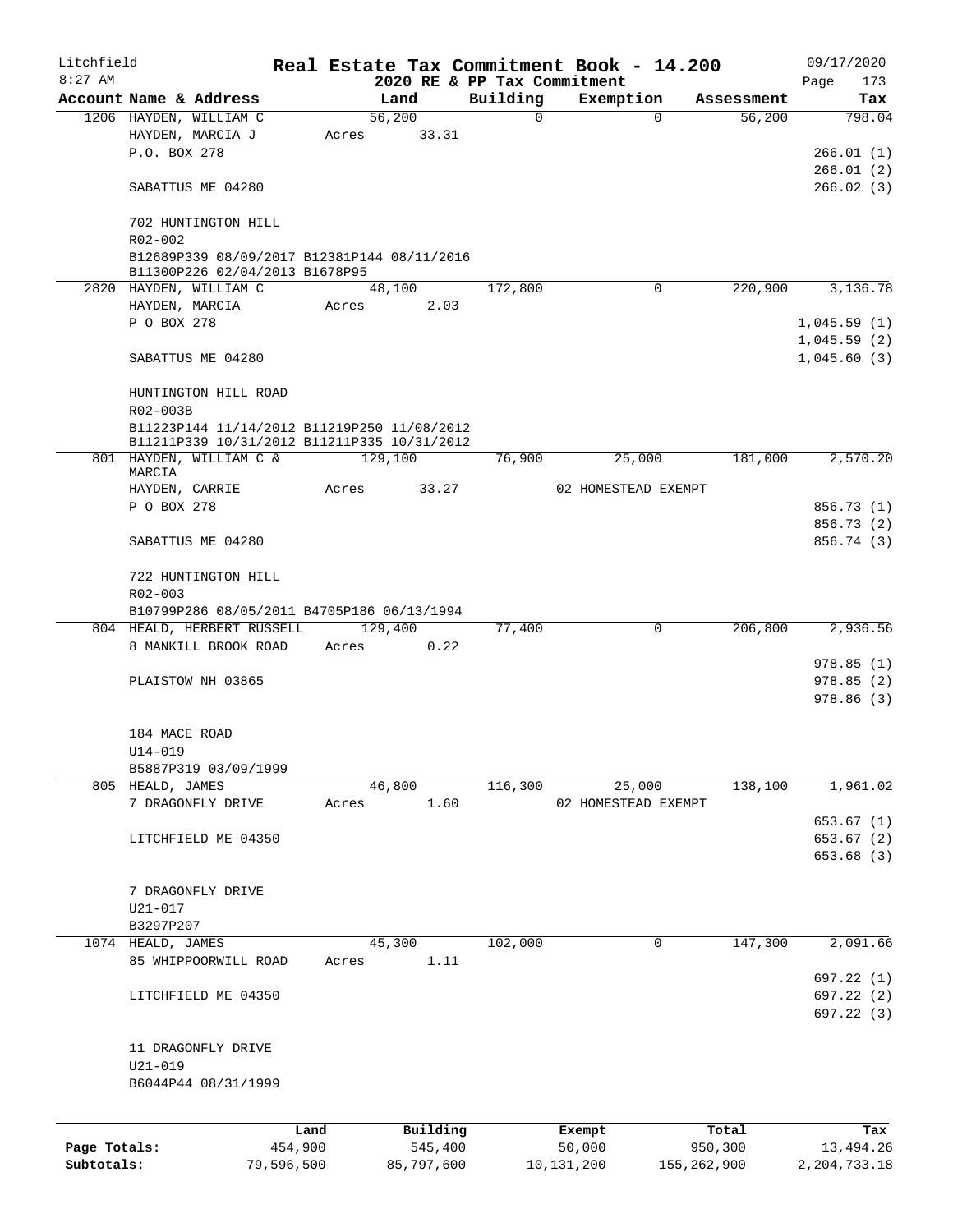| Litchfield |                                                      |       |                |                             | Real Estate Tax Commitment Book - 14.200 |                       | 09/17/2020      |
|------------|------------------------------------------------------|-------|----------------|-----------------------------|------------------------------------------|-----------------------|-----------------|
| $8:27$ AM  |                                                      |       |                | 2020 RE & PP Tax Commitment |                                          |                       | 174<br>Page     |
|            | Account Name & Address<br>806 HEALD, MARY            |       | Land<br>70,400 | Building<br>170, 100        | Exemption<br>25,000                      | Assessment<br>215,500 | Tax<br>3,060.10 |
|            | 2176 HALLOWELL ROAD                                  | Acres | 21.80          |                             | 02 HOMESTEAD EXEMPT                      |                       |                 |
|            |                                                      |       |                |                             |                                          |                       | 1,020.03(1)     |
|            | LITCHFIELD ME 04350                                  |       |                |                             |                                          |                       | 1,020.03(2)     |
|            |                                                      |       |                |                             |                                          |                       | 1,020.04(3)     |
|            | 2176 HALLOWELL ROAD                                  |       |                |                             |                                          |                       |                 |
|            | R11-021B                                             |       |                |                             |                                          |                       |                 |
|            | B2914P218                                            |       |                |                             |                                          |                       |                 |
|            | 807 HEALD, STEPHEN E                                 |       | 86,300         | 227,900                     | 25,000                                   | 289,200               | 4,106.64        |
|            | HEALD, NANCY J                                       | Acres | 66.00          |                             | 02 HOMESTEAD EXEMPT                      |                       |                 |
|            | P O BOX 2                                            |       |                |                             |                                          |                       | 1,368.88(1)     |
|            |                                                      |       |                |                             |                                          |                       | 1,368.88(2)     |
|            | LITCHFIELD ME 04350                                  |       |                |                             |                                          |                       | 1,368.88(3)     |
|            | 263 DENNIS HILL ROAD                                 |       |                |                             |                                          |                       |                 |
|            | R13-042                                              |       |                |                             |                                          |                       |                 |
|            | B4351P152                                            |       |                |                             |                                          |                       |                 |
|            | 809 HEALEY, JOHN F                                   |       | 112,700        | 173,900                     | 31,000                                   | 255,600               | 3,629.52        |
|            | HEALEY, LORNA J                                      | Acres | 6.00           |                             | 02 HOMESTEAD EXEMPT                      |                       |                 |
|            | 234 UPPER POND RD                                    |       |                |                             | 03 VETERANS EXEMPT                       |                       | 1,209.84(1)     |
|            |                                                      |       |                |                             |                                          |                       | 1,209.84(2)     |
|            | LITCHFIELD ME 04350                                  |       |                |                             |                                          |                       | 1,209.84(3)     |
|            | 234 UPPER POND ROAD                                  |       |                |                             |                                          |                       |                 |
|            | $R01 - 018 - 6$                                      |       |                |                             |                                          |                       |                 |
|            | B4470P79 08/20/1993                                  |       |                |                             |                                          |                       |                 |
|            | 810 HEBERT, GAIL E                                   |       | 77,000         | 33,300                      | 0                                        | 110,300               | 1,566.26        |
|            | 1762 HALLOWELL RD                                    | Acres | 0.70           |                             |                                          |                       |                 |
|            |                                                      |       |                |                             |                                          |                       | 522.09(1)       |
|            | LITCHFIELD ME 04350                                  |       |                |                             |                                          |                       | 522.09(2)       |
|            |                                                      |       |                |                             |                                          |                       | 522.08(3)       |
|            | 1355 HALLOWELL ROAD                                  |       |                |                             |                                          |                       |                 |
|            | R14-043                                              |       |                |                             |                                          |                       |                 |
|            | B11151P150 08/01/2012 B3993P128                      |       |                |                             |                                          |                       |                 |
|            | 811 HEBERT, GAIL E                                   |       | 50,100         | 223,200                     | 31,000                                   | 242,300               | 3,440.66        |
|            | HEBERT, MAURICE E                                    | Acres | 2.70           |                             | 02 HOMESTEAD EXEMPT                      |                       |                 |
|            | 1762 HALLOWELL RD                                    |       |                |                             | 24 WW2 Widow NonRes                      |                       | 1,146.89(1)     |
|            |                                                      |       |                |                             |                                          |                       | 1, 146.89(2)    |
|            | LITCHFIELD ME 04350                                  |       |                |                             |                                          |                       | 1, 146.88(3)    |
|            | 1762 HALLOWELL ROAD                                  |       |                |                             |                                          |                       |                 |
|            | R12-012A                                             |       |                |                             |                                          |                       |                 |
|            | B11151P149 08/01/2012 B8929P235 05/08/2006 B4374P148 |       |                |                             |                                          |                       |                 |
|            | 1472 HEBERT, MARIYA ANN                              |       | 45,300         | 85,300                      | 25,000                                   | 105,600               | 1,499.52        |
|            | 275 BUKER ROAD                                       | Acres | 1.10           |                             | 02 HOMESTEAD EXEMPT                      |                       |                 |
|            |                                                      |       |                |                             |                                          |                       | 499.84 (1)      |
|            | LITCHFIELD ME 04350                                  |       |                |                             |                                          |                       | 499.84 (2)      |
|            |                                                      |       |                |                             |                                          |                       | 499.84 (3)      |
|            | 275 BUKER ROAD                                       |       |                |                             |                                          |                       |                 |
|            | R05-049                                              |       |                |                             |                                          |                       |                 |
|            | B6890P202 04/26/2002                                 |       |                |                             |                                          |                       |                 |
|            |                                                      |       |                |                             |                                          |                       |                 |

|              | úand       | Building   | Exempt     | Total       | Tax          |
|--------------|------------|------------|------------|-------------|--------------|
| Page Totals: | 441,800    | 913,700    | 137,000    | 1,218,500   | 17,302.70    |
| Subtotals:   | 80,038,300 | 86,711,300 | 10,268,200 | 156,481,400 | 2,222,035.88 |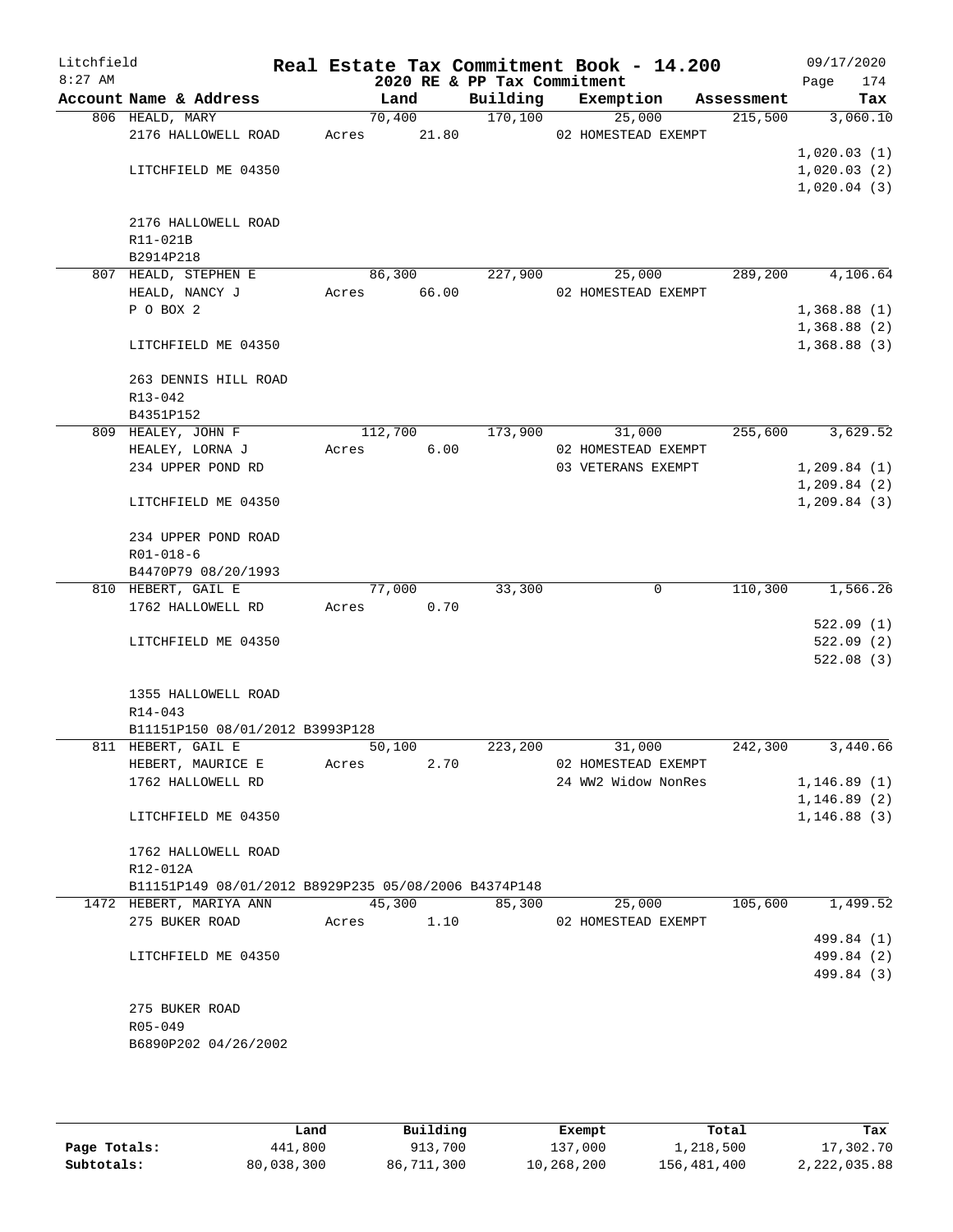| Litchfield   |                                                                            |              |       |         |              |          |         | Real Estate Tax Commitment Book - 14.200 |             | 09/17/2020     |
|--------------|----------------------------------------------------------------------------|--------------|-------|---------|--------------|----------|---------|------------------------------------------|-------------|----------------|
| $8:27$ AM    |                                                                            |              |       |         |              |          |         | 2020 RE & PP Tax Commitment              |             | 175<br>Page    |
|              | Account Name & Address                                                     |              |       | Land    |              | Building |         | Exemption<br>$\Omega$                    | Assessment  | Tax            |
|              | 653 HEIL, GEORGE C                                                         |              |       | 121,700 | 0.19         |          | 77,500  |                                          | 199,200     | 2,828.64       |
|              | HEIL, KATHLEEN L<br>63 HILLSIDE ROAD                                       |              | Acres |         |              |          |         |                                          |             |                |
|              |                                                                            |              |       |         |              |          |         |                                          |             | 942.88 (1)     |
|              |                                                                            |              |       |         |              |          |         |                                          |             | 942.88 (2)     |
|              | TURNERSVILLE NJ 08012                                                      |              |       |         |              |          |         |                                          |             | 942.88 (3)     |
|              | 156 ROSSER DRIVE                                                           |              |       |         |              |          |         |                                          |             |                |
|              | $U17 - 004$                                                                |              |       |         |              |          |         |                                          |             |                |
|              | B6704P85                                                                   |              |       |         |              |          |         |                                          |             |                |
|              | 1734 HELIE SUZANNE R                                                       |              |       | 41,500  |              |          | 54,700  | $\mathbf 0$                              | 96,200      | 1,366.04       |
|              | 9 THORNTON LANE                                                            |              | Acres |         | 1.50         |          |         |                                          |             |                |
|              |                                                                            |              |       |         |              |          |         |                                          |             | 455.35(1)      |
|              | LITCHFIELD ME 04350                                                        |              |       |         |              |          |         |                                          |             | 455.35(2)      |
|              |                                                                            |              |       |         |              |          |         |                                          |             | 455.34 (3)     |
|              |                                                                            |              |       |         |              |          |         |                                          |             |                |
|              | 9 THORNTON LANE                                                            |              |       |         |              |          |         |                                          |             |                |
|              | $R06 - 023$                                                                |              |       |         |              |          |         |                                          |             |                |
|              | B9167P32 11/27/2006 B8936P157 06/08/2006 B4304P110                         |              |       |         |              |          |         |                                          |             |                |
|              | 816 HELMS, LINDA JANE<br>PELLETIER                                         |              |       | 54,000  |              |          | 21,000  | 25,000                                   | 50,000      | 710.00         |
|              | 312 BUKER ROAD                                                             |              | Acres |         | 4.00         |          |         | 02 HOMESTEAD EXEMPT                      |             |                |
|              |                                                                            |              |       |         |              |          |         |                                          |             | 236.67(1)      |
|              | LITCHFIELD ME 04350                                                        |              |       |         |              |          |         |                                          |             | 236.67(2)      |
|              |                                                                            |              |       |         |              |          |         |                                          |             | 236.66(3)      |
|              |                                                                            |              |       |         |              |          |         |                                          |             |                |
|              | 312 BUKER ROAD                                                             |              |       |         |              |          |         |                                          |             |                |
|              | R05-036A                                                                   |              |       |         |              |          |         |                                          |             |                |
|              | B4333P308 01/31/2005                                                       |              |       |         |              |          |         |                                          |             |                |
|              | 2128 HEMPSTEAD, PAUL                                                       |              |       | 80,100  |              |          | 236,200 | 25,000                                   | 291,300     | 4,136.46       |
|              | HEMPSTEAD, MARLENE                                                         |              | Acres |         | 19.98        |          |         | 02 HOMESTEAD EXEMPT                      |             |                |
|              | P.O. BOX 1120                                                              |              |       |         |              |          |         |                                          |             | 1,378.82(1)    |
|              |                                                                            |              |       |         |              |          |         |                                          |             | 1,378.82(2)    |
|              | SABATTUS ME 04280                                                          |              |       |         |              |          |         |                                          |             | 1,378.82(3)    |
|              |                                                                            |              |       |         |              |          |         |                                          |             |                |
|              | 51 LOON POND LANE                                                          |              |       |         |              |          |         |                                          |             |                |
|              | R06-009A                                                                   |              |       |         |              |          |         |                                          |             |                |
|              | B11631P152 02/17/2014 B11631P129 02/20/2014                                |              |       |         |              |          |         |                                          |             |                |
|              | B11631P126 02/11/2014 B9223P91 12/12/2006 B6131P65                         |              |       |         |              |          |         |                                          |             |                |
|              | 01/06/2000                                                                 |              |       |         |              |          |         |                                          |             |                |
|              | 884 HENDERSON, BRIANNE R                                                   |              |       | 45,900  |              | 116,800  |         | 0                                        | 162,700     | 2,310.34       |
|              | HENDERSON, JAMES M                                                         |              | Acres |         | 1.30         |          |         |                                          |             |                |
|              | 15 WHIPPOORWILL ROAD                                                       |              |       |         |              |          |         |                                          |             | 770.11(1)      |
|              |                                                                            |              |       |         |              |          |         |                                          |             | 770.11(2)      |
|              | LITCHFIELD ME 04350                                                        |              |       |         |              |          |         |                                          |             | 770.12(3)      |
|              |                                                                            |              |       |         |              |          |         |                                          |             |                |
|              | 15 WHIPPOORWILL ROAD                                                       |              |       |         |              |          |         |                                          |             |                |
|              | $U21 - 029$                                                                |              |       |         |              |          |         |                                          |             |                |
|              | B12640P301 06/23/2017 B12574P190 04/06/2017                                |              |       |         |              |          |         |                                          |             |                |
|              | B9864P296 09/26/2008 B9529P34 10/12/2007 B8656P279<br>10/14/2005 B6904P307 |              |       |         |              |          |         |                                          |             |                |
|              | 22 HENDERSON, JAMIE W                                                      |              |       | 43,100  |              | 107,000  |         | 0                                        | 150,100     | 2,131.42       |
|              | HENDERSON, KIMBALIE A                                                      |              | Acres |         | 1.37         |          |         |                                          |             |                |
|              | P O BOX 142                                                                |              |       |         |              |          |         |                                          |             | 710.47(1)      |
|              |                                                                            |              |       |         |              |          |         |                                          |             | 710.47(2)      |
|              | LITCHFIELD ME 04350                                                        |              |       |         |              |          |         |                                          |             | 710.48(3)      |
|              |                                                                            |              |       |         |              |          |         |                                          |             |                |
|              | 9 NECK ROAD                                                                |              |       |         |              |          |         |                                          |             |                |
|              | $U20 - 022$                                                                |              |       |         |              |          |         |                                          |             |                |
|              | B10832P272 09/15/2011 B3131P71 04/03/1987                                  |              |       |         |              |          |         |                                          |             |                |
|              |                                                                            | Land         |       |         | Building     |          |         | Exempt                                   | Total       | Tax            |
| Page Totals: |                                                                            | 386,300      |       |         | 613,200      |          |         | 50,000                                   | 949,500     | 13,482.90      |
| Subtotals:   |                                                                            | 80, 424, 600 |       |         | 87, 324, 500 |          |         | 10,318,200                               | 157,430,900 | 2, 235, 518.78 |
|              |                                                                            |              |       |         |              |          |         |                                          |             |                |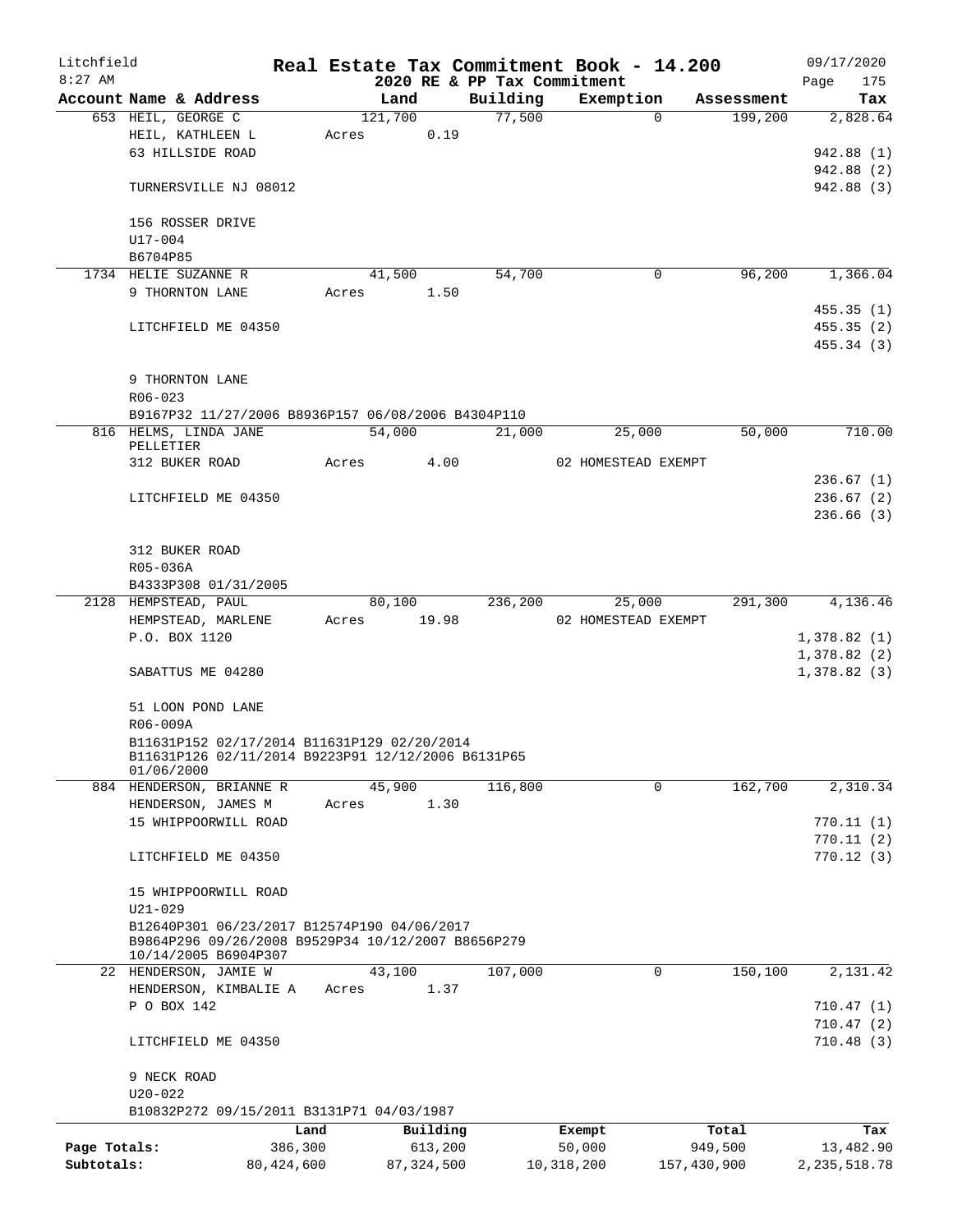| Litchfield<br>$8:27$ AM |                                                   |               | 2020 RE & PP Tax Commitment | Real Estate Tax Commitment Book - 14.200 |            | 09/17/2020<br>Page<br>176 |
|-------------------------|---------------------------------------------------|---------------|-----------------------------|------------------------------------------|------------|---------------------------|
|                         | Account Name & Address                            | Land          | Building                    | Exemption                                | Assessment | Tax                       |
|                         | 819 HENDERSON, MARTHA                             | 45,800        |                             | 25,400<br>25,000                         | 46,200     | 656.04                    |
|                         | P O BOX 82                                        |               |                             | Acres 1.26 02 HOMESTEAD EXEMPT           |            |                           |
|                         |                                                   |               |                             |                                          |            | 218.68(1)                 |
|                         | LITCHFIELD ME 04350                               |               |                             |                                          |            | 218.68(2)                 |
|                         |                                                   |               |                             |                                          |            | 218.68(3)                 |
|                         | 51 NORRIS POINT ROAD                              |               |                             |                                          |            |                           |
|                         | R14-001-06                                        |               |                             |                                          |            |                           |
|                         | B10452P184 06/23/2010 B8511P264 07/25/2005        |               |                             |                                          |            |                           |
|                         | 721 HENDERSON, SEAMUS EDGAR                       | 52,000        | 120,300                     | 0                                        | 172,300    | 2,446.66                  |
|                         | 44 GREENLEAF WOODS LANE Acres 5.01                |               |                             |                                          |            |                           |
|                         |                                                   |               |                             |                                          |            | 815.55(1)                 |
|                         | LITCHFIELD ME 04350                               |               |                             |                                          |            | 815.55(2)                 |
|                         |                                                   |               |                             |                                          |            | 815.56(3)                 |
|                         | 44 GREENLEAF WOODS LANE                           |               |                             |                                          |            |                           |
|                         | R02-069                                           |               |                             |                                          |            |                           |
|                         | B11582P140 12/04/2013 B3960P36                    |               |                             |                                          |            |                           |
|                         | 553 HENDERSON, WALTER P                           | 67,600        |                             | 35,200<br>25,000                         | 77,800     | 1,104.76                  |
|                         | HENDERSON, DEBORAH J                              | Acres 16.14   |                             | 02 HOMESTEAD EXEMPT                      |            |                           |
|                         | PO BOX 142                                        |               |                             |                                          |            | 368.25(1)                 |
|                         |                                                   |               |                             |                                          |            | 368.25(2)                 |
|                         | LITCHFIELD ME 04350                               |               |                             |                                          |            | 368.26(3)                 |
|                         | 209 HARDSCRABBLE ROAD                             |               |                             |                                          |            |                           |
|                         | $R14 - 002$                                       |               |                             |                                          |            |                           |
|                         | 821 HENSON, EVANS                                 | 0             | 15,400                      | 15,400                                   | $\Omega$   | 0.00                      |
|                         | P O BOX 242                                       |               |                             | 02 HOMESTEAD EXEMPT                      |            |                           |
|                         | LITCHFIELD ME 04350                               |               |                             |                                          |            |                           |
|                         |                                                   |               |                             |                                          |            |                           |
|                         | 31 CLINTON LANE<br>R02-103-ON-4                   |               |                             |                                          |            |                           |
|                         | 359 HERON, ASHLEY K                               | 61,500        |                             | 192,000<br>25,000                        | 228,500    | 3,244.70                  |
|                         | HERON, JEFFREY C                                  | 8.00<br>Acres |                             | 02 HOMESTEAD EXEMPT                      |            |                           |
|                         | 289 PINE TREE ROAD                                |               |                             |                                          |            | 1,081.57(1)               |
|                         |                                                   |               |                             |                                          |            | 1,081.57(2)               |
|                         | LITCHFIELD ME 04350                               |               |                             |                                          |            | 1,081.56(3)               |
|                         | 289 PINE TREE ROAD                                |               |                             |                                          |            |                           |
|                         | R11-001-1                                         |               |                             |                                          |            |                           |
|                         | B10826P96 09/06/2011 B3590P265 08/04/1989         |               |                             |                                          |            |                           |
|                         | 2287 HERSOM ROBERT E                              | 58,200        | 157,700                     | 25,000                                   | 190,900    | 2,710.78                  |
|                         | 82 DENNIS HILL ROAD                               | 6.61<br>Acres |                             | 02 HOMESTEAD EXEMPT                      |            |                           |
|                         |                                                   |               |                             |                                          |            | 903.59(1)                 |
|                         | LITCHFIELD ME 04350                               |               |                             |                                          |            | 903.59(2)                 |
|                         |                                                   |               |                             |                                          |            | 903.60(3)                 |
|                         | 82 DENNIS HILL ROAD                               |               |                             |                                          |            |                           |
|                         | R12-020A                                          |               |                             |                                          |            |                           |
|                         | B12948P4 06/26/2018 B12948P1 06/26/2018 B8682P173 |               |                             |                                          |            |                           |
|                         | 11/07/2005 B7134P282 09/27/2004                   |               |                             |                                          |            |                           |
|                         |                                                   |               |                             |                                          |            |                           |

|              | Land       | Building   | Exempt     | Total       | Tax          |
|--------------|------------|------------|------------|-------------|--------------|
| Page Totals: | 285,100    | 546,000    | 115,400    | 715,700     | 10,162.94    |
| Subtotals:   | 80,709,700 | 87,870,500 | 10,433,600 | 158,146,600 | 2,245,681.72 |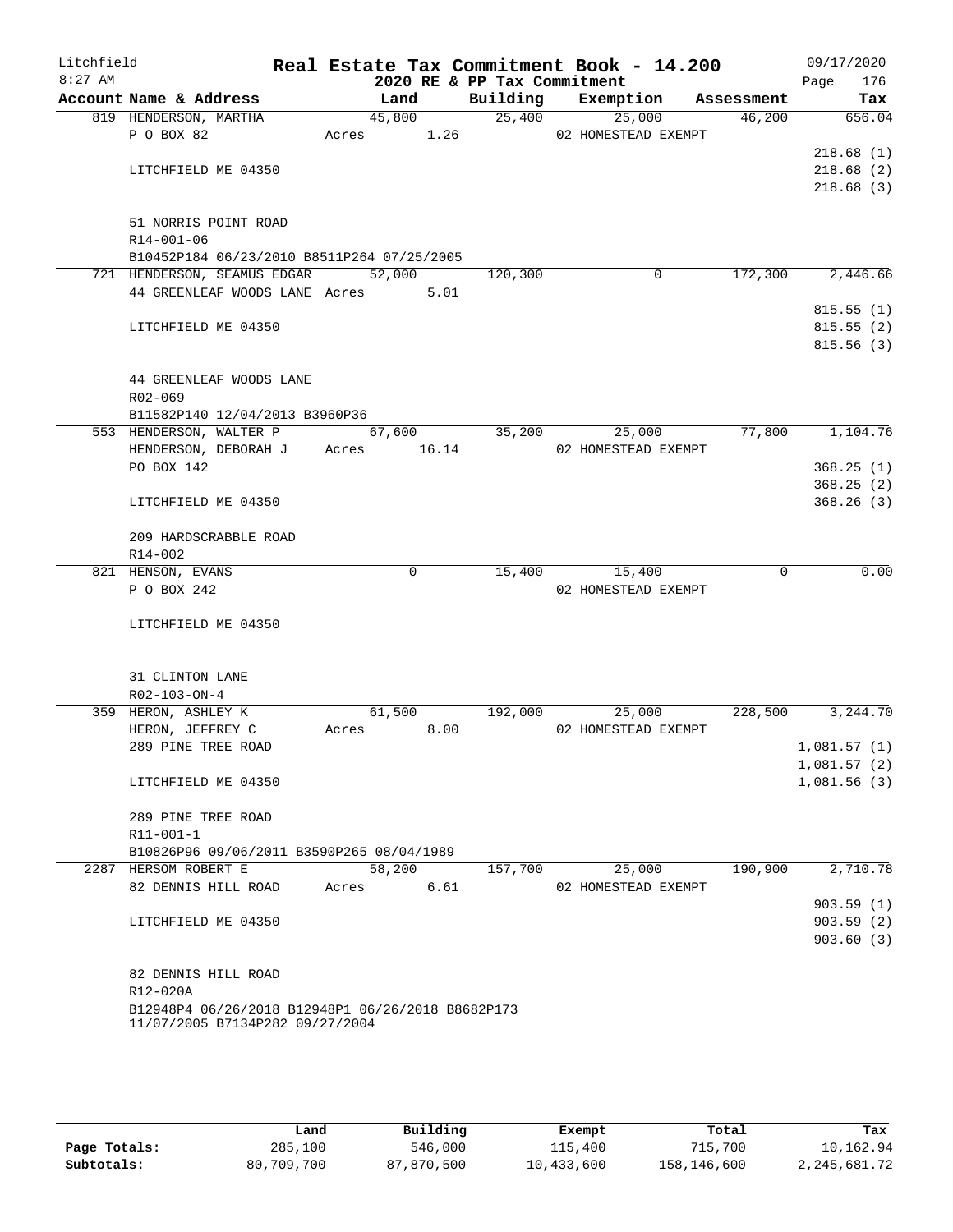| Litchfield   |                                                      |         |          |                             | Real Estate Tax Commitment Book - 14.200 |            | 09/17/2020  |
|--------------|------------------------------------------------------|---------|----------|-----------------------------|------------------------------------------|------------|-------------|
| $8:27$ AM    |                                                      |         |          | 2020 RE & PP Tax Commitment |                                          |            | 177<br>Page |
|              | Account Name & Address                               |         | Land     | Building                    | Exemption                                | Assessment | Tax         |
|              | 951 HERSOM, TRAVIS                                   |         | 123,000  | 63,600                      | $\Omega$                                 | 186,600    | 2,649.72    |
|              | BENNETT, STEPHANIE<br>65 SUMMER PLACE                | Acres   | 0.62     |                             |                                          |            |             |
|              |                                                      |         |          |                             |                                          |            | 883.24 (1)  |
|              |                                                      |         |          |                             |                                          |            | 883.24 (2)  |
|              | PORTLAND ME 04103                                    |         |          |                             |                                          |            | 883.24 (3)  |
|              | 23 PLEASANT POND LANE                                |         |          |                             |                                          |            |             |
|              | $U01 - 002$                                          |         |          |                             |                                          |            |             |
|              | B13345P216 09/20/2019                                |         |          |                             |                                          |            |             |
|              | 1308 HICKEY, GARY II                                 |         | 43,700   | 74,200                      | 0                                        | 117,900    | 1,674.18    |
|              | 6 OLD MILL ROAD                                      | Acres   | 0.90     |                             |                                          |            |             |
|              |                                                      |         |          |                             |                                          |            | 558.06(1)   |
|              | LITCHFIELD ME 04350                                  |         |          |                             |                                          |            | 558.06(2)   |
|              |                                                      |         |          |                             |                                          |            | 558.06(3)   |
|              |                                                      |         |          |                             |                                          |            |             |
|              | 6 OLD MILL ROAD                                      |         |          |                             |                                          |            |             |
|              | R14-056                                              |         |          |                             |                                          |            |             |
|              | B12743P38 09/22/2017 B7713P256 10/31/2003            |         |          |                             |                                          |            |             |
|              | 1369 HICKEY, RONALD                                  |         | 28,900   | 0                           | $\mathbf 0$                              | 28,900     | 410.38      |
|              | 91 HICKORY LANE                                      | Acres   | 46.70    |                             |                                          |            |             |
|              |                                                      |         |          |                             |                                          |            | 136.79(1)   |
|              | WEST GARDINER ME 04345                               |         |          |                             |                                          |            | 136.79(2)   |
|              |                                                      |         |          |                             |                                          |            | 136.80(3)   |
|              |                                                      |         |          |                             |                                          |            |             |
|              | 1438 HALLOWELL ROAD                                  |         |          |                             |                                          |            |             |
|              | R14-059                                              |         |          |                             |                                          |            |             |
|              | B10971P149 02/28/2012 B10161P26 07/24/2009 B8050P145 |         |          |                             |                                          |            |             |
|              | 07/26/2004 B6152P5                                   |         |          |                             |                                          |            |             |
|              | 2123 HIGGINS JEAN I &                                |         | 63,000   | 102,600                     | 25,000                                   | 140,600    | 1,996.52    |
|              | MATTHEW D BYRAS                                      |         |          |                             |                                          |            |             |
|              | 309 DENNIS HILL ROAD                                 | Acres   | 9.97     |                             | 02 HOMESTEAD EXEMPT                      |            |             |
|              |                                                      |         |          |                             |                                          |            | 665.51(1)   |
|              | LITCHFIELD ME 04350                                  |         |          |                             |                                          |            | 665.51(2)   |
|              |                                                      |         |          |                             |                                          |            | 665.50(3)   |
|              |                                                      |         |          |                             |                                          |            |             |
|              | 309 DENNIS HILL ROAD<br>R13-041D                     |         |          |                             |                                          |            |             |
|              | B10250P190 10/22/2009 B9555P104 11/05/2007 B5940P278 |         |          |                             |                                          |            |             |
|              | 01/26/2001                                           |         |          |                             |                                          |            |             |
|              | 564 HIGGINS, ADAM                                    |         | 185,200  | 75,100                      | $\mathbf 0$                              | 260,300    | 3,696.26    |
|              | HIGGINS, MARIA                                       | Acres   | 0.58     |                             |                                          |            |             |
|              | 9 GARDEN WAY                                         |         |          |                             |                                          |            | 1,232.09(1) |
|              |                                                      |         |          |                             |                                          |            | 1,232.09(2) |
|              | FALMOUTH ME 04105                                    |         |          |                             |                                          |            | 1,232.08(3) |
|              |                                                      |         |          |                             |                                          |            |             |
|              | 135 COMMUNITY DRIVE                                  |         |          |                             |                                          |            |             |
|              | $U15 - 004$                                          |         |          |                             |                                          |            |             |
|              | B10552P342 10/06/2010 B4993P142 09/01/1995 B3056P230 |         |          |                             |                                          |            |             |
|              | 2029 HIGGINS, DIANNA R                               |         | 57,000   | 39,600                      | 25,000                                   | 71,600     | 1,016.72    |
|              | HIGGINS, JUSTIN S                                    | Acres   | 5.00     |                             | 02 HOMESTEAD EXEMPT                      |            |             |
|              | 1609 RICHMOND RD                                     |         |          |                             |                                          |            | 338.91(1)   |
|              |                                                      |         |          |                             |                                          |            | 338.91(2)   |
|              | LITCHFIELD ME 04350                                  |         |          |                             |                                          |            | 338.90 (3)  |
|              |                                                      |         |          |                             |                                          |            |             |
|              | 1609 RICHMOND ROAD                                   |         |          |                             |                                          |            |             |
|              | R01-029B                                             |         |          |                             |                                          |            |             |
|              | B12183P34 12/10/2015 B8325P267 03/04/2005 B5296P25   |         |          |                             |                                          |            |             |
|              | 01/17/1997                                           |         |          |                             |                                          |            |             |
|              |                                                      | Land    | Building |                             | Exempt                                   | Total      | Tax         |
| Page Totals: |                                                      | 500,800 | 355,100  |                             | 50,000                                   | 805,900    | 11, 443.78  |
|              |                                                      |         |          |                             |                                          |            |             |

**Subtotals:** 81,210,500 88,225,600 10,483,600 158,952,500 2,257,125.50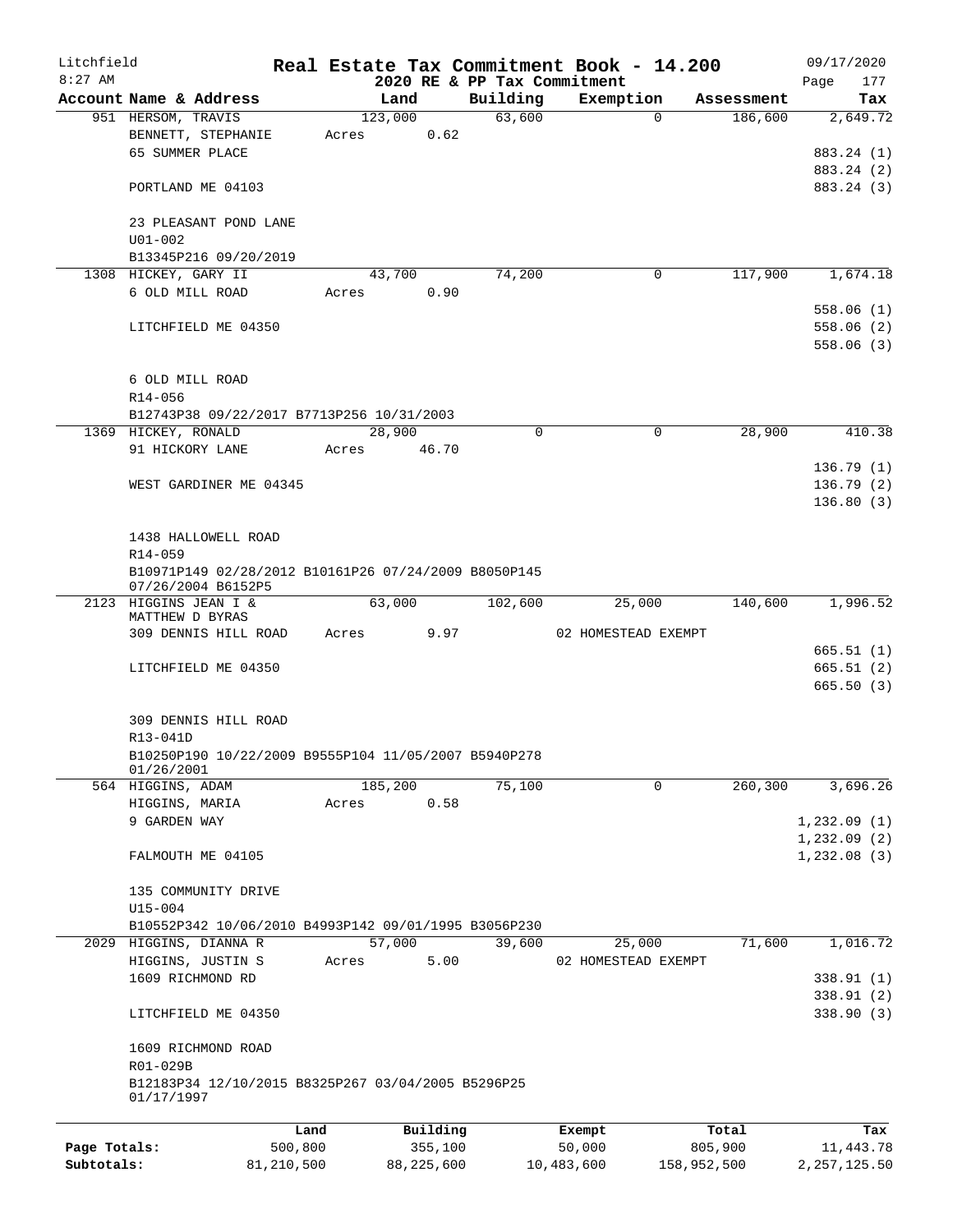| Litchfield   |                                                             |            |       |                | Real Estate Tax Commitment Book - 14.200 |            |                               |             |            | 09/17/2020     |
|--------------|-------------------------------------------------------------|------------|-------|----------------|------------------------------------------|------------|-------------------------------|-------------|------------|----------------|
| $8:27$ AM    |                                                             |            |       |                | 2020 RE & PP Tax Commitment              |            |                               |             |            | 178<br>Page    |
|              | Account Name & Address                                      |            |       | Land           | Building<br>102,800                      |            | Exemption                     | $\Omega$    | Assessment | Tax            |
|              | 654 HILDRETH, JADE N<br>1485 HALLOWELL ROAD                 |            | Acres | 42,400<br>0.80 |                                          |            |                               |             | 145,200    | 2,061.84       |
|              |                                                             |            |       |                |                                          |            |                               |             |            | 687.28 (1)     |
|              | LITCHFIELD ME 04350                                         |            |       |                |                                          |            |                               |             |            | 687.28 (2)     |
|              |                                                             |            |       |                |                                          |            |                               |             |            | 687.28 (3)     |
|              |                                                             |            |       |                |                                          |            |                               |             |            |                |
|              | 1485 HALLOWELL ROAD                                         |            |       |                |                                          |            |                               |             |            |                |
|              | $U20 - 013$                                                 |            |       |                |                                          |            |                               |             |            |                |
|              | B12714P199 08/24/2017 B12439P19 09/23/2016                  |            |       |                |                                          |            |                               |             |            |                |
|              | B12363P199 02/25/2016 B6750P20 12/26/2001                   |            |       |                |                                          |            |                               |             |            |                |
|              | 834 HILL RICKY                                              |            |       | 47,700         | 106,900                                  |            | 25,000                        |             | 129,600    | 1,840.32       |
|              | 28 GETCH HILL LANE                                          |            | Acres | 4.57           |                                          |            | 02 HOMESTEAD EXEMPT           |             |            |                |
|              |                                                             |            |       |                |                                          |            |                               |             |            | 613.44 (1)     |
|              | LITCHFIELD ME 04350                                         |            |       |                |                                          |            |                               |             |            | 613.44(2)      |
|              |                                                             |            |       |                |                                          |            |                               |             |            | 613.44(3)      |
|              |                                                             |            |       |                |                                          |            |                               |             |            |                |
|              | 28 GETCH-HILL LANE                                          |            |       |                |                                          |            |                               |             |            |                |
|              | R11-015                                                     |            |       |                |                                          |            |                               |             |            |                |
|              | B2130P117 07/27/1978                                        |            |       |                |                                          |            |                               |             |            |                |
|              | 139 HILL, CHADD                                             |            |       | 83,300         | 13,400                                   |            |                               | 0           | 96,700     | 1,373.14       |
|              | 68 GETCHELL LANE                                            |            | Acres | 4.94           |                                          |            |                               |             |            |                |
|              |                                                             |            |       |                |                                          |            |                               |             |            | 457.71 (1)     |
|              | LITCHFIELD ME 04350                                         |            |       |                |                                          |            |                               |             |            | 457.71 (2)     |
|              |                                                             |            |       |                |                                          |            |                               |             |            | 457.72 (3)     |
|              |                                                             |            |       |                |                                          |            |                               |             |            |                |
|              | 3 SMALL ROAD                                                |            |       |                |                                          |            |                               |             |            |                |
|              | R07-042                                                     |            |       |                |                                          |            |                               |             |            |                |
|              | B12362P334 07/22/2016 B9188P165 12/15/2006 B9188P163        |            |       |                |                                          |            |                               |             |            |                |
|              | 12/15/2006 B1123P371 01/18/1982<br>444 HILL, CHADD          |            |       | 95,600         | 31,200                                   |            |                               | 0           | 126,800    | 1,800.56       |
|              | 68 GETCH HILL LANE                                          |            | Acres | 0.70           |                                          |            |                               |             |            |                |
|              |                                                             |            |       |                |                                          |            |                               |             |            | 600.19(1)      |
|              | LITCHFIELD ME 04350                                         |            |       |                |                                          |            |                               |             |            | 600.19(2)      |
|              |                                                             |            |       |                |                                          |            |                               |             |            | 600.18(3)      |
|              |                                                             |            |       |                |                                          |            |                               |             |            |                |
|              | 19 NORTH EVERGREEN                                          |            |       |                |                                          |            |                               |             |            |                |
|              | $U28 - 032$                                                 |            |       |                |                                          |            |                               |             |            |                |
|              | B12160P148 10/13/2015 B12129P116 09/28/2015                 |            |       |                |                                          |            |                               |             |            |                |
|              | B12012P200 04/24/2015 B6407P22 10/18/2004                   |            |       |                |                                          |            |                               |             |            |                |
|              | 831 HILL, CHADD E                                           |            |       | 42,400         | 202,100                                  |            | 25,000                        |             | 219,500    | 3,116.90       |
|              | 68 GETCH-HILL LANE                                          |            | Acres | 16.00          |                                          |            | 02 HOMESTEAD EXEMPT           |             |            |                |
|              |                                                             |            |       |                |                                          |            |                               |             |            | 1,038.97(1)    |
|              | LITCHFIELD ME 04350                                         |            |       |                |                                          |            |                               |             |            | 1,038.97(2)    |
|              |                                                             |            |       |                |                                          |            |                               |             |            | 1,038.96(3)    |
|              |                                                             |            |       |                |                                          |            |                               |             |            |                |
|              | 68 GETCH-HILL LANE                                          |            |       |                |                                          |            |                               |             |            |                |
|              | R11-015B                                                    |            |       |                |                                          |            |                               |             |            |                |
|              | B10235P158 10/07/2009 B4209P266<br>2860 HILL, CHRISTOPHER S |            |       | 48,600         | 189,300                                  |            |                               |             | 212,900    | 3,023.18       |
|              | HILL, TRICIA A                                              |            | Acres | 2.20           |                                          |            | 25,000<br>02 HOMESTEAD EXEMPT |             |            |                |
|              | 114 HUNTINGTON HILL                                         |            |       |                |                                          |            |                               |             |            | 1,007.73(1)    |
|              | ROAD                                                        |            |       |                |                                          |            |                               |             |            |                |
|              |                                                             |            |       |                |                                          |            |                               |             |            | 1,007.73(2)    |
|              | LITCHFIELD ME 04350                                         |            |       |                |                                          |            |                               |             |            | 1,007.72(3)    |
|              |                                                             |            |       |                |                                          |            |                               |             |            |                |
|              | 114 HUNTINGTON HILL                                         |            |       |                |                                          |            |                               |             |            |                |
|              | R11-038-03                                                  |            |       |                |                                          |            |                               |             |            |                |
|              | B11888P59 01/02/2015 B11706P268 06/03/2014                  |            |       |                |                                          |            |                               |             |            |                |
|              |                                                             |            |       |                |                                          |            |                               |             |            |                |
|              |                                                             | Land       |       | Building       |                                          |            | Exempt                        |             | Total      | Tax            |
| Page Totals: |                                                             | 360,000    |       | 645,700        |                                          |            | 75,000                        | 930,700     |            | 13, 215.94     |
| Subtotals:   |                                                             | 81,570,500 |       | 88,871,300     |                                          | 10,558,600 |                               | 159,883,200 |            | 2, 270, 341.44 |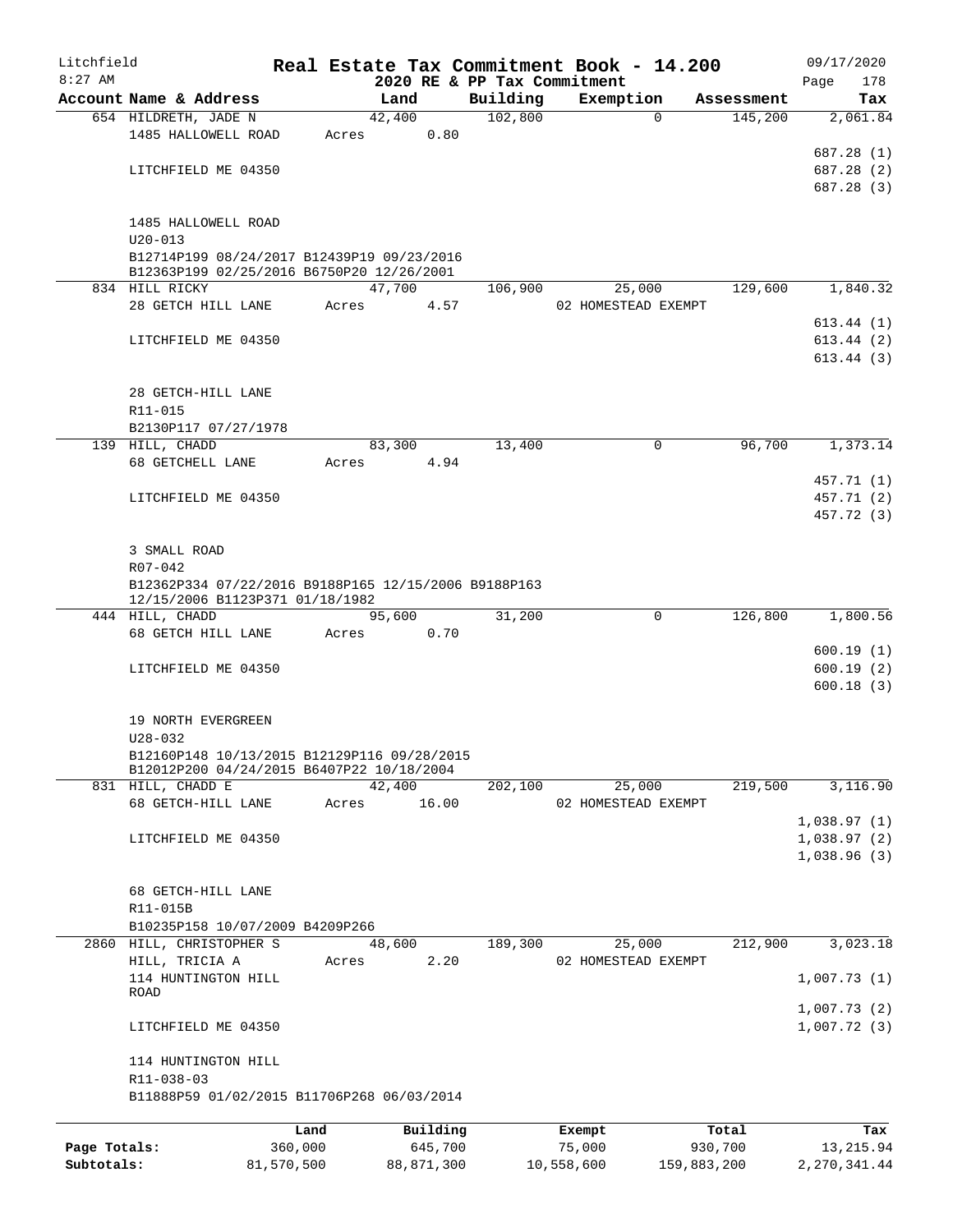| Litchfield                 |                                         |                                            |       |                       | Real Estate Tax Commitment Book - 14.200 |                       |                     |            | 09/17/2020               |
|----------------------------|-----------------------------------------|--------------------------------------------|-------|-----------------------|------------------------------------------|-----------------------|---------------------|------------|--------------------------|
| $8:27$ AM                  | Account Name & Address                  |                                            |       | Land                  | 2020 RE & PP Tax Commitment<br>Building  | Exemption             |                     | Assessment | 179<br>Page<br>Tax       |
|                            | 832 HILL, DONALD E                      |                                            |       | $\overline{47,100}$   | 91,100                                   |                       | 25,000              | 113,200    | 1,607.44                 |
|                            | 36 SMALL ROAD                           |                                            |       | 1.70<br>Acres         |                                          | 02 HOMESTEAD EXEMPT   |                     |            |                          |
|                            |                                         |                                            |       |                       |                                          |                       |                     |            | 535.81(1)                |
|                            |                                         | LITCHFIELD ME 04350                        |       |                       |                                          |                       |                     |            | 535.81(2)                |
|                            |                                         |                                            |       |                       |                                          |                       |                     |            | 535.82 (3)               |
|                            | 36 SMALL ROAD                           |                                            |       |                       |                                          |                       |                     |            |                          |
|                            | R07-037                                 |                                            |       |                       |                                          |                       |                     |            |                          |
|                            | B2624P181                               |                                            |       |                       |                                          |                       |                     |            |                          |
|                            | 2923 HILL, JENNIFER A                   |                                            |       | 34,200                | 7,500                                    |                       | $\mathbf 0$         | 41,700     | 592.14                   |
|                            |                                         | 68 GETCH-HILL ROAD                         | Acres | 4.06                  |                                          |                       |                     |            |                          |
|                            |                                         | Litchfield ME 04350                        |       |                       |                                          |                       |                     |            | 197.38(1)<br>197.38(2)   |
|                            |                                         |                                            |       |                       |                                          |                       |                     |            | 197.38(3)                |
|                            | SMALL ROAD                              |                                            |       |                       |                                          |                       |                     |            |                          |
|                            | $R07 - 042 - A$                         |                                            |       |                       |                                          |                       |                     |            |                          |
|                            |                                         | B12775P194 11/13/2017                      |       |                       |                                          |                       |                     |            |                          |
|                            | 833 HILL, RICHARD                       |                                            |       | 84,000                | 149,700                                  |                       | 25,000              | 208,700    | 2,963.54                 |
|                            |                                         | CAMPBELLTON ELLEN S                        | Acres | 49.00                 |                                          | 02 HOMESTEAD EXEMPT   |                     |            |                          |
|                            | 4 TOWER LANE                            |                                            |       |                       |                                          |                       |                     |            | 987.85(1)                |
|                            |                                         |                                            |       |                       |                                          |                       |                     |            | 987.85 (2)               |
|                            |                                         | LITCHFIELD ME 04350                        |       |                       |                                          |                       |                     |            | 987.84 (3)               |
|                            | 4 TOWER LANE                            |                                            |       |                       |                                          |                       |                     |            |                          |
|                            | R04-039                                 |                                            |       |                       |                                          |                       |                     |            |                          |
|                            |                                         | B2880P176 11/08/1985                       |       |                       |                                          |                       |                     |            |                          |
|                            |                                         | 837 HILLIARD, RICHARD M SR                 |       | 45,000                | 49,100                                   |                       | 25,000              | 69,100     | 981.22                   |
|                            | 237 NECK ROAD                           |                                            |       | 1.00<br>Acres         |                                          | 02 HOMESTEAD EXEMPT   |                     |            |                          |
|                            |                                         |                                            |       |                       |                                          |                       |                     |            | 327.07(1)                |
|                            |                                         | LITCHFIELD ME 04350                        |       |                       |                                          |                       |                     |            | 327.07(2)<br>327.08(3)   |
|                            |                                         |                                            |       |                       |                                          |                       |                     |            |                          |
|                            | 237 NECK ROAD                           |                                            |       |                       |                                          |                       |                     |            |                          |
|                            | R14-028<br>B1885P256                    |                                            |       |                       |                                          |                       |                     |            |                          |
|                            |                                         | 836 HILLIARD, FRANCIS JR.,                 |       | 32,700                | 4,500                                    |                       | 25,000              | 12,200     | 173.24                   |
|                            | HILLIARD, RONALD                        |                                            |       |                       |                                          |                       |                     |            |                          |
|                            | HILLIARD,                               |                                            | Acres | 0.26                  |                                          |                       | 02 HOMESTEAD EXEMPT |            |                          |
|                            |                                         | RICHARD/JAMES, LINDA                       |       |                       |                                          |                       |                     |            |                          |
|                            | CHADBURN<br>221 NECK ROAD               |                                            |       |                       |                                          |                       |                     |            |                          |
|                            |                                         |                                            |       |                       |                                          |                       |                     |            | 57.75(1)                 |
|                            |                                         | LITCHFIELD ME 04350                        |       |                       |                                          |                       |                     |            | 57.75(2)<br>57.74(3)     |
|                            | 221 NECK ROAD                           |                                            |       |                       |                                          |                       |                     |            |                          |
|                            | R14-029                                 |                                            |       |                       |                                          |                       |                     |            |                          |
|                            |                                         | B10516P264 08/31/2010 B1520P793 10/30/1967 |       |                       |                                          |                       |                     |            |                          |
|                            | 2392 HILLOCK, ROBERT,<br>HILLOCK, STACY |                                            |       | $\mathbf 0$           | 14,700                                   |                       | 14,700              | 0          | 0.00                     |
|                            | 13 FORD LANE                            |                                            |       |                       |                                          |                       | 02 HOMESTEAD EXEMPT |            |                          |
|                            |                                         | LITCHFIELD ME 04350                        |       |                       |                                          |                       |                     |            |                          |
|                            |                                         |                                            |       |                       |                                          |                       |                     |            |                          |
|                            | 13 FORD LANE                            |                                            |       |                       |                                          |                       |                     |            |                          |
|                            | $R03 - 043 - ON - 4$                    |                                            |       |                       |                                          |                       |                     |            |                          |
|                            |                                         | B11684P326 04/14/2014                      |       |                       |                                          |                       |                     |            |                          |
|                            |                                         | Land                                       |       | Building              |                                          | Exempt                |                     | Total      | Tax                      |
| Page Totals:<br>Subtotals: |                                         | 243,000<br>81,813,500                      |       | 316,600<br>89,187,900 |                                          | 114,700<br>10,673,300 | 160, 328, 100       | 444,900    | 6,317.58<br>2,276,659.02 |
|                            |                                         |                                            |       |                       |                                          |                       |                     |            |                          |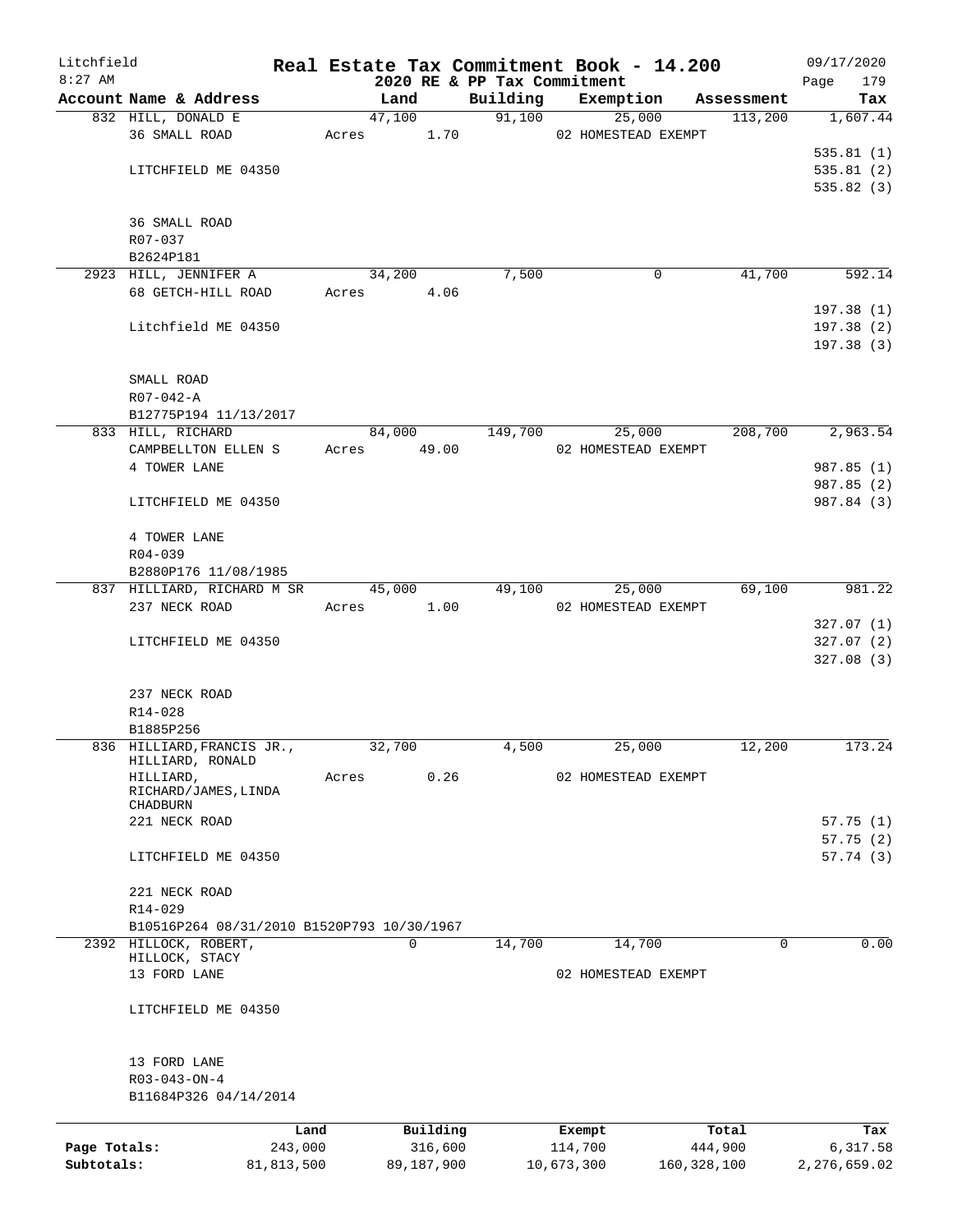| Litchfield<br>$8:27$ AM |                                                      |       |             |      | 2020 RE & PP Tax Commitment | Real Estate Tax Commitment Book - 14.200 |            |         | Page | 09/17/2020<br>180          |
|-------------------------|------------------------------------------------------|-------|-------------|------|-----------------------------|------------------------------------------|------------|---------|------|----------------------------|
|                         | Account Name & Address                               |       | Land        |      | Building                    | Exemption                                | Assessment |         |      | Tax                        |
|                         | 1831 HILSTER, EMMA R                                 |       | 42,400      |      | 43,000                      |                                          | 0          | 85,400  |      | 1,212.68                   |
|                         | 180 RICHMOND ROAD                                    | Acres |             | 0.80 |                             |                                          |            |         |      |                            |
|                         |                                                      |       |             |      |                             |                                          |            |         |      | 404.23(1)                  |
|                         | LITCHFIELD ME 04350                                  |       |             |      |                             |                                          |            |         |      | 404.23(2)                  |
|                         |                                                      |       |             |      |                             |                                          |            |         |      | 404.22(3)                  |
|                         |                                                      |       |             |      |                             |                                          |            |         |      |                            |
|                         | 180 RICHMOND ROAD                                    |       |             |      |                             |                                          |            |         |      |                            |
|                         | R03-091                                              |       |             |      |                             |                                          |            |         |      |                            |
|                         | B13294P310 08/05/2019<br>1878 HILT, JASON B          |       |             |      | 140,800                     |                                          |            | 161,400 |      | 2,291.88                   |
|                         | 20 PATTEN WOODS DRIVE                                | Acres | 45,600      | 1.20 |                             | 25,000<br>02 HOMESTEAD EXEMPT            |            |         |      |                            |
|                         |                                                      |       |             |      |                             |                                          |            |         |      | 763.96(1)                  |
|                         | LITCHFIELD ME 04350                                  |       |             |      |                             |                                          |            |         |      | 763.96(2)                  |
|                         |                                                      |       |             |      |                             |                                          |            |         |      | 763.96(3)                  |
|                         |                                                      |       |             |      |                             |                                          |            |         |      |                            |
|                         | 20 PATTEN WOODS DRIVE                                |       |             |      |                             |                                          |            |         |      |                            |
|                         | R01-033B-4                                           |       |             |      |                             |                                          |            |         |      |                            |
|                         | B12163P115 11/16/2015 B11636P35 02/27/2014 B9144P222 |       |             |      |                             |                                          |            |         |      |                            |
|                         | 11/09/2006 B7680P326 09/05/2003                      |       |             |      |                             |                                          |            |         |      |                            |
|                         | 843 HILTON, BRADFORD                                 |       | 147,800     |      | 84,600                      |                                          | 0          | 232,400 |      | 3,300.08                   |
|                         | HILTON, BETTE                                        | Acres |             | 1.84 |                             |                                          |            |         |      |                            |
|                         | 51 BLANCHARD ROAD                                    |       |             |      |                             |                                          |            |         |      | 1,100.03(1)                |
|                         |                                                      |       |             |      |                             |                                          |            |         |      | 1,100.03(2)<br>1,100.02(3) |
|                         | CUMBERLAND CENTER ME<br>04021                        |       |             |      |                             |                                          |            |         |      |                            |
|                         |                                                      |       |             |      |                             |                                          |            |         |      |                            |
|                         | 1669 HALLOWELL ROAD                                  |       |             |      |                             |                                          |            |         |      |                            |
|                         | $U18 - 016$                                          |       |             |      |                             |                                          |            |         |      |                            |
|                         | B13508P174 03/19/2020                                |       |             |      |                             |                                          |            |         |      |                            |
|                         | 839 HILTON, FLOYD G                                  |       | 203,000     |      | 189,700                     | 25,000                                   |            | 367,700 |      | 5,221.34                   |
|                         | HILTON, JESSICA L                                    | Acres |             | 3.30 |                             | 02 HOMESTEAD EXEMPT                      |            |         |      |                            |
|                         | P O BOX 14                                           |       |             |      |                             |                                          |            |         |      | 1,740.45(1)                |
|                         |                                                      |       |             |      |                             |                                          |            |         |      | 1,740.45(2)                |
|                         | LITCHFIELD ME 04350                                  |       |             |      |                             |                                          |            |         |      | 1,740.44(3)                |
|                         | 70 MACE ROAD                                         |       |             |      |                             |                                          |            |         |      |                            |
|                         | U14-002A                                             |       |             |      |                             |                                          |            |         |      |                            |
|                         | B6488P214 05/23/2001                                 |       |             |      |                             |                                          |            |         |      |                            |
|                         | 841 HILTON, GREGORY M                                |       | 68,000      |      | 141,800                     | 25,000                                   |            | 184,800 |      | 2,624.16                   |
|                         | 1602 LEWISTON RD                                     |       | Acres 32.00 |      |                             | 02 HOMESTEAD EXEMPT                      |            |         |      |                            |
|                         |                                                      |       |             |      |                             |                                          |            |         |      | 874.72 (1)                 |
|                         | LITCHFIELD ME 04350                                  |       |             |      |                             |                                          |            |         |      | 874.72 (2)                 |
|                         |                                                      |       |             |      |                             |                                          |            |         |      | 874.72 (3)                 |
|                         |                                                      |       |             |      |                             |                                          |            |         |      |                            |
|                         | 1602 LEWISTON ROAD                                   |       |             |      |                             |                                          |            |         |      |                            |
|                         | R11-033A                                             |       |             |      |                             |                                          |            |         |      |                            |
|                         | B3698P84                                             |       |             |      |                             |                                          |            |         |      |                            |
|                         | 1376 HINDS SEAN J.                                   |       | 53,700      |      | 113,300                     |                                          | 25,000     | 142,000 |      | 2,016.40                   |
|                         | HINDS SUSAN                                          |       | Acres       | 3.90 |                             | 02 HOMESTEAD EXEMPT                      |            |         |      |                            |
|                         | 640 RICHMOND ROAD                                    |       |             |      |                             |                                          |            |         |      | 672.13(1)<br>672.13(2)     |
|                         | LITCHFIELD ME 04350                                  |       |             |      |                             |                                          |            |         |      | 672.14(3)                  |
|                         |                                                      |       |             |      |                             |                                          |            |         |      |                            |
|                         | 640 RICHMOND ROAD                                    |       |             |      |                             |                                          |            |         |      |                            |
|                         | R02-011                                              |       |             |      |                             |                                          |            |         |      |                            |
|                         | B8354P349 03/29/2005 B5370P92                        |       |             |      |                             |                                          |            |         |      |                            |
|                         |                                                      |       |             |      |                             |                                          |            |         |      |                            |
|                         |                                                      |       |             |      |                             |                                          |            |         |      |                            |
|                         |                                                      |       |             |      |                             |                                          |            |         |      |                            |

|              | Land       | Building   | Exempt     | Total       | Tax          |
|--------------|------------|------------|------------|-------------|--------------|
| Page Totals: | 560,500    | 713,200    | 100,000    | 1,173,700   | 16,666.54    |
| Subtotals:   | 82,374,000 | 89,901,100 | 10,773,300 | 161,501,800 | 2,293,325.56 |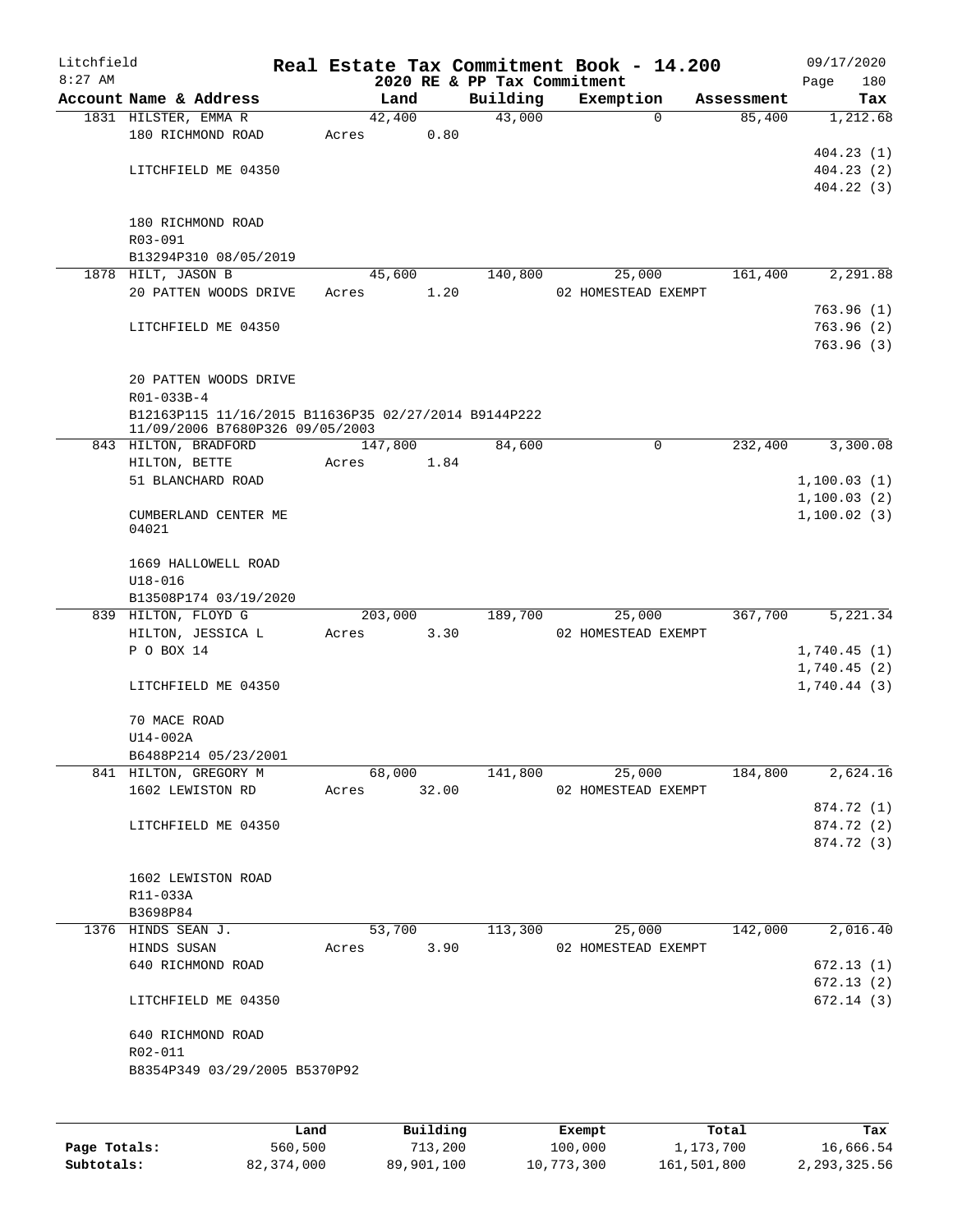| Litchfield<br>$8:27$ AM |                                           |       |         |          |                                         | Real Estate Tax Commitment Book - 14.200 |            | 09/17/2020         |
|-------------------------|-------------------------------------------|-------|---------|----------|-----------------------------------------|------------------------------------------|------------|--------------------|
|                         | Account Name & Address                    |       | Land    |          | 2020 RE & PP Tax Commitment<br>Building | Exemption                                | Assessment | Page<br>181<br>Tax |
|                         | 1103 HINKLEY, FELICIA E                   |       | 54,000  |          | 33,100                                  | 25,000                                   | 62,100     | 881.82             |
|                         | 202 WILLIAMS ROAD                         |       | Acres   | 4.00     |                                         | 02 HOMESTEAD EXEMPT                      |            |                    |
|                         |                                           |       |         |          |                                         |                                          |            | 293.94 (1)         |
|                         | SABATTUS ME 04280 -                       |       |         |          |                                         |                                          |            | 293.94 (2)         |
|                         |                                           |       |         |          |                                         |                                          |            | 293.94 (3)         |
|                         | 39 OLD MILL ROAD<br>R14-057A              |       |         |          |                                         |                                          |            |                    |
|                         | B11126P70 08/03/2012 B6810P187            |       |         |          |                                         |                                          |            |                    |
|                         | 579 HINKLEY, LEE F                        |       | 218,600 |          | 135,600                                 | 0                                        | 354,200    | 5,029.64           |
|                         | BEAULE-HINKLEY, JAYNNE Acres              |       |         | 1.85     |                                         |                                          |            |                    |
|                         | М<br>P.O. BOX 409                         |       |         |          |                                         |                                          |            | 1,676.55(1)        |
|                         |                                           |       |         |          |                                         |                                          |            | 1,676.55(2)        |
|                         | LITCHFIELD ME 04350                       |       |         |          |                                         |                                          |            | 1,676.54(3)        |
|                         | 75 PINEY SHORES DRIVE                     |       |         |          |                                         |                                          |            |                    |
|                         | $U13 - 025$                               |       |         |          |                                         |                                          |            |                    |
|                         | B13444P216 12/30/2019 B3276P270           |       |         |          |                                         |                                          |            |                    |
|                         | 33 HINTON, JERRY A                        |       | 128,400 |          | 124,500                                 | $\mathbf 0$                              | 252,900    | 3,591.18           |
|                         | HINTON, CAROL A                           | Acres |         | 1.47     |                                         |                                          |            |                    |
|                         | 116 PLYMOUTH ST                           |       |         |          |                                         |                                          |            | 1, 197.06(1)       |
|                         |                                           |       |         |          |                                         |                                          |            | 1, 197.06(2)       |
|                         | PORTLAND ME 04103                         |       |         |          |                                         |                                          |            | 1, 197.06(3)       |
|                         | 58 MILITARY LANE                          |       |         |          |                                         |                                          |            |                    |
|                         | $U06 - 002$                               |       |         |          |                                         |                                          |            |                    |
|                         | B6757P266 07/01/1997                      |       |         |          |                                         |                                          |            |                    |
|                         | 56 HIRD, WILLIAM B II                     |       | 193,500 |          | 74,100                                  | 0                                        | 267,600    | 3,799.92           |
|                         | 14 ORLEANS STREET                         | Acres |         | 0.79     |                                         |                                          |            |                    |
|                         |                                           |       |         |          |                                         |                                          |            | 1, 266.64(1)       |
|                         | LEWISTON ME 04240                         |       |         |          |                                         |                                          |            | 1, 266.64(2)       |
|                         |                                           |       |         |          |                                         |                                          |            | 1, 266.64(3)       |
|                         | 74 PINEY SHORES DRIVE                     |       |         |          |                                         |                                          |            |                    |
|                         | $U13 - 026$                               |       |         |          |                                         |                                          |            |                    |
|                         | B10464P51 07/06/2010 B4520P145 09/23/1993 |       |         |          |                                         |                                          |            |                    |
|                         | 909 HIRSCHMANN RICHARD                    |       | 45,000  |          | 139,100                                 | 25,000                                   | 159,100    | 2,259.22           |
|                         | 1181 RICHMOND ROAD                        | Acres |         | 1.00     |                                         | 02 HOMESTEAD EXEMPT                      |            |                    |
|                         |                                           |       |         |          |                                         |                                          |            | 753.07(1)          |
|                         | LITCHFIELD ME 04350                       |       |         |          |                                         |                                          |            | 753.07(2)          |
|                         | 9738                                      |       |         |          |                                         |                                          |            |                    |
|                         |                                           |       |         |          |                                         |                                          |            | 753.08(3)          |
|                         | 1181 RICHMOND ROAD                        |       |         |          |                                         |                                          |            |                    |
|                         | R01-056                                   |       |         |          |                                         |                                          |            |                    |
|                         | B8352P341 03/17/2005 B4644P1              |       |         |          |                                         |                                          |            |                    |
|                         | 2426 HOAR CHARLES D                       |       | 67,700  |          | 263,900                                 | 31,000                                   | 300,600    | 4,268.52           |
|                         | HOAR DEBORAH A                            | Acres |         | 6.91     |                                         | 02 HOMESTEAD EXEMPT                      |            |                    |
|                         | 84 RIDLEY LANE                            |       |         |          |                                         | 14 WW2 Vet NonRes                        |            | 1,422.84(1)        |
|                         |                                           |       |         |          |                                         |                                          |            | 1,422.84(2)        |
|                         | LITCHFIELD ME 04350                       |       |         |          |                                         |                                          |            | 1,422.84(3)        |
|                         | 84 RIDLEY LANE                            |       |         |          |                                         |                                          |            |                    |
|                         | R03-105H-1                                |       |         |          |                                         |                                          |            |                    |
|                         | B8261P15 12/30/2004                       |       |         |          |                                         |                                          |            |                    |
|                         |                                           |       |         |          |                                         |                                          |            |                    |
|                         |                                           | Land  |         | Building |                                         | Exempt                                   | Total      | Tax                |

|              | Land.      | <b>Building</b> | Exempt     | тосат       | rax.         |
|--------------|------------|-----------------|------------|-------------|--------------|
| Page Totals: | 707,200    | 770.300         | 81,000     | 1,396,500   | 19,830.30    |
| Subtotals:   | 83,081,200 | 90,671,400      | 10,854,300 | 162,898,300 | 2,313,155.86 |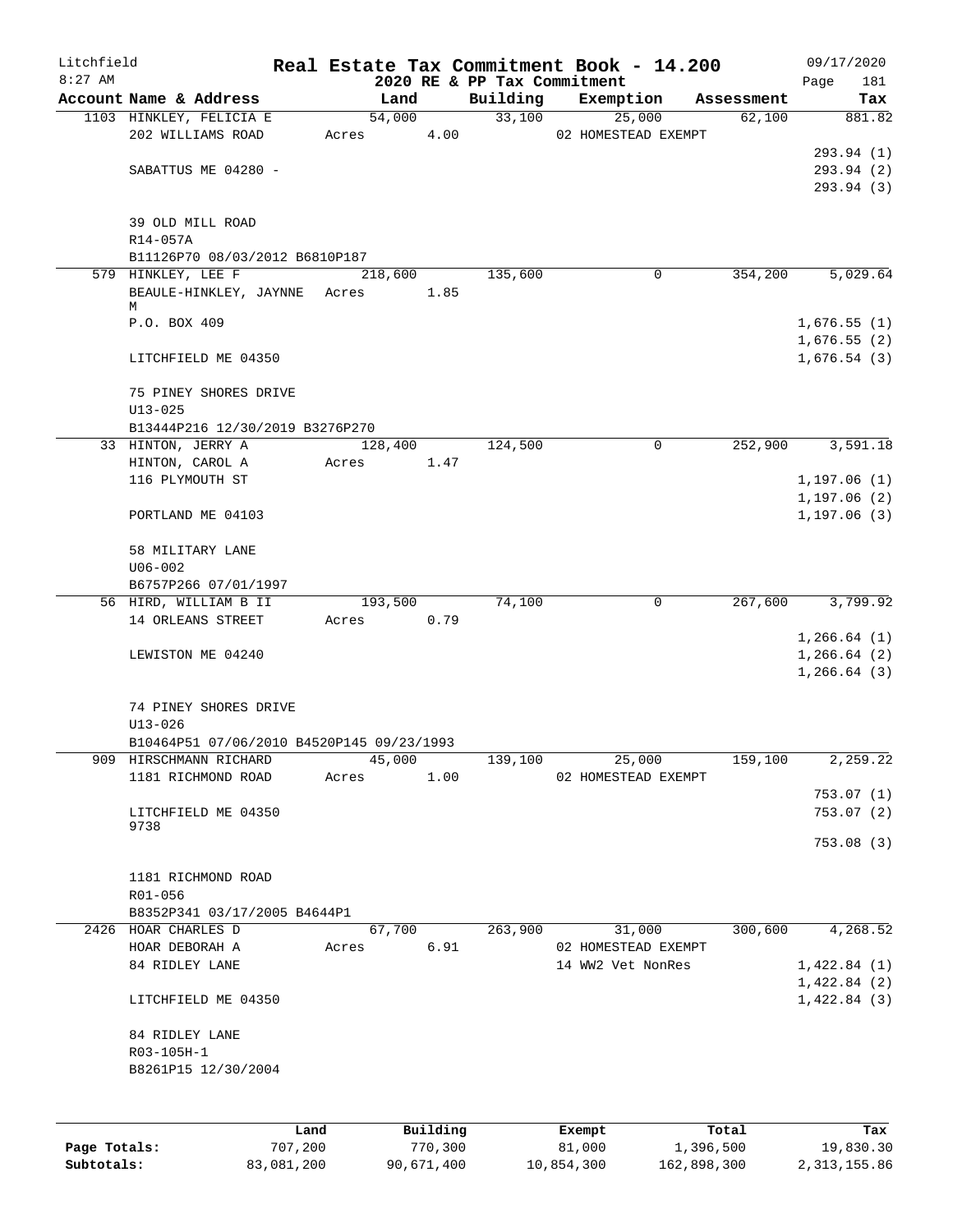| Litchfield<br>$8:27$ AM |                                                 |       |         |      | 2020 RE & PP Tax Commitment | Real Estate Tax Commitment Book - 14.200 |             |            | 09/17/2020<br>Page | 182 |
|-------------------------|-------------------------------------------------|-------|---------|------|-----------------------------|------------------------------------------|-------------|------------|--------------------|-----|
|                         | Account Name & Address                          |       | Land    |      | Building                    | Exemption                                |             | Assessment |                    | Tax |
|                         | 958 HOBART, JOAN CYNTHIA                        |       | 45,700  |      | 66,000                      | 25,000                                   |             | 86,700     | 1,231.14           |     |
|                         | 145 WHIPPOORWILL ROAD                           | Acres |         | 1.23 |                             | 02 HOMESTEAD EXEMPT                      |             |            |                    |     |
|                         |                                                 |       |         |      |                             |                                          |             |            | 410.38(1)          |     |
|                         | LITCHFIELD ME 04350                             |       |         |      |                             |                                          |             |            | 410.38(2)          |     |
|                         |                                                 |       |         |      |                             |                                          |             |            | 410.38(3)          |     |
|                         |                                                 |       |         |      |                             |                                          |             |            |                    |     |
|                         | 145 WHIPPOORWILL ROAD                           |       |         |      |                             |                                          |             |            |                    |     |
|                         | U23-021B                                        |       |         |      |                             |                                          |             |            |                    |     |
|                         | B12938P30 06/05/2018<br>2487 HOBBS, DONALD F SR |       | 43,800  |      | 23,000                      |                                          | $\mathbf 0$ | 66,800     | 948.56             |     |
|                         | 87 RIDLEY LANE                                  | Acres | 18.60   |      |                             |                                          |             |            |                    |     |
|                         |                                                 |       |         |      |                             |                                          |             |            | 316.19(1)          |     |
|                         | LITCHFIELD ME 04350                             |       |         |      |                             |                                          |             |            | 316.19(2)          |     |
|                         |                                                 |       |         |      |                             |                                          |             |            | 316.18(3)          |     |
|                         |                                                 |       |         |      |                             |                                          |             |            |                    |     |
|                         | RIDLEY ROAD                                     |       |         |      |                             |                                          |             |            |                    |     |
|                         | R03-105                                         |       |         |      |                             |                                          |             |            |                    |     |
|                         | B10470P162 07/13/2010 B10125P262 06/25/2009     |       |         |      |                             |                                          |             |            |                    |     |
|                         | B10107P335 05/11/2009 B7615P159 09/05/2003      |       |         |      |                             |                                          |             |            |                    |     |
|                         | 2752 HOBBS, DONALD F SR                         |       | 47,500  |      | 213,500                     |                                          | 0           | 261,000    | 3,706.20           |     |
|                         | HOBBS, DONNA                                    | Acres |         | 3.50 |                             |                                          |             |            |                    |     |
|                         | 87 RIDLEY LANE                                  |       |         |      |                             |                                          |             |            | 1, 235.40(1)       |     |
|                         |                                                 |       |         |      |                             |                                          |             |            | 1, 235.40(2)       |     |
|                         | LITCHFIELD ME 04350                             |       |         |      |                             |                                          |             |            | 1, 235.40(3)       |     |
|                         | 87 RIDLEY LANE                                  |       |         |      |                             |                                          |             |            |                    |     |
|                         | R03-105M                                        |       |         |      |                             |                                          |             |            |                    |     |
|                         | B13358P103 10/04/2019                           |       |         |      |                             |                                          |             |            |                    |     |
|                         | 1712 HOBBS, JO LYNN                             |       | 145,600 |      | 26,000                      |                                          | $\mathbf 0$ | 171,600    | 2,436.72           |     |
|                         | HOBBS, GREGORY S                                | Acres |         | 4.70 |                             |                                          |             |            |                    |     |
|                         | 3337 KNIK AVE                                   |       |         |      |                             |                                          |             |            | 812.24(1)          |     |
|                         |                                                 |       |         |      |                             |                                          |             |            | 812.24(2)          |     |
|                         | ANCHORAGE AK 99517                              |       |         |      |                             |                                          |             |            | 812.24(3)          |     |
|                         | 39 DAFFODIL LANE                                |       |         |      |                             |                                          |             |            |                    |     |
|                         | U04-007A                                        |       |         |      |                             |                                          |             |            |                    |     |
|                         | B11979P15 04/22/2015 B4101P135                  |       |         |      |                             |                                          |             |            |                    |     |
|                         | 2499 HODGDON, WAYNE D                           |       | 49,500  |      | 218,800                     | 25,000                                   |             | 243,300    | 3,454.86           |     |
|                         | HODGDON ELLEN J                                 | Acres |         | 2.50 |                             | 02 HOMESTEAD EXEMPT                      |             |            |                    |     |
|                         | 99 WENTZELL ROAD                                |       |         |      |                             |                                          |             |            | 1,151.62(1)        |     |
|                         |                                                 |       |         |      |                             |                                          |             |            | 1,151.62(2)        |     |
|                         | LITCHFIELD ME 04350                             |       |         |      |                             |                                          |             |            | 1,151.62(3)        |     |
|                         | 99 WENTZELL ROAD                                |       |         |      |                             |                                          |             |            |                    |     |
|                         | R03-073E                                        |       |         |      |                             |                                          |             |            |                    |     |
|                         | B8663P75 10/26/2005                             |       |         |      |                             |                                          |             |            |                    |     |
|                         | 2549 HODGKINS FARM LLC                          |       | 23,500  |      | $\Omega$                    |                                          | 0           | 23,500     | 333.70             |     |
|                         | PO BOX 308                                      | Acres |         | 0.88 |                             |                                          |             |            |                    |     |
|                         |                                                 |       |         |      |                             |                                          |             |            | 111.23(1)          |     |
|                         | BRUNSWICK ME 04011                              |       |         |      |                             |                                          |             |            | 111.23(2)          |     |
|                         |                                                 |       |         |      |                             |                                          |             |            | 111.24(3)          |     |
|                         |                                                 |       |         |      |                             |                                          |             |            |                    |     |
|                         | <b>BALSAM LANE</b>                              |       |         |      |                             |                                          |             |            |                    |     |
|                         | $R09 - 056 - 1$                                 |       |         |      |                             |                                          |             |            |                    |     |
|                         | B9284P310 02/20/2007 B8304P109 03/23/2005       |       |         |      |                             |                                          |             |            |                    |     |
|                         |                                                 |       |         |      |                             |                                          |             |            |                    |     |
|                         |                                                 |       |         |      |                             |                                          |             |            |                    |     |
|                         |                                                 |       |         |      |                             |                                          |             |            |                    |     |

|              | Land       | Building   | Exempt     | Total       | Tax          |
|--------------|------------|------------|------------|-------------|--------------|
| Page Totals: | 355,600    | 547,300    | 50,000     | 852,900     | 12, 111. 18  |
| Subtotals:   | 83,436,800 | 91,218,700 | 10,904,300 | 163,751,200 | 2,325,267.04 |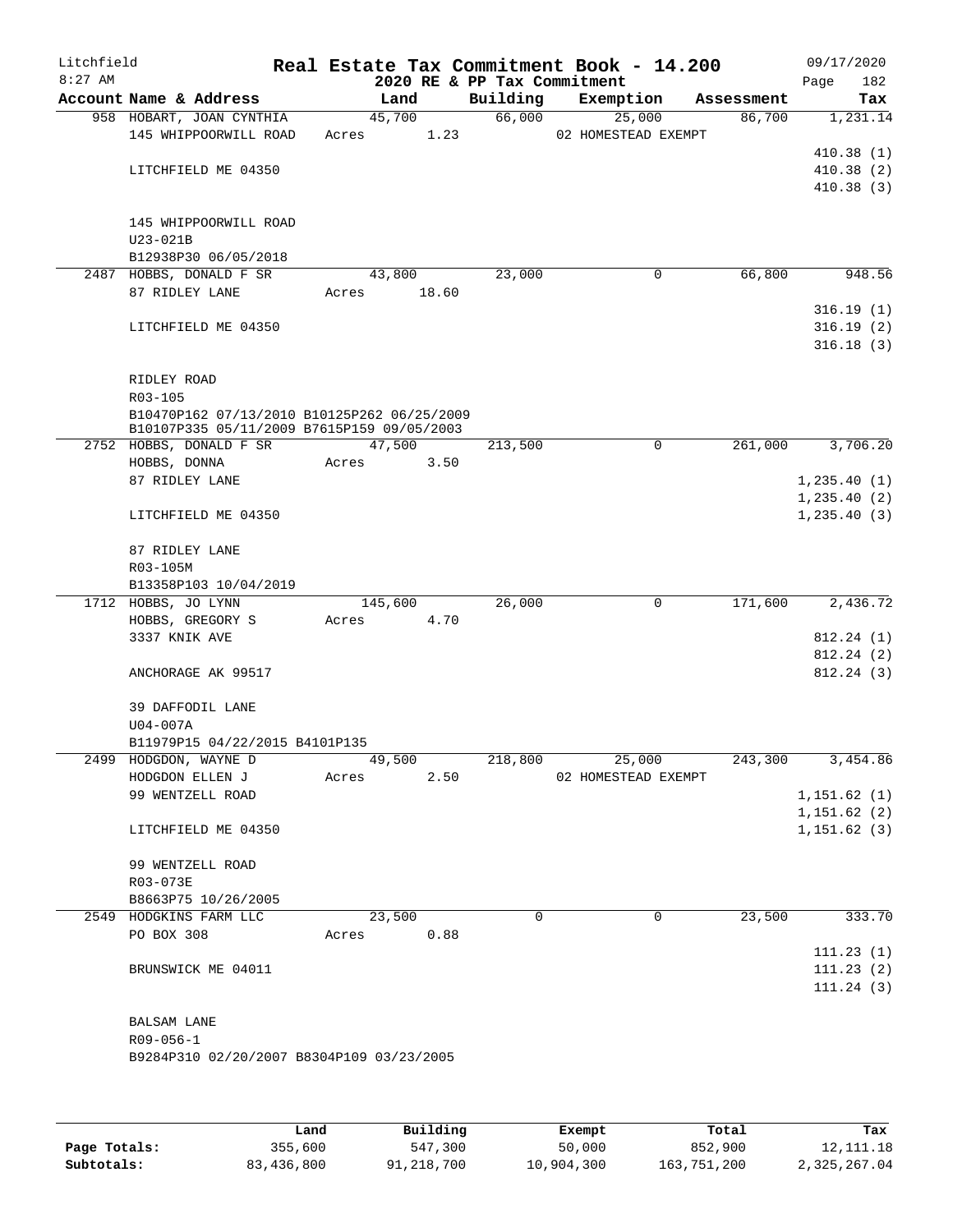| Litchfield<br>$8:27$ AM |                                                                     |       |        |      |                                         | Real Estate Tax Commitment Book - 14.200 |            | 09/17/2020         |
|-------------------------|---------------------------------------------------------------------|-------|--------|------|-----------------------------------------|------------------------------------------|------------|--------------------|
|                         | Account Name & Address                                              |       | Land   |      | 2020 RE & PP Tax Commitment<br>Building | Exemption                                | Assessment | 183<br>Page<br>Tax |
|                         | 2550 HODGKINS FARM LLC                                              |       | 21,800 |      | $\mathsf{O}$                            | $\Omega$                                 | 21,800     | 309.56             |
|                         | PO BOX 308                                                          | Acres |        | 0.76 |                                         |                                          |            |                    |
|                         |                                                                     |       |        |      |                                         |                                          |            | 103.19(1)          |
|                         | BRUNSWICK ME 04011                                                  |       |        |      |                                         |                                          |            | 103.19(2)          |
|                         |                                                                     |       |        |      |                                         |                                          |            | 103.18(3)          |
|                         | <b>BALSAM LANE</b>                                                  |       |        |      |                                         |                                          |            |                    |
|                         | $R09 - 056 - 2$                                                     |       |        |      |                                         |                                          |            |                    |
|                         | B9284P310 02/20/2007 B8354P109 03/23/2005                           |       |        |      |                                         |                                          |            |                    |
|                         | 2551 HODGKINS FARM LLC                                              |       | 24,000 |      | 0                                       | 0                                        | 24,000     | 340.80             |
|                         | PO BOX 308                                                          | Acres |        | 0.92 |                                         |                                          |            |                    |
|                         |                                                                     |       |        |      |                                         |                                          |            | 113.60(1)          |
|                         | BRUNSWICK ME 04011                                                  |       |        |      |                                         |                                          |            | 113.60(2)          |
|                         |                                                                     |       |        |      |                                         |                                          |            | 113.60(3)          |
|                         | <b>BALSAM LANE</b>                                                  |       |        |      |                                         |                                          |            |                    |
|                         | $R09 - 056 - 3$                                                     |       |        |      |                                         |                                          |            |                    |
|                         | B9284P310 02/20/2007 B8354P109 03/23/2005                           |       |        |      |                                         |                                          |            |                    |
|                         | 2553 HODGKINS FARM LLC                                              |       | 24,500 |      | 0                                       | 0                                        | 24,500     | 347.90             |
|                         | PO BOX 308                                                          | Acres |        | 0.96 |                                         |                                          |            |                    |
|                         |                                                                     |       |        |      |                                         |                                          |            | 115.97(1)          |
|                         | BRUNSWICK ME 04011                                                  |       |        |      |                                         |                                          |            | 115.97(2)          |
|                         |                                                                     |       |        |      |                                         |                                          |            | 115.96(3)          |
|                         | <b>BALSAM LANE</b>                                                  |       |        |      |                                         |                                          |            |                    |
|                         | $R09 - 056 - 5$                                                     |       |        |      |                                         |                                          |            |                    |
|                         | B9284P310 02/20/2007 B8354P109 03/23/2005                           |       |        |      |                                         |                                          |            |                    |
|                         | 2554 HODGKINS FARM LLC                                              |       | 24,600 |      | 0                                       | 0                                        | 24,600     | 349.32             |
|                         | PO BOX 308                                                          | Acres |        | 0.97 |                                         |                                          |            |                    |
|                         |                                                                     |       |        |      |                                         |                                          |            | 116.44(1)          |
|                         | BRUNSWICK ME 04011                                                  |       |        |      |                                         |                                          |            | 116.44(2)          |
|                         |                                                                     |       |        |      |                                         |                                          |            | 116.44(3)          |
|                         | <b>BALSAM LANE</b>                                                  |       |        |      |                                         |                                          |            |                    |
|                         | $R09 - 056 - 6$                                                     |       |        |      |                                         |                                          |            |                    |
|                         | B9284P310 02/20/2007 B8354P109 03/23/2005                           |       |        |      |                                         |                                          | 26,300     |                    |
|                         | 2555 HODGKINS FARM LLC<br>PO BOX 308                                |       | 26,300 | 1.42 | 0                                       | 0                                        |            | 373.46             |
|                         |                                                                     | Acres |        |      |                                         |                                          |            | 124.49(1)          |
|                         | BRUNSWICK ME 04011                                                  |       |        |      |                                         |                                          |            | 124.49(2)          |
|                         |                                                                     |       |        |      |                                         |                                          |            | 124.48(3)          |
|                         |                                                                     |       |        |      |                                         |                                          |            |                    |
|                         | BALSAM LANE                                                         |       |        |      |                                         |                                          |            |                    |
|                         | $R09 - 056 - 7$                                                     |       |        |      |                                         |                                          |            |                    |
|                         | B9284P310 02/20/2007 B8354P109 03/23/2005<br>2556 HODGKINS FARM LLC |       | 25,600 |      | $\Omega$                                | $\Omega$                                 |            |                    |
|                         | PO BOX 308                                                          | Acres |        | 1.21 |                                         |                                          | 25,600     | 363.52             |
|                         |                                                                     |       |        |      |                                         |                                          |            | 121.17(1)          |
|                         | BRUNSWICK ME 04011                                                  |       |        |      |                                         |                                          |            | 121.17(2)          |
|                         |                                                                     |       |        |      |                                         |                                          |            | 121.18(3)          |
|                         |                                                                     |       |        |      |                                         |                                          |            |                    |
|                         | BLACK CHERRY LANE                                                   |       |        |      |                                         |                                          |            |                    |
|                         | $R09 - 056 - 8$                                                     |       |        |      |                                         |                                          |            |                    |
|                         | B9284P310 02/20/2007 B8354P109 03/23/2005                           |       |        |      |                                         |                                          |            |                    |
|                         |                                                                     |       |        |      |                                         |                                          |            |                    |

|              | Land       | Building   | Exempt     | Total       | Tax          |
|--------------|------------|------------|------------|-------------|--------------|
| Page Totals: | 146,800    |            |            | 146,800     | 2,084.56     |
| Subtotals:   | 83,583,600 | 91,218,700 | 10,904,300 | 163,898,000 | 2,327,351.60 |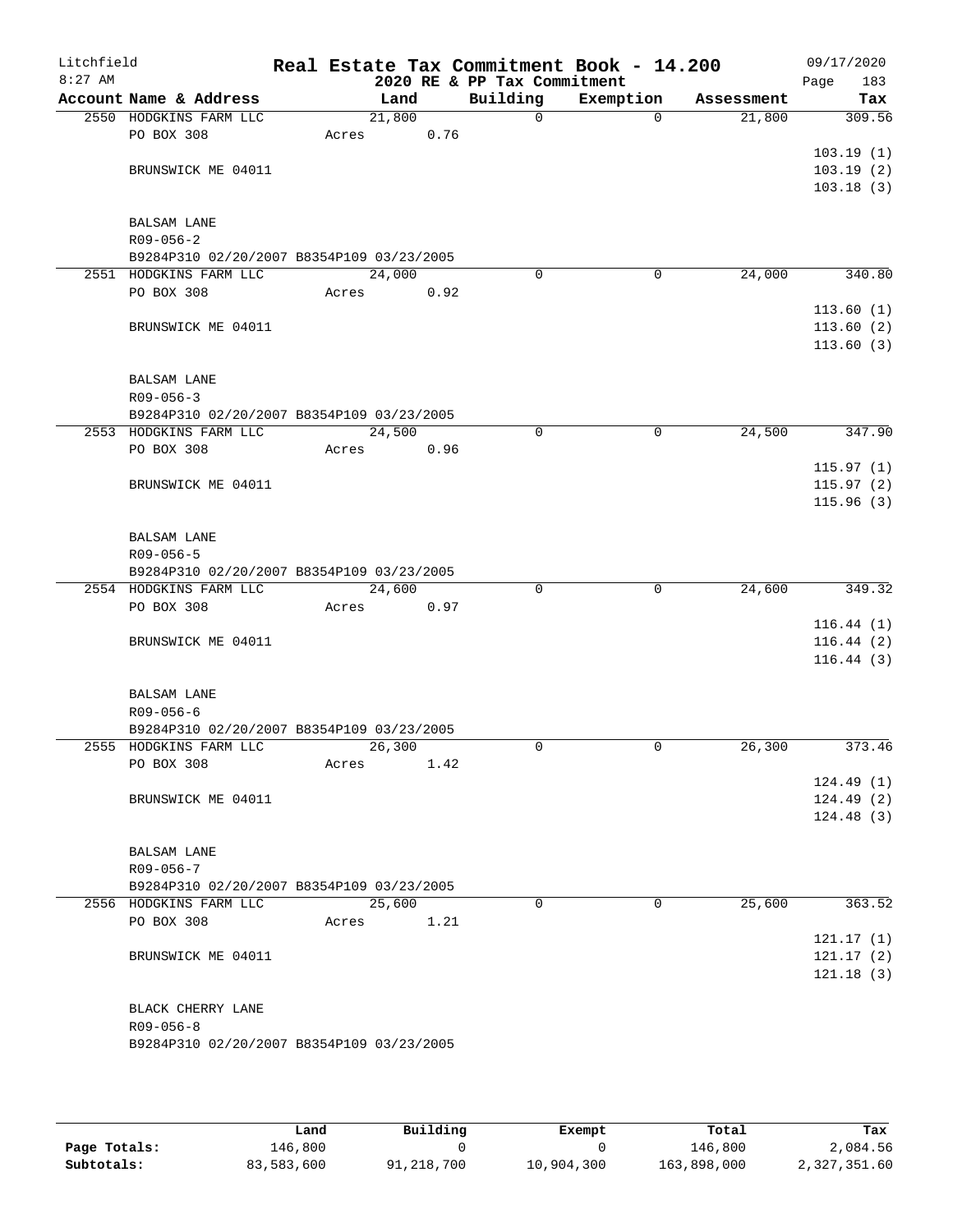| Litchfield<br>$8:27$ AM |                                                                     |       |        |       | 2020 RE & PP Tax Commitment | Real Estate Tax Commitment Book - 14.200 |            | 09/17/2020<br>Page<br>184 |
|-------------------------|---------------------------------------------------------------------|-------|--------|-------|-----------------------------|------------------------------------------|------------|---------------------------|
|                         | Account Name & Address                                              |       | Land   |       | Building                    | Exemption                                | Assessment | Tax                       |
|                         | 2557 HODGKINS FARM LLC                                              |       | 25,200 |       | $\mathbf 0$                 | $\Omega$                                 | 25,200     | 357.84                    |
|                         | PO BOX 308                                                          | Acres |        | 1.08  |                             |                                          |            |                           |
|                         |                                                                     |       |        |       |                             |                                          |            | 119.28(1)                 |
|                         | BRUNSWICK ME 04011                                                  |       |        |       |                             |                                          |            | 119.28(2)                 |
|                         |                                                                     |       |        |       |                             |                                          |            | 119.28(3)                 |
|                         |                                                                     |       |        |       |                             |                                          |            |                           |
|                         | BLACK CHERRY LANE                                                   |       |        |       |                             |                                          |            |                           |
|                         | $R09 - 056 - 9$                                                     |       |        |       |                             |                                          |            |                           |
|                         | B9284P310 02/20/2007 B8354P109 03/23/2005<br>2559 HODGKINS FARM LLC |       | 25,400 |       | $\Omega$                    | 0                                        | 25,400     | 360.68                    |
|                         | PO BOX 308                                                          |       |        |       |                             |                                          |            |                           |
|                         |                                                                     | Acres |        | 1.13  |                             |                                          |            | 120.23(1)                 |
|                         |                                                                     |       |        |       |                             |                                          |            |                           |
|                         | BRUNSWICK ME 04011                                                  |       |        |       |                             |                                          |            | 120.23(2)<br>120.22(3)    |
|                         |                                                                     |       |        |       |                             |                                          |            |                           |
|                         | BLACK CHERRY LANE                                                   |       |        |       |                             |                                          |            |                           |
|                         | R09-056-10                                                          |       |        |       |                             |                                          |            |                           |
|                         | B9284P310 02/20/2007 B8354P109 08/23/2005                           |       |        |       |                             |                                          |            |                           |
|                         | 2560 HODGKINS FARM LLC                                              |       | 28,000 |       | 0                           | $\mathbf 0$                              | 28,000     | 397.60                    |
|                         | PO BOX 308                                                          | Acres |        | 2.01  |                             |                                          |            |                           |
|                         |                                                                     |       |        |       |                             |                                          |            | 132.53(1)                 |
|                         | BRUNSWICK ME 04011                                                  |       |        |       |                             |                                          |            | 132.53(2)                 |
|                         |                                                                     |       |        |       |                             |                                          |            | 132.54(3)                 |
|                         |                                                                     |       |        |       |                             |                                          |            |                           |
|                         | BLACK CHERRY LANE                                                   |       |        |       |                             |                                          |            |                           |
|                         | R09-056-11                                                          |       |        |       |                             |                                          |            |                           |
|                         | B9284P310 02/20/2007 B8354P109 03/23/2005                           |       |        |       |                             |                                          |            |                           |
|                         | 2561 HODGKINS FARM LLC                                              |       | 32,400 |       | 0                           | $\mathbf 0$                              | 32,400     | 460.08                    |
|                         | PO BOX 308                                                          | Acres |        | 3.46  |                             |                                          |            |                           |
|                         |                                                                     |       |        |       |                             |                                          |            | 153.36(1)                 |
|                         | BRUNSWICK ME 04011                                                  |       |        |       |                             |                                          |            | 153.36(2)                 |
|                         |                                                                     |       |        |       |                             |                                          |            | 153.36(3)                 |
|                         |                                                                     |       |        |       |                             |                                          |            |                           |
|                         | BLACK CHERRY LANE                                                   |       |        |       |                             |                                          |            |                           |
|                         | R09-056-12                                                          |       |        |       |                             |                                          |            |                           |
|                         | B9284P310 02/20/2007 B8354P109 03/23/2005<br>2562 HODGKINS FARM LLC |       | 27,300 |       | $\Omega$                    | 0                                        | 27,300     | 387.66                    |
|                         | PO BOX 308                                                          | Acres |        | 1.75  |                             |                                          |            |                           |
|                         |                                                                     |       |        |       |                             |                                          |            | 129.22(1)                 |
|                         | BRUNSWICK ME 04011                                                  |       |        |       |                             |                                          |            | 129.22(2)                 |
|                         |                                                                     |       |        |       |                             |                                          |            | 129.22(3)                 |
|                         |                                                                     |       |        |       |                             |                                          |            |                           |
|                         | BLACK CHERRY LANE                                                   |       |        |       |                             |                                          |            |                           |
|                         | R09-056-13                                                          |       |        |       |                             |                                          |            |                           |
|                         | B9611P54 01/07/2008 B8639P114 10/03/2005                            |       |        |       |                             |                                          |            |                           |
|                         | 679 HODGKINS FARM LLC                                               |       | 48,700 |       | $\Omega$                    | $\Omega$                                 | 48,700     | 691.54                    |
|                         | PO BOX 308                                                          | Acres |        | 18.41 |                             |                                          |            |                           |
|                         |                                                                     |       |        |       |                             |                                          |            | 230.51(1)                 |
|                         | BRUNSWICK ME 04011                                                  |       |        |       |                             |                                          |            | 230.51(2)                 |
|                         |                                                                     |       |        |       |                             |                                          |            | 230.52(3)                 |
|                         |                                                                     |       |        |       |                             |                                          |            |                           |
|                         | PLAINS ROAD                                                         |       |        |       |                             |                                          |            |                           |
|                         | R09-056                                                             |       |        |       |                             |                                          |            |                           |
|                         | B9284P310 02/20/2007 B8354P109 03/31/2005 B3652P248                 |       |        |       |                             |                                          |            |                           |
|                         |                                                                     |       |        |       |                             |                                          |            |                           |

|              | Land       | Building   | Exempt     | Total       | Tax          |
|--------------|------------|------------|------------|-------------|--------------|
| Page Totals: | 187,000    |            |            | 187,000     | 2,655.40     |
| Subtotals:   | 83,770,600 | 91,218,700 | 10,904,300 | 164,085,000 | 2,330,007.00 |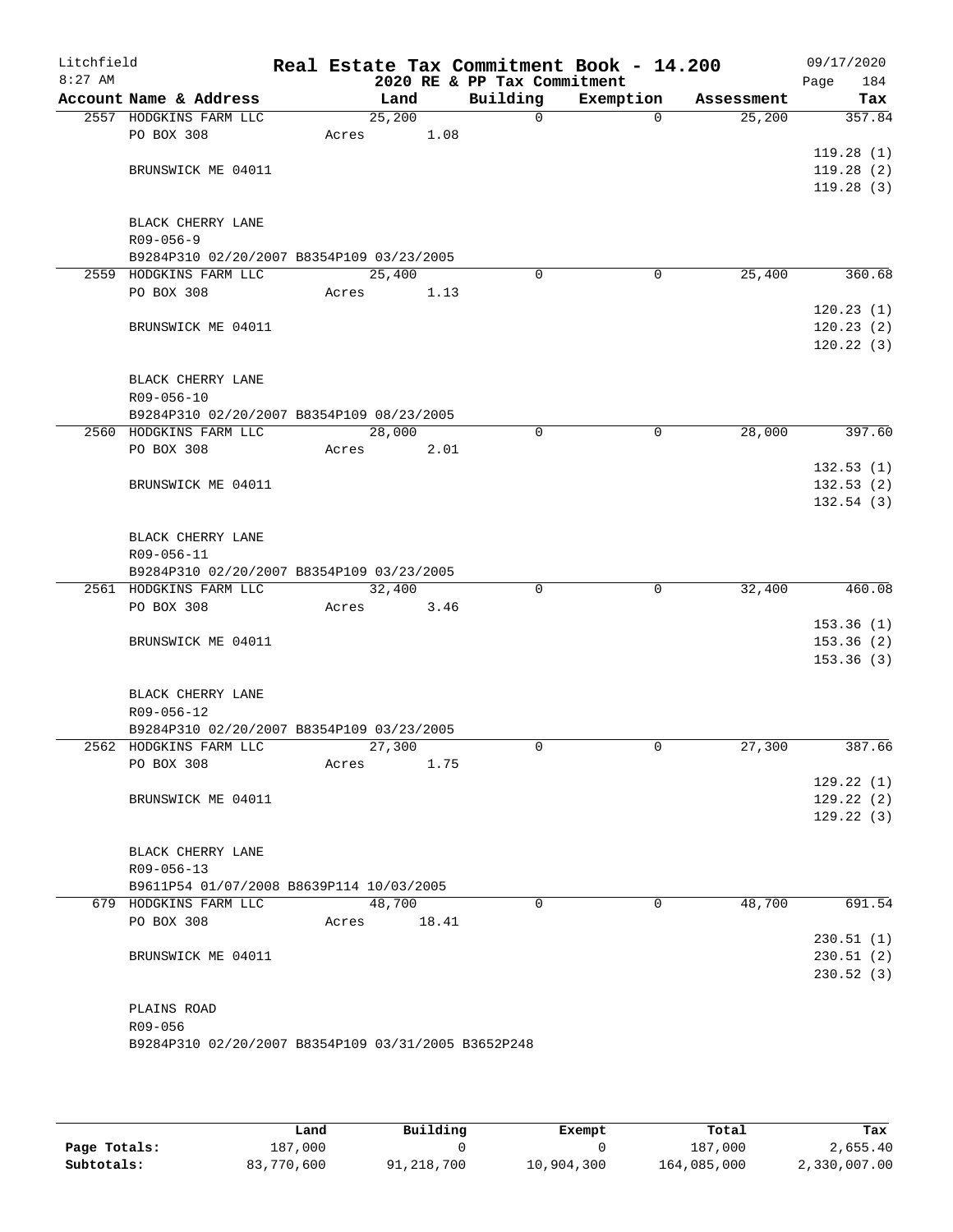| Litchfield   |                                                                                                             |       |          |          | Real Estate Tax Commitment Book - 14.200 |            | 09/17/2020   |
|--------------|-------------------------------------------------------------------------------------------------------------|-------|----------|----------|------------------------------------------|------------|--------------|
| $8:27$ AM    |                                                                                                             |       |          |          | 2020 RE & PP Tax Commitment              |            | Page<br>185  |
|              | Account Name & Address                                                                                      |       | Land     | Building | Exemption                                | Assessment | Tax          |
|              | 2926 HODGKINS FARM LLC                                                                                      |       | 26,300   | 0        | $\mathbf 0$                              | 26,300     | 373.46       |
|              | PO BOX 308                                                                                                  | Acres | 1.42     |          |                                          |            |              |
|              |                                                                                                             |       |          |          |                                          |            | 124.49(1)    |
|              | BRUNSWICK ME 04011                                                                                          |       |          |          |                                          |            | 124.49(2)    |
|              |                                                                                                             |       |          |          |                                          |            | 124.48(3)    |
|              |                                                                                                             |       |          |          |                                          |            |              |
|              | <b>BALSAM LANE</b>                                                                                          |       |          |          |                                          |            |              |
|              | $R09 - 056 - 4$                                                                                             |       |          |          |                                          |            |              |
|              | B9284P310 02/20/2007                                                                                        |       |          |          |                                          |            |              |
|              | 845 HODGKINS, ELIZABETH G                                                                                   |       | 165,700  | 38,700   | 0                                        | 204,400    | 2,902.48     |
|              | 73 SISQUISIC TRAIL                                                                                          | Acres | 0.39     |          |                                          |            |              |
|              |                                                                                                             |       |          |          |                                          |            | 967.49(1)    |
|              | YARMOUTH ME 04096                                                                                           |       |          |          |                                          |            | 967.49(2)    |
|              |                                                                                                             |       |          |          |                                          |            | 967.50(3)    |
|              |                                                                                                             |       |          |          |                                          |            |              |
|              | 24 PERCH DRIVE                                                                                              |       |          |          |                                          |            |              |
|              | $U18 - 001$                                                                                                 |       |          |          |                                          |            |              |
|              | B6268P255 06/12/2000                                                                                        |       |          |          |                                          |            |              |
|              | 844 HODGKINS, LEONA M                                                                                       |       | 189,600  | 103,000  | 25,000                                   | 267,600    | 3,799.92     |
|              | WASHINGTON LANE TRUST                                                                                       |       |          |          |                                          |            |              |
|              | OLIVER, SHERAN                                                                                              | Acres | 17.40    |          | 02 HOMESTEAD EXEMPT                      |            |              |
|              | LEONA M. HODGKINS TRUST                                                                                     |       |          |          |                                          |            | 1, 266.64(1) |
|              | 49 ORCHARD STREET                                                                                           |       |          |          |                                          |            | 1, 266.64(2) |
|              | CAMBRIDGE MA 02140                                                                                          |       |          |          |                                          |            | 1, 266.64(3) |
|              |                                                                                                             |       |          |          |                                          |            |              |
|              | 68 WASHINGTON LANE                                                                                          |       |          |          |                                          |            |              |
|              | $U07 - 006$                                                                                                 |       |          |          |                                          |            |              |
|              | B12557P99 02/24/2017 B10628P23 12/28/2010 B10141P121<br>08/08/2009 B2957P269 06/03/1986 B856P498 02/13/1950 |       |          |          |                                          |            |              |
|              | 789 HOFFER, SCOTT A                                                                                         |       | 45,100   | 133,900  | 25,000                                   | 154,000    | 2,186.80     |
|              | HOFFER, JANINE A                                                                                            | Acres | 1.04     |          | 02 HOMESTEAD EXEMPT                      |            |              |
|              | 1867 HALLOWELL ROAD                                                                                         |       |          |          |                                          |            | 728.93(1)    |
|              |                                                                                                             |       |          |          |                                          |            | 728.93(2)    |
|              | LITCHFIELD ME 04350                                                                                         |       |          |          |                                          |            | 728.94(3)    |
|              |                                                                                                             |       |          |          |                                          |            |              |
|              | 1867 HALLOWELL ROAD                                                                                         |       |          |          |                                          |            |              |
|              | $U16 - 011$                                                                                                 |       |          |          |                                          |            |              |
|              | B11906P71 01/29/2015 B6869P60 07/01/2002                                                                    |       |          |          |                                          |            |              |
| 403          | HOLEWAY THEODORE &                                                                                          |       | 4,500    | 0        | 0                                        | 4,500      | 63.90        |
|              | <b>REBECCA</b>                                                                                              |       |          |          |                                          |            |              |
|              | 360 RICHMOND ROAD                                                                                           | Acres | 6.00     |          |                                          |            |              |
|              |                                                                                                             |       |          |          |                                          |            | 21.30(1)     |
|              | LITCHFIELD ME 04350                                                                                         |       |          |          |                                          |            | 21.30(2)     |
|              |                                                                                                             |       |          |          |                                          |            | 21.30(3)     |
|              |                                                                                                             |       |          |          |                                          |            |              |
|              | RICHMOND ROAD                                                                                               |       |          |          |                                          |            |              |
|              | R03-119                                                                                                     |       |          |          |                                          |            |              |
|              | B7064P132 08/07/2002                                                                                        |       |          |          |                                          |            |              |
|              | 2891 HOLEWAY, JEFFREY T                                                                                     |       | 48,000   | 125,200  | 0                                        | 173,200    | 2,459.44     |
|              | HOLEWAY, KRISTIN E                                                                                          | Acres | 2.00     |          |                                          |            |              |
|              | 360 RICHMOND ROAD                                                                                           |       |          |          |                                          |            | 819.81 (1)   |
|              |                                                                                                             |       |          |          |                                          |            | 819.81 (2)   |
|              | LITCHFIELD ME 04350                                                                                         |       |          |          |                                          |            | 819.82 (3)   |
|              |                                                                                                             |       |          |          |                                          |            |              |
|              | 346 RICHMOND ROAD                                                                                           |       |          |          |                                          |            |              |
|              | R03-119C                                                                                                    |       |          |          |                                          |            |              |
|              | B12471P128 11/17/2016 B12247P72 03/18/2016                                                                  |       |          |          |                                          |            |              |
|              |                                                                                                             |       |          |          |                                          |            |              |
|              |                                                                                                             | Land  | Building |          | Exempt                                   | Total      | Tax          |
| Page Totals: | 479,200                                                                                                     |       | 400,800  |          | 50,000                                   | 830,000    | 11,786.00    |

**Subtotals:** 84,249,800 91,619,500 10,954,300 164,915,000 2,341,793.00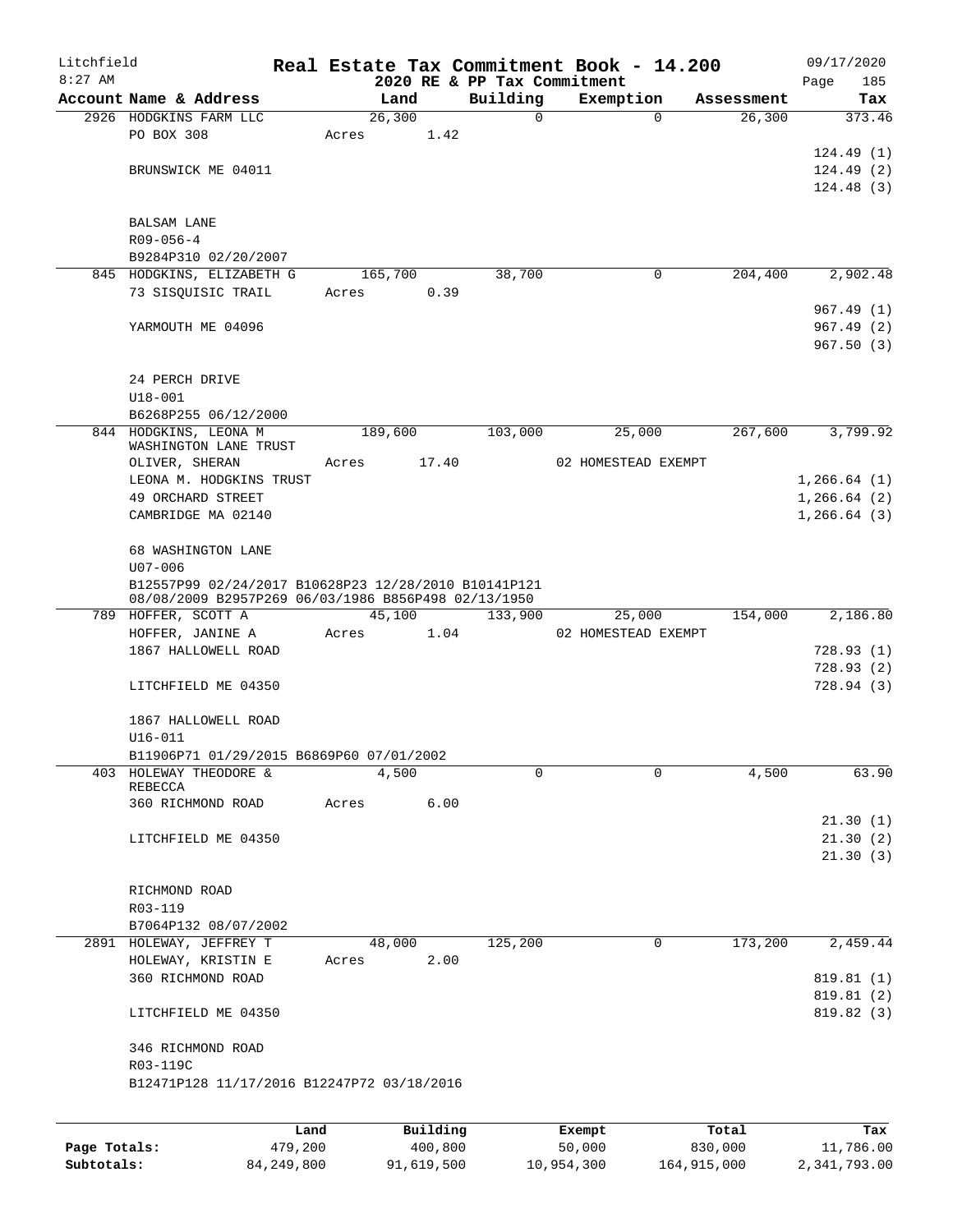| Litchfield<br>$8:27$ AM |                                                            |                 |        | 2020 RE & PP Tax Commitment | Real Estate Tax Commitment Book - 14.200 |            | 09/17/2020<br>Page<br>186                 |
|-------------------------|------------------------------------------------------------|-----------------|--------|-----------------------------|------------------------------------------|------------|-------------------------------------------|
|                         | Account Name & Address                                     | Land            |        | Building                    | Exemption                                | Assessment | Tax                                       |
|                         | 848 HOLEWAY, THEODORE<br>360 RICHMOND ROAD                 | Acres 1.90      | 47,700 |                             | 71,500<br>25,000<br>02 HOMESTEAD EXEMPT  | 94,200     | 1,337.64                                  |
|                         | LITCHFIELD ME 04350                                        |                 |        |                             |                                          |            | 445.88 (1)<br>445.88 (2)<br>445.88 (3)    |
|                         | 360 RICHMOND ROAD<br>R03-119A<br>B2266P278                 |                 |        |                             |                                          |            |                                           |
|                         | 849 HOLLAND, SCOTT<br>HOLLAND TERESA                       | 60,800<br>Acres | 7.00   | 171,900                     | 25,000<br>02 HOMESTEAD EXEMPT            | 207,700    | 2,949.34                                  |
|                         | 453 ACADEMY RD                                             |                 |        |                             |                                          |            | 983.11 (1)<br>983.11 (2)                  |
|                         | LITCHFIELD ME 04350                                        |                 |        |                             |                                          |            | 983.12 (3)                                |
|                         | 453 ACADEMY ROAD<br>R02-078A<br>B3888P77                   |                 |        |                             |                                          |            |                                           |
|                         | 850 HOLLINGSWORTH, JEFFREY<br>М                            | 64,800          |        | 18,900                      | 0                                        | 83,700     | 1,188.54                                  |
|                         | 32 GILSUM ROAD<br>SULLIVAN NH 03445                        | Acres           | 2.10   |                             |                                          |            | 396.18(1)<br>396.18(2)                    |
|                         |                                                            |                 |        |                             |                                          |            | 396.18(3)                                 |
|                         | 186 PEACEPIPE DRIVE<br>$U29 - 007$<br>B2961P296 05/14/1986 |                 |        |                             |                                          |            |                                           |
|                         | 112 HOLLOWAY, BETH C                                       | 71,900          |        | 201,500                     | 25,000                                   | 248,400    | 3,527.28                                  |
|                         | 1599 LEWISTON RD                                           | Acres           | 24.89  |                             | 02 HOMESTEAD EXEMPT                      |            | 1, 175.76(1)                              |
|                         | LITCHFIELD ME 04350                                        |                 |        |                             |                                          |            | 1, 175.76(2)<br>1, 175.76(3)              |
|                         | 1599 LEWISTON ROAD<br>R11-043                              |                 |        |                             |                                          |            |                                           |
|                         | B10111P146 05/15/2009<br>2548 HOLMAN HELEN B               | 30,300          |        | 12,600                      | 0                                        | 42,900     | 609.18                                    |
|                         | P O BOX 70                                                 | Acres           | 75.00  |                             |                                          |            | 203.06(1)                                 |
|                         | LITCHFIELD ME 04350                                        |                 |        |                             |                                          |            | 203.06(2)<br>203.06(3)                    |
|                         | UPPER POND ROAD<br>R07-024B                                |                 |        |                             |                                          |            |                                           |
|                         | B8613P132 09/02/2005                                       |                 |        |                             |                                          |            |                                           |
|                         | 1213 HOLMAN, HELEN B<br>P O BOX 70                         | 81,500<br>Acres | 20.00  | 337,600                     | 25,000<br>02 HOMESTEAD EXEMPT            | 394,100    | 5,596.22                                  |
|                         | LITCHFIELD ME 04350                                        |                 |        |                             |                                          |            | 1,865.41(1)<br>1,865.41(2)<br>1,865.40(3) |
|                         | 123 UPPER POND ROAD<br>R07-024A<br>B6237P292 06/29/2000    |                 |        |                             |                                          |            |                                           |
|                         |                                                            |                 |        |                             |                                          |            |                                           |

|              | Land       | Building     | Exempt     | Total       | Tax          |
|--------------|------------|--------------|------------|-------------|--------------|
| Page Totals: | 357,000    | 814,000      | 100,000    | 1,071,000   | 15,208.20    |
| Subtotals:   | 84,606,800 | 92, 433, 500 | 11,054,300 | 165,986,000 | 2,357,001.20 |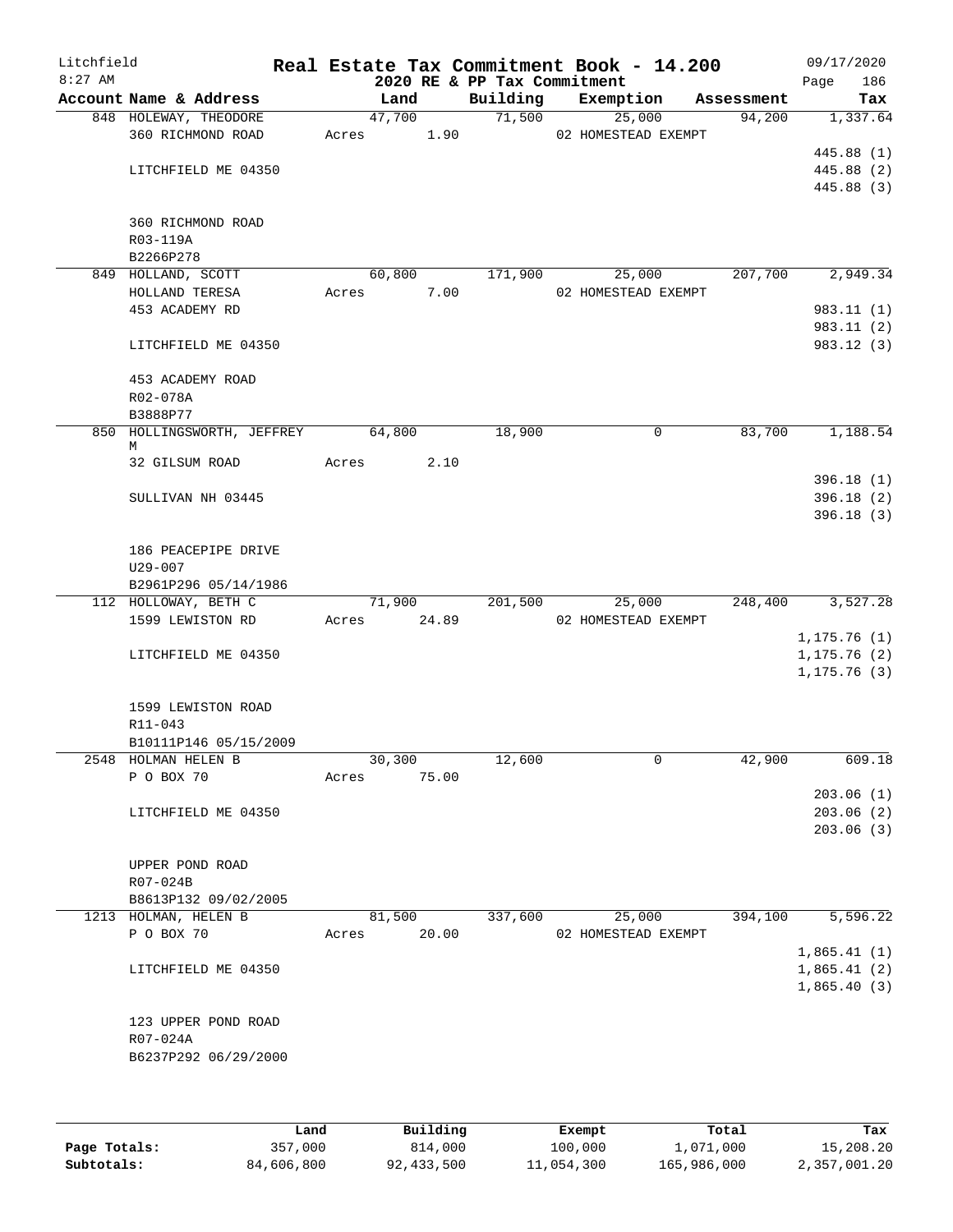| Litchfield   |                  |                                                      | Real Estate Tax Commitment Book - 14.200 |                             |                     |             |            |              | 09/17/2020   |
|--------------|------------------|------------------------------------------------------|------------------------------------------|-----------------------------|---------------------|-------------|------------|--------------|--------------|
| $8:27$ AM    |                  |                                                      |                                          | 2020 RE & PP Tax Commitment |                     |             |            | Page         | 187          |
|              |                  | Account Name & Address                               | Land                                     | Building                    | Exemption           |             | Assessment |              | Tax          |
|              | 1716 HOLT, CATHY |                                                      | 180,300                                  | 32,300                      |                     | $\Omega$    | 212,600    |              | 3,018.92     |
|              |                  | HOLT, STEPHEN                                        | 0.58<br>Acres                            |                             |                     |             |            |              |              |
|              |                  | 10 MAST LANE                                         |                                          |                             |                     |             |            | 1,006.31(1)  |              |
|              |                  |                                                      |                                          |                             |                     |             |            | 1,006.31(2)  |              |
|              |                  | BRUNSWICK, ME. ME 04011                              |                                          |                             |                     |             |            | 1,006.30(3)  |              |
|              |                  | 81 HARTFORD DRIVE                                    |                                          |                             |                     |             |            |              |              |
|              | U17-032          |                                                      |                                          |                             |                     |             |            |              |              |
|              |                  | B10689P172 03/17/2011 B930P48                        |                                          |                             |                     |             |            |              |              |
|              | 1717 HOLT, CATHY |                                                      | 46,500                                   | $\Omega$                    |                     | 0           | 46,500     |              | 660.30       |
|              |                  | HOLT, STEPHEN F                                      | 14.70<br>Acres                           |                             |                     |             |            |              |              |
|              |                  | 10 MAST LANE                                         |                                          |                             |                     |             |            |              | 220.10(1)    |
|              |                  |                                                      |                                          |                             |                     |             |            |              | 220.10(2)    |
|              |                  | BRUNSWICK, ME. ME 04011                              |                                          |                             |                     |             |            |              | 220.10(3)    |
|              |                  | HALLOWELL ROAD                                       |                                          |                             |                     |             |            |              |              |
|              | $U18 - 005$      |                                                      |                                          |                             |                     |             |            |              |              |
|              |                  | B10689P172 03/17/2011 B1527P535 08/07/1970           |                                          |                             |                     |             |            |              |              |
|              |                  | 1468 HOLT, KENNETH                                   | 82,500                                   | 182,900                     | 25,000              |             | 240,400    |              | 3,413.68     |
|              |                  | 309 STEVENSTOWN RD                                   | 46.00<br>Acres                           |                             | 02 HOMESTEAD EXEMPT |             |            |              |              |
|              |                  |                                                      |                                          |                             |                     |             |            | 1, 137.89(1) |              |
|              |                  | LITCHFIELD ME 04350                                  |                                          |                             |                     |             |            | 1, 137.89(2) |              |
|              |                  |                                                      |                                          |                             |                     |             |            | 1, 137.90(3) |              |
|              |                  |                                                      |                                          |                             |                     |             |            |              |              |
|              |                  | 309 STEVENSTOWN ROAD                                 |                                          |                             |                     |             |            |              |              |
|              | R10-009          |                                                      |                                          |                             |                     |             |            |              |              |
|              |                  | B10379P171 04/02/2010 B10223P71 09/25/2009 B6027P122 |                                          |                             |                     |             |            |              |              |
|              | 08/13/1999       |                                                      |                                          |                             |                     |             |            |              |              |
|              |                  | 2364 HONG BEAULAH J                                  | 40,000                                   | 0                           |                     | $\mathbf 0$ | 40,000     |              | 568.00       |
|              | (CADDELL)        |                                                      |                                          |                             |                     |             |            |              |              |
|              |                  | 167 LINCOLN AVE                                      | 6.00<br>Acres                            |                             |                     |             |            |              |              |
|              |                  |                                                      |                                          |                             |                     |             |            |              | 189.33(1)    |
|              |                  | BARRINGTON RI 02806                                  |                                          |                             |                     |             |            |              | 189.33(2)    |
|              |                  |                                                      |                                          |                             |                     |             |            |              | 189.34 (3)   |
|              |                  |                                                      |                                          |                             |                     |             |            |              |              |
|              |                  | 69 NECK ROAD                                         |                                          |                             |                     |             |            |              |              |
|              | R14-063          |                                                      |                                          |                             |                     |             |            |              |              |
|              |                  | B9497P176 09/12/2007 B7689P148 10/15/2003            |                                          |                             |                     |             |            |              |              |
| 640          |                  | HONG BEAULAH J                                       | 45,000                                   | 34,300                      |                     | 0           | 79,300     |              | 1,126.06     |
|              | (CADDELL)        |                                                      |                                          |                             |                     |             |            |              |              |
|              |                  | 167 LINCOLN AVE                                      | 1.00<br>Acres                            |                             |                     |             |            |              |              |
|              |                  |                                                      |                                          |                             |                     |             |            |              | 375.35(1)    |
|              |                  | BARRINGTON RI 02806                                  |                                          |                             |                     |             |            |              | 375.35(2)    |
|              |                  |                                                      |                                          |                             |                     |             |            |              | 375.36(3)    |
|              |                  |                                                      |                                          |                             |                     |             |            |              |              |
|              |                  | 69 NECK ROAD                                         |                                          |                             |                     |             |            |              |              |
|              | $R14 - 032$      |                                                      |                                          |                             |                     |             |            |              |              |
|              |                  | B9497P176 09/12/2007 B4980P298 09/18/1995            |                                          |                             |                     |             |            |              |              |
|              |                  | 858 HOOPER ADAM M                                    | 47,100                                   | 110,600                     |                     | $\mathbf 0$ | 157,700    |              | 2,239.34     |
|              |                  | HOOPER VALARIE R                                     | 1.70<br>Acres                            |                             |                     |             |            |              |              |
|              | 8 NECK ROAD      |                                                      |                                          |                             |                     |             |            |              | 746.45(1)    |
|              |                  |                                                      |                                          |                             |                     |             |            |              | 746.45 (2)   |
|              |                  | LITCHFIELD ME 04350                                  |                                          |                             |                     |             |            |              | 746.44 (3)   |
|              |                  |                                                      |                                          |                             |                     |             |            |              |              |
|              | 8 NECK ROAD      |                                                      |                                          |                             |                     |             |            |              |              |
|              | $U20 - 015$      |                                                      |                                          |                             |                     |             |            |              |              |
|              |                  |                                                      |                                          |                             |                     |             |            |              |              |
|              |                  | B8355P261 04/01/2005 B6053P186                       |                                          |                             |                     |             |            |              |              |
|              |                  |                                                      |                                          |                             |                     |             |            |              |              |
|              |                  | Land                                                 | Building                                 |                             | Exempt              |             | Total      |              | Tax          |
| Page Totals: |                  | 441,400                                              | 360,100                                  |                             | 25,000              | 776,500     |            |              | 11,026.30    |
| Subtotals:   |                  | 85,048,200                                           | 92,793,600                               |                             | 11,079,300          | 166,762,500 |            |              | 2,368,027.50 |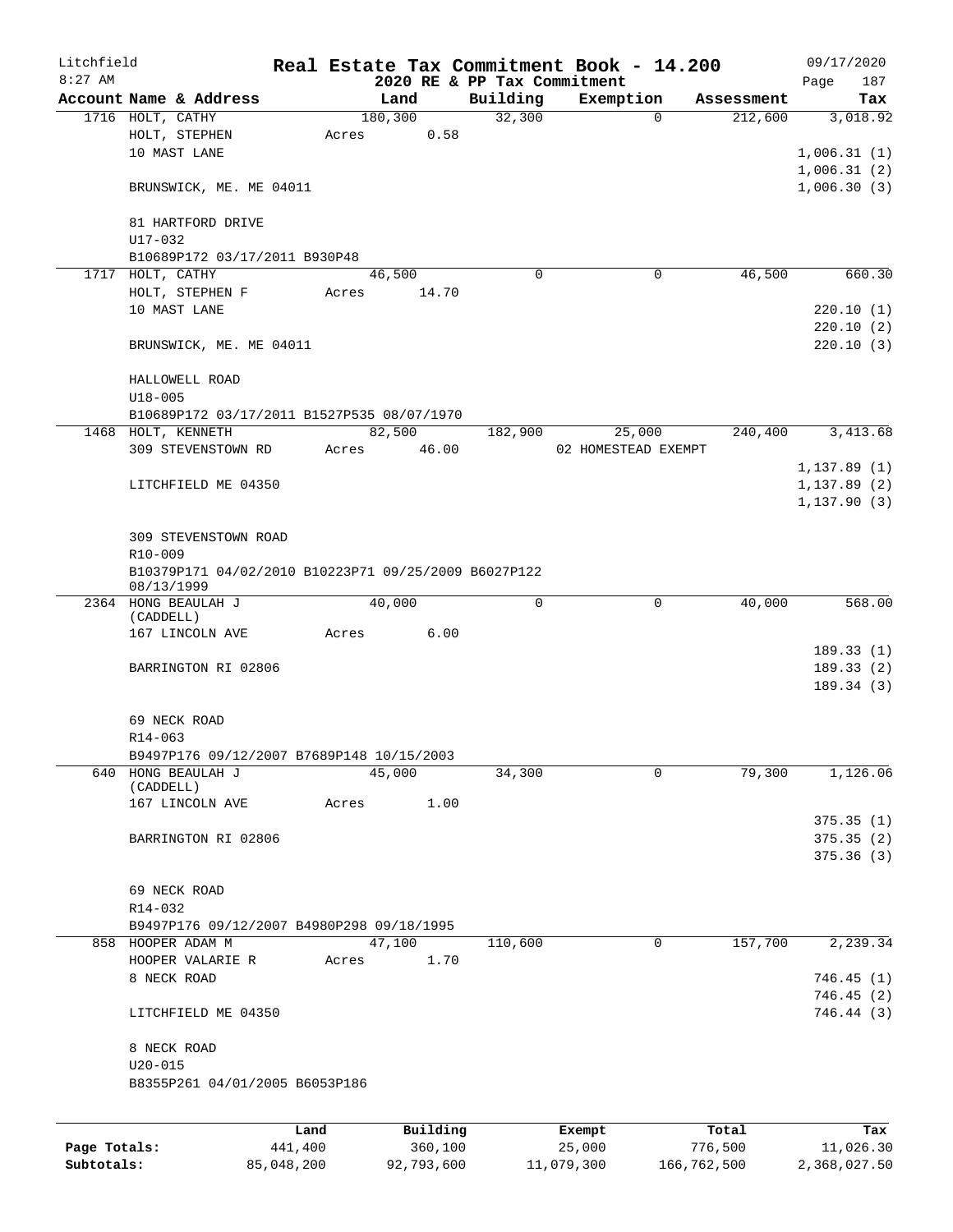| Litchfield |                                                                 |       |            |        |      | Real Estate Tax Commitment Book - 14.200 |                               |            |                            | 09/17/2020               |
|------------|-----------------------------------------------------------------|-------|------------|--------|------|------------------------------------------|-------------------------------|------------|----------------------------|--------------------------|
| $8:27$ AM  |                                                                 |       |            |        |      | 2020 RE & PP Tax Commitment              |                               |            | Page                       | 188                      |
|            | Account Name & Address                                          |       | Land       |        |      | Building                                 | Exemption                     | Assessment |                            | Tax                      |
|            | 1475 HOPF-LOVETTE, THOMAS<br>HOPF-LOVETTE, CHRISTINE Acres 1.90 |       |            | 47,700 |      | 111,400                                  | 25,000<br>02 HOMESTEAD EXEMPT | 134,100    |                            | 1,904.22                 |
|            | 240 PLAINS ROAD                                                 |       |            |        |      |                                          |                               |            |                            | 634.74 (1)               |
|            |                                                                 |       |            |        |      |                                          |                               |            |                            | 634.74 (2)               |
|            | LITCHFIELD ME 04350                                             |       |            |        |      |                                          |                               |            |                            | 634.74 (3)               |
|            | 240 PLAINS ROAD                                                 |       |            |        |      |                                          |                               |            |                            |                          |
|            | R07-014                                                         |       |            |        |      |                                          |                               |            |                            |                          |
|            | B12507P118 12/27/2016 B3714P58                                  |       |            |        |      |                                          |                               |            |                            |                          |
|            | 854 HOPKINS, GEORGE                                             |       | 199,200    |        |      | 76,900                                   | 0                             | 276,100    |                            | 3,920.62                 |
|            | HOPKINS, DAVID                                                  | Acres |            |        | 0.49 |                                          |                               |            |                            |                          |
|            | P.O. BOX 1914                                                   |       |            |        |      |                                          |                               |            | 1,306.87(1)                |                          |
|            | LEWISTON ME 04241                                               |       |            |        |      |                                          |                               |            | 1,306.87(2)<br>1,306.88(3) |                          |
|            |                                                                 |       |            |        |      |                                          |                               |            |                            |                          |
|            | 549 PEACEPIPE DRIVE<br>$U28 - 077$                              |       |            |        |      |                                          |                               |            |                            |                          |
|            | B11136P206 07/24/2012 B6101P330 03/22/1999                      |       |            |        |      |                                          |                               |            |                            |                          |
|            | 852 HOPKINS, LELAND H                                           |       |            | 31,200 |      | 14,200                                   | 0                             | 45,400     |                            | 644.68                   |
|            | 1347 HALLOWELL RD                                               |       | Acres 0.74 |        |      |                                          |                               |            |                            |                          |
|            |                                                                 |       |            |        |      |                                          |                               |            |                            | 214.89(1)                |
|            | LITCHFIELD ME 04350                                             |       |            |        |      |                                          |                               |            |                            | 214.89(2)                |
|            |                                                                 |       |            |        |      |                                          |                               |            |                            | 214.90(3)                |
|            | 1350 HALLOWELL ROAD                                             |       |            |        |      |                                          |                               |            |                            |                          |
|            | R14-046                                                         |       |            |        |      |                                          |                               |            |                            |                          |
|            | B3655P208                                                       |       |            |        |      |                                          |                               |            |                            |                          |
|            | 853 HOPKINS, LELAND H                                           |       |            | 85,300 |      | 46,600                                   | 31,000                        | 100,900    |                            | 1,432.78                 |
|            | 1347 HALLOWELL RD                                               |       | Acres      |        | 0.85 |                                          | 03 VETERANS EXEMPT            |            |                            |                          |
|            |                                                                 |       |            |        |      |                                          | 02 HOMESTEAD EXEMPT           |            |                            | 477.59(1)                |
|            | LITCHFIELD ME 04350                                             |       |            |        |      |                                          |                               |            |                            | 477.59 (2)<br>477.60(3)  |
|            | 1347 HALLOWELL ROAD                                             |       |            |        |      |                                          |                               |            |                            |                          |
|            | $R14 - 044$                                                     |       |            |        |      |                                          |                               |            |                            |                          |
|            | B3655P208                                                       |       |            |        |      |                                          |                               |            |                            |                          |
|            | 1271 HOUDE, ANDRE A                                             |       | 45,400     |        |      | 136,000                                  | 25,000                        | 156,400    |                            | 2,220.88                 |
|            | HOUDE, CATHY L                                                  | Acres |            |        | 1.12 |                                          | 02 HOMESTEAD EXEMPT           |            |                            |                          |
|            | 2291 HALLOWELL ROAD                                             |       |            |        |      |                                          |                               |            |                            | 740.29 (1)               |
|            |                                                                 |       |            |        |      |                                          |                               |            |                            | 740.29 (2)               |
|            | LITCHFIELD ME 04350                                             |       |            |        |      |                                          |                               |            |                            | 740.30(3)                |
|            | 2291 HALLOWELL ROAD                                             |       |            |        |      |                                          |                               |            |                            |                          |
|            | $R06 - 040$                                                     |       |            |        |      |                                          |                               |            |                            |                          |
|            | B7273P204 02/12/2003                                            |       |            |        |      |                                          |                               |            |                            |                          |
|            | 142 HOUSTON, DEBORAH J                                          |       | 64,400     |        |      | 27,800                                   | 0                             | 92,200     |                            | 1,309.24                 |
|            | HOUSTON, BARRY W                                                | Acres |            |        | 0.45 |                                          |                               |            |                            |                          |
|            | PO BOX 64                                                       |       |            |        |      |                                          |                               |            |                            | 436.41 (1)<br>436.41 (2) |
|            | SHAPLEIGH ME 04076                                              |       |            |        |      |                                          |                               |            |                            | 436.42 (3)               |
|            | 7 SUNSET LANE                                                   |       |            |        |      |                                          |                               |            |                            |                          |
|            | $U12 - 003$                                                     |       |            |        |      |                                          |                               |            |                            |                          |
|            | B13280P67 07/25/2019                                            |       |            |        |      |                                          |                               |            |                            |                          |
|            |                                                                 |       |            |        |      |                                          |                               |            |                            |                          |
|            |                                                                 |       |            |        |      |                                          |                               |            |                            |                          |

|              | Land       | Building   | Exempt     | Total       | Tax          |
|--------------|------------|------------|------------|-------------|--------------|
| Page Totals: | 473,200    | 412,900    | 81,000     | 805,100     | 11,432.42    |
| Subtotals:   | 85,521,400 | 93,206,500 | 11,160,300 | 167,567,600 | 2,379,459.92 |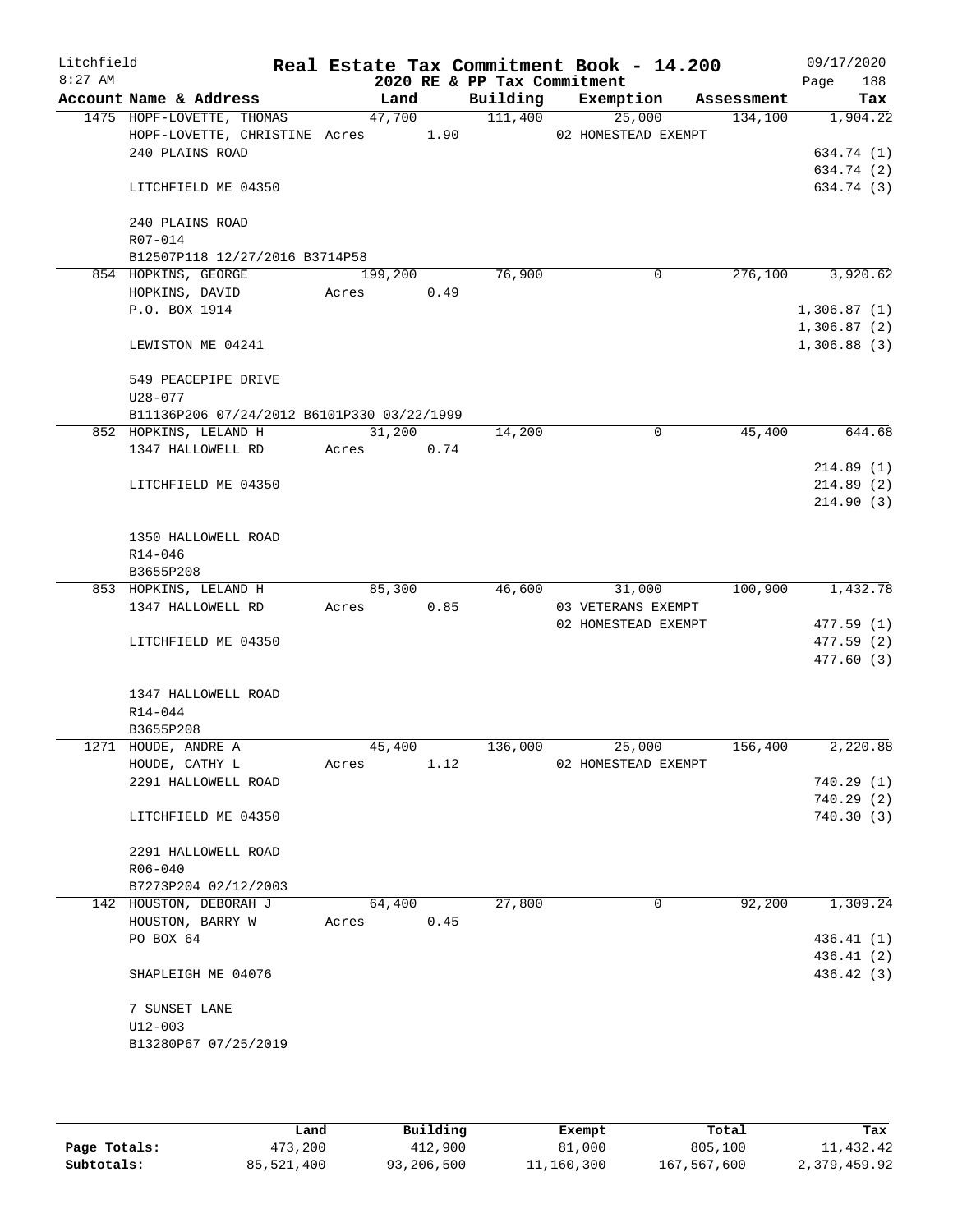| Litchfield<br>$8:27$ AM |                                                |         |      | 2020 RE & PP Tax Commitment | Real Estate Tax Commitment Book - 14.200 |            | 09/17/2020<br>189<br>Page |
|-------------------------|------------------------------------------------|---------|------|-----------------------------|------------------------------------------|------------|---------------------------|
|                         | Account Name & Address                         | Land    |      | Building                    | Exemption                                | Assessment | Tax                       |
|                         | 856 HOWARD, LOUISE                             | 53,100  |      | 17,700                      | 31,000                                   | 39,800     | 565.16                    |
|                         | CROCHERE, DAVID                                | Acres   | 3.70 |                             | 02 HOMESTEAD EXEMPT                      |            |                           |
|                         | 94 GOODHUE ROAD                                |         |      |                             | 22 WW2 Widow Res                         |            | 188.39(1)                 |
|                         | SIDNEY ME 04330                                |         |      |                             |                                          |            | 188.39(2)                 |
|                         |                                                |         |      |                             |                                          |            | 188.38(3)                 |
|                         |                                                |         |      |                             |                                          |            |                           |
|                         | 722 RICHMOND ROAD                              |         |      |                             |                                          |            |                           |
|                         | R02-049                                        |         |      |                             |                                          |            |                           |
|                         | B5914P143 04/07/1999 B4100P320 04/09/1992      |         |      |                             |                                          |            |                           |
|                         | 1191 HOWELL, MICHAEL                           | 123,500 |      | 27,200                      | 0                                        | 150,700    | 2,139.94                  |
|                         | 41 BARTLETT STREET                             | Acres   | 0.15 |                             |                                          |            |                           |
|                         |                                                |         |      |                             |                                          |            | 713.31(1)                 |
|                         | CHARLESTOWN MA 02129                           |         |      |                             |                                          |            | 713.31(2)                 |
|                         |                                                |         |      |                             |                                          |            | 713.32(3)                 |
|                         | 521 PEACEPIPE DRIVE                            |         |      |                             |                                          |            |                           |
|                         | $U28 - 066$                                    |         |      |                             |                                          |            |                           |
|                         | B6328P105 10/20/2000                           |         |      |                             |                                          |            |                           |
|                         | 1888 HOWELL, MICHAEL G                         | 85,000  |      | 18,400                      | 0                                        | 103,400    | 1,468.28                  |
|                         | 50 ELM STREET                                  | Acres   | 0.50 |                             |                                          |            |                           |
|                         |                                                |         |      |                             |                                          |            | 489.43 (1)                |
|                         | CHARLESTOWN MA 02129                           |         |      |                             |                                          |            | 489.43 (2)                |
|                         |                                                |         |      |                             |                                          |            | 489.42 (3)                |
|                         |                                                |         |      |                             |                                          |            |                           |
|                         | 514 PEACEPIPE DRIVE                            |         |      |                             |                                          |            |                           |
|                         | $U28 - 085$                                    |         |      |                             |                                          |            |                           |
|                         | B13361P43 09/27/2019                           |         |      |                             |                                          |            |                           |
|                         | 1889 HOWELL, MICHAEL G                         | 140,500 |      | 85,100                      | $\mathbf 0$                              | 225,600    | 3,203.52                  |
|                         | 50 ELM STREET                                  | Acres   | 0.20 |                             |                                          |            |                           |
|                         |                                                |         |      |                             |                                          |            | 1,067.84(1)               |
|                         | CHARLESTOWN MA 02129                           |         |      |                             |                                          |            | 1,067.84(2)               |
|                         |                                                |         |      |                             |                                          |            | 1,067.84(3)               |
|                         |                                                |         |      |                             |                                          |            |                           |
|                         | 523 PEACEPIPE DRIVE                            |         |      |                             |                                          |            |                           |
|                         | $U28 - 067$<br>B11584P219 03/26/2013 B2655P195 |         |      |                             |                                          |            |                           |
|                         | 2737 HOWES, DAVID C                            | 134,900 |      | 0                           | $\mathbf 0$                              | 134,900    | 1,915.58                  |
|                         | HOWES, PEGGY A                                 | Acres   | 6.20 |                             |                                          |            |                           |
|                         | 46 WHIPPOORWILL ROAD                           |         |      |                             |                                          |            | 638.53(1)                 |
|                         |                                                |         |      |                             |                                          |            | 638.53(2)                 |
|                         | LITCHFIELD ME 04350                            |         |      |                             |                                          |            | 638.52(3)                 |
|                         |                                                |         |      |                             |                                          |            |                           |
|                         | WHIPPOORWILL ROAD                              |         |      |                             |                                          |            |                           |
|                         | U19-014                                        |         |      |                             |                                          |            |                           |
|                         | B13089P1 11/15/2018                            |         |      |                             |                                          |            |                           |
|                         | 2139 HOWES, DAVID C                            | 226,300 |      | 134,500                     | 6,000                                    | 354,800    | 5,038.16                  |
|                         | HOWES, PEGGY A                                 | Acres   | 1.50 |                             | 12 WW2 Vet Res.                          |            |                           |
|                         | 46 WHIPPOORWILL ROAD                           |         |      |                             |                                          |            | 1,679.39(1)               |
|                         |                                                |         |      |                             |                                          |            | 1,679.39(2)               |
|                         | LITCHFIELD ME 04350                            |         |      |                             |                                          |            | 1,679.38(3)               |
|                         |                                                |         |      |                             |                                          |            |                           |
|                         | 46 WHIPPOORWILL ROAD                           |         |      |                             |                                          |            |                           |
|                         | U19-012                                        |         |      |                             |                                          |            |                           |
|                         | B13089P1 11/15/2018                            |         |      |                             |                                          |            |                           |
|                         |                                                |         |      |                             |                                          |            |                           |
|                         |                                                |         |      |                             |                                          |            |                           |

|              | Land       | Building   | Exempt       | Total       | Tax          |
|--------------|------------|------------|--------------|-------------|--------------|
| Page Totals: | 763,300    | 282,900    | 37,000       | 1,009,200   | 14,330.64    |
| Subtotals:   | 86,284,700 | 93,489,400 | 11, 197, 300 | 168,576,800 | 2,393,790.56 |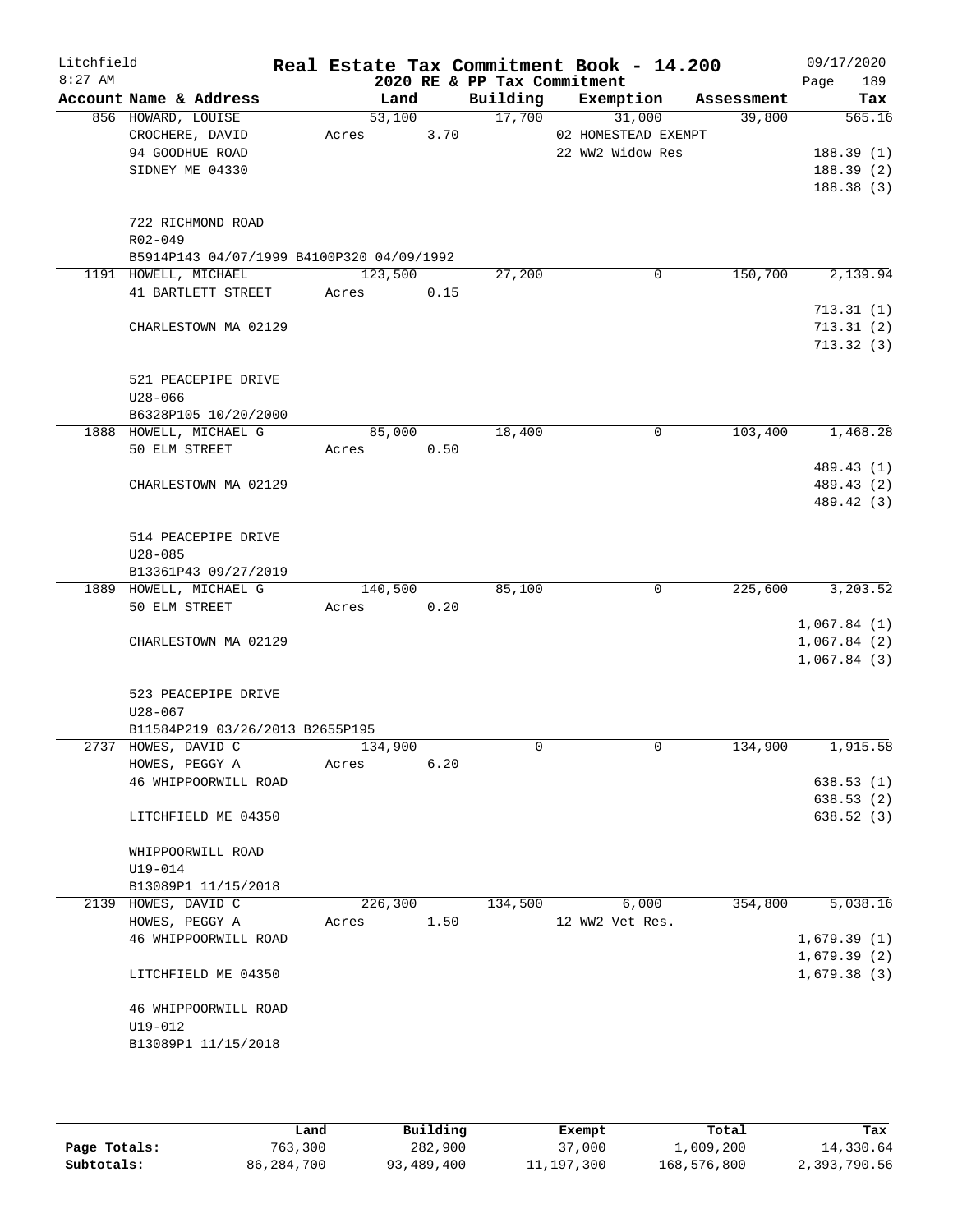| Litchfield<br>$8:27$ AM |                                                                                                  |        |             | 2020 RE & PP Tax Commitment | Real Estate Tax Commitment Book - 14.200 |            | 09/17/2020<br>Page<br>190 |
|-------------------------|--------------------------------------------------------------------------------------------------|--------|-------------|-----------------------------|------------------------------------------|------------|---------------------------|
|                         | Account Name & Address                                                                           | Land   |             | Building                    | Exemption                                | Assessment | Tax                       |
|                         | 605 HUDSON, ALDEN W                                                                              | 97,400 |             | 37,300                      | $\Omega$                                 | 134,700    | 1,912.74                  |
|                         | ELLIOTT, JADE                                                                                    | Acres  | 0.11        |                             |                                          |            |                           |
|                         | PO BOX 7304                                                                                      |        |             |                             |                                          |            | 637.58(1)                 |
|                         |                                                                                                  |        |             |                             |                                          |            | 637.58(2)                 |
|                         | OCEAN PARK ME 04063                                                                              |        |             |                             |                                          |            | 637.58(3)                 |
|                         | 35 GAMAGE DRIVE                                                                                  |        |             |                             |                                          |            |                           |
|                         | $U18 - 012$                                                                                      |        |             |                             |                                          |            |                           |
|                         | B11477P244 07/29/2013 B8838P183 03/16/2006 B8556P307<br>10/19/2005 B6155P91 B2393P263 06/16/1981 |        |             |                             |                                          |            |                           |
|                         | 2027 HUDSON, HARRIET                                                                             | 69,000 |             | 174,100                     | 25,000                                   | 218,100    | 3,097.02                  |
|                         | HUDSON, STEPHEN                                                                                  | Acres  | 18.98       |                             | 02 HOMESTEAD EXEMPT                      |            |                           |
|                         | 1160 RICHMOND ROAD                                                                               |        |             |                             |                                          |            | 1,032.34(1)               |
|                         |                                                                                                  |        |             |                             |                                          |            | 1,032.34(2)               |
|                         | LITCHFIELD ME 04350                                                                              |        |             |                             |                                          |            | 1,032.34(3)               |
|                         | 1160 RICHMOND ROAD                                                                               |        |             |                             |                                          |            |                           |
|                         | R01-012                                                                                          |        |             |                             |                                          |            |                           |
|                         | B6478P21 09/18/1998                                                                              |        |             |                             |                                          |            |                           |
|                         | 1940 HUFF, JR ROBERT                                                                             |        | $\mathbf 0$ | 27,100                      | 25,000                                   | 2,100      | 29.82                     |
|                         | VANNAH RHONDA                                                                                    |        |             |                             | 02 HOMESTEAD EXEMPT                      |            |                           |
|                         | 558 HUNTINGTON HILL RD                                                                           |        |             |                             |                                          |            | 9.94(1)                   |
|                         |                                                                                                  |        |             |                             |                                          |            | 9.94(2)                   |
|                         | LITCHFIELD ME 04350                                                                              |        |             |                             |                                          |            | 9.94(3)                   |
|                         | 14 GOWELL LANE                                                                                   |        |             |                             |                                          |            |                           |
|                         | $R04 - 046 - ON - 28$                                                                            |        |             |                             |                                          |            |                           |
|                         | 862 HULL, STUART                                                                                 | 57,600 |             | 25,500                      | 25,000                                   | 58,100     | 825.02                    |
|                         | 86 FERRIN ROAD                                                                                   | Acres  | 5.20        |                             | 02 HOMESTEAD EXEMPT                      |            |                           |
|                         |                                                                                                  |        |             |                             |                                          |            | 275.01(1)                 |
|                         | LITCHFIELD ME 04350                                                                              |        |             |                             |                                          |            | 275.01(2)                 |
|                         |                                                                                                  |        |             |                             |                                          |            | 275.00(3)                 |
|                         | 86 FERRIN ROAD                                                                                   |        |             |                             |                                          |            |                           |
|                         | R03-100B                                                                                         |        |             |                             |                                          |            |                           |
|                         | B2716P65                                                                                         |        |             |                             |                                          |            |                           |
|                         | 950 HUME, JOHN D                                                                                 | 53,100 |             | 408,100                     | 25,000                                   | 436,200    | 6,194.04                  |
|                         | P O BOX 157                                                                                      | Acres  | 3.70        |                             | 02 HOMESTEAD EXEMPT                      |            |                           |
|                         |                                                                                                  |        |             |                             |                                          |            | 2,064.68(1)               |
|                         | LITCHFIELD ME 04350                                                                              |        |             |                             |                                          |            | 2,064.68(2)               |
|                         |                                                                                                  |        |             |                             |                                          |            | 2,064.68(3)               |
|                         | 1887 HALLOWELL ROAD                                                                              |        |             |                             |                                          |            |                           |
|                         | U16-007                                                                                          |        |             |                             |                                          |            |                           |
|                         | B6250P116 07/14/2000                                                                             |        |             |                             |                                          |            |                           |
|                         | 985 HUNSBERGER, ALISON B                                                                         | 54,000 |             | 119,400                     | 25,000                                   | 148,400    | 2,107.28                  |
|                         | LIPTON, JEFFREY E                                                                                | Acres  | 4.00        |                             | 02 HOMESTEAD EXEMPT                      |            |                           |
|                         | 1508 RICHMOND ROAD                                                                               |        |             |                             |                                          |            | 702.43(1)                 |
|                         |                                                                                                  |        |             |                             |                                          |            | 702.43(2)                 |
|                         | LITCHFIELD ME 04350                                                                              |        |             |                             |                                          |            | 702.42(3)                 |
|                         | 1508 RICHMOND ROAD                                                                               |        |             |                             |                                          |            |                           |
|                         | R01-025                                                                                          |        |             |                             |                                          |            |                           |
|                         | B12372P13 07/27/2016 B11784P224 08/29/2014 B7557P79<br>07/18/2003                                |        |             |                             |                                          |            |                           |
|                         |                                                                                                  |        |             |                             |                                          |            |                           |

|              | Land       | Building   | Exempt     | Total       | Tax          |
|--------------|------------|------------|------------|-------------|--------------|
| Page Totals: | 331,100    | 791,500    | 125,000    | 997,600     | 14,165.92    |
| Subtotals:   | 86,615,800 | 94,280,900 | 11,322,300 | 169,574,400 | 2,407,956.48 |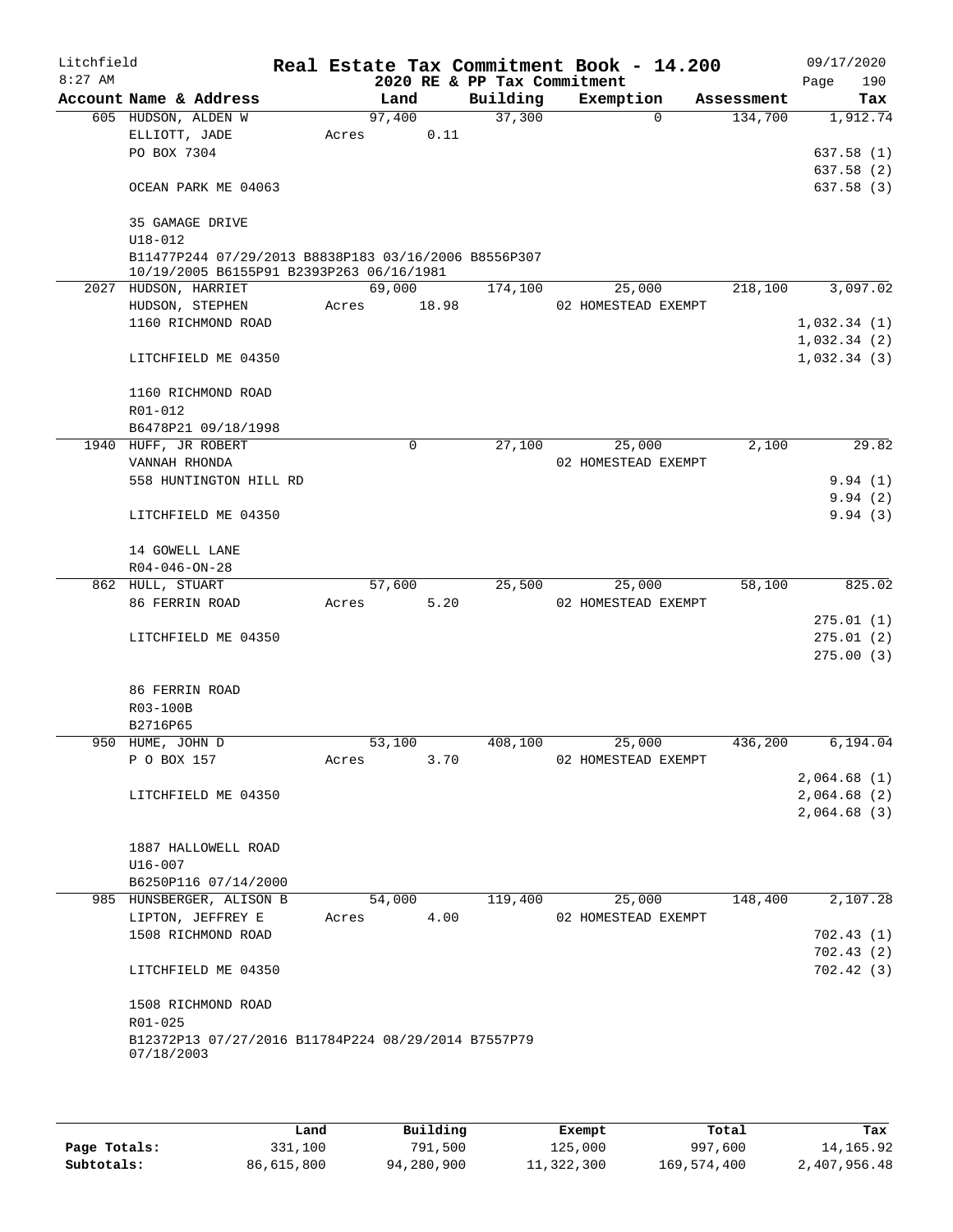| Litchfield   |                                                    |         |                |                             | Real Estate Tax Commitment Book - 14.200 |                      | 09/17/2020      |
|--------------|----------------------------------------------------|---------|----------------|-----------------------------|------------------------------------------|----------------------|-----------------|
| $8:27$ AM    |                                                    |         |                | 2020 RE & PP Tax Commitment |                                          |                      | 191<br>Page     |
|              | Account Name & Address<br>138 HUNT, MARK           |         | Land<br>43,700 | Building<br>54,300          | Exemption<br>0                           | Assessment<br>98,000 | Tax<br>1,391.60 |
|              | HUNT, NICOLE                                       | Acres   |                | 0.90                        |                                          |                      |                 |
|              | 32 NECK ROAD                                       |         |                |                             |                                          |                      | 463.87(1)       |
|              |                                                    |         |                |                             |                                          |                      | 463.87(2)       |
|              | LITCHFIELD ME 04350                                |         |                |                             |                                          |                      | 463.86(3)       |
|              | 32 NECK ROAD                                       |         |                |                             |                                          |                      |                 |
|              | $U20 - 019$                                        |         |                |                             |                                          |                      |                 |
|              | B4987P251                                          |         |                |                             |                                          |                      |                 |
|              | 864 HUNTINGTON SCOTT W                             |         | 106,800        | 2,600                       | 0                                        | 109,400              | 1,553.48        |
|              | HUNTINGTON STACEY                                  | Acres   |                | 1.65                        |                                          |                      |                 |
|              | 27 TERRI LANE                                      |         |                |                             |                                          |                      | 517.83(1)       |
|              |                                                    |         |                |                             |                                          |                      | 517.83(2)       |
|              | WEST GARDINER ME 04345                             |         |                |                             |                                          |                      | 517.82(3)       |
|              | 23 BIRCH LANE                                      |         |                |                             |                                          |                      |                 |
|              | $U04 - 004$                                        |         |                |                             |                                          |                      |                 |
|              | B9905P109 11/18/2008 B4285P119 11/18/1992          |         |                |                             |                                          |                      |                 |
|              | 866 HUNTINGTON, GEORGE E.,                         |         | 125,500        | 93,000                      | 0                                        | 218,500              | 3,102.70        |
|              | JR.<br>165 LEIGHTON ROAD                           | Acres   |                | 2.34                        |                                          |                      |                 |
|              |                                                    |         |                |                             |                                          |                      |                 |
|              |                                                    |         |                |                             |                                          |                      | 1,034.23(1)     |
|              | DURHAM ME 04222                                    |         |                |                             |                                          |                      | 1,034.23(2)     |
|              |                                                    |         |                |                             |                                          |                      | 1,034.24(3)     |
|              |                                                    |         |                |                             |                                          |                      |                 |
|              | 20 BIRCH LANE                                      |         |                |                             |                                          |                      |                 |
|              | $U04 - 006$                                        |         |                |                             |                                          |                      |                 |
|              | B12809P329 12/19/2017 B12030P238 06/15/2015        |         |                |                             |                                          |                      |                 |
|              | B4869P211 03/27/1995<br>1075 HUNTINGTON, MICHAEL P |         | 40,200         |                             | $\Omega$<br>$\mathbf 0$                  | 40,200               | 570.84          |
|              | P O BOX 148                                        | Acres   |                | 6.28                        |                                          |                      |                 |
|              |                                                    |         |                |                             |                                          |                      | 190.28(1)       |
|              | LITCHFIELD ME 04350                                |         |                |                             |                                          |                      | 190.28(2)       |
|              |                                                    |         |                |                             |                                          |                      | 190.28(3)       |
|              |                                                    |         |                |                             |                                          |                      |                 |
|              |                                                    |         |                |                             |                                          |                      |                 |
|              | WHIPPOORWILL ROAD                                  |         |                |                             |                                          |                      |                 |
|              | $U21 - 012$                                        |         |                |                             |                                          |                      |                 |
|              | B10265P347 11/05/2009 B8661P23 10/13/2005          |         |                |                             |                                          |                      |                 |
|              | 867 HUNTINGTON, PAUL L JR                          |         | 61,500         | 20,400                      | $\mathbf 0$                              | 81,900               | 1,162.98        |
|              | 2733 HALLOWELL RD                                  | Acres   |                | 8.00                        |                                          |                      |                 |
|              |                                                    |         |                |                             |                                          |                      | 387.66(1)       |
|              | LITCHFIELD ME 04350                                |         |                |                             |                                          |                      | 387.66(2)       |
|              |                                                    |         |                |                             |                                          |                      | 387.66(3)       |
|              |                                                    |         |                |                             |                                          |                      |                 |
|              | 2733 HALLOWELL ROAD                                |         |                |                             |                                          |                      |                 |
|              | R02-024B                                           |         |                |                             |                                          |                      |                 |
|              | B3094P240 01/21/1987 B898P283 11/02/1950           |         |                |                             |                                          |                      |                 |
|              | 865 HUNTINGTON, PAUL L, JR.                        |         | 45,900         | 17,500                      | 25,000                                   | 38,400               | 545.28          |
|              | 2733 HALLOWELL ROAD                                | Acres   |                | 1.30                        | 02 HOMESTEAD EXEMPT                      |                      |                 |
|              |                                                    |         |                |                             |                                          |                      | 181.76 (1)      |
|              | LITCHFIELD ME 04350                                |         |                |                             |                                          |                      | 181.76 (2)      |
|              |                                                    |         |                |                             |                                          |                      | 181.76 (3)      |
|              |                                                    |         |                |                             |                                          |                      |                 |
|              | 2747 HALLOWELL ROAD                                |         |                |                             |                                          |                      |                 |
|              | R02-024                                            |         |                |                             |                                          |                      |                 |
|              | B6286P89 03/22/2000 B898P283 11/02/1950 B362P422   |         |                |                             |                                          |                      |                 |
|              | 08/19/1886                                         |         |                |                             |                                          |                      |                 |
|              |                                                    |         |                |                             |                                          |                      |                 |
|              |                                                    | Land    | Building       |                             | Exempt                                   | Total                | Tax             |
| Page Totals: |                                                    | 423,600 | 187,800        |                             | 25,000                                   | 586,400              | 8,326.88        |
|              |                                                    |         |                |                             |                                          |                      |                 |

**Subtotals:** 87,039,400 94,468,700 11,347,300 170,160,800 2,416,283.36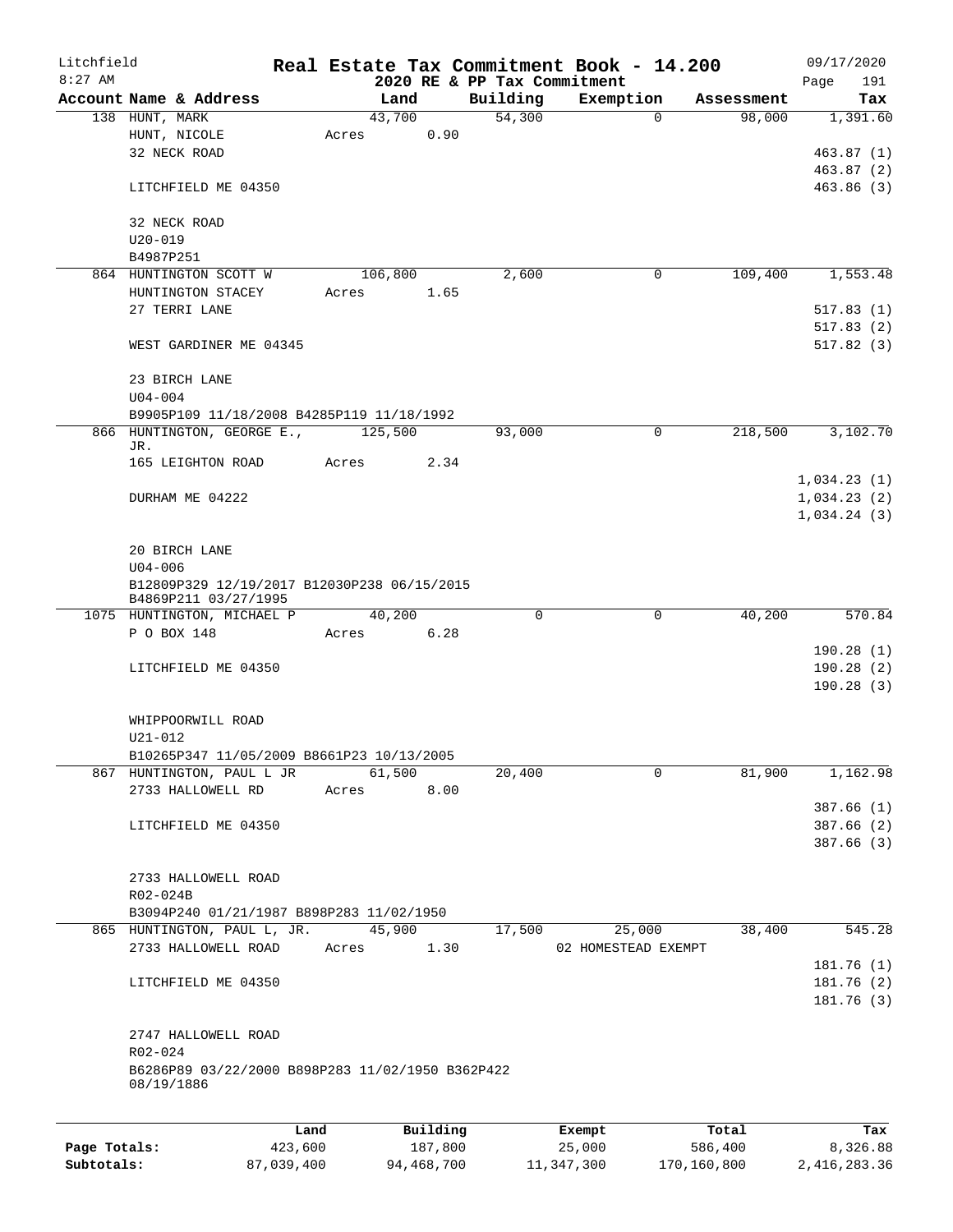| Litchfield<br>$8:27$ AM |                                                                             |       |                      | Real Estate Tax Commitment Book - 14.200<br>2020 RE & PP Tax Commitment |                     |            | 09/17/2020<br>Page<br>192 |
|-------------------------|-----------------------------------------------------------------------------|-------|----------------------|-------------------------------------------------------------------------|---------------------|------------|---------------------------|
|                         | Account Name & Address                                                      |       | Land                 | Building                                                                | Exemption           | Assessment | Tax                       |
|                         | 990 HUTCHINGS LINDA                                                         |       | 67,500               | 143,900                                                                 | 25,000              | 186,400    | 2,646.88                  |
|                         | 135 PLAINS ROAD                                                             |       | Acres 16.00          |                                                                         | 02 HOMESTEAD EXEMPT |            |                           |
|                         |                                                                             |       |                      |                                                                         |                     |            | 882.29 (1)                |
|                         | LITCHFIELD ME 04350                                                         |       |                      |                                                                         |                     |            | 882.29 (2)                |
|                         |                                                                             |       |                      |                                                                         |                     |            | 882.30 (3)                |
|                         |                                                                             |       |                      |                                                                         |                     |            |                           |
|                         | 135 PLAINS ROAD                                                             |       |                      |                                                                         |                     |            |                           |
|                         | R07-051                                                                     |       |                      |                                                                         |                     |            |                           |
|                         | B11065P322 06/06/2012 B8528P241 08/03/2005 B1500P94                         |       |                      |                                                                         |                     |            |                           |
|                         | 108 HUTCHINS RANDALL                                                        |       | 128,900              | 813,400                                                                 | 25,000              | 917,300    | 13,025.66                 |
|                         | 251 UPPER POND ROAD Acres                                                   |       | 211.43               |                                                                         | 02 HOMESTEAD EXEMPT |            | 4,341.89(1)               |
|                         | LITCHFIELD ME 04350                                                         |       |                      |                                                                         |                     |            | 4,341.89(2)               |
|                         |                                                                             |       |                      |                                                                         |                     |            | 4,341.88 (3)              |
|                         |                                                                             |       |                      |                                                                         |                     |            |                           |
|                         | 251 UPPER POND ROAD                                                         |       |                      |                                                                         |                     |            |                           |
|                         | R01-017                                                                     |       |                      |                                                                         |                     |            |                           |
|                         | B11871P162 12/11/2014 B6412P193 04/16/2004                                  |       |                      |                                                                         |                     |            |                           |
|                         | 2771 HUTCHINS, RANDALL                                                      |       | 28,900               | 65,900                                                                  | $\mathbf 0$         | 94,800     | 1,346.16                  |
|                         | 251 UPPER POND ROAD                                                         | Acres | 2.30                 |                                                                         |                     |            |                           |
|                         |                                                                             |       |                      |                                                                         |                     |            | 448.72 (1)                |
|                         | LITCHFIELD ME 04350                                                         |       |                      |                                                                         |                     |            | 448.72 (2)                |
|                         |                                                                             |       |                      |                                                                         |                     |            | 448.72 (3)                |
|                         |                                                                             |       |                      |                                                                         |                     |            |                           |
|                         | 237 UPPER POND ROAD                                                         |       |                      |                                                                         |                     |            |                           |
|                         | R01-017-5                                                                   |       |                      |                                                                         |                     |            |                           |
|                         | B10546P78 09/30/2010                                                        |       |                      |                                                                         |                     |            |                           |
|                         | 875 HUTCHINSON, CHARLES A<br>13 TAMBRIDGE CT.                               |       | 83,200<br>Acres 0.20 | 47,100                                                                  | $\mathbf 0$         |            | 130,300 1,850.26          |
|                         |                                                                             |       |                      |                                                                         |                     |            | 616.75(1)                 |
|                         | COLUMBIA SC 29229 9408                                                      |       |                      |                                                                         |                     |            | 616.75(2)                 |
|                         |                                                                             |       |                      |                                                                         |                     |            | 616.76(3)                 |
|                         |                                                                             |       |                      |                                                                         |                     |            |                           |
|                         | 146 JIMMY POND LANE                                                         |       |                      |                                                                         |                     |            |                           |
|                         | $U08 - 009$                                                                 |       |                      |                                                                         |                     |            |                           |
|                         | B2209P138                                                                   |       |                      |                                                                         |                     |            |                           |
|                         | 877 HUTCHINSON, LEIGH                                                       |       | 94,000               | 239,700                                                                 | 0                   | 333,700    | 4,738.54                  |
|                         | 388 RANDOLPH AVENUE                                                         | Acres | 72.00                |                                                                         |                     |            |                           |
|                         |                                                                             |       |                      |                                                                         |                     |            | 1,579.51(1)               |
|                         | MILTON ME 02186                                                             |       |                      |                                                                         |                     |            | 1,579.51(2)               |
|                         |                                                                             |       |                      |                                                                         |                     |            | 1,579.52(3)               |
|                         |                                                                             |       |                      |                                                                         |                     |            |                           |
|                         | 2049 HALLOWELL ROAD                                                         |       |                      |                                                                         |                     |            |                           |
|                         | R11-028                                                                     |       |                      |                                                                         |                     |            |                           |
|                         | B12489P46 11/30/2016 B12489P43 11/30/2016 B12489P40<br>11/30/2016 B6683P137 |       |                      |                                                                         |                     |            |                           |
|                         | 1489 HUTCHINSON, MICHAEL                                                    |       | $\Omega$             | 8,700                                                                   | $\Omega$            | 8,700      | 123.54                    |
|                         | 11 JEFFREY LANE                                                             |       |                      |                                                                         |                     |            |                           |
|                         |                                                                             |       |                      |                                                                         |                     |            | 41.18(1)                  |
|                         | LITCHFIELD ME 04280                                                         |       |                      |                                                                         |                     |            | 41.18(2)                  |
|                         |                                                                             |       |                      |                                                                         |                     |            | 41.18(3)                  |
|                         |                                                                             |       |                      |                                                                         |                     |            |                           |
|                         | 11 JEFFREY LANE                                                             |       |                      |                                                                         |                     |            |                           |
|                         | R01-010-ON-9                                                                |       |                      |                                                                         |                     |            |                           |
|                         |                                                                             |       |                      |                                                                         |                     |            |                           |
|                         |                                                                             |       |                      |                                                                         |                     |            |                           |

|              | Land       | Building   | Exempt     | Total       | Tax          |
|--------------|------------|------------|------------|-------------|--------------|
| Page Totals: | 402,500    | 1,318,700  | 50,000     | 1,671,200   | 23,731.04    |
| Subtotals:   | 87,441,900 | 95,787,400 | 11,397,300 | 171,832,000 | 2,440,014.40 |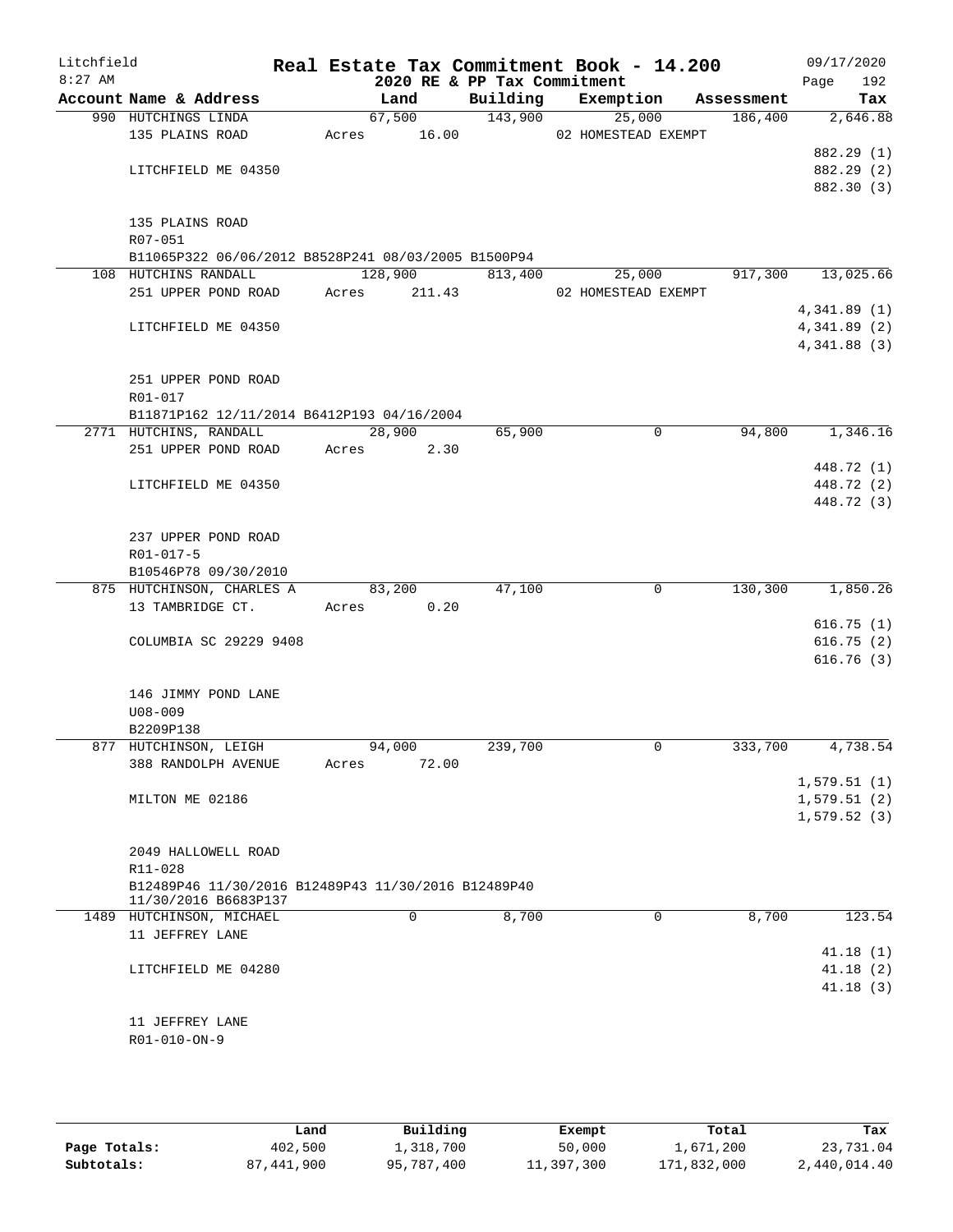| Litchfield<br>$8:27$ AM |                                                                           |         |      | 2020 RE & PP Tax Commitment | Real Estate Tax Commitment Book - 14.200 |            | 09/17/2020<br>Page<br>193 |
|-------------------------|---------------------------------------------------------------------------|---------|------|-----------------------------|------------------------------------------|------------|---------------------------|
|                         | Account Name & Address                                                    | Land    |      | Building                    | Exemption                                | Assessment | Tax                       |
|                         | 2300 HYNES, MATTHEW J                                                     | 47,300  |      | 159,400                     | 25,000                                   | 181,700    | 2,580.14                  |
|                         | HYNES, AMANDA J                                                           | Acres   | 1.75 |                             | 02 HOMESTEAD EXEMPT                      |            |                           |
|                         | 23 WOODPECKER DRIVE                                                       |         |      |                             |                                          |            | 860.05(1)                 |
|                         |                                                                           |         |      |                             |                                          |            | 860.05(2)                 |
|                         | LITCHFIELD ME 04350                                                       |         |      |                             |                                          |            | 860.04 (3)                |
|                         |                                                                           |         |      |                             |                                          |            |                           |
|                         | 23 WOODPECKER DRIVE                                                       |         |      |                             |                                          |            |                           |
|                         | $R14 - 010 - 4$                                                           |         |      |                             |                                          |            |                           |
|                         | B13160P39 02/28/2019                                                      |         |      |                             |                                          |            |                           |
|                         | 883 ISAACSON, MARK                                                        | 242,000 |      | 147,300                     | 0                                        | 389,300    | 5,528.06                  |
|                         | HEROLD, KAREN B                                                           | Acres   | 3.14 |                             |                                          |            |                           |
|                         | 67 WILD APPLE LANE                                                        |         |      |                             |                                          |            | 1,842.69(1)               |
|                         |                                                                           |         |      |                             |                                          |            | 1,842.69(2)               |
|                         | CUMBERLAND ME 04021                                                       |         |      |                             |                                          |            | 1,842.68(3)               |
|                         |                                                                           |         |      |                             |                                          |            |                           |
|                         | 85 HARTFORD DRIVE                                                         |         |      |                             |                                          |            |                           |
|                         | $U17 - 030$                                                               |         |      |                             |                                          |            |                           |
|                         | B10749P152 06/09/2011 B10703P292 04/07/2011                               |         |      |                             |                                          |            |                           |
|                         | B3943P222 07/08/1991 B3937P296 B1292P230 B1291P179<br>B557P564 04/19/1917 |         |      |                             |                                          |            |                           |
|                         | 1216 IVY, ANGELA                                                          | 60,000  |      | 133,200                     | 0                                        | 193,200    | 2,743.44                  |
|                         | 239 OAKHILL ROAD                                                          | Acres   | 6.00 |                             |                                          |            |                           |
|                         |                                                                           |         |      |                             |                                          |            | 914.48 (1)                |
|                         | LITCHFIELD ME 04350                                                       |         |      |                             |                                          |            | 914.48 (2)                |
|                         |                                                                           |         |      |                             |                                          |            | 914.48(3)                 |
|                         |                                                                           |         |      |                             |                                          |            |                           |
|                         | 239 OAK HILL ROAD                                                         |         |      |                             |                                          |            |                           |
|                         | $R04 - 030$                                                               |         |      |                             |                                          |            |                           |
|                         | B13429P161 12/12/2019 B5418P45                                            |         |      |                             |                                          |            |                           |
|                         | 1923 JACKSON, MICHAEL                                                     | 153,900 |      | 215,200                     | 25,000                                   | 344,100    | 4,886.22                  |
|                         | JACKSON, CHRISTINA                                                        | Acres   | 9.10 |                             | 02 HOMESTEAD EXEMPT                      |            |                           |
|                         | 30 MILITARY LANE                                                          |         |      |                             |                                          |            | 1,628.74(1)               |
|                         |                                                                           |         |      |                             |                                          |            | 1,628.74(2)               |
|                         | LITCHFIELD ME 04350                                                       |         |      |                             |                                          |            | 1,628.74(3)               |
|                         |                                                                           |         |      |                             |                                          |            |                           |
|                         | 30 MILITARY LANE                                                          |         |      |                             |                                          |            |                           |
|                         | $U06 - 009$                                                               |         |      |                             |                                          |            |                           |
|                         | B13088P203 11/16/2018                                                     |         |      |                             |                                          |            |                           |
|                         | 1786 JANNELLE, ANDREW X                                                   | 45,600  |      | 86,700                      | 25,000                                   | 107,300    | 1,523.66                  |
|                         | 48 HARDSCRABBLE ROAD                                                      | Acres   | 1.20 |                             | 02 HOMESTEAD EXEMPT                      |            |                           |
|                         |                                                                           |         |      |                             |                                          |            | 507.89(1)                 |
|                         | LITCHFIELD ME 04350                                                       |         |      |                             |                                          |            | 507.89(2)                 |
|                         |                                                                           |         |      |                             |                                          |            | 507.88(3)                 |
|                         |                                                                           |         |      |                             |                                          |            |                           |
|                         | 48 HARDSCRABBLE ROAD                                                      |         |      |                             |                                          |            |                           |
|                         | $U21 - 035$                                                               |         |      |                             |                                          |            |                           |
|                         | B12644P143 06/29/2017 B5314P108 02/25/1997                                |         |      |                             |                                          |            |                           |
|                         | 886 JANNER, THEODORE                                                      | 141,800 |      | 52,300                      | 0                                        | 194,100    | 2,756.22                  |
|                         | 34 POPLAR AVE                                                             | Acres   | 0.30 |                             |                                          |            |                           |
|                         |                                                                           |         |      |                             |                                          |            | 918.74 (1)                |
|                         | POMPTON PLAINS NJ 07444                                                   |         |      |                             |                                          |            | 918.74 (2)                |
|                         |                                                                           |         |      |                             |                                          |            | 918.74(3)                 |
|                         |                                                                           |         |      |                             |                                          |            |                           |
|                         | 154 COMMUNITY DRIVE                                                       |         |      |                             |                                          |            |                           |
|                         | $U15 - 001$                                                               |         |      |                             |                                          |            |                           |
|                         |                                                                           |         |      |                             |                                          |            |                           |

|              | Land       | Building   | Exempt     | Total         | Tax          |
|--------------|------------|------------|------------|---------------|--------------|
| Page Totals: | 690,600    | 794,100    | 75,000     | 1,409,700     | 20,017.74    |
| Subtotals:   | 88,132,500 | 96,581,500 | 11,472,300 | 173, 241, 700 | 2,460,032.14 |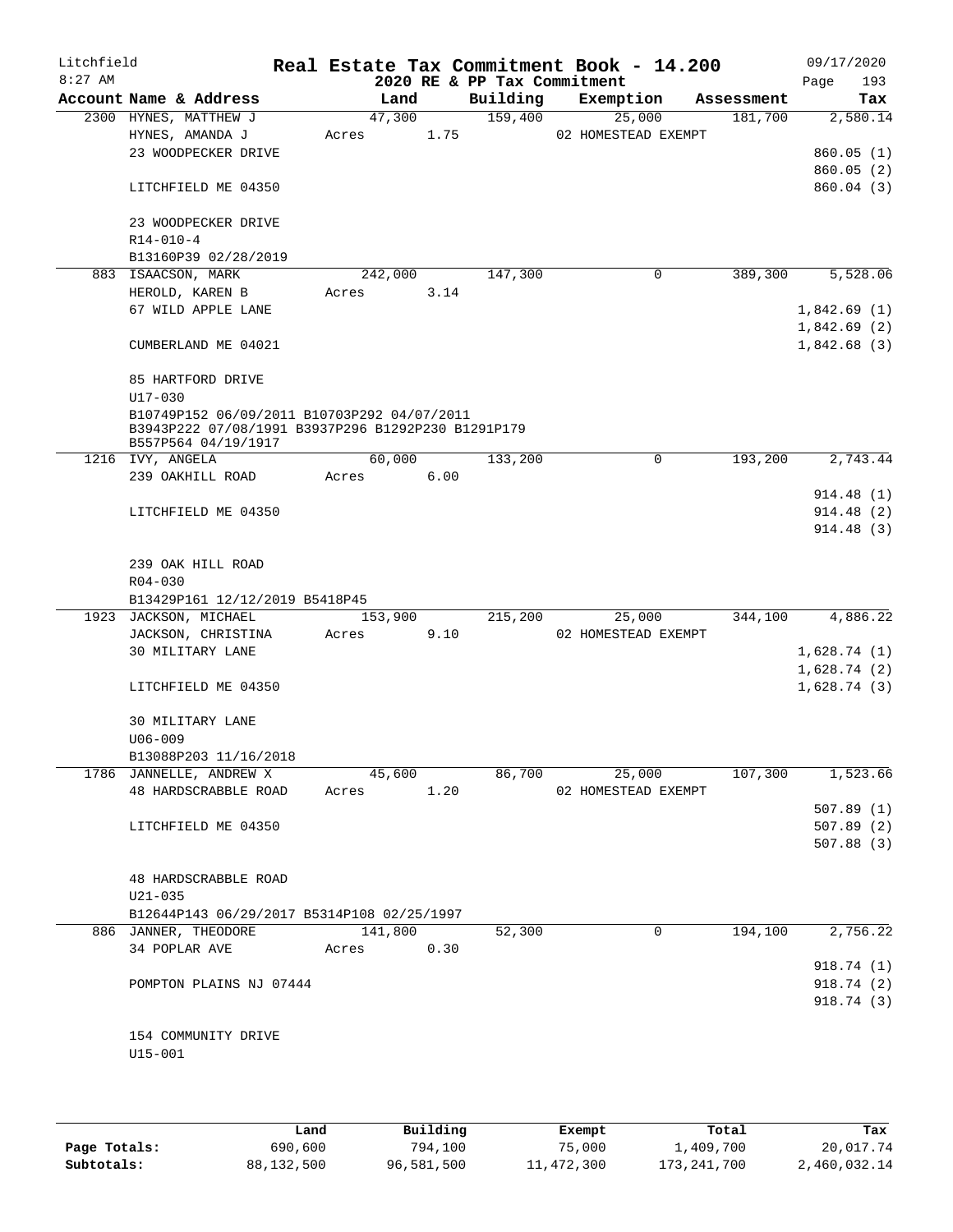| Litchfield |                                             |                       |       |          | Real Estate Tax Commitment Book - 14.200 |          |            |      | 09/17/2020  |
|------------|---------------------------------------------|-----------------------|-------|----------|------------------------------------------|----------|------------|------|-------------|
| $8:27$ AM  |                                             |                       |       |          | 2020 RE & PP Tax Commitment              |          |            | Page | 194         |
|            | Account Name & Address                      | Land                  |       | Building | Exemption<br>$\Omega$                    | $\Omega$ | Assessment |      | Tax         |
|            | 2880 JANOSCO, GEORGE SR<br>JANOSCO, VICKI L | 45,900<br>Acres 13.82 |       |          |                                          |          | 45,900     |      | 651.78      |
|            | P.O. BOX 7                                  |                       |       |          |                                          |          |            |      | 217.26(1)   |
|            |                                             |                       |       |          |                                          |          |            |      | 217.26(2)   |
|            | LISBAN FALLS ME 04252                       |                       |       |          |                                          |          |            |      | 217.26(3)   |
|            |                                             |                       |       |          |                                          |          |            |      |             |
|            | PLAINS ROAD                                 |                       |       |          |                                          |          |            |      |             |
|            | $U04-002D$                                  |                       |       |          |                                          |          |            |      |             |
|            | B3543P269 05/11/1989                        |                       |       |          |                                          |          |            |      |             |
|            | 2007 JAROCHYM, PAUL                         |                       | 0     | 18,700   | 18,700                                   |          | 0          |      | 0.00        |
|            | 16 ELM LANE                                 |                       |       |          | 02 HOMESTEAD EXEMPT                      |          |            |      |             |
|            | LITCHFIELD ME 04345                         |                       |       |          |                                          |          |            |      |             |
|            |                                             |                       |       |          |                                          |          |            |      |             |
|            | 16 ELM LANE<br>R03-073-ON-5                 |                       |       |          |                                          |          |            |      |             |
|            | 888 JEAN LUCIE U, HEIRS OF: 123,000         |                       |       | 91,900   |                                          | $\Omega$ | 214,900    |      | 3,051.58    |
|            | 3 JEANS WAY                                 | Acres                 | 1.50  |          |                                          |          |            |      |             |
|            |                                             |                       |       |          |                                          |          |            |      | 1,017.19(1) |
|            | LITCHFIELD ME 04350                         |                       |       |          |                                          |          |            |      | 1,017.19(2) |
|            |                                             |                       |       |          |                                          |          |            |      | 1,017.20(3) |
|            |                                             |                       |       |          |                                          |          |            |      |             |
|            | 3 JEAN'S WAY                                |                       |       |          |                                          |          |            |      |             |
|            | $U02 - 006$                                 |                       |       |          |                                          |          |            |      |             |
|            | B3675P8 01/04/1990                          |                       |       |          |                                          |          |            |      |             |
|            | 890 JENNINGS, HELEN MARY                    | 45,000                |       | 81,300   | 31,000                                   |          | 95,300     |      | 1,353.26    |
|            | JENNINGS RANDALL                            | Acres                 | 1.00  |          | 02 HOMESTEAD EXEMPT                      |          |            |      |             |
|            | 4579 W FIELD STREET                         |                       |       |          | 12 WW2 Vet Res.                          |          |            |      | 451.09 (1)  |
|            |                                             |                       |       |          |                                          |          |            |      | 451.09 (2)  |
|            | HOMOSASSA FL 34446                          |                       |       |          |                                          |          |            |      | 451.08 (3)  |
|            | 211 WHIPPOORWILL ROAD                       |                       |       |          |                                          |          |            |      |             |
|            | R12-022A                                    |                       |       |          |                                          |          |            |      |             |
|            | B8765P28 01/06/2006 B4723P269               |                       |       |          |                                          |          |            |      |             |
|            | 892 JEWELL, HAROLD L                        | 40,700                |       | 8,400    | 25,000                                   |          | 24,100     |      | 342.22      |
|            | 441 ACADEMY RD                              | Acres                 | 0.90  |          | 02 HOMESTEAD EXEMPT                      |          |            |      |             |
|            |                                             |                       |       |          |                                          |          |            |      | 114.07(1)   |
|            | LITCHFIELD ME 04350                         |                       |       |          |                                          |          |            |      | 114.07(2)   |
|            |                                             |                       |       |          |                                          |          |            |      | 114.08(3)   |
|            | 441 ACADEMY ROAD                            |                       |       |          |                                          |          |            |      |             |
|            | $R02 - 080 - 1$                             |                       |       |          |                                          |          |            |      |             |
|            | B3392P347                                   |                       |       |          |                                          |          |            |      |             |
|            | 1499 JEWELL, JACQUELINE                     | 63,800                |       | 18,300   |                                          | 0        | 82,100     |      | 1,165.82    |
|            | JEWELL, HAROLD                              | Acres                 | 11.00 |          |                                          |          |            |      |             |
|            | 445 ACADEMY ROAD                            |                       |       |          |                                          |          |            |      | 388.61 (1)  |
|            |                                             |                       |       |          |                                          |          |            |      | 388.61(2)   |
|            | LITCHFIELD ME 04350                         |                       |       |          |                                          |          |            |      | 388.60 (3)  |
|            |                                             |                       |       |          |                                          |          |            |      |             |
|            | 445 ACADEMY ROAD                            |                       |       |          |                                          |          |            |      |             |
|            | R02-080                                     |                       |       |          |                                          |          |            |      |             |
|            | B10231P205 10/02/2009 B3385P320 10/26/2004  |                       |       |          |                                          |          |            |      |             |
|            |                                             |                       |       |          |                                          |          |            |      |             |
|            |                                             |                       |       |          |                                          |          |            |      |             |

|              | Land       | Building   | Exempt     | Total       | Tax          |
|--------------|------------|------------|------------|-------------|--------------|
| Page Totals: | 318,400    | 218,600    | 74,700     | 462,300     | 6,564.66     |
| Subtotals:   | 88,450,900 | 96,800,100 | 11,547,000 | 173,704,000 | 2,466,596.80 |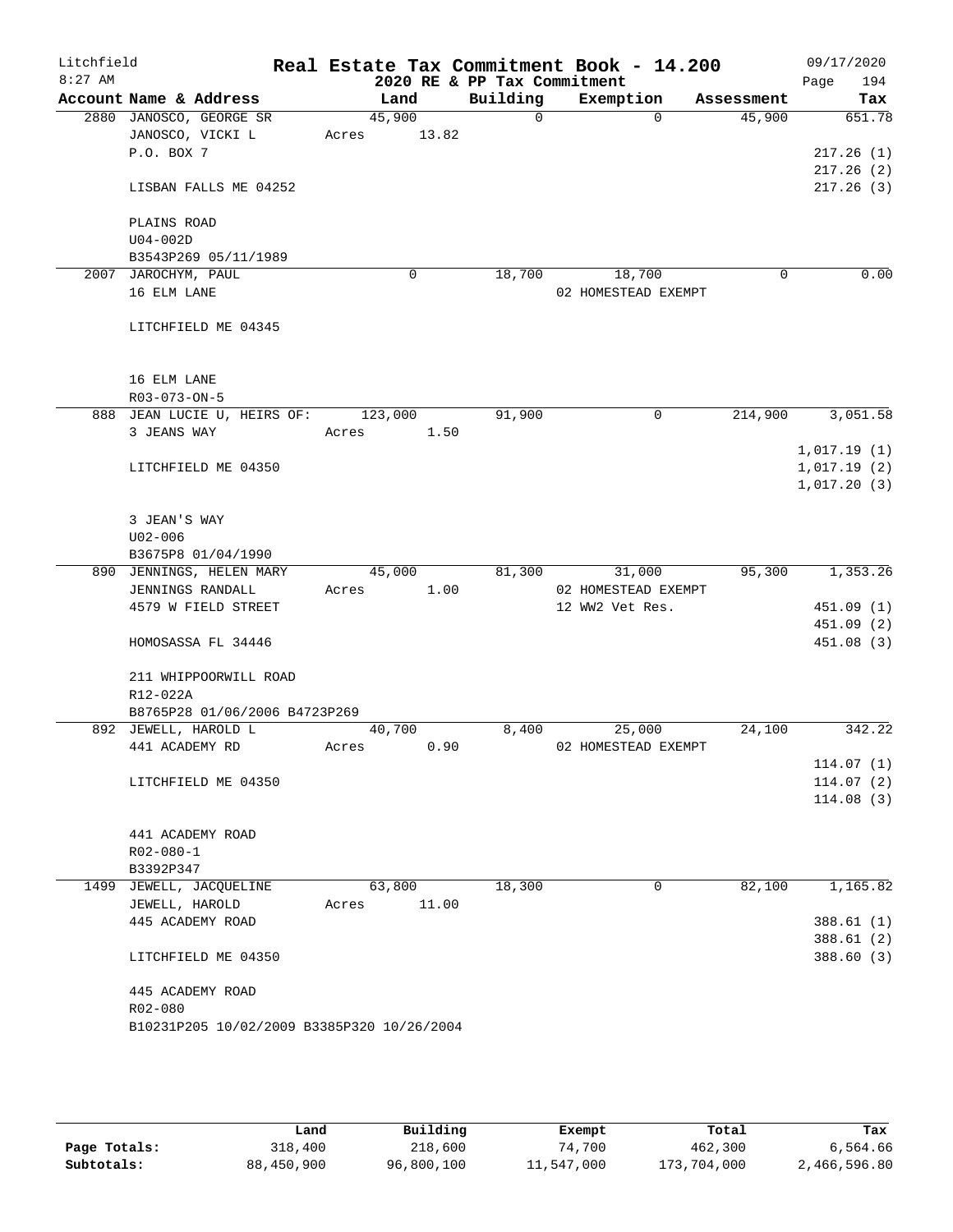| Litchfield<br>$8:27$ AM |                                                                                         |            |       |                | 2020 RE & PP Tax Commitment |            | Real Estate Tax Commitment Book - 14.200 |             | 09/17/2020<br>Page<br>195 |
|-------------------------|-----------------------------------------------------------------------------------------|------------|-------|----------------|-----------------------------|------------|------------------------------------------|-------------|---------------------------|
|                         | Account Name & Address                                                                  |            |       | Land           | Building                    |            | Exemption                                | Assessment  | Tax                       |
|                         | 38 JOHNSON HIRAM NEAL, JR                                                               |            |       | 65,700         | 209, 300                    |            | 25,000                                   | 250,000     | 3,550.00                  |
|                         | (TRUSTEE)<br>JOHNSON, PATRICIA MARIE Acres<br>(TRUSTEE)                                 |            |       | 46.00          |                             |            | 02 HOMESTEAD EXEMPT                      |             |                           |
|                         | JOHNSON FAMILY LIVING<br>TRUST                                                          |            |       |                |                             |            |                                          |             | 1,183.33(1)               |
|                         | 240 RIDLEY LANE                                                                         |            |       |                |                             |            |                                          |             | 1,183.33(2)               |
|                         | LITCHFIELD ME 04350                                                                     |            |       |                |                             |            |                                          |             | 1, 183.34(3)              |
|                         | 240 RIDLEY LANE                                                                         |            |       |                |                             |            |                                          |             |                           |
|                         | R04-010                                                                                 |            |       |                |                             |            |                                          |             |                           |
|                         | B12004P40 06/05/2015 B7806P241 01/20/2004                                               |            |       |                |                             |            |                                          |             |                           |
|                         | 160 JOHNSON JR., ROBERT S<br>JOHNSON, VICTORIA                                          |            | Acres | 57,900<br>5.30 | 132,300                     |            | 25,000<br>02 HOMESTEAD EXEMPT            | 165,200     | 2,345.84                  |
|                         | MARGARET                                                                                |            |       |                |                             |            |                                          |             |                           |
|                         | P.O. BOX 298                                                                            |            |       |                |                             |            |                                          |             | 781.95 (1)                |
|                         |                                                                                         |            |       |                |                             |            |                                          |             | 781.95 (2)                |
|                         | DRESDEN ME 04342                                                                        |            |       |                |                             |            |                                          |             | 781.94 (3)                |
|                         | 644 PLAINS ROAD                                                                         |            |       |                |                             |            |                                          |             |                           |
|                         | R08-011B                                                                                |            |       |                |                             |            |                                          |             |                           |
|                         | B12556P315 03/17/2017 B6820P93 09/11/2000<br>2694 JOHNSON KIMBERLY L                    |            |       | 34,700         | $\Omega$                    |            | 0                                        | 34,700      | 492.74                    |
|                         | JOHNSON KEITH A                                                                         |            | Acres | 4.23           |                             |            |                                          |             |                           |
|                         | 682 NEW GLOUSTER ROAD                                                                   |            |       |                |                             |            |                                          |             | 164.25(1)                 |
|                         |                                                                                         |            |       |                |                             |            |                                          |             | 164.25(2)                 |
|                         | NORTH YARMOUTH ME 04097                                                                 |            |       |                |                             |            |                                          |             | 164.24(3)                 |
|                         | MACE ROAD                                                                               |            |       |                |                             |            |                                          |             |                           |
|                         | U14-002B                                                                                |            |       |                |                             |            |                                          |             |                           |
|                         | B9489P289 09/06/2007<br>1566 JOHNSON MARTHA J                                           |            |       | 60,900         | 109,100                     |            | 25,000                                   | 145,000     | 2,059.00                  |
|                         | JOHNSON RICHARD                                                                         |            | Acres | 6.30           |                             |            | 02 HOMESTEAD EXEMPT                      |             |                           |
|                         | 185 BUKER ROAD                                                                          |            |       |                |                             |            |                                          |             | 686.33(1)                 |
|                         |                                                                                         |            |       |                |                             |            |                                          |             | 686.33 (2)                |
|                         | LITCHFIELD ME 04350                                                                     |            |       |                |                             |            |                                          |             | 686.34 (3)                |
|                         | 185 BUKER ROAD                                                                          |            |       |                |                             |            |                                          |             |                           |
|                         | $R05 - 053$                                                                             |            |       |                |                             |            |                                          |             |                           |
|                         | B9400P66 06/21/2007 B8187P42 10/29/2004<br>2680 JOHNSON TERRY                           |            |       | 93,000         | 174,000                     |            | 25,000                                   | 242,000     | 3,436.40                  |
|                         | TALBOT DONNA                                                                            |            | Acres | 69.00          |                             |            | 02 HOMESTEAD EXEMPT                      |             |                           |
|                         | 1622 RICHMOND ROAD                                                                      |            |       |                |                             |            |                                          |             | 1, 145.47(1)              |
|                         |                                                                                         |            |       |                |                             |            |                                          |             | 1, 145.47(2)              |
|                         | LITCHFIELD ME 04350                                                                     |            |       |                |                             |            |                                          |             | 1, 145.46(3)              |
|                         | 1622 RICHMOND ROAD                                                                      |            |       |                |                             |            |                                          |             |                           |
|                         | R01-027                                                                                 |            |       |                |                             |            |                                          |             |                           |
|                         | B12317P81 06/08/2016 B2434P213                                                          |            |       |                |                             |            |                                          |             |                           |
| 1915                    | JOHNSON, JEFF C                                                                         |            |       | 45,300         | 138,300                     |            | 0                                        | 183,600     | 2,607.12                  |
|                         | 19 PATTENWOODS LANE                                                                     |            | Acres | 1.10           |                             |            |                                          |             | 869.04 (1)                |
|                         | LITCHFIELD ME 04350                                                                     |            |       |                |                             |            |                                          |             | 869.04 (2)                |
|                         |                                                                                         |            |       |                |                             |            |                                          |             | 869.04 (3)                |
|                         | 19 PATTENWOODS LANE                                                                     |            |       |                |                             |            |                                          |             |                           |
|                         | R01-033B-3                                                                              |            |       |                |                             |            |                                          |             |                           |
|                         | B11489P24 08/21/2013 B11365P101 04/23/2013 B8518P240<br>07/26/2005 B4408P160 01/20/2005 |            |       |                |                             |            |                                          |             |                           |
|                         |                                                                                         | Land       |       | Building       |                             |            | Exempt                                   | Total       | Tax                       |
| Page Totals:            |                                                                                         | 357,500    |       | 763,000        |                             |            | 100,000                                  | 1,020,500   | 14,491.10                 |
| Subtotals:              |                                                                                         | 88,808,400 |       | 97,563,100     |                             | 11,647,000 |                                          | 174,724,500 | 2,481,087.90              |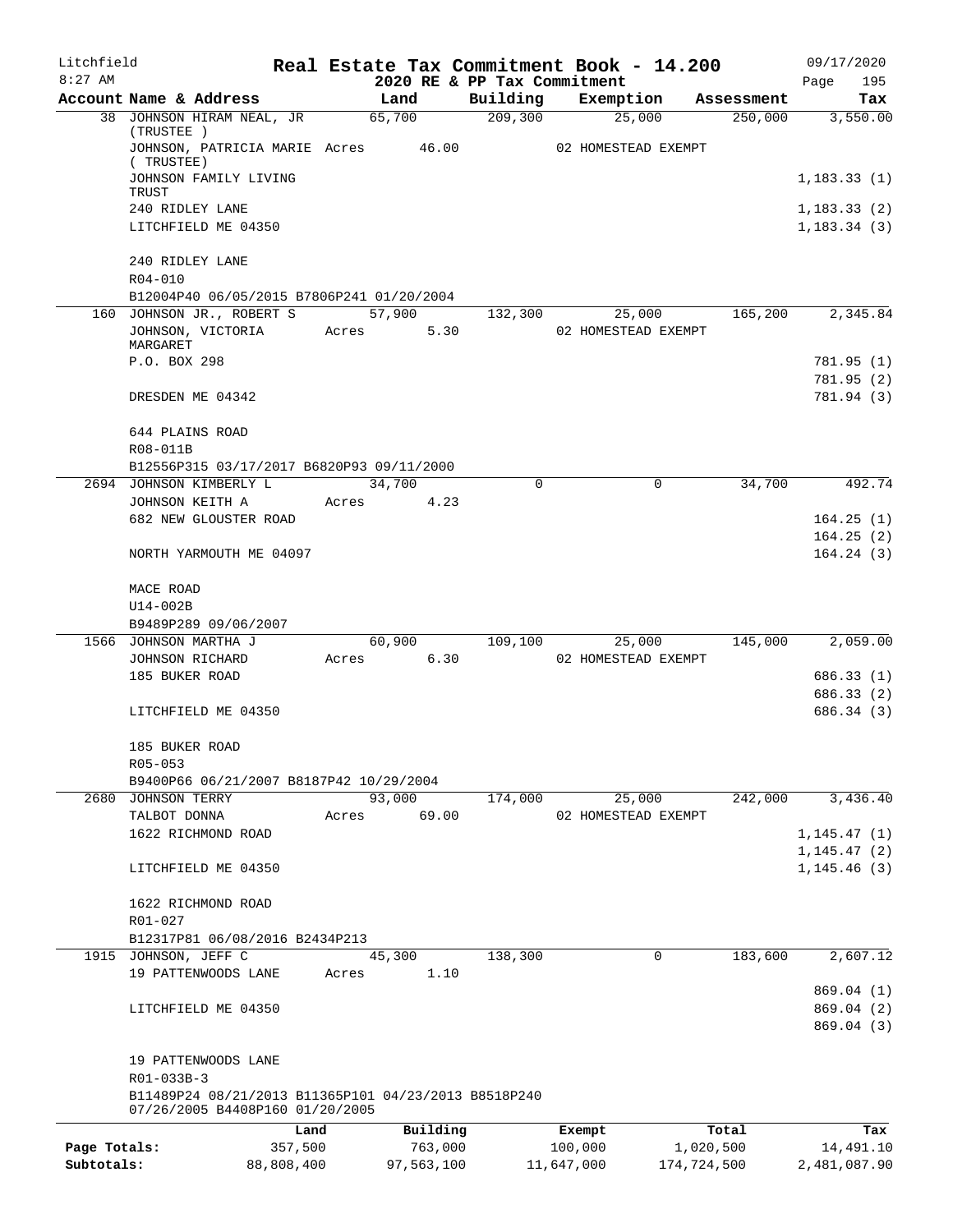| Litchfield                 |                                                      |                         |       |        |            |                             |            | Real Estate Tax Commitment Book - 14.200 |             | 09/17/2020             |
|----------------------------|------------------------------------------------------|-------------------------|-------|--------|------------|-----------------------------|------------|------------------------------------------|-------------|------------------------|
| $8:27$ AM                  |                                                      |                         |       |        |            | 2020 RE & PP Tax Commitment |            |                                          |             | 196<br>Page            |
|                            | Account Name & Address                               |                         |       | Land   |            | Building                    |            | Exemption                                | Assessment  | Tax                    |
|                            | 1580 JOHNSON, RICHARD E                              |                         |       | 86,800 |            | $\mathbf 0$                 |            | $\Omega$                                 | 86,800      | 1,232.56               |
|                            | 185 BUKER ROAD                                       |                         | Acres |        | 0.71       |                             |            |                                          |             |                        |
|                            |                                                      |                         |       |        |            |                             |            |                                          |             | 410.85(1)              |
|                            | LITCHFIELD ME 04350                                  |                         |       |        |            |                             |            |                                          |             | 410.85(2)              |
|                            |                                                      |                         |       |        |            |                             |            |                                          |             | 410.86(3)              |
|                            | 24 GRANT ROAD                                        |                         |       |        |            |                             |            |                                          |             |                        |
|                            | $U10 - 026$                                          |                         |       |        |            |                             |            |                                          |             |                        |
|                            | B10431P291 06/01/2010 B7998P27 06/18/2004 B5244P24   |                         |       |        |            |                             |            |                                          |             |                        |
|                            | 63 JOHNSON, WILLIAM R                                |                         |       | 49,200 |            | 216,000                     |            | 0                                        | 265,200     | 3,765.84               |
|                            | 216 WATER STREET                                     |                         |       | Acres  | 2.40       |                             |            |                                          |             |                        |
|                            |                                                      |                         |       |        |            |                             |            |                                          |             | 1,255.28(1)            |
|                            | RANDOLPH ME 04346                                    |                         |       |        |            |                             |            |                                          |             | 1, 255.28(2)           |
|                            |                                                      |                         |       |        |            |                             |            |                                          |             | 1, 255.28(3)           |
|                            |                                                      |                         |       |        |            |                             |            |                                          |             |                        |
|                            | 296 STEVENSTOWN ROAD                                 |                         |       |        |            |                             |            |                                          |             |                        |
|                            | R09-076                                              |                         |       |        |            |                             |            |                                          |             |                        |
|                            | B11817P342 10/06/2014 B8617P112 09/28/2005 B5244P284 |                         |       |        |            |                             |            |                                          |             |                        |
|                            | 10/23/1996<br>2974 JOHNSTON, RONALD S                |                         |       | 85,300 |            | 13,900                      |            | $\mathbf 0$                              | 99,200      | 1,408.64               |
|                            | 72 BONA STREET                                       |                         | Acres |        | 8.00       |                             |            |                                          |             |                        |
|                            |                                                      |                         |       |        |            |                             |            |                                          |             | 469.55(1)              |
|                            | MILFORD CT 06461                                     |                         |       |        |            |                             |            |                                          |             | 469.55(2)              |
|                            |                                                      |                         |       |        |            |                             |            |                                          |             | 469.54(3)              |
|                            |                                                      |                         |       |        |            |                             |            |                                          |             |                        |
|                            | BASS LANE                                            |                         |       |        |            |                             |            |                                          |             |                        |
|                            | R09-030A                                             |                         |       |        |            |                             |            |                                          |             |                        |
|                            | B13351P17 09/17/2019                                 |                         |       |        |            |                             |            |                                          |             |                        |
|                            | 2345 JONES, JEFFREY                                  |                         |       | 82,000 |            | 180,800                     |            | 25,000                                   | 237,800     | 3,376.76               |
|                            | 721 HUNTINGTON HILL                                  |                         | Acres |        | 45.00      |                             |            | 02 HOMESTEAD EXEMPT                      |             |                        |
|                            | ROAD                                                 |                         |       |        |            |                             |            |                                          |             |                        |
|                            |                                                      |                         |       |        |            |                             |            |                                          |             | 1, 125.59(1)           |
|                            | LITCHFIELD ME 04350                                  |                         |       |        |            |                             |            |                                          |             | 1, 125.59(2)           |
|                            |                                                      |                         |       |        |            |                             |            |                                          |             | 1, 125.58(3)           |
|                            | 721 HUNTINGTON HILL                                  |                         |       |        |            |                             |            |                                          |             |                        |
|                            | R03-125B                                             |                         |       |        |            |                             |            |                                          |             |                        |
|                            | B9856P230 09/17/2008 B9349P142 04/25/2007 B7662P50   |                         |       |        |            |                             |            |                                          |             |                        |
|                            | 09/25/2003                                           |                         |       |        |            |                             |            |                                          |             |                        |
|                            | 899 JONES, SANDRA                                    |                         |       | 45,000 |            | 35,100                      |            | 25,000                                   | 55,100      | 782.42                 |
|                            | 729 HUNTINGTON HILL                                  |                         | Acres |        | 1.01       |                             |            | 02 HOMESTEAD EXEMPT                      |             |                        |
|                            | <b>ROAD</b>                                          |                         |       |        |            |                             |            |                                          |             |                        |
|                            |                                                      |                         |       |        |            |                             |            |                                          |             | 260.81(1)              |
|                            | LITCHFIELD ME 04350                                  |                         |       |        |            |                             |            |                                          |             | 260.81(2)<br>260.80(3) |
|                            |                                                      |                         |       |        |            |                             |            |                                          |             |                        |
|                            | 729 HUNTINGTON HILL                                  |                         |       |        |            |                             |            |                                          |             |                        |
|                            | R03-125                                              |                         |       |        |            |                             |            |                                          |             |                        |
|                            | B2576P266 09/26/2003                                 |                         |       |        |            |                             |            |                                          |             |                        |
|                            | 905 JORDAN, LEE W                                    |                         |       | 68,400 |            | 48,800                      |            | 0                                        | 117,200     | 1,664.24               |
|                            | 906 WEST ROAD                                        |                         | Acres |        | 0.35       |                             |            |                                          |             |                        |
|                            |                                                      |                         |       |        |            |                             |            |                                          |             | 554.75 (1)             |
|                            | BOWDOIN ME 04287                                     |                         |       |        |            |                             |            |                                          |             | 554.75 (2)             |
|                            |                                                      |                         |       |        |            |                             |            |                                          |             | 554.74 (3)             |
|                            |                                                      |                         |       |        |            |                             |            |                                          |             |                        |
|                            | 74 KENWAY DRIVE                                      |                         |       |        |            |                             |            |                                          |             |                        |
|                            | $U22 - 005$                                          |                         |       |        |            |                             |            |                                          |             |                        |
|                            | B1354P51                                             |                         |       |        |            |                             |            |                                          |             |                        |
|                            |                                                      |                         |       |        |            |                             |            |                                          |             |                        |
|                            |                                                      | Land                    |       |        | Building   |                             | Exempt     |                                          | Total       | Tax                    |
| Page Totals:<br>Subtotals: |                                                      | 416,700<br>89, 225, 100 |       |        | 494,600    |                             | 50,000     |                                          | 861,300     | 12,230.46              |
|                            |                                                      |                         |       |        | 98,057,700 |                             | 11,697,000 |                                          | 175,585,800 | 2,493,318.36           |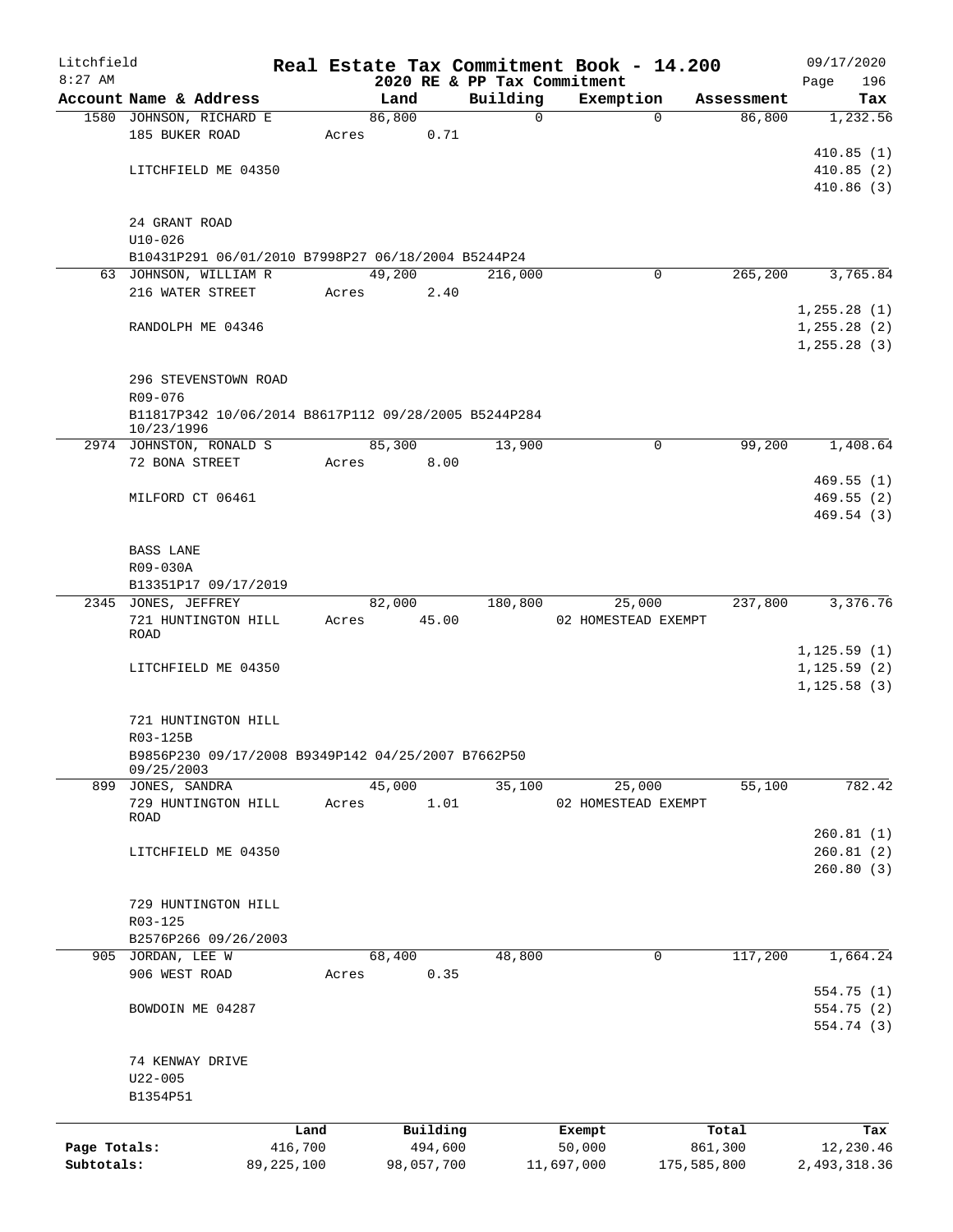| Litchfield   |                                                                     |            |       |                             |          |          | Real Estate Tax Commitment Book - 14.200 |               |            |      | 09/17/2020   |
|--------------|---------------------------------------------------------------------|------------|-------|-----------------------------|----------|----------|------------------------------------------|---------------|------------|------|--------------|
| $8:27$ AM    |                                                                     |            |       | 2020 RE & PP Tax Commitment |          |          |                                          |               |            | Page | 197          |
|              | Account Name & Address                                              |            |       | Land                        | Building |          | Exemption                                |               | Assessment |      | Tax          |
|              | 1250 JUNEAU LLC                                                     |            |       | 70,100                      |          | $\Omega$ |                                          | $\Omega$      | 70,100     |      | 995.42       |
|              | PO BOX 118                                                          |            | Acres | 58.66                       |          |          |                                          |               |            |      |              |
|              |                                                                     |            |       |                             |          |          |                                          |               |            |      | 331.81(1)    |
|              | LITCHFIELD ME 04350                                                 |            |       |                             |          |          |                                          |               |            |      | 331.81(2)    |
|              |                                                                     |            |       |                             |          |          |                                          |               |            |      | 331.80(3)    |
|              | NUTTING LANE                                                        |            |       |                             |          |          |                                          |               |            |      |              |
|              | $R04 - 045$                                                         |            |       |                             |          |          |                                          |               |            |      |              |
|              | B11209P37 09/27/2012 B10734P70 05/19/2011 B9328P22                  |            |       |                             |          |          |                                          |               |            |      |              |
|              | 04/20/2007 B7931P303 02/20/2004                                     |            |       |                             |          |          |                                          |               |            |      |              |
|              | 913 JUNEAU, ROBERT                                                  |            |       | 45,000                      |          | 13,700   | 31,000                                   |               | 27,700     |      | 393.34       |
|              | JUNEAU, JANET                                                       |            | Acres | 1.00                        |          |          | 02 HOMESTEAD EXEMPT                      |               |            |      |              |
|              | PO BOX 105                                                          |            |       |                             |          |          | 22 WW2 Widow Res                         |               |            |      | 131.11(1)    |
|              |                                                                     |            |       |                             |          |          |                                          |               |            |      | 131.11(2)    |
|              | SABATTUS ME 04280                                                   |            |       |                             |          |          |                                          |               |            |      | 131.12(3)    |
|              |                                                                     |            |       |                             |          |          |                                          |               |            |      |              |
|              | 22 FERN LANE                                                        |            |       |                             |          |          |                                          |               |            |      |              |
|              | R03-062                                                             |            |       |                             |          |          |                                          |               |            |      |              |
| 1034         | JUTRAS, TOBY G(TRUSTEE)                                             |            |       | 114,400                     |          | 361,500  | 25,000                                   |               | 450,900    |      | 6,402.78     |
|              | JUTRAS, LISA J                                                      |            | Acres | 5.80                        |          |          | 02 HOMESTEAD EXEMPT                      |               |            |      |              |
|              | (TRUSTEE)                                                           |            |       |                             |          |          |                                          |               |            |      |              |
|              | 216 UPPER POND ROAD                                                 |            |       |                             |          |          |                                          |               |            |      | 2,134.26(1)  |
|              |                                                                     |            |       |                             |          |          |                                          |               |            |      | 2,134.26(2)  |
|              | LITCHFIELD ME 04350                                                 |            |       |                             |          |          |                                          |               |            |      | 2,134.26(3)  |
|              |                                                                     |            |       |                             |          |          |                                          |               |            |      |              |
|              | 216 UPPER POND ROAD                                                 |            |       |                             |          |          |                                          |               |            |      |              |
|              | R01-018-5                                                           |            |       |                             |          |          |                                          |               |            |      |              |
|              | B12414P159 09/15/2016 B10114P196 06/17/2009<br>B5776P214 11/03/1998 |            |       |                             |          |          |                                          |               |            |      |              |
|              | 623 K Q Z C HOLDINGS, LLC                                           |            |       | 70,600                      |          | 147,300  | 0                                        |               | 217,900    |      | 3,094.18     |
|              | 165 ROUTE 126                                                       |            | Acres | 1.20                        |          |          |                                          |               |            |      |              |
|              |                                                                     |            |       |                             |          |          |                                          |               |            |      | 1,031.39(1)  |
|              | MONMOUTH ME 04259                                                   |            |       |                             |          |          |                                          |               |            |      | 1,031.39(2)  |
|              |                                                                     |            |       |                             |          |          |                                          |               |            |      | 1,031.40(3)  |
|              |                                                                     |            |       |                             |          |          |                                          |               |            |      |              |
|              | 1670 LEWISTON ROAD                                                  |            |       |                             |          |          |                                          |               |            |      |              |
|              | R11-035-1-A                                                         |            |       |                             |          |          |                                          |               |            |      |              |
|              | B12363P314 07/19/2016 B12363P312 07/19/2016                         |            |       |                             |          |          |                                          |               |            |      |              |
|              | B9618P310 01/17/2008 B4379P277 04/27/1993                           |            |       |                             |          |          |                                          |               |            |      |              |
|              | 1733 KALLOCH, JEREMY S                                              |            |       | 53,000                      |          | 14,900   |                                          | $\mathbf 0$   | 67,900     |      | 964.18       |
|              | KALLOCH, LISA<br>WEBB-KALLOCH                                       |            | Acres | 0.40                        |          |          |                                          |               |            |      |              |
|              | 110 HUNTS MEADOW ROAD                                               |            |       |                             |          |          |                                          |               |            |      | 321.39(1)    |
|              |                                                                     |            |       |                             |          |          |                                          |               |            |      | 321.39(2)    |
|              | WHITEFIELD ME 04353                                                 |            |       |                             |          |          |                                          |               |            |      | 321.40(3)    |
|              |                                                                     |            |       |                             |          |          |                                          |               |            |      |              |
|              | 20 KEZIAH LANE                                                      |            |       |                             |          |          |                                          |               |            |      |              |
|              | R09-034                                                             |            |       |                             |          |          |                                          |               |            |      |              |
|              | B10145P77 07/10/2009 B9265P206 03/01/2007 B8419P129                 |            |       |                             |          |          |                                          |               |            |      |              |
|              | 05/20/2005 B1453P826 10/03/1967                                     |            |       |                             |          |          |                                          |               |            |      |              |
|              | 915 KAMILA, DAVID A                                                 |            |       | 175,700                     |          | 142,300  | 25,000                                   |               | 293,000    |      | 4,160.60     |
|              | 33 SUNSHINE FARM ROAD                                               |            | Acres | 8.45                        |          |          | 02 HOMESTEAD EXEMPT                      |               |            |      |              |
|              |                                                                     |            |       |                             |          |          |                                          |               |            |      | 1,386.87(1)  |
|              | LITCHFIELD ME 04350                                                 |            |       |                             |          |          |                                          |               |            |      | 1,386.87(2)  |
|              |                                                                     |            |       |                             |          |          |                                          |               |            |      | 1,386.86(3)  |
|              |                                                                     |            |       |                             |          |          |                                          |               |            |      |              |
|              | 33 SUNSHINE FARM ROAD                                               |            |       |                             |          |          |                                          |               |            |      |              |
|              | $U01 - 013$                                                         |            |       |                             |          |          |                                          |               |            |      |              |
|              | B1823P32                                                            |            |       |                             |          |          |                                          |               |            |      |              |
|              |                                                                     | Land       |       | Building                    |          |          | Exempt                                   |               | Total      |      | Tax          |
| Page Totals: |                                                                     | 528,800    |       | 679,700                     |          |          | 81,000                                   | 1,127,500     |            |      | 16,010.50    |
| Subtotals:   |                                                                     | 89,753,900 |       | 98,737,400                  |          |          | 11,778,000                               | 176, 713, 300 |            |      | 2,509,328.86 |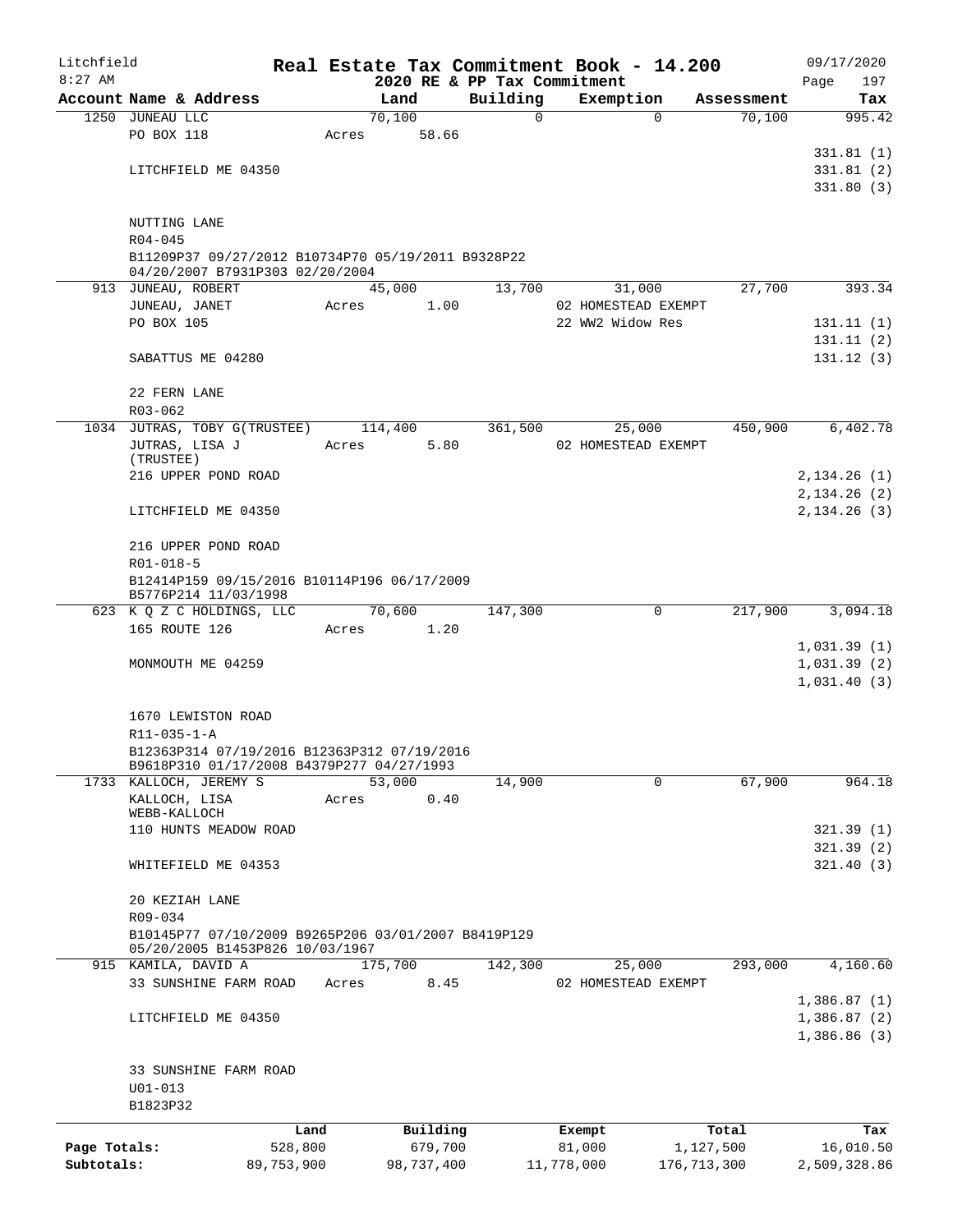| Litchfield<br>$8:27$ AM |                                  |                                          |          |        |       | 2020 RE & PP Tax Commitment | Real Estate Tax Commitment Book - 14.200 |            | Page | 09/17/2020<br>198 |
|-------------------------|----------------------------------|------------------------------------------|----------|--------|-------|-----------------------------|------------------------------------------|------------|------|-------------------|
|                         |                                  | Account Name & Address                   |          | Land   |       |                             | Building Exemption                       | Assessment |      | Tax               |
|                         |                                  | 1309 KANDRIS, KENNETH C                  | 101, 200 |        |       | 147,400                     | 25,000                                   | 223,600    |      | 3,175.12          |
|                         |                                  | KANDRIS, TANYA J                         | Acres    |        | 3.70  |                             | 02 HOMESTEAD EXEMPT                      |            |      |                   |
|                         | PO BOX 519                       |                                          |          |        |       |                             |                                          |            |      | 1,058.37(1)       |
|                         |                                  |                                          |          |        |       |                             |                                          |            |      | 1,058.37(2)       |
|                         |                                  | LITCHFIELD ME 04350                      |          |        |       |                             |                                          |            |      | 1,058.38(3)       |
|                         |                                  |                                          |          |        |       |                             |                                          |            |      |                   |
|                         | R13-025                          | 416 DENNIS HILL ROAD                     |          |        |       |                             |                                          |            |      |                   |
|                         |                                  | B12776P58 11/14/2017 B5711P91 08/21/1998 |          |        |       |                             |                                          |            |      |                   |
|                         | 916 KANE, MICHAEL                |                                          | 116,200  |        |       | 49,700                      | $\mathbf 0$                              | 165,900    |      | 2,355.78          |
|                         |                                  | 471 PEACEPIPE DRIVE                      | Acres    |        | 20.80 |                             |                                          |            |      |                   |
|                         |                                  |                                          |          |        |       |                             |                                          |            |      | 785.26(1)         |
|                         |                                  | LITCHFIELD ME 04350                      |          |        |       |                             |                                          |            |      | 785.26(2)         |
|                         |                                  |                                          |          |        |       |                             |                                          |            |      | 785.26(3)         |
|                         |                                  |                                          |          |        |       |                             |                                          |            |      |                   |
|                         |                                  | 462 PEACEPIPE DRIVE                      |          |        |       |                             |                                          |            |      |                   |
|                         | $U28 - 046$                      |                                          |          |        |       |                             |                                          |            |      |                   |
|                         | B3249P63                         |                                          |          |        |       |                             |                                          |            |      |                   |
|                         |                                  | 917 KANE, MICHAEL J                      |          | 58,200 |       | 119,300                     | 31,000                                   | 146,500    |      | 2,080.30          |
|                         |                                  | 471 PEACEPIPE DRIVE                      | Acres    |        | 0.13  |                             | 03 VETERANS EXEMPT                       |            |      |                   |
|                         |                                  |                                          |          |        |       |                             | 02 HOMESTEAD EXEMPT                      |            |      | 693.43 (1)        |
|                         |                                  | LITCHFIELD ME 04350                      |          |        |       |                             |                                          |            |      | 693.43 (2)        |
|                         |                                  |                                          |          |        |       |                             |                                          |            |      | 693.44 (3)        |
|                         |                                  |                                          |          |        |       |                             |                                          |            |      |                   |
|                         |                                  | 471 PEACEPIPE DRIVE                      |          |        |       |                             |                                          |            |      |                   |
|                         | $U28 - 049$                      |                                          |          |        |       |                             |                                          |            |      |                   |
|                         | B1719P271<br>1449 KANE, MICHAELJ |                                          |          | 58,100 |       | $\Omega$                    | 0                                        | 58,100     |      | 825.02            |
|                         |                                  | 471 PEACEPIPE DRIVE                      | Acres    |        | 0.30  |                             |                                          |            |      |                   |
|                         |                                  |                                          |          |        |       |                             |                                          |            |      | 275.01(1)         |
|                         |                                  | LITCHFIELD ME 04350                      |          |        |       |                             |                                          |            |      | 275.01(2)         |
|                         |                                  |                                          |          |        |       |                             |                                          |            |      | 275.00(3)         |
|                         |                                  |                                          |          |        |       |                             |                                          |            |      |                   |
|                         | LAKEVIEW DRIVE                   |                                          |          |        |       |                             |                                          |            |      |                   |
|                         | $U28 - 027$                      |                                          |          |        |       |                             |                                          |            |      |                   |
|                         |                                  | B7247P313 01/14/2003                     |          |        |       |                             |                                          |            |      |                   |
|                         |                                  | 920 KARKOS, GEORGE A                     |          | 48,600 |       | 107,700                     | 25,000                                   | 131,300    |      | 1,864.46          |
|                         |                                  | KARKOS, SHARON A                         | Acres    |        | 2.20  |                             | 02 HOMESTEAD EXEMPT                      |            |      |                   |
|                         |                                  | 835 DEAD RIVER RD                        |          |        |       |                             |                                          |            |      | 621.49(1)         |
|                         |                                  |                                          |          |        |       |                             |                                          |            |      | 621.49(2)         |
|                         |                                  | LITCHFIELD ME 04350                      |          |        |       |                             |                                          |            |      | 621.48(3)         |
|                         |                                  |                                          |          |        |       |                             |                                          |            |      |                   |
|                         |                                  | 835 DEAD RIVER ROAD                      |          |        |       |                             |                                          |            |      |                   |
|                         | R01-030B<br>B7139P177            |                                          |          |        |       |                             |                                          |            |      |                   |
|                         | 2542 KATULA DAVID                |                                          |          | 84,300 |       | 0                           | $\mathbf 0$                              | 84,300     |      | 1,197.06          |
|                         | PENDER TAMMY                     |                                          | Acres    |        | 41.00 |                             |                                          |            |      |                   |
|                         |                                  | 1435 RICHMOND ROAD                       |          |        |       |                             |                                          |            |      | 399.02 (1)        |
|                         |                                  |                                          |          |        |       |                             |                                          |            |      | 399.02 (2)        |
|                         |                                  | LITCHFIELD ME 04350                      |          |        |       |                             |                                          |            |      | 399.02 (3)        |
|                         |                                  |                                          |          |        |       |                             |                                          |            |      |                   |
|                         |                                  | 1435 RICHMOND ROAD                       |          |        |       |                             |                                          |            |      |                   |
|                         | R01-020A                         |                                          |          |        |       |                             |                                          |            |      |                   |
|                         |                                  | B8633P338 10/06/2005                     |          |        |       |                             |                                          |            |      |                   |
|                         |                                  |                                          |          |        |       |                             |                                          |            |      |                   |
|                         |                                  |                                          |          |        |       |                             |                                          |            |      |                   |

|              | Land       | Building   | Exempt     | Total       | Tax          |
|--------------|------------|------------|------------|-------------|--------------|
| Page Totals: | 466,600    | 424,100    | 81,000     | 809,700     | 11,497.74    |
| Subtotals:   | 90,220,500 | 99,161,500 | 11,859,000 | 177,523,000 | 2,520,826.60 |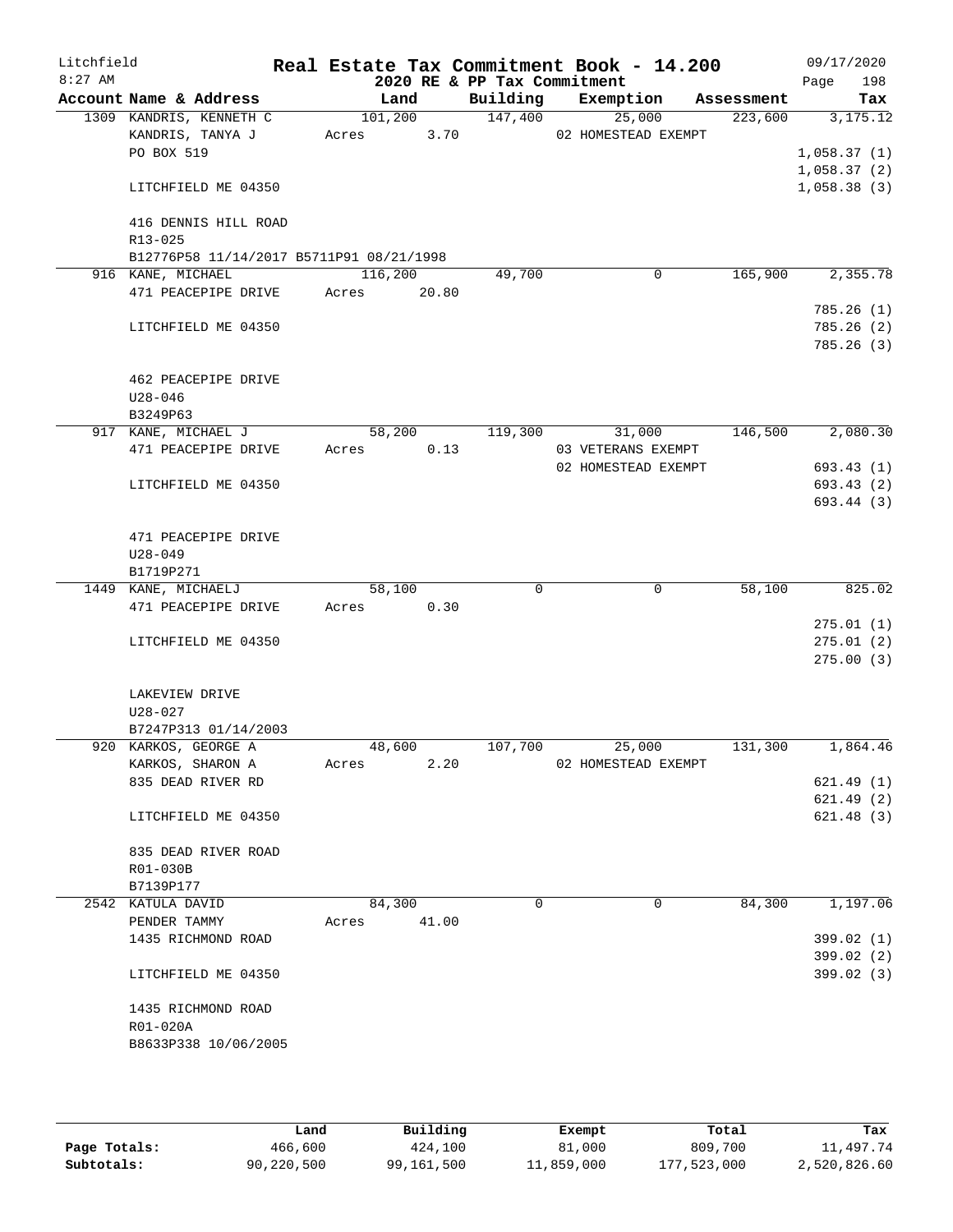| Litchfield<br>$8:27$ AM |                                          |       |         |       | 2020 RE & PP Tax Commitment | Real Estate Tax Commitment Book - 14.200 |   |            | Page | 09/17/2020<br>199 |
|-------------------------|------------------------------------------|-------|---------|-------|-----------------------------|------------------------------------------|---|------------|------|-------------------|
|                         | Account Name & Address                   |       | Land    |       | Building                    | Exemption                                |   | Assessment |      | Tax               |
|                         | 545 KATULA, DAVID                        |       | 94,100  |       | 155,600                     | 25,000                                   |   | 224,700    |      | 3,190.74          |
|                         | 1435 RICHMOND ROAD                       | Acres |         | 72.21 |                             | 02 HOMESTEAD EXEMPT                      |   |            |      |                   |
|                         |                                          |       |         |       |                             |                                          |   |            |      | 1,063.58(1)       |
|                         | LITCHFIELD ME 04350                      |       |         |       |                             |                                          |   |            |      | 1,063.58(2)       |
|                         |                                          |       |         |       |                             |                                          |   |            |      | 1,063.58(3)       |
|                         |                                          |       |         |       |                             |                                          |   |            |      |                   |
|                         | 1435 RICHMOND ROAD                       |       |         |       |                             |                                          |   |            |      |                   |
|                         | R01-051                                  |       |         |       |                             |                                          |   |            |      |                   |
|                         | B6203P337 05/16/2000 B5535P30 01/20/1998 |       |         |       |                             |                                          |   |            |      |                   |
|                         | 927 KEANE, EDWARD C                      |       | 25,100  |       | 0                           |                                          | 0 | 25,100     |      | 356.42            |
|                         | 519 UPPER GRASSY HILL<br><b>ROAD</b>     | Acres |         | 0.55  |                             |                                          |   |            |      |                   |
|                         |                                          |       |         |       |                             |                                          |   |            |      | 118.81(1)         |
|                         | WOODBURY CT 06798                        |       |         |       |                             |                                          |   |            |      | 118.81(2)         |
|                         |                                          |       |         |       |                             |                                          |   |            |      | 118.80(3)         |
|                         |                                          |       |         |       |                             |                                          |   |            |      |                   |
|                         | ISLAND IN SAND POND                      |       |         |       |                             |                                          |   |            |      |                   |
|                         | $U10-032$                                |       |         |       |                             |                                          |   |            |      |                   |
|                         | B1506P244                                |       |         |       |                             |                                          |   |            |      |                   |
|                         | 930 KEAVENEY, KEVIN B                    |       | 141,300 |       | 42,000                      |                                          | 0 | 183,300    |      | 2,602.86          |
|                         | KEAVENEY, MARY D                         | Acres |         | 0.27  |                             |                                          |   |            |      |                   |
|                         | 14 ANNABEL LANE                          |       |         |       |                             |                                          |   |            |      | 867.62(1)         |
|                         |                                          |       |         |       |                             |                                          |   |            |      | 867.62(2)         |
|                         | FRANKLIN MA 02038                        |       |         |       |                             |                                          |   |            |      | 867.62(3)         |
|                         | 113 WOODLAND LANE                        |       |         |       |                             |                                          |   |            |      |                   |
|                         | $U12 - 002$                              |       |         |       |                             |                                          |   |            |      |                   |
|                         | B2134P36 08/07/1978                      |       |         |       |                             |                                          |   |            |      |                   |
|                         | 2594 KEBCO PROPERTIES LLC                |       | 34,700  |       | 0                           |                                          | 0 | 34,700     |      | 492.74            |
|                         | 51 POND ROAD                             | Acres |         | 4.22  |                             |                                          |   |            |      |                   |
|                         |                                          |       |         |       |                             |                                          |   |            |      | 164.25(1)         |
|                         | BOWDOINHAM ME 04008                      |       |         |       |                             |                                          |   |            |      | 164.25(2)         |
|                         |                                          |       |         |       |                             |                                          |   |            |      | 164.24(3)         |
|                         | PLAINS ROAD                              |       |         |       |                             |                                          |   |            |      |                   |
|                         | R07-031A-3                               |       |         |       |                             |                                          |   |            |      |                   |
|                         | B9563P103 11/13/2007 B8151P62            |       |         |       |                             |                                          |   |            |      |                   |
|                         | 931 KEENE, ERNEST R                      |       | 48,600  |       | 94,800                      | 31,000                                   |   | 112,400    |      | 1,596.08          |
|                         | P O BOX 292                              | Acres |         | 3.20  |                             | 03 VETERANS EXEMPT                       |   |            |      |                   |
|                         |                                          |       |         |       |                             | 02 HOMESTEAD EXEMPT                      |   |            |      | 532.03(1)         |
|                         | LITCHFIELD ME 04350                      |       |         |       |                             |                                          |   |            |      | 532.03(2)         |
|                         |                                          |       |         |       |                             |                                          |   |            |      | 532.02(3)         |
|                         |                                          |       |         |       |                             |                                          |   |            |      |                   |
|                         | 169 PLAINS ROAD                          |       |         |       |                             |                                          |   |            |      |                   |
|                         | $R07 - 050$                              |       |         |       |                             |                                          |   |            |      |                   |
|                         | B1600P849                                |       |         |       |                             |                                          |   |            |      |                   |
|                         | 1278 KELLEY, JAMES B                     |       | 69,200  |       | 244,800                     | 31,000                                   |   | 283,000    |      | 4,018.60          |
|                         | 56 NADEAU DRIVE                          | Acres |         | 19.40 |                             | 02 HOMESTEAD EXEMPT                      |   |            |      |                   |
|                         |                                          |       |         |       |                             | 14 WW2 Vet NonRes                        |   |            |      | 1,339.53(1)       |
|                         | LITCHFIELD ME 04350                      |       |         |       |                             |                                          |   |            |      | 1,339.53(2)       |
|                         |                                          |       |         |       |                             |                                          |   |            |      | 1,339.54(3)       |
|                         |                                          |       |         |       |                             |                                          |   |            |      |                   |
|                         | 56 NADEAU DRIVE                          |       |         |       |                             |                                          |   |            |      |                   |
|                         | R12-010<br>B13163P51 03/07/2019          |       |         |       |                             |                                          |   |            |      |                   |
|                         |                                          |       |         |       |                             |                                          |   |            |      |                   |
|                         |                                          |       |         |       |                             |                                          |   |            |      |                   |
|                         |                                          |       |         |       |                             |                                          |   |            |      |                   |
|                         |                                          |       |         |       |                             |                                          |   |            |      |                   |

|              | úand       | Building   | Exempt     | Total       | Tax          |
|--------------|------------|------------|------------|-------------|--------------|
| Page Totals: | 413,000    | 537,200    | 87,000     | 863,200     | 12,257.44    |
| Subtotals:   | 90,633,500 | 99,698,700 | 11,946,000 | 178,386,200 | 2,533,084.04 |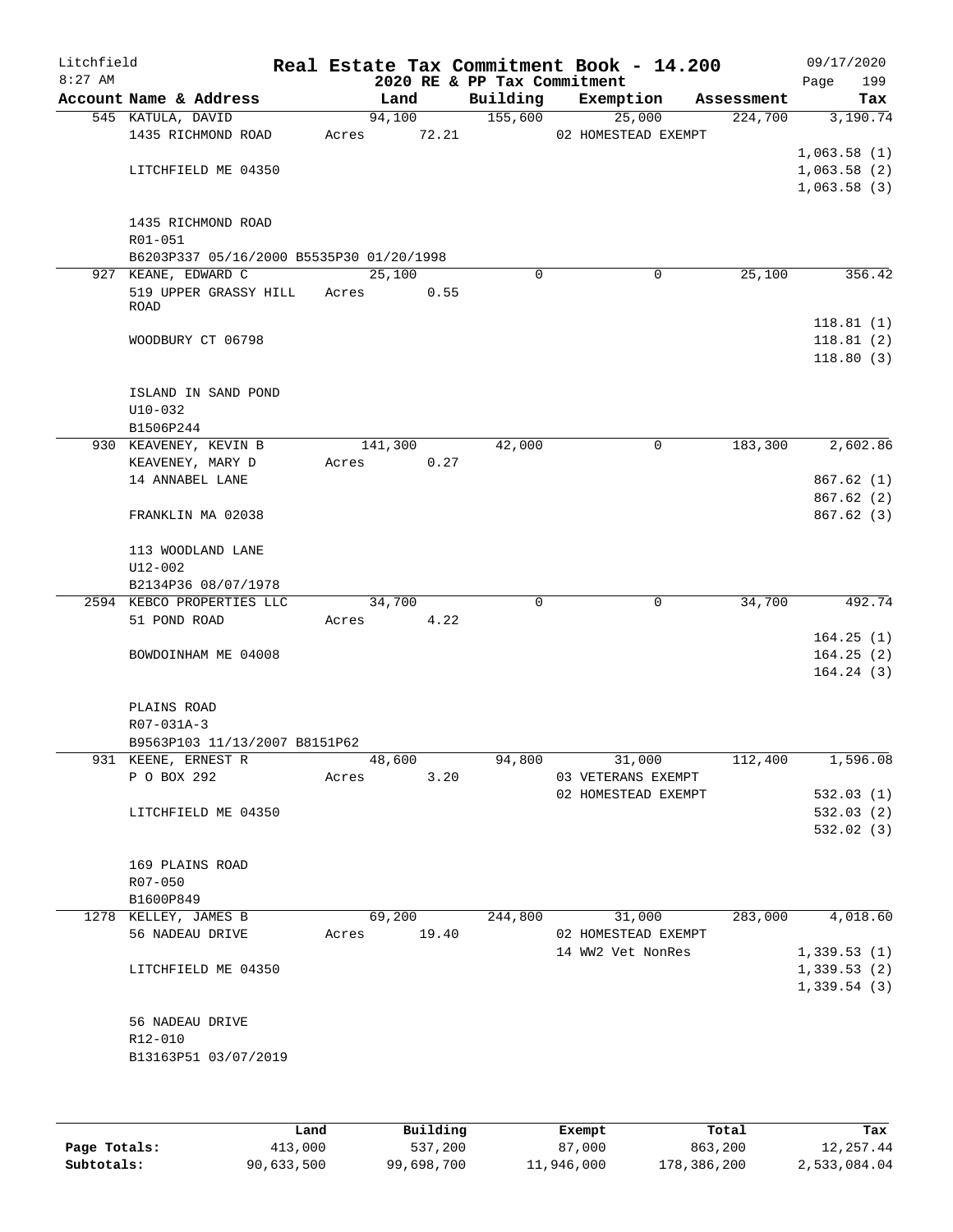| Litchfield   |                                                   |            |       |               | Real Estate Tax Commitment Book - 14.200 |            |                     |            | 09/17/2020   |
|--------------|---------------------------------------------------|------------|-------|---------------|------------------------------------------|------------|---------------------|------------|--------------|
| $8:27$ AM    |                                                   |            |       |               | 2020 RE & PP Tax Commitment              |            |                     |            | 200<br>Page  |
|              | Account Name & Address                            |            |       | Land          | Building                                 |            | Exemption           | Assessment | Tax          |
|              | 2170 KELLEY, JUDITH                               |            |       | 47,900        | 138,800                                  |            | 25,000              | 161,700    | 2,296.14     |
|              | 1444 RICHMOND ROAD                                |            | Acres | 1.97          |                                          |            | 02 HOMESTEAD EXEMPT |            |              |
|              |                                                   |            |       |               |                                          |            |                     |            | 765.38(1)    |
|              | LITCHFIELD ME 04350                               |            |       |               |                                          |            |                     |            | 765.38(2)    |
|              |                                                   |            |       |               |                                          |            |                     |            | 765.38(3)    |
|              |                                                   |            |       |               |                                          |            |                     |            |              |
|              | 1444 RICHMOND ROAD                                |            |       |               |                                          |            |                     |            |              |
|              | R01-022A                                          |            |       |               |                                          |            |                     |            |              |
|              | B6898P152 05/03/2002                              |            |       |               |                                          |            |                     |            |              |
| 1270         | KELLEY, WILLIAM F                                 |            |       | 58,800        | 193,600                                  |            | 25,000              | 227,400    | 3,229.08     |
|              | DUBE, JENNIFER                                    |            | Acres | 3.44          |                                          |            | 02 HOMESTEAD EXEMPT |            |              |
|              | 2290 HALLOWELL ROAD                               |            |       |               |                                          |            |                     |            | 1,076.36(1)  |
|              |                                                   |            |       |               |                                          |            |                     |            | 1,076.36(2)  |
|              | LITCHFIELD ME 04350                               |            |       |               |                                          |            |                     |            | 1,076.36(3)  |
|              |                                                   |            |       |               |                                          |            |                     |            |              |
|              | 2290 HALLOWELL ROAD                               |            |       |               |                                          |            |                     |            |              |
|              | $R06 - 045$                                       |            |       |               |                                          |            |                     |            |              |
|              | B12726P36 09/15/2017 B9305P330 04/02/2007 B9088P8 |            |       |               |                                          |            |                     |            |              |
|              | 09/27/2006 B8436P62 06/03/2005 B3502P99           |            |       |               |                                          |            |                     |            |              |
|              | 936 KENDRICK, BRIAN C                             |            |       | 75,500        | 111,800                                  |            | 31,000              | 156,300    | 2,219.46     |
|              | 296 DENNIS HILL ROAD                              |            | Acres | 37.00         |                                          |            | 02 HOMESTEAD EXEMPT |            |              |
|              |                                                   |            |       |               |                                          |            | 03 VETERANS EXEMPT  |            | 739.82(1)    |
|              | LITCHFIELD ME 04350                               |            |       |               |                                          |            |                     |            | 739.82(2)    |
|              |                                                   |            |       |               |                                          |            |                     |            | 739.82(3)    |
|              |                                                   |            |       |               |                                          |            |                     |            |              |
|              |                                                   |            |       |               |                                          |            |                     |            |              |
|              | 296 DENNIS HILL ROAD                              |            |       |               |                                          |            |                     |            |              |
|              | R13-020                                           |            |       |               |                                          |            |                     |            |              |
|              | B2427P86                                          |            |       |               |                                          |            |                     |            |              |
|              | 1465 KENNEBEC LAND TRUST                          |            |       | 2,400         |                                          | $\Omega$   | 0                   | 2,400      | 34.08        |
|              | P O BOX 261                                       |            | Acres | 9.71          |                                          |            |                     |            |              |
|              |                                                   |            |       |               |                                          |            |                     |            | 11.36(1)     |
|              | WINTHROP ME 04364                                 |            |       |               |                                          |            |                     |            | 11.36(2)     |
|              |                                                   |            |       |               |                                          |            |                     |            | 11.36(3)     |
|              |                                                   |            |       |               |                                          |            |                     |            |              |
|              | BEAVER LANE                                       |            |       |               |                                          |            |                     |            |              |
|              | R14-008A                                          |            |       |               |                                          |            |                     |            |              |
|              | B9427P142 07/18/2007 B2877P221 10/31/1985         |            |       |               |                                          |            |                     |            |              |
| 938          | KENNEBEC VAL BEAGLE,                              |            |       | 37,700        | 59,900                                   |            | 0                   | 97,600     | 1,385.92     |
|              | <b>CLUB</b>                                       |            |       |               |                                          |            |                     |            |              |
|              | C/O JAMES DUDLEY                                  |            | Acres | 0.50          |                                          |            |                     |            |              |
|              | 2330 BELGRADE ROAD                                |            |       |               |                                          |            |                     |            | 461.97(1)    |
|              | SIDNEY ME 04330                                   |            |       |               |                                          |            |                     |            | 461.97(2)    |
|              |                                                   |            |       |               |                                          |            |                     |            | 461.98(3)    |
|              |                                                   |            |       |               |                                          |            |                     |            |              |
|              | 24 LUNTS HILL ROAD                                |            |       |               |                                          |            |                     |            |              |
|              | R09-001                                           |            |       |               |                                          |            |                     |            |              |
|              | B1386P175                                         |            |       |               |                                          |            |                     |            |              |
| 939          | KENNEBEC VAL BEAGLE,                              |            |       | 60,500        | 1,400                                    |            | 0                   | 61,900     | 878.98       |
|              | <b>CLUB</b>                                       |            |       |               |                                          |            |                     |            |              |
|              | C/O JAMES DUDLEY                                  |            | Acres | 161.00        |                                          |            |                     |            |              |
|              | 2330 BELGRADE ROAD                                |            |       |               |                                          |            |                     |            | 292.99 (1)   |
|              | SIDNEY ME 04330                                   |            |       |               |                                          |            |                     |            | 292.99 (2)   |
|              |                                                   |            |       |               |                                          |            |                     |            | 293.00(3)    |
|              |                                                   |            |       |               |                                          |            |                     |            |              |
|              | 21 LUNTS HILL ROAD                                |            |       |               |                                          |            |                     |            |              |
|              | R09-074                                           |            |       |               |                                          |            |                     |            |              |
|              | B1336P301                                         |            |       |               |                                          |            |                     |            |              |
|              |                                                   |            |       |               |                                          |            |                     |            |              |
|              |                                                   |            |       |               |                                          |            |                     |            |              |
|              |                                                   | Land       |       | Building      |                                          | Exempt     |                     | Total      | Tax          |
| Page Totals: |                                                   | 282,800    |       | 505,500       |                                          | 81,000     |                     | 707,300    | 10,043.66    |
| Subtotals:   |                                                   | 90,916,300 |       | 100, 204, 200 |                                          | 12,027,000 | 179,093,500         |            | 2,543,127.70 |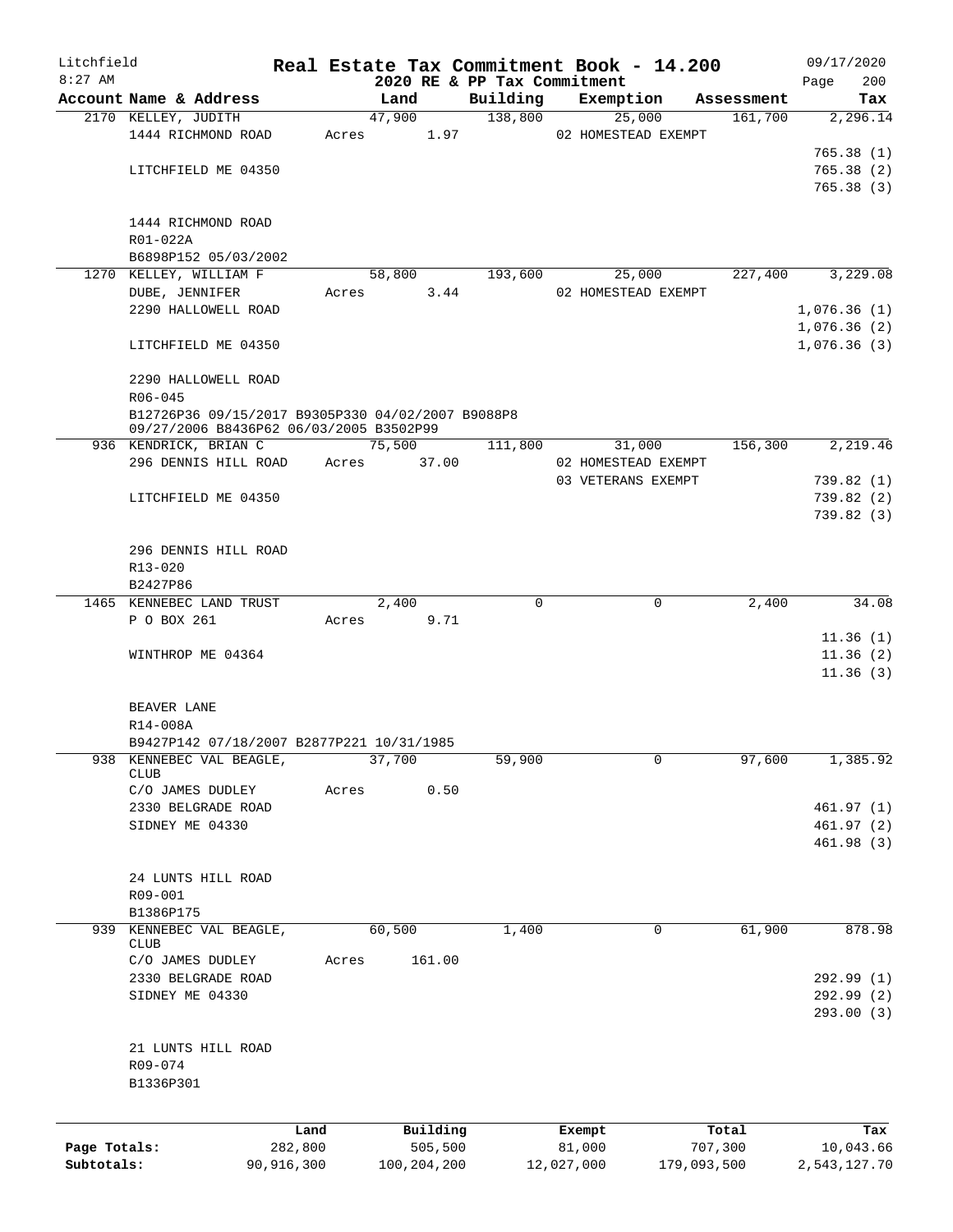| Litchfield<br>$8:27$ AM |                                                      |        |        |      | 2020 RE & PP Tax Commitment | Real Estate Tax Commitment Book - 14.200 |             |            | Page | 09/17/2020<br>201 |
|-------------------------|------------------------------------------------------|--------|--------|------|-----------------------------|------------------------------------------|-------------|------------|------|-------------------|
|                         | Account Name & Address                               |        | Land   |      | Building                    | Exemption                                |             | Assessment |      | Tax               |
|                         | 2009 KENNEY, GERALD                                  |        | 42,300 |      | $\Omega$                    |                                          | $\Omega$    | 42,300     |      | 600.66            |
|                         | KENNEY, VICKIE                                       | Acres  |        | 9.10 |                             |                                          |             |            |      |                   |
|                         | 1062 PLAINS RD                                       |        |        |      |                             |                                          |             |            |      | 200.22(1)         |
|                         |                                                      |        |        |      |                             |                                          |             |            |      | 200.22(2)         |
|                         | LITCHFIELD ME 04350                                  |        |        |      |                             |                                          |             |            |      | 200.22(3)         |
|                         | PLAINS ROAD                                          |        |        |      |                             |                                          |             |            |      |                   |
|                         | R09-049                                              |        |        |      |                             |                                          |             |            |      |                   |
|                         | 1209 KENNEY, GERALD A                                |        | 62,000 |      | 7,000                       |                                          | $\mathbf 0$ | 69,000     |      | 979.80            |
|                         | KENNEY, VICKIE                                       | Acres  |        | 8.60 |                             |                                          |             |            |      |                   |
|                         | 1062 PLAINS ROAD                                     |        |        |      |                             |                                          |             |            |      | 326.60(1)         |
|                         |                                                      |        |        |      |                             |                                          |             |            |      | 326.60(2)         |
|                         | LITCHFIELD ME 04350                                  |        |        |      |                             |                                          |             |            |      | 326.60(3)         |
|                         | 1084 PLAINS ROAD                                     |        |        |      |                             |                                          |             |            |      |                   |
|                         | R09-052                                              |        |        |      |                             |                                          |             |            |      |                   |
|                         | B6875P26                                             |        |        |      |                             |                                          |             |            |      |                   |
|                         | 943 KENNEY, GERALD A                                 |        | 69,000 |      | $\mathbf 0$                 |                                          | $\mathbf 0$ | 69,000     |      | 979.80            |
|                         | 1062 PLAINS ROAD                                     | Acres  | 59.00  |      |                             |                                          |             |            |      |                   |
|                         |                                                      |        |        |      |                             |                                          |             |            |      | 326.60(1)         |
|                         | LITCHFIELD ME 04350                                  |        |        |      |                             |                                          |             |            |      | 326.60(2)         |
|                         |                                                      |        |        |      |                             |                                          |             |            |      | 326.60(3)         |
|                         |                                                      |        |        |      |                             |                                          |             |            |      |                   |
|                         | HALLOWELL ROAD                                       |        |        |      |                             |                                          |             |            |      |                   |
|                         | R11-020                                              |        |        |      |                             |                                          |             |            |      |                   |
|                         | B2448P11                                             |        |        |      |                             |                                          |             |            |      |                   |
|                         | 944 KENNEY, GERALD A,<br>KENNEY, VICKIE J            |        | 63,800 |      | 86,500                      | 25,000                                   |             | 125,300    |      | 1,779.26          |
|                         | 1062 PLAINS ROAD                                     | Acres  | 11.00  |      |                             | 02 HOMESTEAD EXEMPT                      |             |            |      |                   |
|                         |                                                      |        |        |      |                             |                                          |             |            |      | 593.09(1)         |
|                         | LITCHFIELD ME 04350                                  |        |        |      |                             |                                          |             |            |      | 593.09 (2)        |
|                         |                                                      |        |        |      |                             |                                          |             |            |      | 593.08(3)         |
|                         |                                                      |        |        |      |                             |                                          |             |            |      |                   |
|                         | 1062 PLAINS ROAD                                     |        |        |      |                             |                                          |             |            |      |                   |
|                         | R09-050                                              |        |        |      |                             |                                          |             |            |      |                   |
|                         | B12037P247 07/08/2015 B11956P221 04/09/2015          |        |        |      |                             |                                          |             |            |      |                   |
|                         | B10533P331 09/20/2010 B10412P21 05/10/2010 B2796P241 |        |        |      |                             |                                          |             |            |      |                   |
|                         | 946 KENNEY, RONALD                                   | 48,000 |        |      | 69,100                      | 31,000                                   |             | 86,100     |      | 1,222.62          |
|                         | KENNEY, LORRAINE                                     | Acres  |        | 2.00 |                             | 03 VETERANS EXEMPT                       |             |            |      |                   |
|                         | 2131 HALLOWELL ROAD                                  |        |        |      |                             | 02 HOMESTEAD EXEMPT                      |             |            |      | 407.54(1)         |
|                         |                                                      |        |        |      |                             |                                          |             |            |      | 407.54(2)         |
|                         | LITCHFIELD ME 04350                                  |        |        |      |                             |                                          |             |            |      | 407.54(3)         |
|                         | 2131 HALLOWELL ROAD                                  |        |        |      |                             |                                          |             |            |      |                   |
|                         | R11-025A                                             |        |        |      |                             |                                          |             |            |      |                   |
|                         | B2453P233                                            |        |        |      |                             |                                          |             |            |      |                   |
|                         | 901 KEYBANK NATIONAL                                 |        | 39,400 |      | 307,300                     |                                          | $\mathbf 0$ | 346,700    |      | 4,923.14          |
|                         | ASSOCIATION                                          |        |        |      |                             |                                          |             |            |      |                   |
|                         | 4910 TIEDEMAN ROAD                                   | Acres  |        | 0.60 |                             |                                          |             |            |      |                   |
|                         |                                                      |        |        |      |                             |                                          |             |            |      | 1,641.05(1)       |
|                         | BROOKLYN OH 44144                                    |        |        |      |                             |                                          |             |            |      | 1,641.05(2)       |
|                         |                                                      |        |        |      |                             |                                          |             |            |      | 1,641.04(3)       |
|                         |                                                      |        |        |      |                             |                                          |             |            |      |                   |
|                         | 1090 PLAINS ROAD                                     |        |        |      |                             |                                          |             |            |      |                   |
|                         | R09-053                                              |        |        |      |                             |                                          |             |            |      |                   |
|                         | B13476P121 01/27/2020 B13404P267 11/21/2019          |        |        |      |                             |                                          |             |            |      |                   |
|                         |                                                      |        |        |      |                             |                                          |             |            |      |                   |
|                         |                                                      |        |        |      |                             |                                          |             |            |      |                   |
|                         |                                                      |        |        |      |                             |                                          |             |            |      |                   |

|              | Land       | Building    | Exempt     | Total       | Tax          |
|--------------|------------|-------------|------------|-------------|--------------|
| Page Totals: | 324,500    | 469,900     | 56,000     | 738,400     | 10,485.28    |
| Subtotals:   | 91,240,800 | 100,674,100 | 12,083,000 | 179,831,900 | 2,553,612.98 |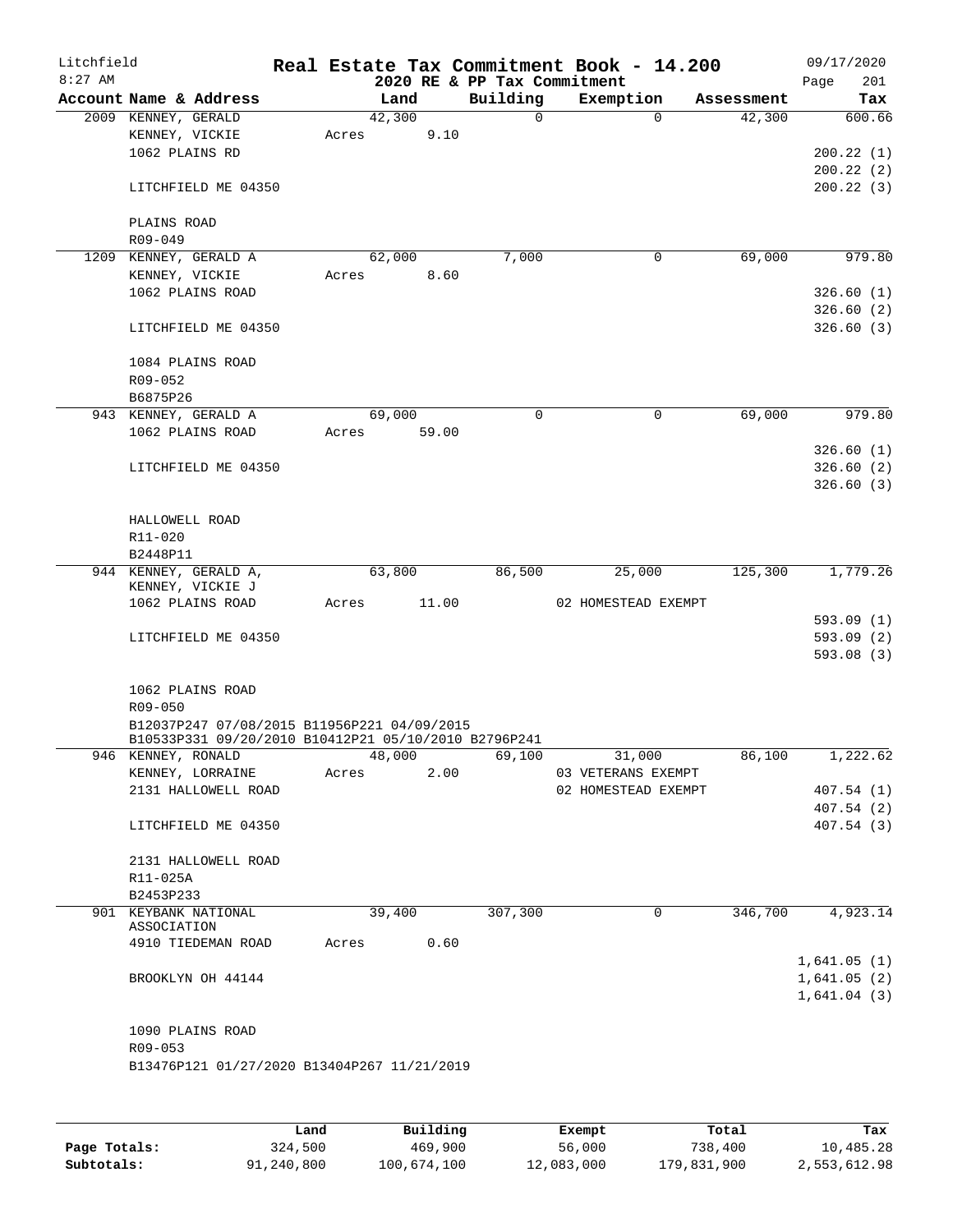| Litchfield<br>$8:27$ AM |                                                                                                                                      |            |       |               |          | 2020 RE & PP Tax Commitment | Real Estate Tax Commitment Book - 14.200 |             |            | 09/17/2020<br>202<br>Page  |
|-------------------------|--------------------------------------------------------------------------------------------------------------------------------------|------------|-------|---------------|----------|-----------------------------|------------------------------------------|-------------|------------|----------------------------|
|                         | Account Name & Address                                                                                                               |            |       | Land          |          | Building                    | Exemption                                |             | Assessment | Tax                        |
|                         | 2244 KIELTYKA, SAMANTHA E                                                                                                            |            |       | 46,600        |          | 153,100                     |                                          | $\Omega$    | 199,700    | 2,835.74                   |
|                         | KIELTYKA, BRANDON                                                                                                                    |            | Acres |               | 1.53     |                             |                                          |             |            |                            |
|                         | 533 RICHMOND ROAD                                                                                                                    |            |       |               |          |                             |                                          |             |            | 945.25(1)                  |
|                         |                                                                                                                                      |            |       |               |          |                             |                                          |             |            | 945.25(2)                  |
|                         | LITCHFIELD ME 04350                                                                                                                  |            |       |               |          |                             |                                          |             |            | 945.24(3)                  |
|                         |                                                                                                                                      |            |       |               |          |                             |                                          |             |            |                            |
|                         | 533 RICHMOND ROAD<br>R02-116C                                                                                                        |            |       |               |          |                             |                                          |             |            |                            |
|                         | B12692P118 08/15/2017 B12407P284 09/01/2016<br>B10629P240 12/28/2010 B9885P267 10/17/2008 B6496P183<br>06/01/2001                    |            |       |               |          |                             |                                          |             |            |                            |
|                         | 2137 KINCAID, PRISCILLA J                                                                                                            |            |       | 46,000        |          | 60,100                      | 25,000                                   |             | 81,100     | 1,151.62                   |
|                         | 22 FLAHERTY LANE                                                                                                                     |            | Acres |               | 3.00     |                             | 02 HOMESTEAD EXEMPT                      |             |            |                            |
|                         |                                                                                                                                      |            |       |               |          |                             |                                          |             |            | 383.87(1)                  |
|                         | LITCHFIELD ME 04350                                                                                                                  |            |       |               |          |                             |                                          |             |            | 383.87(2)                  |
|                         |                                                                                                                                      |            |       |               |          |                             |                                          |             |            | 383.88 (3)                 |
|                         |                                                                                                                                      |            |       |               |          |                             |                                          |             |            |                            |
|                         | 22 FLAHERTY LANE                                                                                                                     |            |       |               |          |                             |                                          |             |            |                            |
|                         | R03-105E                                                                                                                             |            |       |               |          |                             |                                          |             |            |                            |
|                         | B12702P126 08/23/2017 B8428P21 05/25/2005                                                                                            |            |       |               |          |                             |                                          |             |            |                            |
|                         | 2105 KINCH, WILLIAM                                                                                                                  |            |       | $\mathbf 0$   |          | 7,600                       | 7,600                                    |             | 0          | 0.00                       |
|                         | KINCH, R MAHEUX                                                                                                                      |            |       |               |          |                             | 02 HOMESTEAD EXEMPT                      |             |            |                            |
|                         | 12 BUFFEE LANDING ROAD                                                                                                               |            |       |               |          |                             |                                          |             |            |                            |
|                         | LITCHFIELD ME 04350                                                                                                                  |            |       |               |          |                             |                                          |             |            |                            |
|                         | 12 BUFFEE LANDING ROAD                                                                                                               |            |       |               |          |                             |                                          |             |            |                            |
|                         | R09-019A-ON-1                                                                                                                        |            |       |               |          |                             |                                          |             |            |                            |
|                         | 2159 KINDLIMANN, MELISSA A                                                                                                           |            |       | 23,300        |          | 0                           |                                          | 0           | 23,300     | 330.86                     |
|                         | KINDLIMANN, SHANE E                                                                                                                  |            | Acres |               | 2.10     |                             |                                          |             |            |                            |
|                         | 277 MIDDLE STREET                                                                                                                    |            |       |               |          |                             |                                          |             |            | 110.29(1)                  |
|                         |                                                                                                                                      |            |       |               |          |                             |                                          |             |            | 110.29(2)                  |
|                         | <b>BATH ME 04530</b>                                                                                                                 |            |       |               |          |                             |                                          |             |            | 110.28(3)                  |
|                         | FOREST LANE                                                                                                                          |            |       |               |          |                             |                                          |             |            |                            |
|                         | $U08 - 025$                                                                                                                          |            |       |               |          |                             |                                          |             |            |                            |
|                         |                                                                                                                                      |            |       |               |          |                             |                                          |             |            |                            |
|                         | B12952P344 06/22/2018 B9714P22 04/30/2008 B6349P212<br>09/29/2000                                                                    |            |       |               |          |                             |                                          |             |            |                            |
| 2152                    | KING, WILLIAM O                                                                                                                      |            |       | 45,400        |          | 49,700                      | 25,000                                   |             | 70,100     | 995.42                     |
|                         | KING, LINDA G                                                                                                                        |            | Acres |               | 1.12     |                             | 02 HOMESTEAD EXEMPT                      |             |            |                            |
|                         | 746 DEAD RIVER ROAD                                                                                                                  |            |       |               |          |                             |                                          |             |            | 331.81(1)                  |
|                         |                                                                                                                                      |            |       |               |          |                             |                                          |             |            | 331.81(2)                  |
|                         | LITCHFIELD ME 04350                                                                                                                  |            |       |               |          |                             |                                          |             |            | 331.80(3)                  |
|                         |                                                                                                                                      |            |       |               |          |                             |                                          |             |            |                            |
|                         | 746 DEAD RIVER ROAD                                                                                                                  |            |       |               |          |                             |                                          |             |            |                            |
|                         | R01-035B                                                                                                                             |            |       |               |          |                             |                                          |             |            |                            |
|                         | B11810P80 09/25/2014 B11653P228 02/21/2014<br>B11574P267 10/18/2013 B11323P87 03/06/2013 B9224P68<br>08/20/2006 B6308P247 09/26/2000 |            |       |               |          |                             |                                          |             |            |                            |
|                         | 955 KNAUSENBERGER, ROLAND H                                                                                                          |            |       | 132,800       |          | 174,800                     | 25,000                                   |             | 282,600    | 4,012.92                   |
|                         | PO BOX 191                                                                                                                           |            | Acres |               | 10.50    |                             | 02 HOMESTEAD EXEMPT                      |             |            |                            |
|                         |                                                                                                                                      |            |       |               |          |                             |                                          |             |            |                            |
|                         |                                                                                                                                      |            |       |               |          |                             |                                          |             |            | 1,337.64(1)                |
|                         | LITCHFIELD ME 04350                                                                                                                  |            |       |               |          |                             |                                          |             |            | 1,337.64(2)<br>1,337.64(3) |
|                         |                                                                                                                                      |            |       |               |          |                             |                                          |             |            |                            |
|                         | 120 HARDSCRABBLE ROAD                                                                                                                |            |       |               |          |                             |                                          |             |            |                            |
|                         | U22-012A                                                                                                                             |            |       |               |          |                             |                                          |             |            |                            |
|                         | B4771P2                                                                                                                              |            |       |               |          |                             |                                          |             |            |                            |
|                         |                                                                                                                                      |            |       |               |          |                             |                                          |             |            |                            |
|                         |                                                                                                                                      | Land       |       |               | Building |                             | Exempt                                   |             | Total      | Tax                        |
| Page Totals:            |                                                                                                                                      | 294,100    |       |               | 445,300  |                             | 82,600                                   |             | 656,800    | 9,326.56                   |
| Subtotals:              |                                                                                                                                      | 91,534,900 |       | 101, 119, 400 |          |                             | 12,165,600                               | 180,488,700 |            | 2,562,939.54               |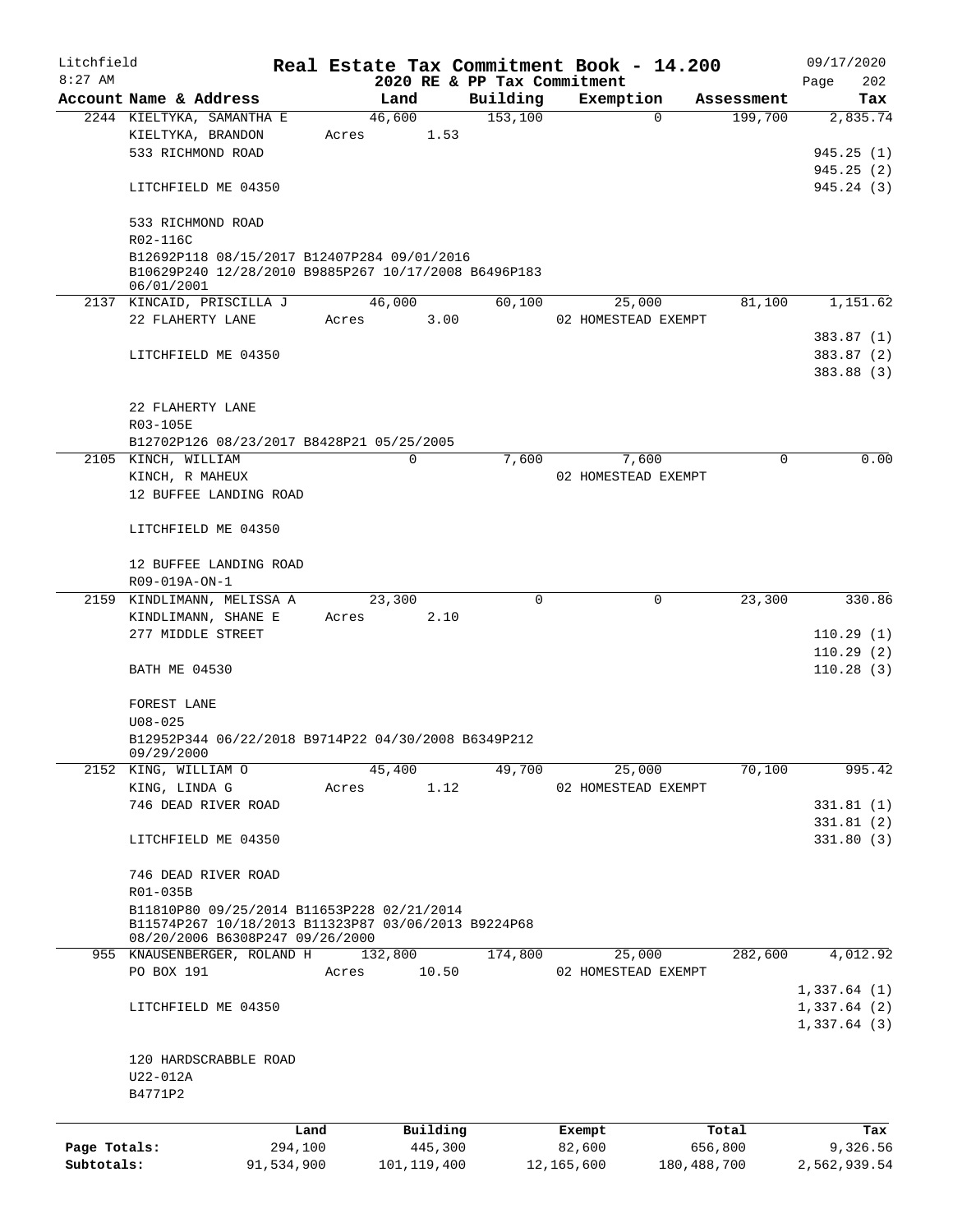| Litchfield<br>$8:27$ AM |                                          |       |         |      | 2020 RE & PP Tax Commitment | Real Estate Tax Commitment Book - 14.200 |            | 09/17/2020<br>203<br>Page |
|-------------------------|------------------------------------------|-------|---------|------|-----------------------------|------------------------------------------|------------|---------------------------|
|                         | Account Name & Address                   |       | Land    |      | Building                    | Exemption                                | Assessment | Tax                       |
|                         | 732 KNIGHT, JASON                        |       | 60,600  |      | 128,400                     | 25,000                                   | 164,000    | 2,328.80                  |
|                         | KNIGHT, PATRICIA                         | Acres |         | 6.85 |                             | 02 HOMESTEAD EXEMPT                      |            |                           |
|                         | 730 DEAD RIVER ROAD                      |       |         |      |                             |                                          |            | 776.27(1)                 |
|                         |                                          |       |         |      |                             |                                          |            | 776.27(2)                 |
|                         | LITCHFIELD ME 04350                      |       |         |      |                             |                                          |            | 776.26(3)                 |
|                         | 730 DEAD RIVER ROAD                      |       |         |      |                             |                                          |            |                           |
|                         | R01-033B                                 |       |         |      |                             |                                          |            |                           |
|                         | B7419P78 05/02/2003                      |       |         |      |                             |                                          |            |                           |
|                         | 2857 KNIGHT, RAYMOND                     |       | 39,400  |      | $\Omega$                    | 0                                        | 39,400     | 559.48                    |
|                         | KNIGHT, SHEILA                           | Acres | 38.00   |      |                             |                                          |            |                           |
|                         | 620 LANGDON ROAD                         |       |         |      |                             |                                          |            | 186.49(1)                 |
|                         |                                          |       |         |      |                             |                                          |            | 186.49(2)                 |
|                         | RICHMOND ME 04357                        |       |         |      |                             |                                          |            | 186.50(3)                 |
|                         | RICHMOND ROAD                            |       |         |      |                             |                                          |            |                           |
|                         | R01-025B                                 |       |         |      |                             |                                          |            |                           |
|                         | B12960P63 06/27/2018 B7557P79            |       |         |      |                             |                                          |            |                           |
|                         | 984 KNIGHT, RAYMOND A                    |       | 10,500  |      | $\mathbf 0$                 | 0                                        | 10,500     | 149.10                    |
|                         | KNIGHT, SHEILA K                         | Acres | 21.00   |      |                             |                                          |            |                           |
|                         | 620 LANGDON ROAD                         |       |         |      |                             |                                          |            | 49.70 (1)                 |
|                         |                                          |       |         |      |                             |                                          |            | 49.70 (2)                 |
|                         | RICHMOND ME 04357                        |       |         |      |                             |                                          |            | 49.70 (3)                 |
|                         | RICHMOND ROAD                            |       |         |      |                             |                                          |            |                           |
|                         | R01-028                                  |       |         |      |                             |                                          |            |                           |
|                         | B12960P63 06/27/2018 B7557P79 07/18/2003 |       |         |      |                             |                                          |            |                           |
|                         | 1359 KNOWLTON, MELISSA D                 |       | 33,700  |      | 68,200                      | 25,000                                   | 76,900     | 1,091.98                  |
|                         | 1956 HALLOWELL ROAD                      | Acres | 0.30    |      |                             | 02 HOMESTEAD EXEMPT                      |            |                           |
|                         |                                          |       |         |      |                             |                                          |            | 363.99(1)                 |
|                         | LITCHFIELD ME 04350                      |       |         |      |                             |                                          |            | 363.99(2)                 |
|                         |                                          |       |         |      |                             |                                          |            | 364.00(3)                 |
|                         | 1956 HALLOWELL ROAD                      |       |         |      |                             |                                          |            |                           |
|                         | R11-010                                  |       |         |      |                             |                                          |            |                           |
|                         | B6577P77 08/06/2001                      |       |         |      |                             |                                          |            |                           |
|                         | 437 KOCH, ERICA M                        |       | 55,500  |      | 176,800                     | 0                                        | 232,300    | 3,298.66                  |
|                         | KOCH, NICHOLAS E                         | Acres | 4.91    |      |                             |                                          |            |                           |
|                         | 12 WHODATHUNKIT LN                       |       |         |      |                             |                                          |            | 1,099.55(1)               |
|                         |                                          |       |         |      |                             |                                          |            | 1,099.55(2)               |
|                         | LITCHFIELD ME 04350                      |       |         |      |                             |                                          |            | 1,099.56(3)               |
|                         | 12 WHODATHUNKIT LANE                     |       |         |      |                             |                                          |            |                           |
|                         | R01-042                                  |       |         |      |                             |                                          |            |                           |
|                         | B13217P333 05/24/2019                    |       |         |      |                             |                                          |            |                           |
|                         | 1281 KOEHLER JR., PETER A                |       | 131,900 |      | 93,400                      | 0                                        | 225,300    | 3,199.26                  |
|                         | 42 LUDWIG RD                             | Acres | 0.23    |      |                             |                                          |            |                           |
|                         |                                          |       |         |      |                             |                                          |            | 1,066.42(1)               |
|                         | ELLINGTON CT 06029                       |       |         |      |                             |                                          |            | 1,066.42(2)               |
|                         |                                          |       |         |      |                             |                                          |            | 1,066.42(3)               |
|                         |                                          |       |         |      |                             |                                          |            |                           |
|                         | 115 WOODLAND LANE                        |       |         |      |                             |                                          |            |                           |
|                         | U12-001                                  |       |         |      |                             |                                          |            |                           |
|                         | B5839P122 12/05/1998                     |       |         |      |                             |                                          |            |                           |
|                         |                                          |       |         |      |                             |                                          |            |                           |

|              | Land       | Building    | Exempt     | Total       | Tax          |
|--------------|------------|-------------|------------|-------------|--------------|
|              |            |             |            |             |              |
| Page Totals: | 331,600    | 466,800     | 50,000     | 748,400     | 10,627.28    |
| Subtotals:   | 91,866,500 | 101,586,200 | 12,215,600 | 181,237,100 | 2,573,566.82 |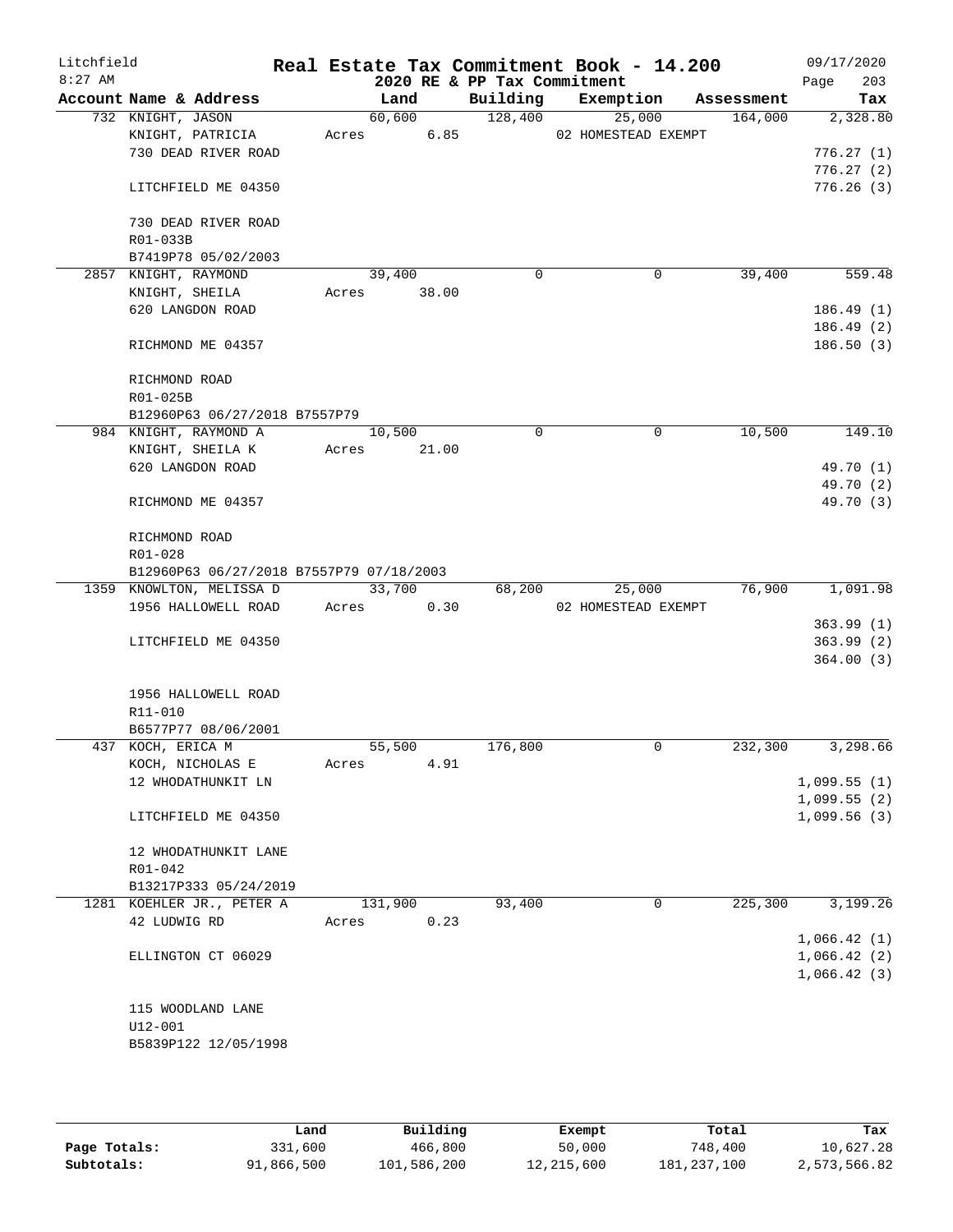| Litchfield                 |                                            |                         |        |                        |                                         | Real Estate Tax Commitment Book - 14.200 |                          | 09/17/2020               |
|----------------------------|--------------------------------------------|-------------------------|--------|------------------------|-----------------------------------------|------------------------------------------|--------------------------|--------------------------|
| $8:27$ AM                  | Account Name & Address                     |                         | Land   |                        | 2020 RE & PP Tax Commitment<br>Building | Exemption                                | Assessment               | 204<br>Page<br>Tax       |
|                            | 2766 KOEHLER, PETER A                      |                         | 48,800 |                        | 105,600                                 | $\Omega$                                 | 154,400                  | 2,192.48                 |
|                            | KOEHLER, CHERYL F                          | Acres                   |        | 2.26                   |                                         |                                          |                          |                          |
|                            | 42 LUDWIG ROAD                             |                         |        |                        |                                         |                                          |                          | 730.83(1)                |
|                            |                                            |                         |        |                        |                                         |                                          |                          | 730.83(2)                |
|                            | ELLINGTON CT 06029                         |                         |        |                        |                                         |                                          |                          | 730.82(3)                |
|                            |                                            |                         |        |                        |                                         |                                          |                          |                          |
|                            | 72 WOODLAND LANE                           |                         |        |                        |                                         |                                          |                          |                          |
|                            | R11-042H                                   |                         |        |                        |                                         |                                          |                          |                          |
|                            | B13399P277 11/15/2019                      |                         |        |                        |                                         |                                          |                          |                          |
|                            | 1177 KONS, JAMES A                         |                         | 58,100 |                        | $\Omega$                                | $\mathbf 0$                              | 58,100                   | 825.02                   |
|                            | BAADE-KONS, GRETCHEN S                     | Acres                   |        | 0.30                   |                                         |                                          |                          |                          |
|                            | 56 HUSTON STREET                           |                         |        |                        |                                         |                                          |                          | 275.01(1)                |
|                            |                                            |                         |        |                        |                                         |                                          |                          | 275.01(2)                |
|                            | LISBON FALLS ME                            |                         |        |                        |                                         |                                          |                          | 275.00(3)                |
|                            | 0425204086                                 |                         |        |                        |                                         |                                          |                          |                          |
|                            |                                            |                         |        |                        |                                         |                                          |                          |                          |
|                            | MARLENE DRIVE                              |                         |        |                        |                                         |                                          |                          |                          |
|                            | $U28 - 018$                                |                         |        |                        |                                         |                                          |                          |                          |
|                            | B11832P87 10/23/2014 B5808P8               |                         |        |                        |                                         |                                          |                          |                          |
|                            | 172 KOOL, KEITH                            |                         | 65,700 |                        | 69,300                                  | 25,000                                   | 110,000                  | 1,562.00                 |
|                            | 16 SOUTH STREET                            | Acres                   |        | 2.90                   |                                         | 02 HOMESTEAD EXEMPT                      |                          |                          |
|                            |                                            |                         |        |                        |                                         |                                          |                          | 520.67(1)                |
|                            | GARDINER ME 04345                          |                         |        |                        |                                         |                                          |                          | 520.67(2)                |
|                            |                                            |                         |        |                        |                                         |                                          |                          | 520.66(3)                |
|                            |                                            |                         |        |                        |                                         |                                          |                          |                          |
|                            | 28 SCHOOL LANE                             |                         |        |                        |                                         |                                          |                          |                          |
|                            | R03-103B                                   |                         |        |                        |                                         |                                          |                          |                          |
|                            | B10094P330 06/01/2009 B4991P293 06/24/1993 |                         |        |                        |                                         |                                          |                          |                          |
|                            | 2693 KRAVETZ STEVEN                        |                         | 48,300 |                        | 57,500                                  | 25,000                                   | 80,800                   | 1,147.36                 |
|                            | KRAVETZ SUSAN                              | Acres                   |        | 2.10                   |                                         | 02 HOMESTEAD EXEMPT                      |                          |                          |
|                            | 41 PATRIOTS LANE                           |                         |        |                        |                                         |                                          |                          | 382.45(1)                |
|                            | LITCHFIELD ME 04350                        |                         |        |                        |                                         |                                          |                          | 382.45(2)<br>382.46(3)   |
|                            |                                            |                         |        |                        |                                         |                                          |                          |                          |
|                            | 41 PATRIOTS LANE                           |                         |        |                        |                                         |                                          |                          |                          |
|                            | R03-005C                                   |                         |        |                        |                                         |                                          |                          |                          |
|                            | B9482P313 08/30/2007                       |                         |        |                        |                                         |                                          |                          |                          |
|                            | 1471 KRISTIN R. MEHARG &                   |                         | 88,200 |                        | 26,500                                  | 0                                        | 114,700                  | 1,628.74                 |
|                            | MATHEW A. RICHARDS,                        |                         |        |                        |                                         |                                          |                          |                          |
|                            | CO-TRUSTEES                                |                         |        |                        |                                         |                                          |                          |                          |
|                            | OF THE RICHARD FAMILY                      | Acres                   |        | 0.49                   |                                         |                                          |                          |                          |
|                            | IRREVOCABLE TRUST                          |                         |        |                        |                                         |                                          |                          |                          |
|                            | 31 ELIZABETH ST                            |                         |        |                        |                                         |                                          |                          | 542.91 (1)<br>542.91(2)  |
|                            | PEAKS ISLAND ME 04108                      |                         |        |                        |                                         |                                          |                          |                          |
|                            |                                            |                         |        |                        |                                         |                                          |                          | 542.92 (3)               |
|                            | 104 JIMMY POND LANE                        |                         |        |                        |                                         |                                          |                          |                          |
|                            | $U08 - 001$                                |                         |        |                        |                                         |                                          |                          |                          |
|                            | B13498P133 02/26/2020 B2882P41             |                         |        |                        |                                         |                                          |                          |                          |
|                            | 625 KRONSTRAND, DAVID C                    |                         | 45,600 |                        | 136,100                                 | 25,000                                   | 156,700                  | 2,225.14                 |
|                            | KRONSTRAND, JASMINE D                      | Acres                   |        | 1.20                   |                                         | 02 HOMESTEAD EXEMPT                      |                          |                          |
|                            | 40 NOTTINGHAM LANE                         |                         |        |                        |                                         |                                          |                          | 741.71 (1)               |
|                            |                                            |                         |        |                        |                                         |                                          |                          | 741.71 (2)               |
|                            | LITCHFIELD ME 04350                        |                         |        |                        |                                         |                                          |                          | 741.72 (3)               |
|                            | 40 NOTTINGHAM LANE                         |                         |        |                        |                                         |                                          |                          |                          |
|                            | $R11 - 035 - 4 - A$                        |                         |        |                        |                                         |                                          |                          |                          |
|                            | B7885P347 05/19/2004                       |                         |        |                        |                                         |                                          |                          |                          |
|                            |                                            |                         |        |                        |                                         |                                          |                          |                          |
|                            |                                            | Land                    |        | Building               |                                         | Exempt                                   | Total                    | Tax                      |
| Page Totals:<br>Subtotals: |                                            | 354,700<br>92, 221, 200 |        | 395,000<br>101,981,200 |                                         | 75,000<br>12,290,600                     | 674,700<br>181, 911, 800 | 9,580.74<br>2,583,147.56 |
|                            |                                            |                         |        |                        |                                         |                                          |                          |                          |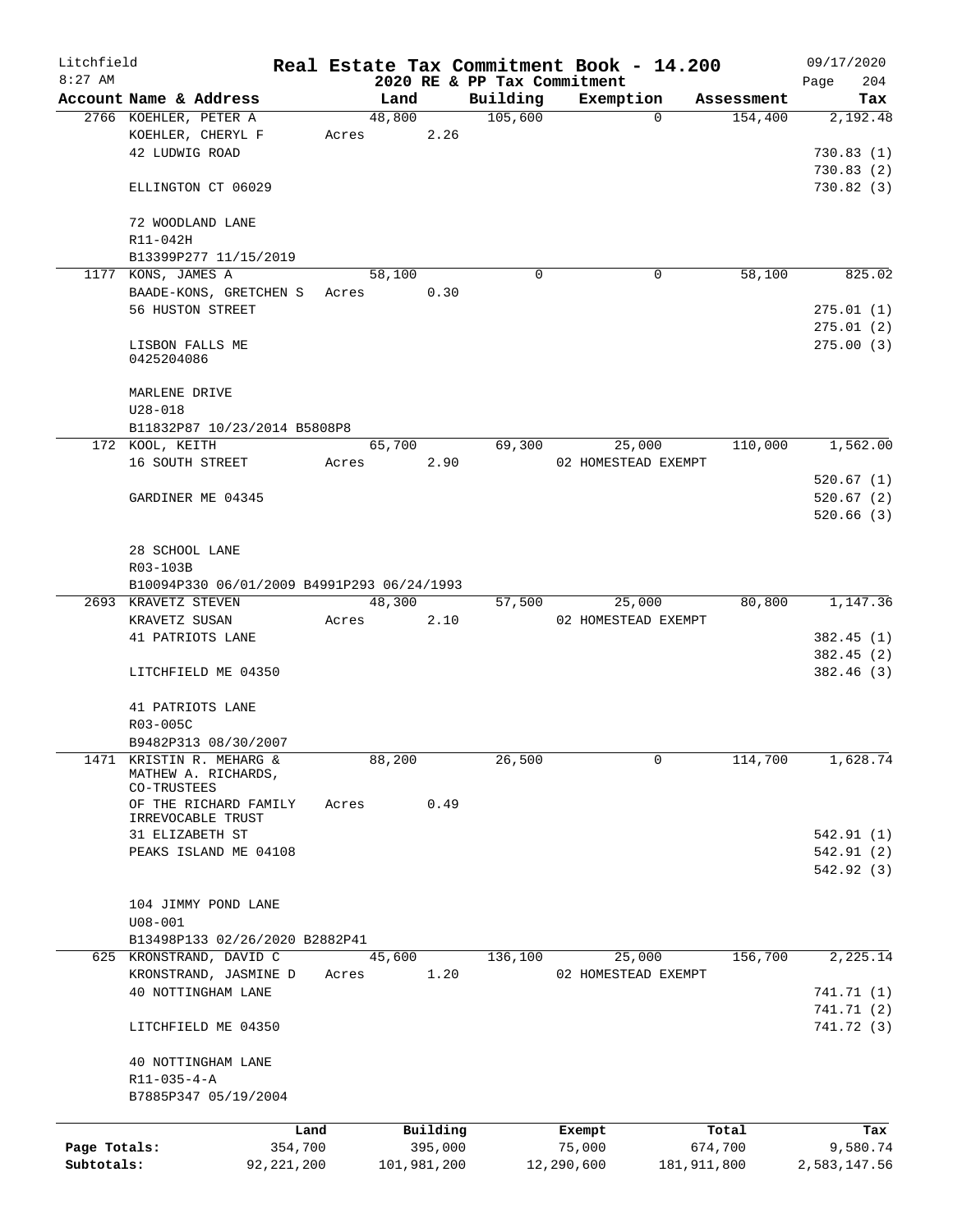| Litchfield<br>$8:27$ AM |                                |       |         |      | 2020 RE & PP Tax Commitment | Real Estate Tax Commitment Book - 14.200 |             |            | 09/17/2020<br>Page<br>205 |
|-------------------------|--------------------------------|-------|---------|------|-----------------------------|------------------------------------------|-------------|------------|---------------------------|
|                         | Account Name & Address         |       | Land    |      | Building                    | Exemption                                |             | Assessment | Tax                       |
|                         | 2479 KUPFER, CHARLES           |       | 46,700  |      | 18,600                      |                                          | $\Omega$    | 65,300     | 927.26                    |
|                         | 858 LEWISTON ROAD              | Acres |         | 1.58 |                             |                                          |             |            |                           |
|                         |                                |       |         |      |                             |                                          |             |            | 309.09(1)                 |
|                         | NEW GLOUCESTER ME 04260        |       |         |      |                             |                                          |             |            | 309.09(2)                 |
|                         | 3828                           |       |         |      |                             |                                          |             |            |                           |
|                         |                                |       |         |      |                             |                                          |             |            | 309.08(3)                 |
|                         | 7 GORDON LANE                  |       |         |      |                             |                                          |             |            |                           |
|                         | R09-017B                       |       |         |      |                             |                                          |             |            |                           |
|                         | 525 KUPFER, DENISE M           |       | 35,800  |      | 100,100                     | 25,000                                   |             | 110,900    | 1,574.78                  |
|                         | P O BOX 122                    | Acres |         | 0.40 |                             | 02 HOMESTEAD EXEMPT                      |             |            |                           |
|                         |                                |       |         |      |                             |                                          |             |            | 524.93(1)                 |
|                         | LITCHFIELD ME 04350            |       |         |      |                             |                                          |             |            | 524.93(2)                 |
|                         |                                |       |         |      |                             |                                          |             |            | 524.92(3)                 |
|                         |                                |       |         |      |                             |                                          |             |            |                           |
|                         | 311 BUKER ROAD                 |       |         |      |                             |                                          |             |            |                           |
|                         | R05-044                        |       |         |      |                             |                                          |             |            |                           |
|                         | B5896P11 10/15/2004            |       |         |      |                             |                                          |             |            |                           |
|                         | 961 KUX, JAMES A               |       | 120,900 |      | 53,700                      |                                          | 0           | 174,600    | 2,479.32                  |
|                         | 610 17th Ave South             | Acres |         | 0.21 |                             |                                          |             |            |                           |
|                         |                                |       |         |      |                             |                                          |             |            | 826.44(1)                 |
|                         | NAPLES FL 34102                |       |         |      |                             |                                          |             |            | 826.44 (2)                |
|                         |                                |       |         |      |                             |                                          |             |            | 826.44(3)                 |
|                         |                                |       |         |      |                             |                                          |             |            |                           |
|                         | 27 SAND POND LANE              |       |         |      |                             |                                          |             |            |                           |
|                         | $U12 - 024$                    |       |         |      |                             |                                          |             |            |                           |
|                         | B10349P249 02/26/2010 B3893P19 |       |         |      |                             |                                          |             |            |                           |
| 2648                    | KUZZINS CONSTRUCTION,<br>INC.  |       | 56,300  |      | $\mathbf 0$                 |                                          | $\mathbf 0$ | 56,300     | 799.46                    |
|                         | 1747 LEWISTON ROAD             |       |         |      |                             |                                          |             |            |                           |
|                         |                                |       |         |      |                             |                                          |             |            | 266.49(1)                 |
|                         | LITCHFIELD ME 04350            |       |         |      |                             |                                          |             |            | 266.49(2)                 |
|                         |                                |       |         |      |                             |                                          |             |            | 266.48(3)                 |
|                         |                                |       |         |      |                             |                                          |             |            |                           |
|                         | ROUTE 126                      |       |         |      |                             |                                          |             |            |                           |
|                         | $U13 - 013 - 2$                |       |         |      |                             |                                          |             |            |                           |
|                         | B11588P63 12/13/2013           |       |         |      |                             |                                          |             |            |                           |
|                         | 2649 KUZZINS CONSTRUCTION,     |       | 75,000  |      | 109,500                     |                                          | 0           | 184,500    | 2,619.90                  |
|                         | INC.<br>1747 LEWISTON ROAD     |       |         |      |                             |                                          |             |            |                           |
|                         |                                |       |         |      |                             |                                          |             |            | 873.30 (1)                |
|                         | LITCHFIELD ME 04350            |       |         |      |                             |                                          |             |            | 873.30 (2)                |
|                         |                                |       |         |      |                             |                                          |             |            | 873.30 (3)                |
|                         |                                |       |         |      |                             |                                          |             |            |                           |
|                         | 5 LINTONIA DRIVE               |       |         |      |                             |                                          |             |            |                           |
|                         | $U13 - 013 - 3$                |       |         |      |                             |                                          |             |            |                           |
|                         | B12238P93 03/04/2016           |       |         |      |                             |                                          |             |            |                           |
|                         | 1157 KUZZINS COVE LLC          |       | 124,400 |      | 288,700                     |                                          | 0           | 413,100    | 5,866.02                  |
|                         | 1747 LEWISTON ROAD             | Acres |         | 0.20 |                             |                                          |             |            |                           |
|                         |                                |       |         |      |                             |                                          |             |            | 1,955.34(1)               |
|                         | LITCHFIELD ME 04350            |       |         |      |                             |                                          |             |            | 1,955.34(2)               |
|                         |                                |       |         |      |                             |                                          |             |            | 1,955.34(3)               |
|                         |                                |       |         |      |                             |                                          |             |            |                           |
|                         | 1802 LEWISTON ROAD             |       |         |      |                             |                                          |             |            |                           |
|                         | $U13 - 016$                    |       |         |      |                             |                                          |             |            |                           |
|                         | B10239P302 10/13/2009 B2562P47 |       |         |      |                             |                                          |             |            |                           |
|                         |                                |       |         |      |                             |                                          |             |            |                           |
|                         |                                |       |         |      |                             |                                          |             |            |                           |
|                         |                                |       |         |      |                             |                                          |             |            |                           |

|              | Land       | Building    | Exempt     | Total       | Tax          |
|--------------|------------|-------------|------------|-------------|--------------|
| Page Totals: | 459,100    | 570,600     | 25,000     | 1,004,700   | 14,266.74    |
| Subtotals:   | 92,680,300 | 102,551,800 | 12,315,600 | 182,916,500 | 2,597,414.30 |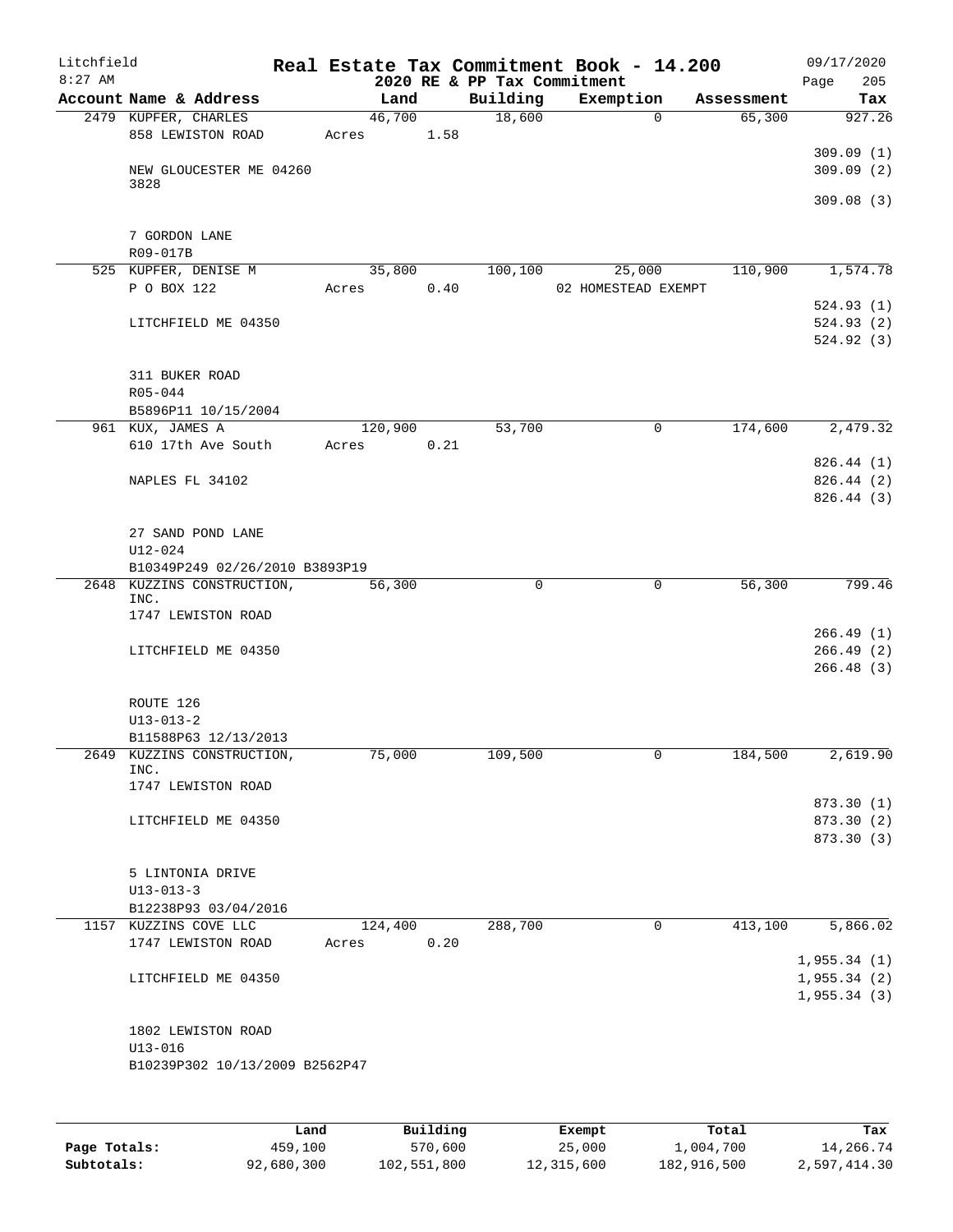| Litchfield<br>$8:27$ AM |                                                      |       |        |       |                                         | Real Estate Tax Commitment Book - 14.200 |            | 09/17/2020         |
|-------------------------|------------------------------------------------------|-------|--------|-------|-----------------------------------------|------------------------------------------|------------|--------------------|
|                         | Account Name & Address                               |       | Land   |       | 2020 RE & PP Tax Commitment<br>Building | Exemption                                | Assessment | 206<br>Page<br>Tax |
|                         | 2965 LABBE STANLEY E                                 |       | 52,800 |       | 0                                       | $\Omega$                                 | 52,800     | 749.76             |
|                         | LABBE CLAIRE                                         | Acres |        | 39.00 |                                         |                                          |            |                    |
|                         | LABBE, STAN & CLAIRE                                 |       |        |       |                                         |                                          |            | 249.92 (1)         |
|                         | 24 WHODATHUNKIT LANE                                 |       |        |       |                                         |                                          |            | 249.92(2)          |
|                         | LITCHFIELD ME 04350                                  |       |        |       |                                         |                                          |            | 249.92 (3)         |
|                         |                                                      |       |        |       |                                         |                                          |            |                    |
|                         | WHODATHUNKIT LANE                                    |       |        |       |                                         |                                          |            |                    |
|                         | R01-042C                                             |       |        |       |                                         |                                          |            |                    |
|                         | B8649P258 09/30/2005 B5177P811 05/14/2003            |       |        |       |                                         |                                          |            |                    |
|                         | 2539 LABBE VICKIE                                    |       | 60,800 |       | 206,700                                 | 25,000                                   | 242,500    | 3,443.50           |
|                         | 20 HILL TOP LANE                                     | Acres |        | 7.00  |                                         | 02 HOMESTEAD EXEMPT                      |            |                    |
|                         |                                                      |       |        |       |                                         |                                          |            | 1, 147.83(1)       |
|                         | LITCHFIELD ME 04350                                  |       |        |       |                                         |                                          |            | 1,147.83(2)        |
|                         |                                                      |       |        |       |                                         |                                          |            | 1, 147.84(3)       |
|                         |                                                      |       |        |       |                                         |                                          |            |                    |
|                         | 20 HILL TOP LANE                                     |       |        |       |                                         |                                          |            |                    |
|                         | R11-003C                                             |       |        |       |                                         |                                          |            |                    |
|                         | B8615P33 09/27/2005<br>2220 LABBE, RAYMOND           |       | 49,700 |       | 54,000                                  |                                          | 78,700     | 1,117.54           |
|                         |                                                      | Acres |        | 2.55  |                                         | 25,000<br>02 HOMESTEAD EXEMPT            |            |                    |
|                         | LABBE, LEANN<br>11 DENNIS HILL ROAD                  |       |        |       |                                         |                                          |            | 372.51(1)          |
|                         |                                                      |       |        |       |                                         |                                          |            | 372.51(2)          |
|                         | LITCHFIELD, ME 04350                                 |       |        |       |                                         |                                          |            | 372.52(3)          |
|                         |                                                      |       |        |       |                                         |                                          |            |                    |
|                         | 11 DENNIS HILL ROAD                                  |       |        |       |                                         |                                          |            |                    |
|                         | R11-008-7                                            |       |        |       |                                         |                                          |            |                    |
|                         | B6659P207 09/19/2001                                 |       |        |       |                                         |                                          |            |                    |
|                         | 963 LABBE, SCOTT                                     |       | 87,000 |       | 159,500                                 | 25,000                                   | 221,500    | 3,145.30           |
|                         | 34 LABBE LANE                                        | Acres |        | 54.90 |                                         | 02 HOMESTEAD EXEMPT                      |            |                    |
|                         |                                                      |       |        |       |                                         |                                          |            | 1,048.43(1)        |
|                         | LITCHFIELD ME 04350                                  |       |        |       |                                         |                                          |            | 1,048.43(2)        |
|                         |                                                      |       |        |       |                                         |                                          |            | 1,048.44(3)        |
|                         |                                                      |       |        |       |                                         |                                          |            |                    |
|                         | 34 LABBE LANE                                        |       |        |       |                                         |                                          |            |                    |
|                         | R02-035A                                             |       |        |       |                                         |                                          |            |                    |
|                         | B11157P123 06/11/2012 B3862P94                       |       |        |       |                                         |                                          |            |                    |
|                         | 965 LABBE, SCOTT G<br>NICKERSON, HEATHER D           | Acres | 66,200 | 14.25 | 217,400                                 | 0                                        | 283,600    | 4,027.12           |
|                         | 34 LABBE LN                                          |       |        |       |                                         |                                          |            | 1,342.37(1)        |
|                         |                                                      |       |        |       |                                         |                                          |            | 1,342.37(2)        |
|                         | LITCHFIELD ME 04350                                  |       |        |       |                                         |                                          |            | 1,342.38(3)        |
|                         |                                                      |       |        |       |                                         |                                          |            |                    |
|                         | 23 LABBE LANE                                        |       |        |       |                                         |                                          |            |                    |
|                         | R02-035B                                             |       |        |       |                                         |                                          |            |                    |
|                         | B12770P109 11/03/2017 B9233P313 01/10/2014 B4662P191 |       |        |       |                                         |                                          |            |                    |
|                         | 2353 LABBE, STANEY E                                 |       | 57,300 |       | 135,000                                 | 25,000                                   | 167,300    | 2,375.66           |
|                         | LABBE, CLAIRE L                                      | Acres |        | 5.50  |                                         | 02 HOMESTEAD EXEMPT                      |            |                    |
|                         | 12 WHODATHUNKIT LANE                                 |       |        |       |                                         |                                          |            | 791.89 (1)         |
|                         |                                                      |       |        |       |                                         |                                          |            | 791.89 (2)         |
|                         | LITCHFIELD ME 04350                                  |       |        |       |                                         |                                          |            | 791.88 (3)         |
|                         | 24 WHODATHUNKIT LANE                                 |       |        |       |                                         |                                          |            |                    |
|                         | R01-042B                                             |       |        |       |                                         |                                          |            |                    |
|                         | B13218P46 05/24/2019                                 |       |        |       |                                         |                                          |            |                    |
|                         |                                                      |       |        |       |                                         |                                          |            |                    |
|                         |                                                      |       |        |       |                                         |                                          |            |                    |

|              | Land       | Building    | Exempt     | Total       | Tax          |
|--------------|------------|-------------|------------|-------------|--------------|
| Page Totals: | 373,800    | 772,600     | 100,000    | 1,046,400   | 14,858.88    |
| Subtotals:   | 93,054,100 | 103,324,400 | 12,415,600 | 183,962,900 | 2,612,273.18 |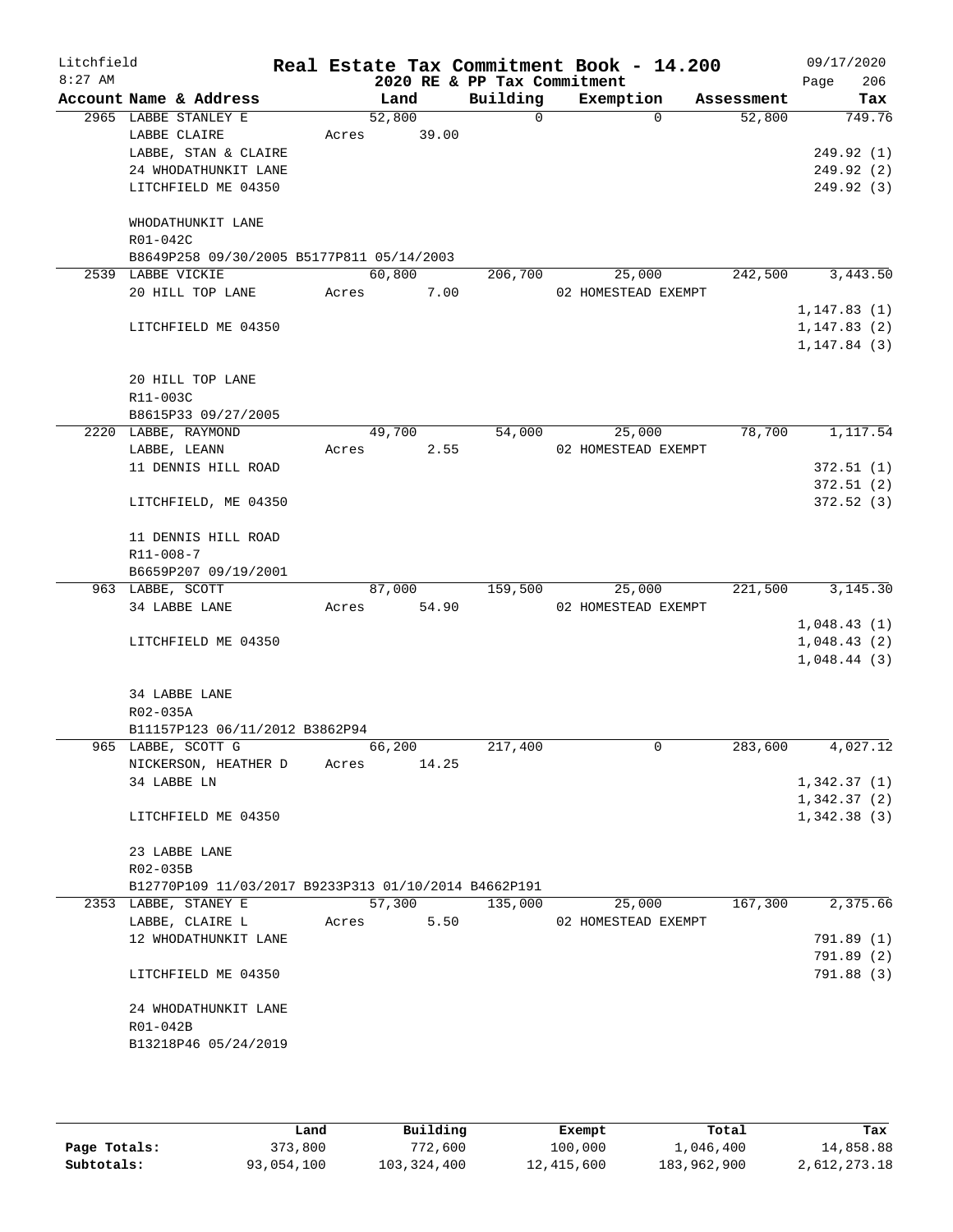| Litchfield |                                                              |       |       |         |                 |                                         |             | Real Estate Tax Commitment Book - 14.200 |            | 09/17/2020         |
|------------|--------------------------------------------------------------|-------|-------|---------|-----------------|-----------------------------------------|-------------|------------------------------------------|------------|--------------------|
| $8:27$ AM  | Account Name & Address                                       |       |       | Land    |                 | 2020 RE & PP Tax Commitment<br>Building |             | Exemption                                | Assessment | 207<br>Page<br>Tax |
|            | 212 LABERGE, CRYSTAL                                         |       |       | 64,600  |                 | 36,300                                  |             | 0                                        | 100,900    | 1,432.78           |
|            | BRISSETTE                                                    |       |       |         |                 |                                         |             |                                          |            |                    |
|            | LABERGE, ANDREW JOEL                                         |       | Acres |         | 4.20            |                                         |             |                                          |            |                    |
|            | 6129 SWAINSON STREET                                         |       |       |         |                 |                                         |             |                                          |            | 477.59(1)          |
|            |                                                              |       |       |         |                 |                                         |             |                                          |            | 477.59 (2)         |
|            | MILTON FL 32570                                              |       |       |         |                 |                                         |             |                                          |            | 477.60 (3)         |
|            | 27 BRISSETTE LANE                                            |       |       |         |                 |                                         |             |                                          |            |                    |
|            | R03-047                                                      |       |       |         |                 |                                         |             |                                          |            |                    |
|            | B13505P192 02/24/2020                                        |       |       |         |                 |                                         |             |                                          |            |                    |
|            | 1708 LABOS, ALLAN                                            |       |       | 192,800 |                 | 70,900                                  |             | 0                                        | 263,700    | 3,744.54           |
|            | 21 LOOKOUT DRIVE                                             |       | Acres |         | 0.69            |                                         |             |                                          |            |                    |
|            |                                                              |       |       |         |                 |                                         |             |                                          |            | 1,248.18(1)        |
|            | FREEPORT ME 04032                                            |       |       |         |                 |                                         |             |                                          |            | 1,248.18(2)        |
|            |                                                              |       |       |         |                 |                                         |             |                                          |            | 1,248.18(3)        |
|            |                                                              |       |       |         |                 |                                         |             |                                          |            |                    |
|            | 13 BLEN DRIVE                                                |       |       |         |                 |                                         |             |                                          |            |                    |
|            | $U23 - 008$                                                  |       |       |         |                 |                                         |             |                                          |            |                    |
|            | B5955P185 05/27/1999                                         |       |       |         |                 |                                         |             |                                          |            |                    |
|            | 201 LABOSSIERE, DAVID E                                      |       |       | 51,000  |                 | 29,400                                  |             | 25,000                                   | 55,400     | 786.68             |
|            | LABOSSIERE, SANDRA                                           |       | Acres |         | 3.00            |                                         |             | 02 HOMESTEAD EXEMPT                      |            |                    |
|            | 33 FERRIN ROAD                                               |       |       |         |                 |                                         |             |                                          |            | 262.23(1)          |
|            |                                                              |       |       |         |                 |                                         |             |                                          |            | 262.23(2)          |
|            | LITCHFIELD ME 04350                                          |       |       |         |                 |                                         |             |                                          |            | 262.22(3)          |
|            | 33 FERRIN ROAD                                               |       |       |         |                 |                                         |             |                                          |            |                    |
|            | R03-097A                                                     |       |       |         |                 |                                         |             |                                          |            |                    |
|            | B5940P54 05/07/1999                                          |       |       |         |                 |                                         |             |                                          |            |                    |
|            | 720 LACASSE, LOUIE L                                         |       |       | 144,700 |                 | 1,600                                   |             | 0                                        | 146,300    | 2,077.46           |
|            | LACASSE, MONA G                                              |       | Acres |         | 0.24            |                                         |             |                                          |            |                    |
|            | 7 MARLENE DRIVE                                              |       |       |         |                 |                                         |             |                                          |            | 692.49 (1)         |
|            |                                                              |       |       |         |                 |                                         |             |                                          |            | 692.49 (2)         |
|            | LITCHFIELD ME 04350                                          |       |       |         |                 |                                         |             |                                          |            | 692.48(3)          |
|            |                                                              |       |       |         |                 |                                         |             |                                          |            |                    |
|            | 7 MARLENE DRIVE                                              |       |       |         |                 |                                         |             |                                          |            |                    |
|            | $U28 - 037$                                                  |       |       |         |                 |                                         |             |                                          |            |                    |
|            | B12073P12 08/12/2015 B8684P109 11/04/2005 B8186P99           |       |       |         |                 |                                         |             |                                          |            |                    |
|            | 10/29/2004 B6672P95 10/25/2001<br>2046 LACHANCE, PETER ET AL |       |       | 9,600   |                 |                                         | $\mathbf 0$ | $\mathbf 0$                              | 9,600      | 136.32             |
|            | 105 HARPSWELL ROAD                                           |       | Acres |         | 0.13            |                                         |             |                                          |            |                    |
|            |                                                              |       |       |         |                 |                                         |             |                                          |            | 45.44 (1)          |
|            | BRUNSWICK ME 04011                                           |       |       |         |                 |                                         |             |                                          |            | 45.44 (2)          |
|            |                                                              |       |       |         |                 |                                         |             |                                          |            | 45.44 (3)          |
|            |                                                              |       |       |         |                 |                                         |             |                                          |            |                    |
|            | PEACEPIPE DRIVE                                              |       |       |         |                 |                                         |             |                                          |            |                    |
|            | $U28 - 043$                                                  |       |       |         |                 |                                         |             |                                          |            |                    |
|            | B10950P250 01/31/2012 B5418P69 02/24/1997                    |       |       |         |                 |                                         |             |                                          |            |                    |
|            | 971 LACHANCE, PETER R                                        |       |       | 50,000  |                 | 24,100                                  |             | 0                                        | 74,100     | 1,052.22           |
|            | 105 HARPSWELL ROAD                                           |       | Acres |         | 0.08            |                                         |             |                                          |            |                    |
|            |                                                              |       |       |         |                 |                                         |             |                                          |            | 350.74(1)          |
|            | BRUNSWICK ME 04011                                           |       |       |         |                 |                                         |             |                                          |            | 350.74(2)          |
|            |                                                              |       |       |         |                 |                                         |             |                                          |            | 350.74 (3)         |
|            |                                                              |       |       |         |                 |                                         |             |                                          |            |                    |
|            | 439 PEACEPIPE DRIVE                                          |       |       |         |                 |                                         |             |                                          |            |                    |
|            | $U28 - 057$                                                  |       |       |         |                 |                                         |             |                                          |            |                    |
|            | B6910P95                                                     |       |       |         |                 |                                         |             |                                          |            |                    |
|            |                                                              |       |       |         |                 |                                         |             |                                          |            |                    |
|            |                                                              |       |       |         |                 |                                         |             |                                          |            |                    |
|            |                                                              | T ond |       |         | $P_{11}$ ilding |                                         | $F$ vomnt   |                                          | $T$ otal   |                    |

|              | Land       | Building    | Exempt     | Total       | Tax          |
|--------------|------------|-------------|------------|-------------|--------------|
| Page Totals: | 512,700    | 162,300     | 25,000     | 650,000     | 9,230.00     |
| Subtotals:   | 93,566,800 | 103,486,700 | 12,440,600 | 184,612,900 | 2,621,503.18 |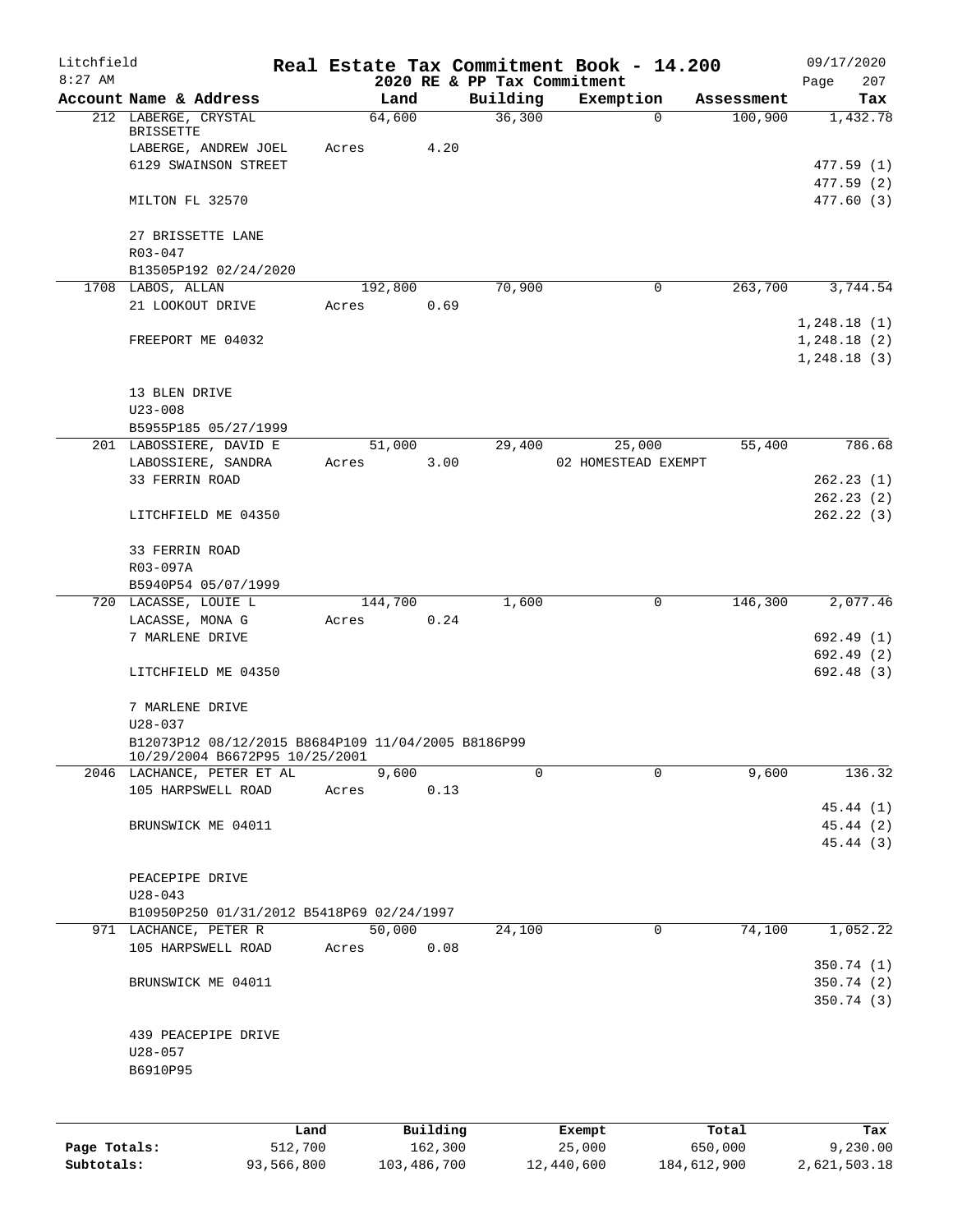| Litchfield |                                                                                                          |         |        |                             | Real Estate Tax Commitment Book - 14.200 |            | 09/17/2020              |
|------------|----------------------------------------------------------------------------------------------------------|---------|--------|-----------------------------|------------------------------------------|------------|-------------------------|
| $8:27$ AM  |                                                                                                          |         |        | 2020 RE & PP Tax Commitment |                                          |            | 208<br>Page             |
|            | Account Name & Address                                                                                   |         | Land   | Building                    | Exemption                                | Assessment | Tax                     |
|            | 1153 LACHAPELLE, ROGER N &<br>MAUREEN E                                                                  | 152,000 |        | 137,600                     | 25,000                                   | 264,600    | 3,757.32                |
|            | RENNA, JENNIFER &<br>LACHAPELLE, KATHERINE<br>28 MAPLE DRIVE                                             | Acres   | 0.32   |                             | 02 HOMESTEAD EXEMPT                      |            | 1, 252.44 (1)           |
|            |                                                                                                          |         |        |                             |                                          |            | 1, 252.44 (2)           |
|            | LITCHFIELD ME 04350                                                                                      |         |        |                             |                                          |            | 1, 252.44(3)            |
|            | 28 MAPLE DRIVE<br>$U23 - 012$                                                                            |         |        |                             |                                          |            |                         |
|            | B13264P281 07/11/2019                                                                                    |         |        |                             |                                          |            |                         |
|            | 1349 LACHAPELLE, TIMOTHY (                                                                               | 257,500 |        | 449,100                     | 25,000                                   | 681,600    | 9,678.72                |
|            | TRUSTEE)<br>LACHAPELLE, RENEE                                                                            | Acres   | 4.68   |                             | 02 HOMESTEAD EXEMPT                      |            |                         |
|            | (TRUSTEE)<br>THE RENEE C. LACHAPELLE                                                                     |         |        |                             |                                          |            | 3,226.24(1)             |
|            | TRUST<br>1635 LEWISTON ROAD BOX                                                                          |         |        |                             |                                          |            | 3,226.24(2)             |
|            | 13<br>LITCHFIELD ME 04350                                                                                |         |        |                             |                                          |            | 3,226.24(3)             |
|            | 67 RUSTIC DRIVE                                                                                          |         |        |                             |                                          |            |                         |
|            | $U13 - 028$                                                                                              |         |        |                             |                                          |            |                         |
|            | B12512P296 01/07/2017 B10478P180 07/21/2010<br>B7708P101 10/17/2003                                      |         |        |                             |                                          |            |                         |
|            | 1293 LACHARITE, JAIME S                                                                                  |         | 42,300 | 157,800                     | 25,000                                   | 175,100    | 2,486.42                |
|            | LACHARITE, SARA                                                                                          | Acres   | 1.10   |                             | 02 HOMESTEAD EXEMPT                      |            |                         |
|            | 1957 HALLOWELL ROAD                                                                                      |         |        |                             |                                          |            | 828.81 (1)              |
|            | LITCHFIELD ME 04350                                                                                      |         |        |                             |                                          |            | 828.81 (2)<br>828.80(3) |
|            |                                                                                                          |         |        |                             |                                          |            |                         |
|            | 1957 HALLOWELL ROAD                                                                                      |         |        |                             |                                          |            |                         |
|            | R11-030A                                                                                                 |         |        |                             |                                          |            |                         |
|            | B5889P159 08/05/1999                                                                                     | 31,600  |        | $\Omega$                    | $\Omega$                                 | 31,600     |                         |
|            | 1280 LACHARITE, SARA A<br>LACHARITE, JAIME S                                                             | Acres   | 4.30   |                             |                                          |            | 448.72                  |
|            | 1957 HALLOWELL ROAD                                                                                      |         |        |                             |                                          |            | 149.57(1)               |
|            |                                                                                                          |         |        |                             |                                          |            | 149.57(2)               |
|            | LITCHFIELD ME 04350                                                                                      |         |        |                             |                                          |            | 149.58 (3)              |
|            | HALLOWELL ROAD                                                                                           |         |        |                             |                                          |            |                         |
|            | R11-030                                                                                                  |         |        |                             |                                          |            |                         |
|            | B11906P255 02/02/2015 B11551P23 10/09/2013 B11538P87<br>08/26/2013 B2943P338                             |         |        |                             |                                          |            |                         |
|            | 2444 LADD ALAN C JR                                                                                      | 77,400  | 35.72  | 120,500                     | 25,000                                   | 172,900    | 2,455.18                |
|            | LADD CRYSTAL L<br>77 PLAINS ROAD                                                                         | Acres   |        |                             | 02 HOMESTEAD EXEMPT                      |            | 818.39(1)               |
|            |                                                                                                          |         |        |                             |                                          |            | 818.39(2)               |
|            | LITCHFIELD ME 04350                                                                                      |         |        |                             |                                          |            | 818.40(3)               |
|            | 77 PLAINS ROAD                                                                                           |         |        |                             |                                          |            |                         |
|            | $R06 - 064 - 1$                                                                                          |         |        |                             |                                          |            |                         |
|            | B9351P28 04/25/2007 B9351P8 04/25/2007 B9125P202<br>10/27/2006 B9125P200 10/27/2006 B8046P239 07/26/2004 |         |        |                             |                                          |            |                         |

|              | Land       | Building    | Exempt     | Total       | Tax          |
|--------------|------------|-------------|------------|-------------|--------------|
| Page Totals: | 560,800    | 865,000     | 100,000    | 1,325,800   | 18,826.36    |
| Subtotals:   | 94,127,600 | 104,351,700 | 12,540,600 | 185,938,700 | 2,640,329.54 |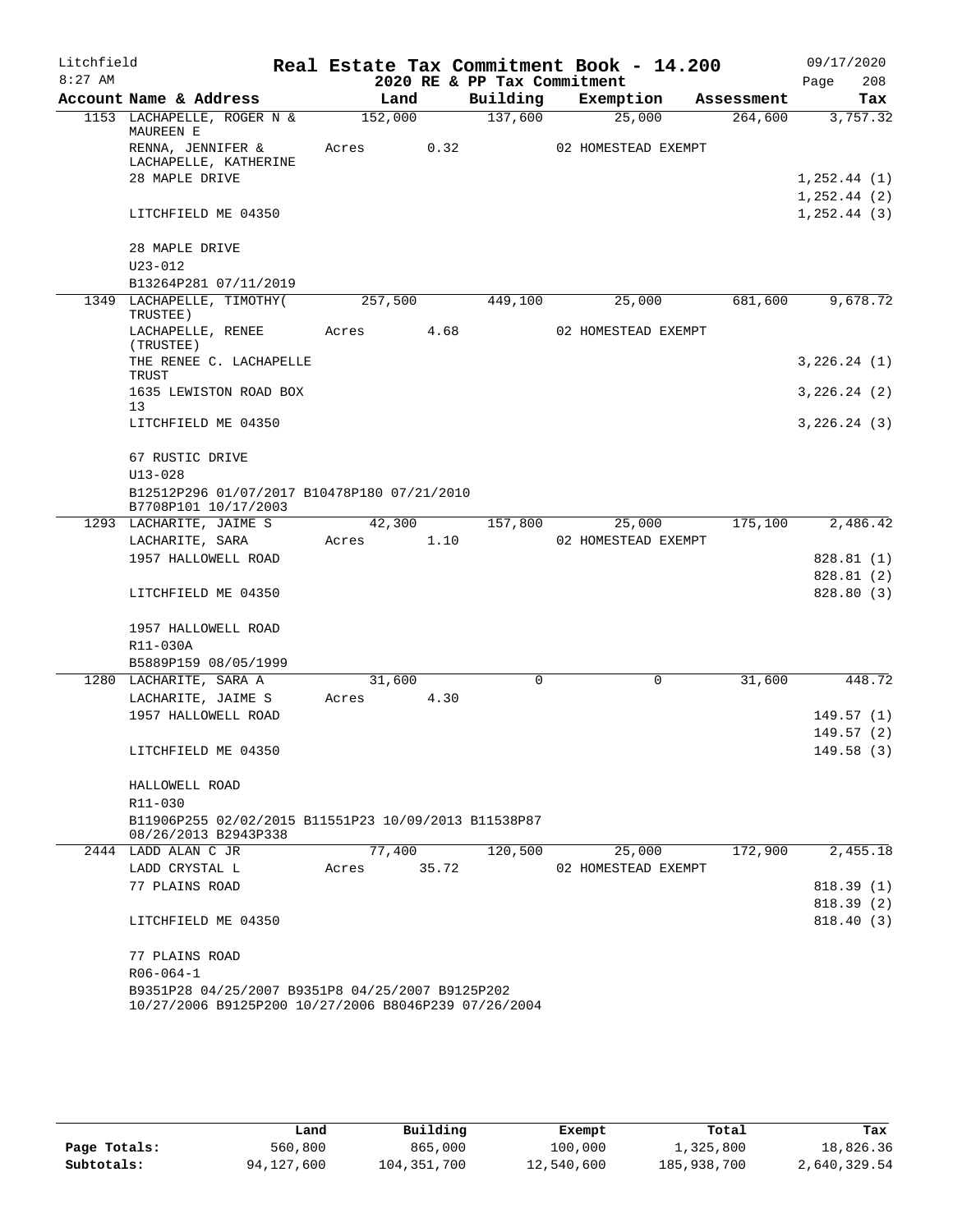| Litchfield<br>$8:27$ AM |                                            |         |      | 2020 RE & PP Tax Commitment | Real Estate Tax Commitment Book - 14.200 |            | 09/17/2020<br>209<br>Page |
|-------------------------|--------------------------------------------|---------|------|-----------------------------|------------------------------------------|------------|---------------------------|
|                         | Account Name & Address                     | Land    |      | Building                    | Exemption                                | Assessment | Tax                       |
|                         | 972 LADD, ALAN, SR                         | 52,300  |      | 95,900                      | 25,000                                   | 123,200    | 1,749.44                  |
|                         | LADD MARTHA                                | Acres   | 3.44 |                             | 02 HOMESTEAD EXEMPT                      |            |                           |
|                         | 75 PLAINS ROAD                             |         |      |                             |                                          |            | 583.15(1)                 |
|                         |                                            |         |      |                             |                                          |            | 583.15(2)                 |
|                         | LITCHFIELD ME 04350                        |         |      |                             |                                          |            | 583.14(3)                 |
|                         | 75 PLAINS ROAD                             |         |      |                             |                                          |            |                           |
|                         | R06-064                                    |         |      |                             |                                          |            |                           |
|                         | B1711P144 03/14/1974                       |         |      |                             |                                          |            |                           |
|                         | 977 LAFLAMME, RONALD                       | 12,800  |      | 0                           | 0                                        | 12,800     | 181.76                    |
|                         | 938 SABATTUS ST                            | Acres   | 1.10 |                             |                                          |            |                           |
|                         |                                            |         |      |                             |                                          |            | 60.59(1)                  |
|                         | LEWISTON ME 04240                          |         |      |                             |                                          |            | 60.59(2)                  |
|                         |                                            |         |      |                             |                                          |            | 60.58(3)                  |
|                         |                                            |         |      |                             |                                          |            |                           |
|                         | RICHMOND ROAD                              |         |      |                             |                                          |            |                           |
|                         | R03-018                                    |         |      |                             |                                          |            |                           |
|                         | B2209P333                                  |         |      |                             |                                          |            |                           |
|                         | 978 LAFRENIERE, LUCILLE                    | 173,000 |      | 83,400                      | 0                                        | 256,400    | 3,640.88                  |
|                         | 427 RIDGEVIEW RD                           | Acres   | 0.43 |                             |                                          |            |                           |
|                         |                                            |         |      |                             |                                          |            | 1, 213.63(1)              |
|                         | ORANGE CT 06477                            |         |      |                             |                                          |            | 1, 213.63(2)              |
|                         |                                            |         |      |                             |                                          |            | 1, 213.62(3)              |
|                         | 12 TOWN LINE DRIVE                         |         |      |                             |                                          |            |                           |
|                         | $U13 - 018$                                |         |      |                             |                                          |            |                           |
|                         | B5219P233                                  |         |      |                             |                                          |            |                           |
|                         | 2058 LAGACE, ANNETTE                       | 40,000  |      | 43,400                      | $\mathbf 0$                              | 83,400     | 1,184.28                  |
|                         | LAGACE, RICK                               | Acres   | 1.00 |                             |                                          |            |                           |
|                         | 8 SANTA LANE                               |         |      |                             |                                          |            | 394.76 (1)                |
|                         |                                            |         |      |                             |                                          |            | 394.76 (2)                |
|                         | LITCHFIELD ME 04350.                       |         |      |                             |                                          |            | 394.76 (3)                |
|                         |                                            |         |      |                             |                                          |            |                           |
|                         | 8 SANTA LANE<br>R03-096B                   |         |      |                             |                                          |            |                           |
|                         | B12533P129 01/20/2017 B7745P244 11/21/2003 |         |      |                             |                                          |            |                           |
|                         | 981 LAHEY, DORIS                           | 17,800  |      | 0                           | $\mathbf 0$                              | 17,800     | 252.76                    |
|                         | 28 SUMMIT STREET                           | Acres   | 7.79 |                             |                                          |            |                           |
|                         |                                            |         |      |                             |                                          |            | 84.25(1)                  |
|                         | AUBURN ME 04210                            |         |      |                             |                                          |            | 84.25 (2)                 |
|                         |                                            |         |      |                             |                                          |            | 84.26 (3)                 |
|                         |                                            |         |      |                             |                                          |            |                           |
|                         | LEWISTON ROAD                              |         |      |                             |                                          |            |                           |
|                         | $U13 - 001$                                |         |      |                             |                                          |            |                           |
|                         | B3059P180                                  |         |      |                             |                                          |            |                           |
|                         | 982 LAHEY, DORIS                           | 154,000 |      | 72,300                      | 0                                        | 226, 300   | 3, 213.46                 |
|                         | 28 SUMMIT STREET                           | Acres   | 0.36 |                             |                                          |            |                           |
|                         |                                            |         |      |                             |                                          |            | 1,071.15(1)               |
|                         | AUBURN ME 04210                            |         |      |                             |                                          |            | 1,071.15(2)               |
|                         |                                            |         |      |                             |                                          |            | 1,071.16(3)               |
|                         |                                            |         |      |                             |                                          |            |                           |
|                         | 90 WOODBURY DRIVE<br>$U25 - 013$           |         |      |                             |                                          |            |                           |
|                         | B1652P52                                   |         |      |                             |                                          |            |                           |
|                         |                                            |         |      |                             |                                          |            |                           |
|                         |                                            |         |      |                             |                                          |            |                           |
|                         |                                            |         |      |                             |                                          |            |                           |

|              | Land       | Building    | Exempt     | Total       | Tax          |
|--------------|------------|-------------|------------|-------------|--------------|
| Page Totals: | 449,900    | 295,000     | 25,000     | 719,900     | 10,222.58    |
| Subtotals:   | 94,577,500 | 104,646,700 | 12,565,600 | 186,658,600 | 2,650,552.12 |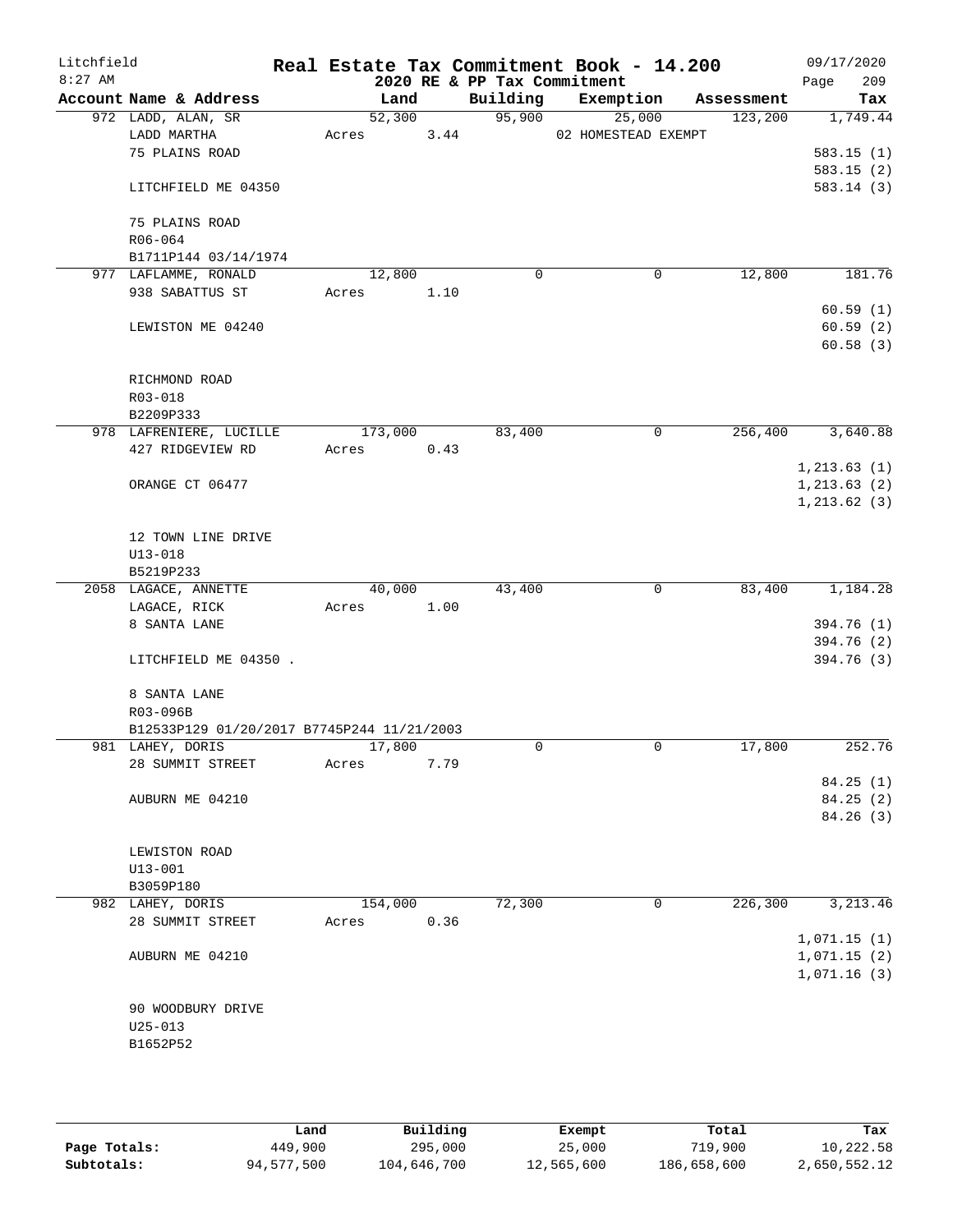| Litchfield<br>$8:27$ AM |                                 |         |      | 2020 RE & PP Tax Commitment | Real Estate Tax Commitment Book - 14.200 |            | 09/17/2020<br>Page<br>210 |
|-------------------------|---------------------------------|---------|------|-----------------------------|------------------------------------------|------------|---------------------------|
|                         | Account Name & Address          | Land    |      | Building                    | Exemption                                | Assessment | Tax                       |
|                         | 2904 LAHEY, DORIS               | 106,500 |      | $\mathbf 0$                 | $\mathbf 0$                              | 106,500    | 1,512.30                  |
|                         | 28 SUMMIT STREET                | Acres   | 0.58 |                             |                                          |            |                           |
|                         |                                 |         |      |                             |                                          |            | 504.10(1)                 |
|                         | AUBURN ME 04210                 |         |      |                             |                                          |            | 504.10(2)                 |
|                         |                                 |         |      |                             |                                          |            | 504.10(3)                 |
|                         |                                 |         |      |                             |                                          |            |                           |
|                         | LEWISTON ROAD                   |         |      |                             |                                          |            |                           |
|                         | $U13 - 001 - 1$                 |         |      |                             |                                          |            |                           |
|                         | B3059P180                       |         |      |                             |                                          |            |                           |
|                         | 2905 LAHEY, DORIS               | 106,400 |      | $\mathbf 0$                 | $\mathbf 0$                              | 106,400    | 1,510.88                  |
|                         | 28 SUMMIT STREET                | Acres   | 0.54 |                             |                                          |            |                           |
|                         |                                 |         |      |                             |                                          |            | 503.63(1)                 |
|                         | AUBURN ME 04210                 |         |      |                             |                                          |            | 503.63(2)<br>503.62(3)    |
|                         |                                 |         |      |                             |                                          |            |                           |
|                         | LEWISTON ROAD                   |         |      |                             |                                          |            |                           |
|                         | $U13 - 001 - 2$                 |         |      |                             |                                          |            |                           |
|                         | B3059P180                       |         |      |                             |                                          |            |                           |
|                         | 2906 LAHEY, DORIS               | 106,700 |      | 0                           | 0                                        | 106,700    | 1,515.14                  |
|                         | 28 SUMMIT STREET                | Acres   | 0.66 |                             |                                          |            |                           |
|                         |                                 |         |      |                             |                                          |            | 505.05(1)                 |
|                         | AUBURN ME 04210                 |         |      |                             |                                          |            | 505.05(2)                 |
|                         |                                 |         |      |                             |                                          |            | 505.04(3)                 |
|                         |                                 |         |      |                             |                                          |            |                           |
|                         | LEWISTON ROAD                   |         |      |                             |                                          |            |                           |
|                         | $U13 - 001 - 3$                 |         |      |                             |                                          |            |                           |
|                         | B3059P180                       |         |      |                             |                                          |            |                           |
|                         | 2907 LAHEY, DORIS               | 106,800 |      | $\mathbf 0$                 | $\mathbf 0$                              | 106,800    | 1,516.56                  |
|                         | 28 SUMMIT STREET                | Acres   | 0.67 |                             |                                          |            | 505.52(1)                 |
|                         | AUBURN ME 04210                 |         |      |                             |                                          |            | 505.52(2)                 |
|                         |                                 |         |      |                             |                                          |            | 505.52(3)                 |
|                         |                                 |         |      |                             |                                          |            |                           |
|                         | LEWISTON ROAD                   |         |      |                             |                                          |            |                           |
|                         | $U13 - 001 - 4$                 |         |      |                             |                                          |            |                           |
|                         | B3059P180                       |         |      |                             |                                          |            |                           |
|                         | 2908 LAHEY, DORIS               | 107,000 |      | $\mathbf 0$                 | 0                                        | 107,000    | 1,519.40                  |
|                         | 28 SUMMIT STREET                | Acres   | 0.76 |                             |                                          |            |                           |
|                         |                                 |         |      |                             |                                          |            | 506.47(1)                 |
|                         | AUBURN ME 04210                 |         |      |                             |                                          |            | 506.47(2)                 |
|                         |                                 |         |      |                             |                                          |            | 506.46(3)                 |
|                         |                                 |         |      |                             |                                          |            |                           |
|                         | LEWISTON ROAD                   |         |      |                             |                                          |            |                           |
|                         | $U13 - 001 - 5$                 |         |      |                             |                                          |            |                           |
|                         | B3059P180<br>489 LAHEY, DORIS P | 187,900 |      | 36,300                      | 0                                        | 224,200    | 3,183.64                  |
|                         | 28 SUMMIT STREET                | Acres   | 1.81 |                             |                                          |            |                           |
|                         |                                 |         |      |                             |                                          |            | 1,061.21(1)               |
|                         | AUBURN ME 04210                 |         |      |                             |                                          |            | 1,061.21(2)               |
|                         |                                 |         |      |                             |                                          |            | 1,061.22(3)               |
|                         |                                 |         |      |                             |                                          |            |                           |
|                         | 17 WEED DRIVE                   |         |      |                             |                                          |            |                           |
|                         | $U25 - 012$                     |         |      |                             |                                          |            |                           |
|                         | B6629P221                       |         |      |                             |                                          |            |                           |
|                         |                                 |         |      |                             |                                          |            |                           |
|                         |                                 |         |      |                             |                                          |            |                           |

|              | Land       | Building    | Exempt     | Total       | Tax          |
|--------------|------------|-------------|------------|-------------|--------------|
| Page Totals: | 721,300    | 36,300      |            | 757,600     | 10,757.92    |
| Subtotals:   | 95,298,800 | 104,683,000 | 12,565,600 | 187,416,200 | 2,661,310.04 |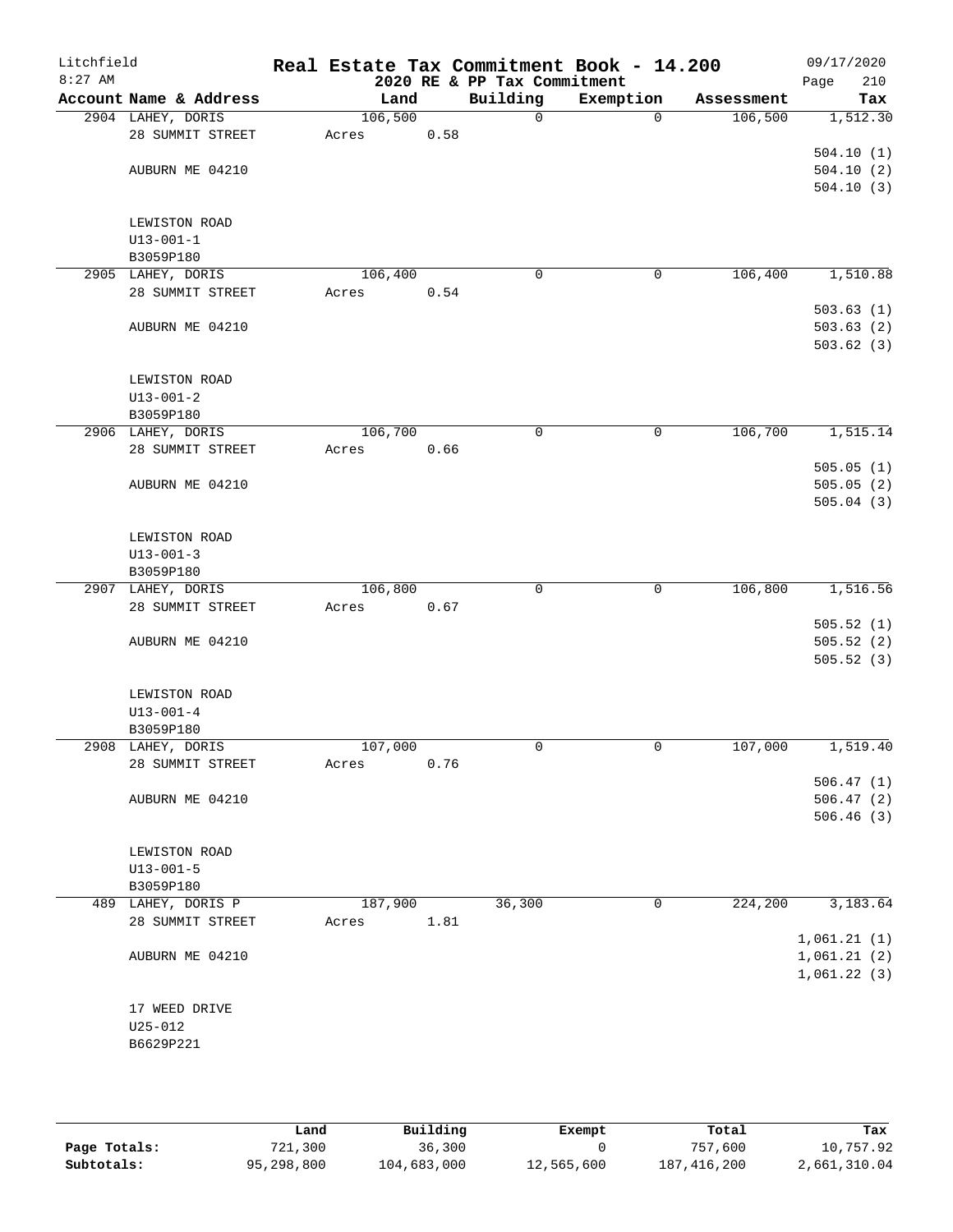| 2020 RE & PP Tax Commitment<br>Building<br>Account Name & Address<br>Land<br>Exemption<br>Assessment<br>524,800<br>2268 LAHEY, MICHAEL<br>236,500<br>25,000<br>736,300<br>3.10<br>LAHEY, THERESA<br>02 HOMESTEAD EXEMPT<br>Acres<br>P.O. BOX 86<br>LITCHFIELD ME 04350<br>92 WOODLAND LANE<br>R11-042C-1<br>B7376P65 04/28/2003<br>2654 LAKESIDE REALTY TRUST<br>75,000<br>80,800<br>155,800<br>0<br>26 LINTONIA DRIVE<br>LITCHFIELD ME 04350<br>15 LINTONIA DRIVE<br>$U13 - 013 - 8$<br>B11586P215 12/03/2013<br>2655 LAKESIDE REALTY TRUST<br>75,000<br>9,200<br>84,200<br>0<br>26 LINTONIA DRIVE<br>LITCHFIELD ME 04350<br>17 LINTONIA DRIVE<br>$U13 - 013 - 9$<br>B11586P215 12/02/2013<br>75,000<br>9,900<br>84,900<br>2656 LAKESIDE REALTY TRUST<br>0<br>26 LINTONIA DRIVE<br>LITCHFIELD ME 04350<br>19 LINTONIA DRIVE<br>$U13 - 013 - 10$<br>B11586P215 12/03/2013<br>2124 LALUMIERE, SCOTT<br>49,800<br>147,800<br>0<br>197,600<br>84 MIDDLE STREET<br>2.60<br>Acres<br>PORTLAND ME 04101<br>26 CHAPMAN DRIVE<br>$R12 - 005 - 5$<br>B13513P296 03/25/2020 B13333P193 09/12/2019<br>115,500<br>1719 LAMARRE, PHYLISS A<br>93,000<br>22,500<br>0<br>0.20<br>LAMARRE, DENNIS R<br>Acres | Litchfield<br>$8:27$ AM |                    |  | Real Estate Tax Commitment Book - 14.200 | 09/17/2020<br>211<br>Page |
|----------------------------------------------------------------------------------------------------------------------------------------------------------------------------------------------------------------------------------------------------------------------------------------------------------------------------------------------------------------------------------------------------------------------------------------------------------------------------------------------------------------------------------------------------------------------------------------------------------------------------------------------------------------------------------------------------------------------------------------------------------------------------------------------------------------------------------------------------------------------------------------------------------------------------------------------------------------------------------------------------------------------------------------------------------------------------------------------------------------------------------------------------------------------------------------------|-------------------------|--------------------|--|------------------------------------------|---------------------------|
|                                                                                                                                                                                                                                                                                                                                                                                                                                                                                                                                                                                                                                                                                                                                                                                                                                                                                                                                                                                                                                                                                                                                                                                              |                         |                    |  |                                          | Tax                       |
|                                                                                                                                                                                                                                                                                                                                                                                                                                                                                                                                                                                                                                                                                                                                                                                                                                                                                                                                                                                                                                                                                                                                                                                              |                         |                    |  |                                          | 10,455.46                 |
|                                                                                                                                                                                                                                                                                                                                                                                                                                                                                                                                                                                                                                                                                                                                                                                                                                                                                                                                                                                                                                                                                                                                                                                              |                         |                    |  |                                          |                           |
|                                                                                                                                                                                                                                                                                                                                                                                                                                                                                                                                                                                                                                                                                                                                                                                                                                                                                                                                                                                                                                                                                                                                                                                              |                         |                    |  |                                          | 3,485.15(1)               |
|                                                                                                                                                                                                                                                                                                                                                                                                                                                                                                                                                                                                                                                                                                                                                                                                                                                                                                                                                                                                                                                                                                                                                                                              |                         |                    |  |                                          | 3,485.15(2)               |
|                                                                                                                                                                                                                                                                                                                                                                                                                                                                                                                                                                                                                                                                                                                                                                                                                                                                                                                                                                                                                                                                                                                                                                                              |                         |                    |  |                                          | 3,485.16(3)               |
|                                                                                                                                                                                                                                                                                                                                                                                                                                                                                                                                                                                                                                                                                                                                                                                                                                                                                                                                                                                                                                                                                                                                                                                              |                         |                    |  |                                          |                           |
|                                                                                                                                                                                                                                                                                                                                                                                                                                                                                                                                                                                                                                                                                                                                                                                                                                                                                                                                                                                                                                                                                                                                                                                              |                         |                    |  |                                          |                           |
|                                                                                                                                                                                                                                                                                                                                                                                                                                                                                                                                                                                                                                                                                                                                                                                                                                                                                                                                                                                                                                                                                                                                                                                              |                         |                    |  |                                          |                           |
|                                                                                                                                                                                                                                                                                                                                                                                                                                                                                                                                                                                                                                                                                                                                                                                                                                                                                                                                                                                                                                                                                                                                                                                              |                         |                    |  |                                          | 2,212.36                  |
|                                                                                                                                                                                                                                                                                                                                                                                                                                                                                                                                                                                                                                                                                                                                                                                                                                                                                                                                                                                                                                                                                                                                                                                              |                         |                    |  |                                          |                           |
|                                                                                                                                                                                                                                                                                                                                                                                                                                                                                                                                                                                                                                                                                                                                                                                                                                                                                                                                                                                                                                                                                                                                                                                              |                         |                    |  |                                          | 737.45(1)                 |
|                                                                                                                                                                                                                                                                                                                                                                                                                                                                                                                                                                                                                                                                                                                                                                                                                                                                                                                                                                                                                                                                                                                                                                                              |                         |                    |  |                                          | 737.45(2)                 |
|                                                                                                                                                                                                                                                                                                                                                                                                                                                                                                                                                                                                                                                                                                                                                                                                                                                                                                                                                                                                                                                                                                                                                                                              |                         |                    |  |                                          | 737.46(3)                 |
|                                                                                                                                                                                                                                                                                                                                                                                                                                                                                                                                                                                                                                                                                                                                                                                                                                                                                                                                                                                                                                                                                                                                                                                              |                         |                    |  |                                          |                           |
|                                                                                                                                                                                                                                                                                                                                                                                                                                                                                                                                                                                                                                                                                                                                                                                                                                                                                                                                                                                                                                                                                                                                                                                              |                         |                    |  |                                          |                           |
|                                                                                                                                                                                                                                                                                                                                                                                                                                                                                                                                                                                                                                                                                                                                                                                                                                                                                                                                                                                                                                                                                                                                                                                              |                         |                    |  |                                          |                           |
|                                                                                                                                                                                                                                                                                                                                                                                                                                                                                                                                                                                                                                                                                                                                                                                                                                                                                                                                                                                                                                                                                                                                                                                              |                         |                    |  |                                          | 1,195.64                  |
|                                                                                                                                                                                                                                                                                                                                                                                                                                                                                                                                                                                                                                                                                                                                                                                                                                                                                                                                                                                                                                                                                                                                                                                              |                         |                    |  |                                          |                           |
|                                                                                                                                                                                                                                                                                                                                                                                                                                                                                                                                                                                                                                                                                                                                                                                                                                                                                                                                                                                                                                                                                                                                                                                              |                         |                    |  |                                          | 398.55(1)                 |
|                                                                                                                                                                                                                                                                                                                                                                                                                                                                                                                                                                                                                                                                                                                                                                                                                                                                                                                                                                                                                                                                                                                                                                                              |                         |                    |  |                                          | 398.55 (2)                |
|                                                                                                                                                                                                                                                                                                                                                                                                                                                                                                                                                                                                                                                                                                                                                                                                                                                                                                                                                                                                                                                                                                                                                                                              |                         |                    |  |                                          | 398.54(3)                 |
|                                                                                                                                                                                                                                                                                                                                                                                                                                                                                                                                                                                                                                                                                                                                                                                                                                                                                                                                                                                                                                                                                                                                                                                              |                         |                    |  |                                          |                           |
|                                                                                                                                                                                                                                                                                                                                                                                                                                                                                                                                                                                                                                                                                                                                                                                                                                                                                                                                                                                                                                                                                                                                                                                              |                         |                    |  |                                          |                           |
|                                                                                                                                                                                                                                                                                                                                                                                                                                                                                                                                                                                                                                                                                                                                                                                                                                                                                                                                                                                                                                                                                                                                                                                              |                         |                    |  |                                          |                           |
|                                                                                                                                                                                                                                                                                                                                                                                                                                                                                                                                                                                                                                                                                                                                                                                                                                                                                                                                                                                                                                                                                                                                                                                              |                         |                    |  |                                          | 1,205.58                  |
|                                                                                                                                                                                                                                                                                                                                                                                                                                                                                                                                                                                                                                                                                                                                                                                                                                                                                                                                                                                                                                                                                                                                                                                              |                         |                    |  |                                          |                           |
|                                                                                                                                                                                                                                                                                                                                                                                                                                                                                                                                                                                                                                                                                                                                                                                                                                                                                                                                                                                                                                                                                                                                                                                              |                         |                    |  |                                          | 401.86(1)                 |
|                                                                                                                                                                                                                                                                                                                                                                                                                                                                                                                                                                                                                                                                                                                                                                                                                                                                                                                                                                                                                                                                                                                                                                                              |                         |                    |  |                                          | 401.86(2)                 |
|                                                                                                                                                                                                                                                                                                                                                                                                                                                                                                                                                                                                                                                                                                                                                                                                                                                                                                                                                                                                                                                                                                                                                                                              |                         |                    |  |                                          | 401.86(3)                 |
|                                                                                                                                                                                                                                                                                                                                                                                                                                                                                                                                                                                                                                                                                                                                                                                                                                                                                                                                                                                                                                                                                                                                                                                              |                         |                    |  |                                          |                           |
|                                                                                                                                                                                                                                                                                                                                                                                                                                                                                                                                                                                                                                                                                                                                                                                                                                                                                                                                                                                                                                                                                                                                                                                              |                         |                    |  |                                          |                           |
|                                                                                                                                                                                                                                                                                                                                                                                                                                                                                                                                                                                                                                                                                                                                                                                                                                                                                                                                                                                                                                                                                                                                                                                              |                         |                    |  |                                          |                           |
|                                                                                                                                                                                                                                                                                                                                                                                                                                                                                                                                                                                                                                                                                                                                                                                                                                                                                                                                                                                                                                                                                                                                                                                              |                         |                    |  |                                          | 2,805.92                  |
|                                                                                                                                                                                                                                                                                                                                                                                                                                                                                                                                                                                                                                                                                                                                                                                                                                                                                                                                                                                                                                                                                                                                                                                              |                         |                    |  |                                          |                           |
|                                                                                                                                                                                                                                                                                                                                                                                                                                                                                                                                                                                                                                                                                                                                                                                                                                                                                                                                                                                                                                                                                                                                                                                              |                         |                    |  |                                          | 935.31 (1)                |
|                                                                                                                                                                                                                                                                                                                                                                                                                                                                                                                                                                                                                                                                                                                                                                                                                                                                                                                                                                                                                                                                                                                                                                                              |                         |                    |  |                                          | 935.31(2)                 |
|                                                                                                                                                                                                                                                                                                                                                                                                                                                                                                                                                                                                                                                                                                                                                                                                                                                                                                                                                                                                                                                                                                                                                                                              |                         |                    |  |                                          | 935.30 (3)                |
|                                                                                                                                                                                                                                                                                                                                                                                                                                                                                                                                                                                                                                                                                                                                                                                                                                                                                                                                                                                                                                                                                                                                                                                              |                         |                    |  |                                          |                           |
|                                                                                                                                                                                                                                                                                                                                                                                                                                                                                                                                                                                                                                                                                                                                                                                                                                                                                                                                                                                                                                                                                                                                                                                              |                         |                    |  |                                          |                           |
|                                                                                                                                                                                                                                                                                                                                                                                                                                                                                                                                                                                                                                                                                                                                                                                                                                                                                                                                                                                                                                                                                                                                                                                              |                         |                    |  |                                          |                           |
|                                                                                                                                                                                                                                                                                                                                                                                                                                                                                                                                                                                                                                                                                                                                                                                                                                                                                                                                                                                                                                                                                                                                                                                              |                         |                    |  |                                          | 1,640.10                  |
|                                                                                                                                                                                                                                                                                                                                                                                                                                                                                                                                                                                                                                                                                                                                                                                                                                                                                                                                                                                                                                                                                                                                                                                              |                         |                    |  |                                          |                           |
|                                                                                                                                                                                                                                                                                                                                                                                                                                                                                                                                                                                                                                                                                                                                                                                                                                                                                                                                                                                                                                                                                                                                                                                              |                         | 54 PLEASANT STREET |  |                                          | 546.70(1)                 |
|                                                                                                                                                                                                                                                                                                                                                                                                                                                                                                                                                                                                                                                                                                                                                                                                                                                                                                                                                                                                                                                                                                                                                                                              |                         |                    |  |                                          | 546.70 (2)                |
| BRUNSWICK ME 04011                                                                                                                                                                                                                                                                                                                                                                                                                                                                                                                                                                                                                                                                                                                                                                                                                                                                                                                                                                                                                                                                                                                                                                           |                         |                    |  |                                          | 546.70 (3)                |
| 40 OLD LODGE ROAD                                                                                                                                                                                                                                                                                                                                                                                                                                                                                                                                                                                                                                                                                                                                                                                                                                                                                                                                                                                                                                                                                                                                                                            |                         |                    |  |                                          |                           |
| $U13 - 009$                                                                                                                                                                                                                                                                                                                                                                                                                                                                                                                                                                                                                                                                                                                                                                                                                                                                                                                                                                                                                                                                                                                                                                                  |                         |                    |  |                                          |                           |
| B12211P215 01/12/2016 B12211P213 01/12/2016 B155P668                                                                                                                                                                                                                                                                                                                                                                                                                                                                                                                                                                                                                                                                                                                                                                                                                                                                                                                                                                                                                                                                                                                                         |                         |                    |  |                                          |                           |
|                                                                                                                                                                                                                                                                                                                                                                                                                                                                                                                                                                                                                                                                                                                                                                                                                                                                                                                                                                                                                                                                                                                                                                                              |                         |                    |  |                                          |                           |

|              | Land       | Building    | Exempt     | Total       | Tax          |
|--------------|------------|-------------|------------|-------------|--------------|
| Page Totals: | 604,300    | 795,000     | 25,000     | 1,374,300   | 19,515.06    |
| Subtotals:   | 95,903,100 | 105,478,000 | 12,590,600 | 188,790,500 | 2,680,825.10 |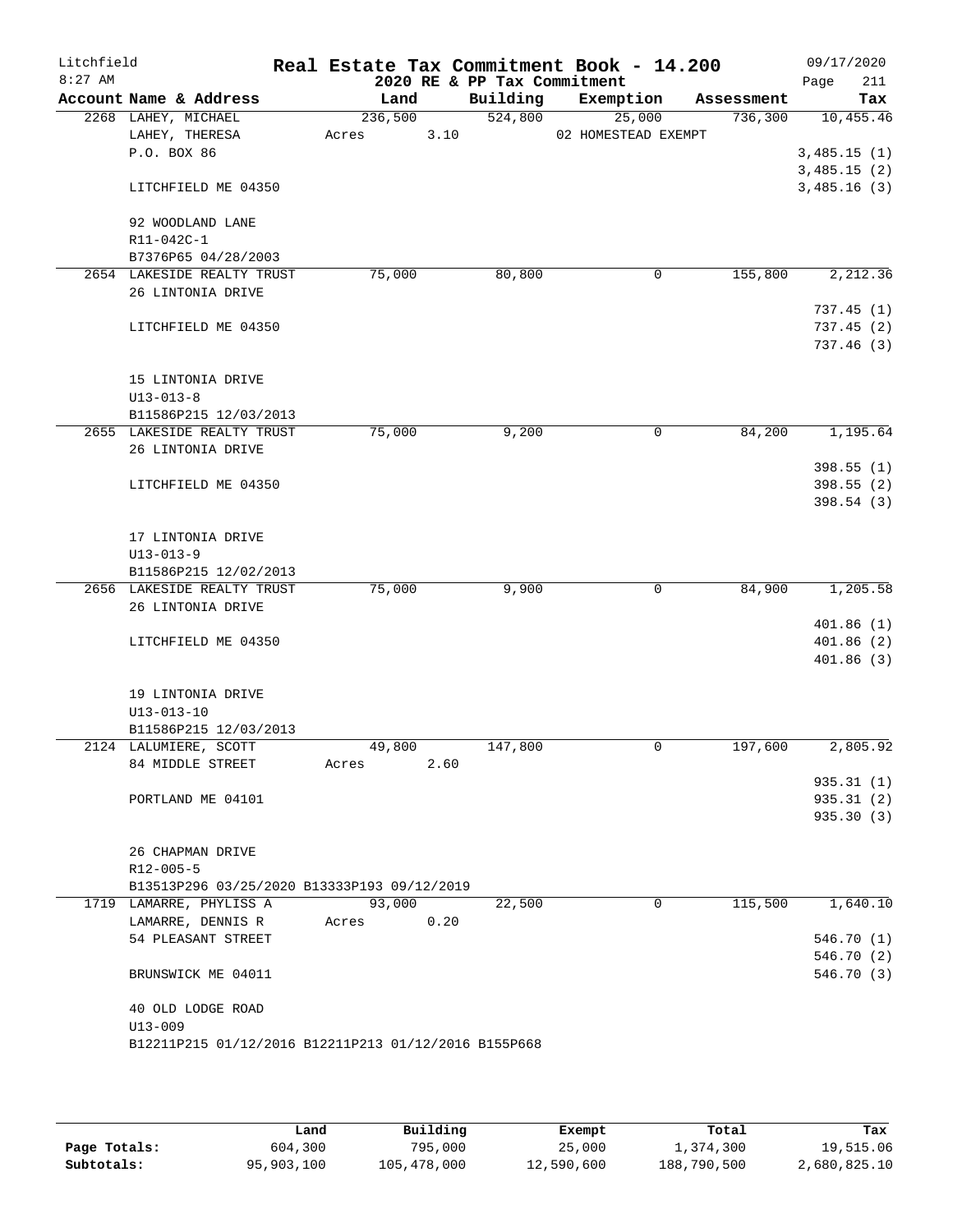| Litchfield<br>$8:27$ AM |                                    |         |      | 2020 RE & PP Tax Commitment | Real Estate Tax Commitment Book - 14.200 |            | 09/17/2020<br>Page<br>212 |
|-------------------------|------------------------------------|---------|------|-----------------------------|------------------------------------------|------------|---------------------------|
|                         | Account Name & Address             | Land    |      | Building                    | Exemption                                | Assessment | Tax                       |
|                         | 2747 LAMBERT, TINA M               | 63,600  |      | 0                           | $\mathbf 0$                              | 63,600     | 903.12                    |
|                         | 119 ARNOLD ROAD                    | Acres   | 7.44 |                             |                                          |            |                           |
|                         |                                    |         |      |                             |                                          |            | 301.04(1)                 |
|                         | PITTSTON ME 04345                  |         |      |                             |                                          |            | 301.04(2)                 |
|                         |                                    |         |      |                             |                                          |            | 301.04(3)                 |
|                         | PLAINS ROAD                        |         |      |                             |                                          |            |                           |
|                         | R09-038A                           |         |      |                             |                                          |            |                           |
|                         | B13198P116 04/29/2019              |         |      |                             |                                          |            |                           |
|                         | 280 LAMORE, PAUL                   | 40,300  |      | $\Omega$                    | 0                                        | 40,300     | 572.26                    |
|                         | LAMORE, ANN                        | Acres   | 6.37 |                             |                                          |            |                           |
|                         | 109 SANBORD ROAD                   |         |      |                             |                                          |            | 190.75(1)                 |
|                         |                                    |         |      |                             |                                          |            | 190.75(2)                 |
|                         | MONMOUTH ME 04259                  |         |      |                             |                                          |            | 190.76(3)                 |
|                         |                                    |         |      |                             |                                          |            |                           |
|                         | HALLOWELL ROAD<br>R12-007          |         |      |                             |                                          |            |                           |
|                         | B7884P256 03/17/2004               |         |      |                             |                                          |            |                           |
|                         | 988 LAMOREAU, BEVERLY M            | 45,900  |      | $\mathbf 0$                 | 0                                        | 45,900     | 651.78                    |
|                         | 148 BOG HILL ROAD                  | Acres   | 0.80 |                             |                                          |            |                           |
|                         |                                    |         |      |                             |                                          |            | 217.26(1)                 |
|                         | WEST GARDINER ME 04345             |         |      |                             |                                          |            | 217.26(2)                 |
|                         |                                    |         |      |                             |                                          |            | 217.26(3)                 |
|                         |                                    |         |      |                             |                                          |            |                           |
|                         | HALLOWELL ROAD                     |         |      |                             |                                          |            |                           |
|                         | R02-111                            |         |      |                             |                                          |            |                           |
|                         | B5438P256<br>987 LAMOREAU, BRYAN T | 79,600  |      | 142,900                     | 25,000                                   | 197,500    | 2,804.50                  |
|                         | LAMOREAU, TRUDY                    | Acres   | 6.20 |                             | 02 HOMESTEAD EXEMPT                      |            |                           |
|                         | 205 PLAINS ROAD                    |         |      |                             |                                          |            | 934.83 (1)                |
|                         |                                    |         |      |                             |                                          |            | 934.83 (2)                |
|                         | LITCHFIELD ME 04350                |         |      |                             |                                          |            | 934.84 (3)                |
|                         |                                    |         |      |                             |                                          |            |                           |
|                         | 205 PLAINS ROAD                    |         |      |                             |                                          |            |                           |
|                         | R07-045                            |         |      |                             |                                          |            |                           |
|                         | B13300P166 08/14/2019              |         |      |                             |                                          |            |                           |
|                         | 989 LAMOREAU, EARL B., JR.         | 50,200  |      | 100,400                     | 25,000                                   | 125,600    | 1,783.52                  |
|                         | 2738 HALLOWELL ROAD                | Acres   | 3.60 |                             | 02 HOMESTEAD EXEMPT                      |            | 594.51(1)                 |
|                         | LITCHFIELD ME 04350                |         |      |                             |                                          |            | 594.51(2)                 |
|                         |                                    |         |      |                             |                                          |            | 594.50(3)                 |
|                         |                                    |         |      |                             |                                          |            |                           |
|                         | 2738 HALLOWELL ROAD                |         |      |                             |                                          |            |                           |
|                         | R02-034                            |         |      |                             |                                          |            |                           |
|                         | B6544P254 B5438P256                |         |      |                             |                                          |            |                           |
|                         | 992 LANCASTER, WILLIAM             | 141,100 |      | 199,000                     | 31,000                                   | 309,100    | 4,389.22                  |
|                         | LANCASTER FLORENCE                 | Acres   | 5.33 |                             | 02 HOMESTEAD EXEMPT                      |            |                           |
|                         | 683 PLAINS ROAD                    |         |      |                             | 03 VETERANS EXEMPT                       |            | 1,463.07(1)               |
|                         |                                    |         |      |                             |                                          |            | 1,463.07(2)               |
|                         | LITCHFIELD ME 04350                |         |      |                             |                                          |            | 1,463.08(3)               |
|                         | 683 PLAINS ROAD                    |         |      |                             |                                          |            |                           |
|                         | $U01 - 011$                        |         |      |                             |                                          |            |                           |
|                         | B2011P284                          |         |      |                             |                                          |            |                           |
|                         |                                    |         |      |                             |                                          |            |                           |
|                         |                                    |         |      |                             |                                          |            |                           |

|              | Land       | Building    | Exempt     | Total       | Tax          |
|--------------|------------|-------------|------------|-------------|--------------|
| Page Totals: | 420,700    | 442,300     | 81,000     | 782,000     | 11,104.40    |
| Subtotals:   | 96,323,800 | 105,920,300 | 12,671,600 | 189,572,500 | 2,691,929.50 |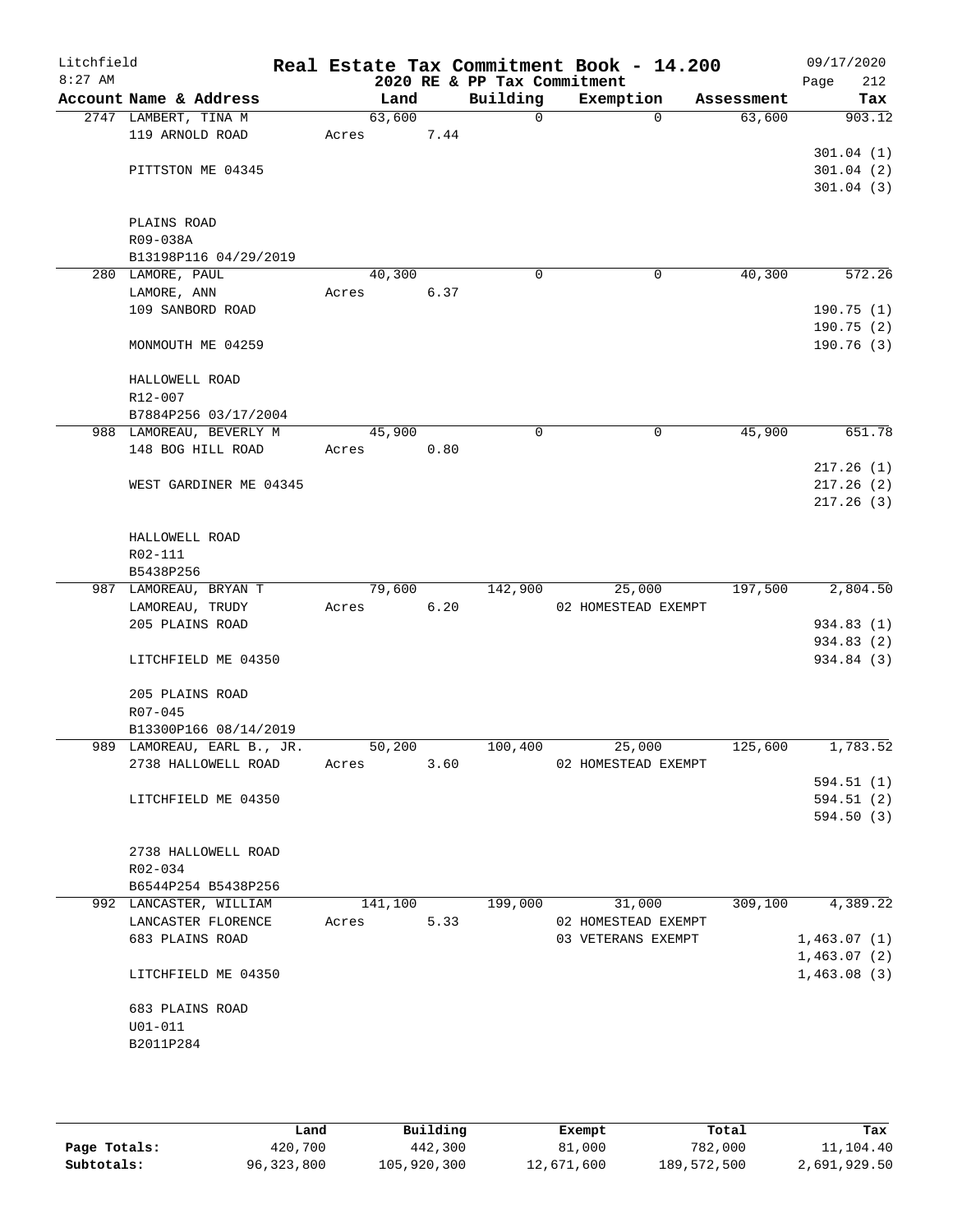| Litchfield   |                                                                                        |            |       |                  |                             | Real Estate Tax Commitment Book - 14.200 |             |                       | 09/17/2020                 |
|--------------|----------------------------------------------------------------------------------------|------------|-------|------------------|-----------------------------|------------------------------------------|-------------|-----------------------|----------------------------|
| $8:27$ AM    |                                                                                        |            |       |                  | 2020 RE & PP Tax Commitment |                                          |             |                       | 213<br>Page                |
|              | Account Name & Address<br>995 LANDER, STEPHEN H                                        |            |       | Land<br>164, 200 | Building<br>56,600          | Exemption                                | $\Omega$    | Assessment<br>220,800 | Tax<br>3,135.36            |
|              | (TRUSTEE)<br>LANDER, SUSAN E (<br>TRUSTEE)                                             |            | Acres | 0.26             |                             |                                          |             |                       |                            |
|              | THE STEPHEN H & SUSAN E<br>LANDER REV. TRUST                                           |            |       |                  |                             |                                          |             |                       | 1,045.12(1)                |
|              | 7 CHESTER RD UNIT 203<br>DERRY NH 03038                                                |            |       |                  |                             |                                          |             |                       | 1,045.12(2)<br>1,045.12(3) |
|              | 259 PEACEPIPE DRIVE<br>$U29 - 013$                                                     |            |       |                  |                             |                                          |             |                       |                            |
|              | B11618P150 01/27/2014 B2456P281<br>996 LANDRY, GERALD R<br>LANDRY JOANNE M             |            | Acres | 93,500<br>1.27   | 97,600                      |                                          | 0           | 191,100               | 2,713.62                   |
|              | 175 KINGS HIGHWAY UNIT<br>1138                                                         |            |       |                  |                             |                                          |             |                       | 904.54(1)                  |
|              | PORT CHARLOTTE FL 33982                                                                |            |       |                  |                             |                                          |             |                       | 904.54(2)<br>904.54(3)     |
|              | 20 RUSSELL DRIVE<br>$U27 - 001$                                                        |            |       |                  |                             |                                          |             |                       |                            |
|              | B11762P93 07/24/2014 B9804P262 07/28/2008 B9804P261<br>07/28/2008 B2038P332 09/07/1977 |            |       |                  |                             |                                          |             |                       |                            |
|              | 2440 LANE CHRISTOPHER<br>35 LIBBY ROAD                                                 |            | Acres | 41,000<br>7.32   | $\Omega$                    |                                          | $\mathbf 0$ | 41,000                | 582.20                     |
|              | LITCHFIELD ME 04350                                                                    |            |       |                  |                             |                                          |             |                       | 194.07(1)<br>194.07(2)     |
|              |                                                                                        |            |       |                  |                             |                                          |             |                       | 194.06(3)                  |
|              | LIBBY ROAD<br>R06-011A                                                                 |            |       |                  |                             |                                          |             |                       |                            |
|              | B8090P239 08/17/2004                                                                   |            |       |                  |                             |                                          |             |                       |                            |
|              | 1009 LANE CHRISTOPHER SCOTT                                                            |            |       | 63,800           | 80,700                      | 25,000                                   |             | 119,500               | 1,696.90                   |
|              | 45 LIBBY ROAD                                                                          |            | Acres | 11.00            |                             | 02 HOMESTEAD EXEMPT                      |             |                       |                            |
|              | LITCHFIELD ME 04350                                                                    |            |       |                  |                             |                                          |             |                       | 565.63(1)<br>565.63(2)     |
|              |                                                                                        |            |       |                  |                             |                                          |             |                       | 565.64(3)                  |
|              | 45 LIBBY ROAD<br>R06-035                                                               |            |       |                  |                             |                                          |             |                       |                            |
|              | B9919P185 12/01/2008 B727P334                                                          |            |       |                  |                             |                                          |             |                       |                            |
|              | 998 LANE FRANKLIN<br>698 RICHMOND ROAD                                                 |            | Acres | 44,400<br>11.90  | 18,700                      |                                          | 0           | 63,100                | 896.02                     |
|              | LITCHFIELD ME 04350                                                                    |            |       |                  |                             |                                          |             |                       | 298.67(1)<br>298.67(2)     |
|              |                                                                                        |            |       |                  |                             |                                          |             |                       | 298.68(3)                  |
|              | 2777 HALLOWELL ROAD                                                                    |            |       |                  |                             |                                          |             |                       |                            |
|              | R02-018                                                                                |            |       |                  |                             |                                          |             |                       |                            |
|              | B3950P180                                                                              |            |       |                  |                             |                                          |             |                       |                            |
|              | 1988 LANE JARED<br>LANE JENNIFER                                                       |            | Acres | 47,400<br>1.80   | 155,500                     |                                          | 0           | 202,900               | 2,881.18                   |
|              | 17 HIDEAWAY LANE                                                                       |            |       |                  |                             |                                          |             |                       | 960.39(1)                  |
|              | LITCHFIELD ME 04350                                                                    |            |       |                  |                             |                                          |             |                       | 960.39(2)<br>960.40(3)     |
|              | 17 HIDEAWAY LANE                                                                       |            |       |                  |                             |                                          |             |                       |                            |
|              | R12-019B<br>B5076P149 02/26/1996                                                       |            |       |                  |                             |                                          |             |                       |                            |
|              |                                                                                        | Land       |       | Building         |                             | Exempt                                   |             | Total                 | Tax                        |
| Page Totals: |                                                                                        | 454,300    |       | 409,100          |                             | 25,000                                   |             | 838,400               | 11,905.28                  |
| Subtotals:   |                                                                                        | 96,778,100 |       | 106,329,400      |                             | 12,696,600                               |             | 190,410,900           | 2,703,834.78               |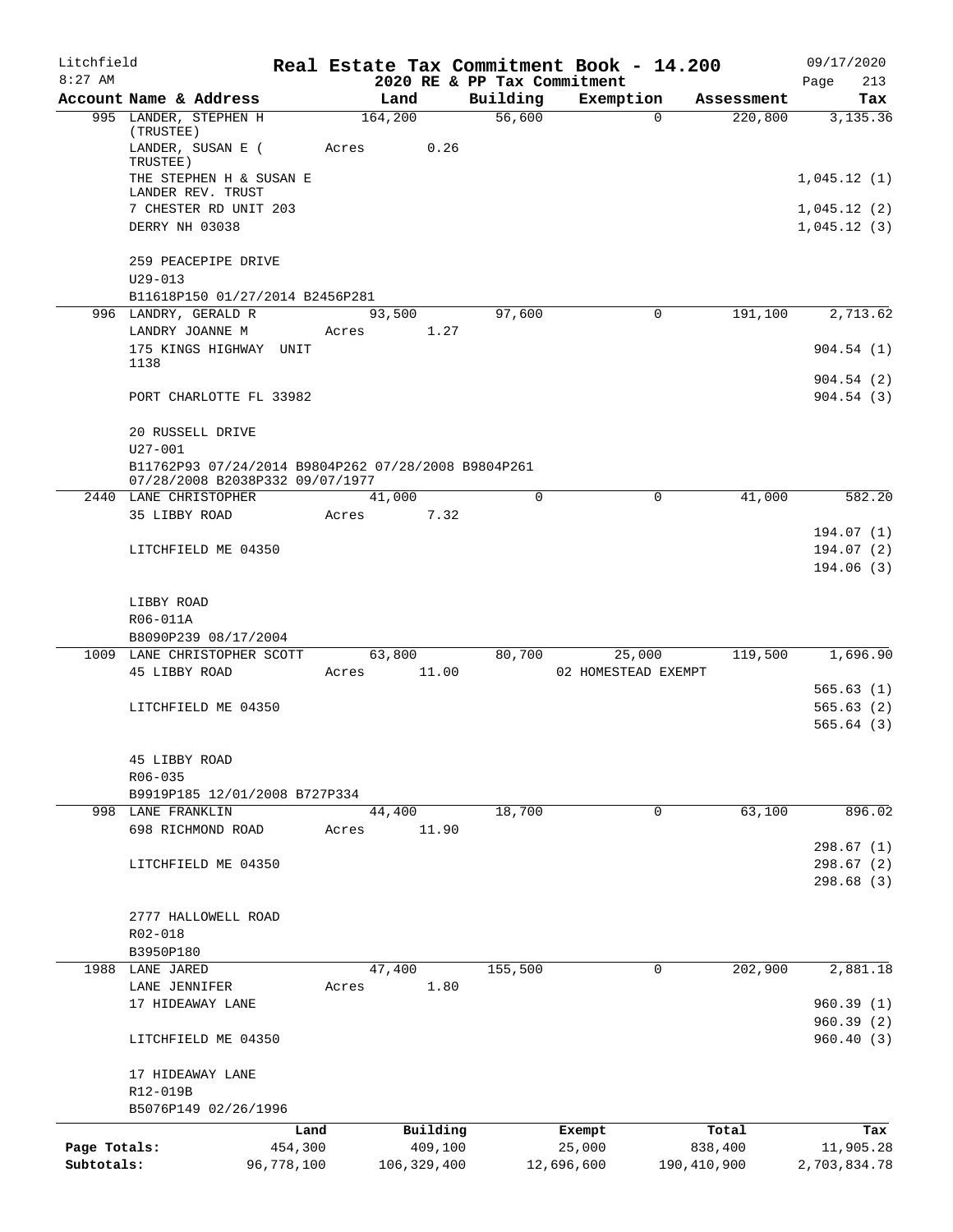| Litchfield<br>$8:27$ AM |                      |                          |                                                     |       |        |       | 2020 RE & PP Tax Commitment | Real Estate Tax Commitment Book - 14.200  |            | 09/17/2020<br>214<br>Page |
|-------------------------|----------------------|--------------------------|-----------------------------------------------------|-------|--------|-------|-----------------------------|-------------------------------------------|------------|---------------------------|
| Account Name & Address  |                      |                          |                                                     |       | Land   |       | Building                    | Exemption                                 | Assessment | Tax                       |
|                         |                      | 2089 LANE, CHRISTOPHER S |                                                     |       | 45,000 |       | 10,800                      | $\Omega$                                  | 55,800     | 792.36                    |
|                         |                      | 35 LIBBY ROAD            |                                                     | Acres |        | 1.00  |                             |                                           |            |                           |
|                         |                      |                          |                                                     |       |        |       |                             |                                           |            | 264.12(1)                 |
|                         |                      | LITCHFIELD ME 04350      |                                                     |       |        |       |                             |                                           |            | 264.12(2)                 |
|                         |                      |                          |                                                     |       |        |       |                             |                                           |            | 264.12(3)                 |
|                         |                      |                          |                                                     |       |        |       |                             |                                           |            |                           |
|                         | R06-035C             | 35 LIBBY ROAD            |                                                     |       |        |       |                             |                                           |            |                           |
|                         |                      | B5700P72 06/23/1998      |                                                     |       |        |       |                             |                                           |            |                           |
|                         |                      | 1005 LANE, DAVID         |                                                     |       | 49,800 |       | 26,500                      | 0                                         | 76,300     | 1,083.46                  |
|                         |                      | 1854 HALLOWELL ROAD      |                                                     | Acres |        | 2.60  |                             |                                           |            |                           |
|                         |                      |                          |                                                     |       |        |       |                             |                                           |            | 361.15(1)                 |
|                         |                      | LITCHFIELD ME 04350      |                                                     |       |        |       |                             |                                           |            | 361.15(2)                 |
|                         |                      |                          |                                                     |       |        |       |                             |                                           |            | 361.16(3)                 |
|                         |                      |                          |                                                     |       |        |       |                             |                                           |            |                           |
|                         |                      | 1860 HALLOWELL ROAD      |                                                     |       |        |       |                             |                                           |            |                           |
|                         | $U16 - 016$          |                          |                                                     |       |        |       |                             |                                           |            |                           |
|                         | B5076P147            |                          |                                                     |       |        |       |                             |                                           |            |                           |
|                         |                      | 997 LANE, DAVID          |                                                     |       | 46,200 |       | 116,300                     | 25,000                                    | 137,500    | 1,952.50                  |
|                         |                      | 1854 HALLOWELL ROAD      |                                                     | Acres |        | 1.40  |                             | 02 HOMESTEAD EXEMPT                       |            |                           |
|                         |                      |                          |                                                     |       |        |       |                             |                                           |            | 650.83 (1)                |
|                         |                      | LITCHFIELD ME 04350      |                                                     |       |        |       |                             |                                           |            | 650.83 (2)<br>650.84(3)   |
|                         |                      |                          |                                                     |       |        |       |                             |                                           |            |                           |
|                         |                      | 1854 HALLOWELL ROAD      |                                                     |       |        |       |                             |                                           |            |                           |
|                         | U16-016A             |                          |                                                     |       |        |       |                             |                                           |            |                           |
|                         | B3796P145            |                          |                                                     |       |        |       |                             |                                           |            |                           |
|                         |                      | 999 LANE, FRANKLIN W     |                                                     |       | 71,000 |       | 111,400                     | 31,000                                    | 151,400    | 2,149.88                  |
|                         |                      | 698 RICHMOND ROAD        |                                                     | Acres |        | 23.00 |                             | 02 HOMESTEAD EXEMPT                       |            |                           |
|                         |                      |                          |                                                     |       |        |       |                             | 03 VETERANS EXEMPT                        |            | 716.63(1)                 |
|                         |                      | LITCHFIELD ME 04350      |                                                     |       |        |       |                             |                                           |            | 716.63(2)                 |
|                         |                      |                          |                                                     |       |        |       |                             |                                           |            | 716.62(3)                 |
|                         |                      |                          |                                                     |       |        |       |                             |                                           |            |                           |
|                         |                      | 698 RICHMOND ROAD        |                                                     |       |        |       |                             |                                           |            |                           |
|                         | R02-046<br>B2439P131 |                          |                                                     |       |        |       |                             |                                           |            |                           |
|                         |                      | 1001 LANE, JOYCE C       |                                                     |       | 43,200 |       | 65,700                      | 25,000                                    | 83,900     | 1,191.38                  |
|                         |                      | LANE, JAMES E            |                                                     | Acres |        | 1.40  |                             | 02 HOMESTEAD EXEMPT                       |            |                           |
|                         |                      | 2403 HALLOWELL ROAD      |                                                     |       |        |       |                             |                                           |            | 397.13(1)                 |
|                         |                      |                          |                                                     |       |        |       |                             |                                           |            | 397.13(2)                 |
|                         |                      | LITCHFIELD ME 04350      |                                                     |       |        |       |                             |                                           |            | 397.12(3)                 |
|                         |                      |                          |                                                     |       |        |       |                             |                                           |            |                           |
|                         |                      | 2403 HALLOWELL ROAD      |                                                     |       |        |       |                             |                                           |            |                           |
|                         | $R06 - 035 - 1$      |                          |                                                     |       |        |       |                             |                                           |            |                           |
|                         |                      |                          | B11608P336 06/11/2013 B8817P182 02/28/2006 B5261P32 |       |        |       |                             |                                           |            |                           |
|                         |                      | 1004 LANE, PAUL A        |                                                     |       | 57,000 |       | 145,300                     | 31,000                                    | 171,300    | 2,432.46                  |
|                         |                      | 16 NUTHATCH LANE         |                                                     | Acres |        | 5.00  |                             | 03 VETERANS EXEMPT<br>02 HOMESTEAD EXEMPT |            |                           |
|                         |                      |                          |                                                     |       |        |       |                             |                                           |            | 810.82 (1)<br>810.82 (2)  |
|                         |                      | LITCHFIELD ME 04350      |                                                     |       |        |       |                             |                                           |            | 810.82 (3)                |
|                         |                      |                          |                                                     |       |        |       |                             |                                           |            |                           |
|                         |                      | 16 NUTHATCH LANE         |                                                     |       |        |       |                             |                                           |            |                           |
|                         | R11-004A             |                          |                                                     |       |        |       |                             |                                           |            |                           |
|                         |                      |                          | B3927P238 06/01/1991                                |       |        |       |                             |                                           |            |                           |
|                         |                      |                          |                                                     |       |        |       |                             |                                           |            |                           |
|                         |                      |                          |                                                     |       |        |       |                             |                                           |            |                           |

|              | Land       | Building    | Exempt     | Total       | Tax          |
|--------------|------------|-------------|------------|-------------|--------------|
| Page Totals: | 312,200    | 476,000     | 112,000    | 676,200     | 9,602.04     |
| Subtotals:   | 97,090,300 | 106,805,400 | 12,808,600 | 191,087,100 | 2,713,436.82 |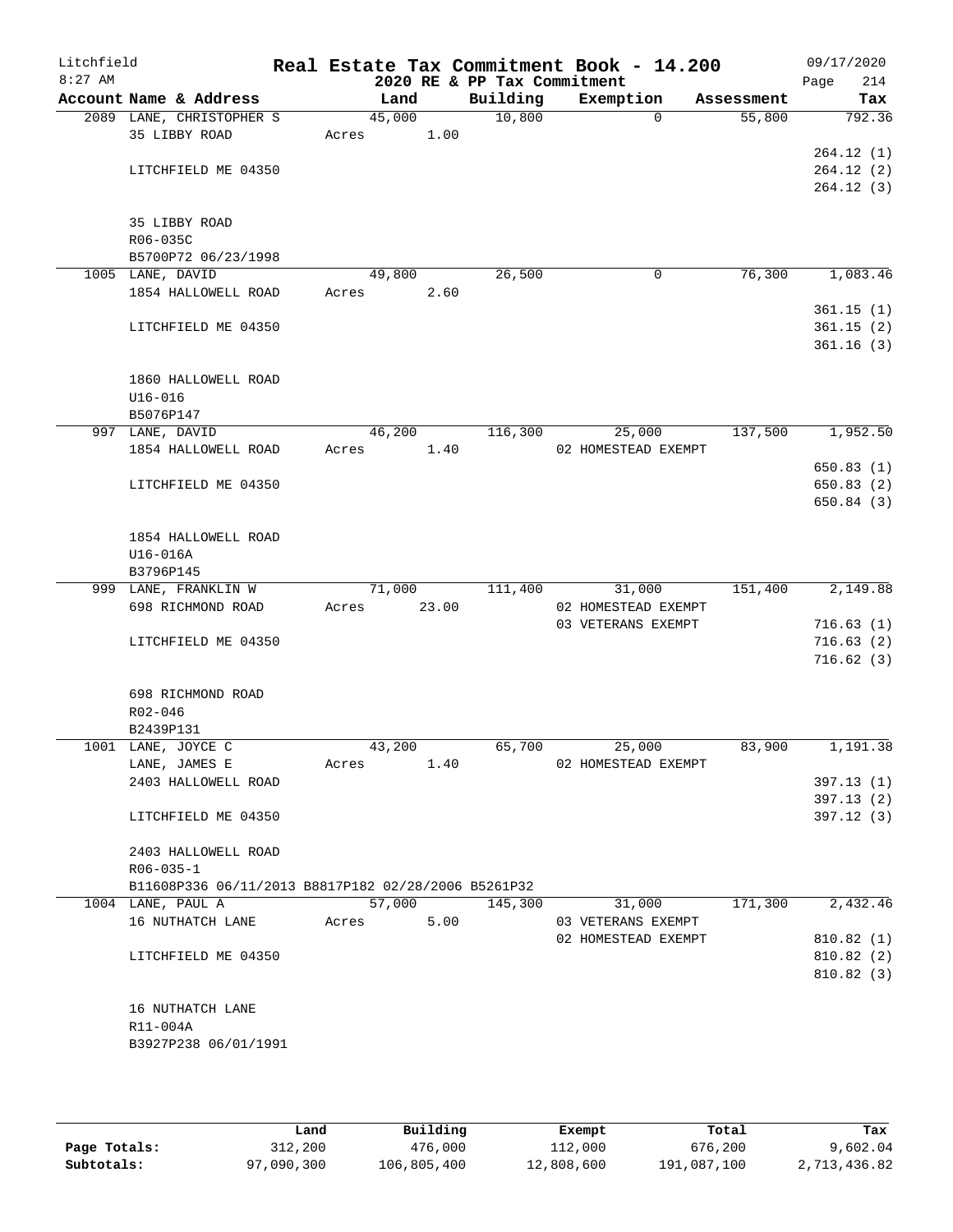| Litchfield |                                                       |       |                |                             | Real Estate Tax Commitment Book - 14.200 |                      | 09/17/2020    |
|------------|-------------------------------------------------------|-------|----------------|-----------------------------|------------------------------------------|----------------------|---------------|
| $8:27$ AM  |                                                       |       |                | 2020 RE & PP Tax Commitment |                                          |                      | 215<br>Page   |
|            | Account Name & Address<br>363 LANE, RICHARD           |       | Land<br>15,800 | Building<br>0               | Exemption<br>$\Omega$                    | Assessment<br>15,800 | Tax<br>224.36 |
|            | 1864 HALLOWELL RD                                     | Acres | 0.40           |                             |                                          |                      |               |
|            |                                                       |       |                |                             |                                          |                      | 74.79 (1)     |
|            | LITCHFIELD ME 04350                                   |       |                |                             |                                          |                      | 74.79(2)      |
|            |                                                       |       |                |                             |                                          |                      | 74.78 (3)     |
|            |                                                       |       |                |                             |                                          |                      |               |
|            | 1859 HALLOWELL ROAD                                   |       |                |                             |                                          |                      |               |
|            | $U16 - 018$<br>B12477P157 11/21/2016 B1150P382        |       |                |                             |                                          |                      |               |
|            | 1007 LANE, RICHARD N                                  |       | 46,900         | 88,300                      | 25,000                                   | 110,200              | 1,564.84      |
|            | 1864 HALLOWELL ROAD                                   | Acres | 1.64           |                             | 02 HOMESTEAD EXEMPT                      |                      |               |
|            |                                                       |       |                |                             |                                          |                      | 521.61(1)     |
|            | LITCHFIELD ME 04350                                   |       |                |                             |                                          |                      | 521.61(2)     |
|            |                                                       |       |                |                             |                                          |                      | 521.62(3)     |
|            |                                                       |       |                |                             |                                          |                      |               |
|            | 1864 HALLOWELL ROAD                                   |       |                |                             |                                          |                      |               |
|            | $U16 - 017$<br>B1663P87                               |       |                |                             |                                          |                      |               |
|            | 1961 LANE, ROSE                                       |       | 48,100         | 56,200                      | 0                                        | 104,300              | 1,481.06      |
|            | 1458 LEWISTON ROAD                                    | Acres | 2.04           |                             |                                          |                      |               |
|            |                                                       |       |                |                             |                                          |                      | 493.69 (1)    |
|            | LITCHFIELD ME 04350                                   |       |                |                             |                                          |                      | 493.69 (2)    |
|            |                                                       |       |                |                             |                                          |                      | 493.68 (3)    |
|            |                                                       |       |                |                             |                                          |                      |               |
|            | 1458 LEWISTON ROAD                                    |       |                |                             |                                          |                      |               |
|            | R12-019A<br>B9905P144 11/10/2008 B4990P141 10/06/1995 |       |                |                             |                                          |                      |               |
|            | 1008 LANE, W CARLTON                                  |       | 43,400         | 94,700                      | 25,000                                   | 113,100              | 1,606.02      |
|            | 51 LIBBY RD                                           | Acres | 1.12           |                             | 02 HOMESTEAD EXEMPT                      |                      |               |
|            |                                                       |       |                |                             |                                          |                      | 535.34(1)     |
|            | LITCHFIELD ME 04350                                   |       |                |                             |                                          |                      | 535.34(2)     |
|            |                                                       |       |                |                             |                                          |                      | 535.34(3)     |
|            | 51 LIBBY ROAD                                         |       |                |                             |                                          |                      |               |
|            | R06-034                                               |       |                |                             |                                          |                      |               |
|            | B10713P47 04/22/2011 B10667P16 02/11/2011 B10667P16   |       |                |                             |                                          |                      |               |
|            | 02/11/2011 B1811P100 12/28/2011 B1730P149             |       |                |                             |                                          |                      |               |
|            | 10 LANGLOIS, CHRISTIAN<br>FERN                        |       | 104,600        | 0                           | 0                                        | 104,600              | 1,485.32      |
|            | AVERILL, MATTHEW D                                    | Acres | 43.00          |                             |                                          |                      |               |
|            | 189 NECK ROAD                                         |       |                |                             |                                          |                      | 495.11 (1)    |
|            |                                                       |       |                |                             |                                          |                      | 495.11 (2)    |
|            | LITCHFIELD ME 04350                                   |       |                |                             |                                          |                      | 495.10 (3)    |
|            |                                                       |       |                |                             |                                          |                      |               |
|            | 191 LEWISTON ROAD                                     |       |                |                             |                                          |                      |               |
|            | R13-008                                               |       |                |                             |                                          |                      |               |
|            | B13328P216 09/09/2019<br>526 LAPANNE, PETER S.        |       | 60,900         | 49,400                      | $\mathbf 0$                              | 110,300              | 1,566.26      |
|            | LAPANNE, CHERYL A                                     | Acres | 0.11           |                             |                                          |                      |               |
|            | 15 WALLACE WAY                                        |       |                |                             |                                          |                      | 522.09(1)     |
|            |                                                       |       |                |                             |                                          |                      | 522.09(2)     |
|            | MILTON NH 03851                                       |       |                |                             |                                          |                      | 522.08(3)     |
|            |                                                       |       |                |                             |                                          |                      |               |
|            | 110 JIMMY POND LANE                                   |       |                |                             |                                          |                      |               |
|            | $U08 - 003$                                           |       |                |                             |                                          |                      |               |
|            | B13506P204 03/17/2020 B13505P240 03/17/2020           |       |                |                             |                                          |                      |               |
|            |                                                       |       |                |                             |                                          |                      |               |
|            |                                                       |       |                |                             |                                          |                      |               |

|              | Land       | Building    | Exempt     | Total       | Tax          |
|--------------|------------|-------------|------------|-------------|--------------|
| Page Totals: | 319,700    | 288,600     | 50,000     | 558,300     | 7,927.86     |
| Subtotals:   | 97,410,000 | 107,094,000 | 12,858,600 | 191,645,400 | 2,721,364.68 |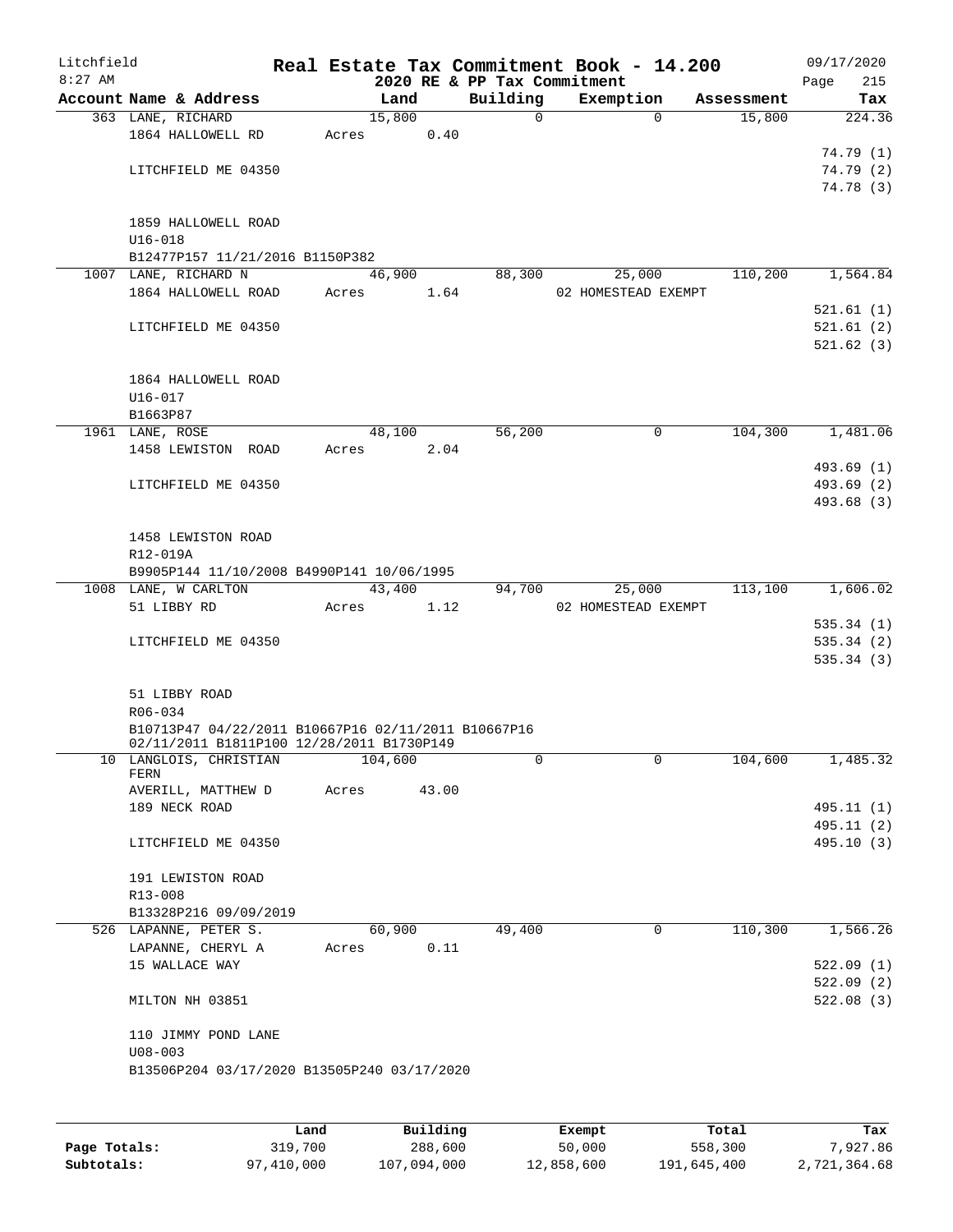| Litchfield<br>$8:27$ AM |                                                      |       |         |       | 2020 RE & PP Tax Commitment | Real Estate Tax Commitment Book - 14.200 |          |            |      | 09/17/2020<br>216 |
|-------------------------|------------------------------------------------------|-------|---------|-------|-----------------------------|------------------------------------------|----------|------------|------|-------------------|
|                         | Account Name & Address                               |       | Land    |       | Building                    | Exemption                                |          | Assessment | Page | Tax               |
|                         | 2625 LAPIERRE, ALEX P                                |       | 45,000  |       | 119,700                     |                                          | $\Omega$ | 164,700    |      | 2,338.74          |
|                         | HUSTON, HALEY C                                      | Acres |         | 1.01  |                             |                                          |          |            |      |                   |
|                         | 12 VICTORIA DRIVE                                    |       |         |       |                             |                                          |          |            |      | 779.58(1)         |
|                         |                                                      |       |         |       |                             |                                          |          |            |      | 779.58(2)         |
|                         | LITCHFIELD ME 04350                                  |       |         |       |                             |                                          |          |            |      | 779.58(3)         |
|                         |                                                      |       |         |       |                             |                                          |          |            |      |                   |
|                         | 12 VICTORIA DRIVE                                    |       |         |       |                             |                                          |          |            |      |                   |
|                         | R12-022-8                                            |       |         |       |                             |                                          |          |            |      |                   |
|                         | B13464P204 01/29/2020                                |       |         |       |                             |                                          |          |            |      |                   |
|                         | 1361 LAPIERRE, MARTHA M                              |       | 171,200 |       | 45,100                      |                                          | 0        | 216,300    |      | 3,071.46          |
|                         | 4 HERON DRIVE                                        | Acres |         | 0.42  |                             |                                          |          |            |      |                   |
|                         |                                                      |       |         |       |                             |                                          |          |            |      | 1,023.82(1)       |
|                         | LITCHFIELD ME 04350                                  |       |         |       |                             |                                          |          |            |      | 1,023.82(2)       |
|                         |                                                      |       |         |       |                             |                                          |          |            |      | 1,023.82(3)       |
|                         |                                                      |       |         |       |                             |                                          |          |            |      |                   |
|                         | 4 HERON DRIVE<br>$U24 - 007$                         |       |         |       |                             |                                          |          |            |      |                   |
|                         | B13084P333 11/14/2018                                |       |         |       |                             |                                          |          |            |      |                   |
|                         | 2862 LAPLANTE, MAURICE                               |       | 29,600  |       | $\mathbf 0$                 |                                          | 0        | 29,600     |      | 420.32            |
|                         | BEAULIEU, DAVID M                                    | Acres |         | 3.05  |                             |                                          |          |            |      |                   |
|                         | PO BOX 221                                           |       |         |       |                             |                                          |          |            |      | 140.11(1)         |
|                         |                                                      |       |         |       |                             |                                          |          |            |      | 140.11(2)         |
|                         | SABATTUS ME 04280                                    |       |         |       |                             |                                          |          |            |      | 140.10(3)         |
|                         |                                                      |       |         |       |                             |                                          |          |            |      |                   |
|                         | HUNTINGTON HILL ROAD                                 |       |         |       |                             |                                          |          |            |      |                   |
|                         | R11-038-01                                           |       |         |       |                             |                                          |          |            |      |                   |
|                         | B12452P195 10/28/2016                                |       |         |       |                             |                                          |          |            |      |                   |
|                         | 1013 LAROCK, NORMAN S                                |       | 63,300  |       | 66,600                      |                                          | 25,000   | 104,900    |      | 1,489.58          |
|                         | 184 OAKHILL ROAD                                     | Acres |         | 10.34 |                             | 02 HOMESTEAD EXEMPT                      |          |            |      |                   |
|                         |                                                      |       |         |       |                             |                                          |          |            |      | 496.53 (1)        |
|                         | LITCHFIELD ME 04350                                  |       |         |       |                             |                                          |          |            |      | 496.53 (2)        |
|                         |                                                      |       |         |       |                             |                                          |          |            |      | 496.52 (3)        |
|                         |                                                      |       |         |       |                             |                                          |          |            |      |                   |
|                         | 184 OAK HILL ROAD<br>$R05 - 023$                     |       |         |       |                             |                                          |          |            |      |                   |
|                         | B10699P127 03/31/2011 B2418P241 09/11/1981           |       |         |       |                             |                                          |          |            |      |                   |
|                         | 2425 LARRABEE MICHAEL G                              |       | 48,000  |       | 124,500                     |                                          | 25,000   | 147,500    |      | 2,094.50          |
|                         | LARRABEE, JACLYN H                                   | Acres |         | 2.00  |                             | 02 HOMESTEAD EXEMPT                      |          |            |      |                   |
|                         | 32 LARRABEE LANE                                     |       |         |       |                             |                                          |          |            |      | 698.17 (1)        |
|                         |                                                      |       |         |       |                             |                                          |          |            |      | 698.17 (2)        |
|                         | LITCHFIELD ME 04350                                  |       |         |       |                             |                                          |          |            |      | 698.16(3)         |
|                         |                                                      |       |         |       |                             |                                          |          |            |      |                   |
|                         | 32 LARRABEE LANE                                     |       |         |       |                             |                                          |          |            |      |                   |
|                         | R06-032C                                             |       |         |       |                             |                                          |          |            |      |                   |
|                         | B12611P119 05/04/2017 B10266P295 11/09/2009 B8045P14 |       |         |       |                             |                                          |          |            |      |                   |
|                         | 07/20/2004                                           |       |         |       |                             |                                          |          |            |      |                   |
|                         | 1016 LARRABEE, DAVID<br>76 CENTER RD                 |       | 68,000  |       | 87,500                      |                                          | 25,000   | 130,500    |      | 1,853.10          |
|                         |                                                      |       | Acres   | 17.00 |                             | 02 HOMESTEAD EXEMPT                      |          |            |      | 617.70(1)         |
|                         |                                                      |       |         |       |                             |                                          |          |            |      | 617.70(2)         |
|                         |                                                      |       |         |       |                             |                                          |          |            |      | 617.70(3)         |
|                         |                                                      |       |         |       |                             |                                          |          |            |      |                   |
|                         | 76 CENTER ROAD                                       |       |         |       |                             |                                          |          |            |      |                   |
|                         | R02-118                                              |       |         |       |                             |                                          |          |            |      |                   |
|                         | B4355P53                                             |       |         |       |                             |                                          |          |            |      |                   |
|                         |                                                      |       |         |       |                             |                                          |          |            |      |                   |
|                         |                                                      |       |         |       |                             |                                          |          |            |      |                   |

|              | Land       | Building    | Exempt     | Total       | Tax          |
|--------------|------------|-------------|------------|-------------|--------------|
| Page Totals: | 425,100    | 443,400     | 75,000     | 793,500     | 11,267.70    |
| Subtotals:   | 97,835,100 | 107,537,400 | 12,933,600 | 192,438,900 | 2,732,632.38 |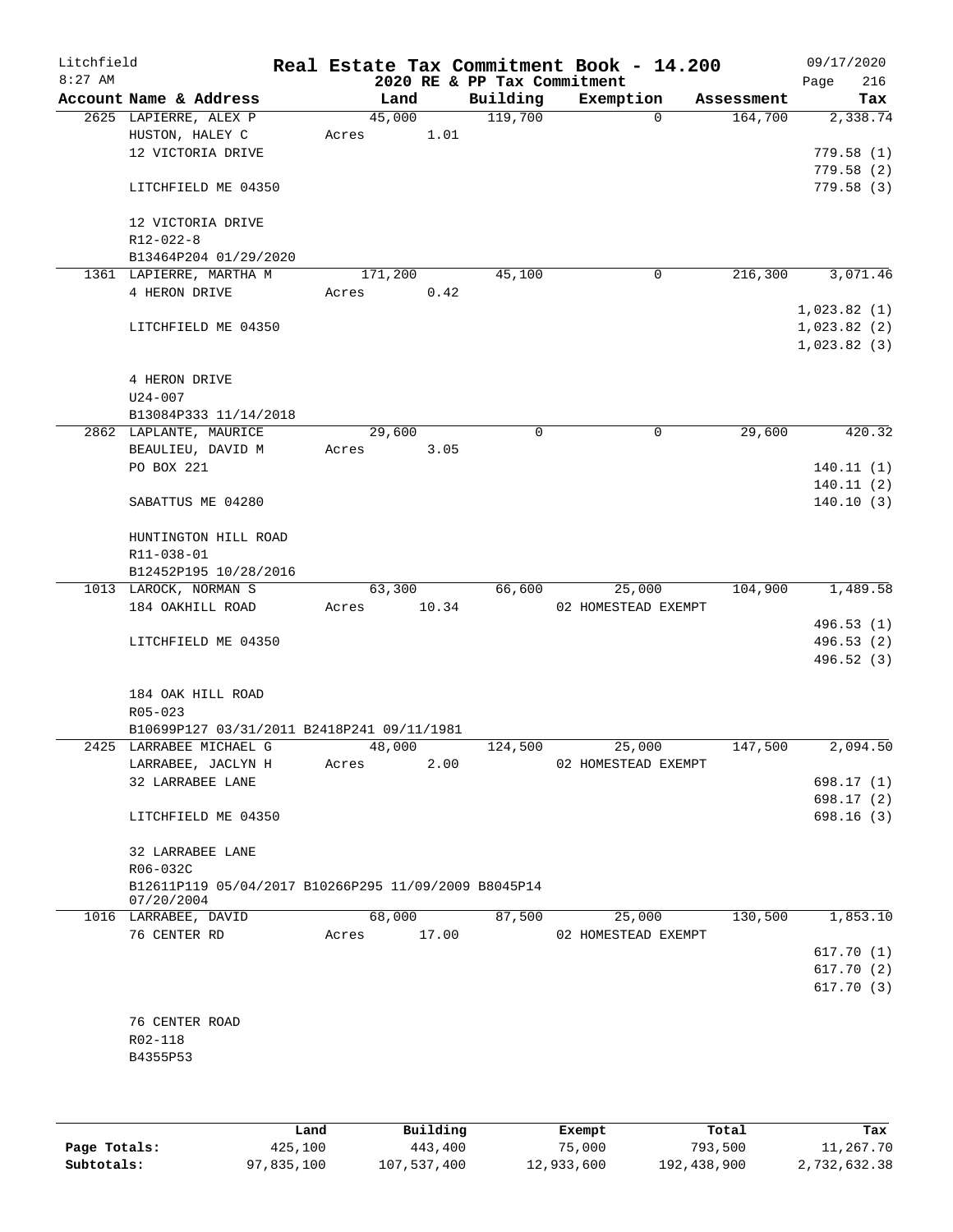| Litchfield |                                            |       |         |        |                             | Real Estate Tax Commitment Book - 14.200 |            | 09/17/2020  |            |
|------------|--------------------------------------------|-------|---------|--------|-----------------------------|------------------------------------------|------------|-------------|------------|
| $8:27$ AM  |                                            |       |         |        | 2020 RE & PP Tax Commitment |                                          |            | Page        | 217        |
|            | Account Name & Address                     |       | Land    |        | Building                    | Exemption                                | Assessment |             | Tax        |
|            | 1014 LARRABEE, GREGORY                     |       | 105,500 |        | 171,100                     | 25,000                                   | 251,600    |             | 3,572.72   |
|            | LARRABEE, LAURA                            | Acres |         | 152.00 |                             | 02 HOMESTEAD EXEMPT                      |            |             |            |
|            | 2676 HALLOWELL RD                          |       |         |        |                             |                                          |            | 1,190.91(1) |            |
|            |                                            |       |         |        |                             |                                          |            | 1,190.91(2) |            |
|            | LITCHFIELD ME 04350                        |       |         |        |                             |                                          |            | 1,190.90(3) |            |
|            |                                            |       |         |        |                             |                                          |            |             |            |
|            | 2676 HALLOWELL ROAD                        |       |         |        |                             |                                          |            |             |            |
|            | R02-031                                    |       |         |        |                             |                                          |            |             |            |
|            | B4949P328 08/11/1995                       |       |         |        |                             |                                          |            |             | 197.38     |
|            | 1015 LARRABEE, GREGORY                     |       | 5,000   |        | 8,900                       | 0                                        | 13,900     |             |            |
|            | LARRABEE, LAURA                            | Acres |         | 14.00  |                             |                                          |            |             |            |
|            | 2676 HALLOWELL RD                          |       |         |        |                             |                                          |            |             | 65.79(1)   |
|            |                                            |       |         |        |                             |                                          |            |             | 65.79 (2)  |
|            | LITCHFIELD ME 04350                        |       |         |        |                             |                                          |            |             | 65.80(3)   |
|            |                                            |       |         |        |                             |                                          |            |             |            |
|            | HALLOWELL ROAD                             |       |         |        |                             |                                          |            |             |            |
|            | R02-029                                    |       |         |        |                             |                                          |            |             |            |
|            | B4949P328 08/11/1995                       |       |         |        |                             |                                          |            |             |            |
|            | 1017 LARRABEE, MARK                        |       | 76,100  |        | 98,000                      | 25,000                                   | 149,100    |             | 2,117.22   |
|            | LARRABEE, MARIE                            | Acres |         | 33.24  |                             | 02 HOMESTEAD EXEMPT                      |            |             |            |
|            | 622 HUNTINGTON HILL                        |       |         |        |                             |                                          |            |             | 705.74(1)  |
|            | ROAD                                       |       |         |        |                             |                                          |            |             |            |
|            |                                            |       |         |        |                             |                                          |            |             | 705.74 (2) |
|            | LITCHFIELD ME 04350                        |       |         |        |                             |                                          |            |             | 705.74(3)  |
|            | 622 HUNTINGTON HILL                        |       |         |        |                             |                                          |            |             |            |
|            | R06-032                                    |       |         |        |                             |                                          |            |             |            |
|            | B4949P170                                  |       |         |        |                             |                                          |            |             |            |
|            | 2296 LARRABEE, MELINDA                     |       | 46,100  |        | 172,000                     | 25,000                                   | 193,100    |             | 2,742.02   |
|            | 12 LARRABEE LANE                           | Acres |         | 1.38   |                             | 02 HOMESTEAD EXEMPT                      |            |             |            |
|            |                                            |       |         |        |                             |                                          |            |             | 914.01 (1) |
|            | LITCHFIELD ME 04350                        |       |         |        |                             |                                          |            |             | 914.01(2)  |
|            |                                            |       |         |        |                             |                                          |            |             | 914.00(3)  |
|            |                                            |       |         |        |                             |                                          |            |             |            |
|            | 12 LARRABEE LANE                           |       |         |        |                             |                                          |            |             |            |
|            | R06-032A                                   |       |         |        |                             |                                          |            |             |            |
|            | B12611P122 05/04/2017 B6933P276 06/03/2002 |       |         |        |                             |                                          |            |             |            |
|            | 1022 LARY, DAVID J                         |       | 48,800  |        | 170,800                     | 25,000                                   | 194,600    |             | 2,763.32   |
|            | LARY, DIANNE E                             | Acres |         | 13.37  |                             | 02 HOMESTEAD EXEMPT                      |            |             |            |
|            | 624 PLAINS RD                              |       |         |        |                             |                                          |            |             | 921.11(1)  |
|            |                                            |       |         |        |                             |                                          |            |             | 921.11(2)  |
|            |                                            |       |         |        |                             |                                          |            |             | 921.10(3)  |
|            | LITCHFIELD ME 04350                        |       |         |        |                             |                                          |            |             |            |
|            | 624 PLAINS ROAD                            |       |         |        |                             |                                          |            |             |            |
|            | R08-011A                                   |       |         |        |                             |                                          |            |             |            |
|            | B4270P76 11/13/1992                        |       |         |        |                             |                                          |            |             |            |
|            | 1543 LATTIN, HARMONY M                     |       | 223,200 |        | 121,400                     | 25,000                                   | 319,600    |             | 4,538.32   |
|            |                                            |       |         |        |                             |                                          |            |             |            |
|            | MERRILL, BRIAN                             | Acres |         | 3.42   |                             | 02 HOMESTEAD EXEMPT                      |            |             |            |
|            | 35 LUCIEN LANE                             |       |         |        |                             |                                          |            | 1,512.77(1) |            |
|            |                                            |       |         |        |                             |                                          |            | 1,512.77(2) |            |
|            | LITCHFIELD ME 04350                        |       |         |        |                             |                                          |            | 1,512.78(3) |            |
|            |                                            |       |         |        |                             |                                          |            |             |            |
|            | 35 LUCIEN LANE                             |       |         |        |                             |                                          |            |             |            |
|            | $U11 - 036$                                |       |         |        |                             |                                          |            |             |            |
|            | B13389P27 11/01/2019                       |       |         |        |                             |                                          |            |             |            |
|            |                                            |       |         |        |                             |                                          |            |             |            |
|            |                                            |       |         |        |                             |                                          |            |             |            |

|              | Land       | Building    | Exempt     | Total       | Tax          |
|--------------|------------|-------------|------------|-------------|--------------|
| Page Totals: | 504,700    | 742,200     | 125,000    | 1,121,900   | 15,930.98    |
| Subtotals:   | 98,339,800 | 108,279,600 | 13,058,600 | 193,560,800 | 2,748,563.36 |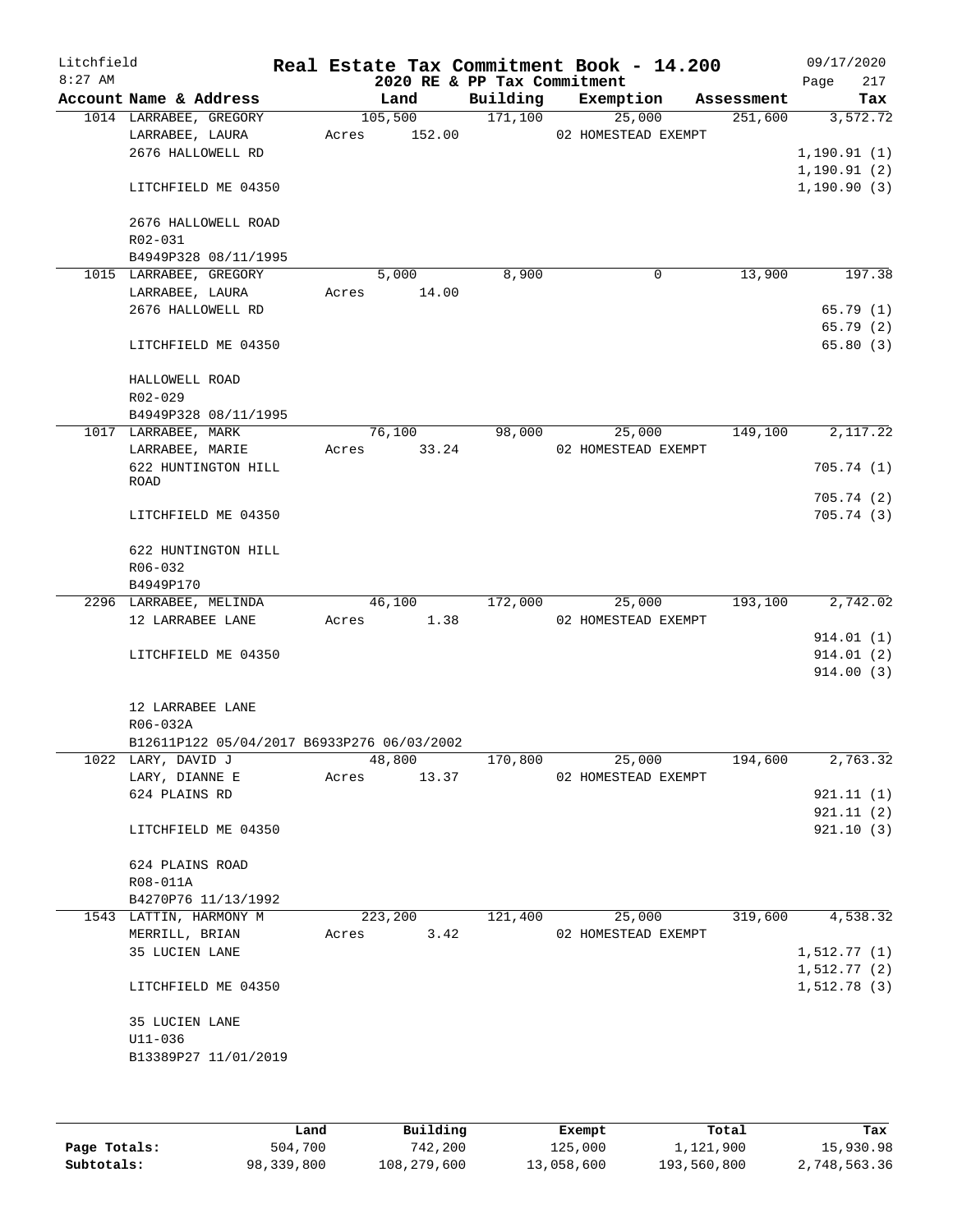| Litchfield |                                                                   |         |      |                             | Real Estate Tax Commitment Book - 14.200 |            | 09/17/2020   |
|------------|-------------------------------------------------------------------|---------|------|-----------------------------|------------------------------------------|------------|--------------|
| $8:27$ AM  |                                                                   |         |      | 2020 RE & PP Tax Commitment |                                          |            | 218<br>Page  |
|            | Account Name & Address                                            | Land    |      | Building                    | Exemption                                | Assessment | Tax          |
|            | 2491 LAVALLEE, RONALD<br>J(TRUSTEE)                               | 139,000 |      | 210,800                     | $\Omega$                                 | 349,800    | 4,967.16     |
|            | LAVALLEE, MARGARET B. ( Acres<br>TRUSTEE)                         |         | 5.00 |                             |                                          |            |              |
|            | THE LAVALLEE FAMILY<br>LIVING TRUST                               |         |      |                             |                                          |            | 1,655.72(1)  |
|            | 55 CRYSTAL LANE                                                   |         |      |                             |                                          |            | 1,655.72(2)  |
|            | LITCHFIELD ME 04350                                               |         |      |                             |                                          |            | 1,655.72(3)  |
|            | 55 CRYSTAL LANE                                                   |         |      |                             |                                          |            |              |
|            | $U04 - 002$                                                       |         |      |                             |                                          |            |              |
|            | B12102P266 09/04/2015 B3543P269 05/11/1989                        |         |      |                             |                                          |            |              |
|            | 2621 LAVERDIERE JEFFREY S                                         | 47,900  |      | 148,400                     | $\mathbf 0$                              | 196,300    | 2,787.46     |
|            | LAVERDIERE ELIZABETH A                                            | Acres   | 1.97 |                             |                                          |            |              |
|            | 115 OVERLOOK DRIVE                                                |         |      |                             |                                          |            | 929.15(1)    |
|            |                                                                   |         |      |                             |                                          |            | 929.15(2)    |
|            | LITCHFIELD ME 04350                                               |         |      |                             |                                          |            | 929.16(3)    |
|            | 54 OVERLOOK DRIVE                                                 |         |      |                             |                                          |            |              |
|            | $R12 - 022 - 4$                                                   |         |      |                             |                                          |            |              |
|            | B9547P340 10/30/2007 B9547P338 10/30/2007 B8169P283<br>10/21/2004 |         |      |                             |                                          |            |              |
|            | 1027 LEAVITT, LAURIE                                              | 114,000 |      | 40,300                      | 0                                        | 154,300    | 2,191.06     |
|            | LEAVITT, WILLIAM & MARY Acres 0.50<br>E. BAILEY                   |         |      |                             |                                          |            |              |
|            | 42 DANIEL DRIVE                                                   |         |      |                             |                                          |            | 730.35(1)    |
|            |                                                                   |         |      |                             |                                          |            | 730.35(2)    |
|            | GARDINER ME 04345                                                 |         |      |                             |                                          |            | 730.36(3)    |
|            | 10 BAILEY LANE                                                    |         |      |                             |                                          |            |              |
|            | $U03 - 003$                                                       |         |      |                             |                                          |            |              |
|            | B12561P93 03/17/2017 B5915P251                                    |         |      |                             |                                          |            |              |
|            | 1028 LEBEL, PAUL R ( LIFE<br>ESTATE)                              | 171,200 |      | 123,700                     | 25,000                                   | 269,900    | 3,832.58     |
|            | LEBEL, ROCHELLE N                                                 | Acres   | 0.42 |                             | 02 HOMESTEAD EXEMPT                      |            |              |
|            | 33 KERI LANE                                                      |         |      |                             |                                          |            | 1, 277.53(1) |
|            |                                                                   |         |      |                             |                                          |            | 1, 277.53(2) |
|            | LITCHFIELD ME 04350                                               |         |      |                             |                                          |            | 1, 277.52(3) |
|            | 33 KERI LANE                                                      |         |      |                             |                                          |            |              |
|            | $U10-039$                                                         |         |      |                             |                                          |            |              |
|            | B12905P338 05/03/2018 B1472P770 07/16/1968                        |         |      |                             |                                          |            |              |
|            | 1967 LEBLANC JESSE J.                                             | 55,500  |      | 9,000                       | 25,000                                   | 39,500     | 560.90       |
|            | 6 SPRUCE STREET                                                   | Acres   | 4.50 |                             | 02 HOMESTEAD EXEMPT                      |            |              |
|            |                                                                   |         |      |                             |                                          |            | 186.97(1)    |
|            | AUGUSTA ME 04330                                                  |         |      |                             |                                          |            | 186.97 (2)   |
|            |                                                                   |         |      |                             |                                          |            | 186.96(3)    |
|            |                                                                   |         |      |                             |                                          |            |              |
|            | 24 DEER RUN LANE                                                  |         |      |                             |                                          |            |              |
|            | R03-040A-1                                                        |         |      |                             |                                          |            |              |
|            | B9829P62 08/20/2008 B7870P256 03/18/2004                          |         |      |                             |                                          |            |              |

|              | Land       | Building    | Exempt     | Total       | Tax          |
|--------------|------------|-------------|------------|-------------|--------------|
| Page Totals: | 527,600    | 532,200     | 50,000     | 1,009,800   | 14,339.16    |
| Subtotals:   | 98,867,400 | 108,811,800 | 13,108,600 | 194,570,600 | 2,762,902.52 |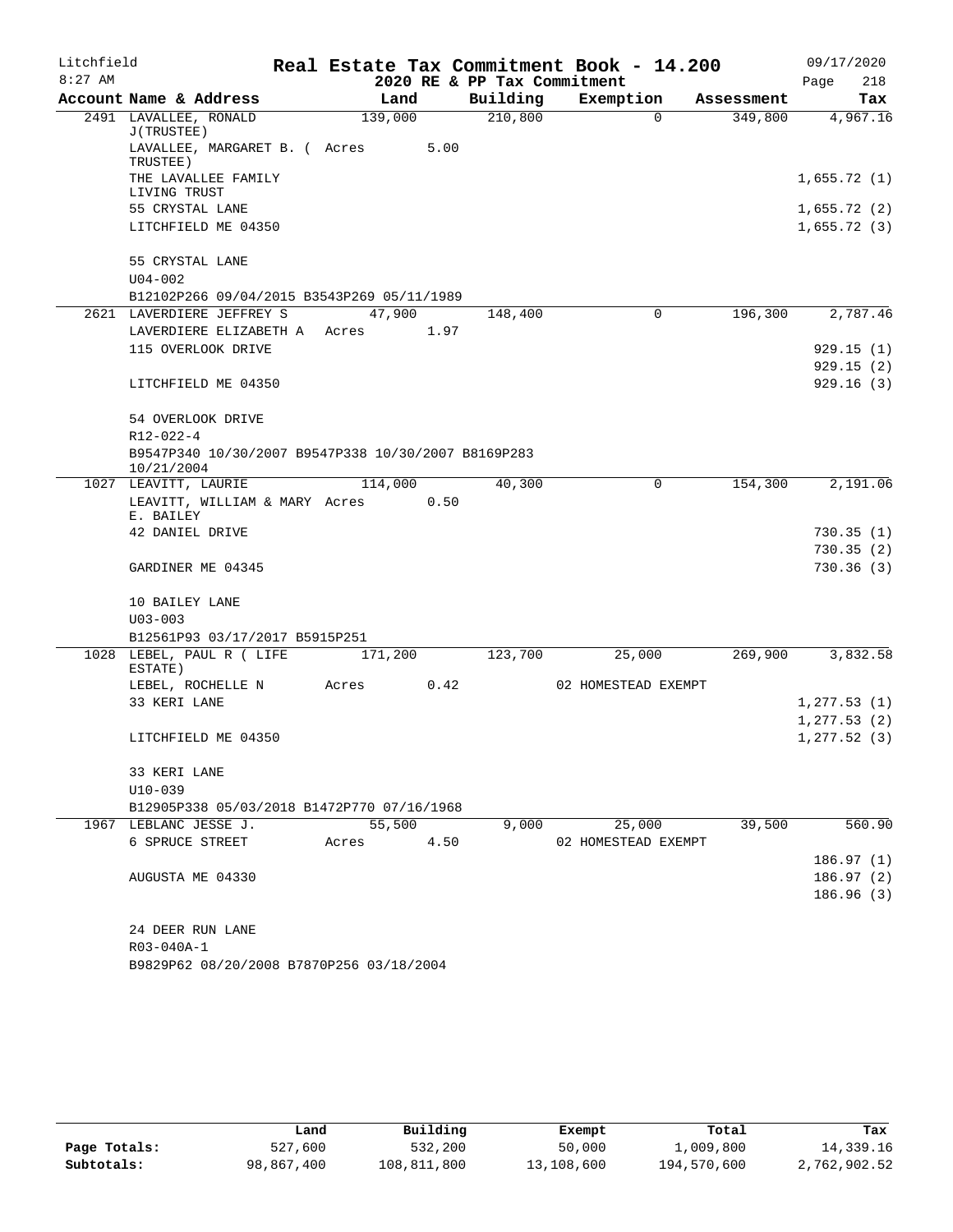| Litchfield<br>$8:27$ AM |                      |                                             |       |         | 2020 RE & PP Tax Commitment | Real Estate Tax Commitment Book - 14.200 |          |            | 09/17/2020<br>Page          | 219      |
|-------------------------|----------------------|---------------------------------------------|-------|---------|-----------------------------|------------------------------------------|----------|------------|-----------------------------|----------|
|                         |                      | Account Name & Address                      |       | Land    | Building                    | Exemption                                |          | Assessment |                             | Tax      |
|                         |                      | 1427 LECLAIR, ANTHONY                       |       | 37,500  | $\overline{0}$              |                                          | $\Omega$ | 37,500     |                             | 532.50   |
|                         | LECLAIR, LYNN        |                                             | Acres | 80.00   |                             |                                          |          |            |                             |          |
|                         | 229 MAXWELL RD       |                                             |       |         |                             |                                          |          |            | 177.50(1)                   |          |
|                         |                      |                                             |       |         |                             |                                          |          |            | 177.50(2)                   |          |
|                         |                      | LITCHFIELD ME 04350                         |       |         |                             |                                          |          |            | 177.50(3)                   |          |
|                         |                      |                                             |       |         |                             |                                          |          |            |                             |          |
|                         | MAXWELL ROAD         |                                             |       |         |                             |                                          |          |            |                             |          |
|                         | R03-046A             | B7018P99 07/12/2002                         |       |         |                             |                                          |          |            |                             |          |
|                         |                      | 101 LECLAIR, ANTHONY                        |       | 71,500  | 133,400                     | 25,000                                   |          | 179,900    |                             | 2,554.58 |
|                         | LECLAIR, LYNN        |                                             | Acres | 24.00   |                             | 02 HOMESTEAD EXEMPT                      |          |            |                             |          |
|                         | 229 MAXWELL RD       |                                             |       |         |                             |                                          |          |            | 851.53 (1)                  |          |
|                         |                      |                                             |       |         |                             |                                          |          |            | 851.53(2)                   |          |
|                         |                      | LITCHFIELD ME 04350                         |       |         |                             |                                          |          |            | 851.52 (3)                  |          |
|                         |                      |                                             |       |         |                             |                                          |          |            |                             |          |
|                         |                      | 229 MAXWELL ROAD                            |       |         |                             |                                          |          |            |                             |          |
|                         | R03-046              |                                             |       |         |                             |                                          |          |            |                             |          |
|                         |                      | B5973P249 06/04/1999                        |       |         |                             |                                          |          |            |                             |          |
|                         | 1032 LECLAIR, EUGENE |                                             |       | 87,500  | 58,100                      |                                          | 0        | 145,600    |                             | 2,067.52 |
|                         | 12 WARNER ST         |                                             | Acres | 1.00    |                             |                                          |          |            |                             |          |
|                         |                      |                                             |       |         |                             |                                          |          |            | 689.17 (1)                  |          |
|                         |                      | GLOUSTER MA 01930                           |       |         |                             |                                          |          |            | 689.17 (2)                  |          |
|                         |                      |                                             |       |         |                             |                                          |          |            | 689.18 (3)                  |          |
|                         |                      |                                             |       |         |                             |                                          |          |            |                             |          |
|                         | 72 HALEY LANE        |                                             |       |         |                             |                                          |          |            |                             |          |
|                         | R09-032              |                                             |       |         |                             |                                          |          |            |                             |          |
|                         |                      | B4792P263 10/21/1994                        |       |         |                             |                                          |          |            |                             |          |
|                         |                      | 1957 LECLAIR, RICHARD G                     |       | 46,800  | 69,600                      | 25,000                                   |          | 91,400     |                             | 1,297.88 |
|                         | 6 RICKER LANE        |                                             | Acres | 1.60    |                             | 02 HOMESTEAD EXEMPT                      |          |            |                             |          |
|                         |                      |                                             |       |         |                             |                                          |          |            | 432.63(1)                   |          |
|                         |                      | LITCHFIELD ME 04350                         |       |         |                             |                                          |          |            | 432.63 (2)                  |          |
|                         |                      |                                             |       |         |                             |                                          |          |            | 432.62 (3)                  |          |
|                         |                      |                                             |       |         |                             |                                          |          |            |                             |          |
|                         | 6 RICKER LANE        |                                             |       |         |                             |                                          |          |            |                             |          |
|                         | $R03 - 040 - 6$      |                                             |       |         |                             |                                          |          |            |                             |          |
|                         | B7504P24             |                                             |       |         |                             |                                          |          |            |                             |          |
|                         | 1033 LEDEW, DAVID P  |                                             |       | 111,700 | 151,900                     | 25,000                                   |          | 238,600    |                             | 3,388.12 |
|                         |                      | MALLOY, KATHLEEN A                          | Acres | 2.66    |                             | 02 HOMESTEAD EXEMPT                      |          |            |                             |          |
|                         |                      | 62 WHIPPOORWILL ROAD                        |       |         |                             |                                          |          |            | 1,129.37(1)<br>1, 129.37(2) |          |
|                         |                      | LITCHFIELD ME 04350                         |       |         |                             |                                          |          |            | 1, 129.38(3)                |          |
|                         |                      |                                             |       |         |                             |                                          |          |            |                             |          |
|                         |                      | 62 WHIPPOORWILL ROAD                        |       |         |                             |                                          |          |            |                             |          |
|                         | $U21 - 004$          |                                             |       |         |                             |                                          |          |            |                             |          |
|                         |                      | B13383P345 10/31/2019                       |       |         |                             |                                          |          |            |                             |          |
|                         | 2385 LEEMAN, DYLAN   |                                             |       | 45,000  | 74,200                      |                                          | 0        | 119,200    |                             | 1,692.64 |
|                         |                      | 225 HARDSCRABBLE ROAD                       | Acres | 1.00    |                             |                                          |          |            |                             |          |
|                         |                      |                                             |       |         |                             |                                          |          |            | 564.21(1)                   |          |
|                         |                      | LITCHFIELD ME 04350                         |       |         |                             |                                          |          |            | 564.21(2)                   |          |
|                         |                      |                                             |       |         |                             |                                          |          |            | 564.22(3)                   |          |
|                         |                      |                                             |       |         |                             |                                          |          |            |                             |          |
|                         |                      | 225 HARDSCRABBLE ROAD                       |       |         |                             |                                          |          |            |                             |          |
|                         | R14-001-01           |                                             |       |         |                             |                                          |          |            |                             |          |
|                         |                      | B12754P182 10/20/2017 B11298P275 12/14/2012 |       |         |                             |                                          |          |            |                             |          |
|                         |                      | B8624P282 09/30/2005 B7882P38 03/29/2004    |       |         |                             |                                          |          |            |                             |          |
|                         |                      |                                             |       |         |                             |                                          |          |            |                             |          |
|                         |                      |                                             |       |         |                             |                                          |          |            |                             |          |
|                         |                      |                                             |       |         |                             |                                          |          |            |                             |          |

|              | Land       | Building    | Exempt     | Total       | Tax          |
|--------------|------------|-------------|------------|-------------|--------------|
| Page Totals: | 400,000    | 487,200     | 75,000     | 812,200     | 11,533.24    |
| Subtotals:   | 99,267,400 | 109,299,000 | 13,183,600 | 195,382,800 | 2,774,435.76 |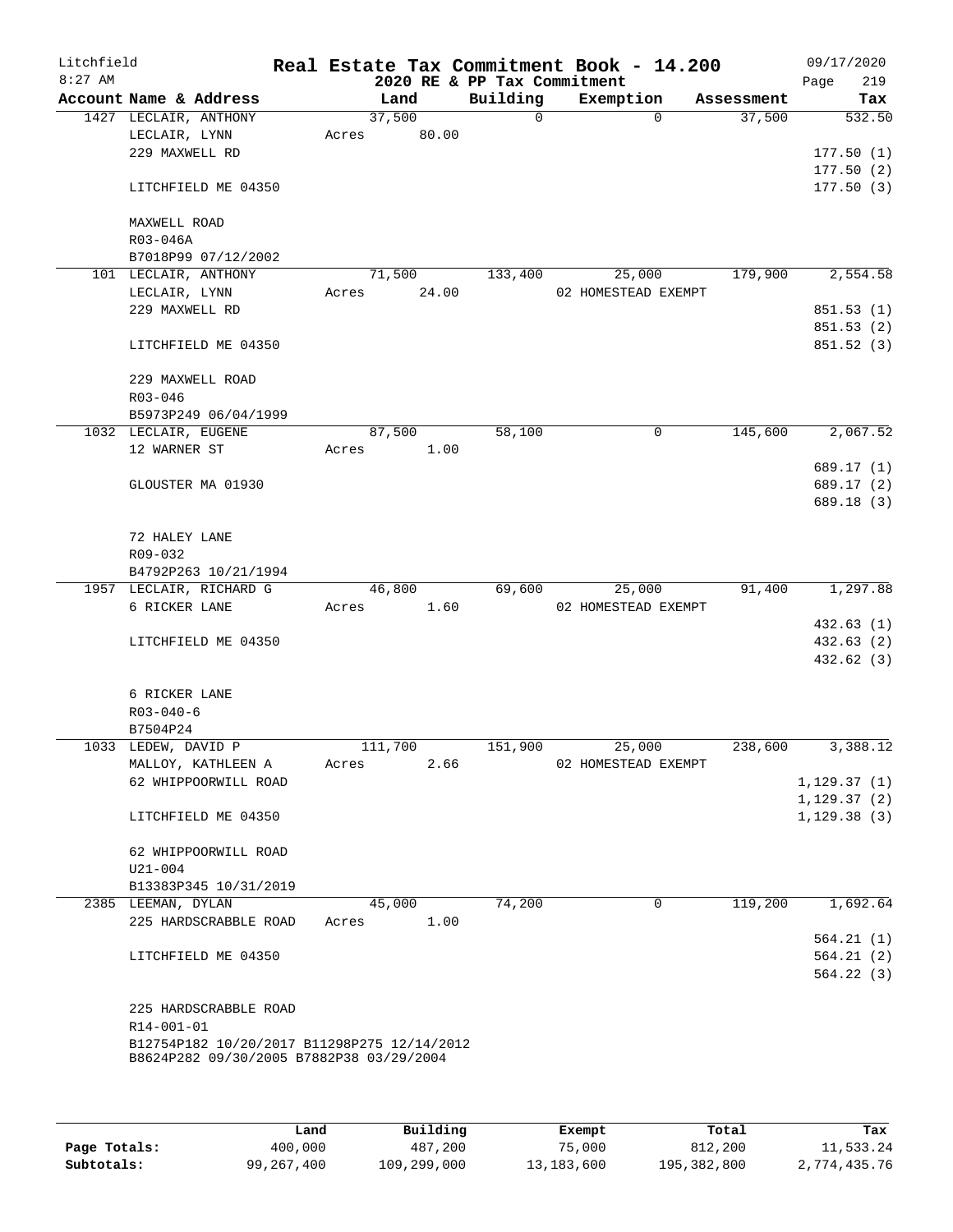| Litchfield<br>$8:27$ AM |                                        |        |      | 2020 RE & PP Tax Commitment | Real Estate Tax Commitment Book - 14.200 |            | 09/17/2020<br>Page<br>220 |
|-------------------------|----------------------------------------|--------|------|-----------------------------|------------------------------------------|------------|---------------------------|
|                         | Account Name & Address                 | Land   |      | Building                    | Exemption                                | Assessment | Tax                       |
|                         | 320 LEET, BONNIE                       | 47,400 |      | 26,600                      | 25,000                                   | 49,000     | 695.80                    |
|                         | LEET, RAYMOND                          | Acres  | 1.80 |                             | 02 HOMESTEAD EXEMPT                      |            |                           |
|                         | 2771 HALLOWELL ROAD                    |        |      |                             |                                          |            | 231.93(1)                 |
|                         |                                        |        |      |                             |                                          |            | 231.93(2)                 |
|                         | LITCHFIELD ME 04350                    |        |      |                             |                                          |            | 231.94(3)                 |
|                         | 2771 HALLOWELL ROAD                    |        |      |                             |                                          |            |                           |
|                         | R02-019                                |        |      |                             |                                          |            |                           |
|                         | B7266P79                               | 43,800 |      |                             |                                          |            | 1,459.76                  |
|                         | 1038 LEET, GERALD<br>114 WENTZELL ROAD | Acres  | 1.60 | 84,000                      | 25,000<br>02 HOMESTEAD EXEMPT            | 102,800    |                           |
|                         |                                        |        |      |                             |                                          |            | 486.59 (1)                |
|                         | LITCHFIELD ME 04350                    |        |      |                             |                                          |            | 486.59 (2)                |
|                         |                                        |        |      |                             |                                          |            | 486.58 (3)                |
|                         | 114 WENTZELL ROAD                      |        |      |                             |                                          |            |                           |
|                         | R03-089                                |        |      |                             |                                          |            |                           |
|                         | B3996P54                               |        |      |                             |                                          |            |                           |
|                         | 1760 LEET, GERALD R                    | 26,200 |      | $\mathbf 0$                 | 0                                        | 26,200     | 372.04                    |
|                         | 114 WENTZELL RD                        | Acres  | 1.40 |                             |                                          |            |                           |
|                         |                                        |        |      |                             |                                          |            | 124.01(1)                 |
|                         | LITCHFIELD ME 04350                    |        |      |                             |                                          |            | 124.01(2)                 |
|                         |                                        |        |      |                             |                                          |            | 124.02(3)                 |
|                         | WENTZELL ROAD                          |        |      |                             |                                          |            |                           |
|                         | R03-089B                               |        |      |                             |                                          |            |                           |
|                         | B6000P118                              |        |      |                             |                                          |            |                           |
|                         | 1039 LEET, GLADYS I (HEIRS             | 45,000 |      | 17,500                      | $\mathbf 0$                              | 62,500     | 887.50                    |
|                         | OF)                                    |        |      |                             |                                          |            |                           |
|                         | 566 RICHMOND ROAD                      | Acres  | 1.00 |                             |                                          |            |                           |
|                         |                                        |        |      |                             |                                          |            | 295.83(1)                 |
|                         | LITCHFIELD ME 04350                    |        |      |                             |                                          |            | 295.83(2)                 |
|                         |                                        |        |      |                             |                                          |            | 295.84 (3)                |
|                         | 566 RICHMOND ROAD                      |        |      |                             |                                          |            |                           |
|                         | $R02 - 005$                            |        |      |                             |                                          |            |                           |
|                         | B2766P205                              |        |      |                             |                                          |            |                           |
|                         | 1042 LEET, RUSSELL C                   | 51,000 |      | 90,800                      | 25,000                                   | 116,800    | 1,658.56                  |
|                         | LEET GEORGIA                           | Acres  | 3.00 |                             | 02 HOMESTEAD EXEMPT                      |            |                           |
|                         | 294 ACADEMY ROAD                       |        |      |                             |                                          |            | 552.85(1)                 |
|                         |                                        |        |      |                             |                                          |            | 552.85(2)                 |
|                         | LITCHFIELD ME 04350                    |        |      |                             |                                          |            | 552.86 (3)                |
|                         | 294 ACADEMY ROAD                       |        |      |                             |                                          |            |                           |
|                         | R02-102                                |        |      |                             |                                          |            |                           |
|                         | B2519P195 07/07/1982                   |        |      |                             |                                          |            |                           |
|                         | 1043 LEIBOWITZ, PHILIP P               | 51,300 |      | 178,600                     | 25,000                                   | 204,900    | 2,909.58                  |
|                         | LEIBOWITZ RAYNA                        | Acres  | 3.10 |                             | 02 HOMESTEAD EXEMPT                      |            |                           |
|                         | 1032 PLAINS ROAD                       |        |      |                             |                                          |            | 969.86(1)                 |
|                         |                                        |        |      |                             |                                          |            | 969.86(2)                 |
|                         | LITCHFIELD ME 04350                    |        |      |                             |                                          |            | 969.86(3)                 |
|                         | 1032 PLAINS ROAD                       |        |      |                             |                                          |            |                           |
|                         | R09-048                                |        |      |                             |                                          |            |                           |
|                         | B1412P728 03/28/1966                   |        |      |                             |                                          |            |                           |
|                         |                                        |        |      |                             |                                          |            |                           |
|                         |                                        |        |      |                             |                                          |            |                           |

|              | Land       | Building    | Exempt     | Total       | Tax          |
|--------------|------------|-------------|------------|-------------|--------------|
| Page Totals: | 264,700    | 397,500     | 100,000    | 562,200     | 7,983.24     |
| Subtotals:   | 99,532,100 | 109,696,500 | 13,283,600 | 195,945,000 | 2,782,419.00 |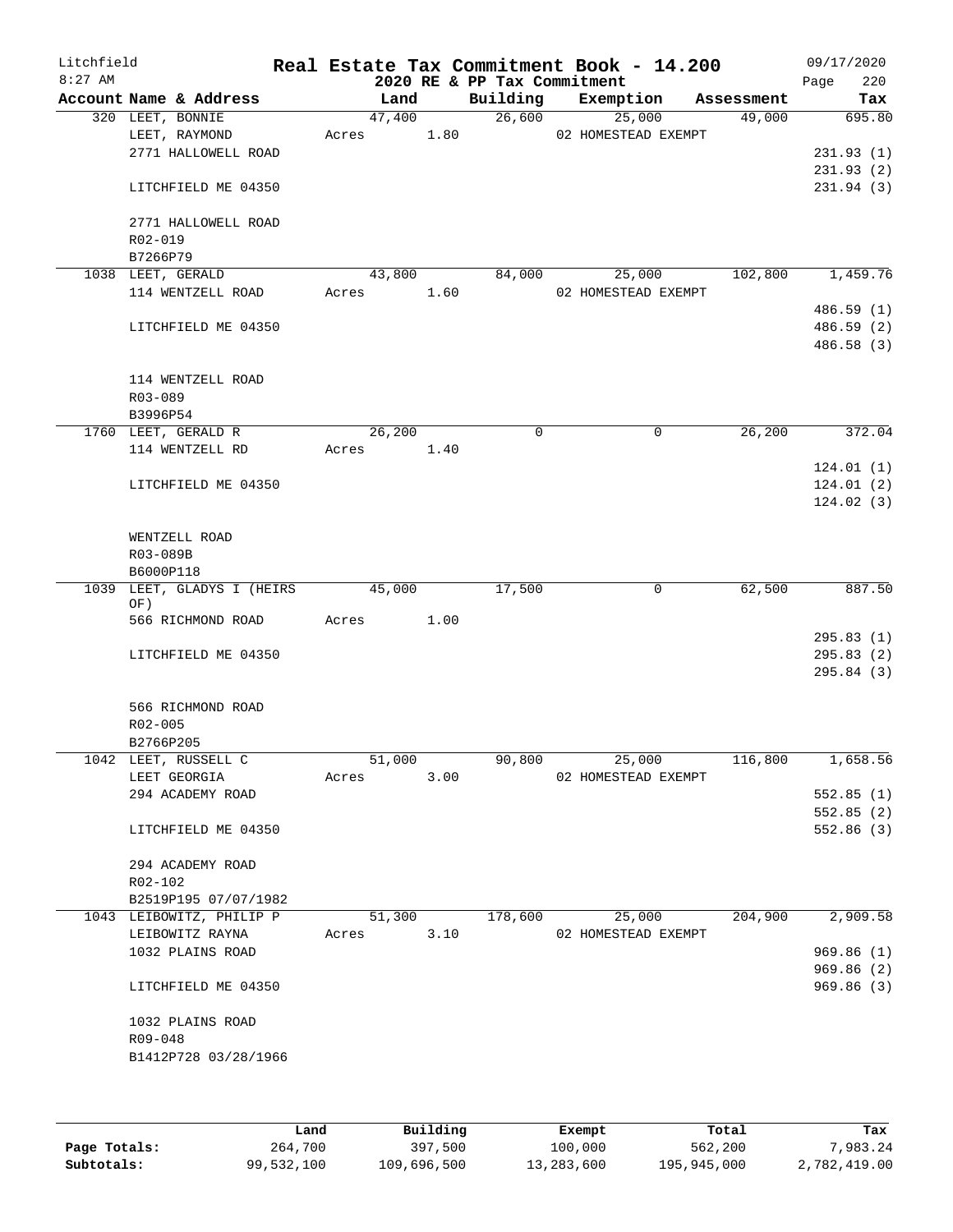| Litchfield   |                                                                    |         |       |         |          |          | Real Estate Tax Commitment Book - 14.200 |             |            | 09/17/2020   |            |
|--------------|--------------------------------------------------------------------|---------|-------|---------|----------|----------|------------------------------------------|-------------|------------|--------------|------------|
| $8:27$ AM    | Account Name & Address                                             |         |       | Land    |          | Building | 2020 RE & PP Tax Commitment<br>Exemption |             | Assessment | Page         | 221<br>Tax |
|              | 1800 LEIGHTON, GEOFFREY                                            |         |       | 52,500  |          | 128,400  |                                          | $\Omega$    | 180,900    | 2,568.78     |            |
|              | CLEARFIELD, ANITA                                                  |         | Acres |         | 3.49     |          |                                          |             |            |              |            |
|              | 19 WOOD FROG LANE                                                  |         |       |         |          |          |                                          |             |            | 856.26(1)    |            |
|              |                                                                    |         |       |         |          |          |                                          |             |            | 856.26(2)    |            |
|              | LITCHFIELD ME 04350                                                |         |       |         |          |          |                                          |             |            | 856.26(3)    |            |
|              | 19 WOOD FROG LANE                                                  |         |       |         |          |          |                                          |             |            |              |            |
|              | R03-114                                                            |         |       |         |          |          |                                          |             |            |              |            |
|              | B13246P230 06/24/2019                                              |         |       |         |          |          |                                          |             |            |              |            |
|              | 1664 LEIKAM, JOSHUA                                                |         |       | 40,900  |          | 81,400   |                                          | 0           | 122,300    | 1,736.66     |            |
|              | 768 PLAINS ROAD                                                    |         | Acres |         | 0.70     |          |                                          |             |            |              |            |
|              |                                                                    |         |       |         |          |          |                                          |             |            | 578.89(1)    |            |
|              | LITCHFIELD ME 04350                                                |         |       |         |          |          |                                          |             |            | 578.89(2)    |            |
|              |                                                                    |         |       |         |          |          |                                          |             |            | 578.88(3)    |            |
|              | 768 PLAINS ROAD<br>R08-015                                         |         |       |         |          |          |                                          |             |            |              |            |
|              | B12933P193 06/07/2018 B9207P334 12/21/2006 B5188P239<br>08/02/1996 |         |       |         |          |          |                                          |             |            |              |            |
|              | 1046 LEMAY, BRAD                                                   |         |       | 57,000  |          | 102,800  | 25,000                                   |             | 134,800    | 1,914.16     |            |
|              | 674 RICHMOND ROAD                                                  |         | Acres |         | 6.00     |          | 02 HOMESTEAD EXEMPT                      |             |            |              |            |
|              |                                                                    |         |       |         |          |          |                                          |             |            | 638.05(1)    |            |
|              | LITCHFIELD ME 04350                                                |         |       |         |          |          |                                          |             |            | 638.05(2)    |            |
|              |                                                                    |         |       |         |          |          |                                          |             |            | 638.06(3)    |            |
|              |                                                                    |         |       |         |          |          |                                          |             |            |              |            |
|              | 674 RICHMOND ROAD                                                  |         |       |         |          |          |                                          |             |            |              |            |
|              | R02-044                                                            |         |       |         |          |          |                                          |             |            |              |            |
|              | B10429P328 05/28/2010 B6568P42                                     |         |       |         |          |          |                                          |             |            |              |            |
|              | 2026 LEMELIN, ALBERT P                                             |         |       | 67,700  |          | 183,100  | 25,000                                   |             | 225,800    | 3,206.36     |            |
|              | LEMELIN, POLLY B                                                   |         | Acres |         | 18.90    |          | 02 HOMESTEAD EXEMPT                      |             |            |              |            |
|              | 1469 RICHMOND ROAD                                                 |         |       |         |          |          |                                          |             |            | 1,068.79(1)  |            |
|              |                                                                    |         |       |         |          |          |                                          |             |            | 1,068.79(2)  |            |
|              | LITCHFIELD ME 04350                                                |         |       |         |          |          |                                          |             |            | 1,068.78(3)  |            |
|              | 1469 RICHMOND ROAD                                                 |         |       |         |          |          |                                          |             |            |              |            |
|              | R01-051C                                                           |         |       |         |          |          |                                          |             |            |              |            |
|              | B12121P299 10/02/2015 B11955P76 03/25/2015                         |         |       |         |          |          |                                          |             |            |              |            |
|              | B11154P311 08/31/2012 B5241P267                                    |         |       |         |          |          |                                          |             |            |              |            |
|              | 1299 LEMIEUX, STEVEN                                               |         |       | 95,000  |          | 209,600  |                                          | 0           | 304,600    | 4,325.32     |            |
|              | LEMIEUX, DIANNA                                                    |         | Acres |         | 0.50     |          |                                          |             |            |              |            |
|              | 615 FLETCHER ROAD                                                  |         |       |         |          |          |                                          |             |            | 1,441.77(1)  |            |
|              |                                                                    |         |       |         |          |          |                                          |             |            | 1,441.77(2)  |            |
|              | AUBURN ME 04210                                                    |         |       |         |          |          |                                          |             |            | 1,441.78(3)  |            |
|              | 554 PEACEPIPE DRIVE                                                |         |       |         |          |          |                                          |             |            |              |            |
|              | $U28 - 081$                                                        |         |       |         |          |          |                                          |             |            |              |            |
|              | B8200P318 11/12/2004                                               |         |       |         |          |          |                                          |             |            |              |            |
|              | 1568 LEMIEUX, STEVEN S                                             |         |       | 200,400 |          | 45,400   |                                          | $\mathbf 0$ | 245,800    | 3,490.36     |            |
|              | LEMIEUX, DIANNA J                                                  |         | Acres |         | 0.90     |          |                                          |             |            |              |            |
|              | 615 FLETCHER ROAD                                                  |         |       |         |          |          |                                          |             |            | 1, 163.45(1) |            |
|              |                                                                    |         |       |         |          |          |                                          |             |            | 1, 163.45(2) |            |
|              | AUBURNIELD ME 04210                                                |         |       |         |          |          |                                          |             |            | 1, 163.46(3) |            |
|              | 553 PEACEPIPE DRIVE                                                |         |       |         |          |          |                                          |             |            |              |            |
|              | $U28 - 078$                                                        |         |       |         |          |          |                                          |             |            |              |            |
|              | B10793P294 07/29/2011 B8015P31 06/25/2004 B5365P339<br>05/01/1997  |         |       |         |          |          |                                          |             |            |              |            |
|              |                                                                    |         |       |         |          |          |                                          |             |            |              |            |
|              |                                                                    | Land    |       |         | Building |          | Exempt                                   |             | Total      |              | Tax        |
| Page Totals: |                                                                    | 513,500 |       |         | 750,700  |          | 50,000                                   | 1,214,200   |            | 17,241.64    |            |

**Subtotals:** 100,045,600 110,447,200 13,333,600 197,159,200 2,799,660.64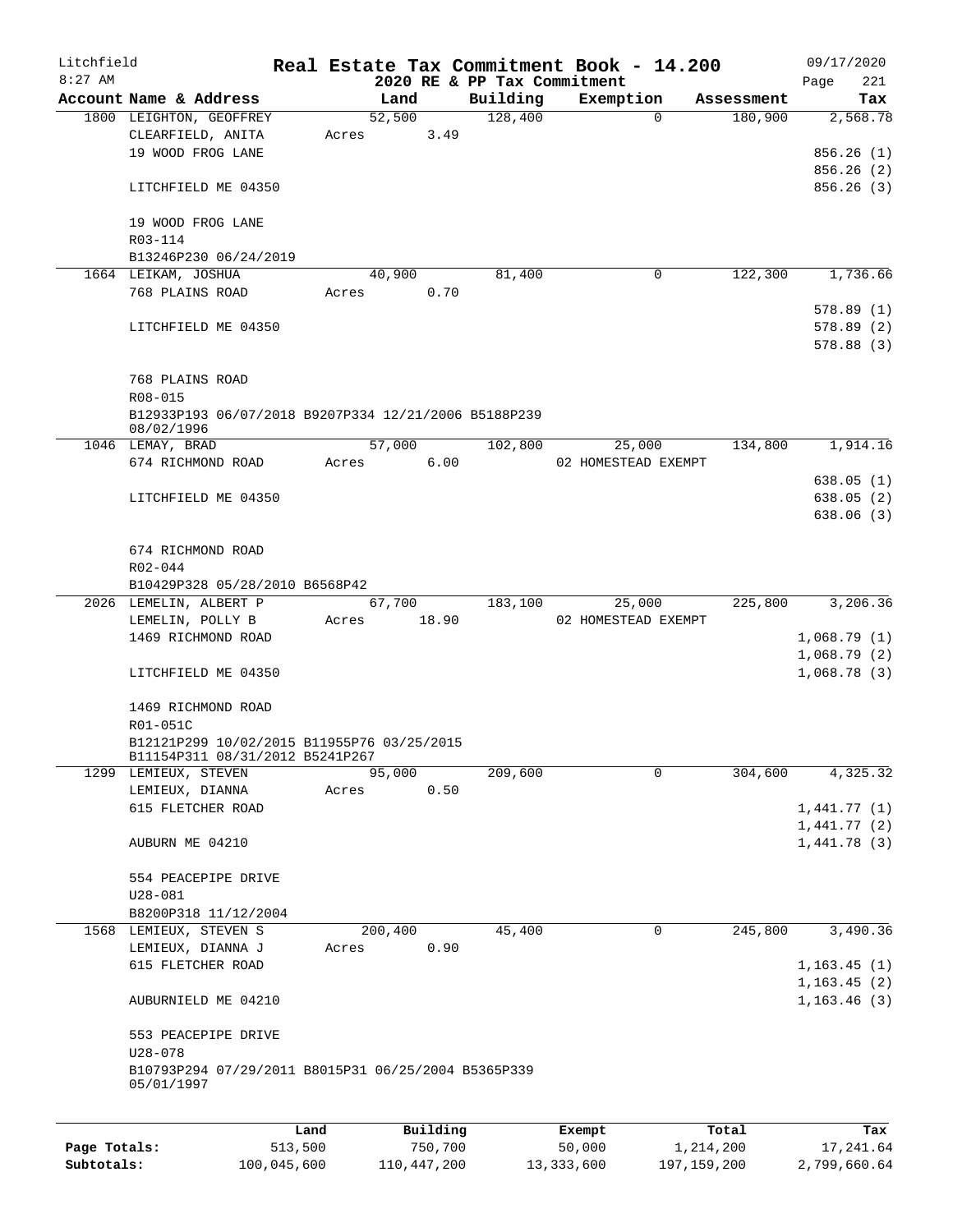| Litchfield   |                                                                               |             |                |             |                             |            | Real Estate Tax Commitment Book - 14.200 |                       | 09/17/2020      |
|--------------|-------------------------------------------------------------------------------|-------------|----------------|-------------|-----------------------------|------------|------------------------------------------|-----------------------|-----------------|
| $8:27$ AM    | Account Name & Address                                                        |             |                |             | 2020 RE & PP Tax Commitment |            | Exemption                                |                       | 222<br>Page     |
|              | 2626 LENIHAN, PRISCILLA A                                                     |             | Land<br>45,100 |             | Building<br>133,300         |            | 25,000                                   | Assessment<br>153,400 | Tax<br>2,178.28 |
|              | HOPKINS, MATTHEW G                                                            |             | Acres          | 1.02        |                             |            | 02 HOMESTEAD EXEMPT                      |                       |                 |
|              | 39 OVERLOOK DR                                                                |             |                |             |                             |            |                                          |                       | 726.09(1)       |
|              |                                                                               |             |                |             |                             |            |                                          |                       | 726.09(2)       |
|              |                                                                               |             |                |             |                             |            |                                          |                       | 726.10(3)       |
|              | LITCHFIELD ME 04350                                                           |             |                |             |                             |            |                                          |                       |                 |
|              |                                                                               |             |                |             |                             |            |                                          |                       |                 |
|              | 39 OVERLOOK DRIVE                                                             |             |                |             |                             |            |                                          |                       |                 |
|              | R12-022-9                                                                     |             |                |             |                             |            |                                          |                       |                 |
|              | B13027P181 09/14/2018<br>2098 LENNOX HIGHLAND                                 |             |                |             |                             |            |                                          |                       |                 |
|              | ADVENTURES, LLC.                                                              |             | 216,100        |             | 94,500                      |            | 0                                        | 310,600               | 4,410.52        |
|              | 117 HIGHLAND STREET                                                           | Acres       |                | 4.07        |                             |            |                                          |                       |                 |
|              |                                                                               |             |                |             |                             |            |                                          |                       | 1,470.17(1)     |
|              | ROCKY HILL CT 06067                                                           |             |                |             |                             |            |                                          |                       | 1,470.17(2)     |
|              |                                                                               |             |                |             |                             |            |                                          |                       | 1,470.18(3)     |
|              |                                                                               |             |                |             |                             |            |                                          |                       |                 |
|              |                                                                               |             |                |             |                             |            |                                          |                       |                 |
|              | 15 PERCH DRIVE                                                                |             |                |             |                             |            |                                          |                       |                 |
|              | U18-004C                                                                      |             |                |             |                             |            |                                          |                       |                 |
|              | B12530P265 01/30/2017 B11059P207 05/30/2012<br>B6315P350 10/06/2000           |             |                |             |                             |            |                                          |                       |                 |
|              | 1610 LEONARD, ROBERTA M                                                       |             | 48,000         |             | 180,600                     |            | 25,000                                   | 203,600               | 2,891.12        |
|              | 442 PINE TREE RD                                                              |             | Acres          | 2.01        |                             |            | 02 HOMESTEAD EXEMPT                      |                       |                 |
|              |                                                                               |             |                |             |                             |            |                                          |                       |                 |
|              |                                                                               |             |                |             |                             |            |                                          |                       | 963.71 (1)      |
|              | LITCHFIELD ME 04350                                                           |             |                |             |                             |            |                                          |                       | 963.71(2)       |
|              |                                                                               |             |                |             |                             |            |                                          |                       | 963.70 (3)      |
|              |                                                                               |             |                |             |                             |            |                                          |                       |                 |
|              | 442 PINE TREE ROAD                                                            |             |                |             |                             |            |                                          |                       |                 |
|              | R07-004A                                                                      |             |                |             |                             |            |                                          |                       |                 |
|              | B12231P318 02/23/2016 B11277P141 09/19/2012<br>B8485P245 07/01/2005 B6402P256 |             |                |             |                             |            |                                          |                       |                 |
|              | 65 LEONARD, WILLIAM C                                                         |             | 92,500         |             | 145,100                     |            | 0                                        | 237,600               | 3,373.92        |
|              | 30 KENWAY DRIVE                                                               | Acres       |                | 1.02        |                             |            |                                          |                       |                 |
|              |                                                                               |             |                |             |                             |            |                                          |                       | 1, 124.64(1)    |
|              | LITCHFIELD ME 04350                                                           |             |                |             |                             |            |                                          |                       | 1, 124.64(2)    |
|              |                                                                               |             |                |             |                             |            |                                          |                       | $1, 124.64$ (3) |
|              |                                                                               |             |                |             |                             |            |                                          |                       |                 |
|              | <b>30 KENWAY DRIVE</b>                                                        |             |                |             |                             |            |                                          |                       |                 |
|              |                                                                               |             |                |             |                             |            |                                          |                       |                 |
|              | $U23 - 026$                                                                   |             |                |             |                             |            |                                          |                       |                 |
|              | B10605P59 12/01/2010 B4246P333 10/09/1992                                     |             | 110,200        |             |                             |            | 0                                        | 161,700               | 2,296.14        |
|              | 1049 LEPORE, NICHOLAS ET.AL.                                                  |             |                |             | 51,500                      |            |                                          |                       |                 |
|              | C/OROBERT J CORREALE                                                          | Acres       |                | 0.17        |                             |            |                                          |                       |                 |
|              | 74 LAKE ST                                                                    |             |                |             |                             |            |                                          |                       | 765.38(1)       |
|              | PEABODY MA 01960                                                              |             |                |             |                             |            |                                          |                       | 765.38 (2)      |
|              |                                                                               |             |                |             |                             |            |                                          |                       | 765.38(3)       |
|              |                                                                               |             |                |             |                             |            |                                          |                       |                 |
|              | 10 SUNSET LANE                                                                |             |                |             |                             |            |                                          |                       |                 |
|              | $U12 - 006$                                                                   |             |                |             |                             |            |                                          |                       |                 |
|              | B6422P315                                                                     |             |                |             |                             |            |                                          |                       |                 |
|              | 1050 LEPORE, NICHOLAS ET.AL.                                                  |             | 23,700         |             | 0                           |            | 0                                        | 23,700                | 336.54          |
|              | C/O ROSE LEPORT                                                               | Acres       |                | 0.20        |                             |            |                                          |                       |                 |
|              | 74 LAKE STREET                                                                |             |                |             |                             |            |                                          |                       | 112.18(1)       |
|              | PEABODY MA 01960                                                              |             |                |             |                             |            |                                          |                       | 112.18(2)       |
|              |                                                                               |             |                |             |                             |            |                                          |                       | 112.18(3)       |
|              |                                                                               |             |                |             |                             |            |                                          |                       |                 |
|              | SUNSET LANE                                                                   |             |                |             |                             |            |                                          |                       |                 |
|              | U12-007                                                                       |             |                |             |                             |            |                                          |                       |                 |
|              | B6422P315                                                                     |             |                |             |                             |            |                                          |                       |                 |
|              |                                                                               |             |                |             |                             |            |                                          |                       |                 |
|              |                                                                               |             |                |             |                             |            |                                          |                       |                 |
|              |                                                                               | Land        |                | Building    |                             | Exempt     |                                          | Total                 | Tax             |
| Page Totals: |                                                                               | 535,600     |                | 605,000     |                             | 50,000     |                                          | 1,090,600             | 15,486.52       |
| Subtotals:   |                                                                               | 100,581,200 |                | 111,052,200 |                             | 13,383,600 | 198,249,800                              |                       | 2,815,147.16    |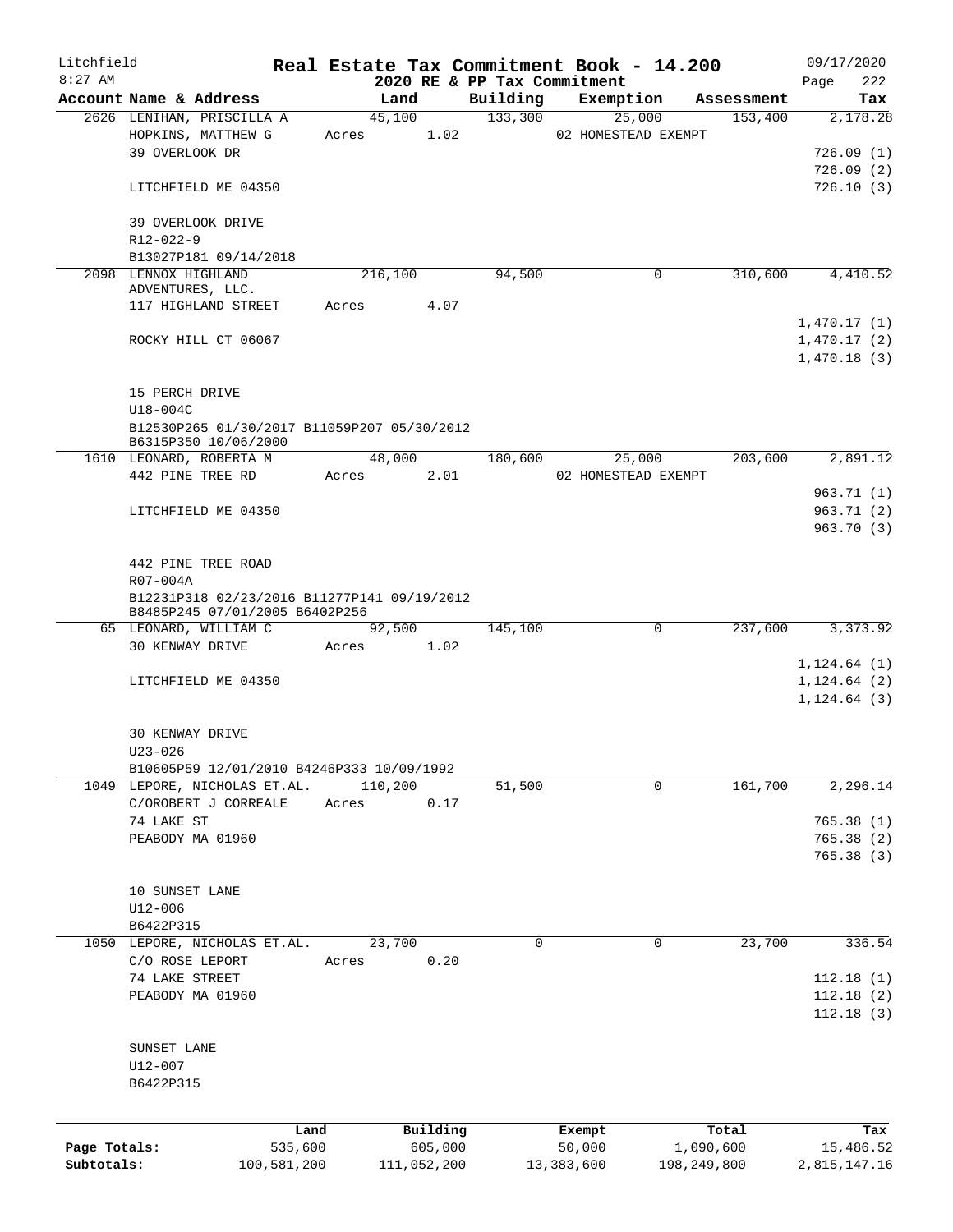| Litchfield |                                                     |         |         |       |                             | Real Estate Tax Commitment Book - 14.200 |                       | 09/17/2020  |
|------------|-----------------------------------------------------|---------|---------|-------|-----------------------------|------------------------------------------|-----------------------|-------------|
| $8:27$ AM  |                                                     |         |         |       | 2020 RE & PP Tax Commitment |                                          |                       | 223<br>Page |
|            | Account Name & Address                              |         | Land    |       | Building                    | Exemption                                | Assessment            | Tax         |
|            | 1623 LERCH JEFFREY                                  |         | 167,600 |       | 188,800                     |                                          | 356,400<br>$\Omega$   | 5,060.88    |
|            | LERCH SHANNON                                       | Acres   |         | 22.16 |                             |                                          |                       |             |
|            | 31 SHADY LANE                                       |         |         |       |                             |                                          |                       | 1,686.96(1) |
|            |                                                     |         |         |       |                             |                                          |                       | 1,686.96(2) |
|            | LITCHFIELD ME 04350                                 |         |         |       |                             |                                          |                       | 1,686.96(3) |
|            |                                                     |         |         |       |                             |                                          |                       |             |
|            | 31 SHADY LANE<br>$R09 - 033$                        |         |         |       |                             |                                          |                       |             |
|            | B9845P183 09/04/2008 B9845P161 09/04/2008 B3480P341 |         |         |       |                             |                                          |                       |             |
|            | 12/22/1988                                          |         |         |       |                             |                                          |                       |             |
|            | 2445 LETOURNEAU, DANIEL J                           |         | 25,100  |       | $\Omega$                    |                                          | $\mathbf 0$<br>25,100 | 356.42      |
|            | 3 BLACKBIRD LANE                                    | Acres   |         | 1.02  |                             |                                          |                       |             |
|            |                                                     |         |         |       |                             |                                          |                       | 118.81(1)   |
|            | LEWISTON ME 04240                                   |         |         |       |                             |                                          |                       | 118.81(2)   |
|            |                                                     |         |         |       |                             |                                          |                       | 118.80(3)   |
|            |                                                     |         |         |       |                             |                                          |                       |             |
|            | MARISSA LANE                                        |         |         |       |                             |                                          |                       |             |
|            | $R11 - 023 - 2$                                     |         |         |       |                             |                                          |                       |             |
|            | B10148P222 07/15/2009 B8342P95 03/18/2005           |         |         |       |                             |                                          |                       |             |
|            | 814 LETOURNEAU, ELAINE M                            |         | 120,900 |       | 32,400                      |                                          | 153,300<br>0          | 2,176.86    |
|            | 7 SULLIVAN LANE                                     | . Acres |         | 0.21  |                             |                                          |                       |             |
|            |                                                     |         |         |       |                             |                                          |                       | 725.62(1)   |
|            | SACO ME 04072                                       |         |         |       |                             |                                          |                       | 725.62(2)   |
|            |                                                     |         |         |       |                             |                                          |                       | 725.62(3)   |
|            |                                                     |         |         |       |                             |                                          |                       |             |
|            | 148 MACE ROAD                                       |         |         |       |                             |                                          |                       |             |
|            | $U14 - 011$                                         |         |         |       |                             |                                          |                       |             |
|            | B6011P150 07/27/1999<br>2447 LETOURNEAU, GREG       |         |         |       |                             |                                          | 177,800               | 2,524.76    |
|            | 12 MARISSA LANE                                     | Acres   | 47,400  | 1.81  | 155,400                     | 25,000<br>02 HOMESTEAD EXEMPT            |                       |             |
|            |                                                     |         |         |       |                             |                                          |                       | 841.59 (1)  |
|            | LITCHFIELD ME 04350                                 |         |         |       |                             |                                          |                       | 841.59 (2)  |
|            |                                                     |         |         |       |                             |                                          |                       | 841.58 (3)  |
|            |                                                     |         |         |       |                             |                                          |                       |             |
|            | 12 MARISSA LANE                                     |         |         |       |                             |                                          |                       |             |
|            | R11-023-4                                           |         |         |       |                             |                                          |                       |             |
|            | B9809P81 07/31/2008 B8342P95 03/18/2005             |         |         |       |                             |                                          |                       |             |
|            | 1051 LETOURNEAU, HENRY                              |         | 45,000  |       | 76,700                      | 25,000                                   | 96,700                | 1,373.14    |
|            | 553 OAKHILL ROAD                                    | Acres   |         | 1.00  |                             | 02 HOMESTEAD EXEMPT                      |                       |             |
|            |                                                     |         |         |       |                             |                                          |                       | 457.71 (1)  |
|            | LITCHFIELD ME 04350                                 |         |         |       |                             |                                          |                       | 457.71 (2)  |
|            |                                                     |         |         |       |                             |                                          |                       | 457.72 (3)  |
|            |                                                     |         |         |       |                             |                                          |                       |             |
|            | 553 OAK HILL ROAD                                   |         |         |       |                             |                                          |                       |             |
|            | R04-015A                                            |         |         |       |                             |                                          |                       |             |
|            | B3376P253                                           |         |         |       |                             |                                          |                       |             |
|            | 1691 LEVASSEUR JAMES A                              |         | 46,800  |       | 109,000                     | 31,000                                   | 124,800               | 1,772.16    |
|            | 283 BUKER ROAD                                      | Acres   |         | 1.60  |                             | 02 HOMESTEAD EXEMPT                      |                       |             |
|            |                                                     |         |         |       |                             | 12 WW2 Vet Res.                          |                       | 590.72 (1)  |
|            | LITCHFIELD ME 04350                                 |         |         |       |                             |                                          |                       | 590.72 (2)  |
|            |                                                     |         |         |       |                             |                                          |                       | 590.72 (3)  |
|            |                                                     |         |         |       |                             |                                          |                       |             |
|            | 283 BUKER ROAD<br>R05-048                           |         |         |       |                             |                                          |                       |             |
|            | B9530P103 10/15/2007 B5004P311 10/25/1995           |         |         |       |                             |                                          |                       |             |
|            |                                                     |         |         |       |                             |                                          |                       |             |
|            |                                                     |         |         |       |                             |                                          |                       |             |
|            |                                                     |         |         |       |                             |                                          |                       |             |

|              | Land        | Building    | Exempt     | Total       | Tax          |
|--------------|-------------|-------------|------------|-------------|--------------|
| Page Totals: | 452,800     | 562,300     | 81,000     | 934,100     | 13,264.22    |
| Subtotals:   | 101,034,000 | 111,614,500 | 13,464,600 | 199,183,900 | 2,828,411.38 |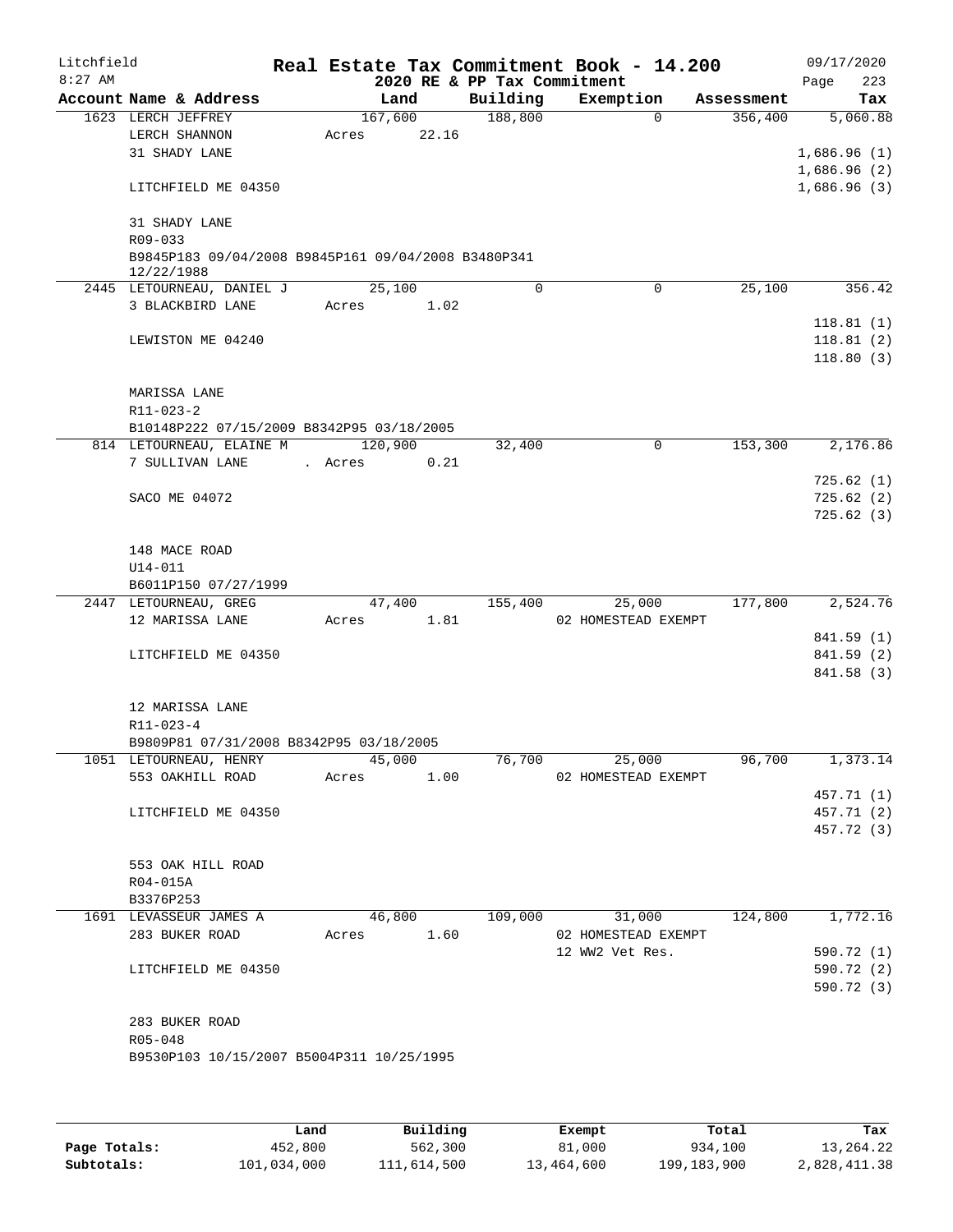| Litchfield |                                                                |             |         |         |                             | Real Estate Tax Commitment Book - 14.200 |            | 09/17/2020              |
|------------|----------------------------------------------------------------|-------------|---------|---------|-----------------------------|------------------------------------------|------------|-------------------------|
| $8:27$ AM  |                                                                |             |         |         | 2020 RE & PP Tax Commitment |                                          |            | 224<br>Page             |
|            | Account Name & Address                                         |             | Land    |         | Building                    | Exemption                                | Assessment | Tax                     |
|            | 377 LEVASSEUR ROSEMARY                                         |             |         | 161,400 | 142,300                     | 25,000                                   | 278,700    | 3,957.54                |
|            | PO BOX 347                                                     | Acres       |         | 0.25    |                             | 02 HOMESTEAD EXEMPT                      |            | 1,319.18(1)             |
|            | LITCHFIELD ME 04350                                            |             |         |         |                             |                                          |            | 1,319.18(2)             |
|            |                                                                |             |         |         |                             |                                          |            | 1,319.18(3)             |
|            |                                                                |             |         |         |                             |                                          |            |                         |
|            | 323 PEACEPIPE DRIVE                                            |             |         |         |                             |                                          |            |                         |
|            | $U29 - 022$                                                    |             |         |         |                             |                                          |            |                         |
|            | B9388P46 06/13/2007 B5296P109 01/16/1997                       |             |         |         |                             |                                          |            |                         |
|            | 1423 LEVERING, STEPHANIE M                                     |             | 45,200  |         | 54,600                      | 0                                        | 99,800     | 1,417.16                |
|            | 230 HARDSCRABBLE ROAD Acres 1.08                               |             |         |         |                             |                                          |            |                         |
|            | LITCHFIELD ME 04350                                            |             |         |         |                             |                                          |            | 472.39(1)<br>472.39 (2) |
|            |                                                                |             |         |         |                             |                                          |            | 472.38 (3)              |
|            |                                                                |             |         |         |                             |                                          |            |                         |
|            | 230 HARDSCRABBLE ROAD                                          |             |         |         |                             |                                          |            |                         |
|            | $R12 - 025 - 1$<br>B13121P177 12/28/2018 B11797P129 09/12/2014 |             |         |         |                             |                                          |            |                         |
|            | 628 LEVESQUE BENOIT G                                          |             | 45,600  |         | 168,800                     | 31,000                                   | 183,400    | 2,604.28                |
|            | LEVESQUE MARTHA C                                              | Acres       |         | 1.20    |                             | 02 HOMESTEAD EXEMPT                      |            |                         |
|            | 2 NOTTINGHAM LANE                                              |             |         |         |                             | 03 VETERANS EXEMPT                       |            | 868.09(1)               |
|            |                                                                |             |         |         |                             |                                          |            | 868.09(2)               |
|            | LITCHFIELD ME 04350                                            |             |         |         |                             |                                          |            | 868.10(3)               |
|            | 2 NOTTINGHAM LANE                                              |             |         |         |                             |                                          |            |                         |
|            | R11-035-2-A                                                    |             |         |         |                             |                                          |            |                         |
|            | B8894P22 05/05/2006 B7844P86 02/20/2004                        |             |         |         |                             |                                          |            |                         |
|            | 2538 LEVESQUE MARC A                                           |             | 43,000  |         | $\Omega$                    | $\mathbf 0$                              | 43,000     | 610.60                  |
|            | P O BOX 885                                                    | Acres 10.00 |         |         |                             |                                          |            |                         |
|            |                                                                |             |         |         |                             |                                          |            | 203.53(1)               |
|            | SABATTUS ME 04280                                              |             |         |         |                             |                                          |            | 203.53(2)               |
|            |                                                                |             |         |         |                             |                                          |            | 203.54(3)               |
|            | FICKETT DRIVE                                                  |             |         |         |                             |                                          |            |                         |
|            | U17-023A                                                       |             |         |         |                             |                                          |            |                         |
|            | B8130P226 09/17/2004                                           |             |         |         |                             |                                          |            |                         |
|            | 2751 LEVESQUE, JOSHUA R                                        |             | 43,100  |         | 29,100                      | 0                                        | 72,200     | 1,025.24                |
|            | <b>48 BIRDHOUSE LANE</b>                                       | Acres       |         | 2.02    |                             |                                          |            |                         |
|            |                                                                |             |         |         |                             |                                          |            | 341.75(1)               |
|            | LITCHFIELD ME 04350                                            |             |         |         |                             |                                          |            | 341.75(2)               |
|            |                                                                |             |         |         |                             |                                          |            | 341.74 (3)              |
|            | <b>48 BIRDHOUSE LANE</b>                                       |             |         |         |                             |                                          |            |                         |
|            | R07-033B                                                       |             |         |         |                             |                                          |            |                         |
|            | B12112P157 09/18/2015 B10203P252 09/04/2009                    |             |         |         |                             |                                          |            |                         |
|            | 585 LEVESQUE, MARC                                             |             | 187,300 |         | 52,800                      | 25,000                                   | 215,100    | 3,054.42                |
|            | LEVESQUE KIMBERLY                                              | Acres       |         | 1.25    |                             | 02 HOMESTEAD EXEMPT                      |            |                         |
|            | PO BOX 885                                                     |             |         |         |                             |                                          |            | 1,018.14(1)             |
|            |                                                                |             |         |         |                             |                                          |            | 1,018.14(2)             |
|            | SABATTUS ME 04280                                              |             |         |         |                             |                                          |            | 1,018.14(3)             |
|            | FICKETT DRIVE                                                  |             |         |         |                             |                                          |            |                         |
|            | U17-024                                                        |             |         |         |                             |                                          |            |                         |
|            | B13334P9 08/28/2019                                            |             |         |         |                             |                                          |            |                         |
|            |                                                                |             |         |         |                             |                                          |            |                         |
|            |                                                                |             |         |         |                             |                                          |            |                         |

|              | Land        | Building    | Exempt     | Total       | Tax          |
|--------------|-------------|-------------|------------|-------------|--------------|
| Page Totals: | 525,600     | 447,600     | 81,000     | 892,200     | 12,669.24    |
| Subtotals:   | 101,559,600 | 112,062,100 | 13,545,600 | 200,076,100 | 2,841,080.62 |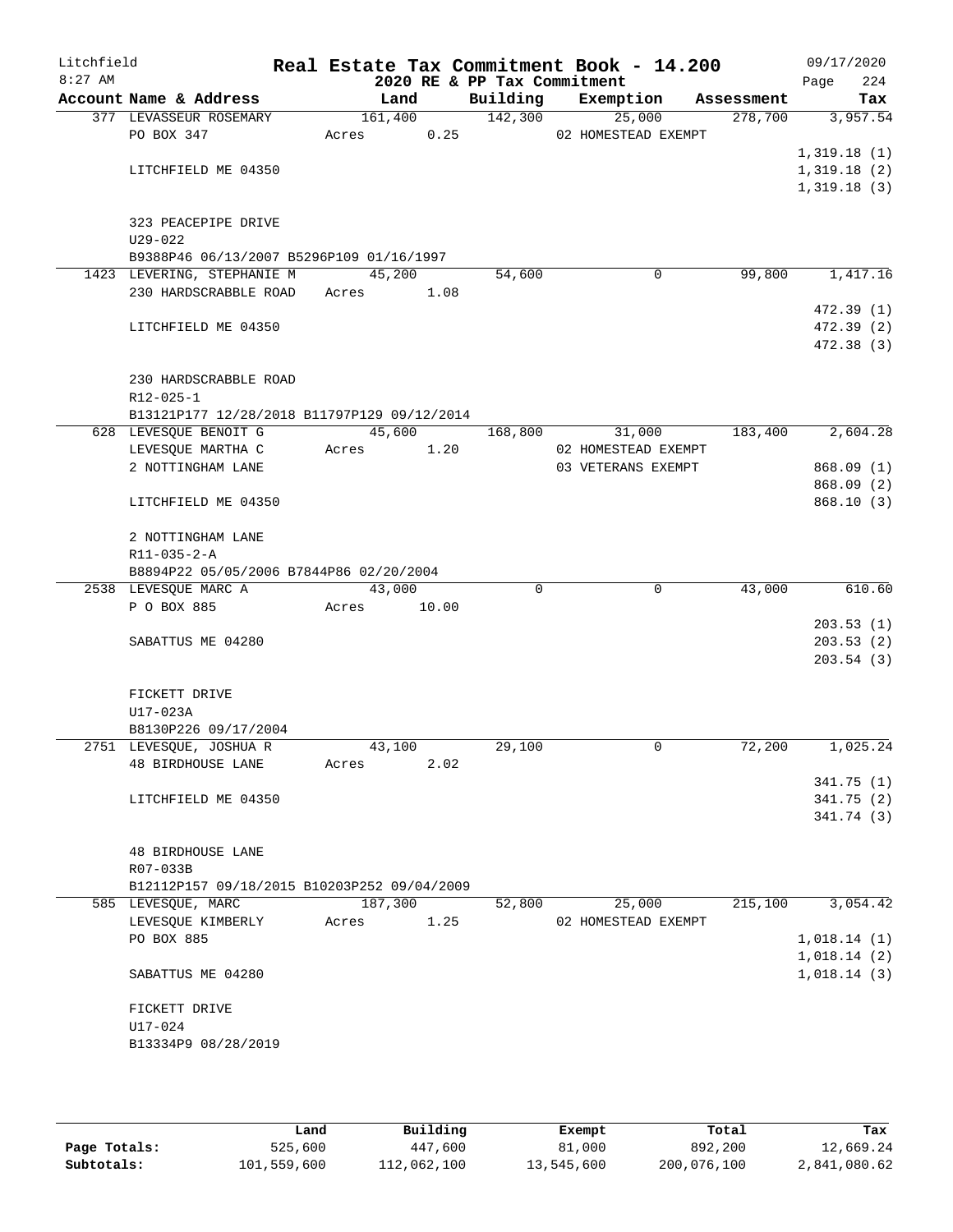| Litchfield<br>$8:27$ AM |                                                                                             |            |        |      | 2020 RE & PP Tax Commitment | Real Estate Tax Commitment Book - 14.200 |            | 09/17/2020<br>225<br>Page |
|-------------------------|---------------------------------------------------------------------------------------------|------------|--------|------|-----------------------------|------------------------------------------|------------|---------------------------|
|                         | Account Name & Address                                                                      |            | Land   |      | Building                    | Exemption                                | Assessment | Tax                       |
|                         | 469 LEVESQUE, MARG J                                                                        |            | 50,100 |      | 165,000                     | $\mathbf 0$                              | 215,100    | 3,054.42                  |
|                         | 1367 WEST ROAD                                                                              | Acres      |        | 2.70 |                             |                                          |            |                           |
|                         |                                                                                             |            |        |      |                             |                                          |            | 1,018.14(1)               |
|                         | LITCHFIELD ME 04250                                                                         |            |        |      |                             |                                          |            | 1,018.14(2)               |
|                         |                                                                                             |            |        |      |                             |                                          |            | 1,018.14(3)               |
|                         |                                                                                             |            |        |      |                             |                                          |            |                           |
|                         | 1365 WEST ROAD                                                                              |            |        |      |                             |                                          |            |                           |
|                         | R03-022                                                                                     |            |        |      |                             |                                          |            |                           |
|                         | B12897P294 05/01/2018 B12897P291 04/23/2018<br>B12840P3389 02/09/2018 B11898P284 01/13/2015 |            |        |      |                             |                                          |            |                           |
|                         | B6421P307                                                                                   |            |        |      |                             |                                          |            |                           |
|                         | 2077 LEVESQUE, MARG JEANNE                                                                  |            | 20,000 |      | 4,600                       | 0                                        | 24,600     | 349.32                    |
|                         | 1367 WEST ROAD                                                                              | Acres      |        | 1.00 |                             |                                          |            |                           |
|                         |                                                                                             |            |        |      |                             |                                          |            | 116.44(1)                 |
|                         | LITCHFIELD ME 04350                                                                         |            |        |      |                             |                                          |            | 116.44(2)                 |
|                         |                                                                                             |            |        |      |                             |                                          |            | 116.44(3)                 |
|                         |                                                                                             |            |        |      |                             |                                          |            |                           |
|                         | 5 SANTA LANE                                                                                |            |        |      |                             |                                          |            |                           |
|                         | R03-096A                                                                                    |            |        |      |                             |                                          |            |                           |
|                         | B11532P240 09/30/2013                                                                       |            |        |      |                             |                                          |            |                           |
|                         | 1959 LEVITT, BRYAN M                                                                        |            | 46,500 |      | 173,600                     | 25,000                                   | 195,100    | 2,770.42                  |
|                         | 1317 WEST ROAD                                                                              | Acres      |        | 1.50 |                             | 02 HOMESTEAD EXEMPT                      |            |                           |
|                         |                                                                                             |            |        |      |                             |                                          |            | 923.47 (1)                |
|                         | LITCHFIELD ME 04350                                                                         |            |        |      |                             |                                          |            | 923.47 (2)                |
|                         |                                                                                             |            |        |      |                             |                                          |            | 923.48(3)                 |
|                         |                                                                                             |            |        |      |                             |                                          |            |                           |
|                         | 1317 WEST ROAD                                                                              |            |        |      |                             |                                          |            |                           |
|                         | R03-028C                                                                                    |            |        |      |                             |                                          |            |                           |
|                         | B11083P306 06/28/2012 B10786P59 07/22/2011 B6843P327                                        |            |        |      |                             |                                          |            |                           |
|                         | 499 LEVY, KARMEN                                                                            |            | 54,000 |      | 77,500                      | $\mathsf{O}$                             | 131,500    | 1,867.30                  |
|                         | 896 PLAINS ROAD                                                                             | Acres      |        | 4.00 |                             |                                          |            | 622.43(1)                 |
|                         | LITCHFIELD ME 04350                                                                         |            |        |      |                             |                                          |            | 622.43(2)                 |
|                         |                                                                                             |            |        |      |                             |                                          |            | 622.44(3)                 |
|                         |                                                                                             |            |        |      |                             |                                          |            |                           |
|                         | 896 PLAINS ROAD                                                                             |            |        |      |                             |                                          |            |                           |
|                         | R09-041                                                                                     |            |        |      |                             |                                          |            |                           |
|                         | B13081P186 04/11/2018 B1938P310                                                             |            |        |      |                             |                                          |            |                           |
|                         | 586 LEWIS, BETTY I LEWIS                                                                    |            | 42,000 |      | 172,500                     | 25,000                                   | 189,500    | 2,690.90                  |
|                         | 2317 HALLOWELL ROAD                                                                         | Acres 1.00 |        |      |                             | 02 HOMESTEAD EXEMPT                      |            |                           |
|                         |                                                                                             |            |        |      |                             |                                          |            | 896.97 (1)                |
|                         | LITCHFIELD ME 04350                                                                         |            |        |      |                             |                                          |            | 896.97 (2)                |
|                         |                                                                                             |            |        |      |                             |                                          |            | 896.96 (3)                |
|                         |                                                                                             |            |        |      |                             |                                          |            |                           |
|                         | 2317 HALLOWELL ROAD                                                                         |            |        |      |                             |                                          |            |                           |
|                         | R06-039B                                                                                    |            |        |      |                             |                                          |            |                           |
|                         | B10344P183 02/18/2010 B6111P248 12/01/1999                                                  |            |        |      |                             |                                          |            |                           |
|                         | 2223 LEWIS, DEBORAH A                                                                       |            | 48,800 |      | 151,300                     | 25,000                                   | 175,100    | 2,486.42                  |
|                         | LEWIS ROBERT B JR                                                                           |            | Acres  | 2.27 |                             | 02 HOMESTEAD EXEMPT                      |            |                           |
|                         | P O BOX 412                                                                                 |            |        |      |                             |                                          |            | 828.81 (1)                |
|                         |                                                                                             |            |        |      |                             |                                          |            | 828.81 (2)                |
|                         | LITCHFIELD ME 04350                                                                         |            |        |      |                             |                                          |            | 828.80 (3)                |
|                         |                                                                                             |            |        |      |                             |                                          |            |                           |
|                         | 37 PINE TREE ROAD                                                                           |            |        |      |                             |                                          |            |                           |
|                         | R11-007B<br>B8847P48 03/29/2006 B6530P295                                                   |            |        |      |                             |                                          |            |                           |
|                         |                                                                                             |            |        |      |                             |                                          |            |                           |
|                         |                                                                                             |            |        |      |                             |                                          |            |                           |
|                         |                                                                                             |            |        |      |                             |                                          |            |                           |

|              | Land        | Building    | Exempt     | Total       | Tax          |
|--------------|-------------|-------------|------------|-------------|--------------|
| Page Totals: | 261,400     | 744.500     | 75,000     | 930,900     | 13,218.78    |
| Subtotals:   | 101,821,000 | 112,806,600 | 13,620,600 | 201,007,000 | 2,854,299.40 |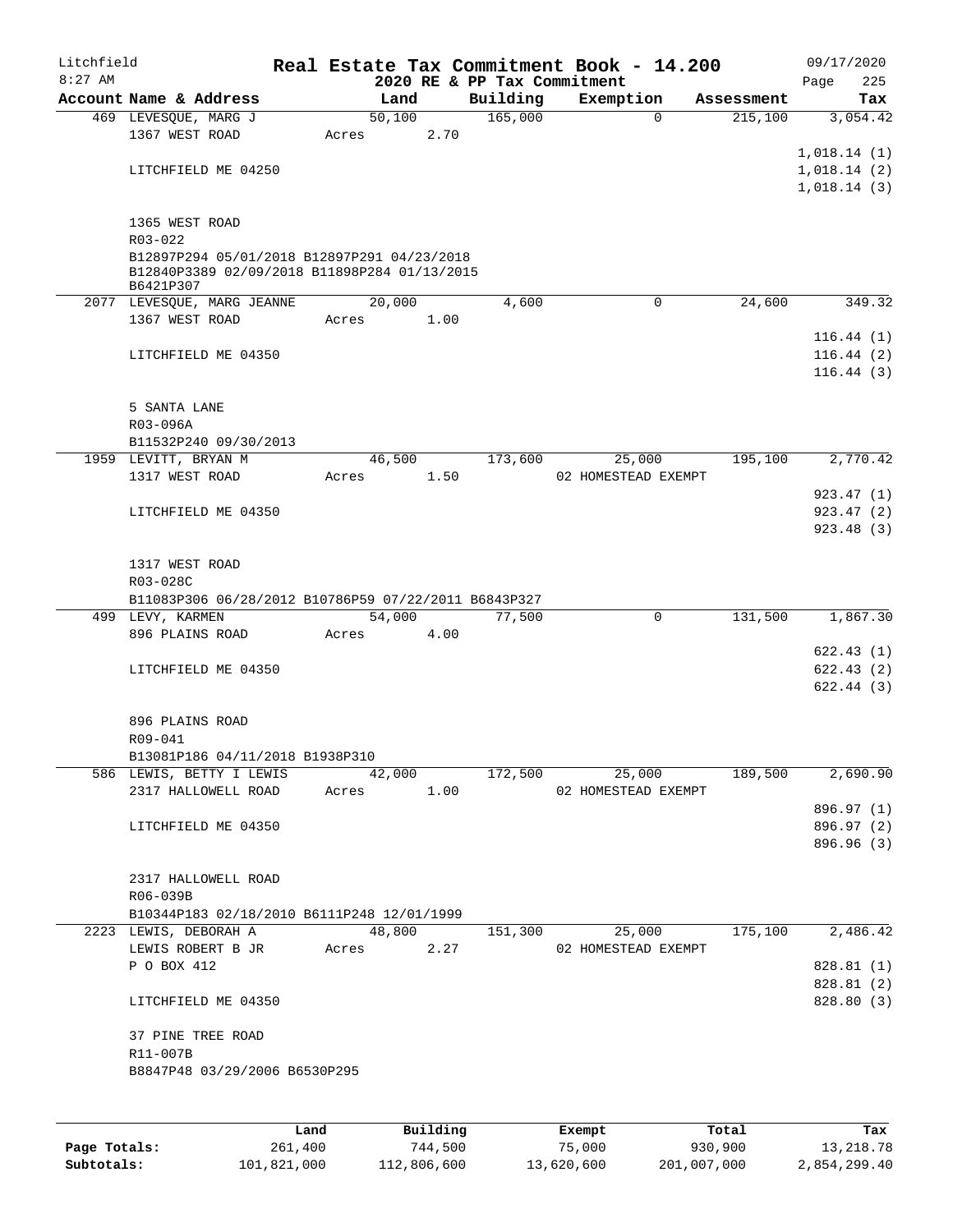| Litchfield<br>$8:27$ AM |                                                      | Real Estate Tax Commitment Book - 14.200 | 2020 RE & PP Tax Commitment |             |            | 09/17/2020<br>226<br>Page |
|-------------------------|------------------------------------------------------|------------------------------------------|-----------------------------|-------------|------------|---------------------------|
|                         | Account Name & Address                               | Land                                     | Building                    | Exemption   | Assessment | Tax                       |
|                         | 2201 LEWIS, JAMES E                                  | 20,600                                   | 29,200                      | 0           | 49,800     | 707.16                    |
|                         | 4 LILAC CT                                           | 1.20<br>Acres                            |                             |             |            |                           |
|                         |                                                      |                                          |                             |             |            | 235.72(1)                 |
|                         | LITCHFIELD NH 03057                                  |                                          |                             |             |            | 235.72(2)                 |
|                         | 8405                                                 |                                          |                             |             |            |                           |
|                         |                                                      |                                          |                             |             |            | 235.72 (3)                |
|                         | GOODWIN DRIVE                                        |                                          |                             |             |            |                           |
|                         | $R14 - 021 - 5$                                      |                                          |                             |             |            |                           |
|                         | B6501P341 06/04/2000                                 |                                          |                             |             |            |                           |
|                         | 2961 LEWIS, JEFFREY D                                | 108,400                                  | $\Omega$                    | 0           | 108,400    | 1,539.28                  |
|                         | LEWIS, REGINA A                                      | 18.50<br>Acres                           |                             |             |            |                           |
|                         | 256 CAPEN ROAD                                       |                                          |                             |             |            | 513.09(1)                 |
|                         |                                                      |                                          |                             |             |            | 513.09(2)                 |
|                         | GARDINER ME 04345                                    |                                          |                             |             |            | 513.10(3)                 |
|                         | LUNTS HILL ROAD                                      |                                          |                             |             |            |                           |
|                         | R09-023C                                             |                                          |                             |             |            |                           |
|                         | B13194P4 04/24/2019                                  |                                          |                             |             |            |                           |
|                         | 2280 LEWIS, KARL J                                   | 223,000                                  | 25,100                      | 0           | 248,100    | 3,523.02                  |
|                         | LEWIS, LAURENE E                                     | 0.92<br>Acres                            |                             |             |            |                           |
|                         | 21 GLENWOOD AVENUE                                   |                                          |                             |             |            | 1, 174.34(1)              |
|                         |                                                      |                                          |                             |             |            | 1, 174.34(2)              |
|                         | SALISBURY MA 01952                                   |                                          |                             |             |            | 1, 174.34(3)              |
|                         | GOODWIN DRIVE                                        |                                          |                             |             |            |                           |
|                         | R14-021                                              |                                          |                             |             |            |                           |
|                         | B12528P158 11/28/2016 B6501P335 06/04/2001 B1217P439 |                                          |                             |             |            |                           |
|                         | 2199 LEWIS, MICHAEL J                                | 240,000                                  | 1,300                       | 0           | 241,300    | 3,426.46                  |
|                         | 4 LILAC COURT                                        | 1.30<br>Acres                            |                             |             |            |                           |
|                         |                                                      |                                          |                             |             |            | 1,142.15(1)               |
|                         | LITCHFIELD NH 03052                                  |                                          |                             |             |            | 1,142.15(2)               |
|                         |                                                      |                                          |                             |             |            | 1,142.16(3)               |
|                         | GOODWIN DRIVE                                        |                                          |                             |             |            |                           |
|                         | $R14 - 021 - 3$                                      |                                          |                             |             |            |                           |
|                         | B6501P337 06/04/2001                                 |                                          |                             |             |            |                           |
|                         | 2200 LEWIS, SUSAN N                                  | 21,500                                   | 5,800                       | 0           | 27,300     | 387.66                    |
|                         | 9 LEXINGTON DRIVE                                    | Acres<br>1.50                            |                             |             |            |                           |
|                         |                                                      |                                          |                             |             |            | 129.22(1)                 |
|                         | HAMPSTEAD NH 03841                                   |                                          |                             |             |            | 129.22(2)                 |
|                         |                                                      |                                          |                             |             |            | 129.22(3)                 |
|                         | GOODWIN DRIVE                                        |                                          |                             |             |            |                           |
|                         | $R14 - 021 - 4$                                      |                                          |                             |             |            |                           |
|                         | B6501P339 06/04/2001                                 |                                          |                             |             |            |                           |
|                         | 1665 LHEUREUX, PATRICIA                              | 33,700                                   | 54,500                      | $\mathbf 0$ | 88,200     | 1,252.44                  |
|                         | 71 BETHEL POINT ROAD                                 | 0.30<br>Acres                            |                             |             |            |                           |
|                         |                                                      |                                          |                             |             |            | 417.48 (1)                |
|                         | HARPSWELL ME 04079                                   |                                          |                             |             |            | 417.48 (2)                |
|                         |                                                      |                                          |                             |             |            | 417.48 (3)                |
|                         | 1487 HALLOWELL ROAD                                  |                                          |                             |             |            |                           |
|                         | $U20 - 012$                                          |                                          |                             |             |            |                           |
|                         | B6964P323                                            |                                          |                             |             |            |                           |
|                         |                                                      |                                          |                             |             |            |                           |
|                         |                                                      |                                          |                             |             |            |                           |

|              | Land        | Building    | Exempt     | Total       | Tax          |
|--------------|-------------|-------------|------------|-------------|--------------|
| Page Totals: | 647,200     | 115,900     |            | 763,100     | 10,836.02    |
| Subtotals:   | 102,468,200 | 112,922,500 | 13,620,600 | 201,770,100 | 2,865,135.42 |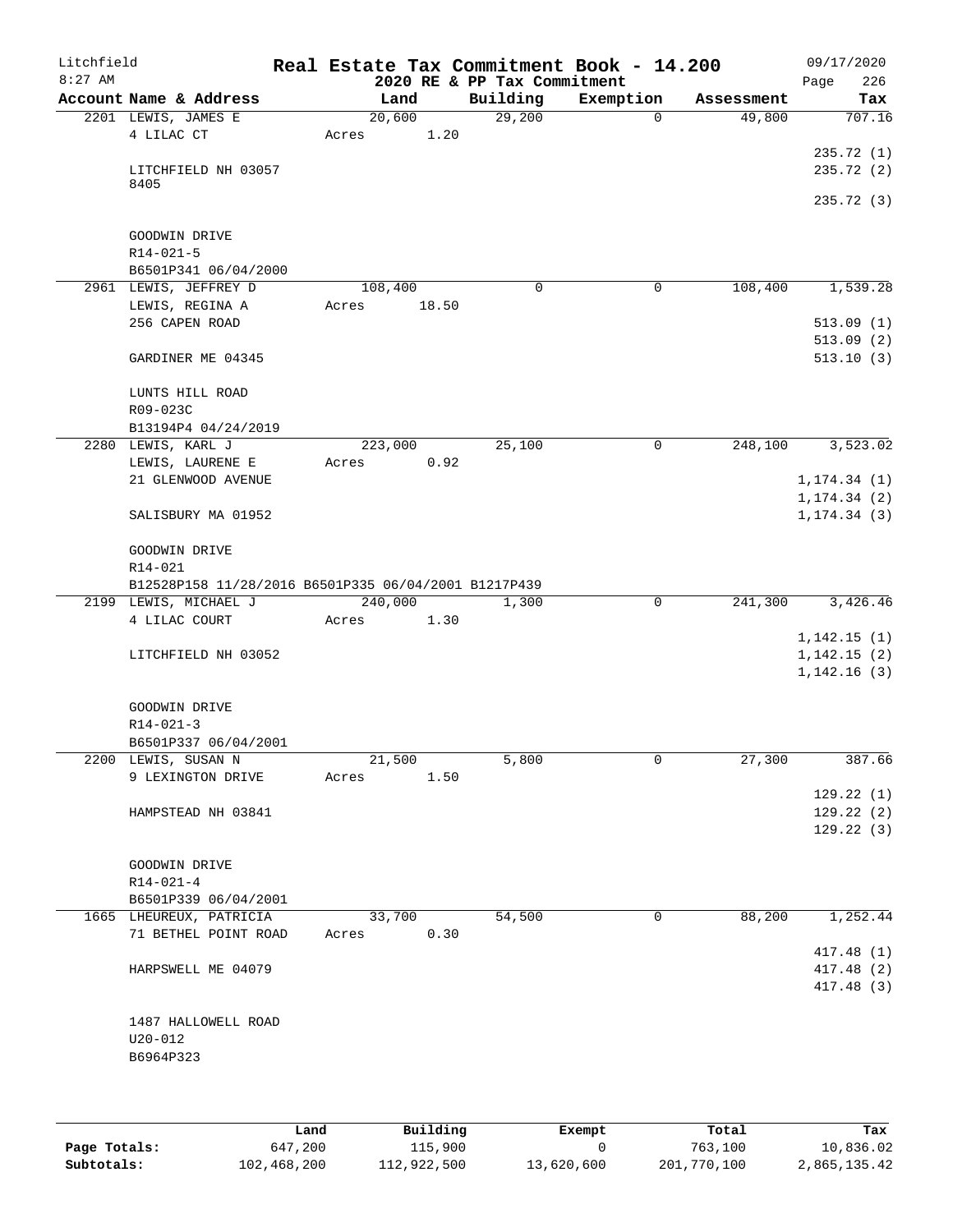| Litchfield |                                            |            |       |                             | Real Estate Tax Commitment Book - 14.200 |            | 09/17/2020                 |
|------------|--------------------------------------------|------------|-------|-----------------------------|------------------------------------------|------------|----------------------------|
| $8:27$ AM  |                                            |            |       | 2020 RE & PP Tax Commitment |                                          |            | 227<br>Page                |
|            | Account Name & Address                     | Land       |       |                             | Building Exemption                       | Assessment | Tax                        |
|            | 2718 LIBBY, JENNIFER K                     | 81,100     |       | 315,000                     | 25,000                                   | 371,100    | 5,269.62                   |
|            | LIBBY, MATHEW L<br>18 PLEASANT POND LANE   | Acres      | 1.36  |                             | 02 HOMESTEAD EXEMPT                      |            | 1,756.54(1)                |
|            |                                            |            |       |                             |                                          |            | 1,756.54(2)                |
|            | LITCHFIELD ME 04350                        |            |       |                             |                                          |            | 1,756.54(3)                |
|            | 18 PLEASANT POND LANE                      |            |       |                             |                                          |            |                            |
|            | R08-020                                    |            |       |                             |                                          |            |                            |
|            | B13128P74 01/11/2019 B11028P305 05/04/2012 |            |       |                             |                                          |            |                            |
|            | 726 LIBBY, TIMOTHY R                       | 57,000     |       | 171,100                     | 0                                        | 228,100    | 3,239.02                   |
|            | LIBBY, EMILY A                             | Acres      | 5.00  |                             |                                          |            |                            |
|            | 1455 LEWISTON ROAD                         |            |       |                             |                                          |            | 1,079.67(1)                |
|            | LITCHFIELD ME 04350                        |            |       |                             |                                          |            | 1,079.67(2)<br>1,079.68(3) |
|            | 1455 LEWISTON ROAD                         |            |       |                             |                                          |            |                            |
|            | R12-013A                                   |            |       |                             |                                          |            |                            |
|            | B13010P59 08/08/2018                       |            |       |                             |                                          |            |                            |
|            | 1251 LIFF, KIM K                           | 87,500     |       | 37,000                      | 0                                        | 124,500    | 1,767.90                   |
|            | 30 OSPREY LANE                             | Acres 0.27 |       |                             |                                          |            | 589.30(1)                  |
|            | LITCHFIELD ME 04350                        |            |       |                             |                                          |            | 589.30 (2)                 |
|            |                                            |            |       |                             |                                          |            | 589.30(3)                  |
|            |                                            |            |       |                             |                                          |            |                            |
|            | 30 OSPREY LANE                             |            |       |                             |                                          |            |                            |
|            | $U03 - 010$                                |            |       |                             |                                          |            |                            |
|            | B13324P102 09/04/2019                      |            |       |                             |                                          |            |                            |
|            | 1067 LILLY, GILBERT                        | 81,100     |       | 124,500                     | $\mathbf 0$                              | 205,600    | 2,919.52                   |
|            | 162 PARKS ROAD                             | Acres      | 4.20  |                             |                                          |            |                            |
|            | RICHMOND ME 04357                          |            |       |                             |                                          |            | 973.17(1)<br>973.17 (2)    |
|            |                                            |            |       |                             |                                          |            | 973.18(3)                  |
|            | 2709 HALLOWELL ROAD                        |            |       |                             |                                          |            |                            |
|            | R02-027                                    |            |       |                             |                                          |            |                            |
|            | B3276P331                                  |            |       |                             |                                          |            |                            |
|            | 1063 LILLY, GILBERT M                      | 43,800     |       | 0                           | $\mathbf 0$                              | 43,800     | 621.96                     |
|            | 162 PARKS ROAD                             | Acres      | 57.60 |                             |                                          |            |                            |
|            |                                            |            |       |                             |                                          |            | 207.32(1)                  |
|            | RICHMOND ME 04357                          |            |       |                             |                                          |            | 207.32(2)                  |
|            |                                            |            |       |                             |                                          |            | 207.32(3)                  |
|            | OFF LUNTS HILL ROAD                        |            |       |                             |                                          |            |                            |
|            | R09-064                                    |            |       |                             |                                          |            |                            |
|            | B4869P78 03/03/1995                        |            |       |                             |                                          |            |                            |
|            | 1068 LILLY, HAROLD W JR                    | 45,000     |       | 13,600                      | $\mathbf 0$                              | 58,600     | 832.12                     |
|            | 480 VIGUE ROAD                             | Acres      | 1.00  |                             |                                          |            |                            |
|            |                                            |            |       |                             |                                          |            | 277.37(1)                  |
|            | WHITEFIELD ME 04353                        |            |       |                             |                                          |            | 277.37(2)                  |
|            |                                            |            |       |                             |                                          |            | 277.38 (3)                 |
|            |                                            |            |       |                             |                                          |            |                            |
|            | 417 RICHMOND ROAD<br>R03-013               |            |       |                             |                                          |            |                            |
|            | B9778P235 07/01/2008 B1762P166             |            |       |                             |                                          |            |                            |
|            |                                            |            |       |                             |                                          |            |                            |
|            |                                            |            |       |                             |                                          |            |                            |

|              | Land        | Building    | Exempt     | Total       | Tax          |
|--------------|-------------|-------------|------------|-------------|--------------|
| Page Totals: | 395,500     | 661,200     | 25,000     | 1,031,700   | 14,650.14    |
| Subtotals:   | 102,863,700 | 113,583,700 | 13,645,600 | 202,801,800 | 2,879,785.56 |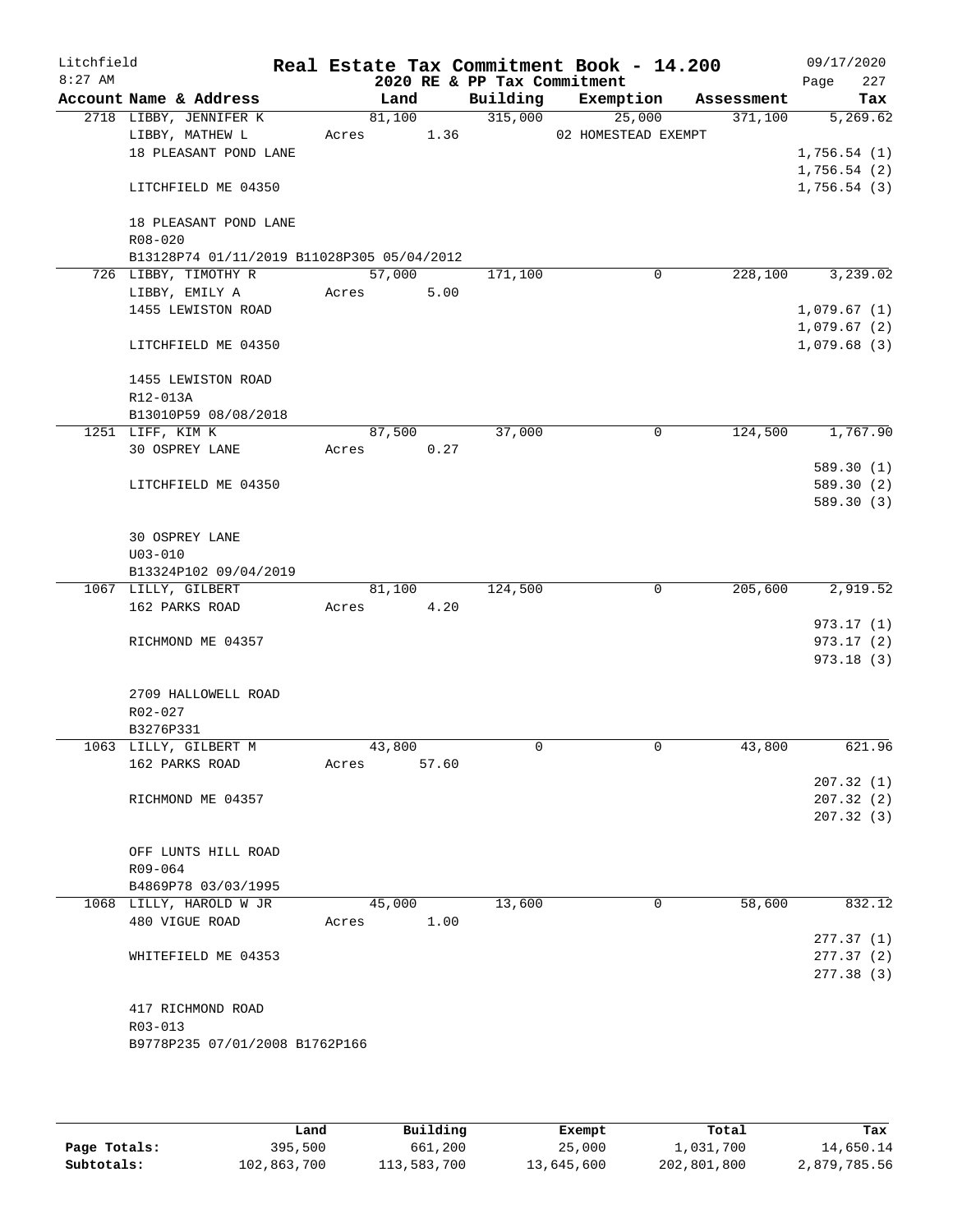| Litchfield<br>$8:27$ AM |                                                     |       |         |       | 2020 RE & PP Tax Commitment | Real Estate Tax Commitment Book - 14.200 |            | 09/17/2020<br>Page<br>228 |
|-------------------------|-----------------------------------------------------|-------|---------|-------|-----------------------------|------------------------------------------|------------|---------------------------|
|                         | Account Name & Address                              |       | Land    |       | Building                    | Exemption                                | Assessment | Tax                       |
|                         | 392 LILLY, NATHAN C                                 |       | 85,500  |       | 177,900                     | $\Omega$                                 | 263,400    | 3,740.28                  |
|                         | 1246 WEST ROAD                                      | Acres |         | 52.00 |                             |                                          |            |                           |
|                         |                                                     |       |         |       |                             |                                          |            | 1,246.76(1)               |
|                         | LITCHFIELD ME 04350                                 |       |         |       |                             |                                          |            | 1,246.76(2)               |
|                         |                                                     |       |         |       |                             |                                          |            | 1,246.76(3)               |
|                         | 1246 WEST ROAD                                      |       |         |       |                             |                                          |            |                           |
|                         | R03-035                                             |       |         |       |                             |                                          |            |                           |
|                         | B11923P107 02/27/2015 B9533P71 10/16/2007 B7835P114 |       |         |       |                             |                                          |            |                           |
|                         | 02/20/2004 B4600P166 12/28/1993                     |       |         |       |                             |                                          |            |                           |
|                         | 1069 LINCOLN, EDWARD J III                          |       | 45,000  |       | 96,700                      | 25,000                                   | 116,700    | 1,657.14                  |
|                         | 418 ACADEMY RD                                      | Acres |         | 1.00  |                             | 02 HOMESTEAD EXEMPT                      |            |                           |
|                         |                                                     |       |         |       |                             |                                          |            | 552.38(1)                 |
|                         | LITCHFIELD ME 04350                                 |       |         |       |                             |                                          |            | 552.38(2)<br>552.38(3)    |
|                         |                                                     |       |         |       |                             |                                          |            |                           |
|                         | 418 ACADEMY ROAD                                    |       |         |       |                             |                                          |            |                           |
|                         | R02-107                                             |       |         |       |                             |                                          |            |                           |
|                         | B3288P335                                           |       |         |       |                             |                                          |            |                           |
|                         | 1918 LINDAMOOD, CURTIS E                            |       | 171,200 |       | 57,100                      | 0                                        | 228,300    | 3,241.86                  |
|                         | LINDAMOOD, KRISTEN E                                | Acres |         | 0.42  |                             |                                          |            |                           |
|                         | 11 HEATH LANE                                       |       |         |       |                             |                                          |            | 1,080.62(1)               |
|                         |                                                     |       |         |       |                             |                                          |            | 1,080.62(2)               |
|                         | NEW LONDON NH 03257                                 |       |         |       |                             |                                          |            | 1,080.62(3)               |
|                         | 127 COMMUNITY DRIVE                                 |       |         |       |                             |                                          |            |                           |
|                         | $U15 - 006$                                         |       |         |       |                             |                                          |            |                           |
|                         | B6373P228 07/22/1999                                |       |         |       |                             |                                          |            |                           |
|                         | 2360 LINDSEY, BRYAN LEWIS                           |       | 48,900  |       | 296,200                     | 25,000                                   | 320,100    | 4,545.42                  |
|                         | LINDSEY, JENNIFER LEAH                              | Acres |         | 2.30  |                             | 02 HOMESTEAD EXEMPT                      |            |                           |
|                         | 187 UPPER POND ROAD                                 |       |         |       |                             |                                          |            | 1, 515.14(1)              |
|                         | LITCHFIELD ME 04350                                 |       |         |       |                             |                                          |            | 1, 515.14 (2)             |
|                         |                                                     |       |         |       |                             |                                          |            | 1, 515.14(3)              |
|                         | 187 UPPER POND ROAD                                 |       |         |       |                             |                                          |            |                           |
|                         | R01-017-3                                           |       |         |       |                             |                                          |            |                           |
|                         | B9611P304 01/08/2008                                |       |         |       |                             |                                          |            |                           |
|                         | 970 LINE, ROGER G II                                |       | 62,600  |       | 128,700                     | 25,000                                   | 166,300    | 2,361.46                  |
|                         | LINE, AMY D                                         | Acres |         | 9.50  |                             | 02 HOMESTEAD EXEMPT                      |            |                           |
|                         | 1659 LEWISTON ROAD                                  |       |         |       |                             |                                          |            | 787.15(1)                 |
|                         |                                                     |       |         |       |                             |                                          |            | 787.15(2)                 |
|                         | LITCHFIELD ME 04350                                 |       |         |       |                             |                                          |            | 787.16(3)                 |
|                         | 1659 LEWISTON ROAD                                  |       |         |       |                             |                                          |            |                           |
|                         | $U14 - 026$                                         |       |         |       |                             |                                          |            |                           |
|                         | B11849P27 11/12/2014 B5395P334                      |       |         |       |                             |                                          |            |                           |
|                         | 73 LIPPMAN THOMAS C                                 |       | 131,900 |       | 68,400                      | 0                                        | 200,300    | 2,844.26                  |
|                         | FOSTER DIANE L                                      | Acres |         | 0.23  |                             |                                          |            |                           |
|                         | 35 EDGEWOOD ROAD                                    |       |         |       |                             |                                          |            | 948.09 (1)                |
|                         |                                                     |       |         |       |                             |                                          |            | 948.09 (2)                |
|                         | DURHAM NH 03824                                     |       |         |       |                             |                                          |            | 948.08 (3)                |
|                         | 198 MACE ROAD                                       |       |         |       |                             |                                          |            |                           |
|                         | $U14 - 022$                                         |       |         |       |                             |                                          |            |                           |
|                         | B5774P336 06/28/2004                                |       |         |       |                             |                                          |            |                           |
|                         |                                                     |       |         |       |                             |                                          |            |                           |
|                         |                                                     |       |         |       |                             |                                          |            |                           |

|              | Land        | Building    | Exempt     | Total       | Tax          |
|--------------|-------------|-------------|------------|-------------|--------------|
| Page Totals: | 545,100     | 825,000     | 75,000     | 1,295,100   | 18,390.42    |
| Subtotals:   | 103,408,800 | 114,408,700 | 13,720,600 | 204,096,900 | 2,898,175.98 |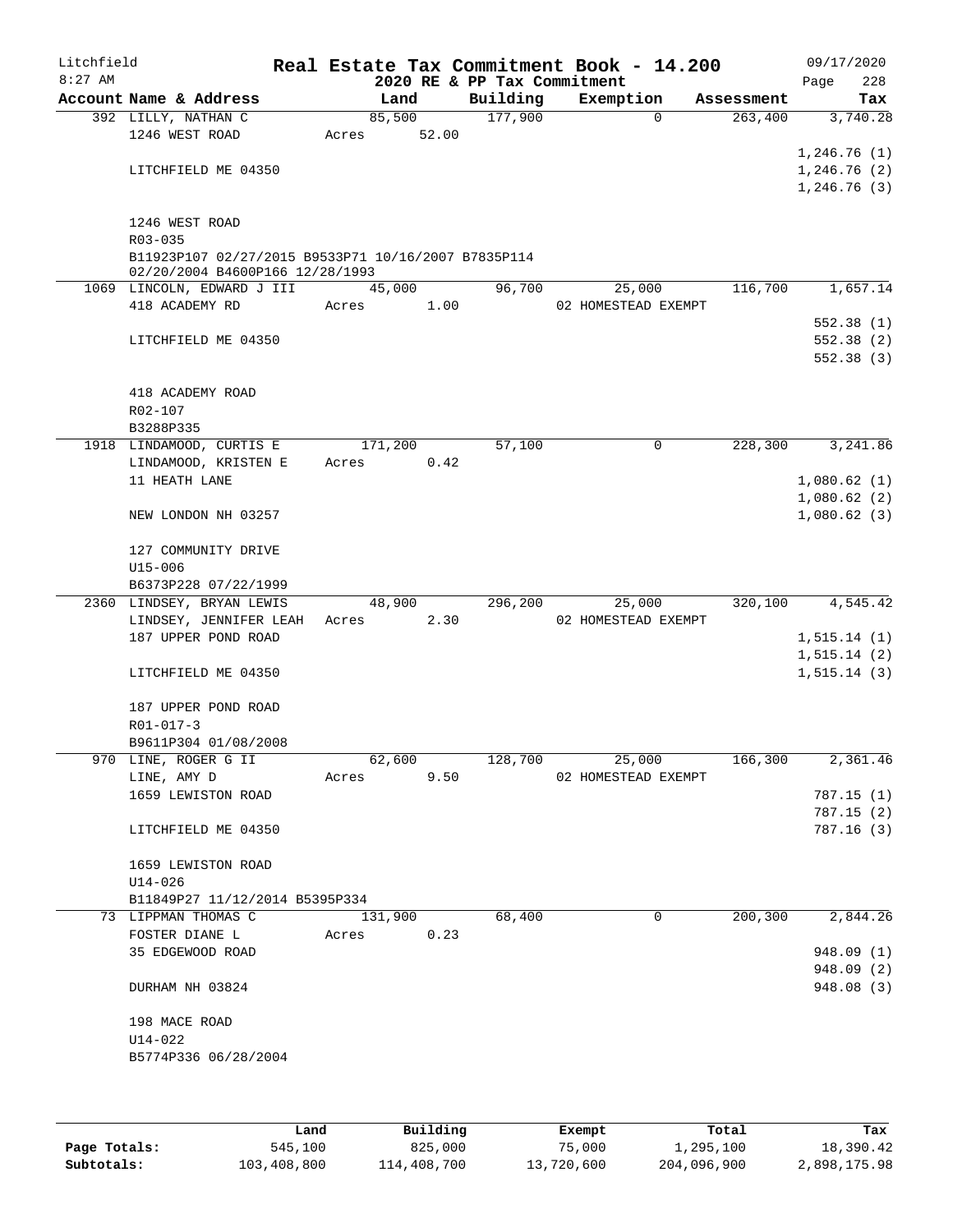| Litchfield   |                                                                                                     |             |       |         |             |          | Real Estate Tax Commitment Book - 14.200 |             |            |      | 09/17/2020   |
|--------------|-----------------------------------------------------------------------------------------------------|-------------|-------|---------|-------------|----------|------------------------------------------|-------------|------------|------|--------------|
| $8:27$ AM    |                                                                                                     |             |       |         |             |          | 2020 RE & PP Tax Commitment              |             |            | Page | 229          |
|              | Account Name & Address                                                                              |             |       | Land    |             | Building | Exemption                                |             | Assessment |      | Tax          |
|              | 1080 LITALIEN, RICHARD                                                                              |             |       | 59,800  |             | $\Omega$ |                                          | $\Omega$    | 59,800     |      | 849.16       |
|              | 40 GLORIA AVE.                                                                                      |             | Acres |         | 40.68       |          |                                          |             |            |      |              |
|              |                                                                                                     |             |       |         |             |          |                                          |             |            |      | 283.05(1)    |
|              | LEWISTON ME 04240 3316                                                                              |             |       |         |             |          |                                          |             |            |      | 283.05(2)    |
|              |                                                                                                     |             |       |         |             |          |                                          |             |            |      | 283.06 (3)   |
|              |                                                                                                     |             |       |         |             |          |                                          |             |            |      |              |
|              | OAK HILL ROAD                                                                                       |             |       |         |             |          |                                          |             |            |      |              |
|              | $R04 - 026$                                                                                         |             |       |         |             |          |                                          |             |            |      |              |
|              | B1410P357                                                                                           |             |       | 63,500  |             | 0        |                                          | 0           | 63,500     |      | 901.70       |
|              | 343 LITTLEFIELD-HICKEY,<br>MELANIE                                                                  |             |       |         |             |          |                                          |             |            |      |              |
|              | 91 HICKORY LANE                                                                                     |             | Acres |         | 58.00       |          |                                          |             |            |      |              |
|              |                                                                                                     |             |       |         |             |          |                                          |             |            |      | 300.57(1)    |
|              | WEST GARDINER ME 04345                                                                              |             |       |         |             |          |                                          |             |            |      | 300.57(2)    |
|              |                                                                                                     |             |       |         |             |          |                                          |             |            |      | 300.56(3)    |
|              |                                                                                                     |             |       |         |             |          |                                          |             |            |      |              |
|              | FINLEY LANE                                                                                         |             |       |         |             |          |                                          |             |            |      |              |
|              | R03-101                                                                                             |             |       |         |             |          |                                          |             |            |      |              |
|              | B12001P274 06/26/2014 B10647P28 01/19/2011                                                          |             |       |         |             |          |                                          |             |            |      |              |
|              | B10440P257 06/11/2010 B10113P287 06/16/2009                                                         |             |       |         |             |          |                                          |             |            |      |              |
|              | B5338P313 02/14/1997                                                                                |             |       |         |             |          |                                          |             |            |      |              |
|              | 1894 LIZOTTE, KENNETH R                                                                             |             |       | 61,800  |             | 178,700  | 25,000                                   |             | 215,500    |      | 3,060.10     |
|              | LIZOTTE, PRISCILLA M                                                                                |             | Acres |         | 8.38        |          | 02 HOMESTEAD EXEMPT                      |             |            |      |              |
|              | 238 LIBBY ROAD                                                                                      |             |       |         |             |          |                                          |             |            |      | 1,020.03(1)  |
|              |                                                                                                     |             |       |         |             |          |                                          |             |            |      | 1,020.03(2)  |
|              | LITCHFIELD ME 04350                                                                                 |             |       |         |             |          |                                          |             |            |      | 1,020.04(3)  |
|              |                                                                                                     |             |       |         |             |          |                                          |             |            |      |              |
|              | 238 LIBBY ROAD                                                                                      |             |       |         |             |          |                                          |             |            |      |              |
|              | R06-017                                                                                             |             |       |         |             |          |                                          |             |            |      |              |
|              | B11048P172 05/25/2012 B11048P170 05/22/2012<br>B11048P169 05/22/2012 B9978P118 02/12/2009 B9896P118 |             |       |         |             |          |                                          |             |            |      |              |
|              | 10/30/2008 B3536P201 04/28/1989                                                                     |             |       |         |             |          |                                          |             |            |      |              |
|              | 1092 LOCKE JO ANNE                                                                                  |             |       | 68,800  |             | 56,400   | 25,000                                   |             | 100,200    |      | 1,422.84     |
|              | 6 BEAVER DRIVE                                                                                      |             | Acres |         | 11.10       |          | 02 HOMESTEAD EXEMPT                      |             |            |      |              |
|              |                                                                                                     |             |       |         |             |          |                                          |             |            |      | 474.28 (1)   |
|              | LITCHFIELD ME 04350                                                                                 |             |       |         |             |          |                                          |             |            |      | 474.28 (2)   |
|              |                                                                                                     |             |       |         |             |          |                                          |             |            |      | 474.28(3)    |
|              |                                                                                                     |             |       |         |             |          |                                          |             |            |      |              |
|              | 6 BEAVER DRIVE                                                                                      |             |       |         |             |          |                                          |             |            |      |              |
|              | R14-008                                                                                             |             |       |         |             |          |                                          |             |            |      |              |
|              | B4025P125                                                                                           |             |       |         |             |          |                                          |             |            |      |              |
|              | 415 LOESBERG, PAUL                                                                                  |             |       | 46,200  |             | 39,500   |                                          | 0           | 85,700     |      | 1,216.94     |
|              | POULIN, DENISE M                                                                                    |             | Acres |         | 1.40        |          |                                          |             |            |      |              |
|              | 610 RICHMOND ROAD                                                                                   |             |       |         |             |          |                                          |             |            |      | 405.65(1)    |
|              |                                                                                                     |             |       |         |             |          |                                          |             |            |      | 405.65(2)    |
|              | LITCHFIELD ME 04350                                                                                 |             |       |         |             |          |                                          |             |            |      | 405.64(3)    |
|              |                                                                                                     |             |       |         |             |          |                                          |             |            |      |              |
|              | 610 RICHMOND ROAD                                                                                   |             |       |         |             |          |                                          |             |            |      |              |
|              | R02-009                                                                                             |             |       |         |             |          |                                          |             |            |      |              |
|              | B13383P64 10/30/2019                                                                                |             |       |         |             |          |                                          |             |            |      |              |
|              | 1646 LOGAN, WILLIAM A                                                                               |             |       | 267,000 |             | 0        |                                          | 0           | 267,000    |      | 3,791.40     |
|              | LOGAN, BARBARA L                                                                                    |             | Acres |         | 9.66        |          |                                          |             |            |      |              |
|              | 53 SMITH STREET UNIT 4                                                                              |             |       |         |             |          |                                          |             |            |      | 1, 263.80(1) |
|              |                                                                                                     |             |       |         |             |          |                                          |             |            |      | 1, 263.80(2) |
|              | AUGUSTA ME 04330                                                                                    |             |       |         |             |          |                                          |             |            |      | 1,263.80(3)  |
|              |                                                                                                     |             |       |         |             |          |                                          |             |            |      |              |
|              | REMLEY DRIVE                                                                                        |             |       |         |             |          |                                          |             |            |      |              |
|              | R14-006                                                                                             |             |       |         |             |          |                                          |             |            |      |              |
|              | B13199P15 04/26/2019                                                                                |             |       |         |             |          |                                          |             |            |      |              |
|              |                                                                                                     | Land        |       |         | Building    |          | Exempt                                   |             | Total      |      | Tax          |
| Page Totals: |                                                                                                     | 567,100     |       |         | 274,600     |          | 50,000                                   |             | 791,700    |      | 11,242.14    |
| Subtotals:   |                                                                                                     | 103,975,900 |       |         | 114,683,300 |          | 13,770,600                               | 204,888,600 |            |      | 2,909,418.12 |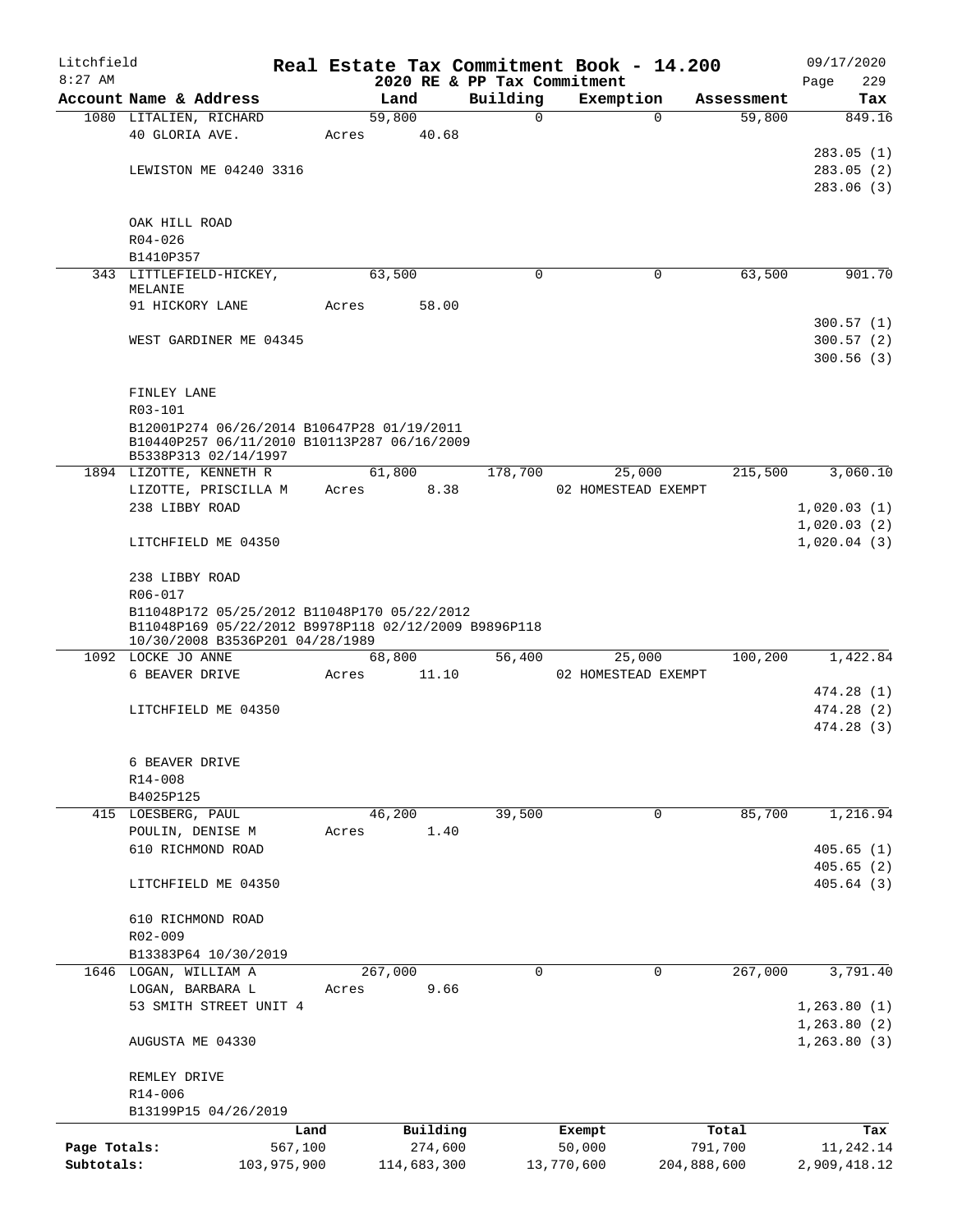| Litchfield   |                                                    |             |         |               |                             | Real Estate Tax Commitment Book - 14.200 |               |            |             | 09/17/2020   |
|--------------|----------------------------------------------------|-------------|---------|---------------|-----------------------------|------------------------------------------|---------------|------------|-------------|--------------|
| $8:27$ AM    |                                                    |             |         |               | 2020 RE & PP Tax Commitment |                                          |               |            | Page        | 230          |
|              | Account Name & Address                             |             |         | Land          | Building                    | Exemption                                |               | Assessment |             | Tax          |
|              | 92 LOGGANS, BENJAMIN L                             |             | 49,500  |               | 50, 500                     |                                          | $\mathbf 0$   | 100,000    |             | 1,420.00     |
|              | 1305 WEST ROAD                                     |             | Acres   | 2.50          |                             |                                          |               |            |             |              |
|              |                                                    |             |         |               |                             |                                          |               |            |             | 473.33(1)    |
|              | LITCHFIELD ME 04350                                |             |         |               |                             |                                          |               |            |             | 473.33 (2)   |
|              |                                                    |             |         |               |                             |                                          |               |            |             | 473.34 (3)   |
|              | 1305 WEST ROAD                                     |             |         |               |                             |                                          |               |            |             |              |
|              | R03-028B                                           |             |         |               |                             |                                          |               |            |             |              |
|              | B13409P340 11/25/2019                              |             |         |               |                             |                                          |               |            |             |              |
|              | 1094 LONG TRUST, RAYMOND, ET                       |             | 186,100 |               | 38,300                      |                                          | 0             | 224,400    |             | 3,186.48     |
|              | AL                                                 |             |         |               |                             |                                          |               |            |             |              |
|              | 470 WEBBS MILLS ROAD                               |             | Acres   | 0.60          |                             |                                          |               |            |             |              |
|              |                                                    |             |         |               |                             |                                          |               |            | 1,062.16(1) |              |
|              | RAYMOND ME 04071                                   |             |         |               |                             |                                          |               |            | 1,062.16(2) |              |
|              |                                                    |             |         |               |                             |                                          |               |            | 1,062.16(3) |              |
|              |                                                    |             |         |               |                             |                                          |               |            |             |              |
|              | 19 PERCH DRIVE                                     |             |         |               |                             |                                          |               |            |             |              |
|              | $U18 - 003$                                        |             |         |               |                             |                                          |               |            |             |              |
|              | B5492P215                                          |             |         |               |                             |                                          |               |            |             |              |
| 2679         | LONGLEY WALTER (HEIRS                              |             | 122,100 |               | 302,300                     | 25,000                                   |               | 399,400    |             | 5,671.48     |
|              | OF)                                                |             |         |               |                             |                                          |               |            |             |              |
|              | LONGLEY CHRISTINE                                  |             | Acres   | 3.48          |                             | 02 HOMESTEAD EXEMPT                      |               |            |             |              |
|              | 3 ABBY LANE                                        |             |         |               |                             |                                          |               |            |             | 1,890.49(1)  |
|              |                                                    |             |         |               |                             |                                          |               |            |             | 1,890.49(2)  |
|              | LITCHFIELD ME 04350                                |             |         |               |                             |                                          |               |            |             | 1,890.50(3)  |
|              |                                                    |             |         |               |                             |                                          |               |            |             |              |
|              | 3 ABBY LANE                                        |             |         |               |                             |                                          |               |            |             |              |
|              | $U04-002A$                                         |             |         |               |                             |                                          |               |            |             |              |
|              | B8340P1 03/08/2004<br>2489 LONGLEY, JASON          |             | 48,000  |               | 143,200                     | 25,000                                   |               | 166,200    |             | 2,360.04     |
|              | JONES, HANNAH                                      |             | Acres   | 2.00          |                             | 02 HOMESTEAD EXEMPT                      |               |            |             |              |
|              | 861 PLAINS ROAD                                    |             |         |               |                             |                                          |               |            |             | 786.68 (1)   |
|              |                                                    |             |         |               |                             |                                          |               |            |             | 786.68 (2)   |
|              | Litchfield ME 04350                                |             |         |               |                             |                                          |               |            |             | 786.68 (3)   |
|              |                                                    |             |         |               |                             |                                          |               |            |             |              |
|              | 861 PLAINS ROAD                                    |             |         |               |                             |                                          |               |            |             |              |
|              | $U04-002B$                                         |             |         |               |                             |                                          |               |            |             |              |
|              | B8340P1 03/08/2005                                 |             |         |               |                             |                                          |               |            |             |              |
| 1096         | LONGLEY-LEAHY KATHRYN M                            |             | 225,900 |               | 119,500                     |                                          | 0             | 345,400    |             | 4,904.68     |
|              | TRUSTEE ET AL                                      |             |         |               |                             |                                          |               |            |             |              |
|              | NANCY MOORE                                        |             | Acres   | 18.40         |                             |                                          |               |            |             |              |
|              | 640 PINE STREET                                    |             |         |               |                             |                                          |               |            |             | 1,634.89(1)  |
|              |                                                    |             |         |               |                             |                                          |               |            |             | 1,634.89(2)  |
|              | WINNETKA IL 60093                                  |             |         |               |                             |                                          |               |            |             | 1,634.90(3)  |
|              |                                                    |             |         |               |                             |                                          |               |            |             |              |
|              | 11 LEBLANC DRIVE                                   |             |         |               |                             |                                          |               |            |             |              |
|              | $U26 - 004$                                        |             |         |               |                             |                                          |               |            |             |              |
|              | B11488P282 08/13/2013 B9125P5 10/26/2006 B6760P293 |             |         |               |                             |                                          |               |            |             |              |
|              | 1151 LONGTIN, LUCIEN                               |             | 113,300 |               | 108,200                     | 25,000                                   |               | 196,500    |             | 2,790.30     |
|              | LONGTIN, DOLORES                                   |             | Acres   | 0.16          |                             | 02 HOMESTEAD EXEMPT                      |               |            |             |              |
|              | 18 TOWN LINE DRIVE                                 |             |         |               |                             |                                          |               |            |             | 930.10(1)    |
|              |                                                    |             |         |               |                             |                                          |               |            |             | 930.10 (2)   |
|              | LITCHFIELD ME 04350                                |             |         |               |                             |                                          |               |            |             | 930.10(3)    |
|              | 18 TOWN LINE DRIVE                                 |             |         |               |                             |                                          |               |            |             |              |
|              | $U13 - 020$                                        |             |         |               |                             |                                          |               |            |             |              |
|              | B4925P69 04/10/1995                                |             |         |               |                             |                                          |               |            |             |              |
|              |                                                    |             |         |               |                             |                                          |               |            |             |              |
|              |                                                    |             |         |               |                             |                                          |               |            |             |              |
|              |                                                    | Land        |         | Building      |                             | Exempt                                   |               | Total      |             | Tax          |
| Page Totals: |                                                    | 744,900     |         | 762,000       |                             | 75,000                                   | 1,431,900     |            |             | 20,332.98    |
| Subtotals:   |                                                    | 104,720,800 |         | 115, 445, 300 |                             | 13,845,600                               | 206, 320, 500 |            |             | 2,929,751.10 |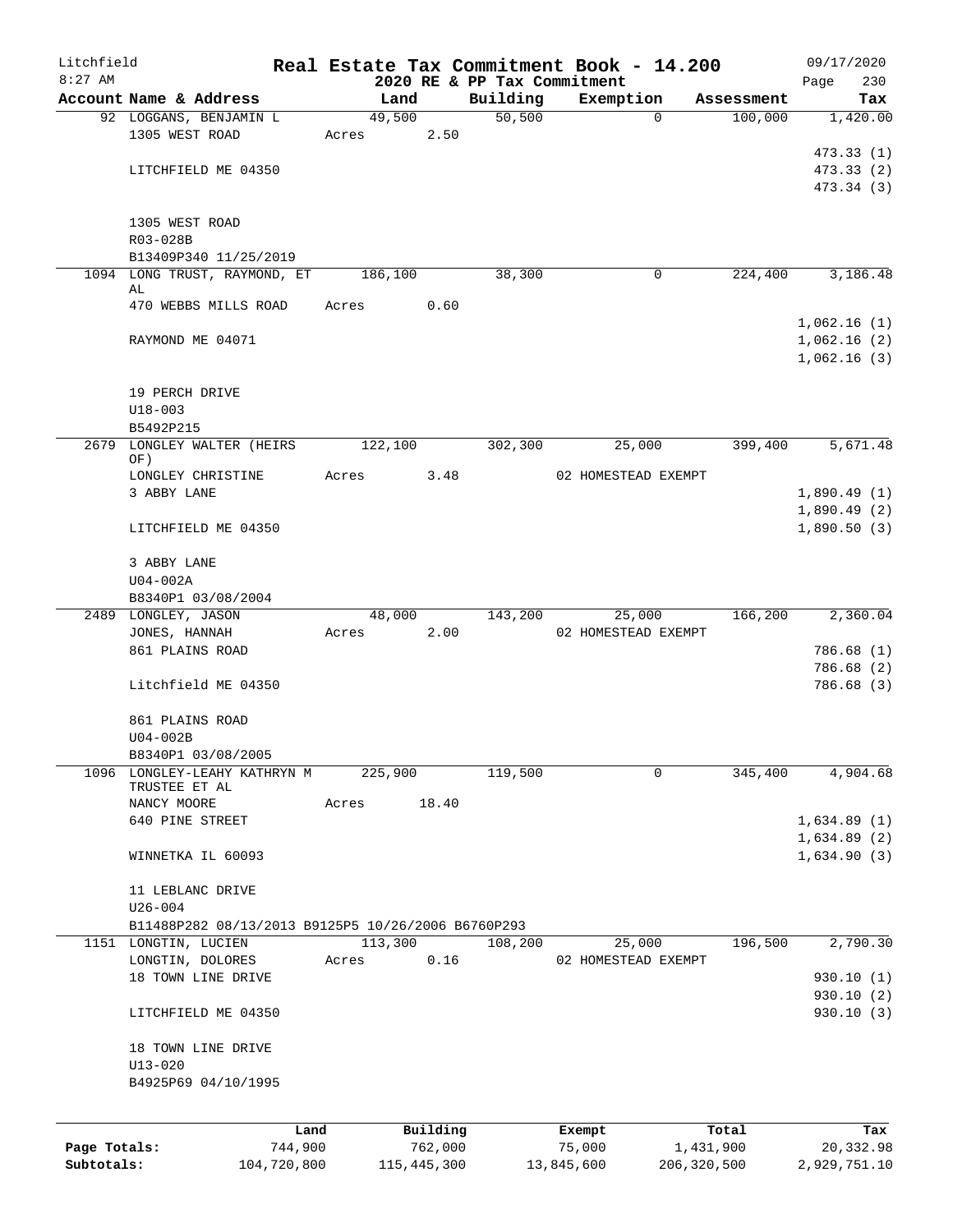| Litchfield   |                                                          |                 |                  |                     |          | Real Estate Tax Commitment Book - 14.200 |                    | 09/17/2020                   |
|--------------|----------------------------------------------------------|-----------------|------------------|---------------------|----------|------------------------------------------|--------------------|------------------------------|
| $8:27$ AM    | Account Name & Address                                   |                 | Land             |                     | Building | 2020 RE & PP Tax Commitment<br>Exemption | Assessment         | Page<br>231<br>Tax           |
|              | 980 LOST CREEK ACQUISITIONS                              |                 | 48,000           |                     | 59,000   | $\Omega$                                 | 107,000            | 1,519.40                     |
|              | <b>LLC</b>                                               |                 |                  |                     |          |                                          |                    |                              |
|              | 2590 WALNUT STREET #60                                   |                 | Acres            | 2.00                |          |                                          |                    |                              |
|              | DENVER CO 80205                                          |                 |                  |                     |          |                                          |                    | 506.47(1)<br>506.47(2)       |
|              |                                                          |                 |                  |                     |          |                                          |                    | 506.46(3)                    |
|              |                                                          |                 |                  |                     |          |                                          |                    |                              |
|              | 85 LIBBY ROAD                                            |                 |                  |                     |          |                                          |                    |                              |
|              | R06-033                                                  |                 |                  |                     |          |                                          |                    |                              |
|              | B13456P176 01/16/2020<br>1098 LOUBIER, JOSEPH W          |                 | 50,700           |                     | 125,100  | 25,000                                   | 150,800            | 2,141.36                     |
|              | 2507 HALLOWELL ROAD                                      |                 | Acres            | 2.90                |          | 02 HOMESTEAD EXEMPT                      |                    |                              |
|              |                                                          |                 |                  |                     |          |                                          |                    | 713.79(1)                    |
|              | LITCHFIELD ME 04350                                      |                 |                  |                     |          |                                          |                    | 713.79(2)                    |
|              |                                                          |                 |                  |                     |          |                                          |                    | 713.78(3)                    |
|              |                                                          |                 |                  |                     |          |                                          |                    |                              |
|              | 2507 HALLOWELL ROAD<br>R06-008                           |                 |                  |                     |          |                                          |                    |                              |
|              | B4859P303                                                |                 |                  |                     |          |                                          |                    |                              |
|              | 1036 LOUGH, ERIC T                                       |                 | 45,300           |                     | 209,600  | $\mathsf{O}$                             | 254,900            | 3,619.58                     |
|              | LOUGH, BROOKS E                                          |                 | Acres            | 1.11                |          |                                          |                    |                              |
|              | 1 MARISSA LN                                             |                 |                  |                     |          |                                          |                    | 1, 206.53(1)                 |
|              | LITCHFIELD ME 04350                                      |                 |                  |                     |          |                                          |                    | 1, 206.53(2)<br>1, 206.52(3) |
|              |                                                          |                 |                  |                     |          |                                          |                    |                              |
|              | 1 MARISSA LANE                                           |                 |                  |                     |          |                                          |                    |                              |
|              | R11-023-1                                                |                 |                  |                     |          |                                          |                    |                              |
|              | B13003P55 08/21/2018                                     |                 |                  |                     |          |                                          |                    |                              |
|              | 410 LOUNDER, RACHEL A<br>LOUNDER, CHARLES E.,            |                 | 121,700<br>Acres | 1.50                | 122,200  | 0                                        | 243,900            | 3,463.38                     |
|              | III                                                      |                 |                  |                     |          |                                          |                    |                              |
|              | 7 STARLIGHT WAY                                          |                 |                  |                     |          |                                          |                    | 1,154.46(1)                  |
|              |                                                          |                 |                  |                     |          |                                          |                    | 1, 154.46(2)                 |
|              | BRUNSWICK ME 04011                                       |                 |                  |                     |          |                                          |                    | 1, 154.46(3)                 |
|              | 10 PLEASANT POND LANE                                    |                 |                  |                     |          |                                          |                    |                              |
|              | R08-020B                                                 |                 |                  |                     |          |                                          |                    |                              |
|              | B12416P287 09/19/2016 B11858P174 11/17/2014              |                 |                  |                     |          |                                          |                    |                              |
|              | B3926P183<br>2049 LOUPE, NICOLE M                        |                 | 52,400           |                     | 188,800  | $\mathbf 0$                              | 241,200            | 3,425.04                     |
|              | 1447 RICHMOND ROAD                                       |                 | Acres            | 3.47                |          |                                          |                    |                              |
|              |                                                          |                 |                  |                     |          |                                          |                    | 1, 141.68(1)                 |
|              | LITCHFIELD ME 04350                                      |                 |                  |                     |          |                                          |                    | 1, 141.68(2)                 |
|              |                                                          |                 |                  |                     |          |                                          |                    | 1,141.68(3)                  |
|              | 1447 RICHMOND ROAD                                       |                 |                  |                     |          |                                          |                    |                              |
|              | R01-051E                                                 |                 |                  |                     |          |                                          |                    |                              |
|              | B11886P20 12/30/2014 B9158P278 11/22/2006 B9141P102      |                 |                  |                     |          |                                          |                    |                              |
|              | 09/09/2006 B5518P335 12/15/1997<br>1814 LOVELY, JUSTIN R |                 | 48,500           |                     | 169,300  | 25,000                                   | 192,800            | 2,737.76                     |
|              | 1566 HALLOWELL ROAD                                      |                 | Acres            | 2.15                |          | 02 HOMESTEAD EXEMPT                      |                    |                              |
|              |                                                          |                 |                  |                     |          |                                          |                    | 912.59(1)                    |
|              | LITCHFIELD ME 04350                                      |                 |                  |                     |          |                                          |                    | 912.59(2)                    |
|              |                                                          |                 |                  |                     |          |                                          |                    | 912.58(3)                    |
|              | 1566 HALLOWELL ROAD                                      |                 |                  |                     |          |                                          |                    |                              |
|              | R14-062A                                                 |                 |                  |                     |          |                                          |                    |                              |
|              | B12652P311 03/02/2018 B9278P44 03/09/2007 B4328P153      |                 |                  |                     |          |                                          |                    |                              |
|              |                                                          |                 |                  |                     |          |                                          |                    |                              |
| Page Totals: |                                                          | Land<br>366,600 |                  | Building<br>874,000 |          | Exempt<br>50,000                         | Total<br>1,190,600 | Tax<br>16,906.52             |
|              |                                                          |                 |                  |                     |          |                                          |                    |                              |

**Subtotals:** 105,087,400 116,319,300 13,895,600 207,511,100 2,946,657.62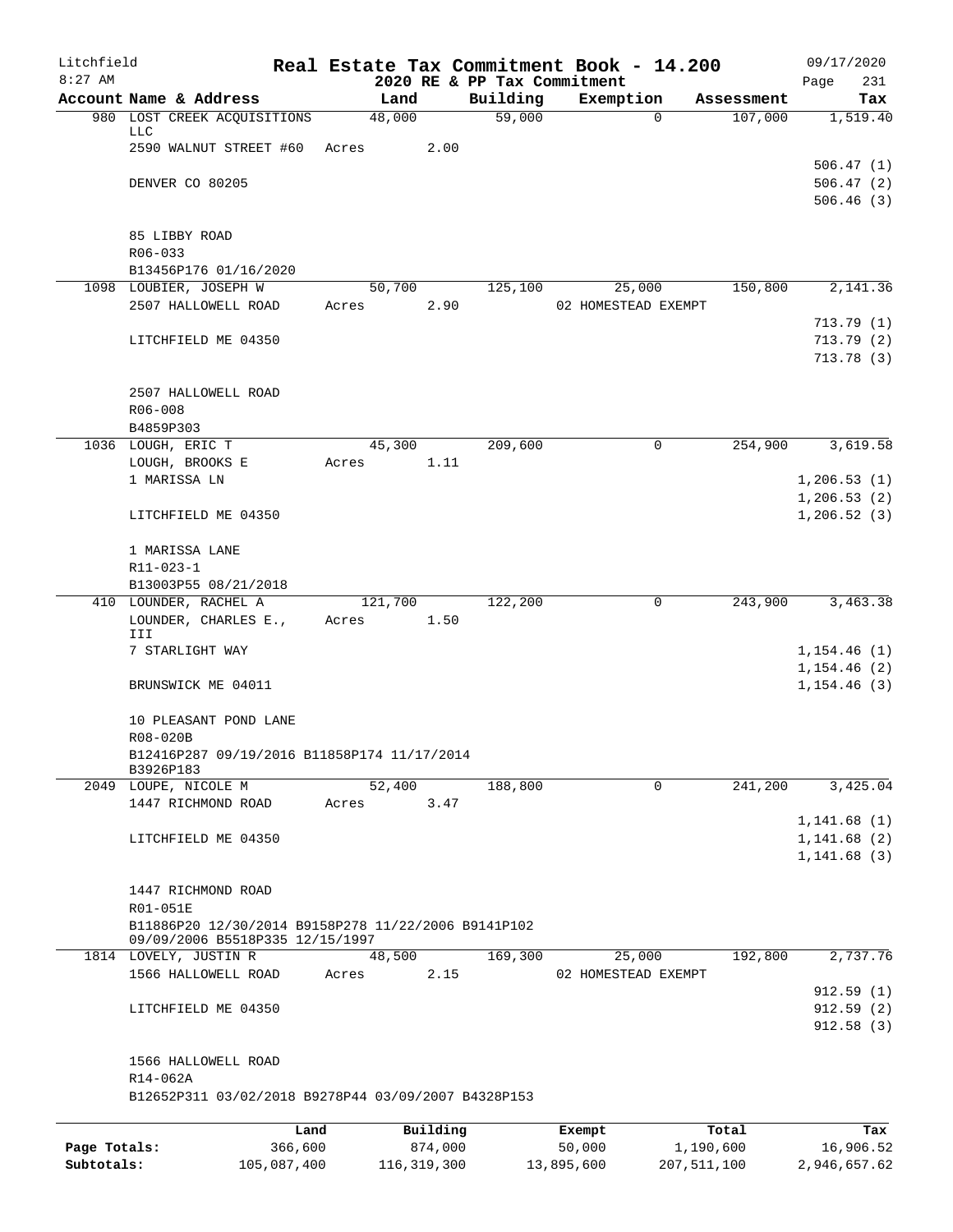| Litchfield<br>$8:27$ AM |                                                    |       |        |      | 2020 RE & PP Tax Commitment | Real Estate Tax Commitment Book - 14.200 |            | 09/17/2020<br>232<br>Page |
|-------------------------|----------------------------------------------------|-------|--------|------|-----------------------------|------------------------------------------|------------|---------------------------|
|                         | Account Name & Address                             |       | Land   |      | Building                    | Exemption                                | Assessment | Tax                       |
|                         | 255 LOVELY, MICHAEL SCOTT                          |       | 48,000 |      | 62,600                      | $\Omega$                                 | 110,600    | 1,570.52                  |
|                         | 66 HARDSCRABBLE ROAD                               | Acres |        | 2.00 |                             |                                          |            |                           |
|                         |                                                    |       |        |      |                             |                                          |            | 523.51(1)                 |
|                         | LITCHFIELD ME 04350                                |       |        |      |                             |                                          |            | 523.51(2)<br>523.50(3)    |
|                         |                                                    |       |        |      |                             |                                          |            |                           |
|                         | 66 HARDSCRABBLE ROAD                               |       |        |      |                             |                                          |            |                           |
|                         | $U21 - 037$                                        |       |        |      |                             |                                          |            |                           |
|                         | B13376P149 10/23/2019                              |       |        |      |                             |                                          |            |                           |
|                         | 674 LOVERING TRAVIS G                              |       | 47,800 |      | 124,700                     | 25,000                                   | 147,500    | 2,094.50                  |
|                         | 155 NECK ROAD                                      | Acres |        | 1.92 |                             | 02 HOMESTEAD EXEMPT                      |            |                           |
|                         |                                                    |       |        |      |                             |                                          |            | 698.17 (1)                |
|                         | LITCHFIELD ME 04350                                |       |        |      |                             |                                          |            | 698.17 (2)                |
|                         |                                                    |       |        |      |                             |                                          |            | 698.16(3)                 |
|                         |                                                    |       |        |      |                             |                                          |            |                           |
|                         | 155 NECK ROAD<br>R14-034A                          |       |        |      |                             |                                          |            |                           |
|                         | B11643P277 03/07/2014 B7946P46 05/13/2004          |       |        |      |                             |                                          |            |                           |
|                         | 1101 LOVERING, GLENN,                              |       | 45,900 |      | 62,500                      | 25,000                                   | 83,400     | 1,184.28                  |
|                         | LOVERING, TRAVIS G                                 |       |        |      |                             |                                          |            |                           |
|                         | LOVERING, ASHLEY B                                 | Acres |        | 1.30 |                             | 02 HOMESTEAD EXEMPT                      |            |                           |
|                         | RICHARDSON                                         |       |        |      |                             |                                          |            |                           |
|                         | 37 NECK ROAD                                       |       |        |      |                             |                                          |            | 394.76 (1)<br>394.76 (2)  |
|                         | LITCHFIELD ME 04350                                |       |        |      |                             |                                          |            | 394.76 (3)                |
|                         |                                                    |       |        |      |                             |                                          |            |                           |
|                         | 37 NECK ROAD                                       |       |        |      |                             |                                          |            |                           |
|                         | $U20 - 020$                                        |       |        |      |                             |                                          |            |                           |
|                         | B10985P122 03/16/2012 B2862P190                    |       |        |      |                             |                                          |            |                           |
|                         | 2846 LOVERING, MARK                                |       | 0      |      | 46,100                      | 25,000                                   | 21,100     | 299.62                    |
|                         | LOVERING, JESSICA                                  |       |        |      |                             | 02 HOMESTEAD EXEMPT                      |            |                           |
|                         | 205 HUNTINGTON HILL<br>ROAD                        |       |        |      |                             |                                          |            | 99.87(1)                  |
|                         |                                                    |       |        |      |                             |                                          |            | 99.87 (2)                 |
|                         | LITCHFIELD ME 04350                                |       |        |      |                             |                                          |            | 99.88(3)                  |
|                         |                                                    |       |        |      |                             |                                          |            |                           |
|                         | 205 HUNTINGTON HILL                                |       |        |      |                             |                                          |            |                           |
|                         | R05-062-ON                                         |       |        |      |                             |                                          |            |                           |
|                         | 226 LOWE, JONATHAN R                               |       | 66,900 |      | 105,900                     | 0                                        | 172,800    | 2,453.76                  |
|                         | 159 OAK HILL ROAD                                  | Acres | 17.25  |      |                             |                                          |            |                           |
|                         |                                                    |       |        |      |                             |                                          |            | 817.92(1)                 |
|                         | LITCHFIELD ME 04350                                |       |        |      |                             |                                          |            | 817.92(2)                 |
|                         |                                                    |       |        |      |                             |                                          |            | 817.92 (3)                |
|                         | 159 OAK HILL ROAD                                  |       |        |      |                             |                                          |            |                           |
|                         | $R05 - 025$                                        |       |        |      |                             |                                          |            |                           |
|                         | B13138P247 01/29/2019 B6376P135 02/11/2000         |       |        |      |                             |                                          |            |                           |
|                         | 2164 LUCAS, COLIN J                                |       | 45,900 |      | 147,900                     | 25,000                                   | 168,800    | 2,396.96                  |
|                         | LUCAS, ELLEN H                                     | Acres |        | 1.30 |                             | 02 HOMESTEAD EXEMPT                      |            |                           |
|                         | 10 VIDA LANE                                       |       |        |      |                             |                                          |            | 798.99 (1)                |
|                         |                                                    |       |        |      |                             |                                          |            | 798.99 (2)                |
|                         | LITCHFIELD ME 04350                                |       |        |      |                             |                                          |            | 798.98 (3)                |
|                         |                                                    |       |        |      |                             |                                          |            |                           |
|                         | 10 VIDA LANE<br>R06-023A-1                         |       |        |      |                             |                                          |            |                           |
|                         | B11530P10 10/01/2013 B8881P266 B6197P29 05/05/2000 |       |        |      |                             |                                          |            |                           |
|                         |                                                    |       |        |      |                             |                                          |            |                           |
|                         |                                                    |       |        |      |                             |                                          |            |                           |
|                         |                                                    |       |        |      |                             |                                          |            |                           |

|              | Land        | Building    | Exempt     | Total         | Tax          |
|--------------|-------------|-------------|------------|---------------|--------------|
| Page Totals: | 254,500     | 549,700     | 100,000    | 704,200       | 9,999.64     |
| Subtotals:   | 105,341,900 | 116,869,000 | 13,995,600 | 208, 215, 300 | 2,956,657.26 |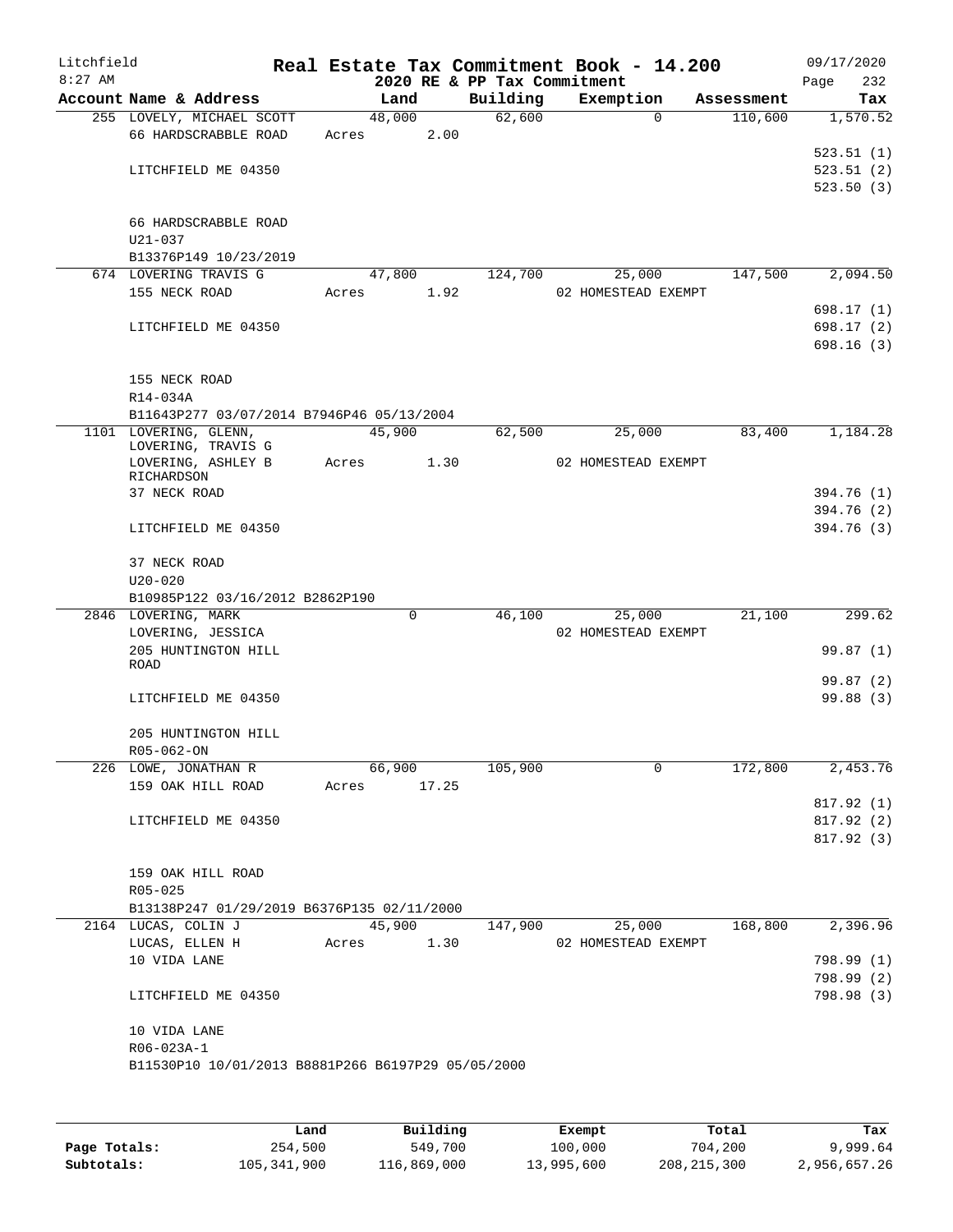| Litchfield   |                                          |             |       |             |          |                             | Real Estate Tax Commitment Book - 14.200 |               | 09/17/2020               |
|--------------|------------------------------------------|-------------|-------|-------------|----------|-----------------------------|------------------------------------------|---------------|--------------------------|
| $8:27$ AM    |                                          |             |       |             |          | 2020 RE & PP Tax Commitment |                                          |               | 233<br>Page              |
|              | Account Name & Address                   |             |       | Land        |          | Building                    | Exemption                                | Assessment    | Tax                      |
|              | 1751 LUCIA JR., ALAN M                   |             |       | 87,800      |          | 100, 500                    | 0                                        | 188,300       | 2,673.86                 |
|              | 18 TAMARACK CIRCLE                       |             | Acres |             | 0.23     |                             |                                          |               |                          |
|              | HOLDEN ME 01520                          |             |       |             |          |                             |                                          |               | 891.29 (1)<br>891.29 (2) |
|              |                                          |             |       |             |          |                             |                                          |               | 891.28 (3)               |
|              |                                          |             |       |             |          |                             |                                          |               |                          |
|              | 50 MILITARY LANE                         |             |       |             |          |                             |                                          |               |                          |
|              | $U06 - 004$                              |             |       |             |          |                             |                                          |               |                          |
|              | B13315P212 08/23/2019 B6876P37           |             |       |             |          |                             |                                          |               |                          |
|              | 1111 LUCIER, EDWARD A                    |             |       | 50,200      |          | 9,000                       | 0                                        | 59,200        | 840.64                   |
|              | LUCIER, SHEILA M                         |             | Acres |             | 6.28     |                             |                                          |               |                          |
|              | 211 PINE TREE ROAD                       |             |       |             |          |                             |                                          |               | 280.21(1)                |
|              |                                          |             |       |             |          |                             |                                          |               | 280.21(2)                |
|              | LITCHFIELD ME 04350                      |             |       |             |          |                             |                                          |               | 280.22(3)                |
|              |                                          |             |       |             |          |                             |                                          |               |                          |
|              | 211 PINE TREE ROAD                       |             |       |             |          |                             |                                          |               |                          |
|              | R11-003                                  |             |       |             |          |                             |                                          |               |                          |
|              | B13348P24 08/16/2019                     |             |       |             |          |                             |                                          |               |                          |
|              | 1370 LUCKHURST STENBERG<br>REALTY TRUST  |             |       | 57,000      |          | 339,200                     | 31,000                                   | 365,200       | 5,185.84                 |
|              | LUCKHURST                                |             | Acres |             | 6.00     |                             | 02 HOMESTEAD EXEMPT                      |               |                          |
|              | GEORGE/STENBERG                          |             |       |             |          |                             |                                          |               |                          |
|              | TRUSTEES                                 |             |       |             |          |                             |                                          |               |                          |
|              | STENBERG, CHRISTINE                      |             |       |             |          |                             | 03 VETERANS EXEMPT                       |               | 1,728.61(1)              |
|              | P.O. BOX 426                             |             |       |             |          |                             |                                          |               | 1,728.61(2)              |
|              | LITCHFIELD ME 04350                      |             |       |             |          |                             |                                          |               | 1,728.62(3)              |
|              | 1437 HALLOWELL ROAD                      |             |       |             |          |                             |                                          |               |                          |
|              | $U20 - 025$                              |             |       |             |          |                             |                                          |               |                          |
|              | B8906P48 05/09/2006 B7489P211 06/17/2003 |             |       |             |          |                             |                                          |               |                          |
|              | 1105 LUCZKOWSKI, KATHY                   |             |       | 90,500      |          | 170,900                     | 25,000                                   | 236,400       | 3,356.88                 |
|              | 24 KEZIAH LANE                           |             | Acres |             | 1.20     |                             | 02 HOMESTEAD EXEMPT                      |               |                          |
|              |                                          |             |       |             |          |                             |                                          |               | 1,118.96(1)              |
|              | LITCHFIELD ME 04350                      |             |       |             |          |                             |                                          |               | 1,118.96(2)              |
|              |                                          |             |       |             |          |                             |                                          |               | 1,118.96(3)              |
|              |                                          |             |       |             |          |                             |                                          |               |                          |
|              | 24 KEZIAH LANE                           |             |       |             |          |                             |                                          |               |                          |
|              | R09-035                                  |             |       |             |          |                             |                                          |               |                          |
|              | B2635P116                                |             |       |             |          |                             |                                          |               |                          |
|              | 1106 LUNN, MICHAEL P                     |             |       | 159,700     |          | 18,700                      | 0                                        | 178,400       | 2,533.28                 |
|              | 38 ASHMOUNT ST                           |             | Acres |             | 0.39     |                             |                                          |               | 844.43 (1)               |
|              | LEWISTON ME 04240                        |             |       |             |          |                             |                                          |               | 844.43 (2)               |
|              |                                          |             |       |             |          |                             |                                          |               | 844.42 (3)               |
|              |                                          |             |       |             |          |                             |                                          |               |                          |
|              | 23 SIMARD DRIVE                          |             |       |             |          |                             |                                          |               |                          |
|              | $U26 - 007$                              |             |       |             |          |                             |                                          |               |                          |
|              | B4449P207                                |             |       |             |          |                             |                                          |               |                          |
|              | 1305 LYKE, JAMES R                       |             |       | 137,300     |          | 72,500                      | 0                                        | 209,800       | 2,979.16                 |
|              | LYKE, BARBARA                            |             | Acres |             | 0.19     |                             |                                          |               |                          |
|              | 8002 PALOMINO DRIVE                      |             |       |             |          |                             |                                          |               | 993.05 (1)               |
|              |                                          |             |       |             |          |                             |                                          |               | 993.05 (2)               |
|              | NAPLES FL 34113                          |             |       |             |          |                             |                                          |               | 993.06 (3)               |
|              |                                          |             |       |             |          |                             |                                          |               |                          |
|              | 529 PEACEPIPE DRIVE                      |             |       |             |          |                             |                                          |               |                          |
|              | $U28 - 070$                              |             |       |             |          |                             |                                          |               |                          |
|              | B5964P72                                 |             |       |             |          |                             |                                          |               |                          |
|              |                                          |             |       |             |          |                             |                                          |               |                          |
|              |                                          | Land        |       |             | Building |                             | Exempt                                   | Total         | Tax                      |
| Page Totals: |                                          | 582,500     |       |             | 710,800  |                             | 56,000                                   | 1,237,300     | 17,569.66                |
| Subtotals:   |                                          | 105,924,400 |       | 117,579,800 |          |                             | 14,051,600                               | 209, 452, 600 | 2,974,226.92             |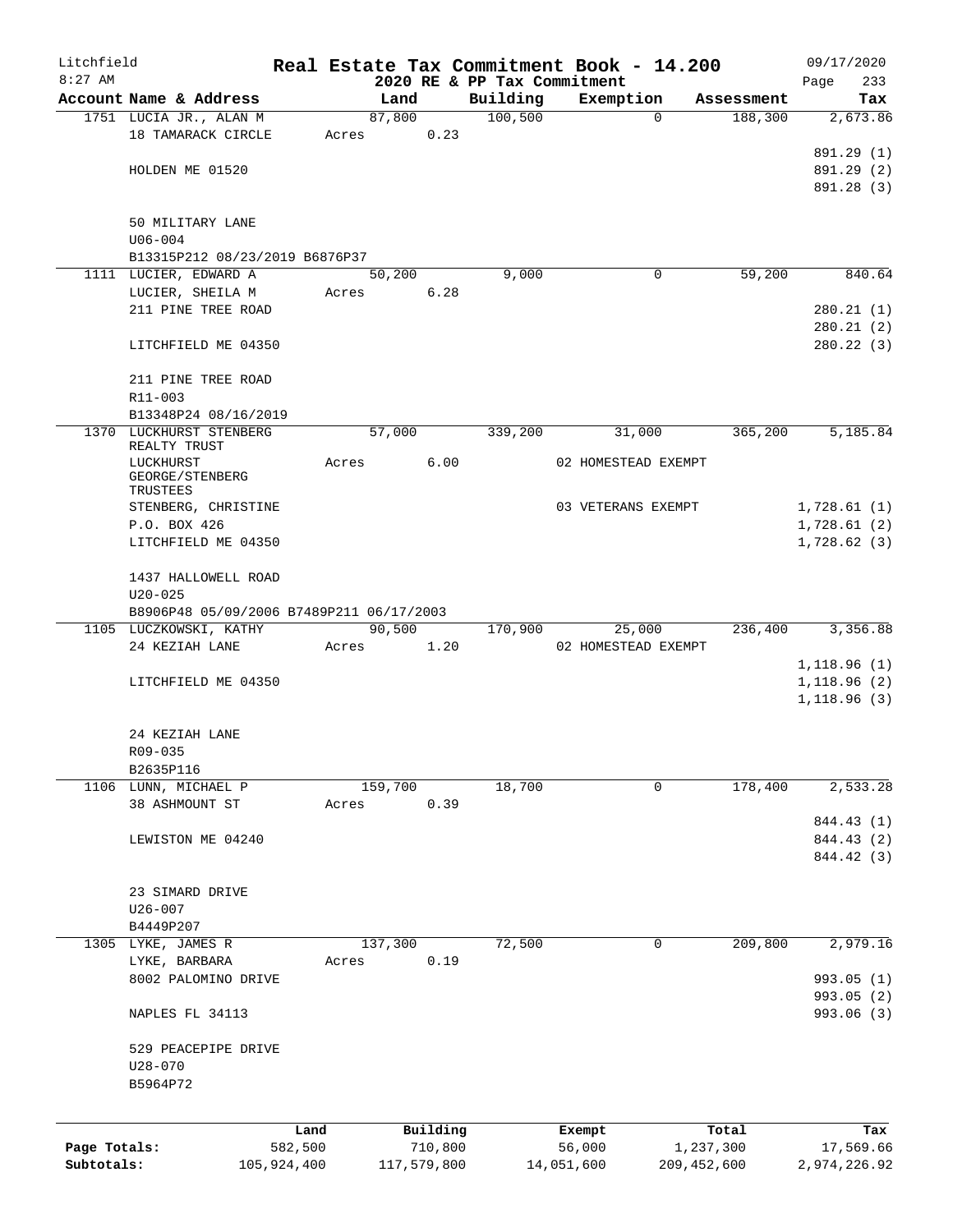| Litchfield   |                                                                                           |         |                  |          |                             | Real Estate Tax Commitment Book - 14.200 |                       | 09/17/2020             |
|--------------|-------------------------------------------------------------------------------------------|---------|------------------|----------|-----------------------------|------------------------------------------|-----------------------|------------------------|
| $8:27$ AM    |                                                                                           |         |                  |          | 2020 RE & PP Tax Commitment |                                          |                       | 234<br>Page            |
|              | Account Name & Address<br>2160 LYON, ARVAH                                                |         | Land<br>255, 200 |          | Building<br>97,400          | Exemption<br>$\Omega$                    | Assessment<br>352,600 | Tax<br>5,006.92        |
|              | LYON MARILYN                                                                              |         | Acres            | 3.90     |                             |                                          |                       |                        |
|              | 19603 NORTH 83RD DRIVE                                                                    |         |                  |          |                             |                                          |                       | 1,668.97(1)            |
|              |                                                                                           |         |                  |          |                             |                                          |                       | 1,668.97(2)            |
|              | PEORIA AZ 85382                                                                           |         |                  |          |                             |                                          |                       | 1,668.98(3)            |
|              | 17 PERCH DRIVE                                                                            |         |                  |          |                             |                                          |                       |                        |
|              | U18-004D                                                                                  |         |                  |          |                             |                                          |                       |                        |
|              | B13196P298 04/29/2019 B12509P322 12/21/2016<br>B6260P202 07/28/2000                       |         |                  |          |                             |                                          |                       |                        |
|              | 521 LYONS, LORI A                                                                         |         | 45,300           |          | 14,100                      | 25,000                                   | 34,400                | 488.48                 |
|              | 904 RICHMOND ROAD                                                                         |         | Acres            | 1.10     |                             | 02 HOMESTEAD EXEMPT                      |                       |                        |
|              |                                                                                           |         |                  |          |                             |                                          |                       | 162.83(1)              |
|              | LITCHFIELD ME 04350                                                                       |         |                  |          |                             |                                          |                       | 162.83(2)              |
|              |                                                                                           |         |                  |          |                             |                                          |                       | 162.82(3)              |
|              | 904 RICHMOND ROAD                                                                         |         |                  |          |                             |                                          |                       |                        |
|              | R02-055B                                                                                  |         |                  |          |                             |                                          |                       |                        |
|              | B7701P226 10/20/2003                                                                      |         |                  |          |                             |                                          |                       |                        |
|              | 1107 MACDONALD, ALFRED                                                                    |         | 58,600           |          | 104,000                     | 25,000                                   | 137,600               | 1,953.92               |
|              | 55 CANTY LN                                                                               |         | Acres            | 5.53     |                             | 02 HOMESTEAD EXEMPT                      |                       |                        |
|              |                                                                                           |         |                  |          |                             |                                          |                       | 651.31 (1)             |
|              | LITCHFIELD ME 04350                                                                       |         |                  |          |                             |                                          |                       | 651.31(2)              |
|              |                                                                                           |         |                  |          |                             |                                          |                       | 651.30(3)              |
|              | 55 CANTY LANE                                                                             |         |                  |          |                             |                                          |                       |                        |
|              | R13-023-6                                                                                 |         |                  |          |                             |                                          |                       |                        |
|              | B3974P312                                                                                 |         |                  |          |                             |                                          |                       |                        |
|              | 42 MACDONALD, BARBARA A                                                                   |         | 51,000           |          | 153,400                     | 25,000                                   | 179,400               | 2,547.48               |
|              | 150 LUNTS HILL ROAD                                                                       |         | Acres            | 3.00     |                             | 02 HOMESTEAD EXEMPT                      |                       |                        |
|              |                                                                                           |         |                  |          |                             |                                          |                       | 849.16 (1)             |
|              | LITCHFIELD ME 04350                                                                       |         |                  |          |                             |                                          |                       | 849.16 (2)             |
|              |                                                                                           |         |                  |          |                             |                                          |                       | 849.16(3)              |
|              |                                                                                           |         |                  |          |                             |                                          |                       |                        |
|              | 150 LUNTS HILL ROAD                                                                       |         |                  |          |                             |                                          |                       |                        |
|              | R09-023A                                                                                  |         |                  |          |                             |                                          |                       |                        |
|              | B10105P340 08/09/2009 B5020P269                                                           |         |                  |          |                             |                                          |                       |                        |
|              | 589 MACDONALD, JOHN B JR                                                                  |         | 47,800           |          | 79,000                      | 25,000                                   | 101,800               | 1,445.56               |
|              | MACDONALD, DONNA M                                                                        |         | Acres            | 1.94     |                             | 02 HOMESTEAD EXEMPT                      |                       |                        |
|              | 1575 HALLOWELL ROAD                                                                       |         |                  |          |                             |                                          |                       | 481.85 (1)             |
|              |                                                                                           |         |                  |          |                             |                                          |                       | 481.85(2)              |
|              | LITCHFIELD ME 04350                                                                       |         |                  |          |                             |                                          |                       | 481.86 (3)             |
|              | 1575 HALLOWELL ROAD                                                                       |         |                  |          |                             |                                          |                       |                        |
|              | $U19 - 002$                                                                               |         |                  |          |                             |                                          |                       |                        |
|              | B12768P159 11/03/2017 B11156P127 09/07/2012<br>B10111P197 06/15/2009 B5350P113 01/21/2005 |         |                  |          |                             |                                          |                       |                        |
|              | 1110 MACFARLANE, BARBARA,                                                                 |         | 113,600          |          | 88,200                      | 31,000                                   | 170,800               | 2,425.36               |
|              | TRUSTEE                                                                                   |         |                  | 0.73     |                             | 02 HOMESTEAD EXEMPT                      |                       |                        |
|              | 777 PLAINS ROAD                                                                           |         | Acres            |          |                             | 22 WW2 Widow Res                         |                       |                        |
|              |                                                                                           |         |                  |          |                             |                                          |                       | 808.45(1)              |
|              | LITCHFIELD ME 04350                                                                       |         |                  |          |                             |                                          |                       | 808.45(2)<br>808.46(3) |
|              |                                                                                           |         |                  |          |                             |                                          |                       |                        |
|              | 777 PLAINS ROAD                                                                           |         |                  |          |                             |                                          |                       |                        |
|              | $U02 - 008$                                                                               |         |                  |          |                             |                                          |                       |                        |
|              | B7453P183 06/05/2003                                                                      |         |                  |          |                             |                                          |                       |                        |
|              |                                                                                           |         |                  |          |                             |                                          |                       |                        |
|              |                                                                                           | Land    |                  | Building |                             | Exempt                                   | Total                 | Tax                    |
| Page Totals: |                                                                                           | 571,500 |                  | 536,100  |                             | 131,000                                  | 976,600               | 13,867.72              |

**Subtotals:** 106,495,900 118,115,900 14,182,600 210,429,200 2,988,094.64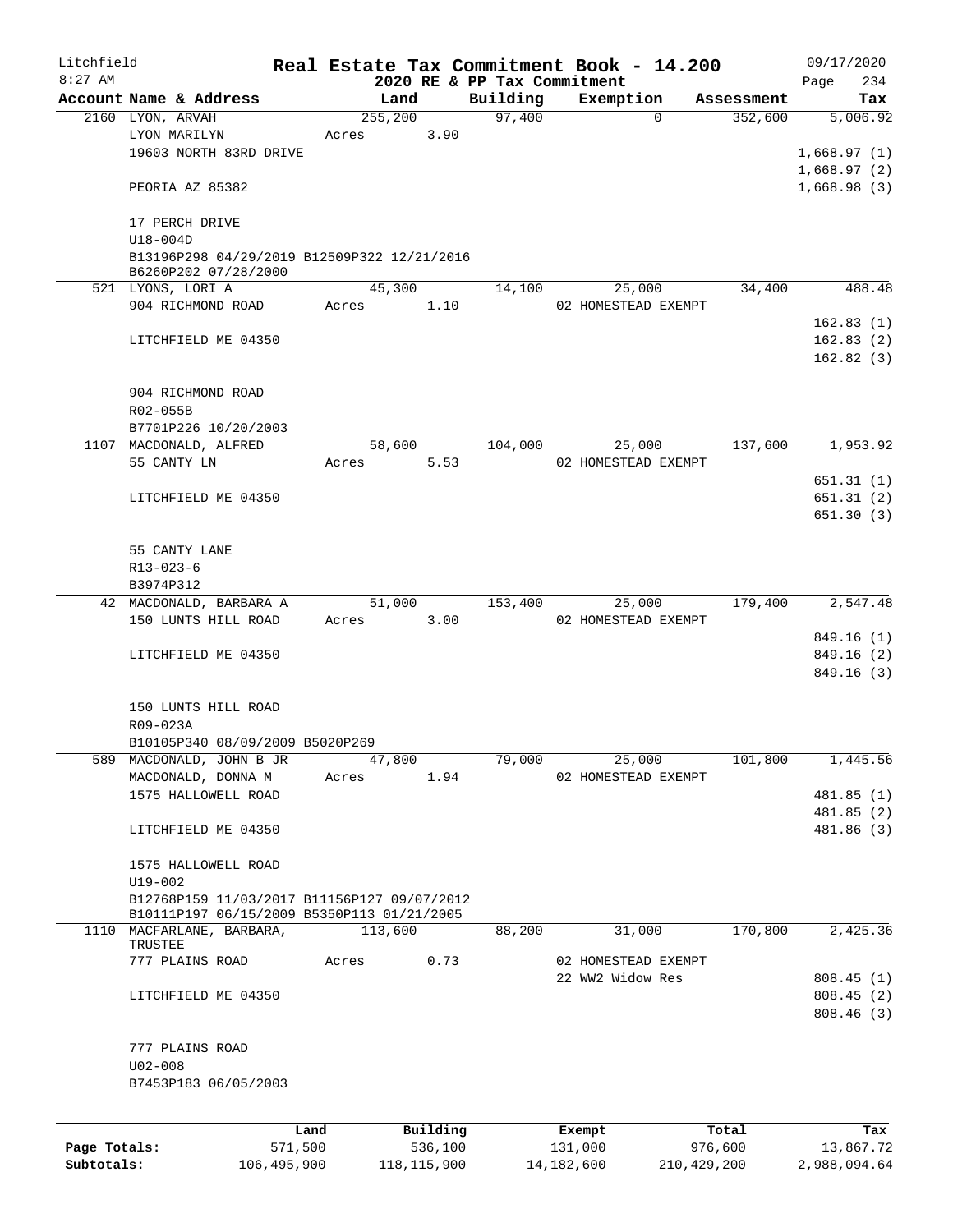| Litchfield<br>$8:27$ AM |                                                                  |       | 2020 RE & PP Tax Commitment |          | Real Estate Tax Commitment Book - 14.200 |            |      | 09/17/2020   |
|-------------------------|------------------------------------------------------------------|-------|-----------------------------|----------|------------------------------------------|------------|------|--------------|
|                         | Account Name & Address                                           |       | Land                        | Building | Exemption                                | Assessment | Page | 235<br>Tax   |
|                         | 1113 MACINNES, MARIE                                             |       | 40,800                      | 28,600   | $\mathbf 0$                              | 69,400     |      | 985.48       |
|                         | 86 PINE TREE RD                                                  | Acres | 7.00                        |          |                                          |            |      |              |
|                         |                                                                  |       |                             |          |                                          |            |      | 328.49(1)    |
|                         | LITCHFIELD ME 04350                                              |       |                             |          |                                          |            |      | 328.49(2)    |
|                         |                                                                  |       |                             |          |                                          |            |      | 328.50(3)    |
|                         |                                                                  |       |                             |          |                                          |            |      |              |
|                         | 87 PINE TREE ROAD                                                |       |                             |          |                                          |            |      |              |
|                         | R11-006                                                          |       |                             |          |                                          |            |      |              |
|                         | B11021P119 04/20/2012 B2548P4 03/17/1983<br>2789 MACINNES, MARIE |       | 40,200                      | 223,000  | 25,000                                   | 238,200    |      | 3,382.44     |
|                         | 86 PINE TREE RD                                                  | Acres | 33.00                       |          | 02 HOMESTEAD EXEMPT                      |            |      |              |
|                         |                                                                  |       |                             |          |                                          |            |      | 1,127.48(1)  |
|                         | LITCHFIELD ME 04350                                              |       |                             |          |                                          |            |      | 1,127.48(2)  |
|                         |                                                                  |       |                             |          |                                          |            |      | 1, 127.48(3) |
|                         |                                                                  |       |                             |          |                                          |            |      |              |
|                         | 86 PINE TREE ROAD                                                |       |                             |          |                                          |            |      |              |
|                         | R10-022A                                                         |       |                             |          |                                          |            |      |              |
|                         | B11021P119 04/20/2012 B11019P1 04/26/2012                        |       |                             |          |                                          |            |      |              |
|                         | 1117 MACMASTER TERESA B                                          |       | 47,700                      | 22,700   | 0                                        | 70,400     |      | 999.68       |
|                         | 136 PINE TREE ROAD                                               | Acres | 1.90                        |          |                                          |            |      |              |
|                         |                                                                  |       |                             |          |                                          |            |      | 333.23(1)    |
|                         | LITCHFIELD ME 04350                                              |       |                             |          |                                          |            |      | 333.23(2)    |
|                         |                                                                  |       |                             |          |                                          |            |      | 333.22(3)    |
|                         | 128 PINE TREE ROAD                                               |       |                             |          |                                          |            |      |              |
|                         | R10-029B                                                         |       |                             |          |                                          |            |      |              |
|                         | B9555P30 11/05/2007 B4147P276 B2517P125 05/12/1996               |       |                             |          |                                          |            |      |              |
|                         | B2192P150 03/26/1979                                             |       |                             |          |                                          |            |      |              |
|                         | 1118 MACMASTER, DAVID V                                          |       | 46,500                      | 219,400  | 31,000                                   | 234,900    |      | 3,335.58     |
|                         | 136 PINE TREE ROAD                                               | Acres | 1.50                        |          | 02 HOMESTEAD EXEMPT                      |            |      |              |
|                         |                                                                  |       |                             |          | 03 VETERANS EXEMPT                       |            |      | 1,111.86 (1) |
|                         | LITCHFIELD ME 04350                                              |       |                             |          |                                          |            |      | 1, 111.86(2) |
|                         |                                                                  |       |                             |          |                                          |            |      | 1, 111.86(3) |
|                         | 136 PINE TREE ROAD                                               |       |                             |          |                                          |            |      |              |
|                         | R10-029A                                                         |       |                             |          |                                          |            |      |              |
|                         | B2393P269 06/15/1981                                             |       |                             |          |                                          |            |      |              |
|                         | 1520 MACPHERSON, CHAD                                            |       | 165,700                     | 47,800   | 0                                        | 213,500    |      | 3,031.70     |
|                         | MACPHERSON, KRISTINA                                             | Acres | 0.39                        |          |                                          |            |      |              |
|                         | 10 JOHN MATTHEW ROAD                                             |       |                             |          |                                          |            |      | 1,010.57(1)  |
|                         |                                                                  |       |                             |          |                                          |            |      | 1,010.57(2)  |
|                         | HOPKINTON MA 01748                                               |       |                             |          |                                          |            |      | 1,010.56(3)  |
|                         |                                                                  |       |                             |          |                                          |            |      |              |
|                         | 32 MAPLE DRIVE<br>$U23 - 013$                                    |       |                             |          |                                          |            |      |              |
|                         | B12987P54 08/02/2018                                             |       |                             |          |                                          |            |      |              |
|                         | 1125 MACWHINNIE, KELLEY R                                        |       | 95,900                      | $\Omega$ | 0                                        | 95,900     |      | 1,361.78     |
|                         | PESCE, STEPHANIE                                                 | Acres | 20.00                       |          |                                          |            |      |              |
|                         | 284 UPPER POND ROAD                                              |       |                             |          |                                          |            |      | 453.93(1)    |
|                         |                                                                  |       |                             |          |                                          |            |      | 453.93 (2)   |
|                         | LITCHFIELD ME 04350                                              |       |                             |          |                                          |            |      | 453.92 (3)   |
|                         |                                                                  |       |                             |          |                                          |            |      |              |
|                         | UPPER POND ROAD                                                  |       |                             |          |                                          |            |      |              |
|                         | R01-019A                                                         |       |                             |          |                                          |            |      |              |
|                         | B13236P337 06/13/2019 B2265P202                                  |       |                             |          |                                          |            |      |              |
|                         |                                                                  |       |                             |          |                                          |            |      |              |
|                         |                                                                  |       |                             |          |                                          |            |      |              |

|              | Land        | Building    | Exempt     | Total       | Tax          |
|--------------|-------------|-------------|------------|-------------|--------------|
| Page Totals: | 436,800     | 541,500     | 56,000     | 922,300     | 13,096.66    |
| Subtotals:   | 106,932,700 | 118,657,400 | 14,238,600 | 211,351,500 | 3,001,191.30 |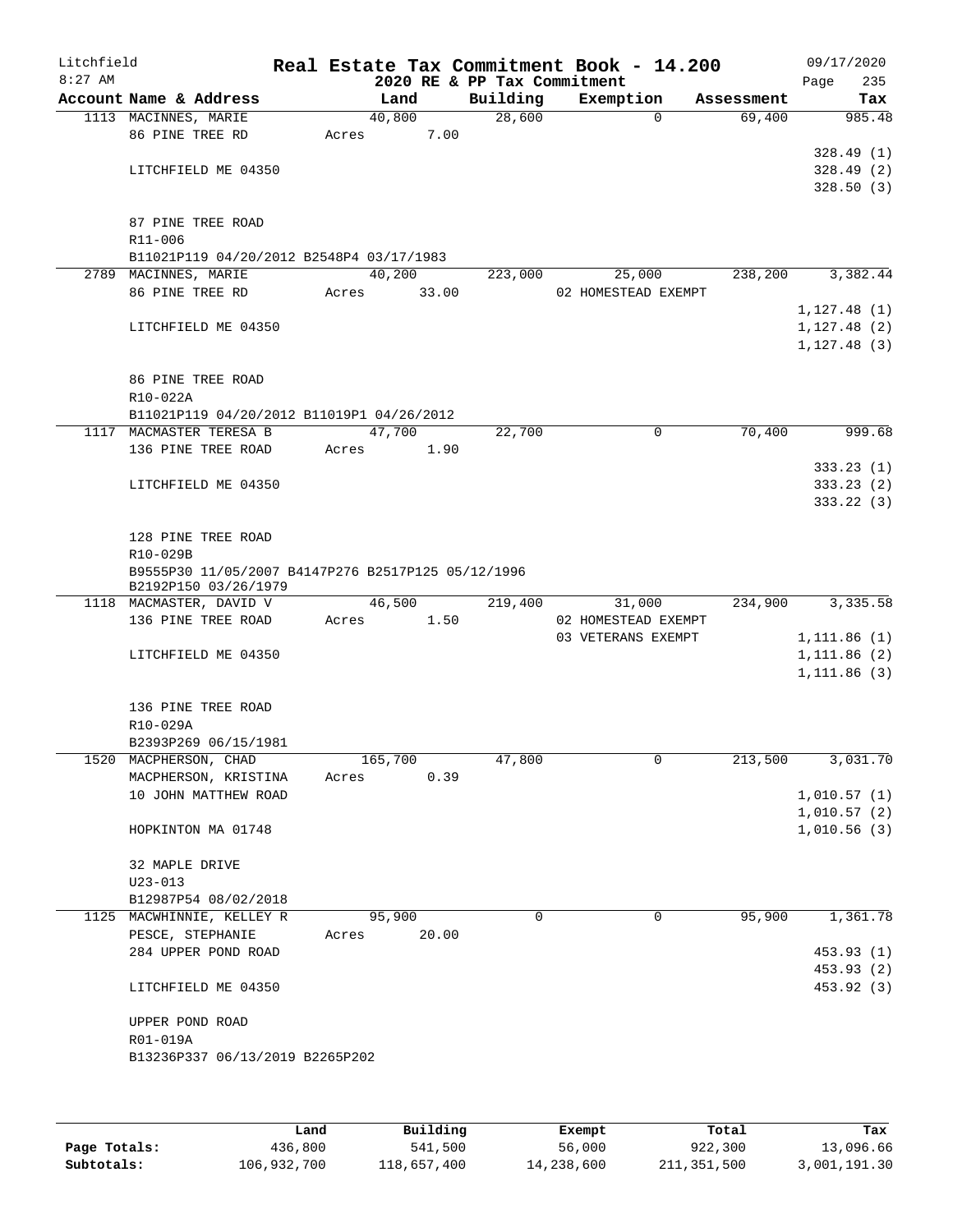| Litchfield   |                                           |       |                 |                             | Real Estate Tax Commitment Book - 14.200 |            | 09/17/2020             |
|--------------|-------------------------------------------|-------|-----------------|-----------------------------|------------------------------------------|------------|------------------------|
| $8:27$ AM    |                                           |       |                 | 2020 RE & PP Tax Commitment |                                          |            | 236<br>Page            |
|              | Account Name & Address                    |       | Land            | Building                    | Exemption                                | Assessment | Tax                    |
|              | 1190 MACWHINNIE, ROGER<br>814 RICHMOND RD |       | 69,500<br>30.00 | 92,900                      | 0                                        | 162,400    | 2,306.08               |
|              |                                           | Acres |                 |                             |                                          |            | 768.69(1)              |
|              | LITCHFIELD ME 04350                       |       |                 |                             |                                          |            | 768.69(2)              |
|              |                                           |       |                 |                             |                                          |            | 768.70(3)              |
|              |                                           |       |                 |                             |                                          |            |                        |
|              | RICHMOND ROAD                             |       |                 |                             |                                          |            |                        |
|              | R02-076                                   |       |                 |                             |                                          |            |                        |
|              | B6683P268                                 |       |                 |                             |                                          |            |                        |
|              | 2513 MACWHINNIE, ROGER                    |       | 32,800          | 0                           | 0                                        | 32,800     | 465.76                 |
|              | MACWHINNIE, BETTY                         | Acres | 25.00           |                             |                                          |            |                        |
|              | 814 RICHMOND RD                           |       |                 |                             |                                          |            | 155.25(1)              |
|              |                                           |       |                 |                             |                                          |            | 155.25(2)              |
|              | LITCHFIELD ME 04350                       |       |                 |                             |                                          |            | 155.26(3)              |
|              |                                           |       |                 |                             |                                          |            |                        |
|              | RICHMOND ROAD                             |       |                 |                             |                                          |            |                        |
|              | R02-078B                                  |       |                 |                             |                                          |            |                        |
|              | 2178 MACWHINNIE, ROGER W                  |       | 80,000          | 0                           | $\mathbf 0$                              | 80,000     | 1,136.00               |
|              | 814 RICHMOND RD                           | Acres | 6.60            |                             |                                          |            |                        |
|              |                                           |       |                 |                             |                                          |            | 378.67(1)              |
|              | LITCHFIELD ME 04350                       |       |                 |                             |                                          |            | 378.67(2)<br>378.66(3) |
|              |                                           |       |                 |                             |                                          |            |                        |
|              | RICHMOND ROAD                             |       |                 |                             |                                          |            |                        |
|              | R02-052                                   |       |                 |                             |                                          |            |                        |
|              | B1523P101                                 |       |                 |                             |                                          |            |                        |
|              | 1126 MACWHINNIE, ROGER W                  |       | 96,000          | 240,000                     | 25,000                                   | 311,000    | 4,416.20               |
|              | 814 RICHMOND RD                           | Acres | 20.00           |                             | 02 HOMESTEAD EXEMPT                      |            |                        |
|              |                                           |       |                 |                             |                                          |            | 1,472.07(1)            |
|              | LITCHFIELD ME 04350                       |       |                 |                             |                                          |            | 1,472.07(2)            |
|              |                                           |       |                 |                             |                                          |            | 1,472.06(3)            |
|              |                                           |       |                 |                             |                                          |            |                        |
|              | 814 RICHMOND ROAD                         |       |                 |                             |                                          |            |                        |
|              | $R02 - 053$                               |       |                 |                             |                                          |            |                        |
|              | B1523P101                                 |       |                 |                             |                                          |            |                        |
| 1129         | MACWHINNIE, RUBY, HEIRS                   |       | 63,000          | 0                           | 0                                        | 63,000     | 894.60                 |
|              | OF<br>MACWHINNIE ROGER/ESTHER Acres       |       | 47.00           |                             |                                          |            |                        |
|              | SLATTERY                                  |       |                 |                             |                                          |            |                        |
|              | 967 RICHMOND ROAD                         |       |                 |                             |                                          |            | 298.20(1)              |
|              |                                           |       |                 |                             |                                          |            | 298.20(2)              |
|              | LITCHFIELD ME 04350                       |       |                 |                             |                                          |            | 298.20(3)              |
|              |                                           |       |                 |                             |                                          |            |                        |
|              | RICHMOND ROAD                             |       |                 |                             |                                          |            |                        |
|              | R01-053                                   |       |                 |                             |                                          |            |                        |
|              | B8566P341 05/08/2005 B970P342             |       |                 |                             |                                          |            |                        |
| 1128         | MACWHINNIE, RUBY, HEIRS<br>OF:            |       | 108,300         | $\mathbf 0$                 | $\Omega$                                 | 108,300    | 1,537.86               |
|              | C/O ESTHER SLATTERY                       | Acres | 50.50           |                             |                                          |            |                        |
|              | 967 RICHMOND ROAD                         |       |                 |                             |                                          |            | 512.62(1)              |
|              | LITCHFIELD ME 04350                       |       |                 |                             |                                          |            | 512.62(2)              |
|              |                                           |       |                 |                             |                                          |            | 512.62(3)              |
|              |                                           |       |                 |                             |                                          |            |                        |
|              | 356 RICHMOND ROAD                         |       |                 |                             |                                          |            |                        |
|              | R01-019                                   |       |                 |                             |                                          |            |                        |
|              | B970P342                                  |       |                 |                             |                                          |            |                        |
|              |                                           |       |                 |                             |                                          |            |                        |
|              |                                           |       |                 |                             |                                          |            |                        |
|              |                                           |       |                 |                             |                                          |            |                        |
|              |                                           | Land  | Building        |                             | Exempt                                   | Total      | Tax                    |
| Page Totals: | 449,600                                   |       | 332,900         |                             | 25,000                                   | 757,500    | 10,756.50              |

**Subtotals:** 107,382,300 118,990,300 14,263,600 212,109,000 3,011,947.80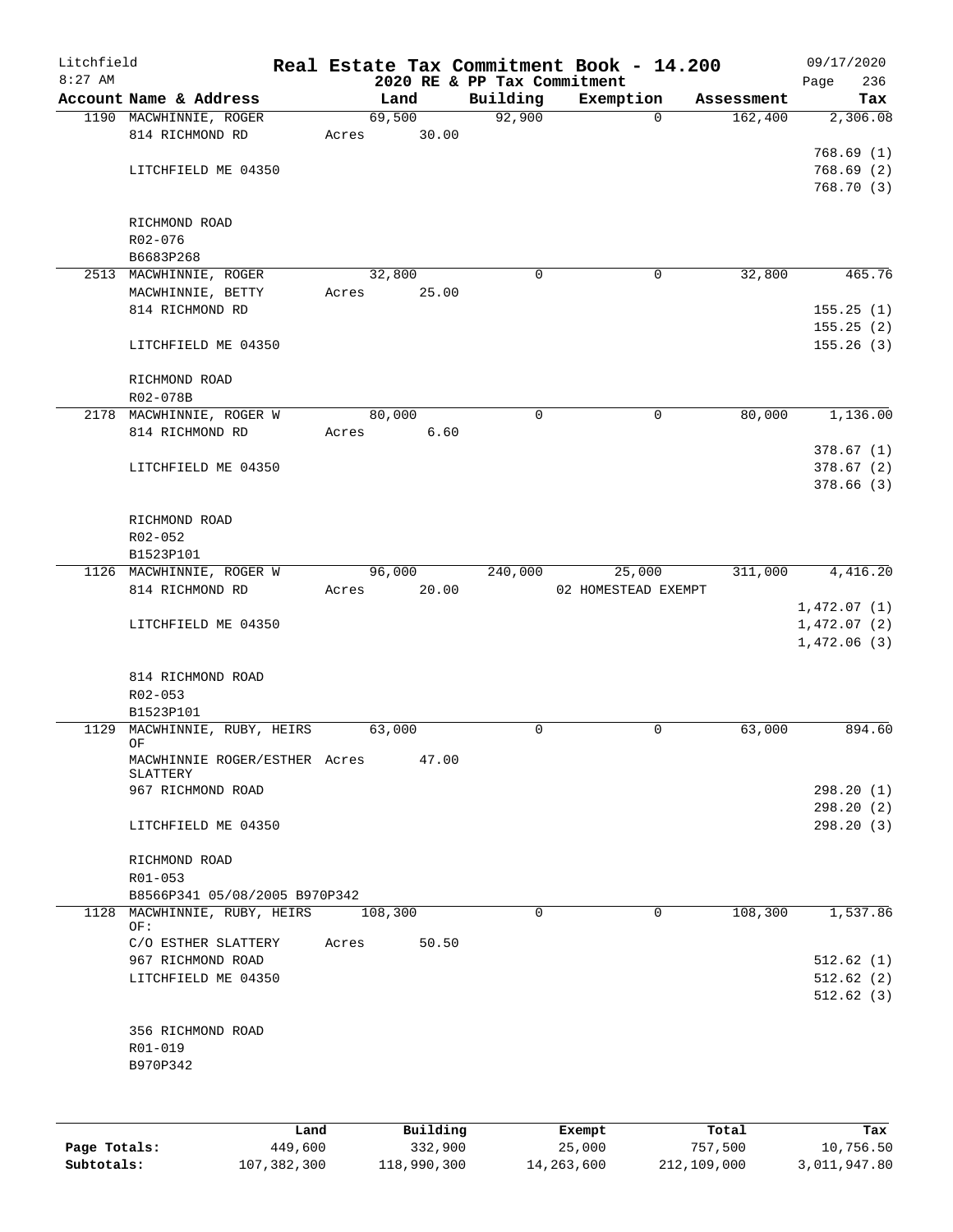| Litchfield   |                                            |         |                |          |                             | Real Estate Tax Commitment Book - 14.200 |                       | 09/17/2020      |
|--------------|--------------------------------------------|---------|----------------|----------|-----------------------------|------------------------------------------|-----------------------|-----------------|
| $8:27$ AM    |                                            |         |                |          | 2020 RE & PP Tax Commitment |                                          |                       | Page<br>237     |
|              | Account Name & Address<br>622 MADORE, JOHN |         | Land<br>44,400 |          | Building<br>167,800         | Exemption<br>$\Omega$                    | Assessment<br>212,200 | Tax<br>3,013.24 |
|              | MADORE, DIANE S                            | Acres   |                | 1.20     |                             |                                          |                       |                 |
|              | 43 NOTTINGHAM LANE                         |         |                |          |                             |                                          |                       | 1,004.41(1)     |
|              |                                            |         |                |          |                             |                                          |                       | 1,004.41(2)     |
|              | LITCHFIELD ME 04350                        |         |                |          |                             |                                          |                       | 1,004.42(3)     |
|              | 43 NOTTINGHAM LANE                         |         |                |          |                             |                                          |                       |                 |
|              | R11-035-10                                 |         |                |          |                             |                                          |                       |                 |
|              | B7443P106 06/05/2003                       |         |                |          |                             |                                          |                       |                 |
|              | 2471 MADORE, JOHN V                        |         | 26,500         |          | $\mathbf 0$                 | 0                                        | 26,500                | 376.30          |
|              | MADORE, KRISTEN MARIE                      | Acres   |                | 1.50     |                             |                                          |                       |                 |
|              | PO BOX 117                                 |         |                |          |                             |                                          |                       | 125.43(1)       |
|              |                                            |         |                |          |                             |                                          |                       | 125.43(2)       |
|              | LITCHFIELD ME 04350                        |         |                |          |                             |                                          |                       | 125.44(3)       |
|              | LEWISTON ROAD                              |         |                |          |                             |                                          |                       |                 |
|              | $U14 - 002$                                |         |                |          |                             |                                          |                       |                 |
|              | B13408P80 11/25/2019                       |         |                |          |                             |                                          |                       |                 |
|              | 1684 MADORE, JOHN V                        |         | 145,100        |          | 135,900                     | 25,000                                   | 256,000               | 3,635.20        |
|              | MADORE, THERESA L                          | Acres   |                | 0.52     |                             | 02 HOMESTEAD EXEMPT                      |                       |                 |
|              | P.O. BOX 117                               |         |                |          |                             |                                          |                       | 1, 211.73(1)    |
|              |                                            |         |                |          |                             |                                          |                       | 1, 211.73(2)    |
|              | LITCHFIELD ME 04350                        |         |                |          |                             |                                          |                       | 1, 211.74(3)    |
|              | 64 EASY STREET                             |         |                |          |                             |                                          |                       |                 |
|              | $U09 - 006$                                |         |                |          |                             |                                          |                       |                 |
|              | B12091P219 08/18/2015 B7596P227 08/22/2003 |         |                |          |                             |                                          |                       |                 |
|              | 1132 MAGNO LLC.                            |         | 174,800        |          | 127,800                     | 0                                        | 302,600               | 4,296.92        |
|              | 87 GRANT ROAD                              | Acres   |                | 0.44     |                             |                                          |                       |                 |
|              |                                            |         |                |          |                             |                                          |                       | 1,432.31(1)     |
|              | LITCHFIELD ME 04350                        |         |                |          |                             |                                          |                       | 1,432.31(2)     |
|              |                                            |         |                |          |                             |                                          |                       | 1,432.30(3)     |
|              |                                            |         |                |          |                             |                                          |                       |                 |
|              | 87 GRANT ROAD                              |         |                |          |                             |                                          |                       |                 |
|              | U11-014                                    |         |                |          |                             |                                          |                       |                 |
|              | B12550P139 02/27/2017 B1849P218            |         |                |          |                             |                                          |                       |                 |
|              | 462 MAINE PUBLIC<br>BROADCASTING           |         | 28,000         |          | 0                           | 0                                        | 28,000                | 397.60          |
|              | 65 TEXAS AVENUE                            | Acres   |                | 2.00     |                             |                                          |                       |                 |
|              | ATTN; ROB GARDNER                          |         |                |          |                             |                                          |                       | 132.53(1)       |
|              | BANGOR ME 04401                            |         |                |          |                             |                                          |                       | 132.53(2)       |
|              |                                            |         |                |          |                             |                                          |                       | 132.54(3)       |
|              |                                            |         |                |          |                             |                                          |                       |                 |
|              | 32 TOWER LANE                              |         |                |          |                             |                                          |                       |                 |
|              | $R04 - 041$                                |         |                |          |                             |                                          |                       |                 |
|              | B5049P39                                   |         |                |          |                             |                                          |                       |                 |
| 1135         | MAINE TRAIL RIDERS                         |         | 56,500         |          | 53,700                      | $\mathbf 0$                              | 110,200               | 1,564.84        |
|              | ASSOCIATION                                |         |                |          |                             |                                          |                       |                 |
|              | C/O: CATHY SMALL                           | Acres   |                | 4.84     |                             |                                          |                       |                 |
|              | 108 SPEARS CORNER ROAD                     |         |                |          |                             |                                          |                       | 521.61(1)       |
|              | WEST GARDINER ME 04345                     |         |                |          |                             |                                          |                       | 521.61(2)       |
|              |                                            |         |                |          |                             |                                          |                       | 521.62(3)       |
|              | 6 TUTT LANE                                |         |                |          |                             |                                          |                       |                 |
|              | R09-002A                                   |         |                |          |                             |                                          |                       |                 |
|              | B4863P210 03/10/1995                       |         |                |          |                             |                                          |                       |                 |
|              |                                            |         |                |          |                             |                                          |                       |                 |
|              |                                            |         |                |          |                             |                                          |                       |                 |
|              |                                            | Land    |                | Building |                             | Exempt                                   | Total                 | Tax             |
| Page Totals: |                                            | 475,300 |                | 485,200  |                             | 25,000                                   | 935,500               | 13,284.10       |

**Subtotals:** 107,857,600 119,475,500 14,288,600 213,044,500 3,025,231.90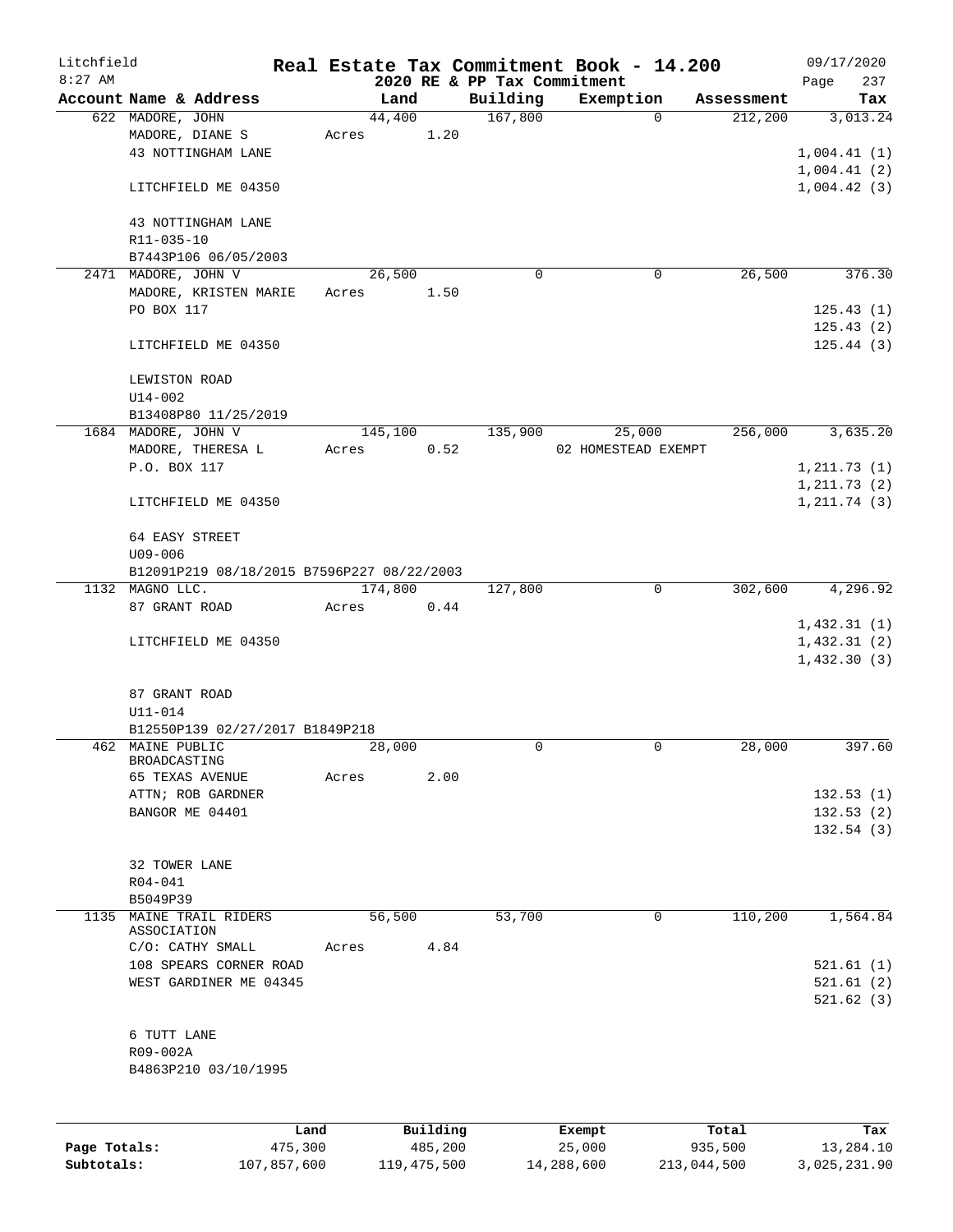| Litchfield<br>$8:27$ AM |                  |                                |        |       | 2020 RE & PP Tax Commitment | Real Estate Tax Commitment Book - 14.200 |            | 09/17/2020<br>238<br>Page |
|-------------------------|------------------|--------------------------------|--------|-------|-----------------------------|------------------------------------------|------------|---------------------------|
|                         |                  | Account Name & Address         | Land   |       | Building                    | Exemption                                | Assessment | Tax                       |
|                         |                  | 1142 MANN, EBEN J              | 38,200 |       | $\mathbf 0$                 | $\Omega$                                 | 38,200     | 542.44                    |
|                         |                  | 61 HAYDEN HILL ROAD            | Acres  | 5.40  |                             |                                          |            |                           |
|                         |                  |                                |        |       |                             |                                          |            | 180.81(1)                 |
|                         |                  | LITCHFIELD ME 04350            |        |       |                             |                                          |            | 180.81(2)                 |
|                         |                  |                                |        |       |                             |                                          |            | 180.82(3)                 |
|                         |                  |                                |        |       |                             |                                          |            |                           |
|                         |                  | HAYDEN HILL ROAD               |        |       |                             |                                          |            |                           |
|                         | R03-040A-3       |                                |        |       |                             |                                          |            |                           |
|                         |                  | B11491P14 07/16/2013 B4788P176 |        |       |                             |                                          |            |                           |
|                         |                  | 1140 MANN, EBEN J              | 57,200 |       | 132,600                     | 0                                        | 189,800    | 2,695.16                  |
|                         |                  | MANN, NICOLE M                 | Acres  | 5.06  |                             |                                          |            |                           |
|                         |                  | 61 HAYDEN HILL ROAD            |        |       |                             |                                          |            | 898.39 (1)                |
|                         |                  |                                |        |       |                             |                                          |            | 898.39 (2)                |
|                         |                  | LITCHFIELD ME 04350            |        |       |                             |                                          |            | 898.38 (3)                |
|                         |                  |                                |        |       |                             |                                          |            |                           |
|                         | $R03 - 040A - 4$ | 61 HAYDEN HILL ROAD            |        |       |                             |                                          |            |                           |
|                         |                  | 2303 MANN, GREGORY             |        |       | $\mathbf 0$                 | $\mathbf 0$                              | 16,600     | 235.72                    |
|                         |                  | 69 WOLFE NECK ROAD             | 16,600 | 3.20  |                             |                                          |            |                           |
|                         |                  |                                | Acres  |       |                             |                                          |            | 78.57(1)                  |
|                         |                  | FREEPORT ME 04032              |        |       |                             |                                          |            | 78.57(2)                  |
|                         |                  |                                |        |       |                             |                                          |            | 78.58(3)                  |
|                         |                  |                                |        |       |                             |                                          |            |                           |
|                         |                  | OFF RIDLEY LANE                |        |       |                             |                                          |            |                           |
|                         | R04-009A         |                                |        |       |                             |                                          |            |                           |
|                         |                  | B6904P208 05/10/2002           |        |       |                             |                                          |            |                           |
|                         |                  | 2158 MANN, JOHN T              | 20,000 |       | $\mathbf 0$                 | $\mathbf 0$                              | 20,000     | 284.00                    |
|                         |                  | 53 FOREST LANE                 | Acres  | 1.00  |                             |                                          |            |                           |
|                         |                  |                                |        |       |                             |                                          |            | 94.67(1)                  |
|                         |                  | LITCHFIELD ME 04350            |        |       |                             |                                          |            | 94.67(2)                  |
|                         |                  |                                |        |       |                             |                                          |            | 94.66 (3)                 |
|                         |                  |                                |        |       |                             |                                          |            |                           |
|                         |                  | OFF FOREST LANE                |        |       |                             |                                          |            |                           |
|                         | $U08 - 024$      |                                |        |       |                             |                                          |            |                           |
|                         | B6349P212        |                                |        |       |                             |                                          |            |                           |
|                         |                  | 2821 MANN, JOHN T              | 53,000 |       | 0                           | 0                                        | 53,000     | 752.60                    |
|                         |                  | MANN, VALERIE S                | Acres  | 21.84 |                             |                                          |            |                           |
|                         |                  | 53 FOREST LANE                 |        |       |                             |                                          |            | 250.87(1)                 |
|                         |                  |                                |        |       |                             |                                          |            | 250.87(2)                 |
|                         |                  | LITCHFIELD ME 04350            |        |       |                             |                                          |            | 250.86(3)                 |
|                         |                  |                                |        |       |                             |                                          |            |                           |
|                         |                  |                                |        |       |                             |                                          |            |                           |
|                         | R04-012B         |                                |        |       |                             |                                          |            |                           |
|                         | B4688P182        | 1945 MANN, KENNETH             | 55,400 |       | 0                           | 0                                        | 55,400     | 786.68                    |
|                         |                  |                                | Acres  | 35.80 |                             |                                          |            |                           |
|                         | 2 MANN RD        | MANN, SANDRA                   |        |       |                             |                                          |            | 262.23(1)                 |
|                         |                  |                                |        |       |                             |                                          |            | 262.23(2)                 |
|                         |                  | FREEPORT ME 04032              |        |       |                             |                                          |            | 262.22(3)                 |
|                         |                  |                                |        |       |                             |                                          |            |                           |
|                         |                  | RIDLEY RD/JIMMY STREAM         |        |       |                             |                                          |            |                           |
|                         | R04-009          |                                |        |       |                             |                                          |            |                           |
|                         | B5023P136        |                                |        |       |                             |                                          |            |                           |
|                         |                  |                                |        |       |                             |                                          |            |                           |
|                         |                  |                                |        |       |                             |                                          |            |                           |

|              | Land        | Building    | Exempt     | Total         | Tax          |
|--------------|-------------|-------------|------------|---------------|--------------|
| Page Totals: | 240,400     | 132,600     |            | 373,000       | 5,296.60     |
| Subtotals:   | 108,098,000 | 119,608,100 | 14,288,600 | 213, 417, 500 | 3,030,528.50 |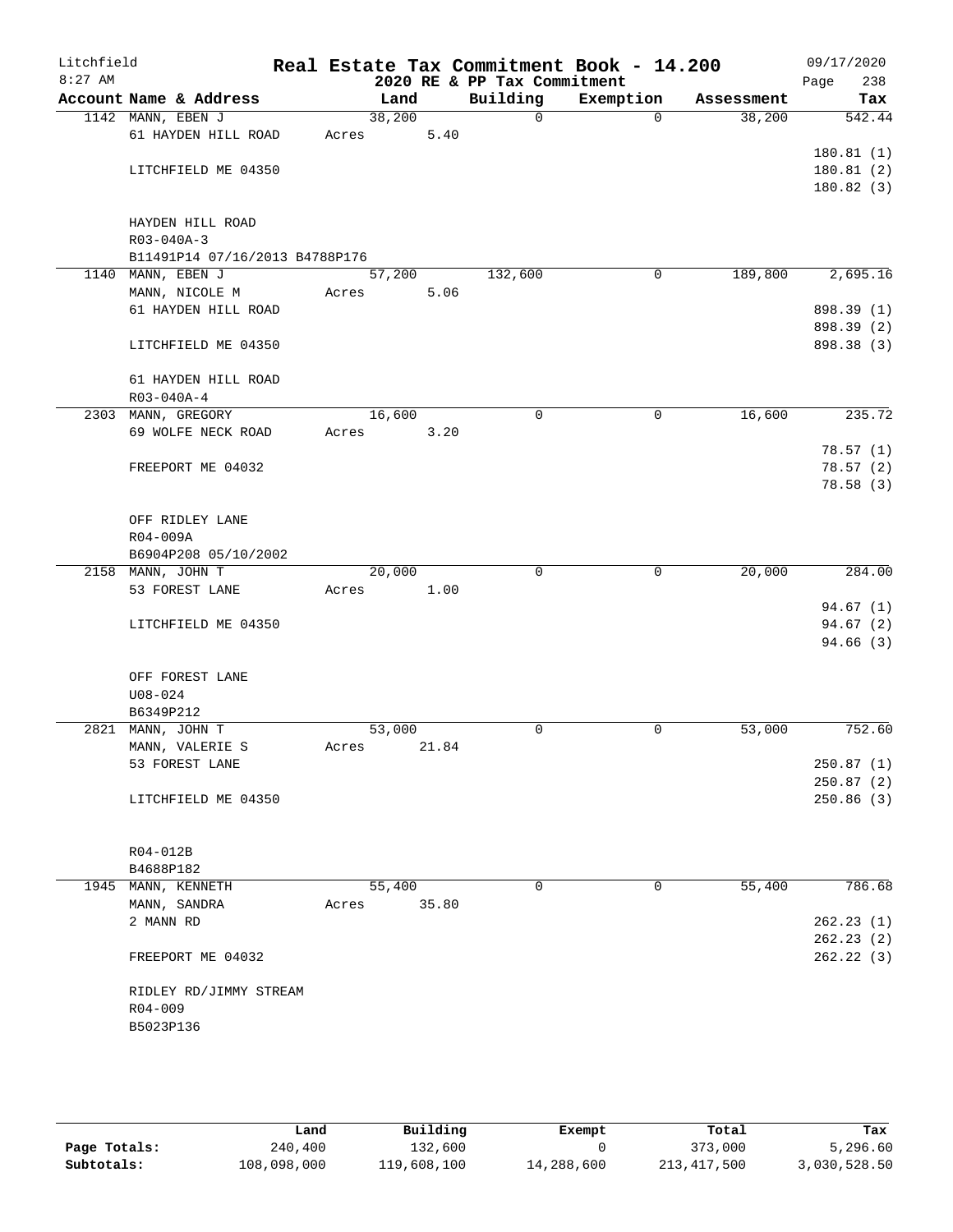| Litchfield   |                                                     |         |         |          |                             | Real Estate Tax Commitment Book - 14.200 |                        | 09/17/2020   |
|--------------|-----------------------------------------------------|---------|---------|----------|-----------------------------|------------------------------------------|------------------------|--------------|
| $8:27$ AM    |                                                     |         |         |          | 2020 RE & PP Tax Commitment |                                          |                        | Page<br>239  |
|              | Account Name & Address                              |         | Land    |          | Building                    | Exemption                                | Assessment             | Tax          |
|              | 1143 MANN, VALARIE                                  |         | 142,800 |          | 96,700                      | 25,000                                   | 214,500                | 3,045.90     |
|              | MANN, JOHN T                                        | Acres   |         | 1.41     |                             | 02 HOMESTEAD EXEMPT                      |                        |              |
|              | 53 FOREST LANE                                      |         |         |          |                             |                                          |                        | 1,015.30(1)  |
|              |                                                     |         |         |          |                             |                                          |                        | 1,015.30(2)  |
|              | LITCHFIELD ME 04350                                 |         |         |          |                             |                                          |                        | 1,015.30(3)  |
|              | 53 FOREST LANE                                      |         |         |          |                             |                                          |                        |              |
|              | $U08 - 023$                                         |         |         |          |                             |                                          |                        |              |
|              | B12774P153 10/27/2017 B5592P8 04/15/1998            |         |         |          |                             |                                          |                        |              |
|              | 800 MANTER, REGGIE                                  |         | 46,500  |          | 79,100                      | 25,000                                   | 100,600                | 1,428.52     |
|              | PO BOX 63                                           | Acres   |         | 1.50     |                             | 02 HOMESTEAD EXEMPT                      |                        |              |
|              |                                                     |         |         |          |                             |                                          |                        | 476.17 (1)   |
|              | LITCHFIELD ME 04350                                 |         |         |          |                             |                                          |                        | 476.17(2)    |
|              |                                                     |         |         |          |                             |                                          |                        | 476.18(3)    |
|              |                                                     |         |         |          |                             |                                          |                        |              |
|              | <b>30 HARDSCRABBLE ROAD</b>                         |         |         |          |                             |                                          |                        |              |
|              | $U21 - 031$                                         |         |         |          |                             |                                          |                        |              |
|              | B12546P287 03/01/2017 B11862P300 11/26/2014         |         |         |          |                             |                                          |                        |              |
|              | B9107P257 10/10/2006 B1990P175 04/18/1977 B1957P130 |         |         |          |                             |                                          |                        |              |
|              | 11/12/1976                                          |         |         |          |                             |                                          |                        |              |
|              | 619 MARANDA, LUCIEN                                 |         | 45,600  |          | 212,700                     | 25,000                                   | 233,300                | 3,312.86     |
|              | MARANDA, REBECCA A                                  | Acres   |         | 1.20     |                             | 02 HOMESTEAD EXEMPT                      |                        |              |
|              | 49 NOTTINGHAM LANE                                  |         |         |          |                             |                                          |                        | 1, 104.29(1) |
|              |                                                     |         |         |          |                             |                                          |                        | 1, 104.29(2) |
|              | LITCHFIELD ME 04350                                 |         |         |          |                             |                                          |                        | 1, 104.28(3) |
|              |                                                     |         |         |          |                             |                                          |                        |              |
|              | 49 NOTTINGHAM LANE                                  |         |         |          |                             |                                          |                        |              |
|              | R11-035-9                                           |         |         |          |                             |                                          |                        |              |
|              | B10572P218 10/26/2010 B10567P172 10/28/2010         |         |         |          |                             |                                          |                        |              |
|              | B7457P348 06/11/2003<br>923 MARCHUS, MICHAEL G      |         | 78,500  |          | 110,600                     |                                          | $\mathbf 0$<br>189,100 | 2,685.22     |
|              | MARCHUS, ANGELA M                                   | Acres   |         | 0.50     |                             |                                          |                        |              |
|              | 78 ELLISE ROAD                                      |         |         |          |                             |                                          |                        | 895.07 (1)   |
|              |                                                     |         |         |          |                             |                                          |                        | 895.07 (2)   |
|              | STORRS CT 06258                                     |         |         |          |                             |                                          |                        | 895.08 (3)   |
|              |                                                     |         |         |          |                             |                                          |                        |              |
|              | 78 PURGATORY DRIVE                                  |         |         |          |                             |                                          |                        |              |
|              | $U22 - 020$                                         |         |         |          |                             |                                          |                        |              |
|              | B11452P324 07/11/2013 B8173P201 10/29/2004 B5769P79 |         |         |          |                             |                                          |                        |              |
|              | 10/26/2004                                          |         |         |          |                             |                                          |                        |              |
|              | 957 MARCOUX, WADE H                                 |         | 48,400  |          | 139,900                     |                                          | $\Omega$<br>188,300    | 2,673.86     |
|              | MARCOUX, TAMRA-JO M                                 | Acres   |         | 2.12     |                             |                                          |                        |              |
|              | 2478 HALLOWELL RD                                   |         |         |          |                             |                                          |                        | 891.29 (1)   |
|              |                                                     |         |         |          |                             |                                          |                        | 891.29 (2)   |
|              | LITCHFIELD ME 04350                                 |         |         |          |                             |                                          |                        | 891.28 (3)   |
|              |                                                     |         |         |          |                             |                                          |                        |              |
|              | 2486 HALLOWELL ROAD                                 |         |         |          |                             |                                          |                        |              |
|              | R06-068                                             |         |         |          |                             |                                          |                        |              |
|              | B13224P329                                          |         |         |          |                             |                                          |                        |              |
| 838          | MARDEN, HAROLD                                      |         | 30,600  |          | 0                           |                                          | 30,600<br>0            | 434.52       |
|              | 160 GROVES ROAD                                     | Acres   |         | 2.85     |                             |                                          |                        |              |
|              |                                                     |         |         |          |                             |                                          |                        | 144.84 (1)   |
|              | YARMOUTH ME 04096                                   |         |         |          |                             |                                          |                        | 144.84 (2)   |
|              |                                                     |         |         |          |                             |                                          |                        | 144.84 (3)   |
|              |                                                     |         |         |          |                             |                                          |                        |              |
|              | MACE ROAD                                           |         |         |          |                             |                                          |                        |              |
|              | $U14 - 006$                                         |         |         |          |                             |                                          |                        |              |
|              | B10792P31 07/28/2011 B7953P277 05/03/2004 B959P413  |         |         |          |                             |                                          |                        |              |
|              |                                                     |         |         |          |                             |                                          |                        |              |
|              |                                                     | Land    |         | Building |                             | Exempt                                   | Total                  | Tax          |
| Page Totals: |                                                     | 392,400 |         | 639,000  |                             | 75,000                                   | 956,400                | 13,580.88    |

**Subtotals:** 108,490,400 120,247,100 14,363,600 214,373,900 3,044,109.38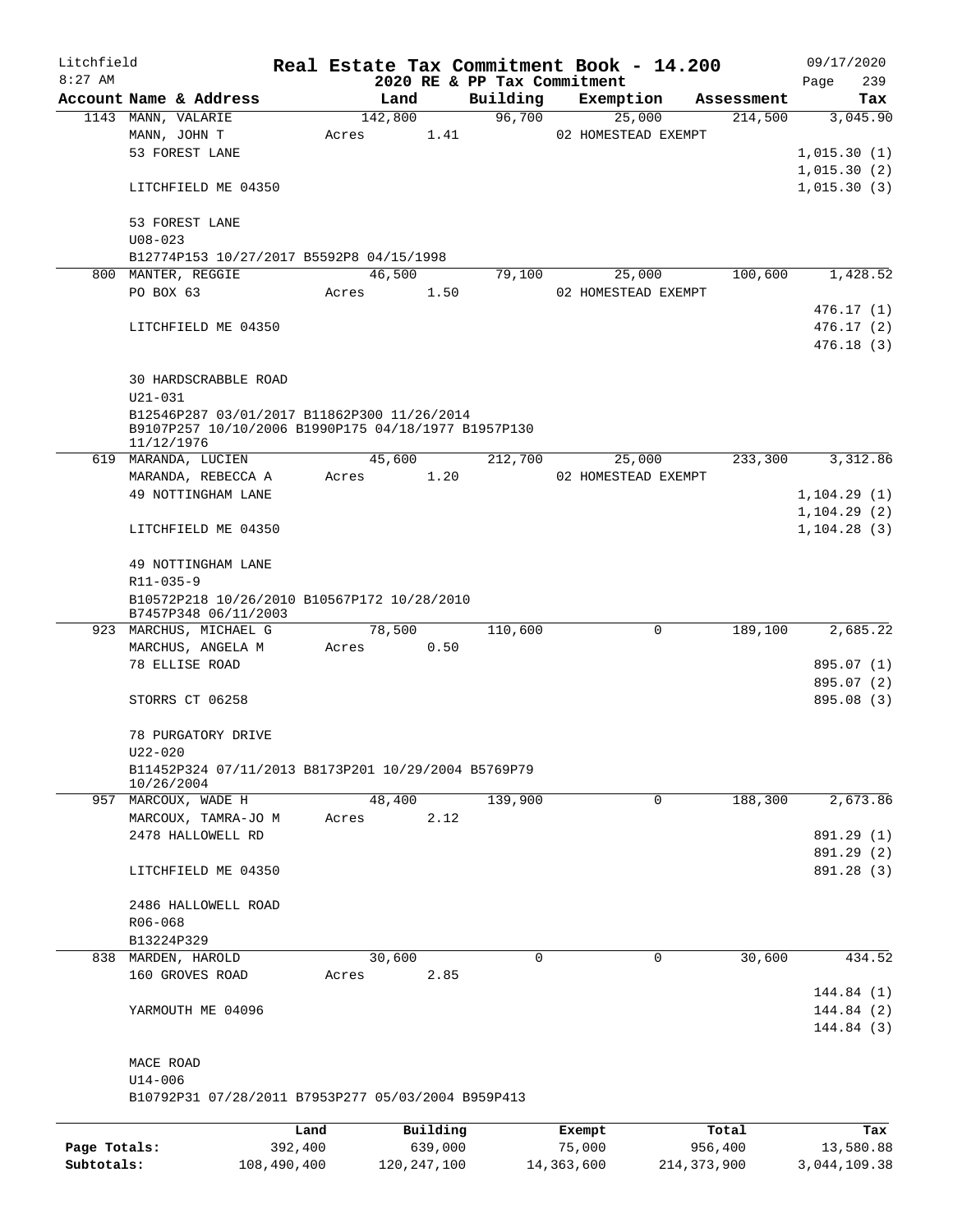| Litchfield   |                                     |         |                |          |                             | Real Estate Tax Commitment Book - 14.200 |                      | 09/17/2020    |
|--------------|-------------------------------------|---------|----------------|----------|-----------------------------|------------------------------------------|----------------------|---------------|
| $8:27$ AM    | Account Name & Address              |         |                |          | 2020 RE & PP Tax Commitment |                                          |                      | 240<br>Page   |
|              | 2919 MARIN, GERALD R                |         | Land<br>28,400 |          | Building<br>22,000          | Exemption<br>25,000                      | Assessment<br>25,400 | Tax<br>360.68 |
|              | 1724 LITCHFIELD ROAD                |         | Acres          | 2.14     |                             | 02 HOMESTEAD EXEMPT                      |                      |               |
|              |                                     |         |                |          |                             |                                          |                      | 120.23(1)     |
|              | LITCHFIELD ME 04350                 |         |                |          |                             |                                          |                      | 120.23(2)     |
|              |                                     |         |                |          |                             |                                          |                      | 120.22(3)     |
|              |                                     |         |                |          |                             |                                          |                      |               |
|              | 1724 HALLOWELL ROAD                 |         |                |          |                             |                                          |                      |               |
|              | R12-009B                            |         |                |          |                             |                                          |                      |               |
|              | B12710P316 09/05/2017               |         |                |          |                             |                                          |                      |               |
|              | 1147 MARINER, WARREN L              |         | 67,900         |          | $\Omega$                    | 0                                        | 67,900               | 964.18        |
|              | P O BOX 575                         | Acres   |                | 9.00     |                             |                                          |                      |               |
|              |                                     |         |                |          |                             |                                          |                      | 321.39(1)     |
|              |                                     |         |                |          |                             |                                          |                      | 321.39(2)     |
|              | GARDINER ME 04345                   |         |                |          |                             |                                          |                      |               |
|              |                                     |         |                |          |                             |                                          |                      | 321.40(3)     |
|              |                                     |         |                |          |                             |                                          |                      |               |
|              | LUNT'S HILL ROAD                    |         |                |          |                             |                                          |                      |               |
|              | R09-028                             |         |                |          |                             |                                          |                      |               |
|              | B1674P324                           |         |                |          |                             |                                          |                      |               |
|              | 1148 MARINER, WARREN L              |         | 52,900         |          | 0                           | 0                                        | 52,900               | 751.18        |
|              | P O BOX 575                         | Acres   |                | 28.00    |                             |                                          |                      |               |
|              |                                     |         |                |          |                             |                                          |                      | 250.39(1)     |
|              | GARDINER ME 04345                   |         |                |          |                             |                                          |                      | 250.39(2)     |
|              |                                     |         |                |          |                             |                                          |                      | 250.40(3)     |
|              |                                     |         |                |          |                             |                                          |                      |               |
|              | LUNTS HILL ROAD                     |         |                |          |                             |                                          |                      |               |
|              | R09-069                             |         |                |          |                             |                                          |                      |               |
|              | B1674P324                           |         |                |          |                             |                                          |                      |               |
|              | 1149 MARINER, WARREN L              |         | 47,400         |          | 104,500                     | 25,000                                   | 126,900              | 1,801.98      |
|              | C/O GARDINER SAVINGS                |         | Acres          | 1.80     |                             | 02 HOMESTEAD EXEMPT                      |                      |               |
|              | INST                                |         |                |          |                             |                                          |                      |               |
|              | P.O. BOX 575                        |         |                |          |                             |                                          |                      | 600.66(1)     |
|              | GARDINER ME 04345                   |         |                |          |                             |                                          |                      | 600.66(2)     |
|              |                                     |         |                |          |                             |                                          |                      | 600.66(3)     |
|              |                                     |         |                |          |                             |                                          |                      |               |
|              | 224 LUNTS HILL ROAD                 |         |                |          |                             |                                          |                      |               |
|              | R09-027                             |         |                |          |                             |                                          |                      |               |
|              | B2228P214                           |         |                |          |                             |                                          |                      |               |
|              | 1150 MARINUCCI, JANICE<br>(TRUSTEE) |         | 51,600         |          | 31,000                      | 0                                        | 82,600               | 1,172.92      |
|              | MARINUCCI LIVING TRUST              | Acres   |                | 0.20     |                             |                                          |                      |               |
|              | 34 FISHER STREET                    |         |                |          |                             |                                          |                      | 390.97 (1)    |
|              |                                     |         |                |          |                             |                                          |                      | 390.97 (2)    |
|              | MEDWAY MA 02053                     |         |                |          |                             |                                          |                      | 390.98 (3)    |
|              |                                     |         |                |          |                             |                                          |                      |               |
|              | 13 COVE DRIVE                       |         |                |          |                             |                                          |                      |               |
|              | $U29 - 006$                         |         |                |          |                             |                                          |                      |               |
|              | B12867P313 03/20/2018 B5878P240     |         |                |          |                             |                                          |                      |               |
|              | 2749 MARKS, MALLORY NYE             |         | 44,000         |          | 62,500                      | $\mathbf 0$                              | 106,500              | 1,512.30      |
|              | MARKS, STEPHEN ANDREW               | Acres   |                | 0.92     |                             |                                          |                      |               |
|              | 10 LUNTS HILL ROAD                  |         |                |          |                             |                                          |                      | 504.10(1)     |
|              |                                     |         |                |          |                             |                                          |                      | 504.10(2)     |
|              |                                     |         |                |          |                             |                                          |                      |               |
|              | LITCHFIELD ME 04350                 |         |                |          |                             |                                          |                      | 504.10(3)     |
|              |                                     |         |                |          |                             |                                          |                      |               |
|              | 10 LUNTS HILL ROAD                  |         |                |          |                             |                                          |                      |               |
|              | R10-020D                            |         |                |          |                             |                                          |                      |               |
|              | B10235P269 10/07/2009               |         |                |          |                             |                                          |                      |               |
|              |                                     |         |                |          |                             |                                          |                      |               |
|              |                                     |         |                |          |                             |                                          |                      |               |
|              |                                     | Land    |                | Building |                             | Exempt                                   | Total                | Tax           |
| Page Totals: |                                     | 292,200 |                | 220,000  |                             | 50,000                                   | 462,200              | 6,563.24      |

**Subtotals:** 108,782,600 120,467,100 14,413,600 214,836,100 3,050,672.62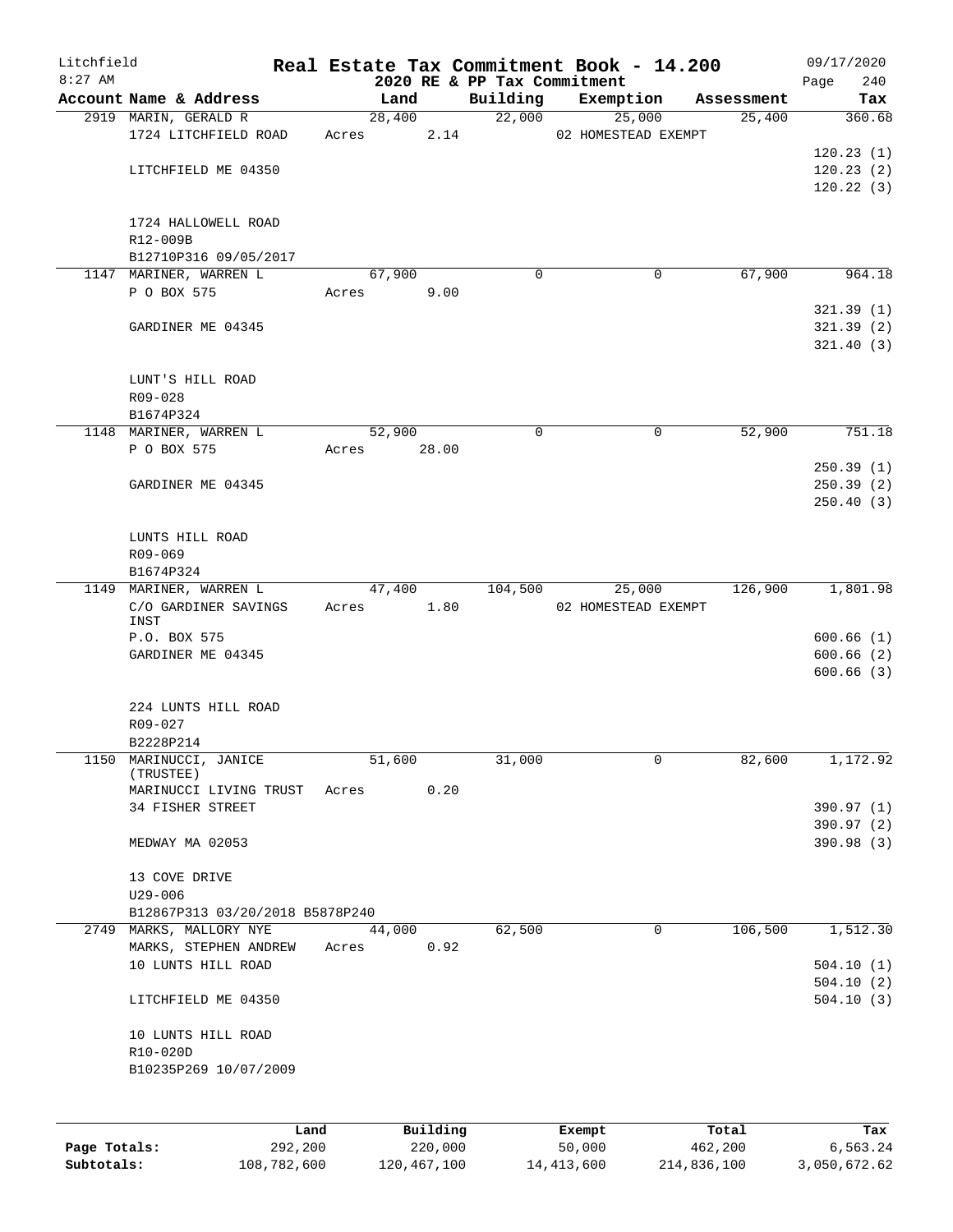| Litchfield |                                          |                                            |       |          |      |                             | Real Estate Tax Commitment Book - 14.200 |             |             |      | 09/17/2020 |
|------------|------------------------------------------|--------------------------------------------|-------|----------|------|-----------------------------|------------------------------------------|-------------|-------------|------|------------|
| $8:27$ AM  |                                          |                                            |       |          |      | 2020 RE & PP Tax Commitment |                                          |             |             | Page | 241        |
|            |                                          | Account Name & Address                     |       | Land     |      | Building                    | Exemption                                |             | Assessment  |      | Tax        |
|            | 2310 MARQUIS, KEVIN<br>MARQUIS, LYNETT   |                                            | Acres | 45,000   | 1.00 | 127,600                     |                                          | $\Omega$    | 172,600     |      | 2,450.92   |
|            |                                          | 1745 HALLOWELL ROAD                        |       |          |      |                             |                                          |             |             |      | 816.97(1)  |
|            |                                          |                                            |       |          |      |                             |                                          |             |             |      | 816.97(2)  |
|            |                                          | LITCHFIELD ME 04350                        |       |          |      |                             |                                          |             |             |      | 816.98(3)  |
|            |                                          |                                            |       |          |      |                             |                                          |             |             |      |            |
|            |                                          | 1745 HALLOWELL ROAD                        |       |          |      |                             |                                          |             |             |      |            |
|            | R12-005-2                                |                                            |       |          |      |                             |                                          |             |             |      |            |
|            |                                          | B10843P154 09/28/2011 B7384P214 04/09/2003 |       |          |      |                             |                                          |             |             |      |            |
|            | 2324 MARQUIS, ROBERT                     |                                            |       | $\Omega$ |      | 13,500                      | 13,500                                   |             | $\mathbf 0$ |      | 0.00       |
|            |                                          | 19 MACWHINNIE LANE                         |       |          |      |                             | 02 HOMESTEAD EXEMPT                      |             |             |      |            |
|            |                                          | LITCHFIELD ME 04350                        |       |          |      |                             |                                          |             |             |      |            |
|            |                                          |                                            |       |          |      |                             |                                          |             |             |      |            |
|            |                                          |                                            |       |          |      |                             |                                          |             |             |      |            |
|            |                                          | 19 MACWHINNIE LANE                         |       |          |      |                             |                                          |             |             |      |            |
|            | R02-052-ON-3                             |                                            |       |          |      |                             |                                          |             |             |      |            |
|            |                                          | B13177P228 03/25/2019                      |       |          |      |                             |                                          |             |             |      |            |
|            | 2682 MARSELLA GARY<br><b>ENTERPRISES</b> |                                            |       | 30,500   |      | 31,500                      |                                          | 0           | 62,000      |      | 880.40     |
|            |                                          | 26 LINTONIA DRIVE                          | Acres |          | 1.16 |                             |                                          |             |             |      |            |
|            |                                          |                                            |       |          |      |                             |                                          |             |             |      | 293.47(1)  |
|            |                                          | LITCHFIELD ME 04350                        |       |          |      |                             |                                          |             |             |      | 293.47 (2) |
|            |                                          |                                            |       |          |      |                             |                                          |             |             |      | 293.46(3)  |
|            |                                          |                                            |       |          |      |                             |                                          |             |             |      |            |
|            | ROUTE 126                                |                                            |       |          |      |                             |                                          |             |             |      |            |
|            | $U13-013A$                               |                                            |       |          |      |                             |                                          |             |             |      |            |
|            | 2653 MARSELLA GARY<br>ENTERPRISES INC    |                                            |       | 75,000   |      | 97,500                      |                                          | $\mathbf 0$ | 172,500     |      | 2,449.50   |
|            |                                          | 26 LINTONIA DRIVE                          |       |          |      |                             |                                          |             |             |      |            |
|            |                                          |                                            |       |          |      |                             |                                          |             |             |      | 816.50(1)  |
|            |                                          | LITCHFIELD ME 04350                        |       |          |      |                             |                                          |             |             |      | 816.50(2)  |
|            |                                          |                                            |       |          |      |                             |                                          |             |             |      | 816.50(3)  |
|            |                                          |                                            |       |          |      |                             |                                          |             |             |      |            |
|            |                                          | 13 LINTONIA DRIVE                          |       |          |      |                             |                                          |             |             |      |            |
| 2663       | $U13 - 013 - 7$<br>MARSELLA GARY         |                                            |       | 75,000   |      | 15,400                      |                                          | 0           | 90,400      |      | 1,283.68   |
|            | ENTERPRISES INC                          |                                            |       |          |      |                             |                                          |             |             |      |            |
|            |                                          | 26 LINTONIA DRIVE                          |       |          |      |                             |                                          |             |             |      |            |
|            |                                          |                                            |       |          |      |                             |                                          |             |             |      | 427.89 (1) |
|            |                                          | LITCHFIELD ME 04350                        |       |          |      |                             |                                          |             |             |      | 427.89 (2) |
|            |                                          |                                            |       |          |      |                             |                                          |             |             |      | 427.90 (3) |
|            |                                          |                                            |       |          |      |                             |                                          |             |             |      |            |
|            | U13-013-17                               | 18 LINTONIA DRIVE                          |       |          |      |                             |                                          |             |             |      |            |
| 2664       | MARSELLA GARY                            |                                            |       | 75,000   |      | 18,900                      |                                          | $\mathbf 0$ | 93,900      |      | 1,333.38   |
|            | ENTERPRISES INC                          |                                            |       |          |      |                             |                                          |             |             |      |            |
|            |                                          | 26 LINTONIA DRIVE                          |       |          |      |                             |                                          |             |             |      |            |
|            |                                          |                                            |       |          |      |                             |                                          |             |             |      | 444.46 (1) |
|            |                                          | LITCHFIELD ME 04350                        |       |          |      |                             |                                          |             |             |      | 444.46 (2) |
|            |                                          |                                            |       |          |      |                             |                                          |             |             |      | 444.46 (3) |
|            |                                          | 14 LINTONIA DRIVE                          |       |          |      |                             |                                          |             |             |      |            |
|            | $U13 - 013 - 18$                         |                                            |       |          |      |                             |                                          |             |             |      |            |
|            |                                          |                                            |       |          |      |                             |                                          |             |             |      |            |

|              | Land        | Building    | Exempt     | Total         | Tax          |
|--------------|-------------|-------------|------------|---------------|--------------|
| Page Totals: | 300,500     | 304,400     | 13,500     | 591,400       | 8,397.88     |
| Subtotals:   | 109,083,100 | 120,771,500 | 14,427,100 | 215, 427, 500 | 3,059,070.50 |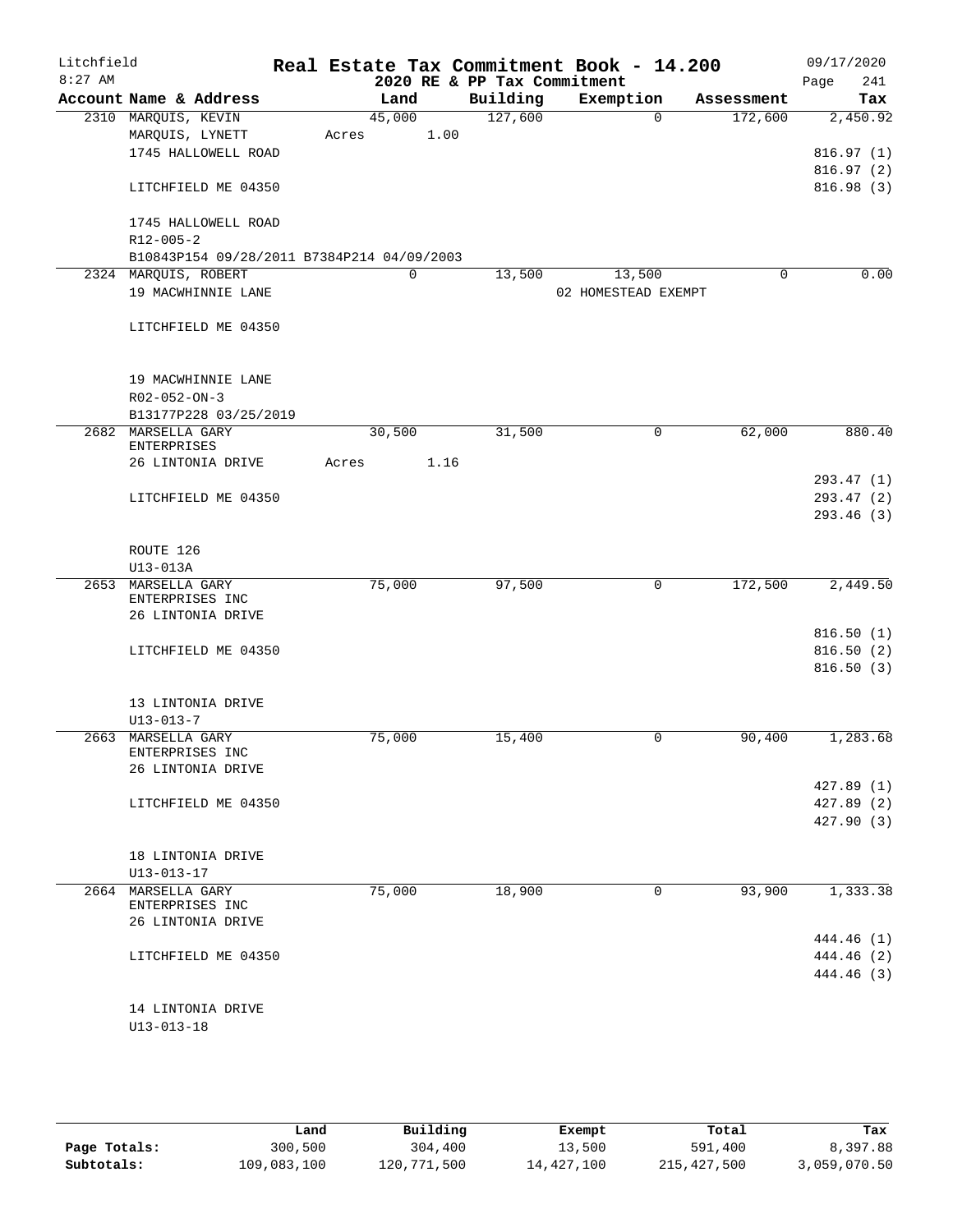| Litchfield |                                                            |                  |                             | Real Estate Tax Commitment Book - 14.200 |            | 09/17/2020                           |
|------------|------------------------------------------------------------|------------------|-----------------------------|------------------------------------------|------------|--------------------------------------|
| $8:27$ AM  |                                                            |                  | 2020 RE & PP Tax Commitment |                                          |            | 242<br>Page                          |
|            | Account Name & Address                                     | Land             | Building                    | Exemption                                | Assessment | Tax                                  |
|            | 2665 MARSELLA GARY<br>ENTERPRISES INC<br>26 LINTONIA DRIVE | 75,000           | 78,100                      | $\Omega$                                 | 153,100    | 2,174.02                             |
|            | LITCHFIELD ME 04350                                        |                  |                             |                                          |            | 724.67 (1)<br>724.67(2)<br>724.68(3) |
|            | ROUTE 126<br>$U13 - 013 - 19$                              |                  |                             |                                          |            |                                      |
|            | 2666 MARSELLA GARY<br>ENTERPRISES INC                      | 75,000           | 24,700                      | 0                                        | 99,700     | 1,415.74                             |
|            | 26 LINTONIA DRIVE                                          |                  |                             |                                          |            | 471.91 (1)                           |
|            | LITCHFIELD ME 04350                                        |                  |                             |                                          |            | 471.91 (2)<br>471.92 (3)             |
|            | ROUTE 126<br>$U13 - 013 - 20$                              |                  |                             |                                          |            |                                      |
| 2657       | MARSELLA GARY<br>ENTERPRISES INC<br>26 LINTONIA DRIVE      | 75,000           | 14,000                      | 0                                        | 89,000     | 1,263.80                             |
|            | LITCHFIELD ME 04350                                        |                  |                             |                                          |            | 421.27(1)<br>421.27(2)               |
|            |                                                            |                  |                             |                                          |            | 421.26(3)                            |
|            | 21 LINTONIA DRIVE<br>$U13 - 013 - 11$                      |                  |                             |                                          |            |                                      |
|            | 2659 MARSELLA, GARY L<br>MARSELLA, WANDA T<br>MARSELLA     | 75,000           | 78,500                      | 25,000<br>02 HOMESTEAD EXEMPT            | 128,500    | 1,824.70                             |
|            | 26 LINTONIA DRIVE                                          |                  |                             |                                          |            | 608.23(1)<br>608.23(2)               |
|            | LITCHFIELD ME 04350                                        |                  |                             |                                          |            | 608.24(3)                            |
|            | 26 LINTONIA DRIVE<br>$U13 - 013 - 13$                      |                  |                             |                                          |            |                                      |
|            | B10325P277 01/20/2010                                      |                  |                             |                                          |            |                                      |
|            | 2683 MARSELLA, GENE C<br>MARSELLA, TAMARA R<br>MASELLA     | 208,400<br>Acres | 188,500<br>3.21             | 25,000<br>02 HOMESTEAD EXEMPT            | 371,900    | 5,280.98                             |
|            | 20 OLD LODGE ROAD                                          |                  |                             |                                          |            | 1,760.33(1)<br>1,760.33(2)           |
|            | LITCHFIELD ME 04350                                        |                  |                             |                                          |            | 1,760.32(3)                          |
|            | 20 OLD LODGE ROAD<br>$U13 - 002$                           |                  |                             |                                          |            |                                      |
|            | B10273P58 11/16/2009                                       |                  |                             |                                          |            |                                      |
|            | 2243 MARSTON, EARLE F<br>MARSTON, THELMA J                 | 45,300<br>Acres  | 19,700<br>1.10              | 0                                        | 65,000     | 923.00                               |
|            | 1012 ROYALSBOROUGH ROAD                                    |                  |                             |                                          |            | 307.67(1)<br>307.67(2)               |
|            | DURHAM ME 04222                                            |                  |                             |                                          |            | 307.66(3)                            |
|            | 12 CENTER ROAD<br>R02-116D                                 |                  |                             |                                          |            |                                      |
|            | B13478P38 02/14/2020                                       |                  |                             |                                          |            |                                      |
|            |                                                            |                  |                             |                                          |            |                                      |

|              | Land        | Building    | Exempt     | Total       | Tax          |
|--------------|-------------|-------------|------------|-------------|--------------|
| Page Totals: | 553,700     | 403,500     | 50,000     | 907,200     | 12,882.24    |
| Subtotals:   | 109,636,800 | 121,175,000 | 14,477,100 | 216,334,700 | 3,071,952.74 |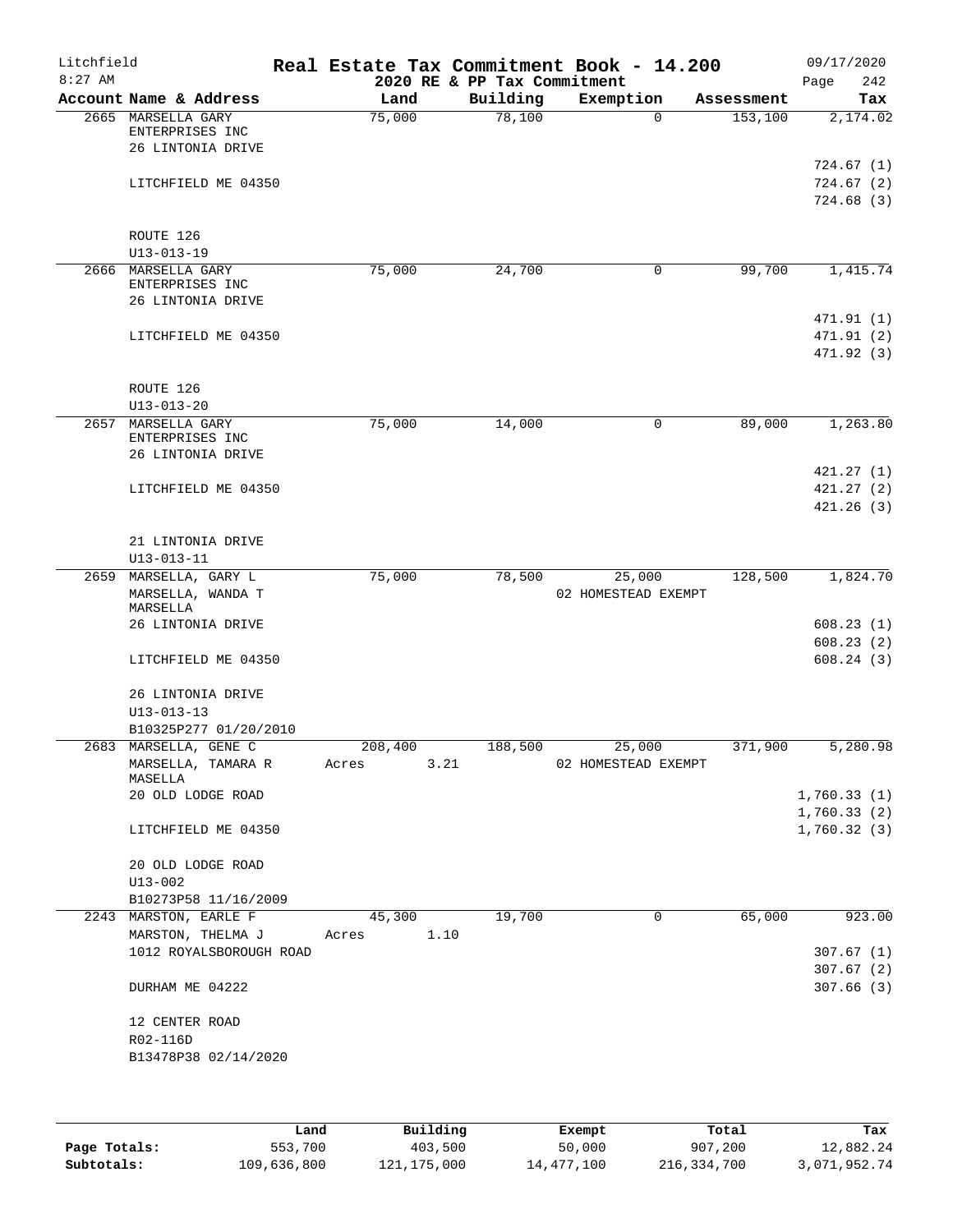| Litchfield   |                                                                     |             |       |             |          | Real Estate Tax Commitment Book - 14.200 |            |                     |             |            | 09/17/2020   |
|--------------|---------------------------------------------------------------------|-------------|-------|-------------|----------|------------------------------------------|------------|---------------------|-------------|------------|--------------|
| $8:27$ AM    |                                                                     |             |       |             |          | 2020 RE & PP Tax Commitment              |            |                     |             |            | 243<br>Page  |
|              | Account Name & Address                                              |             |       | Land        |          | Building                                 |            | Exemption           |             | Assessment | Tax          |
|              | 1160 MARSTON, RONALD                                                |             |       | 300         |          | $\mathbf 0$                              |            | $\mathbf 0$         |             | 300        | 4.26         |
|              | 524 NECK RD                                                         |             | Acres |             | 0.11     |                                          |            |                     |             |            |              |
|              |                                                                     |             |       |             |          |                                          |            |                     |             |            | 1.42(1)      |
|              | WEST GARDINER ME 04345                                              |             |       |             |          |                                          |            |                     |             |            | 1.42(2)      |
|              |                                                                     |             |       |             |          |                                          |            |                     |             |            | 1.42(3)      |
|              | NECK ROAD                                                           |             |       |             |          |                                          |            |                     |             |            |              |
|              | R14-027A                                                            |             |       |             |          |                                          |            |                     |             |            |              |
|              | B2993P29 07/25/1986                                                 |             |       |             |          |                                          |            |                     |             |            |              |
|              | 2117 MARTENS, SEAN D                                                |             |       | 46,900      |          | 147,800                                  |            | 0                   |             | 194,700    | 2,764.74     |
|              | MARTENS, BRANDY M                                                   |             | Acres |             | 2.04     |                                          |            |                     |             |            |              |
|              | 123 SOUTH ADAMS ROAD                                                |             |       |             |          |                                          |            |                     |             |            | 921.58(1)    |
|              |                                                                     |             |       |             |          |                                          |            |                     |             |            | 921.58(2)    |
|              | LITCHFIELD ME 04350                                                 |             |       |             |          |                                          |            |                     |             |            | 921.58(3)    |
|              | 123 SOUTH ADAMS ROAD                                                |             |       |             |          |                                          |            |                     |             |            |              |
|              | R01-042C                                                            |             |       |             |          |                                          |            |                     |             |            |              |
|              | B12963P167 07/09/2018 B12963P160 07/09/2018<br>B9574P222 11/27/2007 |             |       |             |          |                                          |            |                     |             |            |              |
|              | 1164 MARTIN MARGARET E                                              |             |       | 60,000      |          | 136,400                                  |            | 0                   |             | 196,400    | 2,788.88     |
|              | 853 DEAD RIVER ROAD                                                 |             | Acres |             | 6.00     |                                          |            |                     |             |            |              |
|              |                                                                     |             |       |             |          |                                          |            |                     |             |            | 929.63(1)    |
|              | LITCHFIELD ME 04350                                                 |             |       |             |          |                                          |            |                     |             |            | 929.63(2)    |
|              |                                                                     |             |       |             |          |                                          |            |                     |             |            | 929.62(3)    |
|              |                                                                     |             |       |             |          |                                          |            |                     |             |            |              |
|              |                                                                     |             |       |             |          |                                          |            |                     |             |            |              |
|              | 853 DEAD RIVER ROAD                                                 |             |       |             |          |                                          |            |                     |             |            |              |
|              | R01-030C                                                            |             |       |             |          |                                          |            |                     |             |            |              |
|              | B12838P191 02/06/2018 B9055P281 09/01/2006 B3295P161                |             |       |             |          |                                          |            |                     |             |            |              |
|              | 216 MARTIN SYLVIO WAYNE                                             |             |       | 42,400      |          | 31,500                                   |            | 0                   |             | 73,900     | 1,049.38     |
|              | 3916 N POTSDAM AVE PMB                                              |             | Acres |             | 0.80     |                                          |            |                     |             |            |              |
|              | 1737                                                                |             |       |             |          |                                          |            |                     |             |            |              |
|              |                                                                     |             |       |             |          |                                          |            |                     |             |            | 349.79 (1)   |
|              | SIOUX FALLS SD 57104                                                |             |       |             |          |                                          |            |                     |             |            | 349.79 (2)   |
|              | 7048                                                                |             |       |             |          |                                          |            |                     |             |            | 349.80(3)    |
|              |                                                                     |             |       |             |          |                                          |            |                     |             |            |              |
|              |                                                                     |             |       |             |          |                                          |            |                     |             |            |              |
|              | 104 WENTZELL ROAD                                                   |             |       |             |          |                                          |            |                     |             |            |              |
|              | R03-089A                                                            |             |       |             |          |                                          |            |                     |             |            |              |
|              | B8800P1 02/15/2006                                                  |             |       |             |          |                                          |            |                     |             |            |              |
|              | 1161 MARTIN, CLIFTON L                                              |             |       | 55,500      |          | 56,900                                   |            | 25,000              |             | 87,400     | 1,241.08     |
|              | 2631 HALLOWELL RD                                                   |             | Acres |             | 4.50     |                                          |            | 02 HOMESTEAD EXEMPT |             |            |              |
|              |                                                                     |             |       |             |          |                                          |            |                     |             |            | 413.69(1)    |
|              | LITCHFIELD ME 04350                                                 |             |       |             |          |                                          |            |                     |             |            | 413.69(2)    |
|              |                                                                     |             |       |             |          |                                          |            |                     |             |            | 413.70 (3)   |
|              |                                                                     |             |       |             |          |                                          |            |                     |             |            |              |
|              | 2631 HALLOWELL ROAD                                                 |             |       |             |          |                                          |            |                     |             |            |              |
|              | R02-030B                                                            |             |       |             |          |                                          |            |                     |             |            |              |
|              | B12362P34 07/26/2016 B12351P212 07/15/2016 B5672P229                |             |       |             |          |                                          |            |                     |             |            |              |
|              | 07/16/1992                                                          |             |       |             |          |                                          |            |                     |             |            |              |
|              | 183 MARTIN, JASON A                                                 |             |       | 0           |          | 10,600                                   |            | 10,600              |             | $\Omega$   | 0.00         |
|              | INGALLS, TAMMY L                                                    |             |       |             |          |                                          |            | 02 HOMESTEAD EXEMPT |             |            |              |
|              | 11 REAGAN LANE                                                      |             |       |             |          |                                          |            |                     |             |            |              |
|              | LITCHFIELD ME 04350                                                 |             |       |             |          |                                          |            |                     |             |            |              |
|              |                                                                     |             |       |             |          |                                          |            |                     |             |            |              |
|              | 11 REAGAN LANE - MH                                                 |             |       |             |          |                                          |            |                     |             |            |              |
|              | R03-006-ON-11                                                       |             |       |             |          |                                          |            |                     |             |            |              |
|              |                                                                     |             |       |             |          |                                          |            |                     |             |            |              |
|              |                                                                     | Land        |       |             | Building |                                          | Exempt     |                     | Total       |            | Tax          |
| Page Totals: |                                                                     | 205,100     |       |             | 383,200  |                                          | 35,600     |                     | 552,700     |            | 7,848.34     |
| Subtotals:   |                                                                     | 109,841,900 |       | 121,558,200 |          |                                          | 14,512,700 |                     | 216,887,400 |            | 3,079,801.08 |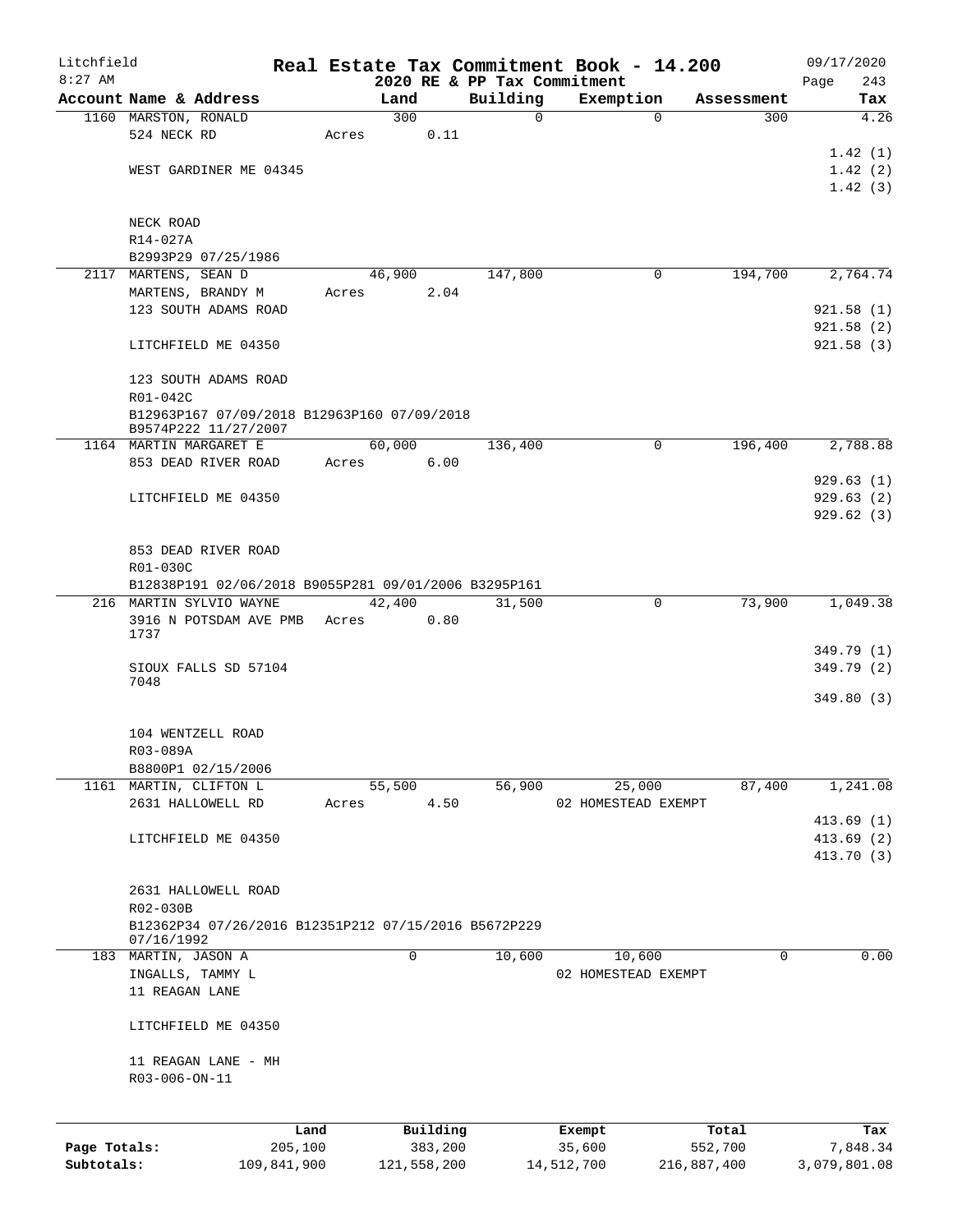| Litchfield |                                                     |       |            |       |                             | Real Estate Tax Commitment Book - 14.200 |         | 09/17/2020  |
|------------|-----------------------------------------------------|-------|------------|-------|-----------------------------|------------------------------------------|---------|-------------|
| $8:27$ AM  |                                                     |       |            |       | 2020 RE & PP Tax Commitment |                                          |         | 244<br>Page |
|            | Account Name & Address                              |       | Land       |       |                             | Building Exemption Assessment            |         | Tax         |
|            | 14 MARTIN, MARY CATHERINE                           |       | 48,600     |       | 94,400                      | 25,000                                   | 118,000 | 1,675.60    |
|            | 117 WHIPPOORWILL ROAD                               |       | Acres 2.20 |       |                             | 02 HOMESTEAD EXEMPT                      |         | 558.53(1)   |
|            | LITCHFIELD ME 04350                                 |       |            |       |                             |                                          |         | 558.53(2)   |
|            |                                                     |       |            |       |                             |                                          |         | 558.54(3)   |
|            | 117 WHIPPOORWILL ROAD                               |       |            |       |                             |                                          |         |             |
|            | $U23 - 030$                                         |       |            |       |                             |                                          |         |             |
|            | B6038P290 08/27/1999                                |       |            |       |                             |                                          |         |             |
|            | 1772 MARTIN, RICHARD A                              |       | 59,200     |       | 184,500                     | 25,000                                   | 218,700 | 3,105.54    |
|            | ROSE, KELLY A                                       |       | Acres      | 5.74  |                             | 02 HOMESTEAD EXEMPT                      |         |             |
|            | 60 CANTY LANE                                       |       |            |       |                             |                                          |         | 1,035.18(1) |
|            |                                                     |       |            |       |                             |                                          |         | 1,035.18(2) |
|            | LITCHFIELD ME 04350                                 |       |            |       |                             |                                          |         | 1,035.18(3) |
|            | 60 CANTY LANE                                       |       |            |       |                             |                                          |         |             |
|            | $R13 - 023 - 7$                                     |       |            |       |                             |                                          |         |             |
|            | B10926P17 12/20/2011 B6523P136 B5655P195 06/10/1998 |       |            |       |                             |                                          |         |             |
|            | 35 MARTINSON, BRUCE W                               |       | 48,300     |       | 158,500                     | 0                                        | 206,800 | 2,936.56    |
|            | MARTINSON, DOROTHY D Acres 2.11                     |       |            |       |                             |                                          |         |             |
|            | 112 LIBBY ROAD                                      |       |            |       |                             |                                          |         | 978.85(1)   |
|            |                                                     |       |            |       |                             |                                          |         | 978.85(2)   |
|            | LITCHFIELD ME 04350                                 |       |            |       |                             |                                          |         | 978.86(3)   |
|            | 112 LIBBY ROAD                                      |       |            |       |                             |                                          |         |             |
|            | R06-014                                             |       |            |       |                             |                                          |         |             |
|            | B13207P32 05/08/2019                                |       |            |       |                             |                                          |         |             |
|            | 2414 MARZILLI APRIL                                 |       | 160,800    |       | $\Omega$                    | $\mathbf 0$                              | 160,800 | 2,283.36    |
|            | MARZILLI DAVID                                      | Acres |            | 2.00  |                             |                                          |         |             |
|            | 117 HIGHLAND ROAD                                   |       |            |       |                             |                                          |         | 761.12(1)   |
|            |                                                     |       |            |       |                             |                                          |         | 761.12(2)   |
|            | ROCKY HILL CT 06067                                 |       |            |       |                             |                                          |         | 761.12(3)   |
|            | U18-004E                                            |       |            |       |                             |                                          |         |             |
|            | B8141P274 09/29/2004                                |       |            |       |                             |                                          |         |             |
|            | 1165 MASCHER, GARY W                                |       | 66,800     |       | 136,400                     | 25,000                                   | 178,200 | 2,530.44    |
|            | MASCHER PEGGY C                                     | Acres |            | 15.90 |                             | 02 HOMESTEAD EXEMPT                      |         |             |
|            | P O BOX 445                                         |       |            |       |                             |                                          |         | 843.48 (1)  |
|            |                                                     |       |            |       |                             |                                          |         | 843.48 (2)  |
|            | LITCHFIELD ME 04350                                 |       |            |       |                             |                                          |         | 843.48 (3)  |
|            | 403 STEVENSTOWN ROAD                                |       |            |       |                             |                                          |         |             |
|            | R10-005A                                            |       |            |       |                             |                                          |         |             |
|            | B3657P1 11/27/1989                                  |       |            |       |                             |                                          |         |             |
|            | 513 MASON MARY JO                                   |       | 35,800     |       | 17,900                      | 25,000                                   | 28,700  | 407.54      |
|            | PARSONS CHARLES                                     | Acres |            | 0.40  |                             | 02 HOMESTEAD EXEMPT                      |         |             |
|            | 2787 HALLOWELL ROAD                                 |       |            |       |                             |                                          |         | 135.85(1)   |
|            |                                                     |       |            |       |                             |                                          |         | 135.85(2)   |
|            | LITCHFIELD ME 04350                                 |       |            |       |                             |                                          |         | 135.84(3)   |
|            | 2787 HALLOWELL ROAD                                 |       |            |       |                             |                                          |         |             |
|            | R02-016                                             |       |            |       |                             |                                          |         |             |
|            | B8318P189 02/23/2005 B6753P127                      |       |            |       |                             |                                          |         |             |
|            |                                                     |       |            |       |                             |                                          |         |             |

|              | Land        | Building    | Exempt     | Total       | Tax          |
|--------------|-------------|-------------|------------|-------------|--------------|
| Page Totals: | 419,500     | 591,700     | 100,000    | 911,200     | 12,939.04    |
| Subtotals:   | 110,261,400 | 122,149,900 | 14,612,700 | 217,798,600 | 3,092,740.12 |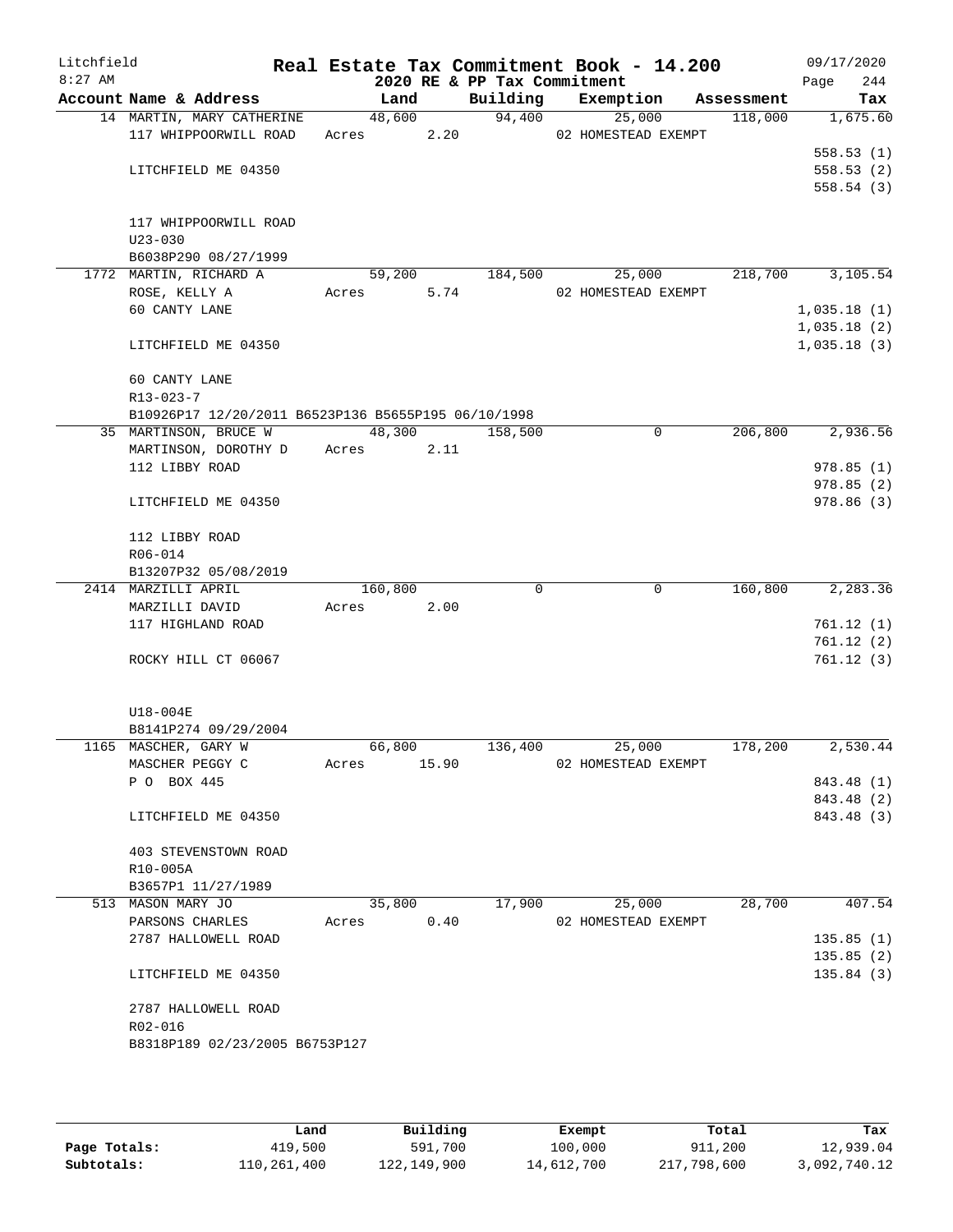| Litchfield |                                                      |       |         |                             | Real Estate Tax Commitment Book - 14.200 |            | 09/17/2020  |
|------------|------------------------------------------------------|-------|---------|-----------------------------|------------------------------------------|------------|-------------|
| $8:27$ AM  |                                                      |       |         | 2020 RE & PP Tax Commitment |                                          |            | Page<br>245 |
|            | Account Name & Address                               |       | Land    | Building                    | Exemption                                | Assessment | Tax         |
|            | 824 MASON, KAREN E                                   |       | 125,800 | 159,100                     | $\Omega$                                 | 284,900    | 4,045.58    |
|            | 51 WASHINGTON LANE                                   | Acres | 0.73    |                             |                                          |            |             |
|            |                                                      |       |         |                             |                                          |            | 1,348.53(1) |
|            | LITCHFIELD ME 04350                                  |       |         |                             |                                          |            | 1,348.53(2) |
|            |                                                      |       |         |                             |                                          |            | 1,348.52(3) |
|            | 51 WASHINGTON LANE                                   |       |         |                             |                                          |            |             |
|            | $U07 - 003$                                          |       |         |                             |                                          |            |             |
|            | B12136P308 10/16/2015 B11106P118 07/20/2012          |       |         |                             |                                          |            |             |
|            | B10423P107 05/21/2010 B10423P105 05/21/2010          |       |         |                             |                                          |            |             |
|            | B7925P227 07/24/1998                                 |       |         |                             |                                          |            |             |
|            | 1166 MASON, ROBERT                                   |       | 27,600  | 0                           | 0                                        | 27,600     | 391.92      |
|            | MASON, AVA                                           | Acres | 1.85    |                             |                                          |            |             |
|            | 1553 HALLOWELL RD                                    |       |         |                             |                                          |            | 130.64(1)   |
|            |                                                      |       |         |                             |                                          |            | 130.64(2)   |
|            | LITCHFIELD ME 04350                                  |       |         |                             |                                          |            | 130.64(3)   |
|            |                                                      |       |         |                             |                                          |            |             |
|            | 1548 HALLOWELL ROAD                                  |       |         |                             |                                          |            |             |
|            | $U19 - 018$                                          |       |         |                             |                                          |            |             |
|            | B6323P150<br>1171 MASON, ROBERT                      |       | 68,700  | 119,600                     |                                          | 163,300    | 2,318.86    |
|            |                                                      | Acres | 18.40   |                             | 25,000<br>02 HOMESTEAD EXEMPT            |            |             |
|            | MASON, AVA<br>1553 HALLOWELL RD                      |       |         |                             |                                          |            | 772.95(1)   |
|            |                                                      |       |         |                             |                                          |            | 772.95(2)   |
|            | LITCHFIELD ME 04350                                  |       |         |                             |                                          |            | 772.96(3)   |
|            |                                                      |       |         |                             |                                          |            |             |
|            | 1553 HALLOWELL ROAD                                  |       |         |                             |                                          |            |             |
|            | $U19 - 003$                                          |       |         |                             |                                          |            |             |
|            | B6163P111 03/09/2000                                 |       |         |                             |                                          |            |             |
|            | 2239 MASON, ROBERT                                   |       | 3,000   | $\mathbf 0$                 | $\mathbf 0$                              | 3,000      | 42.60       |
|            | MASON, AVA E                                         | Acres | 1.00    |                             |                                          |            |             |
|            | 1553 HALLOWELL RD                                    |       |         |                             |                                          |            | 14.20(1)    |
|            |                                                      |       |         |                             |                                          |            | 14.20(2)    |
|            | LITCHFIELD ME 04350                                  |       |         |                             |                                          |            | 14.20(3)    |
|            |                                                      |       |         |                             |                                          |            |             |
|            | HALLOWELL ROAD                                       |       |         |                             |                                          |            |             |
|            | U19-018B                                             |       |         |                             |                                          |            |             |
|            | B11542P242 10/16/2013 B6500P1 06/05/2001             |       |         |                             |                                          |            |             |
|            | 1174 MATHER, JOSHUA HERBERT;                         |       | 118,400 | 47,300                      | 0                                        | 165,700    | 2,352.94    |
|            | MATHER, JUSTIN WILLIAMS<br>GARDINER, LESLIE ERIN     | Acres | 0.20    |                             |                                          |            |             |
|            | MATHER                                               |       |         |                             |                                          |            |             |
|            | MATHER FAMILY REALTY                                 |       |         |                             |                                          |            | 784.31 (1)  |
|            | TRUST                                                |       |         |                             |                                          |            |             |
|            | 72 WINDING ROAD                                      |       |         |                             |                                          |            | 784.31 (2)  |
|            | SO PORTLAND ME 04106                                 |       |         |                             |                                          |            | 784.32 (3)  |
|            |                                                      |       |         |                             |                                          |            |             |
|            | 95 ROSSER DRIVE<br>U17-014                           |       |         |                             |                                          |            |             |
|            | B12656P208 07/12/2017 B11211P283 10/30/2012 B2484P70 |       |         |                             |                                          |            |             |
|            | 07/02/1982                                           |       |         |                             |                                          |            |             |
|            |                                                      |       |         |                             |                                          |            |             |

|              | Land        | Building    | Exempt     | Total       | Tax          |
|--------------|-------------|-------------|------------|-------------|--------------|
| Page Totals: | 343,500     | 326,000     | 25,000     | 644,500     | 9,151.90     |
| Subtotals:   | 110,604,900 | 122,475,900 | 14,637,700 | 218,443,100 | 3,101,892.02 |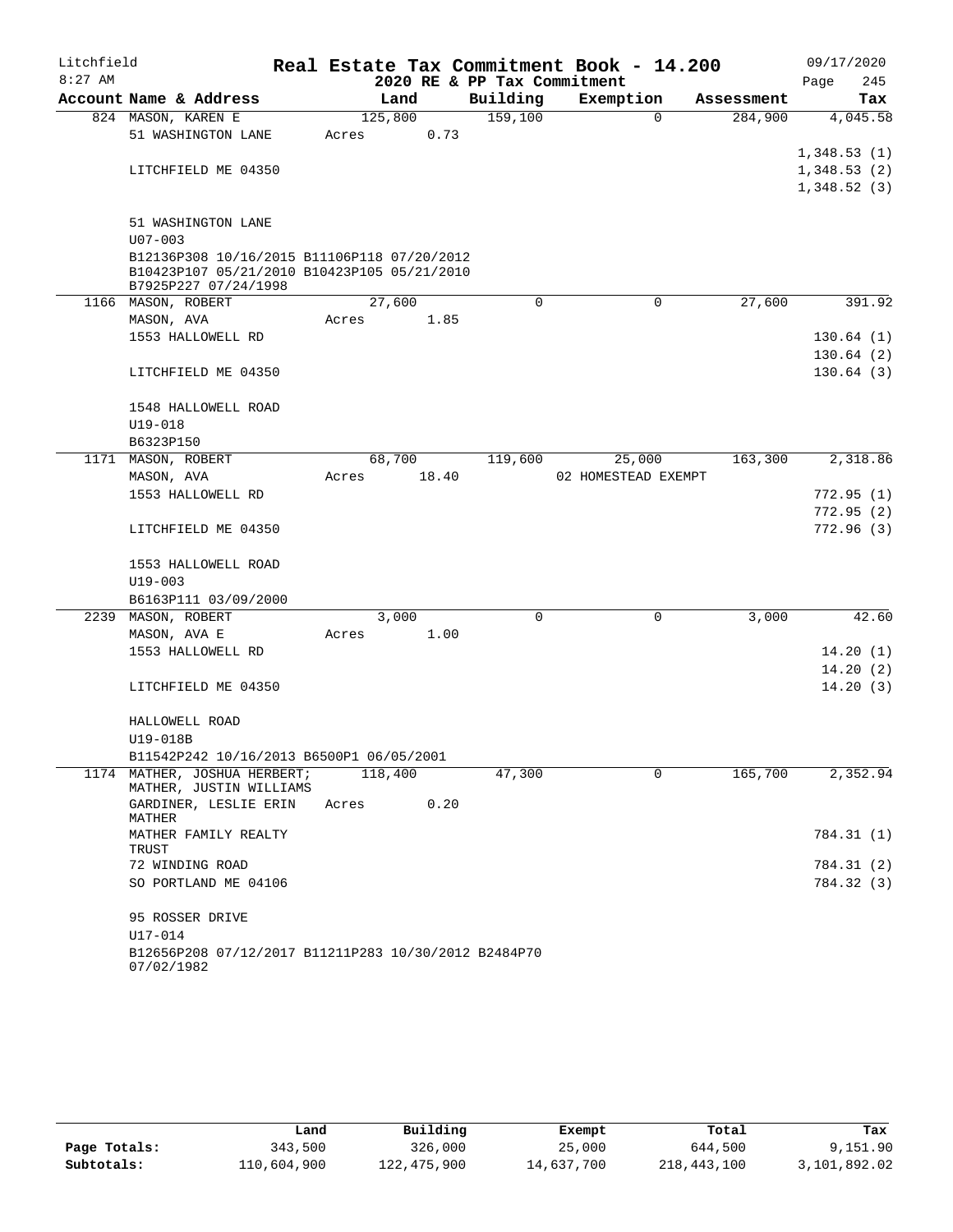| Litchfield |                                                                      |         |      |                             | Real Estate Tax Commitment Book - 14.200 |            | 09/17/2020   |
|------------|----------------------------------------------------------------------|---------|------|-----------------------------|------------------------------------------|------------|--------------|
| $8:27$ AM  |                                                                      |         |      | 2020 RE & PP Tax Commitment |                                          |            | 246<br>Page  |
|            | Account Name & Address                                               | Land    |      | Building                    | Exemption                                | Assessment | Tax          |
|            | 1218 MAXIM, JR., RONALD &<br>WENDY A.                                | 54,400  |      | 160, 500                    | 25,000                                   | 189,900    | 2,696.58     |
|            | <b>30 FERN LANE</b>                                                  | Acres   | 8.00 |                             | 02 HOMESTEAD EXEMPT                      |            |              |
|            |                                                                      |         |      |                             |                                          |            | 898.86 (1)   |
|            | LITCHFIELD ME 04350                                                  |         |      |                             |                                          |            | 898.86 (2)   |
|            |                                                                      |         |      |                             |                                          |            | 898.86 (3)   |
|            | <b>30 FERN LANE</b>                                                  |         |      |                             |                                          |            |              |
|            | $R03 - 063$                                                          |         |      |                             |                                          |            |              |
|            | B11879P90 12/08/2014 B11711P251 06/12/2014 B6564P39                  |         |      |                             |                                          |            |              |
|            | 2686 MCBREAIRTY, CARLY R                                             | 48,000  |      | 187,500                     | $\Omega$                                 | 235,500    | 3,344.10     |
|            | MCBREAIRTY, CHRISTIAN J Acres                                        |         | 2.01 |                             |                                          |            |              |
|            | 18 DILLINGHAM DR                                                     |         |      |                             |                                          |            | 1, 114.70(1) |
|            |                                                                      |         |      |                             |                                          |            | 1, 114.70(2) |
|            | LITCHFIELD ME 04350                                                  |         |      |                             |                                          |            | 1, 114.70(3) |
|            | 18 DILLINGHAM DRIVE                                                  |         |      |                             |                                          |            |              |
|            | R12-001C                                                             |         |      |                             |                                          |            |              |
|            | B12891P145 04/17/2018 B12298P275 05/20/2016                          |         |      |                             |                                          |            |              |
|            | B10819P206 09/26/2011 B10283P239 11/30/2009<br>B9261P297 02/13/2007  |         |      |                             |                                          |            |              |
|            | 1179 MCCARTY, WALTER E. &<br>BARBARA TRUST                           | 56,700  |      | 146,600                     | 0                                        | 203,300    | 2,886.86     |
|            | CONDON, TANYA LEE,<br>TRUSTEE                                        | Acres   | 4.90 |                             |                                          |            |              |
|            | 74 BEECH STREET                                                      |         |      |                             |                                          |            | 962.29 (1)   |
|            |                                                                      |         |      |                             |                                          |            | 962.29(2)    |
|            | CHELSEA ME 04330                                                     |         |      |                             |                                          |            | 962.28(3)    |
|            |                                                                      |         |      |                             |                                          |            |              |
|            | 307 PLAINS ROAD                                                      |         |      |                             |                                          |            |              |
|            | R07-035                                                              |         |      |                             |                                          |            |              |
|            | B10114P215 06/17/2009 B1544P14 04/12/1971<br>794 MCCLOSKEY, STEVEN R | 103,100 |      | 131,800                     | $\mathbf 0$                              | 234,900    | 3,335.58     |
|            | MCCLOSKEY, BRENDA M                                                  | Acres   | 0.96 |                             |                                          |            |              |
|            | 69 MADISON STREET                                                    |         |      |                             |                                          |            | 1,111.86(1)  |
|            |                                                                      |         |      |                             |                                          |            | 1, 111.86(2) |
|            | AUBURN ME 04210                                                      |         |      |                             |                                          |            | 1,111.86(3)  |
|            |                                                                      |         |      |                             |                                          |            |              |
|            | 769 PLAINS ROAD<br>$U02 - 004$                                       |         |      |                             |                                          |            |              |
|            | B12144P6 10/23/2015 B10475P138 07/19/2010 B1268P236                  |         |      |                             |                                          |            |              |
|            | 06/25/1962                                                           |         |      |                             |                                          |            |              |
|            | 2432 MCCOLLETT, BRANDT A                                             | 45,000  |      | 154,100                     | 0                                        | 199,100    | 2,827.22     |
|            | MCCOLLETT, ANDRIA                                                    | Acres   | 1.00 |                             |                                          |            |              |
|            | 19 ETERNITY DR                                                       |         |      |                             |                                          |            | 942.41 (1)   |
|            |                                                                      |         |      |                             |                                          |            | 942.41 (2)   |
|            | LITCHFIELD ME 04350                                                  |         |      |                             |                                          |            | 942.40 (3)   |
|            | 19 ETERNITY DRIVE                                                    |         |      |                             |                                          |            |              |
|            | R14-014B                                                             |         |      |                             |                                          |            |              |
|            | B13405P196 11/22/2019 B12779P19 11/08/2017                           |         |      |                             |                                          |            |              |
|            | B12513P116 01/05/2017 B12314P159 05/27/2016                          |         |      |                             |                                          |            |              |

|              | Land        | Building    | Exempt     | Total       | Tax          |
|--------------|-------------|-------------|------------|-------------|--------------|
| Page Totals: | 307,200     | 780,500     | 25,000     | 1,062,700   | 15,090.34    |
| Subtotals:   | 110,912,100 | 123,256,400 | 14,662,700 | 219,505,800 | 3,116,982.36 |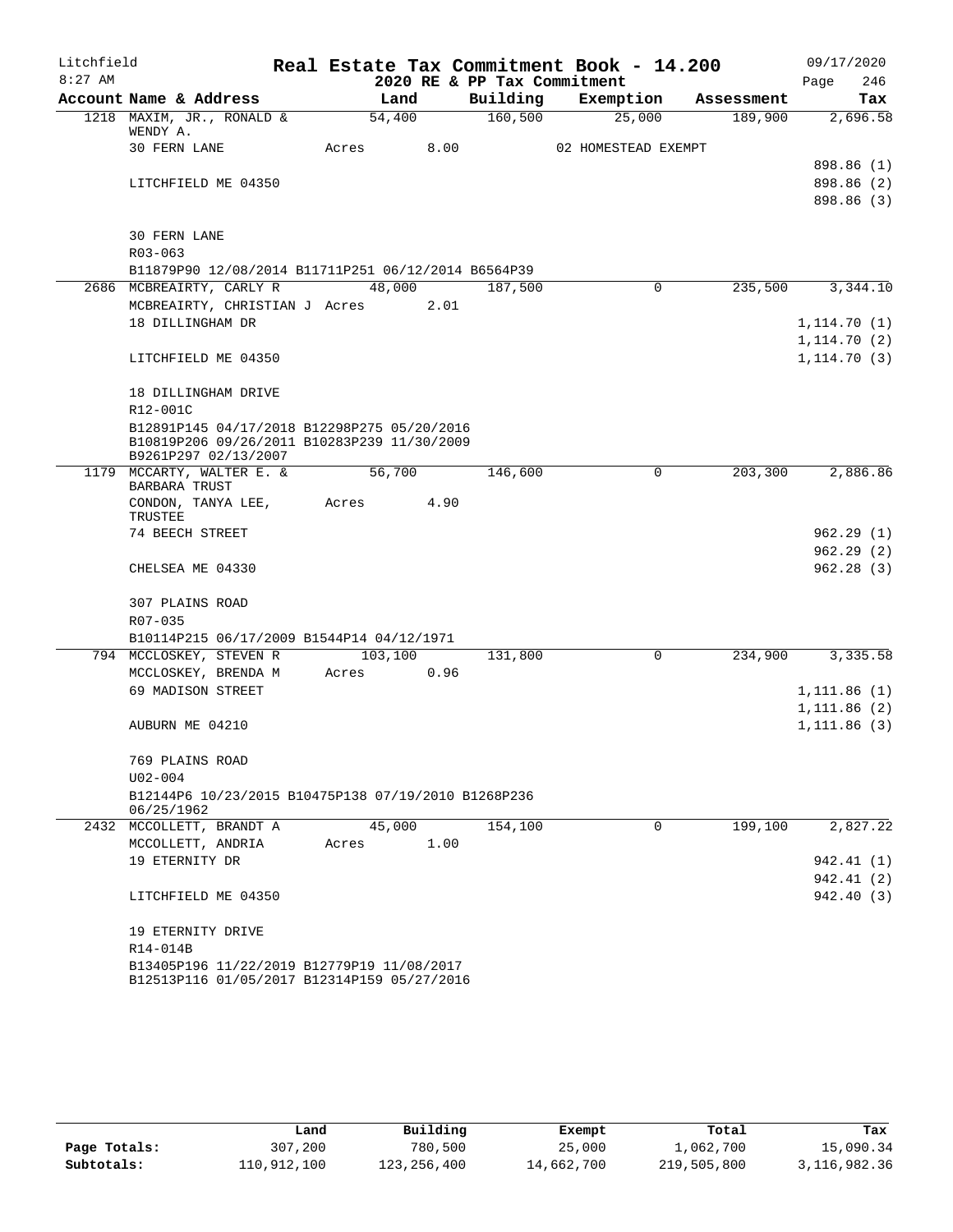| Litchfield   |                                                                                                    |                 |       |                     |                    | Real Estate Tax Commitment Book - 14.200 |             |                      | 09/17/2020                 |
|--------------|----------------------------------------------------------------------------------------------------|-----------------|-------|---------------------|--------------------|------------------------------------------|-------------|----------------------|----------------------------|
| $8:27$ AM    |                                                                                                    |                 |       |                     |                    | 2020 RE & PP Tax Commitment              |             |                      | 247<br>Page                |
|              | Account Name & Address<br>1533 MCCORMICK, DALTON                                                   |                 |       | Land<br>47,200      | Building<br>64,300 | Exemption<br>25,000                      |             | Assessment<br>86,500 | Tax<br>1,228.30            |
|              | 17 COMMUNITY DRIVE                                                                                 |                 | Acres | 2.70                |                    | 02 HOMESTEAD EXEMPT                      |             |                      |                            |
|              |                                                                                                    |                 |       |                     |                    |                                          |             |                      | 409.43 (1)                 |
|              | LITCHFIELD ME 04350                                                                                |                 |       |                     |                    |                                          |             |                      | 409.43(2)                  |
|              |                                                                                                    |                 |       |                     |                    |                                          |             |                      | 409.44 (3)                 |
|              |                                                                                                    |                 |       |                     |                    |                                          |             |                      |                            |
|              | 17 COMMUNITY DRIVE                                                                                 |                 |       |                     |                    |                                          |             |                      |                            |
|              | $U16 - 006$                                                                                        |                 |       |                     |                    |                                          |             |                      |                            |
|              | B11260P194 12/20/2012 B11260P178 12/20/2012<br>B7109P338                                           |                 |       |                     |                    |                                          |             |                      |                            |
|              | 1534 MCCORMICK, DALTON                                                                             |                 |       | 6,800               | $\Omega$           | $\Omega$                                 |             | 6,800                | 96.56                      |
|              | 17 COMMUNITY DRIVE                                                                                 |                 | Acres | 2.70                |                    |                                          |             |                      |                            |
|              |                                                                                                    |                 |       |                     |                    |                                          |             |                      | 32.19(1)                   |
|              | LITCHFIELD ME 04350                                                                                |                 |       |                     |                    |                                          |             |                      | 32.19(2)                   |
|              |                                                                                                    |                 |       |                     |                    |                                          |             |                      | 32.18(3)                   |
|              | LEWISTON ROAD                                                                                      |                 |       |                     |                    |                                          |             |                      |                            |
|              | $U16 - 003$                                                                                        |                 |       |                     |                    |                                          |             |                      |                            |
|              | B11260P194 12/20/2012 B11260P178 12/20/2012                                                        |                 |       |                     |                    |                                          |             |                      |                            |
|              | B10557P203 10/12/2010 B7109P338                                                                    |                 |       |                     |                    |                                          |             |                      |                            |
|              | 1865 MCCURDY, KEVIN                                                                                |                 |       | 3,500               | $\Omega$           | $\mathbf 0$                              |             | 3,500                | 49.70                      |
|              | 441 WEST BURROUGH ROAD Acres                                                                       |                 |       | 0.31                |                    |                                          |             |                      |                            |
|              | BOWDOIN ME 04287                                                                                   |                 |       |                     |                    |                                          |             |                      | 16.57(1)                   |
|              |                                                                                                    |                 |       |                     |                    |                                          |             |                      | 16.57(2)<br>16.56(3)       |
|              |                                                                                                    |                 |       |                     |                    |                                          |             |                      |                            |
|              | 1496 HALLOWELL ROAD                                                                                |                 |       |                     |                    |                                          |             |                      |                            |
|              | $U20 - 031$                                                                                        |                 |       |                     |                    |                                          |             |                      |                            |
|              | B12157P229 11/06/2015 B11793P267 09/03/2014<br>B11441P196 07/01/2013 B8771P28 01/13/2006 B2042P166 |                 |       |                     |                    |                                          |             |                      |                            |
|              | 09/16/1977                                                                                         |                 |       |                     |                    |                                          |             |                      |                            |
|              | 2604 MCCURDY, STANLEY                                                                              |                 |       | 12,900              | $\Omega$           | $\Omega$                                 |             | 12,900               | 183.18                     |
|              | MCCURDY, SANDRA                                                                                    |                 | Acres | 1.25                |                    |                                          |             |                      |                            |
|              | 50 ELTON FARM ROAD                                                                                 |                 |       |                     |                    |                                          |             |                      | 61.06(1)                   |
|              | HARPSWELL ME 04079                                                                                 |                 |       |                     |                    |                                          |             |                      | 61.06(2)<br>61.06(3)       |
|              |                                                                                                    |                 |       |                     |                    |                                          |             |                      |                            |
|              | 1581 HALLOWELL ROAD                                                                                |                 |       |                     |                    |                                          |             |                      |                            |
|              | U19-002A                                                                                           |                 |       |                     |                    |                                          |             |                      |                            |
|              | B12164P150 11/13/2015 B6030P263 08/19/1999                                                         |                 |       |                     |                    |                                          |             |                      |                            |
|              | 2632 MCCURDY, STANLEY                                                                              |                 |       | 196,900             | 116,000            | $\mathbf 0$                              |             | 312,900              | 4, 443.18                  |
|              | MCCURDY, SANDRA                                                                                    |                 | Acres | 8.87                |                    |                                          |             |                      |                            |
|              | 50 ELTON FARM ROAD                                                                                 |                 |       |                     |                    |                                          |             |                      | 1,481.06(1)<br>1,481.06(2) |
|              | HARPSWELL ME 04079                                                                                 |                 |       |                     |                    |                                          |             |                      | 1,481.06(3)                |
|              |                                                                                                    |                 |       |                     |                    |                                          |             |                      |                            |
|              | 1581 HALLOWELL ROAD                                                                                |                 |       |                     |                    |                                          |             |                      |                            |
|              | $U19-001-B$                                                                                        |                 |       |                     |                    |                                          |             |                      |                            |
|              | B12336P201 06/23/2016 B12164P150 11/13/2015                                                        |                 |       |                     |                    |                                          |             |                      |                            |
|              | B9234P161 01/30/2007 B9216P215 01/12/2007<br>2600 MCDONALD KENNETH B                               |                 |       | 46,500              | 4,700              | 25,000                                   |             | 26,200               | 372.04                     |
|              | 499 RICHMOND ROAD                                                                                  |                 | Acres | 1.51                |                    | 02 HOMESTEAD EXEMPT                      |             |                      |                            |
|              |                                                                                                    |                 |       |                     |                    |                                          |             |                      | 124.01(1)                  |
|              | LITCHFIELD ME 04350                                                                                |                 |       |                     |                    |                                          |             |                      | 124.01(2)                  |
|              |                                                                                                    |                 |       |                     |                    |                                          |             |                      | 124.02(3)                  |
|              |                                                                                                    |                 |       |                     |                    |                                          |             |                      |                            |
|              | 499 RICHMOND ROAD                                                                                  |                 |       |                     |                    |                                          |             |                      |                            |
|              | R03-009D                                                                                           |                 |       |                     |                    |                                          |             |                      |                            |
|              | B8886P25 04/28/2006                                                                                |                 |       |                     |                    |                                          |             |                      |                            |
| Page Totals: |                                                                                                    | Land<br>313,800 |       | Building<br>185,000 |                    | Exempt<br>50,000                         |             | Total<br>448,800     | Tax<br>6,372.96            |
| Subtotals:   |                                                                                                    | 111, 225, 900   |       | 123, 441, 400       |                    | 14,712,700                               | 219,954,600 |                      | 3, 123, 355. 32            |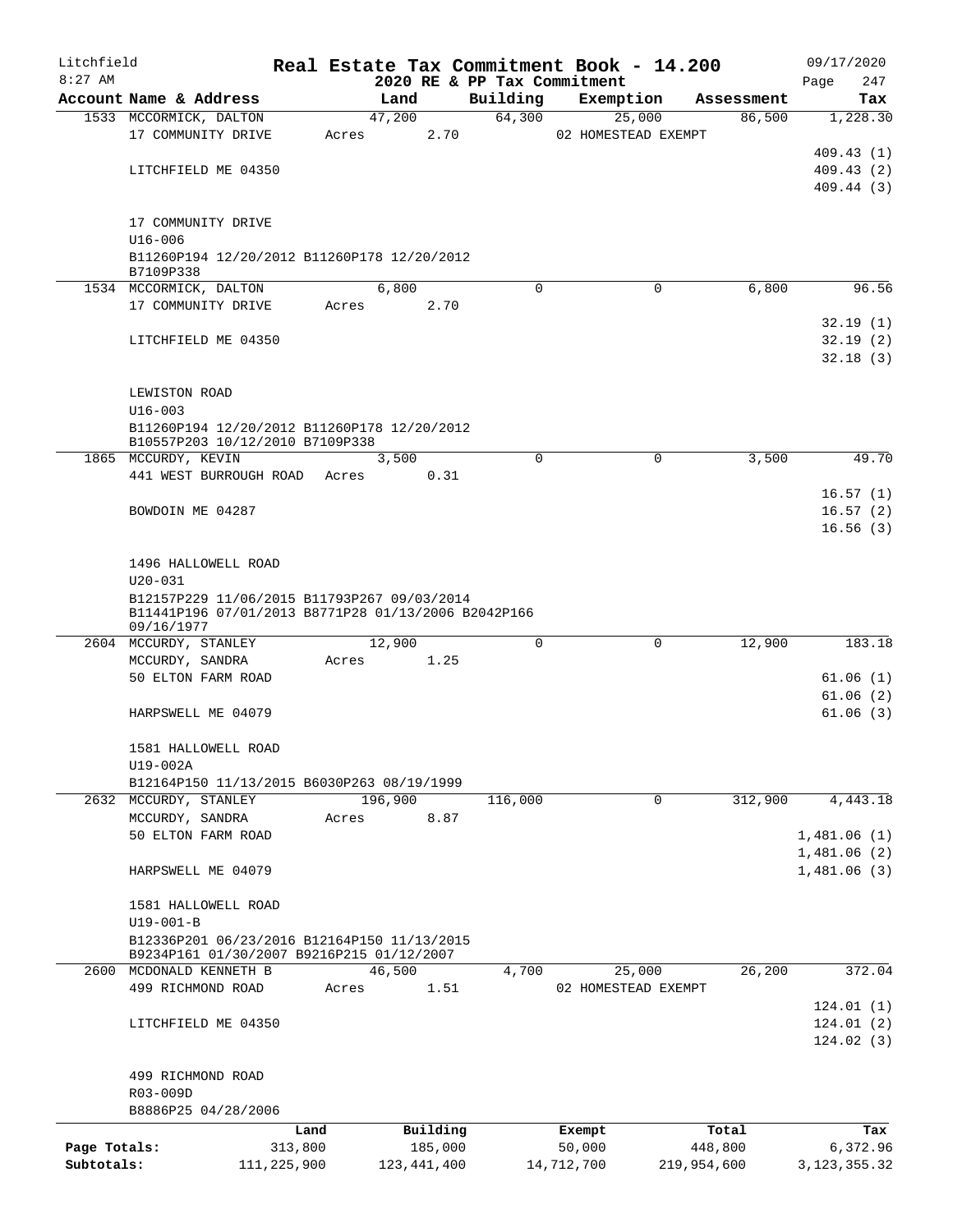| Litchfield<br>$8:27$ AM |                                          | Real Estate Tax Commitment Book - 14.200 | 2020 RE & PP Tax Commitment |                     |            | 09/17/2020<br>248<br>Page |
|-------------------------|------------------------------------------|------------------------------------------|-----------------------------|---------------------|------------|---------------------------|
|                         | Account Name & Address                   | Land                                     | Building                    | Exemption           | Assessment | Tax                       |
|                         | 2957 MCDONALD, MATHEW                    | 0                                        | 12,600                      | $\Omega$            | 12,600     | 178.92                    |
|                         | MCDONALD, AMANDA                         |                                          |                             |                     |            |                           |
|                         | 13 SCOTTY LANE                           |                                          |                             |                     |            | 59.64(1)                  |
|                         |                                          |                                          |                             |                     |            | 59.64(2)                  |
|                         | Litchfield ME 04350                      |                                          |                             |                     |            | 59.64(3)                  |
|                         | $R03 - 003 - A - 2$                      |                                          |                             |                     |            |                           |
|                         | 1181 MCDONALD, MICHAEL                   | 105,800                                  | 79,000                      | $\mathbf 0$         | 184,800    | 2,624.16                  |
|                         | 2225 HALLOWELL ROAD                      | 8.00<br>Acres                            |                             |                     |            |                           |
|                         |                                          |                                          |                             |                     |            | 874.72 (1)                |
|                         | LITCHFIELD ME 04350                      |                                          |                             |                     |            | 874.72 (2)                |
|                         |                                          |                                          |                             |                     |            | 874.72 (3)                |
|                         | 2225 HALLOWELL ROAD                      |                                          |                             |                     |            |                           |
|                         | $R06 - 044$                              |                                          |                             |                     |            |                           |
|                         | B9838P257 08/28/2008 B1648P13 10/18/2004 |                                          |                             |                     |            |                           |
|                         | 1182 MCDONALD, MICHAEL                   | 45,000                                   | 41,600                      | $\mathbf 0$         | 86,600     | 1,229.72                  |
|                         | 153 LUNTS HILL RD                        | 1.00<br>Acres                            |                             |                     |            |                           |
|                         |                                          |                                          |                             |                     |            | 409.91(1)                 |
|                         | LITCHFIELD ME 04350                      |                                          |                             |                     |            | 409.91(2)                 |
|                         |                                          |                                          |                             |                     |            | 409.90(3)                 |
|                         | 153 LUNTS HILL ROAD                      |                                          |                             |                     |            |                           |
|                         | R09-071                                  |                                          |                             |                     |            |                           |
|                         | B4988P72 02/27/1995                      |                                          |                             |                     |            |                           |
|                         | 2733 MCDONALD, NATHAN                    | $\mathbf 0$                              | 152,000                     | 0                   | 152,000    | 2,158.40                  |
|                         | 2231 HALLOWELL ROAD                      |                                          |                             |                     |            |                           |
|                         |                                          |                                          |                             |                     |            | 719.47(1)                 |
|                         | LITCHFIELD ME 04350                      |                                          |                             |                     |            | 719.47(2)                 |
|                         |                                          |                                          |                             |                     |            | 719.46(3)                 |
|                         | 2231 HALLOWELL ROAD                      |                                          |                             |                     |            |                           |
|                         | $R06 - 044 - ON$                         |                                          |                             |                     |            |                           |
|                         | 310 MCDONALD, PATRICK S                  | 230,200                                  | 163,000                     | 0                   | 393,200    | 5,583.44                  |
|                         | MCDONALD, CYNTHIA J                      | 0.78<br>Acres                            |                             |                     |            |                           |
|                         | 351 PEACEPIPE DR                         |                                          |                             |                     |            | 1,861.15(1)               |
|                         |                                          |                                          |                             |                     |            | 1,861.15(2)               |
|                         | LITCHFIELD ME 04350                      |                                          |                             |                     |            | 1,861.14(3)               |
|                         | 351 PEACEPIPE DRIVE                      |                                          |                             |                     |            |                           |
|                         | $U28 - 006$                              |                                          |                             |                     |            |                           |
|                         | B13022P42 09/07/2018                     |                                          |                             |                     |            |                           |
|                         | 1436 MCDONNELL, JAMES L                  | 45,000                                   | 27,300                      | 31,000              | 41,300     | 586.46                    |
|                         | 207 HUNTINGTON HILL                      | 1.00<br>Acres                            |                             | 02 HOMESTEAD EXEMPT |            |                           |
|                         | ROAD                                     |                                          |                             |                     |            |                           |
|                         |                                          |                                          |                             | 03 VETERANS EXEMPT  |            | 195.49(1)                 |
|                         | LITCHFIELD ME 04350                      |                                          |                             |                     |            | 195.49(2)                 |
|                         |                                          |                                          |                             |                     |            | 195.48(3)                 |
|                         | 207 HUNTINGTON HILL                      |                                          |                             |                     |            |                           |
|                         | R05-062A                                 |                                          |                             |                     |            |                           |
|                         | B6908P346                                |                                          |                             |                     |            |                           |
|                         |                                          |                                          |                             |                     |            |                           |
|                         |                                          |                                          |                             |                     |            |                           |

|              | Land        | Building    | Exempt     | Total       | Tax          |
|--------------|-------------|-------------|------------|-------------|--------------|
| Page Totals: | 426,000     | 475,500     | 31,000     | 870,500     | 12,361.10    |
| Subtotals:   | 111,651,900 | 123,916,900 | 14,743,700 | 220,825,100 | 3,135,716.42 |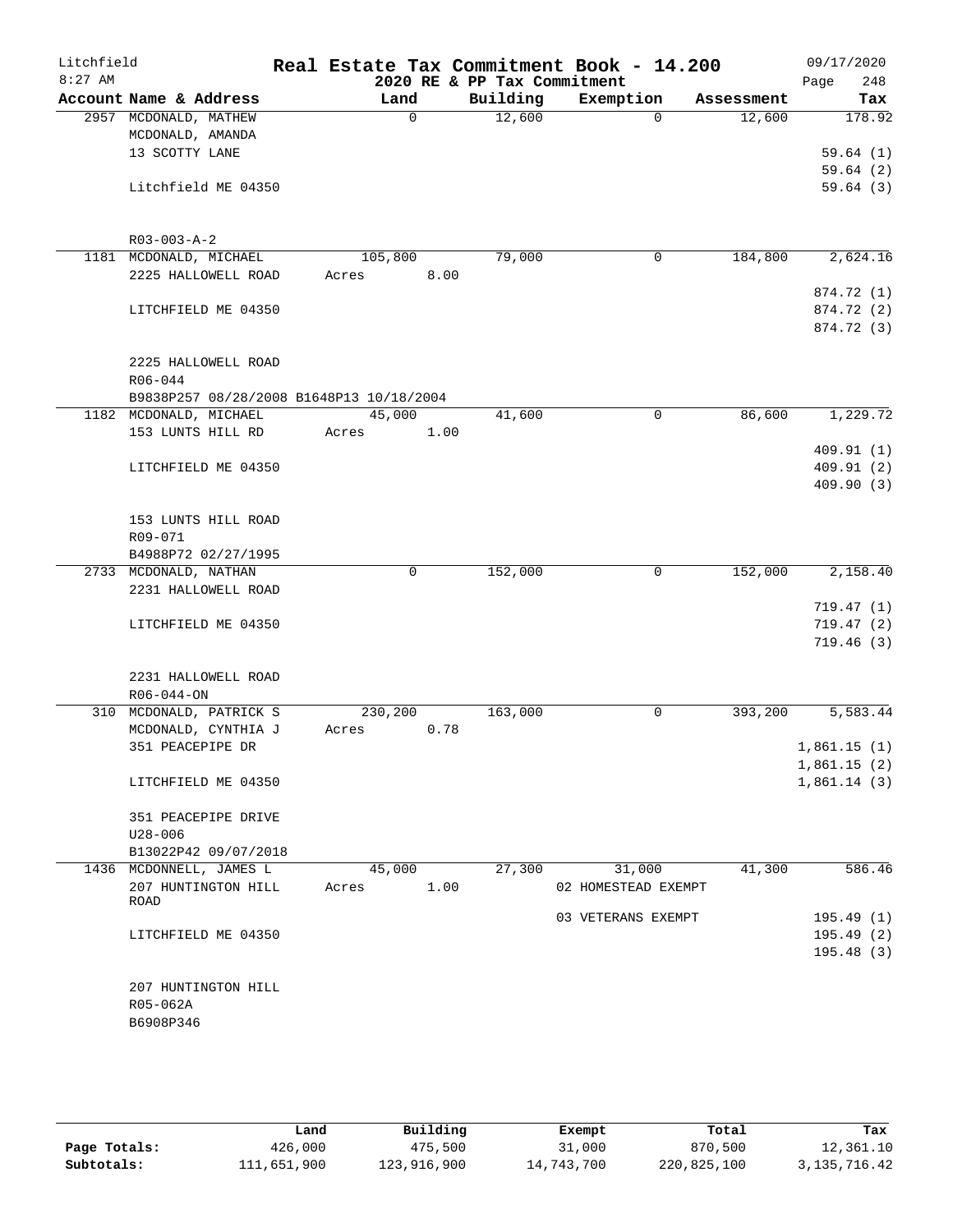| Litchfield<br>$8:27$ AM |                                                     |       |         |       | 2020 RE & PP Tax Commitment | Real Estate Tax Commitment Book - 14.200 |            | 09/17/2020<br>249<br>Page |
|-------------------------|-----------------------------------------------------|-------|---------|-------|-----------------------------|------------------------------------------|------------|---------------------------|
|                         | Account Name & Address                              |       | Land    |       | Building                    | Exemption                                | Assessment | Tax                       |
|                         | 1139 MCDONOUGH, DAVID P                             |       | 54,800  |       | 141,700                     | 25,000                                   | 171,500    | 2,435.30                  |
|                         | MCDONOUGH, AMY B                                    | Acres |         | 6.00  |                             | 02 HOMESTEAD EXEMPT                      |            |                           |
|                         | 52 MANCHESTER LANE                                  |       |         |       |                             |                                          |            | 811.77 (1)                |
|                         |                                                     |       |         |       |                             |                                          |            | 811.77 (2)                |
|                         | LITCHFIELD ME 04350                                 |       |         |       |                             |                                          |            | 811.76(3)                 |
|                         | 52 MANCHESTER LANE                                  |       |         |       |                             |                                          |            |                           |
|                         | R05-059                                             |       |         |       |                             |                                          |            |                           |
|                         | B11406P76 05/30/2013 B6339P36 01/08/2000            |       |         |       |                             |                                          |            |                           |
|                         | 1183 MCDONOUGH, HALSEY                              |       | 25,300  |       | $\mathbf 0$                 | $\mathbf 0$                              | 25,300     | 359.26                    |
|                         | 61 WINTER STREET                                    | Acres |         | 4.29  |                             |                                          |            |                           |
|                         |                                                     |       |         |       |                             |                                          |            | 119.75(1)                 |
|                         | GARDINER ME 04345                                   |       |         |       |                             |                                          |            | 119.75(2)                 |
|                         |                                                     |       |         |       |                             |                                          |            | 119.76(3)                 |
|                         |                                                     |       |         |       |                             |                                          |            |                           |
|                         | POND ROAD                                           |       |         |       |                             |                                          |            |                           |
|                         | $U06 - 001$                                         |       |         |       |                             |                                          |            |                           |
|                         | B2928P114                                           |       |         |       |                             |                                          |            |                           |
|                         | 1184 MCDONOUGH, HALSEY                              |       | 54,600  |       | 65,200                      | 0                                        | 119,800    | 1,701.16                  |
|                         | 61 WINTER STREET                                    | Acres |         | 4.20  |                             |                                          |            |                           |
|                         |                                                     |       |         |       |                             |                                          |            | 567.05(1)                 |
|                         | GARDINER ME 04345                                   |       |         |       |                             |                                          |            | 567.05(2)                 |
|                         |                                                     |       |         |       |                             |                                          |            | 567.06(3)                 |
|                         |                                                     |       |         |       |                             |                                          |            |                           |
|                         | 998 PLAINS ROAD                                     |       |         |       |                             |                                          |            |                           |
|                         | $R09 - 046$<br>B2903P105                            |       |         |       |                             |                                          |            |                           |
|                         | 1185 MCFARLAND ERIC A                               |       | 72,600  |       | $\mathbf 0$                 | $\mathbf 0$                              | 72,600     | 1,030.92                  |
|                         | 9 NETTERS WAY                                       | Acres |         | 2.60  |                             |                                          |            |                           |
|                         |                                                     |       |         |       |                             |                                          |            | 343.64(1)                 |
|                         | HARPSWELL ME 04079                                  |       |         |       |                             |                                          |            | 343.64(2)                 |
|                         |                                                     |       |         |       |                             |                                          |            | 343.64(3)                 |
|                         |                                                     |       |         |       |                             |                                          |            |                           |
|                         | MANCHESTER LANE                                     |       |         |       |                             |                                          |            |                           |
|                         | R05-060                                             |       |         |       |                             |                                          |            |                           |
|                         | B10697P231 03/30/2011 B9913P310 11/21/2008 B5299P43 |       |         |       |                             |                                          |            |                           |
|                         | 09/17/1998                                          |       |         |       |                             |                                          |            |                           |
|                         | 2837 MCFARLAND ERIC A                               |       | 106,400 |       | 0                           | 0                                        | 106,400    | 1,510.88                  |
|                         | MCFARLAND WAYNE W                                   | Acres |         | 28.00 |                             |                                          |            |                           |
|                         | 9 NETTERS WAY                                       |       |         |       |                             |                                          |            | 503.63(1)                 |
|                         |                                                     |       |         |       |                             |                                          |            | 503.63(2)                 |
|                         | HARPSWELL ME 04079                                  |       |         |       |                             |                                          |            | 503.62(3)                 |
|                         |                                                     |       |         |       |                             |                                          |            |                           |
|                         |                                                     |       |         |       |                             |                                          |            |                           |
|                         | R05-061B                                            |       |         |       |                             |                                          |            |                           |
|                         | B5299P43                                            |       |         |       |                             |                                          |            |                           |
|                         | 2968 MCFARREN, KEITH E                              |       | 28,800  |       | $\Omega$                    | 0                                        | 28,800     | 408.96                    |
|                         | MCFARREN, JUNE A                                    | Acres |         | 2.27  |                             |                                          |            |                           |
|                         | 51 OVERLOOK DRIVE                                   |       |         |       |                             |                                          |            | 136.32(1)                 |
|                         |                                                     |       |         |       |                             |                                          |            | 136.32(2)                 |
|                         | LITCHFIELD ME 04350                                 |       |         |       |                             |                                          |            | 136.32(3)                 |
|                         | HALLOWELL ROAD                                      |       |         |       |                             |                                          |            |                           |
|                         | R06-68A                                             |       |         |       |                             |                                          |            |                           |
|                         | B13509P24 03/19/2020                                |       |         |       |                             |                                          |            |                           |
|                         |                                                     |       |         |       |                             |                                          |            |                           |
|                         |                                                     |       |         |       |                             |                                          |            |                           |
|                         |                                                     |       |         |       |                             |                                          |            |                           |
|                         |                                                     |       |         |       |                             |                                          |            |                           |

|              | Land        | Building    | Exempt     | Total       | Tax          |
|--------------|-------------|-------------|------------|-------------|--------------|
| Page Totals: | 342,500     | 206,900     | 25,000     | 524,400     | 7,446.48     |
| Subtotals:   | 111,994,400 | 124,123,800 | 14,768,700 | 221,349,500 | 3,143,162.90 |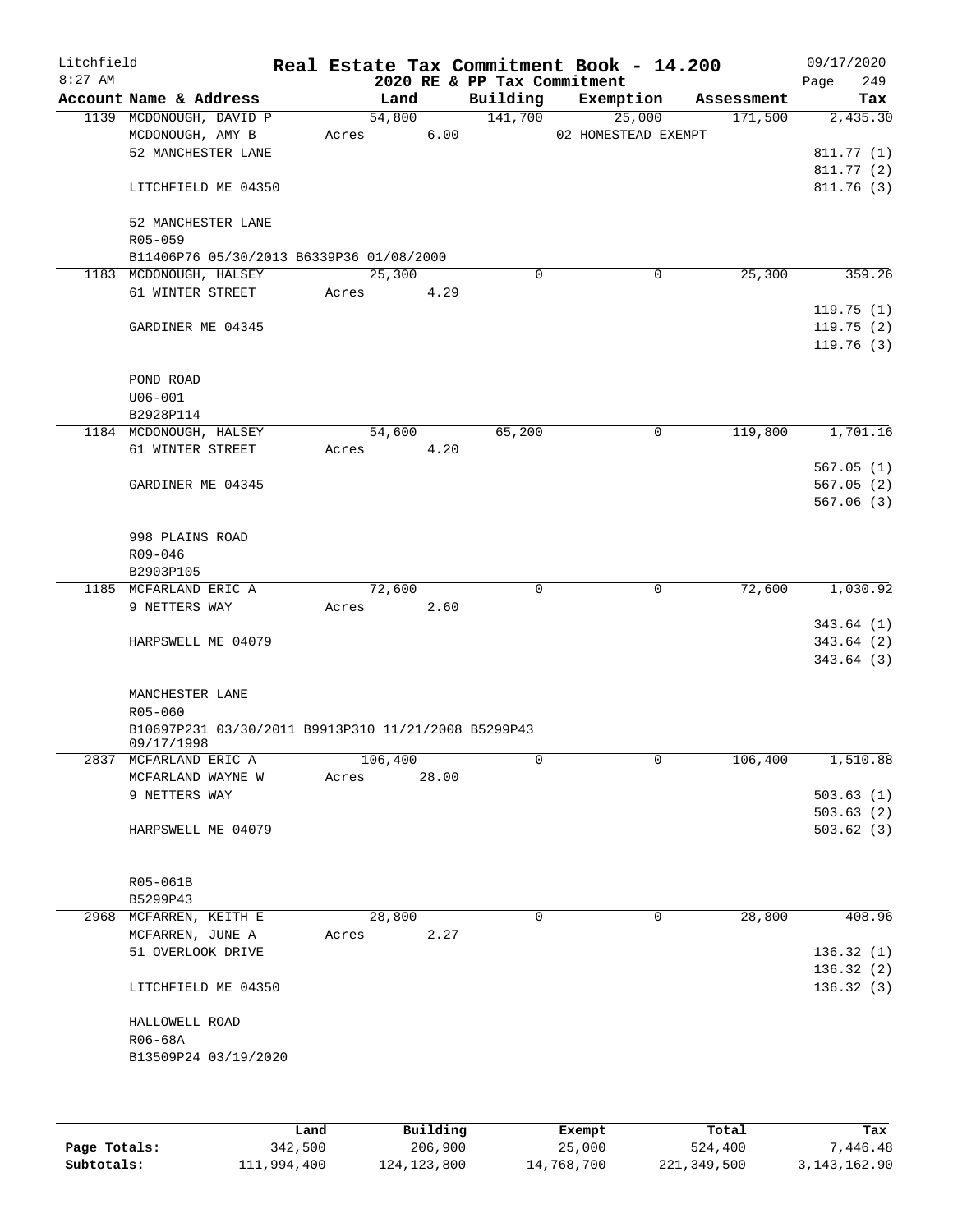| Litchfield   |                                                      |         |       |          |         |                             | Real Estate Tax Commitment Book - 14.200 |            | 09/17/2020  |        |
|--------------|------------------------------------------------------|---------|-------|----------|---------|-----------------------------|------------------------------------------|------------|-------------|--------|
| $8:27$ AM    |                                                      |         |       |          |         | 2020 RE & PP Tax Commitment |                                          |            | Page        | 250    |
|              | Account Name & Address                               |         |       | Land     |         | Building                    | Exemption                                | Assessment |             | Tax    |
|              | 1188 MCFEE, LISA                                     |         |       | 45,000   |         | 33,400                      | $\mathbf{0}$                             | 78,400     | 1,113.28    |        |
|              | 223 PLAINS RD                                        |         | Acres |          | 1.00    |                             |                                          |            |             |        |
|              |                                                      |         |       |          |         |                             |                                          |            | 371.09(1)   |        |
|              |                                                      |         |       |          |         |                             |                                          |            | 371.09(2)   |        |
|              |                                                      |         |       |          |         |                             |                                          |            | 371.10(3)   |        |
|              |                                                      |         |       |          |         |                             |                                          |            |             |        |
|              | 223 PLAINS ROAD                                      |         |       |          |         |                             |                                          |            |             |        |
|              | R07-044A                                             |         |       |          |         |                             |                                          |            |             |        |
|              | B7075P183 10/21/2004                                 |         |       |          |         |                             |                                          |            |             |        |
|              | 644 MCGINNESS, THOMAS L                              |         |       | 59,100   |         | $\Omega$                    | 0                                        | 59,100     |             | 839.22 |
|              | 16 BALLARD SREET                                     |         | Acres |          | 18.00   |                             |                                          |            |             |        |
|              |                                                      |         |       |          |         |                             |                                          |            | 279.74(1)   |        |
|              | S PORTLAND ME 04106<br>2705                          |         |       |          |         |                             |                                          |            | 279.74(2)   |        |
|              |                                                      |         |       |          |         |                             |                                          |            | 279.74(3)   |        |
|              |                                                      |         |       |          |         |                             |                                          |            |             |        |
|              | HALLOWELL ROAD                                       |         |       |          |         |                             |                                          |            |             |        |
|              | R06-006                                              |         |       |          |         |                             |                                          |            |             |        |
|              | B11501P33 08/26/2013 B9223P89 12/12/2006 B1515P437   |         |       |          |         |                             |                                          |            |             |        |
|              | 01/28/1966                                           |         |       |          |         |                             |                                          |            |             |        |
|              | 645 MCGINNESS, THOMAS L                              |         |       | 70,400   |         | 81,900                      | 0                                        | 152,300    | 2,162.66    |        |
|              | 16 BALLARD ST                                        |         | Acres |          | 5.60    |                             |                                          |            |             |        |
|              |                                                      |         |       |          |         |                             |                                          |            | 720.89(1)   |        |
|              | S. PORTLAND ME 04106                                 |         |       |          |         |                             |                                          |            | 720.89 (2)  |        |
|              |                                                      |         |       |          |         |                             |                                          |            | 720.88(3)   |        |
|              |                                                      |         |       |          |         |                             |                                          |            |             |        |
|              | 75 LOON POND LANE                                    |         |       |          |         |                             |                                          |            |             |        |
|              | R06-007                                              |         |       |          |         |                             |                                          |            |             |        |
|              | B12134P213 10/08/2015 B11501P33 08/26/2013 B1472P219 |         |       |          |         |                             |                                          |            |             |        |
|              | 2434 MCGREGOR, SCOTT A                               |         |       | 49,400   |         | 358,800                     | 25,000                                   | 383,200    | 5,441.44    |        |
|              | CROMWELL, EMILY                                      |         | Acres |          | 2.45    |                             | 02 HOMESTEAD EXEMPT                      |            |             |        |
|              | 2333 HALLOWELL ROAD                                  |         |       |          |         |                             |                                          |            | 1,813.81(1) |        |
|              |                                                      |         |       |          |         |                             |                                          |            | 1,813.81(2) |        |
|              | LITCHFIELD ME 04350                                  |         |       |          |         |                             |                                          |            | 1,813.82(3) |        |
|              |                                                      |         |       |          |         |                             |                                          |            |             |        |
|              | 2333 HALLOWELL ROAD                                  |         |       |          |         |                             |                                          |            |             |        |
|              | R06-038D                                             |         |       |          |         |                             |                                          |            |             |        |
|              | B13324P278 09/04/2019                                |         |       |          |         |                             |                                          |            |             |        |
|              | 1634 MCGROTHER, PAUL                                 |         |       | 45,600   |         | 143,400                     | 31,000                                   | 158,000    | 2,243.60    |        |
|              | 13 PATTENWOODS LANE                                  |         | Acres |          | 1.20    |                             | 02 HOMESTEAD EXEMPT                      |            |             |        |
|              |                                                      |         |       |          |         |                             | 03 VETERANS EXEMPT                       |            | 747.87(1)   |        |
|              | LITCHFIELD ME 04350                                  |         |       |          |         |                             |                                          |            | 747.87(2)   |        |
|              |                                                      |         |       |          |         |                             |                                          |            | 747.86 (3)  |        |
|              |                                                      |         |       |          |         |                             |                                          |            |             |        |
|              | 13 PATTENWOODS LANE                                  |         |       |          |         |                             |                                          |            |             |        |
|              | R01-033B-1                                           |         |       |          |         |                             |                                          |            |             |        |
|              | B7211P152 03/11/1997                                 |         |       |          |         |                             |                                          |            |             |        |
|              | 976 MCINTYRE, HENRY                                  |         |       | 16,300   |         | $\mathbf 0$                 | 0                                        | 16,300     |             | 231.46 |
|              | MCINTYRE, LUCILLE                                    |         | Acres |          | 3.50    |                             |                                          |            |             |        |
|              | 1690 HALLOWELL RD                                    |         |       |          |         |                             |                                          |            | 77.15(1)    |        |
|              |                                                      |         |       |          |         |                             |                                          |            | 77.15(2)    |        |
|              | LITCHFIELD ME 04350                                  |         |       |          |         |                             |                                          |            | 77.16(3)    |        |
|              |                                                      |         |       |          |         |                             |                                          |            |             |        |
|              | HALLOWELL ROAD                                       |         |       |          |         |                             |                                          |            |             |        |
|              | R12-008D                                             |         |       |          |         |                             |                                          |            |             |        |
|              | B9529P70 10/12/2007 B6914P339 05/17/2002 B5599P287   |         |       |          |         |                             |                                          |            |             |        |
|              | 04/15/2004                                           |         |       |          |         |                             |                                          |            |             |        |
|              |                                                      |         |       |          |         |                             |                                          |            |             |        |
|              |                                                      | Land    |       | Building |         |                             | Exempt                                   | Total      |             | Tax    |
| Page Totals: |                                                      | 285,800 |       |          | 617,500 |                             | 56,000                                   | 847,300    | 12,031.66   |        |
|              |                                                      |         |       |          |         |                             |                                          |            |             |        |

**Subtotals:** 112,280,200 124,741,300 14,824,700 222,196,800 3,155,194.56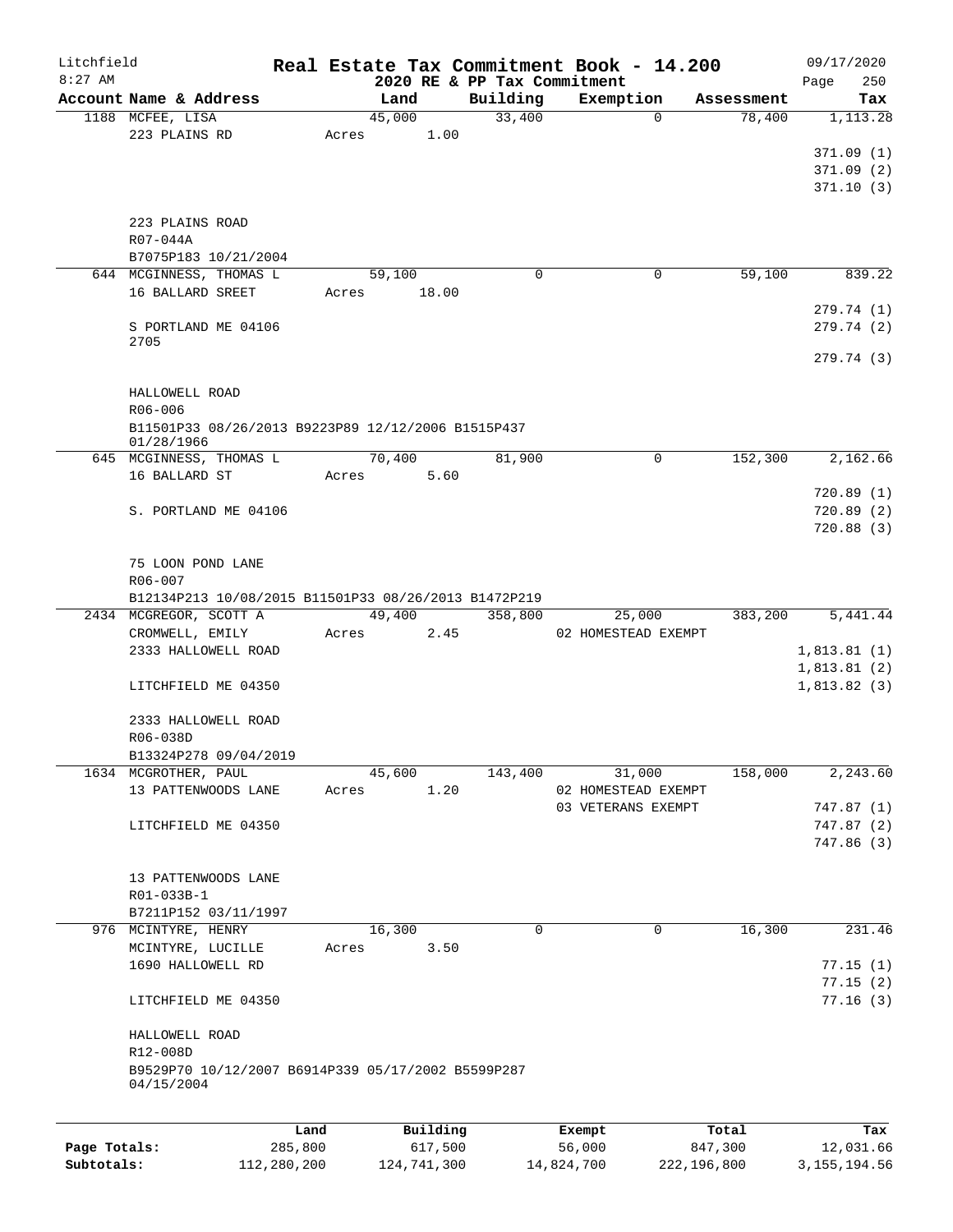| Litchfield<br>$8:27$ AM    |                                                                                                    |             |         |             |          | Real Estate Tax Commitment Book - 14.200<br>2020 RE & PP Tax Commitment |               |            | 09/17/2020<br>251<br>Page |
|----------------------------|----------------------------------------------------------------------------------------------------|-------------|---------|-------------|----------|-------------------------------------------------------------------------|---------------|------------|---------------------------|
|                            | Account Name & Address                                                                             |             | Land    |             | Building | Exemption                                                               |               | Assessment | Tax                       |
|                            | 2889 MCIVER, VICTORIA C                                                                            |             | 44,200  |             |          | 0                                                                       | $\Omega$      | 44,200     | 627.64                    |
|                            | ALDERMAN                                                                                           |             |         |             |          |                                                                         |               |            |                           |
|                            | 344 ELM STREET UNIT 62 Acres                                                                       |             |         | 19.94       |          |                                                                         |               |            |                           |
|                            |                                                                                                    |             |         |             |          |                                                                         |               |            | 209.21(1)                 |
|                            | MILFORD NH 03055                                                                                   |             |         |             |          |                                                                         |               |            | 209.21(2)                 |
|                            |                                                                                                    |             |         |             |          |                                                                         |               |            | 209.22(3)                 |
|                            | OFF PINE TREE ROAD                                                                                 |             |         |             |          |                                                                         |               |            |                           |
|                            | $R07 - 001 - 04$                                                                                   |             |         |             |          |                                                                         |               |            |                           |
|                            | B12224P244 02/11/2016                                                                              |             |         |             |          |                                                                         |               |            |                           |
|                            | 145 MCKAY, HEIDI L                                                                                 |             | 48,200  |             | 98,100   |                                                                         | $\Omega$      | 146,300    | 2,077.46                  |
|                            | 2120 HALLOWELL ROAD                                                                                |             | Acres   | 2.06        |          |                                                                         |               |            |                           |
|                            |                                                                                                    |             |         |             |          |                                                                         |               |            | 692.49 (1)                |
|                            | LITCHFIELD ME 04350                                                                                |             |         |             |          |                                                                         |               |            | 692.49(2)                 |
|                            |                                                                                                    |             |         |             |          |                                                                         |               |            | 692.48 (3)                |
|                            |                                                                                                    |             |         |             |          |                                                                         |               |            |                           |
|                            | 2120 HALLOWELL ROAD                                                                                |             |         |             |          |                                                                         |               |            |                           |
|                            | R11-018                                                                                            |             |         |             |          |                                                                         |               |            |                           |
|                            | B10319P207 01/11/2010 B10174P107 08/05/2009<br>B9972P274 02/09/2009 B9116P282 10/06/2006 B3214P303 |             |         |             |          |                                                                         |               |            |                           |
|                            | 08/18/1987                                                                                         |             |         |             |          |                                                                         |               |            |                           |
|                            | 1091 MCKEEN, WILLIAM                                                                               |             | 236,200 |             | 177,700  |                                                                         | $\Omega$      | 413,900    | 5,877.38                  |
|                            | MCKEEN, ANGELA                                                                                     |             | Acres   | 1.90        |          |                                                                         |               |            |                           |
|                            | 10 RICHMOND AVENUE                                                                                 |             |         |             |          |                                                                         |               |            | 1,959.13(1)               |
|                            |                                                                                                    |             |         |             |          |                                                                         |               |            | 1,959.13(2)               |
|                            | LEWISTON ME 04240                                                                                  |             |         |             |          |                                                                         |               |            | 1,959.12(3)               |
|                            | 88 LEBEL LANE                                                                                      |             |         |             |          |                                                                         |               |            |                           |
|                            | U11-037                                                                                            |             |         |             |          |                                                                         |               |            |                           |
|                            | B12651P120 07/06/2017 B9890P196 10/24/2008 B3966P289<br>08/22/1991                                 |             |         |             |          |                                                                         |               |            |                           |
|                            | 493 MCKENNEY LYNNE                                                                                 |             | 110,400 |             | 56,100   |                                                                         | $\Omega$      | 166,500    | 2,364.30                  |
|                            | P O BOX 4695                                                                                       |             | Acres   | 0.15        |          |                                                                         |               |            |                           |
|                            |                                                                                                    |             |         |             |          |                                                                         |               |            | 788.10(1)                 |
|                            | <b>AUGUSTA ME 04330 1695</b>                                                                       |             |         |             |          |                                                                         |               |            | 788.10(2)                 |
|                            |                                                                                                    |             |         |             |          |                                                                         |               |            | 788.10 (3)                |
|                            | 18 CHICKADEE DRIVE                                                                                 |             |         |             |          |                                                                         |               |            |                           |
|                            | U17-020                                                                                            |             |         |             |          |                                                                         |               |            |                           |
|                            | B9043P119 07/24/2006 B1332P177 07/05/1962                                                          |             |         |             |          |                                                                         |               |            |                           |
|                            | 2337 MCKENZIE, PAIGE                                                                               |             | 61,200  |             | 219,100  | 25,000                                                                  |               | 255,300    | 3,625.26                  |
|                            | 2361 HALLOWELL ROAD                                                                                |             | Acres   | 7.59        |          | 02 HOMESTEAD EXEMPT                                                     |               |            |                           |
|                            |                                                                                                    |             |         |             |          |                                                                         |               |            | 1, 208.42(1)              |
|                            | LITCHFIELD ME 04350                                                                                |             |         |             |          |                                                                         |               |            | 1, 208.42(2)              |
|                            |                                                                                                    |             |         |             |          |                                                                         |               |            | 1,208.42(3)               |
|                            |                                                                                                    |             |         |             |          |                                                                         |               |            |                           |
|                            | 2361 HALLOWELL ROAD                                                                                |             |         |             |          |                                                                         |               |            |                           |
|                            | R06-038C                                                                                           |             |         |             |          |                                                                         |               |            |                           |
|                            | B12728P54 09/22/2017 B11134P305 08/01/2012 B8080P160<br>08/09/2004                                 |             |         |             |          |                                                                         |               |            |                           |
|                            | 1200 MCKEON, SHAWN                                                                                 |             | 75,500  |             | 117,500  |                                                                         | 25,000        | 168,000    | 2,385.60                  |
|                            | 2535 HALLOWELL RD                                                                                  |             | Acres   | 32.00       |          | 02 HOMESTEAD EXEMPT                                                     |               |            |                           |
|                            |                                                                                                    |             |         |             |          |                                                                         |               |            | 795.20(1)                 |
|                            | LITCHFIELD ME 04350                                                                                |             |         |             |          |                                                                         |               |            | 795.20 (2)                |
|                            |                                                                                                    |             |         |             |          |                                                                         |               |            | 795.20(3)                 |
|                            |                                                                                                    |             |         |             |          |                                                                         |               |            |                           |
|                            | 2535 HALLOWELL ROAD                                                                                |             |         |             |          |                                                                         |               |            |                           |
|                            | R06-004                                                                                            |             |         |             |          |                                                                         |               |            |                           |
|                            | B4632P137                                                                                          |             |         |             |          |                                                                         |               |            |                           |
|                            |                                                                                                    | Land        |         | Building    |          | Exempt                                                                  |               | Total      | Tax                       |
| Page Totals:<br>Subtotals: |                                                                                                    | 575,700     |         | 668,500     |          | 50,000                                                                  | 223, 391, 000 | 1,194,200  | 16,957.64                 |
|                            |                                                                                                    | 112,855,900 |         | 125,409,800 |          | 14,874,700                                                              |               |            | 3, 172, 152. 20           |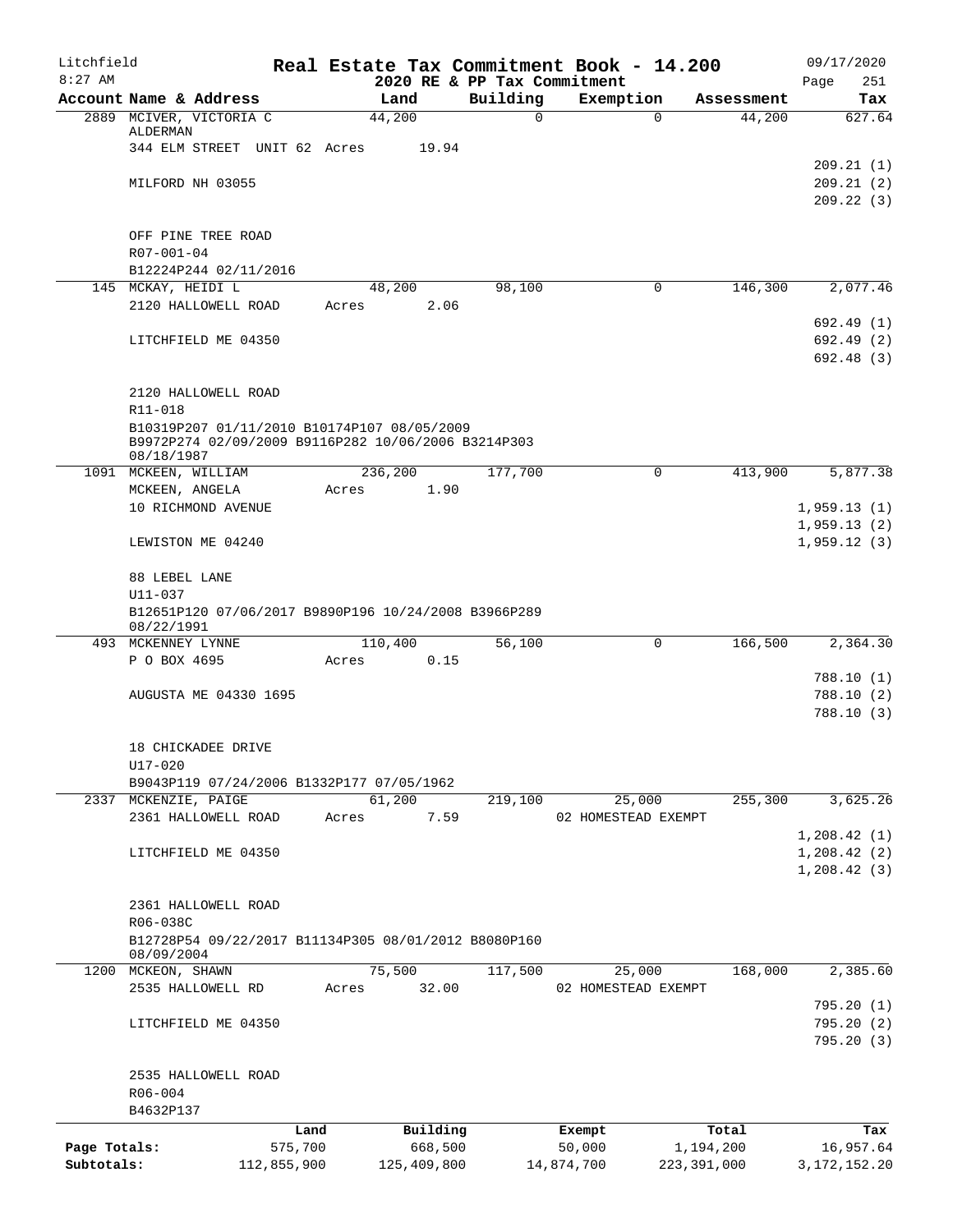| Litchfield |                                                  |        |                                         | Real Estate Tax Commitment Book - 14.200 |            | 09/17/2020         |
|------------|--------------------------------------------------|--------|-----------------------------------------|------------------------------------------|------------|--------------------|
| $8:27$ AM  | Account Name & Address                           | Land   | 2020 RE & PP Tax Commitment<br>Building | Exemption                                | Assessment | Page<br>252<br>Tax |
|            | 2002 MCLANE, NANCY                               | 0      | 12,900                                  | 12,900                                   | 0          | 0.00               |
|            | 7 ELM LANE                                       |        |                                         | 02 HOMESTEAD EXEMPT                      |            |                    |
|            | LITCHFIELD ME 04350                              |        |                                         |                                          |            |                    |
|            |                                                  |        |                                         |                                          |            |                    |
|            | 7 ELM LANE                                       |        |                                         |                                          |            |                    |
|            | R03-073-ON-6                                     |        |                                         |                                          |            |                    |
|            | 2004 MCLANE, ROGER A                             | 0      | 14,000                                  | 14,000                                   | 0          | 0.00               |
|            | 19 ELM LANE                                      |        |                                         | 02 HOMESTEAD EXEMPT<br>14 WW2 Vet NonRes |            |                    |
|            | LITCHFIELD ME 04350                              |        |                                         |                                          |            |                    |
|            | 19 ELM LANE                                      |        |                                         |                                          |            |                    |
|            | R03-073-ON-10                                    |        |                                         |                                          |            |                    |
|            | 1202 MCLELLAN, MAUREEN A                         | 42,400 | 121,600                                 | 25,000                                   | 139,000    | 1,973.80           |
|            | 19 PERKINS RD                                    | Acres  | 0.80                                    | 02 HOMESTEAD EXEMPT                      |            |                    |
|            |                                                  |        |                                         |                                          |            | 657.93 (1)         |
|            | LITCHFIELD ME 04350                              |        |                                         |                                          |            | 657.93(2)          |
|            |                                                  |        |                                         |                                          |            | 657.94 (3)         |
|            | 19 PERKINS ROAD                                  |        |                                         |                                          |            |                    |
|            | R05-050                                          |        |                                         |                                          |            |                    |
|            | B1720P94 04/24/1973                              |        |                                         |                                          |            |                    |
|            | 1203 MCNELLY, DAVID (HEIRS)<br>OF)               | 42,900 | 74,400                                  | 25,000                                   | 92,300     | 1,310.66           |
|            | MCNELLY MONIQUE                                  | Acres  | 1.30                                    | 02 HOMESTEAD EXEMPT                      |            |                    |
|            | P O BOX 376                                      |        |                                         |                                          |            | 436.89(1)          |
|            |                                                  |        |                                         |                                          |            | 436.89 (2)         |
|            | SABATTUS ME 04280                                |        |                                         |                                          |            | 436.88 (3)         |
|            | 230 MAXWELL ROAD                                 |        |                                         |                                          |            |                    |
|            | R03-050                                          |        |                                         |                                          |            |                    |
|            | B2668P256 04/10/1984<br>187 MCNELLY, ELIZABETH A | 48,000 | 116,300                                 | 25,000                                   | 139,300    | 1,978.06           |
|            | 50 FERRIN ROAD                                   | Acres  | 2.00                                    | 02 HOMESTEAD EXEMPT                      |            |                    |
|            |                                                  |        |                                         |                                          |            | 659.35(1)          |
|            | LITCHFIELD ME 04350                              |        |                                         |                                          |            | 659.35(2)          |
|            |                                                  |        |                                         |                                          |            | 659.36(3)          |
|            | 50 FERRIN ROAD                                   |        |                                         |                                          |            |                    |
|            | $R03 - 097 - 1$                                  |        |                                         |                                          |            |                    |
|            | B12647P116 06/30/2017 B6431P248 04/01/1996       |        |                                         |                                          |            |                    |
|            | 474 MCPHAIL WAYNE                                | 97,400 | 1,000                                   | 0                                        | 98,400     | 1,397.28           |
|            | MCPHAIL JEAN                                     | Acres  | 0.31                                    |                                          |            |                    |
|            | 140 BEDFORD STREET                               |        |                                         |                                          |            | 465.76(1)          |
|            |                                                  |        |                                         |                                          |            | 465.76(2)          |
|            | <b>BATH ME 04530</b>                             |        |                                         |                                          |            | 465.76(3)          |
|            | 2 CHICKADEE DRIVE                                |        |                                         |                                          |            |                    |
|            | U17-017                                          |        |                                         |                                          |            |                    |
|            | B9584P218 12/05/2007 B3190P56 07/01/1987         |        |                                         |                                          |            |                    |
|            |                                                  |        |                                         |                                          |            |                    |

|              | Land        | Building    | Exempt     | Total       | Tax          |
|--------------|-------------|-------------|------------|-------------|--------------|
| Page Totals: | 230,700     | 340,200     | 101,900    | 469,000     | 6,659.80     |
| Subtotals:   | 113,086,600 | 125,750,000 | 14,976,600 | 223,860,000 | 3,178,812.00 |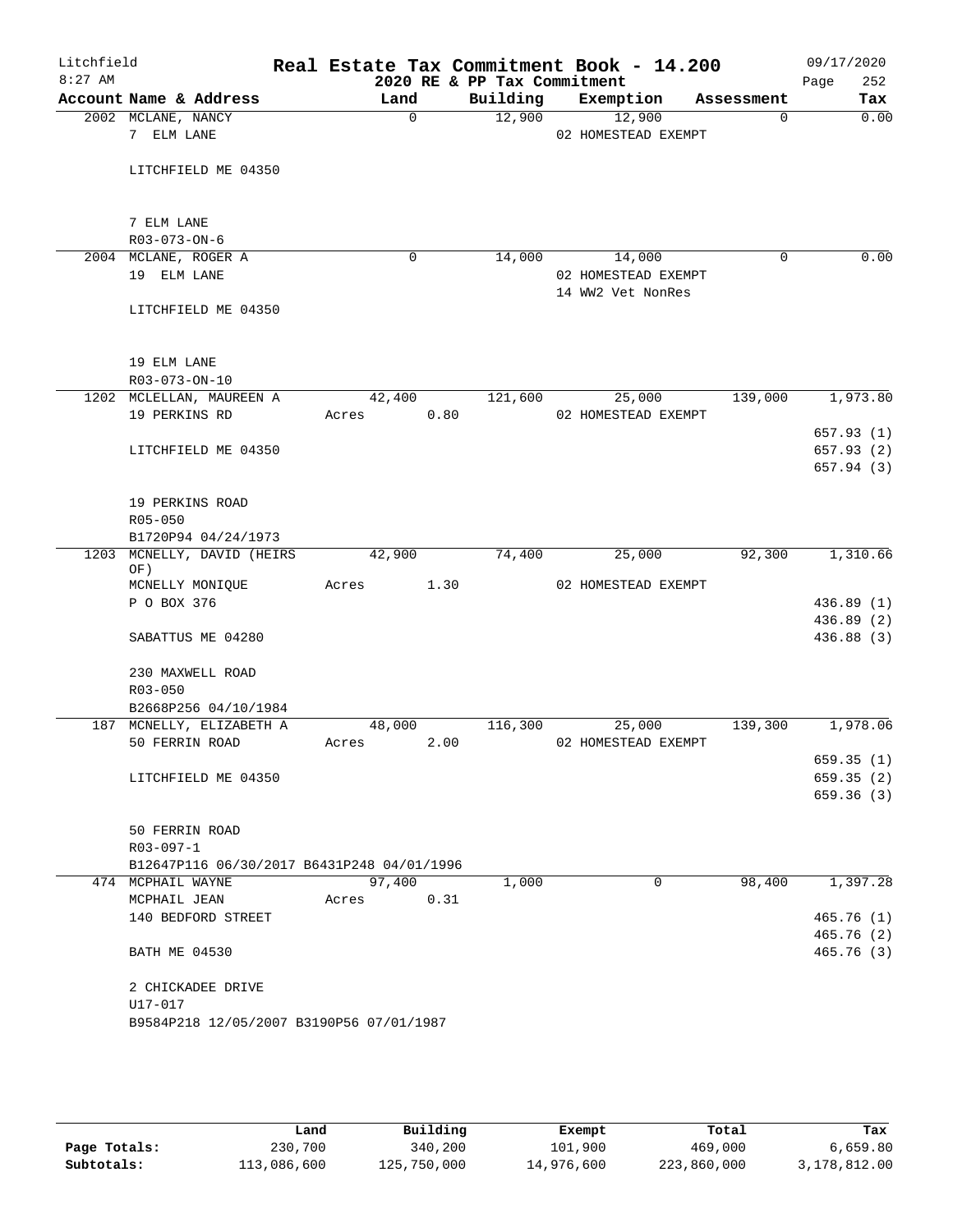| Litchfield   |                                                      |         |                 |          |                             | Real Estate Tax Commitment Book - 14.200 |                       | 09/17/2020      |
|--------------|------------------------------------------------------|---------|-----------------|----------|-----------------------------|------------------------------------------|-----------------------|-----------------|
| $8:27$ AM    | Account Name & Address                               |         |                 |          | 2020 RE & PP Tax Commitment |                                          |                       | 253<br>Page     |
|              |                                                      |         | Land<br>163,400 |          | Building<br>21,400          | Exemption<br>$\Omega$                    | Assessment<br>184,800 | Tax<br>2,624.16 |
|              | 642 MCPHAIL, WAYNE D<br>140 BEDFORD STREET           |         | Acres           | 0.41     |                             |                                          |                       |                 |
|              |                                                      |         |                 |          |                             |                                          |                       | 874.72 (1)      |
|              | <b>BATH ME 04530</b>                                 |         |                 |          |                             |                                          |                       | 874.72 (2)      |
|              |                                                      |         |                 |          |                             |                                          |                       | 874.72 (3)      |
|              |                                                      |         |                 |          |                             |                                          |                       |                 |
|              | 10 CHICKADEE DRIVE                                   |         |                 |          |                             |                                          |                       |                 |
|              | U17-018                                              |         |                 |          |                             |                                          |                       |                 |
|              | B10973P220 03/01/2012 B10973P219 03/01/2012          |         |                 |          |                             |                                          |                       |                 |
|              | B1417P626 09/04/1965 B1313P302                       |         |                 |          |                             |                                          |                       |                 |
|              | 414 MCVAY, REBECCA                                   |         | 45,600          |          | 2,700                       | $\mathbf 0$                              | 48,300                | 685.86          |
|              | 499 RICHMOND ROAD                                    |         | Acres           | 1.20     |                             |                                          |                       |                 |
|              |                                                      |         |                 |          |                             |                                          |                       | 228.62 (1)      |
|              | LITCHFIELD ME 04350                                  |         |                 |          |                             |                                          |                       | 228.62(2)       |
|              |                                                      |         |                 |          |                             |                                          |                       | 228.62 (3)      |
|              |                                                      |         |                 |          |                             |                                          |                       |                 |
|              | 618 RICHMOND ROAD                                    |         |                 |          |                             |                                          |                       |                 |
|              | R02-009B                                             |         |                 |          |                             |                                          |                       |                 |
|              | B5127P180 05/03/1996                                 |         |                 |          |                             |                                          |                       |                 |
|              | 371 MEAGHER, CHARLENE L                              |         | 45,700          |          | 39,700                      | 25,000                                   | 60,400                | 857.68          |
|              | C/O MEAGHER, CHARLENE                                |         | Acres           | 1.24     |                             | 02 HOMESTEAD EXEMPT                      |                       |                 |
|              | (MORGAN)                                             |         |                 |          |                             |                                          |                       |                 |
|              | P.O. BOX 503                                         |         |                 |          |                             |                                          |                       | 285.89(1)       |
|              | LITCHFIELD ME 04350                                  |         |                 |          |                             |                                          |                       | 285.89(2)       |
|              |                                                      |         |                 |          |                             |                                          |                       | 285.90(3)       |
|              |                                                      |         |                 |          |                             |                                          |                       |                 |
|              | 69 LIBBY ROAD                                        |         |                 |          |                             |                                          |                       |                 |
|              | R06-035B                                             |         |                 |          |                             |                                          |                       |                 |
|              | B11743P276 07/16/2014 B5117P311 08/19/2004           |         |                 |          |                             |                                          |                       |                 |
|              | 1208 MEEHAN, JOSEPH A                                |         | 66,600          |          | 63,900                      | 25,000                                   | 105,500               | 1,498.10        |
|              | 376 STEVENSTOWN RD                                   |         | Acres           | 26.00    |                             | 02 HOMESTEAD EXEMPT                      |                       |                 |
|              |                                                      |         |                 |          |                             |                                          |                       | 499.37 (1)      |
|              | LITCHFIELD ME 04350                                  |         |                 |          |                             |                                          |                       | 499.37 (2)      |
|              |                                                      |         |                 |          |                             |                                          |                       | 499.36 (3)      |
|              |                                                      |         |                 |          |                             |                                          |                       |                 |
|              | 376 STEVENSTOWN ROAD                                 |         |                 |          |                             |                                          |                       |                 |
|              | R09-080                                              |         |                 |          |                             |                                          |                       |                 |
|              | B3225P55                                             |         |                 |          |                             |                                          |                       |                 |
| 1237         | MEKO, LLC                                            |         | 70,300          |          | 36,300                      | 0                                        | 106,600               | 1,513.72        |
|              | 18 MORNING DRIVE                                     |         | Acres           | 1.10     |                             |                                          |                       |                 |
|              |                                                      |         |                 |          |                             |                                          |                       | 504.57(1)       |
|              | LITCHFIELD ME 04350                                  |         |                 |          |                             |                                          |                       | 504.57(2)       |
|              |                                                      |         |                 |          |                             |                                          |                       | 504.58(3)       |
|              |                                                      |         |                 |          |                             |                                          |                       |                 |
|              | 1892 HALLOWELL ROAD                                  |         |                 |          |                             |                                          |                       |                 |
|              | U16-022A                                             |         |                 |          |                             |                                          |                       |                 |
|              | B12727P190 09/22/2017 B11552P63 10/25/2013 B7366P288 |         |                 |          |                             |                                          |                       |                 |
|              | 1210 MELVIN, ELAINE                                  |         | 45,000          |          | 72,900                      | 25,000                                   | 92,900                | 1,319.18        |
|              | 1078 PLAINS RD                                       |         | Acres           | 1.00     |                             | 02 HOMESTEAD EXEMPT                      |                       |                 |
|              |                                                      |         |                 |          |                             |                                          |                       | 439.73 (1)      |
|              | LITCHFIELD ME 04350                                  |         |                 |          |                             |                                          |                       | 439.73 (2)      |
|              |                                                      |         |                 |          |                             |                                          |                       | 439.72 (3)      |
|              |                                                      |         |                 |          |                             |                                          |                       |                 |
|              | 1078 PLAINS ROAD                                     |         |                 |          |                             |                                          |                       |                 |
|              | R09-051                                              |         |                 |          |                             |                                          |                       |                 |
|              | B7061P310                                            |         |                 |          |                             |                                          |                       |                 |
|              |                                                      |         |                 |          |                             |                                          |                       |                 |
|              |                                                      |         |                 |          |                             |                                          |                       |                 |
|              |                                                      | Land    |                 | Building |                             | Exempt                                   | Total                 | Tax             |
| Page Totals: |                                                      | 436,600 |                 | 236,900  |                             | 75,000                                   | 598,500               | 8,498.70        |

**Subtotals:** 113,523,200 125,986,900 15,051,600 224,458,500 3,187,310.70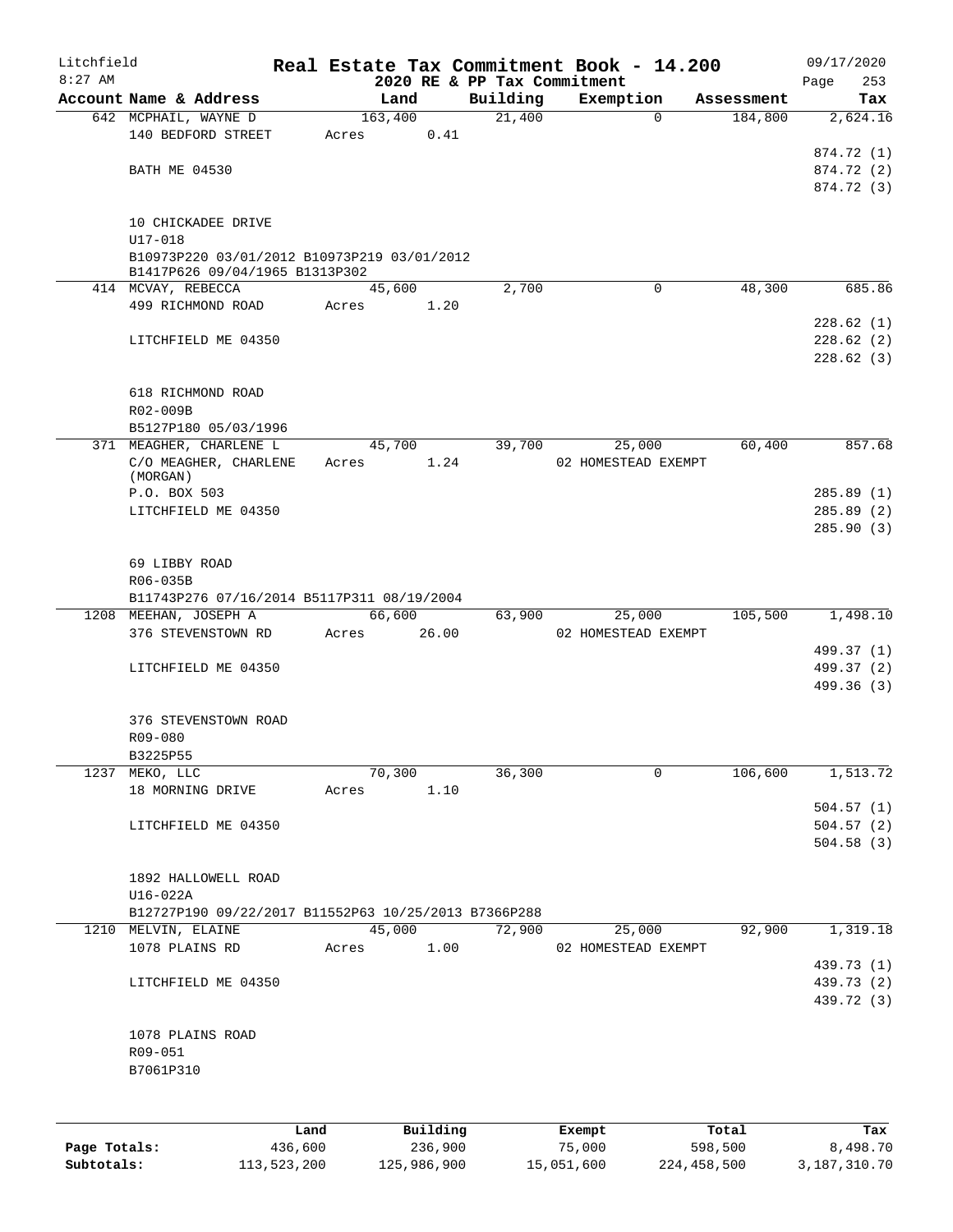| Litchfield<br>$8:27$ AM |                                                 |                  |        | 2020 RE & PP Tax Commitment | Real Estate Tax Commitment Book - 14.200 |            | 09/17/2020<br>254<br>Page |
|-------------------------|-------------------------------------------------|------------------|--------|-----------------------------|------------------------------------------|------------|---------------------------|
|                         | Account Name & Address                          |                  | Land   | Building                    | Exemption                                | Assessment | Tax                       |
|                         | 2418 MENARD DEBORAH G                           |                  | 47,100 | 140,300                     | $\mathbf 0$                              | 187,400    | 2,661.08                  |
|                         | MENARD ROBERT N.                                | Acres            | 1.71   |                             |                                          |            |                           |
|                         | 500 HUNTINGTON HILL                             |                  |        |                             |                                          |            | 887.03 (1)                |
|                         | ROAD                                            |                  |        |                             |                                          |            |                           |
|                         |                                                 |                  |        |                             |                                          |            | 887.03 (2)                |
|                         | LITCHFIELD ME 04350                             |                  |        |                             |                                          |            | 887.02 (3)                |
|                         | 500 HUNTINGTON HILL                             |                  |        |                             |                                          |            |                           |
|                         | $R06 - 027$                                     |                  |        |                             |                                          |            |                           |
|                         | B8164P267 10/15/2004 B7977P96 06/04/2004        |                  |        |                             |                                          |            |                           |
|                         | 2482 MERRIFIELD, ELOISE                         |                  | 45,400 | 220,400                     | 25,000                                   | 240,800    | 3,419.36                  |
|                         | 1272 RICHMOND RD                                | Acres            | 1.14   |                             | 02 HOMESTEAD EXEMPT                      |            |                           |
|                         |                                                 |                  |        |                             |                                          |            | 1,139.79(1)               |
|                         | LITCHFIELD ME 04350                             |                  |        |                             |                                          |            | 1, 139.79(2)              |
|                         |                                                 |                  |        |                             |                                          |            | 1, 139.78(3)              |
|                         |                                                 |                  |        |                             |                                          |            |                           |
|                         | 1272 RICHMOND ROAD                              |                  |        |                             |                                          |            |                           |
|                         | R01-014C                                        |                  |        |                             |                                          |            |                           |
|                         | B8182P61 10/24/2004                             |                  |        |                             |                                          |            |                           |
|                         | 1124 MERRIFIELD, MARK A<br>MERRIFIELD, ELOISE M | 108,300<br>Acres |        | 0                           | 0                                        | 108,300    | 1,537.86                  |
|                         | 1272 RICHMOND ROAD                              |                  | 11.36  |                             |                                          |            | 512.62(1)                 |
|                         |                                                 |                  |        |                             |                                          |            | 512.62(2)                 |
|                         | LITCHFIELD ME 04350                             |                  |        |                             |                                          |            | 512.62(3)                 |
|                         |                                                 |                  |        |                             |                                          |            |                           |
|                         | RICHMOND ROAD                                   |                  |        |                             |                                          |            |                           |
|                         | R01-014A                                        |                  |        |                             |                                          |            |                           |
|                         | B13236P338 06/13/2019                           |                  |        |                             |                                          |            |                           |
|                         | 1215 MERRILL, ANGELINE                          |                  | 89,300 | 74,900                      | 31,000                                   | 133,200    | 1,891.44                  |
|                         | MERRILL, RUSSELL                                | Acres            | 0.24   |                             | 03 VETERANS EXEMPT                       |            |                           |
|                         | BONNEAU, RANDY                                  |                  |        |                             | 02 HOMESTEAD EXEMPT                      |            | 630.48(1)                 |
|                         | P O BOX 2129                                    |                  |        |                             |                                          |            | 630.48 (2)                |
|                         | LEWISTON ME 04240                               |                  |        |                             |                                          |            | 630.48(3)                 |
|                         |                                                 |                  |        |                             |                                          |            |                           |
|                         | 124 JIMMY POND LANE                             |                  |        |                             |                                          |            |                           |
|                         | $U08 - 007$<br>B6722P223                        |                  |        |                             |                                          |            |                           |
|                         | 2256 MERRILL, NANCY                             |                  | 50,800 | 57,600                      | 25,000                                   | 83,400     | 1,184.28                  |
|                         | 31 FERN LANE                                    | Acres            | 2.92   |                             | 02 HOMESTEAD EXEMPT                      |            |                           |
|                         |                                                 |                  |        |                             |                                          |            | 394.76 (1)                |
|                         | LITCHFIELD ME 04350                             |                  |        |                             |                                          |            | 394.76 (2)                |
|                         |                                                 |                  |        |                             |                                          |            | 394.76 (3)                |
|                         |                                                 |                  |        |                             |                                          |            |                           |
|                         | 31 FERN LANE                                    |                  |        |                             |                                          |            |                           |
|                         | R03-063B                                        |                  |        |                             |                                          |            |                           |
|                         | B6519P285 06/05/2001                            |                  |        |                             |                                          |            |                           |
|                         | 1219 MERRY, LEROY                               |                  | 35,000 | 51,900                      | 25,000                                   | 61,900     | 878.98                    |
|                         | P O BOX 143                                     | Acres            | 0.52   |                             | 02 HOMESTEAD EXEMPT                      |            |                           |
|                         |                                                 |                  |        |                             |                                          |            | 292.99(1)                 |
|                         | LITCHFIELD ME 04350                             |                  |        |                             |                                          |            | 292.99 (2)                |
|                         |                                                 |                  |        |                             |                                          |            | 293.00(3)                 |
|                         | 1787 LEWISTON ROAD                              |                  |        |                             |                                          |            |                           |
|                         | $U13 - 014$                                     |                  |        |                             |                                          |            |                           |
|                         | B2795P235                                       |                  |        |                             |                                          |            |                           |
|                         |                                                 |                  |        |                             |                                          |            |                           |
|                         |                                                 |                  |        |                             |                                          |            |                           |
|                         |                                                 |                  |        |                             |                                          |            |                           |

|              | Land        | Building    | Exempt     | Total         | Tax          |
|--------------|-------------|-------------|------------|---------------|--------------|
| Page Totals: | 375,900     | 545,100     | 106,000    | 815,000       | 11,573.00    |
| Subtotals:   | 113,899,100 | 126,532,000 | 15,157,600 | 225, 273, 500 | 3,198,883.70 |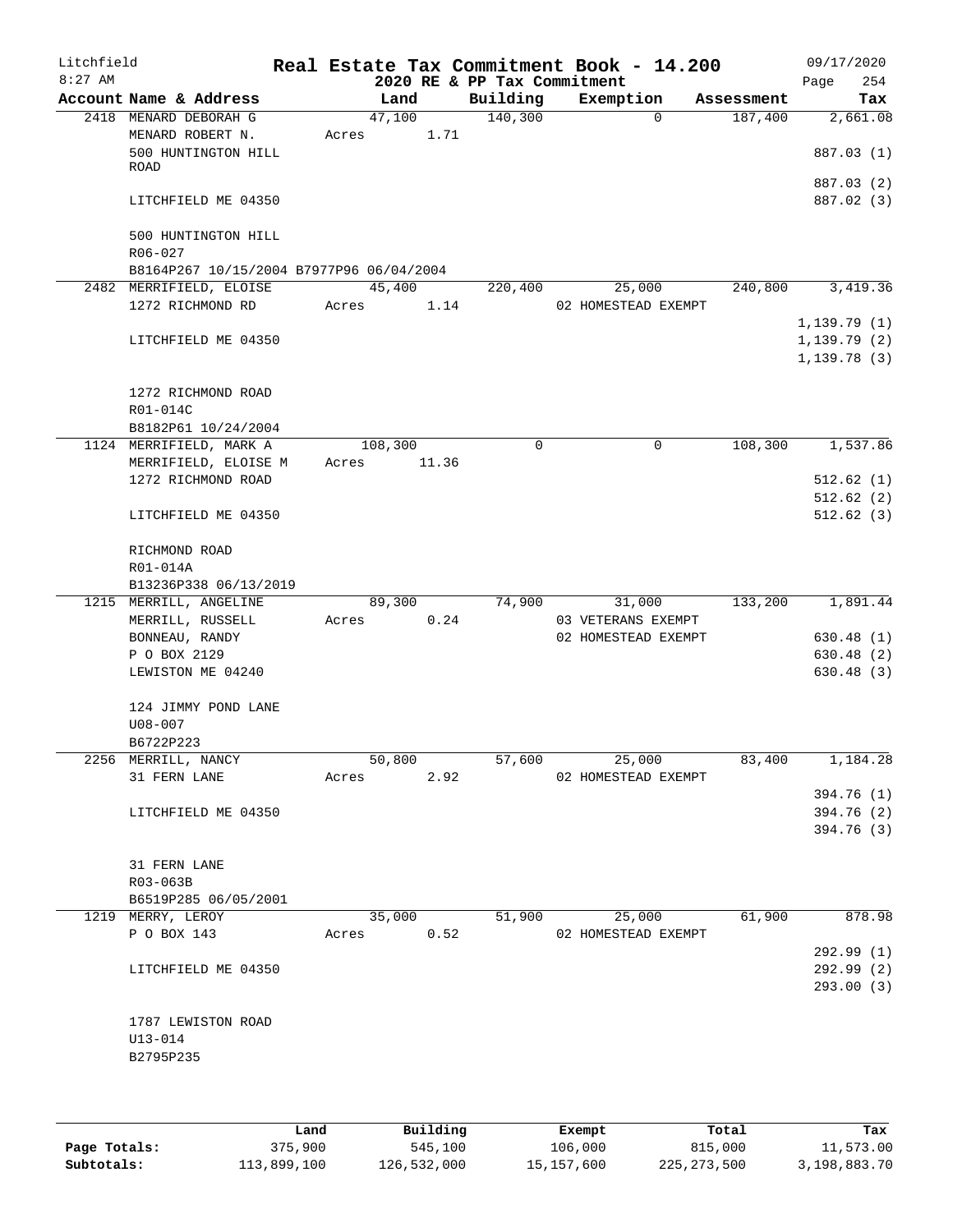| Litchfield   |                                                     |       |        |          |                             | Real Estate Tax Commitment Book - 14.200 |             |            | 09/17/2020  |
|--------------|-----------------------------------------------------|-------|--------|----------|-----------------------------|------------------------------------------|-------------|------------|-------------|
| $8:27$ AM    |                                                     |       |        |          | 2020 RE & PP Tax Commitment |                                          |             |            | 255<br>Page |
|              | Account Name & Address                              |       | Land   |          | Building                    | Exemption                                |             | Assessment | Tax         |
|              | 1220 MERRY, LEROY                                   |       | 5,800  |          | 0                           |                                          | 0           | 5,800      | 82.36       |
|              | P O BOX 143                                         | Acres |        | 0.01     |                             |                                          |             |            |             |
|              |                                                     |       |        |          |                             |                                          |             |            | 27.45(1)    |
|              | LITCHFIELD ME 04350                                 |       |        |          |                             |                                          |             |            | 27.45(2)    |
|              |                                                     |       |        |          |                             |                                          |             |            | 27.46(3)    |
|              |                                                     |       |        |          |                             |                                          |             |            |             |
|              | LEWISTON ROAD                                       |       |        |          |                             |                                          |             |            |             |
|              | $U13 - 015$                                         |       |        |          |                             |                                          |             |            |             |
|              | B2795P235                                           |       |        |          |                             |                                          |             |            |             |
|              | 1222 MESERVEY, CLARENCE R                           |       | 46,500 |          | 70,300                      | 25,000                                   |             | 91,800     | 1,303.56    |
|              | MESERVEY, YVONNE R                                  | Acres |        | 1.50     |                             | 02 HOMESTEAD EXEMPT                      |             |            |             |
|              | 106 WHIPPOORWILL RD                                 |       |        |          |                             |                                          |             |            | 434.52 (1)  |
|              |                                                     |       |        |          |                             |                                          |             |            | 434.52 (2)  |
|              | LITCHFIELD ME 04350                                 |       |        |          |                             |                                          |             |            | 434.52 (3)  |
|              |                                                     |       |        |          |                             |                                          |             |            |             |
|              | 106 WHIPPOORWILL ROAD                               |       |        |          |                             |                                          |             |            |             |
|              | $U21 - 011$                                         |       |        |          |                             |                                          |             |            |             |
|              | B1954P122 05/03/2004                                |       |        |          |                             |                                          |             |            |             |
|              | 1198 METAYER, MARIE                                 |       | 78,100 |          | 30,200                      |                                          | 0           | 108,300    | 1,537.86    |
|              | METAYER, SHAWN                                      | Acres |        | 0.30     |                             |                                          |             |            |             |
|              | 13 N LAKEVIEW DRIVE                                 |       |        |          |                             |                                          |             |            | 512.62(1)   |
|              |                                                     |       |        |          |                             |                                          |             |            | 512.62(2)   |
|              | LITCHFIELD ME 04350                                 |       |        |          |                             |                                          |             |            | 512.62(3)   |
|              |                                                     |       |        |          |                             |                                          |             |            |             |
|              | 13 NORTH LAKEVIEW DRIVE                             |       |        |          |                             |                                          |             |            |             |
|              | $U28 - 020$                                         |       |        |          |                             |                                          |             |            |             |
|              | B4908P94 06/01/1995                                 |       |        |          |                             |                                          |             |            |             |
|              | 1197 METAYER, MARIE MCKAY                           |       | 33,100 |          | $\Omega$                    |                                          | $\mathbf 0$ | 33,100     | 470.02      |
|              | 13 N LAKEVIEW DRIVE                                 | Acres |        | 3.70     |                             |                                          |             |            |             |
|              |                                                     |       |        |          |                             |                                          |             |            | 156.67(1)   |
|              | LITCHFIELD ME 04350                                 |       |        |          |                             |                                          |             |            | 156.67(2)   |
|              |                                                     |       |        |          |                             |                                          |             |            | 156.68(3)   |
|              |                                                     |       |        |          |                             |                                          |             |            |             |
|              | NORTH EVERGREEN DRIVE                               |       |        |          |                             |                                          |             |            |             |
|              | U28-033A                                            |       |        |          |                             |                                          |             |            |             |
|              |                                                     |       |        |          |                             |                                          |             |            |             |
|              | B2794P136<br>431 METHORST ANDY                      |       | 54,000 |          | 47,000                      | 25,000                                   |             | 76,000     | 1,079.20    |
|              |                                                     |       |        |          |                             |                                          |             |            |             |
|              | METHORST JOHAN/JOHANNA<br>METHORST-TRIEP            | Acres |        | 4.00     |                             | 02 HOMESTEAD EXEMPT                      |             |            |             |
|              | 299 ACADEMY ROAD                                    |       |        |          |                             |                                          |             |            | 359.73(1)   |
|              |                                                     |       |        |          |                             |                                          |             |            | 359.73(2)   |
|              | LITCHFIELD ME 04350                                 |       |        |          |                             |                                          |             |            | 359.74 (3)  |
|              |                                                     |       |        |          |                             |                                          |             |            |             |
|              | 299 ACADEMY ROAD                                    |       |        |          |                             |                                          |             |            |             |
|              | R02-092                                             |       |        |          |                             |                                          |             |            |             |
|              | B10268P69 11/18/2009 B9944P187 01/08/2009 B7499P147 |       |        |          |                             |                                          |             |            |             |
|              | 06/23/2003                                          |       |        |          |                             |                                          |             |            |             |
|              | 380 MICHAUD, NORMAN                                 |       | 43,600 |          | $\mathbf 0$                 |                                          | $\mathbf 0$ | 43,600     | 619.12      |
|              | MICHAUD, DIANE                                      | Acres |        | 7.20     |                             |                                          |             |            |             |
|              | 102 LYNN LANE                                       |       |        |          |                             |                                          |             |            | 206.37(1)   |
|              |                                                     |       |        |          |                             |                                          |             |            | 206.37(2)   |
|              | LITCHFIELD ME 04350                                 |       |        |          |                             |                                          |             |            | 206.38(3)   |
|              |                                                     |       |        |          |                             |                                          |             |            |             |
|              | LYNN LANE                                           |       |        |          |                             |                                          |             |            |             |
|              | R06-061A-5                                          |       |        |          |                             |                                          |             |            |             |
|              | B6362P152 12/07/2000                                |       |        |          |                             |                                          |             |            |             |
|              |                                                     |       |        |          |                             |                                          |             |            |             |
|              |                                                     |       |        |          |                             |                                          |             |            |             |
|              |                                                     |       |        |          |                             |                                          |             |            |             |
|              |                                                     | Land  |        | Building |                             | Exempt                                   | Total       |            | Tax         |
| Page Totals: | 261,100                                             |       |        | 147,500  |                             | 50,000                                   | 358,600     |            | 5,092.12    |

**Subtotals:** 114,160,200 126,679,500 15,207,600 225,632,100 3,203,975.82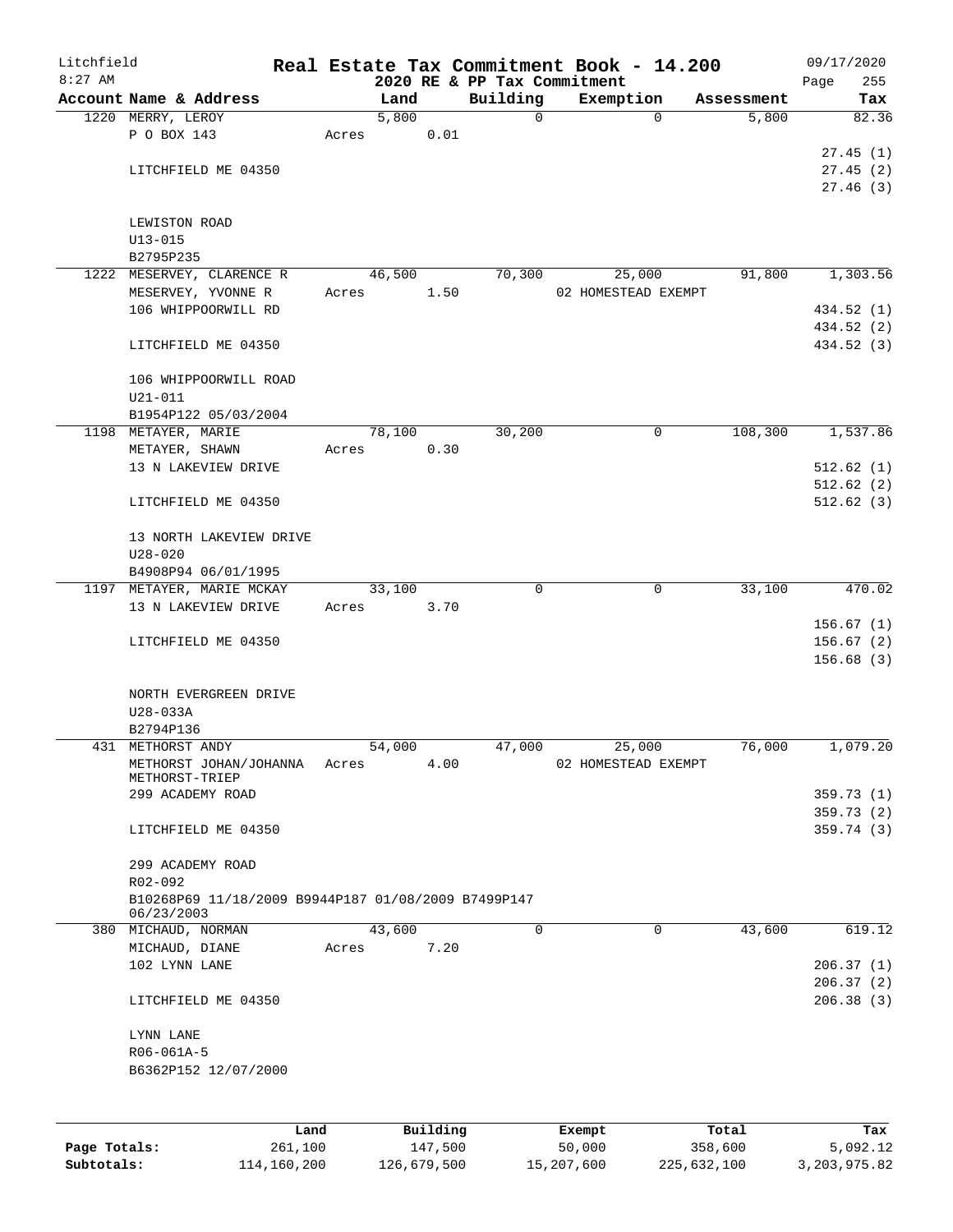| Litchfield |                                                                                            |       |         |       |                             | Real Estate Tax Commitment Book - 14.200 |            | 09/17/2020  |  |
|------------|--------------------------------------------------------------------------------------------|-------|---------|-------|-----------------------------|------------------------------------------|------------|-------------|--|
| $8:27$ AM  |                                                                                            |       |         |       | 2020 RE & PP Tax Commitment |                                          |            | 256<br>Page |  |
|            | Account Name & Address                                                                     |       | Land    |       | Building                    | Exemption                                | Assessment | Tax         |  |
|            | 1232 MICHAUD, NORMAN G                                                                     |       | 59,100  |       | 266,000                     | 25,000                                   | 300, 100   | 4,261.42    |  |
|            | 102 LYNN LN                                                                                | Acres |         | 5.70  |                             | 02 HOMESTEAD EXEMPT                      |            |             |  |
|            |                                                                                            |       |         |       |                             |                                          |            | 1,420.47(1) |  |
|            | LITCHFIELD ME 04350                                                                        |       |         |       |                             |                                          |            | 1,420.47(2) |  |
|            |                                                                                            |       |         |       |                             |                                          |            | 1,420.48(3) |  |
|            |                                                                                            |       |         |       |                             |                                          |            |             |  |
|            | 102 LYNN LANE                                                                              |       |         |       |                             |                                          |            |             |  |
|            | R06-061A-4                                                                                 |       |         |       |                             |                                          |            |             |  |
|            | 2815 MICHAUD, NORMAND G                                                                    |       | 11,700  |       | $\mathbf 0$                 | 0                                        | 11,700     | 166.14      |  |
|            | 102 LYNN LANE                                                                              | Acres |         | 3.90  |                             |                                          |            |             |  |
|            |                                                                                            |       |         |       |                             |                                          |            | 55.38(1)    |  |
|            | LITCHFIELD ME 04350                                                                        |       |         |       |                             |                                          |            | 55.38(2)    |  |
|            |                                                                                            |       |         |       |                             |                                          |            | 55.38(3)    |  |
|            |                                                                                            |       |         |       |                             |                                          |            |             |  |
|            | OFF LYNN LANE                                                                              |       |         |       |                             |                                          |            |             |  |
|            | $R06 - 061A - 8$                                                                           |       |         |       |                             |                                          |            |             |  |
|            | B10741P186 05/27/2011                                                                      |       |         |       |                             |                                          |            |             |  |
|            | 2510 MICHAUD, RICHARD R                                                                    |       | 241,600 |       | 505,800                     | 25,000                                   | 722,400    | 10,258.08   |  |
|            | MICHAUD, WENDY S                                                                           |       | Acres   | 2.22  |                             | 02 HOMESTEAD EXEMPT                      |            |             |  |
|            | 86 SLEEPY HOLLOW DRIVE                                                                     |       |         |       |                             |                                          |            | 3,419.36(1) |  |
|            |                                                                                            |       |         |       |                             |                                          |            | 3,419.36(2) |  |
|            | LITCHFIELD ME 04350                                                                        |       |         |       |                             |                                          |            | 3,419.36(3) |  |
|            |                                                                                            |       |         |       |                             |                                          |            |             |  |
|            | 86 SLEEPY HOLLOW DRIVE                                                                     |       |         |       |                             |                                          |            |             |  |
|            | R14-006D                                                                                   |       |         |       |                             |                                          |            |             |  |
|            |                                                                                            |       |         |       |                             |                                          |            |             |  |
|            | B13056P178 12/08/2017 B12797P186 12/08/2017<br>B10933P200 01/06/2012 B10933P196 01/06/2012 |       |         |       |                             |                                          |            |             |  |
|            | B8201P312 11/05/2004                                                                       |       |         |       |                             |                                          |            |             |  |
|            | 1233 MICKALIDE, MARK S                                                                     |       | 60,500  |       | 98,900                      | 25,000                                   | 134,400    | 1,908.48    |  |
|            | MICKALIDE, TINKER T                                                                        |       | Acres   | 6.65  |                             | 02 HOMESTEAD EXEMPT                      |            |             |  |
|            | 232 PLAINS RD                                                                              |       |         |       |                             |                                          |            | 636.16(1)   |  |
|            |                                                                                            |       |         |       |                             |                                          |            | 636.16(2)   |  |
|            | LITCHFIELD ME 04350                                                                        |       |         |       |                             |                                          |            | 636.16(3)   |  |
|            |                                                                                            |       |         |       |                             |                                          |            |             |  |
|            | 232 PLAINS ROAD                                                                            |       |         |       |                             |                                          |            |             |  |
|            | R07-013                                                                                    |       |         |       |                             |                                          |            |             |  |
|            | B12073P70 06/19/2015 B3396P85 08/01/1988                                                   |       |         |       |                             |                                          |            |             |  |
|            | 2897 MICKALIDE, MARK S                                                                     |       | 26,800  |       | 0                           |                                          | 26,800     | 380.56      |  |
|            |                                                                                            |       |         |       |                             |                                          |            |             |  |
|            | MICKALIDE, TINKER T<br>232 PLAINS RD                                                       | Acres |         | 1.60  |                             |                                          |            |             |  |
|            |                                                                                            |       |         |       |                             |                                          |            | 126.85(1)   |  |
|            |                                                                                            |       |         |       |                             |                                          |            | 126.85(2)   |  |
|            | LITCHFIELD ME 04350                                                                        |       |         |       |                             |                                          |            | 126.86(3)   |  |
|            |                                                                                            |       |         |       |                             |                                          |            |             |  |
|            | PLAINS ROAD                                                                                |       |         |       |                             |                                          |            |             |  |
|            | R07-013B                                                                                   |       |         |       |                             |                                          |            |             |  |
|            | B12399P296 08/31/2016                                                                      |       |         |       |                             |                                          |            |             |  |
|            | 2543 MIDSTATE LAND<br>DEVELOPMENT, LLC                                                     |       | 159,000 |       | $\Omega$                    | $\Omega$                                 | 159,000    | 2,257.80    |  |
|            | P.O. BOX 91                                                                                |       |         |       |                             |                                          |            |             |  |
|            |                                                                                            | Acres |         | 49.90 |                             |                                          |            |             |  |
|            |                                                                                            |       |         |       |                             |                                          |            | 752.60(1)   |  |
|            | SUNDERLAND MA 01375                                                                        |       |         |       |                             |                                          |            | 752.60(2)   |  |
|            |                                                                                            |       |         |       |                             |                                          |            | 752.60(3)   |  |
|            |                                                                                            |       |         |       |                             |                                          |            |             |  |
|            | 1446 RICHMOND ROAD                                                                         |       |         |       |                             |                                          |            |             |  |
|            | R01-022B                                                                                   |       |         |       |                             |                                          |            |             |  |
|            | B12788P84 11/08/2017 B12196P335 12/31/2015                                                 |       |         |       |                             |                                          |            |             |  |
|            | B11575P244 B11457P3 07/01/2013 B8752P50 12/22/2005                                         |       |         |       |                             |                                          |            |             |  |
|            |                                                                                            |       |         |       |                             |                                          |            |             |  |
|            |                                                                                            |       |         |       |                             |                                          |            |             |  |

|              | Land        | Building    | Exempt     | Total       | Tax            |
|--------------|-------------|-------------|------------|-------------|----------------|
| Page Totals: | 558,700     | 870,700     | 75,000     | 1,354,400   | 19,232.48      |
| Subtotals:   | 114,718,900 | 127,550,200 | 15,282,600 | 226,986,500 | 3, 223, 208.30 |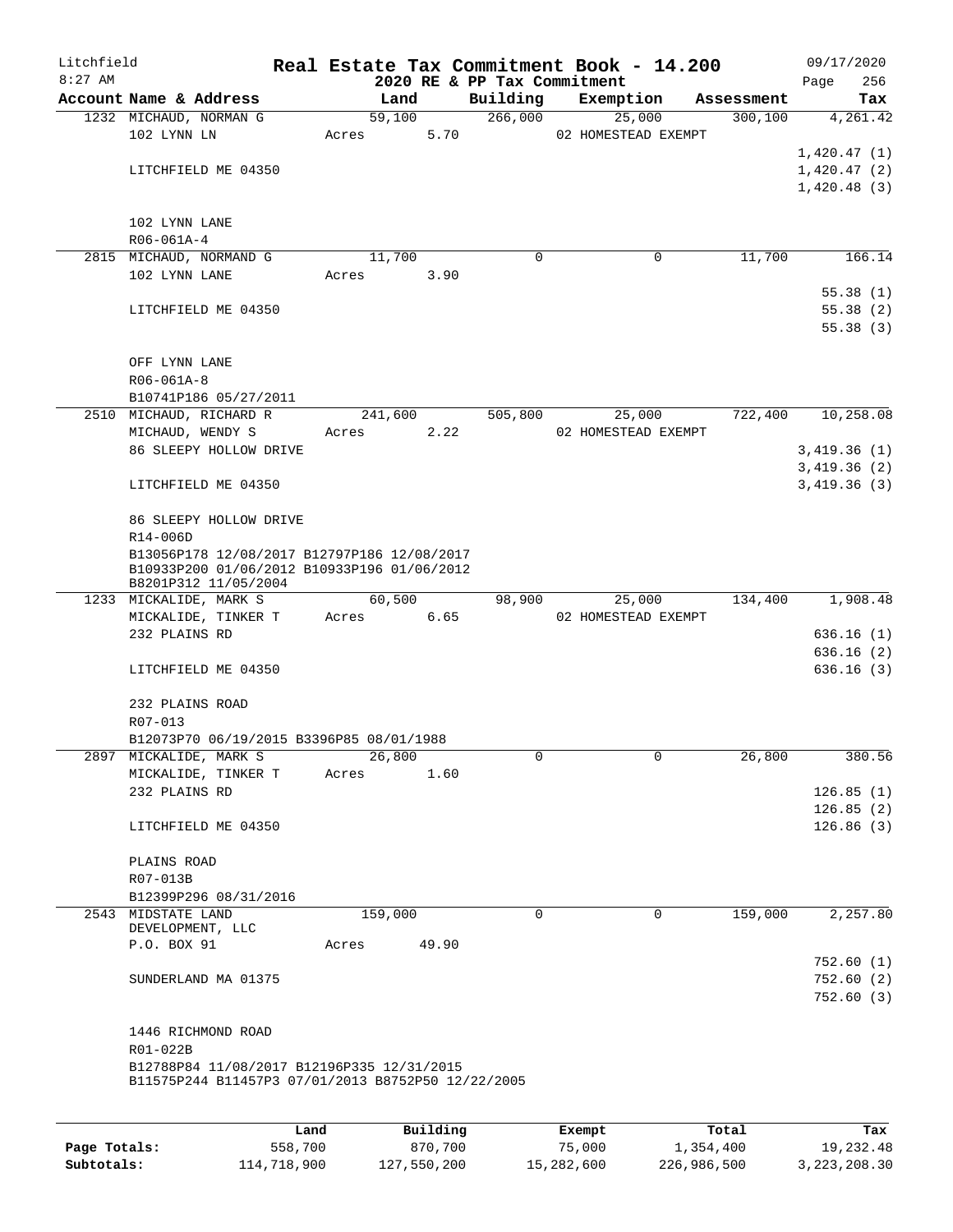| Litchfield   |                                                                  |         |       |         |          |                             | Real Estate Tax Commitment Book - 14.200 |           |            | 09/17/2020                   |
|--------------|------------------------------------------------------------------|---------|-------|---------|----------|-----------------------------|------------------------------------------|-----------|------------|------------------------------|
| $8:27$ AM    |                                                                  |         |       |         |          | 2020 RE & PP Tax Commitment |                                          |           |            | 257<br>Page                  |
|              | Account Name & Address                                           |         |       | Land    |          | Building                    | Exemption                                |           | Assessment | Tax                          |
|              | 2228 MILESKI, DAVID M                                            |         |       | 61,900  |          | 205,700                     | $\Omega$                                 |           | 267,600    | 3,799.92                     |
|              | MILESKI, TRACY L<br>23 SHEPARD LN                                |         | Acres |         | 8.50     |                             |                                          |           |            |                              |
|              |                                                                  |         |       |         |          |                             |                                          |           |            | 1, 266.64(1)<br>1, 266.64(2) |
|              | LITCHFIELD ME 04350                                              |         |       |         |          |                             |                                          |           |            | 1,266.64(3)                  |
|              |                                                                  |         |       |         |          |                             |                                          |           |            |                              |
|              | 23 SHEPARD LANE                                                  |         |       |         |          |                             |                                          |           |            |                              |
|              | R07-018A-2                                                       |         |       |         |          |                             |                                          |           |            |                              |
|              | B12948P87 06/15/2018 B11941P142 03/27/2015 B6498P47              |         |       |         |          |                             |                                          |           |            |                              |
|              | 06/01/2001                                                       |         |       |         |          |                             |                                          |           |            |                              |
|              | 785 MILLS DAWN HARVEY                                            |         |       | 95,300  |          | 20,400                      | $\Omega$                                 |           | 115,700    | 1,642.94                     |
|              | MILLS DAWN HARVEY,                                               |         | Acres |         | 2.28     |                             |                                          |           |            |                              |
|              | TESSARI, KIM E., ET AL<br>50 TUTT LANE                           |         |       |         |          |                             |                                          |           |            | 547.65 (1)                   |
|              |                                                                  |         |       |         |          |                             |                                          |           |            | 547.65 (2)                   |
|              | LITCHFIELD ME 04350                                              |         |       |         |          |                             |                                          |           |            | 547.64(3)                    |
|              |                                                                  |         |       |         |          |                             |                                          |           |            |                              |
|              | 73 TUTT LANE                                                     |         |       |         |          |                             |                                          |           |            |                              |
|              | $R10 - 020$                                                      |         |       |         |          |                             |                                          |           |            |                              |
|              | B10741P215 05/31/2011 B3724P50 B2247P308                         |         |       |         |          |                             |                                          |           |            |                              |
|              | 2687 MILLS MORIN ANNE                                            |         |       | 116,600 |          | 276,000                     | 0                                        |           | 392,600    | 5,574.92                     |
|              | 154 NUTTING LANE                                                 |         | Acres |         | 1.34     |                             |                                          |           |            |                              |
|              |                                                                  |         |       |         |          |                             |                                          |           |            | 1,858.31(1)                  |
|              | LITCHFIELD ME 04350                                              |         |       |         |          |                             |                                          |           |            | 1,858.31(2)                  |
|              |                                                                  |         |       |         |          |                             |                                          |           |            | 1,858.30(3)                  |
|              |                                                                  |         |       |         |          |                             |                                          |           |            |                              |
|              | 154 NUTTING LANE                                                 |         |       |         |          |                             |                                          |           |            |                              |
|              | R04-045A                                                         |         |       |         |          |                             |                                          |           |            |                              |
|              | B11740P36 07/11/2014 B9328P26 04/20/2007 B7984P347<br>06/11/2004 |         |       |         |          |                             |                                          |           |            |                              |
|              | 2798 MILLS, DAWN                                                 |         |       | 48,200  |          | 134,400                     | 25,000                                   |           | 157,600    | 2,237.92                     |
|              | 50 TUTT LANE                                                     |         | Acres |         | 2.06     |                             | 02 HOMESTEAD EXEMPT                      |           |            |                              |
|              |                                                                  |         |       |         |          |                             |                                          |           |            | 745.97(1)                    |
|              | LITCHFIELD ME 04350                                              |         |       |         |          |                             |                                          |           |            | 745.97(2)                    |
|              |                                                                  |         |       |         |          |                             |                                          |           |            | 745.98(3)                    |
|              |                                                                  |         |       |         |          |                             |                                          |           |            |                              |
|              | 50 TUTT LANE                                                     |         |       |         |          |                             |                                          |           |            |                              |
|              | R10-020E                                                         |         |       |         |          |                             |                                          |           |            |                              |
|              | B10741P215 05/31/2011                                            |         |       |         |          |                             |                                          |           |            |                              |
|              | 1235 MIQUELON, GERALD R                                          |         |       | 48,600  |          | 93,900                      | $\Omega$                                 |           | 142,500    | 2,023.50                     |
|              | PO BOX 301                                                       |         | Acres |         | 2.20     |                             |                                          |           |            |                              |
|              |                                                                  |         |       |         |          |                             |                                          |           |            | 674.50(1)                    |
|              | SABATTUS ME 04280                                                |         |       |         |          |                             |                                          |           |            | 674.50(2)                    |
|              |                                                                  |         |       |         |          |                             |                                          |           |            | 674.50(3)                    |
|              | 2186 HALLOWELL ROAD                                              |         |       |         |          |                             |                                          |           |            |                              |
|              | R11-021A                                                         |         |       |         |          |                             |                                          |           |            |                              |
|              | B12194P343 12/24/2015 B12145P238 10/26/2015 B4741P40             |         |       |         |          |                             |                                          |           |            |                              |
|              | 822 MITCHELL TIMOTHY A                                           |         |       | 190,800 |          | 41,200                      | 0                                        |           | 232,000    | 3,294.40                     |
|              | MITCHELL DENISE D                                                |         | Acres |         | 0.64     |                             |                                          |           |            |                              |
|              | 27 BRENTWOOD ROAD                                                |         |       |         |          |                             |                                          |           |            | 1,098.13(1)                  |
|              |                                                                  |         |       |         |          |                             |                                          |           |            | 1,098.13(2)                  |
|              | CAPE ELIZABETH ME 04107                                          |         |       |         |          |                             |                                          |           |            | 1,098.14(3)                  |
|              |                                                                  |         |       |         |          |                             |                                          |           |            |                              |
|              | 34 LUCIEN LANE                                                   |         |       |         |          |                             |                                          |           |            |                              |
|              | $U11 - 035$<br>B8983P314 07/14/2006 B6645P120                    |         |       |         |          |                             |                                          |           |            |                              |
|              |                                                                  |         |       |         |          |                             |                                          |           |            |                              |
|              |                                                                  |         |       |         |          |                             |                                          |           |            |                              |
|              |                                                                  | Land    |       |         | Building |                             | Exempt                                   | Total     |            | Tax                          |
| Page Totals: |                                                                  | 561,400 |       |         | 771,600  |                             | 25,000                                   | 1,308,000 |            | 18,573.60                    |

**Subtotals:** 115,280,300 128,321,800 15,307,600 228,294,500 3,241,781.90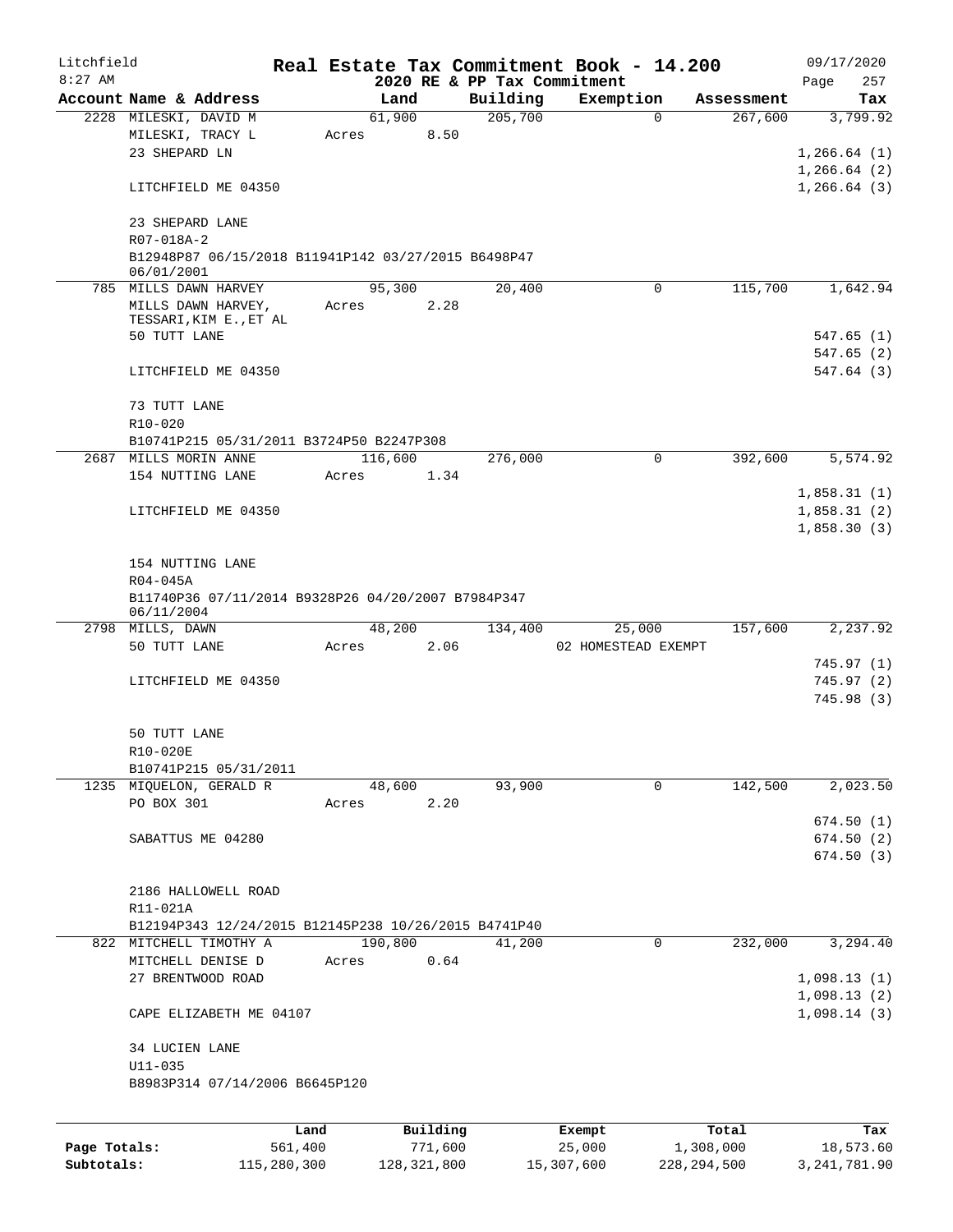| Litchfield   |                                                  |                 |                     |                             | Real Estate Tax Commitment Book - 14.200 |                       | 09/17/2020                 |
|--------------|--------------------------------------------------|-----------------|---------------------|-----------------------------|------------------------------------------|-----------------------|----------------------------|
| $8:27$ AM    |                                                  |                 |                     | 2020 RE & PP Tax Commitment |                                          |                       | 258<br>Page                |
|              | Account Name & Address<br>1393 MITTICA, DEBORAH, | Land<br>173,000 |                     | Building<br>47,400          | Exemption<br>$\Omega$                    | Assessment<br>220,400 | Tax<br>3,129.68            |
|              | ET.AL.                                           |                 |                     |                             |                                          |                       |                            |
|              | 226 FAIRWAY DRIVE                                | Acres           | 0.43                |                             |                                          |                       |                            |
|              |                                                  |                 |                     |                             |                                          |                       | 1,043.23(1)                |
|              | E WINDSOR CT 06088                               |                 |                     |                             |                                          |                       | 1,043.23(2)<br>1,043.22(3) |
|              |                                                  |                 |                     |                             |                                          |                       |                            |
|              | 152 MACE ROAD                                    |                 |                     |                             |                                          |                       |                            |
|              | U14-012                                          |                 |                     |                             |                                          |                       |                            |
|              | B6778P67                                         |                 |                     |                             |                                          |                       |                            |
|              | 1240 MOLES, LARRY                                | 46,000          |                     | 72,600                      | 0                                        | 118,600               | 1,684.12                   |
|              | 123 COOLWATER AVENUE                             | Acres           | 0.08                |                             |                                          |                       |                            |
|              | SATSUMA FL 32189                                 |                 |                     |                             |                                          |                       | 561.37(1)<br>561.37(2)     |
|              |                                                  |                 |                     |                             |                                          |                       | 561.38(3)                  |
|              |                                                  |                 |                     |                             |                                          |                       |                            |
|              | 447 PEACEPIPE DRIVE                              |                 |                     |                             |                                          |                       |                            |
|              | $U28 - 055$                                      |                 |                     |                             |                                          |                       |                            |
|              | B2286P234                                        |                 |                     |                             |                                          |                       |                            |
|              | 1241 MONROE, JOHN                                | 49,600          |                     | 108,900                     | 25,000                                   | 133,500               | 1,895.70                   |
|              | 2793 HALLOWELL ROAD                              | Acres           | 0.80                |                             | 02 HOMESTEAD EXEMPT                      |                       | 631.90(1)                  |
|              | LITCHFIELD ME 04350                              |                 |                     |                             |                                          |                       | 631.90(2)                  |
|              |                                                  |                 |                     |                             |                                          |                       | 631.90(3)                  |
|              |                                                  |                 |                     |                             |                                          |                       |                            |
|              | 2793 HALLOWELL ROAD                              |                 |                     |                             |                                          |                       |                            |
|              | R02-015                                          |                 |                     |                             |                                          |                       |                            |
|              | B2509P121 02/02/2005                             |                 |                     |                             |                                          |                       |                            |
|              | 2031 MONTMINY, GERALD D<br>32 NUTTING LANE       | 43,600<br>Acres | 2.20                | 31,300                      | 0                                        | 74,900                | 1,063.58                   |
|              |                                                  |                 |                     |                             |                                          |                       | 354.53(1)                  |
|              | LITCHFIELD ME 04350                              |                 |                     |                             |                                          |                       | 354.53(2)                  |
|              |                                                  |                 |                     |                             |                                          |                       | 354.52(3)                  |
|              |                                                  |                 |                     |                             |                                          |                       |                            |
|              | 32 NUTTING LANE                                  |                 |                     |                             |                                          |                       |                            |
|              | R04-043C                                         |                 |                     |                             |                                          |                       |                            |
|              | B13007P177 08/13/2018<br>1242 MOODY, HOWARD D JR | 39,400          |                     | 10,100                      | 25,000                                   | 24,500                | 347.90                     |
|              | MOODY, BARBARA                                   | Acres           | 0.80                |                             | 02 HOMESTEAD EXEMPT                      |                       |                            |
|              | 78 WENTZELL RD                                   |                 |                     |                             |                                          |                       | 115.97(1)                  |
|              |                                                  |                 |                     |                             |                                          |                       | 115.97(2)                  |
|              | LITCHFIELD ME 04350                              |                 |                     |                             |                                          |                       | 115.96(3)                  |
|              |                                                  |                 |                     |                             |                                          |                       |                            |
|              | 78 WENTZELL ROAD                                 |                 |                     |                             |                                          |                       |                            |
|              | R03-088B<br>B1993P274                            |                 |                     |                             |                                          |                       |                            |
| 771          | MOODY, MICHAEL W LIVING                          | 40,200          |                     | 149,500                     | 0                                        | 189,700               | 2,693.74                   |
|              | TRUST                                            |                 |                     |                             |                                          |                       |                            |
|              | MOODY PATRICIA W LIVING Acres                    |                 | 0.65                |                             |                                          |                       |                            |
|              | TRUST<br>32 ERIC DRIVE                           |                 |                     |                             |                                          |                       | 897.91 (1)                 |
|              |                                                  |                 |                     |                             |                                          |                       | 897.91 (2)                 |
|              | PALM COAST FL 32110                              |                 |                     |                             |                                          |                       | 897.92 (3)                 |
|              | 1879 HALLOWELL ROAD                              |                 |                     |                             |                                          |                       |                            |
|              | $U16 - 009$                                      |                 |                     |                             |                                          |                       |                            |
|              | B9460P280 08/14/2007 B6008P181 10/20/1999        |                 |                     |                             |                                          |                       |                            |
|              |                                                  |                 |                     |                             |                                          |                       |                            |
| Page Totals: | Land<br>391,800                                  |                 | Building<br>419,800 |                             | Exempt<br>50,000                         | Total<br>761,600      | Tax<br>10,814.72           |
|              |                                                  |                 |                     |                             |                                          |                       |                            |

**Subtotals:** 115,672,100 128,741,600 15,357,600 229,056,100 3,252,596.62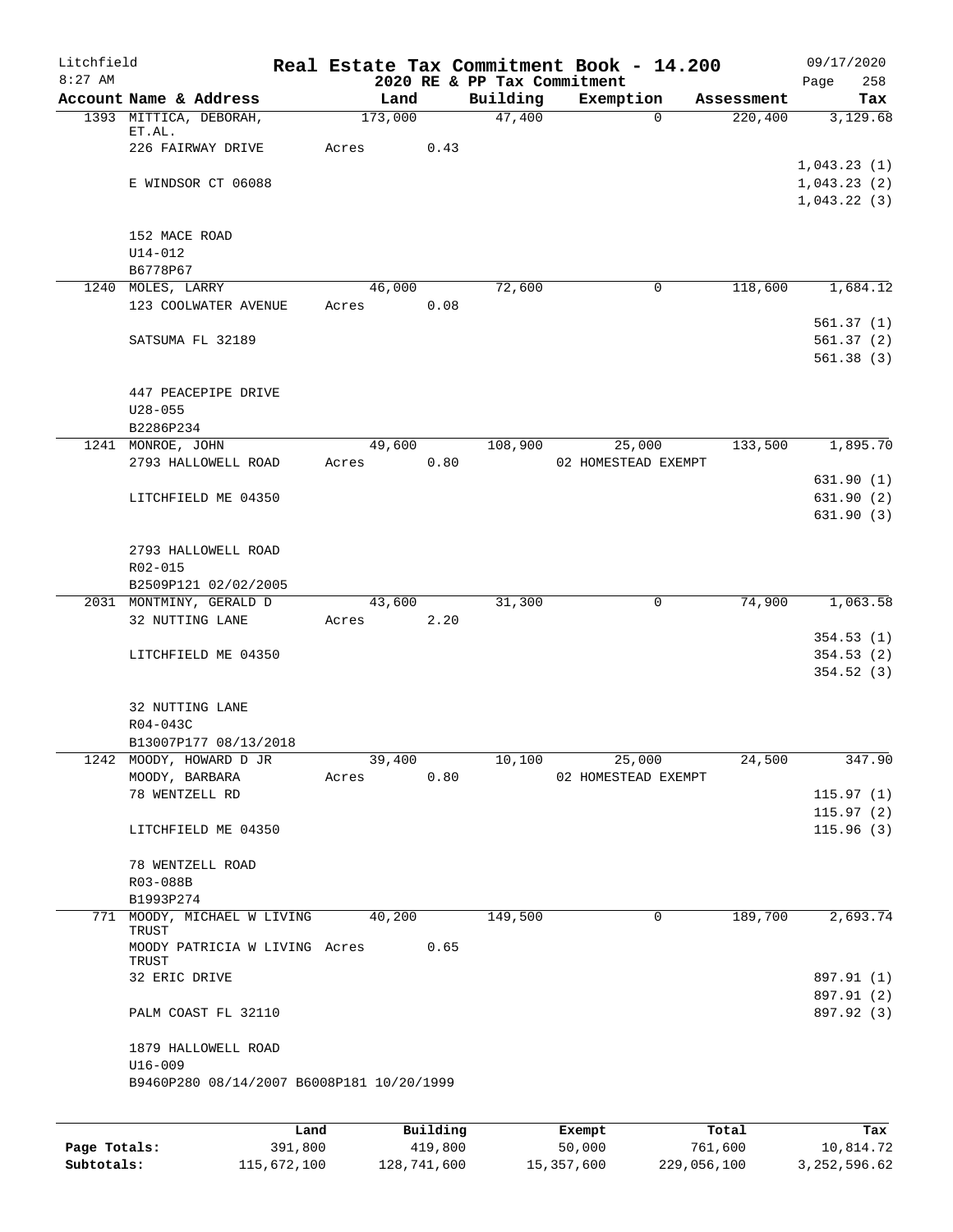| Litchfield |                                                                    |      |       |         |          | Real Estate Tax Commitment Book - 14.200 |                |                     |            | 09/17/2020               |
|------------|--------------------------------------------------------------------|------|-------|---------|----------|------------------------------------------|----------------|---------------------|------------|--------------------------|
| $8:27$ AM  |                                                                    |      |       |         |          | 2020 RE & PP Tax Commitment              |                |                     |            | 259<br>Page              |
|            | Account Name & Address                                             |      |       | Land    |          | Building                                 |                | Exemption           | Assessment | Tax                      |
|            | 2526 MOOERS, JUSTIN                                                |      |       | 45,300  |          | 28,700                                   |                | 25,000              | 49,000     | 695.80                   |
|            | MOOERS, KATIE                                                      |      | Acres |         | 3.92     |                                          |                | 02 HOMESTEAD EXEMPT |            |                          |
|            | 155 SOUTH ADAMS ROAD                                               |      |       |         |          |                                          |                |                     |            | 231.93(1)                |
|            |                                                                    |      |       |         |          |                                          |                |                     |            | 231.93(2)                |
|            | LITCHFIELD ME 04350                                                |      |       |         |          |                                          |                |                     |            | 231.94(3)                |
|            | 155 SOUTH ADAMS ROAD<br>R01-063A                                   |      |       |         |          |                                          |                |                     |            |                          |
|            | B12966P264 07/13/2018 B9656P153 03/04/2008 B8568P127<br>08/26/2005 |      |       |         |          |                                          |                |                     |            |                          |
|            | 1826 MOORE, ANDREW T                                               |      |       | 47,100  |          | 144,800                                  |                | 25,000              | 166,900    | 2,369.98                 |
|            | MOORE, CHARLENE BINDER                                             |      |       | Acres   | 1.70     |                                          |                | 02 HOMESTEAD EXEMPT |            |                          |
|            | 37 PATTENWOODS LANE                                                |      |       |         |          |                                          |                |                     |            | 789.99 (1)               |
|            |                                                                    |      |       |         |          |                                          |                |                     |            | 789.99 (2)               |
|            | LITCHFIELD ME 04350                                                |      |       |         |          |                                          |                |                     |            | 790.00 (3)               |
|            | 37 PATTENWOODS LANE                                                |      |       |         |          |                                          |                |                     |            |                          |
|            | R01-033B-7                                                         |      |       |         |          |                                          |                |                     |            |                          |
|            | B10612P208 12/08/2010 B5565P280                                    |      |       |         |          |                                          |                |                     |            |                          |
|            | 1303 MOORE, TIMOTHY J                                              |      |       | 48,000  |          | 57,800                                   |                | 0                   | 105,800    | 1,502.36                 |
|            | MOORE TRACY L                                                      |      | Acres |         | 2.00     |                                          |                |                     |            |                          |
|            | 5 BEAVER DRIVE                                                     |      |       |         |          |                                          |                |                     |            | 500.79(1)                |
|            |                                                                    |      |       |         |          |                                          |                |                     |            | 500.79(2)                |
|            | LITCHFIELD ME 04350                                                |      |       |         |          |                                          |                |                     |            | 500.78(3)                |
|            | 5 BEAVER DRIVE                                                     |      |       |         |          |                                          |                |                     |            |                          |
|            | R14-009B                                                           |      |       |         |          |                                          |                |                     |            |                          |
|            | B6273P211 08/15/2000 B1603P343                                     |      |       |         |          |                                          |                |                     |            |                          |
|            | 1244 MOORE, WILLIAM C SR                                           |      |       | 225,000 |          | 36,100                                   |                | 0                   | 261,100    | 3,707.62                 |
|            | MOORE, SUSAN SR                                                    |      | Acres |         | 0.96     |                                          |                |                     |            |                          |
|            | M SNOW & NANCY M DEL                                               |      |       |         |          |                                          |                |                     |            | 1,235.87(1)              |
|            | PLATO TRUSTEE                                                      |      |       |         |          |                                          |                |                     |            |                          |
|            | 96 CONGRESS ST                                                     |      |       |         |          |                                          |                |                     |            | 1,235.87(2)              |
|            | BRAINTREE MA 02184                                                 |      |       |         |          |                                          |                |                     |            | 1,235.88(3)              |
|            | 134 GOODWIN DRIVE                                                  |      |       |         |          |                                          |                |                     |            |                          |
|            | R14-023                                                            |      |       |         |          |                                          |                |                     |            |                          |
|            | B5692P294 07/23/1998                                               |      |       |         |          |                                          |                |                     |            |                          |
|            | 1246 MOREAU, LEONARD F                                             |      |       | 187,400 |          | 101,400                                  |                | 31,000              | 257,800    | 3,660.76                 |
|            | 157 BUKER ROAD                                                     |      | Acres |         | 1.04     |                                          |                | 02 HOMESTEAD EXEMPT |            |                          |
|            |                                                                    |      |       |         |          |                                          |                | 03 VETERANS EXEMPT  |            | 1,220.25(1)              |
|            | LITCHFIELD ME 04350                                                |      |       |         |          |                                          |                |                     |            | 1,220.25(2)              |
|            |                                                                    |      |       |         |          |                                          |                |                     |            | 1,220.26(3)              |
|            | 157 BUKER ROAD                                                     |      |       |         |          |                                          |                |                     |            |                          |
|            | $U10-033$                                                          |      |       |         |          |                                          |                |                     |            |                          |
|            | B2126P136                                                          |      |       |         |          |                                          |                |                     |            |                          |
|            | 1173 MOREY, JESSE B                                                |      |       | 40,900  |          |                                          | 146,300 25,000 |                     | 162,200    | 2,303.24                 |
|            |                                                                    |      |       |         |          |                                          |                | 02 HOMESTEAD EXEMPT |            |                          |
|            | HILL CHELSEY R                                                     |      |       | Acres   | 0.70     |                                          |                |                     |            |                          |
|            | 440 OAK HILL ROAD                                                  |      |       |         |          |                                          |                |                     |            | 767.75(1)                |
|            | LITCHFIELD ME 04350                                                |      |       |         |          |                                          |                |                     |            | 767.75 (2)<br>767.74 (3) |
|            |                                                                    |      |       |         |          |                                          |                |                     |            |                          |
|            | 440 OAK HILL ROAD                                                  |      |       |         |          |                                          |                |                     |            |                          |
|            | R04-039A<br>B13017P206 08/31/2018                                  |      |       |         |          |                                          |                |                     |            |                          |
|            |                                                                    |      |       |         |          |                                          |                |                     |            |                          |
|            |                                                                    |      |       |         |          |                                          |                |                     |            |                          |
|            |                                                                    | Land |       |         | Building |                                          | Exempt         |                     | Total      | Tax                      |

|              | udiku.      | <b>DUITOTII</b> d | LACINUL    | ⊥∪∟a⊥       | ias.         |
|--------------|-------------|-------------------|------------|-------------|--------------|
| Page Totals: | 593,700     | 515,100           | 106,000    | 1,002,800   | 14,239.76    |
| Subtotals:   | 116,265,800 | 129,256,700       | 15,463,600 | 230,058,900 | 3,266,836.38 |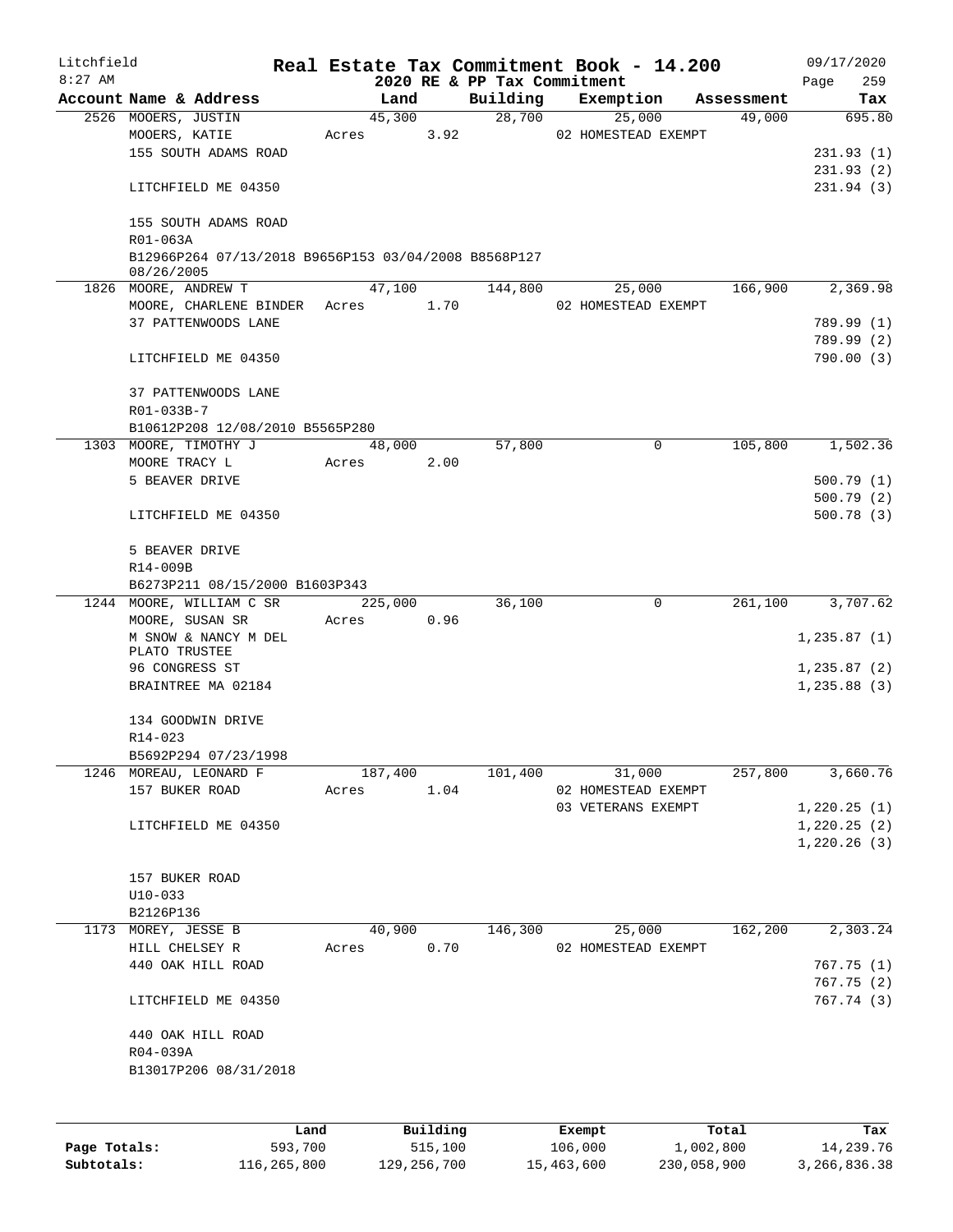| Litchfield |                                                                    | Real Estate Tax Commitment Book - 14.200 |      |                                         |                     |        |                       | 09/17/2020   |                        |
|------------|--------------------------------------------------------------------|------------------------------------------|------|-----------------------------------------|---------------------|--------|-----------------------|--------------|------------------------|
| $8:27$ AM  | Account Name & Address                                             | Land                                     |      | 2020 RE & PP Tax Commitment<br>Building |                     |        |                       | Page         | 260                    |
|            | 2930 MORGAN, CARRIE J                                              | 130,200                                  |      | 0                                       | Exemption           | 0      | Assessment<br>130,200 |              | Tax<br>1,848.84        |
|            | 14 BELLEGARDE AVENUE                                               | Acres                                    | 1.40 |                                         |                     |        |                       |              |                        |
|            |                                                                    |                                          |      |                                         |                     |        |                       |              | 616.28(1)              |
|            | LEWISTON ME 04240                                                  |                                          |      |                                         |                     |        |                       |              | 616.28(2)              |
|            |                                                                    |                                          |      |                                         |                     |        |                       |              | 616.28(3)              |
|            | $R05 - 006 - B$                                                    |                                          |      |                                         |                     |        |                       |              |                        |
|            | B12905P120 05/09/2018                                              |                                          |      |                                         |                     |        |                       |              |                        |
|            | 1247 MORGAN, DAVID                                                 | 55,200                                   |      | 87,300                                  |                     | 25,000 | 117,500               |              | 1,668.50               |
|            | 40 DINGLEY RD                                                      | Acres                                    | 4.40 |                                         | 02 HOMESTEAD EXEMPT |        |                       |              |                        |
|            |                                                                    |                                          |      |                                         |                     |        |                       |              | 556.17(1)              |
|            | LITCHFIELD ME 04350                                                |                                          |      |                                         |                     |        |                       |              | 556.17(2)              |
|            |                                                                    |                                          |      |                                         |                     |        |                       |              | 556.16(3)              |
|            | 40 DINGLEY ROAD                                                    |                                          |      |                                         |                     |        |                       |              |                        |
|            | R10-037A                                                           |                                          |      |                                         |                     |        |                       |              |                        |
|            | B3199P220 07/23/1997                                               |                                          |      |                                         |                     |        |                       |              |                        |
|            | 1703 MORGAN, JASON M                                               | 175,600                                  |      | 130,400                                 |                     | 31,000 | 275,000               |              | 3,905.00               |
|            | 123 EASY STREET                                                    | Acres                                    | 1.48 |                                         | 12 WW2 Vet Res.     |        |                       |              |                        |
|            |                                                                    |                                          |      |                                         | 02 HOMESTEAD EXEMPT |        |                       | 1,301.67(1)  |                        |
|            | LITCHFIELD ME 04350                                                |                                          |      |                                         |                     |        |                       | 1,301.67(2)  |                        |
|            |                                                                    |                                          |      |                                         |                     |        |                       | 1,301.66(3)  |                        |
|            | 123 EASY STREET                                                    |                                          |      |                                         |                     |        |                       |              |                        |
|            | $U09 - 014$                                                        |                                          |      |                                         |                     |        |                       |              |                        |
|            | B12845P51 02/02/2018 B12837P297 02/02/2018 B1478P851<br>09/23/1968 |                                          |      |                                         |                     |        |                       |              |                        |
|            | 95 MORGAN, NICHOLAS R                                              | 191,900                                  |      | 115,000                                 |                     | 0      | 306,900               |              | 4,357.98               |
|            | MORGAN, MARY L                                                     | Acres                                    | 4.45 |                                         |                     |        |                       |              |                        |
|            | 60 Buker Rd                                                        |                                          |      |                                         |                     |        |                       | 1,452.66(1)  |                        |
|            |                                                                    |                                          |      |                                         |                     |        |                       | 1,452.66(2)  |                        |
|            | Litchfield ME 04350                                                |                                          |      |                                         |                     |        |                       | 1,452.66(3)  |                        |
|            | 60 BUKER ROAD                                                      |                                          |      |                                         |                     |        |                       |              |                        |
|            | R05-006                                                            |                                          |      |                                         |                     |        |                       |              |                        |
|            | B12905P112 05/09/2018 B2493P214 08/05/1982                         |                                          |      |                                         |                     |        |                       |              |                        |
|            | 2059 MORGAN, RYAN                                                  | 40,000                                   |      | 29,400                                  |                     | 0      | 69,400                |              | 985.48                 |
|            | 17 FLAHERTY LANE                                                   | Acres                                    | 1.00 |                                         |                     |        |                       |              |                        |
|            | LITCHFIELD ME 04350                                                |                                          |      |                                         |                     |        |                       |              | 328.49(1)<br>328.49(2) |
|            |                                                                    |                                          |      |                                         |                     |        |                       |              | 328.50(3)              |
|            |                                                                    |                                          |      |                                         |                     |        |                       |              |                        |
|            | 17 FLAHERTY LANE                                                   |                                          |      |                                         |                     |        |                       |              |                        |
|            | R03-105D                                                           |                                          |      |                                         |                     |        |                       |              |                        |
|            | B11693P14 05/21/2014 B5442P262 07/22/1997                          |                                          |      |                                         |                     |        |                       |              |                        |
|            | 1211 MORGAN, WINSTON L                                             | 140,700                                  |      | 127,100                                 |                     | 31,000 | 236,800               |              | 3,362.56               |
|            | MORGAN, SHIRLEY A                                                  | Acres                                    | 0.49 |                                         | 02 HOMESTEAD EXEMPT |        |                       |              |                        |
|            | 80 EASY STREET                                                     |                                          |      |                                         | 12 WW2 Vet Res.     |        |                       | 1, 120.85(1) |                        |
|            |                                                                    |                                          |      |                                         |                     |        |                       | 1, 120.85(2) |                        |
|            | LITCHFIELD ME 04250                                                |                                          |      |                                         |                     |        |                       | 1,120.86(3)  |                        |
|            | 80 EASY STREET                                                     |                                          |      |                                         |                     |        |                       |              |                        |
|            | $U09 - 009$                                                        |                                          |      |                                         |                     |        |                       |              |                        |
|            | B12879P94 03/27/2018 B7677P269 01/06/2003                          |                                          |      |                                         |                     |        |                       |              |                        |
|            |                                                                    |                                          |      |                                         |                     |        |                       |              |                        |
|            |                                                                    |                                          |      |                                         |                     |        |                       |              |                        |

|              | Land        | Building    | Exempt     | Total         | Tax          |
|--------------|-------------|-------------|------------|---------------|--------------|
| Page Totals: | 733,600     | 489,200     | 87,000     | 1,135,800     | 16,128.36    |
| Subtotals:   | 116,999,400 | 129,745,900 | 15,550,600 | 231, 194, 700 | 3,282,964.74 |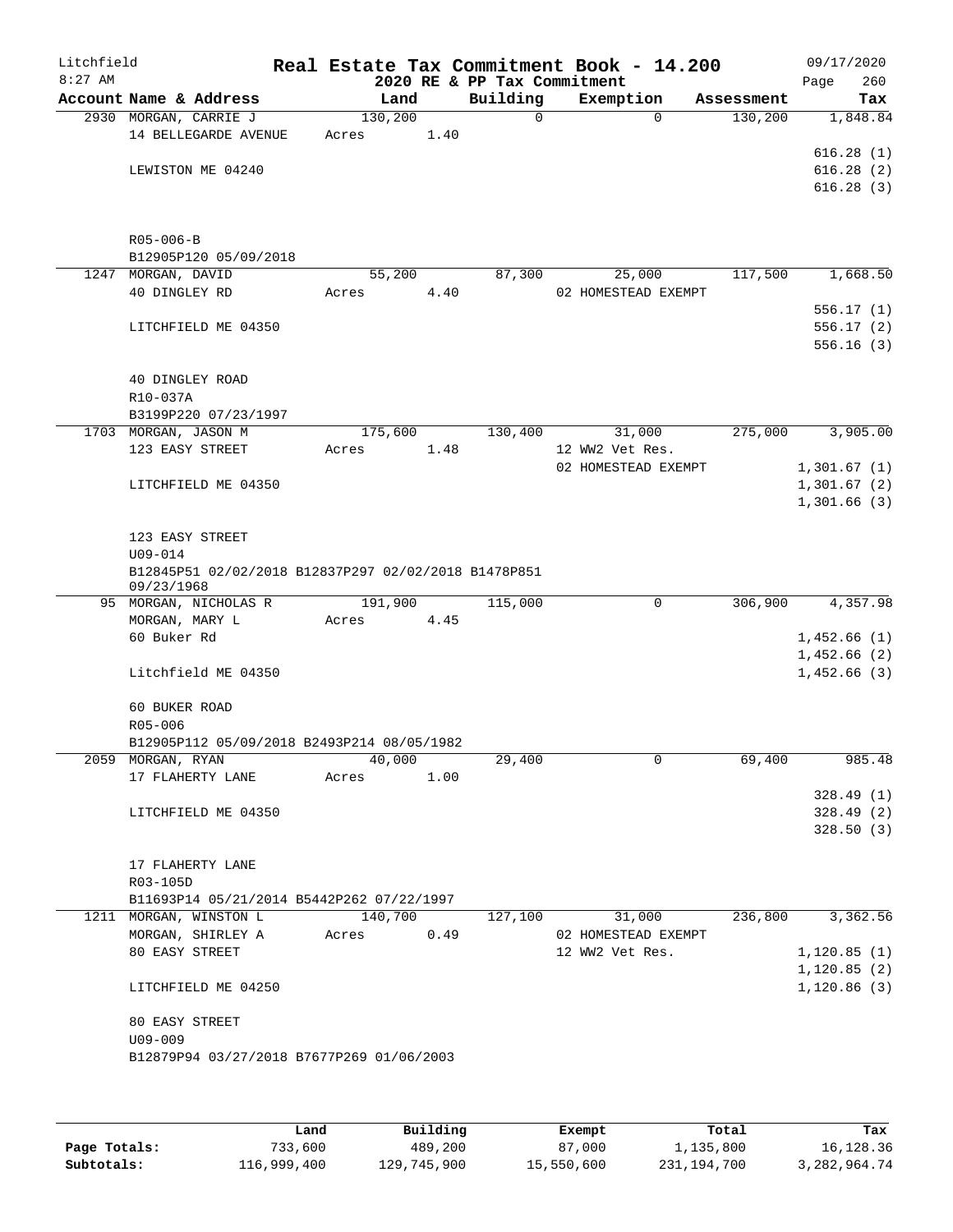| Litchfield   |                                                      |               |       |             |                             |            | Real Estate Tax Commitment Book - 14.200 |                       | 09/17/2020             |
|--------------|------------------------------------------------------|---------------|-------|-------------|-----------------------------|------------|------------------------------------------|-----------------------|------------------------|
| $8:27$ AM    | Account Name & Address                               |               |       | Land        | 2020 RE & PP Tax Commitment |            |                                          |                       | Page<br>261            |
|              | 316 MORIN, ALLISON                                   |               |       | 42,400      | Building<br>154,000         |            | Exemption<br>$\Omega$                    | Assessment<br>196,400 | Tax<br>2,788.88        |
|              | THEISS, ERIC                                         |               | Acres | 0.80        |                             |            |                                          |                       |                        |
|              | 13 DOYLE STREET                                      |               |       |             |                             |            |                                          |                       | 929.63(1)              |
|              |                                                      |               |       |             |                             |            |                                          |                       | 929.63(2)              |
|              | LITCHFIELD ME 04350                                  |               |       |             |                             |            |                                          |                       | 929.62(3)              |
|              |                                                      |               |       |             |                             |            |                                          |                       |                        |
|              | 13 DOYLE STREET                                      |               |       |             |                             |            |                                          |                       |                        |
|              | $U09 - 024$                                          |               |       |             |                             |            |                                          |                       |                        |
|              | B12891P291 04/16/2018 B12880P187 03/01/2018          |               |       |             |                             |            |                                          |                       |                        |
|              | B12880P179 06/16/2017 B12880P178 06/15/2017          |               |       |             |                             |            |                                          |                       |                        |
|              | B12068P327 06/06/2015 B11154P85 09/05/2012 B9931P283 |               |       |             |                             |            |                                          |                       |                        |
|              | 12/17/2008 B5715P300 08/11/1998                      |               |       |             |                             |            |                                          |                       |                        |
|              | 275 MORIN, MELANIE L                                 |               |       | 145,100     | 105,000                     |            | 0                                        | 250,100               | 3,551.42               |
|              | SMALL, ROBERT A                                      |               | Acres | 0.52        |                             |            |                                          |                       |                        |
|              | 58 EASY STREET                                       |               |       |             |                             |            |                                          |                       | 1,183.81(1)            |
|              |                                                      |               |       |             |                             |            |                                          |                       | 1,183.81(2)            |
|              | LITCHFIELD ME 04350                                  |               |       |             |                             |            |                                          |                       | 1,183.80(3)            |
|              |                                                      |               |       |             |                             |            |                                          |                       |                        |
|              | 58 EASY STREET                                       |               |       |             |                             |            |                                          |                       |                        |
|              | $U09 - 005$                                          |               |       |             |                             |            |                                          |                       |                        |
|              | B13111P1 12/14/2018 B5767P234 10/01/1998             |               |       |             |                             |            |                                          |                       | 2,857.04               |
|              | 593 MORIN, NANCY D                                   |               |       | 54,000      | 172,200                     |            | 25,000                                   | 201,200               |                        |
|              | 25 WOODLAND LAND                                     |               | Acres | 4.40        |                             |            | 02 HOMESTEAD EXEMPT                      |                       |                        |
|              |                                                      |               |       |             |                             |            |                                          |                       | 952.35(1)              |
|              | LITCHFIELD ME 04350                                  |               |       |             |                             |            |                                          |                       | 952.35(2)<br>952.34(3) |
|              |                                                      |               |       |             |                             |            |                                          |                       |                        |
|              | 25 WOODLAND LANE                                     |               |       |             |                             |            |                                          |                       |                        |
|              | R11-042A                                             |               |       |             |                             |            |                                          |                       |                        |
|              | B12038P302 06/26/2015                                |               |       |             |                             |            |                                          |                       |                        |
|              | 2852 MORRILL, SYLVIA A                               |               |       | 71,600      | 95,100                      |            | $\mathbf 0$                              | 166,700               | 2,367.14               |
|              | 99 LIBBY ROAD                                        |               | Acres | 12.79       |                             |            |                                          |                       |                        |
|              |                                                      |               |       |             |                             |            |                                          |                       | 789.05(1)              |
|              | LITCHFIELD ME 04350                                  |               |       |             |                             |            |                                          |                       | 789.05(2)              |
|              |                                                      |               |       |             |                             |            |                                          |                       | 789.04 (3)             |
|              |                                                      |               |       |             |                             |            |                                          |                       |                        |
|              | 99 LIBBY ROAD                                        |               |       |             |                             |            |                                          |                       |                        |
|              | R06-033C                                             |               |       |             |                             |            |                                          |                       |                        |
|              | B13152P185 02/08/2019 B11665P135 04/13/2014          |               |       |             |                             |            |                                          |                       |                        |
|              | 750 MORRILL, TERRY L                                 |               |       | 63,800      | 166,600                     |            | 25,000                                   | 205,400               | 2,916.68               |
|              | MORRILL, TERI L                                      |               | Acres | 12.00       |                             |            | 02 HOMESTEAD EXEMPT                      |                       |                        |
|              | 127 RICHMOND ROAD                                    |               |       |             |                             |            |                                          |                       | 972.23(1)              |
|              |                                                      |               |       |             |                             |            |                                          |                       | 972.23(2)              |
|              | LITCHFIELD ME 04350                                  |               |       |             |                             |            |                                          |                       | 972.22(3)              |
|              |                                                      |               |       |             |                             |            |                                          |                       |                        |
|              | 127 RICHMOND ROAD                                    |               |       |             |                             |            |                                          |                       |                        |
|              | R03-044A                                             |               |       |             |                             |            |                                          |                       |                        |
|              | B10374P158 03/29/2010 B8575P286 08/31/2005 B6300P171 |               |       |             |                             |            |                                          |                       |                        |
|              | 1254 MORRIS, KEVAN                                   |               |       | 45,000      | 7,500                       |            | 0                                        | 52,500                | 745.50                 |
|              | MORRIS, KELDON                                       |               | Acres | 1.00        |                             |            |                                          |                       |                        |
|              | CROXFORD, KARLENE                                    |               |       |             |                             |            |                                          |                       | 248.50(1)              |
|              | 633 STEVENSTOWN ROAD                                 |               |       |             |                             |            |                                          |                       | 248.50(2)              |
|              | LITCHFIELD ME 04350                                  |               |       |             |                             |            |                                          |                       | 248.50(3)              |
|              |                                                      |               |       |             |                             |            |                                          |                       |                        |
|              | 633 STEVENSTOWN ROAD                                 |               |       |             |                             |            |                                          |                       |                        |
|              | R07-021A                                             |               |       |             |                             |            |                                          |                       |                        |
|              | B5174P204 06/01/1996                                 |               |       |             |                             |            |                                          |                       |                        |
|              |                                                      |               |       |             |                             |            |                                          |                       |                        |
|              |                                                      | Land          |       | Building    |                             |            | Exempt                                   | Total                 | Tax                    |
| Page Totals: |                                                      | 421,900       |       | 700,400     |                             |            | 50,000                                   | 1,072,300             | 15,226.66              |
| Subtotals:   |                                                      | 117, 421, 300 |       | 130,446,300 |                             | 15,600,600 |                                          | 232, 267, 000         | 3,298,191.40           |
|              |                                                      |               |       |             |                             |            |                                          |                       |                        |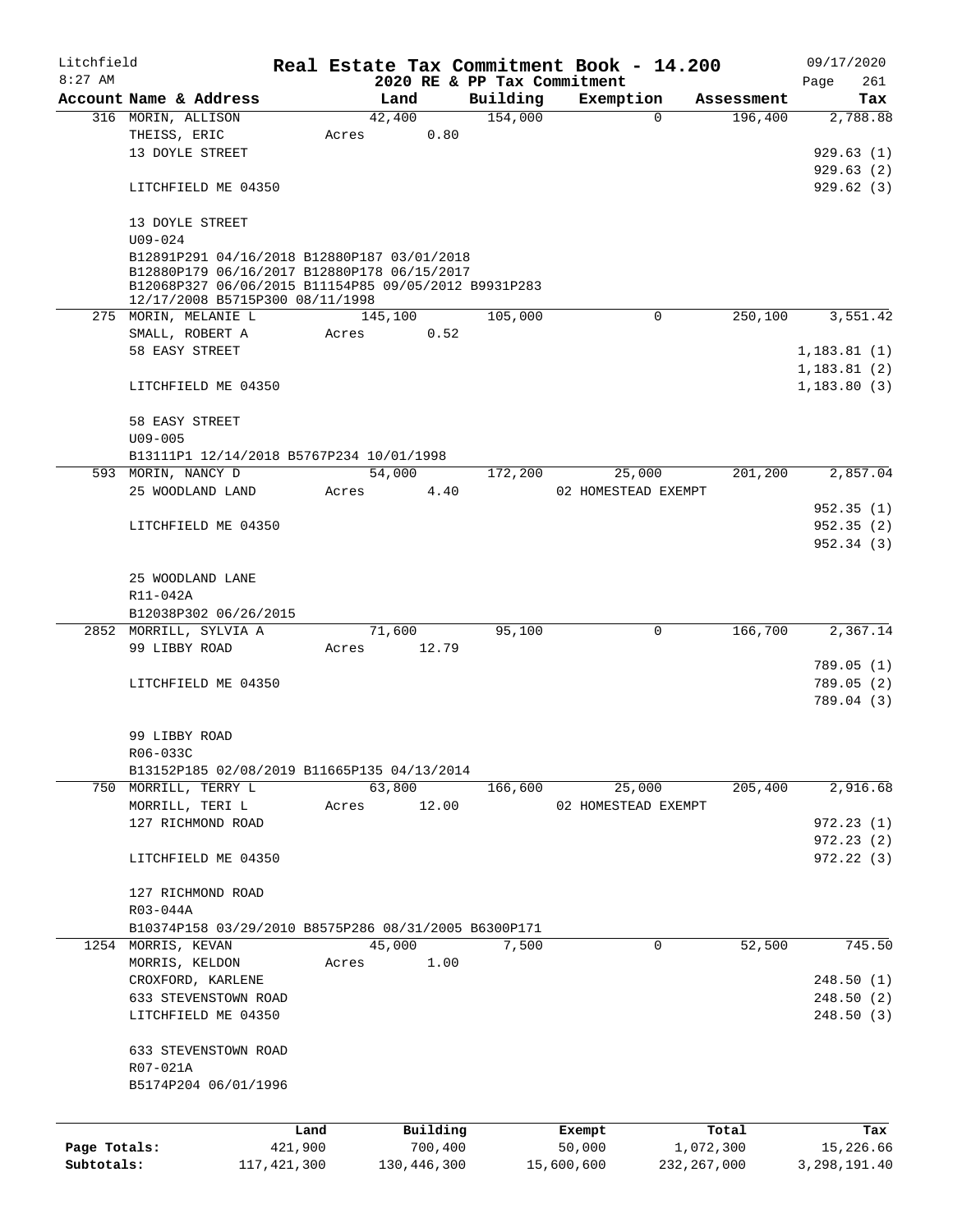| Litchfield |                                                      |       |         |                             | Real Estate Tax Commitment Book - 14.200 |            | 09/17/2020                 |
|------------|------------------------------------------------------|-------|---------|-----------------------------|------------------------------------------|------------|----------------------------|
| $8:27$ AM  |                                                      |       |         | 2020 RE & PP Tax Commitment |                                          |            | 262<br>Page                |
|            | Account Name & Address                               |       | Land    | Building                    | Exemption                                | Assessment | Tax                        |
|            | 1611 MORRIS, TEAGUE B                                |       | 12,000  | $\Omega$                    | $\Omega$                                 | 12,000     | 170.40                     |
|            | SMALL, DELMAR D                                      | Acres | 22.50   |                             |                                          |            |                            |
|            | P.O. BOX 815                                         |       |         |                             |                                          |            | 56.80(1)                   |
|            |                                                      |       |         |                             |                                          |            | 56.80(2)                   |
|            | BRUNSWICK ME 04011                                   |       |         |                             |                                          |            | 56.80(3)                   |
|            | PINE TREE ROAD                                       |       |         |                             |                                          |            |                            |
|            | $R06 - 058$                                          |       |         |                             |                                          |            |                            |
|            | B10631P92 12/28/2010 B6402P254 02/08/2001            |       |         |                             |                                          |            |                            |
|            | 1612 MORRIS, TEAGUE B                                |       | 11,300  | 0                           | 0                                        | 11,300     | 160.46                     |
|            | P.O. BOX 815                                         | Acres | 13.50   |                             |                                          |            |                            |
|            |                                                      |       |         |                             |                                          |            | 53.49(1)                   |
|            | BRUNSWICK ME 04011                                   |       |         |                             |                                          |            | 53.49(2)                   |
|            |                                                      |       |         |                             |                                          |            | 53.48(3)                   |
|            | PLAINS ROAD                                          |       |         |                             |                                          |            |                            |
|            | R06-058A                                             |       |         |                             |                                          |            |                            |
|            | B10505P350 08/28/2010 B8637P217 08/24/2005 B4863P224 |       |         |                             |                                          |            |                            |
|            | 02/02/1995                                           |       |         |                             |                                          |            |                            |
|            | 1558 MORRIS, TEAGUE B                                |       | 3,300   | $\Omega$                    | 0                                        | 3,300      | 46.86                      |
|            | SMALL, DELMAR D                                      | Acres | 3.70    |                             |                                          |            |                            |
|            | P.O. BOX 815                                         |       |         |                             |                                          |            | 15.62(1)                   |
|            |                                                      |       |         |                             |                                          |            | 15.62(2)                   |
|            | BRUNSWICK ME 04011                                   |       |         |                             |                                          |            | 15.62(3)                   |
|            | PINE TREE ROAD                                       |       |         |                             |                                          |            |                            |
|            | R06-056                                              |       |         |                             |                                          |            |                            |
|            | B10631P90 12/28/2010 B9080P43 09/18/2006 B8507P166   |       |         |                             |                                          |            |                            |
|            | 07/19/2005 B1674P9                                   |       |         |                             |                                          |            |                            |
|            | 1256 MORSE, TRUDY I                                  |       | 145,600 | 104,900                     | 25,000                                   | 225,500    | 3,202.10                   |
|            | 6385 WILLOW ROAD                                     | Acres | 1.70    |                             | 02 HOMESTEAD EXEMPT                      |            |                            |
|            |                                                      |       |         |                             |                                          |            | 1,067.37(1)                |
|            | W BLOOMFIELD MI 48324                                |       |         |                             |                                          |            | 1,067.37(2)<br>1,067.36(3) |
|            |                                                      |       |         |                             |                                          |            |                            |
|            | 1 OSPREY LANE                                        |       |         |                             |                                          |            |                            |
|            | $U03 - 004$                                          |       |         |                             |                                          |            |                            |
|            | B5993P296 07/09/1999 B5743P323 B3351P209 05/24/1988  |       |         |                             |                                          |            |                            |
|            | 1257 MORTELL FAMILY                                  |       | 155,900 | 59,000                      | 0                                        | 214,900    | 3,051.58                   |
|            | IRREVOCABLE TRUST                                    |       |         |                             |                                          |            |                            |
|            | MORTELL, FRANK J,<br>TRUSTEE                         | Acres | 0.41    |                             |                                          |            |                            |
|            | 89 HILMA STREET                                      |       |         |                             |                                          |            | 1,017.19(1)                |
|            |                                                      |       |         |                             |                                          |            | 1,017.19(2)                |
|            | QUINCY MA 02171                                      |       |         |                             |                                          |            | 1,017.20(3)                |
|            |                                                      |       |         |                             |                                          |            |                            |
|            | 10 HERON DRIVE<br>$U24 - 009$                        |       |         |                             |                                          |            |                            |
|            | B10783P125 07/19/2011 B3046P51 10/29/1986            |       |         |                             |                                          |            |                            |
|            |                                                      |       |         |                             |                                          |            |                            |

|              | Land        | Building    | Exempt     | Total       | Tax          |
|--------------|-------------|-------------|------------|-------------|--------------|
| Page Totals: | 328,100     | 163,900     | 25,000     | 467,000     | 6,631.40     |
| Subtotals:   | 117,749,400 | 130,610,200 | 15,625,600 | 232,734,000 | 3,304,822.80 |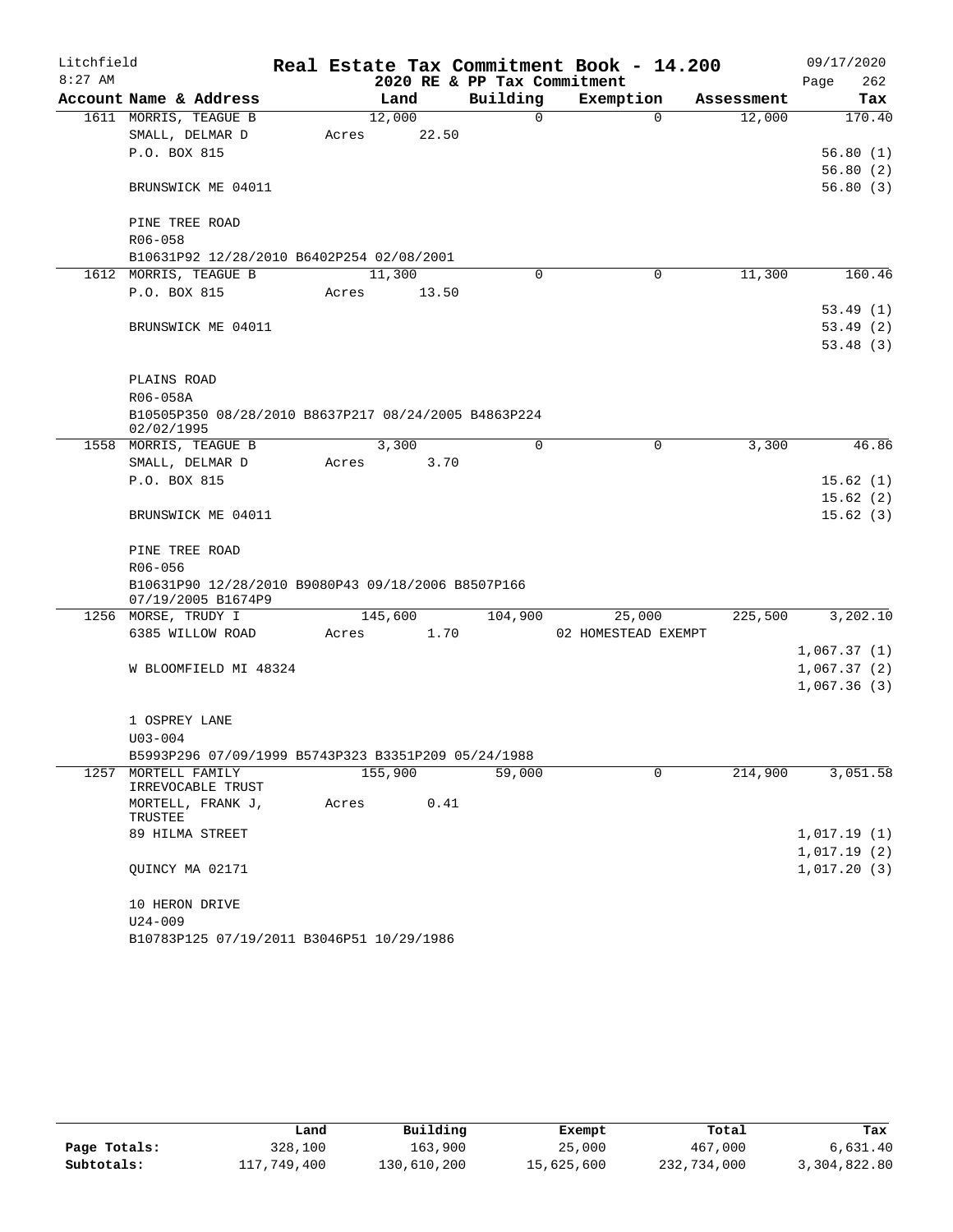| $8:27$ AM<br>2020 RE & PP Tax Commitment<br>263<br>Page<br>Account Name & Address<br>Building<br>Exemption<br>Land<br>Tax<br>Assessment<br>11,200<br>1053 MOSES, MARITA L(1/3)<br>29,200<br>40,400<br>573.68<br>$\Omega$<br>LEVESQUE, COLLEEN<br>0.17<br>Acres<br>F(1/3)<br>MEGAN A.<br>191.23(1)<br>$PRACTT-LOUISI(1/6)$<br>WYATT A. MCLAREY(1/6)<br>904 30TH COURT<br>WEST PALM BEACH FL<br>33407<br>63 FOREST LANE<br>$U08 - 019$<br>B12016P54 06/22/2015 B11849P314 11/10/2014 B4594P200<br>12/27/1993<br>204,800<br>373,900<br>1152 MOULTON, KRISTEN R<br>194,100<br>25,000<br>0.98<br>ST. PETER, RICHARD L<br>Acres<br>02 HOMESTEAD EXEMPT<br>44 ISLAND LANE<br>LITCHFIELD ME 04350<br>44 ISLAND LANE<br>$U25 - 003$<br>B13405P193 11/20/2019 B12457P93 10/13/2016<br>57,800<br>209,200<br>808 MOUSSEAU ATLEE L<br>176,400<br>25,000<br>MOUSSEAU KRISTEN J<br>7.28<br>02 HOMESTEAD EXEMPT<br>Acres<br>353 DENNIS HILL ROAD<br>LITCHFIELD ME 04350<br>353 DENNIS HILL ROAD<br>R13-040<br>B8704P197 11/18/2005 B3339P326<br>1259 MULHERIN, CYNTHIA<br>44,500<br>83,700<br>103,200<br>25,000<br>0.96<br>183 HUNTINGTON HILL<br>Acres<br>02 HOMESTEAD EXEMPT<br>ROAD<br>LITCHFIELD ME 04350<br>183 HUNTINGTON HILL<br>$R05 - 064 - 1$<br>B2693P321 06/15/1984<br>22,500<br>$\Omega$<br>22,500<br>2400 MULHERIN, DENISE<br>0<br>183 HUNTINGTON HILL<br>15.00<br>Acres<br>ROAD<br>LITCHFIELD ME 04350<br>OFF HALLOWELL ROAD<br>R02-026A<br>B7604P296 08/27/2003 | Litchfield |  |  | Real Estate Tax Commitment Book - 14.200 | 09/17/2020 |
|-----------------------------------------------------------------------------------------------------------------------------------------------------------------------------------------------------------------------------------------------------------------------------------------------------------------------------------------------------------------------------------------------------------------------------------------------------------------------------------------------------------------------------------------------------------------------------------------------------------------------------------------------------------------------------------------------------------------------------------------------------------------------------------------------------------------------------------------------------------------------------------------------------------------------------------------------------------------------------------------------------------------------------------------------------------------------------------------------------------------------------------------------------------------------------------------------------------------------------------------------------------------------------------------------------------------------------------------------------------------------------------------------------------------------------------------------------------------|------------|--|--|------------------------------------------|------------|
|                                                                                                                                                                                                                                                                                                                                                                                                                                                                                                                                                                                                                                                                                                                                                                                                                                                                                                                                                                                                                                                                                                                                                                                                                                                                                                                                                                                                                                                                 |            |  |  |                                          |            |
|                                                                                                                                                                                                                                                                                                                                                                                                                                                                                                                                                                                                                                                                                                                                                                                                                                                                                                                                                                                                                                                                                                                                                                                                                                                                                                                                                                                                                                                                 |            |  |  |                                          |            |
|                                                                                                                                                                                                                                                                                                                                                                                                                                                                                                                                                                                                                                                                                                                                                                                                                                                                                                                                                                                                                                                                                                                                                                                                                                                                                                                                                                                                                                                                 |            |  |  |                                          |            |
|                                                                                                                                                                                                                                                                                                                                                                                                                                                                                                                                                                                                                                                                                                                                                                                                                                                                                                                                                                                                                                                                                                                                                                                                                                                                                                                                                                                                                                                                 |            |  |  |                                          |            |
|                                                                                                                                                                                                                                                                                                                                                                                                                                                                                                                                                                                                                                                                                                                                                                                                                                                                                                                                                                                                                                                                                                                                                                                                                                                                                                                                                                                                                                                                 |            |  |  |                                          |            |
| 191.23 (2)<br>191.22(3)<br>5,309.38<br>1,769.79(1)<br>1,769.79(2)<br>1,769.80(3)<br>2,970.64<br>990.21 (1)<br>990.21(2)<br>990.22(3)<br>1,465.44<br>488.48 (1)<br>488.48 (2)<br>488.48 (3)                                                                                                                                                                                                                                                                                                                                                                                                                                                                                                                                                                                                                                                                                                                                                                                                                                                                                                                                                                                                                                                                                                                                                                                                                                                                      |            |  |  |                                          |            |
|                                                                                                                                                                                                                                                                                                                                                                                                                                                                                                                                                                                                                                                                                                                                                                                                                                                                                                                                                                                                                                                                                                                                                                                                                                                                                                                                                                                                                                                                 |            |  |  |                                          |            |
|                                                                                                                                                                                                                                                                                                                                                                                                                                                                                                                                                                                                                                                                                                                                                                                                                                                                                                                                                                                                                                                                                                                                                                                                                                                                                                                                                                                                                                                                 |            |  |  |                                          |            |
|                                                                                                                                                                                                                                                                                                                                                                                                                                                                                                                                                                                                                                                                                                                                                                                                                                                                                                                                                                                                                                                                                                                                                                                                                                                                                                                                                                                                                                                                 |            |  |  |                                          |            |
|                                                                                                                                                                                                                                                                                                                                                                                                                                                                                                                                                                                                                                                                                                                                                                                                                                                                                                                                                                                                                                                                                                                                                                                                                                                                                                                                                                                                                                                                 |            |  |  |                                          |            |
|                                                                                                                                                                                                                                                                                                                                                                                                                                                                                                                                                                                                                                                                                                                                                                                                                                                                                                                                                                                                                                                                                                                                                                                                                                                                                                                                                                                                                                                                 |            |  |  |                                          |            |
|                                                                                                                                                                                                                                                                                                                                                                                                                                                                                                                                                                                                                                                                                                                                                                                                                                                                                                                                                                                                                                                                                                                                                                                                                                                                                                                                                                                                                                                                 |            |  |  |                                          |            |
|                                                                                                                                                                                                                                                                                                                                                                                                                                                                                                                                                                                                                                                                                                                                                                                                                                                                                                                                                                                                                                                                                                                                                                                                                                                                                                                                                                                                                                                                 |            |  |  |                                          |            |
|                                                                                                                                                                                                                                                                                                                                                                                                                                                                                                                                                                                                                                                                                                                                                                                                                                                                                                                                                                                                                                                                                                                                                                                                                                                                                                                                                                                                                                                                 |            |  |  |                                          |            |
|                                                                                                                                                                                                                                                                                                                                                                                                                                                                                                                                                                                                                                                                                                                                                                                                                                                                                                                                                                                                                                                                                                                                                                                                                                                                                                                                                                                                                                                                 |            |  |  |                                          |            |
|                                                                                                                                                                                                                                                                                                                                                                                                                                                                                                                                                                                                                                                                                                                                                                                                                                                                                                                                                                                                                                                                                                                                                                                                                                                                                                                                                                                                                                                                 |            |  |  |                                          |            |
|                                                                                                                                                                                                                                                                                                                                                                                                                                                                                                                                                                                                                                                                                                                                                                                                                                                                                                                                                                                                                                                                                                                                                                                                                                                                                                                                                                                                                                                                 |            |  |  |                                          |            |
|                                                                                                                                                                                                                                                                                                                                                                                                                                                                                                                                                                                                                                                                                                                                                                                                                                                                                                                                                                                                                                                                                                                                                                                                                                                                                                                                                                                                                                                                 |            |  |  |                                          |            |
|                                                                                                                                                                                                                                                                                                                                                                                                                                                                                                                                                                                                                                                                                                                                                                                                                                                                                                                                                                                                                                                                                                                                                                                                                                                                                                                                                                                                                                                                 |            |  |  |                                          |            |
|                                                                                                                                                                                                                                                                                                                                                                                                                                                                                                                                                                                                                                                                                                                                                                                                                                                                                                                                                                                                                                                                                                                                                                                                                                                                                                                                                                                                                                                                 |            |  |  |                                          |            |
|                                                                                                                                                                                                                                                                                                                                                                                                                                                                                                                                                                                                                                                                                                                                                                                                                                                                                                                                                                                                                                                                                                                                                                                                                                                                                                                                                                                                                                                                 |            |  |  |                                          |            |
|                                                                                                                                                                                                                                                                                                                                                                                                                                                                                                                                                                                                                                                                                                                                                                                                                                                                                                                                                                                                                                                                                                                                                                                                                                                                                                                                                                                                                                                                 |            |  |  |                                          |            |
|                                                                                                                                                                                                                                                                                                                                                                                                                                                                                                                                                                                                                                                                                                                                                                                                                                                                                                                                                                                                                                                                                                                                                                                                                                                                                                                                                                                                                                                                 |            |  |  |                                          |            |
|                                                                                                                                                                                                                                                                                                                                                                                                                                                                                                                                                                                                                                                                                                                                                                                                                                                                                                                                                                                                                                                                                                                                                                                                                                                                                                                                                                                                                                                                 |            |  |  |                                          |            |
|                                                                                                                                                                                                                                                                                                                                                                                                                                                                                                                                                                                                                                                                                                                                                                                                                                                                                                                                                                                                                                                                                                                                                                                                                                                                                                                                                                                                                                                                 |            |  |  |                                          |            |
|                                                                                                                                                                                                                                                                                                                                                                                                                                                                                                                                                                                                                                                                                                                                                                                                                                                                                                                                                                                                                                                                                                                                                                                                                                                                                                                                                                                                                                                                 |            |  |  |                                          |            |
|                                                                                                                                                                                                                                                                                                                                                                                                                                                                                                                                                                                                                                                                                                                                                                                                                                                                                                                                                                                                                                                                                                                                                                                                                                                                                                                                                                                                                                                                 |            |  |  |                                          |            |
|                                                                                                                                                                                                                                                                                                                                                                                                                                                                                                                                                                                                                                                                                                                                                                                                                                                                                                                                                                                                                                                                                                                                                                                                                                                                                                                                                                                                                                                                 |            |  |  |                                          |            |
|                                                                                                                                                                                                                                                                                                                                                                                                                                                                                                                                                                                                                                                                                                                                                                                                                                                                                                                                                                                                                                                                                                                                                                                                                                                                                                                                                                                                                                                                 |            |  |  |                                          |            |
|                                                                                                                                                                                                                                                                                                                                                                                                                                                                                                                                                                                                                                                                                                                                                                                                                                                                                                                                                                                                                                                                                                                                                                                                                                                                                                                                                                                                                                                                 |            |  |  |                                          |            |
|                                                                                                                                                                                                                                                                                                                                                                                                                                                                                                                                                                                                                                                                                                                                                                                                                                                                                                                                                                                                                                                                                                                                                                                                                                                                                                                                                                                                                                                                 |            |  |  |                                          |            |
|                                                                                                                                                                                                                                                                                                                                                                                                                                                                                                                                                                                                                                                                                                                                                                                                                                                                                                                                                                                                                                                                                                                                                                                                                                                                                                                                                                                                                                                                 |            |  |  |                                          |            |
|                                                                                                                                                                                                                                                                                                                                                                                                                                                                                                                                                                                                                                                                                                                                                                                                                                                                                                                                                                                                                                                                                                                                                                                                                                                                                                                                                                                                                                                                 |            |  |  |                                          |            |
| 319.50<br>106.50(1)<br>106.50(2)<br>106.50(3)                                                                                                                                                                                                                                                                                                                                                                                                                                                                                                                                                                                                                                                                                                                                                                                                                                                                                                                                                                                                                                                                                                                                                                                                                                                                                                                                                                                                                   |            |  |  |                                          |            |
|                                                                                                                                                                                                                                                                                                                                                                                                                                                                                                                                                                                                                                                                                                                                                                                                                                                                                                                                                                                                                                                                                                                                                                                                                                                                                                                                                                                                                                                                 |            |  |  |                                          |            |
|                                                                                                                                                                                                                                                                                                                                                                                                                                                                                                                                                                                                                                                                                                                                                                                                                                                                                                                                                                                                                                                                                                                                                                                                                                                                                                                                                                                                                                                                 |            |  |  |                                          |            |
|                                                                                                                                                                                                                                                                                                                                                                                                                                                                                                                                                                                                                                                                                                                                                                                                                                                                                                                                                                                                                                                                                                                                                                                                                                                                                                                                                                                                                                                                 |            |  |  |                                          |            |
|                                                                                                                                                                                                                                                                                                                                                                                                                                                                                                                                                                                                                                                                                                                                                                                                                                                                                                                                                                                                                                                                                                                                                                                                                                                                                                                                                                                                                                                                 |            |  |  |                                          |            |
|                                                                                                                                                                                                                                                                                                                                                                                                                                                                                                                                                                                                                                                                                                                                                                                                                                                                                                                                                                                                                                                                                                                                                                                                                                                                                                                                                                                                                                                                 |            |  |  |                                          |            |
|                                                                                                                                                                                                                                                                                                                                                                                                                                                                                                                                                                                                                                                                                                                                                                                                                                                                                                                                                                                                                                                                                                                                                                                                                                                                                                                                                                                                                                                                 |            |  |  |                                          |            |
|                                                                                                                                                                                                                                                                                                                                                                                                                                                                                                                                                                                                                                                                                                                                                                                                                                                                                                                                                                                                                                                                                                                                                                                                                                                                                                                                                                                                                                                                 |            |  |  |                                          |            |
|                                                                                                                                                                                                                                                                                                                                                                                                                                                                                                                                                                                                                                                                                                                                                                                                                                                                                                                                                                                                                                                                                                                                                                                                                                                                                                                                                                                                                                                                 |            |  |  |                                          |            |

|              | Land        | Building    | Exempt     | Total       | Tax            |
|--------------|-------------|-------------|------------|-------------|----------------|
| Page Totals: | 358,800     | 465,400     | 75,000     | 749,200     | 10,638.64      |
| Subtotals:   | 118,108,200 | 131,075,600 | 15,700,600 | 233,483,200 | 3, 315, 461.44 |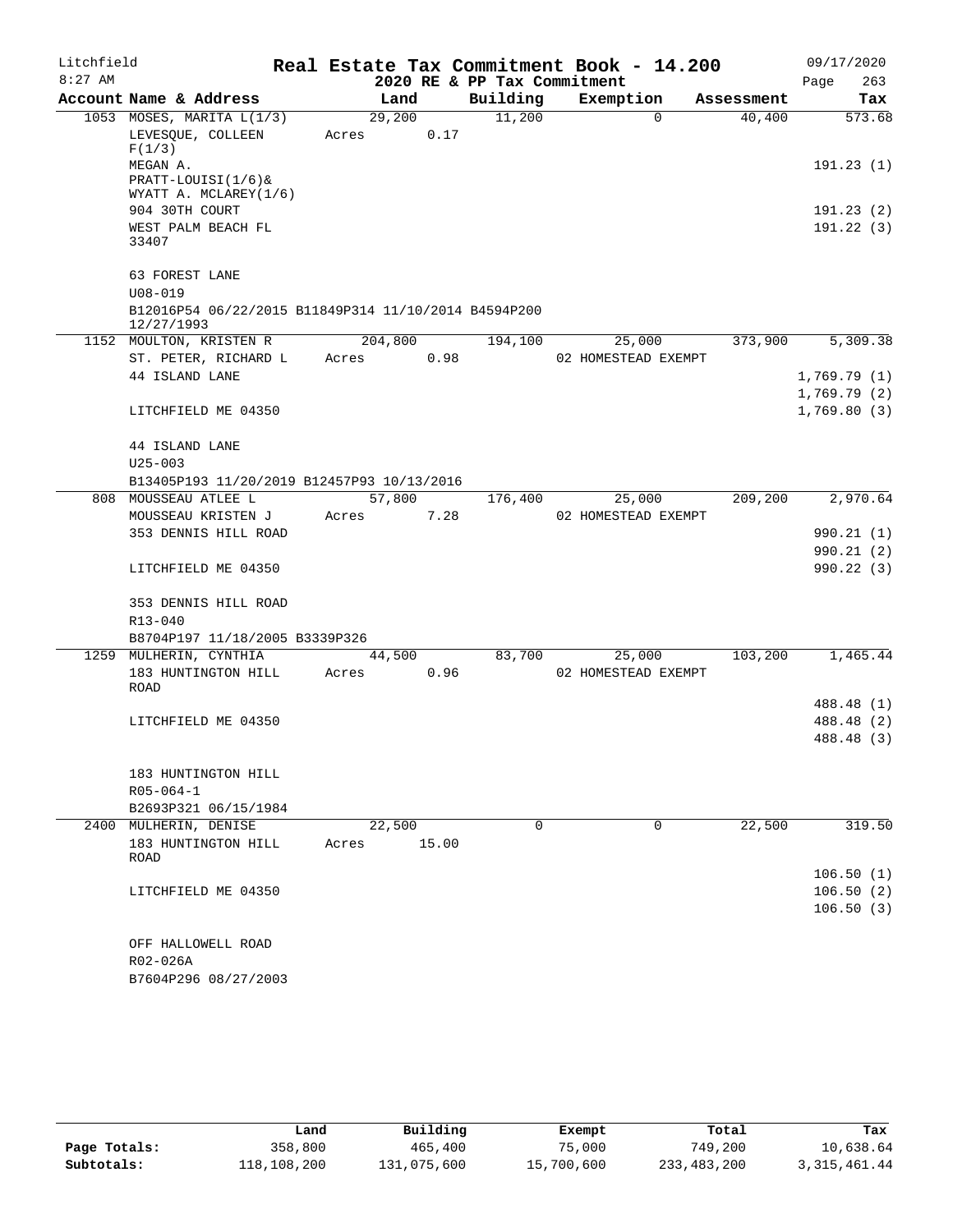| Litchfield<br>$8:27$ AM |                                             |        |          |      | 2020 RE & PP Tax Commitment | Real Estate Tax Commitment Book - 14.200 |             |            | 09/17/2020<br>264<br>Page |
|-------------------------|---------------------------------------------|--------|----------|------|-----------------------------|------------------------------------------|-------------|------------|---------------------------|
|                         | Account Name & Address                      |        | Land     |      | Building                    | Exemption                                |             | Assessment | Tax                       |
|                         | 1939 MULHERIN, FORREST                      |        | 45,000   |      | $\mathbf 0$                 |                                          | $\Omega$    | 45,000     | 639.00                    |
|                         | C/O GARY MULHERIN JR.                       | Acres  |          | 1.00 |                             |                                          |             |            |                           |
|                         | 183 HUNTINGTON HILL                         |        |          |      |                             |                                          |             |            | 213.00(1)                 |
|                         | ROAD                                        |        |          |      |                             |                                          |             |            |                           |
|                         | LITCHFIELD ME 04350                         |        |          |      |                             |                                          |             |            | 213.00(2)                 |
|                         |                                             |        |          |      |                             |                                          |             |            | 213.00(3)                 |
|                         |                                             |        |          |      |                             |                                          |             |            |                           |
|                         | 183 HUNTINGTON HILL                         |        |          |      |                             |                                          |             |            |                           |
|                         | $R05 - 064 - 1 - A$                         |        |          |      |                             |                                          |             |            |                           |
|                         | B834P247 05/16/1947                         |        |          |      |                             |                                          |             |            |                           |
|                         | 1262 MULHERIN, GARY JR                      |        | $\Omega$ |      | 5,500                       | 5,500                                    |             | $\Omega$   | 0.00                      |
|                         | 183 HUNTINGTON HILL                         |        |          |      |                             | 02 HOMESTEAD EXEMPT                      |             |            |                           |
|                         | ROAD                                        |        |          |      |                             |                                          |             |            |                           |
|                         |                                             |        |          |      |                             |                                          |             |            |                           |
|                         | LITCHFIELD ME 04350                         |        |          |      |                             |                                          |             |            |                           |
|                         |                                             |        |          |      |                             |                                          |             |            |                           |
|                         |                                             |        |          |      |                             |                                          |             |            |                           |
|                         | 183 HUNTINGTON HILL                         |        |          |      |                             |                                          |             |            |                           |
|                         | $R05 - 064 - 1 - A - ON$                    |        |          |      |                             |                                          |             |            |                           |
|                         | 53 MULLARKEY, SAMANTHA                      |        | 45,300   |      | 58,600                      |                                          | 0           | 103,900    | 1,475.38                  |
|                         | MULLARKEY, JAMES                            | Acres  |          | 1.10 |                             |                                          |             |            |                           |
|                         | 1474 HALLOWELL ROAD                         |        |          |      |                             |                                          |             |            | 491.79 (1)                |
|                         |                                             |        |          |      |                             |                                          |             |            | 491.79 (2)                |
|                         | LITCHFIELD ME 04350                         |        |          |      |                             |                                          |             |            | 491.80 (3)                |
|                         |                                             |        |          |      |                             |                                          |             |            |                           |
|                         | 1474 HALLOWELL ROAD                         |        |          |      |                             |                                          |             |            |                           |
|                         | $U20 - 028$                                 |        |          |      |                             |                                          |             |            |                           |
|                         | B6188P122 03/10/2000<br>1263 MULLEN STEVE P |        | 222,100  |      | 75,400                      |                                          | $\mathbf 0$ | 297,500    | 4,224.50                  |
|                         | MULLEN MARYLEE T                            | Acres  |          | 1.40 |                             |                                          |             |            |                           |
|                         | 166 BROOK ROAD                              |        |          |      |                             |                                          |             |            | 1,408.17(1)               |
|                         |                                             |        |          |      |                             |                                          |             |            | 1,408.17(2)               |
|                         | FALMOUTH ME 04105 2216                      |        |          |      |                             |                                          |             |            | 1,408.16(3)               |
|                         |                                             |        |          |      |                             |                                          |             |            |                           |
|                         | 30 SIMARD DRIVE                             |        |          |      |                             |                                          |             |            |                           |
|                         | $U26 - 005$                                 |        |          |      |                             |                                          |             |            |                           |
|                         | B9141P39 10/28/2006 B3715P32                |        |          |      |                             |                                          |             |            |                           |
|                         | 1264 MULLEN, MICHAEL A                      | 57,600 |          |      |                             | 97,700 25,000                            |             | 130,300    | 1,850.26                  |
|                         | MULLEN, JANICE                              | Acres  |          | 5.20 |                             | 02 HOMESTEAD EXEMPT                      |             |            |                           |
|                         | PO BOX 804                                  |        |          |      |                             |                                          |             |            | 616.75(1)                 |
|                         |                                             |        |          |      |                             |                                          |             |            | 616.75(2)                 |
|                         | SABATTUS ME 04280                           |        |          |      |                             |                                          |             |            | 616.76(3)                 |
|                         |                                             |        |          |      |                             |                                          |             |            |                           |
|                         | 22 HAYDEN HILL ROAD                         |        |          |      |                             |                                          |             |            |                           |
|                         | $R03 - 040 - 7$                             |        |          |      |                             |                                          |             |            |                           |
|                         | B5331P236                                   |        |          |      |                             |                                          |             |            |                           |
|                         | 1322 Murphy, Christina V.                   |        | 104,800  |      | 296,500                     |                                          | $\mathbf 0$ | 401,300    | 5,698.46                  |
|                         | 159 BEACH AVENUE                            | Acres  |          | 9.00 |                             |                                          |             |            |                           |
|                         |                                             |        |          |      |                             |                                          |             |            | 1,899.49(1)               |
|                         | HULL MA 02045                               |        |          |      |                             |                                          |             |            | 1,899.49(2)               |
|                         |                                             |        |          |      |                             |                                          |             |            | 1,899.48(3)               |
|                         |                                             |        |          |      |                             |                                          |             |            |                           |
|                         | 126 STEVENSTOWN ROAD                        |        |          |      |                             |                                          |             |            |                           |
|                         | R13-033                                     |        |          |      |                             |                                          |             |            |                           |
|                         | B13454P108 01/15/2020                       |        |          |      |                             |                                          |             |            |                           |
|                         |                                             |        |          |      |                             |                                          |             |            |                           |
|                         |                                             |        |          |      |                             |                                          |             |            |                           |

|              | Land        | Building    | Exempt     | Total       | Tax          |
|--------------|-------------|-------------|------------|-------------|--------------|
| Page Totals: | 474,800     | 533,700     | 30,500     | 978,000     | 13,887.60    |
| Subtotals:   | 118,583,000 | 131,609,300 | 15,731,100 | 234,461,200 | 3,329,349.04 |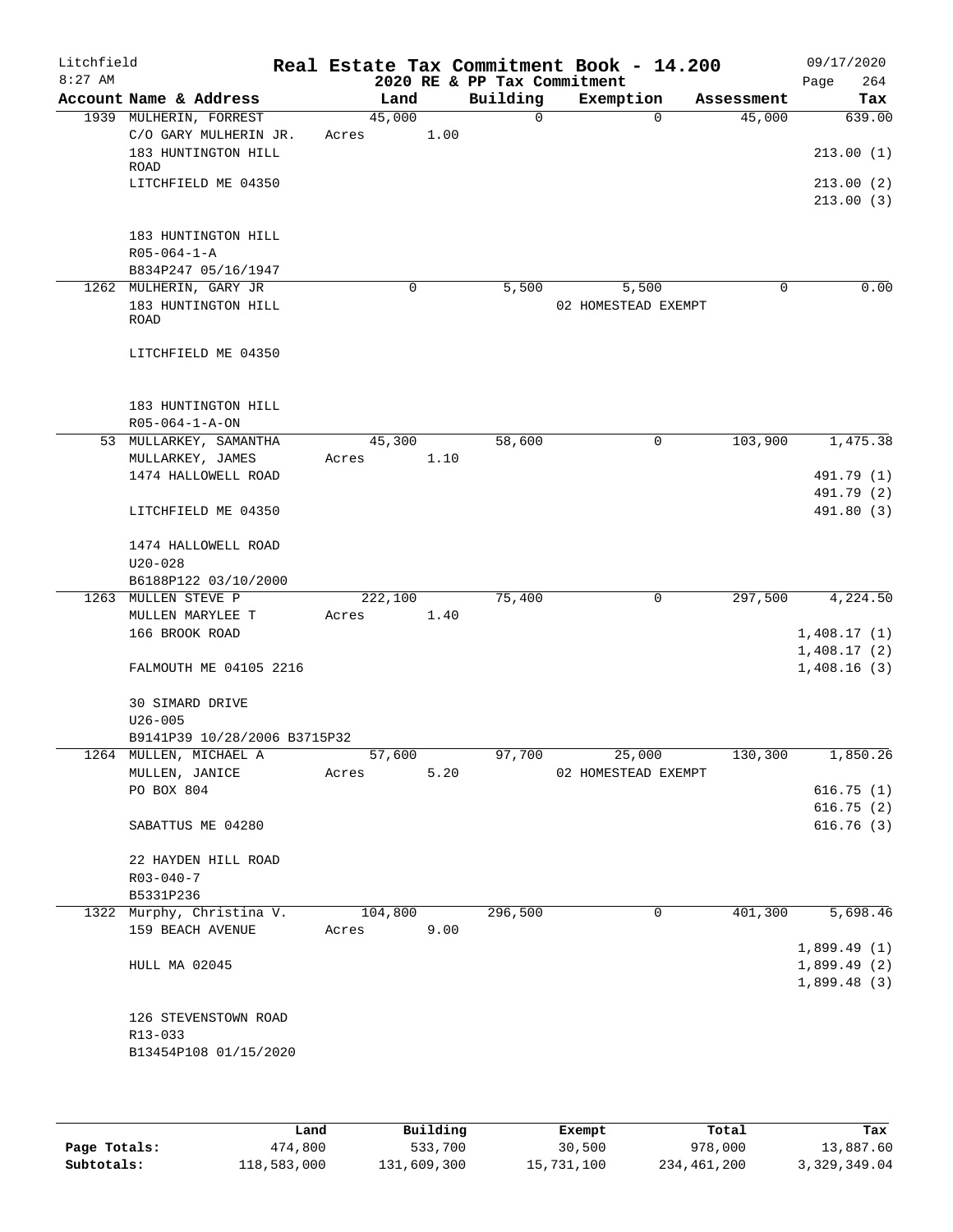| Litchfield<br>$8:27$ AM |                                                |       |             | 2020 RE & PP Tax Commitment | Real Estate Tax Commitment Book - 14.200 |            | 09/17/2020<br>265<br>Page |
|-------------------------|------------------------------------------------|-------|-------------|-----------------------------|------------------------------------------|------------|---------------------------|
|                         | Account Name & Address                         |       | Land        | Building                    | Exemption                                | Assessment | Tax                       |
|                         | 2598 MURPHY, DAWN M                            |       | 50,100      | 124,100                     | 25,000                                   | 149,200    | 2,118.64                  |
|                         | 2630 HALLOWELL ROAD                            | Acres | 2.71        |                             | 02 HOMESTEAD EXEMPT                      |            |                           |
|                         |                                                |       |             |                             |                                          |            | 706.21(1)                 |
|                         | LITCHFIELD ME 04350                            |       |             |                             |                                          |            | 706.21(2)                 |
|                         |                                                |       |             |                             |                                          |            | 706.22(3)                 |
|                         |                                                |       |             |                             |                                          |            |                           |
|                         | 2630 HALLOWELL ROAD<br>R02-031A                |       |             |                             |                                          |            |                           |
|                         | B13021P239 08/17/2018                          |       |             |                             |                                          |            |                           |
|                         | 338 MURPHY, KENNETH L                          |       | 85,500      | 101,400                     | 0                                        | 186,900    | 2,653.98                  |
|                         | 107 STEVENSTOWN ROAD                           |       | Acres 60.00 |                             |                                          |            |                           |
|                         |                                                |       |             |                             |                                          |            | 884.66 (1)                |
|                         | LITCHFIELD ME 04350                            |       |             |                             |                                          |            | 884.66 (2)                |
|                         |                                                |       |             |                             |                                          |            | 884.66 (3)                |
|                         |                                                |       |             |                             |                                          |            |                           |
|                         | 107 STEVENSTOWN ROAD                           |       |             |                             |                                          |            |                           |
|                         | R13-035                                        |       |             |                             |                                          |            |                           |
|                         | B13370P169 08/15/2019                          |       |             |                             |                                          |            |                           |
|                         | 1881 MURPHY, KIMBERLY A                        |       | 46,500      | 85,900                      | 0                                        | 132,400    | 1,880.08                  |
|                         | 188 RICHMOND ROAD                              | Acres | 1.50        |                             |                                          |            |                           |
|                         |                                                |       |             |                             |                                          |            | 626.69(1)                 |
|                         | LITCHFIELD ME 04350                            |       |             |                             |                                          |            | 626.69(2)<br>626.70(3)    |
|                         |                                                |       |             |                             |                                          |            |                           |
|                         | 188 RICHMOND ROAD                              |       |             |                             |                                          |            |                           |
|                         | R03-092                                        |       |             |                             |                                          |            |                           |
|                         | B13119P62 12/28/2018                           |       |             |                             |                                          |            |                           |
|                         | 924 MURPHY, MICHAEL W                          |       | 52,000      | 109,800                     | $\mathbf 0$                              | 161,800    | 2,297.56                  |
|                         | 77 HARDSCRABBLE ROAD                           | Acres | 3.32        |                             |                                          |            |                           |
|                         |                                                |       |             |                             |                                          |            | 765.85(1)                 |
|                         | LITCHFIELD ME 04350                            |       |             |                             |                                          |            | 765.85(2)                 |
|                         |                                                |       |             |                             |                                          |            | 765.86(3)                 |
|                         |                                                |       |             |                             |                                          |            |                           |
|                         | 77 HARDSCRABBLE ROAD                           |       |             |                             |                                          |            |                           |
|                         | U21-041                                        |       |             |                             |                                          |            |                           |
|                         | B8312P273 02/23/2005<br>1556 MURRAY, MICHAEL P |       | 262,000     | 246,100                     | 25,000                                   | 483,100    | 6,860.02                  |
|                         | DUCEY ROSANNE                                  | Acres | 5.80        |                             | 02 HOMESTEAD EXEMPT                      |            |                           |
|                         | 111 BUKER ROAD                                 |       |             |                             |                                          |            | 2,286.67(1)               |
|                         |                                                |       |             |                             |                                          |            | 2,286.67(2)               |
|                         | LITCHFIELD ME 04350                            |       |             |                             |                                          |            | 2,286.68(3)               |
|                         |                                                |       |             |                             |                                          |            |                           |
|                         | 111 BUKER ROAD                                 |       |             |                             |                                          |            |                           |
|                         | $U10 - 035$                                    |       |             |                             |                                          |            |                           |
|                         | B6574P94 07/26/2001                            |       |             |                             |                                          |            |                           |
|                         | 2442 MURRAY, TINA MARIE                        |       | 45,100      | 160,900                     | 25,000                                   | 181,000    | 2,570.20                  |
|                         | 23 WABAENAKI LANE                              | Acres | 1.03        |                             | 02 HOMESTEAD EXEMPT                      |            |                           |
|                         |                                                |       |             |                             |                                          |            | 856.73(1)                 |
|                         | LITCHFIELD ME 04350                            |       |             |                             |                                          |            | 856.73 (2)<br>856.74 (3)  |
|                         |                                                |       |             |                             |                                          |            |                           |
|                         | 23 WABENAKI LANE                               |       |             |                             |                                          |            |                           |
|                         | R12-017B                                       |       |             |                             |                                          |            |                           |
|                         | B12919P249 05/23/2018 B7953P240 05/06/2004     |       |             |                             |                                          |            |                           |
|                         |                                                |       |             |                             |                                          |            |                           |
|                         |                                                |       |             |                             |                                          |            |                           |

|              | Land          | Building    | Exempt     | Total       | Tax          |
|--------------|---------------|-------------|------------|-------------|--------------|
| Page Totals: | 541,200       | 828,200     | 75,000     | 1,294,400   | 18,380.48    |
| Subtotals:   | 119, 124, 200 | 132,437,500 | 15,806,100 | 235,755,600 | 3,347,729.52 |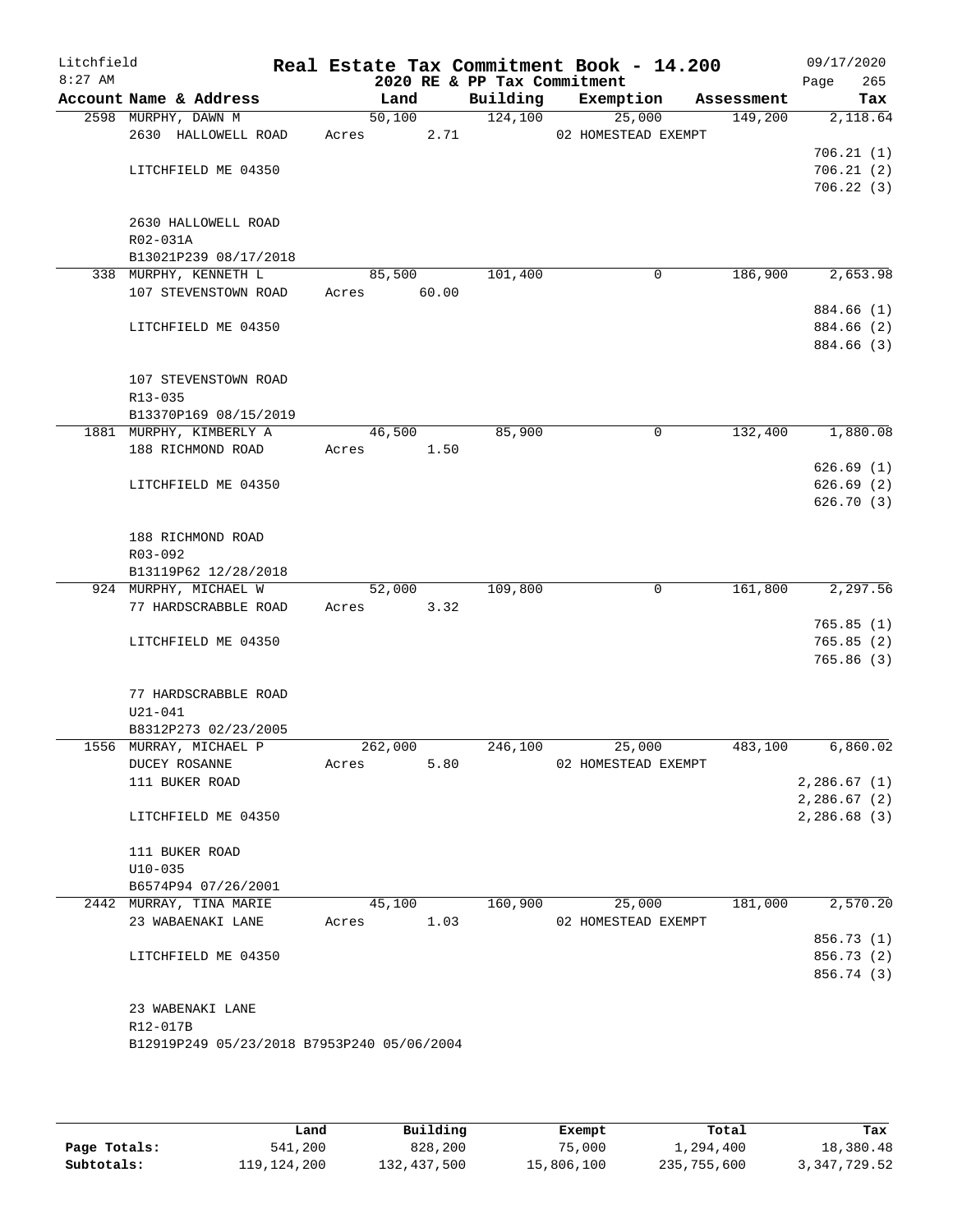| Litchfield   |                                                                                         |         |                 |                                         | Real Estate Tax Commitment Book - 14.200 |            | 09/17/2020             |
|--------------|-----------------------------------------------------------------------------------------|---------|-----------------|-----------------------------------------|------------------------------------------|------------|------------------------|
| $8:27$ AM    | Account Name & Address                                                                  |         | Land            | 2020 RE & PP Tax Commitment<br>Building | Exemption                                | Assessment | 266<br>Page<br>Tax     |
|              | 1384 MUSCHAMP CHERI L                                                                   |         | 74,500          | 74,000                                  | 25,000                                   | 123,500    | 1,753.70               |
|              | 611 HUNTINGTON HILL<br>ROAD                                                             | Acres   | 30.00           |                                         | 02 HOMESTEAD EXEMPT                      |            |                        |
|              |                                                                                         |         |                 |                                         |                                          |            | 584.57 (1)             |
|              | LITCHFIELD ME 04350                                                                     |         |                 |                                         |                                          |            | 584.57(2)<br>584.56(3) |
|              | 611 HUNTINGTON HILL                                                                     |         |                 |                                         |                                          |            |                        |
|              | $R04 - 001$<br>B12149P324 10/27/2015 B9648P315 02/26/2008 B3242P145<br>09/20/1987       |         |                 |                                         |                                          |            |                        |
|              | 1131 MUSTO, ANGELA M                                                                    |         | 68,800          | 83,200                                  | 25,000                                   | 127,000    | 1,803.40               |
|              | 64 GRANT ROAD                                                                           | Acres   | 1.60            |                                         | 02 HOMESTEAD EXEMPT                      |            |                        |
|              |                                                                                         |         |                 |                                         |                                          |            | 601.13(1)              |
|              | LITCHFIELD ME 04350                                                                     |         |                 |                                         |                                          |            | 601.13(2)<br>601.14(3) |
|              | 64 GRANT ROAD                                                                           |         |                 |                                         |                                          |            |                        |
|              | $U11 - 001$<br>B12980P211 07/26/2018 B11307P1 01/31/2013 B8845P1<br>03/24/2006 B4714P13 |         |                 |                                         |                                          |            |                        |
|              | 2650 MYNES, JAMES                                                                       |         | 75,000          | 95,000                                  | 0                                        | 170,000    | 2,414.00               |
|              | LAVOIE, ANNE                                                                            |         |                 |                                         |                                          |            |                        |
|              | 7 LINTONIA DRIVE                                                                        |         |                 |                                         |                                          |            | 804.67(1)              |
|              |                                                                                         |         |                 |                                         |                                          |            | 804.67(2)              |
|              | LITCHFIELD ME 04350                                                                     |         |                 |                                         |                                          |            | 804.66(3)              |
|              | 7 LINTONIA DRIVE                                                                        |         |                 |                                         |                                          |            |                        |
|              | $U13 - 013 - 4$<br>B12718P289 08/10/2017 B12663P348 07/20/2017                          |         |                 |                                         |                                          |            |                        |
|              | 2651 MYNES, JAMES                                                                       |         | 75,000          | 96,000                                  | 0                                        | 171,000    | 2,428.20               |
|              | 7 LINTONIA DRIVE                                                                        |         |                 |                                         |                                          |            |                        |
|              |                                                                                         |         |                 |                                         |                                          |            | 809.40 (1)             |
|              | LITCHFIELD ME 04350                                                                     |         |                 |                                         |                                          |            | 809.40(2)              |
|              |                                                                                         |         |                 |                                         |                                          |            | 809.40 (3)             |
|              | 9 LINTONIA DRIVE                                                                        |         |                 |                                         |                                          |            |                        |
|              | $U13 - 013 - 5$                                                                         |         |                 |                                         |                                          |            |                        |
|              | B12929P95 06/08/2018                                                                    |         |                 |                                         |                                          |            |                        |
|              | 1268 MYSHRALL, NORMAN S JR<br>45 NECK RD                                                | Acres   | 45,600<br>1.20  | 79,600                                  | 25,000<br>02 HOMESTEAD EXEMPT            | 100,200    | 1,422.84               |
|              |                                                                                         |         |                 |                                         |                                          |            | 474.28(1)              |
|              | LITCHFIELD ME 04350                                                                     |         |                 |                                         |                                          |            | 474.28(2)              |
|              |                                                                                         |         |                 |                                         |                                          |            | 474.28 (3)             |
|              | 45 NECK ROAD                                                                            |         |                 |                                         |                                          |            |                        |
|              | R14-039                                                                                 |         |                 |                                         |                                          |            |                        |
|              | B3154P203                                                                               |         |                 |                                         |                                          |            | 8,240.26               |
|              | 798 NADEAU ROBERT B<br>COUTTS REBECCA J                                                 | Acres   | 115,900<br>7.20 | 489,400                                 | 25,000<br>02 HOMESTEAD EXEMPT            | 580,300    |                        |
|              | 214 UPPER POND ROAD                                                                     |         |                 |                                         |                                          |            | 2,746.75 (1)           |
|              |                                                                                         |         |                 |                                         |                                          |            | 2,746.75(2)            |
|              | LITCHFIELD ME 04350                                                                     |         |                 |                                         |                                          |            | 2,746.76 (3)           |
|              | 214 UPPER POND ROAD<br>$R01 - 018 - 4$                                                  |         |                 |                                         |                                          |            |                        |
|              | B9384P220 06/08/2007 B6029P179 08/17/1989                                               |         |                 |                                         |                                          |            |                        |
|              |                                                                                         | Land    | Building        |                                         | Exempt                                   | Total      | Tax                    |
| Page Totals: |                                                                                         | 454,800 | 917,200         |                                         | 100,000                                  | 1,272,000  | 18,062.40              |

**Subtotals:** 119,579,000 133,354,700 15,906,100 237,027,600 3,365,791.92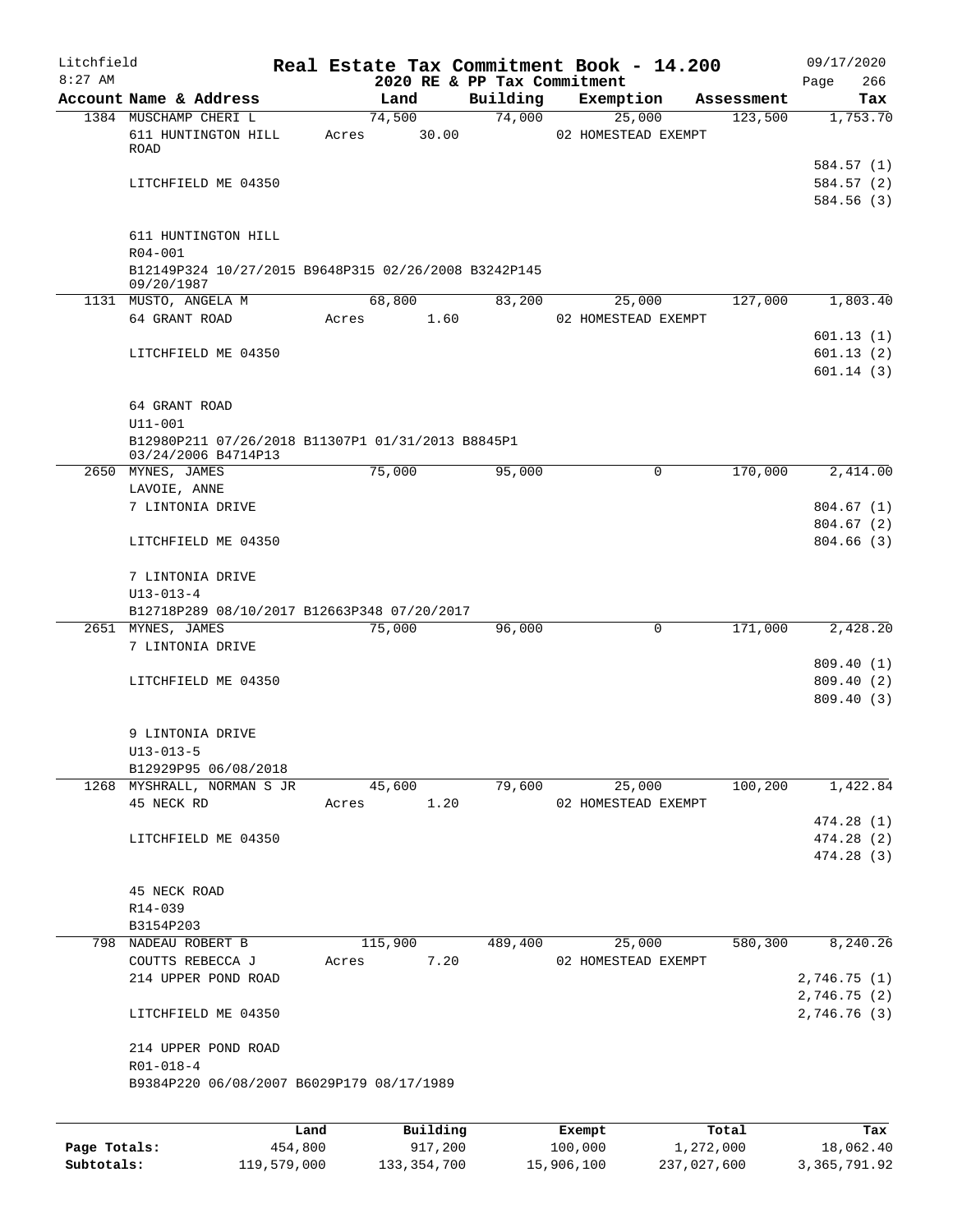| Litchfield<br>$8:27$ AM |                                |       |         |       | 2020 RE & PP Tax Commitment | Real Estate Tax Commitment Book - 14.200 |            | Page         | 09/17/2020<br>267 |
|-------------------------|--------------------------------|-------|---------|-------|-----------------------------|------------------------------------------|------------|--------------|-------------------|
|                         | Account Name & Address         |       | Land    |       | Building                    | Exemption                                | Assessment |              | Tax               |
|                         | 2052 NADEAU, LARRY R II        |       | 52,500  |       | 58,800                      | $\Omega$                                 | 111,300    |              | 1,580.46          |
|                         | NADEAU, SELENA J               | Acres |         | 34.00 |                             |                                          |            |              |                   |
|                         | 110 MY WAY DR                  |       |         |       |                             |                                          |            |              | 526.82(1)         |
|                         |                                |       |         |       |                             |                                          |            |              | 526.82(2)         |
|                         | LITCHFIELD ME 04350            |       |         |       |                             |                                          |            |              | 526.82(3)         |
|                         | LEWISTON ROAD                  |       |         |       |                             |                                          |            |              |                   |
|                         | R13-008A                       |       |         |       |                             |                                          |            |              |                   |
|                         | B13419P77 11/27/2019           |       |         |       |                             |                                          |            |              |                   |
|                         | 2366 NADEAU, LAWRENCE          |       | 48,200  |       | 211,900                     | 25,000                                   | 235,100    |              | 3,338.42          |
|                         | NADEAU, RENEE                  | Acres |         | 2.06  |                             | 02 HOMESTEAD EXEMPT                      |            |              |                   |
|                         | 39 MY WAY DRIVE                |       |         |       |                             |                                          |            | 1, 112.81(1) |                   |
|                         |                                |       |         |       |                             |                                          |            | 1, 112.81(2) |                   |
|                         | LITCHFIELD ME 04350            |       |         |       |                             |                                          |            | 1, 112.80(3) |                   |
|                         | 39 MY WAY DRIVE<br>R13-008A-1  |       |         |       |                             |                                          |            |              |                   |
|                         | 2372 NADEAU, LAWRENCE          |       | 73,000  |       | 87,600                      | $\mathbf 0$                              | 160,600    |              | 2,280.52          |
|                         | NADEAU, RENEE                  | Acres |         | 2.00  |                             |                                          |            |              |                   |
|                         | 39 MY WAY DRIVE                |       |         |       |                             |                                          |            |              | 760.17(1)         |
|                         |                                |       |         |       |                             |                                          |            |              | 760.17(2)         |
|                         | LITCHFIELD ME 04350            |       |         |       |                             |                                          |            |              | 760.18 (3)        |
|                         | 1177 LEWISTON ROAD             |       |         |       |                             |                                          |            |              |                   |
|                         | R13-008A-3                     |       |         |       |                             |                                          |            |              |                   |
|                         | 1883 NADEAU, SCOTT R           |       | 46,500  |       | 120,300                     | 25,000                                   | 141,800    |              | 2,013.56          |
|                         | NADEAU, MELINDA                | Acres |         | 1.50  |                             | 02 HOMESTEAD EXEMPT                      |            |              |                   |
|                         | 59 LITTLE DR                   |       |         |       |                             |                                          |            |              | 671.19 (1)        |
|                         |                                |       |         |       |                             |                                          |            |              | 671.19(2)         |
|                         | LITCHFIELD ME 04350            |       |         |       |                             |                                          |            |              | 671.18(3)         |
|                         | 59 LITTLE DRIVE                |       |         |       |                             |                                          |            |              |                   |
|                         | $U24-012C$                     |       |         |       |                             |                                          |            |              |                   |
|                         | B7341P296 09/06/1996           |       |         |       |                             |                                          |            |              |                   |
| 500                     | NANCY A. DOW FAMILY<br>TRUST   |       | 171,200 |       | 109,600                     | 31,000                                   | 249,800    |              | 3,547.16          |
|                         | 65 WOODBURY DR                 | Acres |         | 0.42  |                             | 02 HOMESTEAD EXEMPT                      |            |              |                   |
|                         |                                |       |         |       |                             | 22 WW2 Widow Res                         |            | 1,182.39(1)  |                   |
|                         | LITCHFIELD ME 04350            |       |         |       |                             |                                          |            | 1,182.39(2)  |                   |
|                         |                                |       |         |       |                             |                                          |            | 1,182.38(3)  |                   |
|                         | 65 WOODBURY DRIVE              |       |         |       |                             |                                          |            |              |                   |
|                         | U25-017                        |       |         |       |                             |                                          |            |              |                   |
|                         | B12088P125 08/09/2015 B2036P64 |       |         |       |                             |                                          |            |              |                   |
|                         | 2838 NAULT, JIM L              |       | 51,900  |       | 172,700                     | 25,000                                   | 199,600    |              | 2,834.32          |
|                         | WOODRUM, MARIE                 | Acres |         | 3.30  |                             | 02 HOMESTEAD EXEMPT                      |            |              |                   |
|                         | 64 DENNIS HILL ROAD            |       |         |       |                             |                                          |            |              | 944.77 (1)        |
|                         |                                |       |         |       |                             |                                          |            |              | 944.77 (2)        |
|                         | LITCHFIELD ME 04350            |       |         |       |                             |                                          |            |              | 944.78 (3)        |
|                         | 64 DENNIS HILL ROAD            |       |         |       |                             |                                          |            |              |                   |
|                         | R12-020C                       |       |         |       |                             |                                          |            |              |                   |
|                         | B11537P304 10/09/2013          |       |         |       |                             |                                          |            |              |                   |
|                         |                                |       |         |       |                             |                                          |            |              |                   |

|              | Land        | Building    | Exempt     | Total       | Tax          |
|--------------|-------------|-------------|------------|-------------|--------------|
| Page Totals: | 443,300     | 760,900     | 106,000    | 1,098,200   | 15,594.44    |
| Subtotals:   | 120,022,300 | 134,115,600 | 16,012,100 | 238,125,800 | 3,381,386.36 |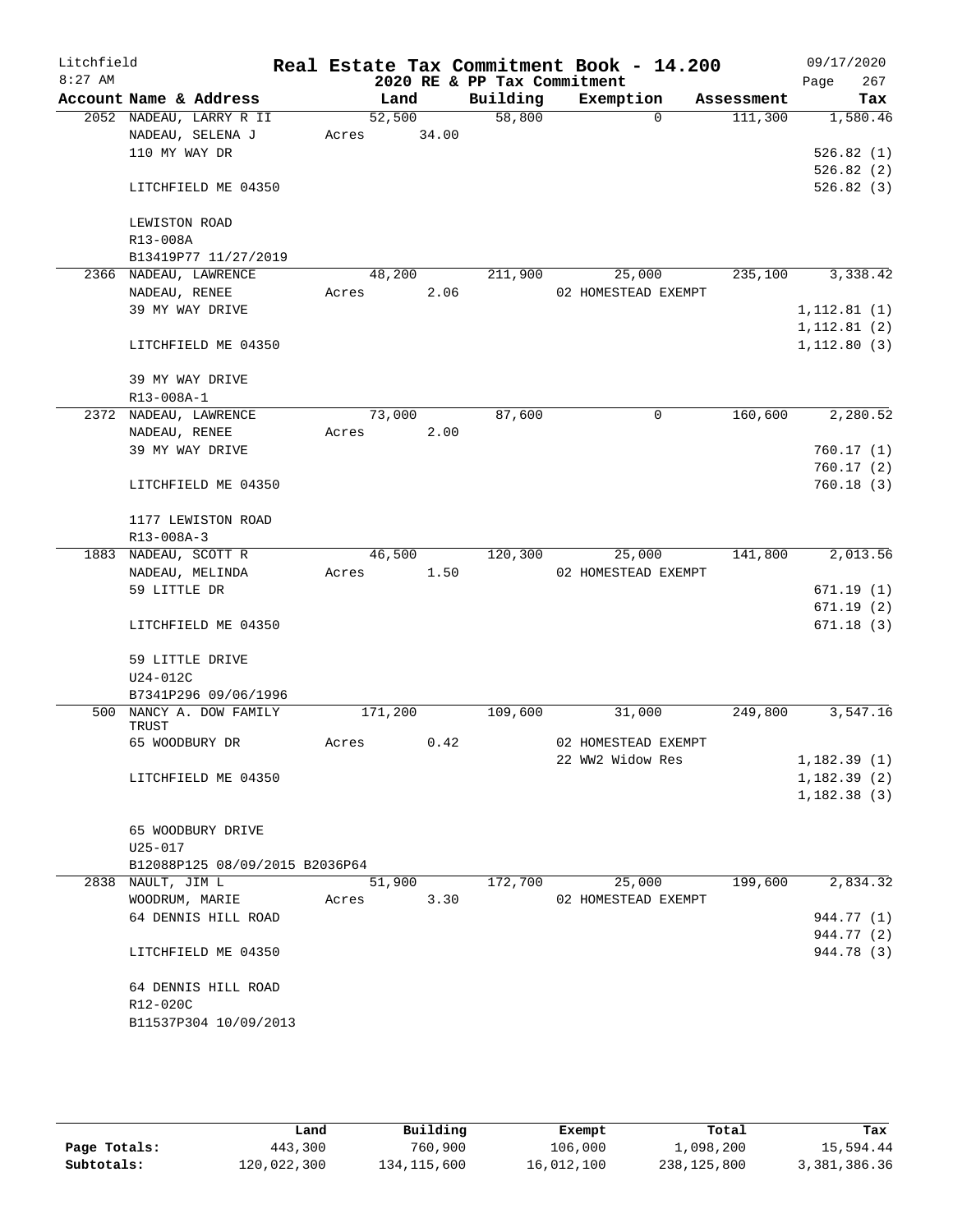| Litchfield<br>$8:27$ AM |                                                                                       | Real Estate Tax Commitment Book - 14.200 | 2020 RE & PP Tax Commitment |                     |            | 09/17/2020<br>268<br>Page  |
|-------------------------|---------------------------------------------------------------------------------------|------------------------------------------|-----------------------------|---------------------|------------|----------------------------|
|                         | Account Name & Address                                                                | Land                                     | Building                    | Exemption           | Assessment | Tax                        |
|                         | 2234 NEAGLE, TIMOTHY D                                                                | 48,200                                   | 151,200                     | $\Omega$            | 199,400    | 2,831.48                   |
|                         | 16 OAK HILL RD                                                                        | 2.05<br>Acres                            |                             |                     |            |                            |
|                         |                                                                                       |                                          |                             |                     |            | 943.83 (1)                 |
|                         | LITCHFIELD ME 04350                                                                   |                                          |                             |                     |            | 943.83 (2)                 |
|                         |                                                                                       |                                          |                             |                     |            | 943.82 (3)                 |
|                         |                                                                                       |                                          |                             |                     |            |                            |
|                         | 16 OAK HILL ROAD                                                                      |                                          |                             |                     |            |                            |
|                         | $R05 - 009 - 1$                                                                       |                                          |                             |                     |            |                            |
|                         | B12317P28 06/06/2016 B8916P18 05/22/2006 B8656P239<br>10/19/2005 B6926P252 05/24/2002 |                                          |                             |                     |            |                            |
|                         | 1286 NELSEN, MARK                                                                     | 15,600                                   | $\Omega$                    | $\mathbf 0$         | 15,600     | 221.52                     |
|                         | 56 DINGLEY ROAD                                                                       | 75.00<br>Acres                           |                             |                     |            |                            |
|                         |                                                                                       |                                          |                             |                     |            | 73.84(1)                   |
|                         | LITCHFIELD ME 04350                                                                   |                                          |                             |                     |            | 73.84(2)                   |
|                         |                                                                                       |                                          |                             |                     |            | 73.84(3)                   |
|                         |                                                                                       |                                          |                             |                     |            |                            |
|                         | 56 DINGLEY ROAD                                                                       |                                          |                             |                     |            |                            |
|                         | $R07 - 023 - 1$                                                                       |                                          |                             |                     |            |                            |
|                         | B3701P152 03/08/1990                                                                  |                                          |                             |                     |            |                            |
|                         | 1285 NELSEN, MARK I                                                                   | 74,400                                   | 164,000                     | 25,000              | 213,400    | 3,030.28                   |
|                         | 56 DINGLEY ROAD                                                                       | 67.00<br>Acres                           |                             | 02 HOMESTEAD EXEMPT |            |                            |
|                         |                                                                                       |                                          |                             |                     |            | 1,010.09(1)<br>1,010.09(2) |
|                         | LITCHFIELD ME 04350                                                                   |                                          |                             |                     |            | 1,010.10(3)                |
|                         |                                                                                       |                                          |                             |                     |            |                            |
|                         | 56 DINGLEY ROAD                                                                       |                                          |                             |                     |            |                            |
|                         | R10-038                                                                               |                                          |                             |                     |            |                            |
|                         | B1577P217                                                                             |                                          |                             |                     |            |                            |
|                         | 2017 NELSON, JEREMY                                                                   | $\mathbf 0$                              | 2,400                       | $\mathbf 0$         | 2,400      | 34.08                      |
|                         | P.O. BOX 470                                                                          |                                          |                             |                     |            |                            |
|                         |                                                                                       |                                          |                             |                     |            | 11.36(1)                   |
|                         | LITCHFIELD ME 04350                                                                   |                                          |                             |                     |            | 11.36(2)                   |
|                         |                                                                                       |                                          |                             |                     |            | 11.36(3)                   |
|                         |                                                                                       |                                          |                             |                     |            |                            |
|                         | 485 PEACEPIPE DRIVE<br>$U28 - 058 - ON$                                               |                                          |                             |                     |            |                            |
|                         | 2635 NELSON, JEREMY J                                                                 | 248,600                                  | 65,800                      | 0                   | 314,400    | 4,464.48                   |
|                         | PO BOX 470                                                                            | 2.21<br>Acres                            |                             |                     |            |                            |
|                         |                                                                                       |                                          |                             |                     |            | 1,488.16(1)                |
|                         | LITCHFIELD ME 04350                                                                   |                                          |                             |                     |            | 1,488.16(2)                |
|                         |                                                                                       |                                          |                             |                     |            | 1,488.16(3)                |
|                         |                                                                                       |                                          |                             |                     |            |                            |
|                         | 497 PEACEPIPE DRIVE                                                                   |                                          |                             |                     |            |                            |
|                         | $U28 - 058$                                                                           |                                          |                             |                     |            |                            |
|                         | B13133P101 01/14/2019 B11576P284 11/25/2013                                           |                                          |                             |                     |            |                            |
|                         | 1287 NELSON, JEREMY J                                                                 | 247,500                                  | 58,300                      | $\mathbf 0$         | 305,800    | 4,342.36                   |
|                         | PO BOX 470                                                                            | 1.05<br>Acres                            |                             |                     |            |                            |
|                         | LITCHFIELD ME 04350                                                                   |                                          |                             |                     |            | 1,447.45(1)                |
|                         |                                                                                       |                                          |                             |                     |            | 1,447.45(2)<br>1,447.46(3) |
|                         |                                                                                       |                                          |                             |                     |            |                            |
|                         | 485 PEACEPIPE DRIVE                                                                   |                                          |                             |                     |            |                            |
|                         | U28-058A                                                                              |                                          |                             |                     |            |                            |
|                         | B13231P140 06/06/2019 B2988P158                                                       |                                          |                             |                     |            |                            |
|                         |                                                                                       |                                          |                             |                     |            |                            |

|              | Land        | Building    | Exempt     | Total       | Tax          |
|--------------|-------------|-------------|------------|-------------|--------------|
| Page Totals: | 634,300     | 441,700     | 25,000     | 1,051,000   | 14,924.20    |
| Subtotals:   | 120,656,600 | 134,557,300 | 16,037,100 | 239,176,800 | 3,396,310.56 |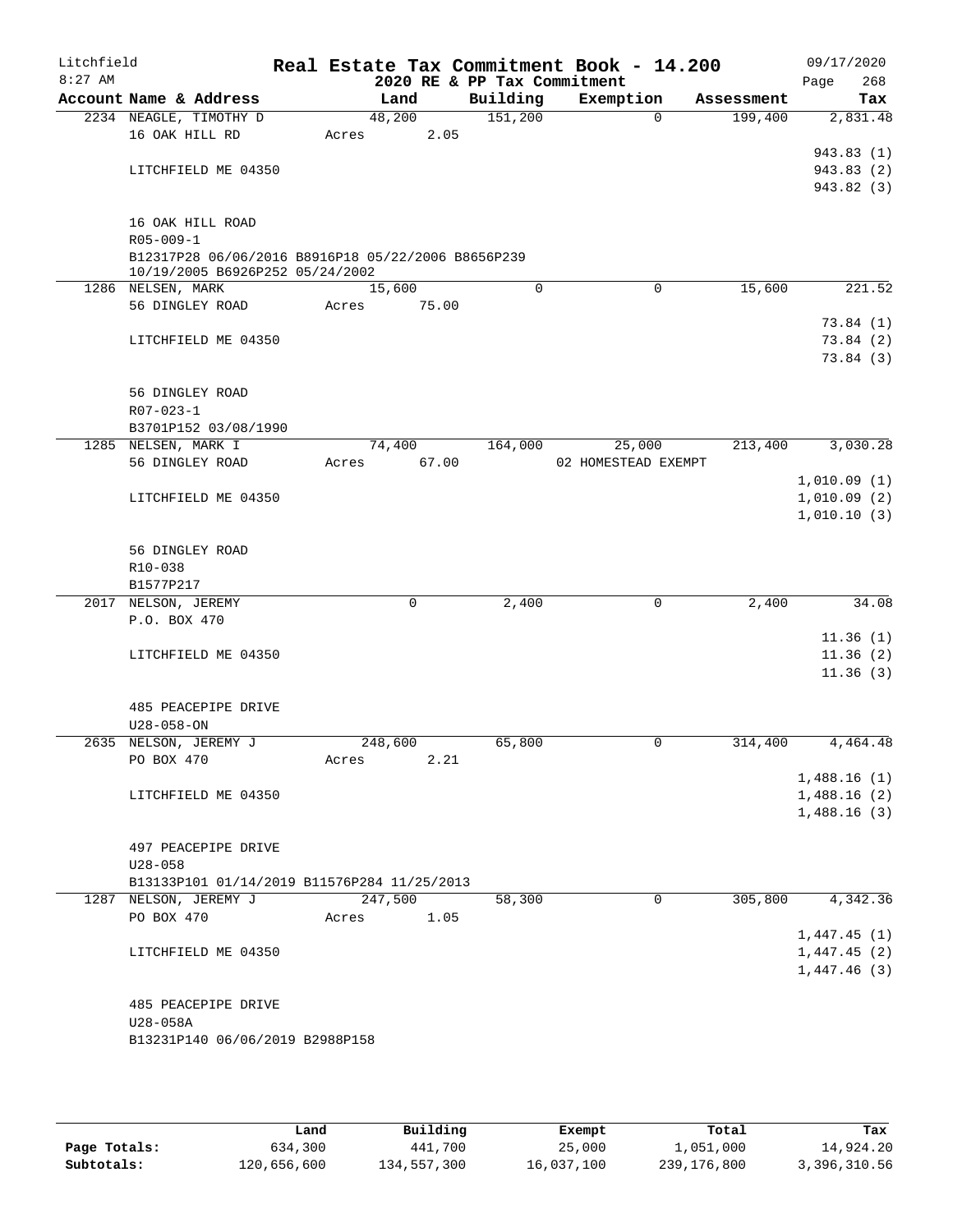| Litchfield |                                                                                            |      |       |                             |              | Real Estate Tax Commitment Book - 14.200  |            | 09/17/2020  |
|------------|--------------------------------------------------------------------------------------------|------|-------|-----------------------------|--------------|-------------------------------------------|------------|-------------|
| $8:27$ AM  |                                                                                            |      |       | 2020 RE & PP Tax Commitment |              |                                           |            | Page<br>269 |
|            | Account Name & Address                                                                     |      |       | Land                        | Building     | Exemption                                 | Assessment | Tax         |
|            | 1291 NELSON, JEREMY J<br>PO BOX 470                                                        |      | Acres | 1,200<br>0.40               | $\Omega$     | $\Omega$                                  | 1,200      | 17.04       |
|            |                                                                                            |      |       |                             |              |                                           |            | 5.68(1)     |
|            | LITCHFIELD ME 04350                                                                        |      |       |                             |              |                                           |            | 5.68(2)     |
|            |                                                                                            |      |       |                             |              |                                           |            | 5.68(3)     |
|            |                                                                                            |      |       |                             |              |                                           |            |             |
|            | BUKER ROAD                                                                                 |      |       |                             |              |                                           |            |             |
|            | R05-038                                                                                    |      |       |                             |              |                                           |            |             |
|            | B11153P291 08/27/2012 B4688P121                                                            |      |       |                             |              |                                           |            |             |
|            | 2307 NEMETH DANIELLE C                                                                     |      |       | 56,900                      | 181,100      | 25,000                                    | 213,000    | 3,024.60    |
|            | NEMETH JOHN M.                                                                             |      | Acres | 4.96                        |              | 02 HOMESTEAD EXEMPT                       |            |             |
|            | 1871 HALLOWELL ROAD                                                                        |      |       |                             |              |                                           |            | 1,008.20(1) |
|            |                                                                                            |      |       |                             |              |                                           |            | 1,008.20(2) |
|            | LITCHFIELD ME 04350                                                                        |      |       |                             |              |                                           |            | 1,008.20(3) |
|            |                                                                                            |      |       |                             |              |                                           |            |             |
|            | 1871 HALLOWELL ROAD                                                                        |      |       |                             |              |                                           |            |             |
|            | $U16-011A$                                                                                 |      |       |                             |              |                                           |            |             |
|            | B8224P198 11/23/2004 B7071P89 09/20/2002                                                   |      |       |                             |              |                                           |            |             |
|            | 1294 NEWBURY, CHARLES                                                                      |      |       | 45,300                      | 100,500      | 31,000                                    | 114,800    | 1,630.16    |
|            | 423 RICHMOND ROAD                                                                          |      | Acres | 1.10                        |              | 02 HOMESTEAD EXEMPT<br>03 VETERANS EXEMPT |            | 543.39(1)   |
|            | LITCHFIELD ME 04350                                                                        |      |       |                             |              |                                           |            | 543.39(2)   |
|            |                                                                                            |      |       |                             |              |                                           |            | 543.38 (3)  |
|            |                                                                                            |      |       |                             |              |                                           |            |             |
|            | 423 RICHMOND ROAD                                                                          |      |       |                             |              |                                           |            |             |
|            | R03-012                                                                                    |      |       |                             |              |                                           |            |             |
|            | B4656P296                                                                                  |      |       |                             |              |                                           |            |             |
|            | 1459 NEWCOMER, PHILIP A                                                                    |      |       | 52,200 123,800              |              | 25,000                                    | 151,000    | 2,144.20    |
|            | NEWCOMER, KARA L                                                                           |      | Acres | 14.00                       |              | 02 HOMESTEAD EXEMPT                       |            |             |
|            | 1124 RICHMOND ROAD                                                                         |      |       |                             |              |                                           |            | 714.73(1)   |
|            |                                                                                            |      |       |                             |              |                                           |            | 714.73(2)   |
|            | LITCHFIELD ME 04350                                                                        |      |       |                             |              |                                           |            | 714.74 (3)  |
|            |                                                                                            |      |       |                             |              |                                           |            |             |
|            | 1124 RICHMOND ROAD                                                                         |      |       |                             |              |                                           |            |             |
|            | R01-011                                                                                    |      |       |                             |              |                                           |            |             |
|            | B12100P277 07/31/2015 B12074P302 08/04/2015<br>B12074P301 07/31/2015 B12074P301 07/31/2015 |      |       |                             |              |                                           |            |             |
|            | B11503P122 05/27/2008 B9177P287 12/04/2006 B2262P286                                       |      |       |                             |              |                                           |            |             |
|            | 2641 NEWENDYKE MELVIN                                                                      |      |       | 20,700                      | <sup>0</sup> | $\Omega$                                  | 20,700     | 293.94      |
|            | 84 SMALL ROAD                                                                              |      | Acres | 74.00                       |              |                                           |            |             |
|            |                                                                                            |      |       |                             |              |                                           |            | 97.98(1)    |
|            | LITCHFIELD ME 04350                                                                        |      |       |                             |              |                                           |            | 97.98(2)    |
|            |                                                                                            |      |       |                             |              |                                           |            | 97.98(3)    |
|            |                                                                                            |      |       |                             |              |                                           |            |             |
|            | RICHMOND ROAD                                                                              |      |       |                             |              |                                           |            |             |
|            | R01-001                                                                                    |      |       |                             |              |                                           |            |             |
|            | B8833P25 03/14/2006<br>1833 NEWENDYKE, BARBARA W                                           |      |       |                             |              |                                           | 567,700    | 8,061.34    |
|            |                                                                                            |      |       | 138,800<br>171.00           | 453,900      | 25,000<br>02 HOMESTEAD EXEMPT             |            |             |
|            | NEWENDYKE, MELVIN<br>84 SMALL ROAD                                                         |      | Acres |                             |              |                                           |            | 2,687.11(1) |
|            |                                                                                            |      |       |                             |              |                                           |            | 2,687.11(2) |
|            | LITCHFIELD ME 04350                                                                        |      |       |                             |              |                                           |            | 2,687.12(3) |
|            |                                                                                            |      |       |                             |              |                                           |            |             |
|            | 84 SMALL ROAD                                                                              |      |       |                             |              |                                           |            |             |
|            | R07-038                                                                                    |      |       |                             |              |                                           |            |             |
|            | B956P254 04/28/2004                                                                        |      |       |                             |              |                                           |            |             |
|            |                                                                                            |      |       |                             |              |                                           |            |             |
|            |                                                                                            |      |       |                             |              |                                           |            |             |
|            |                                                                                            | Land |       | Building                    |              | Exempt                                    | Total      | Tax         |
|            |                                                                                            |      |       |                             |              |                                           |            |             |

**Page Totals:** 315,100 859,300 106,000 1,068,400 15,171.28 **Subtotals:** 120,971,700 135,416,600 16,143,100 240,245,200 3,411,481.84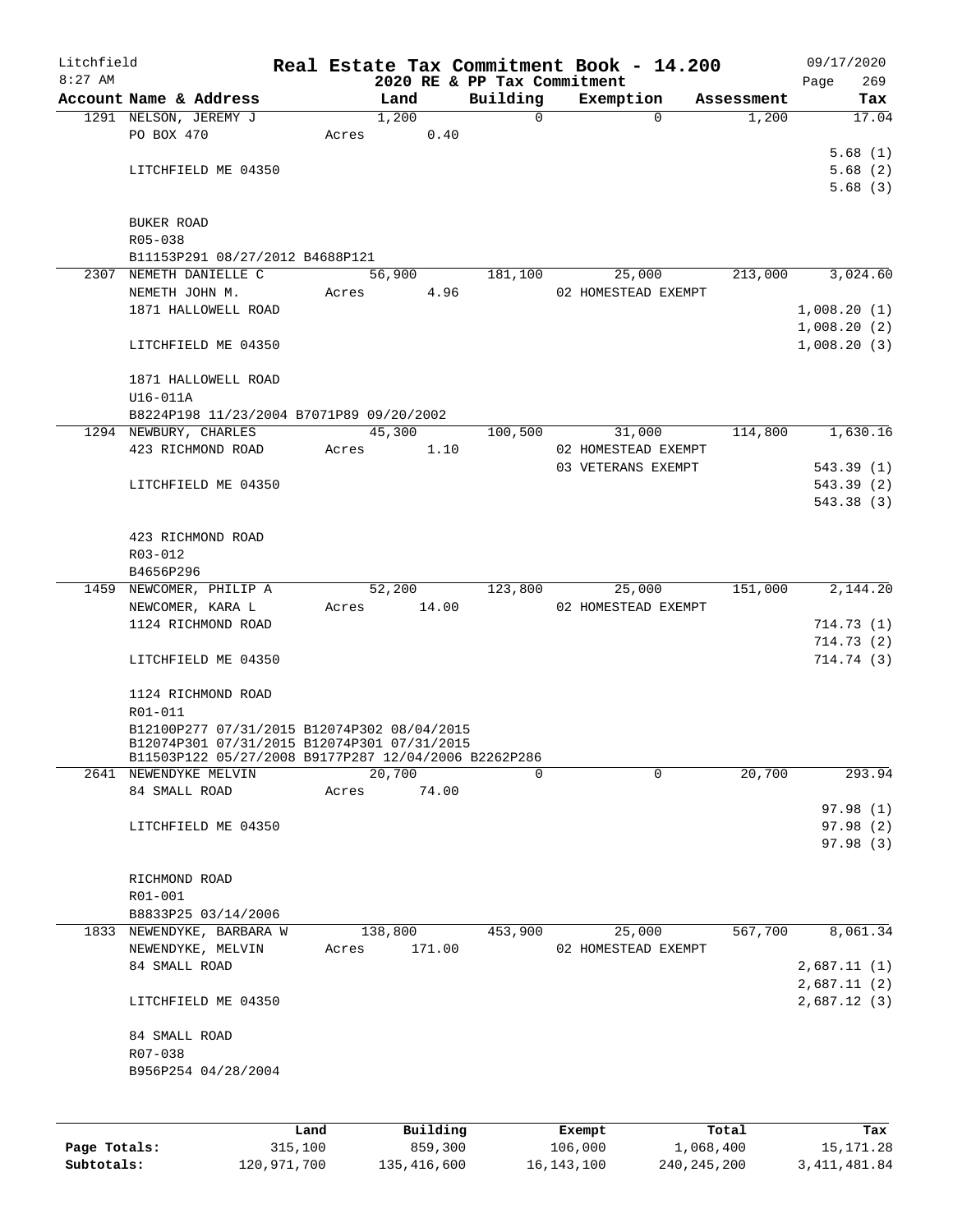| Litchfield<br>$8:27$ AM |                                              |                | 2020 RE & PP Tax Commitment | Real Estate Tax Commitment Book - 14.200 |            | 09/17/2020<br>270<br>Page |
|-------------------------|----------------------------------------------|----------------|-----------------------------|------------------------------------------|------------|---------------------------|
|                         | Account Name & Address                       | Land           | Building                    | Exemption                                | Assessment | Tax                       |
|                         | 2044 NEWENDYKE, CORY                         | 68,200         | 213,400                     | 25,000                                   | 256,600    | 3,643.72                  |
|                         | NEWENDYKE ESTHER                             | 17.48<br>Acres |                             | 02 HOMESTEAD EXEMPT                      |            |                           |
|                         | 213 SMALL RD                                 |                |                             |                                          |            | 1, 214.57(1)              |
|                         |                                              |                |                             |                                          |            | 1, 214.57(2)              |
|                         | LITCHFIELD ME 04350                          |                |                             |                                          |            | 1, 214.58(3)              |
|                         |                                              |                |                             |                                          |            |                           |
|                         | 213 SMALL ROAD                               |                |                             |                                          |            |                           |
|                         | R01-004                                      |                |                             |                                          |            |                           |
|                         | B5531P29 10/01/1997<br>357 NEWENDYKE, CORY L | 57,000         | 92,000                      | 0                                        | 149,000    | 2,115.80                  |
|                         | 213 SMALL ROAD                               | 5.00<br>Acres  |                             |                                          |            |                           |
|                         |                                              |                |                             |                                          |            | 705.27(1)                 |
|                         | LITCHFIELD ME 04350                          |                |                             |                                          |            | 705.27(2)                 |
|                         |                                              |                |                             |                                          |            | 705.26(3)                 |
|                         |                                              |                |                             |                                          |            |                           |
|                         | 160 SMALL ROAD                               |                |                             |                                          |            |                           |
|                         | R01-007                                      |                |                             |                                          |            |                           |
|                         | B13227P275 06/04/2019                        |                |                             |                                          |            |                           |
|                         | 1298 NEWENDYKE, MELVIN                       | 192,700        | 1,000                       | 0                                        | 193,700    | 2,750.54                  |
|                         | NEWENDYKE, BARBARA                           | 2.07<br>Acres  |                             |                                          |            |                           |
|                         | 84 SMALL RD                                  |                |                             |                                          |            | 916.85(1)                 |
|                         |                                              |                |                             |                                          |            | 916.85(2)                 |
|                         | LITCHFIELD ME 04350                          |                |                             |                                          |            | 916.84(3)                 |
|                         | 236 WHIPPOORWILL ROAD                        |                |                             |                                          |            |                           |
|                         | $U25 - 002 - 2$                              |                |                             |                                          |            |                           |
|                         | B3342P268                                    |                |                             |                                          |            |                           |
|                         | 2501 NEWTON, JOHN                            | 0              | 15,200                      | 15,200                                   | 0          | 0.00                      |
|                         | 450 ACADEMY ROAD                             |                |                             | 02 HOMESTEAD EXEMPT                      |            |                           |
|                         |                                              |                |                             |                                          |            |                           |
|                         | Litchfield ME 04350                          |                |                             |                                          |            |                           |
|                         |                                              |                |                             |                                          |            |                           |
|                         | 450 ACADEMY ROAD                             |                |                             |                                          |            |                           |
|                         | R02-111-ON                                   |                |                             |                                          |            |                           |
|                         | 1301 NEWTON, LORRAINE                        | 42,000         | 70,700                      | 25,000                                   | 87,700     | 1,245.34                  |
|                         | 987 RICHMOND ROAD                            | 1.00<br>Acres  |                             | 02 HOMESTEAD EXEMPT                      |            |                           |
|                         | LITCHFIELD ME 04350                          |                |                             |                                          |            | 415.11(1)<br>415.11(2)    |
|                         |                                              |                |                             |                                          |            | 415.12(3)                 |
|                         |                                              |                |                             |                                          |            |                           |
|                         | 987 RICHMOND ROAD                            |                |                             |                                          |            |                           |
|                         | R01-070A                                     |                |                             |                                          |            |                           |
|                         | B2138P340                                    |                |                             |                                          |            |                           |
|                         | 460 NICHOLS, LOIS & RICHARD                  | 115,100        | 196,900                     | 0                                        | 312,000    | 4,430.40                  |
|                         | - TRUSTEES                                   |                |                             |                                          |            |                           |
|                         | LIOS S NICHOLS LIVING<br>TRUST               | 3.87<br>Acres  |                             |                                          |            |                           |
|                         | 300 WEST POINT ROAD                          |                |                             |                                          |            | 1,476.80(1)               |
|                         |                                              |                |                             |                                          |            | 1,476.80(2)               |
|                         | PHIPPSBURG ME 04562                          |                |                             |                                          |            | 1,476.80(3)               |
|                         |                                              |                |                             |                                          |            |                           |
|                         | 22 KENWAY DRIVE                              |                |                             |                                          |            |                           |
|                         | $U23 - 022$                                  |                |                             |                                          |            |                           |
|                         | B13497P199 02/25/2020 B13185P271 05/07/2018  |                |                             |                                          |            |                           |
|                         |                                              |                |                             |                                          |            |                           |

|              | Land        | Building    | Exempt     | Total         | Tax          |
|--------------|-------------|-------------|------------|---------------|--------------|
| Page Totals: | 475,000     | 589,200     | 65,200     | 999,000       | 14,185.80    |
| Subtotals:   | 121,446,700 | 136,005,800 | 16,208,300 | 241, 244, 200 | 3,425,667.64 |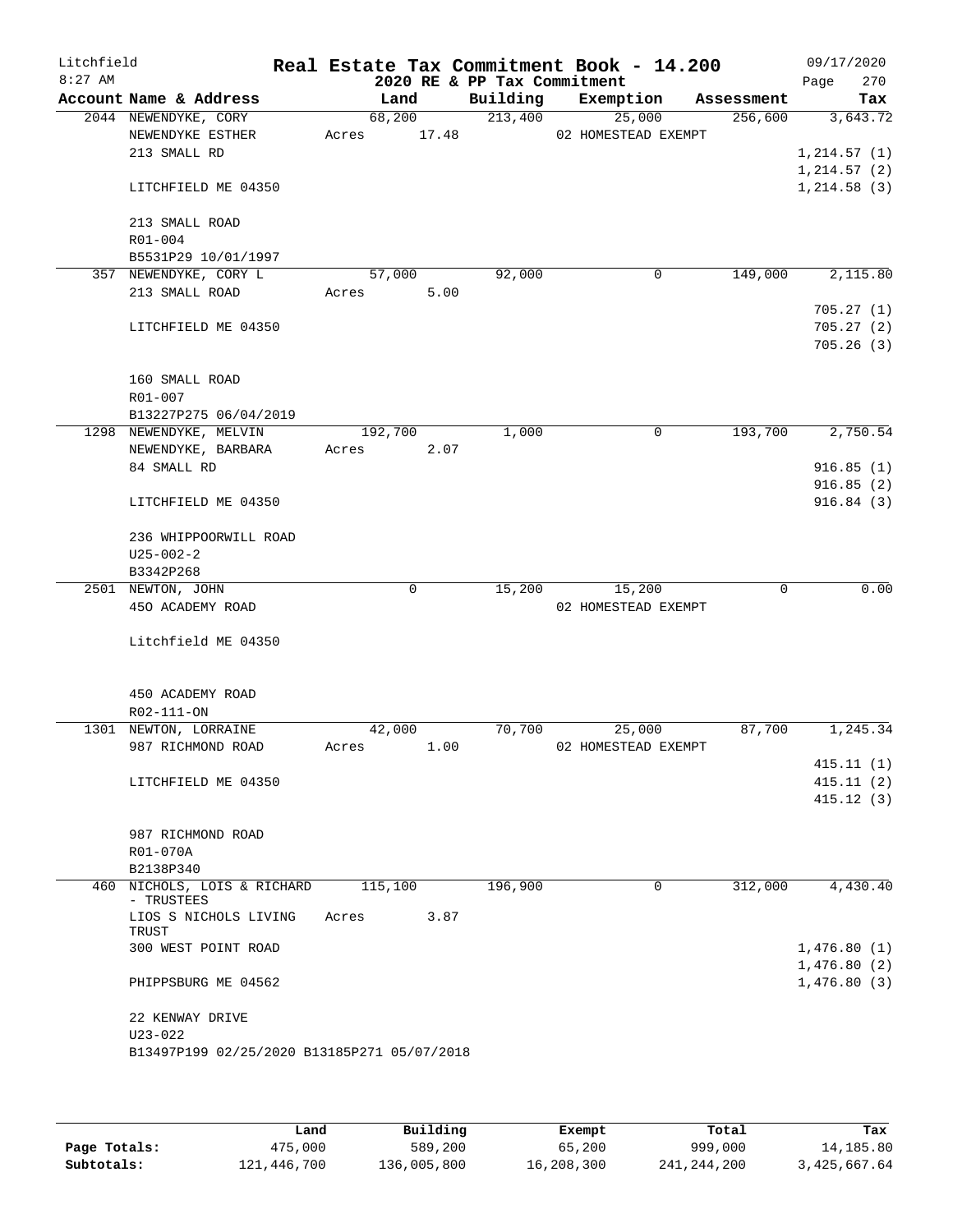| Litchfield   |                                                                                                                                     |         |          |                                         | Real Estate Tax Commitment Book - 14.200 |            | 09/17/2020               |  |  |  |  |  |  |
|--------------|-------------------------------------------------------------------------------------------------------------------------------------|---------|----------|-----------------------------------------|------------------------------------------|------------|--------------------------|--|--|--|--|--|--|
| $8:27$ AM    | Account Name & Address                                                                                                              |         | Land     | 2020 RE & PP Tax Commitment<br>Building | Exemption                                | Assessment | 271<br>Page<br>Tax       |  |  |  |  |  |  |
|              | 1980 NILSON, LAURA                                                                                                                  |         | $\Omega$ | 11,700                                  | $\Omega$                                 | 11,700     | 166.14                   |  |  |  |  |  |  |
|              | 151 RICHMOND ROAD                                                                                                                   |         |          |                                         |                                          |            |                          |  |  |  |  |  |  |
|              |                                                                                                                                     |         |          |                                         |                                          |            | 55.38(1)                 |  |  |  |  |  |  |
|              | LITCHFIELD ME 04350                                                                                                                 |         |          |                                         |                                          |            | 55.38(2)                 |  |  |  |  |  |  |
|              |                                                                                                                                     |         |          |                                         |                                          |            | 55.38(3)                 |  |  |  |  |  |  |
|              | 151 RICHMOND ROAD                                                                                                                   |         |          |                                         |                                          |            |                          |  |  |  |  |  |  |
|              | R03-043-ON-39                                                                                                                       |         |          |                                         |                                          |            |                          |  |  |  |  |  |  |
|              | B13013P245 04/23/2018                                                                                                               |         |          |                                         |                                          |            |                          |  |  |  |  |  |  |
|              | 1697 NILSSON, NANCY                                                                                                                 |         | 51,600   | 155,200                                 | 31,000                                   | 175,800    | 2,496.36                 |  |  |  |  |  |  |
|              | NILSSON HAROLD                                                                                                                      | Acres   | 3.20     |                                         | 02 HOMESTEAD EXEMPT                      |            |                          |  |  |  |  |  |  |
|              | 1507 RICHMOND ROAD                                                                                                                  |         |          |                                         | 03 VETERANS EXEMPT                       |            | 832.12 (1)               |  |  |  |  |  |  |
|              | LITCHFIELD ME 04350                                                                                                                 |         |          |                                         |                                          |            | 832.12 (2)<br>832.12 (3) |  |  |  |  |  |  |
|              |                                                                                                                                     |         |          |                                         |                                          |            |                          |  |  |  |  |  |  |
|              | 1507 RICHMOND ROAD                                                                                                                  |         |          |                                         |                                          |            |                          |  |  |  |  |  |  |
|              | R01-050                                                                                                                             |         |          |                                         |                                          |            |                          |  |  |  |  |  |  |
|              | B7615P250 09/03/2003                                                                                                                |         |          |                                         |                                          |            |                          |  |  |  |  |  |  |
|              | 107 NITSCHE, JOSEPH J                                                                                                               |         | 78,100   | 39,000                                  | $\mathbf 0$                              | 117,100    | 1,662.82                 |  |  |  |  |  |  |
|              | NITSCHE, MARYELLEN                                                                                                                  | Acres   | 0.30     |                                         |                                          |            |                          |  |  |  |  |  |  |
|              | 189 ANTHOINE STREET                                                                                                                 |         |          |                                         |                                          |            | 554.27(1)                |  |  |  |  |  |  |
|              |                                                                                                                                     |         |          |                                         |                                          |            | 554.27(2)                |  |  |  |  |  |  |
|              | SOUTH PORTLAND ME 04106                                                                                                             |         |          |                                         |                                          |            | 554.28(3)                |  |  |  |  |  |  |
|              | 8 NORTH LAKEVIEW DRIVE                                                                                                              |         |          |                                         |                                          |            |                          |  |  |  |  |  |  |
|              | $U28 - 017$                                                                                                                         |         |          |                                         |                                          |            |                          |  |  |  |  |  |  |
|              | B12695P173 08/18/2017 B12088P163 08/27/2015<br>B12073P12 08/12/2015 B8684P109 11/04/2005 B8186P99<br>10/29/2004 B6672P95 10/25/2001 |         |          |                                         |                                          |            |                          |  |  |  |  |  |  |
|              | 1307 NOBILINI MICHAEL R                                                                                                             |         | 35,200   | 36,100                                  | 0                                        | 71,300     | 1,012.46                 |  |  |  |  |  |  |
|              | 27 NOURSE LANE                                                                                                                      | Acres   | 0.04     |                                         |                                          |            |                          |  |  |  |  |  |  |
|              |                                                                                                                                     |         |          |                                         |                                          |            | 337.49(1)                |  |  |  |  |  |  |
|              | <b>BARRE MA 01005</b>                                                                                                               |         |          |                                         |                                          |            | 337.49 (2)               |  |  |  |  |  |  |
|              |                                                                                                                                     |         |          |                                         |                                          |            | 337.48(3)                |  |  |  |  |  |  |
|              | 537 PEACEPIPE DRIVE                                                                                                                 |         |          |                                         |                                          |            |                          |  |  |  |  |  |  |
|              | U28-074                                                                                                                             |         |          |                                         |                                          |            |                          |  |  |  |  |  |  |
|              | B9604P333 12/28/2007 B5253P185 10/28/1996                                                                                           |         |          |                                         |                                          |            |                          |  |  |  |  |  |  |
|              | 1804 NOBILINI, HEIDI A &<br>RICHARD E.WALAT                                                                                         |         | 139,300  | 36,300                                  | 25,000                                   | 150,600    | 2,138.52                 |  |  |  |  |  |  |
|              | WALAT, ERWIN & GLADYS A Acres                                                                                                       |         | 0.19     |                                         | 02 HOMESTEAD EXEMPT                      |            |                          |  |  |  |  |  |  |
|              | LIFE ESTATE                                                                                                                         |         |          |                                         |                                          |            |                          |  |  |  |  |  |  |
|              | 525 PEACEPIPE DRIVE                                                                                                                 |         |          |                                         |                                          |            | 712.84(1)                |  |  |  |  |  |  |
|              |                                                                                                                                     |         |          |                                         |                                          |            | 712.84(2)                |  |  |  |  |  |  |
|              | LITCHFIELD ME 04350                                                                                                                 |         |          |                                         |                                          |            | 712.84(3)                |  |  |  |  |  |  |
|              | 525 PEACEPIPE DRIVE                                                                                                                 |         |          |                                         |                                          |            |                          |  |  |  |  |  |  |
|              | $U28 - 068$                                                                                                                         |         |          |                                         |                                          |            |                          |  |  |  |  |  |  |
|              | B10268P81 11/18/2009 B2583P155                                                                                                      |         |          |                                         |                                          |            |                          |  |  |  |  |  |  |
|              | 169 NODDIN, EMERSON L                                                                                                               |         | 33,500   | $\Omega$                                | $\Omega$                                 | 33,500     | 475.70                   |  |  |  |  |  |  |
|              | 14 VENTURA ST                                                                                                                       | Acres   | 0.33     |                                         |                                          |            |                          |  |  |  |  |  |  |
|              |                                                                                                                                     |         |          |                                         |                                          |            | 158.57(1)                |  |  |  |  |  |  |
|              | LEWISTON ME 04240                                                                                                                   |         |          |                                         |                                          |            | 158.57(2)                |  |  |  |  |  |  |
|              |                                                                                                                                     |         |          |                                         |                                          |            | 158.56(3)                |  |  |  |  |  |  |
|              | LEBEL LANE                                                                                                                          |         |          |                                         |                                          |            |                          |  |  |  |  |  |  |
|              | $U11 - 040$                                                                                                                         |         |          |                                         |                                          |            |                          |  |  |  |  |  |  |
|              | B11242P334 11/29/2012 B5978P45 06/22/1999                                                                                           |         |          |                                         |                                          |            |                          |  |  |  |  |  |  |
|              |                                                                                                                                     |         |          |                                         |                                          |            |                          |  |  |  |  |  |  |
|              |                                                                                                                                     | Land    | Building |                                         | Exempt                                   | Total      | Tax                      |  |  |  |  |  |  |
| Page Totals: |                                                                                                                                     | 337,700 | 278,300  |                                         | 56,000                                   | 560,000    | 7,952.00                 |  |  |  |  |  |  |

**Subtotals:** 121,784,400 136,284,100 16,264,300 241,804,200 3,433,619.64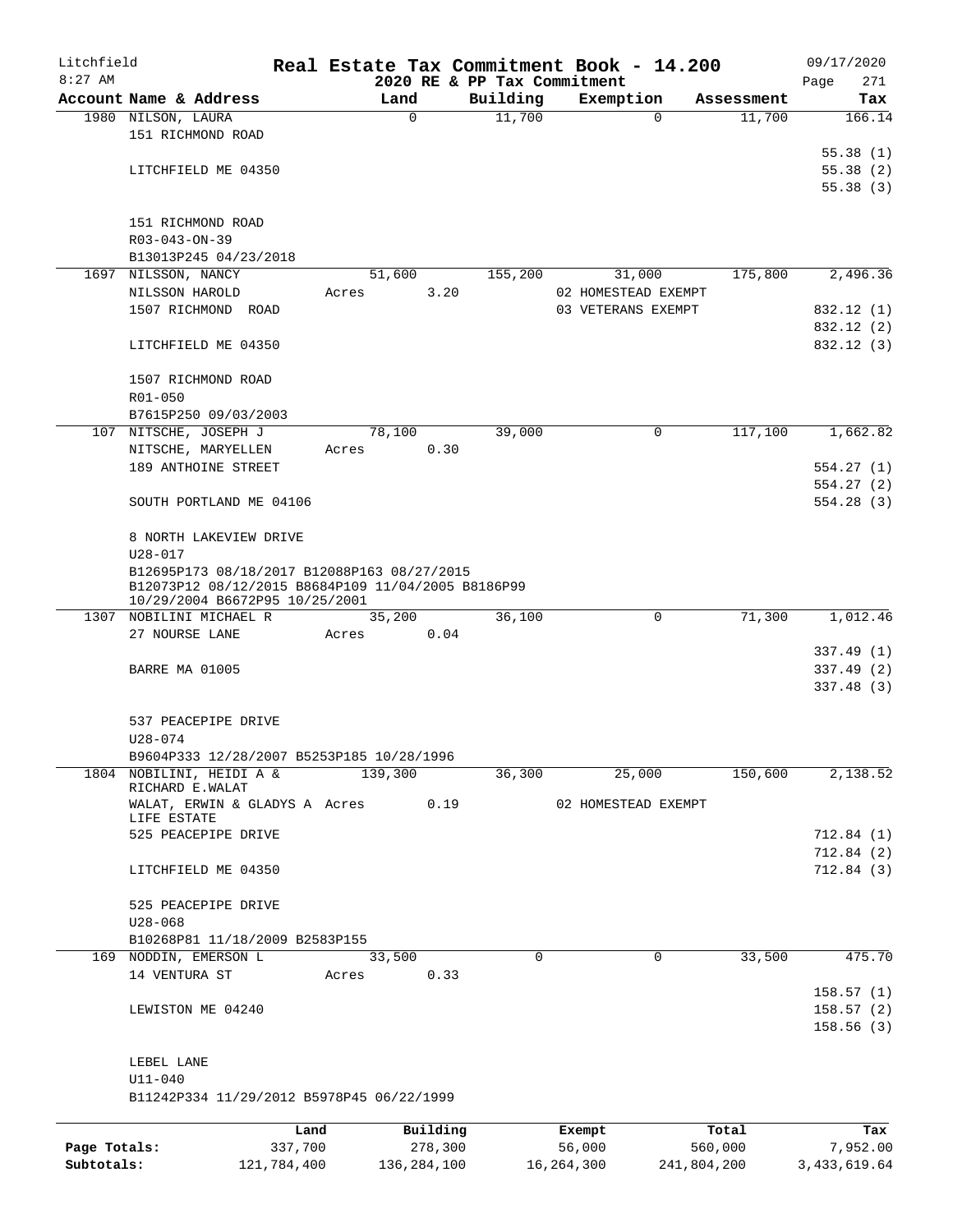| Litchfield   |                                                     |               |       |             |      |                             | Real Estate Tax Commitment Book - 14.200 |             |            | 09/17/2020               |     |
|--------------|-----------------------------------------------------|---------------|-------|-------------|------|-----------------------------|------------------------------------------|-------------|------------|--------------------------|-----|
| $8:27$ AM    |                                                     |               |       |             |      | 2020 RE & PP Tax Commitment |                                          |             |            | Page                     | 272 |
|              | Account Name & Address                              |               |       | Land        |      | Building                    | Exemption                                |             | Assessment |                          | Tax |
|              | 2127 NORDBERG, MARK                                 |               |       | 61,600      |      | 140,400                     | 25,000                                   |             | 177,000    | 2,513.40                 |     |
|              | STARZYNSKI, GARY                                    |               | Acres |             | 8.09 |                             | 02 HOMESTEAD EXEMPT                      |             |            |                          |     |
|              | 542 PINE TREE ROAD                                  |               |       |             |      |                             |                                          |             |            | 837.80 (1)<br>837.80 (2) |     |
|              |                                                     |               |       |             |      |                             |                                          |             |            |                          |     |
|              | LITCHFIELD ME 04350                                 |               |       |             |      |                             |                                          |             |            | 837.80 (3)               |     |
|              |                                                     |               |       |             |      |                             |                                          |             |            |                          |     |
|              | 542 PINE TREE ROAD                                  |               |       |             |      |                             |                                          |             |            |                          |     |
|              | R07-006A                                            |               |       |             |      |                             |                                          |             |            |                          |     |
|              | B13075P296 11/02/2018                               |               |       |             |      |                             |                                          |             |            |                          |     |
|              | 1829 NORDEN, TAIT A                                 |               |       | 60,600      |      | 166,200                     | 0                                        |             | 226,800    | 3,220.56                 |     |
|              | 100 GOSHEN ROAD                                     |               | Acres | 16.00       |      |                             |                                          |             |            |                          |     |
|              |                                                     |               |       |             |      |                             |                                          |             |            | 1,073.52(1)              |     |
|              | WEST CHESTER PA 19380                               |               |       |             |      |                             |                                          |             |            | 1,073.52(2)              |     |
|              |                                                     |               |       |             |      |                             |                                          |             |            | 1,073.52(3)              |     |
|              |                                                     |               |       |             |      |                             |                                          |             |            |                          |     |
|              | 90 UPPER POND ROAD                                  |               |       |             |      |                             |                                          |             |            |                          |     |
|              | R08-024A                                            |               |       |             |      |                             |                                          |             |            |                          |     |
|              | B7813P100 01/23/2003                                |               |       |             |      |                             |                                          |             |            |                          |     |
|              | 1835 NORMAN V. & LUCILLE C.                         |               |       | 114,700     |      | 38,600                      | 0                                        |             | 153,300    | 2,176.86                 |     |
|              | CARR REV. TRUST                                     |               |       |             |      |                             |                                          |             |            |                          |     |
|              | 5/16/2016<br>$CARR, SR.$ , NORMAN V. &              |               | Acres |             | 0.23 |                             |                                          |             |            |                          |     |
|              | CARR, LUCILLE C.                                    |               |       |             |      |                             |                                          |             |            |                          |     |
|              | (TRUSTEES)                                          |               |       |             |      |                             |                                          |             |            |                          |     |
|              | 28 BIGWOOD DRIVE                                    |               |       |             |      |                             |                                          |             |            | 725.62(1)                |     |
|              |                                                     |               |       |             |      |                             |                                          |             |            | 725.62(2)                |     |
|              | MERRIMACK NH 03054                                  |               |       |             |      |                             |                                          |             |            | 725.62(3)                |     |
|              |                                                     |               |       |             |      |                             |                                          |             |            |                          |     |
|              | 33 MAPLE DRIVE                                      |               |       |             |      |                             |                                          |             |            |                          |     |
|              | $U23 - 017$                                         |               |       |             |      |                             |                                          |             |            |                          |     |
|              | B12297P308 05/16/2016 B2996P257 09/30/2004          |               |       |             |      |                             |                                          |             |            |                          |     |
|              | 2352 NORMAND, JUDY                                  |               |       | 60,000      |      | 123,200                     | 25,000                                   |             | 158,200    | 2,246.44                 |     |
|              | HOLT DONALD E JR.                                   |               | Acres |             | 5.99 |                             | 02 HOMESTEAD EXEMPT                      |             |            |                          |     |
|              | 90 SOUTH ADAMS ROAD                                 |               |       |             |      |                             |                                          |             |            | 748.81(1)                |     |
|              |                                                     |               |       |             |      |                             |                                          |             |            | 748.81(2)                |     |
|              | LITCHFIELD ME 04050                                 |               |       |             |      |                             |                                          |             |            | 748.82 (3)               |     |
|              |                                                     |               |       |             |      |                             |                                          |             |            |                          |     |
|              | 90 SOUTH ADAMS ROAD                                 |               |       |             |      |                             |                                          |             |            |                          |     |
|              | R01-040A                                            |               |       |             |      |                             |                                          |             |            |                          |     |
|              | B12360P10 07/12/2016 B8843P117 03/15/2006 B7632P161 |               |       |             |      |                             |                                          |             |            |                          |     |
|              | 08/28/2003                                          |               |       |             |      |                             |                                          |             |            |                          |     |
|              | 1310 NORRIS, JOHN J                                 |               |       | 166,700     |      | 73,000                      | 0                                        |             | 239,700    | 3,403.74                 |     |
|              | 2177 GREEN HILL ROAD                                |               | Acres |             | 5.60 |                             |                                          |             |            |                          |     |
|              |                                                     |               |       |             |      |                             |                                          |             |            | 1, 134.58(1)             |     |
|              | CHATHAM NH 03813                                    |               |       |             |      |                             |                                          |             |            | 1, 134.58(2)             |     |
|              |                                                     |               |       |             |      |                             |                                          |             |            | 1, 134.58(3)             |     |
|              |                                                     |               |       |             |      |                             |                                          |             |            |                          |     |
|              | 33 COMPUTER LANE                                    |               |       |             |      |                             |                                          |             |            |                          |     |
|              | $U06 - 010$                                         |               |       |             |      |                             |                                          |             |            |                          |     |
|              | B12969P61 07/17/2018 B5214P1                        |               |       |             |      |                             |                                          |             |            |                          |     |
|              | 2118 NORRIS, LUTHER                                 |               |       | 53,300      |      | 112,300                     | 25,000                                   |             | 140,600    | 1,996.52                 |     |
|              | 9 FERRIN ROAD                                       |               | Acres |             | 5.00 |                             | 02 HOMESTEAD EXEMPT                      |             |            |                          |     |
|              |                                                     |               |       |             |      |                             |                                          |             |            | 665.51(1)                |     |
|              | LITCHFIELD ME 04350                                 |               |       |             |      |                             |                                          |             |            | 665.51(2)                |     |
|              |                                                     |               |       |             |      |                             |                                          |             |            | 665.50(3)                |     |
|              |                                                     |               |       |             |      |                             |                                          |             |            |                          |     |
|              | 9 FERRIN ROAD                                       |               |       |             |      |                             |                                          |             |            |                          |     |
|              | R03-119B                                            |               |       |             |      |                             |                                          |             |            |                          |     |
|              | B6112P26 12/06/1999                                 |               |       |             |      |                             |                                          |             |            |                          |     |
|              |                                                     | Land          |       | Building    |      |                             | Exempt                                   |             | Total      |                          | Tax |
| Page Totals: |                                                     | 516,900       |       | 653,700     |      |                             | 75,000                                   | 1,095,600   |            | 15,557.52                |     |
| Subtotals:   |                                                     | 122, 301, 300 |       | 136,937,800 |      |                             | 16,339,300                               | 242,899,800 |            | 3, 449, 177. 16          |     |
|              |                                                     |               |       |             |      |                             |                                          |             |            |                          |     |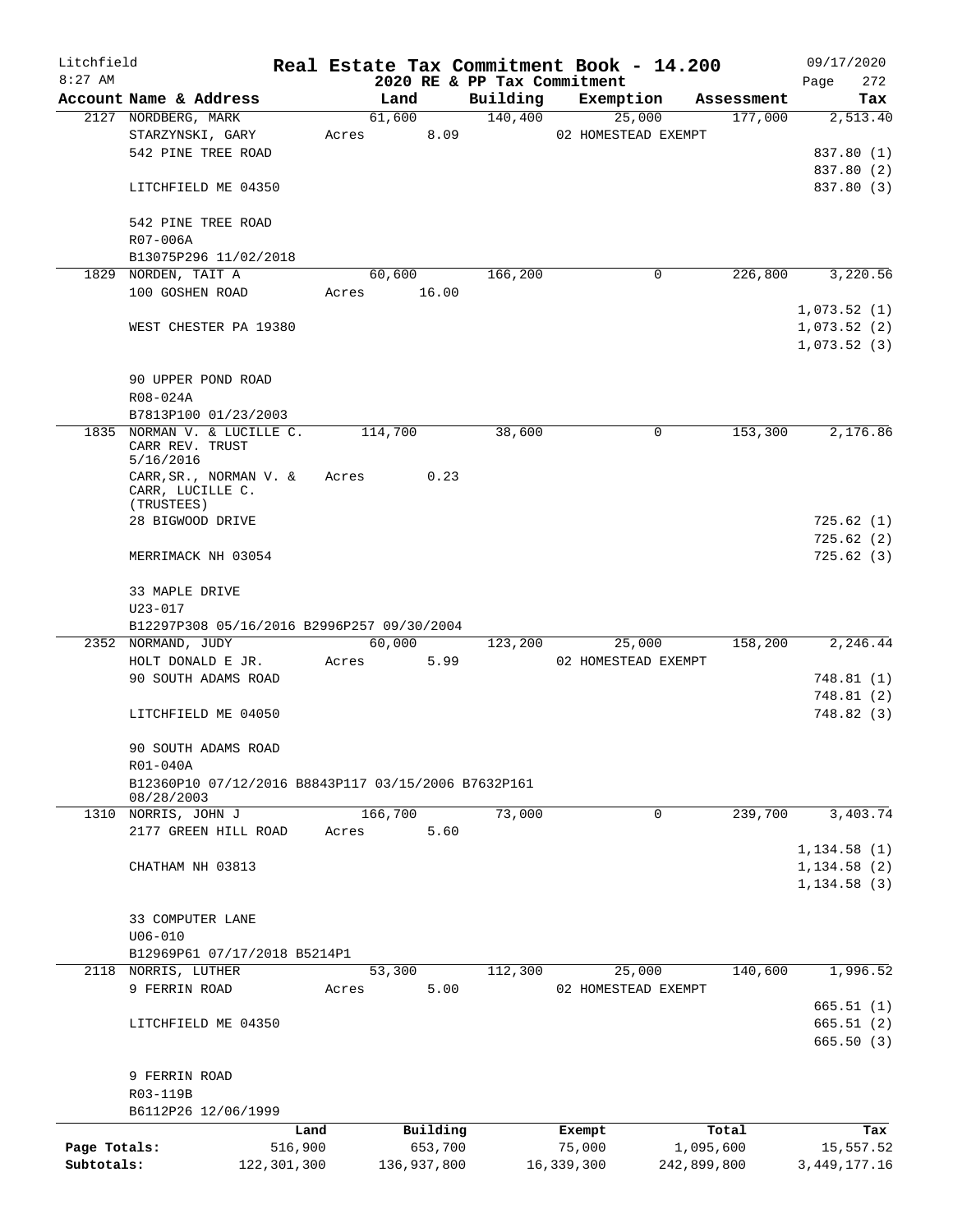| Litchfield<br>$8:27$ AM |                                                           |       |         |       | 2020 RE & PP Tax Commitment | Real Estate Tax Commitment Book - 14.200 |            | 09/17/2020<br>Page<br>273 |
|-------------------------|-----------------------------------------------------------|-------|---------|-------|-----------------------------|------------------------------------------|------------|---------------------------|
|                         | Account Name & Address                                    |       | Land    |       | Building                    | Exemption                                | Assessment | Tax                       |
|                         | 2887 NOWELL, PAMELA T                                     |       | 50,400  |       | 0                           | $\Omega$                                 | 50,400     | 715.68                    |
|                         | 222 CUTTER ROAD                                           | Acres |         | 19.84 |                             |                                          |            |                           |
|                         |                                                           |       |         |       |                             |                                          |            | 238.56(1)                 |
|                         | TEMPLE NH 03084                                           |       |         |       |                             |                                          |            | 238.56 (2)                |
|                         |                                                           |       |         |       |                             |                                          |            | 238.56(3)                 |
|                         |                                                           |       |         |       |                             |                                          |            |                           |
|                         | PINE TREE ROAD                                            |       |         |       |                             |                                          |            |                           |
|                         | R07-001-02<br>B12224P242 02/11/2016 B12224P240 02/11/2016 |       |         |       |                             |                                          |            |                           |
|                         | 1306 NOYES, LAURA                                         |       | 67,500  |       | 133,200                     | 25,000                                   | 175,700    | 2,494.94                  |
|                         | 2166 HALLOWELL ROAD                                       | Acres |         | 16.00 |                             | 02 HOMESTEAD EXEMPT                      |            |                           |
|                         |                                                           |       |         |       |                             |                                          |            | 831.65 (1)                |
|                         | LITCHFIELD ME 04350                                       |       |         |       |                             |                                          |            | 831.65 (2)                |
|                         |                                                           |       |         |       |                             |                                          |            | 831.64 (3)                |
|                         |                                                           |       |         |       |                             |                                          |            |                           |
|                         | 2166 HALLOWELL ROAD                                       |       |         |       |                             |                                          |            |                           |
|                         | R11-021C                                                  |       |         |       |                             |                                          |            |                           |
|                         | B13456P266 01/17/2020                                     |       |         |       |                             |                                          |            |                           |
|                         | 1924 NUTTER, ROGER I                                      |       | 136,700 |       | 42,600                      | 0                                        | 179,300    | 2,546.06                  |
|                         | NUTTER, TERESA J                                          | Acres |         | 0.25  |                             |                                          |            |                           |
|                         | 1028 ROUTE 202                                            |       |         |       |                             |                                          |            | 848.69 (1)                |
|                         |                                                           |       |         |       |                             |                                          |            | 848.69 (2)<br>848.68 (3)  |
|                         | GREENE ME 04236                                           |       |         |       |                             |                                          |            |                           |
|                         | 107 GRANT ROAD                                            |       |         |       |                             |                                          |            |                           |
|                         | $U11 - 008$                                               |       |         |       |                             |                                          |            |                           |
|                         | B10768P105 06/30/2011 B5497P320 11/15/1997                |       |         |       |                             |                                          |            |                           |
|                         | 1758 NUZZO, KARL                                          |       | 187,100 |       | 71,100                      | 25,000                                   | 233,200    | 3, 311.44                 |
|                         | NUZZO, MAUREEN                                            | Acres |         | 0.55  |                             | 02 HOMESTEAD EXEMPT                      |            |                           |
|                         | P O BOX 87                                                |       |         |       |                             |                                          |            | 1, 103.81(1)              |
|                         |                                                           |       |         |       |                             |                                          |            | 1, 103.81(2)              |
|                         | LITCHFIELD ME 04350                                       |       |         |       |                             |                                          |            | 1, 103.82(3)              |
|                         |                                                           |       |         |       |                             |                                          |            |                           |
|                         | 77 SAND POND LANE                                         |       |         |       |                             |                                          |            |                           |
|                         | U12-014<br>B6567P6 07/27/2001                             |       |         |       |                             |                                          |            |                           |
|                         | 1313 NUZZO, KEITH                                         |       | 62,300  |       | 162,600                     | 25,000                                   | 199,900    | 2,838.58                  |
|                         | 168 HUNTINGTON HILL                                       | Acres |         | 9.00  |                             | 02 HOMESTEAD EXEMPT                      |            |                           |
|                         | ROAD                                                      |       |         |       |                             |                                          |            |                           |
|                         |                                                           |       |         |       |                             |                                          |            | 946.19 (1)                |
|                         | LITCHFIELD ME 04350                                       |       |         |       |                             |                                          |            | 946.19(2)                 |
|                         |                                                           |       |         |       |                             |                                          |            | 946.20(3)                 |
|                         |                                                           |       |         |       |                             |                                          |            |                           |
|                         | 168 HUNTINGTON HILL                                       |       |         |       |                             |                                          |            |                           |
|                         | R11-040A<br>B2411P285                                     |       |         |       |                             |                                          |            |                           |
|                         | 912 O K BERRY FAMILY TRUST                                |       | 170,200 |       | 63,300                      | 0                                        | 233,500    | 3,315.70                  |
|                         | ARLINE B JULIA, TRUSTEE Acres                             |       |         | 5.50  |                             |                                          |            |                           |
|                         | 39 JOY ROAD                                               |       |         |       |                             |                                          |            | 1, 105.23(1)              |
|                         |                                                           |       |         |       |                             |                                          |            | 1, 105.23(2)              |
|                         | FAIRFIELD ME 04937 3421                                   |       |         |       |                             |                                          |            | 1, 105.24(3)              |
|                         |                                                           |       |         |       |                             |                                          |            |                           |
|                         | 30 PAMROCK LANE                                           |       |         |       |                             |                                          |            |                           |
|                         | $U02 - 002$                                               |       |         |       |                             |                                          |            |                           |
|                         | B8832P343 03/14/2006 B1866P81                             |       |         |       |                             |                                          |            |                           |
|                         |                                                           |       |         |       |                             |                                          |            |                           |
|                         |                                                           |       |         |       |                             |                                          |            |                           |
|                         |                                                           |       |         |       |                             |                                          |            |                           |

|              | Land        | Building    | Exempt     | Total       | Tax          |
|--------------|-------------|-------------|------------|-------------|--------------|
| Page Totals: | 674,200     | 472,800     | 75,000     | 1,072,000   | 15,222.40    |
| Subtotals:   | 122,975,500 | 137,410,600 | 16,414,300 | 243,971,800 | 3,464,399.56 |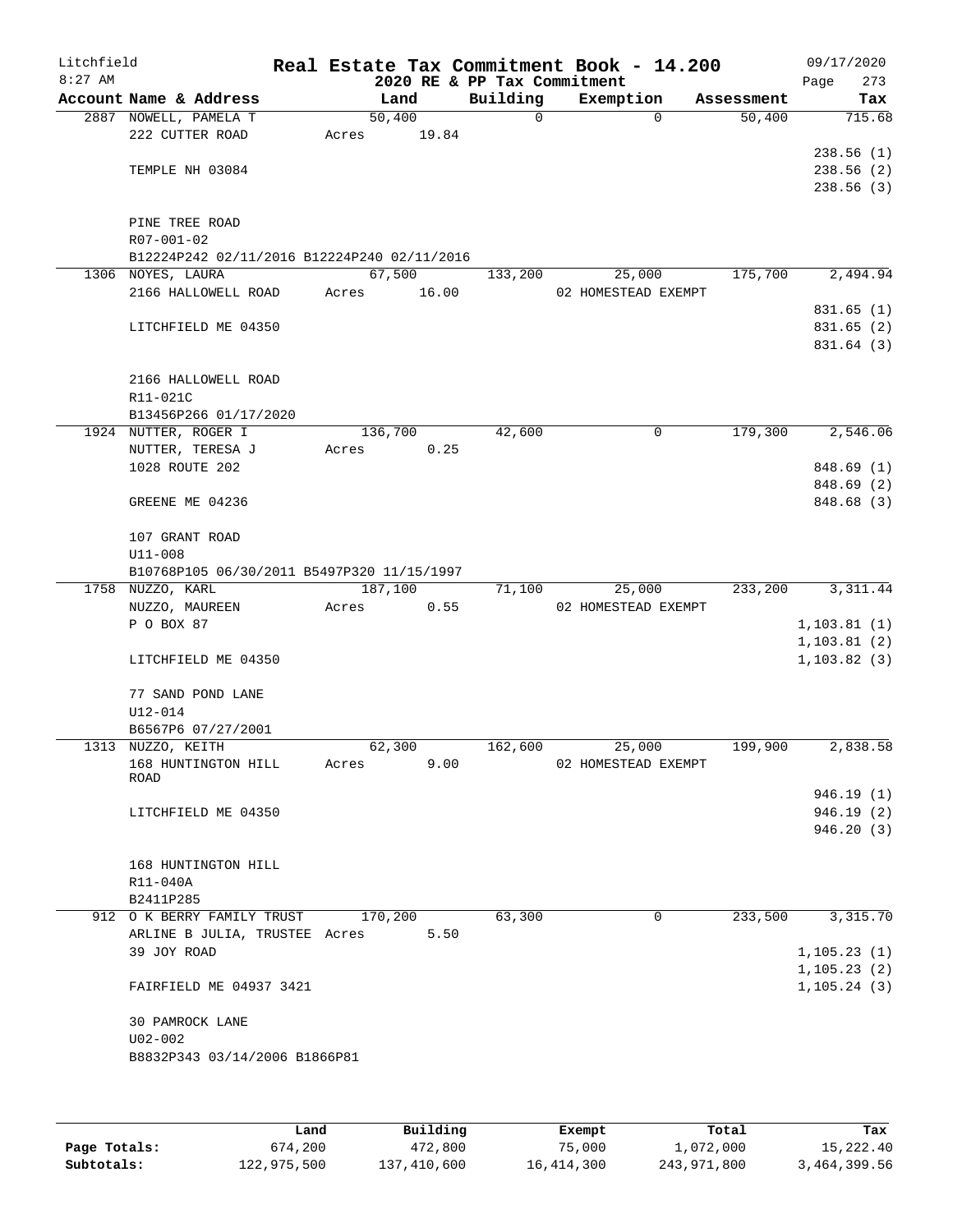| Litchfield   |                                                                                      |               |                 |                                         | Real Estate Tax Commitment Book - 14.200 |                        | 09/17/2020             |
|--------------|--------------------------------------------------------------------------------------|---------------|-----------------|-----------------------------------------|------------------------------------------|------------------------|------------------------|
| $8:27$ AM    | Account Name & Address                                                               |               | Land            | 2020 RE & PP Tax Commitment<br>Building | Exemption                                |                        | 274<br>Page<br>Tax     |
|              | 1315 OAKES, SHERRY                                                                   |               | $\mathbf 0$     | 5,900                                   | 5,900                                    | Assessment<br>$\Omega$ | 0.00                   |
|              | PO BOX 186                                                                           |               |                 |                                         | 02 HOMESTEAD EXEMPT                      |                        |                        |
|              | LITCHFIELD ME 04350                                                                  |               |                 |                                         |                                          |                        |                        |
|              | 10 NUTTING LANE                                                                      |               |                 |                                         |                                          |                        |                        |
| 2448         | $R04 - 044 - ON - 26$<br>OBIE ROGER A                                                |               |                 | 262,800                                 |                                          | 302,000                | 4,288.40               |
|              | OBIE ELIZABETH L                                                                     | Acres         | 64,200<br>11.60 |                                         | 25,000<br>02 HOMESTEAD EXEMPT            |                        |                        |
|              | 99 STONE STREET                                                                      |               |                 |                                         |                                          |                        | 1,429.47(1)            |
|              |                                                                                      |               |                 |                                         |                                          |                        | 1,429.47(2)            |
|              | AUGUSTA ME 04330                                                                     |               |                 |                                         |                                          |                        | 1,429.46(3)            |
|              | 33 MARISSA LANE                                                                      |               |                 |                                         |                                          |                        |                        |
|              | R11-023-5                                                                            |               |                 |                                         |                                          |                        |                        |
|              | B8712P325 12/01/2005 B8342P95 03/18/2005                                             |               |                 |                                         |                                          |                        |                        |
|              | 2667 OCEANSIDE REALTY TRUST<br>RAWS, W.EDWIN &<br>PATRICIA A<br>MCLAUGHLIN, TRUSTEES |               | 75,000          | 252,100                                 | 0                                        | 327,100                | 4,644.82               |
|              | 127 PURINTON AVE                                                                     |               |                 |                                         |                                          |                        | 1,548.27(1)            |
|              |                                                                                      |               |                 |                                         |                                          |                        | 1,548.27(2)            |
|              | AUGUSTA ME 04330                                                                     |               |                 |                                         |                                          |                        | 1,548.28(3)            |
|              | 1813 LEWISTON ROAD                                                                   |               |                 |                                         |                                          |                        |                        |
|              | $U13 - 013 - 21$                                                                     |               |                 |                                         |                                          |                        |                        |
|              | B10788P76 07/25/2011 B9908P260 11/14/2008                                            |               |                 |                                         |                                          |                        |                        |
|              | 2668 OCEANSIDE REALTY TRUST<br>RAWS, W.EDWIN & PARICIA                               |               | 75,000          | 67,900                                  | 0                                        | 142,900                | 2,029.18               |
|              | A MCLAUGHLIN, TRUSTEES                                                               |               |                 |                                         |                                          |                        |                        |
|              | 127 PURINTON AVE                                                                     |               |                 |                                         |                                          |                        | 676.39(1)              |
|              | AUGUSTA ME 04330                                                                     |               |                 |                                         |                                          |                        | 676.39(2)<br>676.40(3) |
|              | 1813 LEWISTON ROAD                                                                   |               |                 |                                         |                                          |                        |                        |
|              | $U13 - 013 - 22$                                                                     |               |                 |                                         |                                          |                        |                        |
|              | B10788P76 07/25/2011 B9908P260 11/14/2008                                            |               |                 |                                         |                                          |                        |                        |
|              | 516 O'CONNOR, FRANCIS                                                                |               | 87,900          | 87,700                                  | $\mathbf 0$                              | 175,600                | 2,493.52               |
|              | 2 DOYLE ST                                                                           | Acres         | 1.37            |                                         |                                          |                        |                        |
|              |                                                                                      |               |                 |                                         |                                          |                        | 831.17 (1)             |
|              | LITCHFIELD ME 04350                                                                  |               |                 |                                         |                                          |                        | 831.17 (2)             |
|              |                                                                                      |               |                 |                                         |                                          |                        | 831.18 (3)             |
|              | 2 DOYLE STREET                                                                       |               |                 |                                         |                                          |                        |                        |
|              | $U09 - 018$                                                                          |               |                 |                                         |                                          |                        |                        |
|              | B13138P305 12/19/2018 B12036P244 07/09/2015<br>1895 O'CONNOR, SARA                   |               | 95,600          | 156,000                                 | 0                                        | 251,600                | 3,572.72               |
|              | O'CONNOR, GLENN                                                                      | Acres         | 0.69            |                                         |                                          |                        |                        |
|              | GLENN P O'CONNOR FAMILY<br>REV TRUST                                                 |               |                 |                                         |                                          |                        | 1, 190.91(1)           |
|              | 25 CAVANAUGH ROAD                                                                    |               |                 |                                         |                                          |                        | 1,190.91(2)            |
|              | LISA A OCONNOR FAMILY<br>REV TRUST                                                   |               |                 |                                         |                                          |                        | 1, 190.90(3)           |
|              | BRAINTREE MA 02184                                                                   |               |                 |                                         |                                          |                        |                        |
|              | 398 PEACEPIPE DRIVE<br>$U28 - 011$                                                   |               |                 |                                         |                                          |                        |                        |
|              | B13226P33 03/01/2019 B1325P220 03/07/2013                                            |               |                 |                                         |                                          |                        |                        |
|              |                                                                                      | Land          | Building        |                                         | Exempt                                   | Total                  | Tax                    |
| Page Totals: |                                                                                      | 397,700       | 832,400         |                                         | 30,900                                   | 1,199,200              | 17,028.64              |
| Subtotals:   |                                                                                      | 123, 373, 200 | 138, 243, 000   |                                         | 16, 445, 200                             | 245,171,000            | 3,481,428.20           |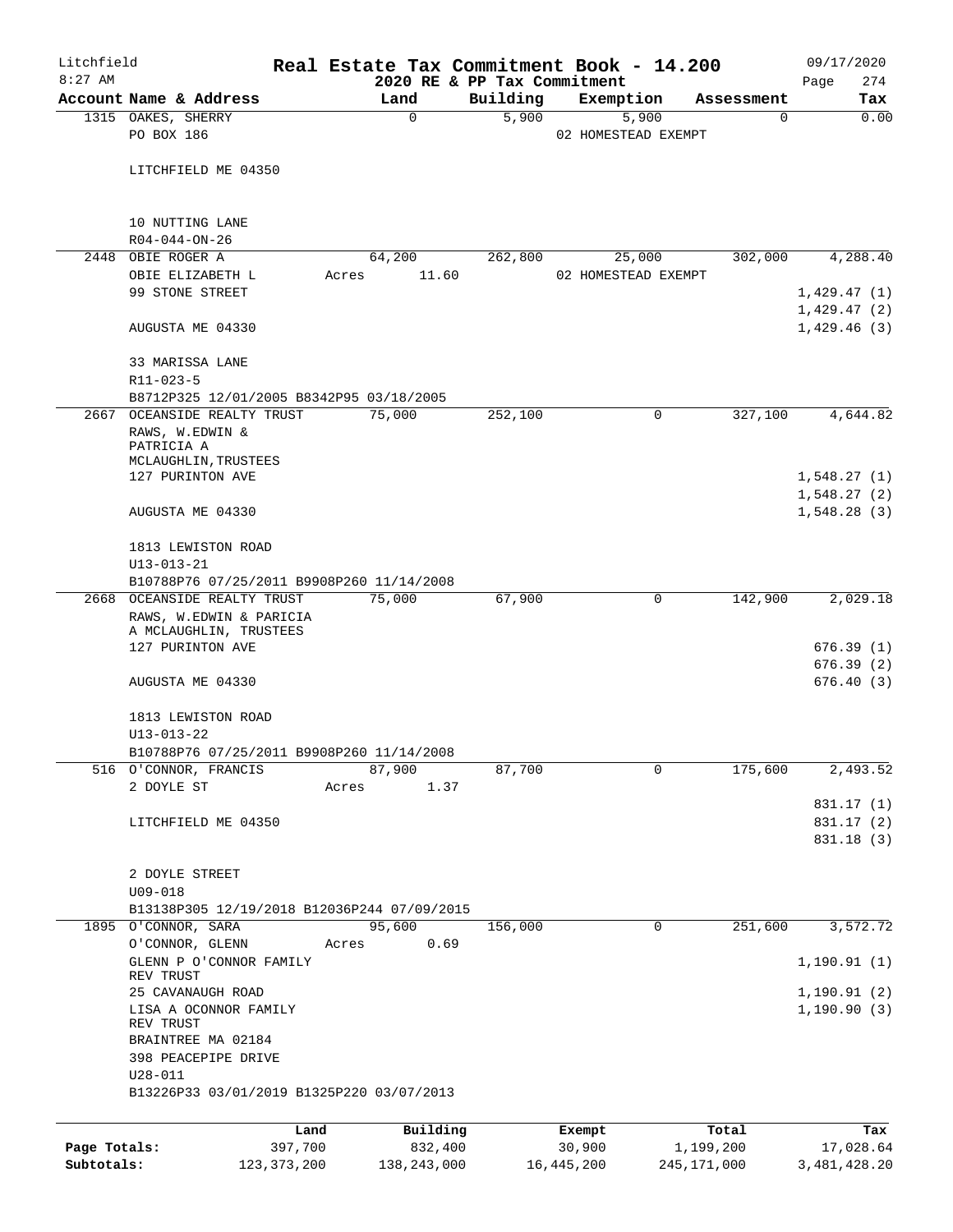| Litchfield   |                                                      |             |       |         |             |                             | Real Estate Tax Commitment Book - 14.200 |             | 09/17/2020                   |
|--------------|------------------------------------------------------|-------------|-------|---------|-------------|-----------------------------|------------------------------------------|-------------|------------------------------|
| $8:27$ AM    |                                                      |             |       |         |             | 2020 RE & PP Tax Commitment |                                          |             | 275<br>Page                  |
|              | Account Name & Address                               |             |       | Land    |             | Building                    | Exemption                                | Assessment  | Tax                          |
|              | 1317 ODENCRANTZ, GEORGE D                            |             |       | 50,100  |             | $\mathsf{O}$                | 0                                        | 50,100      | 711.42                       |
|              | 386 DANVILLE CORNER RD                               |             | Acres |         | 1.03        |                             |                                          |             |                              |
|              |                                                      |             |       |         |             |                             |                                          |             | 237.14(1)                    |
|              | AUBURN ME 04210                                      |             |       |         |             |                             |                                          |             | 237.14(2)                    |
|              |                                                      |             |       |         |             |                             |                                          |             | 237.14(3)                    |
|              |                                                      |             |       |         |             |                             |                                          |             |                              |
|              | GRANT ROAD                                           |             |       |         |             |                             |                                          |             |                              |
|              | $U11 - 002$                                          |             |       |         |             |                             |                                          |             |                              |
|              | B3102P265<br>1318 ODENCRANTZ, GEORGE D               |             |       | 118,500 |             | 129,100                     | 0                                        | 247,600     | 3,515.92                     |
|              | HILDRETH WINFIELD L                                  |             |       |         | 0.22        |                             |                                          |             |                              |
|              |                                                      |             | Acres |         |             |                             |                                          |             |                              |
|              | 386 DANVILLE CORNER RD                               |             |       |         |             |                             |                                          |             | 1, 171.97(1)                 |
|              | AUBURN ME 04210                                      |             |       |         |             |                             |                                          |             | 1, 171.97(2)<br>1, 171.98(3) |
|              |                                                      |             |       |         |             |                             |                                          |             |                              |
|              | 75 GRANT ROAD                                        |             |       |         |             |                             |                                          |             |                              |
|              | U11-018                                              |             |       |         |             |                             |                                          |             |                              |
|              | B3102P267 02/04/1987                                 |             |       |         |             |                             |                                          |             |                              |
|              | 532 O'DONNELL, TIMOTHY D                             |             |       | 46,200  |             | 89,900                      | 0                                        | 136,100     | 1,932.62                     |
|              | 5 RICKER LANE                                        |             | Acres |         | 1.40        |                             |                                          |             |                              |
|              |                                                      |             |       |         |             |                             |                                          |             |                              |
|              | LITCHFIELD ME 04350                                  |             |       |         |             |                             |                                          |             | 644.21 (1)<br>644.21(2)      |
|              |                                                      |             |       |         |             |                             |                                          |             | 644.20(3)                    |
|              |                                                      |             |       |         |             |                             |                                          |             |                              |
|              | 5 RICKER LANE                                        |             |       |         |             |                             |                                          |             |                              |
|              | $R03 - 040 - 5$                                      |             |       |         |             |                             |                                          |             |                              |
|              | B12256P299 03/28/2016 B10191P66 08/24/2009 B7306P154 |             |       |         |             |                             |                                          |             |                              |
|              | 03/07/2003                                           |             |       |         |             |                             |                                          |             |                              |
|              | 1319 OFARRELL, HELEN A AS                            |             |       | 123,400 |             | 40,800                      | 0                                        | 164,200     | 2,331.64                     |
|              | TRUSTEE FOR HELEN A                                  |             |       |         |             |                             |                                          |             |                              |
|              | O'FARRELL                                            |             |       |         |             |                             |                                          |             |                              |
|              | 308 HARRISON CIRCLE                                  |             | Acres |         | 0.22        |                             |                                          |             |                              |
|              |                                                      |             |       |         |             |                             |                                          |             | 777.21(1)                    |
|              | LOCUST GROVE VA 22508                                |             |       |         |             |                             |                                          |             | 777.21(2)                    |
|              |                                                      |             |       |         |             |                             |                                          |             | 777.22(3)                    |
|              |                                                      |             |       |         |             |                             |                                          |             |                              |
|              | 194 MACE ROAD                                        |             |       |         |             |                             |                                          |             |                              |
|              | U14-022A                                             |             |       |         |             |                             |                                          |             |                              |
|              | B2251P252 09/13/2004                                 |             |       |         |             |                             |                                          |             |                              |
|              | 271 OLIVEIRA, JAMES (HEIRS<br>OF)                    |             |       | 37,700  |             | 69,700                      | 0                                        | 107,400     | 1,525.08                     |
|              | 305 BUKER ROAD                                       |             | Acres |         | 0.50        |                             |                                          |             |                              |
|              |                                                      |             |       |         |             |                             |                                          |             | 508.36(1)                    |
|              | LITCHFIELD ME 04350                                  |             |       |         |             |                             |                                          |             | 508.36(2)                    |
|              |                                                      |             |       |         |             |                             |                                          |             | 508.36(3)                    |
|              |                                                      |             |       |         |             |                             |                                          |             |                              |
|              | 305 BUKER ROAD                                       |             |       |         |             |                             |                                          |             |                              |
|              | $R05 - 045$                                          |             |       |         |             |                             |                                          |             |                              |
|              | B12948P56 06/27/2018 B10129P53 06/29/2009 B7771P93   |             |       |         |             |                             |                                          |             |                              |
|              | 12/12/2003                                           |             |       |         |             |                             |                                          |             |                              |
|              | 519 OLIVER, JESSICA A                                |             |       | 52,500  |             | 33,900                      | 0                                        | 86,400      | 1,226.88                     |
|              | PIERCE, WILLIAM                                      |             | Acres |         | 3.50        |                             |                                          |             |                              |
|              | 78 FERRIN ROAD                                       |             |       |         |             |                             |                                          |             | 408.96(1)                    |
|              |                                                      |             |       |         |             |                             |                                          |             | 408.96(2)                    |
|              | LITCHFIELD ME 04350                                  |             |       |         |             |                             |                                          |             | 408.96(3)                    |
|              |                                                      |             |       |         |             |                             |                                          |             |                              |
|              | 78 FERRIN ROAD                                       |             |       |         |             |                             |                                          |             |                              |
|              | R03-100A                                             |             |       |         |             |                             |                                          |             |                              |
|              | B6959P264                                            |             |       |         |             |                             |                                          |             |                              |
|              |                                                      | Land        |       |         | Building    |                             | Exempt                                   | Total       | Tax                          |
| Page Totals: |                                                      | 428,400     |       |         | 363,400     |                             | $\mathsf{O}$                             | 791,800     | 11,243.56                    |
| Subtotals:   |                                                      | 123,801,600 |       |         | 138,606,400 |                             | 16, 445, 200                             | 245,962,800 | 3,492,671.76                 |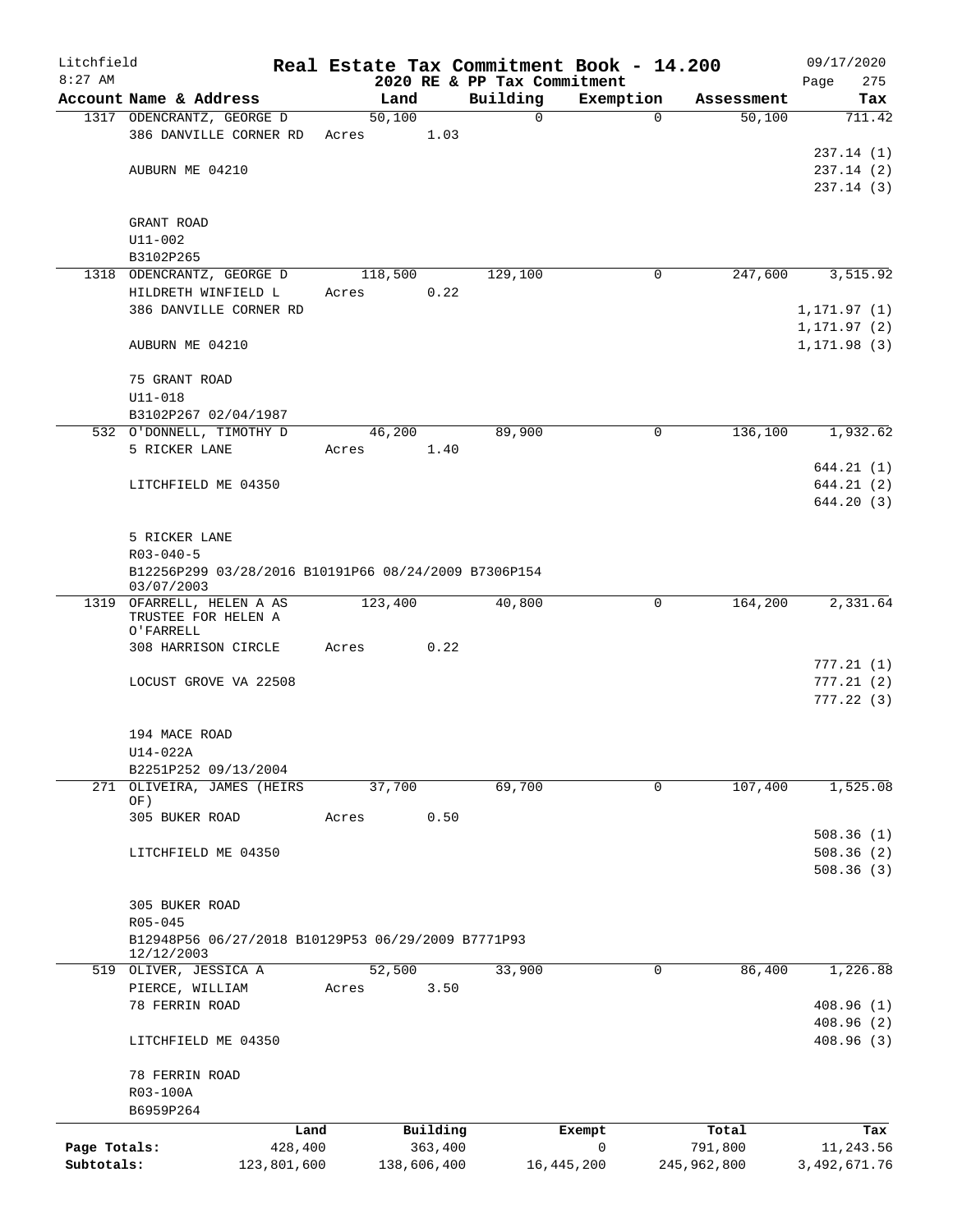| Litchfield |                                                                  |       |         |                             | Real Estate Tax Commitment Book - 14.200 |            | 09/17/2020     |
|------------|------------------------------------------------------------------|-------|---------|-----------------------------|------------------------------------------|------------|----------------|
| $8:27$ AM  |                                                                  |       |         | 2020 RE & PP Tax Commitment |                                          |            | 276<br>Page    |
|            | Account Name & Address                                           |       | Land    | Building                    | Exemption                                | Assessment | Tax            |
|            | 228 OLSEN CARL S                                                 |       | 135,200 | 150, 100                    | $\Omega$                                 | 285,300    | 4,051.26       |
|            | OLSEN KELLY                                                      | Acres | 0.29    |                             |                                          |            |                |
|            | 107 ROSSER DRIVE                                                 |       |         |                             |                                          |            | 1,350.42(1)    |
|            |                                                                  |       |         |                             |                                          |            | 1,350.42(2)    |
|            | LITCHFIELD ME 04350                                              |       |         |                             |                                          |            | 1,350.42(3)    |
|            | 107 ROSSER DRIVE                                                 |       |         |                             |                                          |            |                |
|            | U17-010                                                          |       |         |                             |                                          |            |                |
|            | B12198P75 12/23/2015 B9096P58 09/26/2006 B1528P437<br>08/12/1970 |       |         |                             |                                          |            |                |
|            | 1654 OLSEN, CRYSTAL                                              |       | 95,300  | 103,900                     | $\Omega$                                 | 199,200    | 2,828.64       |
|            | 28 NORTH LAKEVIEW                                                | Acres | 0.60    |                             |                                          |            |                |
|            | DRIVE                                                            |       |         |                             |                                          |            |                |
|            |                                                                  |       |         |                             |                                          |            | 942.88 (1)     |
|            | LITCHFIELD ME 04350                                              |       |         |                             |                                          |            | 942.88 (2)     |
|            |                                                                  |       |         |                             |                                          |            | 942.88 (3)     |
|            |                                                                  |       |         |                             |                                          |            |                |
|            | 28 NORTH LAKEVIEW DRIVE                                          |       |         |                             |                                          |            |                |
|            | U28-009B                                                         |       |         |                             |                                          |            |                |
|            | B13144P340 02/08/2019 B12966P289 07/12/2018                      |       | 101,000 |                             |                                          |            |                |
|            | 3 OLSON, THOR<br>OLSON, DIANE                                    |       |         | 141,900                     | 0                                        | 242,900    | 3,449.18       |
|            | THE THOR & DIANE OLSON                                           | Acres | 2.50    |                             |                                          |            | 1, 149.73(1)   |
|            | REVOCABLE TRUST                                                  |       |         |                             |                                          |            |                |
|            | 38 NORTH EVERGREEN                                               |       |         |                             |                                          |            | 1, 149.73(2)   |
|            | DRIVE                                                            |       |         |                             |                                          |            |                |
|            | LITCHFIELD ME 04350                                              |       |         |                             |                                          |            | 1, 149. 72 (3) |
|            | 38 NORTH EVERGREEN                                               |       |         |                             |                                          |            |                |
|            | $U29 - 025$                                                      |       |         |                             |                                          |            |                |
|            | B13390P158 11/06/2019 B13086P27 11/09/2018                       |       |         |                             |                                          |            |                |
|            | 477 O'NEILL, CATHERINE E                                         |       | 49,300  | 181,600                     | 0                                        | 230,900    | 3,278.78       |
|            | 264 UPPER POND RD                                                | Acres | 2.42    |                             |                                          |            |                |
|            |                                                                  |       |         |                             |                                          |            | 1,092.93(1)    |
|            | LITCHFIELD ME 04350                                              |       |         |                             |                                          |            | 1,092.93(2)    |
|            |                                                                  |       |         |                             |                                          |            | 1,092.92(3)    |
|            |                                                                  |       |         |                             |                                          |            |                |
|            | 264 UPPER POND ROAD                                              |       |         |                             |                                          |            |                |
|            | R01-018                                                          |       |         |                             |                                          |            |                |
|            | B12763P118 10/30/2017 B12115P197 09/25/2015<br>B2679P153         |       |         |                             |                                          |            |                |
|            | 2780 ONEILL, JOSHUA                                              |       | 66,300  | 151,700                     | 25,000                                   | 193,000    | 2,740.60       |
|            | WILE, ARI                                                        | Acres | 14.40   |                             | 02 HOMESTEAD EXEMPT                      |            |                |
|            | 47 SHELDON STREET                                                |       |         |                             |                                          |            | 913.53(1)      |
|            |                                                                  |       |         |                             |                                          |            | 913.53(2)      |
|            | FARMINGDALE ME 04344<br>2819                                     |       |         |                             |                                          |            | 913.54(3)      |
|            | 202 OAK HILL ROAD                                                |       |         |                             |                                          |            |                |
|            | R05-023A                                                         |       |         |                             |                                          |            |                |
|            | B12862P239 03/16/2018 B12862P238 03/12/2018                      |       |         |                             |                                          |            |                |
|            | B10699P130 03/31/2011                                            |       |         |                             |                                          |            |                |

|              | Land          | Building    | Exempt     | Total       | Tax          |
|--------------|---------------|-------------|------------|-------------|--------------|
| Page Totals: | 447,100       | 729,200     | 25,000     | 1,151,300   | 16,348.46    |
| Subtotals:   | 124, 248, 700 | 139,335,600 | 16,470,200 | 247,114,100 | 3,509,020.22 |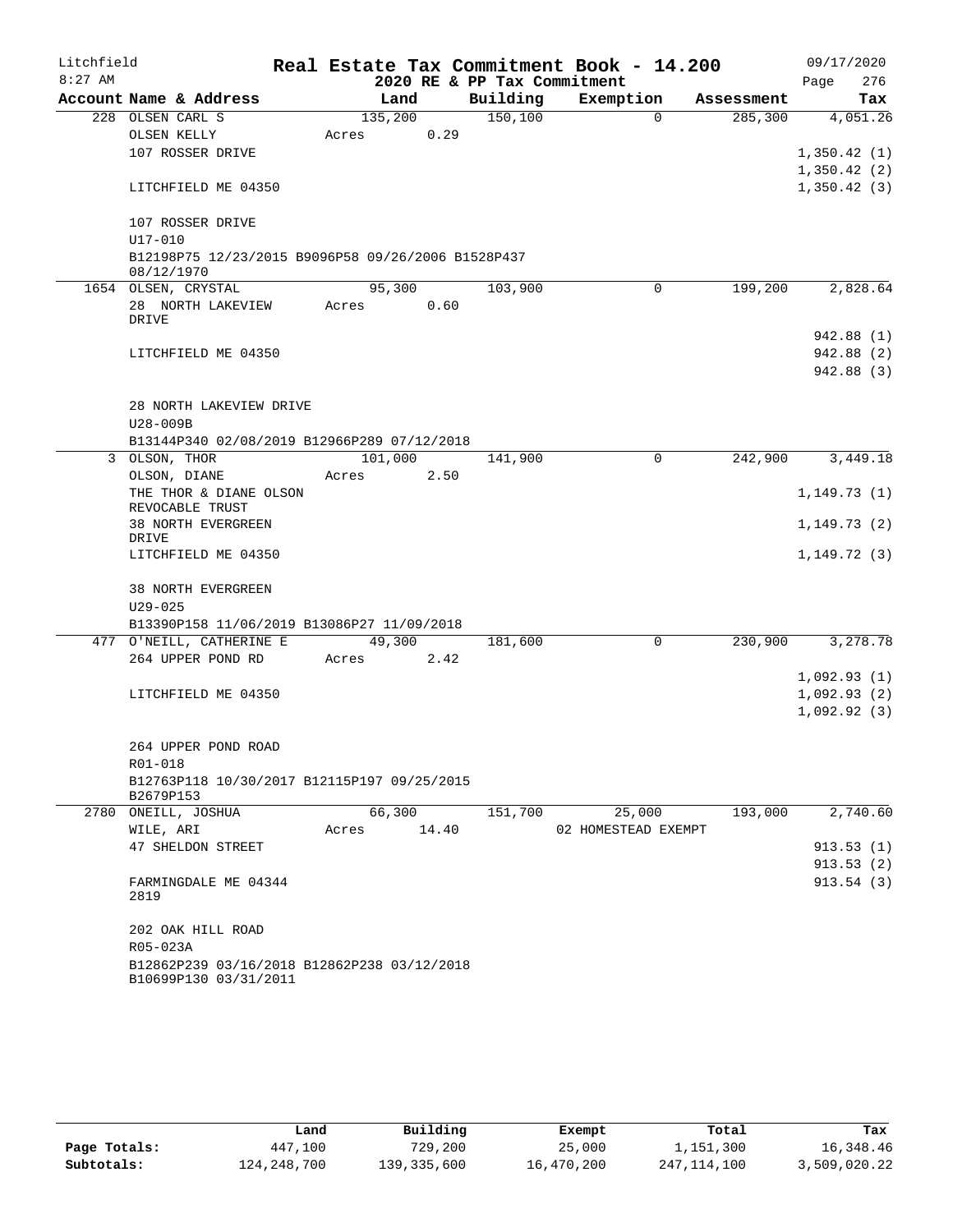| Litchfield   |                                                         |             |       |                |                             | Real Estate Tax Commitment Book - 14.200 |                      | 09/17/2020                 |
|--------------|---------------------------------------------------------|-------------|-------|----------------|-----------------------------|------------------------------------------|----------------------|----------------------------|
| $8:27$ AM    |                                                         |             |       |                | 2020 RE & PP Tax Commitment |                                          |                      | 277<br>Page                |
|              | Account Name & Address<br>203 O'REILLY, DUSTIN T        |             |       | Land<br>14,800 | Building<br>0               | Exemption<br>0                           | Assessment<br>14,800 | Tax<br>210.16              |
|              |                                                         |             | Acres | 0.35           |                             |                                          |                      |                            |
|              | O'REILLY, KELLYE<br>1656 HALLOWELL ROAD                 |             |       |                |                             |                                          |                      | 70.05(1)                   |
|              |                                                         |             |       |                |                             |                                          |                      | 70.05(2)                   |
|              | LITCHFIELD ME 04350                                     |             |       |                |                             |                                          |                      | 70.06(3)                   |
|              |                                                         |             |       |                |                             |                                          |                      |                            |
|              | HALLOWELL ROAD                                          |             |       |                |                             |                                          |                      |                            |
|              | $U18 - 017$                                             |             |       |                |                             |                                          |                      |                            |
|              | B12486P169 11/10/2016 B11902P247 01/20/2015             |             |       |                |                             |                                          |                      |                            |
|              | B9104P305 10/03/2006 B2554P33                           |             |       |                |                             |                                          |                      |                            |
|              | 202 O'REILLY, DUSTIN T                                  |             |       | 79,300         | 212,800                     | $\Omega$                                 | 292,100              | 4,147.82                   |
|              | O'REILLY, KELLYE                                        |             | Acres | 43.50          |                             |                                          |                      |                            |
|              | 1656 HALLOWELL ROAD                                     |             |       |                |                             |                                          |                      | 1,382.61(1)                |
|              |                                                         |             |       |                |                             |                                          |                      | 1,382.61(2)                |
|              | LITCHFIELD ME 04350                                     |             |       |                |                             |                                          |                      | 1,382.60(3)                |
|              |                                                         |             |       |                |                             |                                          |                      |                            |
|              | 1656 HALLOWELL ROAD                                     |             |       |                |                             |                                          |                      |                            |
|              | R12-008                                                 |             |       |                |                             |                                          |                      |                            |
|              | B12486P169 11/10/2016 B11902P247 01/20/2015             |             |       |                |                             |                                          |                      |                            |
|              | B9104P305 10/03/2006 B2554P33<br>1321 ORESTIS, DORIS L. |             |       | 85,300         | 118,800                     | 31,000                                   | 173,100              | 2,458.02                   |
|              | TRUSTEE                                                 |             |       |                |                             |                                          |                      |                            |
|              | ORESTIS DORIS LIANE                                     |             | Acres | 0.60           |                             | 03 VETERANS EXEMPT                       |                      |                            |
|              | FAMILY TRUST                                            |             |       |                |                             |                                          |                      |                            |
|              | 24 KENWAY DRIVE                                         |             |       |                |                             | 02 HOMESTEAD EXEMPT                      |                      | 819.34(1)                  |
|              |                                                         |             |       |                |                             |                                          |                      | 819.34(2)                  |
|              | LITCHFIELD ME 04350                                     |             |       |                |                             |                                          |                      | 819.34 (3)                 |
|              |                                                         |             |       |                |                             |                                          |                      |                            |
|              | 24 KENWAY DRIVE                                         |             |       |                |                             |                                          |                      |                            |
| $U23 - 025$  |                                                         |             |       |                |                             |                                          |                      |                            |
|              | B6318P265 10/10/2000                                    |             |       |                |                             |                                          |                      |                            |
| 2357         | ORR DANA E<br>ORR EKA F                                 |             |       | 71,000         | 246,700                     | 0                                        | 317,700              | 4,511.34                   |
|              | 1161 LEWISTON ROAD                                      |             | Acres | 1.34           |                             |                                          |                      |                            |
|              |                                                         |             |       |                |                             |                                          |                      | 1,503.78(1)<br>1,503.78(2) |
|              | LITCHFIELD ME 04350                                     |             |       |                |                             |                                          |                      | 1,503.78(3)                |
|              |                                                         |             |       |                |                             |                                          |                      |                            |
|              | 1161 LEWISTON ROAD                                      |             |       |                |                             |                                          |                      |                            |
|              | R13-008A-5                                              |             |       |                |                             |                                          |                      |                            |
|              | B8932P39 06/07/2006 B7518P244 07/16/2003                |             |       |                |                             |                                          |                      |                            |
|              | 1323 ORR, EKA F                                         |             |       | 46,500         | 111,400                     | $\mathbf 0$                              | 157,900              | 2,242.18                   |
|              | 67 SOUTH ADAMS RD                                       |             | Acres | 1.50           |                             |                                          |                      |                            |
|              |                                                         |             |       |                |                             |                                          |                      | 747.39(1)                  |
|              | LITCHFIELD ME 04350                                     |             |       |                |                             |                                          |                      | 747.39(2)                  |
|              |                                                         |             |       |                |                             |                                          |                      | 747.40(3)                  |
|              |                                                         |             |       |                |                             |                                          |                      |                            |
|              | 67 SOUTH ADAMS ROAD                                     |             |       |                |                             |                                          |                      |                            |
|              | R01-045                                                 |             |       |                |                             |                                          |                      |                            |
|              | B12725P86 09/19/2017 B4685P335                          |             |       |                |                             |                                          |                      |                            |
|              | 1324 ORRALL, DAVID                                      |             |       | 180,300        | 46,800                      | 31,000                                   | 196,100              | 2,784.62                   |
|              | P O BOX 53                                              |             | Acres | 0.49           |                             | 02 HOMESTEAD EXEMPT                      |                      |                            |
|              |                                                         |             |       |                |                             | 03 VETERANS EXEMPT                       |                      | 928.21(1)                  |
|              | LITCHFIELD ME 04350                                     |             |       |                |                             |                                          |                      | 928.21(2)                  |
|              |                                                         |             |       |                |                             |                                          |                      | 928.20(3)                  |
|              |                                                         |             |       |                |                             |                                          |                      |                            |
|              | 134 MACE ROAD                                           |             |       |                |                             |                                          |                      |                            |
|              | $U14 - 010$<br>B6242P135 07/25/2000                     |             |       |                |                             |                                          |                      |                            |
|              |                                                         |             |       |                |                             |                                          |                      |                            |
|              |                                                         | Land        |       | Building       |                             | Exempt                                   | Total                | Tax                        |
| Page Totals: |                                                         | 477,200     |       | 736,500        |                             | 62,000                                   | 1,151,700            | 16, 354. 14                |
| Subtotals:   |                                                         | 124,725,900 |       | 140,072,100    |                             | 16,532,200                               | 248, 265, 800        | 3,525,374.36               |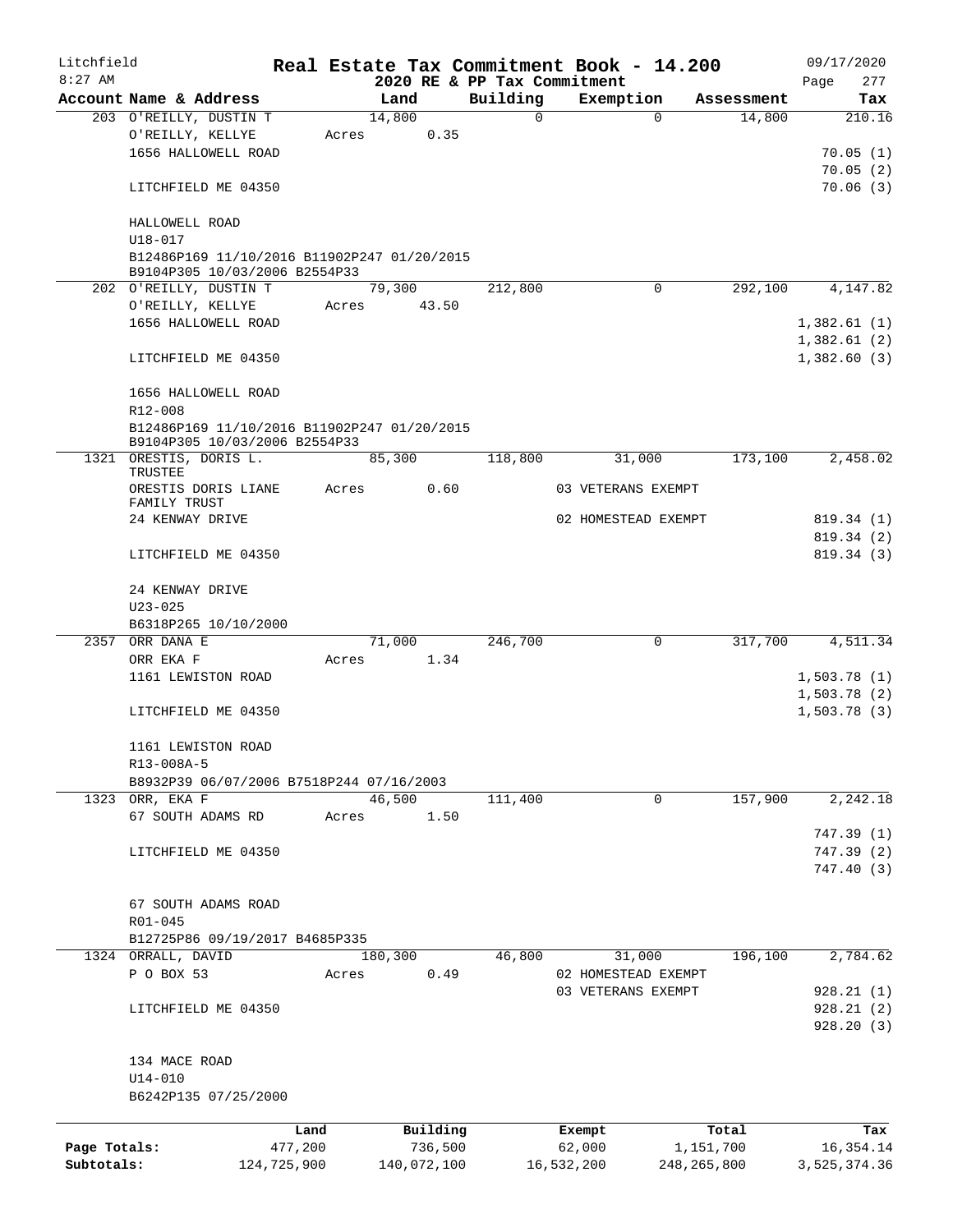| Litchfield |                                                    |       |         |            |          | Real Estate Tax Commitment Book - 14.200 |             |            |      | 09/17/2020                   |
|------------|----------------------------------------------------|-------|---------|------------|----------|------------------------------------------|-------------|------------|------|------------------------------|
| $8:27$ AM  |                                                    |       |         |            |          | 2020 RE & PP Tax Commitment              |             |            | Page | 278                          |
|            | Account Name & Address                             |       | Land    |            | Building | Exemption                                |             | Assessment |      | Tax                          |
|            | 1108 OUELLETE BRUCE T                              |       | 201,100 |            | 38,900   |                                          | $\Omega$    | 240,000    |      | 3,408.00                     |
|            | OUELLETTE KAREN M                                  | Acres |         | 0.89       |          |                                          |             |            |      |                              |
|            | 907 COLLEGE ROAD                                   |       |         |            |          |                                          |             |            |      | 1,136.00(1)                  |
|            |                                                    |       |         |            |          |                                          |             |            |      | 1, 136.00(2)                 |
|            | LEWISTON ME 04240                                  |       |         |            |          |                                          |             |            |      | 1,136.00(3)                  |
|            |                                                    |       |         |            |          |                                          |             |            |      |                              |
|            | 107 LEBEL LANE<br>$U11 - 042$                      |       |         |            |          |                                          |             |            |      |                              |
|            | B9888P32 10/22/2008 B8504P202 07/15/2005 B4952P357 |       |         |            |          |                                          |             |            |      |                              |
|            | 1409 OUELLETTE ANNE MARIE                          |       | 45,000  |            | 90,900   | 25,000                                   |             | 110,900    |      | 1,574.78                     |
|            | LACHANCE BRIAN L                                   |       |         | Acres 1.00 |          | 02 HOMESTEAD EXEMPT                      |             |            |      |                              |
|            | 56 LITTLE DRIVE                                    |       |         |            |          |                                          |             |            |      | 524.93(1)                    |
|            |                                                    |       |         |            |          |                                          |             |            |      | 524.93(2)                    |
|            | LITCHFIELD ME 04350                                |       |         |            |          |                                          |             |            |      | 524.92(3)                    |
|            |                                                    |       |         |            |          |                                          |             |            |      |                              |
|            | 56 LITTLE DRIVE                                    |       |         |            |          |                                          |             |            |      |                              |
|            | $U24-012B$                                         |       |         |            |          |                                          |             |            |      |                              |
|            | B8998P20 07/21/2006 B7000P2 06/10/2004             |       |         |            |          |                                          |             |            |      |                              |
|            | 1335 OUELLETTE ET AL, DENNIS 129,400               |       |         |            | 76,100   |                                          | $\mathbf 0$ | 205,500    |      | 2,918.10                     |
|            | R                                                  |       |         |            |          |                                          |             |            |      |                              |
|            | 6 FAYE STREET                                      | Acres |         | 0.22       |          |                                          |             |            |      |                              |
|            |                                                    |       |         |            |          |                                          |             |            |      | 972.70 (1)                   |
|            | TOPSHAM ME 04086                                   |       |         |            |          |                                          |             |            |      | 972.70 (2)                   |
|            |                                                    |       |         |            |          |                                          |             |            |      | 972.70 (3)                   |
|            |                                                    |       |         |            |          |                                          |             |            |      |                              |
|            | 166 MACE ROAD                                      |       |         |            |          |                                          |             |            |      |                              |
|            | $U14 - 013$<br>B4770P168                           |       |         |            |          |                                          |             |            |      |                              |
|            | 328 OUELLETTE JAMIE D                              |       | 45,100  |            | 125,500  | 25,000                                   |             | 145,600    |      | 2,067.52                     |
|            | HULIT NICOLE L                                     | Acres |         | 1.02       |          | 02 HOMESTEAD EXEMPT                      |             |            |      |                              |
|            | 11 KENWAY DRIVE                                    |       |         |            |          |                                          |             |            |      | 689.17 (1)                   |
|            |                                                    |       |         |            |          |                                          |             |            |      | 689.17 (2)                   |
|            | LITCHFIELD ME 04350                                |       |         |            |          |                                          |             |            |      | 689.18 (3)                   |
|            |                                                    |       |         |            |          |                                          |             |            |      |                              |
|            | 11 KENWAY DRIVE                                    |       |         |            |          |                                          |             |            |      |                              |
|            | $U23 - 027$                                        |       |         |            |          |                                          |             |            |      |                              |
|            | B9155P208 11/17/2006 B6684P176 06/23/2000          |       |         |            |          |                                          |             |            |      |                              |
|            | 2618 OUELLETTE ROGER J                             |       | 51,000  |            | 48,700   |                                          | 0           | 99,700     |      | 1,415.74                     |
|            | 1747 LEWISTON ROAD                                 | Acres |         | 3.00       |          |                                          |             |            |      |                              |
|            |                                                    |       |         |            |          |                                          |             |            |      | 471.91(1)                    |
|            | LITCHFIELD ME 04350                                |       |         |            |          |                                          |             |            |      | 471.91 (2)                   |
|            |                                                    |       |         |            |          |                                          |             |            |      | 471.92 (3)                   |
|            |                                                    |       |         |            |          |                                          |             |            |      |                              |
|            | 1747 LEWISTON ROAD                                 |       |         |            |          |                                          |             |            |      |                              |
|            | U13-002C                                           |       |         |            |          |                                          |             |            |      |                              |
|            | B9103P301 09/07/2006                               |       |         |            |          |                                          |             |            |      |                              |
|            | 1492 OUELLETTE, AARON B                            |       | 51,000  |            | 205,100  |                                          | 0           | 256,100    |      | 3,636.62                     |
|            | OUELLETTE, ANNA M                                  | Acres |         | 3.00       |          |                                          |             |            |      |                              |
|            | 1493 LEWISTON ROAD                                 |       |         |            |          |                                          |             |            |      | 1, 212.21(1)                 |
|            | LITCHFIELD ME 04350                                |       |         |            |          |                                          |             |            |      | 1, 212.21(2)<br>1, 212.20(3) |
|            |                                                    |       |         |            |          |                                          |             |            |      |                              |
|            | 1493 LEWISTON ROAD                                 |       |         |            |          |                                          |             |            |      |                              |
|            | $U16 - 022$                                        |       |         |            |          |                                          |             |            |      |                              |
|            | B10880P266 11/08/2011 B10208P163 09/18/2009        |       |         |            |          |                                          |             |            |      |                              |
|            | B10128P80 06/29/2009 B4967P204 09/07/1995          |       |         |            |          |                                          |             |            |      |                              |
|            |                                                    |       |         |            |          |                                          |             |            |      |                              |
|            |                                                    |       |         |            |          |                                          |             |            |      |                              |
|            |                                                    | Land  |         | Building   |          | Exempt                                   |             | Total      |      | Tax                          |

|              | Land        | Building    | Exempt     | Total         | Tax          |
|--------------|-------------|-------------|------------|---------------|--------------|
| Page Totals: | 522,600     | 585,200     | 50,000     | 1,057,800     | 15,020.76    |
| Subtotals:   | 125,248,500 | 140,657,300 | 16,582,200 | 249, 323, 600 | 3,540,395.12 |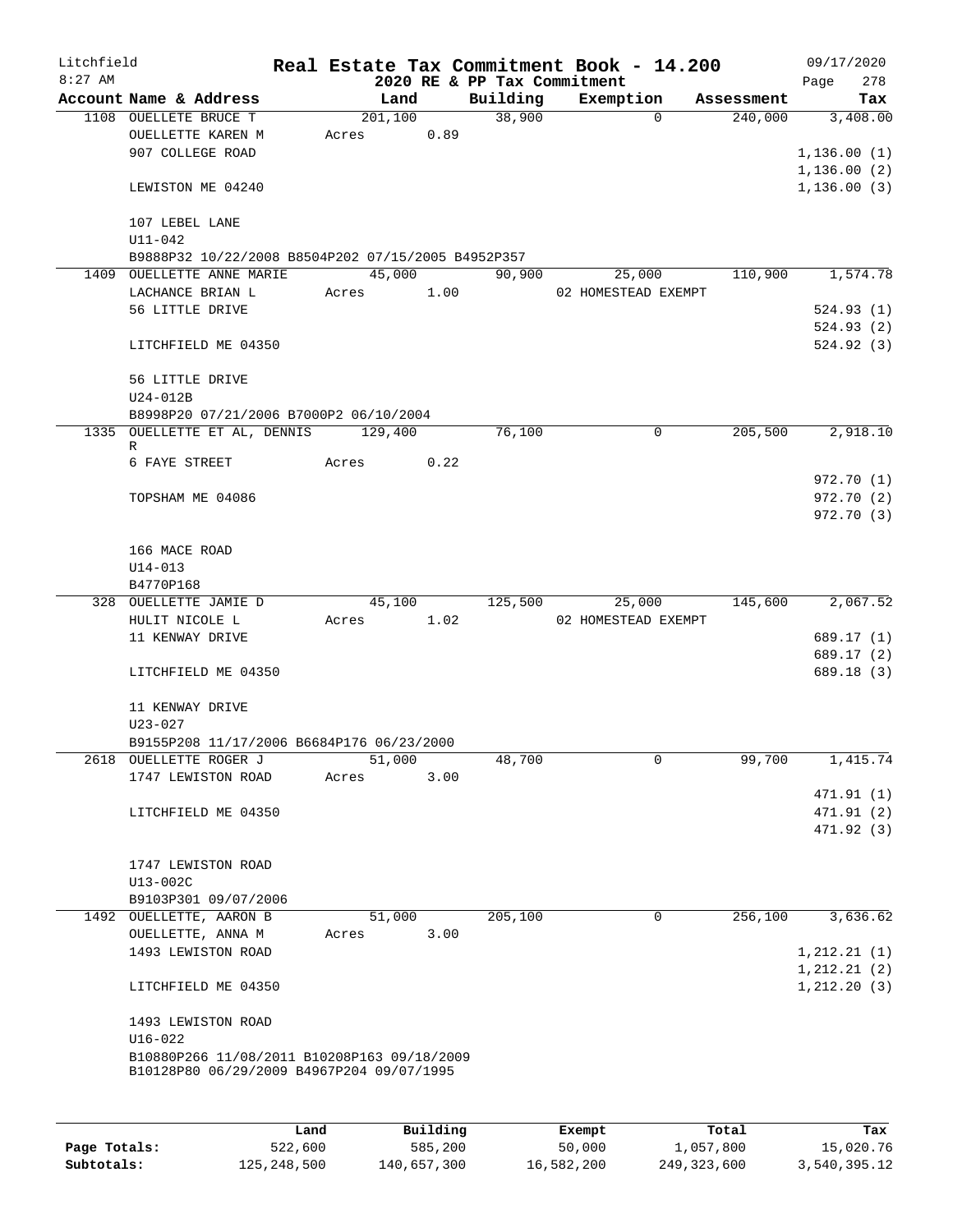| Litchfield   |                                                                                                    |         |       |               |          |                             | Real Estate Tax Commitment Book - 14.200 |          |                     | 09/17/2020                 |              |
|--------------|----------------------------------------------------------------------------------------------------|---------|-------|---------------|----------|-----------------------------|------------------------------------------|----------|---------------------|----------------------------|--------------|
| $8:27$ AM    |                                                                                                    |         |       |               |          | 2020 RE & PP Tax Commitment |                                          |          |                     | Page                       | 279          |
|              | Account Name & Address                                                                             |         |       | Land<br>4,600 |          | Building<br>$\mathbf 0$     | Exemption                                | $\Omega$ | Assessment<br>4,600 |                            | Tax<br>65.32 |
|              | 2339 OUELLETTE, BRUCE THOMAS<br>907 COLLEGE ROAD                                                   |         | Acres |               | 1.53     |                             |                                          |          |                     |                            |              |
|              |                                                                                                    |         |       |               |          |                             |                                          |          |                     |                            | 21.77(1)     |
|              | LEWISTON ME 04240                                                                                  |         |       |               |          |                             |                                          |          |                     |                            | 21.77(2)     |
|              |                                                                                                    |         |       |               |          |                             |                                          |          |                     |                            | 21.78(3)     |
|              |                                                                                                    |         |       |               |          |                             |                                          |          |                     |                            |              |
|              | HALLOWELL ROAD                                                                                     |         |       |               |          |                             |                                          |          |                     |                            |              |
|              | R06-038B                                                                                           |         |       |               |          |                             |                                          |          |                     |                            |              |
|              | B13093P86 10/30/2018                                                                               |         |       |               |          |                             |                                          |          |                     |                            |              |
|              | 1328 OUELLETTE, DAVID N                                                                            |         |       | 42,800        |          | 19,200                      | 25,000                                   |          | 37,000              |                            | 525.40       |
|              | OUELLETTE, DAVID J<br>P O BOX 1663                                                                 |         | Acres |               | 9.10     |                             | 02 HOMESTEAD EXEMPT                      |          |                     |                            | 175.13(1)    |
|              |                                                                                                    |         |       |               |          |                             |                                          |          |                     |                            | 175.13(2)    |
|              | AUBURN ME 04211                                                                                    |         |       |               |          |                             |                                          |          |                     |                            | 175.14(3)    |
|              |                                                                                                    |         |       |               |          |                             |                                          |          |                     |                            |              |
|              | 49 RICHMOND ROAD                                                                                   |         |       |               |          |                             |                                          |          |                     |                            |              |
|              | R03-061                                                                                            |         |       |               |          |                             |                                          |          |                     |                            |              |
|              | B11669P66 04/17/2014 B3844P132                                                                     |         |       |               |          |                             |                                          |          |                     |                            |              |
|              | 2156 OUELLETTE, DAVIS                                                                              |         |       | 42,400        |          | 15,800                      |                                          | 0        | 58,200              |                            | 826.44       |
|              | 284 DANFORTH STREET                                                                                |         | Acres |               | 0.80     |                             |                                          |          |                     |                            |              |
|              | #514                                                                                               |         |       |               |          |                             |                                          |          |                     |                            | 275.48 (1)   |
|              | PORTLAND ME 04103                                                                                  |         |       |               |          |                             |                                          |          |                     |                            | 275.48(2)    |
|              |                                                                                                    |         |       |               |          |                             |                                          |          |                     |                            | 275.48(3)    |
|              |                                                                                                    |         |       |               |          |                             |                                          |          |                     |                            |              |
|              | 3 KENWAY DRIVE                                                                                     |         |       |               |          |                             |                                          |          |                     |                            |              |
|              | U23-027B                                                                                           |         |       |               |          |                             |                                          |          |                     |                            |              |
|              | B13299P265 08/13/2019                                                                              |         |       |               |          |                             |                                          |          |                     |                            |              |
|              | 1230 OUELLETTE, GERALD R                                                                           |         |       | 193,700       |          | 138,900                     | 25,000                                   |          | 307,600             |                            | 4,367.92     |
|              | OUELLETTE DORISE                                                                                   |         | Acres |               | 0.71     |                             |                                          |          |                     |                            |              |
|              | P O BOX 28                                                                                         |         |       |               |          |                             | 02 HOMESTEAD EXEMPT                      |          |                     | 1,455.97(1)                |              |
|              | LITCHFIELD ME 04350                                                                                |         |       |               |          |                             |                                          |          |                     | 1,455.97(2)<br>1,455.98(3) |              |
|              |                                                                                                    |         |       |               |          |                             |                                          |          |                     |                            |              |
|              | 49 ISLAND DRIVE                                                                                    |         |       |               |          |                             |                                          |          |                     |                            |              |
|              | $U25 - 005$                                                                                        |         |       |               |          |                             |                                          |          |                     |                            |              |
|              | B8845P80 03/24/2006 B6495P21                                                                       |         |       |               |          |                             |                                          |          |                     |                            |              |
|              | 1326 OUELLETTE, GILES J                                                                            |         |       | 137,100       |          | 41,200                      |                                          | 0        | 178,300             |                            | 2,531.86     |
|              | AMES, ANN M. ET AL                                                                                 |         | Acres |               | 0.40     |                             |                                          |          |                     |                            |              |
|              | 29 BAY PARK DRIVE                                                                                  |         |       |               |          |                             |                                          |          |                     |                            | 843.95 (1)   |
|              |                                                                                                    |         |       |               |          |                             |                                          |          |                     |                            | 843.95 (2)   |
|              | TOPSHAM ME 04086                                                                                   |         |       |               |          |                             |                                          |          |                     |                            | 843.96 (3)   |
|              |                                                                                                    |         |       |               |          |                             |                                          |          |                     |                            |              |
|              | 46 OLD LODGE ROAD<br>$U13 - 012$                                                                   |         |       |               |          |                             |                                          |          |                     |                            |              |
|              | B11735P169 07/08/2014 B4719P274                                                                    |         |       |               |          |                             |                                          |          |                     |                            |              |
|              | 1282 OUELLETTE, JOHN PAUL                                                                          |         |       | 164,200       |          | 39,800                      |                                          | $\Omega$ | 204,000             |                            | 2,896.80     |
|              | OUELLETTE, MELISSA J                                                                               |         | Acres |               | 0.26     |                             |                                          |          |                     |                            |              |
|              | 3 MERRYMEETING DRIVE                                                                               |         |       |               |          |                             |                                          |          |                     |                            | 965.60(1)    |
|              |                                                                                                    |         |       |               |          |                             |                                          |          |                     |                            | 965.60(2)    |
|              | TOPSHAM ME 04086                                                                                   |         |       |               |          |                             |                                          |          |                     |                            | 965.60(3)    |
|              |                                                                                                    |         |       |               |          |                             |                                          |          |                     |                            |              |
|              | 403 PEACEPIPE DRIVE                                                                                |         |       |               |          |                             |                                          |          |                     |                            |              |
|              | $U28 - 012$                                                                                        |         |       |               |          |                             |                                          |          |                     |                            |              |
|              | B11852P312 11/07/2014 B11825P17 10/09/2014<br>B10122P304 05/21/2009 B1617P195 06/19/1972 B1280P464 |         |       |               |          |                             |                                          |          |                     |                            |              |
|              | 08/28/1962                                                                                         |         |       |               |          |                             |                                          |          |                     |                            |              |
|              |                                                                                                    |         |       |               |          |                             |                                          |          |                     |                            |              |
|              |                                                                                                    | Land    |       |               | Building |                             | Exempt                                   |          | Total               |                            | Tax          |
| Page Totals: |                                                                                                    | 584,800 |       |               | 254,900  |                             | 50,000                                   |          | 789,700             |                            | 11, 213.74   |
|              |                                                                                                    |         |       |               |          |                             |                                          |          |                     |                            |              |

**Subtotals:** 125,833,300 140,912,200 16,632,200 250,113,300 3,551,608.86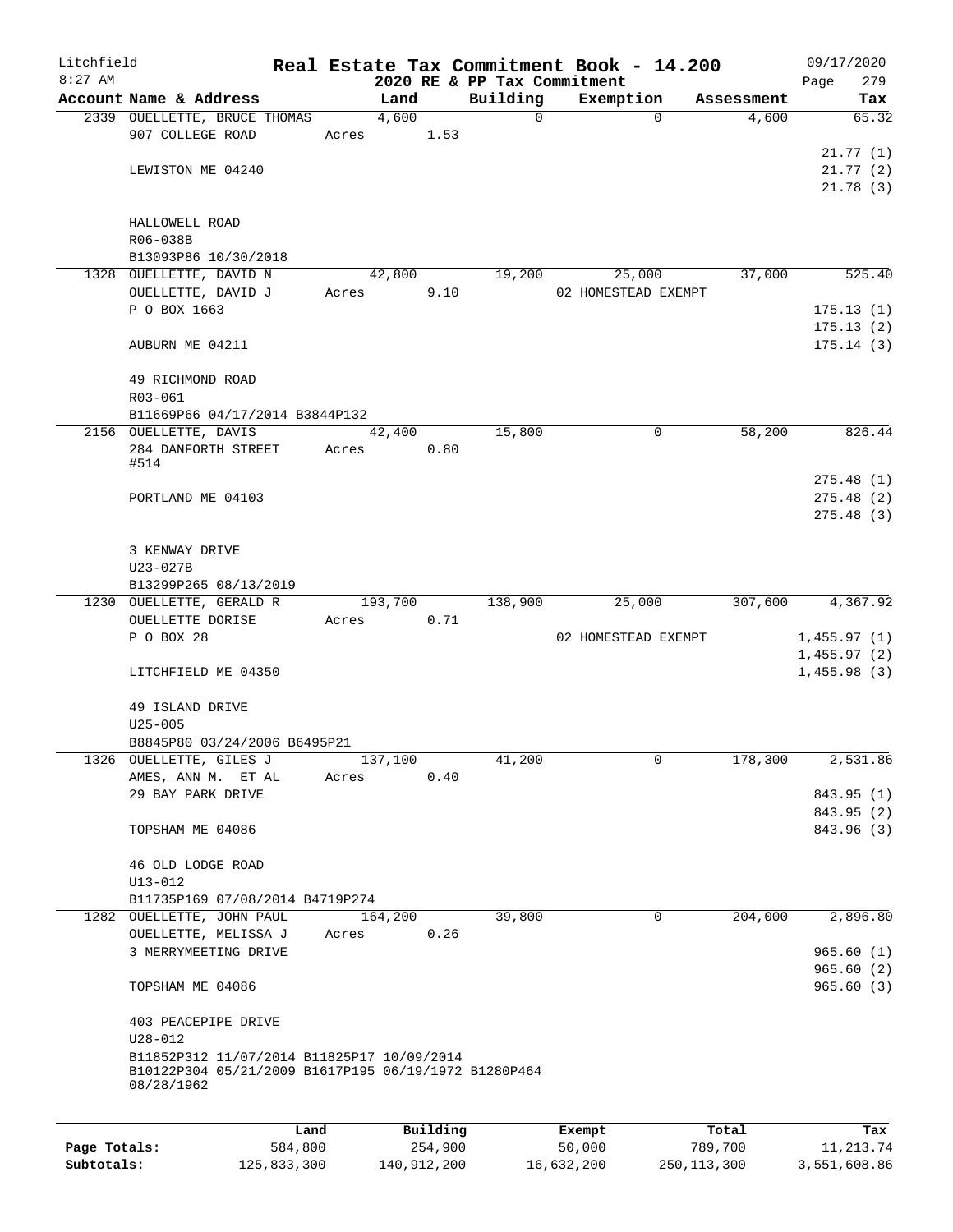| Litchfield |                                                                    |      |       |            |          |                             | Real Estate Tax Commitment Book - 14.200 |                       | 09/17/2020                 |
|------------|--------------------------------------------------------------------|------|-------|------------|----------|-----------------------------|------------------------------------------|-----------------------|----------------------------|
| $8:27$ AM  | Account Name & Address                                             |      |       | Land       |          | 2020 RE & PP Tax Commitment |                                          |                       | 280<br>Page<br>Tax         |
|            | 2247 OUELLETTE, KRISTY L                                           |      |       | 45,100     |          | 187,000                     | Building Exemption<br>25,000             | Assessment<br>207,100 | 2,940.82                   |
|            | 45 WHIPPOORWILL ROAD                                               |      |       |            |          |                             | Acres 1.04 02 HOMESTEAD EXEMPT           |                       |                            |
|            |                                                                    |      |       |            |          |                             |                                          |                       | 980.27 (1)                 |
|            | LITCHFIELD ME 04350                                                |      |       |            |          |                             |                                          |                       | 980.27 (2)                 |
|            |                                                                    |      |       |            |          |                             |                                          |                       | 980.28 (3)                 |
|            | 45 WHIPPOORWILL ROAD<br>$U21-026A$                                 |      |       |            |          |                             |                                          |                       |                            |
|            | B10175P170 08/07/2009 B6501P343 10/29/2004                         |      |       |            |          |                             |                                          |                       |                            |
|            | 1330 OUELLETTE, MARIA                                              |      |       | 92,300     |          |                             | 25,000<br>22,600                         | 89,900                | 1,276.58                   |
|            | 22 DOYLE STREET Acres 0.95                                         |      |       |            |          |                             | 02 HOMESTEAD EXEMPT                      |                       |                            |
|            |                                                                    |      |       |            |          |                             |                                          |                       | 425.53(1)                  |
|            | LITCHFIELD ME 04350                                                |      |       |            |          |                             |                                          |                       | 425.53(2)                  |
|            |                                                                    |      |       |            |          |                             |                                          |                       | 425.52(3)                  |
|            | 22 DOYLE STREET<br>$U09 - 023$                                     |      |       |            |          |                             |                                          |                       |                            |
|            | B4817P209                                                          |      |       |            |          |                             |                                          |                       |                            |
|            | 1334 OUELLETTE, MICHAEL                                            |      |       | 124,400    |          | 62,100                      | $\mathbf 0$                              | 186,500               | 2,648.30                   |
|            | 10 ROBIN DRIVE                                                     |      |       | Acres 0.20 |          |                             |                                          |                       |                            |
|            |                                                                    |      |       |            |          |                             |                                          |                       | 882.77 (1)                 |
|            | BRUNSWICK ME 04011                                                 |      |       |            |          |                             |                                          |                       | 882.77 (2)                 |
|            |                                                                    |      |       |            |          |                             |                                          |                       | 882.76 (3)                 |
|            | 44 OLD LODGE ROAD                                                  |      |       |            |          |                             |                                          |                       |                            |
|            | $U13 - 011$                                                        |      |       |            |          |                             |                                          |                       |                            |
|            | B10576P22 10/29/2010 B6667P13<br>234 OUELLETTE, ROGER              |      |       |            |          | 116,200 112,200             | 25,000                                   | 203,400 2,888.28      |                            |
|            | 1747 LEWISTON ROAD                                                 |      | Acres |            | 0.17     |                             | 02 HOMESTEAD EXEMPT                      |                       |                            |
|            |                                                                    |      |       |            |          |                             |                                          |                       | 962.76(1)                  |
|            | LITCHFIELD ME 04350                                                |      |       |            |          |                             |                                          |                       | 962.76(2)                  |
|            |                                                                    |      |       |            |          |                             |                                          |                       | 962.76(3)                  |
|            | 29 SAND POND LANE                                                  |      |       |            |          |                             |                                          |                       |                            |
|            | U12-023                                                            |      |       |            |          |                             |                                          |                       |                            |
|            | B6218P161 05/30/2000                                               |      |       |            |          |                             |                                          |                       |                            |
|            | 2647 OULLETTE, ROGER                                               |      |       | 75,000     |          | 140,900                     | 0                                        | 215,900               | 3,065.78                   |
|            | 1747 LEWISTON ROAD                                                 |      |       |            |          |                             |                                          |                       |                            |
|            | LITCHFIELD ME 04350                                                |      |       |            |          |                             |                                          |                       | 1,021.93(1)<br>1,021.93(2) |
|            |                                                                    |      |       |            |          |                             |                                          |                       | 1,021.92(3)                |
|            |                                                                    |      |       |            |          |                             |                                          |                       |                            |
|            | 1791 LEWISTON ROAD                                                 |      |       |            |          |                             |                                          |                       |                            |
|            | $U13 - 013 - 1$                                                    |      |       |            |          |                             |                                          |                       |                            |
|            | B12956P202 07/03/2018 B11588P59 12/13/2013                         |      |       |            |          |                             |                                          |                       |                            |
|            | 599 OWENS, STEVEN M                                                |      |       | 46,800     |          | 79,400                      | $\Omega$                                 | 126,200               | 1,792.04                   |
|            | 740 RICHMOND ROAD                                                  |      | Acres |            | 1.60     |                             |                                          |                       |                            |
|            |                                                                    |      |       |            |          |                             |                                          |                       | 597.35(1)                  |
|            | LITCHFIELD ME 04350                                                |      |       |            |          |                             |                                          |                       | 597.35(2)<br>597.34(3)     |
|            |                                                                    |      |       |            |          |                             |                                          |                       |                            |
|            | 740 RICHMOND ROAD                                                  |      |       |            |          |                             |                                          |                       |                            |
|            | R02-050<br>B10424P320 05/24/2010 B10196P185 08/27/2009             |      |       |            |          |                             |                                          |                       |                            |
|            | B10191P51 08/24/2009 B10175P156 08/07/2009 B6942P241<br>02/22/2000 |      |       |            |          |                             |                                          |                       |                            |
|            |                                                                    |      |       |            |          |                             |                                          |                       |                            |
|            |                                                                    | Land |       |            | Building |                             | Exempt                                   | Total                 | Tax                        |

|              | Land        | Building    | Exempt     | Total       | Tax          |
|--------------|-------------|-------------|------------|-------------|--------------|
| Page Totals: | 499,800     | 604,200     | 75,000     | 1,029,000   | 14,611.80    |
| Subtotals:   | 126,333,100 | 141,516,400 | 16,707,200 | 251,142,300 | 3,566,220.66 |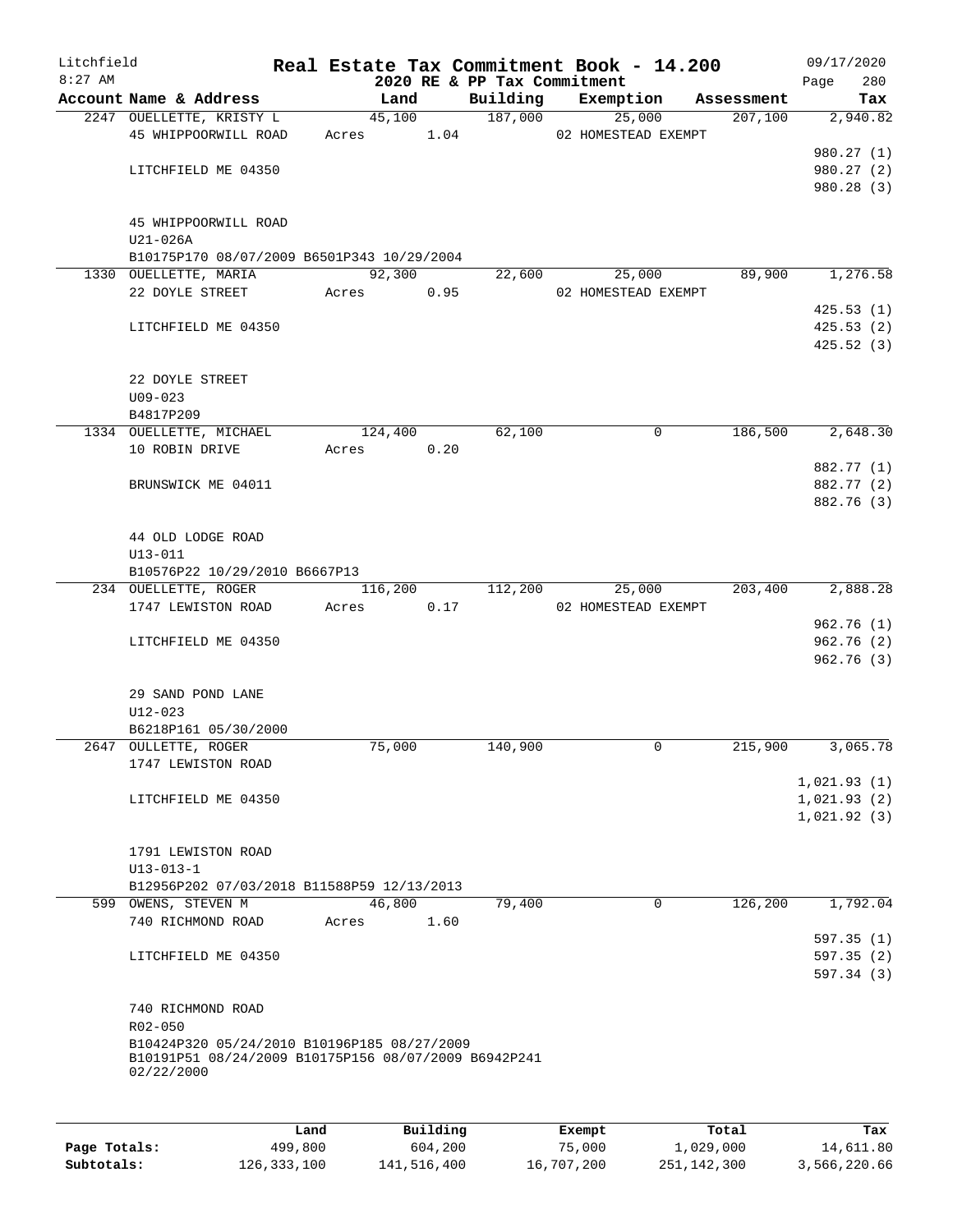| Litchfield   |                                                                   |             |       |             |          |                             | Real Estate Tax Commitment Book - 14.200 |             | 09/17/2020      |
|--------------|-------------------------------------------------------------------|-------------|-------|-------------|----------|-----------------------------|------------------------------------------|-------------|-----------------|
| $8:27$ AM    |                                                                   |             |       |             |          | 2020 RE & PP Tax Commitment |                                          |             | 281<br>Page     |
|              | Account Name & Address                                            |             |       | Land        |          | Building                    | Exemption                                | Assessment  | Tax             |
|              | 2878 PACKARD, EDWIN R                                             |             |       | 43,000      |          | 5,900                       | 25,000                                   | 23,900      | 339.38          |
|              | 3 PRINCESS DRIVE                                                  |             | Acres |             | 2.00     |                             | 02 HOMESTEAD EXEMPT                      |             |                 |
|              |                                                                   |             |       |             |          |                             |                                          |             | 113.13(1)       |
|              | SABATTUS ME 04280                                                 |             |       |             |          |                             |                                          |             | 113.13(2)       |
|              |                                                                   |             |       |             |          |                             |                                          |             | 113.12(3)       |
|              |                                                                   |             |       |             |          |                             |                                          |             |                 |
|              | 13 NORTH GREENLEAF                                                |             |       |             |          |                             |                                          |             |                 |
|              | R02-076A                                                          |             |       |             |          |                             |                                          |             |                 |
|              | B12088P336 08/25/2015                                             |             |       |             |          |                             |                                          |             | 1,473.96        |
|              | 2171 PAGE, RYAN D                                                 |             |       | 75,000      |          | 28,800                      | 0                                        | 103,800     |                 |
|              | P.O. BOX 66                                                       |             | Acres |             | 2.15     |                             |                                          |             |                 |
|              |                                                                   |             |       |             |          |                             |                                          |             | 491.32 (1)      |
|              | BOWDOIN ME 04287                                                  |             |       |             |          |                             |                                          |             | 491.32 (2)      |
|              |                                                                   |             |       |             |          |                             |                                          |             | 491.32 (3)      |
|              |                                                                   |             |       |             |          |                             |                                          |             |                 |
|              | 10 DEER RUN LANE                                                  |             |       |             |          |                             |                                          |             |                 |
|              | R03-040C                                                          |             |       |             |          |                             |                                          |             |                 |
|              | B13127P78 12/28/2018 B13126P175 12/28/2018 B6579P28<br>08/02/2001 |             |       |             |          |                             |                                          |             |                 |
|              | 1994 PAGE, RYAN D                                                 |             |       | 52,500      |          | 13,200                      | $\mathbf 0$                              | 65,700      | 932.94          |
|              | P.O. BOX 66                                                       |             | Acres |             | 3.50     |                             |                                          |             |                 |
|              |                                                                   |             |       |             |          |                             |                                          |             | 310.98(1)       |
|              | BOWDOIN ME 04287                                                  |             |       |             |          |                             |                                          |             | 310.98(2)       |
|              |                                                                   |             |       |             |          |                             |                                          |             | 310.98(3)       |
|              |                                                                   |             |       |             |          |                             |                                          |             |                 |
|              | 12 TRACTOR LANE                                                   |             |       |             |          |                             |                                          |             |                 |
|              | R03-040A-2                                                        |             |       |             |          |                             |                                          |             |                 |
|              | B13127P78 12/28/2018 B13126P175 12/28/2018 B9138P230              |             |       |             |          |                             |                                          |             |                 |
|              | 05/17/2006 B7870P252 05/06/2004                                   |             |       |             |          |                             |                                          |             |                 |
|              | 1958 PAGE, RYAN D                                                 |             |       | 52,500      |          | 35,000                      | 0                                        | 87,500      | 1,242.50        |
|              | P.O. BOX 66                                                       |             | Acres |             | 3.50     |                             |                                          |             |                 |
|              |                                                                   |             |       |             |          |                             |                                          |             | 414.17(1)       |
|              | BOWDOIN ME 04287                                                  |             |       |             |          |                             |                                          |             | 414.17(2)       |
|              |                                                                   |             |       |             |          |                             |                                          |             | 414.16(3)       |
|              |                                                                   |             |       |             |          |                             |                                          |             |                 |
|              | 14 RICKER LANE                                                    |             |       |             |          |                             |                                          |             |                 |
|              | $R03 - 040 - 6 - A$                                               |             |       |             |          |                             |                                          |             |                 |
|              | B13127P78 12/28/2018 B13126P175 12/28/2018                        |             |       |             |          |                             |                                          |             |                 |
|              | B11595P263 12/18/2013                                             |             |       |             |          |                             |                                          |             |                 |
|              | 1217 PAGE, RYAN D                                                 |             |       | 51,000      |          | 98,700                      | $\Omega$                                 | 149,700     | 2,125.74        |
|              | P O BOX 66                                                        |             | Acres |             | 3.00     |                             |                                          |             |                 |
|              |                                                                   |             |       |             |          |                             |                                          |             | 708.58(1)       |
|              | BOWDOIN ME 04352                                                  |             |       |             |          |                             |                                          |             | 708.58(2)       |
|              |                                                                   |             |       |             |          |                             |                                          |             | 708.58(3)       |
|              |                                                                   |             |       |             |          |                             |                                          |             |                 |
|              | 121 RICHMOND ROAD                                                 |             |       |             |          |                             |                                          |             |                 |
|              | R03-044                                                           |             |       |             |          |                             |                                          |             |                 |
|              | B13127P78 12/28/2018 B13126P175 12/28/2018 B11262P4               |             |       |             |          |                             |                                          |             |                 |
|              | 12/21/2012                                                        |             |       |             |          |                             |                                          |             |                 |
|              | 1653 PALMER ROBBIE                                                |             |       | $\mathbf 0$ |          | 9,700                       | 9,700                                    | $\mathbf 0$ | 0.00            |
|              | PALMER LINDA                                                      |             |       |             |          |                             | 02 HOMESTEAD EXEMPT                      |             |                 |
|              | 4 PORTER PARK LANE                                                |             |       |             |          |                             |                                          |             |                 |
|              |                                                                   |             |       |             |          |                             |                                          |             |                 |
|              | LITCHFIELD ME 04350                                               |             |       |             |          |                             |                                          |             |                 |
|              |                                                                   |             |       |             |          |                             |                                          |             |                 |
|              | 4 PORTER PARK LANE                                                |             |       |             |          |                             |                                          |             |                 |
|              | R01-010-ON-1                                                      |             |       |             |          |                             |                                          |             |                 |
|              |                                                                   |             |       |             |          |                             |                                          |             |                 |
|              |                                                                   | Land        |       |             | Building |                             |                                          | Total       |                 |
| Page Totals: |                                                                   | 274,000     |       |             | 191,300  |                             | Exempt<br>34,700                         | 430,600     | Tax<br>6,114.52 |
| Subtotals:   |                                                                   | 126,607,100 |       | 141,707,700 |          |                             | 16,741,900                               | 251,572,900 | 3,572,335.18    |
|              |                                                                   |             |       |             |          |                             |                                          |             |                 |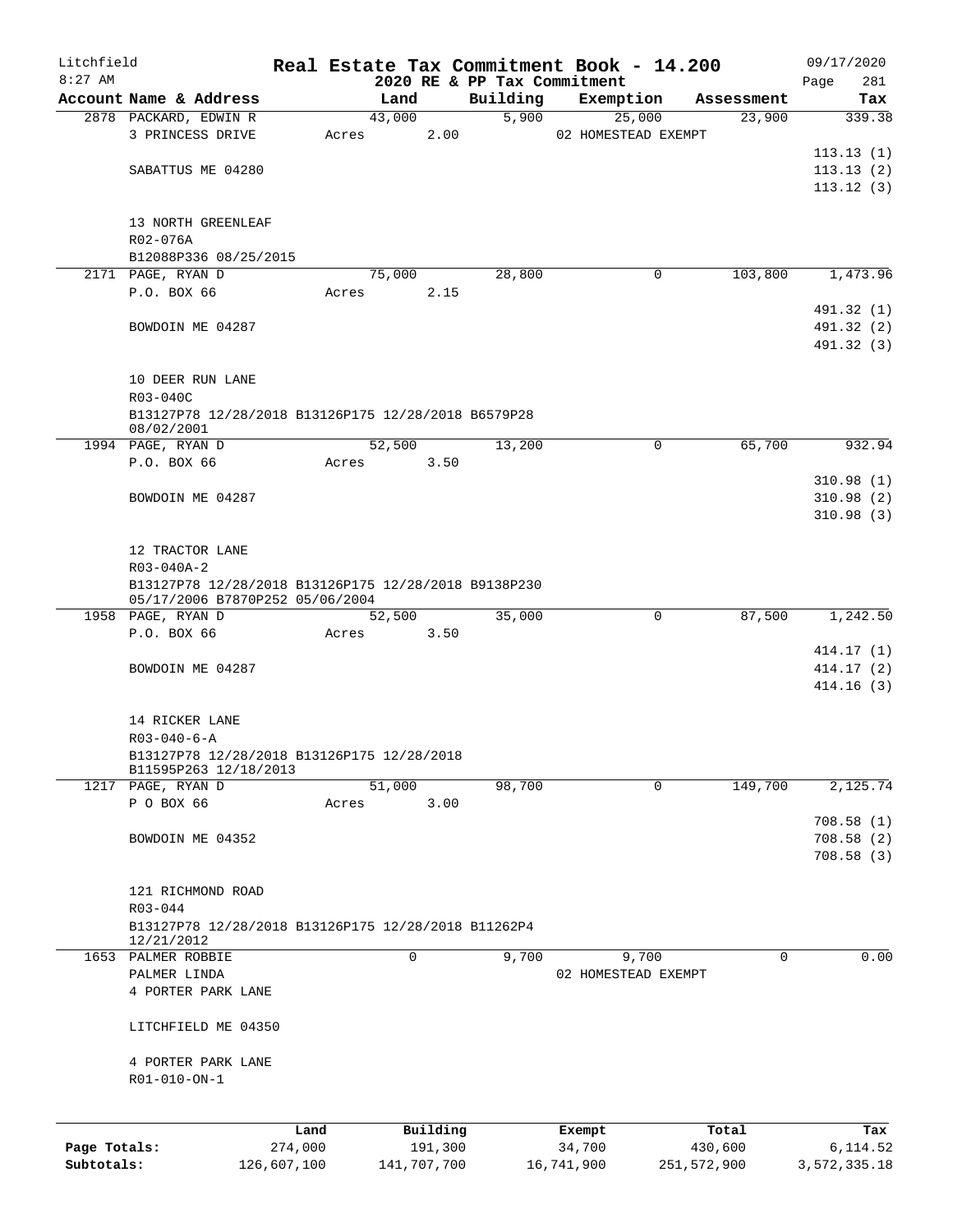| Litchfield   |                                                                                                   |             |               |                             | Real Estate Tax Commitment Book - 14.200 |                        | 09/17/2020   |
|--------------|---------------------------------------------------------------------------------------------------|-------------|---------------|-----------------------------|------------------------------------------|------------------------|--------------|
| $8:27$ AM    |                                                                                                   |             |               | 2020 RE & PP Tax Commitment |                                          |                        | 282<br>Page  |
|              | Account Name & Address                                                                            |             | Land          | Building                    | Exemption                                | Assessment             | Tax          |
|              | 2858 PALMER, RICHARD D JR                                                                         |             | 69,800        | 2,200                       |                                          | 72,000<br>$\mathbf{0}$ | 1,022.40     |
|              | PALMER, SUZANNE H                                                                                 | Acres       | 20.60         |                             |                                          |                        |              |
|              | 8 CAMBRIDGE DRIVE                                                                                 |             |               |                             |                                          |                        | 340.80(1)    |
|              |                                                                                                   |             |               |                             |                                          |                        | 340.80(2)    |
|              | MERRIMACK NH 03054                                                                                |             |               |                             |                                          |                        | 340.80(3)    |
|              | R01-049A                                                                                          |             |               |                             |                                          |                        |              |
|              | B11793P280 09/11/2014                                                                             |             |               |                             |                                          |                        |              |
|              | 1338 PALMER, STEPHEN A                                                                            |             | 68,500        | 60,700                      | 31,000                                   | 98,200                 | 1,394.44     |
|              | PALMER, LYNN L                                                                                    | Acres       | 18.00         |                             | 02 HOMESTEAD EXEMPT                      |                        |              |
|              | 1530 RICHMOND ROAD                                                                                |             |               |                             | 12 WW2 Vet Res.                          |                        | 464.81 (1)   |
|              |                                                                                                   |             |               |                             |                                          |                        | 464.81(2)    |
|              | LITCHFIELD ME 04350                                                                               |             |               |                             |                                          |                        | 464.82(3)    |
|              | 1530 RICHMOND ROAD                                                                                |             |               |                             |                                          |                        |              |
|              | $R01 - 026$                                                                                       |             |               |                             |                                          |                        |              |
|              | B11793P286 09/11/2014 B6286P268 08/17/2001                                                        |             |               |                             |                                          |                        |              |
|              | 2702 PANDA BEARS DAYCARE,<br>LLC                                                                  |             | 48,400        | 33,300                      |                                          | $\mathbf 0$<br>81,700  | 1,160.14     |
|              | 321 DENNIS HILL ROAD                                                                              | Acres       | 2.13          |                             |                                          |                        |              |
|              |                                                                                                   |             |               |                             |                                          |                        | 386.71 (1)   |
|              | LITCHFIELD ME 04350                                                                               |             |               |                             |                                          |                        | 386.71 (2)   |
|              |                                                                                                   |             |               |                             |                                          |                        | 386.72 (3)   |
|              | 319 DENNIS HILL ROAD                                                                              |             |               |                             |                                          |                        |              |
|              | R13-041E                                                                                          |             |               |                             |                                          |                        |              |
|              | B11554P115 10/29/2013 B9555P102 11/05/2007                                                        |             |               |                             |                                          |                        |              |
|              | 71 PANDOLFO, JOHN J                                                                               |             | 96,000        | 110,700                     |                                          | $\mathbf 0$<br>206,700 | 2,935.14     |
|              | PANDOLFO, DENISE M                                                                                |             | 0.83<br>Acres |                             |                                          |                        |              |
|              | 43 FAIRMONT AVENUE                                                                                |             |               |                             |                                          |                        | 978.38(1)    |
|              |                                                                                                   |             |               |                             |                                          |                        | 978.38(2)    |
|              | BRAINTREE MA 02184                                                                                |             |               |                             |                                          |                        | 978.38(3)    |
|              | 510 PEACEPIPE DRIVE                                                                               |             |               |                             |                                          |                        |              |
|              | $U28 - 088$                                                                                       |             |               |                             |                                          |                        |              |
|              | B12944P309 06/20/2018 B10370P106 03/25/2010                                                       |             |               |                             |                                          |                        |              |
|              | 402 PANZINO, ROBERT                                                                               |             | 45,400        | 74,900                      | 25,000                                   | 95,300                 | 1,353.26     |
|              | 10 FERRIN ROAD                                                                                    | Acres       | 1.12          |                             | 02 HOMESTEAD EXEMPT                      |                        |              |
|              |                                                                                                   |             |               |                             |                                          |                        | 451.09 (1)   |
|              | LITCHFIELD ME 04350                                                                               |             |               |                             |                                          |                        | 451.09 (2)   |
|              |                                                                                                   |             |               |                             |                                          |                        | 451.08 (3)   |
|              | 10 FERRIN ROAD                                                                                    |             |               |                             |                                          |                        |              |
|              | R03-096                                                                                           |             |               |                             |                                          |                        |              |
|              | B12135P168 10/28/2015 B11465P293 07/22/2013<br>B10344P97 02/18/2010 B9533P37 10/16/2007 B8386P173 |             |               |                             |                                          |                        |              |
|              | 04/16/2005 B7269P192 02/07/2003<br>1398 PARADIS, DENISE M.                                        |             | 45,300        | 108,400                     | 25,000                                   | 128,700                | 1,827.54     |
|              | GERALD P. PARADIS                                                                                 |             |               |                             |                                          |                        |              |
|              | 55 HARDSCRABBLE ROAD                                                                              | Acres       | 1.10          |                             | 02 HOMESTEAD EXEMPT                      |                        |              |
|              |                                                                                                   |             |               |                             |                                          |                        | 609.18(1)    |
|              | LITCHFIELD ME 04350                                                                               |             |               |                             |                                          |                        | 609.18(2)    |
|              |                                                                                                   |             |               |                             |                                          |                        | 609.18(3)    |
|              | 55 HARDSCRABBLE ROAD                                                                              |             |               |                             |                                          |                        |              |
|              | $U20 - 002$                                                                                       |             |               |                             |                                          |                        |              |
|              | B10036P260 04/08/2009 B5441P338                                                                   |             |               |                             |                                          |                        |              |
|              |                                                                                                   | Land        | Building      |                             | Exempt                                   | Total                  | Tax          |
| Page Totals: |                                                                                                   | 373,400     | 390,200       |                             | 81,000                                   | 682,600                | 9,692.92     |
| Subtotals:   |                                                                                                   | 126,980,500 | 142,097,900   |                             | 16,822,900                               | 252, 255, 500          | 3,582,028.10 |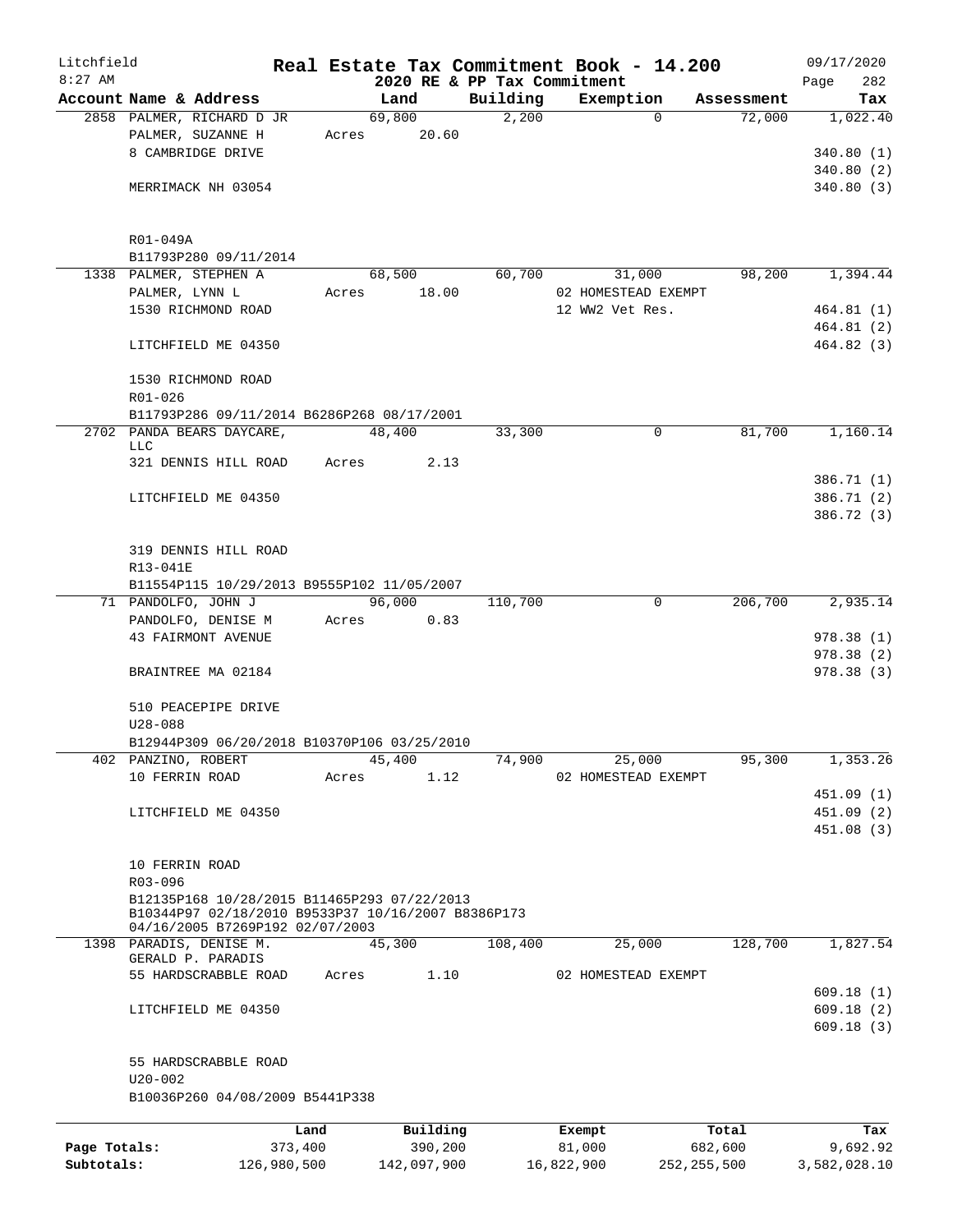| Litchfield<br>$8:27$ AM |                                             |        |        | 2020 RE & PP Tax Commitment | Real Estate Tax Commitment Book - 14.200 |            | 09/17/2020<br>283<br>Page |
|-------------------------|---------------------------------------------|--------|--------|-----------------------------|------------------------------------------|------------|---------------------------|
|                         | Account Name & Address                      | Land   |        | Building                    | Exemption                                | Assessment | Tax                       |
|                         | 2332 PARADIS, JOHN                          |        | 48,000 | 79,600                      | 25,000                                   | 102,600    | 1,456.92                  |
|                         | PARADIS DEBRA                               | Acres  | 2.00   |                             | 02 HOMESTEAD EXEMPT                      |            |                           |
|                         | 392 LUNTS HILLS ROAD                        |        |        |                             |                                          |            | 485.64 (1)                |
|                         |                                             |        |        |                             |                                          |            | 485.64 (2)                |
|                         | LITCHFIELD ME 04350                         |        |        |                             |                                          |            | 485.64 (3)                |
|                         | 392 LUNTS HILL ROAD                         |        |        |                             |                                          |            |                           |
|                         | R09-036D                                    |        |        |                             |                                          |            |                           |
|                         | B7527P229 07/14/2003                        |        |        |                             |                                          |            |                           |
|                         | 137 PARE, GERARD                            | 31,200 |        | 122,600                     | 0                                        | 153,800    | 2,183.96                  |
|                         | PARE CINDY                                  | Acres  | 0.20   |                             |                                          |            |                           |
|                         | 2769 HALLOWELL ROAD                         |        |        |                             |                                          |            | 727.99(1)                 |
|                         |                                             |        |        |                             |                                          |            | 727.99(2)                 |
|                         | LITCHFIELD ME 04350                         |        |        |                             |                                          |            | 727.98(3)                 |
|                         | 2769 HALLOWELL ROAD                         |        |        |                             |                                          |            |                           |
|                         | $R02 - 020$                                 |        |        |                             |                                          |            |                           |
|                         | B9403P1 06/14/2007 B5431P22 08/19/1997      |        |        |                             |                                          |            |                           |
|                         | 2738 PARENT, GERALD                         | 91,400 |        | 121,500                     | 0                                        | 212,900    | 3,023.18                  |
|                         | PARENT, LINDA                               | Acres  | 2.30   |                             |                                          |            |                           |
|                         | 3025 HOMEWOOD AVENUE                        |        |        |                             |                                          |            | 1,007.73(1)               |
|                         |                                             |        |        |                             |                                          |            | 1,007.73(2)               |
|                         | NORTHPORT FL 34286                          |        |        |                             |                                          |            | 1,007.72(3)               |
|                         | 142 STEVENSTOWN ROAD                        |        |        |                             |                                          |            |                           |
|                         | R13-033A                                    |        |        |                             |                                          |            |                           |
|                         | B12504P175 12/21/2016 B10056P154 04/28/2009 |        |        |                             |                                          |            |                           |
|                         | 2864 PARENT, PATRICK                        | 28,400 |        | $\Omega$                    | $\mathbf 0$                              | 28,400     | 403.28                    |
|                         | 664 COLLEGE STREET                          | Acres  | 2.14   |                             |                                          |            |                           |
|                         |                                             |        |        |                             |                                          |            | 134.43(1)                 |
|                         | LEWISTON ME 04240                           |        |        |                             |                                          |            | 134.43(2)                 |
|                         |                                             |        |        |                             |                                          |            | 134.42(3)                 |
|                         | HUNTINGTON HILL ROAD                        |        |        |                             |                                          |            |                           |
|                         | R11-038-04                                  |        |        |                             |                                          |            |                           |
|                         | B13202P31 05/03/2019                        |        |        |                             |                                          |            |                           |
|                         | 451 PARKER GARY A                           | 75,700 |        | 150,500                     | 25,000                                   | 201,200    | 2,857.04                  |
|                         | PARKER MARILYN A                            | Acres  | 32.30  |                             | 02 HOMESTEAD EXEMPT                      |            |                           |
|                         | 33 SMALL ROAD                               |        |        |                             |                                          |            | 952.35(1)                 |
|                         |                                             |        |        |                             |                                          |            | 952.35(2)                 |
|                         | LITCHFIELD ME 04350                         |        |        |                             |                                          |            | 952.34 (3)                |
|                         | 33 SMALL ROAD                               |        |        |                             |                                          |            |                           |
|                         | R07-041                                     |        |        |                             |                                          |            |                           |
|                         | B8711P78 11/30/2005 B4841P54                |        |        |                             |                                          |            |                           |
|                         | 1342 PARKER PHYLLIS                         | 45,000 |        | 232,800                     | 31,000                                   | 246,800    | 3,504.56                  |
|                         | 297 STEVENSTOWN ROAD                        | Acres  | 1.00   |                             | 22 WW2 Widow Res                         |            |                           |
|                         |                                             |        |        |                             | 02 HOMESTEAD EXEMPT                      |            | 1,168.19(1)               |
|                         | LITCHFIELD ME 04350                         |        |        |                             |                                          |            | 1,168.19(2)               |
|                         |                                             |        |        |                             |                                          |            | 1,168.18(3)               |
|                         |                                             |        |        |                             |                                          |            |                           |
|                         | 297 STEVENSTOWN ROAD                        |        |        |                             |                                          |            |                           |
|                         | R10-011                                     |        |        |                             |                                          |            |                           |
|                         | B3602P127                                   |        |        |                             |                                          |            |                           |
|                         |                                             |        |        |                             |                                          |            |                           |
|                         |                                             |        |        |                             |                                          |            |                           |

|              | Land        | Building    | Exempt     | Total       | Tax          |
|--------------|-------------|-------------|------------|-------------|--------------|
| Page Totals: | 319,700     | 707,000     | 81,000     | 945,700     | 13,428.94    |
| Subtotals:   | 127,300,200 | 142,804,900 | 16,903,900 | 253,201,200 | 3,595,457.04 |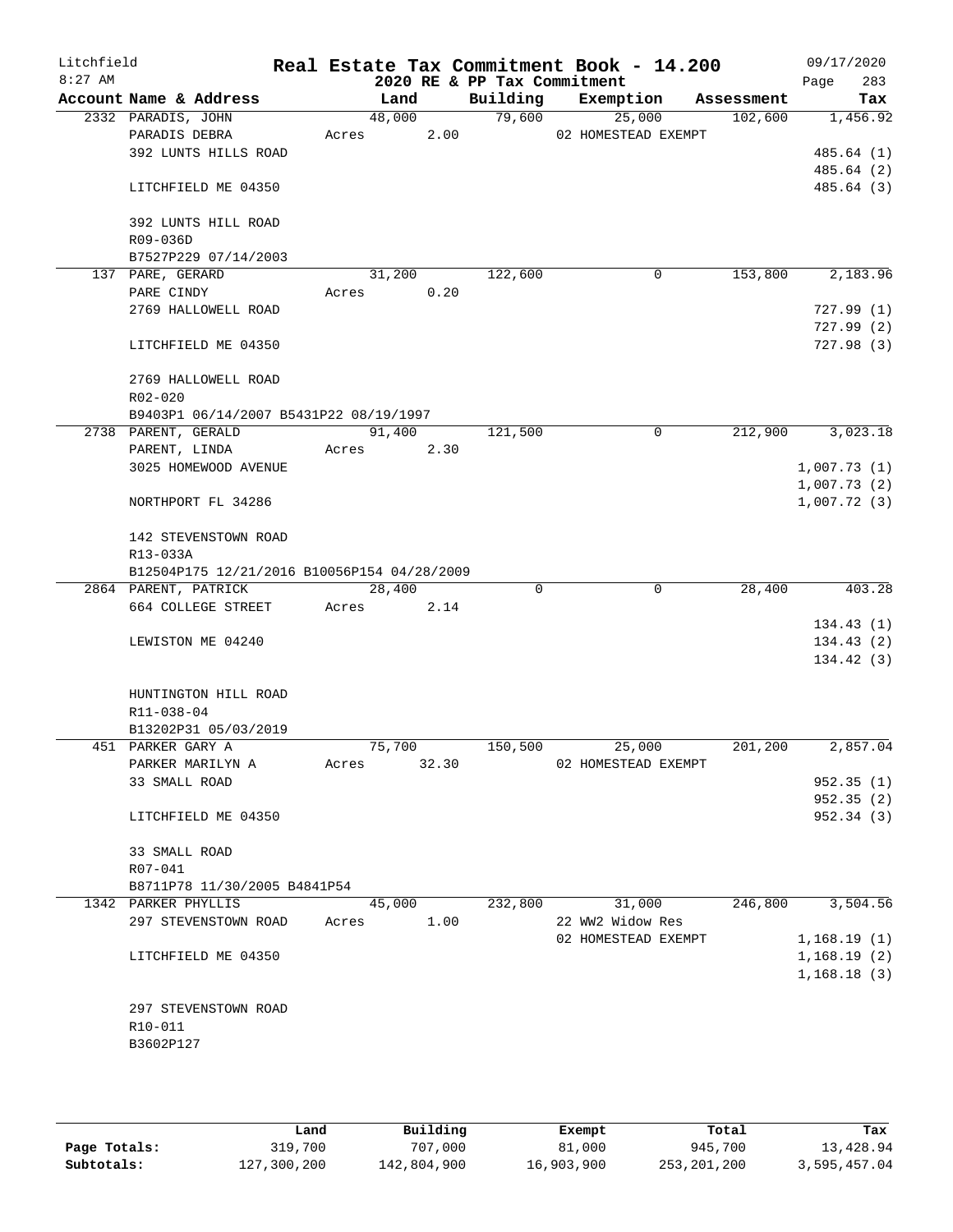| Litchfield |                                                      |       |            |                             | Real Estate Tax Commitment Book - 14.200 |            | 09/17/2020  |
|------------|------------------------------------------------------|-------|------------|-----------------------------|------------------------------------------|------------|-------------|
| $8:27$ AM  |                                                      |       |            | 2020 RE & PP Tax Commitment |                                          |            | Page<br>284 |
|            | Account Name & Address                               |       | Land       | Building                    | Exemption                                | Assessment | Tax         |
|            | 2433 PARKER, GLENN A                                 |       | 12,200     | $\Omega$                    | $\Omega$                                 | 12,200     | 173.24      |
|            | 2333 HALLOWELL ROAD                                  |       | Acres 4.06 |                             |                                          |            |             |
|            |                                                      |       |            |                             |                                          |            | 57.75(1)    |
|            | LITCHFIELD ME 04350                                  |       |            |                             |                                          |            | 57.75(2)    |
|            |                                                      |       |            |                             |                                          |            | 57.74(3)    |
|            |                                                      |       |            |                             |                                          |            |             |
|            | 2333 HALLOWELL ROAD                                  |       |            |                             |                                          |            |             |
|            | R06-038A                                             |       |            |                             |                                          |            |             |
|            | 2576 PARLIN LAWRENCE JR                              |       | 49,600     | 88,200                      | 31,000                                   | 106,800    | 1,516.56    |
|            | PARLIN DORIS R                                       | Acres | 26.00      |                             | 02 HOMESTEAD EXEMPT                      |            |             |
|            | 121 LOCH SLOY LANE                                   |       |            |                             | 12 WW2 Vet Res.                          |            | 505.52(1)   |
|            |                                                      |       |            |                             |                                          |            | 505.52(2)   |
|            | LITCHFIELD ME 04350                                  |       |            |                             |                                          |            | 505.52(3)   |
|            |                                                      |       |            |                             |                                          |            |             |
|            | 121 LOCH SLOY LANE                                   |       |            |                             |                                          |            |             |
|            | R02-083                                              |       |            |                             |                                          |            |             |
|            | B10824P156 09/01/2011 B9680P229 03/31/2008 B4965P126 |       |            |                             |                                          |            |             |
|            | 1343 PARLIN MERTON                                   |       | 47,300     | 130,400                     | 25,000                                   | 152,700    | 2,168.34    |
|            | 429 ACADEMY ROAD                                     | Acres | 8.14       |                             | 02 HOMESTEAD EXEMPT                      |            |             |
|            |                                                      |       |            |                             |                                          |            | 722.78(1)   |
|            | LITCHFIELD ME 04350                                  |       |            |                             |                                          |            | 722.78(2)   |
|            |                                                      |       |            |                             |                                          |            | 722.78 (3)  |
|            |                                                      |       |            |                             |                                          |            |             |
|            | 429 ACADEMY ROAD                                     |       |            |                             |                                          |            |             |
|            | R02-082                                              |       |            |                             |                                          |            |             |
|            | B4965P126 09/18/1995                                 |       |            |                             |                                          |            |             |
|            | 478 PARLIN, JESSICA                                  |       | 4,600      | $\Omega$                    | $\mathbf 0$                              | 4,600      | 65.32       |
|            | PARLIN, MERTON                                       | Acres | 0.36       |                             |                                          |            |             |
|            | 429 ACADEMY ROAD                                     |       |            |                             |                                          |            | 21.77(1)    |
|            |                                                      |       |            |                             |                                          |            | 21.77(2)    |
|            | LITCHFIELD ME 04350                                  |       |            |                             |                                          |            | 21.78(3)    |
|            |                                                      |       |            |                             |                                          |            |             |
|            | <b>ISLAND</b>                                        |       |            |                             |                                          |            |             |
|            | R13-026                                              |       |            |                             |                                          |            |             |
|            | B12908P298 05/08/2018 B11914P188 12/08/2014 B1772P10 |       |            |                             |                                          |            |             |
|            | 2347 PARLIN, MERTON LE III                           |       | 21,700     | 24,600                      | 0                                        | 46,300     | 657.46      |
|            | 429 ACADEMY ROAD                                     | Acres | 1.57       |                             |                                          |            |             |
|            |                                                      |       |            |                             |                                          |            | 219.15(1)   |
|            | LITCHFIELD ME 04350                                  |       |            |                             |                                          |            | 219.15(2)   |
|            |                                                      |       |            |                             |                                          |            | 219.16(3)   |
|            |                                                      |       |            |                             |                                          |            |             |
|            | 29 LOCH SLOY LANE                                    |       |            |                             |                                          |            |             |
|            | R02-083A                                             |       |            |                             |                                          |            |             |
|            | B10824P156 09/01/2011 B7575P15 08/17/2003            |       |            |                             |                                          |            |             |
|            | 2356 PARLIN, PHILLIP J                               |       | 41,700     | $\mathbf 0$                 | $\mathbf 0$                              | 41,700     | 592.14      |
|            |                                                      |       |            |                             |                                          |            |             |
|            | 3942 FOXLEY DRIVE                                    | Acres | 1.57       |                             |                                          |            | 197.38(1)   |
|            |                                                      |       |            |                             |                                          |            |             |
|            | ESCONDIDO CA 92027                                   |       |            |                             |                                          |            | 197.38(2)   |
|            |                                                      |       |            |                             |                                          |            | 197.38(3)   |
|            |                                                      |       |            |                             |                                          |            |             |
|            | 29 LOCH SLOY LANE                                    |       |            |                             |                                          |            |             |
|            | R02-083B                                             |       |            |                             |                                          |            |             |
|            | B7575P17 08/17/2003                                  |       |            |                             |                                          |            |             |
|            |                                                      |       |            |                             |                                          |            |             |

|              | Land          | Building    | Exempt     | Total       | Tax          |
|--------------|---------------|-------------|------------|-------------|--------------|
| Page Totals: | L77.100       | 243,200     | 56,000     | 364,300     | 5,173.06     |
| Subtotals:   | 127, 477, 300 | 143,048,100 | 16,959,900 | 253,565,500 | 3,600,630.10 |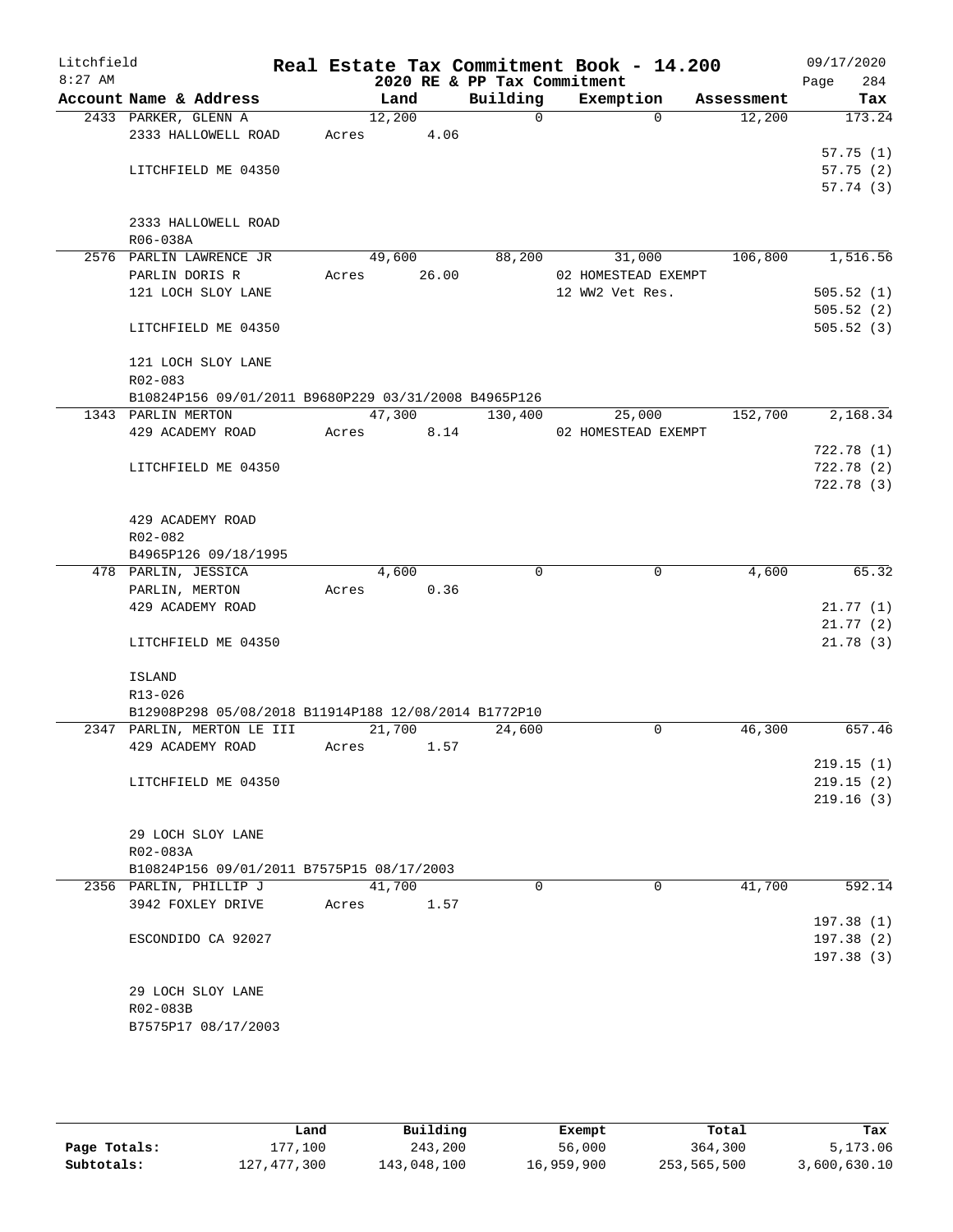| Litchfield   |                                                                     |                 |       |        |                     | Real Estate Tax Commitment Book - 14.200 |                  |                     |                  | 09/17/2020         |
|--------------|---------------------------------------------------------------------|-----------------|-------|--------|---------------------|------------------------------------------|------------------|---------------------|------------------|--------------------|
| $8:27$ AM    | Account Name & Address                                              |                 |       | Land   |                     | 2020 RE & PP Tax Commitment<br>Building  |                  | Exemption           | Assessment       | 285<br>Page<br>Tax |
|              | 2131 PARLIN, SARAH                                                  |                 |       | 55,900 |                     | 2,700                                    |                  | 25,000              | 33,600           | 477.12             |
|              | 16 LOCH SLOY LANE                                                   |                 | Acres |        | 7.25                |                                          |                  | 02 HOMESTEAD EXEMPT |                  |                    |
|              |                                                                     |                 |       |        |                     |                                          |                  |                     |                  | 159.04(1)          |
|              | LITCHFIELD ME 04350                                                 |                 |       |        |                     |                                          |                  |                     |                  | 159.04(2)          |
|              |                                                                     |                 |       |        |                     |                                          |                  |                     |                  | 159.04(3)          |
|              | 16 LOCH SLOY LANE                                                   |                 |       |        |                     |                                          |                  |                     |                  |                    |
|              | R02-075A                                                            |                 |       |        |                     |                                          |                  |                     |                  |                    |
|              | B5977P5 06/09/1999                                                  |                 |       |        |                     |                                          |                  |                     |                  |                    |
|              | 219 PARTRIDGE, GARY A                                               |                 |       | 66,000 |                     | 88,100                                   |                  | 25,000              | 129,100          | 1,833.22           |
|              | PARTRIDGE RONNETTE                                                  |                 | Acres |        | 14.00               |                                          |                  | 02 HOMESTEAD EXEMPT |                  |                    |
|              | 442 ACADEMY ROAD                                                    |                 |       |        |                     |                                          |                  |                     |                  | 611.07(1)          |
|              |                                                                     |                 |       |        |                     |                                          |                  |                     |                  | 611.07(2)          |
|              | LITCHFIELD ME 04350                                                 |                 |       |        |                     |                                          |                  |                     |                  | 611.08(3)          |
|              | 442 ACADEMY ROAD                                                    |                 |       |        |                     |                                          |                  |                     |                  |                    |
|              | R02-110                                                             |                 |       |        |                     |                                          |                  |                     |                  |                    |
|              | B7880P280 03/24/2004                                                |                 |       |        |                     |                                          |                  |                     |                  |                    |
|              | 2260 PARTRIDGE, GERALD A.,                                          |                 |       | 0      |                     | 8,300                                    |                  | 8,300               | 0                | 0.00               |
|              | JR.<br>586 RICHMOND ROAD                                            |                 |       |        |                     |                                          |                  | 02 HOMESTEAD EXEMPT |                  |                    |
|              |                                                                     |                 |       |        |                     |                                          |                  |                     |                  |                    |
|              | LITCHFIELD ME 04350                                                 |                 |       |        |                     |                                          |                  |                     |                  |                    |
|              | 586 RICHMOND ROAD                                                   |                 |       |        |                     |                                          |                  |                     |                  |                    |
|              | R02-007-ON                                                          |                 |       |        |                     |                                          |                  |                     |                  |                    |
|              | 164 PATENAUDE, EMILE A                                              |                 |       | 49,700 |                     | 133,200                                  |                  | 0                   | 182,900          | 2,597.18           |
|              | PATENAUDE, CAROL J                                                  |                 | Acres |        | 4.00                |                                          |                  |                     |                  |                    |
|              | 395 PLAINS ROAD                                                     |                 |       |        |                     |                                          |                  |                     |                  | 865.73 (1)         |
|              |                                                                     |                 |       |        |                     |                                          |                  |                     |                  | 865.73 (2)         |
|              | LITCHFIELD ME 04350                                                 |                 |       |        |                     |                                          |                  |                     |                  | 865.72 (3)         |
|              | 395 PLAINS ROAD                                                     |                 |       |        |                     |                                          |                  |                     |                  |                    |
|              | R07-033                                                             |                 |       |        |                     |                                          |                  |                     |                  |                    |
|              | B11077P241 06/15/2012 B11067P311 06/05/2012                         |                 |       |        |                     |                                          |                  |                     |                  |                    |
|              | B11067P308 06/02/2012 B10008P168 03/12/2009<br>B1603P680 11/20/1972 |                 |       |        |                     |                                          |                  |                     |                  |                    |
| 1477         | PATTEN, JOHN JR                                                     |                 |       | 48,300 |                     | 130,800                                  |                  | 31,000              | 148,100          | 2,103.02           |
|              | 629 PLAINS ROAD                                                     |                 | Acres |        | 2.11                |                                          |                  | 02 HOMESTEAD EXEMPT |                  |                    |
|              |                                                                     |                 |       |        |                     |                                          | 12 WW2 Vet Res.  |                     |                  | 701.01(1)          |
|              | LITCHFIELD ME 04350                                                 |                 |       |        |                     |                                          |                  |                     |                  | 701.01(2)          |
|              |                                                                     |                 |       |        |                     |                                          |                  |                     |                  | 701.00(3)          |
|              | 629 PLAINS ROAD                                                     |                 |       |        |                     |                                          |                  |                     |                  |                    |
|              | $U01 - 008$                                                         |                 |       |        |                     |                                          |                  |                     |                  |                    |
|              | B9417P23 07/09/2007 B9417P21 07/09/2007 B8161P100                   |                 |       |        |                     |                                          |                  |                     |                  |                    |
|              | 10/07/2004 B6735P349 12/13/2001<br>1747 PATTON, BRIAN J             |                 |       | 71,200 |                     | 119,800                                  |                  | 0                   | 191,000          | 2,712.20           |
|              | PATTON, JESSICA L                                                   |                 | Acres |        | 0.31                |                                          |                  |                     |                  |                    |
|              | 132 CHURCH ST #1                                                    |                 |       |        |                     |                                          |                  |                     |                  | 904.07(1)          |
|              |                                                                     |                 |       |        |                     |                                          |                  |                     |                  | 904.07(2)          |
|              | WALTHAM MA 02452                                                    |                 |       |        |                     |                                          |                  |                     |                  | 904.06(3)          |
|              | 85 KENWAY DRIVE                                                     |                 |       |        |                     |                                          |                  |                     |                  |                    |
|              | $U22 - 009$                                                         |                 |       |        |                     |                                          |                  |                     |                  |                    |
|              | B13023P317 08/10/2018                                               |                 |       |        |                     |                                          |                  |                     |                  |                    |
|              |                                                                     |                 |       |        |                     |                                          |                  |                     |                  |                    |
| Page Totals: |                                                                     | Land<br>291,100 |       |        | Building<br>482,900 |                                          | Exempt<br>89,300 |                     | Total<br>684,700 | Tax<br>9,722.74    |
|              |                                                                     |                 |       |        |                     |                                          |                  |                     |                  |                    |

**Subtotals:** 127,768,400 143,531,000 17,049,200 254,250,200 3,610,352.84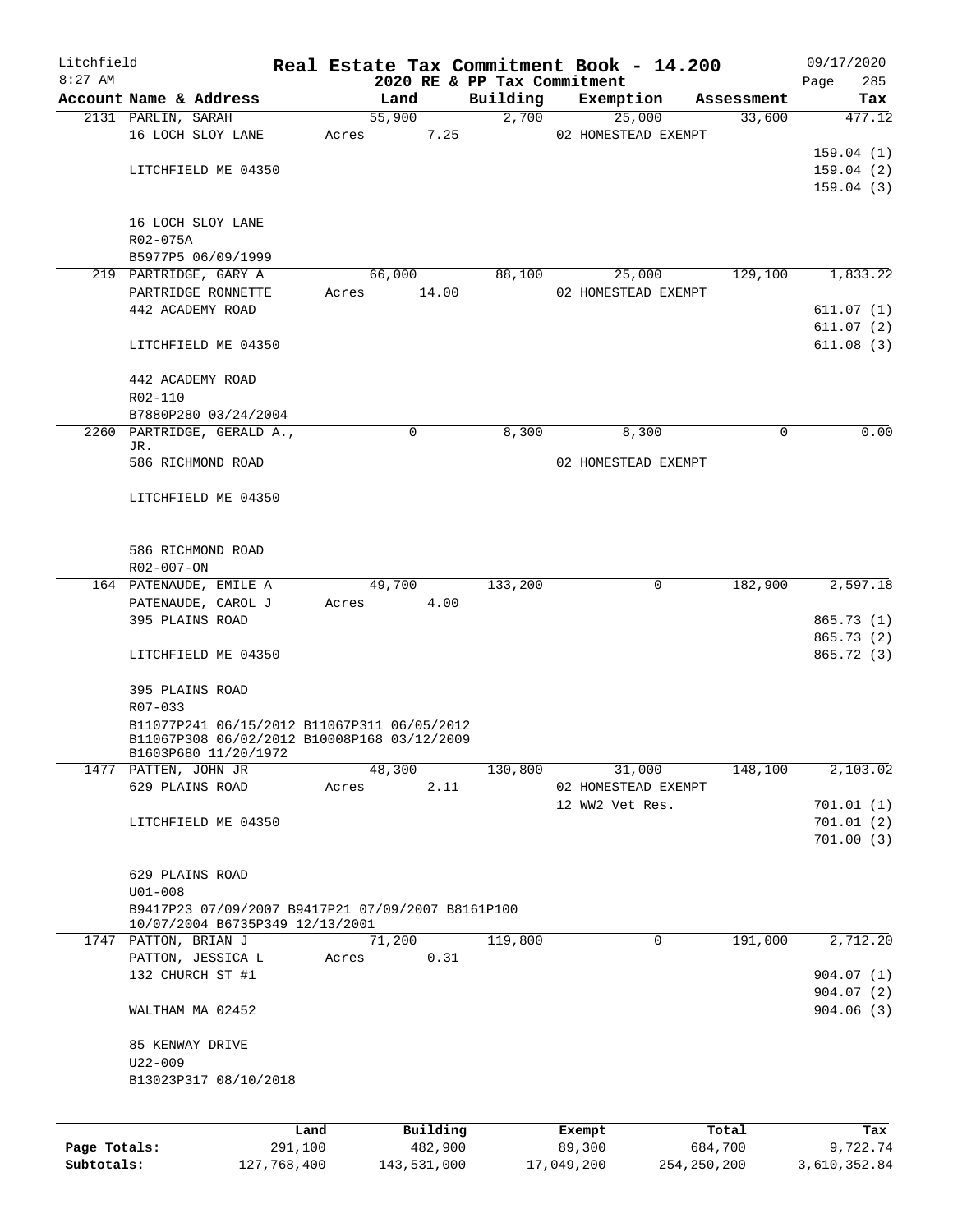| Litchfield<br>$8:27$ AM |                                                                                           |      |       |                 |                                         | Real Estate Tax Commitment Book - 14.200 |            | 09/17/2020                 |
|-------------------------|-------------------------------------------------------------------------------------------|------|-------|-----------------|-----------------------------------------|------------------------------------------|------------|----------------------------|
|                         | Account Name & Address                                                                    |      |       | Land            | 2020 RE & PP Tax Commitment<br>Building | Exemption                                | Assessment | 286<br>Page<br>Tax         |
|                         | 1821 PEA, ROBERT J., JR.                                                                  |      |       | 56,800          | 194,600                                 | $\Omega$                                 | 251,400    | 3,569.88                   |
|                         | PEA, CYNTHIA J                                                                            |      | Acres | 0.26            |                                         |                                          |            |                            |
|                         | PO BOX 67                                                                                 |      |       |                 |                                         |                                          |            | 1,189.96(1)                |
|                         |                                                                                           |      |       |                 |                                         |                                          |            | 1,189.96(2)                |
|                         | LITCHFIELD ME 04350                                                                       |      |       |                 |                                         |                                          |            | 1,189.96(3)                |
|                         | <b>40 PENNEY LANE</b>                                                                     |      |       |                 |                                         |                                          |            |                            |
|                         | R09-012                                                                                   |      |       |                 |                                         |                                          |            |                            |
|                         | B12736P277 10/02/2017 B12450P264 10/25/2016<br>B12450P262 10/25/2016 B11271P35 12/11/2012 |      |       |                 |                                         |                                          |            |                            |
|                         | B10411P173 05/07/2010 B7000P281 07/26/2002                                                |      |       |                 |                                         |                                          |            |                            |
|                         | 1443 PEAK PARTNERS, LLC                                                                   |      |       | 45,300          | 205,300                                 | 0                                        | 250,600    | 3,558.52                   |
|                         | 42 EASY STREET                                                                            |      | Acres | 1.10            |                                         |                                          |            |                            |
|                         |                                                                                           |      |       |                 |                                         |                                          |            | 1,186.17(1)                |
|                         | LITCHFIELD ME 04350                                                                       |      |       |                 |                                         |                                          |            | 1,186.17(2)                |
|                         |                                                                                           |      |       |                 |                                         |                                          |            | 1,186.18(3)                |
|                         |                                                                                           |      |       |                 |                                         |                                          |            |                            |
|                         | 481 HUNTINGTON HILL                                                                       |      |       |                 |                                         |                                          |            |                            |
|                         | R04-004A<br>B12800P134 12/08/2017 B6343P174 11/15/2000                                    |      |       |                 |                                         |                                          |            |                            |
|                         | 1514 PEAK PARTNERS, LLC                                                                   |      |       | 627,600         | 16,300                                  | $\mathbf 0$                              | 643,900    | 9,143.38                   |
|                         | 42 EASY STREET                                                                            |      | Acres | 92.13           |                                         |                                          |            |                            |
|                         |                                                                                           |      |       |                 |                                         |                                          |            | 3,047.79(1)                |
|                         | LITCHFIELD ME 04350                                                                       |      |       |                 |                                         |                                          |            | 3,047.79(2)                |
|                         |                                                                                           |      |       |                 |                                         |                                          |            | 3,047.80(3)                |
|                         |                                                                                           |      |       |                 |                                         |                                          |            |                            |
|                         | 495 HUNTINGTON HILL                                                                       |      |       |                 |                                         |                                          |            |                            |
|                         | R04-004                                                                                   |      |       |                 |                                         |                                          |            |                            |
|                         | B12800P134 12/08/2017 B6343P180 11/11/2000                                                |      |       |                 |                                         |                                          |            |                            |
|                         | 1374 PECKHAM, KEVIN B                                                                     |      |       | 51,800<br>37.00 | 0                                       | $\mathbf 0$                              | 51,800     | 735.56                     |
|                         | PECKHAM, HEIDI M<br>243 INDIANA ROAD                                                      |      | Acres |                 |                                         |                                          |            | 245.19(1)                  |
|                         |                                                                                           |      |       |                 |                                         |                                          |            | 245.19(2)                  |
|                         | WEST GARDINER ME 04345                                                                    |      |       |                 |                                         |                                          |            | 245.18(3)                  |
|                         |                                                                                           |      |       |                 |                                         |                                          |            |                            |
|                         | LIBBY ROAD                                                                                |      |       |                 |                                         |                                          |            |                            |
|                         | R06-035A                                                                                  |      |       |                 |                                         |                                          |            |                            |
|                         | B5676P87 07/17/1998                                                                       |      |       |                 |                                         |                                          |            |                            |
|                         | 1158 PEDDIE COLIN M                                                                       |      |       | 252,000         | 237,300                                 | 0                                        | 489,300    | 6,948.06                   |
|                         | PEDDIE PENNY                                                                              |      | Acres | 1.14            |                                         |                                          |            |                            |
|                         | 102 WELLESLEY STREET                                                                      |      |       |                 |                                         |                                          |            | 2,316.02(1)                |
|                         | WESTON MA 02493                                                                           |      |       |                 |                                         |                                          |            | 2,316.02(2)<br>2,316.02(3) |
|                         |                                                                                           |      |       |                 |                                         |                                          |            |                            |
|                         | 18 MARLENE DRIVE                                                                          |      |       |                 |                                         |                                          |            |                            |
|                         | $U28 - 039$                                                                               |      |       |                 |                                         |                                          |            |                            |
|                         | B9273P206 03/09/2007 B6305P233                                                            |      |       |                 |                                         |                                          |            |                            |
|                         | 1356 PELKEY, BRUCE                                                                        |      |       | 45,000          | 115,600                                 | 25,000                                   | 135,600    | 1,925.52                   |
|                         | 1646 LEWISTON ROAD                                                                        |      | Acres | 1.00            |                                         | 02 HOMESTEAD EXEMPT                      |            |                            |
|                         |                                                                                           |      |       |                 |                                         |                                          |            | 641.84(1)                  |
|                         | LITCHFIELD ME 04350                                                                       |      |       |                 |                                         |                                          |            | 641.84(2)                  |
|                         |                                                                                           |      |       |                 |                                         |                                          |            | 641.84(3)                  |
|                         |                                                                                           |      |       |                 |                                         |                                          |            |                            |
|                         | 1646 LEWISTON ROAD<br>R11-035-2                                                           |      |       |                 |                                         |                                          |            |                            |
|                         | B1844P182                                                                                 |      |       |                 |                                         |                                          |            |                            |
|                         |                                                                                           |      |       |                 |                                         |                                          |            |                            |
|                         |                                                                                           |      |       |                 |                                         |                                          |            |                            |
|                         |                                                                                           | Land |       | Building        |                                         | Exempt                                   | Total      | Tax                        |

|              | Land        | Building    | Exempt     | Total       | Tax          |
|--------------|-------------|-------------|------------|-------------|--------------|
| Page Totals: | 1,078,500   | 769.100     | 25,000     | 1,822,600   | 25,880.92    |
| Subtotals:   | 128,846,900 | 144,300,100 | 17,074,200 | 256,072,800 | 3,636,233.76 |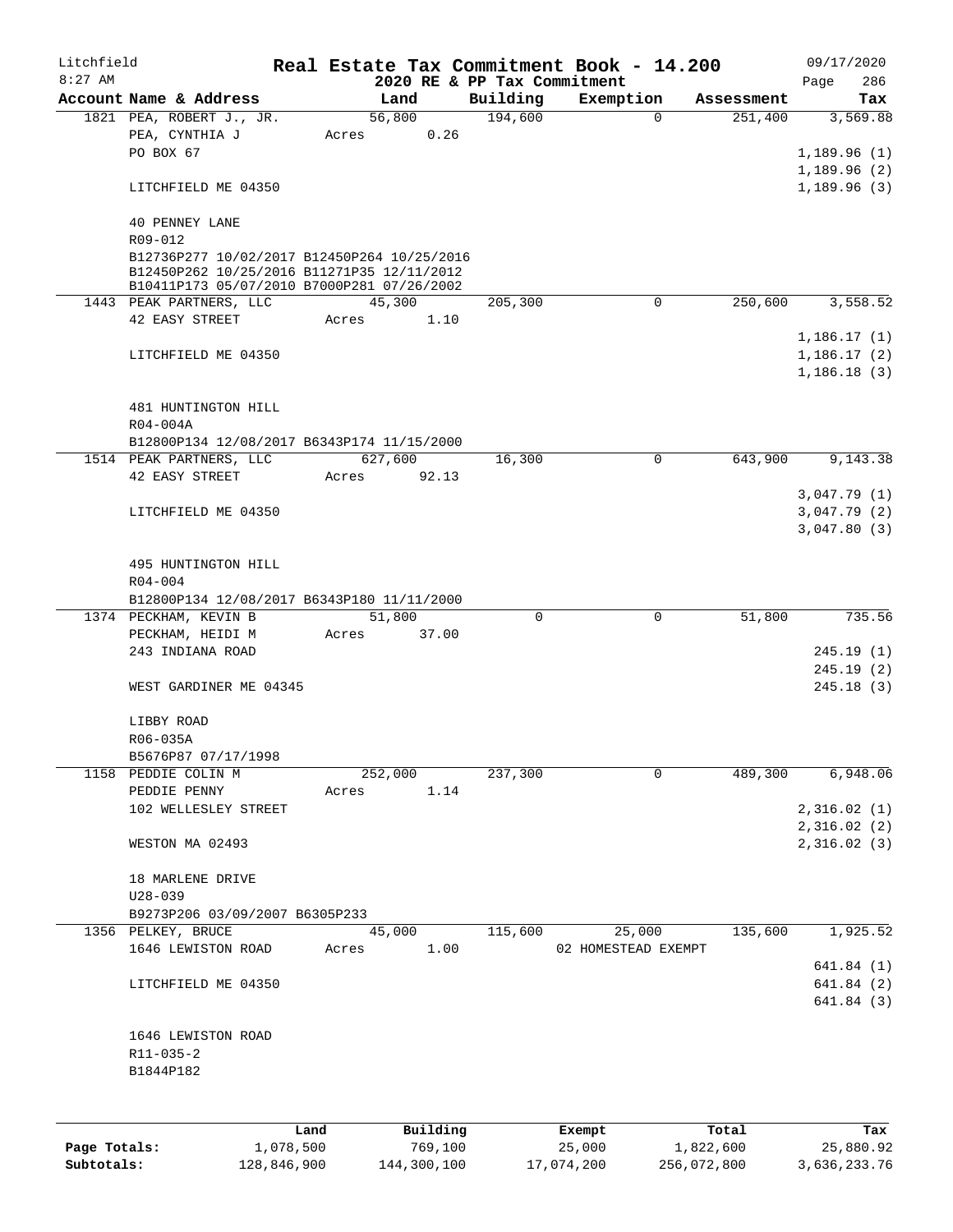| Litchfield<br>$8:27$ AM |                                                                                |       |         |      | 2020 RE & PP Tax Commitment | Real Estate Tax Commitment Book - 14.200 |            | 09/17/2020<br>Page | 287                    |
|-------------------------|--------------------------------------------------------------------------------|-------|---------|------|-----------------------------|------------------------------------------|------------|--------------------|------------------------|
|                         | Account Name & Address                                                         |       | Land    |      | Building                    | Exemption                                | Assessment |                    | Tax                    |
|                         | 1204 PELKEY, MICHAEL W<br>PELKEY, NICOLE M                                     | Acres | 45,900  | 1.30 | 91,600                      | $\Omega$                                 | 137,500    |                    | 1,952.50               |
|                         | 97 WEED WAY                                                                    |       |         |      |                             |                                          |            |                    | 650.83(1)              |
|                         |                                                                                |       |         |      |                             |                                          |            |                    | 650.83(2)              |
|                         | BRUNSWICK ME 04011                                                             |       |         |      |                             |                                          |            |                    | 650.84 (3)             |
|                         | 277 ACADEMY ROAD                                                               |       |         |      |                             |                                          |            |                    |                        |
|                         | R02-098A<br>B13418P43 12/06/2019                                               |       |         |      |                             |                                          |            |                    |                        |
|                         | 1357 PELLEGRINI, PAUL J                                                        |       | 60,000  |      | 119,800                     | 31,000                                   | 148,800    |                    | 2,112.96               |
|                         | PELLEGRINI REBECCA                                                             | Acres |         | 6.00 |                             | 02 HOMESTEAD EXEMPT                      |            |                    |                        |
|                         | 1614 LEWISTON RD                                                               |       |         |      |                             | 03 VETERANS EXEMPT                       |            |                    | 704.32(1)              |
|                         |                                                                                |       |         |      |                             |                                          |            |                    | 704.32(2)              |
|                         | LITCHFIELD ME 04350                                                            |       |         |      |                             |                                          |            |                    | 704.32(3)              |
|                         | 1614 LEWISTON ROAD                                                             |       |         |      |                             |                                          |            |                    |                        |
|                         | R11-034                                                                        |       |         |      |                             |                                          |            |                    |                        |
|                         | B3716P178                                                                      |       |         |      |                             |                                          |            |                    |                        |
|                         | 1360 PELLETIER, DONALD T                                                       |       | 57,300  |      | 183,600                     | 25,000                                   | 215,900    |                    | 3,065.78               |
|                         | 32 HAYDEN HILL ROAD                                                            | Acres |         | 5.10 |                             | 02 HOMESTEAD EXEMPT                      |            |                    |                        |
|                         |                                                                                |       |         |      |                             |                                          |            | 1,021.93(1)        |                        |
|                         | LITCHFIELD ME 04350                                                            |       |         |      |                             |                                          |            | 1,021.93(2)        |                        |
|                         |                                                                                |       |         |      |                             |                                          |            | 1,021.92(3)        |                        |
|                         | 32 HAYDEN HILL ROAD                                                            |       |         |      |                             |                                          |            |                    |                        |
|                         | $R03 - 040 - 1$                                                                |       |         |      |                             |                                          |            |                    |                        |
|                         | B4261P6                                                                        |       |         |      |                             |                                          |            |                    |                        |
|                         | 911 PELLETIER, JODY J                                                          |       | 61,200  |      | 80,500                      | $\mathbf 0$                              | 141,700    |                    | 2,012.14               |
|                         | 91 EASY STREET                                                                 | Acres |         | 0.90 |                             |                                          |            |                    |                        |
|                         |                                                                                |       |         |      |                             |                                          |            |                    | 670.71 (1)             |
|                         | LITCHFIELD ME 04350                                                            |       |         |      |                             |                                          |            |                    | 670.71 (2)             |
|                         |                                                                                |       |         |      |                             |                                          |            |                    | 670.72(3)              |
|                         | 91 EASY STREET                                                                 |       |         |      |                             |                                          |            |                    |                        |
|                         | $U09 - 027$                                                                    |       |         |      |                             |                                          |            |                    |                        |
|                         | B11465P303 07/30/2013 B11465P301 07/30/2013                                    |       |         |      |                             |                                          |            |                    |                        |
|                         | B10394P296 04/21/2010 B8701P28 11/17/2005 B5836P86<br>1732 PELLETIER, JOLINE C |       | 125,900 |      | 56,600                      | 0                                        | 182,500    |                    | 2,591.50               |
|                         | PELLETIER, GARY J                                                              | Acres |         | 0.23 |                             |                                          |            |                    |                        |
|                         | 548 CENTRE ROAD                                                                |       |         |      |                             |                                          |            |                    | 863.83(1)              |
|                         |                                                                                |       |         |      |                             |                                          |            |                    | 863.83 (2)             |
|                         | WALES ME 04280                                                                 |       |         |      |                             |                                          |            |                    | 863.84 (3)             |
|                         | 188 MACE ROAD                                                                  |       |         |      |                             |                                          |            |                    |                        |
|                         | $U14 - 020$                                                                    |       |         |      |                             |                                          |            |                    |                        |
|                         | B13088P307 11/07/2018                                                          |       |         |      |                             |                                          |            |                    |                        |
|                         | 2380 PELLETIER, JOLINE C                                                       |       | 34,800  |      | $\Omega$                    | 0                                        | 34,800     |                    | 494.16                 |
|                         | PELLETIER, GARY J                                                              | Acres |         | 4.28 |                             |                                          |            |                    |                        |
|                         | 548 CENTRE ROAD                                                                |       |         |      |                             |                                          |            |                    | 164.72(1)              |
|                         | WALES ME 04280                                                                 |       |         |      |                             |                                          |            |                    | 164.72(2)<br>164.72(3) |
|                         |                                                                                |       |         |      |                             |                                          |            |                    |                        |
|                         | MACE ROAD                                                                      |       |         |      |                             |                                          |            |                    |                        |
|                         | $U14 - 028$<br>B13088P307 11/07/2018                                           |       |         |      |                             |                                          |            |                    |                        |
|                         |                                                                                |       |         |      |                             |                                          |            |                    |                        |
|                         |                                                                                |       |         |      |                             |                                          |            |                    |                        |
|                         |                                                                                |       |         |      |                             |                                          |            |                    |                        |

|              | Land        | Building    | Exempt     | Total       | Tax          |
|--------------|-------------|-------------|------------|-------------|--------------|
| Page Totals: | 385,100     | 532,100     | 56,000     | 861,200     | 12,229.04    |
| Subtotals:   | 129,232,000 | 144,832,200 | 17,130,200 | 256,934,000 | 3,648,462.80 |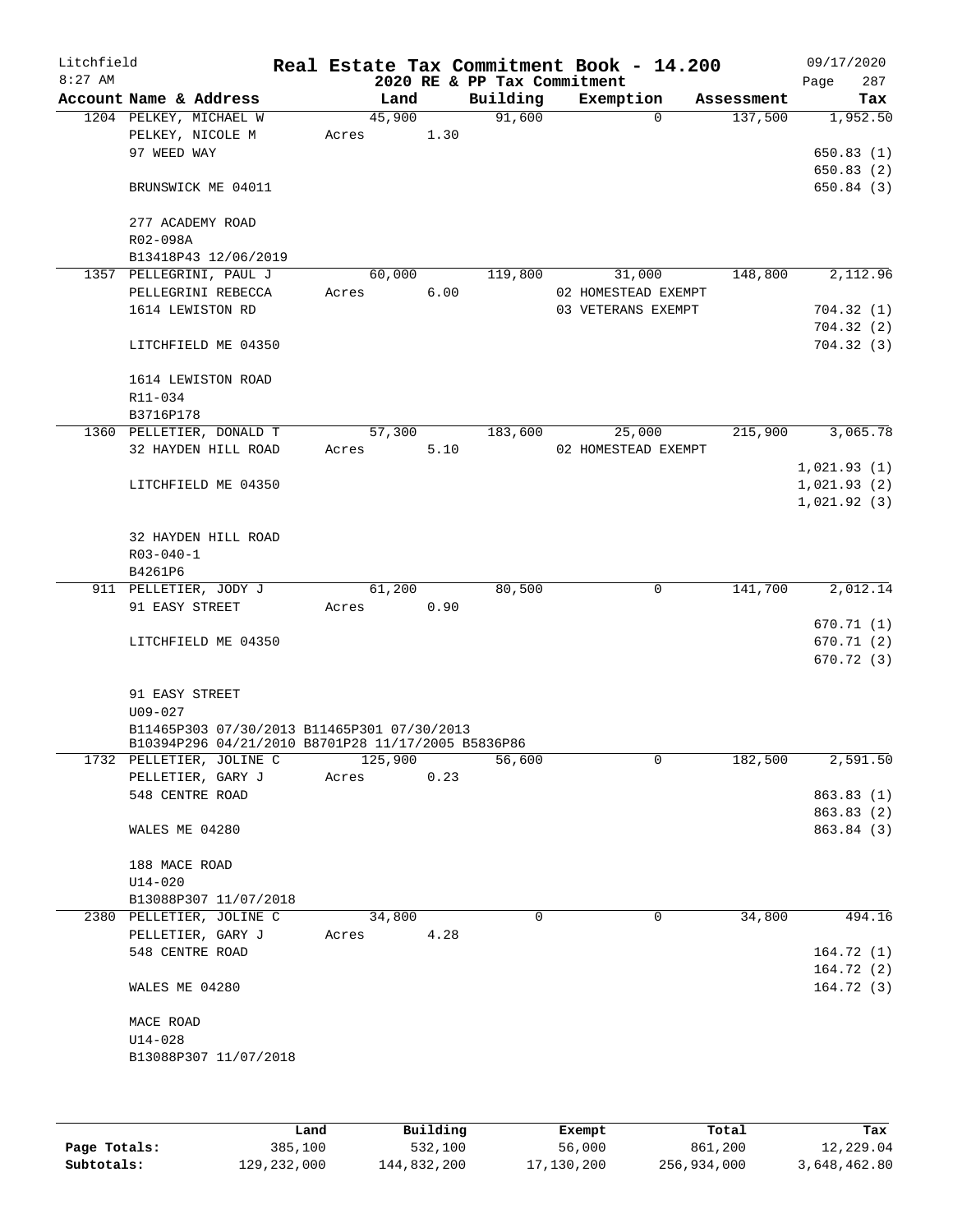| Litchfield |                                                    |       |         |          |                             | Real Estate Tax Commitment Book - 14.200 |            | 09/17/2020  |
|------------|----------------------------------------------------|-------|---------|----------|-----------------------------|------------------------------------------|------------|-------------|
| $8:27$ AM  |                                                    |       |         |          | 2020 RE & PP Tax Commitment |                                          |            | 288<br>Page |
|            | Account Name & Address                             |       | Land    |          | Building                    | Exemption                                | Assessment | Tax         |
|            | 1362 PELLETIER, RICHARD D                          |       | 190,900 |          | 137,800                     | 25,000                                   | 303,700    | 4,312.54    |
|            | 10 KERI LANE                                       | Acres |         | 1.45     |                             | 02 HOMESTEAD EXEMPT                      |            |             |
|            |                                                    |       |         |          |                             |                                          |            | 1,437.51(1) |
|            | LITCHFIELD ME 04350                                |       |         |          |                             |                                          |            | 1,437.51(2) |
|            |                                                    |       |         |          |                             |                                          |            | 1,437.52(3) |
|            |                                                    |       |         |          |                             |                                          |            |             |
|            | 10 KERI LANE                                       |       |         |          |                             |                                          |            |             |
|            | $U11 - 026$                                        |       |         |          |                             |                                          |            |             |
|            | B7367P3 04/24/2003 B3385P144                       |       |         |          |                             |                                          |            |             |
|            | 609 PELLETIER, THOMAS                              |       | 51,700  |          | 84,400                      | 25,000                                   | 111,100    | 1,577.62    |
|            | PELLETIER, VICKI L                                 | Acres |         | 1.06     |                             | 02 HOMESTEAD EXEMPT                      |            |             |
|            | 1378 HALLOWELL RD                                  |       |         |          |                             |                                          |            | 525.87(1)   |
|            |                                                    |       |         |          |                             |                                          |            | 525.87(2)   |
|            | LITCHFIELD ME 04350                                |       |         |          |                             |                                          |            | 525.88(3)   |
|            |                                                    |       |         |          |                             |                                          |            |             |
|            | 1378 HALLOWELL ROAD                                |       |         |          |                             |                                          |            |             |
|            | R14-051                                            |       |         |          |                             |                                          |            |             |
|            | B10096P177 06/02/2009 B6110P2 11/24/1999 B1678P181 |       |         |          |                             |                                          |            |             |
|            | 1721 PELLETIER, THOMAS J                           |       | 42,800  |          | 31,600                      | 0                                        | 74,400     | 1,056.48    |
|            | PELLETIER, VICKI 1                                 | Acres |         | 0.83     |                             |                                          |            |             |
|            | WINCHENBAUGH<br>1378 HALLOWELL RD                  |       |         |          |                             |                                          |            | 352.16(1)   |
|            |                                                    |       |         |          |                             |                                          |            | 352.16(2)   |
|            | LITCHFIELD ME 04350                                |       |         |          |                             |                                          |            | 352.16(3)   |
|            |                                                    |       |         |          |                             |                                          |            |             |
|            | 1333 WEST ROAD                                     |       |         |          |                             |                                          |            |             |
|            | R03-027                                            |       |         |          |                             |                                          |            |             |
|            | B10200P274 09/02/2009 B10200P271 09/02/2009        |       |         |          |                             |                                          |            |             |
|            | B8386P164 04/16/2005 B8386P162 04/16/2005 B7270P96 |       |         |          |                             |                                          |            |             |
|            | 948 PENCE, GENEVIEVE QK                            |       | 14,100  |          | 0                           | $\mathbf 0$                              | 14,100     | 200.22      |
|            | 280 OAKHILL ROAD                                   | Acres | 20.00   |          |                             |                                          |            |             |
|            |                                                    |       |         |          |                             |                                          |            | 66.74 (1)   |
|            | LITCHFIELD ME 04350                                |       |         |          |                             |                                          |            | 66.74 (2)   |
|            |                                                    |       |         |          |                             |                                          |            | 66.74(3)    |
|            |                                                    |       |         |          |                             |                                          |            |             |
|            | 270 OFF OAK HILL ROAD                              |       |         |          |                             |                                          |            |             |
|            | $R04 - 033$                                        |       |         |          |                             |                                          |            |             |
|            | B13053P131 10/05/2018 B3190P252                    |       |         |          |                             |                                          |            |             |
|            | 949 PENCE, GENEVIEVE QK                            |       | 92,100  |          | 95,900                      | 25,000                                   | 163,000    | 2,314.60    |
|            | 280 OAKHILL ROAD Acres 68.19                       |       |         |          |                             | 02 HOMESTEAD EXEMPT                      |            |             |
|            |                                                    |       |         |          |                             |                                          |            | 771.53(1)   |
|            | LITCHFIELD ME 04350                                |       |         |          |                             |                                          |            | 771.53(2)   |
|            |                                                    |       |         |          |                             |                                          |            | 771.54 (3)  |
|            |                                                    |       |         |          |                             |                                          |            |             |
|            | 280 OAK HILL ROAD                                  |       |         |          |                             |                                          |            |             |
|            | R04-036                                            |       |         |          |                             |                                          |            |             |
|            | B13053P131 10/05/2018 B3190P252                    |       |         |          |                             |                                          |            |             |
|            | 1365 PENFOLD, WILLIAM R                            |       | 49,200  |          | 66,300                      | $\mathsf{O}$                             | 115,500    | 1,640.10    |
|            | 117 NUMBER SIX ROAD                                |       | Acres   | 0.11     |                             |                                          |            |             |
|            |                                                    |       |         |          |                             |                                          |            | 546.70 (1)  |
|            | OXFORD ME 04270                                    |       |         |          |                             |                                          |            | 546.70 (2)  |
|            |                                                    |       |         |          |                             |                                          |            | 546.70 (3)  |
|            |                                                    |       |         |          |                             |                                          |            |             |
|            | 541 PEACEPIPE DRIVE                                |       |         |          |                             |                                          |            |             |
|            | $U28 - 075$                                        |       |         |          |                             |                                          |            |             |
|            | B6971P150                                          |       |         |          |                             |                                          |            |             |
|            |                                                    |       |         |          |                             |                                          |            |             |
|            |                                                    |       |         |          |                             |                                          |            |             |
|            |                                                    |       |         |          |                             |                                          |            |             |
|            |                                                    | Land  |         | Building |                             | Exempt                                   | Total      | Tax         |

|              | ⊥and        | Building      | Exempt     | тосат       | тах          |
|--------------|-------------|---------------|------------|-------------|--------------|
| Page Totals: | 440,800     | 416,000       | 75,000     | 781,800     | 11,101.56    |
| Subtotals:   | 129,672,800 | 145, 248, 200 | 17,205,200 | 257,715,800 | 3,659,564.36 |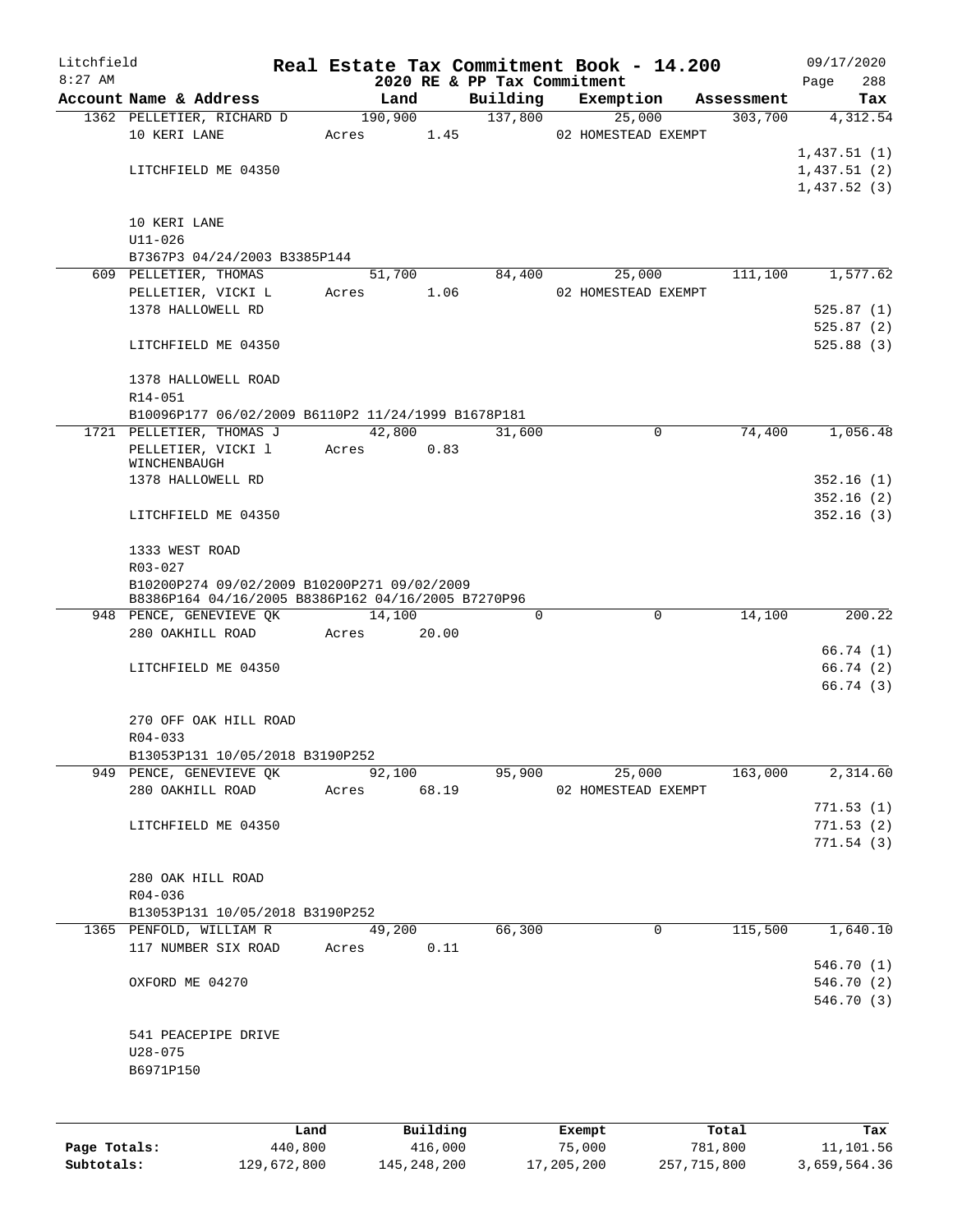| Litchfield |                                                                                                   |       |             |       |                             | Real Estate Tax Commitment Book - 14.200 |            | 09/17/2020  |            |
|------------|---------------------------------------------------------------------------------------------------|-------|-------------|-------|-----------------------------|------------------------------------------|------------|-------------|------------|
| $8:27$ AM  |                                                                                                   |       |             |       | 2020 RE & PP Tax Commitment |                                          |            | Page        | 289        |
|            | Account Name & Address                                                                            |       | Land        |       | Building                    | Exemption                                | Assessment |             | Tax        |
|            | 2912 PEPIN, TRTISTAN                                                                              |       | $\mathbf 0$ |       | 22,700                      | $\Omega$                                 | 22,700     |             | 322.34     |
|            | 618 RICHMOND ROAD                                                                                 |       |             |       |                             |                                          |            |             |            |
|            |                                                                                                   |       |             |       |                             |                                          |            |             | 107.45(1)  |
|            | Litchfield ME 04350                                                                               |       |             |       |                             |                                          |            |             | 107.45(2)  |
|            |                                                                                                   |       |             |       |                             |                                          |            |             | 107.44(3)  |
|            | 618 RICHMOND ROAD                                                                                 |       |             |       |                             |                                          |            |             |            |
|            | R02-009B-ON                                                                                       |       |             |       |                             |                                          |            |             |            |
|            | 1331 PERKINS JOYE G                                                                               |       | 173,200     |       | 112,700                     | 0                                        | 285,900    |             | 4,059.78   |
|            | PERKINS PETER J                                                                                   | Acres |             | 0.50  |                             |                                          |            |             |            |
|            | 3 KERI LANE                                                                                       |       |             |       |                             |                                          |            | 1,353.26(1) |            |
|            |                                                                                                   |       |             |       |                             |                                          |            | 1,353.26(2) |            |
|            | LITCHFIELD ME 04350                                                                               |       |             |       |                             |                                          |            | 1,353.26(3) |            |
|            |                                                                                                   |       |             |       |                             |                                          |            |             |            |
|            | 3 KERI LANE                                                                                       |       |             |       |                             |                                          |            |             |            |
|            | $U11 - 029$                                                                                       |       |             |       |                             |                                          |            |             |            |
|            | B8388P231 04/15/2005 B3565P292 04/22/2003                                                         |       |             |       |                             |                                          | 114,200    |             |            |
|            | 2208 PERKINS, WESTON W<br>(TRUSTEE)                                                               |       | 47,900      |       | 66,300                      | 0                                        |            |             | 1,621.64   |
|            | PERKINS, PHYLISS M<br>(TRUSTEE)                                                                   | Acres |             | 1.97  |                             |                                          |            |             |            |
|            | 1440 RICHMOND ROAD                                                                                |       |             |       |                             |                                          |            |             | 540.55(1)  |
|            |                                                                                                   |       |             |       |                             |                                          |            |             | 540.55(2)  |
|            | LITCHFIELD ME 04350                                                                               |       |             |       |                             |                                          |            |             | 540.54(3)  |
|            | 1440 RICHMOND ROAD                                                                                |       |             |       |                             |                                          |            |             |            |
|            | R01-022-1                                                                                         |       |             |       |                             |                                          |            |             |            |
|            | B11741P183 07/11/2014 B11130P78 08/08/2012 B9126P329                                              |       |             |       |                             |                                          |            |             |            |
|            | 10/31/2006 B9126P328 10/17/2006 B9126P327 10/31/2006                                              |       |             |       |                             |                                          |            |             |            |
|            | B6460P238 04/06/2001 B1182P74 09/24/2012                                                          |       |             |       |                             |                                          |            |             |            |
|            | 1788 PERKINS-MACDONALD,<br><b>JOSEPH</b>                                                          |       | 48,300      |       | 73,000                      | 0                                        | 121,300    |             | 1,722.46   |
|            | 456 HUNTINGTON HILL                                                                               | Acres |             | 2.10  |                             |                                          |            |             |            |
|            | ROAD                                                                                              |       |             |       |                             |                                          |            |             |            |
|            |                                                                                                   |       |             |       |                             |                                          |            |             | 574.15 (1) |
|            | LITCHFIELD ME 04350                                                                               |       |             |       |                             |                                          |            |             | 574.15(2)  |
|            |                                                                                                   |       |             |       |                             |                                          |            |             | 574.16(3)  |
|            |                                                                                                   |       |             |       |                             |                                          |            |             |            |
|            | 456 HUNTINGTON HILL                                                                               |       |             |       |                             |                                          |            |             |            |
|            | R06-022                                                                                           |       |             |       |                             |                                          |            |             |            |
|            | B12700P213 08/04/2017 B11714P241 06/05/2014<br>B10995P175 03/29/2012 B8689P80 11/10/2005 B4477P59 |       |             |       |                             |                                          |            |             |            |
|            | 2572 PERREAULT PAUL M                                                                             |       | 63,000      |       | 174,200                     | 25,000                                   | 212,200    |             | 3,013.24   |
|            | P.O. BOX 25                                                                                       | Acres |             | 10.00 |                             | 02 HOMESTEAD EXEMPT                      |            |             |            |
|            |                                                                                                   |       |             |       |                             |                                          |            | 1,004.41(1) |            |
|            | LITCHFIELD ME 04350                                                                               |       |             |       |                             |                                          |            | 1,004.41(2) |            |
|            |                                                                                                   |       |             |       |                             |                                          |            | 1,004.42(3) |            |
|            | 1359 LEWISTON ROAD                                                                                |       |             |       |                             |                                          |            |             |            |
|            | R12-012B                                                                                          |       |             |       |                             |                                          |            |             |            |
|            | B12793P136 10/03/2017 B12793P134 10/30/2017 B8648P81                                              |       |             |       |                             |                                          |            |             |            |
|            | 10/13/2005                                                                                        |       |             |       |                             |                                          |            |             |            |

|              | Land        | Building    | Exempt     | Total       | Tax          |
|--------------|-------------|-------------|------------|-------------|--------------|
| Page Totals: | 332,400     | 448,900     | 25,000     | 756,300     | 10,739.46    |
| Subtotals:   | 130,005,200 | 145,697,100 | 17,230,200 | 258,472,100 | 3,670,303.82 |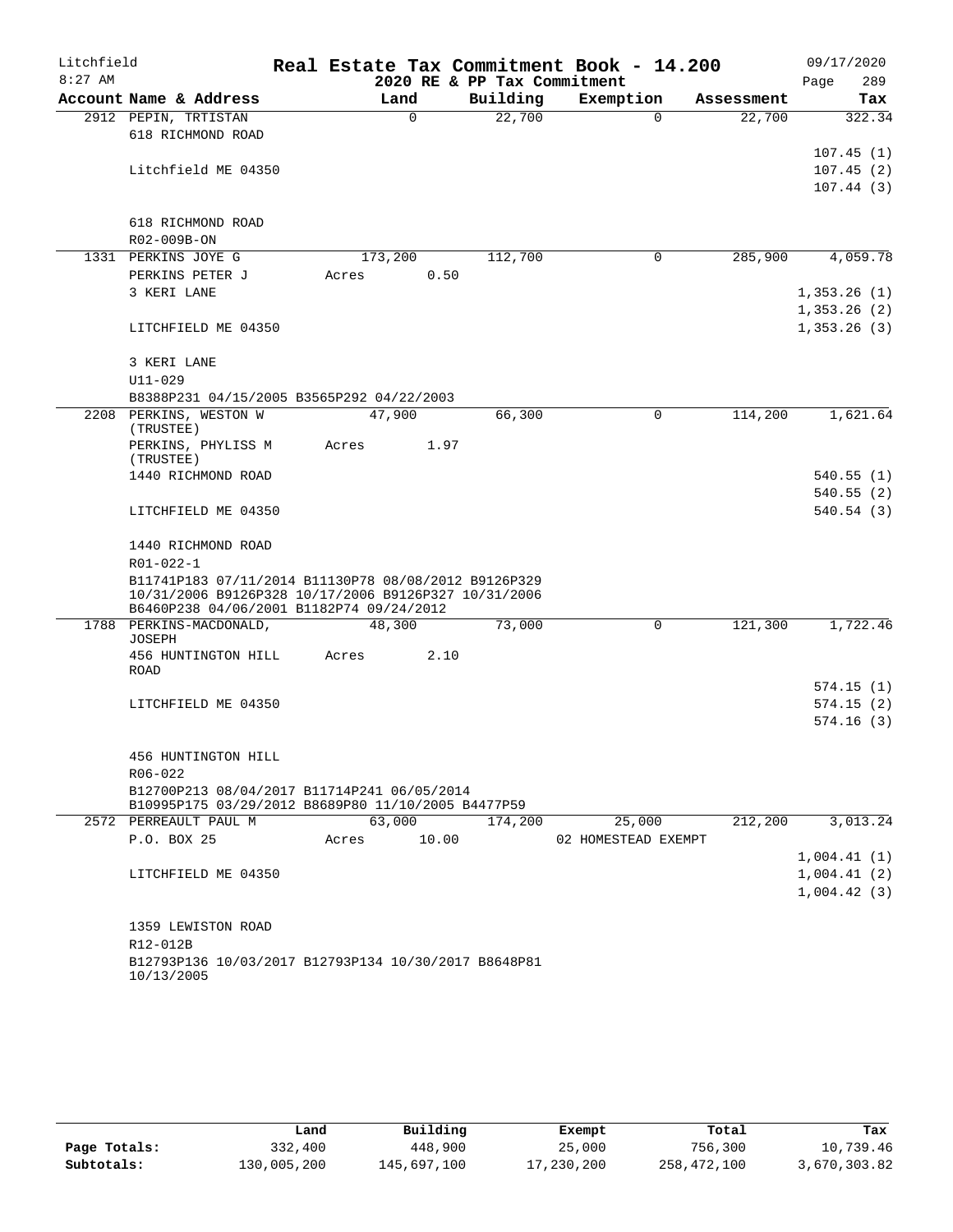| Litchfield   |                                                                                                                                       |             |       |                 |                             | Real Estate Tax Commitment Book - 14.200 |             |            |                            | 09/17/2020               |
|--------------|---------------------------------------------------------------------------------------------------------------------------------------|-------------|-------|-----------------|-----------------------------|------------------------------------------|-------------|------------|----------------------------|--------------------------|
| $8:27$ AM    |                                                                                                                                       |             |       |                 | 2020 RE & PP Tax Commitment |                                          |             |            | Page                       | 290                      |
|              | Account Name & Address                                                                                                                |             |       | Land            | Building                    | Exemption                                |             | Assessment |                            | Tax                      |
|              | 274 PERREAULT, CORY LYNN<br>PERREAULT, DAVID PFJR<br>24 SOLOMON DRIVE                                                                 |             | Acres | 161,200<br>0.42 | 58,900                      |                                          | $\Omega$    | 220,100    | 1,041.81(1)                | 3,125.42                 |
|              | GORHAM ME 04038                                                                                                                       |             |       |                 |                             |                                          |             |            | 1,041.81(2)<br>1,041.80(3) |                          |
|              | 5 MEMORY LANE<br>$U12 - 029$                                                                                                          |             |       |                 |                             |                                          |             |            |                            |                          |
|              | B12761P174 10/27/2017 B11280P57 12/19/2012 B8999P197<br>06/26/2006 B8592P134 09/01/2005 B6296P213                                     |             |       |                 |                             |                                          |             |            |                            |                          |
|              | 454 PERREAULT, PAUL                                                                                                                   |             |       | 33,800          | $\Omega$                    |                                          | $\Omega$    | 33,800     |                            | 479.96                   |
|              | P.O. BOX 25                                                                                                                           |             | Acres | 44.00           |                             |                                          |             |            |                            | 159.99(1)                |
|              | LITCHFIELD ME 04350                                                                                                                   |             |       |                 |                             |                                          |             |            |                            | 159.99(2)<br>159.98(3)   |
|              | LEWISTON ROAD<br>R13-001                                                                                                              |             |       |                 |                             |                                          |             |            |                            |                          |
|              | B11352P82 04/05/2013 B11352P77 04/05/2013                                                                                             |             |       |                 |                             |                                          |             |            |                            |                          |
|              | 934 PERRON, DAVID M                                                                                                                   |             |       | 142,000         | 26,000                      |                                          | 0           | 168,000    |                            | 2,385.60                 |
|              | PERRON, FAITH A                                                                                                                       |             | Acres | 0.32            |                             |                                          |             |            |                            |                          |
|              | 337 LISBON STREET                                                                                                                     |             |       |                 |                             |                                          |             |            |                            | 795.20(1)                |
|              | LISBON ME 04250                                                                                                                       |             |       |                 |                             |                                          |             |            |                            | 795.20(2)<br>795.20(3)   |
|              | 12 SUNSET LANE<br>U12-008                                                                                                             |             |       |                 |                             |                                          |             |            |                            |                          |
|              | B12111P266 09/22/2015 B12111P263 09/22/2015<br>B3657P233                                                                              |             |       |                 |                             |                                          |             |            |                            |                          |
|              | 336 PERRON, GERARD &<br>MADELINE (TRUSTEES)                                                                                           |             |       | 174,000         | 52,900                      |                                          | 0           | 226,900    |                            | 3,221.98                 |
|              | PERRON LIVING TRUST                                                                                                                   |             | Acres | 0.47            |                             |                                          |             |            |                            |                          |
|              | 258 OLD COACH ROAD                                                                                                                    |             |       |                 |                             |                                          |             |            | 1,073.99(1)                |                          |
|              | NEW BOSTON NH 03070                                                                                                                   |             |       |                 |                             |                                          |             |            | 1,073.99(2)<br>1,074.00(3) |                          |
|              | 51 TUCKER DRIVE<br>$U15 - 010$                                                                                                        |             |       |                 |                             |                                          |             |            |                            |                          |
|              | B12436P92 10/07/2016 B11076P198 06/21/2012<br>B11076P198 06/21/2012 B9349P134 05/09/2007 B9226P154<br>01/04/2007 B5185P175 07/19/1996 |             |       |                 |                             |                                          |             |            |                            |                          |
|              | 1933 PERRY SHANE R.                                                                                                                   |             |       | 51,000          | 158,200                     | 25,000                                   |             | 184,200    |                            | 2,615.64                 |
|              | PERRY DEIRDRA A                                                                                                                       |             | Acres | 3.00            |                             | 02 HOMESTEAD EXEMPT                      |             |            |                            |                          |
|              | 107 PINE TREE ROAD                                                                                                                    |             |       |                 |                             |                                          |             |            |                            | 871.88 (1)               |
|              |                                                                                                                                       |             |       |                 |                             |                                          |             |            |                            | 871.88 (2)               |
|              | LITCHFIELD ME 04350                                                                                                                   |             |       |                 |                             |                                          |             |            |                            | 871.88 (3)               |
|              | 107 PINE TREE ROAD<br>R11-005D                                                                                                        |             |       |                 |                             |                                          |             |            |                            |                          |
|              | B8292P224 12/13/2005 B8036P219 07/16/2004                                                                                             |             |       |                 |                             |                                          |             |            |                            |                          |
|              | 1845 PERRY, BRANDON P                                                                                                                 |             |       | 60,000          | 139,000                     |                                          | 0           | 199,000    |                            | 2,825.80                 |
|              | CAMPBELL, SARA                                                                                                                        |             | Acres | 6.00            |                             |                                          |             |            |                            |                          |
|              | 68 WHIPPOORWILL ROAD                                                                                                                  |             |       |                 |                             |                                          |             |            |                            | 941.93 (1)               |
|              | LITCHFIELD ME 04350                                                                                                                   |             |       |                 |                             |                                          |             |            |                            | 941.93 (2)<br>941.94 (3) |
|              | 50 WENTZELL ROAD                                                                                                                      |             |       |                 |                             |                                          |             |            |                            |                          |
|              | R03-086<br>B13429P232 12/18/2019                                                                                                      |             |       |                 |                             |                                          |             |            |                            |                          |
|              |                                                                                                                                       | Land        |       | Building        |                             | Exempt                                   |             | Total      |                            | Tax                      |
| Page Totals: |                                                                                                                                       | 622,000     |       | 435,000         |                             | 25,000                                   | 1,032,000   |            |                            | 14,654.40                |
| Subtotals:   |                                                                                                                                       | 130,627,200 |       | 146, 132, 100   |                             | 17, 255, 200                             | 259,504,100 |            |                            | 3,684,958.22             |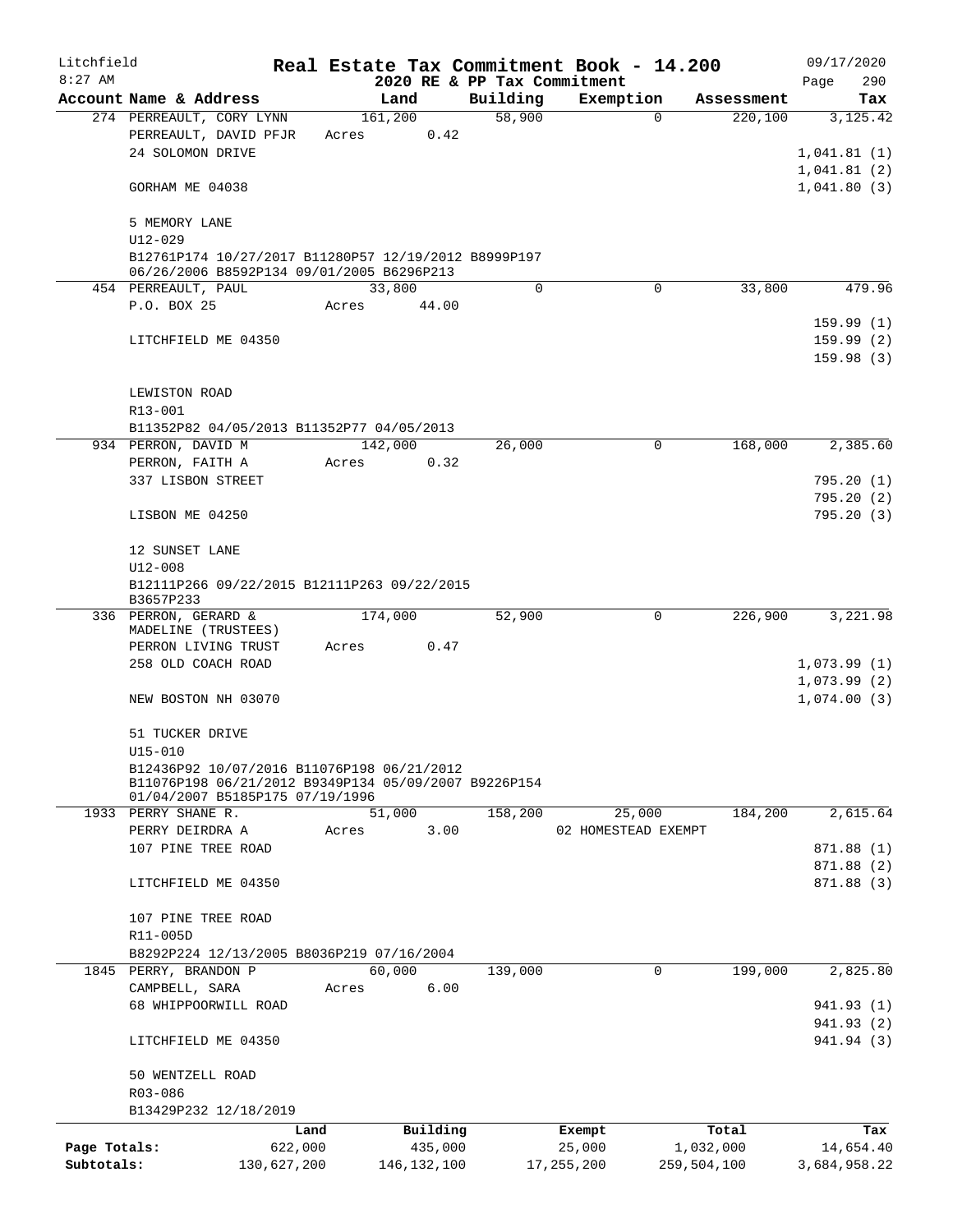| Litchfield |                                           |       |        |       |                             | Real Estate Tax Commitment Book - 14.200 |            | 09/17/2020  |
|------------|-------------------------------------------|-------|--------|-------|-----------------------------|------------------------------------------|------------|-------------|
| $8:27$ AM  |                                           |       |        |       | 2020 RE & PP Tax Commitment |                                          |            | 291<br>Page |
|            | Account Name & Address                    |       | Land   |       | Building                    | Exemption                                | Assessment | Tax         |
|            | 2291 PERRY, GARY R JR                     |       | 40,000 |       | 161,200                     | $\Omega$                                 | 201,200    | 2,857.04    |
|            | 15 PERRY DRIVE                            | Acres |        | 1.00  |                             |                                          |            |             |
|            |                                           |       |        |       |                             |                                          |            | 952.35(1)   |
|            | LITCHFIELD ME 04350                       |       |        |       |                             |                                          |            | 952.35(2)   |
|            |                                           |       |        |       |                             |                                          |            | 952.34 (3)  |
|            |                                           |       |        |       |                             |                                          |            |             |
|            | 15 PERRY DRIVE                            |       |        |       |                             |                                          |            |             |
|            | R14-011G                                  |       |        |       |                             |                                          |            |             |
|            | B10917P281 12/19/2011 B7096P19 10/07/2002 |       |        |       |                             |                                          |            |             |
|            | 1020 PERRY, JEFFREY M                     |       | 93,300 |       | 250,400                     | 25,000                                   | 318,700    | 4,525.54    |
|            | BOOKER DEBRA E                            | Acres |        | 15.00 |                             | 02 HOMESTEAD EXEMPT                      |            |             |
|            | 273 HUNTINGTON HILL                       |       |        |       |                             |                                          |            | 1,508.51(1) |
|            | <b>ROAD</b>                               |       |        |       |                             |                                          |            |             |
|            |                                           |       |        |       |                             |                                          |            | 1,508.51(2) |
|            | LITCHFIELD ME 04350                       |       |        |       |                             |                                          |            | 1,508.52(3) |
|            |                                           |       |        |       |                             |                                          |            |             |
|            | 273 HUNTINGTON HILL                       |       |        |       |                             |                                          |            |             |
|            | $R05 - 058$                               |       |        |       |                             |                                          |            |             |
|            | B8583P186 08/30/2005 B5471P90 10/09/1997  |       |        |       |                             |                                          |            |             |
|            | 1373 PERRY, MARK W                        |       | 50,400 |       | 181,300                     | 25,000                                   | 206,700    | 2,935.14    |
|            | PERRY SUSAN                               | Acres |        | 2.80  |                             | 02 HOMESTEAD EXEMPT                      |            |             |
|            | 92 NECK ROAD                              |       |        |       |                             |                                          |            | 978.38 (1)  |
|            |                                           |       |        |       |                             |                                          |            | 978.38 (2)  |
|            | LITCHFIELD ME 04350                       |       |        |       |                             |                                          |            | 978.38 (3)  |
|            |                                           |       |        |       |                             |                                          |            |             |
|            | 92 NECK ROAD                              |       |        |       |                             |                                          |            |             |
|            | R14-011A                                  |       |        |       |                             |                                          |            |             |
|            | B2803P240 05/22/1985                      |       |        |       |                             |                                          |            |             |
|            | 1375 PERRY, ROXY L                        |       | 67,500 |       | 120,200                     | 25,000                                   | 162,700    | 2,310.34    |
|            | PERRY ELEANOR                             | Acres |        | 56.00 |                             | 02 HOMESTEAD EXEMPT                      |            |             |
|            |                                           |       |        |       |                             |                                          |            |             |
|            | 31 SAWMILL ROAD                           |       |        |       |                             |                                          |            | 770.11(1)   |
|            |                                           |       |        |       |                             |                                          |            | 770.11(2)   |
|            | LITCHFIELD ME 04350                       |       |        |       |                             |                                          |            | 770.12(3)   |
|            |                                           |       |        |       |                             |                                          |            |             |
|            | 31 SAWMILL DRIVE                          |       |        |       |                             |                                          |            |             |
|            | R14-011                                   |       |        |       |                             |                                          |            |             |
|            | B2803P240                                 |       |        |       |                             |                                          |            |             |
|            | 1214 PESCE STEPHANIE                      |       |        | 0     | 5,000                       | 0                                        | 5,000      | 71.00       |
|            | 284 UPPER POND ROAD                       |       |        |       |                             |                                          |            |             |
|            |                                           |       |        |       |                             |                                          |            | 23.67(1)    |
|            | LITCHFIELD ME 04350                       |       |        |       |                             |                                          |            | 23.67(2)    |
|            |                                           |       |        |       |                             |                                          |            | 23.66(3)    |
|            |                                           |       |        |       |                             |                                          |            |             |
|            | 1254 RICHMOND ROAD                        |       |        |       |                             |                                          |            |             |
|            | R01-014A-ON-2                             |       |        |       |                             |                                          |            |             |
|            | 799 PESCE STEPHANIE                       |       |        | 0     | 12,500                      | 0                                        | 12,500     | 177.50      |
|            | 284 UPPER POND                            |       |        |       |                             |                                          |            |             |
|            |                                           |       |        |       |                             |                                          |            | 59.17(1)    |
|            | LITCHFIELD ME 04350                       |       |        |       |                             |                                          |            | 59.17(2)    |
|            |                                           |       |        |       |                             |                                          |            | 59.16(3)    |
|            |                                           |       |        |       |                             |                                          |            |             |
|            | 1290 RICHMOND ROAD                        |       |        |       |                             |                                          |            |             |
|            |                                           |       |        |       |                             |                                          |            |             |
|            | R01-014A-ON-1                             |       |        |       |                             |                                          |            |             |

|              | Land        | Building    | Exempt     | Total       | Tax          |
|--------------|-------------|-------------|------------|-------------|--------------|
| Page Totals: | 251,200     | 730,600     | 75,000     | 906,800     | 12,876.56    |
| Subtotals:   | 130,878,400 | 146,862,700 | 17,330,200 | 260,410,900 | 3,697,834.78 |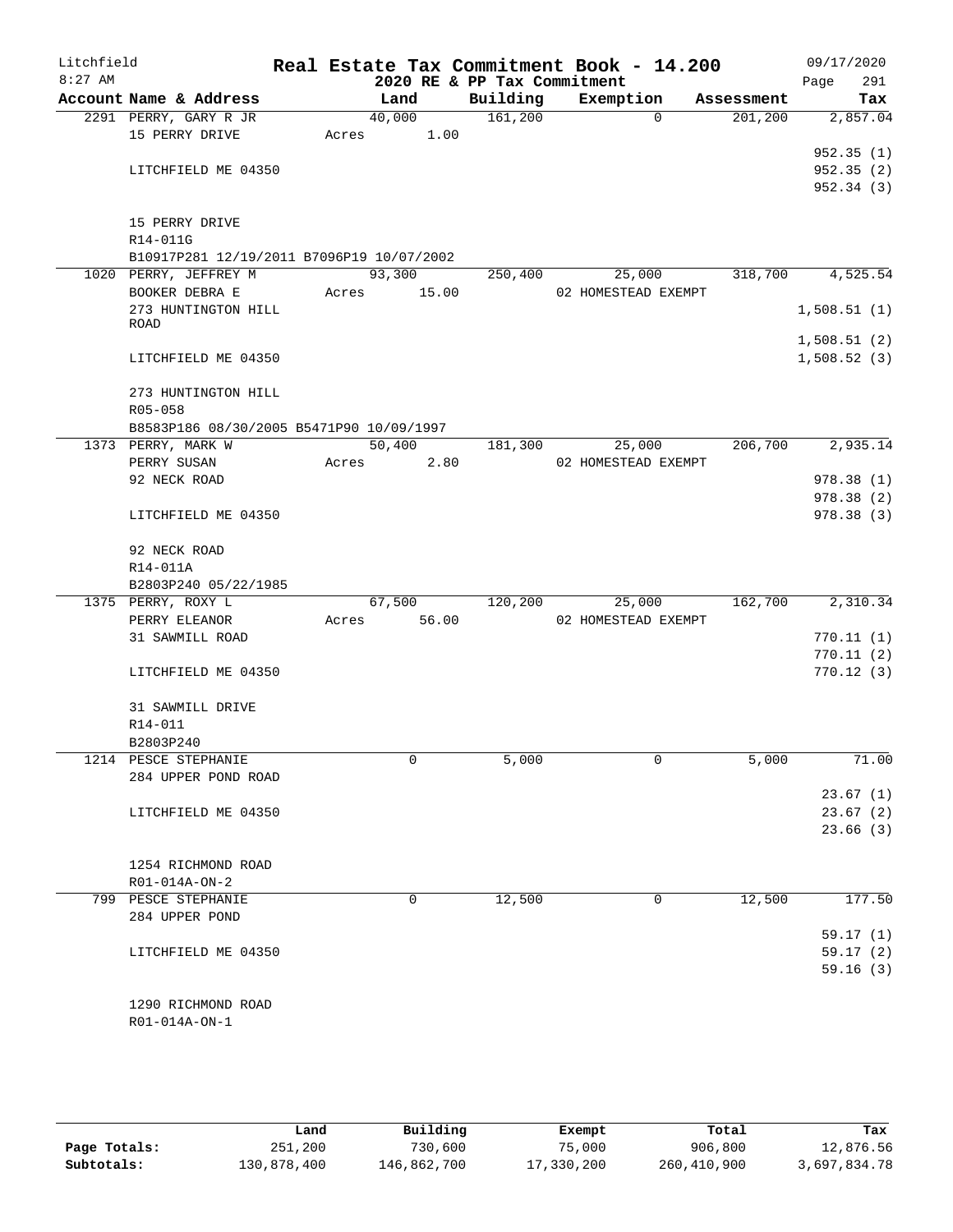| Litchfield<br>$8:27$ AM |                                             | 2020 RE & PP Tax Commitment |          | Real Estate Tax Commitment Book - 14.200 |            | 09/17/2020<br>292<br>Page |
|-------------------------|---------------------------------------------|-----------------------------|----------|------------------------------------------|------------|---------------------------|
|                         | Account Name & Address                      | Land                        | Building | Exemption                                | Assessment | Tax                       |
|                         | 2624 PESCE, LOLA ROAN                       | 46,000                      | 131,900  | 25,000                                   | 152,900    | 2,171.18                  |
|                         | 31 OVERLOOK DRIVE                           | 1.34<br>Acres               |          | 02 HOMESTEAD EXEMPT                      |            |                           |
|                         |                                             |                             |          |                                          |            | 723.73(1)                 |
|                         | LITCHFIELD ME 04350                         |                             |          |                                          |            | 723.73(2)                 |
|                         |                                             |                             |          |                                          |            | 723.72(3)                 |
|                         |                                             |                             |          |                                          |            |                           |
|                         | 31 OVERLOOK DRIVE                           |                             |          |                                          |            |                           |
|                         | R12-022-7                                   |                             |          |                                          |            |                           |
|                         | B12934P131 06/11/2018                       |                             |          |                                          |            |                           |
|                         | 1358 PESCE, STEPHENE                        | 0                           | 13,200   | 0                                        | 13,200     | 187.44                    |
|                         | 284 UPPER POND ROAD                         |                             |          |                                          |            |                           |
|                         |                                             |                             |          |                                          |            | 62.48(1)                  |
|                         | LITCHFIELD ME 04350                         |                             |          |                                          |            | 62.48(2)                  |
|                         |                                             |                             |          |                                          |            | 62.48(3)                  |
|                         |                                             |                             |          |                                          |            |                           |
|                         | 284 UPPER POND ROAD                         |                             |          |                                          |            |                           |
|                         | R01-019A-ON                                 |                             |          |                                          |            |                           |
|                         | 514 PESTER, DAVID                           | 0                           | 12,000   | 0                                        | 12,000     | 170.40                    |
|                         | 558 HUNTINGTON HILL                         |                             |          |                                          |            |                           |
|                         | ROAD                                        |                             |          |                                          |            |                           |
|                         |                                             |                             |          |                                          |            | 56.80(1)                  |
|                         | LITCHFIELD ME 04350                         |                             |          |                                          |            | 56.80(2)                  |
|                         |                                             |                             |          |                                          |            | 56.80(3)                  |
|                         |                                             |                             |          |                                          |            |                           |
|                         | 24 BUSH LANE                                |                             |          |                                          |            |                           |
|                         | R03-006-ON-10                               |                             |          |                                          |            |                           |
|                         | 2069 PESTER, HENRY                          | 45,800                      | 14,300   | 25,000                                   | 35,100     | 498.42                    |
|                         | 626 RICHMOND RD                             | 1.25<br>Acres               |          | 02 HOMESTEAD EXEMPT                      |            |                           |
|                         |                                             |                             |          |                                          |            | 166.14(1)                 |
|                         | LITCHFIELD ME 04350                         |                             |          |                                          |            | 166.14(2)                 |
|                         |                                             |                             |          |                                          |            | 166.14(3)                 |
|                         |                                             |                             |          |                                          |            |                           |
|                         |                                             |                             |          |                                          |            |                           |
|                         | 626 RICHMOND ROAD                           |                             |          |                                          |            |                           |
|                         | R02-010                                     |                             |          |                                          |            |                           |
|                         | 2075 PETERSEN, JENNIFER                     | 45,000                      | 93,200   | 0                                        | 138,200    | 1,962.44                  |
|                         | 96 OAKHILL ROAD                             | 1.00<br>Acres               |          |                                          |            |                           |
|                         |                                             |                             |          |                                          |            | 654.15(1)                 |
|                         | LITCHFIELD ME 04350                         |                             |          |                                          |            | 654.15(2)                 |
|                         |                                             |                             |          |                                          |            | 654.14(3)                 |
|                         |                                             |                             |          |                                          |            |                           |
|                         | 96 OAK HILL ROAD                            |                             |          |                                          |            |                           |
|                         | R05-011A                                    |                             |          |                                          |            |                           |
|                         | B10114P118 06/16/2009 B10044P179 04/15/2009 |                             |          |                                          |            |                           |
|                         | B8277P315 01/15/2005 B5641P228 06/05/1998   |                             |          |                                          |            |                           |
|                         | 1378 PETERSON, ALDEN P                      | 414,700                     | $\Omega$ | 0                                        | 414,700    | 5,888.74                  |
|                         | 184 QUAKER RIDGE ROAD                       | 118.00<br>Acres             |          |                                          |            |                           |
|                         |                                             |                             |          |                                          |            | 1,962.91(1)               |
|                         | GREENE ME 04236                             |                             |          |                                          |            | 1,962.91(2)               |
|                         |                                             |                             |          |                                          |            | 1,962.92(3)               |
|                         |                                             |                             |          |                                          |            |                           |
|                         | 405 HUNTINGTON HILL                         |                             |          |                                          |            |                           |
|                         | R05-001                                     |                             |          |                                          |            |                           |
|                         | B1431P448                                   |                             |          |                                          |            |                           |
|                         |                                             |                             |          |                                          |            |                           |

|              | Land        | Building      | Exempt     | Total       | Tax          |
|--------------|-------------|---------------|------------|-------------|--------------|
| Page Totals: | 551,500     | 264,600       | 50,000     | 766,100     | 10,878.62    |
| Subtotals:   | 131,429,900 | 147, 127, 300 | 17,380,200 | 261,177,000 | 3,708,713.40 |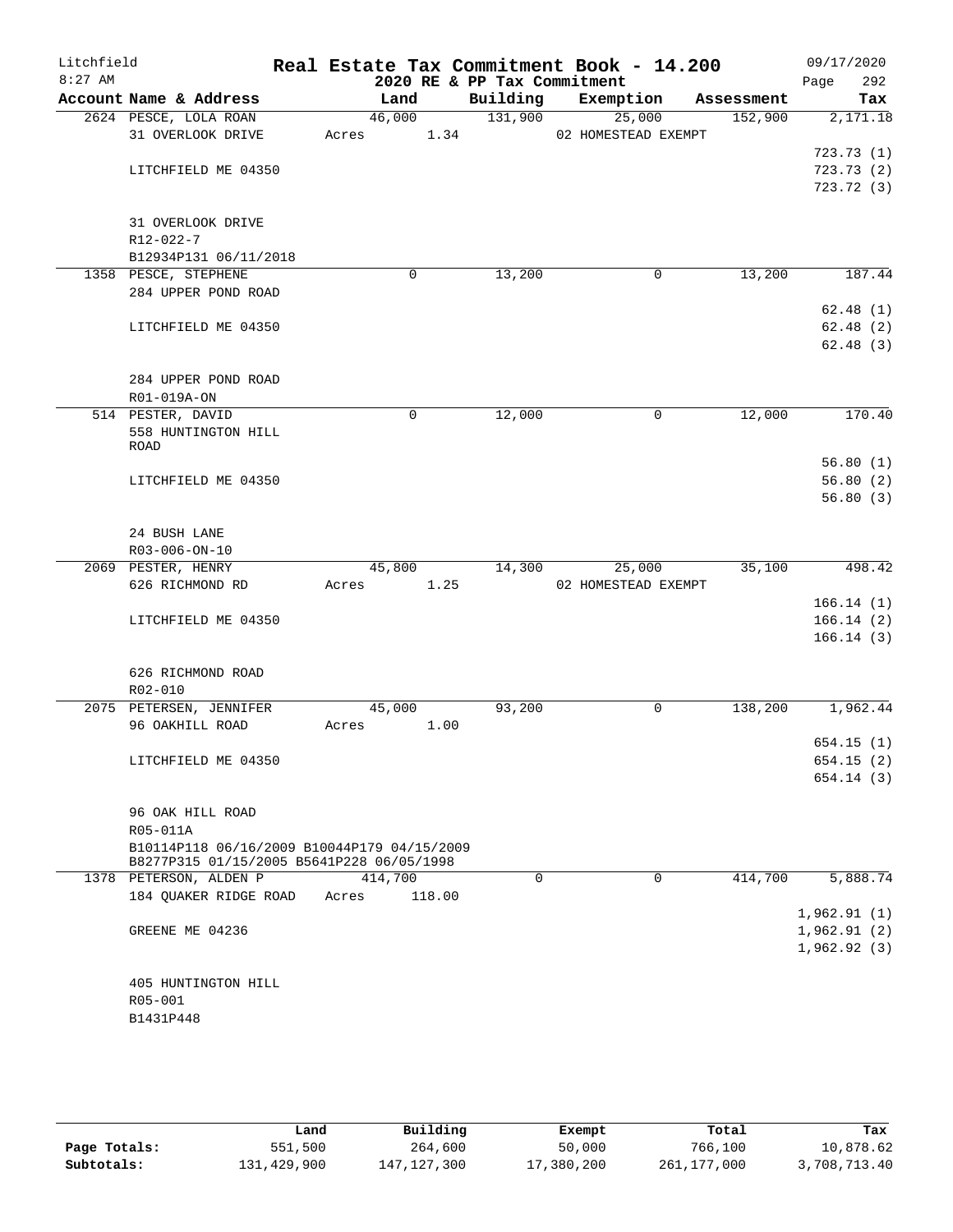| Litchfield   |                                                      |             |       |                             |             | Real Estate Tax Commitment Book - 14.200 |            | 09/17/2020   |
|--------------|------------------------------------------------------|-------------|-------|-----------------------------|-------------|------------------------------------------|------------|--------------|
| $8:27$ AM    |                                                      |             |       | 2020 RE & PP Tax Commitment |             |                                          |            | 293<br>Page  |
|              | Account Name & Address                               |             |       | Land                        | Building    | Exemption                                | Assessment | Tax          |
|              | 1682 PETRICH, PAUL J., JR.                           |             |       | 52,500                      | 124,900     | 25,000                                   | 152,400    | 2,164.08     |
|              | PETRICH, ROBYN C                                     |             |       | 3.50<br>Acres               |             | 02 HOMESTEAD EXEMPT                      |            |              |
|              | 328 STEVENSTOWN ROAD                                 |             |       |                             |             |                                          |            | 721.36(1)    |
|              |                                                      |             |       |                             |             |                                          |            | 721.36(2)    |
|              | LITCHFIELD ME 04350                                  |             |       |                             |             |                                          |            | 721.36(3)    |
|              | 328 STEVENSTOWN ROAD                                 |             |       |                             |             |                                          |            |              |
|              | R09-077A                                             |             |       |                             |             |                                          |            |              |
|              | B11302P140 02/04/2013 B6468P21                       |             |       |                             |             |                                          |            |              |
|              | 1381 PETTENGILL, DAVID M                             |             |       | 73,100                      | 123,200     | 31,000                                   | 165,300    | 2,347.26     |
|              | 60 SOUTH ADAMS RD                                    |             | Acres | 46.00                       |             | 02 HOMESTEAD EXEMPT                      |            |              |
|              |                                                      |             |       |                             |             | 03 VETERANS EXEMPT                       |            | 782.42 (1)   |
|              | LITCHFIELD ME 04350                                  |             |       |                             |             |                                          |            | 782.42 (2)   |
|              |                                                      |             |       |                             |             |                                          |            | 782.42 (3)   |
|              | 60 SOUTH ADAMS ROAD                                  |             |       |                             |             |                                          |            |              |
|              | R01-036                                              |             |       |                             |             |                                          |            |              |
|              | B2198P154                                            |             |       |                             |             |                                          |            |              |
|              | 2962 PFEFFER, MARY BETH                              |             |       | 34,000                      | $\Omega$    | $\mathbf 0$                              | 34,000     | 482.80       |
|              |                                                      |             |       | 4.00                        |             |                                          |            |              |
|              | 34 Emery Lane                                        |             | Acres |                             |             |                                          |            |              |
|              |                                                      |             |       |                             |             |                                          |            | 160.93(1)    |
|              | West Gardiner ME 04345                               |             |       |                             |             |                                          |            | 160.93(2)    |
|              |                                                      |             |       |                             |             |                                          |            | 160.94(3)    |
|              |                                                      |             |       |                             |             |                                          |            |              |
|              | LUNTS HILL ROAD                                      |             |       |                             |             |                                          |            |              |
|              | R09-023D                                             |             |       |                             |             |                                          |            |              |
|              | B9313P235 04/17/2007 B8993P34 07/21/2006 B5795P291   |             |       |                             |             |                                          |            |              |
|              | 868 PHILLIPS, JEFFREY C                              |             |       | 50,500                      | 156,300     | 25,000                                   | 181,800    | 2,581.56     |
|              | 136 WHIPPOORWILL ROAD                                |             | Acres | 7.00                        |             | 02 HOMESTEAD EXEMPT                      |            |              |
|              |                                                      |             |       |                             |             |                                          |            | 860.52 (1)   |
|              | LITCHFIELD ME 04350                                  |             |       |                             |             |                                          |            | 860.52 (2)   |
|              |                                                      |             |       |                             |             |                                          |            | 860.52(3)    |
|              |                                                      |             |       |                             |             |                                          |            |              |
|              | 136 WHIPPOORWILL ROAD                                |             |       |                             |             |                                          |            |              |
|              | $U23 - 001$                                          |             |       |                             |             |                                          |            |              |
|              | B11778P156 08/20/2014 B11503P88 09/03/2013           |             |       |                             |             |                                          |            |              |
|              | B11472P130 07/19/2013 B9430P200 07/20/2007 B6942P173 |             |       |                             |             |                                          |            |              |
|              | 06/18/1996                                           |             |       |                             |             |                                          |            |              |
|              | 869 PHILLIPS, JEFFREY C                              |             |       | 6,800                       | $\Omega$    | $\Omega$                                 | 6,800      | 96.56        |
|              | 136 WHIPPOORWILL ROAD                                |             | Acres | 0.22                        |             |                                          |            |              |
|              |                                                      |             |       |                             |             |                                          |            | 32.19(1)     |
|              | LITCHFIELD ME 04350                                  |             |       |                             |             |                                          |            | 32.19(2)     |
|              |                                                      |             |       |                             |             |                                          |            | 32.18(3)     |
|              |                                                      |             |       |                             |             |                                          |            |              |
|              | MAPLE DRIVE                                          |             |       |                             |             |                                          |            |              |
|              | $U23 - 019$                                          |             |       |                             |             |                                          |            |              |
|              | B11778P156 08/20/2014 B9430P200 07/20/2007 B6942P173 |             |       |                             |             |                                          |            |              |
|              | 06/18/1996                                           |             |       |                             |             |                                          |            |              |
|              | 2701 PICARD RITA M                                   |             |       | 46,700                      | $\mathbf 0$ | 0                                        | 46,700     | 663.14       |
|              | PO BOX 101                                           |             | Acres | 30.00                       |             |                                          |            |              |
|              |                                                      |             |       |                             |             |                                          |            | 221.05(1)    |
|              | STOCKHOLM ME 04783                                   |             |       |                             |             |                                          |            | 221.05(2)    |
|              |                                                      |             |       |                             |             |                                          |            |              |
|              |                                                      |             |       |                             |             |                                          |            | 221.04(3)    |
|              |                                                      |             |       |                             |             |                                          |            |              |
|              | RIDLEY ROAD                                          |             |       |                             |             |                                          |            |              |
|              | R04-001A                                             |             |       |                             |             |                                          |            |              |
|              | B9648P316 02/26/2008                                 |             |       |                             |             |                                          |            |              |
|              |                                                      |             |       |                             |             |                                          |            |              |
|              |                                                      | Land        |       | Building                    |             | Exempt                                   | Total      | Tax          |
| Page Totals: |                                                      | 263,600     |       | 404,400                     |             | 81,000                                   | 587,000    | 8,335.40     |
| Subtotals:   |                                                      | 131,693,500 |       | 147,531,700                 |             | 17,461,200<br>261,764,000                |            | 3,717,048.80 |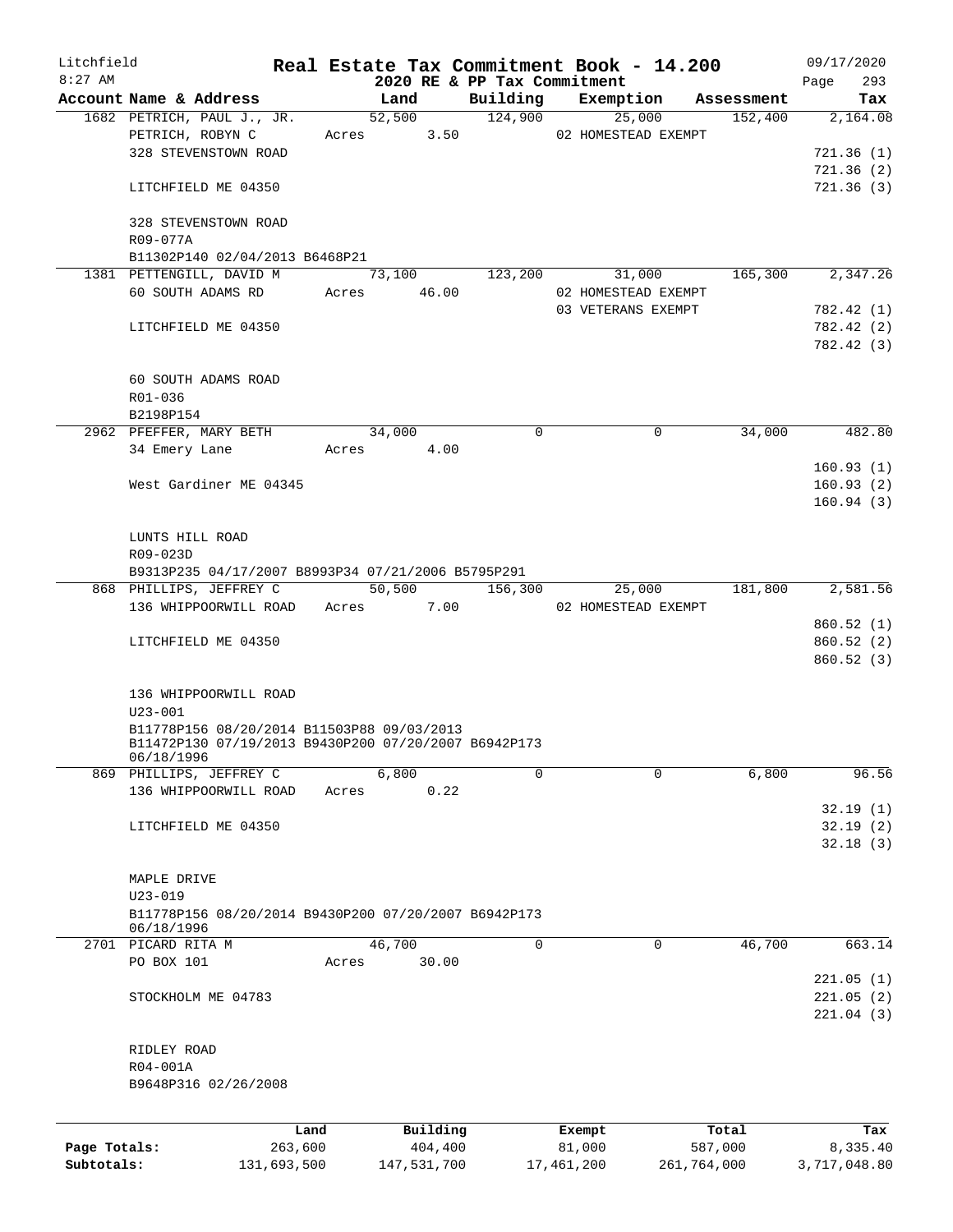| Litchfield   |                                                                                                    |         |                     |                             | Real Estate Tax Commitment Book - 14.200 |            | 09/17/2020  |
|--------------|----------------------------------------------------------------------------------------------------|---------|---------------------|-----------------------------|------------------------------------------|------------|-------------|
| $8:27$ AM    |                                                                                                    |         |                     | 2020 RE & PP Tax Commitment |                                          |            | 294<br>Page |
|              | Account Name & Address                                                                             |         | Land                | Building                    | Exemption                                | Assessment | Tax         |
|              | 1385 PICARD, RITA M                                                                                |         | 148,600             | 59,600                      | 0                                        | 208,200    | 2,956.44    |
|              | PO BOX 101                                                                                         | Acres   | 0.71                |                             |                                          |            |             |
|              |                                                                                                    |         |                     |                             |                                          |            | 985.48 (1)  |
|              | STOCKHOLM ME 04783                                                                                 |         |                     |                             |                                          |            | 985.48 (2)  |
|              |                                                                                                    |         |                     |                             |                                          |            | 985.48 (3)  |
|              |                                                                                                    |         |                     |                             |                                          |            |             |
|              | 156 BUKER ROAD                                                                                     |         |                     |                             |                                          |            |             |
|              | $U10 - 003$                                                                                        |         |                     |                             |                                          |            |             |
|              | B4075P107 10/21/1991                                                                               |         |                     |                             |                                          |            |             |
|              | 1066 PICKETT, SCOTT A                                                                              |         | 61,000              | 20,000                      | 25,000                                   | 56,000     | 795.20      |
|              | 5 LILLY LANE                                                                                       | Acres   | 3.00                |                             | 02 HOMESTEAD EXEMPT                      |            |             |
|              |                                                                                                    |         |                     |                             |                                          |            | 265.07(1)   |
|              | LITCHFIELD ME 04350                                                                                |         |                     |                             |                                          |            | 265.07(2)   |
|              |                                                                                                    |         |                     |                             |                                          |            | 265.06(3)   |
|              |                                                                                                    |         |                     |                             |                                          |            |             |
|              | 5 LILLY LANE                                                                                       |         |                     |                             |                                          |            |             |
|              | R08-006                                                                                            |         |                     |                             |                                          |            |             |
|              | B12244P1 03/11/2016 B2284P105                                                                      |         |                     |                             | $\mathbf 0$                              |            |             |
|              | 840 PIERCE, CHRISTINA R                                                                            |         | 57,000              | 104,600                     |                                          | 161,600    | 2,294.72    |
|              | 1590 LEWISTON ROAD                                                                                 | Acres   | 5.00                |                             |                                          |            |             |
|              |                                                                                                    |         |                     |                             |                                          |            | 764.91(1)   |
|              | LITCHFIELD ME 04350                                                                                |         |                     |                             |                                          |            | 764.91(2)   |
|              |                                                                                                    |         |                     |                             |                                          |            | 764.90(3)   |
|              |                                                                                                    |         |                     |                             |                                          |            |             |
|              | 1590 LEWISTON ROAD                                                                                 |         |                     |                             |                                          |            |             |
|              | R11-033                                                                                            |         |                     |                             |                                          |            |             |
|              | B13464P9 01/29/2020                                                                                |         |                     |                             |                                          |            |             |
|              | 504 PIERCE, HALEY E                                                                                |         | $\overline{45,000}$ | 104,500                     | 25,000                                   | 124,500    | 1,767.90    |
|              | BENEDICT, FRANK P                                                                                  | Acres   | 1.00                |                             | 02 HOMESTEAD EXEMPT                      |            |             |
|              | 7 DOYLE ST                                                                                         |         |                     |                             |                                          |            | 589.30(1)   |
|              |                                                                                                    |         |                     |                             |                                          |            | 589.30(2)   |
|              | LITCHFIELD ME 04350                                                                                |         |                     |                             |                                          |            | 589.30(3)   |
|              |                                                                                                    |         |                     |                             |                                          |            |             |
|              | 7 DOYLE STREET                                                                                     |         |                     |                             |                                          |            |             |
|              | $U09 - 025$                                                                                        |         |                     |                             |                                          |            |             |
|              | B12091P125 08/26/2015 B11176P208 09/20/2012<br>B10871P26 10/31/2011 B10264P29 11/04/2009 B7948P196 |         |                     |                             |                                          |            |             |
|              | 05/07/2004 B4938P308 07/31/1995                                                                    |         |                     |                             |                                          |            |             |
|              | 1929 PILLING, JEFFREY R                                                                            |         | 78,000              | 129,900                     | 0                                        | 207,900    | 2,952.18    |
|              | 27 YOUNG BUCK DRIVE                                                                                | Acres   | 37.00               |                             |                                          |            |             |
|              |                                                                                                    |         |                     |                             |                                          |            | 984.06 (1)  |
|              | LITCHFIELD ME 04350                                                                                |         |                     |                             |                                          |            | 984.06 (2)  |
|              |                                                                                                    |         |                     |                             |                                          |            | 984.06 (3)  |
|              |                                                                                                    |         |                     |                             |                                          |            |             |
|              | 1564 HALLOWELL ROAD                                                                                |         |                     |                             |                                          |            |             |
|              | R14-061                                                                                            |         |                     |                             |                                          |            |             |
|              | B12862P279 03/20/2018 B1455P44                                                                     |         |                     |                             |                                          |            |             |
|              | 2582 PINE VIEW HOMES, INC.                                                                         |         | 0                   | 13,200                      | $\mathbf 0$                              | 13,200     | 187.44      |
|              | MARSELLA, GREGG, SMART,                                                                            |         |                     |                             |                                          |            |             |
|              | LISA                                                                                               |         |                     |                             |                                          |            |             |
|              | P O BOX 319                                                                                        |         |                     |                             |                                          |            | 62.48(1)    |
|              |                                                                                                    |         |                     |                             |                                          |            | 62.48(2)    |
|              | WATERVILLE ME 04903                                                                                |         |                     |                             |                                          |            | 62.48(3)    |
|              | 0319                                                                                               |         |                     |                             |                                          |            |             |
|              | 11 ELM LANE                                                                                        |         |                     |                             |                                          |            |             |
|              | R03-073-ON-8                                                                                       |         |                     |                             |                                          |            |             |
|              |                                                                                                    |         |                     |                             |                                          |            |             |
|              |                                                                                                    |         |                     |                             |                                          |            |             |
|              |                                                                                                    | Land    | Building            |                             | Exempt                                   | Total      | Tax         |
| Page Totals: |                                                                                                    | 389,600 | 431,800             |                             | 50,000                                   | 771,400    | 10,953.88   |

**Subtotals:** 132,083,100 147,963,500 17,511,200 262,535,400 3,728,002.68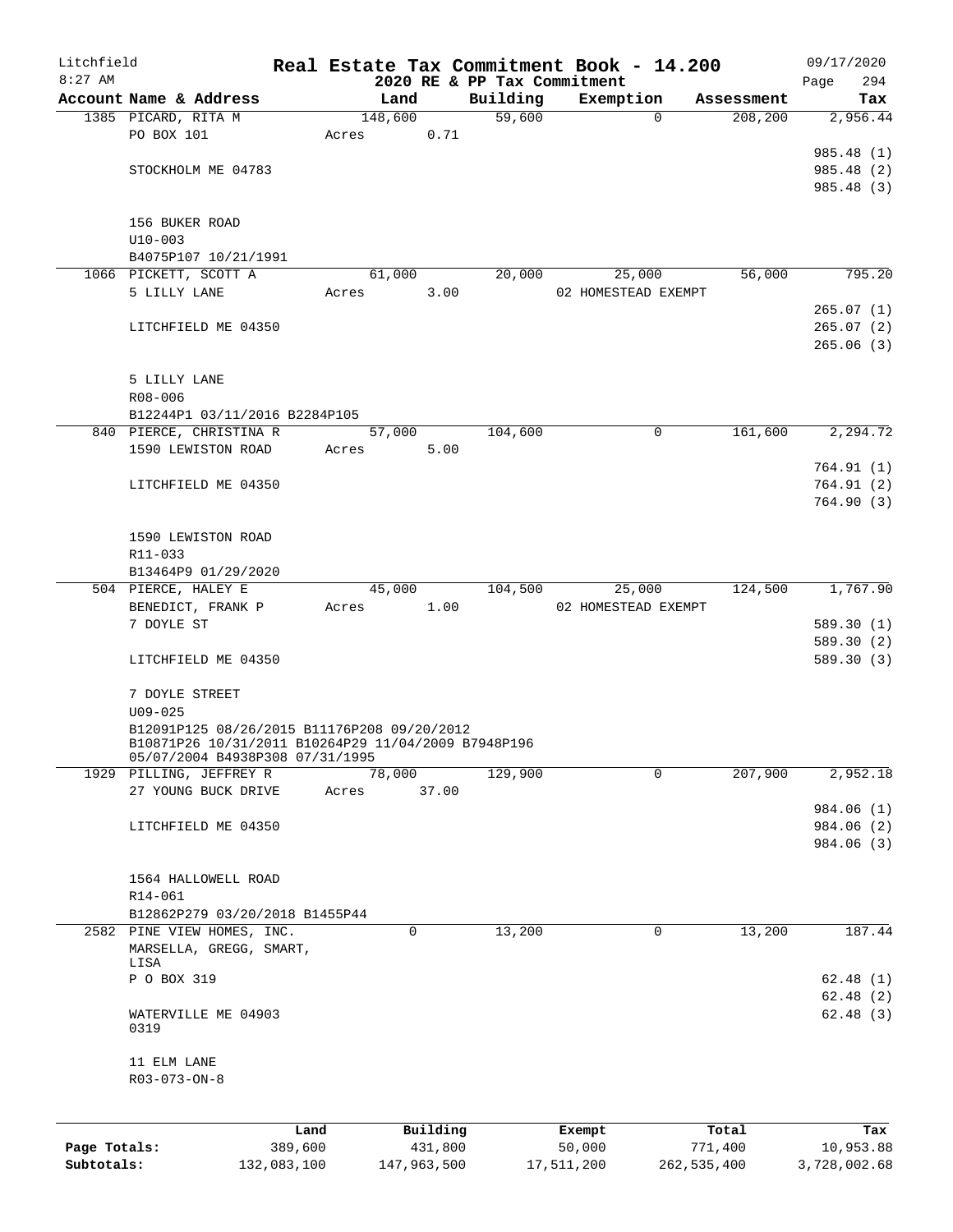| Litchfield |                   |                                                     |       |         |       |      | Real Estate Tax Commitment Book - 14.200 |                     |             |            |      | 09/17/2020  |
|------------|-------------------|-----------------------------------------------------|-------|---------|-------|------|------------------------------------------|---------------------|-------------|------------|------|-------------|
| $8:27$ AM  |                   |                                                     |       |         |       |      | 2020 RE & PP Tax Commitment              |                     |             |            | Page | 295         |
|            |                   | Account Name & Address                              |       | Land    |       |      | Building<br>$\Omega$                     | Exemption           | $\Omega$    | Assessment |      | Tax         |
|            |                   | 1076 PINETTE, PAUL EMILE<br>PINETTE, JENNIFER L     | Acres | 41,500  | 0.52  |      |                                          |                     |             | 41,500     |      | 589.30      |
|            | 358 MILLAY ROAD   |                                                     |       |         |       |      |                                          |                     |             |            |      | 196.43(1)   |
|            |                   |                                                     |       |         |       |      |                                          |                     |             |            |      | 196.43(2)   |
|            |                   | BOWDOINHAM ME 04008                                 |       |         |       |      |                                          |                     |             |            |      | 196.44(3)   |
|            | $U21 - 001$       | WHIPPOORWILL ROAD                                   |       |         |       |      |                                          |                     |             |            |      |             |
|            |                   | B12899P151 04/23/2018 B6921P179 B5464P29 09/29/1997 |       |         |       |      |                                          |                     |             |            |      |             |
|            |                   | 2871 PINKHAM, THERESA                               |       | 27,300  |       |      | 14,500                                   |                     | $\mathbf 0$ | 41,800     |      | 593.56      |
|            |                   | 370 WEST BURROUGH ROAD Acres                        |       |         | 8.00  |      |                                          |                     |             |            |      |             |
|            |                   |                                                     |       |         |       |      |                                          |                     |             |            |      | 197.85(1)   |
|            |                   | BOWDOIN ME 04287                                    |       |         |       |      |                                          |                     |             |            |      | 197.85(2)   |
|            |                   |                                                     |       |         |       |      |                                          |                     |             |            |      | 197.86(3)   |
|            | ACADEMY ROAD      |                                                     |       |         |       |      |                                          |                     |             |            |      |             |
|            | R02-085A          |                                                     |       |         |       |      |                                          |                     |             |            |      |             |
|            |                   | B11995P116 05/28/2015                               |       |         |       |      |                                          |                     |             |            |      |             |
|            |                   | 2085 PINNELL, CINDY M                               |       | 45,000  |       |      | 78,200                                   | 25,000              |             | 98,200     |      | 1,394.44    |
|            | PO BOX 894        |                                                     | Acres |         |       | 2.00 |                                          | 02 HOMESTEAD EXEMPT |             |            |      |             |
|            |                   |                                                     |       |         |       |      |                                          |                     |             |            |      | 464.81(1)   |
|            |                   | SABATTUS ME 04280                                   |       |         |       |      |                                          |                     |             |            |      | 464.81(2)   |
|            |                   |                                                     |       |         |       |      |                                          |                     |             |            |      | 464.82(3)   |
|            |                   |                                                     |       |         |       |      |                                          |                     |             |            |      |             |
|            | R03-045A          | 113 RICHMOND ROAD                                   |       |         |       |      |                                          |                     |             |            |      |             |
|            |                   | B5792P78 11/18/1998                                 |       |         |       |      |                                          |                     |             |            |      |             |
|            | 717 PLATT, JOSHUA |                                                     |       | 100,000 |       |      | 63,400                                   |                     | $\mathbf 0$ | 163,400    |      | 2,320.28    |
|            |                   | PLATT, WILLIAM PLATT                                | Acres |         | 99.65 |      |                                          |                     |             |            |      |             |
|            | 3 BLAKE AVENUE    |                                                     |       |         |       |      |                                          |                     |             |            |      | 773.43 (1)  |
|            |                   |                                                     |       |         |       |      |                                          |                     |             |            |      | 773.43 (2)  |
|            |                   | HALLOWELL ME 04347                                  |       |         |       |      |                                          |                     |             |            |      | 773.42(3)   |
|            | 219 NECK ROAD     |                                                     |       |         |       |      |                                          |                     |             |            |      |             |
|            | R14-030           |                                                     |       |         |       |      |                                          |                     |             |            |      |             |
|            |                   | B11220P229 09/06/2012 B11134P266 08/02/2012         |       |         |       |      |                                          |                     |             |            |      |             |
|            |                   | B2073P230 01/18/1977                                |       |         |       |      |                                          |                     |             |            |      |             |
|            |                   | 1390 POIRIER, MONIQUE M<br>70 SUMMER STREET         |       | 102,700 |       |      | 20,000                                   |                     | 0           | 122,700    |      | 1,742.34    |
|            |                   |                                                     | Acres |         |       | 0.57 |                                          |                     |             |            |      | 580.78 (1)  |
|            | AUBURN ME 04210   |                                                     |       |         |       |      |                                          |                     |             |            |      | 580.78 (2)  |
|            |                   |                                                     |       |         |       |      |                                          |                     |             |            |      | 580.78 (3)  |
|            |                   |                                                     |       |         |       |      |                                          |                     |             |            |      |             |
|            | 69 LEBEL LANE     |                                                     |       |         |       |      |                                          |                     |             |            |      |             |
|            | $U11 - 048$       |                                                     |       |         |       |      |                                          |                     |             |            |      |             |
|            |                   | B4630P146 02/11/1994                                |       |         |       |      |                                          |                     |             |            |      |             |
|            |                   | 193 POLHEMUS, JOHN W                                |       | 52,800  |       |      | 166,900                                  |                     | $\mathbf 0$ | 219,700    |      | 3, 119.74   |
|            |                   | POLHEMUS, MERCY R<br>112 LUNTS HILL ROAD            | Acres |         |       | 3.60 |                                          |                     |             |            |      | 1,039.91(1) |
|            |                   |                                                     |       |         |       |      |                                          |                     |             |            |      | 1,039.91(2) |
|            |                   | LITCHFIELD ME 04350                                 |       |         |       |      |                                          |                     |             |            |      | 1,039.92(3) |
|            |                   | 112 LUNTS HILL ROAD                                 |       |         |       |      |                                          |                     |             |            |      |             |
|            | R09-023           |                                                     |       |         |       |      |                                          |                     |             |            |      |             |
|            |                   | B13370P113 10/18/2019                               |       |         |       |      |                                          |                     |             |            |      |             |
|            |                   |                                                     |       |         |       |      |                                          |                     |             |            |      |             |
|            |                   |                                                     |       |         |       |      |                                          |                     |             |            |      |             |
|            |                   |                                                     |       |         |       |      |                                          |                     |             |            |      |             |

|              | Land        | Building    | Exempt     | Total         | Tax          |
|--------------|-------------|-------------|------------|---------------|--------------|
| Page Totals: | 369,300     | 343,000     | 25,000     | 687,300       | 9,759.66     |
| Subtotals:   | 132,452,400 | 148,306,500 | 17,536,200 | 263, 222, 700 | 3,737,762.34 |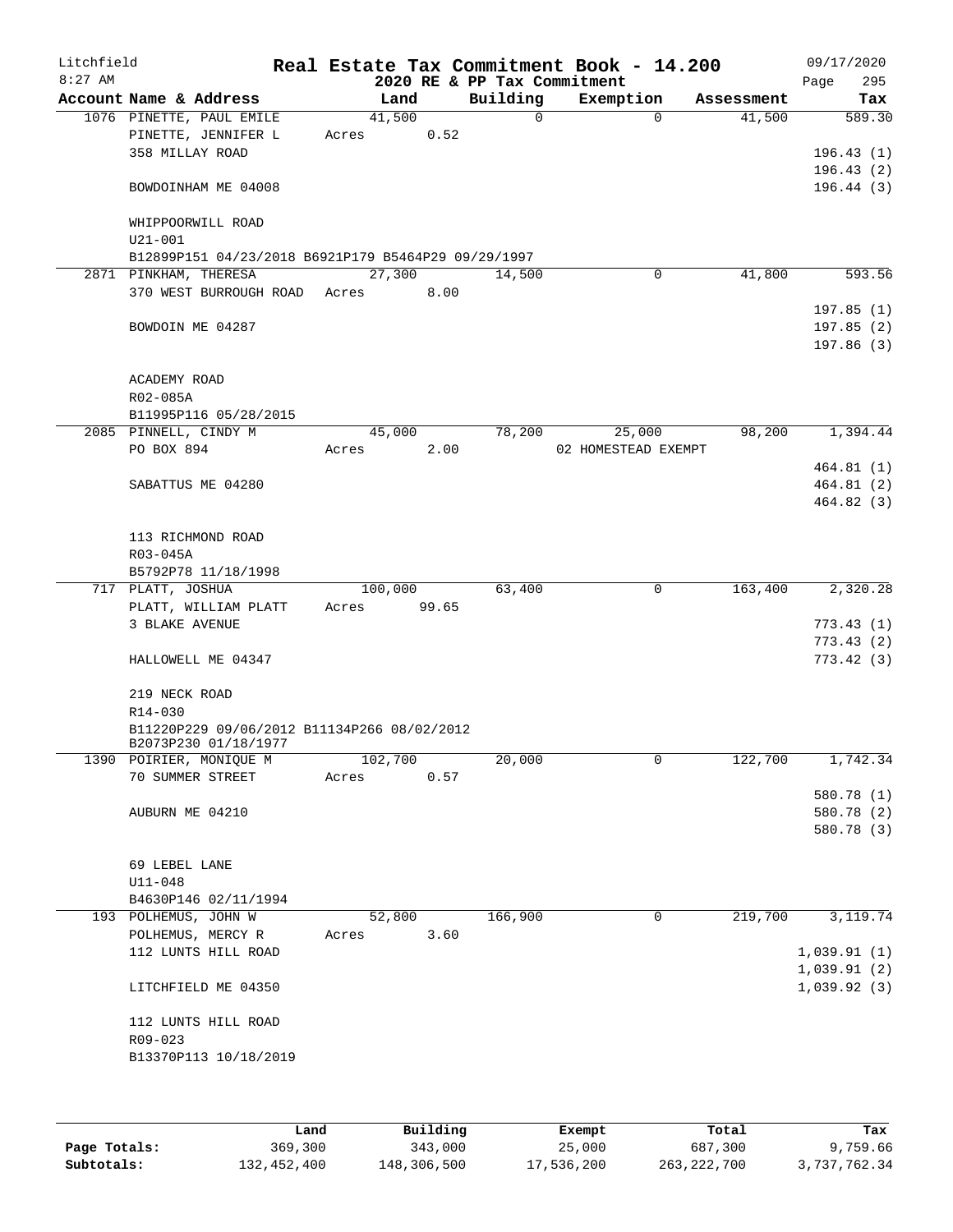| Litchfield   |                                                                                                                                                 |             |       |             |          |                             | Real Estate Tax Commitment Book - 14.200 |            | 09/17/2020                   |
|--------------|-------------------------------------------------------------------------------------------------------------------------------------------------|-------------|-------|-------------|----------|-----------------------------|------------------------------------------|------------|------------------------------|
| $8:27$ AM    |                                                                                                                                                 |             |       |             |          | 2020 RE & PP Tax Commitment |                                          |            | 296<br>Page                  |
|              | Account Name & Address                                                                                                                          |             |       | Land        |          | Building                    | Exemption                                | Assessment | Tax                          |
|              | 1394 POLLEY, DOUGLAS<br>647 HUNTINGTON HILL<br>ROAD                                                                                             |             | Acres | 60,800      | 7.00     | 19,800                      | 25,000<br>02 HOMESTEAD EXEMPT            | 55,600     | 789.52                       |
|              | LITCHFIELD ME 04350                                                                                                                             |             |       |             |          |                             |                                          |            | 263.17(1)<br>263.17(2)       |
|              |                                                                                                                                                 |             |       |             |          |                             |                                          |            | 263.18(3)                    |
|              | 647 HUNTINGTON HILL                                                                                                                             |             |       |             |          |                             |                                          |            |                              |
|              | R03-128A<br>B3408P26                                                                                                                            |             |       |             |          |                             |                                          |            |                              |
|              | 1396 POMERLEAU, DENNIS R                                                                                                                        |             |       | 194,300     |          | 166,400                     | 25,000                                   | 335,700    | 4,766.94                     |
|              | <b>30 LUCIEN LANE</b>                                                                                                                           |             | Acres |             | 3.60     |                             | 02 HOMESTEAD EXEMPT                      |            | 1,588.98(1)                  |
|              | LITCHFIELD ME 04350                                                                                                                             |             |       |             |          |                             |                                          |            | 1,588.98(2)<br>1,588.98(3)   |
|              | <b>30 LUCIEN LANE</b><br>$U11 - 034$                                                                                                            |             |       |             |          |                             |                                          |            |                              |
|              | B13124P157 01/07/2019 B4694P244 05/19/1994                                                                                                      |             |       |             |          |                             |                                          |            |                              |
|              | 1914 PONTBRIAND, KEVIN                                                                                                                          |             |       | 45,800      |          | 149,200                     | 25,000                                   | 170,000    | 2,414.00                     |
|              | 41 BUTTERFLY DRIVE                                                                                                                              |             | Acres |             | 1.25     |                             | 02 HOMESTEAD EXEMPT                      |            |                              |
|              |                                                                                                                                                 |             |       |             |          |                             |                                          |            | 804.67(1)                    |
|              | LITCHFIELD ME 04350                                                                                                                             |             |       |             |          |                             |                                          |            | 804.67(2)                    |
|              |                                                                                                                                                 |             |       |             |          |                             |                                          |            | 804.66(3)                    |
|              | 41 BUTTERFLY DRIVE<br>$R12 - 025 - 4$                                                                                                           |             |       |             |          |                             |                                          |            |                              |
|              | B12834P113 01/26/2018 B12804P268 11/30/2017<br>B12602P190 03/03/2017 B12321P63 06/13/2016 B8664P321<br>10/19/2005 B8443P22 06/03/2005 B4838P173 |             |       |             |          |                             |                                          |            |                              |
|              | 2198 POOTERS, GEORGE L JR                                                                                                                       |             |       | 47,900      |          | 40,000                      | 25,000                                   | 62,900     | 893.18                       |
|              | RIDLEY-POOTERS, BRENDA Acres                                                                                                                    |             |       |             | 1.97     |                             | 02 HOMESTEAD EXEMPT                      |            |                              |
|              | 2708 HALLOWELL ROAD                                                                                                                             |             |       |             |          |                             |                                          |            | 297.73 (1)                   |
|              | LITCHFIELD ME 04350                                                                                                                             |             |       |             |          |                             |                                          |            | 297.73 (2)<br>297.72 (3)     |
|              | 2708 HALLOWELL ROAD<br>R02-032A                                                                                                                 |             |       |             |          |                             |                                          |            |                              |
|              | B6461P201 04/26/2001                                                                                                                            |             |       |             |          |                             |                                          |            |                              |
|              | 1399 POPPISH, DAVID                                                                                                                             |             |       | 46,500      |          | 182,800                     | 31,000                                   | 198,300    | 2,815.86                     |
|              | 25 TURCOTTE LN                                                                                                                                  |             | Acres |             | 1.50     |                             | 02 HOMESTEAD EXEMPT                      |            |                              |
|              |                                                                                                                                                 |             |       |             |          |                             | 03 VETERANS EXEMPT                       |            | 938.62 (1)                   |
|              | LITCHFIELD ME 04350                                                                                                                             |             |       |             |          |                             |                                          |            | 938.62 (2)<br>938.62 (3)     |
|              | 25 TURCOTTE LANE                                                                                                                                |             |       |             |          |                             |                                          |            |                              |
|              | R03-071                                                                                                                                         |             |       |             |          |                             |                                          |            |                              |
|              | B7450P279 B1731P84                                                                                                                              |             |       |             |          |                             |                                          |            |                              |
|              | 278 PORR, EMILY V                                                                                                                               |             |       | 61,000      |          | 187,100                     | 0                                        | 248,100    | 3,523.02                     |
|              | FOWLESS, MITCHELL G                                                                                                                             |             | Acres |             | 7.30     |                             |                                          |            |                              |
|              | 197 PINE TREE ROAD                                                                                                                              |             |       |             |          |                             |                                          |            | 1, 174.34(1)                 |
|              | LITCHFIELD ME 04350                                                                                                                             |             |       |             |          |                             |                                          |            | 1, 174.34(2)<br>1, 174.34(3) |
|              | 197 PINE TREE ROAD                                                                                                                              |             |       |             |          |                             |                                          |            |                              |
|              | R11-004                                                                                                                                         |             |       |             |          |                             |                                          |            |                              |
|              | B13328P240 09/09/2019                                                                                                                           |             |       |             |          |                             |                                          |            |                              |
|              |                                                                                                                                                 | Land        |       |             | Building |                             | Exempt                                   | Total      | Tax                          |
| Page Totals: |                                                                                                                                                 | 456,300     |       |             | 745,300  |                             | 131,000<br>1,070,600                     |            | 15,202.52                    |
| Subtotals:   |                                                                                                                                                 | 132,908,700 |       | 149,051,800 |          |                             | 264, 293, 300<br>17,667,200              |            | 3,752,964.86                 |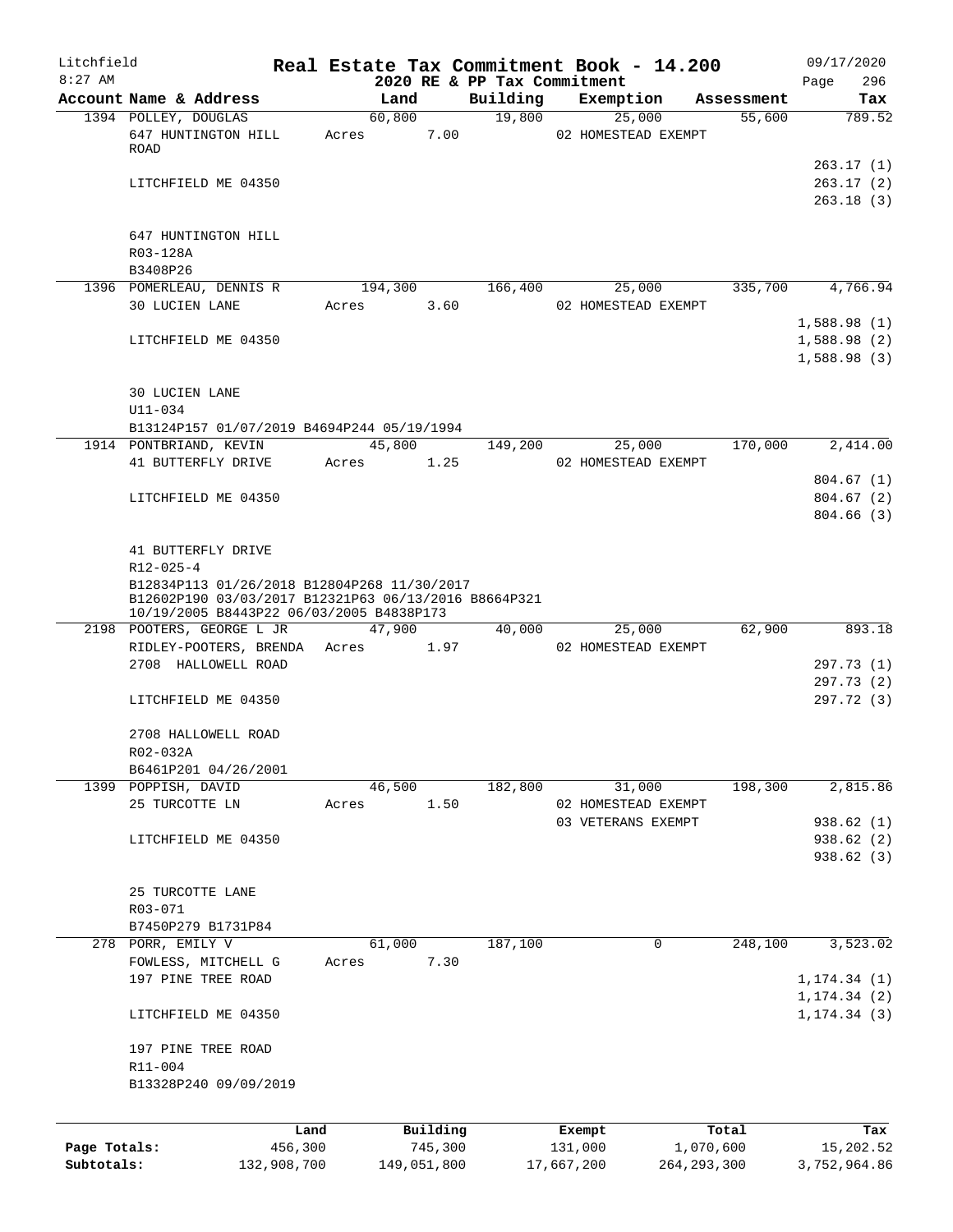| Litchfield<br>$8:27$ AM |                                                     |       |         |        | 2020 RE & PP Tax Commitment | Real Estate Tax Commitment Book - 14.200 |                |         | 09/17/2020<br>Page | 297    |
|-------------------------|-----------------------------------------------------|-------|---------|--------|-----------------------------|------------------------------------------|----------------|---------|--------------------|--------|
|                         | Account Name & Address                              |       | Land    |        | Building                    | Exemption                                | Assessment     |         |                    | Tax    |
|                         | 1403 PORTER JASON D                                 |       | 49,200  |        |                             | 73,800<br>25,000                         |                | 98,000  | 1,391.60           |        |
|                         | C/O: BECKY SMITH                                    | Acres |         | 2.41   |                             | 02 HOMESTEAD EXEMPT                      |                |         |                    |        |
|                         | 12 NORTH ADAMS ROAD                                 |       |         |        |                             |                                          |                |         | 463.87(1)          |        |
|                         | LITCHFIELD ME 04350                                 |       |         |        |                             |                                          |                |         | 463.87(2)          |        |
|                         |                                                     |       |         |        |                             |                                          |                |         | 463.86(3)          |        |
|                         |                                                     |       |         |        |                             |                                          |                |         |                    |        |
|                         | 12 NORTH ADAMS ROAD                                 |       |         |        |                             |                                          |                |         |                    |        |
|                         | R01-062A                                            |       |         |        |                             |                                          |                |         |                    |        |
|                         | B9566P81 11/15/2007 B3590P136 08/04/1989            |       |         |        |                             |                                          |                |         |                    |        |
|                         | 445 PORTER, TAMMY                                   |       | 45,000  |        | 10,200                      |                                          | 0              | 55,200  |                    | 783.84 |
|                         | 1112 RICHMOND ROAD                                  | Acres |         | 1.00   |                             |                                          |                |         |                    |        |
|                         |                                                     |       |         |        |                             |                                          |                |         | 261.28(1)          |        |
|                         | LITCHFIELD ME 04350                                 |       |         |        |                             |                                          |                |         | 261.28(2)          |        |
|                         |                                                     |       |         |        |                             |                                          |                |         | 261.28(3)          |        |
|                         |                                                     |       |         |        |                             |                                          |                |         |                    |        |
|                         |                                                     |       |         |        |                             |                                          |                |         |                    |        |
|                         | 224 SMALL ROAD                                      |       |         |        |                             |                                          |                |         |                    |        |
|                         | R01-010A                                            |       |         |        |                             |                                          |                |         |                    |        |
|                         | B5914P72                                            |       |         |        |                             |                                          |                |         |                    |        |
|                         | 1401 PORTER, VIRGINIA                               |       | 24,700  |        | 21,300                      |                                          | 0              | 46,000  |                    | 653.20 |
|                         | PORTER TAMMY V                                      | Acres |         | 1.30   |                             |                                          |                |         |                    |        |
|                         | 1112 RICHMOND RD                                    |       |         |        |                             |                                          |                |         | 217.73(1)          |        |
|                         |                                                     |       |         |        |                             |                                          |                |         | 217.73(2)          |        |
|                         | LITCHFIELD ME 04350                                 |       |         |        |                             |                                          |                |         | 217.74(3)          |        |
|                         |                                                     |       |         |        |                             |                                          |                |         |                    |        |
|                         | 1113 RICHMOND ROAD                                  |       |         |        |                             |                                          |                |         |                    |        |
|                         | R01-062                                             |       |         |        |                             |                                          |                |         |                    |        |
|                         | B8010P83 06/28/2004 B3903P256                       |       |         |        |                             |                                          |                |         |                    |        |
|                         | 1402 PORTER, VIRGINIA                               |       | 240,000 |        | 144,700                     |                                          | $\overline{0}$ | 384,700 | 5,462.74           |        |
|                         | PORTER TAMMY V                                      | Acres |         | 18.00  |                             |                                          |                |         |                    |        |
|                         | 1112 RICHMOND RD                                    |       |         |        |                             |                                          |                |         | 1,820.91(1)        |        |
|                         |                                                     |       |         |        |                             |                                          |                |         | 1,820.91(2)        |        |
|                         | LITCHFIELD ME 04350                                 |       |         |        |                             |                                          |                |         | 1,820.92(3)        |        |
|                         |                                                     |       |         |        |                             |                                          |                |         |                    |        |
|                         | 1112 RICHMOND ROAD                                  |       |         |        |                             |                                          |                |         |                    |        |
|                         | R01-010                                             |       |         |        |                             |                                          |                |         |                    |        |
|                         | B8010P83 06/28/2004 B1035P168                       |       |         |        |                             |                                          |                |         |                    |        |
|                         | 1380 POTTER-DUNLOP, JULIE A                         |       | 1,400   |        | $\Omega$                    |                                          | 0              | 1,400   |                    | 19.88  |
|                         | 41 MAI PLACE                                        | Acres |         | 0.47   |                             |                                          |                |         |                    |        |
|                         |                                                     |       |         |        |                             |                                          |                |         | 6.63(1)            |        |
|                         | HAIKU HI 96708 5848                                 |       |         |        |                             |                                          |                |         | 6.63(2)            |        |
|                         |                                                     |       |         |        |                             |                                          |                |         | 6.62(3)            |        |
|                         |                                                     |       |         |        |                             |                                          |                |         |                    |        |
|                         | PINEY SHORES DRIVE                                  |       |         |        |                             |                                          |                |         |                    |        |
|                         | $U13 - 024$                                         |       |         |        |                             |                                          |                |         |                    |        |
|                         | B11566P55 11/08/2013 B10112P188 05/27/1975 B846P418 |       |         |        |                             |                                          |                |         |                    |        |
|                         | 2877 POTTERS BROOK                                  |       | 94,300  |        | $\Omega$                    |                                          | $\Omega$       | 94,300  | 1,339.06           |        |
|                         | ENTERPRISE, LLC.                                    |       |         |        |                             |                                          |                |         |                    |        |
|                         | 284 PLAINS ROAD                                     | Acres |         | 204.00 |                             |                                          |                |         |                    |        |
|                         |                                                     |       |         |        |                             |                                          |                |         | 446.35(1)          |        |
|                         | LITCHFIELD ME 04350                                 |       |         |        |                             |                                          |                |         | 446.35 (2)         |        |
|                         |                                                     |       |         |        |                             |                                          |                |         | 446.36(3)          |        |
|                         |                                                     |       |         |        |                             |                                          |                |         |                    |        |
|                         | PLAINS ROAD                                         |       |         |        |                             |                                          |                |         |                    |        |
|                         | R07-015D                                            |       |         |        |                             |                                          |                |         |                    |        |
|                         | B12169P264 11/25/2015                               |       |         |        |                             |                                          |                |         |                    |        |
|                         |                                                     |       |         |        |                             |                                          |                |         |                    |        |
|                         |                                                     |       |         |        |                             |                                          |                |         |                    |        |
|                         |                                                     |       |         |        |                             |                                          |                |         |                    |        |

|              | Land        | Building    | Exempt     | Total       | Tax          |
|--------------|-------------|-------------|------------|-------------|--------------|
| Page Totals: | 454,600     | 250,000     | 25,000     | 679,600     | 9,650.32     |
| Subtotals:   | 133,363,300 | 149,301,800 | 17,692,200 | 264,972,900 | 3,762,615.18 |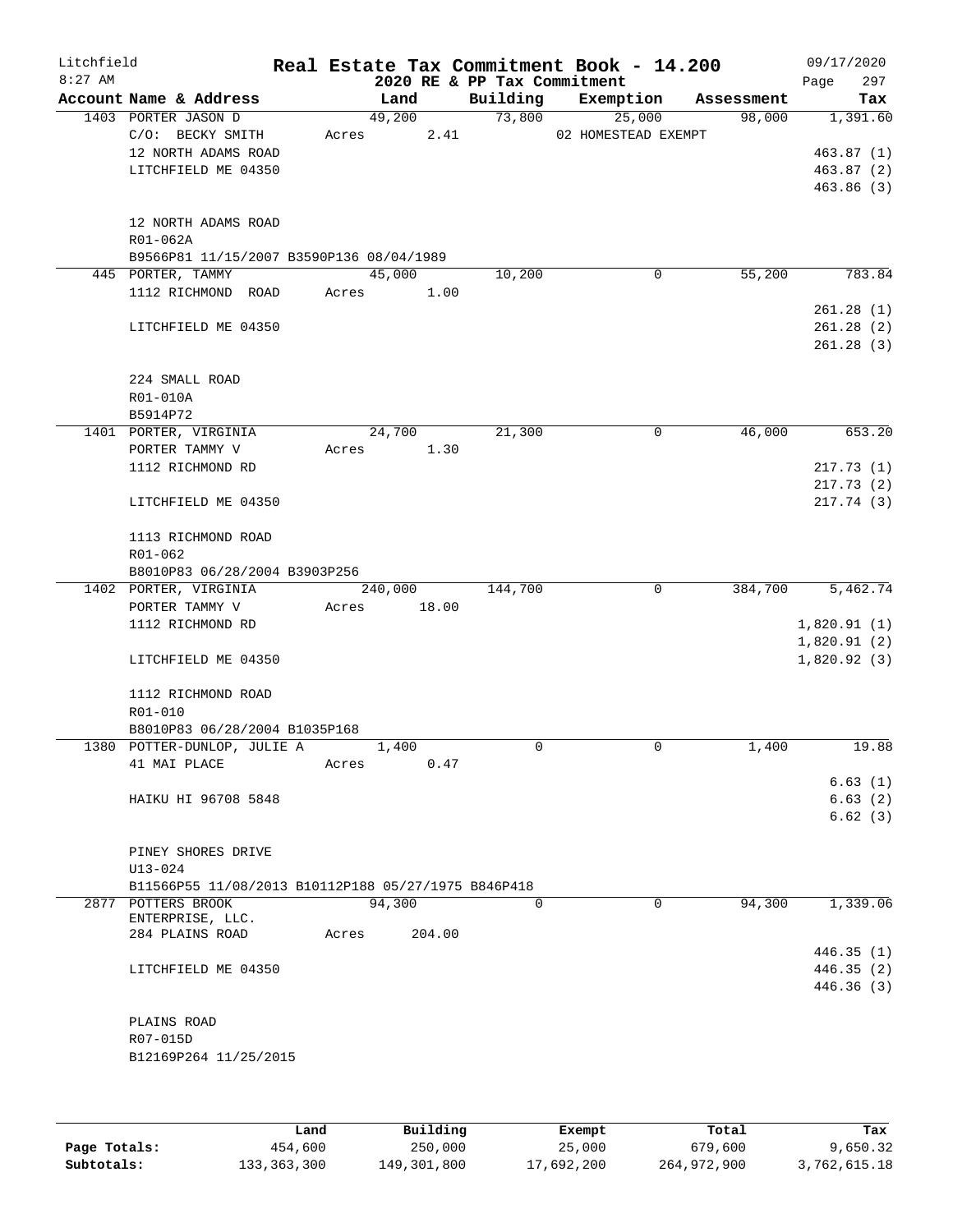| Litchfield<br>$8:27$ AM |                                                                          |       |         |      | 2020 RE & PP Tax Commitment | Real Estate Tax Commitment Book - 14.200 |            | 09/17/2020<br>Page<br>298 |
|-------------------------|--------------------------------------------------------------------------|-------|---------|------|-----------------------------|------------------------------------------|------------|---------------------------|
|                         | Account Name & Address                                                   |       | Land    |      | Building                    | Exemption                                | Assessment | Tax                       |
|                         | 473 POTTLE DANIELLE K                                                    |       | 48,300  |      | 79,500                      | $\Omega$                                 | 127,800    | 1,814.76                  |
|                         | 1583 HALLOWELL ROAD                                                      | Acres |         | 2.10 |                             |                                          |            |                           |
|                         |                                                                          |       |         |      |                             |                                          |            | 604.92(1)                 |
|                         | LITCHFIELD ME 04350                                                      |       |         |      |                             |                                          |            | 604.92(2)                 |
|                         |                                                                          |       |         |      |                             |                                          |            | 604.92(3)                 |
|                         |                                                                          |       |         |      |                             |                                          |            |                           |
|                         | 1583 HALLOWELL ROAD                                                      |       |         |      |                             |                                          |            |                           |
|                         | U19-001A                                                                 |       |         |      |                             |                                          |            |                           |
|                         | B12336P201 06/23/2016 B9234P161 01/30/2007 B6030P263<br>122 POTTS, ANNIE |       | 156,100 |      | 54,700                      | 0                                        | 210,800    | 2,993.36                  |
|                         | 7 JEANNE MARIE DRIVE                                                     |       | Acres   | 0.34 |                             |                                          |            |                           |
|                         |                                                                          |       |         |      |                             |                                          |            | 997.79 (1)                |
|                         | WESTFIELD MA 01085 4678                                                  |       |         |      |                             |                                          |            | 997.79 (2)                |
|                         |                                                                          |       |         |      |                             |                                          |            | 997.78 (3)                |
|                         |                                                                          |       |         |      |                             |                                          |            |                           |
|                         | 37 GAMAGE DRIVE                                                          |       |         |      |                             |                                          |            |                           |
|                         | $U18 - 011$                                                              |       |         |      |                             |                                          |            |                           |
|                         | B7828P158 01/08/2004                                                     |       |         |      |                             |                                          |            |                           |
|                         | 825 POTTS, HAROLD F                                                      |       | 119,000 |      | 81,100                      | 0                                        | 200,100    | 2,841.42                  |
|                         | POTTS ANNIE L.                                                           | Acres |         | 0.18 |                             |                                          |            |                           |
|                         | 7 JEANNE MARIE DRIVE                                                     |       |         |      |                             |                                          |            | 947.14 (1)                |
|                         |                                                                          |       |         |      |                             |                                          |            | 947.14 (2)                |
|                         | WESTFIELD MA 01085                                                       |       |         |      |                             |                                          |            | 947.14 (3)                |
|                         |                                                                          |       |         |      |                             |                                          |            |                           |
|                         | 39 GAMAGE DRIVE                                                          |       |         |      |                             |                                          |            |                           |
|                         | $U18 - 010$                                                              |       |         |      |                             |                                          |            |                           |
|                         | B5715P338 08/14/1998                                                     |       |         |      |                             |                                          |            |                           |
|                         | 606 POTVIN, PAUL E                                                       |       | 105,200 |      | 18,000                      | 0                                        | 123,200    | 1,749.44                  |
|                         | DUBE, DIANE J                                                            | Acres |         | 0.17 |                             |                                          |            |                           |
|                         | 567 POND ROAD                                                            |       |         |      |                             |                                          |            | 583.15(1)                 |
|                         |                                                                          |       |         |      |                             |                                          |            | 583.15(2)                 |
|                         | LEWISTON ME 04240                                                        |       |         |      |                             |                                          |            | 583.14(3)                 |
|                         |                                                                          |       |         |      |                             |                                          |            |                           |
|                         | 33 GAMAGE DRIVE                                                          |       |         |      |                             |                                          |            |                           |
|                         | $U18 - 013$                                                              |       |         |      |                             |                                          |            |                           |
|                         | B10432P307 05/28/2010 B2579P74 06/22/1982                                |       |         |      |                             |                                          |            |                           |
|                         | 1452 POULIN, MARC M                                                      |       | 126,800 |      | 28,900                      | 0                                        | 155,700    | 2,210.94                  |
|                         | DONELSON, SALLY M                                                        | Acres |         | 0.77 |                             |                                          |            |                           |
|                         | 92 EUCLID AVE                                                            |       |         |      |                             |                                          |            | 736.98(1)                 |
|                         | PORTLAND ME 04103                                                        |       |         |      |                             |                                          |            | 736.98(2)<br>736.98(3)    |
|                         |                                                                          |       |         |      |                             |                                          |            |                           |
|                         | 60 CRYSTAL LANE                                                          |       |         |      |                             |                                          |            |                           |
|                         | $U04-003A$                                                               |       |         |      |                             |                                          |            |                           |
|                         | B12067P341 08/07/2015 B12067P339 08/07/2015                              |       |         |      |                             |                                          |            |                           |
|                         | B2464P114                                                                |       |         |      |                             |                                          |            |                           |
|                         | 1410 POULIN, SUZANNE A                                                   |       | 56,100  |      | 16,700                      | 25,000                                   | 47,800     | 678.76                    |
|                         | P O BOX 60                                                               |       | Acres   | 4.70 |                             | 02 HOMESTEAD EXEMPT                      |            |                           |
|                         |                                                                          |       |         |      |                             |                                          |            | 226.25(1)                 |
|                         | LITCHFIELD ME 04350                                                      |       |         |      |                             |                                          |            | 226.25(2)                 |
|                         |                                                                          |       |         |      |                             |                                          |            | 226.26(3)                 |
|                         |                                                                          |       |         |      |                             |                                          |            |                           |
|                         | 96 FERRIN ROAD                                                           |       |         |      |                             |                                          |            |                           |
|                         | R03-100                                                                  |       |         |      |                             |                                          |            |                           |
|                         | B4799P80                                                                 |       |         |      |                             |                                          |            |                           |
|                         |                                                                          |       |         |      |                             |                                          |            |                           |
|                         |                                                                          |       |         |      |                             |                                          |            |                           |

|              | Land        | Building    | Exempt     | Total       | Tax          |
|--------------|-------------|-------------|------------|-------------|--------------|
| Page Totals: | 611,500     | 278,900     | 25,000     | 865,400     | 12,288.68    |
| Subtotals:   | 133,974,800 | 149,580,700 | 17,717,200 | 265,838,300 | 3,774,903.86 |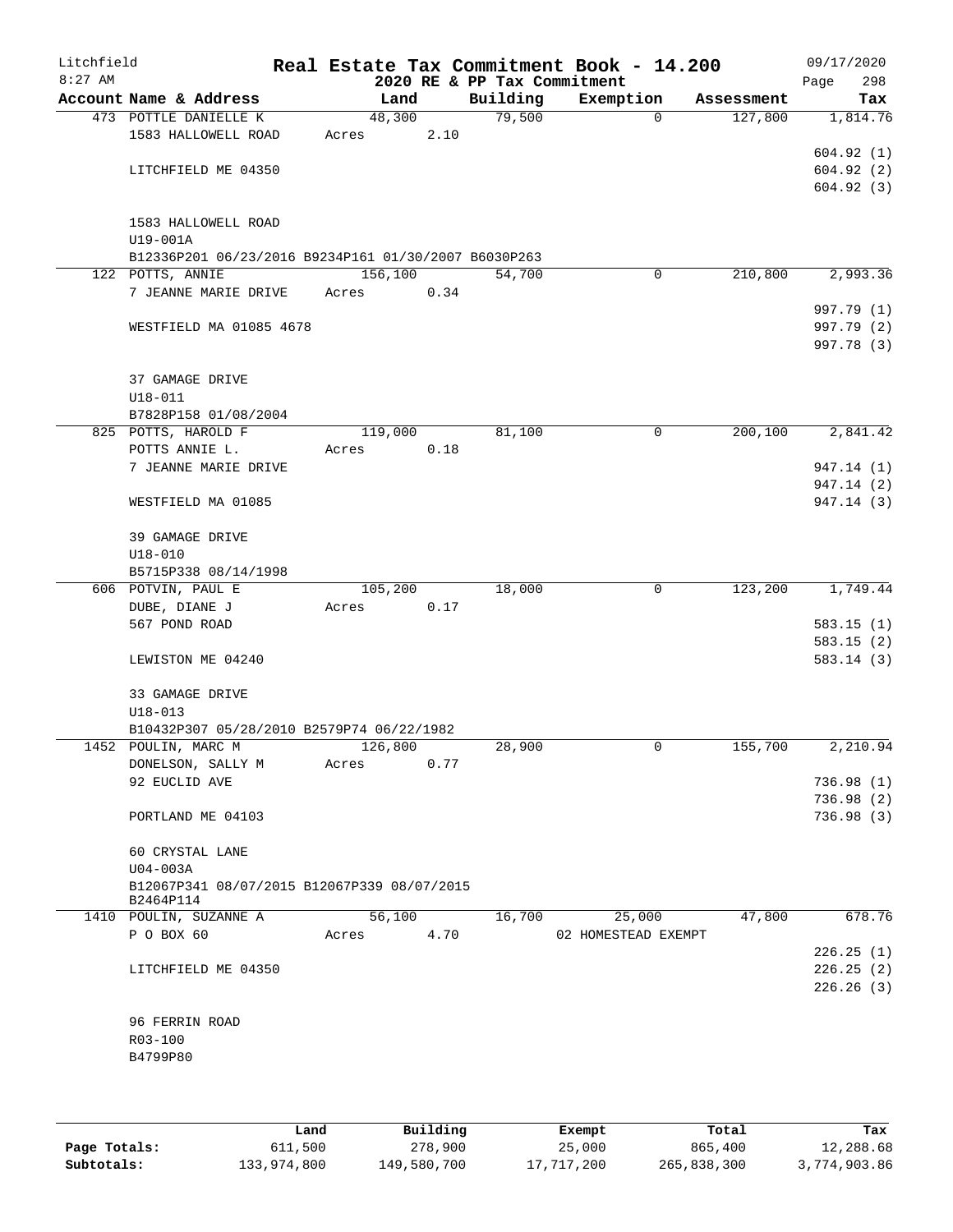| Litchfield<br>$8:27$ AM |                                                                                        |      |       |         |          | 2020 RE & PP Tax Commitment | Real Estate Tax Commitment Book - 14.200 |            | 09/17/2020<br>Page<br>299            |
|-------------------------|----------------------------------------------------------------------------------------|------|-------|---------|----------|-----------------------------|------------------------------------------|------------|--------------------------------------|
|                         | Account Name & Address                                                                 |      |       | Land    |          | Building                    | Exemption                                | Assessment | Tax                                  |
|                         | 1404 POULIN, TROY W                                                                    |      |       | 57,300  |          | 131,600                     | 25,000                                   | 163,900    | 2,327.38                             |
|                         | 37 NORTH EVERGREEN<br>DRIVE                                                            |      | Acres |         | 5.10     |                             | 02 HOMESTEAD EXEMPT                      |            |                                      |
|                         | LITCHFIELD ME 04350                                                                    |      |       |         |          |                             |                                          |            | 775.79(1)<br>775.79(2)<br>775.80 (3) |
|                         | 37 NORTH EVERGREEN<br>$U29 - 024 - 3$<br>B7639P129 08/17/2003                          |      |       |         |          |                             |                                          |            |                                      |
|                         | 1170 POULPOULOS, ANDREW                                                                |      |       | 119,000 |          | 95,100                      | $\mathbf 0$                              | 214,100    | 3,040.22                             |
|                         | POULPOULOS, CHERYL ANN<br>37 MAPLE DRIVE                                               |      | Acres |         | 0.18     |                             |                                          |            | 1,013.41(1)<br>1,013.41(2)           |
|                         | LITCHFIELD ME 04350                                                                    |      |       |         |          |                             |                                          |            | 1,013.40(3)                          |
|                         | 37 MAPLE DRIVE                                                                         |      |       |         |          |                             |                                          |            |                                      |
|                         | $U23 - 016$                                                                            |      |       |         |          |                             |                                          |            |                                      |
|                         | B12988P186 08/06/2018                                                                  |      |       |         |          |                             |                                          |            |                                      |
|                         | 973 POUSSARD, REGINALD L,<br>JR.                                                       |      |       | 46,800  |          | 90,000                      | 25,000                                   | 111,800    | 1,587.56                             |
|                         | 109 PLAINS ROAD                                                                        |      | Acres |         | 1.60     |                             | 02 HOMESTEAD EXEMPT                      |            |                                      |
|                         |                                                                                        |      |       |         |          |                             |                                          |            | 529.19(1)                            |
|                         | LITCHFIELD ME 04350                                                                    |      |       |         |          |                             |                                          |            | 529.19(2)                            |
|                         |                                                                                        |      |       |         |          |                             |                                          |            | 529.18(3)                            |
|                         | 109 PLAINS ROAD                                                                        |      |       |         |          |                             |                                          |            |                                      |
|                         | R06-060                                                                                |      |       |         |          |                             |                                          |            |                                      |
|                         | B6367P49 12/13/2000                                                                    |      |       |         |          |                             |                                          |            |                                      |
|                         | 2202 POWELL, JOHN D                                                                    |      |       | 48,200  |          | 122,100                     | 25,000                                   | 145,300    | 2,063.26                             |
|                         | POWELL, LORRAINE L                                                                     |      | Acres |         | 2.05     |                             | 02 HOMESTEAD EXEMPT                      |            |                                      |
|                         | 1975 HALLOWELL ROAD                                                                    |      |       |         |          |                             |                                          |            | 687.75 (1)                           |
|                         | LITCHFIELD ME 04350                                                                    |      |       |         |          |                             |                                          |            | 687.75 (2)<br>687.76 (3)             |
|                         | 1975 HALLOWELL ROAD<br>R11-029B                                                        |      |       |         |          |                             |                                          |            |                                      |
|                         | B12081P336 08/19/2015 B11551P23 10/09/2013 B11538P87<br>08/26/2013 B6844P98 02/01/2002 |      |       |         |          |                             |                                          |            |                                      |
|                         | 1846 POWERS BONNIE L                                                                   |      |       | 41,100  |          | 32,200                      | $\Omega$                                 | 73,300     | 1,040.86                             |
|                         | 74 GAGE STREET                                                                         |      | Acres |         | 1.10     |                             |                                          |            | 346.95(1)                            |
|                         | AUGUSTA ME 04330                                                                       |      |       |         |          |                             |                                          |            | 346.95(2)                            |
|                         |                                                                                        |      |       |         |          |                             |                                          |            | 346.96(3)                            |
|                         | 98 WENTZELL ROAD                                                                       |      |       |         |          |                             |                                          |            |                                      |
|                         | R03-088C                                                                               |      |       |         |          |                             |                                          |            |                                      |
|                         | B9446P108 07/31/2007 B9362P218 05/17/2007 B5924P13                                     |      |       |         |          |                             |                                          |            |                                      |
|                         | 582 POWERS, THOMAS E                                                                   |      |       | 17,900  |          | 0                           | $\Omega$                                 | 17,900     | 254.18                               |
|                         | 306 MAIN STREET                                                                        |      | Acres |         | 53.00    |                             |                                          |            |                                      |
|                         |                                                                                        |      |       |         |          |                             |                                          |            | 84.73 (1)                            |
|                         | CUMBERLAND ME 04021                                                                    |      |       |         |          |                             |                                          |            | 84.73 (2)<br>84.72 (3)               |
|                         |                                                                                        |      |       |         |          |                             |                                          |            |                                      |
|                         | LEWISTON ROAD                                                                          |      |       |         |          |                             |                                          |            |                                      |
|                         | R13-005<br>B7490P173 07/01/2003 B5916P26                                               |      |       |         |          |                             |                                          |            |                                      |
|                         |                                                                                        |      |       |         |          |                             |                                          |            |                                      |
|                         |                                                                                        | Land |       |         | Building |                             | Exempt                                   | Total      | Tax                                  |
|                         |                                                                                        |      |       |         |          |                             |                                          |            |                                      |

**Page Totals:** 330,300 471,000 75,000 726,300 10,313.46 **Subtotals:** 134,305,100 150,051,700 17,792,200 266,564,600 3,785,217.32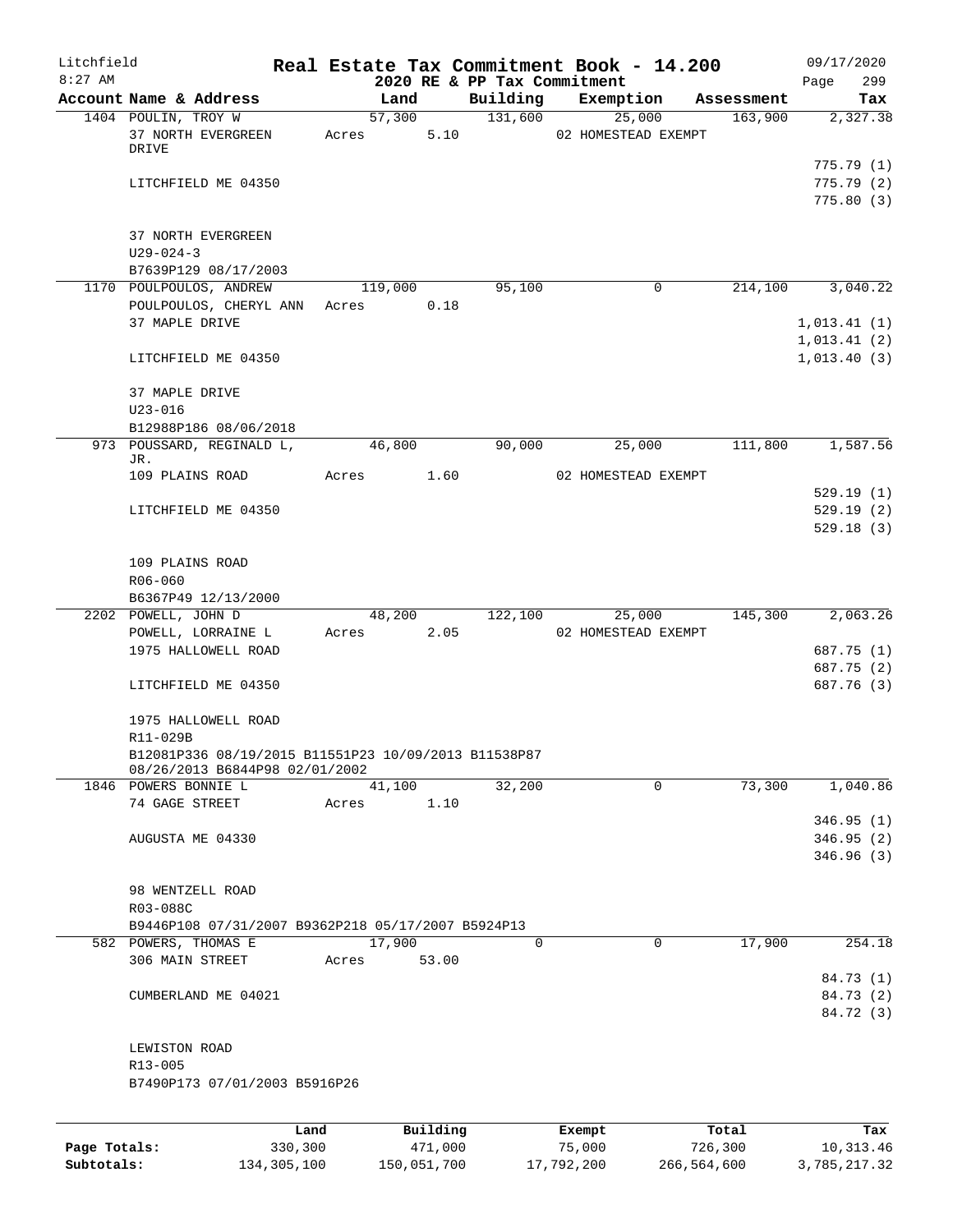| Litchfield   |                              |                                                                                |       | Real Estate Tax Commitment Book - 14.200 |                             |                     |               |                      | 09/17/2020    |
|--------------|------------------------------|--------------------------------------------------------------------------------|-------|------------------------------------------|-----------------------------|---------------------|---------------|----------------------|---------------|
| $8:27$ AM    | Account Name & Address       |                                                                                |       |                                          | 2020 RE & PP Tax Commitment |                     |               |                      | 300<br>Page   |
|              | 583 POWERS, THOMAS E         |                                                                                |       | Land<br>11,900                           | Building<br>$\Omega$        | Exemption           | $\Omega$      | Assessment<br>11,900 | Tax<br>168.98 |
|              | 306 MAIN STREET              |                                                                                | Acres | 26.00                                    |                             |                     |               |                      |               |
|              |                              |                                                                                |       |                                          |                             |                     |               |                      | 56.33(1)      |
|              | CUMBERLAND ME 04021          |                                                                                |       |                                          |                             |                     |               |                      | 56.33(2)      |
|              |                              |                                                                                |       |                                          |                             |                     |               |                      | 56.32(3)      |
|              |                              |                                                                                |       |                                          |                             |                     |               |                      |               |
|              | LEWISTON ROAD                |                                                                                |       |                                          |                             |                     |               |                      |               |
|              | R13-019                      |                                                                                |       |                                          |                             |                     |               |                      |               |
|              |                              | B7490P173 07/01/2003                                                           |       |                                          |                             |                     |               |                      |               |
|              | 1589 PRICE MICHAEL           |                                                                                |       | 51,000                                   | 139,600                     |                     | 25,000        | 165,600              | 2,351.52      |
|              |                              | 2102 HALLOWELL ROAD                                                            | Acres | 16.00                                    |                             | 02 HOMESTEAD EXEMPT |               |                      |               |
|              |                              |                                                                                |       |                                          |                             |                     |               |                      | 783.84 (1)    |
|              | LITCHFIELD ME 04350          |                                                                                |       |                                          |                             |                     |               |                      | 783.84 (2)    |
|              |                              |                                                                                |       |                                          |                             |                     |               |                      | 783.84 (3)    |
|              |                              |                                                                                |       |                                          |                             |                     |               |                      |               |
|              | 2102 HALLOWELL ROAD          |                                                                                |       |                                          |                             |                     |               |                      |               |
|              | R11-016                      |                                                                                |       |                                          |                             |                     |               |                      |               |
|              |                              | B9039P213 08/25/2006 B1649P288                                                 |       |                                          |                             |                     |               |                      |               |
|              | 2205 PRINCE, GENE A          |                                                                                |       | 40,000                                   | 58,200                      |                     | 25,000        | 73,200               | 1,039.44      |
|              |                              | PRINCE, ELIZABETH F                                                            | Acres | 1.00                                     |                             | 02 HOMESTEAD EXEMPT |               |                      |               |
|              | 17 SAWMILL DR                |                                                                                |       |                                          |                             |                     |               |                      | 346.48(1)     |
|              |                              |                                                                                |       |                                          |                             |                     |               |                      | 346.48(2)     |
|              | LITCHFIELD ME 04350          |                                                                                |       |                                          |                             |                     |               |                      | 346.48(3)     |
|              |                              |                                                                                |       |                                          |                             |                     |               |                      |               |
|              | 17 SAWMILL DRIVE             |                                                                                |       |                                          |                             |                     |               |                      |               |
|              | R14-011F                     |                                                                                |       |                                          |                             |                     |               |                      |               |
|              |                              | B12339P94 06/30/2016 B6474P21 05/10/2001                                       |       |                                          |                             |                     |               |                      |               |
|              | 1416 PROSSER, PAUL S         |                                                                                |       | 95,500                                   | 98,400                      |                     | $\mathbf 0$   | 193,900              | 2,753.38      |
|              |                              | PROSSER-COPP, RHONDA V Acres                                                   |       | 0.68                                     |                             |                     |               |                      |               |
|              | PROSSER, JUNE M.             |                                                                                |       |                                          |                             |                     |               |                      | 917.79 (1)    |
|              | 60 HOLBROOK STREET           |                                                                                |       |                                          |                             |                     |               |                      | 917.79(2)     |
|              | HARPSWELL ME 04079           |                                                                                |       |                                          |                             |                     |               |                      | 917.80(3)     |
|              |                              |                                                                                |       |                                          |                             |                     |               |                      |               |
|              | 534 PEACEPIPE DRIVE          |                                                                                |       |                                          |                             |                     |               |                      |               |
|              | $U28 - 083$                  |                                                                                |       |                                          |                             |                     |               |                      |               |
|              |                              | B12960P88 06/15/2018 B11966P144 04/24/2015                                     |       |                                          |                             |                     |               |                      |               |
|              |                              | B11745P207 07/07/2014 B11745P207 07/07/2014<br>B11246P187 11/30/2012 B1716P138 |       |                                          |                             |                     |               |                      |               |
| 1387         |                              | PROVENCHER NORMAND H,                                                          |       | 6,200                                    | 0                           |                     | $\Omega$      | 6,200                | 88.04         |
|              | TRUSTEE                      |                                                                                |       |                                          |                             |                     |               |                      |               |
|              |                              | PROVENCHER JANICE M                                                            | Acres | 0.15                                     |                             |                     |               |                      |               |
|              | TRUSTEE                      |                                                                                |       |                                          |                             |                     |               |                      |               |
|              | 407 RT. 126                  |                                                                                |       |                                          |                             |                     |               |                      | 29.35(1)      |
|              |                              |                                                                                |       |                                          |                             |                     |               |                      | 29.35(2)      |
|              | MONMOUTH ME 04259            |                                                                                |       |                                          |                             |                     |               |                      | 29.34(3)      |
|              |                              |                                                                                |       |                                          |                             |                     |               |                      |               |
|              | LEWISTON ROAD<br>$U13 - 023$ |                                                                                |       |                                          |                             |                     |               |                      |               |
|              |                              | B11320P278 02/26/2013 B9820P230 08/11/2008 B2222P5                             |       |                                          |                             |                     |               |                      |               |
|              | 07/11/1979                   |                                                                                |       |                                          |                             |                     |               |                      |               |
|              |                              | 1040 PROVENCHER, CYNTHIA M                                                     |       | 128,000                                  | 150,200                     |                     | 0             | 278,200              | 3,950.44      |
|              |                              | MCCARVILL, CLAIRE M                                                            | Acres | 0.82                                     |                             |                     |               |                      |               |
|              | 22 LILLIAN STREET            |                                                                                |       |                                          |                             |                     |               |                      | 1,316.81(1)   |
|              |                              |                                                                                |       |                                          |                             |                     |               |                      | 1,316.81(2)   |
|              | WOBURN MA 01801              |                                                                                |       |                                          |                             |                     |               |                      | 1,316.82(3)   |
|              |                              |                                                                                |       |                                          |                             |                     |               |                      |               |
|              | 172 JIMMY POND LANE          |                                                                                |       |                                          |                             |                     |               |                      |               |
|              | $U08 - 016$                  |                                                                                |       |                                          |                             |                     |               |                      |               |
|              |                              | B13068P162 10/23/2018                                                          |       |                                          |                             |                     |               |                      |               |
|              |                              | Land                                                                           |       | Building                                 |                             | Exempt              |               | Total                | Tax           |
| Page Totals: |                              | 332,600                                                                        |       | 446,400                                  |                             | 50,000              |               | 729,000              | 10,351.80     |
| Subtotals:   |                              | 134,637,700                                                                    |       | 150,498,100                              |                             | 17,842,200          | 267, 293, 600 |                      | 3,795,569.12  |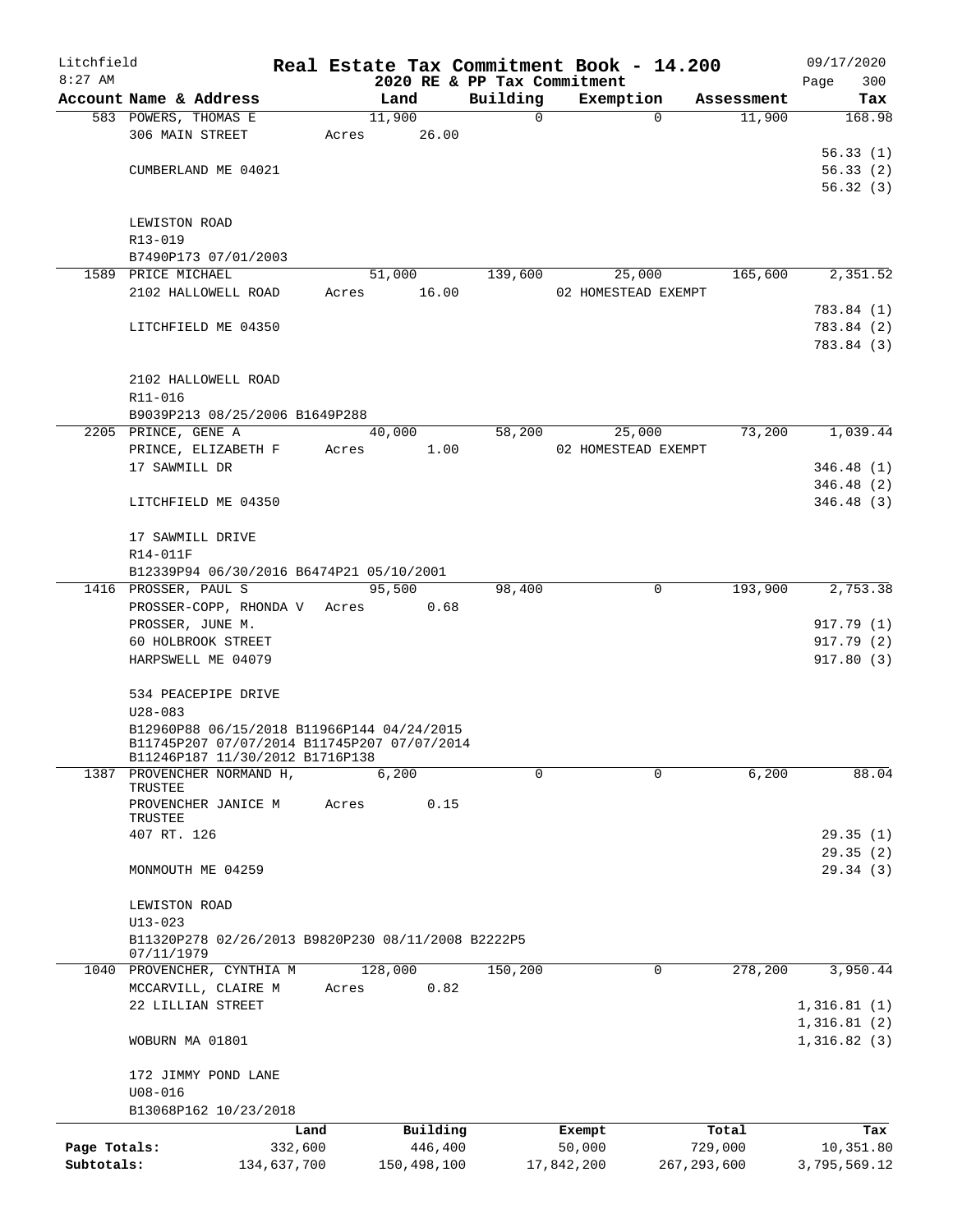| Litchfield |                                                                         |            |        |                        |          | Real Estate Tax Commitment Book - 14.200 |                               | 09/17/2020                 |
|------------|-------------------------------------------------------------------------|------------|--------|------------------------|----------|------------------------------------------|-------------------------------|----------------------------|
| $8:27$ AM  |                                                                         |            |        |                        |          | 2020 RE & PP Tax Commitment              |                               | 301<br>Page                |
|            | Account Name & Address                                                  |            | Land   |                        | Building | Exemption                                | Assessment                    | Tax                        |
|            | 1420 PULK, JOHN C                                                       |            | 61,500 |                        | 243,500  | 25,000                                   | 280,000                       | 3,976.00                   |
|            | 15 STONE LANE                                                           | Acres      |        | 8.00                   |          | 02 HOMESTEAD EXEMPT                      |                               |                            |
|            |                                                                         |            |        |                        |          |                                          |                               | 1,325.33(1)                |
|            | LITCHFIELD ME 04350                                                     |            |        |                        |          |                                          |                               | 1,325.33(2)<br>1,325.34(3) |
|            |                                                                         |            |        |                        |          |                                          |                               |                            |
|            | 15 STONE LANE                                                           |            |        |                        |          |                                          |                               |                            |
|            | R05-066A                                                                |            |        |                        |          |                                          |                               |                            |
|            | B10705P155 04/11/2011 B3157P301 05/22/1987<br>1424 PURDY, HAROLD LIVING |            | 42,300 |                        | 20,100   | 0                                        | 62,400                        | 886.08                     |
|            | TRUST                                                                   |            |        |                        |          |                                          |                               |                            |
|            | PURDY, HAROLD N & ANN T Acres<br>TRUSTEES                               |            |        | 9.00                   |          |                                          |                               |                            |
|            | 56 MUNN DRIVE                                                           |            |        |                        |          |                                          |                               | 295.36(1)                  |
|            |                                                                         |            |        |                        |          |                                          |                               | 295.36(2)                  |
|            | HERMON ME 04401                                                         |            |        |                        |          |                                          |                               | 295.36(3)                  |
|            | 950 PLAINS ROAD                                                         |            |        |                        |          |                                          |                               |                            |
|            | R09-044                                                                 |            |        |                        |          |                                          |                               |                            |
|            | B2745P346                                                               |            |        |                        |          |                                          |                               |                            |
|            | 1428 PURINGTON, ROBERT JR                                               |            | 46,200 |                        | 85,800   | 25,000                                   | 107,000                       | 1,519.40                   |
|            | 1638 LEWISTON ROAD                                                      | Acres 1.40 |        |                        |          | 02 HOMESTEAD EXEMPT                      |                               |                            |
|            |                                                                         |            |        |                        |          |                                          |                               | 506.47(1)<br>506.47(2)     |
|            | LITCHFIELD ME 04350                                                     |            |        |                        |          |                                          |                               | 506.46(3)                  |
|            |                                                                         |            |        |                        |          |                                          |                               |                            |
|            | 1638 LEWISTON ROAD                                                      |            |        |                        |          |                                          |                               |                            |
|            | R11-035-1                                                               |            |        |                        |          |                                          |                               |                            |
|            | B1844P287                                                               |            |        |                        |          |                                          |                               |                            |
|            | 1735 PURINTON, GARY                                                     |            | 44,200 |                        | 76,300   | 25,000                                   | 95,500                        | 1,356.10                   |
|            | PURINTON, LIBBY                                                         | Acres      |        | 2.40                   |          | 02 HOMESTEAD EXEMPT                      |                               |                            |
|            | 34 THORNTON LANE                                                        |            |        |                        |          |                                          |                               | 452.03(1)                  |
|            |                                                                         |            |        |                        |          |                                          |                               | 452.03(2)                  |
|            | LITCHFIELD ME 04350                                                     |            |        |                        |          |                                          |                               | 452.04 (3)                 |
|            | 34 THORNTON LANE                                                        |            |        |                        |          |                                          |                               |                            |
|            | R06-023C                                                                |            |        |                        |          |                                          |                               |                            |
|            | B5014P232                                                               |            |        |                        |          |                                          |                               |                            |
|            | 2 PUSHARD PETER                                                         |            | 51,000 |                        | 33,600   | 31,000                                   | 53,600                        | 761.12                     |
|            | 1412 HALLOWELL ROAD                                                     | Acres 3.00 |        |                        |          | 03 VETERANS EXEMPT                       |                               |                            |
|            |                                                                         |            |        |                        |          | 02 HOMESTEAD EXEMPT                      |                               | 253.71(1)                  |
|            | LITCHFIELD ME 04350                                                     |            |        |                        |          |                                          |                               | 253.71(2)<br>253.70 (3)    |
|            |                                                                         |            |        |                        |          |                                          |                               |                            |
|            | 1412 HALLOWELL ROAD                                                     |            |        |                        |          |                                          |                               |                            |
|            | R14-054                                                                 |            |        |                        |          |                                          |                               |                            |
|            | B8518P168 07/22/2005 B8393P121 04/30/2005 B3870P55                      |            |        |                        |          |                                          |                               |                            |
|            | 1429 PUSHARD, ANTHONY                                                   |            |        |                        |          |                                          | 47,000 113,400 25,000 135,400 | 1,922.68                   |
|            | 663 HUNTINGTON HILL                                                     | Acres 1.68 |        |                        |          | 02 HOMESTEAD EXEMPT                      |                               |                            |
|            | ROAD                                                                    |            |        |                        |          |                                          |                               |                            |
|            | LITCHFIELD ME 04350                                                     |            |        |                        |          |                                          |                               | 640.89(1)<br>640.89(2)     |
|            |                                                                         |            |        |                        |          |                                          |                               | 640.90(3)                  |
|            |                                                                         |            |        |                        |          |                                          |                               |                            |
|            | 663 HUNTINGTON HILL                                                     |            |        |                        |          |                                          |                               |                            |
|            | R03-127-1                                                               |            |        |                        |          |                                          |                               |                            |
|            | B9972P291 02/09/2009 B2381P331                                          |            |        |                        |          |                                          |                               |                            |
|            |                                                                         |            |        |                        |          |                                          |                               |                            |
|            |                                                                         |            |        | $B_{11}$ in $A$ in $A$ |          |                                          | $T - F - 1$                   | m.,                        |

|              | Land        | Building    | Exempt     | Total       | Tax          |
|--------------|-------------|-------------|------------|-------------|--------------|
| Page Totals: | 292,200     | 572,700     | 131,000    | 733,900     | 10,421.38    |
| Subtotals:   | 134,929,900 | 151,070,800 | 17,973,200 | 268,027,500 | 3,805,990.50 |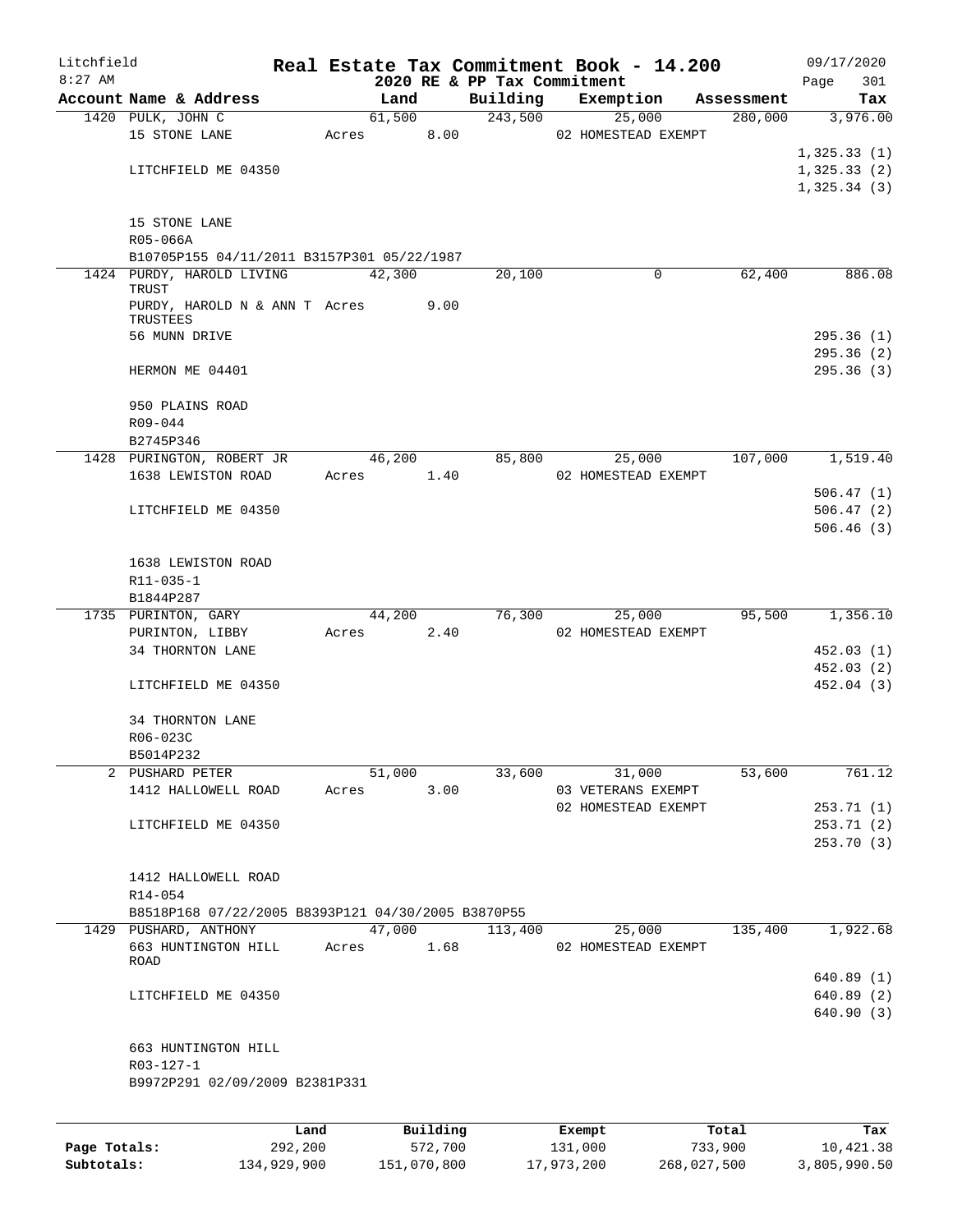| Litchfield |                                                      | Real Estate Tax Commitment Book - 14.200 |                             |                     |            | 09/17/2020   |
|------------|------------------------------------------------------|------------------------------------------|-----------------------------|---------------------|------------|--------------|
| $8:27$ AM  |                                                      |                                          | 2020 RE & PP Tax Commitment |                     |            | 302<br>Page  |
|            | Account Name & Address                               | Land                                     | Building                    | Exemption           | Assessment | Tax          |
|            | 1411 PUSHARD, CINDY                                  | $\Omega$                                 | 28,300                      | 25,000              | 3,300      | 46.86        |
|            | 156 WENTZELL ROAD                                    |                                          |                             | 02 HOMESTEAD EXEMPT |            |              |
|            |                                                      |                                          |                             |                     |            | 15.62(1)     |
|            | LITCHFIELD ME 04350                                  |                                          |                             |                     |            | 15.62(2)     |
|            |                                                      |                                          |                             |                     |            | 15.62(3)     |
|            | 76 GUSTIN ROAD                                       |                                          |                             |                     |            |              |
|            | $R04 - 044 - ON - 25$                                |                                          |                             |                     |            |              |
|            | 1430 PUSHARD, DANA                                   | 156,100                                  | 57,500                      | 0                   | 213,600    | 3,033.12     |
|            | PUSHARD MICHELLE                                     | 0.34<br>Acres                            |                             |                     |            |              |
|            | 27 LINTONIA DR                                       |                                          |                             |                     |            | 1,011.04(1)  |
|            |                                                      |                                          |                             |                     |            | 1,011.04(2)  |
|            | LITCHFIELD ME 04350                                  |                                          |                             |                     |            | 1,011.04(3)  |
|            |                                                      |                                          |                             |                     |            |              |
|            | 20 TOWN LINE DRIVE                                   |                                          |                             |                     |            |              |
|            | $U13 - 021$                                          |                                          |                             |                     |            |              |
|            | B6361P34 01/29/2000                                  |                                          |                             |                     |            |              |
|            | 1744 QUINN DOROTHY S                                 | 50,800                                   | 222,400                     | 0                   | 273,200    | 3,879.44     |
|            | 35 NADEAU DRIVE                                      | 2.92<br>Acres                            |                             |                     |            |              |
|            |                                                      |                                          |                             |                     |            | 1, 293.15(1) |
|            | LITCHFIELD ME 04350                                  |                                          |                             |                     |            | 1, 293.15(2) |
|            |                                                      |                                          |                             |                     |            | 1, 293.14(3) |
|            |                                                      |                                          |                             |                     |            |              |
|            | 35 NADEAU DRIVE                                      |                                          |                             |                     |            |              |
|            | $R12 - 010 - 6$                                      |                                          |                             |                     |            |              |
|            | B9716P245 05/02/2008 B5638P187 06/02/1998            |                                          |                             |                     |            |              |
|            | 2937 QUINN, LANCE                                    | 240,100                                  | $\mathbf 0$                 | $\mathbf 0$         | 240,100    | 3,409.42     |
|            | QUINN, SARAH E                                       | Acres<br>3.22                            |                             |                     |            |              |
|            | <b>38 LEWIS AVENUE</b>                               |                                          |                             |                     |            | 1, 136.47(1) |
|            |                                                      |                                          |                             |                     |            | 1, 136.47(2) |
|            | RANDPLPH ME 04346                                    |                                          |                             |                     |            | 1, 136.48(3) |
|            |                                                      |                                          |                             |                     |            |              |
|            | 84 SLEEPY HOLLOW DRIVE                               |                                          |                             |                     |            |              |
|            | R14-006G                                             |                                          |                             |                     |            |              |
|            | B13044P240                                           |                                          |                             |                     |            |              |
|            | 823 QUINTAL, GARY A                                  | 109,500                                  | 6,400                       | 0                   | 115,900    | 1,645.78     |
|            | QUINTAL, MARIA L                                     | 10.80<br>Acres                           |                             |                     |            |              |
|            | 57 SPEARS CORNER ROAD                                |                                          |                             |                     |            | 548.59 (1)   |
|            |                                                      |                                          |                             |                     |            | 548.59(2)    |
|            | WEST GARDINER ME 04345                               |                                          |                             |                     |            | 548.60(3)    |
|            | 258 LUNTS HILL ROAD                                  |                                          |                             |                     |            |              |
|            | R09-029                                              |                                          |                             |                     |            |              |
|            | B11108P142 06/20/2012 B9562P129 11/13/2007 B9289P161 |                                          |                             |                     |            |              |
|            | 02/22/2007 B2200P256 04/30/2004                      |                                          |                             |                     |            |              |
|            | 1434 RADOVICH, WILLIAM A JR                          | 48,000                                   | 78,100                      | 31,000              | 95,100     | 1,350.42     |
|            | RADOVICH, DONNA                                      | 2.00<br>Acres                            |                             | 02 HOMESTEAD EXEMPT |            |              |
|            | 228 NECK ROAD                                        |                                          |                             | 03 VETERANS EXEMPT  |            | 450.14 (1)   |
|            |                                                      |                                          |                             |                     |            | 450.14 (2)   |
|            | LITCHFIELD ME 04350                                  |                                          |                             |                     |            | 450.14(3)    |
|            |                                                      |                                          |                             |                     |            |              |
|            | 228 NECK ROAD                                        |                                          |                             |                     |            |              |
|            | R14-024                                              |                                          |                             |                     |            |              |
|            | B4823P247 12/15/1994                                 |                                          |                             |                     |            |              |
|            |                                                      |                                          |                             |                     |            |              |

|              | Land        | Building    | Exempt     | Total       | Tax          |
|--------------|-------------|-------------|------------|-------------|--------------|
| Page Totals: | 604,500     | 392,700     | 56,000     | 941,200     | 13,365.04    |
| Subtotals:   | 135,534,400 | 151,463,500 | 18,029,200 | 268,968,700 | 3,819,355.54 |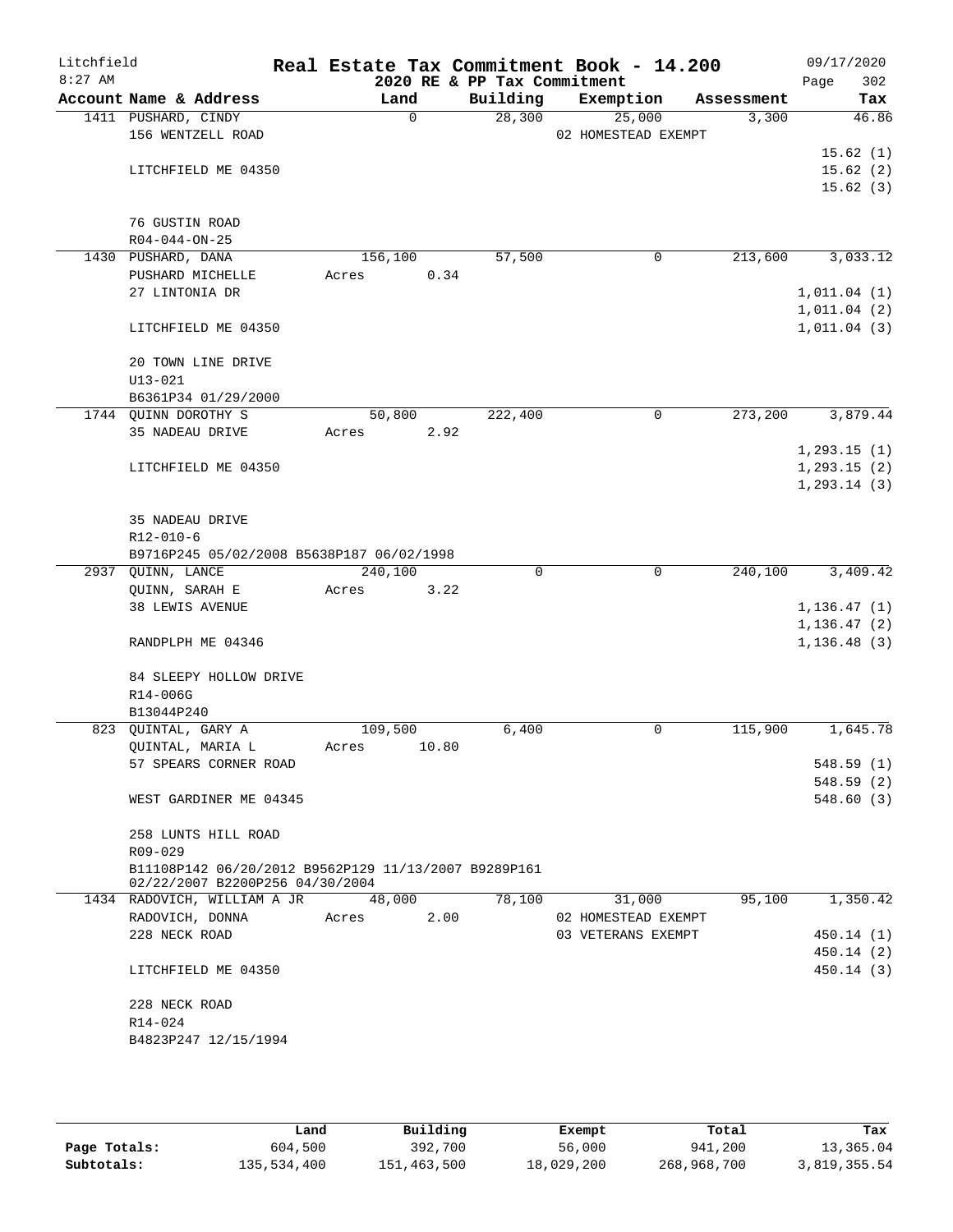| Litchfield   |                                                                     |         |         |          |                             | Real Estate Tax Commitment Book - 14.200 |            | 09/17/2020  |
|--------------|---------------------------------------------------------------------|---------|---------|----------|-----------------------------|------------------------------------------|------------|-------------|
| $8:27$ AM    |                                                                     |         |         |          | 2020 RE & PP Tax Commitment |                                          |            | 303<br>Page |
|              | Account Name & Address                                              |         | Land    |          | Building                    | Exemption                                | Assessment | Tax         |
|              | 249 RAMSDELL, CHRISTINA M                                           |         | 48,300  |          | 149,300                     | $\Omega$                                 | 197,600    | 2,805.92    |
|              | ALBEE, KENTON L                                                     | Acres   |         | 2.10     |                             |                                          |            |             |
|              | 11 FIRST STREET                                                     |         |         |          |                             |                                          |            | 935.31(1)   |
|              |                                                                     |         |         |          |                             |                                          |            | 935.31(2)   |
|              | FARMINGDALE ME 04344                                                |         |         |          |                             |                                          |            | 935.30(3)   |
|              |                                                                     |         |         |          |                             |                                          |            |             |
|              | 217 DENNIS HILL ROAD                                                |         |         |          |                             |                                          |            |             |
|              | R13-042A                                                            |         |         |          |                             |                                          |            |             |
|              | B13196P245 04/26/2019                                               |         |         |          |                             |                                          |            |             |
|              | 1439 RAND, GREGORY                                                  |         | 55,100  |          | 24,100                      | 0                                        | 79,200     | 1,124.64    |
|              | RAND, SHAWN                                                         | Acres   |         | 0.15     |                             |                                          |            |             |
|              | 36 Mount Vernon Street                                              |         |         |          |                             |                                          |            | 374.88(1)   |
|              |                                                                     |         |         |          |                             |                                          |            | 374.88(2)   |
|              | Gardiner ME 04345                                                   |         |         |          |                             |                                          |            | 374.88(3)   |
|              |                                                                     |         |         |          |                             |                                          |            |             |
|              | 475 PEACEPIPE DRIVE                                                 |         |         |          |                             |                                          |            |             |
|              | $U28 - 048$                                                         |         |         |          |                             |                                          |            |             |
|              | B7740P267                                                           |         |         |          |                             |                                          |            |             |
|              | 390 RAND, PATRICK J                                                 |         | 130,900 |          | 99,600                      | 25,000                                   | 205,500    | 2,918.10    |
|              | 7 OSPREY LANE                                                       | Acres   |         | 1.21     |                             | 02 HOMESTEAD EXEMPT                      |            |             |
|              |                                                                     |         |         |          |                             |                                          |            | 972.70 (1)  |
|              | LITCHFIELD ME 04350                                                 |         |         |          |                             |                                          |            | 972.70 (2)  |
|              |                                                                     |         |         |          |                             |                                          |            | 972.70(3)   |
|              |                                                                     |         |         |          |                             |                                          |            |             |
|              | 7 OSPREY LANE                                                       |         |         |          |                             |                                          |            |             |
|              | $U03 - 005$                                                         |         |         |          |                             |                                          |            |             |
|              | B12738P219 09/22/2017 B8049P64 07/23/2004                           |         |         |          |                             |                                          |            |             |
|              | 2769 RANDALL, BENJAMIN M                                            |         | 17,600  |          | $\Omega$                    | 0                                        | 17,600     | 249.92      |
|              | RANDALL, STACY L                                                    | Acres   |         | 8.45     |                             |                                          |            |             |
|              | P O BOX 744                                                         |         |         |          |                             |                                          |            | 83.31(1)    |
|              |                                                                     |         |         |          |                             |                                          |            | 83.31 (2)   |
|              | SABATTUS ME 04280                                                   |         |         |          |                             |                                          |            | 83.30 (3)   |
|              |                                                                     |         |         |          |                             |                                          |            |             |
|              | WEST ROAD                                                           |         |         |          |                             |                                          |            |             |
|              | R03-036D                                                            |         |         |          |                             |                                          |            |             |
|              | B10571P115 10/26/2010                                               |         |         |          |                             |                                          |            |             |
|              | 2032 RANKIN WAYDE                                                   |         | 92,700  |          | 402,700                     | 0                                        | 495,400    | 7,034.68    |
|              | DAVID-RANKIN DONNA                                                  | Acres   |         | 17.00    |                             |                                          |            |             |
|              | PO BOX 335                                                          |         |         |          |                             |                                          |            | 2,344.89(1) |
|              |                                                                     |         |         |          |                             |                                          |            | 2,344.89(2) |
|              | LITCHFIELD ME 04350                                                 |         |         |          |                             |                                          |            | 2,344.90(3) |
|              |                                                                     |         |         |          |                             |                                          |            |             |
|              | 1174 LEWISTON ROAD                                                  |         |         |          |                             |                                          |            |             |
|              | R13-013C                                                            |         |         |          |                             |                                          |            |             |
|              | B8510P1 07/22/2005 B7455P146 06/05/2003                             |         |         |          |                             |                                          |            |             |
|              | 1921 RAWNSLEY, KATHI A                                              |         | 116,200 |          | 86,000                      | 0                                        | 202,200    | 2,871.24    |
|              | (TRUSTEE)                                                           |         |         |          |                             |                                          |            |             |
|              | KATHI A. RAWNSLEY                                                   | Acres   |         | 0.17     |                             |                                          |            |             |
|              | LIVING TRUST                                                        |         |         |          |                             |                                          |            |             |
|              | 1893 EDGEWOOD DRIVE                                                 |         |         |          |                             |                                          |            | 957.08 (1)  |
|              |                                                                     |         |         |          |                             |                                          |            | 957.08 (2)  |
|              | PALO ALTO CA 94303                                                  |         |         |          |                             |                                          |            | 957.08 (3)  |
|              |                                                                     |         |         |          |                             |                                          |            |             |
|              | 51 GRANT ROAD                                                       |         |         |          |                             |                                          |            |             |
|              | $U10-023$                                                           |         |         |          |                             |                                          |            |             |
|              | B12629P111 06/12/2017 B12542P341 02/22/2017                         |         |         |          |                             |                                          |            |             |
|              | B12445P186 10/14/2016 B11680P240 07/30/2013<br>B6746P312 05/12/1998 |         |         |          |                             |                                          |            |             |
|              |                                                                     |         |         |          |                             |                                          |            |             |
|              |                                                                     | Land    |         | Building |                             | Exempt                                   | Total      | Tax         |
| Page Totals: |                                                                     | 460,800 |         | 761,700  |                             | 25,000                                   | 1,197,500  | 17,004.50   |

**Subtotals:** 135,995,200 152,225,200 18,054,200 270,166,200 3,836,360.04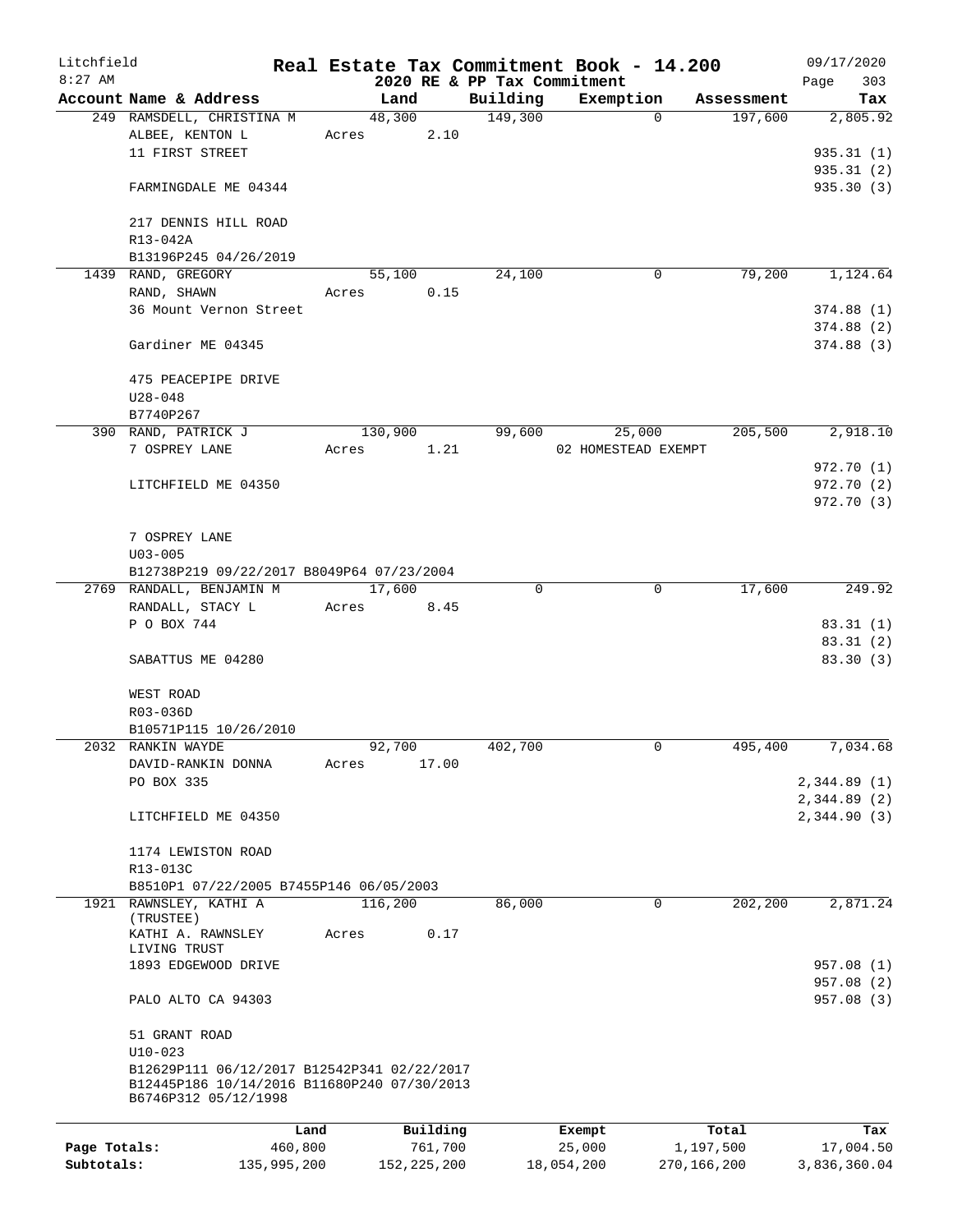| Litchfield<br>$8:27$ AM |                                                        |       |             |      | 2020 RE & PP Tax Commitment | Real Estate Tax Commitment Book - 14.200 |          |            | 09/17/2020<br>Page | 304        |
|-------------------------|--------------------------------------------------------|-------|-------------|------|-----------------------------|------------------------------------------|----------|------------|--------------------|------------|
|                         | Account Name & Address                                 |       | Land        |      | Building                    | Exemption                                |          | Assessment |                    | Tax        |
|                         | 388 RAY, HANSON S                                      |       | 52,200      |      | 55,500                      |                                          | $\Omega$ | 107,700    |                    | 1,529.34   |
|                         | RAY, PENNY A                                           | Acres |             | 3.40 |                             |                                          |          |            |                    |            |
|                         | 730 RICHMOND ROAD                                      |       |             |      |                             |                                          |          |            |                    | 509.78(1)  |
|                         |                                                        |       |             |      |                             |                                          |          |            |                    | 509.78(2)  |
|                         | LITCHFIELD ME 04350                                    |       |             |      |                             |                                          |          |            |                    | 509.78(3)  |
|                         |                                                        |       |             |      |                             |                                          |          |            |                    |            |
|                         | 730 RICHMOND ROAD                                      |       |             |      |                             |                                          |          |            |                    |            |
|                         | R02-049A<br>B12427P319 09/30/2016 B3719P6              |       |             |      |                             |                                          |          |            |                    |            |
|                         | 2367 RAYMOND SR., CHRIS W                              |       | 52,400      |      | 69,400                      | 25,000                                   |          | 96,800     |                    | 1,374.56   |
|                         | 25 MY WAY DRIVE                                        | Acres |             | 3.45 |                             | 02 HOMESTEAD EXEMPT                      |          |            |                    |            |
|                         |                                                        |       |             |      |                             |                                          |          |            |                    | 458.19 (1) |
|                         | LITCHFIELD ME 04350                                    |       |             |      |                             |                                          |          |            |                    | 458.19 (2) |
|                         |                                                        |       |             |      |                             |                                          |          |            |                    | 458.18 (3) |
|                         |                                                        |       |             |      |                             |                                          |          |            |                    |            |
|                         | 25 MY WAY DRIVE                                        |       |             |      |                             |                                          |          |            |                    |            |
|                         | R13-008A-2                                             |       |             |      |                             |                                          |          |            |                    |            |
|                         | B12502P212 12/23/2016 B9557P178 11/07/2007 B9182P279   |       |             |      |                             |                                          |          |            |                    |            |
|                         | 12/11/2006 B8683P222 11/04/2005<br>2322 RAYMOND, DEBRA |       | $\mathbf 0$ |      | 4,700                       | 4,700                                    |          | 0          |                    | 0.00       |
|                         | 25 MY WAY DRIVE                                        |       |             |      |                             | 02 HOMESTEAD EXEMPT                      |          |            |                    |            |
|                         |                                                        |       |             |      |                             |                                          |          |            |                    |            |
|                         | LITCHFIELD ME 04350                                    |       |             |      |                             |                                          |          |            |                    |            |
|                         |                                                        |       |             |      |                             |                                          |          |            |                    |            |
|                         |                                                        |       |             |      |                             |                                          |          |            |                    |            |
|                         | 18 CLINTON LANE                                        |       |             |      |                             |                                          |          |            |                    |            |
|                         | R02-103-ON-8                                           |       |             |      |                             |                                          |          |            |                    |            |
|                         | 1563 RBF INVESTMENT TRUST                              |       | 38,000      |      | 50,000                      |                                          | 0        | 88,000     |                    | 1,249.60   |
|                         | 91 GRANT ROAD                                          | Acres |             | 1.00 |                             |                                          |          |            |                    | 416.53(1)  |
|                         | LITCHFIELD ME 04350                                    |       |             |      |                             |                                          |          |            |                    | 416.53(2)  |
|                         |                                                        |       |             |      |                             |                                          |          |            |                    | 416.54(3)  |
|                         |                                                        |       |             |      |                             |                                          |          |            |                    |            |
|                         | GRANT ROAD                                             |       |             |      |                             |                                          |          |            |                    |            |
|                         | $U11 - 004$                                            |       |             |      |                             |                                          |          |            |                    |            |
|                         | B12315P284 06/07/2016 B4202P159                        |       |             |      |                             |                                          |          |            |                    |            |
|                         | 1444 RBF INVESTMENT TRUST,                             |       | 165,700     |      | 109,500                     |                                          | 0        | 275,200    |                    | 3,907.84   |
|                         | 91 GRANT ROAD                                          | Acres |             | 0.39 |                             |                                          |          |            |                    |            |
|                         |                                                        |       |             |      |                             |                                          |          |            | 1,302.61(1)        |            |
|                         | LITCHFIELD ME 04350                                    |       |             |      |                             |                                          |          |            | 1,302.61(2)        |            |
|                         |                                                        |       |             |      |                             |                                          |          |            | 1,302.62(3)        |            |
|                         | 91 GRANT ROAD                                          |       |             |      |                             |                                          |          |            |                    |            |
|                         | $U11 - 013$                                            |       |             |      |                             |                                          |          |            |                    |            |
|                         | B4379P274                                              |       |             |      |                             |                                          |          |            |                    |            |
|                         | 383 RCF INVESTMENT TRUST                               |       | 29,000      |      | 0                           |                                          | 0        | 29,000     |                    | 411.80     |
|                         | P.O. BOX 265                                           | Acres |             | 0.30 |                             |                                          |          |            |                    |            |
|                         |                                                        |       |             |      |                             |                                          |          |            |                    | 137.27(1)  |
|                         | LITCHFIELD ME 04350                                    |       |             |      |                             |                                          |          |            |                    | 137.27(2)  |
|                         |                                                        |       |             |      |                             |                                          |          |            |                    | 137.26(3)  |
|                         |                                                        |       |             |      |                             |                                          |          |            |                    |            |
|                         | SUNSET LANE                                            |       |             |      |                             |                                          |          |            |                    |            |
|                         | U12-012B                                               |       |             |      |                             |                                          |          |            |                    |            |
|                         | B7703P2 10/24/2003                                     |       |             |      |                             |                                          |          |            |                    |            |
|                         |                                                        |       |             |      |                             |                                          |          |            |                    |            |

|              | Land        | Building    | Exempt     | Total       | Tax          |
|--------------|-------------|-------------|------------|-------------|--------------|
| Page Totals: | 337,300     | 289,100     | 29,700     | 596,700     | 8,473.14     |
| Subtotals:   | 136,332,500 | 152,514,300 | 18,083,900 | 270,762,900 | 3,844,833.18 |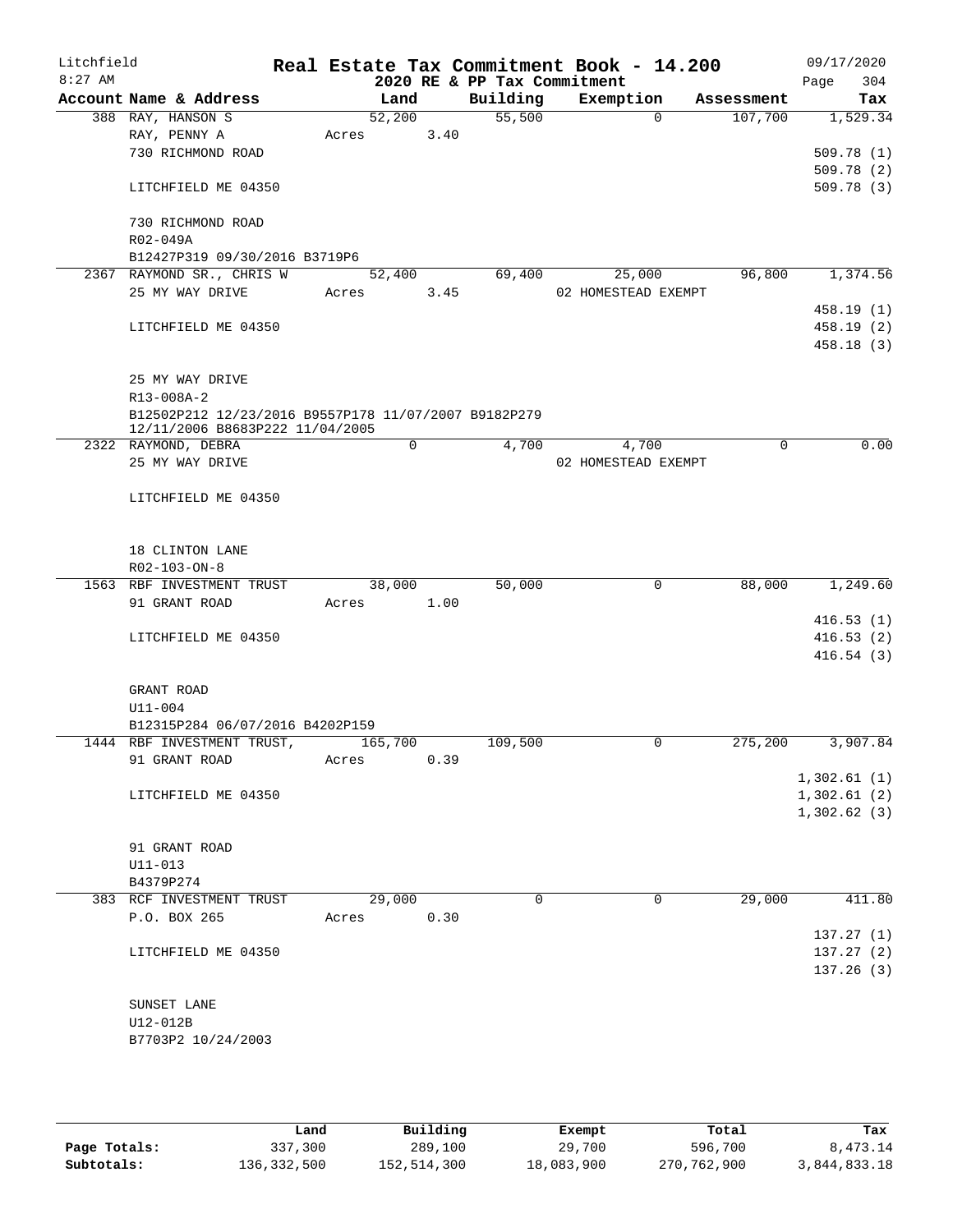| Litchfield   |                                                                                       |         |         |          |                             | Real Estate Tax Commitment Book - 14.200 |                       | 09/17/2020                             |
|--------------|---------------------------------------------------------------------------------------|---------|---------|----------|-----------------------------|------------------------------------------|-----------------------|----------------------------------------|
| $8:27$ AM    | Account Name & Address                                                                |         | Land    |          | 2020 RE & PP Tax Commitment |                                          |                       | Page<br>305                            |
|              | 879 RCF INVESTMENT TRUST                                                              |         | 38,700  |          | Building<br>65,900          | Exemption<br>$\Omega$                    | Assessment<br>104,600 | Tax<br>1,485.32                        |
|              | P.O. BOX 265                                                                          | Acres   |         | 0.30     |                             |                                          |                       |                                        |
|              |                                                                                       |         |         |          |                             |                                          |                       | 495.11 (1)                             |
|              | LITCHFIELD ME 04350                                                                   |         |         |          |                             |                                          |                       | 495.11 (2)                             |
|              |                                                                                       |         |         |          |                             |                                          |                       | 495.10 (3)                             |
|              | 23 SUNSET LANE                                                                        |         |         |          |                             |                                          |                       |                                        |
|              | $U12-012A$                                                                            |         |         |          |                             |                                          |                       |                                        |
|              | B4762P337 09/10/1994                                                                  |         |         |          |                             |                                          |                       |                                        |
|              | 1446 RCF INVESTMENT TRUST,                                                            |         | 158,000 |          | 77,700                      | 0                                        | 235,700               | 3,346.94                               |
|              | P.O. BOX 265                                                                          | Acres   |         | 0.35     |                             |                                          |                       | 1, 115.65(1)                           |
|              | LITCHFIELD ME 04350                                                                   |         |         |          |                             |                                          |                       | 1, 115.65(2)                           |
|              |                                                                                       |         |         |          |                             |                                          |                       | 1, 115.64(3)                           |
|              | 26 SUNSET LANE<br>$U12 - 011$                                                         |         |         |          |                             |                                          |                       |                                        |
|              | B4379P280                                                                             |         |         |          |                             |                                          |                       |                                        |
|              | 1447 READ, DOUGLAS                                                                    |         | 55,200  |          | 113,600                     | 25,000                                   | 143,800               | 2,041.96                               |
|              | 265 HUNTINGTON HILL<br>ROAD                                                           | Acres   |         | 4.40     |                             | 02 HOMESTEAD EXEMPT                      |                       |                                        |
|              |                                                                                       |         |         |          |                             |                                          |                       | 680.65(1)                              |
|              | LITCHFIELD ME 04350                                                                   |         |         |          |                             |                                          |                       | 680.65 (2)                             |
|              |                                                                                       |         |         |          |                             |                                          |                       | 680.66 (3)                             |
|              | 265 HUNTINGTON HILL                                                                   |         |         |          |                             |                                          |                       |                                        |
|              | R05-059A                                                                              |         |         |          |                             |                                          |                       |                                        |
|              | B2963P51 06/11/1986                                                                   |         |         |          |                             |                                          |                       |                                        |
|              | 1504 READ, DOUGLAS D                                                                  |         | 16,200  |          | 0                           | $\mathbf 0$                              | 16,200                | 230.04                                 |
|              | 265 HUNTINGTON HILL<br>READ                                                           | Acres   |         | 11.64    |                             |                                          |                       |                                        |
|              |                                                                                       |         |         |          |                             |                                          |                       | 76.68(1)                               |
|              | LITCHFIELD ME 04350                                                                   |         |         |          |                             |                                          |                       | 76.68(2)<br>76.68(3)                   |
|              |                                                                                       |         |         |          |                             |                                          |                       |                                        |
|              | LUNTS HILL ROAD                                                                       |         |         |          |                             |                                          |                       |                                        |
|              | R10-020C                                                                              |         |         |          |                             |                                          |                       |                                        |
|              | B13249P186 06/19/2019                                                                 |         |         |          |                             |                                          |                       |                                        |
|              | 1448 READ, REGINALD J                                                                 |         | 62,300  |          | 8,600                       | $\mathbf 0$                              | 70,900                | 1,006.78                               |
|              | 178 MAIN ROAD                                                                         | Acres   |         | 0.65     |                             |                                          |                       |                                        |
|              |                                                                                       |         |         |          |                             |                                          |                       | 335.59(1)                              |
|              | PHIPPSBURG ME 04562                                                                   |         |         |          |                             |                                          |                       | 335.59(2)<br>335.60(3)                 |
|              |                                                                                       |         |         |          |                             |                                          |                       |                                        |
|              | 49 PENNEY LANE                                                                        |         |         |          |                             |                                          |                       |                                        |
|              | R09-008                                                                               |         |         |          |                             |                                          |                       |                                        |
|              | B3727P58 03/15/1993                                                                   |         |         |          |                             |                                          |                       |                                        |
|              | 2343 REDMOND PENNY S                                                                  |         | 55,200  |          | 145,800                     | 25,000                                   | 176,000               | 2,499.20                               |
|              | 72 RIDLEY LANE                                                                        | Acres   |         | 6.07     |                             | 02 HOMESTEAD EXEMPT                      |                       |                                        |
|              | LITCHFIELD ME 04350                                                                   |         |         |          |                             |                                          |                       | 833.07 (1)<br>833.07 (2)<br>833.06 (3) |
|              |                                                                                       |         |         |          |                             |                                          |                       |                                        |
|              | 72 RIDLEY LANE                                                                        |         |         |          |                             |                                          |                       |                                        |
|              | R03-105H                                                                              |         |         |          |                             |                                          |                       |                                        |
|              | B9904P198 11/07/2008 B9205P102 12/28/2006 B7974P58<br>06/01/2004 B7615P161 09/05/2003 |         |         |          |                             |                                          |                       |                                        |
|              |                                                                                       |         |         |          |                             |                                          |                       |                                        |
|              |                                                                                       | Land    |         | Building |                             | Exempt                                   | Total                 | Tax                                    |
| Page Totals: |                                                                                       | 385,600 |         | 411,600  |                             | 50,000                                   | 747,200               | 10,610.24                              |

**Subtotals:** 136,718,100 152,925,900 18,133,900 271,510,100 3,855,443.42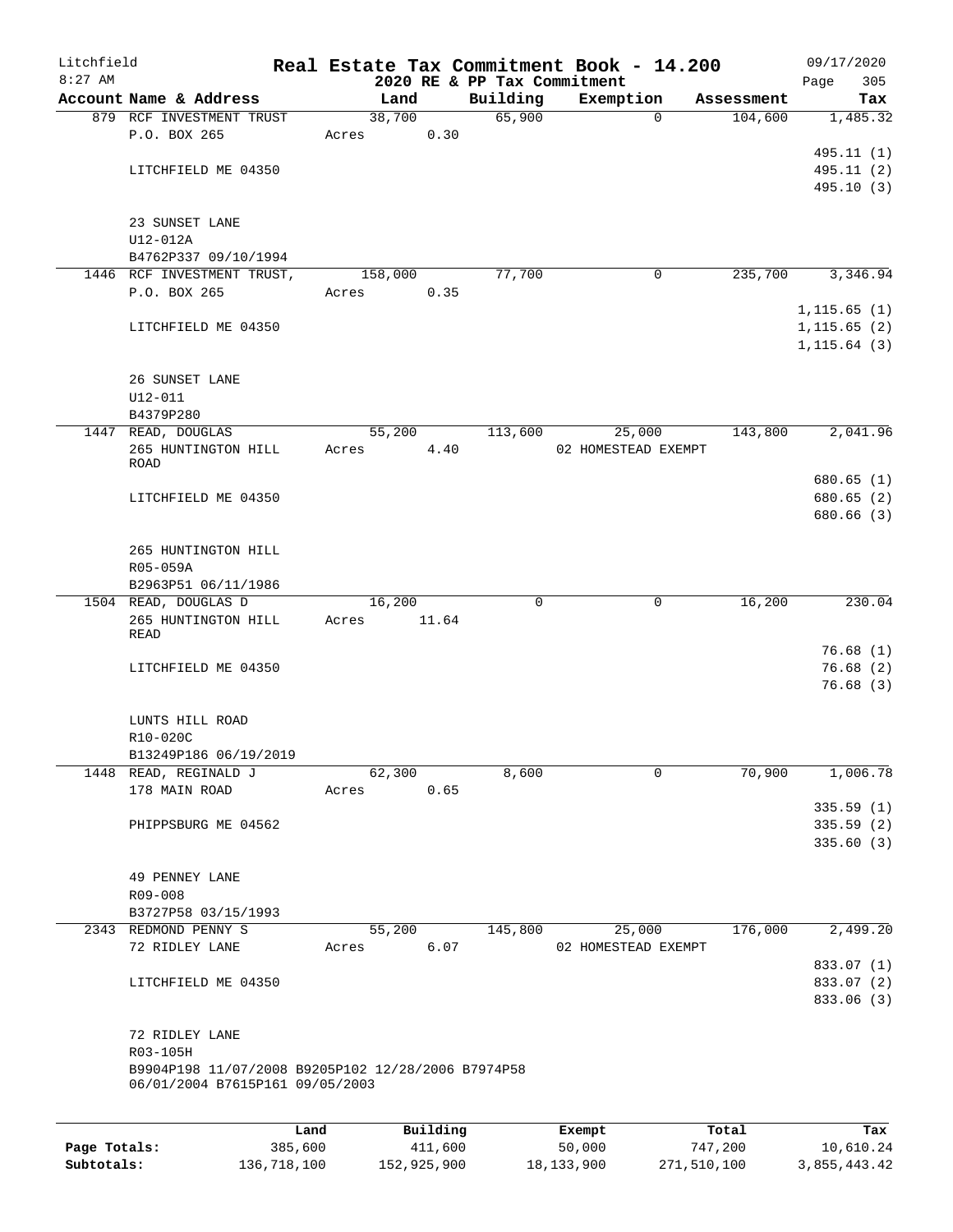| Litchfield                 |                                                                      |             |       |                |          | Real Estate Tax Commitment Book - 14.200 |             |            | 09/17/2020   |
|----------------------------|----------------------------------------------------------------------|-------------|-------|----------------|----------|------------------------------------------|-------------|------------|--------------|
| $8:27$ AM                  |                                                                      |             |       |                |          | 2020 RE & PP Tax Commitment              |             |            | 306<br>Page  |
|                            | Account Name & Address                                               |             |       | Land           | Building | Exemption                                |             | Assessment | Tax          |
|                            | 2574 REDMOND SARAH                                                   |             |       | 38,900         | 2,000    |                                          | 0           | 40,900     | 580.78       |
|                            | 105 RIDLEY LANE                                                      |             | Acres | 11.21          |          |                                          |             |            |              |
|                            |                                                                      |             |       |                |          |                                          |             |            | 193.59(1)    |
|                            | LITCHFIELD ME 04350                                                  |             |       |                |          |                                          |             |            | 193.59(2)    |
|                            |                                                                      |             |       |                |          |                                          |             |            | 193.60(3)    |
|                            | 72 RIDLEY LANE                                                       |             |       |                |          |                                          |             |            |              |
|                            | R03-107B                                                             |             |       |                |          |                                          |             |            |              |
|                            | B10643P217 01/14/2011 B10643P215 01/14/2011                          |             |       |                |          |                                          |             |            |              |
|                            | B8849P282 03/30/2006                                                 |             |       |                |          |                                          |             |            |              |
|                            | 1456 REDMOND SARAH R                                                 |             |       | 49,500         | 43,400   |                                          | $\Omega$    | 92,900     | 1,319.18     |
|                            | REDMOND, RYAN S                                                      |             | Acres | 4.16           |          |                                          |             |            |              |
|                            | 105 RIDLEY LANE                                                      |             |       |                |          |                                          |             |            | 439.73 (1)   |
|                            |                                                                      |             |       |                |          |                                          |             |            | 439.73 (2)   |
|                            | LITCHFIELD ME 04350                                                  |             |       |                |          |                                          |             |            | 439.72 (3)   |
|                            |                                                                      |             |       |                |          |                                          |             |            |              |
|                            | 105 RIDLEY LANE                                                      |             |       |                |          |                                          |             |            |              |
|                            | R03-107                                                              |             |       |                |          |                                          |             |            |              |
|                            | B10643P219 01/14/2011 B10643P215 01/14/2011                          |             |       |                |          |                                          |             |            |              |
|                            | B9778P234 07/01/2008 B9721P25 05/07/2008 B8849P279                   |             |       |                |          |                                          |             |            |              |
|                            | 03/30/2006 B3613P116                                                 |             |       |                |          |                                          |             | 128,000    | 1,817.60     |
|                            | 1455 REDMOND, ROBIN<br>105 RIDLEY LANE                               |             | Acres | 57,100<br>8.80 | 95,900   | 25,000<br>02 HOMESTEAD EXEMPT            |             |            |              |
|                            |                                                                      |             |       |                |          |                                          |             |            | 605.87(1)    |
|                            | LITCHFIELD ME 04350                                                  |             |       |                |          |                                          |             |            | 605.87(2)    |
| 105 RIDLEY LANE<br>R03-106 |                                                                      |             |       |                |          |                                          |             |            | 605.86(3)    |
|                            |                                                                      |             |       |                |          |                                          |             |            |              |
|                            |                                                                      |             |       |                |          |                                          |             |            |              |
|                            |                                                                      |             |       |                |          |                                          |             |            |              |
|                            | B8849P285 03/30/2006 B3613P116                                       |             |       |                |          |                                          |             |            |              |
|                            | 1454 REDMOND, SARAH R                                                |             |       | 46,300         | 19,900   |                                          | 0           | 66,200     | 940.04       |
|                            | 105 RIDLEY LANE                                                      |             | Acres | 9.10           |          |                                          |             |            |              |
|                            |                                                                      |             |       |                |          |                                          |             |            | 313.35(1)    |
|                            | LITCHFIELD ME 04350                                                  |             |       |                |          |                                          |             |            | 313.35(2)    |
|                            |                                                                      |             |       |                |          |                                          |             |            | 313.34(3)    |
|                            |                                                                      |             |       |                |          |                                          |             |            |              |
|                            | RIDLEY LANE                                                          |             |       |                |          |                                          |             |            |              |
|                            | R03-107A                                                             |             |       |                |          |                                          |             |            |              |
|                            | B12697P115 07/05/2017 B3613P118                                      |             |       |                |          |                                          |             |            |              |
|                            | 1453 REDMOND, SARAH R                                                |             |       | 56,700         | 31,700   |                                          | 0           | 88,400     | 1,255.28     |
|                            | 105 RIDLEY LANE                                                      |             | Acres | 8.30           |          |                                          |             |            |              |
|                            |                                                                      |             |       |                |          |                                          |             |            | 418.43(1)    |
|                            | LITCHFIELD ME 04350                                                  |             |       |                |          |                                          |             |            | 418.43(2)    |
|                            |                                                                      |             |       |                |          |                                          |             |            | 418.42(3)    |
|                            |                                                                      |             |       |                |          |                                          |             |            |              |
|                            | 106 RIDLEY LANE                                                      |             |       |                |          |                                          |             |            |              |
|                            | R03-106A                                                             |             |       |                |          |                                          |             |            |              |
|                            | B12697P115 07/05/2017 B9834P15 08/25/2008 B3613P116                  |             |       |                |          |                                          |             |            |              |
|                            | 09/07/1989                                                           |             |       |                |          |                                          |             |            |              |
|                            | 964 REDMUN, WILLIAM E                                                |             |       | 45,600         | 87,100   |                                          | 0           | 132,700    | 1,884.34     |
|                            | 2748 HALLOWELL ROAD                                                  |             | Acres | 1.20           |          |                                          |             |            |              |
|                            |                                                                      |             |       |                |          |                                          |             |            | 628.11(1)    |
|                            | LITCHFIELD ME 04350                                                  |             |       |                |          |                                          |             |            | 628.11(2)    |
|                            |                                                                      |             |       |                |          |                                          |             |            | 628.12(3)    |
|                            |                                                                      |             |       |                |          |                                          |             |            |              |
|                            | 2748 HALLOWELL ROAD                                                  |             |       |                |          |                                          |             |            |              |
|                            | R02-035                                                              |             |       |                |          |                                          |             |            |              |
|                            | B13506P325 03/16/2020 B13157P280 02/25/2019<br>B11437P246 07/03/2013 |             |       |                |          |                                          |             |            |              |
|                            |                                                                      | Land        |       | Building       |          | Exempt                                   |             | Total      | Tax          |
| Page Totals:               |                                                                      | 294,100     |       | 280,000        |          | 25,000                                   |             | 549,100    | 7,797.22     |
| Subtotals:                 |                                                                      | 137,012,200 |       | 153, 205, 900  |          | 18,158,900                               | 272,059,200 |            | 3,863,240.64 |
|                            |                                                                      |             |       |                |          |                                          |             |            |              |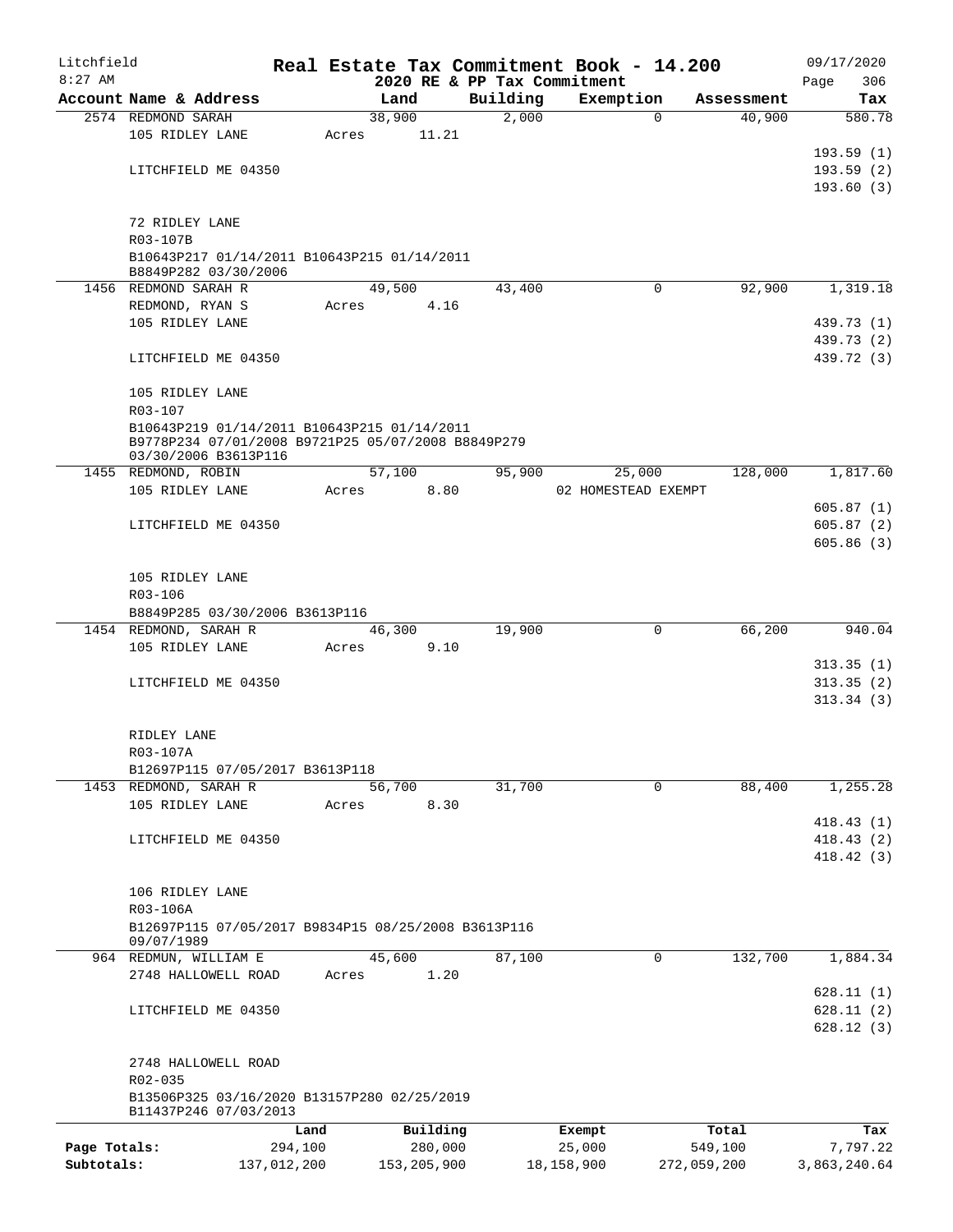| Litchfield |                                                        |       |        |       |                             | Real Estate Tax Commitment Book - 14.200 |              |            | 09/17/2020             |
|------------|--------------------------------------------------------|-------|--------|-------|-----------------------------|------------------------------------------|--------------|------------|------------------------|
| $8:27$ AM  |                                                        |       |        |       | 2020 RE & PP Tax Commitment |                                          |              |            | Page<br>307            |
|            | Account Name & Address                                 |       | Land   |       | Building                    | Exemption                                |              | Assessment | Tax                    |
|            | 1457 REED STANLEY                                      |       | 79,400 |       | 0                           |                                          | $\Omega$     | 79,400     | 1,127.48               |
|            | 12 KNIGHT STREET                                       | Acres |        | 1.97  |                             |                                          |              |            |                        |
|            | FALMOUTH 04 04105                                      |       |        |       |                             |                                          |              |            | 375.83(1)<br>375.83(2) |
|            |                                                        |       |        |       |                             |                                          |              |            | 375.82(3)              |
|            |                                                        |       |        |       |                             |                                          |              |            |                        |
|            | PLAINS ROAD                                            |       |        |       |                             |                                          |              |            |                        |
|            | $U01 - 012$                                            |       |        |       |                             |                                          |              |            |                        |
|            | B9750P215 06/05/2008 B4570P304                         |       |        |       |                             |                                          |              |            |                        |
|            | 1458 REEDY, GERALD<br>659 STEVENSTOWN ROAD             | Acres | 45,900 | 1.30  | 110,500                     | 25,000<br>02 HOMESTEAD EXEMPT            |              | 131,400    | 1,865.88               |
|            |                                                        |       |        |       |                             |                                          |              |            | 621.96(1)              |
|            | LITCHFIELD ME 04350                                    |       |        |       |                             |                                          |              |            | 621.96(2)              |
|            |                                                        |       |        |       |                             |                                          |              |            | 621.96(3)              |
|            |                                                        |       |        |       |                             |                                          |              |            |                        |
|            | 659 STEVENSTOWN ROAD                                   |       |        |       |                             |                                          |              |            |                        |
|            | R07-019A                                               |       |        |       |                             |                                          |              |            |                        |
|            | B3577P300                                              |       |        |       |                             |                                          |              |            |                        |
|            | 1461 REICHEL, LORETTA C                                |       | 53,500 |       | 88,800                      | 25,000                                   |              | 117,300    | 1,665.66               |
|            | 1140 RICHMOND ROAD                                     | Acres |        | 19.00 |                             | 02 HOMESTEAD EXEMPT                      |              |            | 555.22(1)              |
|            | LITCHFIELD ME 04350                                    |       |        |       |                             |                                          |              |            | 555.22(2)              |
|            |                                                        |       |        |       |                             |                                          |              |            | 555.22(3)              |
|            |                                                        |       |        |       |                             |                                          |              |            |                        |
|            | 1140 RICHMOND ROAD                                     |       |        |       |                             |                                          |              |            |                        |
|            | R01-011B                                               |       |        |       |                             |                                          |              |            |                        |
|            | B4030P138                                              |       |        |       |                             |                                          |              |            |                        |
|            | 27 REICHEL, LORETTA C                                  |       | 57,000 | 5.00  | 49,600                      |                                          | 0            | 106,600    | 1,513.72               |
|            | 1140 RICHMOND ROAD                                     | Acres |        |       |                             |                                          |              |            | 504.57(1)              |
|            | LITCHFIELD ME 04350                                    |       |        |       |                             |                                          |              |            | 504.57(2)              |
|            |                                                        |       |        |       |                             |                                          |              |            | 504.58(3)              |
|            |                                                        |       |        |       |                             |                                          |              |            |                        |
|            | 214 SMALL ROAD                                         |       |        |       |                             |                                          |              |            |                        |
|            | R01-011A                                               |       |        |       |                             |                                          |              |            |                        |
|            | B12100P277 07/31/2015                                  |       |        |       |                             |                                          |              |            |                        |
|            | 1462 REMILLARD, PAUL N<br>594 HUNTINGTON HILL RD Acres |       | 44,700 | 1.90  | 22,200                      | 25,000<br>02 HOMESTEAD EXEMPT            |              | 41,900     | 594.98                 |
|            |                                                        |       |        |       |                             |                                          |              |            | 198.33(1)              |
|            | LITCHFIELD ME 04350                                    |       |        |       |                             |                                          |              |            | 198.33(2)              |
|            |                                                        |       |        |       |                             |                                          |              |            | 198.32(3)              |
|            |                                                        |       |        |       |                             |                                          |              |            |                        |
|            | 594 HUNTINGTON HILL                                    |       |        |       |                             |                                          |              |            |                        |
|            | R06-031A                                               |       |        |       |                             |                                          |              |            |                        |
|            | B2551P214                                              |       |        |       |                             |                                          |              |            |                        |
|            | 1463 REMILLARD, RAYMOND R<br>46 TALL PINES, APT #2     | Acres | 58,000 | 37.00 | 0                           |                                          | $\mathbf{0}$ | 58,000     | 823.60                 |
|            |                                                        |       |        |       |                             |                                          |              |            | 274.53(1)              |
|            | LEWISTON ME 04240                                      |       |        |       |                             |                                          |              |            | 274.53(2)              |
|            |                                                        |       |        |       |                             |                                          |              |            | 274.54(3)              |
|            |                                                        |       |        |       |                             |                                          |              |            |                        |
|            | HUNTINGTON HILL ROAD                                   |       |        |       |                             |                                          |              |            |                        |
|            | R06-031                                                |       |        |       |                             |                                          |              |            |                        |
|            | B2819P137                                              |       |        |       |                             |                                          |              |            |                        |
|            |                                                        |       |        |       |                             |                                          |              |            |                        |
|            |                                                        |       |        |       |                             |                                          |              |            |                        |

|              | Land        | Building    | Exempt     | Total       | Tax          |
|--------------|-------------|-------------|------------|-------------|--------------|
| Page Totals: | 338,500     | 271,100     | 75,000     | 534,600     | 7,591.32     |
| Subtotals:   | 137,350,700 | 153,477,000 | 18,233,900 | 272,593,800 | 3,870,831.96 |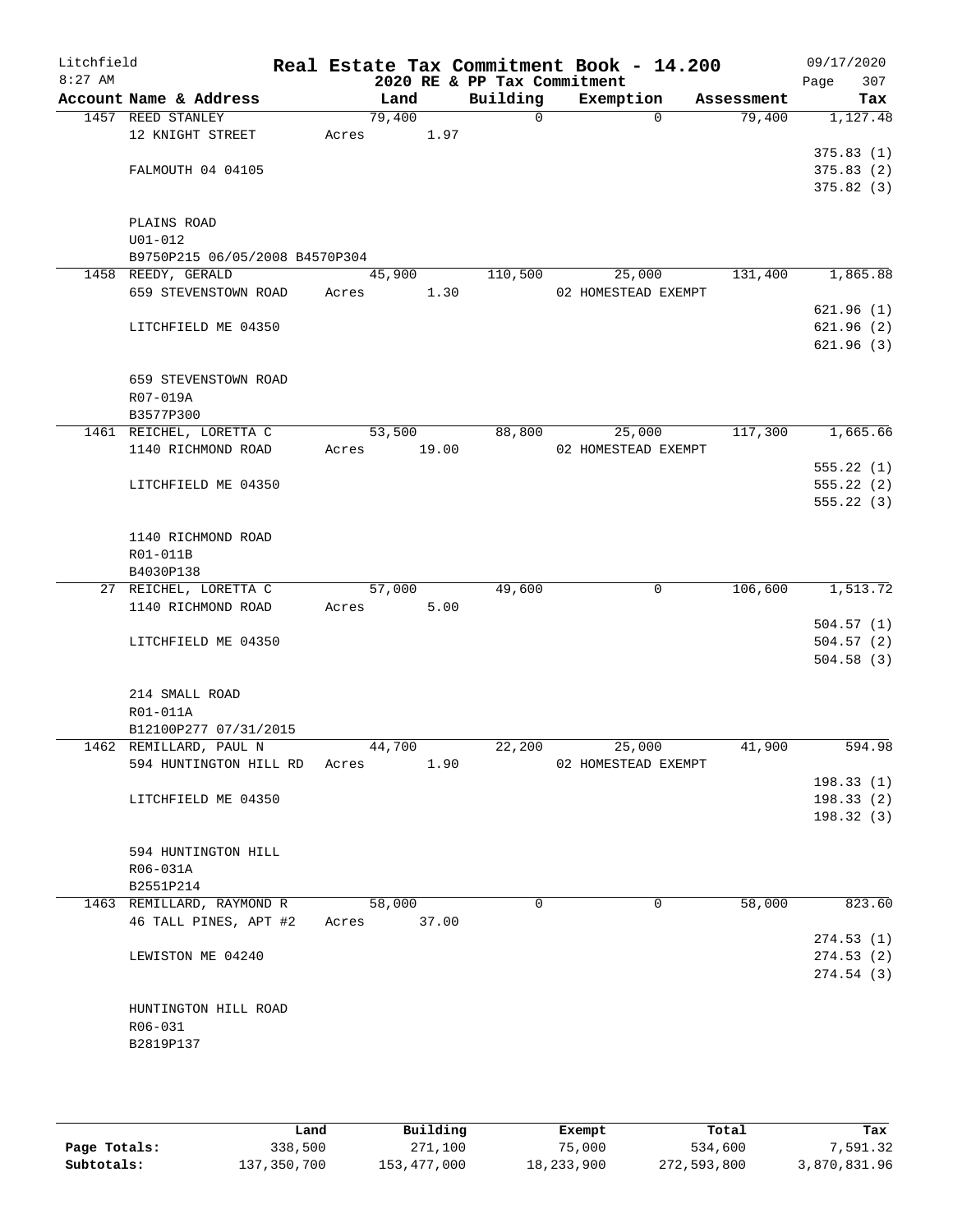| Litchfield   |                                                                                                                                  |         |       |                |         |                             | Real Estate Tax Commitment Book - 14.200 |              |                      | 09/17/2020    |
|--------------|----------------------------------------------------------------------------------------------------------------------------------|---------|-------|----------------|---------|-----------------------------|------------------------------------------|--------------|----------------------|---------------|
| $8:27$ AM    |                                                                                                                                  |         |       |                |         | 2020 RE & PP Tax Commitment |                                          |              |                      | 308<br>Page   |
|              | Account Name & Address<br>1467 REYNOLDS, JAMES W                                                                                 |         |       | Land<br>40,400 |         | Building<br>0               | Exemption                                | $\mathbf 0$  | Assessment<br>40,400 | Tax<br>573.68 |
|              | REYNOLDS, A                                                                                                                      |         | Acres |                | 6.50    |                             |                                          |              |                      |               |
|              | 86 MCCRILLIS ROAD                                                                                                                |         |       |                |         |                             |                                          |              |                      | 191.23(1)     |
|              |                                                                                                                                  |         |       |                |         |                             |                                          |              |                      | 191.23(2)     |
|              | NOTTINGHAM NH 03290                                                                                                              |         |       |                |         |                             |                                          |              |                      | 191.22(3)     |
|              | 249 STEVENSTOWN ROAD                                                                                                             |         |       |                |         |                             |                                          |              |                      |               |
|              | R10-015                                                                                                                          |         |       |                |         |                             |                                          |              |                      |               |
|              | B10935P239 01/10/2012 B4841P36                                                                                                   |         |       |                |         |                             |                                          |              |                      |               |
|              | 1510 RHEAUME, PAUL                                                                                                               |         |       | 116,200        |         | 60,400                      |                                          | 0            | 176,600              | 2,507.72      |
|              | RHEAUME, DIANE                                                                                                                   |         | Acres |                | 0.17    |                             |                                          |              |                      |               |
|              | 38 TAYLOR STREET                                                                                                                 |         |       |                |         |                             |                                          |              |                      | 835.91 (1)    |
|              |                                                                                                                                  |         |       |                |         |                             |                                          |              |                      | 835.91 (2)    |
|              | WINTHROP ME 04364                                                                                                                |         |       |                |         |                             |                                          |              |                      | 835.90 (3)    |
|              | 5 PICKEREL DRIVE                                                                                                                 |         |       |                |         |                             |                                          |              |                      |               |
|              | $U13 - 006$                                                                                                                      |         |       |                |         |                             |                                          |              |                      |               |
|              | B6502P337                                                                                                                        |         |       |                |         |                             |                                          |              |                      |               |
|              | 757 RICH, DANIEL J                                                                                                               |         |       | 46,400         |         | 40,800                      |                                          | 0            | 87,200               | 1,238.24      |
|              | 130 PINE STREET #3                                                                                                               |         | Acres |                | 2.48    |                             |                                          |              |                      |               |
|              |                                                                                                                                  |         |       |                |         |                             |                                          |              |                      | 412.75(1)     |
|              | PORTLAND ME 04102                                                                                                                |         |       |                |         |                             |                                          |              |                      | 412.75(2)     |
|              |                                                                                                                                  |         |       |                |         |                             |                                          |              |                      | 412.74 (3)    |
|              | 1468 HALLOWELL ROAD                                                                                                              |         |       |                |         |                             |                                          |              |                      |               |
|              | $U20 - 027$                                                                                                                      |         |       |                |         |                             |                                          |              |                      |               |
|              | B12917P139 05/21/2018 B8783P104 01/31/2006 B8775P1<br>01/24/2006 B8506P225 07/07/2005 B8506P222 07/07/2005<br>B7159P1 11/20/2002 |         |       |                |         |                             |                                          |              |                      |               |
|              | 2334 RICH, JEFFREY                                                                                                               |         |       | 74,000         |         | 193,700                     |                                          | $\mathsf{O}$ | 267,700              | 3,801.34      |
|              | 65 PINE TREE ROAD                                                                                                                |         | Acres | 29.00          |         |                             |                                          |              |                      |               |
|              |                                                                                                                                  |         |       |                |         |                             |                                          |              |                      | 1,267.11(1)   |
|              | LITCHFIELD ME 04350                                                                                                              |         |       |                |         |                             |                                          |              |                      | 1, 267.11(2)  |
|              |                                                                                                                                  |         |       |                |         |                             |                                          |              |                      | 1, 267.12(3)  |
|              | 65 PINE TREE ROAD                                                                                                                |         |       |                |         |                             |                                          |              |                      |               |
|              | R11-006B                                                                                                                         |         |       |                |         |                             |                                          |              |                      |               |
|              | B7635P324 09/15/2003                                                                                                             |         |       |                |         |                             |                                          |              |                      |               |
|              | 664 RICHARD SCOTT F                                                                                                              |         |       | 62,300         |         | 135,200                     | 25,000                                   |              | 172,500              | 2,449.50      |
|              | EATON GAYLE L                                                                                                                    |         | Acres |                | 9.00    |                             | 02 HOMESTEAD EXEMPT                      |              |                      |               |
|              | 325 HUNTINGTON HILL                                                                                                              |         |       |                |         |                             |                                          |              |                      | 816.50(1)     |
|              | ROAD                                                                                                                             |         |       |                |         |                             |                                          |              |                      |               |
|              |                                                                                                                                  |         |       |                |         |                             |                                          |              |                      | 816.50(2)     |
|              | LITCHFIELD ME 04350                                                                                                              |         |       |                |         |                             |                                          |              |                      | 816.50(3)     |
|              | 325 HUNTINGTON HILL                                                                                                              |         |       |                |         |                             |                                          |              |                      |               |
|              | R05-057                                                                                                                          |         |       |                |         |                             |                                          |              |                      |               |
|              | B8512P212 07/20/2005 B3571P383                                                                                                   |         |       |                |         |                             |                                          |              |                      |               |
|              | 1911 RICHARD, BLAINE A                                                                                                           |         |       | 53,400         |         | 54,300                      | 25,000                                   |              | 82,700               | 1,174.34      |
|              | 235 BUKER ROAD                                                                                                                   |         | Acres |                | 3.80    |                             | 02 HOMESTEAD EXEMPT                      |              |                      |               |
|              |                                                                                                                                  |         |       |                |         |                             |                                          |              |                      | 391.45(1)     |
|              | LITCHFIELD ME 04350                                                                                                              |         |       |                |         |                             |                                          |              |                      | 391.45(2)     |
|              |                                                                                                                                  |         |       |                |         |                             |                                          |              |                      | 391.44(3)     |
|              |                                                                                                                                  |         |       |                |         |                             |                                          |              |                      |               |
|              | 235 BUKER ROAD                                                                                                                   |         |       |                |         |                             |                                          |              |                      |               |
|              | $R05 - 052 - 4$                                                                                                                  |         |       |                |         |                             |                                          |              |                      |               |
|              | B6403P323 02/02/2001                                                                                                             |         |       |                |         |                             |                                          |              |                      |               |
|              |                                                                                                                                  | Land    |       | Building       |         |                             | Exempt                                   |              | Total                | Tax           |
| Page Totals: |                                                                                                                                  | 392,700 |       |                | 484,400 |                             | 50,000                                   |              | 827,100              | 11,744.82     |
|              |                                                                                                                                  |         |       |                |         |                             |                                          |              |                      |               |

**Subtotals:** 137,743,400 153,961,400 18,283,900 273,420,900 3,882,576.78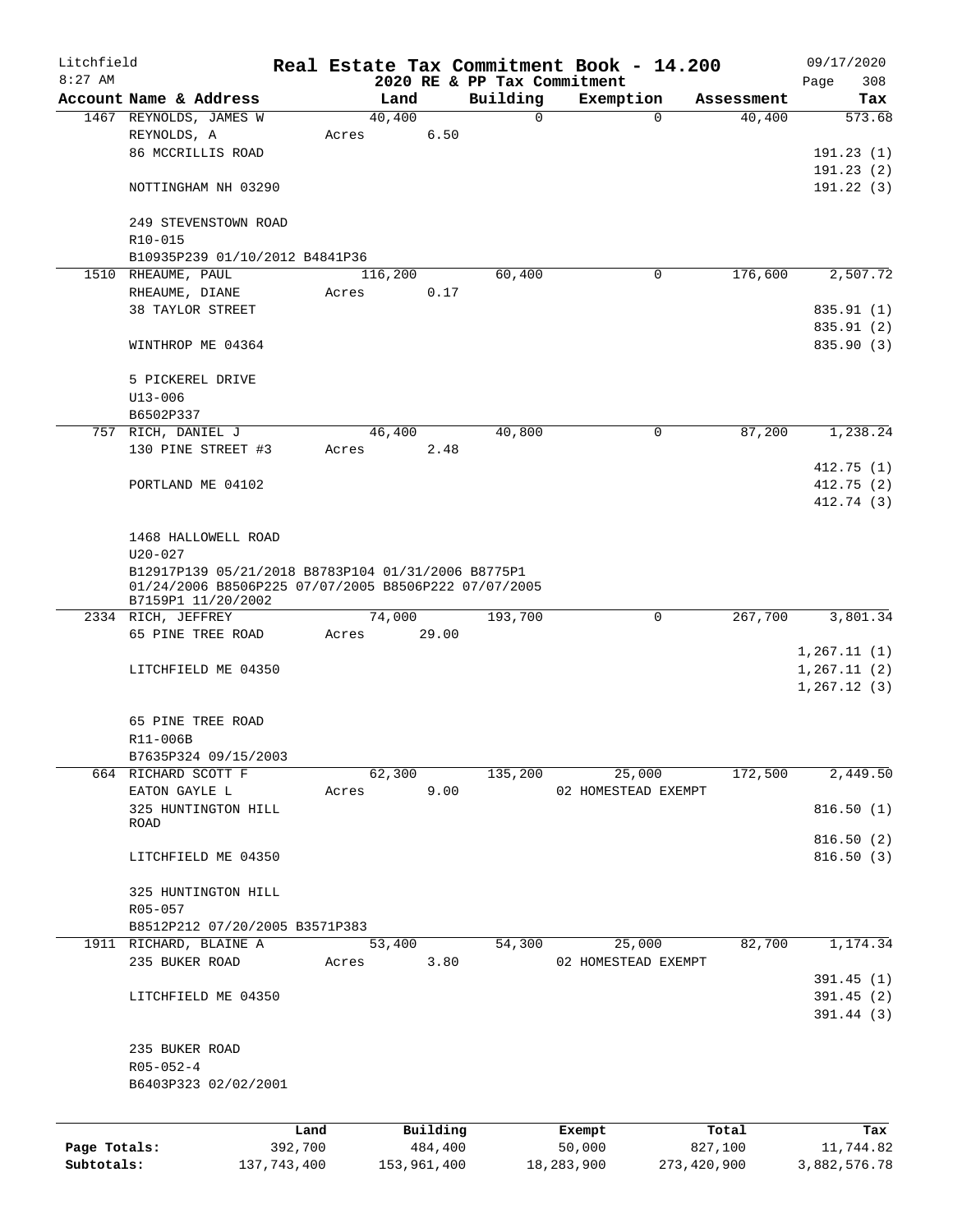| Litchfield<br>$8:27$ AM |                                                                                          | Real Estate Tax Commitment Book - 14.200 | 2020 RE & PP Tax Commitment |                     |            | 09/17/2020<br>309<br>Page |
|-------------------------|------------------------------------------------------------------------------------------|------------------------------------------|-----------------------------|---------------------|------------|---------------------------|
|                         | Account Name & Address                                                                   | Land                                     | Building                    | Exemption           | Assessment | Tax                       |
|                         | 2094 RICHARD, DONALD                                                                     | $\Omega$                                 | 165,500                     | $\Omega$            | 165,500    | 2,350.10                  |
|                         | 11 PERKINS RD                                                                            |                                          |                             |                     |            |                           |
|                         |                                                                                          |                                          |                             |                     |            | 783.37(1)                 |
|                         | LITCHFIELD ME 04350                                                                      |                                          |                             |                     |            | 783.37(2)                 |
|                         |                                                                                          |                                          |                             |                     |            | 783.36(3)                 |
|                         |                                                                                          |                                          |                             |                     |            |                           |
|                         | 15 PERKINS ROAD                                                                          |                                          |                             |                     |            |                           |
|                         | R05-051-ON                                                                               |                                          |                             |                     |            |                           |
|                         | 1470 RICHARD, DONALD L                                                                   | 101,300                                  | 229,700                     | 0                   | 331,000    | 4,700.20                  |
|                         | RICHARD, NANETTE M                                                                       |                                          |                             |                     |            |                           |
|                         |                                                                                          | 5.76<br>Acres                            |                             |                     |            |                           |
|                         | 11 PERKINS RD                                                                            |                                          |                             |                     |            | 1,566.73(1)               |
|                         |                                                                                          |                                          |                             |                     |            | 1,566.73(2)               |
|                         | LITCHFIELD ME 04350                                                                      |                                          |                             |                     |            | 1,566.74(3)               |
|                         |                                                                                          |                                          |                             |                     |            |                           |
|                         | 11 PERKINS ROAD                                                                          |                                          |                             |                     |            |                           |
|                         | R05-051                                                                                  |                                          |                             |                     |            |                           |
|                         | B2233P55 08/17/1979                                                                      |                                          |                             |                     |            |                           |
|                         | 1269 RICHARD, DORIS                                                                      | 54,600                                   | 111,200                     | 31,000              | 134,800    | 1,914.16                  |
|                         | RICHARD LAURENT R                                                                        | 4.20<br>Acres                            |                             | 22 WW2 Widow Res    |            |                           |
|                         | 204 MAXWELL ROAD                                                                         |                                          |                             | 02 HOMESTEAD EXEMPT |            | 638.05(1)                 |
|                         |                                                                                          |                                          |                             |                     |            | 638.05(2)                 |
|                         | LITCHFIELD ME 04350                                                                      |                                          |                             |                     |            | 638.06 (3)                |
|                         |                                                                                          |                                          |                             |                     |            |                           |
|                         | 216 MAXWELL ROAD                                                                         |                                          |                             |                     |            |                           |
|                         | R03-048                                                                                  |                                          |                             |                     |            |                           |
|                         | B6291P156 09/01/2000                                                                     |                                          |                             |                     |            |                           |
|                         | 1054 RICHARD, MARCEL Y                                                                   | 97,500                                   | 183,300                     | 25,000              | 255,800    | 3,632.36                  |
|                         | RICHARD, LORETTA A                                                                       | Acres 86.00                              |                             | 02 HOMESTEAD EXEMPT |            |                           |
|                         | 32 SOUTH ADAMS ROAD                                                                      |                                          |                             |                     |            | 1,210.79(1)               |
|                         |                                                                                          |                                          |                             |                     |            | 1, 210.79(2)              |
|                         | LITCHFIELD ME 04350                                                                      |                                          |                             |                     |            | 1, 210.78(3)              |
|                         |                                                                                          |                                          |                             |                     |            |                           |
|                         | 32 SOUTH ADAMS ROAD                                                                      |                                          |                             |                     |            |                           |
|                         | $R01 - 035$                                                                              |                                          |                             |                     |            |                           |
|                         | B10840P255 09/26/2011 B1518P525 05/01/1970                                               |                                          |                             |                     |            |                           |
|                         | 1055 RICHARD, MARCEL Y                                                                   | 48,000                                   | 0                           | 0                   | 48,000     | 681.60                    |
|                         | RICHARD, LORETTA A                                                                       | Acres<br>17.00                           |                             |                     |            |                           |
|                         | 32 S ADAMS ROAD                                                                          |                                          |                             |                     |            | 227.20(1)                 |
|                         |                                                                                          |                                          |                             |                     |            | 227.20(2)                 |
|                         | LITCHFIELD ME 04350                                                                      |                                          |                             |                     |            | 227.20(3)                 |
|                         | 3915                                                                                     |                                          |                             |                     |            |                           |
|                         |                                                                                          |                                          |                             |                     |            |                           |
|                         | SOUTH ADAMS ROAD                                                                         |                                          |                             |                     |            |                           |
|                         | R01-048                                                                                  |                                          |                             |                     |            |                           |
|                         | B10840P253 09/26/2011 B1518P525 05/08/0970                                               |                                          |                             |                     |            |                           |
|                         | 148 RICHARD, SCOTT P                                                                     | 61,400                                   | 130,000                     | 0                   | 191,400    | 2,717.88                  |
|                         | RICHARD, TINA L                                                                          | 7.82<br>Acres                            |                             |                     |            |                           |
|                         | 1 WOODSIDE DRIVE                                                                         |                                          |                             |                     |            | 905.96(1)                 |
|                         |                                                                                          |                                          |                             |                     |            | 905.96(2)                 |
|                         | LEWISTON ME 04240                                                                        |                                          |                             |                     |            | 905.96(3)                 |
|                         |                                                                                          |                                          |                             |                     |            |                           |
|                         |                                                                                          |                                          |                             |                     |            |                           |
|                         | 51 KENWAY DRIVE                                                                          |                                          |                             |                     |            |                           |
|                         | $U21 - 013$                                                                              |                                          |                             |                     |            |                           |
|                         | B12640P249 06/27/2017 B12250P229 03/18/2016<br>B10209P294 09/11/2009 B6373P41 12/02/2000 |                                          |                             |                     |            |                           |
|                         |                                                                                          |                                          |                             |                     |            |                           |
|                         |                                                                                          |                                          |                             |                     |            |                           |

|              | Land        | Building    | Exempt     | Total       | Tax          |
|--------------|-------------|-------------|------------|-------------|--------------|
| Page Totals: | 362,800     | 819,700     | 56,000     | 1,126,500   | 15,996.30    |
| Subtotals:   | 138,106,200 | 154,781,100 | 18,339,900 | 274,547,400 | 3,898,573.08 |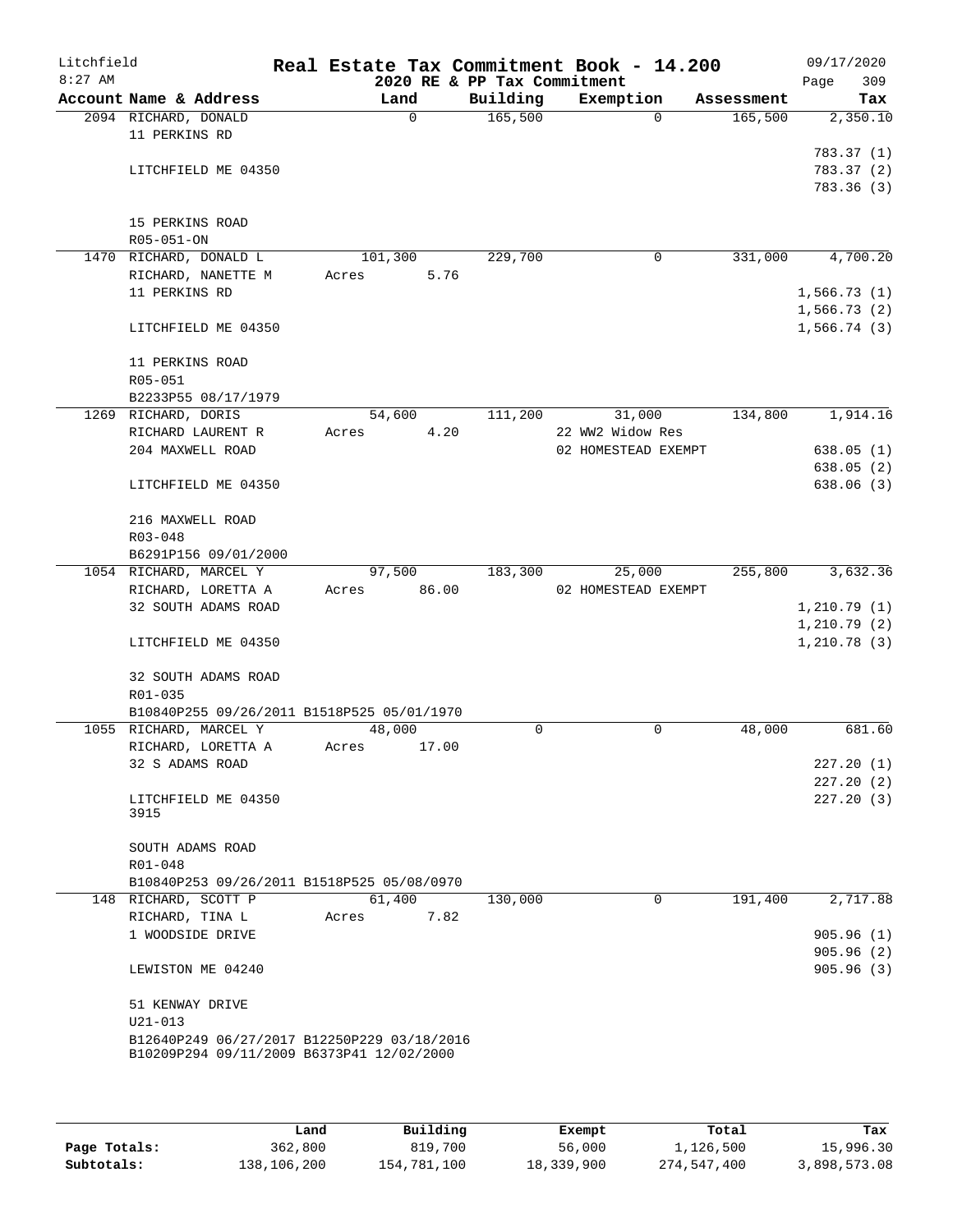| Litchfield<br>$8:27$ AM |                                                                |             |       |                |          | Real Estate Tax Commitment Book - 14.200 |               | 09/17/2020                   |
|-------------------------|----------------------------------------------------------------|-------------|-------|----------------|----------|------------------------------------------|---------------|------------------------------|
|                         | Account Name & Address                                         |             |       | Land           | Building | 2020 RE & PP Tax Commitment<br>Exemption | Assessment    | 310<br>Page<br>Tax           |
|                         | 1473 RICHARDS DONALD                                           |             |       | $\mathbf 0$    | 14,500   | 14,500                                   | $\Omega$      | 0.00                         |
|                         | PO BOX 393                                                     |             |       |                |          | 02 HOMESTEAD EXEMPT                      |               |                              |
|                         | 39 BUSH LANE                                                   |             |       |                |          |                                          |               |                              |
|                         | LITCHFIELD ME 04350                                            |             |       |                |          |                                          |               |                              |
|                         |                                                                |             |       |                |          |                                          |               |                              |
|                         | 39 BUSH LANE                                                   |             |       |                |          |                                          |               |                              |
|                         | R03-006-ON-6                                                   |             |       |                |          |                                          |               |                              |
|                         | 488 RICHARDS, CYNTHIA M                                        |             |       | 104,200        | 62,100   | 0                                        | 166,300       | 2,361.46                     |
|                         | 110 COUNTRY LANE                                               |             | Acres | 0.66           |          |                                          |               |                              |
|                         |                                                                |             |       |                |          |                                          |               | 787.15 (1)                   |
|                         | DURHAM ME 04222                                                |             |       |                |          |                                          |               | 787.15(2)<br>787.16(3)       |
|                         |                                                                |             |       |                |          |                                          |               |                              |
|                         | 19 OSPREY LANE                                                 |             |       |                |          |                                          |               |                              |
|                         | $U03 - 008$                                                    |             |       |                |          |                                          |               |                              |
|                         | B12360P144 07/22/2016 B3748P324<br>486 RICHARDS-MACE, KIMBERLY |             |       |                | 90,400   |                                          | 107,800       | 1,530.76                     |
|                         | 53 RIDLEY LANE                                                 |             | Acres | 42,400<br>1.80 |          | 25,000<br>02 HOMESTEAD EXEMPT            |               |                              |
|                         |                                                                |             |       |                |          |                                          |               | 510.25(1)                    |
|                         | LITCHFIELD ME 04350                                            |             |       |                |          |                                          |               | 510.25(2)                    |
|                         |                                                                |             |       |                |          |                                          |               | 510.26(3)                    |
|                         |                                                                |             |       |                |          |                                          |               |                              |
|                         | 53 RIDLEY LANE<br>R03-105A                                     |             |       |                |          |                                          |               |                              |
|                         | B9440P299 07/27/2007 B9423P127 07/13/2007 B5418P29             |             |       |                |          |                                          |               |                              |
|                         | 07/01/1997                                                     |             |       |                |          |                                          |               |                              |
|                         | 1479 RICKER, BERTHA                                            |             |       | 63,200         | 175,700  | 25,000                                   | 213,900       | 3,037.38                     |
|                         | (TRUSTEE)<br>BERTHA A. RICKER                                  |             | Acres | 10.20          |          | 02 HOMESTEAD EXEMPT                      |               |                              |
|                         | GRANTOR TRUST                                                  |             |       |                |          |                                          |               |                              |
|                         | 585 RICHMOND ROAD                                              |             |       |                |          |                                          |               | 1,012.46(1)                  |
|                         |                                                                |             |       |                |          |                                          |               | 1,012.46(2)                  |
|                         | LITCHFIELD ME 04350                                            |             |       |                |          |                                          |               | 1,012.46(3)                  |
|                         | 585 RICHMOND ROAD                                              |             |       |                |          |                                          |               |                              |
|                         | R02-007                                                        |             |       |                |          |                                          |               |                              |
|                         | B12779P12 11/08/2017 B3522P93                                  |             |       |                |          |                                          |               |                              |
| 1480                    | RICKER, BERTHA                                                 |             |       | 82,300         | 54,500   | 0                                        | 136,800       | 1,942.56                     |
|                         | (TRUSTEE)<br>BERTHA A. RICKER                                  |             | Acres | 17.60          |          |                                          |               |                              |
|                         | GRANTOR TRUST                                                  |             |       |                |          |                                          |               |                              |
|                         | 585 RICHMOND ROAD                                              |             |       |                |          |                                          |               | 647.52(1)                    |
|                         |                                                                |             |       |                |          |                                          |               | 647.52 (2)                   |
|                         | LITCHFIELD ME 04350                                            |             |       |                |          |                                          |               | 647.52 (3)                   |
|                         | 579 RICHMOND ROAD                                              |             |       |                |          |                                          |               |                              |
|                         | R02-115                                                        |             |       |                |          |                                          |               |                              |
|                         | B12779P12 11/08/2017 B3522P93                                  |             |       |                |          |                                          |               |                              |
|                         | 1397 RICKER, DEANNE E                                          |             |       | 145,200        | 97,000   | 0                                        | 242,200       | 3,439.24                     |
|                         | 46 EASY ST                                                     |             | Acres | 0.56           |          |                                          |               |                              |
|                         |                                                                |             |       |                |          |                                          |               | 1, 146.41(1)                 |
|                         | LITCHFIELD ME 04350                                            |             |       |                |          |                                          |               | 1, 146.41(2)<br>1, 146.42(3) |
|                         |                                                                |             |       |                |          |                                          |               |                              |
|                         | <b>46 EASY STREET</b>                                          |             |       |                |          |                                          |               |                              |
|                         | U09-002                                                        |             |       |                |          |                                          |               |                              |
|                         | B7266P126 02/06/2003                                           |             |       |                |          |                                          |               |                              |
|                         |                                                                | Land        |       | Building       |          | Exempt                                   | Total         | Tax                          |
| Page Totals:            |                                                                | 437,300     |       | 494,200        |          | 64,500                                   | 867,000       | 12, 311.40                   |
| Subtotals:              |                                                                | 138,543,500 |       | 155, 275, 300  |          | 18,404,400                               | 275, 414, 400 | 3,910,884.48                 |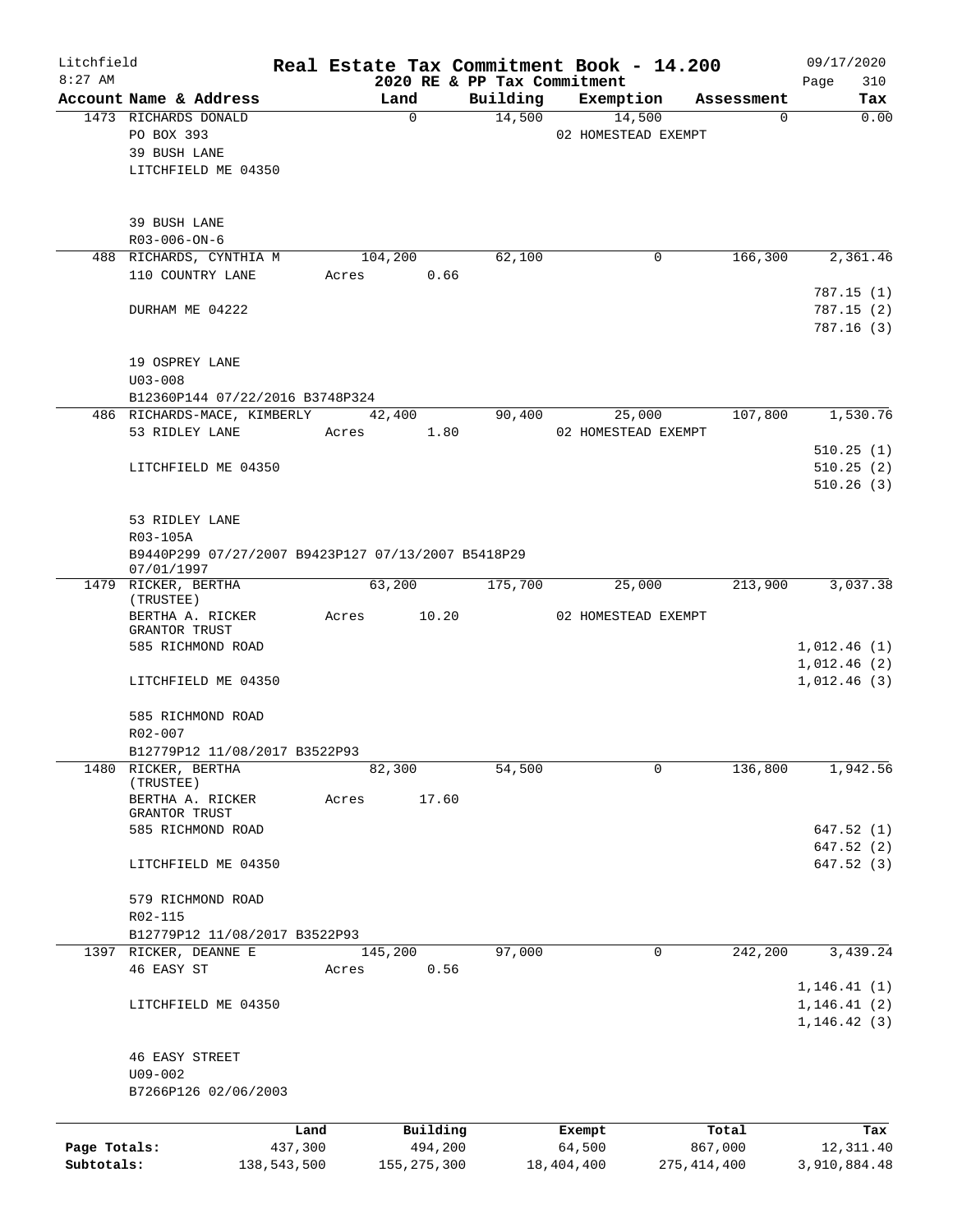| Litchfield<br>$8:27$ AM |                                                    |       | 2020 RE & PP Tax Commitment |          | Real Estate Tax Commitment Book - 14.200 |            | 09/17/2020<br>311<br>Page |
|-------------------------|----------------------------------------------------|-------|-----------------------------|----------|------------------------------------------|------------|---------------------------|
|                         | Account Name & Address                             |       | Land                        | Building | Exemption                                | Assessment | Tax                       |
|                         | 1476 RICKER, REVOCABLE TRUST                       |       | 62,900                      | 39,900   | 31,000                                   | 71,800     | 1,019.56                  |
|                         | RICKER, WILLIAM E &<br>BETTY A RICKER,<br>TRUSTEES |       | Acres 22.00                 |          | 12 WW2 Vet Res.                          |            |                           |
|                         | 64 LITTLE DRIVE                                    |       |                             |          | 02 HOMESTEAD EXEMPT                      |            | 339.85(1)<br>339.85(2)    |
|                         | LITCHFIELD ME 04350                                |       |                             |          |                                          |            | 339.86 (3)                |
|                         | 64 LITTLE DRIVE<br>$U24 - 012$                     |       |                             |          |                                          |            |                           |
|                         | B4009P21 11/15/1991                                |       |                             |          |                                          |            |                           |
|                         | 1478 RICKER, RICK ETHAN                            |       | 45,300                      | 56,000   | $\mathbf 0$                              | 101,300    | 1,438.46                  |
|                         | RICKER DEANNE E                                    | Acres | 1.09                        |          |                                          |            |                           |
|                         | <b>46 EASY STREET</b>                              |       |                             |          |                                          |            | 479.49 (1)                |
|                         | LITCHFIELD ME 04350                                |       |                             |          |                                          |            | 479.49 (2)<br>479.48 (3)  |
|                         | 549 RICHMOND ROAD<br>R02-116B                      |       |                             |          |                                          |            |                           |
|                         | B7266P124 02/06/2003                               |       |                             |          |                                          |            |                           |
|                         | 1482 RIDEOUT, BERTHA                               |       | 78,900                      | 41,800   | 0                                        | 120,700    | 1,713.94                  |
|                         | PO BOX 321                                         | Acres | 0.53                        |          |                                          |            |                           |
|                         |                                                    |       |                             |          |                                          |            | 571.31(1)                 |
|                         | LITCHFIELD ME 04350                                |       |                             |          |                                          |            | 571.31(2)                 |
|                         |                                                    |       |                             |          |                                          |            | 571.32(3)                 |
|                         | 74 PURGATORY DRIVE<br>$U22 - 019$                  |       |                             |          |                                          |            |                           |
|                         | B3463P346 08/26/1986                               |       |                             |          |                                          |            |                           |
|                         | 1483 RIDEOUT, REGINALD W                           |       | 57,100                      | 117,100  | $\mathbf 0$                              | 174,200    | 2,473.64                  |
|                         | 58 CANTY LANE                                      | Acres | 5.03                        |          |                                          |            |                           |
|                         |                                                    |       |                             |          |                                          |            | 824.55 (1)                |
|                         | LITCHFIELD ME 04350                                |       |                             |          |                                          |            | 824.55 (2)<br>824.54 (3)  |
|                         |                                                    |       |                             |          |                                          |            |                           |
|                         | 58 CANTY LANE                                      |       |                             |          |                                          |            |                           |
|                         | $R13 - 023 - 8$                                    |       |                             |          |                                          |            |                           |
|                         | B4787P130                                          |       |                             |          |                                          |            |                           |
|                         | 1497 RIDLEY RICHARD H JR                           |       | 58,500                      | $\Omega$ | 0                                        | 58,500     | 830.70                    |
|                         | 169 CENTER ROAD                                    | Acres | 38.00                       |          |                                          |            |                           |
|                         |                                                    |       |                             |          |                                          |            | 276.90(1)                 |
|                         | LITCHFIELD ME 04350                                |       |                             |          |                                          |            | 276.90(2)                 |
|                         |                                                    |       |                             |          |                                          |            | 276.90(3)                 |
|                         |                                                    |       |                             |          |                                          |            |                           |
|                         | 41 PATRIOTS LANE<br>R03-005                        |       |                             |          |                                          |            |                           |
|                         | B13171P228 03/10/2019                              |       |                             |          |                                          |            |                           |
|                         | 1500 RIDLEY RONALD K SR                            |       | 94,300                      | 68,000   | 25,000                                   | 137,300    | 1,949.66                  |
|                         | 110 CENTER ROAD                                    |       | Acres 28.62                 |          | 02 HOMESTEAD EXEMPT                      |            |                           |
|                         |                                                    |       |                             |          |                                          |            | 649.89 (1)                |
|                         | LITCHFIELD ME 04350                                |       |                             |          |                                          |            | 649.89 (2)                |
|                         |                                                    |       |                             |          |                                          |            | 649.88 (3)                |
|                         | 110 CENTER ROAD                                    |       |                             |          |                                          |            |                           |
|                         | R02-120                                            |       |                             |          |                                          |            |                           |
|                         | B9474P280 08/24/2007 B8618P88 09/25/2005 B1296P401 |       |                             |          |                                          |            |                           |
|                         |                                                    |       |                             |          |                                          |            |                           |

|              | Land        | Building    | Exempt     | Total       | Tax          |
|--------------|-------------|-------------|------------|-------------|--------------|
| Page Totals: | 397,000     | 322,800     | 56,000     | 663,800     | 9,425.96     |
| Subtotals:   | 138,940,500 | 155,598,100 | 18,460,400 | 276,078,200 | 3,920,310.44 |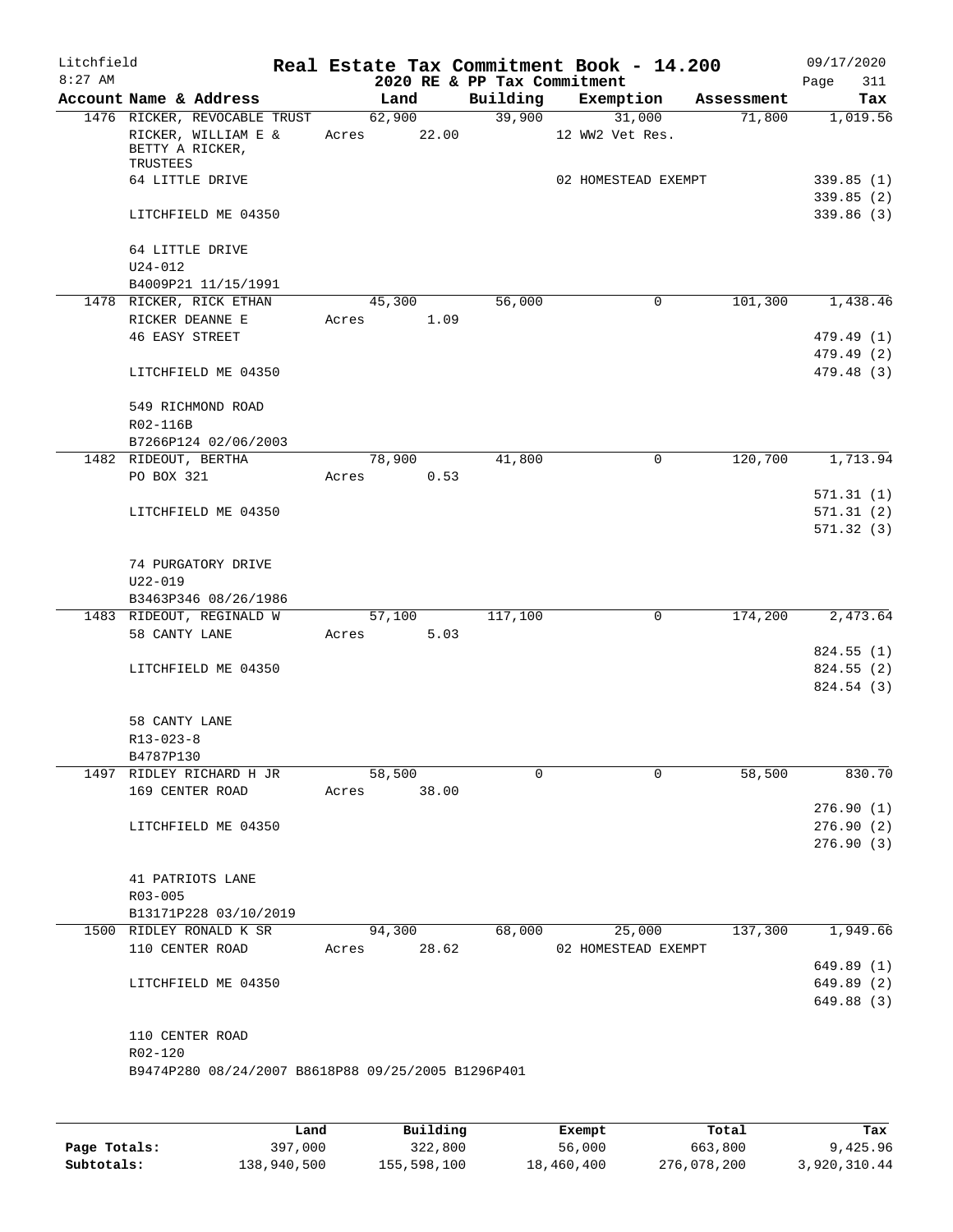| Litchfield<br>$8:27$ AM |                                                          |        |             | 2020 RE & PP Tax Commitment | Real Estate Tax Commitment Book - 14.200 |            | 09/17/2020<br>Page<br>312 |
|-------------------------|----------------------------------------------------------|--------|-------------|-----------------------------|------------------------------------------|------------|---------------------------|
|                         | Account Name & Address                                   |        | Land        | Building                    | Exemption                                | Assessment | Tax                       |
|                         | 2885 RIDLEY RONALD K SR                                  |        | $\mathbf 0$ | 15,400                      | $\Omega$                                 | 15,400     | 218.68                    |
|                         | 110 CENTER ROAD                                          |        |             |                             |                                          |            |                           |
|                         |                                                          |        |             |                             |                                          |            | 72.89(1)                  |
|                         | LITCHFIELD ME 04350                                      |        |             |                             |                                          |            | 72.89(2)                  |
|                         |                                                          |        |             |                             |                                          |            | 72.90(3)                  |
|                         |                                                          |        |             |                             |                                          |            |                           |
|                         | 128 CENTER ROAD                                          |        |             |                             |                                          |            |                           |
|                         | R02-120-ON                                               |        |             |                             |                                          |            |                           |
|                         | 1942 RIDLEY RONALD SR                                    | 11,800 |             | 0                           | 0                                        | 11,800     | 167.56                    |
|                         | 110 CENTER ROAD                                          | Acres  | 3.94        |                             |                                          |            |                           |
|                         |                                                          |        |             |                             |                                          |            | 55.85(1)                  |
|                         | LITCHFIELD ME 04350                                      |        |             |                             |                                          |            | 55.85(2)                  |
|                         |                                                          |        |             |                             |                                          |            | 55.86(3)                  |
|                         |                                                          |        |             |                             |                                          |            |                           |
|                         | SCOTTY LANE                                              |        |             |                             |                                          |            |                           |
|                         | R03-003A                                                 |        |             |                             |                                          |            |                           |
|                         | 2644 RIDLEY RONALD SR                                    |        | 0           | 15,000                      | 0                                        | 15,000     | 213.00                    |
|                         | 110 CENTER ROAD                                          |        |             |                             |                                          |            |                           |
|                         |                                                          |        |             |                             |                                          |            | 71.00(1)                  |
|                         | LITCHFIELD ME 04350                                      |        |             |                             |                                          |            | 71.00(2)                  |
|                         |                                                          |        |             |                             |                                          |            | 71.00(3)                  |
|                         |                                                          |        |             |                             |                                          |            |                           |
|                         | 3 SCOTTY LANE                                            |        |             |                             |                                          |            |                           |
|                         | R03-003A-2-ON-2                                          |        |             |                             |                                          |            |                           |
|                         | 1490 RIDLEY, BRANDON G                                   | 56,900 |             | 115,800                     | 0                                        | 172,700    | 2,452.34                  |
|                         | 448 HUNTINGTON HILL<br><b>ROAD</b>                       | Acres  | 5.00        |                             |                                          |            |                           |
|                         |                                                          |        |             |                             |                                          |            | 817.45(1)                 |
|                         | LITCHFIELD ME 04350                                      |        |             |                             |                                          |            | 817.45(2)                 |
|                         |                                                          |        |             |                             |                                          |            | 817.44 (3)                |
|                         |                                                          |        |             |                             |                                          |            |                           |
|                         | 448 HUNTINGTON HILL                                      |        |             |                             |                                          |            |                           |
|                         | R06-021                                                  |        |             |                             |                                          |            |                           |
|                         | B12922P69 05/30/2018 B12406P154 09/07/2016 B6909P53      |        |             |                             |                                          |            |                           |
|                         | 07/27/2000                                               |        |             |                             |                                          |            |                           |
|                         | 1488 RIDLEY, DONALD                                      | 66,000 |             | 159,200                     | $\mathsf{O}$                             | 225,200    | 3,197.84                  |
|                         | 2606 HALLOWELL ROAD                                      | Acres  | 14.00       |                             |                                          |            |                           |
|                         |                                                          |        |             |                             |                                          |            | 1,065.95(1)               |
|                         | LITCHFIELD ME 04350                                      |        |             |                             |                                          |            | 1,065.95(2)               |
|                         |                                                          |        |             |                             |                                          |            | 1,065.94(3)               |
|                         |                                                          |        |             |                             |                                          |            |                           |
|                         | 2606 HALLOWELL ROAD                                      |        |             |                             |                                          |            |                           |
|                         | R06-076                                                  |        |             |                             |                                          |            |                           |
|                         | B11555P218 10/07/2013 B11197P236 09/20/2012<br>B7157P283 |        |             |                             |                                          |            |                           |
|                         | 1486 RIDLEY, GLEN                                        | 81,000 |             | 50,100                      | 25,000                                   | 106,100    | 1,506.62                  |
|                         | RIDLEY, JEAN HIGGINS                                     | Acres  | 80.00       |                             | 02 HOMESTEAD EXEMPT                      |            |                           |
|                         | HIGGINS, JEAN                                            |        |             |                             |                                          |            | 502.21(1)                 |
|                         | P. O. BOX 231                                            |        |             |                             |                                          |            | 502.21(2)                 |
|                         | LITCHFIELD ME 04350                                      |        |             |                             |                                          |            | 502.20(3)                 |
|                         |                                                          |        |             |                             |                                          |            |                           |
|                         | 2607 HALLOWELL ROAD                                      |        |             |                             |                                          |            |                           |
|                         | R06-001                                                  |        |             |                             |                                          |            |                           |
|                         | B6231P145                                                |        |             |                             |                                          |            |                           |
|                         |                                                          |        |             |                             |                                          |            |                           |
|                         |                                                          |        |             |                             |                                          |            |                           |

|              | Land          | Building    | Exempt     | Total       | Tax          |
|--------------|---------------|-------------|------------|-------------|--------------|
| Page Totals: | 215,700       | 355,500     | 25,000     | 546,200     | 7,756.04     |
| Subtotals:   | 139, 156, 200 | 155,953,600 | 18,485,400 | 276,624,400 | 3,928,066.48 |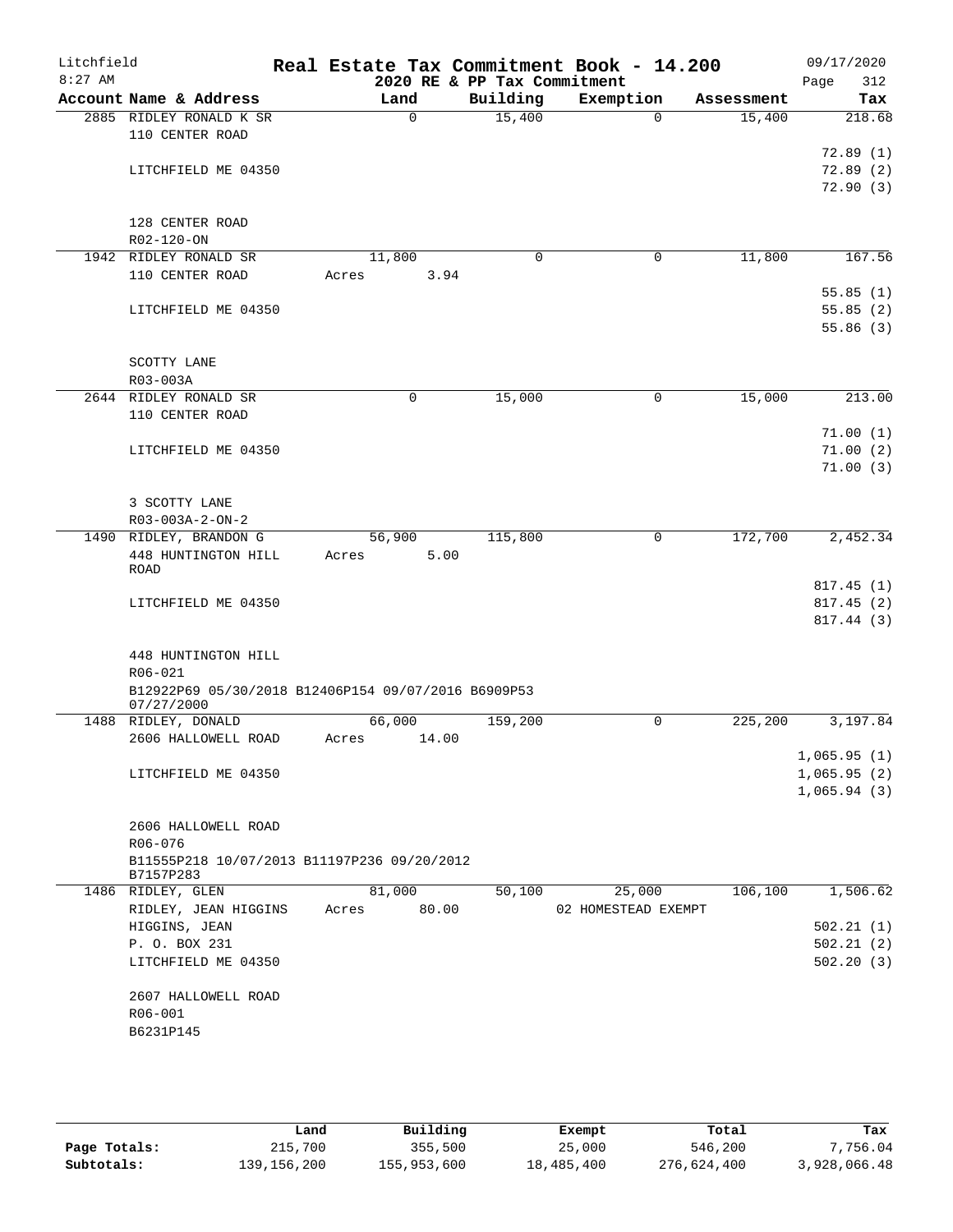| Litchfield<br>$8:27$ AM |                                                                       |       |            | Real Estate Tax Commitment Book - 14.200<br>2020 RE & PP Tax Commitment |                     |             |            | 09/17/2020<br>Page<br>313 |
|-------------------------|-----------------------------------------------------------------------|-------|------------|-------------------------------------------------------------------------|---------------------|-------------|------------|---------------------------|
|                         | Account Name & Address                                                |       | Land       | Building                                                                |                     | Exemption   | Assessment | Tax                       |
|                         | 2970 RIDLEY, GLEN                                                     |       | 51,100     | $\mathbf 0$                                                             |                     | $\Omega$    | 51,100     | 725.62                    |
|                         | P.O. BOX 231                                                          | Acres | 20.78      |                                                                         |                     |             |            |                           |
|                         |                                                                       |       |            |                                                                         |                     |             |            | 241.87(1)                 |
|                         | LITCHFIELD ME 04350                                                   |       |            |                                                                         |                     |             |            | 241.87(2)                 |
|                         |                                                                       |       |            |                                                                         |                     |             |            | 241.88(3)                 |
|                         |                                                                       |       |            |                                                                         |                     |             |            |                           |
|                         | SHEPARD LANE<br>$R07 - 18 - B$                                        |       |            |                                                                         |                     |             |            |                           |
|                         | B3652P320 11/16/1989                                                  |       |            |                                                                         |                     |             |            |                           |
|                         | 1493 RIDLEY, GORDON M                                                 |       | 48,000     | 42,400                                                                  |                     | 25,000      | 65,400     | 928.68                    |
|                         | HOWES, WILLIAM W                                                      | Acres | 2.00       |                                                                         | 02 HOMESTEAD EXEMPT |             |            |                           |
|                         | PO BOX 74                                                             |       |            |                                                                         |                     |             |            | 309.56(1)                 |
|                         |                                                                       |       |            |                                                                         |                     |             |            | 309.56(2)                 |
|                         | LITCHFIELD ME 04350                                                   |       |            |                                                                         |                     |             |            | 309.56(3)                 |
|                         |                                                                       |       |            |                                                                         |                     |             |            |                           |
|                         | 2573 HALLOWELL & 2583                                                 |       |            |                                                                         |                     |             |            |                           |
|                         | $R06 - 002$                                                           |       |            |                                                                         |                     |             |            |                           |
|                         | B13400P49 11/15/2019 B1534P890                                        |       |            |                                                                         |                     |             |            |                           |
|                         | 93 RIDLEY, LOUISE                                                     |       | 43,600     | 46,000                                                                  |                     | $\mathbf 0$ | 89,600     | 1,272.32                  |
|                         | P.O. BOX 372                                                          | Acres | 1.54       |                                                                         |                     |             |            |                           |
|                         | MANCHESTER ME 04351                                                   |       |            |                                                                         |                     |             |            | 424.11 (1)<br>424.11(2)   |
|                         |                                                                       |       |            |                                                                         |                     |             |            | 424.10(3)                 |
|                         |                                                                       |       |            |                                                                         |                     |             |            |                           |
|                         | 68 FERRIN ROAD                                                        |       |            |                                                                         |                     |             |            |                           |
|                         | R03-098                                                               |       |            |                                                                         |                     |             |            |                           |
|                         | 1494 RIDLEY, NORMAN(LIFE                                              |       | 85,000     | 79,500                                                                  |                     | 25,000      | 139,500    | 1,980.90                  |
|                         | ESTATE)                                                               |       |            |                                                                         |                     |             |            |                           |
|                         | RIDLEY, BARBARA (LIFE<br>ESTATE)                                      | Acres | 51.00      |                                                                         | 02 HOMESTEAD EXEMPT |             |            |                           |
|                         | 2708 HALLOWELL ROAD                                                   |       |            |                                                                         |                     |             |            | 660.30(1)                 |
|                         |                                                                       |       |            |                                                                         |                     |             |            | 660.30(2)                 |
|                         | LITCHFIELD ME 04350                                                   |       |            |                                                                         |                     |             |            | 660.30(3)                 |
|                         |                                                                       |       |            |                                                                         |                     |             |            |                           |
|                         | 2692 HALLOWELL ROAD                                                   |       |            |                                                                         |                     |             |            |                           |
|                         | $R02 - 032$                                                           |       |            |                                                                         |                     |             |            |                           |
|                         | B9145P67 11/13/2006 B6843P293 05/12/2004<br>1496 RIDLEY, RICHARD H JR |       | 42,000     |                                                                         | 82,300 25,000       |             | 99,300     |                           |
|                         | 169 CENTER RD                                                         | Acres | 1.00       |                                                                         | 02 HOMESTEAD EXEMPT |             |            | 1,410.06                  |
|                         |                                                                       |       |            |                                                                         |                     |             |            | 470.02 (1)                |
|                         | LITCHFIELD ME 04350                                                   |       |            |                                                                         |                     |             |            | 470.02 (2)                |
|                         |                                                                       |       |            |                                                                         |                     |             |            | 470.02(3)                 |
|                         |                                                                       |       |            |                                                                         |                     |             |            |                           |
|                         | 169 CENTER ROAD                                                       |       |            |                                                                         |                     |             |            |                           |
|                         | $R03 - 003$                                                           |       |            |                                                                         |                     |             |            |                           |
|                         | B13171P228 03/10/2019                                                 |       |            |                                                                         |                     |             |            |                           |
|                         | 1498 RIDLEY, RONALD JR                                                |       | 52,000     | 78,500                                                                  |                     | 25,000      | 105,500    | 1,498.10                  |
|                         | RIDLEY, LISA                                                          |       | Acres 3.34 |                                                                         | 02 HOMESTEAD EXEMPT |             |            |                           |
|                         | 134 CENTER ROAD                                                       |       |            |                                                                         |                     |             |            | 499.37 (1)                |
|                         | LITCHFIELD ME 04350                                                   |       |            |                                                                         |                     |             |            | 499.37 (2)<br>499.36 (3)  |
|                         |                                                                       |       |            |                                                                         |                     |             |            |                           |
|                         | 134 CENTER ROAD                                                       |       |            |                                                                         |                     |             |            |                           |
|                         | R02-120A                                                              |       |            |                                                                         |                     |             |            |                           |
|                         | B11632P234 02/10/2014 B7921P173 04/04/2004                            |       |            |                                                                         |                     |             |            |                           |
|                         |                                                                       |       |            |                                                                         |                     |             |            |                           |
|                         |                                                                       |       |            |                                                                         |                     |             |            |                           |

|              | Land        | Building    | Exempt     | Total       | Tax          |
|--------------|-------------|-------------|------------|-------------|--------------|
| Page Totals: | 321,700     | 328,700     | 100,000    | 550,400     | 7,815.68     |
| Subtotals:   | 139,477,900 | 156,282,300 | 18,585,400 | 277,174,800 | 3,935,882.16 |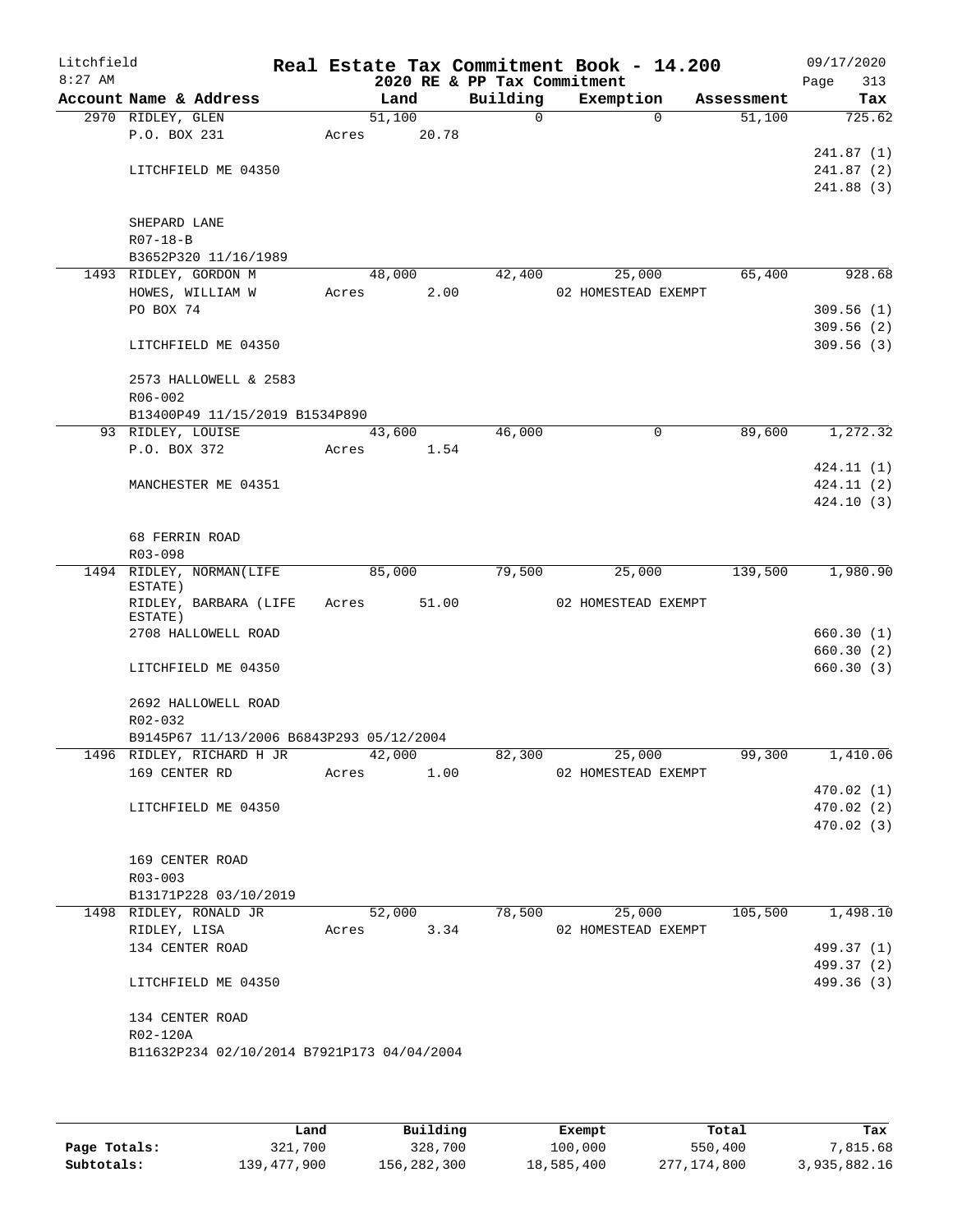| Litchfield |                                                     | Real Estate Tax Commitment Book - 14.200 |      |                             |           |            | 09/17/2020             |
|------------|-----------------------------------------------------|------------------------------------------|------|-----------------------------|-----------|------------|------------------------|
| $8:27$ AM  |                                                     |                                          |      | 2020 RE & PP Tax Commitment |           |            | 314<br>Page            |
|            | Account Name & Address                              | Land                                     |      | Building                    | Exemption | Assessment | Tax                    |
|            | 2258 RIDLEY, RONALD SR                              | 48,000                                   |      | $\mathbf 0$                 | $\Omega$  | 48,000     | 681.60                 |
|            | 110 CENTER ROAD                                     | Acres                                    | 2.00 |                             |           |            |                        |
|            |                                                     |                                          |      |                             |           |            | 227.20(1)              |
|            | LITCHFIELD ME 04350                                 |                                          |      |                             |           |            | 227.20(2)<br>227.20(3) |
|            |                                                     |                                          |      |                             |           |            |                        |
|            | 13 SCOTTY LANE                                      |                                          |      |                             |           |            |                        |
|            | R03-003A-2                                          |                                          |      |                             |           |            |                        |
|            | B6501P315                                           |                                          |      |                             |           |            |                        |
|            | 2868 RIDLEY, RONALD SR                              | 0                                        |      | 9,200                       | 0         | 9,200      | 130.64                 |
|            | 110 CENTER ROAD                                     |                                          |      |                             |           |            |                        |
|            |                                                     |                                          |      |                             |           |            | 43.55(1)               |
|            | LITCHFIELD ME 04350                                 |                                          |      |                             |           |            | 43.55(2)               |
|            |                                                     |                                          |      |                             |           |            | 43.54 (3)              |
|            |                                                     |                                          |      |                             |           |            |                        |
|            | 6 SCOTTY LANE                                       |                                          |      |                             |           |            |                        |
|            | $R03 - 003A - 1 - ON$                               |                                          |      |                             |           |            |                        |
|            | 2257 RIDLEY, RONALD, SR.                            | 54,000                                   |      | 13,200                      | 0         | 67,200     | 954.24                 |
|            | 110 CENTER ROAD                                     | Acres                                    | 4.00 |                             |           |            |                        |
|            |                                                     |                                          |      |                             |           |            | 318.08(1)              |
|            | LITCHFIELD ME 04350                                 |                                          |      |                             |           |            | 318.08(2)              |
|            |                                                     |                                          |      |                             |           |            | 318.08(3)              |
|            |                                                     |                                          |      |                             |           |            |                        |
|            | 16 SCOTTY LANE                                      |                                          |      |                             |           |            |                        |
|            | R03-003A-1                                          |                                          |      |                             |           |            |                        |
|            | B7076P330 09/27/2002                                |                                          |      |                             |           |            |                        |
|            | 348 RIENDEAU, ROBERT H                              | 173,000                                  |      | 114,300                     | 0         | 287,300    | 4,079.66               |
|            | RIENDEAU, LINDA M                                   | Acres                                    | 0.43 |                             |           |            |                        |
|            | 12 NAUMKEAG COURT                                   |                                          |      |                             |           |            | 1,359.89(1)            |
|            |                                                     |                                          |      |                             |           |            | 1,359.89(2)            |
|            | LITCHFIELD NH 03052                                 |                                          |      |                             |           |            | 1,359.88(3)            |
|            | 71 GRANT ROAD                                       |                                          |      |                             |           |            |                        |
|            | $U11 - 019$                                         |                                          |      |                             |           |            |                        |
|            | B7681P24 10/10/2003                                 |                                          |      |                             |           |            |                        |
|            | 1575 RILEY NANCY B                                  | 122,600                                  |      | 165,100                     | 0         | 287,700    | 4,085.34               |
|            | DAIGLE ROBERT B                                     | Acres                                    | 3.03 |                             |           |            |                        |
|            | 763 PLAINS ROAD                                     |                                          |      |                             |           |            | 1,361.78(1)            |
|            |                                                     |                                          |      |                             |           |            | 1,361.78 (2)           |
|            | LITCHFIELD ME 04350                                 |                                          |      |                             |           |            | 1,361.78(3)            |
|            |                                                     |                                          |      |                             |           |            |                        |
|            | 763 PLAINS ROAD                                     |                                          |      |                             |           |            |                        |
|            | $U02 - 003$                                         |                                          |      |                             |           |            |                        |
|            | B9706P255 04/23/2008 B8337P147 03/15/2005 B1086P154 |                                          |      |                             |           |            |                        |
|            | 07/08/2004                                          |                                          |      |                             |           |            |                        |
|            | 1678 RINALDI, ANTHONY J                             | 46,500                                   |      | 14,500                      | 0         | 61,000     | 866.20                 |
|            | RINALDI, JOSEPH C                                   | Acres                                    | 1.50 |                             |           |            |                        |
|            | 76 SOUTH ADAMS ROAD                                 |                                          |      |                             |           |            | 288.73 (1)             |
|            |                                                     |                                          |      |                             |           |            | 288.73 (2)             |
|            | LITCHFIELD ME 04350                                 |                                          |      |                             |           |            | 288.74 (3)             |
|            |                                                     |                                          |      |                             |           |            |                        |
|            | 70 SOUTH ADAMS ROAD<br>R01-039A                     |                                          |      |                             |           |            |                        |
|            | B13356P68 10/04/2019                                |                                          |      |                             |           |            |                        |
|            |                                                     |                                          |      |                             |           |            |                        |
|            |                                                     |                                          |      |                             |           |            |                        |

|              | Land        | Building    | Exempt     | Total       | Tax          |
|--------------|-------------|-------------|------------|-------------|--------------|
| Page Totals: | 444,100     | 316,300     |            | 760,400     | 10,797.68    |
| Subtotals:   | 139,922,000 | 156,598,600 | 18,585,400 | 277,935,200 | 3,946,679.84 |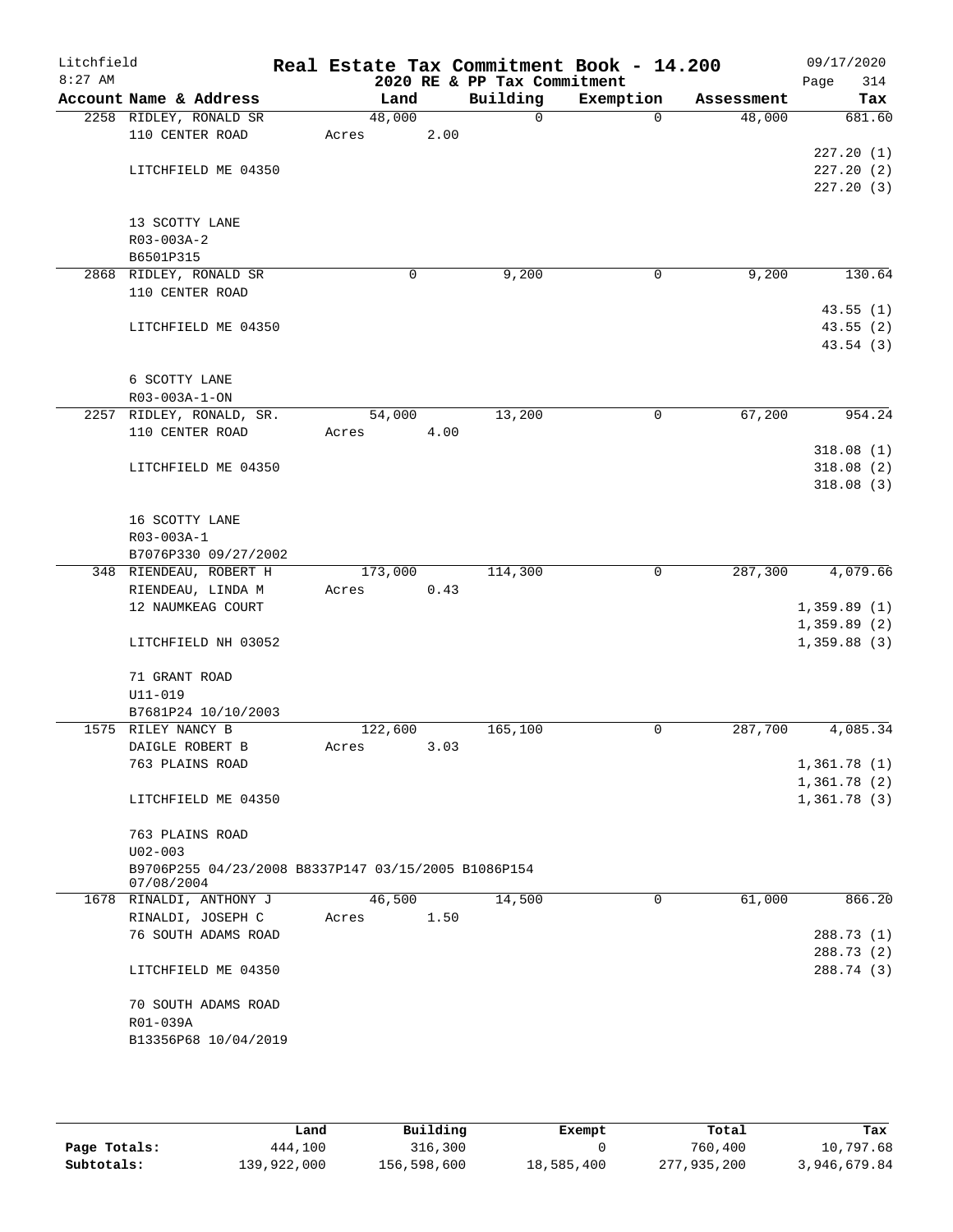| Litchfield<br>$8:27$ AM |                             |                                            |                  |       | 2020 RE & PP Tax Commitment | Real Estate Tax Commitment Book - 14.200 |            | Page | 09/17/2020<br>315          |
|-------------------------|-----------------------------|--------------------------------------------|------------------|-------|-----------------------------|------------------------------------------|------------|------|----------------------------|
|                         |                             | Account Name & Address                     | Land             |       | Building                    | Exemption                                | Assessment |      | Tax                        |
|                         |                             | 1501 RINALDI, ANTHONY J                    | 86,800           |       | 104,500                     | $\Omega$                                 | 191,300    |      | 2,716.46                   |
|                         |                             | RINALDI, JOSEPH C                          | Acres            | 6.45  |                             |                                          |            |      |                            |
|                         |                             | 76 SOUTH ADAMS ROAD                        |                  |       |                             |                                          |            |      | 905.49(1)                  |
|                         |                             |                                            |                  |       |                             |                                          |            |      | 905.49(2)                  |
|                         |                             | LITCHFIELD ME 04350                        |                  |       |                             |                                          |            |      | 905.48(3)                  |
|                         |                             |                                            |                  |       |                             |                                          |            |      |                            |
|                         |                             | 76 SOUTH ADAMS ROAD                        |                  |       |                             |                                          |            |      |                            |
|                         | R01-039                     | B13356P68 10/04/2019                       |                  |       |                             |                                          |            |      |                            |
|                         |                             | 159 RINES, CHARLES RICHARD                 | 167,000          |       | 25,100                      | $\mathbf 0$                              | 192,100    |      | 2,727.82                   |
|                         | 4 HOPE ROAD                 |                                            | Acres            | 0.43  |                             |                                          |            |      |                            |
|                         |                             |                                            |                  |       |                             |                                          |            |      | 909.27(1)                  |
|                         |                             | PALMYRA ME 04965                           |                  |       |                             |                                          |            |      | 909.27(2)                  |
|                         |                             |                                            |                  |       |                             |                                          |            |      | 909.28(3)                  |
|                         |                             |                                            |                  |       |                             |                                          |            |      |                            |
|                         |                             | 117 COMMUNITY DRIVE                        |                  |       |                             |                                          |            |      |                            |
|                         | $U15 - 007$                 |                                            |                  |       |                             |                                          |            |      |                            |
|                         |                             | B12888P221 04/03/2018 B6857P177 03/31/2000 |                  |       | 42,300                      | $\mathbf 0$                              |            |      |                            |
|                         | 1502 RINES, NANCY<br>BOX 68 |                                            | 169,600<br>Acres | 0.69  |                             |                                          | 211,900    |      | 3,008.98                   |
|                         |                             |                                            |                  |       |                             |                                          |            |      | 1,002.99(1)                |
|                         |                             | SOUTH GARDINER ME 04359                    |                  |       |                             |                                          |            |      | 1,002.99(2)                |
|                         |                             |                                            |                  |       |                             |                                          |            |      | 1,003.00(3)                |
|                         |                             |                                            |                  |       |                             |                                          |            |      |                            |
|                         | 93 LEBEL LANE               |                                            |                  |       |                             |                                          |            |      |                            |
|                         | $U11 - 043$                 |                                            |                  |       |                             |                                          |            |      |                            |
|                         |                             | B4231P136 09/23/1992                       |                  |       |                             |                                          |            |      |                            |
|                         |                             | 1592 RIOUX CRYSTAL MICHELLE                | 188,700          |       | 130,400                     | 25,000                                   | 294,100    |      | 4,176.22                   |
|                         | 33 BLEN DRIVE               |                                            | Acres            | 0.59  |                             | 02 HOMESTEAD EXEMPT                      |            |      |                            |
|                         |                             | LITCHFIELD ME 04350                        |                  |       |                             |                                          |            |      | 1,392.07(1)<br>1,392.07(2) |
|                         |                             |                                            |                  |       |                             |                                          |            |      | 1,392.08(3)                |
|                         |                             |                                            |                  |       |                             |                                          |            |      |                            |
|                         | 31 BLEN DRIVE               |                                            |                  |       |                             |                                          |            |      |                            |
|                         | $U23 - 007$                 |                                            |                  |       |                             |                                          |            |      |                            |
|                         |                             | B9395P48 05/22/2007 B6181P91 03/31/1996    |                  |       |                             |                                          |            |      |                            |
|                         | 1503 RIOUX, JOHN            |                                            | 194,100          |       | 141,500                     | 25,000                                   | 310,600    |      | 4,410.52                   |
|                         | 33 BLEN DR                  |                                            | Acres            | 0.72  |                             | 02 HOMESTEAD EXEMPT                      |            |      |                            |
|                         |                             |                                            |                  |       |                             |                                          |            |      | 1,470.17(1)                |
|                         |                             | LITCHFIELD ME 04350                        |                  |       |                             |                                          |            |      | 1,470.17(2)                |
|                         |                             |                                            |                  |       |                             |                                          |            |      | 1,470.18(3)                |
|                         | 33 BLEN DRIVE               |                                            |                  |       |                             |                                          |            |      |                            |
|                         | $U23 - 006$                 |                                            |                  |       |                             |                                          |            |      |                            |
|                         | B2416P288                   |                                            |                  |       |                             |                                          |            |      |                            |
|                         |                             | 1555 ROANSTAR HOLDINGS, LLC                | 71,400           |       | 309,300                     | 0                                        | 380,700    |      | 5,405.94                   |
|                         |                             | 154 BOWDOINHAM ROAD                        | Acres            | 23.85 |                             |                                          |            |      |                            |
|                         |                             |                                            |                  |       |                             |                                          |            |      | 1,801.98(1)                |
|                         |                             | LISBON FALLS ME 04252                      |                  |       |                             |                                          |            |      | 1,801.98(2)                |
|                         |                             |                                            |                  |       |                             |                                          |            |      | 1,801.98(3)                |
|                         |                             |                                            |                  |       |                             |                                          |            |      |                            |
|                         |                             | 147 UPPER POND ROAD                        |                  |       |                             |                                          |            |      |                            |
|                         | R07-024                     |                                            |                  |       |                             |                                          |            |      |                            |
|                         |                             | B13400P50 11/15/2019                       |                  |       |                             |                                          |            |      |                            |
|                         |                             |                                            |                  |       |                             |                                          |            |      |                            |

|              | Land        | Building    | Exempt     | Total       | Tax          |
|--------------|-------------|-------------|------------|-------------|--------------|
| Page Totals: | 877.600     | 753,100     | 50,000     | 1,580,700   | 22,445.94    |
| Subtotals:   | 140,799,600 | 157,351,700 | 18,635,400 | 279,515,900 | 3,969,125.78 |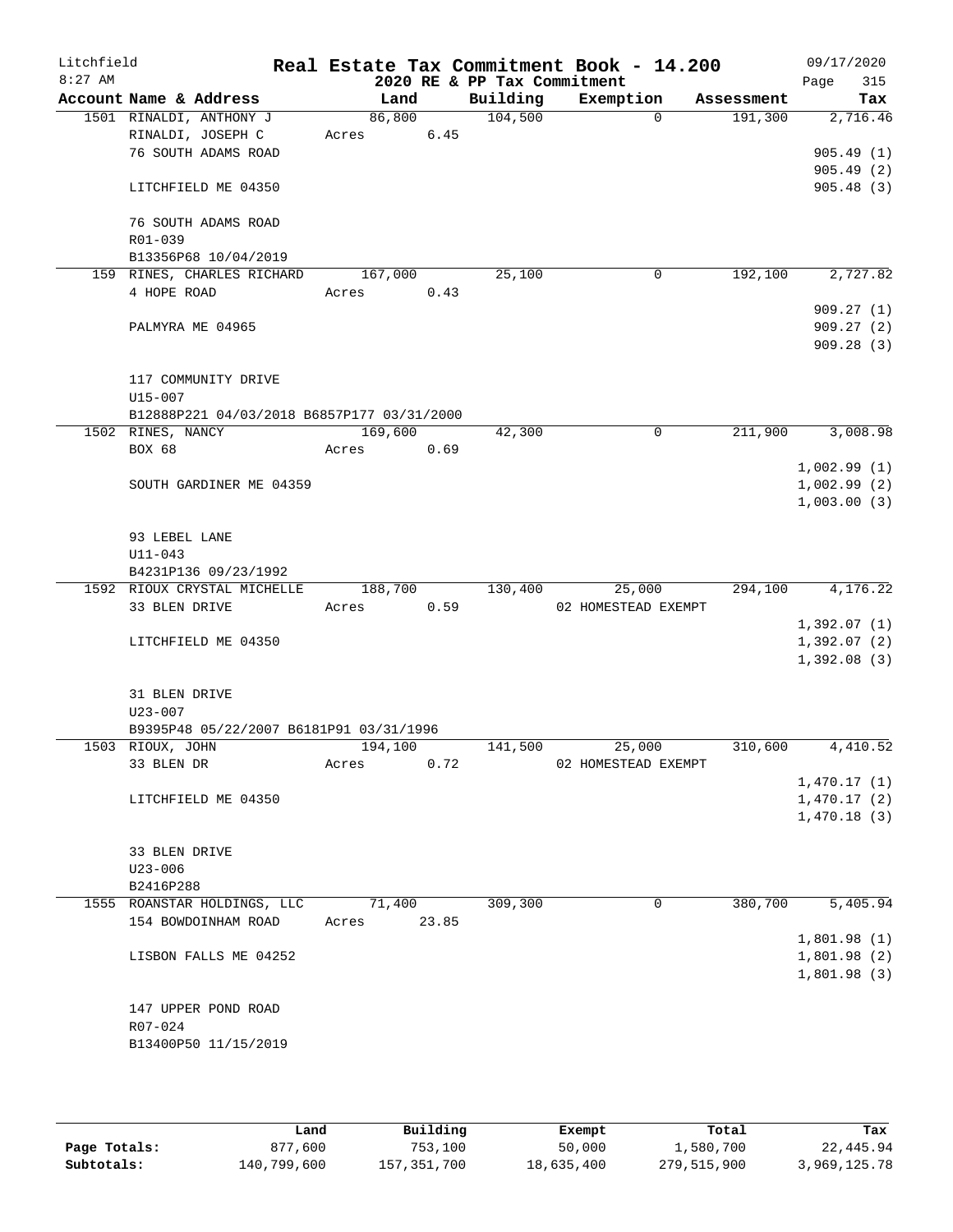| Litchfield<br>$8:27$ AM |                                                                                         |      |       |             |          | 2020 RE & PP Tax Commitment | Real Estate Tax Commitment Book - 14.200 |            | 09/17/2020         |
|-------------------------|-----------------------------------------------------------------------------------------|------|-------|-------------|----------|-----------------------------|------------------------------------------|------------|--------------------|
|                         | Account Name & Address                                                                  |      |       | Land        |          | Building                    | Exemption                                | Assessment | 316<br>Page<br>Tax |
|                         | 1297 ROBBINS III WILLIAM C                                                              |      |       | 86,500      |          | 50,200                      | 25,000                                   | 111,700    | 1,586.14           |
|                         | LEVASSEUR AMIE L                                                                        |      |       | Acres 41.00 |          |                             | 02 HOMESTEAD EXEMPT                      |            |                    |
|                         | 47 SMALL ROAD                                                                           |      |       |             |          |                             |                                          |            | 528.71(1)          |
|                         |                                                                                         |      |       |             |          |                             |                                          |            | 528.71(2)          |
|                         | LITCHFIELD ME 04350                                                                     |      |       |             |          |                             |                                          |            | 528.72(3)          |
|                         | 47 SMALL ROAD<br>$R07 - 040$                                                            |      |       |             |          |                             |                                          |            |                    |
|                         | B9133P41 11/02/2006 B8145P161 10/01/2004 B8116P249<br>09/18/2004 B6897P343              |      |       |             |          |                             |                                          |            |                    |
|                         | 2081 ROBBINS STEPHANIE NYE                                                              |      |       | 52,200      |          | 110,500                     | 25,000                                   | 137,700    | 1,955.34           |
|                         | 16 LUNTS HILL ROAD                                                                      |      |       | Acres       | 3.40     |                             | 02 HOMESTEAD EXEMPT                      |            |                    |
|                         |                                                                                         |      |       |             |          |                             |                                          |            | 651.78 (1)         |
|                         | LITCHFIELD ME 04350                                                                     |      |       |             |          |                             |                                          |            | 651.78 (2)         |
|                         |                                                                                         |      |       |             |          |                             |                                          |            | 651.78 (3)         |
|                         | 16 LUNTS HILL ROAD                                                                      |      |       |             |          |                             |                                          |            |                    |
|                         | R10-020A                                                                                |      |       |             |          |                             |                                          |            |                    |
|                         | B9040P51 08/23/2006                                                                     |      |       |             |          |                             |                                          |            |                    |
|                         | 1505 ROBERTS, BENJAMIN G                                                                |      |       | 41,900      |          | 34,200                      | 25,000                                   | 51,100     | 725.62             |
|                         | 36 BUKER ROAD                                                                           |      |       | Acres       | 0.77     |                             | 02 HOMESTEAD EXEMPT                      |            |                    |
|                         |                                                                                         |      |       |             |          |                             |                                          |            | 241.87(1)          |
|                         | LITCHFIELD ME 04350                                                                     |      |       |             |          |                             |                                          |            | 241.87(2)          |
|                         |                                                                                         |      |       |             |          |                             |                                          |            | 241.88(3)          |
|                         | <b>36 BUKER ROAD</b>                                                                    |      |       |             |          |                             |                                          |            |                    |
|                         | $R05 - 004$                                                                             |      |       |             |          |                             |                                          |            |                    |
|                         | B1945P353                                                                               |      |       |             |          |                             |                                          |            |                    |
|                         | 1507 ROBERTS, RICK                                                                      |      |       | 37,700      |          | 27,400                      | 25,000                                   | 40,100     | 569.42             |
|                         | 42 BUKER RD                                                                             |      | Acres |             | 0.50     |                             | 02 HOMESTEAD EXEMPT                      |            |                    |
|                         |                                                                                         |      |       |             |          |                             |                                          |            | 189.81 (1)         |
|                         | LITCHFIELD ME 04350                                                                     |      |       |             |          |                             |                                          |            | 189.81(2)          |
|                         |                                                                                         |      |       |             |          |                             |                                          |            | 189.80 (3)         |
|                         | 42 BUKER ROAD                                                                           |      |       |             |          |                             |                                          |            |                    |
|                         | R05-004A                                                                                |      |       |             |          |                             |                                          |            |                    |
|                         | B6112P58                                                                                |      |       |             |          |                             |                                          |            |                    |
|                         | 556 ROBERTSON, DAVID C                                                                  |      |       | 77,600      |          | 135,400                     | 25,000                                   | 188,000    | 2,669.60           |
|                         | ROBERTSON, HEATHER I                                                                    |      | Acres |             | 1.23     |                             | 02 HOMESTEAD EXEMPT                      |            |                    |
|                         | 165 WHIPPOORWILL ROAD                                                                   |      |       |             |          |                             |                                          |            | 889.87 (1)         |
|                         |                                                                                         |      |       |             |          |                             |                                          |            | 889.87 (2)         |
|                         | LITCHFIELD ME 04350                                                                     |      |       |             |          |                             |                                          |            | 889.86 (3)         |
|                         | 165 WHIPPOORWILL ROAD                                                                   |      |       |             |          |                             |                                          |            |                    |
|                         | U23-021A                                                                                |      |       |             |          |                             |                                          |            |                    |
|                         | B11753P16 07/25/2014 B11753P14 07/11/2014 B11730P202<br>07/02/2014 B3955P211 08/06/1991 |      |       |             |          |                             |                                          |            |                    |
|                         | 2295 ROBINSON MELINDA                                                                   |      |       | 26,100      |          | 15,300                      | $\Omega$                                 | 41,400     | 587.88             |
|                         | LARRABEE<br>ROBINSON MICHAEL K                                                          |      | Acres |             | 1.38     |                             |                                          |            |                    |
|                         | 12 LARRABEE LANE                                                                        |      |       |             |          |                             |                                          |            | 195.96 (1)         |
|                         |                                                                                         |      |       |             |          |                             |                                          |            | 195.96(2)          |
|                         | LITCHFIELD ME 04350                                                                     |      |       |             |          |                             |                                          |            | 195.96 (3)         |
|                         | 12 LARRABEE LANE                                                                        |      |       |             |          |                             |                                          |            |                    |
|                         | R06-032B                                                                                |      |       |             |          |                             |                                          |            |                    |
|                         | B9354P217 05/18/2007 B6933P276 06/03/2002                                               |      |       |             |          |                             |                                          |            |                    |
|                         |                                                                                         |      |       |             |          |                             |                                          |            |                    |
|                         |                                                                                         | Land |       |             | Building |                             | Exempt                                   | Total      | Tax                |

|              | uanu.       | <b>DUITOTII</b> | LACINUL    | TOLAT       | ias.         |
|--------------|-------------|-----------------|------------|-------------|--------------|
| Page Totals: | 322,000     | 373,000         | 125,000    | 570,000     | 8,094.00     |
| Subtotals:   | 141,121,600 | 157,724,700     | 18,760,400 | 280,085,900 | 3,977,219.78 |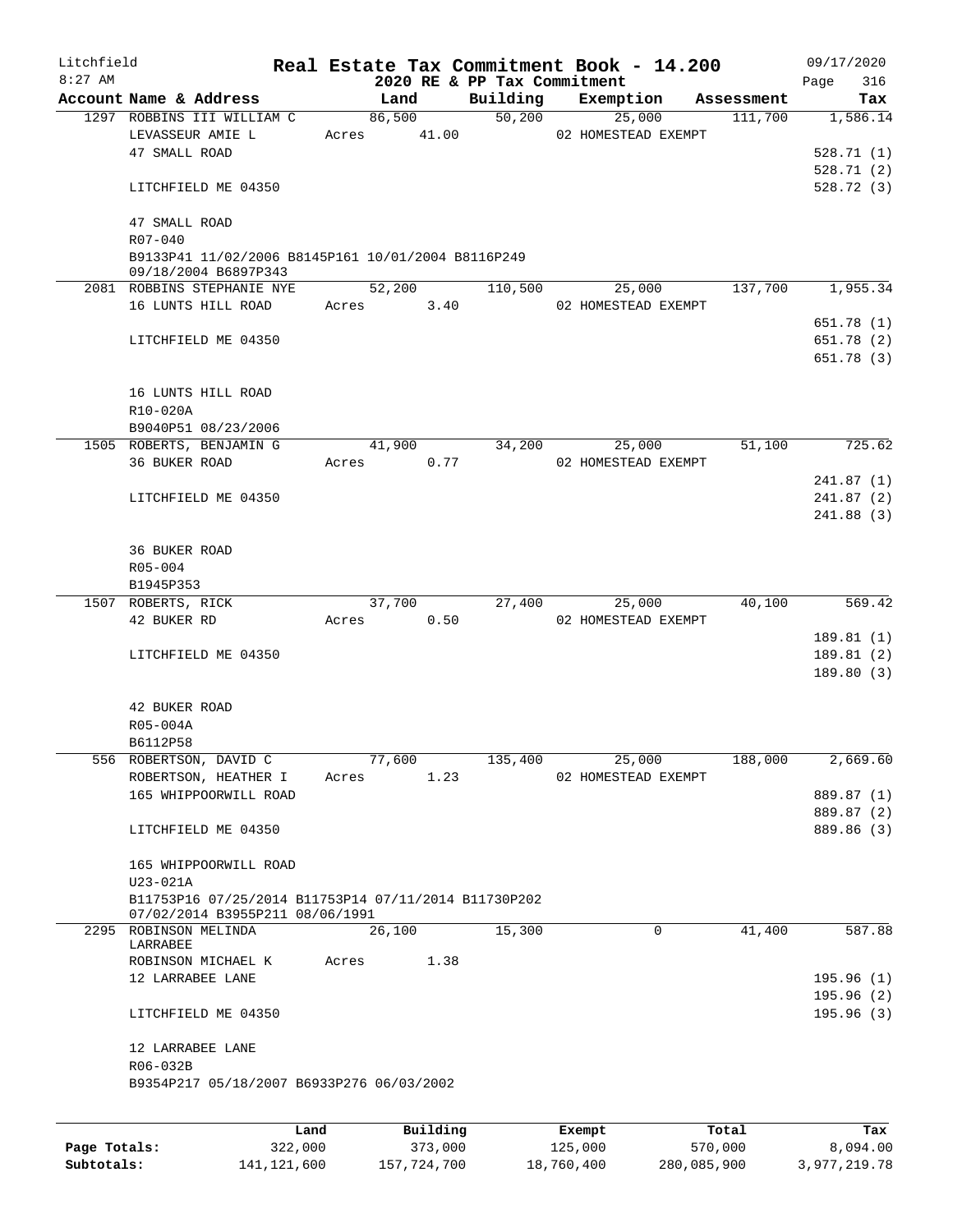| Litchfield |                                                                                                              |       |        |      |                             | Real Estate Tax Commitment Book - 14.200 |            | 09/17/2020                 |
|------------|--------------------------------------------------------------------------------------------------------------|-------|--------|------|-----------------------------|------------------------------------------|------------|----------------------------|
| $8:27$ AM  |                                                                                                              |       |        |      | 2020 RE & PP Tax Commitment |                                          |            | 317<br>Page                |
|            | Account Name & Address                                                                                       |       | Land   |      | Building                    | Exemption                                | Assessment | Tax                        |
|            | 624 ROCOUE, MICHAEL A<br>LASSALLE-ROCQUE, ANDREA Acres<br>L.                                                 |       | 45,300 | 1.10 | 181,300                     | $\Omega$                                 | 226,600    | 3, 217.72                  |
|            | 70 NOTTINGHAM LANE                                                                                           |       |        |      |                             |                                          |            | 1,072.57(1)<br>1,072.57(2) |
|            | LITCHFIELD ME 04350                                                                                          |       |        |      |                             |                                          |            | 1,072.58(3)                |
|            | 70 NOTTINGHAM LANE<br>R11-035-6                                                                              |       |        |      |                             |                                          |            |                            |
|            | B12123P90 10/02/2015 B7568P131 04/27/2004                                                                    |       |        |      |                             |                                          |            |                            |
|            | 173 RODENBERG, RAY                                                                                           |       | 60,800 |      | 72,300                      | 25,000                                   | 108,100    | 1,535.02                   |
|            | 2647 CONNECTICUT AVE NW Acres<br>SUITE 200                                                                   |       |        | 7.10 |                             | 02 HOMESTEAD EXEMPT                      |            | 511.67(1)                  |
|            | WASHINGTON DC 20008                                                                                          |       |        |      |                             |                                          |            | 511.67(2)                  |
|            |                                                                                                              |       |        |      |                             |                                          |            | 511.68(3)                  |
|            | 1506 HALLOWELL ROAD<br>$U20 - 032$                                                                           |       |        |      |                             |                                          |            |                            |
|            | B6385P353 01/08/2001                                                                                         |       |        |      |                             |                                          |            |                            |
|            | 1509 RODMAN, GERALD<br>65 UPPER POND RD                                                                      | Acres | 57,500 | 6.70 | 149,100                     | 25,000<br>02 HOMESTEAD EXEMPT            | 181,600    | 2,578.72                   |
|            |                                                                                                              |       |        |      |                             |                                          |            | 859.57 (1)                 |
|            | LITCHFIELD ME 04350                                                                                          |       |        |      |                             |                                          |            | 859.57 (2)                 |
|            |                                                                                                              |       |        |      |                             |                                          |            | 859.58 (3)                 |
|            | 65 UPPER POND ROAD                                                                                           |       |        |      |                             |                                          |            |                            |
|            | R07-029                                                                                                      |       |        |      |                             |                                          |            |                            |
|            | B2335P316                                                                                                    |       |        |      |                             |                                          |            |                            |
|            | 243 RODNEY, JOHN                                                                                             |       | 62,300 |      | 75,900                      | 25,000                                   | 113,200    | 1,607.44                   |
|            | RODNEY, DAWN                                                                                                 | Acres |        | 9.00 |                             | 02 HOMESTEAD EXEMPT                      |            |                            |
|            | 1176 RICHMOND ROAD                                                                                           |       |        |      |                             |                                          |            | 535.81(1)                  |
|            |                                                                                                              |       |        |      |                             |                                          |            | 535.81(2)                  |
|            | LITCHFIELD ME 04350                                                                                          |       |        |      |                             |                                          |            | 535.82(3)                  |
|            | 1176 RICHMOND ROAD<br>R01-012A                                                                               |       |        |      |                             |                                          |            |                            |
|            | B5157P250 06/24/1996                                                                                         |       |        |      |                             |                                          |            |                            |
|            | 1311 RODRIGUE, RUSSELL M                                                                                     |       | 91,400 |      | 67,600                      | 0                                        | 159,000    | 2,257.80                   |
|            | RODRIGUE, ELIZABETH K                                                                                        | Acres |        | 0.11 |                             |                                          |            |                            |
|            | 30 NADEAU ROAD                                                                                               |       |        |      |                             |                                          |            | 752.60(1)                  |
|            |                                                                                                              |       |        |      |                             |                                          |            | 752.60(2)                  |
|            | LITCHFIELD ME 04350                                                                                          |       |        |      |                             |                                          |            | 752.60(3)                  |
|            | 45 FICKETT DRIVE                                                                                             |       |        |      |                             |                                          |            |                            |
|            | $U17 - 026$                                                                                                  |       |        |      |                             |                                          |            |                            |
|            | B12148P228 10/29/2015 B9429P347 07/20/2007 B9429P345<br>07/20/2007 B9229P298 01/12/2007 B5244P216 10/21/1996 |       |        |      |                             |                                          |            |                            |
|            | 1277 RODRIGUE, RUSSELL M,<br>ELIZABETH                                                                       |       | 50,300 |      | 209,300                     | 25,000                                   | 234,600    | 3,331.32                   |
|            | 30 NADEAU DRIVE                                                                                              | Acres |        | 2.78 |                             | 02 HOMESTEAD EXEMPT                      |            |                            |
|            |                                                                                                              |       |        |      |                             |                                          |            | 1, 110.44(1)               |
|            | LITCHFIELD ME 04350                                                                                          |       |        |      |                             |                                          |            | 1, 110.44(2)               |
|            |                                                                                                              |       |        |      |                             |                                          |            | 1, 110.44(3)               |
|            |                                                                                                              |       |        |      |                             |                                          |            |                            |
|            | 30 NADEAU DRIVE                                                                                              |       |        |      |                             |                                          |            |                            |
|            | $R12 - 010 - 3$                                                                                              |       |        |      |                             |                                          |            |                            |
|            | B10875P62 11/02/2011 B7722P336 03/12/2003                                                                    |       |        |      |                             |                                          |            |                            |
|            |                                                                                                              |       |        |      |                             |                                          |            |                            |

|              | Land        | Building    | Exempt     | Total       | Tax          |
|--------------|-------------|-------------|------------|-------------|--------------|
| Page Totals: | 367,600     | 755,500     | 100,000    | 1,023,100   | 14,528.02    |
| Subtotals:   | 141,489,200 | 158,480,200 | 18,860,400 | 281,109,000 | 3,991,747.80 |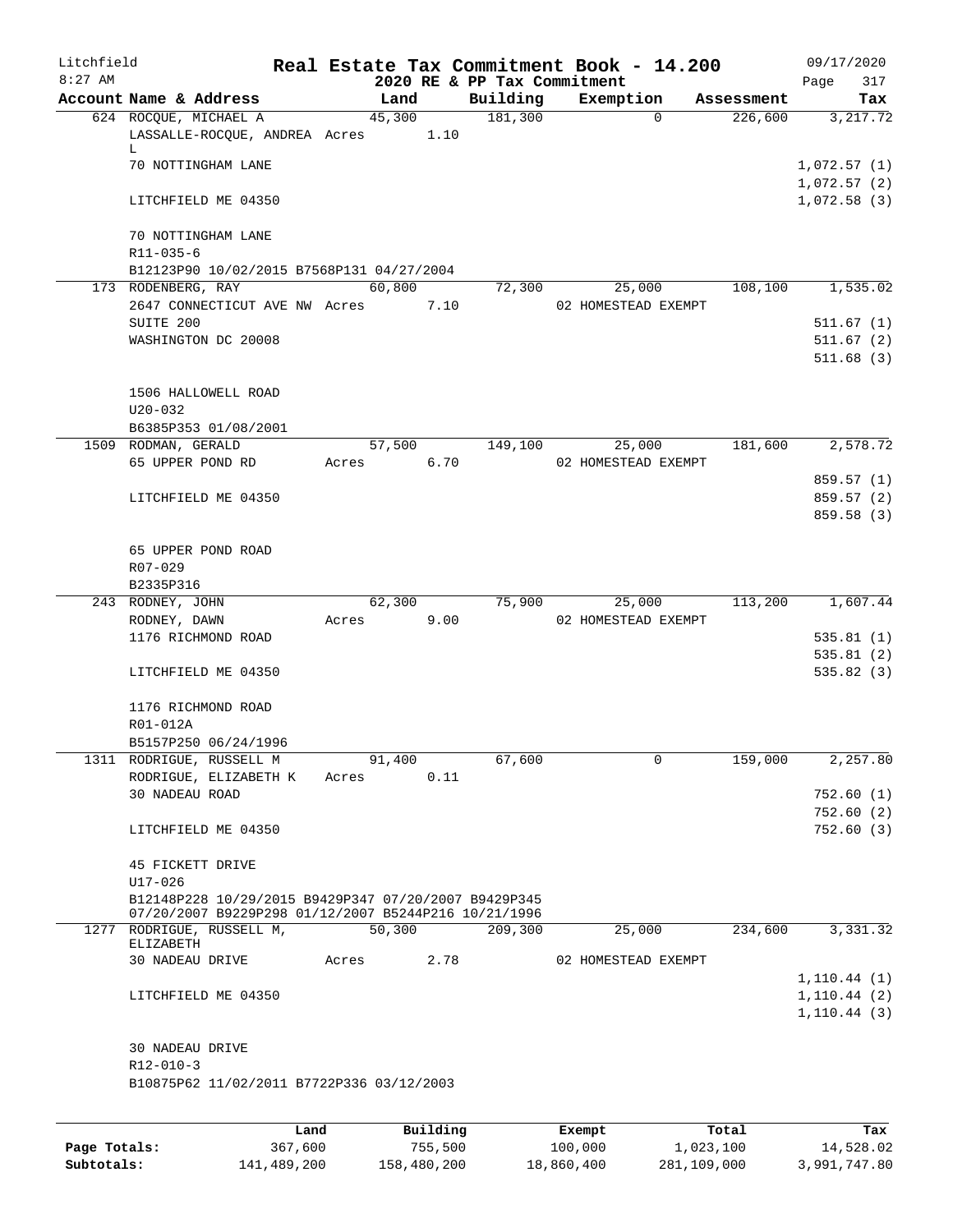| Litchfield |                                                   |       |             |      |                             | Real Estate Tax Commitment Book - 14.200 |             |             | 09/17/2020  |
|------------|---------------------------------------------------|-------|-------------|------|-----------------------------|------------------------------------------|-------------|-------------|-------------|
| $8:27$ AM  |                                                   |       |             |      | 2020 RE & PP Tax Commitment |                                          |             |             | 318<br>Page |
|            | Account Name & Address                            |       | Land        |      | Building                    | Exemption                                |             | Assessment  | Tax         |
|            | 1832 RODRIGUE, STEVEN                             |       | 187,200     |      | 195,900                     | 25,000                                   |             | 358,100     | 5,085.02    |
|            | RODRIGUE, KATHLEEN                                | Acres |             | 0.58 |                             | 02 HOMESTEAD EXEMPT                      |             |             |             |
|            | PO BOX 2301                                       |       |             |      |                             |                                          |             |             | 1,695.01(1) |
|            |                                                   |       |             |      |                             |                                          |             |             | 1,695.01(2) |
|            | LEWISTON ME 04240                                 |       |             |      |                             |                                          |             |             | 1,695.00(3) |
|            | 28 WEED DRIVE                                     |       |             |      |                             |                                          |             |             |             |
|            | $U25 - 008$                                       |       |             |      |                             |                                          |             |             |             |
|            | B6657P79 11/11/2000                               |       |             |      |                             |                                          |             |             |             |
|            | 759 RODRIGUE, STEVEN L                            |       | 96,400      |      | 73,000                      |                                          | 0           | 169,400     | 2,405.48    |
|            | RODRIGUE, ANNA S                                  | Acres |             | 0.98 |                             |                                          |             |             |             |
|            | 806 RIVER ROAD                                    |       |             |      |                             |                                          |             |             | 801.83(1)   |
|            |                                                   |       |             |      |                             |                                          |             |             | 801.83 (2)  |
|            | LEEDS ME 04263                                    |       |             |      |                             |                                          |             |             | 801.82 (3)  |
|            |                                                   |       |             |      |                             |                                          |             |             |             |
|            | LAKEVIEW DRIVE                                    |       |             |      |                             |                                          |             |             |             |
|            | $U28 - 024$                                       |       |             |      |                             |                                          |             |             |             |
|            | B8161P171 10/14/2004 B7952P111 05/20/2004 B1321P5 |       |             |      |                             |                                          |             |             |             |
|            | 1519 ROGERS, GEORGE M JR                          |       | 57,700      |      | 259,000                     | 25,000                                   |             | 291,700     | 4,142.14    |
|            | 24 UPPER POND RD                                  |       | Acres 46.00 |      |                             | 02 HOMESTEAD EXEMPT                      |             |             |             |
|            |                                                   |       |             |      |                             |                                          |             |             | 1,380.71(1) |
|            | LITCHFIELD ME 04350                               |       |             |      |                             |                                          |             |             | 1,380.71(2) |
|            |                                                   |       |             |      |                             |                                          |             |             | 1,380.72(3) |
|            |                                                   |       |             |      |                             |                                          |             |             |             |
|            | 24 UPPER POND ROAD                                |       |             |      |                             |                                          |             |             |             |
|            | R08-023                                           |       |             |      |                             |                                          |             |             |             |
|            | B2360P61                                          |       |             |      |                             |                                          |             |             |             |
|            | 2404 ROGERS, GEORGE M JR                          |       | 4,500       |      | 0                           |                                          | $\mathbf 0$ | 4,500       | 63.90       |
|            | ROGERS, JUDITH A                                  | Acres | 16.00       |      |                             |                                          |             |             |             |
|            | 24 UPPER POND RD                                  |       |             |      |                             |                                          |             |             | 21.30(1)    |
|            |                                                   |       |             |      |                             |                                          |             |             | 21.30(2)    |
|            | LITCHFIELD ME 04350                               |       |             |      |                             |                                          |             |             | 21.30(3)    |
|            |                                                   |       |             |      |                             |                                          |             |             |             |
|            | 150 UPPER POND ROAD                               |       |             |      |                             |                                          |             |             |             |
|            | $R08 - 024$                                       |       |             |      |                             |                                          |             |             |             |
|            | B7957P286 05/24/2004                              |       |             |      |                             |                                          |             |             |             |
|            | 46 ROGERS, GEORGE, JR.                            |       | 11,300      |      | 0                           |                                          | 0           | 11,300      | 160.46      |
|            | 24 UPPER POND ROAD                                | Acres | 47.00       |      |                             |                                          |             |             |             |
|            |                                                   |       |             |      |                             |                                          |             |             | 53.49(1)    |
|            | LITCHFIELD ME 04350                               |       |             |      |                             |                                          |             |             | 53.49(2)    |
|            |                                                   |       |             |      |                             |                                          |             |             | 53.48(3)    |
|            |                                                   |       |             |      |                             |                                          |             |             |             |
|            | 24 UPPER POND ROAD                                |       |             |      |                             |                                          |             |             |             |
|            | R08-022<br>B5395P168                              |       |             |      |                             |                                          |             |             |             |
|            | 2847 ROGERS, JOHN                                 |       | 0           |      | 19,800                      | 19,800                                   |             | $\mathbf 0$ | 0.00        |
|            | 215 PLAINS ROAD                                   |       |             |      |                             | 02 HOMESTEAD EXEMPT                      |             |             |             |
|            |                                                   |       |             |      |                             |                                          |             |             |             |
|            | LITCHFIELD ME 04350                               |       |             |      |                             |                                          |             |             |             |
|            |                                                   |       |             |      |                             |                                          |             |             |             |
|            |                                                   |       |             |      |                             |                                          |             |             |             |
|            | 215 PLAINS ROAD                                   |       |             |      |                             |                                          |             |             |             |
|            | R07-044-ON                                        |       |             |      |                             |                                          |             |             |             |
|            |                                                   |       |             |      |                             |                                          |             |             |             |
|            |                                                   |       |             |      |                             |                                          |             |             |             |
|            |                                                   |       |             |      |                             |                                          |             |             |             |

|              | Land        | Building    | Exempt     | Total       | Tax          |
|--------------|-------------|-------------|------------|-------------|--------------|
| Page Totals: | 357,100     | 547,700     | 69,800     | 835,000     | 11,857.00    |
| Subtotals:   | 141,846,300 | 159,027,900 | 18,930,200 | 281,944,000 | 4,003,604.80 |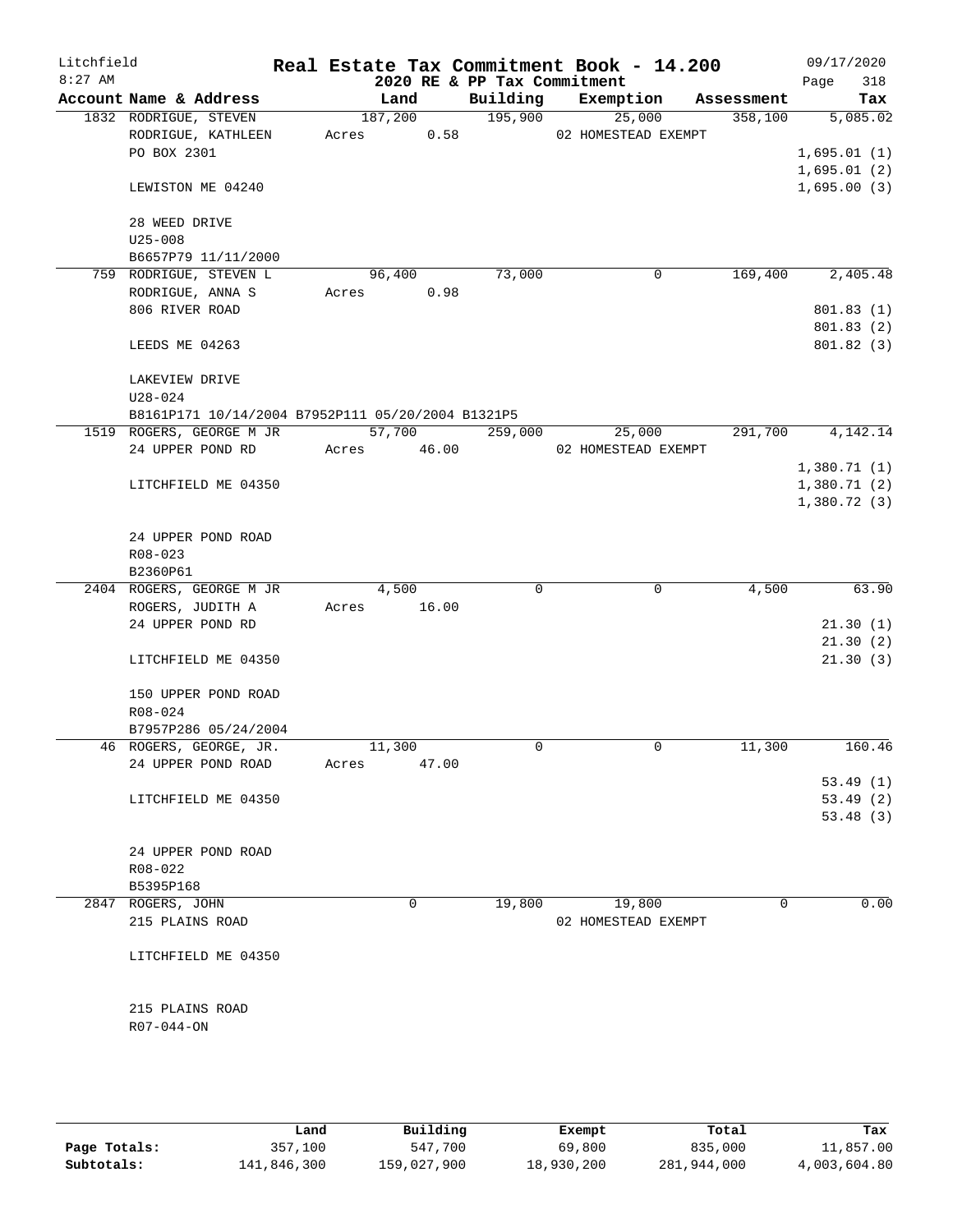| Litchfield   |              |                                                      |       |             |          |                             | Real Estate Tax Commitment Book - 14.200 |             | 09/17/2020   |
|--------------|--------------|------------------------------------------------------|-------|-------------|----------|-----------------------------|------------------------------------------|-------------|--------------|
| $8:27$ AM    |              |                                                      |       |             |          | 2020 RE & PP Tax Commitment |                                          |             | Page<br>319  |
|              |              | Account Name & Address                               |       | Land        |          | Building<br>257,900         | Exemption<br>$\Omega$                    | Assessment  | Tax          |
|              |              | 941 ROHN, CHARLES<br>ROHN, CAROL                     | Acres | 222,500     | 0.55     |                             |                                          | 480,400     | 6,821.68     |
|              |              | 68 GRANDVIEW DRIVE                                   |       |             |          |                             |                                          |             | 2, 273.89(1) |
|              |              |                                                      |       |             |          |                             |                                          |             | 2,273.89 (2) |
|              |              | WESTBROOK ME 04092                                   |       |             |          |                             |                                          |             | 2, 273.90(3) |
|              |              |                                                      |       |             |          |                             |                                          |             |              |
|              |              | 299 PEACEPIPE DRIVE                                  |       |             |          |                             |                                          |             |              |
|              | U29-019A     |                                                      |       |             |          |                             |                                          |             |              |
|              |              | B12333P24 06/22/2016 B10566P223 10/28/2010 B6100P99  |       |             |          |                             |                                          |             |              |
|              | 11/12/1999   | 2438 ROLFE BARBARA                                   |       | 48,400      |          | 116,100                     | 25,000                                   | 139,500     | 1,980.90     |
|              |              | 1271 WEST ROAD                                       | Acres |             | 2.14     |                             | 02 HOMESTEAD EXEMPT                      |             |              |
|              |              |                                                      |       |             |          |                             |                                          |             | 660.30(1)    |
|              |              | LITCHFIELD ME 04350                                  |       |             |          |                             |                                          |             | 660.30 (2)   |
|              |              |                                                      |       |             |          |                             |                                          |             | 660.30 (3)   |
|              |              |                                                      |       |             |          |                             |                                          |             |              |
|              |              | 1271 WEST ROAD                                       |       |             |          |                             |                                          |             |              |
|              | R03-029C     |                                                      |       |             |          |                             |                                          |             |              |
|              |              | B7946P202 05/05/2004                                 |       |             |          |                             |                                          |             |              |
|              |              | 1521 ROLSTON, ROBERT G                               |       | 47,400      |          | 146,600                     | 25,000                                   | 169,000     | 2,399.80     |
|              |              | ROLSTON SHEILA E                                     | Acres |             | 1.80     |                             | 02 HOMESTEAD EXEMPT                      |             |              |
|              |              | 463 HUNTINGTON HILL                                  |       |             |          |                             |                                          |             | 799.93 (1)   |
|              | <b>ROAD</b>  |                                                      |       |             |          |                             |                                          |             |              |
|              |              |                                                      |       |             |          |                             |                                          |             | 799.93 (2)   |
|              |              | LITCHFIELD ME 04350                                  |       |             |          |                             |                                          |             | 799.94 (3)   |
|              |              |                                                      |       |             |          |                             |                                          |             |              |
|              |              | 463 HUNTINGTON HILL                                  |       |             |          |                             |                                          |             |              |
|              | $R04 - 006$  |                                                      |       |             |          |                             |                                          |             |              |
|              |              | B4069P275 04/03/1992                                 |       |             |          |                             |                                          |             |              |
|              |              | 1079 ROMERO, CATHERINE                               |       | 49,000      |          | 80,800                      | $\mathsf{O}$                             | 129,800     | 1,843.16     |
|              |              | LITALIEN, CATHERINE-FKA Acres                        |       |             | 2.32     |                             |                                          |             |              |
|              |              | 2 STOBIE STREET                                      |       |             |          |                             |                                          |             | 614.39(1)    |
|              |              |                                                      |       |             |          |                             |                                          |             | 614.39(2)    |
|              |              | WINSLOW ME 04901                                     |       |             |          |                             |                                          |             | 614.38(3)    |
|              |              |                                                      |       |             |          |                             |                                          |             |              |
|              |              | 299 OAK HILL ROAD                                    |       |             |          |                             |                                          |             |              |
|              | $R04 - 026A$ | B12916P136 05/07/2018 B8825P266 03/08/2006 B3805P102 |       |             |          |                             |                                          |             |              |
|              |              | 319 ROSE KATHY E                                     |       | 61,000      |          | 73,800                      | 75,000                                   | 59,800      | 849.16       |
|              |              | 22 HUNTINGTON HILL ROAD Acres                        |       |             | 7.34     |                             | 02 HOMESTEAD EXEMPT                      |             |              |
|              |              |                                                      |       |             |          |                             | 63 Paraplegic                            |             | 283.05(1)    |
|              |              | LITCHFIELD ME 04350                                  |       |             |          |                             |                                          |             | 283.05(2)    |
|              |              |                                                      |       |             |          |                             |                                          |             | 283.06 (3)   |
|              |              |                                                      |       |             |          |                             |                                          |             |              |
|              |              | 22 HUNTINGTON HILL ROAD                              |       |             |          |                             |                                          |             |              |
|              | R11-036      |                                                      |       |             |          |                             |                                          |             |              |
|              |              | B9443P93 07/30/2007 B5770P210 10/27/1998             |       |             |          |                             |                                          |             |              |
|              |              | 953 ROSE, JEFFREY                                    |       | 110,100     |          | 58,000                      | $\mathbf 0$                              | 168, 100    | 2,387.02     |
|              |              | NOONS-ROSE, NOONS-ROSE, Acres                        |       |             | 0.63     |                             |                                          |             |              |
|              | LINDA        |                                                      |       |             |          |                             |                                          |             |              |
|              | PO BOX 2     |                                                      |       |             |          |                             |                                          |             | 795.67(1)    |
|              |              |                                                      |       |             |          |                             |                                          |             | 795.67 (2)   |
|              |              | TRURO MA 02666                                       |       |             |          |                             |                                          |             | 795.68 (3)   |
|              |              |                                                      |       |             |          |                             |                                          |             |              |
|              |              | 32 OSPREY LANE                                       |       |             |          |                             |                                          |             |              |
|              | $U03 - 009$  |                                                      |       |             |          |                             |                                          |             |              |
|              | B6356P193    |                                                      |       |             |          |                             |                                          |             |              |
|              |              |                                                      |       |             |          |                             |                                          |             |              |
|              |              | Land                                                 |       |             | Building |                             | Exempt                                   | Total       | Tax          |
| Page Totals: |              | 538,400                                              |       |             | 733,200  |                             | 125,000                                  | 1,146,600   | 16,281.72    |
| Subtotals:   |              | 142,384,700                                          |       | 159,761,100 |          |                             | 19,055,200                               | 283,090,600 | 4,019,886.52 |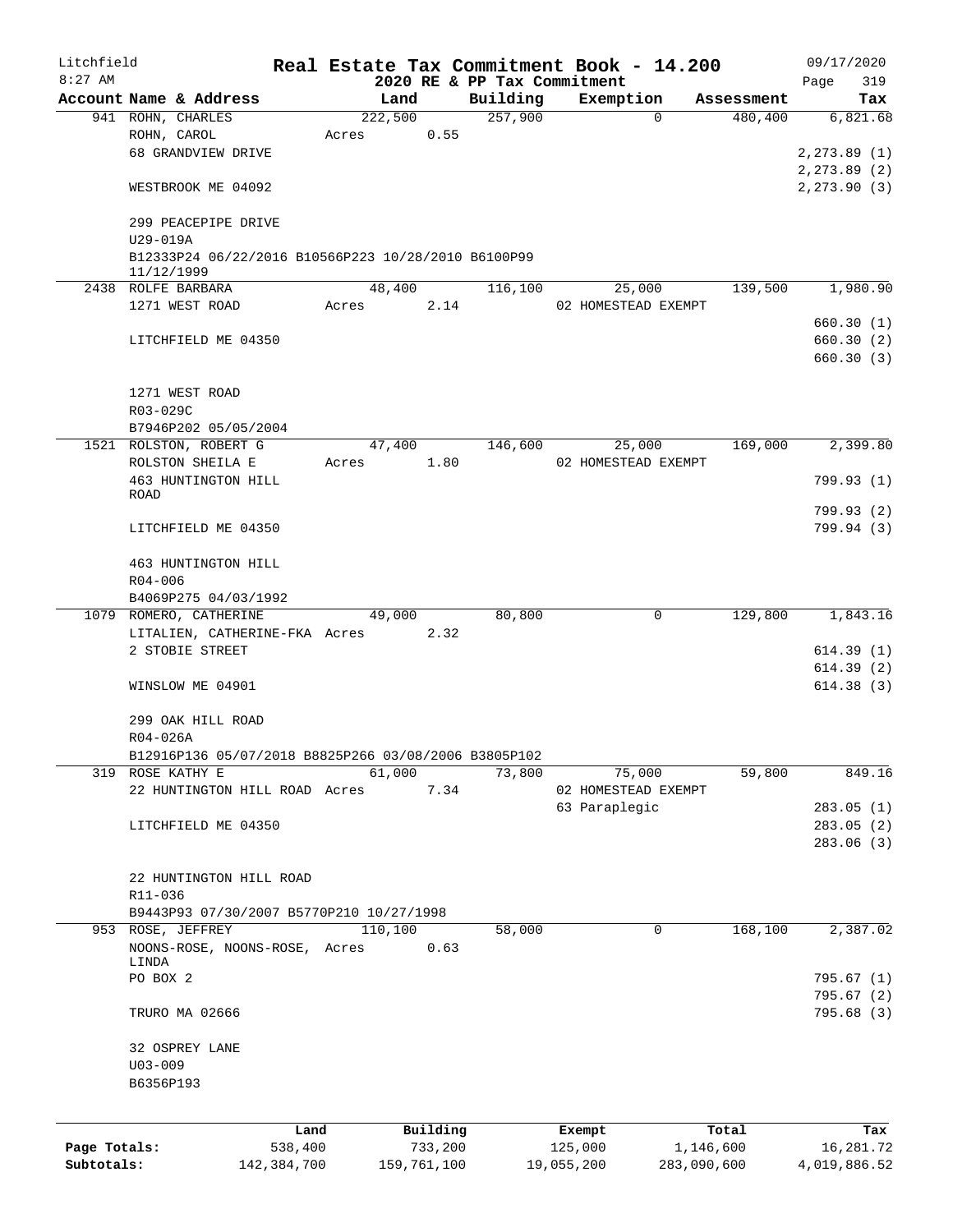| Litchfield |                                      |                                                                                           |         |       |                             | Real Estate Tax Commitment Book - 14.200 |            | 09/17/2020      |
|------------|--------------------------------------|-------------------------------------------------------------------------------------------|---------|-------|-----------------------------|------------------------------------------|------------|-----------------|
| $8:27$ AM  |                                      |                                                                                           |         |       | 2020 RE & PP Tax Commitment |                                          |            | Page<br>320     |
|            | Account Name & Address               |                                                                                           | Land    |       | Building                    | Exemption                                | Assessment | Tax             |
|            | 2564 ROSSER, JOHN REVOCABLE<br>TRUST |                                                                                           | 317,000 |       | 156,800                     | $\Omega$                                 | 473,800    | 6,727.96        |
|            | TRUSTEES                             | ROSSER, JOHN & LESLIE                                                                     | Acres   | 56.09 |                             |                                          |            |                 |
|            | 29 ROSSER DRIVE                      |                                                                                           |         |       |                             |                                          |            | $2, 242.65$ (1) |
|            |                                      |                                                                                           |         |       |                             |                                          |            | 2,242.65 (2)    |
|            | LITCHFIELD ME 04350                  |                                                                                           |         |       |                             |                                          |            | 2,242.66 (3)    |
|            | 170 ROSSER DRIVE                     |                                                                                           |         |       |                             |                                          |            |                 |
|            | R12-003A                             |                                                                                           |         |       |                             |                                          |            |                 |
|            |                                      | B10430P147 05/28/2010 B10427P247 05/26/2010<br>B10235P178 10/02/2009 B8652P234 10/13/2005 |         |       |                             |                                          |            |                 |
|            | 1524 ROSSER, LESLIE M                |                                                                                           | 149,900 |       | 50,900                      | 0                                        | 200,800    | 2,851.36        |
|            | REVOCABLE TRUST                      |                                                                                           |         |       |                             |                                          |            |                 |
|            | ROSSER, LESLIE & JOHN<br>TRUSTEES    |                                                                                           | Acres   | 0.31  |                             |                                          |            |                 |
|            | 29 ROSSER DRIVE                      |                                                                                           |         |       |                             |                                          |            | 950.45(1)       |
|            |                                      |                                                                                           |         |       |                             |                                          |            | 950.45(2)       |
|            | LITCHFIELD ME 04350                  |                                                                                           |         |       |                             |                                          |            | 950.46(3)       |
|            | 166 ROSSER DRIVE                     |                                                                                           |         |       |                             |                                          |            |                 |
|            | $U17 - 007$                          |                                                                                           |         |       |                             |                                          |            |                 |
|            | B4534P219 11/01/1993                 | B12223P283 02/08/2016 B10235P179 10/07/2009                                               |         |       |                             |                                          |            |                 |
|            | 1660 ROSSI, JAMES M                  |                                                                                           | 60,600  |       | $\Omega$                    | $\mathbf 0$                              | 60,600     | 860.52          |
|            | ROSSI, DAWN E                        |                                                                                           | Acres   | 0.27  |                             |                                          |            |                 |
|            | 5 EASY STREET                        |                                                                                           |         |       |                             |                                          |            | 286.84(1)       |
|            |                                      |                                                                                           |         |       |                             |                                          |            | 286.84(2)       |
|            | LITCHFIELD ME 04350                  |                                                                                           |         |       |                             |                                          |            | 286.84(3)       |
|            | KERI LANE                            |                                                                                           |         |       |                             |                                          |            |                 |
|            | $U10 - 037$                          |                                                                                           |         |       |                             |                                          |            |                 |
|            | B5022P37                             |                                                                                           |         |       |                             |                                          |            |                 |
| 298        | ROSSI, JAMES M DAWN E                |                                                                                           | 63,800  |       | 138,700                     | 25,000                                   | 177,500    | 2,520.50        |
|            | 5 EASY STREET                        |                                                                                           | Acres   | 0.60  |                             | 02 HOMESTEAD EXEMPT                      |            |                 |
|            |                                      |                                                                                           |         |       |                             |                                          |            | 840.17 (1)      |
|            | LITCHFIELD ME 04350                  |                                                                                           |         |       |                             |                                          |            | 840.17 (2)      |
|            |                                      |                                                                                           |         |       |                             |                                          |            | 840.16(3)       |
|            |                                      |                                                                                           |         |       |                             |                                          |            |                 |
|            | 5 EASY STREET                        |                                                                                           |         |       |                             |                                          |            |                 |
|            | $U10-018$                            |                                                                                           |         |       |                             |                                          |            |                 |
|            | B5890P5 02/26/1999                   |                                                                                           |         |       |                             |                                          |            |                 |
|            | 2622 ROSSIGNOL ERIC J                |                                                                                           | 45,600  |       | 149,800                     | 0                                        | 195,400    | 2,774.68        |
|            | ROSSIGNOL, SHERRY D                  |                                                                                           | Acres   | 1.21  |                             |                                          |            |                 |
|            | 55 OVERLOOK DRIVE                    |                                                                                           |         |       |                             |                                          |            | 924.89(1)       |
|            |                                      |                                                                                           |         |       |                             |                                          |            | 924.89(2)       |
|            | LITCHFIELD ME 04350                  |                                                                                           |         |       |                             |                                          |            | 924.90(3)       |
|            | 55 OVERLOOK DRIVE                    |                                                                                           |         |       |                             |                                          |            |                 |
|            | R12-022-5                            |                                                                                           |         |       |                             |                                          |            |                 |
|            |                                      | B13503P205 03/09/2020 B9927P38 12/10/2008                                                 |         |       |                             |                                          |            |                 |

|              | Land        | Building    | Exempt     | Total       | Tax          |
|--------------|-------------|-------------|------------|-------------|--------------|
| Page Totals: | 636,900     | 496,200     | 25,000     | 1,108,100   | 15,735.02    |
| Subtotals:   | 143,021,600 | 160,257,300 | 19,080,200 | 284,198,700 | 4,035,621.54 |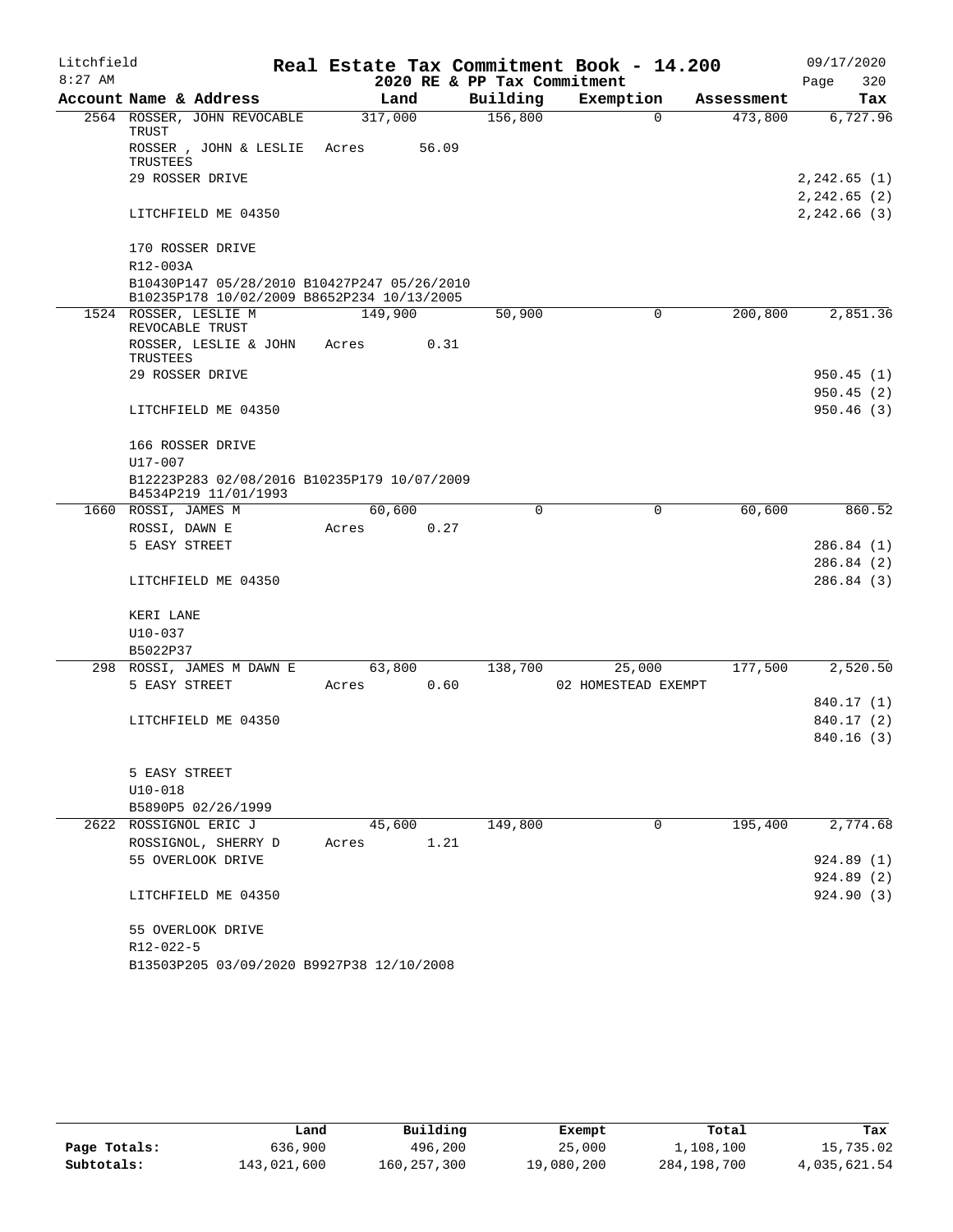| Litchfield<br>$8:27$ AM |                                           |         |       |             |          | 2020 RE & PP Tax Commitment | Real Estate Tax Commitment Book - 14.200  |             |            | 09/17/2020<br>Page<br>321  |
|-------------------------|-------------------------------------------|---------|-------|-------------|----------|-----------------------------|-------------------------------------------|-------------|------------|----------------------------|
|                         | Account Name & Address                    |         |       | Land        |          | Building                    | Exemption                                 |             | Assessment | Tax                        |
|                         | 1529 ROSSIGNOL, DONALD R                  |         |       | 49,200      |          | 152,600                     | 25,000                                    |             | 176,800    | 2,510.56                   |
|                         | ROSSIGNOL CATHERINE I                     |         |       |             |          | Acres 2.40                  | 02 HOMESTEAD EXEMPT                       |             |            |                            |
|                         | 399 OAKHILL RD                            |         |       |             |          |                             |                                           |             |            | 836.85(1)                  |
|                         |                                           |         |       |             |          |                             |                                           |             |            | 836.85 (2)                 |
|                         | LITCHFIELD ME 04350                       |         |       |             |          |                             |                                           |             |            | 836.86(3)                  |
|                         | 399 OAK HILL ROAD                         |         |       |             |          |                             |                                           |             |            |                            |
|                         | $R04 - 022$                               |         |       |             |          |                             |                                           |             |            |                            |
|                         | B3968P231 08/29/1991                      |         |       |             |          |                             |                                           |             |            |                            |
|                         | 1530 ROSSIGNOL, DUDLEY R                  |         |       | 63,800      |          | 106,900                     | 25,000                                    |             | 145,700    | 2,068.94                   |
|                         | 409 OAKHILL RD                            |         |       | Acres 11.00 |          |                             | 02 HOMESTEAD EXEMPT                       |             |            |                            |
|                         |                                           |         |       |             |          |                             |                                           |             |            | 689.65 (1)                 |
|                         | LITCHFIELD ME 04350                       |         |       |             |          |                             |                                           |             |            | 689.65 (2)                 |
|                         |                                           |         |       |             |          |                             |                                           |             |            | 689.64 (3)                 |
|                         | 409 OAK HILL ROAD                         |         |       |             |          |                             |                                           |             |            |                            |
|                         | $R04 - 021$                               |         |       |             |          |                             |                                           |             |            |                            |
|                         | B2150P42                                  |         |       |             |          |                             |                                           |             |            |                            |
|                         | 1531 ROUNTREE, DANIEL L                   |         |       | 45,000      |          |                             | 83,400<br>25,000                          |             | 103,400    | 1,468.28                   |
|                         | ROUNTREE KRISTI L                         |         | Acres |             | 1.00     |                             | 02 HOMESTEAD EXEMPT                       |             |            |                            |
|                         | 2211 HALLOWELL ROAD                       |         |       |             |          |                             |                                           |             |            | 489.43 (1)                 |
|                         |                                           |         |       |             |          |                             |                                           |             |            | 489.43 (2)                 |
|                         | LITCHFIELD ME 04350                       |         |       |             |          |                             |                                           |             |            | 489.42 (3)                 |
|                         | 2211 HALLOWELL ROAD                       |         |       |             |          |                             |                                           |             |            |                            |
|                         | R11-023A                                  |         |       |             |          |                             |                                           |             |            |                            |
|                         | B4509P175                                 |         |       |             |          |                             |                                           |             |            |                            |
|                         | 1535 ROUSSEAU, JOSEPH                     |         |       | 66,900      |          | 16,600                      |                                           | $\mathbf 0$ | 83,500     | 1,185.70                   |
|                         | ROUSSEAU, LILLIAN                         |         |       | Acres       | 0.11     |                             |                                           |             |            |                            |
|                         | <b>46 RICHARDS STREET</b>                 |         |       |             |          |                             |                                           |             |            | 395.23(1)                  |
|                         |                                           |         |       |             |          |                             |                                           |             |            | 395.23(2)                  |
|                         | GREENE ME 04236                           |         |       |             |          |                             |                                           |             |            | 395.24(3)                  |
|                         |                                           |         |       |             |          |                             |                                           |             |            |                            |
|                         | 122 JIMMY POND LANE                       |         |       |             |          |                             |                                           |             |            |                            |
|                         | $U08 - 006$                               |         |       |             |          |                             |                                           |             |            |                            |
|                         | B3228P328 09/10/1987 B1397P357 09/01/1965 |         |       |             |          |                             |                                           |             |            |                            |
|                         | 1538 ROWE, CHARLES R., SR.<br>(TRUSTEE)   |         |       | 63,800      |          | 153,100                     |                                           | 0           | 216,900    | 3,079.98                   |
|                         | CHARLES R. ROWE, SR.                      |         | Acres |             | 11.10    |                             |                                           |             |            |                            |
|                         | TRUST                                     |         |       |             |          |                             |                                           |             |            |                            |
|                         | 6630 SEVERNDALE STREET                    |         |       |             |          |                             |                                           |             |            | 1,026.66(1)                |
|                         | COCOA FL 32927                            |         |       |             |          |                             |                                           |             |            | 1,026.66(2)<br>1,026.66(3) |
|                         |                                           |         |       |             |          |                             |                                           |             |            |                            |
|                         | 161 THOROFARE ROAD                        |         |       |             |          |                             |                                           |             |            |                            |
|                         | R08-020A                                  |         |       |             |          |                             |                                           |             |            |                            |
|                         | B12362P314 07/25/2016 B2375P168           |         |       |             |          |                             |                                           |             |            |                            |
|                         | 1539 ROWE, ERNEST P                       |         |       | 60,900      |          | 74,400                      | 31,000                                    |             | 104,300    | 1,481.06                   |
|                         | 88 CENTER ROAD                            |         | Acres |             | 7.20     |                             | 02 HOMESTEAD EXEMPT<br>03 VETERANS EXEMPT |             |            | 493.69 (1)                 |
|                         | LITCHFIELD ME 04350                       |         |       |             |          |                             |                                           |             |            | 493.69 (2)                 |
|                         |                                           |         |       |             |          |                             |                                           |             |            | 493.68 (3)                 |
|                         |                                           |         |       |             |          |                             |                                           |             |            |                            |
|                         | 88 CENTER ROAD                            |         |       |             |          |                             |                                           |             |            |                            |
|                         | R02-119                                   |         |       |             |          |                             |                                           |             |            |                            |
|                         | B1432P540                                 |         |       |             |          |                             |                                           |             |            |                            |
|                         |                                           |         |       |             |          |                             |                                           |             |            |                            |
|                         |                                           | Land    |       |             | Building |                             | Exempt                                    |             | Total      | Tax                        |
| Page Totals:            |                                           | 349,600 |       |             | 587,000  |                             | 106,000                                   |             | 830,600    | 11,794.52                  |

**Subtotals:** 143,371,200 160,844,300 19,186,200 285,029,300 4,047,416.06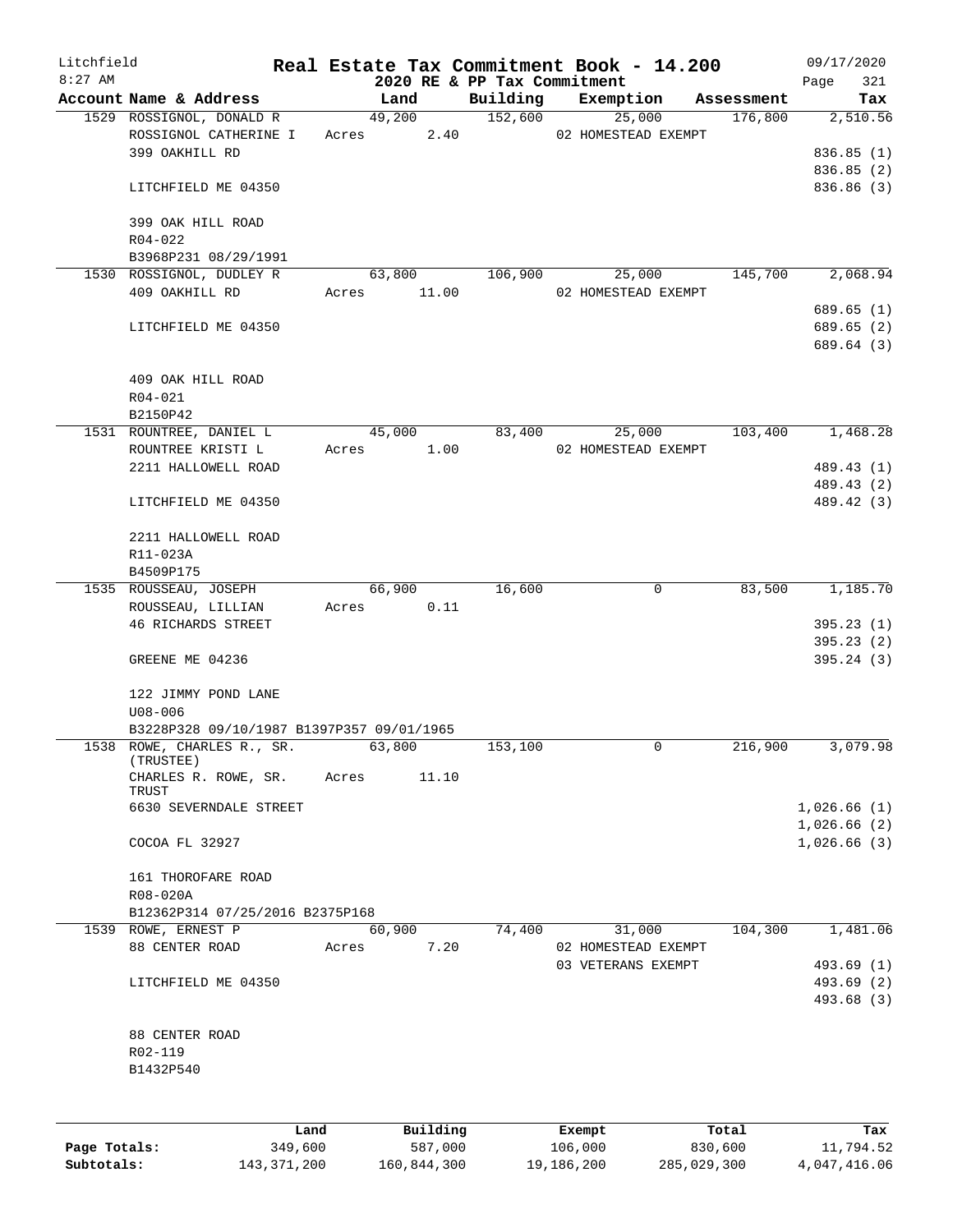| Litchfield   |                                                                                                     |             |       |        |             | Real Estate Tax Commitment Book - 14.200 |                     |          |             | 09/17/2020                   |
|--------------|-----------------------------------------------------------------------------------------------------|-------------|-------|--------|-------------|------------------------------------------|---------------------|----------|-------------|------------------------------|
| $8:27$ AM    |                                                                                                     |             |       |        |             | 2020 RE & PP Tax Commitment              |                     |          |             | 322<br>Page                  |
|              | Account Name & Address                                                                              |             |       | Land   |             | Building<br>$\mathsf{O}$                 | Exemption           | $\Omega$ | Assessment  | Tax<br>769.64                |
|              | 1540 ROWE, HOWARD<br><b>45 WARREN LANE</b>                                                          |             | Acres | 54,200 | 69.00       |                                          |                     |          | 54,200      |                              |
|              |                                                                                                     |             |       |        |             |                                          |                     |          |             | 256.55(1)                    |
|              | LITCHFIELD ME 04350                                                                                 |             |       |        |             |                                          |                     |          |             | 256.55(2)                    |
|              |                                                                                                     |             |       |        |             |                                          |                     |          |             | 256.54(3)                    |
|              |                                                                                                     |             |       |        |             |                                          |                     |          |             |                              |
|              | PINE TREE ROAD                                                                                      |             |       |        |             |                                          |                     |          |             |                              |
|              | R10-031                                                                                             |             |       |        |             |                                          |                     |          |             |                              |
|              | B6732P231 12/13/2001                                                                                |             |       |        |             |                                          |                     |          |             |                              |
|              | 1541 ROWE, HOWARD P                                                                                 |             |       | 98,700 |             | 100,500                                  |                     | 25,000   | 174,200     | 2,473.64                     |
|              | <b>45 WARREN LANE</b>                                                                               |             | Acres |        | 0.31        |                                          | 02 HOMESTEAD EXEMPT |          |             |                              |
|              |                                                                                                     |             |       |        |             |                                          |                     |          |             | 824.55 (1)                   |
|              | LITCHFIELD ME 04350                                                                                 |             |       |        |             |                                          |                     |          |             | 824.55(2)                    |
|              |                                                                                                     |             |       |        |             |                                          |                     |          |             | 824.54 (3)                   |
|              |                                                                                                     |             |       |        |             |                                          |                     |          |             |                              |
|              | <b>45 WARREN LANE</b>                                                                               |             |       |        |             |                                          |                     |          |             |                              |
|              | $U03 - 012$                                                                                         |             |       |        |             |                                          |                     |          |             |                              |
|              | B7892P170 03/31/2004<br>475 ROY PAUL E                                                              |             |       | 47,700 |             | 144,300                                  |                     | 0        | 192,000     | 2,726.40                     |
|              | ROY DENISE H                                                                                        |             | Acres |        | 1.90        |                                          |                     |          |             |                              |
|              | 25 DEFORGE STREET                                                                                   |             |       |        |             |                                          |                     |          |             | 908.80(1)                    |
|              |                                                                                                     |             |       |        |             |                                          |                     |          |             | 908.80(2)                    |
|              | LEWISTON ME 04240                                                                                   |             |       |        |             |                                          |                     |          |             | 908.80(3)                    |
|              |                                                                                                     |             |       |        |             |                                          |                     |          |             |                              |
|              | 78 WHIPPOORWILL ROAD                                                                                |             |       |        |             |                                          |                     |          |             |                              |
|              | $U21 - 006$                                                                                         |             |       |        |             |                                          |                     |          |             |                              |
|              | B9556P263 11/06/2007 B2644P1                                                                        |             |       |        |             |                                          |                     |          |             |                              |
|              | 2188 ROY, ALLAN                                                                                     |             |       | 45,400 |             | 73,900                                   |                     | 6,000    | 113,300     | 1,608.86                     |
|              | ROY, DORIS                                                                                          |             | Acres |        | 1.12        |                                          |                     |          |             |                              |
|              | PO BOX 194                                                                                          |             |       |        |             |                                          | 12 WW2 Vet Res.     |          |             | 536.29(1)                    |
|              |                                                                                                     |             |       |        |             |                                          |                     |          |             | 536.29(2)                    |
|              | LITCHFIELD ME 04350                                                                                 |             |       |        |             |                                          |                     |          |             | 536.28(3)                    |
|              |                                                                                                     |             |       |        |             |                                          |                     |          |             |                              |
|              | 71 WHIPPOORWILL ROAD                                                                                |             |       |        |             |                                          |                     |          |             |                              |
|              | $U21 - 022$                                                                                         |             |       |        |             |                                          |                     |          |             |                              |
|              | B12669P109 07/25/2017 B12056P223 07/31/2015<br>B11715P305 06/17/2014 B9240P206 02/01/2007 B8006P104 |             |       |        |             |                                          |                     |          |             |                              |
|              | 06/18/2004 B1246P165 11/20/1961                                                                     |             |       |        |             |                                          |                     |          |             |                              |
|              | 476 ROY, NATHAN P                                                                                   |             |       | 62,200 |             | 132,000                                  |                     | 25,000   | 169,200     | 2,402.64                     |
|              | 319 PINE TREE ROAD                                                                                  |             | Acres |        | 8.90        |                                          | 02 HOMESTEAD EXEMPT |          |             |                              |
|              |                                                                                                     |             |       |        |             |                                          |                     |          |             | 800.88 (1)                   |
|              | LITCHFIELD ME 04350                                                                                 |             |       |        |             |                                          |                     |          |             | 800.88 (2)                   |
|              |                                                                                                     |             |       |        |             |                                          |                     |          |             | 800.88 (3)                   |
|              |                                                                                                     |             |       |        |             |                                          |                     |          |             |                              |
|              | 319 PINE TREE ROAD<br>$R11 - 001 - 4$                                                               |             |       |        |             |                                          |                     |          |             |                              |
|              | B11035P206 05/09/2012 B5954P107 05/21/1999                                                          |             |       |        |             |                                          |                     |          |             |                              |
| 790          | RU DOLLAR GENERAL                                                                                   |             |       | 86,400 |             | 588,300                                  |                     | 0        | 674,700     | 9,580.74                     |
|              | OHPAME6, LLC.                                                                                       |             |       |        |             |                                          |                     |          |             |                              |
|              | C/O DAVID PERDUK                                                                                    |             | Acres |        | 7.90        |                                          |                     |          |             |                              |
|              | 3090 BRISTOL STREET,                                                                                |             |       |        |             |                                          |                     |          |             | 3, 193.58(1)                 |
|              | SUITE 550                                                                                           |             |       |        |             |                                          |                     |          |             |                              |
|              | COSTA MESA CA 92626                                                                                 |             |       |        |             |                                          |                     |          |             | 3, 193.58(2)<br>3, 193.58(3) |
|              | 1905 HALLOWELL ROAD                                                                                 |             |       |        |             |                                          |                     |          |             |                              |
|              | $U16 - 002$                                                                                         |             |       |        |             |                                          |                     |          |             |                              |
|              | B12557P305 03/17/2017 B12461P68 11/04/2016 B11951P20<br>04/02/2015 B7477P202 06/25/2003             |             |       |        |             |                                          |                     |          |             |                              |
|              |                                                                                                     | Land        |       |        | Building    |                                          | Exempt              |          | Total       | Tax                          |
| Page Totals: |                                                                                                     | 394,600     |       |        | 1,039,000   |                                          | 56,000              |          | 1,377,600   | 19,561.92                    |
| Subtotals:   |                                                                                                     | 143,765,800 |       |        | 161,883,300 |                                          | 19,242,200          |          | 286,406,900 | 4,066,977.98                 |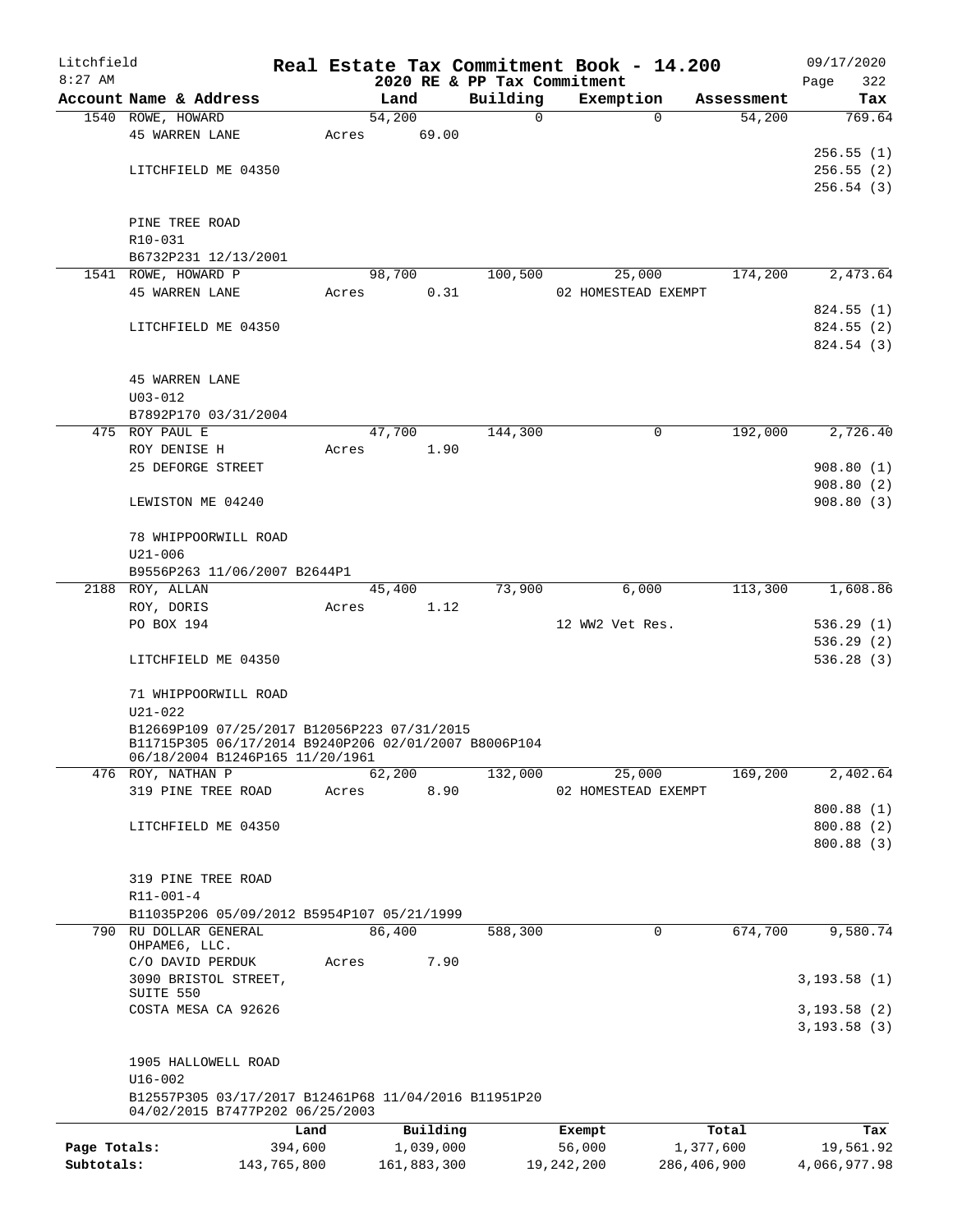| Litchfield   |                                                     |         |       |          |          | Real Estate Tax Commitment Book - 14.200 |            | 09/17/2020   |
|--------------|-----------------------------------------------------|---------|-------|----------|----------|------------------------------------------|------------|--------------|
| $8:27$ AM    |                                                     |         |       |          |          | 2020 RE & PP Tax Commitment              |            | 323<br>Page  |
|              | Account Name & Address                              |         |       | Land     | Building | Exemption                                | Assessment | Tax          |
|              | 1047 RUDOFF FRANCINE G                              |         |       | 61,500   | 158,300  | 25,000                                   | 194,800    | 2,766.16     |
|              | P O BOX 71                                          |         | Acres | 8.00     |          | 02 HOMESTEAD EXEMPT                      |            |              |
|              |                                                     |         |       |          |          |                                          |            | 922.05(1)    |
|              | LITCHFIELD ME 04350                                 |         |       |          |          |                                          |            | 922.05(2)    |
|              |                                                     |         |       |          |          |                                          |            | 922.06(3)    |
|              | 192 DENNIS HILL ROAD                                |         |       |          |          |                                          |            |              |
|              | $R13 - 017$                                         |         |       |          |          |                                          |            |              |
|              |                                                     |         |       |          |          |                                          |            |              |
|              | B9559P251 11/09/2007 B3194P244<br>130 RULE MARTY    |         |       |          | 152,700  | 0                                        |            |              |
|              |                                                     |         |       | 95,500   |          |                                          | 248,200    | 3,524.44     |
|              | RULE DOROTHY                                        |         | Acres | 0.67     |          |                                          |            |              |
|              | 205 MAIN STREET                                     |         |       |          |          |                                          |            | 1, 174.81(1) |
|              |                                                     |         |       |          |          |                                          |            | 1, 174.81(2) |
|              | LISBON FALLS ME 04252                               |         |       |          |          |                                          |            | 1, 174.82(3) |
|              |                                                     |         |       |          |          |                                          |            |              |
|              | 5 NORTH EVERGREEN DRIVE                             |         |       |          |          |                                          |            |              |
|              | $U28 - 002$                                         |         |       |          |          |                                          |            |              |
|              | B12681P75 08/04/2017 B8608P339 09/16/2005 B6812P98  |         |       |          |          |                                          |            |              |
|              | 2587 RURAL PROPERTY<br>MANAGEMENT LLC               |         |       | 45,300   | 8,400    | $\mathbf 0$                              | 53,700     | 762.54       |
|              | 455 RICHMOND ROAD                                   | Acres   |       | 1.10     |          |                                          |            |              |
|              |                                                     |         |       |          |          |                                          |            | 254.18(1)    |
|              | LITCHFIELD ME 04350                                 |         |       |          |          |                                          |            | 254.18(2)    |
|              |                                                     |         |       |          |          |                                          |            | 254.18(3)    |
|              |                                                     |         |       |          |          |                                          |            |              |
|              | 455 RICHMOND ROAD                                   |         |       |          |          |                                          |            |              |
|              | R03-010A                                            |         |       |          |          |                                          |            |              |
|              | B9155P335 11/01/2006 B8270P299 12/28/2004           |         |       |          |          |                                          |            |              |
|              | 507 RURAL PROPERTY                                  |         |       | 39,400   | 3,100    | 0                                        | 42,500     | 603.50       |
|              | MANAGEMENT, LLC                                     |         |       |          |          |                                          |            |              |
|              | 203 RIDGE ROAD                                      |         | Acres | 0.60     |          |                                          |            |              |
|              |                                                     |         |       |          |          |                                          |            | 201.17(1)    |
|              | LISBON FALLS ME 04252                               |         |       |          |          |                                          |            | 201.17(2)    |
|              |                                                     |         |       |          |          |                                          |            | 201.16(3)    |
|              |                                                     |         |       |          |          |                                          |            |              |
|              | 1357 WEST ROAD                                      |         |       |          |          |                                          |            |              |
|              | $R03 - 023$                                         |         |       |          |          |                                          |            |              |
|              | B10583P98 11/08/2010 B5475P63                       |         |       |          |          |                                          |            |              |
|              | 1432 RUSH DEVELOPMENT LLC                           |         |       | 73,400   | $\Omega$ | 0                                        | 73,400     | 1,042.28     |
|              | 257 BUKER ROAD                                      | Acres   |       | 79.48    |          |                                          |            |              |
|              |                                                     |         |       |          |          |                                          |            | 347.43(1)    |
|              | LITCHFIELD ME 04350                                 |         |       |          |          |                                          |            | 347.43(2)    |
|              |                                                     |         |       |          |          |                                          |            | 347.42(3)    |
|              |                                                     |         |       |          |          |                                          |            |              |
|              | HUNTINGTON HILL ROAD                                |         |       |          |          |                                          |            |              |
|              | R11-038-06                                          |         |       |          |          |                                          |            |              |
|              | B9758P129 06/11/2008 B1655P127 07/10/1973 B1563P222 |         |       |          |          |                                          |            |              |
|              | 09/29/1971                                          |         |       |          |          |                                          |            |              |
|              | 2863 RUSSELL, CAROL A                               |         |       | 50,100   | 155,900  | 0                                        | 206,000    | 2,925.20     |
|              | LAFONTAINE, ANNE T                                  | Acres   |       | 3.78     |          |                                          |            |              |
|              | 548 GROVE STREET                                    |         |       |          |          |                                          |            | 975.07(1)    |
|              |                                                     |         |       |          |          |                                          |            | 975.07(2)    |
|              | RIDGEWOOD NJ 07450                                  |         |       |          |          |                                          |            | 975.06(3)    |
|              |                                                     |         |       |          |          |                                          |            |              |
|              | 58 HUNTINGTON HILL ROAD                             |         |       |          |          |                                          |            |              |
|              | R11-038-02                                          |         |       |          |          |                                          |            |              |
|              | B12592P145 04/21/2017 B12038P98 07/08/2015          |         |       |          |          |                                          |            |              |
|              |                                                     |         |       |          |          |                                          |            |              |
|              |                                                     | Land    |       | Building |          | Exempt                                   | Total      | Tax          |
| Page Totals: |                                                     | 365,200 |       | 478,400  |          | 25,000                                   | 818,600    | 11,624.12    |
|              |                                                     |         |       |          |          |                                          |            |              |

**Subtotals:** 144,131,000 162,361,700 19,267,200 287,225,500 4,078,602.10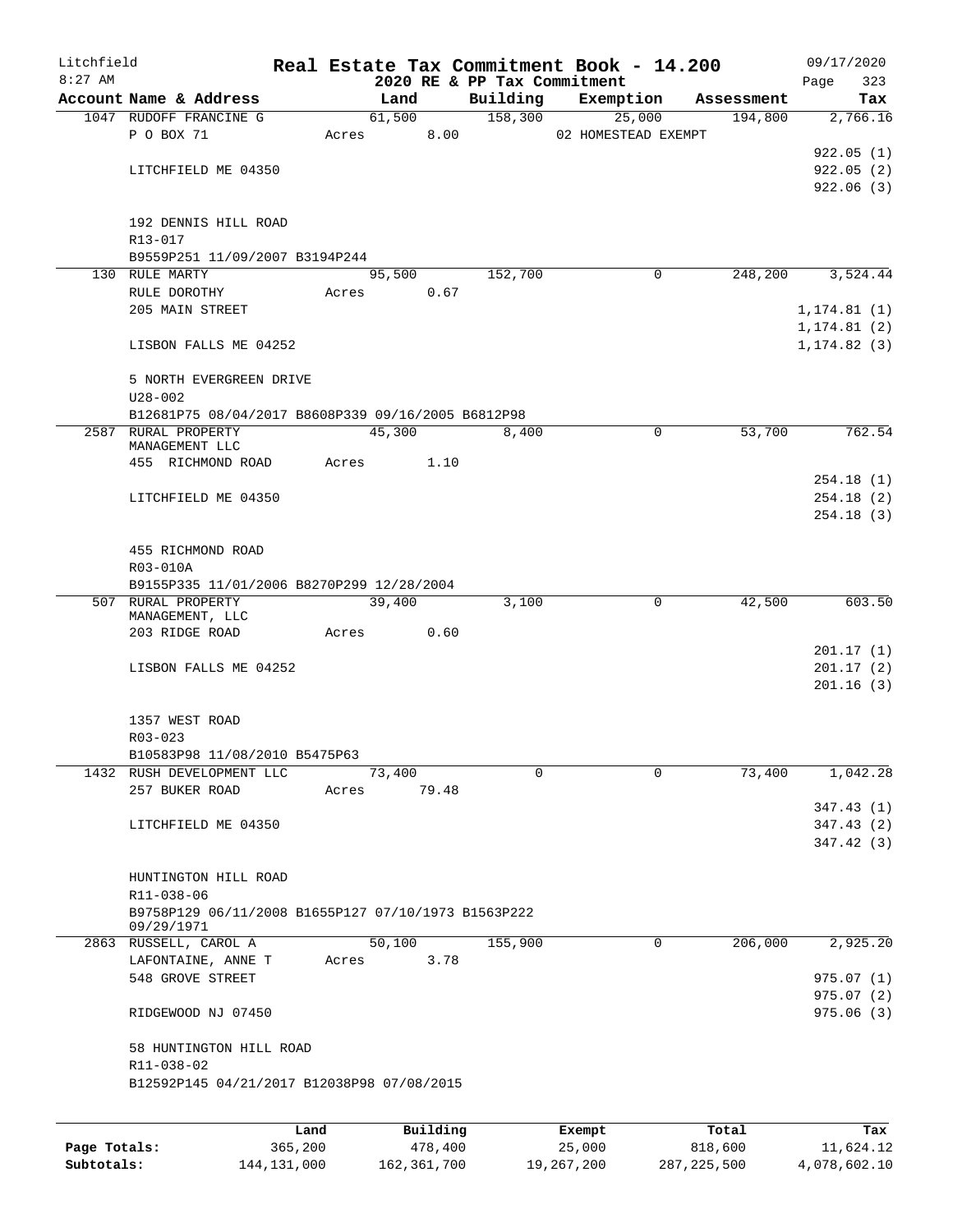| Litchfield |                                                                                           |       |        |                             | Real Estate Tax Commitment Book - 14.200 |            | 09/17/2020  |
|------------|-------------------------------------------------------------------------------------------|-------|--------|-----------------------------|------------------------------------------|------------|-------------|
| $8:27$ AM  |                                                                                           |       |        | 2020 RE & PP Tax Commitment |                                          |            | 324<br>Page |
|            | Account Name & Address                                                                    |       | Land   | Building                    | Exemption                                | Assessment | Tax         |
|            | 2227 RUSSELL, DAVID N JR                                                                  |       | 52,300 | 167,000                     | $\Omega$                                 | 219,300    | 3,114.06    |
|            | 61 DENNIS HILL ROAD                                                                       | Acres | 3.43   |                             |                                          |            |             |
|            |                                                                                           |       |        |                             |                                          |            | 1,038.02(1) |
|            | LITCHFIELD ME 04350                                                                       |       |        |                             |                                          |            | 1,038.02(2) |
|            |                                                                                           |       |        |                             |                                          |            | 1,038.02(3) |
|            |                                                                                           |       |        |                             |                                          |            |             |
|            | 61 DENNIS HILL ROAD                                                                       |       |        |                             |                                          |            |             |
|            | $R11 - 008 - 3$                                                                           |       |        |                             |                                          |            |             |
|            | B10977P326 03/07/2012 B9492P317 09/10/2007 B6847P127                                      |       |        |                             |                                          |            |             |
|            | 03/12/2002                                                                                |       |        |                             |                                          |            |             |
|            | 2362 RUSSELL, KEVIN                                                                       |       | 0      | 34,000                      | 0                                        | 34,000     | 482.80      |
|            | RUSSELL, CHRISTINE                                                                        |       |        |                             |                                          |            |             |
|            | 76 PLAINS ROAD                                                                            |       |        |                             |                                          |            | 160.93(1)   |
|            |                                                                                           |       |        |                             |                                          |            | 160.93(2)   |
|            | LITCHFIELD ME 04350                                                                       |       |        |                             |                                          |            | 160.94(3)   |
|            |                                                                                           |       |        |                             |                                          |            |             |
|            | 76 PLAINS ROAD                                                                            |       |        |                             |                                          |            |             |
|            | R06-055A-ON-1                                                                             |       |        |                             |                                          |            |             |
| 1549       | RUSSELL, MARK                                                                             |       | 49,500 | 177,000                     | 25,000                                   | 201,500    | 2,861.30    |
|            | RUSSELL, VICKI L                                                                          | Acres | 2.50   |                             | 02 HOMESTEAD EXEMPT                      |            |             |
|            | 284 PLAINS ROAD                                                                           |       |        |                             |                                          |            | 953.77 (1)  |
|            |                                                                                           |       |        |                             |                                          |            | 953.77 (2)  |
|            | LITCHFIELD ME 04350                                                                       |       |        |                             |                                          |            | 953.76 (3)  |
|            |                                                                                           |       |        |                             |                                          |            |             |
|            | 284 PLAINS ROAD                                                                           |       |        |                             |                                          |            |             |
|            | R07-015                                                                                   |       |        |                             |                                          |            |             |
|            | B12241P36 03/04/2016 B10200P92 09/02/2009 B2338P332<br>11/05/1980                         |       |        |                             |                                          |            |             |
|            | 1550 RUSSELL, MARK                                                                        |       | 66,000 | 5,800                       | 0                                        | 71,800     | 1,019.56    |
|            | RUSSELL, VICKI L                                                                          | Acres | 14.00  |                             |                                          |            |             |
|            | 284 PLAINS ROAD                                                                           |       |        |                             |                                          |            | 339.85(1)   |
|            |                                                                                           |       |        |                             |                                          |            | 339.85(2)   |
|            | LITCHFIELD ME 04350                                                                       |       |        |                             |                                          |            | 339.86(3)   |
|            |                                                                                           |       |        |                             |                                          |            |             |
|            | 279 PLAINS ROAD                                                                           |       |        |                             |                                          |            |             |
|            | R07-036                                                                                   |       |        |                             |                                          |            |             |
|            | B12045P202 07/20/2015 B2317P269                                                           |       |        |                             |                                          |            |             |
|            | 2853 RUSSELL, TRISTAN F                                                                   |       | 59,700 | 141,500                     | 25,000                                   | 176,200    | 2,502.04    |
|            | AUDIE, ALYSSA J                                                                           | Acres | 5.90   |                             | 02 HOMESTEAD EXEMPT                      |            |             |
|            | 57 DINGLEY ROAD                                                                           |       |        |                             |                                          |            | 834.01 (1)  |
|            |                                                                                           |       |        |                             |                                          |            | 834.01 (2)  |
|            | LITCHFIELD ME 04350                                                                       |       |        |                             |                                          |            | 834.02 (3)  |
|            |                                                                                           |       |        |                             |                                          |            |             |
|            | 57 DINGLEY ROAD                                                                           |       |        |                             |                                          |            |             |
|            | R07-015C                                                                                  |       |        |                             |                                          |            |             |
|            | B12453P196 10/24/2016 B12249P339 07/20/2015<br>B12046P72 07/20/2015 B11671P241 04/22/2014 |       |        |                             |                                          |            |             |
|            | 2119 RYAN, PAUL X                                                                         |       | 47,100 | 165,500                     | $\mathbf 0$                              | 212,600    | 3,018.92    |
|            | RYAN, MIRANDA                                                                             | Acres | 1.71   |                             |                                          |            |             |
|            | 5 MANCHESTER LANE                                                                         |       |        |                             |                                          |            | 1,006.31(1) |
|            |                                                                                           |       |        |                             |                                          |            | 1,006.31(2) |
|            | LITCHFIELD ME 04350                                                                       |       |        |                             |                                          |            | 1,006.30(3) |
|            |                                                                                           |       |        |                             |                                          |            |             |
|            | 5 MANCHESTER LANE                                                                         |       |        |                             |                                          |            |             |
|            | R05-061A                                                                                  |       |        |                             |                                          |            |             |
|            | B13200P141 04/30/2019                                                                     |       |        |                             |                                          |            |             |
|            |                                                                                           |       |        |                             |                                          |            |             |
|            |                                                                                           |       |        |                             |                                          |            |             |
|            |                                                                                           |       |        |                             |                                          |            |             |

|              | Land        | Building    | Exempt     | Total       | Tax          |
|--------------|-------------|-------------|------------|-------------|--------------|
| Page Totals: | 274,600     | 690,800     | 50,000     | 915,400     | 12,998.68    |
| Subtotals:   | 144,405,600 | 163,052,500 | 19,317,200 | 288,140,900 | 4,091,600.78 |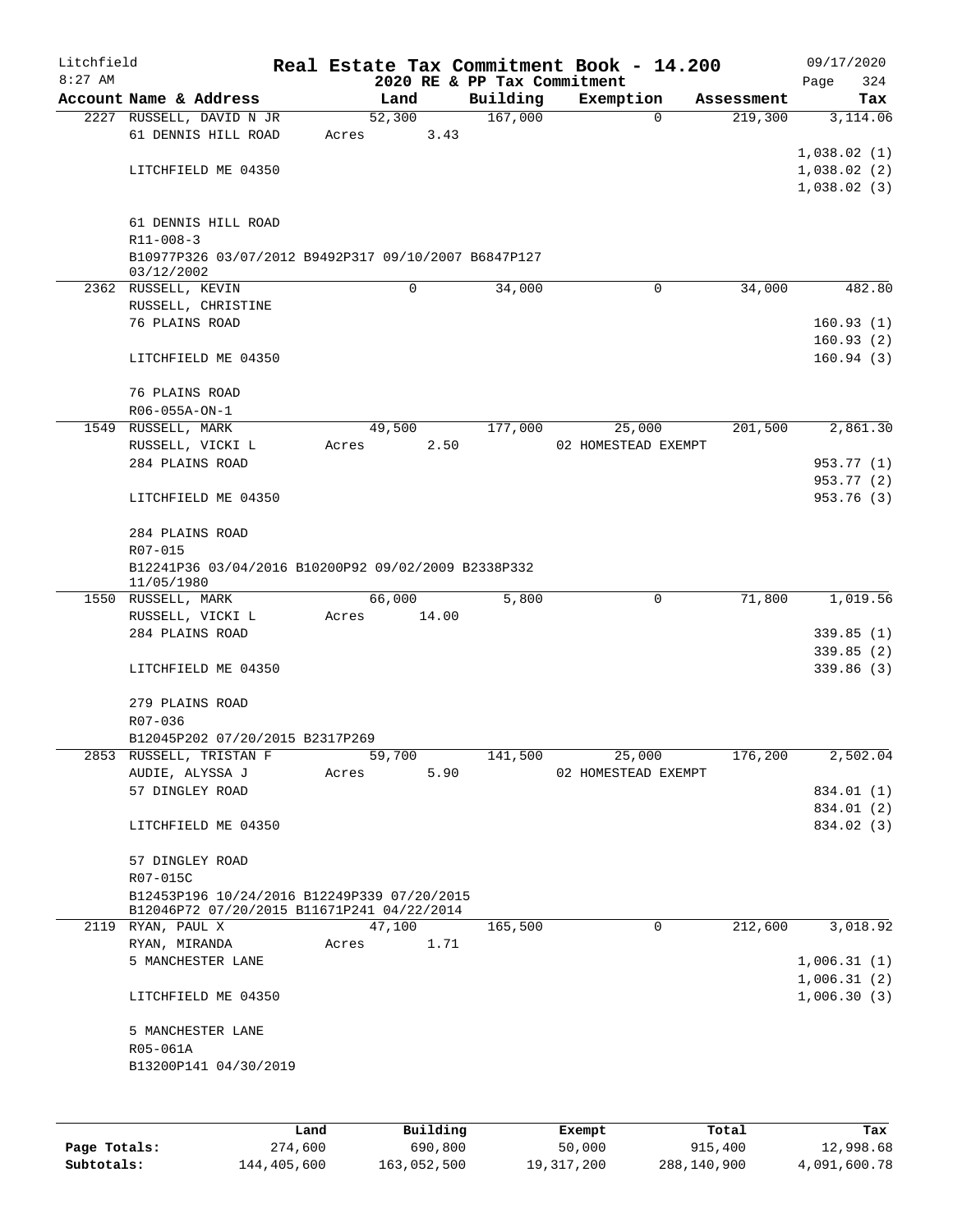| Litchfield   |                                                      |                 |       |                |          |                             |                  | Real Estate Tax Commitment Book - 14.200 |                      | 09/17/2020       |
|--------------|------------------------------------------------------|-----------------|-------|----------------|----------|-----------------------------|------------------|------------------------------------------|----------------------|------------------|
| $8:27$ AM    |                                                      |                 |       |                |          | 2020 RE & PP Tax Commitment |                  |                                          |                      | 325<br>Page      |
|              | Account Name & Address                               |                 |       | Land<br>42,500 |          | Building<br>51,800          |                  | Exemption<br>$\Omega$                    | Assessment<br>94,300 | Tax<br>1,339.06  |
|              | 891 RYAN, PRESTIN<br>70 JIMMY POND LANE              |                 | Acres |                | 0.90     |                             |                  |                                          |                      |                  |
|              |                                                      |                 |       |                |          |                             |                  |                                          |                      | 446.35(1)        |
|              | LITCHFIELD ME 04350                                  |                 |       |                |          |                             |                  |                                          |                      | 446.35 (2)       |
|              |                                                      |                 |       |                |          |                             |                  |                                          |                      | 446.36(3)        |
|              |                                                      |                 |       |                |          |                             |                  |                                          |                      |                  |
|              | 70 JIMMY POND LANE                                   |                 |       |                |          |                             |                  |                                          |                      |                  |
|              | $R04 - 049$                                          |                 |       |                |          |                             |                  |                                          |                      |                  |
|              | B13010P80 08/28/2018                                 |                 |       |                |          |                             |                  |                                          |                      |                  |
|              | 1552 RYDER, BARBARA - ESTATE                         |                 |       | 89,300         |          | 19,500                      |                  | 0                                        | 108,800              | 1,544.96         |
|              | C/O KENNETH DENNISON                                 |                 | Acres |                | 0.14     |                             |                  |                                          |                      |                  |
|              | <b>36 GARRISON STREET</b>                            |                 |       |                |          |                             |                  |                                          |                      | 514.99(1)        |
|              | BRUNSWICK ME 04011                                   |                 |       |                |          |                             |                  |                                          |                      | 514.99(2)        |
|              |                                                      |                 |       |                |          |                             |                  |                                          |                      | 514.98(3)        |
|              |                                                      |                 |       |                |          |                             |                  |                                          |                      |                  |
|              | 103 ROSSER DRIVE                                     |                 |       |                |          |                             |                  |                                          |                      |                  |
|              | U17-012                                              |                 |       |                |          |                             |                  |                                          |                      |                  |
|              | B1348P142                                            |                 |       |                |          |                             |                  |                                          |                      |                  |
|              | 52 S2M2 PROPERTIES, LLC                              |                 |       | 101,800        |          | 56,400                      |                  | $\mathbf 0$                              | 158,200              | 2,246.44         |
|              | 907 PORTLAND ROAD                                    |                 | Acres |                | 0.21     |                             |                  |                                          |                      |                  |
|              |                                                      |                 |       |                |          |                             |                  |                                          |                      | 748.81 (1)       |
|              | SACO ME 04364                                        |                 |       |                |          |                             |                  |                                          |                      | 748.81 (2)       |
|              |                                                      |                 |       |                |          |                             |                  |                                          |                      | 748.82 (3)       |
|              |                                                      |                 |       |                |          |                             |                  |                                          |                      |                  |
|              | 26 BLEN DRIVE                                        |                 |       |                |          |                             |                  |                                          |                      |                  |
|              | $U23 - 004$                                          |                 |       |                |          |                             |                  |                                          |                      |                  |
|              | B13521P29 04/01/2020 B10103P324 06/08/2009 B9822P301 |                 |       |                |          |                             |                  |                                          |                      |                  |
|              | 08/13/2008 B9503P103 09/18/2007 B6687P273 05/11/2001 |                 |       |                |          |                             |                  |                                          |                      |                  |
|              | 1288 SALOIS, PAUL S                                  |                 |       | 110,400        |          | 50,700                      |                  | $\mathbf 0$                              | 161,100              | 2,287.62         |
|              | SALOIS, CHRISTINA T                                  |                 | Acres |                | 0.72     |                             |                  |                                          |                      |                  |
|              | 366 NORTH HUNTS MEADOW<br>ROAD                       |                 |       |                |          |                             |                  |                                          |                      | 762.54(1)        |
|              |                                                      |                 |       |                |          |                             |                  |                                          |                      | 762.54 (2)       |
|              | WHITEFIELD ME 04353                                  |                 |       |                |          |                             |                  |                                          |                      | 762.54(3)        |
|              |                                                      |                 |       |                |          |                             |                  |                                          |                      |                  |
|              | 781 PLAINS ROAD                                      |                 |       |                |          |                             |                  |                                          |                      |                  |
|              | $U02 - 009$                                          |                 |       |                |          |                             |                  |                                          |                      |                  |
|              | B11765P287 08/11/2014 B11745P215 07/15/2014          |                 |       |                |          |                             |                  |                                          |                      |                  |
|              | B10423P122 05/21/2010 B1423P88                       |                 |       |                |          |                             |                  |                                          |                      |                  |
|              | 466 SAMBOL, JOSEPH                                   |                 |       | 58,200         |          | 180,800                     |                  | 0                                        | 239,000              | 3,393.80         |
|              | WEST, DAMIAN J                                       |                 | Acres |                | 5.40     |                             |                  |                                          |                      |                  |
|              | 3901 LYNDHURST DRIVE                                 |                 |       |                |          |                             |                  |                                          |                      | 1, 131.27(1)     |
|              | APARTMENT 302                                        |                 |       |                |          |                             |                  |                                          |                      | 1, 131.27(2)     |
|              | FAIRFAX VA 22031                                     |                 |       |                |          |                             |                  |                                          |                      | 1, 131.26(3)     |
|              |                                                      |                 |       |                |          |                             |                  |                                          |                      |                  |
|              | 3 BUKER ROAD                                         |                 |       |                |          |                             |                  |                                          |                      |                  |
|              | R05-056                                              |                 |       |                |          |                             |                  |                                          |                      |                  |
|              | B13294P15 07/30/2019                                 |                 |       |                |          |                             |                  |                                          |                      |                  |
|              | 1969 SANBORN, NANCY                                  |                 |       | 0              |          | 12,600                      |                  | 12,600                                   | 0                    | 0.00             |
|              | 19 PORTER PARK                                       |                 |       |                |          |                             |                  | 02 HOMESTEAD EXEMPT                      |                      |                  |
|              |                                                      |                 |       |                |          |                             |                  |                                          |                      |                  |
|              | LITCHFIELD ME 04350                                  |                 |       |                |          |                             |                  |                                          |                      |                  |
|              | 19 PORTER PARK LANE                                  |                 |       |                |          |                             |                  |                                          |                      |                  |
|              | R01-010-ON-5                                         |                 |       |                |          |                             |                  |                                          |                      |                  |
|              | B12914P166 04/23/2018                                |                 |       |                |          |                             |                  |                                          |                      |                  |
|              |                                                      |                 |       |                |          |                             |                  |                                          |                      |                  |
|              |                                                      |                 |       |                | Building |                             |                  |                                          | Total                |                  |
| Page Totals: |                                                      | Land<br>402,200 |       |                | 371,800  |                             | Exempt<br>12,600 |                                          | 761,400              | Tax<br>10,811.88 |
| Subtotals:   |                                                      | 144,807,800     |       | 163, 424, 300  |          |                             | 19,329,800       | 288,902,300                              |                      | 4,102,412.66     |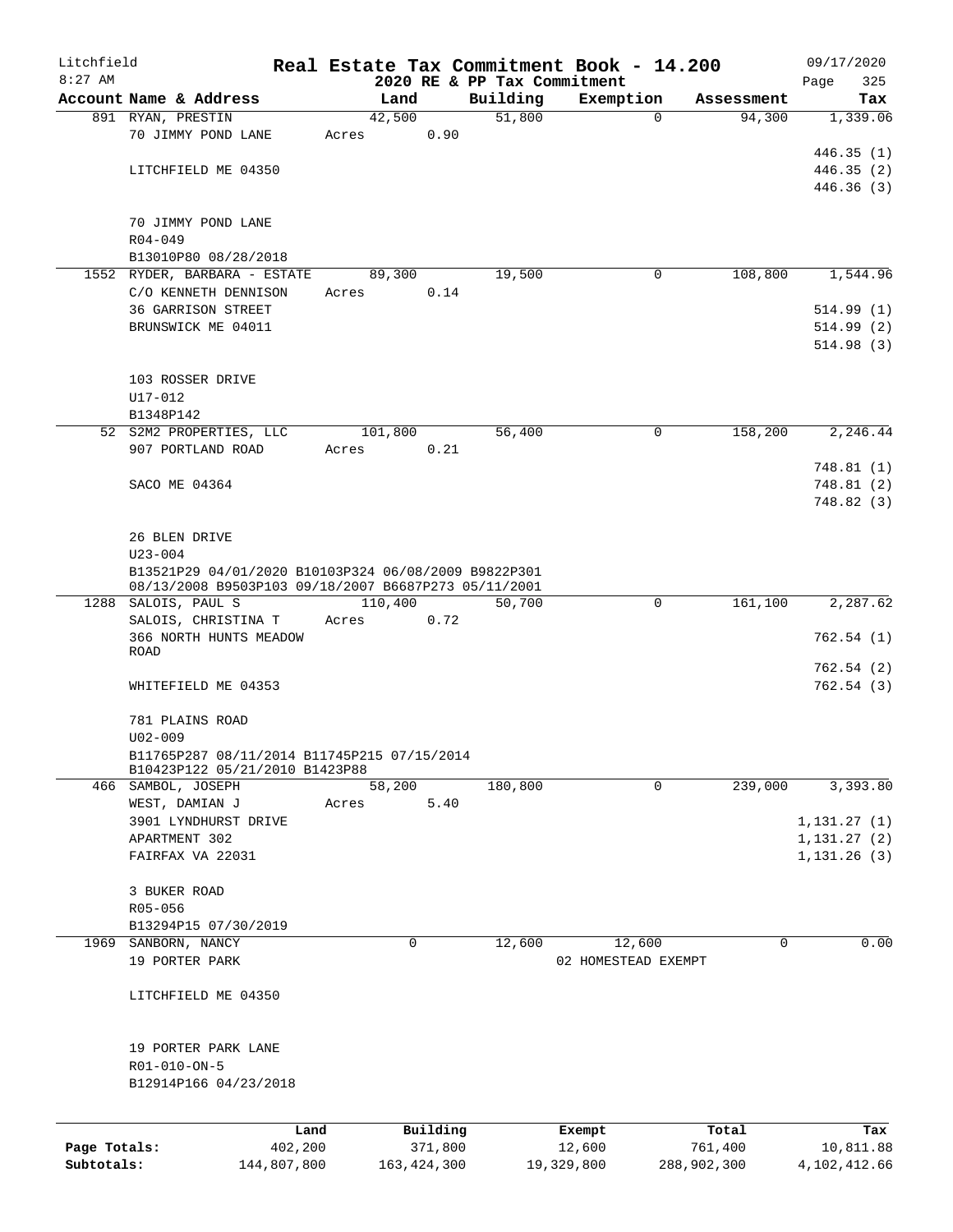| Litchfield<br>$8:27$ AM |                                           |        |        | 2020 RE & PP Tax Commitment | Real Estate Tax Commitment Book - 14.200 |            | 09/17/2020<br>326<br>Page |
|-------------------------|-------------------------------------------|--------|--------|-----------------------------|------------------------------------------|------------|---------------------------|
|                         | Account Name & Address                    |        | Land   | Building                    | Exemption                                | Assessment | Tax                       |
|                         | 2452 SAND POND PARTRIDGE<br>FAMILY TRUST  |        | 27,600 | 0                           | $\Omega$                                 | 27,600     | 391.92                    |
|                         | JAMES PARTRIDGE TRUSTEE Acres             |        | 1.85   |                             |                                          |            |                           |
|                         | 809 SHERWOOD RD                           |        |        |                             |                                          |            | 130.64(1)                 |
|                         |                                           |        |        |                             |                                          |            | 130.64(2)                 |
|                         | FOREST HILLS PA 15221                     |        |        |                             |                                          |            | 130.64(3)                 |
|                         | LEWISTON ROAD                             |        |        |                             |                                          |            |                           |
|                         | $R11 - 044 - 2$                           |        |        |                             |                                          |            |                           |
|                         | B9765P349 06/18/2008 B5922P197 06/08/1999 |        |        |                             |                                          |            |                           |
|                         | 2453 SAND POND PARTRIDGE<br>FAMILY TRUST  |        | 27,600 | 0                           | 0                                        | 27,600     | 391.92                    |
|                         | JAMES PARTRIDGETRUSTEE                    | Acres  | 1.86   |                             |                                          |            |                           |
|                         | 809 SHERWOOD RD                           |        |        |                             |                                          |            | 130.64(1)                 |
|                         |                                           |        |        |                             |                                          |            | 130.64(2)                 |
|                         | FOREST HILLS PA 15221                     |        |        |                             |                                          |            | 130.64(3)                 |
|                         | LEWISTON ROAD                             |        |        |                             |                                          |            |                           |
|                         | $R11 - 044 - 3$                           |        |        |                             |                                          |            |                           |
|                         | B9765P350 06/18/2008 B5972P197 06/08/1999 |        |        |                             |                                          |            |                           |
|                         | 2454 SAND POND PARTRIDGE<br>FAMILY TRUST  | 27,600 |        | $\Omega$                    | 0                                        | 27,600     | 391.92                    |
|                         | JAMES PARTRIDGE TRUSTEE Acres             |        | 1.87   |                             |                                          |            |                           |
|                         | 809 SHERWOOD RD                           |        |        |                             |                                          |            | 130.64(1)                 |
|                         |                                           |        |        |                             |                                          |            | 130.64(2)                 |
|                         | FOREST HILLS PA 15221                     |        |        |                             |                                          |            | 130.64(3)                 |
|                         | LEWISTON ROAD                             |        |        |                             |                                          |            |                           |
|                         | $R11 - 044 - 4$                           |        |        |                             |                                          |            |                           |
|                         | B9766P1 06/18/2008 B5972P197 06/08/1999   |        |        |                             |                                          |            |                           |
|                         | 2455 SAND POND PARTRIDGE<br>FAMILY TRUST  | 27,600 |        | $\Omega$                    | 0                                        | 27,600     | 391.92                    |
|                         | JAMES PARTRIDGE<br>TRUSTEE                | Acres  | 1.87   |                             |                                          |            |                           |
|                         | 809 SHERWOOD RD                           |        |        |                             |                                          |            | 130.64(1)                 |
|                         |                                           |        |        |                             |                                          |            | 130.64(2)                 |
|                         | FOREST HILLS PA 15221                     |        |        |                             |                                          |            | 130.64(3)                 |
|                         | LEWISTON ROAD                             |        |        |                             |                                          |            |                           |
|                         | R11-044-5                                 |        |        |                             |                                          |            |                           |
|                         | B9766P2 06/18/2008 B5972P197 06/08/1997   |        |        |                             |                                          |            |                           |
|                         | 1346 SAND POND PARTRIDGE<br>FAMILY TRUST  |        | 27,600 | $\Omega$                    | $\Omega$                                 | 27,600     | 391.92                    |
|                         | JAMES PARTRIDGE TRUSTEE Acres             |        | 1.85   |                             |                                          |            |                           |
|                         | 809 SHERWOOD RD                           |        |        |                             |                                          |            | 130.64(1)                 |
|                         |                                           |        |        |                             |                                          |            | 130.64(2)                 |
|                         | FOREST HILLS PA 15221                     |        |        |                             |                                          |            | 130.64(3)                 |
|                         | LEWISTON ROAD                             |        |        |                             |                                          |            |                           |
|                         | R11-044-1                                 |        |        |                             |                                          |            |                           |
|                         | B9766P3 06/18/2008 B5972P197 06/08/1999   |        |        |                             |                                          |            |                           |

|              | Land        | Building      | Exempt     | Total       | Tax          |
|--------------|-------------|---------------|------------|-------------|--------------|
| Page Totals: | 138,000     |               |            | 138,000     | 1,959.60     |
| Subtotals:   | 144,945,800 | 163, 424, 300 | 19,329,800 | 289,040,300 | 4,104,372.26 |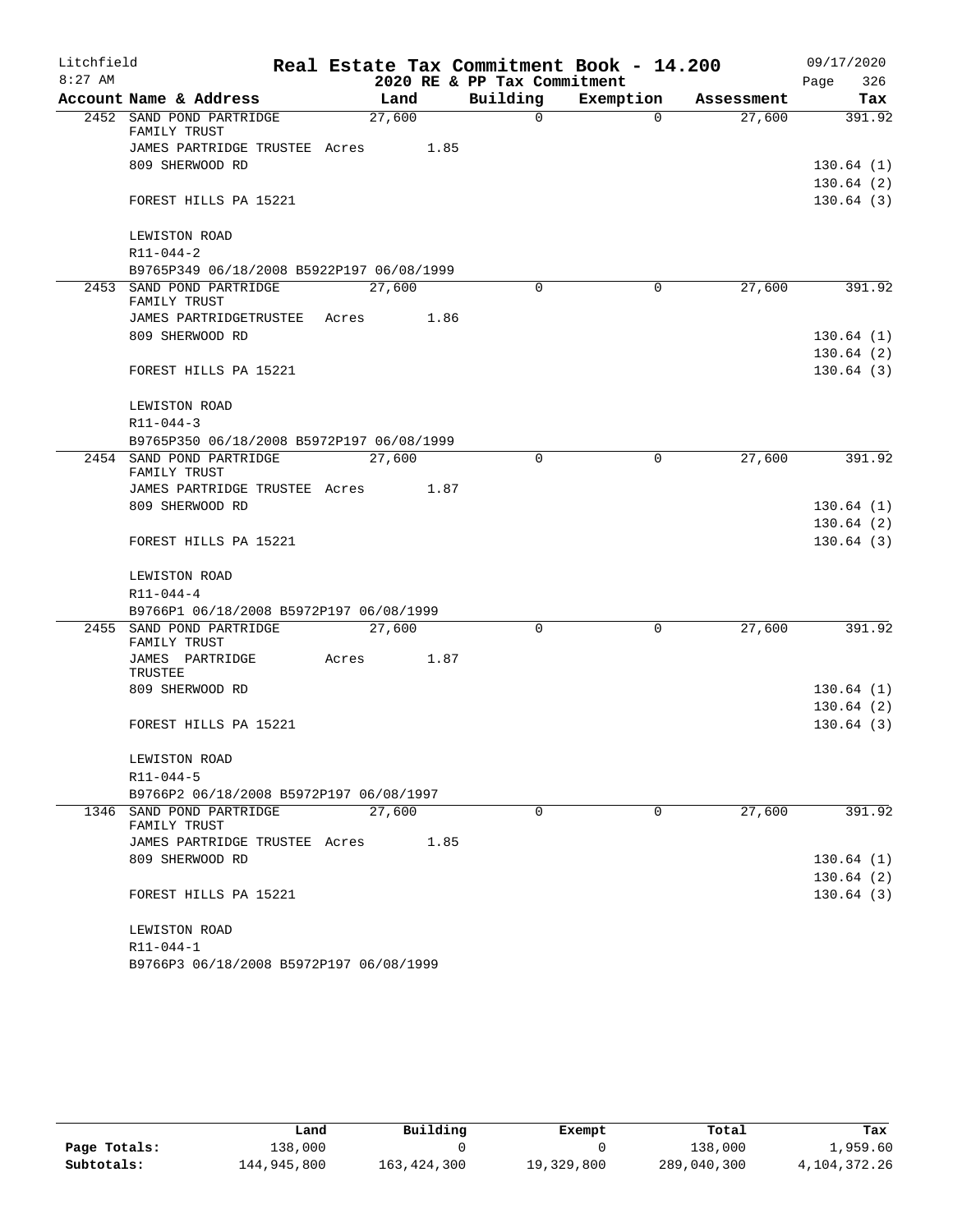| Litchfield |                                                                     |         |        |                             | Real Estate Tax Commitment Book - 14.200 |             |            |      | 09/17/2020             |
|------------|---------------------------------------------------------------------|---------|--------|-----------------------------|------------------------------------------|-------------|------------|------|------------------------|
| $8:27$ AM  |                                                                     |         |        | 2020 RE & PP Tax Commitment |                                          |             |            | Page | 327                    |
|            | Account Name & Address                                              | Land    |        | Building                    | Exemption                                |             | Assessment |      | Tax                    |
|            | 1347 SAND POND PARTRIDGE<br>FAMILY TRUST                            | 223,100 |        | 49,100                      |                                          | $\Omega$    | 272,200    |      | 3,865.24               |
|            | JAMES PARTRIDGE                                                     | Acres   | 56.00  |                             |                                          |             |            |      |                        |
|            | 809 SHERWOOD RD                                                     |         |        |                             |                                          |             |            |      | 1,288.41(1)            |
|            |                                                                     |         |        |                             |                                          |             |            |      | 1,288.41(2)            |
|            | FOREST HILLS PA 15221                                               |         |        |                             |                                          |             |            |      | 1,288.42(3)            |
|            | 47 SAND POND LANE                                                   |         |        |                             |                                          |             |            |      |                        |
|            | $U12 - 019$                                                         |         |        |                             |                                          |             |            |      |                        |
|            | B5972P197 06/08/1999                                                |         |        |                             |                                          |             |            |      |                        |
|            | 1632 SANDERS, ROBERT                                                |         | 46,500 | 32,700                      | 25,000                                   |             | 54,200     |      | 769.64                 |
|            | 125 NECK ROAD                                                       | Acres   | 1.50   |                             | 02 HOMESTEAD EXEMPT                      |             |            |      |                        |
|            | LITCHFIELD ME 04350                                                 |         |        |                             |                                          |             |            |      | 256.55(1)<br>256.55(2) |
|            |                                                                     |         |        |                             |                                          |             |            |      | 256.54(3)              |
|            | 125 NECK ROAD                                                       |         |        |                             |                                          |             |            |      |                        |
|            | R14-037A                                                            |         |        |                             |                                          |             |            |      |                        |
|            | B7081P138 09/07/1999                                                |         |        |                             |                                          |             |            |      |                        |
|            | 2084 SANDS, TIMOTHY S                                               |         | 45,000 | 113,000                     | 25,000                                   |             | 133,000    |      | 1,888.60               |
|            | PO BOX 667                                                          | Acres   | 2.00   |                             | 02 HOMESTEAD EXEMPT                      |             |            |      |                        |
|            |                                                                     |         |        |                             |                                          |             |            |      | 629.53(1)              |
|            | SABATTUS ME 04280                                                   |         |        |                             |                                          |             |            |      | 629.53(2)              |
|            |                                                                     |         |        |                             |                                          |             |            |      | 629.54(3)              |
|            |                                                                     |         |        |                             |                                          |             |            |      |                        |
|            | 106 OAK HILL ROAD                                                   |         |        |                             |                                          |             |            |      |                        |
|            | R05-013                                                             |         |        |                             |                                          |             |            |      |                        |
|            | 224 SANGALANG, ANDREW R                                             | 155,900 |        | 61,200                      |                                          | $\mathbf 0$ | 217,100    |      | 3,082.82               |
|            | SANGALANG, CHRISTINE A Acres<br>44 RICHARDS WAY                     |         | 0.37   |                             |                                          |             |            |      | 1,027.61(1)            |
|            |                                                                     |         |        |                             |                                          |             |            |      | 1,027.61(2)            |
|            | SACO ME 04072                                                       |         |        |                             |                                          |             |            |      | 1,027.60(3)            |
|            | 31 SAND POND LANE                                                   |         |        |                             |                                          |             |            |      |                        |
|            | $U12 - 022$                                                         |         |        |                             |                                          |             |            |      |                        |
|            | B13312P24 08/23/2019                                                |         |        |                             |                                          |             |            |      |                        |
|            | 400 SARA JANE'S SOJOURN,<br>LLC.                                    | 185,200 |        | 24,800                      |                                          | $\mathbf 0$ | 210,000    |      | 2,982.00               |
|            | 257 PITTS CENTER ROAD                                               | Acres   | 0.65   |                             |                                          |             |            |      |                        |
|            |                                                                     |         |        |                             |                                          |             |            |      | 994.00 (1)             |
|            | RICHMOND ME 04357                                                   |         |        |                             |                                          |             |            |      | 994.00 (2)             |
|            |                                                                     |         |        |                             |                                          |             |            |      | 994.00 (3)             |
|            |                                                                     |         |        |                             |                                          |             |            |      |                        |
|            | 14 CHICKADEE DRIVE                                                  |         |        |                             |                                          |             |            |      |                        |
|            | U17-019                                                             |         |        |                             |                                          |             |            |      |                        |
|            | B12971P133 07/18/2018 B2872P209 10/22/1985<br>2840 SARGENT, HELEN F | 29,800  |        | $\Omega$                    |                                          | $\Omega$    | 29,800     |      | 423.16                 |
|            | SARGENT, NELSON L                                                   | Acres   | 2.60   |                             |                                          |             |            |      |                        |
|            | 1421 RICHMOND ROAD                                                  |         |        |                             |                                          |             |            |      | 141.05(1)              |
|            |                                                                     |         |        |                             |                                          |             |            |      | 141.05(2)              |
|            | LITCHFIELD ME 04350                                                 |         |        |                             |                                          |             |            |      | 141.06(3)              |
|            | HUNTINGTON HILL ROAD                                                |         |        |                             |                                          |             |            |      |                        |
|            | R04-007A                                                            |         |        |                             |                                          |             |            |      |                        |
|            | B11540P235 10/16/2013                                               |         |        |                             |                                          |             |            |      |                        |
|            |                                                                     |         |        |                             |                                          |             |            |      |                        |
|            |                                                                     |         |        |                             |                                          |             |            |      |                        |

|              | Land        | Building    | Exempt     | Total       | Tax          |
|--------------|-------------|-------------|------------|-------------|--------------|
| Page Totals: | 685,500     | 280,800     | 50,000     | 916,300     | 13,011.46    |
| Subtotals:   | 145,631,300 | 163,705,100 | 19,379,800 | 289,956,600 | 4,117,383.72 |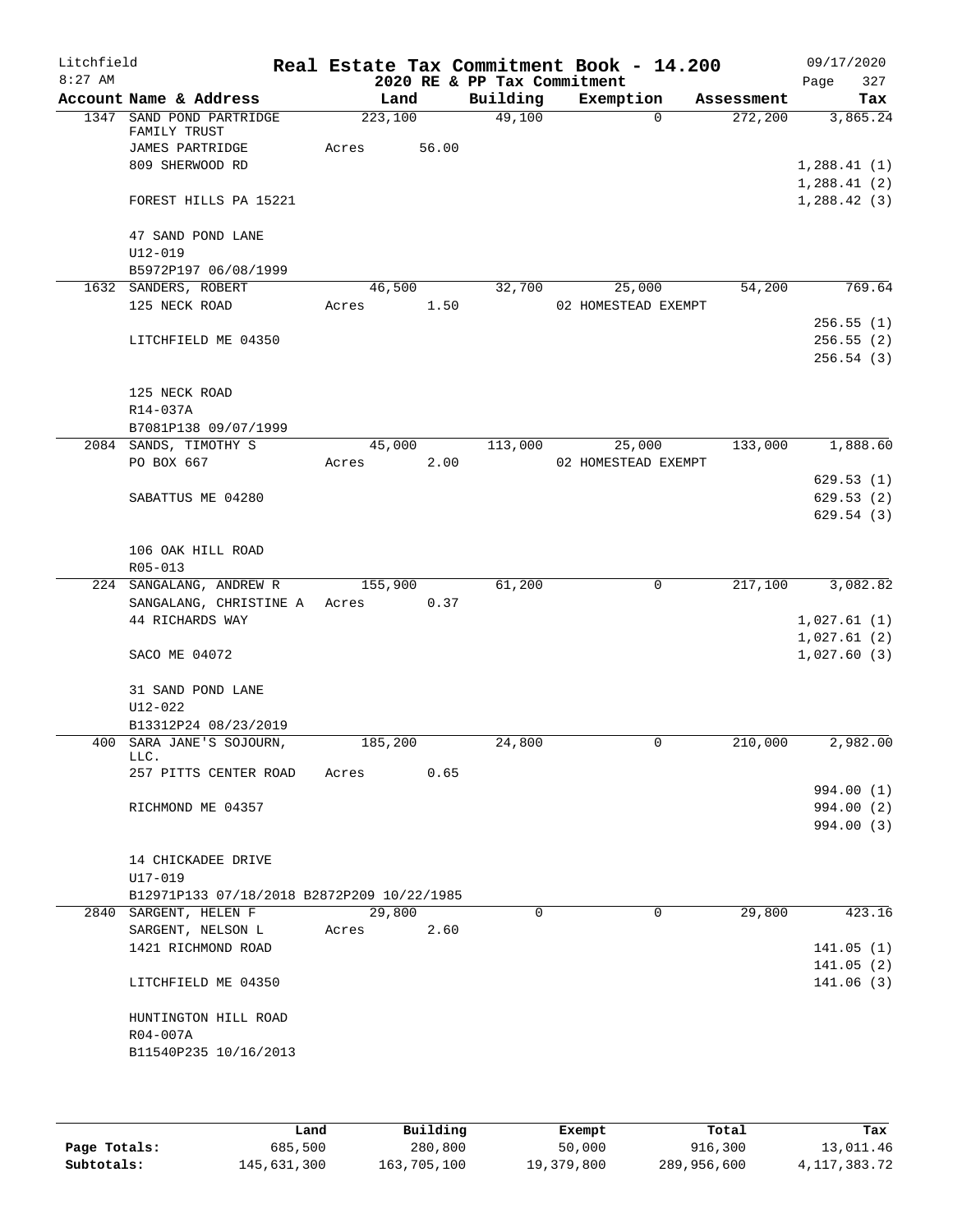| Litchfield |                                                                   |       |             |      |                             | Real Estate Tax Commitment Book - 14.200 |            | 09/17/2020                 |
|------------|-------------------------------------------------------------------|-------|-------------|------|-----------------------------|------------------------------------------|------------|----------------------------|
| $8:27$ AM  |                                                                   |       |             |      | 2020 RE & PP Tax Commitment |                                          |            | 328<br>Page                |
|            | Account Name & Address                                            |       | Land        |      | Building                    | Exemption                                | Assessment | Tax                        |
|            | 2010 SARGENT, NELSON L                                            |       | 57,000      | 5.00 | 44,900                      | $\Omega$                                 | 101,900    | 1,446.98                   |
|            | SARGENT, HELEN F<br>1421 RICHMOND ROAD                            | Acres |             |      |                             |                                          |            | 482.33 (1)                 |
|            |                                                                   |       |             |      |                             |                                          |            | 482.33 (2)                 |
|            | LITCHFIELD ME 04350                                               |       |             |      |                             |                                          |            | 482.32 (3)                 |
|            | 1421 RICHMOND ROAD<br>R01-051B                                    |       |             |      |                             |                                          |            |                            |
|            | B11629P105 02/14/2014 B9197P187 12/20/2006 B5108P39<br>04/10/1996 |       |             |      |                             |                                          |            |                            |
|            | 1559 SARGENT, SUSAN L                                             |       | 45,000      |      | 64,900                      | 25,000                                   | 84,900     | 1,205.58                   |
|            | SARGENT, RAYMOND<br>WILFORD                                       | Acres |             | 1.00 |                             | 02 HOMESTEAD EXEMPT                      |            |                            |
|            | 50 LITTLE DRIVE                                                   |       |             |      |                             |                                          |            | 401.86(1)                  |
|            | LITCHFIELD ME 04350                                               |       |             |      |                             |                                          |            | 401.86(2)<br>401.86(3)     |
|            | 50 LITTLE DRIVE                                                   |       |             |      |                             |                                          |            |                            |
|            | $U24-012A$                                                        |       |             |      |                             |                                          |            |                            |
|            | B1900P306 04/29/1976 B1824P55                                     |       |             |      |                             |                                          |            | 3,328.48                   |
|            | 1491 SARGENT, WAYNE D<br>SARGENT, DEEMA                           | Acres |             | 6.58 | 60,400 199,000              | 25,000<br>02 HOMESTEAD EXEMPT            | 234,400    |                            |
|            | 35 SHEPARD LANE                                                   |       |             |      |                             |                                          |            | 1,109.49(1)                |
|            |                                                                   |       |             |      |                             |                                          |            | 1,109.49(2)                |
|            | LITCHFIELD ME 04350                                               |       |             |      |                             |                                          |            | 1,109.50(3)                |
|            | 35 SHEPARD LANE                                                   |       |             |      |                             |                                          |            |                            |
|            | R07-018A                                                          |       |             |      |                             |                                          |            |                            |
|            | B13239P31 06/14/2019                                              |       |             |      |                             |                                          |            |                            |
|            | 2359 SAVAGE, CHRISTOPHER A                                        |       | 48,300      |      | 277,400                     | 25,000                                   | 300,700    | 4,269.94                   |
|            | SAVAGE, NICOLE M                                                  |       | Acres 2.10  |      |                             | 02 HOMESTEAD EXEMPT                      |            |                            |
|            | 179 UPPER POND ROAD                                               |       |             |      |                             |                                          |            | 1,423.31(1)                |
|            | LITCHFIELD ME 04350                                               |       |             |      |                             |                                          |            | 1,423.31(2)<br>1,423.32(3) |
|            | 179 UPPER POND ROAD                                               |       |             |      |                             |                                          |            |                            |
|            | $R01 - 017 - 2$                                                   |       |             |      |                             |                                          |            |                            |
|            | B13477P107 02/14/2020                                             |       |             |      |                             |                                          |            |                            |
|            | 1560 SAWTELLE, JULIE                                              |       | 71,200      |      | 8,800                       | $\mathbf 0$                              | 80,000     | 1,136.00                   |
|            | 637 MAIN STREET                                                   |       | Acres 1.80  |      |                             |                                          |            |                            |
|            | MONMOUTH ME 04259                                                 |       |             |      |                             |                                          |            | 378.67(1)                  |
|            |                                                                   |       |             |      |                             |                                          |            | 378.67(2)<br>378.66 (3)    |
|            |                                                                   |       |             |      |                             |                                          |            |                            |
|            | 50 KENWAY DRIVE                                                   |       |             |      |                             |                                          |            |                            |
|            | $U22 - 001$                                                       |       |             |      |                             |                                          |            |                            |
|            | B8131P166 06/14/2004 B3641P233                                    |       |             |      |                             |                                          |            |                            |
|            | 419 SAWYER RALPH J JR                                             |       | 43,800      |      | 0                           | 0                                        | 43,800     | 621.96                     |
|            | P. O. BOX 3486                                                    |       | Acres 11.00 |      |                             |                                          |            |                            |
|            |                                                                   |       |             |      |                             |                                          |            | 207.32(1)                  |
|            | AUBURN ME 04212                                                   |       |             |      |                             |                                          |            | 207.32(2)                  |
|            |                                                                   |       |             |      |                             |                                          |            | 207.32(3)                  |
|            |                                                                   |       |             |      |                             |                                          |            |                            |
|            | OAK HILL ROAD                                                     |       |             |      |                             |                                          |            |                            |
|            | R04-019                                                           |       |             |      |                             |                                          |            |                            |
|            | B1454P900 10/20/1967 B781P443                                     |       |             |      |                             |                                          |            |                            |
|            |                                                                   |       |             |      |                             |                                          |            |                            |
|            |                                                                   |       |             |      |                             |                                          |            |                            |

|              | Land        | Building    | Exempt     | Total       | Tax          |
|--------------|-------------|-------------|------------|-------------|--------------|
| Page Totals: | 325,700     | 595,000     | 75,000     | 845,700     | 12,008.94    |
| Subtotals:   | 145,957,000 | 164,300,100 | 19,454,800 | 290,802,300 | 4,129,392.66 |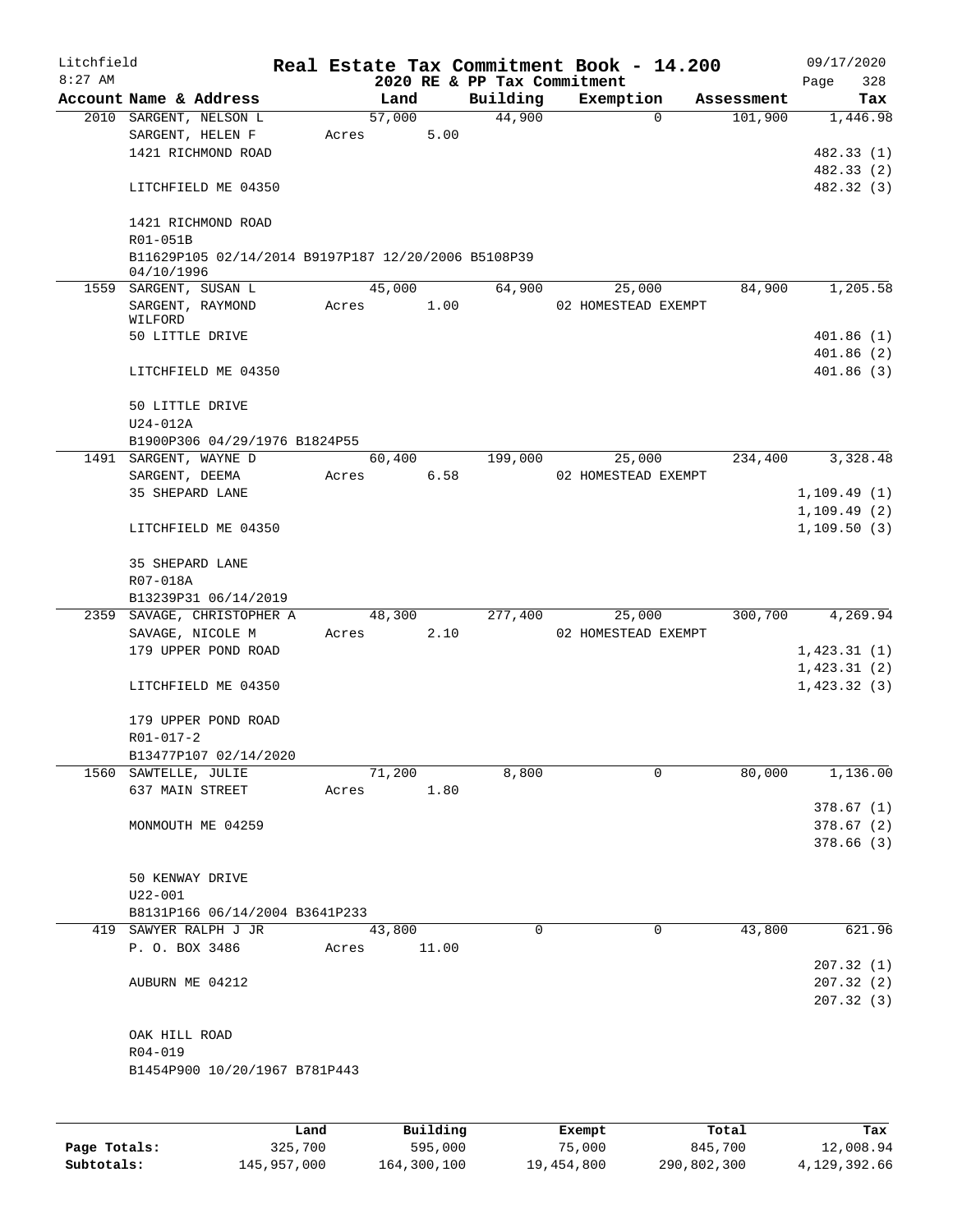| Litchfield<br>$8:27$ AM |                                                      |       |         |       | 2020 RE & PP Tax Commitment | Real Estate Tax Commitment Book - 14.200 |            | Page | 09/17/2020<br>329        |
|-------------------------|------------------------------------------------------|-------|---------|-------|-----------------------------|------------------------------------------|------------|------|--------------------------|
|                         | Account Name & Address                               |       | Land    |       | Building                    | Exemption                                | Assessment |      | Tax                      |
|                         | 1561 SAWYER, RALPH J                                 |       | 73,300  |       | $\mathbf 0$                 | $\mathbf 0$                              | 73,300     |      | 1,040.86                 |
|                         | P O BOX 3486                                         | Acres | 69.00   |       |                             |                                          |            |      |                          |
|                         |                                                      |       |         |       |                             |                                          |            |      | 346.95(1)                |
|                         | AUBURN ME 04212                                      |       |         |       |                             |                                          |            |      | 346.95(2)                |
|                         |                                                      |       |         |       |                             |                                          |            |      | 346.96(3)                |
|                         |                                                      |       |         |       |                             |                                          |            |      |                          |
|                         | OAK HILL ROAD                                        |       |         |       |                             |                                          |            |      |                          |
|                         | R04-017<br>B1454P903                                 |       |         |       |                             |                                          |            |      |                          |
|                         | 1562 SAWYER, STANLEY                                 |       | 184,800 |       | 0                           | 0                                        | 184,800    |      | 2,624.16                 |
|                         | SAWYER, RALPH J                                      | Acres | 535.11  |       |                             |                                          |            |      |                          |
|                         | 54 ABENAKI WAY                                       |       |         |       |                             |                                          |            |      | 874.72 (1)               |
|                         |                                                      |       |         |       |                             |                                          |            |      | 874.72 (2)               |
|                         | TURNER ME 04282                                      |       |         |       |                             |                                          |            |      | 874.72 (3)               |
|                         |                                                      |       |         |       |                             |                                          |            |      |                          |
|                         | RICHMOND ROAD                                        |       |         |       |                             |                                          |            |      |                          |
|                         | R02-068                                              |       |         |       |                             |                                          |            |      |                          |
|                         | B12360P10 07/12/2016 B12119P346 09/08/2015 B4202P159 |       |         |       |                             |                                          |            |      |                          |
|                         | 1564 SAWYER, STANLEY                                 |       | 92,500  |       | 0                           | $\mathsf{O}$                             | 92,500     |      | 1,313.50                 |
|                         | SAWYER, RALPH J                                      | Acres | 116.00  |       |                             |                                          |            |      |                          |
|                         | 54 ABENAKI WAY                                       |       |         |       |                             |                                          |            |      | 437.83 (1)               |
|                         | TURNER ME 04282                                      |       |         |       |                             |                                          |            |      | 437.83 (2)<br>437.84 (3) |
|                         |                                                      |       |         |       |                             |                                          |            |      |                          |
|                         | RICHMOND ROAD                                        |       |         |       |                             |                                          |            |      |                          |
|                         | R01-070                                              |       |         |       |                             |                                          |            |      |                          |
|                         | B12119P346 09/08/2015 B4202P158 02/14/1992           |       |         |       |                             |                                          |            |      |                          |
|                         | 233 SAWYER, STANLEY                                  |       | 31,000  |       | 0                           | $\mathbf 0$                              | 31,000     |      | 440.20                   |
|                         | SAWYER, RALPH                                        | Acres |         | 3.80  |                             |                                          |            |      |                          |
|                         | 54 ABENAKI WAY                                       |       |         |       |                             |                                          |            |      | 146.73(1)                |
|                         |                                                      |       |         |       |                             |                                          |            |      | 146.73(2)                |
|                         | TURNER ME 04282                                      |       |         |       |                             |                                          |            |      | 146.74(3)                |
|                         |                                                      |       |         |       |                             |                                          |            |      |                          |
|                         | ADAMS ROAD<br>R01-066                                |       |         |       |                             |                                          |            |      |                          |
|                         | B12119P346 09/08/2015 B5541P81 12/19/1997            |       |         |       |                             |                                          |            |      |                          |
|                         | 2822 SAWYER, STANLEY                                 |       | 9,800   |       | $\Omega$                    | $\mathbf 0$                              | 9,800      |      | 139.16                   |
|                         | 54 ABENAKI WAY                                       | Acres |         | 13.00 |                             |                                          |            |      |                          |
|                         |                                                      |       |         |       |                             |                                          |            |      | 46.39(1)                 |
|                         | TURNER ME 04282                                      |       |         |       |                             |                                          |            |      | 46.39(2)                 |
|                         |                                                      |       |         |       |                             |                                          |            |      | 46.38(3)                 |
|                         |                                                      |       |         |       |                             |                                          |            |      |                          |
|                         |                                                      |       |         |       |                             |                                          |            |      |                          |
|                         | R02-075B                                             |       |         |       |                             |                                          |            |      |                          |
|                         | B455P84<br>114 SCHILDROTH, MICHAEL L                 |       | 53,700  |       | 141,900                     | 25,000                                   | 170,600    |      | 2,422.52                 |
|                         | SCHILDROTH, BETH A                                   | Acres |         | 2.23  |                             | 02 HOMESTEAD EXEMPT                      |            |      |                          |
|                         | 60 PLEASANT POND LANE                                |       |         |       |                             |                                          |            |      | 807.51(1)                |
|                         |                                                      |       |         |       |                             |                                          |            |      | 807.51(2)                |
|                         | LITCHFIELD ME                                        |       |         |       |                             |                                          |            |      | 807.50 (3)               |
|                         | 0435004092                                           |       |         |       |                             |                                          |            |      |                          |
|                         |                                                      |       |         |       |                             |                                          |            |      |                          |
|                         | 60 PLEASANT POND LANE                                |       |         |       |                             |                                          |            |      |                          |
|                         | $U01 - 006$<br>B12632P273 06/15/2017 B1767P146       |       |         |       |                             |                                          |            |      |                          |
|                         |                                                      |       |         |       |                             |                                          |            |      |                          |
|                         |                                                      |       |         |       |                             |                                          |            |      |                          |
|                         |                                                      |       |         |       |                             |                                          |            |      |                          |

|              | Land        | Building    | Exempt     | Total       | Tax          |
|--------------|-------------|-------------|------------|-------------|--------------|
| Page Totals: | 445,100     | 141,900     | 25,000     | 562,000     | 7,980.40     |
| Subtotals:   | 146,402,100 | 164,442,000 | 19,479,800 | 291,364,300 | 4,137,373.06 |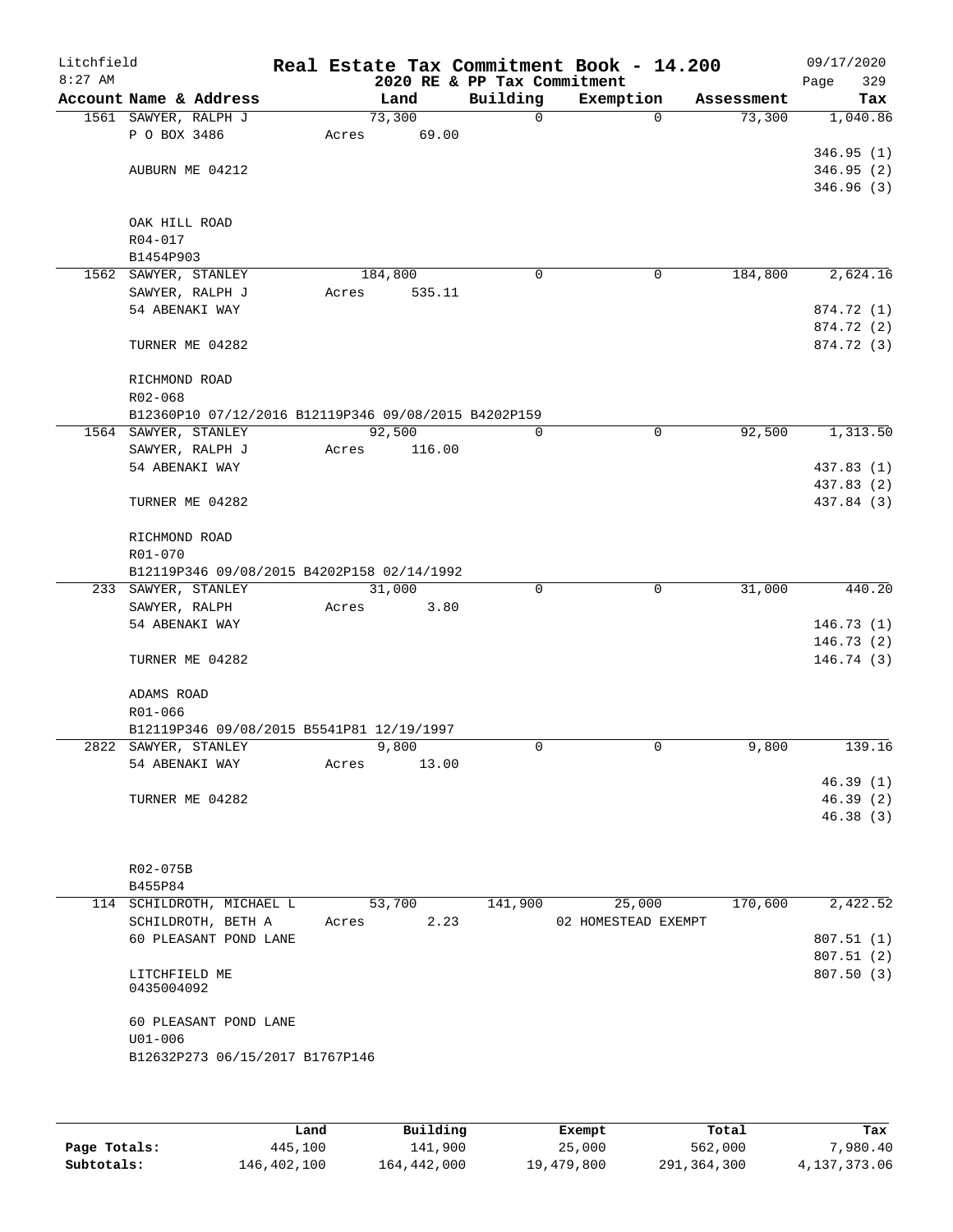| Litchfield   |                                                                                                                           |             |       |             |         |                             | Real Estate Tax Commitment Book - 14.200 |               | 09/17/2020     |
|--------------|---------------------------------------------------------------------------------------------------------------------------|-------------|-------|-------------|---------|-----------------------------|------------------------------------------|---------------|----------------|
| $8:27$ AM    |                                                                                                                           |             |       |             |         | 2020 RE & PP Tax Commitment |                                          |               | 330<br>Page    |
|              | Account Name & Address                                                                                                    |             |       | Land        |         | Building                    | Exemption                                | Assessment    | Tax            |
|              | 498 SCHNECKENBURGER, MARY                                                                                                 |             |       | 47,200      |         | 141,800                     | $\Omega$                                 | 189,000       | 2,683.80       |
|              | VOORHEES, KENNETH S                                                                                                       |             | Acres |             | 1.73    |                             |                                          |               |                |
|              | 27 WOOD FROG LANE                                                                                                         |             |       |             |         |                             |                                          |               | 894.60 (1)     |
|              |                                                                                                                           |             |       |             |         |                             |                                          |               | 894.60 (2)     |
|              | LITCHFIELD ME 04350                                                                                                       |             |       |             |         |                             |                                          |               | 894.60 (3)     |
|              | WOOD FROG LANE<br>R03-113                                                                                                 |             |       |             |         |                             |                                          |               |                |
|              | B10844P56 09/28/2011 B8834P187 03/13/2006 B2380P8                                                                         |             |       |             |         |                             |                                          |               |                |
|              | 2703 SCHOEN, WILLIAM KEITH                                                                                                |             |       | 45,100      |         | 63,700                      | 0                                        | 108,800       | 1,544.96       |
|              | 16 TREMAINE STREET                                                                                                        |             |       | Acres       | 1.04    |                             |                                          |               |                |
|              |                                                                                                                           |             |       |             |         |                             |                                          |               | 514.99(1)      |
|              | PORTLAND ME 04103                                                                                                         |             |       |             |         |                             |                                          |               | 514.99(2)      |
|              |                                                                                                                           |             |       |             |         |                             |                                          |               | 514.98(3)      |
|              | 71 NORRIS POINT ROAD                                                                                                      |             |       |             |         |                             |                                          |               |                |
|              | R14-001-07                                                                                                                |             |       |             |         |                             |                                          |               |                |
|              | B11808P209 09/19/2014 B10763P78 06/24/2011 B9517P160<br>10/01/2007 B8511P262 07/05/2005                                   |             |       |             |         |                             |                                          |               |                |
|              | 39 SCHOOLING, MICHAEL                                                                                                     |             |       | 70,500      |         | 117,200                     | $\mathbf 0$                              | 187,700       | 2,665.34       |
|              | UNIT 4280 BOX 1406                                                                                                        |             | Acres |             | 32.00   |                             |                                          |               |                |
|              |                                                                                                                           |             |       |             |         |                             |                                          |               | 888.45 (1)     |
|              | DPO DPO 96507                                                                                                             |             |       |             |         |                             |                                          |               | 888.45 (2)     |
|              |                                                                                                                           |             |       |             |         |                             |                                          |               | 888.44 (3)     |
|              |                                                                                                                           |             |       |             |         |                             |                                          |               |                |
|              | 161 RIDLEY LANE                                                                                                           |             |       |             |         |                             |                                          |               |                |
|              | $R04 - 013$                                                                                                               |             |       |             |         |                             |                                          |               |                |
|              | B13483P297 02/18/2020                                                                                                     |             |       |             |         |                             |                                          |               |                |
|              | 162 SCHOOLS, SHANE M                                                                                                      |             |       | 45,000      |         | 104,800                     | 25,000                                   | 124,800       | 1,772.16       |
|              | 47 HARDSCRABBLE ROADD                                                                                                     |             | Acres |             | 1.00    |                             | 02 HOMESTEAD EXEMPT                      |               |                |
|              |                                                                                                                           |             |       |             |         |                             |                                          |               | 590.72 (1)     |
|              | LITCHFIELD ME 04350                                                                                                       |             |       |             |         |                             |                                          |               | 590.72 (2)     |
|              |                                                                                                                           |             |       |             |         |                             |                                          |               | 590.72(3)      |
|              | 47 HARDSCRABBLE ROAD                                                                                                      |             |       |             |         |                             |                                          |               |                |
|              | $U20 - 004$                                                                                                               |             |       |             |         |                             |                                          |               |                |
|              | B10698P62 03/30/2011 B9674P3053 03/24/2008 B9586P138<br>12/06/2007 B8925P333 05/30/2006 B8925P170 06/05/2006<br>B3962P325 |             |       |             |         |                             |                                          |               |                |
|              | 1048 SCHRADER, KEVIN J                                                                                                    |             |       | 136,700     |         | 42,800                      | 0                                        | 179,500       | 2,548.90       |
|              | 56 MAVERICK ST                                                                                                            |             | Acres |             | 0.25    |                             |                                          |               |                |
|              |                                                                                                                           |             |       |             |         |                             |                                          |               | 849.63 (1)     |
|              | MARBLEHEAD MA 01945                                                                                                       |             |       |             |         |                             |                                          |               | 849.63 (2)     |
|              |                                                                                                                           |             |       |             |         |                             |                                          |               | 849.64 (3)     |
|              |                                                                                                                           |             |       |             |         |                             |                                          |               |                |
|              | 99 ROSSER DRIVE                                                                                                           |             |       |             |         |                             |                                          |               |                |
|              | $U17 - 013$                                                                                                               |             |       |             |         |                             |                                          |               |                |
|              | B12946P80 06/21/2018 B7394P18 05/08/2003                                                                                  |             |       |             |         |                             |                                          |               |                |
|              | 2288 SCHWARZ STEVEN J                                                                                                     |             |       | 61,200      |         | 5,400                       | 0                                        | 66,600        | 945.72         |
|              | P O BOX 84                                                                                                                |             | Acres |             | 0.58    |                             |                                          |               |                |
|              |                                                                                                                           |             |       |             |         |                             |                                          |               | 315.24(1)      |
|              | BOWDOINHAM ME 04008                                                                                                       |             |       |             |         |                             |                                          |               | 315.24(2)      |
|              |                                                                                                                           |             |       |             |         |                             |                                          |               | 315.24(3)      |
|              |                                                                                                                           |             |       |             |         |                             |                                          |               |                |
|              | 69 STREAM DRIVE                                                                                                           |             |       |             |         |                             |                                          |               |                |
|              | R13-012A                                                                                                                  |             |       |             |         |                             |                                          |               |                |
|              |                                                                                                                           |             |       |             |         |                             |                                          |               |                |
|              | B9501P61 09/17/2007 B9343P177 07/07/2007 B9321P277<br>04/17/2007 B6895P81 04/29/2002                                      |             |       |             |         |                             |                                          |               |                |
|              |                                                                                                                           | Land        |       | Building    |         |                             | Exempt                                   | Total         | Tax            |
| Page Totals: |                                                                                                                           | 405,700     |       |             | 475,700 |                             | 25,000                                   | 856,400       | 12,160.88      |
| Subtotals:   |                                                                                                                           | 146,807,800 |       | 164,917,700 |         |                             | 19,504,800                               | 292, 220, 700 | 4, 149, 533.94 |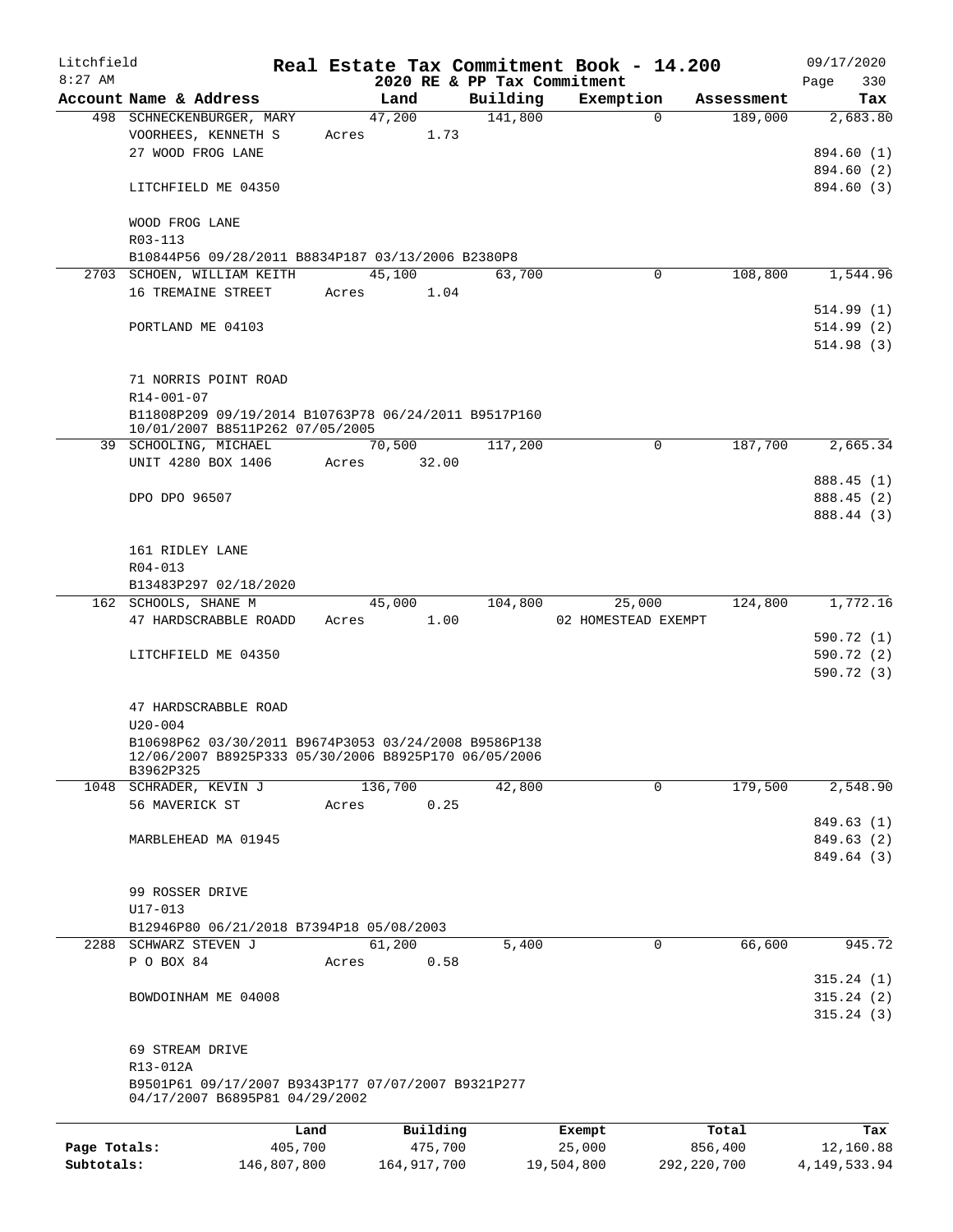| Litchfield<br>$8:27$ AM |                            |                                           |       |         |      | 2020 RE & PP Tax Commitment | Real Estate Tax Commitment Book - 14.200 |            | 09/17/2020<br>Page | 331       |
|-------------------------|----------------------------|-------------------------------------------|-------|---------|------|-----------------------------|------------------------------------------|------------|--------------------|-----------|
|                         |                            | Account Name & Address                    |       | Land    |      | Building                    | Exemption                                | Assessment |                    | Tax       |
|                         |                            | 1484 SCHWARZ STEVEN J                     |       | 75,000  |      | $\mathsf{O}$                | $\Omega$                                 | 75,000     |                    | 1,065.00  |
|                         | P O BOX 84                 |                                           | Acres |         | 1.50 |                             |                                          |            |                    |           |
|                         |                            |                                           |       |         |      |                             |                                          |            |                    | 355.00(1) |
|                         |                            | BOWDOINHAM ME 04008                       |       |         |      |                             |                                          |            |                    | 355.00(2) |
|                         |                            |                                           |       |         |      |                             |                                          |            |                    | 355.00(3) |
|                         |                            |                                           |       |         |      |                             |                                          |            |                    |           |
|                         | 69 STREAM DRIVE<br>R13-012 |                                           |       |         |      |                             |                                          |            |                    |           |
|                         |                            | B10437P287 06/08/2010 B3462P19 11/05/1988 |       |         |      |                             |                                          |            |                    |           |
|                         | 2662 SCOTT, EILEEN M       |                                           |       | 75,000  |      | 80,800                      | $\mathbf 0$                              | 155,800    |                    | 2,212.36  |
|                         |                            | 20 LINTONIA DRIVE                         |       |         |      |                             |                                          |            |                    |           |
|                         | UNIT 16                    |                                           |       |         |      |                             |                                          |            |                    | 737.45(1) |
|                         |                            | LITCHFIELD ME 04350                       |       |         |      |                             |                                          |            |                    | 737.45(2) |
|                         |                            |                                           |       |         |      |                             |                                          |            |                    | 737.46(3) |
|                         |                            |                                           |       |         |      |                             |                                          |            |                    |           |
|                         |                            | 20 LINTONIA DRIVE                         |       |         |      |                             |                                          |            |                    |           |
|                         | $U13 - 013 - 16$           | B12995P102 08/10/2018                     |       |         |      |                             |                                          |            |                    |           |
|                         | 736 SCOTT, SYLVIA          |                                           |       | 45,000  |      | 90,900                      | 25,000                                   | 110,900    |                    | 1,574.78  |
|                         |                            | 1874 HALLOWELL ROAD                       | Acres |         | 1.00 |                             | 02 HOMESTEAD EXEMPT                      |            |                    |           |
|                         |                            |                                           |       |         |      |                             |                                          |            |                    | 524.93(1) |
|                         |                            | LITCHFIELD ME 04350                       |       |         |      |                             |                                          |            |                    | 524.93(2) |
|                         |                            |                                           |       |         |      |                             |                                          |            |                    | 524.92(3) |
|                         |                            |                                           |       |         |      |                             |                                          |            |                    |           |
|                         |                            | 1874 HALLOWELL ROAD                       |       |         |      |                             |                                          |            |                    |           |
|                         | $U16 - 019$<br>B4875P139   |                                           |       |         |      |                             |                                          |            |                    |           |
|                         | 424 SCOTT, SYLVIA          |                                           |       | 124,000 |      | 26,000                      | 0                                        | 150,000    |                    | 2,130.00  |
|                         |                            | 1874 HALLOWELL ROAD                       | Acres |         | 0.79 |                             |                                          |            |                    |           |
|                         |                            |                                           |       |         |      |                             |                                          |            |                    | 710.00(1) |
|                         |                            | LITCHFIELD ME 04350                       |       |         |      |                             |                                          |            |                    | 710.00(2) |
|                         |                            |                                           |       |         |      |                             |                                          |            |                    | 710.00(3) |
|                         |                            |                                           |       |         |      |                             |                                          |            |                    |           |
|                         | 77 LEBEL LANE              |                                           |       |         |      |                             |                                          |            |                    |           |
|                         | $U11 - 046$<br>B1495P814   |                                           |       |         |      |                             |                                          |            |                    |           |
|                         |                            | 1569 SCOTTO, JACQUELINE                   |       | 40,000  |      | 95,300                      | 25,000                                   | 110,300    |                    | 1,566.26  |
|                         |                            | 1539 HALLOWELL RD                         | Acres |         | 0.64 |                             | 02 HOMESTEAD EXEMPT                      |            |                    |           |
|                         |                            |                                           |       |         |      |                             |                                          |            |                    | 522.09(1) |
|                         |                            | LITCHFIELD ME 04350                       |       |         |      |                             |                                          |            |                    | 522.09(2) |
|                         |                            |                                           |       |         |      |                             |                                          |            |                    | 522.08(3) |
|                         |                            |                                           |       |         |      |                             |                                          |            |                    |           |
|                         |                            | 1539 HALLOWELL ROAD                       |       |         |      |                             |                                          |            |                    |           |
|                         | $U19 - 005$                | B8444P267 05/12/2005 B5256P32             |       |         |      |                             |                                          |            |                    |           |
|                         | 1571 SEAMAN, ERIC          |                                           |       | 47,200  |      | 97,200                      | 25,000                                   | 119,400    |                    | 1,695.48  |
|                         |                            | 1844 HALLOWELL ROAD                       | Acres |         | 7.30 |                             | 02 HOMESTEAD EXEMPT                      |            |                    |           |
|                         |                            |                                           |       |         |      |                             |                                          |            |                    | 565.16(1) |
|                         |                            | LITCHFIELD ME 04350                       |       |         |      |                             |                                          |            |                    | 565.16(2) |
|                         |                            |                                           |       |         |      |                             |                                          |            |                    | 565.16(3) |
|                         |                            |                                           |       |         |      |                             |                                          |            |                    |           |
|                         |                            | 1844 HALLOWELL ROAD                       |       |         |      |                             |                                          |            |                    |           |
|                         | $U16 - 015$                |                                           |       |         |      |                             |                                          |            |                    |           |
|                         | B6684P65                   |                                           |       |         |      |                             |                                          |            |                    |           |
|                         |                            |                                           |       |         |      |                             |                                          |            |                    |           |

|              | Land        | Building    | Exempt     | Total       | Tax          |
|--------------|-------------|-------------|------------|-------------|--------------|
| Page Totals: | 406,200     | 390,200     | 75,000     | 721,400     | 10,243.88    |
| Subtotals:   | 147,214,000 | 165,307,900 | 19,579,800 | 292,942,100 | 4,159,777.82 |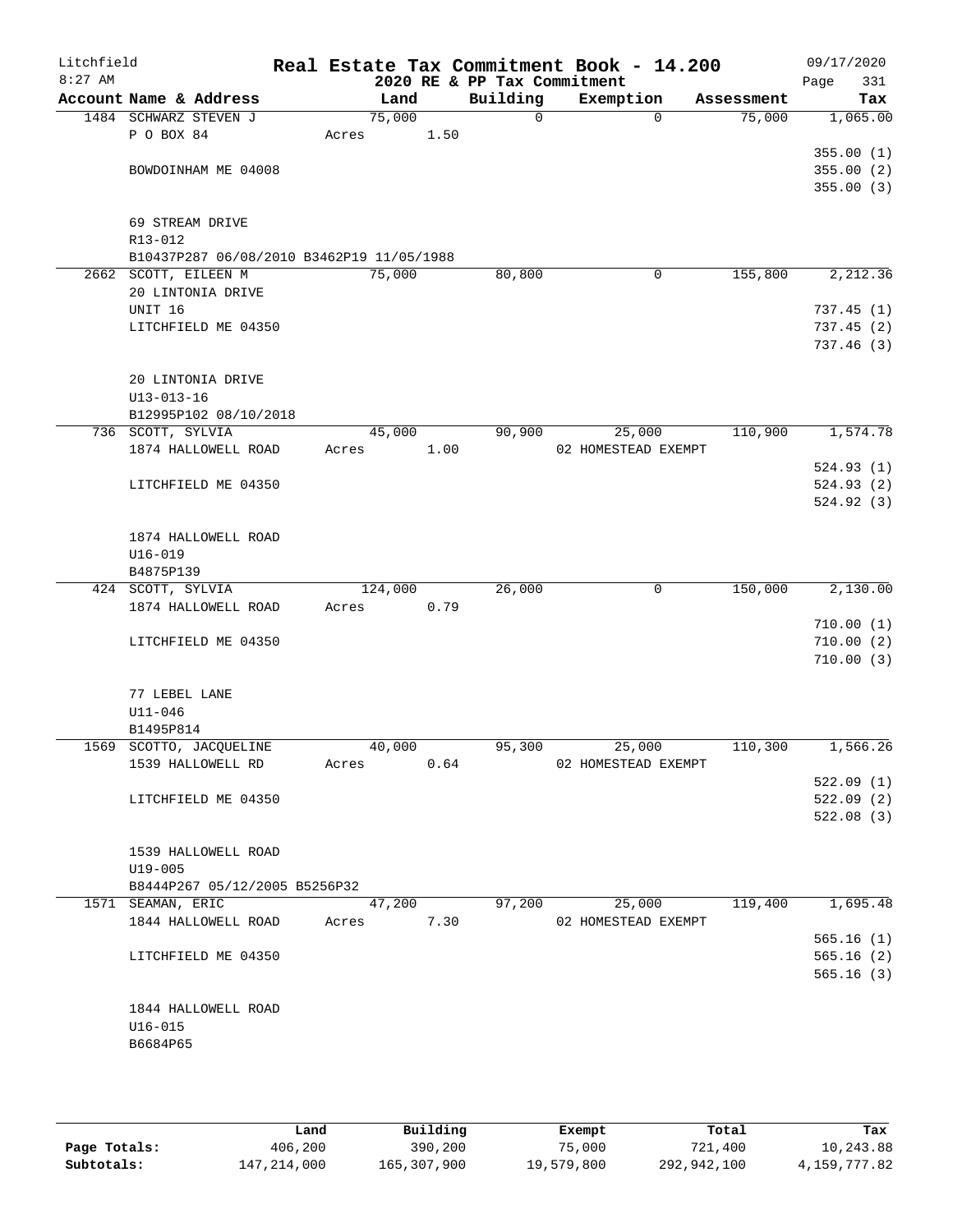| $8:27$ AM<br>2020 RE & PP Tax Commitment<br>332<br>Page<br>Building<br>Account Name & Address<br>Exemption<br>Land<br>Tax<br>Assessment<br>3,100<br>81,100<br>1,195.64<br>1572 SEAMAN, ERIC<br>$\Omega$<br>84,200<br>1844 HALLOWELL ROAD<br>125.00<br>Acres<br>398.55(1)<br>398.55 (2)<br>LITCHFIELD ME 04350<br>398.54(3)<br>242 PINE TREE ROAD<br>R10-034<br>B3076P208<br>41,700<br>1754 SEAMAN, ERIC<br>41,700<br>$\mathbf 0$<br>592.14<br>0<br>1844 HALLOWELL ROAD<br>9.03<br>Acres<br>197.38(1)<br>197.38(2)<br>LITCHFIELD ME 04350<br>197.38(3)<br>LEWISTON ROAD<br>R12-020<br>B5784P236<br>203.06<br>1755 SEAMAN, ERIC<br>14,300<br>$\mathbf 0$<br>$\mathbf 0$<br>14,300<br>1844 HALLOWELL ROAD<br>39.00<br>Acres<br>LITCHFIELD ME 04350<br>DENNIS HILL ROAD<br>R13-016<br>B11873P113 11/12/2014 B7932P61 04/12/2004<br>$\mathbf 0$<br>2111 SEAMAN, ERIC<br>6,900<br>6,900<br>0<br>1844 HALLOWELL ROAD<br>LITCHFIELD ME 04350<br>242 PINE TREE ROAD<br>R10-034-ON<br>1574 SEAMAN, ERIC C<br>54,800<br>0<br>54,800<br>0<br>1844 HALLOWELL RD<br>LITCHFIELD ME 04350<br>1846 HALLOWELL ROAD<br>$U16 - 015 - ON$<br>21,100<br>21,100<br>1570 SEAMAN, ERIC C<br>0<br>0<br>1844 HALLOWELL RD<br>57.61<br>Acres<br>LITCHFIELD ME 04350<br>HALLOWELL ROAD<br>R11-011A<br>B11935P31 03/17/2015 B6322P44 10/11/2000 | Litchfield | Real Estate Tax Commitment Book - 14.200 |  | 09/17/2020 |
|-------------------------------------------------------------------------------------------------------------------------------------------------------------------------------------------------------------------------------------------------------------------------------------------------------------------------------------------------------------------------------------------------------------------------------------------------------------------------------------------------------------------------------------------------------------------------------------------------------------------------------------------------------------------------------------------------------------------------------------------------------------------------------------------------------------------------------------------------------------------------------------------------------------------------------------------------------------------------------------------------------------------------------------------------------------------------------------------------------------------------------------------------------------------------------------------------------------------------------------------------------------------------------------------------------------------|------------|------------------------------------------|--|------------|
|                                                                                                                                                                                                                                                                                                                                                                                                                                                                                                                                                                                                                                                                                                                                                                                                                                                                                                                                                                                                                                                                                                                                                                                                                                                                                                                   |            |                                          |  |            |
|                                                                                                                                                                                                                                                                                                                                                                                                                                                                                                                                                                                                                                                                                                                                                                                                                                                                                                                                                                                                                                                                                                                                                                                                                                                                                                                   |            |                                          |  |            |
|                                                                                                                                                                                                                                                                                                                                                                                                                                                                                                                                                                                                                                                                                                                                                                                                                                                                                                                                                                                                                                                                                                                                                                                                                                                                                                                   |            |                                          |  |            |
|                                                                                                                                                                                                                                                                                                                                                                                                                                                                                                                                                                                                                                                                                                                                                                                                                                                                                                                                                                                                                                                                                                                                                                                                                                                                                                                   |            |                                          |  |            |
|                                                                                                                                                                                                                                                                                                                                                                                                                                                                                                                                                                                                                                                                                                                                                                                                                                                                                                                                                                                                                                                                                                                                                                                                                                                                                                                   |            |                                          |  |            |
|                                                                                                                                                                                                                                                                                                                                                                                                                                                                                                                                                                                                                                                                                                                                                                                                                                                                                                                                                                                                                                                                                                                                                                                                                                                                                                                   |            |                                          |  |            |
|                                                                                                                                                                                                                                                                                                                                                                                                                                                                                                                                                                                                                                                                                                                                                                                                                                                                                                                                                                                                                                                                                                                                                                                                                                                                                                                   |            |                                          |  |            |
|                                                                                                                                                                                                                                                                                                                                                                                                                                                                                                                                                                                                                                                                                                                                                                                                                                                                                                                                                                                                                                                                                                                                                                                                                                                                                                                   |            |                                          |  |            |
|                                                                                                                                                                                                                                                                                                                                                                                                                                                                                                                                                                                                                                                                                                                                                                                                                                                                                                                                                                                                                                                                                                                                                                                                                                                                                                                   |            |                                          |  |            |
|                                                                                                                                                                                                                                                                                                                                                                                                                                                                                                                                                                                                                                                                                                                                                                                                                                                                                                                                                                                                                                                                                                                                                                                                                                                                                                                   |            |                                          |  |            |
|                                                                                                                                                                                                                                                                                                                                                                                                                                                                                                                                                                                                                                                                                                                                                                                                                                                                                                                                                                                                                                                                                                                                                                                                                                                                                                                   |            |                                          |  |            |
|                                                                                                                                                                                                                                                                                                                                                                                                                                                                                                                                                                                                                                                                                                                                                                                                                                                                                                                                                                                                                                                                                                                                                                                                                                                                                                                   |            |                                          |  |            |
|                                                                                                                                                                                                                                                                                                                                                                                                                                                                                                                                                                                                                                                                                                                                                                                                                                                                                                                                                                                                                                                                                                                                                                                                                                                                                                                   |            |                                          |  |            |
|                                                                                                                                                                                                                                                                                                                                                                                                                                                                                                                                                                                                                                                                                                                                                                                                                                                                                                                                                                                                                                                                                                                                                                                                                                                                                                                   |            |                                          |  |            |
|                                                                                                                                                                                                                                                                                                                                                                                                                                                                                                                                                                                                                                                                                                                                                                                                                                                                                                                                                                                                                                                                                                                                                                                                                                                                                                                   |            |                                          |  |            |
|                                                                                                                                                                                                                                                                                                                                                                                                                                                                                                                                                                                                                                                                                                                                                                                                                                                                                                                                                                                                                                                                                                                                                                                                                                                                                                                   |            |                                          |  |            |
|                                                                                                                                                                                                                                                                                                                                                                                                                                                                                                                                                                                                                                                                                                                                                                                                                                                                                                                                                                                                                                                                                                                                                                                                                                                                                                                   |            |                                          |  |            |
|                                                                                                                                                                                                                                                                                                                                                                                                                                                                                                                                                                                                                                                                                                                                                                                                                                                                                                                                                                                                                                                                                                                                                                                                                                                                                                                   |            |                                          |  |            |
|                                                                                                                                                                                                                                                                                                                                                                                                                                                                                                                                                                                                                                                                                                                                                                                                                                                                                                                                                                                                                                                                                                                                                                                                                                                                                                                   |            |                                          |  |            |
| 67.69(1)<br>67.69(2)<br>67.68(3)<br>97.98<br>32.66(1)<br>32.66(2)<br>32.66(3)<br>778.16<br>259.39(1)<br>259.39(2)<br>259.38(3)<br>299.62<br>99.87(1)<br>99.87(2)<br>99.88 (3)                                                                                                                                                                                                                                                                                                                                                                                                                                                                                                                                                                                                                                                                                                                                                                                                                                                                                                                                                                                                                                                                                                                                     |            |                                          |  |            |
|                                                                                                                                                                                                                                                                                                                                                                                                                                                                                                                                                                                                                                                                                                                                                                                                                                                                                                                                                                                                                                                                                                                                                                                                                                                                                                                   |            |                                          |  |            |
|                                                                                                                                                                                                                                                                                                                                                                                                                                                                                                                                                                                                                                                                                                                                                                                                                                                                                                                                                                                                                                                                                                                                                                                                                                                                                                                   |            |                                          |  |            |
|                                                                                                                                                                                                                                                                                                                                                                                                                                                                                                                                                                                                                                                                                                                                                                                                                                                                                                                                                                                                                                                                                                                                                                                                                                                                                                                   |            |                                          |  |            |
|                                                                                                                                                                                                                                                                                                                                                                                                                                                                                                                                                                                                                                                                                                                                                                                                                                                                                                                                                                                                                                                                                                                                                                                                                                                                                                                   |            |                                          |  |            |
|                                                                                                                                                                                                                                                                                                                                                                                                                                                                                                                                                                                                                                                                                                                                                                                                                                                                                                                                                                                                                                                                                                                                                                                                                                                                                                                   |            |                                          |  |            |
|                                                                                                                                                                                                                                                                                                                                                                                                                                                                                                                                                                                                                                                                                                                                                                                                                                                                                                                                                                                                                                                                                                                                                                                                                                                                                                                   |            |                                          |  |            |
|                                                                                                                                                                                                                                                                                                                                                                                                                                                                                                                                                                                                                                                                                                                                                                                                                                                                                                                                                                                                                                                                                                                                                                                                                                                                                                                   |            |                                          |  |            |
|                                                                                                                                                                                                                                                                                                                                                                                                                                                                                                                                                                                                                                                                                                                                                                                                                                                                                                                                                                                                                                                                                                                                                                                                                                                                                                                   |            |                                          |  |            |
|                                                                                                                                                                                                                                                                                                                                                                                                                                                                                                                                                                                                                                                                                                                                                                                                                                                                                                                                                                                                                                                                                                                                                                                                                                                                                                                   |            |                                          |  |            |
|                                                                                                                                                                                                                                                                                                                                                                                                                                                                                                                                                                                                                                                                                                                                                                                                                                                                                                                                                                                                                                                                                                                                                                                                                                                                                                                   |            |                                          |  |            |
|                                                                                                                                                                                                                                                                                                                                                                                                                                                                                                                                                                                                                                                                                                                                                                                                                                                                                                                                                                                                                                                                                                                                                                                                                                                                                                                   |            |                                          |  |            |
|                                                                                                                                                                                                                                                                                                                                                                                                                                                                                                                                                                                                                                                                                                                                                                                                                                                                                                                                                                                                                                                                                                                                                                                                                                                                                                                   |            |                                          |  |            |
|                                                                                                                                                                                                                                                                                                                                                                                                                                                                                                                                                                                                                                                                                                                                                                                                                                                                                                                                                                                                                                                                                                                                                                                                                                                                                                                   |            |                                          |  |            |
|                                                                                                                                                                                                                                                                                                                                                                                                                                                                                                                                                                                                                                                                                                                                                                                                                                                                                                                                                                                                                                                                                                                                                                                                                                                                                                                   |            |                                          |  |            |
|                                                                                                                                                                                                                                                                                                                                                                                                                                                                                                                                                                                                                                                                                                                                                                                                                                                                                                                                                                                                                                                                                                                                                                                                                                                                                                                   |            |                                          |  |            |
|                                                                                                                                                                                                                                                                                                                                                                                                                                                                                                                                                                                                                                                                                                                                                                                                                                                                                                                                                                                                                                                                                                                                                                                                                                                                                                                   |            |                                          |  |            |
|                                                                                                                                                                                                                                                                                                                                                                                                                                                                                                                                                                                                                                                                                                                                                                                                                                                                                                                                                                                                                                                                                                                                                                                                                                                                                                                   |            |                                          |  |            |
|                                                                                                                                                                                                                                                                                                                                                                                                                                                                                                                                                                                                                                                                                                                                                                                                                                                                                                                                                                                                                                                                                                                                                                                                                                                                                                                   |            |                                          |  |            |
|                                                                                                                                                                                                                                                                                                                                                                                                                                                                                                                                                                                                                                                                                                                                                                                                                                                                                                                                                                                                                                                                                                                                                                                                                                                                                                                   |            |                                          |  |            |
|                                                                                                                                                                                                                                                                                                                                                                                                                                                                                                                                                                                                                                                                                                                                                                                                                                                                                                                                                                                                                                                                                                                                                                                                                                                                                                                   |            |                                          |  |            |
|                                                                                                                                                                                                                                                                                                                                                                                                                                                                                                                                                                                                                                                                                                                                                                                                                                                                                                                                                                                                                                                                                                                                                                                                                                                                                                                   |            |                                          |  |            |
|                                                                                                                                                                                                                                                                                                                                                                                                                                                                                                                                                                                                                                                                                                                                                                                                                                                                                                                                                                                                                                                                                                                                                                                                                                                                                                                   |            |                                          |  |            |
|                                                                                                                                                                                                                                                                                                                                                                                                                                                                                                                                                                                                                                                                                                                                                                                                                                                                                                                                                                                                                                                                                                                                                                                                                                                                                                                   |            |                                          |  |            |
|                                                                                                                                                                                                                                                                                                                                                                                                                                                                                                                                                                                                                                                                                                                                                                                                                                                                                                                                                                                                                                                                                                                                                                                                                                                                                                                   |            |                                          |  |            |
|                                                                                                                                                                                                                                                                                                                                                                                                                                                                                                                                                                                                                                                                                                                                                                                                                                                                                                                                                                                                                                                                                                                                                                                                                                                                                                                   |            |                                          |  |            |
|                                                                                                                                                                                                                                                                                                                                                                                                                                                                                                                                                                                                                                                                                                                                                                                                                                                                                                                                                                                                                                                                                                                                                                                                                                                                                                                   |            |                                          |  |            |
|                                                                                                                                                                                                                                                                                                                                                                                                                                                                                                                                                                                                                                                                                                                                                                                                                                                                                                                                                                                                                                                                                                                                                                                                                                                                                                                   |            |                                          |  |            |
|                                                                                                                                                                                                                                                                                                                                                                                                                                                                                                                                                                                                                                                                                                                                                                                                                                                                                                                                                                                                                                                                                                                                                                                                                                                                                                                   |            |                                          |  |            |
|                                                                                                                                                                                                                                                                                                                                                                                                                                                                                                                                                                                                                                                                                                                                                                                                                                                                                                                                                                                                                                                                                                                                                                                                                                                                                                                   |            |                                          |  |            |
|                                                                                                                                                                                                                                                                                                                                                                                                                                                                                                                                                                                                                                                                                                                                                                                                                                                                                                                                                                                                                                                                                                                                                                                                                                                                                                                   |            |                                          |  |            |
|                                                                                                                                                                                                                                                                                                                                                                                                                                                                                                                                                                                                                                                                                                                                                                                                                                                                                                                                                                                                                                                                                                                                                                                                                                                                                                                   |            |                                          |  |            |
|                                                                                                                                                                                                                                                                                                                                                                                                                                                                                                                                                                                                                                                                                                                                                                                                                                                                                                                                                                                                                                                                                                                                                                                                                                                                                                                   |            |                                          |  |            |
|                                                                                                                                                                                                                                                                                                                                                                                                                                                                                                                                                                                                                                                                                                                                                                                                                                                                                                                                                                                                                                                                                                                                                                                                                                                                                                                   |            |                                          |  |            |

|              | Land        | Building      | Exempt     | Total       | Tax          |
|--------------|-------------|---------------|------------|-------------|--------------|
| Page Totals: | 158,200     | 64,800        |            | 223,000     | 3,166.60     |
| Subtotals:   | 147,372,200 | 165, 372, 700 | 19,579,800 | 293,165,100 | 4,162,944.42 |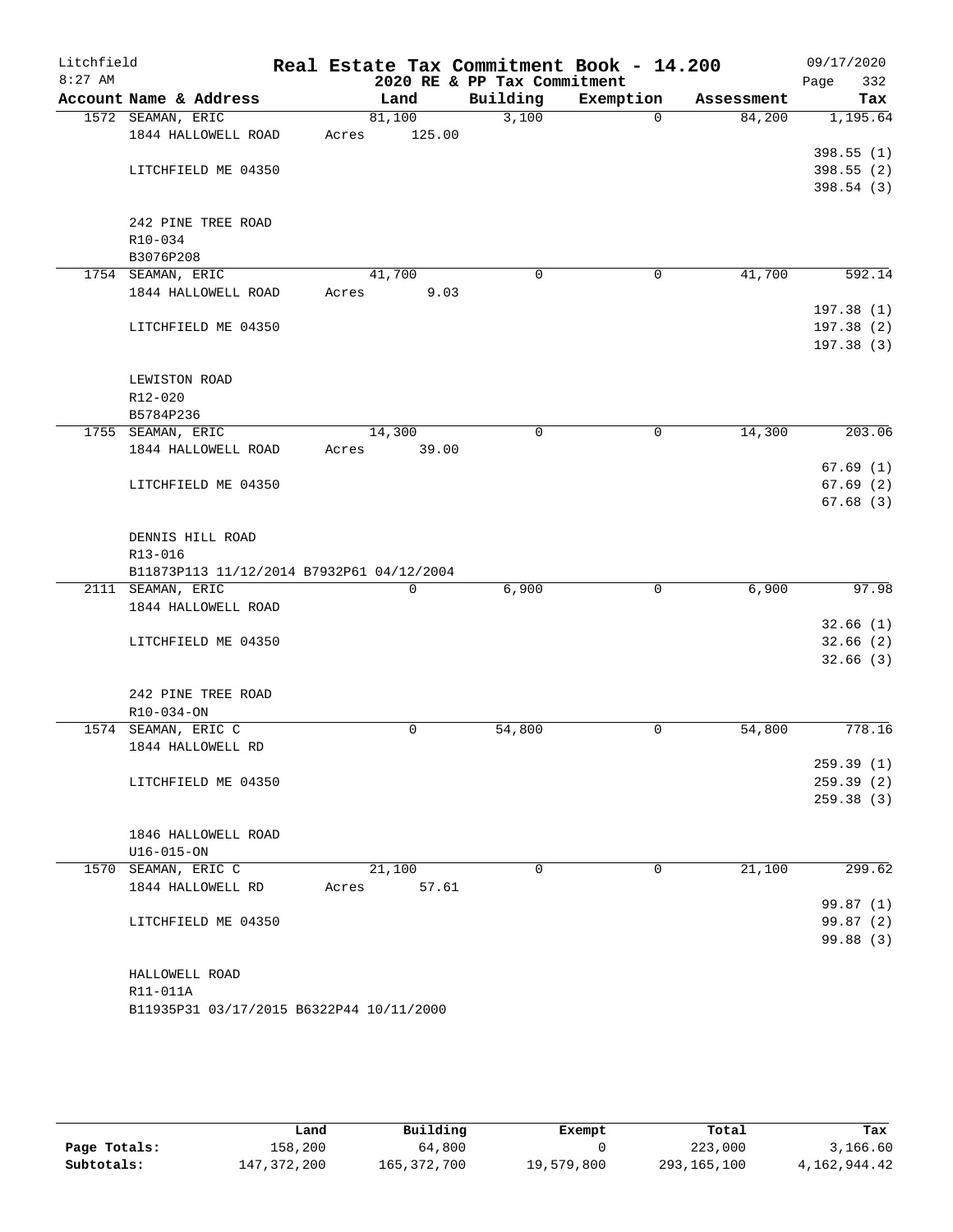| Litchfield   |                                                      | Real Estate Tax Commitment Book - 14.200 |        |             |                             |            |                     |             | 09/17/2020      |        |
|--------------|------------------------------------------------------|------------------------------------------|--------|-------------|-----------------------------|------------|---------------------|-------------|-----------------|--------|
| $8:27$ AM    |                                                      |                                          |        |             | 2020 RE & PP Tax Commitment |            |                     |             | Page            | 333    |
|              | Account Name & Address                               |                                          | Land   |             | Building                    |            | Exemption           | Assessment  |                 | Tax    |
|              | 1573 SEAMAN, MICHAEL                                 |                                          | 69,400 |             | 197,000                     |            | 25,000              | 241,400     | 3,427.88        |        |
|              | SEAMAN, JUDY                                         | Acres                                    |        | 57.34       |                             |            | 02 HOMESTEAD EXEMPT |             |                 |        |
|              | 127 PINE TREE ROAD                                   |                                          |        |             |                             |            |                     |             | 1,142.63(1)     |        |
|              |                                                      |                                          |        |             |                             |            |                     |             | 1, 142.63(2)    |        |
|              | LITCHFIELD ME 04350                                  |                                          |        |             |                             |            |                     |             | 1, 142.62(3)    |        |
|              | 127 PINE TREE ROAD                                   |                                          |        |             |                             |            |                     |             |                 |        |
|              | R11-005B                                             |                                          |        |             |                             |            |                     |             |                 |        |
|              | B11936P24 03/17/2015 B3234P178                       |                                          |        |             |                             |            |                     |             |                 |        |
|              | 211 SEARS, KALIE                                     |                                          | 48,000 |             | 75,200                      |            | 25,000              | 98,200      | 1,394.44        |        |
|              | 22A BOOKER STREET                                    | Acres                                    |        | 2.00        |                             |            | 02 HOMESTEAD EXEMPT |             |                 |        |
|              |                                                      |                                          |        |             |                             |            |                     |             | 464.81 (1)      |        |
|              | LISBON FALLS ME 04252                                |                                          |        |             |                             |            |                     |             | 464.81(2)       |        |
|              |                                                      |                                          |        |             |                             |            |                     |             | 464.82(3)       |        |
|              |                                                      |                                          |        |             |                             |            |                     |             |                 |        |
|              | 34 MACE ROAD                                         |                                          |        |             |                             |            |                     |             |                 |        |
|              | $U14 - 001$                                          |                                          |        |             |                             |            |                     |             |                 |        |
|              | B11622P81 01/30/2014 B11362P88 05/18/2012 B11149P173 |                                          |        |             |                             |            |                     |             |                 |        |
|              | 08/23/2012 B5734P241 09/17/1998                      |                                          |        |             |                             |            |                     |             |                 |        |
|              | 2901 SEEBER, DAVID G                                 |                                          | 48,000 |             | 127,000                     |            | 25,000              | 150,000     | 2,130.00        |        |
|              | SEEBER, ANNE E                                       | Acres                                    |        | 2.00        |                             |            | 02 HOMESTEAD EXEMPT |             |                 |        |
|              | 124 NECK ROAD                                        |                                          |        |             |                             |            |                     |             | 710.00(1)       |        |
|              |                                                      |                                          |        |             |                             |            |                     |             | 710.00(2)       |        |
|              | LITCHFIELD ME 04350                                  |                                          |        |             |                             |            |                     |             | 710.00(3)       |        |
|              |                                                      |                                          |        |             |                             |            |                     |             |                 |        |
|              | 124 NECK ROAD                                        |                                          |        |             |                             |            |                     |             |                 |        |
|              | R14-012E                                             |                                          |        |             |                             |            |                     |             |                 |        |
|              | B12464P62 11/10/2016 B2730P119                       |                                          |        |             |                             |            |                     |             |                 |        |
|              | 1418 SEGARS, RONALD                                  |                                          | 61,100 |             | 0                           |            | 0                   | 61,100      |                 | 867.62 |
|              | SEGARS, MARILYN                                      | Acres                                    |        | 0.68        |                             |            |                     |             |                 |        |
|              | 35 CHAMBERLAIN ST                                    |                                          |        |             |                             |            |                     |             | 289.21(1)       |        |
|              |                                                      |                                          |        |             |                             |            |                     |             | 289.21(2)       |        |
|              | HOPKINTON MA 01748                                   |                                          |        |             |                             |            |                     |             | 289.20(3)       |        |
|              |                                                      |                                          |        |             |                             |            |                     |             |                 |        |
|              | PURGATORY DRIVE                                      |                                          |        |             |                             |            |                     |             |                 |        |
|              | U22-016                                              |                                          |        |             |                             |            |                     |             |                 |        |
|              | B5266P311                                            |                                          |        |             |                             |            |                     |             |                 |        |
| 1419         | SEGARS, RONALD &<br>MARILYN IIREVOCABLE              |                                          | 73,200 |             | 26,500                      |            | 0                   | 99,700      | 1,415.74        |        |
|              | TRUST                                                |                                          |        |             |                             |            |                     |             |                 |        |
|              | SEGARS, MARK BRIGHAM,                                | Acres                                    |        | 0.55        |                             |            |                     |             |                 |        |
|              | TRUSTEE                                              |                                          |        |             |                             |            |                     |             |                 |        |
|              | 35 CHAMBERLAIN STREET                                |                                          |        |             |                             |            |                     |             | 471.91 (1)      |        |
|              |                                                      |                                          |        |             |                             |            |                     |             | 471.91 (2)      |        |
|              | HOPKINTON MA 01748                                   |                                          |        |             |                             |            |                     |             | 471.92 (3)      |        |
|              |                                                      |                                          |        |             |                             |            |                     |             |                 |        |
|              | 62 PURGATORY DRIVE                                   |                                          |        |             |                             |            |                     |             |                 |        |
|              | U22-017                                              |                                          |        |             |                             |            |                     |             |                 |        |
|              | B5266P311 11/15/1996                                 |                                          |        |             |                             |            |                     |             |                 |        |
|              | 2314 SENNETT, BRYAN D                                |                                          | 45,000 |             | 175,400                     |            | 25,000              | 195,400     | 2,774.68        |        |
|              | SENNETT, LINDA C                                     | Acres                                    |        | 1.00        |                             |            | 02 HOMESTEAD EXEMPT |             |                 |        |
|              | 25 CHAPMAN DRIVE                                     |                                          |        |             |                             |            |                     |             | 924.89 (1)      |        |
|              |                                                      |                                          |        |             |                             |            |                     |             | 924.89(2)       |        |
|              | LITCHFIELD ME 04350                                  |                                          |        |             |                             |            |                     |             | 924.90(3)       |        |
|              | 25 CHAPMAN DRIVE                                     |                                          |        |             |                             |            |                     |             |                 |        |
|              | $R12 - 005 - 8$                                      |                                          |        |             |                             |            |                     |             |                 |        |
|              | B11702P301 05/30/2014 B7462P119 06/13/2003           |                                          |        |             |                             |            |                     |             |                 |        |
|              |                                                      |                                          |        |             |                             |            |                     |             |                 |        |
|              |                                                      | Land                                     |        | Building    |                             | Exempt     |                     | Total       |                 | Tax    |
| Page Totals: |                                                      | 344,700                                  |        | 601,100     |                             | 100,000    |                     | 845,800     | 12,010.36       |        |
| Subtotals:   |                                                      | 147,716,900                              |        | 165,973,800 |                             | 19,679,800 |                     | 294,010,900 | 4, 174, 954. 78 |        |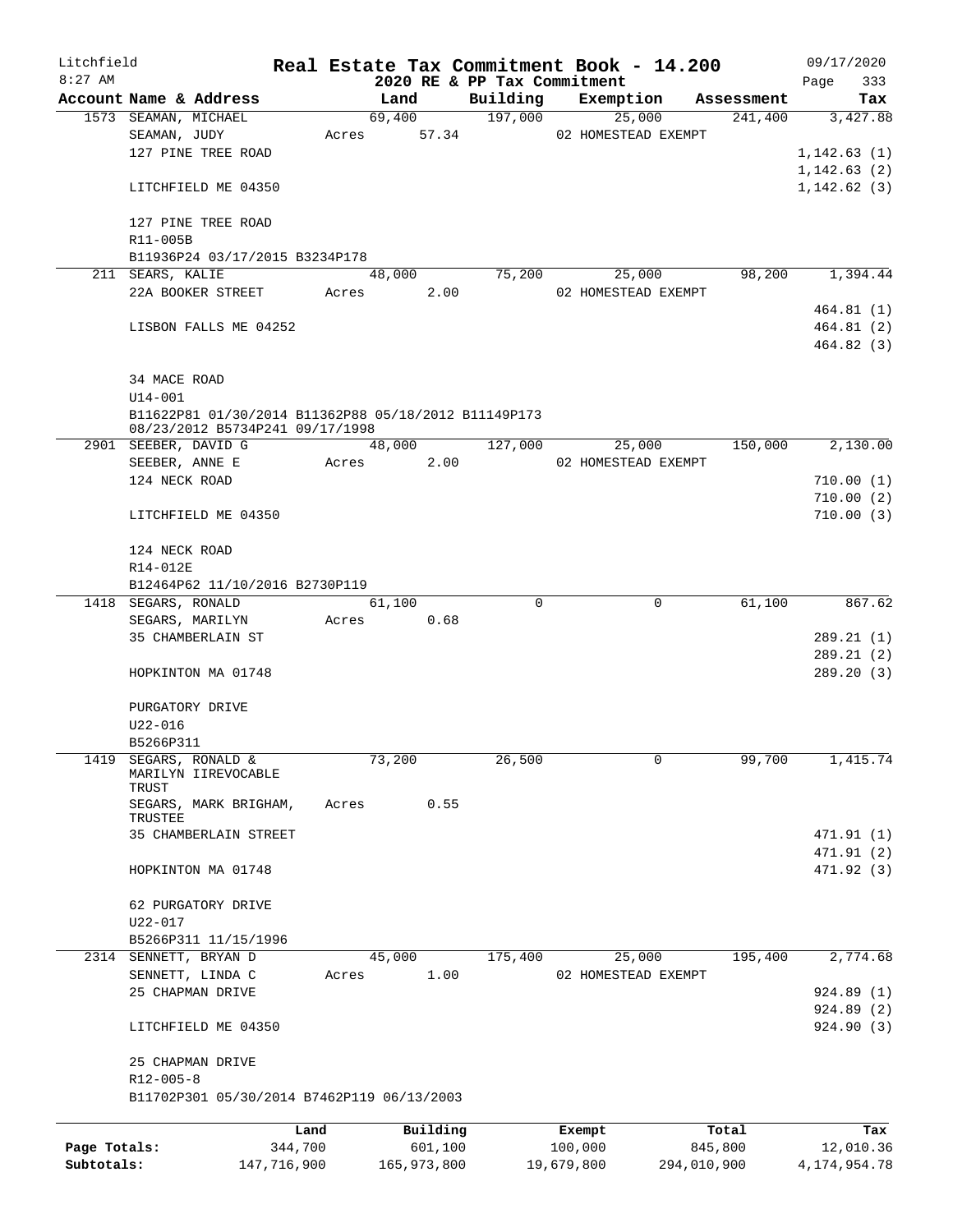| Litchfield |                                                                                                                                                           |       |          |      |                                         | Real Estate Tax Commitment Book - 14.200 |                        | 09/17/2020             |
|------------|-----------------------------------------------------------------------------------------------------------------------------------------------------------|-------|----------|------|-----------------------------------------|------------------------------------------|------------------------|------------------------|
| $8:27$ AM  | Account Name & Address                                                                                                                                    |       | Land     |      | 2020 RE & PP Tax Commitment<br>Building | Exemption                                |                        | 334<br>Page<br>Tax     |
|            | 2281 SENOSK PAUL JR                                                                                                                                       |       | $\Omega$ |      | 7,400                                   | 7,400                                    | Assessment<br>$\Omega$ | 0.00                   |
|            | 86 GUSTIN ROAD                                                                                                                                            |       |          |      |                                         | 02 HOMESTEAD EXEMPT                      |                        |                        |
|            | LITCHFIELD ME 04350                                                                                                                                       |       |          |      |                                         |                                          |                        |                        |
|            | 86 GUSTIN ROAD<br>$R04 - 044 - ON - 24$                                                                                                                   |       |          |      |                                         |                                          |                        |                        |
|            | 2638 SEVERANCE EARL D. III                                                                                                                                |       | 33,400   |      | 25,100                                  | 25,000                                   | 33,500                 | 475.70                 |
|            | SEVERANCE ELLEN M                                                                                                                                         | Acres |          | 3.80 |                                         | 02 HOMESTEAD EXEMPT                      |                        |                        |
|            | 41 HOWARDS END                                                                                                                                            |       |          |      |                                         |                                          |                        | 158.57(1)              |
|            | LITCHFIELD ME 04350                                                                                                                                       |       |          |      |                                         |                                          |                        | 158.57(2)<br>158.56(3) |
|            | 41 HOWARDS END                                                                                                                                            |       |          |      |                                         |                                          |                        |                        |
|            | R03-032A<br>B13013P247 08/13/2018 B9276P177 02/01/2007                                                                                                    |       |          |      |                                         |                                          |                        |                        |
|            | 1019 SEVERANCE, COURTNEY                                                                                                                                  |       | 57,000   |      | 10,900                                  | 25,000                                   | 42,900                 | 609.18                 |
|            | 2715 HALLOWELL ROAD                                                                                                                                       | Acres |          | 6.00 |                                         | 02 HOMESTEAD EXEMPT                      |                        |                        |
|            |                                                                                                                                                           |       |          |      |                                         |                                          |                        | 203.06(1)              |
|            | LITCHFIELD ME 04350                                                                                                                                       |       |          |      |                                         |                                          |                        | 203.06(2)              |
|            |                                                                                                                                                           |       |          |      |                                         |                                          |                        | 203.06(3)              |
|            | 2715 HALLOWELL ROAD                                                                                                                                       |       |          |      |                                         |                                          |                        |                        |
|            | R02-026                                                                                                                                                   |       |          |      |                                         |                                          |                        |                        |
|            | B12396P135 08/30/2016 B11836P257 10/29/2014<br>B10447P162 07/13/2010 B10443P65 06/14/2010 B10371P3<br>03/26/2010 B8129P40 09/15/2004 B5759P188 09/15/2004 |       |          |      |                                         |                                          |                        |                        |
|            | 1578 SEVERY, RICHARD                                                                                                                                      |       | 52,500   |      | 100,200                                 | 25,000                                   | 127,700                | 1,813.34               |
|            | SEVERY, CHRISTINE                                                                                                                                         | Acres |          | 3.50 |                                         | 02 HOMESTEAD EXEMPT                      |                        |                        |
|            | 2629 HALLOWELL ROAD                                                                                                                                       |       |          |      |                                         |                                          |                        | 604.45(1)              |
|            |                                                                                                                                                           |       |          |      |                                         |                                          |                        | 604.45(2)              |
|            | LITCHFIELD ME 04350                                                                                                                                       |       |          |      |                                         |                                          |                        | 604.44(3)              |
|            | 2629 HALLOWELL ROAD                                                                                                                                       |       |          |      |                                         |                                          |                        |                        |
|            | R02-030A                                                                                                                                                  |       |          |      |                                         |                                          |                        |                        |
|            | B2496P204 08/19/1982                                                                                                                                      |       |          |      |                                         |                                          |                        |                        |
|            | 365 SEWALL, MICAH B. &<br>MELISSA A.                                                                                                                      |       | 39,400   |      | 75,200                                  |                                          | 114,600                | 1,627.32               |
|            | BURTON, HANFORD J Acres                                                                                                                                   |       |          | 0.60 |                                         |                                          |                        |                        |
|            | 723 RIDGE ROAD                                                                                                                                            |       |          |      |                                         |                                          |                        | 542.44 (1)             |
|            |                                                                                                                                                           |       |          |      |                                         |                                          |                        | 542.44 (2)             |
|            | BOWDOINHAM ME 04008                                                                                                                                       |       |          |      |                                         |                                          |                        | 542.44 (3)             |
|            | 85 LUNTS HILL ROAD                                                                                                                                        |       |          |      |                                         |                                          |                        |                        |
|            | R09-073                                                                                                                                                   |       |          |      |                                         |                                          |                        |                        |
|            | B11142P320 08/20/2012 B1541P1111                                                                                                                          |       |          |      |                                         |                                          |                        |                        |
|            | 2083 SHACKLEY, LINWOOD                                                                                                                                    |       | 45,000   |      | 72,000                                  | 6,000                                    | 111,000                | 1,576.20               |
|            | SHACKLEY, WANDA                                                                                                                                           | Acres | 1.00     |      |                                         | 03 VETERANS EXEMPT                       |                        |                        |
|            | 110 OAKHILL RD                                                                                                                                            |       |          |      |                                         |                                          |                        | 525.40(1)<br>525.40(2) |
|            | LITCHFIELD ME 04350                                                                                                                                       |       |          |      |                                         |                                          |                        | 525.40(3)              |
|            | 110 OAK HILL ROAD                                                                                                                                         |       |          |      |                                         |                                          |                        |                        |
|            | R05-012                                                                                                                                                   |       |          |      |                                         |                                          |                        |                        |
|            | B5613P164 05/08/1998                                                                                                                                      |       |          |      |                                         |                                          |                        |                        |
|            |                                                                                                                                                           |       |          |      |                                         |                                          |                        |                        |
|            |                                                                                                                                                           |       |          |      |                                         |                                          |                        |                        |

|              | Land        | Building    | Exempt     | Total       | Tax          |
|--------------|-------------|-------------|------------|-------------|--------------|
| Page Totals: | 227,300     | 290,800     | 88,400     | 429,700     | 6,101.74     |
| Subtotals:   | 147,944,200 | 166,264,600 | 19,768,200 | 294,440,600 | 4,181,056.52 |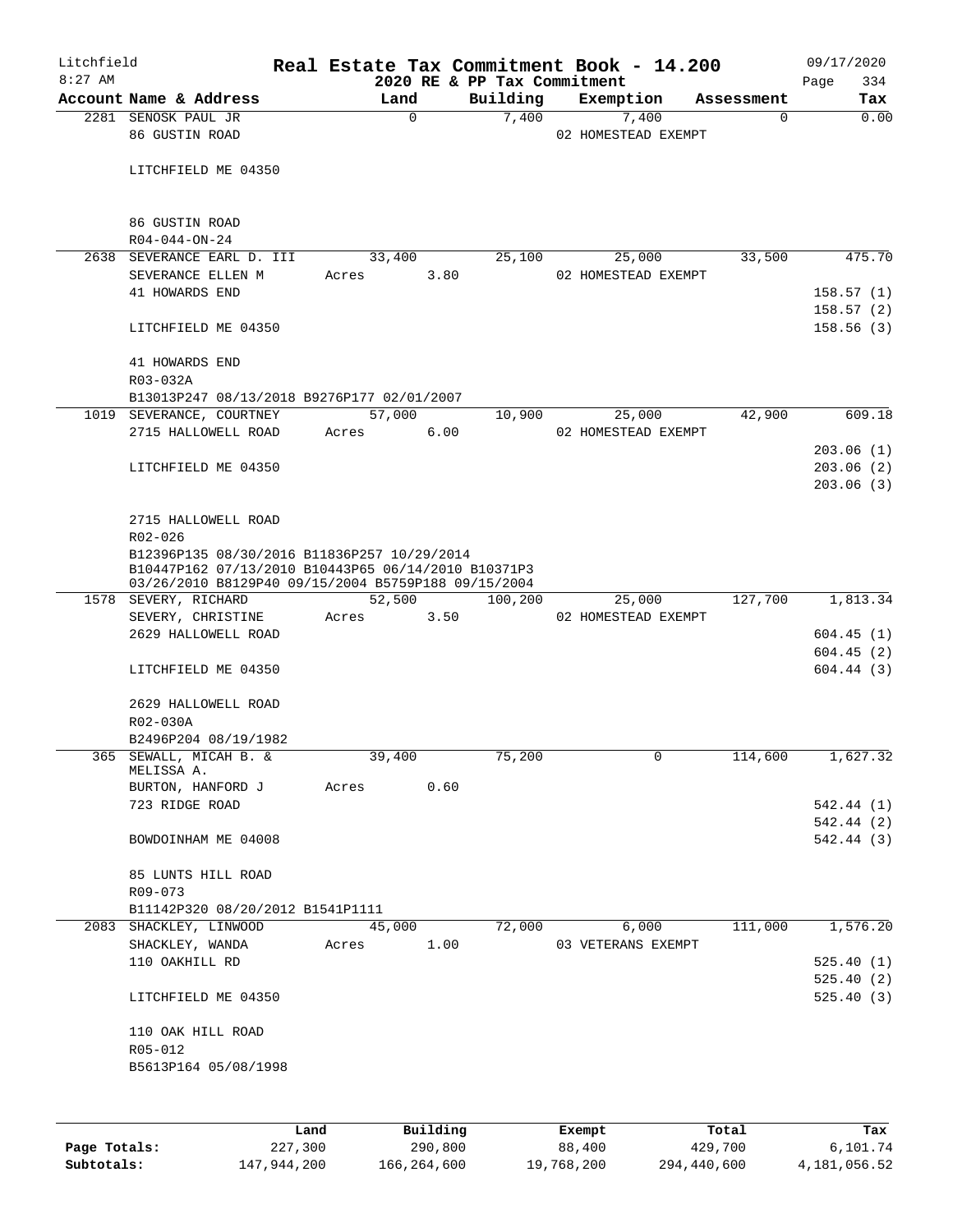| Litchfield   |                                                    |         |       |          |                             | Real Estate Tax Commitment Book - 14.200 |            | 09/17/2020  |
|--------------|----------------------------------------------------|---------|-------|----------|-----------------------------|------------------------------------------|------------|-------------|
| $8:27$ AM    |                                                    |         |       |          | 2020 RE & PP Tax Commitment |                                          |            | Page<br>335 |
|              | Account Name & Address                             |         |       | Land     | Building                    | Exemption                                | Assessment | Tax         |
|              | 2358 SHAIKH, ARIF                                  |         |       | 76,700   | 434,800                     | 0                                        | 511,500    | 7,263.30    |
|              | C/O VINAL ENERGY                                   |         | Acres | 3.23     |                             |                                          |            |             |
|              | P.O. BOX 803                                       |         |       |          |                             |                                          |            | 2,421.10(1) |
|              |                                                    |         |       |          |                             |                                          |            | 2,421.10(2) |
|              | VINALHAVEN ME 04863                                |         |       |          |                             |                                          |            | 2,421.10(3) |
|              |                                                    |         |       |          |                             |                                          |            |             |
|              | 1145 LEWISTON ROAD                                 |         |       |          |                             |                                          |            |             |
|              | R13-008A-6                                         |         |       |          |                             |                                          |            |             |
|              | B13157P89 02/26/2019                               |         |       |          |                             |                                          |            |             |
|              | 1450 SHANNON JR., PATRICK M                        |         |       | 77,100   | 461,200                     | 0                                        | 538,300    | 7,643.86    |
|              | SHANNON, ANTOINETTE JF                             |         | Acres | 66.00    |                             |                                          |            |             |
|              | 127 STEVENSTOWN ROAD                               |         |       |          |                             |                                          |            | 2,547.95(1) |
|              |                                                    |         |       |          |                             |                                          |            | 2,547.95(2) |
|              | LITCHFIELD ME 04350                                |         |       |          |                             |                                          |            | 2,547.96(3) |
|              |                                                    |         |       |          |                             |                                          |            |             |
|              | 127 STEVENSTOWN ROAD                               |         |       |          |                             |                                          |            |             |
|              | R13-034                                            |         |       |          |                             |                                          |            |             |
|              | B11406P334 05/22/2013 B4803P333 06/30/2004         |         |       |          |                             |                                          |            |             |
|              | 1115 SHANNON, JR PATRICK M                         |         |       | 134,800  | 0                           | $\mathbf 0$                              | 134,800    | 1,914.16    |
|              | SHANNON, ANTOINETTE JF                             |         | Acres | 224.00   |                             |                                          |            |             |
|              | 127 STEVENSTOWN ROAD                               |         |       |          |                             |                                          |            | 638.05(1)   |
|              |                                                    |         |       |          |                             |                                          |            | 638.05(2)   |
|              | LITCHFIELD ME 04350                                |         |       |          |                             |                                          |            | 638.06(3)   |
|              |                                                    |         |       |          |                             |                                          |            |             |
|              | 86 PINE TREE ROAD                                  |         |       |          |                             |                                          |            |             |
|              | R10-022                                            |         |       |          |                             |                                          |            |             |
|              | B12203P64 01/08/2016 B11019P1 04/20/2012 B4646P168 |         |       |          |                             |                                          |            |             |
|              | 03/15/1994                                         |         |       |          |                             |                                          |            |             |
|              | 752 SHANNON, PATRICK M                             |         |       | 20,300   | 0                           | 0                                        | 20,300     | 288.26      |
|              | SHANNON, MOSELLE M                                 |         | Acres | 2.00     |                             |                                          |            |             |
|              | 975 HOLLYHOCK LANE                                 |         |       |          |                             |                                          |            | 96.09(1)    |
|              |                                                    |         |       |          |                             |                                          |            | 96.09(2)    |
|              | TEMPLETON CA 93465                                 |         |       |          |                             |                                          |            | 96.08(3)    |
|              |                                                    |         |       |          |                             |                                          |            |             |
|              | STEVENSTOWN ROAD                                   |         |       |          |                             |                                          |            |             |
|              | R13-031                                            |         |       |          |                             |                                          |            |             |
|              | B11799P297 09/10/2014 B2458P10                     |         |       |          |                             |                                          |            |             |
|              | 753 SHANNON, PATRICK M                             |         |       | 73,300   | 98,100                      | 0                                        | 171,400    | 2,433.88    |
|              | SHANNON, MOSELLE M                                 |         | Acres | 43.30    |                             |                                          |            |             |
|              | 975 HOLLYHOCK LANE                                 |         |       |          |                             |                                          |            | 811.29(1)   |
|              |                                                    |         |       |          |                             |                                          |            | 811.29(2)   |
|              | TEMPLETON CA 93465                                 |         |       |          |                             |                                          |            | 811.30(3)   |
|              |                                                    |         |       |          |                             |                                          |            |             |
|              | 55 STEVENSTOWN ROAD                                |         |       |          |                             |                                          |            |             |
|              | R13-036                                            |         |       |          |                             |                                          |            |             |
|              | B11799P297 09/10/2014 B2458P10                     |         |       |          |                             |                                          |            |             |
| 1296         | SHANNON, PATRICK M.,<br>JR. (TRUSTEE)              |         |       | 10,300   | $\Omega$                    | $\Omega$                                 | 10,300     | 146.26      |
|              | SHANNON, MINNIE MOSELLE Acres                      |         |       | 27.00    |                             |                                          |            |             |
|              | (TRUSTEE)                                          |         |       |          |                             |                                          |            |             |
|              | SHANNON REVOCABLE TRUST                            |         |       |          |                             |                                          |            | 48.75 (1)   |
|              | 975 HOLLYHOCK LANE                                 |         |       |          |                             |                                          |            | 48.75 (2)   |
|              | TEMPLETON CA 93465                                 |         |       |          |                             |                                          |            | 48.76 (3)   |
|              |                                                    |         |       |          |                             |                                          |            |             |
|              | OFF PINE TREE ROAD                                 |         |       |          |                             |                                          |            |             |
|              | R10-024                                            |         |       |          |                             |                                          |            |             |
|              | B12423P45 09/27/2016 B4842P97 01/17/1995           |         |       |          |                             |                                          |            |             |
|              |                                                    |         |       |          |                             |                                          |            |             |
|              |                                                    | Land    |       | Building |                             | Exempt                                   | Total      | Tax         |
| Page Totals: |                                                    | 392,500 |       | 994,100  |                             | 0                                        | 1,386,600  | 19,689.72   |
|              |                                                    |         |       |          |                             |                                          |            |             |

**Subtotals:** 148,336,700 167,258,700 19,768,200 295,827,200 4,200,746.24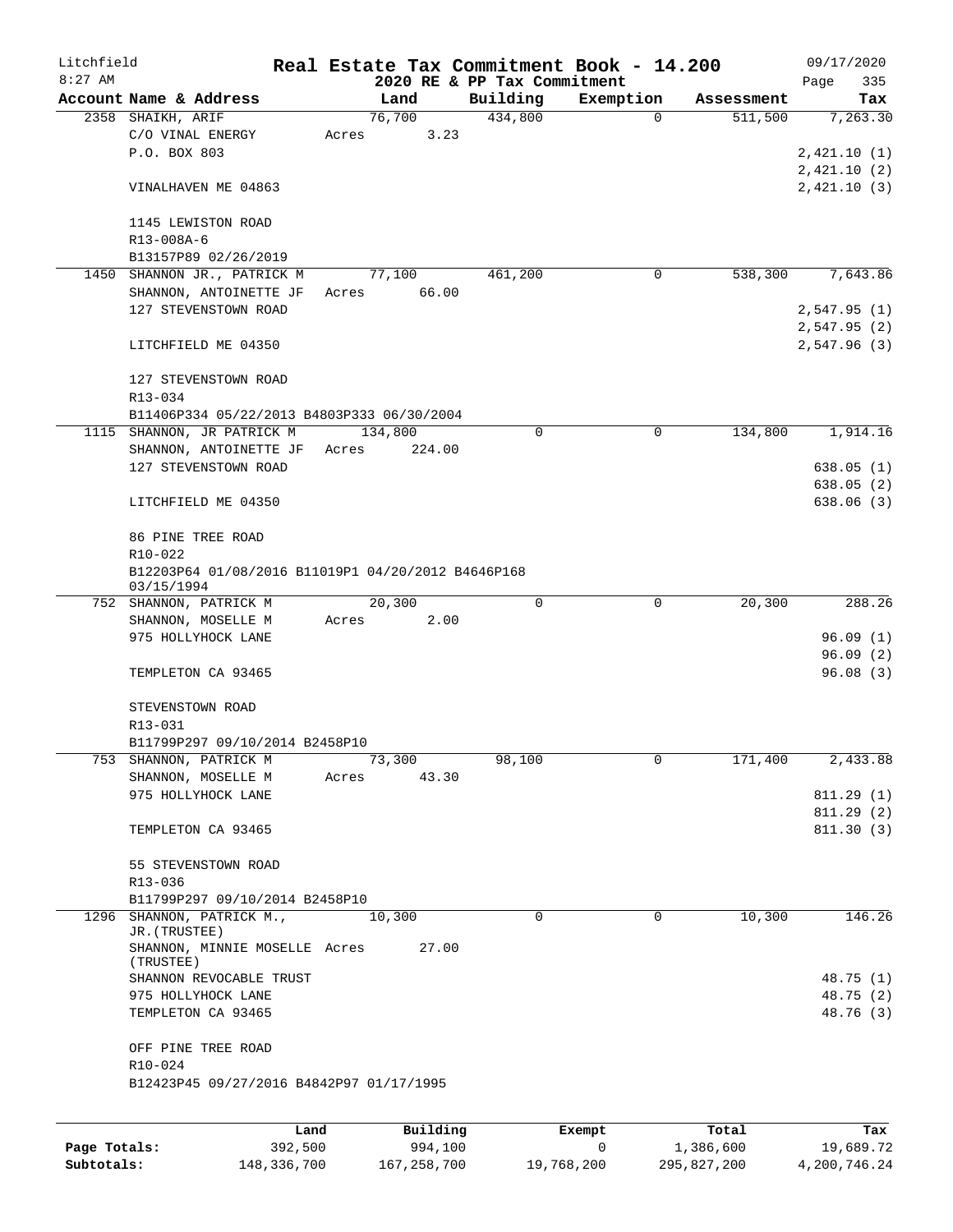| Litchfield |                                                                    |       |        |       |                             | Real Estate Tax Commitment Book - 14.200 |            | 09/17/2020  |
|------------|--------------------------------------------------------------------|-------|--------|-------|-----------------------------|------------------------------------------|------------|-------------|
| $8:27$ AM  |                                                                    |       |        |       | 2020 RE & PP Tax Commitment |                                          |            | 336<br>Page |
|            | Account Name & Address                                             |       | Land   |       | Building                    | Exemption                                | Assessment | Tax         |
|            | 2373 SHAW KENNETH E                                                |       | 48,100 |       | 55,600                      | $\Omega$                                 | 103,700    | 1,472.54    |
|            | SHAW CHRISTOPHER E                                                 | Acres |        | 2.02  |                             |                                          |            |             |
|            | 1159 LEWISTON ROAD                                                 |       |        |       |                             |                                          |            | 490.85(1)   |
|            |                                                                    |       |        |       |                             |                                          |            | 490.85(2)   |
|            | LITCHFIELD ME 04350                                                |       |        |       |                             |                                          |            | 490.84 (3)  |
|            | 1159 LEWISTON ROAD                                                 |       |        |       |                             |                                          |            |             |
|            | R13-008A-4                                                         |       |        |       |                             |                                          |            |             |
|            | B11648P26 03/24/2014 B9357P245 05/18/2007 B7518P244<br>07/16/2003  |       |        |       |                             |                                          |            |             |
|            | 940 SHAW, CONNOR P                                                 |       | 48,000 |       | 155,700                     | $\Omega$                                 | 203,700    | 2,892.54    |
|            | DOUGHERTY, GRAINNE R                                               | Acres |        | 2.00  |                             |                                          |            |             |
|            | 1161 PLAINS ROAD                                                   |       |        |       |                             |                                          |            | 964.18(1)   |
|            |                                                                    |       |        |       |                             |                                          |            | 964.18(2)   |
|            | LITCHFIELD ME 04350                                                |       |        |       |                             |                                          |            | 964.18 (3)  |
|            | 1161 PLAINS ROAD                                                   |       |        |       |                             |                                          |            |             |
|            | R09-038                                                            |       |        |       |                             |                                          |            |             |
|            | B12643P191 06/28/2017 B10940P107 01/17/2012                        |       |        |       |                             |                                          |            |             |
|            | B10062P335 05/04/2009 B9789P292 07/11/2008 B1458P146<br>12/12/1967 |       |        |       |                             |                                          |            |             |
|            | 1985 SHAW, ELAINE ( HEIRS<br>OF)                                   |       | 0      |       | 13,600                      | 0                                        | 13,600     | 193.12      |
|            | % GLEN DANFORTH                                                    |       |        |       |                             |                                          |            |             |
|            | 95 FERRIN ROAD                                                     |       |        |       |                             |                                          |            | 64.37(1)    |
|            | LITCHFIELD ME 04350                                                |       |        |       |                             |                                          |            | 64.37(2)    |
|            |                                                                    |       |        |       |                             |                                          |            | 64.38 (3)   |
|            |                                                                    |       |        |       |                             |                                          |            |             |
|            | 89 FERRIN ROAD                                                     |       |        |       |                             |                                          |            |             |
|            | R03-108A-ON                                                        |       |        |       |                             |                                          |            |             |
|            | 560 SHERMAN, BETSEY E                                              |       | 61,900 |       | $\Omega$                    | $\mathbf 0$                              | 61,900     | 878.98      |
|            | SHERMAN, MICHAE; J                                                 | Acres |        | 50.27 |                             |                                          |            |             |
|            | 145 PINE TREE ROAD                                                 |       |        |       |                             |                                          |            | 292.99(1)   |
|            |                                                                    |       |        |       |                             |                                          |            | 292.99(2)   |
|            | LITCHFIELD ME 04350                                                |       |        |       |                             |                                          |            | 293.00(3)   |
|            | ACADEMY ROAD                                                       |       |        |       |                             |                                          |            |             |
|            | R02-098                                                            |       |        |       |                             |                                          |            |             |
|            | B12429P44 02/08/2014 B1123P258                                     |       |        |       |                             |                                          |            |             |
|            | 1584 SHERMAN, JAMES R                                              |       | 61,100 |       | 182,500                     | 31,000                                   | 212,600    | 3,018.92    |
|            | (TRUSTEE)                                                          |       |        |       |                             |                                          |            |             |
|            | SHERMAN, HELEN E<br>(TRUSTEE)                                      | Acres |        | 7.50  |                             | 02 HOMESTEAD EXEMPT                      |            |             |
|            | SHERMAN LIVING TRUST                                               |       |        |       |                             | 12 WW2 Vet Res.                          |            | 1,006.31(1) |
|            | 1330 WEST ROAD                                                     |       |        |       |                             |                                          |            | 1,006.31(2) |
|            | LITCHFIELD ME 04350                                                |       |        |       |                             |                                          |            | 1,006.30(3) |
|            | 1330 WEST ROAD                                                     |       |        |       |                             |                                          |            |             |
|            | R03-039A                                                           |       |        |       |                             |                                          |            |             |
|            | B12725P226 06/22/2017 B8497P154 01/14/2005 B2914P138               |       |        |       |                             |                                          |            |             |

|              | Land        | Building    | Exempt     | Total       | Tax          |
|--------------|-------------|-------------|------------|-------------|--------------|
| Page Totals: | 219,100     | 407,400     | 31,000     | 595,500     | 8,456.10     |
| Subtotals:   | 148,555,800 | 167,666,100 | 19,799,200 | 296,422,700 | 4,209,202.34 |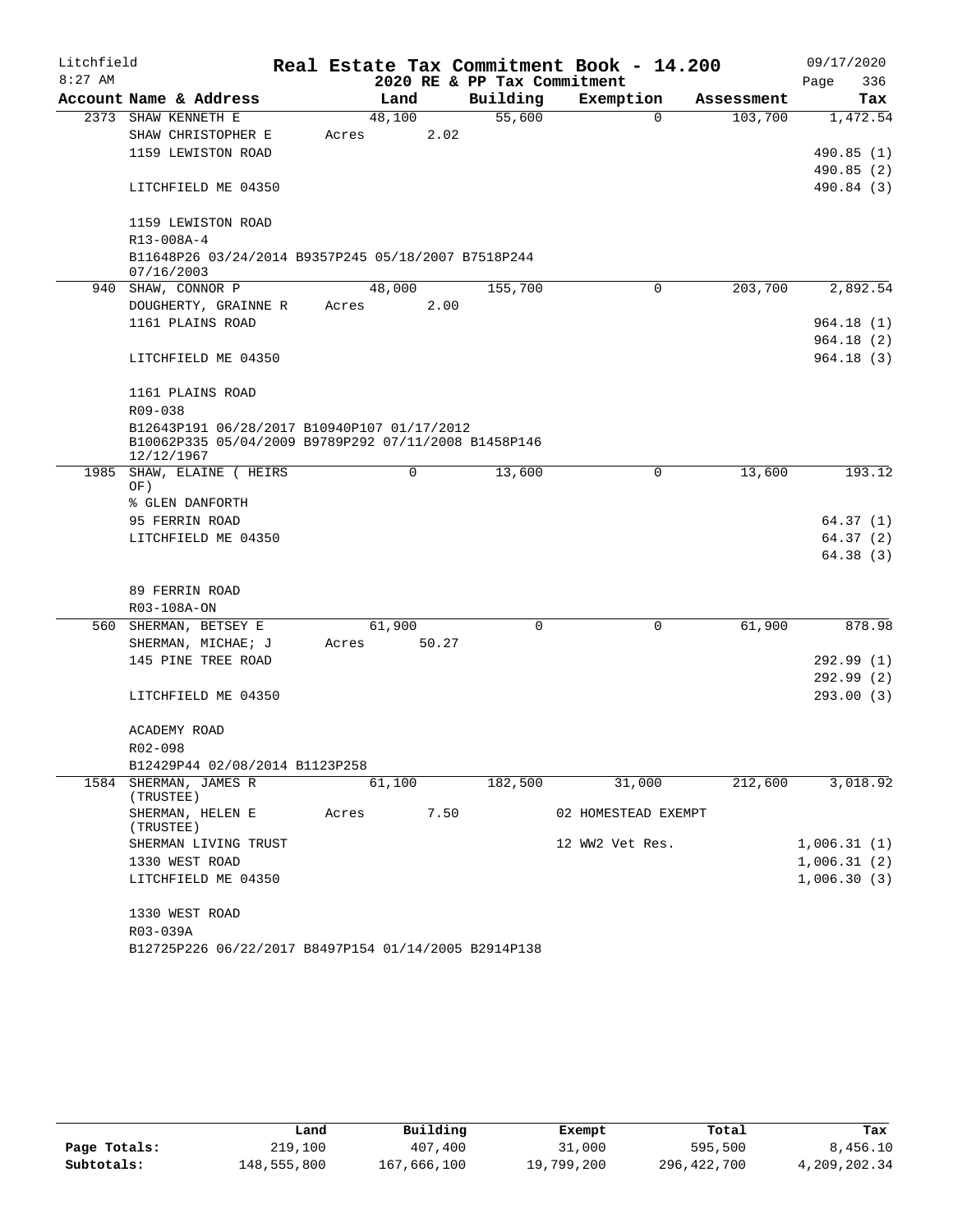| Litchfield |                                                                    |       |        |        |                             | Real Estate Tax Commitment Book - 14.200 |            | 09/17/2020       |
|------------|--------------------------------------------------------------------|-------|--------|--------|-----------------------------|------------------------------------------|------------|------------------|
| $8:27$ AM  |                                                                    |       |        |        | 2020 RE & PP Tax Commitment |                                          |            | 337<br>Page      |
|            | Account Name & Address                                             |       | Land   |        | Building                    | Exemption                                | Assessment | Tax              |
|            | 1585 SHERMAN, JAMES R<br>(TRUSTEE)                                 |       | 63,800 |        | $\Omega$                    | $\Omega$                                 | 63,800     | 905.96           |
|            | SHERMAN, HELEN E<br>(TRUSTEE)                                      | Acres |        | 61.00  |                             |                                          |            |                  |
|            | SHERMAN LIVING TRUST                                               |       |        |        |                             |                                          |            | 301.99 (1)       |
|            | 1330 WEST ROAD                                                     |       |        |        |                             |                                          |            | 301.99(2)        |
|            | LITCHFIELD ME 04350                                                |       |        |        |                             |                                          |            | 301.98(3)        |
|            | WEST ROAD                                                          |       |        |        |                             |                                          |            |                  |
|            | R03-039B                                                           |       |        |        |                             |                                          |            |                  |
|            | B12725P226 07/22/2017 B7444P18 06/05/2003                          |       |        |        |                             |                                          |            |                  |
|            | 662 SHERMAN, MICHAEL J                                             |       |        | 54,000 | 126,800                     | 25,000                                   | 155,800    | 2,212.36         |
|            | SHERMAN, BETSEY ELLEN                                              |       | Acres  | 4.01   |                             | 02 HOMESTEAD EXEMPT                      |            |                  |
|            | 145 PINE TREE ROAD                                                 |       |        |        |                             |                                          |            | 737.45(1)        |
|            |                                                                    |       |        |        |                             |                                          |            | 737.45(2)        |
|            | LITCHFIELD ME 04350                                                |       |        |        |                             |                                          |            | 737.46(3)        |
|            | 145 PINE TREE ROAD                                                 |       |        |        |                             |                                          |            |                  |
|            | $R11 - 005$                                                        |       |        |        |                             |                                          |            |                  |
|            | B11998P48 05/28/2015 B10356P42 03/08/2010 B6589P262                |       |        |        |                             |                                          |            |                  |
|            | 1587 SHERMAN, RALPH W                                              |       |        | 48,000 | 126,300                     | 25,000                                   | 149,300    | 2,120.06         |
|            | 1314 WEST ROAD                                                     | Acres |        | 3.00   |                             | 02 HOMESTEAD EXEMPT                      |            |                  |
|            |                                                                    |       |        |        |                             |                                          |            | 706.69(1)        |
|            | LITCHFIELD ME 04350                                                |       |        |        |                             |                                          |            | 706.69(2)        |
|            |                                                                    |       |        |        |                             |                                          |            | 706.68(3)        |
|            | 1314 WEST ROAD                                                     |       |        |        |                             |                                          |            |                  |
|            | $R03 - 039$                                                        |       |        |        |                             |                                          |            |                  |
|            | B1061P120                                                          |       |        |        |                             |                                          |            |                  |
|            | 423 SHORETTE, MILLARD                                              |       |        | 48,300 | 61,700                      | 6,000                                    |            | 104,000 1,476.80 |
|            | SHORETTE, DENISE                                                   | Acres |        | 2.10   |                             |                                          |            |                  |
|            | 2691 HALLOWELL ROAD                                                |       |        |        |                             | 12 WW2 Vet Res.                          |            | 492.27 (1)       |
|            |                                                                    |       |        |        |                             |                                          |            | 492.27 (2)       |
|            | LITCHFIELD ME 04350                                                |       |        |        |                             |                                          |            | 492.26 (3)       |
|            | 2691 HALLOWELL ROAD                                                |       |        |        |                             |                                          |            |                  |
|            | R02-028                                                            |       |        |        |                             |                                          |            |                  |
|            | B12874P96 03/30/2018 B12672P207 07/24/2017 B12657P92               |       |        |        |                             |                                          |            |                  |
|            | 06/29/2017 B12516P217 11/30/2016 B12314P69                         |       |        |        |                             |                                          |            |                  |
|            | 06/06/2016 B11515P23 08/17/2013 B10716P300<br>04/27/2011 B1076P325 |       |        |        |                             |                                          |            |                  |
| 2361       | SHOREY STEVEN A                                                    |       | 48,900 |        | 267,700                     | 25,000                                   | 291,600    | 4,140.72         |
|            | 203 UPPER POND ROAD                                                | Acres |        | 2.30   |                             | 02 HOMESTEAD EXEMPT                      |            |                  |
|            |                                                                    |       |        |        |                             |                                          |            | 1,380.24(1)      |
|            | LITCHFIELD ME 04350                                                |       |        |        |                             |                                          |            | 1,380.24(2)      |
|            |                                                                    |       |        |        |                             |                                          |            | 1,380.24(3)      |
|            |                                                                    |       |        |        |                             |                                          |            |                  |
|            | 203 UPPER POND ROAD                                                |       |        |        |                             |                                          |            |                  |
|            | $R01 - 017 - 4$                                                    |       |        |        |                             |                                          |            |                  |

B10497P13 08/11/2010 B8712P327 12/01/2005 B6412P193

|              | Land        | Building    | Exempt     | Total       | Tax          |
|--------------|-------------|-------------|------------|-------------|--------------|
| Page Totals: | 263,000     | 582,500     | 81,000     | 764,500     | 10,855.90    |
| Subtotals:   | 148,818,800 | 168,248,600 | 19,880,200 | 297,187,200 | 4,220,058.24 |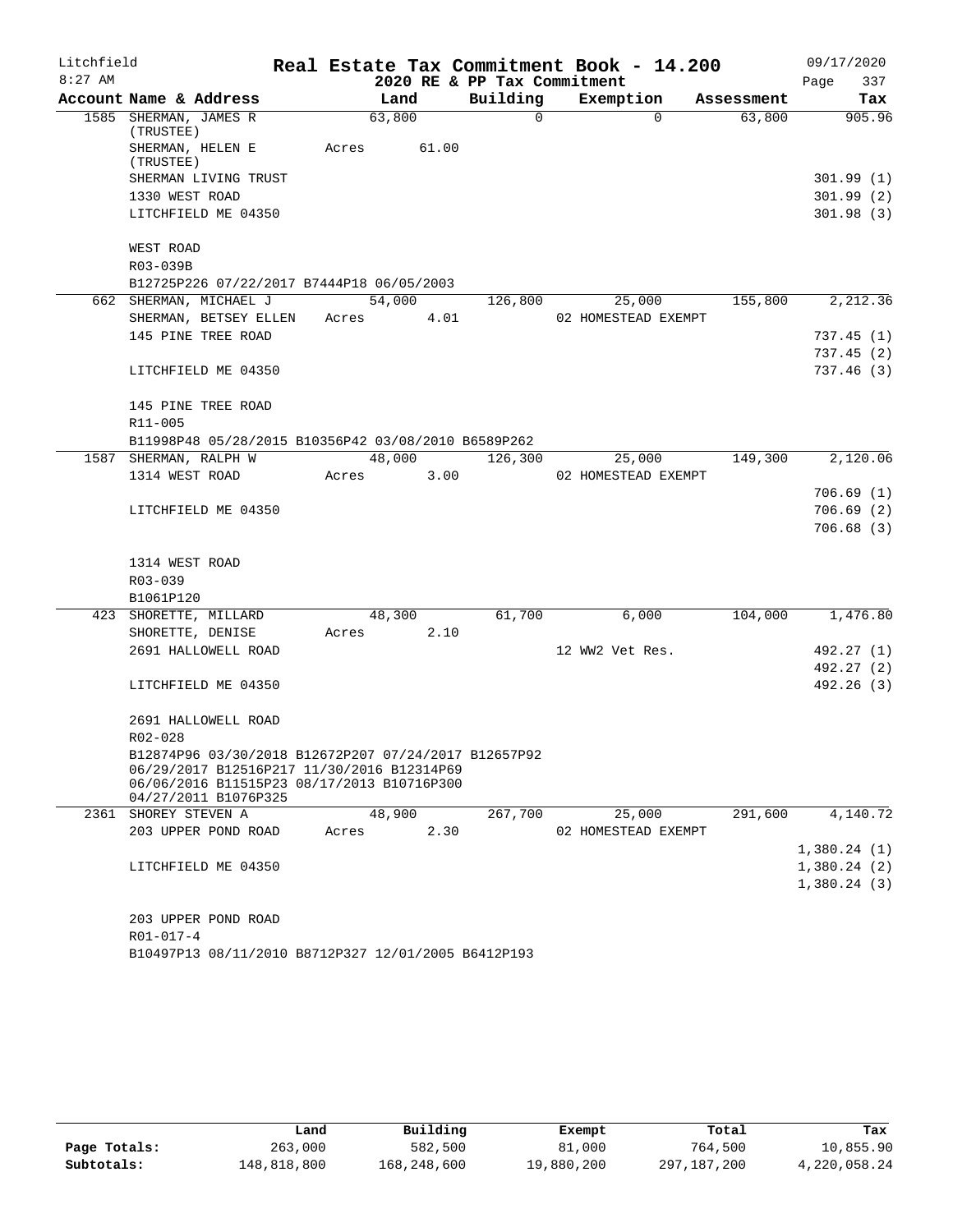| Litchfield<br>$8:27$ AM |                                             |       |        |            |          |     | Real Estate Tax Commitment Book - 14.200<br>2020 RE & PP Tax Commitment |             |            | Page | 09/17/2020<br>338 |
|-------------------------|---------------------------------------------|-------|--------|------------|----------|-----|-------------------------------------------------------------------------|-------------|------------|------|-------------------|
|                         | Account Name & Address                      |       | Land   |            | Building |     | Exemption                                                               |             | Assessment |      | Tax               |
|                         | 2437 SHUTE, CHRISTINE                       |       | 43,400 |            | 18,900   |     |                                                                         | $\mathbf 0$ | 62,300     |      | 884.66            |
|                         | 21 RIDLEY LANE                              | Acres |        | 2.12       |          |     |                                                                         |             |            |      |                   |
|                         |                                             |       |        |            |          |     |                                                                         |             |            |      | 294.89 (1)        |
|                         | LITCHFIELD ME 04350                         |       |        |            |          |     |                                                                         |             |            |      | 294.89 (2)        |
|                         |                                             |       |        |            |          |     |                                                                         |             |            |      | 294.88 (3)        |
|                         |                                             |       |        |            |          |     |                                                                         |             |            |      |                   |
|                         | 6 FLAHERTY LANE<br>R03-105K                 |       |        |            |          |     |                                                                         |             |            |      |                   |
|                         | B12736P176 09/29/2017 B11799P227 09/15/2014 |       |        |            |          |     |                                                                         |             |            |      |                   |
|                         | B11750P277 07/23/2014 B7976P263 06/04/2004  |       |        |            |          |     |                                                                         |             |            |      |                   |
|                         | 1417 SHUTE, CHRISTINE                       |       | 40,300 |            |          | 0   |                                                                         | $\mathbf 0$ | 40,300     |      | 572.26            |
|                         | SEVERY, ANDREW                              | Acres |        | 13.00      |          |     |                                                                         |             |            |      |                   |
|                         | 6 FLAHERTY LANE                             |       |        |            |          |     |                                                                         |             |            |      | 190.75(1)         |
|                         |                                             |       |        |            |          |     |                                                                         |             |            |      | 190.75(2)         |
|                         | LITCHFIELD ME 04350                         |       |        |            |          |     |                                                                         |             |            |      | 190.76(3)         |
|                         |                                             |       |        |            |          |     |                                                                         |             |            |      |                   |
|                         | RIDLEY LANE                                 |       |        |            |          |     |                                                                         |             |            |      |                   |
|                         | $R03 - 103$<br>B12998P166 08/10/2018        |       |        |            |          |     |                                                                         |             |            |      |                   |
| 1590                    | SIDMAN FAMILY TRUST                         |       | 45,300 |            | 54,800   |     |                                                                         | 0           | 100,100    |      | 1,421.42          |
|                         | 1800 RANCH ROAD                             | Acres |        | 0.20       |          |     |                                                                         |             |            |      |                   |
|                         |                                             |       |        |            |          |     |                                                                         |             |            |      | 473.81(1)         |
|                         | STEAMBOAT SPRINGS CO                        |       |        |            |          |     |                                                                         |             |            |      | 473.81 (2)        |
|                         | 80487                                       |       |        |            |          |     |                                                                         |             |            |      |                   |
|                         |                                             |       |        |            |          |     |                                                                         |             |            |      | 473.80 (3)        |
|                         |                                             |       |        |            |          |     |                                                                         |             |            |      |                   |
|                         | 46 RUSTIC DRIVE                             |       |        |            |          |     |                                                                         |             |            |      |                   |
|                         | U27-007                                     |       |        |            |          |     |                                                                         |             |            |      |                   |
|                         | B5050P248<br>341 SIKORA, ADAM SR            |       | 71,000 |            | 185,700  |     |                                                                         | 0           | 256,700    |      | 3,645.14          |
|                         | SIKORA, KAYLA                               | Acres |        | 3.00       |          |     |                                                                         |             |            |      |                   |
|                         | 277 CROWLEY ROAD                            |       |        |            |          |     |                                                                         |             |            |      | 1, 215.05(1)      |
|                         |                                             |       |        |            |          |     |                                                                         |             |            |      | 1, 215.05(2)      |
|                         | SABATTUS ME 04280                           |       |        |            |          |     |                                                                         |             |            |      | 1, 215.04(3)      |
|                         |                                             |       |        |            |          |     |                                                                         |             |            |      |                   |
|                         | 8 MORNING DOVE DRIVE                        |       |        |            |          |     |                                                                         |             |            |      |                   |
|                         | R12-008A                                    |       |        |            |          |     |                                                                         |             |            |      |                   |
|                         | B13192P147 04/19/2019                       |       |        |            |          |     |                                                                         |             |            |      |                   |
|                         | 1406 SIMPSON, STEVEN                        |       | 40,400 |            |          | 600 |                                                                         | 0           | 41,000     |      | 582.20            |
|                         | SIMPSON, KATHLEEN                           | Acres |        | 0.12       |          |     |                                                                         |             |            |      |                   |
|                         | 444 POND ROAD                               |       |        |            |          |     |                                                                         |             |            |      | 194.07(1)         |
|                         |                                             |       |        |            |          |     |                                                                         |             |            |      | 194.07(2)         |
|                         | LEWISTON ME 04240                           |       |        |            |          |     |                                                                         |             |            |      | 194.06(3)         |
|                         | 98 LEBEL LANE                               |       |        |            |          |     |                                                                         |             |            |      |                   |
|                         | U11-038                                     |       |        |            |          |     |                                                                         |             |            |      |                   |
|                         | B12643P206 06/12/2017 B6122P235 09/30/1999  |       |        |            |          |     |                                                                         |             |            |      |                   |
|                         | 1407 SIMPSON, STEVEN                        |       |        | 114,300    | 32,600   |     |                                                                         | 0           | 146,900    |      | 2,085.98          |
|                         | SIMPSON, KATHLEEN                           |       |        | Acres 0.24 |          |     |                                                                         |             |            |      |                   |
|                         | 444 POND ROAD                               |       |        |            |          |     |                                                                         |             |            |      | 695.33(1)         |
|                         |                                             |       |        |            |          |     |                                                                         |             |            |      | 695.33 (2)        |
|                         | LEWISTON ME 04240                           |       |        |            |          |     |                                                                         |             |            |      | 695.32 (3)        |
|                         |                                             |       |        |            |          |     |                                                                         |             |            |      |                   |
|                         | 98 LEBEL LANE                               |       |        |            |          |     |                                                                         |             |            |      |                   |
|                         | $U11 - 039$                                 |       |        |            |          |     |                                                                         |             |            |      |                   |
|                         | B12643P207 06/12/2017 B6122P235 09/30/1999  |       |        |            |          |     |                                                                         |             |            |      |                   |
|                         |                                             |       |        |            |          |     |                                                                         |             |            |      |                   |

|              | Land          | Building    | Exempt     | Total       | Tax          |
|--------------|---------------|-------------|------------|-------------|--------------|
| Page Totals: | 354,700       | 292,600     |            | 647,300     | 9,191.66     |
| Subtotals:   | 149, 173, 500 | 168,541,200 | 19,880,200 | 297,834,500 | 4,229,249.90 |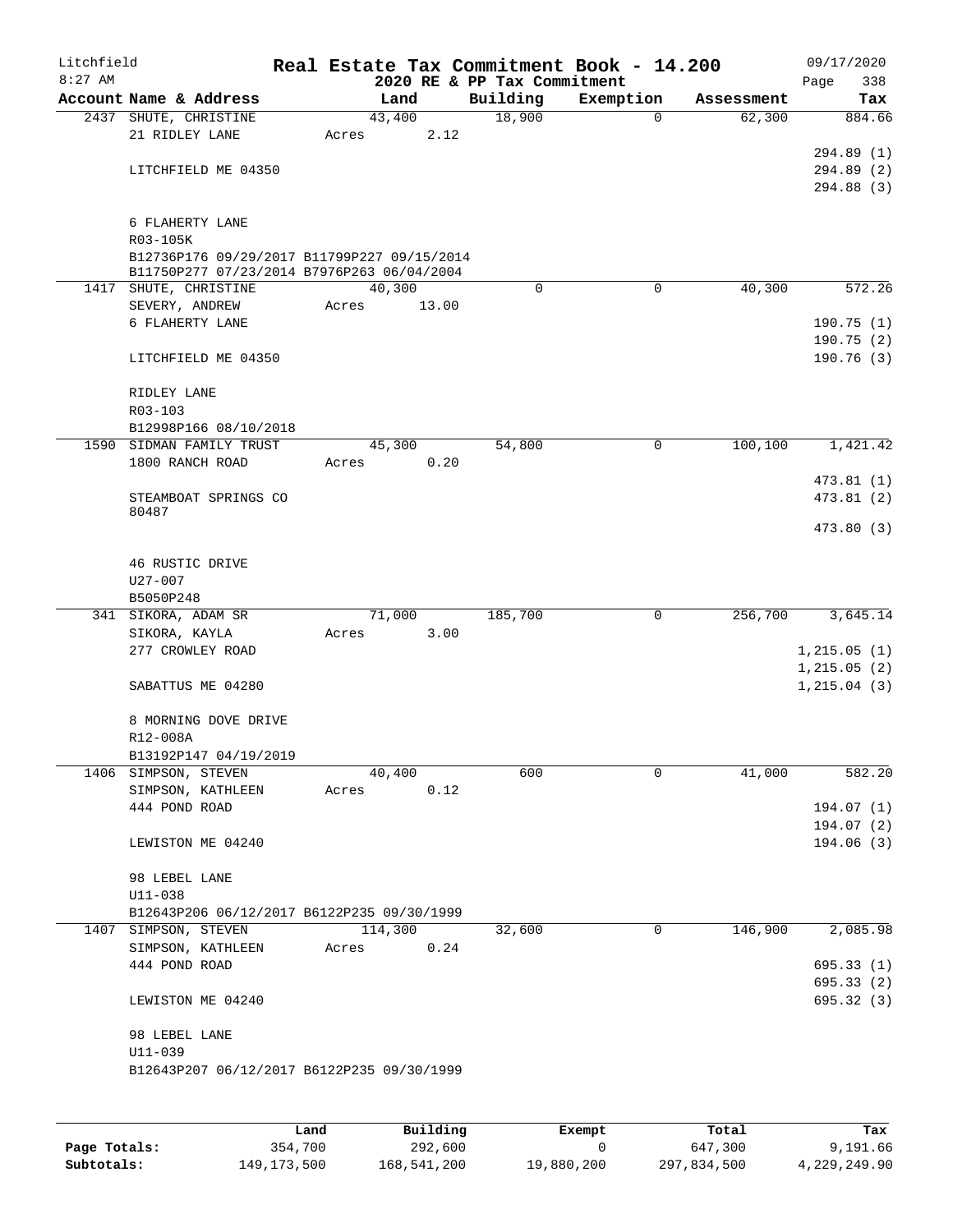| Litchfield<br>$8:27$ AM |                                   |         |       | 2020 RE & PP Tax Commitment | Real Estate Tax Commitment Book - 14.200 |            | 09/17/2020<br>339<br>Page |
|-------------------------|-----------------------------------|---------|-------|-----------------------------|------------------------------------------|------------|---------------------------|
|                         | Account Name & Address            | Land    |       | Building                    | Exemption                                | Assessment | Tax                       |
|                         | 1593 SINCLAIR, ROBERT             | 128,300 |       | 80,100                      | $\Omega$                                 | 208,400    | 2,959.28                  |
|                         | ROCKVILLE PARK                    | Acres   | 0.29  |                             |                                          |            |                           |
|                         |                                   |         |       |                             |                                          |            | 986.43(1)                 |
|                         | STONEHAM MA 02180                 |         |       |                             |                                          |            | 986.43 (2)                |
|                         |                                   |         |       |                             |                                          |            | 986.42 (3)                |
|                         |                                   |         |       |                             |                                          |            |                           |
|                         | 479 PEACEPIPE DRIVE               |         |       |                             |                                          |            |                           |
|                         | $U28 - 047$                       |         |       |                             |                                          |            |                           |
|                         | B2838P293 08/14/1985              |         |       |                             |                                          |            |                           |
|                         | 1594 SIROIS, GERARD               | 66,800  |       | 155,400                     | 25,000                                   | 197,200    | 2,800.24                  |
|                         | 333 RICHMOND RD                   | Acres   | 15.00 |                             | 02 HOMESTEAD EXEMPT                      |            |                           |
|                         |                                   |         |       |                             |                                          |            | 933.41 (1)                |
|                         | LITCHFIELD ME 04350               |         |       |                             |                                          |            | 933.41 (2)                |
|                         |                                   |         |       |                             |                                          |            | 933.42 (3)                |
|                         |                                   |         |       |                             |                                          |            |                           |
|                         | 333 RICHMOND ROAD                 |         |       |                             |                                          |            |                           |
|                         | R03-017                           |         |       |                             |                                          |            |                           |
|                         | B1966P39<br>1595 SIROIS, KELLEY S | 48,600  |       | 112,300                     | 25,000                                   | 135,900    | 1,929.78                  |
|                         | SIROIS, DANIEL W                  | Acres   | 2.20  |                             | 02 HOMESTEAD EXEMPT                      |            |                           |
|                         | 1349 WEST ROAD                    |         |       |                             |                                          |            | 643.26(1)                 |
|                         |                                   |         |       |                             |                                          |            | 643.26 (2)                |
|                         | LITCHFIELD ME 04350               |         |       |                             |                                          |            | 643.26 (3)                |
|                         |                                   |         |       |                             |                                          |            |                           |
|                         | 1349 WEST ROAD                    |         |       |                             |                                          |            |                           |
|                         | R03-025A                          |         |       |                             |                                          |            |                           |
|                         | B4350P336                         |         |       |                             |                                          |            |                           |
|                         | 1909 SIROIS, PATRICK T            | 139,900 |       | 284,700                     | 25,000                                   | 399,600    | 5,674.32                  |
|                         | SIROIS, BETHANY F                 | Acres   | 9.80  |                             | 02 HOMESTEAD EXEMPT                      |            |                           |
|                         | 188 UPPER POND ROAD               |         |       |                             |                                          |            | 1,891.44(1)               |
|                         |                                   |         |       |                             |                                          |            | 1,891.44(2)               |
|                         | LITCHFIELD ME 04350               |         |       |                             |                                          |            | 1,891.44(3)               |
|                         |                                   |         |       |                             |                                          |            |                           |
|                         | 188 UPPER POND ROAD               |         |       |                             |                                          |            |                           |
|                         | $R01 - 018 - 2$                   |         |       |                             |                                          |            |                           |
|                         | B6086P114 10/26/1999              |         |       |                             |                                          |            |                           |
|                         | 1597 SIWINSKI, GRANT W            | 159,700 |       | 75,400                      | 0                                        | 235,100    | 3,338.42                  |
|                         | 84 BRANCH TPKE UNIT 32 Acres      |         | 0.39  |                             |                                          |            |                           |
|                         |                                   |         |       |                             |                                          |            | 1, 112.81(1)              |
|                         | CONCORD NH 03301                  |         |       |                             |                                          |            | 1, 112.81(2)              |
|                         |                                   |         |       |                             |                                          |            | 1, 112.80(3)              |
|                         |                                   |         |       |                             |                                          |            |                           |
|                         | 148 ROSSER DRIVE                  |         |       |                             |                                          |            |                           |
|                         | U17-002                           |         |       |                             |                                          |            |                           |
|                         | B4465P197                         |         |       |                             |                                          |            |                           |
|                         | 2918 SKELTON, CARRIE J            | 50,100  |       | 187,700                     | 0                                        | 237,800    | 3,376.76                  |
|                         | SKELTON, ANDREW J                 | Acres   | 2.69  |                             |                                          |            |                           |
|                         | 694 HUNTINGTON HILL RD            |         |       |                             |                                          |            | 1, 125.59(1)              |
|                         |                                   |         |       |                             |                                          |            | 1, 125.59(2)              |
|                         | LITCHFIELD ME 04350               |         |       |                             |                                          |            | 1, 125.58(3)              |
|                         | 694 HUNTINGTON HILL               |         |       |                             |                                          |            |                           |
|                         | R02-002A                          |         |       |                             |                                          |            |                           |
|                         | B12689P339 08/09/2017             |         |       |                             |                                          |            |                           |
|                         |                                   |         |       |                             |                                          |            |                           |
|                         |                                   |         |       |                             |                                          |            |                           |

|              | Land        | Building    | Exempt     | Total         | Tax          |
|--------------|-------------|-------------|------------|---------------|--------------|
| Page Totals: | 593,400     | 895,600     | 75,000     | 1,414,000     | 20,078.80    |
| Subtotals:   | 149,766,900 | 169,436,800 | 19,955,200 | 299, 248, 500 | 4,249,328.70 |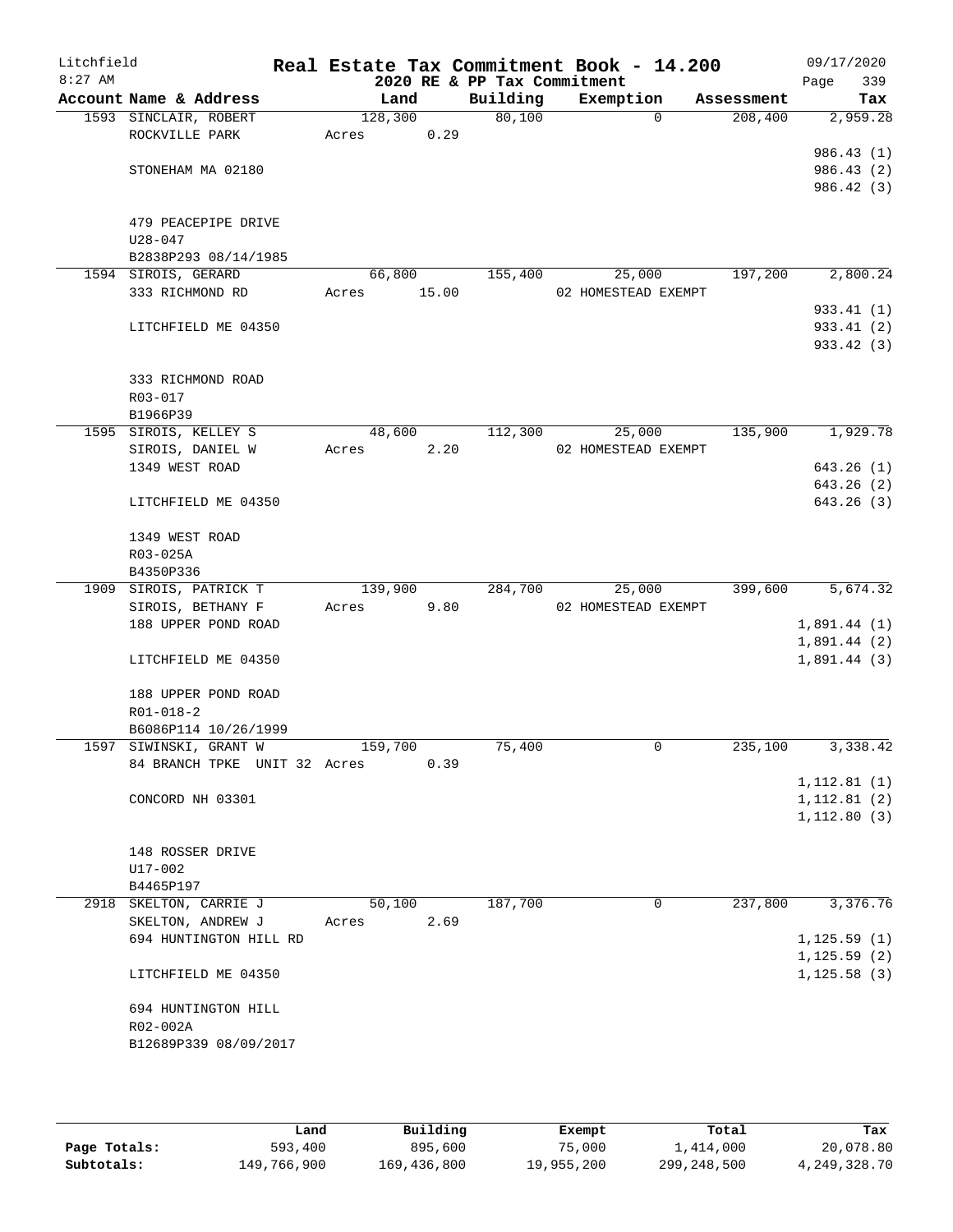| Litchfield   |                                             |         |          |                                         | Real Estate Tax Commitment Book - 14.200 |            | 09/17/2020               |
|--------------|---------------------------------------------|---------|----------|-----------------------------------------|------------------------------------------|------------|--------------------------|
| $8:27$ AM    | Account Name & Address                      |         | Land     | 2020 RE & PP Tax Commitment<br>Building | Exemption                                | Assessment | 340<br>Page<br>Tax       |
|              | 436 SKELTON, ISREAL                         |         | 45,300   | 140,300                                 | 25,000                                   | 160,600    | 2,280.52                 |
|              | SKELTON KATHRYN                             | Acres   | 1.10     |                                         | 02 HOMESTEAD EXEMPT                      |            |                          |
|              | 295 BUKER ROAD                              |         |          |                                         |                                          |            | 760.17(1)                |
|              |                                             |         |          |                                         |                                          |            | 760.17(2)                |
|              | LITCHFIELD ME 04350                         |         |          |                                         |                                          |            | 760.18(3)                |
|              | 295 BUKER ROAD                              |         |          |                                         |                                          |            |                          |
|              | $R05 - 046$                                 |         |          |                                         |                                          |            |                          |
|              | B6207P142 05/18/2000                        |         |          |                                         |                                          |            |                          |
|              | 1600 SKELTON, LOUISA G                      |         | 61,700   | $\Omega$                                | 0                                        | 61,700     | 876.14                   |
|              | C/o 3 SANDY ROAD                            | Acres   | 44.40    |                                         |                                          |            |                          |
|              |                                             |         |          |                                         |                                          |            | 292.05(1)                |
|              | BRUNSWICK ME 04011                          |         |          |                                         |                                          |            | 292.05(2)                |
|              |                                             |         |          |                                         |                                          |            | 292.04 (3)               |
|              | HUNTINGTON HILL ROAD                        |         |          |                                         |                                          |            |                          |
|              | $R04 - 007$                                 |         |          |                                         |                                          |            |                          |
|              | B11729P237 05/13/2014 B11729P235 05/13/2014 |         |          |                                         |                                          |            |                          |
|              | B2309P309                                   |         |          |                                         |                                          |            |                          |
|              | 1601 SKIDGELL, DARLENE                      |         | 51,900   | 75,800                                  | 0                                        | 127,700    | 1,813.34                 |
|              | SKIDGELL, RAYMOND E                         | Acres   | 3.30     |                                         |                                          |            |                          |
|              | 381 RICHMOND RD                             |         |          |                                         |                                          |            | 604.45(1)                |
|              |                                             |         |          |                                         |                                          |            | 604.45(2)                |
|              | LITCHFIELD ME 04350                         |         |          |                                         |                                          |            | 604.44(3)                |
|              | 381 RICHMOND ROAD                           |         |          |                                         |                                          |            |                          |
|              | R03-014                                     |         |          |                                         |                                          |            |                          |
|              | B8286P330 01/11/2005                        |         |          |                                         |                                          |            |                          |
|              | 1602 SLATTERY, BRUCE E                      |         | 61,700   | 68,500                                  | 25,000                                   | 105,200    | 1,493.84                 |
|              | 384 PLAINS RD                               | Acres   | 8.20     |                                         | 02 HOMESTEAD EXEMPT                      |            |                          |
|              |                                             |         |          |                                         |                                          |            | 497.95 (1)               |
|              | LITCHFIELD ME 04350                         |         |          |                                         |                                          |            | 497.95 (2)               |
|              |                                             |         |          |                                         |                                          |            | 497.94 (3)               |
|              | 384 PLAINS ROAD                             |         |          |                                         |                                          |            |                          |
|              | R07-016                                     |         |          |                                         |                                          |            |                          |
|              | B2231P212                                   |         |          |                                         |                                          |            |                          |
| 1605         | SLATTERY, CARL E &                          |         | 74,500   | 145,800                                 | 31,000                                   | 189,300    | 2,688.06                 |
|              | FLORENCE (LIFE ESTATE)                      |         |          |                                         |                                          |            |                          |
|              | SLATTERY, BRUCE E &                         | Acres   | 30.00    |                                         | 03 VETERANS EXEMPT                       |            |                          |
|              | BETHANY F -RM<br>246 PLAINS ROAD            |         |          |                                         | 02 HOMESTEAD EXEMPT                      |            | 896.02 (1)               |
|              |                                             |         |          |                                         |                                          |            | 896.02 (2)               |
|              | LITCHFIELD ME 04350                         |         |          |                                         |                                          |            | 896.02 (3)               |
|              |                                             |         |          |                                         |                                          |            |                          |
|              | 246 PLAINS ROAD                             |         |          |                                         |                                          |            |                          |
|              | R07-015A                                    |         |          |                                         |                                          |            |                          |
|              | B10199P267 09/01/2009 B1540P737 01/29/1971  |         |          |                                         |                                          |            |                          |
|              | 1606 SLATTERY, ESTHER                       |         | 44,100   | $\mathbf 0$                             | 0                                        | 44,100     | 626.22                   |
|              | 967 RICHMOND ROAD                           | Acres   | 11.50    |                                         |                                          |            |                          |
|              | LITCHFIELD ME 04350                         |         |          |                                         |                                          |            | 208.74 (1)<br>208.74 (2) |
|              |                                             |         |          |                                         |                                          |            | 208.74(3)                |
|              |                                             |         |          |                                         |                                          |            |                          |
|              | RICHMOND ROAD                               |         |          |                                         |                                          |            |                          |
|              | R01-014B                                    |         |          |                                         |                                          |            |                          |
|              | B2998P133 07/16/1988                        |         |          |                                         |                                          |            |                          |
|              |                                             |         |          |                                         |                                          |            |                          |
|              |                                             | Land    | Building |                                         | Exempt                                   | Total      | Tax                      |
| Page Totals: |                                             | 339,200 | 430,400  |                                         | 81,000                                   | 688,600    | 9,778.12                 |

**Subtotals:** 150,106,100 169,867,200 20,036,200 299,937,100 4,259,106.82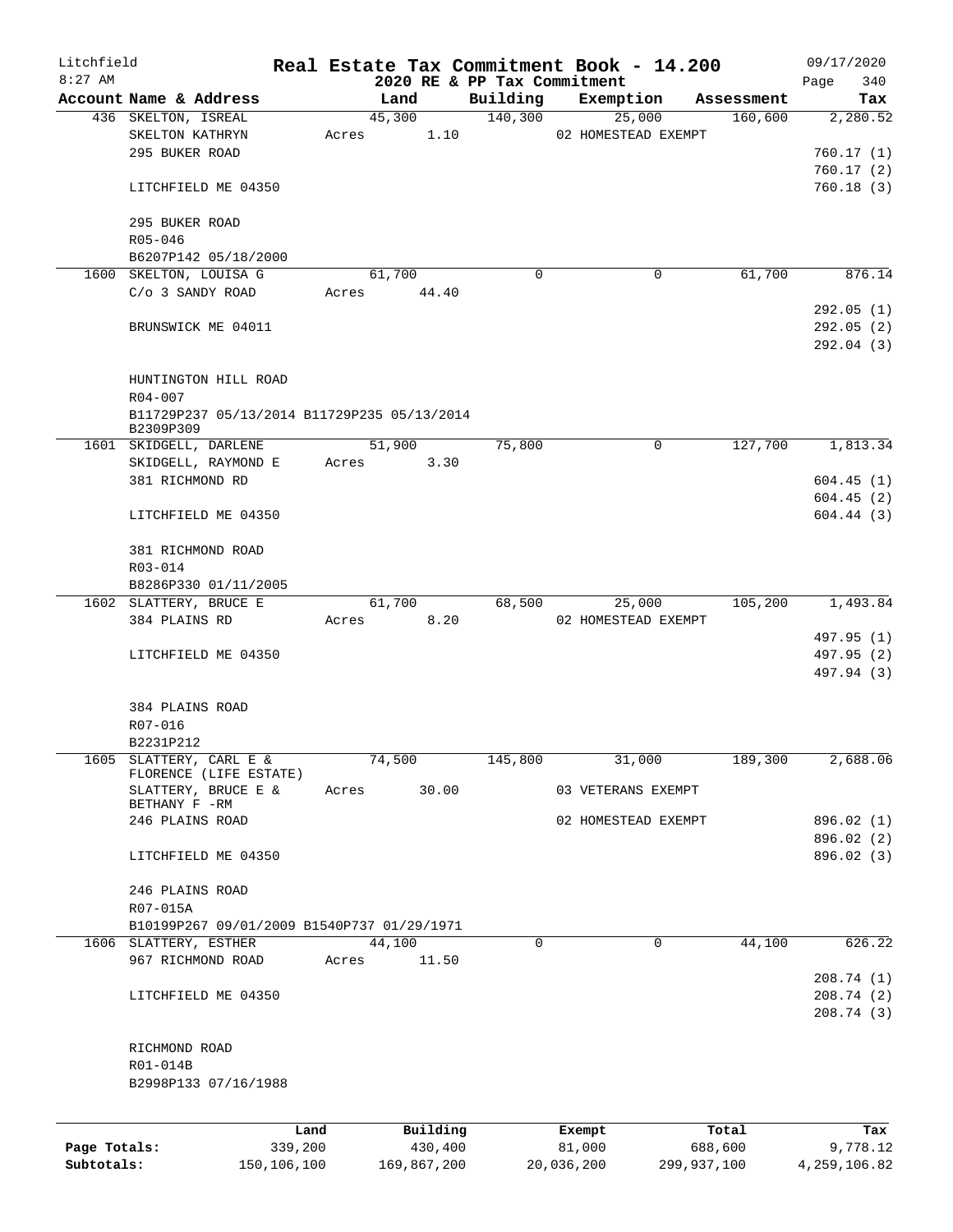| Litchfield<br>$8:27$ AM |                                                          |       |          | 2020 RE & PP Tax Commitment | Real Estate Tax Commitment Book - 14.200 |            | 09/17/2020<br>341<br>Page |
|-------------------------|----------------------------------------------------------|-------|----------|-----------------------------|------------------------------------------|------------|---------------------------|
|                         | Account Name & Address                                   |       | Land     | Building                    | Exemption                                | Assessment | Tax                       |
|                         | 1607 SLATTERY, ESTHER M                                  |       | 68,700   | $\Omega$                    | $\Omega$                                 | 68,700     | 975.54                    |
|                         | 967 RICHMOND RD                                          | Acres | 57.00    |                             |                                          |            |                           |
|                         |                                                          |       |          |                             |                                          |            | 325.18(1)                 |
|                         | LITCHFIELD ME 04350                                      |       |          |                             |                                          |            | 325.18(2)                 |
|                         |                                                          |       |          |                             |                                          |            | 325.18(3)                 |
|                         |                                                          |       |          |                             |                                          |            |                           |
|                         | 976 RICHMOND ROAD                                        |       |          |                             |                                          |            |                           |
|                         | R02-062                                                  |       |          |                             |                                          |            |                           |
|                         | B2441P258 12/15/1981                                     |       |          |                             |                                          |            |                           |
|                         | 1608 SLATTERY, ESTHER M                                  |       | 88,500   | 105,200                     | 25,000                                   | 168,700    | 2,395.54                  |
|                         | 967 RICHMOND RD                                          | Acres | 58.00    |                             | 02 HOMESTEAD EXEMPT                      |            |                           |
|                         |                                                          |       |          |                             |                                          |            | 798.51(1)                 |
|                         | LITCHFIELD ME 04350                                      |       |          |                             |                                          |            | 798.51(2)                 |
|                         |                                                          |       |          |                             |                                          |            |                           |
|                         |                                                          |       |          |                             |                                          |            | 798.52(3)                 |
|                         |                                                          |       |          |                             |                                          |            |                           |
|                         | 967 RICHMOND ROAD                                        |       |          |                             |                                          |            |                           |
|                         | $R02 - 063$                                              |       |          |                             |                                          |            |                           |
|                         | B1243P74 10/18/1961                                      |       |          |                             |                                          |            |                           |
|                         | 1615 SLAUENWHITE, DANIEL J                               |       | 79,000   | 128,300                     | 0                                        | 207,300    | 2,943.66                  |
|                         | SLAUENWHITE, DEBORAH D                                   | Acres | 39.02    |                             |                                          |            |                           |
|                         | 2214 HALLOWELL ROAD                                      |       |          |                             |                                          |            | 981.22 (1)                |
|                         |                                                          |       |          |                             |                                          |            | 981.22(2)                 |
|                         | LITCHFIELD ME 04350                                      |       |          |                             |                                          |            | 981.22(3)                 |
|                         | 2214 HALLOWELL ROAD                                      |       |          |                             |                                          |            |                           |
|                         | R11-022                                                  |       |          |                             |                                          |            |                           |
|                         | B10646P249 01/18/2011 B7865P236 03/16/2004               |       |          |                             |                                          |            |                           |
|                         | 2827 SLAUENWHITE, JAMES                                  |       | $\Omega$ | 50,900                      | 25,000                                   | 25,900     | 367.78                    |
|                         | SLAUENWHITE, CHERYL                                      |       |          |                             | 02 HOMESTEAD EXEMPT                      |            |                           |
|                         | 2196 HALLOWELL ROAD                                      |       |          |                             |                                          |            | 122.59(1)                 |
|                         |                                                          |       |          |                             |                                          |            | 122.59(2)                 |
|                         | LITCHFIELD ME 04350                                      |       |          |                             |                                          |            | 122.60(3)                 |
|                         |                                                          |       |          |                             |                                          |            |                           |
|                         | 2196 HALLOWELL ROAD                                      |       |          |                             |                                          |            |                           |
|                         | R11-022-ON                                               |       |          |                             |                                          |            |                           |
|                         | 1099 SLAUENWHITE, JEFFREY                                |       | 66,500   | 101,100                     | 25,000                                   | 142,600    | 2,024.92                  |
|                         | 24 OLD MILL ROAD                                         | Acres | 14.60    |                             | 02 HOMESTEAD EXEMPT                      |            |                           |
|                         |                                                          |       |          |                             |                                          |            | 674.97(1)                 |
|                         | LITCHFIELD ME 04350                                      |       |          |                             |                                          |            | 674.97(2)                 |
|                         |                                                          |       |          |                             |                                          |            | 674.98(3)                 |
|                         |                                                          |       |          |                             |                                          |            |                           |
|                         | 24 OLD MILL ROAD                                         |       |          |                             |                                          |            |                           |
|                         | $R14 - 057$                                              |       |          |                             |                                          |            |                           |
|                         | B13238P278 06/13/2019 B11768P182 08/08/2014              |       |          |                             |                                          |            |                           |
|                         | B11441P348 06/28/2013 B1133P225                          |       |          |                             |                                          |            |                           |
|                         | 1100 SLAUENWHITE, JEFFREY                                |       | 45,900   | $\Omega$                    | $\Omega$                                 | 45,900     | 651.78                    |
|                         | 24 OLD MILL ROAD                                         | Acres | 29.00    |                             |                                          |            |                           |
|                         |                                                          |       |          |                             |                                          |            | 217.26(1)                 |
|                         | LITCHFIELD ME 04350                                      |       |          |                             |                                          |            | 217.26(2)                 |
|                         |                                                          |       |          |                             |                                          |            | 217.26(3)                 |
|                         |                                                          |       |          |                             |                                          |            |                           |
|                         |                                                          |       |          |                             |                                          |            |                           |
|                         | OFF HALLOWELL ROAD                                       |       |          |                             |                                          |            |                           |
|                         | R14-058                                                  |       |          |                             |                                          |            |                           |
|                         | B11768P182 08/08/2014 B11441P348 06/28/2013<br>B1133P225 |       |          |                             |                                          |            |                           |
|                         |                                                          |       |          |                             |                                          |            |                           |
|                         |                                                          |       |          |                             |                                          |            |                           |

|              | Land        | Building    | Exempt     | Total       | Tax          |
|--------------|-------------|-------------|------------|-------------|--------------|
| Page Totals: | 348,600     | 385,500     | 75,000     | 659,100     | 9,359.22     |
| Subtotals:   | 150,454,700 | 170,252,700 | 20,111,200 | 300,596,200 | 4,268,466.04 |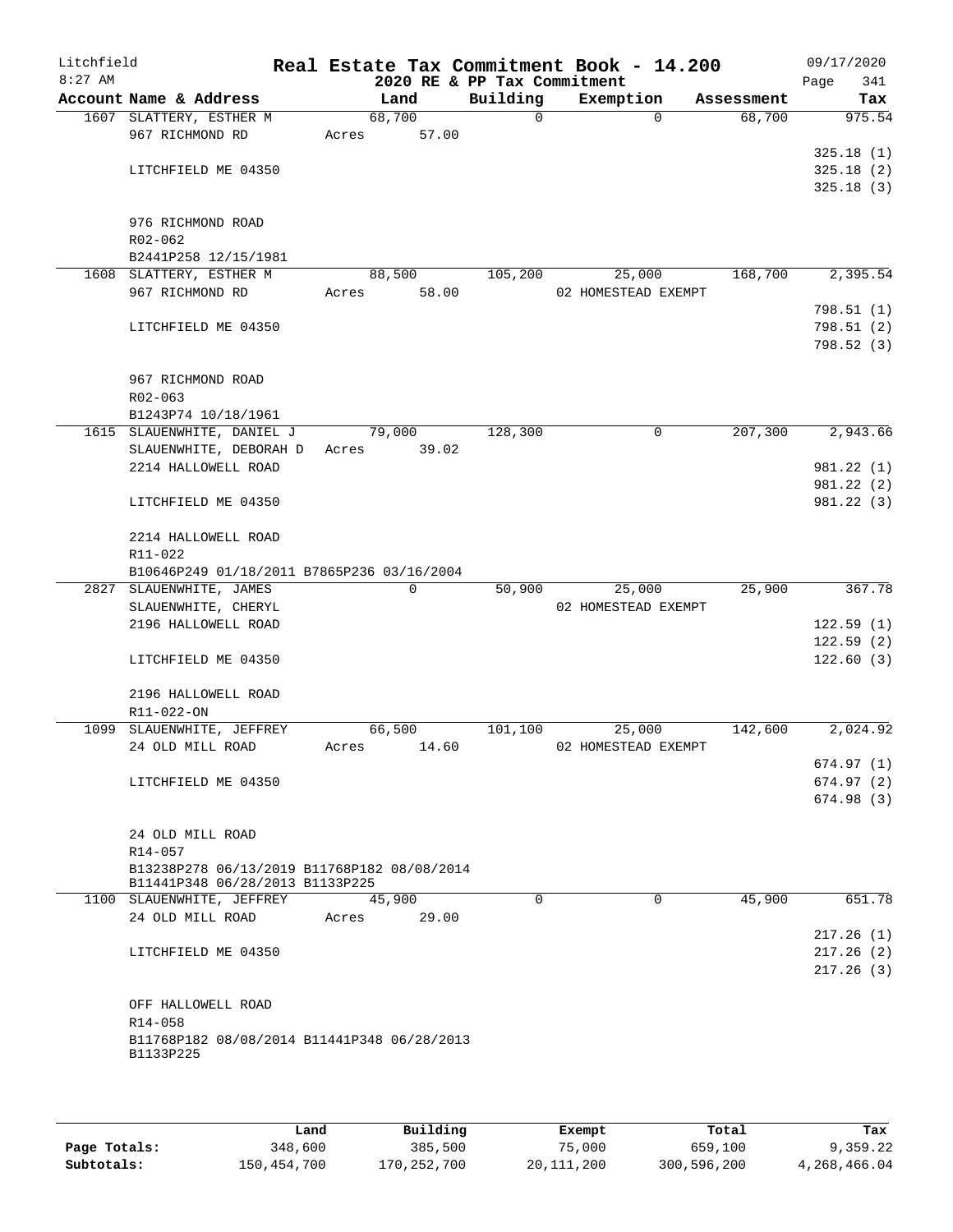| Litchfield<br>$8:27$ AM |                                                     | Real Estate Tax Commitment Book - 14.200 |       | 2020 RE & PP Tax Commitment |                               |            | 09/17/2020<br>Page | 342                    |
|-------------------------|-----------------------------------------------------|------------------------------------------|-------|-----------------------------|-------------------------------|------------|--------------------|------------------------|
|                         | Account Name & Address                              | Land                                     |       | Building                    | Exemption                     | Assessment |                    | Tax                    |
|                         | 2748 SLIGH, ARLENE E                                | 97,700                                   |       | 225,100                     | $\Omega$                      | 322,800    |                    | 4,583.76               |
|                         | 146 HYLES RD                                        | Acres                                    | 2.43  |                             |                               |            |                    |                        |
|                         |                                                     |                                          |       |                             |                               |            | 1,527.92(1)        |                        |
|                         | LITCHFIELD ME 04350                                 |                                          |       |                             |                               |            | 1,527.92(2)        |                        |
|                         |                                                     |                                          |       |                             |                               |            | 1,527.92(3)        |                        |
|                         |                                                     |                                          |       |                             |                               |            |                    |                        |
|                         | 163 HYLES DRIVE                                     |                                          |       |                             |                               |            |                    |                        |
|                         | R13-006A                                            |                                          |       |                             |                               |            |                    |                        |
|                         | B10260P279 11/02/2009                               |                                          |       |                             |                               |            |                    |                        |
|                         | 2214 SLOSBERG, RUTH P                               | 51,000                                   |       | 166,400                     | 25,000<br>02 HOMESTEAD EXEMPT | 192,400    |                    | 2,732.08               |
|                         | SLOSBERG, ROBERT L<br>2004 HALLOWELL ROAD           | Acres                                    | 3.00  |                             |                               |            |                    | 910.69(1)              |
|                         |                                                     |                                          |       |                             |                               |            |                    | 910.69(2)              |
|                         | LITCHFIELD ME 04350                                 |                                          |       |                             |                               |            |                    | 910.70 (3)             |
|                         |                                                     |                                          |       |                             |                               |            |                    |                        |
|                         | 2004 HALLOWELL ROAD                                 |                                          |       |                             |                               |            |                    |                        |
|                         | R11-012D                                            |                                          |       |                             |                               |            |                    |                        |
|                         | B7877P105 03/24/2004                                |                                          |       |                             |                               |            |                    |                        |
|                         | 2722 SMALL INA                                      | 137,200                                  |       | 109,800                     | 31,000                        | 216,000    |                    | 3,067.20               |
|                         | 476 PINE TREE ROAD                                  | Acres<br>203.00                          |       |                             | 02 HOMESTEAD EXEMPT           |            |                    |                        |
|                         |                                                     |                                          |       |                             | 22 WW2 Widow Res              |            | 1,022.40(1)        |                        |
|                         | LITCHFIELD ME 04350                                 |                                          |       |                             |                               |            | 1,022.40(2)        |                        |
|                         |                                                     |                                          |       |                             |                               |            | 1,022.40(3)        |                        |
|                         |                                                     |                                          |       |                             |                               |            |                    |                        |
|                         | 476 PINE TREE ROAD                                  |                                          |       |                             |                               |            |                    |                        |
|                         | $R07 - 004$                                         |                                          |       |                             |                               |            |                    |                        |
|                         | B9723P287                                           |                                          |       |                             |                               |            |                    |                        |
|                         | 2584 SMALL, INA                                     | 2,800                                    |       | $\mathbf 0$                 | 0                             | 2,800      |                    | 39.76                  |
|                         | 476 PINE TREE ROAD                                  | Acres                                    | 5.50  |                             |                               |            |                    |                        |
|                         |                                                     |                                          |       |                             |                               |            |                    | 13.25(1)               |
|                         | LITCHFIELD ME 04350                                 |                                          |       |                             |                               |            |                    | 13.25(2)               |
|                         |                                                     |                                          |       |                             |                               |            |                    | 13.26(3)               |
|                         | PINE TREE ROAD                                      |                                          |       |                             |                               |            |                    |                        |
|                         | R07-004B                                            |                                          |       |                             |                               |            |                    |                        |
|                         | B10631P88 12/28/2010 B10506P38 08/28/2010 B6402P256 |                                          |       |                             |                               |            |                    |                        |
|                         | 02/08/2001                                          |                                          |       |                             |                               |            |                    |                        |
|                         | 1614 SMALL, INA                                     | 42,400                                   |       | 4,300                       | 0                             | 46,700     |                    | 663.14                 |
|                         | 476 PINE TREE ROAD                                  | Acres                                    | 32.00 |                             |                               |            |                    |                        |
|                         |                                                     |                                          |       |                             |                               |            |                    | 221.05(1)              |
|                         | LITCHFIELD ME 04350                                 |                                          |       |                             |                               |            |                    | 221.05(2)              |
|                         |                                                     |                                          |       |                             |                               |            |                    | 221.04(3)              |
|                         |                                                     |                                          |       |                             |                               |            |                    |                        |
|                         | 481 PINE TREE ROAD                                  |                                          |       |                             |                               |            |                    |                        |
|                         | R06-059                                             |                                          |       |                             |                               |            |                    |                        |
|                         | B9723P288 B8637P217 10/12/2005 B4863P224 02/02/1995 |                                          |       |                             |                               |            |                    |                        |
|                         | 1619 SMALL, LEWIS B SR                              | 49,300                                   |       | 128,600                     | 25,000                        | 152,900    |                    | 2,171.18               |
|                         | 20 WHIPPOORWILL RD                                  | Acres                                    | 3.02  |                             | 02 HOMESTEAD EXEMPT           |            |                    |                        |
|                         |                                                     |                                          |       |                             |                               |            |                    | 723.73(1)<br>723.73(2) |
|                         | LITCHFIELD ME 04350                                 |                                          |       |                             |                               |            |                    | 723.72(3)              |
|                         |                                                     |                                          |       |                             |                               |            |                    |                        |
|                         | 20 WHIPPOORWILL ROAD                                |                                          |       |                             |                               |            |                    |                        |
|                         | $U19 - 010$                                         |                                          |       |                             |                               |            |                    |                        |
|                         | B11345P339 04/01/2013 B1845P344                     |                                          |       |                             |                               |            |                    |                        |
|                         |                                                     |                                          |       |                             |                               |            |                    |                        |
|                         |                                                     |                                          |       |                             |                               |            |                    |                        |
|                         |                                                     |                                          |       |                             |                               |            |                    |                        |

|              | Land        | Building    | Exempt     | Total       | Tax          |
|--------------|-------------|-------------|------------|-------------|--------------|
|              |             |             |            |             |              |
| Page Totals: | 380,400     | 634,200     | 81,000     | 933,600     | 13,257.12    |
| Subtotals:   | 150,835,100 | 170,886,900 | 20,192,200 | 301,529,800 | 4,281,723.16 |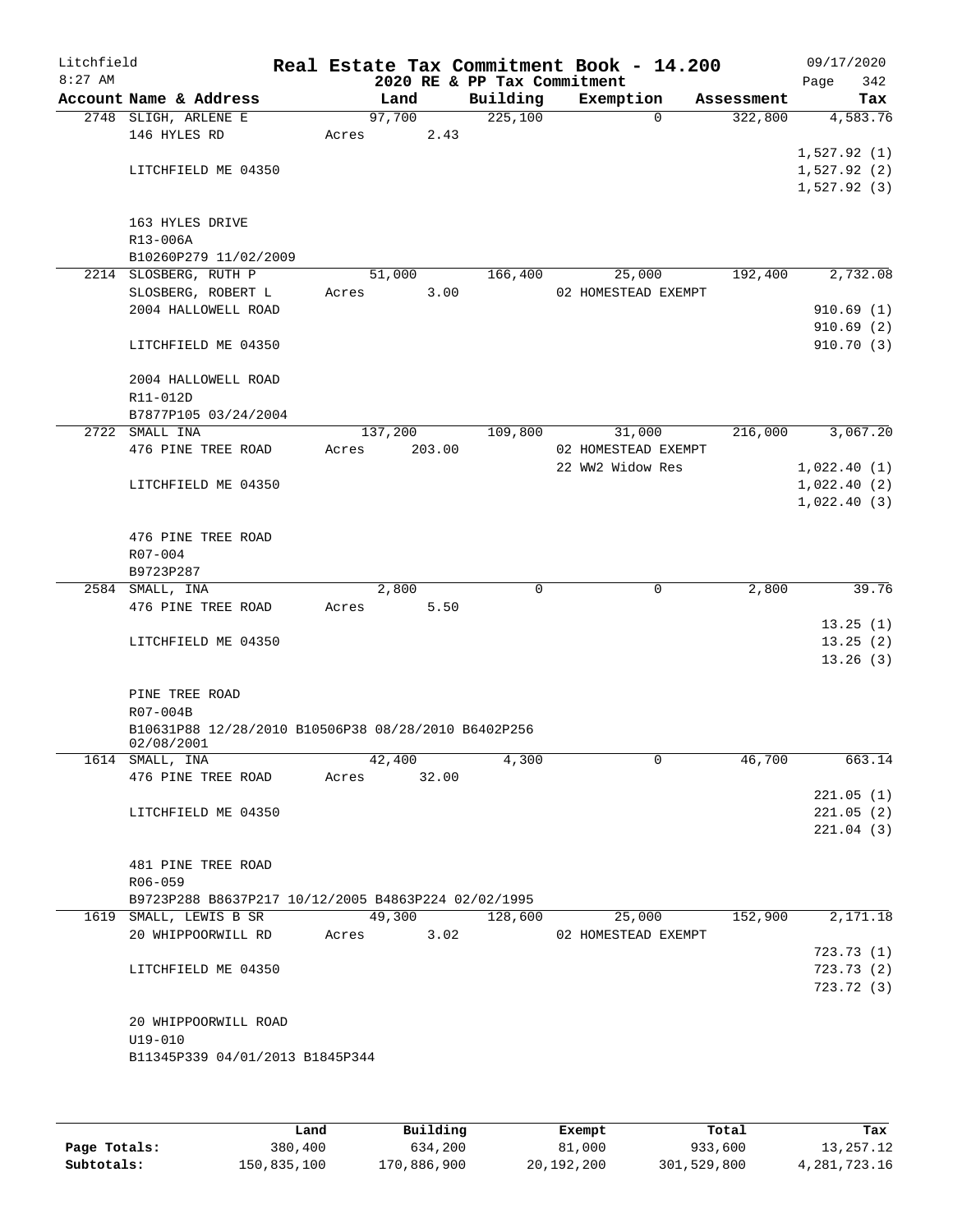| Litchfield<br>$8:27$ AM |                                             |       |        |      | 2020 RE & PP Tax Commitment | Real Estate Tax Commitment Book - 14.200 |                      | 09/17/2020<br>343<br>Page |
|-------------------------|---------------------------------------------|-------|--------|------|-----------------------------|------------------------------------------|----------------------|---------------------------|
|                         | Account Name & Address                      |       | Land   |      | Building                    | Exemption                                | Assessment           | Tax                       |
|                         | 1872 SMALL, SUSAN L                         |       | 55,800 |      | 88,200                      | 25,000                                   | 119,000              | 1,689.80                  |
|                         | 13 EASY STREET                              | Acres |        | 0.40 |                             | 02 HOMESTEAD EXEMPT                      |                      |                           |
|                         |                                             |       |        |      |                             |                                          |                      | 563.27(1)                 |
|                         | LITCHFIELD ME 04350                         |       |        |      |                             |                                          |                      | 563.27(2)                 |
|                         |                                             |       |        |      |                             |                                          |                      | 563.26(3)                 |
|                         |                                             |       |        |      |                             |                                          |                      |                           |
|                         | 13 EASY STREET                              |       |        |      |                             |                                          |                      |                           |
|                         | $U10-016A$                                  |       |        |      |                             |                                          |                      |                           |
|                         | B5235P289 10/04/1996                        |       |        |      |                             |                                          |                      |                           |
|                         | 969 SMART LEROY E                           |       | 47,800 |      | 31,400                      |                                          | 79,200<br>0          | 1,124.64                  |
|                         | SMART LINDA A                               | Acres |        | 0.09 |                             |                                          |                      |                           |
|                         | 1532 HALLOWELL ROAD                         |       |        |      |                             |                                          |                      | 374.88(1)                 |
|                         |                                             |       |        |      |                             |                                          |                      | 374.88(2)                 |
|                         | LITCHFIELD ME 04350                         |       |        |      |                             |                                          |                      | 374.88(3)                 |
|                         |                                             |       |        |      |                             |                                          |                      |                           |
|                         | 443 PEACEPIPE DRIVE<br>$U28 - 056$          |       |        |      |                             |                                          |                      |                           |
|                         | B9650P285 02/27/2008 B3602P310 08/24/1989   |       |        |      |                             |                                          |                      |                           |
|                         | 610 SMART, LEROY                            |       | 4,000  |      | 0                           |                                          | $\mathbf 0$<br>4,000 | 56.80                     |
|                         | 1532 HALLOWELL RD                           | Acres |        | 0.10 |                             |                                          |                      |                           |
|                         |                                             |       |        |      |                             |                                          |                      | 18.93(1)                  |
|                         | LITCHFIELD ME 04350                         |       |        |      |                             |                                          |                      | 18.93(2)                  |
|                         |                                             |       |        |      |                             |                                          |                      | 18.94(3)                  |
|                         |                                             |       |        |      |                             |                                          |                      |                           |
|                         | RICHMOND ROAD                               |       |        |      |                             |                                          |                      |                           |
|                         | R02-014                                     |       |        |      |                             |                                          |                      |                           |
|                         | B13018P198 08/30/2018                       |       |        |      |                             |                                          |                      |                           |
|                         | 611 SMART, LEROY                            |       | 13,700 |      | 61,100                      |                                          | 74,800<br>0          | 1,062.16                  |
|                         | 1532 HALLOWELL RD                           | Acres |        | 0.30 |                             |                                          |                      |                           |
|                         |                                             |       |        |      |                             |                                          |                      | 354.05(1)                 |
|                         | LITCHFIELD ME 04350                         |       |        |      |                             |                                          |                      | 354.05(2)                 |
|                         |                                             |       |        |      |                             |                                          |                      | 354.06(3)                 |
|                         |                                             |       |        |      |                             |                                          |                      |                           |
|                         | 2796 HALLOWELL ROAD                         |       |        |      |                             |                                          |                      |                           |
|                         | R02-042                                     |       |        |      |                             |                                          |                      |                           |
|                         | B13018P198 08/30/2018 B7054P270             |       |        |      |                             |                                          |                      |                           |
|                         | 612 SMART, LEROY                            |       | 2,800  |      | $\Omega$                    |                                          | 0<br>2,800           | 39.76                     |
|                         | 1532 HALLOWELL RD                           | Acres |        | 0.20 |                             |                                          |                      |                           |
|                         |                                             |       |        |      |                             |                                          |                      | 13.25(1)                  |
|                         | LITCHFIELD ME 04350                         |       |        |      |                             |                                          |                      | 13.25(2)                  |
|                         |                                             |       |        |      |                             |                                          |                      | 13.26(3)                  |
|                         |                                             |       |        |      |                             |                                          |                      |                           |
|                         | RICHMOND ROAD                               |       |        |      |                             |                                          |                      |                           |
|                         | R02-043                                     |       |        |      |                             |                                          |                      |                           |
|                         | B13018P198 08/30/2018                       |       |        |      |                             |                                          |                      |                           |
|                         | 429 SMART, LEROY                            |       | 55,500 |      | 128,700                     |                                          | 0<br>184,200         | 2,615.64                  |
|                         | SMART, LINDA A<br>1532 HALLOWELL RD         | Acres |        | 4.50 |                             |                                          |                      | 871.88 (1)                |
|                         |                                             |       |        |      |                             |                                          |                      |                           |
|                         | LITCHFIELD ME 04350                         |       |        |      |                             |                                          |                      | 871.88 (2)<br>871.88 (3)  |
|                         |                                             |       |        |      |                             |                                          |                      |                           |
|                         | 295 DENNIS HILL ROAD                        |       |        |      |                             |                                          |                      |                           |
|                         | R13-041C                                    |       |        |      |                             |                                          |                      |                           |
|                         | B11927P165 01/29/2015 B11802P147 09/16/2014 |       |        |      |                             |                                          |                      |                           |
|                         | B11661P173 09/10/2012 B7065P131             |       |        |      |                             |                                          |                      |                           |
|                         |                                             |       |        |      |                             |                                          |                      |                           |
|                         |                                             |       |        |      |                             |                                          |                      |                           |

|              | Land        | Building    | Exempt     | Total       | Tax          |
|--------------|-------------|-------------|------------|-------------|--------------|
| Page Totals: | 179,600     | 309,400     | 25,000     | 464,000     | 6,588.80     |
| Subtotals:   | 151,014,700 | 171,196,300 | 20,217,200 | 301,993,800 | 4,288,311.96 |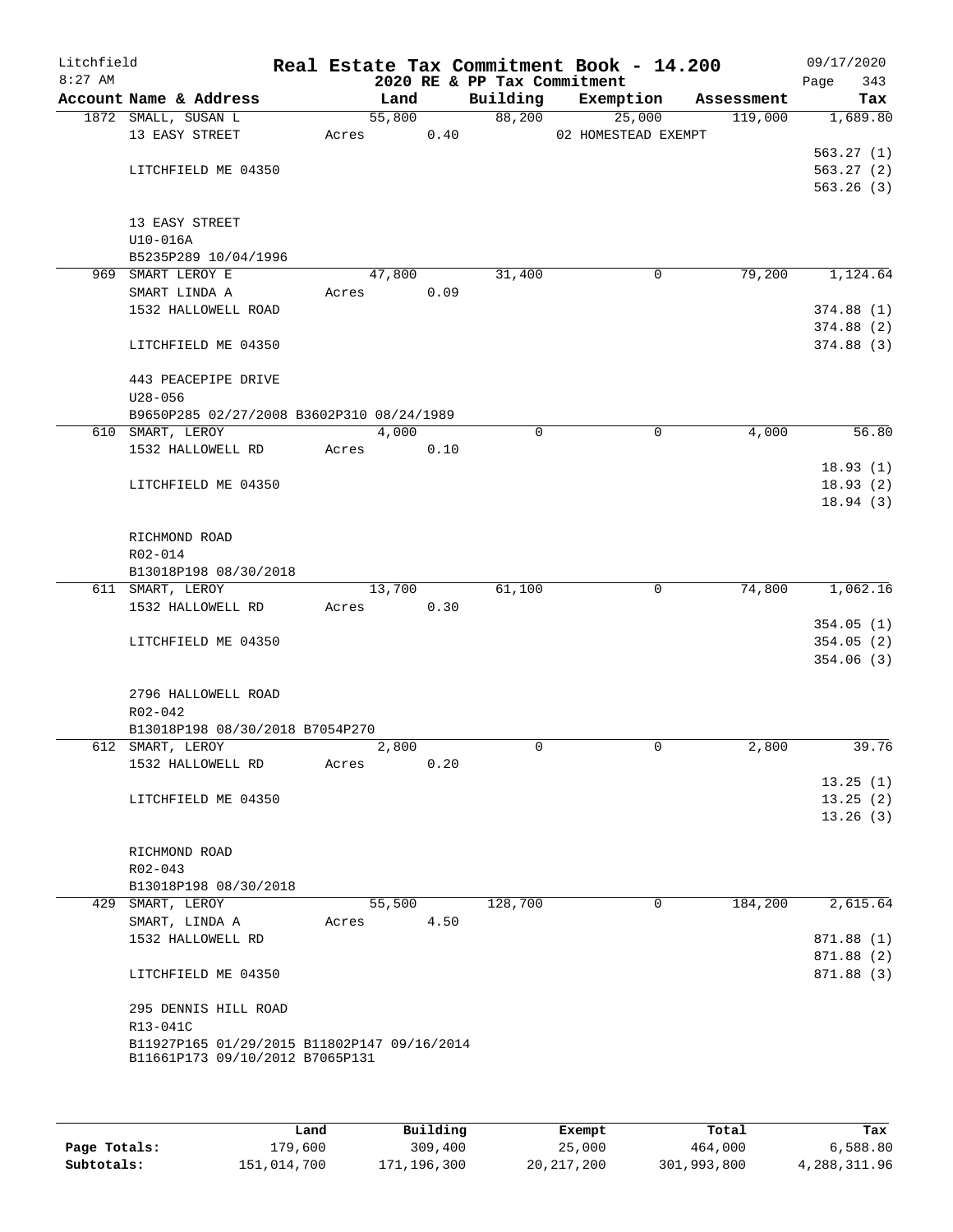| Litchfield   |                                                      |         |       |        |          |                             | Real Estate Tax Commitment Book - 14.200 |            | 09/17/2020  |
|--------------|------------------------------------------------------|---------|-------|--------|----------|-----------------------------|------------------------------------------|------------|-------------|
| $8:27$ AM    |                                                      |         |       |        |          | 2020 RE & PP Tax Commitment |                                          |            | 344<br>Page |
|              | Account Name & Address                               |         |       | Land   |          | Building                    | Exemption                                | Assessment | Tax         |
|              | 650 SMART, LEROY E                                   |         |       | 37,200 |          | 129,600                     | $\Omega$                                 | 166,800    | 2,368.56    |
|              | 1532 HALLOWELL ROAD                                  |         | Acres |        | 0.90     |                             |                                          |            |             |
|              |                                                      |         |       |        |          |                             |                                          |            | 789.52 (1)  |
|              | LITCHFIELD ME 04350                                  |         |       |        |          |                             |                                          |            | 789.52(2)   |
|              |                                                      |         |       |        |          |                             |                                          |            | 789.52 (3)  |
|              |                                                      |         |       |        |          |                             |                                          |            |             |
|              | 2792 HALLOWELL ROAD                                  |         |       |        |          |                             |                                          |            |             |
|              | R02-041                                              |         |       |        |          |                             |                                          |            |             |
|              | B12245P220 03/11/2016 B12228P267 01/05/2016          |         |       |        |          |                             |                                          |            |             |
|              | B12204P324 12/08/2015 B11734P138 04/15/2014          |         |       |        |          |                             |                                          |            |             |
|              | B11562P315 11/07/1201 B9041P106 08/24/2006 B9041P104 |         |       |        |          |                             |                                          |            |             |
|              | 08/24/2006 B6704P266 11/14/2001                      |         |       |        |          | $\Omega$                    | $\mathbf 0$                              | 5,900      |             |
|              | 1169 SMART, LEROY E                                  |         |       | 5,900  |          |                             |                                          |            | 83.78       |
|              | SMART, LINDA A                                       |         | Acres |        | 0.90     |                             |                                          |            |             |
|              | 1532 HALLOWELL ROAD                                  |         |       |        |          |                             |                                          |            | 27.93(1)    |
|              |                                                      |         |       |        |          |                             |                                          |            | 27.93(2)    |
|              | LITCHFIELD ME 04350                                  |         |       |        |          |                             |                                          |            | 27.92(3)    |
|              |                                                      |         |       |        |          |                             |                                          |            |             |
|              | 1515 HALLOWELL ROAD                                  |         |       |        |          |                             |                                          |            |             |
|              | $U19 - 006$                                          |         |       |        |          |                             |                                          |            |             |
|              | B12201P301 01/19/2010 B6053P265 09/07/1999 B3480P341 |         |       |        |          |                             |                                          |            |             |
|              | 1809 SMART, LEROY E                                  |         |       | 45,000 |          | 37,700                      | $\mathbf 0$                              | 82,700     | 1,174.34    |
|              | 1532 HALLOWELL ROAD                                  |         | Acres |        | 1.00     |                             |                                          |            |             |
|              |                                                      |         |       |        |          |                             |                                          |            | 391.45(1)   |
|              | LITCHFIELD ME 04350                                  |         |       |        |          |                             |                                          |            | 391.45(2)   |
|              |                                                      |         |       |        |          |                             |                                          |            | 391.44(3)   |
|              |                                                      |         |       |        |          |                             |                                          |            |             |
|              | 1538 HALLOWELL ROAD                                  |         |       |        |          |                             |                                          |            |             |
|              | U19-016A                                             |         |       |        |          |                             |                                          |            |             |
|              | B7618P52 09/03/2003                                  |         |       |        |          |                             |                                          |            |             |
| 1620         | SMART, LEROY E                                       |         |       | 49,500 |          | 152,600                     | 25,000                                   | 177,100    | 2,514.82    |
|              | SMART LINDA A                                        |         | Acres |        | 2.50     |                             | 02 HOMESTEAD EXEMPT                      |            |             |
|              | 1532 HALLOWELL ROAD                                  |         |       |        |          |                             |                                          |            | 838.27 (1)  |
|              |                                                      |         |       |        |          |                             |                                          |            | 838.27 (2)  |
|              | LITCHFIELD ME 04350                                  |         |       |        |          |                             |                                          |            | 838.28 (3)  |
|              |                                                      |         |       |        |          |                             |                                          |            |             |
|              | 1532 HALLOWELL ROAD                                  |         |       |        |          |                             |                                          |            |             |
|              | U19-016                                              |         |       |        |          |                             |                                          |            |             |
|              | B3661P232 05/12/1989                                 |         |       |        |          |                             |                                          |            |             |
|              | 2304 SMART, LEROY E                                  |         |       | 45,000 |          | 169,900                     | $\Omega$                                 | 214,900    | 3,051.58    |
|              | SMART, LINDA A                                       |         | Acres |        | 1.00     |                             |                                          |            |             |
|              | 1532 HALLOWELL ROAD                                  |         |       |        |          |                             |                                          |            | 1,017.19(1) |
|              |                                                      |         |       |        |          |                             |                                          |            | 1,017.19(2) |
|              | LITCHFIELD ME 04350                                  |         |       |        |          |                             |                                          |            | 1,017.20(3) |
|              |                                                      |         |       |        |          |                             |                                          |            |             |
|              | 34 CHAPMAN DRIVE                                     |         |       |        |          |                             |                                          |            |             |
|              | R12-005-9                                            |         |       |        |          |                             |                                          |            |             |
|              | B13272P76 06/18/2019 B9395P279 06/21/2007 B8280P319  |         |       |        |          |                             |                                          |            |             |
|              | 01/20/2005 B7316P67 03/14/2003                       |         |       |        |          |                             |                                          |            |             |
|              | 2910 SMART, SHYANNE                                  |         |       | 0      |          | 23,100                      | 23,100                                   | 0          | 0.00        |
|              | 26 PINE TREE ROAD                                    |         |       |        |          |                             | 02 HOMESTEAD EXEMPT                      |            |             |
|              |                                                      |         |       |        |          |                             |                                          |            |             |
|              | Litchfield ME 04350                                  |         |       |        |          |                             |                                          |            |             |
|              |                                                      |         |       |        |          |                             |                                          |            |             |
|              |                                                      |         |       |        |          |                             |                                          |            |             |
|              | 26 PINE TREE ROAD                                    |         |       |        |          |                             |                                          |            |             |
|              | R10-022-ON                                           |         |       |        |          |                             |                                          |            |             |
|              |                                                      |         |       |        |          |                             |                                          |            |             |
|              |                                                      |         |       |        |          |                             |                                          |            |             |
|              |                                                      | Land    |       |        | Building |                             | Exempt                                   | Total      | Tax         |
| Page Totals: |                                                      | 182,600 |       |        | 512,900  |                             | 48,100                                   | 647,400    | 9,193.08    |

**Subtotals:** 151,197,300 171,709,200 20,265,300 302,641,200 4,297,505.04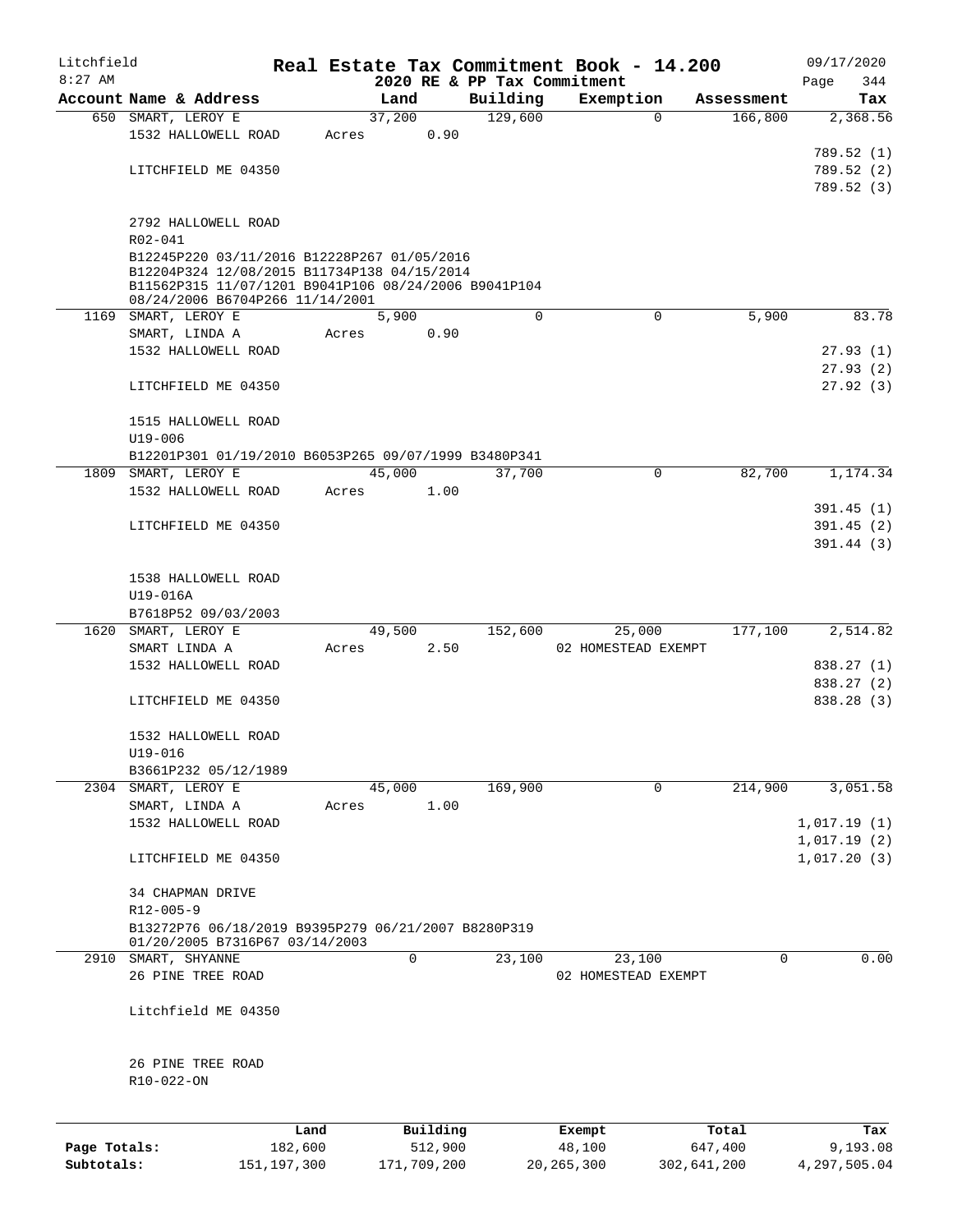| $8:27$ AM | Litchfield                                                                    |       |         |       | 2020 RE & PP Tax Commitment | Real Estate Tax Commitment Book - 14.200 |            | 09/17/2020<br>345 |
|-----------|-------------------------------------------------------------------------------|-------|---------|-------|-----------------------------|------------------------------------------|------------|-------------------|
|           | Account Name & Address                                                        |       | Land    |       | Building                    | Exemption                                | Assessment | Page<br>Tax       |
|           | 1205 SMILEY, CARROLL                                                          |       | 52,300  |       | $\Omega$                    | $\Omega$                                 | 52,300     | 742.66            |
|           | P.O. BOX 52                                                                   | Acres |         | 35.00 |                             |                                          |            |                   |
|           |                                                                               |       |         |       |                             |                                          |            | 247.55(1)         |
|           | LISBON ME 04250                                                               |       |         |       |                             |                                          |            | 247.55(2)         |
|           |                                                                               |       |         |       |                             |                                          |            | 247.56(3)         |
|           |                                                                               |       |         |       |                             |                                          |            |                   |
|           | 703 HUNTINGTON HILL                                                           |       |         |       |                             |                                          |            |                   |
|           | R03-126                                                                       |       |         |       |                             |                                          |            |                   |
|           | B12727P130 09/21/2017 B11912P218 02/12/2015<br>B11300P226 02/04/2013 B1678P95 |       |         |       |                             |                                          |            |                   |
| 2719      | SMITH DAVID                                                                   |       | 112,400 |       | 180,500                     | 25,000                                   | 267,900    | 3,804.18          |
|           | SMITH CAROL                                                                   | Acres |         | 6.30  |                             | 02 HOMESTEAD EXEMPT                      |            |                   |
|           | 23 HALEY LANE                                                                 |       |         |       |                             |                                          |            | 1,268.06(1)       |
|           |                                                                               |       |         |       |                             |                                          |            | 1,268.06(2)       |
|           | LITCHFIELD ME 04350                                                           |       |         |       |                             |                                          |            | 1,268.06(3)       |
|           | 23 HALEY LANE                                                                 |       |         |       |                             |                                          |            |                   |
|           | R09-033A                                                                      |       |         |       |                             |                                          |            |                   |
|           | B9845P161 09/04/2008                                                          |       |         |       |                             |                                          |            |                   |
| 2283      | SMITH STEPHEN R                                                               |       | 49,700  |       | 256,700                     | 25,000                                   | 281,400    | 3,995.88          |
|           | SMITH NANETTE M                                                               | Acres |         | 2.57  |                             | 02 HOMESTEAD EXEMPT                      |            |                   |
|           | 169 UPPER POND ROAD                                                           |       |         |       |                             |                                          |            | 1,331.96(1)       |
|           |                                                                               |       |         |       |                             |                                          |            | 1,331.96(2)       |
|           | LITCHFIELD ME 04350                                                           |       |         |       |                             |                                          |            | 1,331.96(3)       |
|           | 169 UPPER POND ROAD                                                           |       |         |       |                             |                                          |            |                   |
|           | R01-017-1                                                                     |       |         |       |                             |                                          |            |                   |
|           | B9743P50 05/29/2008 B8193P33 11/04/2004 B7149P39<br>11/18/2002                |       |         |       |                             |                                          |            |                   |
|           | 2966 SMITH, AMANDA J                                                          |       | 41,400  |       | 0                           | 0                                        | 41,400     | 587.88            |
|           | SMITH, DAVID A JR                                                             | Acres |         | 7.80  |                             |                                          |            |                   |
|           | 23 HALEY DR                                                                   |       |         |       |                             |                                          |            | 195.96(1)         |
|           |                                                                               |       |         |       |                             |                                          |            | 195.96(2)         |
|           | LITCHFIELD ME 04350                                                           |       |         |       |                             |                                          |            | 195.96(3)         |
|           | HALEY LANE                                                                    |       |         |       |                             |                                          |            |                   |
|           | R09-033A                                                                      |       |         |       |                             |                                          |            |                   |
|           | B13222P335 05/31/2019                                                         |       |         |       |                             |                                          |            |                   |
|           |                                                                               |       |         |       |                             |                                          |            |                   |
|           |                                                                               |       | 0       |       | 13,300                      |                                          | $\Omega$   | 0.00              |
|           | 1405 SMITH, BECKY<br>SMITH, BECKY                                             |       |         |       |                             | 13,300<br>02 HOMESTEAD EXEMPT            |            |                   |
|           | P O BOX 64                                                                    |       |         |       |                             |                                          |            |                   |
|           | LITCHFIELD ME 04350                                                           |       |         |       |                             |                                          |            |                   |
|           |                                                                               |       |         |       |                             |                                          |            |                   |
|           | 141 RICHMOND ROAD                                                             |       |         |       |                             |                                          |            |                   |
|           | R03-043-ON-38                                                                 |       |         |       |                             |                                          |            |                   |
|           | 2132 SMITH, BRANDON S                                                         |       | 40,500  |       | 90,400                      | 25,000                                   | 105,900    | 1,503.78          |
|           | MOORE, KAYLA L                                                                | Acres |         | 0.67  |                             | 02 HOMESTEAD EXEMPT                      |            |                   |
|           | 692 RICHMOND ROAD                                                             |       |         |       |                             |                                          |            | 501.26(1)         |
|           |                                                                               |       |         |       |                             |                                          |            | 501.26(2)         |
|           | LITCHFIELD ME 04350                                                           |       |         |       |                             |                                          |            | 501.26(3)         |
|           |                                                                               |       |         |       |                             |                                          |            |                   |
|           | 692 RICHMOND ROAD<br>R02-045B                                                 |       |         |       |                             |                                          |            |                   |

|              | Land        | Building    | Exempt     | Total       | Tax          |
|--------------|-------------|-------------|------------|-------------|--------------|
| Page Totals: | 296,300     | 540,900     | 88,300     | 748,900     | 10,634.38    |
| Subtotals:   | 151,493,600 | 172,250,100 | 20,353,600 | 303,390,100 | 4,308,139.42 |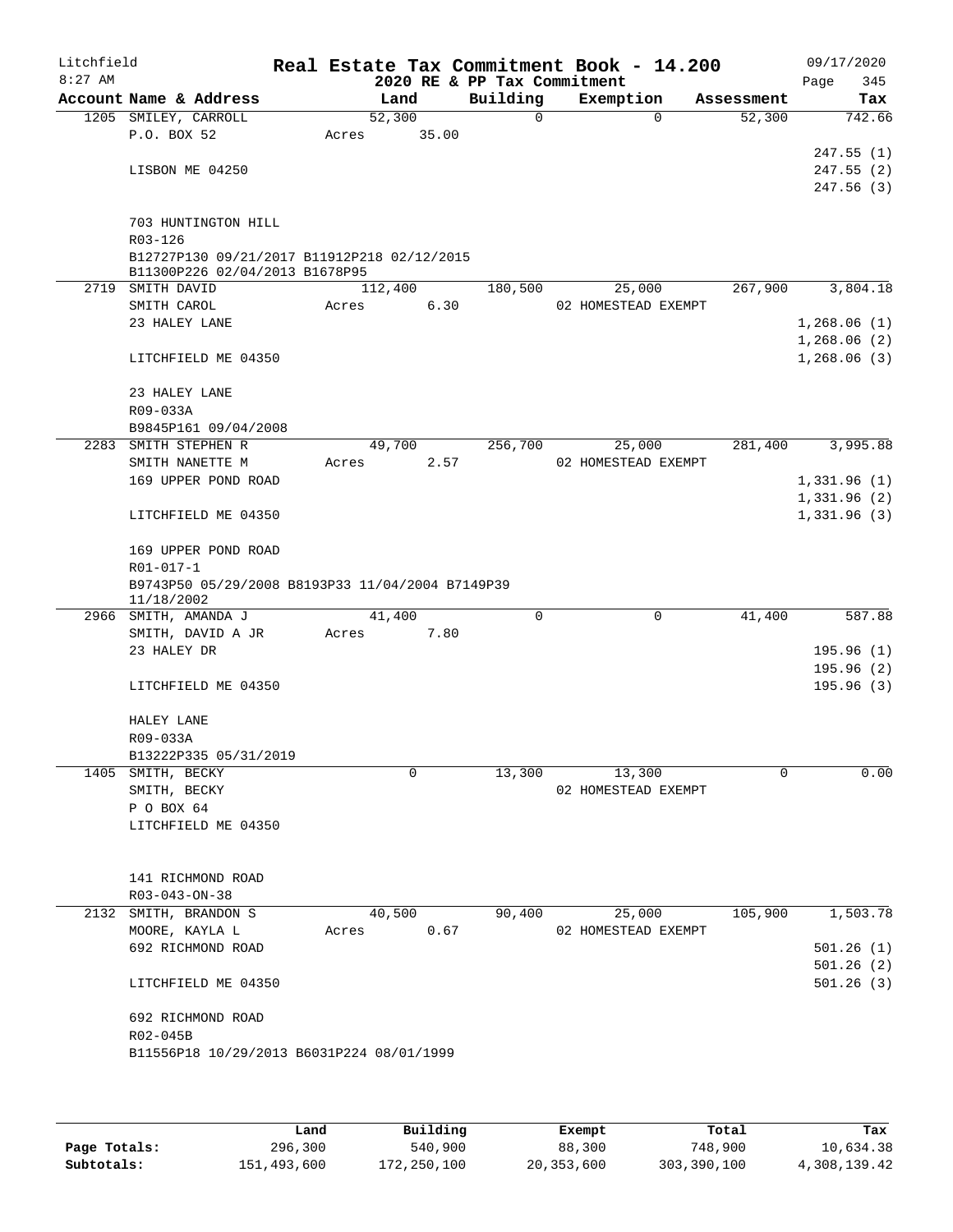| Litchfield<br>$8:27$ AM |                                                   |       |        |       | 2020 RE & PP Tax Commitment | Real Estate Tax Commitment Book - 14.200 |          |            | 09/17/2020<br>346<br>Page |
|-------------------------|---------------------------------------------------|-------|--------|-------|-----------------------------|------------------------------------------|----------|------------|---------------------------|
|                         | Account Name & Address                            |       | Land   |       | Building                    | Exemption                                |          | Assessment | Tax                       |
|                         | 1058 SMITH, BRANDON S                             |       | 6,900  |       | $\Omega$                    |                                          | $\Omega$ | 6,900      | 97.98                     |
|                         | MOORE, KAYLA C                                    | Acres |        | 2.30  |                             |                                          |          |            |                           |
|                         | 692 RICHMOND ROAD                                 |       |        |       |                             |                                          |          |            | 32.66(1)                  |
|                         |                                                   |       |        |       |                             |                                          |          |            | 32.66(2)                  |
|                         | LITCHFIELD ME 04350                               |       |        |       |                             |                                          |          |            | 32.66(3)                  |
|                         | 674 RICHMOND ROAD                                 |       |        |       |                             |                                          |          |            |                           |
|                         | $R02 - 045$                                       |       |        |       |                             |                                          |          |            |                           |
|                         | B11556P18 10/29/2013 B7017P236 07/28/2000         |       |        |       |                             |                                          |          |            |                           |
|                         | 531 SMITH, BRIAN                                  |       | 61,700 |       | $\Omega$                    |                                          | 0        | 61,700     | 876.14                    |
|                         | SMITH, MELISSA                                    | Acres |        | 0.45  |                             |                                          |          |            |                           |
|                         | 869 GARDINER ROAD                                 |       |        |       |                             |                                          |          |            | 292.05(1)                 |
|                         |                                                   |       |        |       |                             |                                          |          |            | 292.05(2)                 |
|                         | WALES ME 04280                                    |       |        |       |                             |                                          |          |            | 292.04(3)                 |
|                         | <b>DOYLE STREET</b>                               |       |        |       |                             |                                          |          |            |                           |
|                         | $U09 - 021$                                       |       |        |       |                             |                                          |          |            |                           |
|                         | B13368P61 10/17/2019                              |       |        |       |                             |                                          |          |            |                           |
|                         | 1768 SMITH, CASEY J                               |       | 45,600 |       | 99,100                      | 25,000                                   |          | 119,700    | 1,699.74                  |
|                         | 149 LUNTS HILL ROAD                               | Acres |        | 1.20  |                             | 02 HOMESTEAD EXEMPT                      |          |            |                           |
|                         |                                                   |       |        |       |                             |                                          |          |            | 566.58(1)                 |
|                         | LITCHFIELD ME 04350                               |       |        |       |                             |                                          |          |            | 566.58(2)                 |
|                         |                                                   |       |        |       |                             |                                          |          |            | 566.58(3)                 |
|                         | 149 LUNTS HILL ROAD                               |       |        |       |                             |                                          |          |            |                           |
|                         | R09-072A                                          |       |        |       |                             |                                          |          |            |                           |
|                         | B11694P340 05/22/2014 B3794P20                    |       |        |       |                             |                                          |          |            |                           |
|                         | 1798 SMITH, DAVID C                               |       | 12,000 |       | $\Omega$                    |                                          | 0        | 12,000     | 170.40                    |
|                         | 69 PREMIER DR. #227                               | Acres |        | 19.00 |                             |                                          |          |            |                           |
|                         |                                                   |       |        |       |                             |                                          |          |            | 56.80(1)                  |
|                         | LISBON ME 04250                                   |       |        |       |                             |                                          |          |            | 56.80(2)                  |
|                         |                                                   |       |        |       |                             |                                          |          |            | 56.80(3)                  |
|                         | 53 FERRIN ROAD                                    |       |        |       |                             |                                          |          |            |                           |
|                         | R03-118                                           |       |        |       |                             |                                          |          |            |                           |
|                         | B13265P21 07/05/2019                              |       |        |       |                             |                                          |          |            |                           |
|                         | 1936 SMITH, DONALD                                |       | 0      |       | 12,100                      |                                          | 0        | 12,100     | 171.82                    |
|                         | SMITH, HOLLIS                                     |       |        |       |                             |                                          |          |            |                           |
|                         | 19 ANDERSON ROAD                                  |       |        |       |                             |                                          |          |            | 57.27(1)                  |
|                         |                                                   |       |        |       |                             |                                          |          |            | 57.27(2)                  |
|                         | MONMOUTH ME 04259                                 |       |        |       |                             |                                          |          |            | 57.28(3)                  |
|                         | 4 GOWELL LANE                                     |       |        |       |                             |                                          |          |            |                           |
|                         | $R04 - 046 - ON - 28 - A$                         |       |        |       |                             |                                          |          |            |                           |
|                         | 2169 SMITH, EMILY R                               |       | 45,600 |       | 47,700                      | 25,000                                   |          | 68,300     | 969.86                    |
|                         | 742 DEAD RIVER ROAD                               | Acres |        | 1.19  |                             | 02 HOMESTEAD EXEMPT                      |          |            |                           |
|                         |                                                   |       |        |       |                             |                                          |          |            | 323.29(1)                 |
|                         | LITCHFIELD ME 04350                               |       |        |       |                             |                                          |          |            | 323.29(2)                 |
|                         |                                                   |       |        |       |                             |                                          |          |            | 323.28(3)                 |
|                         |                                                   |       |        |       |                             |                                          |          |            |                           |
|                         | 742 DEAD RIVER ROAD                               |       |        |       |                             |                                          |          |            |                           |
|                         | R01-035A                                          |       |        |       |                             |                                          |          |            |                           |
|                         | B12231P80 02/22/2016 B8528P43 07/29/2005 B6265P95 |       |        |       |                             |                                          |          |            |                           |
|                         |                                                   |       |        |       |                             |                                          |          |            |                           |

|              | Land        | Building    | Exempt     | Total       | Tax            |
|--------------|-------------|-------------|------------|-------------|----------------|
| Page Totals: | 171,800     | 158,900     | 50,000     | 280,700     | 3,985.94       |
| Subtotals:   | 151,665,400 | 172,409,000 | 20,403,600 | 303,670,800 | 4, 312, 125.36 |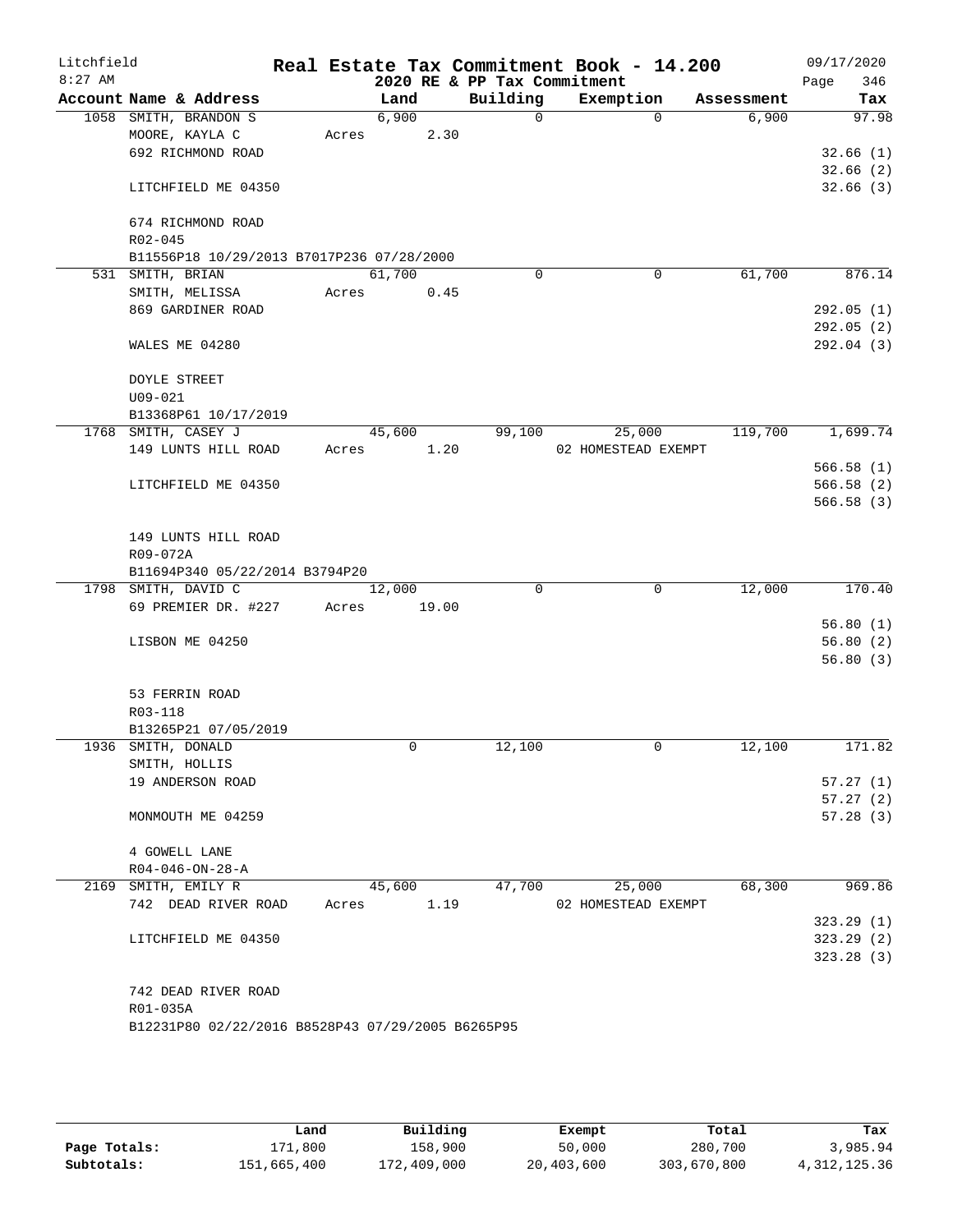| Litchfield   |                                                                    |         |         |          | Real Estate Tax Commitment Book - 14.200 |                     |             |             | 09/17/2020  |
|--------------|--------------------------------------------------------------------|---------|---------|----------|------------------------------------------|---------------------|-------------|-------------|-------------|
| $8:27$ AM    |                                                                    |         |         |          | 2020 RE & PP Tax Commitment              |                     |             |             | 347<br>Page |
|              | Account Name & Address                                             |         | Land    |          | Building                                 | Exemption           |             | Assessment  | Tax         |
|              | 1870 SMITH, ERIC                                                   |         | 199,600 |          | 147,800                                  |                     | 0           | 347,400     | 4,933.08    |
|              | 1041 SAWYER ROAD                                                   |         | Acres   | 0.91     |                                          |                     |             |             |             |
|              |                                                                    |         |         |          |                                          |                     |             |             | 1,644.36(1) |
|              | GREENE ME 04236                                                    |         |         |          |                                          |                     |             |             | 1,644.36(2) |
|              |                                                                    |         |         |          |                                          |                     |             |             | 1,644.36(3) |
|              |                                                                    |         |         |          |                                          |                     |             |             |             |
|              | 81 WOODBURY DRIVE                                                  |         |         |          |                                          |                     |             |             |             |
|              | $U25 - 015$                                                        |         |         |          |                                          |                     |             |             |             |
|              | B11752P57 07/24/2014 B11730P205 05/27/2014 B6387P143<br>01/08/2001 |         |         |          |                                          |                     |             |             |             |
|              | 1481 SMITH, FAITH D                                                |         | 79,200  |          | 112,400                                  |                     | $\mathbf 0$ | 191,600     | 2,720.72    |
|              | 12 CENTRAL AVENUE                                                  |         | Acres   | 0.55     |                                          |                     |             |             |             |
|              |                                                                    |         |         |          |                                          |                     |             |             | 906.91(1)   |
|              | LIMERICK ME 04048                                                  |         |         |          |                                          |                     |             |             | 906.91(2)   |
|              |                                                                    |         |         |          |                                          |                     |             |             | 906.90(3)   |
|              |                                                                    |         |         |          |                                          |                     |             |             |             |
|              | 66 PURGATORY DRIVE                                                 |         |         |          |                                          |                     |             |             |             |
|              | $U22 - 018$                                                        |         |         |          |                                          |                     |             |             |             |
|              | B12850P131 02/23/2018 B12850P129 01/25/2018                        |         |         |          |                                          |                     |             |             |             |
|              | B12850P127 01/25/2018 B12850P125 01/25/2018                        |         |         |          |                                          |                     |             |             |             |
|              | B12472P268 01/26/2016 B3463P344 08/26/1986                         |         |         |          |                                          |                     |             |             |             |
|              | 1624 SMITH, FAY                                                    |         |         | 0        | 16,000                                   |                     | 16,000      | $\mathbf 0$ | 0.00        |
|              | 29 SHADY LANE                                                      |         |         |          |                                          | 22 WW2 Widow Res    |             |             |             |
|              |                                                                    |         |         |          |                                          | 02 HOMESTEAD EXEMPT |             |             |             |
|              | LITCHFIELD ME 04350                                                |         |         |          |                                          |                     |             |             |             |
|              |                                                                    |         |         |          |                                          |                     |             |             |             |
|              |                                                                    |         |         |          |                                          |                     |             |             |             |
|              | 29 SHADY LANE                                                      |         |         |          |                                          |                     |             |             |             |
|              | R09-033-ON                                                         |         |         |          |                                          |                     |             |             |             |
| 1625         | SMITH, FOREST                                                      |         | 27,100  |          | $\mathbf 0$                              |                     | $\mathbf 0$ | 27,100      | 384.82      |
|              | 35 SHORTILL FARM ROAD                                              |         | Acres   | 1.70     |                                          |                     |             |             |             |
|              |                                                                    |         |         |          |                                          |                     |             |             | 128.27(1)   |
|              | BUXTON ME 04093                                                    |         |         |          |                                          |                     |             |             | 128.27(2)   |
|              |                                                                    |         |         |          |                                          |                     |             |             | 128.28(3)   |
|              |                                                                    |         |         |          |                                          |                     |             |             |             |
|              | DEAD RIVER ROAD                                                    |         |         |          |                                          |                     |             |             |             |
|              | R01-033C                                                           |         |         |          |                                          |                     |             |             |             |
|              | B10309P71 12/24/2009 B3691P51 02/13/1990                           |         |         |          |                                          |                     |             |             |             |
| 1627         | SMITH, FOREST                                                      |         | 27,100  |          | $\Omega$                                 |                     | 0           | 27,100      | 384.82      |
|              | 35 SHORTILL FARM ROAD                                              |         | Acres   | 1.70     |                                          |                     |             |             |             |
|              |                                                                    |         |         |          |                                          |                     |             |             | 128.27(1)   |
|              | BUXTON ME 04093                                                    |         |         |          |                                          |                     |             |             | 128.27(2)   |
|              |                                                                    |         |         |          |                                          |                     |             |             | 128.28(3)   |
|              |                                                                    |         |         |          |                                          |                     |             |             |             |
|              | PATTEN WOODS LANE                                                  |         |         |          |                                          |                     |             |             |             |
|              | R01-033B-8                                                         |         |         |          |                                          |                     |             |             |             |
|              | B10309P70 12/24/2009 B3691P53 02/13/1990                           |         |         |          |                                          |                     |             |             |             |
|              | 1636 SMITH, III, NORMAN                                            |         | 59,700  |          | 34,900                                   |                     | 6,000       | 88,600      | 1,258.12    |
|              | SMITH, ALAN L. &                                                   |         | Acres   | 0.14     |                                          | 14 WW2 Vet NonRes   |             |             |             |
|              | HITCHCOCK, PAMELA J.                                               |         |         |          |                                          |                     |             |             |             |
|              | 467 WEST ROAD                                                      |         |         |          |                                          |                     |             |             | 419.37 (1)  |
|              |                                                                    |         |         |          |                                          |                     |             |             | 419.37 (2)  |
|              | WESTFIELD MA 01085                                                 |         |         |          |                                          |                     |             |             | 419.38(3)   |
|              |                                                                    |         |         |          |                                          |                     |             |             |             |
|              | 463 PEACEPIPE DRIVE<br>$U28 - 051$                                 |         |         |          |                                          |                     |             |             |             |
|              | B12295P336 05/11/2016 B9423P123 07/11/2007 B2144P326               |         |         |          |                                          |                     |             |             |             |
|              | 08/31/1978                                                         |         |         |          |                                          |                     |             |             |             |
|              |                                                                    |         |         |          |                                          |                     |             |             |             |
|              |                                                                    | Land    |         | Building |                                          | Exempt              |             | Total       | Tax         |
| Page Totals: |                                                                    | 392,700 |         | 311,100  |                                          | 22,000              |             | 681,800     | 9,681.56    |

**Subtotals:** 152,058,100 172,720,100 20,425,600 304,352,600 4,321,806.92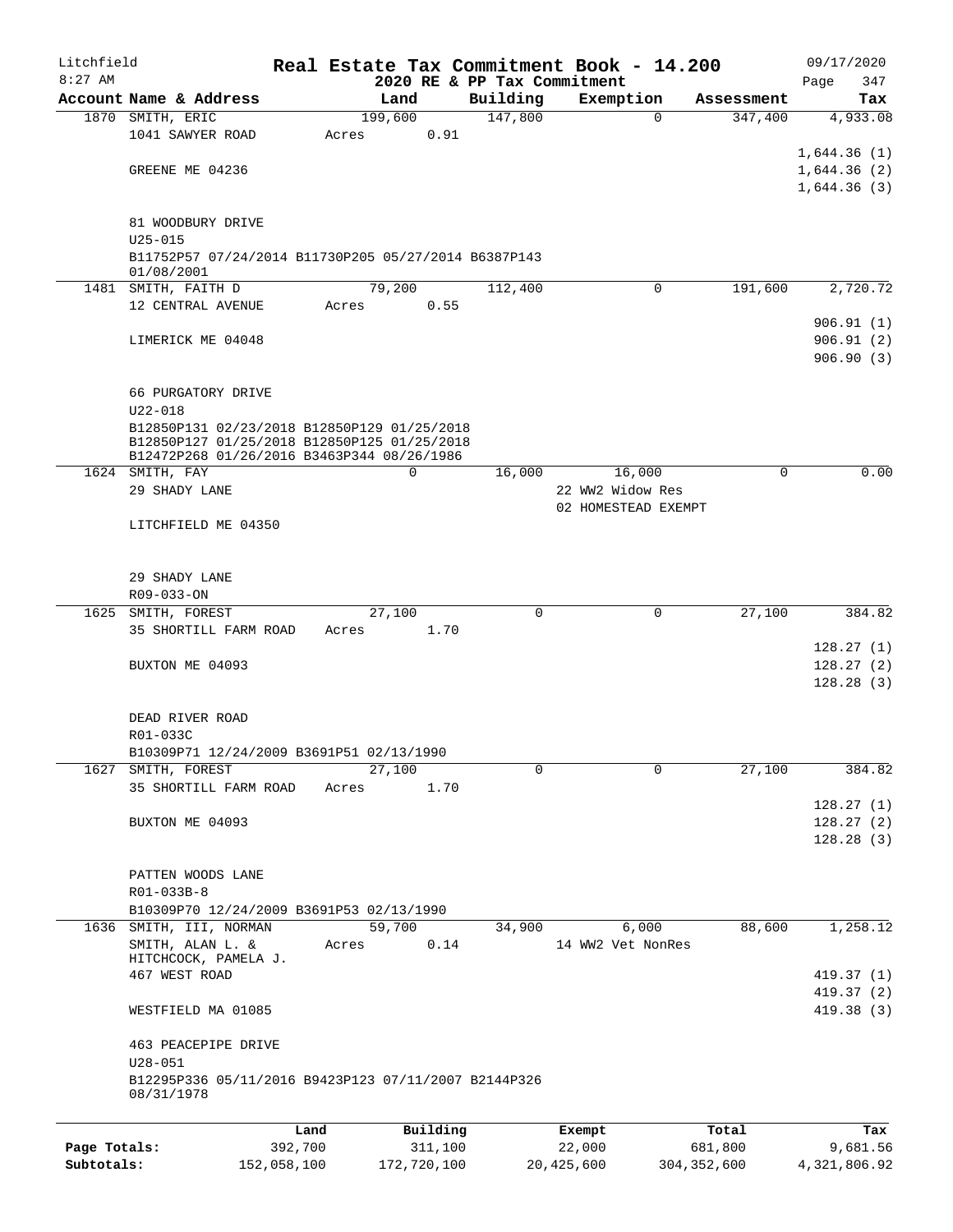| Litchfield   |                                                                     |               |       |               |                             | Real Estate Tax Commitment Book - 14.200 |               |            | 09/17/2020   |
|--------------|---------------------------------------------------------------------|---------------|-------|---------------|-----------------------------|------------------------------------------|---------------|------------|--------------|
| $8:27$ AM    |                                                                     |               |       |               | 2020 RE & PP Tax Commitment |                                          |               |            | 348<br>Page  |
|              | Account Name & Address                                              |               |       | Land          | Building                    | Exemption                                |               | Assessment | Tax          |
|              | 894 SMITH, KEITH                                                    |               |       | 40,000        | 131,200                     |                                          | $\Omega$      | 171,200    | 2,431.04     |
|              | 46 SCHOOL LANE                                                      |               | Acres | 1.00          |                             |                                          |               |            | 810.35(1)    |
|              | LITCHFIELD ME 04350                                                 |               |       |               |                             |                                          |               |            | 810.35(2)    |
|              |                                                                     |               |       |               |                             |                                          |               |            | 810.34(3)    |
|              |                                                                     |               |       |               |                             |                                          |               |            |              |
|              | 46 SCHOOL LANE                                                      |               |       |               |                             |                                          |               |            |              |
|              | R03-105B                                                            |               |       |               |                             |                                          |               |            |              |
|              | B9471P238 08/21/2007 B7211P195                                      |               |       |               |                             |                                          |               |            |              |
|              | 1630 SMITH, LELAND S JR                                             |               |       | 78,500        | 56,500                      |                                          | 0             | 135,000    | 1,917.00     |
|              | 2651 HALLOWELL ROAD                                                 |               | Acres | 38.00         |                             |                                          |               |            |              |
|              |                                                                     |               |       |               |                             |                                          |               |            | 639.00(1)    |
|              | LITCHFIELD ME 04350                                                 |               |       |               |                             |                                          |               |            | 639.00(2)    |
|              |                                                                     |               |       |               |                             |                                          |               |            | 639.00(3)    |
|              |                                                                     |               |       |               |                             |                                          |               |            |              |
|              | 2651 HALLOWELL ROAD                                                 |               |       |               |                             |                                          |               |            |              |
|              | R02-030                                                             |               |       |               |                             |                                          |               |            |              |
|              | B13458P121                                                          |               |       |               |                             |                                          |               |            |              |
|              | 719 SMITH, LYNDA L                                                  |               |       | 67,400        | 70,200                      |                                          | $\mathbf 0$   | 137,600    | 1,953.92     |
|              | SMITH, DON E                                                        |               | Acres | 0.20          |                             |                                          |               |            |              |
|              | 429 PEACEPIPE DRIVE                                                 |               |       |               |                             |                                          |               |            | 651.31(1)    |
|              |                                                                     |               |       |               |                             |                                          |               |            | 651.31(2)    |
|              | LITCHFIELD ME 04350                                                 |               |       |               |                             |                                          |               |            | 651.30(3)    |
|              |                                                                     |               |       |               |                             |                                          |               |            |              |
|              | 429 PEACEPIPE DRIVE                                                 |               |       |               |                             |                                          |               |            |              |
|              | $U28 - 034$                                                         |               |       |               |                             |                                          |               |            |              |
|              | B12442P91 10/14/2016 B8667P99 10/18/2005                            |               |       |               |                             |                                          |               |            |              |
|              | 452 SMITH, MATTHEW I                                                |               |       | 53,900        | 61,200                      |                                          | $\mathbf 0$   | 115,100    | 1,634.42     |
|              | SMITH, SHEENA L                                                     |               | Acres | 25.00         |                             |                                          |               |            |              |
|              | 218 DENNIS HILL ROAD                                                |               |       |               |                             |                                          |               |            | 544.81(1)    |
|              |                                                                     |               |       |               |                             |                                          |               |            | 544.81(2)    |
|              | LITCHFIELD ME 04350                                                 |               |       |               |                             |                                          |               |            | 544.80(3)    |
|              |                                                                     |               |       |               |                             |                                          |               |            |              |
|              | 218 DENNIS HILL ROAD                                                |               |       |               |                             |                                          |               |            |              |
|              | R13-018                                                             |               |       |               |                             |                                          |               |            |              |
|              | B13275P207 07/19/2019                                               |               |       |               |                             |                                          |               |            | 2,769.00     |
|              | 2219 SMITH, MYRON L (<br>TRUSTEES)                                  |               |       | 49,100        | 176,900                     | 31,000                                   |               | 195,000    |              |
|              | SMITH, WINONA N                                                     |               | Acres | 2.35          |                             | 03 VETERANS EXEMPT                       |               |            |              |
|              | (TRUSTEES)                                                          |               |       |               |                             |                                          |               |            |              |
|              | THE SMITH FAMILY                                                    |               |       |               |                             | 02 HOMESTEAD EXEMPT                      |               |            | 923.00(1)    |
|              | REVOCABLE TRUST                                                     |               |       |               |                             |                                          |               |            |              |
|              | 17 DENNIS HILL ROAD                                                 |               |       |               |                             |                                          |               |            | 923.00(2)    |
|              | LITCHFIELD ME 04350                                                 |               |       |               |                             |                                          |               |            | 923.00(3)    |
|              |                                                                     |               |       |               |                             |                                          |               |            |              |
|              | 17 DENNIS HILL ROAD                                                 |               |       |               |                             |                                          |               |            |              |
|              | R11-008-6                                                           |               |       |               |                             |                                          |               |            |              |
|              | B11449P346 06/19/2013 B6558P326 08/13/2004<br>1168 SMITH, PAULINE D |               |       | 74,000        | 178,300                     | 25,000                                   |               | 227,300    | 3,227.66     |
|              | SMITH ROBERT                                                        |               | Acres | 29.00         |                             | 02 HOMESTEAD EXEMPT                      |               |            |              |
|              | 1514 HALLOWELL RD                                                   |               |       |               |                             |                                          |               |            | 1,075.89(1)  |
|              |                                                                     |               |       |               |                             |                                          |               |            | 1,075.89(2)  |
|              | LITCHFIELD ME 04350                                                 |               |       |               |                             |                                          |               |            | 1,075.88(3)  |
|              |                                                                     |               |       |               |                             |                                          |               |            |              |
|              | 1514 HALLOWELL ROAD                                                 |               |       |               |                             |                                          |               |            |              |
|              | U19-015                                                             |               |       |               |                             |                                          |               |            |              |
|              | B6053P265                                                           |               |       |               |                             |                                          |               |            |              |
|              |                                                                     |               |       |               |                             |                                          |               |            |              |
|              |                                                                     |               |       |               |                             |                                          |               |            |              |
|              |                                                                     | Land          |       | Building      |                             | Exempt                                   |               | Total      | Tax          |
| Page Totals: |                                                                     | 362,900       |       | 674,300       |                             | 56,000                                   |               | 981,200    | 13,933.04    |
| Subtotals:   |                                                                     | 152, 421, 000 |       | 173, 394, 400 |                             | 20,481,600                               | 305, 333, 800 |            | 4,335,739.96 |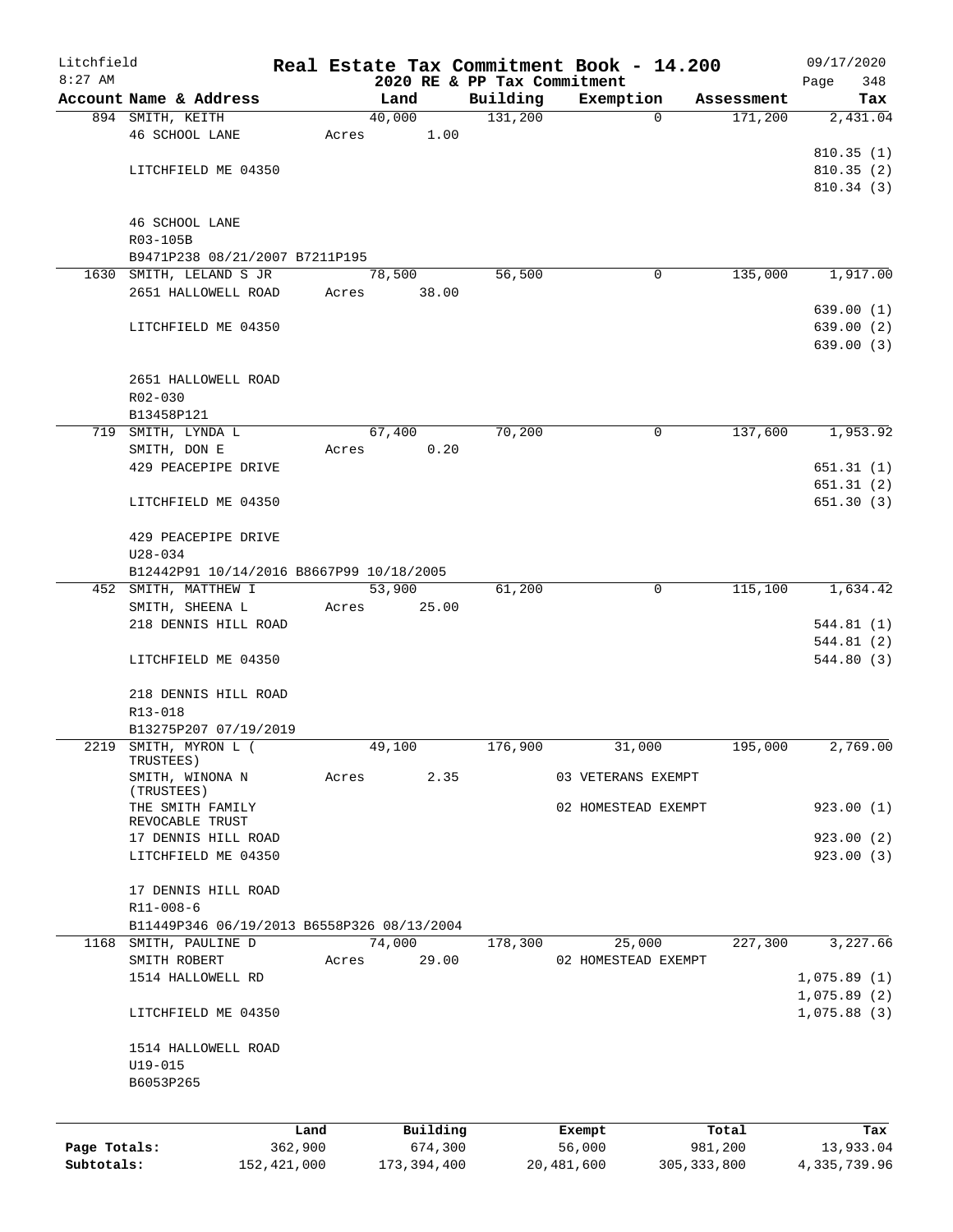| Litchfield |                                                      |                       |             |                             | Real Estate Tax Commitment Book - 14.200 |            |         |      | 09/17/2020              |
|------------|------------------------------------------------------|-----------------------|-------------|-----------------------------|------------------------------------------|------------|---------|------|-------------------------|
| $8:27$ AM  | Account Name & Address                               |                       |             | 2020 RE & PP Tax Commitment |                                          |            |         | Page | 349                     |
|            |                                                      | Land                  |             |                             | Building Exemption                       | Assessment |         |      | Tax                     |
|            | 1631 SMITH, RICHARD J<br>SMITH, JONI L               | 163,800<br>Acres 0.38 |             | 165,500 25,000              | 02 HOMESTEAD EXEMPT                      |            | 304,300 |      | 4,321.06                |
|            | P O BOX 363                                          |                       |             |                             |                                          |            |         |      | 1,440.35(1)             |
|            |                                                      |                       |             |                             |                                          |            |         |      | 1,440.35(2)             |
|            | LITCHFIELD ME 04350                                  |                       |             |                             |                                          |            |         |      | 1,440.36(3)             |
|            |                                                      |                       |             |                             |                                          |            |         |      |                         |
|            | 85 SAND POND LANE                                    |                       |             |                             |                                          |            |         |      |                         |
|            | U12-013A                                             |                       |             |                             |                                          |            |         |      |                         |
|            | B12800P293 10/17/2017 B12077P242 08/18/2015 B1991P14 |                       |             |                             |                                          |            |         |      |                         |
|            | 2959 SMITH, STEPHANIE L                              | 38,500                |             | $\Omega$                    | $\mathbf 0$                              |            | 38,500  |      | 546.70                  |
|            | 76 SUMMER STREET LOT 13 Acres 5.50                   |                       |             |                             |                                          |            |         |      |                         |
|            |                                                      |                       |             |                             |                                          |            |         |      | 182.23(1)<br>182.23(2)  |
|            | LISBON FALLS ME 04252                                |                       |             |                             |                                          |            |         |      | 182.24(3)               |
|            |                                                      |                       |             |                             |                                          |            |         |      |                         |
|            | LEWISTON ROAD                                        |                       |             |                             |                                          |            |         |      |                         |
|            | R13-013G                                             |                       |             |                             |                                          |            |         |      |                         |
|            | B13306P74 08/19/2019                                 |                       |             |                             |                                          |            |         |      |                         |
|            | 242 SMITH, SUSAN R                                   |                       | $\mathbf 0$ | 15,800                      | 15,800                                   |            | 0       |      | 0.00                    |
|            | 34 CLINTON LANE                                      |                       |             |                             | 02 HOMESTEAD EXEMPT                      |            |         |      |                         |
|            | LITCHFIELD ME 04350                                  |                       |             |                             |                                          |            |         |      |                         |
|            |                                                      |                       |             |                             |                                          |            |         |      |                         |
|            | 34 CLINTON LANE                                      |                       |             |                             |                                          |            |         |      |                         |
|            | R02-103-ON-6                                         |                       |             |                             |                                          |            |         |      |                         |
|            | 1633 SMITH, THEODORE                                 | 68,500                |             | 143,600                     | 31,000                                   |            | 181,100 |      | 2,571.62                |
|            | 12 LIBBY RD                                          | Acres 18.00           |             |                             | 03 VETERANS EXEMPT                       |            |         |      |                         |
|            |                                                      |                       |             |                             | 02 HOMESTEAD EXEMPT                      |            |         |      | 857.21(1)               |
|            | LITCHFIELD ME 04350                                  |                       |             |                             |                                          |            |         |      | 857.21(2)<br>857.20 (3) |
|            |                                                      |                       |             |                             |                                          |            |         |      |                         |
|            | 12 LIBBY ROAD                                        |                       |             |                             |                                          |            |         |      |                         |
|            | $R06 - 010$                                          |                       |             |                             |                                          |            |         |      |                         |
|            | B1486P396                                            |                       |             |                             |                                          |            |         |      |                         |
|            | 1635 SMITH, THOMAS A                                 | 45,000                |             | 105,300                     | 31,000                                   |            | 119,300 |      | 1,694.06                |
|            | SMITH, MARY A                                        | Acres                 | 1.00        |                             | 02 HOMESTEAD EXEMPT                      |            |         |      |                         |
|            | 1175 RICHMOND RD                                     |                       |             |                             | 12 WW2 Vet Res.                          |            |         |      | 564.69(1)               |
|            |                                                      |                       |             |                             |                                          |            |         |      | 564.69(2)<br>564.68(3)  |
|            | LITCHFIELD ME 04350                                  |                       |             |                             |                                          |            |         |      |                         |
|            | 1175 RICHMOND ROAD                                   |                       |             |                             |                                          |            |         |      |                         |
|            | R01-057                                              |                       |             |                             |                                          |            |         |      |                         |
|            | B1960P333                                            |                       |             |                             |                                          |            |         |      |                         |
|            | 1638 SNOW, JOHN F SR                                 | 76,500                |             | 163,400                     | 31,000                                   |            | 208,900 |      | 2,966.38                |
|            | 43 UPPER POND RD                                     | Acres                 | 33.94       |                             | 02 HOMESTEAD EXEMPT                      |            |         |      |                         |
|            |                                                      |                       |             |                             | 03 VETERANS EXEMPT                       |            |         |      | 988.79 (1)              |
|            | LITCHFIELD ME 04350                                  |                       |             |                             |                                          |            |         |      | 988.79 (2)              |
|            |                                                      |                       |             |                             |                                          |            |         |      | 988.80 (3)              |
|            | 43 UPPER POND ROAD                                   |                       |             |                             |                                          |            |         |      |                         |
|            | R07-030                                              |                       |             |                             |                                          |            |         |      |                         |
|            | B12704P186 08/09/2017 B12584P185 04/21/2017 B2278P46 |                       |             |                             |                                          |            |         |      |                         |
|            |                                                      |                       |             |                             |                                          |            |         |      |                         |
|            |                                                      |                       |             |                             |                                          |            |         |      |                         |

|              | Land        | Building    | Exempt     | Total         | Tax          |
|--------------|-------------|-------------|------------|---------------|--------------|
| Page Totals: | 392,300     | 593,600     | 133,800    | 852,100       | 12,099.82    |
| Subtotals:   | 152,813,300 | 173,988,000 | 20,615,400 | 306, 185, 900 | 4,347,839.78 |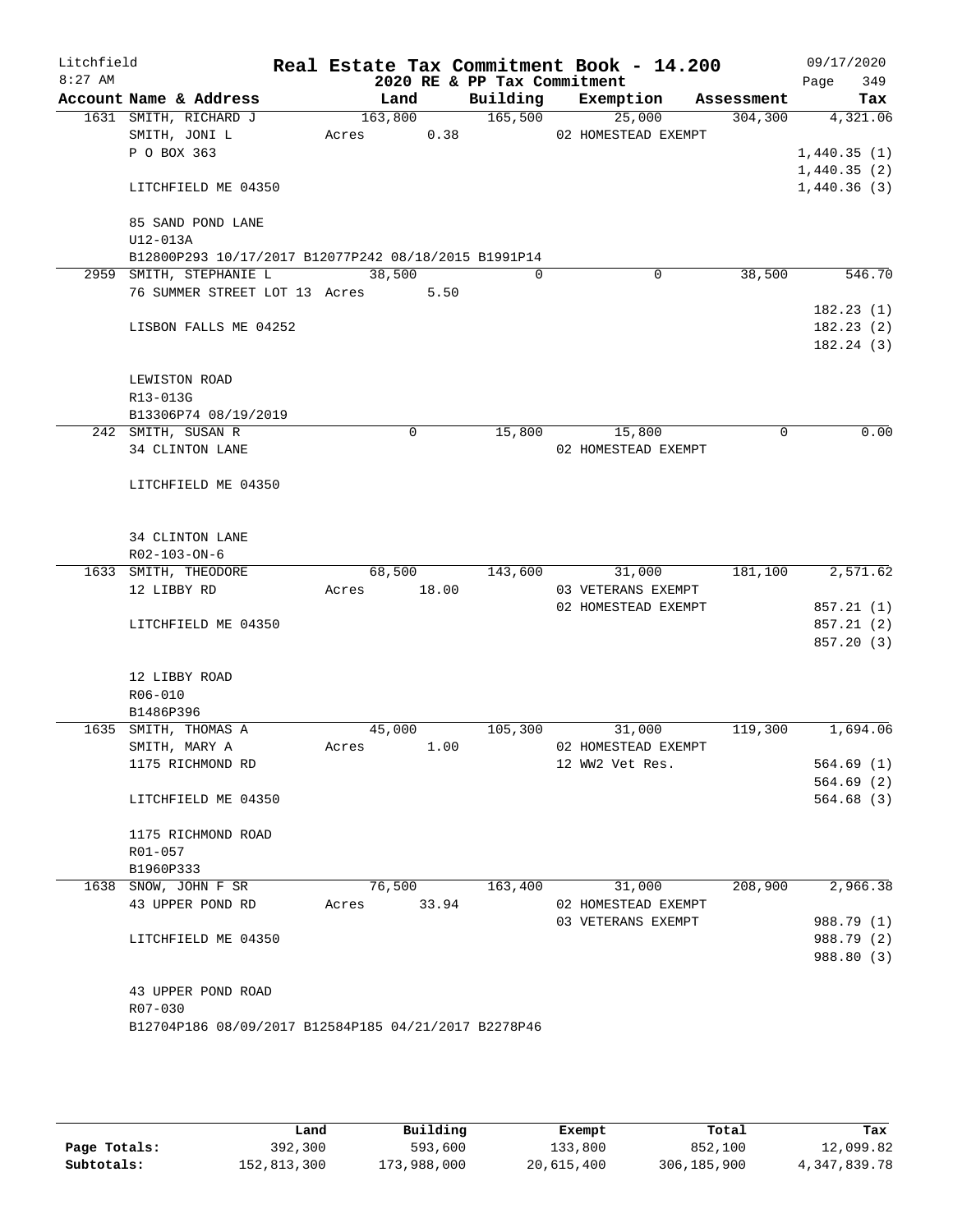| Litchfield<br>$8:27$ AM |                                             |       |         |       | 2020 RE & PP Tax Commitment | Real Estate Tax Commitment Book - 14.200 |            | 09/17/2020<br>Page<br>350 |
|-------------------------|---------------------------------------------|-------|---------|-------|-----------------------------|------------------------------------------|------------|---------------------------|
|                         | Account Name & Address                      |       | Land    |       | Building                    | Exemption                                | Assessment | Tax                       |
|                         | 1642 SNYDER WILLIAM                         |       | 19,100  |       | $\overline{0}$              | $\Omega$                                 | 19,100     | 271.22                    |
|                         | 1266 WEST ROAD                              | Acres |         | 10.50 |                             |                                          |            |                           |
|                         |                                             |       |         |       |                             |                                          |            | 90.41(1)                  |
|                         | LITCHFIELD ME 04350                         |       |         |       |                             |                                          |            | 90.41(2)                  |
|                         |                                             |       |         |       |                             |                                          |            | 90.40(3)                  |
|                         |                                             |       |         |       |                             |                                          |            |                           |
|                         | WEST ROAD                                   |       |         |       |                             |                                          |            |                           |
|                         | R03-036                                     |       |         |       |                             |                                          |            |                           |
|                         | B6256P51 07/25/2000 B5994P340 06/08/1999    |       |         |       |                             |                                          |            |                           |
|                         | 1639 SNYDER, CHARLES R                      |       | 42,000  |       | 81,800                      | 25,000                                   | 98,800     | 1,402.96                  |
|                         | 1295 WEST ROAD                              |       | Acres   | 1.00  |                             | 02 HOMESTEAD EXEMPT                      |            |                           |
|                         | LITCHFIELD ME 04350                         |       |         |       |                             |                                          |            | 467.65(1)<br>467.65(2)    |
|                         |                                             |       |         |       |                             |                                          |            | 467.66(3)                 |
|                         |                                             |       |         |       |                             |                                          |            |                           |
|                         | 1295 WEST ROAD                              |       |         |       |                             |                                          |            |                           |
|                         | R03-029A                                    |       |         |       |                             |                                          |            |                           |
|                         | B9536P72 10/19/2007 B4185P39                |       |         |       |                             |                                          |            |                           |
|                         | 1641 SNYDER, CHARLES R                      |       | 71,000  |       | 11,600                      | 0                                        | 82,600     | 1,172.92                  |
|                         | 1295 WEST ROAD                              | Acres |         | 22.90 |                             |                                          |            |                           |
|                         |                                             |       |         |       |                             |                                          |            | 390.97 (1)                |
|                         | LITCHFIELD ME 04350                         |       |         |       |                             |                                          |            | 390.97 (2)                |
|                         |                                             |       |         |       |                             |                                          |            | 390.98 (3)                |
|                         |                                             |       |         |       |                             |                                          |            |                           |
|                         | WEST ROAD                                   |       |         |       |                             |                                          |            |                           |
|                         | R03-029                                     |       |         |       |                             |                                          |            |                           |
|                         | B6256P49 07/25/2000                         |       |         |       |                             |                                          |            | 1,114.70                  |
|                         | 2292 SNYDER, WILLIAM<br>1266 WEST ROAD      | Acres | 36,500  | 1.50  | 67,000                      | 25,000<br>02 HOMESTEAD EXEMPT            | 78,500     |                           |
|                         |                                             |       |         |       |                             |                                          |            | 371.57(1)                 |
|                         | LITCHFIELD ME 04350                         |       |         |       |                             |                                          |            | 371.57(2)                 |
|                         |                                             |       |         |       |                             |                                          |            | 371.56(3)                 |
|                         |                                             |       |         |       |                             |                                          |            |                           |
|                         | 1266 WEST ROAD                              |       |         |       |                             |                                          |            |                           |
|                         | R03-036C                                    |       |         |       |                             |                                          |            |                           |
|                         | B6256P51 07/25/2000                         |       |         |       |                             |                                          |            |                           |
|                         | 1643 SNYDER-WING, SARAH A                   |       | 60,700  |       | 172,500                     | 25,000                                   | 208, 200   | 2,956.44                  |
|                         | WING, JOSEPH S                              | Acres |         | 6.95  |                             | 02 HOMESTEAD EXEMPT                      |            |                           |
|                         | 1254 WEST ROAD                              |       |         |       |                             |                                          |            | 985.48 (1)                |
|                         |                                             |       |         |       |                             |                                          |            | 985.48 (2)                |
|                         | LITCHFIELD ME 04350                         |       |         |       |                             |                                          |            | 985.48 (3)                |
|                         | 1254 WEST ROAD                              |       |         |       |                             |                                          |            |                           |
|                         | R03-036A                                    |       |         |       |                             |                                          |            |                           |
|                         | B11198P153 10/17/2012 B11198P152 10/19/2012 |       |         |       |                             |                                          |            |                           |
|                         | B7040P207 08/30/2002 B2845P35               |       |         |       |                             |                                          |            |                           |
|                         | 1644 SOBOLESKI, PATRICIA A                  |       | 191,500 |       | 132,700                     | 25,000                                   | 299,200    | 4,248.64                  |
|                         | P O BOX 12                                  | Acres |         | 1.32  |                             | 02 HOMESTEAD EXEMPT                      |            |                           |
|                         |                                             |       |         |       |                             |                                          |            | 1,416.21(1)               |
|                         | LITCHFIELD ME 04350                         |       |         |       |                             |                                          |            | 1,416.21(2)               |
|                         |                                             |       |         |       |                             |                                          |            | 1,416.22(3)               |
|                         |                                             |       |         |       |                             |                                          |            |                           |
|                         | 71 SAND POND LANE<br>$U12 - 016$            |       |         |       |                             |                                          |            |                           |
|                         | B2374P322 04/22/1981                        |       |         |       |                             |                                          |            |                           |
|                         |                                             |       |         |       |                             |                                          |            |                           |
|                         |                                             |       |         |       |                             |                                          |            |                           |

|              | Land        | Building    | Exempt     | Total       | Tax          |
|--------------|-------------|-------------|------------|-------------|--------------|
| Page Totals: | 420,800     | 465,600     | 100,000    | 786,400     | 11,166.88    |
| Subtotals:   | 153,234,100 | 174,453,600 | 20,715,400 | 306,972,300 | 4,359,006.66 |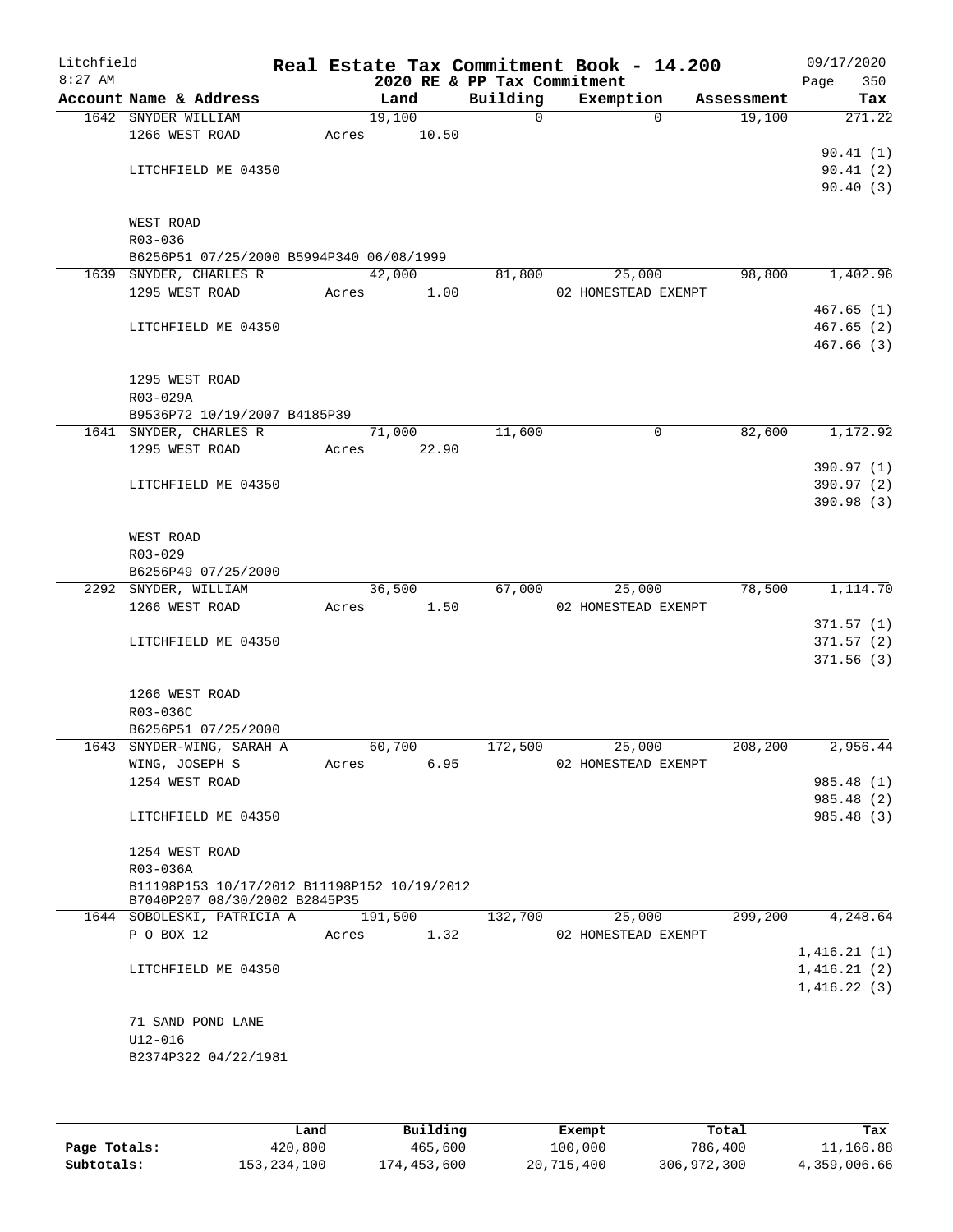| Litchfield   |                                                                    |         |       |         |          |                             | Real Estate Tax Commitment Book - 14.200 |          |                       | 09/17/2020                 |        |
|--------------|--------------------------------------------------------------------|---------|-------|---------|----------|-----------------------------|------------------------------------------|----------|-----------------------|----------------------------|--------|
| $8:27$ AM    |                                                                    |         |       |         |          | 2020 RE & PP Tax Commitment |                                          |          |                       | Page                       | 351    |
|              | Account Name & Address                                             |         |       | Land    |          | Building                    | Exemption                                | $\Omega$ | Assessment<br>274,200 | 3,893.64                   | Tax    |
|              | 979 SOCCIO, ROBERT<br>SOCCIO, LORRAINE A                           |         | Acres | 82,100  | 23.95    | 192,100                     |                                          |          |                       |                            |        |
|              | 86 LIBBY ROAD                                                      |         |       |         |          |                             |                                          |          |                       | 1,297.88(1)                |        |
|              |                                                                    |         |       |         |          |                             |                                          |          |                       | 1, 297.88(2)               |        |
|              | LITCHFIELD ME 04350                                                |         |       |         |          |                             |                                          |          |                       | 1, 297.88(3)               |        |
|              |                                                                    |         |       |         |          |                             |                                          |          |                       |                            |        |
|              | 86 LIBBY ROAD                                                      |         |       |         |          |                             |                                          |          |                       |                            |        |
|              | R06-013                                                            |         |       |         |          |                             |                                          |          |                       |                            |        |
|              | B10966P166 02/21/2012 B10966P161 02/21/2012                        |         |       |         |          |                             |                                          |          |                       |                            |        |
|              | B7837P251 02/18/2004                                               |         |       |         |          |                             |                                          |          |                       |                            |        |
|              | 945 SOUCY, ANTHONY M                                               |         |       | 42,300  |          | 70,800                      |                                          | 0        | 113,100               | 1,606.02                   |        |
|              | 38 RIDLEY LANE                                                     |         | Acres |         | 1.76     |                             |                                          |          |                       |                            |        |
|              |                                                                    |         |       |         |          |                             |                                          |          |                       | 535.34(1)                  |        |
|              | LITCHFIELD ME 04350                                                |         |       |         |          |                             |                                          |          |                       | 535.34(2)                  |        |
|              |                                                                    |         |       |         |          |                             |                                          |          |                       | 535.34(3)                  |        |
|              |                                                                    |         |       |         |          |                             |                                          |          |                       |                            |        |
|              | <b>38 RIDLEY LANE</b>                                              |         |       |         |          |                             |                                          |          |                       |                            |        |
|              | R03-104                                                            |         |       |         |          |                             |                                          |          |                       |                            |        |
|              | B11413P101 06/07/2013 B9369P103 05/30/2007 B7340P216               |         |       |         |          |                             |                                          |          |                       |                            |        |
|              | 04/05/2001                                                         |         |       |         |          |                             |                                          |          |                       |                            |        |
|              | 1782 SOULE, DAVID N                                                |         |       | 154,700 |          | 65,800                      |                                          | 0        | 220,500               | 3,131.10                   |        |
|              | SOULE, KIM R<br>30 DR MANN DRIVE                                   |         | Acres |         | 0.28     |                             |                                          |          |                       |                            |        |
|              |                                                                    |         |       |         |          |                             |                                          |          |                       | 1,043.70(1)                |        |
|              | CHELSEA ME 04330                                                   |         |       |         |          |                             |                                          |          |                       | 1,043.70(2)<br>1,043.70(3) |        |
|              |                                                                    |         |       |         |          |                             |                                          |          |                       |                            |        |
|              | 8 MARLENE DRIVE                                                    |         |       |         |          |                             |                                          |          |                       |                            |        |
|              | $U28 - 036$                                                        |         |       |         |          |                             |                                          |          |                       |                            |        |
|              | B5688P157                                                          |         |       |         |          |                             |                                          |          |                       |                            |        |
|              | 502 SPARKS, GLENN D                                                |         |       | 131,900 |          | 40,400                      |                                          | 0        | 172,300               | 2,446.66                   |        |
|              | SPARKS, DEBORAH A                                                  |         | Acres |         | 0.23     |                             |                                          |          |                       |                            |        |
|              | 7 ASH SWAMP ROAD                                                   |         |       |         |          |                             |                                          |          |                       | 815.55(1)                  |        |
|              |                                                                    |         |       |         |          |                             |                                          |          |                       | 815.55(2)                  |        |
|              | SACO ME 04072                                                      |         |       |         |          |                             |                                          |          |                       | 815.56 (3)                 |        |
|              |                                                                    |         |       |         |          |                             |                                          |          |                       |                            |        |
|              | 79 GRANT ROAD                                                      |         |       |         |          |                             |                                          |          |                       |                            |        |
|              | U11-016                                                            |         |       |         |          |                             |                                          |          |                       |                            |        |
|              | B6628P81 09/15/1992                                                |         |       |         |          |                             |                                          |          |                       |                            |        |
|              | 1012 SPAULDING, PAUL S                                             |         |       | 58,500  |          | 16,400                      | 25,000                                   |          | 49,900                |                            | 708.58 |
|              | 1363 LEWISTON RD                                                   |         | Acres |         | 5.50     |                             | 02 HOMESTEAD EXEMPT                      |          |                       |                            |        |
|              |                                                                    |         |       |         |          |                             |                                          |          |                       | 236.19(1)                  |        |
|              | LITCHFIELD ME 04350                                                |         |       |         |          |                             |                                          |          |                       | 236.19(2)                  |        |
|              |                                                                    |         |       |         |          |                             |                                          |          |                       | 236.20(3)                  |        |
|              |                                                                    |         |       |         |          |                             |                                          |          |                       |                            |        |
|              | 1363 LEWISTON ROAD                                                 |         |       |         |          |                             |                                          |          |                       |                            |        |
|              | R12-015                                                            |         |       |         |          |                             |                                          |          |                       |                            |        |
|              | B13117P82 12/24/2018 B10503P267 08/19/2010 B4744P105<br>08/09/1994 |         |       |         |          |                             |                                          |          |                       |                            |        |
|              | 2354 SPENCE, KELLY A                                               |         |       | 49,000  |          | 129,500                     | 25,000                                   |          | 153,500               | 2,179.70                   |        |
|              | EATON, DEVAN C                                                     |         | Acres |         | 4.00     |                             | 02 HOMESTEAD EXEMPT                      |          |                       |                            |        |
|              | 1249 RICHMOND RD                                                   |         |       |         |          |                             |                                          |          |                       | 726.57(1)                  |        |
|              |                                                                    |         |       |         |          |                             |                                          |          |                       | 726.57(2)                  |        |
|              | LITCHFIELD ME 04350                                                |         |       |         |          |                             |                                          |          |                       | 726.56(3)                  |        |
|              | 1249 RICHMOND ROAD                                                 |         |       |         |          |                             |                                          |          |                       |                            |        |
|              | R01-054A                                                           |         |       |         |          |                             |                                          |          |                       |                            |        |
|              | B12485P331 12/06/2016 B9547P85 10/30/2007 B7482P47                 |         |       |         |          |                             |                                          |          |                       |                            |        |
|              | 06/24/2003                                                         |         |       |         |          |                             |                                          |          |                       |                            |        |
|              |                                                                    |         |       |         |          |                             |                                          |          |                       |                            |        |
|              |                                                                    | Land    |       |         | Building |                             | Exempt                                   |          | Total                 |                            | Tax    |
| Page Totals: |                                                                    | 518,500 |       |         | 515,000  |                             | 50,000                                   |          | 983,500               | 13,965.70                  |        |

**Subtotals:** 153,752,600 174,968,600 20,765,400 307,955,800 4,372,972.36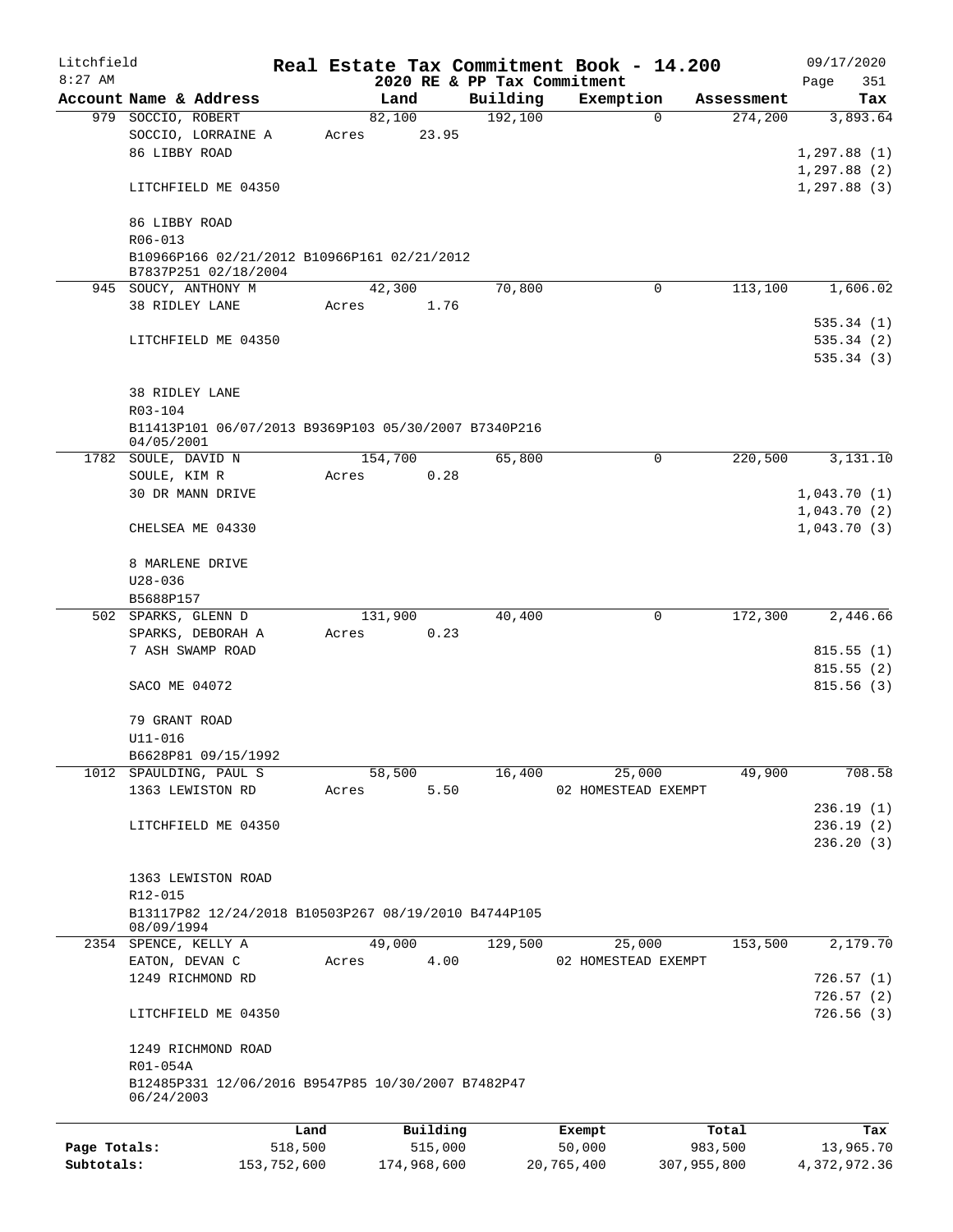| Litchfield |                                              |        |                |                             | Real Estate Tax Commitment Book - 14.200 |            | 09/17/2020  |
|------------|----------------------------------------------|--------|----------------|-----------------------------|------------------------------------------|------------|-------------|
| $8:27$ AM  |                                              |        |                | 2020 RE & PP Tax Commitment |                                          |            | 352<br>Page |
|            | Account Name & Address                       |        | Land           | Building<br>193,500         | Exemption                                | Assessment | Tax         |
|            | 2342 SPENCER BRITTANY R<br>155 WENTZELL ROAD | Acres  | 45,500<br>1.15 |                             | 25,000<br>02 HOMESTEAD EXEMPT            | 214,000    | 3,038.80    |
|            |                                              |        |                |                             |                                          |            | 1,012.93(1) |
|            | LITCHFIELD ME 04350                          |        |                |                             |                                          |            | 1,012.93(2) |
|            |                                              |        |                |                             |                                          |            | 1,012.94(3) |
|            |                                              |        |                |                             |                                          |            |             |
|            | 155 WENTZELL ROAD<br>R03-073A                |        |                |                             |                                          |            |             |
|            | B9333P296 04/27/2007 B7778P338 12/18/2003    |        |                |                             |                                          |            |             |
|            | 2568 SPENCER JEFFREY                         |        | 98,500         | 159,000                     | 25,000                                   | 232,500    | 3,301.50    |
|            | SPENCER MARY K                               | Acres  | 2.66           |                             | 02 HOMESTEAD EXEMPT                      |            |             |
|            | 82 STEVENSTOWN ROAD                          |        |                |                             |                                          |            | 1,100.50(1) |
|            |                                              |        |                |                             |                                          |            | 1,100.50(2) |
|            | LITCHFIELD ME 04350                          |        |                |                             |                                          |            | 1,100.50(3) |
|            | 82 STEVENSTOWN ROAD                          |        |                |                             |                                          |            |             |
|            | R13-032A                                     |        |                |                             |                                          |            |             |
|            | B9802P206 07/24/2008 B8668P101 10/21/2005    |        |                |                             |                                          |            |             |
|            | 687 SPENCER, RONALD E JR                     |        | 88,700         | 136,700                     | 31,000                                   | 194,400    | 2,760.48    |
|            | 1363 HALLOWELL ROAD                          | Acres  | 2.40           |                             | 02 HOMESTEAD EXEMPT                      |            |             |
|            |                                              |        |                |                             | 12 WW2 Vet Res.                          |            | 920.16(1)   |
|            | LITCHFIELD ME 04350                          |        |                |                             |                                          |            | 920.16(2)   |
|            |                                              |        |                |                             |                                          |            | 920.16(3)   |
|            | 1363 HALLOWELL ROAD                          |        |                |                             |                                          |            |             |
|            | R14-042A                                     |        |                |                             |                                          |            |             |
|            | B11191P23 10/01/2012 B7699P325 10/16/2003    |        |                |                             |                                          |            |             |
|            | 1649 SPICER, RICHARD D                       | 54,000 |                | 73,600                      | $\mathbf 0$                              | 127,600    | 1,811.92    |
|            | 217 BUKER ROAD                               | Acres  | 4.00           |                             |                                          |            |             |
|            |                                              |        |                |                             |                                          |            | 603.97(1)   |
|            | LITCHFIELD ME 04350                          |        |                |                             |                                          |            | 603.97(2)   |
|            |                                              |        |                |                             |                                          |            | 603.98(3)   |
|            | 217 BUKER ROAD                               |        |                |                             |                                          |            |             |
|            | R05-053A                                     |        |                |                             |                                          |            |             |
|            | B2689P247                                    |        |                |                             |                                          |            |             |
|            | 1650 SPICER, RICHARD D                       | 48,000 |                | $\Omega$                    | $\mathbf 0$                              | 48,000     | 681.60      |
|            | 217 BUKER ROAD                               | Acres  | 17.00          |                             |                                          |            |             |
|            |                                              |        |                |                             |                                          |            | 227.20(1)   |
|            | LITCHFIELD ME 04350                          |        |                |                             |                                          |            | 227.20(2)   |
|            |                                              |        |                |                             |                                          |            | 227.20(3)   |
|            | OAK HILL ROAD                                |        |                |                             |                                          |            |             |
|            | R05-021                                      |        |                |                             |                                          |            |             |
|            | B2687P239                                    |        |                |                             |                                          |            |             |
|            | 584 SPINNEY, RALPH H                         | 45,600 |                | 130,500                     | 25,000                                   | 151,100    | 2,145.62    |
|            | 75 RIVERVIEW DRIVE                           | Acres  | 1.20           |                             | 02 HOMESTEAD EXEMPT                      |            |             |
|            |                                              |        |                |                             |                                          |            | 715.21(1)   |
|            | BRIDGEWATER MA 02324                         |        |                |                             |                                          |            | 715.21(2)   |
|            |                                              |        |                |                             |                                          |            | 715.20(3)   |
|            | 10 PATTENWOODS LANE                          |        |                |                             |                                          |            |             |
|            | R01-033B-2                                   |        |                |                             |                                          |            |             |
|            | B13086P329 11/15/2018                        |        |                |                             |                                          |            |             |
|            |                                              |        |                |                             |                                          |            |             |

|              | Land        | Building    | Exempt     | Total       | Tax          |
|--------------|-------------|-------------|------------|-------------|--------------|
| Page Totals: | 380,300     | 693,300     | 106,000    | 967,600     | 13,739.92    |
| Subtotals:   | 154,132,900 | 175,661,900 | 20,871,400 | 308,923,400 | 4,386,712.28 |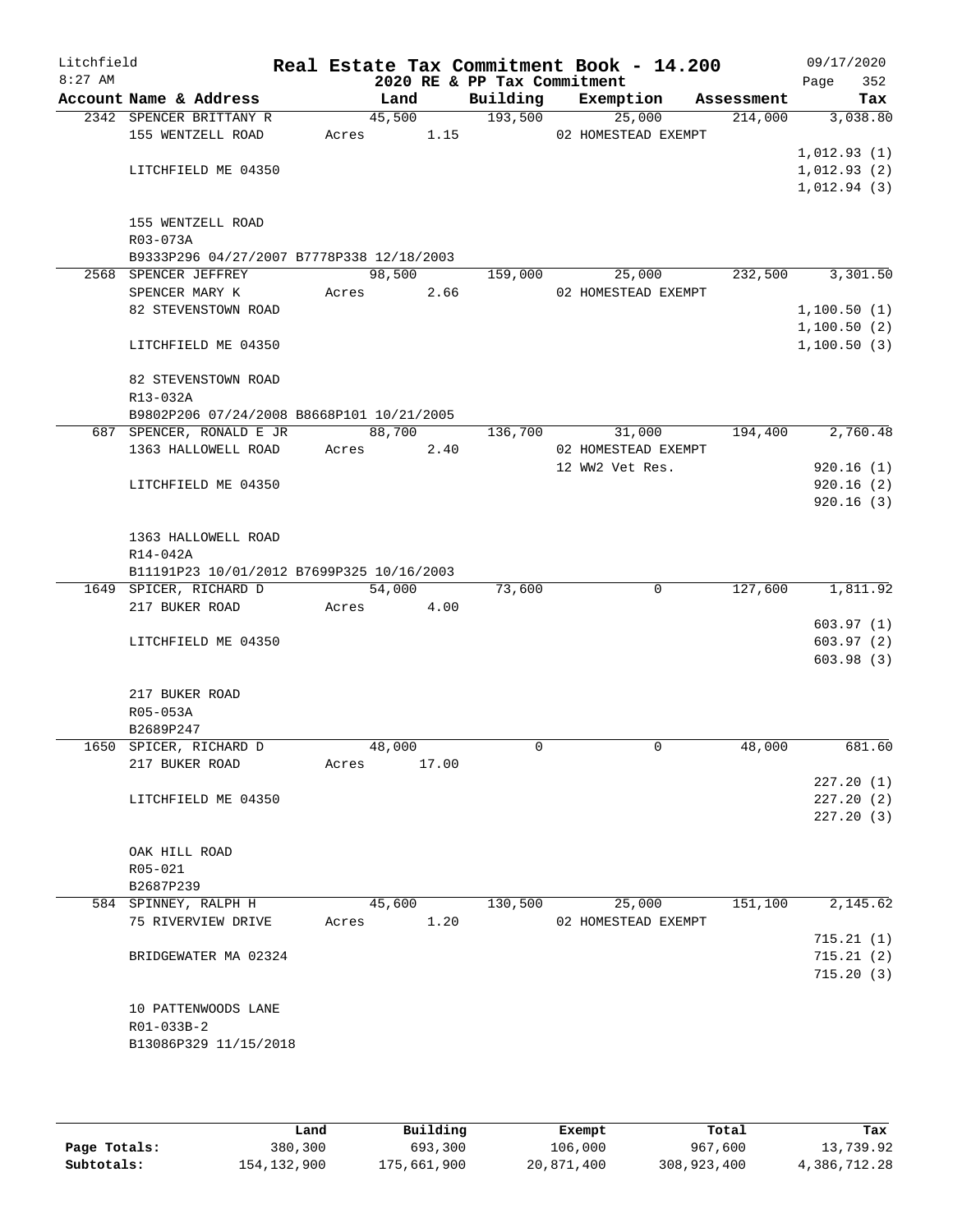| Litchfield<br>$8:27$ AM |                                           |       |             | 2020 RE & PP Tax Commitment | Real Estate Tax Commitment Book - 14.200 |         | 09/17/2020<br>353<br>Page |
|-------------------------|-------------------------------------------|-------|-------------|-----------------------------|------------------------------------------|---------|---------------------------|
|                         | Account Name & Address                    |       | Land        |                             | Building Exemption Assessment            |         | Tax                       |
|                         | 1655 ST AMAND, ROGER JR                   |       | 44,500      | 116,700                     | 25,000                                   | 136,200 | 1,934.04                  |
|                         | ST AMAND, DONNA JR                        |       | Acres 2.50  |                             | 02 HOMESTEAD EXEMPT                      |         |                           |
|                         | 170 CENTER STREET                         |       |             |                             |                                          |         | 644.68 (1)                |
|                         |                                           |       |             |                             |                                          |         | 644.68 (2)                |
|                         | LITCHFIELD ME 04350                       |       |             |                             |                                          |         | 644.68 (3)                |
|                         |                                           |       |             |                             |                                          |         |                           |
|                         | 18 ARQUETTE LANE                          |       |             |                             |                                          |         |                           |
|                         | R02-121A                                  |       |             |                             |                                          |         |                           |
|                         | B5022P242                                 |       |             |                             |                                          |         |                           |
|                         | 1656 ST CLAIRE, ARNOLD                    |       | 61,600      | 60,200                      | 25,000                                   | 96,800  | 1,374.56                  |
|                         | 1313 WEST RD                              |       | Acres 16.50 |                             | 02 HOMESTEAD EXEMPT                      |         |                           |
|                         |                                           |       |             |                             |                                          |         |                           |
|                         |                                           |       |             |                             |                                          |         | 458.19(1)                 |
|                         | LITCHFIELD ME 04350                       |       |             |                             |                                          |         | 458.19(2)                 |
|                         |                                           |       |             |                             |                                          |         | 458.18(3)                 |
|                         |                                           |       |             |                             |                                          |         |                           |
|                         | 1313 WEST ROAD                            |       |             |                             |                                          |         |                           |
|                         | R03-028                                   |       |             |                             |                                          |         |                           |
|                         | B3580P217                                 |       |             |                             |                                          |         |                           |
|                         | 1659 ST JEAN, MICHAEL                     |       | 33,500      | $\Omega$                    | 0                                        | 33,500  | 475.70                    |
|                         | 959 WEST ALNA RD                          |       | Acres 37.00 |                             |                                          |         |                           |
|                         |                                           |       |             |                             |                                          |         | 158.57(1)                 |
|                         | ALNA ME 04535 3412                        |       |             |                             |                                          |         | 158.57(2)                 |
|                         |                                           |       |             |                             |                                          |         | 158.56(3)                 |
|                         |                                           |       |             |                             |                                          |         |                           |
|                         | OFF STEVENSTOWN ROAD                      |       |             |                             |                                          |         |                           |
|                         | R09-060                                   |       |             |                             |                                          |         |                           |
|                         | B8264P158 01/05/2005 B3167P250            |       |             |                             |                                          |         |                           |
|                         | 2095 ST JEAN, MICHAEL                     |       | 21,800      | $\Omega$                    | $\mathbf 0$                              | 21,800  | 309.56                    |
|                         | 959 WEST ALNA RD                          | Acres | 14.00       |                             |                                          |         |                           |
|                         |                                           |       |             |                             |                                          |         | 103.19(1)                 |
|                         | ALNA ME 04535 3412                        |       |             |                             |                                          |         | 103.19(2)                 |
|                         |                                           |       |             |                             |                                          |         | 103.18(3)                 |
|                         |                                           |       |             |                             |                                          |         |                           |
|                         | OFF STEVENSTOWN ROAD                      |       |             |                             |                                          |         |                           |
|                         | R09-061                                   |       |             |                             |                                          |         |                           |
|                         | B8264P158 01/05/2005 B2349P240            |       |             |                             |                                          |         |                           |
|                         | 1414 ST JEAN, ZACHARY R                   |       | 46,000      | 57,400                      | 25,000                                   | 78,400  | 1,113.28                  |
|                         | MAY, KAITLIN DELANEY                      | Acres | 1.34        |                             | 02 HOMESTEAD EXEMPT                      |         |                           |
|                         | 1482 HALLOWELL ROAD                       |       |             |                             |                                          |         | 371.09(1)                 |
|                         |                                           |       |             |                             |                                          |         | 371.09 (2)                |
|                         | LITCHFIELD ME 04350                       |       |             |                             |                                          |         | 371.10(3)                 |
|                         |                                           |       |             |                             |                                          |         |                           |
|                         | 1482 HALLOWELL ROAD                       |       |             |                             |                                          |         |                           |
|                         | $U20 - 029$                               |       |             |                             |                                          |         |                           |
|                         | B13091P80 11/20/2018                      |       |             |                             |                                          |         |                           |
|                         | 1661 ST PIERRE, ROGER L &                 |       | 127,400     | 49,600                      | 0                                        | 177,000 | 2,513.40                  |
|                         | JOYCE E ST.PIERRE                         |       |             |                             |                                          |         |                           |
|                         | BENEFICIAL TRUST                          | Acres | 0.54        |                             |                                          |         |                           |
|                         | 177 WINTER STREET                         |       |             |                             |                                          |         | 837.80 (1)                |
|                         |                                           |       |             |                             |                                          |         | 837.80 (2)                |
|                         | AUBURN ME 04210                           |       |             |                             |                                          |         | 837.80 (3)                |
|                         |                                           |       |             |                             |                                          |         |                           |
|                         | 71 LEBEL LANE                             |       |             |                             |                                          |         |                           |
|                         | $U11 - 047$                               |       |             |                             |                                          |         |                           |
|                         | B10284P55 11/30/2009 B1496P500 06/16/1969 |       |             |                             |                                          |         |                           |
|                         |                                           |       |             |                             |                                          |         |                           |
|                         |                                           |       |             |                             |                                          |         |                           |

|              | Land        | Building    | Exempt     | Total       | Tax          |
|--------------|-------------|-------------|------------|-------------|--------------|
| Page Totals: | 334,800     | 283,900     | 75,000     | 543,700     | 7,720.54     |
| Subtotals:   | 154,467,700 | 175,945,800 | 20,946,400 | 309,467,100 | 4,394,432.82 |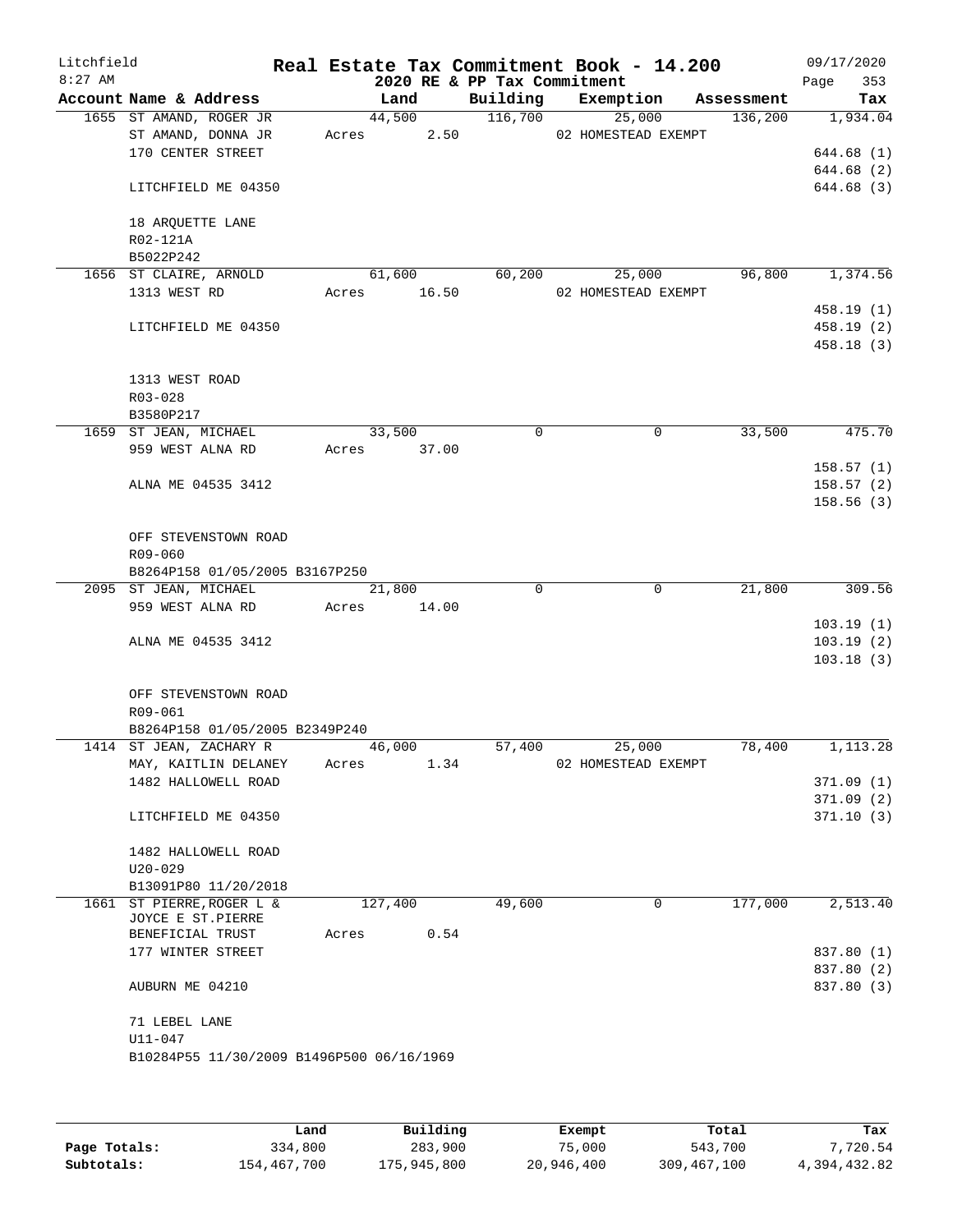| Litchfield |                                                                                                                  |       |         | Real Estate Tax Commitment Book - 14.200 |                 |                     |            | 09/17/2020                 |
|------------|------------------------------------------------------------------------------------------------------------------|-------|---------|------------------------------------------|-----------------|---------------------|------------|----------------------------|
| $8:27$ AM  |                                                                                                                  |       |         | 2020 RE & PP Tax Commitment              |                 |                     |            | Page<br>354                |
|            | Account Name & Address                                                                                           |       | Land    | Building                                 | Exemption       |                     | Assessment | Tax                        |
|            | 954 ST. HILAIRE, HELENE J<br>(LIFE TENANT)                                                                       |       | 128,800 | 142,800                                  |                 | 25,000              | 246,600    | 3,501.72                   |
|            | FRENETTE, LU ANN ; ST.<br>HILAIRE, EARL & DENNIS                                                                 | Acres | 0.40    |                                          |                 | 02 HOMESTEAD EXEMPT |            |                            |
|            | 11 BIG DEN'S WAY                                                                                                 |       |         |                                          |                 |                     |            | 1, 167.24(1)               |
|            |                                                                                                                  |       |         |                                          |                 |                     |            | 1,167.24(2)                |
|            | LEWISTON ME 04240                                                                                                |       |         |                                          |                 |                     |            | 1, 167.24(3)               |
|            | 24 EASY STREET                                                                                                   |       |         |                                          |                 |                     |            |                            |
|            | $U10 - 007$                                                                                                      |       |         |                                          |                 |                     |            |                            |
|            | B12683P330 07/25/2017 B10550P343 10/05/2010<br>B7577P131 08/08/2003                                              |       |         |                                          |                 |                     |            |                            |
|            | 1728 ST. HILAIRE, SCOT G                                                                                         |       | 74,500  | 231,200                                  |                 | 25,000              | 280,700    | 3,985.94                   |
|            | ROY-ST. HILAIRE, JULIE<br>Α                                                                                      | Acres | 30.00   |                                          |                 | 02 HOMESTEAD EXEMPT |            |                            |
|            | 850 PLAINS ROAD                                                                                                  |       |         |                                          |                 |                     |            | 1,328.65(1)                |
|            |                                                                                                                  |       |         |                                          |                 |                     |            | 1,328.65(2)                |
|            | LITCHFIELD ME 04350                                                                                              |       |         |                                          |                 |                     |            | 1,328.64(3)                |
|            | 850 PLAINS ROAD                                                                                                  |       |         |                                          |                 |                     |            |                            |
|            | R09-039A                                                                                                         |       |         |                                          |                 |                     |            |                            |
|            | B11712P316 06/13/2014 B11651P313 03/26/2014<br>B9956P246 01/23/2009 B9956P228 01/23/2009 B6323P228<br>03/18/2001 |       |         |                                          |                 |                     |            |                            |
|            | 518 ST. PIERRE, CLAUDE R                                                                                         |       | 43,200  | 59,300                                   |                 | 25,000              | 77,500     | 1,100.50                   |
|            | ST. PIERRE, LILLIAN A                                                                                            | Acres | 0.86    |                                          |                 | 02 HOMESTEAD EXEMPT |            |                            |
|            | 1375 WEST ROAD                                                                                                   |       |         |                                          |                 |                     |            | 366.83(1)                  |
|            |                                                                                                                  |       |         |                                          |                 |                     |            | 366.83(2)                  |
|            | LITCHFIELD ME 04350                                                                                              |       |         |                                          |                 |                     |            | 366.84(3)                  |
|            | 1375 WEST ROAD                                                                                                   |       |         |                                          |                 |                     |            |                            |
|            | R03-021                                                                                                          |       |         |                                          |                 |                     |            |                            |
|            | B7848P30 02/27/2004                                                                                              |       |         |                                          |                 |                     |            |                            |
|            | 2063 ST.PIERRE, ROBERT                                                                                           |       | 50,100  | 260,800                                  |                 | 31,000              | 279,900    | 3,974.58                   |
|            | ST.PIERRE, LINDA<br>479 PLAINS ROAD                                                                              | Acres | 2.70    |                                          |                 | 02 HOMESTEAD EXEMPT |            |                            |
|            |                                                                                                                  |       |         |                                          | 12 WW2 Vet Res. |                     |            | 1,324.86(1)<br>1,324.86(2) |
|            | LITCHFIELD ME 04350                                                                                              |       |         |                                          |                 |                     |            | 1,324.86(3)                |
|            |                                                                                                                  |       |         |                                          |                 |                     |            |                            |
|            | 479 PLAINS ROAD                                                                                                  |       |         |                                          |                 |                     |            |                            |
|            | R07-030C                                                                                                         |       |         |                                          |                 |                     |            |                            |
|            | B10894P215 11/22/2011 B8936P263 06/09/2006 B5465P300                                                             |       |         |                                          |                 |                     |            |                            |
|            | 10/15/2004                                                                                                       |       |         |                                          |                 |                     |            |                            |
|            | 2786 ST.PIERRE, TAMI                                                                                             |       | 29,000  | $\Omega$                                 |                 | $\Omega$            | 29,000     | 411.80                     |
|            | 16 LOCH SLOY LANE                                                                                                | Acres | 4.00    |                                          |                 |                     |            |                            |
|            | LITCHFIELD ME 04350                                                                                              |       |         |                                          |                 |                     |            | 137.27(1)<br>137.27(2)     |
|            |                                                                                                                  |       |         |                                          |                 |                     |            | 137.26(3)                  |
|            |                                                                                                                  |       |         |                                          |                 |                     |            |                            |
|            | NORTH GREELEAF WOODS                                                                                             |       |         |                                          |                 |                     |            |                            |
|            | R02-081B                                                                                                         |       |         |                                          |                 |                     |            |                            |
|            | B11218P211 10/02/2012 B10638P51 01/06/2011                                                                       |       |         |                                          |                 |                     |            |                            |

|              | Land        | Building    | Exempt     | Total       | Tax          |
|--------------|-------------|-------------|------------|-------------|--------------|
| Page Totals: | 325,600     | 694,100     | 106,000    | 913,700     | 12,974.54    |
| Subtotals:   | 154,793,300 | 176,639,900 | 21,052,400 | 310,380,800 | 4,407,407.36 |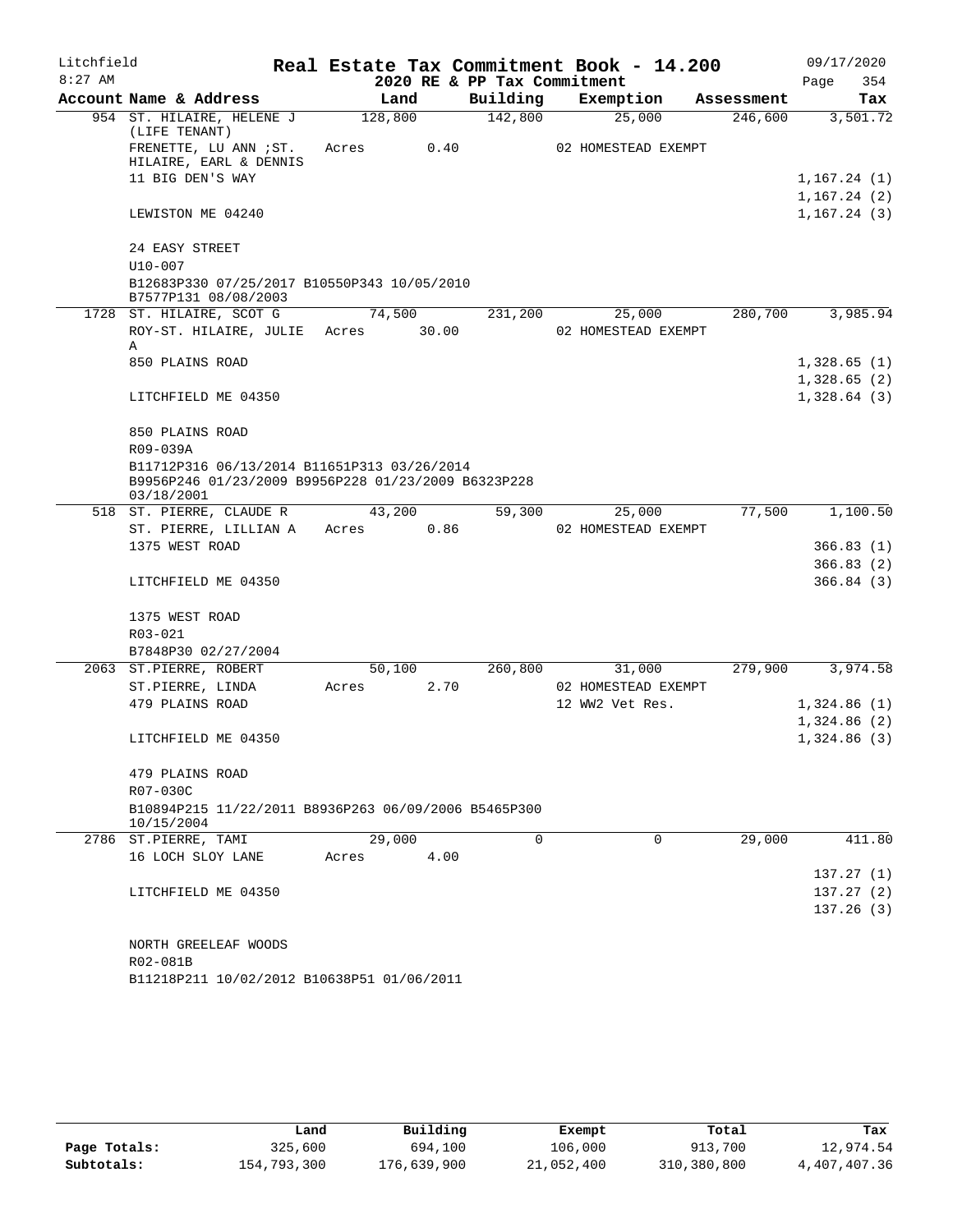| Litchfield   |                                       |                                              | Real Estate Tax Commitment Book - 14.200             |                                         |                     |               | 09/17/2020                 |
|--------------|---------------------------------------|----------------------------------------------|------------------------------------------------------|-----------------------------------------|---------------------|---------------|----------------------------|
| $8:27$ AM    |                                       | Account Name & Address                       | Land                                                 | 2020 RE & PP Tax Commitment<br>Building | Exemption           | Assessment    | 355<br>Page<br>Tax         |
|              |                                       | 1663 STADES, EDWARD J HEIRS                  | 183,300                                              | 65,500                                  | $\Omega$            | 248,800       | 3,532.96                   |
|              | OF:                                   |                                              |                                                      |                                         |                     |               |                            |
|              | P O BOX 73                            |                                              | 0.49<br>Acres                                        |                                         |                     |               | 1, 177.65(1)               |
|              |                                       | LITCHFIELD ME 04350                          |                                                      |                                         |                     |               | 1, 177.65(2)               |
|              |                                       |                                              |                                                      |                                         |                     |               | 1,177.66(3)                |
|              |                                       |                                              |                                                      |                                         |                     |               |                            |
|              | 77 RUSTIC DRIVE<br>$U13 - 030$        |                                              |                                                      |                                         |                     |               |                            |
|              | B1075P382                             |                                              |                                                      |                                         |                     |               |                            |
|              |                                       | 453 STALEY, MARTIN W                         | 60,600                                               | 156,700                                 | 0                   | 217,300       | 3,085.66                   |
|              | 3 HUNTER LANE                         |                                              | 6.79<br>Acres                                        |                                         |                     |               |                            |
|              |                                       | LITCHFIELD ME 04350                          |                                                      |                                         |                     |               | 1,028.55(1)<br>1,028.55(2) |
|              |                                       |                                              |                                                      |                                         |                     |               | 1,028.56(3)                |
|              |                                       |                                              |                                                      |                                         |                     |               |                            |
|              | 3 HUNTER LANE                         |                                              |                                                      |                                         |                     |               |                            |
|              | $R13 - 044$                           |                                              | B11598P29 12/23/2013 B9736P327 05/23/2008 B5306P287  |                                         |                     |               |                            |
|              | 02/10/1997                            |                                              |                                                      |                                         |                     |               |                            |
|              | 2629 STANLEY KYLE W                   |                                              | 45,100                                               | 146,000                                 | 25,000              | 166, 100      | 2,358.62                   |
|              |                                       | STANLEY MICHAELA L                           | 1.02<br>Acres                                        |                                         | 02 HOMESTEAD EXEMPT |               |                            |
|              |                                       | 17 OVERLOOK DRIVE                            |                                                      |                                         |                     |               | 786.21(1)<br>786.21(2)     |
|              |                                       | LITCHFIELD ME 04350                          |                                                      |                                         |                     |               | 786.20(3)                  |
|              |                                       |                                              |                                                      |                                         |                     |               |                            |
|              |                                       | 17 OVERLOOK DRIVE                            |                                                      |                                         |                     |               |                            |
|              | R12-022-12                            |                                              | B9899P246 11/03/2008 B9503P145 09/18/2007 B8169P283  |                                         |                     |               |                            |
|              | 10/21/2004                            |                                              |                                                      |                                         |                     |               |                            |
|              |                                       | 2835 STANLEY, DANIEL JR                      | 94,800                                               | 65,000                                  | $\mathbf 0$         | 159,800       | 2,269.16                   |
|              |                                       | 1334 LEWISTON ROAD                           | 90.00<br>Acres                                       |                                         |                     |               | 756.39(1)                  |
|              |                                       | LITCHFIELD ME 04350                          |                                                      |                                         |                     |               | 756.39(2)                  |
|              |                                       |                                              |                                                      |                                         |                     |               | 756.38(3)                  |
|              |                                       |                                              |                                                      |                                         |                     |               |                            |
|              | R13-018A                              | 1334 LEWISTON ROAD                           |                                                      |                                         |                     |               |                            |
|              |                                       |                                              | B11899P188 01/05/2015 B11555P306 10/31/2013          |                                         |                     |               |                            |
|              |                                       | B11450P253 07/16/2013                        |                                                      |                                         |                     |               |                            |
|              | 2717 STEELE, KEVIN<br>650 GARDINER RD |                                              | 56,600<br>34.19<br>Acres                             | 6,500                                   | 0                   | 63,100        | 896.02                     |
|              |                                       |                                              |                                                      |                                         |                     |               | 298.67(1)                  |
|              |                                       | WISCASSET ME 04578                           |                                                      |                                         |                     |               | 298.67(2)                  |
|              |                                       |                                              |                                                      |                                         |                     |               | 298.68(3)                  |
|              |                                       | 544 HUNTINGTON HILL                          |                                                      |                                         |                     |               |                            |
|              | R06-029                               |                                              |                                                      |                                         |                     |               |                            |
|              |                                       |                                              | B12608P245 05/16/2017 B9712P114 04/29/2008 B9712P114 |                                         |                     |               |                            |
|              |                                       | 04/29/2008 B9694P226 04/10/2008              |                                                      |                                         |                     |               |                            |
|              |                                       | 2022 STEELHAMMER, JOHN<br>STEELHAMMER, KAREN | 75,000<br>0.51<br>Acres                              | 3,300                                   | 0                   | 78,300        | 1,111.86                   |
|              |                                       | 39 OLD VILLAGE RD                            |                                                      |                                         |                     |               | 370.62(1)                  |
|              |                                       |                                              |                                                      |                                         |                     |               | 370.62(2)                  |
|              |                                       | WINTHROP ME 04364                            |                                                      |                                         |                     |               | 370.62(3)                  |
|              | PEACEPIPE DRIVE                       |                                              |                                                      |                                         |                     |               |                            |
|              | $U28 - 080$                           |                                              |                                                      |                                         |                     |               |                            |
|              | B7071P130                             |                                              |                                                      |                                         |                     |               |                            |
|              |                                       | Land                                         | Building                                             |                                         | Exempt              | Total         | Tax                        |
| Page Totals: |                                       | 515,400                                      | 443,000                                              |                                         | 25,000              | 933,400       | 13, 254. 28                |
| Subtotals:   |                                       | 155,308,700                                  | 177,082,900                                          |                                         | 21,077,400          | 311, 314, 200 | 4,420,661.64               |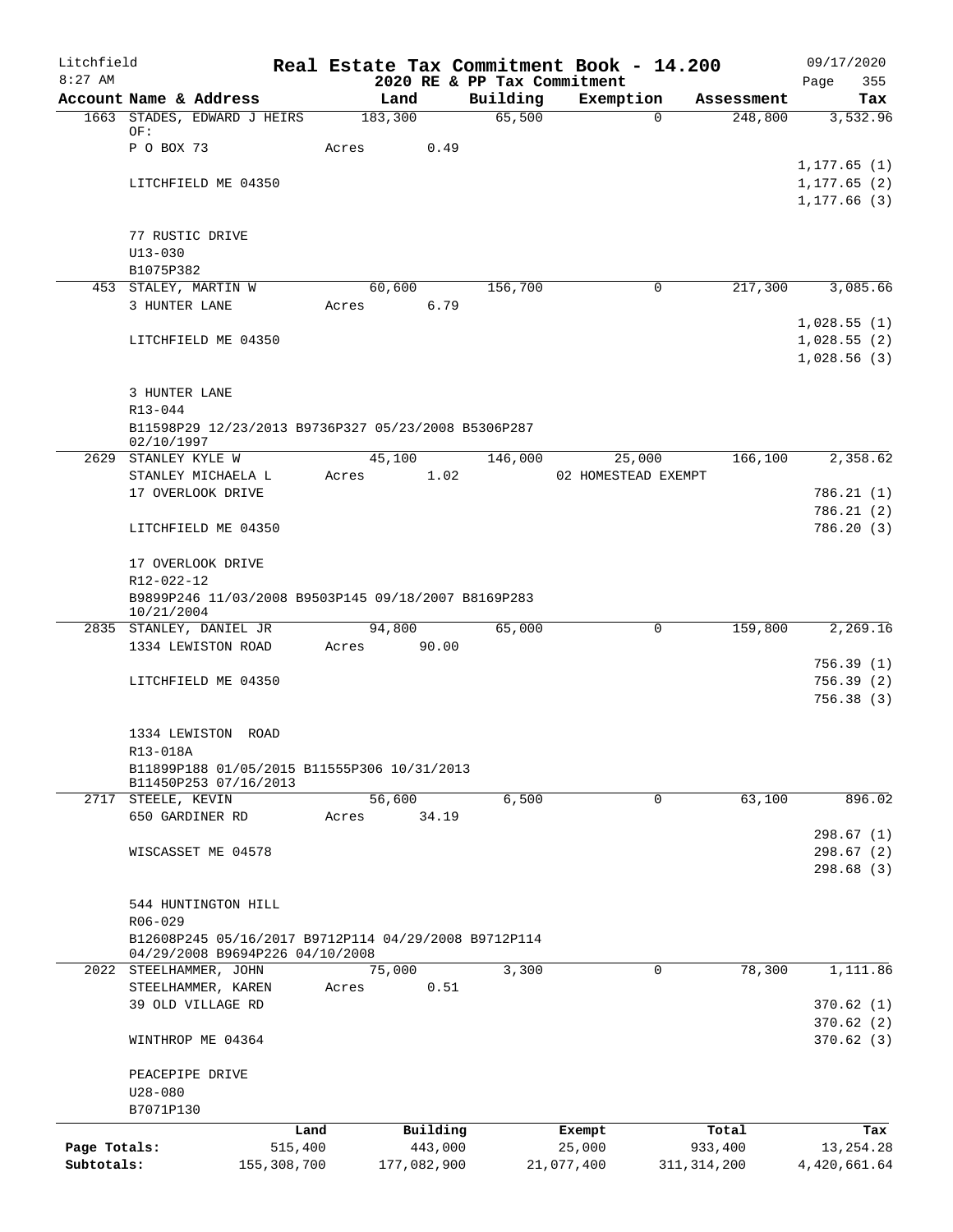| Litchfield |                 |                                                           |       |         |       |                             | Real Estate Tax Commitment Book - 14.200 |             |            |             | 09/17/2020             |
|------------|-----------------|-----------------------------------------------------------|-------|---------|-------|-----------------------------|------------------------------------------|-------------|------------|-------------|------------------------|
| $8:27$ AM  |                 |                                                           |       |         |       | 2020 RE & PP Tax Commitment |                                          |             |            | Page        | 356                    |
|            |                 | Account Name & Address                                    |       | Land    |       | Building                    | Exemption                                |             | Assessment |             | Tax                    |
|            |                 | 1187 STEINER, JOSEPH C                                    |       | 206,500 |       | 225,600                     |                                          | $\Omega$    | 432,100    |             | 6,135.82               |
|            |                 | STEINER, DEIRDRE A<br>138 MANCHESTER LANE                 | Acres |         | 1.02  |                             |                                          |             |            | 2,045.27(1) |                        |
|            |                 |                                                           |       |         |       |                             |                                          |             |            | 2,045.27(2) |                        |
|            |                 | LITCHFIELD ME 04350                                       |       |         |       |                             |                                          |             |            | 2,045.28(3) |                        |
|            |                 |                                                           |       |         |       |                             |                                          |             |            |             |                        |
|            |                 | 138 MANCHESTER LANE                                       |       |         |       |                             |                                          |             |            |             |                        |
|            | $U11 - 049$     |                                                           |       |         |       |                             |                                          |             |            |             |                        |
|            |                 | B13453P109 01/13/2020                                     |       |         |       |                             |                                          |             |            |             |                        |
|            |                 | 2266 STEVENS, ALTON E                                     |       | 55,800  |       | $\mathbf 0$                 |                                          | 0           | 55,800     |             | 792.36                 |
|            |                 | STEVENS, ROBIN A                                          | Acres |         | 45.02 |                             |                                          |             |            |             |                        |
|            |                 | 107 UPPER POND ROAD                                       |       |         |       |                             |                                          |             |            |             | 264.12(1)              |
|            |                 |                                                           |       |         |       |                             |                                          |             |            |             | 264.12(2)              |
|            |                 | LITCHFIELD ME 04350                                       |       |         |       |                             |                                          |             |            |             | 264.12(3)              |
|            | UPPER POND ROAD |                                                           |       |         |       |                             |                                          |             |            |             |                        |
|            | R07-026         |                                                           |       |         |       |                             |                                          |             |            |             |                        |
|            |                 | B6506P129 08/08/2001                                      |       |         |       |                             |                                          |             |            |             |                        |
|            |                 | 1669 STEVENS, ALTON E                                     |       | 61,300  |       | 149,300                     | 25,000                                   |             | 185,600    |             | 2,635.52               |
|            |                 | STEVENS, ROBIN A                                          | Acres |         | 7.70  |                             | 02 HOMESTEAD EXEMPT                      |             |            |             |                        |
|            |                 | 107 UPPER POND ROAD                                       |       |         |       |                             |                                          |             |            |             | 878.51(1)              |
|            |                 |                                                           |       |         |       |                             |                                          |             |            |             | 878.51(2)              |
|            |                 | LITCHFIELD ME 04350                                       |       |         |       |                             |                                          |             |            |             | 878.50 (3)             |
|            |                 | 107 UPPER POND ROAD                                       |       |         |       |                             |                                          |             |            |             |                        |
|            | R07-025         |                                                           |       |         |       |                             |                                          |             |            |             |                        |
|            |                 | B12169P61 11/23/2015 B12110P59 09/23/2015 B7319P79        |       |         |       |                             |                                          |             |            |             |                        |
|            |                 | 1676 STEVENS, EDWARD H JR                                 |       | 26,500  |       | 0                           |                                          | $\mathbf 0$ | 26,500     |             | 376.30                 |
|            |                 | 89 UPPER POND RD                                          | Acres |         | 23.00 |                             |                                          |             |            |             |                        |
|            |                 |                                                           |       |         |       |                             |                                          |             |            |             | 125.43(1)              |
|            |                 | LITCHFIELD ME 04350                                       |       |         |       |                             |                                          |             |            |             | 125.43(2)<br>125.44(3) |
|            |                 |                                                           |       |         |       |                             |                                          |             |            |             |                        |
|            |                 | OFF UPPER POND ROAD                                       |       |         |       |                             |                                          |             |            |             |                        |
|            | R07-028         |                                                           |       |         |       |                             |                                          |             |            |             |                        |
|            | B1537P622       |                                                           |       |         |       |                             |                                          |             |            |             |                        |
|            |                 | 1677 STEVENS, EDWARD H JR                                 |       | 60,000  |       | 93,600                      | 25,000                                   |             | 128,600    |             | 1,826.12               |
|            |                 | 89 UPPER POND RD                                          | Acres |         | 6.00  |                             | 02 HOMESTEAD EXEMPT                      |             |            |             |                        |
|            |                 |                                                           |       |         |       |                             |                                          |             |            |             | 608.71(1)              |
|            |                 | LITCHFIELD ME 04350                                       |       |         |       |                             |                                          |             |            |             | 608.71(2)              |
|            |                 |                                                           |       |         |       |                             |                                          |             |            |             | 608.70(3)              |
|            |                 |                                                           |       |         |       |                             |                                          |             |            |             |                        |
|            |                 | 89 UPPER POND ROAD                                        |       |         |       |                             |                                          |             |            |             |                        |
|            | R07-027         |                                                           |       |         |       |                             |                                          |             |            |             |                        |
|            |                 | B6506P126 08/13/2002 B1596P498<br>1681 STEVENS, EDWARD JR |       | 6,500   |       | 300                         |                                          | 0           | 6,800      |             | 96.56                  |
|            | DUNLAP, MARY    |                                                           | Acres |         | 2.18  |                             |                                          |             |            |             |                        |
|            |                 | 89 UPPER POND RD                                          |       |         |       |                             |                                          |             |            |             | 32.19(1)               |
|            |                 |                                                           |       |         |       |                             |                                          |             |            |             | 32.19(2)               |
|            |                 | LITCHFIELD ME 04350                                       |       |         |       |                             |                                          |             |            |             | 32.18(3)               |
|            | 64 WARREN LANE  |                                                           |       |         |       |                             |                                          |             |            |             |                        |
|            | $U03 - 016$     |                                                           |       |         |       |                             |                                          |             |            |             |                        |
|            | B6506P140       |                                                           |       |         |       |                             |                                          |             |            |             |                        |
|            |                 |                                                           |       |         |       |                             |                                          |             |            |             |                        |
|            |                 |                                                           |       |         |       |                             |                                          |             |            |             |                        |

|              | Land        | Building    | Exempt     | Total       | Tax          |
|--------------|-------------|-------------|------------|-------------|--------------|
| Page Totals: | 416,600     | 468,800     | 50,000     | 835,400     | 11,862.68    |
| Subtotals:   | 155,725,300 | 177,551,700 | 21,127,400 | 312,149,600 | 4,432,524.32 |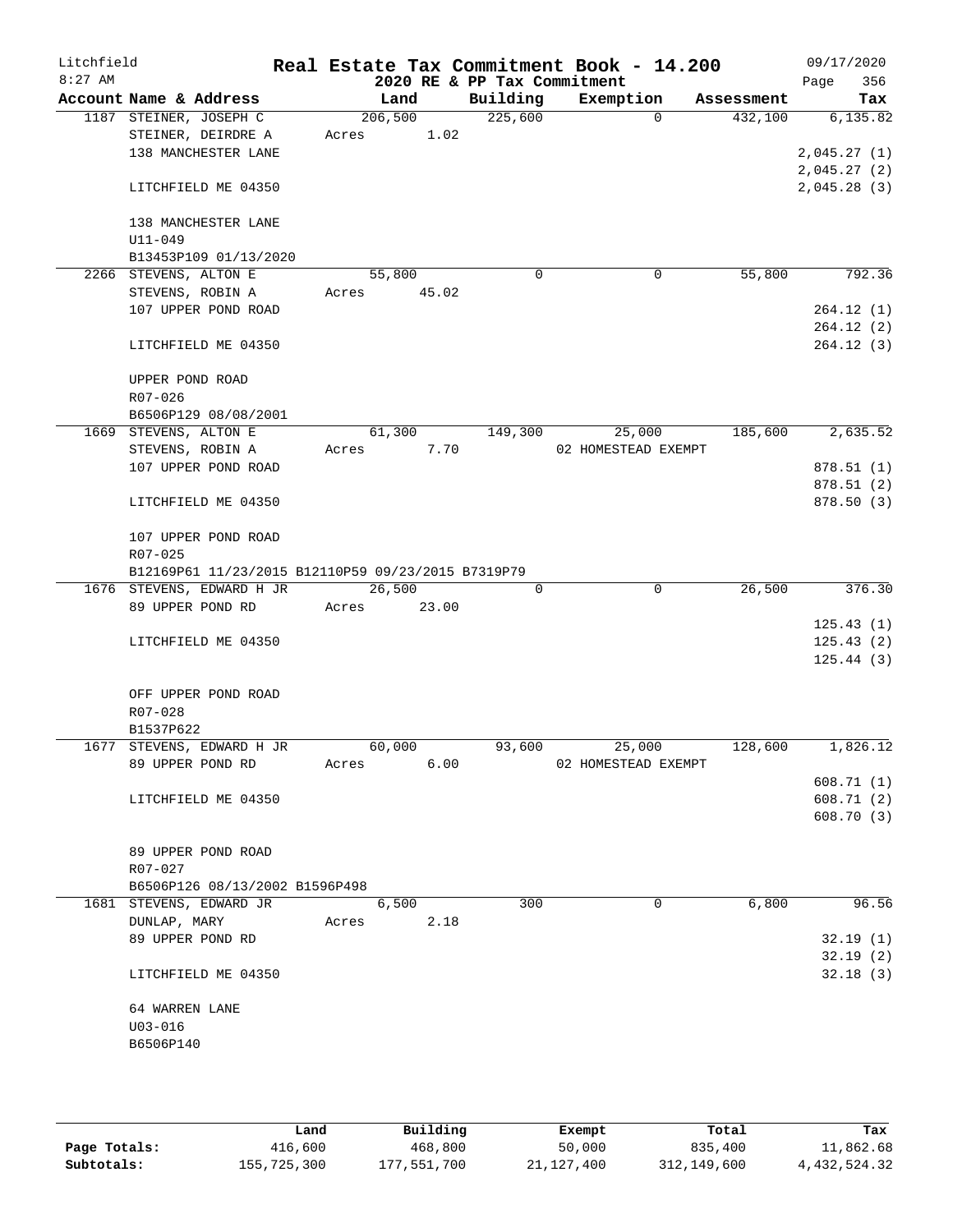| Litchfield |                                                                                         | Real Estate Tax Commitment Book - 14.200 |                             |             |            | 09/17/2020               |
|------------|-----------------------------------------------------------------------------------------|------------------------------------------|-----------------------------|-------------|------------|--------------------------|
| $8:27$ AM  |                                                                                         |                                          | 2020 RE & PP Tax Commitment |             |            | 357<br>Page              |
|            | Account Name & Address                                                                  | Land                                     | Building                    | Exemption   | Assessment | Tax                      |
|            | 2265 STEVENS, EDWARD, ALBERT<br>& MARY DUNLAP                                           | 103,500                                  | $\Omega$                    | $\Omega$    | 103,500    | 1,469.70                 |
|            | 89 UPPER POND ROAD                                                                      | 0.64<br>Acres                            |                             |             |            |                          |
|            |                                                                                         |                                          |                             |             |            | 489.90 (1)<br>489.90 (2) |
|            | LITCHFIELD ME 04350                                                                     |                                          |                             |             |            | 489.90 (3)               |
|            | <b>WARREN LANE</b>                                                                      |                                          |                             |             |            |                          |
|            | $U03 - 015$                                                                             |                                          |                             |             |            |                          |
|            | B6506P140 06/08/2001                                                                    |                                          |                             |             |            |                          |
|            | 2794 STEVENS, JEFFREY A                                                                 | 37,100                                   | 1,200                       | $\Omega$    | 38,300     | 543.86                   |
|            | BUCKMORE, CHERYL A                                                                      | Acres 44.18                              |                             |             |            |                          |
|            | 544 STEVENSTOWN ROAD                                                                    |                                          |                             |             |            | 181.29(1)                |
|            |                                                                                         |                                          |                             |             |            | 181.29(2)                |
|            | LITCHFIELD ME 04350                                                                     |                                          |                             |             |            | 181.28(3)                |
|            | OFF TUSCANY LANE                                                                        |                                          |                             |             |            |                          |
|            | R07-026B                                                                                |                                          |                             |             |            |                          |
|            | B12168P8 11/23/2015 B11252P288 12/12/2012 B10699P285<br>04/01/2011                      |                                          |                             |             |            |                          |
|            | 673 STEVENS, TAYLOR M                                                                   | 46,600                                   | 82,900                      | 0           | 129,500    | 1,838.90                 |
|            | MORSE, EVAN L                                                                           | 1.54<br>Acres                            |                             |             |            |                          |
|            | 101 SOUTH ADAMS ROAD                                                                    |                                          |                             |             |            | 612.97 (1)               |
|            | LITCHFIELD ME 04350                                                                     |                                          |                             |             |            | 612.97(2)<br>612.96(3)   |
|            | 101 SOUTH ADAMS ROAD                                                                    |                                          |                             |             |            |                          |
|            | R01-043                                                                                 |                                          |                             |             |            |                          |
|            | B12203P285 01/11/2016 B9169P93 12/01/2006 B8897P321<br>05/11/2006 B6547P105             |                                          |                             |             |            |                          |
|            | 620 STEVENSON, GARDNER C                                                                | 35,800                                   | $\Omega$                    | $\mathbf 0$ | 35,800     | 508.36                   |
|            | DUBE-STEVENSON, DENISE Acres                                                            | 0.40                                     |                             |             |            |                          |
|            | М                                                                                       |                                          |                             |             |            |                          |
|            | 309 RIDGE ROAD                                                                          |                                          |                             |             |            | 169.45(1)                |
|            | MONMOUTH ME 04325                                                                       |                                          |                             |             |            | 169.45(2)<br>169.46(3)   |
|            |                                                                                         |                                          |                             |             |            |                          |
|            | EASY STREET                                                                             |                                          |                             |             |            |                          |
|            | U09-028A                                                                                |                                          |                             |             |            |                          |
|            | B12343P208 07/01/2016 B8358P179 03/31/2005 B8358P176<br>03/21/2005 B6020P347 08/06/1999 |                                          |                             |             |            |                          |
|            | 285 STEVENSON, GARDNER C                                                                | 35,800                                   | $\Omega$                    | 0           | 35,800     | 508.36                   |
|            | DUBE-STEVENSON, DENISE<br>M                                                             | 0.40<br>Acres                            |                             |             |            |                          |
|            | 309 RIDGE ROAD                                                                          |                                          |                             |             |            | 169.45(1)                |
|            |                                                                                         |                                          |                             |             |            | 169.45(2)                |
|            | MONMOUTH ME 04325                                                                       |                                          |                             |             |            | 169.46(3)                |
|            | EASY STREET                                                                             |                                          |                             |             |            |                          |
|            | $U09 - 029$                                                                             |                                          |                             |             |            |                          |
|            | B12343P209 07/01/2016 B8358P179 03/31/2005 B5879P56                                     |                                          |                             |             |            |                          |

|              | Land        | Building    | Exempt       | Total       | Tax          |
|--------------|-------------|-------------|--------------|-------------|--------------|
| Page Totals: | 258,800     | 84,100      |              | 342,900     | 4,869.18     |
| Subtotals:   | 155,984,100 | 177,635,800 | 21, 127, 400 | 312,492,500 | 4,437,393.50 |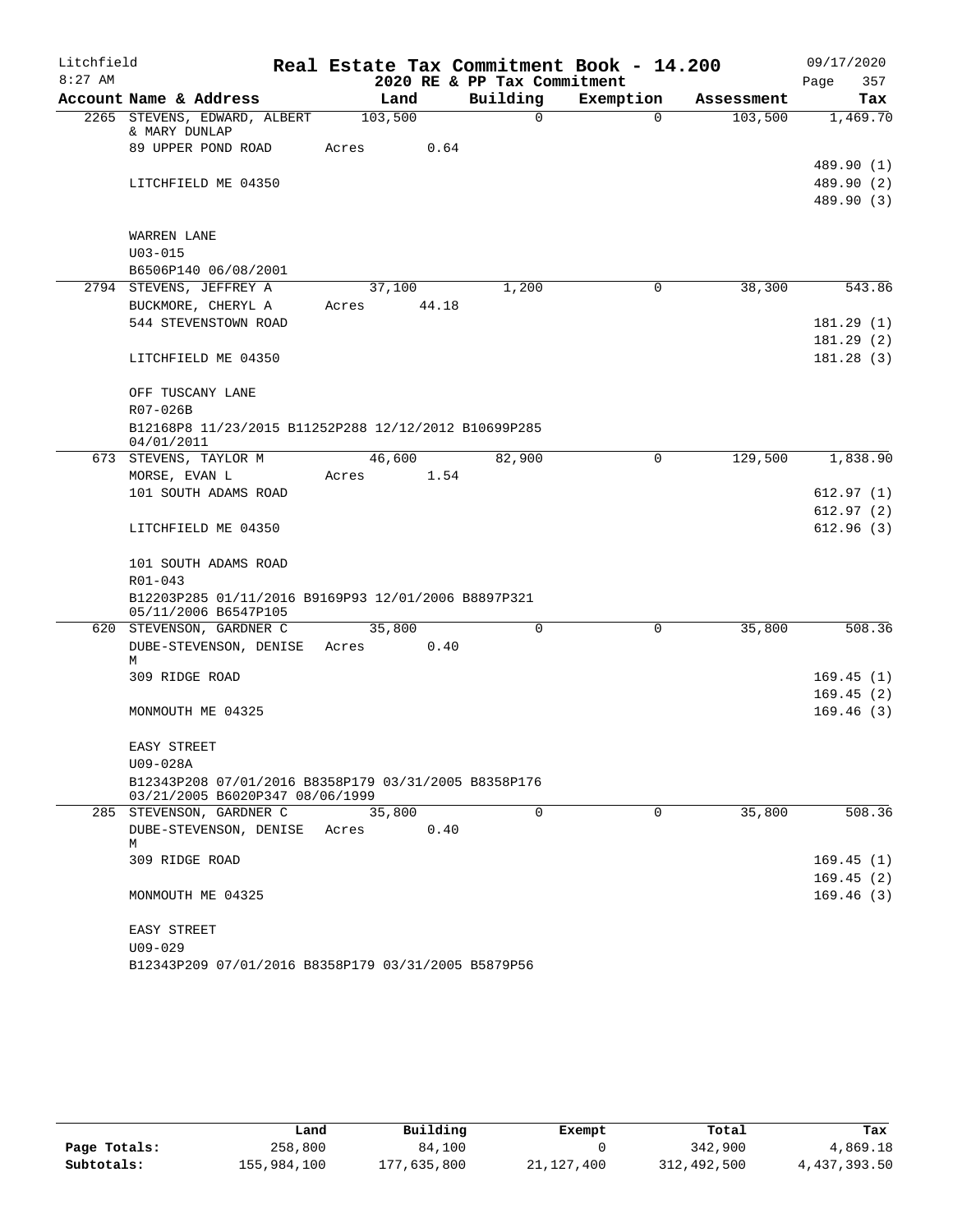| Litchfield |                                                                                |       |                |          |                             | Real Estate Tax Commitment Book - 14.200 |                                      | 09/17/2020      |
|------------|--------------------------------------------------------------------------------|-------|----------------|----------|-----------------------------|------------------------------------------|--------------------------------------|-----------------|
| $8:27$ AM  |                                                                                |       |                |          | 2020 RE & PP Tax Commitment |                                          |                                      | 358<br>Page     |
|            | Account Name & Address<br>315 STEVENSON, GARDNER C &                           |       | Land<br>73,700 |          | Building<br>115,100         | Exemption                                | Assessment<br>$\mathbf 0$<br>188,800 | Tax<br>2,680.96 |
|            | DUBE-STEVENSON DENISE                                                          |       |                | 0.90     |                             |                                          |                                      |                 |
|            | 309 RIDGE ROAD                                                                 | Acres |                |          |                             |                                          |                                      | 893.65 (1)      |
|            |                                                                                |       |                |          |                             |                                          |                                      | 893.65 (2)      |
|            | MONMOUTH ME 04259                                                              |       |                |          |                             |                                          |                                      | 893.66 (3)      |
|            |                                                                                |       |                |          |                             |                                          |                                      |                 |
|            |                                                                                |       |                |          |                             |                                          |                                      |                 |
|            | 83 EASY STREET                                                                 |       |                |          |                             |                                          |                                      |                 |
|            | $U09 - 028$                                                                    |       |                |          |                             |                                          |                                      |                 |
|            | B5969P239                                                                      |       |                |          |                             |                                          |                                      |                 |
|            | 2363 STEVENSON, TRAVIS J                                                       |       | 45,500         |          | 117,900                     | 25,000                                   | 138,400                              | 1,965.28        |
|            | 1845 HALLOWELL ROAD                                                            | Acres |                | 1.16     |                             | 02 HOMESTEAD EXEMPT                      |                                      |                 |
|            |                                                                                |       |                |          |                             |                                          |                                      | 655.09(1)       |
|            | LITCHFIELD ME 04350                                                            |       |                |          |                             |                                          |                                      | 655.09(2)       |
|            |                                                                                |       |                |          |                             |                                          |                                      | 655.10(3)       |
|            |                                                                                |       |                |          |                             |                                          |                                      |                 |
|            | 1845 HALLOWELL ROAD                                                            |       |                |          |                             |                                          |                                      |                 |
|            | R12-001B                                                                       |       |                |          |                             |                                          |                                      |                 |
|            | B13411P191 11/26/2019                                                          |       |                |          |                             |                                          |                                      |                 |
|            | 541 STEVENS-PRATT, JACKIE                                                      |       | 48,200         |          | 70,800                      | 31,000                                   | 88,000                               | 1,249.60        |
|            | 1468 RICHMOND ROAD                                                             | Acres |                | 2.06     |                             | 02 HOMESTEAD EXEMPT                      |                                      |                 |
|            |                                                                                |       |                |          |                             | 22 WW2 Widow Res                         |                                      | 416.53(1)       |
|            | LITCHFIELD ME 04350                                                            |       |                |          |                             |                                          |                                      | 416.53(2)       |
|            |                                                                                |       |                |          |                             |                                          |                                      | 416.54(3)       |
|            |                                                                                |       |                |          |                             |                                          |                                      |                 |
|            | 1468 RICHMOND ROAD                                                             |       |                |          |                             |                                          |                                      |                 |
|            | R01-024A                                                                       |       |                |          |                             |                                          |                                      |                 |
|            | B9656P281 03/04/2008 B9022P46 08/10/2006 B7550P51                              |       |                |          |                             |                                          |                                      |                 |
|            | 07/31/2003<br>527 STILLMAN, WAYNE                                              |       | 45,000         |          | 74,200                      |                                          | 119,200<br>0                         | 1,692.64        |
|            | PO BOX 153                                                                     | Acres |                | 1.00     |                             |                                          |                                      |                 |
|            |                                                                                |       |                |          |                             |                                          |                                      | 564.21(1)       |
|            | WINDSOR ME 04363                                                               |       |                |          |                             |                                          |                                      | 564.21(2)       |
|            |                                                                                |       |                |          |                             |                                          |                                      | 564.22(3)       |
|            |                                                                                |       |                |          |                             |                                          |                                      |                 |
|            | 39 HARDSCRABBLE ROAD                                                           |       |                |          |                             |                                          |                                      |                 |
|            | $U20 - 006$                                                                    |       |                |          |                             |                                          |                                      |                 |
|            | B11386P310 05/15/2013 B3226P86                                                 |       |                |          |                             |                                          |                                      |                 |
| 1167       | STINSON, DOREEN C                                                              |       | 82,700         |          | 40,700                      |                                          | 0<br>123,400                         | 1,752.28        |
|            | PATNEAUDE, MATHEW T                                                            | Acres |                | 0.31     |                             |                                          |                                      |                 |
|            | 1687 ROXBURY ROAD                                                              |       |                |          |                             |                                          |                                      | 584.09 (1)      |
|            |                                                                                |       |                |          |                             |                                          |                                      | 584.09 (2)      |
|            | ROXBURY ME 04275                                                               |       |                |          |                             |                                          |                                      | 584.10(3)       |
|            |                                                                                |       |                |          |                             |                                          |                                      |                 |
|            |                                                                                |       |                |          |                             |                                          |                                      |                 |
|            | 855 PLAINS ROAD<br>$U04 - 001$                                                 |       |                |          |                             |                                          |                                      |                 |
|            |                                                                                |       |                |          |                             |                                          |                                      |                 |
|            | B12859P143 03/14/2018 B12854P115 03/01/2018<br>B12578P237 04/03/2017 B1004P397 |       |                |          |                             |                                          |                                      |                 |
|            | 1683 STINSON, JOHN E                                                           |       | 125,300        |          | 199,700                     | 25,000                                   | 300,000                              | 4,260.00        |
|            | STINSON, ELAINE                                                                | Acres |                | 1.61     |                             | 02 HOMESTEAD EXEMPT                      |                                      |                 |
|            | <b>48 MILITARY LANE</b>                                                        |       |                |          |                             |                                          |                                      | 1,420.00(1)     |
|            |                                                                                |       |                |          |                             |                                          |                                      | 1,420.00(2)     |
|            | LITCHFIELD ME 04350                                                            |       |                |          |                             |                                          |                                      | 1,420.00(3)     |
|            |                                                                                |       |                |          |                             |                                          |                                      |                 |
|            | 48 MILITARY LANE                                                               |       |                |          |                             |                                          |                                      |                 |
|            | $U06 - 005$                                                                    |       |                |          |                             |                                          |                                      |                 |
|            | B4255P61                                                                       |       |                |          |                             |                                          |                                      |                 |
|            |                                                                                |       |                |          |                             |                                          |                                      |                 |
|            |                                                                                |       |                |          |                             |                                          |                                      |                 |
|            |                                                                                |       |                |          |                             |                                          |                                      |                 |
|            |                                                                                | Land  |                | Building |                             | Exempt                                   | Total                                | Tax             |

|              | Land        | Building    | Exempt     | тосат       | тах          |
|--------------|-------------|-------------|------------|-------------|--------------|
| Page Totals: | 420,400     | 618,400     | 81,000     | 957,800     | 13,600.76    |
| Subtotals:   | 156,404,500 | 178,254,200 | 21,208,400 | 313,450,300 | 4,450,994.26 |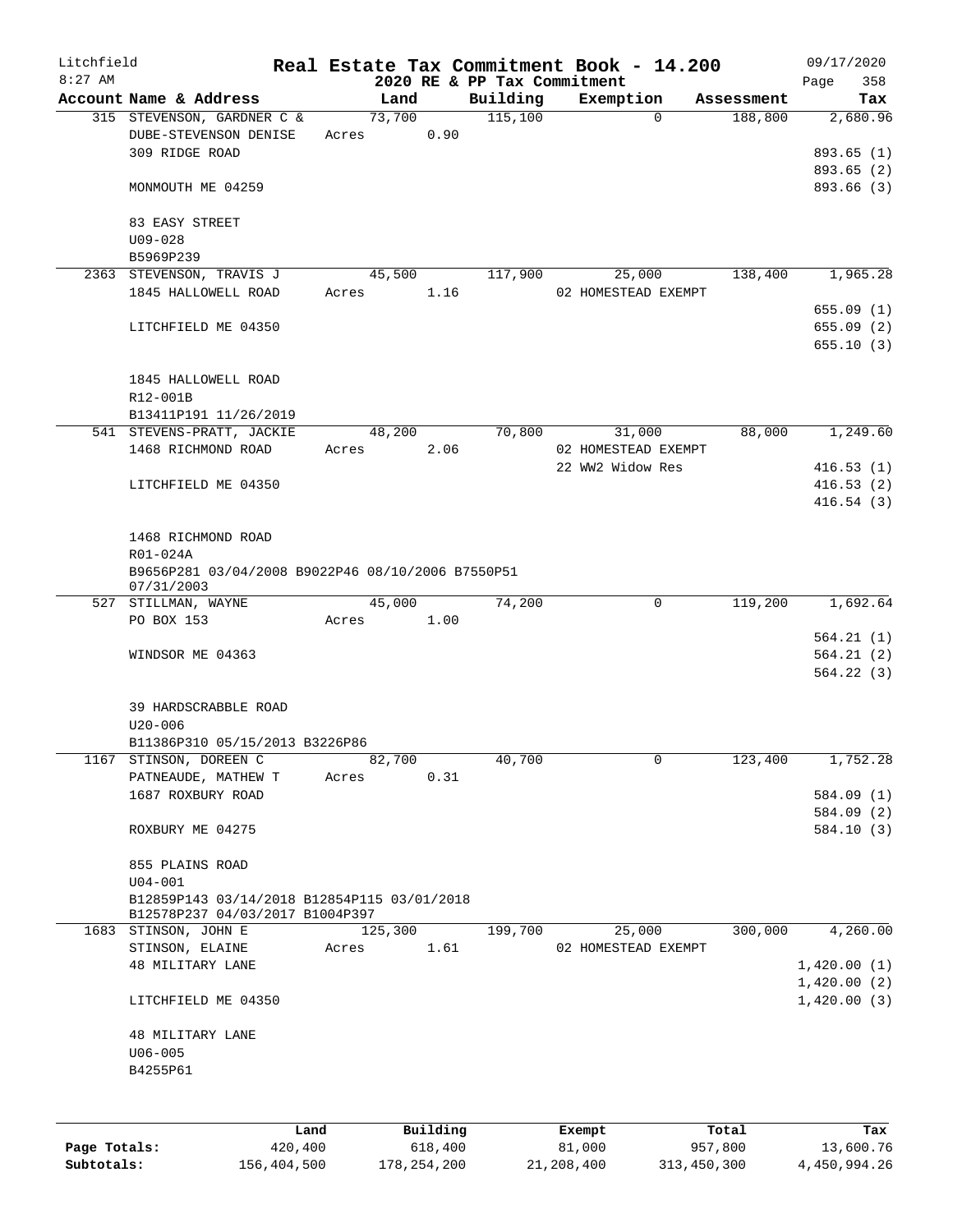| Litchfield   |                        |                                                                                         |       |             |                     |                             | Real Estate Tax Commitment Book - 14.200 |                    |      | 09/17/2020               |
|--------------|------------------------|-----------------------------------------------------------------------------------------|-------|-------------|---------------------|-----------------------------|------------------------------------------|--------------------|------|--------------------------|
| $8:27$ AM    |                        |                                                                                         |       |             |                     | 2020 RE & PP Tax Commitment |                                          |                    | Page | 359                      |
|              | Account Name & Address |                                                                                         |       | Land        |                     | Building                    | Exemption                                | Assessment         |      | Tax                      |
|              | 1685 STODDARD JAMES JR |                                                                                         |       | 60,900      |                     | 82,300                      | 25,000                                   | 118,200            |      | 1,678.44                 |
|              | 59 EASY STREET         |                                                                                         | Acres |             | 0.80                |                             | 02 HOMESTEAD EXEMPT                      |                    |      |                          |
|              | LITCHFIELD ME 04350    |                                                                                         |       |             |                     |                             |                                          |                    |      | 559.48(1)                |
|              |                        |                                                                                         |       |             |                     |                             |                                          |                    |      | 559.48(2)<br>559.48(3)   |
|              |                        |                                                                                         |       |             |                     |                             |                                          |                    |      |                          |
|              | 59 EASY STREET         |                                                                                         |       |             |                     |                             |                                          |                    |      |                          |
|              | $U09 - 032$            |                                                                                         |       |             |                     |                             |                                          |                    |      |                          |
|              | B1791P91               |                                                                                         |       |             |                     |                             |                                          |                    |      |                          |
|              | 1687 STONE, BERNARD D  |                                                                                         |       | 45,900      |                     | 127,400                     | 25,000                                   | 148,300            |      | 2,105.86                 |
|              | 22 STONE LANE          |                                                                                         | Acres |             | 1.30                |                             | 02 HOMESTEAD EXEMPT                      |                    |      |                          |
|              |                        |                                                                                         |       |             |                     |                             |                                          |                    |      | 701.95(1)                |
|              | LITCHFIELD ME 04350    |                                                                                         |       |             |                     |                             |                                          |                    |      | 701.95(2)                |
|              |                        |                                                                                         |       |             |                     |                             |                                          |                    |      | 701.96(3)                |
|              |                        |                                                                                         |       |             |                     |                             |                                          |                    |      |                          |
|              | 22 STONE LANE          |                                                                                         |       |             |                     |                             |                                          |                    |      |                          |
|              | R05-066B               |                                                                                         |       |             |                     |                             |                                          |                    |      |                          |
|              |                        | B10531P273 09/17/2010 B6719P217 12/04/2001 B3583P194                                    |       |             |                     |                             |                                          |                    |      |                          |
|              | 07/24/1989             |                                                                                         |       |             |                     |                             |                                          |                    |      |                          |
|              | 2504 STONIER JASON L   |                                                                                         |       | 45,000      |                     | 200,000                     | 25,000                                   | 220,000            |      | 3,124.00                 |
|              | STONIER CHRISTINA L    |                                                                                         | Acres |             | 1.00                |                             | 02 HOMESTEAD EXEMPT                      |                    |      |                          |
|              | 8 BESSIE LAND          |                                                                                         |       |             |                     |                             |                                          |                    |      | 1,041.33(1)              |
|              |                        |                                                                                         |       |             |                     |                             |                                          |                    |      | 1,041.33(2)              |
|              | LITCHFIELD ME 04350    |                                                                                         |       |             |                     |                             |                                          |                    |      | 1,041.34(3)              |
|              |                        |                                                                                         |       |             |                     |                             |                                          |                    |      |                          |
|              | 8 BESSIE DRIVE         |                                                                                         |       |             |                     |                             |                                          |                    |      |                          |
|              | $U21 - 033$            |                                                                                         |       |             |                     |                             |                                          |                    |      |                          |
|              | B8450P343 06/13/2005   |                                                                                         |       |             |                     |                             |                                          |                    |      |                          |
|              | 1617 STOREY, CLAYTON   |                                                                                         |       | 87,000      |                     | 137,500                     | 25,000                                   | 199,500            |      | 2,832.90                 |
|              | STOREY, BARBARA        |                                                                                         | Acres |             | 55.00               |                             | 02 HOMESTEAD EXEMPT                      |                    |      |                          |
|              | 335 PINE TREE RD       |                                                                                         |       |             |                     |                             |                                          |                    |      | 944.30 (1)               |
|              | LITCHFIELD ME 04350    |                                                                                         |       |             |                     |                             |                                          |                    |      | 944.30 (2)<br>944.30 (3) |
|              |                        |                                                                                         |       |             |                     |                             |                                          |                    |      |                          |
|              | 335 PINE TREE ROAD     |                                                                                         |       |             |                     |                             |                                          |                    |      |                          |
|              | R11-021                |                                                                                         |       |             |                     |                             |                                          |                    |      |                          |
|              | B5007P232              |                                                                                         |       |             |                     |                             |                                          |                    |      |                          |
|              | 962 STORTO, PAMELA     |                                                                                         |       | 78,700      |                     | 155,500                     | 25,000                                   | 209,200            |      | 2,970.64                 |
|              | 414 OAKHILL ROAD       |                                                                                         | Acres |             | 43.00               |                             | 02 HOMESTEAD EXEMPT                      |                    |      |                          |
|              |                        |                                                                                         |       |             |                     |                             |                                          |                    |      | 990.21(1)                |
|              | LITCHFIELD ME 04350    |                                                                                         |       |             |                     |                             |                                          |                    |      | 990.21(2)                |
|              |                        |                                                                                         |       |             |                     |                             |                                          |                    |      | 990.22(3)                |
|              |                        |                                                                                         |       |             |                     |                             |                                          |                    |      |                          |
|              | 414 OAK HILL ROAD      |                                                                                         |       |             |                     |                             |                                          |                    |      |                          |
|              | R04-037A               |                                                                                         |       |             |                     |                             |                                          |                    |      |                          |
|              | B7607P177 08/29/2003   |                                                                                         |       |             |                     |                             |                                          |                    |      |                          |
|              |                        | 1186 STOTZ-MCFARLAND, DARREN                                                            |       | 60,800      |                     | 98,700                      | $\mathbf 0$                              | 159,500            |      | 2,264.90                 |
|              | MCFARLAND, ERIC A      |                                                                                         | Acres |             | 7.00                |                             |                                          |                    |      |                          |
|              | 9 NETTERS WAY          |                                                                                         |       |             |                     |                             |                                          |                    |      | 754.97(1)                |
|              |                        |                                                                                         |       |             |                     |                             |                                          |                    |      | 754.97(2)                |
|              | HARPSWELL ME 04079     |                                                                                         |       |             |                     |                             |                                          |                    |      | 754.96 (3)               |
|              |                        |                                                                                         |       |             |                     |                             |                                          |                    |      |                          |
|              | MANCHESTER LANE        |                                                                                         |       |             |                     |                             |                                          |                    |      |                          |
|              | R05-061                |                                                                                         |       |             |                     |                             |                                          |                    |      |                          |
|              |                        | B10697P231 03/30/2011 B10697P229 03/30/2011                                             |       |             |                     |                             |                                          |                    |      |                          |
|              |                        | B10518P287 09/02/2010 B10490P221 08/04/2010<br>B9913P308 11/21/2008 B5299P43 01/22/1997 |       |             |                     |                             |                                          |                    |      |                          |
|              |                        |                                                                                         |       |             |                     |                             |                                          |                    |      |                          |
|              |                        |                                                                                         |       |             |                     |                             |                                          |                    |      |                          |
| Page Totals: |                        | Land<br>378,300                                                                         |       |             | Building<br>801,400 |                             | Exempt<br>125,000                        | Total<br>1,054,700 |      | Tax<br>14,976.74         |
| Subtotals:   |                        | 156,782,800                                                                             |       | 179,055,600 |                     |                             | 21, 333, 400                             | 314,505,000        |      | 4,465,971.00             |
|              |                        |                                                                                         |       |             |                     |                             |                                          |                    |      |                          |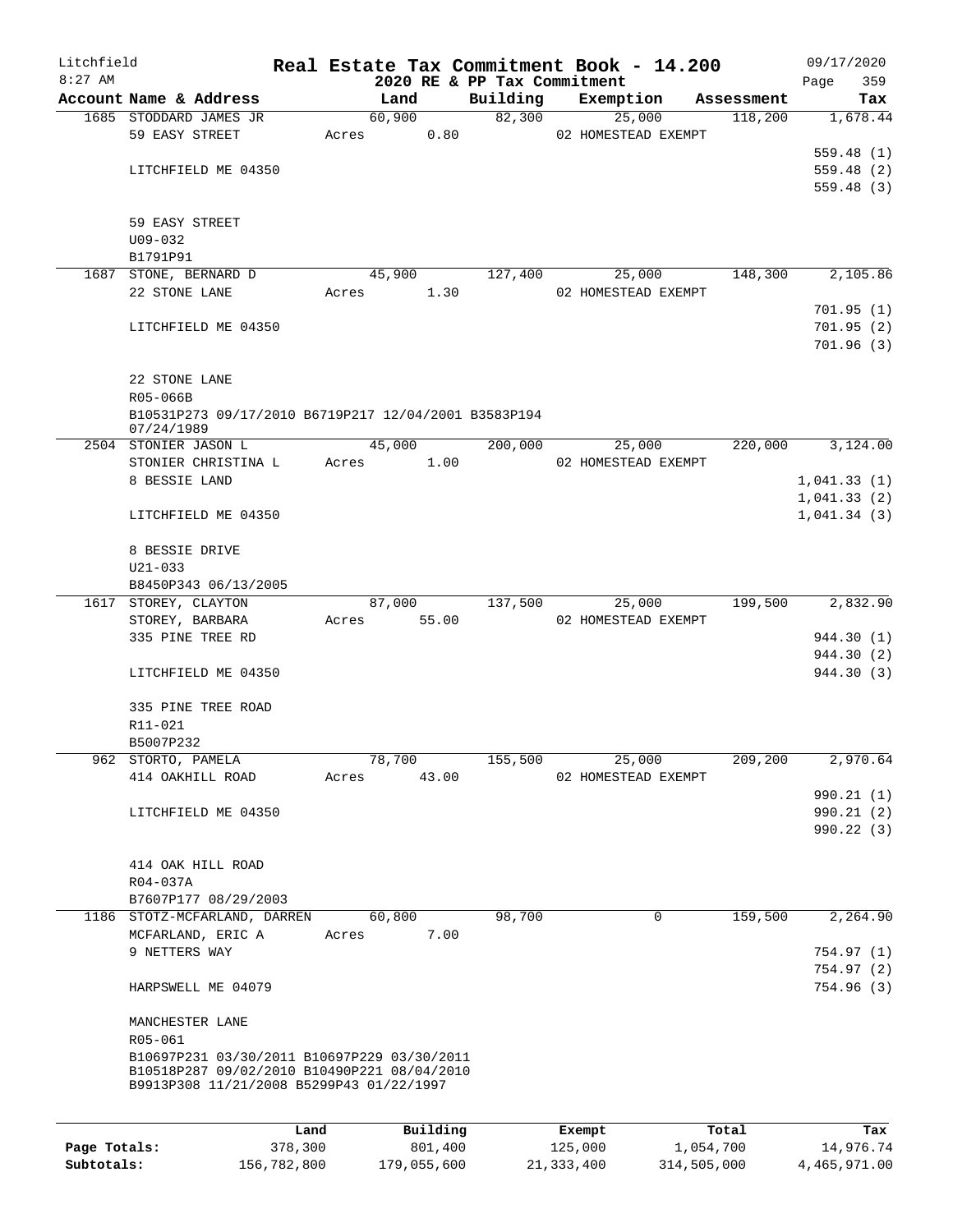| Litchfield<br>$8:27$ AM |                                                          |         |      | 2020 RE & PP Tax Commitment | Real Estate Tax Commitment Book - 14.200 |            | 09/17/2020<br>Page<br>360 |
|-------------------------|----------------------------------------------------------|---------|------|-----------------------------|------------------------------------------|------------|---------------------------|
|                         | Account Name & Address                                   | Land    |      | Building                    | Exemption                                | Assessment | Tax                       |
|                         | 661 STOWE, REBECCA M                                     | 202,500 |      | 126,800                     | $\Omega$                                 | 329,300    | 4,676.06                  |
|                         | ALEKMAN, RYAN                                            | Acres   | 1.86 |                             |                                          |            |                           |
|                         | 17 HEMLOCK HOLLOW                                        |         |      |                             |                                          |            | 1,558.69(1)               |
|                         |                                                          |         |      |                             |                                          |            | 1,558.69(2)               |
|                         | BELCHERTOWN MA 01007                                     |         |      |                             |                                          |            | 1,558.68(3)               |
|                         | 99 HARTFORD DRIVE                                        |         |      |                             |                                          |            |                           |
|                         | U17-029                                                  |         |      |                             |                                          |            |                           |
|                         | B13133P81 01/14/2019 B7788P299 12/22/2003                |         |      |                             |                                          |            |                           |
|                         | 847 STRATTON, WILLIAM I, SR                              | 45,000  |      | 27,800                      | 25,000                                   | 47,800     | 678.76                    |
|                         | SKIDGEL, VIOLA A                                         | Acres   | 1.00 |                             | 02 HOMESTEAD EXEMPT                      |            |                           |
|                         | 1018 PLAINS ROAD                                         |         |      |                             |                                          |            | 226.25(1)                 |
|                         |                                                          |         |      |                             |                                          |            | 226.25(2)                 |
|                         | LITCHFIELD ME 04350                                      |         |      |                             |                                          |            | 226.26(3)                 |
|                         |                                                          |         |      |                             |                                          |            |                           |
|                         | 1018 PLAINS ROAD                                         |         |      |                             |                                          |            |                           |
|                         | $R09 - 047$                                              |         |      |                             |                                          |            |                           |
|                         | B8135P22 09/23/2004                                      |         |      |                             |                                          |            |                           |
|                         | 1333 STRONG, HILLARY S                                   | 80,300  |      | 55,800                      | 25,000                                   | 111,100    | 1,577.62                  |
|                         | STRONG, DAVID A<br>20 DOYLE STREET                       | Acres   | 0.43 |                             | 02 HOMESTEAD EXEMPT                      |            | 525.87(1)                 |
|                         |                                                          |         |      |                             |                                          |            | 525.87(2)                 |
|                         | LITCHFIELD ME 04350                                      |         |      |                             |                                          |            | 525.88(3)                 |
|                         |                                                          |         |      |                             |                                          |            |                           |
|                         | 20 DOYLE STREET                                          |         |      |                             |                                          |            |                           |
|                         | $U09 - 022$                                              |         |      |                             |                                          |            |                           |
|                         | B12401P264 08/31/2016 B11190P335 10/05/2012<br>B2937P349 |         |      |                             |                                          |            |                           |
|                         | 2795 STUBBS, COREY A                                     | 48,000  |      | 80,400                      | 0                                        | 128,400    | 1,823.28                  |
|                         | 136 STEVENSTOWN ROAD                                     | Acres   | 2.00 |                             |                                          |            |                           |
|                         |                                                          |         |      |                             |                                          |            | 607.76(1)                 |
|                         | LITCHFIELD ME 04350                                      |         |      |                             |                                          |            | 607.76(2)                 |
|                         |                                                          |         |      |                             |                                          |            | 607.76(3)                 |
|                         |                                                          |         |      |                             |                                          |            |                           |
|                         | 136 STEVENSTOWN ROAD<br>R13-033B                         |         |      |                             |                                          |            |                           |
|                         | B12309P110 05/31/2016 B10759P195 06/21/2011              |         |      |                             |                                          |            |                           |
|                         | 1690 STUFFLEBEAM, MARK                                   | 54,000  |      | 101,400                     | 25,000                                   | 130,400    | 1,851.68                  |
|                         | 162 OAKHILL ROAD                                         | Acres   | 5.00 |                             | 02 HOMESTEAD EXEMPT                      |            |                           |
|                         |                                                          |         |      |                             |                                          |            | 617.23(1)                 |
|                         | LITCHFIELD ME 04350                                      |         |      |                             |                                          |            | 617.23(2)                 |
|                         |                                                          |         |      |                             |                                          |            | 617.22(3)                 |
|                         |                                                          |         |      |                             |                                          |            |                           |
|                         | 162 OAK HILL ROAD                                        |         |      |                             |                                          |            |                           |
|                         | R05-022                                                  |         |      |                             |                                          |            |                           |
|                         | B2658P61                                                 |         |      |                             |                                          |            |                           |
|                         | 1438 STUPINSKI, JENIFER R<br>26 TOPSHAM CROSSING         | 97,500  | 0.30 | 49,300                      | 0                                        | 146,800    | 2,084.56                  |
|                         |                                                          | Acres   |      |                             |                                          |            | 694.85(1)                 |
|                         | TOPSHAM ME 04086                                         |         |      |                             |                                          |            | 694.85 (2)                |
|                         |                                                          |         |      |                             |                                          |            | 694.86 (3)                |
|                         |                                                          |         |      |                             |                                          |            |                           |
|                         | 47 WARREN LANE                                           |         |      |                             |                                          |            |                           |
|                         | $U03 - 013$                                              |         |      |                             |                                          |            |                           |
|                         | B11314P264 02/19/2013 B10759P84 06/21/2011 B7185P193     |         |      |                             |                                          |            |                           |
|                         |                                                          |         |      |                             |                                          |            |                           |
|                         |                                                          |         |      |                             |                                          |            |                           |

|              | Land        | Building    | Exempt     | Total       | Tax          |
|--------------|-------------|-------------|------------|-------------|--------------|
| Page Totals: | 527,300     | 441,500     | 75,000     | 893,800     | 12,691.96    |
| Subtotals:   | 157,310,100 | 179,497,100 | 21,408,400 | 315,398,800 | 4,478,662.96 |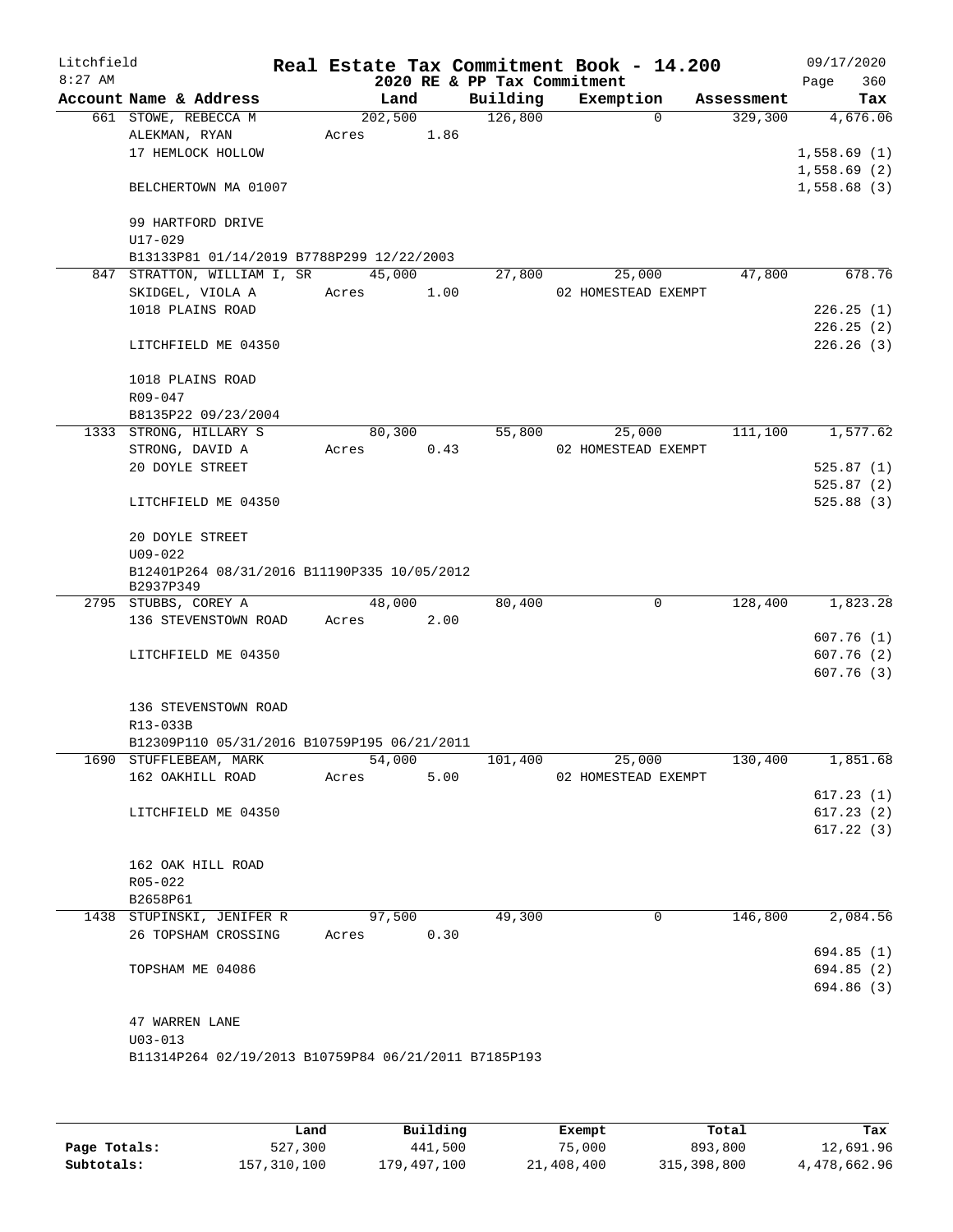| Litchfield |                                                      |       |         |       |                             | Real Estate Tax Commitment Book - 14.200 |            | 09/17/2020  |
|------------|------------------------------------------------------|-------|---------|-------|-----------------------------|------------------------------------------|------------|-------------|
| $8:27$ AM  |                                                      |       |         |       | 2020 RE & PP Tax Commitment |                                          |            | 361<br>Page |
|            | Account Name & Address                               |       | Land    |       | Building                    | Exemption                                | Assessment | Tax         |
|            | 1926 STURTEVANT, BRIAN                               |       | 95,300  |       | 23,900                      | $\mathbf 0$                              | 119,200    | 1,692.64    |
|            | 369 PEACEPIPE DRIVE                                  | Acres |         | 0.60  |                             |                                          |            |             |
|            |                                                      |       |         |       |                             |                                          |            | 564.21(1)   |
|            | LITCHFIELD ME 04350                                  |       |         |       |                             |                                          |            | 564.21(2)   |
|            |                                                      |       |         |       |                             |                                          |            | 564.22(3)   |
|            |                                                      |       |         |       |                             |                                          |            |             |
|            | 15 NORTH LAKEVIEW DRIVE                              |       |         |       |                             |                                          |            |             |
|            | $U28 - 021$                                          |       |         |       |                             |                                          |            |             |
|            | B12587P153 04/20/2017 B8677P261 11/02/2005 B1561P874 |       |         |       |                             |                                          |            |             |
|            | 1133 STURTEVANT, BRIAN                               |       | 328,900 |       | $\overline{250}$ ,000       | 25,000                                   | 553,900    | 7,865.38    |
|            | 369 PEACEPIPE DRIVE                                  | Acres |         | 1.41  |                             | 02 HOMESTEAD EXEMPT                      |            |             |
|            |                                                      |       |         |       |                             |                                          |            | 2,621.79(1) |
|            | LITCHFIELD ME 04350                                  |       |         |       |                             |                                          |            | 2,621.79(2) |
|            |                                                      |       |         |       |                             |                                          |            | 2,621.80(3) |
|            |                                                      |       |         |       |                             |                                          |            |             |
|            | 369 PEACEPIPE DRIVE                                  |       |         |       |                             |                                          |            |             |
|            | $U28 - 007$                                          |       |         |       |                             |                                          |            |             |
|            | B12587P153 04/20/2017 B9563P331 11/14/2007 B1460P830 |       |         |       |                             |                                          |            |             |
|            | 11/02/1967                                           |       |         |       |                             |                                          |            |             |
|            | 376 STURTEVANT, LEZLEY K                             |       | 62,800  |       | 0                           | $\mathbf 0$                              | 62,800     | 891.76      |
|            | 17 W VIEW                                            | Acres |         | 0.35  |                             |                                          |            |             |
|            | APT#4                                                |       |         |       |                             |                                          |            | 297.25(1)   |
|            | LEWISTON ME 04240                                    |       |         |       |                             |                                          |            | 297.25(2)   |
|            |                                                      |       |         |       |                             |                                          |            | 297.26(3)   |
|            |                                                      |       |         |       |                             |                                          |            |             |
|            | LAKEVIEW DRIVE                                       |       |         |       |                             |                                          |            |             |
|            | $U28 - 023$                                          |       |         |       |                             |                                          |            |             |
|            | B12587P153 04/20/2017 B8892P155 05/05/2006 B6747P131 |       |         |       |                             |                                          |            |             |
|            | 1693 SUKEFORTH, LEE                                  |       | 60,700  |       | 189,600                     | 25,000                                   | 225,300    | 3,199.26    |
|            | SUKEFORTH ROBIN                                      | Acres |         | 6.90  |                             | 02 HOMESTEAD EXEMPT                      |            |             |
|            | 1372 WEST RD                                         |       |         |       |                             |                                          |            | 1,066.42(1) |
|            |                                                      |       |         |       |                             |                                          |            | 1,066.42(2) |
|            | LITCHFIELD ME 04350                                  |       |         |       |                             |                                          |            | 1,066.42(3) |
|            |                                                      |       |         |       |                             |                                          |            |             |
|            | 1372 WEST ROAD                                       |       |         |       |                             |                                          |            |             |
|            | $R03 - 040$                                          |       |         |       |                             |                                          |            |             |
|            | B2831P98 07/16/1985                                  |       |         |       |                             |                                          |            |             |
|            | 1694 SUMMERS, MARK E                                 |       | 63,200  |       | 91,000                      | 25,000                                   | 129,200    | 1,834.64    |
|            | 17 OAKHILL ROAD                                      | Acres |         | 10.23 |                             | 02 HOMESTEAD EXEMPT                      |            |             |
|            |                                                      |       |         |       |                             |                                          |            | 611.55(1)   |
|            | LITCHFIELD ME 04350                                  |       |         |       |                             |                                          |            | 611.55(2)   |
|            |                                                      |       |         |       |                             |                                          |            | 611.54(3)   |
|            |                                                      |       |         |       |                             |                                          |            |             |
|            | 17 OAK HILL ROAD                                     |       |         |       |                             |                                          |            |             |
|            | R05-034                                              |       |         |       |                             |                                          |            |             |
|            | B3813P326                                            |       |         |       |                             |                                          |            |             |
|            | 2449 SUNNE, LLC                                      |       | 45,800  |       | 126,900                     | 0                                        | 172,700    | 2,452.34    |
|            | 11 RYDER STREET                                      | Acres |         | 1.26  |                             |                                          |            |             |
|            |                                                      |       |         |       |                             |                                          |            | 817.45(1)   |
|            | LEWISTON ME 04240                                    |       |         |       |                             |                                          |            | 817.45(2)   |
|            |                                                      |       |         |       |                             |                                          |            | 817.44 (3)  |
|            |                                                      |       |         |       |                             |                                          |            |             |
|            | 469 ACADEMY ROAD                                     |       |         |       |                             |                                          |            |             |
|            | R02-078                                              |       |         |       |                             |                                          |            |             |
|            |                                                      |       |         |       |                             |                                          |            |             |
|            | B13526P183 03/24/2020                                |       |         |       |                             |                                          |            |             |
|            |                                                      |       |         |       |                             |                                          |            |             |
|            |                                                      |       |         |       |                             |                                          |            |             |
|            |                                                      |       |         |       |                             |                                          |            |             |

|              | Land        | Building    | Exempt     | Total       | Tax          |
|--------------|-------------|-------------|------------|-------------|--------------|
| Page Totals: | 656,700     | 681,400     | 75,000     | 1,263,100   | 17,936.02    |
| Subtotals:   | 157,966,800 | 180,178,500 | 21,483,400 | 316,661,900 | 4,496,598.98 |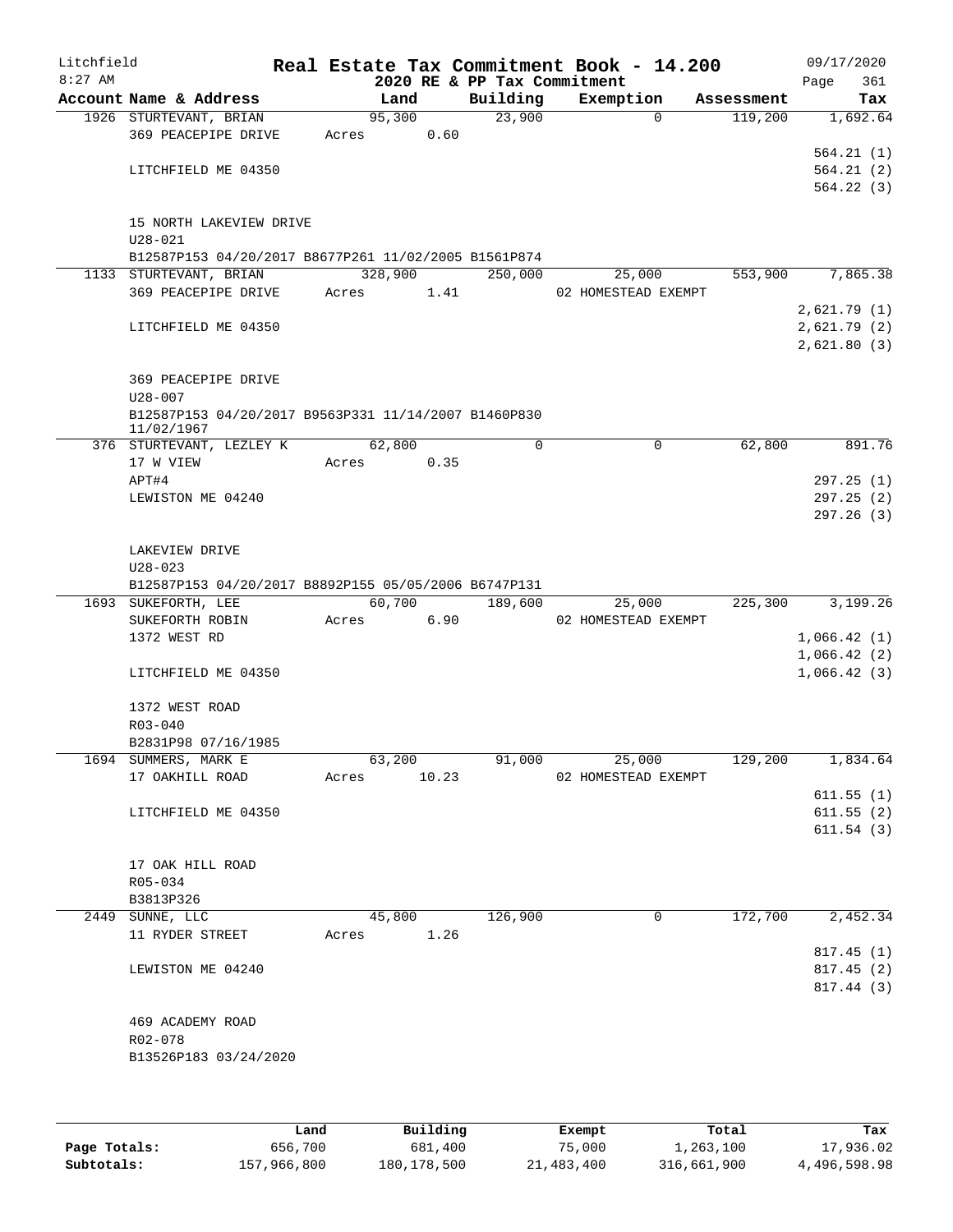| Litchfield |                                  |                                                                     |       |                 |                             | Real Estate Tax Commitment Book - 14.200 |            |              | 09/17/2020  |
|------------|----------------------------------|---------------------------------------------------------------------|-------|-----------------|-----------------------------|------------------------------------------|------------|--------------|-------------|
| $8:27$ AM  |                                  |                                                                     |       |                 | 2020 RE & PP Tax Commitment |                                          |            | Page         | 362         |
|            |                                  | Account Name & Address                                              |       | Land            | Building                    | Exemption                                | Assessment |              | Tax         |
|            | 921 SURETTE, KEVIN               |                                                                     |       | 58,500          | 213,500                     | 25,000                                   | 247,000    |              | 3,507.40    |
|            | SURETTE, JODI<br>48 LYNN LANE    |                                                                     | Acres | 5.50            |                             | 02 HOMESTEAD EXEMPT                      |            |              | 1,169.13(1) |
|            |                                  |                                                                     |       |                 |                             |                                          |            | 1, 169.13(2) |             |
|            |                                  | LITCHFIELD ME 04350                                                 |       |                 |                             |                                          |            | 1,169.14(3)  |             |
|            | 48 LYNN LANE                     |                                                                     |       |                 |                             |                                          |            |              |             |
|            | R06-061A-2                       |                                                                     |       |                 |                             |                                          |            |              |             |
|            |                                  | B6205P264 04/28/2000                                                |       |                 |                             |                                          |            |              |             |
|            |                                  | 616 SUTHERLAND, WARREN D<br>69 NOTTINGHAM LANE                      | Acres | 46,500<br>1.50  | 175,600                     | 25,000<br>02 HOMESTEAD EXEMPT            | 197,100    |              | 2,798.82    |
|            |                                  |                                                                     |       |                 |                             |                                          |            |              | 932.94 (1)  |
|            |                                  | LITCHFIELD ME 04350                                                 |       |                 |                             |                                          |            |              | 932.94 (2)  |
|            |                                  |                                                                     |       |                 |                             |                                          |            |              | 932.94 (3)  |
|            |                                  | 69 NOTTINGHAM LANE                                                  |       |                 |                             |                                          |            |              |             |
|            | $R11 - 035 - 7$                  |                                                                     |       |                 |                             |                                          |            |              |             |
|            |                                  | B12464P233 10/26/2016 B11099P315 07/12/2012<br>B7350P216 04/11/2003 |       |                 |                             |                                          |            |              |             |
|            | 1695 SWAIN, MARY E               |                                                                     |       | 64,800          | 129,900                     | 31,000                                   | 163,700    |              | 2,324.54    |
|            |                                  | 1384 RICHMOND RD                                                    | Acres | 42.00           |                             | 02 HOMESTEAD EXEMPT                      |            |              |             |
|            |                                  |                                                                     |       |                 |                             | 03 VETERANS EXEMPT                       |            |              | 774.85(1)   |
|            |                                  | LITCHFIELD ME 04350                                                 |       |                 |                             |                                          |            |              | 774.85(2)   |
|            |                                  |                                                                     |       |                 |                             |                                          |            |              | 774.84 (3)  |
|            |                                  | 1384 RICHMOND ROAD                                                  |       |                 |                             |                                          |            |              |             |
|            | R01-020                          |                                                                     |       |                 |                             |                                          |            |              |             |
|            | B1491P662                        |                                                                     |       |                 |                             |                                          |            |              |             |
|            |                                  | 1698 SWANSON, SUSAN L                                               |       | 47,500          | 54,300                      | 0                                        | 101,800    |              | 1,445.56    |
|            |                                  | GORMAN, KATHLEEN                                                    | Acres | 0.10            |                             |                                          |            |              |             |
|            |                                  | 79 ROGERSON CROSSING                                                |       |                 |                             |                                          |            |              | 481.85 (1)  |
|            |                                  |                                                                     |       |                 |                             |                                          |            |              | 481.85(2)   |
|            |                                  | OXBRIDGE MA 01569                                                   |       |                 |                             |                                          |            |              | 481.86 (3)  |
|            |                                  | 531 PEACEPIPE DRIVE                                                 |       |                 |                             |                                          |            |              |             |
|            | $U28 - 071$                      |                                                                     |       |                 |                             |                                          |            |              |             |
|            |                                  | B12120P231 09/17/2015 B1537P342                                     |       |                 |                             |                                          |            |              |             |
|            | 4 SWEENEY, JOHN<br>SWEENEY, LISA |                                                                     | Acres | 110,400<br>0.15 | 74,900                      | 0                                        | 185,300    |              | 2,631.26    |
|            |                                  | <b>40 LOCKE STREET</b>                                              |       |                 |                             |                                          |            |              | 877.09 (1)  |
|            | <b>UNIT 911</b>                  |                                                                     |       |                 |                             |                                          |            |              | 877.09 (2)  |
|            |                                  | HAVERHILL MA 01830                                                  |       |                 |                             |                                          |            |              | 877.08 (3)  |
|            |                                  |                                                                     |       |                 |                             |                                          |            |              |             |
|            | 53 GRANT ROAD                    |                                                                     |       |                 |                             |                                          |            |              |             |
|            | $U10-022$                        |                                                                     |       |                 |                             |                                          |            |              |             |
|            | 889 SWEET, GARY                  | B12062P78 08/04/2015 B7175P164 09/08/1999                           |       | 51,800          | $\Omega$                    | 0                                        | 51,800     |              | 735.56      |
|            | SWEET, DENISE                    |                                                                     | Acres | 34.00           |                             |                                          |            |              |             |
|            | P O BOX 237                      |                                                                     |       |                 |                             |                                          |            |              | 245.19(1)   |
|            |                                  |                                                                     |       |                 |                             |                                          |            |              | 245.19(2)   |
|            |                                  | SABATTUS ME 04280                                                   |       |                 |                             |                                          |            |              | 245.18 (3)  |
|            | ROUTE 197                        |                                                                     |       |                 |                             |                                          |            |              |             |
|            | R03-045                          |                                                                     |       |                 |                             |                                          |            |              |             |
|            |                                  | B5572P280 03/01/1998                                                |       |                 |                             |                                          |            |              |             |
|            |                                  |                                                                     |       |                 |                             |                                          |            |              |             |
|            |                                  |                                                                     |       |                 |                             |                                          |            |              |             |
|            |                                  |                                                                     |       |                 |                             |                                          |            |              |             |

|              | Land        | Building    | Exempt     | Total       | Tax          |
|--------------|-------------|-------------|------------|-------------|--------------|
| Page Totals: | 379,500     | 648,200     | 81,000     | 946,700     | 13,443.14    |
| Subtotals:   | 158,346,300 | 180,826,700 | 21,564,400 | 317,608,600 | 4,510,042.12 |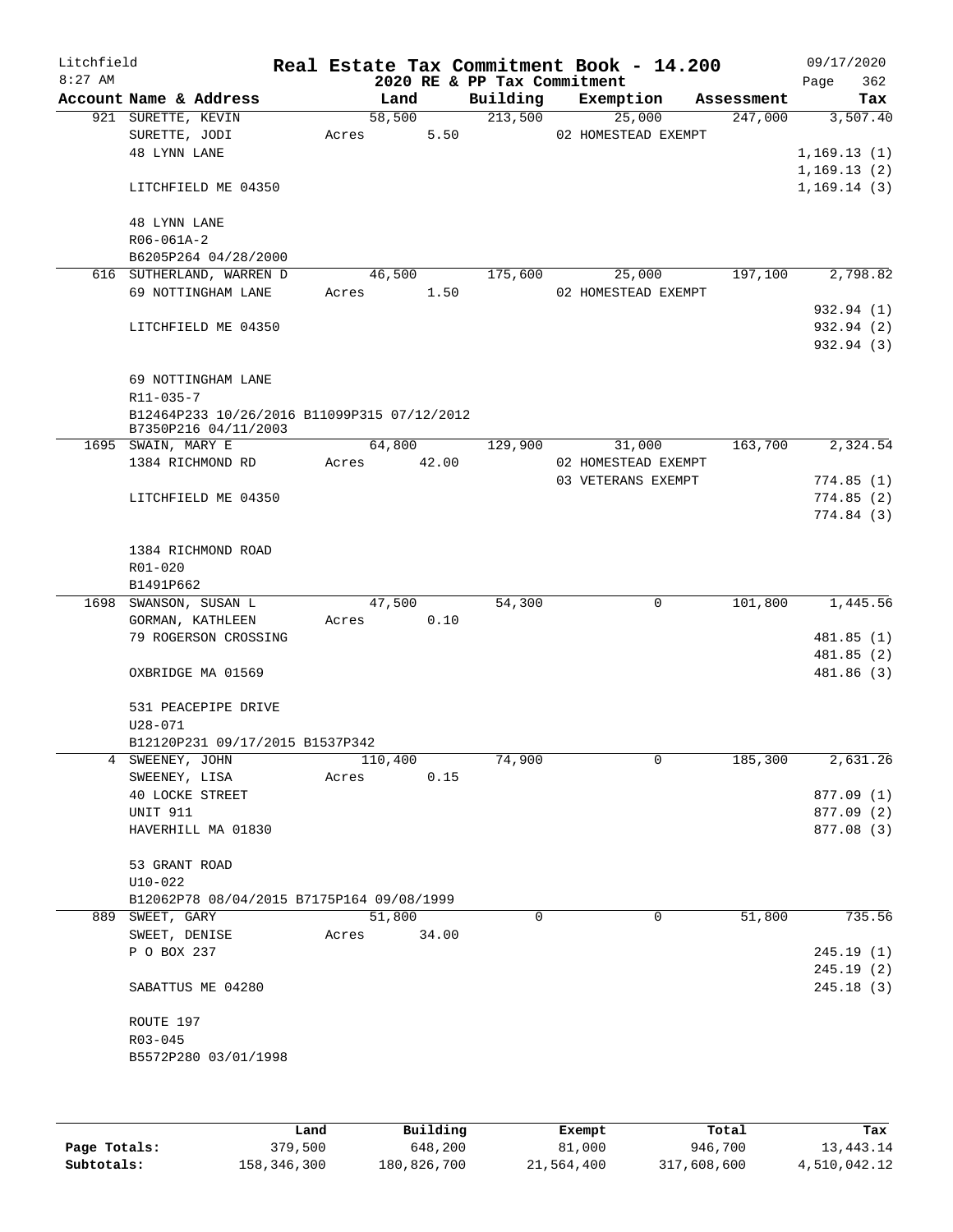| Litchfield<br>$8:27$ AM |                                                      |       |             | 2020 RE & PP Tax Commitment | Real Estate Tax Commitment Book - 14.200 |            | 09/17/2020<br>Page           | 363   |
|-------------------------|------------------------------------------------------|-------|-------------|-----------------------------|------------------------------------------|------------|------------------------------|-------|
|                         | Account Name & Address                               |       | Land        | Building                    | Exemption                                | Assessment |                              | Tax   |
|                         | 535 SWETT, RICHARD E                                 |       | 85,500      | 140,200                     | 31,000                                   | 194,700    | 2,764.74                     |       |
|                         | KEENAN-SWETT, SUSAN A<br>PO BOX 346                  | Acres | 52.00       |                             | 02 HOMESTEAD EXEMPT<br>12 WW2 Vet Res.   |            | 921.58(1)                    |       |
|                         |                                                      |       |             |                             |                                          |            | 921.58(2)                    |       |
|                         | LITCHFIELD ME 04350                                  |       |             |                             |                                          |            | 921.58(3)                    |       |
|                         | 438 HUNTINGTON HILL<br>$R06 - 020$                   |       |             |                             |                                          |            |                              |       |
|                         | B11418P302 06/13/2013 B1494P843                      |       |             |                             |                                          |            |                              |       |
|                         | 1753 SWIFT, DAVID                                    |       | 76,200      | 96,200                      | 25,000                                   | 147,400    | 2,093.08                     |       |
|                         | REAY-SWIFT KIM S                                     | Acres | 33.30       |                             | 02 HOMESTEAD EXEMPT                      |            |                              |       |
|                         | 1355 LEWISTON ROAD                                   |       |             |                             |                                          |            | 697.69 (1)                   |       |
|                         |                                                      |       |             |                             |                                          |            | 697.69(2)                    |       |
|                         | LITCHFIELD ME 04350                                  |       |             |                             |                                          |            | 697.70 (3)                   |       |
|                         | 1355 LEWISTON ROAD                                   |       |             |                             |                                          |            |                              |       |
|                         | R13-002                                              |       |             |                             |                                          |            |                              |       |
|                         | B7128P125 11/04/2002                                 |       |             |                             |                                          |            |                              |       |
|                         | 1701 SWIFT, DAVID DOUGLAS                            |       | 92,000      | 27,600                      | 25,000                                   | 94,600     | 1,343.32                     |       |
|                         | 1355 LEWISTON ROAD                                   | Acres | 76.00       |                             | 02 HOMESTEAD EXEMPT                      |            |                              |       |
|                         |                                                      |       |             |                             |                                          |            | 447.77 (1)                   |       |
|                         | LITCHFIELD ME 04350                                  |       |             |                             |                                          |            | 447.77 (2)                   |       |
|                         |                                                      |       |             |                             |                                          |            | 447.78 (3)                   |       |
|                         | 316 STEVENSTOWN ROAD                                 |       |             |                             |                                          |            |                              |       |
|                         | R09-077                                              |       |             |                             |                                          |            |                              |       |
|                         | B12272P94 04/19/2016 B12014P294 06/17/2015 B3377P285 |       |             |                             |                                          |            |                              |       |
|                         | 1637 SYLVESTER R F LLC.                              |       | 6,000       | $\Omega$                    | $\mathbf 0$                              | 6,000      |                              | 85.20 |
|                         | 865 COBBOSSEE                                        | Acres | 23.00       |                             |                                          |            |                              |       |
|                         |                                                      |       |             |                             |                                          |            | 28.40 (1)                    |       |
|                         | MONMOUTH ME 04259                                    |       |             |                             |                                          |            | 28.40(2)                     |       |
|                         |                                                      |       |             |                             |                                          |            | 28.40(3)                     |       |
|                         | OFF HARDSCRABBLE ROAD                                |       |             |                             |                                          |            |                              |       |
|                         | R12-026                                              |       |             |                             |                                          |            |                              |       |
|                         | B10854P157 10/07/2011 B9520P202 10/03/2007 B5886P181 |       |             |                             |                                          |            |                              |       |
|                         | 12/31/1998 B5098P206                                 |       |             |                             |                                          |            |                              |       |
|                         | 2091 SZEPSY TAMAS                                    |       | 140,800     | 152,600                     | 31,000                                   | 262, 400   | 3,726.08                     |       |
|                         | SZEPSY, GEDSKE                                       |       | Acres 11.22 |                             | 03 VETERANS EXEMPT                       |            |                              |       |
|                         | 34 BUFFEE LANDING LANE                               |       |             |                             | 02 HOMESTEAD EXEMPT                      |            | 1, 242.03(1)<br>1, 242.03(2) |       |
|                         | LITCHFIELD ME 04350                                  |       |             |                             |                                          |            | 1, 242.02(3)                 |       |
|                         |                                                      |       |             |                             |                                          |            |                              |       |
|                         | 34 BUFFEE LANDING                                    |       |             |                             |                                          |            |                              |       |
|                         | R09-019A                                             |       |             |                             |                                          |            |                              |       |
|                         | B10654P37 01/27/2011 B8598P79 08/18/2005 B5770P38    |       |             |                             |                                          |            |                              |       |
|                         | 902 T & C PROPERTIES LLC                             |       | 60,300      | 55,000                      | $\mathbf 0$                              | 115,300    | 1,637.26                     |       |
|                         | 46 CUNDYS HARBOR ROAD Acres                          |       | 0.52        |                             |                                          |            |                              |       |
|                         |                                                      |       |             |                             |                                          |            | 545.75(1)                    |       |
|                         | HARPSWELL ME 04079                                   |       |             |                             |                                          |            | 545.75 (2)                   |       |
|                         |                                                      |       |             |                             |                                          |            | 545.76 (3)                   |       |
|                         | 54 STREAM DRIVE                                      |       |             |                             |                                          |            |                              |       |
|                         | R13-009                                              |       |             |                             |                                          |            |                              |       |
|                         | B9556P295 11/06/2007 B8648P1 10/14/2005 B8647P347    |       |             |                             |                                          |            |                              |       |
|                         | 10/14/2005 B4487P107                                 |       |             |                             |                                          |            |                              |       |
|                         |                                                      |       |             |                             |                                          |            |                              |       |
|                         |                                                      |       |             |                             |                                          |            |                              |       |
|                         |                                                      |       |             |                             |                                          |            |                              |       |

|              | Land        | Building      | Exempt     | Total       | Tax          |
|--------------|-------------|---------------|------------|-------------|--------------|
| Page Totals: | 460,800     | 471,600       | 112,000    | 820,400     | 11,649.68    |
| Subtotals:   | 158,807,100 | 181, 298, 300 | 21,676,400 | 318,429,000 | 4,521,691.80 |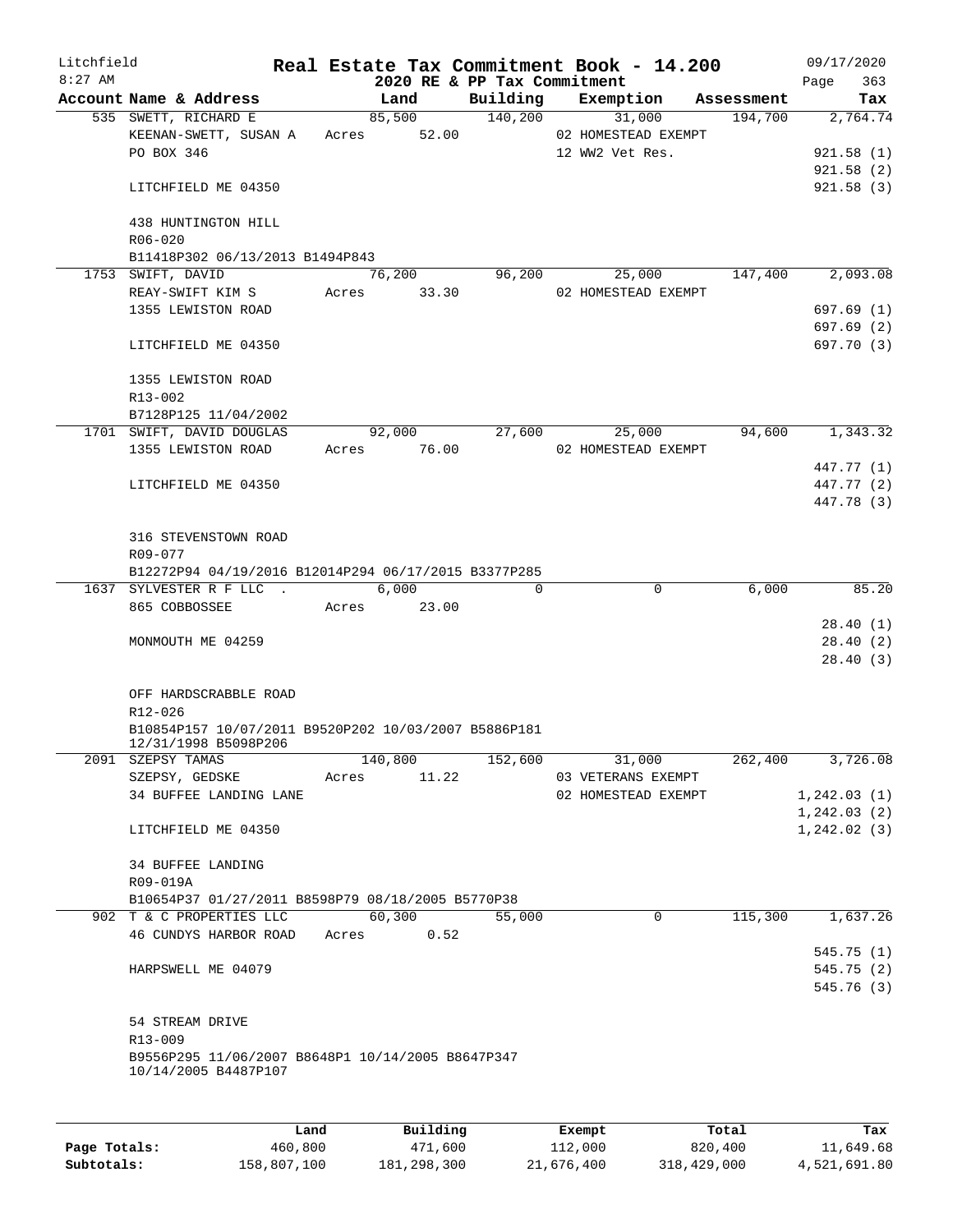| Litchfield<br>$8:27$ AM |                                                     |       |         |       | 2020 RE & PP Tax Commitment | Real Estate Tax Commitment Book - 14.200 |            | 09/17/2020<br>364<br>Page |
|-------------------------|-----------------------------------------------------|-------|---------|-------|-----------------------------|------------------------------------------|------------|---------------------------|
|                         | Account Name & Address                              |       | Land    |       | Building                    | Exemption                                | Assessment | Tax                       |
|                         | 863 T & L PROPERTIES, LLC                           |       | 72,900  |       | 127,700                     | 0                                        | 200,600    | 2,848.52                  |
|                         | 2 SANDY STREET                                      | Acres |         | 26.70 |                             |                                          |            |                           |
|                         |                                                     |       |         |       |                             |                                          |            | 949.51 (1)                |
|                         | LEWISTON ME 04240                                   |       |         |       |                             |                                          |            | 949.51 (2)                |
|                         |                                                     |       |         |       |                             |                                          |            | 949.50(3)                 |
|                         |                                                     |       |         |       |                             |                                          |            |                           |
|                         | 49 VIDA LANE<br>R06-023A                            |       |         |       |                             |                                          |            |                           |
|                         | B12792P322 10/23/2017 B1893P126                     |       |         |       |                             |                                          |            |                           |
|                         | 1707 TALBOT, JULIE A                                |       | 202,400 |       | 60,400                      | 0                                        | 262,800    | 3,731.76                  |
|                         | TALBOT, ELIZABETH J                                 | Acres |         | 2.05  |                             |                                          |            |                           |
|                         | JANET I. TALBOT                                     |       |         |       |                             |                                          |            | 1, 243.92(1)              |
|                         | 25 E MAIN STREET                                    |       |         |       |                             |                                          |            | 1, 243.92(2)              |
|                         | SOUTHBOROUGH MA 01772                               |       |         |       |                             |                                          |            | 1, 243.92(3)              |
|                         |                                                     |       |         |       |                             |                                          |            |                           |
|                         | 111 HARTFORD DRIVE                                  |       |         |       |                             |                                          |            |                           |
|                         | $U17 - 027$                                         |       |         |       |                             |                                          |            |                           |
|                         | B13179P101 04/01/2019 B3093P81                      |       |         |       |                             |                                          |            |                           |
|                         | 1662 TALBOT, MATHEW                                 |       | 131,900 |       | 53,800                      | 0                                        | 185,700    | 2,636.94                  |
|                         | 4 WILLIAMS COURT                                    | Acres |         | 0.23  |                             |                                          |            |                           |
|                         |                                                     |       |         |       |                             |                                          |            | 878.98 (1)                |
|                         | SOMERSET MA 02725                                   |       |         |       |                             |                                          |            | 878.98 (2)<br>878.98 (3)  |
|                         |                                                     |       |         |       |                             |                                          |            |                           |
|                         | 24 CHICKADEE DRIVE                                  |       |         |       |                             |                                          |            |                           |
|                         | $U17 - 023$                                         |       |         |       |                             |                                          |            |                           |
|                         | B12112P244 09/22/2015 B9835P77 08/26/2008 B2708P126 |       |         |       |                             |                                          |            |                           |
|                         | 07/18/1984                                          |       |         |       |                             |                                          |            |                           |
|                         | 2964 TANGUAY, PAUL C                                |       | 1,300   |       | $\mathbf 0$                 | $\mathbf 0$                              | 1,300      | 18.46                     |
|                         | TANGUAY, MICHELLE                                   | Acres |         | 2.27  |                             |                                          |            |                           |
|                         | 941 GARDINER ROAD                                   |       |         |       |                             |                                          |            | 6.15(1)                   |
|                         |                                                     |       |         |       |                             |                                          |            | 6.15(2)                   |
|                         | WALES ME 04280                                      |       |         |       |                             |                                          |            | 6.16(3)                   |
|                         |                                                     |       |         |       |                             |                                          |            |                           |
|                         | $R05 - 027 - D$                                     |       |         |       |                             |                                          |            |                           |
|                         | B13403P163 11/18/2019                               |       |         |       |                             |                                          |            |                           |
|                         | 61 TARDIF, RACHEL D                                 |       | 154,400 |       | 63,700                      | 0                                        | 218,100    | 3,097.02                  |
|                         | TARDIFF RICHARD R                                   | Acres |         | 0.94  |                             |                                          |            |                           |
|                         | 79 BALLPARK ROAD                                    |       |         |       |                             |                                          |            | 1,032.34(1)               |
|                         |                                                     |       |         |       |                             |                                          |            | 1,032.34(2)               |
|                         | SABATTUS ME 04280                                   |       |         |       |                             |                                          |            | 1,032.34(3)               |
|                         |                                                     |       |         |       |                             |                                          |            |                           |
|                         | 242 WHIPPOORWILL ROAD                               |       |         |       |                             |                                          |            |                           |
|                         | $U25 - 001$                                         |       |         |       |                             |                                          |            |                           |
|                         | B8266P151 01/05/2005 B6676P202                      |       |         |       |                             |                                          |            |                           |
|                         | 2597 TARR LEANNE M                                  |       | 45,000  |       | 12,500                      | 0                                        | 57,500     | 816.50                    |
|                         | 2455 HALLOWELL ROAD                                 | Acres |         | 1.00  |                             |                                          |            | 272.17(1)                 |
|                         | LITCHFIELD ME 04350                                 |       |         |       |                             |                                          |            | 272.17(2)                 |
|                         |                                                     |       |         |       |                             |                                          |            | 272.16(3)                 |
|                         |                                                     |       |         |       |                             |                                          |            |                           |
|                         | 2455 HALLOWELL ROAD                                 |       |         |       |                             |                                          |            |                           |
|                         | R06-010C                                            |       |         |       |                             |                                          |            |                           |
|                         | B8986P284 07/18/2006 B8986P280 07/18/2006           |       |         |       |                             |                                          |            |                           |
|                         |                                                     |       |         |       |                             |                                          |            |                           |
|                         |                                                     |       |         |       |                             |                                          |            |                           |
|                         |                                                     |       |         |       |                             |                                          |            |                           |

|              | Land        | Building    | Exempt     | Total         | Tax          |
|--------------|-------------|-------------|------------|---------------|--------------|
| Page Totals: | 607,900     | 318,100     |            | 926,000       | 13,149.20    |
| Subtotals:   | 159,415,000 | 181,616,400 | 21,676,400 | 319, 355, 000 | 4,534,841.00 |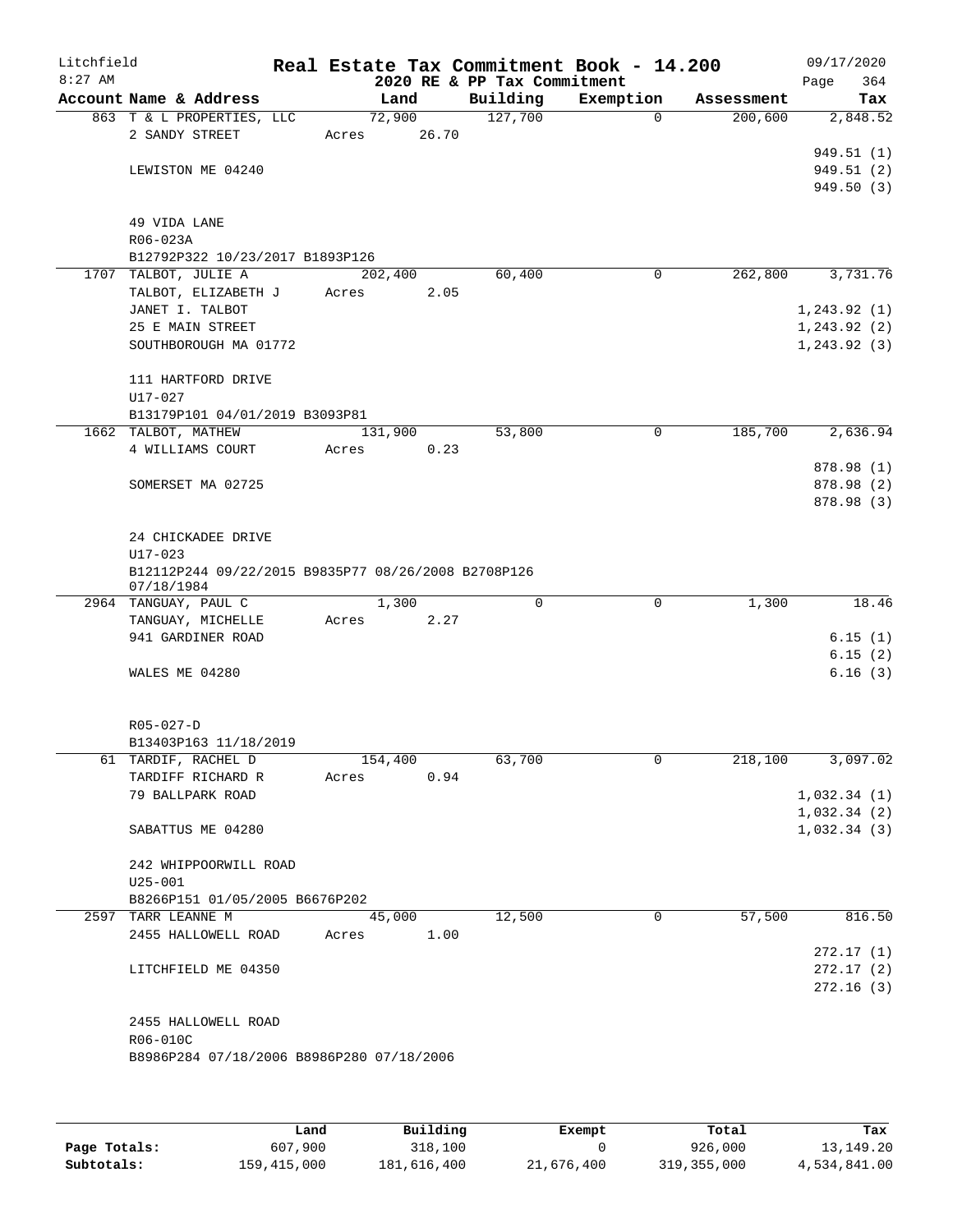| Litchfield |                                                   |            |         |          | Real Estate Tax Commitment Book - 14.200 |                    | 09/17/2020   |
|------------|---------------------------------------------------|------------|---------|----------|------------------------------------------|--------------------|--------------|
| $8:27$ AM  |                                                   |            |         |          | 2020 RE & PP Tax Commitment              |                    | Page<br>365  |
|            | Account Name & Address                            |            | Land    | Building | Exemption                                | Assessment         | Tax          |
|            | 1710 TARR, ERWIN                                  |            | 51,100  | 77,000   | 31,000                                   | 97,100             | 1,378.82     |
|            | TARR SUSAN                                        | Acres      | 3.04    |          | 02 HOMESTEAD EXEMPT                      |                    |              |
|            | 2443 HALLOWELL ROAD                               |            |         |          | 03 VETERANS EXEMPT                       |                    | 459.61(1)    |
|            |                                                   |            |         |          |                                          |                    | 459.61(2)    |
|            | LITCHFIELD ME 04350                               |            |         |          |                                          |                    | 459.60(3)    |
|            | 2443 HALLOWELL ROAD                               |            |         |          |                                          |                    |              |
|            | R06-010A                                          |            |         |          |                                          |                    |              |
|            | 1713 TATTERSALL, ROBERT JOHN                      |            | 204,000 | 29,900   |                                          | 233,900<br>0       | 3,321.38     |
|            | 36 SANDALWOOD DRIVE                               | Acres      | 0.50    |          |                                          |                    |              |
|            |                                                   |            |         |          |                                          |                    | 1, 107.13(1) |
|            | MADISON CT 06443                                  |            |         |          |                                          |                    | 1, 107.13(2) |
|            |                                                   |            |         |          |                                          |                    | 1, 107.12(3) |
|            | 1 WILBUR DRIVE                                    |            |         |          |                                          |                    |              |
|            | $U29 - 008 - B$                                   |            |         |          |                                          |                    |              |
|            | B9166P319 11/10/2006 B8137P98 09/20/2004 B4257P53 |            |         |          |                                          |                    |              |
|            | 2518 TATTERSALL, ROBERT JOHN                      |            | 53,800  |          | $\Omega$                                 | $\Omega$<br>53,800 | 763.96       |
|            |                                                   |            |         |          |                                          |                    |              |
|            | TATTERSALL LYNN                                   | Acres      | 1.78    |          |                                          |                    |              |
|            | 36 SANDALWOOD DRIVE                               |            |         |          |                                          |                    | 254.65(1)    |
|            |                                                   |            |         |          |                                          |                    | 254.65(2)    |
|            | MADISON CT 06443                                  |            |         |          |                                          |                    | 254.66(3)    |
|            | PEACEPIPE DRIVE                                   |            |         |          |                                          |                    |              |
|            | U29-008A                                          |            |         |          |                                          |                    |              |
|            | B9248P162 01/11/2007 B8137P101 09/20/2004         |            |         |          |                                          |                    |              |
|            | 2520 TATTERSALL-DAVIS CAROL                       |            | 68,300  | 41,700   |                                          | 110,000<br>0       | 1,562.00     |
|            | 4 LITTLEFIELD LANE                                | Acres 1.92 |         |          |                                          |                    |              |
|            |                                                   |            |         |          |                                          |                    | 520.67(1)    |
|            | SCARBOROUGH ME 04074                              |            |         |          |                                          |                    | 520.67(2)    |
|            |                                                   |            |         |          |                                          |                    | 520.66(3)    |
|            | 4 COVE DRIVE                                      |            |         |          |                                          |                    |              |
|            | U29-008C                                          |            |         |          |                                          |                    |              |
|            | B8137P106 09/20/2004                              |            |         |          |                                          |                    |              |
|            | 766 TAYLOR, DEBORAH A                             |            | 159,900 | 57,100   |                                          | 0<br>217,000       | 3,081.40     |
|            | DAIGLE, LOUISE M.                                 | Acres 0.74 |         |          |                                          |                    |              |
|            | P.O. BOX 174                                      |            |         |          |                                          |                    | 1,027.13(1)  |
|            | LITCHFIELD ME 04350                               |            |         |          |                                          |                    | 1,027.13(2)  |
|            |                                                   |            |         |          |                                          |                    | 1,027.14(3)  |
|            |                                                   |            |         |          |                                          |                    |              |
|            | 199 PEACEPIPE DRIVE                               |            |         |          |                                          |                    |              |
|            |                                                   |            |         |          |                                          |                    |              |
|            | $U29 - 009$                                       |            |         |          |                                          |                    |              |
|            | B6570P325 07/24/2001                              |            |         |          | 0                                        | 0                  | 48.28        |
|            | 1618 TAYLOR, RICHARD E JR                         |            | 3,400   |          |                                          | 3,400              |              |
|            | TAYLOR, KAREN S                                   | Acres      | 0.30    |          |                                          |                    |              |
|            | PO BOX 104                                        |            |         |          |                                          |                    | 16.09(1)     |
|            |                                                   |            |         |          |                                          |                    | 16.09(2)     |
|            | LITCHFIELD ME 04350                               |            |         |          |                                          |                    | 16.10(3)     |
|            | 6 WATERFALL DRIVE                                 |            |         |          |                                          |                    |              |
|            | U19-008A                                          |            |         |          |                                          |                    |              |
|            | B6962P7                                           |            |         |          |                                          |                    |              |
|            |                                                   |            |         |          |                                          |                    |              |
|            |                                                   |            |         |          |                                          |                    |              |

|              | Land        | Building    | Exempt     | Total       | Tax          |
|--------------|-------------|-------------|------------|-------------|--------------|
| Page Totals: | 540,500     | 205,700     | 31,000     | 715,200     | 10,155.84    |
| Subtotals:   | 159,955,500 | 181,822,100 | 21,707,400 | 320,070,200 | 4,544,996.84 |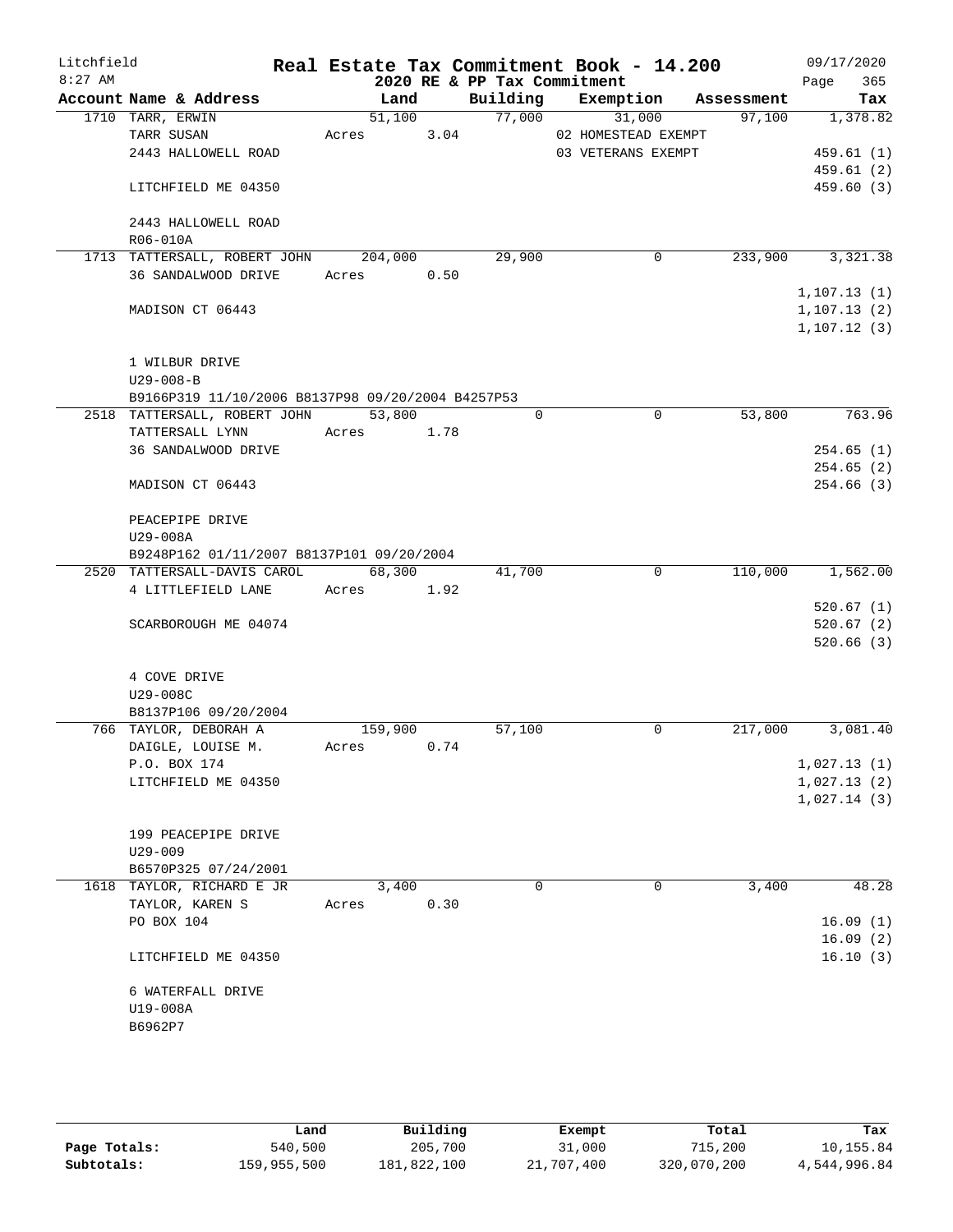| Litchfield<br>$8:27$ AM |                                                                                        |      |             |        |          | Real Estate Tax Commitment Book - 14.200<br>2020 RE & PP Tax Commitment |                     |             |            | Page | 09/17/2020<br>366       |
|-------------------------|----------------------------------------------------------------------------------------|------|-------------|--------|----------|-------------------------------------------------------------------------|---------------------|-------------|------------|------|-------------------------|
|                         | Account Name & Address                                                                 |      |             | Land   |          | Building                                                                | Exemption           |             | Assessment |      | Tax                     |
|                         | 522 TAYLOR, RICHARD E., JR.                                                            |      |             | 71,000 |          | 267,800                                                                 | 25,000              |             | 313,800    |      | 4,455.96                |
|                         | TAYLOR KAREN S.                                                                        |      | Acres       |        | 3.00     |                                                                         | 02 HOMESTEAD EXEMPT |             |            |      |                         |
|                         | P.O. BOX 104                                                                           |      |             |        |          |                                                                         |                     |             |            |      | 1,485.32(1)             |
|                         |                                                                                        |      |             |        |          |                                                                         |                     |             |            |      | 1,485.32(2)             |
|                         | LITCHFIELD ME 04350                                                                    |      |             |        |          |                                                                         |                     |             |            |      | 1,485.32(3)             |
|                         | 22 WATERFALL DRIVE                                                                     |      |             |        |          |                                                                         |                     |             |            |      |                         |
|                         | $U19 - 008$                                                                            |      |             |        |          |                                                                         |                     |             |            |      |                         |
|                         | B6962P5 06/17/2001                                                                     |      |             |        |          |                                                                         |                     |             |            |      |                         |
|                         | 1998 TAYLOR, WAYNE                                                                     |      |             | 0      |          | 9,800                                                                   | 9,800               |             | 0          |      | 0.00                    |
|                         | 33 BUSH LANE                                                                           |      |             |        |          |                                                                         | 02 HOMESTEAD EXEMPT |             |            |      |                         |
|                         | LITCHFIELD ME 04350                                                                    |      |             |        |          |                                                                         |                     |             |            |      |                         |
|                         |                                                                                        |      |             |        |          |                                                                         |                     |             |            |      |                         |
|                         | 33 BUSH LANE                                                                           |      |             |        |          |                                                                         |                     |             |            |      |                         |
|                         | R03-006-ON-18                                                                          |      |             |        |          |                                                                         |                     |             |            |      |                         |
|                         | B10719P77 05/02/2011                                                                   |      |             |        |          |                                                                         |                     |             |            |      |                         |
|                         | 1045 TD BAN, N.A. f/k/a                                                                |      |             | 73,000 |          | 68,900                                                                  |                     | 0           | 141,900    |      | 2,014.98                |
|                         | Peoples Heritage Bank                                                                  |      |             |        |          |                                                                         |                     |             |            |      |                         |
|                         | ONE PORTLAND SQUARE                                                                    |      | Acres 26.98 |        |          |                                                                         |                     |             |            |      |                         |
|                         | PORTLAND ME 04101                                                                      |      |             |        |          |                                                                         |                     |             |            |      | 671.66 (1)<br>671.66(2) |
|                         |                                                                                        |      |             |        |          |                                                                         |                     |             |            |      | 671.66(3)               |
|                         |                                                                                        |      |             |        |          |                                                                         |                     |             |            |      |                         |
|                         | 55 LEMAY LANE                                                                          |      |             |        |          |                                                                         |                     |             |            |      |                         |
|                         | R03-088A                                                                               |      |             |        |          |                                                                         |                     |             |            |      |                         |
|                         | B13491P245 01/21/2020 B12877P58 04/02/2018 B3276P233<br>12/02/1987                     |      |             |        |          |                                                                         |                     |             |            |      |                         |
|                         | 282 TEMPLE, MILTON R III                                                               |      |             | 45,000 |          | 70,300                                                                  |                     | 25,000      | 90,300     |      | 1,282.26                |
|                         | TEMPLE, TANYA J                                                                        |      | Acres       | 1.00   |          |                                                                         | 02 HOMESTEAD EXEMPT |             |            |      |                         |
|                         | 1169 RICHMOND ROAD                                                                     |      |             |        |          |                                                                         |                     |             |            |      | 427.42 (1)              |
|                         |                                                                                        |      |             |        |          |                                                                         |                     |             |            |      | 427.42 (2)              |
|                         | LITCHFIELD ME 04350                                                                    |      |             |        |          |                                                                         |                     |             |            |      | 427.42(3)               |
|                         | 1169 RICHMOND ROAD                                                                     |      |             |        |          |                                                                         |                     |             |            |      |                         |
|                         | R01-058                                                                                |      |             |        |          |                                                                         |                     |             |            |      |                         |
|                         | B7226P298 01/09/2003                                                                   |      |             |        |          |                                                                         |                     |             |            |      |                         |
|                         | 491 TERPSTRA, LOUISE                                                                   |      |             | 47,700 |          | 98,500                                                                  | 25,000              |             | 121,200    |      | 1,721.04                |
|                         | 41 PATTEN WOODS LANE                                                                   |      | Acres       |        | 1.90     |                                                                         | 02 HOMESTEAD EXEMPT |             |            |      |                         |
|                         |                                                                                        |      |             |        |          |                                                                         |                     |             |            |      | 573.68(1)               |
|                         | LITCHFIELD ME 04350                                                                    |      |             |        |          |                                                                         |                     |             |            |      | 573.68(2)               |
|                         |                                                                                        |      |             |        |          |                                                                         |                     |             |            |      | 573.68(3)               |
|                         | 41 PATTENWOODS LANE                                                                    |      |             |        |          |                                                                         |                     |             |            |      |                         |
|                         | R01-033B-9                                                                             |      |             |        |          |                                                                         |                     |             |            |      |                         |
|                         | B10023P315 03/26/2009 B4781P177                                                        |      |             |        |          |                                                                         |                     |             |            |      |                         |
|                         | 1367 THACHER, SARAH                                                                    |      |             | 42,900 |          | 36,100                                                                  |                     | $\mathbf 0$ | 79,000     |      | 1,121.80                |
|                         | 2 HAGAR STREET                                                                         |      | Acres       |        | 0.15     |                                                                         |                     |             |            |      |                         |
|                         |                                                                                        |      |             |        |          |                                                                         |                     |             |            |      | 373.93 (1)              |
|                         | RICHMOND ME 04357                                                                      |      |             |        |          |                                                                         |                     |             |            |      | 373.93(2)               |
|                         |                                                                                        |      |             |        |          |                                                                         |                     |             |            |      | 373.94 (3)              |
|                         | 55 PENNEY LANE                                                                         |      |             |        |          |                                                                         |                     |             |            |      |                         |
|                         | R09-005                                                                                |      |             |        |          |                                                                         |                     |             |            |      |                         |
|                         | B10410P171 05/06/2010 B9268P121 03/01/2007 B9180P45<br>12/06/2006 B4705P195 06/03/1994 |      |             |        |          |                                                                         |                     |             |            |      |                         |
|                         |                                                                                        |      |             |        |          |                                                                         |                     |             |            |      |                         |
|                         |                                                                                        | Land |             |        | Building |                                                                         | Exempt              |             | Total      |      | Tax                     |

**Page Totals:** 279,600 551,400 84,800 746,200 10,596.04 **Subtotals:** 160,235,100 182,373,500 21,792,200 320,816,400 4,555,592.88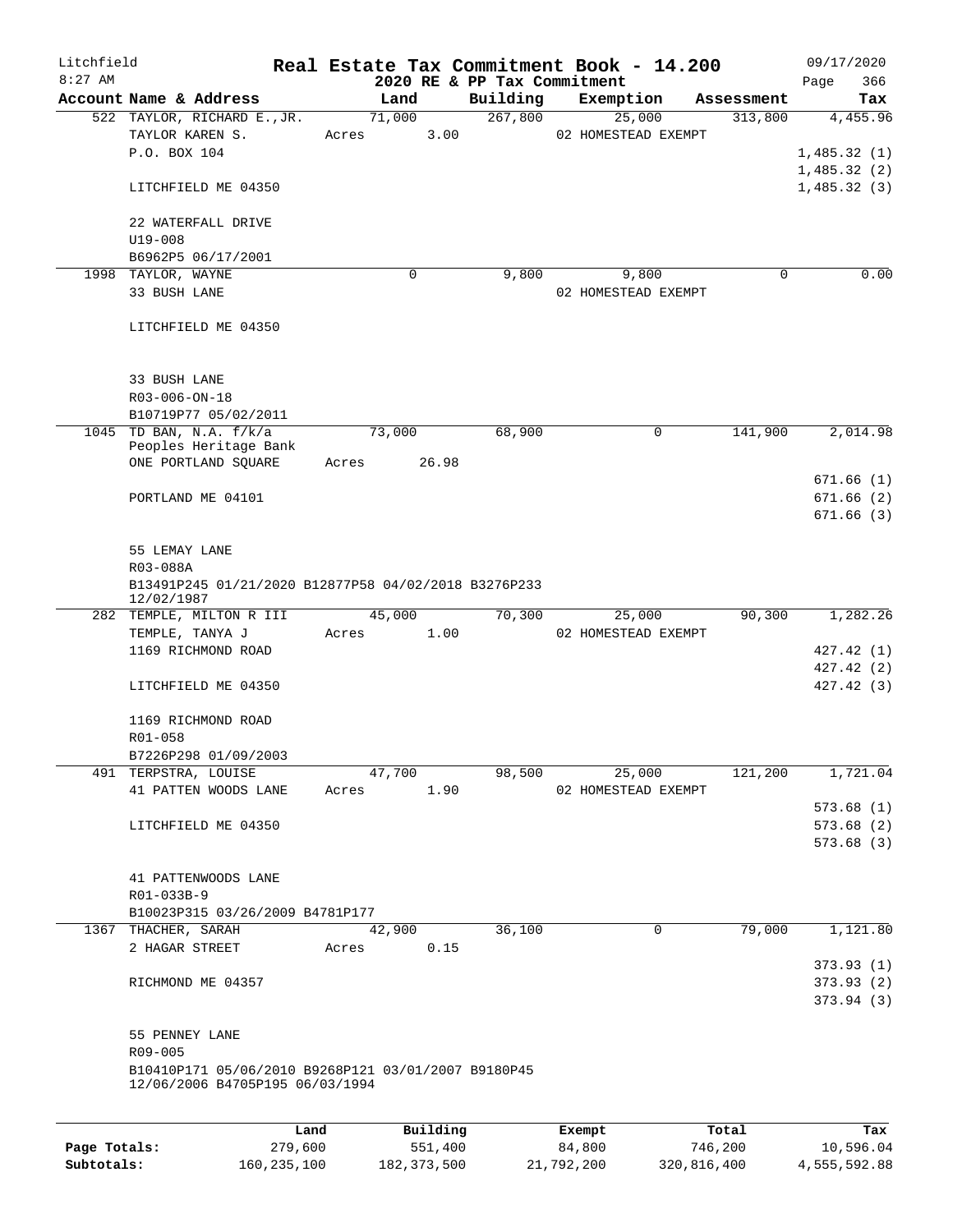| Account Name & Address                                                                                 |                 |         | 2020 RE & PP Tax Commitment |                     |            | 367<br>Page                         |
|--------------------------------------------------------------------------------------------------------|-----------------|---------|-----------------------------|---------------------|------------|-------------------------------------|
|                                                                                                        |                 | Land    | Building                    | Exemption           | Assessment | Tax                                 |
| 1518 THE PATRICK M. SHANNON,<br>SR AND MINNIE MOSELLE<br>SHANNON REVOCABLE TRUST<br>975 HOLLYHOCK LANE | 60,200<br>Acres | 6.20    | 146,600                     | $\Omega$            | 206,800    | 2,936.56                            |
| TEMPLETON CA 93465                                                                                     |                 |         |                             |                     |            | 978.85(1)<br>978.85(2)<br>978.86(3) |
| 37 STEVENSTOWN ROAD<br>R13-038                                                                         |                 |         |                             |                     |            |                                     |
| B13365P100 10/11/2019                                                                                  |                 |         |                             |                     |            |                                     |
| 171 THE SECRETARY OF<br>VETERANS AFFAIRS, AN<br>OFFICER OF THE UNITED<br><b>STATES</b>                 | 45,000          |         | 14,900                      | 0                   | 59,900     | 850.58                              |
| C/O BENDETT & MCHUGH,<br>P.C.<br>30 DANFORTH STREET,                                                   | Acres           | 1.00    |                             |                     |            | 283.53(1)                           |
| SUITE 104<br>PORTLAND ME 04101                                                                         |                 |         |                             |                     |            | 283.53(2)                           |
|                                                                                                        |                 |         |                             |                     |            | 283.52(3)                           |
| 51 RICHMOND ROAD<br>$R03 - 060$<br>B13405P18 09/30/2019 B13038P240 09/26/2018                          |                 |         |                             |                     |            |                                     |
| 1316 THE SHARON HOLE TRUST                                                                             |                 | 56,100  | 100,100                     | $\mathbf 0$         | 156,200    | 2,218.04                            |
| HOLE, SHARON & GEOFFREY Acres 0.26<br>H. (TRUSTEES)                                                    |                 |         |                             |                     |            |                                     |
| 22 HURRICANE RIDGE<br>HARPSWELL ME 04079                                                               |                 |         |                             |                     |            | 739.35(1)<br>739.35(2)<br>739.34(3) |
| 29 SUNSET LANE                                                                                         |                 |         |                             |                     |            |                                     |
| $U12 - 012$                                                                                            |                 |         |                             |                     |            |                                     |
| B12649P260 07/07/2017 B11842P254 11/04/2014<br>B8866P240 04/12/2006 B5925P299                          |                 |         |                             |                     |            |                                     |
| 1720 THEBERGE, REMI G J                                                                                |                 | 141,300 | 103,600                     | 25,000              | 219,900    | 3,122.58                            |
| THEBERGE-POPADAK,<br>PATRICIA                                                                          | Acres           | 0.27    |                             | 02 HOMESTEAD EXEMPT |            |                                     |
| 41 MAPLE DRIVE                                                                                         |                 |         |                             |                     |            | 1,040.86(1)                         |
| LITCHFIELD ME 04350                                                                                    |                 |         |                             |                     |            | 1,040.86(2)<br>1,040.86(3)          |
| 41 MAPLE DRIVE<br>$U23 - 015$                                                                          |                 |         |                             |                     |            |                                     |
| B4234P188 09/28/1992                                                                                   |                 |         |                             |                     |            |                                     |
| 1609 THEBERGE, RYAN N                                                                                  | 60,800          |         | 119,400                     | 0                   | 180,200    | 2,558.84                            |
| THEBERGE, AMANDA T                                                                                     | Acres           | 7.03    |                             |                     |            |                                     |
| 85 OAK HILL ROAD                                                                                       |                 |         |                             |                     |            | 852.95 (1)                          |
|                                                                                                        |                 |         |                             |                     |            | 852.95 (2)                          |
| LITCHFIELD ME 04350                                                                                    |                 |         |                             |                     |            | 852.94 (3)                          |
| 85 OAK HILL ROAD<br>R05-029                                                                            |                 |         |                             |                     |            |                                     |
| B9667P119 03/17/2008 B7526P110 10/21/2004                                                              |                 |         |                             |                     |            |                                     |

|              | Land        | Building    | Exempt     | Total       | Tax          |
|--------------|-------------|-------------|------------|-------------|--------------|
| Page Totals: | 363,400     | 484,600     | 25,000     | 823,000     | 11,686.60    |
| Subtotals:   | 160,598,500 | 182,858,100 | 21,817,200 | 321,639,400 | 4,567,279.48 |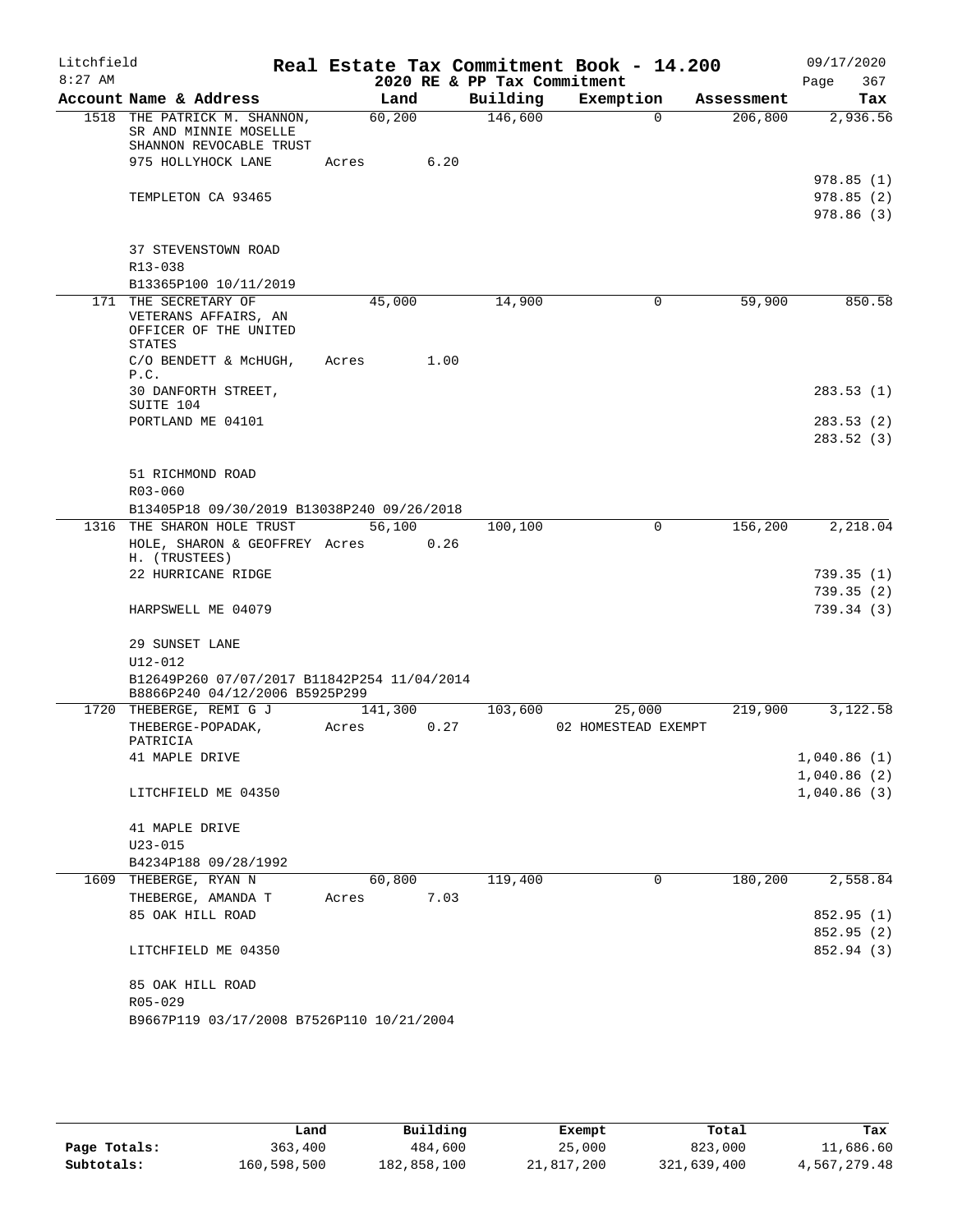| Litchfield<br>$8:27$ AM |                                             |         |      | 2020 RE & PP Tax Commitment | Real Estate Tax Commitment Book - 14.200 |            | 09/17/2020<br>368<br>Page |
|-------------------------|---------------------------------------------|---------|------|-----------------------------|------------------------------------------|------------|---------------------------|
|                         | Account Name & Address                      | Land    |      | Building                    | Exemption                                | Assessment | Tax                       |
|                         | 1922 THERIAULT, DONALD A                    | 95,500  |      | 11,500                      | $\Omega$                                 | 107,000    | 1,519.40                  |
|                         | THERIAULT KAREN                             | Acres   | 2.60 |                             |                                          |            |                           |
|                         | 52 GRANT ROAD                               |         |      |                             |                                          |            | 506.47(1)                 |
|                         |                                             |         |      |                             |                                          |            | 506.47(2)                 |
|                         | LITCHFIELD ME 04350                         |         |      |                             |                                          |            | 506.46(3)                 |
|                         | 52 GRANT ROAD                               |         |      |                             |                                          |            |                           |
|                         | $U10-021$                                   |         |      |                             |                                          |            |                           |
|                         | B12629P111 06/12/2017 B7230P35 12/27/2002   |         |      |                             |                                          |            |                           |
|                         | 1722 THIBAULT, SHARON                       | 52,800  |      | 92,300                      | 25,000                                   | 120,100    | 1,705.42                  |
|                         | P O BOX 252                                 | Acres   | 3.60 |                             | 02 HOMESTEAD EXEMPT                      |            |                           |
|                         |                                             |         |      |                             |                                          |            | 568.47(1)                 |
|                         | LITCHFIELD ME 04350                         |         |      |                             |                                          |            | 568.47(2)                 |
|                         |                                             |         |      |                             |                                          |            | 568.48(3)                 |
|                         | 6 HUNTINGTON HILL ROAD                      |         |      |                             |                                          |            |                           |
|                         | R11-036B                                    |         |      |                             |                                          |            |                           |
|                         | B13170P182 03/08/2019                       |         |      |                             |                                          |            |                           |
|                         | 1723 THIBEAU, FREDERICK W                   | 130,700 |      | 58,100                      | 0                                        | 188,800    | 2,680.96                  |
|                         | 73 FOUNTAIN ST                              | Acres   | 0.25 |                             |                                          |            |                           |
|                         |                                             |         |      |                             |                                          |            | 893.65 (1)                |
|                         | GARDINER ME 04345                           |         |      |                             |                                          |            | 893.65 (2)                |
|                         |                                             |         |      |                             |                                          |            | 893.66 (3)                |
|                         |                                             |         |      |                             |                                          |            |                           |
|                         | 4 SALAMANDER DRIVE                          |         |      |                             |                                          |            |                           |
|                         | U14-014                                     |         |      |                             |                                          |            |                           |
|                         | B1660P66                                    |         |      |                             |                                          |            |                           |
|                         | 2267 THIBEAULT, DANIEL                      | 56,000  |      | 305,600                     | 25,000                                   | 336,600    | 4,779.72                  |
|                         | THIBEAULT TAMMY                             | Acres   | 4.65 |                             | 02 HOMESTEAD EXEMPT                      |            |                           |
|                         | 30 CEDAR LANE                               |         |      |                             |                                          |            | 1,593.24(1)               |
|                         |                                             |         |      |                             |                                          |            | 1,593.24(2)               |
|                         | LITCHFIELD ME 04350                         |         |      |                             |                                          |            | 1, 593.24(3)              |
|                         | 30 CEDAR GROVE LANE                         |         |      |                             |                                          |            |                           |
|                         | R05-027A                                    |         |      |                             |                                          |            |                           |
|                         | B6482P27 05/17/2001                         |         |      |                             |                                          |            |                           |
|                         | 2914 THIBEAULT, DANIEL DAVID                | 35,500  |      | 0                           | 0                                        | 35,500     | 504.10                    |
|                         | THIBEAULT, TAMMY LYNN                       | Acres   | 8.37 |                             |                                          |            |                           |
|                         | 30 CEDAR GROVE LANE                         |         |      |                             |                                          |            | 168.03(1)                 |
|                         |                                             |         |      |                             |                                          |            | 168.03(2)                 |
|                         | LITCHFIELD ME 04350                         |         |      |                             |                                          |            | 168.04(3)                 |
|                         |                                             |         |      |                             |                                          |            |                           |
|                         | CEDAR GROVE LANE                            |         |      |                             |                                          |            |                           |
|                         | R05-027C                                    |         |      |                             |                                          |            |                           |
|                         | B13403P163 11/20/2019 B13403P161 11/20/2019 |         |      |                             |                                          |            |                           |
|                         | B12805P10 12/18/2017                        |         |      |                             |                                          |            |                           |
|                         | 2757 THIBEAULT, PHILLIP A                   | 49,100  |      | 143,700                     | 25,000                                   | 167,800    | 2,382.76                  |
|                         | THIBEAULT, LAURIE L                         | Acres   | 2.35 |                             | 02 HOMESTEAD EXEMPT                      |            |                           |
|                         | 7 CEDAR GROVE LANE                          |         |      |                             |                                          |            | 794.25(1)                 |
|                         |                                             |         |      |                             |                                          |            | 794.25(2)                 |
|                         | LITCHFIELD ME 04350                         |         |      |                             |                                          |            | 794.26 (3)                |
|                         | 7 CEDAR GROVE LANE                          |         |      |                             |                                          |            |                           |
|                         | R05-027B                                    |         |      |                             |                                          |            |                           |
|                         | B12575P221 04/05/2017 B10368P296 03/20/2010 |         |      |                             |                                          |            |                           |
|                         |                                             |         |      |                             |                                          |            |                           |
|                         |                                             |         |      |                             |                                          |            |                           |

|              | Land        | Building    | Exempt     | Total       | Tax          |
|--------------|-------------|-------------|------------|-------------|--------------|
| Page Totals: | 419,600     | 611,200     | 75,000     | 955,800     | 13,572.36    |
| Subtotals:   | 161,018,100 | 183,469,300 | 21,892,200 | 322,595,200 | 4,580,851.84 |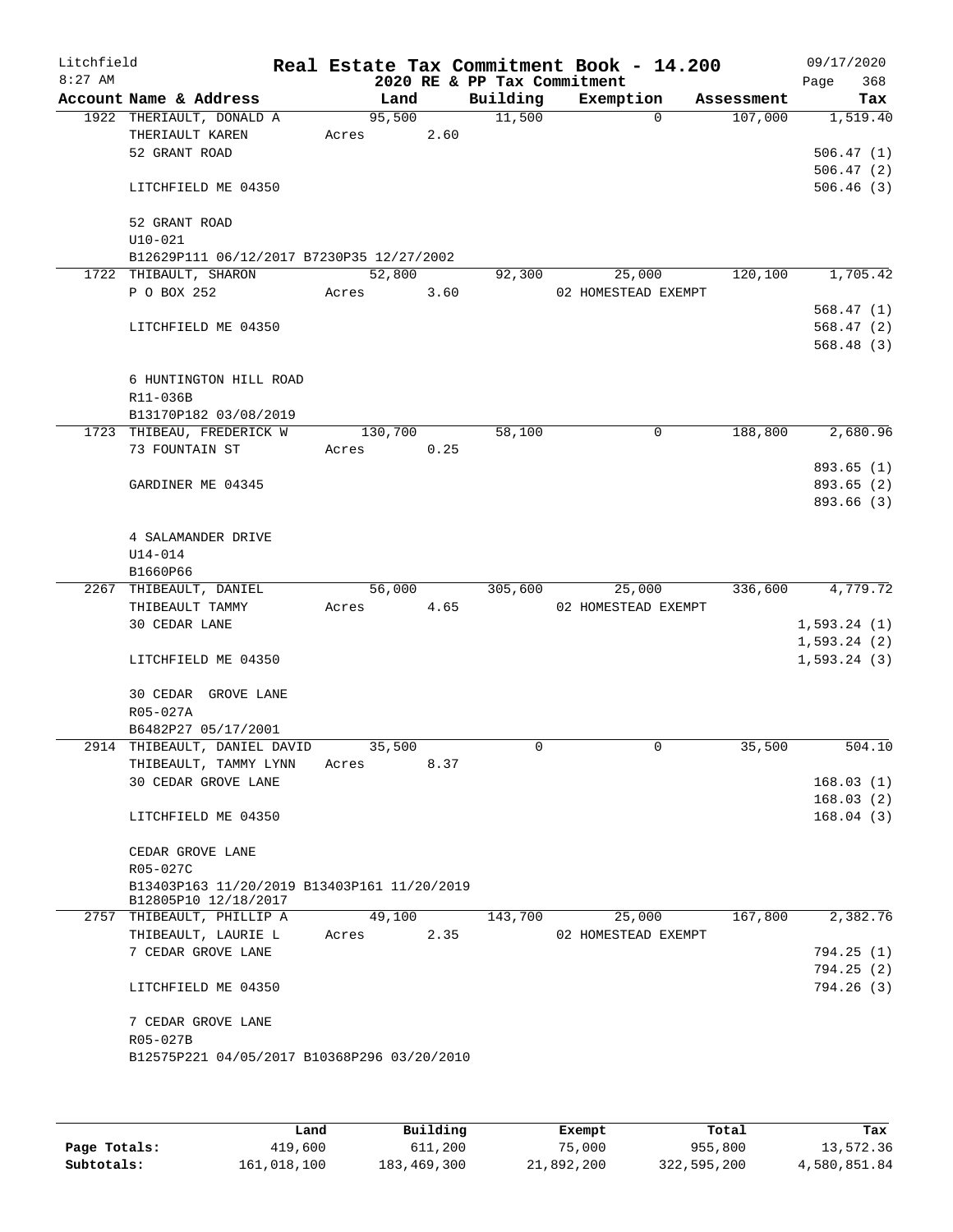| Litchfield |                                                                           |      |       |             |          | Real Estate Tax Commitment Book - 14.200 |                     |             |            | 09/17/2020         |
|------------|---------------------------------------------------------------------------|------|-------|-------------|----------|------------------------------------------|---------------------|-------------|------------|--------------------|
| $8:27$ AM  | Account Name & Address                                                    |      |       | Land        |          | 2020 RE & PP Tax Commitment<br>Building  | Exemption           |             | Assessment | 369<br>Page<br>Tax |
|            | 1724 THIBODEAU, FLORENCE M.,                                              |      |       | 43,500      |          | 33,000                                   | 25,000              |             | 51,500     | 731.30             |
|            | HEIRS &                                                                   |      |       |             |          |                                          |                     |             |            |                    |
|            | JOY, M. & W.                                                              |      |       | Acres       | 1.50     |                                          | 02 HOMESTEAD EXEMPT |             |            |                    |
|            | 1347 WEST ROAD                                                            |      |       |             |          |                                          |                     |             |            | 243.77 (1)         |
|            | LITCHFIELD ME 04350                                                       |      |       |             |          |                                          |                     |             |            | 243.77 (2)         |
|            |                                                                           |      |       |             |          |                                          |                     |             |            | 243.76 (3)         |
|            | 1347 WEST ROAD                                                            |      |       |             |          |                                          |                     |             |            |                    |
|            | $R03 - 025$                                                               |      |       |             |          |                                          |                     |             |            |                    |
|            | B5775P115 11/02/1998                                                      |      |       |             |          |                                          |                     |             |            |                    |
|            | 1329 THIBOUTOT, ALFRED                                                    |      |       | 51,000      |          | 122,600                                  | 25,000              |             | 148,600    | 2,110.12           |
|            | 150 PLAINS ROAD                                                           |      |       | Acres       | 3.00     |                                          | 02 HOMESTEAD EXEMPT |             |            |                    |
|            |                                                                           |      |       |             |          |                                          |                     |             |            | 703.37(1)          |
|            | LITCHFIELD ME 04350                                                       |      |       |             |          |                                          |                     |             |            | 703.37(2)          |
|            |                                                                           |      |       |             |          |                                          |                     |             |            | 703.38(3)          |
|            | 150 PLAINS ROAD                                                           |      |       |             |          |                                          |                     |             |            |                    |
|            | R07-007                                                                   |      |       |             |          |                                          |                     |             |            |                    |
|            | B12745P286 10/06/2017 B4169P218 10/28/2004                                |      |       |             |          |                                          |                     |             |            |                    |
|            | 1267 THIBOUTOT, ANDREA EM                                                 |      |       | $\mathbf 0$ |          | 13,200                                   | 13,200              |             | $\Omega$   | 0.00               |
|            | 15 PORTER PARK LANE                                                       |      |       |             |          |                                          | 02 HOMESTEAD EXEMPT |             |            |                    |
|            |                                                                           |      |       |             |          |                                          |                     |             |            |                    |
|            | LITCHFIELD ME 04350                                                       |      |       |             |          |                                          |                     |             |            |                    |
|            |                                                                           |      |       |             |          |                                          |                     |             |            |                    |
|            |                                                                           |      |       |             |          |                                          |                     |             |            |                    |
|            | 15 PORTER PARK LANE<br>R01-010-ON-3                                       |      |       |             |          |                                          |                     |             |            |                    |
|            | 2056 THOMAS JOAN M                                                        |      |       | 33,100      |          | $\Omega$                                 |                     | $\Omega$    | 33,100     | 470.02             |
|            | P.O. BOX 514                                                              |      | Acres |             | 3.70     |                                          |                     |             |            |                    |
|            |                                                                           |      |       |             |          |                                          |                     |             |            | 156.67(1)          |
|            | LITCHFIELD ME 04350                                                       |      |       |             |          |                                          |                     |             |            | 156.67(2)          |
|            |                                                                           |      |       |             |          |                                          |                     |             |            | 156.68(3)          |
|            |                                                                           |      |       |             |          |                                          |                     |             |            |                    |
|            | HILLTOP LANE                                                              |      |       |             |          |                                          |                     |             |            |                    |
|            | R11-003B-2                                                                |      |       |             |          |                                          |                     |             |            |                    |
|            | B12556P170 03/11/2017 B7484P309 07/01/2003<br>1155 THOMAS MARSELLA, WANDA |      |       | 22,900      |          | $\mathbf 0$                              |                     | 0           | 22,900     | 325.18             |
|            | K.                                                                        |      |       |             |          |                                          |                     |             |            |                    |
|            | MARSELLA, GARY                                                            |      | Acres |             | 0.84     |                                          |                     |             |            |                    |
|            | 26 LINTONIA DRIVE                                                         |      |       |             |          |                                          |                     |             |            | 108.39(1)          |
|            |                                                                           |      |       |             |          |                                          |                     |             |            | 108.39(2)          |
|            | LITCHFIELD ME 04350                                                       |      |       |             |          |                                          |                     |             |            | 108.40(3)          |
|            | 14 OLD LODGE ROAD                                                         |      |       |             |          |                                          |                     |             |            |                    |
|            | U13-013B                                                                  |      |       |             |          |                                          |                     |             |            |                    |
|            | B12580P184 04/17/2017 B7731P311 10/27/2003 B2562P47                       |      |       |             |          |                                          |                     |             |            |                    |
|            | 2898 THOMAS MARSELLA, WANDA                                               |      |       | 186,500     |          | 16,500                                   |                     | $\mathbf 0$ | 203,000    | 2,882.60           |
|            | К                                                                         |      |       |             |          |                                          |                     |             |            |                    |
|            | MARSELLA, GARY L<br>26 LINTONIA DRIVE                                     |      | Acres |             | 1.00     |                                          |                     |             |            | 960.87(1)          |
|            |                                                                           |      |       |             |          |                                          |                     |             |            | 960.87(2)          |
|            | LITCHFIELD ME 04350                                                       |      |       |             |          |                                          |                     |             |            | 960.86(3)          |
|            | OLD LODGE ROAD                                                            |      |       |             |          |                                          |                     |             |            |                    |
|            | U13-013C                                                                  |      |       |             |          |                                          |                     |             |            |                    |
|            | B12433P178 10/04/2016                                                     |      |       |             |          |                                          |                     |             |            |                    |
|            |                                                                           |      |       |             |          |                                          |                     |             |            |                    |
|            |                                                                           |      |       |             |          |                                          |                     |             |            |                    |
|            |                                                                           | Land |       |             | Building |                                          | <b>Exempt</b>       |             | Total      | Tax                |

|              | Land          | Building    | Exempt     | Total       | Tax          |
|--------------|---------------|-------------|------------|-------------|--------------|
| Page Totals: | 337,000       | 185,300     | 63,200     | 459,100     | 6,519.22     |
| Subtotals:   | 161, 355, 100 | 183,654,600 | 21,955,400 | 323,054,300 | 4,587,371.06 |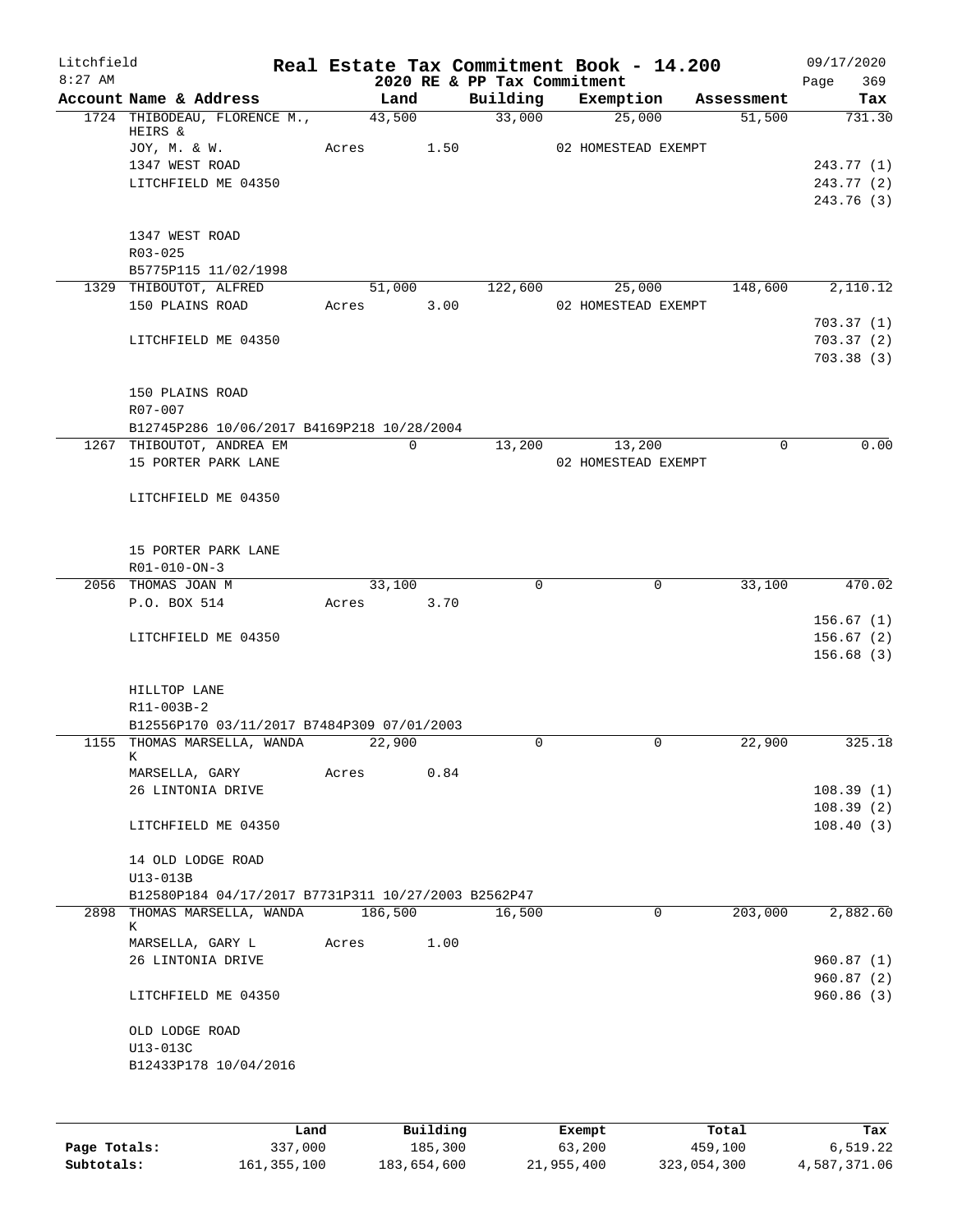| Litchfield<br>$8:27$ AM |                                                     |       | 2020 RE & PP Tax Commitment |          | Real Estate Tax Commitment Book - 14.200 |            | 09/17/2020<br>370<br>Page |
|-------------------------|-----------------------------------------------------|-------|-----------------------------|----------|------------------------------------------|------------|---------------------------|
|                         | Account Name & Address                              |       | Land                        | Building | Exemption                                | Assessment | Tax                       |
|                         | 933 THOMAS, JOAN                                    |       | 63,900                      | 131,500  | 31,000                                   | 164,400    | 2,334.48                  |
|                         | P O BOX 514                                         | Acres | 11.25                       |          | 02 HOMESTEAD EXEMPT                      |            |                           |
|                         |                                                     |       |                             |          | 22 WW2 Widow Res                         |            | 778.16(1)                 |
|                         | LITCHFIELD ME 04350                                 |       |                             |          |                                          |            | 778.16(2)                 |
|                         |                                                     |       |                             |          |                                          |            | 778.16(3)                 |
|                         |                                                     |       |                             |          |                                          |            |                           |
|                         | 159 PINE TREE ROAD                                  |       |                             |          |                                          |            |                           |
|                         | R11-005A                                            |       |                             |          |                                          |            |                           |
|                         | B5404P204 07/16/1997<br>2335 THOMAS, NANCY          |       | 46,600                      | 97,000   | 31,000                                   | 112,600    | 1,598.92                  |
|                         | THOMAS, GUY W                                       | Acres | 1.53                        |          | 02 HOMESTEAD EXEMPT                      |            |                           |
|                         | 2143 HALLOWELL ROAD                                 |       |                             |          | 12 WW2 Vet Res.                          |            | 532.97(1)                 |
|                         |                                                     |       |                             |          |                                          |            | 532.97 (2)                |
|                         | LITCHFIELD ME 04350                                 |       |                             |          |                                          |            | 532.98(3)                 |
|                         |                                                     |       |                             |          |                                          |            |                           |
|                         | 2143 HALLOWELL ROAD                                 |       |                             |          |                                          |            |                           |
|                         | R11-025B                                            |       |                             |          |                                          |            |                           |
|                         | B11075P313 06/15/2012 B7620P68 09/05/2003           |       |                             |          |                                          |            |                           |
|                         | 2242 THOMPSON ANNE                                  |       | 70,500                      | 213,700  | $\mathbf 0$                              | 284,200    | 4,035.64                  |
|                         | 15 JUNGLE LANE                                      | Acres | 22.04                       |          |                                          |            |                           |
|                         |                                                     |       |                             |          |                                          |            | 1,345.21(1)               |
|                         | LITCHFIELD ME 04350                                 |       |                             |          |                                          |            | 1,345.21(2)               |
|                         |                                                     |       |                             |          |                                          |            | 1,345.22(3)               |
|                         |                                                     |       |                             |          |                                          |            |                           |
|                         | 437 OAK HILL ROAD                                   |       |                             |          |                                          |            |                           |
|                         | R04-020A                                            |       |                             |          |                                          |            |                           |
|                         | B9913P196 11/21/2008 B6487P167 05/23/2001 B6120P142 |       |                             |          |                                          |            |                           |
|                         | 12/15/1999<br>1730 THOMPSON, ANNE                   |       | 80,100                      | 126,300  | 25,000                                   | 181,400    | 2,575.88                  |
|                         | 15 JUNGLE LANE                                      | Acres | 105.00                      |          | 02 HOMESTEAD EXEMPT                      |            |                           |
|                         |                                                     |       |                             |          |                                          |            | 858.63(1)                 |
|                         | LITCHFIELD ME 04350                                 |       |                             |          |                                          |            | 858.63 (2)                |
|                         |                                                     |       |                             |          |                                          |            | 858.62(3)                 |
|                         |                                                     |       |                             |          |                                          |            |                           |
|                         | 15 JUNGLE LANE                                      |       |                             |          |                                          |            |                           |
|                         | R07-047                                             |       |                             |          |                                          |            |                           |
|                         | B11814P324 10/01/2014 B7008P329 08/06/2002          |       |                             |          |                                          |            |                           |
|                         | 1727 THOMPSON, ERIC                                 |       | 48,000                      | 26,200   | 0                                        | 74,200     | 1,053.64                  |
|                         | 836 PLAINS ROAD                                     | Acres | 2.00                        |          |                                          |            |                           |
|                         |                                                     |       |                             |          |                                          |            | 351.21(1)                 |
|                         | LITCHFIELD ME 04250                                 |       |                             |          |                                          |            | 351.21(2)                 |
|                         |                                                     |       |                             |          |                                          |            | 351.22(3)                 |
|                         |                                                     |       |                             |          |                                          |            |                           |
|                         | 836 PLAINS ROAD                                     |       |                             |          |                                          |            |                           |
|                         | R09-039                                             |       |                             |          |                                          |            |                           |
|                         | B10456P25 06/28/2010 B1566P24 10/24/1971            |       |                             |          |                                          |            |                           |
|                         | 1731 THOMPSON, ROBERT J                             |       | 69,200                      | 146,300  | 25,000                                   | 190,500    | 2,705.10                  |
|                         | 139 LIBBY RD                                        | Acres | 19.30                       |          | 02 HOMESTEAD EXEMPT                      |            |                           |
|                         |                                                     |       |                             |          |                                          |            | 901.70(1)                 |
|                         | LITCHFIELD ME 04350                                 |       |                             |          |                                          |            | 901.70(2)                 |
|                         |                                                     |       |                             |          |                                          |            | 901.70(3)                 |
|                         |                                                     |       |                             |          |                                          |            |                           |
|                         | 139 LIBBY ROAD                                      |       |                             |          |                                          |            |                           |
|                         | R05-066                                             |       |                             |          |                                          |            |                           |
|                         | B2025P167                                           |       |                             |          |                                          |            |                           |
|                         |                                                     |       |                             |          |                                          |            |                           |
|                         |                                                     |       |                             |          |                                          |            |                           |

|              | Land        | Building    | Exempt     | Total       | Tax          |
|--------------|-------------|-------------|------------|-------------|--------------|
| Page Totals: | 378,300     | 741,000     | 112,000    | 1,007,300   | 14,303.66    |
| Subtotals:   | 161,733,400 | 184,395,600 | 22,067,400 | 324,061,600 | 4,601,674.72 |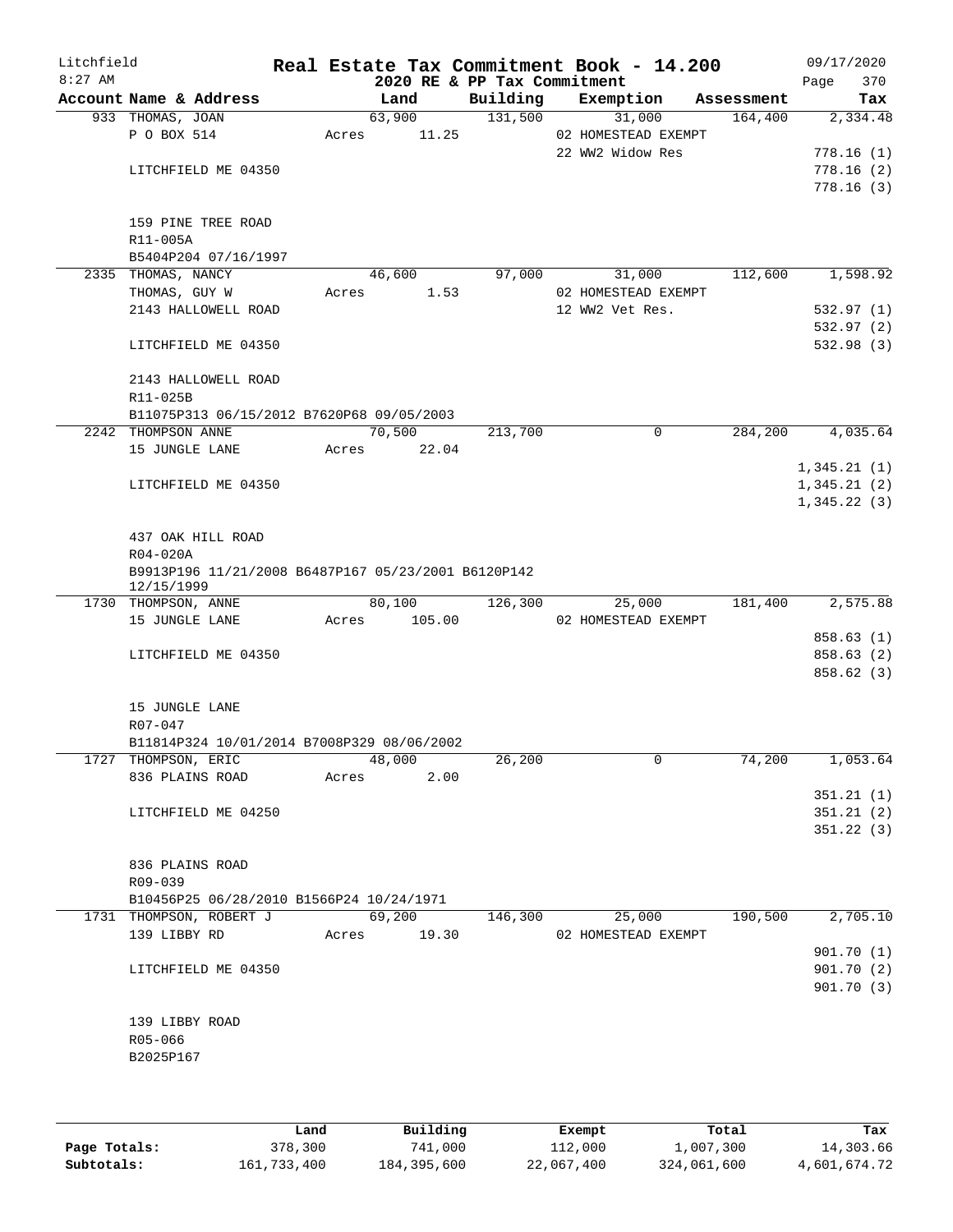| Litchfield<br>$8:27$ AM |                                   |       |         |       | 2020 RE & PP Tax Commitment | Real Estate Tax Commitment Book - 14.200 |             |            | 09/17/2020<br>Page<br>371 |
|-------------------------|-----------------------------------|-------|---------|-------|-----------------------------|------------------------------------------|-------------|------------|---------------------------|
|                         | Account Name & Address            |       | Land    |       | Building                    | Exemption                                |             | Assessment | Tax                       |
|                         | 2073 THOMSON GEORGE R JR          |       | 54,300  |       | 92,100                      |                                          | $\Omega$    | 146,400    | 2,078.88                  |
|                         | THOMSON JEAN R.                   | Acres |         | 4.10  |                             |                                          |             |            |                           |
|                         | 136 DENNIS HILL ROAD              |       |         |       |                             |                                          |             |            | 692.96 (1)                |
|                         |                                   |       |         |       |                             |                                          |             |            | 692.96 (2)                |
|                         | LITCHFIELD ME 04350               |       |         |       |                             |                                          |             |            | 692.96 (3)                |
|                         |                                   |       |         |       |                             |                                          |             |            |                           |
|                         | 12 PINE TREE ROAD                 |       |         |       |                             |                                          |             |            |                           |
|                         | R13-044A                          |       |         |       |                             |                                          |             |            |                           |
|                         | B6635P209 09/12/2001              |       |         |       |                             |                                          |             |            |                           |
|                         | 2055 THOMSON, GEORGE              |       | 5,600   |       | $\mathbf 0$                 |                                          | $\mathbf 0$ | 5,600      | 79.52                     |
|                         | THOMSON, JEAN                     | Acres |         | 14.00 |                             |                                          |             |            |                           |
|                         | 136 DENNIS HILL ROAD              |       |         |       |                             |                                          |             |            | 26.51(1)                  |
|                         |                                   |       |         |       |                             |                                          |             |            | 26.51(2)                  |
|                         | LITCHFIELD ME 04350               |       |         |       |                             |                                          |             |            | 26.50(3)                  |
|                         |                                   |       |         |       |                             |                                          |             |            |                           |
|                         | DENNIS HILL ROAD                  |       |         |       |                             |                                          |             |            |                           |
|                         | R13-014B<br>B6521P169 06/15/2001  |       |         |       |                             |                                          |             |            |                           |
|                         | 456 THOMSON, GEORGE               |       | 10,500  |       | 0                           |                                          | 0           | 10,500     | 149.10                    |
|                         | THOMSON, JEAN                     | Acres |         | 31.00 |                             |                                          |             |            |                           |
|                         | 136 DENNIS HILL ROAD              |       |         |       |                             |                                          |             |            | 49.70 (1)                 |
|                         |                                   |       |         |       |                             |                                          |             |            | 49.70 (2)                 |
|                         | LITCHFIELD ME 04350               |       |         |       |                             |                                          |             |            | 49.70 (3)                 |
|                         |                                   |       |         |       |                             |                                          |             |            |                           |
|                         | LEWISTON ROAD                     |       |         |       |                             |                                          |             |            |                           |
|                         | R13-014A                          |       |         |       |                             |                                          |             |            |                           |
|                         | B11352P77 04/05/2013 B846P512     |       |         |       |                             |                                          |             |            |                           |
|                         | 860 THOMSON, GEORGE R JR          |       | 66,000  |       | 349,300                     | 31,000                                   |             | 384,300    | 5,457.06                  |
|                         | THOMSON JEAN ROBBIE               | Acres |         | 25.00 |                             | 02 HOMESTEAD EXEMPT                      |             |            |                           |
|                         | 136 DENNIS HILL RD                |       |         |       |                             | 03 VETERANS EXEMPT                       |             |            | 1,819.02(1)               |
|                         |                                   |       |         |       |                             |                                          |             |            | 1,819.02(2)               |
|                         | LITCHFIELD ME 04350               |       |         |       |                             |                                          |             |            | 1,819.02(3)               |
|                         |                                   |       |         |       |                             |                                          |             |            |                           |
|                         | 136 DENNIS HILL ROAD              |       |         |       |                             |                                          |             |            |                           |
|                         | R13-015                           |       |         |       |                             |                                          |             |            |                           |
|                         | B5303P14 02/03/1997               |       |         |       |                             |                                          |             |            |                           |
|                         | 1121 THORNE, WILLIAM              |       | 176,500 |       | 26,200                      |                                          | 0           | 202,700    | 2,878.34                  |
|                         | THORNE, HELEN                     | Acres |         | 0.45  |                             |                                          |             |            |                           |
|                         | 15 HALESITE DIRVE                 |       |         |       |                             |                                          |             |            | 959.45 (1)                |
|                         |                                   |       |         |       |                             |                                          |             |            | 959.45 (2)                |
|                         | SOUND BEACH NY 11789              |       |         |       |                             |                                          |             |            | 959.44 (3)                |
|                         |                                   |       |         |       |                             |                                          |             |            |                           |
|                         | 85 GRANT ROAD                     |       |         |       |                             |                                          |             |            |                           |
|                         | $U11 - 015$                       |       |         |       |                             |                                          |             |            |                           |
|                         | B6586P279                         |       |         |       | $\Omega$                    |                                          |             |            |                           |
|                         | 2443 THORNTON JOHN<br>P O BOX 334 |       | 46,500  |       |                             |                                          | 0           | 46,500     | 660.30                    |
|                         |                                   | Acres |         | 3.16  |                             |                                          |             |            | 220.10(1)                 |
|                         | LITCHFIELD ME 04350               |       |         |       |                             |                                          |             |            | 220.10(2)                 |
|                         |                                   |       |         |       |                             |                                          |             |            |                           |
|                         |                                   |       |         |       |                             |                                          |             |            | 220.10(3)                 |
|                         | THORNTON LANE                     |       |         |       |                             |                                          |             |            |                           |
|                         | R06-023D-1                        |       |         |       |                             |                                          |             |            |                           |
|                         | B4304P110 12/17/1992              |       |         |       |                             |                                          |             |            |                           |
|                         |                                   |       |         |       |                             |                                          |             |            |                           |
|                         |                                   |       |         |       |                             |                                          |             |            |                           |

|              | Land        | Building    | Exempt     | Total       | Tax          |
|--------------|-------------|-------------|------------|-------------|--------------|
| Page Totals: | 359,400     | 467,600     | 31,000     | 796,000     | 11,303.20    |
| Subtotals:   | 162,092,800 | 184,863,200 | 22,098,400 | 324,857,600 | 4,612,977.92 |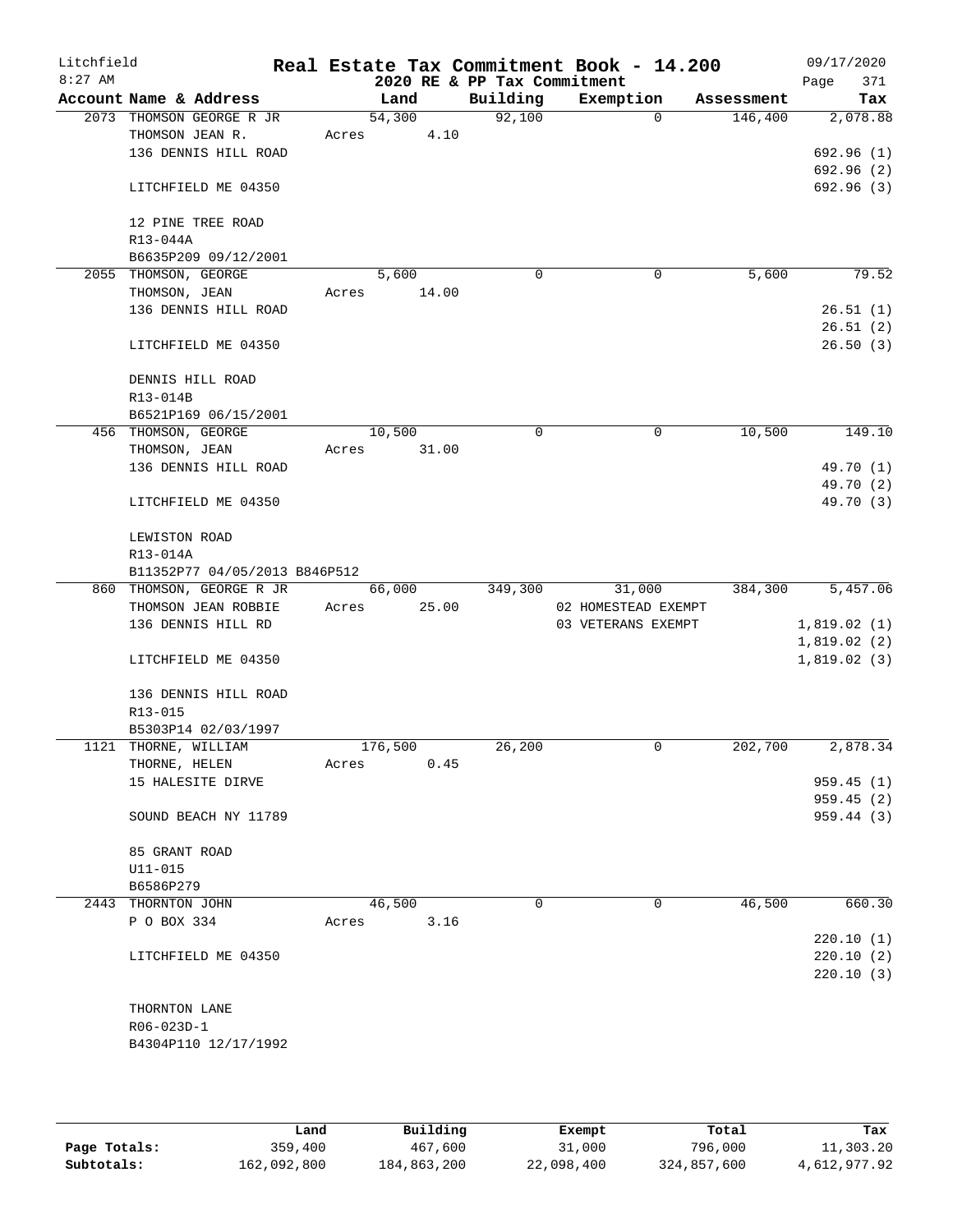| Litchfield<br>$8:27$ AM |                                                                   |         |        | 2020 RE & PP Tax Commitment | Real Estate Tax Commitment Book - 14.200 |            | 09/17/2020<br>372 |
|-------------------------|-------------------------------------------------------------------|---------|--------|-----------------------------|------------------------------------------|------------|-------------------|
|                         | Account Name & Address                                            |         | Land   | Building                    | Exemption                                | Assessment | Page<br>Tax       |
|                         | 2062 THORNTON, JOHN R                                             |         | 40,900 | 129,800                     | 25,000                                   | 145,700    | 2,068.94          |
|                         | THORNTON TARA E.                                                  | Acres   | 1.30   |                             | 02 HOMESTEAD EXEMPT                      |            |                   |
|                         | PO BOX 334                                                        |         |        |                             |                                          |            | 689.65(1)         |
|                         |                                                                   |         |        |                             |                                          |            | 689.65(2)         |
|                         | LITCHFIELD ME 04350                                               |         |        |                             |                                          |            | 689.64 (3)        |
|                         | 18 THORNTON LANE                                                  |         |        |                             |                                          |            |                   |
|                         | R06-023E                                                          |         |        |                             |                                          |            |                   |
|                         | B5354P185 04/26/1997                                              |         |        |                             |                                          |            |                   |
|                         | 1194 THORNTON, WILLIAM J                                          | 100,400 |        | 152,500                     | 25,000                                   | 227,900    | 3,236.18          |
|                         | PO BOX 1252                                                       | Acres   | 3.30   |                             | 02 HOMESTEAD EXEMPT                      |            |                   |
|                         |                                                                   |         |        |                             |                                          |            | 1,078.73(1)       |
|                         | GARDINER ME 04345                                                 |         |        |                             |                                          |            | 1,078.73(2)       |
|                         |                                                                   |         |        |                             |                                          |            | 1,078.72(3)       |
|                         | 19 KEZIAH LANE                                                    |         |        |                             |                                          |            |                   |
|                         |                                                                   |         |        |                             |                                          |            |                   |
|                         | R09-036B                                                          |         |        |                             |                                          |            |                   |
|                         | B10151P168 07/16/2009 B7714P327 10/31/2003<br>1919 THURLOW LINDA  |         | 0      |                             | 8,600                                    | 0          | 0.00              |
|                         | PO BOX 534                                                        |         |        | 8,600                       |                                          |            |                   |
|                         |                                                                   |         |        |                             | 02 HOMESTEAD EXEMPT                      |            |                   |
|                         | SABATTUS ME 04280 0534                                            |         |        |                             |                                          |            |                   |
|                         |                                                                   |         |        |                             |                                          |            |                   |
|                         |                                                                   |         |        |                             |                                          |            |                   |
|                         | 12 FORD LANE                                                      |         |        |                             |                                          |            |                   |
|                         | $R03 - 043 - ON - 3$                                              |         |        |                             |                                          |            |                   |
|                         | 1023 THURMAN, JOHN E                                              |         | 71,200 | 161,800                     | 25,000                                   | 208,000    | 2,953.60          |
|                         | THURMAN, PAMELA A                                                 | Acres   | 23.36  |                             | 02 HOMESTEAD EXEMPT                      |            |                   |
|                         | 34 POTTERS BROOK LANE                                             |         |        |                             |                                          |            | 984.53 (1)        |
|                         |                                                                   |         |        |                             |                                          |            | 984.53 (2)        |
|                         | LITCHFIELD ME 04350                                               |         |        |                             |                                          |            | 984.54 (3)        |
|                         | 34 POTTERS BROOK LANE                                             |         |        |                             |                                          |            |                   |
|                         | R08-008A                                                          |         |        |                             |                                          |            |                   |
|                         | B6021P88 08/09/1999                                               |         |        |                             |                                          |            |                   |
|                         | 1354 THURSTON, MALLORY L                                          |         | 45,600 | 88,000                      | 25,000                                   | 108,600    | 1,542.12          |
|                         | 44 HARDSCRABBLE ROAD                                              | Acres   | 1.20   |                             | 02 HOMESTEAD EXEMPT                      |            |                   |
|                         |                                                                   |         |        |                             |                                          |            | 514.04(1)         |
|                         | LITCHFIELD ME 04350                                               |         |        |                             |                                          |            | 514.04(2)         |
|                         |                                                                   |         |        |                             |                                          |            | 514.04(3)         |
|                         |                                                                   |         |        |                             |                                          |            |                   |
|                         | 44 HARDSCRABBLE ROAD                                              |         |        |                             |                                          |            |                   |
|                         | U21-034                                                           |         |        |                             |                                          |            |                   |
|                         | B11539P271 10/09/2013 B9374P21 05/25/2007 B7358P178<br>04/16/2003 |         |        |                             |                                          |            |                   |
|                         | 1386 TIBBETTS KATIE J                                             |         | 45,000 | 102,400                     | $\Omega$                                 | 147,400    | 2,093.08          |
|                         | 155 S ADAMS ROAD                                                  | Acres   | 1.00   |                             |                                          |            |                   |
|                         |                                                                   |         |        |                             |                                          |            | 697.69(1)         |
|                         | LITCHFIELD ME 04350                                               |         |        |                             |                                          |            | 697.69 (2)        |
|                         |                                                                   |         |        |                             |                                          |            | 697.70 (3)        |
|                         |                                                                   |         |        |                             |                                          |            |                   |
|                         | 1664 LEWISTON ROAD                                                |         |        |                             |                                          |            |                   |
|                         | $R11 - 035 - 4$                                                   |         |        |                             |                                          |            |                   |
|                         | B9618P307 01/17/2008 B9164P45 11/27/2006 B3844P180                |         |        |                             |                                          |            |                   |
|                         | 08/12/2003                                                        |         |        |                             |                                          |            |                   |
|                         |                                                                   |         |        |                             |                                          |            |                   |
|                         |                                                                   |         |        |                             |                                          |            |                   |

|              | úand        | Building    | Exempt     | Total       | Tax          |
|--------------|-------------|-------------|------------|-------------|--------------|
| Page Totals: | 303,100     | 643,100     | 108,600    | 837,600     | 11,893.92    |
| Subtotals:   | 162,395,900 | 185,506,300 | 22,207,000 | 325,695,200 | 4,624,871.84 |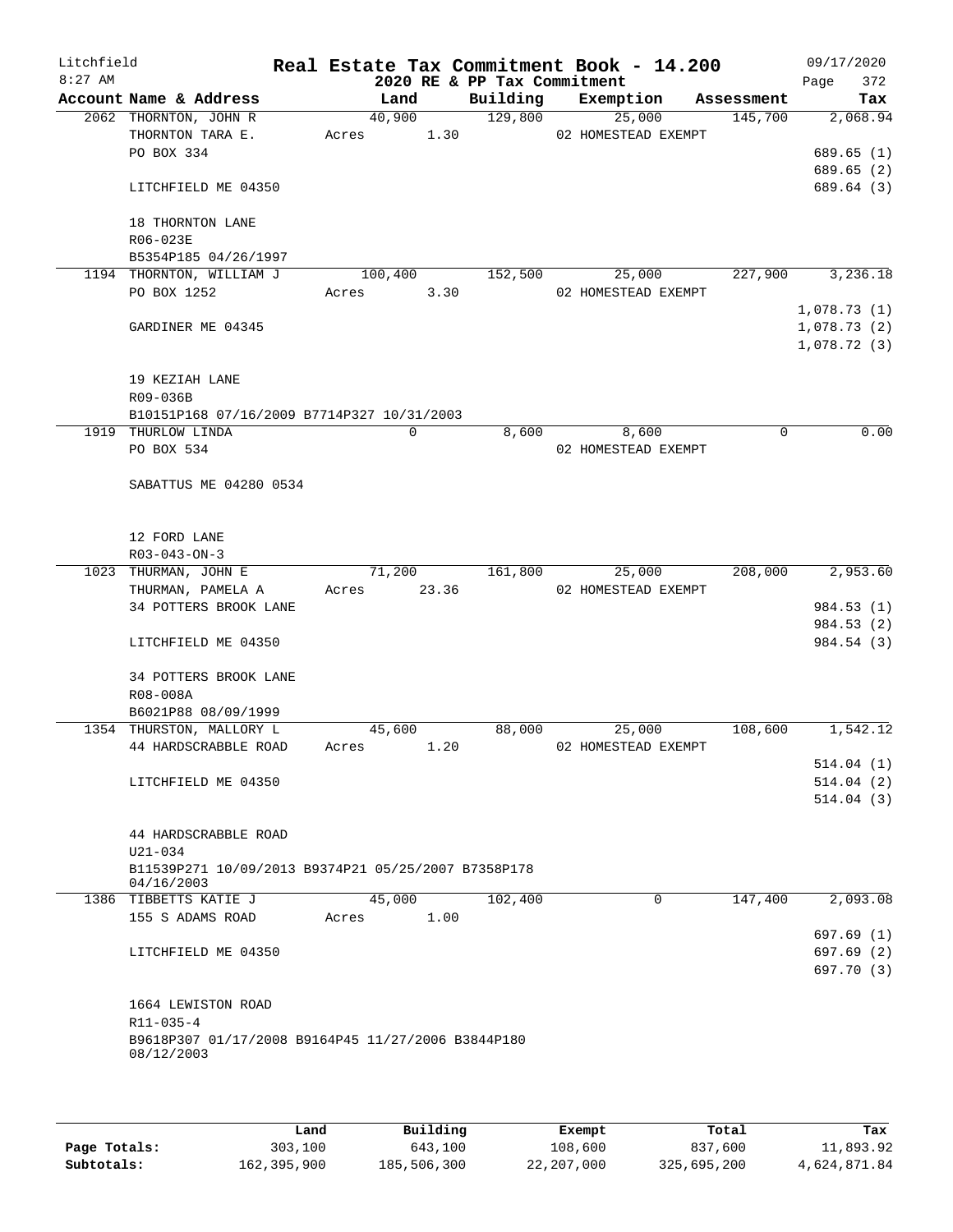| Litchfield<br>$8:27$ AM |                                          |                | 2020 RE & PP Tax Commitment | Real Estate Tax Commitment Book - 14.200 |             | 09/17/2020<br>373<br>Page  |
|-------------------------|------------------------------------------|----------------|-----------------------------|------------------------------------------|-------------|----------------------------|
|                         | Account Name & Address                   | Land           | Building                    | Exemption                                | Assessment  | Tax                        |
|                         | 1736 TIBBETTS, CLYDE                     | 50, 300        | 193,700                     | 25,000                                   | 219,000     | 3,109.80                   |
|                         | TIBBETTS ELIZABETH                       | 2.76<br>Acres  |                             | 02 HOMESTEAD EXEMPT                      |             |                            |
|                         | 551 HUNTINGTON HILL                      |                |                             |                                          |             | 1,036.60(1)                |
|                         | ROAD                                     |                |                             |                                          |             |                            |
|                         | LITCHFIELD ME 04350                      |                |                             |                                          |             | 1,036.60(2)<br>1,036.60(3) |
|                         |                                          |                |                             |                                          |             |                            |
|                         | 551 HUNTINGTON HILL                      |                |                             |                                          |             |                            |
|                         | R04-003B                                 |                |                             |                                          |             |                            |
|                         | B6864P274                                |                |                             |                                          |             |                            |
|                         | 2893 TIBBETTS, ELIZABETH J               | 17,500         | 0                           | $\mathbf 0$                              | 17,500      | $\overline{248.50}$        |
|                         | HUNTINGTON HILL ROAD                     | 30.00<br>Acres |                             |                                          |             |                            |
|                         |                                          |                |                             |                                          |             | 82.83(1)                   |
|                         | Litchfield ME 04350                      |                |                             |                                          |             | 82.83(2)                   |
|                         |                                          |                |                             |                                          |             | 82.84 (3)                  |
|                         |                                          |                |                             |                                          |             |                            |
|                         | HUNTINGTON HILL ROAD                     |                |                             |                                          |             |                            |
|                         | $R04 - 003 - C$                          |                |                             |                                          |             |                            |
|                         | B12286P297 05/05/2016                    |                |                             |                                          |             |                            |
|                         | 1647 TIBBETTS, ERIC NELSON               | 0              | 11,400                      | 11,400                                   | $\mathbf 0$ | 0.00                       |
|                         | 19 CLINTON LANE                          |                |                             | 02 HOMESTEAD EXEMPT                      |             |                            |
|                         | LITCHFIELD ME 04350                      |                |                             |                                          |             |                            |
|                         |                                          |                |                             |                                          |             |                            |
|                         |                                          |                |                             |                                          |             |                            |
|                         | 19 CLINTON LANE                          |                |                             |                                          |             |                            |
|                         | R02-103-ON-3                             |                |                             |                                          |             |                            |
|                         | 1861 TIFFANY NORA                        | 26,300         | 0                           | 0                                        | 26,300      | 373.46                     |
|                         | C/O PETER NELSON                         | 0.70<br>Acres  |                             |                                          |             |                            |
|                         | APT L103                                 |                |                             |                                          |             | 124.49(1)                  |
|                         | 20 BLUEBERRY LANE                        |                |                             |                                          |             | 124.49(2)                  |
|                         | FALMOUTH ME 04105                        |                |                             |                                          |             | 124.48(3)                  |
|                         |                                          |                |                             |                                          |             |                            |
|                         | ISLAND                                   |                |                             |                                          |             |                            |
|                         | R14-026                                  |                |                             |                                          |             |                            |
|                         | B2048P74                                 |                |                             |                                          |             |                            |
|                         | 2099 TILTON STEPHEN                      | 202,700        | 104,200                     | 0                                        | 306,900     | 4,357.98                   |
|                         | TILTON SARAH N<br>16 COLLINS ROAD        | 0.93<br>Acres  |                             |                                          |             | 1,452.66(1)                |
|                         |                                          |                |                             |                                          |             | 1,452.66(2)                |
|                         | YARMOUTH ME 04096                        |                |                             |                                          |             | 1,452.66(3)                |
|                         |                                          |                |                             |                                          |             |                            |
|                         | TUCKER DRIVE                             |                |                             |                                          |             |                            |
|                         | $U15 - 015$                              |                |                             |                                          |             |                            |
|                         | B9764P208 06/17/2008 B5813P17 12/07/1998 |                |                             |                                          |             |                            |
|                         | 2690 TILTON STEPHEN                      | 20,300         | $\mathbf 0$                 | 0                                        | 20,300      | 288.26                     |
|                         | 16 COLLINS ROAD                          | 1.11<br>Acres  |                             |                                          |             |                            |
|                         |                                          |                |                             |                                          |             | 96.09(1)                   |
|                         | YARMOUTH ME 04096                        |                |                             |                                          |             | 96.09(2)                   |
|                         |                                          |                |                             |                                          |             | 96.08(3)                   |
|                         |                                          |                |                             |                                          |             |                            |
|                         | TUCKER DRIVE                             |                |                             |                                          |             |                            |
|                         | $U15 - 015 - 1$                          |                |                             |                                          |             |                            |
|                         | B9330P19 04/18/2007                      |                |                             |                                          |             |                            |
|                         |                                          |                |                             |                                          |             |                            |

|              | Land        | Building    | Exempt       | Total         | Tax          |
|--------------|-------------|-------------|--------------|---------------|--------------|
| Page Totals: | 317,100     | 309,300     | 36,400       | 590,000       | 8,378.00     |
| Subtotals:   | 162,713,000 | 185,815,600 | 22, 243, 400 | 326, 285, 200 | 4,633,249.84 |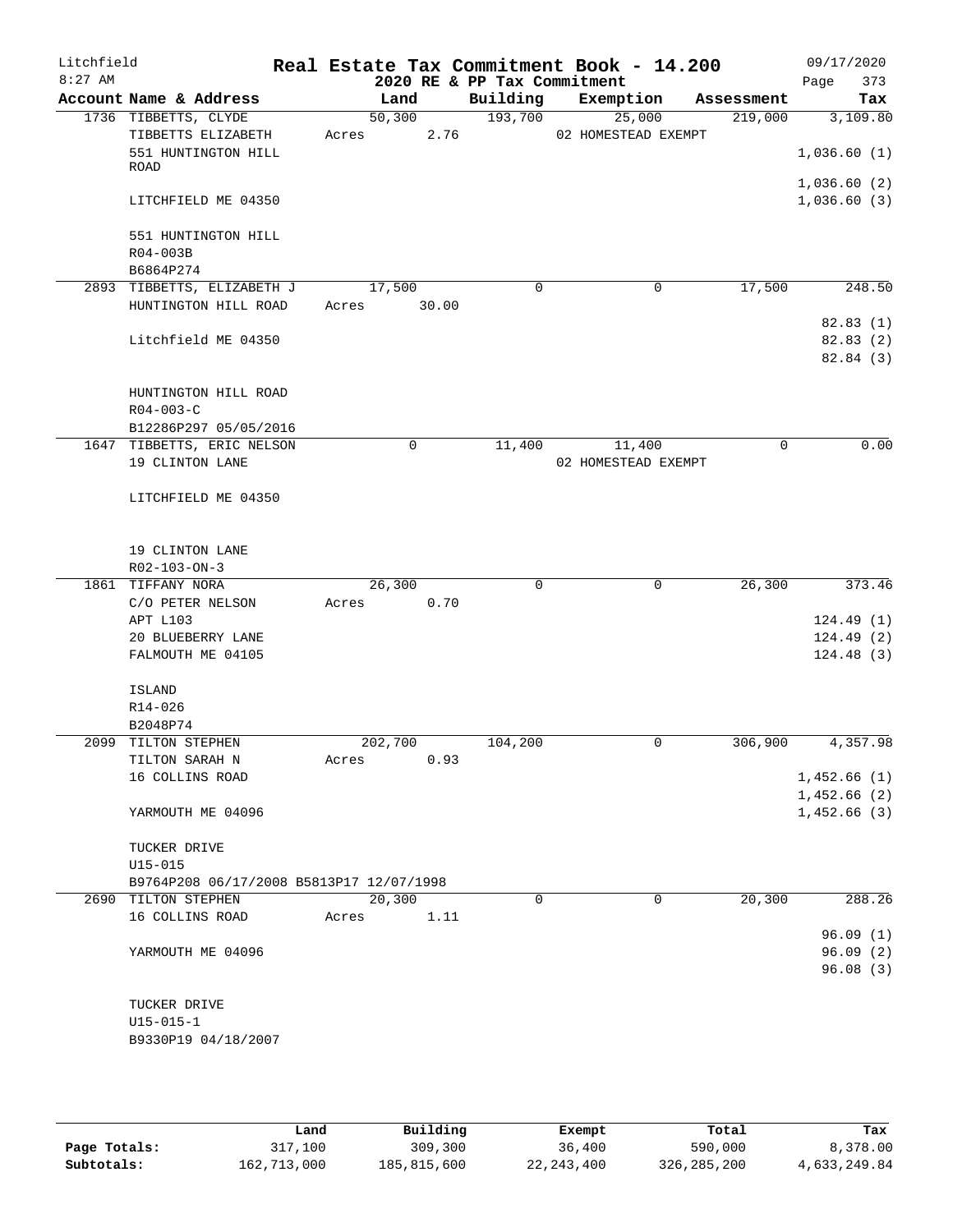| Litchfield   |                                                                                                    |         |       |        |          |                             | Real Estate Tax Commitment Book - 14.200 |            | 09/17/2020  |
|--------------|----------------------------------------------------------------------------------------------------|---------|-------|--------|----------|-----------------------------|------------------------------------------|------------|-------------|
| $8:27$ AM    |                                                                                                    |         |       |        |          | 2020 RE & PP Tax Commitment |                                          |            | 374<br>Page |
|              | Account Name & Address                                                                             |         |       | Land   |          | Building                    | Exemption                                | Assessment | Tax         |
|              | 792 TILTON, STEPHEN                                                                                |         |       | 48,000 |          | 88,300                      | 25,000                                   | 111,300    | 1,580.46    |
|              | 404 ACADEMY ROAD                                                                                   |         | Acres |        | 2.00     |                             | 02 HOMESTEAD EXEMPT                      |            |             |
|              |                                                                                                    |         |       |        |          |                             |                                          |            | 526.82(1)   |
|              | LITCHFIELD ME 04350                                                                                |         |       |        |          |                             |                                          |            | 526.82(2)   |
|              |                                                                                                    |         |       |        |          |                             |                                          |            | 526.82(3)   |
|              |                                                                                                    |         |       |        |          |                             |                                          |            |             |
|              | 404 ACADEMY ROAD                                                                                   |         |       |        |          |                             |                                          |            |             |
|              | R02-106                                                                                            |         |       |        |          |                             |                                          |            |             |
|              | B11690P21 05/16/2014 B10335P238 02/03/2010<br>B10330P202 01/27/2010 B8499P295 07/13/2005 B4698P194 |         |       |        |          |                             |                                          |            |             |
|              | 1095 TIMMERMAN, GENIS R                                                                            |         |       | 95,600 |          | 237,600                     | 31,000                                   | 302,200    | 4,291.24    |
|              | 24 NORTH LAKEVIEW DR                                                                               |         | Acres |        | 0.70     |                             | 02 HOMESTEAD EXEMPT                      |            |             |
|              |                                                                                                    |         |       |        |          |                             | 12 WW2 Vet Res.                          |            | 1,430.41(1) |
|              | LITCHFIELD ME 04350                                                                                |         |       |        |          |                             |                                          |            | 1,430.41(2) |
|              |                                                                                                    |         |       |        |          |                             |                                          |            | 1,430.42(3) |
|              |                                                                                                    |         |       |        |          |                             |                                          |            |             |
|              | 24 NORTH LAKEVIEW DRIVE                                                                            |         |       |        |          |                             |                                          |            |             |
|              | U28-009A                                                                                           |         |       |        |          |                             |                                          |            |             |
|              | B12919P333 05/25/2018 B6616P330 08/31/2001                                                         |         |       |        |          |                             |                                          |            |             |
| 627          | TIPTON, SEAN R                                                                                     |         |       | 45,600 |          | 174,100                     | 0                                        | 219,700    | 3, 119.74   |
|              | TIPTON, TANYA L                                                                                    |         | Acres |        | 1.20     |                             |                                          |            |             |
|              | 52 NOTTINGHAM LANE                                                                                 |         |       |        |          |                             |                                          |            | 1,039.91(1) |
|              |                                                                                                    |         |       |        |          |                             |                                          |            | 1,039.91(2) |
|              | LITCHFIELD ME 04350                                                                                |         |       |        |          |                             |                                          |            | 1,039.92(3) |
|              |                                                                                                    |         |       |        |          |                             |                                          |            |             |
|              | 52 NOTTINGHAM LANE                                                                                 |         |       |        |          |                             |                                          |            |             |
|              | $R11 - 035 - 5$                                                                                    |         |       |        |          |                             |                                          |            |             |
|              | B12652P107 07/07/2017 B9856P137 09/17/2008 B8794P331                                               |         |       |        |          |                             |                                          |            |             |
|              | 02/08/2006 B7744P112 11/21/2003                                                                    |         |       |        |          |                             |                                          |            |             |
| 8            | TOBEY PAUL R                                                                                       |         |       | 68,700 |          | 1,800                       | $\mathbf 0$                              | 70,500     | 1,001.10    |
|              | TOBEY SUSAN S                                                                                      |         | Acres |        | 0.33     |                             |                                          |            |             |
|              | 41 PEASLEE ROAD                                                                                    |         |       |        |          |                             |                                          |            | 333.70(1)   |
|              |                                                                                                    |         |       |        |          |                             |                                          |            | 333.70 (2)  |
|              | PITTSTON ME 04345                                                                                  |         |       |        |          |                             |                                          |            | 333.70 (3)  |
|              |                                                                                                    |         |       |        |          |                             |                                          |            |             |
|              | 10 TROUT LANE                                                                                      |         |       |        |          |                             |                                          |            |             |
|              | R09-024                                                                                            |         |       |        |          |                             |                                          |            |             |
|              | B9923P324 12/05/2008 B4710P240 04/23/2004                                                          |         |       |        |          |                             |                                          |            |             |
|              | 1741 TOBIO, FRANCIS A (HEIRS<br>OF)                                                                |         |       | 49,200 |          | 108,700                     | 0                                        | 157,900    | 2,242.18    |
|              | 1076 RICHMOND ROAD                                                                                 |         | Acres |        | 2.41     |                             |                                          |            |             |
|              |                                                                                                    |         |       |        |          |                             |                                          |            | 747.39(1)   |
|              | LITCHFIELD ME 04350                                                                                |         |       |        |          |                             |                                          |            | 747.39(2)   |
|              |                                                                                                    |         |       |        |          |                             |                                          |            | 747.40(3)   |
|              |                                                                                                    |         |       |        |          |                             |                                          |            |             |
|              | 1076 RICHMOND ROAD                                                                                 |         |       |        |          |                             |                                          |            |             |
|              | R01-009                                                                                            |         |       |        |          |                             |                                          |            |             |
| 578          | TOMBERLIN CONSTRUCTION                                                                             |         |       | 41,700 |          | 111,900                     | 0                                        | 153,600    | 2,181.12    |
|              | INC.                                                                                               |         |       |        |          |                             |                                          |            |             |
|              | 51 SUSAN LANE                                                                                      |         | Acres |        | 0.75     |                             |                                          |            |             |
|              |                                                                                                    |         |       |        |          |                             |                                          |            | 727.04 (1)  |
|              | WEST GARDINER ME 04345                                                                             |         |       |        |          |                             |                                          |            | 727.04(2)   |
|              |                                                                                                    |         |       |        |          |                             |                                          |            | 727.04(3)   |
|              |                                                                                                    |         |       |        |          |                             |                                          |            |             |
|              | 1491 HALLOWELL ROAD                                                                                |         |       |        |          |                             |                                          |            |             |
|              | $U20 - 011$                                                                                        |         |       |        |          |                             |                                          |            |             |
|              | B11890P134 12/09/2014 B10729P15 05/13/2011 B9335P185                                               |         |       |        |          |                             |                                          |            |             |
|              | 04/30/2007 B7485P25 07/01/2003                                                                     |         |       |        |          |                             |                                          |            |             |
|              |                                                                                                    |         |       |        |          |                             |                                          |            |             |
|              |                                                                                                    | Land    |       |        | Building |                             | Exempt                                   | Total      | Tax         |
| Page Totals: |                                                                                                    | 348,800 |       |        | 722,400  |                             | 56,000                                   | 1,015,200  | 14, 415.84  |

**Subtotals:** 163,061,800 186,538,000 22,299,400 327,300,400 4,647,665.68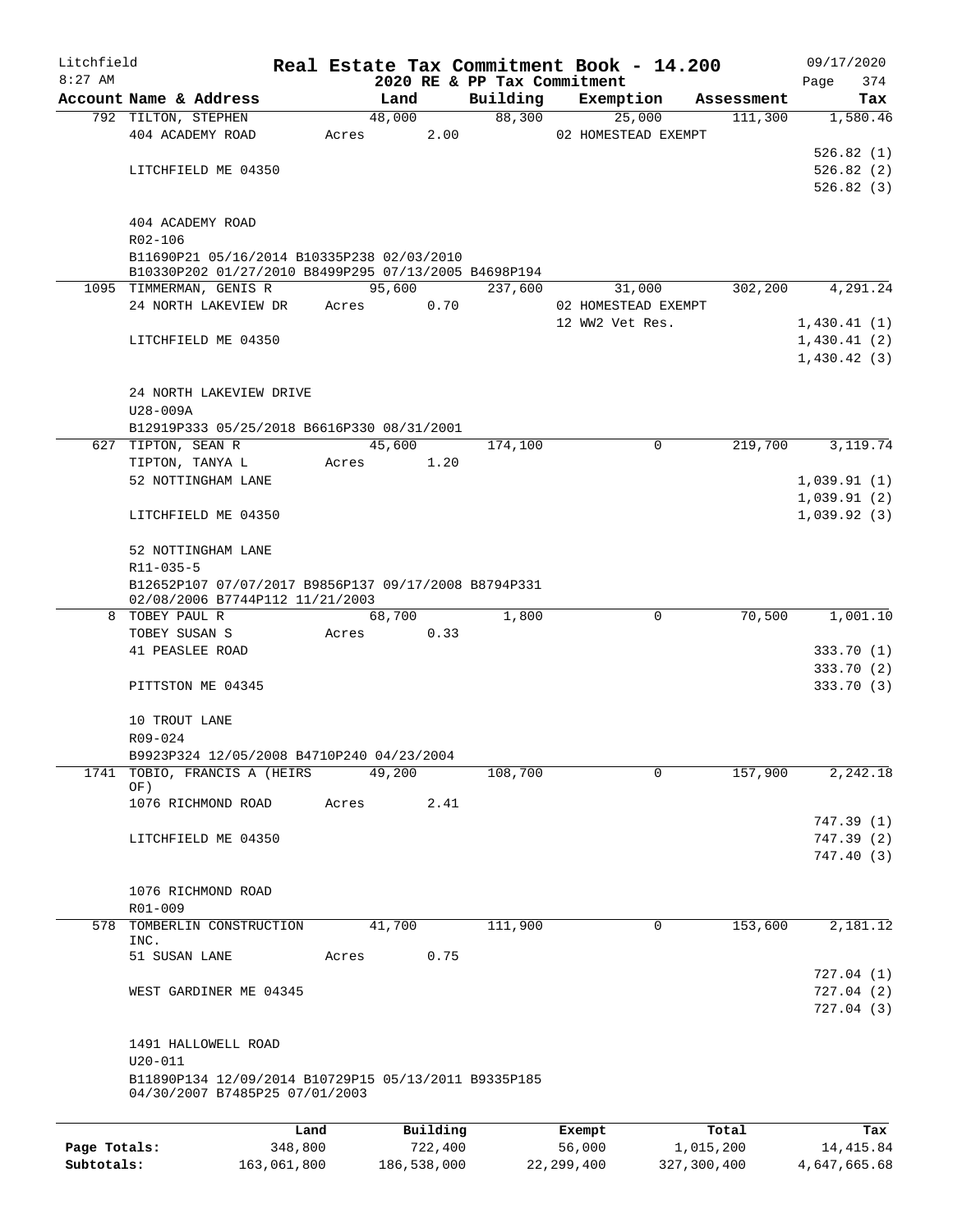| Litchfield<br>$8:27$ AM |                             |       |             | 2020 RE & PP Tax Commitment | Real Estate Tax Commitment Book - 14.200 |            | Page                       | 09/17/2020<br>375 |
|-------------------------|-----------------------------|-------|-------------|-----------------------------|------------------------------------------|------------|----------------------------|-------------------|
|                         | Account Name & Address      |       | Land        | Building                    | Exemption                                | Assessment |                            | Tax               |
|                         | 1745 TOMPKINS, DENNIS W     |       | 47,200      | 132,200                     | 31,000                                   | 148,400    |                            | 2,107.28          |
|                         | 147 HARDSCRABBLE ROAD       | Acres | 0.82        |                             | 02 HOMESTEAD EXEMPT                      |            |                            |                   |
|                         |                             |       |             |                             | 03 VETERANS EXEMPT                       |            |                            | 702.43(1)         |
|                         | LITCHFIELD ME 04350         |       |             |                             |                                          |            |                            | 702.43(2)         |
|                         |                             |       |             |                             |                                          |            |                            | 702.42(3)         |
|                         | 147 HARDSCRABBLE ROAD       |       |             |                             |                                          |            |                            |                   |
|                         |                             |       |             |                             |                                          |            |                            |                   |
|                         | R14-004B                    |       |             |                             |                                          |            |                            |                   |
|                         | B3989P173                   |       |             |                             |                                          |            |                            |                   |
|                         | 1035 TONN, JEFFERY W II     |       | 69,800      | 179,300                     | 25,000                                   | 224,100    |                            | 3,182.22          |
|                         | TONN, KATRINA M             |       | Acres 19.00 |                             | 02 HOMESTEAD EXEMPT                      |            |                            |                   |
|                         | 184 FERRY ROAD              |       |             |                             |                                          |            | 1,060.74(1)                |                   |
|                         | LISBON ME 04250             |       |             |                             |                                          |            | 1,060.74(2)<br>1,060.74(3) |                   |
|                         |                             |       |             |                             |                                          |            |                            |                   |
|                         | 144 HUNTINGTON HILL         |       |             |                             |                                          |            |                            |                   |
|                         | R11-040                     |       |             |                             |                                          |            |                            |                   |
|                         | B13089P250 11/19/2018       |       |             |                             |                                          |            |                            |                   |
|                         | 1746 TOWER, ETHEL HEIRS OF: |       | 54,400      | 2,400                       | 0                                        | 56,800     |                            | 806.56            |
|                         | C/O LYNN TOWER              |       | Acres 3.30  |                             |                                          |            |                            |                   |
|                         | 38 WARREN LANE              |       |             |                             |                                          |            |                            | 268.85(1)         |
|                         | LITCHFIELD ME 04350         |       |             |                             |                                          |            |                            | 268.85(2)         |
|                         |                             |       |             |                             |                                          |            |                            | 268.86 (3)        |
|                         | 40 WARREN LANE              |       |             |                             |                                          |            |                            |                   |
|                         | U03-016C                    |       |             |                             |                                          |            |                            |                   |
|                         | B4368P335                   |       |             |                             |                                          |            |                            |                   |
|                         | 817 TOWER, LYNN             |       | 0           | 4,700                       | 4,700                                    | 0          |                            | 0.00              |
|                         | 38 WARREN LANE              |       |             |                             | 02 HOMESTEAD EXEMPT                      |            |                            |                   |
|                         |                             |       |             |                             |                                          |            |                            |                   |
|                         | LITCHFIELD ME 04350         |       |             |                             |                                          |            |                            |                   |
|                         |                             |       |             |                             |                                          |            |                            |                   |
|                         | 38 WARREN LANE              |       |             |                             |                                          |            |                            |                   |
|                         | U03-016C-ON                 |       |             |                             |                                          |            |                            |                   |
|                         | 1748 TRACY, TIMOTHY D       |       | 45,900      | 119,600                     | 25,000                                   | 140,500    |                            | 1,995.10          |
|                         | 123 WHIPPOORWILL RD         | Acres | 1.30        |                             | 02 HOMESTEAD EXEMPT                      |            |                            |                   |
|                         |                             |       |             |                             |                                          |            |                            | 665.03(1)         |
|                         | LITCHFIELD ME 04350         |       |             |                             |                                          |            |                            | 665.03(2)         |
|                         |                             |       |             |                             |                                          |            |                            | 665.04(3)         |
|                         | 123 WHIPPOORWILL ROAD       |       |             |                             |                                          |            |                            |                   |
|                         | $U23 - 028$                 |       |             |                             |                                          |            |                            |                   |
|                         | B2576P98                    |       |             |                             |                                          |            |                            |                   |
|                         | 580 TRACY, TODD             |       | 47,100      | 35,800                      | 25,000                                   | 57,900     |                            | 822.18            |
|                         | TRACY, KRISTINE             | Acres | 1.70        |                             | 02 HOMESTEAD EXEMPT                      |            |                            |                   |
|                         | 39 KENWAY DRIVE             |       |             |                             |                                          |            |                            | 274.06(1)         |
|                         |                             |       |             |                             |                                          |            |                            | 274.06(2)         |
|                         | LITCHFIELD ME 04350         |       |             |                             |                                          |            |                            | 274.06(3)         |
|                         |                             |       |             |                             |                                          |            |                            |                   |
|                         | 39 KENWAY DRIVE             |       |             |                             |                                          |            |                            |                   |
|                         | $U23 - 029$                 |       |             |                             |                                          |            |                            |                   |
|                         | B7399P61 04/26/2005         |       |             |                             |                                          |            |                            |                   |
|                         |                             |       |             |                             |                                          |            |                            |                   |
|                         |                             |       |             |                             |                                          |            |                            |                   |

|              | Land        | Building    | Exempt     | Total       | Tax          |
|--------------|-------------|-------------|------------|-------------|--------------|
| Page Totals: | 264,400     | 474,000     | 110,700    | 627,700     | 8,913.34     |
| Subtotals:   | 163,326,200 | 187,012,000 | 22,410,100 | 327,928,100 | 4,656,579.02 |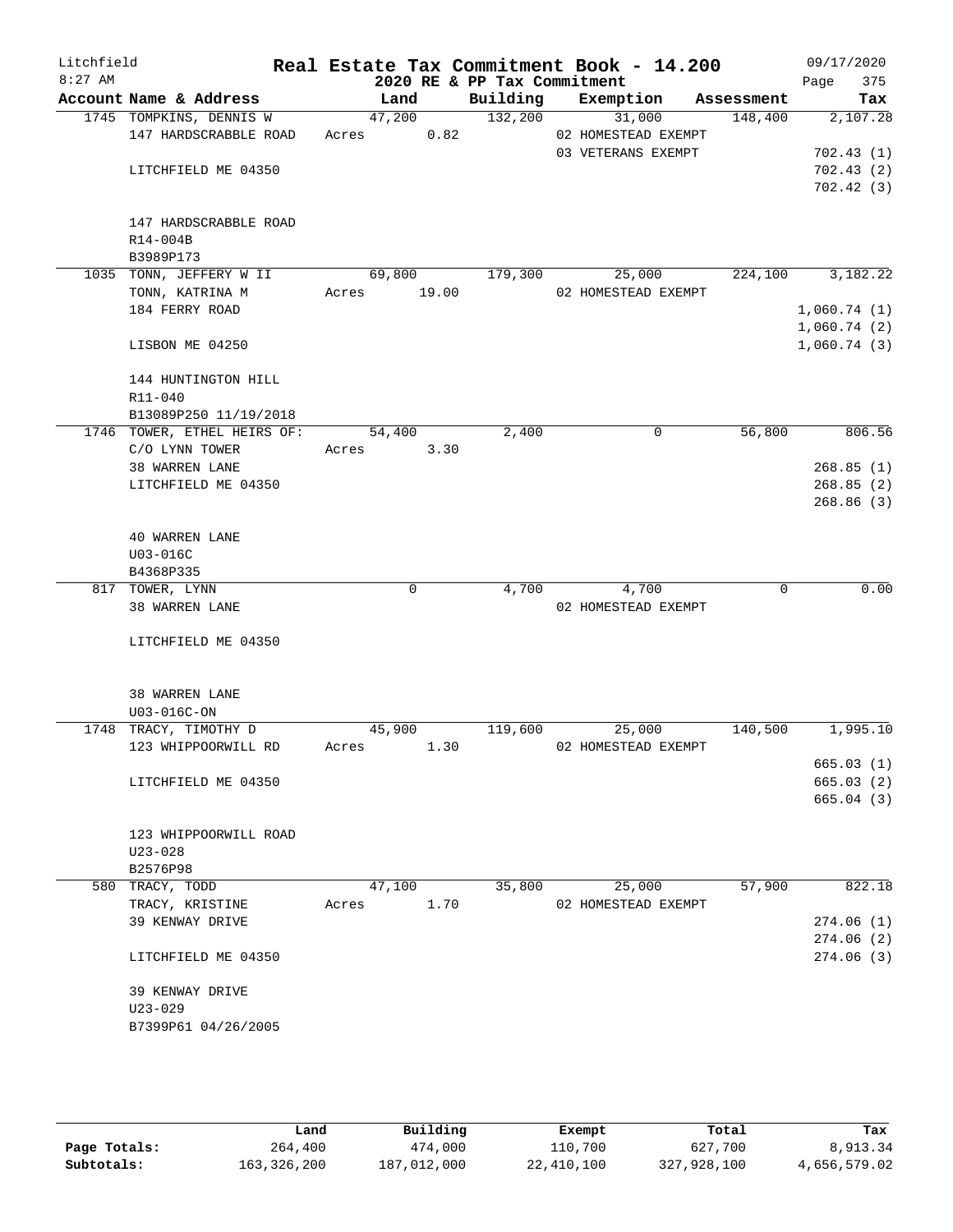| Litchfield   |                                                                              |             |       |               |          | Real Estate Tax Commitment Book - 14.200 |                     |             |            | 09/17/2020   |            |
|--------------|------------------------------------------------------------------------------|-------------|-------|---------------|----------|------------------------------------------|---------------------|-------------|------------|--------------|------------|
| $8:27$ AM    |                                                                              |             |       |               |          | 2020 RE & PP Tax Commitment              |                     |             |            | Page         | 376        |
|              | Account Name & Address                                                       |             |       | Land          |          | Building                                 | Exemption           |             | Assessment |              | Tax        |
|              | 483 TRAFTON LORIMER J                                                        |             |       | 189,100       |          | 186,700                                  |                     | 25,000      | 350,800    |              | 4,981.36   |
|              | TRAFTON SHERRY H                                                             |             | Acres |               | 0.60     |                                          | 02 HOMESTEAD EXEMPT |             |            |              |            |
|              | 103 GRANT ROAD                                                               |             |       |               |          |                                          |                     |             |            | 1,660.45(1)  |            |
|              |                                                                              |             |       |               |          |                                          |                     |             |            | 1,660.45(2)  |            |
|              | LITCHFIELD ME 04350                                                          |             |       |               |          |                                          |                     |             |            | 1,660.46(3)  |            |
|              | 103 GRANT ROAD<br>$U11 - 009$                                                |             |       |               |          |                                          |                     |             |            |              |            |
|              | B9901P348 11/05/2008 B7738P330 11/07/2003                                    |             |       |               |          |                                          |                     |             |            |              |            |
|              | 272 TRAFTON, TIMOTHY N                                                       |             |       | 51,000        |          | 42,100                                   |                     | 0           | 93,100     |              | 1,322.02   |
|              | TRAFTON, AMELIA                                                              |             | Acres |               | 3.00     |                                          |                     |             |            |              |            |
|              | PO BOX 552                                                                   |             |       |               |          |                                          |                     |             |            |              | 440.67 (1) |
|              |                                                                              |             |       |               |          |                                          |                     |             |            |              | 440.67 (2) |
|              | BATH ME 04530 0552                                                           |             |       |               |          |                                          |                     |             |            |              | 440.68 (3) |
|              | 1119 RICHMOND ROAD                                                           |             |       |               |          |                                          |                     |             |            |              |            |
|              | R01-061                                                                      |             |       |               |          |                                          |                     |             |            |              |            |
|              | B13175P191 03/28/2019 B11640P41 03/04/2014 B8499P276<br>07/13/2005 B3399P290 |             |       |               |          |                                          |                     |             |            |              |            |
|              | 2238 TRASK, DENNIS O                                                         |             |       | 45,100        |          | 193,800                                  |                     | $\mathbf 0$ | 238,900    |              | 3,392.38   |
|              | 43 WHIPPOORWILL ROAD                                                         |             | Acres |               | 1.04     |                                          |                     |             |            |              |            |
|              |                                                                              |             |       |               |          |                                          |                     |             |            | 1,130.79(1)  |            |
|              | LITCHFIELD ME 04350                                                          |             |       |               |          |                                          |                     |             |            | 1,130.79(2)  |            |
|              |                                                                              |             |       |               |          |                                          |                     |             |            | 1,130.80(3)  |            |
|              |                                                                              |             |       |               |          |                                          |                     |             |            |              |            |
|              |                                                                              |             |       |               |          |                                          |                     |             |            |              |            |
|              | 43 WHIPPOORWILL ROAD                                                         |             |       |               |          |                                          |                     |             |            |              |            |
|              | $U21 - 026$                                                                  |             |       |               |          |                                          |                     |             |            |              |            |
|              | B10874P259 11/02/2011 B10868P71 10/26/2011 B9552P307                         |             |       |               |          |                                          |                     |             |            |              |            |
|              | 10/29/2007 B9044P185 08/24/2006 B6501P346 06/05/2001                         |             |       | 48,900        |          |                                          |                     |             | 98,000     |              | 1,391.60   |
|              | 1750 TRAVERS, FLINT                                                          |             |       |               |          | 74,100                                   |                     | 25,000      |            |              |            |
|              | 426 ACADEMY RD                                                               |             | Acres |               | 2.30     |                                          | 02 HOMESTEAD EXEMPT |             |            |              |            |
|              |                                                                              |             |       |               |          |                                          |                     |             |            |              | 463.87(1)  |
|              | LITCHFIELD ME 04350                                                          |             |       |               |          |                                          |                     |             |            |              | 463.87(2)  |
|              |                                                                              |             |       |               |          |                                          |                     |             |            |              | 463.86(3)  |
|              |                                                                              |             |       |               |          |                                          |                     |             |            |              |            |
|              | 426 ACADEMY ROAD                                                             |             |       |               |          |                                          |                     |             |            |              |            |
|              | R02-108                                                                      |             |       |               |          |                                          |                     |             |            |              |            |
|              | B2700P103                                                                    |             |       |               |          |                                          |                     |             |            |              |            |
|              | 1749 TRAVERS, RUTH                                                           |             |       | 45,000        |          | 52,100                                   |                     | 25,000      | 72,100     |              | 1,023.82   |
|              | TRAVERS, FLINT B                                                             |             | Acres |               | 1.00     |                                          | 02 HOMESTEAD EXEMPT |             |            |              |            |
|              | 199 HUNTINGTON HILL                                                          |             |       |               |          |                                          |                     |             |            |              | 341.27(1)  |
|              | ROAD                                                                         |             |       |               |          |                                          |                     |             |            |              |            |
|              |                                                                              |             |       |               |          |                                          |                     |             |            |              | 341.27(2)  |
|              | LITCHFIELD ME 04350                                                          |             |       |               |          |                                          |                     |             |            |              | 341.28(3)  |
|              | 199 HUNTINGTON HILL                                                          |             |       |               |          |                                          |                     |             |            |              |            |
|              | $R05 - 063$                                                                  |             |       |               |          |                                          |                     |             |            |              |            |
|              | B12019P23 06/22/2015 B5916P248 B1538P282 12/05/1970                          |             |       |               |          |                                          |                     |             |            |              |            |
|              | 2195 TREADWELL-EATON,                                                        |             |       | 0             |          | 14,700                                   |                     | 0           | 14,700     |              | 208.74     |
|              | CHRISTINE                                                                    |             |       |               |          |                                          |                     |             |            |              |            |
|              | 15 MACWHINNIE LANE                                                           |             |       |               |          |                                          |                     |             |            |              |            |
|              |                                                                              |             |       |               |          |                                          |                     |             |            |              | 69.58(1)   |
|              | LITCHFIELD ME 04350                                                          |             |       |               |          |                                          |                     |             |            |              | 69.58(2)   |
|              |                                                                              |             |       |               |          |                                          |                     |             |            |              | 69.58(3)   |
|              |                                                                              |             |       |               |          |                                          |                     |             |            |              |            |
|              | 15 MACWHINNIE LANE                                                           |             |       |               |          |                                          |                     |             |            |              |            |
|              | R02-052-ON-2                                                                 |             |       |               |          |                                          |                     |             |            |              |            |
|              |                                                                              |             |       |               |          |                                          |                     |             |            |              |            |
|              |                                                                              | Land        |       |               | Building |                                          | Exempt              |             | Total      |              | Tax        |
| Page Totals: |                                                                              | 379,100     |       |               | 563,500  |                                          | 75,000              |             | 867,600    |              | 12,319.92  |
| Subtotals:   |                                                                              | 163,705,300 |       | 187, 575, 500 |          |                                          | 22,485,100          | 328,795,700 |            | 4,668,898.94 |            |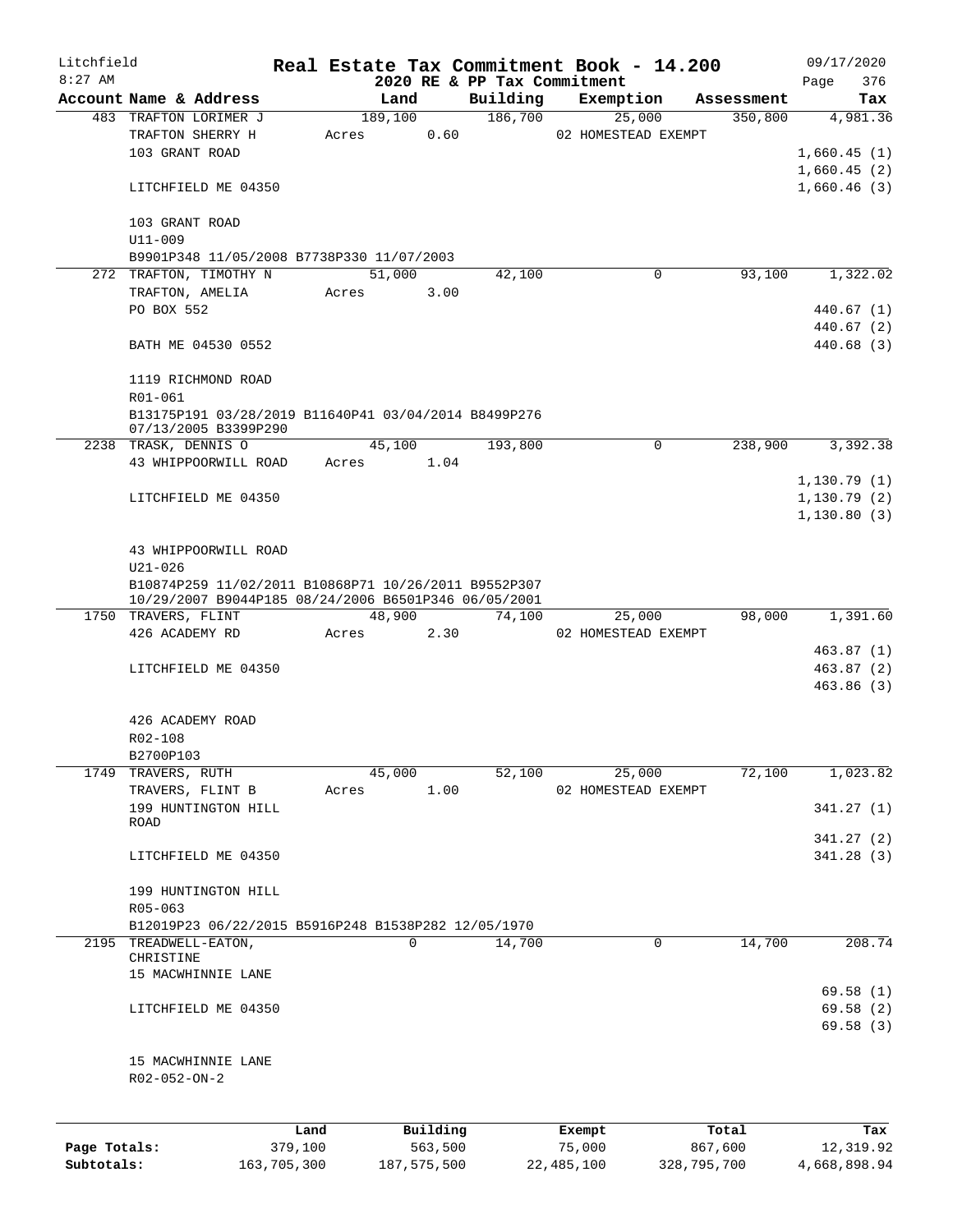| Litchfield<br>$8:27$ AM |                                                                                                     |         |        | 2020 RE & PP Tax Commitment | Real Estate Tax Commitment Book - 14.200 |            | 09/17/2020<br>Page<br>377 |
|-------------------------|-----------------------------------------------------------------------------------------------------|---------|--------|-----------------------------|------------------------------------------|------------|---------------------------|
|                         | Account Name & Address                                                                              |         | Land   | Building                    | Exemption                                | Assessment | Tax                       |
|                         | 1787 TRENHOLM GREGORY S                                                                             |         | 45,100 | 151,100                     | 25,000                                   | 171,200    | 2,431.04                  |
|                         | 7 BESSIE DRIVE                                                                                      | Acres   | 1.04   |                             | 02 HOMESTEAD EXEMPT                      |            |                           |
|                         |                                                                                                     |         |        |                             |                                          |            | 810.35(1)                 |
|                         | LITCHFIELD ME 04350                                                                                 |         |        |                             |                                          |            | 810.35(2)                 |
|                         |                                                                                                     |         |        |                             |                                          |            | 810.34(3)                 |
|                         |                                                                                                     |         |        |                             |                                          |            |                           |
|                         | 7 BESSIE DRIVE                                                                                      |         |        |                             |                                          |            |                           |
|                         | U21-032                                                                                             |         |        |                             |                                          |            |                           |
|                         | B9459P70 08/13/2007 B7692P141 10/20/2003                                                            |         |        |                             |                                          |            |                           |
| 2419                    | TRIPP DONNA M                                                                                       |         | 46,500 | 192,500                     | 25,000                                   | 214,000    | 3,038.80                  |
|                         | TRIPP CARLTON W                                                                                     | Acres   | 1.50   |                             | 02 HOMESTEAD EXEMPT                      |            |                           |
|                         | 1432 HALLOWELL ROAD                                                                                 |         |        |                             |                                          |            | 1,012.93(1)               |
|                         |                                                                                                     |         |        |                             |                                          |            | 1,012.93(2)               |
|                         | LITCHFIELD ME 04350                                                                                 |         |        |                             |                                          |            | 1,012.94(3)               |
|                         |                                                                                                     |         |        |                             |                                          |            |                           |
|                         | 1432 HALLOWELL ROAD                                                                                 |         |        |                             |                                          |            |                           |
|                         | $R14 - 059 - 3$                                                                                     |         |        |                             |                                          |            |                           |
|                         | B9795P249 07/18/2008 B8096P19 08/26/2004                                                            |         |        |                             |                                          |            |                           |
|                         | 1757 TROTT, SUSAN                                                                                   | 203,000 |        | 32,800                      | 0                                        | 235,800    | 3,348.36                  |
|                         | GODFREY, PETER R T &<br>BATHRICK, STACY A. ET                                                       | Acres   | 3.46   |                             |                                          |            |                           |
|                         | ALS                                                                                                 |         |        |                             |                                          |            |                           |
|                         | 8 SPRINGER STREET                                                                                   |         |        |                             |                                          |            | 1,116.12(1)               |
|                         |                                                                                                     |         |        |                             |                                          |            | 1, 116.12(2)              |
|                         | RICHMOND ME 04357                                                                                   |         |        |                             |                                          |            | 1,116.12(3)               |
|                         | 7 TRUE DRIVE                                                                                        |         |        |                             |                                          |            |                           |
|                         | $U15 - 008$                                                                                         |         |        |                             |                                          |            |                           |
|                         | B13022P246 09/10/2018 B12760P268 10/16/2017                                                         |         |        |                             |                                          |            |                           |
|                         | B12528P281 01/23/2017 B12528P278 01/26/2017                                                         |         |        |                             |                                          |            |                           |
|                         | B12291P122 05/10/2016 B11871P236 11/04/2014<br>B11838P34 10/28/2014 B11838P31 10/28/2014 B11127P198 |         |        |                             |                                          |            |                           |
|                         | 08/08/2012 B11065P250 06/10/2012 B10321P333                                                         |         |        |                             |                                          |            |                           |
|                         | 01/14/2010 B9609P195                                                                                |         |        |                             |                                          |            |                           |
| 1545                    | TROTTER, COLLEEN                                                                                    |         | 43,700 | 91,300                      | 25,000                                   | 110,000    | 1,562.00                  |
|                         | KRISANN                                                                                             |         | 0.90   |                             | 02 HOMESTEAD EXEMPT                      |            |                           |
|                         | TROTTER, DALE<br>24 HARDSCRABBLE ROAD                                                               | Acres   |        |                             |                                          |            | 520.67(1)                 |
|                         |                                                                                                     |         |        |                             |                                          |            |                           |
|                         | LITCHFIELD ME 04350                                                                                 |         |        |                             |                                          |            | 520.67(2)<br>520.66(3)    |
|                         |                                                                                                     |         |        |                             |                                          |            |                           |
|                         | 24 HARDSCRABBLE ROAD                                                                                |         |        |                             |                                          |            |                           |
|                         | $U21 - 030$                                                                                         |         |        |                             |                                          |            |                           |
|                         | B11458P311 07/24/2013 B11335P194 03/21/2013                                                         |         |        |                             |                                          |            |                           |
|                         | B5837P240 01/08/1999                                                                                |         |        |                             |                                          |            |                           |
|                         | 1245 TUFTS, JR, RICHARD D.                                                                          |         | 49,500 | 204,400                     | 31,000                                   | 222,900    | 3,165.18                  |
|                         | TUFTS, STACY T                                                                                      | Acres   | 2.50   |                             | 12 WW2 Vet Res.                          |            |                           |
|                         | 103 BUKER RD                                                                                        |         |        |                             | 02 HOMESTEAD EXEMPT                      |            | 1,055.06(1)               |
|                         |                                                                                                     |         |        |                             |                                          |            | 1,055.06(2)               |
|                         | LITCHFIELD ME 04350                                                                                 |         |        |                             |                                          |            | 1,055.06(3)               |
|                         | 103 BUKER ROAD                                                                                      |         |        |                             |                                          |            |                           |
|                         | R05-054                                                                                             |         |        |                             |                                          |            |                           |
|                         | B12064P299 08/05/2015 B9780P21 07/02/2008 B7042P270                                                 |         |        |                             |                                          |            |                           |
|                         | 08/29/2002 B5859P211 02/04/1999                                                                     |         |        |                             |                                          |            |                           |
|                         |                                                                                                     |         |        |                             |                                          |            |                           |

|              | Land        | Building    | Exempt     | Total       | Tax          |
|--------------|-------------|-------------|------------|-------------|--------------|
| Page Totals: | 387,800     | 672,100     | 106,000    | 953,900     | 13,545.38    |
| Subtotals:   | 164,093,100 | 188,247,600 | 22,591,100 | 329,749,600 | 4,682,444.32 |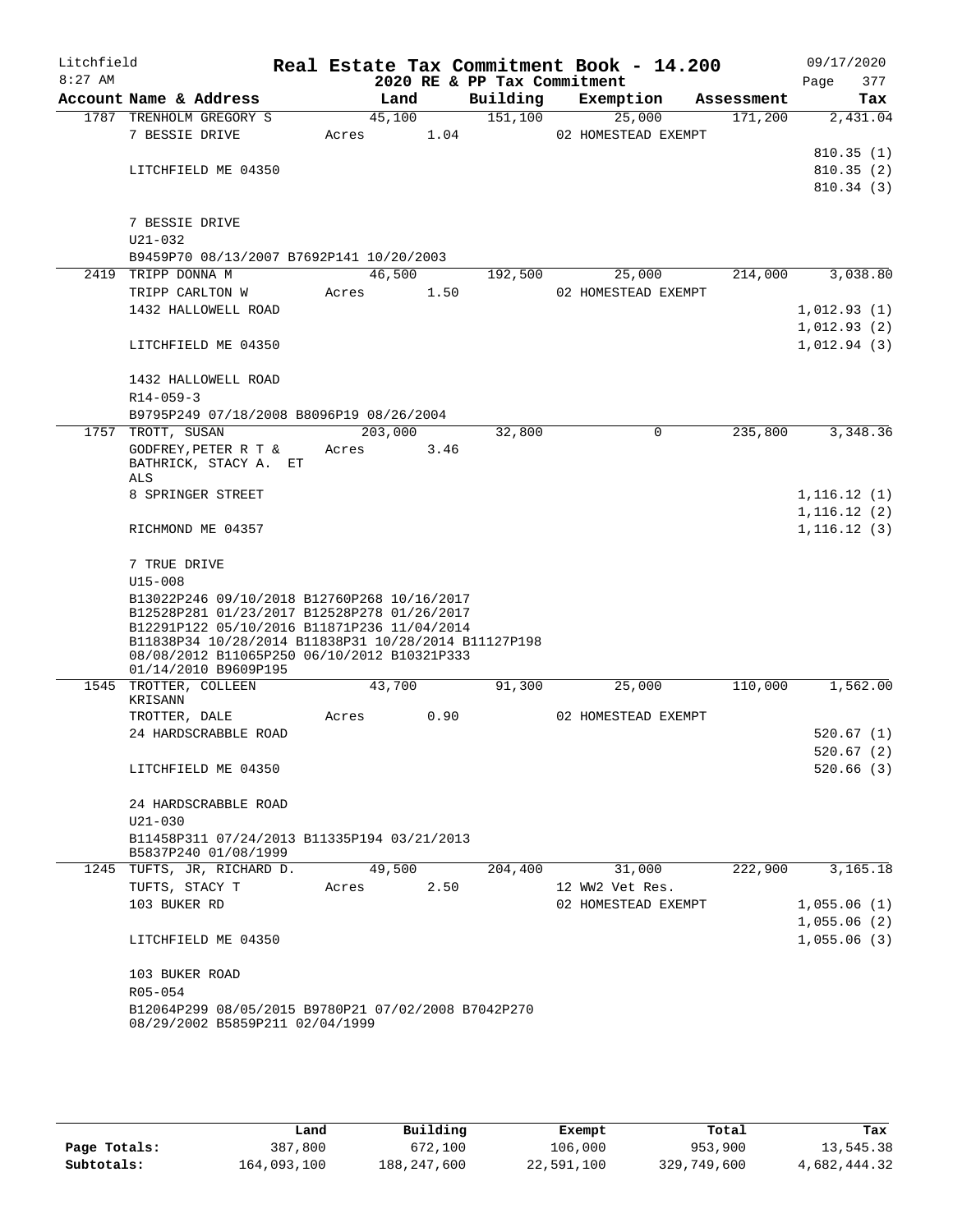| Litchfield<br>$8:27$ AM |                                                     |         |             |                                         | Real Estate Tax Commitment Book - 14.200 |            | 09/17/2020             |
|-------------------------|-----------------------------------------------------|---------|-------------|-----------------------------------------|------------------------------------------|------------|------------------------|
|                         | Account Name & Address                              |         | Land        | 2020 RE & PP Tax Commitment<br>Building | Exemption                                | Assessment | 378<br>Page<br>Tax     |
|                         | 1304 TUMBIOLO, DEBORAH                              |         | 5,300       |                                         | 0<br>$\Omega$                            | 5,300      | 75.26                  |
|                         | 28751 CREEKWOOD DRIVE                               | Acres   | 7.00        |                                         |                                          |            |                        |
|                         |                                                     |         |             |                                         |                                          |            | 25.09(1)               |
|                         | WESLEY CHAPEL FL 33545                              |         |             |                                         |                                          |            | 25.09(2)               |
|                         | 4326                                                |         |             |                                         |                                          |            |                        |
|                         |                                                     |         |             |                                         |                                          |            | 25.08(3)               |
|                         | RICHMOND ROAD                                       |         |             |                                         |                                          |            |                        |
|                         | $R02 - 059$                                         |         |             |                                         |                                          |            |                        |
|                         | B5020P141                                           |         |             |                                         |                                          |            |                        |
|                         | 2803 TUPPER, JACKSON A II                           |         | 89,800      |                                         | $\Omega$<br>0                            | 89,800     | 1,275.16               |
|                         | 49 PINKHAM BROOK ROAD                               | Acres   | 1.00        |                                         |                                          |            |                        |
|                         |                                                     |         |             |                                         |                                          |            | 425.05(1)              |
|                         | DURHAM ME 04222                                     |         |             |                                         |                                          |            | 425.05(2)              |
|                         |                                                     |         |             |                                         |                                          |            | 425.06 (3)             |
|                         | SAND POND LANE                                      |         |             |                                         |                                          |            |                        |
|                         | $U12 - 015$                                         |         |             |                                         |                                          |            |                        |
|                         | B12210P72 01/11/2016 B10941P119 01/17/2012          |         |             |                                         |                                          |            |                        |
|                         | 1759 TURCOTTE, BERTRAND                             |         | 94,500      | 216,100                                 | 25,000                                   | 285,600    | 4,055.52               |
|                         | TURCOTTE, PATRICIA                                  | Acres   | 38.00       |                                         | 02 HOMESTEAD EXEMPT                      |            |                        |
|                         | P O BOX 474                                         |         |             |                                         |                                          |            | 1,351.84(1)            |
|                         |                                                     |         |             |                                         |                                          |            | 1,351.84(2)            |
|                         | SABATTUS ME 04280                                   |         |             |                                         |                                          |            | 1,351.84(3)            |
|                         | 68 RICHMOND ROAD                                    |         |             |                                         |                                          |            |                        |
|                         | R03-068                                             |         |             |                                         |                                          |            |                        |
|                         | B3628P237 10/05/1989 B1033P69 05/13/1971 B992P665   |         |             |                                         |                                          |            |                        |
|                         | 08/19/1968                                          |         |             |                                         |                                          |            |                        |
|                         | 1762 TURCOTTE, MARK E                               |         | 71,000      | 126,700                                 | 25,000                                   | 172,700    | 2,452.34               |
|                         | 640 DEAD RIVER ROAD                                 |         | Acres 23.00 |                                         | 02 HOMESTEAD EXEMPT                      |            |                        |
|                         | BOWDOIN ME 04287                                    |         |             |                                         |                                          |            | 817.45(1)<br>817.45(2) |
|                         |                                                     |         |             |                                         |                                          |            | 817.44(3)              |
|                         |                                                     |         |             |                                         |                                          |            |                        |
|                         | 640 DEAD RIVER ROAD                                 |         |             |                                         |                                          |            |                        |
|                         | R01-034                                             |         |             |                                         |                                          |            |                        |
|                         | B10403P245 04/30/2010 B4124P306                     |         |             |                                         |                                          |            |                        |
|                         | 2166 TURCOTTE, MARK E                               |         | 15,000      |                                         | 0<br>$\Omega$                            | 15,000     | 213.00                 |
|                         | TURCOTTE, CINDY<br>640 DEAD RIVER ROAD              | Acres   | 5.00        |                                         |                                          |            | 71.00(1)               |
|                         |                                                     |         |             |                                         |                                          |            | 71.00(2)               |
|                         | BOWDOIN ME 04287                                    |         |             |                                         |                                          |            | 71.00(3)               |
|                         |                                                     |         |             |                                         |                                          |            |                        |
|                         | DEAD RIVER ROAD                                     |         |             |                                         |                                          |            |                        |
|                         | R01-033D                                            |         |             |                                         |                                          |            |                        |
|                         | B6433P316 02/06/2001                                |         |             |                                         |                                          |            |                        |
|                         | 2623 TURCOTTE, RICHARD J SR                         |         | 45,700      | 135,700                                 | 31,000                                   | 150,400    | 2,135.68               |
|                         | TURCOTTE, EILEEN Y                                  | Acres   | 1.24        |                                         | 02 HOMESTEAD EXEMPT<br>12 WW2 Vet Res.   |            |                        |
|                         | P.O. BOX 247                                        |         |             |                                         |                                          |            | 711.89(1)<br>711.89(2) |
|                         | LITCHFIELD ME 04350                                 |         |             |                                         |                                          |            | 711.90(3)              |
|                         |                                                     |         |             |                                         |                                          |            |                        |
|                         | 51 OVERLOOK DRIVE                                   |         |             |                                         |                                          |            |                        |
|                         | $R12 - 022 - 6$                                     |         |             |                                         |                                          |            |                        |
|                         | B12480P60 11/30/2016 B10210P91 09/14/2009 B9679P243 |         |             |                                         |                                          |            |                        |
|                         | 03/28/2008 B8169P283 10/21/2004                     |         |             |                                         |                                          |            |                        |
|                         |                                                     |         |             |                                         |                                          |            |                        |
|                         |                                                     | Land    | Building    |                                         | Exempt                                   | Total      | Tax                    |
| Page Totals:            |                                                     | 321,300 | 478,500     |                                         | 81,000                                   | 718,800    | 10,206.96              |

**Subtotals:** 164,414,400 188,726,100 22,672,100 330,468,400 4,692,651.28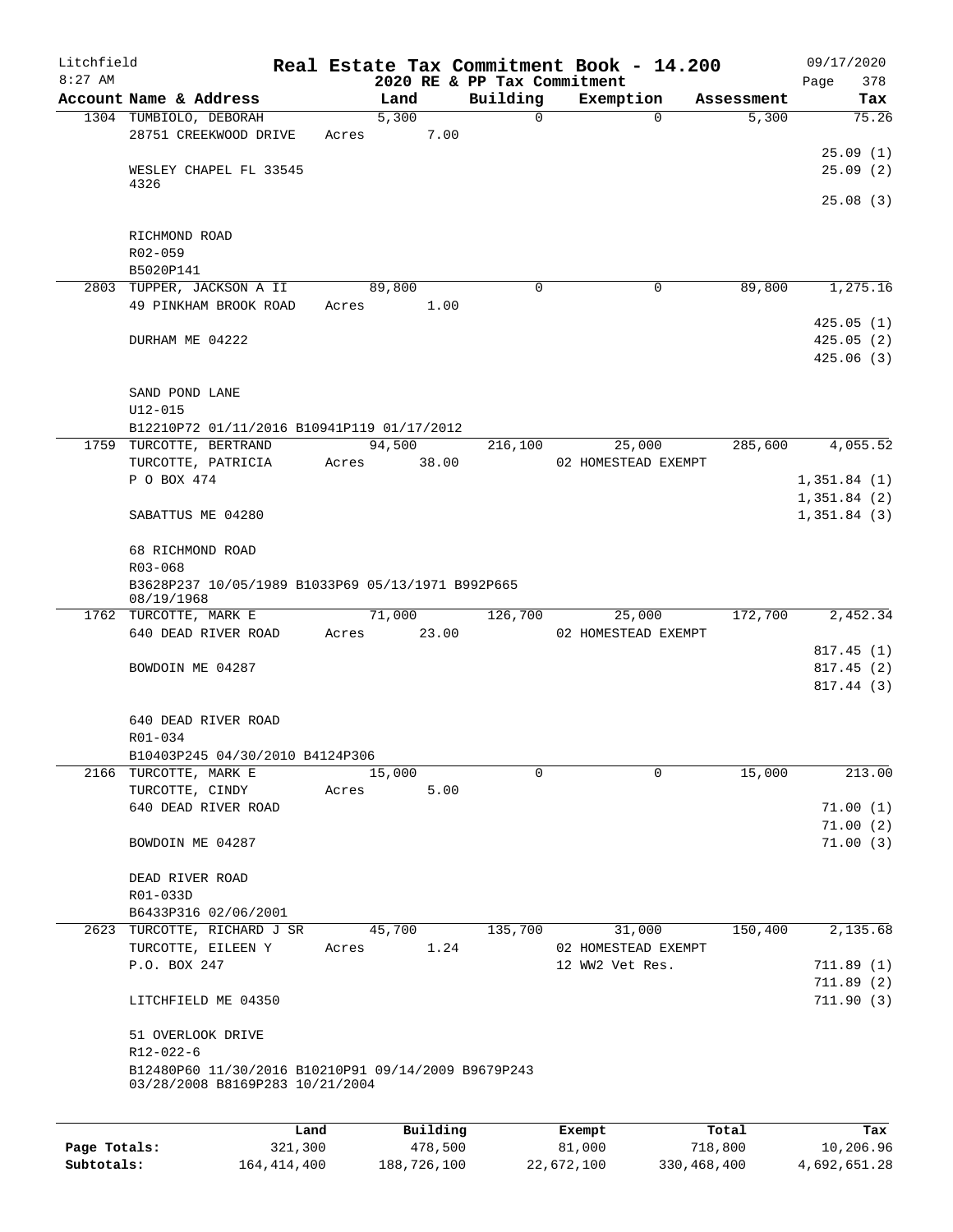| Litchfield   |                                                                            |         |                |                             | Real Estate Tax Commitment Book - 14.200 |                      | 09/17/2020                 |
|--------------|----------------------------------------------------------------------------|---------|----------------|-----------------------------|------------------------------------------|----------------------|----------------------------|
| $8:27$ AM    |                                                                            |         |                | 2020 RE & PP Tax Commitment |                                          |                      | 379<br>Page                |
|              | Account Name & Address<br>1320 TURCOTTE, RYAN                              |         | Land<br>37,300 | Building<br>$\Omega$        | Exemption<br>$\Omega$                    | Assessment<br>37,300 | Tax<br>529.66              |
|              | TURCOTTE, JESSICA                                                          | Acres   | 5.10           |                             |                                          |                      |                            |
|              | 19 CEMETERY ROAD                                                           |         |                |                             |                                          |                      | 176.55(1)                  |
|              |                                                                            |         |                |                             |                                          |                      | 176.55(2)                  |
|              | MONMOUTH ME 04259                                                          |         |                |                             |                                          |                      | 176.56(3)                  |
|              | NORTH EVERGREEN DRIVE                                                      |         |                |                             |                                          |                      |                            |
|              | $U29 - 024 - 4$                                                            |         |                |                             |                                          |                      |                            |
|              | B13191P299 04/19/2019                                                      |         |                |                             |                                          |                      |                            |
| 129          | TURCOTTE, RYAN R                                                           |         | 169,700        | 28,400                      | 0                                        | 198,100              | 2,813.02                   |
|              | TURCOTTE, JESSICA M                                                        | Acres   | 0.28           |                             |                                          |                      |                            |
|              | 19 CEMETERY ROAD                                                           |         |                |                             |                                          |                      | 937.67 (1)                 |
|              |                                                                            |         |                |                             |                                          |                      | 937.67 (2)                 |
|              | MONMOUTH ME 04259                                                          |         |                |                             |                                          |                      | 937.68 (3)                 |
|              | 331 PEACEPIPE DRIVE<br>$U28 - 001$                                         |         |                |                             |                                          |                      |                            |
|              | B12632P126 06/14/2017 B9505P34 09/20/2007 B9192P311<br>12/21/2006 B6812P98 |         |                |                             |                                          |                      |                            |
|              | 1699 TURCOTTE-BROWN, JARED G                                               |         | 79,900         | 298,500                     | 0                                        | 378,400              | 5,373.28                   |
|              | TURCOTTE, ALLYSHA                                                          | Acres   | 40.70          |                             |                                          |                      |                            |
|              | ELIZABETH                                                                  |         |                |                             |                                          |                      |                            |
|              | 84 RICHMOND ROAD                                                           |         |                |                             |                                          |                      | 1,791.09(1)                |
|              | LITCHFIELD ME 04350                                                        |         |                |                             |                                          |                      | 1,791.09(2)<br>1,791.10(3) |
|              |                                                                            |         |                |                             |                                          |                      |                            |
|              | 84 RICHMOND ROAD                                                           |         |                |                             |                                          |                      |                            |
|              | R03-072                                                                    |         |                |                             |                                          |                      |                            |
|              | B12535P344 02/10/2017 B5310P18 02/13/1997 B2853P235                        |         |                |                             |                                          |                      |                            |
|              | 2087 TURMEL, LEEANN<br>75 PINE TREE ROAD                                   |         | 54,000<br>4.00 | 140,800                     | 0                                        | 194,800              | 2,766.16                   |
|              |                                                                            | Acres   |                |                             |                                          |                      | 922.05(1)                  |
|              | LITCHFIELD ME 04350                                                        |         |                |                             |                                          |                      | 922.05(2)                  |
|              | 3800                                                                       |         |                |                             |                                          |                      |                            |
|              |                                                                            |         |                |                             |                                          |                      | 922.06(3)                  |
|              |                                                                            |         |                |                             |                                          |                      |                            |
|              | 75 PINE TREE ROAD                                                          |         |                |                             |                                          |                      |                            |
|              | R11-006A                                                                   |         |                |                             |                                          |                      |                            |
|              | B12024P147 06/26/2015 B5641P287 06/09/1998                                 |         |                |                             |                                          |                      |                            |
|              | 1765 TURNBULL, ANN M                                                       |         | 63,100         | 163,200                     | 25,000                                   | 201,300              | 2,858.46                   |
|              | TURNBULL, JAMES A                                                          | Acres   | 53.00          |                             | 02 HOMESTEAD EXEMPT                      |                      |                            |
|              | 697 STEVENSTOWN ROAD                                                       |         |                |                             |                                          |                      | 952.82(1)                  |
|              |                                                                            |         |                |                             |                                          |                      | 952.82 (2)                 |
|              | LITCHFIELD ME 04350                                                        |         |                |                             |                                          |                      | 952.82 (3)                 |
|              | 697 STEVENSTOWN ROAD                                                       |         |                |                             |                                          |                      |                            |
|              | R07-018                                                                    |         |                |                             |                                          |                      |                            |
|              | B11895P128 01/15/2015 B2904P193                                            |         |                |                             |                                          |                      |                            |
|              | 1766 TURNBULL, ANN M                                                       |         | 33,600         | 0                           | 0                                        | 33,600               | 477.12                     |
|              | TURNBULL. JAMES A.                                                         | Acres   | 19.40          |                             |                                          |                      |                            |
|              | 697 STEVENSTOWN ROAD                                                       |         |                |                             |                                          |                      | 159.04(1)                  |
|              |                                                                            |         |                |                             |                                          |                      | 159.04(2)                  |
|              | LITCHFIELD ME 04350                                                        |         |                |                             |                                          |                      | 159.04(3)                  |
|              | STEVENSTOWN ROAD                                                           |         |                |                             |                                          |                      |                            |
|              | R08-010                                                                    |         |                |                             |                                          |                      |                            |
|              | B11895P128 01/15/2015 B2904P193                                            |         |                |                             |                                          |                      |                            |
|              |                                                                            |         |                |                             |                                          |                      |                            |
|              |                                                                            | Land    | Building       |                             | Exempt                                   | Total                | Tax                        |
| Page Totals: |                                                                            | 437,600 | 630,900        |                             | 25,000                                   | 1,043,500            | 14,817.70                  |

**Subtotals:** 164,852,000 189,357,000 22,697,100 331,511,900 4,707,468.98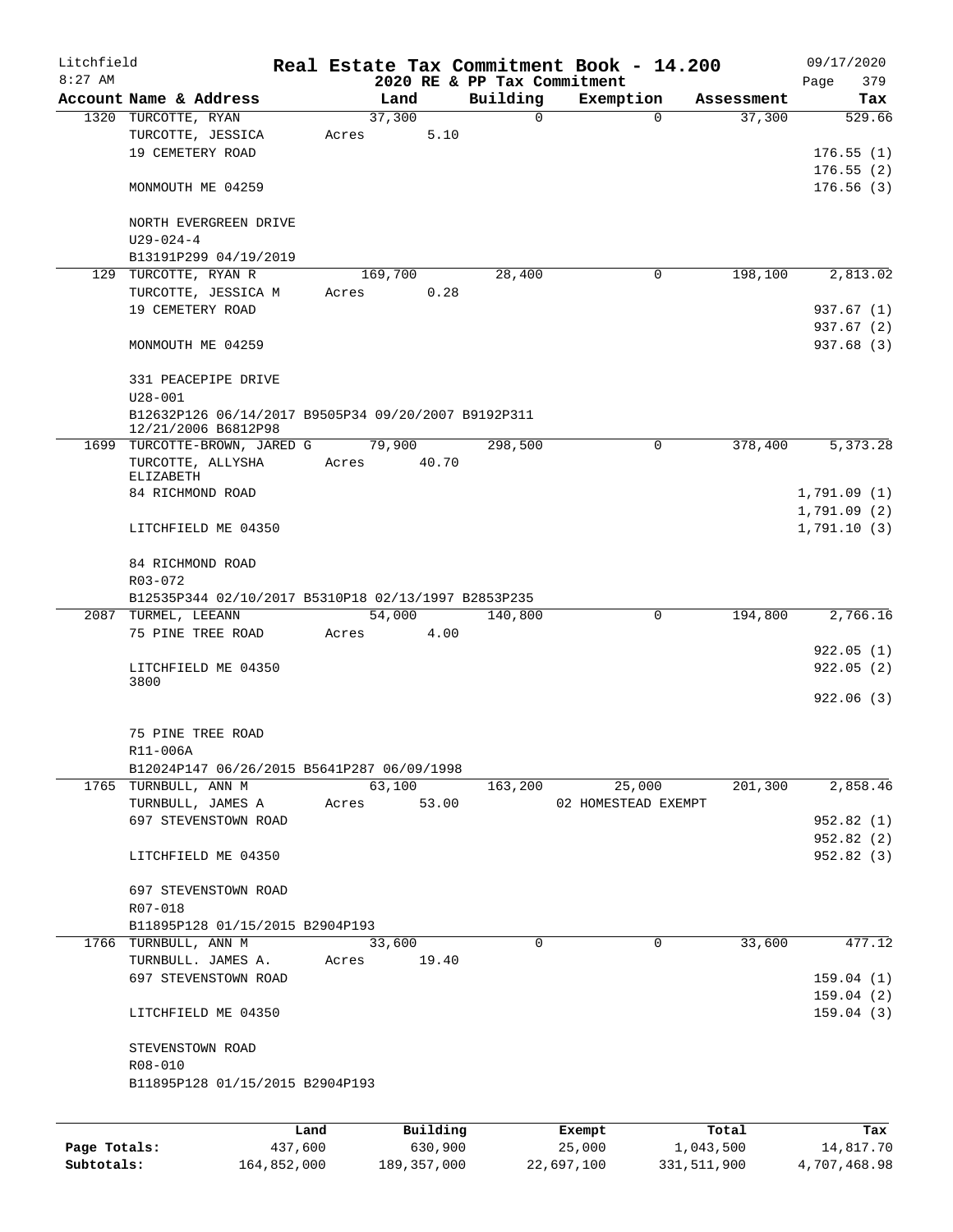| Litchfield<br>$8:27$ AM |                                                                  |       |               | 2020 RE & PP Tax Commitment | Real Estate Tax Commitment Book - 14.200 |            | 09/17/2020<br>Page<br>380 |
|-------------------------|------------------------------------------------------------------|-------|---------------|-----------------------------|------------------------------------------|------------|---------------------------|
|                         | Account Name & Address                                           |       | Land          | Building                    | Exemption                                | Assessment | Tax                       |
|                         | 895 TUTTLE, HENRY G                                              |       | 50,300        | 147,500                     | 25,000                                   | 172,800    | 2,453.76                  |
|                         | TUTTLE, ROXANNE                                                  |       | 2.78<br>Acres |                             | 02 HOMESTEAD EXEMPT                      |            |                           |
|                         | 81 HUNTINGTON HILL ROAD                                          |       |               |                             |                                          |            | 817.92(1)                 |
|                         |                                                                  |       |               |                             |                                          |            | 817.92(2)                 |
|                         | LITCHFIELD ME 04350                                              |       |               |                             |                                          |            | 817.92(3)                 |
|                         | 81 HUNTINGTON HILL ROAD                                          |       |               |                             |                                          |            |                           |
|                         | R11-042A-1                                                       |       |               |                             |                                          |            |                           |
|                         | B6915P165                                                        |       |               |                             |                                          |            |                           |
|                         | 2305 TWADELLE, TODD                                              |       | 45,000        | 131,000                     | 25,000                                   | 151,000    | 2,144.20                  |
|                         | 33 CHAPMAN DRIVE                                                 | Acres | 1.00          |                             | 02 HOMESTEAD EXEMPT                      |            |                           |
|                         |                                                                  |       |               |                             |                                          |            | 714.73 (1)                |
|                         | LITCHFIELD ME 04350                                              |       |               |                             |                                          |            | 714.73(2)<br>714.74(3)    |
|                         |                                                                  |       |               |                             |                                          |            |                           |
|                         | 33 CHAPMAN DRIVE                                                 |       |               |                             |                                          |            |                           |
|                         | R12-005-10<br>B10074P99 05/14/2009 B8953P281 06/22/2006 B7500P64 |       |               |                             |                                          |            |                           |
|                         | 07/01/2003                                                       |       |               |                             |                                          |            |                           |
|                         | 1770 TWISS, WILLIAM D                                            |       | 80,000        | 97,000                      | 25,000                                   | 152,000    | 2,158.40                  |
|                         | 264 DENNIS HILL RD                                               |       | Acres 50.00   |                             | 02 HOMESTEAD EXEMPT                      |            |                           |
|                         |                                                                  |       |               |                             |                                          |            | 719.47(1)                 |
|                         | LITCHFIELD ME 04350                                              |       |               |                             |                                          |            | 719.47 (2)                |
|                         |                                                                  |       |               |                             |                                          |            | 719.46(3)                 |
|                         | 264 DENNIS HILL ROAD                                             |       |               |                             |                                          |            |                           |
|                         | R13-019A                                                         |       |               |                             |                                          |            |                           |
|                         | B4421P344                                                        |       |               |                             |                                          |            |                           |
|                         | 2180 U S CELLULAR<br>CORPORATION                                 |       | 0             | 147,600                     | 0                                        | 147,600    | 2,095.92                  |
|                         | PROPERTY TAXES                                                   |       |               |                             |                                          |            |                           |
|                         | P. O. BOX 2629                                                   |       |               |                             |                                          |            | 698.64 (1)                |
|                         | ADDISON TX 75001                                                 |       |               |                             |                                          |            | 698.64 (2)                |
|                         |                                                                  |       |               |                             |                                          |            | 698.64(3)                 |
|                         | <b>36 TOWER LANE</b>                                             |       |               |                             |                                          |            |                           |
|                         | $R04 - 040 - ON - 1$                                             |       |               |                             |                                          |            |                           |
|                         | 2340 UNDERGUST, LEWIS                                            |       | 61,700        | 85,300                      | 25,000                                   | 122,000    | 1,732.40                  |
|                         | UNDERGUST ELSIE                                                  | Acres | 8.22          |                             | 02 HOMESTEAD EXEMPT                      |            |                           |
|                         | 2351 HALLOWELL ROAD                                              |       |               |                             |                                          |            | 577.47(1)                 |
|                         |                                                                  |       |               |                             |                                          |            | 577.47(2)                 |
|                         | LITCHFIELD ME 04350                                              |       |               |                             |                                          |            | 577.46(3)                 |
|                         | 2351 HALLOWELL ROAD                                              |       |               |                             |                                          |            |                           |
|                         | R06-038                                                          |       |               |                             |                                          |            |                           |
|                         | B7889P45 03/31/2004                                              |       |               |                             |                                          |            |                           |
|                         | 885 UPHAM, JOHN A                                                |       | 45,900        | 159,300                     | 31,000                                   | 174,200    | 2,473.64                  |
|                         | 2071 HALLOWELL RD                                                |       | 1.40<br>Acres |                             | 02 HOMESTEAD EXEMPT                      |            |                           |
|                         |                                                                  |       |               |                             | 14 WW2 Vet NonRes                        |            | 824.55 (1)                |
|                         | LITCHFIELD ME 04350                                              |       |               |                             |                                          |            | 824.55 (2)                |
|                         |                                                                  |       |               |                             |                                          |            | 824.54 (3)                |
|                         | 2071 HALLOWELL ROAD                                              |       |               |                             |                                          |            |                           |
|                         | R11-027B                                                         |       |               |                             |                                          |            |                           |
|                         | B11705P139 06/04/2014 B11031P138 02/27/2012                      |       |               |                             |                                          |            |                           |
|                         | B11009P43 04/11/2012 B6097P308 11/12/1999                        |       |               |                             |                                          |            |                           |
|                         |                                                                  |       |               |                             |                                          |            |                           |
|                         |                                                                  |       |               |                             |                                          |            |                           |

|              | Land        | Building    | Exempt     | Total       | Tax          |
|--------------|-------------|-------------|------------|-------------|--------------|
| Page Totals: | 282,900     | 767,700     | 131,000    | 919,600     | 13,058.32    |
| Subtotals:   | 165,134,900 | 190,124,700 | 22,828,100 | 332,431,500 | 4,720,527.30 |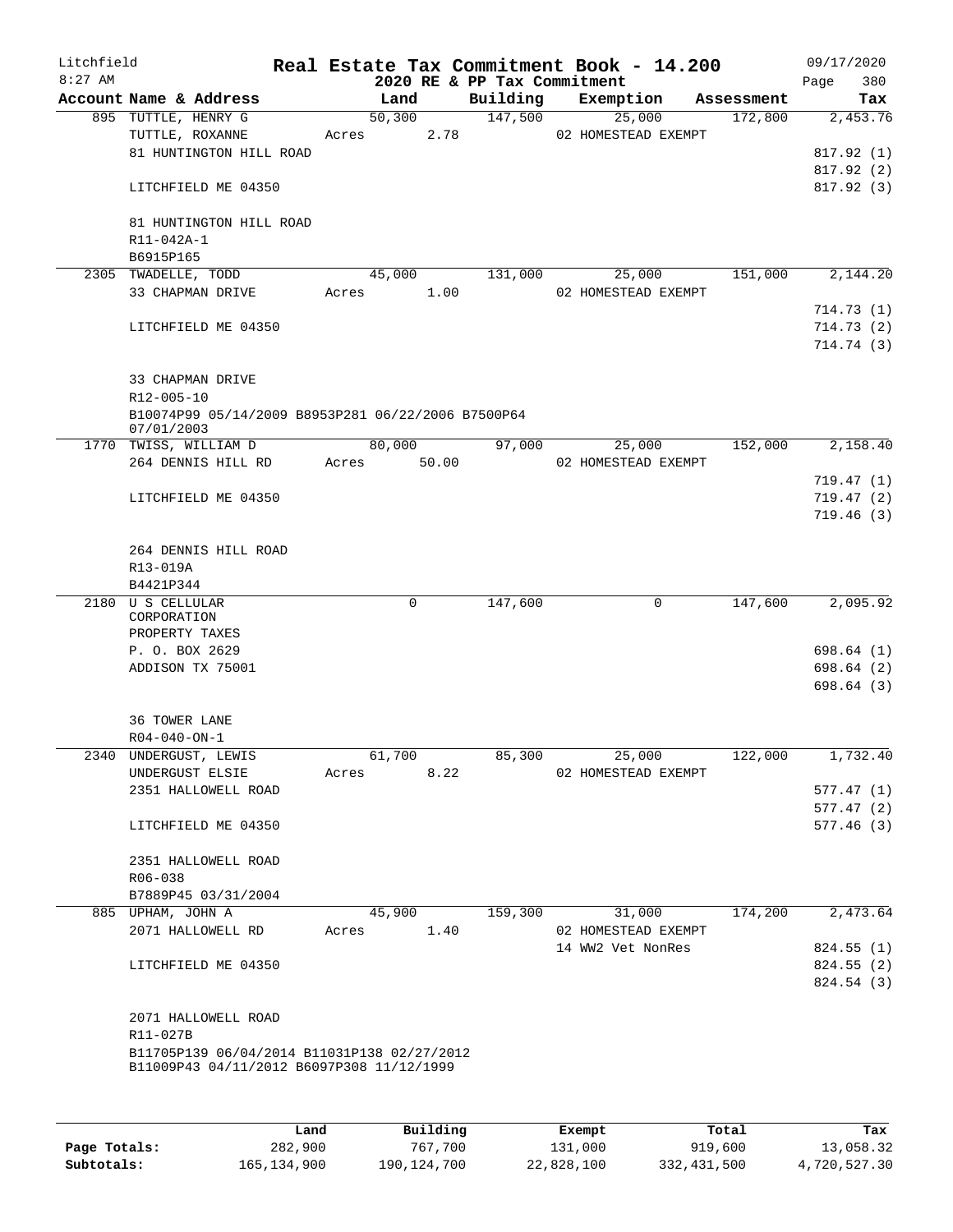| Litchfield   |                                                                                                          |             |       |             |          |          |        | Real Estate Tax Commitment Book - 14.200 |               |            |              | 09/17/2020 |
|--------------|----------------------------------------------------------------------------------------------------------|-------------|-------|-------------|----------|----------|--------|------------------------------------------|---------------|------------|--------------|------------|
| $8:27$ AM    |                                                                                                          |             |       |             |          |          |        | 2020 RE & PP Tax Commitment              |               |            | Page         | 381        |
|              | Account Name & Address                                                                                   |             |       | Land        |          | Building |        | Exemption                                |               | Assessment |              | Tax        |
|              | 45 VACHON, COREY M                                                                                       |             |       | 48,300      |          | 183,000  |        |                                          | $\Omega$      | 231,300    |              | 3,284.46   |
|              | CHARTIER, PATRICIA C                                                                                     |             | Acres |             | 2.11     |          |        |                                          |               |            |              |            |
|              | 3 UPPER POND ROAD                                                                                        |             |       |             |          |          |        |                                          |               |            | 1,094.82(1)  |            |
|              |                                                                                                          |             |       |             |          |          |        |                                          |               |            | 1,094.82(2)  |            |
|              | LITCHFIELD ME 04350                                                                                      |             |       |             |          |          |        |                                          |               |            | 1,094.82(3)  |            |
|              |                                                                                                          |             |       |             |          |          |        |                                          |               |            |              |            |
|              | 3 UPPER POND ROAD<br>R07-031                                                                             |             |       |             |          |          |        |                                          |               |            |              |            |
|              | B11160P45 09/05/2012 B9801P308 07/24/2008 B5389P296                                                      |             |       |             |          |          |        |                                          |               |            |              |            |
|              | 02/04/2005                                                                                               |             |       |             |          |          |        |                                          |               |            |              |            |
|              | 1778 VACHON, DONALD L                                                                                    |             |       | 46,800      |          | 112,100  |        | 31,000                                   |               | 127,900    |              | 1,816.18   |
|              | 398 OAKHILL ROAD                                                                                         |             | Acres |             | 1.60     |          |        | 02 HOMESTEAD EXEMPT                      |               |            |              |            |
|              |                                                                                                          |             |       |             |          |          |        | 03 VETERANS EXEMPT                       |               |            |              | 605.39(1)  |
|              | LITCHFIELD ME 04350                                                                                      |             |       |             |          |          |        |                                          |               |            |              | 605.39(2)  |
|              |                                                                                                          |             |       |             |          |          |        |                                          |               |            |              | 605.40(3)  |
|              |                                                                                                          |             |       |             |          |          |        |                                          |               |            |              |            |
|              | 398 OAK HILL ROAD                                                                                        |             |       |             |          |          |        |                                          |               |            |              |            |
|              | R04-037B                                                                                                 |             |       |             |          |          |        |                                          |               |            |              |            |
|              | B3424P278                                                                                                |             |       |             |          |          |        |                                          |               |            |              |            |
|              | 1779 VACHON, DONNA L                                                                                     |             |       | 194,500     |          |          | 38,300 |                                          | 0             | 232,800    |              | 3,305.76   |
|              | 38 LONGBOW COURT                                                                                         |             | Acres |             | 1.22     |          |        |                                          |               |            |              |            |
|              |                                                                                                          |             |       |             |          |          |        |                                          |               |            | 1, 101.92(1) |            |
|              | AUBURN ME 04210                                                                                          |             |       |             |          |          |        |                                          |               |            | 1, 101.92(2) |            |
|              |                                                                                                          |             |       |             |          |          |        |                                          |               |            | 1, 101.92(3) |            |
|              |                                                                                                          |             |       |             |          |          |        |                                          |               |            |              |            |
|              | 48 RUSTIC DRIVE                                                                                          |             |       |             |          |          |        |                                          |               |            |              |            |
|              | $U27 - 008$                                                                                              |             |       |             |          |          |        |                                          |               |            |              |            |
|              | B4612P220                                                                                                |             |       |             |          |          |        |                                          |               |            |              |            |
|              | 1389 VAILLANCOURT, KEVIN                                                                                 |             |       | 67,500      |          |          | 75,300 | 25,000                                   |               | 117,800    |              | 1,672.76   |
|              | 1495 HALLOWELL ROAD                                                                                      |             | Acres |             | 16.00    |          |        | 02 HOMESTEAD EXEMPT                      |               |            |              |            |
|              |                                                                                                          |             |       |             |          |          |        |                                          |               |            |              | 557.59(1)  |
|              | LITCHFIELD ME 04350                                                                                      |             |       |             |          |          |        |                                          |               |            |              | 557.59(2)  |
|              |                                                                                                          |             |       |             |          |          |        |                                          |               |            |              | 557.58(3)  |
|              |                                                                                                          |             |       |             |          |          |        |                                          |               |            |              |            |
|              | 1495 HALLOWELL ROAD                                                                                      |             |       |             |          |          |        |                                          |               |            |              |            |
|              | $U20 - 010$                                                                                              |             |       |             |          |          |        |                                          |               |            |              |            |
|              | B11764P72 08/05/2014 B11748P41 07/14/2014 B11741P96<br>02/04/2014 B11104P1 07/18/2012 B6225P5 01/04/2000 |             |       |             |          |          |        |                                          |               |            |              |            |
|              | 2399 VAN NOSTRAND, GINGER                                                                                |             |       | 32,400      |          |          | 0      |                                          | $\Omega$      | 32,400     |              | 460.08     |
|              | VAN NOSTRAND, RICHARD                                                                                    |             | Acres |             | 3.48     |          |        |                                          |               |            |              |            |
|              | 229 WEST GRANBY ROAD                                                                                     |             |       |             |          |          |        |                                          |               |            |              | 153.36(1)  |
|              |                                                                                                          |             |       |             |          |          |        |                                          |               |            |              | 153.36(2)  |
|              | GRANBY CT 06035                                                                                          |             |       |             |          |          |        |                                          |               |            |              | 153.36(3)  |
|              |                                                                                                          |             |       |             |          |          |        |                                          |               |            |              |            |
|              | HALLOWELL ROAD                                                                                           |             |       |             |          |          |        |                                          |               |            |              |            |
|              | $U18-004F$                                                                                               |             |       |             |          |          |        |                                          |               |            |              |            |
|              | B12103P149 09/03/2015 B11093P237 07/11/2012                                                              |             |       |             |          |          |        |                                          |               |            |              |            |
|              | B11092P93 06/28/2012 B11092P90 06/29/2012 B11092P87                                                      |             |       |             |          |          |        |                                          |               |            |              |            |
|              | 06/29/2012                                                                                               |             |       | 88,600      |          |          | 0      |                                          | 0             |            |              |            |
|              | 658 VAN NOSTRAND, GINGER<br>VAN NOSTRAND, RICHARD                                                        |             |       |             | 4.38     |          |        |                                          |               | 88,600     |              | 1,258.12   |
|              | 229 WEST GRANBY ROAD                                                                                     |             | Acres |             |          |          |        |                                          |               |            |              | 419.37 (1) |
|              |                                                                                                          |             |       |             |          |          |        |                                          |               |            |              | 419.37 (2) |
|              | GRANBY CT 06035                                                                                          |             |       |             |          |          |        |                                          |               |            |              | 419.38(3)  |
|              |                                                                                                          |             |       |             |          |          |        |                                          |               |            |              |            |
|              | HALLOWELL ROAD                                                                                           |             |       |             |          |          |        |                                          |               |            |              |            |
|              | $U18 - 004$                                                                                              |             |       |             |          |          |        |                                          |               |            |              |            |
|              | B12103P147 09/03/2015 B884P197 06/07/1949                                                                |             |       |             |          |          |        |                                          |               |            |              |            |
|              |                                                                                                          |             |       |             |          |          |        |                                          |               |            |              |            |
|              |                                                                                                          | Land        |       |             | Building |          |        | Exempt                                   |               | Total      |              | Tax        |
| Page Totals: |                                                                                                          | 478,100     |       |             | 408,700  |          |        | 56,000                                   |               | 830,800    |              | 11,797.36  |
| Subtotals:   |                                                                                                          | 165,613,000 |       | 190,533,400 |          |          |        | 22,884,100                               | 333, 262, 300 |            | 4,732,324.66 |            |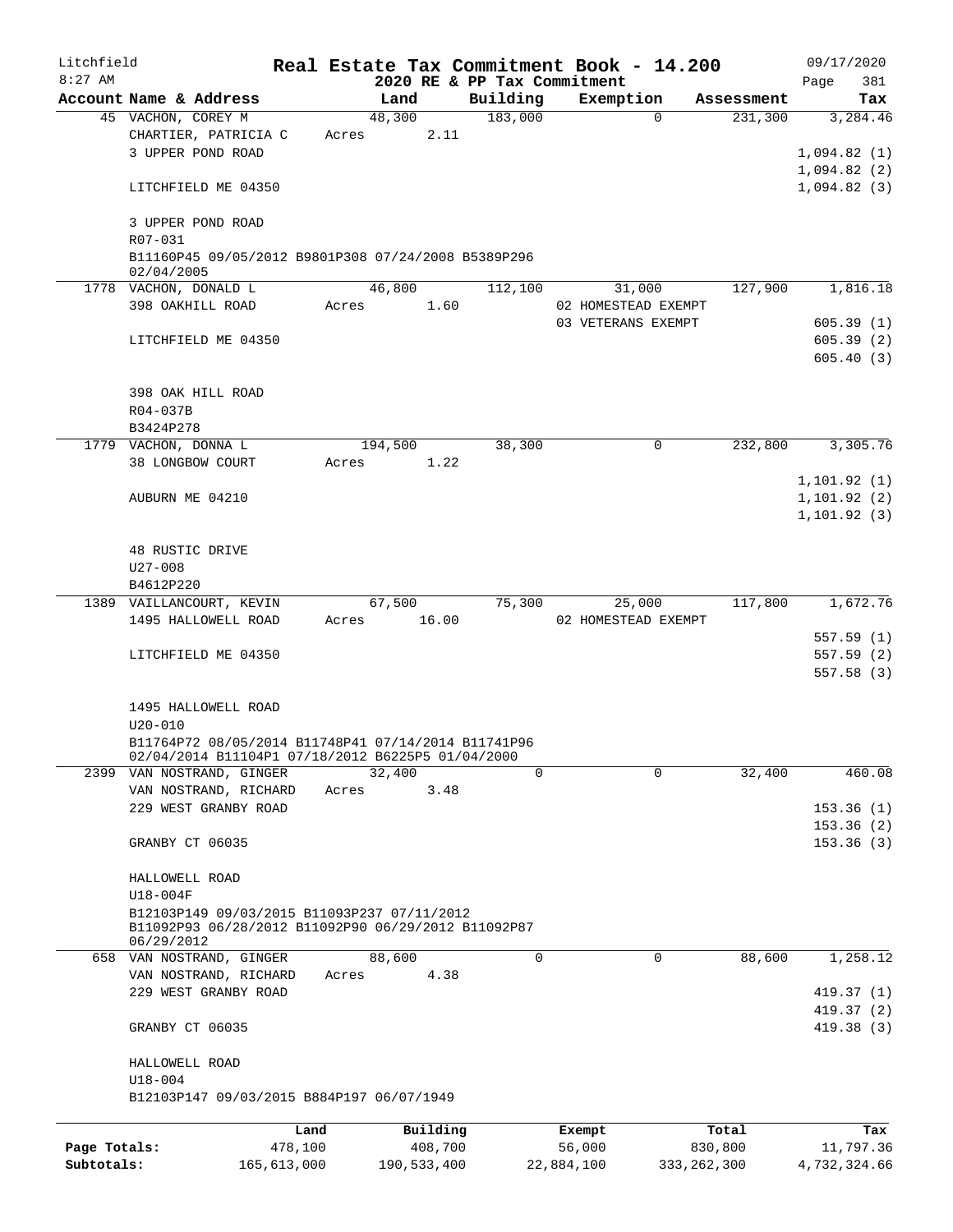| Litchfield<br>$8:27$ AM |                                                                   | Real Estate Tax Commitment Book - 14.200 |       | 2020 RE & PP Tax Commitment |                     |          |            | Page        | 09/17/2020<br>382 |
|-------------------------|-------------------------------------------------------------------|------------------------------------------|-------|-----------------------------|---------------------|----------|------------|-------------|-------------------|
|                         | Account Name & Address                                            | Land                                     |       | Building                    | Exemption           |          | Assessment |             | Tax               |
|                         | 2100 VAN NOSTRAND, RICHARD                                        | 208,300                                  |       | 96,800                      |                     | $\Omega$ | 305,100    |             | 4,332.42          |
|                         | VAN NOSTRAND GINGER                                               | 1.90<br>Acres                            |       |                             |                     |          |            |             |                   |
|                         | 229 W GRANBY RD                                                   |                                          |       |                             |                     |          |            | 1,444.14(1) |                   |
|                         |                                                                   |                                          |       |                             |                     |          |            | 1,444.14(2) |                   |
|                         | GRANBY CT 06035                                                   |                                          |       |                             |                     |          |            | 1,444.14(3) |                   |
|                         |                                                                   |                                          |       |                             |                     |          |            |             |                   |
|                         | 26 GAMAGE DRIVE                                                   |                                          |       |                             |                     |          |            |             |                   |
|                         | U18-004B                                                          |                                          |       |                             |                     |          |            |             |                   |
|                         | B5771P122 10/19/1998                                              |                                          |       |                             |                     |          |            |             |                   |
|                         | 384 VANARSDALE, RUTH J                                            | 87,800                                   |       | 142,200                     |                     | 25,000   | 205,000    |             | 2,911.00          |
|                         | 294 PINE TREE ROAD                                                | Acres                                    | 59.00 |                             | 02 HOMESTEAD EXEMPT |          |            |             |                   |
|                         |                                                                   |                                          |       |                             |                     |          |            |             | 970.33(1)         |
|                         | LITCHFIELD ME 04350                                               |                                          |       |                             |                     |          |            |             | 970.33(2)         |
|                         |                                                                   |                                          |       |                             |                     |          |            |             | 970.34 (3)        |
|                         | 294 PINE TREE ROAD                                                |                                          |       |                             |                     |          |            |             |                   |
|                         | R10-035                                                           |                                          |       |                             |                     |          |            |             |                   |
|                         | B2633P159 12/08/2003                                              |                                          |       |                             |                     |          |            |             |                   |
|                         | 1783 VANDENBOSSCHE, DAVID                                         | 75,400                                   |       | 123,600                     |                     | 25,000   | 174,000    |             | 2,470.80          |
|                         | VANDENBOSSCHE, SANDRA J Acres 31.85                               |                                          |       |                             | 02 HOMESTEAD EXEMPT |          |            |             |                   |
|                         | 862 PLAINS ROAD                                                   |                                          |       |                             |                     |          |            |             | 823.60(1)         |
|                         |                                                                   |                                          |       |                             |                     |          |            |             | 823.60 (2)        |
|                         | LITCHFIELD ME 04350                                               |                                          |       |                             |                     |          |            |             | 823.60 (3)        |
|                         |                                                                   |                                          |       |                             |                     |          |            |             |                   |
|                         | 862 PLAINS ROAD                                                   |                                          |       |                             |                     |          |            |             |                   |
|                         | R09-040<br>2071 VANDENBOSSCHE, THOMAS J                           | 52,000                                   |       | 190,700                     |                     | 25,000   | 217,700    |             | 3,091.34          |
|                         | PO BOX 233                                                        | Acres                                    | 5.00  |                             | 02 HOMESTEAD EXEMPT |          |            |             |                   |
|                         |                                                                   |                                          |       |                             |                     |          |            | 1,030.45(1) |                   |
|                         | LITCHFIELD ME 04350                                               |                                          |       |                             |                     |          |            | 1,030.45(2) |                   |
|                         |                                                                   |                                          |       |                             |                     |          |            | 1,030.44(3) |                   |
|                         |                                                                   |                                          |       |                             |                     |          |            |             |                   |
|                         | 100 THORNTON LANE                                                 |                                          |       |                             |                     |          |            |             |                   |
|                         | R06-023D                                                          |                                          |       |                             |                     |          |            |             |                   |
|                         | B5364P114 05/20/1997                                              |                                          |       |                             |                     |          |            |             |                   |
|                         | 2660 VANDERWEIDE, BRADLEY L                                       | 75,000                                   |       | 77,800                      |                     | 0        | 152,800    |             | 2,169.76          |
|                         | RIDOLFO, ALFRED C                                                 |                                          |       |                             |                     |          |            |             |                   |
|                         | 135 JACKSON STREET                                                |                                          |       |                             |                     |          |            |             | 723.25(1)         |
|                         |                                                                   |                                          |       |                             |                     |          |            |             | 723.25(2)         |
|                         | FISHKILL NY 12524                                                 |                                          |       |                             |                     |          |            |             | 723.26(3)         |
|                         | 24 LINTONIA DRIVE                                                 |                                          |       |                             |                     |          |            |             |                   |
|                         | $U13 - 013 - 14$                                                  |                                          |       |                             |                     |          |            |             |                   |
|                         | B12532P175 02/07/2017 B11728P115 07/01/2014                       |                                          |       |                             |                     |          |            |             |                   |
|                         | 2092 VANNAH TIMOTHY                                               | 40,000                                   |       | 33,700                      |                     | 25,000   | 48,700     |             | 691.54            |
|                         | P O BOX 195                                                       | Acres                                    | 1.00  |                             | 02 HOMESTEAD EXEMPT |          |            |             |                   |
|                         |                                                                   |                                          |       |                             |                     |          |            |             | 230.51(1)         |
|                         | LITCHFIELD ME 04350                                               |                                          |       |                             |                     |          |            |             | 230.51(2)         |
|                         |                                                                   |                                          |       |                             |                     |          |            |             | 230.52(3)         |
|                         |                                                                   |                                          |       |                             |                     |          |            |             |                   |
|                         | 47 THORNTON LANE                                                  |                                          |       |                             |                     |          |            |             |                   |
|                         | R06-023B-1                                                        |                                          |       |                             |                     |          |            |             |                   |
|                         | B9164P284 11/22/2006 B9152P205 11/17/2006 B5704P109<br>08/17/1998 |                                          |       |                             |                     |          |            |             |                   |
|                         |                                                                   |                                          |       |                             |                     |          |            |             |                   |
|                         |                                                                   |                                          |       |                             |                     |          |            |             |                   |
|                         |                                                                   |                                          |       |                             |                     |          |            |             |                   |

|              | Land        | Building    | Exempt     | Total         | Tax          |
|--------------|-------------|-------------|------------|---------------|--------------|
| Page Totals: | 538,500     | 664,800     | 100,000    | 1,103,300     | 15,666.86    |
| Subtotals:   | 166,151,500 | 191,198,200 | 22,984,100 | 334, 365, 600 | 4,747,991.52 |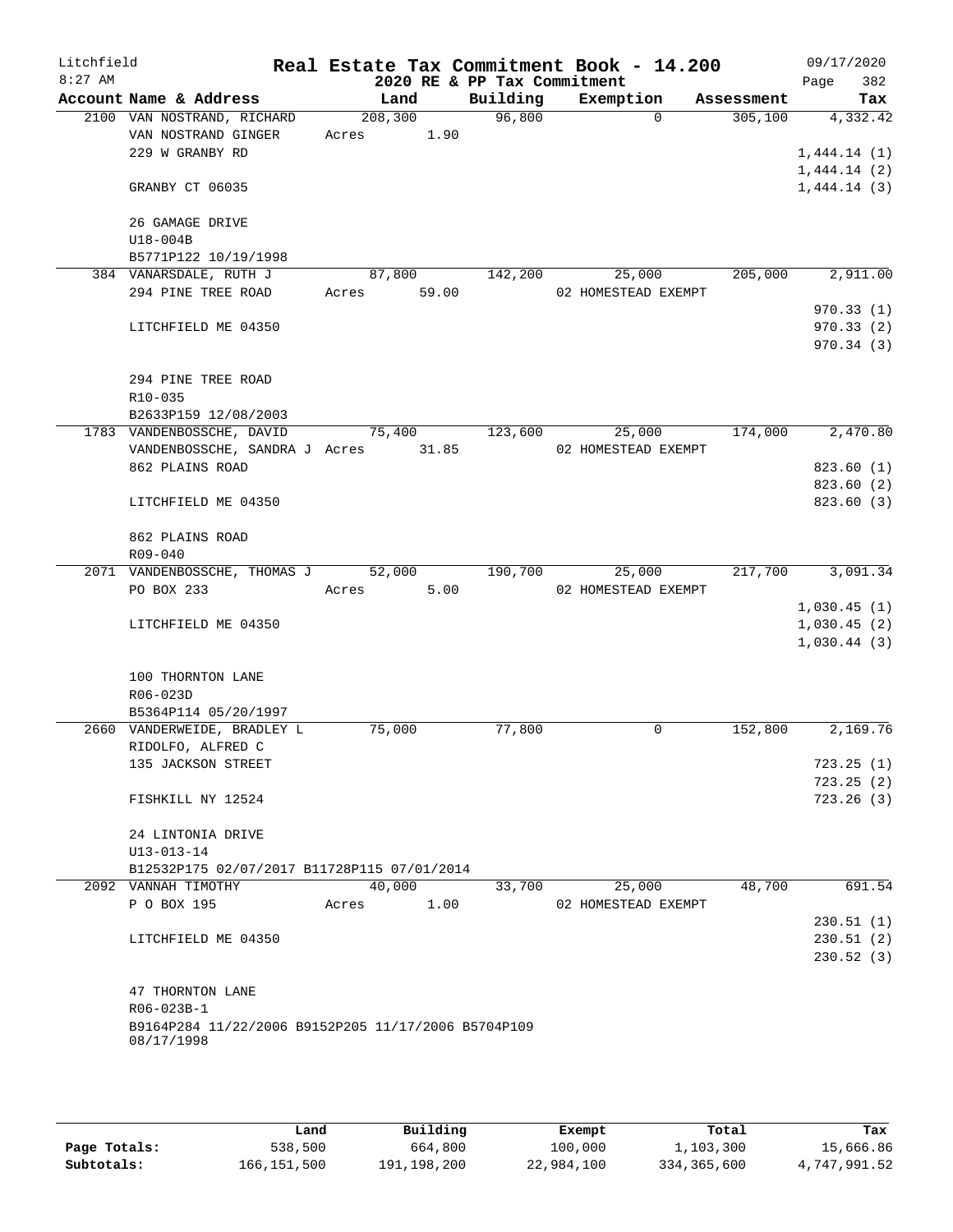| Litchfield |                                                                    |       |        |      |                                         | Real Estate Tax Commitment Book - 14.200 |             |                       | 09/17/2020               |            |
|------------|--------------------------------------------------------------------|-------|--------|------|-----------------------------------------|------------------------------------------|-------------|-----------------------|--------------------------|------------|
| $8:27$ AM  | Account Name & Address                                             |       | Land   |      | 2020 RE & PP Tax Commitment<br>Building | Exemption                                |             |                       | Page                     | 383<br>Tax |
|            | 2294 VANNAH, DARRYL                                                |       | 48,000 |      | 113,000                                 |                                          | $\mathbf 0$ | Assessment<br>161,000 |                          | 2,286.20   |
|            | VANNAH, ANGELA                                                     | Acres |        | 2.00 |                                         |                                          |             |                       |                          |            |
|            | 2433 HALLOWELL RD                                                  |       |        |      |                                         |                                          |             |                       | 762.07(1)                |            |
|            |                                                                    |       |        |      |                                         |                                          |             |                       | 762.07(2)                |            |
|            | LITCHFIELD ME 04350                                                |       |        |      |                                         |                                          |             |                       | 762.06(3)                |            |
|            | 2433 HALLOWELL ROAD                                                |       |        |      |                                         |                                          |             |                       |                          |            |
|            | R06-010B                                                           |       |        |      |                                         |                                          |             |                       |                          |            |
|            | B11963P91 04/17/2015 B7035P276 08/22/2002<br>1789 VANNAH, DONALD K |       | 48,600 |      | 55,200                                  | 25,000                                   |             | 78,800                |                          | 1,118.96   |
|            | 558 HUNTINGTON HILL                                                | Acres |        | 2.20 |                                         | 02 HOMESTEAD EXEMPT                      |             |                       |                          |            |
|            | ROAD                                                               |       |        |      |                                         |                                          |             |                       |                          |            |
|            |                                                                    |       |        |      |                                         |                                          |             |                       | 372.99(1)                |            |
|            | LITCHFIELD ME 04350                                                |       |        |      |                                         |                                          |             |                       | 372.99(2)                |            |
|            |                                                                    |       |        |      |                                         |                                          |             |                       | 372.98(3)                |            |
|            | 558 HUNTINGTON HILL                                                |       |        |      |                                         |                                          |             |                       |                          |            |
|            | R06-030                                                            |       |        |      |                                         |                                          |             |                       |                          |            |
|            | B1077P494                                                          |       |        |      |                                         |                                          |             |                       |                          |            |
|            | 1793 VANNAH, DONALD K JR                                           |       | 45,900 |      | 72,200                                  | 25,000                                   |             | 93,100                |                          | 1,322.02   |
|            | 291 BUKER RD                                                       | Acres |        | 1.30 |                                         | 02 HOMESTEAD EXEMPT                      |             |                       |                          |            |
|            |                                                                    |       |        |      |                                         |                                          |             |                       | 440.67 (1)               |            |
|            | LITCHFIELD ME 04350                                                |       |        |      |                                         |                                          |             |                       | 440.67 (2)<br>440.68 (3) |            |
|            |                                                                    |       |        |      |                                         |                                          |             |                       |                          |            |
|            | 291 BUKER ROAD                                                     |       |        |      |                                         |                                          |             |                       |                          |            |
|            | $R05 - 047$                                                        |       |        |      |                                         |                                          |             |                       |                          |            |
|            | B6449P246                                                          |       |        |      |                                         |                                          |             |                       |                          |            |
|            | 2765 VANNAH, KATHLEEN M                                            |       | 38,200 |      | 0                                       |                                          | $\mathbf 0$ | 38,200                |                          | 542.44     |
|            | VANNAH, RUSSELL E<br>49 WOODLAND LANE                              | Acres |        | 5.80 |                                         |                                          |             |                       | 180.81(1)                |            |
|            |                                                                    |       |        |      |                                         |                                          |             |                       | 180.81(2)                |            |
|            | LITCHFIELD ME 04350                                                |       |        |      |                                         |                                          |             |                       | 180.82(3)                |            |
|            |                                                                    |       |        |      |                                         |                                          |             |                       |                          |            |
|            | WOODLAND LANE<br>R11-042G                                          |       |        |      |                                         |                                          |             |                       |                          |            |
|            | B10424P259 05/24/2010                                              |       |        |      |                                         |                                          |             |                       |                          |            |
|            | 189 VANNAH, KATHLEEN M                                             |       | 61,700 |      | 118,700                                 |                                          | 0           | 180,400               |                          | 2,561.68   |
|            | VANNAH, RUSSELL E                                                  | Acres |        | 8.21 |                                         |                                          |             |                       |                          |            |
|            | 49 WOODLAND LANE                                                   |       |        |      |                                         |                                          |             |                       | 853.89 (1)               |            |
|            |                                                                    |       |        |      |                                         |                                          |             |                       | 853.89 (2)               |            |
|            | LITCHFIELD ME 04350                                                |       |        |      |                                         |                                          |             |                       | 853.90 (3)               |            |
|            | 49 WOODLAND LANE                                                   |       |        |      |                                         |                                          |             |                       |                          |            |
|            | R11-042E                                                           |       |        |      |                                         |                                          |             |                       |                          |            |
|            | B6611P208 08/30/2001                                               |       |        |      |                                         |                                          |             |                       |                          |            |
|            | 1790 VANNAH, LINDA M                                               |       | 41,200 |      | 112,900                                 | 25,000                                   |             | 129,100               |                          | 1,833.22   |
|            | P O BOX 195                                                        | Acres |        | 1.40 |                                         | 02 HOMESTEAD EXEMPT                      |             |                       |                          |            |
|            |                                                                    |       |        |      |                                         |                                          |             |                       | 611.07(1)                |            |
|            | LITCHFIELD ME 04350                                                |       |        |      |                                         |                                          |             |                       | 611.07(2)                |            |
|            |                                                                    |       |        |      |                                         |                                          |             |                       | 611.08(3)                |            |
|            | 27 THORNTON LANE                                                   |       |        |      |                                         |                                          |             |                       |                          |            |
|            | R06-023B                                                           |       |        |      |                                         |                                          |             |                       |                          |            |
|            | B4112P219                                                          |       |        |      |                                         |                                          |             |                       |                          |            |
|            |                                                                    |       |        |      |                                         |                                          |             |                       |                          |            |
|            |                                                                    |       |        |      |                                         |                                          |             |                       |                          |            |

|              | Land        | Building    | Exempt     | Total       | Tax          |
|--------------|-------------|-------------|------------|-------------|--------------|
| Page Totals: | 283,600     | 472,000     | 75,000     | 680,600     | 9,664.52     |
| Subtotals:   | 166,435,100 | 191,670,200 | 23,059,100 | 335,046,200 | 4,757,656.04 |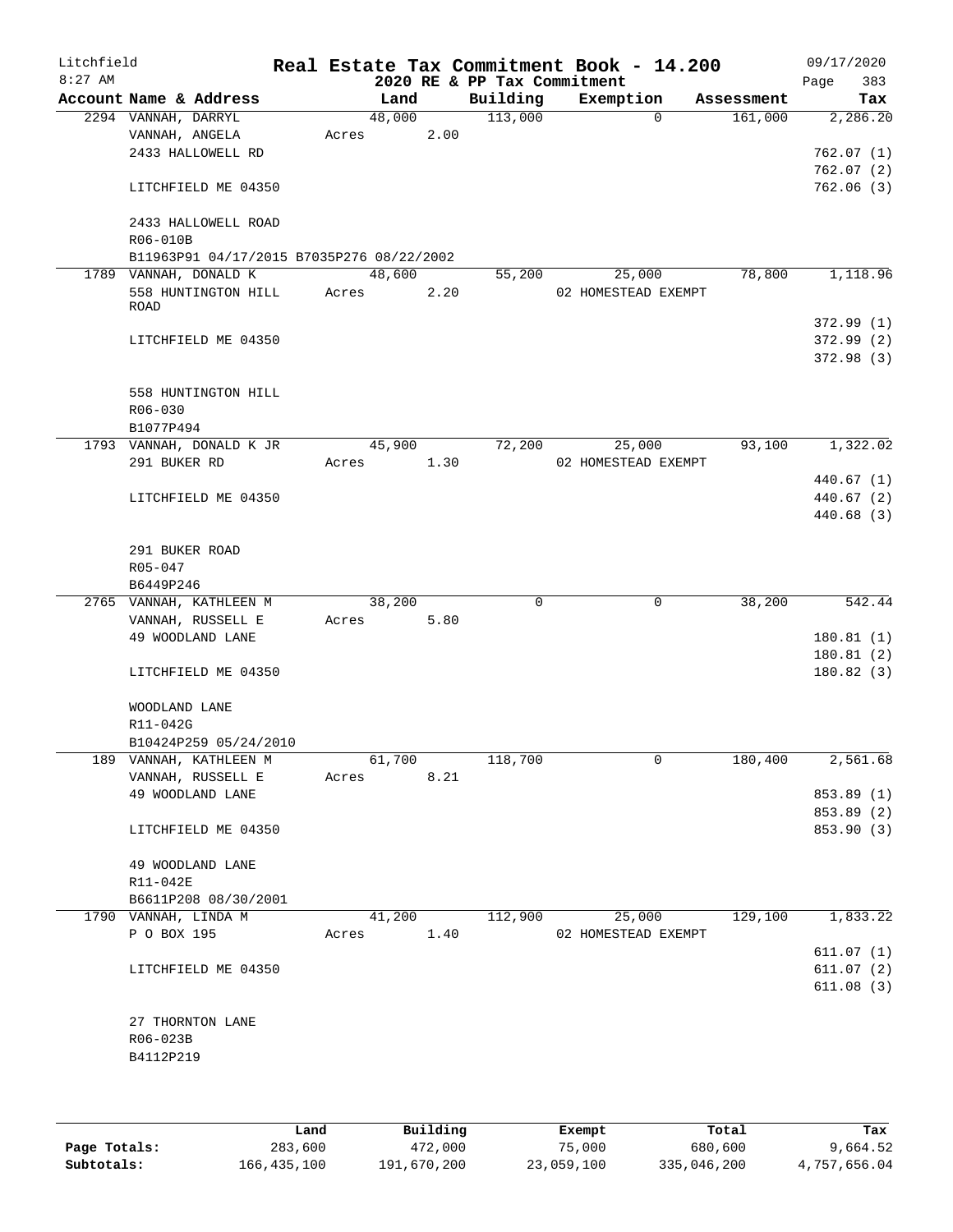| Litchfield |                                                                    |                 |      |                             | Real Estate Tax Commitment Book - 14.200 |            | 09/17/2020              |
|------------|--------------------------------------------------------------------|-----------------|------|-----------------------------|------------------------------------------|------------|-------------------------|
| $8:27$ AM  |                                                                    |                 |      | 2020 RE & PP Tax Commitment |                                          |            | 384<br>Page             |
|            | Account Name & Address                                             | Land            |      | Building                    | Exemption                                | Assessment | Tax                     |
|            | 1515 VANNAH, STACEY L<br>DONALD F, DONALD F.,                      | 15,400<br>Acres | 0.07 | 0                           | 0                                        | 15,400     | 218.68                  |
|            | SR.                                                                |                 |      |                             |                                          |            |                         |
|            | 17 PELICAN DRIVE                                                   |                 |      |                             |                                          |            | 72.89(1)<br>72.89(2)    |
|            | LITCHFIELD ME 04350                                                |                 |      |                             |                                          |            | 72.90(3)                |
|            | WHIPPOORWILL ROAD                                                  |                 |      |                             |                                          |            |                         |
|            | $U24 - 001$                                                        |                 |      |                             |                                          |            |                         |
|            | B6020P41 09/09/1999<br>1516 VANNAH, STACEY L                       | 71,300          |      | 3,400                       | 0                                        | 74,700     | 1,060.74                |
|            | DONALD F, DONALD F.,<br>SR.                                        | Acres           | 4.60 |                             |                                          |            |                         |
|            | 17 PELICAN DRIVE                                                   |                 |      |                             |                                          |            | 353.58(1)               |
|            |                                                                    |                 |      |                             |                                          |            | 353.58(2)               |
|            | LITCHFIELD ME 04350                                                |                 |      |                             |                                          |            | 353.58(3)               |
|            | PURGATORY STREAM                                                   |                 |      |                             |                                          |            |                         |
|            | $U24 - 018$                                                        |                 |      |                             |                                          |            |                         |
|            | B13013P248 08/13/2018 B12261P183 03/28/2016 B6020P41<br>08/19/1999 |                 |      |                             |                                          |            |                         |
|            | 1517 VANNAH, STACEY L                                              | 53,100          |      | 117,900                     | 25,000                                   | 146,000    | 2,073.20                |
|            | VANNAH DONALD F SR                                                 | Acres           | 0.23 |                             | 02 HOMESTEAD EXEMPT                      |            |                         |
|            | 17 PELICAN DRIVE                                                   |                 |      |                             |                                          |            | 691.07 (1)              |
|            | LITCHFIELD ME 04350                                                |                 |      |                             |                                          |            | 691.07 (2)<br>691.06(3) |
|            |                                                                    |                 |      |                             |                                          |            |                         |
|            | 17 PELICAN DRIVE                                                   |                 |      |                             |                                          |            |                         |
|            | $U24 - 020$                                                        |                 |      |                             |                                          |            |                         |
|            | B6020P41 08/19/0999                                                |                 |      |                             |                                          |            |                         |
|            | 1145 VANNAH, STACEY L                                              | 40,700          |      | $\Omega$                    | $\mathbf 0$                              | 40,700     | 577.94                  |
|            | VANNAH, DONALD F                                                   | Acres           | 1.58 |                             |                                          |            |                         |
|            | 17 PELICAN DRIVE                                                   |                 |      |                             |                                          |            | 192.65(1)               |
|            |                                                                    |                 |      |                             |                                          |            | 192.65(2)               |
|            | LITCHFIELD ME 04350                                                |                 |      |                             |                                          |            | 192.64(3)               |
|            | PELICAN DRIVE                                                      |                 |      |                             |                                          |            |                         |
|            | U24-021                                                            |                 |      |                             |                                          |            |                         |
|            | B12196P215 12/30/2015 B1556P269                                    |                 |      |                             |                                          |            |                         |
|            | 1146 VANNAH, STACEY L                                              | 24,800          |      | $\Omega$                    | $\Omega$                                 | 24,800     | 352.16                  |
|            | VANNAH, DONALD S                                                   | Acres           | 0.18 |                             |                                          |            |                         |
|            | 17 PELICAN DRIVE                                                   |                 |      |                             |                                          |            | 117.39(1)               |
|            |                                                                    |                 |      |                             |                                          |            | 117.39(2)               |
|            | LITCHFIELD ME 04350                                                |                 |      |                             |                                          |            | 117.38(3)               |
|            | WHIPPOORWILL ROAD                                                  |                 |      |                             |                                          |            |                         |
|            | U24-002                                                            |                 |      |                             |                                          |            |                         |
|            | B12196P215 12/30/2015 B1556P269                                    |                 |      |                             |                                          |            |                         |

|              | Land        | Building    | Exempt     | Total       | Tax          |
|--------------|-------------|-------------|------------|-------------|--------------|
| Page Totals: | 205,300     | 121,300     | 25,000     | 301,600     | 4,282.72     |
| Subtotals:   | 166,640,400 | 191,791,500 | 23,084,100 | 335,347,800 | 4,761,938.76 |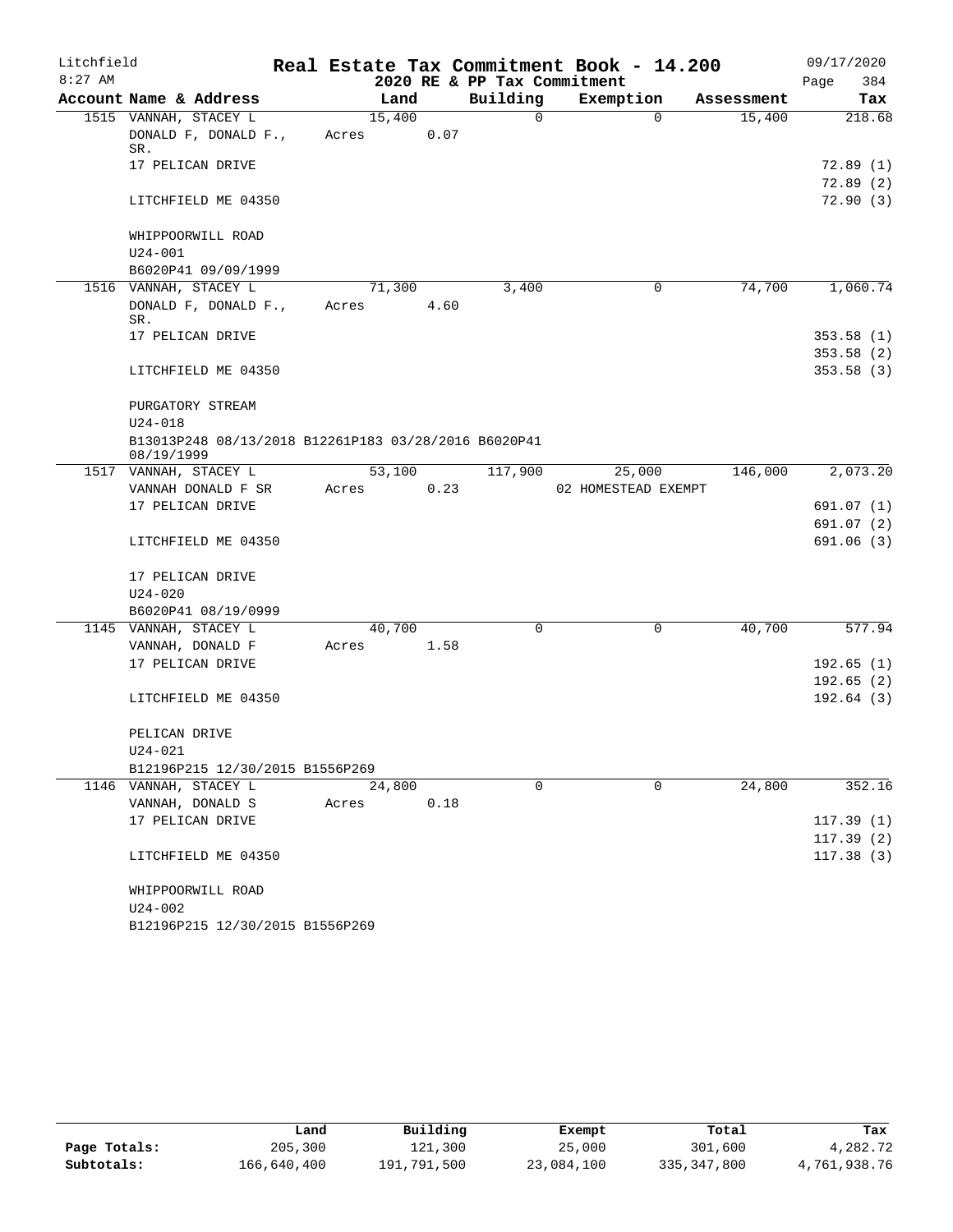| Litchfield |                                                                                           |       |         |       |                             | Real Estate Tax Commitment Book - 14.200 |            | 09/17/2020                          |
|------------|-------------------------------------------------------------------------------------------|-------|---------|-------|-----------------------------|------------------------------------------|------------|-------------------------------------|
| $8:27$ AM  |                                                                                           |       |         |       | 2020 RE & PP Tax Commitment |                                          |            | 385<br>Page                         |
|            | Account Name & Address                                                                    |       | Land    |       | Building                    | Exemption                                | Assessment | Tax                                 |
|            | 1714 VARANELLI, NANCY<br>TATTERSALL, ROBERT, CAROL Acres<br>TATTERSALL-DAVIS<br>(TRUSTEE) |       | 72,500  | 56.00 | 0                           | $\Omega$                                 | 72,500     | 1,029.50                            |
|            | 857 1ST AVENUE                                                                            |       |         |       |                             |                                          |            | 343.17 (1)<br>343.17 (2)            |
|            | FRANKLIN SQUARE NY<br>11010                                                               |       |         |       |                             |                                          |            | 343.16(3)                           |
|            | PEACEPIPE DRIVE                                                                           |       |         |       |                             |                                          |            |                                     |
|            | R14-004<br>B11972P28 05/06/2015 B9780P38 07/02/2008 B2049P43<br>10/20/1981 B2047P296      |       |         |       |                             |                                          |            |                                     |
|            | 2519 VARANELLI, NANCY RUTH                                                                |       | 223,000 |       | 54,500                      | 0                                        | 277,500    | 3,940.50                            |
|            | VARANELLI, MICHAEL                                                                        | Acres |         | 0.68  |                             |                                          |            |                                     |
|            | 857 1ST AVENUE                                                                            |       |         |       |                             |                                          |            | 1,313.50(1)                         |
|            |                                                                                           |       |         |       |                             |                                          |            | 1,313.50(2)                         |
|            | FRANKLIN SQUARE NY<br>11010                                                               |       |         |       |                             |                                          |            | 1,313.50(3)                         |
|            | 6 WILBUR DRIVE                                                                            |       |         |       |                             |                                          |            |                                     |
|            | $U29 - 008$                                                                               |       |         |       |                             |                                          |            |                                     |
|            | B8137P106 09/20/2004                                                                      |       |         |       |                             |                                          |            |                                     |
|            | 857 VELEZ, ERIBERTO                                                                       |       | 40,000  |       | $\mathbf 0$                 | $\mathsf{O}$                             | 40,000     | 568.00                              |
|            | 21 GRANITE STREET                                                                         | Acres |         | 6.00  |                             |                                          |            |                                     |
|            | AVON MA 02322                                                                             |       |         |       |                             |                                          |            | 189.33(1)<br>189.33(2)<br>189.34(3) |
|            |                                                                                           |       |         |       |                             |                                          |            |                                     |
|            | RICHMOND ROAD<br>R02-051                                                                  |       |         |       |                             |                                          |            |                                     |
|            | B13147P68 02/08/2019 B5914P143 04/07/1999                                                 |       |         |       |                             |                                          |            |                                     |
|            | 1441 VINCENT, ARNOLD T                                                                    |       | 101,300 |       | 55,800                      | 0                                        | 157,100    | 2,230.82                            |
|            | VINCENT, CAROLE L                                                                         | Acres |         | 0.14  |                             |                                          |            |                                     |
|            | 188 BROADMOOR LANE                                                                        |       |         |       |                             |                                          |            | 743.61(1)                           |
|            |                                                                                           |       |         |       |                             |                                          |            | 743.61 (2)                          |
|            | ROTONDA WEST FL 33947                                                                     |       |         |       |                             |                                          |            | 743.60(3)                           |
|            | 91 ROSSER DRIVE                                                                           |       |         |       |                             |                                          |            |                                     |
|            | U17-015                                                                                   |       |         |       |                             |                                          |            |                                     |
|            | B11499P113 08/13/2013 B11482P218 08/15/2013<br>B6917P324                                  |       |         |       |                             |                                          |            |                                     |
|            | 672 VOGEL, JONATHAN P                                                                     |       | 800     |       | 0                           | 0                                        | 800        | 11.36                               |
|            | VOGEL, REBECCA L                                                                          | Acres |         | 0.10  |                             |                                          |            |                                     |
|            | 33 OAK HILL RD                                                                            |       |         |       |                             |                                          |            | 3.79(1)                             |
|            |                                                                                           |       |         |       |                             |                                          |            | 3.79(2)                             |
|            | MONMOUTH ME 04259 7701                                                                    |       |         |       |                             |                                          |            | 3.78(3)                             |
|            | BUKER ROAD                                                                                |       |         |       |                             |                                          |            |                                     |
|            | R05-039                                                                                   |       |         |       |                             |                                          |            |                                     |
|            | B12600P101 05/10/2017 B5572P102                                                           |       |         |       |                             |                                          |            |                                     |

|              | Land        | Building    | Exempt     | Total       | Tax          |
|--------------|-------------|-------------|------------|-------------|--------------|
| Page Totals: | 437,600     | 110,300     |            | 547,900     | 7,780.18     |
| Subtotals:   | 167,078,000 | 191,901,800 | 23,084,100 | 335,895,700 | 4,769,718.94 |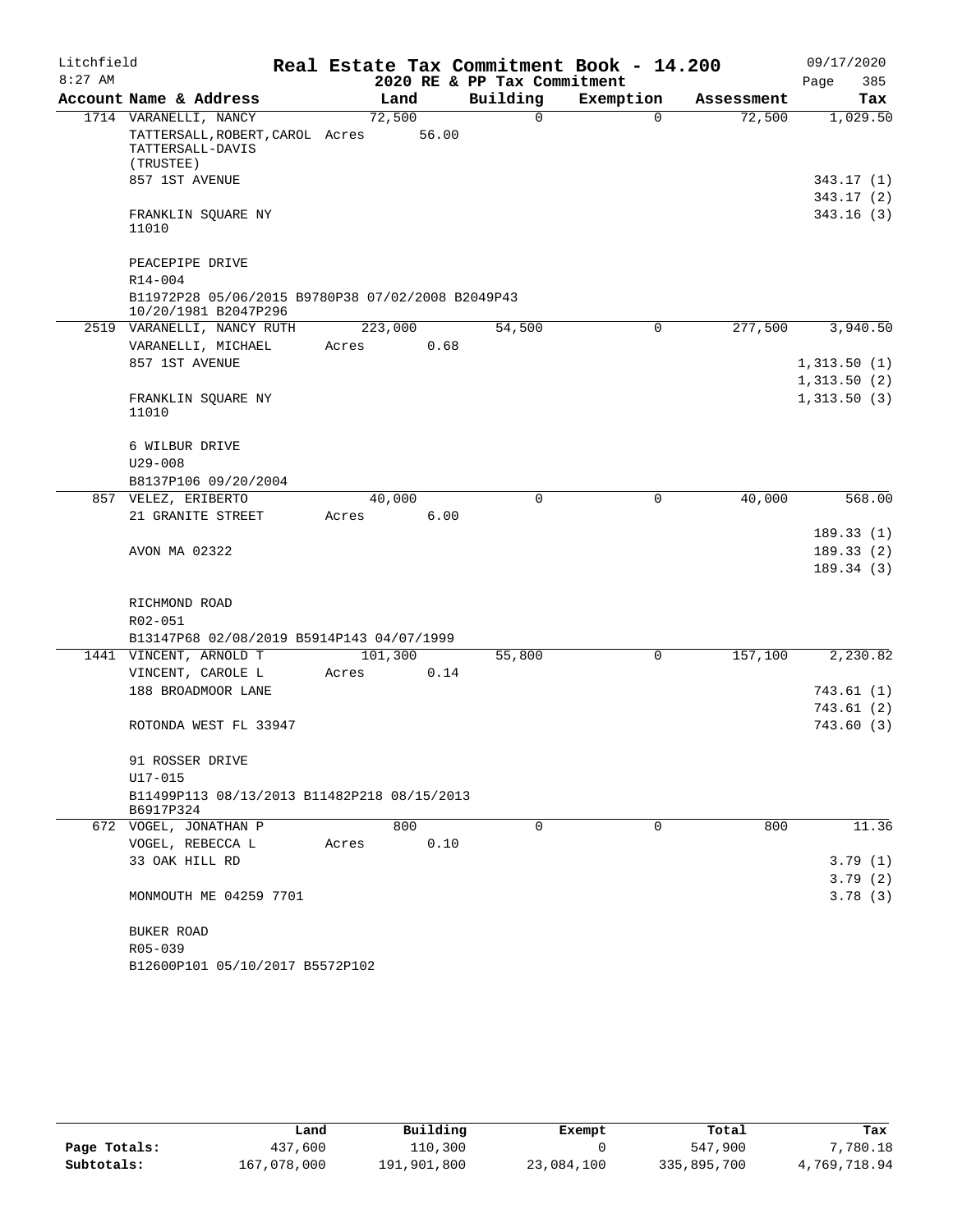| Litchfield<br>$8:27$ AM |                                          |       |        |       | 2020 RE & PP Tax Commitment | Real Estate Tax Commitment Book - 14.200 |                    | 09/17/2020<br>386<br>Page |
|-------------------------|------------------------------------------|-------|--------|-------|-----------------------------|------------------------------------------|--------------------|---------------------------|
|                         | Account Name & Address                   |       | Land   |       | Building                    | Exemption                                | Assessment         | Tax                       |
|                         | 2524 VOORHEES KENNETH                    |       | 29,800 |       | $\mathsf{O}$                |                                          | 29,800<br>$\Omega$ | 423.16                    |
|                         | SCHNECKENBURGER MARY                     | Acres |        | 2.60  |                             |                                          |                    |                           |
|                         | 27 WOOD FROG LANE                        |       |        |       |                             |                                          |                    | 141.05(1)                 |
|                         |                                          |       |        |       |                             |                                          |                    | 141.05(2)                 |
|                         | LITCHFIELD ME 04350                      |       |        |       |                             |                                          |                    | 141.06(3)                 |
|                         |                                          |       |        |       |                             |                                          |                    |                           |
|                         | 36 WOOD FROG LANE                        |       |        |       |                             |                                          |                    |                           |
|                         | R03-115                                  |       |        |       |                             |                                          |                    |                           |
|                         | B3131P252 04/08/1987                     |       |        |       |                             |                                          |                    |                           |
|                         | 2525 VOORHEES KENNETH                    |       | 32,500 |       | $\mathbf 0$                 |                                          | 32,500<br>0        | 461.50                    |
|                         | SCHNECKENBURGER MARY                     | Acres |        | 3.50  |                             |                                          |                    |                           |
|                         | 27 WOOD FROG LANE                        |       |        |       |                             |                                          |                    | 153.83(1)                 |
|                         |                                          |       |        |       |                             |                                          |                    | 153.83(2)                 |
|                         | LITCHFIELD ME 04350                      |       |        |       |                             |                                          |                    | 153.84(3)                 |
|                         |                                          |       |        |       |                             |                                          |                    |                           |
|                         | FERRIN ROAD                              |       |        |       |                             |                                          |                    |                           |
|                         | R03-116                                  |       |        |       |                             |                                          |                    |                           |
|                         | B3131P252 04/08/1987                     |       |        |       |                             |                                          |                    |                           |
|                         | 1801 VOORHEES, KENNETH S                 |       | 43,200 |       | 0                           |                                          | 43,200<br>0        | 613.44                    |
|                         | 27 WOOD FROG LANE                        | Acres |        | 10.22 |                             |                                          |                    |                           |
|                         |                                          |       |        |       |                             |                                          |                    | 204.48(1)                 |
|                         | LITCHFIELD ME 04350                      |       |        |       |                             |                                          |                    | 204.48(2)                 |
|                         |                                          |       |        |       |                             |                                          |                    | 204.48(3)                 |
|                         |                                          |       |        |       |                             |                                          |                    |                           |
|                         | WOOD FROG LANE                           |       |        |       |                             |                                          |                    |                           |
|                         | R03-111                                  |       |        |       |                             |                                          |                    |                           |
|                         | B4420P184                                |       |        |       |                             |                                          |                    |                           |
|                         | 1802 VYE, KATHRYN E                      |       | 49,500 |       | 27,500                      |                                          | 77,000<br>0        | 1,093.40                  |
|                         | VYE, CARLETON                            | Acres |        | 2.50  |                             |                                          |                    |                           |
|                         | 46 WENTZELL ROAD                         |       |        |       |                             |                                          |                    | 364.47(1)                 |
|                         |                                          |       |        |       |                             |                                          |                    | 364.47(2)<br>364.46(3)    |
|                         | LITCHFIELD ME 04350                      |       |        |       |                             |                                          |                    |                           |
|                         | 46 WENTZELL ROAD                         |       |        |       |                             |                                          |                    |                           |
|                         | R03-085B                                 |       |        |       |                             |                                          |                    |                           |
|                         | B10569P19 10/22/2010                     |       |        |       |                             |                                          |                    |                           |
|                         | 695 WADDELL, THOMAS E                    |       | 92,800 |       | 53,500                      | 31,000                                   | 115,300            | 1,637.26                  |
|                         | DUNN, MARILYN                            | Acres |        | 1.35  |                             | 02 HOMESTEAD EXEMPT                      |                    |                           |
|                         | 39 GORDON LANE                           |       |        |       |                             | 03 VETERANS EXEMPT                       |                    | 545.75(1)                 |
|                         |                                          |       |        |       |                             |                                          |                    | 545.75(2)                 |
|                         | LITCHFIELD ME 04350                      |       |        |       |                             |                                          |                    | 545.76(3)                 |
|                         |                                          |       |        |       |                             |                                          |                    |                           |
|                         | 39 GORDON LANE                           |       |        |       |                             |                                          |                    |                           |
|                         | R09-017                                  |       |        |       |                             |                                          |                    |                           |
|                         | B9668P37 03/17/2008 B4731P244 07/25/1994 |       |        |       |                             |                                          |                    |                           |
|                         | 1803 WADE, NATHANIAL J                   |       | 64,200 |       | 108,600                     | 31,000                                   | 141,800            | 2,013.56                  |
|                         | WADE, AMANDA J                           | Acres |        | 31.00 |                             | 02 HOMESTEAD EXEMPT                      |                    |                           |
|                         | 126 HUNTINGTON HILL                      |       |        |       |                             | 03 VETERANS EXEMPT                       |                    | 671.19(1)                 |
|                         | ROAD                                     |       |        |       |                             |                                          |                    |                           |
|                         |                                          |       |        |       |                             |                                          |                    | 671.19(2)                 |
|                         | LITCHFIELD ME 04350                      |       |        |       |                             |                                          |                    | 671.18(3)                 |
|                         |                                          |       |        |       |                             |                                          |                    |                           |
|                         | 126 HUNTINGTON HILL                      |       |        |       |                             |                                          |                    |                           |
|                         | R11-039                                  |       |        |       |                             |                                          |                    |                           |
|                         | B12324P286 06/10/2016 B1741P67           |       |        |       |                             |                                          |                    |                           |
|                         |                                          |       |        |       |                             |                                          |                    |                           |
|                         |                                          |       |        |       |                             |                                          |                    |                           |

|              | Land        | Building    | Exempt     | Total       | Tax          |
|--------------|-------------|-------------|------------|-------------|--------------|
| Page Totals: | 312,000     | 189,600     | 62,000     | 439,600     | 6,242.32     |
| Subtotals:   | 167,390,000 | 192,091,400 | 23,146,100 | 336,335,300 | 4,775,961.26 |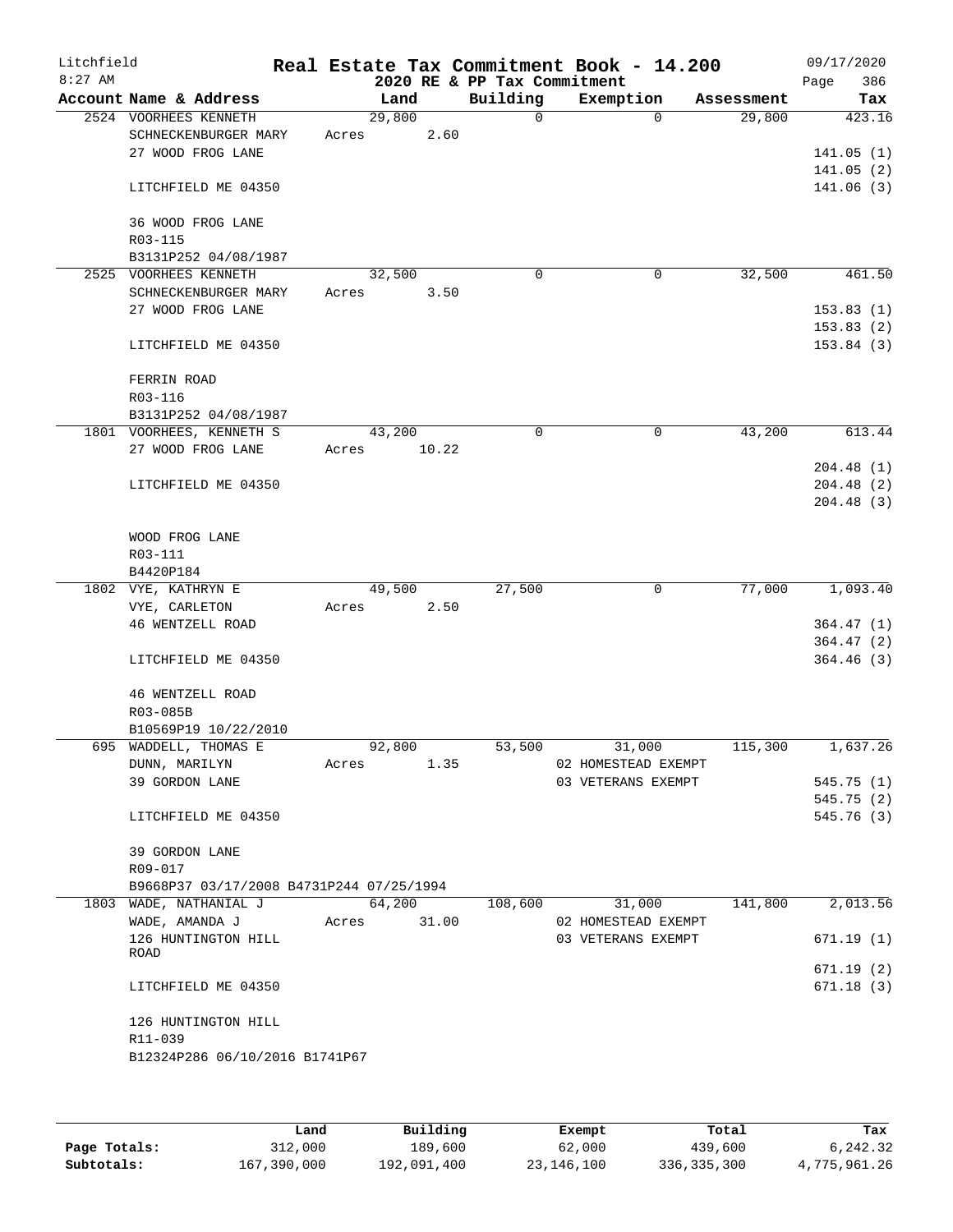| Litchfield<br>$8:27$ AM |                                       |                                             |       |        |      | Real Estate Tax Commitment Book - 14.200<br>2020 RE & PP Tax Commitment |                               |            | 09/17/2020<br>387<br>Page |
|-------------------------|---------------------------------------|---------------------------------------------|-------|--------|------|-------------------------------------------------------------------------|-------------------------------|------------|---------------------------|
|                         | Account Name & Address                |                                             |       | Land   |      | Building                                                                | Exemption                     | Assessment | Tax                       |
|                         | 1688 WAGNER, BRIDGETT                 |                                             |       | 55,800 |      | 115,800                                                                 | 25,000                        | 146,600    | 2,081.72                  |
|                         | 47 PINE TREE ROAD                     |                                             | Acres |        | 4.60 |                                                                         | 02 HOMESTEAD EXEMPT           |            |                           |
|                         |                                       |                                             |       |        |      |                                                                         |                               |            | 693.91(1)                 |
|                         | LITCHFIELD ME 04350                   |                                             |       |        |      |                                                                         |                               |            | 693.91 (2)<br>693.90 (3)  |
|                         |                                       |                                             |       |        |      |                                                                         |                               |            |                           |
|                         | 47 PINE TREE ROAD                     |                                             |       |        |      |                                                                         |                               |            |                           |
|                         | R11-007A                              |                                             |       |        |      |                                                                         |                               |            |                           |
|                         |                                       | B12839P175 02/06/2018 B12689P137 08/11/2017 |       |        |      |                                                                         |                               |            |                           |
|                         |                                       | B10241P316 10/14/2009 B5255P270 10/31/1996  |       | 900    |      | $\Omega$                                                                | 0                             | 900        | 12.78                     |
|                         | 2902 WALDRON, JAMES C<br>81 LINE ROAD |                                             | Acres |        | 1.15 |                                                                         |                               |            |                           |
|                         |                                       |                                             |       |        |      |                                                                         |                               |            | 4.26(1)                   |
|                         | LEEDS ME 04263                        |                                             |       |        |      |                                                                         |                               |            | 4.26(2)                   |
|                         |                                       |                                             |       |        |      |                                                                         |                               |            | 4.26(3)                   |
|                         |                                       |                                             |       |        |      |                                                                         |                               |            |                           |
|                         | OFF OAK HILL ROAD                     |                                             |       |        |      |                                                                         |                               |            |                           |
|                         | R03-129                               |                                             |       |        |      |                                                                         |                               |            |                           |
|                         | B13053P93 12/28/2018                  |                                             |       |        |      |                                                                         |                               |            |                           |
|                         | 2406 WALKER FLORENCE B                |                                             |       | 45,000 |      | 97,100                                                                  | 31,000<br>02 HOMESTEAD EXEMPT | 111,100    | 1,577.62                  |
|                         | 222 RICHMOND ROAD                     |                                             | Acres |        | 1.01 |                                                                         | 24 WW2 Widow NonRes           |            | 525.87(1)                 |
|                         | LITCHFIELD ME 04350                   |                                             |       |        |      |                                                                         |                               |            | 525.87(2)                 |
|                         |                                       |                                             |       |        |      |                                                                         |                               |            | 525.88(3)                 |
|                         |                                       |                                             |       |        |      |                                                                         |                               |            |                           |
|                         | 222 RICHMOND ROAD                     |                                             |       |        |      |                                                                         |                               |            |                           |
|                         | R03-095A                              |                                             |       |        |      |                                                                         |                               |            |                           |
|                         | B9162P172 11/04/2006                  |                                             |       |        |      |                                                                         |                               |            |                           |
|                         | 881 WALKO, DAVID B                    |                                             |       | 42,400 |      | 128,700                                                                 | 25,000                        | 146,100    | 2,074.62                  |
|                         | 315 BUKER ROAD                        |                                             | Acres |        | 0.80 |                                                                         | 02 HOMESTEAD EXEMPT           |            |                           |
|                         |                                       |                                             |       |        |      |                                                                         |                               |            | 691.54 (1)                |
|                         | LITCHFIELD ME 04350                   |                                             |       |        |      |                                                                         |                               |            | 691.54(2)<br>691.54(3)    |
|                         |                                       |                                             |       |        |      |                                                                         |                               |            |                           |
|                         | 315 BUKER ROAD                        |                                             |       |        |      |                                                                         |                               |            |                           |
|                         | R05-041                               |                                             |       |        |      |                                                                         |                               |            |                           |
|                         |                                       | B12242P271 10/08/2008 B6838P99              |       |        |      |                                                                         |                               |            |                           |
| 2349                    | WALLACE, BRYAN M                      |                                             |       | 28,000 |      | 0                                                                       | 0                             | 28,000     | 397.60                    |
|                         | WALLACE, JAMES                        |                                             | Acres |        | 2.00 |                                                                         |                               |            |                           |
|                         | 3 HARMONY LANE                        |                                             |       |        |      |                                                                         |                               |            | 132.53(1)                 |
|                         | APT.#22                               |                                             |       |        |      |                                                                         |                               |            | 132.53(2)                 |
|                         | LEWISTON ME 04210                     |                                             |       |        |      |                                                                         |                               |            | 132.54(3)                 |
|                         | WEST ROAD                             |                                             |       |        |      |                                                                         |                               |            |                           |
|                         | R03-034                               |                                             |       |        |      |                                                                         |                               |            |                           |
|                         |                                       | B11019P265 03/28/2012 B7677P267 09/29/2003  |       |        |      |                                                                         |                               |            |                           |
|                         | 820 WALTER, ADAM JAMES                |                                             |       | 58,200 |      | 155,500                                                                 | 0                             | 213,700    | 3,034.54                  |
|                         | CLARK, KEELY ETTA                     |                                             | Acres |        | 5.40 |                                                                         |                               |            |                           |
|                         | 70 LYNN LANE                          |                                             |       |        |      |                                                                         |                               |            | 1,011.51(1)               |
|                         |                                       |                                             |       |        |      |                                                                         |                               |            | 1,011.51(2)               |
|                         | LITCHFIELD ME 04350                   |                                             |       |        |      |                                                                         |                               |            | 1,011.52(3)               |
|                         |                                       |                                             |       |        |      |                                                                         |                               |            |                           |
|                         | 70 LYNN LANE                          |                                             |       |        |      |                                                                         |                               |            |                           |
|                         | R06-061A-6<br>B13366P304 10/15/2019   |                                             |       |        |      |                                                                         |                               |            |                           |
|                         |                                       |                                             |       |        |      |                                                                         |                               |            |                           |
|                         |                                       |                                             |       |        |      |                                                                         |                               |            |                           |
|                         |                                       |                                             |       |        |      |                                                                         |                               |            |                           |

|              | Land        | Building    | Exempt     | Total       | Tax          |
|--------------|-------------|-------------|------------|-------------|--------------|
| Page Totals: | 230,300     | 497,100     | 81,000     | 646,400     | 9,178.88     |
| Subtotals:   | 167,620,300 | 192,588,500 | 23,227,100 | 336,981,700 | 4,785,140.14 |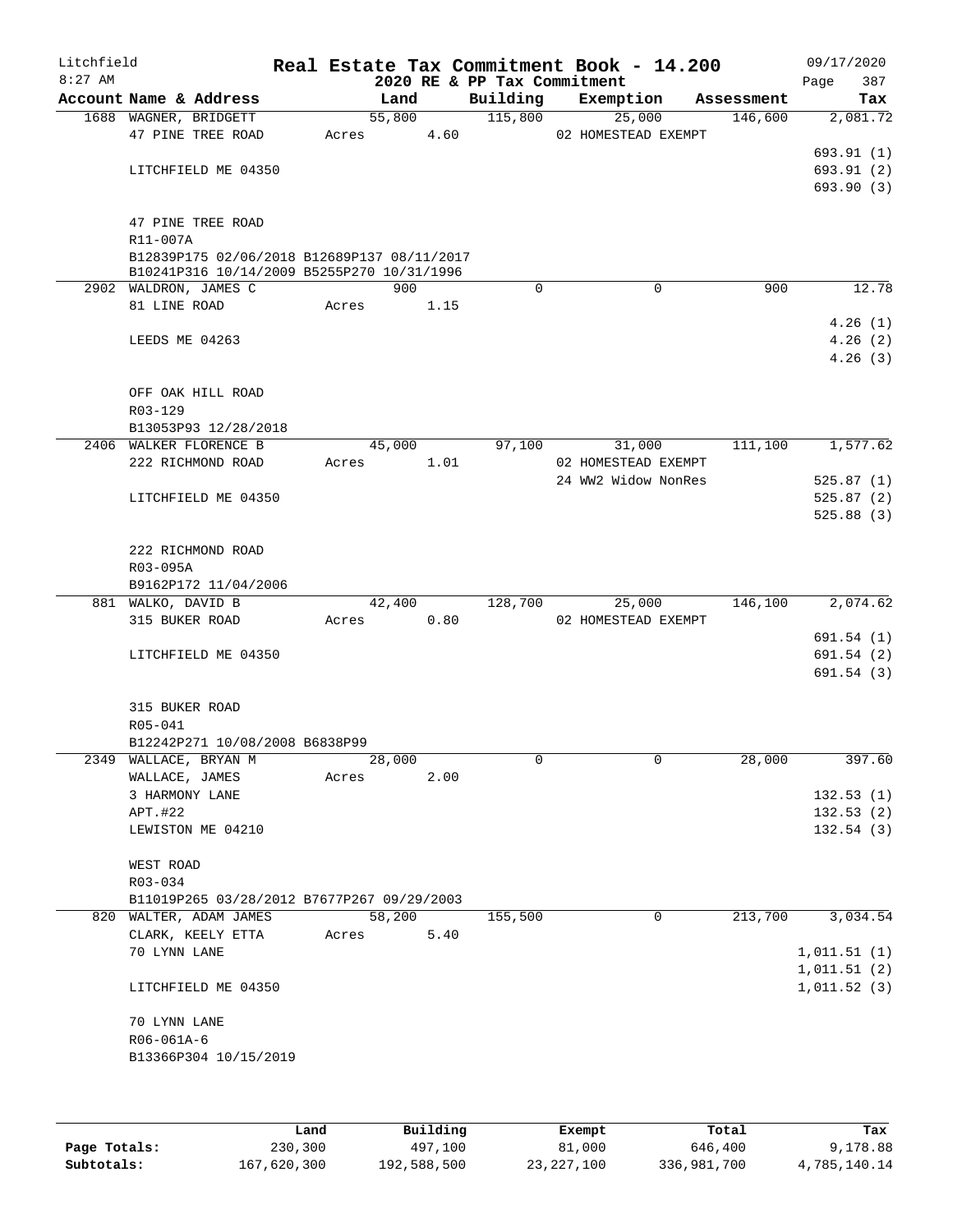| Litchfield<br>$8:27$ AM |                                                     |                 |       | 2020 RE & PP Tax Commitment | Real Estate Tax Commitment Book - 14.200 |            | 09/17/2020<br>388<br>Page |
|-------------------------|-----------------------------------------------------|-----------------|-------|-----------------------------|------------------------------------------|------------|---------------------------|
|                         | Account Name & Address                              | Land            |       | Building                    | Exemption                                | Assessment | Tax                       |
|                         | 2915 WARD, SAMANTHA                                 | 48,000          |       | 192,900                     | 25,000                                   | 215,900    | 3,065.78                  |
|                         | WARD, BRETT                                         | Acres           | 2.00  |                             | 02 HOMESTEAD EXEMPT                      |            |                           |
|                         | PO BOX 6                                            |                 |       |                             |                                          |            | 1,021.93(1)               |
|                         |                                                     |                 |       |                             |                                          |            | 1,021.93(2)               |
|                         | LITCHFIELD ME 04350<br>0006                         |                 |       |                             |                                          |            | 1,021.92(3)               |
|                         | 1 TACOMA DRIVE                                      |                 |       |                             |                                          |            |                           |
|                         | U13-013D                                            |                 |       |                             |                                          |            |                           |
|                         | B12580P184 04/17/2017 B7731P311 10/27/2003 B2562P47 |                 |       |                             |                                          |            |                           |
|                         | 1812 WARD, STEPHEN                                  | 401,300         |       | 419,700                     | 0                                        | 821,000    | 11,658.20                 |
|                         | WARD DEBORAH                                        | Acres           | 22.00 |                             |                                          |            |                           |
|                         | 575 OSGOOD ST                                       |                 |       |                             |                                          |            | 3,886.07(1)               |
|                         | APT 3101                                            |                 |       |                             |                                          |            | 3,886.07(2)               |
|                         | NORTH ANDOVER MA 02712                              |                 |       |                             |                                          |            | 3,886.06(3)               |
|                         | 65 STEVENS DRIVE                                    |                 |       |                             |                                          |            |                           |
|                         | $U27 - 005$                                         |                 |       |                             |                                          |            |                           |
|                         | B3800P71 09/14/1990                                 |                 |       |                             |                                          |            |                           |
|                         | 339 WARDWELL, CHARLES D<br>1582 HALLOWELL ROAD      | 47,900<br>Acres | 4.93  | 7,400                       | 25,000<br>02 HOMESTEAD EXEMPT            | 30,300     | 430.26                    |
|                         |                                                     |                 |       |                             |                                          |            | 143.42(1)                 |
|                         | LITCHFIELD ME 04350                                 |                 |       |                             |                                          |            | 143.42(2)                 |
|                         |                                                     |                 |       |                             |                                          |            | 143.42(3)                 |
|                         | 1582 HALLOWELL ROAD                                 |                 |       |                             |                                          |            |                           |
|                         | R12-006                                             |                 |       |                             |                                          |            |                           |
|                         | B7832P237 02/13/2004                                |                 |       |                             |                                          |            |                           |
|                         | 2336 WARDWELL, CHARLES D                            | 37,100          |       | 0                           | 0                                        | 37,100     | 526.82                    |
|                         | 1582 HALLOWELL ROAD                                 | Acres           | 5.03  |                             |                                          |            |                           |
|                         |                                                     |                 |       |                             |                                          |            | 175.61(1)                 |
|                         | LITCHFIELD ME 04350                                 |                 |       |                             |                                          |            | 175.61(2)                 |
|                         |                                                     |                 |       |                             |                                          |            | 175.60(3)                 |
|                         | 1570 HALLOWELL ROAD                                 |                 |       |                             |                                          |            |                           |
|                         | R12-006A                                            |                 |       |                             |                                          |            |                           |
|                         | B7832P109<br>1813 WARDWELL, RICHARD K SR            | 48,300          |       |                             |                                          | 182,400    |                           |
|                         |                                                     | Acres           | 2.10  | 159,100                     | 25,000<br>02 HOMESTEAD EXEMPT            |            | 2,590.08                  |
|                         | WARDWELL BARBARA E<br>1582 HALLOWELL ROAD           |                 |       |                             |                                          |            | 863.36(1)                 |
|                         |                                                     |                 |       |                             |                                          |            | 863.36 (2)                |
|                         | LITCHFIELD ME 04350                                 |                 |       |                             |                                          |            | 863.36 (3)                |
|                         | 1570 HALLOWELL ROAD                                 |                 |       |                             |                                          |            |                           |
|                         | R14-062                                             |                 |       |                             |                                          |            |                           |
|                         | B8906P228 05/17/2006 B6195P106                      |                 |       |                             |                                          |            |                           |
|                         | 632 WARLICK, ANDREW P                               | 34,800          |       | 91,300                      | 25,000                                   | 101, 100   | 1,435.62                  |
|                         | 1558 HALLOWELL ROAD                                 | Acres           | 0.35  |                             | 02 HOMESTEAD EXEMPT                      |            |                           |
|                         |                                                     |                 |       |                             |                                          |            | 478.54(1)                 |
|                         | LITCHFIELD ME 04350                                 |                 |       |                             |                                          |            | 478.54 (2)                |
|                         |                                                     |                 |       |                             |                                          |            | 478.54(3)                 |
|                         | 1558 HALLOWELL ROAD                                 |                 |       |                             |                                          |            |                           |
|                         | $U19 - 019$                                         |                 |       |                             |                                          |            |                           |
|                         | B7089P286                                           |                 |       |                             |                                          |            |                           |
|                         |                                                     |                 |       |                             |                                          |            |                           |
|                         |                                                     |                 |       |                             |                                          |            |                           |

|              | Land        | Building    | Exempt     | Total       | Tax          |
|--------------|-------------|-------------|------------|-------------|--------------|
| Page Totals: | 617,400     | 870,400     | 100,000    | 1,387,800   | 19,706.76    |
| Subtotals:   | 168,237,700 | 193,458,900 | 23,327,100 | 338,369,500 | 4,804,846.90 |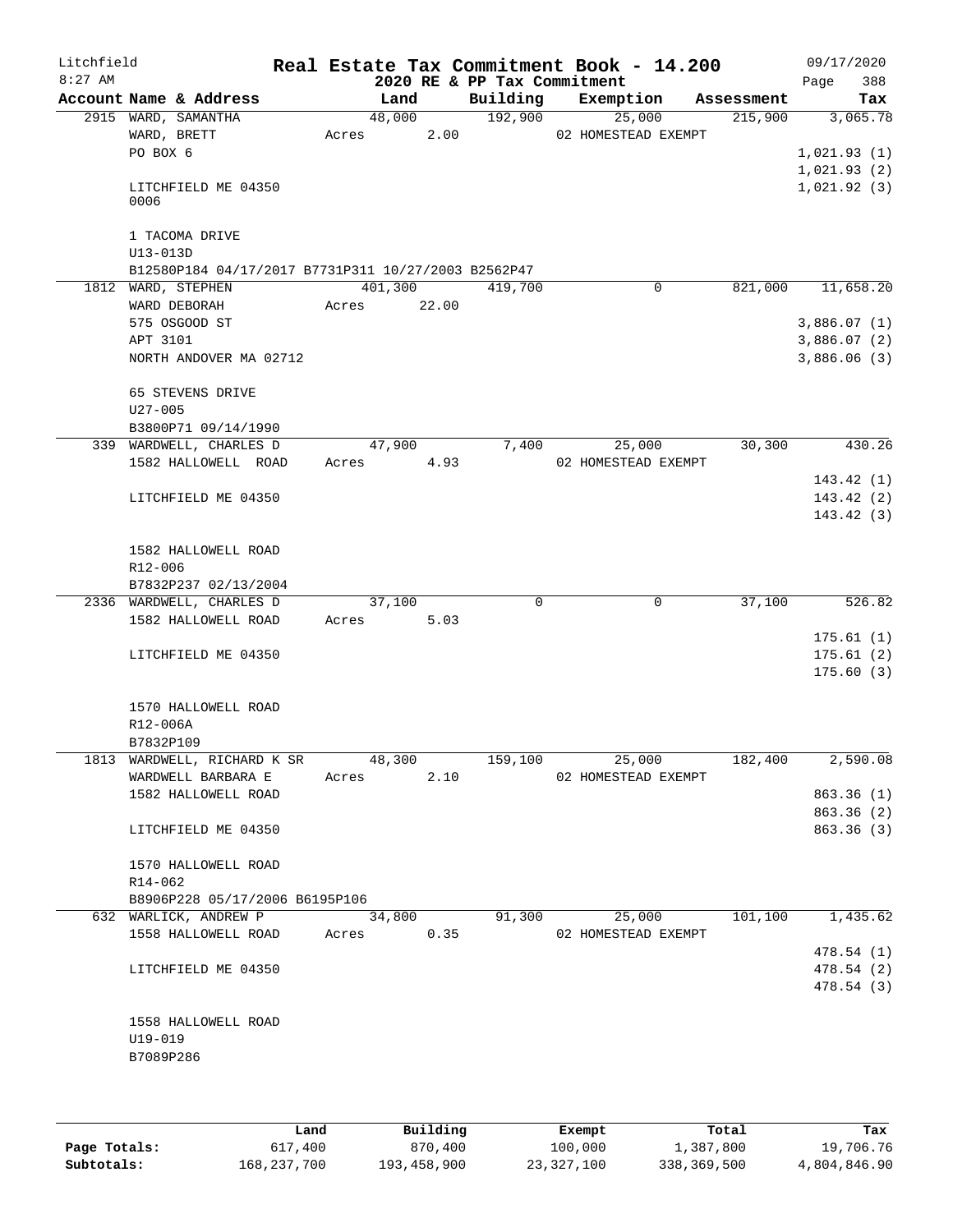| Litchfield<br>$8:27$ AM |                         |                                    |         |       | 2020 RE & PP Tax Commitment | Real Estate Tax Commitment Book - 14.200 |            | 09/17/2020<br>389<br>Page |
|-------------------------|-------------------------|------------------------------------|---------|-------|-----------------------------|------------------------------------------|------------|---------------------------|
|                         |                         | Account Name & Address             | Land    |       | Building                    | Exemption                                | Assessment | Tax                       |
|                         | 1816 WARMING, EMILYN    |                                    | 51,300  |       | 153,000                     | 25,000                                   | 179,300    | 2,546.06                  |
|                         | P O BOX 75              |                                    |         |       |                             | Acres 3.10 02 HOMESTEAD EXEMPT           |            |                           |
|                         |                         |                                    |         |       |                             |                                          |            | 848.69 (1)                |
|                         |                         | LITCHFIELD ME 04350                |         |       |                             |                                          |            | 848.69 (2)                |
|                         |                         |                                    |         |       |                             |                                          |            | 848.68 (3)                |
|                         |                         |                                    |         |       |                             |                                          |            |                           |
|                         |                         | 1475 HALLOWELL ROAD                |         |       |                             |                                          |            |                           |
|                         | $U20 - 014$             |                                    |         |       |                             |                                          |            |                           |
|                         | B1564P282               | 813 WARNER, HAROLD N., JR. 136,100 |         |       | 78,800                      | 31,000                                   | 183,900    | 2,611.38                  |
|                         |                         | FORREST, DALE L                    | Acres   | 0.48  |                             | 02 HOMESTEAD EXEMPT                      |            |                           |
|                         | 96 EASY STREET          |                                    |         |       |                             | 14 WW2 Vet NonRes                        |            | 870.46(1)                 |
|                         |                         |                                    |         |       |                             |                                          |            | 870.46 (2)                |
|                         |                         | LITCHFIELD ME 04350                |         |       |                             |                                          |            | 870.46 (3)                |
|                         |                         |                                    |         |       |                             |                                          |            |                           |
|                         | 96 EASY STREET          |                                    |         |       |                             |                                          |            |                           |
|                         | $U09 - 010$             |                                    |         |       |                             |                                          |            |                           |
|                         |                         | B13303P96 07/09/2019               |         |       |                             |                                          |            |                           |
|                         | 1817 WARREN, DOREEN     |                                    | 127,400 |       | 134,400                     | 25,000                                   | 236,800    | 3,362.56                  |
|                         | 34 EASY ST              |                                    | Acres   | 0.39  |                             | 02 HOMESTEAD EXEMPT                      |            |                           |
|                         |                         |                                    |         |       |                             |                                          |            | 1,120.85(1)               |
|                         |                         | LITCHFIELD ME 04350                |         |       |                             |                                          |            | 1, 120.85(2)              |
|                         |                         |                                    |         |       |                             |                                          |            | 1,120.86(3)               |
|                         |                         |                                    |         |       |                             |                                          |            |                           |
|                         | 34 EASY STREET          |                                    |         |       |                             |                                          |            |                           |
|                         | $U10 - 010$<br>B3470P88 |                                    |         |       |                             |                                          |            |                           |
|                         |                         | 1818 WARREN, RICHARD E             | 40,000  |       | 15,600                      | 6,000                                    | 49,600     | 704.32                    |
|                         | 34 EASY STRET           |                                    | Acres   | 0.50  |                             |                                          |            |                           |
|                         |                         |                                    |         |       |                             | 14 WW2 Vet NonRes                        |            | 234.77 (1)                |
|                         |                         | LITCHFIELD ME 04350                |         |       |                             |                                          |            | 234.77 (2)                |
|                         |                         |                                    |         |       |                             |                                          |            | 234.78 (3)                |
|                         |                         |                                    |         |       |                             |                                          |            |                           |
|                         | 33 EASY STREET          |                                    |         |       |                             |                                          |            |                           |
|                         | U10-013                 |                                    |         |       |                             |                                          |            |                           |
|                         | B4537P300               |                                    |         |       |                             |                                          |            |                           |
|                         | 781 WASHBURN DANIEL     |                                    | 45,900  |       | $\Omega$                    | 0                                        | 45,900     | 651.78                    |
|                         |                         | 623 STEVENSTOWN ROAD               | Acres   | 13.87 |                             |                                          |            |                           |
|                         |                         |                                    |         |       |                             |                                          |            | 217.26(1)                 |
|                         |                         | LITCHFIELD ME 04350                |         |       |                             |                                          |            | 217.26(2)                 |
|                         |                         |                                    |         |       |                             |                                          |            | 217.26(3)                 |
|                         |                         |                                    |         |       |                             |                                          |            |                           |
|                         | R07-022                 | STEVENSTOWN ROAD                   |         |       |                             |                                          |            |                           |
|                         |                         | B9878P39 10/09/2008                |         |       |                             |                                          |            |                           |
|                         | 1820 WASHBURN, AMY E    |                                    | 85,800  |       | 32,200                      | 0                                        | 118,000    | 1,675.60                  |
|                         |                         | WASHBURN, ROBERT E                 | Acres   | 2.10  |                             |                                          |            |                           |
|                         | 34 UPPER STREET         |                                    |         |       |                             |                                          |            | 558.53(1)                 |
|                         |                         |                                    |         |       |                             |                                          |            | 558.53(2)                 |
|                         |                         | NORRIDGEWORK ME 04957              |         |       |                             |                                          |            | 558.54(3)                 |
|                         |                         |                                    |         |       |                             |                                          |            |                           |
|                         | 77 TUTT LANE            |                                    |         |       |                             |                                          |            |                           |
|                         | $R10 - 021$             |                                    |         |       |                             |                                          |            |                           |
|                         |                         | B13521P123 03/25/2020              |         |       |                             |                                          |            |                           |
|                         |                         |                                    |         |       |                             |                                          |            |                           |

|              | Land        | Building    | Exempt     | Total       | Tax          |
|--------------|-------------|-------------|------------|-------------|--------------|
| Page Totals: | 486,500     | 414,000     | 87,000     | 813,500     | 11,551.70    |
| Subtotals:   | 168,724,200 | 193,872,900 | 23,414,100 | 339,183,000 | 4,816,398.60 |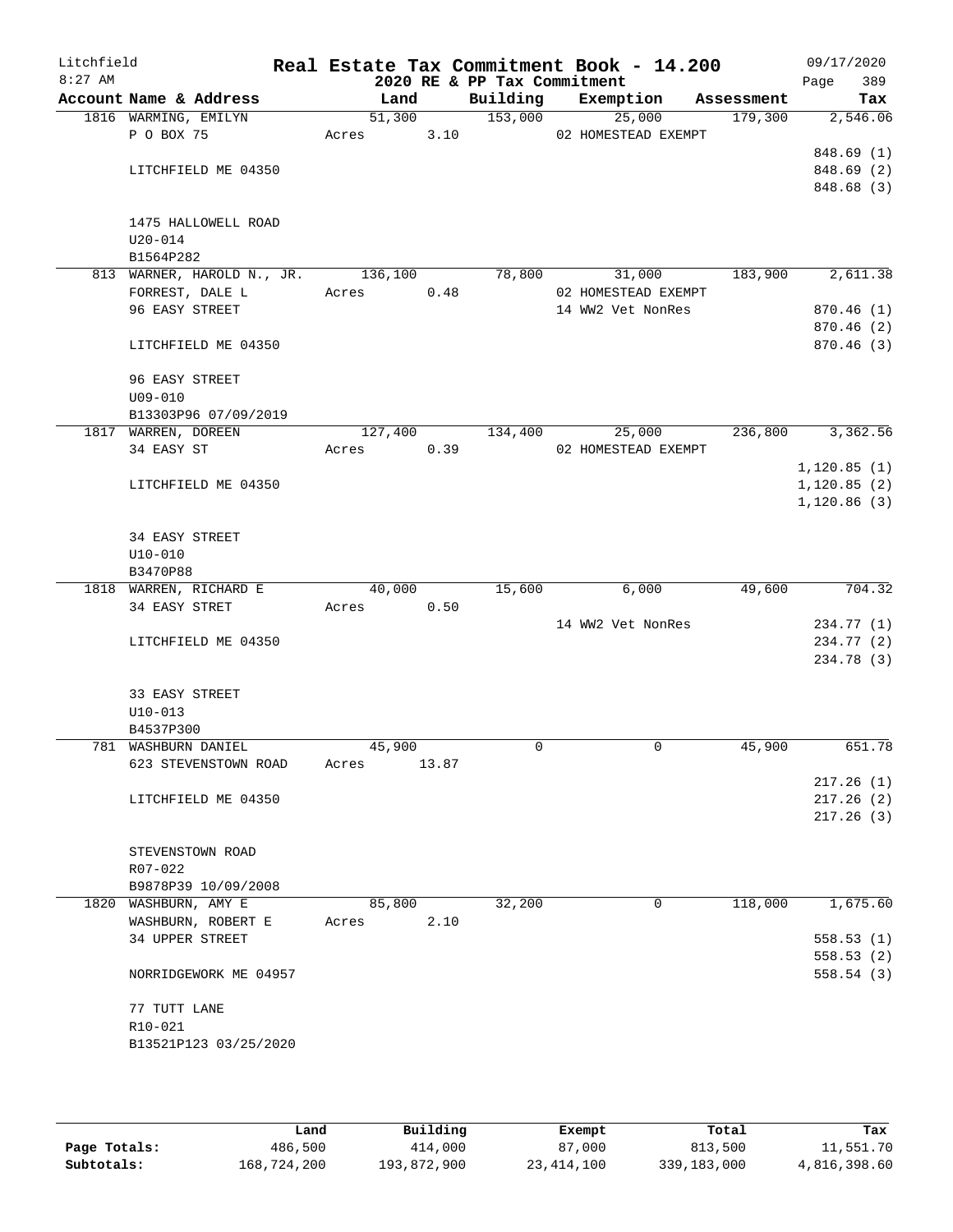| Litchfield<br>$8:27$ AM |                                                    |         |       | 2020 RE & PP Tax Commitment | Real Estate Tax Commitment Book - 14.200 |            | 09/17/2020<br>390<br>Page |
|-------------------------|----------------------------------------------------|---------|-------|-----------------------------|------------------------------------------|------------|---------------------------|
|                         | Account Name & Address                             | Land    |       | Building                    | Exemption                                | Assessment | Tax                       |
|                         | 1819 WASHBURN, DANIEL H                            | 49,900  |       | 207,900                     | 25,000                                   | 232,800    | 3,305.76                  |
|                         | 623 STEVENSTOWN RD                                 | Acres   | 2.63  |                             | 02 HOMESTEAD EXEMPT                      |            |                           |
|                         |                                                    |         |       |                             |                                          |            | 1, 101.92(1)              |
|                         | LITCHFIELD ME 04350                                |         |       |                             |                                          |            | 1, 101.92(2)              |
|                         |                                                    |         |       |                             |                                          |            | 1, 101.92(3)              |
|                         |                                                    |         |       |                             |                                          |            |                           |
|                         | 623 STEVENSTOWN ROAD<br>R07-022B                   |         |       |                             |                                          |            |                           |
|                         | B4869P219                                          |         |       |                             |                                          |            |                           |
|                         | 2218 WATERHOUSE, RICHARD M                         | 49,700  |       | 63,500                      | 25,000                                   | 88,200     | 1,252.44                  |
|                         | WATERHOUSE SANDRA J                                | Acres   | 2.57  |                             | 02 HOMESTEAD EXEMPT                      |            |                           |
|                         | 25 DENNIS HILL ROAD                                |         |       |                             |                                          |            | 417.48 (1)                |
|                         |                                                    |         |       |                             |                                          |            | 417.48 (2)                |
|                         | LITCHFIELD ME 04350                                |         |       |                             |                                          |            | 417.48 (3)                |
|                         |                                                    |         |       |                             |                                          |            |                           |
|                         | 25 DENNIS HILL ROAD                                |         |       |                             |                                          |            |                           |
|                         | R11-008-5                                          |         |       |                             |                                          |            |                           |
|                         | B6990P264 07/18/2002                               |         |       |                             |                                          |            |                           |
|                         | 1825 WATERMAN PETER B                              | 179,800 |       | 22,100                      | 0                                        | 201,900    | 2,866.98                  |
|                         | 840 SABATTUS ROAD                                  | Acres   | 0.70  |                             |                                          |            | 955.66(1)                 |
|                         | SABATTUS ME 04280                                  |         |       |                             |                                          |            | 955.66(2)                 |
|                         |                                                    |         |       |                             |                                          |            | 955.66(3)                 |
|                         |                                                    |         |       |                             |                                          |            |                           |
|                         | 43 GAMAGE DRIVE                                    |         |       |                             |                                          |            |                           |
|                         | $U18 - 008$                                        |         |       |                             |                                          |            |                           |
|                         | B9304P131 04/06/2007 B6218P51 05/24/2000 B1557P170 |         |       |                             |                                          |            |                           |
|                         | 08/07/1971                                         | 53,200  |       | $\mathbf 0$                 | $\mathbf 0$                              | 53,200     | 755.44                    |
|                         | 1822 WATERMAN, DONALD M<br>78 GARDINER ROAD        | Acres   | 5.40  |                             |                                          |            |                           |
|                         |                                                    |         |       |                             |                                          |            | 251.81(1)                 |
|                         | WALES ME 04280 3308                                |         |       |                             |                                          |            | 251.81(2)                 |
|                         |                                                    |         |       |                             |                                          |            | 251.82(3)                 |
|                         |                                                    |         |       |                             |                                          |            |                           |
|                         | WATERMAN DRIVE                                     |         |       |                             |                                          |            |                           |
|                         | U27-011                                            |         |       |                             |                                          |            |                           |
|                         | B4237P51                                           |         |       |                             |                                          |            |                           |
|                         | 1823 WATERMAN, EVELYN T                            | 157,400 |       | 21,600                      | $\mathsf{O}$                             | 179,000    | 2,541.80                  |
|                         | 78 GARDINER RD                                     | Acres   | 0.95  |                             |                                          |            |                           |
|                         | WALES ME 04280 3308                                |         |       |                             |                                          |            | 847.27 (1)<br>847.27 (2)  |
|                         |                                                    |         |       |                             |                                          |            | 847.26 (3)                |
|                         |                                                    |         |       |                             |                                          |            |                           |
|                         | 45 GAMAGE DRIVE                                    |         |       |                             |                                          |            |                           |
|                         | $U18 - 007$                                        |         |       |                             |                                          |            |                           |
|                         | B4237P49 09/30/1992 B1475P501 08/16/1968           |         |       |                             |                                          |            |                           |
|                         | 2829 WATERMAN, WILLIAM                             | 65,100  |       | 189,600                     | 25,000                                   | 229,700    | 3,261.74                  |
|                         | P.O. BOX 299                                       | Acres   | 44.00 |                             | 02 HOMESTEAD EXEMPT                      |            |                           |
|                         |                                                    |         |       |                             |                                          |            | 1,087.25(1)               |
|                         | Litchfield ME 04350                                |         |       |                             |                                          |            | 1,087.25(2)               |
|                         |                                                    |         |       |                             |                                          |            | 1,087.24(3)               |
|                         |                                                    |         |       |                             |                                          |            |                           |
|                         | 13 WHITETAIL DRIVE<br>R13-001A                     |         |       |                             |                                          |            |                           |
|                         | B11352P84 04/05/2013                               |         |       |                             |                                          |            |                           |
|                         |                                                    |         |       |                             |                                          |            |                           |
|                         |                                                    |         |       |                             |                                          |            |                           |

|              | Land        | Building    | Exempt     | Total       | Tax          |
|--------------|-------------|-------------|------------|-------------|--------------|
| Page Totals: | 555,100     | 504,700     | 75,000     | 984,800     | 13,984.16    |
| Subtotals:   | 169,279,300 | 194,377,600 | 23,489,100 | 340,167,800 | 4,830,382.76 |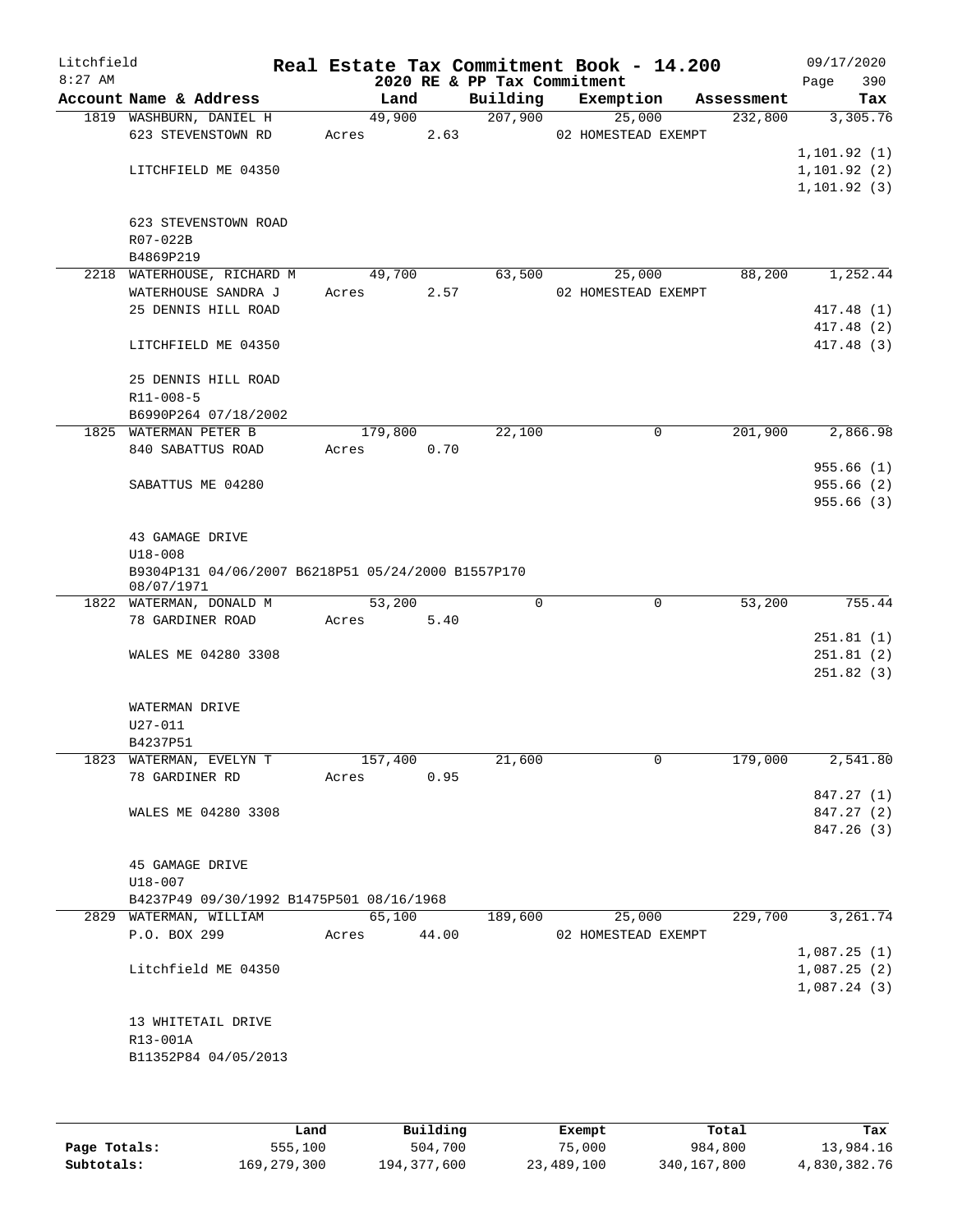| Litchfield   |                                                    |           |       |         |          |          | Real Estate Tax Commitment Book - 14.200 |                        |         |             | 09/17/2020      |
|--------------|----------------------------------------------------|-----------|-------|---------|----------|----------|------------------------------------------|------------------------|---------|-------------|-----------------|
| $8:27$ AM    | Account Name & Address                             |           |       | Land    |          | Building | 2020 RE & PP Tax Commitment<br>Exemption |                        |         | Page        | 391             |
|              | 2603 WATERMAN, WILLIAM J                           |           |       | 33,900  |          | 153,900  |                                          | Assessment<br>$\Omega$ | 187,800 |             | Tax<br>2,666.76 |
|              | WATERMAN, SARAH                                    |           | Acres |         | 0.31     |          |                                          |                        |         |             |                 |
|              | PO BOX 299                                         |           |       |         |          |          |                                          |                        |         |             | 888.92 (1)      |
|              |                                                    |           |       |         |          |          |                                          |                        |         |             | 888.92 (2)      |
|              | LITCHFIELD ME 04350                                |           |       |         |          |          |                                          |                        |         |             | 888.92 (3)      |
|              | 1847 HALLOWELL ROAD                                |           |       |         |          |          |                                          |                        |         |             |                 |
|              | $U16 - 013$                                        |           |       |         |          |          |                                          |                        |         |             |                 |
|              | B10440P219 06/11/2010 B10411P90 05/06/2010         |           |       |         |          |          |                                          |                        |         |             |                 |
|              | 1312 WATKINS, ANDREA L                             |           |       | 258,900 |          | 26,200   |                                          | 0                      | 285,100 |             | 4,048.42        |
|              | BATES, NORINE & DORE,<br>ELLEN                     |           | Acres |         | 38.74    |          |                                          |                        |         |             |                 |
|              | 145 LEGION PARK ROAD                               |           |       |         |          |          |                                          |                        |         | 1,349.47(1) |                 |
|              |                                                    |           |       |         |          |          |                                          |                        |         | 1,349.47(2) |                 |
|              | WINDSOR ME 04363                                   |           |       |         |          |          |                                          |                        |         | 1,349.48(3) |                 |
|              |                                                    |           |       |         |          |          |                                          |                        |         |             |                 |
|              | 101 GOODWIN DRIVE<br>R14-017                       |           |       |         |          |          |                                          |                        |         |             |                 |
|              | B12611P211 05/23/2017 B12308P162 05/27/2016        |           |       |         |          |          |                                          |                        |         |             |                 |
|              | B10770P197 07/05/2011 B1201P227 05/16/1960         |           |       |         |          |          |                                          |                        |         |             |                 |
|              | 1030 WATSON, WALTER P JR                           |           |       | 199,300 |          | 220,500  | 25,000                                   |                        | 394,800 |             | 5,606.16        |
|              | WATSON, KARRIE L                                   |           | Acres |         | 0.92     |          | 02 HOMESTEAD EXEMPT                      |                        |         |             |                 |
|              | 25 LEBLANC DRIVE                                   |           |       |         |          |          |                                          |                        |         | 1,868.72(1) |                 |
|              |                                                    |           |       |         |          |          |                                          |                        |         | 1,868.72(2) |                 |
|              | LITCHFIELD ME 04350                                |           |       |         |          |          |                                          |                        |         | 1,868.72(3) |                 |
|              | 25 LEBLANC DRIVE<br>$U26 - 003$                    |           |       |         |          |          |                                          |                        |         |             |                 |
|              | B11305P298 02/06/2013 B11305P294 01/18/2013        |           |       |         |          |          |                                          |                        |         |             |                 |
|              | B9343P152 05/04/2007 B4928P84                      |           |       |         |          |          |                                          |                        |         |             |                 |
|              | 1464 WEAVER, JOHN JR                               |           |       | 340,200 |          | 434,700  |                                          | 0                      | 774,900 |             | 11,003.58       |
|              | WEAVER, NEDRA                                      |           | Acres |         | 5.65     |          |                                          |                        |         |             |                 |
|              | 9 LOG LANDING ROAD                                 |           |       |         |          |          |                                          |                        |         | 3,667.86(1) |                 |
|              |                                                    |           |       |         |          |          |                                          |                        |         | 3,667.86(2) |                 |
|              | SAVANNAH GA 31411                                  |           |       |         |          |          |                                          |                        |         | 3,667.86(3) |                 |
|              | 146 BEAVER DRIVE                                   |           |       |         |          |          |                                          |                        |         |             |                 |
|              | R14-006B                                           |           |       |         |          |          |                                          |                        |         |             |                 |
|              | B10302P331 12/17/2009 B7813P48 01/28/2004 B5427P95 |           |       |         |          |          |                                          |                        |         |             |                 |
|              | 2797 WEAVER, NEDRA C                               |           |       | 300,300 |          | 11,000   |                                          | $\mathbf 0$            | 311,300 |             | 4, 420.46       |
|              | 9 LOG LANDING ROAD                                 |           | Acres |         | 13.36    |          |                                          |                        |         |             |                 |
|              |                                                    |           |       |         |          |          |                                          |                        |         | 1,473.49(1) |                 |
|              | SAVANNAH GA 31411                                  |           |       |         |          |          |                                          |                        |         | 1,473.49(2) |                 |
|              |                                                    |           |       |         |          |          |                                          |                        |         | 1,473.48(3) |                 |
|              | BEAVER LANE                                        |           |       |         |          |          |                                          |                        |         |             |                 |
|              | R14-006F                                           |           |       |         |          |          |                                          |                        |         |             |                 |
|              | B11307P307 02/04/2013 B10858P167 10/13/2011        |           |       |         |          |          |                                          |                        |         |             |                 |
|              | 1425 WEBB, JOHN                                    |           |       | 181,700 |          | 132,400  | 31,000                                   |                        | 283,100 |             | 4,020.02        |
|              | WEBB, PATRICIA                                     |           | Acres |         | 14.00    |          | 03 VETERANS EXEMPT                       |                        |         |             |                 |
|              | 943 PLAINS ROAD                                    |           |       |         |          |          | 02 HOMESTEAD EXEMPT                      |                        |         | 1,340.01(1) |                 |
|              |                                                    |           |       |         |          |          |                                          |                        |         | 1,340.01(2) |                 |
|              | LITCHFIELD ME 04350                                |           |       |         |          |          |                                          |                        |         | 1,340.00(3) |                 |
|              | 943 PLAINS ROAD                                    |           |       |         |          |          |                                          |                        |         |             |                 |
|              | $U05 - 001$                                        |           |       |         |          |          |                                          |                        |         |             |                 |
|              | B5721P72 08/31/1998 B2691P165                      |           |       |         |          |          |                                          |                        |         |             |                 |
|              |                                                    |           |       |         |          |          |                                          |                        |         |             |                 |
|              |                                                    | Land      |       |         | Building |          | Exempt                                   | Total                  |         |             | Tax             |
| Page Totals: |                                                    | 1,314,300 |       |         | 978,700  |          | 56,000                                   | 2,237,000              |         |             | 31,765.40       |

**Subtotals:** 170,593,600 195,356,300 23,545,100 342,404,800 4,862,148.16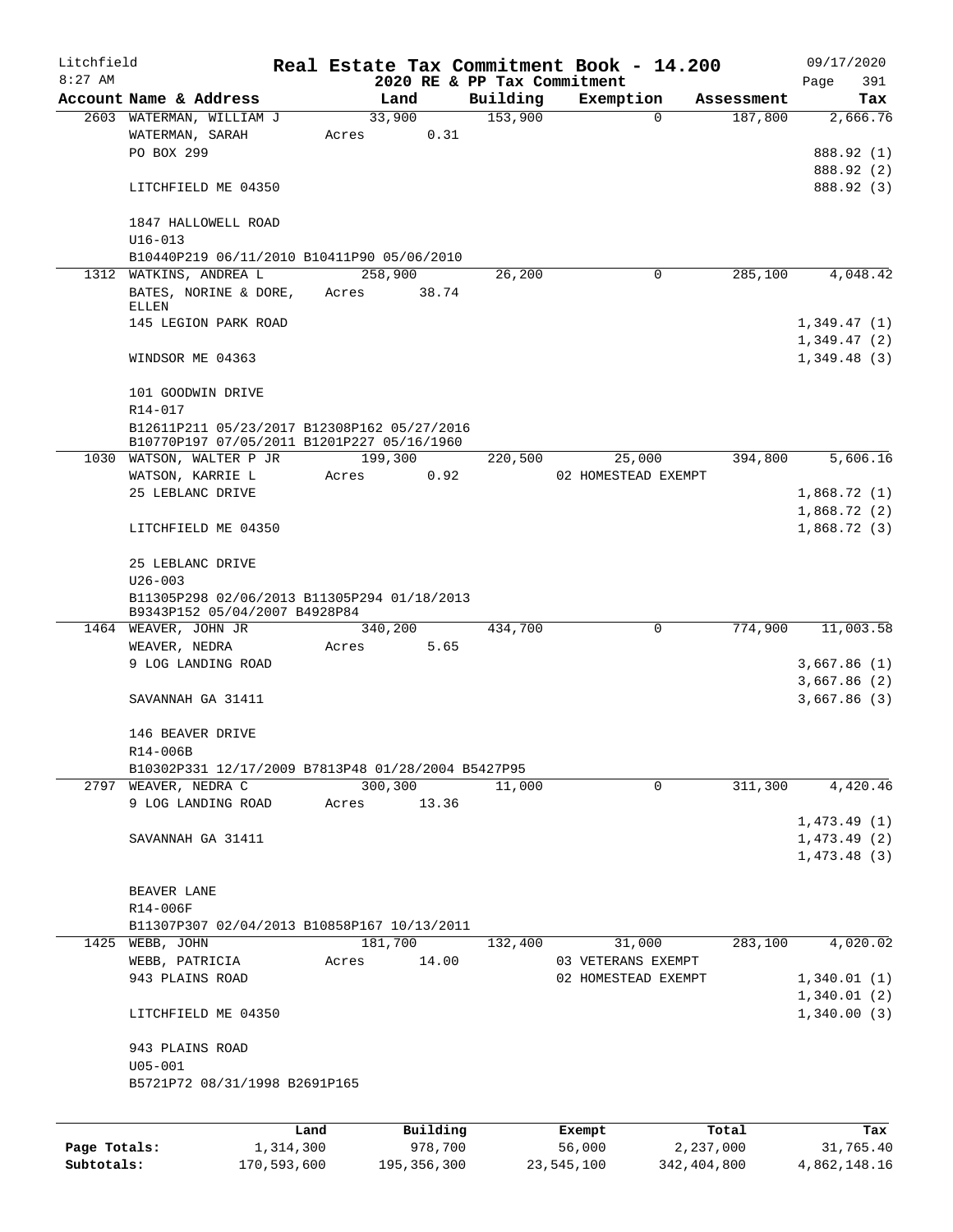| Litchfield |                                                   |       |        |        |                             | Real Estate Tax Commitment Book - 14.200 |            | 09/17/2020   |
|------------|---------------------------------------------------|-------|--------|--------|-----------------------------|------------------------------------------|------------|--------------|
| $8:27$ AM  |                                                   |       |        |        | 2020 RE & PP Tax Commitment |                                          |            | 392<br>Page  |
|            | Account Name & Address                            |       | Land   |        | Building                    | Exemption                                | Assessment | Tax          |
|            | 123 WEBB, JONATHAN                                |       | 32,900 |        | 10,000                      | $\mathbf 0$                              | 42,900     | 609.18       |
|            | WEBB, JUDY                                        | Acres |        | 0.15   |                             |                                          |            |              |
|            | 17 HEAVENSWAY LANE                                |       |        |        |                             |                                          |            | 203.06(1)    |
|            |                                                   |       |        |        |                             |                                          |            | 203.06(2)    |
|            | WHITEFIELD ME 04353                               |       |        |        |                             |                                          |            | 203.06(3)    |
|            | 57 PENNEY LANE                                    |       |        |        |                             |                                          |            |              |
|            | R09-004                                           |       |        |        |                             |                                          |            |              |
|            | B5404P298                                         |       |        |        |                             |                                          |            |              |
| 1839       | WEBB, JUDY A                                      |       | 42,900 |        | 2,700                       | $\mathbf 0$                              | 45,600     | 647.52       |
|            | 17 HEAVENSWAY LANE                                | Acres |        | 0.15   |                             |                                          |            |              |
|            |                                                   |       |        |        |                             |                                          |            | 215.84(1)    |
|            | WHITEFIELD ME 04353                               |       |        |        |                             |                                          |            | 215.84(2)    |
|            |                                                   |       |        |        |                             |                                          |            | 215.84(3)    |
|            | 59 PENNEY LANE                                    |       |        |        |                             |                                          |            |              |
|            | R09-003                                           |       |        |        |                             |                                          |            |              |
|            | B5726P350                                         |       |        |        |                             |                                          |            |              |
|            | 72 WEBBER, KATHERINE                              |       | 66,000 |        | 197,900                     | 25,000                                   | 238,900    | 3,392.38     |
|            | WEBBER, KENDALL                                   | Acres |        | 14.00  |                             | 02 HOMESTEAD EXEMPT                      |            |              |
|            | 922 PLAINS RD                                     |       |        |        |                             |                                          |            | 1,130.79(1)  |
|            |                                                   |       |        |        |                             |                                          |            | 1,130.79(2)  |
|            | LITCHFIELD ME 04350                               |       |        |        |                             |                                          |            | 1, 130.80(3) |
|            |                                                   |       |        |        |                             |                                          |            |              |
|            | 922 PLAINS ROAD                                   |       |        |        |                             |                                          |            |              |
|            | R09-042                                           |       |        |        |                             |                                          |            |              |
|            | B5509P339 06/30/2000                              |       |        |        |                             |                                          |            |              |
|            | 1834 WEEKS OWEN L                                 |       | 79,500 |        | 169,100                     | 25,000                                   | 223,600    | 3, 175. 12   |
|            | WEEKS PHYLLIS H                                   | Acres |        | 40.00  |                             | 02 HOMESTEAD EXEMPT                      |            |              |
|            | 117 SMALL ROAD                                    |       |        |        |                             |                                          |            | 1,058.37(1)  |
|            |                                                   |       |        |        |                             |                                          |            | 1,058.37(2)  |
|            | LITCHFIELD ME 04350                               |       |        |        |                             |                                          |            | 1,058.38(3)  |
|            | 117 SMALL ROAD                                    |       |        |        |                             |                                          |            |              |
|            | R07-039                                           |       |        |        |                             |                                          |            |              |
|            | B9146P55 11/09/2006 B9146P53 11/09/2006 B7951P339 |       |        |        |                             |                                          |            |              |
|            | 04/28/2004 B5397P175 07/08/1997                   |       |        |        |                             |                                          |            |              |
|            | 1742 WEEKS, OWEN                                  |       | 42,000 |        | 0                           | 0                                        | 42,000     | 596.40       |
|            | WEEKS, PHYLLIS                                    | Acres |        | 12.00  |                             |                                          |            |              |
|            | 117 SMALL RD                                      |       |        |        |                             |                                          |            | 198.80(1)    |
|            |                                                   |       |        |        |                             |                                          |            | 198.80(2)    |
|            | LITCHFIELD ME 04350                               |       |        |        |                             |                                          |            | 198.80(3)    |
|            | SMALL ROAD                                        |       |        |        |                             |                                          |            |              |
|            | R01-006                                           |       |        |        |                             |                                          |            |              |
|            | B13166P7 03/01/2019                               |       |        |        |                             |                                          |            |              |
|            | 2512 WEEKS, OWEN                                  |       | 81,000 |        | 14,300                      | 0                                        | 95,300     | 1,353.26     |
|            | 117 SMALL RD                                      | Acres |        | 100.00 |                             |                                          |            |              |
|            |                                                   |       |        |        |                             |                                          |            | 451.09 (1)   |
|            |                                                   |       |        |        |                             |                                          |            | 451.09 (2)   |
|            | LITCHFIELD ME 04350                               |       |        |        |                             |                                          |            |              |
|            |                                                   |       |        |        |                             |                                          |            | 451.08 (3)   |
|            |                                                   |       |        |        |                             |                                          |            |              |
|            | SMALL ROAD                                        |       |        |        |                             |                                          |            |              |
|            | R01-071                                           |       |        |        |                             |                                          |            |              |
|            | B7951P339 04/28/2004                              |       |        |        |                             |                                          |            |              |
|            |                                                   |       |        |        |                             |                                          |            |              |
|            |                                                   |       |        |        |                             |                                          |            |              |
|            |                                                   |       |        |        |                             |                                          |            |              |

|              | Land        | Building    | Exempt     | Total       | Tax          |
|--------------|-------------|-------------|------------|-------------|--------------|
| Page Totals: | 344,300     | 394,000     | 50,000     | 688,300     | 9,773.86     |
| Subtotals:   | 170,937,900 | 195,750,300 | 23,595,100 | 343,093,100 | 4,871,922.02 |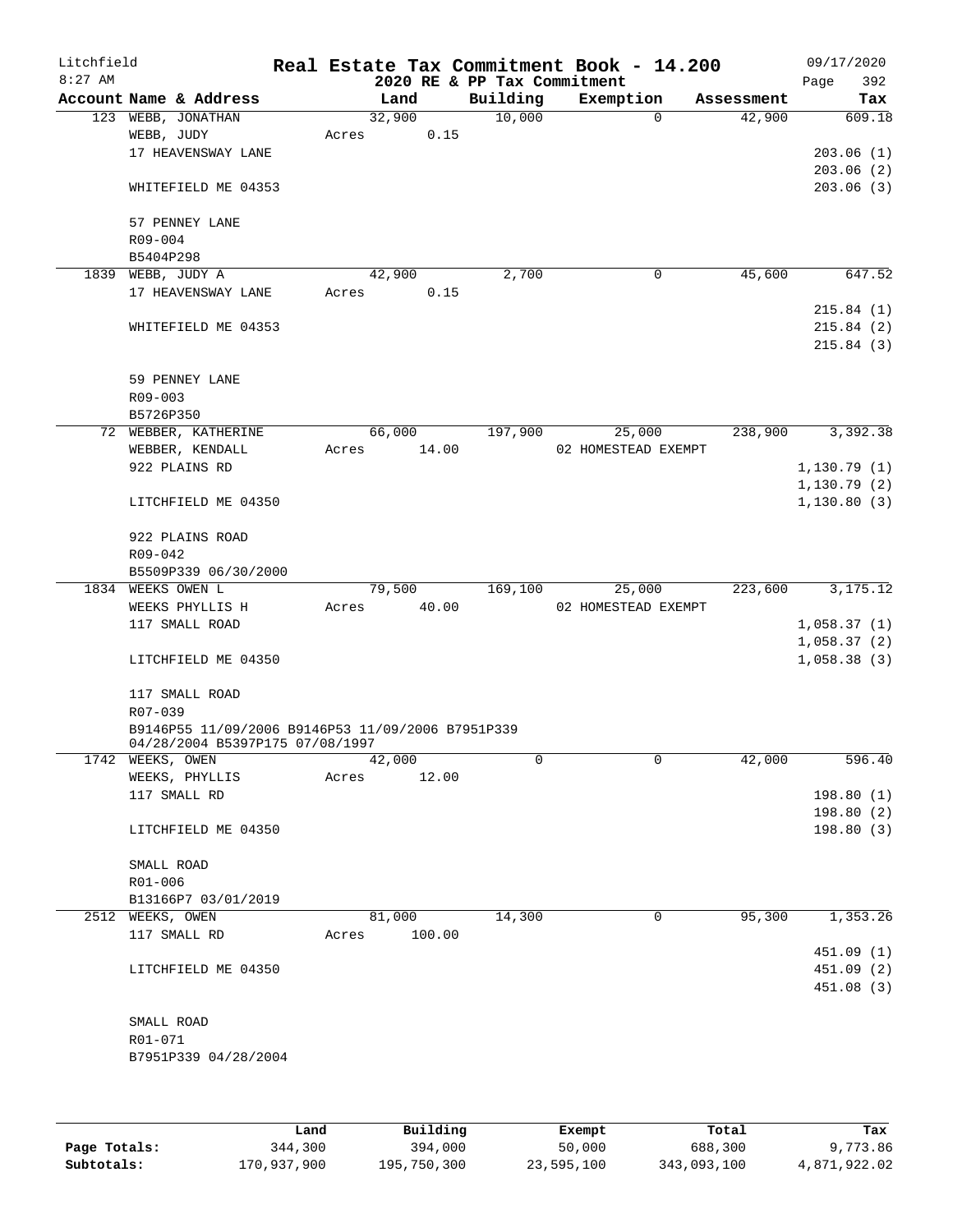| Litchfield |                                                                |                |                             | Real Estate Tax Commitment Book - 14.200 |            | 09/17/2020               |
|------------|----------------------------------------------------------------|----------------|-----------------------------|------------------------------------------|------------|--------------------------|
| $8:27$ AM  |                                                                |                | 2020 RE & PP Tax Commitment |                                          |            | 393<br>Page              |
|            | Account Name & Address                                         | Land           | Building                    | Exemption                                | Assessment | Tax                      |
|            | 1836 WEEKS, SCOTT<br>WEEKS, MICHELLE                           | 48,300         | 188,000                     | 25,000                                   | 211,300    | 3,000.46                 |
|            | 188 SMALL RD                                                   | 2.10<br>Acres  |                             | 02 HOMESTEAD EXEMPT                      |            | 1,000.15(1)              |
|            |                                                                |                |                             |                                          |            | 1,000.15(2)              |
|            | LITCHFIELD ME 04350                                            |                |                             |                                          |            | 1,000.16(3)              |
|            | 188 SMALL ROAD                                                 |                |                             |                                          |            |                          |
|            | $R01 - 008$                                                    |                |                             |                                          |            |                          |
|            | B6971P241                                                      |                |                             |                                          |            |                          |
|            | 1838 WEEKS, SCOTT O<br>188 SMALL RD                            | 24,500         | $\mathbf 0$                 | 0                                        | 24,500     | 347.90                   |
|            |                                                                | Acres 23.00    |                             |                                          |            | 115.97(1)                |
|            | LITCHFIELD ME 04350                                            |                |                             |                                          |            | 115.97(2)                |
|            |                                                                |                |                             |                                          |            | 115.96(3)                |
|            | OFF LYNN ROAD                                                  |                |                             |                                          |            |                          |
|            | $R06 - 063$                                                    |                |                             |                                          |            |                          |
|            | B4842P95 01/17/1995                                            |                |                             |                                          |            |                          |
|            | 773 WEISS, JO                                                  | 110,500        | 102,800                     | 25,000                                   | 188,300    | 2,673.86                 |
|            | 34 WASHINGTON LANE                                             | 1.11<br>Acres  |                             | 02 HOMESTEAD EXEMPT                      |            |                          |
|            |                                                                |                |                             |                                          |            | 891.29 (1)               |
|            | LITCHFIELD ME 04350                                            |                |                             |                                          |            | 891.29 (2)<br>891.28 (3) |
|            |                                                                |                |                             |                                          |            |                          |
|            | 34 WASHINGTON LANE                                             |                |                             |                                          |            |                          |
|            | U07-006A                                                       |                |                             |                                          |            |                          |
|            | B10772P263 07/25/2011 B2957P271 05/30/1986                     |                |                             |                                          |            |                          |
|            | 533 WEISSENFELS KELLY D                                        | 89,700         | 100,200                     | 25,000                                   | 164,900    | 2,341.58                 |
|            | WEISSENFELS ELIZABETH N Acres                                  | 7.00           |                             | 02 HOMESTEAD EXEMPT                      |            |                          |
|            | 168 HARDSCRABBLE ROAD                                          |                |                             |                                          |            | 780.53(1)                |
|            |                                                                |                |                             |                                          |            | 780.53(2)                |
|            | LITCHFIELD ME 04350                                            |                |                             |                                          |            | 780.52(3)                |
|            | 168 HARDSCRABBLE ROAD                                          |                |                             |                                          |            |                          |
|            | U22-012B<br>B9853P62 09/12/2008 B9471P219 08/21/2007 B3860P231 |                |                             |                                          |            |                          |
|            | 11/27/1990                                                     |                |                             |                                          |            |                          |
|            | 1228 WELCH PROPERTIES, LLC.                                    | 105,000        | 161,900                     | 0                                        | 266,900    | 3,789.98                 |
|            | 180 CENTER ROAD                                                | 59.00<br>Acres |                             |                                          |            |                          |
|            |                                                                |                |                             |                                          |            | 1, 263.33(1)             |
|            | LITCHFIELD ME 04350                                            |                |                             |                                          |            | 1, 263.33(2)             |
|            |                                                                |                |                             |                                          |            | 1, 263.32(3)             |
|            | 854 RICHMOND ROAD                                              |                |                             |                                          |            |                          |
|            | $R02 - 055$                                                    |                |                             |                                          |            |                          |
|            | B13312P288 08/23/2019                                          |                |                             |                                          |            |                          |
|            | 1975 WELCH, JAMES                                              | 48,000         | 198,000                     | 0                                        | 246,000    | 3,493.20                 |
|            | 180 CENTER ROAD                                                | 2.00<br>Acres  |                             |                                          |            |                          |
|            |                                                                |                |                             |                                          |            | 1, 164.40(1)             |
|            | LITCHFIELD ME 04350                                            |                |                             |                                          |            | 1,164.40(2)              |
|            |                                                                |                |                             |                                          |            | 1, 164.40(3)             |
|            |                                                                |                |                             |                                          |            |                          |
|            | 180 CENTER ROAD                                                |                |                             |                                          |            |                          |
|            | R02-121B                                                       |                |                             |                                          |            |                          |
|            | B13404P170 11/21/2019 B12292P145 03/22/2016                    |                |                             |                                          |            |                          |
|            |                                                                |                |                             |                                          |            |                          |
|            |                                                                |                |                             |                                          |            |                          |

|              | Land        | Building    | Exempt     | Total       | Tax          |
|--------------|-------------|-------------|------------|-------------|--------------|
| Page Totals: | 426,000     | 750,900     | 75,000     | 1,101,900   | 15,646.98    |
| Subtotals:   | 171,363,900 | 196,501,200 | 23,670,100 | 344,195,000 | 4,887,569.00 |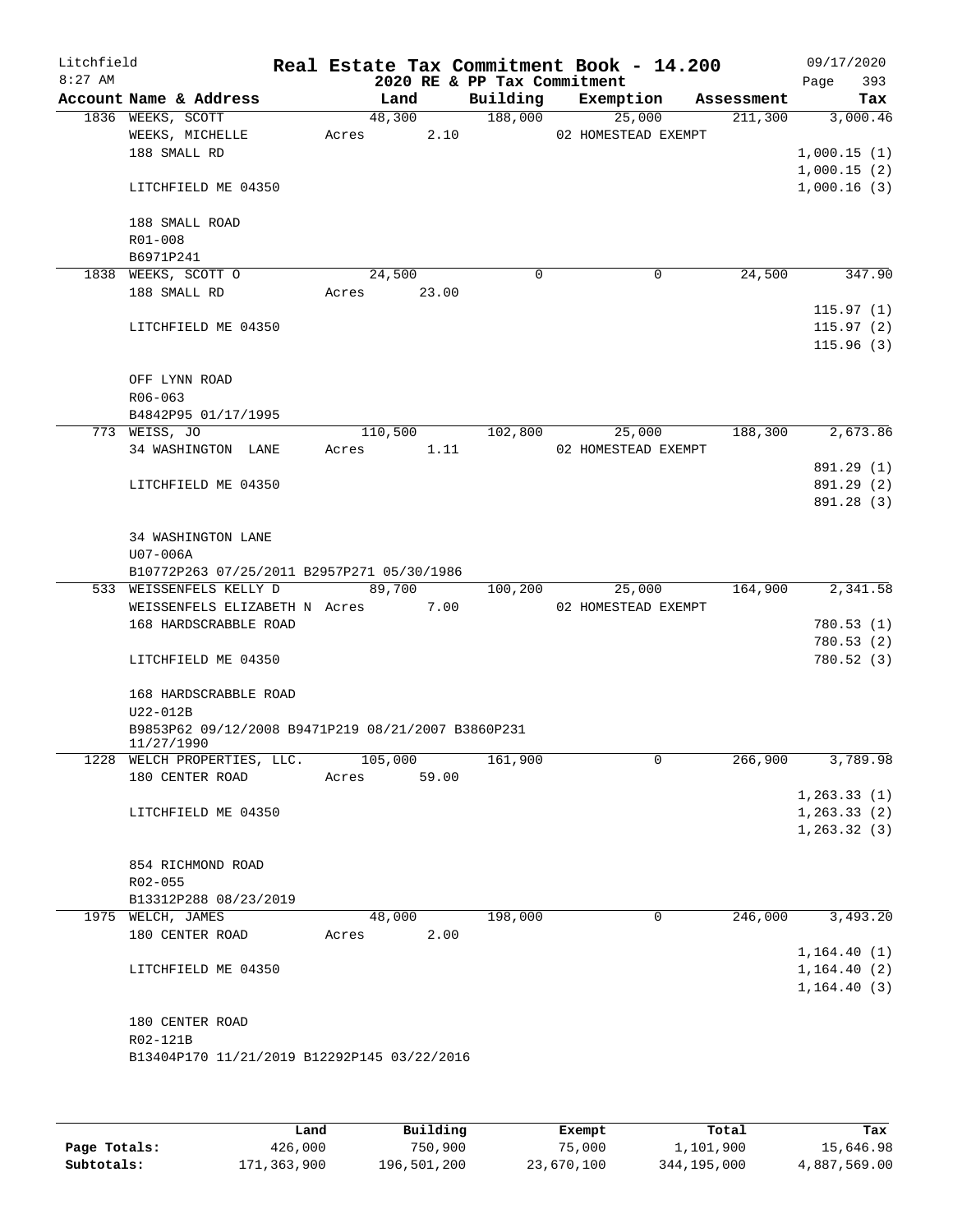| Litchfield<br>$8:27$ AM |                                                                  |       |         |      | 2020 RE & PP Tax Commitment | Real Estate Tax Commitment Book - 14.200 |            | 09/17/2020<br>394<br>Page  |
|-------------------------|------------------------------------------------------------------|-------|---------|------|-----------------------------|------------------------------------------|------------|----------------------------|
|                         | Account Name & Address                                           |       | Land    |      | Building                    | Exemption                                | Assessment | Tax                        |
|                         | 1949 WELCH, PAUL                                                 |       | 25,600  |      | 0                           | $\Omega$                                 | 25,600     | 363.52                     |
|                         | WELCH, MICHAEL                                                   | Acres |         | 1.20 |                             |                                          |            |                            |
|                         | 44 PIERCE COURT                                                  |       |         |      |                             |                                          |            | 121.17(1)                  |
|                         |                                                                  |       |         |      |                             |                                          |            | 121.17(2)                  |
|                         | NO. WEYMOUTH MA 02191                                            |       |         |      |                             |                                          |            | 121.18(3)                  |
|                         | COMMUNITY DRIVE                                                  |       |         |      |                             |                                          |            |                            |
|                         | U15-003A                                                         |       |         |      |                             |                                          |            |                            |
| 1840                    | WELCH, PAUL M                                                    |       | 180,000 |      | 95,000                      | $\mathbf 0$                              | 275,000    | 3,905.00                   |
|                         | WELCH, ROBERTA                                                   | Acres |         | 0.47 |                             |                                          |            |                            |
|                         | 44 PIERCE COURT                                                  |       |         |      |                             |                                          |            | 1,301.67(1)                |
|                         |                                                                  |       |         |      |                             |                                          |            | 1,301.67(2)                |
|                         | NO WEYMOUTH MA 02191                                             |       |         |      |                             |                                          |            | 1,301.66(3)                |
|                         | 131 COMMUNITY DRIVE                                              |       |         |      |                             |                                          |            |                            |
|                         | $U15 - 005$                                                      |       |         |      |                             |                                          |            |                            |
|                         | B5344P73                                                         |       |         |      |                             |                                          |            |                            |
| 2528                    | WELLS BRIAN                                                      |       | 48,800  |      | 131,600                     | 25,000                                   | 155,400    | 2,206.68                   |
|                         | 25 SCRAPPY LANE                                                  | Acres |         | 2.25 |                             | 02 HOMESTEAD EXEMPT                      |            |                            |
|                         |                                                                  |       |         |      |                             |                                          |            | 735.56(1)                  |
|                         | LITCHFIELD ME 04350                                              |       |         |      |                             |                                          |            | 735.56(2)                  |
|                         |                                                                  |       |         |      |                             |                                          |            | 735.56(3)                  |
|                         |                                                                  |       |         |      |                             |                                          |            |                            |
|                         | 25 SCRAPPY LANE<br>R02-023A                                      |       |         |      |                             |                                          |            |                            |
|                         | B5452P87 08/24/1997                                              |       |         |      |                             |                                          |            |                            |
|                         | 2579 WELLS, JOEL WILLIAM                                         |       | 45,300  |      | 93,900                      | 25,000                                   | 114,200    | 1,621.64                   |
|                         | 2777 HALLOWELL ROAD                                              | Acres |         | 1.10 |                             | 02 HOMESTEAD EXEMPT                      |            |                            |
|                         |                                                                  |       |         |      |                             |                                          |            | 540.55(1)                  |
|                         | LITCHFIELD ME 04350                                              |       |         |      |                             |                                          |            | 540.55(2)                  |
|                         |                                                                  |       |         |      |                             |                                          |            | 540.54(3)                  |
|                         |                                                                  |       |         |      |                             |                                          |            |                            |
|                         | 2777 HALLOWELL ROAD<br>R02-018A                                  |       |         |      |                             |                                          |            |                            |
|                         | B12395P113 08/12/2016 B12310P88 05/23/2016                       |       |         |      |                             |                                          |            |                            |
|                         | B12284P184 02/11/2016 B12066P5 08/10/2015 B8854P227              |       |         |      |                             |                                          |            |                            |
|                         | 03/31/2006                                                       |       |         |      |                             |                                          |            |                            |
|                         | 2074 WELLWOOD JOHN A                                             |       | 49,600  |      | 190,800                     | 25,000                                   | 215,400    | 3,058.68                   |
|                         | WELLWOOD MARYLU                                                  | Acres |         | 2.52 |                             | 02 HOMESTEAD EXEMPT                      |            |                            |
|                         | 7 WOODPECKER DRIVE                                               |       |         |      |                             |                                          |            | 1,019.56(1)<br>1,019.56(2) |
|                         | LITCHFIELD ME 04350                                              |       |         |      |                             |                                          |            | 1,019.56(3)                |
|                         |                                                                  |       |         |      |                             |                                          |            |                            |
|                         | 7 WOODPECKER DRIVE                                               |       |         |      |                             |                                          |            |                            |
|                         | $U21 - 042$                                                      |       |         |      |                             |                                          |            |                            |
|                         | B9221P224 01/12/2007 B7545P203 08/04/2003                        |       |         |      |                             |                                          |            |                            |
|                         | 2021 WENCKUS, PETER                                              |       | 61,800  |      | $\Omega$                    | $\Omega$                                 | 61,800     | 877.56                     |
|                         | 257 WINDSOR STREET                                               | Acres |         | 0.34 |                             |                                          |            |                            |
|                         |                                                                  |       |         |      |                             |                                          |            | 292.52(1)                  |
|                         | RANDOLPH ME 04346 5407                                           |       |         |      |                             |                                          |            | 292.52(2)                  |
|                         |                                                                  |       |         |      |                             |                                          |            | 292.52(3)                  |
|                         |                                                                  |       |         |      |                             |                                          |            |                            |
|                         | LAKEVIEW DRIVE                                                   |       |         |      |                             |                                          |            |                            |
|                         | $U28 - 028$                                                      |       |         |      |                             |                                          |            |                            |
|                         | B11394P95 05/13/2013 B5994P59 07/09/1999 B2532P242<br>06/30/1984 |       |         |      |                             |                                          |            |                            |
|                         |                                                                  |       |         |      |                             |                                          |            |                            |
|                         |                                                                  |       |         |      |                             |                                          |            |                            |

|              | Land        | Building    | Exempt     | Total       | Tax          |
|--------------|-------------|-------------|------------|-------------|--------------|
| Page Totals: | 411,100     | 511,300     | 75,000     | 847,400     | 12,033.08    |
| Subtotals:   | 171,775,000 | 197,012,500 | 23,745,100 | 345,042,400 | 4,899,602.08 |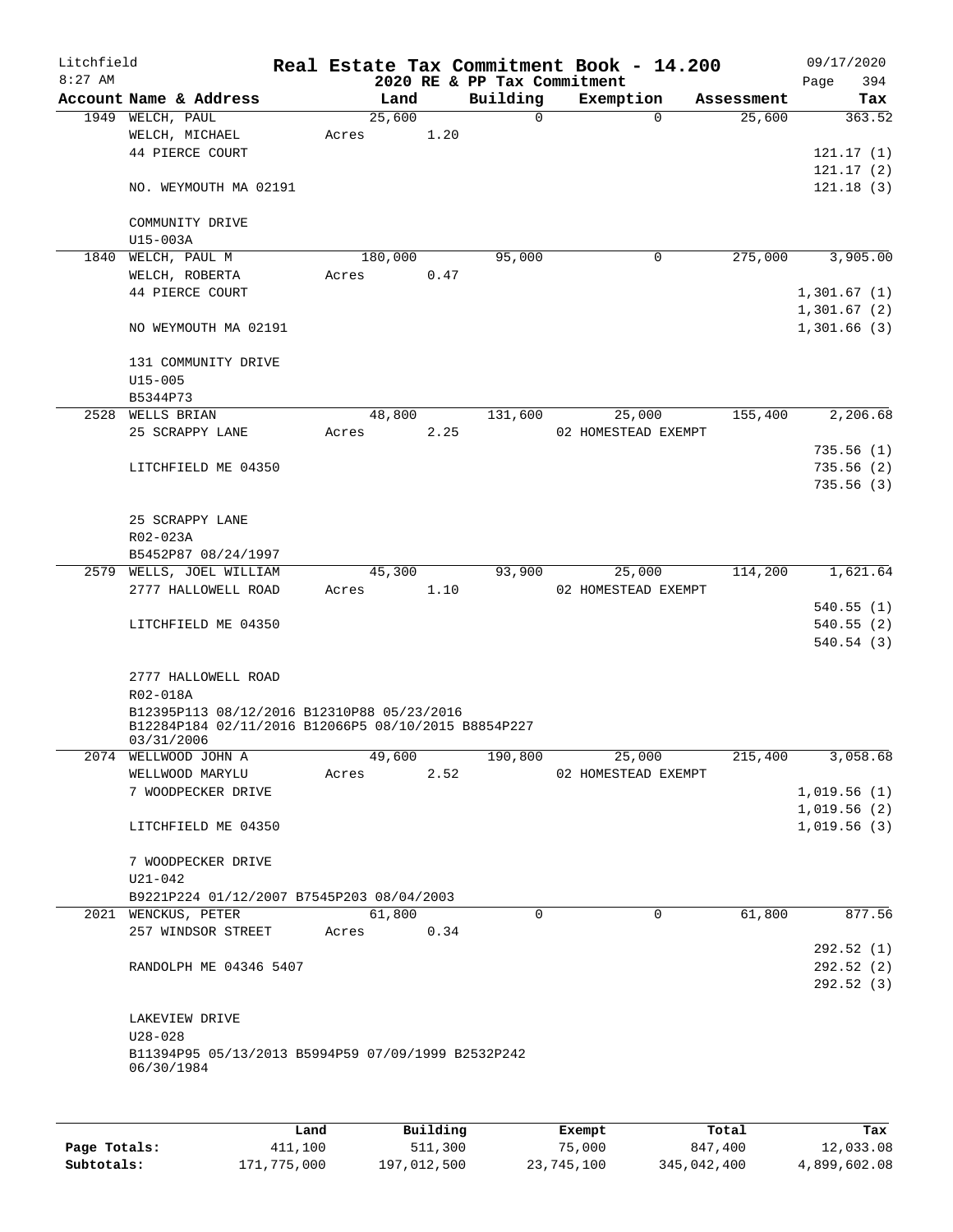| Litchfield                 |                                                                  |             |       |                |          |          |          | Real Estate Tax Commitment Book - 14.200 |             |            | 09/17/2020    |
|----------------------------|------------------------------------------------------------------|-------------|-------|----------------|----------|----------|----------|------------------------------------------|-------------|------------|---------------|
| $8:27$ AM                  | Account Name & Address                                           |             |       |                |          | Building |          | 2020 RE & PP Tax Commitment              |             | Assessment | Page<br>395   |
|                            | 1847 WENTZELL, LINWOOD L JR                                      |             |       | Land<br>40,900 |          | 49,400   |          | Exemption<br>25,000                      |             | 65,300     | Tax<br>927.26 |
|                            | MOODY, BARBARA                                                   |             |       | Acres          | 0.70     |          |          | 02 HOMESTEAD EXEMPT                      |             |            |               |
|                            | 94 WENTZELL ROAD                                                 |             |       |                |          |          |          |                                          |             |            | 309.09(1)     |
|                            |                                                                  |             |       |                |          |          |          |                                          |             |            | 309.09(2)     |
|                            | LITCHFIELD ME 04350                                              |             |       |                |          |          |          |                                          |             |            | 309.08(3)     |
|                            | 94 WENTZELL ROAD                                                 |             |       |                |          |          |          |                                          |             |            |               |
|                            | R03-088                                                          |             |       |                |          |          |          |                                          |             |            |               |
|                            | B9718P61 05/05/2008 B6286P117 08/28/2000 B3640P320               |             |       |                |          |          |          |                                          |             |            |               |
|                            | 1379 WESTLING GARY, WESTLING 39,100<br>CASEY                     |             |       |                |          | 16,500   |          |                                          | $\mathbf 0$ | 55,600     | 789.52        |
|                            | 1113 S. VIEJO DR.                                                |             |       | Acres          | 2.70     |          |          |                                          |             |            |               |
|                            |                                                                  |             |       |                |          |          |          |                                          |             |            | 263.17(1)     |
|                            | COTTON AZ 86326                                                  |             |       |                |          |          |          |                                          |             |            | 263.17(2)     |
|                            |                                                                  |             |       |                |          |          |          |                                          |             |            | 263.18(3)     |
|                            | 12 NUTTING LANE                                                  |             |       |                |          |          |          |                                          |             |            |               |
|                            | R04-044A                                                         |             |       |                |          |          |          |                                          |             |            |               |
|                            | B9461P291 08/09/2007 B8997P314 07/26/2006 B6036P31<br>08/25/1999 |             |       |                |          |          |          |                                          |             |            |               |
|                            | 1855 WESTON, CARL S III                                          |             |       | 80,000         |          | 21,700   |          |                                          | $\Omega$    | 101,700    | 1,444.14      |
|                            | 827 HIGH ST                                                      |             |       | Acres          | 0.83     |          |          |                                          |             |            |               |
|                            |                                                                  |             |       |                |          |          |          |                                          |             |            | 481.38 (1)    |
|                            | WEST GARDINER ME 04345                                           |             |       |                |          |          |          |                                          |             |            | 481.38 (2)    |
|                            | 3220                                                             |             |       |                |          |          |          |                                          |             |            |               |
|                            |                                                                  |             |       |                |          |          |          |                                          |             |            | 481.38 (3)    |
|                            | 86 KENWAY DRIVE                                                  |             |       |                |          |          |          |                                          |             |            |               |
|                            | $U22 - 010$                                                      |             |       |                |          |          |          |                                          |             |            |               |
|                            | B3299P234                                                        |             |       |                |          |          |          |                                          |             |            |               |
|                            | 1856 WESTON, CARL S JR                                           |             |       | 7,600          |          |          | $\Omega$ |                                          | $\Omega$    | 7,600      | 107.92        |
|                            | 1309 MISSION DRIVE SE                                            |             |       | Acres          | 0.11     |          |          |                                          |             |            |               |
|                            |                                                                  |             |       |                |          |          |          |                                          |             |            | 35.97(1)      |
|                            | DARIEN GA 31305 4919                                             |             |       |                |          |          |          |                                          |             |            | 35.97(2)      |
|                            |                                                                  |             |       |                |          |          |          |                                          |             |            | 35.98(3)      |
|                            | KENWAY DRIVE                                                     |             |       |                |          |          |          |                                          |             |            |               |
|                            | $U23 - 024$                                                      |             |       |                |          |          |          |                                          |             |            |               |
|                            | B1043P186                                                        |             |       |                |          |          |          |                                          |             |            |               |
|                            | 2047 WESTON, CONSTANCE                                           |             |       | 75,500         |          |          | $\Omega$ |                                          | 0           | 75,500     | 1,072.10      |
|                            | 467 PEACEPIPE DRIVE                                              |             | Acres |                | 0.65     |          |          |                                          |             |            |               |
|                            |                                                                  |             |       |                |          |          |          |                                          |             |            | 357.37(1)     |
|                            | LITCHFIELD ME 04350                                              |             |       |                |          |          |          |                                          |             |            | 357.37(2)     |
|                            |                                                                  |             |       |                |          |          |          |                                          |             |            | 357.36(3)     |
|                            |                                                                  |             |       |                |          |          |          |                                          |             |            |               |
|                            | PEACEPIPE DRIVE                                                  |             |       |                |          |          |          |                                          |             |            |               |
|                            | $U28 - 019$                                                      |             |       |                |          |          |          |                                          |             |            |               |
|                            | B5438P331                                                        |             |       |                |          |          |          |                                          |             |            |               |
|                            | 1848 WESTON, PHILIP A<br>WESTON ANNE                             |             | Acres | 75,800         | 67.00    | 96,000   |          | 25,000<br>02 HOMESTEAD EXEMPT            |             | 146,800    | 2,084.56      |
|                            | 419 STEVENSTOWN RD                                               |             |       |                |          |          |          |                                          |             |            | 694.85(1)     |
|                            |                                                                  |             |       |                |          |          |          |                                          |             |            | 694.85 (2)    |
|                            | LITCHFIELD ME 04350                                              |             |       |                |          |          |          |                                          |             |            | 694.86 (3)    |
|                            |                                                                  |             |       |                |          |          |          |                                          |             |            |               |
|                            | 479 STEVENSTOWN ROAD                                             |             |       |                |          |          |          |                                          |             |            |               |
|                            | R10-001                                                          |             |       |                |          |          |          |                                          |             |            |               |
|                            | B3726P331 05/02/1990                                             |             |       |                |          |          |          |                                          |             |            |               |
|                            |                                                                  |             |       |                |          |          |          |                                          |             |            |               |
|                            |                                                                  | Land        |       |                | Building |          |          | Exempt                                   |             | Total      | Tax           |
| Page Totals:<br>Subtotals: |                                                                  | 318,900     |       | 197, 196, 100  | 183,600  |          |          | 50,000                                   |             | 452,500    | 6,425.50      |
|                            |                                                                  | 172,093,900 |       |                |          |          |          | 23,795,100                               | 345,494,900 |            | 4,906,027.58  |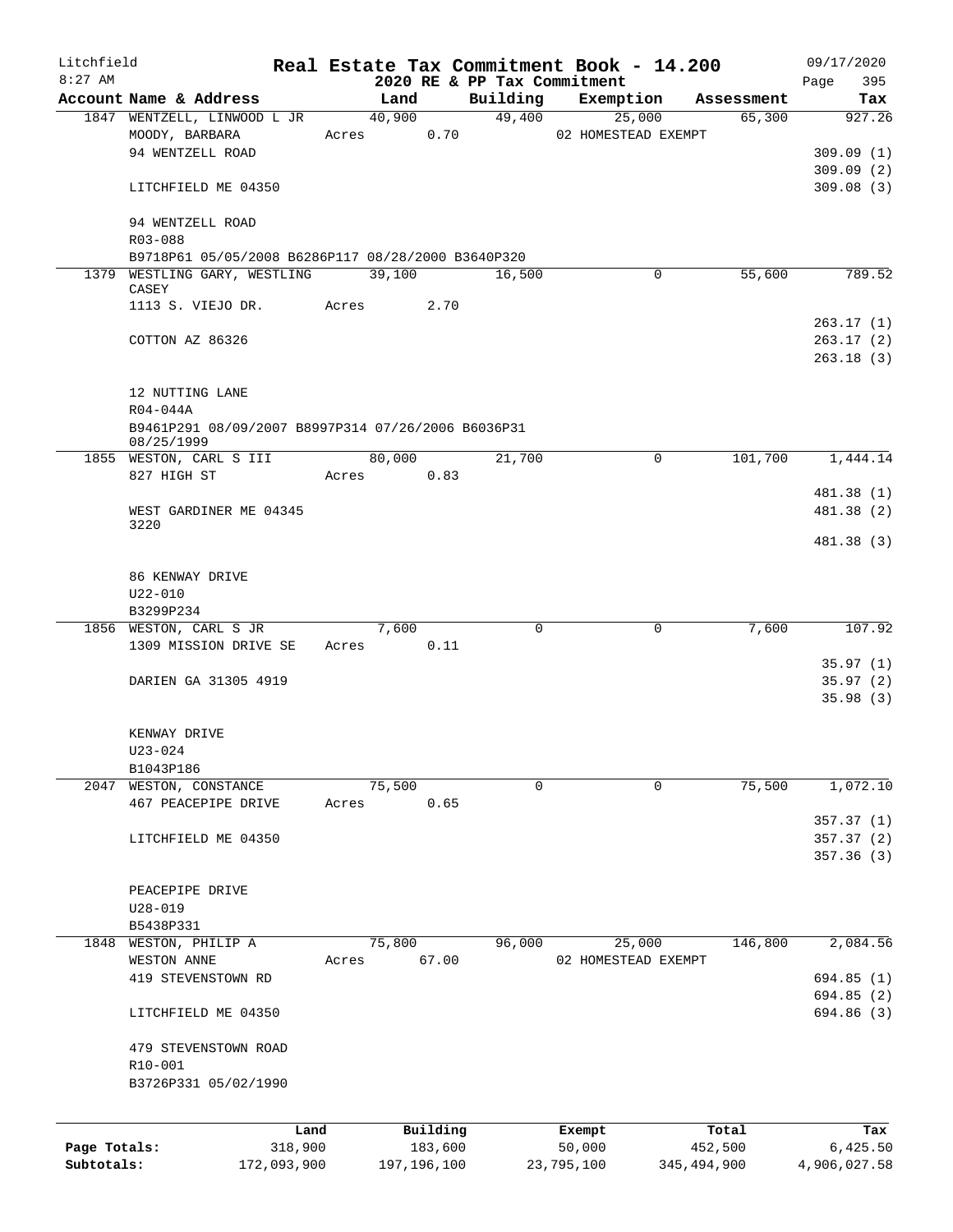| Litchfield<br>$8:27$ AM |                        |       |        | 2020 RE & PP Tax Commitment | Real Estate Tax Commitment Book - 14.200 |            | 09/17/2020<br>396<br>Page |
|-------------------------|------------------------|-------|--------|-----------------------------|------------------------------------------|------------|---------------------------|
|                         | Account Name & Address |       | Land   | Building                    | Exemption                                | Assessment | Tax                       |
|                         | 1849 WESTON, PHILIP A  |       | 600    | $\mathsf{O}$                | $\Omega$                                 | 600        | 8.52                      |
|                         | WESTON ANN             | Acres | 6.00   |                             |                                          |            |                           |
|                         | 419 STEVENSTOWN RD     |       |        |                             |                                          |            | 2.84(1)                   |
|                         |                        |       |        |                             |                                          |            | 2.84(2)                   |
|                         | LITCHFIELD ME 04350    |       |        |                             |                                          |            | 2.84(3)                   |
|                         | OFF STEVENSTOWN ROAD   |       |        |                             |                                          |            |                           |
|                         | R09-057                |       |        |                             |                                          |            |                           |
|                         | B3726P331 05/02/1990   |       |        |                             |                                          |            |                           |
|                         | 1850 WESTON, PHILIP A  |       | 7,400  | $\mathbf 0$                 | $\mathbf 0$                              | 7,400      | 105.08                    |
|                         | WESTON ANNE E          | Acres | 22.00  |                             |                                          |            |                           |
|                         | 419 STEVENSTOWN RD     |       |        |                             |                                          |            | 35.03(1)                  |
|                         |                        |       |        |                             |                                          |            | 35.03(2)                  |
|                         | LITCHFIELD ME 04350    |       |        |                             |                                          |            | 35.02(3)                  |
|                         | STEVENSTOWN ROAD       |       |        |                             |                                          |            |                           |
|                         | R09-084                |       |        |                             |                                          |            |                           |
|                         | B3726P331 05/02/1990   |       |        |                             |                                          |            |                           |
|                         | 1851 WESTON, PHILIP A  |       | 50,500 | 0                           | 0                                        | 50, 500    | 717.10                    |
|                         | 419 STEVENSTOWN RD     | Acres | 58.00  |                             |                                          |            |                           |
|                         |                        |       |        |                             |                                          |            | 239.03(1)                 |
|                         | LITCHFIELD ME 04350    |       |        |                             |                                          |            | 239.03(2)                 |
|                         |                        |       |        |                             |                                          |            |                           |
|                         |                        |       |        |                             |                                          |            | 239.04(3)                 |
|                         | STEVENSTOWN ROAD       |       |        |                             |                                          |            |                           |
|                         | R10-006                |       |        |                             |                                          |            |                           |
|                         | B3726P330              |       |        |                             |                                          |            |                           |
|                         | 1852 WESTON, PHILIP A  |       | 58,200 | 98,900                      | 0                                        | 157,100    | 2,230.82                  |
|                         | 419 STEVENSTOWN RD     | Acres | 17.00  |                             |                                          |            |                           |
|                         |                        |       |        |                             |                                          |            | 743.61(1)                 |
|                         |                        |       |        |                             |                                          |            | 743.61(2)                 |
|                         | LITCHFIELD ME 04350    |       |        |                             |                                          |            | 743.60 (3)                |
|                         |                        |       |        |                             |                                          |            |                           |
|                         | 419 STEVENSTOWN ROAD   |       |        |                             |                                          |            |                           |
|                         | R10-003                |       |        |                             |                                          |            |                           |
|                         | B904P457               |       |        |                             |                                          |            |                           |
|                         | 1853 WESTON, PHILIP A  |       | 15,300 | 0                           | 0                                        | 15,300     | 217.26                    |
|                         | 419 STEVENSTOWN RD     | Acres | 45.00  |                             |                                          |            |                           |
|                         |                        |       |        |                             |                                          |            |                           |
|                         |                        |       |        |                             |                                          |            | 72.42(1)                  |
|                         | LITCHFIELD ME 04350    |       |        |                             |                                          |            | 72.42(2)                  |
|                         |                        |       |        |                             |                                          |            | 72.42(3)                  |
|                         |                        |       |        |                             |                                          |            |                           |
|                         | STEVENSTOWN ROAD       |       |        |                             |                                          |            |                           |
|                         | R09-082                |       |        |                             |                                          |            |                           |
|                         | B904P457               |       |        |                             |                                          |            |                           |
|                         | 1854 WESTON, RICHARD L |       | 55,700 | 84,700                      | 31,000                                   | 109,400    | 1,553.48                  |
|                         | 467 PEACEPIPE DRIVE    | Acres | 0.14   |                             | 02 HOMESTEAD EXEMPT                      |            |                           |
|                         |                        |       |        |                             | 22 WW2 Widow Res                         |            | 517.83(1)                 |
|                         | LITCHFIELD ME 04350    |       |        |                             |                                          |            | 517.83(2)                 |
|                         |                        |       |        |                             |                                          |            | 517.82(3)                 |
|                         |                        |       |        |                             |                                          |            |                           |
|                         | 467 PEACEPIPE DRIVE    |       |        |                             |                                          |            |                           |
|                         | $U28 - 050$            |       |        |                             |                                          |            |                           |
|                         | B1817P333              |       |        |                             |                                          |            |                           |
|                         |                        |       |        |                             |                                          |            |                           |
|                         |                        |       |        |                             |                                          |            |                           |

|              | Land        | Building    | Exempt     | Total       | Tax          |
|--------------|-------------|-------------|------------|-------------|--------------|
| Page Totals: | 187,700     | 183,600     | 31,000     | 340,300     | 4,832.26     |
| Subtotals:   | 172,281,600 | 197,379,700 | 23,826,100 | 345,835,200 | 4,910,859.84 |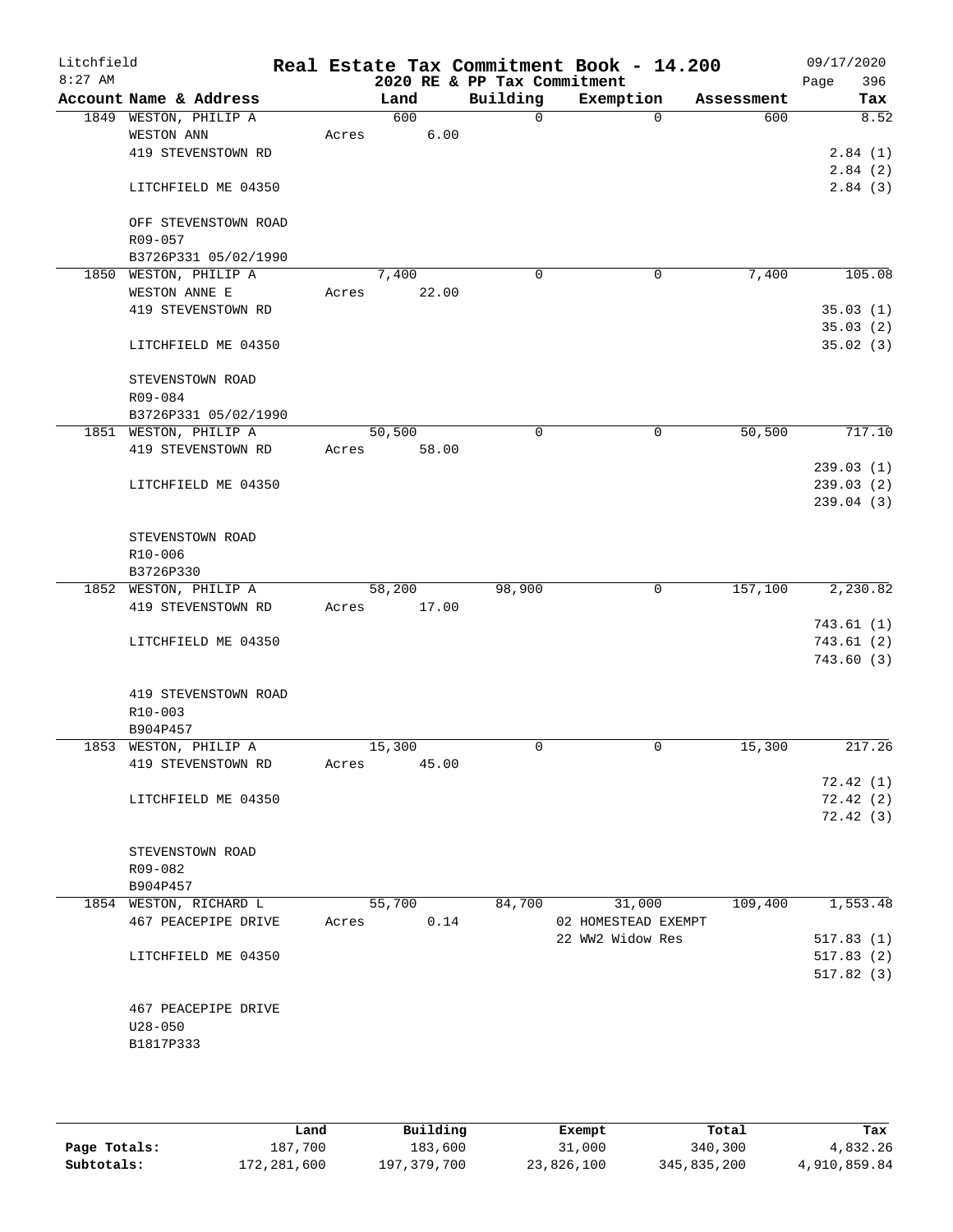| Litchfield |                                               |       |         |       | Real Estate Tax Commitment Book - 14.200 |                     |             |            | 09/17/2020             |
|------------|-----------------------------------------------|-------|---------|-------|------------------------------------------|---------------------|-------------|------------|------------------------|
| $8:27$ AM  |                                               |       |         |       | 2020 RE & PP Tax Commitment              |                     |             |            | 397<br>Page            |
|            | Account Name & Address                        |       | Land    |       | Building                                 | Exemption           |             | Assessment | Tax                    |
|            | 11 WHALON PAUL E                              |       | 100,900 |       | 31,600                                   |                     | $\mathbf 0$ | 132,500    | 1,881.50               |
|            | WHALON BETHANY S<br>1090 LEWISTON ROAD        | Acres |         | 10.00 |                                          |                     |             |            | 627.17(1)              |
|            |                                               |       |         |       |                                          |                     |             |            | 627.17(2)              |
|            | LITCHFIELD ME 04350                           |       |         |       |                                          |                     |             |            | 627.16(3)              |
|            | 1062 LEWISTON ROAD                            |       |         |       |                                          |                     |             |            |                        |
|            | R13-013                                       |       |         |       |                                          |                     |             |            |                        |
|            | B8408P194 05/09/2005 B5138P158                |       |         |       |                                          |                     |             |            |                        |
|            | 1857 WHALON, PAUL E                           |       | 66,000  |       | 146,400                                  |                     | 25,000      | 187,400    | 2,661.08               |
|            | 1090 LEWISTON ROAD                            | Acres |         | 5.70  |                                          | 02 HOMESTEAD EXEMPT |             |            | 887.03 (1)             |
|            | LITCHFIELD ME 04350                           |       |         |       |                                          |                     |             |            | 887.03 (2)             |
|            |                                               |       |         |       |                                          |                     |             |            | 887.02 (3)             |
|            | 1090 LEWISTON ROAD                            |       |         |       |                                          |                     |             |            |                        |
|            | R13-013A                                      |       |         |       |                                          |                     |             |            |                        |
|            | B4114P339                                     |       |         |       |                                          |                     |             |            |                        |
|            | 575 WHEELER, ANGELA                           |       | 22,600  |       | 0                                        |                     | 0           | 22,600     | 320.92                 |
|            | C/O WHEELER, REUBEN J.                        | Acres |         | 1.00  |                                          |                     |             |            |                        |
|            | 693 WEST ROAD                                 |       |         |       |                                          |                     |             |            | 106.97(1)              |
|            | BOWDOIN ME 04287                              |       |         |       |                                          |                     |             |            | 106.97(2)<br>106.98(3) |
|            | OAK HILL ROAD                                 |       |         |       |                                          |                     |             |            |                        |
|            | R05-018                                       |       |         |       |                                          |                     |             |            |                        |
|            | B7974P185 06/04/2004                          |       |         |       |                                          |                     |             |            |                        |
|            | 576 WHEELER, ANGELA                           |       | 22,600  |       | $\mathbf 0$                              |                     | 0           | 22,600     | 320.92                 |
|            | WHEELER, REUBEN J                             | Acres |         | 1.00  |                                          |                     |             |            |                        |
|            | 693 WEST ROAD                                 |       |         |       |                                          |                     |             |            | 106.97(1)              |
|            |                                               |       |         |       |                                          |                     |             |            | 106.97(2)              |
|            | BOWDOIN ME 04287                              |       |         |       |                                          |                     |             |            | 106.98(3)              |
|            | OAK HILL ROAD                                 |       |         |       |                                          |                     |             |            |                        |
|            | R05-019                                       |       |         |       |                                          |                     |             |            |                        |
|            | B7974P185 06/04/2004<br>574 WHEELER, ANGELA T |       | 22,600  |       | 0                                        |                     | $\mathbf 0$ | 22,600     | 320.92                 |
|            | WHEELER, REUBEN J                             | Acres |         | 1.00  |                                          |                     |             |            |                        |
|            | 693 WEST ROAD                                 |       |         |       |                                          |                     |             |            | 106.97(1)              |
|            |                                               |       |         |       |                                          |                     |             |            | 106.97(2)              |
|            | BOWDOIN ME 04287                              |       |         |       |                                          |                     |             |            | 106.98(3)              |
|            | OAK HILL ROAD                                 |       |         |       |                                          |                     |             |            |                        |
|            | R05-015                                       |       |         |       |                                          |                     |             |            |                        |
|            | B7974P185 06/04/2004                          |       |         |       |                                          |                     |             |            |                        |
|            | 1858 WHEELER, KENNETH E                       |       | 59,000  |       | $\Omega$                                 |                     | 0           | 59,000     | 837.80                 |
|            | 195 CENTER ROAD                               | Acres |         | 39.00 |                                          |                     |             |            | 279.27(1)              |
|            | LITCHFIELD ME 04350                           |       |         |       |                                          |                     |             |            | 279.27(2)              |
|            |                                               |       |         |       |                                          |                     |             |            | 279.26(3)              |
|            | CENTER ROAD                                   |       |         |       |                                          |                     |             |            |                        |
|            | R02-123                                       |       |         |       |                                          |                     |             |            |                        |
|            | B1373P93                                      |       |         |       |                                          |                     |             |            |                        |
|            |                                               |       |         |       |                                          |                     |             |            |                        |

|              | Land        | Building    | Exempt     | Total       | Tax          |
|--------------|-------------|-------------|------------|-------------|--------------|
| Page Totals: | 293,700     | 178,000     | 25,000     | 446,700     | 6,343.14     |
| Subtotals:   | 172,575,300 | 197,557,700 | 23,851,100 | 346,281,900 | 4,917,202.98 |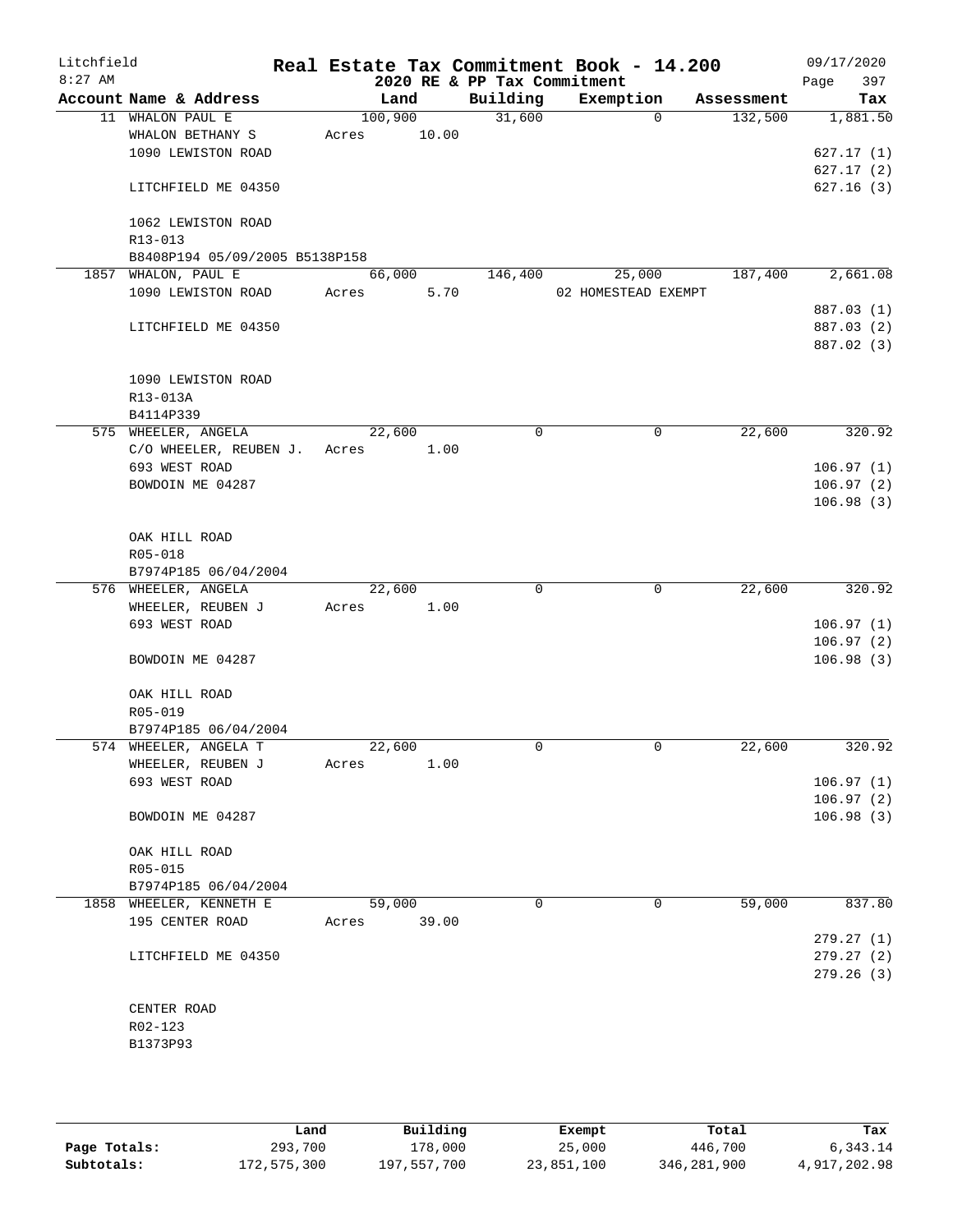| Litchfield<br>$8:27$ AM |                                            |       | 2020 RE & PP Tax Commitment |          | Real Estate Tax Commitment Book - 14.200 |            | 09/17/2020<br>398<br>Page |
|-------------------------|--------------------------------------------|-------|-----------------------------|----------|------------------------------------------|------------|---------------------------|
|                         | Account Name & Address                     |       | Land                        | Building | Exemption                                | Assessment | Tax                       |
|                         | 1859 WHEELER, KENNETH E                    |       | 79,600                      | 139,300  | 25,000                                   | 193,900    | 2,753.38                  |
|                         | 195 CENTER ROAD                            |       | Acres 46.20                 |          | 02 HOMESTEAD EXEMPT                      |            |                           |
|                         |                                            |       |                             |          |                                          |            | 917.79 (1)                |
|                         | LITCHFIELD ME 04350                        |       |                             |          |                                          |            | 917.79 (2)                |
|                         |                                            |       |                             |          |                                          |            | 917.80(3)                 |
|                         |                                            |       |                             |          |                                          |            |                           |
|                         | 195 CENTER ROAD<br>R03-001                 |       |                             |          |                                          |            |                           |
|                         | B1373P93                                   |       |                             |          |                                          |            |                           |
|                         | 1651 WHEELER, REUBEN                       |       | 72,000                      | 52,200   | $\mathbf 0$                              | 124,200    | 1,763.64                  |
|                         | 693 WEST ROAD                              |       | Acres 25.00                 |          |                                          |            |                           |
|                         |                                            |       |                             |          |                                          |            | 587.88 (1)                |
|                         | BOWDOIN ME 04287                           |       |                             |          |                                          |            | 587.88 (2)                |
|                         |                                            |       |                             |          |                                          |            | 587.88 (3)                |
|                         |                                            |       |                             |          |                                          |            |                           |
|                         | 145 OAK HILL ROAD                          |       |                             |          |                                          |            |                           |
|                         | R05-026                                    |       |                             |          |                                          |            |                           |
|                         | B10595P309 11/19/2010 B2124P126 07/05/1978 |       |                             |          |                                          |            |                           |
|                         | 1794 WHEELER, REUBEN J                     |       | 35,400                      | 11,400   | $\mathbf 0$                              | 46,800     | 664.56                    |
|                         | WHEELER, ANGELA T                          | Acres | 0.25                        |          |                                          |            |                           |
|                         | 108 JIMMY POND                             |       |                             |          |                                          |            | 221.52(1)                 |
|                         |                                            |       |                             |          |                                          |            | 221.52(2)                 |
|                         | LITCHFIELD ME 04350                        |       |                             |          |                                          |            | 221.52(3)                 |
|                         | 108 JIMMY POND LANE                        |       |                             |          |                                          |            |                           |
|                         | $U08 - 002$                                |       |                             |          |                                          |            |                           |
|                         | B13213P153 05/17/2019                      |       |                             |          |                                          |            |                           |
|                         | 1061 WHEELER, REUBEN J                     |       | 33,400                      | 0        | $\overline{0}$                           | 33,400     | 474.28                    |
|                         | WHEELER, GIDEON T                          |       | 5.00<br>Acres               |          |                                          |            |                           |
|                         | 693 WEST ROAD                              |       |                             |          |                                          |            | 158.09(1)                 |
|                         |                                            |       |                             |          |                                          |            | 158.09(2)                 |
|                         | BOWDOIN ME 04287                           |       |                             |          |                                          |            | 158.10(3)                 |
|                         | OAK HILL ROAD                              |       |                             |          |                                          |            |                           |
|                         | R05-016                                    |       |                             |          |                                          |            |                           |
|                         | B8052P174 07/24/2004                       |       |                             |          |                                          |            |                           |
|                         | 1860 WHEELER, STANLEY E                    |       | 53,600                      | 41,600   | 0                                        | 95,200     | 1,351.84                  |
|                         | WHEELER, MIRIAM A                          | Acres | 0.34                        |          |                                          |            |                           |
|                         | 20 WHEELER RD                              |       |                             |          |                                          |            | 450.61(1)                 |
|                         |                                            |       |                             |          |                                          |            | 450.61(2)                 |
|                         | BOWDOIN ME 04287                           |       |                             |          |                                          |            | 450.62(3)                 |
|                         | 63 PELICAN DRIVE                           |       |                             |          |                                          |            |                           |
|                         | U24-017                                    |       |                             |          |                                          |            |                           |
|                         | B1390P145 10/13/2004                       |       |                             |          |                                          |            |                           |
|                         | 2743 WHEELER, TRAVIS K                     |       | 50,500                      | 286,000  | 25,000                                   | 311,500    | 4,423.30                  |
|                         | WHEELER, SHELLY E                          | Acres | 2.84                        |          | 02 HOMESTEAD EXEMPT                      |            |                           |
|                         | 213 CENTER ROAD                            |       |                             |          |                                          |            | 1,474.43(1)               |
|                         |                                            |       |                             |          |                                          |            | 1,474.43(2)               |
|                         | LITCHFIELD ME 04350                        |       |                             |          |                                          |            | 1,474.44(3)               |
|                         | 213 CENTER ROAD                            |       |                             |          |                                          |            |                           |
|                         | R03-001A                                   |       |                             |          |                                          |            |                           |
|                         | B10273P125 11/16/2009                      |       |                             |          |                                          |            |                           |
|                         |                                            |       |                             |          |                                          |            |                           |
|                         |                                            |       |                             |          |                                          |            |                           |

|              | Land        | Building    | Exempt     | Total       | Tax          |
|--------------|-------------|-------------|------------|-------------|--------------|
| Page Totals: | 324,500     | 530,500     | 50,000     | 805,000     | 11,431.00    |
| Subtotals:   | 172,899,800 | 198,088,200 | 23,901,100 | 347,086,900 | 4,928,633.98 |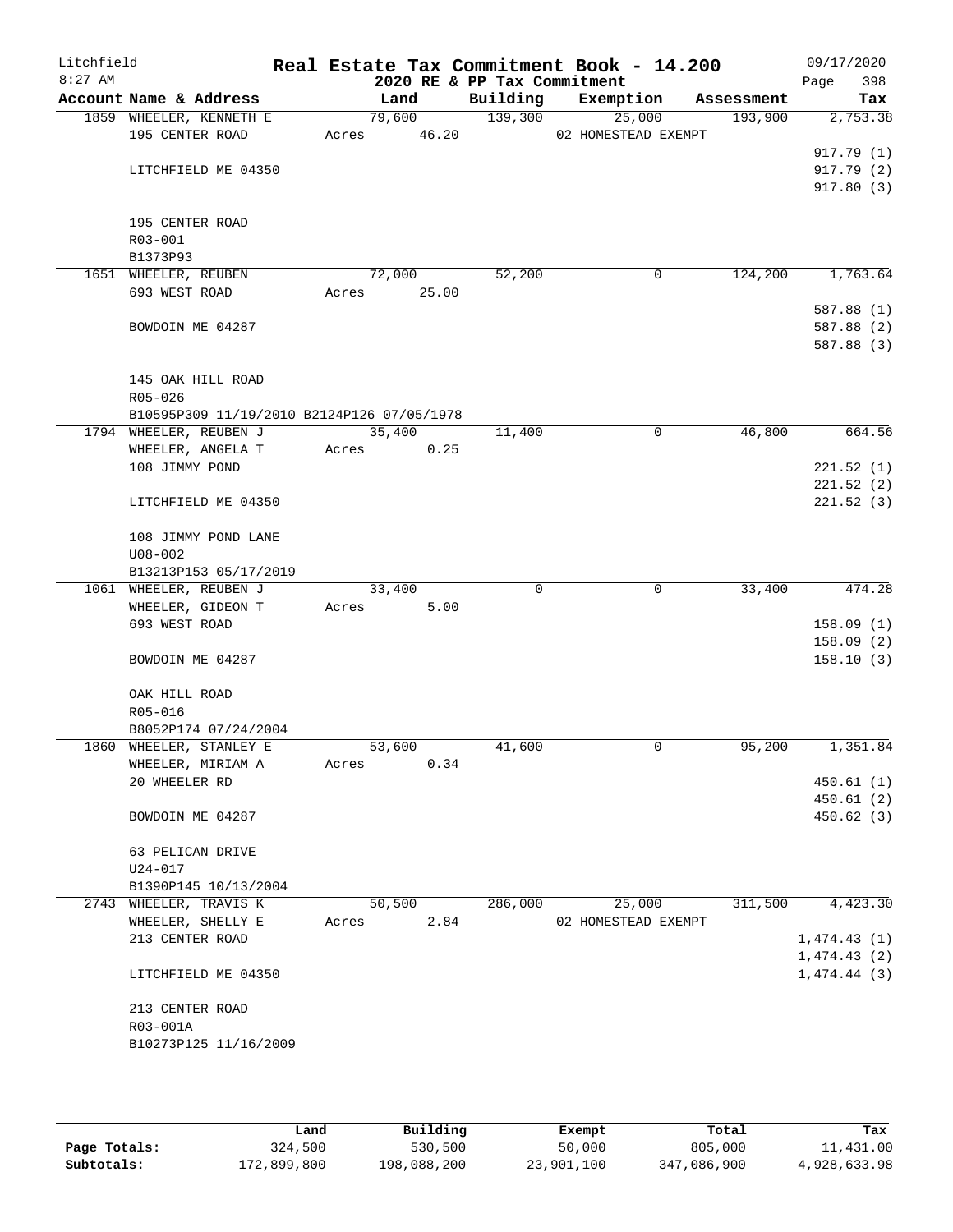| Litchfield<br>$8:27$ AM |                                                                 |       |        |        | 2020 RE & PP Tax Commitment | Real Estate Tax Commitment Book - 14.200 |            | Page | 09/17/2020<br>399 |
|-------------------------|-----------------------------------------------------------------|-------|--------|--------|-----------------------------|------------------------------------------|------------|------|-------------------|
|                         | Account Name & Address                                          |       | Land   |        | Building                    | Exemption                                | Assessment |      | Tax               |
|                         | 2807 WHEELING, GARY                                             |       |        | 51,200 | 54,900                      | 31,000                                   | 75,100     |      | 1,066.42          |
|                         | 67 LIBBY ROAD                                                   | Acres |        | 3.06   |                             | 02 HOMESTEAD EXEMPT                      |            |      |                   |
|                         |                                                                 |       |        |        |                             | 03 VETERANS EXEMPT                       |            |      | 355.47(1)         |
|                         | LITCHFIELD ME 04350                                             |       |        |        |                             |                                          |            |      | 355.47(2)         |
|                         |                                                                 |       |        |        |                             |                                          |            |      | 355.48(3)         |
|                         | 67 LIBBY ROAD                                                   |       |        |        |                             |                                          |            |      |                   |
|                         | R06-033B                                                        |       |        |        |                             |                                          |            |      |                   |
|                         | B12689P171 08/08/2017 B11819P320 12/28/2011                     |       |        |        |                             |                                          |            |      |                   |
|                         | 1841 WHITAKER ARTHUR R III                                      |       | 35,000 |        | 127,800                     | 25,000                                   | 137,800    |      | 1,956.76          |
|                         | WHITAKER DEBRA C                                                | Acres |        | 0.36   |                             | 02 HOMESTEAD EXEMPT                      |            |      |                   |
|                         | 3 SCRAPPY LANE                                                  |       |        |        |                             |                                          |            |      | 652.25(1)         |
|                         |                                                                 |       |        |        |                             |                                          |            |      | 652.25(2)         |
|                         | LITCHFIELD ME 04350                                             |       |        |        |                             |                                          |            |      | 652.26(3)         |
|                         | 3 SCRAPPY LANE                                                  |       |        |        |                             |                                          |            |      |                   |
|                         | R02-023                                                         |       |        |        |                             |                                          |            |      |                   |
|                         | B8686P194 11/10/2005 B3651P208                                  |       |        |        |                             |                                          |            |      |                   |
|                         | 1279 WHITBECK, NANCY LLOYD                                      |       |        | 67,300 | 134,700                     | 25,000                                   | 177,000    |      | 2,513.40          |
|                         | 1974 HALLOWELL ROAD                                             | Acres |        | 15.75  |                             | 02 HOMESTEAD EXEMPT                      |            |      |                   |
|                         |                                                                 |       |        |        |                             |                                          |            |      | 837.80 (1)        |
|                         | LITCHFIELD ME 04350                                             |       |        |        |                             |                                          |            |      | 837.80 (2)        |
|                         |                                                                 |       |        |        |                             |                                          |            |      | 837.80 (3)        |
|                         |                                                                 |       |        |        |                             |                                          |            |      |                   |
|                         | 1974 HALLOWELL ROAD                                             |       |        |        |                             |                                          |            |      |                   |
|                         | R11-011<br>B11757P230 07/31/2014 B11551P23 10/09/2013 B11538P87 |       |        |        |                             |                                          |            |      |                   |
|                         | 08/26/2013 B4188P155                                            |       |        |        |                             |                                          |            |      |                   |
|                         | 1862 WHITCOMB, LINDA K                                          |       | 23,100 |        | $\Omega$                    | $\mathbf 0$                              | 23,100     |      | 328.02            |
|                         | P. O. BOX 1052                                                  | Acres |        | 16.21  |                             |                                          |            |      |                   |
|                         |                                                                 |       |        |        |                             |                                          |            |      | 109.34(1)         |
|                         | THOMPSON FALLS MT 59873                                         |       |        |        |                             |                                          |            |      | 109.34(2)         |
|                         |                                                                 |       |        |        |                             |                                          |            |      | 109.34(3)         |
|                         | DEAD RIVER ROAD                                                 |       |        |        |                             |                                          |            |      |                   |
|                         | R01-033                                                         |       |        |        |                             |                                          |            |      |                   |
|                         | B2048P74                                                        |       |        |        |                             |                                          |            |      |                   |
|                         | 2030 WHITCOMB, SUSAN                                            |       | 800    |        | 0                           | 0                                        | 800        |      | 11.36             |
|                         | 1064 COUNTY RD                                                  | Acres |        | 0.26   |                             |                                          |            |      |                   |
|                         |                                                                 |       |        |        |                             |                                          |            |      | 3.79(1)           |
|                         | BOWDOIN ME 04287                                                |       |        |        |                             |                                          |            |      | 3.79(2)           |
|                         |                                                                 |       |        |        |                             |                                          |            |      | 3.78(3)           |
|                         | RICHMOND ROAD                                                   |       |        |        |                             |                                          |            |      |                   |
|                         | R01-029C                                                        |       |        |        |                             |                                          |            |      |                   |
|                         | B5298P192 01/24/0199                                            |       |        |        |                             |                                          |            |      |                   |
|                         | 2302 WHITE, AARON M                                             |       | 44,800 |        | 151,600                     | 0                                        | 196,400    |      | 2,788.88          |
|                         | CRAVEN, GREGORY D                                               |       | Acres  | 1.34   |                             |                                          |            |      |                   |
|                         | 47 HAYDEN HILL RD                                               |       |        |        |                             |                                          |            |      | 929.63(1)         |
|                         |                                                                 |       |        |        |                             |                                          |            |      | 929.63(2)         |
|                         | LITCHFIELD ME 04350                                             |       |        |        |                             |                                          |            |      | 929.62(3)         |
|                         |                                                                 |       |        |        |                             |                                          |            |      |                   |
|                         | 47 HAYDEN HILL ROAD<br>R03-040A                                 |       |        |        |                             |                                          |            |      |                   |
|                         | B12402P22 09/02/2016 B7188P246 12/06/2002                       |       |        |        |                             |                                          |            |      |                   |
|                         |                                                                 |       |        |        |                             |                                          |            |      |                   |
|                         |                                                                 |       |        |        |                             |                                          |            |      |                   |
|                         |                                                                 |       |        |        |                             |                                          |            |      |                   |

|              | Land        | Building    | Exempt     | Total       | Tax          |
|--------------|-------------|-------------|------------|-------------|--------------|
| Page Totals: | 222,200     | 469,000     | 81,000     | 610,200     | 8,664.84     |
| Subtotals:   | 173,122,000 | 198,557,200 | 23,982,100 | 347,697,100 | 4,937,298.82 |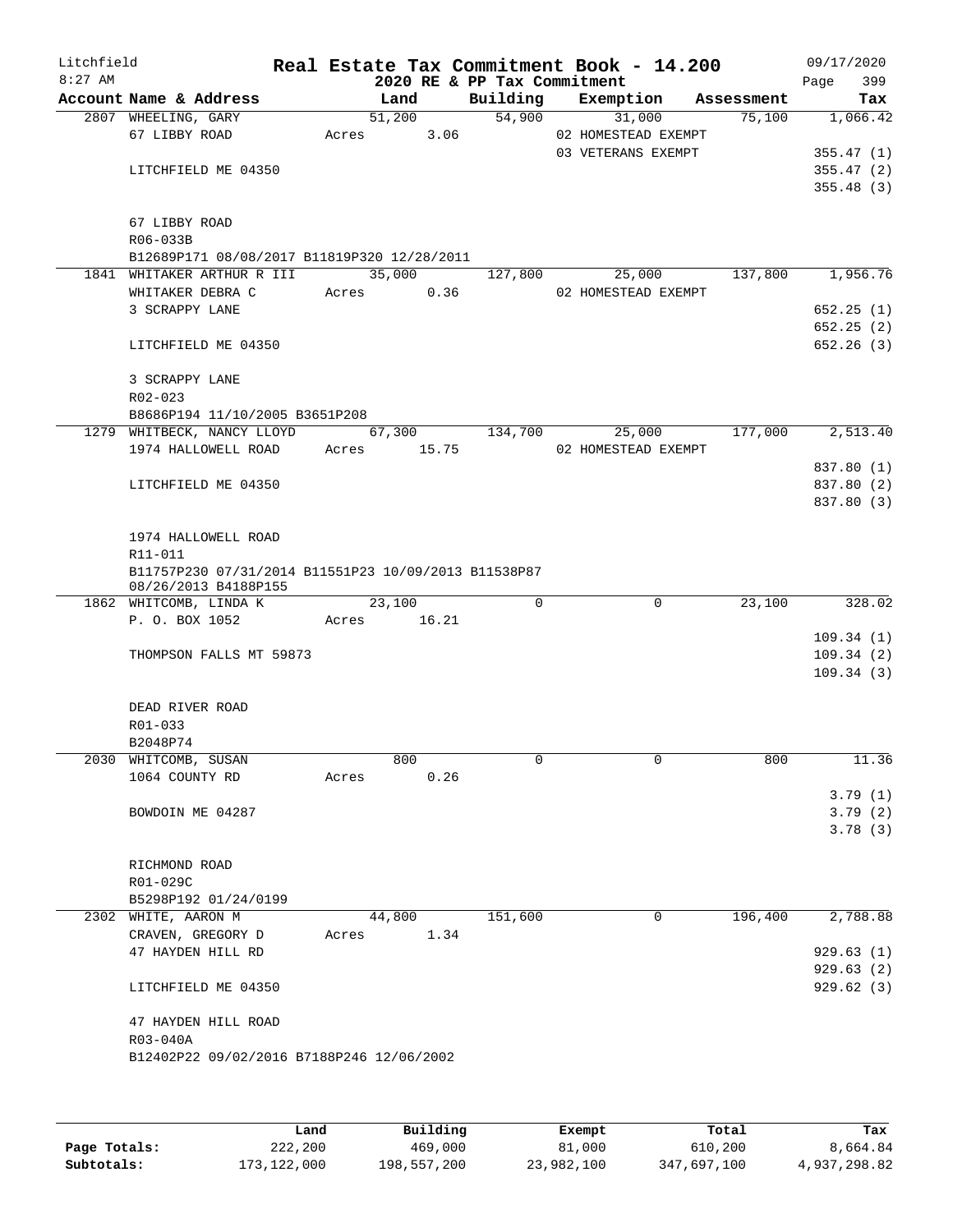| Litchfield |                                                                                                     |       |          |      |                             | Real Estate Tax Commitment Book - 14.200 |            | 09/17/2020  |
|------------|-----------------------------------------------------------------------------------------------------|-------|----------|------|-----------------------------|------------------------------------------|------------|-------------|
| $8:27$ AM  |                                                                                                     |       |          |      | 2020 RE & PP Tax Commitment |                                          |            | 400<br>Page |
|            | Account Name & Address                                                                              |       | Land     |      | Building                    | Exemption                                | Assessment | Tax         |
|            | 1871 WHITE, BETHANY ANNE<br>PO BOX 175                                                              |       | 149,900  | 0.31 | 195,000                     | $\mathbf 0$                              | 344,900    | 4,897.58    |
|            |                                                                                                     | Acres |          |      |                             |                                          |            | 1,632.53(1) |
|            | LITCHFIELD ME 04355                                                                                 |       |          |      |                             |                                          |            | 1,632.53(2) |
|            |                                                                                                     |       |          |      |                             |                                          |            | 1,632.52(3) |
|            | 89 WOODBURY DRIVE                                                                                   |       |          |      |                             |                                          |            |             |
|            | $U25 - 014$                                                                                         |       |          |      |                             |                                          |            |             |
|            | B12919P52 05/24/2018 B12552P150 03/08/2017                                                          |       |          |      |                             |                                          |            |             |
|            | B12218P244 01/28/2016 B12218P241 01/19/2016<br>B12088P344 08/26/2015 B8083P263 08/16/2004 B1735P126 |       |          |      |                             |                                          |            |             |
|            | 1868 WHITE, DIAN                                                                                    |       | 10,000   |      | 0                           | $\mathbf 0$                              | 10,000     | 142.00      |
|            | 138 GUSTIN RD                                                                                       | Acres |          | 0.08 |                             |                                          |            |             |
|            |                                                                                                     |       |          |      |                             |                                          |            | 47.33(1)    |
|            | LITCHFIELD ME 04350                                                                                 |       |          |      |                             |                                          |            | 47.33(2)    |
|            |                                                                                                     |       |          |      |                             |                                          |            | 47.34(3)    |
|            |                                                                                                     |       |          |      |                             |                                          |            |             |
|            | JIMMY POND LANE<br>$U08 - 011$                                                                      |       |          |      |                             |                                          |            |             |
|            | B1575P864 03/14/1972                                                                                |       |          |      |                             |                                          |            |             |
|            | 1869 WHITE, DIAN                                                                                    |       | 21,200   |      | $\Omega$                    | 0                                        | 21,200     | 301.04      |
|            | 138 GUSTIN RD                                                                                       | Acres | 10.70    |      |                             |                                          |            |             |
|            |                                                                                                     |       |          |      |                             |                                          |            | 100.35(1)   |
|            | LITCHFIELD ME 04350                                                                                 |       |          |      |                             |                                          |            | 100.35(2)   |
|            |                                                                                                     |       |          |      |                             |                                          |            | 100.34(3)   |
|            |                                                                                                     |       |          |      |                             |                                          |            |             |
|            | FINLEY LANE                                                                                         |       |          |      |                             |                                          |            |             |
|            | R03-102<br>B1575P864 03/14/1972                                                                     |       |          |      |                             |                                          |            |             |
|            | 1867 WHITE, DIANE                                                                                   |       | 56,700   |      | 71,900                      | 25,000                                   | 103,600    | 1,471.12    |
|            | 138 GUSTIN ROAD                                                                                     | Acres | 28.00    |      |                             | 02 HOMESTEAD EXEMPT                      |            |             |
|            |                                                                                                     |       |          |      |                             |                                          |            | 490.37 (1)  |
|            | LITCHFIELD ME 04350                                                                                 |       |          |      |                             |                                          |            | 490.37 (2)  |
|            |                                                                                                     |       |          |      |                             |                                          |            | 490.38 (3)  |
|            |                                                                                                     |       |          |      |                             |                                          |            |             |
|            | 138 GUSTIN ROAD                                                                                     |       |          |      |                             |                                          |            |             |
|            | $R04 - 047$<br>B1575P864 03/14/1972                                                                 |       |          |      |                             |                                          |            |             |
|            | 1873 WHITE, JACK D                                                                                  |       | 101,500  |      | 4,800                       | $\mathbf 0$                              | 106,300    | 1,509.46    |
|            | 19 JB TOME WAY                                                                                      | Acres |          | 1.00 |                             |                                          |            |             |
|            |                                                                                                     |       |          |      |                             |                                          |            | 503.15(1)   |
|            | BOWDOINHAM ME 04008                                                                                 |       |          |      |                             |                                          |            | 503.15(2)   |
|            |                                                                                                     |       |          |      |                             |                                          |            | 503.16(3)   |
|            |                                                                                                     |       |          |      |                             |                                          |            |             |
|            | 22 BIRCH LANE                                                                                       |       |          |      |                             |                                          |            |             |
|            | $U04 - 005$<br>B12446P164 10/21/2016 B1490P632                                                      |       |          |      |                             |                                          |            |             |
|            | 1864 WHITE, JAMES                                                                                   |       | 209,500  |      | 61,800                      | $\mathbf 0$                              | 271,300    | 3,852.46    |
|            | 466 FOXHILL DRIVE                                                                                   | Acres |          | 2.30 |                             |                                          |            |             |
|            |                                                                                                     |       |          |      |                             |                                          |            | 1,284.15(1) |
|            | DEBARY FL 32713                                                                                     |       |          |      |                             |                                          |            | 1,284.15(2) |
|            |                                                                                                     |       |          |      |                             |                                          |            | 1,284.16(3) |
|            |                                                                                                     |       |          |      |                             |                                          |            |             |
|            | CHESLEY DRIVE                                                                                       |       |          |      |                             |                                          |            |             |
|            | U15-011                                                                                             |       |          |      |                             |                                          |            |             |
|            | B3323P142 03/22/1988                                                                                |       |          |      |                             |                                          |            |             |
|            |                                                                                                     |       |          |      |                             |                                          |            |             |
|            |                                                                                                     | Land  | Building |      |                             | Exempt                                   | Total      | Tax         |

|              | --------    | ______      | ______     | --------    | --------     |
|--------------|-------------|-------------|------------|-------------|--------------|
| Page Totals: | 548,800     | 333,500     | 25,000     | 857,300     | 12,173.66    |
| Subtotals:   | 173,670,800 | 198,890,700 | 24,007,100 | 348,554,400 | 4,949,472.48 |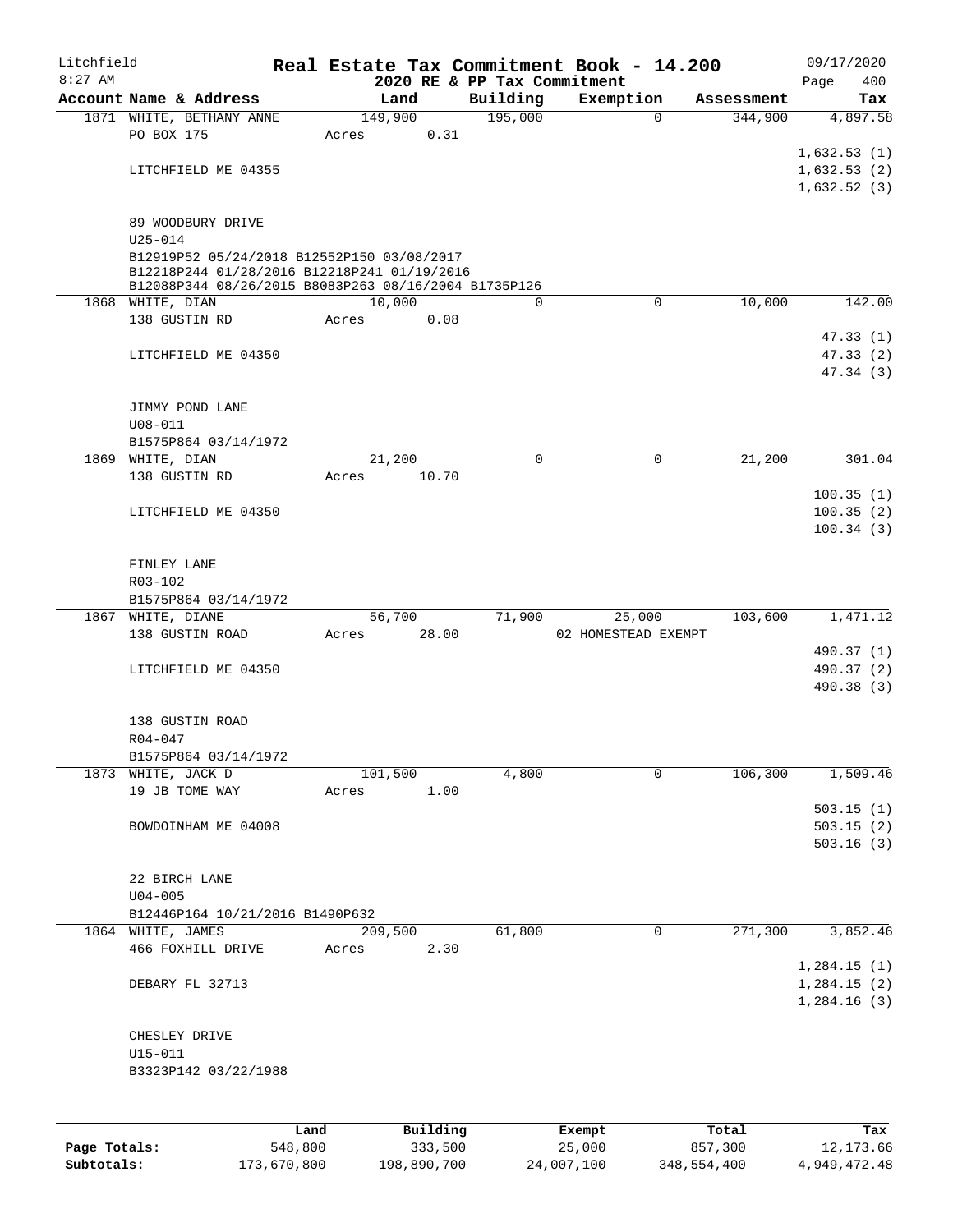| Litchfield |                                                    |       |        |       |                             | Real Estate Tax Commitment Book - 14.200 |            | 09/17/2020                 |
|------------|----------------------------------------------------|-------|--------|-------|-----------------------------|------------------------------------------|------------|----------------------------|
| $8:27$ AM  |                                                    |       |        |       | 2020 RE & PP Tax Commitment |                                          |            | 401<br>Page                |
|            | Account Name & Address                             |       | Land   |       | Building                    | Exemption                                | Assessment | Tax                        |
|            | 2911 WHITE, JOSEPH R                               |       | 25,900 |       | 27,000                      | $\mathbf 0$                              | 52,900     | 751.18                     |
|            | 65 FOX RUN                                         | Acres |        | 0.21  |                             |                                          |            |                            |
|            |                                                    |       |        |       |                             |                                          |            | 250.39(1)                  |
|            | TOPSHAM ME 04086                                   |       |        |       |                             |                                          |            | 250.39(2)                  |
|            |                                                    |       |        |       |                             |                                          |            | 250.40(3)                  |
|            | WOODBURY DRIVE                                     |       |        |       |                             |                                          |            |                            |
|            | $U25 - 014 - A$                                    |       |        |       |                             |                                          |            |                            |
|            | B12919P49 05/24/2018 B12552P150 03/08/2017         |       |        |       |                             |                                          |            |                            |
|            | 1866 WHITE, LAUREANNE                              |       | 28,300 |       | $\Omega$                    | 0                                        | 28,300     | 401.86                     |
|            | 3 GOFFEE ST                                        | Acres |        | 2.10  |                             |                                          |            |                            |
|            |                                                    |       |        |       |                             |                                          |            | 133.95(1)                  |
|            | LEWISTON ME 04240                                  |       |        |       |                             |                                          |            | 133.95(2)                  |
|            |                                                    |       |        |       |                             |                                          |            | 133.96 (3)                 |
|            |                                                    |       |        |       |                             |                                          |            |                            |
|            | WOOD FROG LANE                                     |       |        |       |                             |                                          |            |                            |
|            | R03-110                                            |       |        |       |                             |                                          |            |                            |
|            | B1709P314                                          |       |        |       |                             |                                          |            |                            |
|            | 1863 WHITE, SHARON Y                               |       | 48,000 |       | 39,300                      | 31,000                                   | 56,300     | 799.46                     |
|            | WHITE ALBERT                                       | Acres |        | 2.00  |                             | 02 HOMESTEAD EXEMPT                      |            |                            |
|            | 1201 RICHMOND ROAD                                 |       |        |       |                             | 12 WW2 Vet Res.                          |            | 266.49(1)                  |
|            |                                                    |       |        |       |                             |                                          |            | 266.49(2)                  |
|            | LITCHFIELD ME 04350                                |       |        |       |                             |                                          |            | 266.48(3)                  |
|            |                                                    |       |        |       |                             |                                          |            |                            |
|            | 1201 RICHMOND ROAD                                 |       |        |       |                             |                                          |            |                            |
|            | R01-060A                                           |       |        |       |                             |                                          |            |                            |
|            | B5975P302 06/17/1999 B3589P294                     |       |        |       |                             |                                          |            |                            |
|            | 1350 WHITE, W ALLAN                                |       | 48,300 |       | 172,000                     | $\mathbf 0$                              | 220,300    | 3,128.26                   |
|            | 657 PLAINS ROAD                                    | Acres |        | 2.11  |                             |                                          |            |                            |
|            |                                                    |       |        |       |                             |                                          |            | 1,042.75(1)<br>1,042.75(2) |
|            | LITCHFIELD ME 04350                                |       |        |       |                             |                                          |            | 1,042.76(3)                |
|            |                                                    |       |        |       |                             |                                          |            |                            |
|            | 657 PLAINS ROAD                                    |       |        |       |                             |                                          |            |                            |
|            | R08-019                                            |       |        |       |                             |                                          |            |                            |
|            | B9417P21 07/09/2007 B8161P102 10/07/2004 B8161P101 |       |        |       |                             |                                          |            |                            |
|            | 10/07/2004 B1719P90                                |       |        |       |                             |                                          |            |                            |
|            | 136 WHITMAN, ANDREW C                              |       | 65,600 |       | 183,700                     | 0                                        | 249,300    | 3,540.06                   |
|            | WHITMAN, JESSICA C                                 | Acres |        | 13.40 |                             |                                          |            |                            |
|            | 105 NECK RD                                        |       |        |       |                             |                                          |            | 1,180.02(1)                |
|            |                                                    |       |        |       |                             |                                          |            | 1,180.02(2)                |
|            | LITCHFIELD ME 04350                                |       |        |       |                             |                                          |            | 1,180.02(3)                |
|            |                                                    |       |        |       |                             |                                          |            |                            |
|            | 105 NECK ROAD                                      |       |        |       |                             |                                          |            |                            |
|            | R14-037                                            |       |        |       |                             |                                          |            |                            |
|            | B6203P312<br>1874 WHITMAN, GAIL E                  |       | 76,100 |       | 4,000                       | 0                                        | 80,100     | 1,137.42                   |
|            | C/O: ELIZABETH MITCHELL Acres                      |       |        | 0.40  |                             |                                          |            |                            |
|            | P.O. BOX 7                                         |       |        |       |                             |                                          |            | 379.14(1)                  |
|            | LITCHFIELD ME 04350                                |       |        |       |                             |                                          |            | 379.14(2)                  |
|            |                                                    |       |        |       |                             |                                          |            | 379.14(3)                  |
|            |                                                    |       |        |       |                             |                                          |            |                            |
|            | 433 PEACEPIPE DRIVE                                |       |        |       |                             |                                          |            |                            |
|            | $U28 - 042$                                        |       |        |       |                             |                                          |            |                            |
|            | B3399P223                                          |       |        |       |                             |                                          |            |                            |
|            |                                                    |       |        |       |                             |                                          |            |                            |
|            |                                                    |       |        |       |                             |                                          |            |                            |
|            |                                                    |       |        |       |                             |                                          |            |                            |

|              | Land        | Building      | Exempt     | Total       | Tax          |
|--------------|-------------|---------------|------------|-------------|--------------|
| Page Totals: | 292,200     | 426,000       | 31,000     | 687,200     | 9,758.24     |
| Subtotals:   | 173,963,000 | 199, 316, 700 | 24,038,100 | 349,241,600 | 4,959,230.72 |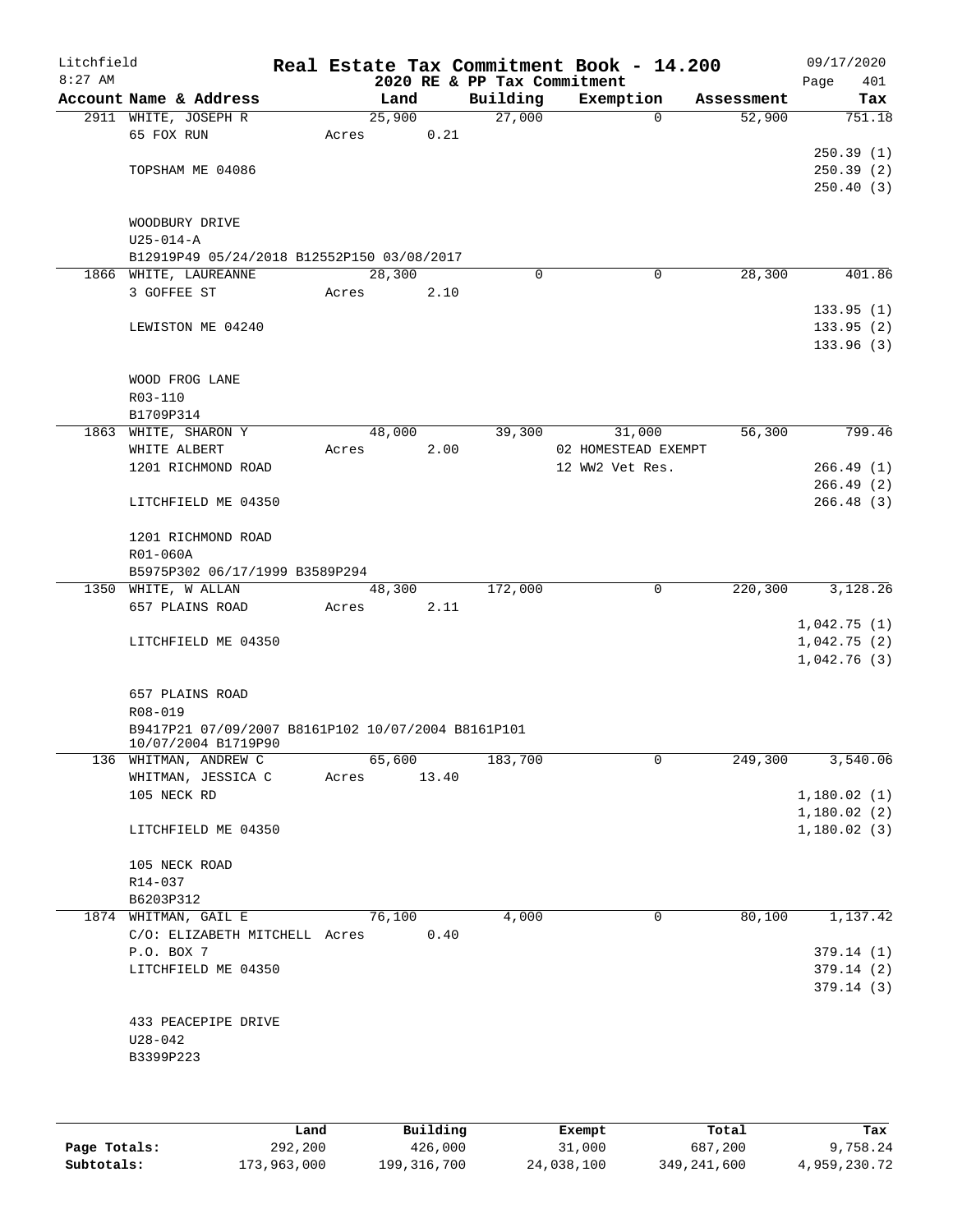| Litchfield |                                             |       |         |      |                             | Real Estate Tax Commitment Book - 14.200 |            | 09/17/2020   |
|------------|---------------------------------------------|-------|---------|------|-----------------------------|------------------------------------------|------------|--------------|
| $8:27$ AM  |                                             |       |         |      | 2020 RE & PP Tax Commitment |                                          |            | Page<br>402  |
|            | Account Name & Address                      |       | Land    |      | Building                    | Exemption                                | Assessment | Tax          |
|            | 1875 WHITMAN, GAIL E                        |       | 78,100  |      | 39,500                      | 25,000                                   | 92,600     | 1,314.92     |
|            | C/O: ELIZABETH WHITMAN Acres                |       |         | 0.30 |                             | 02 HOMESTEAD EXEMPT                      |            |              |
|            | P.O. BOX 7                                  |       |         |      |                             |                                          |            | 438.31(1)    |
|            | LITCHFIELD ME 04350                         |       |         |      |                             |                                          |            | 438.31 (2)   |
|            |                                             |       |         |      |                             |                                          |            | 438.30 (3)   |
|            |                                             |       |         |      |                             |                                          |            |              |
|            | 3 NORTH LAKEVIEW DRIVE<br>$U28 - 015$       |       |         |      |                             |                                          |            |              |
|            | B3399P227                                   |       |         |      |                             |                                          |            |              |
|            | 439 WHITMORE ERIC E                         |       | 300     |      | $\Omega$                    | 0                                        | 300        | 4.26         |
|            | WHITMORE CHERYL A                           | Acres |         | 0.10 |                             |                                          |            |              |
|            | 926 COBBOSSEE ROAD                          |       |         |      |                             |                                          |            | 1.42(1)      |
|            |                                             |       |         |      |                             |                                          |            | 1.42(2)      |
|            | MONMOUTH ME 04259                           |       |         |      |                             |                                          |            | 1.42(3)      |
|            |                                             |       |         |      |                             |                                          |            |              |
|            | HARDSCRABLE ROAD                            |       |         |      |                             |                                          |            |              |
|            | $R12 - 025 - 5$                             |       |         |      |                             |                                          |            |              |
|            | B9368P249 06/11/2007 B4342P270 01/28/1993   |       |         |      |                             |                                          |            |              |
|            | 254 WHITMORE, MICHAEL                       |       | 131,000 |      | 163,600                     | 31,000                                   | 263,600    | 3,743.12     |
|            | WHITMORE, KATHLEEN                          | Acres |         | 0.94 |                             | 02 HOMESTEAD EXEMPT                      |            |              |
|            | 38 MILITARY LANE                            |       |         |      |                             | 03 VETERANS EXEMPT                       |            | 1,247.71(1)  |
|            |                                             |       |         |      |                             |                                          |            | 1, 247.71(2) |
|            | LITCHFIELD ME 04350                         |       |         |      |                             |                                          |            | 1, 247.70(3) |
|            |                                             |       |         |      |                             |                                          |            |              |
|            | 38 MILITARY LANE                            |       |         |      |                             |                                          |            |              |
|            | U06-007                                     |       |         |      |                             |                                          |            |              |
|            | B6624P207                                   |       |         |      |                             |                                          |            |              |
|            | 795 WHITTEN, MARY M                         |       | 126,800 |      | 159,200                     | 25,000                                   | 261,000    | 3,706.20     |
|            | 102 EASY STREET                             | Acres |         | 0.59 |                             | 02 HOMESTEAD EXEMPT                      |            |              |
|            |                                             |       |         |      |                             |                                          |            | 1, 235.40(1) |
|            | LITCHFIELD ME 04350                         |       |         |      |                             |                                          |            | 1, 235.40(2) |
|            |                                             |       |         |      |                             |                                          |            | 1, 235.40(3) |
|            |                                             |       |         |      |                             |                                          |            |              |
|            | 102 EASY STREET                             |       |         |      |                             |                                          |            |              |
|            | U09-011                                     |       |         |      |                             |                                          |            |              |
|            | B12444P217 10/19/2016 B11857P170 11/21/2014 |       |         |      |                             |                                          |            |              |
|            | B6673P146                                   |       |         |      |                             |                                          |            |              |
|            | 1071 WIERS, PAUL J                          |       | 48,900  |      | 43,000                      | 25,000                                   | 66,900     | 949.98       |
|            | PO BOX 266                                  | Acres |         | 2.30 |                             | 02 HOMESTEAD EXEMPT                      |            |              |
|            |                                             |       |         |      |                             |                                          |            | 316.66(1)    |
|            | LITCHFIELD ME 04350                         |       |         |      |                             |                                          |            | 316.66(2)    |
|            |                                             |       |         |      |                             |                                          |            | 316.66(3)    |
|            |                                             |       |         |      |                             |                                          |            |              |
|            | 41 WHIPPOORWILL ROAD                        |       |         |      |                             |                                          |            |              |
|            | $U21 - 028$                                 |       |         |      |                             |                                          |            |              |
|            | B8791P39 02/07/2006 B5404P265               |       |         |      |                             |                                          |            |              |
|            | 1718 WILCOXON, FREDERICK                    |       | 134,600 |      | 128,700                     | 31,000                                   | 232,300    | 3,298.66     |
|            | WILCOXON CHERYL                             | Acres |         | 0.55 |                             | 02 HOMESTEAD EXEMPT                      |            |              |
|            | PO BOX 35                                   |       |         |      |                             | 14 WW2 Vet NonRes                        |            | 1,099.55(1)  |
|            |                                             |       |         |      |                             |                                          |            | 1,099.55(2)  |
|            | LITCHFIELD ME 04350                         |       |         |      |                             |                                          |            | 1,099.56(3)  |
|            |                                             |       |         |      |                             |                                          |            |              |
|            | 9 MEMORY LANE                               |       |         |      |                             |                                          |            |              |
|            | U12-026                                     |       |         |      |                             |                                          |            |              |
|            | B6774P122                                   |       |         |      |                             |                                          |            |              |
|            |                                             |       |         |      |                             |                                          |            |              |
|            |                                             |       |         |      |                             |                                          |            |              |
|            |                                             |       |         |      |                             |                                          |            |              |

|              | Land        | Building    | Exempt     | Total       | Tax          |
|--------------|-------------|-------------|------------|-------------|--------------|
| Page Totals: | 519,700     | 534,000     | 137,000    | 916,700     | 13,017.14    |
| Subtotals:   | 174,482,700 | 199,850,700 | 24,175,100 | 350,158,300 | 4,972,247.86 |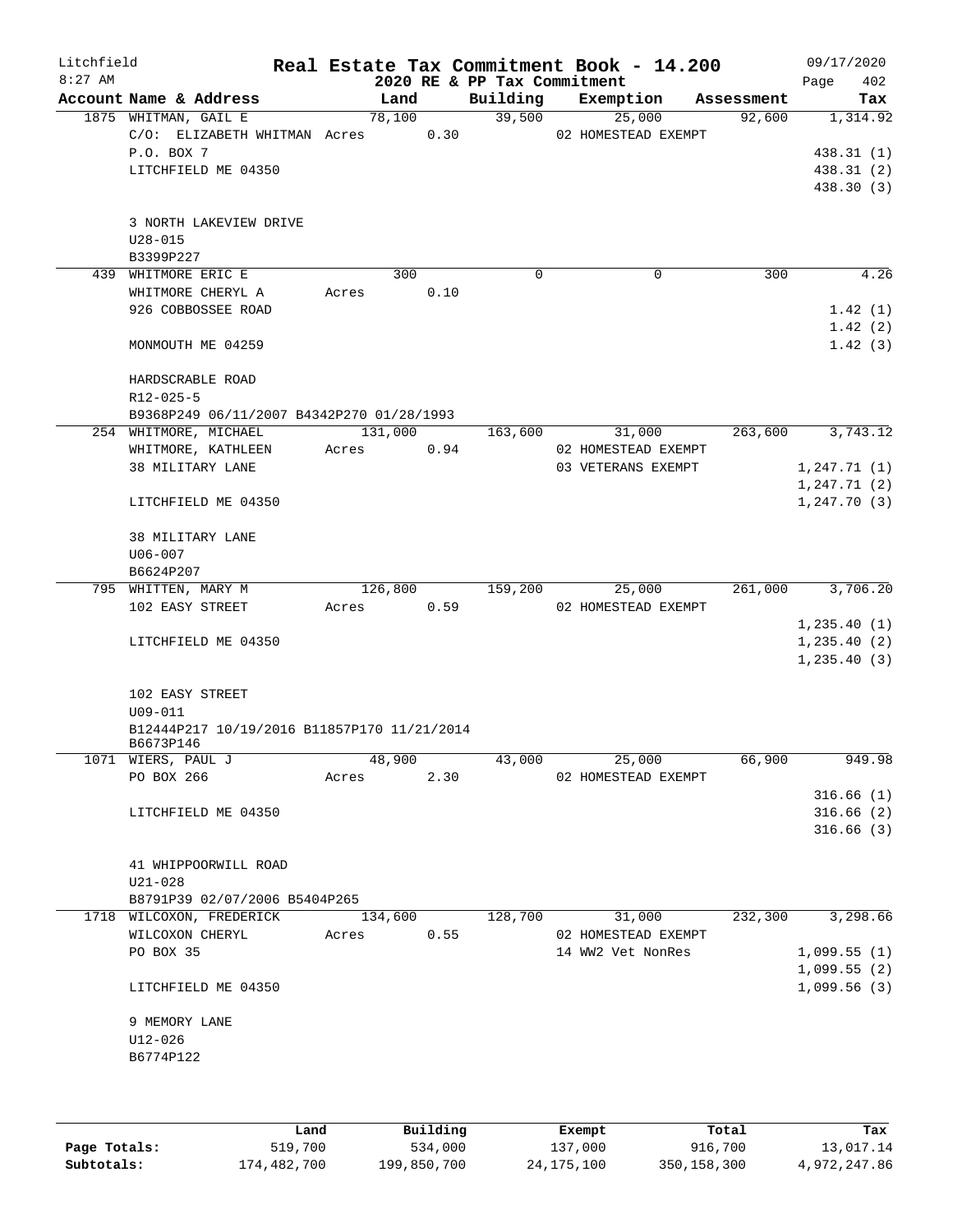| Litchfield   |                                                                    |         |       |         |          | Real Estate Tax Commitment Book - 14.200 |                     |                     |           |            | 09/17/2020  |            |
|--------------|--------------------------------------------------------------------|---------|-------|---------|----------|------------------------------------------|---------------------|---------------------|-----------|------------|-------------|------------|
| $8:27$ AM    | Account Name & Address                                             |         |       | Land    |          | 2020 RE & PP Tax Commitment<br>Building  |                     | Exemption           |           | Assessment | Page        | 403<br>Tax |
|              | 772 WILDING-HARTFORD SUSIE                                         |         |       | 194,800 |          |                                          | 151,500             | 25,000              |           | 321,300    |             | 4,562.46   |
|              | 107 HARTFORD DRIVE                                                 |         | Acres |         | 1.20     |                                          |                     | 02 HOMESTEAD EXEMPT |           |            |             |            |
|              |                                                                    |         |       |         |          |                                          |                     |                     |           |            | 1,520.82(1) |            |
|              | LITCHFIELD ME 04350                                                |         |       |         |          |                                          |                     |                     |           |            | 1,520.82(2) |            |
|              |                                                                    |         |       |         |          |                                          |                     |                     |           |            | 1,520.82(3) |            |
|              | 107 HARTFORD DRIVE                                                 |         |       |         |          |                                          |                     |                     |           |            |             |            |
|              | $U17 - 028$                                                        |         |       |         |          |                                          |                     |                     |           |            |             |            |
|              | B2409P91                                                           |         |       |         |          |                                          |                     |                     |           |            |             |            |
|              | 1898 WILKINS, KATHLEEN                                             |         |       | 87,500  |          | 159,100                                  |                     | 25,000              |           | 221,600    |             | 3,146.72   |
|              | P O BOX 300                                                        |         | Acres |         | 56.00    |                                          | 02 HOMESTEAD EXEMPT |                     |           |            |             |            |
|              |                                                                    |         |       |         |          |                                          |                     |                     |           |            | 1,048.91(1) |            |
|              | LITCHFIELD ME 04350                                                |         |       |         |          |                                          |                     |                     |           |            | 1,048.91(2) |            |
|              |                                                                    |         |       |         |          |                                          |                     |                     |           |            | 1,048.90(3) |            |
|              | 55 BUKER ROAD                                                      |         |       |         |          |                                          |                     |                     |           |            |             |            |
|              | $R05 - 055$                                                        |         |       |         |          |                                          |                     |                     |           |            |             |            |
|              | B6302P299 09/21/2000                                               |         |       |         |          |                                          |                     |                     |           |            |             |            |
|              | 1886 WILLIAMS DIANE E                                              |         |       | 63,300  |          | 59,500                                   |                     | 25,000              |           | 97,800     |             | 1,388.76   |
|              | 394 PLAINS ROAD                                                    |         | Acres |         | 10.43    |                                          | 02 HOMESTEAD EXEMPT |                     |           |            |             |            |
|              |                                                                    |         |       |         |          |                                          |                     |                     |           |            |             | 462.92(1)  |
|              | LITCHFIELD ME 04350                                                |         |       |         |          |                                          |                     |                     |           |            |             | 462.92(2)  |
|              |                                                                    |         |       |         |          |                                          |                     |                     |           |            |             | 462.92(3)  |
|              |                                                                    |         |       |         |          |                                          |                     |                     |           |            |             |            |
|              | 394 PLAINS ROAD<br>R07-017                                         |         |       |         |          |                                          |                     |                     |           |            |             |            |
|              | B12531P214 01/13/2017 B8448P15 06/06/2005 B3516P170                |         |       |         |          |                                          |                     |                     |           |            |             |            |
|              | 03/10/1989                                                         |         |       |         |          |                                          |                     |                     |           |            |             |            |
|              | 484 WILLIAMS GAYLE A & GARY                                        |         |       | 183,400 |          | 225,300                                  |                     | 25,000              |           | 383,700    |             | 5,448.54   |
|              | C. WILLIAMS                                                        |         |       |         |          |                                          |                     |                     |           |            |             |            |
|              | 160 ROSSER DRIVE                                                   |         | Acres |         | 0.50     |                                          |                     | 02 HOMESTEAD EXEMPT |           |            | 1,816.18(1) |            |
|              | LITCHFIELD ME 04350                                                |         |       |         |          |                                          |                     |                     |           |            | 1,816.18(2) |            |
|              |                                                                    |         |       |         |          |                                          |                     |                     |           |            | 1,816.18(3) |            |
|              |                                                                    |         |       |         |          |                                          |                     |                     |           |            |             |            |
|              | 160 ROSSER DRIVE                                                   |         |       |         |          |                                          |                     |                     |           |            |             |            |
|              | $U17 - 005$                                                        |         |       |         |          |                                          |                     |                     |           |            |             |            |
|              | B10188P268 08/28/2009 B10043P72 04/14/2009 B5409P260<br>07/06/1997 |         |       |         |          |                                          |                     |                     |           |            |             |            |
|              | 222 WILLIAMS PATRICIA L.                                           |         |       | 57,500  |          | 136,700                                  |                     | 25,000              |           | 169,200    |             | 2,402.64   |
|              | 336 DENNIS HILL ROAD                                               |         | Acres |         | 5.17     |                                          |                     | 02 HOMESTEAD EXEMPT |           |            |             |            |
|              |                                                                    |         |       |         |          |                                          |                     |                     |           |            |             | 800.88 (1) |
|              | LITCHFIELD ME 04350                                                |         |       |         |          |                                          |                     |                     |           |            |             | 800.88 (2) |
|              |                                                                    |         |       |         |          |                                          |                     |                     |           |            |             | 800.88(3)  |
|              | 336 DENNIS HILL ROAD                                               |         |       |         |          |                                          |                     |                     |           |            |             |            |
|              | R13-023A                                                           |         |       |         |          |                                          |                     |                     |           |            |             |            |
|              | B11111P70 06/15/2012 B6365P320 12/08/2000                          |         |       |         |          |                                          |                     |                     |           |            |             |            |
|              | 2011 WILLIAMS, AARON                                               |         |       | 0       |          | 6,200                                    |                     | 0                   |           | 6,200      |             | 88.04      |
|              | 276 UPPER POND ROAD                                                |         |       |         |          |                                          |                     |                     |           |            |             |            |
|              |                                                                    |         |       |         |          |                                          |                     |                     |           |            |             | 29.35(1)   |
|              | LITCHFIELD ME 04350                                                |         |       |         |          |                                          |                     |                     |           |            |             | 29.35(2)   |
|              |                                                                    |         |       |         |          |                                          |                     |                     |           |            |             | 29.34(3)   |
|              |                                                                    |         |       |         |          |                                          |                     |                     |           |            |             |            |
|              | 276 UPPER POND ROAD                                                |         |       |         |          |                                          |                     |                     |           |            |             |            |
|              | R01-019A-ON-2                                                      |         |       |         |          |                                          |                     |                     |           |            |             |            |
|              |                                                                    |         |       |         |          |                                          |                     |                     |           |            |             |            |
|              |                                                                    |         |       |         |          |                                          |                     |                     |           |            |             |            |
|              |                                                                    | Land    |       |         | Building |                                          | Exempt              |                     |           | Total      |             | Tax        |
| Page Totals: |                                                                    | 586,500 |       |         | 738,300  |                                          | 125,000             |                     | 1,199,800 |            |             | 17,037.16  |

**Subtotals:** 175,069,200 200,589,000 24,300,100 351,358,100 4,989,285.02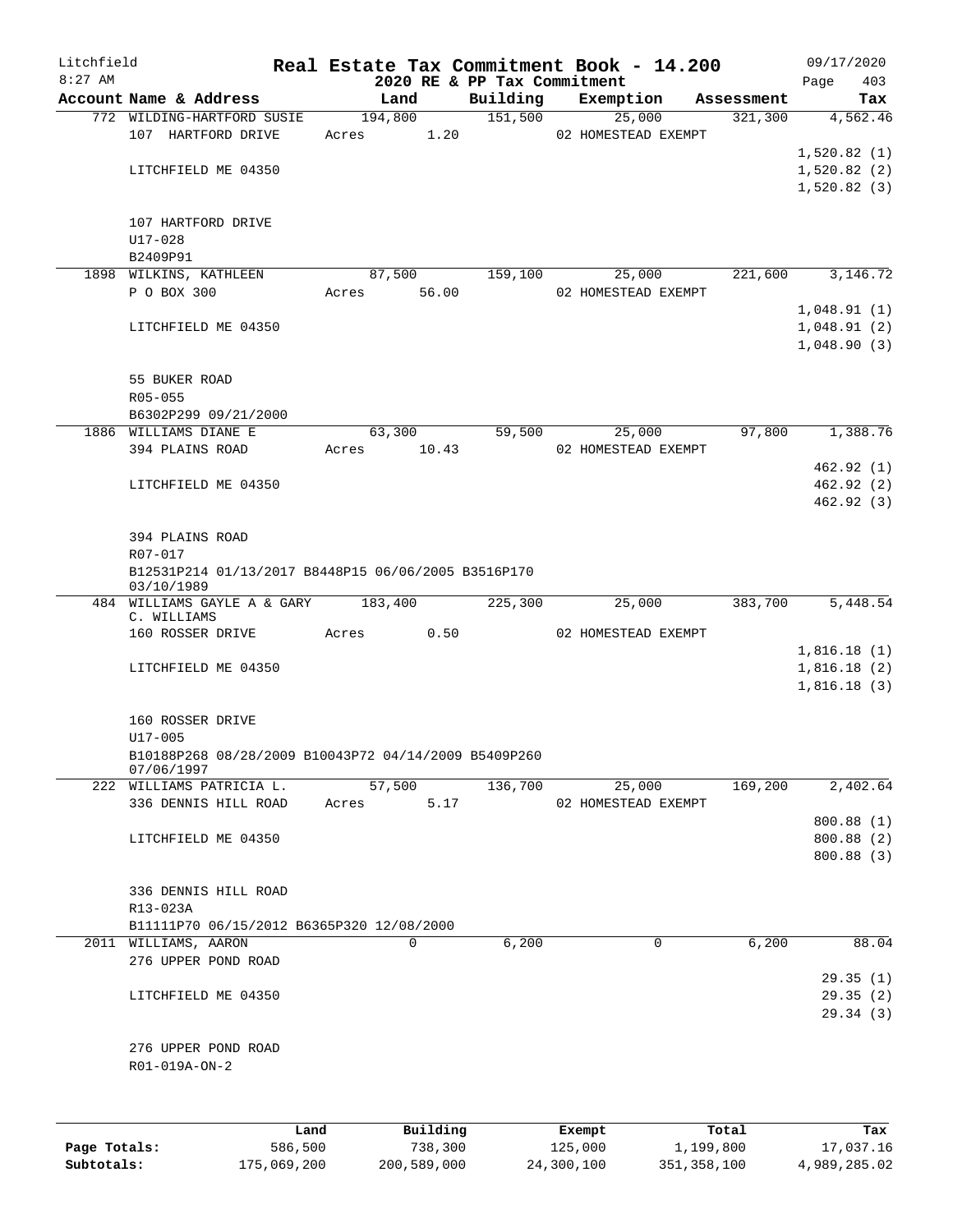| Litchfield   |                                                     |             |       |                 |          |                             | Real Estate Tax Commitment Book - 14.200 |             |            | 09/17/2020   |
|--------------|-----------------------------------------------------|-------------|-------|-----------------|----------|-----------------------------|------------------------------------------|-------------|------------|--------------|
| $8:27$ AM    |                                                     |             |       |                 |          | 2020 RE & PP Tax Commitment |                                          |             |            | 404<br>Page  |
|              | Account Name & Address                              |             |       | Land            |          | Building<br>78,500          | Exemption                                | $\Omega$    | Assessment | Tax          |
|              | 1892 WILLIAMS, JILLIAN MARIE<br>WILLIAMS, GREGORY G |             |       | 62,000<br>Acres | 8.60     |                             |                                          |             | 140,500    | 1,995.10     |
|              | 348 PINE TREE RD                                    |             |       |                 |          |                             |                                          |             |            | 665.03(1)    |
|              |                                                     |             |       |                 |          |                             |                                          |             |            | 665.03(2)    |
|              | LITCHFIELD ME 04350                                 |             |       |                 |          |                             |                                          |             |            | 665.04(3)    |
|              |                                                     |             |       |                 |          |                             |                                          |             |            |              |
|              | 348 PINE TREE ROAD                                  |             |       |                 |          |                             |                                          |             |            |              |
|              | R10-037                                             |             |       |                 |          |                             |                                          |             |            |              |
|              | B11382P219 03/29/2013 B2248P279 09/28/1979          |             |       |                 |          |                             |                                          |             |            |              |
|              | 1893 WILLIAMS, LAUREL A. (                          |             |       | 90,600          |          | 123,300                     |                                          | 0           | 213,900    | 3,037.38     |
|              | LIFE ESTATE)                                        |             |       |                 |          |                             |                                          |             |            |              |
|              | MARION S. WILLIAMS                                  |             | Acres |                 | 151.00   |                             |                                          |             |            |              |
|              | TRUST                                               |             |       |                 |          |                             |                                          |             |            |              |
|              | 202 HUNTINGTON HILL<br><b>ROAD</b>                  |             |       |                 |          |                             |                                          |             |            | 1,012.46(1)  |
|              |                                                     |             |       |                 |          |                             |                                          |             |            | 1,012.46(2)  |
|              | LITCHFIELD ME 04350                                 |             |       |                 |          |                             |                                          |             |            | 1,012.46(3)  |
|              |                                                     |             |       |                 |          |                             |                                          |             |            |              |
|              | 202 HUNTINGTON HILL                                 |             |       |                 |          |                             |                                          |             |            |              |
|              | $R05 - 065$                                         |             |       |                 |          |                             |                                          |             |            |              |
|              | B12225P172 01/11/2016 B11543P105 10/17/2013         |             |       |                 |          |                             |                                          |             |            |              |
|              | B3536P201                                           |             |       |                 |          |                             |                                          |             |            |              |
|              | 2382 WILLIAMS, MICHAEL                              |             |       | 53,100          |          | 8,200                       | 25,000                                   |             | 36,300     | 515.46       |
|              | 328 PINE TREE ROAD                                  |             |       | Acres 3.70      |          |                             | 02 HOMESTEAD EXEMPT                      |             |            |              |
|              |                                                     |             |       |                 |          |                             |                                          |             |            | 171.82(1)    |
|              | LITCHFIELD ME 04350                                 |             |       |                 |          |                             |                                          |             |            | 171.82(2)    |
|              |                                                     |             |       |                 |          |                             |                                          |             |            | 171.82(3)    |
|              |                                                     |             |       |                 |          |                             |                                          |             |            |              |
|              | 328 PINE TREE ROAD                                  |             |       |                 |          |                             |                                          |             |            |              |
|              | R10-037-B                                           |             |       |                 |          |                             |                                          |             |            |              |
|              | 1506 WILLIAMS, TIMOTHY H                            |             |       | 32,000          |          | 84,400                      |                                          | 0           | 116,400    | 1,652.88     |
|              | WILLIAMS, MARGARET J                                |             |       | Acres           | 0.16     |                             |                                          |             |            |              |
|              | 8 COTTAGE STREET                                    |             |       |                 |          |                             |                                          |             |            | 550.96(1)    |
|              |                                                     |             |       |                 |          |                             |                                          |             |            | 550.96(2)    |
|              | SHARON MA 02067                                     |             |       |                 |          |                             |                                          |             |            | 550.96(3)    |
|              | 8 TOWN LINE DRIVE                                   |             |       |                 |          |                             |                                          |             |            |              |
|              | $U13 - 022$                                         |             |       |                 |          |                             |                                          |             |            |              |
|              | B11471P252 08/07/2013 B2847P156                     |             |       |                 |          |                             |                                          |             |            |              |
|              | 1897 WILLIS, ROBERT H                               |             |       | 122,800         |          | 91,200                      |                                          | $\Omega$    | 214,000    | 3,038.80     |
|              | 61 WASHINGTON LANE                                  |             | Acres |                 | 0.61     |                             |                                          |             |            |              |
|              |                                                     |             |       |                 |          |                             |                                          |             |            | 1,012.93(1)  |
|              | LITCHFIELD ME 04350                                 |             |       |                 |          |                             |                                          |             |            | 1,012.93(2)  |
|              |                                                     |             |       |                 |          |                             |                                          |             |            | 1,012.94(3)  |
|              |                                                     |             |       |                 |          |                             |                                          |             |            |              |
|              | 61 WASHINGTON LANE                                  |             |       |                 |          |                             |                                          |             |            |              |
|              | $U07 - 005$                                         |             |       |                 |          |                             |                                          |             |            |              |
|              | B3953P101                                           |             |       |                 |          |                             |                                          |             |            |              |
| 25           | WILMINGTON SAVINGS FUND                             |             |       | 46,800          |          | 59,100                      |                                          | 0           | 105,900    | 1,503.78     |
|              | SOCIETY                                             |             |       |                 |          |                             |                                          |             |            |              |
|              | 30 DANFORTH STREET                                  |             | Acres |                 | 1.60     |                             |                                          |             |            |              |
|              |                                                     |             |       |                 |          |                             |                                          |             |            | 501.26(1)    |
|              | PORTLAND ME 04101                                   |             |       |                 |          |                             |                                          |             |            | 501.26(2)    |
|              |                                                     |             |       |                 |          |                             |                                          |             |            | 501.26(3)    |
|              |                                                     |             |       |                 |          |                             |                                          |             |            |              |
|              | 404 RICHMOND ROAD                                   |             |       |                 |          |                             |                                          |             |            |              |
|              | $R03 - 121 - 1$                                     |             |       |                 |          |                             |                                          |             |            |              |
|              | B13497P343 03/05/2020 B13354P272 07/10/2019         |             |       |                 |          |                             |                                          |             |            |              |
|              |                                                     |             |       |                 |          |                             |                                          |             |            |              |
|              |                                                     | Land        |       |                 | Building |                             | Exempt                                   |             | Total      | Tax          |
| Page Totals: |                                                     | 407,300     |       |                 | 444,700  |                             | 25,000                                   |             | 827,000    | 11,743.40    |
| Subtotals:   |                                                     | 175,476,500 |       | 201,033,700     |          |                             | 24, 325, 100                             | 352,185,100 |            | 5,001,028.42 |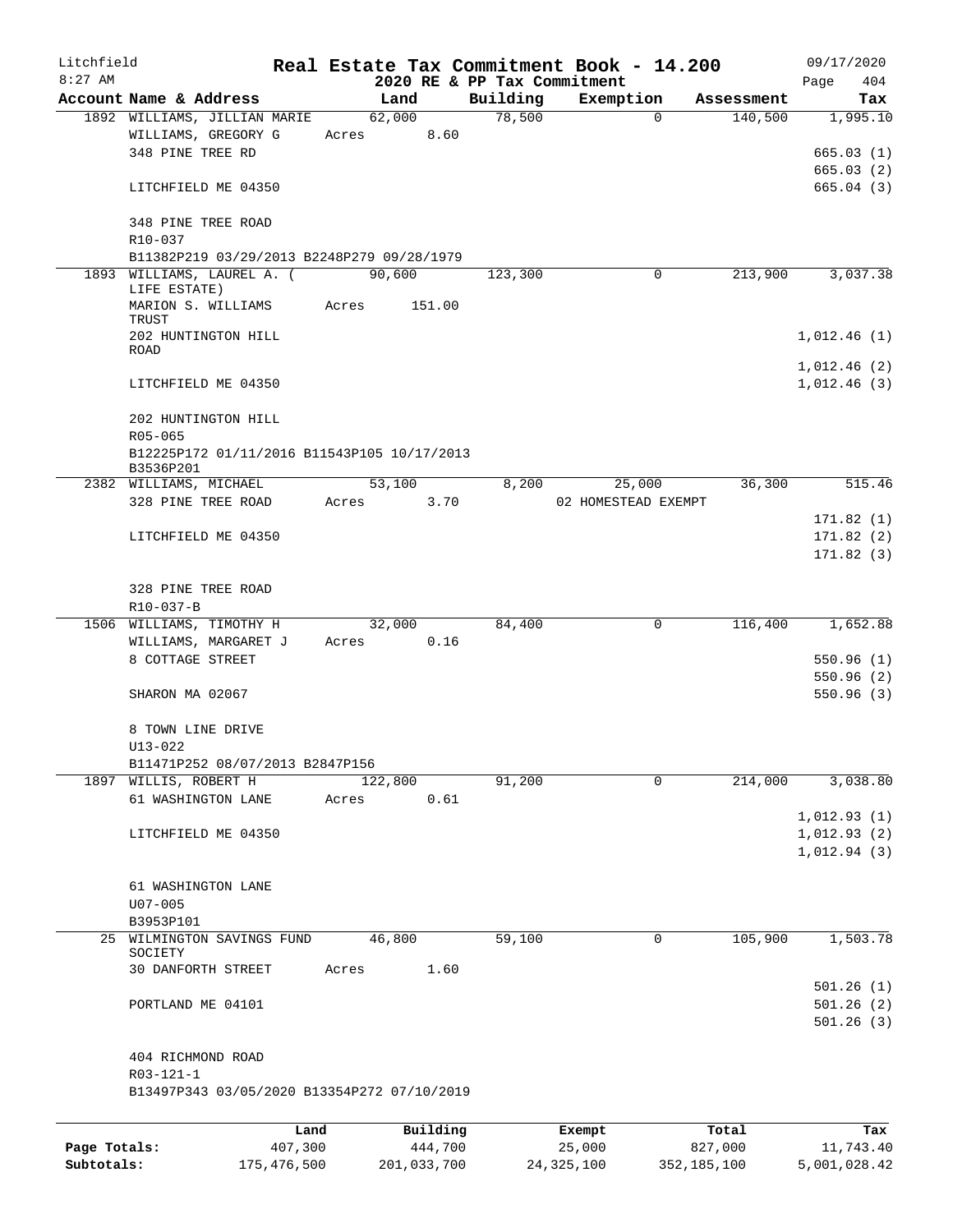| Litchfield |                                                      |       |             |                             | Real Estate Tax Commitment Book - 14.200 |            | 09/17/2020   |      |
|------------|------------------------------------------------------|-------|-------------|-----------------------------|------------------------------------------|------------|--------------|------|
| $8:27$ AM  |                                                      |       |             | 2020 RE & PP Tax Commitment |                                          |            | Page         | 405  |
|            | Account Name & Address                               |       | Land        | Building                    | Exemption                                | Assessment |              | Tax  |
|            | 1962 WILSON, DAVID                                   |       | 48,000      | 140,800                     | 25,000                                   | 163,800    | 2,325.96     |      |
|            | WILSON, CONSTANCE                                    | Acres | 2.00        |                             | 02 HOMESTEAD EXEMPT                      |            |              |      |
|            | 153 THOROFARE ROAD                                   |       |             |                             |                                          |            | 775.32(1)    |      |
|            |                                                      |       |             |                             |                                          |            | 775.32(2)    |      |
|            | LITCHFIELD ME 04350                                  |       |             |                             |                                          |            | 775.32(3)    |      |
|            |                                                      |       |             |                             |                                          |            |              |      |
|            | 153 THOROFARE ROAD                                   |       |             |                             |                                          |            |              |      |
|            | R08-020A-2                                           |       |             |                             |                                          |            |              |      |
|            | B11327P99 03/12/2013 B5102P71                        |       |             |                             |                                          |            |              |      |
|            | 1963 WILSON, DAVID A                                 |       | 73,800      | 138,500                     | 0                                        | 212,300    | 3,014.66     |      |
|            | WILSON, CONSTANCE D                                  | Acres | 1.42        |                             |                                          |            |              |      |
|            | 153 THOROFARE RD                                     |       |             |                             |                                          |            | 1,004.89(1)  |      |
|            |                                                      |       |             |                             |                                          |            | 1,004.89(2)  |      |
|            | LITCHFIELD ME 04350                                  |       |             |                             |                                          |            | 1,004.88(3)  |      |
|            |                                                      |       |             |                             |                                          |            |              |      |
|            | 127 THOROFARE ROAD<br>R08-020A-1                     |       |             |                             |                                          |            |              |      |
|            | B11874P303 12/17/2014 B11821P96 10/08/2014 B9554P254 |       |             |                             |                                          |            |              |      |
|            | 11/05/2007 B9554P252 11/05/2007 B5410P23             |       |             |                             |                                          |            |              |      |
|            | 2417 WILSON, DAVID E                                 |       | 48,000      | 179,700                     | 31,000                                   | 196,700    | 2,793.14     |      |
|            | WILSON, LUCILLE P                                    | Acres | 2.01        |                             | 02 HOMESTEAD EXEMPT                      |            |              |      |
|            | 18 OVERLOOK DRIVE                                    |       |             |                             | 12 WW2 Vet Res.                          |            | 931.05(1)    |      |
|            |                                                      |       |             |                             |                                          |            | 931.05(2)    |      |
|            | LITCHFIELD ME 04350                                  |       |             |                             |                                          |            | 931.04 (3)   |      |
|            |                                                      |       |             |                             |                                          |            |              |      |
|            | 18 OVERLOOK DRIVE                                    |       |             |                             |                                          |            |              |      |
|            | $R12 - 022 - 1$                                      |       |             |                             |                                          |            |              |      |
|            | B12041P119 07/15/2015 B9525P248 10/09/2007 B8289P183 |       |             |                             |                                          |            |              |      |
|            | 01/21/2005                                           |       |             |                             |                                          |            |              |      |
|            | 986 WINCHESTER, JESS L                               |       | 74,200      | 198,400                     | $\mathbf 0$                              | 272,600    | 3,870.92     |      |
|            | WINCHESTER, JENNIFER                                 |       | Acres 29.42 |                             |                                          |            |              |      |
|            | 15 LOIS LANE                                         |       |             |                             |                                          |            | 1, 290.31(1) |      |
|            |                                                      |       |             |                             |                                          |            | 1, 290.31(2) |      |
|            | LITCHFIELD ME 04350                                  |       |             |                             |                                          |            | 1, 290.30(3) |      |
|            |                                                      |       |             |                             |                                          |            |              |      |
|            | 15 LOIS LANE                                         |       |             |                             |                                          |            |              |      |
|            | R06-027A                                             |       |             |                             |                                          |            |              |      |
|            | B13000P309 08/15/2018                                |       |             |                             |                                          |            |              |      |
|            | 983 WING DONNA G                                     |       | 0           | 9,600                       | 9,600                                    | 0          |              | 0.00 |
|            | 2 JEFFERY LANE                                       |       |             |                             | 02 HOMESTEAD EXEMPT                      |            |              |      |
|            |                                                      |       |             |                             |                                          |            |              |      |
|            | LITCHFIELD ME 04350                                  |       |             |                             |                                          |            |              |      |
|            |                                                      |       |             |                             |                                          |            |              |      |
|            |                                                      |       |             |                             |                                          |            |              |      |
|            | 2 JEFFREY LANE                                       |       |             |                             |                                          |            |              |      |
|            | R01-010-ON-4                                         |       |             |                             |                                          |            |              |      |
|            | 1908 WING JOSEPH E                                   |       | 43,000      | $\Omega$                    | $\Omega$                                 | 43,000     | 610.60       |      |
|            | 26 WENTZELL ROAD                                     | Acres | 10.00       |                             |                                          |            |              |      |
|            |                                                      |       |             |                             |                                          |            | 203.53(1)    |      |
|            | LITCHFIELD ME 04350                                  |       |             |                             |                                          |            | 203.53(2)    |      |
|            |                                                      |       |             |                             |                                          |            | 203.54(3)    |      |
|            |                                                      |       |             |                             |                                          |            |              |      |
|            | WENTZELL ROAD                                        |       |             |                             |                                          |            |              |      |
|            | R03-074                                              |       |             |                             |                                          |            |              |      |
|            | B9920P71 12/02/2008 B5141P227                        |       |             |                             |                                          |            |              |      |
|            |                                                      |       |             |                             |                                          |            |              |      |
|            |                                                      |       |             |                             |                                          |            |              |      |
|            |                                                      |       |             |                             |                                          |            |              |      |

|              | Land        | Building    | Exempt     | Total       | Tax          |
|--------------|-------------|-------------|------------|-------------|--------------|
| Page Totals: | 287,000     | 667,000     | 65,600     | 888,400     | 12,615.28    |
| Subtotals:   | 175,763,500 | 201,700,700 | 24,390,700 | 353,073,500 | 5,013,643.70 |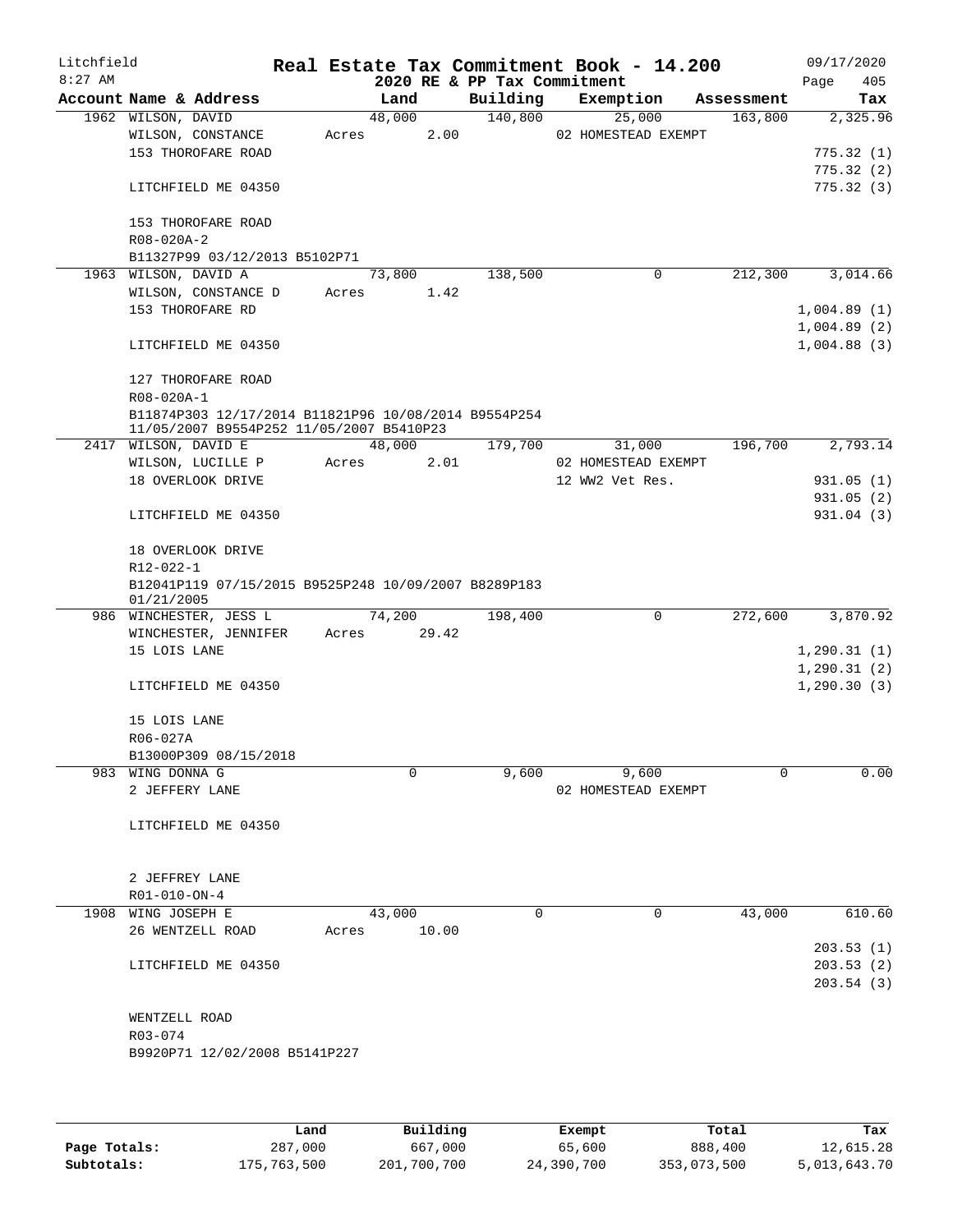| Litchfield<br>$8:27$ AM |                                             |                     |      | 2020 RE & PP Tax Commitment | Real Estate Tax Commitment Book - 14.200 |            | 09/17/2020<br>Page<br>406 |
|-------------------------|---------------------------------------------|---------------------|------|-----------------------------|------------------------------------------|------------|---------------------------|
|                         | Account Name & Address                      | Land                |      | Building                    | Exemption                                | Assessment | Tax                       |
|                         | 1906 WING, GABRIEL S                        | 54,000              |      | 116,000                     | 25,000                                   | 145,000    | 2,059.00                  |
|                         | WING, CARISSA M                             | Acres               | 4.00 |                             | 02 HOMESTEAD EXEMPT                      |            |                           |
|                         | 16 JOHN TARR ROAD                           |                     |      |                             |                                          |            | 686.33(1)                 |
|                         |                                             |                     |      |                             |                                          |            | 686.33 (2)                |
|                         | LITCHFIELD ME 04350                         |                     |      |                             |                                          |            | 686.34 (3)                |
|                         | 16 JOHN TARR ROAD                           |                     |      |                             |                                          |            |                           |
|                         | R01-029A                                    |                     |      |                             |                                          |            |                           |
|                         | B12167P95 09/14/2015 B4928P262              |                     |      |                             |                                          |            |                           |
|                         | 603 WING, GREGORY                           | $\overline{27,700}$ |      | $\Omega$                    | 0                                        | 27,700     | 393.34                    |
|                         | WING, CARISSA                               | Acres               | 1.90 |                             |                                          |            |                           |
|                         | 141 TILLSON ROAD                            |                     |      |                             |                                          |            | 131.11(1)                 |
|                         |                                             |                     |      |                             |                                          |            | 131.11(2)                 |
|                         | MONMOUTH ME 04259                           |                     |      |                             |                                          |            | 131.12(3)                 |
|                         | RICHMOND ROAD                               |                     |      |                             |                                          |            |                           |
|                         | R01-029                                     |                     |      |                             |                                          |            |                           |
|                         | B5298P194 01/24/1997                        |                     |      |                             |                                          |            |                           |
|                         | 1903 WING, GREGORY R                        | 37,600              |      | 0                           | 0                                        | 37,600     | 533.92                    |
|                         | 141 TILLSON RD                              | Acres               | 6.00 |                             |                                          |            |                           |
|                         |                                             |                     |      |                             |                                          |            | 177.97(1)                 |
|                         | MONMOUTH ME 04259                           |                     |      |                             |                                          |            | 177.97(2)                 |
|                         |                                             |                     |      |                             |                                          |            | 177.98(3)                 |
|                         |                                             |                     |      |                             |                                          |            |                           |
|                         | ADAMS ROAD                                  |                     |      |                             |                                          |            |                           |
|                         | R01-065                                     |                     |      |                             |                                          |            |                           |
|                         | B4791P168                                   |                     |      |                             |                                          |            |                           |
|                         |                                             | 45,000              |      | 137,200                     | 25,000                                   | 157,200    | 2, 232.24                 |
|                         | 1904 WING, JOSEPH<br>26 WENTZELL ROAD       | Acres               | 2.00 |                             |                                          |            |                           |
|                         |                                             |                     |      |                             | 02 HOMESTEAD EXEMPT                      |            |                           |
|                         |                                             |                     |      |                             |                                          |            | 744.08(1)                 |
|                         | LITCHFIELD ME 04350                         |                     |      |                             |                                          |            | 744.08(2)                 |
|                         |                                             |                     |      |                             |                                          |            | 744.08(3)                 |
|                         |                                             |                     |      |                             |                                          |            |                           |
|                         | 26 WENTZELL ROAD                            |                     |      |                             |                                          |            |                           |
|                         | R03-085A                                    |                     |      |                             |                                          |            |                           |
|                         | 1907 WING, JOSEPH                           | 55,500              |      | 59,000                      | 0                                        | 114,500    | 1,625.90                  |
|                         | 26 WENTZELL ROAD                            | Acres               | 4.50 |                             |                                          |            |                           |
|                         |                                             |                     |      |                             |                                          |            | 541.97(1)                 |
|                         | LITCHFIELD ME 04350                         |                     |      |                             |                                          |            | 541.97 (2)                |
|                         |                                             |                     |      |                             |                                          |            | 541.96(3)                 |
|                         |                                             |                     |      |                             |                                          |            |                           |
|                         | 36 WENTZELL ROAD                            |                     |      |                             |                                          |            |                           |
|                         | $R03 - 085$                                 |                     |      |                             |                                          |            |                           |
|                         | B9920P71 B2952P200                          |                     |      |                             |                                          |            |                           |
|                         | 2082 WING, JOSEPH E                         | 10,800              |      | $\Omega$                    | 0                                        | 10,800     | 153.36                    |
|                         | 26 WENTZELL ROAD                            | Acres               | 3.60 |                             |                                          |            |                           |
|                         |                                             |                     |      |                             |                                          |            | 51.12(1)                  |
|                         | LITCHFIELD ME 04350                         |                     |      |                             |                                          |            | 51.12(2)                  |
|                         |                                             |                     |      |                             |                                          |            | 51.12(3)                  |
|                         |                                             |                     |      |                             |                                          |            |                           |
|                         | WENTZELL ROAD                               |                     |      |                             |                                          |            |                           |
|                         | R03-074B                                    |                     |      |                             |                                          |            |                           |
|                         | B12051P146 12/22/2014 B11896P240 12/22/2014 |                     |      |                             |                                          |            |                           |
|                         | B10358P20 03/09/2010 B5727P76 09/10/1998    |                     |      |                             |                                          |            |                           |
|                         |                                             |                     |      |                             |                                          |            |                           |
|                         |                                             |                     |      |                             |                                          |            |                           |
|                         |                                             |                     |      |                             |                                          |            |                           |

|              | Land        | Building    | Exempt     | Total       | Tax          |
|--------------|-------------|-------------|------------|-------------|--------------|
| Page Totals: | 230,600     | 312,200     | 50,000     | 492,800     | 6,997.76     |
| Subtotals:   | 175,994,100 | 202,012,900 | 24,440,700 | 353,566,300 | 5,020,641.46 |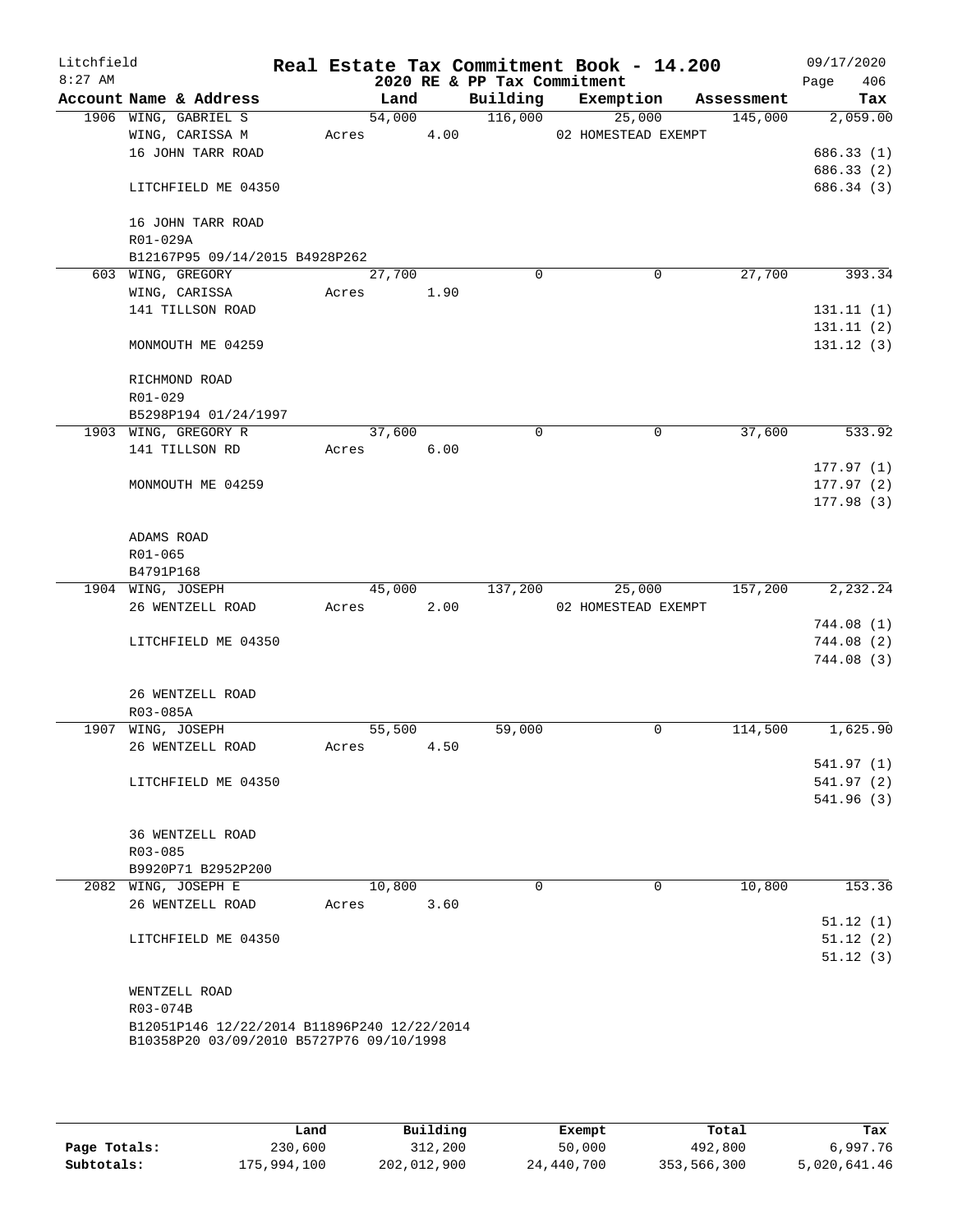| Litchfield   |                                                                |             |       |             |                                         | Real Estate Tax Commitment Book - 14.200 |             |            | 09/17/2020             |
|--------------|----------------------------------------------------------------|-------------|-------|-------------|-----------------------------------------|------------------------------------------|-------------|------------|------------------------|
| $8:27$ AM    | Account Name & Address                                         |             |       | Land        | 2020 RE & PP Tax Commitment<br>Building | Exemption                                |             | Assessment | 407<br>Page<br>Tax     |
|              | 1223 WING, LYLE K                                              |             |       | 73,500      | 141,900                                 | 25,000                                   |             | 190,400    | 2,703.68               |
|              | 191 HUNTINGTON HILL<br>ROAD                                    |             | Acres | 28.00       |                                         | 02 HOMESTEAD EXEMPT                      |             |            |                        |
|              |                                                                |             |       |             |                                         |                                          |             |            | 901.23(1)              |
|              | LITCHFIELD ME 04350                                            |             |       |             |                                         |                                          |             |            | 901.23(2)<br>901.22(3) |
|              | 191 HUNTINGTON HILL                                            |             |       |             |                                         |                                          |             |            |                        |
|              | R05-064                                                        |             |       |             |                                         |                                          |             |            |                        |
|              | B5916P248 04/09/1999<br>1901 WING, MICHELLE                    |             |       | 49,200      | 106,200                                 | 25,000                                   |             | 130,400    | 1,851.68               |
|              | WING, DAVID                                                    |             | Acres | 2.40        |                                         | 02 HOMESTEAD EXEMPT                      |             |            |                        |
|              | 29 WENTZELL ROAD                                               |             |       |             |                                         |                                          |             |            | 617.23 (1)             |
|              |                                                                |             |       |             |                                         |                                          |             |            | 617.23(2)              |
|              | LITCHFIELD ME 04350                                            |             |       |             |                                         |                                          |             |            | 617.22(3)              |
|              | 29 WENTZELL ROAD                                               |             |       |             |                                         |                                          |             |            |                        |
|              | R03-074A                                                       |             |       |             |                                         |                                          |             |            |                        |
|              | B9838P258 08/28/2008 B5366P301 07/20/2004<br>1905 WING, PAUL S |             |       | 55,700      | 118,100                                 | 31,000                                   |             | 142,800    | 2,027.76               |
|              | 241 BUKER ROAD                                                 |             | Acres | 4.55        |                                         | 02 HOMESTEAD EXEMPT                      |             |            |                        |
|              |                                                                |             |       |             |                                         | 03 VETERANS EXEMPT                       |             |            | 675.92(1)              |
|              | LITCHFIELD ME 04350                                            |             |       |             |                                         |                                          |             |            | 675.92(2)              |
|              |                                                                |             |       |             |                                         |                                          |             |            | 675.92(3)              |
|              |                                                                |             |       |             |                                         |                                          |             |            |                        |
|              | 241 BUKER ROAD                                                 |             |       |             |                                         |                                          |             |            |                        |
|              | $R05 - 052 - 3$                                                |             |       |             |                                         |                                          |             |            |                        |
|              | B2225P14                                                       |             |       |             |                                         |                                          |             |            |                        |
|              | 1912 WOLANSKI, ROBERT                                          |             |       | 118,000     | 135,000                                 |                                          | 0           | 253,000    | 3,592.60               |
|              | 164 WEST POPLAR STREET                                         |             | Acres | 0.32        |                                         |                                          |             |            |                        |
|              |                                                                |             |       |             |                                         |                                          |             |            | 1, 197.53(1)           |
|              | FLORAL PARK, LONG                                              |             |       |             |                                         |                                          |             |            | 1, 197.53(2)           |
|              | ISLAND NY 11001                                                |             |       |             |                                         |                                          |             |            |                        |
|              |                                                                |             |       |             |                                         |                                          |             |            | 1, 197.54(3)           |
|              | 22 BLEN DRIVE                                                  |             |       |             |                                         |                                          |             |            |                        |
|              | $U23 - 003$                                                    |             |       |             |                                         |                                          |             |            |                        |
|              | B2749P67                                                       |             |       |             |                                         |                                          |             |            |                        |
| 683          | WOLONGEVICZ,                                                   |             |       | 55,100      | 191,800                                 | 25,000                                   |             | 221,900    | 3,150.98               |
|              | CHRISTOPHER P                                                  |             |       |             |                                         |                                          |             |            |                        |
|              | YATES, KATHRYN E                                               |             | Acres | 6.09        |                                         | 02 HOMESTEAD EXEMPT                      |             |            |                        |
|              | 17 NORTH GREENLEAF                                             |             |       |             |                                         |                                          |             |            | 1,050.33(1)            |
|              | WOODS LANE                                                     |             |       |             |                                         |                                          |             |            |                        |
|              |                                                                |             |       |             |                                         |                                          |             |            | 1,050.33(2)            |
|              | LITCHFIELD ME 04350                                            |             |       |             |                                         |                                          |             |            | 1,050.32(3)            |
|              | 17 NORTH GREENLEAF                                             |             |       |             |                                         |                                          |             |            |                        |
|              | R02-081                                                        |             |       |             |                                         |                                          |             |            |                        |
|              | B13158P260 02/28/2019                                          |             |       |             |                                         |                                          |             |            |                        |
| 2591         | WOOD GARY                                                      |             |       | 230,300     | 137,000                                 | 25,000                                   |             | 342,300    | 4,860.66               |
|              | 122 CHESLEY DRIVE                                              |             | Acres | 2.86        |                                         | 02 HOMESTEAD EXEMPT                      |             |            |                        |
|              |                                                                |             |       |             |                                         |                                          |             |            | 1,620.22(1)            |
|              | LITCHFIELD ME 04350                                            |             |       |             |                                         |                                          |             |            | 1,620.22(2)            |
|              |                                                                |             |       |             |                                         |                                          |             |            | 1,620.22(3)            |
|              | 122 CHESLEY DRIVE                                              |             |       |             |                                         |                                          |             |            |                        |
|              | U15-017                                                        |             |       |             |                                         |                                          |             |            |                        |
|              | B12872P122 03/28/2018 B9154P103 11/20/2006                     |             |       |             |                                         |                                          |             |            |                        |
|              |                                                                | Land        |       | Building    |                                         | Exempt                                   |             | Total      | Tax                    |
| Page Totals: |                                                                | 581,800     |       | 830,000     |                                         | 131,000                                  | 1,280,800   |            | 18, 187. 36            |
| Subtotals:   |                                                                | 176,575,900 |       | 202,842,900 |                                         | 24,571,700                               | 354,847,100 |            | 5,038,828.82           |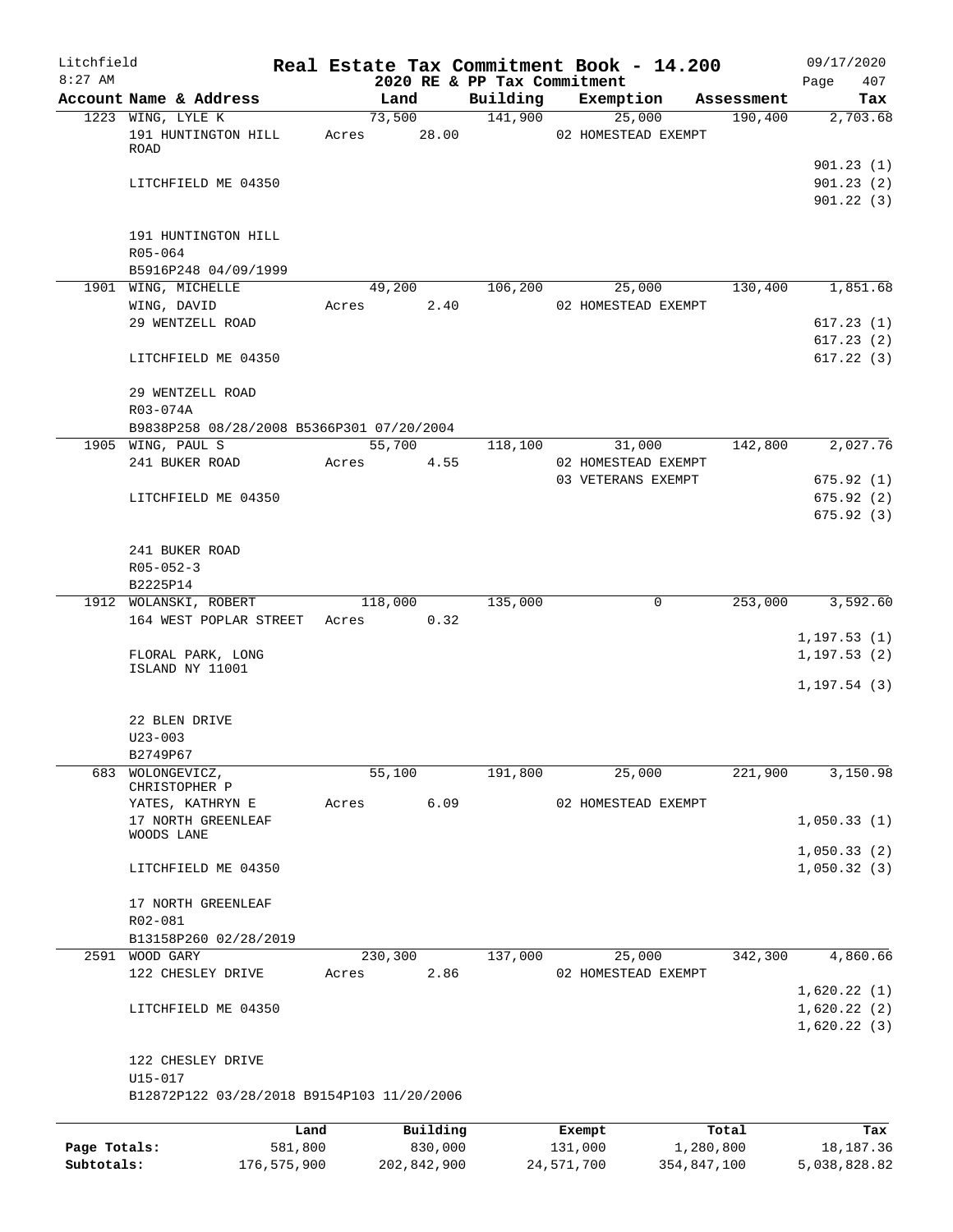| Litchfield   |                   |                                                                                           |       |                |          |                             | Real Estate Tax Commitment Book - 14.200 |                       | 09/17/2020   |           |
|--------------|-------------------|-------------------------------------------------------------------------------------------|-------|----------------|----------|-----------------------------|------------------------------------------|-----------------------|--------------|-----------|
| $8:27$ AM    |                   |                                                                                           |       |                |          | 2020 RE & PP Tax Commitment |                                          |                       | Page         | 408       |
|              |                   | Account Name & Address<br>1466 WOOD, DWAYNE S                                             |       | Land<br>35,800 |          | Building<br>127,100         | Exemption<br>25,000                      | Assessment<br>137,900 |              | Tax       |
|              |                   | WOOD, DENISE J                                                                            | Acres |                | 0.40     |                             | 02 HOMESTEAD EXEMPT                      |                       |              | 1,958.18  |
|              |                   | 647 RICHMOND ROAD                                                                         |       |                |          |                             |                                          |                       | 652.73 (1)   |           |
|              |                   |                                                                                           |       |                |          |                             |                                          |                       | 652.73 (2)   |           |
|              |                   | LITCHFIELD ME 04350                                                                       |       |                |          |                             |                                          |                       | 652.72 (3)   |           |
|              |                   | 570 RICHMOND ROAD                                                                         |       |                |          |                             |                                          |                       |              |           |
|              | R02-006           |                                                                                           |       |                |          |                             |                                          |                       |              |           |
|              | 12/08/1998        | B11415P248 06/11/2013 B8549P141 08/12/2005 B5809P148                                      |       |                |          |                             |                                          |                       |              |           |
|              |                   | 1355 WOOD, EUSTACIA                                                                       |       | 130,700        |          | 110,600                     | 25,000                                   | 216,300               |              | 3,071.46  |
|              |                   | 146 HARDSCRABBLE ROAD                                                                     | Acres |                | 6.81     |                             | 02 HOMESTEAD EXEMPT                      |                       |              |           |
|              |                   |                                                                                           |       |                |          |                             |                                          |                       | 1,023.82(1)  |           |
|              |                   | LITCHFIELD ME 04350                                                                       |       |                |          |                             |                                          |                       | 1,023.82(2)  |           |
|              |                   |                                                                                           |       |                |          |                             |                                          |                       | 1,023.82(3)  |           |
|              |                   |                                                                                           |       |                |          |                             |                                          |                       |              |           |
|              |                   | 146 HARDSCRABBLE ROAD                                                                     |       |                |          |                             |                                          |                       |              |           |
|              | U22-012           |                                                                                           |       |                |          |                             |                                          |                       |              |           |
|              |                   | B12519P176 01/12/2017 B11413P261 06/11/2013                                               |       |                |          |                             |                                          |                       |              |           |
|              |                   | B10693P114 03/23/2011 B7675P227 10/07/2003                                                |       |                |          |                             |                                          |                       |              |           |
|              | 1180 WOOD, THOMAS |                                                                                           |       | 37,900         |          | $\Omega$                    | $\Omega$                                 | 37,900                |              | 538.18    |
|              |                   | WOOD, ELLEN R                                                                             | Acres |                | 2.31     |                             |                                          |                       |              |           |
|              |                   | 187 PLAINS ROAD                                                                           |       |                |          |                             |                                          |                       | 179.39(1)    |           |
|              |                   |                                                                                           |       |                |          |                             |                                          |                       | 179.39(2)    |           |
|              |                   | LITCHFIELD ME 04350                                                                       |       |                |          |                             |                                          |                       | 179.40(3)    |           |
|              |                   | 192 PLAINS ROAD                                                                           |       |                |          |                             |                                          |                       |              |           |
|              | R07-012           |                                                                                           |       |                |          |                             |                                          |                       |              |           |
|              |                   | B12315P70 06/06/2016 B7413P305 02/26/2005 B7368P31                                        |       |                |          |                             |                                          |                       |              |           |
|              | 04/24/2003        |                                                                                           |       |                |          |                             |                                          |                       |              |           |
|              |                   | 1916 WOOD, THOMAS C                                                                       |       | 45,300         |          | 125,300                     | 31,000                                   | 139,600               |              | 1,982.32  |
|              |                   | 187 PLAINS RD                                                                             | Acres |                | 1.10     |                             | 02 HOMESTEAD EXEMPT                      |                       |              |           |
|              |                   |                                                                                           |       |                |          |                             | 03 VETERANS EXEMPT                       |                       | 660.77 (1)   |           |
|              |                   | LITCHFIELD ME 04350                                                                       |       |                |          |                             |                                          |                       | 660.77(2)    |           |
|              |                   |                                                                                           |       |                |          |                             |                                          |                       | 660.78 (3)   |           |
|              |                   | 187 PLAINS ROAD                                                                           |       |                |          |                             |                                          |                       |              |           |
|              | R07-046           |                                                                                           |       |                |          |                             |                                          |                       |              |           |
|              | B3333P183         |                                                                                           |       |                |          |                             |                                          |                       |              |           |
|              |                   | 2024 WOODIN, VERONICA                                                                     |       | 48,600         |          | 145,800                     | 25,000                                   | 169,400               |              | 2,405.48  |
|              |                   | 341 HUNTINGTON HILL                                                                       | Acres |                | 2.20     |                             | 02 HOMESTEAD EXEMPT                      |                       |              |           |
|              | ROAD              |                                                                                           |       |                |          |                             |                                          |                       |              |           |
|              |                   |                                                                                           |       |                |          |                             |                                          |                       | 801.83 (1)   |           |
|              |                   | LITCHFIELD ME 04350                                                                       |       |                |          |                             |                                          |                       | 801.83(2)    |           |
|              |                   |                                                                                           |       |                |          |                             |                                          |                       | 801.82(3)    |           |
|              |                   |                                                                                           |       |                |          |                             |                                          |                       |              |           |
|              |                   | 341 HUNTINGTON HILL                                                                       |       |                |          |                             |                                          |                       |              |           |
|              | R05-056A          |                                                                                           |       |                |          |                             |                                          |                       |              |           |
|              |                   | B12736P201 10/02/2017 B11170P306 09/19/2012<br>B10339P320 02/10/2010 B5432P271 08/12/1997 |       |                |          |                             |                                          |                       |              |           |
|              |                   | 495 WOOTEN, MATTHEW JR                                                                    |       | 57,600         |          | 151,800                     | $\mathbf 0$                              | 209,400               |              | 2,973.48  |
|              |                   | WOOTEN, MERCEDES                                                                          | Acres |                | 5.20     |                             |                                          |                       |              |           |
|              |                   | 249 RICHMOND ROAD                                                                         |       |                |          |                             |                                          |                       | 991.16(1)    |           |
|              |                   |                                                                                           |       |                |          |                             |                                          |                       | 991.16(2)    |           |
|              |                   | LITCHFIELD ME 04260                                                                       |       |                |          |                             |                                          |                       | 991.16(3)    |           |
|              |                   | 249 RICHMOND ROAD                                                                         |       |                |          |                             |                                          |                       |              |           |
|              | $R03 - 040 - 4$   |                                                                                           |       |                |          |                             |                                          |                       |              |           |
|              |                   | B13501P22 03/06/2020                                                                      |       |                |          |                             |                                          |                       |              |           |
|              |                   | Land                                                                                      |       |                | Building |                             | Exempt                                   | Total                 |              | Tax       |
| Page Totals: |                   | 355,900                                                                                   |       |                | 660,600  |                             | 106,000                                  | 910,500               |              | 12,929.10 |
| Subtotals:   |                   | 176,931,800                                                                               |       | 203,503,500    |          |                             | 24,677,700<br>355,757,600                |                       | 5,051,757.92 |           |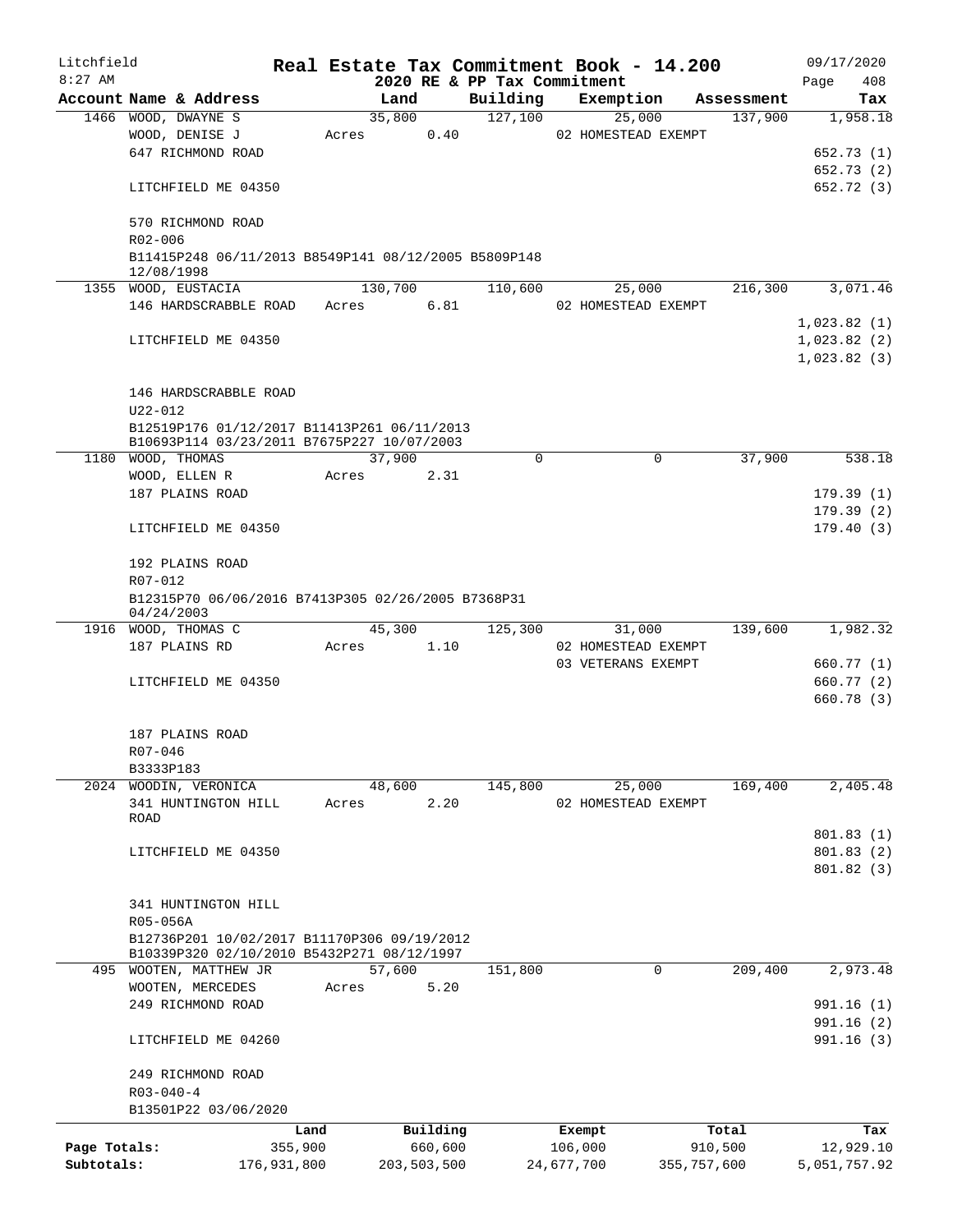| Litchfield   |                                                     |         |                |                             | Real Estate Tax Commitment Book - 14.200 |                       | 09/17/2020                 |
|--------------|-----------------------------------------------------|---------|----------------|-----------------------------|------------------------------------------|-----------------------|----------------------------|
| $8:27$ AM    |                                                     |         |                | 2020 RE & PP Tax Commitment |                                          |                       | 409<br>Page                |
|              | Account Name & Address<br>370 WRIGHT, CELIA D       |         | Land<br>68,300 | Building<br>220,600         | Exemption<br>0                           | Assessment<br>288,900 | Tax<br>4,102.38            |
|              | WRIGHT, NOAH N                                      | Acres   | 17.00          |                             |                                          |                       |                            |
|              | 20 FAITH STREET                                     |         |                |                             |                                          |                       | 1,367.46(1)                |
|              |                                                     |         |                |                             |                                          |                       | 1,367.46(2)                |
|              | LISBON FALLS ME 04252                               |         |                |                             |                                          |                       | 1,367.46(3)                |
|              |                                                     |         |                |                             |                                          |                       |                            |
|              | 891 RICHMOND ROAD                                   |         |                |                             |                                          |                       |                            |
|              | R02-066                                             |         |                |                             |                                          |                       |                            |
|              | B13396P194 11/08/2019                               |         |                |                             |                                          |                       |                            |
|              | 2312 WURTZ CHRISTOPHER R                            |         | 45,000         | 154,300                     | 25,000                                   | 174,300               | 2,475.06                   |
|              | PERRON ALANA                                        | Acres   | 1.00           |                             | 02 HOMESTEAD EXEMPT                      |                       |                            |
|              | 15 CHAPMAN DRIVE                                    |         |                |                             |                                          |                       | 825.02(1)                  |
|              |                                                     |         |                |                             |                                          |                       | 825.02(2)                  |
|              | LITCHFIELD ME 04350                                 |         |                |                             |                                          |                       | 825.02 (3)                 |
|              |                                                     |         |                |                             |                                          |                       |                            |
|              | 15 CHAPMAN DRIVE                                    |         |                |                             |                                          |                       |                            |
|              | $R12 - 005 - 4$                                     |         |                |                             |                                          |                       |                            |
|              | B9291P85 03/22/2007 B7815P153 01/30/2004            |         |                |                             |                                          |                       |                            |
|              | 364 WYMAN, NATHAN                                   |         | 42,400         | 77,700                      | 0                                        | 120,100               | 1,705.42                   |
|              | 1859 HALLOWELL ROAD                                 | Acres   | 0.80           |                             |                                          |                       |                            |
|              |                                                     |         |                |                             |                                          |                       | 568.47(1)                  |
|              | LITCHFIELD ME 04350                                 |         |                |                             |                                          |                       | 568.47(2)                  |
|              |                                                     |         |                |                             |                                          |                       | 568.48(3)                  |
|              |                                                     |         |                |                             |                                          |                       |                            |
|              | 1859 HALLOWELL ROAD                                 |         |                |                             |                                          |                       |                            |
|              | $U16 - 012$                                         |         |                |                             |                                          |                       |                            |
|              | BP B13212P163 05/17/2019 B12493P289 12/15/2016      |         |                |                             |                                          |                       |                            |
|              | B1352P194 06/15/1964<br>1900 YORK STEVEN H          |         | 53,400         | 226,300                     | 0                                        | 279,700               | 3,971.74                   |
|              | YORK LORI E                                         | Acres   | 3.81           |                             |                                          |                       |                            |
|              | 540 HUNTINGTON HILL                                 |         |                |                             |                                          |                       | 1,323.91(1)                |
|              | ROAD                                                |         |                |                             |                                          |                       |                            |
|              |                                                     |         |                |                             |                                          |                       | 1,323.91(2)                |
|              | LITCHFIELD ME 04350                                 |         |                |                             |                                          |                       | 1,323.92(3)                |
|              |                                                     |         |                |                             |                                          |                       |                            |
|              | 540 HUNTINGTON HILL                                 |         |                |                             |                                          |                       |                            |
|              | R06-029A                                            |         |                |                             |                                          |                       |                            |
|              | B9712P114 04/29/2008 B9317P321 01/18/2005 B2314P319 |         |                |                             |                                          |                       |                            |
|              | 08/08/1980                                          |         | 187,900        | 139,900                     |                                          | 302,800               | 4,299.76                   |
|              | 1927 YORK, MICHAEL I                                | Acres   |                |                             | 25,000                                   |                       |                            |
|              | 5 BLEN DRIVE                                        |         | 0.57           |                             | 02 HOMESTEAD EXEMPT                      |                       |                            |
|              | LITCHFIELD ME 04350                                 |         |                |                             |                                          |                       | 1,433.25(1)<br>1,433.25(2) |
|              |                                                     |         |                |                             |                                          |                       | 1,433.26(3)                |
|              |                                                     |         |                |                             |                                          |                       |                            |
|              | 5 BLEN DRIVE                                        |         |                |                             |                                          |                       |                            |
|              | $U23 - 009$                                         |         |                |                             |                                          |                       |                            |
|              | B3391P121                                           |         |                |                             |                                          |                       |                            |
|              | 1781 YOUNG, CARY V                                  |         | 44,200         | 17,300                      | 25,000                                   | 36,500                | 518.30                     |
|              | MCKEEN, LYNNE S                                     | Acres   | 0.94           |                             | 02 HOMESTEAD EXEMPT                      |                       |                            |
|              | 316 DENNIS HILL ROAD                                |         |                |                             |                                          |                       | 172.77(1)                  |
|              |                                                     |         |                |                             |                                          |                       | 172.77 (2)                 |
|              | LITCHFIELD ME 04350                                 |         |                |                             |                                          |                       | 172.76(3)                  |
|              | 316 DENNIS HILL ROAD                                |         |                |                             |                                          |                       |                            |
|              | $R13 - 022$                                         |         |                |                             |                                          |                       |                            |
|              | B8079P276 08/18/2004 B1522P68 06/11/1970            |         |                |                             |                                          |                       |                            |
|              |                                                     |         |                |                             |                                          |                       |                            |
|              |                                                     |         |                |                             |                                          |                       |                            |
|              |                                                     | Land    | Building       |                             | Exempt                                   | Total                 | Tax                        |
| Page Totals: |                                                     | 441,200 | 836,100        |                             | 75,000                                   | 1,202,300             | 17,072.66                  |

**Subtotals:** 177,373,000 204,339,600 24,752,700 356,959,900 5,068,830.58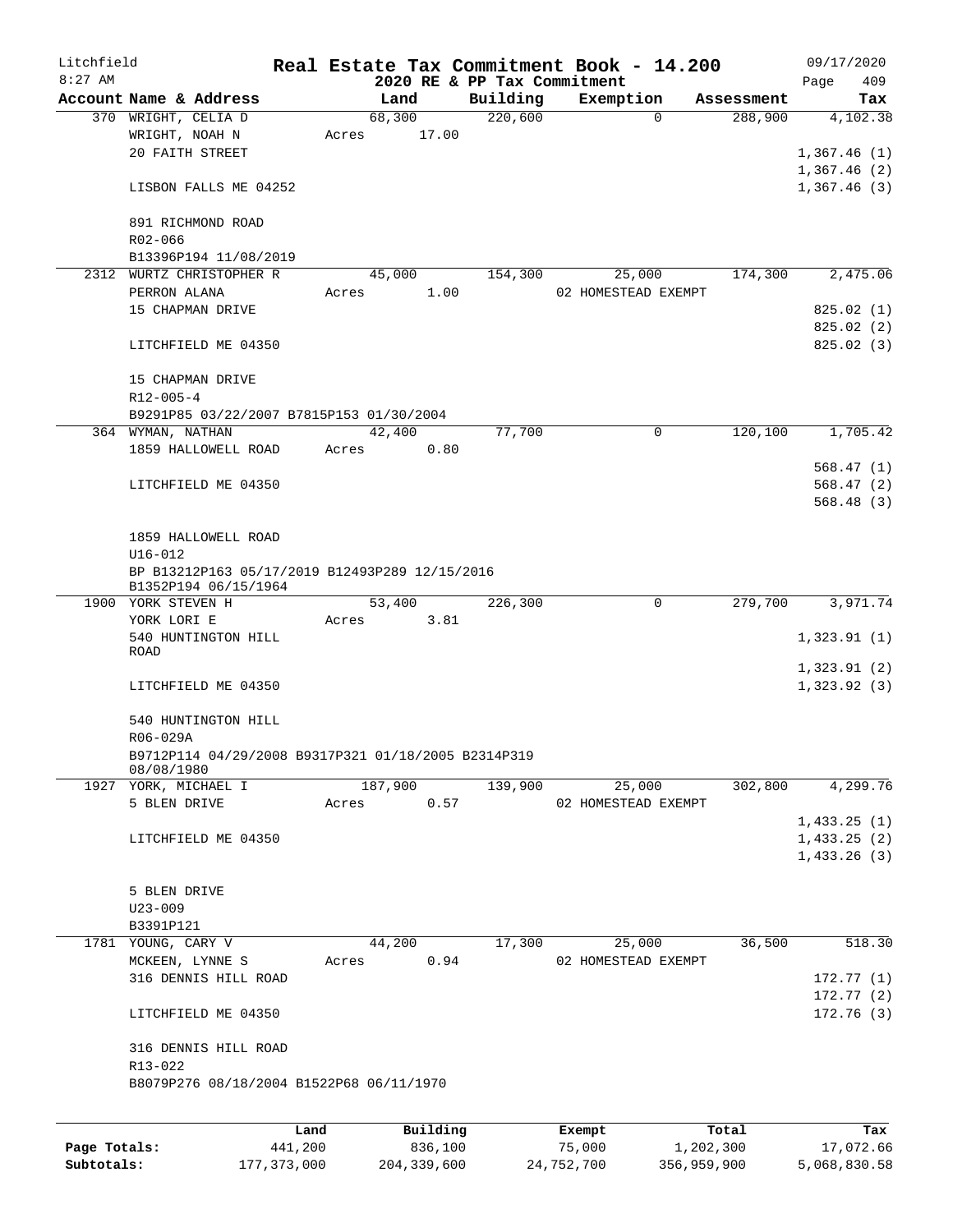| Litchfield   |                                                                               |                 |       |         |                     |          | Real Estate Tax Commitment Book - 14.200 |             |            | 09/17/2020       |
|--------------|-------------------------------------------------------------------------------|-----------------|-------|---------|---------------------|----------|------------------------------------------|-------------|------------|------------------|
| $8:27$ AM    |                                                                               |                 |       |         |                     |          | 2020 RE & PP Tax Commitment              |             |            | 410<br>Page      |
|              | Account Name & Address                                                        |                 |       | Land    |                     | Building | Exemption                                |             | Assessment | Tax              |
|              | 1261 YOUNG, JOHANNA W                                                         |                 |       | 57,000  |                     | 231,800  |                                          | $\Omega$    | 288,800    | 4,100.96         |
|              | 49 HAWTHORNE STREET                                                           |                 | Acres |         | 5.00                |          |                                          |             |            |                  |
|              |                                                                               |                 |       |         |                     |          |                                          |             |            | 1,366.99(1)      |
|              | PORTLAND ME 04103                                                             |                 |       |         |                     |          |                                          |             |            | 1,366.99(2)      |
|              |                                                                               |                 |       |         |                     |          |                                          |             |            | 1,366.98(3)      |
|              |                                                                               |                 |       |         |                     |          |                                          |             |            |                  |
|              | 524 OAK HILL ROAD                                                             |                 |       |         |                     |          |                                          |             |            |                  |
|              | R04-043A<br>B12912P243 05/21/2018 B4265P330                                   |                 |       |         |                     |          |                                          |             |            |                  |
|              | 1930 YOUNG, LARRY W                                                           |                 |       | 141,800 |                     | 77,200   |                                          | 0           | 219,000    | 3,109.80         |
|              | 1585 AUGUSTA ROAD                                                             |                 | Acres |         | 0.30                |          |                                          |             |            |                  |
|              |                                                                               |                 |       |         |                     |          |                                          |             |            | 1,036.60(1)      |
|              | BOWDOIN ME 04287                                                              |                 |       |         |                     |          |                                          |             |            | 1,036.60(2)      |
|              |                                                                               |                 |       |         |                     |          |                                          |             |            | 1,036.60(3)      |
|              |                                                                               |                 |       |         |                     |          |                                          |             |            |                  |
|              | 6 SUNSET LANE                                                                 |                 |       |         |                     |          |                                          |             |            |                  |
|              | $U12 - 004$                                                                   |                 |       |         |                     |          |                                          |             |            |                  |
|              | B13109P200 12/13/2018 B13109P197 12/13/2018                                   |                 |       |         |                     |          |                                          |             |            |                  |
|              | B13018P142 09/06/2018 B4830P45                                                |                 |       |         |                     |          |                                          |             |            |                  |
|              | 1931 YOUNG, RITA M                                                            |                 |       | 46,500  |                     | 86,200   | 25,000                                   |             | 107,700    | 1,529.34         |
|              | 6 DEPOT ST                                                                    |                 | Acres |         | 1.50                |          | 02 HOMESTEAD EXEMPT                      |             |            |                  |
|              |                                                                               |                 |       |         |                     |          |                                          |             |            | 509.78(1)        |
|              | RICHMONDLITCHFIELD ME                                                         |                 |       |         |                     |          |                                          |             |            | 509.78(2)        |
|              | 04357                                                                         |                 |       |         |                     |          |                                          |             |            |                  |
|              |                                                                               |                 |       |         |                     |          |                                          |             |            | 509.78(3)        |
|              |                                                                               |                 |       |         |                     |          |                                          |             |            |                  |
|              | 1699 HALLOWELL ROAD                                                           |                 |       |         |                     |          |                                          |             |            |                  |
|              | $U18 - 006$                                                                   |                 |       |         |                     |          |                                          |             |            |                  |
|              | B3452P17                                                                      |                 |       |         |                     |          |                                          |             |            |                  |
|              | 1527 YOUNG'S REALTY LLC                                                       |                 |       | 62,400  |                     | $\Omega$ |                                          | 0           | 62,400     | 886.08           |
|              | % DAVID YOUNG SR                                                              |                 | Acres |         | 45.85               |          |                                          |             |            |                  |
|              | 99 VAUGHN ROAD                                                                |                 |       |         |                     |          |                                          |             |            | 295.36(1)        |
|              | HALLOWELL ME 04347                                                            |                 |       |         |                     |          |                                          |             |            | 295.36(2)        |
|              |                                                                               |                 |       |         |                     |          |                                          |             |            | 295.36(3)        |
|              |                                                                               |                 |       |         |                     |          |                                          |             |            |                  |
|              | HALLOWELL ROAD                                                                |                 |       |         |                     |          |                                          |             |            |                  |
|              | R12-012                                                                       |                 |       |         |                     |          |                                          |             |            |                  |
| 613          | B9675P283 03/25/2008 B8652P234 10/13/2005 B1935P65<br>ZALANSKAS, ALLEYNE R ET |                 |       | 64,000  |                     | 98,800   |                                          | 0           | 162,800    | 2,311.76         |
|              | AL                                                                            |                 |       |         |                     |          |                                          |             |            |                  |
|              | ZALANSKAS, KEVIN R                                                            |                 | Acres |         | 13.00               |          |                                          |             |            |                  |
|              | 94 DENNIS HILL ROAD                                                           |                 |       |         |                     |          |                                          |             |            | 770.59(1)        |
|              |                                                                               |                 |       |         |                     |          |                                          |             |            | 770.59(2)        |
|              | LITCHFIELD ME 04350                                                           |                 |       |         |                     |          |                                          |             |            | 770.58(3)        |
|              |                                                                               |                 |       |         |                     |          |                                          |             |            |                  |
|              | 94 DENNIS HILL ROAD                                                           |                 |       |         |                     |          |                                          |             |            |                  |
|              | R13-014                                                                       |                 |       |         |                     |          |                                          |             |            |                  |
|              | B11653P180 03/20/2014 B11621P309 02/04/2014                                   |                 |       |         |                     |          |                                          |             |            |                  |
|              | B8044P179 07/19/2004 B6521P172 06/15/2001                                     |                 |       |         |                     |          |                                          |             |            |                  |
|              | 1726 ZELENIAK, DARRYL                                                         |                 |       | 117,000 |                     | 295,300  | 25,000                                   |             | 387,300    | 5,499.66         |
|              | ZELENIAK, KAREN                                                               |                 | Acres |         | 8.70                |          | 02 HOMESTEAD EXEMPT                      |             |            |                  |
|              | 204 UPPER POND ROAD                                                           |                 |       |         |                     |          |                                          |             |            | 1,833.22(1)      |
|              |                                                                               |                 |       |         |                     |          |                                          |             |            | 1,833.22(2)      |
|              | LITCHFIELD ME 04350                                                           |                 |       |         |                     |          |                                          |             |            | 1,833.22 (3)     |
|              |                                                                               |                 |       |         |                     |          |                                          |             |            |                  |
|              | 204 UPPER POND ROAD                                                           |                 |       |         |                     |          |                                          |             |            |                  |
|              | $R01 - 018 - 3$                                                               |                 |       |         |                     |          |                                          |             |            |                  |
|              | B5396P45                                                                      |                 |       |         |                     |          |                                          |             |            |                  |
|              |                                                                               |                 |       |         |                     |          |                                          |             |            |                  |
| Page Totals: |                                                                               | Land<br>488,700 |       |         | Building<br>789,300 |          | Exempt<br>50,000                         | 1,228,000   | Total      | Tax<br>17,437.60 |
| Subtotals:   |                                                                               | 177,861,700     |       |         | 205, 128, 900       |          | 24,802,700                               | 358,187,900 |            | 5,086,268.18     |
|              |                                                                               |                 |       |         |                     |          |                                          |             |            |                  |